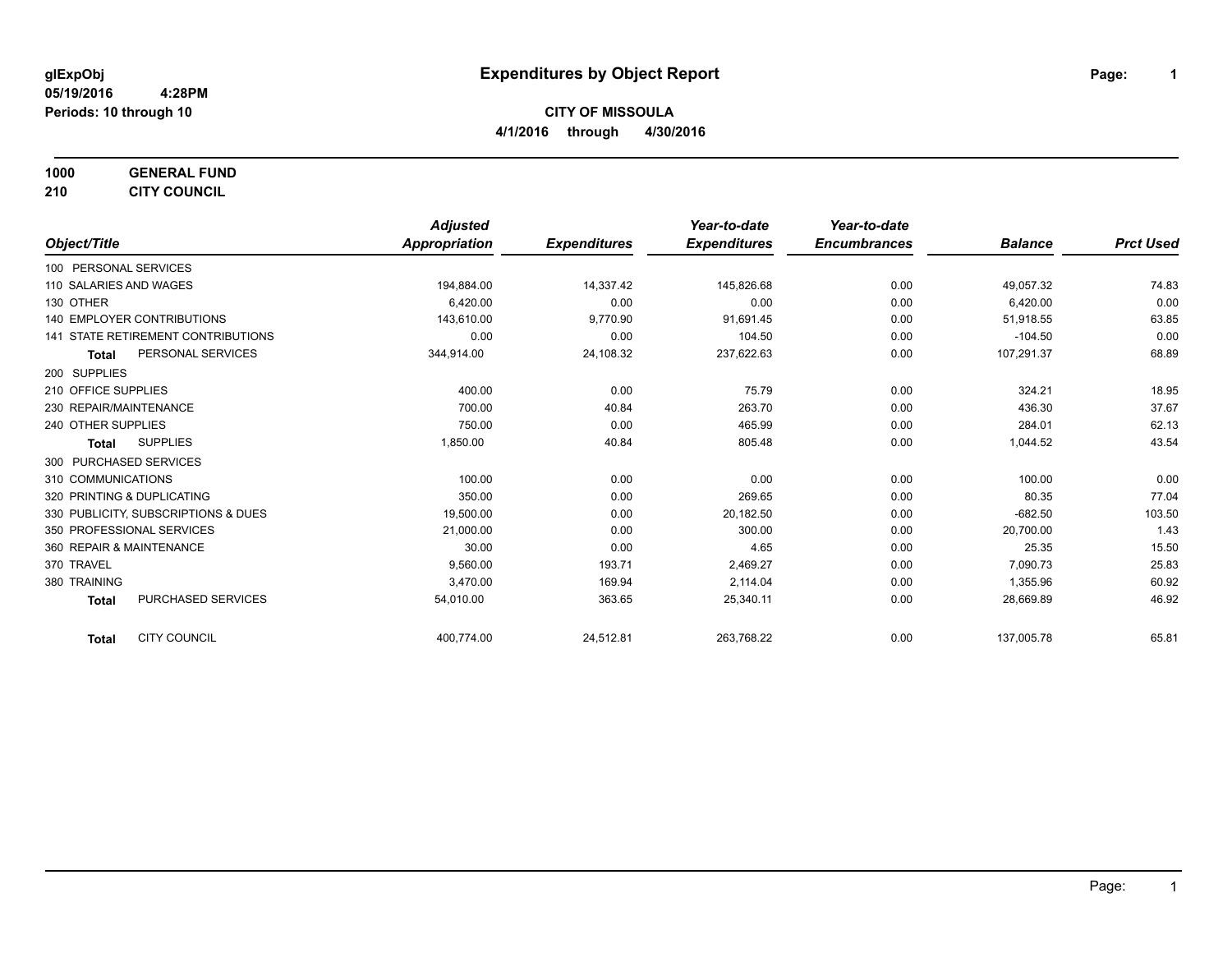**1000 GENERAL FUND**

**220 MAYOR**

|                                     | <b>Adjusted</b> |                     | Year-to-date        | Year-to-date        |                |                  |
|-------------------------------------|-----------------|---------------------|---------------------|---------------------|----------------|------------------|
| Object/Title                        | Appropriation   | <b>Expenditures</b> | <b>Expenditures</b> | <b>Encumbrances</b> | <b>Balance</b> | <b>Prct Used</b> |
| 100 PERSONAL SERVICES               |                 |                     |                     |                     |                |                  |
| 110 SALARIES AND WAGES              | 380,467.00      | 29,745.30           | 309,284.25          | 0.00                | 71,182.75      | 81.29            |
| 120 OVERTIME/TERMINATION            | 500.00          | 0.00                | 0.00                | 0.00                | 500.00         | 0.00             |
| 130 OTHER                           | 6.600.00        | 0.00                | 0.00                | 0.00                | 6,600.00       | 0.00             |
| <b>140 EMPLOYER CONTRIBUTIONS</b>   | 111,004.00      | 9,092.48            | 96,399.12           | 0.00                | 14,604.88      | 86.84            |
| 141 STATE RETIREMENT CONTRIBUTIONS  | 0.00            | 0.00                | 220.04              | 0.00                | $-220.04$      | 0.00             |
| PERSONAL SERVICES<br><b>Total</b>   | 498,571.00      | 38,837.78           | 405,903.41          | 0.00                | 92,667.59      | 81.41            |
| 200 SUPPLIES                        |                 |                     |                     |                     |                |                  |
| 210 OFFICE SUPPLIES                 | 1.004.00        | 71.47               | 780.58              | 0.00                | 223.42         | 77.75            |
| 220 OPERATING SUPPLIES              | 1,120.00        | 0.00                | 979.00              | 0.00                | 141.00         | 87.41            |
| 230 REPAIR/MAINTENANCE              | 100.00          | 0.00                | 0.00                | 0.00                | 100.00         | 0.00             |
| 231 GASOLINE                        | 108.00          | 0.00                | 68.68               | 0.00                | 39.32          | 63.59            |
| 240 OTHER SUPPLIES                  | 400.00          | 0.00                | 0.00                | 0.00                | 400.00         | 0.00             |
| <b>SUPPLIES</b><br><b>Total</b>     | 2,732.00        | 71.47               | 1,828.26            | 0.00                | 903.74         | 66.92            |
| 300 PURCHASED SERVICES              |                 |                     |                     |                     |                |                  |
| 310 COMMUNICATIONS                  | 890.00          | 7.80                | 467.31              | 0.00                | 422.69         | 52.51            |
| 320 PRINTING & DUPLICATING          | 3,056.00        | 0.00                | 34.95               | 0.00                | 3,021.05       | 1.14             |
| 330 PUBLICITY, SUBSCRIPTIONS & DUES | 10,196.00       | 16.00               | 10,337.30           | 0.00                | $-141.30$      | 101.39           |
| 344 TELEPHONE SERVICE               | 6.076.00        | 301.32              | 2,474.63            | 0.00                | 3,601.37       | 40.73            |
| 350 PROFESSIONAL SERVICES           | 3,307.00        | 0.00                | 1,775.31            | 0.00                | 1,531.69       | 53.68            |
| 360 REPAIR & MAINTENANCE            | 1,405.00        | 22.03               | 250.06              | 0.00                | 1,154.94       | 17.80            |
| 370 TRAVEL                          | 2,008.00        | 0.00                | 2,064.48            | 0.00                | $-56.48$       | 102.81           |
| 380 TRAINING                        | 2,020.00        | 0.00                | 1,235.00            | 0.00                | 785.00         | 61.14            |
| 390 OTHER PURCHASED SERVICES        | 1,250.00        | 60.00               | 110.70              | 0.00                | 1,139.30       | 8.86             |
| PURCHASED SERVICES<br><b>Total</b>  | 30,208.00       | 407.15              | 18,749.74           | 0.00                | 11,458.26      | 62.07            |
| <b>MAYOR</b><br><b>Total</b>        | 531,511.00      | 39,316.40           | 426,481.41          | 0.00                | 105,029.59     | 80.24            |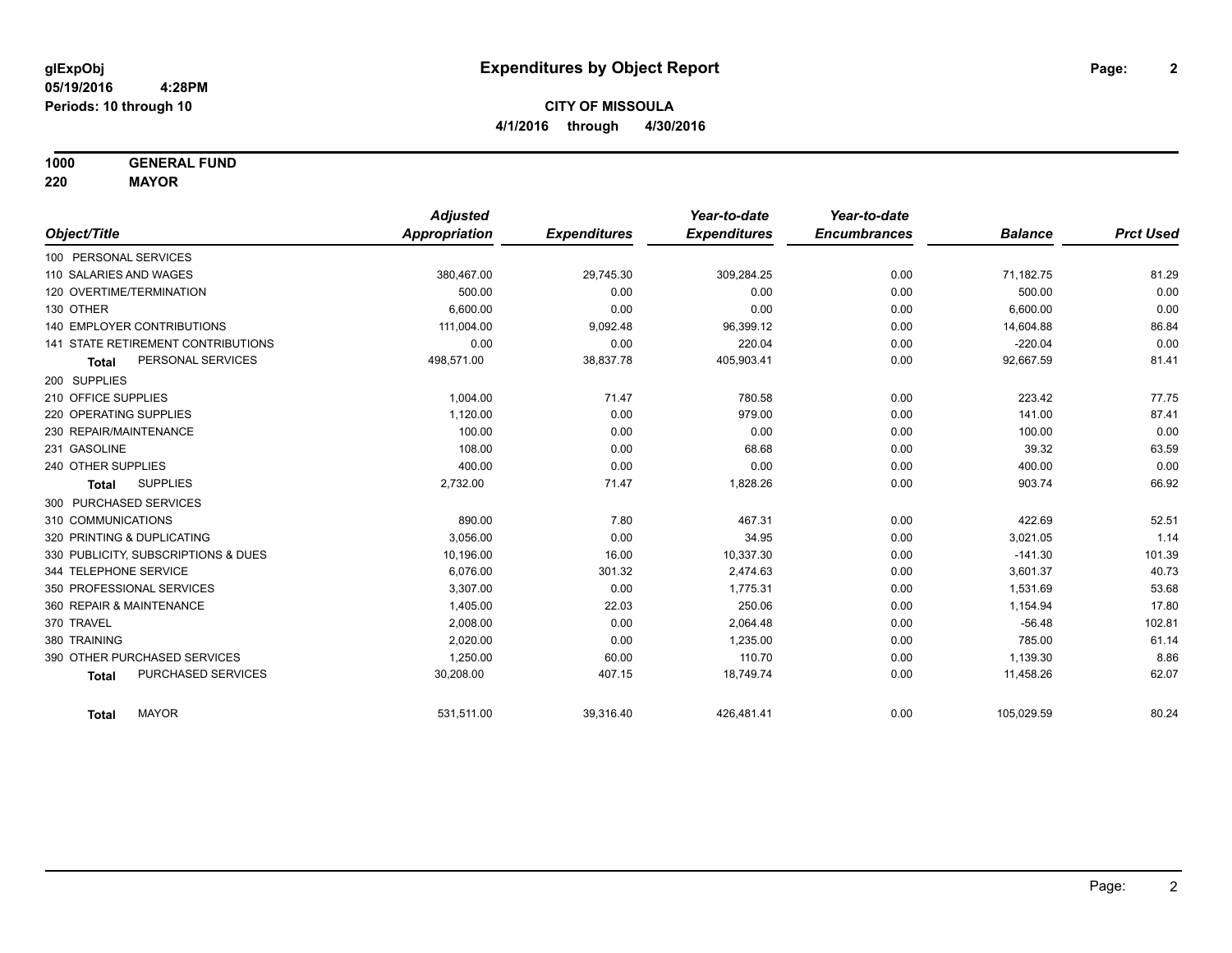#### **1000 GENERAL FUND**

**221 HUMAN RESOURCES**

|                                           | <b>Adjusted</b>      |                     | Year-to-date        | Year-to-date        |                |                  |
|-------------------------------------------|----------------------|---------------------|---------------------|---------------------|----------------|------------------|
| Object/Title                              | <b>Appropriation</b> | <b>Expenditures</b> | <b>Expenditures</b> | <b>Encumbrances</b> | <b>Balance</b> | <b>Prct Used</b> |
| 100 PERSONAL SERVICES                     |                      |                     |                     |                     |                |                  |
| 110 SALARIES AND WAGES                    | 195,905.00           | 19,469.92           | 160,800.05          | 0.00                | 35,104.95      | 82.08            |
| <b>140 EMPLOYER CONTRIBUTIONS</b>         | 69.917.00            | 7,048.13            | 59.443.67           | 0.00                | 10,473.33      | 85.02            |
| <b>141 STATE RETIREMENT CONTRIBUTIONS</b> | 0.00                 | 0.00                | 111.20              | 0.00                | $-111.20$      | 0.00             |
| PERSONAL SERVICES<br><b>Total</b>         | 265,822.00           | 26,518.05           | 220,354.92          | 0.00                | 45,467.08      | 82.90            |
| 200 SUPPLIES                              |                      |                     |                     |                     |                |                  |
| 210 OFFICE SUPPLIES                       | 3.115.00             | 16.28               | 593.69              | 0.00                | 2,521.31       | 19.06            |
| 220 OPERATING SUPPLIES                    | 0.00                 | 0.00                | 0.00                | 0.00                | 0.00           | 0.00             |
| <b>SUPPLIES</b><br>Total                  | 3,115.00             | 16.28               | 593.69              | 0.00                | 2,521.31       | 19.06            |
| 300 PURCHASED SERVICES                    |                      |                     |                     |                     |                |                  |
| 310 COMMUNICATIONS                        | 450.00               | 11.34               | 275.94              | 0.00                | 174.06         | 61.32            |
| 320 PRINTING & DUPLICATING                | 1.632.00             | 266.00              | 1.046.87            | 0.00                | 585.13         | 64.15            |
| 330 PUBLICITY, SUBSCRIPTIONS & DUES       | 2,091.00             | 1,287.00            | 2,783.69            | 0.00                | $-692.69$      | 133.13           |
| 344 TELEPHONE SERVICE                     | 190.00               | 0.00                | 71.32               | 0.00                | 118.68         | 37.54            |
| 350 PROFESSIONAL SERVICES                 | 11,000.00            | 500.00              | 4,120.75            | 0.00                | 6,879.25       | 37.46            |
| 360 REPAIR & MAINTENANCE                  | 3,992.00             | 0.00                | 517.47              | 0.00                | 3,474.53       | 12.96            |
| 370 TRAVEL                                | 3.088.00             | 0.00                | 781.62              | 0.00                | 2,306.38       | 25.31            |
| 380 TRAINING                              | 3,050.00             | 0.00                | 976.60              | 0.00                | 2,073.40       | 32.02            |
| 390 OTHER PURCHASED SERVICES              | 17,490.00            | 3,751.02            | 16,534.01           | 0.00                | 955.99         | 94.53            |
| <b>PURCHASED SERVICES</b><br><b>Total</b> | 42,983.00            | 5,815.36            | 27,108.27           | 0.00                | 15,874.73      | 63.07            |
| 900 CAPITAL OUTLAY                        |                      |                     |                     |                     |                |                  |
| 940 MACHINERY & EQUIPMENT                 | 0.00                 | 0.00                | 0.00                | 0.00                | 0.00           | 0.00             |
| <b>CAPITAL OUTLAY</b><br><b>Total</b>     | 0.00                 | 0.00                | 0.00                | 0.00                | 0.00           | 0.00             |
|                                           |                      |                     |                     |                     |                |                  |
| <b>HUMAN RESOURCES</b><br><b>Total</b>    | 311,920.00           | 32,349.69           | 248,056.88          | 0.00                | 63,863.12      | 79.53            |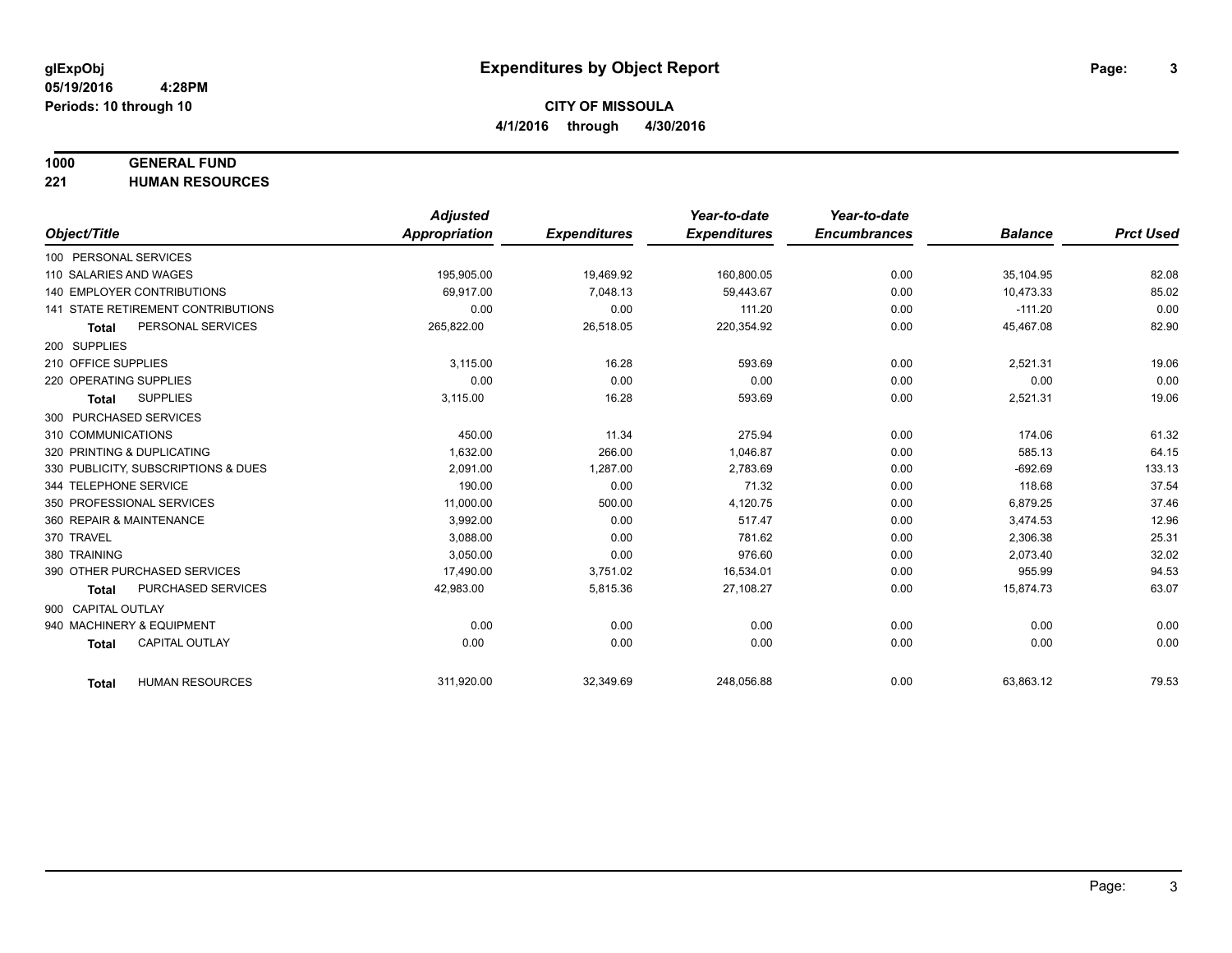#### **1000 GENERAL FUND**

**223 CITY CLERK**

|                                            | <b>Adjusted</b>      |                     | Year-to-date        | Year-to-date        |                |                  |
|--------------------------------------------|----------------------|---------------------|---------------------|---------------------|----------------|------------------|
| Object/Title                               | <b>Appropriation</b> | <b>Expenditures</b> | <b>Expenditures</b> | <b>Encumbrances</b> | <b>Balance</b> | <b>Prct Used</b> |
| 100 PERSONAL SERVICES                      |                      |                     |                     |                     |                |                  |
| 110 SALARIES AND WAGES                     | 216,739.00           | 16,930.75           | 172,367.10          | 0.00                | 44,371.90      | 79.53            |
| 120 OVERTIME/TERMINATION                   | 0.00                 | 0.00                | 0.00                | 0.00                | 0.00           | 0.00             |
| 140 EMPLOYER CONTRIBUTIONS                 | 83,566.00            | 6,675.06            | 70,710.26           | 0.00                | 12,855.74      | 84.62            |
| 141 STATE RETIREMENT CONTRIBUTIONS         | 0.00                 | 0.00                | 122.33              | 0.00                | $-122.33$      | 0.00             |
| PERSONAL SERVICES<br>Total                 | 300,305.00           | 23,605.81           | 243,199.69          | 0.00                | 57,105.31      | 80.98            |
| 200 SUPPLIES                               |                      |                     |                     |                     |                |                  |
| 210 OFFICE SUPPLIES                        | 2,700.00             | 19.00               | 1,239.57            | 0.00                | 1,460.43       | 45.91            |
| 220 OPERATING SUPPLIES                     | 250.00               | 0.00                | 35.24               | 0.00                | 214.76         | 14.10            |
| 230 REPAIR/MAINTENANCE                     | 0.00                 | 0.00                | 0.00                | 0.00                | 0.00           | 0.00             |
| 231 GASOLINE                               | 250.00               | 5.17                | 143.64              | 0.00                | 106.36         | 57.46            |
| 240 OTHER SUPPLIES                         | 225.00               | 0.00                | 62.53               | 0.00                | 162.47         | 27.79            |
| <b>SUPPLIES</b><br>Total                   | 3,425.00             | 24.17               | 1,480.98            | 0.00                | 1,944.02       | 43.24            |
| 300 PURCHASED SERVICES                     |                      |                     |                     |                     |                |                  |
| 310 COMMUNICATIONS                         | 19,338.00            | 3,404.10            | 16,007.11           | 0.00                | 3,330.89       | 82.78            |
| 320 PRINTING & DUPLICATING                 | 700.00               | 0.00                | 97.75               | 0.00                | 602.25         | 13.96            |
| 330 PUBLICITY, SUBSCRIPTIONS & DUES        | 1,925.00             | 221.00              | 1,388.00            | 0.00                | 537.00         | 72.10            |
| 344 TELEPHONE SERVICE                      | 200.00               | 0.00                | 47.57               | 0.00                | 152.43         | 23.79            |
| 350 PROFESSIONAL SERVICES                  | 62,300.00            | 741.14              | 29,629.74           | 0.00                | 32,670.26      | 47.56            |
| 360 REPAIR & MAINTENANCE                   | 1,100.00             | 70.62               | 514.87              | 0.00                | 585.13         | 46.81            |
| 370 TRAVEL                                 | 5,150.00             | 716.15              | 3,158.07            | 0.00                | 1,991.93       | 61.32            |
| 380 TRAINING                               | 6,320.00             | 2,200.00            | 4,199.00            | 0.00                | 2,121.00       | 66.44            |
| 390 OTHER PURCHASED SERVICES               | 3,500.00             | 0.00                | 1,450.50            | 0.00                | 2,049.50       | 41.44            |
| PURCHASED SERVICES<br><b>Total</b>         | 100,533.00           | 7,353.01            | 56,492.61           | 0.00                | 44,040.39      | 56.19            |
| 500 FIXED CHARGES                          |                      |                     |                     |                     |                |                  |
| 500 FIXED CHARGES                          | 0.00                 | 0.00                | 0.00                | 0.00                | 0.00           | 0.00             |
| <b>FIXED CHARGES</b><br><b>Total</b>       | 0.00                 | 0.00                | 0.00                | 0.00                | 0.00           | 0.00             |
| 700 GRANTS & CONTRIBUTIONS                 |                      |                     |                     |                     |                |                  |
| 700 GRANTS & CONTRIBUTIONS                 | 67,939.06            | 5,428.14            | 27,380.48           | 0.00                | 40,558.58      | 40.30            |
| <b>GRANTS &amp; CONTRIBUTIONS</b><br>Total | 67,939.06            | 5,428.14            | 27,380.48           | 0.00                | 40,558.58      | 40.30            |
| 800 OTHER OBJECTS                          |                      |                     |                     |                     |                |                  |
| 845 CONTINGENCY                            | 0.00                 | 0.00                | 0.00                | 0.00                | 0.00           | 0.00             |
| OTHER OBJECTS<br><b>Total</b>              | 0.00                 | 0.00                | 0.00                | 0.00                | 0.00           | 0.00             |
|                                            |                      |                     |                     |                     |                |                  |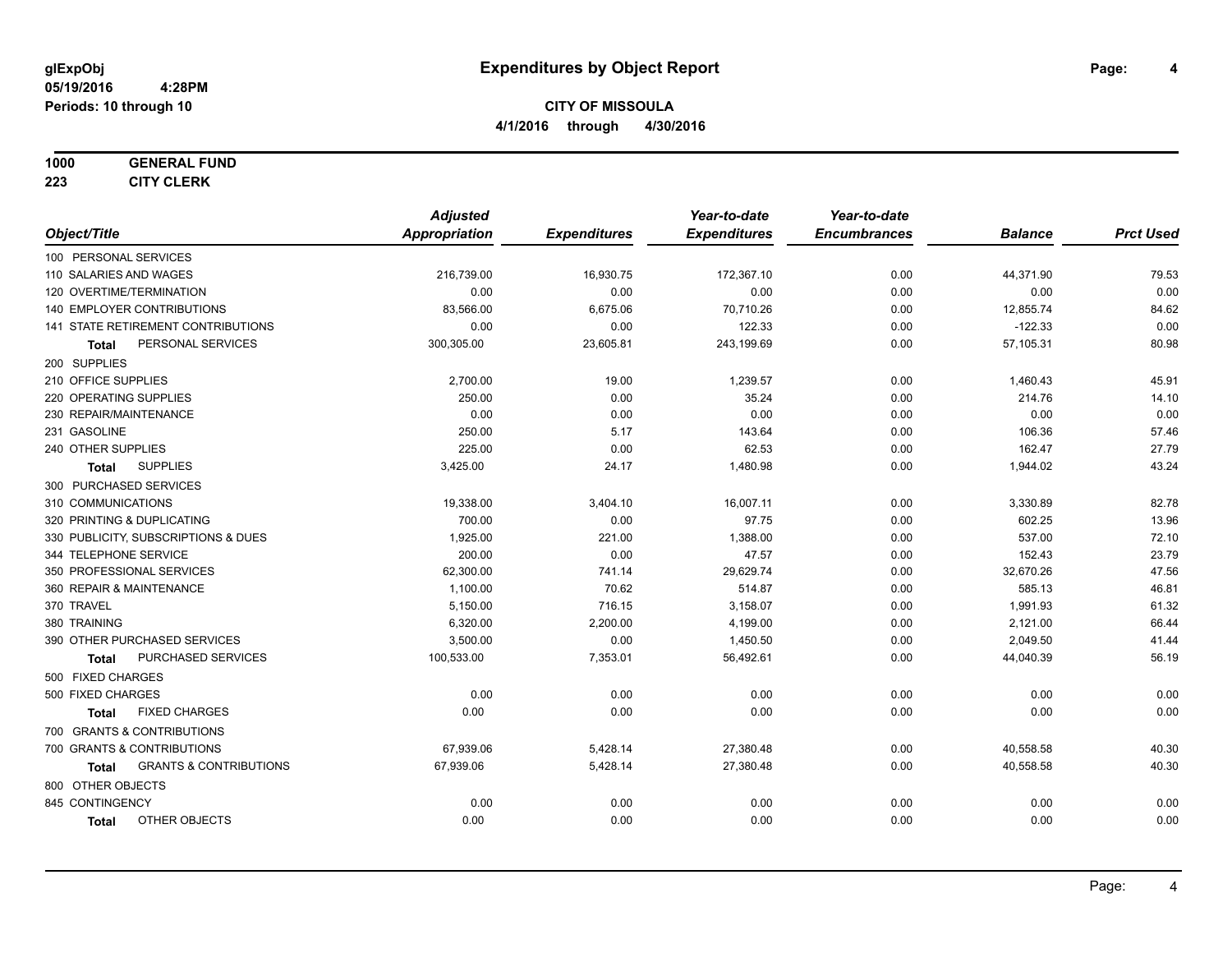#### **05/19/2016 4:28PM Periods: 10 through 10**

**CITY OF MISSOULA 4/1/2016 through 4/30/2016**

# **1000 GENERAL FUND**

**223 CITY CLERK**

| Object/Title                          | <b>Adjusted</b><br>Appropriation | <b>Expenditures</b> | Year-to-date<br><b>Expenditures</b> | Year-to-date<br><b>Encumbrances</b> | <b>Balance</b> | <b>Prct Used</b> |
|---------------------------------------|----------------------------------|---------------------|-------------------------------------|-------------------------------------|----------------|------------------|
| 900 CAPITAL OUTLAY                    |                                  |                     |                                     |                                     |                |                  |
| 930 IMPROVEMENTS                      | 0.00                             | 0.00                | 0.00                                | 0.00                                | 0.00           | 0.00             |
| 940 MACHINERY & EQUIPMENT             | 0.00                             | 0.00                | 17.931.00                           | 0.00                                | $-17.931.00$   | 0.00             |
| <b>CAPITAL OUTLAY</b><br><b>Total</b> | 0.00                             | 0.00                | 17.931.00                           | 0.00                                | $-17.931.00$   | 0.00             |
| <b>CITY CLERK</b><br><b>Total</b>     | 472,202.06                       | 36,411.13           | 346,484.76                          | 0.00                                | 125,717.30     | 73.38            |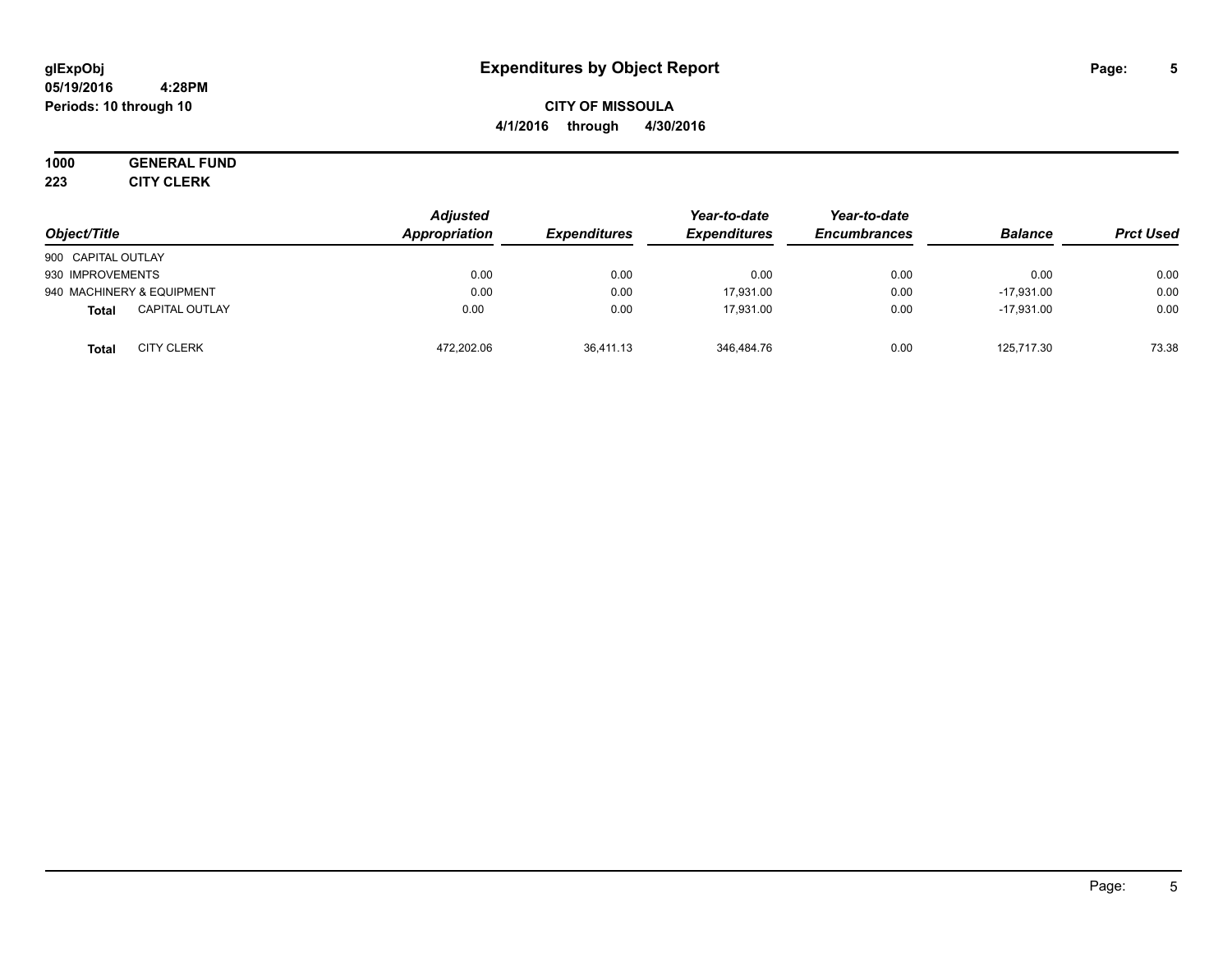#### **1000 GENERAL FUND**

**224 INFORMATION SERVICES**

|                                       | <b>Adjusted</b>      |                     | Year-to-date        | Year-to-date        |                |                  |
|---------------------------------------|----------------------|---------------------|---------------------|---------------------|----------------|------------------|
| Object/Title                          | <b>Appropriation</b> | <b>Expenditures</b> | <b>Expenditures</b> | <b>Encumbrances</b> | <b>Balance</b> | <b>Prct Used</b> |
| 100 PERSONAL SERVICES                 |                      |                     |                     |                     |                |                  |
| 110 SALARIES AND WAGES                | 436,622.00           | 33,800.03           | 351,986.42          | 0.00                | 84,635.58      | 80.62            |
| 120 OVERTIME/TERMINATION              | 0.00                 | 0.00                | 0.00                | 0.00                | 0.00           | 0.00             |
| 130 OTHER                             | 5,400.00             | 0.00                | 0.00                | 0.00                | 5,400.00       | 0.00             |
| 140 EMPLOYER CONTRIBUTIONS            | 150,586.00           | 12,103.05           | 128,515.66          | 0.00                | 22,070.34      | 85.34            |
| 141 STATE RETIREMENT CONTRIBUTIONS    | 0.00                 | 0.00                | 265.05              | 0.00                | $-265.05$      | 0.00             |
| PERSONAL SERVICES<br>Total            | 592,608.00           | 45,903.08           | 480,767.13          | 0.00                | 111,840.87     | 81.13            |
| 200 SUPPLIES                          |                      |                     |                     |                     |                |                  |
| 210 OFFICE SUPPLIES                   | 4,200.00             | 13.00               | 1,437.09            | 0.00                | 2,762.91       | 34.22            |
| 220 OPERATING SUPPLIES                | 10,709.00            | 0.00                | 3,331.20            | 0.00                | 7,377.80       | 31.11            |
| 230 REPAIR/MAINTENANCE                | 4,140.00             | 22.99               | 744.84              | 0.00                | 3,395.16       | 17.99            |
| 231 GASOLINE                          | 750.00               | 0.00                | 70.25               | 0.00                | 679.75         | 9.37             |
| 240 OTHER SUPPLIES                    | 2,900.00             | 0.00                | 77.92               | 0.00                | 2,822.08       | 2.69             |
| <b>SUPPLIES</b><br>Total              | 22,699.00            | 35.99               | 5,661.30            | 0.00                | 17,037.70      | 24.94            |
| 300 PURCHASED SERVICES                |                      |                     |                     |                     |                |                  |
| 310 COMMUNICATIONS                    | 600.00               | 0.00                | 14.08               | 0.00                | 585.92         | 2.35             |
| 320 PRINTING & DUPLICATING            | 350.00               | 19.15               | 30.20               | 0.00                | 319.80         | 8.63             |
| 330 PUBLICITY, SUBSCRIPTIONS & DUES   | 0.00                 | 0.00                | 0.00                | 0.00                | 0.00           | 0.00             |
| 344 TELEPHONE SERVICE                 | 137,700.00           | 11,252.99           | 97,747.59           | 0.00                | 39,952.41      | 70.99            |
| 350 PROFESSIONAL SERVICES             | 4,380.00             | 1,600.00            | 1,745.80            | 0.00                | 2,634.20       | 39.86            |
| 360 REPAIR & MAINTENANCE              | 414,449.00           | 4,495.00            | 366.925.15          | 0.00                | 47,523.85      | 88.53            |
| 370 TRAVEL                            | 7,080.00             | 0.00                | 6,144.60            | 0.00                | 935.40         | 86.79            |
| 380 TRAINING                          | 14,406.00            | 0.00                | 10,154.18           | 0.00                | 4,251.82       | 70.49            |
| 390 OTHER PURCHASED SERVICES          | 3,700.00             | 0.00                | 149.47              | 0.00                | 3,550.53       | 4.04             |
| PURCHASED SERVICES<br><b>Total</b>    | 582,665.00           | 17,367.14           | 482,911.07          | 0.00                | 99,753.93      | 82.88            |
| 500 FIXED CHARGES                     |                      |                     |                     |                     |                |                  |
| 500 FIXED CHARGES                     | 0.00                 | 0.00                | 0.00                | 0.00                | 0.00           | 0.00             |
| <b>FIXED CHARGES</b><br>Total         | 0.00                 | 0.00                | 0.00                | 0.00                | 0.00           | 0.00             |
| 900 CAPITAL OUTLAY                    |                      |                     |                     |                     |                |                  |
| 940 MACHINERY & EQUIPMENT             | 0.00                 | 0.00                | 0.00                | 0.00                | 0.00           | 0.00             |
| <b>CAPITAL OUTLAY</b><br><b>Total</b> | 0.00                 | 0.00                | 0.00                | 0.00                | 0.00           | 0.00             |
|                                       |                      |                     |                     |                     |                |                  |
| <b>INFORMATION SERVICES</b><br>Total  | 1,197,972.00         | 63,306.21           | 969,339.50          | 0.00                | 228,632.50     | 80.92            |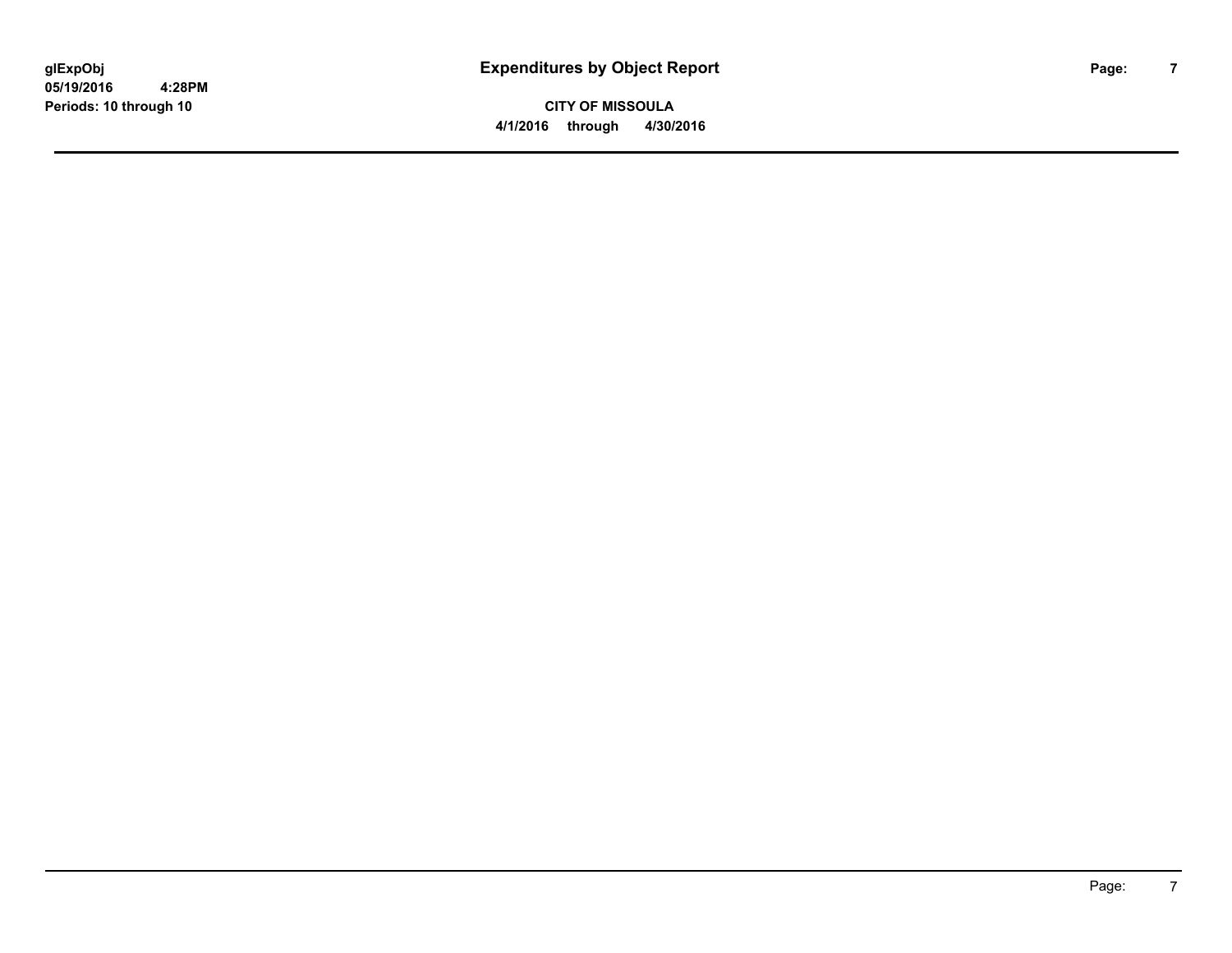# **1000 GENERAL FUND**

**230 MUNICIPAL COURT**

|                                        | <b>Adjusted</b>      |                     | Year-to-date        | Year-to-date        |                |                  |
|----------------------------------------|----------------------|---------------------|---------------------|---------------------|----------------|------------------|
| Object/Title                           | <b>Appropriation</b> | <b>Expenditures</b> | <b>Expenditures</b> | <b>Encumbrances</b> | <b>Balance</b> | <b>Prct Used</b> |
| 100 PERSONAL SERVICES                  |                      |                     |                     |                     |                |                  |
| 110 SALARIES AND WAGES                 | 787,986.00           | 53,957.63           | 558,130.25          | 0.00                | 229,855.75     | 70.83            |
| 120 OVERTIME/TERMINATION               | 5,000.00             | 464.28              | 4,729.96            | 0.00                | 270.04         | 94.60            |
| <b>140 EMPLOYER CONTRIBUTIONS</b>      | 306,300.00           | 21,457.87           | 222,863.81          | 0.00                | 83,436.19      | 72.76            |
| 141 STATE RETIREMENT CONTRIBUTIONS     | 0.00                 | 0.00                | 396.24              | 0.00                | $-396.24$      | 0.00             |
| PERSONAL SERVICES<br><b>Total</b>      | 1,099,286.00         | 75,879.78           | 786,120.26          | 0.00                | 313, 165.74    | 71.51            |
| 200 SUPPLIES                           |                      |                     |                     |                     |                |                  |
| 210 OFFICE SUPPLIES                    | 4,756.00             | 1,459.20            | 5,065.74            | 0.00                | $-309.74$      | 106.51           |
| 220 OPERATING SUPPLIES                 | 4,973.00             | 567.51              | 1,875.13            | 0.00                | 3,097.87       | 37.71            |
| 230 REPAIR/MAINTENANCE                 | 0.00                 | 0.00                | 0.00                | 0.00                | 0.00           | 0.00             |
| 240 OTHER SUPPLIES                     | 3,540.00             | 1,170.02            | 2,938.69            | 0.00                | 601.31         | 83.01            |
| <b>SUPPLIES</b><br><b>Total</b>        | 13,269.00            | 3,196.73            | 9,879.56            | 0.00                | 3,389.44       | 74.46            |
| 300 PURCHASED SERVICES                 |                      |                     |                     |                     |                |                  |
| 310 COMMUNICATIONS                     | 11,500.00            | 653.48              | 8,794.50            | 0.00                | 2,705.50       | 76.47            |
| 320 PRINTING & DUPLICATING             | 1.187.00             | 0.00                | 0.00                | 0.00                | 1,187.00       | 0.00             |
| 330 PUBLICITY, SUBSCRIPTIONS & DUES    | 10,196.00            | 493.99              | 7,551.05            | 0.00                | 2,644.95       | 74.06            |
| 344 TELEPHONE SERVICE                  | 1,584.00             | 0.00                | 997.00              | 0.00                | 587.00         | 62.94            |
| 350 PROFESSIONAL SERVICES              | 217,662.00           | 2,168.93            | 110,377.31          | 0.00                | 107,284.69     | 50.71            |
| 360 REPAIR & MAINTENANCE               | 3,790.00             | 0.00                | 2,372.75            | 0.00                | 1,417.25       | 62.61            |
| 370 TRAVEL                             | 5,174.00             | 0.00                | 4,705.62            | 0.00                | 468.38         | 90.95            |
| 380 TRAINING                           | 9,000.00             | $-100.00$           | 4,328.00            | 0.00                | 4,672.00       | 48.09            |
| 390 OTHER PURCHASED SERVICES           | 74,663.00            | 451.34              | 37,899.90           | 0.00                | 36,763.10      | 50.76            |
| PURCHASED SERVICES<br>Total            | 334,756.00           | 3,667.74            | 177,026.13          | 0.00                | 157,729.87     | 52.88            |
| 500 FIXED CHARGES                      |                      |                     |                     |                     |                |                  |
| 500 FIXED CHARGES                      | 0.00                 | 0.00                | 0.00                | 0.00                | 0.00           | 0.00             |
| <b>FIXED CHARGES</b><br><b>Total</b>   | 0.00                 | 0.00                | 0.00                | 0.00                | 0.00           | 0.00             |
| 900 CAPITAL OUTLAY                     |                      |                     |                     |                     |                |                  |
| 940 MACHINERY & EQUIPMENT              | 0.00                 | 0.00                | 0.00                | 0.00                | 0.00           | 0.00             |
| CAPITAL OUTLAY<br><b>Total</b>         | 0.00                 | 0.00                | 0.00                | 0.00                | 0.00           | 0.00             |
| <b>MUNICIPAL COURT</b><br><b>Total</b> | 1,447,311.00         | 82,744.25           | 973,025.95          | 0.00                | 474,285.05     | 67.23            |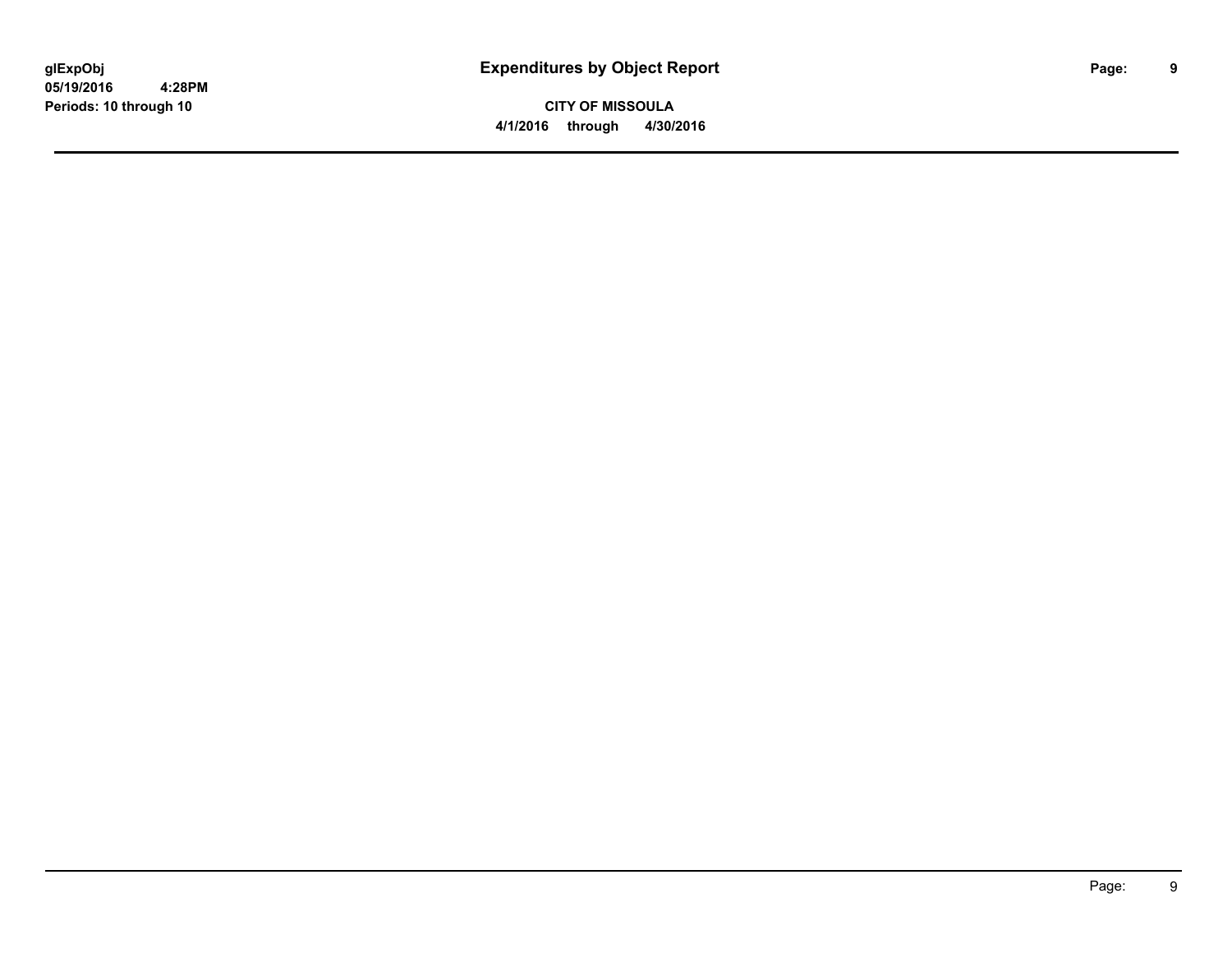**1000 GENERAL FUND**

**240 FINANCE**

|                                       | <b>Adjusted</b> |                     | Year-to-date        | Year-to-date        |                |                  |
|---------------------------------------|-----------------|---------------------|---------------------|---------------------|----------------|------------------|
| Object/Title                          | Appropriation   | <b>Expenditures</b> | <b>Expenditures</b> | <b>Encumbrances</b> | <b>Balance</b> | <b>Prct Used</b> |
| 100 PERSONAL SERVICES                 |                 |                     |                     |                     |                |                  |
| 110 SALARIES AND WAGES                | 668,260.00      | 55,219.25           | 497,078.71          | 0.00                | 171,181.29     | 74.38            |
| 120 OVERTIME/TERMINATION              | 1,000.00        | 0.00                | 1,338.66            | 0.00                | $-338.66$      | 133.87           |
| 140 EMPLOYER CONTRIBUTIONS            | 244,608.00      | 20,179.87           | 190,407.63          | 0.00                | 54,200.37      | 77.84            |
| 141 STATE RETIREMENT CONTRIBUTIONS    | 0.00            | 0.00                | 343.47              | 0.00                | $-343.47$      | 0.00             |
| PERSONAL SERVICES<br><b>Total</b>     | 913,868.00      | 75,399.12           | 689,168.47          | 0.00                | 224,699.53     | 75.41            |
| 200 SUPPLIES                          |                 |                     |                     |                     |                |                  |
| 210 OFFICE SUPPLIES                   | 3,965.00        | 710.14              | 6,456.41            | 0.00                | $-2,491.41$    | 162.84           |
| 220 OPERATING SUPPLIES                | 1,904.00        | 4.49                | 1,057.82            | 0.00                | 846.18         | 55.56            |
| 230 REPAIR/MAINTENANCE                | 300.00          | 0.00                | 0.00                | 0.00                | 300.00         | 0.00             |
| 231 GASOLINE                          | 91.00           | 0.00                | 0.00                | 0.00                | 91.00          | 0.00             |
| 240 OTHER SUPPLIES                    | 500.00          | 0.00                | 0.00                | 0.00                | 500.00         | 0.00             |
| <b>SUPPLIES</b><br>Total              | 6.760.00        | 714.63              | 7,514.23            | 0.00                | $-754.23$      | 111.16           |
| 300 PURCHASED SERVICES                |                 |                     |                     |                     |                |                  |
| 310 COMMUNICATIONS                    | 42,109.00       | 435.22              | 53,438.87           | 0.00                | $-11,329.87$   | 126.91           |
| 320 PRINTING & DUPLICATING            | 5,480.00        | 12.20               | 2,323.93            | 0.00                | 3,156.07       | 42.41            |
| 330 PUBLICITY, SUBSCRIPTIONS & DUES   | 3,410.00        | 607.00              | 1,281.48            | 0.00                | 2,128.52       | 37.58            |
| 344 TELEPHONE SERVICE                 | 1,225.00        | 7.32                | 182.86              | 0.00                | 1,042.14       | 14.93            |
| 350 PROFESSIONAL SERVICES             | 158,354.00      | 905.50              | 150,331.94          | 0.00                | 8,022.06       | 94.93            |
| 360 REPAIR & MAINTENANCE              | 200.00          | 0.00                | 0.00                | 0.00                | 200.00         | 0.00             |
| 370 TRAVEL                            | 8,245.00        | $-43.00$            | 1,332.24            | 0.00                | 6,912.76       | 16.16            |
| 380 TRAINING                          | 7,330.00        | 0.00                | 3,870.60            | 0.00                | 3,459.40       | 52.80            |
| 390 OTHER PURCHASED SERVICES          | 0.00            | 0.00                | 0.00                | 0.00                | 0.00           | 0.00             |
| PURCHASED SERVICES<br><b>Total</b>    | 226,353.00      | 1,924.24            | 212,761.92          | 0.00                | 13,591.08      | 94.00            |
| 500 FIXED CHARGES                     |                 |                     |                     |                     |                |                  |
| 500 FIXED CHARGES                     | 500.00          | 0.00                | 0.00                | 0.00                | 500.00         | 0.00             |
| <b>FIXED CHARGES</b><br><b>Total</b>  | 500.00          | 0.00                | 0.00                | 0.00                | 500.00         | 0.00             |
| 900 CAPITAL OUTLAY                    |                 |                     |                     |                     |                |                  |
| 940 MACHINERY & EQUIPMENT             | 0.00            | 0.00                | 0.00                | 0.00                | 0.00           | 0.00             |
| <b>CAPITAL OUTLAY</b><br><b>Total</b> | 0.00            | 0.00                | 0.00                | 0.00                | 0.00           | 0.00             |
| <b>FINANCE</b><br><b>Total</b>        | 1,147,481.00    | 78,037.99           | 909,444.62          | 0.00                | 238,036.38     | 79.26            |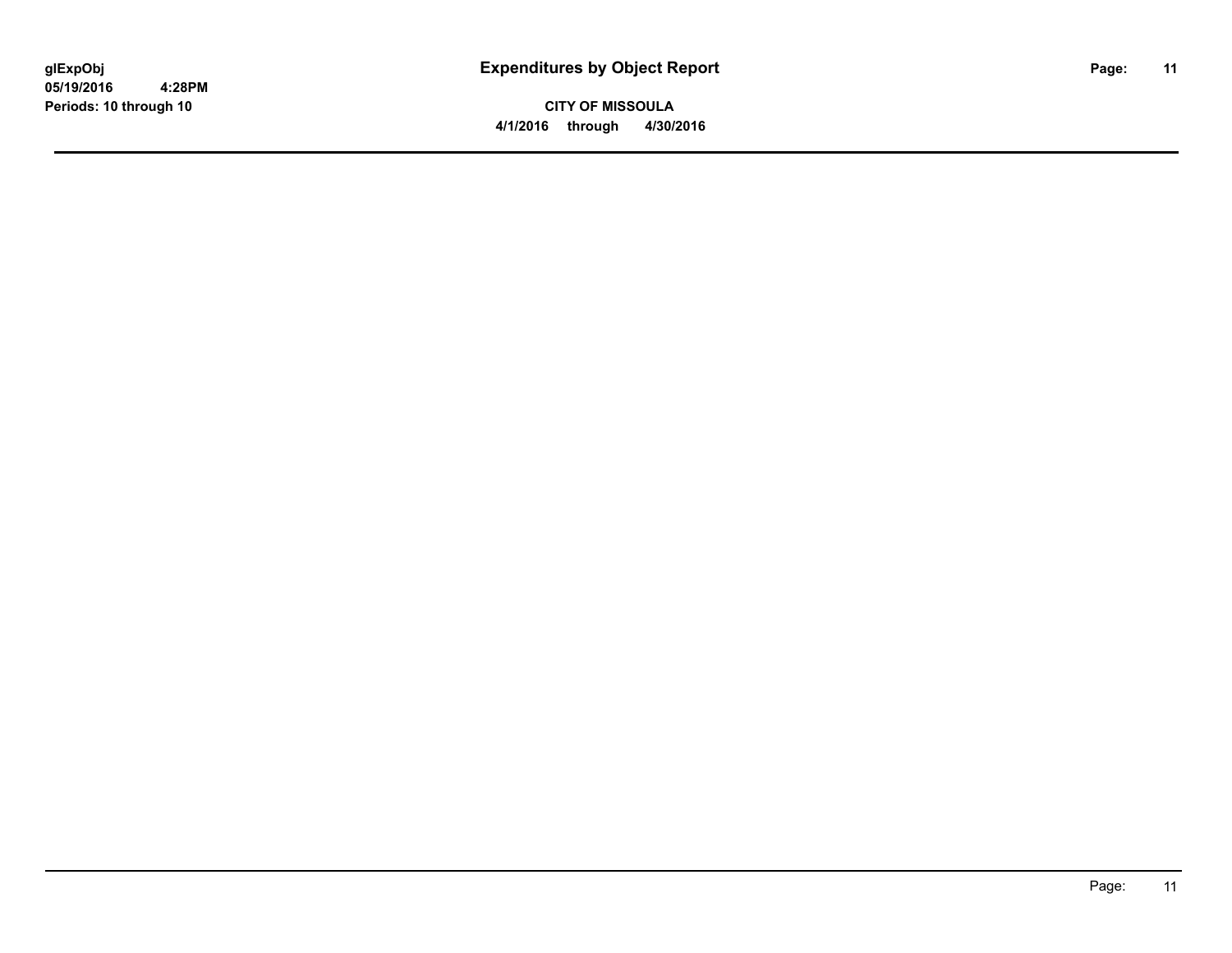#### **1000 GENERAL FUND**

**245 CENTRALIZED SERVICES**

|                            |                                           | <b>Adjusted</b>      |                     | Year-to-date        | Year-to-date        |                |                  |
|----------------------------|-------------------------------------------|----------------------|---------------------|---------------------|---------------------|----------------|------------------|
| Object/Title               |                                           | <b>Appropriation</b> | <b>Expenditures</b> | <b>Expenditures</b> | <b>Encumbrances</b> | <b>Balance</b> | <b>Prct Used</b> |
| 100 PERSONAL SERVICES      |                                           |                      |                     |                     |                     |                |                  |
| 110 SALARIES AND WAGES     |                                           | 259,353.00           | 19,788.03           | 205,735.00          | 0.00                | 53,618.00      | 79.33            |
|                            | 140 EMPLOYER CONTRIBUTIONS                | 76,798.00            | 6,281.68            | 68,253.03           | 0.00                | 8,544.97       | 88.87            |
|                            | <b>141 STATE RETIREMENT CONTRIBUTIONS</b> | 0.00                 | 0.00                | 146.37              | 0.00                | $-146.37$      | 0.00             |
| <b>Total</b>               | PERSONAL SERVICES                         | 336,151.00           | 26,069.71           | 274,134.40          | 0.00                | 62,016.60      | 81.55            |
| 200 SUPPLIES               |                                           |                      |                     |                     |                     |                |                  |
| 210 OFFICE SUPPLIES        |                                           | 1,200.00             | $-2,242.80$         | 172.04              | 0.00                | 1,027.96       | 14.34            |
| 220 OPERATING SUPPLIES     |                                           | 1.000.00             | 387.98              | 610.84              | 0.00                | 389.16         | 61.08            |
| 231 GASOLINE               |                                           | 522.00               | 9.30                | 120.51              | 0.00                | 401.49         | 23.09            |
| <b>Total</b>               | <b>SUPPLIES</b>                           | 2,722.00             | $-1,845.52$         | 903.39              | 0.00                | 1,818.61       | 33.19            |
| 300 PURCHASED SERVICES     |                                           |                      |                     |                     |                     |                |                  |
| 310 COMMUNICATIONS         |                                           | 400.00               | 0.00                | 0.00                | 0.00                | 400.00         | 0.00             |
| 320 PRINTING & DUPLICATING |                                           | 550.00               | 144.98              | 185.45              | 0.00                | 364.55         | 33.72            |
|                            | 330 PUBLICITY, SUBSCRIPTIONS & DUES       | 550.00               | 65.00               | 1.765.00            | 0.00                | $-1,215.00$    | 320.91           |
| 344 TELEPHONE SERVICE      |                                           | 845.00               | 62.16               | 545.02              | 0.00                | 299.98         | 64.50            |
| 350 PROFESSIONAL SERVICES  |                                           | 11,500.00            | 5,750.00            | 11,500.00           | 0.00                | 0.00           | 100.00           |
| 370 TRAVEL                 |                                           | 2,000.00             | 0.00                | 258.43              | 0.00                | 1,741.57       | 12.92            |
| 380 TRAINING               |                                           | 3,000.00             | 0.00                | 0.00                | 0.00                | 3,000.00       | 0.00             |
|                            | 390 OTHER PURCHASED SERVICES              | 0.00                 | 0.00                | 0.00                | 0.00                | 0.00           | 0.00             |
| Total                      | <b>PURCHASED SERVICES</b>                 | 18,845.00            | 6,022.14            | 14,253.90           | 0.00                | 4,591.10       | 75.64            |
|                            | 700 GRANTS & CONTRIBUTIONS                |                      |                     |                     |                     |                |                  |
|                            | 700 GRANTS & CONTRIBUTIONS                | 5,000.00             | 0.00                | 0.00                | 0.00                | 5,000.00       | 0.00             |
| <b>Total</b>               | <b>GRANTS &amp; CONTRIBUTIONS</b>         | 5,000.00             | 0.00                | 0.00                | 0.00                | 5,000.00       | 0.00             |
| <b>Total</b>               | <b>CENTRALIZED SERVICES</b>               | 362,718.00           | 30,246.33           | 289,291.69          | 0.00                | 73,426.31      | 79.76            |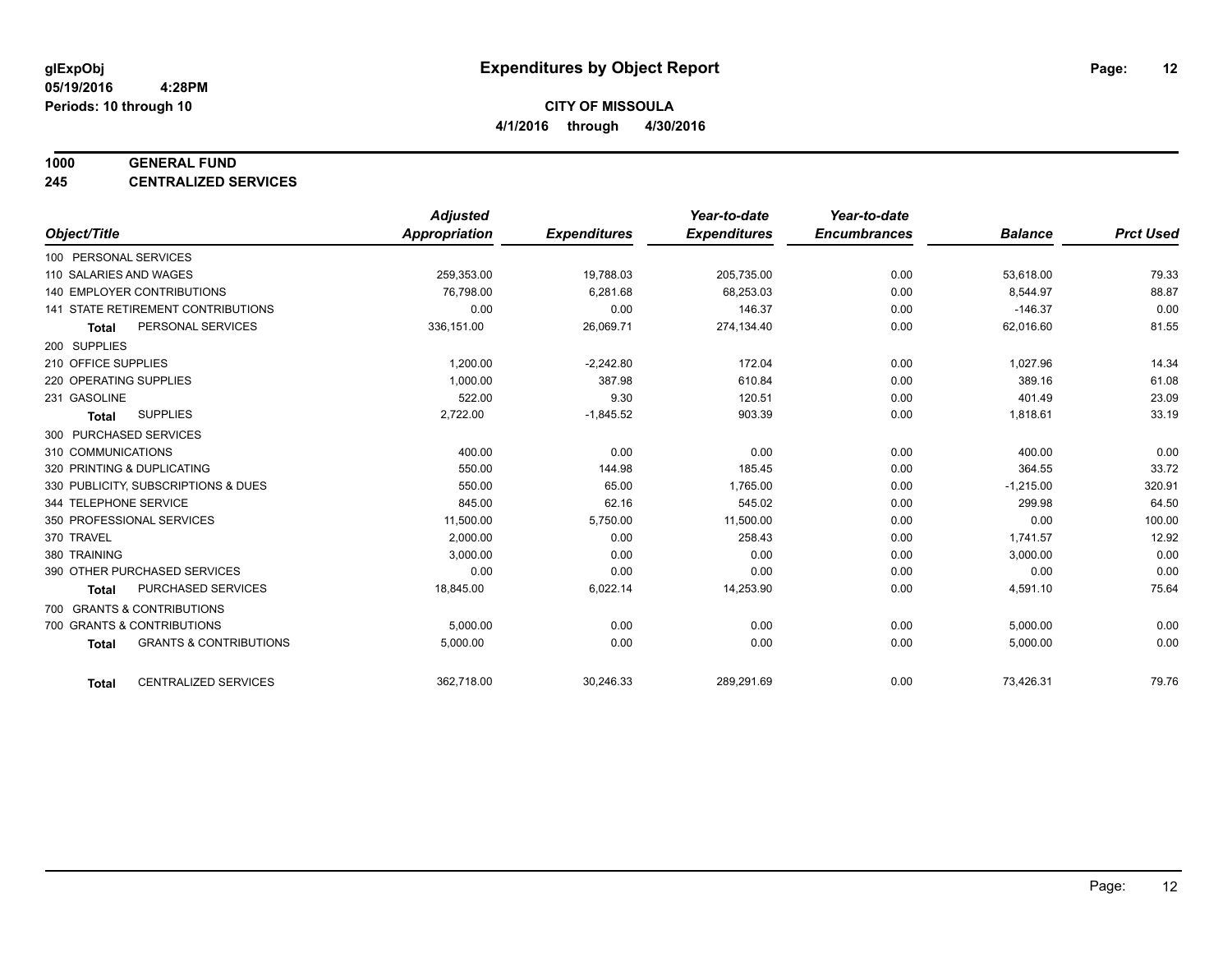#### **1000 GENERAL FUND**

**250 DEVELOPMENT SERVICES**

|                                      | <b>Adjusted</b>      |                     | Year-to-date        | Year-to-date        |                |                  |
|--------------------------------------|----------------------|---------------------|---------------------|---------------------|----------------|------------------|
| Object/Title                         | <b>Appropriation</b> | <b>Expenditures</b> | <b>Expenditures</b> | <b>Encumbrances</b> | <b>Balance</b> | <b>Prct Used</b> |
| 100 PERSONAL SERVICES                |                      |                     |                     |                     |                |                  |
| 110 SALARIES AND WAGES               | 1,252,634.00         | 110,824.06          | 1,099,107.96        | 0.00                | 153,526.04     | 87.74            |
| 120 OVERTIME/TERMINATION             | 4,276.00             | 0.00                | 0.00                | 0.00                | 4,276.00       | 0.00             |
| 130 OTHER                            | 0.00                 | 0.00                | 0.00                | 0.00                | 0.00           | 0.00             |
| 140 EMPLOYER CONTRIBUTIONS           | 424,509.00           | 40,254.40           | 408,303.50          | 0.00                | 16,205.50      | 96.18            |
| 141 STATE RETIREMENT CONTRIBUTIONS   | 0.00                 | 0.00                | 766.23              | 0.00                | $-766.23$      | 0.00             |
| PERSONAL SERVICES<br><b>Total</b>    | 1,681,419.00         | 151,078.46          | 1,508,177.69        | 0.00                | 173,241.31     | 89.70            |
| 200 SUPPLIES                         |                      |                     |                     |                     |                |                  |
| 210 OFFICE SUPPLIES                  | 13,621.00            | 1,301.34            | 13,945.69           | 0.00                | $-324.69$      | 102.38           |
| 220 OPERATING SUPPLIES               | 1,406.00             | 54.99               | 1,032.92            | 0.00                | 373.08         | 73.47            |
| 230 REPAIR/MAINTENANCE               | 3,000.00             | 96.76               | 1,312.29            | 0.00                | 1,687.71       | 43.74            |
| 231 GASOLINE                         | 10,900.00            | 375.65              | 5,115.21            | 0.00                | 5,784.79       | 46.93            |
| 240 OTHER SUPPLIES                   | 1,255.00             | 57.18               | 815.93              | 0.00                | 439.07         | 65.01            |
| <b>SUPPLIES</b><br><b>Total</b>      | 30,182.00            | 1,885.92            | 22,222.04           | 0.00                | 7,959.96       | 73.63            |
| 300 PURCHASED SERVICES               |                      |                     |                     |                     |                |                  |
| 310 COMMUNICATIONS                   | 9,800.00             | 1,008.80            | 4,542.43            | 0.00                | 5,257.57       | 46.35            |
| 320 PRINTING & DUPLICATING           | 7,904.00             | 96.13               | 1,510.37            | 0.00                | 6,393.63       | 19.11            |
| 330 PUBLICITY, SUBSCRIPTIONS & DUES  | 11,017.00            | 1,240.92            | 7,325.86            | 0.00                | 3,691.14       | 66.50            |
| 341 ELECTRICITY & NATURAL GAS        | 0.00                 | 0.00                | 0.00                | 0.00                | 0.00           | 0.00             |
| 344 TELEPHONE SERVICE                | 9,045.00             | 2,423.60            | 11,696.93           | 0.00                | $-2,651.93$    | 129.32           |
| 350 PROFESSIONAL SERVICES            | 88,936.00            | 17,245.20           | 49,732.12           | 0.00                | 39,203.88      | 55.92            |
| 360 REPAIR & MAINTENANCE             | 2,655.00             | 0.00                | 121.61              | 0.00                | 2,533.39       | 4.58             |
| 370 TRAVEL                           | 13,723.00            | 3,069.80            | 8,374.54            | 0.00                | 5,348.46       | 61.03            |
| 380 TRAINING                         | 12,239.00            | 50.00               | 4,393.00            | 0.00                | 7,846.00       | 35.89            |
| 390 OTHER PURCHASED SERVICES         | 166,504.00           | 0.00                | 101,110.68          | 0.00                | 65,393.32      | 60.73            |
| PURCHASED SERVICES<br><b>Total</b>   | 321,823.00           | 25,134.45           | 188,807.54          | 0.00                | 133,015.46     | 58.67            |
| 500 FIXED CHARGES                    |                      |                     |                     |                     |                |                  |
| 500 FIXED CHARGES                    | 0.00                 | 0.00                | 0.00                | 0.00                | 0.00           | 0.00             |
| 550 MERCHANT SERVICE FEES            | 0.00                 | 0.00                | 5,232.39            | 0.00                | $-5,232.39$    | 0.00             |
| <b>FIXED CHARGES</b><br><b>Total</b> | 0.00                 | 0.00                | 5,232.39            | 0.00                | $-5,232.39$    | 0.00             |
| 700 GRANTS & CONTRIBUTIONS           |                      |                     |                     |                     |                |                  |
| 700 GRANTS & CONTRIBUTIONS           | 20,680.00            | 0.00                | 10,780.00           | 0.00                | 9,900.00       | 52.13            |
| 780 INTERGOVERNMENTAL TRANSFER       | 0.00                 | 0.00                | 0.00                | 0.00                | 0.00           | 0.00             |
|                                      |                      |                     |                     |                     |                |                  |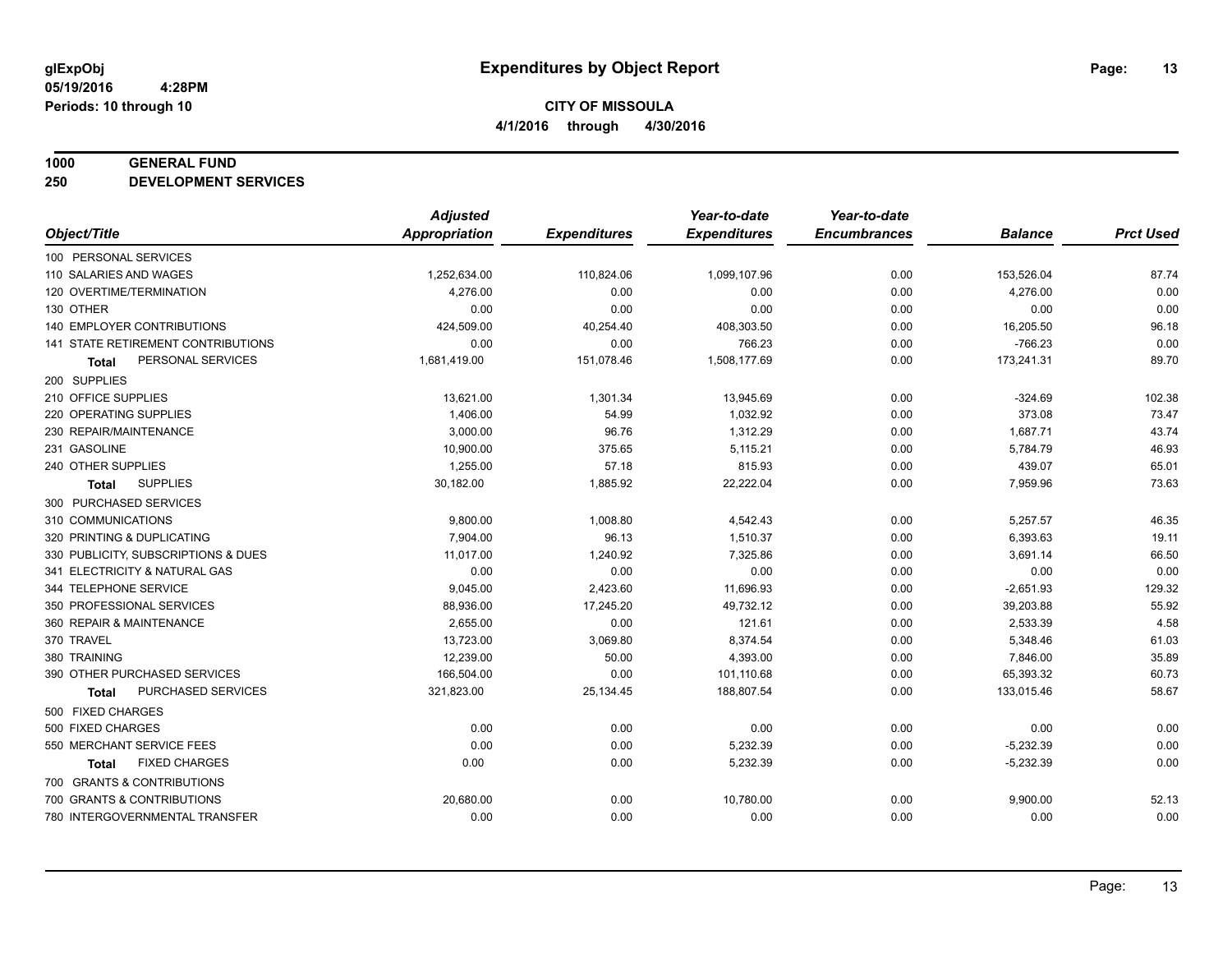#### **1000 GENERAL FUND**

**250 DEVELOPMENT SERVICES**

| Object/Title              |                                   | <b>Adjusted</b><br><b>Appropriation</b> | <b>Expenditures</b> | Year-to-date<br><b>Expenditures</b> | Year-to-date<br><b>Encumbrances</b> | <b>Balance</b> | <b>Prct Used</b> |
|---------------------------|-----------------------------------|-----------------------------------------|---------------------|-------------------------------------|-------------------------------------|----------------|------------------|
|                           |                                   |                                         |                     |                                     |                                     |                |                  |
| <b>Total</b>              | <b>GRANTS &amp; CONTRIBUTIONS</b> | 20,680.00                               | 0.00                | 10,780.00                           | 0.00                                | 9,900.00       | 52.13            |
| 800 OTHER OBJECTS         |                                   |                                         |                     |                                     |                                     |                |                  |
|                           | 820 TRANSFERS TO OTHER FUNDS      | 165.820.00                              | 0.00                | 9,900.00                            | 0.00                                | 155.920.00     | 5.97             |
| 845 CONTINGENCY           |                                   | 0.00                                    | 0.00                | 0.00                                | 0.00                                | 0.00           | 0.00             |
| <b>Total</b>              | OTHER OBJECTS                     | 165.820.00                              | 0.00                | 9,900.00                            | 0.00                                | 155.920.00     | 5.97             |
| 900 CAPITAL OUTLAY        |                                   |                                         |                     |                                     |                                     |                |                  |
| 940 MACHINERY & EQUIPMENT |                                   | 0.00                                    | 0.00                | 0.00                                | 0.00                                | 0.00           | 0.00             |
| <b>Total</b>              | <b>CAPITAL OUTLAY</b>             | 0.00                                    | 0.00                | 0.00                                | 0.00                                | 0.00           | 0.00             |
| <b>Total</b>              | DEVELOPMENT SERVICES              | 2.219.924.00                            | 178.098.83          | 1.745.119.66                        | 0.00                                | 474.804.34     | 78.61            |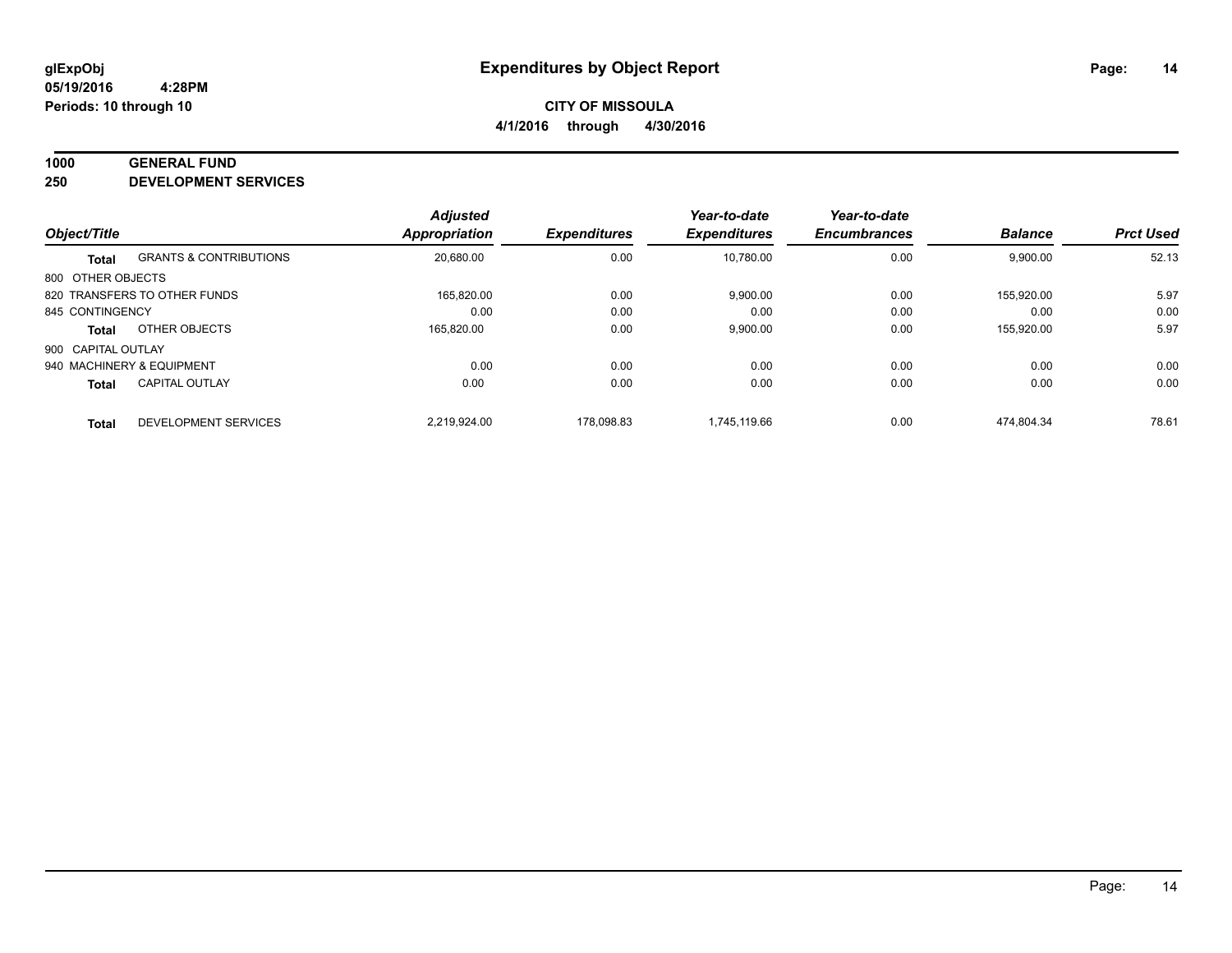# **1000 GENERAL FUND**

**270 CITY ATTORNEY**

|                                                   | <b>Adjusted</b> |                     | Year-to-date        | Year-to-date        |                |                  |
|---------------------------------------------------|-----------------|---------------------|---------------------|---------------------|----------------|------------------|
| Object/Title                                      | Appropriation   | <b>Expenditures</b> | <b>Expenditures</b> | <b>Encumbrances</b> | <b>Balance</b> | <b>Prct Used</b> |
| 100 PERSONAL SERVICES                             |                 |                     |                     |                     |                |                  |
| 110 SALARIES AND WAGES                            | 956,043.00      | 78,815.30           | 725,964.49          | 0.00                | 230,078.51     | 75.93            |
| 120 OVERTIME/TERMINATION                          | 2,270.00        | 0.00                | 2,261.81            | 0.00                | 8.19           | 99.64            |
| <b>140 EMPLOYER CONTRIBUTIONS</b>                 | 314,286.00      | 23,026.56           | 243,266.34          | 0.00                | 71,019.66      | 77.40            |
| 141 STATE RETIREMENT CONTRIBUTIONS                | 0.00            | 0.00                | 517.19              | 0.00                | $-517.19$      | 0.00             |
| PERSONAL SERVICES<br>Total                        | 1,272,599.00    | 101,841.86          | 972,009.83          | 0.00                | 300,589.17     | 76.38            |
| 200 SUPPLIES                                      |                 |                     |                     |                     |                |                  |
| 210 OFFICE SUPPLIES                               | 5,618.00        | 373.69              | 2,793.66            | 0.00                | 2,824.34       | 49.73            |
| 220 OPERATING SUPPLIES                            | 1,250.00        | 0.00                | 2,074.98            | 0.00                | $-824.98$      | 166.00           |
| 231 GASOLINE                                      | 263.00          | 71.53               | 189.02              | 0.00                | 73.98          | 71.87            |
| <b>SUPPLIES</b><br><b>Total</b>                   | 7,131.00        | 445.22              | 5,057.66            | 0.00                | 2,073.34       | 70.92            |
| 300 PURCHASED SERVICES                            |                 |                     |                     |                     |                |                  |
| 310 COMMUNICATIONS                                | 1,350.00        | 88.25               | 715.14              | 0.00                | 634.86         | 52.97            |
| 320 PRINTING & DUPLICATING                        | 550.00          | 0.00                | 238.00              | 0.00                | 312.00         | 43.27            |
| 330 PUBLICITY, SUBSCRIPTIONS & DUES               | 16,000.00       | 669.48              | 8,439.40            | 0.00                | 7,560.60       | 52.75            |
| 344 TELEPHONE SERVICE                             | 264.00          | 0.00                | 87.40               | 0.00                | 176.60         | 33.11            |
| 350 PROFESSIONAL SERVICES                         | 12,915.00       | 206.00              | 606.50              | 0.00                | 12,308.50      | 4.70             |
| 360 REPAIR & MAINTENANCE                          | 19,447.00       | 57.65               | 10,119.11           | 0.00                | 9,327.89       | 52.03            |
| 370 TRAVEL                                        | 4,500.00        | 258.66              | 2,749.61            | 0.00                | 1,750.39       | 61.10            |
| 380 TRAINING                                      | 8,000.00        | 0.00                | 4,009.01            | 0.00                | 3,990.99       | 50.11            |
| PURCHASED SERVICES<br><b>Total</b>                | 63,026.00       | 1,280.04            | 26,964.17           | 0.00                | 36,061.83      | 42.78            |
| 500 FIXED CHARGES                                 |                 |                     |                     |                     |                |                  |
| 500 FIXED CHARGES                                 | 0.00            | 0.00                | 0.00                | 0.00                | 0.00           | 0.00             |
| <b>FIXED CHARGES</b><br><b>Total</b>              | 0.00            | 0.00                | 0.00                | 0.00                | 0.00           | 0.00             |
| 700 GRANTS & CONTRIBUTIONS                        |                 |                     |                     |                     |                |                  |
| 700 GRANTS & CONTRIBUTIONS                        | 63,875.00       | 0.00                | 35,537.50           | 0.00                | 28,337.50      | 55.64            |
| <b>GRANTS &amp; CONTRIBUTIONS</b><br><b>Total</b> | 63,875.00       | 0.00                | 35,537.50           | 0.00                | 28,337.50      | 55.64            |
| 800 OTHER OBJECTS                                 |                 |                     |                     |                     |                |                  |
| 845 CONTINGENCY                                   | 0.00            | 0.00                | 0.00                | 0.00                | 0.00           | 0.00             |
| OTHER OBJECTS<br><b>Total</b>                     | 0.00            | 0.00                | 0.00                | 0.00                | 0.00           | 0.00             |
| 900 CAPITAL OUTLAY                                |                 |                     |                     |                     |                |                  |
| 920 BUILDINGS                                     | 0.00            | 0.00                | 0.00                | 0.00                | 0.00           | 0.00             |
| 940 MACHINERY & EQUIPMENT                         | 0.00            | 0.00                | 0.00                | 0.00                | 0.00           | 0.00             |
|                                                   |                 |                     |                     |                     |                |                  |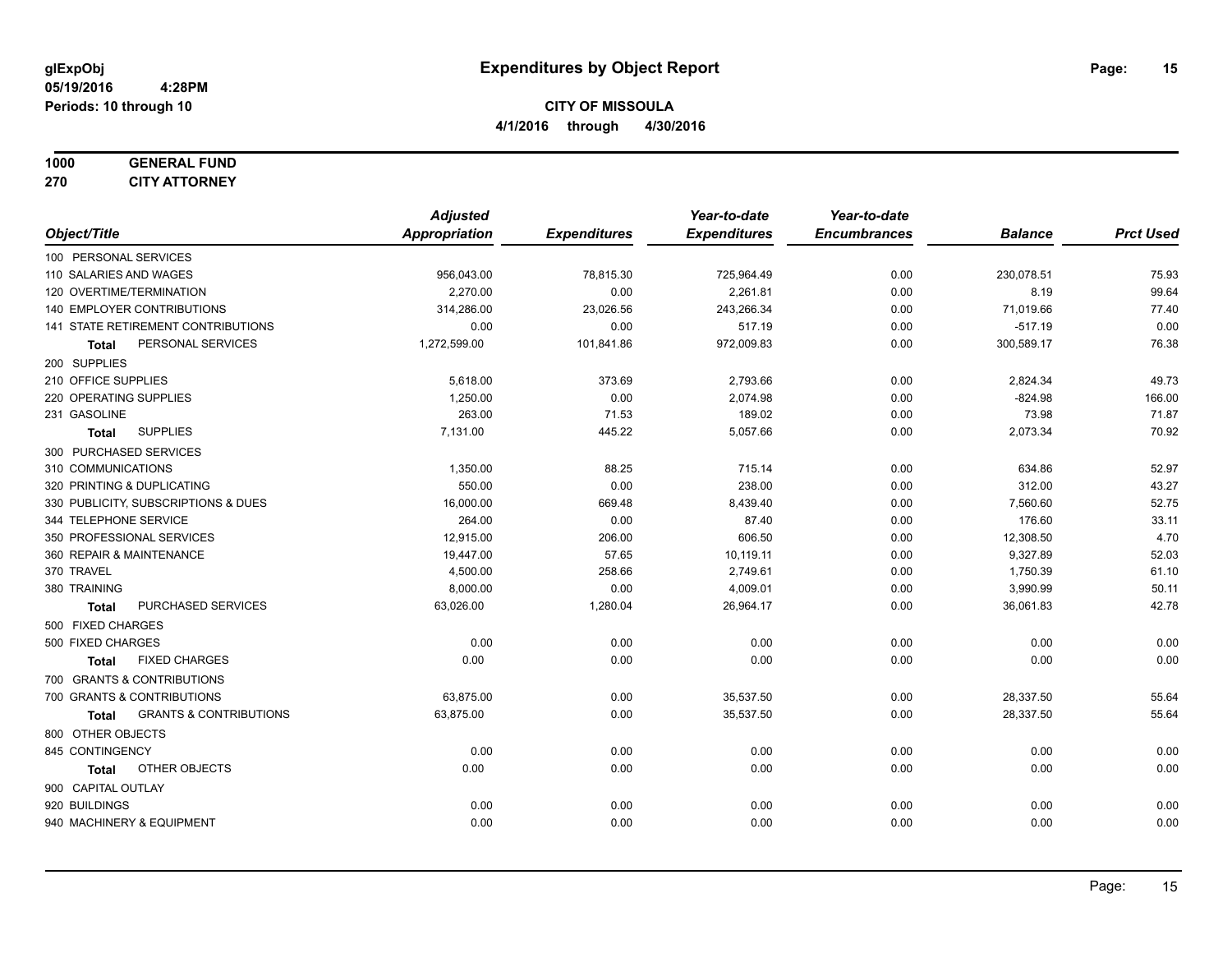#### **05/19/2016 4:28PM Periods: 10 through 10**

# **CITY OF MISSOULA 4/1/2016 through 4/30/2016**

#### **1000 GENERAL FUND 270 CITY ATTORNEY**

|              |                            | <b>Adjusted</b><br><b>Appropriation</b> |                     | Year-to-date        | Year-to-date   |                  |       |
|--------------|----------------------------|-----------------------------------------|---------------------|---------------------|----------------|------------------|-------|
| Object/Title | <i><b>Expenditures</b></i> |                                         | <b>Expenditures</b> | <b>Encumbrances</b> | <b>Balance</b> | <b>Prct Used</b> |       |
| <b>Total</b> | CAPITAL OUTLAY             | 0.00                                    | 0.00                | 0.00                | 0.00           | 0.00             | 0.00  |
| <b>Total</b> | <b>CITY ATTORNEY</b>       | 1.406.631.00                            | 103,567.12          | 1,039,569.16        | 0.00           | 367.061.84       | 73.90 |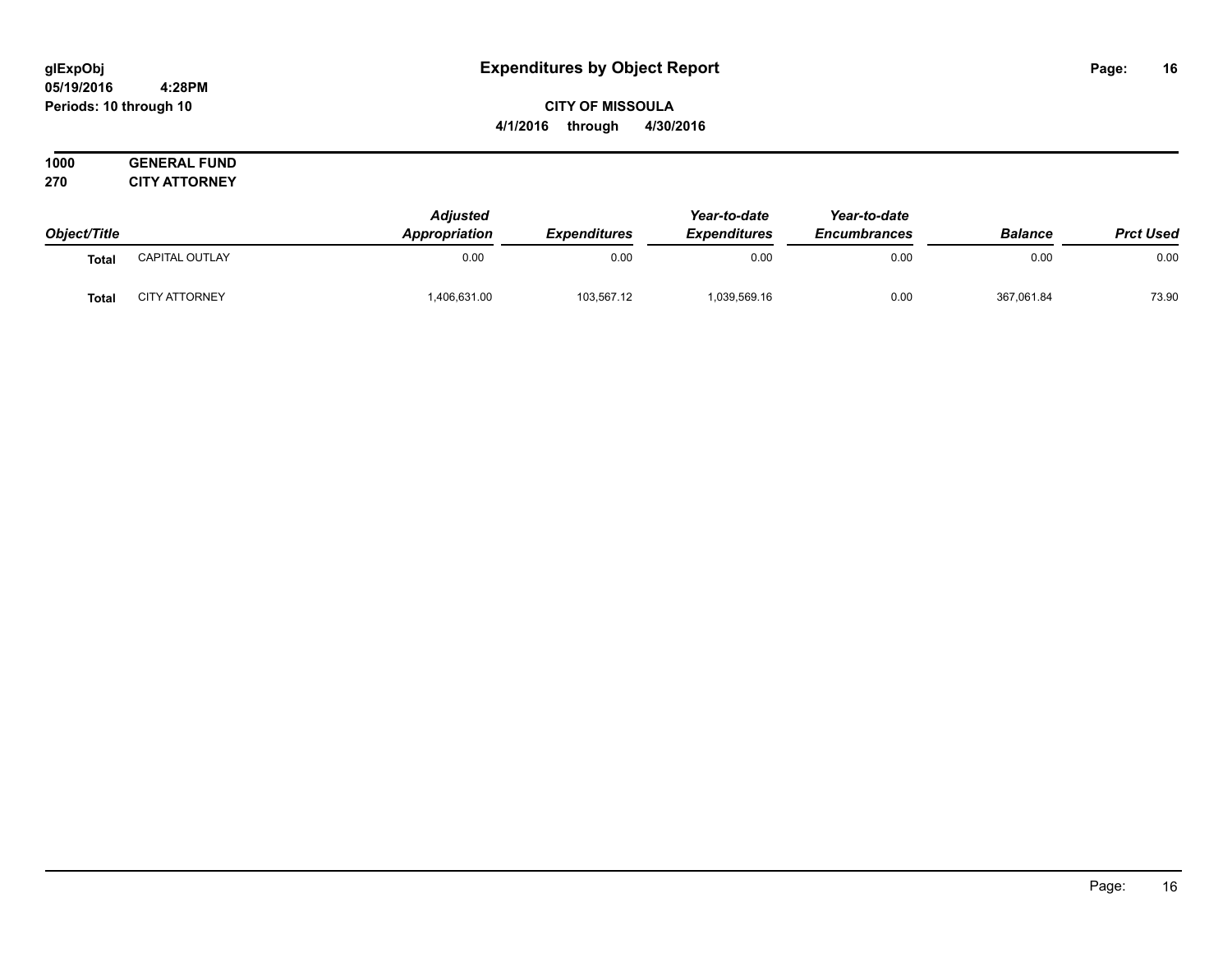#### **1000 GENERAL FUND**

**280 PUBLIC WORKS OPERATIONS**

|                                      | <b>Adjusted</b>      |                     | Year-to-date        | Year-to-date        |                |                  |
|--------------------------------------|----------------------|---------------------|---------------------|---------------------|----------------|------------------|
| Object/Title                         | <b>Appropriation</b> | <b>Expenditures</b> | <b>Expenditures</b> | <b>Encumbrances</b> | <b>Balance</b> | <b>Prct Used</b> |
| 100 PERSONAL SERVICES                |                      |                     |                     |                     |                |                  |
| 110 SALARIES AND WAGES               | 482,999.00           | 37,640.73           | 398,741.34          | 0.00                | 84,257.66      | 82.56            |
| 120 OVERTIME/TERMINATION             | 2.235.00             | 0.00                | 955.90              | 0.00                | 1,279.10       | 42.77            |
| 130 OTHER                            | 13,240.00            | 300.00              | 300.00              | 0.00                | 12,940.00      | 2.27             |
| <b>140 EMPLOYER CONTRIBUTIONS</b>    | 216,919.00           | 14,069.86           | 164,422.36          | 0.00                | 52,496.64      | 75.80            |
| 141 STATE RETIREMENT CONTRIBUTIONS   | 0.00                 | 0.00                | 288.77              | 0.00                | $-288.77$      | 0.00             |
| PERSONAL SERVICES<br>Total           | 715,393.00           | 52,010.59           | 564,708.37          | 0.00                | 150,684.63     | 78.94            |
| 200 SUPPLIES                         |                      |                     |                     |                     |                |                  |
| 210 OFFICE SUPPLIES                  | 950.00               | 81.74               | 652.29              | 0.00                | 297.71         | 68.66            |
| 220 OPERATING SUPPLIES               | 1,935.00             | 388.97              | 1,694.42            | 0.00                | 240.58         | 87.57            |
| 230 REPAIR/MAINTENANCE               | 59,860.00            | 1,045.26            | 11,858.92           | 0.00                | 48,001.08      | 19.81            |
| 231 GASOLINE                         | 9,280.00             | 291.52              | 4,615.05            | 0.00                | 4,664.95       | 49.73            |
| 240 OTHER SUPPLIES                   | 31,090.00            | 1,026.25            | 24,799.79           | 0.00                | 6,290.21       | 79.77            |
| <b>SUPPLIES</b><br>Total             | 103,115.00           | 2,833.74            | 43,620.47           | 0.00                | 59,494.53      | 42.30            |
| 300 PURCHASED SERVICES               |                      |                     |                     |                     |                |                  |
| 310 COMMUNICATIONS                   | 500.00               | 9.65                | 37.18               | 0.00                | 462.82         | 7.44             |
| 320 PRINTING & DUPLICATING           | 200.00               | 0.00                | 0.00                | 0.00                | 200.00         | 0.00             |
| 330 PUBLICITY, SUBSCRIPTIONS & DUES  | 1,100.00             | 0.00                | 872.42              | 0.00                | 227.58         | 79.31            |
| 341 ELECTRICITY & NATURAL GAS        | 135,778.00           | 4,684.89            | 101,928.81          | 0.00                | 33,849.19      | 75.07            |
| 344 TELEPHONE SERVICE                | 1,804.00             | 417.42              | 2,385.26            | 0.00                | $-581.26$      | 132.22           |
| 345 GARBAGE                          | 457.00               | 15.60               | 156.00              | 0.00                | 301.00         | 34.14            |
| 350 PROFESSIONAL SERVICES            | 870.00               | 202.50              | 12,107.99           | 0.00                | $-11,237.99$   | 1,391.72         |
| 360 REPAIR & MAINTENANCE             | 15,900.00            | 0.00                | 26,318.21           | 0.00                | $-10,418.21$   | 165.52           |
| 370 TRAVEL                           | 1,550.00             | 192.00              | 192.00              | 0.00                | 1,358.00       | 12.39            |
| 380 TRAINING                         | 2,200.00             | 300.00              | 300.00              | 0.00                | 1,900.00       | 13.64            |
| PURCHASED SERVICES<br><b>Total</b>   | 160,359.00           | 5,822.06            | 144,297.87          | 0.00                | 16,061.13      | 89.98            |
| 500 FIXED CHARGES                    |                      |                     |                     |                     |                |                  |
| 500 FIXED CHARGES                    | 0.00                 | 0.00                | 0.00                | 0.00                | 0.00           | 0.00             |
| <b>FIXED CHARGES</b><br><b>Total</b> | 0.00                 | 0.00                | 0.00                | 0.00                | 0.00           | 0.00             |
| 800 OTHER OBJECTS                    |                      |                     |                     |                     |                |                  |
| 850 SALARY SAVINGS                   | $-5,411.00$          | 0.00                | 0.00                | 0.00                | $-5,411.00$    | 0.00             |
| OTHER OBJECTS<br><b>Total</b>        | $-5,411.00$          | 0.00                | 0.00                | 0.00                | $-5,411.00$    | 0.00             |
| 900 CAPITAL OUTLAY                   |                      |                     |                     |                     |                |                  |

Page: 17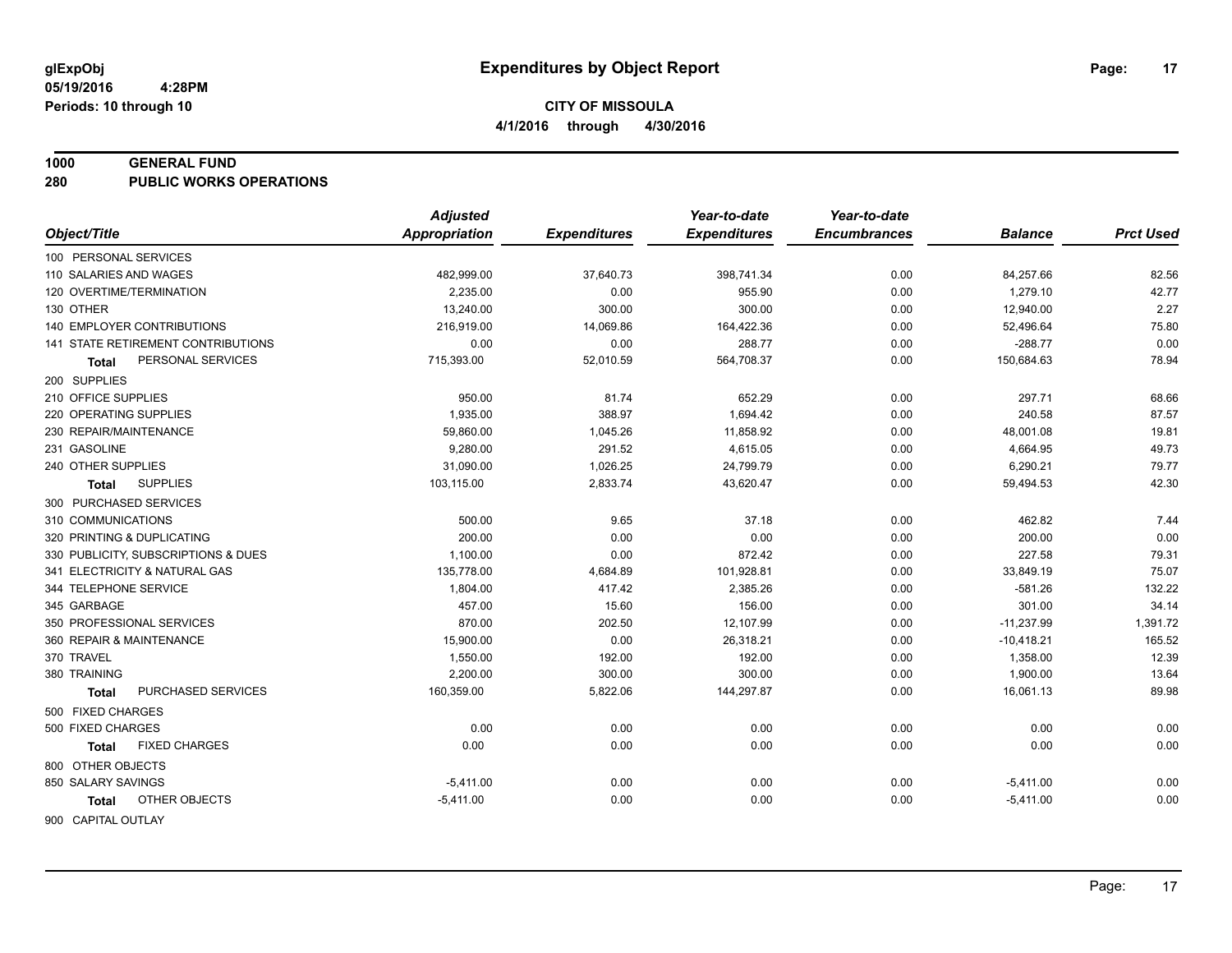#### **1000 GENERAL FUND**

**280 PUBLIC WORKS OPERATIONS**

| Object/Title |                           | Adjusted<br>Appropriation | <i><b>Expenditures</b></i> | Year-to-date<br><b>Expenditures</b> | Year-to-date<br><b>Encumbrances</b> | <b>Balance</b> | <b>Prct Used</b> |
|--------------|---------------------------|---------------------------|----------------------------|-------------------------------------|-------------------------------------|----------------|------------------|
|              | 940 MACHINERY & EQUIPMENT | 0.00                      | 0.00                       | 0.00                                | 0.00                                | 0.00           | 0.00             |
| Total        | CAPITAL OUTLAY            | 0.00                      | 0.00                       | 0.00                                | 0.00                                | 0.00           | 0.00             |
| Total        | PUBLIC WORKS OPERATIONS   | 973,456.00                | 60,666.39                  | 752,626.71                          | 0.00                                | 220,829.29     | 77.31            |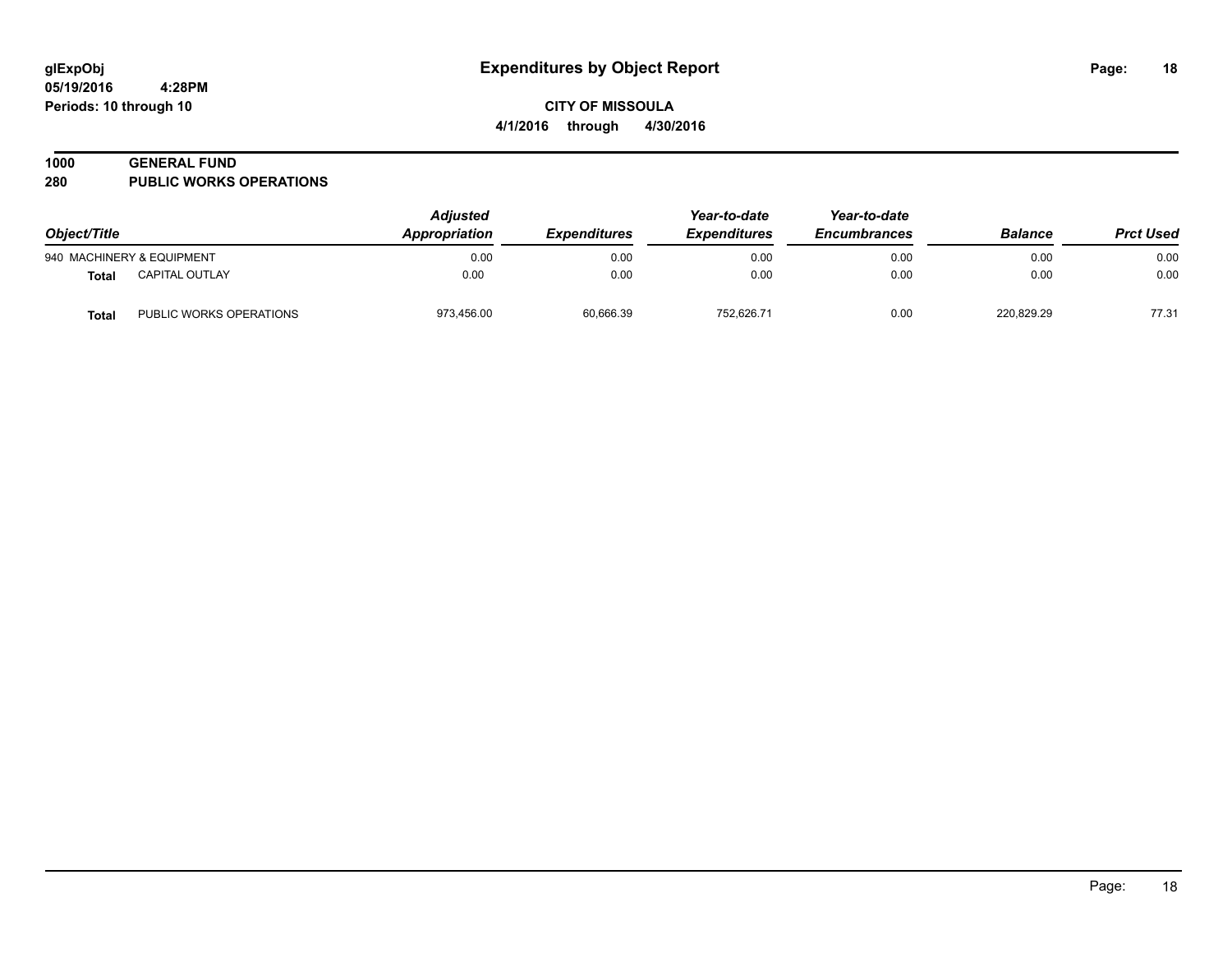**1000 GENERAL FUND**

**290 POLICE**

|                                       | <b>Adjusted</b> |                     | Year-to-date        | Year-to-date        |                 |                  |
|---------------------------------------|-----------------|---------------------|---------------------|---------------------|-----------------|------------------|
| Object/Title                          | Appropriation   | <b>Expenditures</b> | <b>Expenditures</b> | <b>Encumbrances</b> | <b>Balance</b>  | <b>Prct Used</b> |
| 100 PERSONAL SERVICES                 |                 |                     |                     |                     |                 |                  |
| 110 SALARIES AND WAGES                | 8,179,273.00    | 615,974.10          | 6,294,842.39        | 0.00                | 1,884,430.61    | 76.96            |
| 115 SALARIES/HEALTH INSURANCE BENEFIT | 0.00            | 64,872.00           | 572,349.00          | 0.00                | $-572,349.00$   | 0.00             |
| 120 OVERTIME/TERMINATION              | 244,408.00      | 15,931.97           | 208,907.66          | 0.00                | 35,500.34       | 85.47            |
| 121 OUTSIDE HIRE OVERTIME             | 75,000.00       | 3,444.95            | 94,551.06           | 0.00                | $-19,551.06$    | 126.07           |
| 122 COURT OVERTIME                    | 2,675.00        | 1,267.60            | 21,939.37           | 0.00                | $-19,264.37$    | 820.16           |
| 123 CELL PHONE OVERTIME               | 0.00            | 0.00                | 0.00                | 0.00                | 0.00            | 0.00             |
| 130 OTHER                             | 71,758.00       | 0.00                | 66,968.34           | 0.00                | 4,789.66        | 93.33            |
| 133 EDUCATION COMPENSATION            | 0.00            | 1,200.00            | 14,535.00           | 0.00                | $-14,535.00$    | 0.00             |
| 140 EMPLOYER CONTRIBUTIONS            | 5,436,575.00    | 170,697.13          | 1,832,973.42        | 0.00                | 3,603,601.58    | 33.72            |
| 141 STATE RETIREMENT CONTRIBUTIONS    | 0.00            | 0.00                | 1,467,265.85        | 0.00                | $-1,467,265.85$ | 0.00             |
| PERSONAL SERVICES<br><b>Total</b>     | 14,009,689.00   | 873,387.75          | 10,574,332.09       | 0.00                | 3,435,356.91    | 75.48            |
| 200 SUPPLIES                          |                 |                     |                     |                     |                 |                  |
| 210 OFFICE SUPPLIES                   | 19,874.00       | 1,058.06            | 7,993.28            | 0.00                | 11,880.72       | 40.22            |
| 220 OPERATING SUPPLIES                | 80,296.00       | 16,127.03           | 89,829.63           | 0.00                | $-9,533.63$     | 111.87           |
| 230 REPAIR/MAINTENANCE                | 45,735.00       | 4,843.93            | 35,417.14           | 0.00                | 10,317.86       | 77.44            |
| 231 GASOLINE                          | 172,872.00      | 9,328.93            | 102,185.83          | 0.00                | 70,686.17       | 59.11            |
| <b>SUPPLIES</b><br><b>Total</b>       | 318,777.00      | 31,357.95           | 235,425.88          | 0.00                | 83,351.12       | 73.85            |
| 300 PURCHASED SERVICES                |                 |                     |                     |                     |                 |                  |
| 310 COMMUNICATIONS                    | 14,396.00       | 544.67              | 16,540.25           | 0.00                | $-2,144.25$     | 114.89           |
| 320 PRINTING & DUPLICATING            | 10,824.00       | 579.23              | 4,106.87            | 0.00                | 6,717.13        | 37.94            |
| 330 PUBLICITY, SUBSCRIPTIONS & DUES   | 14,938.00       | 198.00              | 13,105.00           | 0.00                | 1,833.00        | 87.73            |
| 344 TELEPHONE SERVICE                 | 47,693.00       | 6,491.61            | 34,355.10           | 0.00                | 13,337.90       | 72.03            |
| 350 PROFESSIONAL SERVICES             | 62,899.00       | 2,841.80            | 44,457.24           | 0.00                | 18,441.76       | 70.68            |
| 360 REPAIR & MAINTENANCE              | 33,245.00       | 1,320.80            | 28,814.96           | 0.00                | 4,430.04        | 86.67            |
| 370 TRAVEL                            | 26,000.00       | 1,005.99            | 39,581.41           | 0.00                | $-13,581.41$    | 152.24           |
| 380 TRAINING                          | 31,300.00       | 770.00              | 24,797.55           | 0.00                | 6,502.45        | 79.23            |
| 390 OTHER PURCHASED SERVICES          | 25,000.00       | 1,949.79            | 17,736.42           | 0.00                | 7,263.58        | 70.95            |
| 392 DONATIONS AND SALES               | 0.00            | 0.00                | 71.00               | 0.00                | $-71.00$        | 0.00             |
| PURCHASED SERVICES<br><b>Total</b>    | 266,295.00      | 15,701.89           | 223,565.80          | 0.00                | 42,729.20       | 83.95            |
| 500 FIXED CHARGES                     |                 |                     |                     |                     |                 |                  |
| 500 FIXED CHARGES                     | 91,462.00       | 6,292.97            | 64,756.06           | 0.00                | 26,705.94       | 70.80            |
| <b>FIXED CHARGES</b><br><b>Total</b>  | 91.462.00       | 6,292.97            | 64,756.06           | 0.00                | 26,705.94       | 70.80            |
| 700 GRANTS & CONTRIBUTIONS            |                 |                     |                     |                     |                 |                  |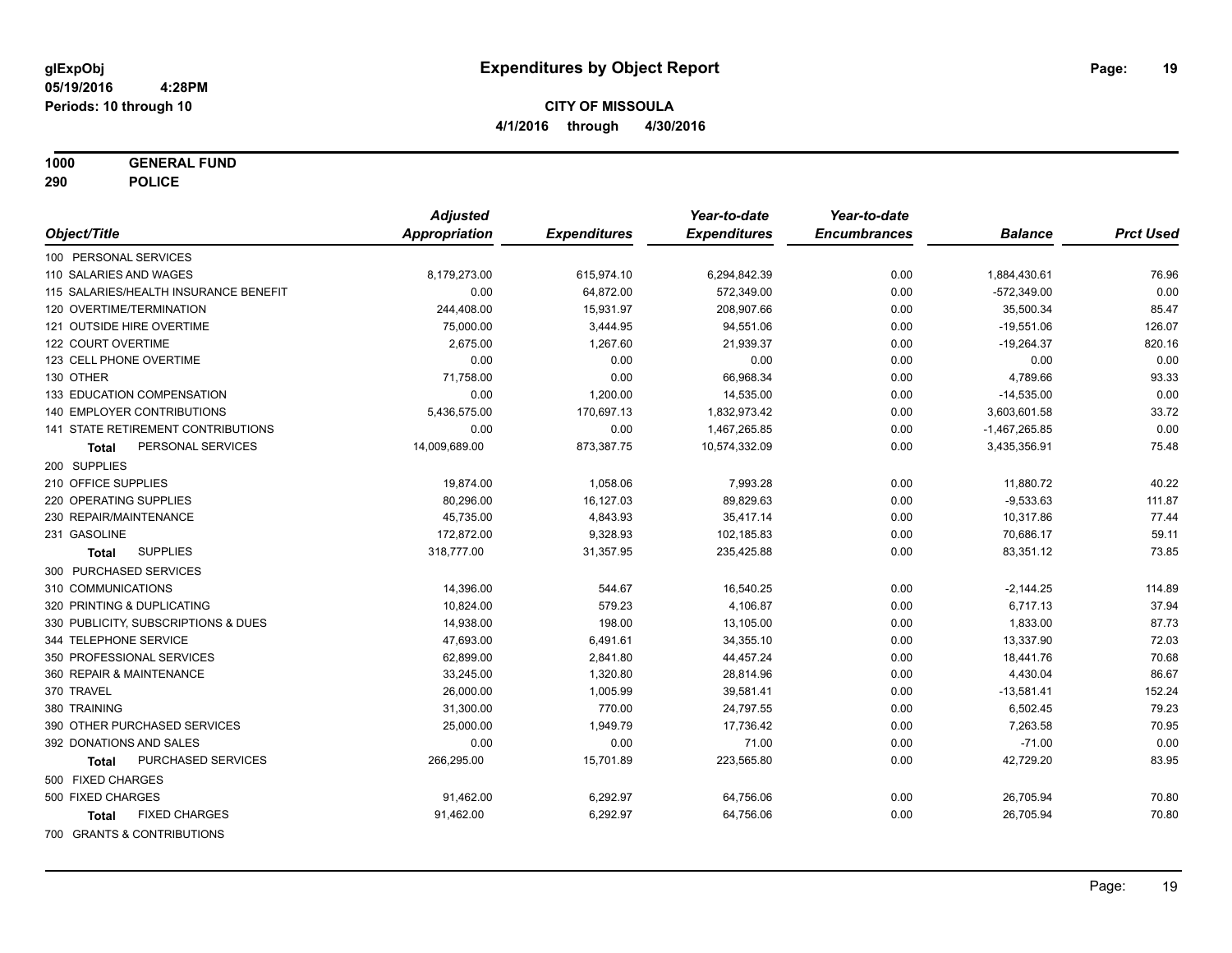**1000 GENERAL FUND 290 POLICE**

|                    |                                   | <b>Adjusted</b> |                     | Year-to-date        | Year-to-date        |                |                  |
|--------------------|-----------------------------------|-----------------|---------------------|---------------------|---------------------|----------------|------------------|
| Object/Title       |                                   | Appropriation   | <b>Expenditures</b> | <b>Expenditures</b> | <b>Encumbrances</b> | <b>Balance</b> | <b>Prct Used</b> |
|                    | 700 GRANTS & CONTRIBUTIONS        | 4.000.00        | 0.00                | 0.00                | 0.00                | 4,000.00       | 0.00             |
| Total              | <b>GRANTS &amp; CONTRIBUTIONS</b> | 4,000.00        | 0.00                | 0.00                | 0.00                | 4,000.00       | 0.00             |
| 800 OTHER OBJECTS  |                                   |                 |                     |                     |                     |                |                  |
|                    | 820 TRANSFERS TO OTHER FUNDS      | 0.00            | 0.00                | 0.00                | 0.00                | 0.00           | 0.00             |
| 850 SALARY SAVINGS |                                   | $-79.245.00$    | 0.00                | 0.00                | 0.00                | $-79.245.00$   | 0.00             |
| Total              | OTHER OBJECTS                     | $-79.245.00$    | 0.00                | 0.00                | 0.00                | $-79.245.00$   | 0.00             |
| 900 CAPITAL OUTLAY |                                   |                 |                     |                     |                     |                |                  |
|                    | 940 MACHINERY & EQUIPMENT         | 0.00            | 0.00                | 0.00                | 0.00                | 0.00           | 0.00             |
| <b>Total</b>       | <b>CAPITAL OUTLAY</b>             | 0.00            | 0.00                | 0.00                | 0.00                | 0.00           | 0.00             |
| Total              | <b>POLICE</b>                     | 14.610.978.00   | 926.740.56          | 11.098.079.83       | 0.00                | 3.512.898.17   | 75.96            |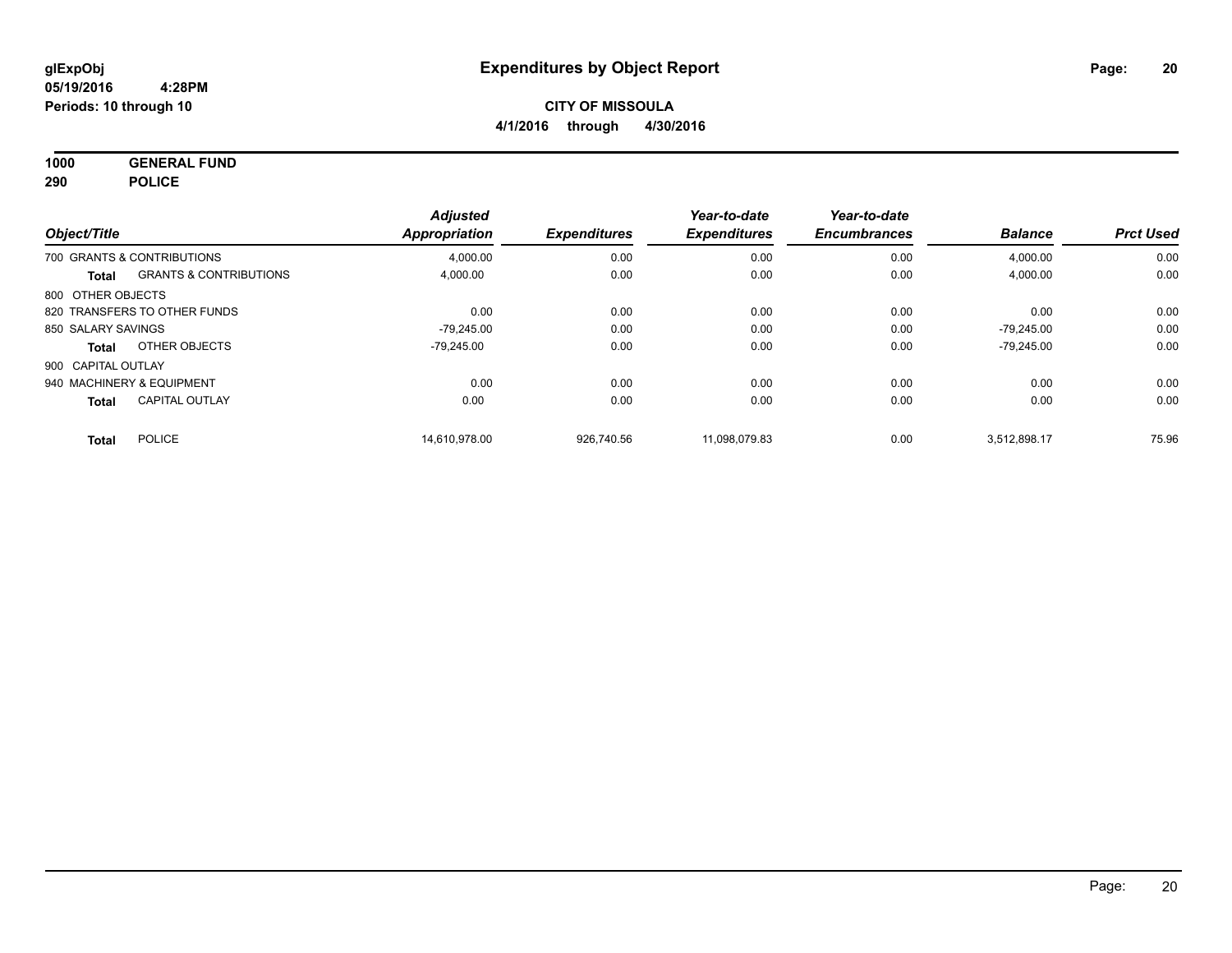**1000 GENERAL FUND**

**300 FIRE**

|                                       | <b>Adjusted</b>      |                     | Year-to-date        | Year-to-date        |                |                  |
|---------------------------------------|----------------------|---------------------|---------------------|---------------------|----------------|------------------|
| Object/Title                          | <b>Appropriation</b> | <b>Expenditures</b> | <b>Expenditures</b> | <b>Encumbrances</b> | <b>Balance</b> | <b>Prct Used</b> |
| 100 PERSONAL SERVICES                 |                      |                     |                     |                     |                |                  |
| 110 SALARIES AND WAGES                | 6,591,028.00         | 497,721.76          | 5,259,512.99        | 0.00                | 1,331,515.01   | 79.80            |
| 115 SALARIES/HEALTH INSURANCE BENEFIT | 660,063.00           | 57,558.00           | 507,147.00          | 0.00                | 152,916.00     | 76.83            |
| 120 OVERTIME/TERMINATION              | 320,544.00           | 22,847.59           | 677,075.67          | 0.00                | $-356,531.67$  | 211.23           |
| 130 OTHER                             | 84,360.00            | 0.00                | 56,171.22           | 0.00                | 28,188.78      | 66.59            |
| 140 EMPLOYER CONTRIBUTIONS            | 1,695,108.00         | 126,451.23          | 1,381,264.99        | 0.00                | 313,843.01     | 81.49            |
| 141 STATE RETIREMENT CONTRIBUTIONS    | 2,326,075.00         | 0.00                | 1,495,271.77        | 0.00                | 830,803.23     | 64.28            |
| PERSONAL SERVICES<br>Total            | 11,677,178.00        | 704,578.58          | 9,376,443.64        | 0.00                | 2,300,734.36   | 80.30            |
| 200 SUPPLIES                          |                      |                     |                     |                     |                |                  |
| 210 OFFICE SUPPLIES                   | 16,004.00            | 406.41              | 11,119.55           | 0.00                | 4,884.45       | 69.48            |
| 220 OPERATING SUPPLIES                | 127,744.00           | 9,547.91            | 116,862.63          | 0.00                | 10,881.37      | 91.48            |
| 230 REPAIR/MAINTENANCE                | 61,500.00            | 4,367.78            | 58,231.62           | 0.00                | 3,268.38       | 94.69            |
| 231 GASOLINE                          | 61,827.00            | 2,954.72            | 28,481.04           | 0.00                | 33,345.96      | 46.07            |
| 240 OTHER SUPPLIES                    | 2,848.00             | 74.95               | 74.95               | 0.00                | 2,773.05       | 2.63             |
| <b>SUPPLIES</b><br><b>Total</b>       | 269,923.00           | 17,351.77           | 214,769.79          | 0.00                | 55,153.21      | 79.57            |
| 300 PURCHASED SERVICES                |                      |                     |                     |                     |                |                  |
| 310 COMMUNICATIONS                    | 577.00               | 42.38               | 310.36              | 0.00                | 266.64         | 53.79            |
| 320 PRINTING & DUPLICATING            | 1,488.00             | 35.00               | 707.21              | 0.00                | 780.79         | 47.53            |
| 330 PUBLICITY, SUBSCRIPTIONS & DUES   | 9,863.00             | 55.00               | 8,525.50            | 0.00                | 1,337.50       | 86.44            |
| 340 SEWER                             | 1,394.00             | 0.00                | 1,094.78            | 0.00                | 299.22         | 78.54            |
| 341 ELECTRICITY & NATURAL GAS         | 66,891.00            | 6,388.51            | 55,774.63           | 0.00                | 11,116.37      | 83.38            |
| 343 WATER CHARGES                     | 14,677.00            | 638.01              | 9,540.56            | 0.00                | 5,136.44       | 65.00            |
| 344 TELEPHONE SERVICE                 | 20,484.00            | 1,224.42            | 11,688.71           | 0.00                | 8,795.29       | 57.06            |
| 345 GARBAGE                           | 5,462.00             | 441.35              | 4,413.50            | 0.00                | 1,048.50       | 80.80            |
| 350 PROFESSIONAL SERVICES             | 24,272.00            | 0.00                | 4,779.00            | 0.00                | 19,493.00      | 19.69            |
| 360 REPAIR & MAINTENANCE              | 51,983.00            | 3,120.13            | 50,798.43           | 0.00                | 1,184.57       | 97.72            |
| 370 TRAVEL                            | 20,017.00            | 1,700.46            | 4,873.97            | 0.00                | 15,143.03      | 24.35            |
| 380 TRAINING                          | 13,416.00            | 2,649.19            | 8,390.55            | 0.00                | 5,025.45       | 62.54            |
| 390 OTHER PURCHASED SERVICES          | 11,580.00            | 480.00              | 3,602.38            | 0.00                | 7,977.62       | 31.11            |
| PURCHASED SERVICES<br><b>Total</b>    | 242,104.00           | 16,774.45           | 164,499.58          | 0.00                | 77,604.42      | 67.95            |
| 500 FIXED CHARGES                     |                      |                     |                     |                     |                |                  |
| 500 FIXED CHARGES                     | 0.00                 | 0.00                | 0.00                | 0.00                | 0.00           | 0.00             |
| 530 EQUIPMENT RENTAL                  | 226.00               | 222.00              | 296.00              | 0.00                | $-70.00$       | 130.97           |
| <b>FIXED CHARGES</b><br><b>Total</b>  | 226.00               | 222.00              | 296.00              | 0.00                | $-70.00$       | 130.97           |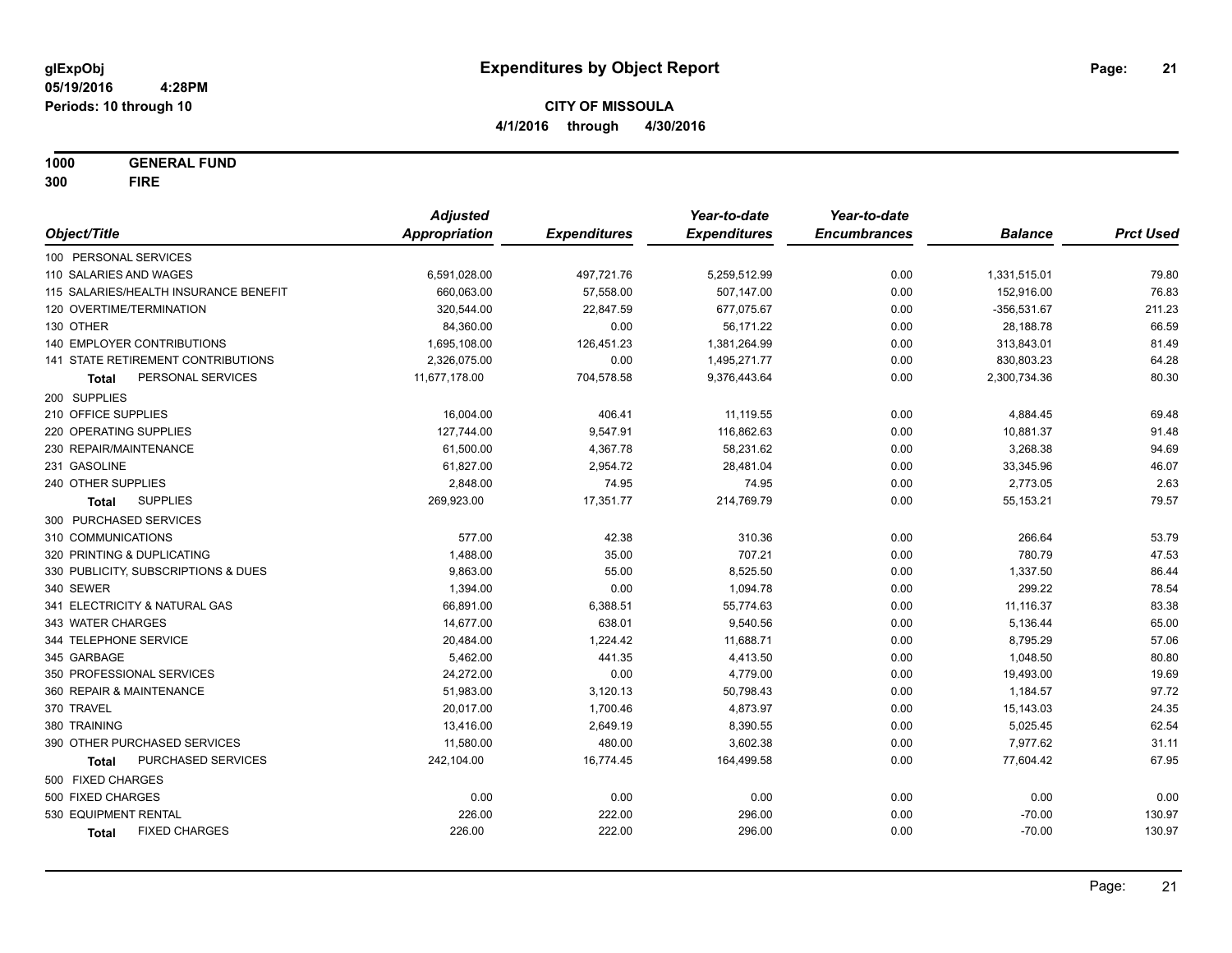**1000 GENERAL FUND**

**300 FIRE**

|                    |                                   | <b>Adjusted</b>      |                     | Year-to-date        | Year-to-date        |                |                  |
|--------------------|-----------------------------------|----------------------|---------------------|---------------------|---------------------|----------------|------------------|
| Object/Title       |                                   | <b>Appropriation</b> | <b>Expenditures</b> | <b>Expenditures</b> | <b>Encumbrances</b> | <b>Balance</b> | <b>Prct Used</b> |
|                    | 700 GRANTS & CONTRIBUTIONS        |                      |                     |                     |                     |                |                  |
|                    | 700 GRANTS & CONTRIBUTIONS        | 2,700.00             | 0.00                | 0.00                | 0.00                | 2,700.00       | 0.00             |
| <b>Total</b>       | <b>GRANTS &amp; CONTRIBUTIONS</b> | 2,700.00             | 0.00                | 0.00                | 0.00                | 2,700.00       | 0.00             |
| 800 OTHER OBJECTS  |                                   |                      |                     |                     |                     |                |                  |
|                    | 820 TRANSFERS TO OTHER FUNDS      | 0.00                 | 0.00                | 2,700.00            | 0.00                | $-2,700.00$    | 0.00             |
| 850 SALARY SAVINGS |                                   | $-65,888.00$         | 0.00                | 0.00                | 0.00                | $-65.888.00$   | 0.00             |
| Total              | OTHER OBJECTS                     | $-65,888.00$         | 0.00                | 2,700.00            | 0.00                | $-68,588.00$   | $-4.10$          |
| 900 CAPITAL OUTLAY |                                   |                      |                     |                     |                     |                |                  |
|                    | 940 MACHINERY & EQUIPMENT         | 0.00                 | 0.00                | 0.00                | 0.00                | 0.00           | 0.00             |
| <b>Total</b>       | <b>CAPITAL OUTLAY</b>             | 0.00                 | 0.00                | 0.00                | 0.00                | 0.00           | 0.00             |
| <b>Total</b>       | <b>FIRE</b>                       | 12,126,243.00        | 738,926.80          | 9,758,709.01        | 0.00                | 2,367,533.99   | 80.48            |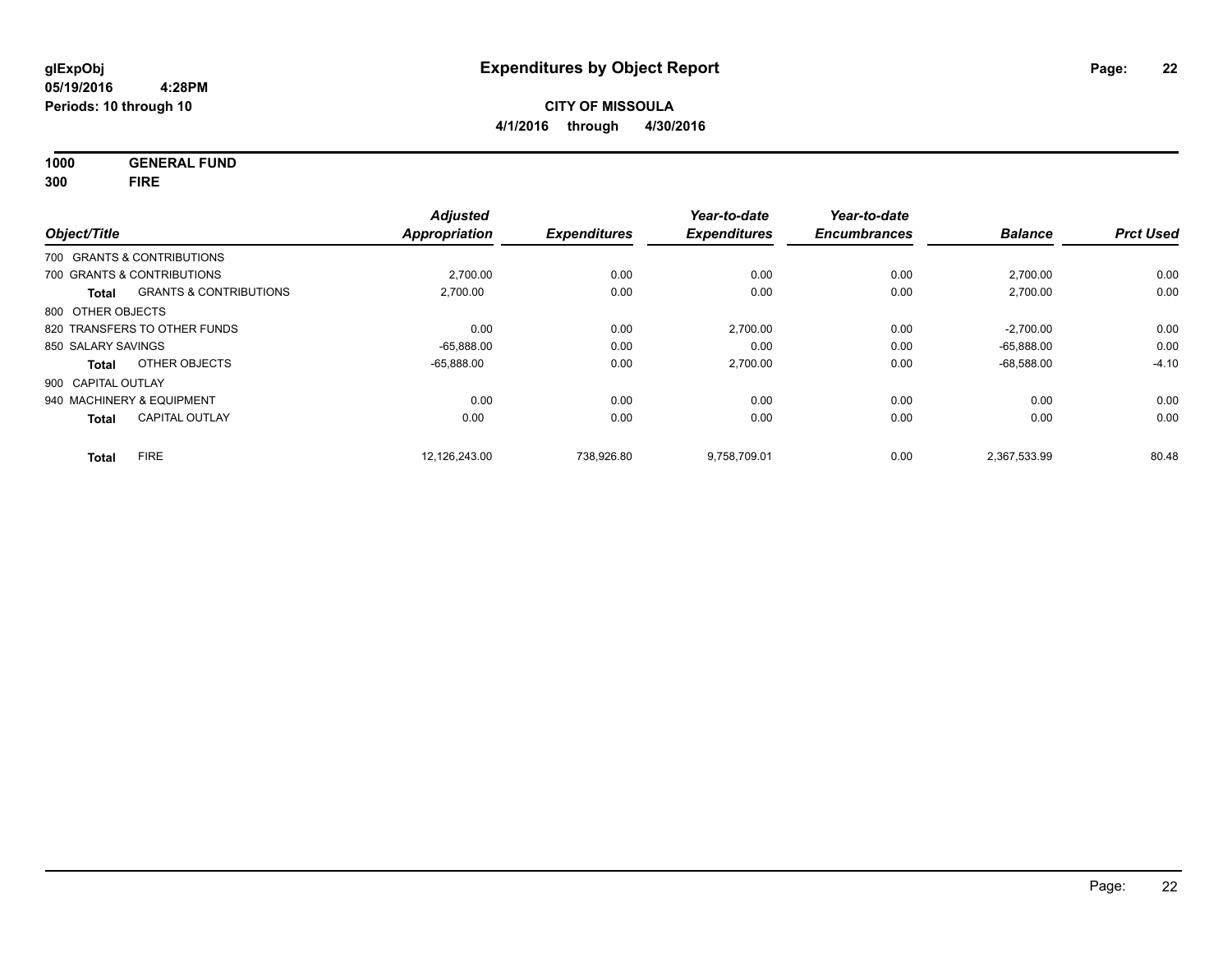#### **1000 GENERAL FUND**

**320 STREET MAINTENANCE**

|                                     | <b>Adjusted</b>      |                     | Year-to-date        | Year-to-date        |                |                  |
|-------------------------------------|----------------------|---------------------|---------------------|---------------------|----------------|------------------|
| Object/Title                        | <b>Appropriation</b> | <b>Expenditures</b> | <b>Expenditures</b> | <b>Encumbrances</b> | <b>Balance</b> | <b>Prct Used</b> |
| 100 PERSONAL SERVICES               |                      |                     |                     |                     |                |                  |
| 110 SALARIES AND WAGES              | 1,345,337.00         | 114,798.90          | 1,100,346.94        | 0.00                | 244,990.06     | 81.79            |
| 120 OVERTIME/TERMINATION            | 15,000.00            | 0.00                | 24,456.77           | 0.00                | $-9,456.77$    | 163.05           |
| 130 OTHER                           | 6,000.00             | 3,840.00            | 3,840.00            | 0.00                | 2,160.00       | 64.00            |
| 140 EMPLOYER CONTRIBUTIONS          | 732,217.00           | 60,630.04           | 627,787.62          | 0.00                | 104,429.38     | 85.74            |
| 141 STATE RETIREMENT CONTRIBUTIONS  | 0.00                 | 0.00                | 783.60              | 0.00                | $-783.60$      | 0.00             |
| PERSONAL SERVICES<br>Total          | 2,098,554.00         | 179,268.94          | 1,757,214.93        | 0.00                | 341,339.07     | 83.73            |
| 200 SUPPLIES                        |                      |                     |                     |                     |                |                  |
| 210 OFFICE SUPPLIES                 | 1,600.00             | 0.00                | 95.21               | 0.00                | 1,504.79       | 5.95             |
| 220 OPERATING SUPPLIES              | 170,318.00           | 2,677.68            | 308,715.95          | 0.00                | -138,397.95    | 181.26           |
| 230 REPAIR/MAINTENANCE              | 84,215.00            | 13,604.41           | 85,916.30           | 0.00                | $-1,701.30$    | 102.02           |
| 231 GASOLINE                        | 218,604.00           | 9,917.16            | 106,600.98          | 0.00                | 112,003.02     | 48.76            |
| 240 OTHER SUPPLIES                  | 0.00                 | 0.00                | 0.00                | 0.00                | 0.00           | 0.00             |
| 250 SUPPLIES FOR RESALE             | 0.00                 | 0.00                | 0.00                | 0.00                | 0.00           | 0.00             |
| <b>SUPPLIES</b><br><b>Total</b>     | 474,737.00           | 26,199.25           | 501,328.44          | 0.00                | $-26,591.44$   | 105.60           |
| 300 PURCHASED SERVICES              |                      |                     |                     |                     |                |                  |
| 310 COMMUNICATIONS                  | 0.00                 | 2.02                | 2.02                | 0.00                | $-2.02$        | 0.00             |
| 320 PRINTING & DUPLICATING          | 7,000.00             | 0.00                | 2,508.12            | 0.00                | 4,491.88       | 35.83            |
| 330 PUBLICITY, SUBSCRIPTIONS & DUES | 3,000.00             | 704.60              | 3,627.82            | 0.00                | $-627.82$      | 120.93           |
| 341 ELECTRICITY & NATURAL GAS       | 0.00                 | 0.00                | 0.00                | 0.00                | 0.00           | 0.00             |
| 343 WATER CHARGES                   | 7,000.00             | 4,912.16            | 13,096.87           | 0.00                | $-6,096.87$    | 187.10           |
| 344 TELEPHONE SERVICE               | 1,822.00             | 168.37              | 1,667.95            | 0.00                | 154.05         | 91.55            |
| 345 GARBAGE                         | 7,280.00             | 129.25              | 1,522.91            | 0.00                | 5,757.09       | 20.92            |
| 350 PROFESSIONAL SERVICES           | 5,150.00             | 450.00              | 1,776.75            | 0.00                | 3,373.25       | 34.50            |
| 360 REPAIR & MAINTENANCE            | 21,000.00            | 486.18              | 6,308.07            | 0.00                | 14,691.93      | 30.04            |
| 370 TRAVEL                          | 2,300.00             | 0.00                | 1,672.81            | 0.00                | 627.19         | 72.73            |
| 380 TRAINING                        | 1,500.00             | 0.00                | 797.50              | 0.00                | 702.50         | 53.17            |
| PURCHASED SERVICES<br><b>Total</b>  | 56,052.00            | 6,852.58            | 32,980.82           | 0.00                | 23,071.18      | 58.84            |
| 400 BUILDING MATERIALS              |                      |                     |                     |                     |                |                  |
| 400 BUILDING MATERIALS              | 46,285.00            | 0.00                | 0.00                | 0.00                | 46,285.00      | 0.00             |
| <b>BUILDING MATERIALS</b><br>Total  | 46,285.00            | 0.00                | 0.00                | 0.00                | 46,285.00      | 0.00             |
| 500 FIXED CHARGES                   |                      |                     |                     |                     |                |                  |
| 500 FIXED CHARGES                   | 30,500.00            | 650.00              | 10,810.00           | 0.00                | 19,690.00      | 35.44            |
|                                     |                      |                     |                     |                     |                |                  |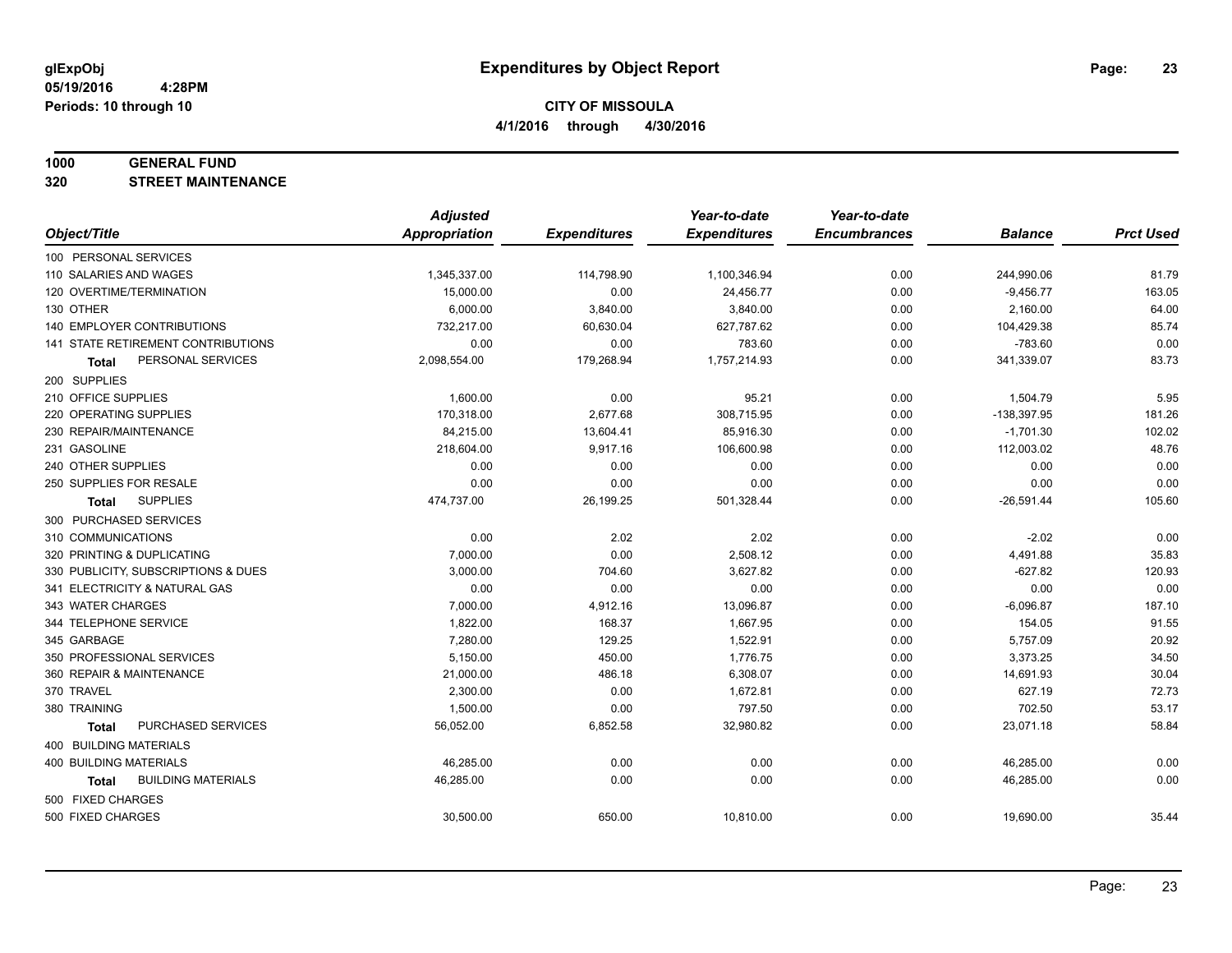#### **1000 GENERAL FUND**

**320 STREET MAINTENANCE**

|                    |                             | <b>Adjusted</b> |                     | Year-to-date        | Year-to-date        |                |                  |
|--------------------|-----------------------------|-----------------|---------------------|---------------------|---------------------|----------------|------------------|
| Object/Title       |                             | Appropriation   | <b>Expenditures</b> | <b>Expenditures</b> | <b>Encumbrances</b> | <b>Balance</b> | <b>Prct Used</b> |
| <b>Total</b>       | <b>FIXED CHARGES</b>        | 30,500.00       | 650.00              | 10,810.00           | 0.00                | 19,690.00      | 35.44            |
| 600 DEBT SERVICE   |                             |                 |                     |                     |                     |                |                  |
| 610 PRINCIPAL      |                             | 0.00            | 0.00                | 0.00                | 0.00                | 0.00           | 0.00             |
|                    | 620 INTEREST / SERVICE FEES | 0.00            | 0.00                | 0.00                | 0.00                | 0.00           | 0.00             |
| Total              | <b>DEBT SERVICE</b>         | 0.00            | 0.00                | 0.00                | 0.00                | 0.00           | 0.00             |
| 900 CAPITAL OUTLAY |                             |                 |                     |                     |                     |                |                  |
| 930 IMPROVEMENTS   |                             | 197,705.00      | 0.00                | 38,635.67           | 0.00                | 159,069.33     | 19.54            |
|                    | 940 MACHINERY & EQUIPMENT   | 0.00            | 0.00                | 0.00                | 0.00                | 0.00           | 0.00             |
| <b>Total</b>       | <b>CAPITAL OUTLAY</b>       | 197,705.00      | 0.00                | 38,635.67           | 0.00                | 159,069.33     | 19.54            |
| <b>Total</b>       | <b>STREET MAINTENANCE</b>   | 2,903,833.00    | 212.970.77          | 2.340.969.86        | 0.00                | 562.863.14     | 80.62            |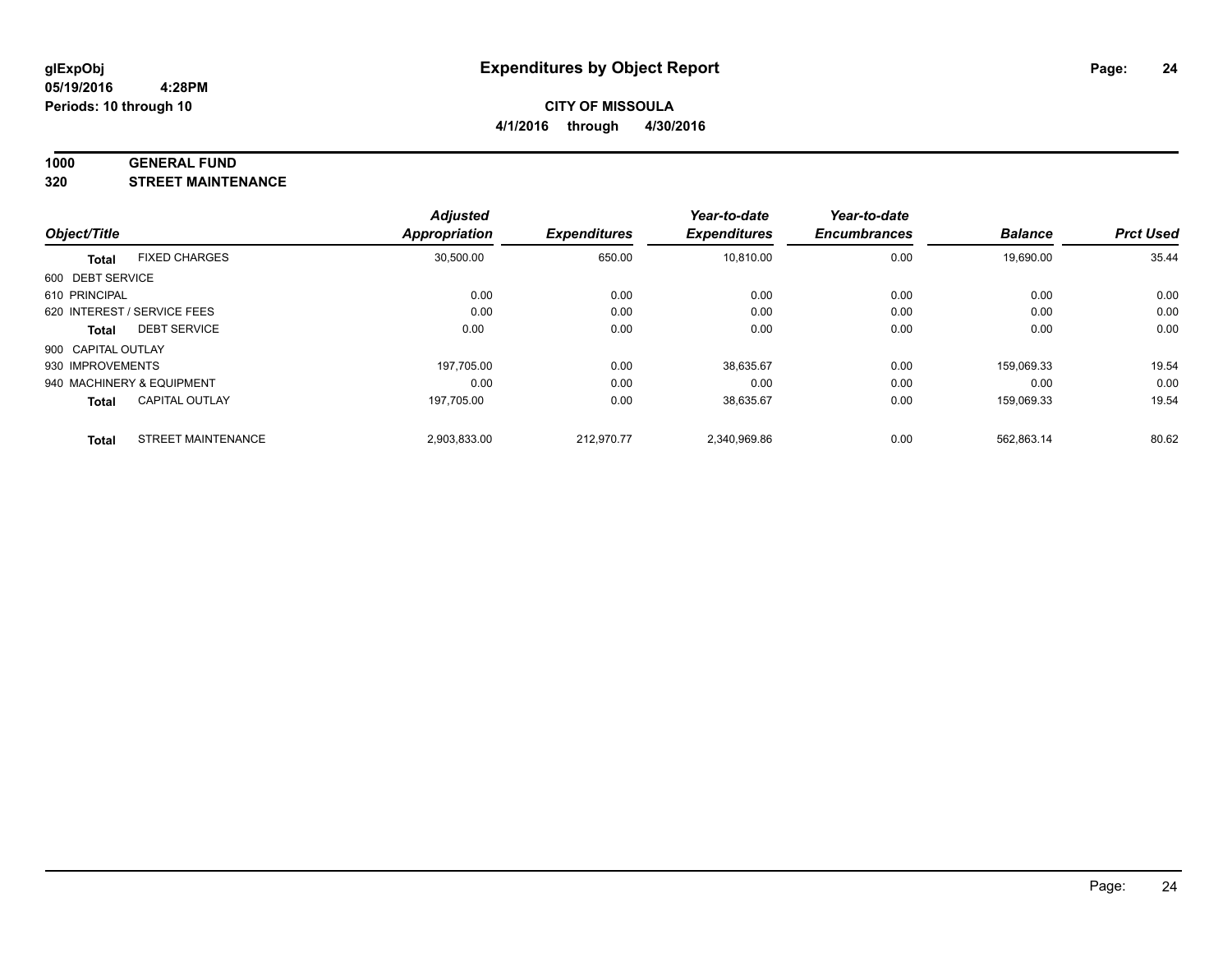#### **1000 GENERAL FUND**

**321 FACIITIES MAINTENANCE**

|                                     | <b>Adjusted</b>      |                     | Year-to-date        | Year-to-date        |                |                  |
|-------------------------------------|----------------------|---------------------|---------------------|---------------------|----------------|------------------|
| Object/Title                        | <b>Appropriation</b> | <b>Expenditures</b> | <b>Expenditures</b> | <b>Encumbrances</b> | <b>Balance</b> | <b>Prct Used</b> |
| 100 PERSONAL SERVICES               |                      |                     |                     |                     |                |                  |
| 110 SALARIES AND WAGES              | 535,668.00           | 51,616.59           | 475,326.64          | 0.00                | 60,341.36      | 88.74            |
| 120 OVERTIME/TERMINATION            | 2,000.00             | 0.00                | 304.67              | 0.00                | 1,695.33       | 15.23            |
| 130 OTHER                           | 64,976.00            | 1,200.00            | 1,200.00            | 0.00                | 63,776.00      | 1.85             |
| <b>140 EMPLOYER CONTRIBUTIONS</b>   | 241,395.00           | 21,175.59           | 203,903.98          | 0.00                | 37,491.02      | 84.47            |
| 141 STATE RETIREMENT CONTRIBUTIONS  | 0.00                 | 0.00                | 332.22              | 0.00                | $-332.22$      | 0.00             |
| PERSONAL SERVICES<br>Total          | 844,039.00           | 73,992.18           | 681,067.51          | 0.00                | 162,971.49     | 80.69            |
| 200 SUPPLIES                        |                      |                     |                     |                     |                |                  |
| 210 OFFICE SUPPLIES                 | 1,000.00             | 24.96               | 768.14              | 0.00                | 231.86         | 76.81            |
| 220 OPERATING SUPPLIES              | 28,351.00            | 2,766.23            | 14,402.72           | 0.00                | 13,948.28      | 50.80            |
| 230 REPAIR/MAINTENANCE              | 37,355.00            | 2,511.00            | 32,524.91           | 0.00                | 4,830.09       | 87.07            |
| 231 GASOLINE                        | 4,813.00             | 268.40              | 1,806.13            | 0.00                | 3,006.87       | 37.53            |
| 240 OTHER SUPPLIES                  | 11,010.00            | 466.76              | 5,090.03            | 0.00                | 5,919.97       | 46.23            |
| <b>SUPPLIES</b><br>Total            | 82,529.00            | 6,037.35            | 54,591.93           | 0.00                | 27,937.07      | 66.15            |
| 300 PURCHASED SERVICES              |                      |                     |                     |                     |                |                  |
| 310 COMMUNICATIONS                  | 150.00               | 0.00                | 0.00                | 0.00                | 150.00         | 0.00             |
| 320 PRINTING & DUPLICATING          | 350.00               | 0.00                | 0.00                | 0.00                | 350.00         | 0.00             |
| 330 PUBLICITY, SUBSCRIPTIONS & DUES | 230.00               | 0.00                | 247.50              | 0.00                | $-17.50$       | 107.61           |
| 340 SEWER                           | 2,729.00             | 0.00                | 1,367.22            | 0.00                | 1,361.78       | 50.10            |
| 341 ELECTRICITY & NATURAL GAS       | 200,943.00           | 13,676.30           | 128,420.74          | 0.00                | 72,522.26      | 63.91            |
| 343 WATER CHARGES                   | 12,356.00            | 126.56              | 4,644.39            | 0.00                | 7,711.61       | 37.59            |
| 344 TELEPHONE SERVICE               | 2,589.00             | 118.28              | 1,321.71            | 0.00                | 1,267.29       | 51.05            |
| 345 GARBAGE                         | 10,443.00            | 957.85              | 6,699.48            | 0.00                | 3,743.52       | 64.15            |
| 350 PROFESSIONAL SERVICES           | 14,395.00            | 474.00              | 7,121.75            | 0.00                | 7,273.25       | 49.47            |
| 360 REPAIR & MAINTENANCE            | 276,527.00           | 25,064.32           | 154,271.10          | 0.00                | 122,255.90     | 55.79            |
| 370 TRAVEL                          | 1,050.00             | 0.00                | 0.00                | 0.00                | 1,050.00       | 0.00             |
| 380 TRAINING                        | 850.00               | 355.00              | 355.00              | 0.00                | 495.00         | 41.76            |
| 390 OTHER PURCHASED SERVICES        | 0.00                 | 0.00                | 0.00                | 0.00                | 0.00           | 0.00             |
| PURCHASED SERVICES<br><b>Total</b>  | 522,612.00           | 40,772.31           | 304,448.89          | 0.00                | 218,163.11     | 58.26            |
| 800 OTHER OBJECTS                   |                      |                     |                     |                     |                |                  |
| 845 CONTINGENCY                     | 0.00                 | 0.00                | 0.00                | 0.00                | 0.00           | 0.00             |
| OTHER OBJECTS<br><b>Total</b>       | 0.00                 | 0.00                | 0.00                | 0.00                | 0.00           | 0.00             |
| 900 CAPITAL OUTLAY                  |                      |                     |                     |                     |                |                  |
| 940 MACHINERY & EQUIPMENT           | 0.00                 | 0.00                | 0.00                | 0.00                | 0.00           | 0.00             |
|                                     |                      |                     |                     |                     |                |                  |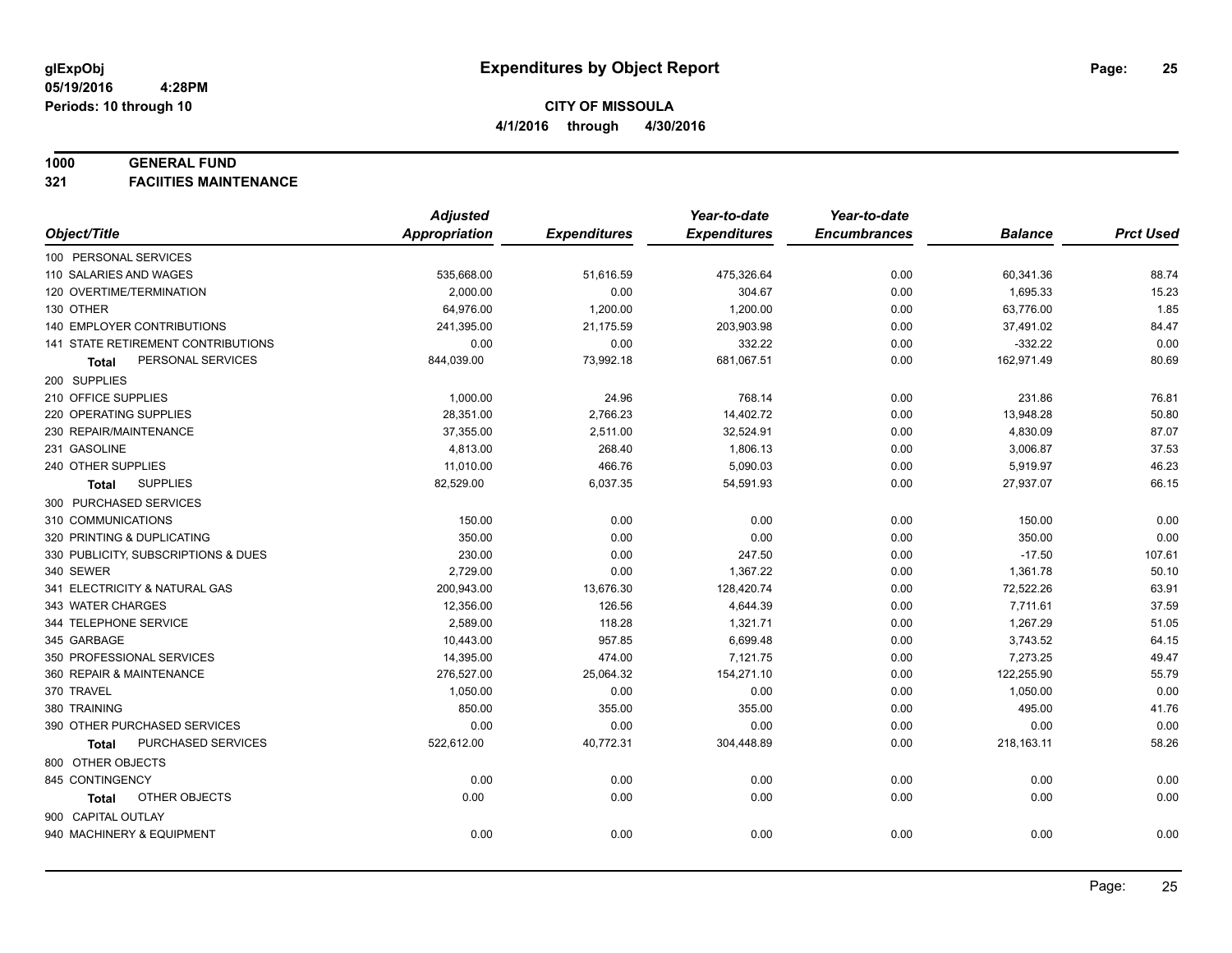#### **05/19/2016 4:28PM Periods: 10 through 10**

## **CITY OF MISSOULA 4/1/2016 through 4/30/2016**

# **1000 GENERAL FUND**

**321 FACIITIES MAINTENANCE**

| Object/Title |                              | <b>Adjusted</b><br>Appropriation | <b>Expenditures</b> | Year-to-date<br><b>Expenditures</b> | Year-to-date<br><b>Encumbrances</b> | <b>Balance</b> | <b>Prct Used</b> |
|--------------|------------------------------|----------------------------------|---------------------|-------------------------------------|-------------------------------------|----------------|------------------|
| <b>Total</b> | CAPITAL OUTLAY               | 0.00                             | 0.00                | 0.00                                | 0.00                                | 0.00           | 0.00             |
| Total        | <b>FACIITIES MAINTENANCE</b> | 1,449,180.00                     | 120,801.84          | 1,040,108.33                        | 0.00                                | 409,071.67     | 71.77            |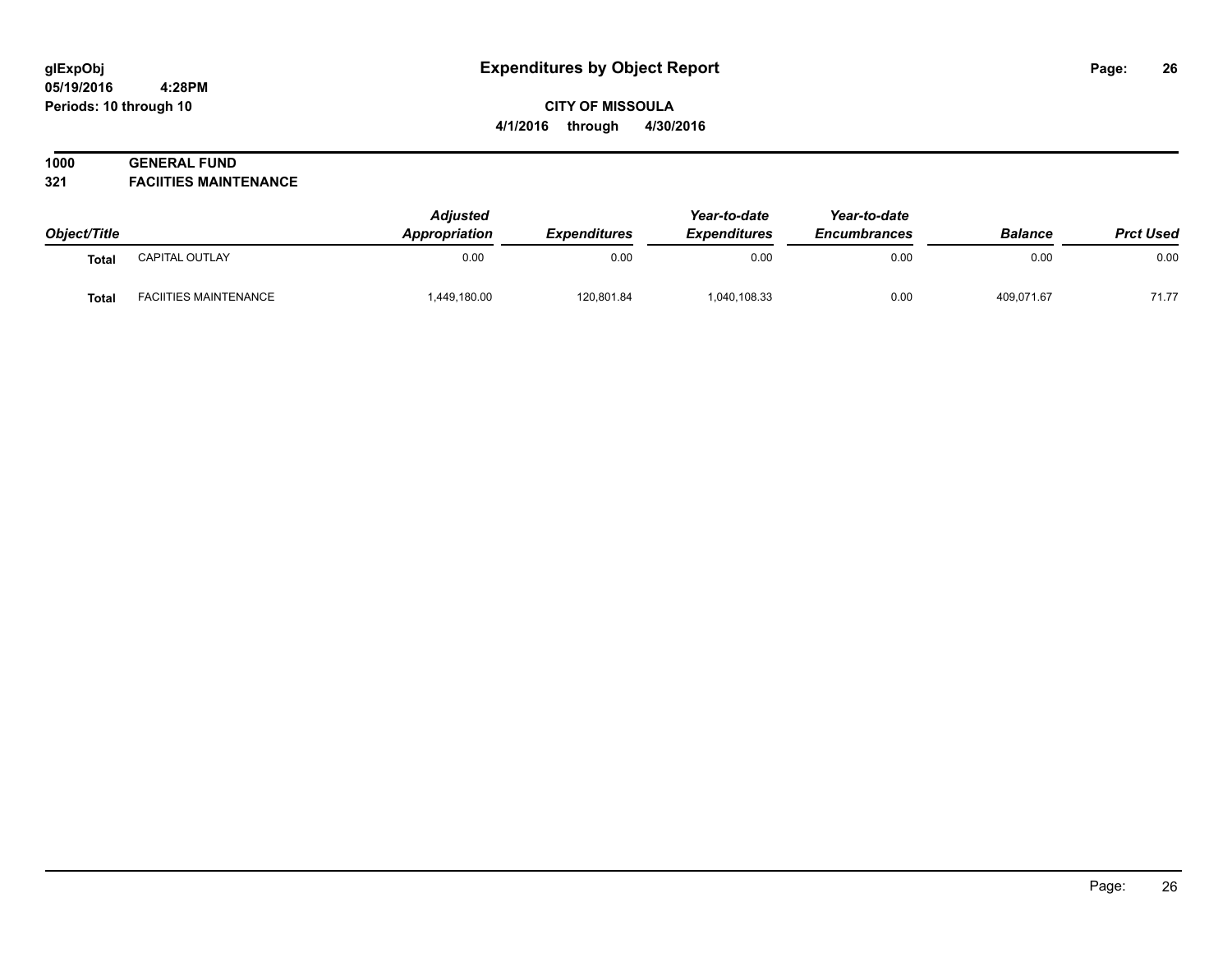# **1000 GENERAL FUND**

**340 CEMETERY**

|                                           | <b>Adjusted</b>      |                     | Year-to-date        | Year-to-date        |                |                  |
|-------------------------------------------|----------------------|---------------------|---------------------|---------------------|----------------|------------------|
| Object/Title                              | <b>Appropriation</b> | <b>Expenditures</b> | <b>Expenditures</b> | <b>Encumbrances</b> | <b>Balance</b> | <b>Prct Used</b> |
| 100 PERSONAL SERVICES                     |                      |                     |                     |                     |                |                  |
| 110 SALARIES AND WAGES                    | 356,031.00           | 28,332.94           | 283,042.58          | 0.00                | 72,988.42      | 79.50            |
| 120 OVERTIME/TERMINATION                  | 5,000.00             | 80.69               | 2,889.21            | 0.00                | 2,110.79       | 57.78            |
| 140 EMPLOYER CONTRIBUTIONS                | 158,798.00           | 12,615.48           | 132,851.67          | 0.00                | 25,946.33      | 83.66            |
| 141 STATE RETIREMENT CONTRIBUTIONS        | 0.00                 | 0.00                | 202.92              | 0.00                | $-202.92$      | 0.00             |
| PERSONAL SERVICES<br>Total                | 519,829.00           | 41,029.11           | 418,986.38          | 0.00                | 100,842.62     | 80.60            |
| 200 SUPPLIES                              |                      |                     |                     |                     |                |                  |
| 210 OFFICE SUPPLIES                       | 2,770.00             | 0.00                | 1,815.40            | 0.00                | 954.60         | 65.54            |
| 220 OPERATING SUPPLIES                    | 35,802.00            | 12,085.60           | 27,872.83           | 0.00                | 7,929.17       | 77.85            |
| 230 REPAIR/MAINTENANCE                    | 20,120.00            | 511.30              | 15,273.56           | 0.00                | 4,846.44       | 75.91            |
| 231 GASOLINE                              | 14,398.00            | 117.81              | 5,927.71            | 0.00                | 8,470.29       | 41.17            |
| 240 OTHER SUPPLIES                        | 0.00                 | 0.00                | 0.00                | 0.00                | 0.00           | 0.00             |
| 250 SUPPLIES FOR RESALE                   | 0.00                 | 0.00                | 0.00                | 0.00                | 0.00           | 0.00             |
| <b>SUPPLIES</b><br>Total                  | 73,090.00            | 12,714.71           | 50,889.50           | 0.00                | 22,200.50      | 69.63            |
| 300 PURCHASED SERVICES                    |                      |                     |                     |                     |                |                  |
| 310 COMMUNICATIONS                        | 1,933.00             | 500.93              | 1,140.91            | 0.00                | 792.09         | 59.02            |
| 320 PRINTING & DUPLICATING                | 775.00               | 0.00                | 221.12              | 0.00                | 553.88         | 28.53            |
| 330 PUBLICITY, SUBSCRIPTIONS & DUES       | 813.00               | 0.00                | 281.74              | 0.00                | 531.26         | 34.65            |
| 341 ELECTRICITY & NATURAL GAS             | 17,865.00            | 722.22              | 10,162.52           | 0.00                | 7,702.48       | 56.89            |
| 343 WATER CHARGES                         | 1,082.00             | 63.28               | 651.80              | 0.00                | 430.20         | 60.24            |
| 344 TELEPHONE SERVICE                     | 2,400.00             | 295.98              | 1,824.14            | 0.00                | 575.86         | 76.01            |
| 345 GARBAGE                               | 1,070.00             | 78.80               | 1,058.87            | 0.00                | 11.13          | 98.96            |
| 350 PROFESSIONAL SERVICES                 | 1,000.00             | 0.00                | 42.00               | 0.00                | 958.00         | 4.20             |
| 360 REPAIR & MAINTENANCE                  | 3,700.00             | 28.76               | 2,956.27            | 0.00                | 743.73         | 79.90            |
| 370 TRAVEL                                | 500.00               | 0.00                | 0.00                | 0.00                | 500.00         | 0.00             |
| 380 TRAINING                              | 1,006.00             | 0.00                | 318.33              | 0.00                | 687.67         | 31.64            |
| 390 OTHER PURCHASED SERVICES              | 3,342.00             | 240.00              | 2,486.96            | 0.00                | 855.04         | 74.42            |
| PURCHASED SERVICES<br><b>Total</b>        | 35,486.00            | 1,929.97            | 21,144.66           | 0.00                | 14,341.34      | 59.59            |
| 400 BUILDING MATERIALS                    |                      |                     |                     |                     |                |                  |
| 400 BUILDING MATERIALS                    | 0.00                 | 0.00                | 0.00                | 0.00                | 0.00           | 0.00             |
| <b>BUILDING MATERIALS</b><br><b>Total</b> | 0.00                 | 0.00                | 0.00                | 0.00                | 0.00           | 0.00             |
| 500 FIXED CHARGES                         |                      |                     |                     |                     |                |                  |
| 500 FIXED CHARGES                         | 0.00                 | 0.00                | 0.00                | 0.00                | 0.00           | 0.00             |
| 530 EQUIPMENT RENTAL                      | 500.00               | 159.00              | 467.50              | 0.00                | 32.50          | 93.50            |
|                                           |                      |                     |                     |                     |                |                  |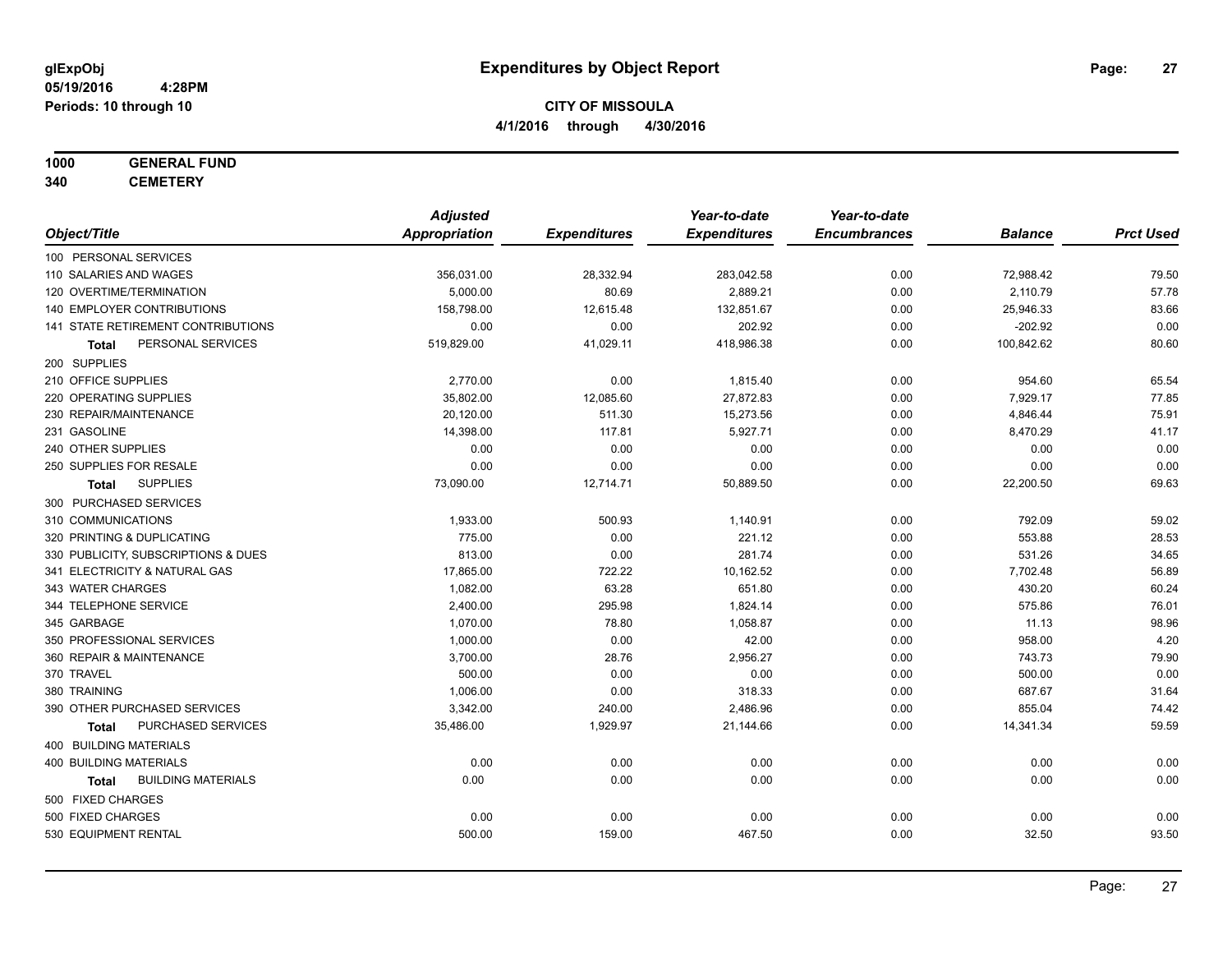# **1000 GENERAL FUND**

**340 CEMETERY**

|                                       | <b>Adjusted</b>      |                     | Year-to-date        | Year-to-date        |                |                  |
|---------------------------------------|----------------------|---------------------|---------------------|---------------------|----------------|------------------|
| Object/Title                          | <b>Appropriation</b> | <b>Expenditures</b> | <b>Expenditures</b> | <b>Encumbrances</b> | <b>Balance</b> | <b>Prct Used</b> |
| <b>FIXED CHARGES</b><br><b>Total</b>  | 500.00               | 159.00              | 467.50              | 0.00                | 32.50          | 93.50            |
| 800 OTHER OBJECTS                     |                      |                     |                     |                     |                |                  |
| 845 CONTINGENCY                       | 8,185.00             | 480.00              | 4,220.00            | 0.00                | 3,965.00       | 51.56            |
| 850 SALARY SAVINGS                    | $-3.479.00$          | 0.00                | 0.00                | 0.00                | $-3,479.00$    | 0.00             |
| OTHER OBJECTS<br><b>Total</b>         | 4,706.00             | 480.00              | 4,220.00            | 0.00                | 486.00         | 89.67            |
| 900 CAPITAL OUTLAY                    |                      |                     |                     |                     |                |                  |
| 920 BUILDINGS                         | 0.00                 | 0.00                | 0.00                | 0.00                | 0.00           | 0.00             |
| 930 IMPROVEMENTS                      | 0.00                 | 0.00                | 0.00                | 0.00                | 0.00           | 0.00             |
| 940 MACHINERY & EQUIPMENT             | 0.00                 | 0.00                | 0.00                | 0.00                | 0.00           | 0.00             |
| <b>CAPITAL OUTLAY</b><br><b>Total</b> | 0.00                 | 0.00                | 0.00                | 0.00                | 0.00           | 0.00             |
| <b>CEMETERY</b><br><b>Total</b>       | 633,611.00           | 56,312.79           | 495,708.04          | 0.00                | 137,902.96     | 78.24            |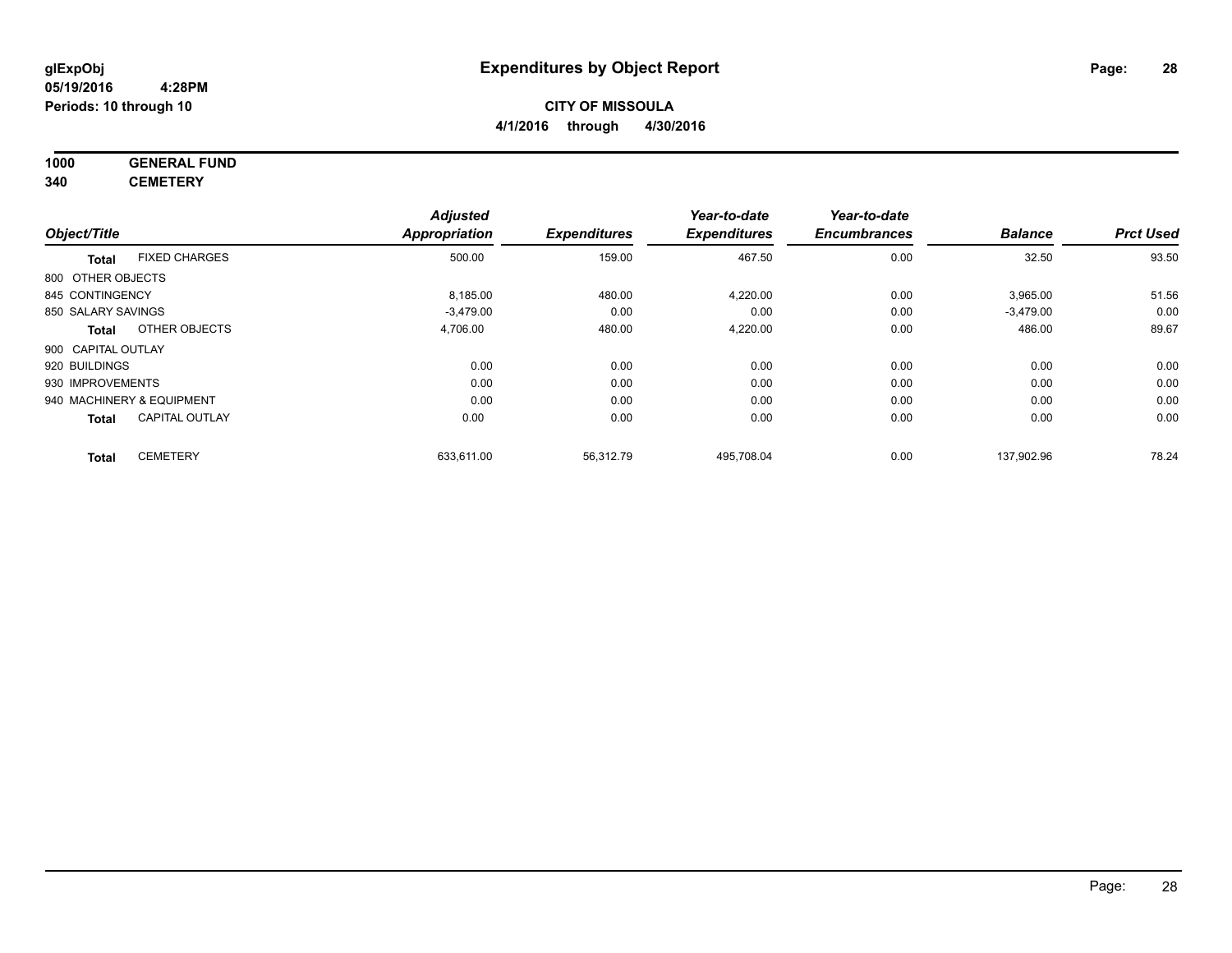#### **1000 GENERAL FUND**

**370 PARKS & RECREATION**

|                                     | <b>Adjusted</b>      |                     | Year-to-date        | Year-to-date        |                |                  |
|-------------------------------------|----------------------|---------------------|---------------------|---------------------|----------------|------------------|
| Object/Title                        | <b>Appropriation</b> | <b>Expenditures</b> | <b>Expenditures</b> | <b>Encumbrances</b> | <b>Balance</b> | <b>Prct Used</b> |
| 100 PERSONAL SERVICES               |                      |                     |                     |                     |                |                  |
| 110 SALARIES AND WAGES              | 2,211,249.00         | 149,991.81          | 1,606,967.70        | 0.00                | 604,281.30     | 72.67            |
| 120 OVERTIME/TERMINATION            | 7,000.00             | 121.29              | 14,344.81           | 0.00                | $-7,344.81$    | 204.93           |
| 130 OTHER                           | 14,500.00            | 0.00                | 0.00                | 0.00                | 14,500.00      | 0.00             |
| 140 EMPLOYER CONTRIBUTIONS          | 790,986.00           | 60,702.15           | 639,478.50          | 0.00                | 151,507.50     | 80.85            |
| 141 STATE RETIREMENT CONTRIBUTIONS  | 0.00                 | 0.00                | 1,211.96            | 0.00                | $-1,211.96$    | 0.00             |
| PERSONAL SERVICES<br>Total          | 3,023,735.00         | 210,815.25          | 2,262,002.97        | 0.00                | 761,732.03     | 74.81            |
| 200 SUPPLIES                        |                      |                     |                     |                     |                |                  |
| 210 OFFICE SUPPLIES                 | 5,465.00             | 99.34               | 2,662.75            | 0.00                | 2,802.25       | 48.72            |
| 220 OPERATING SUPPLIES              | 94,161.00            | 10,256.10           | 68,866.86           | 0.00                | 25,294.14      | 73.14            |
| 230 REPAIR/MAINTENANCE              | 68,649.00            | 5,639.71            | 37,754.99           | 0.00                | 30,894.01      | 55.00            |
| 231 GASOLINE                        | 79,836.00            | 1,835.49            | 35,245.75           | 0.00                | 44,590.25      | 44.15            |
| 240 OTHER SUPPLIES                  | 0.00                 | 0.00                | 0.00                | 0.00                | 0.00           | 0.00             |
| <b>SUPPLIES</b><br><b>Total</b>     | 248,111.00           | 17,830.64           | 144,530.35          | 0.00                | 103,580.65     | 58.25            |
| 300 PURCHASED SERVICES              |                      |                     |                     |                     |                |                  |
| 310 COMMUNICATIONS                  | 4,368.00             | 205.32              | 1,943.99            | 0.00                | 2,424.01       | 44.51            |
| 320 PRINTING & DUPLICATING          | 8,700.00             | 2,251.55            | 5,120.18            | 0.00                | 3,579.82       | 58.85            |
| 330 PUBLICITY, SUBSCRIPTIONS & DUES | 9,140.00             | 1,347.50            | 5,530.26            | 0.00                | 3,609.74       | 60.51            |
| 340 SEWER                           | 2,154.00             | 0.00                | 1,996.95            | 0.00                | 157.05         | 92.71            |
| 341 ELECTRICITY & NATURAL GAS       | 105,462.00           | 3,537.50            | 54,612.95           | 0.00                | 50,849.05      | 51.78            |
| 343 WATER CHARGES                   | 156,800.00           | 59.21               | 145,667.97          | 0.00                | 11,132.03      | 92.90            |
| 344 TELEPHONE SERVICE               | 20,021.00            | 1,543.54            | 11,554.55           | 0.00                | 8,466.45       | 57.71            |
| 345 GARBAGE                         | 28,283.00            | 2,671.43            | 29,573.87           | 0.00                | $-1,290.87$    | 104.56           |
| 350 PROFESSIONAL SERVICES           | 52,761.00            | 1,554.24            | 15,141.67           | 0.00                | 37,619.33      | 28.70            |
| 360 REPAIR & MAINTENANCE            | 43,516.00            | 4,532.00            | 20,888.97           | 0.00                | 22,627.03      | 48.00            |
| 370 TRAVEL                          | 6,194.00             | 0.00                | 2,172.40            | 0.00                | 4,021.60       | 35.07            |
| 380 TRAINING                        | 5,236.00             | 0.00                | 5,383.45            | 0.00                | $-147.45$      | 102.82           |
| 390 OTHER PURCHASED SERVICES        | 42,371.00            | 336.55              | 19,333.01           | 0.00                | 23,037.99      | 45.63            |
| PURCHASED SERVICES<br><b>Total</b>  | 485,006.00           | 18,038.84           | 318,920.22          | 0.00                | 166,085.78     | 65.76            |
| 800 OTHER OBJECTS                   |                      |                     |                     |                     |                |                  |
| 820 TRANSFERS TO OTHER FUNDS        | 10,000.00            | 0.00                | 0.00                | 0.00                | 10,000.00      | 0.00             |
| OTHER OBJECTS<br>Total              | 10,000.00            | 0.00                | 0.00                | 0.00                | 10,000.00      | 0.00             |
| 900 CAPITAL OUTLAY                  |                      |                     |                     |                     |                |                  |
| 930 IMPROVEMENTS                    | 0.00                 | 0.00                | 0.00                | 0.00                | 0.00           | 0.00             |
|                                     |                      |                     |                     |                     |                |                  |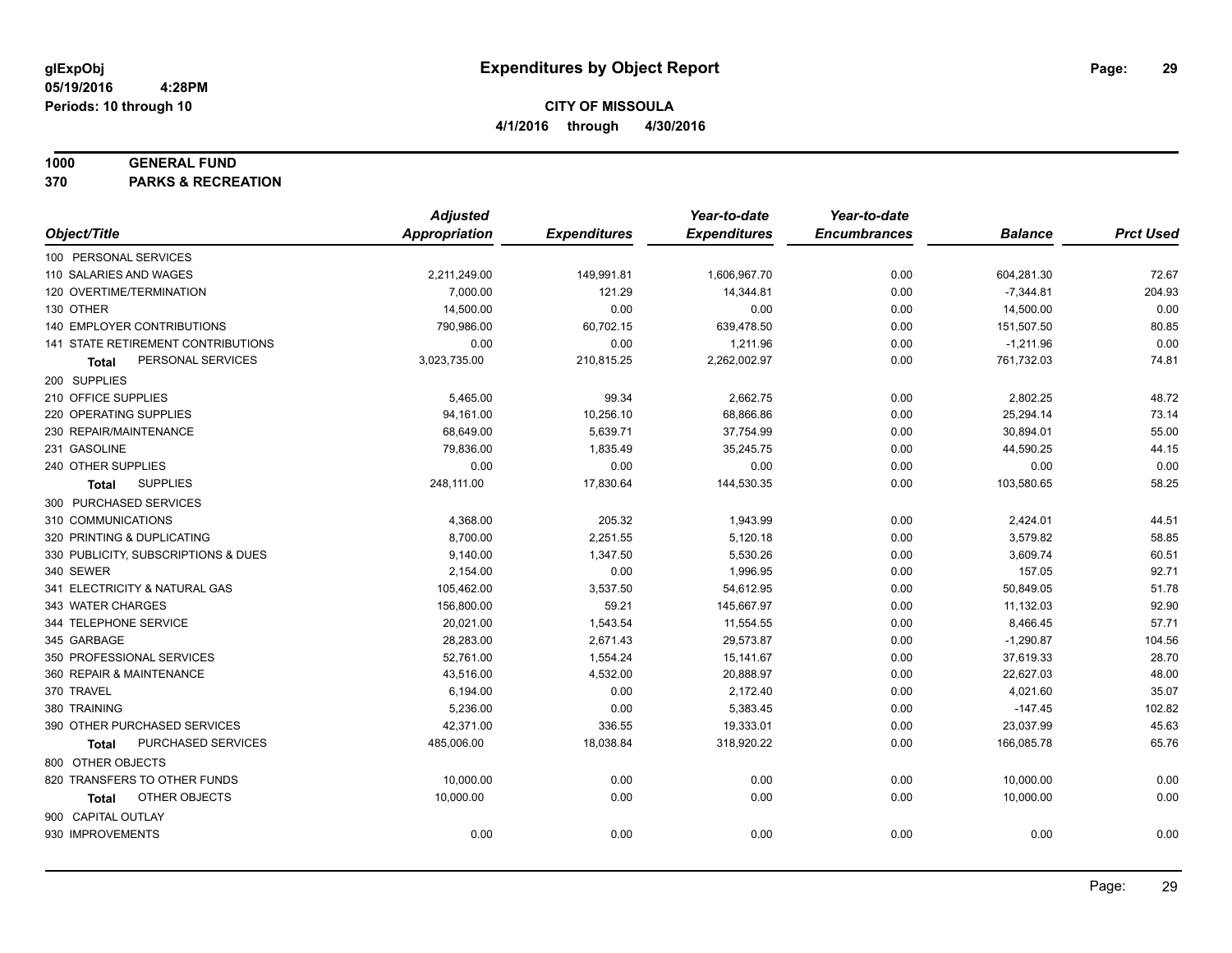#### **05/19/2016 4:28PM Periods: 10 through 10**

# **CITY OF MISSOULA 4/1/2016 through 4/30/2016**

# **1000 GENERAL FUND**

**370 PARKS & RECREATION**

| Object/Title |                           | <b>Adjusted</b><br>Appropriation<br><i><b>Expenditures</b></i> |            | Year-to-date<br><b>Expenditures</b> | Year-to-date<br><b>Encumbrances</b> | <b>Balance</b> | <b>Prct Used</b> |
|--------------|---------------------------|----------------------------------------------------------------|------------|-------------------------------------|-------------------------------------|----------------|------------------|
|              | 940 MACHINERY & EQUIPMENT | 0.00                                                           | 0.00       | 0.00                                | 0.00                                | 0.00           | 0.00             |
| <b>Total</b> | <b>CAPITAL OUTLAY</b>     | 0.00                                                           | 0.00       | 0.00                                | 0.00                                | 0.00           | 0.00             |
| <b>Total</b> | PARKS & RECREATION        | 3.766.852.00                                                   | 246.684.73 | 2,725,453.54                        | 0.00                                | 1,041,398.46   | 72.35            |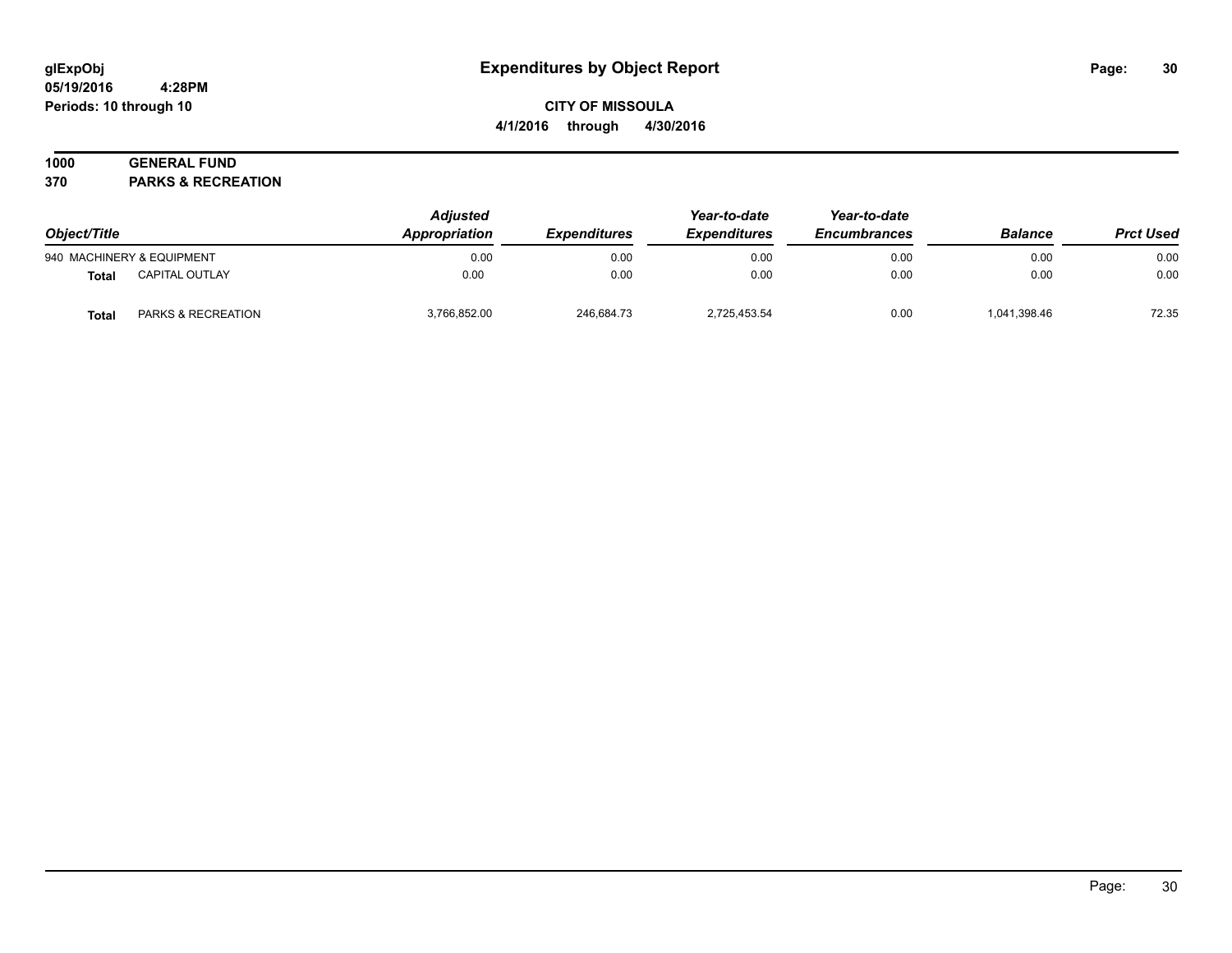#### **1000 GENERAL FUND**

**390 NON-DEPARTMENTAL**

|                                           | <b>Adjusted</b>      |                     | Year-to-date        | Year-to-date        |                |                  |
|-------------------------------------------|----------------------|---------------------|---------------------|---------------------|----------------|------------------|
| Object/Title                              | <b>Appropriation</b> | <b>Expenditures</b> | <b>Expenditures</b> | <b>Encumbrances</b> | <b>Balance</b> | <b>Prct Used</b> |
| 100 PERSONAL SERVICES                     |                      |                     |                     |                     |                |                  |
| 110 SALARIES AND WAGES                    | 80,923.00            | 0.00                | 0.00                | 0.00                | 80,923.00      | 0.00             |
| 120 OVERTIME/TERMINATION                  | 25,000.00            | 0.00                | 0.00                | 0.00                | 25,000.00      | 0.00             |
| 130 OTHER                                 | 12,000.00            | 0.00                | 0.00                | 0.00                | 12,000.00      | 0.00             |
| 140 EMPLOYER CONTRIBUTIONS                | $-104,213.00$        | $-1.80$             | $-919.84$           | 0.00                | $-103,293.16$  | 0.88             |
| PERSONAL SERVICES<br><b>Total</b>         | 13,710.00            | $-1.80$             | $-919.84$           | 0.00                | 14,629.84      | $-6.71$          |
| 200 SUPPLIES                              |                      |                     |                     |                     |                |                  |
| 220 OPERATING SUPPLIES                    | 0.00                 | 0.00                | 0.00                | 0.00                | 0.00           | 0.00             |
| 230 REPAIR/MAINTENANCE                    | 50,000.00            | 0.00                | 0.00                | 0.00                | 50,000.00      | 0.00             |
| 231 GASOLINE                              | 0.00                 | 0.00                | 0.00                | 0.00                | 0.00           | 0.00             |
| 240 OTHER SUPPLIES                        | 37,625.00            | 0.00                | 5,600.75            | 0.00                | 32,024.25      | 14.89            |
| <b>SUPPLIES</b><br>Total                  | 87,625.00            | 0.00                | 5,600.75            | 0.00                | 82,024.25      | 6.39             |
| 300 PURCHASED SERVICES                    |                      |                     |                     |                     |                |                  |
| 310 COMMUNICATIONS                        | 0.00                 | 0.00                | 0.00                | 0.00                | 0.00           | 0.00             |
| 330 PUBLICITY, SUBSCRIPTIONS & DUES       | 0.00                 | 0.00                | 0.00                | 0.00                | 0.00           | 0.00             |
| 341 ELECTRICITY & NATURAL GAS             | 0.00                 | 0.00                | 885.50              | 0.00                | $-885.50$      | 0.00             |
| 350 PROFESSIONAL SERVICES                 | 0.00                 | 0.00                | 0.00                | 0.00                | 0.00           | 0.00             |
| 360 REPAIR & MAINTENANCE                  | 0.00                 | 0.00                | 138.90              | 0.00                | $-138.90$      | 0.00             |
| 390 OTHER PURCHASED SERVICES              | 0.00                 | 0.00                | 12,627.53           | 0.00                | $-12,627.53$   | 0.00             |
| PURCHASED SERVICES<br>Total               | 0.00                 | 0.00                | 13,651.93           | 0.00                | $-13,651.93$   | 0.00             |
| 400 BUILDING MATERIALS                    |                      |                     |                     |                     |                |                  |
| <b>400 BUILDING MATERIALS</b>             | 0.00                 | 0.00                | 0.00                | 0.00                | 0.00           | 0.00             |
| <b>BUILDING MATERIALS</b><br><b>Total</b> | 0.00                 | 0.00                | 0.00                | 0.00                | 0.00           | 0.00             |
| 500 FIXED CHARGES                         |                      |                     |                     |                     |                |                  |
| 500 FIXED CHARGES                         | 1,029,863.00         | 5,261.96            | 742,595.26          | 0.00                | 287, 267. 74   | 72.11            |
| 550 MERCHANT SERVICE FEES                 | 29,700.00            | 0.00                | 0.00                | 0.00                | 29,700.00      | 0.00             |
| <b>FIXED CHARGES</b><br><b>Total</b>      | 1,059,563.00         | 5,261.96            | 742,595.26          | 0.00                | 316,967.74     | 70.09            |
| 600 DEBT SERVICE                          |                      |                     |                     |                     |                |                  |
| 610 PRINCIPAL                             | 516,327.00           | 0.00                | 516,327.67          | 0.00                | $-0.67$        | 100.00           |
| 620 INTEREST / SERVICE FEES               | 18,247.00            | 0.00                | 18,246.59           | 0.00                | 0.41           | 100.00           |
| <b>DEBT SERVICE</b><br>Total              | 534,574.00           | 0.00                | 534,574.26          | 0.00                | $-0.26$        | 100.00           |
| 700 GRANTS & CONTRIBUTIONS                |                      |                     |                     |                     |                |                  |
| 700 GRANTS & CONTRIBUTIONS                | 2,275,575.00         | 36,223.77           | 1,400,025.05        | 0.00                | 875,549.95     | 61.52            |
|                                           |                      |                     |                     |                     |                |                  |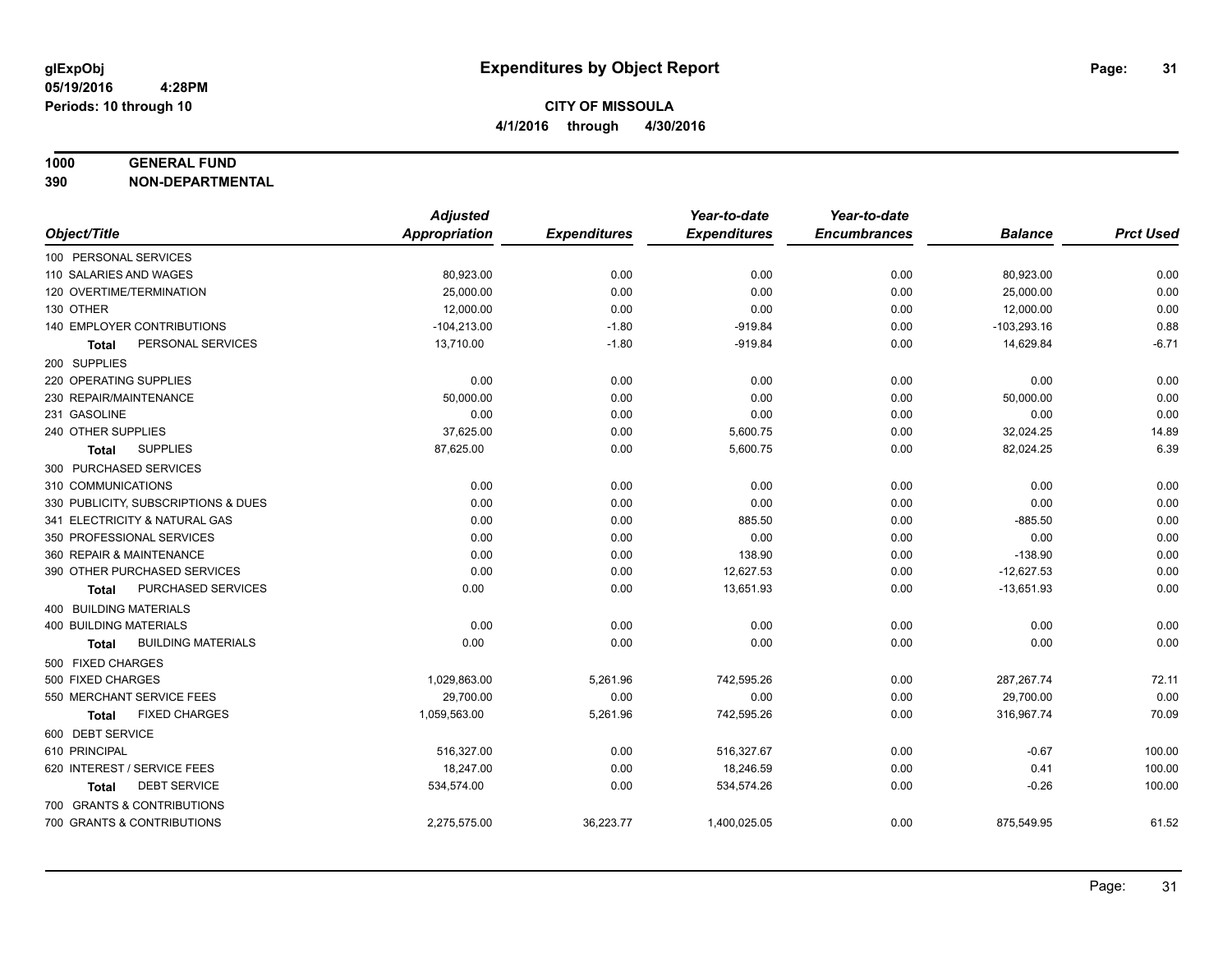#### **1000 GENERAL FUND**

**390 NON-DEPARTMENTAL**

|                           |                                   | <b>Adjusted</b>      |                     | Year-to-date        | Year-to-date        |                |                  |
|---------------------------|-----------------------------------|----------------------|---------------------|---------------------|---------------------|----------------|------------------|
| Object/Title              |                                   | <b>Appropriation</b> | <b>Expenditures</b> | <b>Expenditures</b> | <b>Encumbrances</b> | <b>Balance</b> | <b>Prct Used</b> |
| Total                     | <b>GRANTS &amp; CONTRIBUTIONS</b> | 2.275.575.00         | 36.223.77           | 1,400,025.05        | 0.00                | 875.549.95     | 61.52            |
| 800 OTHER OBJECTS         |                                   |                      |                     |                     |                     |                |                  |
|                           | 820 TRANSFERS TO OTHER FUNDS      | 1.735.565.00         | 43.079.44           | 445.217.76          | 0.00                | 1.290.347.24   | 25.65            |
| 845 CONTINGENCY           |                                   | 111.113.00           | 344.098.44          | 344.098.44          | 0.00                | -232.985.44    | 309.68           |
| <b>Total</b>              | OTHER OBJECTS                     | 1.846.678.00         | 387.177.88          | 789.316.20          | 0.00                | 1.057.361.80   | 42.74            |
| 900 CAPITAL OUTLAY        |                                   |                      |                     |                     |                     |                |                  |
| 940 MACHINERY & EQUIPMENT |                                   | 0.00                 | 0.00                | 0.00                | 0.00                | 0.00           | 0.00             |
| <b>Total</b>              | <b>CAPITAL OUTLAY</b>             | 0.00                 | 0.00                | 0.00                | 0.00                | 0.00           | 0.00             |
| <b>Total</b>              | NON-DEPARTMENTAL                  | 5.817.725.00         | 428.661.81          | 3.484.843.61        | 0.00                | 2.332.881.39   | 59.90            |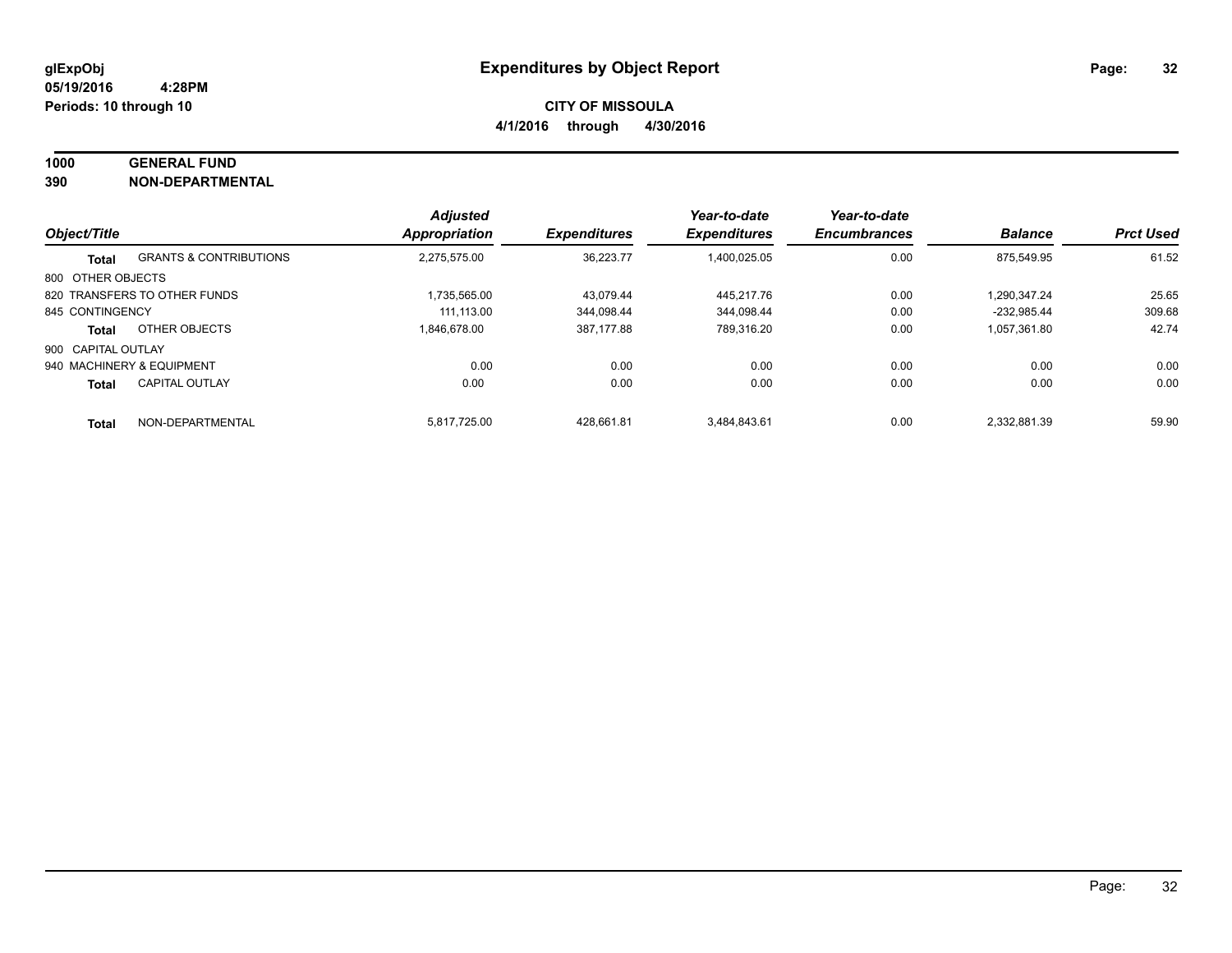**1000 GENERAL FUND**

|                                       | <b>Adjusted</b>      |                     | Year-to-date        | Year-to-date        |                |                  |
|---------------------------------------|----------------------|---------------------|---------------------|---------------------|----------------|------------------|
| Object/Title                          | <b>Appropriation</b> | <b>Expenditures</b> | <b>Expenditures</b> | <b>Encumbrances</b> | <b>Balance</b> | <b>Prct Used</b> |
| 100 PERSONAL SERVICES                 |                      |                     |                     |                     |                |                  |
| 110 SALARIES AND WAGES                | 25,131,401.00        | 1,928,964.52        | 19,645,061.49       | 0.00                | 5,486,339.51   | 78.17            |
| 115 SALARIES/HEALTH INSURANCE BENEFIT | 660,063.00           | 122,430.00          | 1,079,496.00        | 0.00                | $-419,433.00$  | 163.54           |
| 120 OVERTIME/TERMINATION              | 634,233.00           | 39,445.82           | 937,265.12          | 0.00                | $-303,032.12$  | 147.78           |
| 121 OUTSIDE HIRE OVERTIME             | 75,000.00            | 3,444.95            | 94,551.06           | 0.00                | $-19,551.06$   | 126.07           |
| 122 COURT OVERTIME                    | 2,675.00             | 1,267.60            | 21,939.37           | 0.00                | $-19,264.37$   | 820.16           |
| 123 CELL PHONE OVERTIME               | 0.00                 | 0.00                | 0.00                | 0.00                | 0.00           | 0.00             |
| 130 OTHER                             | 285,254.00           | 5,340.00            | 128,479.56          | 0.00                | 156,774.44     | 45.04            |
| 133 EDUCATION COMPENSATION            | 0.00                 | 1,200.00            | 14,535.00           | 0.00                | $-14,535.00$   | 0.00             |
| 140 EMPLOYER CONTRIBUTIONS            | 11,092,969.00        | 622,229.68          | 6,561,617.17        | 0.00                | 4,531,351.83   | 59.15            |
| 141 STATE RETIREMENT CONTRIBUTIONS    | 2,326,075.00         | 0.00                | 2,968,349.71        | 0.00                | $-642,274.71$  | 127.61           |
| PERSONAL SERVICES<br>Total            | 40,207,670.00        | 2,724,322.57        | 31,451,294.48       | 0.00                | 8,756,375.52   | 78.22            |
| 200 SUPPLIES                          |                      |                     |                     |                     |                |                  |
| 210 OFFICE SUPPLIES                   | 88,242.00            | 3,391.83            | 57,666.88           | 0.00                | 30,575.12      | 65.35            |
| 220 OPERATING SUPPLIES                | 561,219.00           | 54,864.49           | 639,242.17          | 0.00                | $-78,023.17$   | 113.90           |
| 230 REPAIR/MAINTENANCE                | 435,674.00           | 32,683.98           | 279,298.27          | 0.00                | 156,375.73     | 64.11            |
| 231 GASOLINE                          | 574,514.00           | 25,175.68           | 290,569.80          | 0.00                | 283,944.20     | 50.58            |
| 240 OTHER SUPPLIES                    | 92,143.00            | 2,795.16            | 39,926.58           | 0.00                | 52,216.42      | 43.33            |
| 250 SUPPLIES FOR RESALE               | 0.00                 | 0.00                | 0.00                | 0.00                | 0.00           | 0.00             |
| <b>SUPPLIES</b><br><b>Total</b>       | 1,751,792.00         | 118,911.14          | 1,306,703.70        | 0.00                | 445,088.30     | 74.59            |
| 300 PURCHASED SERVICES                |                      |                     |                     |                     |                |                  |
| 310 COMMUNICATIONS                    | 108,461.00           | 6,913.96            | 104,230.09          | 0.00                | 4,230.91       | 96.10            |
| 320 PRINTING & DUPLICATING            | 51,096.00            | 3,404.24            | 18,400.67           | 0.00                | 32,695.33      | 36.01            |
| 330 PUBLICITY, SUBSCRIPTIONS & DUES   | 113,969.00           | 6,905.49            | 93,244.52           | 0.00                | 20,724.48      | 81.82            |
| 340 SEWER                             | 6,277.00             | 0.00                | 4,458.95            | 0.00                | 1,818.05       | 71.04            |
| 341 ELECTRICITY & NATURAL GAS         | 526,939.00           | 29,009.42           | 351,785.15          | 0.00                | 175,153.85     | 66.76            |
| 343 WATER CHARGES                     | 191,915.00           | 5,799.22            | 173,601.59          | 0.00                | 18,313.41      | 90.46            |
| 344 TELEPHONE SERVICE                 | 253,942.00           | 24,307.01           | 178,647.74          | 0.00                | 75,294.26      | 70.35            |
| 345 GARBAGE                           | 52,995.00            | 4,294.28            | 43,424.63           | 0.00                | 9,570.37       | 81.94            |
| 350 PROFESSIONAL SERVICES             | 752,701.00           | 34,639.31           | 445,545.87          | 0.00                | 307,155.13     | 59.19            |
| 360 REPAIR & MAINTENANCE              | 892,939.00           | 39,197.49           | 671,320.58          | 0.00                | 221,618.42     | 75.18            |
| 370 TRAVEL                            | 118,139.00           | 7,093.77            | 80,531.07           | 0.00                | 37,607.93      | 68.17            |
| 380 TRAINING                          | 124,343.00           | 6,394.13            | 75,621.81           | 0.00                | 48,721.19      | 60.82            |
| 390 OTHER PURCHASED SERVICES          | 349,400.00           | 7,268.70            | 213,041.56          | 0.00                | 136,358.44     | 60.97            |
| 392 DONATIONS AND SALES               | 0.00                 | 0.00                | 71.00               | 0.00                | $-71.00$       | 0.00             |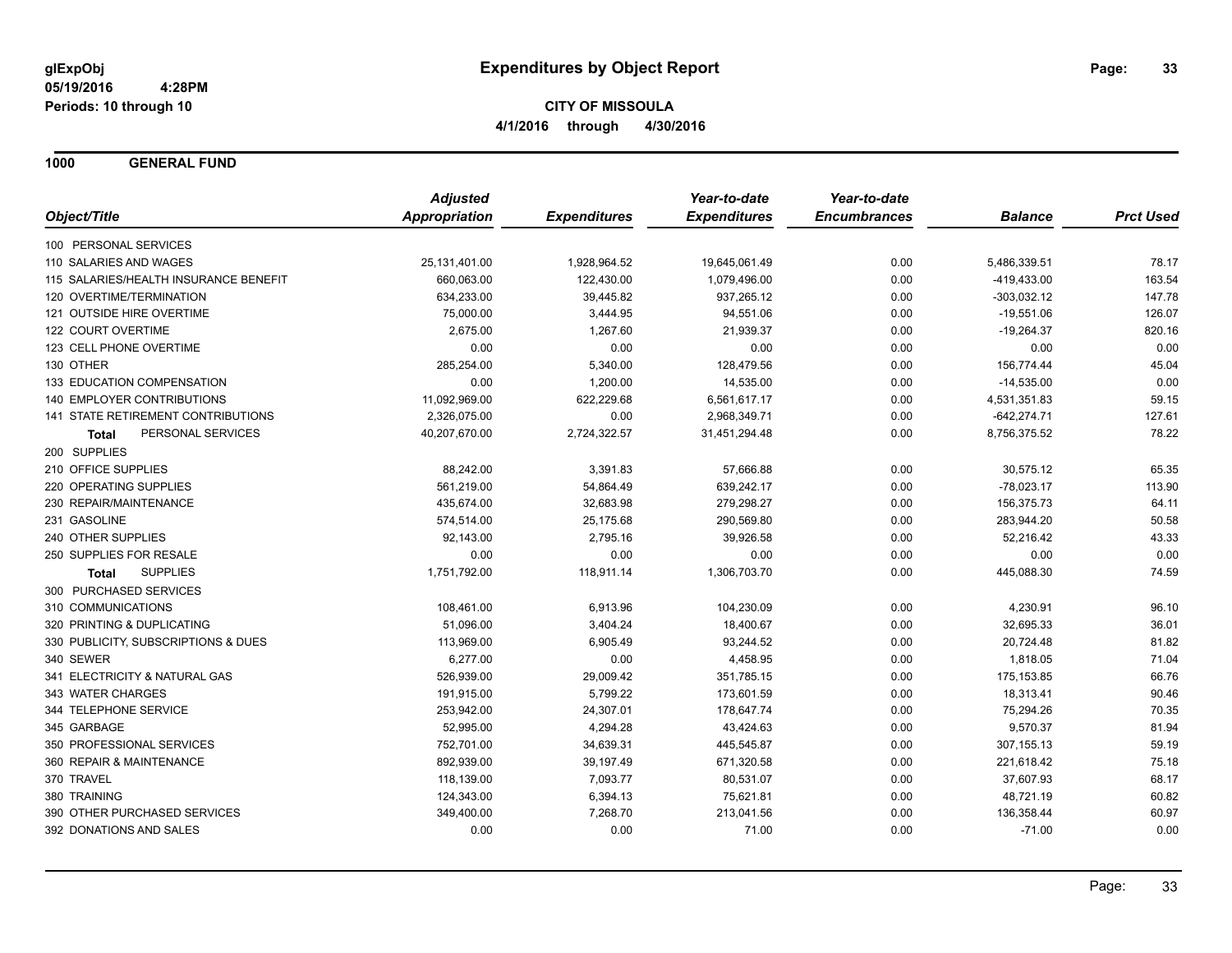**1000 GENERAL FUND**

|                                            | <b>Adjusted</b> |                     | Year-to-date        | Year-to-date        |                |                  |
|--------------------------------------------|-----------------|---------------------|---------------------|---------------------|----------------|------------------|
| Object/Title                               | Appropriation   | <b>Expenditures</b> | <b>Expenditures</b> | <b>Encumbrances</b> | <b>Balance</b> | <b>Prct Used</b> |
| PURCHASED SERVICES<br><b>Total</b>         | 3,543,116.00    | 175,227.02          | 2,453,925.23        | 0.00                | 1,089,190.77   | 69.26            |
| 400 BUILDING MATERIALS                     |                 |                     |                     |                     |                |                  |
| <b>400 BUILDING MATERIALS</b>              | 46,285.00       | 0.00                | 0.00                | 0.00                | 46,285.00      | 0.00             |
| <b>BUILDING MATERIALS</b><br><b>Total</b>  | 46,285.00       | 0.00                | 0.00                | 0.00                | 46,285.00      | 0.00             |
| 500 FIXED CHARGES                          |                 |                     |                     |                     |                |                  |
| 500 FIXED CHARGES                          | 1,152,325.00    | 12,204.93           | 818,161.32          | 0.00                | 334,163.68     | 71.00            |
| 530 EQUIPMENT RENTAL                       | 726.00          | 381.00              | 763.50              | 0.00                | $-37.50$       | 105.17           |
| 550 MERCHANT SERVICE FEES                  | 29,700.00       | 0.00                | 5,232.39            | 0.00                | 24,467.61      | 17.62            |
| <b>FIXED CHARGES</b><br><b>Total</b>       | 1,182,751.00    | 12,585.93           | 824, 157. 21        | 0.00                | 358,593.79     | 69.68            |
| 600 DEBT SERVICE                           |                 |                     |                     |                     |                |                  |
| 610 PRINCIPAL                              | 516,327.00      | 0.00                | 516,327.67          | 0.00                | $-0.67$        | 100.00           |
| 620 INTEREST / SERVICE FEES                | 18,247.00       | 0.00                | 18,246.59           | 0.00                | 0.41           | 100.00           |
| <b>DEBT SERVICE</b><br><b>Total</b>        | 534,574.00      | 0.00                | 534,574.26          | 0.00                | $-0.26$        | 100.00           |
| 700 GRANTS & CONTRIBUTIONS                 |                 |                     |                     |                     |                |                  |
| 700 GRANTS & CONTRIBUTIONS                 | 2,439,769.06    | 41,651.91           | 1,473,723.03        | 0.00                | 966,046.03     | 60.40            |
| 780 INTERGOVERNMENTAL TRANSFER             | 0.00            | 0.00                | 0.00                | 0.00                | 0.00           | 0.00             |
| <b>GRANTS &amp; CONTRIBUTIONS</b><br>Total | 2,439,769.06    | 41,651.91           | 1,473,723.03        | 0.00                | 966,046.03     | 60.40            |
| 800 OTHER OBJECTS                          |                 |                     |                     |                     |                |                  |
| 820 TRANSFERS TO OTHER FUNDS               | 1,911,385.00    | 43,079.44           | 457.817.76          | 0.00                | 1,453,567.24   | 23.95            |
| 845 CONTINGENCY                            | 119,298.00      | 344,578.44          | 348,318.44          | 0.00                | $-229,020.44$  | 291.97           |
| 850 SALARY SAVINGS                         | $-154,023.00$   | 0.00                | 0.00                | 0.00                | $-154,023.00$  | 0.00             |
| OTHER OBJECTS<br><b>Total</b>              | 1,876,660.00    | 387,657.88          | 806,136.20          | 0.00                | 1,070,523.80   | 42.96            |
| 900 CAPITAL OUTLAY                         |                 |                     |                     |                     |                |                  |
| 920 BUILDINGS                              | 0.00            | 0.00                | 0.00                | 0.00                | 0.00           | 0.00             |
| 930 IMPROVEMENTS                           | 197,705.00      | 0.00                | 38,635.67           | 0.00                | 159,069.33     | 19.54            |
| 940 MACHINERY & EQUIPMENT                  | 0.00            | 0.00                | 17,931.00           | 0.00                | $-17.931.00$   | 0.00             |
| <b>CAPITAL OUTLAY</b><br><b>Total</b>      | 197,705.00      | 0.00                | 56,566.67           | 0.00                | 141,138.33     | 28.61            |
| <b>GENERAL FUND</b><br>Total               | 51,780,322.06   | 3,460,356.45        | 38,907,080.78       | 0.00                | 12,873,241.28  | 75.14            |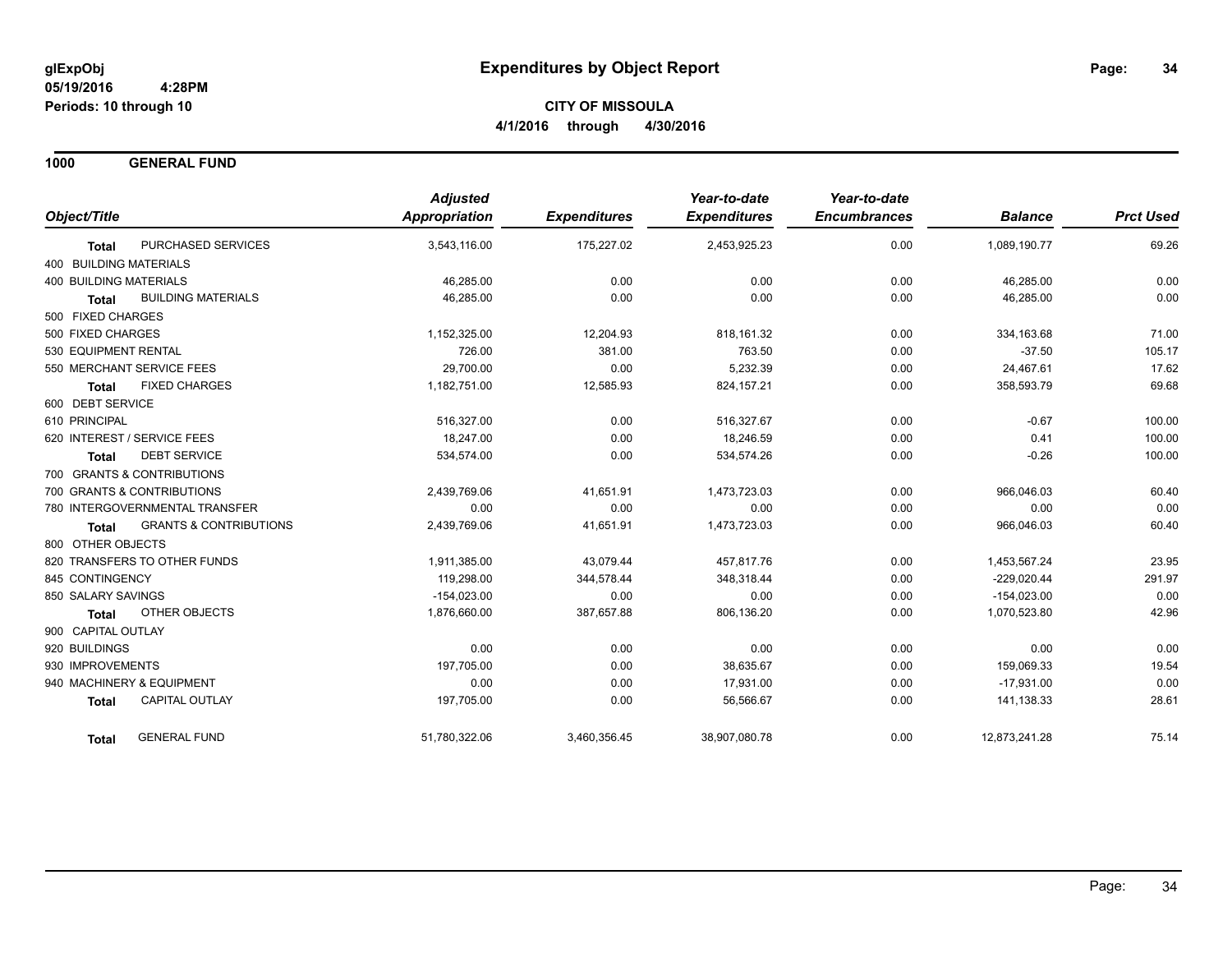#### **05/19/2016 4:28PM Periods: 10 through 10**

## **CITY OF MISSOULA 4/1/2016 through 4/30/2016**

#### **1211 PARK ACQUISITION & DEVELOPMENT**

**370 PARKS & RECREATION**

|                        |                              | <b>Adjusted</b> |                     | Year-to-date        | Year-to-date        |                |                  |
|------------------------|------------------------------|-----------------|---------------------|---------------------|---------------------|----------------|------------------|
| Object/Title           |                              | Appropriation   | <b>Expenditures</b> | <b>Expenditures</b> | <b>Encumbrances</b> | <b>Balance</b> | <b>Prct Used</b> |
| 200 SUPPLIES           |                              |                 |                     |                     |                     |                |                  |
| 220 OPERATING SUPPLIES |                              | 10,000.00       | 0.00                | 0.00                | 0.00                | 10,000.00      | 0.00             |
| <b>Total</b>           | <b>SUPPLIES</b>              | 10,000.00       | 0.00                | 0.00                | 0.00                | 10,000.00      | 0.00             |
|                        | 300 PURCHASED SERVICES       |                 |                     |                     |                     |                |                  |
|                        | 350 PROFESSIONAL SERVICES    | 25,000.00       | 0.00                | 0.00                | 0.00                | 25,000.00      | 0.00             |
|                        | 360 REPAIR & MAINTENANCE     | 0.00            | 0.00                | 0.00                | 0.00                | 0.00           | 0.00             |
|                        | 390 OTHER PURCHASED SERVICES | 10,000.00       | 0.00                | 0.00                | 0.00                | 10,000.00      | 0.00             |
| <b>Total</b>           | PURCHASED SERVICES           | 35,000.00       | 0.00                | 0.00                | 0.00                | 35,000.00      | 0.00             |
| 500 FIXED CHARGES      |                              |                 |                     |                     |                     |                |                  |
|                        | 550 MERCHANT SERVICE FEES    | 0.00            | 0.00                | 0.00                | 0.00                | 0.00           | 0.00             |
| <b>Total</b>           | <b>FIXED CHARGES</b>         | 0.00            | 0.00                | 0.00                | 0.00                | 0.00           | 0.00             |
| 800 OTHER OBJECTS      |                              |                 |                     |                     |                     |                |                  |
|                        | 820 TRANSFERS TO OTHER FUNDS | 0.00            | 0.00                | 0.00                | 0.00                | 0.00           | 0.00             |
| Total                  | OTHER OBJECTS                | 0.00            | 0.00                | 0.00                | 0.00                | 0.00           | 0.00             |
| 900 CAPITAL OUTLAY     |                              |                 |                     |                     |                     |                |                  |
| 930 IMPROVEMENTS       |                              | 168,578.00      | 0.00                | 0.00                | 0.00                | 168,578.00     | 0.00             |
| <b>Total</b>           | <b>CAPITAL OUTLAY</b>        | 168,578.00      | 0.00                | 0.00                | 0.00                | 168,578.00     | 0.00             |
| <b>Total</b>           | PARKS & RECREATION           | 213,578.00      | 0.00                | 0.00                | 0.00                | 213,578.00     | 0.00             |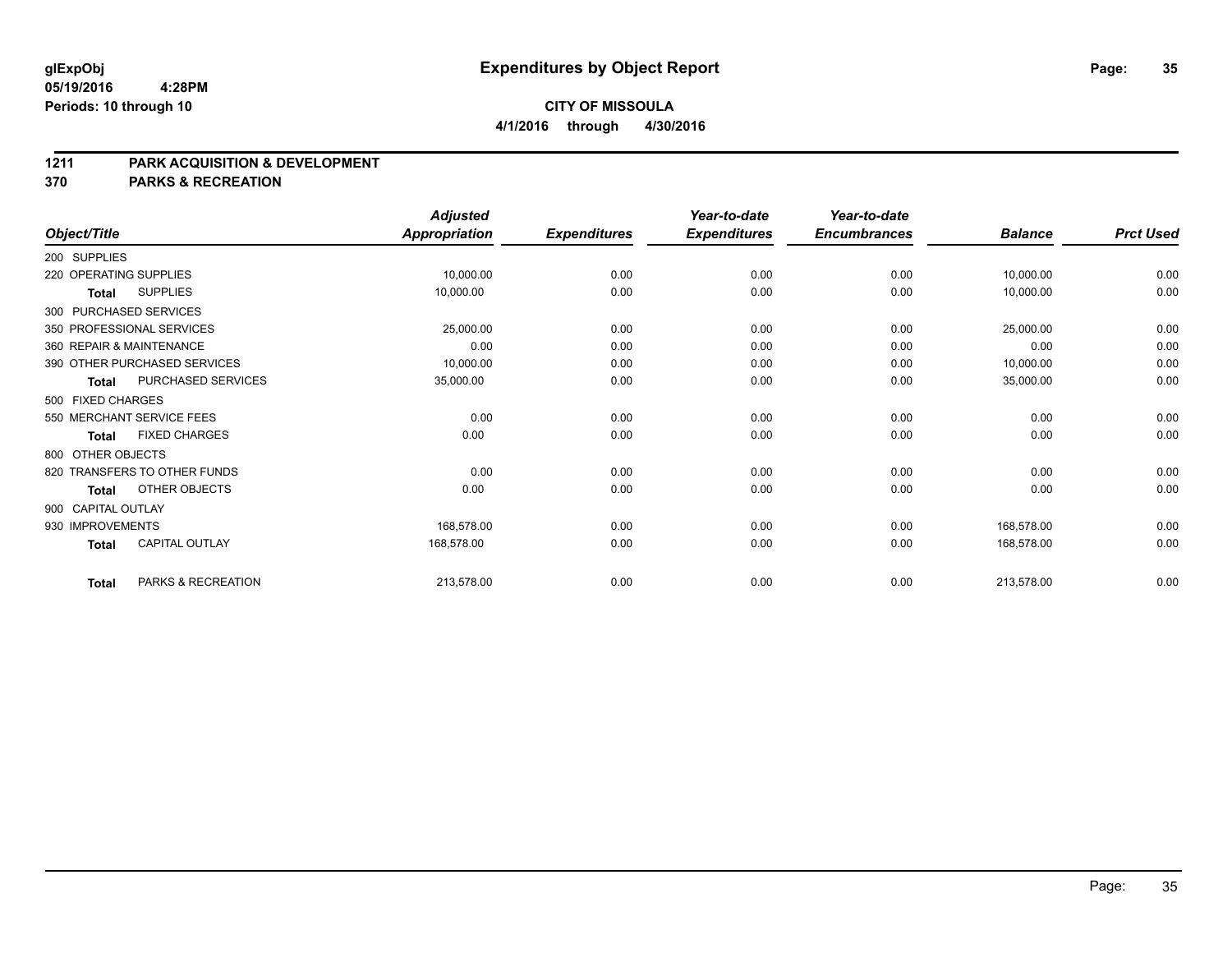#### **05/19/2016 4:28PM Periods: 10 through 10**

# **CITY OF MISSOULA 4/1/2016 through 4/30/2016**

# **1211 PARK ACQUISITION & DEVELOPMENT**

|                        |                                | <b>Adjusted</b>      |                     | Year-to-date        | Year-to-date        |                |                  |
|------------------------|--------------------------------|----------------------|---------------------|---------------------|---------------------|----------------|------------------|
| Object/Title           |                                | <b>Appropriation</b> | <b>Expenditures</b> | <b>Expenditures</b> | <b>Encumbrances</b> | <b>Balance</b> | <b>Prct Used</b> |
| 200 SUPPLIES           |                                |                      |                     |                     |                     |                |                  |
| 220 OPERATING SUPPLIES |                                | 10,000.00            | 0.00                | 0.00                | 0.00                | 10,000.00      | 0.00             |
| Total                  | <b>SUPPLIES</b>                | 10,000.00            | 0.00                | 0.00                | 0.00                | 10,000.00      | 0.00             |
|                        | 300 PURCHASED SERVICES         |                      |                     |                     |                     |                |                  |
|                        | 350 PROFESSIONAL SERVICES      | 25,000.00            | 0.00                | 0.00                | 0.00                | 25,000.00      | 0.00             |
|                        | 360 REPAIR & MAINTENANCE       | 0.00                 | 0.00                | 0.00                | 0.00                | 0.00           | 0.00             |
|                        | 390 OTHER PURCHASED SERVICES   | 10,000.00            | 0.00                | 0.00                | 0.00                | 10,000.00      | 0.00             |
| <b>Total</b>           | PURCHASED SERVICES             | 35,000.00            | 0.00                | 0.00                | 0.00                | 35,000.00      | 0.00             |
| 500 FIXED CHARGES      |                                |                      |                     |                     |                     |                |                  |
|                        | 550 MERCHANT SERVICE FEES      | 0.00                 | 0.00                | 0.00                | 0.00                | 0.00           | 0.00             |
| Total                  | <b>FIXED CHARGES</b>           | 0.00                 | 0.00                | 0.00                | 0.00                | 0.00           | 0.00             |
| 800 OTHER OBJECTS      |                                |                      |                     |                     |                     |                |                  |
|                        | 820 TRANSFERS TO OTHER FUNDS   | 0.00                 | 0.00                | 0.00                | 0.00                | 0.00           | 0.00             |
| <b>Total</b>           | OTHER OBJECTS                  | 0.00                 | 0.00                | 0.00                | 0.00                | 0.00           | 0.00             |
| 900 CAPITAL OUTLAY     |                                |                      |                     |                     |                     |                |                  |
| 930 IMPROVEMENTS       |                                | 168,578.00           | 0.00                | 0.00                | 0.00                | 168,578.00     | 0.00             |
| <b>Total</b>           | <b>CAPITAL OUTLAY</b>          | 168,578.00           | 0.00                | 0.00                | 0.00                | 168,578.00     | 0.00             |
| <b>Total</b>           | PARK ACQUISITION & DEVELOPMENT | 213,578.00           | 0.00                | 0.00                | 0.00                | 213,578.00     | 0.00             |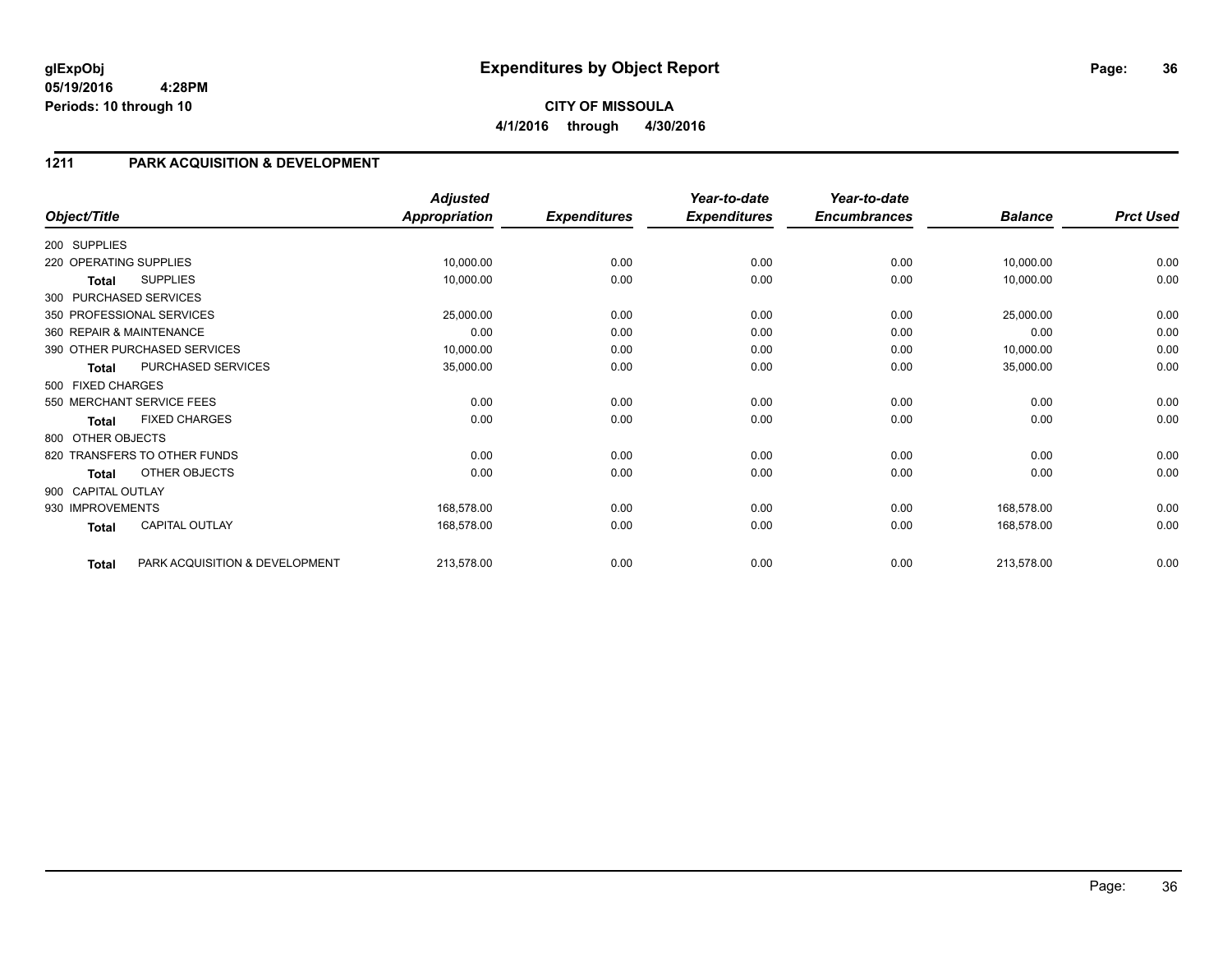#### **1212 PARK ENTERPRISE FUND**

**370 PARKS & RECREATION**

|                        |                              | <b>Adjusted</b>      |                     | Year-to-date        | Year-to-date        |                |                  |
|------------------------|------------------------------|----------------------|---------------------|---------------------|---------------------|----------------|------------------|
| Object/Title           |                              | <b>Appropriation</b> | <b>Expenditures</b> | <b>Expenditures</b> | <b>Encumbrances</b> | <b>Balance</b> | <b>Prct Used</b> |
| 200 SUPPLIES           |                              |                      |                     |                     |                     |                |                  |
| 210 OFFICE SUPPLIES    |                              | 0.00                 | 0.00                | 0.00                | 0.00                | 0.00           | 0.00             |
| 220 OPERATING SUPPLIES |                              | 35,000.00            | 650.00              | 650.00              | 0.00                | 34,350.00      | 1.86             |
| 230 REPAIR/MAINTENANCE |                              | 0.00                 | 0.00                | 0.00                | 0.00                | 0.00           | 0.00             |
| 240 OTHER SUPPLIES     |                              | 0.00                 | 0.00                | 0.00                | 0.00                | 0.00           | 0.00             |
| <b>Total</b>           | <b>SUPPLIES</b>              | 35,000.00            | 650.00              | 650.00              | 0.00                | 34,350.00      | 1.86             |
|                        | 300 PURCHASED SERVICES       |                      |                     |                     |                     |                |                  |
|                        | 350 PROFESSIONAL SERVICES    | 10,000.00            | 0.00                | 332.50              | 0.00                | 9,667.50       | 3.33             |
|                        | 360 REPAIR & MAINTENANCE     | 0.00                 | 0.00                | 0.00                | 0.00                | 0.00           | 0.00             |
|                        | 390 OTHER PURCHASED SERVICES | 20,000.00            | 0.00                | 1,900.00            | 0.00                | 18,100.00      | 9.50             |
| Total                  | PURCHASED SERVICES           | 30,000.00            | 0.00                | 2,232.50            | 0.00                | 27,767.50      | 7.44             |
| 500 FIXED CHARGES      |                              |                      |                     |                     |                     |                |                  |
|                        | 550 MERCHANT SERVICE FEES    | 0.00                 | 0.00                | 0.00                | 0.00                | 0.00           | 0.00             |
| Total                  | <b>FIXED CHARGES</b>         | 0.00                 | 0.00                | 0.00                | 0.00                | 0.00           | 0.00             |
| 800 OTHER OBJECTS      |                              |                      |                     |                     |                     |                |                  |
|                        | 820 TRANSFERS TO OTHER FUNDS | 0.00                 | 0.00                | 0.00                | 0.00                | 0.00           | 0.00             |
| <b>Total</b>           | OTHER OBJECTS                | 0.00                 | 0.00                | 0.00                | 0.00                | 0.00           | 0.00             |
| 900 CAPITAL OUTLAY     |                              |                      |                     |                     |                     |                |                  |
| 930 IMPROVEMENTS       |                              | 180,150.00           | 0.00                | 0.00                | 0.00                | 180,150.00     | 0.00             |
|                        | 940 MACHINERY & EQUIPMENT    | 30,000.00            | 0.00                | 0.00                | 0.00                | 30,000.00      | 0.00             |
| <b>Total</b>           | <b>CAPITAL OUTLAY</b>        | 210,150.00           | 0.00                | 0.00                | 0.00                | 210,150.00     | 0.00             |
|                        |                              |                      |                     |                     |                     |                |                  |
| <b>Total</b>           | PARKS & RECREATION           | 275,150.00           | 650.00              | 2,882.50            | 0.00                | 272,267.50     | 1.05             |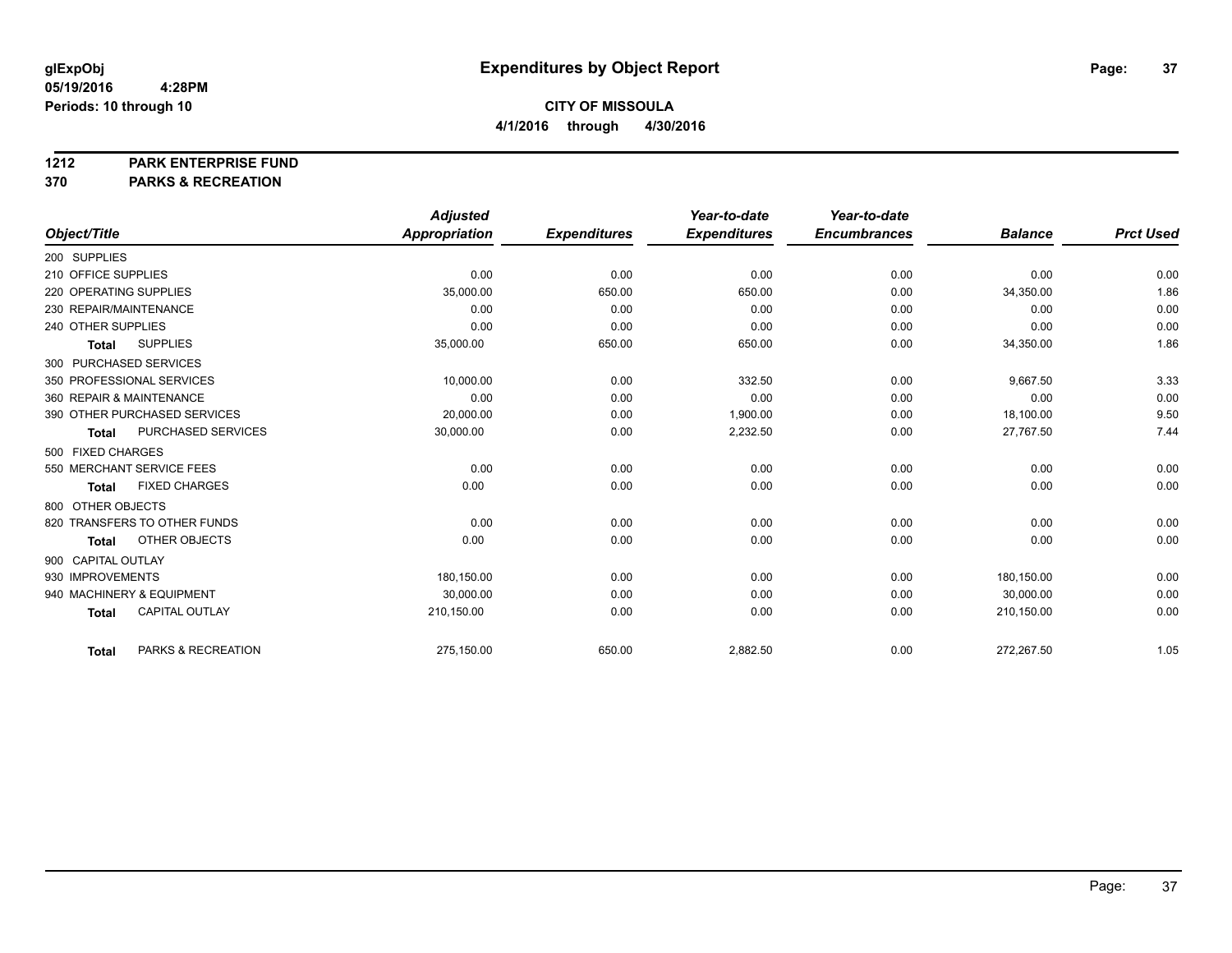### **1212 PARK ENTERPRISE FUND**

**05/19/2016**

|                           |                              | <b>Adjusted</b> |                     | Year-to-date        | Year-to-date        |                |                  |
|---------------------------|------------------------------|-----------------|---------------------|---------------------|---------------------|----------------|------------------|
| Object/Title              |                              | Appropriation   | <b>Expenditures</b> | <b>Expenditures</b> | <b>Encumbrances</b> | <b>Balance</b> | <b>Prct Used</b> |
| 200 SUPPLIES              |                              |                 |                     |                     |                     |                |                  |
| 210 OFFICE SUPPLIES       |                              | 0.00            | 0.00                | 0.00                | 0.00                | 0.00           | 0.00             |
| 220 OPERATING SUPPLIES    |                              | 35,000.00       | 650.00              | 650.00              | 0.00                | 34,350.00      | 1.86             |
| 230 REPAIR/MAINTENANCE    |                              | 0.00            | 0.00                | 0.00                | 0.00                | 0.00           | 0.00             |
| 240 OTHER SUPPLIES        |                              | 0.00            | 0.00                | 0.00                | 0.00                | 0.00           | 0.00             |
| <b>Total</b>              | <b>SUPPLIES</b>              | 35,000.00       | 650.00              | 650.00              | 0.00                | 34,350.00      | 1.86             |
| 300 PURCHASED SERVICES    |                              |                 |                     |                     |                     |                |                  |
| 350 PROFESSIONAL SERVICES |                              | 10,000.00       | 0.00                | 332.50              | 0.00                | 9,667.50       | 3.33             |
| 360 REPAIR & MAINTENANCE  |                              | 0.00            | 0.00                | 0.00                | 0.00                | 0.00           | 0.00             |
|                           | 390 OTHER PURCHASED SERVICES | 20,000.00       | 0.00                | 1,900.00            | 0.00                | 18,100.00      | 9.50             |
| <b>Total</b>              | <b>PURCHASED SERVICES</b>    | 30,000.00       | 0.00                | 2,232.50            | 0.00                | 27,767.50      | 7.44             |
| 500 FIXED CHARGES         |                              |                 |                     |                     |                     |                |                  |
| 550 MERCHANT SERVICE FEES |                              | 0.00            | 0.00                | 0.00                | 0.00                | 0.00           | 0.00             |
| <b>Total</b>              | <b>FIXED CHARGES</b>         | 0.00            | 0.00                | 0.00                | 0.00                | 0.00           | 0.00             |
| 800 OTHER OBJECTS         |                              |                 |                     |                     |                     |                |                  |
|                           | 820 TRANSFERS TO OTHER FUNDS | 0.00            | 0.00                | 0.00                | 0.00                | 0.00           | 0.00             |
| <b>Total</b>              | <b>OTHER OBJECTS</b>         | 0.00            | 0.00                | 0.00                | 0.00                | 0.00           | 0.00             |
| 900 CAPITAL OUTLAY        |                              |                 |                     |                     |                     |                |                  |
| 930 IMPROVEMENTS          |                              | 180,150.00      | 0.00                | 0.00                | 0.00                | 180,150.00     | 0.00             |
| 940 MACHINERY & EQUIPMENT |                              | 30,000.00       | 0.00                | 0.00                | 0.00                | 30,000.00      | 0.00             |
| <b>Total</b>              | <b>CAPITAL OUTLAY</b>        | 210,150.00      | 0.00                | 0.00                | 0.00                | 210,150.00     | 0.00             |
| <b>Total</b>              | PARK ENTERPRISE FUND         | 275,150.00      | 650.00              | 2,882.50            | 0.00                | 272,267.50     | 1.05             |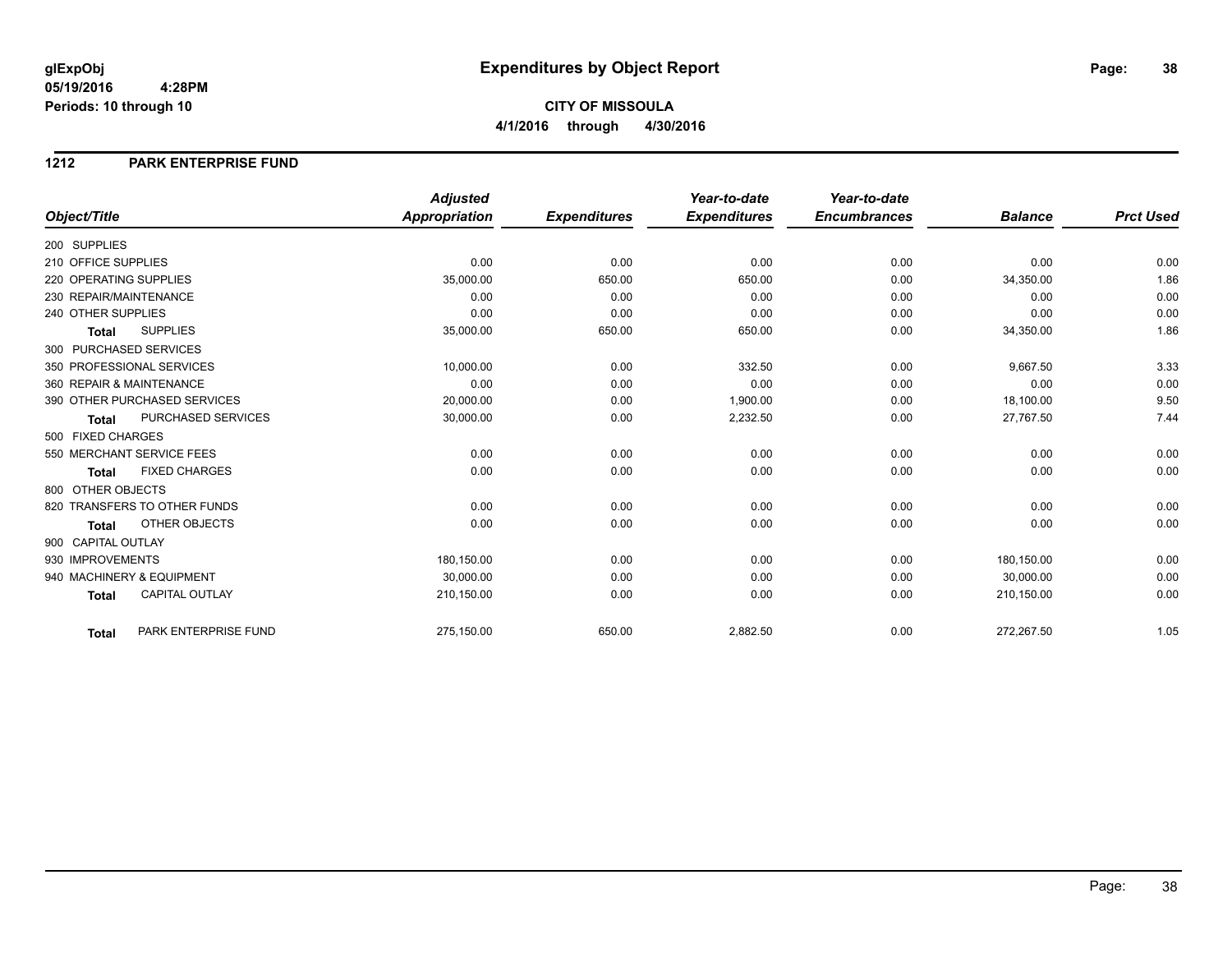**1216 PARKS & REC TRAILS, DEV**

**370 PARKS & RECREATION**

|                                            | <b>Adjusted</b>      |                     | Year-to-date        | Year-to-date        |                |                  |
|--------------------------------------------|----------------------|---------------------|---------------------|---------------------|----------------|------------------|
| Object/Title                               | <b>Appropriation</b> | <b>Expenditures</b> | <b>Expenditures</b> | <b>Encumbrances</b> | <b>Balance</b> | <b>Prct Used</b> |
| 100 PERSONAL SERVICES                      |                      |                     |                     |                     |                |                  |
| 110 SALARIES AND WAGES                     | 11,291.00            | 159.90              | 5,569.00            | 0.00                | 5,722.00       | 49.32            |
| 120 OVERTIME/TERMINATION                   | 0.00                 | 0.00                | 0.00                | 0.00                | 0.00           | 0.00             |
| 130 OTHER                                  | 0.00                 | 0.00                | 0.00                | 0.00                | 0.00           | 0.00             |
| <b>140 EMPLOYER CONTRIBUTIONS</b>          | 1,909.00             | 22.35               | 1,100.02            | 0.00                | 808.98         | 57.62            |
| <b>141 STATE RETIREMENT CONTRIBUTIONS</b>  | 0.00                 | 0.00                | 4.69                | 0.00                | $-4.69$        | 0.00             |
| PERSONAL SERVICES<br>Total                 | 13,200.00            | 182.25              | 6,673.71            | 0.00                | 6,526.29       | 50.56            |
| 200 SUPPLIES                               |                      |                     |                     |                     |                |                  |
| 210 OFFICE SUPPLIES                        | 0.00                 | 0.00                | 0.00                | 0.00                | 0.00           | 0.00             |
| 220 OPERATING SUPPLIES                     | 67,000.00            | 4,931.91            | 33,288.73           | 0.00                | 33,711.27      | 49.68            |
| 230 REPAIR/MAINTENANCE                     | 35,000.00            | 0.00                | 209.27              | 0.00                | 34,790.73      | 0.60             |
| 240 OTHER SUPPLIES                         | 1,100.00             | 0.00                | 0.00                | 0.00                | 1,100.00       | 0.00             |
| <b>SUPPLIES</b><br><b>Total</b>            | 103,100.00           | 4,931.91            | 33,498.00           | 0.00                | 69,602.00      | 32.49            |
| 300 PURCHASED SERVICES                     |                      |                     |                     |                     |                |                  |
| 330 PUBLICITY, SUBSCRIPTIONS & DUES        | 0.00                 | 0.00                | 0.00                | 0.00                | 0.00           | 0.00             |
| 341 ELECTRICITY & NATURAL GAS              | 0.00                 | 0.00                | 0.00                | 0.00                | 0.00           | 0.00             |
| 350 PROFESSIONAL SERVICES                  | 146,700.00           | 20,065.00           | 77,199.61           | 0.00                | 69,500.39      | 52.62            |
| 360 REPAIR & MAINTENANCE                   | 10,000.00            | 0.00                | 560.00              | 0.00                | 9,440.00       | 5.60             |
| 370 TRAVEL                                 | 150.00               | 0.00                | 0.00                | 0.00                | 150.00         | 0.00             |
| 380 TRAINING                               | 150.00               | 0.00                | 0.00                | 0.00                | 150.00         | 0.00             |
| 390 OTHER PURCHASED SERVICES               | 100,000.00           | 23.00               | 121.49              | 0.00                | 99,878.51      | 0.12             |
| <b>PURCHASED SERVICES</b><br>Total         | 257,000.00           | 20,088.00           | 77,881.10           | 0.00                | 179,118.90     | 30.30            |
| 500 FIXED CHARGES                          |                      |                     |                     |                     |                |                  |
| 550 MERCHANT SERVICE FEES                  | 0.00                 | 0.00                | 0.00                | 0.00                | 0.00           | 0.00             |
| <b>FIXED CHARGES</b><br>Total              | 0.00                 | 0.00                | 0.00                | 0.00                | 0.00           | 0.00             |
| 700 GRANTS & CONTRIBUTIONS                 |                      |                     |                     |                     |                |                  |
| 700 GRANTS & CONTRIBUTIONS                 | 0.00                 | 0.00                | 0.00                | 0.00                | 0.00           | 0.00             |
| 751 RECREATION SCHOLARSHIPS                | 0.00                 | 0.00                | 0.00                | 0.00                | 0.00           | 0.00             |
| <b>GRANTS &amp; CONTRIBUTIONS</b><br>Total | 0.00                 | 0.00                | 0.00                | 0.00                | 0.00           | 0.00             |
| 800 OTHER OBJECTS                          |                      |                     |                     |                     |                |                  |
| 820 TRANSFERS TO OTHER FUNDS               | 50,000.00            | 0.00                | 0.00                | 0.00                | 50,000.00      | 0.00             |
| 845 CONTINGENCY                            | 25,000.00            | 0.00                | 0.00                | 0.00                | 25,000.00      | 0.00             |
| OTHER OBJECTS<br><b>Total</b>              | 75,000.00            | 0.00                | 0.00                | 0.00                | 75,000.00      | 0.00             |
|                                            |                      |                     |                     |                     |                |                  |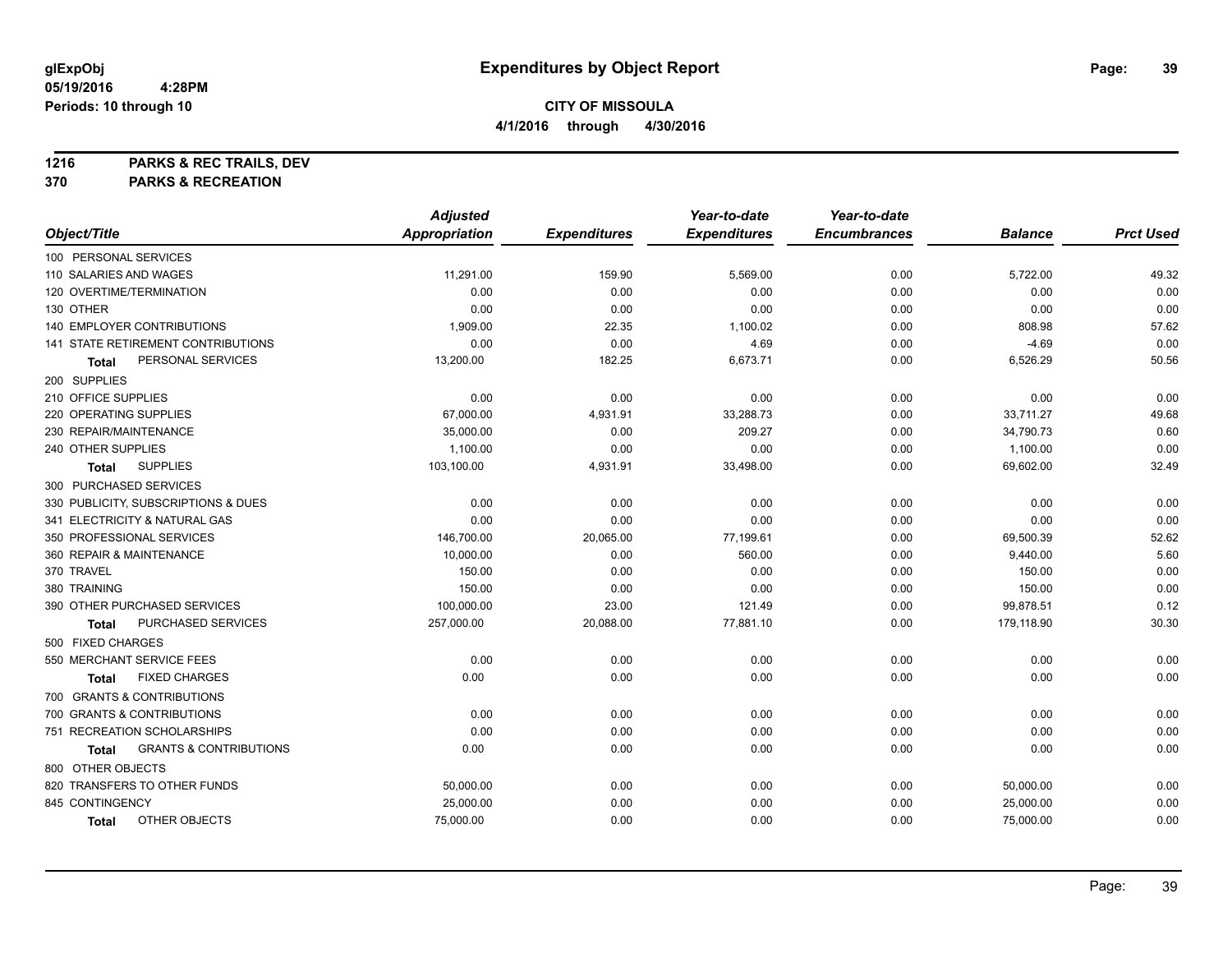**1216 PARKS & REC TRAILS, DEV**

**370 PARKS & RECREATION**

| Object/Title       |                           | <b>Adjusted</b><br>Appropriation | <b>Expenditures</b> | Year-to-date<br><b>Expenditures</b> | Year-to-date<br><b>Encumbrances</b> | <b>Balance</b> | <b>Prct Used</b> |
|--------------------|---------------------------|----------------------------------|---------------------|-------------------------------------|-------------------------------------|----------------|------------------|
|                    |                           |                                  |                     |                                     |                                     |                |                  |
| 900 CAPITAL OUTLAY |                           |                                  |                     |                                     |                                     |                |                  |
| 920 BUILDINGS      |                           | 100,000.00                       | 0.00                | 0.00                                | 0.00                                | 100.000.00     | 0.00             |
| 930 IMPROVEMENTS   |                           | 346.620.00                       | 0.00                | 0.00                                | 0.00                                | 346.620.00     | 0.00             |
|                    | 940 MACHINERY & EQUIPMENT | 50,000.00                        | 0.00                | 9.450.00                            | 0.00                                | 40.550.00      | 18.90            |
| <b>Total</b>       | <b>CAPITAL OUTLAY</b>     | 496,620.00                       | 0.00                | 9,450.00                            | 0.00                                | 487,170.00     | 1.90             |
| <b>Total</b>       | PARKS & RECREATION        | 944.920.00                       | 25.202.16           | 127.502.81                          | 0.00                                | 817.417.19     | 13.49            |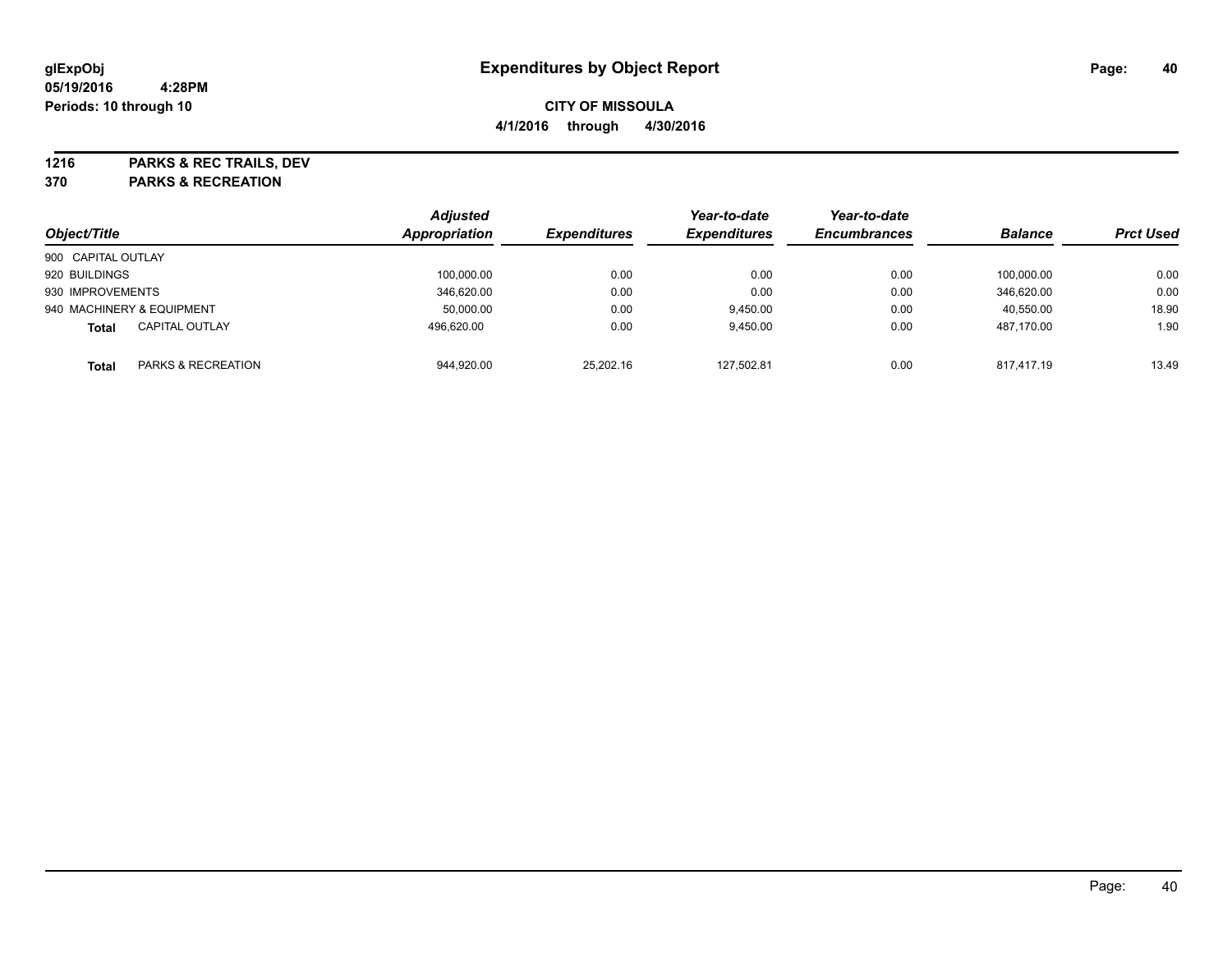### **CITY OF MISSOULA 4/1/2016 through 4/30/2016**

### **1216 PARKS & REC TRAILS, DEV**

|                                            | <b>Adjusted</b>      |                     | Year-to-date        | Year-to-date        |                |                  |
|--------------------------------------------|----------------------|---------------------|---------------------|---------------------|----------------|------------------|
| Object/Title                               | <b>Appropriation</b> | <b>Expenditures</b> | <b>Expenditures</b> | <b>Encumbrances</b> | <b>Balance</b> | <b>Prct Used</b> |
| 100 PERSONAL SERVICES                      |                      |                     |                     |                     |                |                  |
| 110 SALARIES AND WAGES                     | 11,291.00            | 159.90              | 5,569.00            | 0.00                | 5,722.00       | 49.32            |
| 120 OVERTIME/TERMINATION                   | 0.00                 | 0.00                | 0.00                | 0.00                | 0.00           | 0.00             |
| 130 OTHER                                  | 0.00                 | 0.00                | 0.00                | 0.00                | 0.00           | 0.00             |
| 140 EMPLOYER CONTRIBUTIONS                 | 1,909.00             | 22.35               | 1,100.02            | 0.00                | 808.98         | 57.62            |
| 141 STATE RETIREMENT CONTRIBUTIONS         | 0.00                 | 0.00                | 4.69                | 0.00                | $-4.69$        | 0.00             |
| PERSONAL SERVICES<br><b>Total</b>          | 13,200.00            | 182.25              | 6,673.71            | 0.00                | 6,526.29       | 50.56            |
| 200 SUPPLIES                               |                      |                     |                     |                     |                |                  |
| 210 OFFICE SUPPLIES                        | 0.00                 | 0.00                | 0.00                | 0.00                | 0.00           | 0.00             |
| 220 OPERATING SUPPLIES                     | 67,000.00            | 4,931.91            | 33,288.73           | 0.00                | 33,711.27      | 49.68            |
| 230 REPAIR/MAINTENANCE                     | 35,000.00            | 0.00                | 209.27              | 0.00                | 34,790.73      | 0.60             |
| 240 OTHER SUPPLIES                         | 1,100.00             | 0.00                | 0.00                | 0.00                | 1,100.00       | 0.00             |
| <b>SUPPLIES</b><br><b>Total</b>            | 103,100.00           | 4,931.91            | 33,498.00           | 0.00                | 69,602.00      | 32.49            |
| 300 PURCHASED SERVICES                     |                      |                     |                     |                     |                |                  |
| 330 PUBLICITY, SUBSCRIPTIONS & DUES        | 0.00                 | 0.00                | 0.00                | 0.00                | 0.00           | 0.00             |
| 341 ELECTRICITY & NATURAL GAS              | 0.00                 | 0.00                | 0.00                | 0.00                | 0.00           | 0.00             |
| 350 PROFESSIONAL SERVICES                  | 146,700.00           | 20,065.00           | 77,199.61           | 0.00                | 69,500.39      | 52.62            |
| 360 REPAIR & MAINTENANCE                   | 10,000.00            | 0.00                | 560.00              | 0.00                | 9,440.00       | 5.60             |
| 370 TRAVEL                                 | 150.00               | 0.00                | 0.00                | 0.00                | 150.00         | 0.00             |
| 380 TRAINING                               | 150.00               | 0.00                | 0.00                | 0.00                | 150.00         | 0.00             |
| 390 OTHER PURCHASED SERVICES               | 100,000.00           | 23.00               | 121.49              | 0.00                | 99,878.51      | 0.12             |
| <b>PURCHASED SERVICES</b><br>Total         | 257,000.00           | 20,088.00           | 77,881.10           | 0.00                | 179,118.90     | 30.30            |
| 500 FIXED CHARGES                          |                      |                     |                     |                     |                |                  |
| 550 MERCHANT SERVICE FEES                  | 0.00                 | 0.00                | 0.00                | 0.00                | 0.00           | 0.00             |
| <b>FIXED CHARGES</b><br><b>Total</b>       | 0.00                 | 0.00                | 0.00                | 0.00                | 0.00           | 0.00             |
| 700 GRANTS & CONTRIBUTIONS                 |                      |                     |                     |                     |                |                  |
| 700 GRANTS & CONTRIBUTIONS                 | 0.00                 | 0.00                | 0.00                | 0.00                | 0.00           | 0.00             |
| 751 RECREATION SCHOLARSHIPS                | 0.00                 | 0.00                | 0.00                | 0.00                | 0.00           | 0.00             |
| <b>GRANTS &amp; CONTRIBUTIONS</b><br>Total | 0.00                 | 0.00                | 0.00                | 0.00                | 0.00           | 0.00             |
| 800 OTHER OBJECTS                          |                      |                     |                     |                     |                |                  |
| 820 TRANSFERS TO OTHER FUNDS               | 50,000.00            | 0.00                | 0.00                | 0.00                | 50,000.00      | 0.00             |
| 845 CONTINGENCY                            | 25,000.00            | 0.00                | 0.00                | 0.00                | 25,000.00      | 0.00             |
| OTHER OBJECTS<br><b>Total</b>              | 75,000.00            | 0.00                | 0.00                | 0.00                | 75,000.00      | 0.00             |
| 900 CAPITAL OUTLAY                         |                      |                     |                     |                     |                |                  |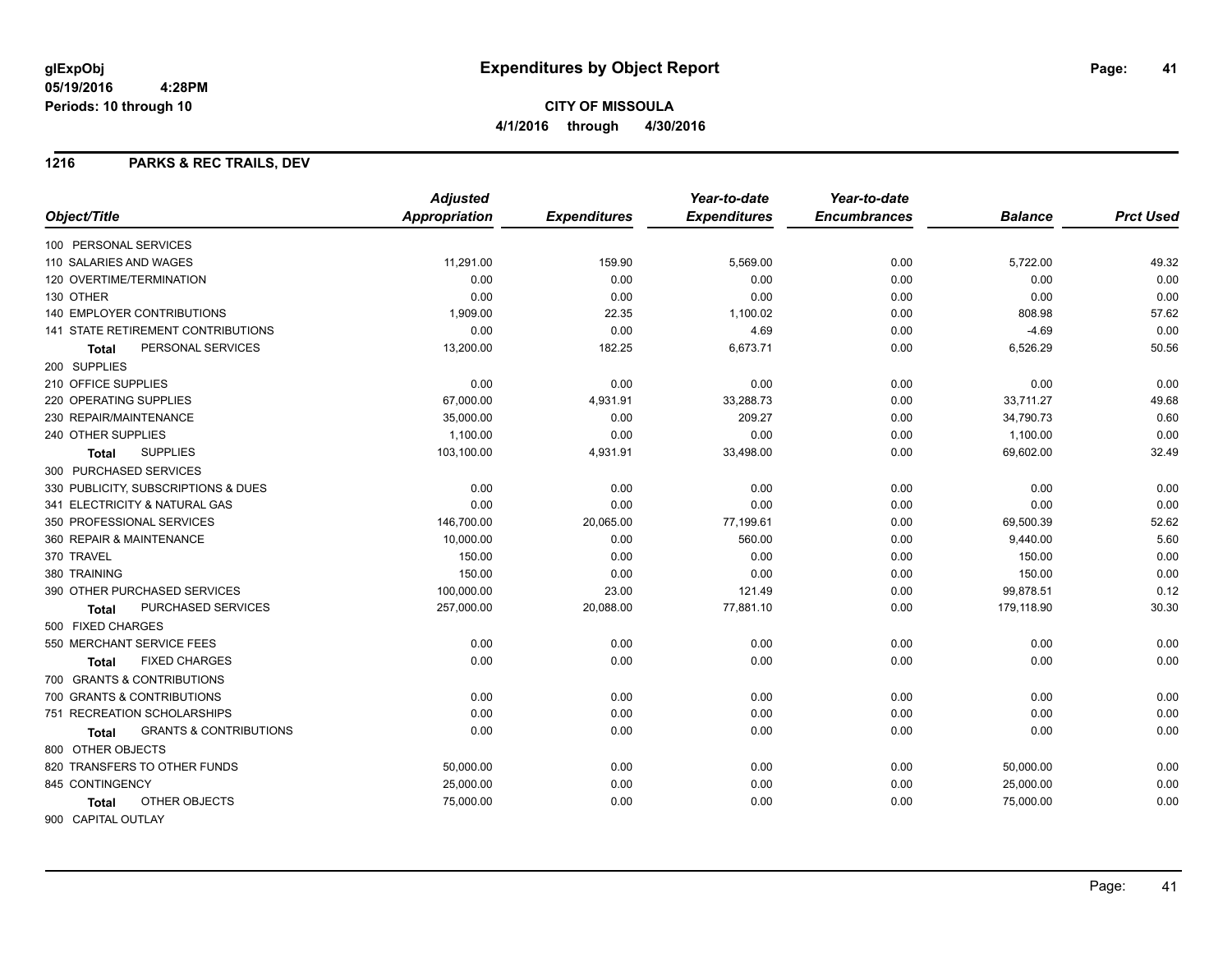**CITY OF MISSOULA 4/1/2016 through 4/30/2016**

### **1216 PARKS & REC TRAILS, DEV**

| Object/Title                          | <b>Adjusted</b><br><b>Appropriation</b> | <b>Expenditures</b> | Year-to-date<br><b>Expenditures</b> | Year-to-date<br><b>Encumbrances</b> | <b>Balance</b>           | <b>Prct Used</b> |
|---------------------------------------|-----------------------------------------|---------------------|-------------------------------------|-------------------------------------|--------------------------|------------------|
|                                       |                                         |                     |                                     |                                     |                          |                  |
| 920 BUILDINGS<br>930 IMPROVEMENTS     | 100,000.00<br>346.620.00                | 0.00<br>0.00        | 0.00<br>0.00                        | 0.00<br>0.00                        | 100.000.00<br>346.620.00 | 0.00<br>0.00     |
| 940 MACHINERY & EQUIPMENT             | 50,000.00                               | 0.00                | 9.450.00                            | 0.00                                | 40.550.00                | 18.90            |
| <b>CAPITAL OUTLAY</b><br><b>Total</b> | 496,620.00                              | 0.00                | 9,450.00                            | 0.00                                | 487.170.00               | 1.90             |
| PARKS & REC TRAILS, DEV<br>Total      | 944,920.00                              | 25,202.16           | 127,502.81                          | 0.00                                | 817.417.19               | 13.49            |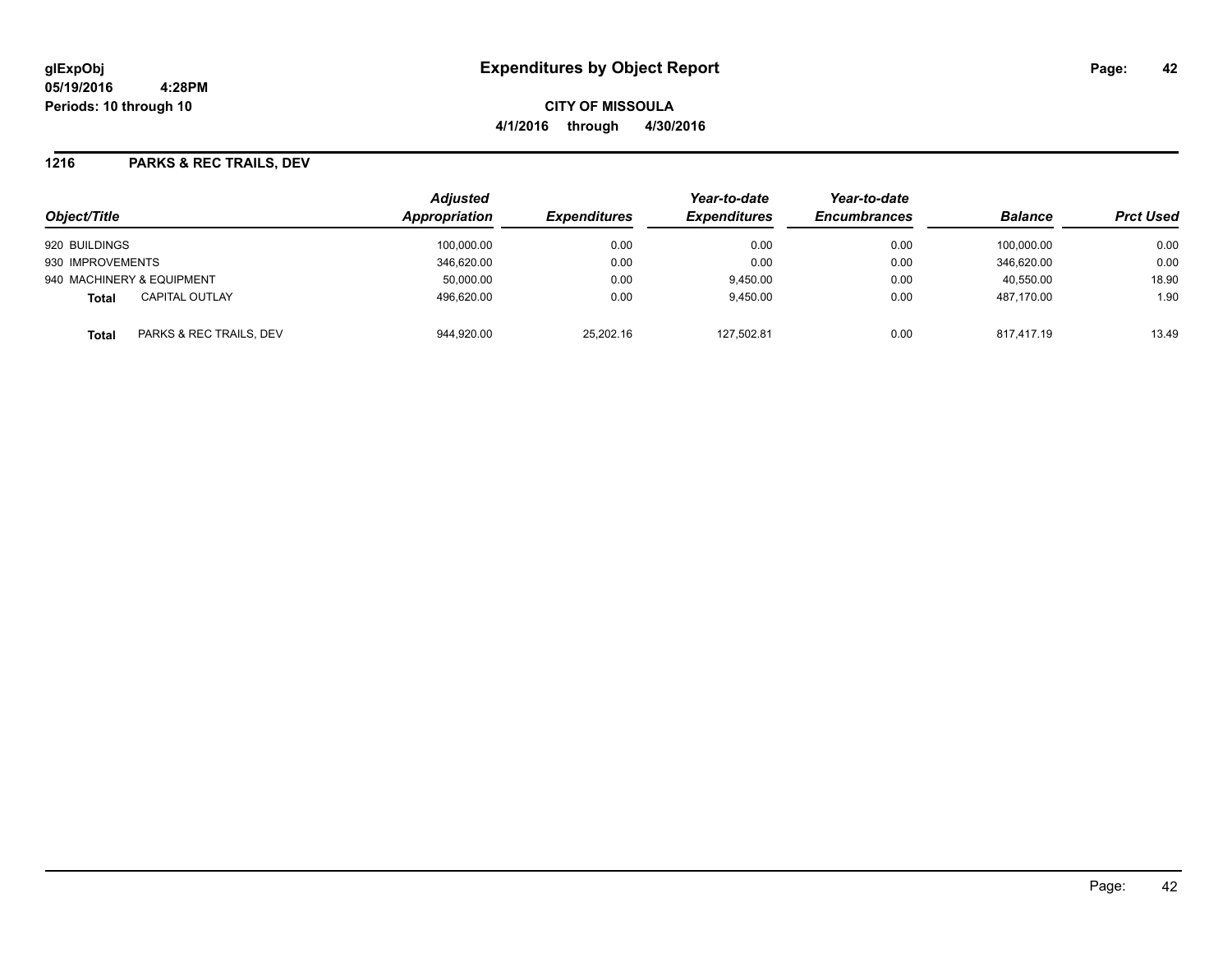# **1217 PARKS CITY LIFE GYM LEASE**

# **370 PARKS & RECREATION**

|                                           | <b>Adjusted</b>      |                     | Year-to-date        | Year-to-date        |                |                  |
|-------------------------------------------|----------------------|---------------------|---------------------|---------------------|----------------|------------------|
| Object/Title                              | <b>Appropriation</b> | <b>Expenditures</b> | <b>Expenditures</b> | <b>Encumbrances</b> | <b>Balance</b> | <b>Prct Used</b> |
| 100 PERSONAL SERVICES                     |                      |                     |                     |                     |                |                  |
| 110 SALARIES AND WAGES                    | 12,000.00            | 0.00                | 0.00                | 0.00                | 12,000.00      | 0.00             |
| 120 OVERTIME/TERMINATION                  | 0.00                 | 0.00                | 0.00                | 0.00                | 0.00           | 0.00             |
| <b>140 EMPLOYER CONTRIBUTIONS</b>         | 0.00                 | 0.00                | 0.00                | 0.00                | 0.00           | 0.00             |
| <b>141 STATE RETIREMENT CONTRIBUTIONS</b> | 0.00                 | 0.00                | 0.00                | 0.00                | 0.00           | 0.00             |
| PERSONAL SERVICES<br><b>Total</b>         | 12,000.00            | 0.00                | 0.00                | 0.00                | 12,000.00      | 0.00             |
| 200 SUPPLIES                              |                      |                     |                     |                     |                |                  |
| 210 OFFICE SUPPLIES                       | 0.00                 | 0.00                | 0.00                | 0.00                | 0.00           | 0.00             |
| 220 OPERATING SUPPLIES                    | 2,500.00             | 104.26              | 1,430.04            | 0.00                | 1,069.96       | 57.20            |
| 230 REPAIR/MAINTENANCE                    | 2,500.00             | 0.00                | 1,936.00            | 0.00                | 564.00         | 77.44            |
| <b>SUPPLIES</b><br><b>Total</b>           | 5,000.00             | 104.26              | 3,366.04            | 0.00                | 1,633.96       | 67.32            |
| 300 PURCHASED SERVICES                    |                      |                     |                     |                     |                |                  |
| 320 PRINTING & DUPLICATING                | 1,000.00             | 0.00                | 0.00                | 0.00                | 1,000.00       | 0.00             |
| 330 PUBLICITY, SUBSCRIPTIONS & DUES       | 1,000.00             | 0.00                | 0.00                | 0.00                | 1,000.00       | 0.00             |
| <b>PURCHASED SERVICES</b><br><b>Total</b> | 2,000.00             | 0.00                | 0.00                | 0.00                | 2,000.00       | 0.00             |
| 500 FIXED CHARGES                         |                      |                     |                     |                     |                |                  |
| 500 FIXED CHARGES                         | 24,000.00            | 2.000.00            | 22.000.00           | 0.00                | 2,000.00       | 91.67            |
| 550 MERCHANT SERVICE FEES                 | 0.00                 | 0.00                | 0.00                | 0.00                | 0.00           | 0.00             |
| <b>FIXED CHARGES</b><br><b>Total</b>      | 24,000.00            | 2,000.00            | 22,000.00           | 0.00                | 2,000.00       | 91.67            |
| PARKS & RECREATION<br><b>Total</b>        | 43,000.00            | 2,104.26            | 25,366.04           | 0.00                | 17,633.96      | 58.99            |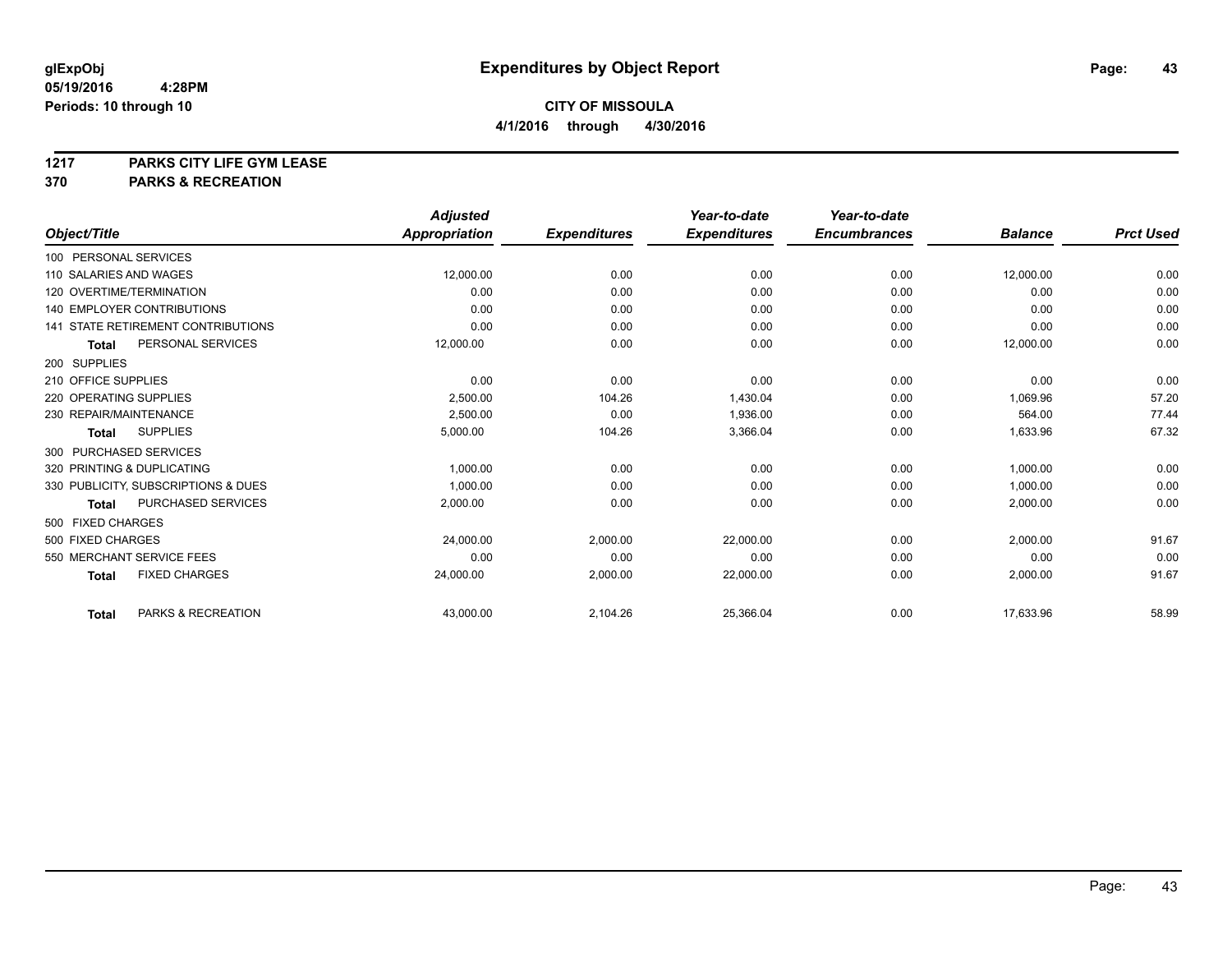# **CITY OF MISSOULA 4/1/2016 through 4/30/2016**

### **1217 PARKS CITY LIFE GYM LEASE**

|                                           | <b>Adjusted</b> |                     | Year-to-date        | Year-to-date        |                |                  |
|-------------------------------------------|-----------------|---------------------|---------------------|---------------------|----------------|------------------|
| Object/Title                              | Appropriation   | <b>Expenditures</b> | <b>Expenditures</b> | <b>Encumbrances</b> | <b>Balance</b> | <b>Prct Used</b> |
| 100 PERSONAL SERVICES                     |                 |                     |                     |                     |                |                  |
| 110 SALARIES AND WAGES                    | 12,000.00       | 0.00                | 0.00                | 0.00                | 12,000.00      | 0.00             |
| 120 OVERTIME/TERMINATION                  | 0.00            | 0.00                | 0.00                | 0.00                | 0.00           | 0.00             |
| <b>140 EMPLOYER CONTRIBUTIONS</b>         | 0.00            | 0.00                | 0.00                | 0.00                | 0.00           | 0.00             |
| <b>141 STATE RETIREMENT CONTRIBUTIONS</b> | 0.00            | 0.00                | 0.00                | 0.00                | 0.00           | 0.00             |
| PERSONAL SERVICES<br><b>Total</b>         | 12,000.00       | 0.00                | 0.00                | 0.00                | 12,000.00      | 0.00             |
| 200 SUPPLIES                              |                 |                     |                     |                     |                |                  |
| 210 OFFICE SUPPLIES                       | 0.00            | 0.00                | 0.00                | 0.00                | 0.00           | 0.00             |
| 220 OPERATING SUPPLIES                    | 2,500.00        | 104.26              | 1,430.04            | 0.00                | 1,069.96       | 57.20            |
| 230 REPAIR/MAINTENANCE                    | 2.500.00        | 0.00                | 1,936.00            | 0.00                | 564.00         | 77.44            |
| <b>SUPPLIES</b><br><b>Total</b>           | 5,000.00        | 104.26              | 3,366.04            | 0.00                | 1,633.96       | 67.32            |
| 300 PURCHASED SERVICES                    |                 |                     |                     |                     |                |                  |
| 320 PRINTING & DUPLICATING                | 1,000.00        | 0.00                | 0.00                | 0.00                | 1,000.00       | 0.00             |
| 330 PUBLICITY, SUBSCRIPTIONS & DUES       | 1.000.00        | 0.00                | 0.00                | 0.00                | 1,000.00       | 0.00             |
| <b>PURCHASED SERVICES</b><br><b>Total</b> | 2,000.00        | 0.00                | 0.00                | 0.00                | 2,000.00       | 0.00             |
| 500 FIXED CHARGES                         |                 |                     |                     |                     |                |                  |
| 500 FIXED CHARGES                         | 24,000.00       | 2,000.00            | 22.000.00           | 0.00                | 2,000.00       | 91.67            |
| 550 MERCHANT SERVICE FEES                 | 0.00            | 0.00                | 0.00                | 0.00                | 0.00           | 0.00             |
| <b>FIXED CHARGES</b><br><b>Total</b>      | 24,000.00       | 2,000.00            | 22,000.00           | 0.00                | 2,000.00       | 91.67            |
| PARKS CITY LIFE GYM LEASE<br><b>Total</b> | 43,000.00       | 2,104.26            | 25,366.04           | 0.00                | 17,633.96      | 58.99            |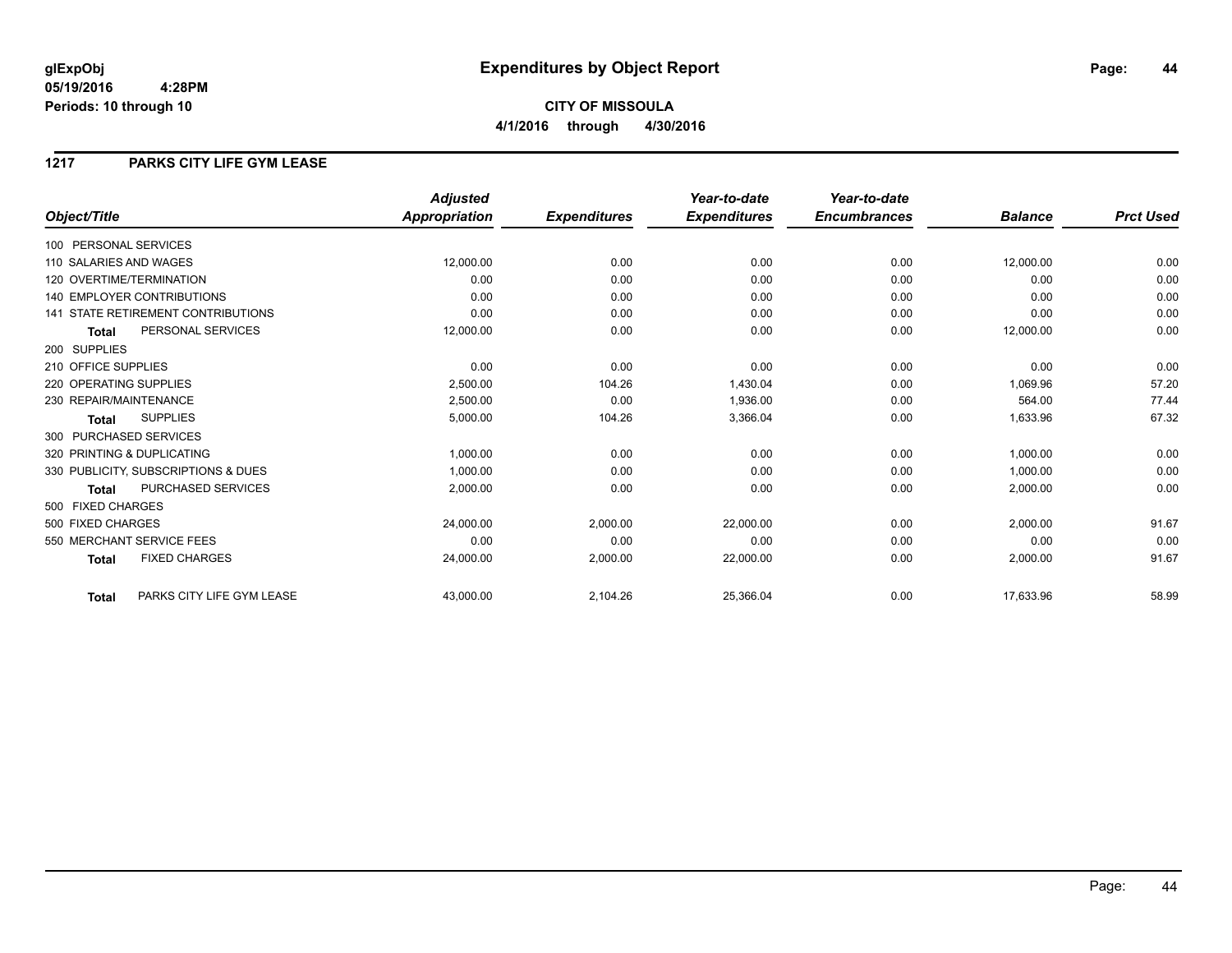**1218 ALL ABILITIES PLAYGROUND**

**370 PARKS & RECREATION**

|                          |                           | <b>Adjusted</b>      |                     | Year-to-date        | Year-to-date        |                |                  |
|--------------------------|---------------------------|----------------------|---------------------|---------------------|---------------------|----------------|------------------|
| Object/Title             |                           | <b>Appropriation</b> | <b>Expenditures</b> | <b>Expenditures</b> | <b>Encumbrances</b> | <b>Balance</b> | <b>Prct Used</b> |
| 300 PURCHASED SERVICES   |                           |                      |                     |                     |                     |                |                  |
|                          | 350 PROFESSIONAL SERVICES | 50,000.00            | 0.00                | 438.10              | 0.00                | 49,561.90      | 0.88             |
| 360 REPAIR & MAINTENANCE |                           | 0.00                 | 0.00                | 0.00                | 0.00                | 0.00           | 0.00             |
| Total                    | <b>PURCHASED SERVICES</b> | 50,000.00            | 0.00                | 438.10              | 0.00                | 49,561.90      | 0.88             |
| 500 FIXED CHARGES        |                           |                      |                     |                     |                     |                |                  |
|                          | 550 MERCHANT SERVICE FEES | 0.00                 | 0.00                | 0.00                | 0.00                | 0.00           | 0.00             |
| <b>Total</b>             | <b>FIXED CHARGES</b>      | 0.00                 | 0.00                | 0.00                | 0.00                | 0.00           | 0.00             |
| 900 CAPITAL OUTLAY       |                           |                      |                     |                     |                     |                |                  |
| 930 IMPROVEMENTS         |                           | 478.000.00           | 0.00                | 0.00                | 0.00                | 478.000.00     | 0.00             |
| <b>Total</b>             | <b>CAPITAL OUTLAY</b>     | 478.000.00           | 0.00                | 0.00                | 0.00                | 478.000.00     | 0.00             |
|                          |                           |                      |                     |                     |                     |                |                  |
| <b>Total</b>             | PARKS & RECREATION        | 528,000.00           | 0.00                | 438.10              | 0.00                | 527,561.90     | 0.08             |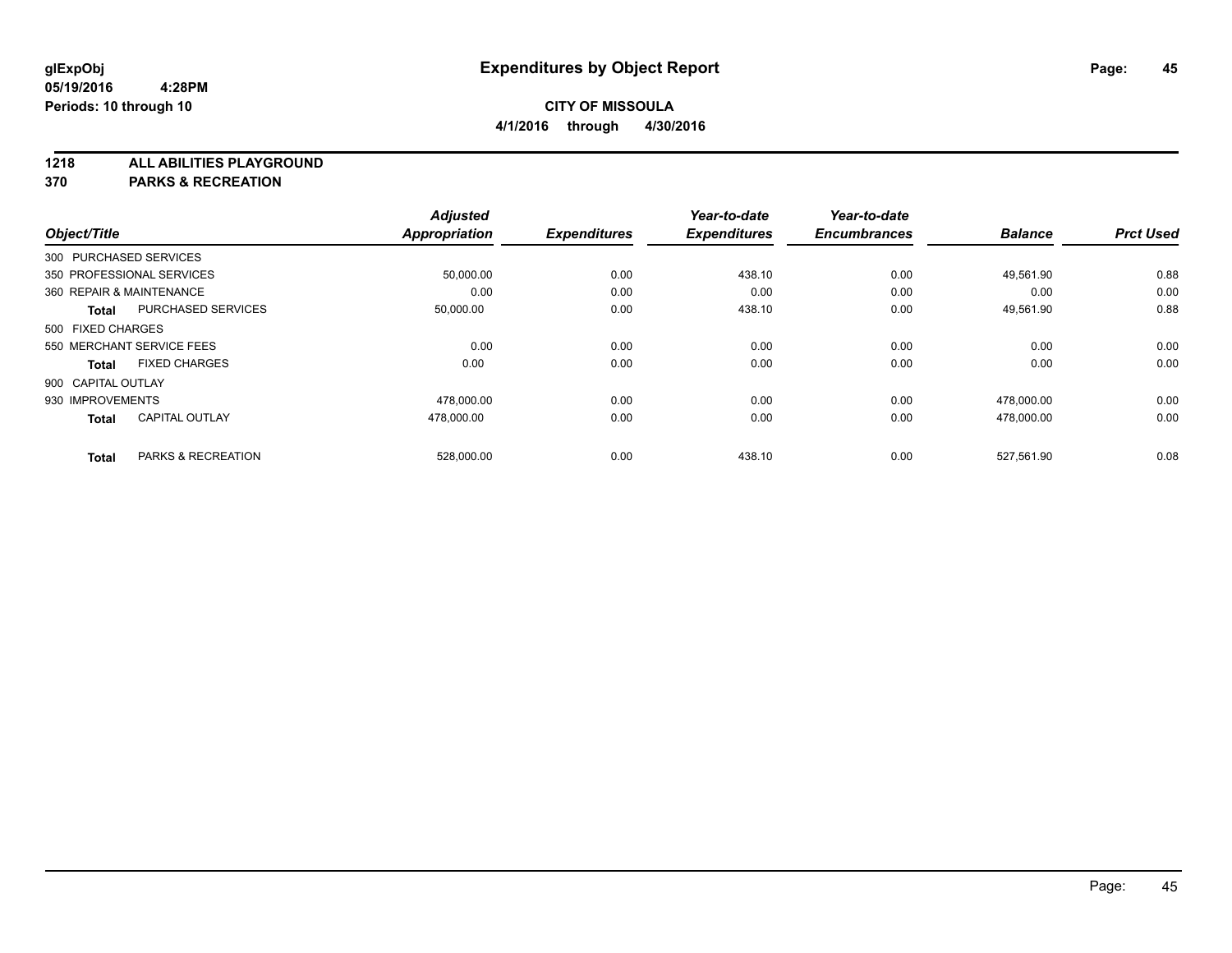# **CITY OF MISSOULA 4/1/2016 through 4/30/2016**

### **1218 ALL ABILITIES PLAYGROUND**

| Object/Title             |                           | <b>Adjusted</b><br><b>Appropriation</b> | <b>Expenditures</b> | Year-to-date<br><b>Expenditures</b> | Year-to-date<br><b>Encumbrances</b> | <b>Balance</b> | <b>Prct Used</b> |
|--------------------------|---------------------------|-----------------------------------------|---------------------|-------------------------------------|-------------------------------------|----------------|------------------|
| 300 PURCHASED SERVICES   |                           |                                         |                     |                                     |                                     |                |                  |
|                          | 350 PROFESSIONAL SERVICES | 50,000.00                               | 0.00                | 438.10                              | 0.00                                | 49,561.90      | 0.88             |
| 360 REPAIR & MAINTENANCE |                           | 0.00                                    | 0.00                | 0.00                                | 0.00                                | 0.00           | 0.00             |
| <b>Total</b>             | <b>PURCHASED SERVICES</b> | 50,000.00                               | 0.00                | 438.10                              | 0.00                                | 49,561.90      | 0.88             |
| 500 FIXED CHARGES        |                           |                                         |                     |                                     |                                     |                |                  |
|                          | 550 MERCHANT SERVICE FEES | 0.00                                    | 0.00                | 0.00                                | 0.00                                | 0.00           | 0.00             |
| Total                    | <b>FIXED CHARGES</b>      | 0.00                                    | 0.00                | 0.00                                | 0.00                                | 0.00           | 0.00             |
| 900 CAPITAL OUTLAY       |                           |                                         |                     |                                     |                                     |                |                  |
| 930 IMPROVEMENTS         |                           | 478,000.00                              | 0.00                | 0.00                                | 0.00                                | 478,000.00     | 0.00             |
| <b>Total</b>             | <b>CAPITAL OUTLAY</b>     | 478,000.00                              | 0.00                | 0.00                                | 0.00                                | 478,000.00     | 0.00             |
| <b>Total</b>             | ALL ABILITIES PLAYGROUND  | 528,000.00                              | 0.00                | 438.10                              | 0.00                                | 527,561.90     | 0.08             |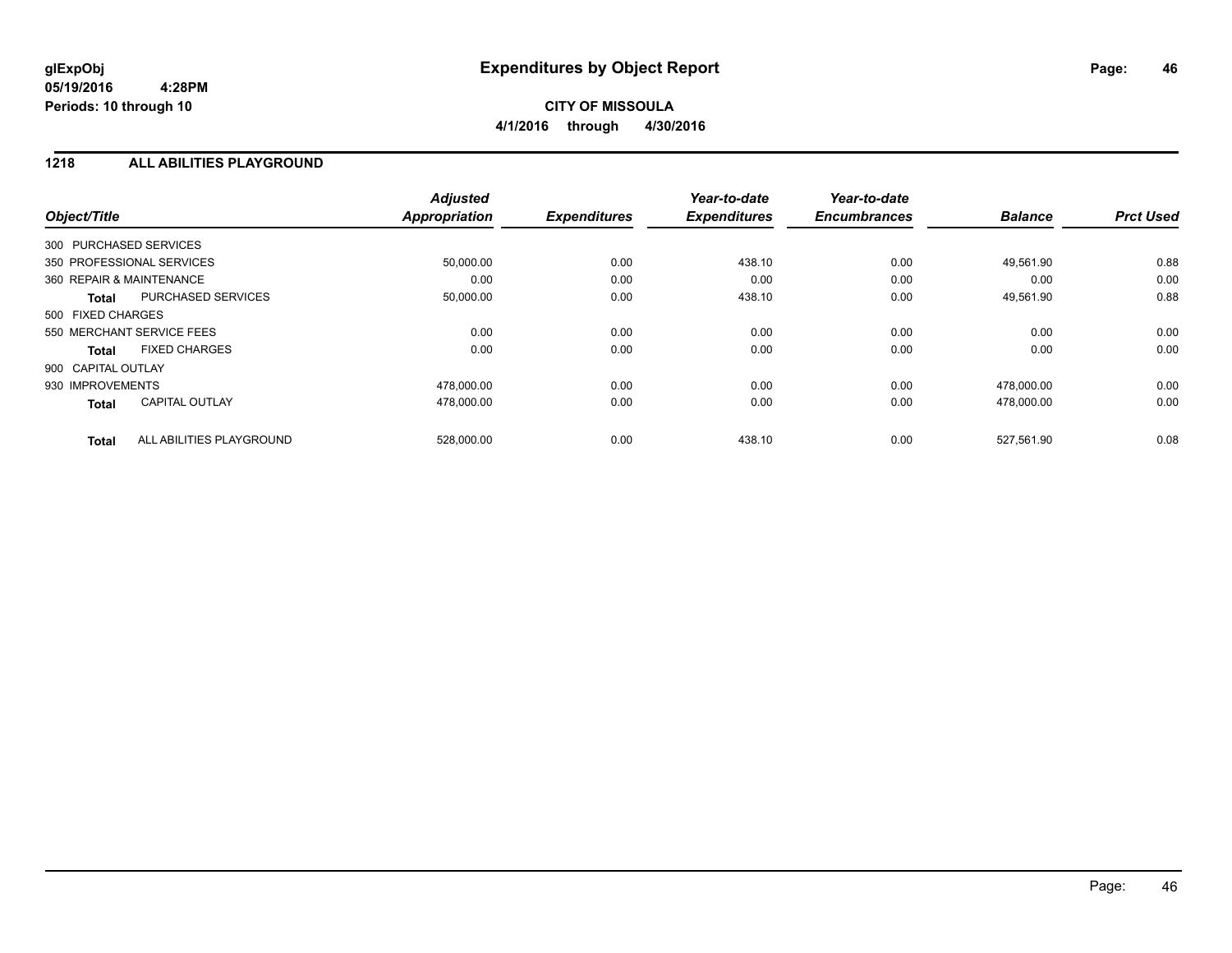#### **1219 FY14 PARK & TRAIL BOND**

**370 PARKS & RECREATION**

|                                       | <b>Adjusted</b>      |                     | Year-to-date        | Year-to-date        |                |                  |
|---------------------------------------|----------------------|---------------------|---------------------|---------------------|----------------|------------------|
| Object/Title                          | <b>Appropriation</b> | <b>Expenditures</b> | <b>Expenditures</b> | <b>Encumbrances</b> | <b>Balance</b> | <b>Prct Used</b> |
| 100 PERSONAL SERVICES                 |                      |                     |                     |                     |                |                  |
| 110 SALARIES AND WAGES                | 0.00                 | 0.00                | 0.00                | 0.00                | 0.00           | 0.00             |
| 140 EMPLOYER CONTRIBUTIONS            | 0.00                 | 0.00                | 0.00                | 0.00                | 0.00           | 0.00             |
| PERSONAL SERVICES<br><b>Total</b>     | 0.00                 | 0.00                | 0.00                | 0.00                | 0.00           | 0.00             |
| 200 SUPPLIES                          |                      |                     |                     |                     |                |                  |
| 220 OPERATING SUPPLIES                | 0.00                 | 342.56              | 342.56              | 0.00                | $-342.56$      | 0.00             |
| 230 REPAIR/MAINTENANCE                | 0.00                 | 0.00                | 0.00                | 0.00                | 0.00           | 0.00             |
| 240 OTHER SUPPLIES                    | 0.00                 | 0.00                | 0.00                | 0.00                | 0.00           | 0.00             |
| 250 SUPPLIES FOR RESALE               | 0.00                 | 0.00                | 0.00                | 0.00                | 0.00           | 0.00             |
| <b>SUPPLIES</b><br>Total              | 0.00                 | 342.56              | 342.56              | 0.00                | $-342.56$      | 0.00             |
| 300 PURCHASED SERVICES                |                      |                     |                     |                     |                |                  |
| 310 COMMUNICATIONS                    | 0.00                 | 0.00                | 0.00                | 0.00                | 0.00           | 0.00             |
| 320 PRINTING & DUPLICATING            | 0.00                 | 0.00                | 0.00                | 0.00                | 0.00           | 0.00             |
| 330 PUBLICITY, SUBSCRIPTIONS & DUES   | 0.00                 | 0.00                | 0.00                | 0.00                | 0.00           | 0.00             |
| 340 SEWER                             | 0.00                 | 0.00                | 0.00                | 0.00                | 0.00           | 0.00             |
| 341 ELECTRICITY & NATURAL GAS         | 0.00                 | 0.00                | 0.00                | 0.00                | 0.00           | 0.00             |
| 343 WATER CHARGES                     | 0.00                 | 0.00                | 0.00                | 0.00                | 0.00           | 0.00             |
| 344 TELEPHONE SERVICE                 | 0.00                 | 0.00                | 0.00                | 0.00                | 0.00           | 0.00             |
| 350 PROFESSIONAL SERVICES             | 0.00                 | 1,584.08            | 6,730.99            | 0.00                | $-6,730.99$    | 0.00             |
| 360 REPAIR & MAINTENANCE              | 0.00                 | 0.00                | 0.00                | 0.00                | 0.00           | 0.00             |
| 370 TRAVEL                            | 0.00                 | 0.00                | 0.00                | 0.00                | 0.00           | 0.00             |
| 380 TRAINING                          | 0.00                 | 0.00                | 0.00                | 0.00                | 0.00           | 0.00             |
| PURCHASED SERVICES<br><b>Total</b>    | 0.00                 | 1,584.08            | 6,730.99            | 0.00                | $-6,730.99$    | 0.00             |
| 500 FIXED CHARGES                     |                      |                     |                     |                     |                |                  |
| 550 MERCHANT SERVICE FEES             | 0.00                 | 0.00                | 0.00                | 0.00                | 0.00           | 0.00             |
| <b>FIXED CHARGES</b><br><b>Total</b>  | 0.00                 | 0.00                | 0.00                | 0.00                | 0.00           | 0.00             |
| 900 CAPITAL OUTLAY                    |                      |                     |                     |                     |                |                  |
| 930 IMPROVEMENTS                      | 0.00                 | 0.00                | 0.00                | 0.00                | 0.00           | 0.00             |
| 940 MACHINERY & EQUIPMENT             | 0.00                 | 32,661.00           | 76,064.57           | 0.00                | $-76,064.57$   | 0.00             |
| <b>CAPITAL OUTLAY</b><br><b>Total</b> | 0.00                 | 32,661.00           | 76,064.57           | 0.00                | $-76,064.57$   | 0.00             |
| PARKS & RECREATION<br><b>Total</b>    | 0.00                 | 34,587.64           | 83,138.12           | 0.00                | $-83, 138.12$  | 0.00             |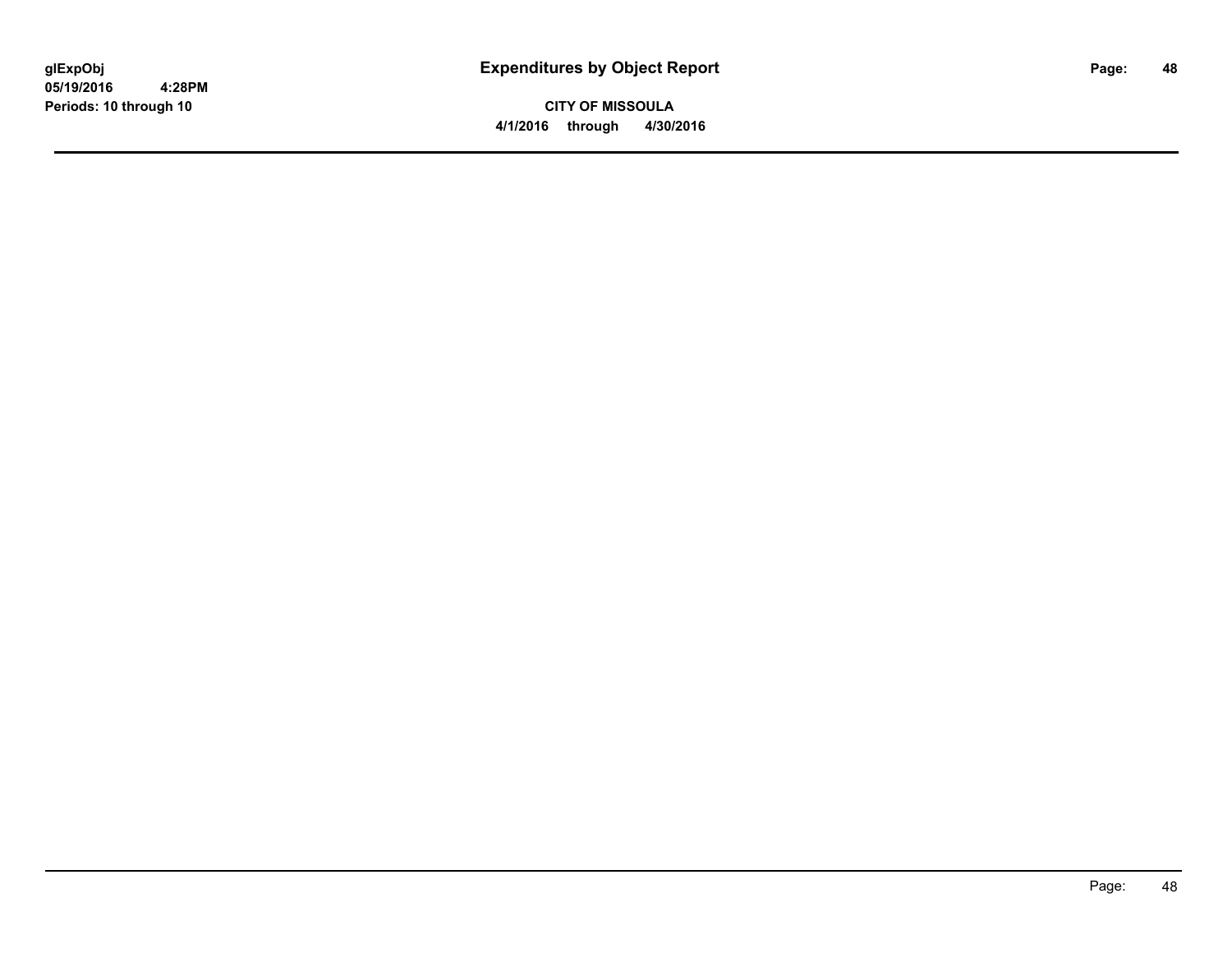# **CITY OF MISSOULA 4/1/2016 through 4/30/2016**

### **1219 FY14 PARK & TRAIL BOND**

|                                        | <b>Adjusted</b>      |                     | Year-to-date        | Year-to-date        |                |                  |
|----------------------------------------|----------------------|---------------------|---------------------|---------------------|----------------|------------------|
| Object/Title                           | <b>Appropriation</b> | <b>Expenditures</b> | <b>Expenditures</b> | <b>Encumbrances</b> | <b>Balance</b> | <b>Prct Used</b> |
| 100 PERSONAL SERVICES                  |                      |                     |                     |                     |                |                  |
| 110 SALARIES AND WAGES                 | 0.00                 | 0.00                | 0.00                | 0.00                | 0.00           | 0.00             |
| 140 EMPLOYER CONTRIBUTIONS             | 0.00                 | 0.00                | 0.00                | 0.00                | 0.00           | 0.00             |
| PERSONAL SERVICES<br><b>Total</b>      | 0.00                 | 0.00                | 0.00                | 0.00                | 0.00           | 0.00             |
| 200 SUPPLIES                           |                      |                     |                     |                     |                |                  |
| 220 OPERATING SUPPLIES                 | 0.00                 | 342.56              | 342.56              | 0.00                | $-342.56$      | 0.00             |
| 230 REPAIR/MAINTENANCE                 | 0.00                 | 0.00                | 0.00                | 0.00                | 0.00           | 0.00             |
| 240 OTHER SUPPLIES                     | 0.00                 | 0.00                | 0.00                | 0.00                | 0.00           | 0.00             |
| 250 SUPPLIES FOR RESALE                | 0.00                 | 0.00                | 0.00                | 0.00                | 0.00           | 0.00             |
| <b>SUPPLIES</b><br>Total               | 0.00                 | 342.56              | 342.56              | 0.00                | $-342.56$      | 0.00             |
| 300 PURCHASED SERVICES                 |                      |                     |                     |                     |                |                  |
| 310 COMMUNICATIONS                     | 0.00                 | 0.00                | 0.00                | 0.00                | 0.00           | 0.00             |
| 320 PRINTING & DUPLICATING             | 0.00                 | 0.00                | 0.00                | 0.00                | 0.00           | 0.00             |
| 330 PUBLICITY, SUBSCRIPTIONS & DUES    | 0.00                 | 0.00                | 0.00                | 0.00                | 0.00           | 0.00             |
| 340 SEWER                              | 0.00                 | 0.00                | 0.00                | 0.00                | 0.00           | 0.00             |
| 341 ELECTRICITY & NATURAL GAS          | 0.00                 | 0.00                | 0.00                | 0.00                | 0.00           | 0.00             |
| 343 WATER CHARGES                      | 0.00                 | 0.00                | 0.00                | 0.00                | 0.00           | 0.00             |
| 344 TELEPHONE SERVICE                  | 0.00                 | 0.00                | 0.00                | 0.00                | 0.00           | 0.00             |
| 350 PROFESSIONAL SERVICES              | 0.00                 | 1,584.08            | 6,730.99            | 0.00                | $-6,730.99$    | 0.00             |
| 360 REPAIR & MAINTENANCE               | 0.00                 | 0.00                | 0.00                | 0.00                | 0.00           | 0.00             |
| 370 TRAVEL                             | 0.00                 | 0.00                | 0.00                | 0.00                | 0.00           | 0.00             |
| 380 TRAINING                           | 0.00                 | 0.00                | 0.00                | 0.00                | 0.00           | 0.00             |
| PURCHASED SERVICES<br><b>Total</b>     | 0.00                 | 1,584.08            | 6,730.99            | 0.00                | $-6,730.99$    | 0.00             |
| 500 FIXED CHARGES                      |                      |                     |                     |                     |                |                  |
| 550 MERCHANT SERVICE FEES              | 0.00                 | 0.00                | 0.00                | 0.00                | 0.00           | 0.00             |
| <b>FIXED CHARGES</b><br><b>Total</b>   | 0.00                 | 0.00                | 0.00                | 0.00                | 0.00           | 0.00             |
| 900 CAPITAL OUTLAY                     |                      |                     |                     |                     |                |                  |
| 930 IMPROVEMENTS                       | 0.00                 | 0.00                | 0.00                | 0.00                | 0.00           | 0.00             |
| 940 MACHINERY & EQUIPMENT              | 0.00                 | 32,661.00           | 76,064.57           | 0.00                | $-76,064.57$   | 0.00             |
| <b>CAPITAL OUTLAY</b><br><b>Total</b>  | 0.00                 | 32,661.00           | 76,064.57           | 0.00                | $-76,064.57$   | 0.00             |
| FY14 PARK & TRAIL BOND<br><b>Total</b> | 0.00                 | 34,587.64           | 83,138.12           | 0.00                | $-83,138.12$   | 0.00             |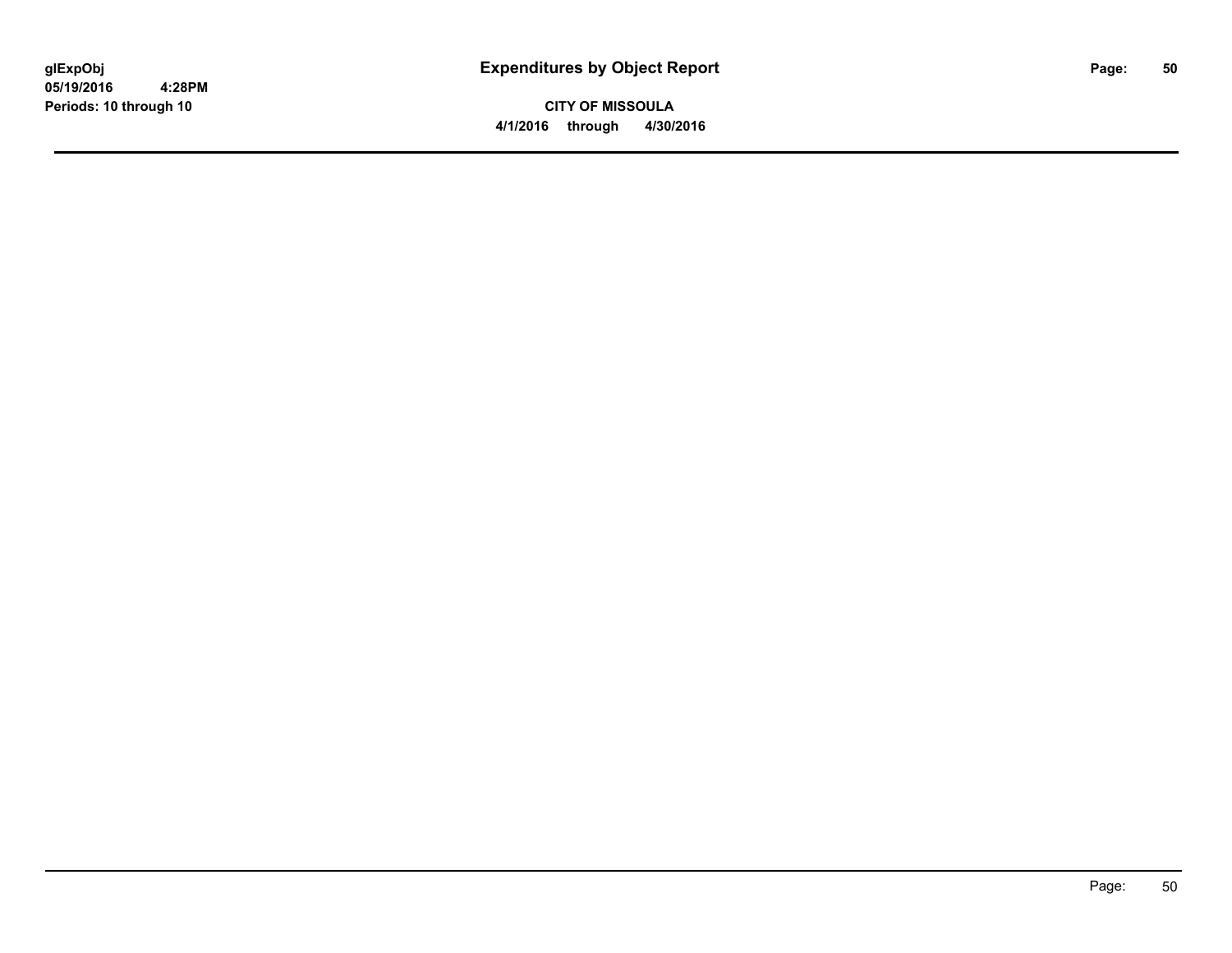### **CITY OF MISSOULA 4/1/2016 through 4/30/2016**

### **1241 CREMAIN WALL & CEMETERY DONATIONS FUND**

**340 CEMETERY**

| Object/Title              |                       | <b>Adjusted</b><br>Appropriation | <b>Expenditures</b> | Year-to-date<br><b>Expenditures</b> | Year-to-date<br><b>Encumbrances</b> | <b>Balance</b> | <b>Prct Used</b> |
|---------------------------|-----------------------|----------------------------------|---------------------|-------------------------------------|-------------------------------------|----------------|------------------|
| 500 FIXED CHARGES         |                       |                                  |                     |                                     |                                     |                |                  |
| 550 MERCHANT SERVICE FEES |                       | 0.00                             | 0.00                | 0.00                                | 0.00                                | 0.00           | 0.00             |
| Total                     | <b>FIXED CHARGES</b>  | 0.00                             | 0.00                | 0.00                                | 0.00                                | 0.00           | 0.00             |
| 900 CAPITAL OUTLAY        |                       |                                  |                     |                                     |                                     |                |                  |
| 930 IMPROVEMENTS          |                       | 2.500.00                         | 0.00                | 1,073.00                            | 0.00                                | 1.427.00       | 42.92            |
| <b>Total</b>              | <b>CAPITAL OUTLAY</b> | 2,500.00                         | 0.00                | 1,073.00                            | 0.00                                | 1,427.00       | 42.92            |
| <b>Total</b>              | <b>CEMETERY</b>       | 2.500.00                         | 0.00                | 1.073.00                            | 0.00                                | 1.427.00       | 42.92            |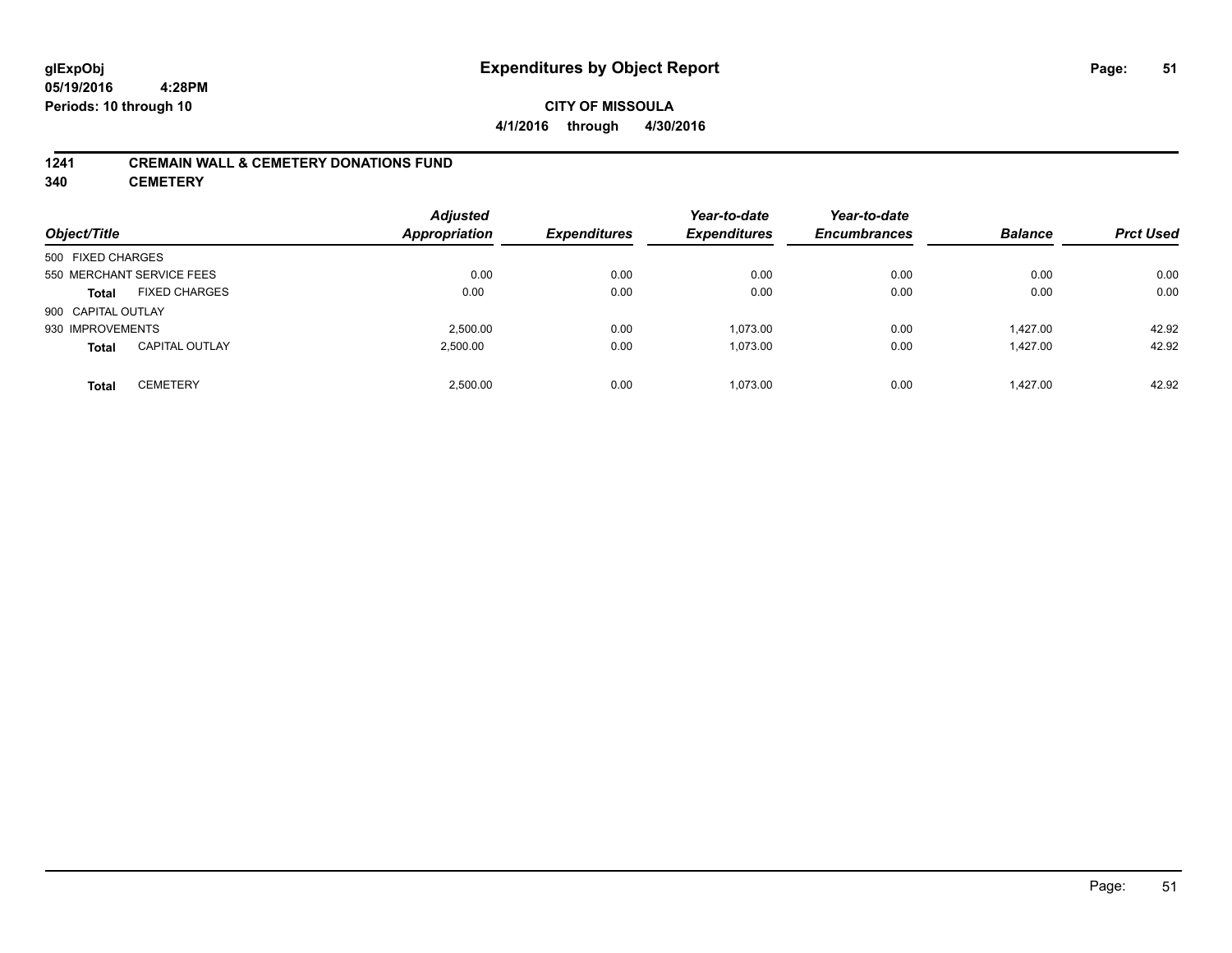### **CITY OF MISSOULA 4/1/2016 through 4/30/2016**

# **1241 CREMAIN WALL & CEMETERY DONATIONS FUND**

| Object/Title       |                                  | <b>Adjusted</b><br><b>Appropriation</b> | <b>Expenditures</b> | Year-to-date<br><b>Expenditures</b> | Year-to-date<br><b>Encumbrances</b> | <b>Balance</b> | <b>Prct Used</b> |
|--------------------|----------------------------------|-----------------------------------------|---------------------|-------------------------------------|-------------------------------------|----------------|------------------|
| 500 FIXED CHARGES  |                                  |                                         |                     |                                     |                                     |                |                  |
|                    | 550 MERCHANT SERVICE FEES        | 0.00                                    | 0.00                | 0.00                                | 0.00                                | 0.00           | 0.00             |
| <b>Total</b>       | <b>FIXED CHARGES</b>             | 0.00                                    | 0.00                | 0.00                                | 0.00                                | 0.00           | 0.00             |
| 900 CAPITAL OUTLAY |                                  |                                         |                     |                                     |                                     |                |                  |
| 930 IMPROVEMENTS   |                                  | 2,500.00                                | 0.00                | 1.073.00                            | 0.00                                | 1.427.00       | 42.92            |
| <b>Total</b>       | <b>CAPITAL OUTLAY</b>            | 2,500.00                                | 0.00                | 1,073.00                            | 0.00                                | 1.427.00       | 42.92            |
| <b>Total</b>       | CREMAIN WALL & CEMETERY DONATION | 2.500.00                                | 0.00                | 1,073.00                            | 0.00                                | 1.427.00       | 42.92            |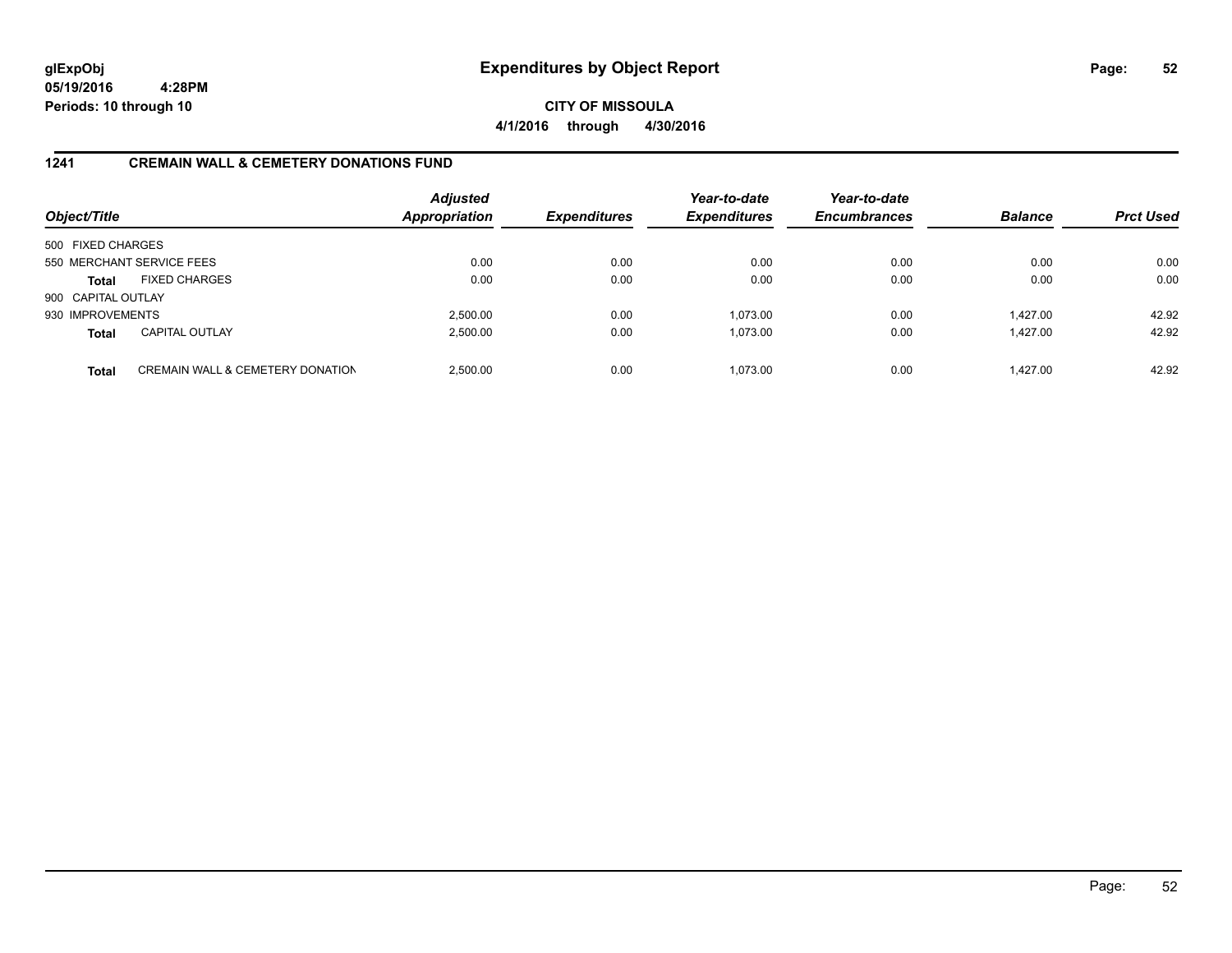# **1242 CEMETERY CARE FUND**

**340 CEMETERY**

| Object/Title              |                              | <b>Adjusted</b><br><b>Appropriation</b> | <b>Expenditures</b> | Year-to-date<br><b>Expenditures</b> | Year-to-date<br><b>Encumbrances</b> | <b>Balance</b> | <b>Prct Used</b> |
|---------------------------|------------------------------|-----------------------------------------|---------------------|-------------------------------------|-------------------------------------|----------------|------------------|
| 500 FIXED CHARGES         |                              |                                         |                     |                                     |                                     |                |                  |
| 550 MERCHANT SERVICE FEES |                              | 0.00                                    | 0.00                | 0.00                                | 0.00                                | 0.00           | 0.00             |
| Total                     | <b>FIXED CHARGES</b>         | 0.00                                    | 0.00                | 0.00                                | 0.00                                | 0.00           | 0.00             |
| 800 OTHER OBJECTS         |                              |                                         |                     |                                     |                                     |                |                  |
|                           | 820 TRANSFERS TO OTHER FUNDS | 9,545.00                                | 0.00                | 0.00                                | 0.00                                | 9,545.00       | 0.00             |
| 845 CONTINGENCY           |                              | 10,000.00                               | 0.00                | 0.00                                | 0.00                                | 10,000.00      | 0.00             |
| Total                     | OTHER OBJECTS                | 19,545.00                               | 0.00                | 0.00                                | 0.00                                | 19,545.00      | 0.00             |
| 900 CAPITAL OUTLAY        |                              |                                         |                     |                                     |                                     |                |                  |
| 930 IMPROVEMENTS          |                              | 0.00                                    | 0.00                | 5,895.00                            | 0.00                                | $-5,895.00$    | 0.00             |
| 940 MACHINERY & EQUIPMENT |                              | 153,500.00                              | 0.00                | 0.00                                | 0.00                                | 153,500.00     | 0.00             |
| <b>Total</b>              | <b>CAPITAL OUTLAY</b>        | 153,500.00                              | 0.00                | 5,895.00                            | 0.00                                | 147,605.00     | 3.84             |
| <b>Total</b>              | <b>CEMETERY</b>              | 173,045.00                              | 0.00                | 5,895.00                            | 0.00                                | 167,150.00     | 3.41             |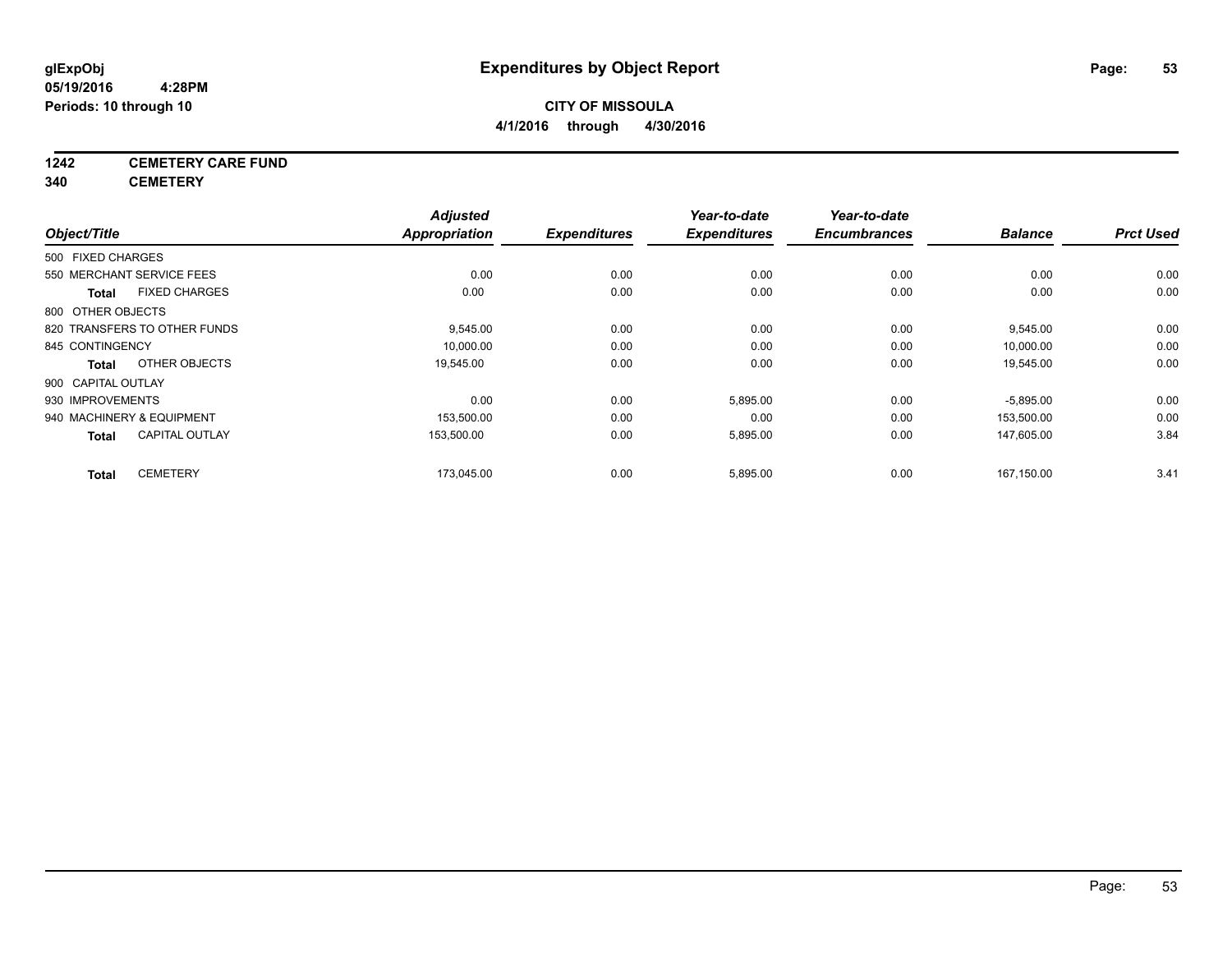### **1242 CEMETERY CARE FUND**

|                    |                              | <b>Adjusted</b>      |                     | Year-to-date        | Year-to-date<br><b>Encumbrances</b> | <b>Balance</b> | <b>Prct Used</b> |
|--------------------|------------------------------|----------------------|---------------------|---------------------|-------------------------------------|----------------|------------------|
| Object/Title       |                              | <b>Appropriation</b> | <b>Expenditures</b> | <b>Expenditures</b> |                                     |                |                  |
| 500 FIXED CHARGES  |                              |                      |                     |                     |                                     |                |                  |
|                    | 550 MERCHANT SERVICE FEES    | 0.00                 | 0.00                | 0.00                | 0.00                                | 0.00           | 0.00             |
| Total              | <b>FIXED CHARGES</b>         | 0.00                 | 0.00                | 0.00                | 0.00                                | 0.00           | 0.00             |
| 800 OTHER OBJECTS  |                              |                      |                     |                     |                                     |                |                  |
|                    | 820 TRANSFERS TO OTHER FUNDS | 9,545.00             | 0.00                | 0.00                | 0.00                                | 9,545.00       | 0.00             |
| 845 CONTINGENCY    |                              | 10,000.00            | 0.00                | 0.00                | 0.00                                | 10,000.00      | 0.00             |
| <b>Total</b>       | OTHER OBJECTS                | 19,545.00            | 0.00                | 0.00                | 0.00                                | 19,545.00      | 0.00             |
| 900 CAPITAL OUTLAY |                              |                      |                     |                     |                                     |                |                  |
| 930 IMPROVEMENTS   |                              | 0.00                 | 0.00                | 5,895.00            | 0.00                                | $-5,895.00$    | 0.00             |
|                    | 940 MACHINERY & EQUIPMENT    | 153,500.00           | 0.00                | 0.00                | 0.00                                | 153,500.00     | 0.00             |
| <b>Total</b>       | <b>CAPITAL OUTLAY</b>        | 153,500.00           | 0.00                | 5,895.00            | 0.00                                | 147,605.00     | 3.84             |
| <b>Total</b>       | <b>CEMETERY CARE FUND</b>    | 173.045.00           | 0.00                | 5,895.00            | 0.00                                | 167.150.00     | 3.41             |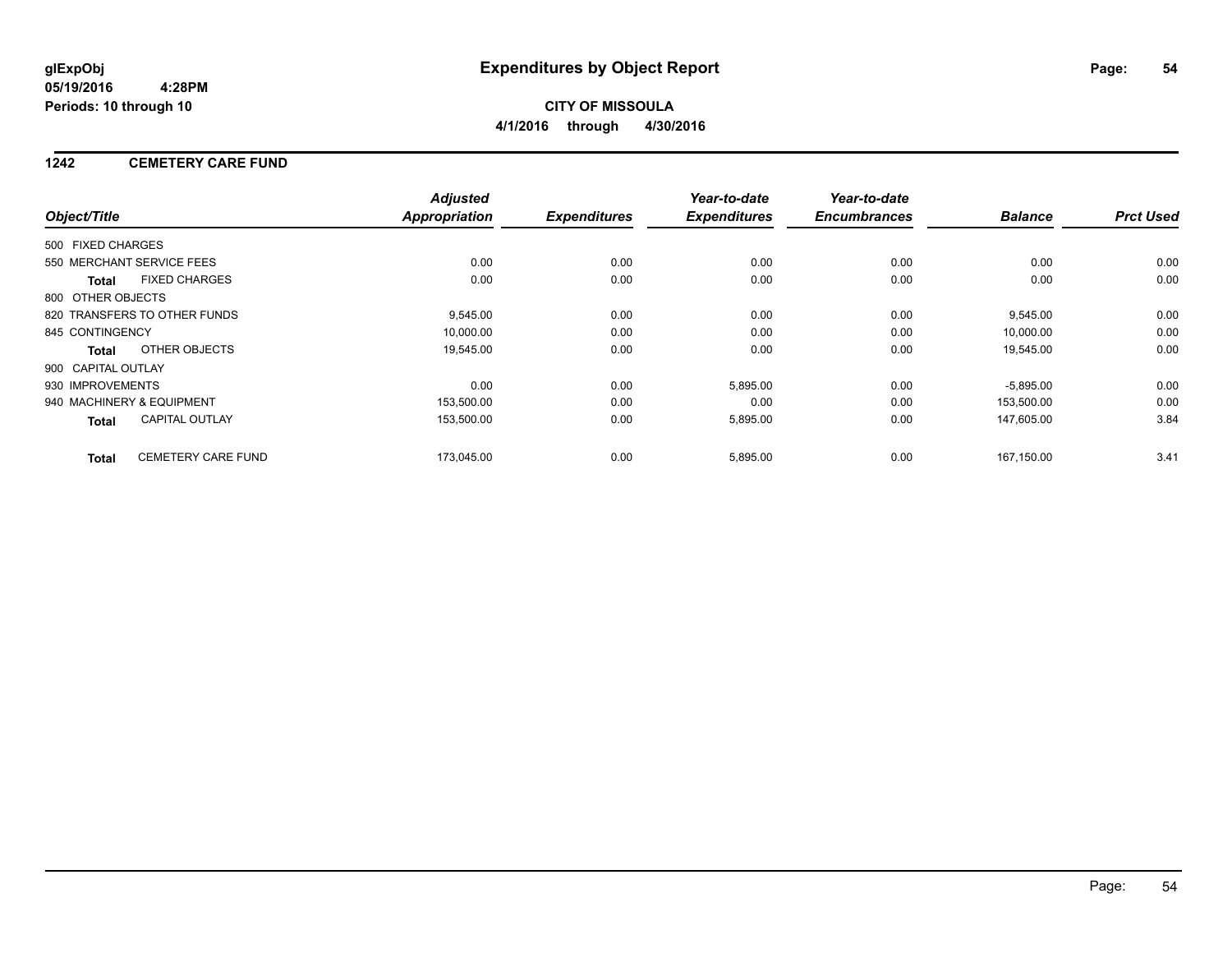### **1243 CEMETERY MEMORIAL FUND**

**340 CEMETERY**

| Object/Title              |                       | <b>Adjusted</b><br><b>Appropriation</b> | <b>Expenditures</b> | Year-to-date<br><b>Expenditures</b> | Year-to-date<br><b>Encumbrances</b> | <b>Balance</b> | <b>Prct Used</b> |
|---------------------------|-----------------------|-----------------------------------------|---------------------|-------------------------------------|-------------------------------------|----------------|------------------|
| 500 FIXED CHARGES         |                       |                                         |                     |                                     |                                     |                |                  |
| 550 MERCHANT SERVICE FEES |                       | 0.00                                    | 0.00                | 0.00                                | 0.00                                | 0.00           | 0.00             |
| <b>Total</b>              | <b>FIXED CHARGES</b>  | 0.00                                    | 0.00                | 0.00                                | 0.00                                | 0.00           | 0.00             |
| 900 CAPITAL OUTLAY        |                       |                                         |                     |                                     |                                     |                |                  |
| 930 IMPROVEMENTS          |                       | 500.00                                  | 0.00                | 2,998.11                            | 0.00                                | $-2,498.11$    | 599.62           |
| <b>Total</b>              | <b>CAPITAL OUTLAY</b> | 500.00                                  | 0.00                | 2,998.11                            | 0.00                                | $-2.498.11$    | 599.62           |
| <b>Total</b>              | <b>CEMETERY</b>       | 500.00                                  | 0.00                | 2.998.11                            | 0.00                                | $-2.498.11$    | 599.62           |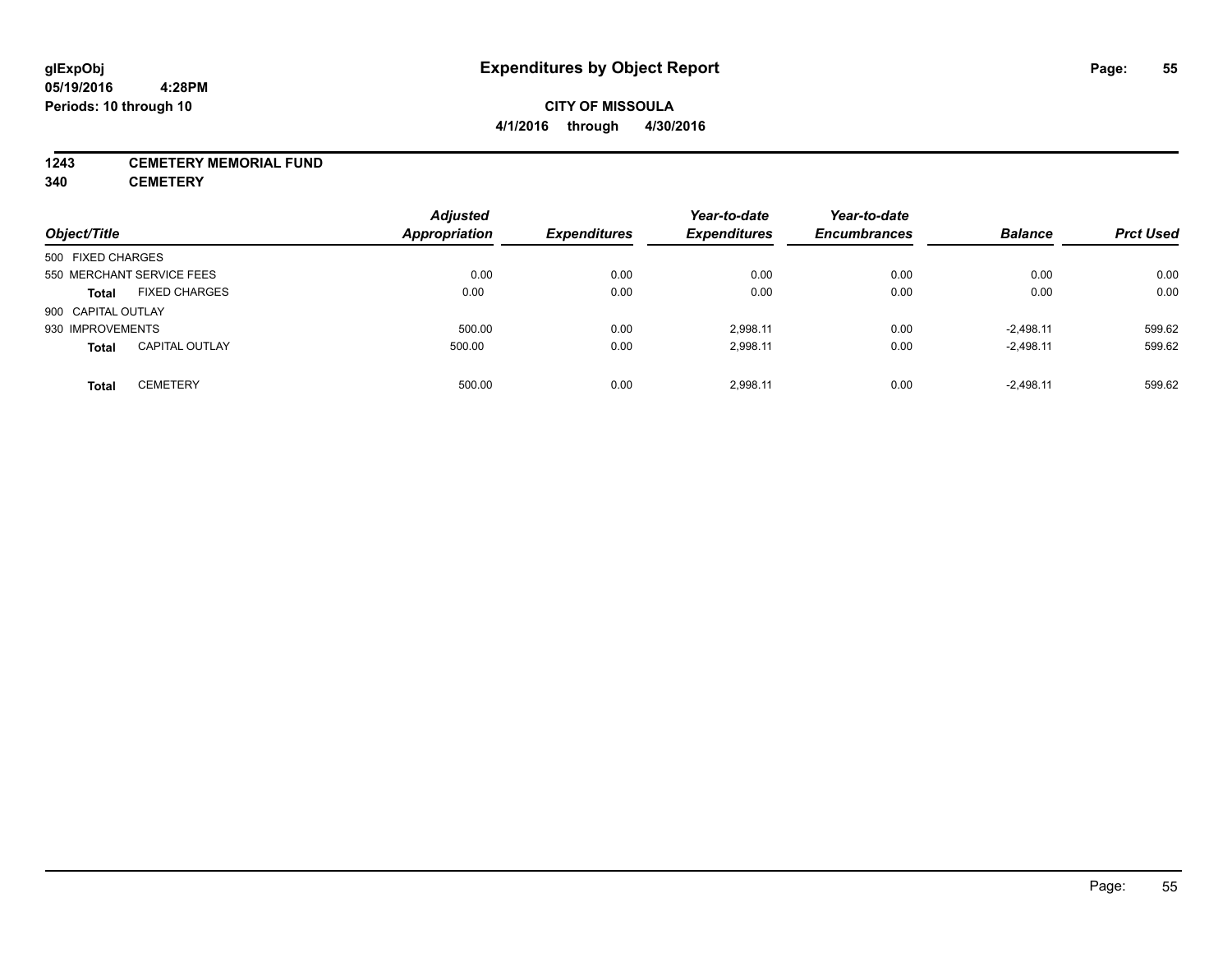### **1243 CEMETERY MEMORIAL FUND**

| Object/Title                                  | <b>Adjusted</b><br>Appropriation | <b>Expenditures</b> | Year-to-date<br><b>Expenditures</b> | Year-to-date<br><b>Encumbrances</b> | <b>Balance</b> | <b>Prct Used</b> |
|-----------------------------------------------|----------------------------------|---------------------|-------------------------------------|-------------------------------------|----------------|------------------|
| 500 FIXED CHARGES                             |                                  |                     |                                     |                                     |                |                  |
| 550 MERCHANT SERVICE FEES                     | 0.00                             | 0.00                | 0.00                                | 0.00                                | 0.00           | 0.00             |
| <b>FIXED CHARGES</b><br><b>Total</b>          | 0.00                             | 0.00                | 0.00                                | 0.00                                | 0.00           | 0.00             |
| 900 CAPITAL OUTLAY                            |                                  |                     |                                     |                                     |                |                  |
| 930 IMPROVEMENTS                              | 500.00                           | 0.00                | 2.998.11                            | 0.00                                | $-2.498.11$    | 599.62           |
| <b>CAPITAL OUTLAY</b><br><b>Total</b>         | 500.00                           | 0.00                | 2,998.11                            | 0.00                                | $-2,498.11$    | 599.62           |
| <b>CEMETERY MEMORIAL FUND</b><br><b>Total</b> | 500.00                           | 0.00                | 2.998.11                            | 0.00                                | $-2.498.11$    | 599.62           |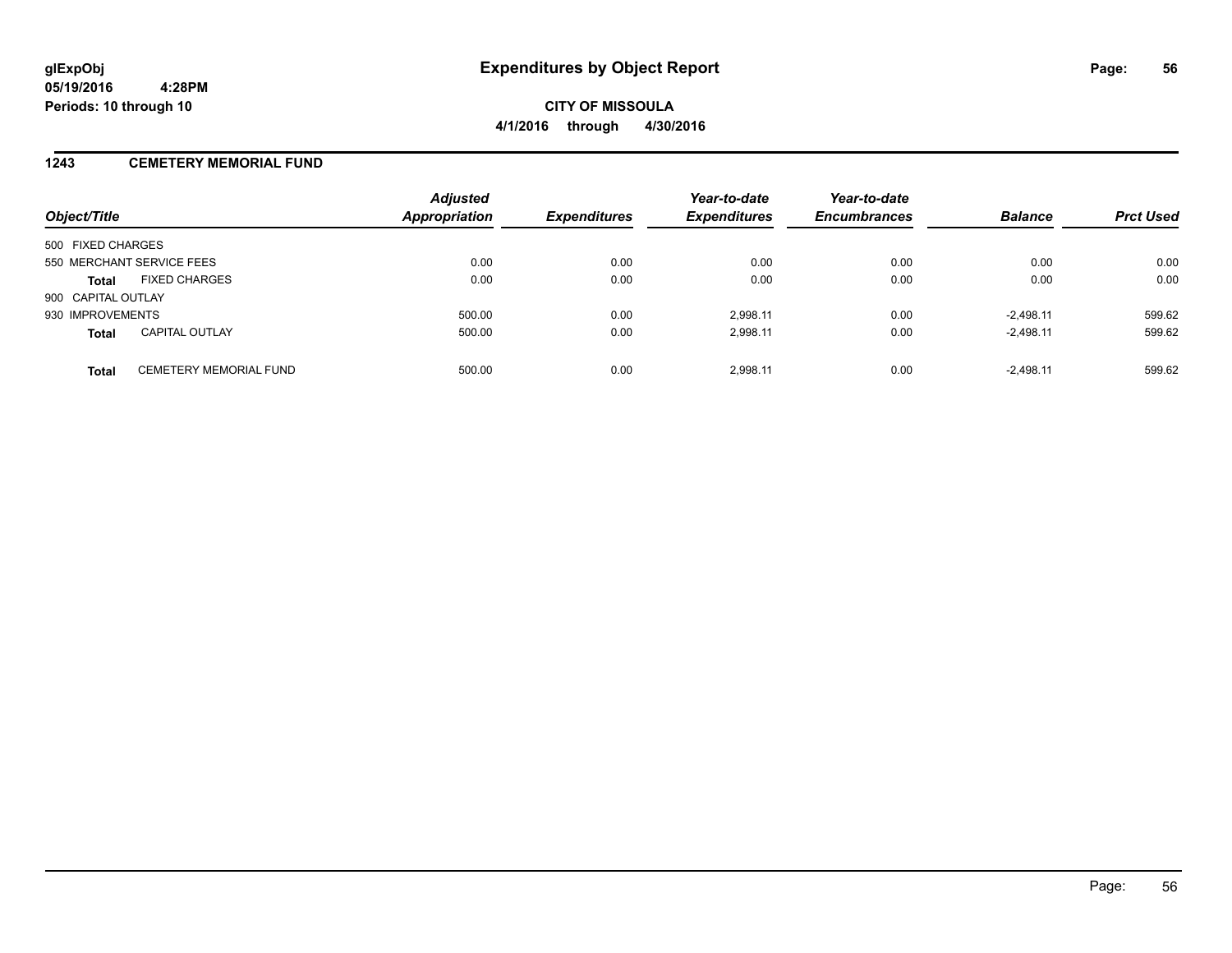### **1265 TITLE 1 PROJECTS FUND**

**240 FINANCE**

| Object/Title      |                                   | <b>Adjusted</b><br><b>Appropriation</b> | <b>Expenditures</b> | Year-to-date<br><b>Expenditures</b> | Year-to-date<br><b>Encumbrances</b> | <b>Balance</b> | <b>Prct Used</b> |
|-------------------|-----------------------------------|-----------------------------------------|---------------------|-------------------------------------|-------------------------------------|----------------|------------------|
|                   |                                   |                                         |                     |                                     |                                     |                |                  |
| 500 FIXED CHARGES |                                   |                                         |                     |                                     |                                     |                |                  |
| 500 FIXED CHARGES |                                   | 0.00                                    | 0.00                | 5,015.50                            | 0.00                                | $-5,015.50$    | 0.00             |
|                   | 550 MERCHANT SERVICE FEES         | 0.00                                    | 0.00                | 0.00                                | 0.00                                | 0.00           | 0.00             |
| <b>Total</b>      | <b>FIXED CHARGES</b>              | 0.00                                    | 0.00                | 5,015.50                            | 0.00                                | $-5,015.50$    | 0.00             |
|                   | 700 GRANTS & CONTRIBUTIONS        |                                         |                     |                                     |                                     |                |                  |
|                   | 700 GRANTS & CONTRIBUTIONS        | 136,000.00                              | 0.00                | 0.00                                | 0.00                                | 136,000.00     | 0.00             |
| <b>Total</b>      | <b>GRANTS &amp; CONTRIBUTIONS</b> | 136,000.00                              | 0.00                | 0.00                                | 0.00                                | 136,000.00     | 0.00             |
| 800 OTHER OBJECTS |                                   |                                         |                     |                                     |                                     |                |                  |
|                   | 820 TRANSFERS TO OTHER FUNDS      | 0.00                                    | 0.00                | 0.00                                | 0.00                                | 0.00           | 0.00             |
| 845 CONTINGENCY   |                                   | 0.00                                    | 0.00                | 0.00                                | 0.00                                | 0.00           | 0.00             |
| <b>Total</b>      | OTHER OBJECTS                     | 0.00                                    | 0.00                | 0.00                                | 0.00                                | 0.00           | 0.00             |
| <b>Total</b>      | <b>FINANCE</b>                    | 136,000.00                              | 0.00                | 5,015.50                            | 0.00                                | 130,984.50     | 3.69             |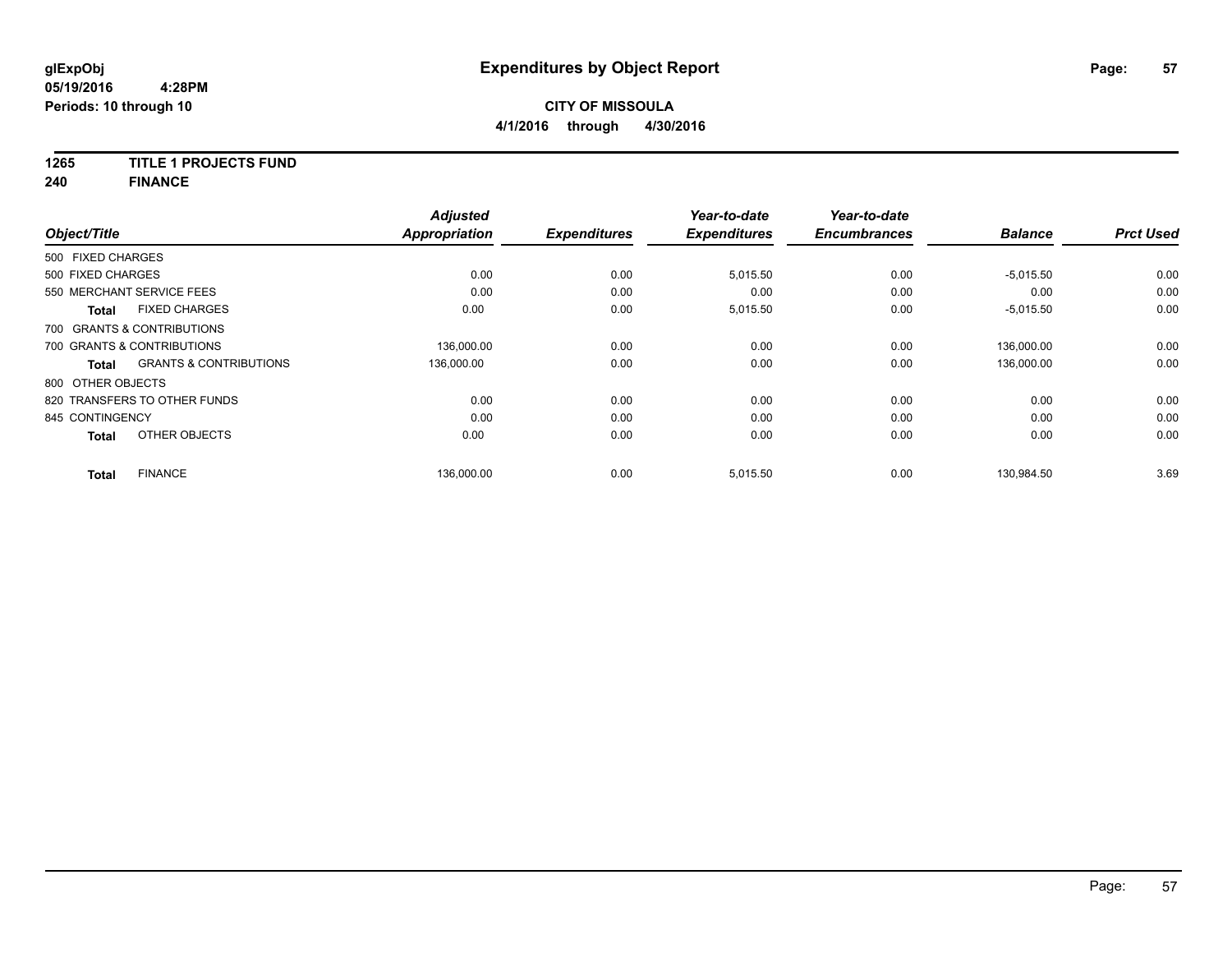# **CITY OF MISSOULA 4/1/2016 through 4/30/2016**

### **1265 TITLE 1 PROJECTS FUND**

|                   |                                   | <b>Adjusted</b>      |                     | Year-to-date        | Year-to-date<br><b>Encumbrances</b> | <b>Balance</b> | <b>Prct Used</b> |
|-------------------|-----------------------------------|----------------------|---------------------|---------------------|-------------------------------------|----------------|------------------|
| Object/Title      |                                   | <b>Appropriation</b> | <b>Expenditures</b> | <b>Expenditures</b> |                                     |                |                  |
| 500 FIXED CHARGES |                                   |                      |                     |                     |                                     |                |                  |
| 500 FIXED CHARGES |                                   | 0.00                 | 0.00                | 5,015.50            | 0.00                                | $-5,015.50$    | 0.00             |
|                   | 550 MERCHANT SERVICE FEES         | 0.00                 | 0.00                | 0.00                | 0.00                                | 0.00           | 0.00             |
| <b>Total</b>      | <b>FIXED CHARGES</b>              | 0.00                 | 0.00                | 5,015.50            | 0.00                                | $-5,015.50$    | 0.00             |
|                   | 700 GRANTS & CONTRIBUTIONS        |                      |                     |                     |                                     |                |                  |
|                   | 700 GRANTS & CONTRIBUTIONS        | 136,000.00           | 0.00                | 0.00                | 0.00                                | 136.000.00     | 0.00             |
| Total             | <b>GRANTS &amp; CONTRIBUTIONS</b> | 136,000.00           | 0.00                | 0.00                | 0.00                                | 136,000.00     | 0.00             |
| 800 OTHER OBJECTS |                                   |                      |                     |                     |                                     |                |                  |
|                   | 820 TRANSFERS TO OTHER FUNDS      | 0.00                 | 0.00                | 0.00                | 0.00                                | 0.00           | 0.00             |
| 845 CONTINGENCY   |                                   | 0.00                 | 0.00                | 0.00                | 0.00                                | 0.00           | 0.00             |
| <b>Total</b>      | OTHER OBJECTS                     | 0.00                 | 0.00                | 0.00                | 0.00                                | 0.00           | 0.00             |
| <b>Total</b>      | TITLE 1 PROJECTS FUND             | 136.000.00           | 0.00                | 5,015.50            | 0.00                                | 130.984.50     | 3.69             |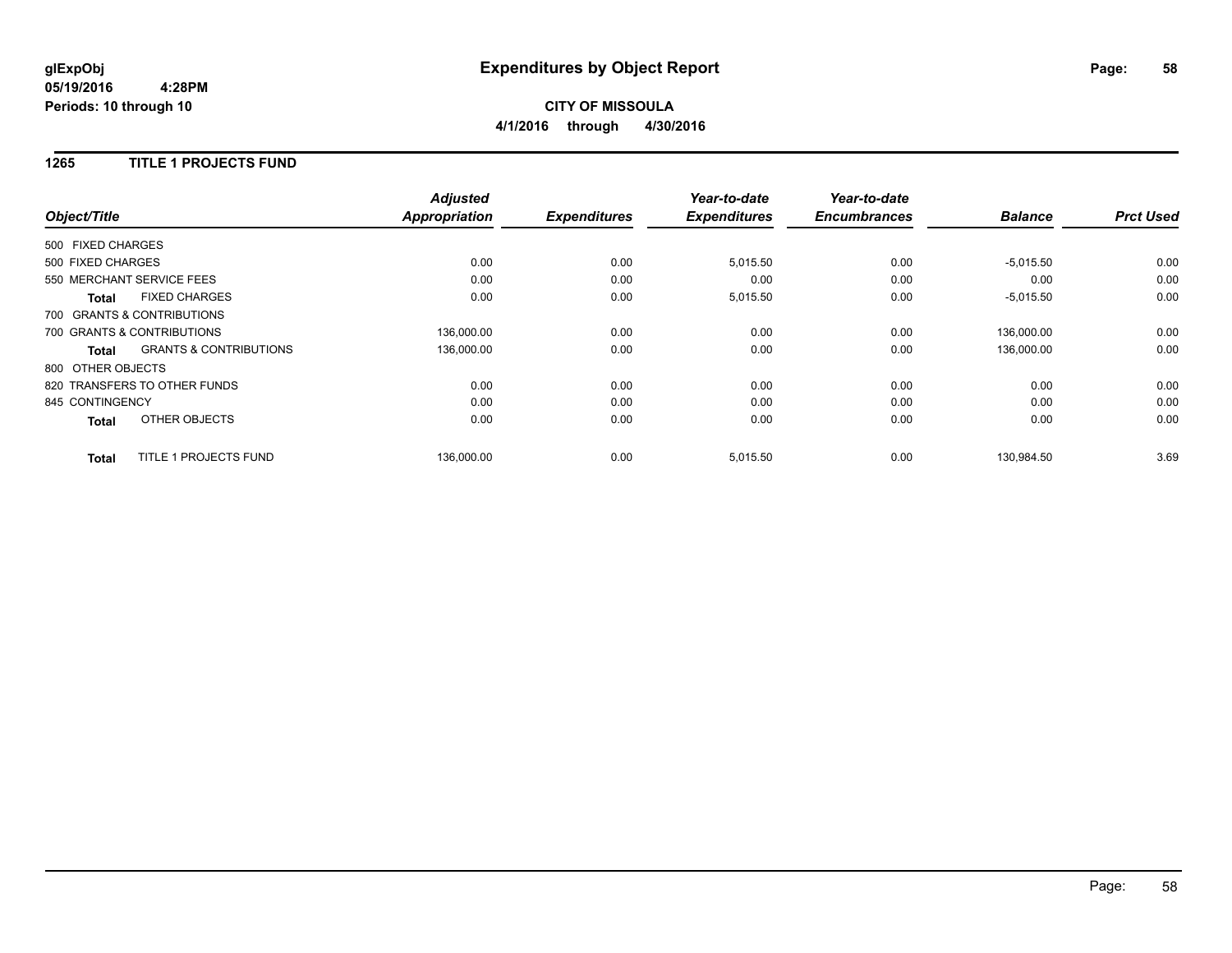### **1396 PROGRAM INCOME REVOLVING LOAN PROGRAM**

**390 NON-DEPARTMENTAL**

| Object/Title           |                                   | <b>Adjusted</b><br><b>Appropriation</b> | <b>Expenditures</b> | Year-to-date<br><b>Expenditures</b> | Year-to-date<br><b>Encumbrances</b> | <b>Balance</b> | <b>Prct Used</b> |
|------------------------|-----------------------------------|-----------------------------------------|---------------------|-------------------------------------|-------------------------------------|----------------|------------------|
| 300 PURCHASED SERVICES |                                   |                                         |                     |                                     |                                     |                |                  |
|                        | 350 PROFESSIONAL SERVICES         | 0.00                                    | 0.00                | 0.00                                | 0.00                                | 0.00           | 0.00             |
|                        |                                   |                                         |                     |                                     |                                     |                |                  |
| <b>Total</b>           | PURCHASED SERVICES                | 0.00                                    | 0.00                | 0.00                                | 0.00                                | 0.00           | 0.00             |
| 500 FIXED CHARGES      |                                   |                                         |                     |                                     |                                     |                |                  |
|                        | 550 MERCHANT SERVICE FEES         | 0.00                                    | 0.00                | 0.00                                | 0.00                                | 0.00           | 0.00             |
| <b>Total</b>           | <b>FIXED CHARGES</b>              | 0.00                                    | 0.00                | 0.00                                | 0.00                                | 0.00           | 0.00             |
|                        | 700 GRANTS & CONTRIBUTIONS        |                                         |                     |                                     |                                     |                |                  |
|                        | 700 GRANTS & CONTRIBUTIONS        | 38.472.00                               | 0.00                | 0.00                                | 0.00                                | 38.472.00      | 0.00             |
| <b>Total</b>           | <b>GRANTS &amp; CONTRIBUTIONS</b> | 38,472.00                               | 0.00                | 0.00                                | 0.00                                | 38,472.00      | 0.00             |
|                        |                                   |                                         |                     |                                     |                                     |                |                  |
| <b>Total</b>           | NON-DEPARTMENTAL                  | 38.472.00                               | 0.00                | 0.00                                | 0.00                                | 38.472.00      | 0.00             |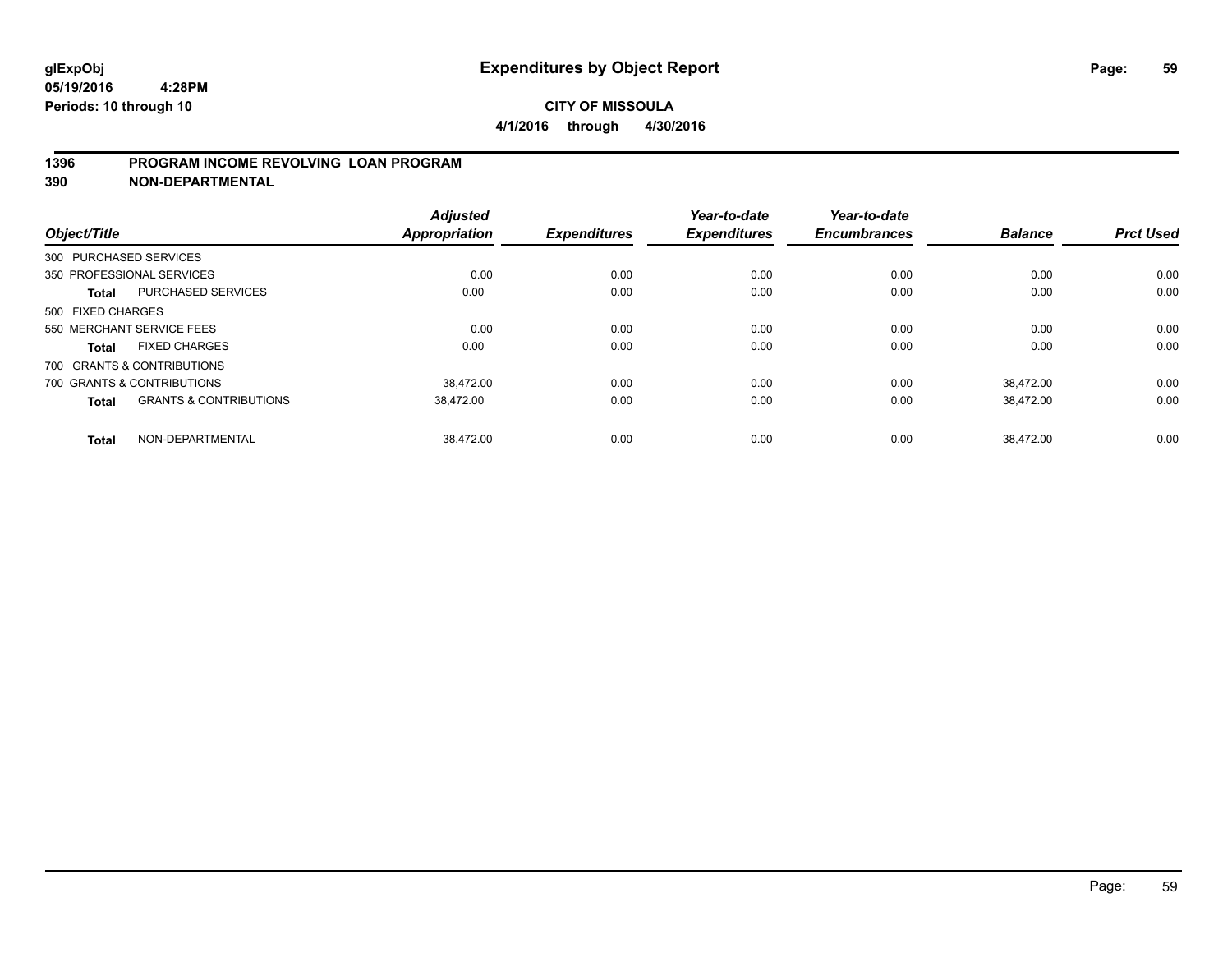### **CITY OF MISSOULA 4/1/2016 through 4/30/2016**

# **1396 PROGRAM INCOME REVOLVING LOAN PROGRAM**

| Object/Title           |                                   | <b>Adjusted</b><br><b>Appropriation</b> | <b>Expenditures</b> | Year-to-date<br><b>Expenditures</b> | Year-to-date<br><b>Encumbrances</b> | <b>Balance</b> | <b>Prct Used</b> |
|------------------------|-----------------------------------|-----------------------------------------|---------------------|-------------------------------------|-------------------------------------|----------------|------------------|
| 300 PURCHASED SERVICES |                                   |                                         |                     |                                     |                                     |                |                  |
|                        | 350 PROFESSIONAL SERVICES         | 0.00                                    | 0.00                | 0.00                                | 0.00                                | 0.00           | 0.00             |
| <b>Total</b>           | PURCHASED SERVICES                | 0.00                                    | 0.00                | 0.00                                | 0.00                                | 0.00           | 0.00             |
| 500 FIXED CHARGES      |                                   |                                         |                     |                                     |                                     |                |                  |
|                        | 550 MERCHANT SERVICE FEES         | 0.00                                    | 0.00                | 0.00                                | 0.00                                | 0.00           | 0.00             |
| <b>Total</b>           | <b>FIXED CHARGES</b>              | 0.00                                    | 0.00                | 0.00                                | 0.00                                | 0.00           | 0.00             |
|                        | 700 GRANTS & CONTRIBUTIONS        |                                         |                     |                                     |                                     |                |                  |
|                        | 700 GRANTS & CONTRIBUTIONS        | 38.472.00                               | 0.00                | 0.00                                | 0.00                                | 38.472.00      | 0.00             |
| <b>Total</b>           | <b>GRANTS &amp; CONTRIBUTIONS</b> | 38.472.00                               | 0.00                | 0.00                                | 0.00                                | 38.472.00      | 0.00             |
| <b>Total</b>           | PROGRAM INCOME REVOLVING LOAN P   | 38.472.00                               | 0.00                | 0.00                                | 0.00                                | 38,472.00      | 0.00             |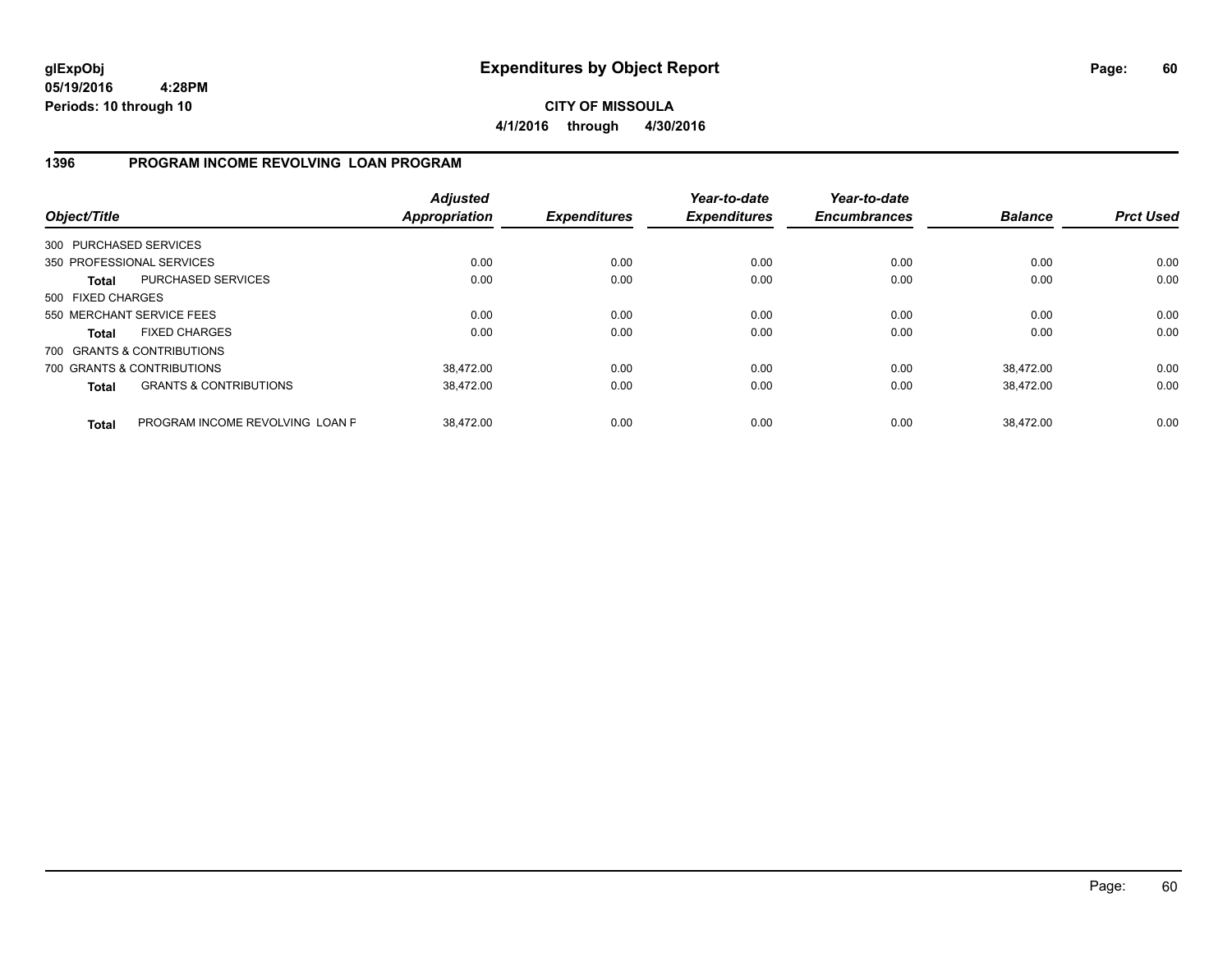#### **1397 STATE HOME PROGRAM INCOME**

**390 NON-DEPARTMENTAL**

| Object/Title                              | <b>Adjusted</b><br><b>Appropriation</b> | <b>Expenditures</b> | Year-to-date<br><b>Expenditures</b> | Year-to-date<br><b>Encumbrances</b> | <b>Balance</b> | <b>Prct Used</b> |
|-------------------------------------------|-----------------------------------------|---------------------|-------------------------------------|-------------------------------------|----------------|------------------|
| 300 PURCHASED SERVICES                    |                                         |                     |                                     |                                     |                |                  |
| 350 PROFESSIONAL SERVICES                 | 600,000.00                              | 0.00                | 0.00                                | 0.00                                | 600,000.00     | 0.00             |
| <b>PURCHASED SERVICES</b><br><b>Total</b> | 600,000.00                              | 0.00                | 0.00                                | 0.00                                | 600,000.00     | 0.00             |
| 500 FIXED CHARGES                         |                                         |                     |                                     |                                     |                |                  |
| 550 MERCHANT SERVICE FEES                 | 0.00                                    | 0.00                | 0.00                                | 0.00                                | 0.00           | 0.00             |
| <b>FIXED CHARGES</b><br><b>Total</b>      | 0.00                                    | 0.00                | 0.00                                | 0.00                                | 0.00           | 0.00             |
| NON-DEPARTMENTAL<br><b>Total</b>          | 600,000.00                              | 0.00                | 0.00                                | 0.00                                | 600,000.00     | 0.00             |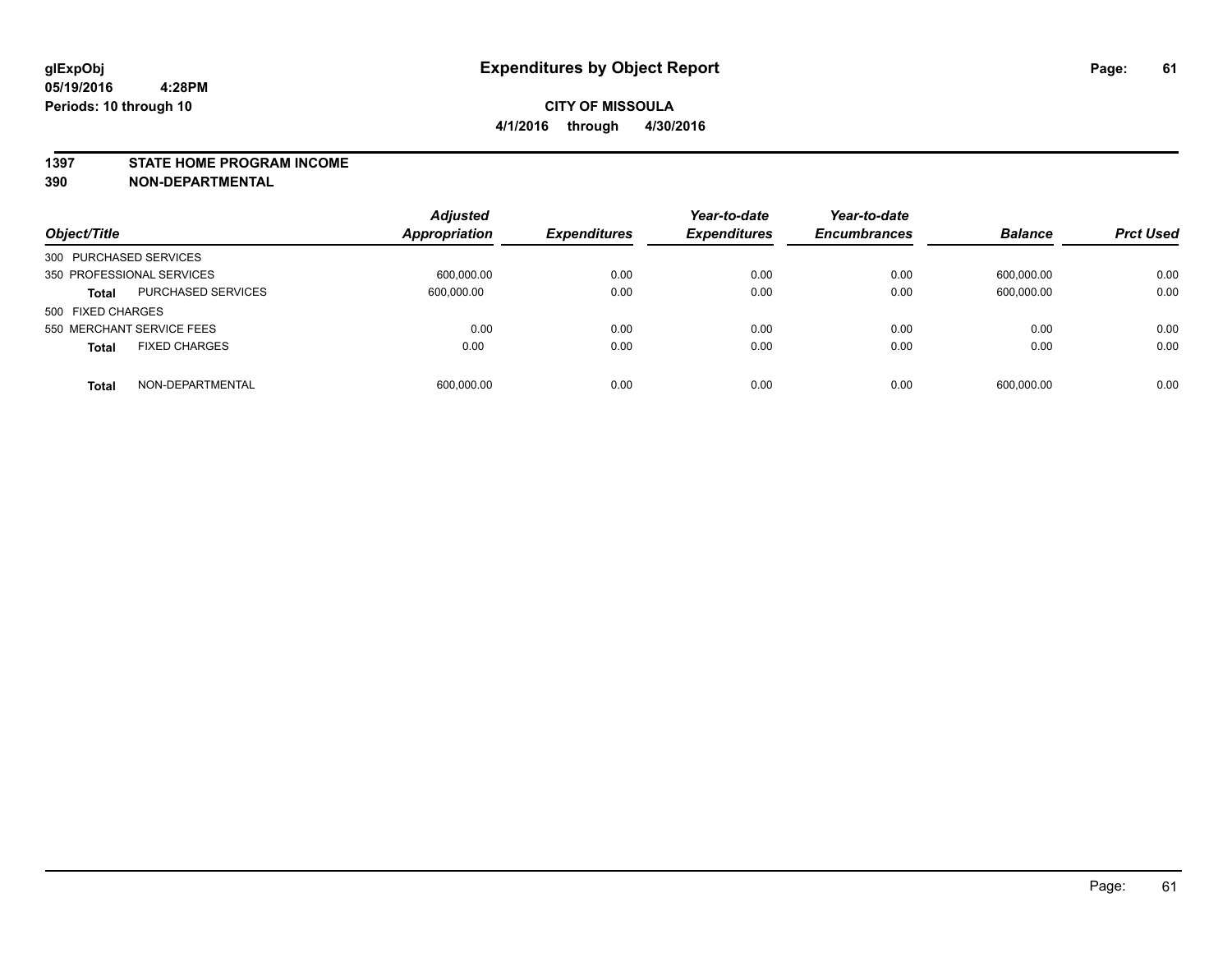### **1397 STATE HOME PROGRAM INCOME**

| Object/Title              |                           | <b>Adjusted</b><br>Appropriation | <b>Expenditures</b> | Year-to-date<br><b>Expenditures</b> | Year-to-date<br><b>Encumbrances</b> | <b>Balance</b> | <b>Prct Used</b> |
|---------------------------|---------------------------|----------------------------------|---------------------|-------------------------------------|-------------------------------------|----------------|------------------|
| 300 PURCHASED SERVICES    |                           |                                  |                     |                                     |                                     |                |                  |
| 350 PROFESSIONAL SERVICES |                           | 600,000.00                       | 0.00                | 0.00                                | 0.00                                | 600,000.00     | 0.00             |
| <b>Total</b>              | <b>PURCHASED SERVICES</b> | 600,000.00                       | 0.00                | 0.00                                | 0.00                                | 600,000.00     | 0.00             |
| 500 FIXED CHARGES         |                           |                                  |                     |                                     |                                     |                |                  |
| 550 MERCHANT SERVICE FEES |                           | 0.00                             | 0.00                | 0.00                                | 0.00                                | 0.00           | 0.00             |
| <b>Total</b>              | <b>FIXED CHARGES</b>      | 0.00                             | 0.00                | 0.00                                | 0.00                                | 0.00           | 0.00             |
| <b>Total</b>              | STATE HOME PROGRAM INCOME | 600,000.00                       | 0.00                | 0.00                                | 0.00                                | 600,000.00     | 0.00             |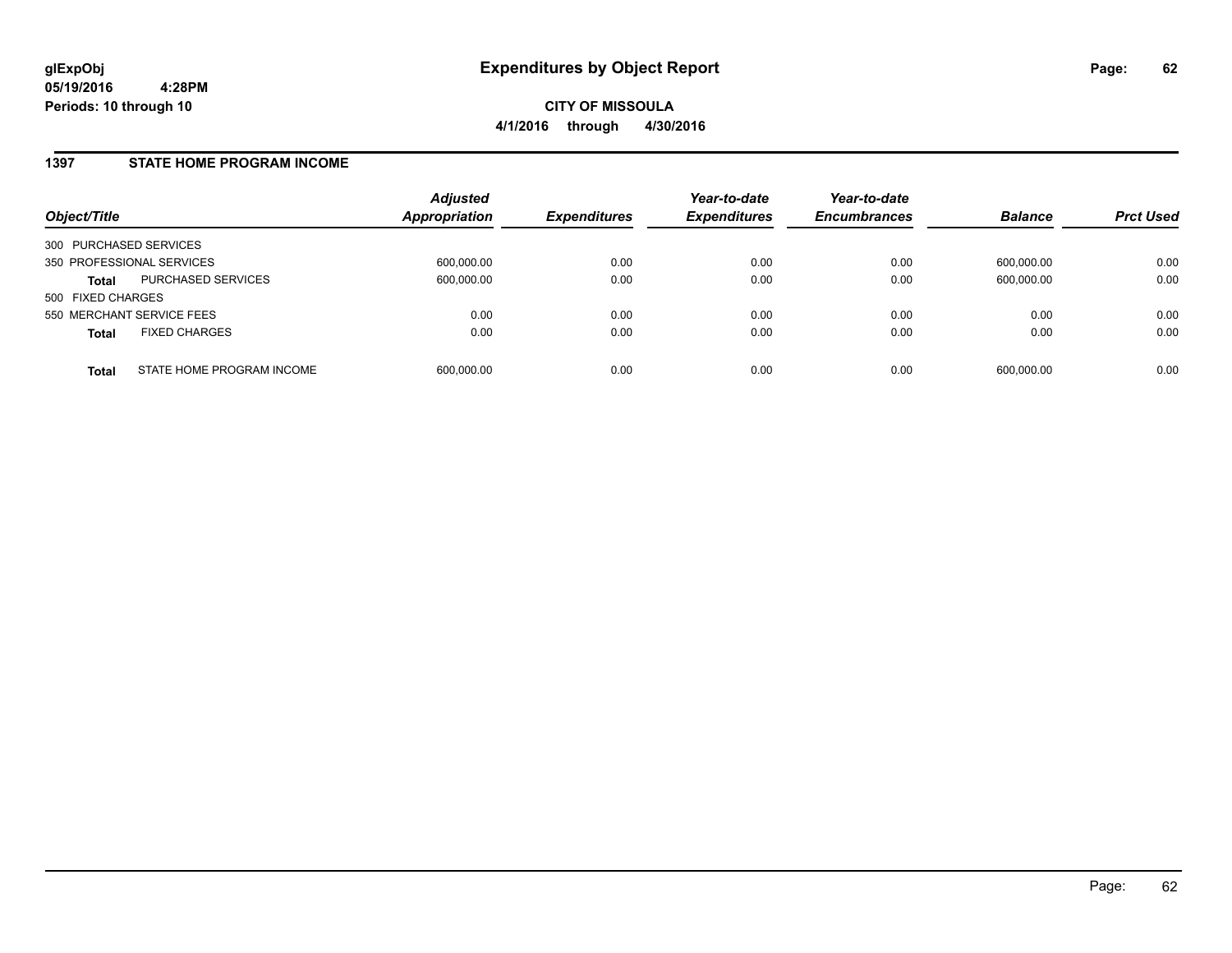#### **2250 PLANNING FUND**

**250 DEVELOPMENT SERVICES**

|                                           | <b>Adjusted</b>      |                     | Year-to-date        | Year-to-date        |                |                  |
|-------------------------------------------|----------------------|---------------------|---------------------|---------------------|----------------|------------------|
| Object/Title                              | <b>Appropriation</b> | <b>Expenditures</b> | <b>Expenditures</b> | <b>Encumbrances</b> | <b>Balance</b> | <b>Prct Used</b> |
| 100 PERSONAL SERVICES                     |                      |                     |                     |                     |                |                  |
| 110 SALARIES AND WAGES                    | 262,841.00           | 20,013.73           | 201,735.93          | 0.00                | 61,105.07      | 76.75            |
| <b>140 EMPLOYER CONTRIBUTIONS</b>         | 83,643.00            | 7,294.96            | 74,118.62           | 0.00                | 9,524.38       | 88.61            |
| <b>141 STATE RETIREMENT CONTRIBUTIONS</b> | 0.00                 | 0.00                | 142.54              | 0.00                | $-142.54$      | 0.00             |
| PERSONAL SERVICES<br><b>Total</b>         | 346,484.00           | 27,308.69           | 275,997.09          | 0.00                | 70,486.91      | 79.66            |
| 200 SUPPLIES                              |                      |                     |                     |                     |                |                  |
| 210 OFFICE SUPPLIES                       | 2,550.00             | 78.62               | 1,498.69            | 0.00                | 1,051.31       | 58.77            |
| 220 OPERATING SUPPLIES                    | 900.00               | 0.00                | 84.96               | 0.00                | 815.04         | 9.44             |
| 231 GASOLINE                              | 0.00                 | 0.00                | 87.19               | 0.00                | $-87.19$       | 0.00             |
| 240 OTHER SUPPLIES                        | 400.00               | 0.00                | 64.44               | 0.00                | 335.56         | 16.11            |
| <b>SUPPLIES</b><br><b>Total</b>           | 3,850.00             | 78.62               | 1,735.28            | 0.00                | 2,114.72       | 45.07            |
| 300 PURCHASED SERVICES                    |                      |                     |                     |                     |                |                  |
| 310 COMMUNICATIONS                        | 1,100.00             | 49.25               | 195.53              | 0.00                | 904.47         | 17.78            |
| 320 PRINTING & DUPLICATING                | 8,000.00             | 176.67              | 1,668.87            | 0.00                | 6,331.13       | 20.86            |
| 330 PUBLICITY, SUBSCRIPTIONS & DUES       | 4,005.00             | 1,321.11            | 4,287.98            | 0.00                | $-282.98$      | 107.07           |
| 344 TELEPHONE SERVICE                     | 125.00               | 0.00                | 18.81               | 0.00                | 106.19         | 15.05            |
| 350 PROFESSIONAL SERVICES                 | 50,000.00            | 0.00                | 1,159.00            | 0.00                | 48,841.00      | 2.32             |
| 360 REPAIR & MAINTENANCE                  | 1,540.00             | 0.00                | 0.00                | 0.00                | 1,540.00       | 0.00             |
| 370 TRAVEL                                | 5,185.00             | 270.50              | 1,012.65            | 0.00                | 4,172.35       | 19.53            |
| 380 TRAINING                              | 4,595.00             | 0.00                | 3,859.00            | 0.00                | 736.00         | 83.98            |
| 390 OTHER PURCHASED SERVICES              | 3,750.00             | 0.00                | 0.00                | 0.00                | 3,750.00       | 0.00             |
| <b>PURCHASED SERVICES</b><br><b>Total</b> | 78,300.00            | 1,817.53            | 12,201.84           | 0.00                | 66,098.16      | 15.58            |
| 500 FIXED CHARGES                         |                      |                     |                     |                     |                |                  |
| 500 FIXED CHARGES                         | 24,000.00            | 0.00                | 12,000.00           | 0.00                | 12,000.00      | 50.00            |
| 550 MERCHANT SERVICE FEES                 | 0.00                 | 0.00                | 0.00                | 0.00                | 0.00           | 0.00             |
| <b>FIXED CHARGES</b><br><b>Total</b>      | 24,000.00            | 0.00                | 12,000.00           | 0.00                | 12,000.00      | 50.00            |
| 800 OTHER OBJECTS                         |                      |                     |                     |                     |                |                  |
| 820 TRANSFERS TO OTHER FUNDS              | 0.00                 | 0.00                | 0.00                | 0.00                | 0.00           | 0.00             |
| 845 CONTINGENCY                           | 0.00                 | 0.00                | 0.00                | 0.00                | 0.00           | 0.00             |
| OTHER OBJECTS<br><b>Total</b>             | 0.00                 | 0.00                | 0.00                | 0.00                | 0.00           | 0.00             |
| DEVELOPMENT SERVICES<br><b>Total</b>      | 452,634.00           | 29,204.84           | 301,934.21          | 0.00                | 150,699.79     | 66.71            |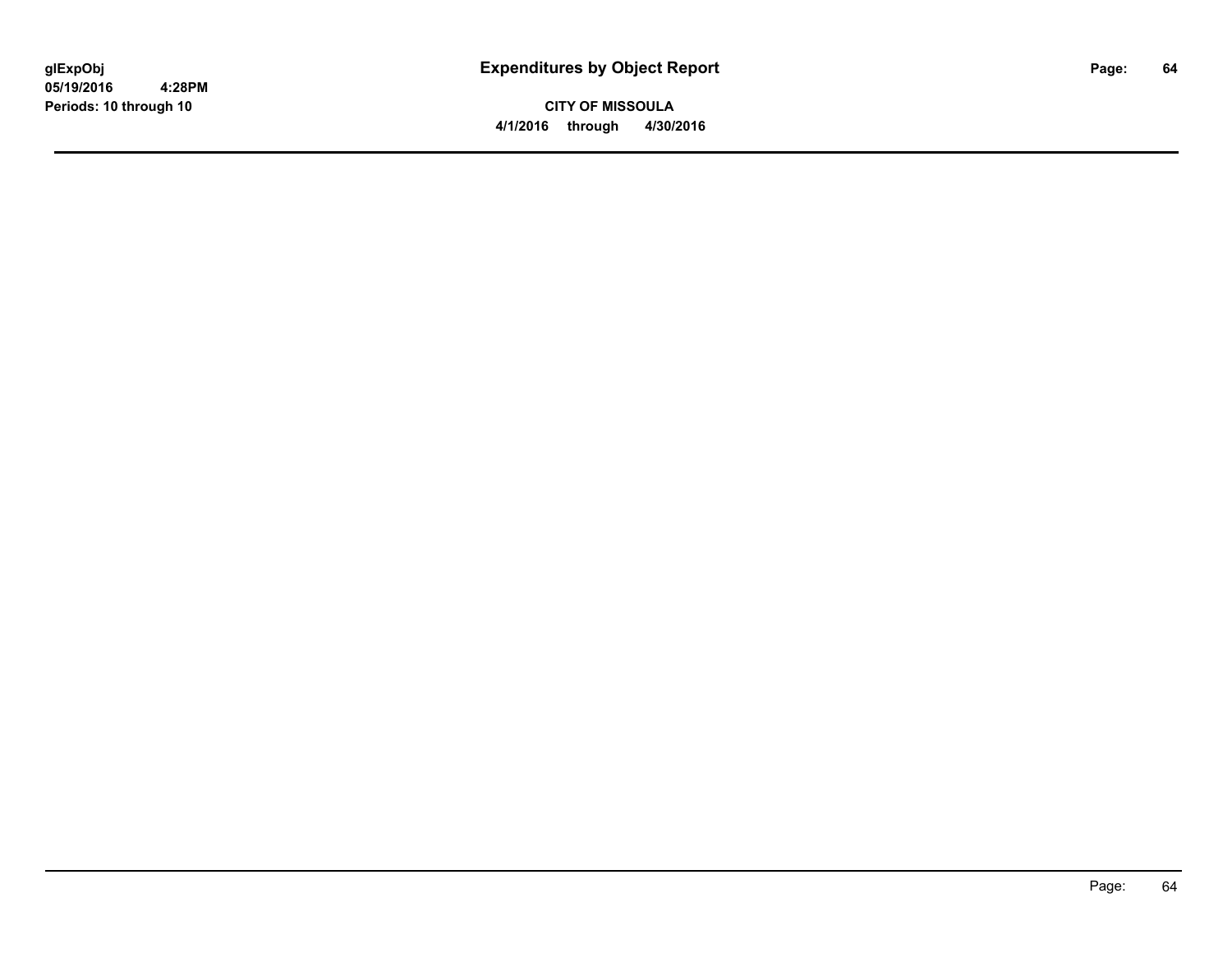**2250 PLANNING FUND**

|                                           | <b>Adjusted</b>      |                     | Year-to-date        | Year-to-date        |                |                  |
|-------------------------------------------|----------------------|---------------------|---------------------|---------------------|----------------|------------------|
| Object/Title                              | <b>Appropriation</b> | <b>Expenditures</b> | <b>Expenditures</b> | <b>Encumbrances</b> | <b>Balance</b> | <b>Prct Used</b> |
| 100 PERSONAL SERVICES                     |                      |                     |                     |                     |                |                  |
| 110 SALARIES AND WAGES                    | 262,841.00           | 20,013.73           | 201,735.93          | 0.00                | 61,105.07      | 76.75            |
| 140 EMPLOYER CONTRIBUTIONS                | 83,643.00            | 7,294.96            | 74,118.62           | 0.00                | 9,524.38       | 88.61            |
| <b>141 STATE RETIREMENT CONTRIBUTIONS</b> | 0.00                 | 0.00                | 142.54              | 0.00                | $-142.54$      | 0.00             |
| PERSONAL SERVICES<br><b>Total</b>         | 346,484.00           | 27,308.69           | 275,997.09          | 0.00                | 70,486.91      | 79.66            |
| 200 SUPPLIES                              |                      |                     |                     |                     |                |                  |
| 210 OFFICE SUPPLIES                       | 2,550.00             | 78.62               | 1,498.69            | 0.00                | 1,051.31       | 58.77            |
| 220 OPERATING SUPPLIES                    | 900.00               | 0.00                | 84.96               | 0.00                | 815.04         | 9.44             |
| 231 GASOLINE                              | 0.00                 | 0.00                | 87.19               | 0.00                | $-87.19$       | 0.00             |
| 240 OTHER SUPPLIES                        | 400.00               | 0.00                | 64.44               | 0.00                | 335.56         | 16.11            |
| <b>SUPPLIES</b><br><b>Total</b>           | 3,850.00             | 78.62               | 1,735.28            | 0.00                | 2,114.72       | 45.07            |
| 300 PURCHASED SERVICES                    |                      |                     |                     |                     |                |                  |
| 310 COMMUNICATIONS                        | 1,100.00             | 49.25               | 195.53              | 0.00                | 904.47         | 17.78            |
| 320 PRINTING & DUPLICATING                | 8,000.00             | 176.67              | 1,668.87            | 0.00                | 6,331.13       | 20.86            |
| 330 PUBLICITY, SUBSCRIPTIONS & DUES       | 4,005.00             | 1,321.11            | 4,287.98            | 0.00                | $-282.98$      | 107.07           |
| 344 TELEPHONE SERVICE                     | 125.00               | 0.00                | 18.81               | 0.00                | 106.19         | 15.05            |
| 350 PROFESSIONAL SERVICES                 | 50,000.00            | 0.00                | 1,159.00            | 0.00                | 48,841.00      | 2.32             |
| 360 REPAIR & MAINTENANCE                  | 1,540.00             | 0.00                | 0.00                | 0.00                | 1,540.00       | 0.00             |
| 370 TRAVEL                                | 5,185.00             | 270.50              | 1,012.65            | 0.00                | 4,172.35       | 19.53            |
| 380 TRAINING                              | 4,595.00             | 0.00                | 3,859.00            | 0.00                | 736.00         | 83.98            |
| 390 OTHER PURCHASED SERVICES              | 3,750.00             | 0.00                | 0.00                | 0.00                | 3,750.00       | 0.00             |
| PURCHASED SERVICES<br><b>Total</b>        | 78,300.00            | 1,817.53            | 12,201.84           | 0.00                | 66,098.16      | 15.58            |
| 500 FIXED CHARGES                         |                      |                     |                     |                     |                |                  |
| 500 FIXED CHARGES                         | 24,000.00            | 0.00                | 12,000.00           | 0.00                | 12,000.00      | 50.00            |
| 550 MERCHANT SERVICE FEES                 | 0.00                 | 0.00                | 0.00                | 0.00                | 0.00           | 0.00             |
| <b>FIXED CHARGES</b><br><b>Total</b>      | 24,000.00            | 0.00                | 12,000.00           | 0.00                | 12,000.00      | 50.00            |
| 800 OTHER OBJECTS                         |                      |                     |                     |                     |                |                  |
| 820 TRANSFERS TO OTHER FUNDS              | 0.00                 | 0.00                | 0.00                | 0.00                | 0.00           | 0.00             |
| 845 CONTINGENCY                           | 0.00                 | 0.00                | 0.00                | 0.00                | 0.00           | 0.00             |
| OTHER OBJECTS<br><b>Total</b>             | 0.00                 | 0.00                | 0.00                | 0.00                | 0.00           | 0.00             |
| <b>PLANNING FUND</b><br><b>Total</b>      | 452,634.00           | 29,204.84           | 301,934.21          | 0.00                | 150,699.79     | 66.71            |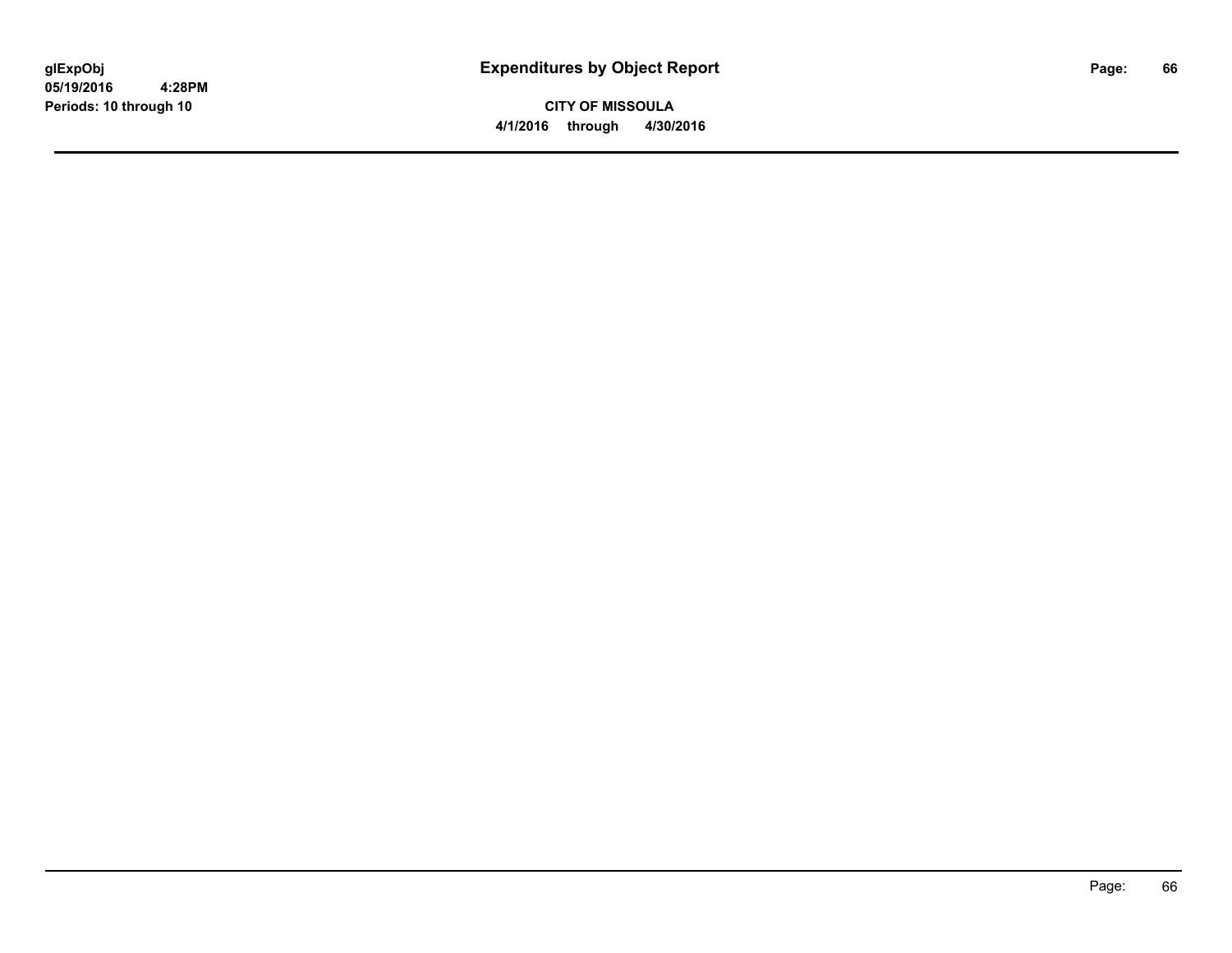# **CITY OF MISSOULA 4/1/2016 through 4/30/2016**

#### **2310 PUBLIC SAFETY INFORMATION SYSTEMS**

**310 BUILDING INSPECTION**

|                        |                            | <b>Adjusted</b>      |                     | Year-to-date        | Year-to-date        |                |                  |
|------------------------|----------------------------|----------------------|---------------------|---------------------|---------------------|----------------|------------------|
| Object/Title           |                            | <b>Appropriation</b> | <b>Expenditures</b> | <b>Expenditures</b> | <b>Encumbrances</b> | <b>Balance</b> | <b>Prct Used</b> |
| 200 SUPPLIES           |                            |                      |                     |                     |                     |                |                  |
| 210 OFFICE SUPPLIES    |                            | 0.00                 | 0.00                | 0.00                | 0.00                | 0.00           | 0.00             |
| 220 OPERATING SUPPLIES |                            | 0.00                 | 0.00                | 0.00                | 0.00                | 0.00           | 0.00             |
| Total                  | <b>SUPPLIES</b>            | 0.00                 | 0.00                | 0.00                | 0.00                | 0.00           | 0.00             |
| 500 FIXED CHARGES      |                            |                      |                     |                     |                     |                |                  |
|                        | 550 MERCHANT SERVICE FEES  | 0.00                 | 0.00                | 0.00                | 0.00                | 0.00           | 0.00             |
| Total                  | <b>FIXED CHARGES</b>       | 0.00                 | 0.00                | 0.00                | 0.00                | 0.00           | 0.00             |
| 800 OTHER OBJECTS      |                            |                      |                     |                     |                     |                |                  |
| 845 CONTINGENCY        |                            | 0.00                 | 0.00                | 0.00                | 0.00                | 0.00           | 0.00             |
| Total                  | OTHER OBJECTS              | 0.00                 | 0.00                | 0.00                | 0.00                | 0.00           | 0.00             |
| 900 CAPITAL OUTLAY     |                            |                      |                     |                     |                     |                |                  |
|                        | 940 MACHINERY & EQUIPMENT  | 0.00                 | 21,696.16           | 21,696.16           | 0.00                | $-21,696.16$   | 0.00             |
| Total                  | <b>CAPITAL OUTLAY</b>      | 0.00                 | 21,696.16           | 21,696.16           | 0.00                | $-21,696.16$   | 0.00             |
| <b>Total</b>           | <b>BUILDING INSPECTION</b> | 0.00                 | 21,696.16           | 21,696.16           | 0.00                | $-21,696.16$   | 0.00             |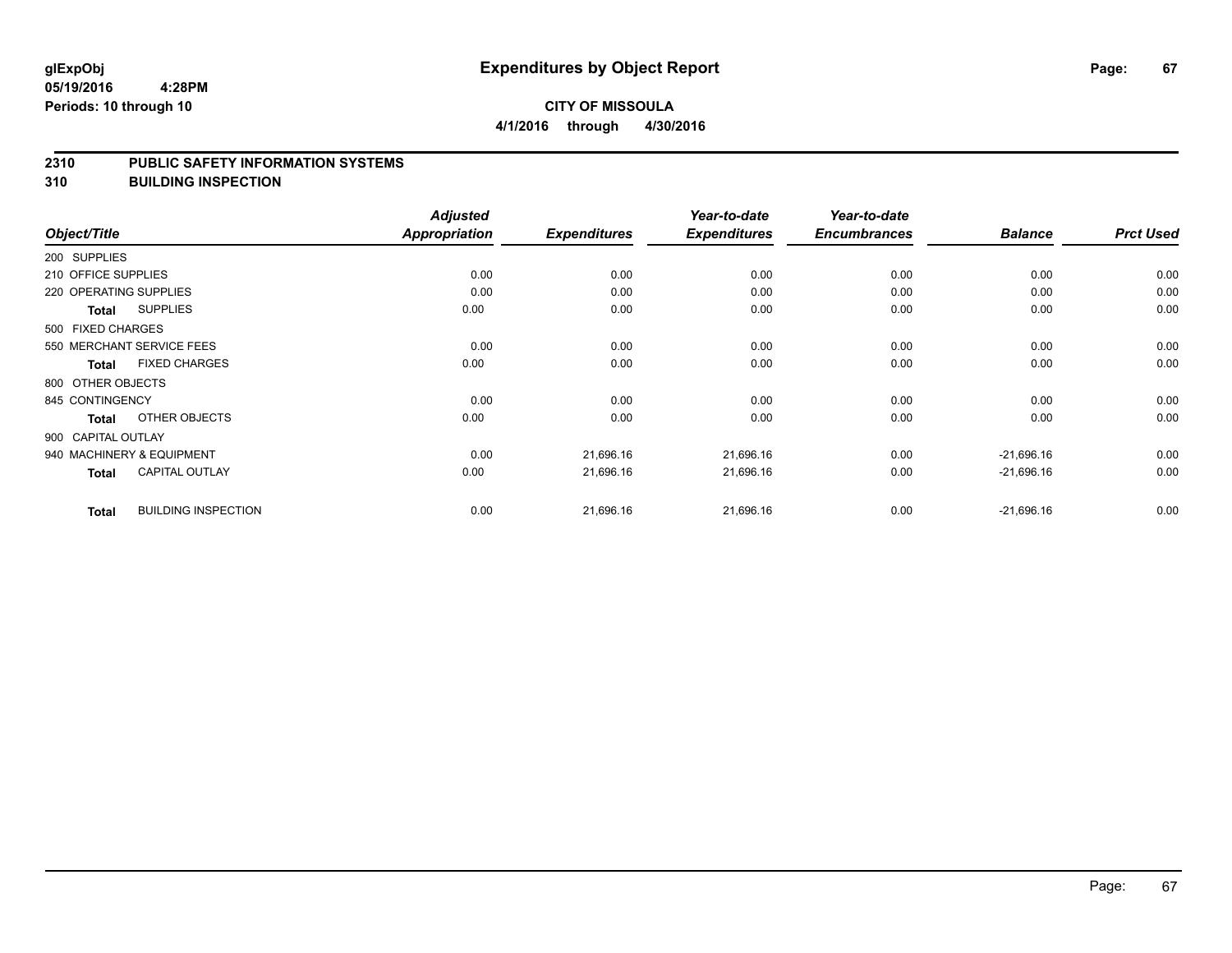# **CITY OF MISSOULA 4/1/2016 through 4/30/2016**

# **2310 PUBLIC SAFETY INFORMATION SYSTEMS**

| Object/Title           |                                   | <b>Adjusted</b><br>Appropriation | <b>Expenditures</b> | Year-to-date<br><b>Expenditures</b> | Year-to-date<br><b>Encumbrances</b> | <b>Balance</b> | <b>Prct Used</b> |
|------------------------|-----------------------------------|----------------------------------|---------------------|-------------------------------------|-------------------------------------|----------------|------------------|
| 200 SUPPLIES           |                                   |                                  |                     |                                     |                                     |                |                  |
| 210 OFFICE SUPPLIES    |                                   | 0.00                             | 0.00                | 0.00                                | 0.00                                | 0.00           | 0.00             |
| 220 OPERATING SUPPLIES |                                   | 0.00                             | 0.00                | 0.00                                | 0.00                                | 0.00           | 0.00             |
| Total                  | <b>SUPPLIES</b>                   | 0.00                             | 0.00                | 0.00                                | 0.00                                | 0.00           | 0.00             |
| 500 FIXED CHARGES      |                                   |                                  |                     |                                     |                                     |                |                  |
|                        | 550 MERCHANT SERVICE FEES         | 0.00                             | 0.00                | 0.00                                | 0.00                                | 0.00           | 0.00             |
| <b>Total</b>           | <b>FIXED CHARGES</b>              | 0.00                             | 0.00                | 0.00                                | 0.00                                | 0.00           | 0.00             |
| 800 OTHER OBJECTS      |                                   |                                  |                     |                                     |                                     |                |                  |
| 845 CONTINGENCY        |                                   | 0.00                             | 0.00                | 0.00                                | 0.00                                | 0.00           | 0.00             |
| <b>Total</b>           | OTHER OBJECTS                     | 0.00                             | 0.00                | 0.00                                | 0.00                                | 0.00           | 0.00             |
| 900 CAPITAL OUTLAY     |                                   |                                  |                     |                                     |                                     |                |                  |
|                        | 940 MACHINERY & EQUIPMENT         | 0.00                             | 21,696.16           | 21,696.16                           | 0.00                                | $-21,696.16$   | 0.00             |
| Total                  | <b>CAPITAL OUTLAY</b>             | 0.00                             | 21,696.16           | 21,696.16                           | 0.00                                | $-21,696.16$   | 0.00             |
| <b>Total</b>           | PUBLIC SAFETY INFORMATION SYSTEM! | 0.00                             | 21,696.16           | 21,696.16                           | 0.00                                | $-21,696.16$   | 0.00             |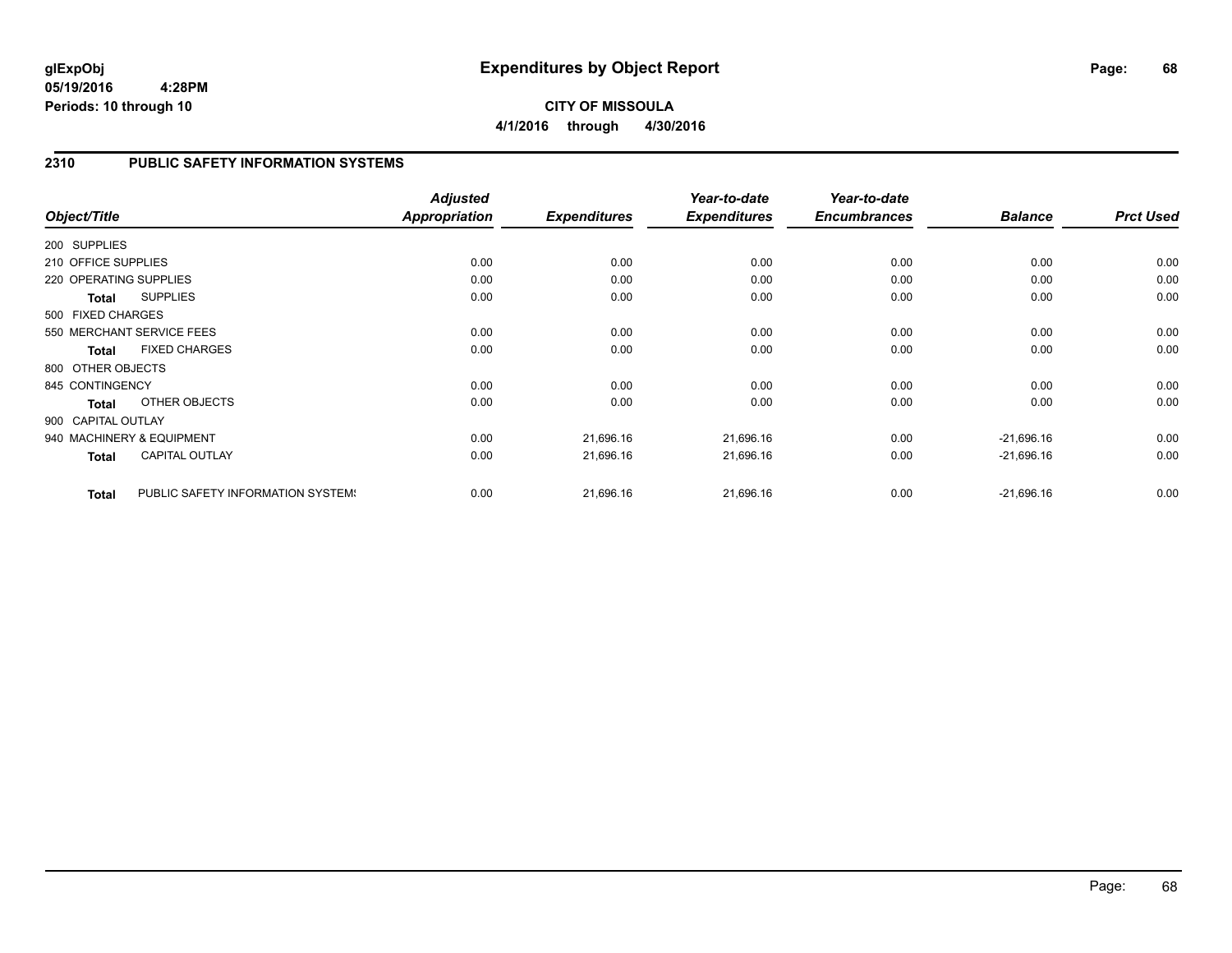#### **2321 IMPACT FEE FUND**

**390 NON-DEPARTMENTAL**

|                        |                                   | <b>Adjusted</b>      |                     | Year-to-date        | Year-to-date        |                |                  |
|------------------------|-----------------------------------|----------------------|---------------------|---------------------|---------------------|----------------|------------------|
| Object/Title           |                                   | <b>Appropriation</b> | <b>Expenditures</b> | <b>Expenditures</b> | <b>Encumbrances</b> | <b>Balance</b> | <b>Prct Used</b> |
| 100 PERSONAL SERVICES  |                                   |                      |                     |                     |                     |                |                  |
| 110 SALARIES AND WAGES |                                   | 0.00                 | 0.00                | 0.00                | 0.00                | 0.00           | 0.00             |
|                        | <b>140 EMPLOYER CONTRIBUTIONS</b> | 0.00                 | 0.00                | 0.00                | 0.00                | 0.00           | 0.00             |
| <b>Total</b>           | PERSONAL SERVICES                 | 0.00                 | 0.00                | 0.00                | 0.00                | 0.00           | 0.00             |
| 300 PURCHASED SERVICES |                                   |                      |                     |                     |                     |                |                  |
|                        | 350 PROFESSIONAL SERVICES         | 0.00                 | 0.00                | 8,917.50            | 0.00                | $-8,917.50$    | 0.00             |
|                        | 390 OTHER PURCHASED SERVICES      | 0.00                 | 0.00                | 3,845.81            | 0.00                | $-3,845.81$    | 0.00             |
| <b>Total</b>           | PURCHASED SERVICES                | 0.00                 | 0.00                | 12,763.31           | 0.00                | $-12,763.31$   | 0.00             |
| 500 FIXED CHARGES      |                                   |                      |                     |                     |                     |                |                  |
|                        | 550 MERCHANT SERVICE FEES         | 0.00                 | 0.00                | 0.00                | 0.00                | 0.00           | 0.00             |
| <b>Total</b>           | <b>FIXED CHARGES</b>              | 0.00                 | 0.00                | 0.00                | 0.00                | 0.00           | 0.00             |
| 800 OTHER OBJECTS      |                                   |                      |                     |                     |                     |                |                  |
|                        | 820 TRANSFERS TO OTHER FUNDS      | 0.00                 | 0.00                | 0.00                | 0.00                | 0.00           | 0.00             |
| Total                  | OTHER OBJECTS                     | 0.00                 | 0.00                | 0.00                | 0.00                | 0.00           | 0.00             |
| 900 CAPITAL OUTLAY     |                                   |                      |                     |                     |                     |                |                  |
| 930 IMPROVEMENTS       |                                   | 2,724,500.00         | 6,548.64            | 318,694.70          | 0.00                | 2,405,805.30   | 11.70            |
| <b>Total</b>           | CAPITAL OUTLAY                    | 2,724,500.00         | 6,548.64            | 318,694.70          | 0.00                | 2,405,805.30   | 11.70            |
| <b>Total</b>           | NON-DEPARTMENTAL                  | 2,724,500.00         | 6,548.64            | 331,458.01          | 0.00                | 2,393,041.99   | 12.17            |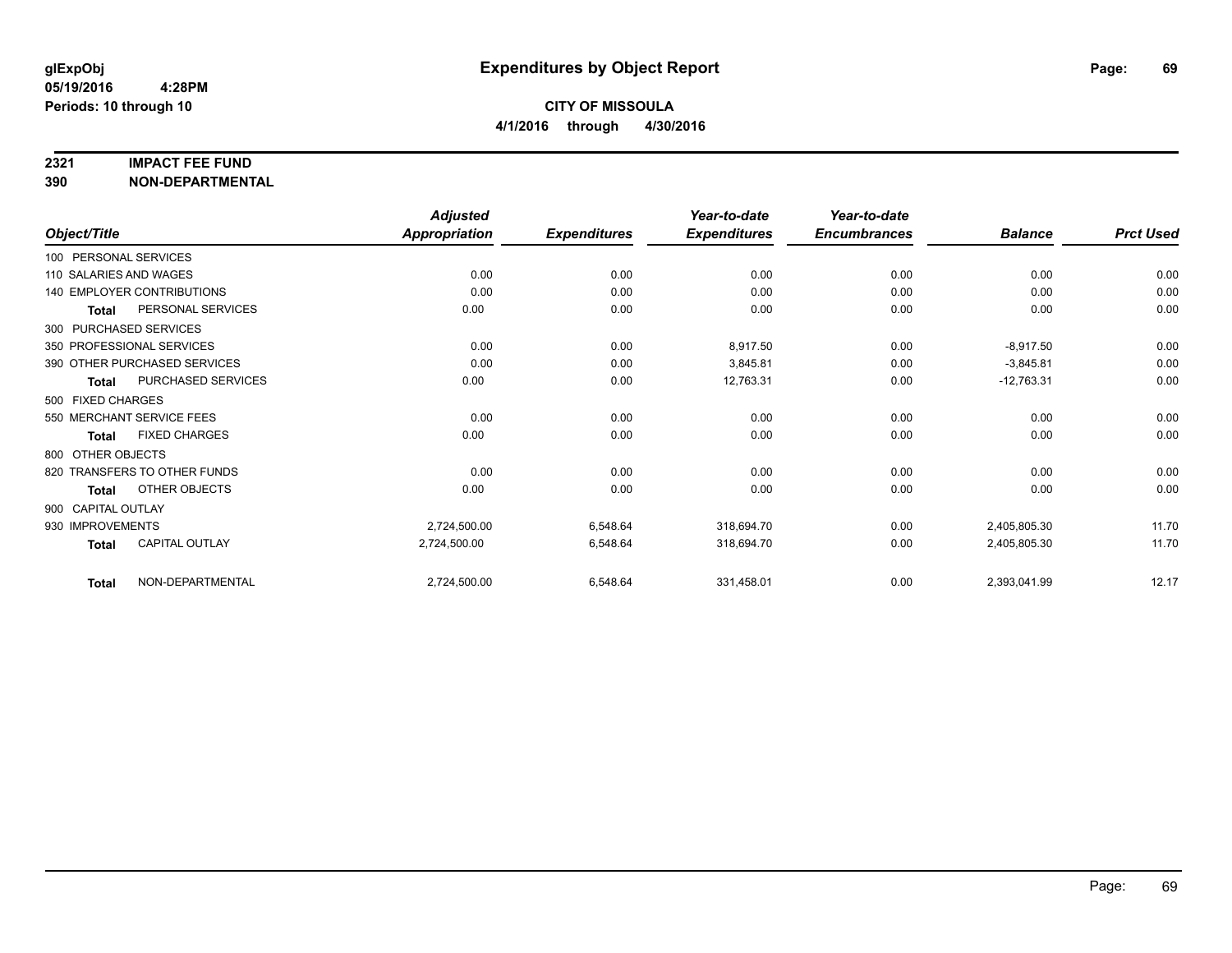### **2321 IMPACT FEE FUND**

|                                        | <b>Adjusted</b>      |                     | Year-to-date        | Year-to-date        |                |                  |
|----------------------------------------|----------------------|---------------------|---------------------|---------------------|----------------|------------------|
| Object/Title                           | <b>Appropriation</b> | <b>Expenditures</b> | <b>Expenditures</b> | <b>Encumbrances</b> | <b>Balance</b> | <b>Prct Used</b> |
| 100 PERSONAL SERVICES                  |                      |                     |                     |                     |                |                  |
| 110 SALARIES AND WAGES                 | 0.00                 | 0.00                | 0.00                | 0.00                | 0.00           | 0.00             |
| <b>140 EMPLOYER CONTRIBUTIONS</b>      | 0.00                 | 0.00                | 0.00                | 0.00                | 0.00           | 0.00             |
| PERSONAL SERVICES<br><b>Total</b>      | 0.00                 | 0.00                | 0.00                | 0.00                | 0.00           | 0.00             |
| 300 PURCHASED SERVICES                 |                      |                     |                     |                     |                |                  |
| 350 PROFESSIONAL SERVICES              | 0.00                 | 0.00                | 8,917.50            | 0.00                | $-8,917.50$    | 0.00             |
| 390 OTHER PURCHASED SERVICES           | 0.00                 | 0.00                | 3,845.81            | 0.00                | $-3,845.81$    | 0.00             |
| PURCHASED SERVICES<br><b>Total</b>     | 0.00                 | 0.00                | 12,763.31           | 0.00                | $-12,763.31$   | 0.00             |
| 500 FIXED CHARGES                      |                      |                     |                     |                     |                |                  |
| 550 MERCHANT SERVICE FEES              | 0.00                 | 0.00                | 0.00                | 0.00                | 0.00           | 0.00             |
| <b>FIXED CHARGES</b><br>Total          | 0.00                 | 0.00                | 0.00                | 0.00                | 0.00           | 0.00             |
| 800 OTHER OBJECTS                      |                      |                     |                     |                     |                |                  |
| 820 TRANSFERS TO OTHER FUNDS           | 0.00                 | 0.00                | 0.00                | 0.00                | 0.00           | 0.00             |
| OTHER OBJECTS<br><b>Total</b>          | 0.00                 | 0.00                | 0.00                | 0.00                | 0.00           | 0.00             |
| 900 CAPITAL OUTLAY                     |                      |                     |                     |                     |                |                  |
| 930 IMPROVEMENTS                       | 2,724,500.00         | 6,548.64            | 318,694.70          | 0.00                | 2,405,805.30   | 11.70            |
| <b>CAPITAL OUTLAY</b><br><b>Total</b>  | 2,724,500.00         | 6,548.64            | 318,694.70          | 0.00                | 2,405,805.30   | 11.70            |
| <b>IMPACT FEE FUND</b><br><b>Total</b> | 2,724,500.00         | 6,548.64            | 331,458.01          | 0.00                | 2,393,041.99   | 12.17            |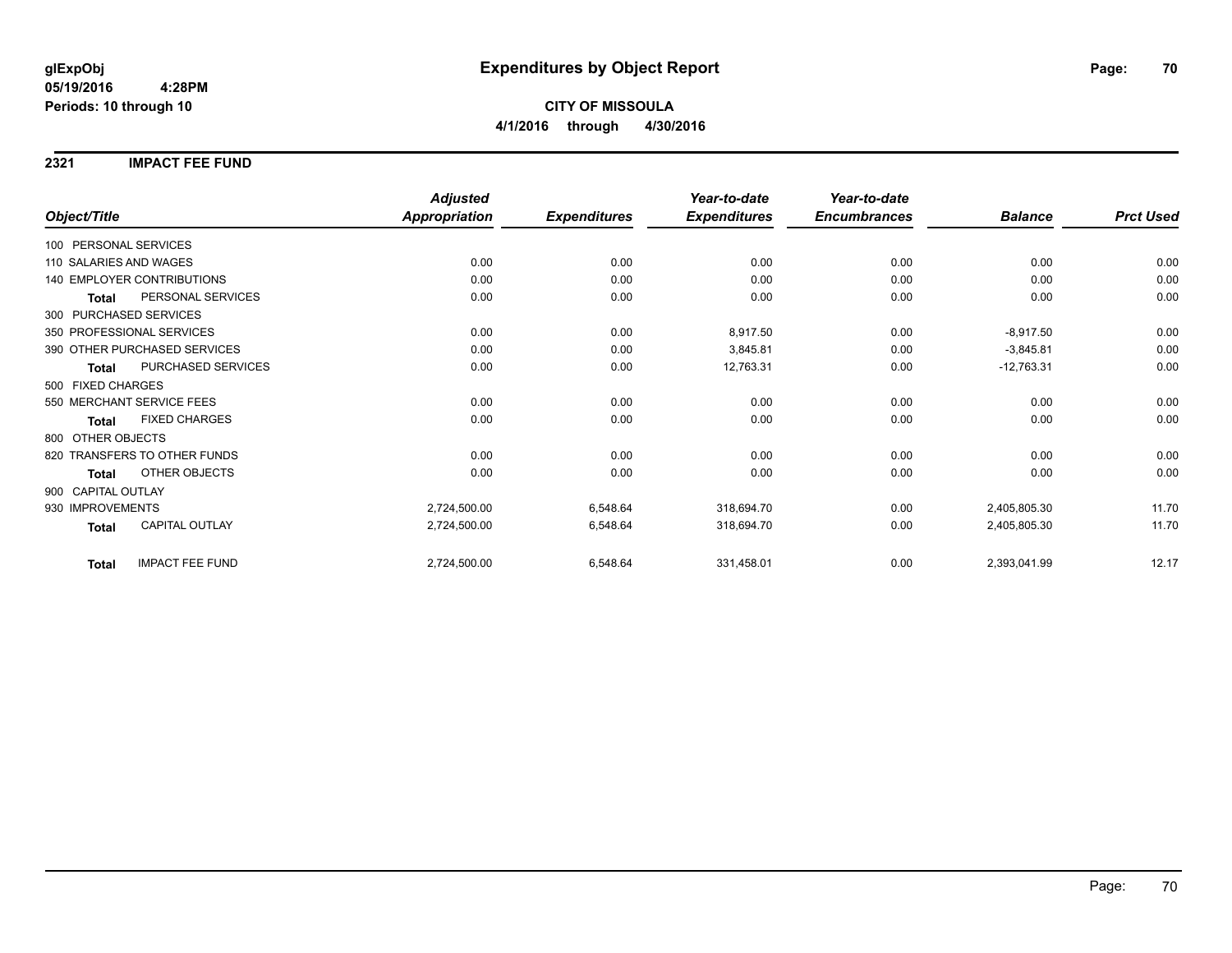### **CITY OF MISSOULA 4/1/2016 through 4/30/2016**

#### **2322 GEORGE ELMER/CATTLE DR INTERSECTION**

**390 NON-DEPARTMENTAL**

| Object/Title       |                              | <b>Adjusted</b><br><b>Appropriation</b> | <b>Expenditures</b> | Year-to-date<br><b>Expenditures</b> | Year-to-date<br><b>Encumbrances</b> | <b>Balance</b> | <b>Prct Used</b> |
|--------------------|------------------------------|-----------------------------------------|---------------------|-------------------------------------|-------------------------------------|----------------|------------------|
|                    | 300 PURCHASED SERVICES       |                                         |                     |                                     |                                     |                |                  |
|                    | 350 PROFESSIONAL SERVICES    | 15,000.00                               | 0.00                | 0.00                                | 0.00                                | 15,000.00      | 0.00             |
| <b>Total</b>       | <b>PURCHASED SERVICES</b>    | 15,000.00                               | 0.00                | 0.00                                | 0.00                                | 15,000.00      | 0.00             |
| 500 FIXED CHARGES  |                              |                                         |                     |                                     |                                     |                |                  |
|                    | 550 MERCHANT SERVICE FEES    | 0.00                                    | 0.00                | 0.00                                | 0.00                                | 0.00           | 0.00             |
| <b>Total</b>       | <b>FIXED CHARGES</b>         | 0.00                                    | 0.00                | 0.00                                | 0.00                                | 0.00           | 0.00             |
| 800 OTHER OBJECTS  |                              |                                         |                     |                                     |                                     |                |                  |
|                    | 820 TRANSFERS TO OTHER FUNDS | 0.00                                    | 0.00                | 0.00                                | 0.00                                | 0.00           | 0.00             |
| <b>Total</b>       | OTHER OBJECTS                | 0.00                                    | 0.00                | 0.00                                | 0.00                                | 0.00           | 0.00             |
| 900 CAPITAL OUTLAY |                              |                                         |                     |                                     |                                     |                |                  |
| 930 IMPROVEMENTS   |                              | 0.00                                    | 0.00                | 0.00                                | 0.00                                | 0.00           | 0.00             |
| <b>Total</b>       | <b>CAPITAL OUTLAY</b>        | 0.00                                    | 0.00                | 0.00                                | 0.00                                | 0.00           | 0.00             |
| <b>Total</b>       | NON-DEPARTMENTAL             | 15,000.00                               | 0.00                | 0.00                                | 0.00                                | 15,000.00      | 0.00             |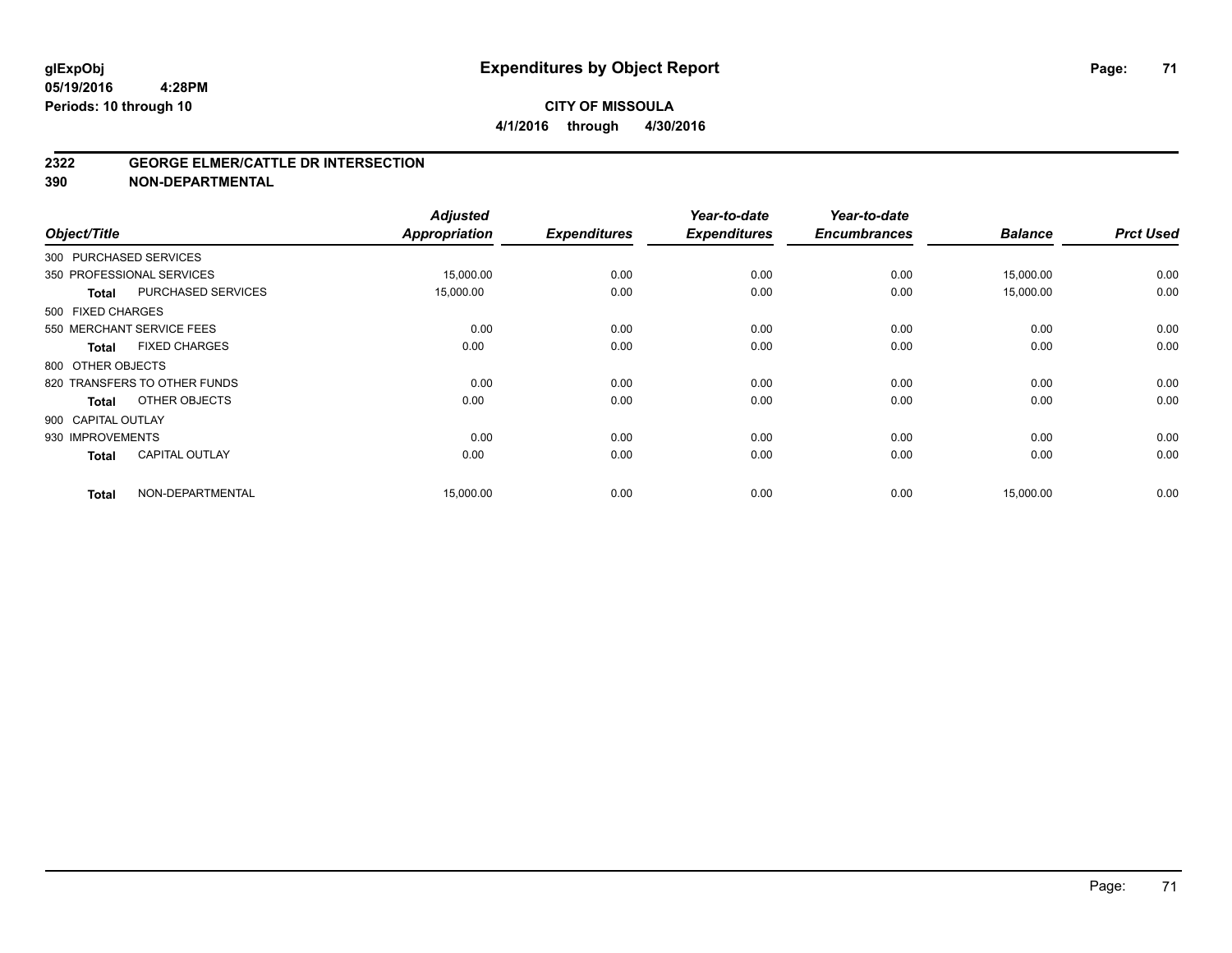# **CITY OF MISSOULA 4/1/2016 through 4/30/2016**

# **2322 GEORGE ELMER/CATTLE DR INTERSECTION**

| Object/Title              |                                         | <b>Adjusted</b><br><b>Appropriation</b> | <b>Expenditures</b> | Year-to-date<br><b>Expenditures</b> | Year-to-date<br><b>Encumbrances</b> | <b>Balance</b> | <b>Prct Used</b> |
|---------------------------|-----------------------------------------|-----------------------------------------|---------------------|-------------------------------------|-------------------------------------|----------------|------------------|
| 300 PURCHASED SERVICES    |                                         |                                         |                     |                                     |                                     |                |                  |
| 350 PROFESSIONAL SERVICES |                                         | 15,000.00                               | 0.00                | 0.00                                | 0.00                                | 15,000.00      | 0.00             |
| <b>Total</b>              | PURCHASED SERVICES                      | 15,000.00                               | 0.00                | 0.00                                | 0.00                                | 15,000.00      | 0.00             |
| 500 FIXED CHARGES         |                                         |                                         |                     |                                     |                                     |                |                  |
| 550 MERCHANT SERVICE FEES |                                         | 0.00                                    | 0.00                | 0.00                                | 0.00                                | 0.00           | 0.00             |
| <b>Total</b>              | <b>FIXED CHARGES</b>                    | 0.00                                    | 0.00                | 0.00                                | 0.00                                | 0.00           | 0.00             |
| 800 OTHER OBJECTS         |                                         |                                         |                     |                                     |                                     |                |                  |
|                           | 820 TRANSFERS TO OTHER FUNDS            | 0.00                                    | 0.00                | 0.00                                | 0.00                                | 0.00           | 0.00             |
| <b>Total</b>              | OTHER OBJECTS                           | 0.00                                    | 0.00                | 0.00                                | 0.00                                | 0.00           | 0.00             |
| 900 CAPITAL OUTLAY        |                                         |                                         |                     |                                     |                                     |                |                  |
| 930 IMPROVEMENTS          |                                         | 0.00                                    | 0.00                | 0.00                                | 0.00                                | 0.00           | 0.00             |
| <b>Total</b>              | <b>CAPITAL OUTLAY</b>                   | 0.00                                    | 0.00                | 0.00                                | 0.00                                | 0.00           | 0.00             |
| <b>Total</b>              | <b>GEORGE ELMER/CATTLE DR INTERSECT</b> | 15,000.00                               | 0.00                | 0.00                                | 0.00                                | 15,000.00      | 0.00             |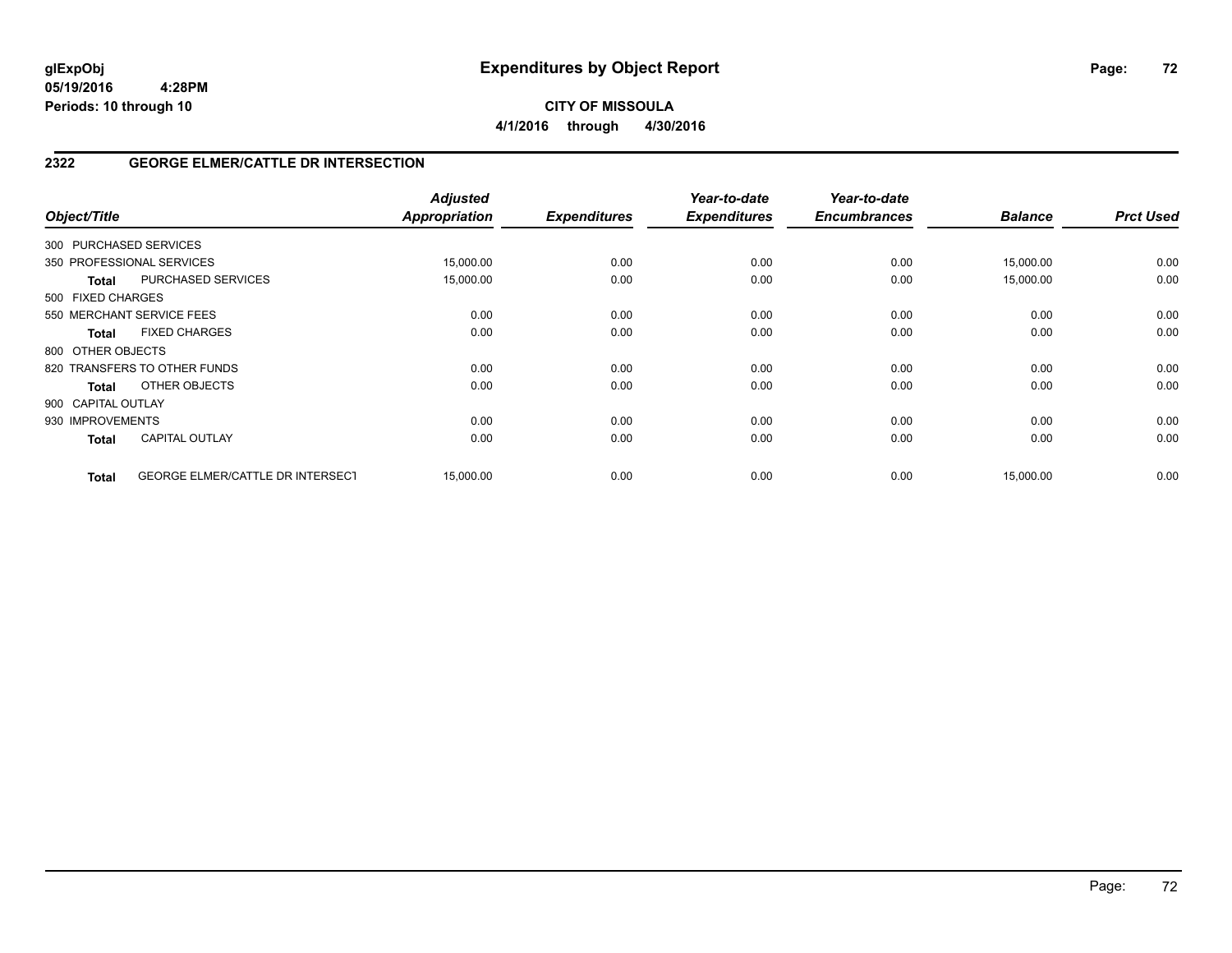**2365 PUBLIC ART FUND**

**220 MAYOR**

| Object/Title           |                           | <b>Adjusted</b><br>Appropriation | <b>Expenditures</b> | Year-to-date<br><b>Expenditures</b> | Year-to-date<br><b>Encumbrances</b> | <b>Balance</b> | <b>Prct Used</b> |
|------------------------|---------------------------|----------------------------------|---------------------|-------------------------------------|-------------------------------------|----------------|------------------|
|                        |                           |                                  |                     |                                     |                                     |                |                  |
| 300 PURCHASED SERVICES |                           |                                  |                     |                                     |                                     |                |                  |
|                        | 350 PROFESSIONAL SERVICES | 7,350.00                         | 92.00               | 6,695.09                            | 0.00                                | 654.91         | 91.09            |
| <b>Total</b>           | <b>PURCHASED SERVICES</b> | 7,350.00                         | 92.00               | 6,695.09                            | 0.00                                | 654.91         | 91.09            |
| 500 FIXED CHARGES      |                           |                                  |                     |                                     |                                     |                |                  |
|                        | 550 MERCHANT SERVICE FEES | 0.00                             | 0.00                | 0.00                                | 0.00                                | 0.00           | 0.00             |
| Total                  | <b>FIXED CHARGES</b>      | 0.00                             | 0.00                | 0.00                                | 0.00                                | 0.00           | 0.00             |
| 800 OTHER OBJECTS      |                           |                                  |                     |                                     |                                     |                |                  |
| 845 CONTINGENCY        |                           | 0.00                             | 0.00                | 0.00                                | 0.00                                | 0.00           | 0.00             |
| <b>Total</b>           | OTHER OBJECTS             | 0.00                             | 0.00                | 0.00                                | 0.00                                | 0.00           | 0.00             |
| 900 CAPITAL OUTLAY     |                           |                                  |                     |                                     |                                     |                |                  |
| 930 IMPROVEMENTS       |                           | 5,615.00                         | 0.00                | 20,400.00                           | 0.00                                | $-14,785.00$   | 363.31           |
| <b>Total</b>           | <b>CAPITAL OUTLAY</b>     | 5,615.00                         | 0.00                | 20,400.00                           | 0.00                                | $-14,785.00$   | 363.31           |
| <b>Total</b>           | <b>MAYOR</b>              | 12,965.00                        | 92.00               | 27,095.09                           | 0.00                                | $-14,130.09$   | 208.99           |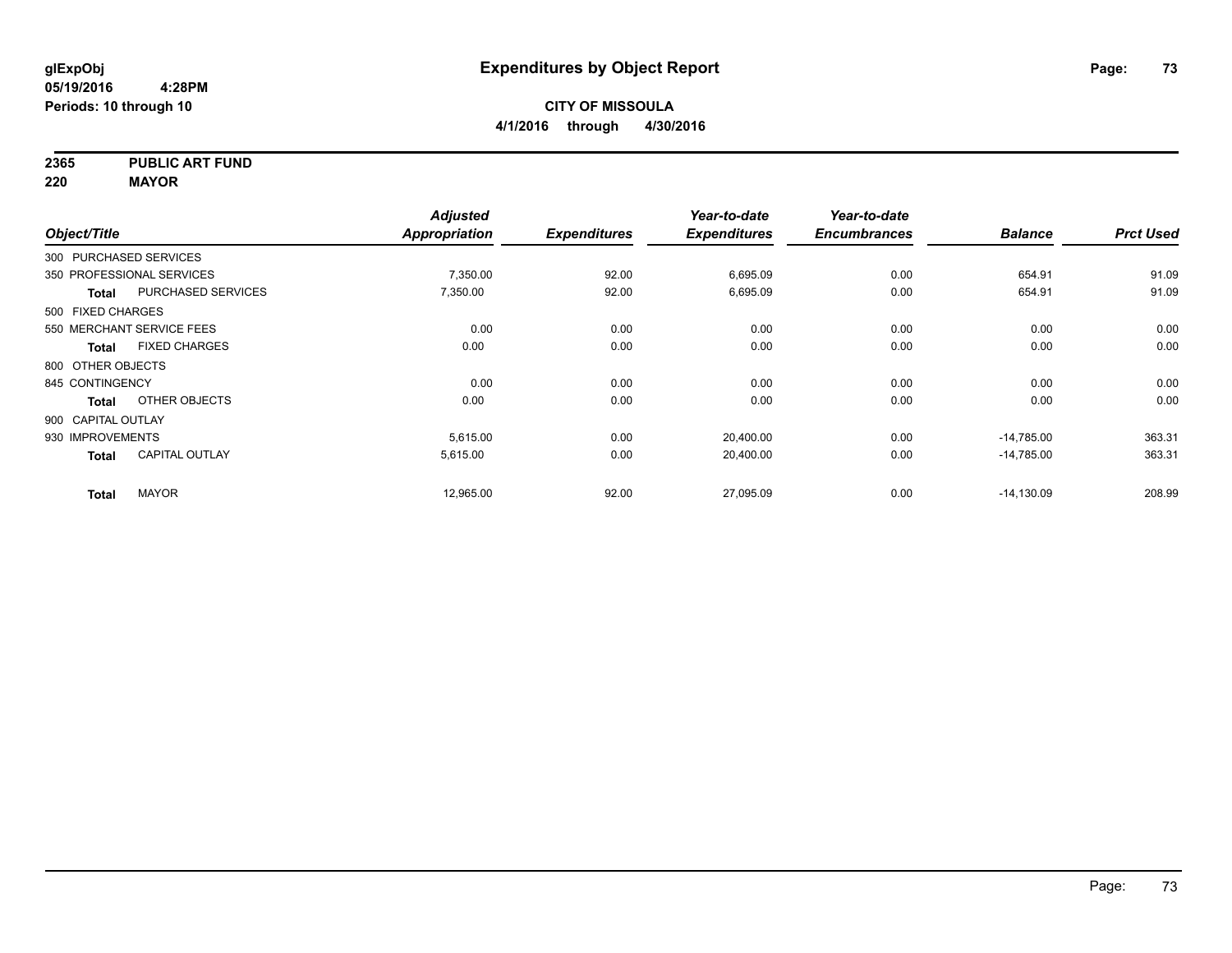#### **2365 PUBLIC ART FUND**

| Object/Title              |                      | <b>Adjusted</b><br>Appropriation | <b>Expenditures</b> | Year-to-date<br><b>Expenditures</b> | Year-to-date<br><b>Encumbrances</b> | <b>Balance</b> | <b>Prct Used</b> |
|---------------------------|----------------------|----------------------------------|---------------------|-------------------------------------|-------------------------------------|----------------|------------------|
| 300 PURCHASED SERVICES    |                      |                                  |                     |                                     |                                     |                |                  |
|                           |                      |                                  |                     |                                     |                                     |                |                  |
| 350 PROFESSIONAL SERVICES |                      | 7,350.00                         | 92.00               | 6,695.09                            | 0.00                                | 654.91         | 91.09            |
| <b>Total</b>              | PURCHASED SERVICES   | 7,350.00                         | 92.00               | 6,695.09                            | 0.00                                | 654.91         | 91.09            |
| 500 FIXED CHARGES         |                      |                                  |                     |                                     |                                     |                |                  |
| 550 MERCHANT SERVICE FEES |                      | 0.00                             | 0.00                | 0.00                                | 0.00                                | 0.00           | 0.00             |
| <b>Total</b>              | <b>FIXED CHARGES</b> | 0.00                             | 0.00                | 0.00                                | 0.00                                | 0.00           | 0.00             |
| 800 OTHER OBJECTS         |                      |                                  |                     |                                     |                                     |                |                  |
| 845 CONTINGENCY           |                      | 0.00                             | 0.00                | 0.00                                | 0.00                                | 0.00           | 0.00             |
| Total                     | OTHER OBJECTS        | 0.00                             | 0.00                | 0.00                                | 0.00                                | 0.00           | 0.00             |
| 900 CAPITAL OUTLAY        |                      |                                  |                     |                                     |                                     |                |                  |
| 930 IMPROVEMENTS          |                      | 5,615.00                         | 0.00                | 20,400.00                           | 0.00                                | $-14,785.00$   | 363.31           |
| <b>Total</b>              | CAPITAL OUTLAY       | 5,615.00                         | 0.00                | 20,400.00                           | 0.00                                | $-14,785.00$   | 363.31           |
| <b>Total</b>              | PUBLIC ART FUND      | 12,965.00                        | 92.00               | 27,095.09                           | 0.00                                | $-14,130.09$   | 208.99           |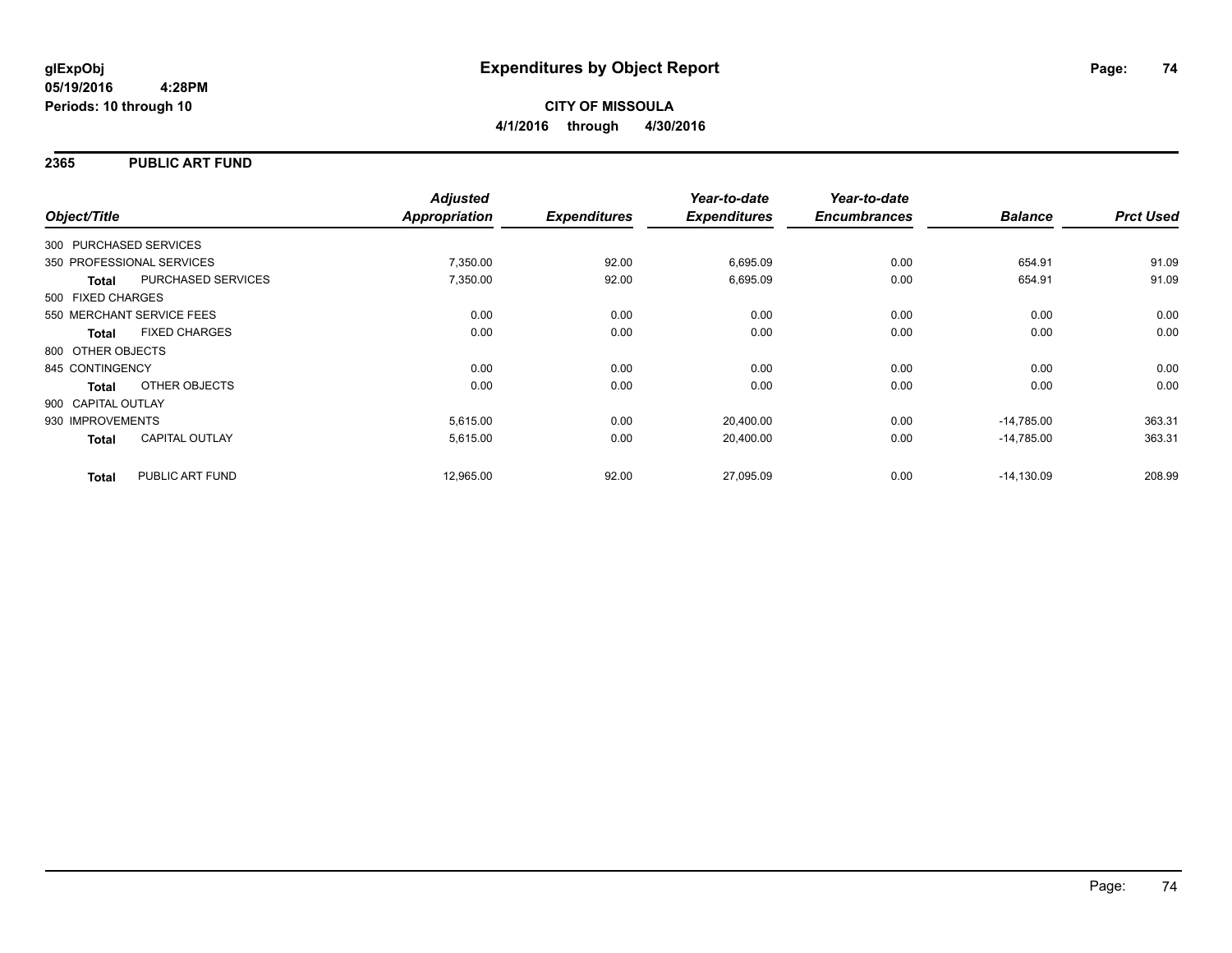#### **2371 EMPLOYEE HEALTH INSURANCE LEVY FUND**

**390 NON-DEPARTMENTAL**

| Object/Title                         | <b>Adjusted</b><br>Appropriation | <b>Expenditures</b> | Year-to-date<br><b>Expenditures</b> | Year-to-date<br><b>Encumbrances</b> | <b>Balance</b> | <b>Prct Used</b> |
|--------------------------------------|----------------------------------|---------------------|-------------------------------------|-------------------------------------|----------------|------------------|
| 500 FIXED CHARGES                    |                                  |                     |                                     |                                     |                |                  |
| 550 MERCHANT SERVICE FEES            | 0.00                             | 0.00                | 0.00                                | 0.00                                | 0.00           | 0.00             |
| <b>FIXED CHARGES</b><br><b>Total</b> | 0.00                             | 0.00                | 0.00                                | 0.00                                | 0.00           | 0.00             |
| 800 OTHER OBJECTS                    |                                  |                     |                                     |                                     |                |                  |
| 820 TRANSFERS TO OTHER FUNDS         | 4.462.00                         | 0.00                | 2.231.00                            | 0.00                                | 2.231.00       | 50.00            |
| OTHER OBJECTS<br><b>Total</b>        | 4.462.00                         | 0.00                | 2.231.00                            | 0.00                                | 2.231.00       | 50.00            |
| NON-DEPARTMENTAL<br><b>Total</b>     | 4.462.00                         | 0.00                | 2.231.00                            | 0.00                                | 2.231.00       | 50.00            |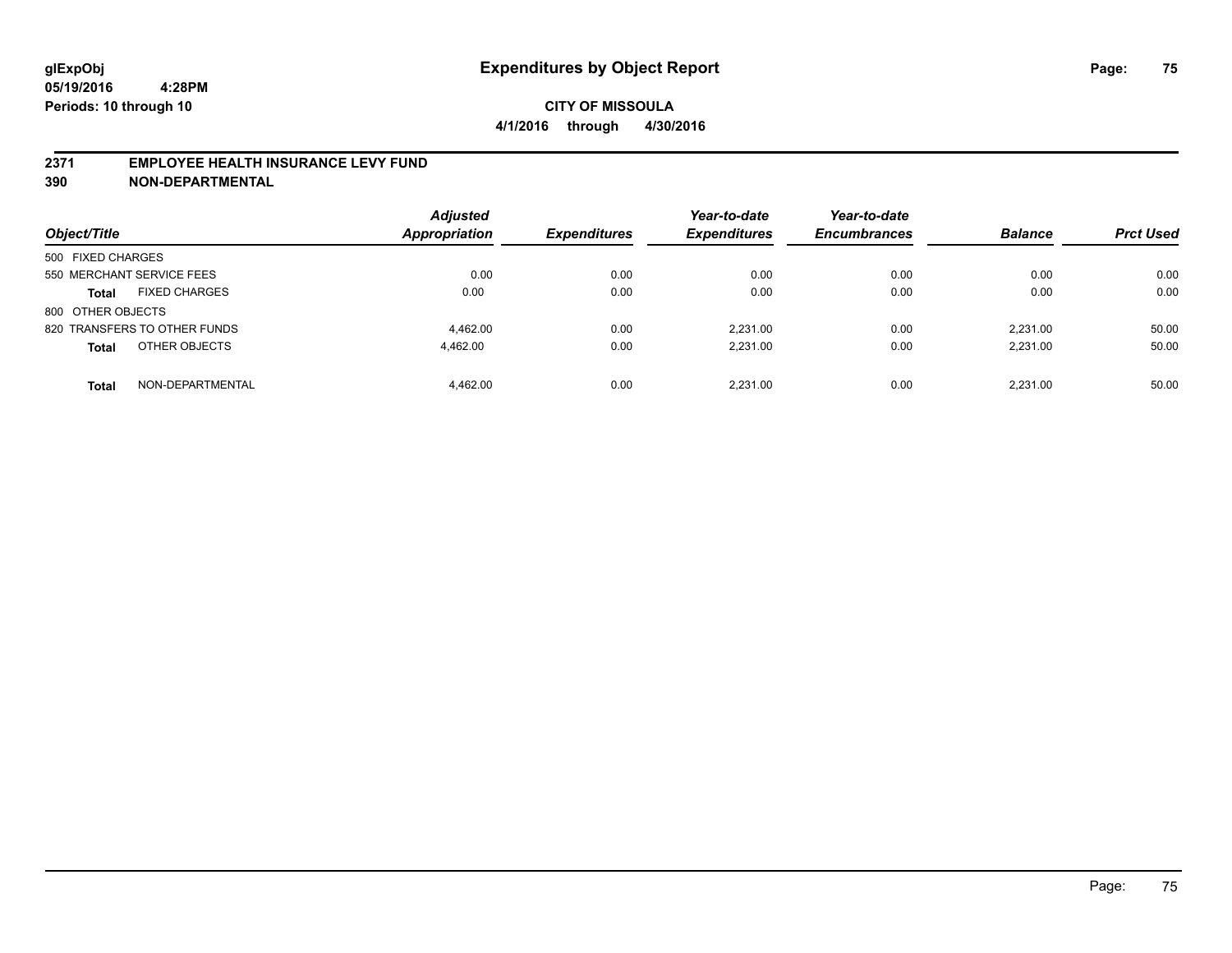## **CITY OF MISSOULA 4/1/2016 through 4/30/2016**

### **2371 EMPLOYEE HEALTH INSURANCE LEVY FUND**

| Object/Title              |                                  | <b>Adjusted</b><br><b>Appropriation</b> | <b>Expenditures</b> | Year-to-date<br><b>Expenditures</b> | Year-to-date<br><b>Encumbrances</b> | <b>Balance</b> | <b>Prct Used</b> |
|---------------------------|----------------------------------|-----------------------------------------|---------------------|-------------------------------------|-------------------------------------|----------------|------------------|
| 500 FIXED CHARGES         |                                  |                                         |                     |                                     |                                     |                |                  |
| 550 MERCHANT SERVICE FEES |                                  | 0.00                                    | 0.00                | 0.00                                | 0.00                                | 0.00           | 0.00             |
| Total                     | <b>FIXED CHARGES</b>             | 0.00                                    | 0.00                | 0.00                                | 0.00                                | 0.00           | 0.00             |
| 800 OTHER OBJECTS         |                                  |                                         |                     |                                     |                                     |                |                  |
|                           | 820 TRANSFERS TO OTHER FUNDS     | 4.462.00                                | 0.00                | 2.231.00                            | 0.00                                | 2.231.00       | 50.00            |
| <b>Total</b>              | OTHER OBJECTS                    | 4.462.00                                | 0.00                | 2.231.00                            | 0.00                                | 2.231.00       | 50.00            |
| <b>Total</b>              | EMPLOYEE HEALTH INSURANCE LEVY F | 4.462.00                                | 0.00                | 2.231.00                            | 0.00                                | 2.231.00       | 50.00            |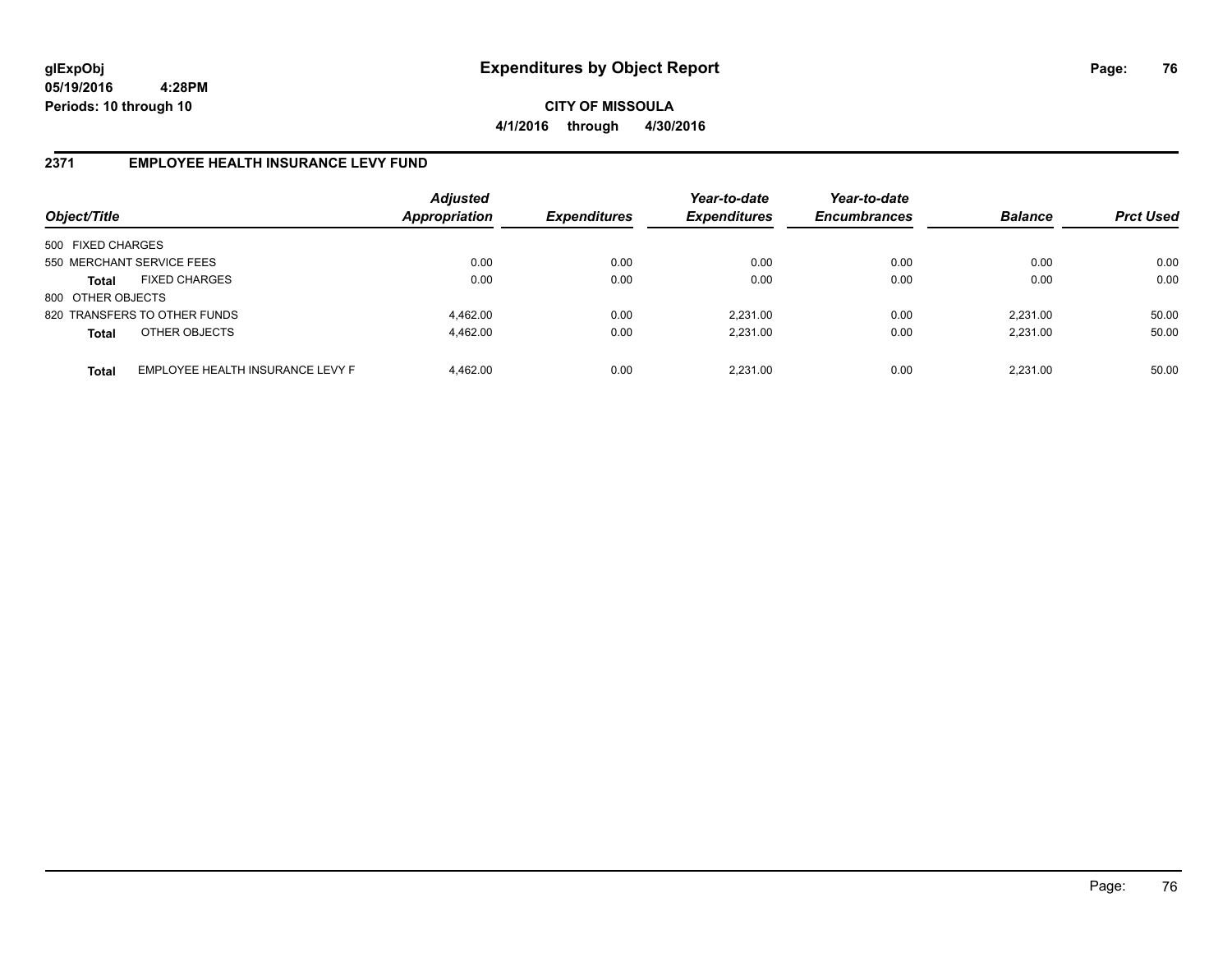**2372 PERMISSIVE MEDICAL LEVY**

**390 NON-DEPARTMENTAL**

| Object/Title                         | <b>Adjusted</b><br><b>Appropriation</b> | <b>Expenditures</b> | Year-to-date<br><b>Expenditures</b> | Year-to-date<br><b>Encumbrances</b> | <b>Balance</b> | <b>Prct Used</b> |
|--------------------------------------|-----------------------------------------|---------------------|-------------------------------------|-------------------------------------|----------------|------------------|
| 500 FIXED CHARGES                    |                                         |                     |                                     |                                     |                |                  |
|                                      |                                         |                     |                                     |                                     |                |                  |
| 550 MERCHANT SERVICE FEES            | 0.00                                    | 0.00                | 0.00                                | 0.00                                | 0.00           | 0.00             |
| <b>FIXED CHARGES</b><br><b>Total</b> | 0.00                                    | 0.00                | 0.00                                | 0.00                                | 0.00           | 0.00             |
| 800 OTHER OBJECTS                    |                                         |                     |                                     |                                     |                |                  |
| 820 TRANSFERS TO OTHER FUNDS         | 4,405,445.00                            | 0.00                | 2.202.723.00                        | 0.00                                | 2.202.722.00   | 50.00            |
| OTHER OBJECTS<br><b>Total</b>        | 4,405,445.00                            | 0.00                | 2.202.723.00                        | 0.00                                | 2,202,722.00   | 50.00            |
| NON-DEPARTMENTAL<br><b>Total</b>     | 4.405.445.00                            | 0.00                | 2,202,723.00                        | 0.00                                | 2.202.722.00   | 50.00            |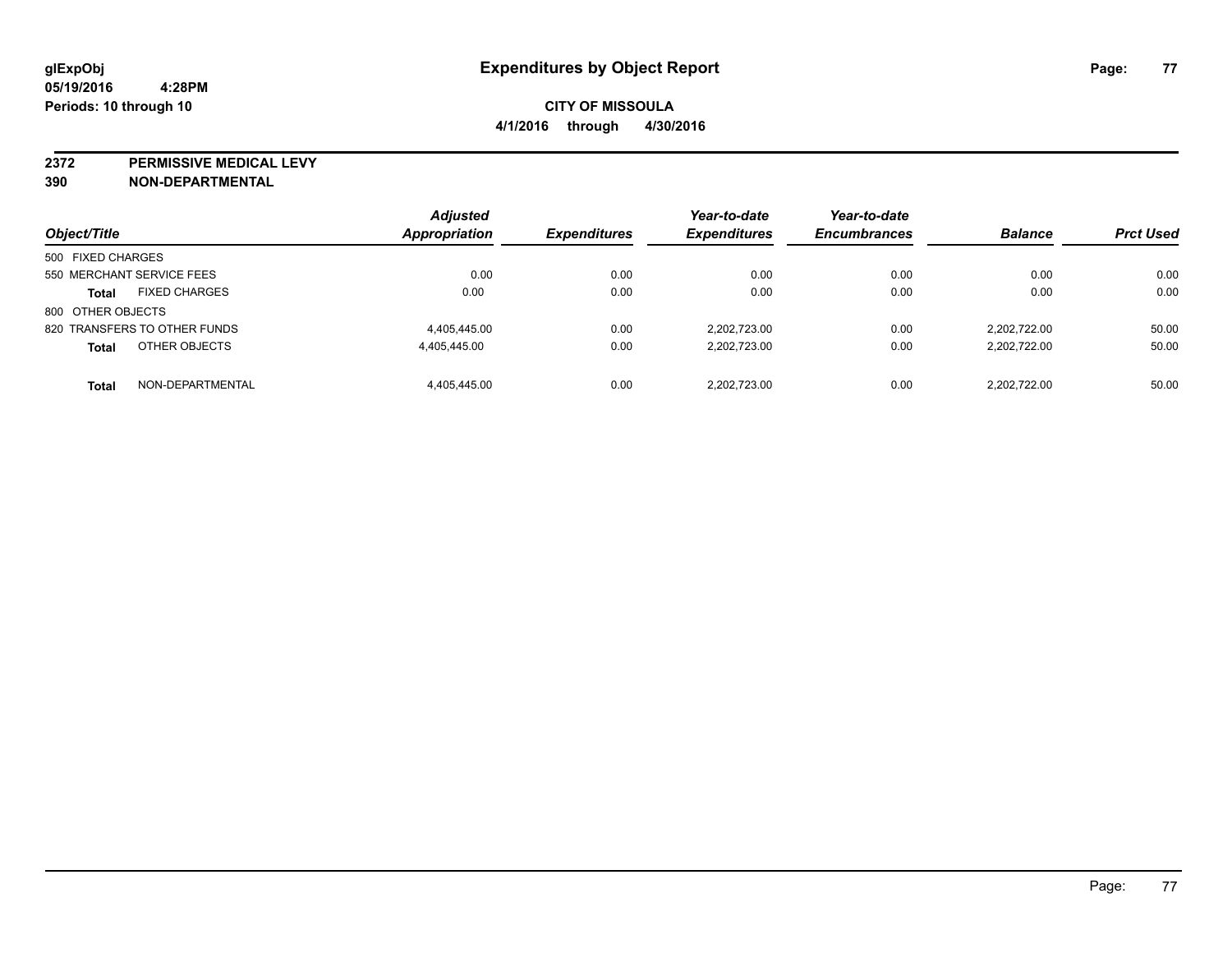#### **2372 PERMISSIVE MEDICAL LEVY**

| Object/Title                            | <b>Adjusted</b><br>Appropriation | <b>Expenditures</b> | Year-to-date<br><b>Expenditures</b> | Year-to-date<br><b>Encumbrances</b> | <b>Balance</b> | <b>Prct Used</b> |
|-----------------------------------------|----------------------------------|---------------------|-------------------------------------|-------------------------------------|----------------|------------------|
| 500 FIXED CHARGES                       |                                  |                     |                                     |                                     |                |                  |
| 550 MERCHANT SERVICE FEES               | 0.00                             | 0.00                | 0.00                                | 0.00                                | 0.00           | 0.00             |
| <b>FIXED CHARGES</b><br><b>Total</b>    | 0.00                             | 0.00                | 0.00                                | 0.00                                | 0.00           | 0.00             |
| 800 OTHER OBJECTS                       |                                  |                     |                                     |                                     |                |                  |
| 820 TRANSFERS TO OTHER FUNDS            | 4.405.445.00                     | 0.00                | 2.202.723.00                        | 0.00                                | 2.202.722.00   | 50.00            |
| OTHER OBJECTS<br><b>Total</b>           | 4,405,445.00                     | 0.00                | 2,202,723.00                        | 0.00                                | 2.202.722.00   | 50.00            |
| PERMISSIVE MEDICAL LEVY<br><b>Total</b> | 4.405.445.00                     | 0.00                | 2.202.723.00                        | 0.00                                | 2.202.722.00   | 50.00            |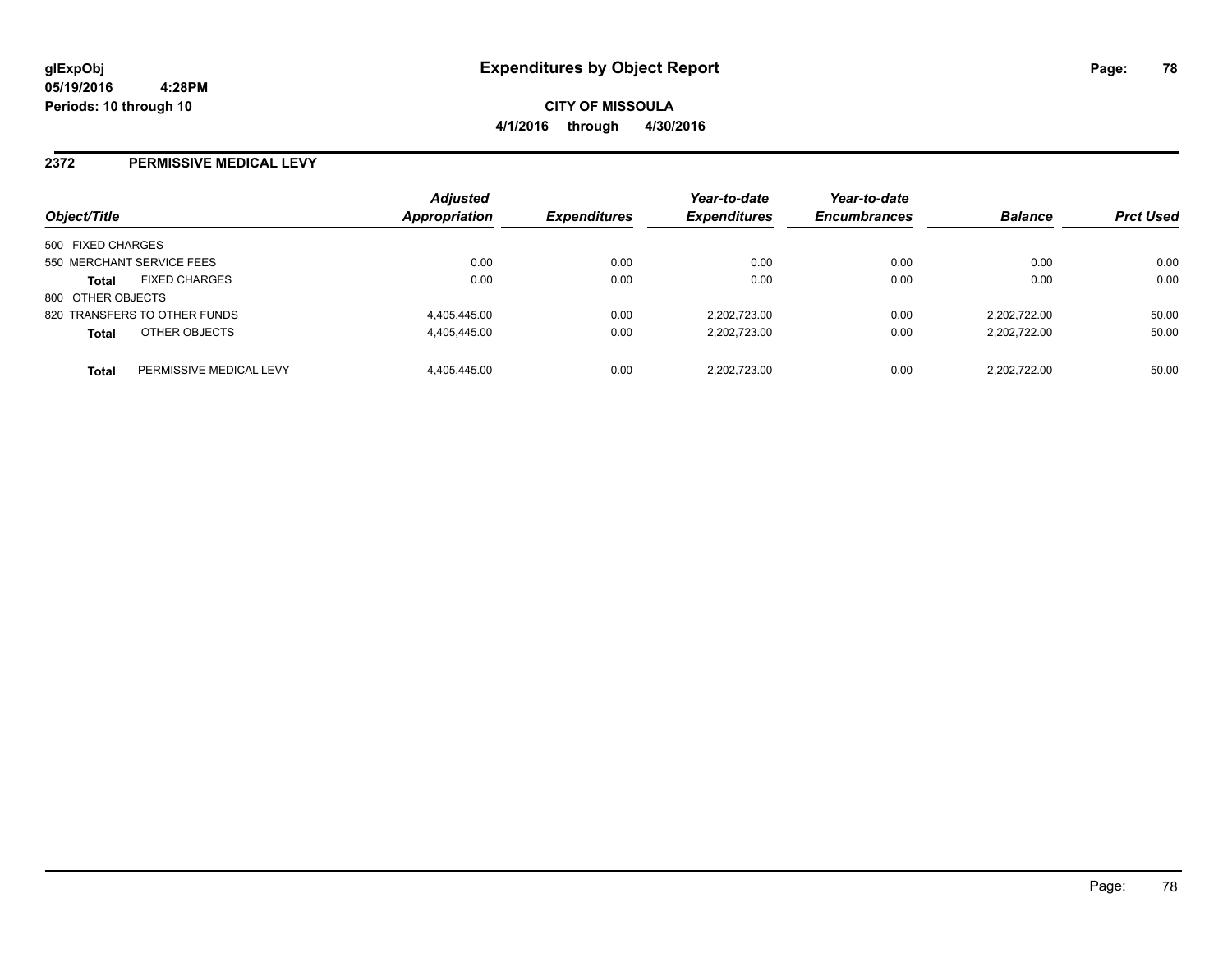### **CITY OF MISSOULA 4/1/2016 through 4/30/2016**

#### **2389 CABLE TELEVISION FRANCHISE FUND**

**390 NON-DEPARTMENTAL**

|                        |                                     | <b>Adjusted</b>      |                     | Year-to-date        | Year-to-date        |                |                  |
|------------------------|-------------------------------------|----------------------|---------------------|---------------------|---------------------|----------------|------------------|
| Object/Title           |                                     | <b>Appropriation</b> | <b>Expenditures</b> | <b>Expenditures</b> | <b>Encumbrances</b> | <b>Balance</b> | <b>Prct Used</b> |
| 300 PURCHASED SERVICES |                                     |                      |                     |                     |                     |                |                  |
|                        | 330 PUBLICITY, SUBSCRIPTIONS & DUES | 0.00                 | 0.00                | 0.00                | 0.00                | 0.00           | 0.00             |
|                        | 350 PROFESSIONAL SERVICES           | 5,000.00             | 0.00                | 11,409.90           | 0.00                | $-6,409.90$    | 228.20           |
|                        | 360 REPAIR & MAINTENANCE            | 0.00                 | 0.00                | 0.00                | 0.00                | 0.00           | 0.00             |
| 370 TRAVEL             |                                     | 1,000.00             | 0.00                | 0.00                | 0.00                | 1,000.00       | 0.00             |
| 380 TRAINING           |                                     | 1.000.00             | 0.00                | 0.00                | 0.00                | 1,000.00       | 0.00             |
| <b>Total</b>           | <b>PURCHASED SERVICES</b>           | 7,000.00             | 0.00                | 11,409.90           | 0.00                | $-4,409.90$    | 163.00           |
| 500 FIXED CHARGES      |                                     |                      |                     |                     |                     |                |                  |
|                        | 550 MERCHANT SERVICE FEES           | 0.00                 | 0.00                | 0.00                | 0.00                | 0.00           | 0.00             |
| Total                  | <b>FIXED CHARGES</b>                | 0.00                 | 0.00                | 0.00                | 0.00                | 0.00           | 0.00             |
|                        | 700 GRANTS & CONTRIBUTIONS          |                      |                     |                     |                     |                |                  |
|                        | 700 GRANTS & CONTRIBUTIONS          | 440.000.00           | 110.000.00          | 355.274.26          | 0.00                | 84,725.74      | 80.74            |
| Total                  | <b>GRANTS &amp; CONTRIBUTIONS</b>   | 440,000.00           | 110,000.00          | 355,274.26          | 0.00                | 84,725.74      | 80.74            |
| 800 OTHER OBJECTS      |                                     |                      |                     |                     |                     |                |                  |
|                        | 820 TRANSFERS TO OTHER FUNDS        | 251.433.00           | 0.00                | 125.717.00          | 0.00                | 125.716.00     | 50.00            |
| 845 CONTINGENCY        |                                     | 0.00                 | 0.00                | 0.00                | 0.00                | 0.00           | 0.00             |
| <b>Total</b>           | OTHER OBJECTS                       | 251,433.00           | 0.00                | 125,717.00          | 0.00                | 125,716.00     | 50.00            |
| 900 CAPITAL OUTLAY     |                                     |                      |                     |                     |                     |                |                  |
|                        | 940 MACHINERY & EQUIPMENT           | 37.567.00            | 5,807.70            | 28,881.63           | 0.00                | 8,685.37       | 76.88            |
| <b>Total</b>           | <b>CAPITAL OUTLAY</b>               | 37,567.00            | 5,807.70            | 28,881.63           | 0.00                | 8,685.37       | 76.88            |
| <b>Total</b>           | NON-DEPARTMENTAL                    | 736,000.00           | 115,807.70          | 521,282.79          | 0.00                | 214,717.21     | 70.83            |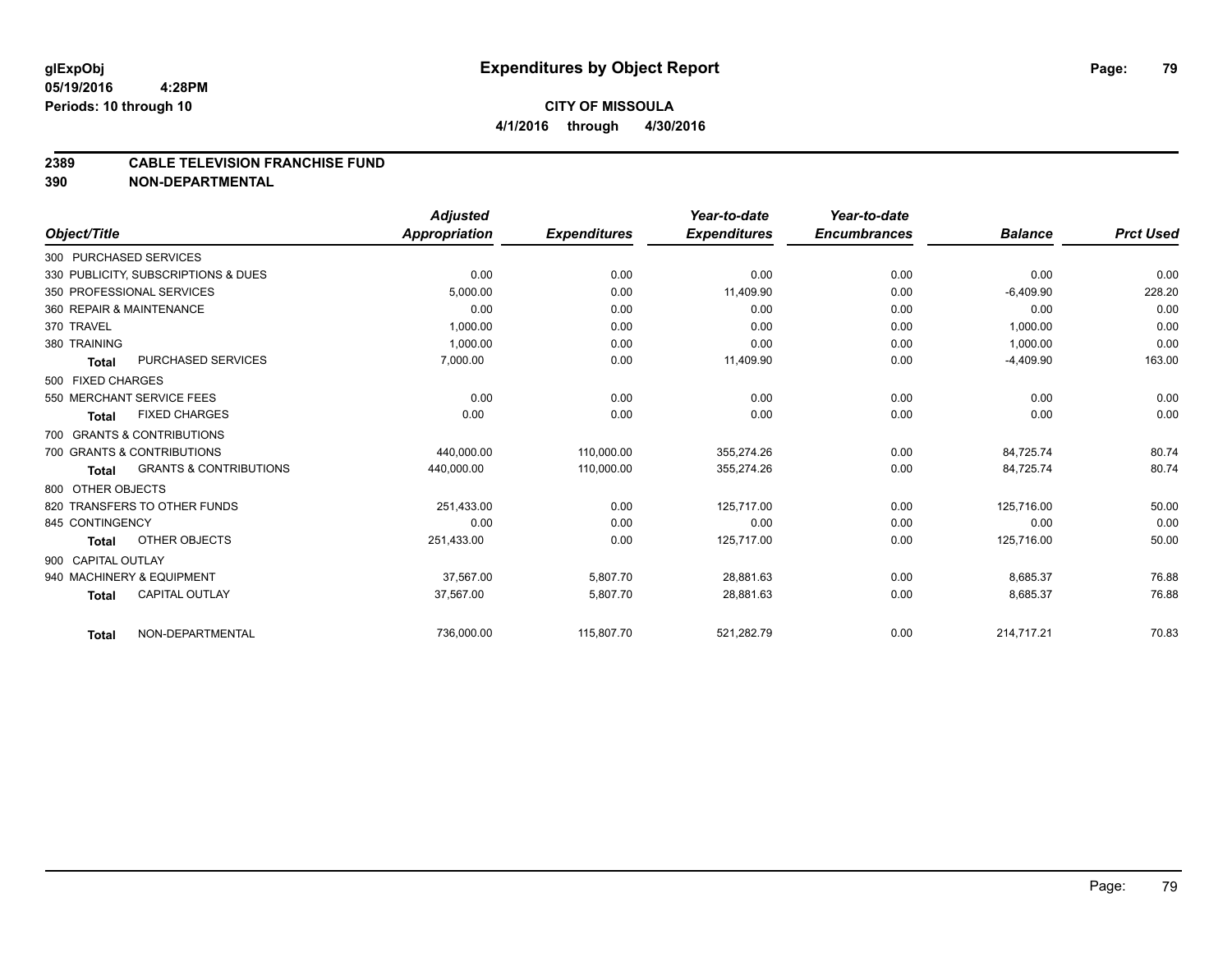**CITY OF MISSOULA 4/1/2016 through 4/30/2016**

## **2389 CABLE TELEVISION FRANCHISE FUND**

|                          |                                     | <b>Adjusted</b>      |                     | Year-to-date        | Year-to-date        |                |                  |
|--------------------------|-------------------------------------|----------------------|---------------------|---------------------|---------------------|----------------|------------------|
| Object/Title             |                                     | <b>Appropriation</b> | <b>Expenditures</b> | <b>Expenditures</b> | <b>Encumbrances</b> | <b>Balance</b> | <b>Prct Used</b> |
| 300 PURCHASED SERVICES   |                                     |                      |                     |                     |                     |                |                  |
|                          | 330 PUBLICITY, SUBSCRIPTIONS & DUES | 0.00                 | 0.00                | 0.00                | 0.00                | 0.00           | 0.00             |
|                          | 350 PROFESSIONAL SERVICES           | 5,000.00             | 0.00                | 11,409.90           | 0.00                | $-6,409.90$    | 228.20           |
| 360 REPAIR & MAINTENANCE |                                     | 0.00                 | 0.00                | 0.00                | 0.00                | 0.00           | 0.00             |
| 370 TRAVEL               |                                     | 1,000.00             | 0.00                | 0.00                | 0.00                | 1,000.00       | 0.00             |
| 380 TRAINING             |                                     | 1,000.00             | 0.00                | 0.00                | 0.00                | 1,000.00       | 0.00             |
| <b>Total</b>             | <b>PURCHASED SERVICES</b>           | 7,000.00             | 0.00                | 11,409.90           | 0.00                | $-4,409.90$    | 163.00           |
| 500 FIXED CHARGES        |                                     |                      |                     |                     |                     |                |                  |
|                          | 550 MERCHANT SERVICE FEES           | 0.00                 | 0.00                | 0.00                | 0.00                | 0.00           | 0.00             |
| <b>Total</b>             | <b>FIXED CHARGES</b>                | 0.00                 | 0.00                | 0.00                | 0.00                | 0.00           | 0.00             |
|                          | 700 GRANTS & CONTRIBUTIONS          |                      |                     |                     |                     |                |                  |
|                          | 700 GRANTS & CONTRIBUTIONS          | 440,000.00           | 110,000.00          | 355,274.26          | 0.00                | 84,725.74      | 80.74            |
| <b>Total</b>             | <b>GRANTS &amp; CONTRIBUTIONS</b>   | 440,000.00           | 110,000.00          | 355,274.26          | 0.00                | 84,725.74      | 80.74            |
| 800 OTHER OBJECTS        |                                     |                      |                     |                     |                     |                |                  |
|                          | 820 TRANSFERS TO OTHER FUNDS        | 251,433.00           | 0.00                | 125,717.00          | 0.00                | 125,716.00     | 50.00            |
| 845 CONTINGENCY          |                                     | 0.00                 | 0.00                | 0.00                | 0.00                | 0.00           | 0.00             |
| <b>Total</b>             | OTHER OBJECTS                       | 251,433.00           | 0.00                | 125,717.00          | 0.00                | 125,716.00     | 50.00            |
| 900 CAPITAL OUTLAY       |                                     |                      |                     |                     |                     |                |                  |
|                          | 940 MACHINERY & EQUIPMENT           | 37,567.00            | 5,807.70            | 28,881.63           | 0.00                | 8,685.37       | 76.88            |
| <b>Total</b>             | CAPITAL OUTLAY                      | 37,567.00            | 5,807.70            | 28,881.63           | 0.00                | 8,685.37       | 76.88            |
| <b>Total</b>             | CABLE TELEVISION FRANCHISE FUND     | 736,000.00           | 115,807.70          | 521,282.79          | 0.00                | 214,717.21     | 70.83            |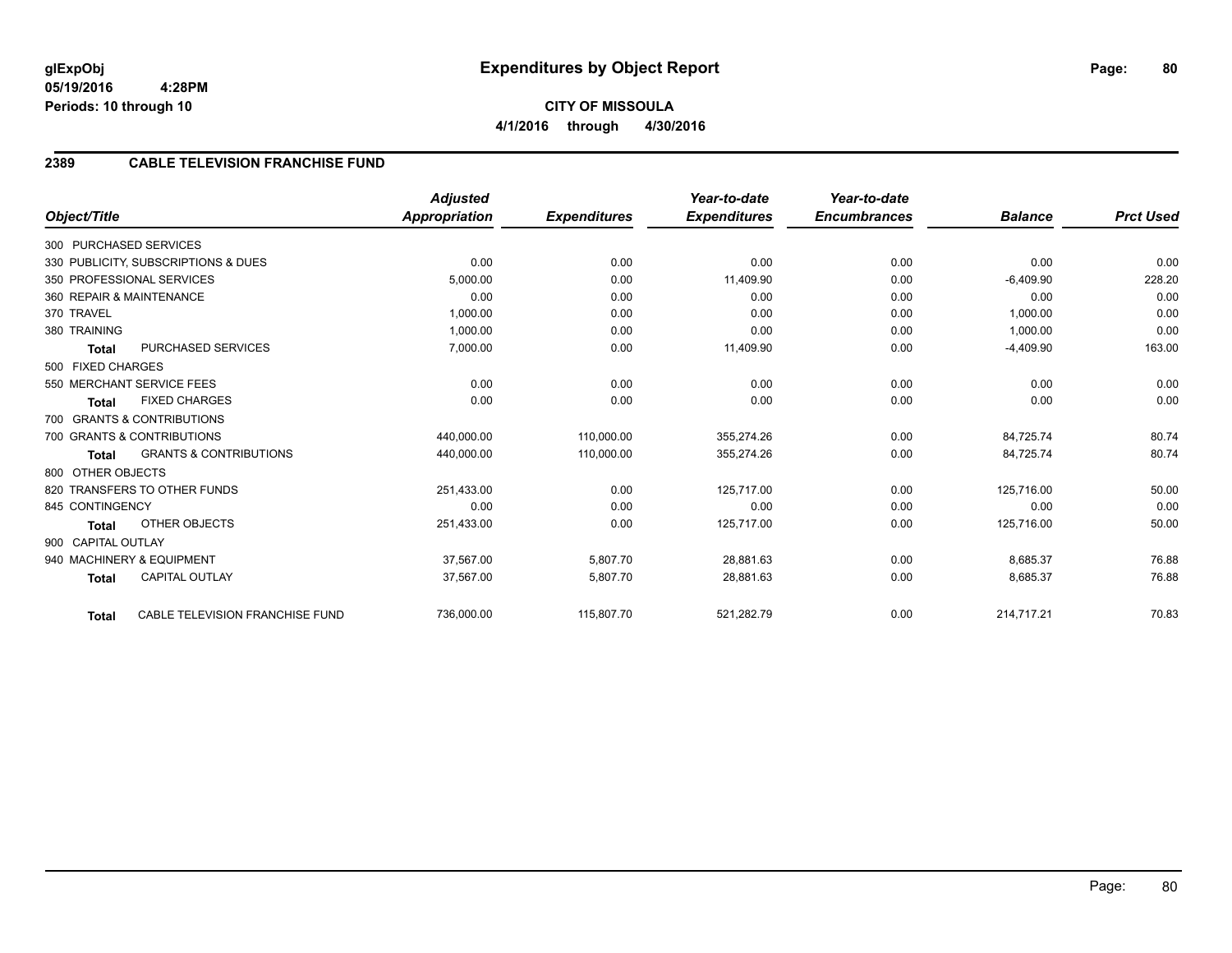## **2390 DRUG FORFEITURE FUND**

**290 POLICE**

|                                            | <b>Adjusted</b> |                     | Year-to-date        | Year-to-date        |                |                  |
|--------------------------------------------|-----------------|---------------------|---------------------|---------------------|----------------|------------------|
| Object/Title                               | Appropriation   | <b>Expenditures</b> | <b>Expenditures</b> | <b>Encumbrances</b> | <b>Balance</b> | <b>Prct Used</b> |
| 100 PERSONAL SERVICES                      |                 |                     |                     |                     |                |                  |
| 110 SALARIES AND WAGES                     | 0.00            | 0.00                | 0.00                | 0.00                | 0.00           | 0.00             |
| 120 OVERTIME/TERMINATION                   | 0.00            | 0.00                | 0.00                | 0.00                | 0.00           | 0.00             |
| 140 EMPLOYER CONTRIBUTIONS                 | 0.00            | 0.00                | 0.00                | 0.00                | 0.00           | 0.00             |
| PERSONAL SERVICES<br>Total                 | 0.00            | 0.00                | 0.00                | 0.00                | 0.00           | 0.00             |
| 200 SUPPLIES                               |                 |                     |                     |                     |                |                  |
| 210 OFFICE SUPPLIES                        | 0.00            | 0.00                | 0.00                | 0.00                | 0.00           | 0.00             |
| 220 OPERATING SUPPLIES                     | 3,000.00        | 233.96              | 8,958.40            | 0.00                | $-5,958.40$    | 298.61           |
| 230 REPAIR/MAINTENANCE                     | 3,000.00        | 0.00                | 0.00                | 0.00                | 3,000.00       | 0.00             |
| 231 GASOLINE                               | 500.00          | 0.00                | 0.00                | 0.00                | 500.00         | 0.00             |
| 240 OTHER SUPPLIES                         | 0.00            | 0.00                | 0.00                | 0.00                | 0.00           | 0.00             |
| <b>SUPPLIES</b><br>Total                   | 6,500.00        | 233.96              | 8,958.40            | 0.00                | $-2,458.40$    | 137.82           |
| 300 PURCHASED SERVICES                     |                 |                     |                     |                     |                |                  |
| 310 COMMUNICATIONS                         | 500.00          | 0.00                | 0.00                | 0.00                | 500.00         | 0.00             |
| 320 PRINTING & DUPLICATING                 | 300.00          | 0.00                | 0.00                | 0.00                | 300.00         | 0.00             |
| 330 PUBLICITY, SUBSCRIPTIONS & DUES        | 0.00            | 0.00                | 0.00                | 0.00                | 0.00           | 0.00             |
| 344 TELEPHONE SERVICE                      | 0.00            | 0.00                | 0.00                | 0.00                | 0.00           | 0.00             |
| 350 PROFESSIONAL SERVICES                  | 0.00            | 0.00                | 2,224.50            | 0.00                | $-2,224.50$    | 0.00             |
| 360 REPAIR & MAINTENANCE                   | 1,000.00        | 0.00                | 392.00              | 0.00                | 608.00         | 39.20            |
| 370 TRAVEL                                 | 4,000.00        | 1,024.00            | 4,459.84            | 0.00                | $-459.84$      | 111.50           |
| 380 TRAINING                               | 2.000.00        | 0.00                | 600.00              | 0.00                | 1,400.00       | 30.00            |
| 390 OTHER PURCHASED SERVICES               | 500.00          | 0.00                | 0.00                | 0.00                | 500.00         | 0.00             |
| <b>PURCHASED SERVICES</b><br><b>Total</b>  | 8,300.00        | 1,024.00            | 7,676.34            | 0.00                | 623.66         | 92.49            |
| 500 FIXED CHARGES                          |                 |                     |                     |                     |                |                  |
| 500 FIXED CHARGES                          | 1,000.00        | 0.00                | 0.00                | 0.00                | 1,000.00       | 0.00             |
| 550 MERCHANT SERVICE FEES                  | 0.00            | 0.00                | 0.00                | 0.00                | 0.00           | 0.00             |
| <b>FIXED CHARGES</b><br><b>Total</b>       | 1,000.00        | 0.00                | 0.00                | 0.00                | 1,000.00       | 0.00             |
| 700 GRANTS & CONTRIBUTIONS                 |                 |                     |                     |                     |                |                  |
| 700 GRANTS & CONTRIBUTIONS                 | 0.00            | 0.00                | 0.00                | 0.00                | 0.00           | 0.00             |
| <b>GRANTS &amp; CONTRIBUTIONS</b><br>Total | 0.00            | 0.00                | 0.00                | 0.00                | 0.00           | 0.00             |
| 800 OTHER OBJECTS                          |                 |                     |                     |                     |                |                  |
| 820 TRANSFERS TO OTHER FUNDS               | 0.00            | 0.00                | 0.00                | 0.00                | 0.00           | 0.00             |
| 845 CONTINGENCY                            | 0.00            | 0.00                | 0.00                | 0.00                | 0.00           | 0.00             |
|                                            |                 |                     |                     |                     |                |                  |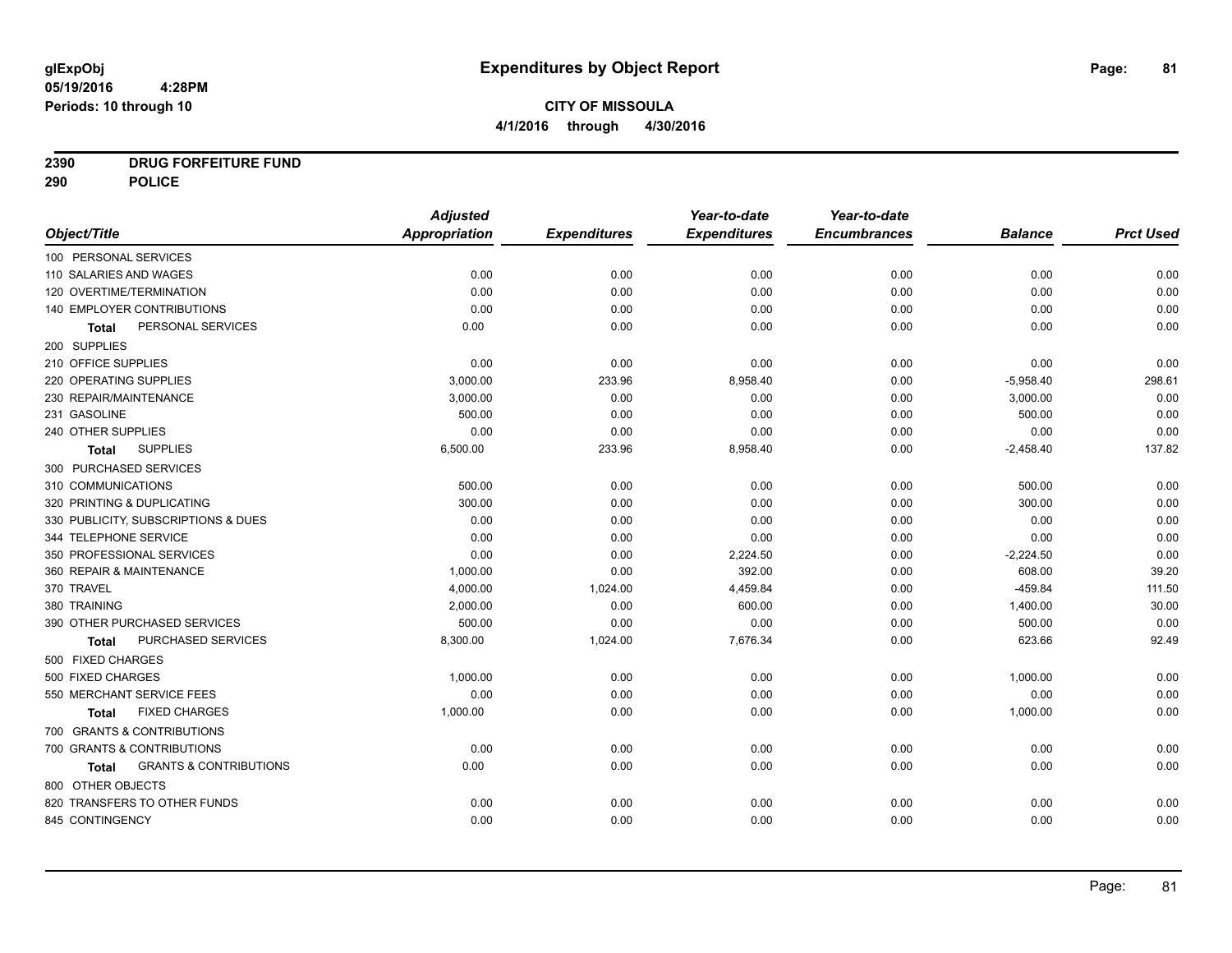## **CITY OF MISSOULA 4/1/2016 through 4/30/2016**

# **2390 DRUG FORFEITURE FUND**

**290 POLICE**

| Object/Title       |                           | <b>Adjusted</b><br>Appropriation | <b>Expenditures</b> | Year-to-date<br><b>Expenditures</b> | Year-to-date<br><b>Encumbrances</b> | <b>Balance</b> | <b>Prct Used</b> |
|--------------------|---------------------------|----------------------------------|---------------------|-------------------------------------|-------------------------------------|----------------|------------------|
|                    |                           |                                  |                     |                                     |                                     |                |                  |
| <b>Total</b>       | OTHER OBJECTS             | 0.00                             | 0.00                | 0.00                                | 0.00                                | 0.00           | 0.00             |
| 900 CAPITAL OUTLAY |                           |                                  |                     |                                     |                                     |                |                  |
| 930 IMPROVEMENTS   |                           | 0.00                             | 0.00                | 0.00                                | 0.00                                | 0.00           | 0.00             |
|                    | 940 MACHINERY & EQUIPMENT | 12,000.00                        | 0.00                | 0.00                                | 0.00                                | 12,000.00      | 0.00             |
| <b>Total</b>       | <b>CAPITAL OUTLAY</b>     | 12,000.00                        | 0.00                | 0.00                                | 0.00                                | 12,000.00      | 0.00             |
| <b>Total</b>       | <b>POLICE</b>             | 27,800.00                        | 1,257.96            | 16,634.74                           | 0.00                                | 11,165.26      | 59.84            |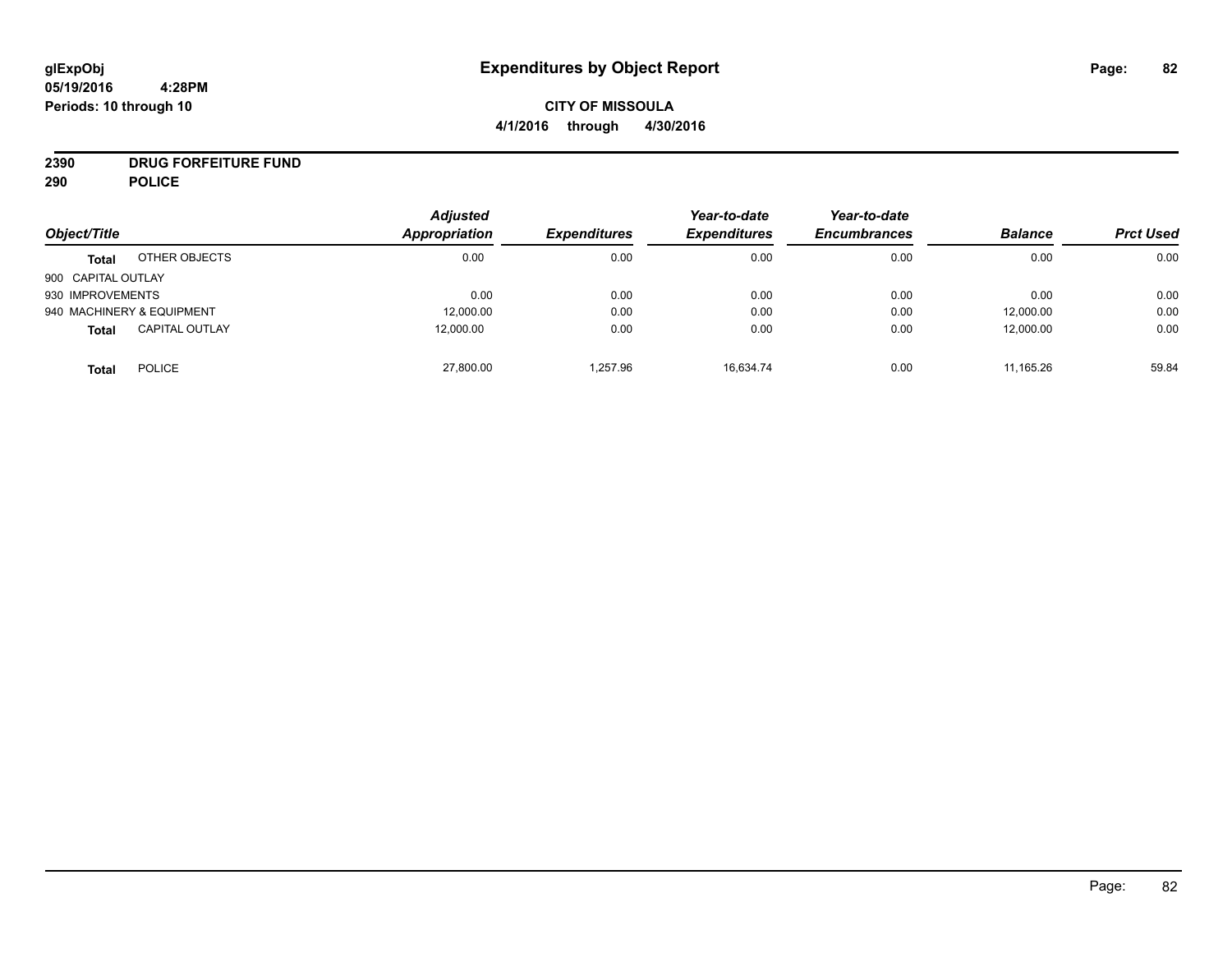**CITY OF MISSOULA 4/1/2016 through 4/30/2016**

#### **2390 DRUG FORFEITURE FUND**

|                                            | <b>Adjusted</b> |                     | Year-to-date        | Year-to-date        |                |                  |
|--------------------------------------------|-----------------|---------------------|---------------------|---------------------|----------------|------------------|
| Object/Title                               | Appropriation   | <b>Expenditures</b> | <b>Expenditures</b> | <b>Encumbrances</b> | <b>Balance</b> | <b>Prct Used</b> |
| 100 PERSONAL SERVICES                      |                 |                     |                     |                     |                |                  |
| 110 SALARIES AND WAGES                     | 0.00            | 0.00                | 0.00                | 0.00                | 0.00           | 0.00             |
| 120 OVERTIME/TERMINATION                   | 0.00            | 0.00                | 0.00                | 0.00                | 0.00           | 0.00             |
| 140 EMPLOYER CONTRIBUTIONS                 | 0.00            | 0.00                | 0.00                | 0.00                | 0.00           | 0.00             |
| PERSONAL SERVICES<br><b>Total</b>          | 0.00            | 0.00                | 0.00                | 0.00                | 0.00           | 0.00             |
| 200 SUPPLIES                               |                 |                     |                     |                     |                |                  |
| 210 OFFICE SUPPLIES                        | 0.00            | 0.00                | 0.00                | 0.00                | 0.00           | 0.00             |
| 220 OPERATING SUPPLIES                     | 3,000.00        | 233.96              | 8,958.40            | 0.00                | $-5,958.40$    | 298.61           |
| 230 REPAIR/MAINTENANCE                     | 3,000.00        | 0.00                | 0.00                | 0.00                | 3,000.00       | 0.00             |
| 231 GASOLINE                               | 500.00          | 0.00                | 0.00                | 0.00                | 500.00         | 0.00             |
| 240 OTHER SUPPLIES                         | 0.00            | 0.00                | 0.00                | 0.00                | 0.00           | 0.00             |
| <b>SUPPLIES</b><br>Total                   | 6,500.00        | 233.96              | 8,958.40            | 0.00                | $-2,458.40$    | 137.82           |
| 300 PURCHASED SERVICES                     |                 |                     |                     |                     |                |                  |
| 310 COMMUNICATIONS                         | 500.00          | 0.00                | 0.00                | 0.00                | 500.00         | 0.00             |
| 320 PRINTING & DUPLICATING                 | 300.00          | 0.00                | 0.00                | 0.00                | 300.00         | 0.00             |
| 330 PUBLICITY, SUBSCRIPTIONS & DUES        | 0.00            | 0.00                | 0.00                | 0.00                | 0.00           | 0.00             |
| 344 TELEPHONE SERVICE                      | 0.00            | 0.00                | 0.00                | 0.00                | 0.00           | 0.00             |
| 350 PROFESSIONAL SERVICES                  | 0.00            | 0.00                | 2,224.50            | 0.00                | $-2,224.50$    | 0.00             |
| 360 REPAIR & MAINTENANCE                   | 1,000.00        | 0.00                | 392.00              | 0.00                | 608.00         | 39.20            |
| 370 TRAVEL                                 | 4,000.00        | 1,024.00            | 4,459.84            | 0.00                | $-459.84$      | 111.50           |
| 380 TRAINING                               | 2,000.00        | 0.00                | 600.00              | 0.00                | 1,400.00       | 30.00            |
| 390 OTHER PURCHASED SERVICES               | 500.00          | 0.00                | 0.00                | 0.00                | 500.00         | 0.00             |
| PURCHASED SERVICES<br><b>Total</b>         | 8,300.00        | 1,024.00            | 7,676.34            | 0.00                | 623.66         | 92.49            |
| 500 FIXED CHARGES                          |                 |                     |                     |                     |                |                  |
| 500 FIXED CHARGES                          | 1,000.00        | 0.00                | 0.00                | 0.00                | 1,000.00       | 0.00             |
| 550 MERCHANT SERVICE FEES                  | 0.00            | 0.00                | 0.00                | 0.00                | 0.00           | 0.00             |
| <b>FIXED CHARGES</b><br>Total              | 1,000.00        | 0.00                | 0.00                | 0.00                | 1,000.00       | 0.00             |
| 700 GRANTS & CONTRIBUTIONS                 |                 |                     |                     |                     |                |                  |
| 700 GRANTS & CONTRIBUTIONS                 | 0.00            | 0.00                | 0.00                | 0.00                | 0.00           | 0.00             |
| <b>GRANTS &amp; CONTRIBUTIONS</b><br>Total | 0.00            | 0.00                | 0.00                | 0.00                | 0.00           | 0.00             |
| 800 OTHER OBJECTS                          |                 |                     |                     |                     |                |                  |
| 820 TRANSFERS TO OTHER FUNDS               | 0.00            | 0.00                | 0.00                | 0.00                | 0.00           | 0.00             |
| 845 CONTINGENCY                            | 0.00            | 0.00                | 0.00                | 0.00                | 0.00           | 0.00             |
| OTHER OBJECTS<br><b>Total</b>              | 0.00            | 0.00                | 0.00                | 0.00                | 0.00           | 0.00             |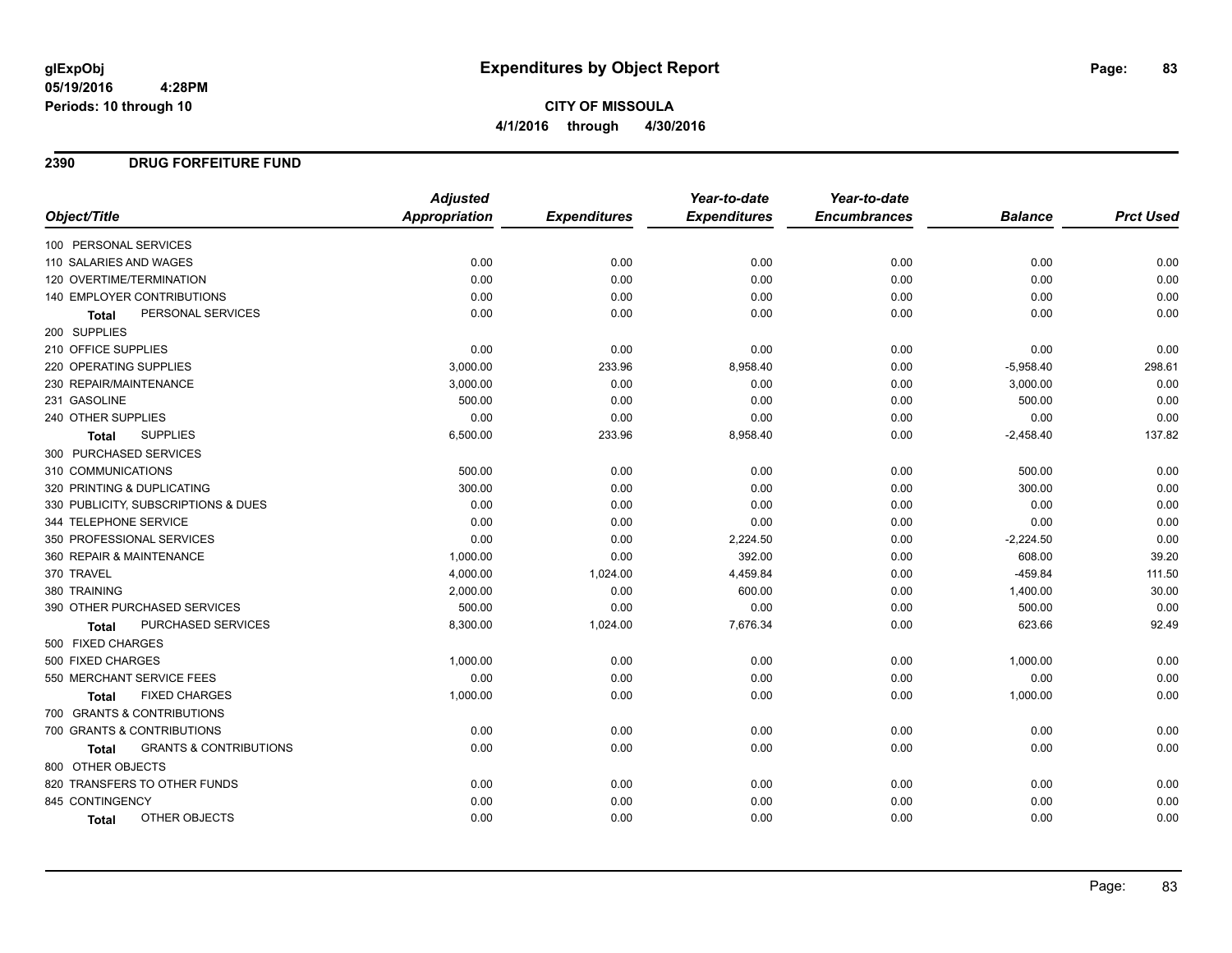**CITY OF MISSOULA 4/1/2016 through 4/30/2016**

#### **2390 DRUG FORFEITURE FUND**

| Object/Title                          | <b>Adjusted</b><br>Appropriation | <b>Expenditures</b> | Year-to-date<br><b>Expenditures</b> | Year-to-date<br><b>Encumbrances</b> | <b>Balance</b> | <b>Prct Used</b> |
|---------------------------------------|----------------------------------|---------------------|-------------------------------------|-------------------------------------|----------------|------------------|
| 900 CAPITAL OUTLAY                    |                                  |                     |                                     |                                     |                |                  |
| 930 IMPROVEMENTS                      | 0.00                             | 0.00                | 0.00                                | 0.00                                | 0.00           | 0.00             |
| 940 MACHINERY & EQUIPMENT             | 12,000.00                        | 0.00                | 0.00                                | 0.00                                | 12,000.00      | 0.00             |
| <b>CAPITAL OUTLAY</b><br><b>Total</b> | 12,000.00                        | 0.00                | 0.00                                | 0.00                                | 12,000.00      | 0.00             |
| DRUG FORFEITURE FUND<br><b>Total</b>  | 27,800.00                        | 1.257.96            | 16.634.74                           | 0.00                                | 11.165.26      | 59.84            |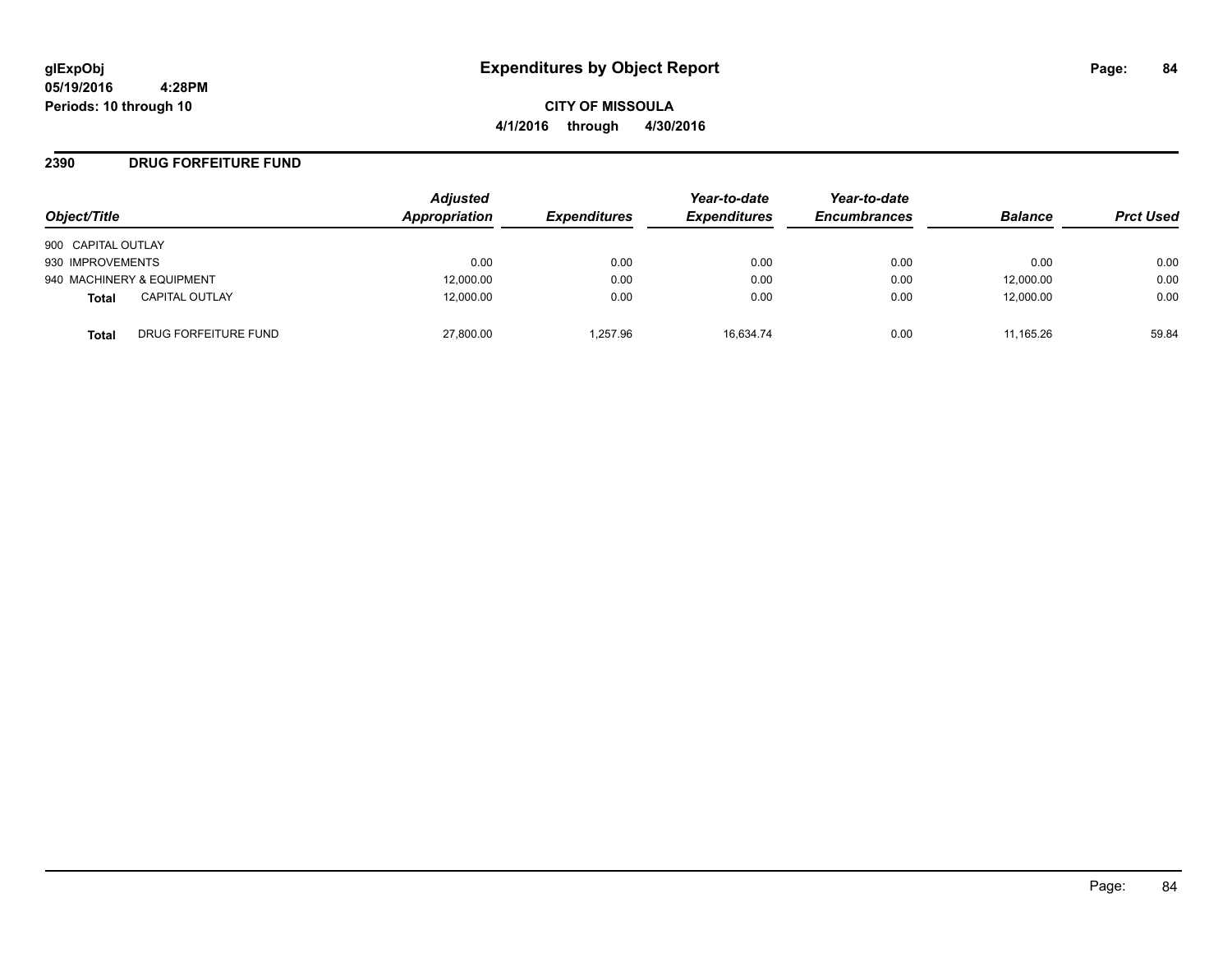**2394 BUILDING INSPECTION FUND**

**310 BUILDING INSPECTION**

|                                       | <b>Adjusted</b> |                     | Year-to-date        | Year-to-date        |                |                  |
|---------------------------------------|-----------------|---------------------|---------------------|---------------------|----------------|------------------|
| Object/Title                          | Appropriation   | <b>Expenditures</b> | <b>Expenditures</b> | <b>Encumbrances</b> | <b>Balance</b> | <b>Prct Used</b> |
| 100 PERSONAL SERVICES                 |                 |                     |                     |                     |                |                  |
| 110 SALARIES AND WAGES                | 628,525.00      | 35,932.23           | 423,671.43          | 0.00                | 204,853.57     | 67.41            |
| 115 SALARIES/HEALTH INSURANCE BENEFIT | 0.00            | 0.00                | 0.00                | 0.00                | 0.00           | 0.00             |
| 120 OVERTIME/TERMINATION              | 500.00          | 0.00                | 0.00                | 0.00                | 500.00         | 0.00             |
| 130 OTHER                             | 19,912.00       | 0.00                | 0.00                | 0.00                | 19,912.00      | 0.00             |
| 140 EMPLOYER CONTRIBUTIONS            | 214,330.00      | 13,518.90           | 157,654.03          | 0.00                | 56,675.97      | 73.56            |
| 141 STATE RETIREMENT CONTRIBUTIONS    | 0.00            | 0.00                | 315.80              | 0.00                | $-315.80$      | 0.00             |
| PERSONAL SERVICES<br><b>Total</b>     | 863,267.00      | 49,451.13           | 581,641.26          | 0.00                | 281,625.74     | 67.38            |
| 200 SUPPLIES                          |                 |                     |                     |                     |                |                  |
| 210 OFFICE SUPPLIES                   | 2,200.00        | 229.17              | 12,912.11           | 0.00                | $-10,712.11$   | 586.91           |
| 220 OPERATING SUPPLIES                | 5,500.00        | 103.00              | 5,524.51            | 0.00                | $-24.51$       | 100.45           |
| 230 REPAIR/MAINTENANCE                | 3,000.00        | 35.80               | 256.15              | 0.00                | 2,743.85       | 8.54             |
| 231 GASOLINE                          | 11,475.00       | 522.67              | 4,382.25            | 0.00                | 7,092.75       | 38.19            |
| 250 SUPPLIES FOR RESALE               | 500.00          | 0.00                | 0.00                | 0.00                | 500.00         | 0.00             |
| <b>SUPPLIES</b><br>Total              | 22,675.00       | 890.64              | 23,075.02           | 0.00                | $-400.02$      | 101.76           |
| 300 PURCHASED SERVICES                |                 |                     |                     |                     |                |                  |
| 310 COMMUNICATIONS                    | 1,000.00        | 1.08                | 46.27               | 0.00                | 953.73         | 4.63             |
| 320 PRINTING & DUPLICATING            | 7,600.00        | 0.00                | 1,303.14            | 0.00                | 6,296.86       | 17.15            |
| 330 PUBLICITY, SUBSCRIPTIONS & DUES   | 2,100.00        | 0.00                | 23,234.45           | 0.00                | $-21, 134.45$  | 1,106.40         |
| 344 TELEPHONE SERVICE                 | 13,549.00       | 1,912.21            | 10,526.15           | 0.00                | 3,022.85       | 77.69            |
| 350 PROFESSIONAL SERVICES             | 14,600.00       | 609.10              | 34, 151. 33         | 0.00                | $-19,551.33$   | 233.91           |
| 360 REPAIR & MAINTENANCE              | 33,378.00       | 0.00                | 2,349.00            | 0.00                | 31,029.00      | 7.04             |
| 370 TRAVEL                            | 5,025.00        | 2,009.73            | 7,074.98            | 0.00                | $-2,049.98$    | 140.80           |
| 380 TRAINING                          | 6,500.00        | 560.00              | 5,827.65            | 0.00                | 672.35         | 89.66            |
| PURCHASED SERVICES<br>Total           | 83,752.00       | 5,092.12            | 84,512.97           | 0.00                | $-760.97$      | 100.91           |
| 500 FIXED CHARGES                     |                 |                     |                     |                     |                |                  |
| 500 FIXED CHARGES                     | 310,310.00      | 0.00                | 161,110.61          | 0.00                | 149,199.39     | 51.92            |
| 550 MERCHANT SERVICE FEES             | 15,400.00       | 0.00                | 6,697.71            | 0.00                | 8,702.29       | 43.49            |
| <b>FIXED CHARGES</b><br><b>Total</b>  | 325,710.00      | 0.00                | 167,808.32          | 0.00                | 157,901.68     | 51.52            |
| 600 DEBT SERVICE                      |                 |                     |                     |                     |                |                  |
| 620 INTEREST / SERVICE FEES           | 0.00            | 0.00                | 0.00                | 0.00                | 0.00           | 0.00             |
| <b>DEBT SERVICE</b><br><b>Total</b>   | 0.00            | 0.00                | 0.00                | 0.00                | 0.00           | 0.00             |
| <b>GOO CADITAL OUTLAY</b>             |                 |                     |                     |                     |                |                  |

900 CAPITAL OUTLAY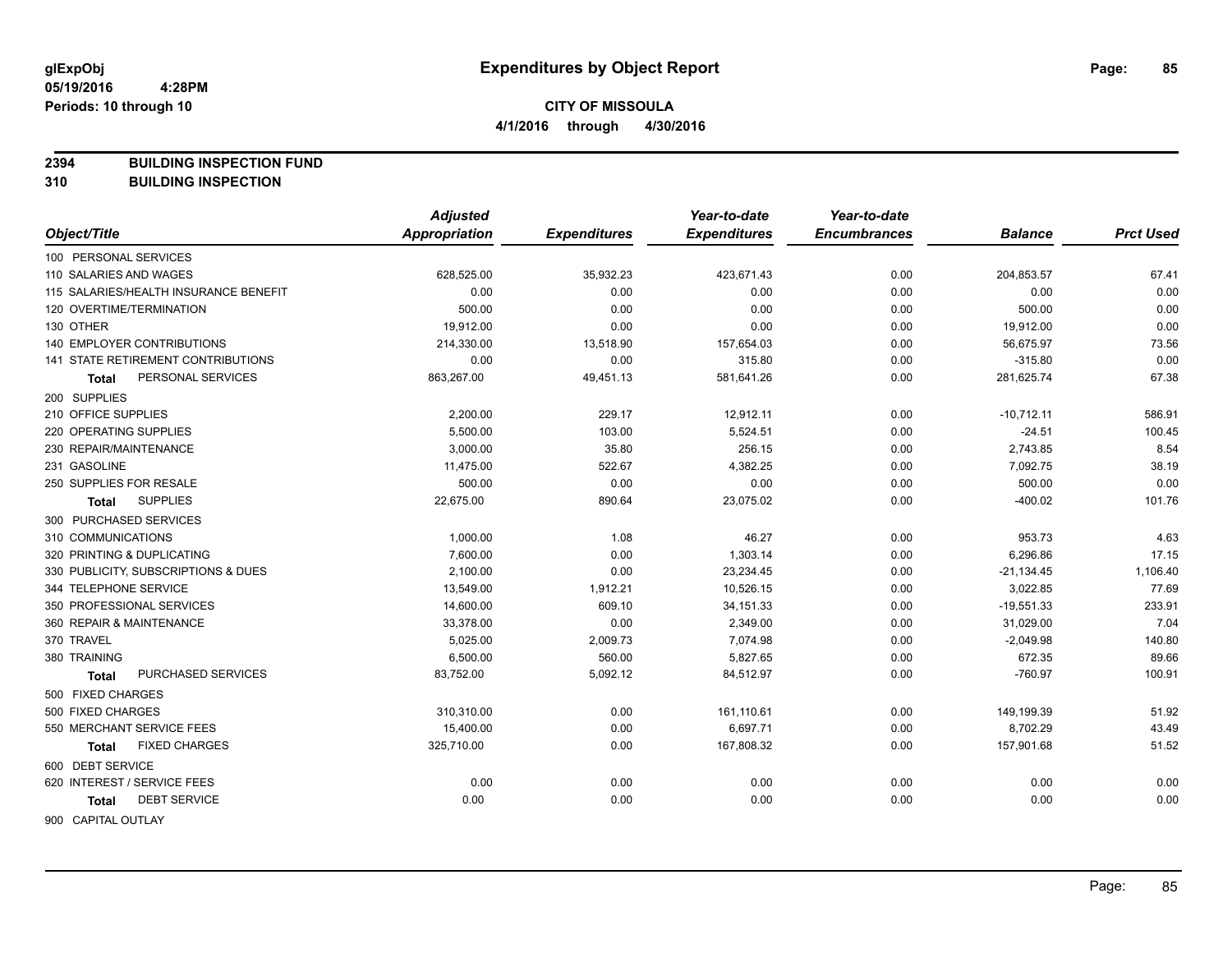**2394 BUILDING INSPECTION FUND**

**310 BUILDING INSPECTION**

| Object/Title |                            | <b>Adjusted</b><br>Appropriation<br><b>Expenditures</b> | Year-to-date<br><b>Expenditures</b> | Year-to-date<br><b>Encumbrances</b> | <b>Balance</b> | <b>Prct Used</b> |       |
|--------------|----------------------------|---------------------------------------------------------|-------------------------------------|-------------------------------------|----------------|------------------|-------|
|              | 940 MACHINERY & EQUIPMENT  | 0.00                                                    | 0.00                                | 0.00                                | 0.00           | 0.00             | 0.00  |
| <b>Total</b> | <b>CAPITAL OUTLAY</b>      | 0.00                                                    | 0.00                                | 0.00                                | 0.00           | 0.00             | 0.00  |
| Total        | <b>BUILDING INSPECTION</b> | 1,295,404.00                                            | 55,433.89                           | 857,037.57                          | 0.00           | 438,366.43       | 66.16 |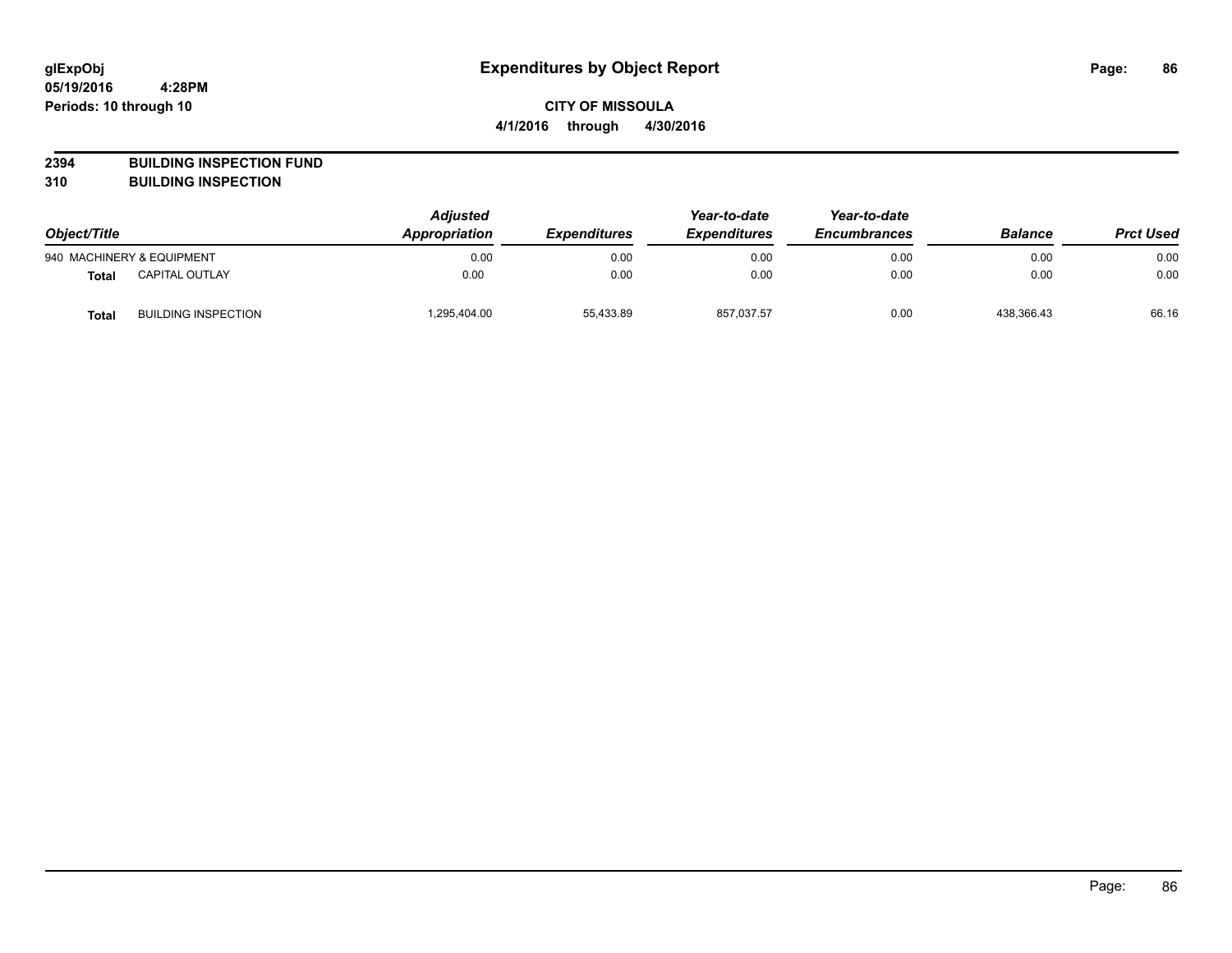# **CITY OF MISSOULA 4/1/2016 through 4/30/2016**

#### **2394 BUILDING INSPECTION FUND**

|                                       | <b>Adjusted</b>      |                     | Year-to-date        | Year-to-date        |                |                  |
|---------------------------------------|----------------------|---------------------|---------------------|---------------------|----------------|------------------|
| Object/Title                          | <b>Appropriation</b> | <b>Expenditures</b> | <b>Expenditures</b> | <b>Encumbrances</b> | <b>Balance</b> | <b>Prct Used</b> |
| 100 PERSONAL SERVICES                 |                      |                     |                     |                     |                |                  |
| 110 SALARIES AND WAGES                | 628,525.00           | 35,932.23           | 423,671.43          | 0.00                | 204,853.57     | 67.41            |
| 115 SALARIES/HEALTH INSURANCE BENEFIT | 0.00                 | 0.00                | 0.00                | 0.00                | 0.00           | 0.00             |
| 120 OVERTIME/TERMINATION              | 500.00               | 0.00                | 0.00                | 0.00                | 500.00         | 0.00             |
| 130 OTHER                             | 19,912.00            | 0.00                | 0.00                | 0.00                | 19,912.00      | 0.00             |
| <b>140 EMPLOYER CONTRIBUTIONS</b>     | 214,330.00           | 13,518.90           | 157,654.03          | 0.00                | 56,675.97      | 73.56            |
| 141 STATE RETIREMENT CONTRIBUTIONS    | 0.00                 | 0.00                | 315.80              | 0.00                | $-315.80$      | 0.00             |
| PERSONAL SERVICES<br><b>Total</b>     | 863,267.00           | 49,451.13           | 581,641.26          | 0.00                | 281,625.74     | 67.38            |
| 200 SUPPLIES                          |                      |                     |                     |                     |                |                  |
| 210 OFFICE SUPPLIES                   | 2,200.00             | 229.17              | 12,912.11           | 0.00                | $-10,712.11$   | 586.91           |
| 220 OPERATING SUPPLIES                | 5,500.00             | 103.00              | 5,524.51            | 0.00                | $-24.51$       | 100.45           |
| 230 REPAIR/MAINTENANCE                | 3,000.00             | 35.80               | 256.15              | 0.00                | 2,743.85       | 8.54             |
| 231 GASOLINE                          | 11,475.00            | 522.67              | 4,382.25            | 0.00                | 7,092.75       | 38.19            |
| 250 SUPPLIES FOR RESALE               | 500.00               | 0.00                | 0.00                | 0.00                | 500.00         | 0.00             |
| <b>SUPPLIES</b><br><b>Total</b>       | 22,675.00            | 890.64              | 23,075.02           | 0.00                | $-400.02$      | 101.76           |
| 300 PURCHASED SERVICES                |                      |                     |                     |                     |                |                  |
| 310 COMMUNICATIONS                    | 1,000.00             | 1.08                | 46.27               | 0.00                | 953.73         | 4.63             |
| 320 PRINTING & DUPLICATING            | 7,600.00             | 0.00                | 1,303.14            | 0.00                | 6,296.86       | 17.15            |
| 330 PUBLICITY, SUBSCRIPTIONS & DUES   | 2,100.00             | 0.00                | 23,234.45           | 0.00                | $-21,134.45$   | 1,106.40         |
| 344 TELEPHONE SERVICE                 | 13,549.00            | 1,912.21            | 10,526.15           | 0.00                | 3,022.85       | 77.69            |
| 350 PROFESSIONAL SERVICES             | 14,600.00            | 609.10              | 34,151.33           | 0.00                | $-19,551.33$   | 233.91           |
| 360 REPAIR & MAINTENANCE              | 33,378.00            | 0.00                | 2,349.00            | 0.00                | 31,029.00      | 7.04             |
| 370 TRAVEL                            | 5,025.00             | 2,009.73            | 7,074.98            | 0.00                | $-2,049.98$    | 140.80           |
| 380 TRAINING                          | 6,500.00             | 560.00              | 5,827.65            | 0.00                | 672.35         | 89.66            |
| PURCHASED SERVICES<br><b>Total</b>    | 83,752.00            | 5,092.12            | 84,512.97           | 0.00                | $-760.97$      | 100.91           |
| 500 FIXED CHARGES                     |                      |                     |                     |                     |                |                  |
| 500 FIXED CHARGES                     | 310,310.00           | 0.00                | 161,110.61          | 0.00                | 149,199.39     | 51.92            |
| 550 MERCHANT SERVICE FEES             | 15,400.00            | 0.00                | 6,697.71            | 0.00                | 8,702.29       | 43.49            |
| <b>FIXED CHARGES</b><br><b>Total</b>  | 325,710.00           | 0.00                | 167,808.32          | 0.00                | 157,901.68     | 51.52            |
| 600 DEBT SERVICE                      |                      |                     |                     |                     |                |                  |
| 620 INTEREST / SERVICE FEES           | 0.00                 | 0.00                | 0.00                | 0.00                | 0.00           | 0.00             |
| <b>DEBT SERVICE</b><br><b>Total</b>   | 0.00                 | 0.00                | 0.00                | 0.00                | 0.00           | 0.00             |
| 900 CAPITAL OUTLAY                    |                      |                     |                     |                     |                |                  |
| 940 MACHINERY & EQUIPMENT             | 0.00                 | 0.00                | 0.00                | 0.00                | 0.00           | 0.00             |
|                                       |                      |                     |                     |                     |                |                  |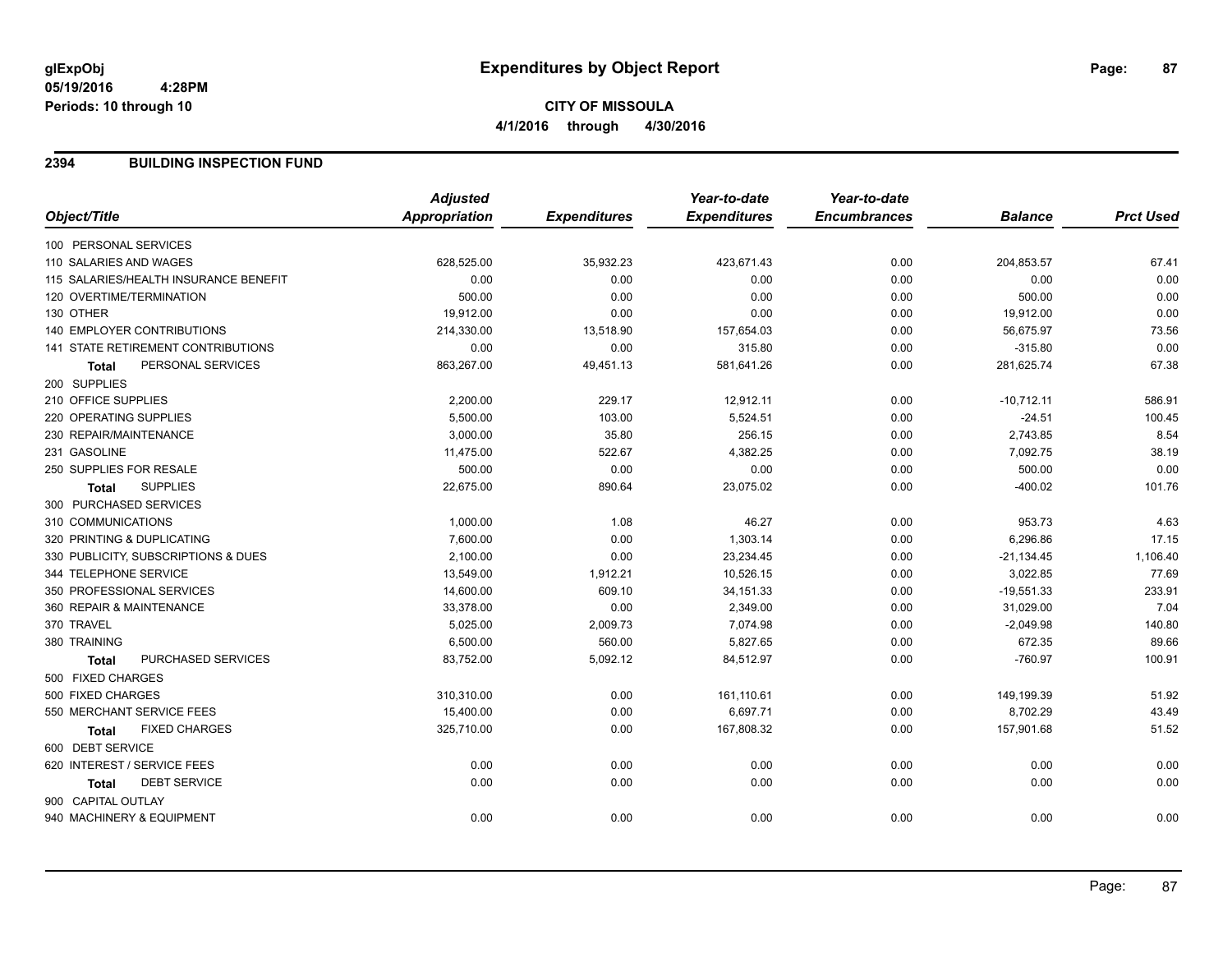**CITY OF MISSOULA 4/1/2016 through 4/30/2016**

#### **2394 BUILDING INSPECTION FUND**

| Object/Title |                          | <b>Adjusted</b><br>Appropriation | <b>Expenditures</b> | Year-to-date<br><b>Expenditures</b> | Year-to-date<br><b>Encumbrances</b> | <b>Balance</b> | <b>Prct Used</b> |
|--------------|--------------------------|----------------------------------|---------------------|-------------------------------------|-------------------------------------|----------------|------------------|
| <b>Total</b> | CAPITAL OUTLAY           | 0.00                             | 0.00                | 0.00                                | 0.00                                | 0.00           | 0.00             |
| <b>Total</b> | BUILDING INSPECTION FUND | .295,404.00                      | 55,433.89           | 857,037.57                          | 0.00                                | 438,366.43     | 66.16            |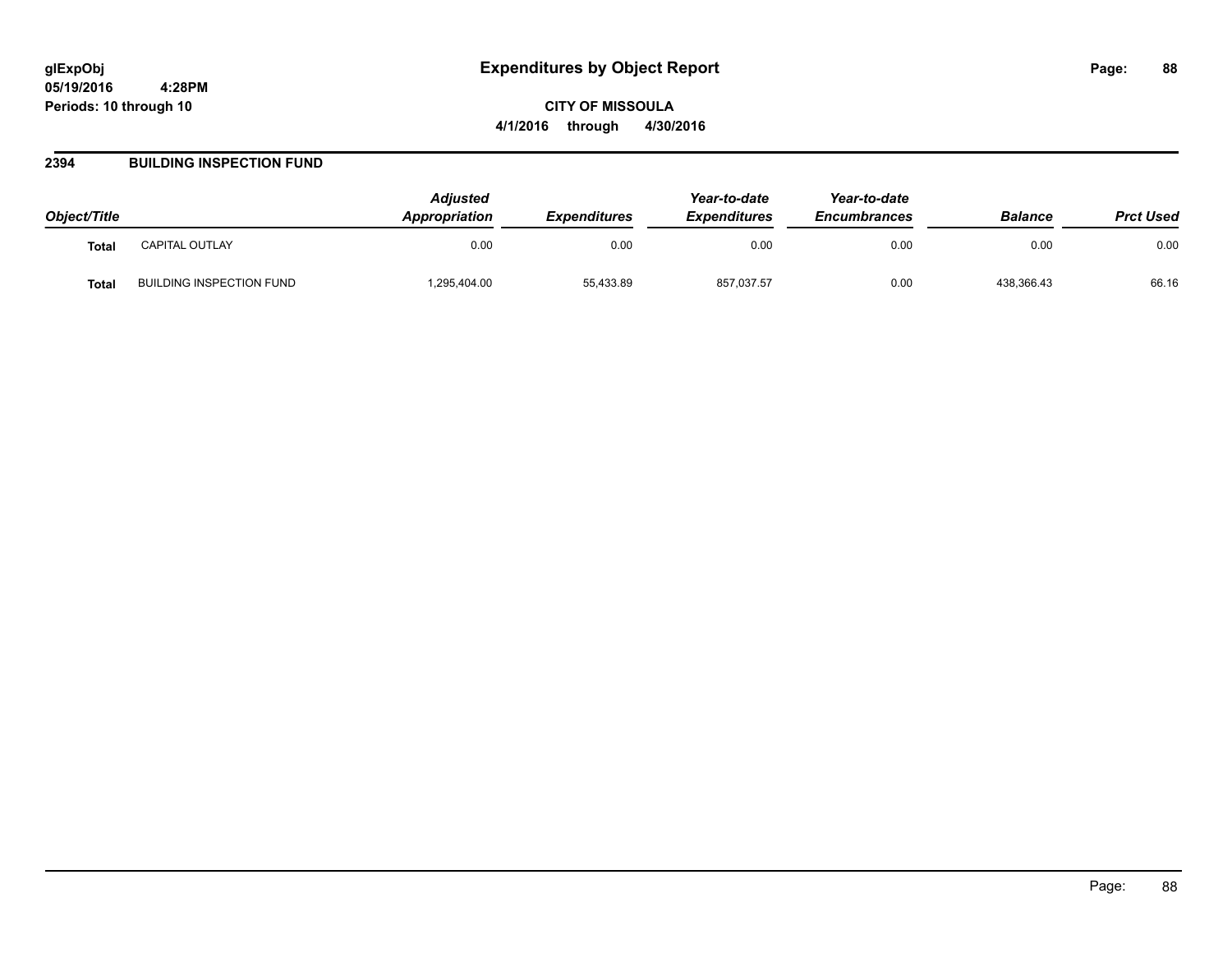#### **2395 CITY GRANTS & PROGRAM INCOME FUND**

**390 NON-DEPARTMENTAL**

| Object/Title           |                                   | <b>Adjusted</b><br><b>Appropriation</b> | <b>Expenditures</b> | Year-to-date<br><b>Expenditures</b> | Year-to-date<br><b>Encumbrances</b> | <b>Balance</b> | <b>Prct Used</b> |
|------------------------|-----------------------------------|-----------------------------------------|---------------------|-------------------------------------|-------------------------------------|----------------|------------------|
| 300 PURCHASED SERVICES |                                   |                                         |                     |                                     |                                     |                |                  |
|                        | 350 PROFESSIONAL SERVICES         | 250.00                                  | 0.00                | 0.00                                | 0.00                                | 250.00         | 0.00             |
| <b>Total</b>           | <b>PURCHASED SERVICES</b>         | 250.00                                  | 0.00                | 0.00                                | 0.00                                | 250.00         | 0.00             |
| 500 FIXED CHARGES      |                                   |                                         |                     |                                     |                                     |                |                  |
|                        | 550 MERCHANT SERVICE FEES         | 0.00                                    | 0.00                | 0.00                                | 0.00                                | 0.00           | 0.00             |
| <b>Total</b>           | <b>FIXED CHARGES</b>              | 0.00                                    | 0.00                | 0.00                                | 0.00                                | 0.00           | 0.00             |
|                        | 700 GRANTS & CONTRIBUTIONS        |                                         |                     |                                     |                                     |                |                  |
|                        | 700 GRANTS & CONTRIBUTIONS        | 0.00                                    | 0.00                | 0.00                                | 0.00                                | 0.00           | 0.00             |
| <b>Total</b>           | <b>GRANTS &amp; CONTRIBUTIONS</b> | 0.00                                    | 0.00                | 0.00                                | 0.00                                | 0.00           | 0.00             |
| 800 OTHER OBJECTS      |                                   |                                         |                     |                                     |                                     |                |                  |
|                        | 820 TRANSFERS TO OTHER FUNDS      | 0.00                                    | 0.00                | 0.00                                | 0.00                                | 0.00           | 0.00             |
| 845 CONTINGENCY        |                                   | 0.00                                    | 0.00                | 0.00                                | 0.00                                | 0.00           | 0.00             |
| <b>Total</b>           | OTHER OBJECTS                     | 0.00                                    | 0.00                | 0.00                                | 0.00                                | 0.00           | 0.00             |
| <b>Total</b>           | NON-DEPARTMENTAL                  | 250.00                                  | 0.00                | 0.00                                | 0.00                                | 250.00         | 0.00             |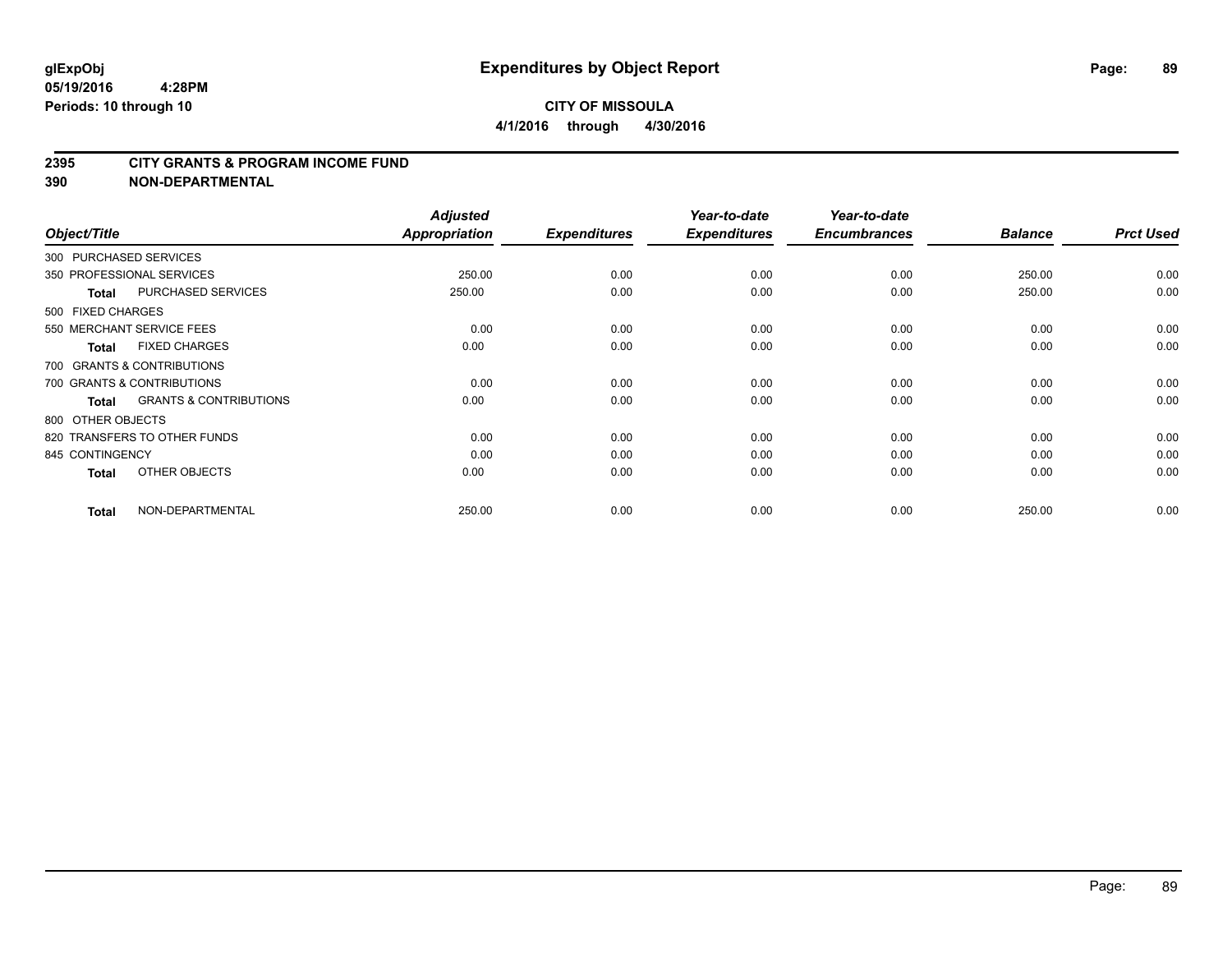#### **CITY OF MISSOULA 4/1/2016 through 4/30/2016**

## **2395 CITY GRANTS & PROGRAM INCOME FUND**

| Object/Title           |                                   | <b>Adjusted</b><br><b>Appropriation</b> | <b>Expenditures</b> | Year-to-date<br><b>Expenditures</b> | Year-to-date<br><b>Encumbrances</b> | <b>Balance</b> | <b>Prct Used</b> |
|------------------------|-----------------------------------|-----------------------------------------|---------------------|-------------------------------------|-------------------------------------|----------------|------------------|
| 300 PURCHASED SERVICES |                                   |                                         |                     |                                     |                                     |                |                  |
|                        | 350 PROFESSIONAL SERVICES         | 250.00                                  | 0.00                | 0.00                                | 0.00                                | 250.00         | 0.00             |
| <b>Total</b>           | PURCHASED SERVICES                | 250.00                                  | 0.00                | 0.00                                | 0.00                                | 250.00         | 0.00             |
| 500 FIXED CHARGES      |                                   |                                         |                     |                                     |                                     |                |                  |
|                        | 550 MERCHANT SERVICE FEES         | 0.00                                    | 0.00                | 0.00                                | 0.00                                | 0.00           | 0.00             |
| <b>Total</b>           | <b>FIXED CHARGES</b>              | 0.00                                    | 0.00                | 0.00                                | 0.00                                | 0.00           | 0.00             |
|                        | 700 GRANTS & CONTRIBUTIONS        |                                         |                     |                                     |                                     |                |                  |
|                        | 700 GRANTS & CONTRIBUTIONS        | 0.00                                    | 0.00                | 0.00                                | 0.00                                | 0.00           | 0.00             |
| <b>Total</b>           | <b>GRANTS &amp; CONTRIBUTIONS</b> | 0.00                                    | 0.00                | 0.00                                | 0.00                                | 0.00           | 0.00             |
| 800 OTHER OBJECTS      |                                   |                                         |                     |                                     |                                     |                |                  |
|                        | 820 TRANSFERS TO OTHER FUNDS      | 0.00                                    | 0.00                | 0.00                                | 0.00                                | 0.00           | 0.00             |
| 845 CONTINGENCY        |                                   | 0.00                                    | 0.00                | 0.00                                | 0.00                                | 0.00           | 0.00             |
| <b>Total</b>           | OTHER OBJECTS                     | 0.00                                    | 0.00                | 0.00                                | 0.00                                | 0.00           | 0.00             |
| Total                  | CITY GRANTS & PROGRAM INCOME FUN  | 250.00                                  | 0.00                | 0.00                                | 0.00                                | 250.00         | 0.00             |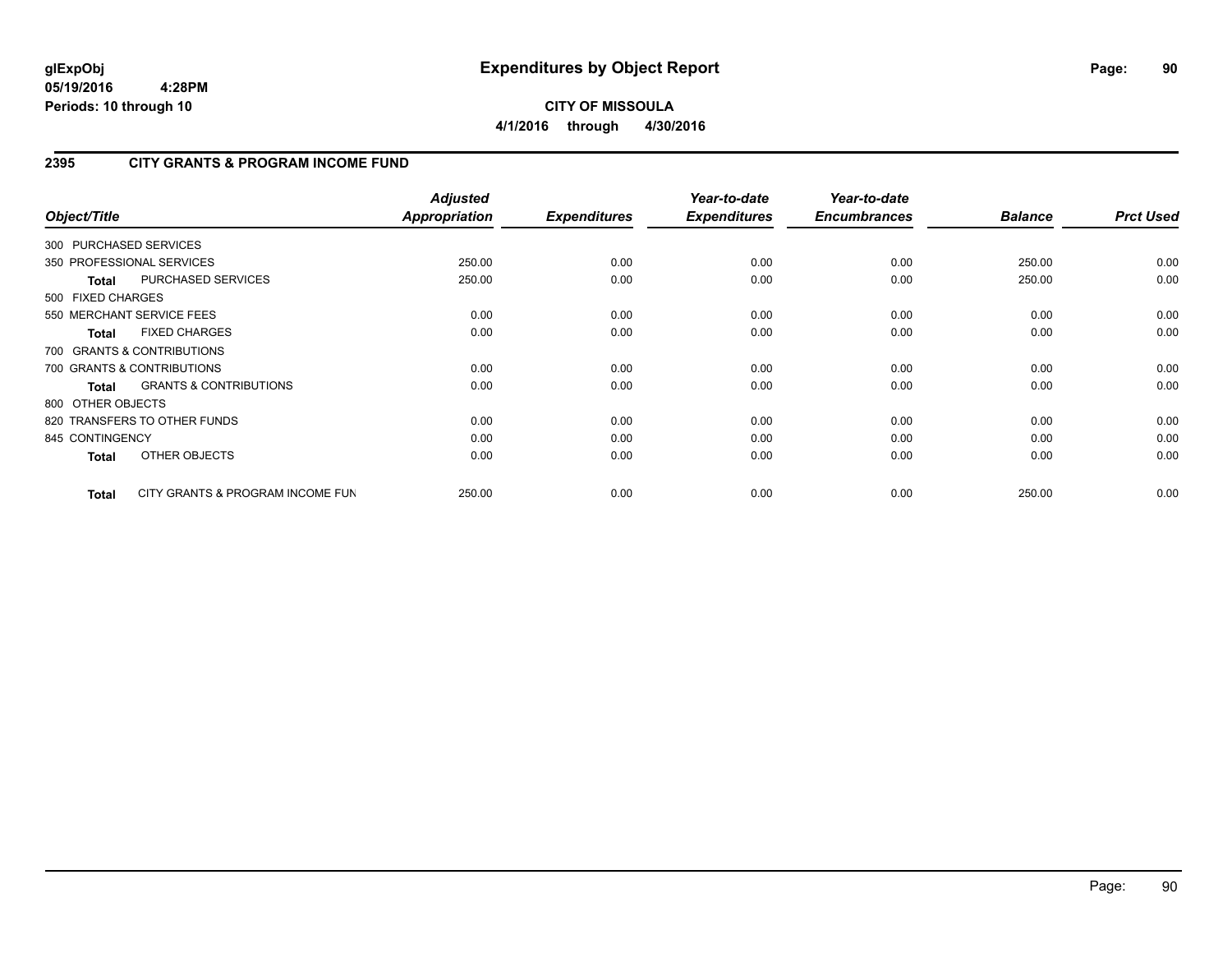#### **2396 ENERGY EFFICIENCY REVOLVING LOAN FUND**

**390 NON-DEPARTMENTAL**

| Object/Title |                                   | <b>Adjusted</b><br>Appropriation | <b>Expenditures</b> | Year-to-date<br><b>Expenditures</b> | Year-to-date<br><b>Encumbrances</b> | <b>Balance</b> | <b>Prct Used</b> |
|--------------|-----------------------------------|----------------------------------|---------------------|-------------------------------------|-------------------------------------|----------------|------------------|
|              | 700 GRANTS & CONTRIBUTIONS        |                                  |                     |                                     |                                     |                |                  |
|              | 700 GRANTS & CONTRIBUTIONS        | 0.00                             | 0.00                | 0.00                                | 0.00                                | 0.00           | 0.00             |
| <b>Total</b> | <b>GRANTS &amp; CONTRIBUTIONS</b> | 0.00                             | 0.00                | 0.00                                | 0.00                                | 0.00           | 0.00             |
| <b>Total</b> | NON-DEPARTMENTAL                  | 0.00                             | 0.00                | 0.00                                | 0.00                                | 0.00           | 0.00             |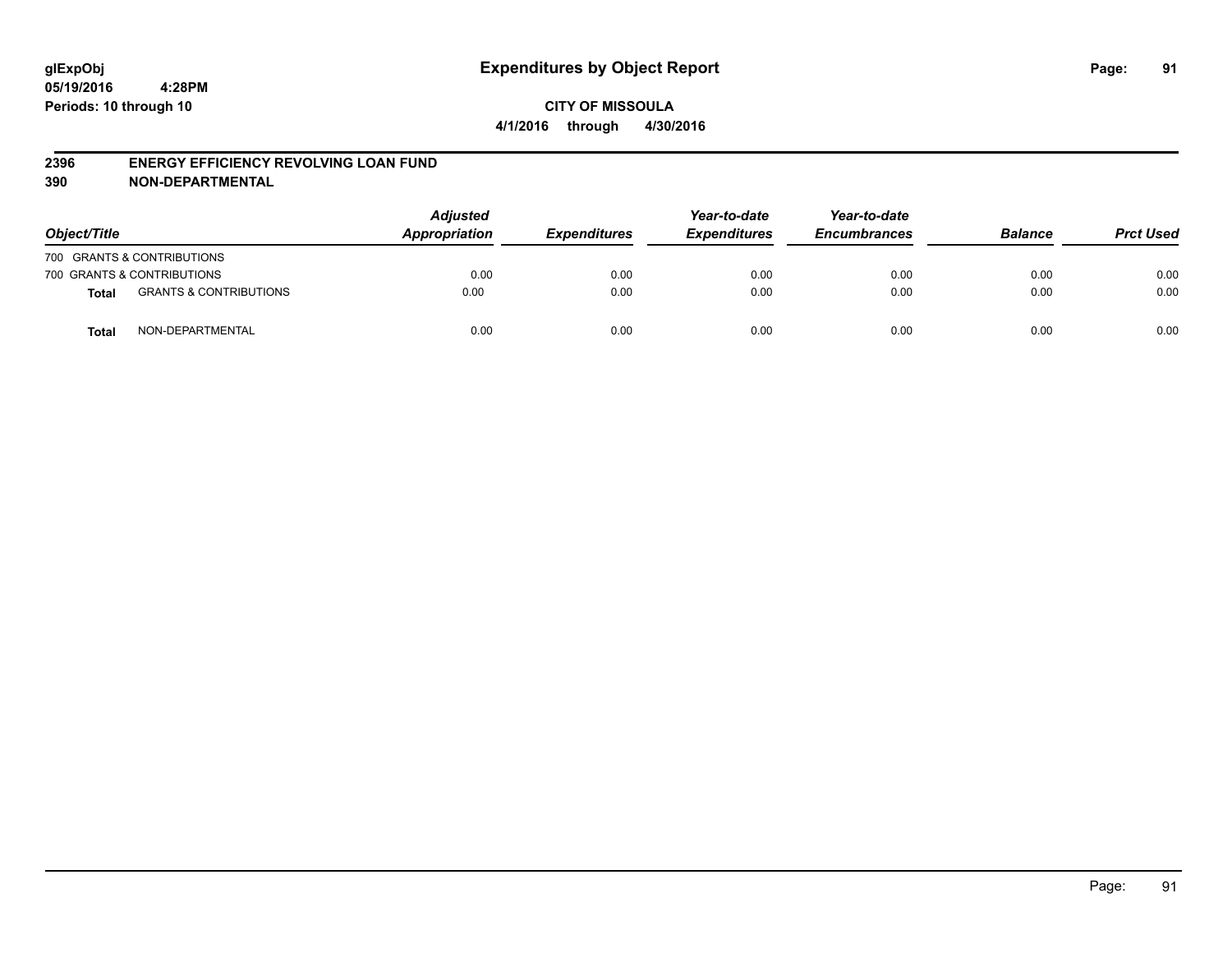# **glExpObj Expenditures by Object Report Page: 92**

**05/19/2016 4:28PM Periods: 10 through 10**

**CITY OF MISSOULA 4/1/2016 through 4/30/2016**

#### **2396 ENERGY EFFICIENCY REVOLVING LOAN FUND**

| Object/Title |                                   | <b>Adjusted</b><br>Appropriation | <b>Expenditures</b> | Year-to-date<br><b>Expenditures</b> | Year-to-date<br><b>Encumbrances</b> | <b>Balance</b> | <b>Prct Used</b> |
|--------------|-----------------------------------|----------------------------------|---------------------|-------------------------------------|-------------------------------------|----------------|------------------|
|              | 700 GRANTS & CONTRIBUTIONS        |                                  |                     |                                     |                                     |                |                  |
|              | 700 GRANTS & CONTRIBUTIONS        | 0.00                             | 0.00                | 0.00                                | 0.00                                | 0.00           | 0.00             |
| <b>Total</b> | <b>GRANTS &amp; CONTRIBUTIONS</b> | 0.00                             | 0.00                | 0.00                                | 0.00                                | 0.00           | 0.00             |
| Total        | ENERGY EFFICIENCY REVOLVING LOAN  | 0.00                             | 0.00                | 0.00                                | 0.00                                | 0.00           | 0.00             |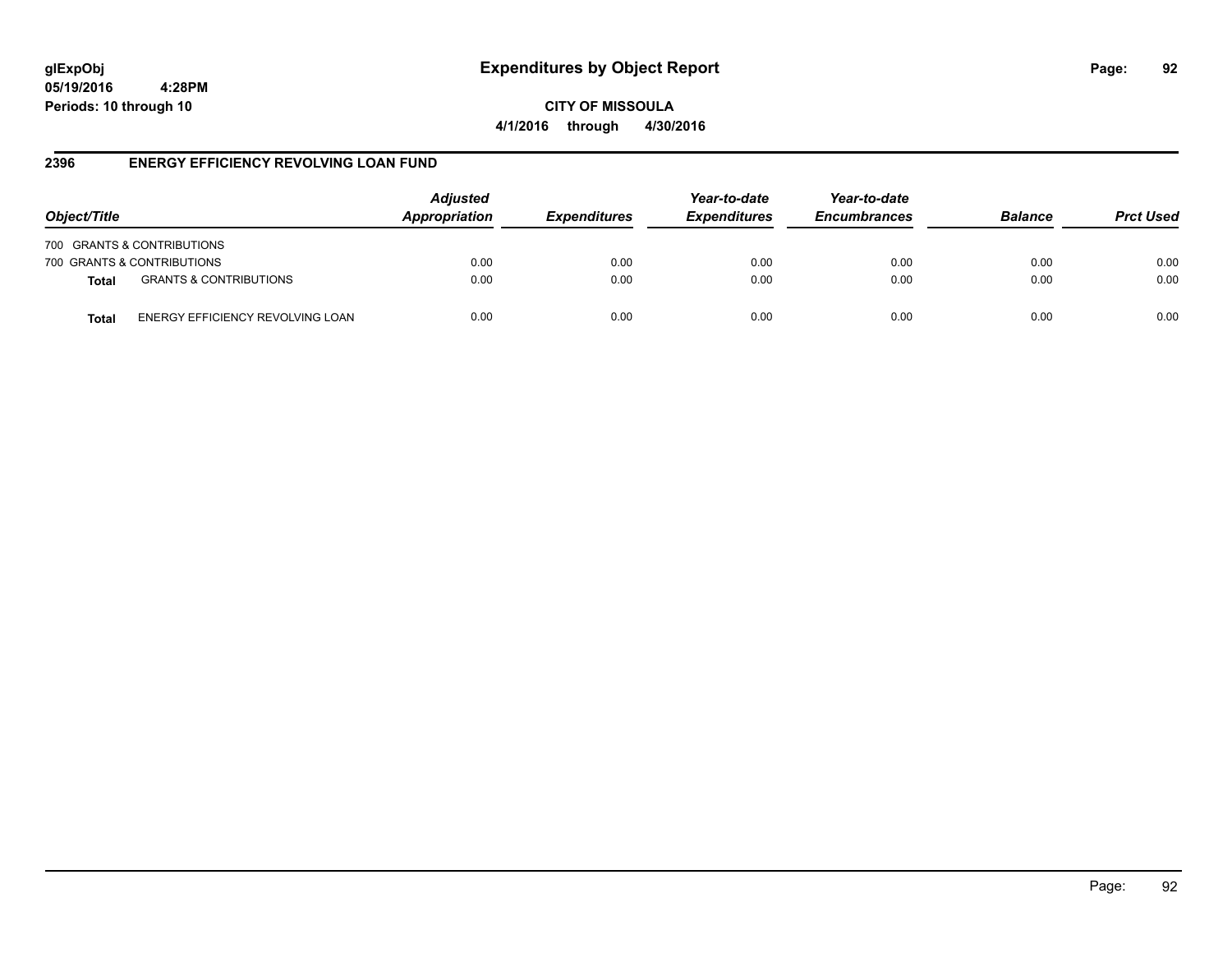#### **2399 DANGEROUS BUILDING DEMOLITION & REPAIR F**

**310 BUILDING INSPECTION**

| Object/Title              |                            | <b>Adjusted</b><br><b>Appropriation</b> | <b>Expenditures</b> | Year-to-date<br><b>Expenditures</b> | Year-to-date<br><b>Encumbrances</b> | <b>Balance</b> | <b>Prct Used</b> |
|---------------------------|----------------------------|-----------------------------------------|---------------------|-------------------------------------|-------------------------------------|----------------|------------------|
| 500 FIXED CHARGES         |                            |                                         |                     |                                     |                                     |                |                  |
| 550 MERCHANT SERVICE FEES |                            | 0.00                                    | 0.00                | 0.00                                | 0.00                                | 0.00           | 0.00             |
| <b>Total</b>              | <b>FIXED CHARGES</b>       | 0.00                                    | 0.00                | 0.00                                | 0.00                                | 0.00           | 0.00             |
| 800 OTHER OBJECTS         |                            |                                         |                     |                                     |                                     |                |                  |
| 845 CONTINGENCY           |                            | 15.000.00                               | 0.00                | 0.00                                | 0.00                                | 15.000.00      | 0.00             |
| <b>Total</b>              | OTHER OBJECTS              | 15,000.00                               | 0.00                | 0.00                                | 0.00                                | 15,000.00      | 0.00             |
| <b>Total</b>              | <b>BUILDING INSPECTION</b> | 15.000.00                               | 0.00                | 0.00                                | 0.00                                | 15.000.00      | 0.00             |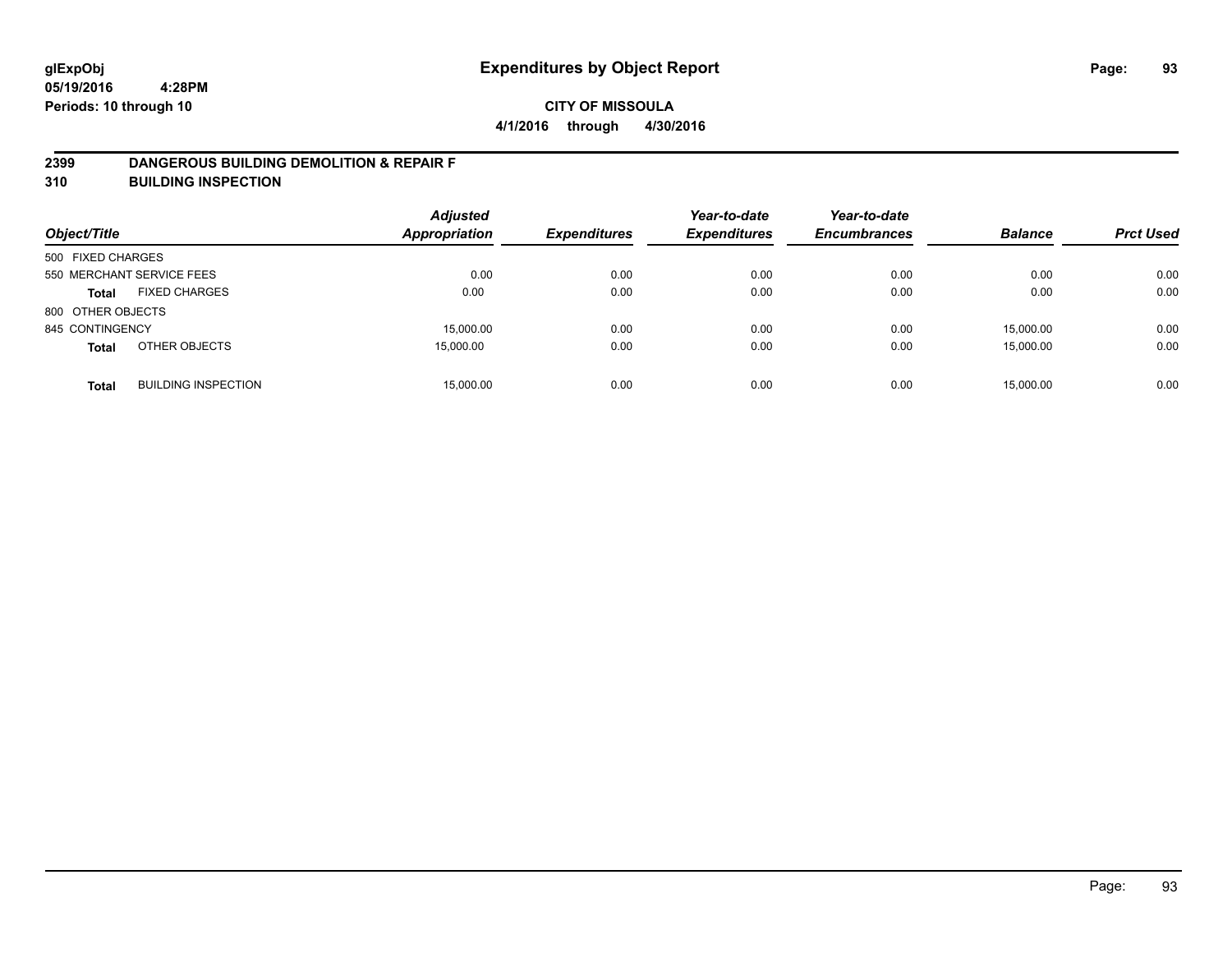## **CITY OF MISSOULA 4/1/2016 through 4/30/2016**

### **2399 DANGEROUS BUILDING DEMOLITION & REPAIR F**

| Object/Title      |                                   | <b>Adjusted</b><br><b>Appropriation</b> | <b>Expenditures</b> | Year-to-date<br><b>Expenditures</b> | Year-to-date<br><b>Encumbrances</b> | <b>Balance</b> | <b>Prct Used</b> |
|-------------------|-----------------------------------|-----------------------------------------|---------------------|-------------------------------------|-------------------------------------|----------------|------------------|
| 500 FIXED CHARGES |                                   |                                         |                     |                                     |                                     |                |                  |
|                   | 550 MERCHANT SERVICE FEES         | 0.00                                    | 0.00                | 0.00                                | 0.00                                | 0.00           | 0.00             |
| <b>Total</b>      | <b>FIXED CHARGES</b>              | 0.00                                    | 0.00                | 0.00                                | 0.00                                | 0.00           | 0.00             |
| 800 OTHER OBJECTS |                                   |                                         |                     |                                     |                                     |                |                  |
| 845 CONTINGENCY   |                                   | 15,000.00                               | 0.00                | 0.00                                | 0.00                                | 15,000.00      | 0.00             |
| <b>Total</b>      | OTHER OBJECTS                     | 15,000.00                               | 0.00                | 0.00                                | 0.00                                | 15,000.00      | 0.00             |
| <b>Total</b>      | DANGEROUS BUILDING DEMOLITION & F | 15.000.00                               | 0.00                | 0.00                                | 0.00                                | 15,000.00      | 0.00             |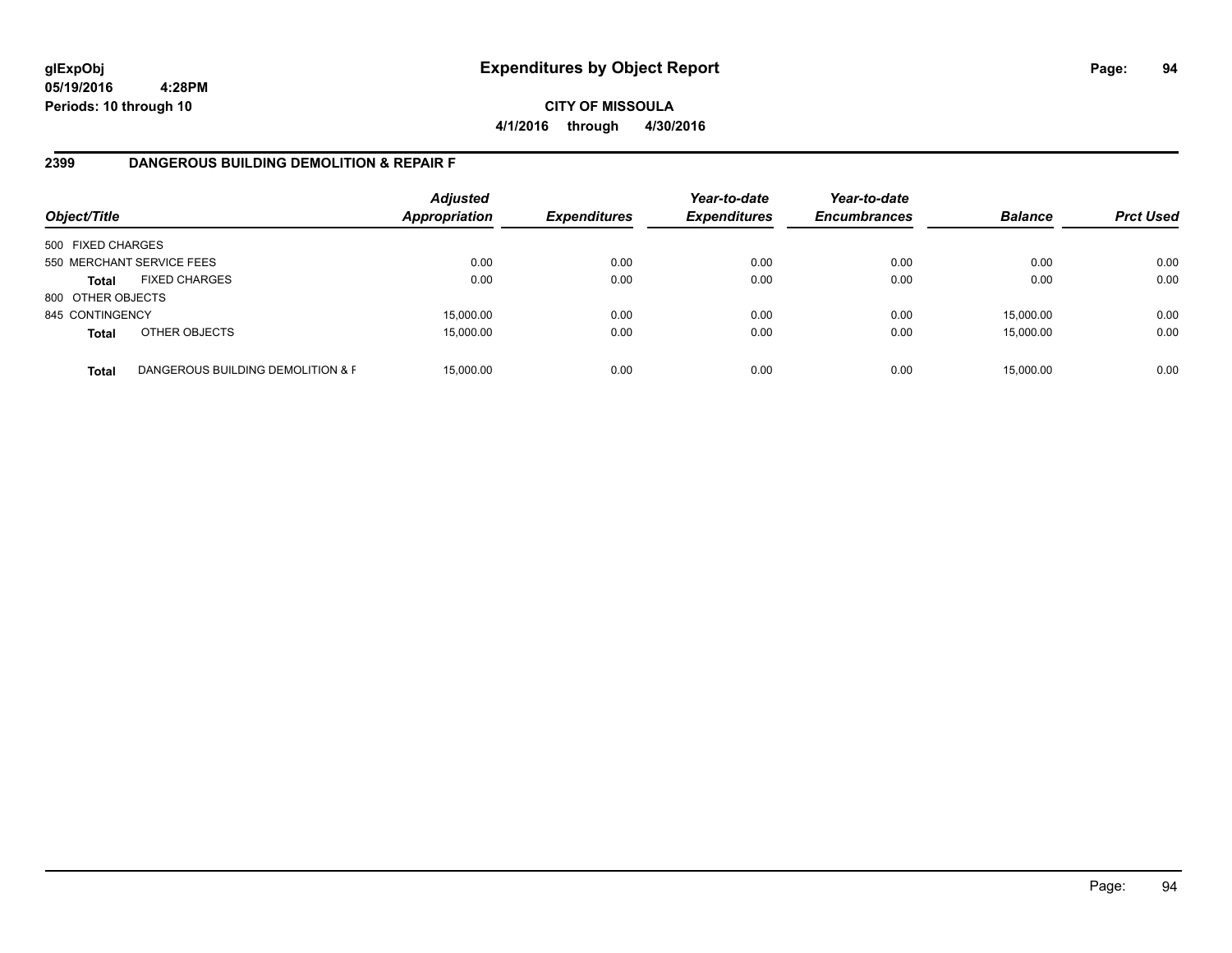#### **2400 STREET LIGHTING ASSESSMENTS FUND**

#### **280 PUBLIC WORKS OPERATIONS**

| Object/Title              |                               | <b>Adjusted</b><br>Appropriation | <b>Expenditures</b> | Year-to-date<br><b>Expenditures</b> | Year-to-date<br><b>Encumbrances</b> | <b>Balance</b> | <b>Prct Used</b> |
|---------------------------|-------------------------------|----------------------------------|---------------------|-------------------------------------|-------------------------------------|----------------|------------------|
| 300 PURCHASED SERVICES    |                               |                                  |                     |                                     |                                     |                |                  |
|                           | 341 ELECTRICITY & NATURAL GAS | 327.174.00                       | 0.00                | 246.969.56                          | 0.00                                | 80.204.44      | 75.49            |
| 350 PROFESSIONAL SERVICES |                               | 22.902.00                        | 0.00                | 7.726.00                            | 0.00                                | 15.176.00      | 33.74            |
| 360 REPAIR & MAINTENANCE  |                               | 0.00                             | 0.00                | 0.00                                | 0.00                                | 0.00           | 0.00             |
| Total                     | <b>PURCHASED SERVICES</b>     | 350.076.00                       | 0.00                | 254.695.56                          | 0.00                                | 95.380.44      | 72.75            |
| 500 FIXED CHARGES         |                               |                                  |                     |                                     |                                     |                |                  |
| 550 MERCHANT SERVICE FEES |                               | 0.00                             | 0.00                | 0.00                                | 0.00                                | 0.00           | 0.00             |
| <b>Total</b>              | <b>FIXED CHARGES</b>          | 0.00                             | 0.00                | 0.00                                | 0.00                                | 0.00           | 0.00             |
|                           |                               |                                  |                     |                                     |                                     |                |                  |
| <b>Total</b>              | PUBLIC WORKS OPERATIONS       | 350.076.00                       | 0.00                | 254.695.56                          | 0.00                                | 95.380.44      | 72.75            |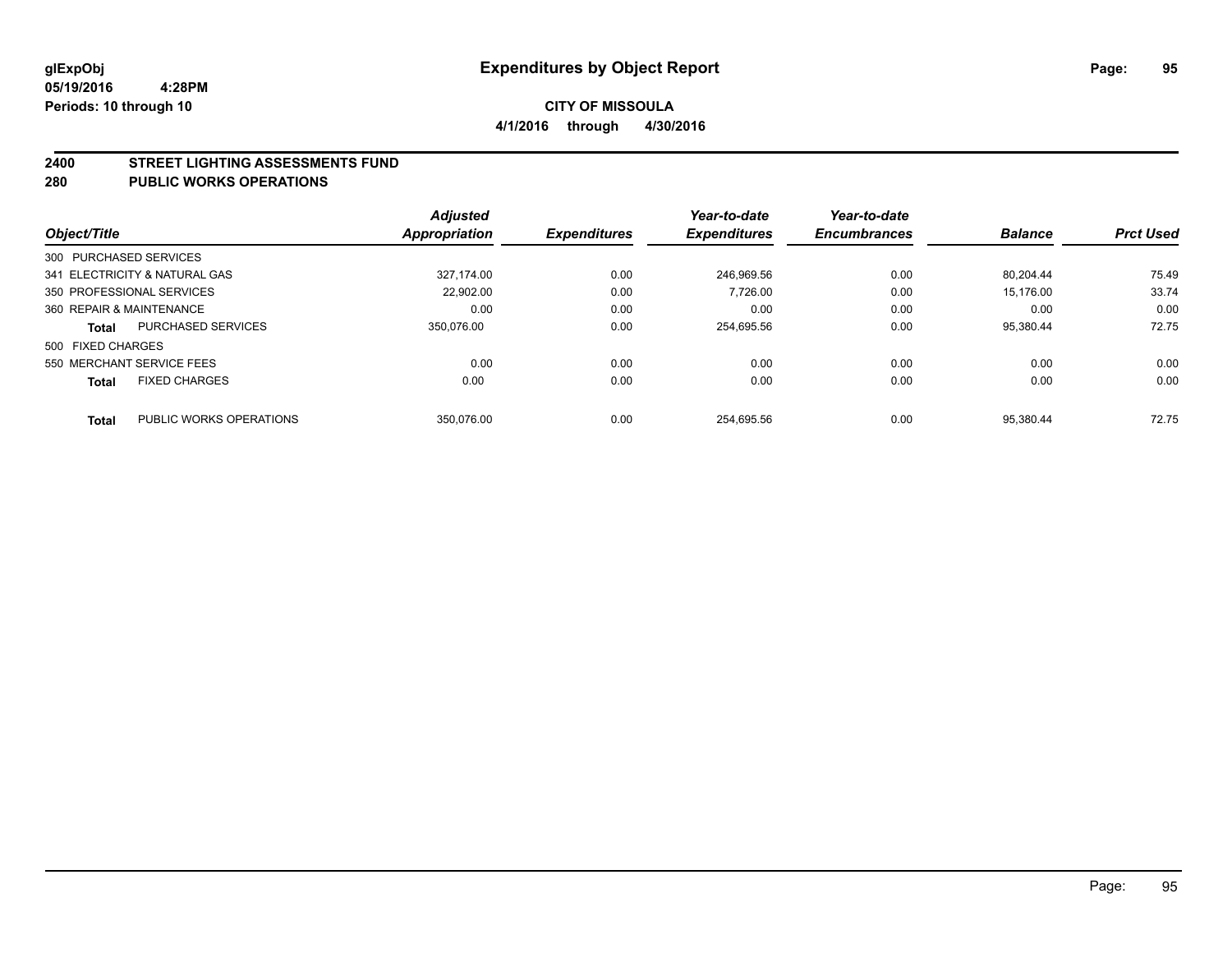#### **CITY OF MISSOULA 4/1/2016 through 4/30/2016**

### **2400 STREET LIGHTING ASSESSMENTS FUND**

| Object/Title              |                                  | <b>Adjusted</b><br>Appropriation | <b>Expenditures</b> | Year-to-date<br><b>Expenditures</b> | Year-to-date<br><b>Encumbrances</b> | <b>Balance</b> | <b>Prct Used</b> |
|---------------------------|----------------------------------|----------------------------------|---------------------|-------------------------------------|-------------------------------------|----------------|------------------|
| 300 PURCHASED SERVICES    |                                  |                                  |                     |                                     |                                     |                |                  |
|                           | 341 ELECTRICITY & NATURAL GAS    | 327.174.00                       | 0.00                | 246.969.56                          | 0.00                                | 80.204.44      | 75.49            |
| 350 PROFESSIONAL SERVICES |                                  | 22.902.00                        | 0.00                | 7.726.00                            | 0.00                                | 15.176.00      | 33.74            |
| 360 REPAIR & MAINTENANCE  |                                  | 0.00                             | 0.00                | 0.00                                | 0.00                                | 0.00           | 0.00             |
| Total                     | <b>PURCHASED SERVICES</b>        | 350.076.00                       | 0.00                | 254,695.56                          | 0.00                                | 95.380.44      | 72.75            |
| 500 FIXED CHARGES         |                                  |                                  |                     |                                     |                                     |                |                  |
|                           | 550 MERCHANT SERVICE FEES        | 0.00                             | 0.00                | 0.00                                | 0.00                                | 0.00           | 0.00             |
| <b>Total</b>              | <b>FIXED CHARGES</b>             | 0.00                             | 0.00                | 0.00                                | 0.00                                | 0.00           | 0.00             |
| <b>Total</b>              | STREET LIGHTING ASSESSMENTS FUND | 350.076.00                       | 0.00                | 254.695.56                          | 0.00                                | 95.380.44      | 72.75            |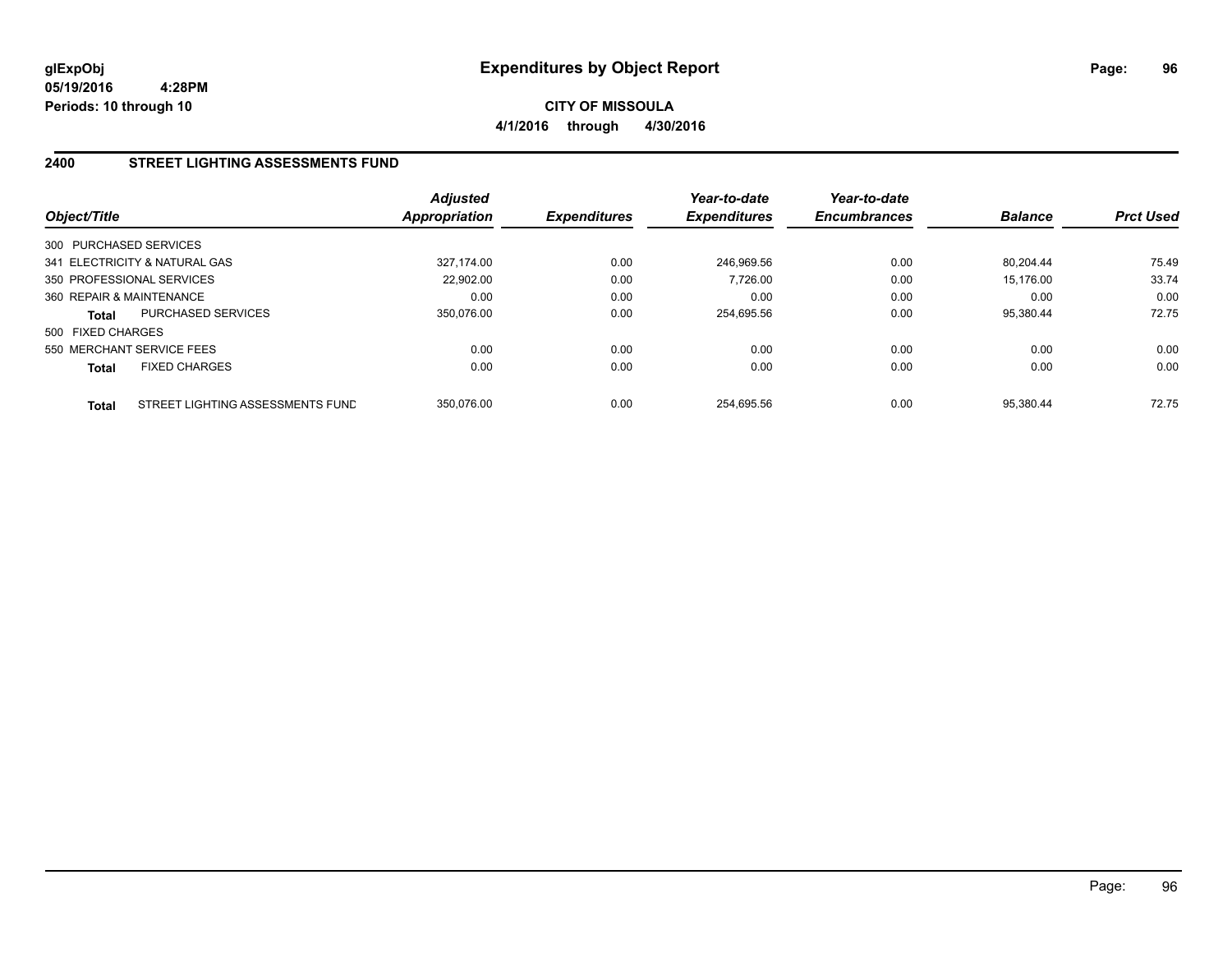#### **2500 STREET MAINTENANCE ASSESSMENT FUND**

**390 NON-DEPARTMENTAL**

| Object/Title      |                              | <b>Adjusted</b><br><b>Appropriation</b> | <b>Expenditures</b> | Year-to-date<br><b>Expenditures</b> | Year-to-date<br><b>Encumbrances</b> | <b>Balance</b> | <b>Prct Used</b> |
|-------------------|------------------------------|-----------------------------------------|---------------------|-------------------------------------|-------------------------------------|----------------|------------------|
|                   | 300 PURCHASED SERVICES       |                                         |                     |                                     |                                     |                |                  |
| 345 GARBAGE       |                              | 32.014.00                               | 1,332.59            | 16,721.80                           | 0.00                                | 15.292.20      | 52.23            |
| <b>Total</b>      | <b>PURCHASED SERVICES</b>    | 32,014.00                               | 1,332.59            | 16,721.80                           | 0.00                                | 15,292.20      | 52.23            |
| 500 FIXED CHARGES |                              |                                         |                     |                                     |                                     |                |                  |
|                   | 550 MERCHANT SERVICE FEES    | 0.00                                    | 0.00                | 0.00                                | 0.00                                | 0.00           | 0.00             |
| <b>Total</b>      | <b>FIXED CHARGES</b>         | 0.00                                    | 0.00                | 0.00                                | 0.00                                | 0.00           | 0.00             |
| 800 OTHER OBJECTS |                              |                                         |                     |                                     |                                     |                |                  |
|                   | 820 TRANSFERS TO OTHER FUNDS | 27.281.00                               | 0.00                | 13.641.00                           | 0.00                                | 13.640.00      | 50.00            |
| <b>Total</b>      | OTHER OBJECTS                | 27.281.00                               | 0.00                | 13.641.00                           | 0.00                                | 13.640.00      | 50.00            |
| <b>Total</b>      | NON-DEPARTMENTAL             | 59.295.00                               | 1.332.59            | 30.362.80                           | 0.00                                | 28.932.20      | 51.21            |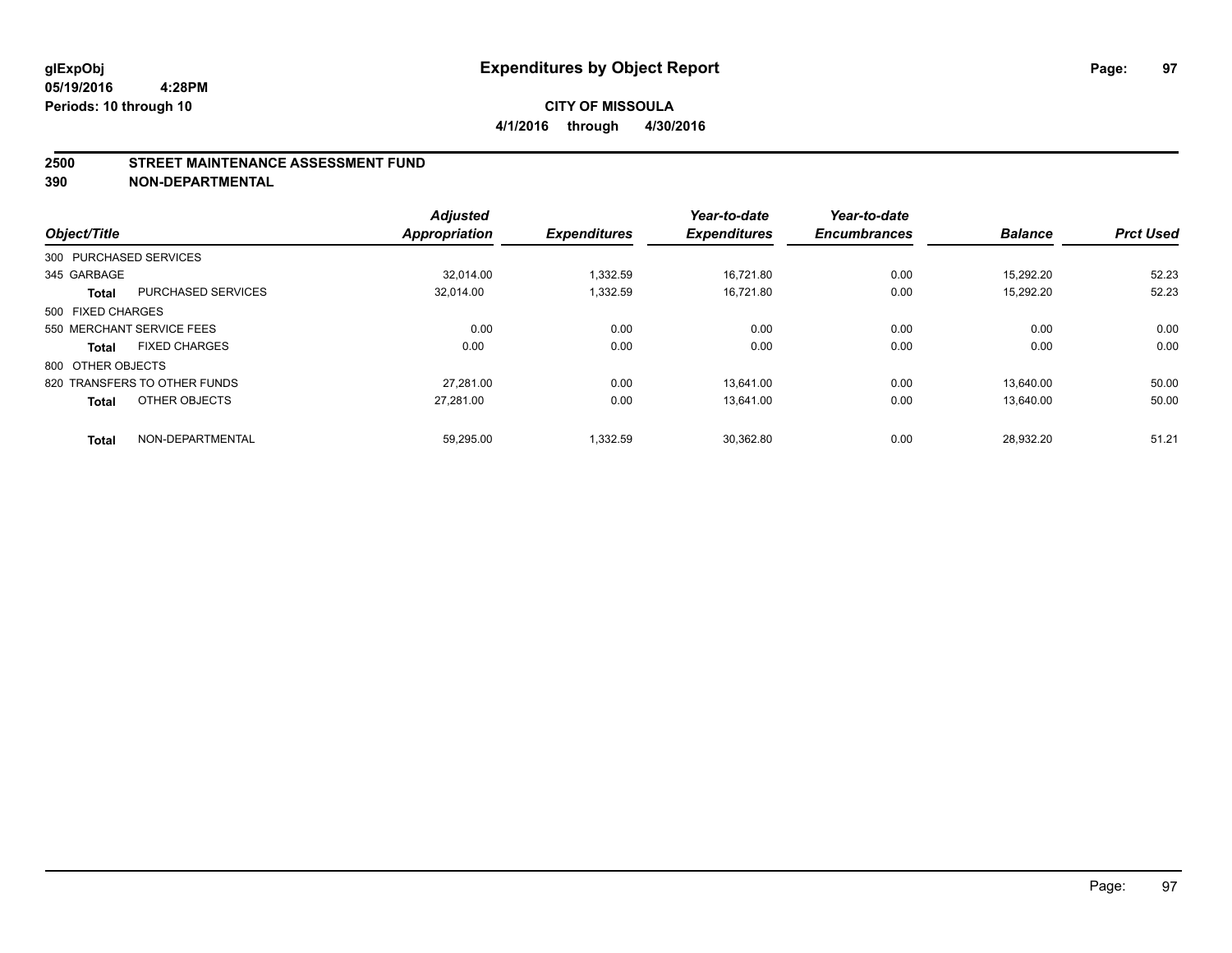**CITY OF MISSOULA 4/1/2016 through 4/30/2016**

### **2500 STREET MAINTENANCE ASSESSMENT FUND**

| Object/Title           |                                  | <b>Adjusted</b><br><b>Appropriation</b> | <b>Expenditures</b> | Year-to-date<br><b>Expenditures</b> | Year-to-date<br><b>Encumbrances</b> | <b>Balance</b> | <b>Prct Used</b> |
|------------------------|----------------------------------|-----------------------------------------|---------------------|-------------------------------------|-------------------------------------|----------------|------------------|
| 300 PURCHASED SERVICES |                                  |                                         |                     |                                     |                                     |                |                  |
| 345 GARBAGE            |                                  | 32.014.00                               | 1,332.59            | 16.721.80                           | 0.00                                | 15.292.20      | 52.23            |
| Total                  | <b>PURCHASED SERVICES</b>        | 32,014.00                               | 1,332.59            | 16,721.80                           | 0.00                                | 15.292.20      | 52.23            |
| 500 FIXED CHARGES      |                                  |                                         |                     |                                     |                                     |                |                  |
|                        | 550 MERCHANT SERVICE FEES        | 0.00                                    | 0.00                | 0.00                                | 0.00                                | 0.00           | 0.00             |
| <b>Total</b>           | <b>FIXED CHARGES</b>             | 0.00                                    | 0.00                | 0.00                                | 0.00                                | 0.00           | 0.00             |
| 800 OTHER OBJECTS      |                                  |                                         |                     |                                     |                                     |                |                  |
|                        | 820 TRANSFERS TO OTHER FUNDS     | 27.281.00                               | 0.00                | 13.641.00                           | 0.00                                | 13.640.00      | 50.00            |
| <b>Total</b>           | OTHER OBJECTS                    | 27,281.00                               | 0.00                | 13,641.00                           | 0.00                                | 13,640.00      | 50.00            |
| <b>Total</b>           | STREET MAINTENANCE ASSESSMENT FI | 59.295.00                               | 1.332.59            | 30.362.80                           | 0.00                                | 28.932.20      | 51.21            |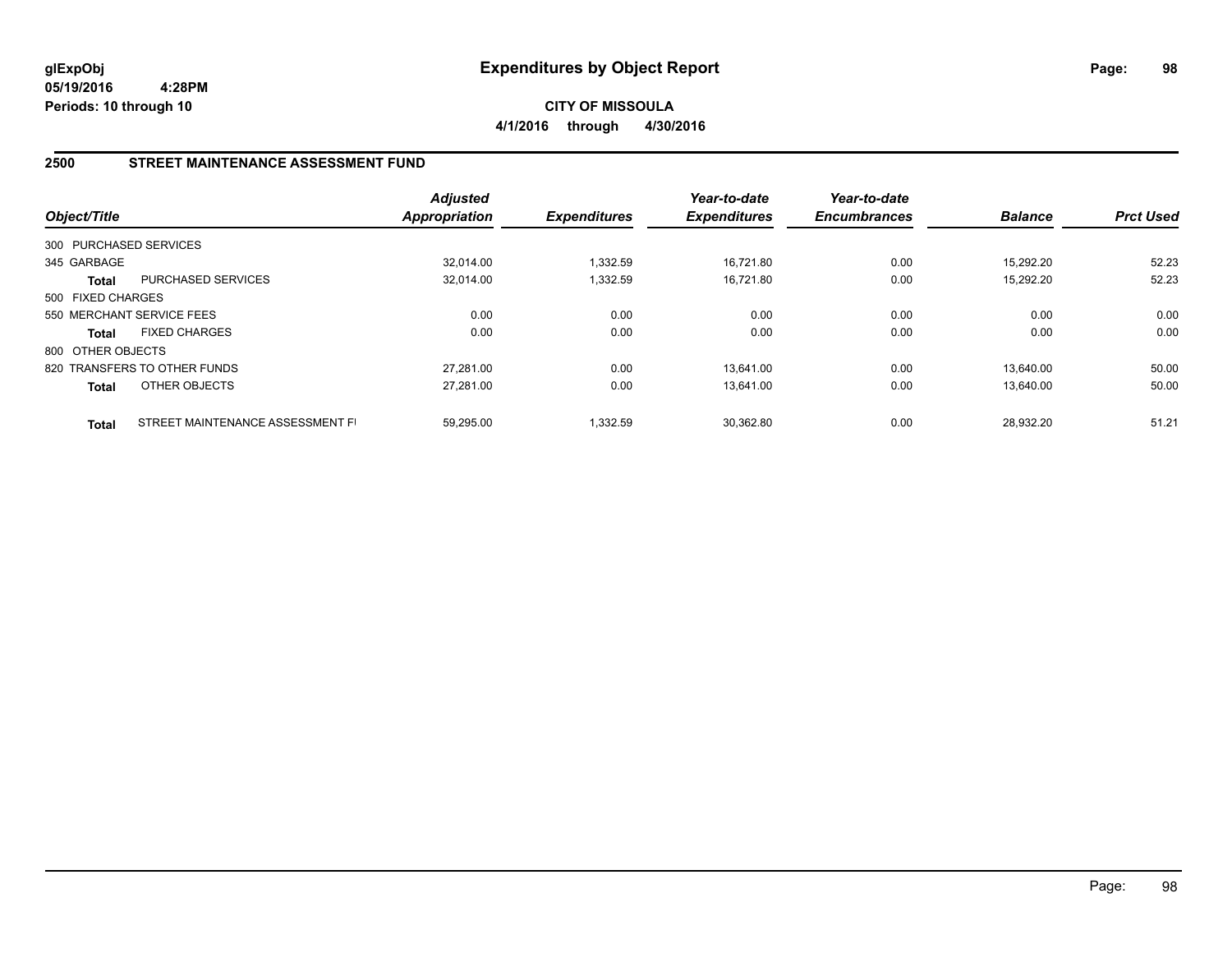#### **2510 RUSSELL PARK MAINTENANCE ASSESSMENT FUND**

**370 PARKS & RECREATION**

| Object/Title                         | <b>Adjusted</b><br><b>Appropriation</b> | <b>Expenditures</b> | Year-to-date<br><b>Expenditures</b> | Year-to-date<br><b>Encumbrances</b> | <b>Balance</b> | <b>Prct Used</b> |
|--------------------------------------|-----------------------------------------|---------------------|-------------------------------------|-------------------------------------|----------------|------------------|
| 500 FIXED CHARGES                    |                                         |                     |                                     |                                     |                |                  |
| 550 MERCHANT SERVICE FEES            | 0.00                                    | 0.00                | 0.00                                | 0.00                                | 0.00           | 0.00             |
| <b>FIXED CHARGES</b><br><b>Total</b> | 0.00                                    | 0.00                | 0.00                                | 0.00                                | 0.00           | 0.00             |
| 800 OTHER OBJECTS                    |                                         |                     |                                     |                                     |                |                  |
| 820 TRANSFERS TO OTHER FUNDS         | 0.00                                    | 0.00                | 0.00                                | 0.00                                | 0.00           | 0.00             |
| OTHER OBJECTS<br><b>Total</b>        | 0.00                                    | 0.00                | 0.00                                | 0.00                                | 0.00           | 0.00             |
| PARKS & RECREATION<br><b>Total</b>   | 0.00                                    | 0.00                | 0.00                                | 0.00                                | 0.00           | 0.00             |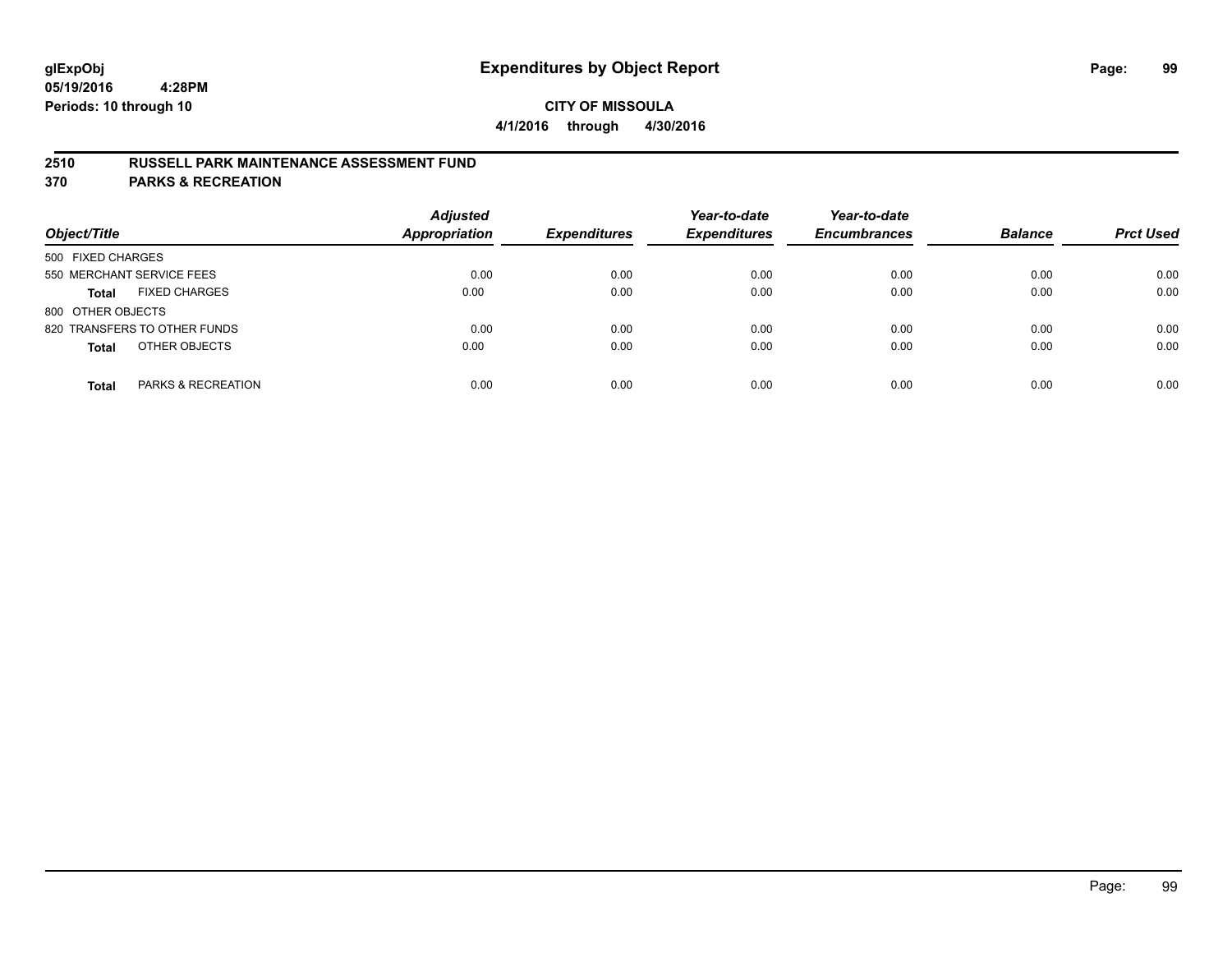**CITY OF MISSOULA 4/1/2016 through 4/30/2016**

#### **2510 RUSSELL PARK MAINTENANCE ASSESSMENT FUND**

| Object/Title              |                                  | <b>Adjusted</b><br><b>Appropriation</b> | <b>Expenditures</b> | Year-to-date<br><b>Expenditures</b> | Year-to-date<br><b>Encumbrances</b> | <b>Balance</b> | <b>Prct Used</b> |
|---------------------------|----------------------------------|-----------------------------------------|---------------------|-------------------------------------|-------------------------------------|----------------|------------------|
| 500 FIXED CHARGES         |                                  |                                         |                     |                                     |                                     |                |                  |
| 550 MERCHANT SERVICE FEES |                                  | 0.00                                    | 0.00                | 0.00                                | 0.00                                | 0.00           | 0.00             |
| <b>Total</b>              | <b>FIXED CHARGES</b>             | 0.00                                    | 0.00                | 0.00                                | 0.00                                | 0.00           | 0.00             |
| 800 OTHER OBJECTS         |                                  |                                         |                     |                                     |                                     |                |                  |
|                           | 820 TRANSFERS TO OTHER FUNDS     | 0.00                                    | 0.00                | 0.00                                | 0.00                                | 0.00           | 0.00             |
| <b>Total</b>              | OTHER OBJECTS                    | 0.00                                    | 0.00                | 0.00                                | 0.00                                | 0.00           | 0.00             |
| <b>Total</b>              | RUSSELL PARK MAINTENANCE ASSESSN | 0.00                                    | 0.00                | 0.00                                | 0.00                                | 0.00           | 0.00             |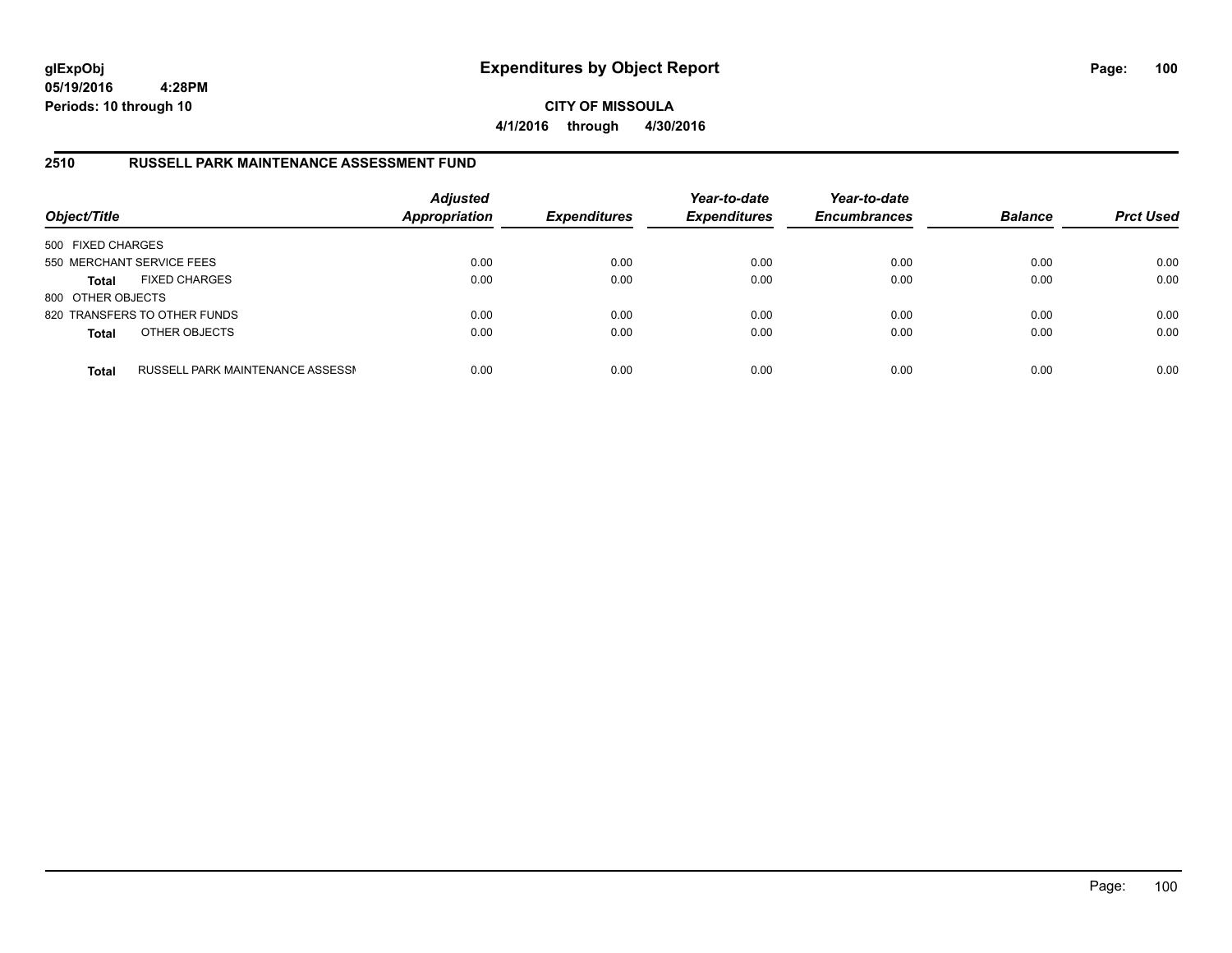## **2511 WILLOWWOOD PARK MAINTENANCE ASSESSMENT F**

**370 PARKS & RECREATION**

| Object/Title      |                               | <b>Adjusted</b><br><b>Appropriation</b> | <b>Expenditures</b> | Year-to-date<br><b>Expenditures</b> | Year-to-date<br><b>Encumbrances</b> | <b>Balance</b> | <b>Prct Used</b> |
|-------------------|-------------------------------|-----------------------------------------|---------------------|-------------------------------------|-------------------------------------|----------------|------------------|
| 500 FIXED CHARGES |                               |                                         |                     |                                     |                                     |                |                  |
|                   | 550 MERCHANT SERVICE FEES     | 0.00                                    | 0.00                | 0.00                                | 0.00                                | 0.00           | 0.00             |
| <b>Total</b>      | <b>FIXED CHARGES</b>          | 0.00                                    | 0.00                | 0.00                                | 0.00                                | 0.00           | 0.00             |
| 600 DEBT SERVICE  |                               |                                         |                     |                                     |                                     |                |                  |
|                   | 620 INTEREST / SERVICE FEES   | 0.00                                    | 0.00                | 0.00                                | 0.00                                | 0.00           | 0.00             |
| Total             | <b>DEBT SERVICE</b>           | 0.00                                    | 0.00                | 0.00                                | 0.00                                | 0.00           | 0.00             |
| 800 OTHER OBJECTS |                               |                                         |                     |                                     |                                     |                |                  |
|                   | 820 TRANSFERS TO OTHER FUNDS  | 0.00                                    | 0.00                | 0.00                                | 0.00                                | 0.00           | 0.00             |
| Total             | OTHER OBJECTS                 | 0.00                                    | 0.00                | 0.00                                | 0.00                                | 0.00           | 0.00             |
|                   |                               |                                         |                     |                                     |                                     |                |                  |
| <b>Total</b>      | <b>PARKS &amp; RECREATION</b> | 0.00                                    | 0.00                | 0.00                                | 0.00                                | 0.00           | 0.00             |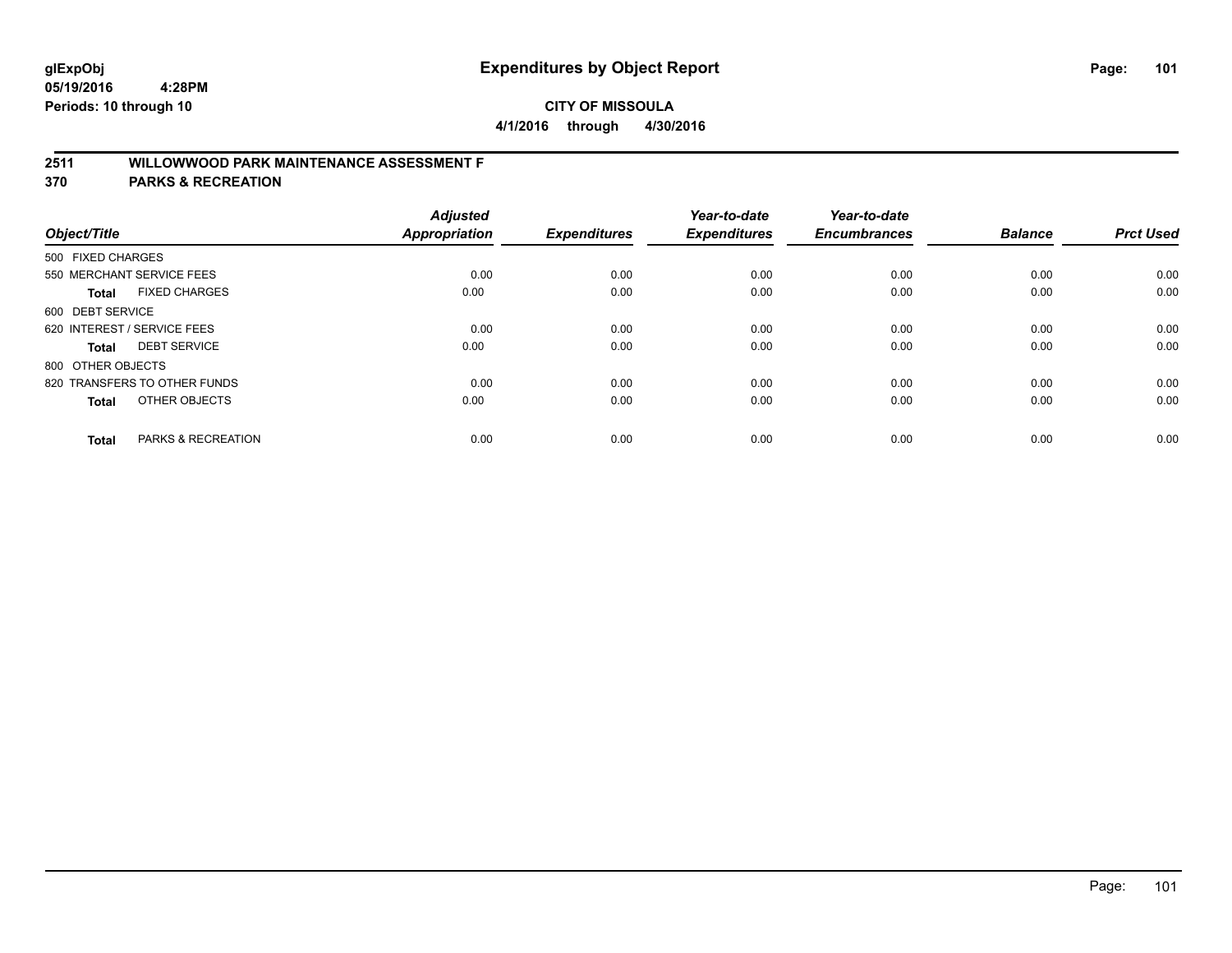#### **CITY OF MISSOULA 4/1/2016 through 4/30/2016**

## **2511 WILLOWWOOD PARK MAINTENANCE ASSESSMENT F**

| Object/Title      |                                 | <b>Adjusted</b><br><b>Appropriation</b> | <b>Expenditures</b> | Year-to-date<br><b>Expenditures</b> | Year-to-date<br><b>Encumbrances</b> | <b>Balance</b> | <b>Prct Used</b> |
|-------------------|---------------------------------|-----------------------------------------|---------------------|-------------------------------------|-------------------------------------|----------------|------------------|
| 500 FIXED CHARGES |                                 |                                         |                     |                                     |                                     |                |                  |
|                   | 550 MERCHANT SERVICE FEES       | 0.00                                    | 0.00                | 0.00                                | 0.00                                | 0.00           | 0.00             |
| Total             | <b>FIXED CHARGES</b>            | 0.00                                    | 0.00                | 0.00                                | 0.00                                | 0.00           | 0.00             |
| 600 DEBT SERVICE  |                                 |                                         |                     |                                     |                                     |                |                  |
|                   | 620 INTEREST / SERVICE FEES     | 0.00                                    | 0.00                | 0.00                                | 0.00                                | 0.00           | 0.00             |
| <b>Total</b>      | <b>DEBT SERVICE</b>             | 0.00                                    | 0.00                | 0.00                                | 0.00                                | 0.00           | 0.00             |
| 800 OTHER OBJECTS |                                 |                                         |                     |                                     |                                     |                |                  |
|                   | 820 TRANSFERS TO OTHER FUNDS    | 0.00                                    | 0.00                | 0.00                                | 0.00                                | 0.00           | 0.00             |
| <b>Total</b>      | OTHER OBJECTS                   | 0.00                                    | 0.00                | 0.00                                | 0.00                                | 0.00           | 0.00             |
| <b>Total</b>      | WILLOWWOOD PARK MAINTENANCE ASS | 0.00                                    | 0.00                | 0.00                                | 0.00                                | 0.00           | 0.00             |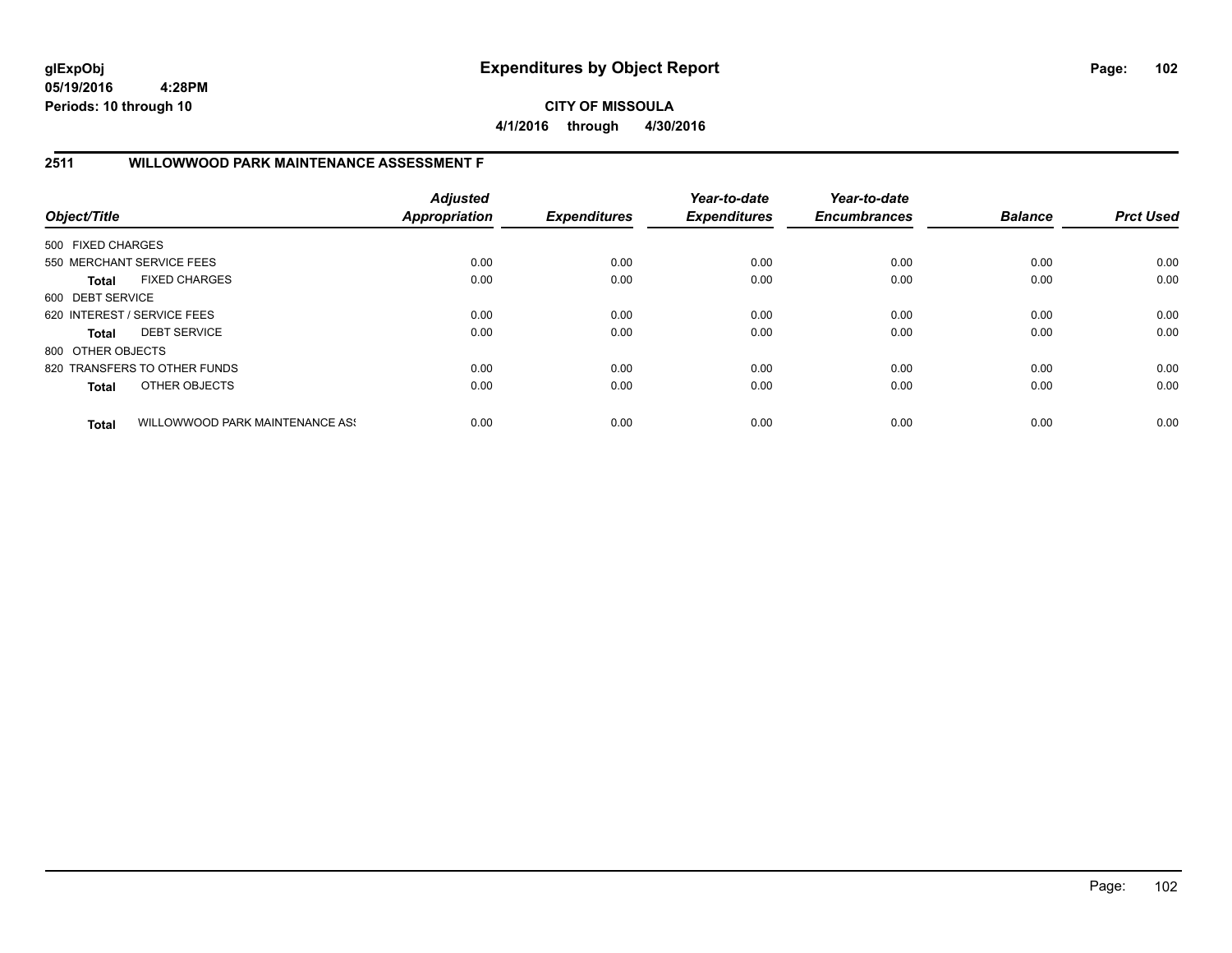#### **2512 ROAD DISTRICT #1**

**320 STREET MAINTENANCE**

|                                           | <b>Adjusted</b>      |                     | Year-to-date        | Year-to-date        |                |                  |
|-------------------------------------------|----------------------|---------------------|---------------------|---------------------|----------------|------------------|
| Object/Title                              | <b>Appropriation</b> | <b>Expenditures</b> | <b>Expenditures</b> | <b>Encumbrances</b> | <b>Balance</b> | <b>Prct Used</b> |
| 100 PERSONAL SERVICES                     |                      |                     |                     |                     |                |                  |
| 110 SALARIES AND WAGES                    | 114,940.00           | 1,243.26            | 6,341.40            | 0.00                | 108,598.60     | 5.52             |
| 130 OTHER                                 | 7.057.00             | 0.00                | 0.00                | 0.00                | 7,057.00       | 0.00             |
| <b>140 EMPLOYER CONTRIBUTIONS</b>         | 37,790.00            | 217.66              | 1,877.25            | 0.00                | 35,912.75      | 4.97             |
| <b>141 STATE RETIREMENT CONTRIBUTIONS</b> | 0.00                 | 0.00                | 2.61                | 0.00                | $-2.61$        | 0.00             |
| PERSONAL SERVICES<br>Total                | 159,787.00           | 1,460.92            | 8,221.26            | 0.00                | 151,565.74     | 5.15             |
| 200 SUPPLIES                              |                      |                     |                     |                     |                |                  |
| 210 OFFICE SUPPLIES                       | 8,503.00             | 68.48               | 8,250.77            | 0.00                | 252.23         | 97.03            |
| 220 OPERATING SUPPLIES                    | 91,014.00            | 0.00                | 93,003.99           | 0.00                | $-1,989.99$    | 102.19           |
| 230 REPAIR/MAINTENANCE                    | 94,978.00            | 0.00                | 94,758.95           | 0.00                | 219.05         | 99.77            |
| 231 GASOLINE                              | 1,135.00             | 0.00                | 1,135.00            | 0.00                | 0.00           | 100.00           |
| 240 OTHER SUPPLIES                        | 400.00               | 0.00                | 0.00                | 0.00                | 400.00         | 0.00             |
| <b>SUPPLIES</b><br>Total                  | 196,030.00           | 68.48               | 197,148.71          | 0.00                | $-1,118.71$    | 100.57           |
| 300 PURCHASED SERVICES                    |                      |                     |                     |                     |                |                  |
| 310 COMMUNICATIONS                        | 1,000.00             | 91.50               | 91.50               | 0.00                | 908.50         | 9.15             |
| 330 PUBLICITY, SUBSCRIPTIONS & DUES       | 7,000.00             | 3,750.00            | 10,200.00           | 0.00                | $-3,200.00$    | 145.71           |
| 343 WATER CHARGES                         | 0.00                 | 0.00                | 0.00                | 0.00                | 0.00           | 0.00             |
| 350 PROFESSIONAL SERVICES                 | 89,500.00            | 488.66              | 21,831.91           | 0.00                | 67,668.09      | 24.39            |
| 370 TRAVEL                                | 1,450.00             | 0.00                | 772.50              | 0.00                | 677.50         | 53.28            |
| 380 TRAINING                              | 350.00               | 230.95              | 230.95              | 0.00                | 119.05         | 65.99            |
| PURCHASED SERVICES<br><b>Total</b>        | 99,300.00            | 4,561.11            | 33,126.86           | 0.00                | 66,173.14      | 33.36            |
| 400 BUILDING MATERIALS                    |                      |                     |                     |                     |                |                  |
| <b>400 BUILDING MATERIALS</b>             | 275,201.00           | 21,301.34           | 131,702.58          | 0.00                | 143,498.42     | 47.86            |
| <b>BUILDING MATERIALS</b><br><b>Total</b> | 275,201.00           | 21,301.34           | 131,702.58          | 0.00                | 143,498.42     | 47.86            |
| 500 FIXED CHARGES                         |                      |                     |                     |                     |                |                  |
| 500 FIXED CHARGES                         | 10,000.00            | 0.00                | 10,000.00           | 0.00                | 0.00           | 100.00           |
| 550 MERCHANT SERVICE FEES                 | 0.00                 | 0.00                | 0.00                | 0.00                | 0.00           | 0.00             |
| <b>FIXED CHARGES</b><br>Total             | 10,000.00            | 0.00                | 10,000.00           | 0.00                | 0.00           | 100.00           |
| 600 DEBT SERVICE                          |                      |                     |                     |                     |                |                  |
| 610 PRINCIPAL                             | 418,252.00           | 8,899.39            | 314,720.04          | 0.00                | 103.531.96     | 75.25            |
| 620 INTEREST / SERVICE FEES               | 48,753.00            | 3,343.51            | 58,108.48           | 0.00                | $-9,355.48$    | 119.19           |
| <b>DEBT SERVICE</b><br>Total              | 467,005.00           | 12,242.90           | 372,828.52          | 0.00                | 94,176.48      | 79.83            |
| 800 OTHER OBJECTS                         |                      |                     |                     |                     |                |                  |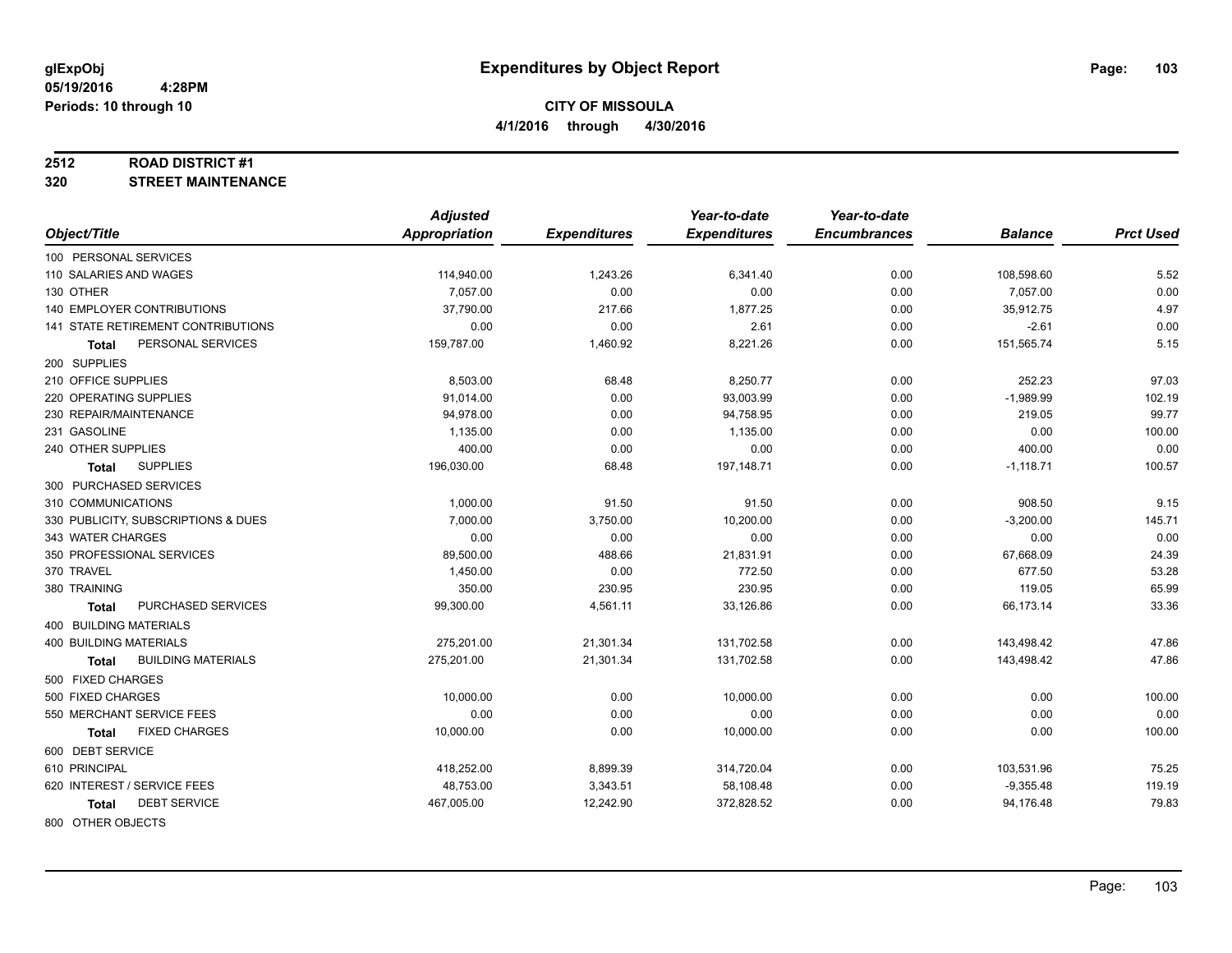#### **2512 ROAD DISTRICT #1**

**320 STREET MAINTENANCE**

| Object/Title       |                              | <b>Adjusted</b><br><b>Appropriation</b> | <b>Expenditures</b> | Year-to-date<br><b>Expenditures</b> | Year-to-date<br><b>Encumbrances</b> | <b>Balance</b> | <b>Prct Used</b> |
|--------------------|------------------------------|-----------------------------------------|---------------------|-------------------------------------|-------------------------------------|----------------|------------------|
|                    | 820 TRANSFERS TO OTHER FUNDS | 0.00                                    | 0.00                | 0.00                                | 0.00                                | 0.00           | 0.00             |
| 845 CONTINGENCY    |                              | 37,295.00                               | 0.00                | 24,856.33                           | 0.00                                | 12.438.67      | 66.65            |
| <b>Total</b>       | OTHER OBJECTS                | 37.295.00                               | 0.00                | 24,856.33                           | 0.00                                | 12,438.67      | 66.65            |
| 900 CAPITAL OUTLAY |                              |                                         |                     |                                     |                                     |                |                  |
| 930 IMPROVEMENTS   |                              | 478.000.00                              | 0.00                | 513.667.91                          | 0.00                                | $-35.667.91$   | 107.46           |
| <b>Total</b>       | <b>CAPITAL OUTLAY</b>        | 478.000.00                              | 0.00                | 513.667.91                          | 0.00                                | $-35.667.91$   | 107.46           |
| <b>Total</b>       | <b>STREET MAINTENANCE</b>    | 1,722,618.00                            | 39,634.75           | 1.291.552.17                        | 0.00                                | 431.065.83     | 74.98            |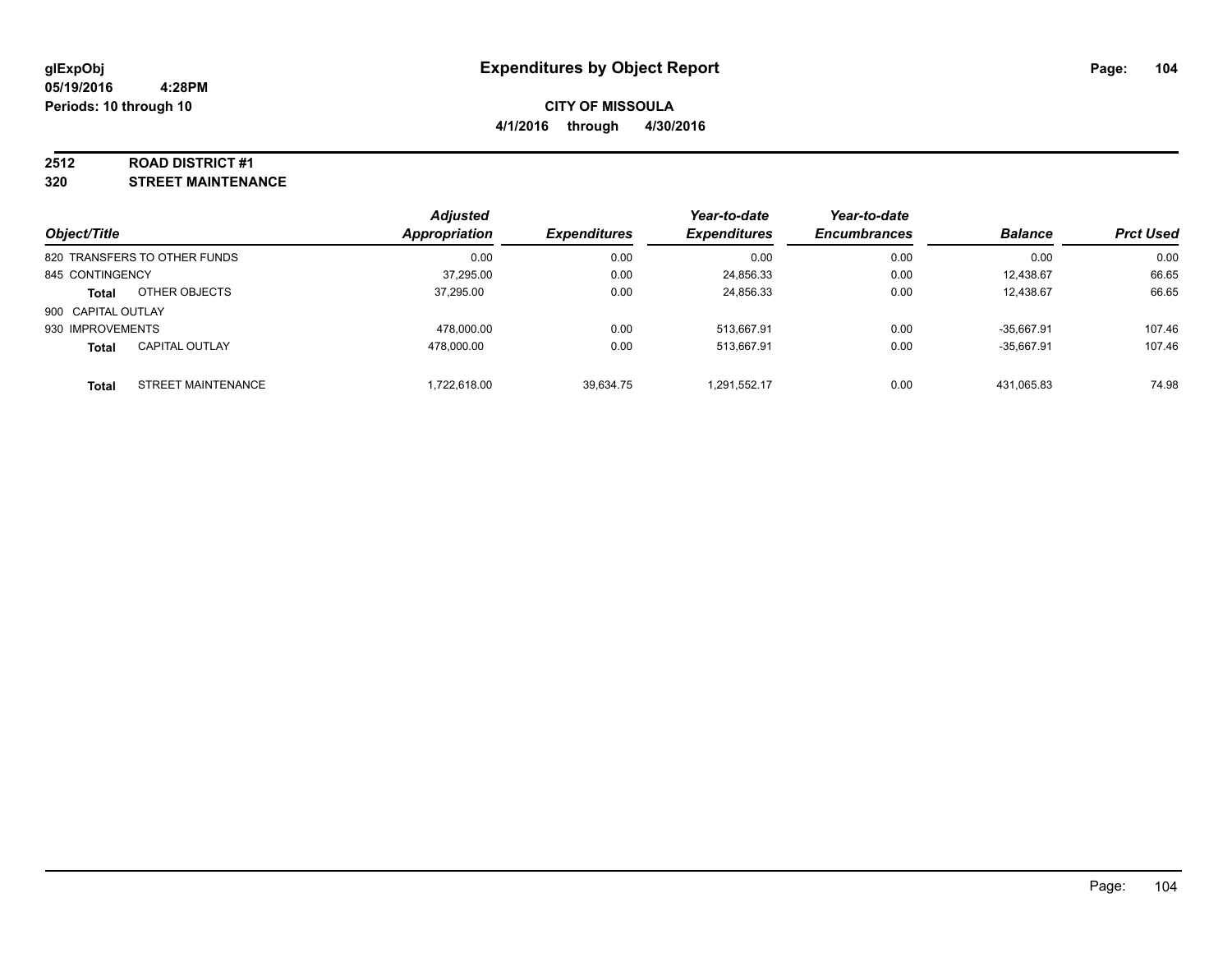#### **2512 ROAD DISTRICT #1**

|                                           | <b>Adjusted</b> |                     | Year-to-date        | Year-to-date        |                |                  |
|-------------------------------------------|-----------------|---------------------|---------------------|---------------------|----------------|------------------|
| Object/Title                              | Appropriation   | <b>Expenditures</b> | <b>Expenditures</b> | <b>Encumbrances</b> | <b>Balance</b> | <b>Prct Used</b> |
| 100 PERSONAL SERVICES                     |                 |                     |                     |                     |                |                  |
| 110 SALARIES AND WAGES                    | 114,940.00      | 1,243.26            | 6,341.40            | 0.00                | 108,598.60     | 5.52             |
| 130 OTHER                                 | 7,057.00        | 0.00                | 0.00                | 0.00                | 7,057.00       | 0.00             |
| 140 EMPLOYER CONTRIBUTIONS                | 37,790.00       | 217.66              | 1,877.25            | 0.00                | 35,912.75      | 4.97             |
| <b>141 STATE RETIREMENT CONTRIBUTIONS</b> | 0.00            | 0.00                | 2.61                | 0.00                | $-2.61$        | 0.00             |
| PERSONAL SERVICES<br>Total                | 159,787.00      | 1,460.92            | 8,221.26            | 0.00                | 151,565.74     | 5.15             |
| 200 SUPPLIES                              |                 |                     |                     |                     |                |                  |
| 210 OFFICE SUPPLIES                       | 8,503.00        | 68.48               | 8,250.77            | 0.00                | 252.23         | 97.03            |
| 220 OPERATING SUPPLIES                    | 91,014.00       | 0.00                | 93,003.99           | 0.00                | $-1,989.99$    | 102.19           |
| 230 REPAIR/MAINTENANCE                    | 94,978.00       | 0.00                | 94,758.95           | 0.00                | 219.05         | 99.77            |
| 231 GASOLINE                              | 1,135.00        | 0.00                | 1,135.00            | 0.00                | 0.00           | 100.00           |
| 240 OTHER SUPPLIES                        | 400.00          | 0.00                | 0.00                | 0.00                | 400.00         | 0.00             |
| <b>SUPPLIES</b><br><b>Total</b>           | 196,030.00      | 68.48               | 197,148.71          | 0.00                | $-1,118.71$    | 100.57           |
| 300 PURCHASED SERVICES                    |                 |                     |                     |                     |                |                  |
| 310 COMMUNICATIONS                        | 1,000.00        | 91.50               | 91.50               | 0.00                | 908.50         | 9.15             |
| 330 PUBLICITY, SUBSCRIPTIONS & DUES       | 7,000.00        | 3,750.00            | 10,200.00           | 0.00                | $-3,200.00$    | 145.71           |
| 343 WATER CHARGES                         | 0.00            | 0.00                | 0.00                | 0.00                | 0.00           | 0.00             |
| 350 PROFESSIONAL SERVICES                 | 89,500.00       | 488.66              | 21,831.91           | 0.00                | 67,668.09      | 24.39            |
| 370 TRAVEL                                | 1,450.00        | 0.00                | 772.50              | 0.00                | 677.50         | 53.28            |
| 380 TRAINING                              | 350.00          | 230.95              | 230.95              | 0.00                | 119.05         | 65.99            |
| PURCHASED SERVICES<br><b>Total</b>        | 99,300.00       | 4,561.11            | 33,126.86           | 0.00                | 66,173.14      | 33.36            |
| 400 BUILDING MATERIALS                    |                 |                     |                     |                     |                |                  |
| <b>400 BUILDING MATERIALS</b>             | 275,201.00      | 21,301.34           | 131,702.58          | 0.00                | 143,498.42     | 47.86            |
| <b>BUILDING MATERIALS</b><br>Total        | 275,201.00      | 21,301.34           | 131,702.58          | 0.00                | 143,498.42     | 47.86            |
| 500 FIXED CHARGES                         |                 |                     |                     |                     |                |                  |
| 500 FIXED CHARGES                         | 10,000.00       | 0.00                | 10,000.00           | 0.00                | 0.00           | 100.00           |
| 550 MERCHANT SERVICE FEES                 | 0.00            | 0.00                | 0.00                | 0.00                | 0.00           | 0.00             |
| <b>FIXED CHARGES</b><br>Total             | 10,000.00       | 0.00                | 10,000.00           | 0.00                | 0.00           | 100.00           |
| 600 DEBT SERVICE                          |                 |                     |                     |                     |                |                  |
| 610 PRINCIPAL                             | 418,252.00      | 8,899.39            | 314,720.04          | 0.00                | 103,531.96     | 75.25            |
| 620 INTEREST / SERVICE FEES               | 48,753.00       | 3,343.51            | 58,108.48           | 0.00                | $-9,355.48$    | 119.19           |
| <b>DEBT SERVICE</b><br><b>Total</b>       | 467,005.00      | 12,242.90           | 372,828.52          | 0.00                | 94,176.48      | 79.83            |
| 800 OTHER OBJECTS                         |                 |                     |                     |                     |                |                  |
| 820 TRANSFERS TO OTHER FUNDS              | 0.00            | 0.00                | 0.00                | 0.00                | 0.00           | 0.00             |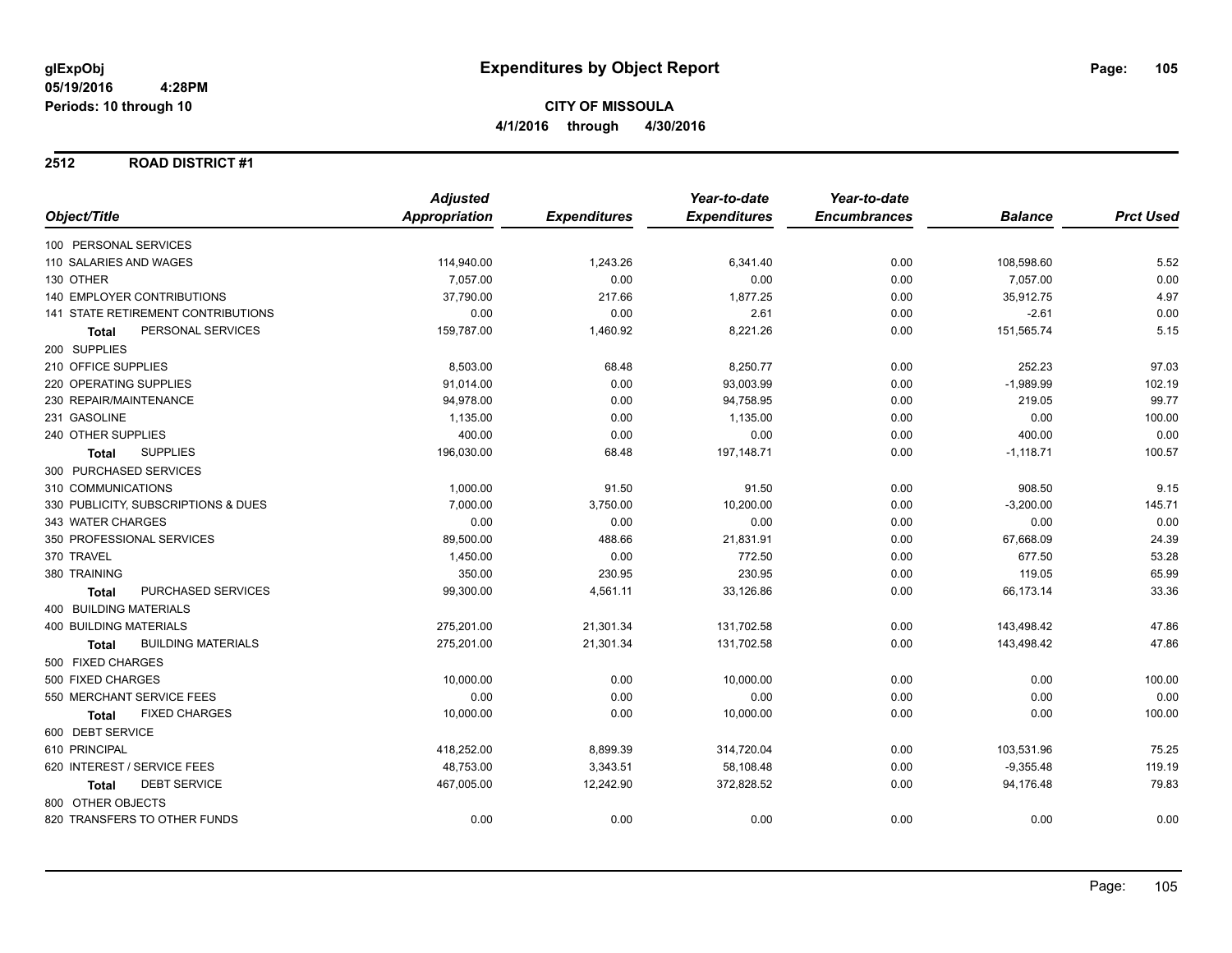#### **2512 ROAD DISTRICT #1**

|                                       | <b>Adjusted</b> |                     | Year-to-date        | Year-to-date        |                |                  |
|---------------------------------------|-----------------|---------------------|---------------------|---------------------|----------------|------------------|
| Object/Title                          | Appropriation   | <b>Expenditures</b> | <b>Expenditures</b> | <b>Encumbrances</b> | <b>Balance</b> | <b>Prct Used</b> |
| 845 CONTINGENCY                       | 37.295.00       | 0.00                | 24.856.33           | 0.00                | 12.438.67      | 66.65            |
| OTHER OBJECTS<br><b>Total</b>         | 37,295.00       | 0.00                | 24,856.33           | 0.00                | 12,438.67      | 66.65            |
| 900 CAPITAL OUTLAY                    |                 |                     |                     |                     |                |                  |
| 930 IMPROVEMENTS                      | 478,000.00      | 0.00                | 513.667.91          | 0.00                | $-35.667.91$   | 107.46           |
| <b>CAPITAL OUTLAY</b><br><b>Total</b> | 478,000.00      | 0.00                | 513,667.91          | 0.00                | $-35,667.91$   | 107.46           |
| <b>ROAD DISTRICT #1</b><br>Total      | .722.618.00     | 39,634.75           | 1,291,552.17        | 0.00                | 431.065.83     | 74.98            |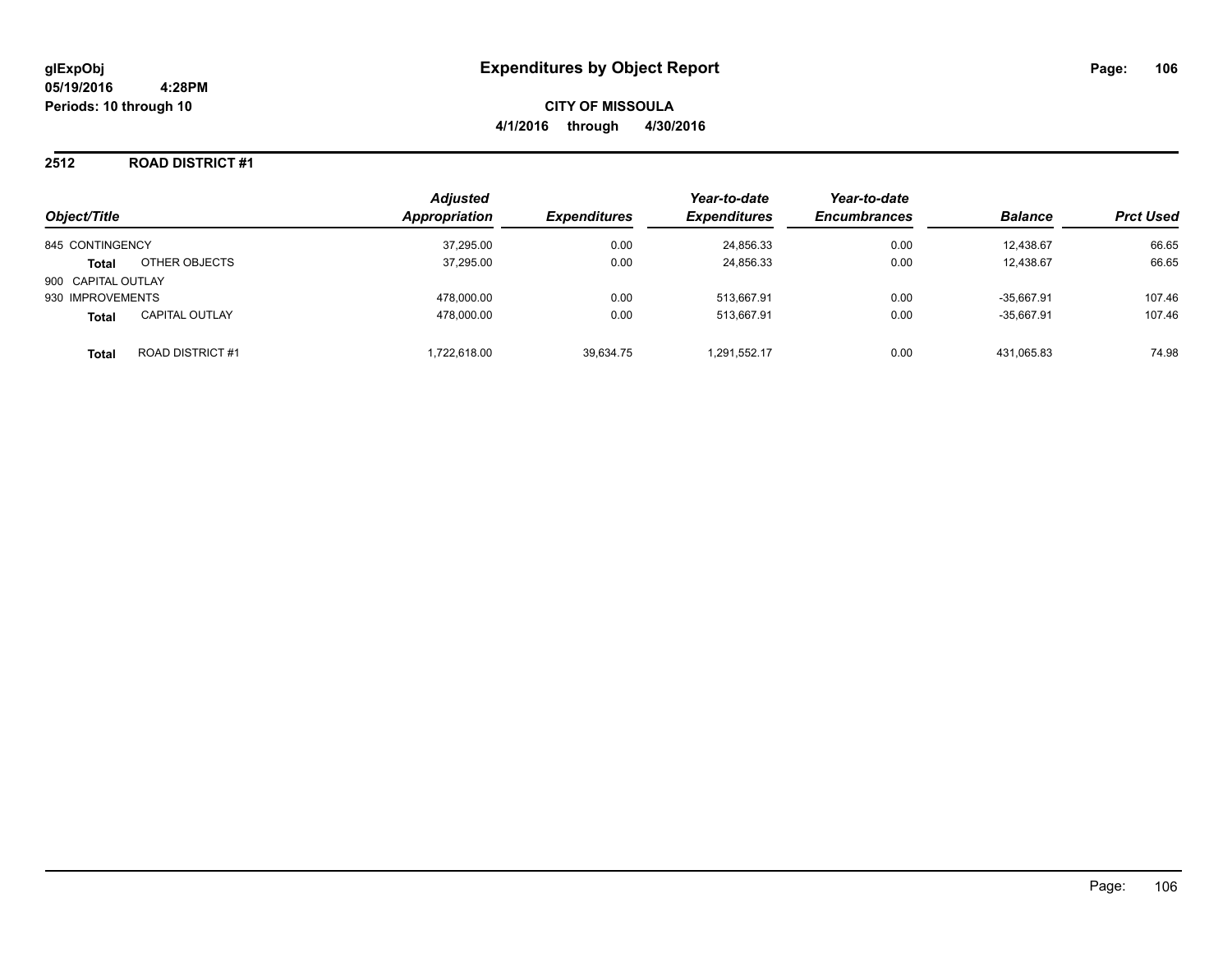#### **2513 PARK DISTRICT #1**

**370 PARKS & RECREATION**

|                                      | <b>Adjusted</b>      |                     | Year-to-date        | Year-to-date        |                |                  |
|--------------------------------------|----------------------|---------------------|---------------------|---------------------|----------------|------------------|
| Object/Title                         | <b>Appropriation</b> | <b>Expenditures</b> | <b>Expenditures</b> | <b>Encumbrances</b> | <b>Balance</b> | <b>Prct Used</b> |
| 100 PERSONAL SERVICES                |                      |                     |                     |                     |                |                  |
| 110 SALARIES AND WAGES               | 157,892.00           | 12,440.43           | 79,244.43           | 0.00                | 78,647.57      | 50.19            |
| 120 OVERTIME/TERMINATION             | 0.00                 | 0.00                | 591.85              | 0.00                | $-591.85$      | 0.00             |
| 140 EMPLOYER CONTRIBUTIONS           | 66,793.00            | 5,708.12            | 37,509.92           | 0.00                | 29,283.08      | 56.16            |
| 141 STATE RETIREMENT CONTRIBUTIONS   | 0.00                 | 0.00                | 41.55               | 0.00                | $-41.55$       | 0.00             |
| PERSONAL SERVICES<br><b>Total</b>    | 224,685.00           | 18,148.55           | 117,387.75          | 0.00                | 107,297.25     | 52.25            |
| 200 SUPPLIES                         |                      |                     |                     |                     |                |                  |
| 220 OPERATING SUPPLIES               | 71,116.00            | 9,325.69            | 79,622.78           | 0.00                | $-8,506.78$    | 111.96           |
| 230 REPAIR/MAINTENANCE               | 93,267.00            | 1,075.74            | 53,633.97           | 0.00                | 39,633.03      | 57.51            |
| 231 GASOLINE                         | 10,144.00            | 0.00                | 10,144.00           | 0.00                | 0.00           | 100.00           |
| <b>SUPPLIES</b><br><b>Total</b>      | 174,527.00           | 10,401.43           | 143,400.75          | 0.00                | 31,126.25      | 82.17            |
| 300 PURCHASED SERVICES               |                      |                     |                     |                     |                |                  |
| 320 PRINTING & DUPLICATING           | 0.00                 | 309.00              | 309.00              | 0.00                | $-309.00$      | 0.00             |
| 330 PUBLICITY, SUBSCRIPTIONS & DUES  | 2,500.00             | 610.34              | 733.98              | 0.00                | 1,766.02       | 29.36            |
| 341 ELECTRICITY & NATURAL GAS        | 28,622.00            | 0.00                | 26,436.39           | 0.00                | 2,185.61       | 92.36            |
| 343 WATER CHARGES                    | 7,685.00             | 0.00                | 7,319.07            | 0.00                | 365.93         | 95.24            |
| 344 TELEPHONE SERVICE                | 360.00               | 0.00                | 0.00                | 0.00                | 360.00         | 0.00             |
| 345 GARBAGE                          | 3,090.00             | 0.00                | 1,981.60            | 0.00                | 1,108.40       | 64.13            |
| 350 PROFESSIONAL SERVICES            | 163,214.00           | 2,380.68            | 82,171.81           | 0.00                | 81,042.19      | 50.35            |
| 360 REPAIR & MAINTENANCE             | 150.090.00           | 23,355.00           | 155,701.55          | 0.00                | $-5,611.55$    | 103.74           |
| 370 TRAVEL                           | 0.00                 | 0.00                | 99.51               | 0.00                | $-99.51$       | 0.00             |
| 380 TRAINING                         | 295.00               | 0.00                | 489.50              | 0.00                | $-194.50$      | 165.93           |
| PURCHASED SERVICES<br>Total          | 355,856.00           | 26,655.02           | 275,242.41          | 0.00                | 80,613.59      | 77.35            |
| 500 FIXED CHARGES                    |                      |                     |                     |                     |                |                  |
| 550 MERCHANT SERVICE FEES            | 0.00                 | 0.00                | 0.00                | 0.00                | 0.00           | 0.00             |
| <b>FIXED CHARGES</b><br><b>Total</b> | 0.00                 | 0.00                | 0.00                | 0.00                | 0.00           | 0.00             |
| 600 DEBT SERVICE                     |                      |                     |                     |                     |                |                  |
| 610 PRINCIPAL                        | 218,119.00           | 0.00                | 167,553.44          | 0.00                | 50,565.56      | 76.82            |
| 620 INTEREST / SERVICE FEES          | 4,413.00             | 0.00                | 3,963.70            | 0.00                | 449.30         | 89.82            |
| <b>DEBT SERVICE</b><br><b>Total</b>  | 222,532.00           | 0.00                | 171,517.14          | 0.00                | 51,014.86      | 77.08            |
| 900 CAPITAL OUTLAY                   |                      |                     |                     |                     |                |                  |
| 930 IMPROVEMENTS                     | 137,720.00           | 0.00                | 23,417.61           | 0.00                | 114,302.39     | 17.00            |
| 940 MACHINERY & EQUIPMENT            | 0.00                 | 0.00                | 11,689.09           | 0.00                | $-11,689.09$   | 0.00             |
|                                      |                      |                     |                     |                     |                |                  |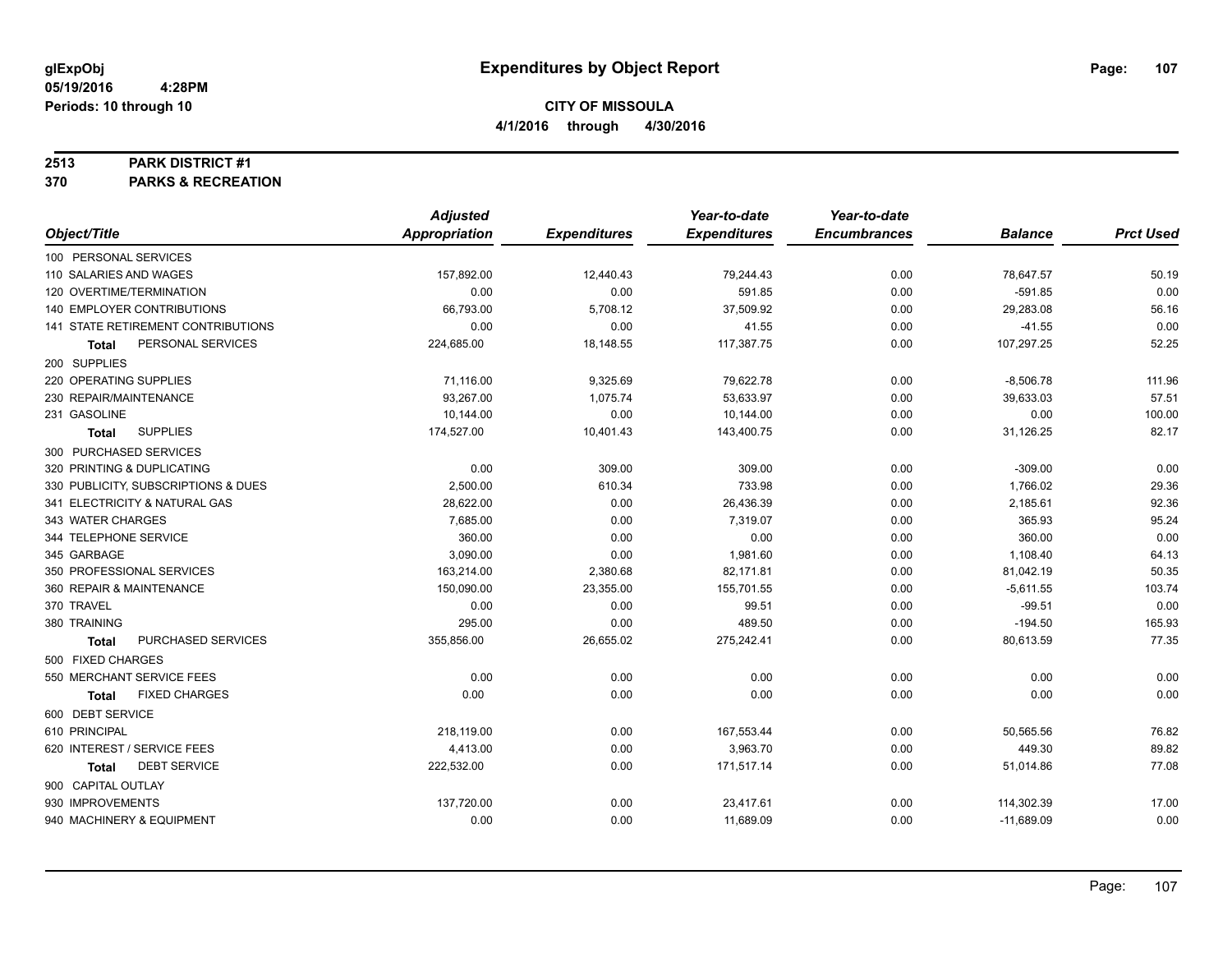## **CITY OF MISSOULA 4/1/2016 through 4/30/2016**

#### **2513 PARK DISTRICT #1**

**370 PARKS & RECREATION**

| Object/Title |                    | <b>Adjusted</b><br>Appropriation | Expenditures | Year-to-date<br><b>Expenditures</b> | Year-to-date<br><b>Encumbrances</b> | <b>Balance</b> | <b>Prct Used</b> |
|--------------|--------------------|----------------------------------|--------------|-------------------------------------|-------------------------------------|----------------|------------------|
| Total        | CAPITAL OUTLAY     | 137,720.00                       | 0.00         | 35,106.70                           | 0.00                                | 102.613.30     | 25.49            |
| Total        | PARKS & RECREATION | ,115,320.00                      | 55,205.00    | 742.654.75                          | 0.00                                | 372.665.25     | 66.59            |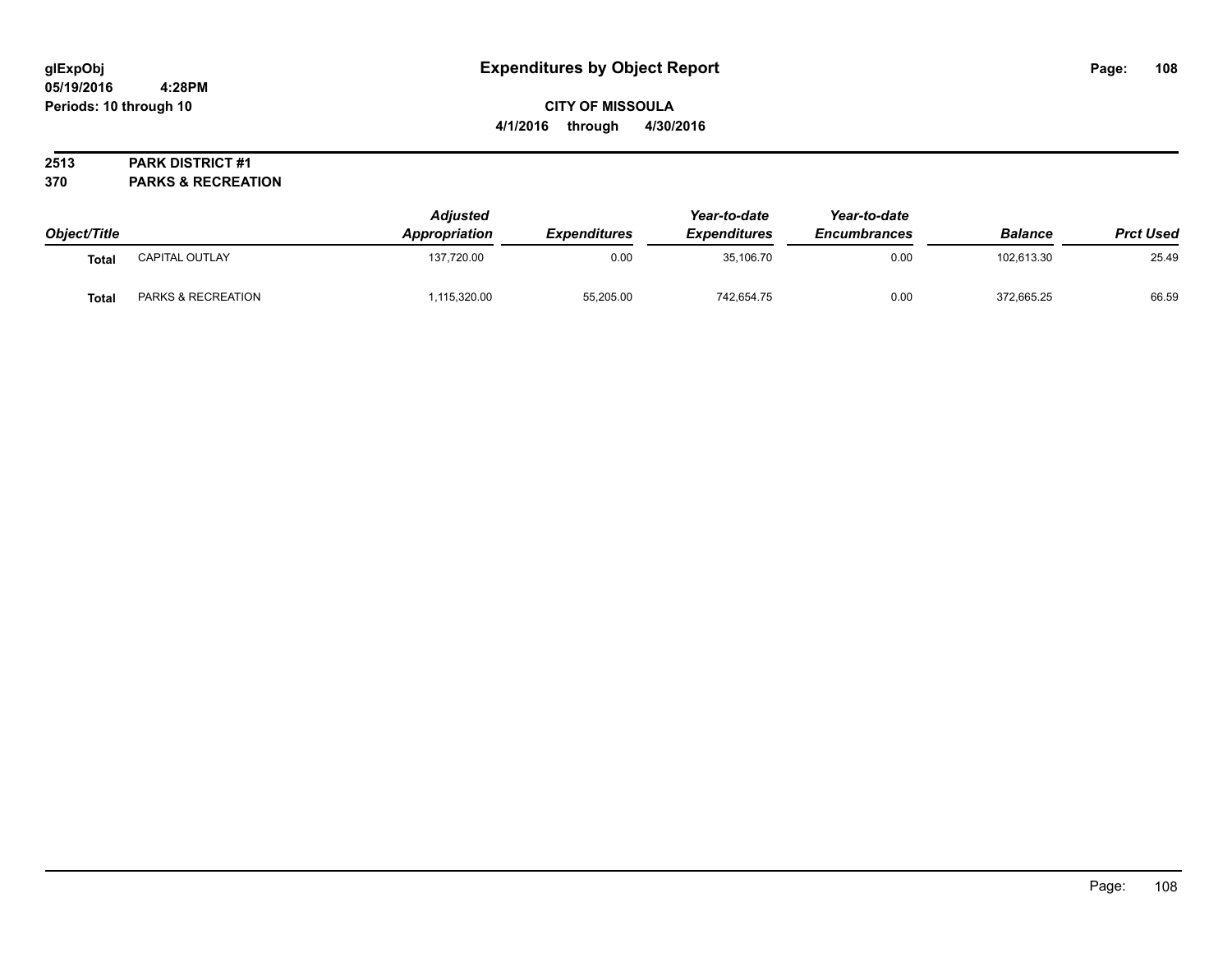### **2513 PARK DISTRICT #1**

|                                       | <b>Adjusted</b> |                     | Year-to-date        | Year-to-date        |                |                  |
|---------------------------------------|-----------------|---------------------|---------------------|---------------------|----------------|------------------|
| Object/Title                          | Appropriation   | <b>Expenditures</b> | <b>Expenditures</b> | <b>Encumbrances</b> | <b>Balance</b> | <b>Prct Used</b> |
| 100 PERSONAL SERVICES                 |                 |                     |                     |                     |                |                  |
| 110 SALARIES AND WAGES                | 157,892.00      | 12,440.43           | 79,244.43           | 0.00                | 78,647.57      | 50.19            |
| 120 OVERTIME/TERMINATION              | 0.00            | 0.00                | 591.85              | 0.00                | $-591.85$      | 0.00             |
| 140 EMPLOYER CONTRIBUTIONS            | 66,793.00       | 5,708.12            | 37,509.92           | 0.00                | 29,283.08      | 56.16            |
| 141 STATE RETIREMENT CONTRIBUTIONS    | 0.00            | 0.00                | 41.55               | 0.00                | $-41.55$       | 0.00             |
| PERSONAL SERVICES<br><b>Total</b>     | 224,685.00      | 18,148.55           | 117,387.75          | 0.00                | 107,297.25     | 52.25            |
| 200 SUPPLIES                          |                 |                     |                     |                     |                |                  |
| 220 OPERATING SUPPLIES                | 71,116.00       | 9,325.69            | 79,622.78           | 0.00                | $-8,506.78$    | 111.96           |
| 230 REPAIR/MAINTENANCE                | 93,267.00       | 1,075.74            | 53,633.97           | 0.00                | 39,633.03      | 57.51            |
| 231 GASOLINE                          | 10,144.00       | 0.00                | 10,144.00           | 0.00                | 0.00           | 100.00           |
| <b>SUPPLIES</b><br><b>Total</b>       | 174,527.00      | 10,401.43           | 143,400.75          | 0.00                | 31,126.25      | 82.17            |
| 300 PURCHASED SERVICES                |                 |                     |                     |                     |                |                  |
| 320 PRINTING & DUPLICATING            | 0.00            | 309.00              | 309.00              | 0.00                | $-309.00$      | 0.00             |
| 330 PUBLICITY, SUBSCRIPTIONS & DUES   | 2,500.00        | 610.34              | 733.98              | 0.00                | 1,766.02       | 29.36            |
| 341 ELECTRICITY & NATURAL GAS         | 28,622.00       | 0.00                | 26,436.39           | 0.00                | 2,185.61       | 92.36            |
| 343 WATER CHARGES                     | 7,685.00        | 0.00                | 7,319.07            | 0.00                | 365.93         | 95.24            |
| 344 TELEPHONE SERVICE                 | 360.00          | 0.00                | 0.00                | 0.00                | 360.00         | 0.00             |
| 345 GARBAGE                           | 3,090.00        | 0.00                | 1,981.60            | 0.00                | 1,108.40       | 64.13            |
| 350 PROFESSIONAL SERVICES             | 163,214.00      | 2,380.68            | 82,171.81           | 0.00                | 81,042.19      | 50.35            |
| 360 REPAIR & MAINTENANCE              | 150,090.00      | 23,355.00           | 155,701.55          | 0.00                | $-5,611.55$    | 103.74           |
| 370 TRAVEL                            | 0.00            | 0.00                | 99.51               | 0.00                | $-99.51$       | 0.00             |
| 380 TRAINING                          | 295.00          | 0.00                | 489.50              | 0.00                | $-194.50$      | 165.93           |
| PURCHASED SERVICES<br><b>Total</b>    | 355,856.00      | 26,655.02           | 275,242.41          | 0.00                | 80,613.59      | 77.35            |
| 500 FIXED CHARGES                     |                 |                     |                     |                     |                |                  |
| 550 MERCHANT SERVICE FEES             | 0.00            | 0.00                | 0.00                | 0.00                | 0.00           | 0.00             |
| <b>FIXED CHARGES</b><br><b>Total</b>  | 0.00            | 0.00                | 0.00                | 0.00                | 0.00           | 0.00             |
| 600 DEBT SERVICE                      |                 |                     |                     |                     |                |                  |
| 610 PRINCIPAL                         | 218,119.00      | 0.00                | 167,553.44          | 0.00                | 50,565.56      | 76.82            |
| 620 INTEREST / SERVICE FEES           | 4,413.00        | 0.00                | 3,963.70            | 0.00                | 449.30         | 89.82            |
| <b>DEBT SERVICE</b><br>Total          | 222,532.00      | 0.00                | 171,517.14          | 0.00                | 51,014.86      | 77.08            |
| 900 CAPITAL OUTLAY                    |                 |                     |                     |                     |                |                  |
| 930 IMPROVEMENTS                      | 137,720.00      | 0.00                | 23,417.61           | 0.00                | 114,302.39     | 17.00            |
| 940 MACHINERY & EQUIPMENT             | 0.00            | 0.00                | 11,689.09           | 0.00                | $-11,689.09$   | 0.00             |
| <b>CAPITAL OUTLAY</b><br><b>Total</b> | 137,720.00      | 0.00                | 35,106.70           | 0.00                | 102,613.30     | 25.49            |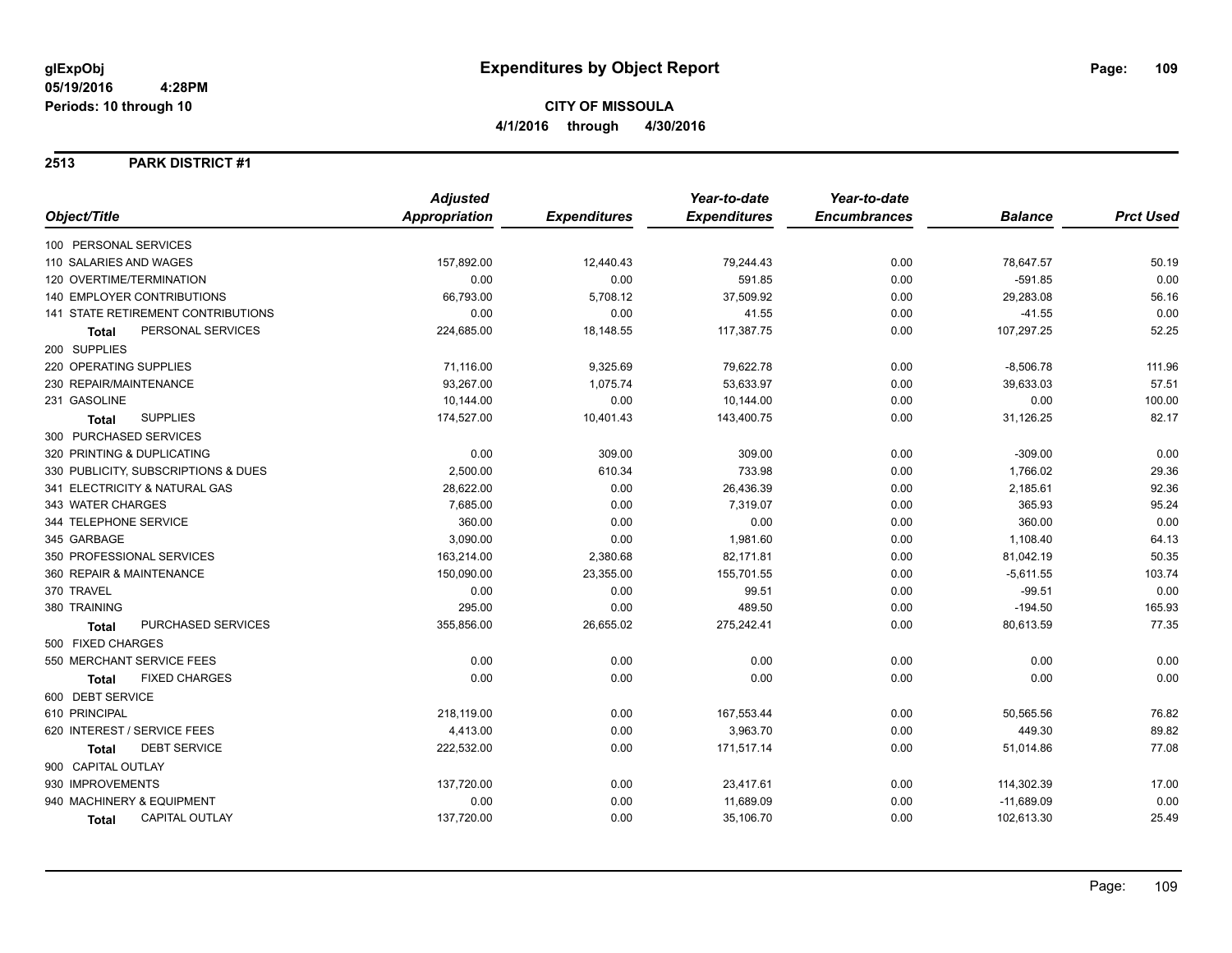| glExpObj               |        |
|------------------------|--------|
| 05/19/2016             | 4:28PM |
| Periods: 10 through 10 |        |

| Total | PARK DISTRICT #1 | ,115,320.00 | 55,205.00<br>the contract of the contract of the contract of the contract of the contract of the contract of the contract of | 742,654.75<br>the contract of the contract of the contract of the contract of the contract of the contract of the contract of | 0.00 | 372,665.25 | 66.59 |
|-------|------------------|-------------|------------------------------------------------------------------------------------------------------------------------------|-------------------------------------------------------------------------------------------------------------------------------|------|------------|-------|
|       |                  |             |                                                                                                                              |                                                                                                                               |      |            |       |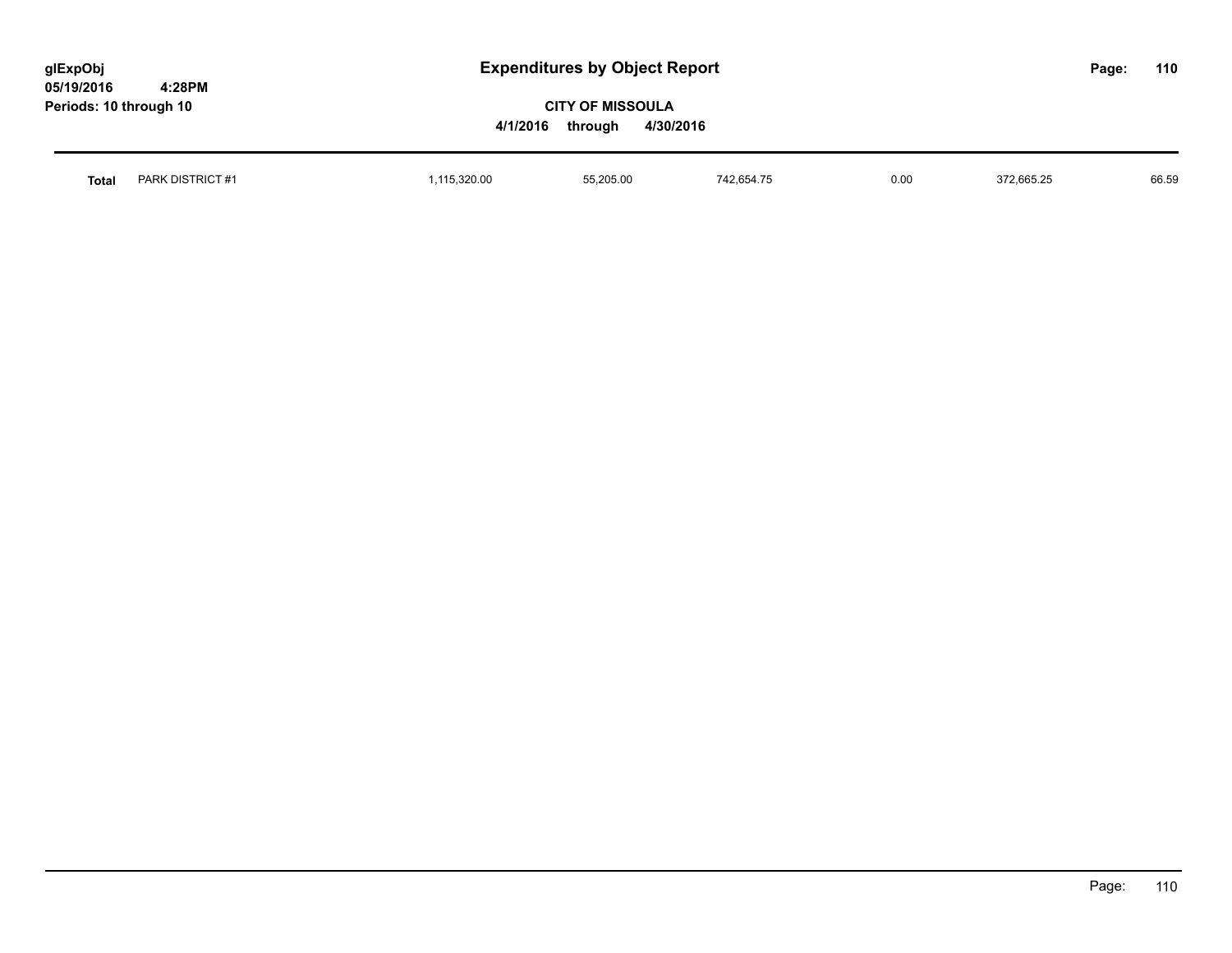#### **2514 PUBLIC SAFETY & JUSTICE DISTRICT**

**297 PUBLIC SAFETY/JUSTICE**

| Object/Title                          | <b>Adjusted</b><br><b>Appropriation</b> | <b>Expenditures</b> | Year-to-date<br><b>Expenditures</b> | Year-to-date<br><b>Encumbrances</b> | <b>Balance</b> | <b>Prct Used</b> |
|---------------------------------------|-----------------------------------------|---------------------|-------------------------------------|-------------------------------------|----------------|------------------|
| 300 PURCHASED SERVICES                |                                         |                     |                                     |                                     |                |                  |
| 310 COMMUNICATIONS                    | 0.00                                    | 0.00                | 0.00                                | 0.00                                | 0.00           | 0.00             |
| PURCHASED SERVICES<br><b>Total</b>    | 0.00                                    | 0.00                | 0.00                                | 0.00                                | 0.00           | 0.00             |
| 500 FIXED CHARGES                     |                                         |                     |                                     |                                     |                |                  |
| 550 MERCHANT SERVICE FEES             | 0.00                                    | 0.00                | 0.00                                | 0.00                                | 0.00           | 0.00             |
| <b>FIXED CHARGES</b><br><b>Total</b>  | 0.00                                    | 0.00                | 0.00                                | 0.00                                | 0.00           | 0.00             |
| PUBLIC SAFETY/JUSTICE<br><b>Total</b> | 0.00                                    | 0.00                | 0.00                                | 0.00                                | 0.00           | 0.00             |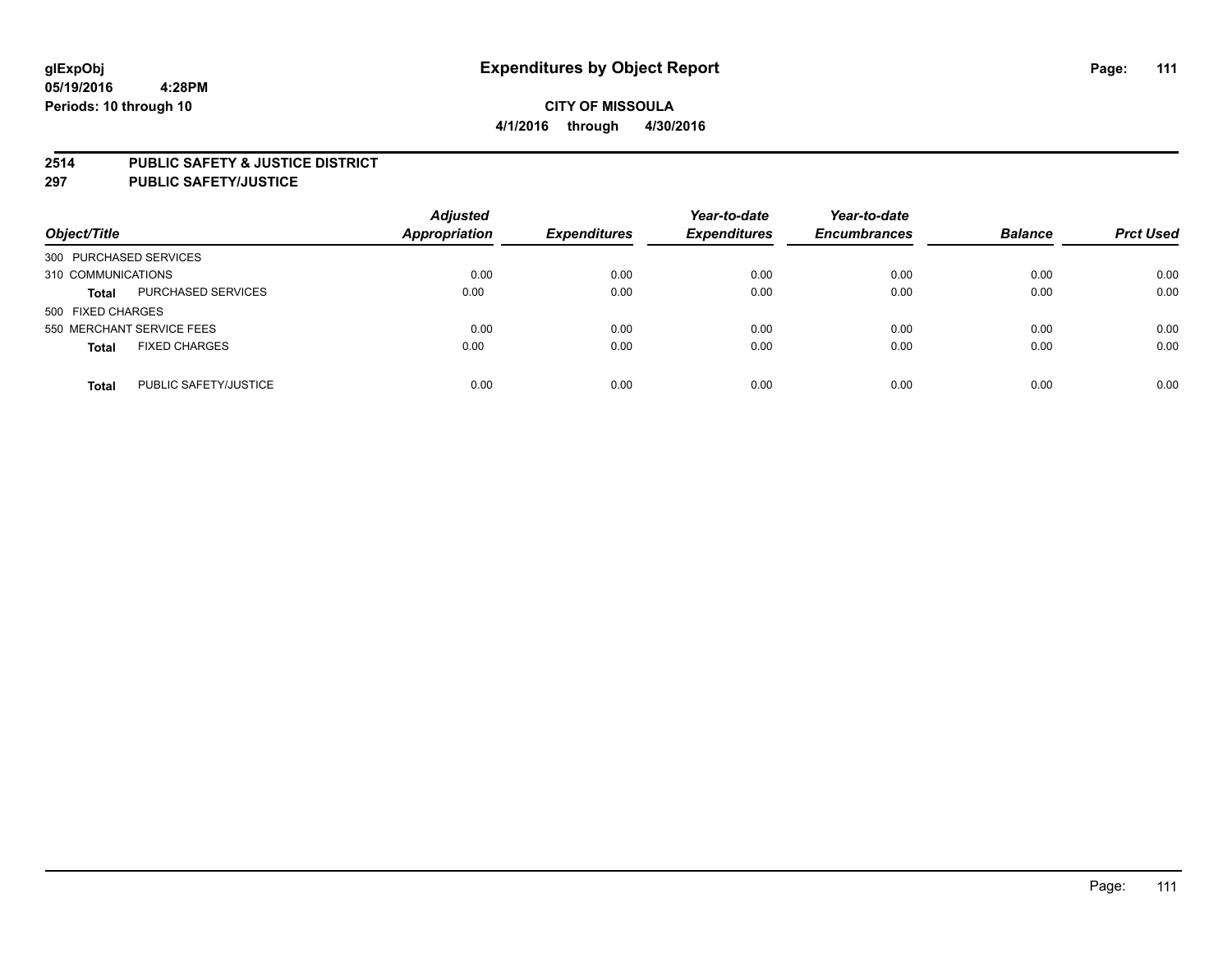# **2514 PUBLIC SAFETY & JUSTICE DISTRICT**

| Object/Title              |                                  | <b>Adjusted</b><br><b>Appropriation</b> | <b>Expenditures</b> | Year-to-date<br><b>Expenditures</b> | Year-to-date<br><b>Encumbrances</b> | <b>Balance</b> | <b>Prct Used</b> |
|---------------------------|----------------------------------|-----------------------------------------|---------------------|-------------------------------------|-------------------------------------|----------------|------------------|
| 300 PURCHASED SERVICES    |                                  |                                         |                     |                                     |                                     |                |                  |
| 310 COMMUNICATIONS        |                                  | 0.00                                    | 0.00                | 0.00                                | 0.00                                | 0.00           | 0.00             |
| <b>Total</b>              | PURCHASED SERVICES               | 0.00                                    | 0.00                | 0.00                                | 0.00                                | 0.00           | 0.00             |
| 500 FIXED CHARGES         |                                  |                                         |                     |                                     |                                     |                |                  |
| 550 MERCHANT SERVICE FEES |                                  | 0.00                                    | 0.00                | 0.00                                | 0.00                                | 0.00           | 0.00             |
| <b>Total</b>              | <b>FIXED CHARGES</b>             | 0.00                                    | 0.00                | 0.00                                | 0.00                                | 0.00           | 0.00             |
| <b>Total</b>              | PUBLIC SAFETY & JUSTICE DISTRICT | 0.00                                    | 0.00                | 0.00                                | 0.00                                | 0.00           | 0.00             |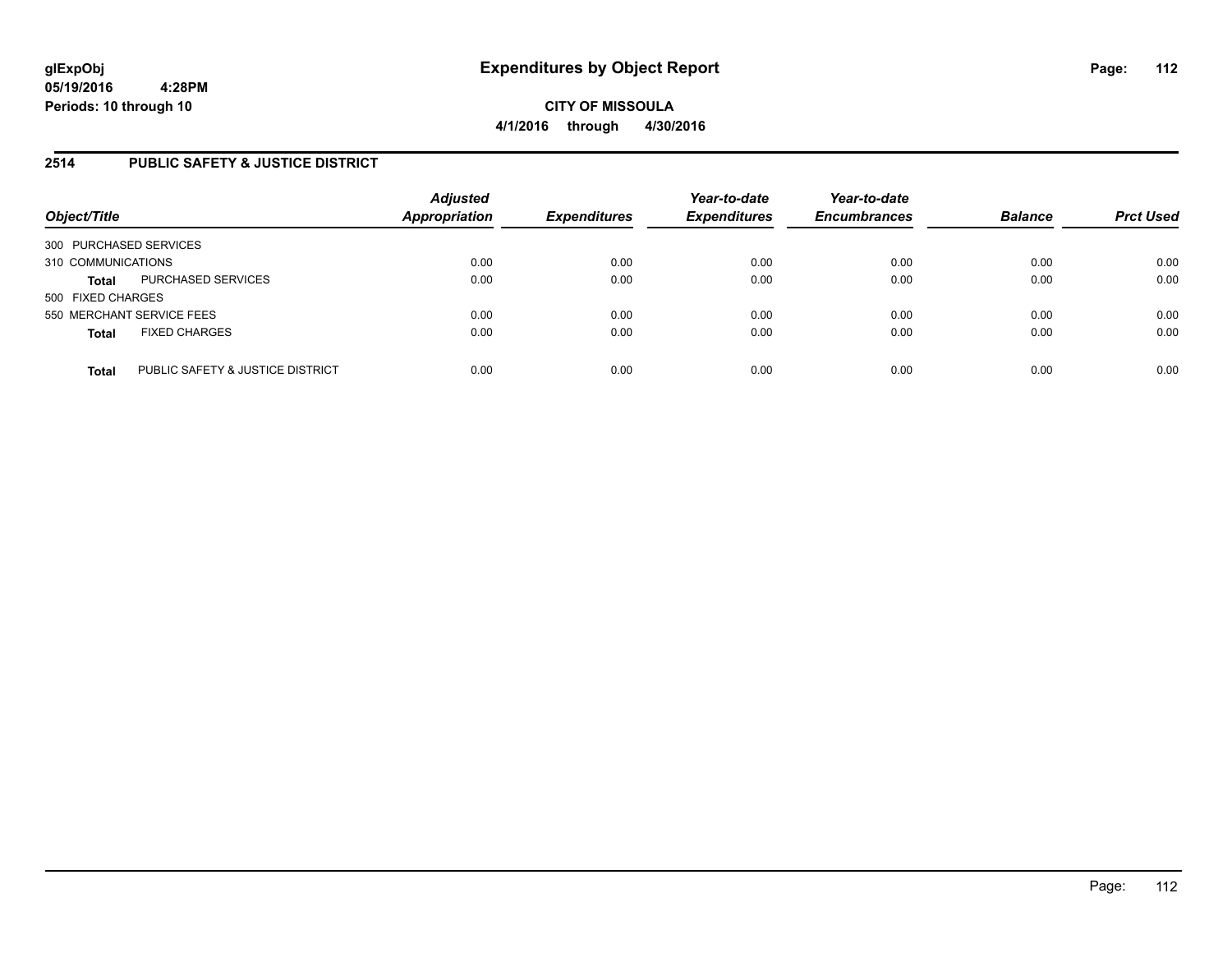#### **2820 STATE GAS TAX FUND**

**280 PUBLIC WORKS OPERATIONS**

|                    |                              | <b>Adjusted</b> |                     | Year-to-date        | Year-to-date        |                |                  |
|--------------------|------------------------------|-----------------|---------------------|---------------------|---------------------|----------------|------------------|
| Object/Title       |                              | Appropriation   | <b>Expenditures</b> | <b>Expenditures</b> | <b>Encumbrances</b> | <b>Balance</b> | <b>Prct Used</b> |
|                    | 300 PURCHASED SERVICES       |                 |                     |                     |                     |                |                  |
|                    | 350 PROFESSIONAL SERVICES    | 0.00            | 0.00                | 0.00                | 0.00                | 0.00           | 0.00             |
| Total              | PURCHASED SERVICES           | 0.00            | 0.00                | 0.00                | 0.00                | 0.00           | 0.00             |
| 500 FIXED CHARGES  |                              |                 |                     |                     |                     |                |                  |
| 500 FIXED CHARGES  |                              | 0.00            | 0.00                | 0.00                | 0.00                | 0.00           | 0.00             |
|                    | 550 MERCHANT SERVICE FEES    | 0.00            | 0.00                | 0.00                | 0.00                | 0.00           | 0.00             |
| Total              | <b>FIXED CHARGES</b>         | 0.00            | 0.00                | 0.00                | 0.00                | 0.00           | 0.00             |
| 800 OTHER OBJECTS  |                              |                 |                     |                     |                     |                |                  |
|                    | 820 TRANSFERS TO OTHER FUNDS | 564,000.00      | 0.00                | 282,000.00          | 0.00                | 282,000.00     | 50.00            |
| <b>Total</b>       | OTHER OBJECTS                | 564,000.00      | 0.00                | 282,000.00          | 0.00                | 282,000.00     | 50.00            |
| 900 CAPITAL OUTLAY |                              |                 |                     |                     |                     |                |                  |
| 930 IMPROVEMENTS   |                              | 373,100.00      | 0.00                | 234,055.78          | 0.00                | 139,044.22     | 62.73            |
| Total              | <b>CAPITAL OUTLAY</b>        | 373.100.00      | 0.00                | 234,055.78          | 0.00                | 139.044.22     | 62.73            |
| <b>Total</b>       | PUBLIC WORKS OPERATIONS      | 937,100.00      | 0.00                | 516,055.78          | 0.00                | 421,044.22     | 55.07            |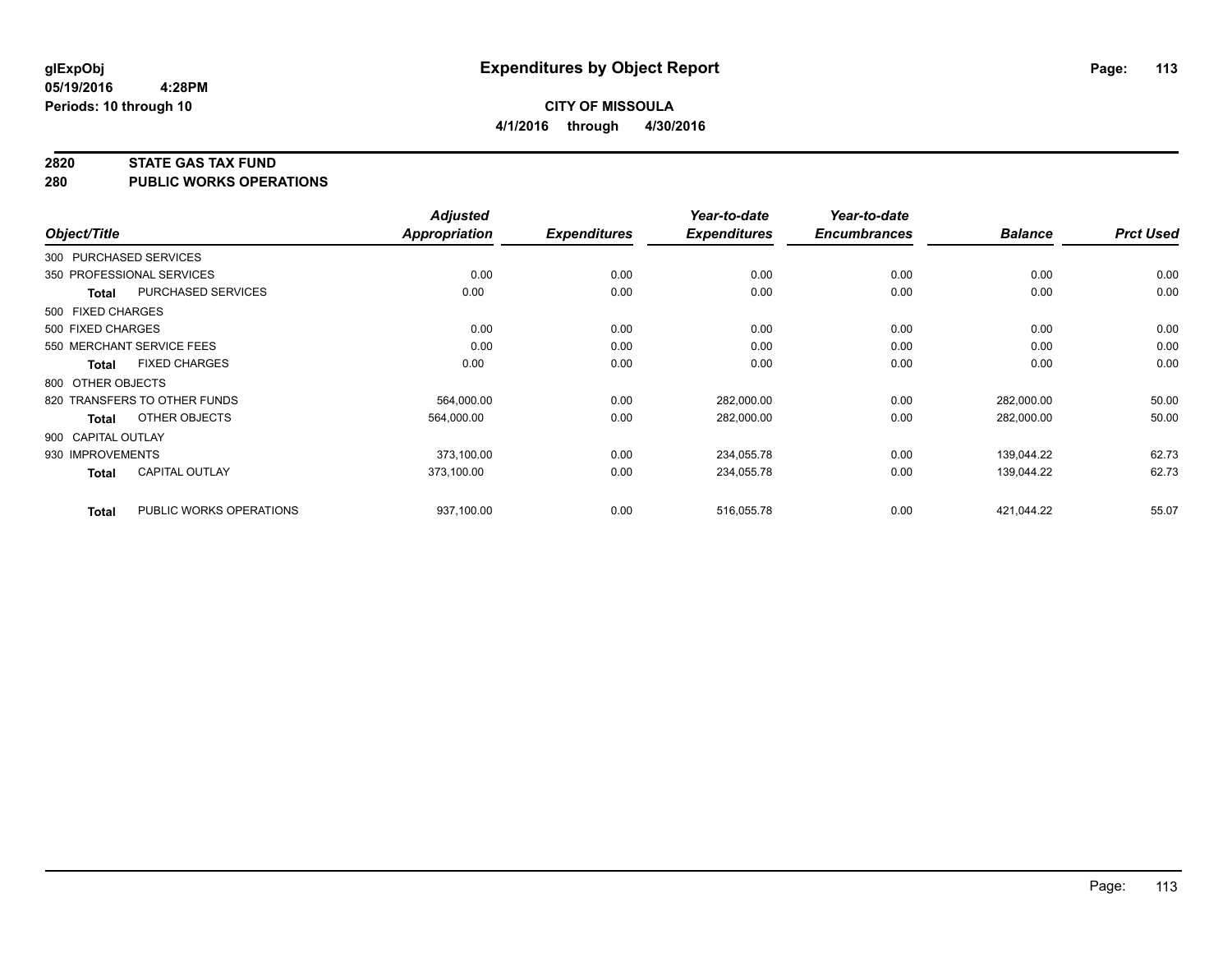# **2820 STATE GAS TAX FUND**

|                    |                              | <b>Adjusted</b> |                     | Year-to-date        | Year-to-date        |                |                  |
|--------------------|------------------------------|-----------------|---------------------|---------------------|---------------------|----------------|------------------|
| Object/Title       |                              | Appropriation   | <b>Expenditures</b> | <b>Expenditures</b> | <b>Encumbrances</b> | <b>Balance</b> | <b>Prct Used</b> |
|                    | 300 PURCHASED SERVICES       |                 |                     |                     |                     |                |                  |
|                    | 350 PROFESSIONAL SERVICES    | 0.00            | 0.00                | 0.00                | 0.00                | 0.00           | 0.00             |
| Total              | PURCHASED SERVICES           | 0.00            | 0.00                | 0.00                | 0.00                | 0.00           | 0.00             |
| 500 FIXED CHARGES  |                              |                 |                     |                     |                     |                |                  |
| 500 FIXED CHARGES  |                              | 0.00            | 0.00                | 0.00                | 0.00                | 0.00           | 0.00             |
|                    | 550 MERCHANT SERVICE FEES    | 0.00            | 0.00                | 0.00                | 0.00                | 0.00           | 0.00             |
| <b>Total</b>       | <b>FIXED CHARGES</b>         | 0.00            | 0.00                | 0.00                | 0.00                | 0.00           | 0.00             |
| 800 OTHER OBJECTS  |                              |                 |                     |                     |                     |                |                  |
|                    | 820 TRANSFERS TO OTHER FUNDS | 564,000.00      | 0.00                | 282,000.00          | 0.00                | 282,000.00     | 50.00            |
| <b>Total</b>       | OTHER OBJECTS                | 564,000.00      | 0.00                | 282,000.00          | 0.00                | 282,000.00     | 50.00            |
| 900 CAPITAL OUTLAY |                              |                 |                     |                     |                     |                |                  |
| 930 IMPROVEMENTS   |                              | 373,100.00      | 0.00                | 234,055.78          | 0.00                | 139,044.22     | 62.73            |
| Total              | <b>CAPITAL OUTLAY</b>        | 373,100.00      | 0.00                | 234,055.78          | 0.00                | 139,044.22     | 62.73            |
| <b>Total</b>       | STATE GAS TAX FUND           | 937,100.00      | 0.00                | 516,055.78          | 0.00                | 421,044.22     | 55.07            |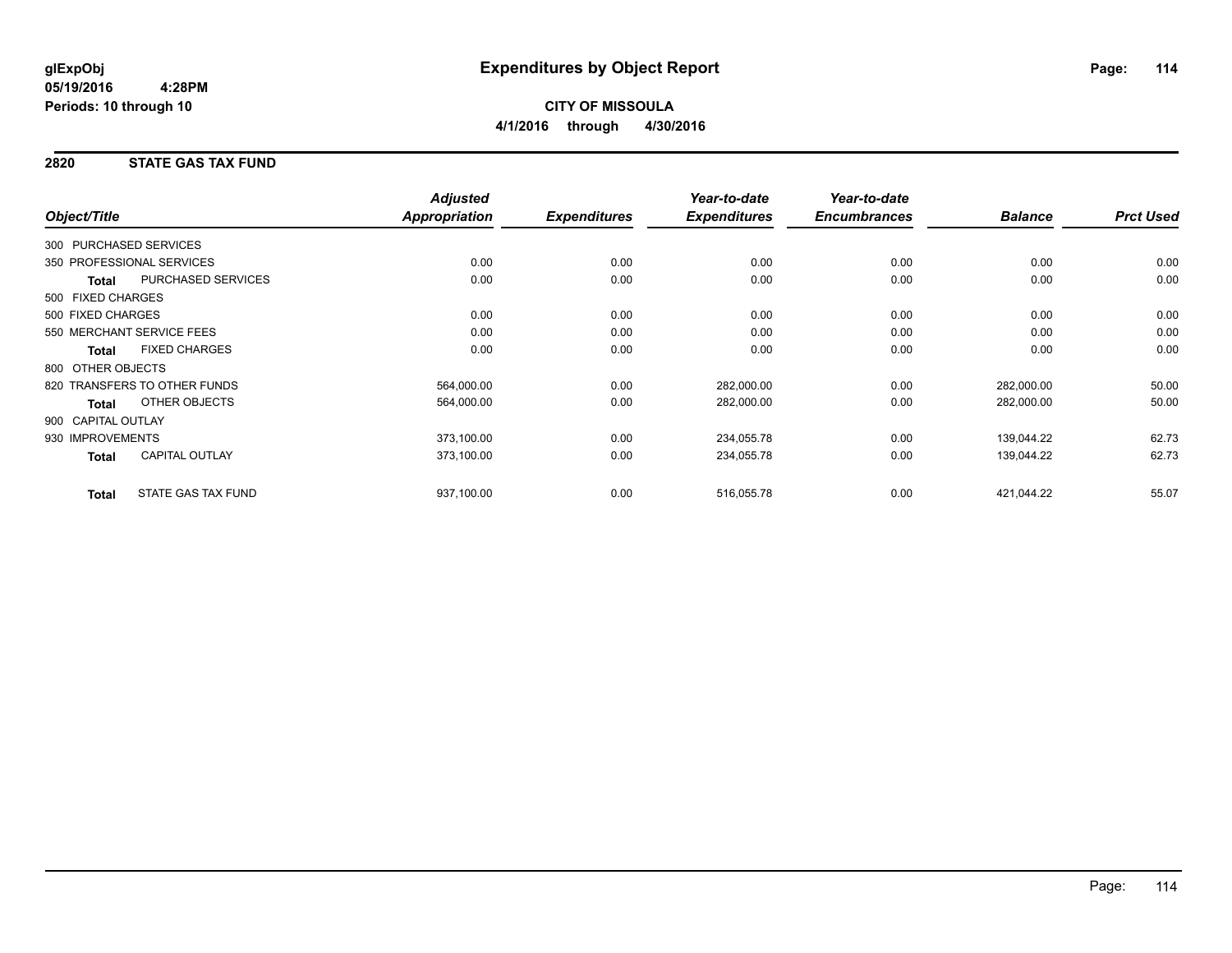# **2917 CRIME VICTIM SURCHARGE**

**390 NON-DEPARTMENTAL**

| Object/Title                         | <b>Adjusted</b><br>Appropriation | <b>Expenditures</b> | Year-to-date<br><b>Expenditures</b> | Year-to-date<br><b>Encumbrances</b> | <b>Balance</b> | <b>Prct Used</b> |
|--------------------------------------|----------------------------------|---------------------|-------------------------------------|-------------------------------------|----------------|------------------|
| 500 FIXED CHARGES                    |                                  |                     |                                     |                                     |                |                  |
| 550 MERCHANT SERVICE FEES            | 0.00                             | 0.00                | 0.00                                | 0.00                                | 0.00           | 0.00             |
| <b>FIXED CHARGES</b><br><b>Total</b> | 0.00                             | 0.00                | 0.00                                | 0.00                                | 0.00           | 0.00             |
| NON-DEPARTMENTAL<br><b>Total</b>     | 0.00                             | 0.00                | 0.00                                | 0.00                                | 0.00           | 0.00             |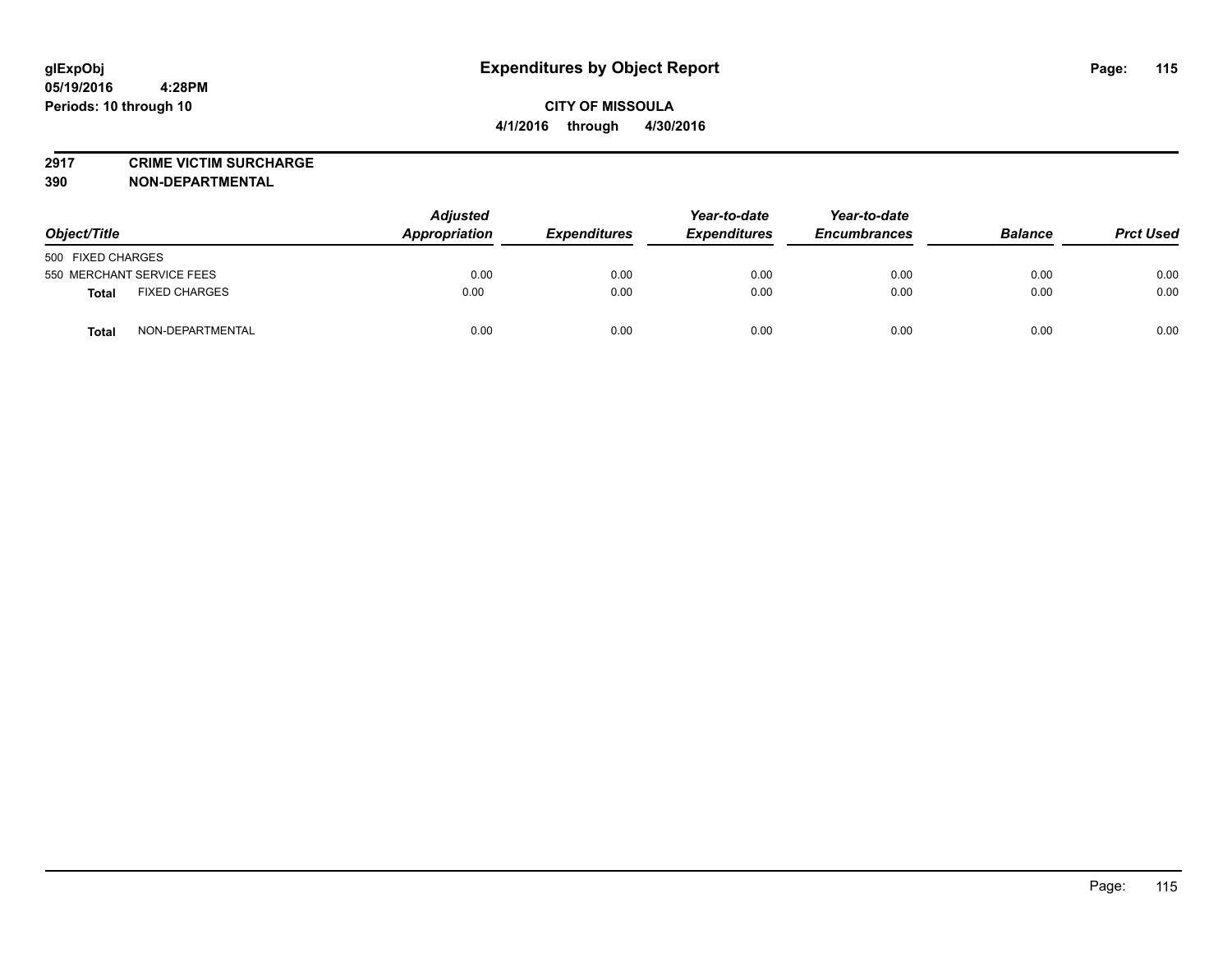#### **2917 CRIME VICTIM SURCHARGE**

| Object/Title                                  | <b>Adjusted</b><br>Appropriation | <i><b>Expenditures</b></i> | Year-to-date<br><b>Expenditures</b> | Year-to-date<br><b>Encumbrances</b> | <b>Balance</b> | <b>Prct Used</b> |
|-----------------------------------------------|----------------------------------|----------------------------|-------------------------------------|-------------------------------------|----------------|------------------|
| 500 FIXED CHARGES                             |                                  |                            |                                     |                                     |                |                  |
| 550 MERCHANT SERVICE FEES                     | 0.00                             | 0.00                       | 0.00                                | 0.00                                | 0.00           | 0.00             |
| <b>FIXED CHARGES</b><br>Total                 | 0.00                             | 0.00                       | 0.00                                | 0.00                                | 0.00           | 0.00             |
| <b>CRIME VICTIM SURCHARGE</b><br><b>Total</b> | 0.00                             | 0.00                       | 0.00                                | 0.00                                | 0.00           | 0.00             |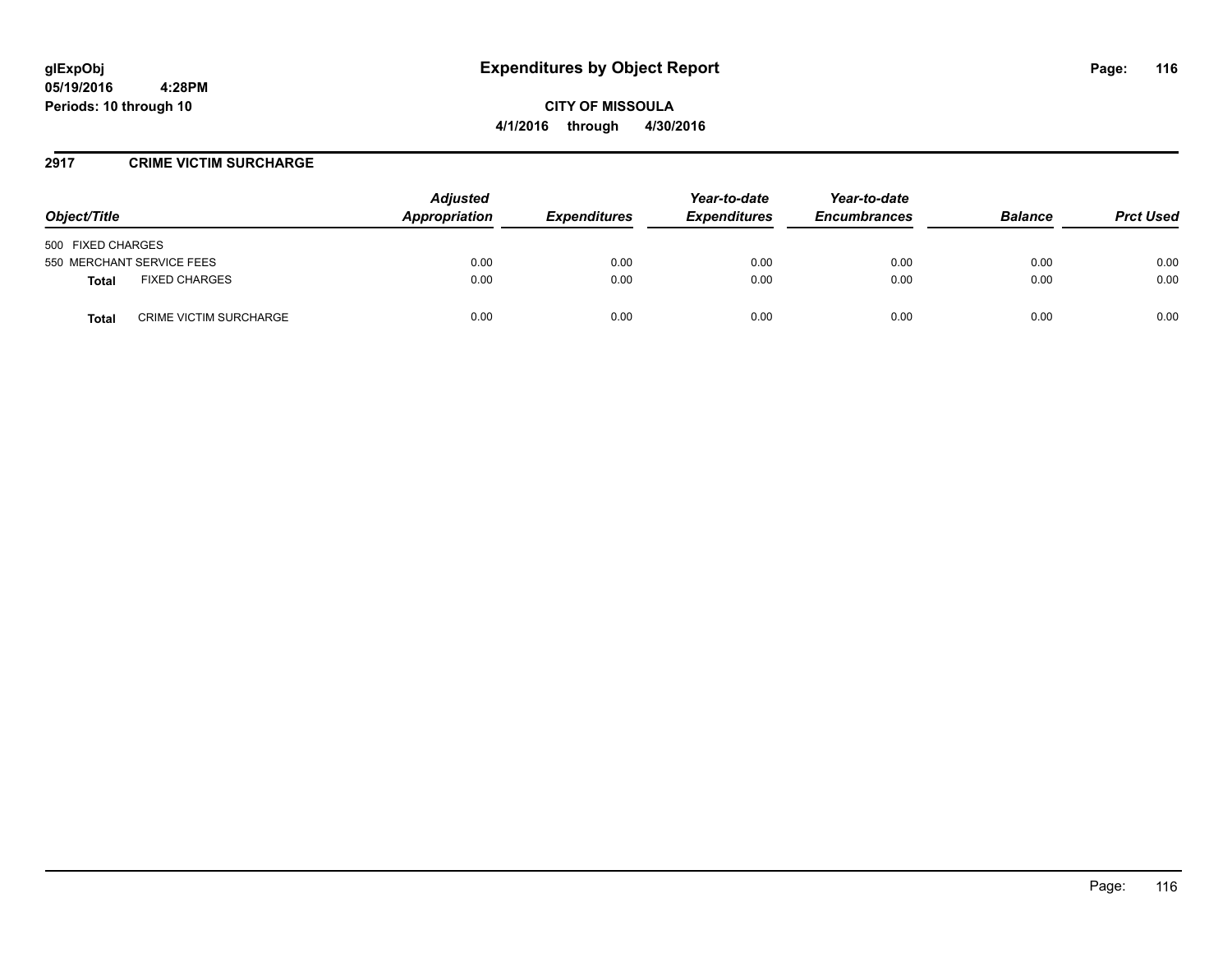#### **05/19/2016 4:28PM Periods: 10 through 10**

# **CITY OF MISSOULA 4/1/2016 through 4/30/2016**

### **2918 LAW ENFORCEMENT BLOCK GRANT FUND**

**290 POLICE**

| Object/Title             |                                       | <b>Adjusted</b><br><b>Appropriation</b> | <b>Expenditures</b> | Year-to-date<br><b>Expenditures</b> | Year-to-date<br><b>Encumbrances</b> | <b>Balance</b> | <b>Prct Used</b> |
|--------------------------|---------------------------------------|-----------------------------------------|---------------------|-------------------------------------|-------------------------------------|----------------|------------------|
| 100 PERSONAL SERVICES    |                                       |                                         |                     |                                     |                                     |                |                  |
| 110 SALARIES AND WAGES   |                                       | 30,390.00                               | 0.00                | 0.00                                | 0.00                                | 30,390.00      | 0.00             |
|                          | 115 SALARIES/HEALTH INSURANCE BENEFIT | 0.00                                    | 0.00                | 0.00                                | 0.00                                | 0.00           | 0.00             |
| 120 OVERTIME/TERMINATION |                                       | 0.00                                    | 0.00                | 0.00                                | 0.00                                | 0.00           | 0.00             |
|                          | 140 EMPLOYER CONTRIBUTIONS            | 11,610.00                               | 0.00                | 0.00                                | 0.00                                | 11,610.00      | 0.00             |
|                          | 141 STATE RETIREMENT CONTRIBUTIONS    | 0.00                                    | 0.00                | 0.00                                | 0.00                                | 0.00           | 0.00             |
| <b>Total</b>             | PERSONAL SERVICES                     | 42,000.00                               | 0.00                | 0.00                                | 0.00                                | 42,000.00      | 0.00             |
| 200 SUPPLIES             |                                       |                                         |                     |                                     |                                     |                |                  |
| 210 OFFICE SUPPLIES      |                                       | 0.00                                    | 0.00                | 0.00                                | 0.00                                | 0.00           | 0.00             |
| 220 OPERATING SUPPLIES   |                                       | 0.00                                    | 0.00                | 0.00                                | 0.00                                | 0.00           | 0.00             |
| <b>Total</b>             | <b>SUPPLIES</b>                       | 0.00                                    | 0.00                | 0.00                                | 0.00                                | 0.00           | 0.00             |
| 300 PURCHASED SERVICES   |                                       |                                         |                     |                                     |                                     |                |                  |
|                          | 320 PRINTING & DUPLICATING            | 0.00                                    | 0.00                | 0.00                                | 0.00                                | 0.00           | 0.00             |
| 344 TELEPHONE SERVICE    |                                       | 0.00                                    | 0.00                | 0.00                                | 0.00                                | 0.00           | 0.00             |
|                          | 350 PROFESSIONAL SERVICES             | 0.00                                    | 0.00                | 8,923.90                            | 0.00                                | $-8,923.90$    | 0.00             |
| 370 TRAVEL               |                                       | 0.00                                    | 0.00                | 0.00                                | 0.00                                | 0.00           | 0.00             |
| 380 TRAINING             |                                       | 0.00                                    | 0.00                | 0.00                                | 0.00                                | 0.00           | 0.00             |
| <b>Total</b>             | PURCHASED SERVICES                    | 0.00                                    | 0.00                | 8,923.90                            | 0.00                                | $-8,923.90$    | 0.00             |
| 500 FIXED CHARGES        |                                       |                                         |                     |                                     |                                     |                |                  |
|                          | 550 MERCHANT SERVICE FEES             | 0.00                                    | 0.00                | 0.00                                | 0.00                                | 0.00           | 0.00             |
| <b>Total</b>             | <b>FIXED CHARGES</b>                  | 0.00                                    | 0.00                | 0.00                                | 0.00                                | 0.00           | 0.00             |
|                          | 700 GRANTS & CONTRIBUTIONS            |                                         |                     |                                     |                                     |                |                  |
|                          | 700 GRANTS & CONTRIBUTIONS            | 24.590.00                               | 0.00                | 0.00                                | 0.00                                | 24,590.00      | 0.00             |
| <b>Total</b>             | <b>GRANTS &amp; CONTRIBUTIONS</b>     | 24,590.00                               | 0.00                | 0.00                                | 0.00                                | 24,590.00      | 0.00             |
| 900 CAPITAL OUTLAY       |                                       |                                         |                     |                                     |                                     |                |                  |
|                          | 940 MACHINERY & EQUIPMENT             | 0.00                                    | 846.00              | 51,345.16                           | 0.00                                | $-51,345.16$   | 0.00             |
| <b>Total</b>             | <b>CAPITAL OUTLAY</b>                 | 0.00                                    | 846.00              | 51,345.16                           | 0.00                                | $-51,345.16$   | 0.00             |
| <b>Total</b>             | <b>POLICE</b>                         | 66,590.00                               | 846.00              | 60,269.06                           | 0.00                                | 6,320.94       | 90.51            |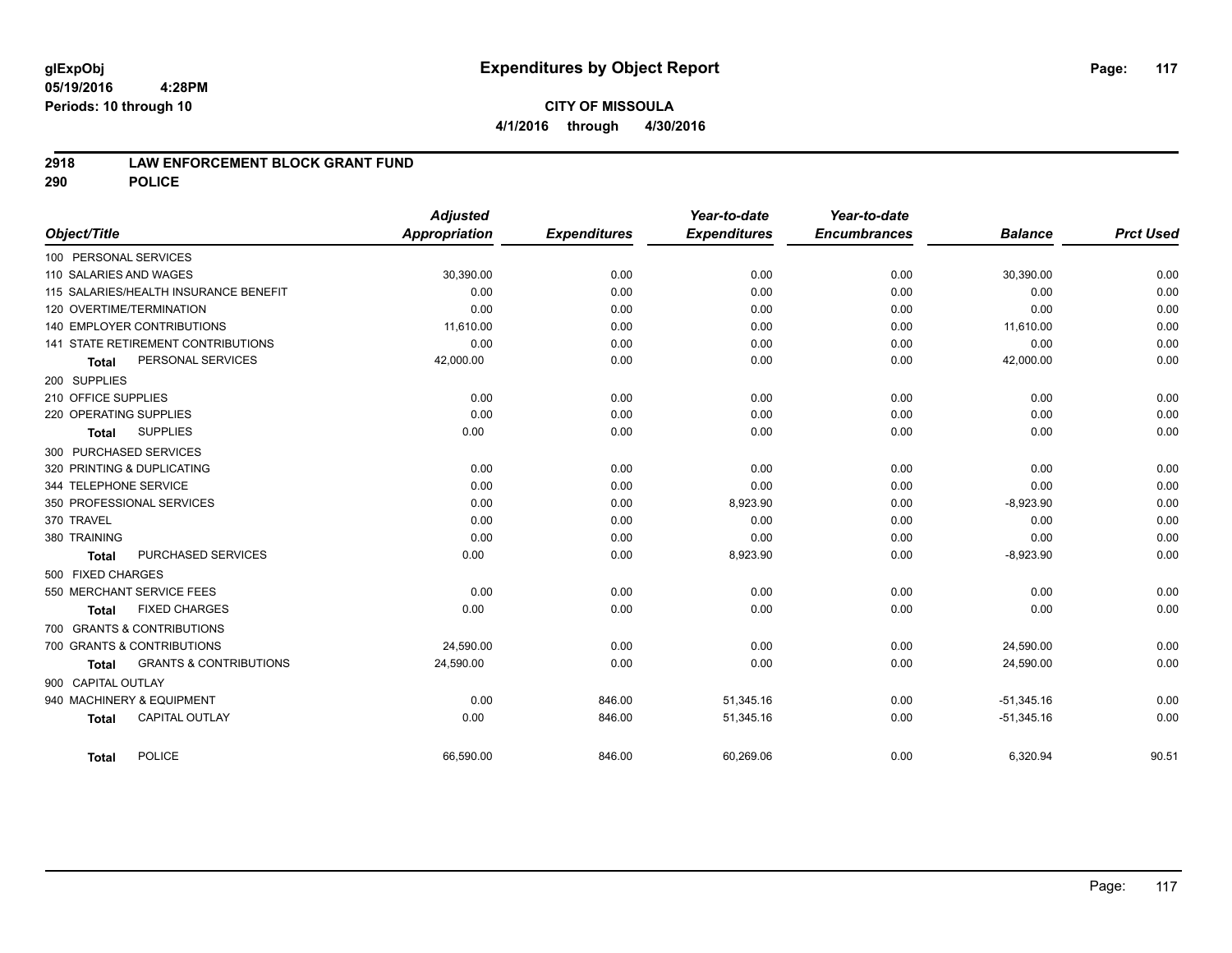#### **2918 LAW ENFORCEMENT BLOCK GRANT FUND**

**390 NON-DEPARTMENTAL**

|                           |                      | <b>Adjusted</b> |                     | Year-to-date        | Year-to-date<br><b>Encumbrances</b> | <b>Balance</b> | <b>Prct Used</b> |
|---------------------------|----------------------|-----------------|---------------------|---------------------|-------------------------------------|----------------|------------------|
| Object/Title              |                      | Appropriation   | <b>Expenditures</b> | <b>Expenditures</b> |                                     |                |                  |
| 300 PURCHASED SERVICES    |                      |                 |                     |                     |                                     |                |                  |
| 350 PROFESSIONAL SERVICES |                      | 0.00            | 0.00                | 0.00                | 0.00                                | 0.00           | 0.00             |
| Total                     | PURCHASED SERVICES   | 0.00            | 0.00                | 0.00                | 0.00                                | 0.00           | 0.00             |
| 500 FIXED CHARGES         |                      |                 |                     |                     |                                     |                |                  |
| 500 FIXED CHARGES         |                      | 0.00            | 0.00                | 0.00                | 0.00                                | 0.00           | 0.00             |
| 550 MERCHANT SERVICE FEES |                      | 0.00            | 0.00                | 0.00                | 0.00                                | 0.00           | 0.00             |
| <b>Total</b>              | <b>FIXED CHARGES</b> | 0.00            | 0.00                | 0.00                | 0.00                                | 0.00           | 0.00             |
| <b>Total</b>              | NON-DEPARTMENTAL     | 0.00            | 0.00                | 0.00                | 0.00                                | 0.00           | 0.00             |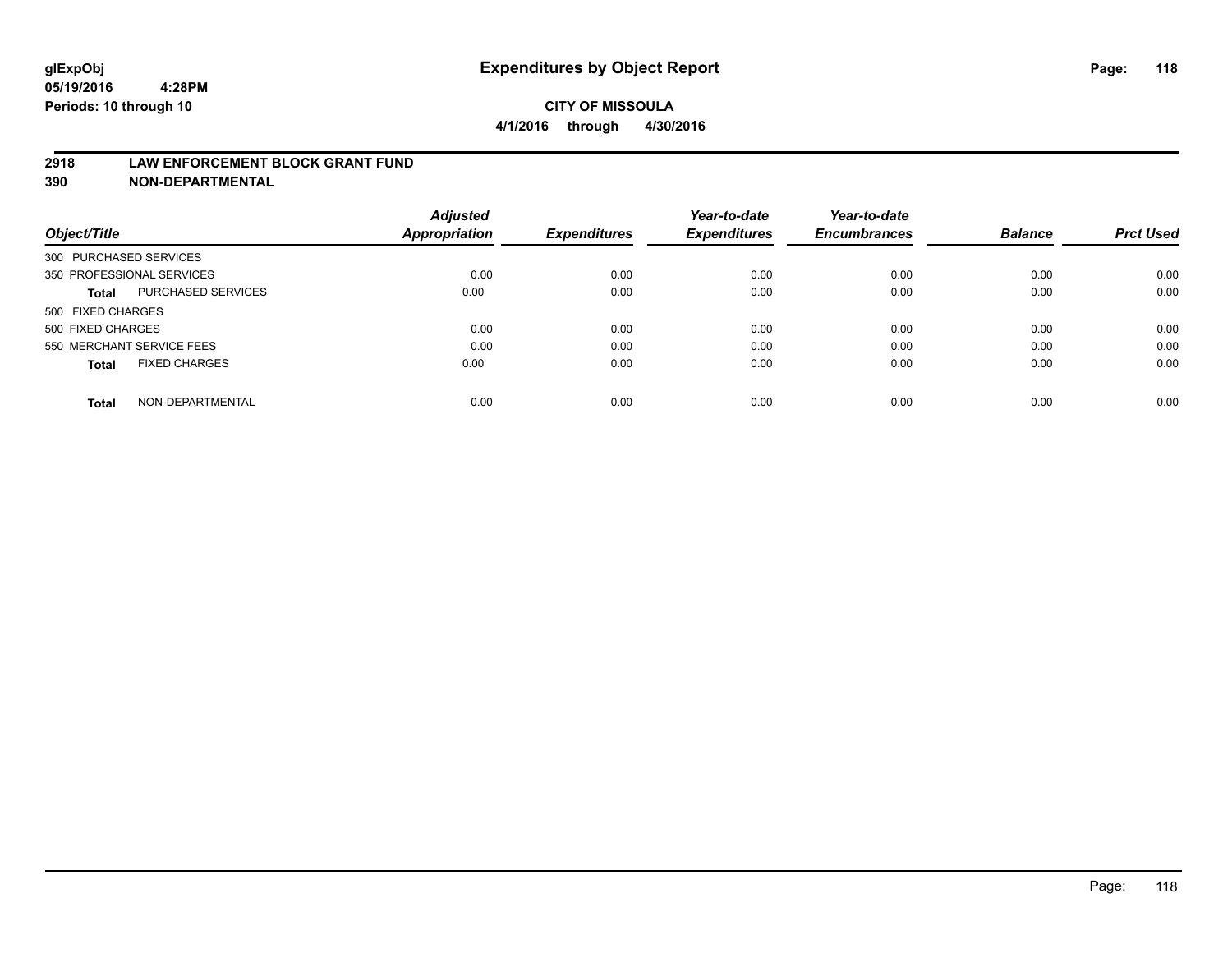**05/19/2016 4:28PM Periods: 10 through 10**

**CITY OF MISSOULA 4/1/2016 through 4/30/2016**

# **2918 LAW ENFORCEMENT BLOCK GRANT FUND**

|                        |                                       | <b>Adjusted</b>      |                     | Year-to-date        | Year-to-date        |                |                  |
|------------------------|---------------------------------------|----------------------|---------------------|---------------------|---------------------|----------------|------------------|
| Object/Title           |                                       | <b>Appropriation</b> | <b>Expenditures</b> | <b>Expenditures</b> | <b>Encumbrances</b> | <b>Balance</b> | <b>Prct Used</b> |
| 100 PERSONAL SERVICES  |                                       |                      |                     |                     |                     |                |                  |
| 110 SALARIES AND WAGES |                                       | 30,390.00            | 0.00                | 0.00                | 0.00                | 30,390.00      | 0.00             |
|                        | 115 SALARIES/HEALTH INSURANCE BENEFIT | 0.00                 | 0.00                | 0.00                | 0.00                | 0.00           | 0.00             |
|                        | 120 OVERTIME/TERMINATION              | 0.00                 | 0.00                | 0.00                | 0.00                | 0.00           | 0.00             |
|                        | <b>140 EMPLOYER CONTRIBUTIONS</b>     | 11,610.00            | 0.00                | 0.00                | 0.00                | 11,610.00      | 0.00             |
|                        | 141 STATE RETIREMENT CONTRIBUTIONS    | 0.00                 | 0.00                | 0.00                | 0.00                | 0.00           | 0.00             |
| <b>Total</b>           | PERSONAL SERVICES                     | 42,000.00            | 0.00                | 0.00                | 0.00                | 42,000.00      | 0.00             |
| 200 SUPPLIES           |                                       |                      |                     |                     |                     |                |                  |
| 210 OFFICE SUPPLIES    |                                       | 0.00                 | 0.00                | 0.00                | 0.00                | 0.00           | 0.00             |
| 220 OPERATING SUPPLIES |                                       | 0.00                 | 0.00                | 0.00                | 0.00                | 0.00           | 0.00             |
| <b>Total</b>           | <b>SUPPLIES</b>                       | 0.00                 | 0.00                | 0.00                | 0.00                | 0.00           | 0.00             |
| 300 PURCHASED SERVICES |                                       |                      |                     |                     |                     |                |                  |
|                        | 320 PRINTING & DUPLICATING            | 0.00                 | 0.00                | 0.00                | 0.00                | 0.00           | 0.00             |
| 344 TELEPHONE SERVICE  |                                       | 0.00                 | 0.00                | 0.00                | 0.00                | 0.00           | 0.00             |
|                        | 350 PROFESSIONAL SERVICES             | 0.00                 | 0.00                | 8,923.90            | 0.00                | $-8,923.90$    | 0.00             |
| 370 TRAVEL             |                                       | 0.00                 | 0.00                | 0.00                | 0.00                | 0.00           | 0.00             |
| 380 TRAINING           |                                       | 0.00                 | 0.00                | 0.00                | 0.00                | 0.00           | 0.00             |
| <b>Total</b>           | PURCHASED SERVICES                    | 0.00                 | 0.00                | 8,923.90            | 0.00                | $-8,923.90$    | 0.00             |
| 500 FIXED CHARGES      |                                       |                      |                     |                     |                     |                |                  |
| 500 FIXED CHARGES      |                                       | 0.00                 | 0.00                | 0.00                | 0.00                | 0.00           | 0.00             |
|                        | 550 MERCHANT SERVICE FEES             | 0.00                 | 0.00                | 0.00                | 0.00                | 0.00           | 0.00             |
| <b>Total</b>           | <b>FIXED CHARGES</b>                  | 0.00                 | 0.00                | 0.00                | 0.00                | 0.00           | 0.00             |
|                        | 700 GRANTS & CONTRIBUTIONS            |                      |                     |                     |                     |                |                  |
|                        | 700 GRANTS & CONTRIBUTIONS            | 24,590.00            | 0.00                | 0.00                | 0.00                | 24,590.00      | 0.00             |
| <b>Total</b>           | <b>GRANTS &amp; CONTRIBUTIONS</b>     | 24,590.00            | 0.00                | 0.00                | 0.00                | 24,590.00      | 0.00             |
| 900 CAPITAL OUTLAY     |                                       |                      |                     |                     |                     |                |                  |
|                        | 940 MACHINERY & EQUIPMENT             | 0.00                 | 846.00              | 51,345.16           | 0.00                | $-51,345.16$   | 0.00             |
| <b>Total</b>           | <b>CAPITAL OUTLAY</b>                 | 0.00                 | 846.00              | 51,345.16           | 0.00                | $-51,345.16$   | 0.00             |
| Total                  | LAW ENFORCEMENT BLOCK GRANT FUN       | 66,590.00            | 846.00              | 60,269.06           | 0.00                | 6,320.94       | 90.51            |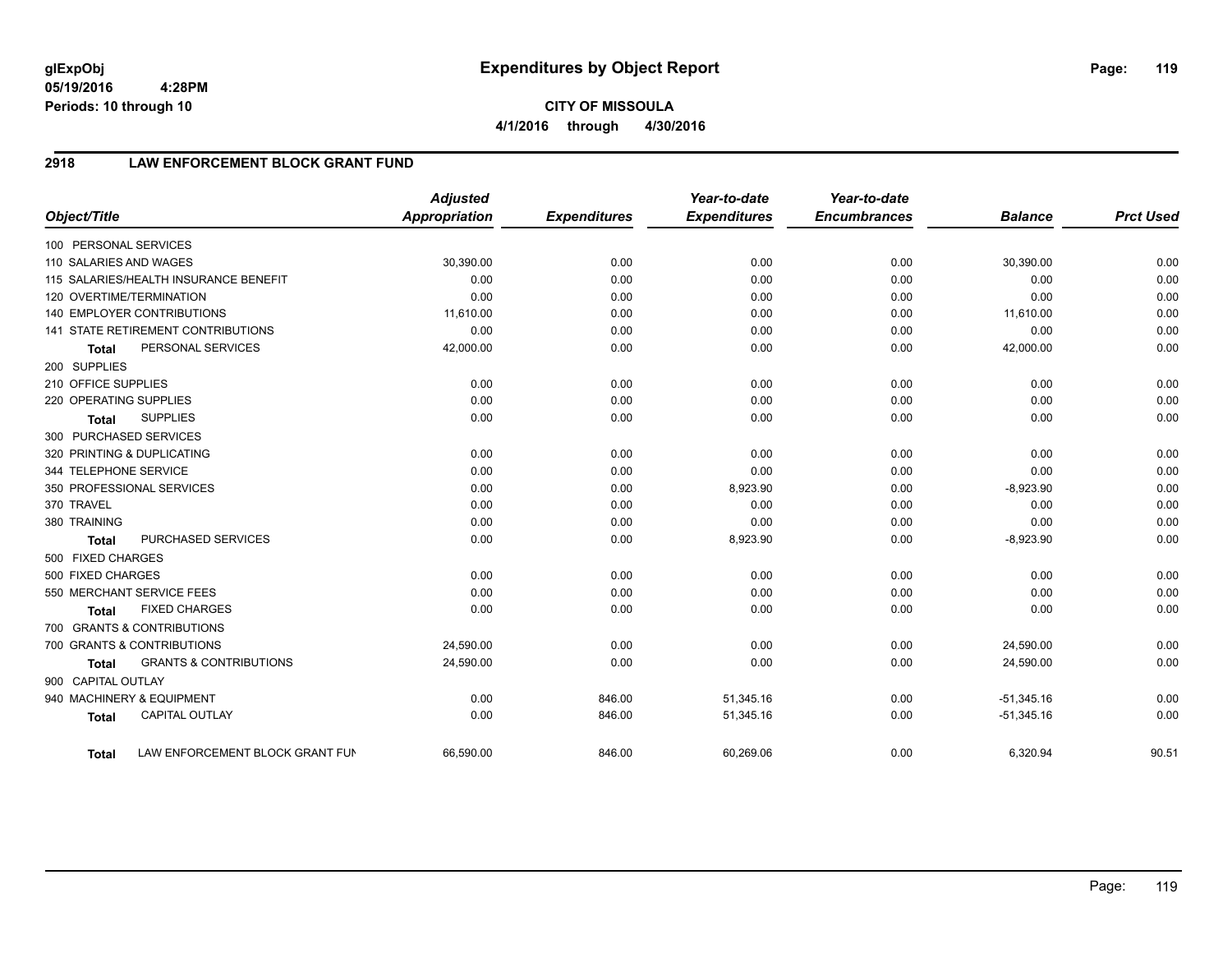### **2919 HIDTA FUND**

**290 POLICE**

|                                            | <b>Adjusted</b>      |                     | Year-to-date        | Year-to-date        |                |                  |
|--------------------------------------------|----------------------|---------------------|---------------------|---------------------|----------------|------------------|
| Object/Title                               | <b>Appropriation</b> | <b>Expenditures</b> | <b>Expenditures</b> | <b>Encumbrances</b> | <b>Balance</b> | <b>Prct Used</b> |
| 100 PERSONAL SERVICES                      |                      |                     |                     |                     |                |                  |
| 120 OVERTIME/TERMINATION                   | 15,000.00            | 0.00                | 0.00                | 0.00                | 15,000.00      | 0.00             |
| <b>140 EMPLOYER CONTRIBUTIONS</b>          | 1,350.00             | 0.00                | 0.00                | 0.00                | 1,350.00       | 0.00             |
| <b>141 STATE RETIREMENT CONTRIBUTIONS</b>  | 0.00                 | 0.00                | 0.00                | 0.00                | 0.00           | 0.00             |
| PERSONAL SERVICES<br><b>Total</b>          | 16,350.00            | 0.00                | 0.00                | 0.00                | 16,350.00      | 0.00             |
| 200 SUPPLIES                               |                      |                     |                     |                     |                |                  |
| 210 OFFICE SUPPLIES                        | 500.00               | 0.00                | 0.00                | 0.00                | 500.00         | 0.00             |
| 220 OPERATING SUPPLIES                     | 500.00               | 0.00                | 18,885.48           | 0.00                | $-18,385.48$   | 3,777.10         |
| <b>SUPPLIES</b><br>Total                   | 1,000.00             | 0.00                | 18,885.48           | 0.00                | $-17,885.48$   | 1,888.55         |
| 300 PURCHASED SERVICES                     |                      |                     |                     |                     |                |                  |
| 341 ELECTRICITY & NATURAL GAS              | 4,600.00             | 0.00                | 0.00                | 0.00                | 4,600.00       | 0.00             |
| 344 TELEPHONE SERVICE                      | 250.00               | 0.00                | 0.00                | 0.00                | 250.00         | 0.00             |
| 350 PROFESSIONAL SERVICES                  | 4,000.00             | 67.50               | 1,935.00            | 0.00                | 2,065.00       | 48.38            |
| 360 REPAIR & MAINTENANCE                   | 1,200.00             | 487.09              | 487.09              | 0.00                | 712.91         | 40.59            |
| 370 TRAVEL                                 | 1,500.00             | 0.00                | 942.66              | 0.00                | 557.34         | 62.84            |
| 380 TRAINING                               | 1,500.00             | 0.00                | 0.00                | 0.00                | 1,500.00       | 0.00             |
| 390 OTHER PURCHASED SERVICES               | 200.00               | 0.00                | 0.00                | 0.00                | 200.00         | 0.00             |
| PURCHASED SERVICES<br><b>Total</b>         | 13,250.00            | 554.59              | 3,364.75            | 0.00                | 9,885.25       | 25.39            |
| 500 FIXED CHARGES                          |                      |                     |                     |                     |                |                  |
| 500 FIXED CHARGES                          | 11,700.00            | 1,719.87            | 19,714.29           | 0.00                | $-8,014.29$    | 168.50           |
| 550 MERCHANT SERVICE FEES                  | 0.00                 | 0.00                | 0.00                | 0.00                | 0.00           | 0.00             |
| <b>FIXED CHARGES</b><br><b>Total</b>       | 11,700.00            | 1,719.87            | 19,714.29           | 0.00                | $-8,014.29$    | 168.50           |
| 700 GRANTS & CONTRIBUTIONS                 |                      |                     |                     |                     |                |                  |
| 700 GRANTS & CONTRIBUTIONS                 | 100,000.00           | 452.17              | 27,207.61           | 0.00                | 72,792.39      | 27.21            |
| <b>GRANTS &amp; CONTRIBUTIONS</b><br>Total | 100,000.00           | 452.17              | 27,207.61           | 0.00                | 72,792.39      | 27.21            |
| 900 CAPITAL OUTLAY                         |                      |                     |                     |                     |                |                  |
| 920 BUILDINGS                              | 50,000.00            | 0.00                | 0.00                | 0.00                | 50,000.00      | 0.00             |
| 940 MACHINERY & EQUIPMENT                  | 0.00                 | 0.00                | 8,918.00            | 0.00                | $-8,918.00$    | 0.00             |
| <b>CAPITAL OUTLAY</b><br><b>Total</b>      | 50,000.00            | 0.00                | 8,918.00            | 0.00                | 41,082.00      | 17.84            |
| <b>POLICE</b><br><b>Total</b>              | 192,300.00           | 2,726.63            | 78,090.13           | 0.00                | 114,209.87     | 40.61            |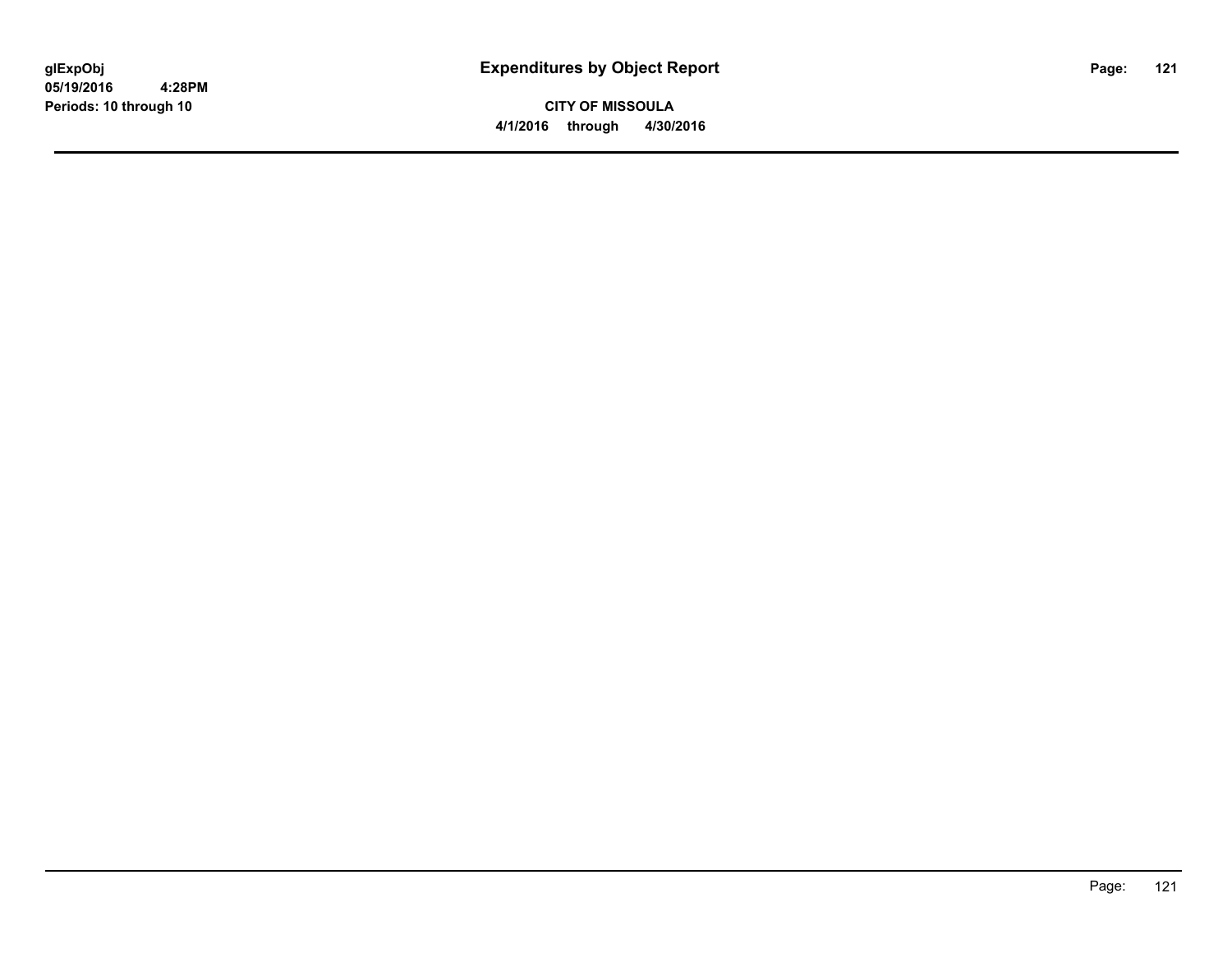**2919 HIDTA FUND**

|                                                   | <b>Adjusted</b>      |                     | Year-to-date        | Year-to-date        |                |                  |
|---------------------------------------------------|----------------------|---------------------|---------------------|---------------------|----------------|------------------|
| Object/Title                                      | <b>Appropriation</b> | <b>Expenditures</b> | <b>Expenditures</b> | <b>Encumbrances</b> | <b>Balance</b> | <b>Prct Used</b> |
| 100 PERSONAL SERVICES                             |                      |                     |                     |                     |                |                  |
| 120 OVERTIME/TERMINATION                          | 15,000.00            | 0.00                | 0.00                | 0.00                | 15,000.00      | 0.00             |
| <b>140 EMPLOYER CONTRIBUTIONS</b>                 | 1,350.00             | 0.00                | 0.00                | 0.00                | 1,350.00       | 0.00             |
| 141 STATE RETIREMENT CONTRIBUTIONS                | 0.00                 | 0.00                | 0.00                | 0.00                | 0.00           | 0.00             |
| PERSONAL SERVICES<br><b>Total</b>                 | 16,350.00            | 0.00                | 0.00                | 0.00                | 16,350.00      | 0.00             |
| 200 SUPPLIES                                      |                      |                     |                     |                     |                |                  |
| 210 OFFICE SUPPLIES                               | 500.00               | 0.00                | 0.00                | 0.00                | 500.00         | 0.00             |
| 220 OPERATING SUPPLIES                            | 500.00               | 0.00                | 18,885.48           | 0.00                | $-18,385.48$   | 3,777.10         |
| <b>SUPPLIES</b><br><b>Total</b>                   | 1,000.00             | 0.00                | 18,885.48           | 0.00                | $-17,885.48$   | 1,888.55         |
| 300 PURCHASED SERVICES                            |                      |                     |                     |                     |                |                  |
| 341 ELECTRICITY & NATURAL GAS                     | 4,600.00             | 0.00                | 0.00                | 0.00                | 4,600.00       | 0.00             |
| 344 TELEPHONE SERVICE                             | 250.00               | 0.00                | 0.00                | 0.00                | 250.00         | 0.00             |
| 350 PROFESSIONAL SERVICES                         | 4,000.00             | 67.50               | 1,935.00            | 0.00                | 2,065.00       | 48.38            |
| 360 REPAIR & MAINTENANCE                          | 1,200.00             | 487.09              | 487.09              | 0.00                | 712.91         | 40.59            |
| 370 TRAVEL                                        | 1,500.00             | 0.00                | 942.66              | 0.00                | 557.34         | 62.84            |
| 380 TRAINING                                      | 1,500.00             | 0.00                | 0.00                | 0.00                | 1,500.00       | 0.00             |
| 390 OTHER PURCHASED SERVICES                      | 200.00               | 0.00                | 0.00                | 0.00                | 200.00         | 0.00             |
| PURCHASED SERVICES<br><b>Total</b>                | 13,250.00            | 554.59              | 3,364.75            | 0.00                | 9,885.25       | 25.39            |
| 500 FIXED CHARGES                                 |                      |                     |                     |                     |                |                  |
| 500 FIXED CHARGES                                 | 11,700.00            | 1,719.87            | 19,714.29           | 0.00                | $-8,014.29$    | 168.50           |
| 550 MERCHANT SERVICE FEES                         | 0.00                 | 0.00                | 0.00                | 0.00                | 0.00           | 0.00             |
| <b>FIXED CHARGES</b><br><b>Total</b>              | 11,700.00            | 1,719.87            | 19,714.29           | 0.00                | $-8,014.29$    | 168.50           |
| 700 GRANTS & CONTRIBUTIONS                        |                      |                     |                     |                     |                |                  |
| 700 GRANTS & CONTRIBUTIONS                        | 100,000.00           | 452.17              | 27,207.61           | 0.00                | 72,792.39      | 27.21            |
| <b>GRANTS &amp; CONTRIBUTIONS</b><br><b>Total</b> | 100,000.00           | 452.17              | 27,207.61           | 0.00                | 72,792.39      | 27.21            |
| 900 CAPITAL OUTLAY                                |                      |                     |                     |                     |                |                  |
| 920 BUILDINGS                                     | 50,000.00            | 0.00                | 0.00                | 0.00                | 50,000.00      | 0.00             |
| 940 MACHINERY & EQUIPMENT                         | 0.00                 | 0.00                | 8,918.00            | 0.00                | $-8,918.00$    | 0.00             |
| <b>CAPITAL OUTLAY</b><br><b>Total</b>             | 50,000.00            | 0.00                | 8,918.00            | 0.00                | 41,082.00      | 17.84            |
| <b>HIDTA FUND</b><br><b>Total</b>                 | 192,300.00           | 2,726.63            | 78,090.13           | 0.00                | 114,209.87     | 40.61            |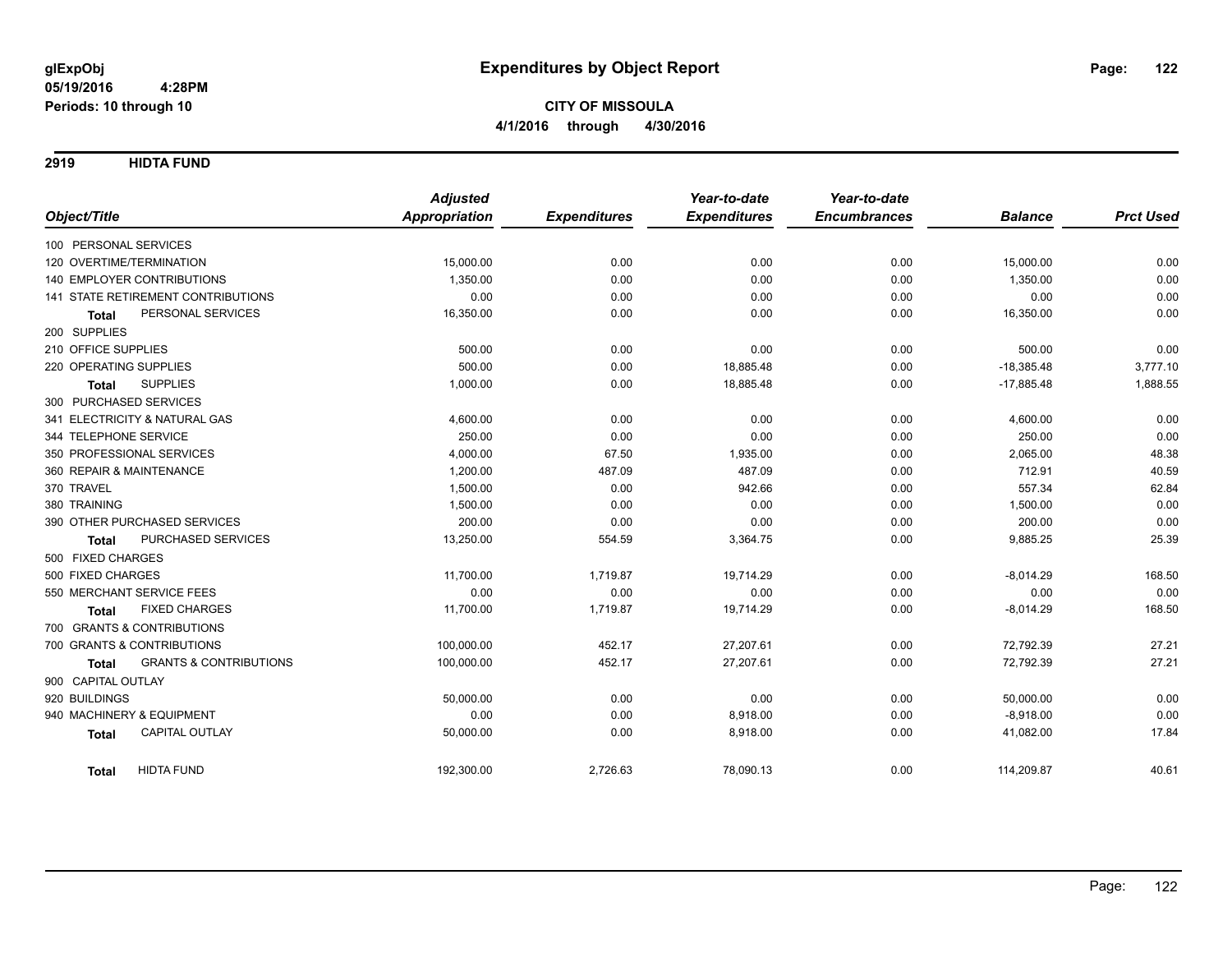#### **2939 CDBG PROGRAM INCOME ACCOUNT**

**400 ENTITLEMENT GRANTS**

| Object/Title           |                              | <b>Adjusted</b><br>Appropriation | <b>Expenditures</b> | Year-to-date<br><b>Expenditures</b> | Year-to-date<br><b>Encumbrances</b> | <b>Balance</b> | <b>Prct Used</b> |
|------------------------|------------------------------|----------------------------------|---------------------|-------------------------------------|-------------------------------------|----------------|------------------|
|                        |                              |                                  |                     |                                     |                                     |                |                  |
| 300 PURCHASED SERVICES |                              |                                  |                     |                                     |                                     |                |                  |
|                        | 350 PROFESSIONAL SERVICES    | 14,383.00                        | 0.00                | 0.00                                | 0.00                                | 14,383.00      | 0.00             |
| <b>Total</b>           | <b>PURCHASED SERVICES</b>    | 14.383.00                        | 0.00                | 0.00                                | 0.00                                | 14,383.00      | 0.00             |
| 500 FIXED CHARGES      |                              |                                  |                     |                                     |                                     |                |                  |
|                        | 550 MERCHANT SERVICE FEES    | 0.00                             | 0.00                | 0.00                                | 0.00                                | 0.00           | 0.00             |
| <b>Total</b>           | <b>FIXED CHARGES</b>         | 0.00                             | 0.00                | 0.00                                | 0.00                                | 0.00           | 0.00             |
| 800 OTHER OBJECTS      |                              |                                  |                     |                                     |                                     |                |                  |
|                        | 820 TRANSFERS TO OTHER FUNDS | 0.00                             | 0.00                | 19.239.31                           | 0.00                                | $-19.239.31$   | 0.00             |
| <b>Total</b>           | OTHER OBJECTS                | 0.00                             | 0.00                | 19,239.31                           | 0.00                                | $-19,239.31$   | 0.00             |
|                        |                              |                                  |                     |                                     |                                     |                |                  |
| <b>Total</b>           | <b>ENTITLEMENT GRANTS</b>    | 14,383.00                        | 0.00                | 19,239.31                           | 0.00                                | $-4,856.31$    | 133.76           |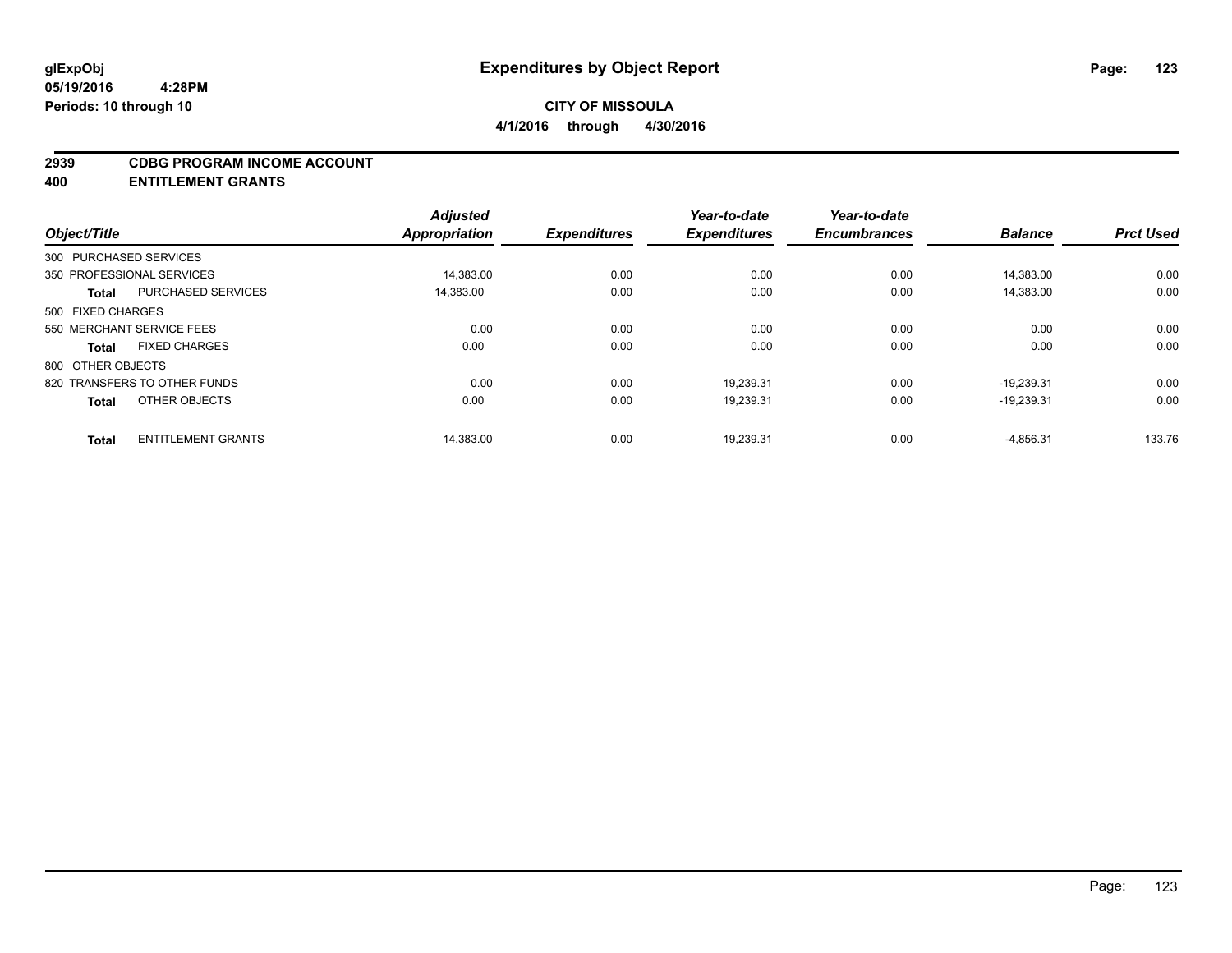**05/19/2016 4:28PM Periods: 10 through 10**

**CITY OF MISSOULA 4/1/2016 through 4/30/2016**

# **2939 CDBG PROGRAM INCOME ACCOUNT**

| Object/Title           |                              | <b>Adjusted</b><br><b>Appropriation</b> | <b>Expenditures</b> | Year-to-date<br><b>Expenditures</b> | Year-to-date<br><b>Encumbrances</b> | <b>Balance</b> | <b>Prct Used</b> |
|------------------------|------------------------------|-----------------------------------------|---------------------|-------------------------------------|-------------------------------------|----------------|------------------|
| 300 PURCHASED SERVICES |                              |                                         |                     |                                     |                                     |                |                  |
|                        | 350 PROFESSIONAL SERVICES    | 14.383.00                               | 0.00                | 0.00                                | 0.00                                | 14.383.00      | 0.00             |
| <b>Total</b>           | PURCHASED SERVICES           | 14,383.00                               | 0.00                | 0.00                                | 0.00                                | 14.383.00      | 0.00             |
| 500 FIXED CHARGES      |                              |                                         |                     |                                     |                                     |                |                  |
|                        | 550 MERCHANT SERVICE FEES    | 0.00                                    | 0.00                | 0.00                                | 0.00                                | 0.00           | 0.00             |
| <b>Total</b>           | <b>FIXED CHARGES</b>         | 0.00                                    | 0.00                | 0.00                                | 0.00                                | 0.00           | 0.00             |
| 800 OTHER OBJECTS      |                              |                                         |                     |                                     |                                     |                |                  |
|                        | 820 TRANSFERS TO OTHER FUNDS | 0.00                                    | 0.00                | 19.239.31                           | 0.00                                | $-19.239.31$   | 0.00             |
| <b>Total</b>           | OTHER OBJECTS                | 0.00                                    | 0.00                | 19,239.31                           | 0.00                                | $-19.239.31$   | 0.00             |
| <b>Total</b>           | CDBG PROGRAM INCOME ACCOUNT  | 14.383.00                               | 0.00                | 19.239.31                           | 0.00                                | $-4.856.31$    | 133.76           |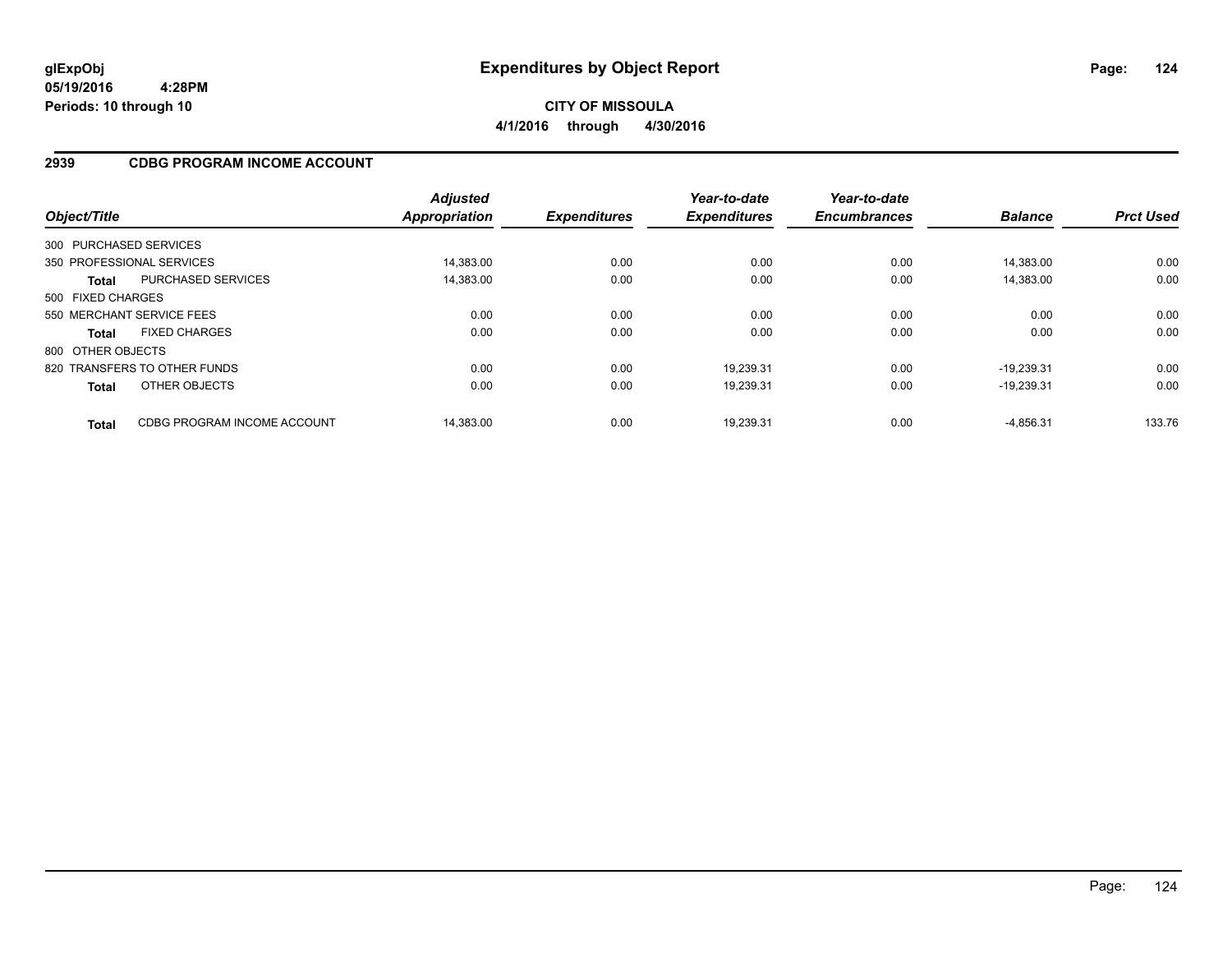# **2940 CDBG FUND**

**400 ENTITLEMENT GRANTS**

| Object/Title               |                                   | <b>Adjusted</b><br>Appropriation | <b>Expenditures</b> | Year-to-date<br><b>Expenditures</b> | Year-to-date<br><b>Encumbrances</b> | <b>Balance</b> | <b>Prct Used</b> |
|----------------------------|-----------------------------------|----------------------------------|---------------------|-------------------------------------|-------------------------------------|----------------|------------------|
| 300 PURCHASED SERVICES     |                                   |                                  |                     |                                     |                                     |                |                  |
| 350 PROFESSIONAL SERVICES  |                                   | 106,591.00                       | 0.00                | 46,299.33                           | 0.00                                | 60,291.67      | 43.44            |
| <b>Total</b>               | <b>PURCHASED SERVICES</b>         | 106,591.00                       | 0.00                | 46,299.33                           | 0.00                                | 60,291.67      | 43.44            |
| 500 FIXED CHARGES          |                                   |                                  |                     |                                     |                                     |                |                  |
| 550 MERCHANT SERVICE FEES  |                                   | 0.00                             | 0.00                | 0.00                                | 0.00                                | 0.00           | 0.00             |
| <b>Total</b>               | <b>FIXED CHARGES</b>              | 0.00                             | 0.00                | 0.00                                | 0.00                                | 0.00           | 0.00             |
| 700 GRANTS & CONTRIBUTIONS |                                   |                                  |                     |                                     |                                     |                |                  |
| 700 GRANTS & CONTRIBUTIONS |                                   | 457,664.00                       | 4,003.70            | 489,926.52                          | 0.00                                | $-32,262.52$   | 107.05           |
| <b>Total</b>               | <b>GRANTS &amp; CONTRIBUTIONS</b> | 457,664.00                       | 4,003.70            | 489,926.52                          | 0.00                                | $-32,262.52$   | 107.05           |
| 800 OTHER OBJECTS          |                                   |                                  |                     |                                     |                                     |                |                  |
|                            | 820 TRANSFERS TO OTHER FUNDS      | 0.00                             | 0.00                | 0.00                                | 0.00                                | 0.00           | 0.00             |
| <b>Total</b>               | OTHER OBJECTS                     | 0.00                             | 0.00                | 0.00                                | 0.00                                | 0.00           | 0.00             |
| <b>Total</b>               | <b>ENTITLEMENT GRANTS</b>         | 564,255.00                       | 4,003.70            | 536,225.85                          | 0.00                                | 28,029.15      | 95.03            |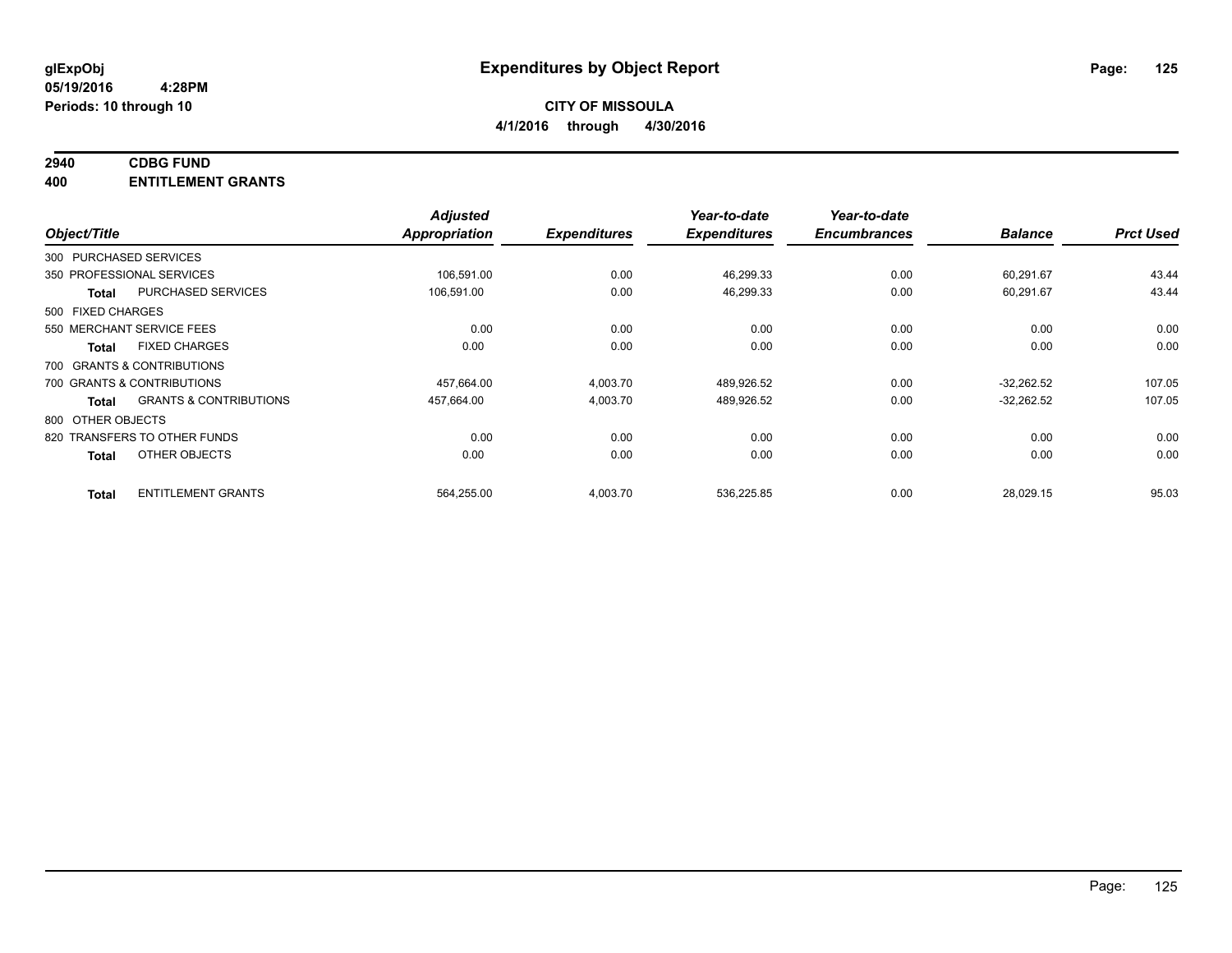**2940 CDBG FUND**

|                                                   | <b>Adjusted</b>      |                     | Year-to-date        | Year-to-date        |                |                  |
|---------------------------------------------------|----------------------|---------------------|---------------------|---------------------|----------------|------------------|
| Object/Title                                      | <b>Appropriation</b> | <b>Expenditures</b> | <b>Expenditures</b> | <b>Encumbrances</b> | <b>Balance</b> | <b>Prct Used</b> |
| 300 PURCHASED SERVICES                            |                      |                     |                     |                     |                |                  |
| 350 PROFESSIONAL SERVICES                         | 106,591.00           | 0.00                | 46,299.33           | 0.00                | 60,291.67      | 43.44            |
| PURCHASED SERVICES<br><b>Total</b>                | 106,591.00           | 0.00                | 46,299.33           | 0.00                | 60,291.67      | 43.44            |
| 500 FIXED CHARGES                                 |                      |                     |                     |                     |                |                  |
| 550 MERCHANT SERVICE FEES                         | 0.00                 | 0.00                | 0.00                | 0.00                | 0.00           | 0.00             |
| <b>FIXED CHARGES</b><br><b>Total</b>              | 0.00                 | 0.00                | 0.00                | 0.00                | 0.00           | 0.00             |
| 700 GRANTS & CONTRIBUTIONS                        |                      |                     |                     |                     |                |                  |
| 700 GRANTS & CONTRIBUTIONS                        | 457,664.00           | 4,003.70            | 489,926.52          | 0.00                | $-32,262.52$   | 107.05           |
| <b>GRANTS &amp; CONTRIBUTIONS</b><br><b>Total</b> | 457,664.00           | 4,003.70            | 489,926.52          | 0.00                | $-32,262.52$   | 107.05           |
| 800 OTHER OBJECTS                                 |                      |                     |                     |                     |                |                  |
| 820 TRANSFERS TO OTHER FUNDS                      | 0.00                 | 0.00                | 0.00                | 0.00                | 0.00           | 0.00             |
| OTHER OBJECTS<br><b>Total</b>                     | 0.00                 | 0.00                | 0.00                | 0.00                | 0.00           | 0.00             |
| <b>CDBG FUND</b><br><b>Total</b>                  | 564,255.00           | 4,003.70            | 536,225.85          | 0.00                | 28.029.15      | 95.03            |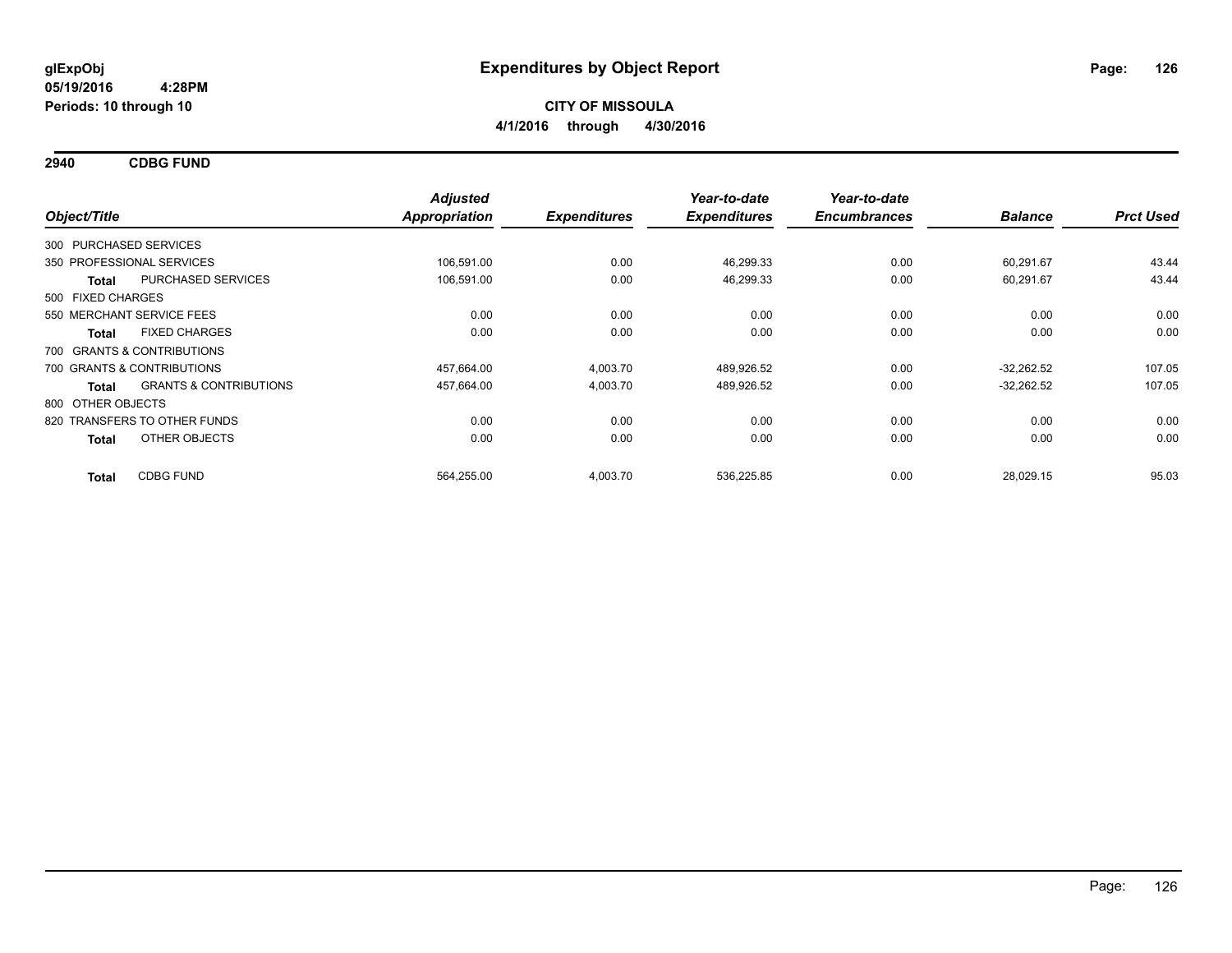#### **2941 HOME FUND**

**400 ENTITLEMENT GRANTS**

| Object/Title      |                                   | <b>Adjusted</b><br><b>Appropriation</b> | <b>Expenditures</b> | Year-to-date<br><b>Expenditures</b> | Year-to-date<br><b>Encumbrances</b> | <b>Balance</b> | <b>Prct Used</b> |
|-------------------|-----------------------------------|-----------------------------------------|---------------------|-------------------------------------|-------------------------------------|----------------|------------------|
|                   | 300 PURCHASED SERVICES            |                                         |                     |                                     |                                     |                |                  |
|                   | 350 PROFESSIONAL SERVICES         | 57,921.00                               | 0.00                | 28,217.60                           | 0.00                                | 29,703.40      | 48.72            |
| <b>Total</b>      | PURCHASED SERVICES                | 57,921.00                               | 0.00                | 28,217.60                           | 0.00                                | 29,703.40      | 48.72            |
| 500 FIXED CHARGES |                                   |                                         |                     |                                     |                                     |                |                  |
|                   | 550 MERCHANT SERVICE FEES         | 0.00                                    | 0.00                | 0.00                                | 0.00                                | 0.00           | 0.00             |
| Total             | <b>FIXED CHARGES</b>              | 0.00                                    | 0.00                | 0.00                                | 0.00                                | 0.00           | 0.00             |
|                   | 700 GRANTS & CONTRIBUTIONS        |                                         |                     |                                     |                                     |                |                  |
|                   | 700 GRANTS & CONTRIBUTIONS        | 335,666.00                              | 4,592.59            | 173,549.07                          | 0.00                                | 162,116.93     | 51.70            |
| <b>Total</b>      | <b>GRANTS &amp; CONTRIBUTIONS</b> | 335,666.00                              | 4,592.59            | 173,549.07                          | 0.00                                | 162,116.93     | 51.70            |
| 800 OTHER OBJECTS |                                   |                                         |                     |                                     |                                     |                |                  |
|                   | 820 TRANSFERS TO OTHER FUNDS      | 0.00                                    | 0.00                | 0.00                                | 0.00                                | 0.00           | 0.00             |
| 845 CONTINGENCY   |                                   | 0.00                                    | 0.00                | 0.00                                | 0.00                                | 0.00           | 0.00             |
| Total             | OTHER OBJECTS                     | 0.00                                    | 0.00                | 0.00                                | 0.00                                | 0.00           | 0.00             |
| <b>Total</b>      | <b>ENTITLEMENT GRANTS</b>         | 393,587.00                              | 4,592.59            | 201,766.67                          | 0.00                                | 191,820.33     | 51.26            |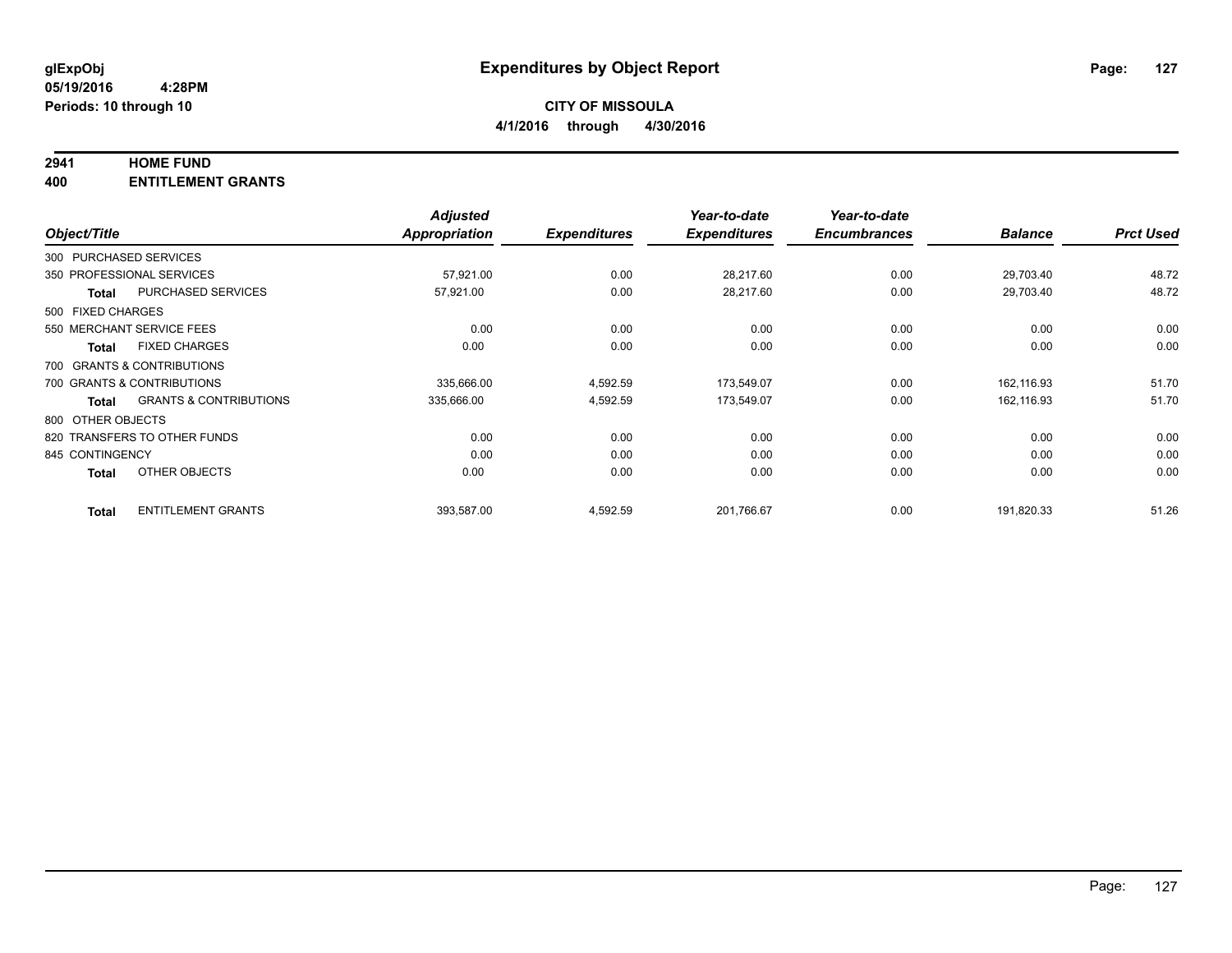**2941 HOME FUND**

|                   |                                   | <b>Adjusted</b>      |                     | Year-to-date        | Year-to-date        |                |                  |
|-------------------|-----------------------------------|----------------------|---------------------|---------------------|---------------------|----------------|------------------|
| Object/Title      |                                   | <b>Appropriation</b> | <b>Expenditures</b> | <b>Expenditures</b> | <b>Encumbrances</b> | <b>Balance</b> | <b>Prct Used</b> |
|                   | 300 PURCHASED SERVICES            |                      |                     |                     |                     |                |                  |
|                   | 350 PROFESSIONAL SERVICES         | 57,921.00            | 0.00                | 28,217.60           | 0.00                | 29,703.40      | 48.72            |
| <b>Total</b>      | <b>PURCHASED SERVICES</b>         | 57,921.00            | 0.00                | 28,217.60           | 0.00                | 29,703.40      | 48.72            |
| 500 FIXED CHARGES |                                   |                      |                     |                     |                     |                |                  |
|                   | 550 MERCHANT SERVICE FEES         | 0.00                 | 0.00                | 0.00                | 0.00                | 0.00           | 0.00             |
| <b>Total</b>      | <b>FIXED CHARGES</b>              | 0.00                 | 0.00                | 0.00                | 0.00                | 0.00           | 0.00             |
|                   | 700 GRANTS & CONTRIBUTIONS        |                      |                     |                     |                     |                |                  |
|                   | 700 GRANTS & CONTRIBUTIONS        | 335,666.00           | 4,592.59            | 173,549.07          | 0.00                | 162,116.93     | 51.70            |
| <b>Total</b>      | <b>GRANTS &amp; CONTRIBUTIONS</b> | 335,666.00           | 4,592.59            | 173.549.07          | 0.00                | 162,116.93     | 51.70            |
| 800 OTHER OBJECTS |                                   |                      |                     |                     |                     |                |                  |
|                   | 820 TRANSFERS TO OTHER FUNDS      | 0.00                 | 0.00                | 0.00                | 0.00                | 0.00           | 0.00             |
| 845 CONTINGENCY   |                                   | 0.00                 | 0.00                | 0.00                | 0.00                | 0.00           | 0.00             |
| <b>Total</b>      | OTHER OBJECTS                     | 0.00                 | 0.00                | 0.00                | 0.00                | 0.00           | 0.00             |
| <b>Total</b>      | <b>HOME FUND</b>                  | 393,587.00           | 4,592.59            | 201,766.67          | 0.00                | 191,820.33     | 51.26            |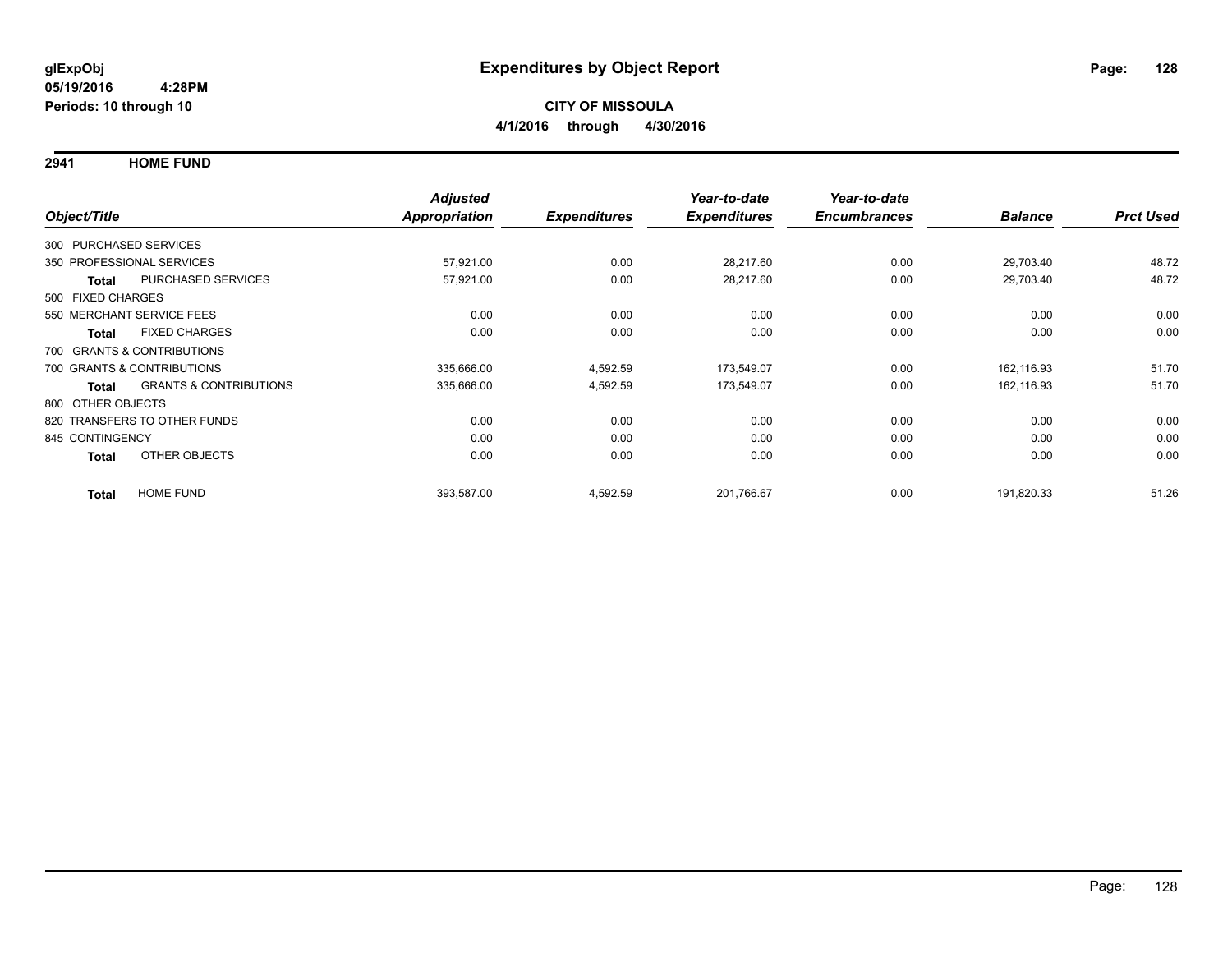#### **2942 ADDI PROGRAM**

**400 ENTITLEMENT GRANTS**

| Object/Title      |                                   | <b>Adjusted</b><br><b>Appropriation</b> | <b>Expenditures</b> | Year-to-date<br><b>Expenditures</b> | Year-to-date<br><b>Encumbrances</b> | <b>Balance</b> | <b>Prct Used</b> |
|-------------------|-----------------------------------|-----------------------------------------|---------------------|-------------------------------------|-------------------------------------|----------------|------------------|
|                   | 300 PURCHASED SERVICES            |                                         |                     |                                     |                                     |                |                  |
|                   | 350 PROFESSIONAL SERVICES         | 12,846.00                               | 0.00                | 0.00                                | 0.00                                | 12,846.00      | 0.00             |
| <b>Total</b>      | <b>PURCHASED SERVICES</b>         | 12.846.00                               | 0.00                | 0.00                                | 0.00                                | 12.846.00      | 0.00             |
| 500 FIXED CHARGES |                                   |                                         |                     |                                     |                                     |                |                  |
|                   | 550 MERCHANT SERVICE FEES         | 0.00                                    | 0.00                | 0.00                                | 0.00                                | 0.00           | 0.00             |
| <b>Total</b>      | <b>FIXED CHARGES</b>              | 0.00                                    | 0.00                | 0.00                                | 0.00                                | 0.00           | 0.00             |
|                   | 700 GRANTS & CONTRIBUTIONS        |                                         |                     |                                     |                                     |                |                  |
|                   | 700 GRANTS & CONTRIBUTIONS        | 0.00                                    | 0.00                | 0.00                                | 0.00                                | 0.00           | 0.00             |
| <b>Total</b>      | <b>GRANTS &amp; CONTRIBUTIONS</b> | 0.00                                    | 0.00                | 0.00                                | 0.00                                | 0.00           | 0.00             |
| <b>Total</b>      | <b>ENTITLEMENT GRANTS</b>         | 12.846.00                               | 0.00                | 0.00                                | 0.00                                | 12.846.00      | 0.00             |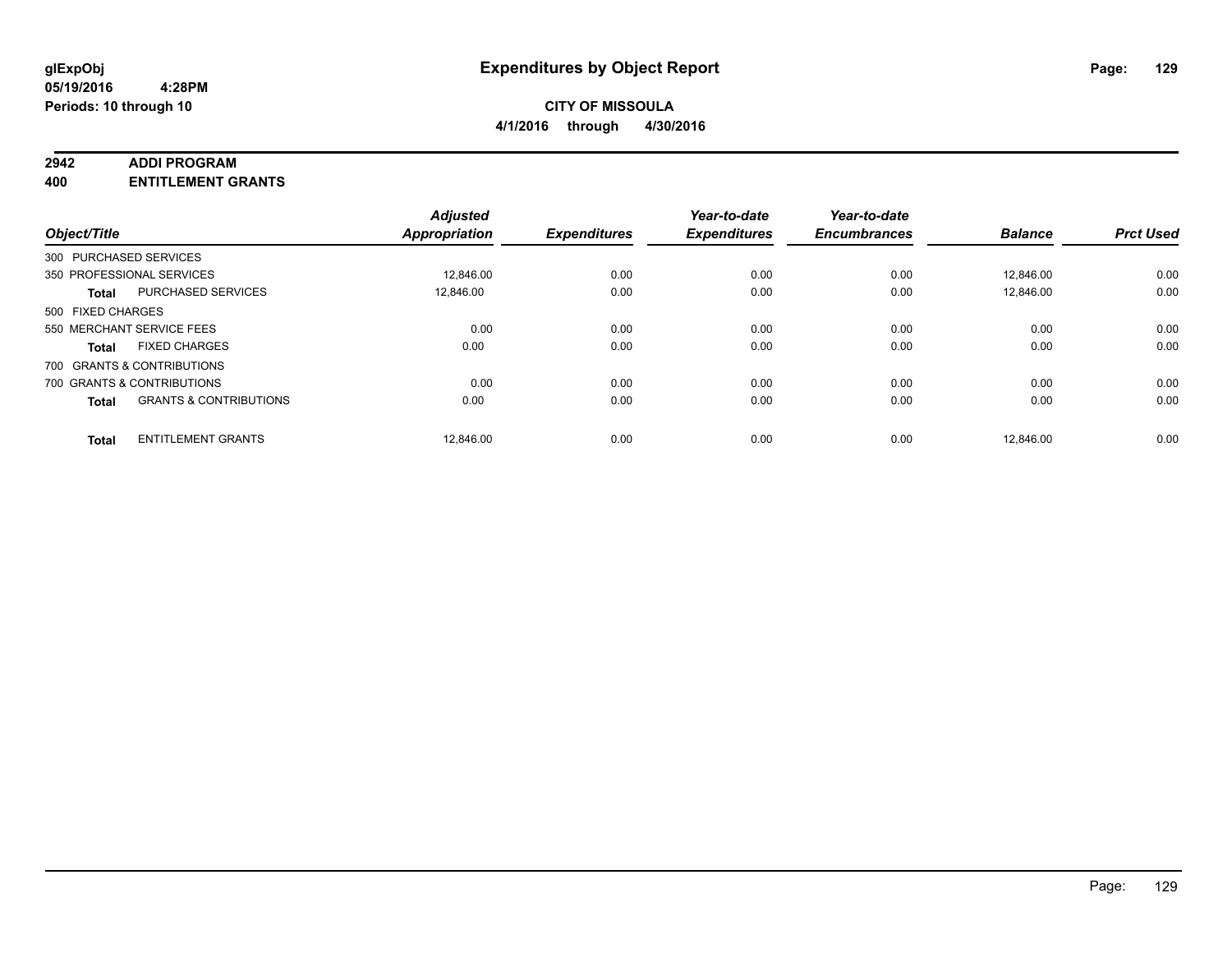### **2942 ADDI PROGRAM**

| Object/Title           |                                   | <b>Adjusted</b><br>Appropriation | <b>Expenditures</b> | Year-to-date<br><b>Expenditures</b> | Year-to-date<br><b>Encumbrances</b> | <b>Balance</b> | <b>Prct Used</b> |
|------------------------|-----------------------------------|----------------------------------|---------------------|-------------------------------------|-------------------------------------|----------------|------------------|
| 300 PURCHASED SERVICES |                                   |                                  |                     |                                     |                                     |                |                  |
|                        | 350 PROFESSIONAL SERVICES         | 12.846.00                        | 0.00                | 0.00                                | 0.00                                | 12.846.00      | 0.00             |
| <b>Total</b>           | <b>PURCHASED SERVICES</b>         | 12.846.00                        | 0.00                | 0.00                                | 0.00                                | 12.846.00      | 0.00             |
| 500 FIXED CHARGES      |                                   |                                  |                     |                                     |                                     |                |                  |
|                        | 550 MERCHANT SERVICE FEES         | 0.00                             | 0.00                | 0.00                                | 0.00                                | 0.00           | 0.00             |
| <b>Total</b>           | <b>FIXED CHARGES</b>              | 0.00                             | 0.00                | 0.00                                | 0.00                                | 0.00           | 0.00             |
|                        | 700 GRANTS & CONTRIBUTIONS        |                                  |                     |                                     |                                     |                |                  |
|                        | 700 GRANTS & CONTRIBUTIONS        | 0.00                             | 0.00                | 0.00                                | 0.00                                | 0.00           | 0.00             |
| <b>Total</b>           | <b>GRANTS &amp; CONTRIBUTIONS</b> | 0.00                             | 0.00                | 0.00                                | 0.00                                | 0.00           | 0.00             |
| <b>Total</b>           | <b>ADDI PROGRAM</b>               | 12.846.00                        | 0.00                | 0.00                                | 0.00                                | 12.846.00      | 0.00             |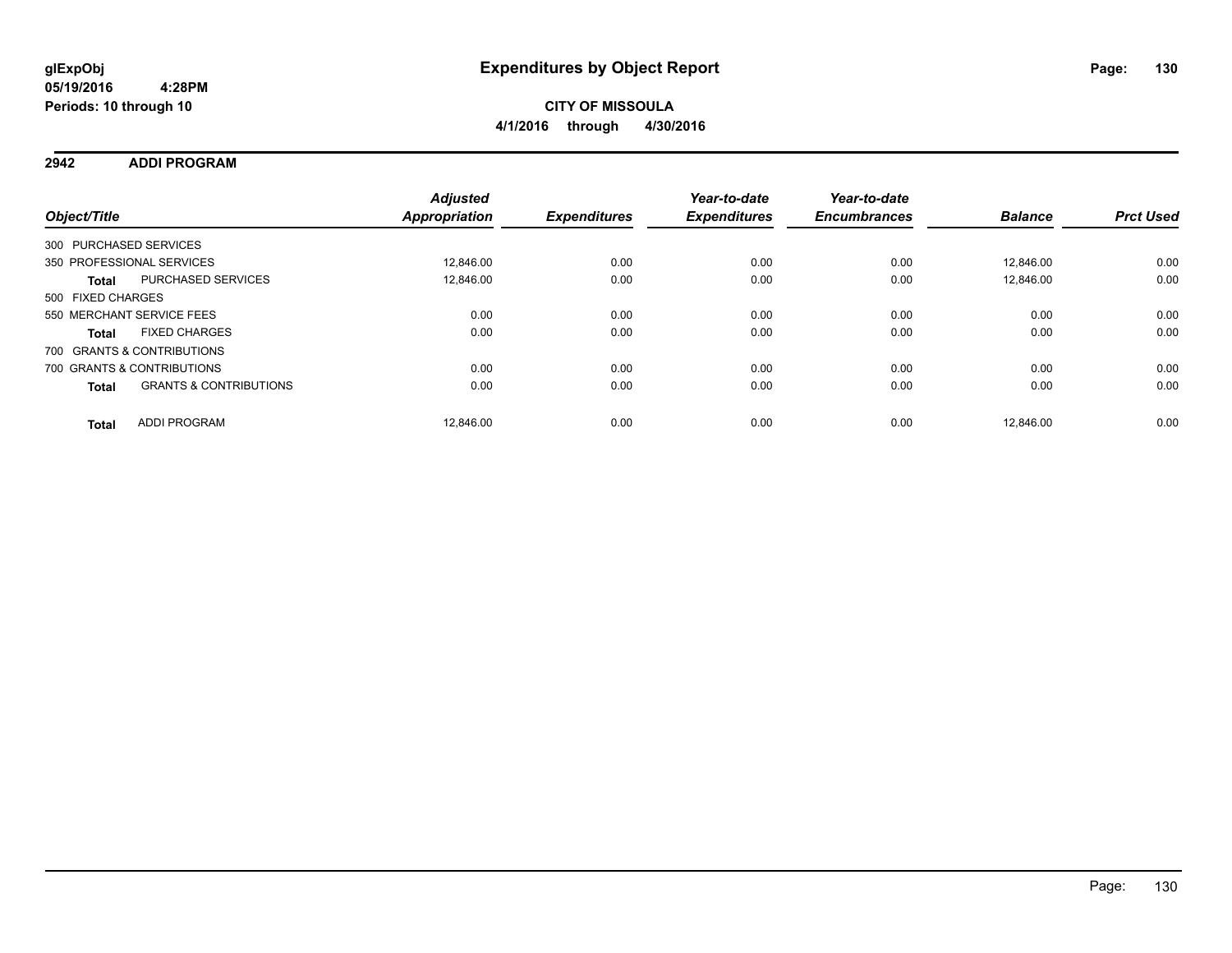#### **2943 CITY HOME PROGRAM INCOME**

**400 ENTITLEMENT GRANTS**

| Object/Title      |                                   | <b>Adjusted</b><br><b>Appropriation</b> | <b>Expenditures</b> | Year-to-date<br><b>Expenditures</b> | Year-to-date<br><b>Encumbrances</b> | <b>Balance</b> | <b>Prct Used</b> |
|-------------------|-----------------------------------|-----------------------------------------|---------------------|-------------------------------------|-------------------------------------|----------------|------------------|
|                   | 300 PURCHASED SERVICES            |                                         |                     |                                     |                                     |                |                  |
|                   | 350 PROFESSIONAL SERVICES         | 31,000.00                               | 0.00                | 0.00                                | 0.00                                | 31.000.00      | 0.00             |
|                   | 390 OTHER PURCHASED SERVICES      | 500.00                                  | 0.00                | 0.00                                | 0.00                                | 500.00         | 0.00             |
| <b>Total</b>      | <b>PURCHASED SERVICES</b>         | 31,500.00                               | 0.00                | 0.00                                | 0.00                                | 31,500.00      | 0.00             |
| 500 FIXED CHARGES |                                   |                                         |                     |                                     |                                     |                |                  |
|                   | 550 MERCHANT SERVICE FEES         | 0.00                                    | 0.00                | 0.00                                | 0.00                                | 0.00           | 0.00             |
| <b>Total</b>      | <b>FIXED CHARGES</b>              | 0.00                                    | 0.00                | 0.00                                | 0.00                                | 0.00           | 0.00             |
|                   | 700 GRANTS & CONTRIBUTIONS        |                                         |                     |                                     |                                     |                |                  |
|                   | 700 GRANTS & CONTRIBUTIONS        | 0.00                                    | 0.00                | 0.00                                | 0.00                                | 0.00           | 0.00             |
| <b>Total</b>      | <b>GRANTS &amp; CONTRIBUTIONS</b> | 0.00                                    | 0.00                | 0.00                                | 0.00                                | 0.00           | 0.00             |
|                   |                                   |                                         |                     |                                     |                                     |                |                  |
| <b>Total</b>      | <b>ENTITLEMENT GRANTS</b>         | 31,500.00                               | 0.00                | 0.00                                | 0.00                                | 31,500.00      | 0.00             |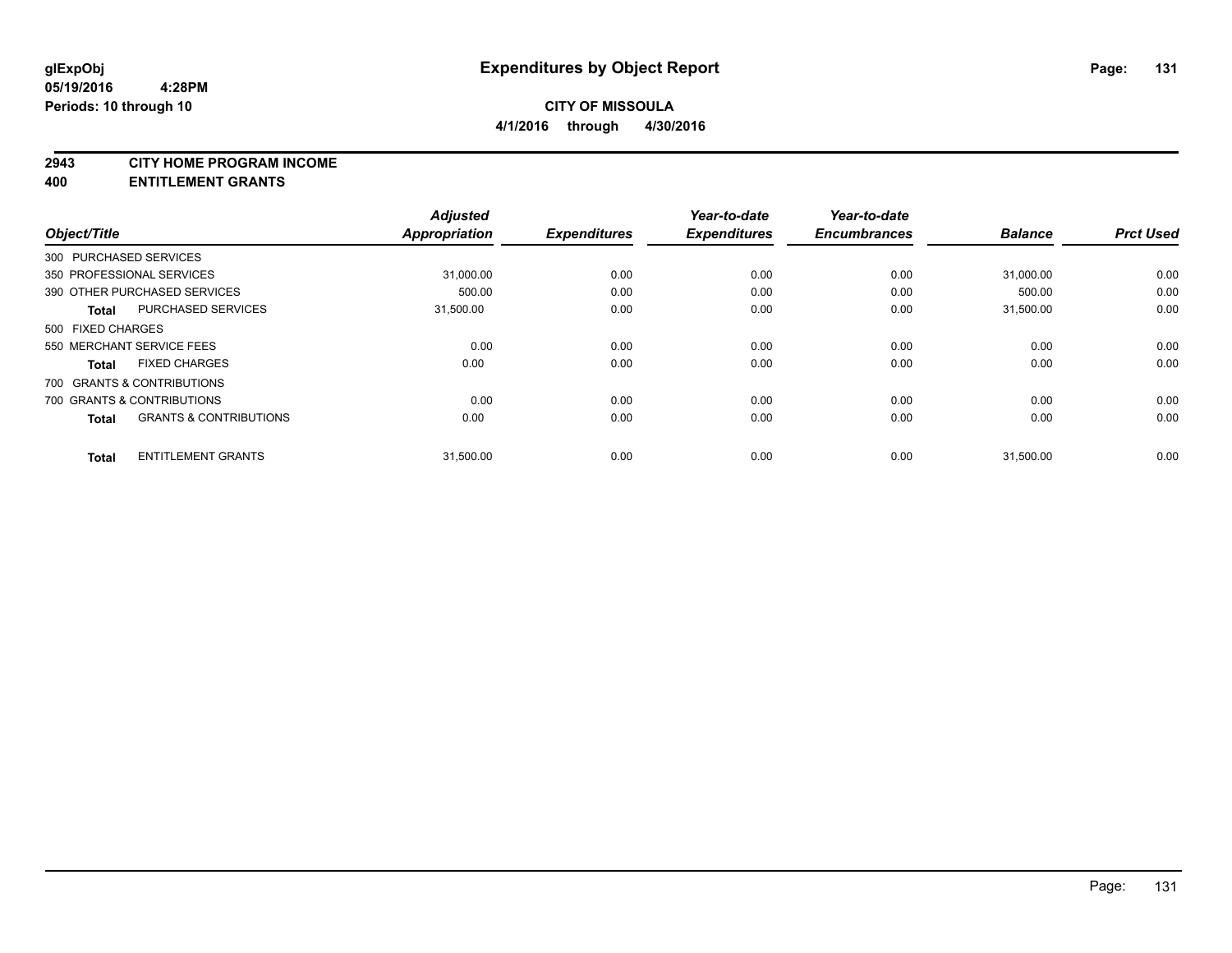### **2943 CITY HOME PROGRAM INCOME**

| Object/Title                                      | <b>Adjusted</b><br><b>Appropriation</b> | <b>Expenditures</b> | Year-to-date<br><b>Expenditures</b> | Year-to-date<br><b>Encumbrances</b> | <b>Balance</b> | <b>Prct Used</b> |
|---------------------------------------------------|-----------------------------------------|---------------------|-------------------------------------|-------------------------------------|----------------|------------------|
| 300 PURCHASED SERVICES                            |                                         |                     |                                     |                                     |                |                  |
| 350 PROFESSIONAL SERVICES                         | 31,000.00                               | 0.00                | 0.00                                | 0.00                                | 31,000.00      | 0.00             |
| 390 OTHER PURCHASED SERVICES                      | 500.00                                  | 0.00                | 0.00                                | 0.00                                | 500.00         | 0.00             |
| PURCHASED SERVICES<br>Total                       | 31,500.00                               | 0.00                | 0.00                                | 0.00                                | 31,500.00      | 0.00             |
| 500 FIXED CHARGES                                 |                                         |                     |                                     |                                     |                |                  |
| 550 MERCHANT SERVICE FEES                         | 0.00                                    | 0.00                | 0.00                                | 0.00                                | 0.00           | 0.00             |
| <b>FIXED CHARGES</b><br><b>Total</b>              | 0.00                                    | 0.00                | 0.00                                | 0.00                                | 0.00           | 0.00             |
| 700 GRANTS & CONTRIBUTIONS                        |                                         |                     |                                     |                                     |                |                  |
| 700 GRANTS & CONTRIBUTIONS                        | 0.00                                    | 0.00                | 0.00                                | 0.00                                | 0.00           | 0.00             |
| <b>GRANTS &amp; CONTRIBUTIONS</b><br><b>Total</b> | 0.00                                    | 0.00                | 0.00                                | 0.00                                | 0.00           | 0.00             |
| CITY HOME PROGRAM INCOME<br><b>Total</b>          | 31,500.00                               | 0.00                | 0.00                                | 0.00                                | 31,500.00      | 0.00             |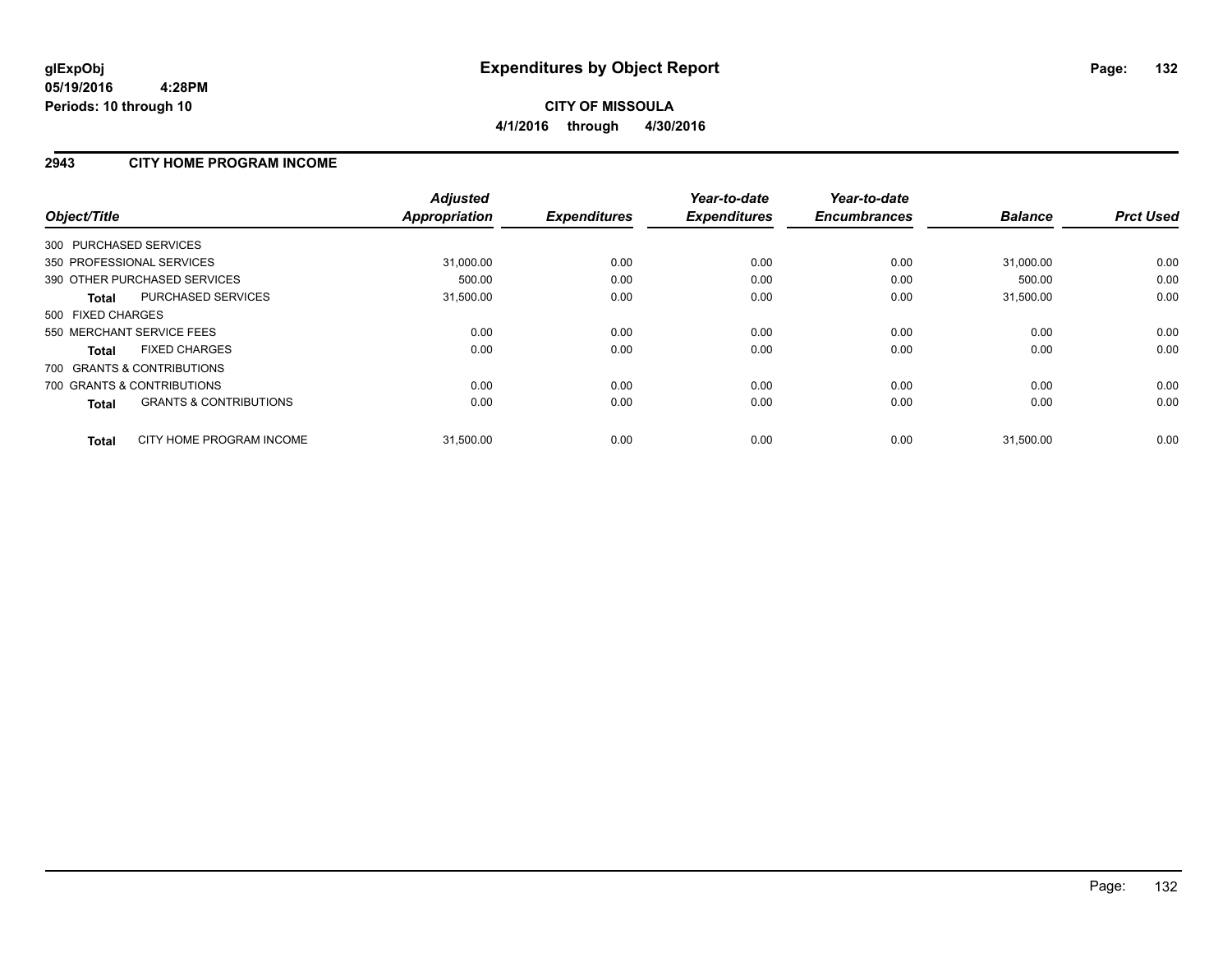#### **2944 NEIGHBORHOOD STABILIZATION PROGRAM**

**400 ENTITLEMENT GRANTS**

| Object/Title                              | <b>Adjusted</b><br><b>Appropriation</b> | <b>Expenditures</b> | Year-to-date<br><b>Expenditures</b> | Year-to-date<br><b>Encumbrances</b> | <b>Balance</b> | <b>Prct Used</b> |
|-------------------------------------------|-----------------------------------------|---------------------|-------------------------------------|-------------------------------------|----------------|------------------|
| 300 PURCHASED SERVICES                    |                                         |                     |                                     |                                     |                |                  |
| 350 PROFESSIONAL SERVICES                 | 0.00                                    | 0.00                | 0.00                                | 0.00                                | 0.00           | 0.00             |
| 390 OTHER PURCHASED SERVICES              | 0.00                                    | 0.00                | 0.00                                | 0.00                                | 0.00           | 0.00             |
| <b>PURCHASED SERVICES</b><br><b>Total</b> | 0.00                                    | 0.00                | 0.00                                | 0.00                                | 0.00           | 0.00             |
| 500 FIXED CHARGES                         |                                         |                     |                                     |                                     |                |                  |
| 550 MERCHANT SERVICE FEES                 | 0.00                                    | 0.00                | 0.00                                | 0.00                                | 0.00           | 0.00             |
| <b>FIXED CHARGES</b><br><b>Total</b>      | 0.00                                    | 0.00                | 0.00                                | 0.00                                | 0.00           | 0.00             |
| <b>ENTITLEMENT GRANTS</b><br><b>Total</b> | 0.00                                    | 0.00                | 0.00                                | 0.00                                | 0.00           | 0.00             |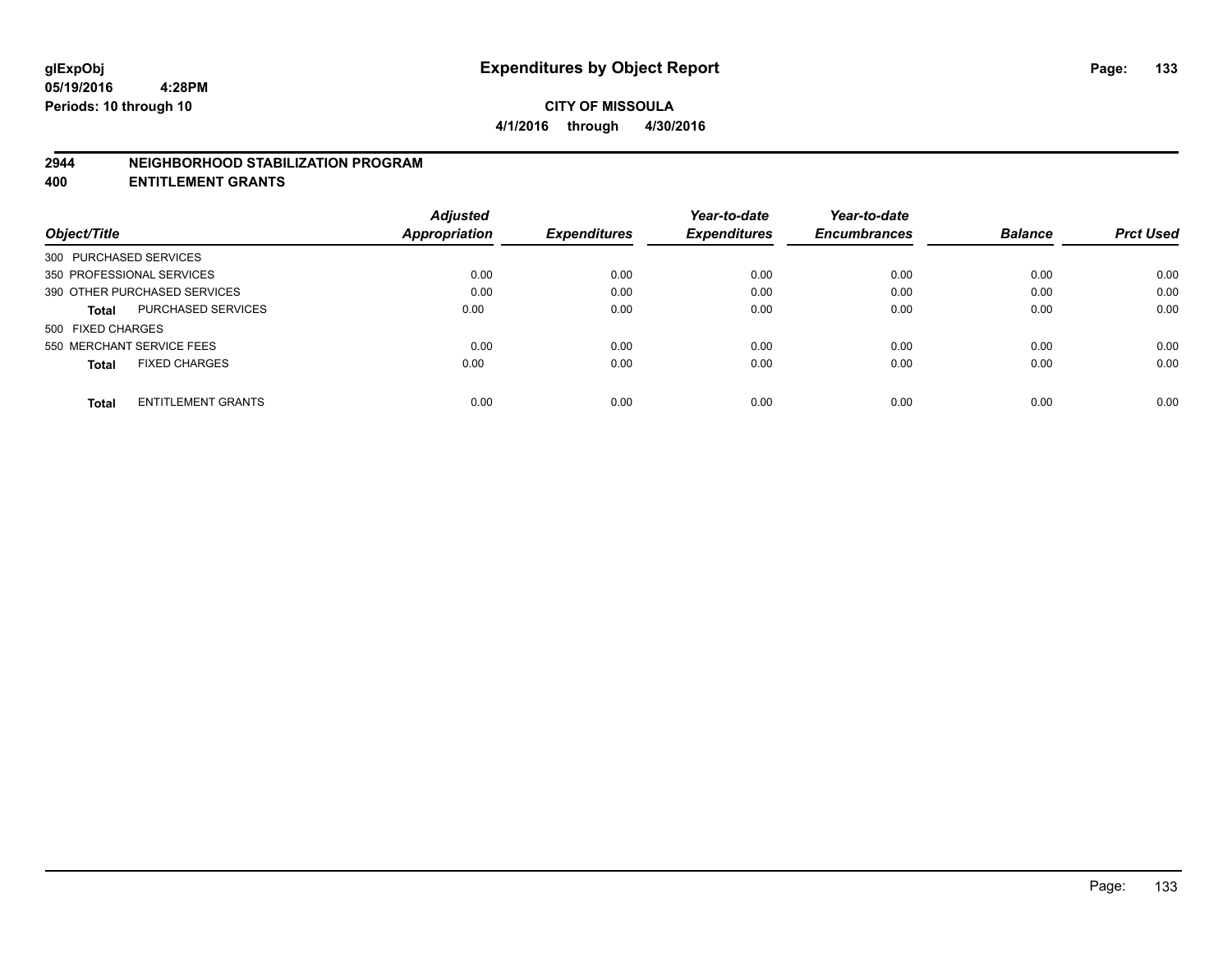#### **2944 NEIGHBORHOOD STABILIZATION PROGRAM**

**401 MHA/SILVERTIP**

| Object/Title                              | <b>Adjusted</b><br><b>Appropriation</b> | <b>Expenditures</b> | Year-to-date<br><b>Expenditures</b> | Year-to-date<br><b>Encumbrances</b> | <b>Balance</b> | <b>Prct Used</b> |
|-------------------------------------------|-----------------------------------------|---------------------|-------------------------------------|-------------------------------------|----------------|------------------|
| 300 PURCHASED SERVICES                    |                                         |                     |                                     |                                     |                |                  |
| 350 PROFESSIONAL SERVICES                 | 0.00                                    | 0.00                | 0.00                                | 0.00                                | 0.00           | 0.00             |
| <b>PURCHASED SERVICES</b><br><b>Total</b> | 0.00                                    | 0.00                | 0.00                                | 0.00                                | 0.00           | 0.00             |
| 500 FIXED CHARGES                         |                                         |                     |                                     |                                     |                |                  |
| 550 MERCHANT SERVICE FEES                 | 0.00                                    | 0.00                | 0.00                                | 0.00                                | 0.00           | 0.00             |
| <b>FIXED CHARGES</b><br><b>Total</b>      | 0.00                                    | 0.00                | 0.00                                | 0.00                                | 0.00           | 0.00             |
| <b>MHA/SILVERTIP</b><br>Total             | 0.00                                    | 0.00                | 0.00                                | 0.00                                | 0.00           | 0.00             |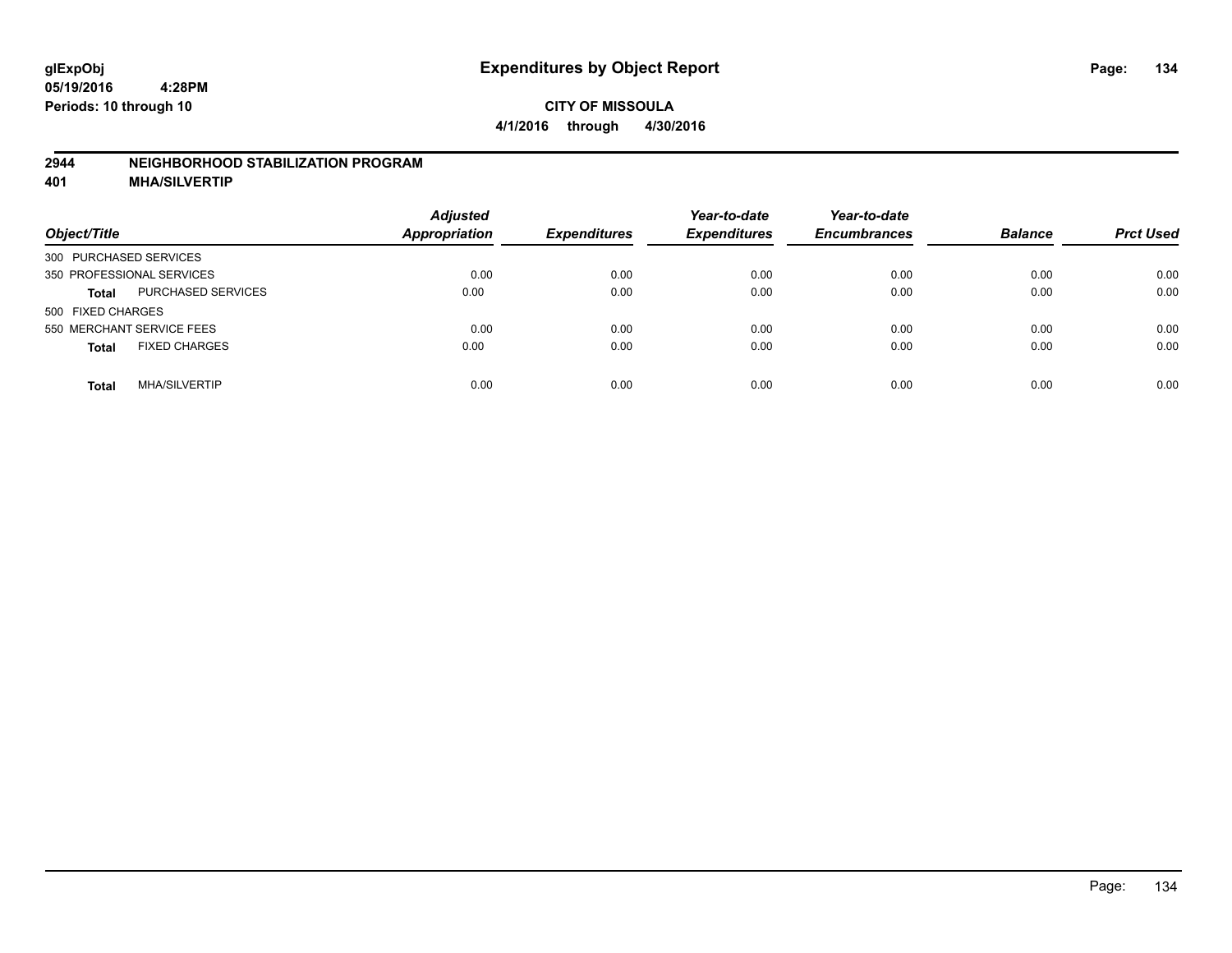#### **2944 NEIGHBORHOOD STABILIZATION PROGRAM**

**402 HUD/SILVERTIP**

|                                           | <b>Adjusted</b>      |                     | Year-to-date        | Year-to-date        |                |                  |
|-------------------------------------------|----------------------|---------------------|---------------------|---------------------|----------------|------------------|
| Object/Title                              | <b>Appropriation</b> | <b>Expenditures</b> | <b>Expenditures</b> | <b>Encumbrances</b> | <b>Balance</b> | <b>Prct Used</b> |
| 300 PURCHASED SERVICES                    |                      |                     |                     |                     |                |                  |
| 350 PROFESSIONAL SERVICES                 | 0.00                 | 0.00                | 0.00                | 0.00                | 0.00           | 0.00             |
| 390 OTHER PURCHASED SERVICES              | 0.00                 | 0.00                | 0.00                | 0.00                | 0.00           | 0.00             |
| <b>PURCHASED SERVICES</b><br><b>Total</b> | 0.00                 | 0.00                | 0.00                | 0.00                | 0.00           | 0.00             |
| 500 FIXED CHARGES                         |                      |                     |                     |                     |                |                  |
| 550 MERCHANT SERVICE FEES                 | 0.00                 | 0.00                | 0.00                | 0.00                | 0.00           | 0.00             |
| <b>FIXED CHARGES</b><br><b>Total</b>      | 0.00                 | 0.00                | 0.00                | 0.00                | 0.00           | 0.00             |
|                                           |                      |                     |                     |                     |                |                  |
| <b>HUD/SILVERTIP</b><br><b>Total</b>      | 0.00                 | 0.00                | 0.00                | 0.00                | 0.00           | 0.00             |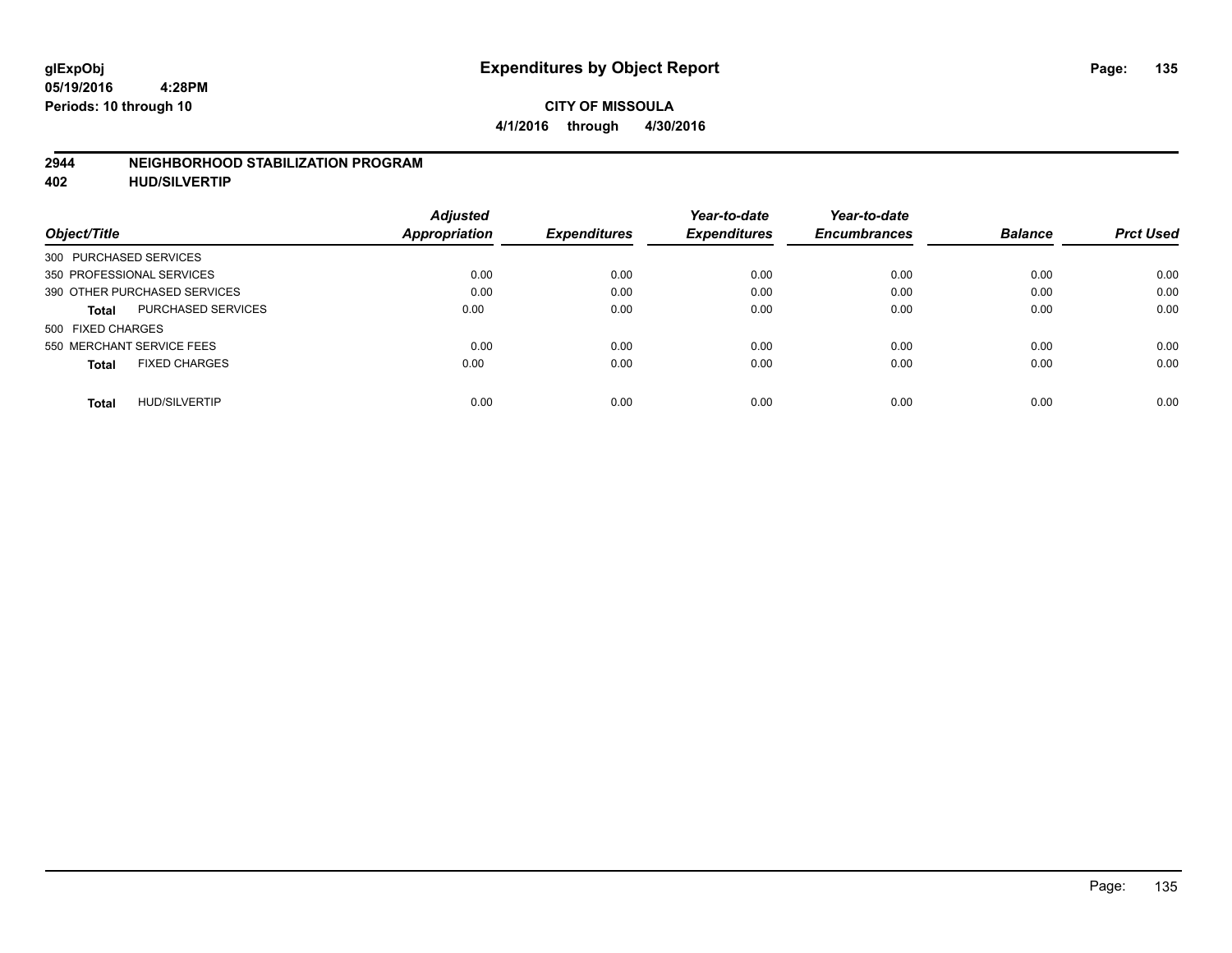**05/19/2016 4:28PM Periods: 10 through 10**

**CITY OF MISSOULA 4/1/2016 through 4/30/2016**

# **2944 NEIGHBORHOOD STABILIZATION PROGRAM**

| Object/Title           |                                  | <b>Adjusted</b><br><b>Appropriation</b> | <b>Expenditures</b> | Year-to-date<br><b>Expenditures</b> | Year-to-date<br><b>Encumbrances</b> | <b>Balance</b> | <b>Prct Used</b> |
|------------------------|----------------------------------|-----------------------------------------|---------------------|-------------------------------------|-------------------------------------|----------------|------------------|
| 300 PURCHASED SERVICES |                                  |                                         |                     |                                     |                                     |                |                  |
|                        | 350 PROFESSIONAL SERVICES        | 0.00                                    | 0.00                | 0.00                                | 0.00                                | 0.00           | 0.00             |
|                        | 390 OTHER PURCHASED SERVICES     | 0.00                                    | 0.00                | 0.00                                | 0.00                                | 0.00           | 0.00             |
| <b>Total</b>           | <b>PURCHASED SERVICES</b>        | 0.00                                    | 0.00                | 0.00                                | 0.00                                | 0.00           | 0.00             |
| 500 FIXED CHARGES      |                                  |                                         |                     |                                     |                                     |                |                  |
|                        | 550 MERCHANT SERVICE FEES        | 0.00                                    | 0.00                | 0.00                                | 0.00                                | 0.00           | 0.00             |
| <b>Total</b>           | <b>FIXED CHARGES</b>             | 0.00                                    | 0.00                | 0.00                                | 0.00                                | 0.00           | 0.00             |
| <b>Total</b>           | NEIGHBORHOOD STABILIZATION PROGF | 0.00                                    | 0.00                | 0.00                                | 0.00                                | 0.00           | 0.00             |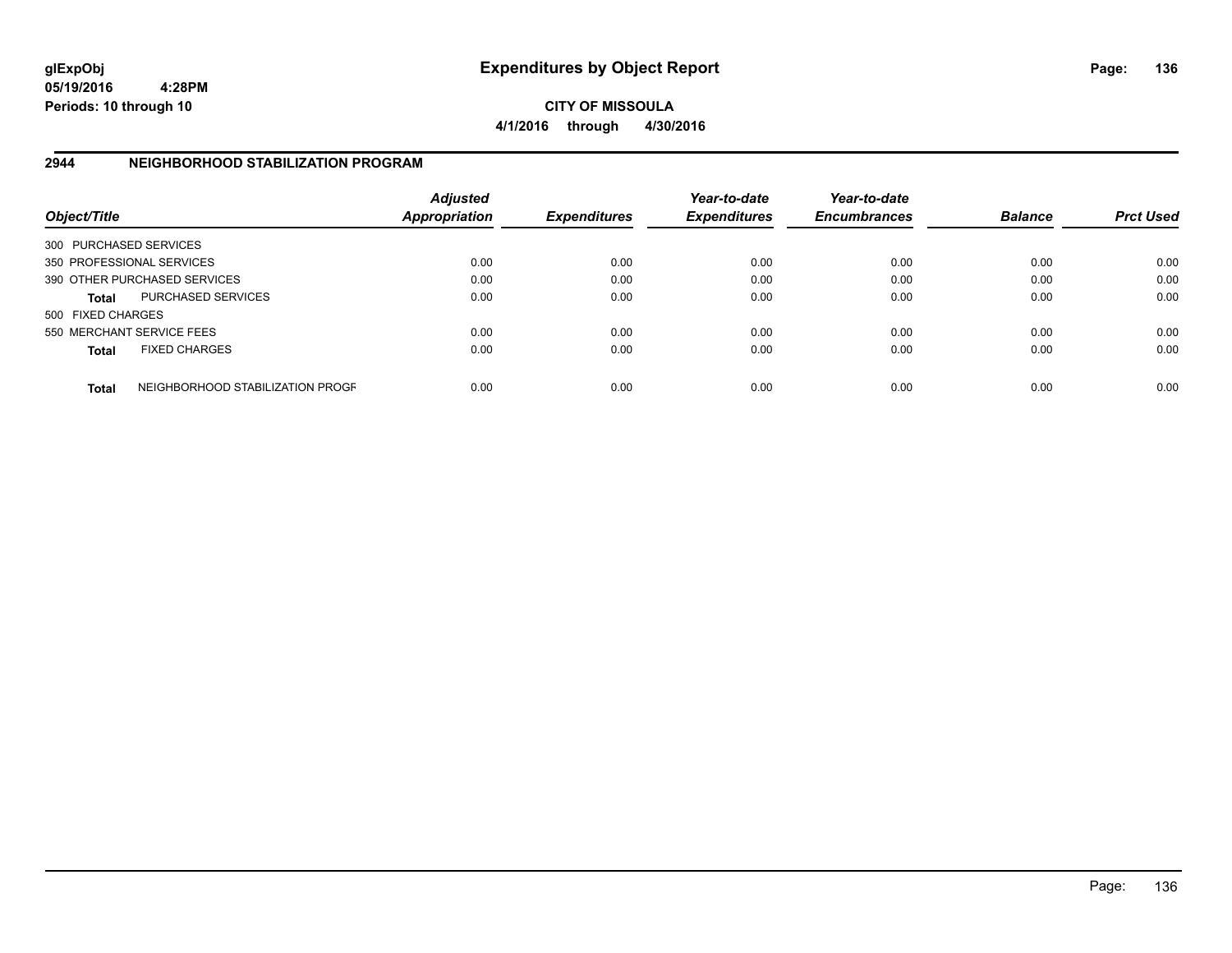#### **2955 TRANSPORTATION**

**250 DEVELOPMENT SERVICES**

|                                            | <b>Adjusted</b>      |                     | Year-to-date        | Year-to-date        |                |                  |
|--------------------------------------------|----------------------|---------------------|---------------------|---------------------|----------------|------------------|
| Object/Title                               | <b>Appropriation</b> | <b>Expenditures</b> | <b>Expenditures</b> | <b>Encumbrances</b> | <b>Balance</b> | <b>Prct Used</b> |
| 100 PERSONAL SERVICES                      |                      |                     |                     |                     |                |                  |
| 110 SALARIES AND WAGES                     | 444,693.00           | 29,868.37           | 321,591.80          | 0.00                | 123,101.20     | 72.32            |
| 120 OVERTIME/TERMINATION                   | 0.00                 | 0.00                | 12.30               | 0.00                | $-12.30$       | 0.00             |
| 140 EMPLOYER CONTRIBUTIONS                 | 160,137.00           | 11,219.88           | 120,733.25          | 0.00                | 39,403.75      | 75.39            |
| 141 STATE RETIREMENT CONTRIBUTIONS         | 0.00                 | $-61.51$            | 109.38              | 0.00                | $-109.38$      | 0.00             |
| PERSONAL SERVICES<br>Total                 | 604,830.00           | 41,026.74           | 442,446.73          | 0.00                | 162,383.27     | 73.15            |
| 200 SUPPLIES                               |                      |                     |                     |                     |                |                  |
| 210 OFFICE SUPPLIES                        | 6,770.00             | 933.73              | 2,190.18            | 0.00                | 4,579.82       | 32.35            |
| 220 OPERATING SUPPLIES                     | 35,457.00            | 370.24              | 35,968.31           | 0.00                | $-511.31$      | 101.44           |
| 230 REPAIR/MAINTENANCE                     | 0.00                 | 0.00                | 0.00                | 0.00                | 0.00           | 0.00             |
| 231 GASOLINE                               | 0.00                 | 0.00                | 0.00                | 0.00                | 0.00           | 0.00             |
| 240 OTHER SUPPLIES                         | 360.00               | 0.00                | 0.00                | 0.00                | 360.00         | 0.00             |
| <b>SUPPLIES</b><br>Total                   | 42,587.00            | 1,303.97            | 38,158.49           | 0.00                | 4,428.51       | 89.60            |
| 300 PURCHASED SERVICES                     |                      |                     |                     |                     |                |                  |
| 310 COMMUNICATIONS                         | 1,000.00             | 570.47              | 1,553.48            | 0.00                | $-553.48$      | 155.35           |
| 320 PRINTING & DUPLICATING                 | 8,755.00             | 31.33               | 6,818.77            | 0.00                | 1,936.23       | 77.88            |
| 330 PUBLICITY, SUBSCRIPTIONS & DUES        | 32,495.00            | 361.50              | 22,006.57           | 0.00                | 10,488.43      | 67.72            |
| 341 ELECTRICITY & NATURAL GAS              | 0.00                 | 0.00                | 0.00                | 0.00                | 0.00           | 0.00             |
| 344 TELEPHONE SERVICE                      | 629.00               | 54.68               | 441.97              | 0.00                | 187.03         | 70.27            |
| 350 PROFESSIONAL SERVICES                  | 165,005.00           | 499.67              | 11,267.45           | 0.00                | 153,737.55     | 6.83             |
| 360 REPAIR & MAINTENANCE                   | 8,900.00             | 54.68               | 1,846.59            | 0.00                | 7,053.41       | 20.75            |
| 370 TRAVEL                                 | 13,200.00            | 1,648.18            | 1,814.70            | 0.00                | 11,385.30      | 13.75            |
| 380 TRAINING                               | 15,300.00            | 1,070.00            | 2,379.80            | 0.00                | 12,920.20      | 15.55            |
| 390 OTHER PURCHASED SERVICES               | 23,700.00            | 7,073.61            | 172,480.04          | 0.00                | $-148,780.04$  | 727.76           |
| PURCHASED SERVICES<br>Total                | 268,984.00           | 11,364.12           | 220,609.37          | 0.00                | 48,374.63      | 82.02            |
| 500 FIXED CHARGES                          |                      |                     |                     |                     |                |                  |
| 500 FIXED CHARGES                          | 38,592.00            | 0.00                | 15,448.44           | 0.00                | 23,143.56      | 40.03            |
| 550 MERCHANT SERVICE FEES                  | 0.00                 | 0.00                | 0.00                | 0.00                | 0.00           | 0.00             |
| <b>FIXED CHARGES</b><br>Total              | 38,592.00            | 0.00                | 15,448.44           | 0.00                | 23,143.56      | 40.03            |
| 700 GRANTS & CONTRIBUTIONS                 |                      |                     |                     |                     |                |                  |
| 700 GRANTS & CONTRIBUTIONS                 | 142,802.00           | 400.00              | 48,059.00           | 0.00                | 94,743.00      | 33.65            |
| <b>GRANTS &amp; CONTRIBUTIONS</b><br>Total | 142,802.00           | 400.00              | 48,059.00           | 0.00                | 94,743.00      | 33.65            |
| 800 OTHER OBJECTS                          |                      |                     |                     |                     |                |                  |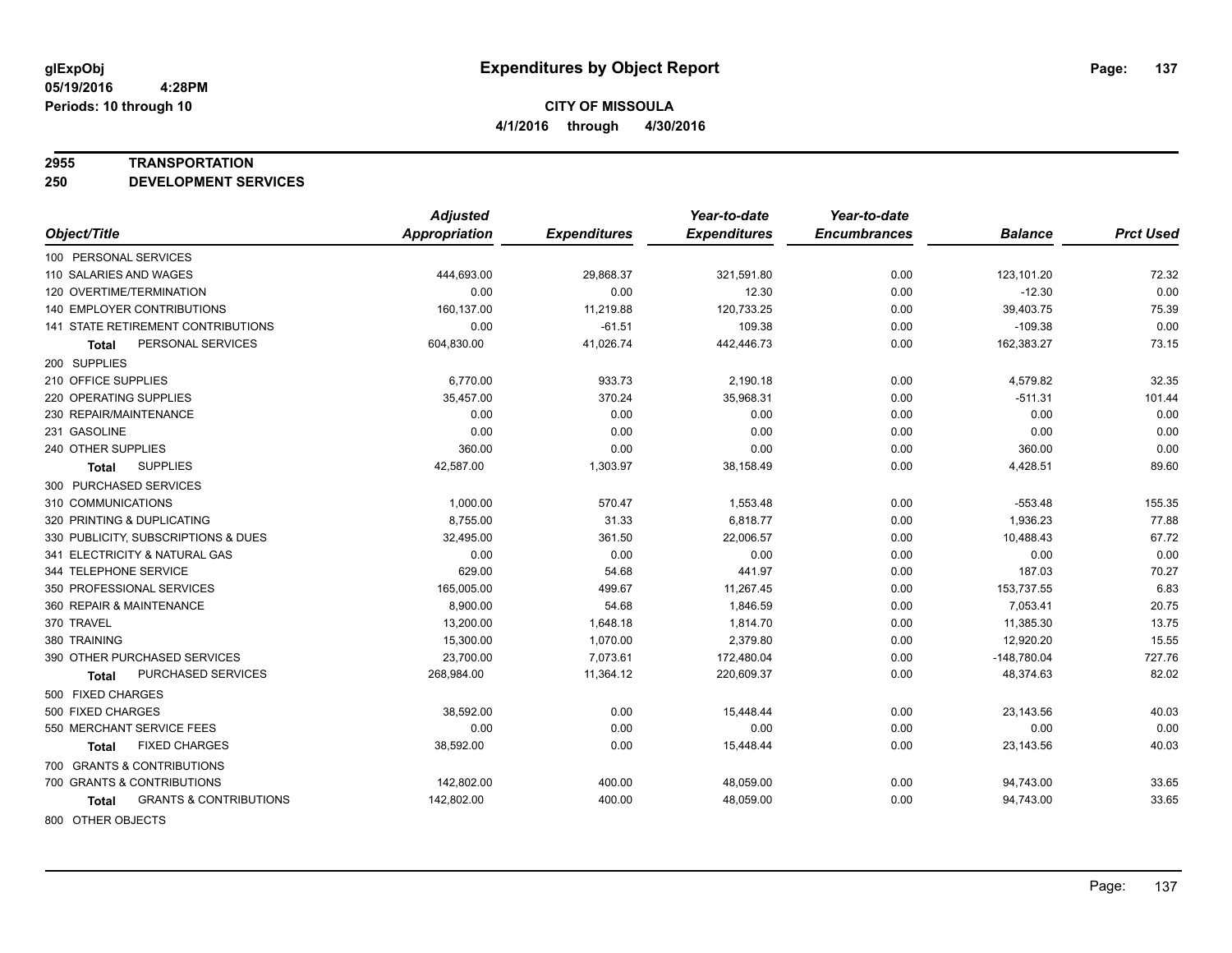#### **2955 TRANSPORTATION**

**250 DEVELOPMENT SERVICES**

| Object/Title                          | <b>Adjusted</b><br>Appropriation | <b>Expenditures</b> | Year-to-date<br><b>Expenditures</b> | Year-to-date<br><b>Encumbrances</b> | <b>Balance</b> | <b>Prct Used</b> |
|---------------------------------------|----------------------------------|---------------------|-------------------------------------|-------------------------------------|----------------|------------------|
| 820 TRANSFERS TO OTHER FUNDS          | 0.00                             | 0.00                | 0.00                                | 0.00                                | 0.00           | 0.00             |
| 845 CONTINGENCY                       | 127,295.00                       | 0.00                | 0.00                                | 0.00                                | 127,295.00     | 0.00             |
| OTHER OBJECTS<br><b>Total</b>         | 127.295.00                       | 0.00                | 0.00                                | 0.00                                | 127,295.00     | 0.00             |
| 900 CAPITAL OUTLAY                    |                                  |                     |                                     |                                     |                |                  |
| 940 MACHINERY & EQUIPMENT             | 0.00                             | 0.00                | 0.00                                | 0.00                                | 0.00           | 0.00             |
| <b>CAPITAL OUTLAY</b><br><b>Total</b> | 0.00                             | 0.00                | 0.00                                | 0.00                                | 0.00           | 0.00             |
| DEVELOPMENT SERVICES<br><b>Total</b>  | 1,225,090.00                     | 54,094.83           | 764.722.03                          | 0.00                                | 460.367.97     | 62.42            |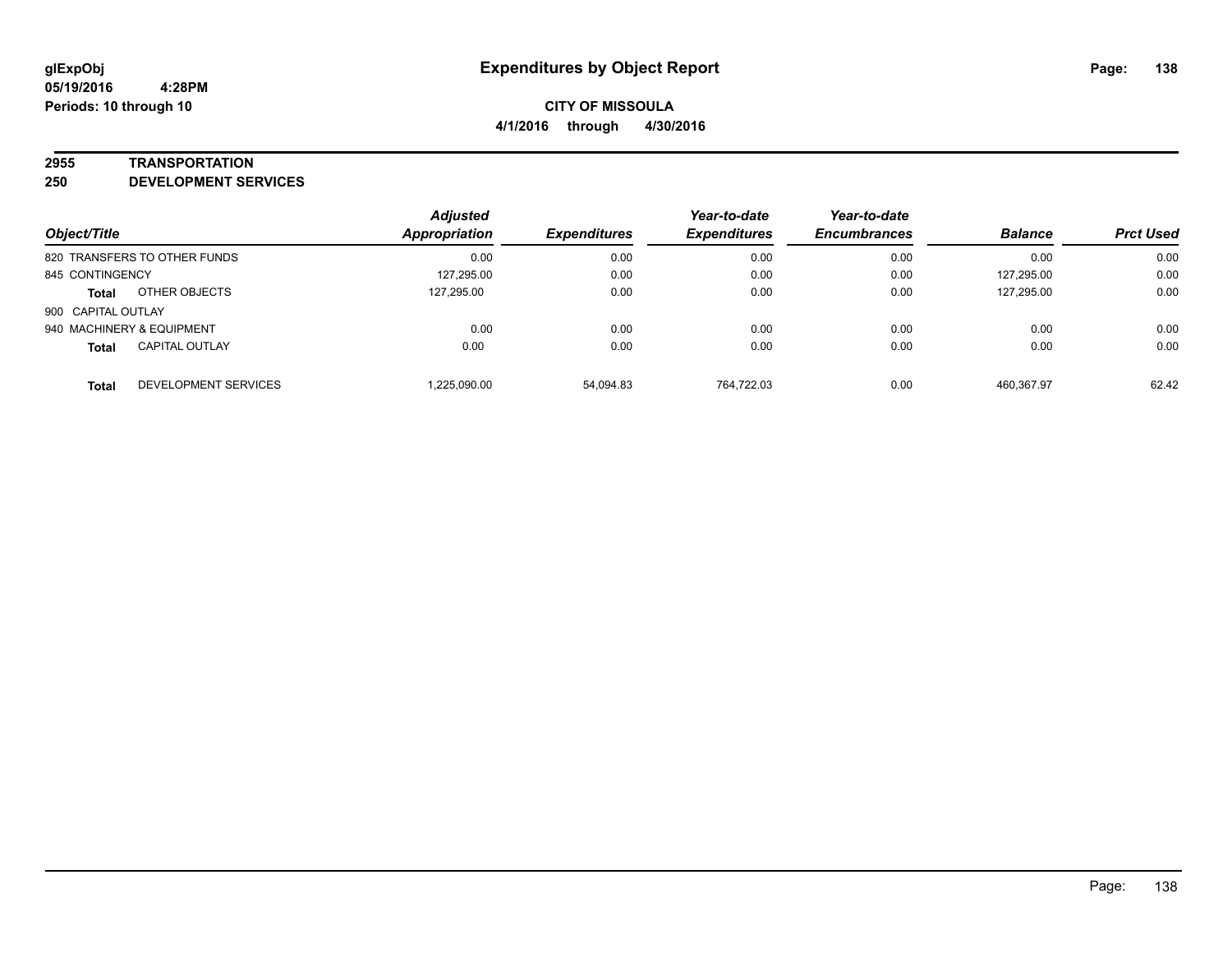# **2955 TRANSPORTATION**

| Object/Title<br><b>Appropriation</b><br><b>Expenditures</b><br><b>Encumbrances</b><br><b>Prct Used</b><br><b>Expenditures</b><br><b>Balance</b><br>100 PERSONAL SERVICES<br>0.00<br>123,101.20<br>72.32<br>110 SALARIES AND WAGES<br>444,693.00<br>29,868.37<br>321,591.80<br>$-12.30$<br>0.00<br>120 OVERTIME/TERMINATION<br>0.00<br>0.00<br>12.30<br>0.00<br>140 EMPLOYER CONTRIBUTIONS<br>11,219.88<br>75.39<br>160,137.00<br>120,733.25<br>0.00<br>39,403.75<br>0.00<br>141 STATE RETIREMENT CONTRIBUTIONS<br>$-61.51$<br>109.38<br>$-109.38$<br>0.00<br>0.00<br>73.15<br>PERSONAL SERVICES<br>41,026.74<br>442,446.73<br>162,383.27<br>604,830.00<br>0.00<br><b>Total</b><br>200 SUPPLIES<br>32.35<br>210 OFFICE SUPPLIES<br>6,770.00<br>933.73<br>2,190.18<br>0.00<br>4,579.82<br>370.24<br>$-511.31$<br>101.44<br>220 OPERATING SUPPLIES<br>35,457.00<br>35,968.31<br>0.00<br>0.00<br>0.00<br>230 REPAIR/MAINTENANCE<br>0.00<br>0.00<br>0.00<br>0.00<br>0.00<br>0.00<br>231 GASOLINE<br>0.00<br>0.00<br>0.00<br>0.00<br>240 OTHER SUPPLIES<br>360.00<br>0.00<br>0.00<br>360.00<br>0.00<br>0.00<br>89.60<br><b>SUPPLIES</b><br>42,587.00<br>1,303.97<br>4,428.51<br>38,158.49<br>0.00<br>Total<br>300 PURCHASED SERVICES<br>310 COMMUNICATIONS<br>155.35<br>1,000.00<br>570.47<br>1,553.48<br>0.00<br>$-553.48$<br>31.33<br>77.88<br>320 PRINTING & DUPLICATING<br>8,755.00<br>6,818.77<br>0.00<br>1,936.23<br>67.72<br>330 PUBLICITY, SUBSCRIPTIONS & DUES<br>32,495.00<br>361.50<br>22,006.57<br>0.00<br>10,488.43<br>0.00<br>0.00<br>341 ELECTRICITY & NATURAL GAS<br>0.00<br>0.00<br>0.00<br>0.00<br>344 TELEPHONE SERVICE<br>629.00<br>54.68<br>441.97<br>187.03<br>70.27<br>0.00<br>6.83<br>165,005.00<br>499.67<br>153,737.55<br>350 PROFESSIONAL SERVICES<br>11,267.45<br>0.00<br>20.75<br>360 REPAIR & MAINTENANCE<br>8,900.00<br>54.68<br>7,053.41<br>1,846.59<br>0.00<br>370 TRAVEL<br>11,385.30<br>13.75<br>13,200.00<br>1,648.18<br>1,814.70<br>0.00<br>1,070.00<br>2,379.80<br>12,920.20<br>15.55<br>380 TRAINING<br>15,300.00<br>0.00<br>390 OTHER PURCHASED SERVICES<br>23,700.00<br>7,073.61<br>172,480.04<br>$-148,780.04$<br>727.76<br>0.00<br>82.02<br><b>PURCHASED SERVICES</b><br>268,984.00<br>11,364.12<br>220,609.37<br>0.00<br>48,374.63<br><b>Total</b><br>500 FIXED CHARGES<br>500 FIXED CHARGES<br>38,592.00<br>0.00<br>15,448.44<br>0.00<br>23,143.56<br>40.03<br>0.00<br>0.00<br>550 MERCHANT SERVICE FEES<br>0.00<br>0.00<br>0.00<br>0.00<br><b>FIXED CHARGES</b><br>0.00<br>40.03<br>38,592.00<br>15,448.44<br>0.00<br>23,143.56<br><b>Total</b><br>700 GRANTS & CONTRIBUTIONS<br>700 GRANTS & CONTRIBUTIONS<br>142,802.00<br>400.00<br>48,059.00<br>0.00<br>94,743.00<br>33.65<br>33.65<br><b>GRANTS &amp; CONTRIBUTIONS</b><br>142,802.00<br>400.00<br>48,059.00<br>0.00<br>94,743.00<br>Total<br>800 OTHER OBJECTS<br>820 TRANSFERS TO OTHER FUNDS<br>0.00<br>0.00<br>0.00<br>0.00<br>0.00<br>0.00<br>0.00<br>845 CONTINGENCY<br>127,295.00<br>0.00<br>0.00<br>0.00<br>127,295.00 | <b>Adjusted</b> | Year-to-date | Year-to-date |  |
|-----------------------------------------------------------------------------------------------------------------------------------------------------------------------------------------------------------------------------------------------------------------------------------------------------------------------------------------------------------------------------------------------------------------------------------------------------------------------------------------------------------------------------------------------------------------------------------------------------------------------------------------------------------------------------------------------------------------------------------------------------------------------------------------------------------------------------------------------------------------------------------------------------------------------------------------------------------------------------------------------------------------------------------------------------------------------------------------------------------------------------------------------------------------------------------------------------------------------------------------------------------------------------------------------------------------------------------------------------------------------------------------------------------------------------------------------------------------------------------------------------------------------------------------------------------------------------------------------------------------------------------------------------------------------------------------------------------------------------------------------------------------------------------------------------------------------------------------------------------------------------------------------------------------------------------------------------------------------------------------------------------------------------------------------------------------------------------------------------------------------------------------------------------------------------------------------------------------------------------------------------------------------------------------------------------------------------------------------------------------------------------------------------------------------------------------------------------------------------------------------------------------------------------------------------------------------------------------------------------------------------------------------------------------------------------------------------------------------------------------------------------------------------------------------------------------------------------------------------------------------------------------------------------------------------------------------------------------------------------------------------------------------------|-----------------|--------------|--------------|--|
|                                                                                                                                                                                                                                                                                                                                                                                                                                                                                                                                                                                                                                                                                                                                                                                                                                                                                                                                                                                                                                                                                                                                                                                                                                                                                                                                                                                                                                                                                                                                                                                                                                                                                                                                                                                                                                                                                                                                                                                                                                                                                                                                                                                                                                                                                                                                                                                                                                                                                                                                                                                                                                                                                                                                                                                                                                                                                                                                                                                                                             |                 |              |              |  |
|                                                                                                                                                                                                                                                                                                                                                                                                                                                                                                                                                                                                                                                                                                                                                                                                                                                                                                                                                                                                                                                                                                                                                                                                                                                                                                                                                                                                                                                                                                                                                                                                                                                                                                                                                                                                                                                                                                                                                                                                                                                                                                                                                                                                                                                                                                                                                                                                                                                                                                                                                                                                                                                                                                                                                                                                                                                                                                                                                                                                                             |                 |              |              |  |
|                                                                                                                                                                                                                                                                                                                                                                                                                                                                                                                                                                                                                                                                                                                                                                                                                                                                                                                                                                                                                                                                                                                                                                                                                                                                                                                                                                                                                                                                                                                                                                                                                                                                                                                                                                                                                                                                                                                                                                                                                                                                                                                                                                                                                                                                                                                                                                                                                                                                                                                                                                                                                                                                                                                                                                                                                                                                                                                                                                                                                             |                 |              |              |  |
|                                                                                                                                                                                                                                                                                                                                                                                                                                                                                                                                                                                                                                                                                                                                                                                                                                                                                                                                                                                                                                                                                                                                                                                                                                                                                                                                                                                                                                                                                                                                                                                                                                                                                                                                                                                                                                                                                                                                                                                                                                                                                                                                                                                                                                                                                                                                                                                                                                                                                                                                                                                                                                                                                                                                                                                                                                                                                                                                                                                                                             |                 |              |              |  |
|                                                                                                                                                                                                                                                                                                                                                                                                                                                                                                                                                                                                                                                                                                                                                                                                                                                                                                                                                                                                                                                                                                                                                                                                                                                                                                                                                                                                                                                                                                                                                                                                                                                                                                                                                                                                                                                                                                                                                                                                                                                                                                                                                                                                                                                                                                                                                                                                                                                                                                                                                                                                                                                                                                                                                                                                                                                                                                                                                                                                                             |                 |              |              |  |
|                                                                                                                                                                                                                                                                                                                                                                                                                                                                                                                                                                                                                                                                                                                                                                                                                                                                                                                                                                                                                                                                                                                                                                                                                                                                                                                                                                                                                                                                                                                                                                                                                                                                                                                                                                                                                                                                                                                                                                                                                                                                                                                                                                                                                                                                                                                                                                                                                                                                                                                                                                                                                                                                                                                                                                                                                                                                                                                                                                                                                             |                 |              |              |  |
|                                                                                                                                                                                                                                                                                                                                                                                                                                                                                                                                                                                                                                                                                                                                                                                                                                                                                                                                                                                                                                                                                                                                                                                                                                                                                                                                                                                                                                                                                                                                                                                                                                                                                                                                                                                                                                                                                                                                                                                                                                                                                                                                                                                                                                                                                                                                                                                                                                                                                                                                                                                                                                                                                                                                                                                                                                                                                                                                                                                                                             |                 |              |              |  |
|                                                                                                                                                                                                                                                                                                                                                                                                                                                                                                                                                                                                                                                                                                                                                                                                                                                                                                                                                                                                                                                                                                                                                                                                                                                                                                                                                                                                                                                                                                                                                                                                                                                                                                                                                                                                                                                                                                                                                                                                                                                                                                                                                                                                                                                                                                                                                                                                                                                                                                                                                                                                                                                                                                                                                                                                                                                                                                                                                                                                                             |                 |              |              |  |
|                                                                                                                                                                                                                                                                                                                                                                                                                                                                                                                                                                                                                                                                                                                                                                                                                                                                                                                                                                                                                                                                                                                                                                                                                                                                                                                                                                                                                                                                                                                                                                                                                                                                                                                                                                                                                                                                                                                                                                                                                                                                                                                                                                                                                                                                                                                                                                                                                                                                                                                                                                                                                                                                                                                                                                                                                                                                                                                                                                                                                             |                 |              |              |  |
|                                                                                                                                                                                                                                                                                                                                                                                                                                                                                                                                                                                                                                                                                                                                                                                                                                                                                                                                                                                                                                                                                                                                                                                                                                                                                                                                                                                                                                                                                                                                                                                                                                                                                                                                                                                                                                                                                                                                                                                                                                                                                                                                                                                                                                                                                                                                                                                                                                                                                                                                                                                                                                                                                                                                                                                                                                                                                                                                                                                                                             |                 |              |              |  |
|                                                                                                                                                                                                                                                                                                                                                                                                                                                                                                                                                                                                                                                                                                                                                                                                                                                                                                                                                                                                                                                                                                                                                                                                                                                                                                                                                                                                                                                                                                                                                                                                                                                                                                                                                                                                                                                                                                                                                                                                                                                                                                                                                                                                                                                                                                                                                                                                                                                                                                                                                                                                                                                                                                                                                                                                                                                                                                                                                                                                                             |                 |              |              |  |
|                                                                                                                                                                                                                                                                                                                                                                                                                                                                                                                                                                                                                                                                                                                                                                                                                                                                                                                                                                                                                                                                                                                                                                                                                                                                                                                                                                                                                                                                                                                                                                                                                                                                                                                                                                                                                                                                                                                                                                                                                                                                                                                                                                                                                                                                                                                                                                                                                                                                                                                                                                                                                                                                                                                                                                                                                                                                                                                                                                                                                             |                 |              |              |  |
|                                                                                                                                                                                                                                                                                                                                                                                                                                                                                                                                                                                                                                                                                                                                                                                                                                                                                                                                                                                                                                                                                                                                                                                                                                                                                                                                                                                                                                                                                                                                                                                                                                                                                                                                                                                                                                                                                                                                                                                                                                                                                                                                                                                                                                                                                                                                                                                                                                                                                                                                                                                                                                                                                                                                                                                                                                                                                                                                                                                                                             |                 |              |              |  |
|                                                                                                                                                                                                                                                                                                                                                                                                                                                                                                                                                                                                                                                                                                                                                                                                                                                                                                                                                                                                                                                                                                                                                                                                                                                                                                                                                                                                                                                                                                                                                                                                                                                                                                                                                                                                                                                                                                                                                                                                                                                                                                                                                                                                                                                                                                                                                                                                                                                                                                                                                                                                                                                                                                                                                                                                                                                                                                                                                                                                                             |                 |              |              |  |
|                                                                                                                                                                                                                                                                                                                                                                                                                                                                                                                                                                                                                                                                                                                                                                                                                                                                                                                                                                                                                                                                                                                                                                                                                                                                                                                                                                                                                                                                                                                                                                                                                                                                                                                                                                                                                                                                                                                                                                                                                                                                                                                                                                                                                                                                                                                                                                                                                                                                                                                                                                                                                                                                                                                                                                                                                                                                                                                                                                                                                             |                 |              |              |  |
|                                                                                                                                                                                                                                                                                                                                                                                                                                                                                                                                                                                                                                                                                                                                                                                                                                                                                                                                                                                                                                                                                                                                                                                                                                                                                                                                                                                                                                                                                                                                                                                                                                                                                                                                                                                                                                                                                                                                                                                                                                                                                                                                                                                                                                                                                                                                                                                                                                                                                                                                                                                                                                                                                                                                                                                                                                                                                                                                                                                                                             |                 |              |              |  |
|                                                                                                                                                                                                                                                                                                                                                                                                                                                                                                                                                                                                                                                                                                                                                                                                                                                                                                                                                                                                                                                                                                                                                                                                                                                                                                                                                                                                                                                                                                                                                                                                                                                                                                                                                                                                                                                                                                                                                                                                                                                                                                                                                                                                                                                                                                                                                                                                                                                                                                                                                                                                                                                                                                                                                                                                                                                                                                                                                                                                                             |                 |              |              |  |
|                                                                                                                                                                                                                                                                                                                                                                                                                                                                                                                                                                                                                                                                                                                                                                                                                                                                                                                                                                                                                                                                                                                                                                                                                                                                                                                                                                                                                                                                                                                                                                                                                                                                                                                                                                                                                                                                                                                                                                                                                                                                                                                                                                                                                                                                                                                                                                                                                                                                                                                                                                                                                                                                                                                                                                                                                                                                                                                                                                                                                             |                 |              |              |  |
|                                                                                                                                                                                                                                                                                                                                                                                                                                                                                                                                                                                                                                                                                                                                                                                                                                                                                                                                                                                                                                                                                                                                                                                                                                                                                                                                                                                                                                                                                                                                                                                                                                                                                                                                                                                                                                                                                                                                                                                                                                                                                                                                                                                                                                                                                                                                                                                                                                                                                                                                                                                                                                                                                                                                                                                                                                                                                                                                                                                                                             |                 |              |              |  |
|                                                                                                                                                                                                                                                                                                                                                                                                                                                                                                                                                                                                                                                                                                                                                                                                                                                                                                                                                                                                                                                                                                                                                                                                                                                                                                                                                                                                                                                                                                                                                                                                                                                                                                                                                                                                                                                                                                                                                                                                                                                                                                                                                                                                                                                                                                                                                                                                                                                                                                                                                                                                                                                                                                                                                                                                                                                                                                                                                                                                                             |                 |              |              |  |
|                                                                                                                                                                                                                                                                                                                                                                                                                                                                                                                                                                                                                                                                                                                                                                                                                                                                                                                                                                                                                                                                                                                                                                                                                                                                                                                                                                                                                                                                                                                                                                                                                                                                                                                                                                                                                                                                                                                                                                                                                                                                                                                                                                                                                                                                                                                                                                                                                                                                                                                                                                                                                                                                                                                                                                                                                                                                                                                                                                                                                             |                 |              |              |  |
|                                                                                                                                                                                                                                                                                                                                                                                                                                                                                                                                                                                                                                                                                                                                                                                                                                                                                                                                                                                                                                                                                                                                                                                                                                                                                                                                                                                                                                                                                                                                                                                                                                                                                                                                                                                                                                                                                                                                                                                                                                                                                                                                                                                                                                                                                                                                                                                                                                                                                                                                                                                                                                                                                                                                                                                                                                                                                                                                                                                                                             |                 |              |              |  |
|                                                                                                                                                                                                                                                                                                                                                                                                                                                                                                                                                                                                                                                                                                                                                                                                                                                                                                                                                                                                                                                                                                                                                                                                                                                                                                                                                                                                                                                                                                                                                                                                                                                                                                                                                                                                                                                                                                                                                                                                                                                                                                                                                                                                                                                                                                                                                                                                                                                                                                                                                                                                                                                                                                                                                                                                                                                                                                                                                                                                                             |                 |              |              |  |
|                                                                                                                                                                                                                                                                                                                                                                                                                                                                                                                                                                                                                                                                                                                                                                                                                                                                                                                                                                                                                                                                                                                                                                                                                                                                                                                                                                                                                                                                                                                                                                                                                                                                                                                                                                                                                                                                                                                                                                                                                                                                                                                                                                                                                                                                                                                                                                                                                                                                                                                                                                                                                                                                                                                                                                                                                                                                                                                                                                                                                             |                 |              |              |  |
|                                                                                                                                                                                                                                                                                                                                                                                                                                                                                                                                                                                                                                                                                                                                                                                                                                                                                                                                                                                                                                                                                                                                                                                                                                                                                                                                                                                                                                                                                                                                                                                                                                                                                                                                                                                                                                                                                                                                                                                                                                                                                                                                                                                                                                                                                                                                                                                                                                                                                                                                                                                                                                                                                                                                                                                                                                                                                                                                                                                                                             |                 |              |              |  |
|                                                                                                                                                                                                                                                                                                                                                                                                                                                                                                                                                                                                                                                                                                                                                                                                                                                                                                                                                                                                                                                                                                                                                                                                                                                                                                                                                                                                                                                                                                                                                                                                                                                                                                                                                                                                                                                                                                                                                                                                                                                                                                                                                                                                                                                                                                                                                                                                                                                                                                                                                                                                                                                                                                                                                                                                                                                                                                                                                                                                                             |                 |              |              |  |
|                                                                                                                                                                                                                                                                                                                                                                                                                                                                                                                                                                                                                                                                                                                                                                                                                                                                                                                                                                                                                                                                                                                                                                                                                                                                                                                                                                                                                                                                                                                                                                                                                                                                                                                                                                                                                                                                                                                                                                                                                                                                                                                                                                                                                                                                                                                                                                                                                                                                                                                                                                                                                                                                                                                                                                                                                                                                                                                                                                                                                             |                 |              |              |  |
|                                                                                                                                                                                                                                                                                                                                                                                                                                                                                                                                                                                                                                                                                                                                                                                                                                                                                                                                                                                                                                                                                                                                                                                                                                                                                                                                                                                                                                                                                                                                                                                                                                                                                                                                                                                                                                                                                                                                                                                                                                                                                                                                                                                                                                                                                                                                                                                                                                                                                                                                                                                                                                                                                                                                                                                                                                                                                                                                                                                                                             |                 |              |              |  |
|                                                                                                                                                                                                                                                                                                                                                                                                                                                                                                                                                                                                                                                                                                                                                                                                                                                                                                                                                                                                                                                                                                                                                                                                                                                                                                                                                                                                                                                                                                                                                                                                                                                                                                                                                                                                                                                                                                                                                                                                                                                                                                                                                                                                                                                                                                                                                                                                                                                                                                                                                                                                                                                                                                                                                                                                                                                                                                                                                                                                                             |                 |              |              |  |
|                                                                                                                                                                                                                                                                                                                                                                                                                                                                                                                                                                                                                                                                                                                                                                                                                                                                                                                                                                                                                                                                                                                                                                                                                                                                                                                                                                                                                                                                                                                                                                                                                                                                                                                                                                                                                                                                                                                                                                                                                                                                                                                                                                                                                                                                                                                                                                                                                                                                                                                                                                                                                                                                                                                                                                                                                                                                                                                                                                                                                             |                 |              |              |  |
|                                                                                                                                                                                                                                                                                                                                                                                                                                                                                                                                                                                                                                                                                                                                                                                                                                                                                                                                                                                                                                                                                                                                                                                                                                                                                                                                                                                                                                                                                                                                                                                                                                                                                                                                                                                                                                                                                                                                                                                                                                                                                                                                                                                                                                                                                                                                                                                                                                                                                                                                                                                                                                                                                                                                                                                                                                                                                                                                                                                                                             |                 |              |              |  |
|                                                                                                                                                                                                                                                                                                                                                                                                                                                                                                                                                                                                                                                                                                                                                                                                                                                                                                                                                                                                                                                                                                                                                                                                                                                                                                                                                                                                                                                                                                                                                                                                                                                                                                                                                                                                                                                                                                                                                                                                                                                                                                                                                                                                                                                                                                                                                                                                                                                                                                                                                                                                                                                                                                                                                                                                                                                                                                                                                                                                                             |                 |              |              |  |
|                                                                                                                                                                                                                                                                                                                                                                                                                                                                                                                                                                                                                                                                                                                                                                                                                                                                                                                                                                                                                                                                                                                                                                                                                                                                                                                                                                                                                                                                                                                                                                                                                                                                                                                                                                                                                                                                                                                                                                                                                                                                                                                                                                                                                                                                                                                                                                                                                                                                                                                                                                                                                                                                                                                                                                                                                                                                                                                                                                                                                             |                 |              |              |  |
|                                                                                                                                                                                                                                                                                                                                                                                                                                                                                                                                                                                                                                                                                                                                                                                                                                                                                                                                                                                                                                                                                                                                                                                                                                                                                                                                                                                                                                                                                                                                                                                                                                                                                                                                                                                                                                                                                                                                                                                                                                                                                                                                                                                                                                                                                                                                                                                                                                                                                                                                                                                                                                                                                                                                                                                                                                                                                                                                                                                                                             |                 |              |              |  |
|                                                                                                                                                                                                                                                                                                                                                                                                                                                                                                                                                                                                                                                                                                                                                                                                                                                                                                                                                                                                                                                                                                                                                                                                                                                                                                                                                                                                                                                                                                                                                                                                                                                                                                                                                                                                                                                                                                                                                                                                                                                                                                                                                                                                                                                                                                                                                                                                                                                                                                                                                                                                                                                                                                                                                                                                                                                                                                                                                                                                                             |                 |              |              |  |
|                                                                                                                                                                                                                                                                                                                                                                                                                                                                                                                                                                                                                                                                                                                                                                                                                                                                                                                                                                                                                                                                                                                                                                                                                                                                                                                                                                                                                                                                                                                                                                                                                                                                                                                                                                                                                                                                                                                                                                                                                                                                                                                                                                                                                                                                                                                                                                                                                                                                                                                                                                                                                                                                                                                                                                                                                                                                                                                                                                                                                             |                 |              |              |  |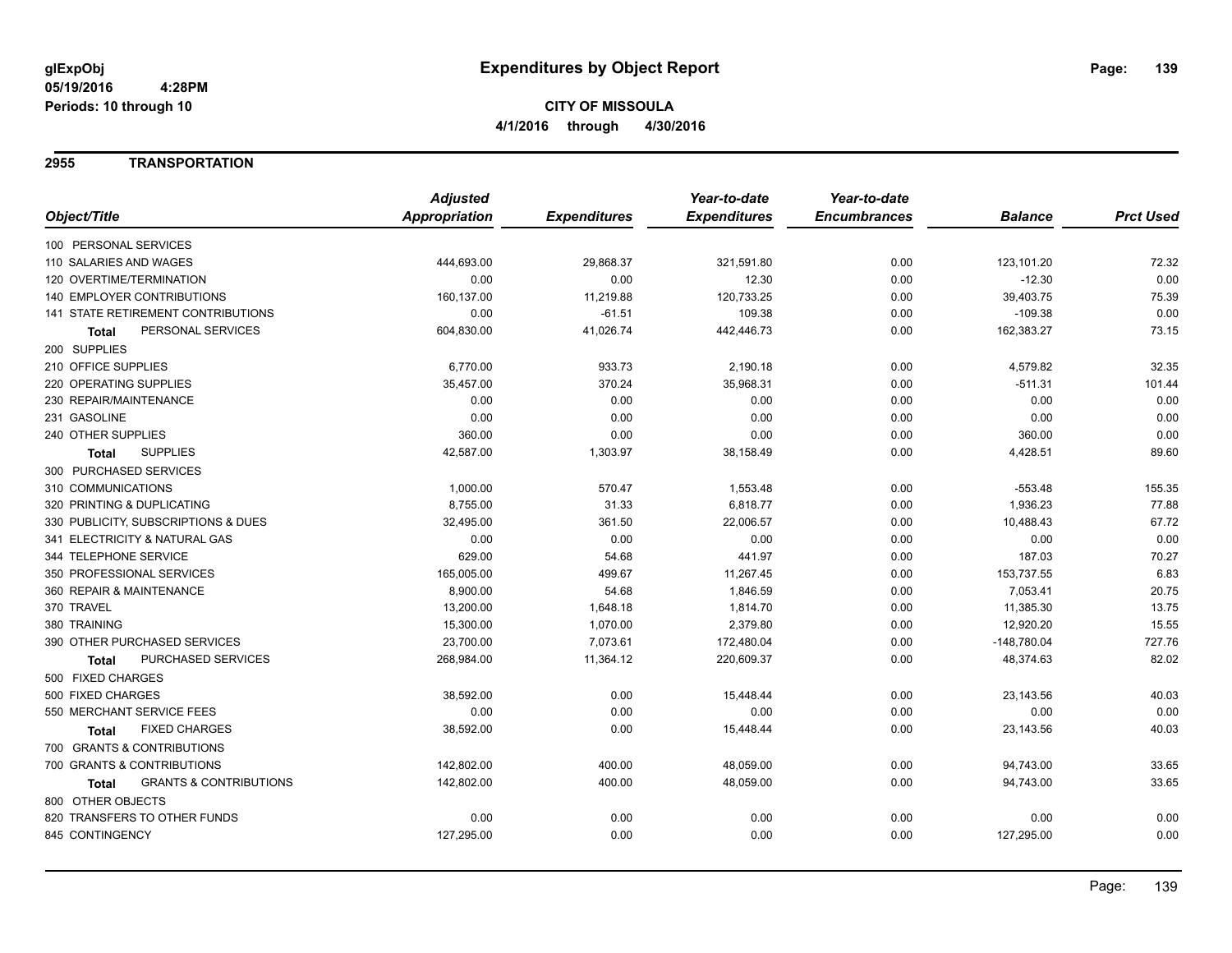**05/19/2016 4:28PM Periods: 10 through 10**

**CITY OF MISSOULA 4/1/2016 through 4/30/2016**

### **2955 TRANSPORTATION**

| Object/Title                          | <b>Adjusted</b><br><b>Appropriation</b> | <b>Expenditures</b> | Year-to-date<br><b>Expenditures</b> | Year-to-date<br><b>Encumbrances</b> | <b>Balance</b> | <b>Prct Used</b> |
|---------------------------------------|-----------------------------------------|---------------------|-------------------------------------|-------------------------------------|----------------|------------------|
| OTHER OBJECTS<br><b>Total</b>         | 127.295.00                              | 0.00                | 0.00                                | 0.00                                | 127.295.00     | 0.00             |
| 900 CAPITAL OUTLAY                    |                                         |                     |                                     |                                     |                |                  |
| 940 MACHINERY & EQUIPMENT             | 0.00                                    | 0.00                | 0.00                                | 0.00                                | 0.00           | 0.00             |
| <b>CAPITAL OUTLAY</b><br><b>Total</b> | 0.00                                    | 0.00                | 0.00                                | 0.00                                | 0.00           | 0.00             |
| <b>TRANSPORTATION</b><br>Total        | .225,090.00                             | 54,094.83           | 764.722.03                          | 0.00                                | 460.367.97     | 62.42            |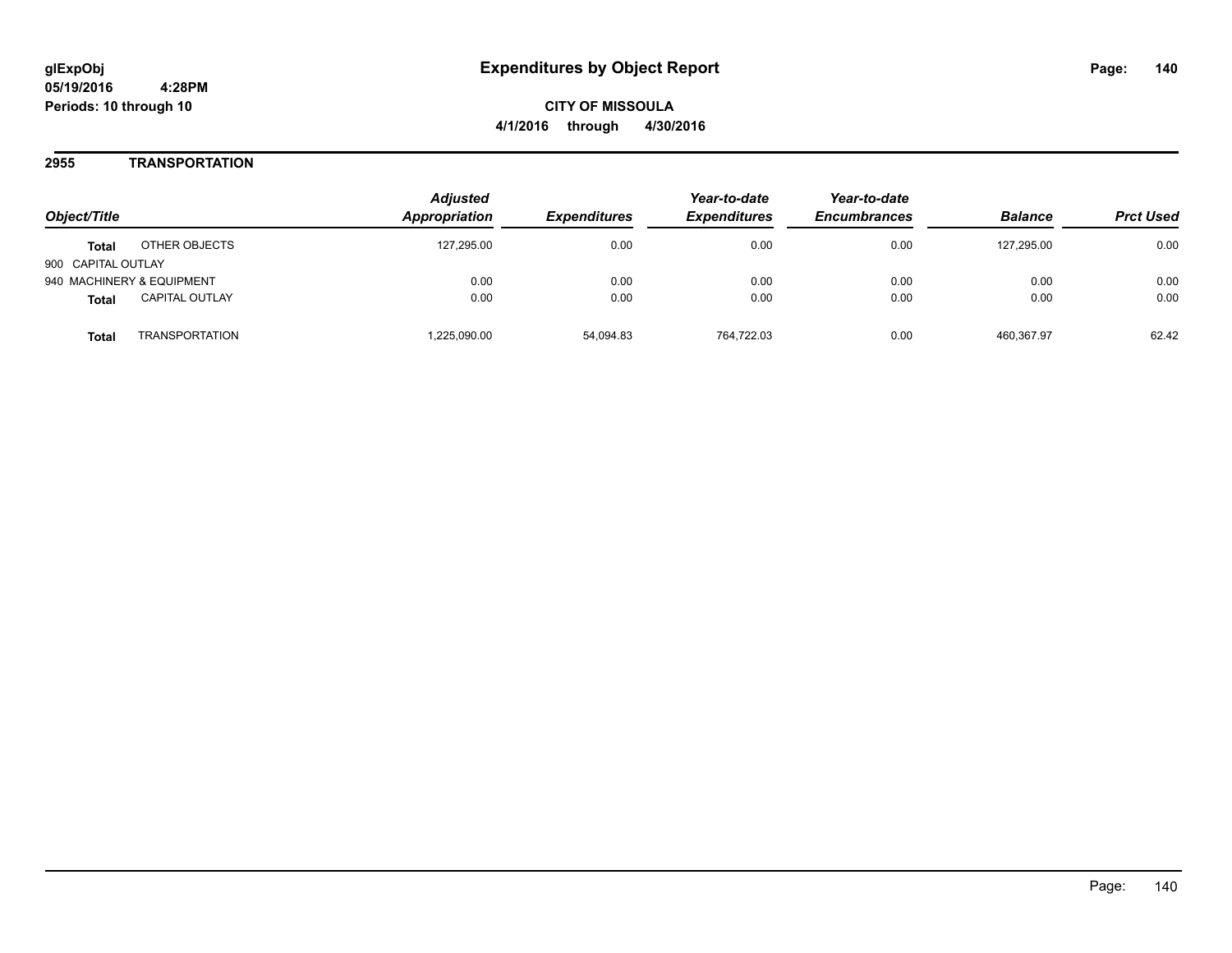#### **2987 FEDERAL TRANSPORTATION FUND**

**370 PARKS & RECREATION**

| Object/Title           |                                    | <b>Adjusted</b><br>Appropriation | <b>Expenditures</b> | Year-to-date<br><b>Expenditures</b> | Year-to-date<br><b>Encumbrances</b> | <b>Balance</b> | <b>Prct Used</b> |
|------------------------|------------------------------------|----------------------------------|---------------------|-------------------------------------|-------------------------------------|----------------|------------------|
| 100 PERSONAL SERVICES  |                                    |                                  |                     |                                     |                                     |                |                  |
| 110 SALARIES AND WAGES |                                    | 0.00                             | 0.00                | 530.84                              | 0.00                                | -530.84        | 0.00             |
|                        | <b>140 EMPLOYER CONTRIBUTIONS</b>  | 0.00                             | 0.00                | 118.12                              | 0.00                                | $-118.12$      | 0.00             |
|                        | 141 STATE RETIREMENT CONTRIBUTIONS | 0.00                             | 0.00                | 105.04                              | 0.00                                | $-105.04$      | 0.00             |
| <b>Total</b>           | PERSONAL SERVICES                  | 0.00                             | 0.00                | 754.00                              | 0.00                                | $-754.00$      | 0.00             |
| 500 FIXED CHARGES      |                                    |                                  |                     |                                     |                                     |                |                  |
|                        | 550 MERCHANT SERVICE FEES          | 0.00                             | 0.00                | 0.00                                | 0.00                                | 0.00           | 0.00             |
| <b>Total</b>           | <b>FIXED CHARGES</b>               | 0.00                             | 0.00                | 0.00                                | 0.00                                | 0.00           | 0.00             |
| <b>Total</b>           | PARKS & RECREATION                 | 0.00                             | 0.00                | 754.00                              | 0.00                                | $-754.00$      | 0.00             |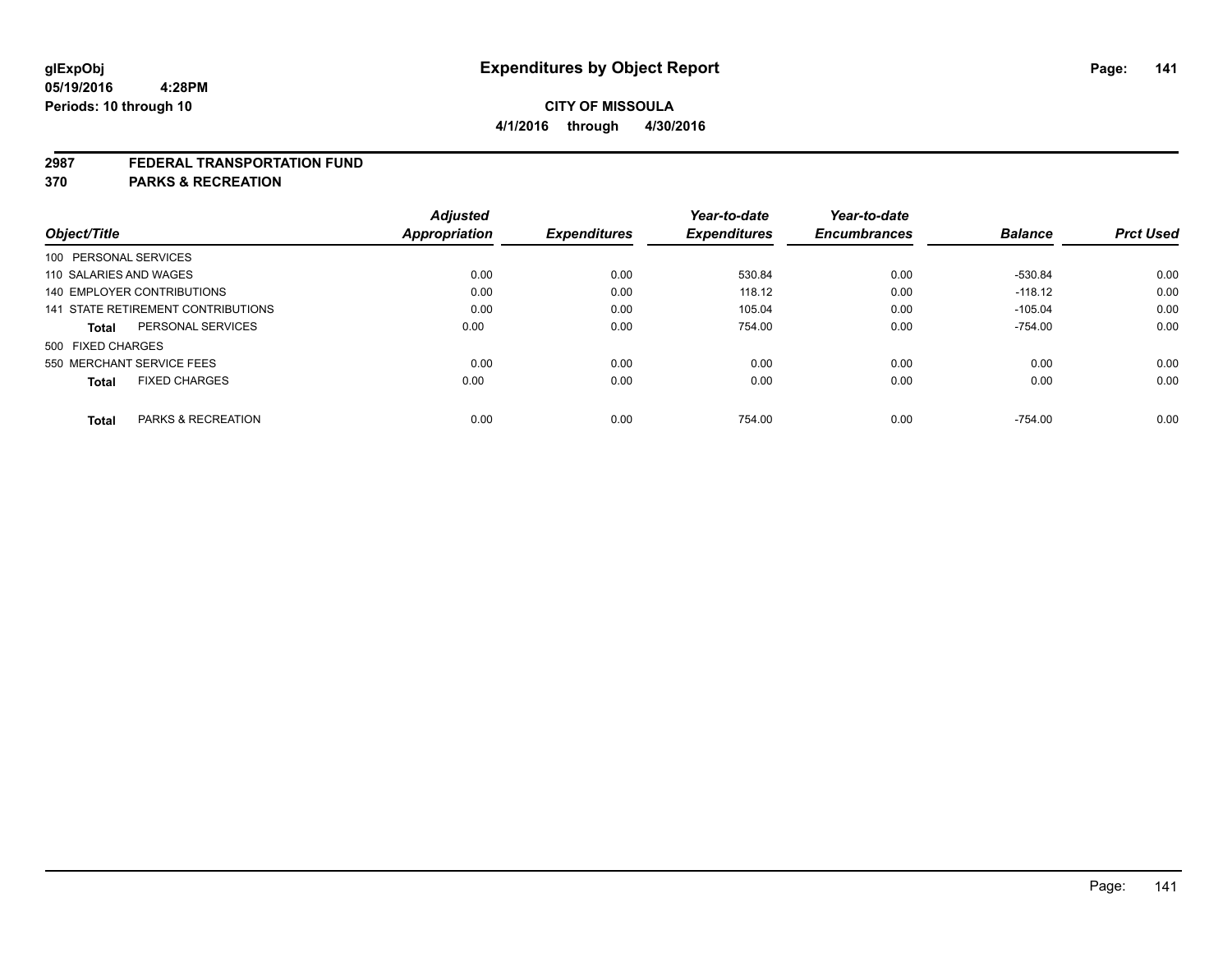#### **2987 FEDERAL TRANSPORTATION FUND**

**390 NON-DEPARTMENTAL**

| Object/Title       |                                   | <b>Adjusted</b><br>Appropriation | <b>Expenditures</b> | Year-to-date<br><b>Expenditures</b> | Year-to-date<br><b>Encumbrances</b> | <b>Balance</b> | <b>Prct Used</b> |
|--------------------|-----------------------------------|----------------------------------|---------------------|-------------------------------------|-------------------------------------|----------------|------------------|
|                    | 100 PERSONAL SERVICES             |                                  |                     |                                     |                                     |                |                  |
|                    | 110 SALARIES AND WAGES            | 0.00                             | 0.00                | 0.00                                | 0.00                                | 0.00           | 0.00             |
|                    | 120 OVERTIME/TERMINATION          | 0.00                             | 0.00                | 0.00                                | 0.00                                | 0.00           | 0.00             |
|                    | <b>140 EMPLOYER CONTRIBUTIONS</b> | 0.00                             | 0.00                | 0.00                                | 0.00                                | 0.00           | 0.00             |
| Total              | PERSONAL SERVICES                 | 0.00                             | 0.00                | 0.00                                | 0.00                                | 0.00           | 0.00             |
| 500 FIXED CHARGES  |                                   |                                  |                     |                                     |                                     |                |                  |
|                    | 550 MERCHANT SERVICE FEES         | 0.00                             | 0.00                | 0.00                                | 0.00                                | 0.00           | 0.00             |
| Total              | <b>FIXED CHARGES</b>              | 0.00                             | 0.00                | 0.00                                | 0.00                                | 0.00           | 0.00             |
| 800 OTHER OBJECTS  |                                   |                                  |                     |                                     |                                     |                |                  |
|                    | 820 TRANSFERS TO OTHER FUNDS      | 0.00                             | 0.00                | 0.00                                | 0.00                                | 0.00           | 0.00             |
| <b>Total</b>       | OTHER OBJECTS                     | 0.00                             | 0.00                | 0.00                                | 0.00                                | 0.00           | 0.00             |
| 900 CAPITAL OUTLAY |                                   |                                  |                     |                                     |                                     |                |                  |
| 930 IMPROVEMENTS   |                                   | 762,189.00                       | 22,636.90           | 117,451.88                          | 0.00                                | 644,737.12     | 15.41            |
| <b>Total</b>       | <b>CAPITAL OUTLAY</b>             | 762,189.00                       | 22,636.90           | 117,451.88                          | 0.00                                | 644,737.12     | 15.41            |
| <b>Total</b>       | NON-DEPARTMENTAL                  | 762,189.00                       | 22,636.90           | 117,451.88                          | 0.00                                | 644,737.12     | 15.41            |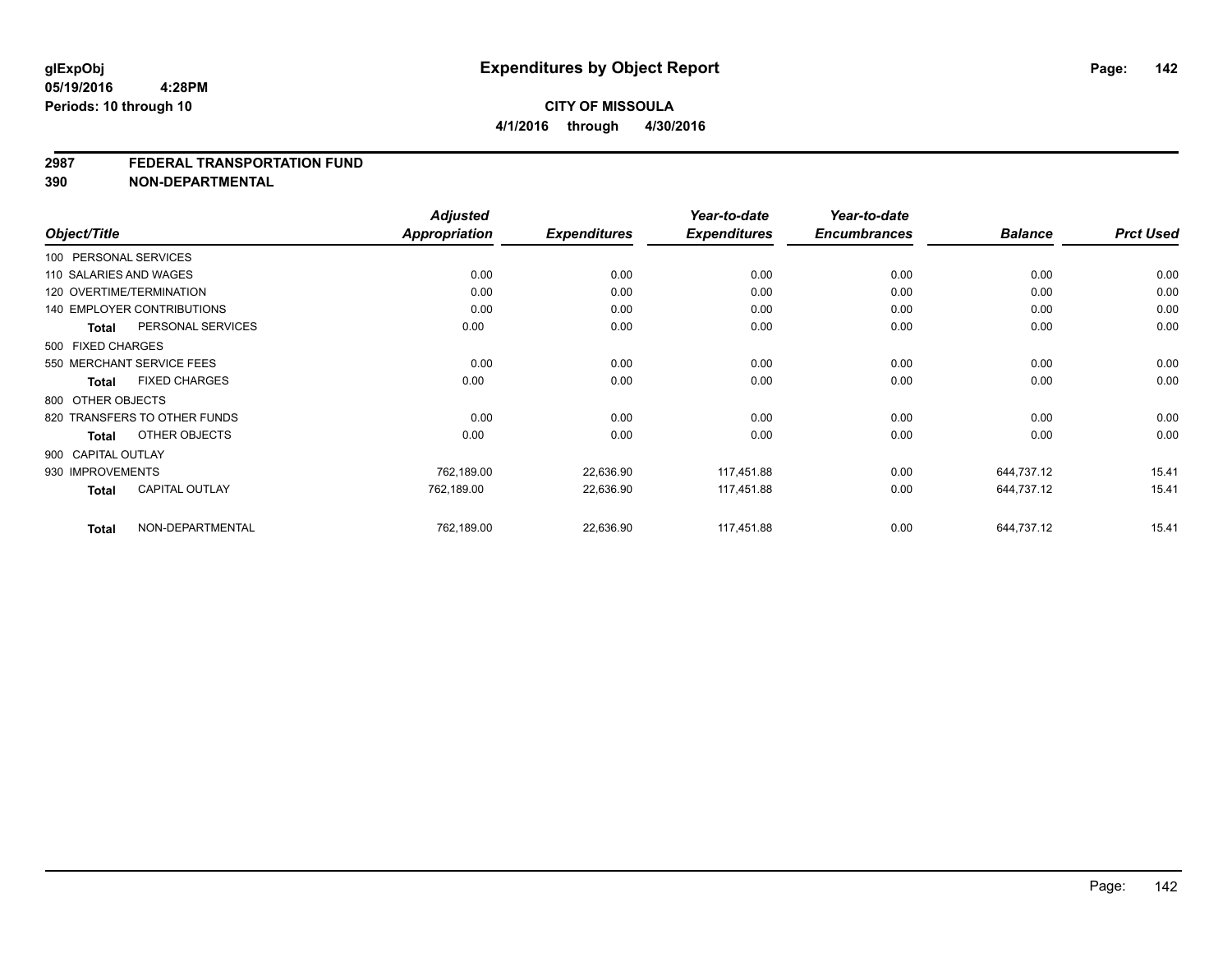**05/19/2016 4:28PM Periods: 10 through 10**

**CITY OF MISSOULA 4/1/2016 through 4/30/2016**

# **2987 FEDERAL TRANSPORTATION FUND**

|                    |                                    | <b>Adjusted</b> |                     | Year-to-date        | Year-to-date        |                |                  |
|--------------------|------------------------------------|-----------------|---------------------|---------------------|---------------------|----------------|------------------|
| Object/Title       |                                    | Appropriation   | <b>Expenditures</b> | <b>Expenditures</b> | <b>Encumbrances</b> | <b>Balance</b> | <b>Prct Used</b> |
|                    | 100 PERSONAL SERVICES              |                 |                     |                     |                     |                |                  |
|                    | 110 SALARIES AND WAGES             | 0.00            | 0.00                | 530.84              | 0.00                | $-530.84$      | 0.00             |
|                    | 120 OVERTIME/TERMINATION           | 0.00            | 0.00                | 0.00                | 0.00                | 0.00           | 0.00             |
|                    | <b>140 EMPLOYER CONTRIBUTIONS</b>  | 0.00            | 0.00                | 118.12              | 0.00                | $-118.12$      | 0.00             |
|                    | 141 STATE RETIREMENT CONTRIBUTIONS | 0.00            | 0.00                | 105.04              | 0.00                | $-105.04$      | 0.00             |
| <b>Total</b>       | PERSONAL SERVICES                  | 0.00            | 0.00                | 754.00              | 0.00                | $-754.00$      | 0.00             |
| 500 FIXED CHARGES  |                                    |                 |                     |                     |                     |                |                  |
|                    | 550 MERCHANT SERVICE FEES          | 0.00            | 0.00                | 0.00                | 0.00                | 0.00           | 0.00             |
| Total              | <b>FIXED CHARGES</b>               | 0.00            | 0.00                | 0.00                | 0.00                | 0.00           | 0.00             |
| 800 OTHER OBJECTS  |                                    |                 |                     |                     |                     |                |                  |
|                    | 820 TRANSFERS TO OTHER FUNDS       | 0.00            | 0.00                | 0.00                | 0.00                | 0.00           | 0.00             |
| <b>Total</b>       | OTHER OBJECTS                      | 0.00            | 0.00                | 0.00                | 0.00                | 0.00           | 0.00             |
| 900 CAPITAL OUTLAY |                                    |                 |                     |                     |                     |                |                  |
| 930 IMPROVEMENTS   |                                    | 762,189.00      | 22,636.90           | 117,451.88          | 0.00                | 644,737.12     | 15.41            |
| <b>Total</b>       | <b>CAPITAL OUTLAY</b>              | 762,189.00      | 22,636.90           | 117,451.88          | 0.00                | 644,737.12     | 15.41            |
| <b>Total</b>       | FEDERAL TRANSPORTATION FUND        | 762,189.00      | 22,636.90           | 118,205.88          | 0.00                | 643,983.12     | 15.51            |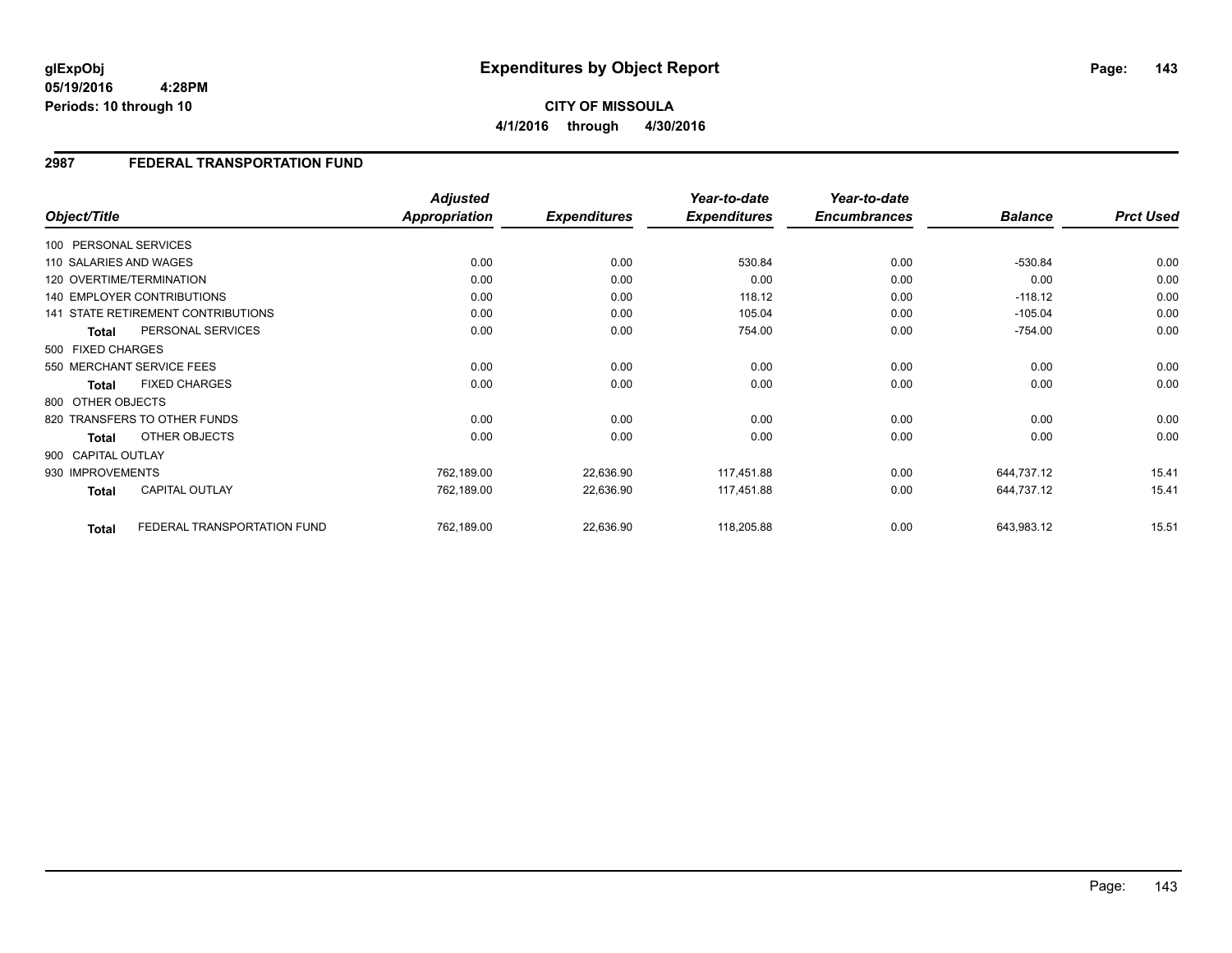#### **05/19/2016 4:28PM Periods: 10 through 10**

# **CITY OF MISSOULA 4/1/2016 through 4/30/2016**

### **2988 GRANTS & DONATIONS FUND**

**223 CITY CLERK**

| Object/Title                         | <b>Adjusted</b><br><b>Appropriation</b> | <b>Expenditures</b> | Year-to-date<br><b>Expenditures</b> | Year-to-date<br><b>Encumbrances</b> | <b>Balance</b> | <b>Prct Used</b> |
|--------------------------------------|-----------------------------------------|---------------------|-------------------------------------|-------------------------------------|----------------|------------------|
| 200 SUPPLIES                         |                                         |                     |                                     |                                     |                |                  |
| 210 OFFICE SUPPLIES                  | 0.00                                    | 0.00                | 0.00                                | 0.00                                | 0.00           | 0.00             |
| <b>SUPPLIES</b><br>Total             | 0.00                                    | 0.00                | 0.00                                | 0.00                                | 0.00           | 0.00             |
| 500 FIXED CHARGES                    |                                         |                     |                                     |                                     |                |                  |
| 550 MERCHANT SERVICE FEES            | 0.00                                    | 0.00                | 0.00                                | 0.00                                | 0.00           | 0.00             |
| <b>FIXED CHARGES</b><br><b>Total</b> | 0.00                                    | 0.00                | 0.00                                | 0.00                                | 0.00           | 0.00             |
| <b>CITY CLERK</b><br><b>Total</b>    | 0.00                                    | 0.00                | 0.00                                | 0.00                                | 0.00           | 0.00             |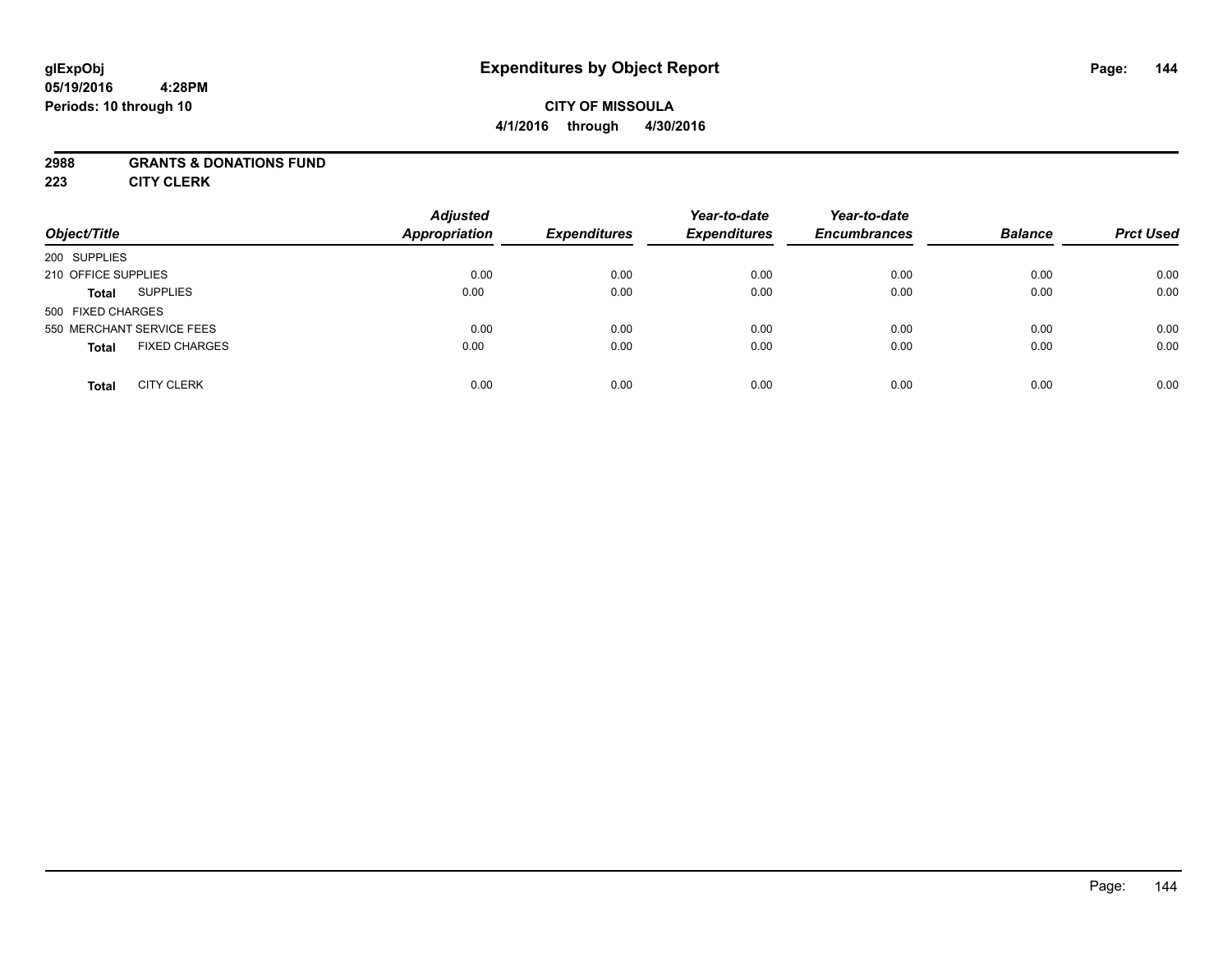#### **2988 GRANTS & DONATIONS FUND**

**270 CITY ATTORNEY**

|                                           | <b>Adjusted</b>      |                     | Year-to-date        | Year-to-date        | <b>Balance</b> | <b>Prct Used</b> |
|-------------------------------------------|----------------------|---------------------|---------------------|---------------------|----------------|------------------|
| Object/Title                              | <b>Appropriation</b> | <b>Expenditures</b> | <b>Expenditures</b> | <b>Encumbrances</b> |                |                  |
| 100 PERSONAL SERVICES                     |                      |                     |                     |                     |                |                  |
| 110 SALARIES AND WAGES                    | 0.00                 | 2,407.43            | 24,065.89           | 0.00                | $-24,065.89$   | 0.00             |
| 140 EMPLOYER CONTRIBUTIONS                | 0.00                 | 760.28              | 8,096.56            | 0.00                | $-8,096.56$    | 0.00             |
| 141 STATE RETIREMENT CONTRIBUTIONS        | 0.00                 | 0.00                | 11.80               | 0.00                | $-11.80$       | 0.00             |
| PERSONAL SERVICES<br><b>Total</b>         | 0.00                 | 3,167.71            | 32,174.25           | 0.00                | $-32,174.25$   | 0.00             |
| 300 PURCHASED SERVICES                    |                      |                     |                     |                     |                |                  |
| 390 OTHER PURCHASED SERVICES              | 0.00                 | 0.00                | 0.00                | 0.00                | 0.00           | 0.00             |
| <b>PURCHASED SERVICES</b><br><b>Total</b> | 0.00                 | 0.00                | 0.00                | 0.00                | 0.00           | 0.00             |
| 500 FIXED CHARGES                         |                      |                     |                     |                     |                |                  |
| 550 MERCHANT SERVICE FEES                 | 0.00                 | 0.00                | 0.00                | 0.00                | 0.00           | 0.00             |
| <b>FIXED CHARGES</b><br><b>Total</b>      | 0.00                 | 0.00                | 0.00                | 0.00                | 0.00           | 0.00             |
| <b>CITY ATTORNEY</b><br><b>Total</b>      | 0.00                 | 3.167.71            | 32.174.25           | 0.00                | $-32.174.25$   | 0.00             |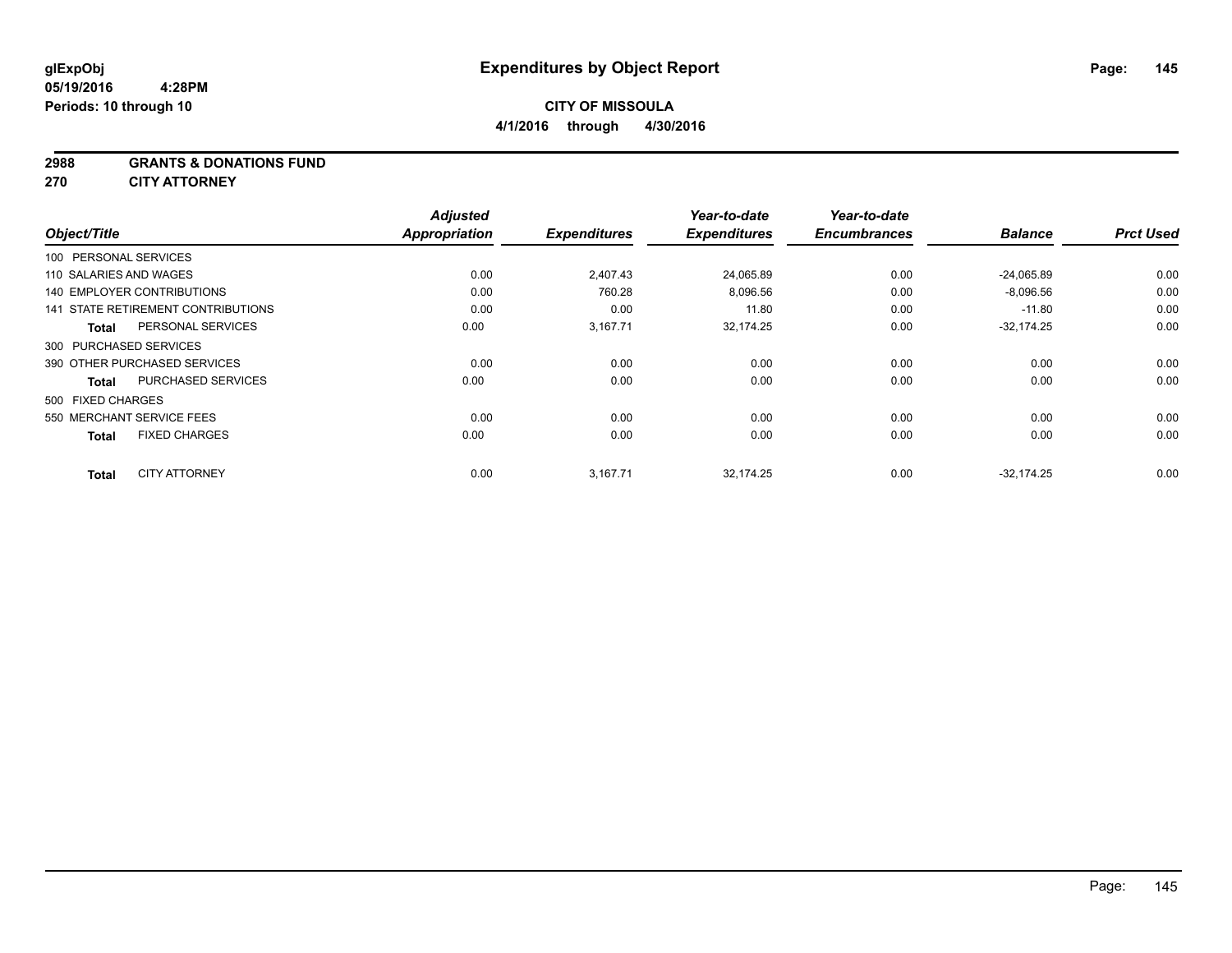#### **2988 GRANTS & DONATIONS FUND**

**290 POLICE**

|                       |                           | <b>Adjusted</b>      |                     | Year-to-date        | Year-to-date        |                |                  |
|-----------------------|---------------------------|----------------------|---------------------|---------------------|---------------------|----------------|------------------|
| Object/Title          |                           | <b>Appropriation</b> | <b>Expenditures</b> | <b>Expenditures</b> | <b>Encumbrances</b> | <b>Balance</b> | <b>Prct Used</b> |
| 100 PERSONAL SERVICES |                           |                      |                     |                     |                     |                |                  |
|                       | 120 OVERTIME/TERMINATION  | 0.00                 | 0.00                | 0.00                | 0.00                | 0.00           | 0.00             |
| <b>Total</b>          | PERSONAL SERVICES         | 0.00                 | 0.00                | 0.00                | 0.00                | 0.00           | 0.00             |
| 200 SUPPLIES          |                           |                      |                     |                     |                     |                |                  |
| 210 OFFICE SUPPLIES   |                           | 0.00                 | 0.00                | 0.00                | 0.00                | 0.00           | 0.00             |
| <b>Total</b>          | <b>SUPPLIES</b>           | 0.00                 | 0.00                | 0.00                | 0.00                | 0.00           | 0.00             |
|                       | 300 PURCHASED SERVICES    |                      |                     |                     |                     |                |                  |
|                       | 350 PROFESSIONAL SERVICES | 0.00                 | 0.00                | 0.00                | 0.00                | 0.00           | 0.00             |
| <b>Total</b>          | PURCHASED SERVICES        | 0.00                 | 0.00                | 0.00                | 0.00                | 0.00           | 0.00             |
| 900 CAPITAL OUTLAY    |                           |                      |                     |                     |                     |                |                  |
|                       | 940 MACHINERY & EQUIPMENT | 0.00                 | 3,842.80            | 254,103.40          | 0.00                | $-254, 103.40$ | 0.00             |
| <b>Total</b>          | <b>CAPITAL OUTLAY</b>     | 0.00                 | 3,842.80            | 254,103.40          | 0.00                | $-254, 103.40$ | 0.00             |
| <b>Total</b>          | <b>POLICE</b>             | 0.00                 | 3,842.80            | 254,103.40          | 0.00                | $-254, 103.40$ | 0.00             |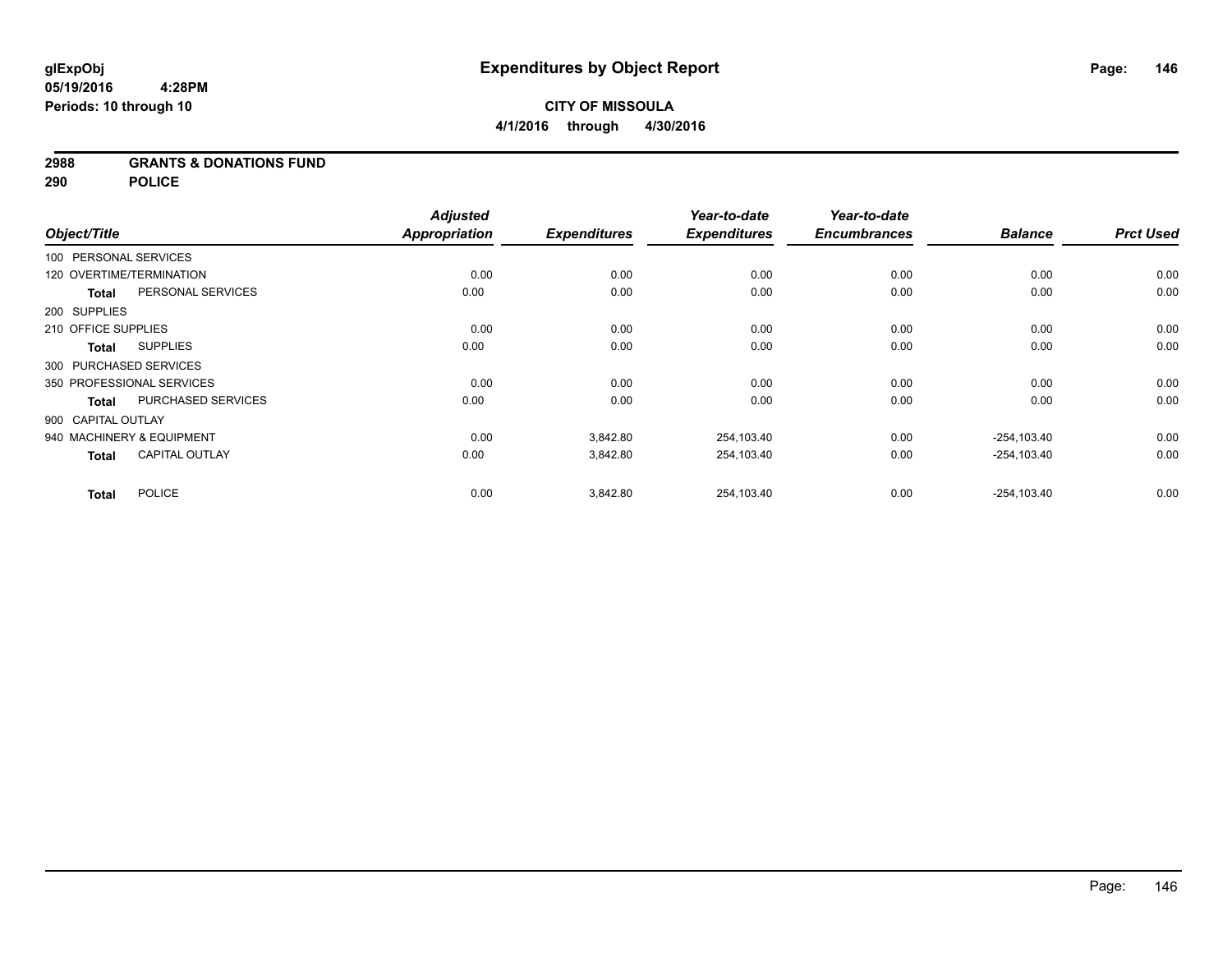# **CITY OF MISSOULA 4/1/2016 through 4/30/2016**

### **2988 GRANTS & DONATIONS FUND**

**300 FIRE**

| Object/Title              |                       | Adjusted<br>Appropriation | <b>Expenditures</b> | Year-to-date<br><b>Expenditures</b> | Year-to-date<br><b>Encumbrances</b> | <b>Balance</b> | <b>Prct Used</b> |
|---------------------------|-----------------------|---------------------------|---------------------|-------------------------------------|-------------------------------------|----------------|------------------|
| 900 CAPITAL OUTLAY        |                       |                           |                     |                                     |                                     |                |                  |
| 940 MACHINERY & EQUIPMENT |                       | 0.00                      | 0.00                | 95,848.27                           | 0.00                                | $-95.848.27$   | 0.00             |
| <b>Total</b>              | <b>CAPITAL OUTLAY</b> | 0.00                      | 0.00                | 95.848.27                           | 0.00                                | $-95.848.27$   | 0.00             |
| <b>Total</b>              | FIRE                  | 0.00                      | 0.00                | 95,848.27                           | 0.00                                | $-95.848.27$   | 0.00             |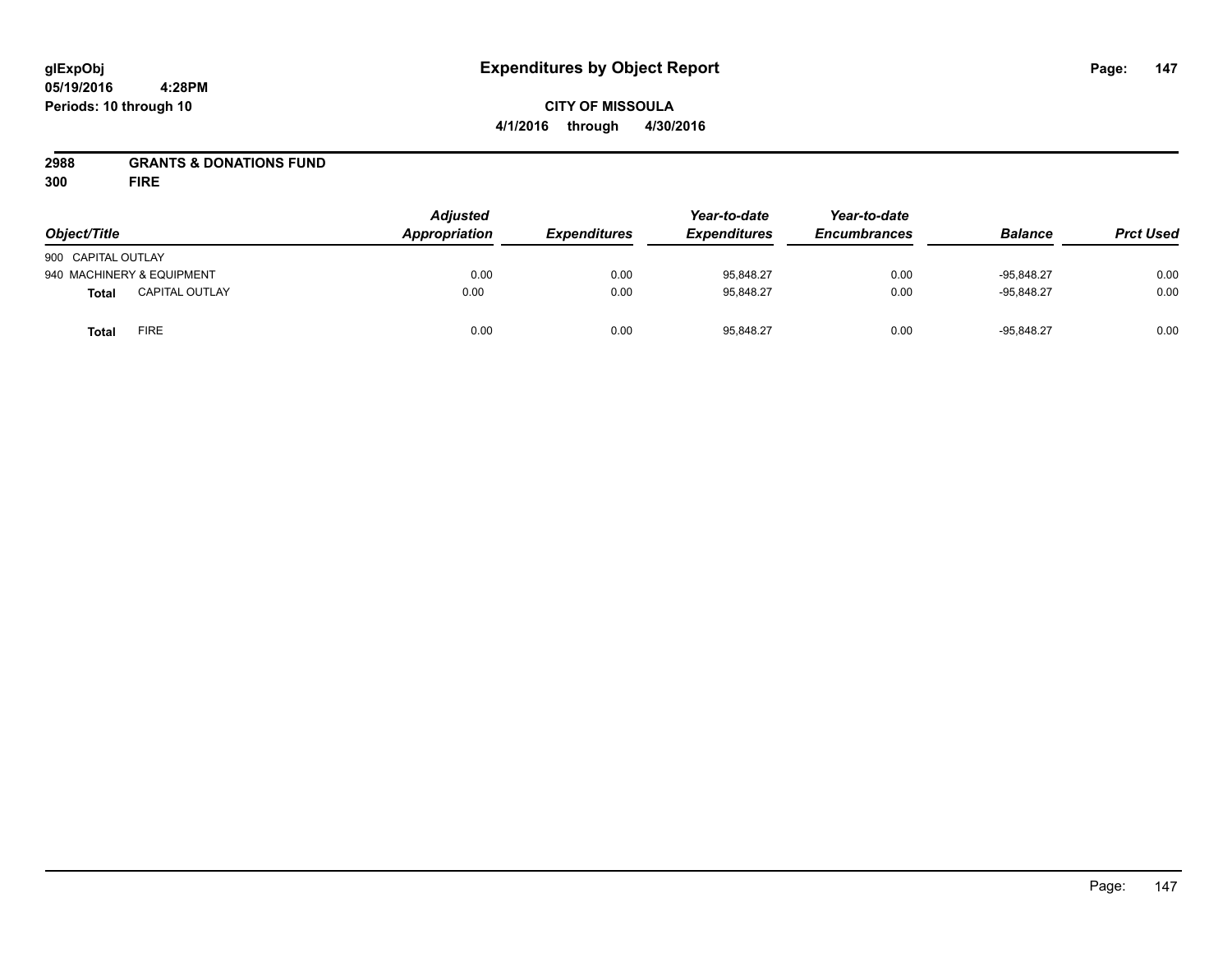**2988 GRANTS & DONATIONS FUND**

|                                       | <b>Adjusted</b> |                     | Year-to-date        | Year-to-date        |                |                  |
|---------------------------------------|-----------------|---------------------|---------------------|---------------------|----------------|------------------|
| Object/Title                          | Appropriation   | <b>Expenditures</b> | <b>Expenditures</b> | <b>Encumbrances</b> | <b>Balance</b> | <b>Prct Used</b> |
| 100 PERSONAL SERVICES                 |                 |                     |                     |                     |                |                  |
| 110 SALARIES AND WAGES                | 0.00            | 5,618.58            | 56,960.94           | 0.00                | $-56,960.94$   | 0.00             |
| 115 SALARIES/HEALTH INSURANCE BENEFIT | 0.00            | 636.00              | 5,655.00            | 0.00                | $-5,655.00$    | 0.00             |
| 120 OVERTIME/TERMINATION              | 100,055.00      | 4,798.33            | 54,639.45           | 0.00                | 45,415.55      | 54.61            |
| 130 OTHER                             | 0.00            | 0.00                | 690.00              | 0.00                | $-690.00$      | 0.00             |
| <b>133 EDUCATION COMPENSATION</b>     | 0.00            | 0.00                | 10.00               | 0.00                | $-10.00$       | 0.00             |
| <b>140 EMPLOYER CONTRIBUTIONS</b>     | 43,953.00       | 1,707.80            | 18,054.56           | 0.00                | 25,898.44      | 41.08            |
| 141 STATE RETIREMENT CONTRIBUTIONS    | 700.00          | 0.00                | 12,044.82           | 0.00                | $-11,344.82$   | 1,720.69         |
| PERSONAL SERVICES<br>Total            | 144,708.00      | 12,760.71           | 148,054.77          | 0.00                | $-3,346.77$    | 102.31           |
| 200 SUPPLIES                          |                 |                     |                     |                     |                |                  |
| 210 OFFICE SUPPLIES                   | 7,838.00        | 0.00                | 831.57              | 0.00                | 7,006.43       | 10.61            |
| 220 OPERATING SUPPLIES                | 69,986.00       | 114.77              | 13,754.15           | 0.00                | 56,231.85      | 19.65            |
| 230 REPAIR/MAINTENANCE                | 0.00            | 0.00                | 0.00                | 0.00                | 0.00           | 0.00             |
| 231 GASOLINE                          | 0.00            | 0.00                | 0.00                | 0.00                | 0.00           | 0.00             |
| <b>SUPPLIES</b><br>Total              | 77,824.00       | 114.77              | 14,585.72           | 0.00                | 63,238.28      | 18.74            |
| 300 PURCHASED SERVICES                |                 |                     |                     |                     |                |                  |
| 310 COMMUNICATIONS                    | 0.00            | 0.00                | 0.00                | 0.00                | 0.00           | 0.00             |
| 341 ELECTRICITY & NATURAL GAS         | 750.00          | 0.00                | 0.00                | 0.00                | 750.00         | 0.00             |
| 344 TELEPHONE SERVICE                 | 2,400.00        | 39.64               | 2,405.64            | 0.00                | $-5.64$        | 100.24           |
| 350 PROFESSIONAL SERVICES             | 106,715.00      | 900.15              | 47,584.61           | 0.00                | 59,130.39      | 44.59            |
| 353 ADMINISTRATION EXPENDITURES       | 0.00            | 0.00                | 0.00                | 0.00                | 0.00           | 0.00             |
| 360 REPAIR & MAINTENANCE              | 2,000.00        | 0.00                | 0.00                | 0.00                | 2,000.00       | 0.00             |
| 370 TRAVEL                            | 9,196.00        | 0.00                | 1,127.13            | 0.00                | 8,068.87       | 12.26            |
| 380 TRAINING                          | 558.00          | 0.00                | 0.00                | 0.00                | 558.00         | 0.00             |
| 390 OTHER PURCHASED SERVICES          | 0.00            | 0.00                | 274.79              | 0.00                | $-274.79$      | 0.00             |
| <b>PURCHASED SERVICES</b><br>Total    | 121,619.00      | 939.79              | 51,392.17           | 0.00                | 70,226.83      | 42.26            |
| <b>400 BUILDING MATERIALS</b>         |                 |                     |                     |                     |                |                  |
| 400 BUILDING MATERIALS                | 0.00            | 0.00                | 0.00                | 0.00                | 0.00           | 0.00             |
| <b>BUILDING MATERIALS</b><br>Total    | 0.00            | 0.00                | 0.00                | 0.00                | 0.00           | 0.00             |
| 500 FIXED CHARGES                     |                 |                     |                     |                     |                |                  |
| 500 FIXED CHARGES                     | 81,280.00       | 5,669.70            | 61,195.14           | 0.00                | 20,084.86      | 75.29            |
| 550 MERCHANT SERVICE FEES             | 0.00            | 0.00                | 0.00                | 0.00                | 0.00           | 0.00             |
| <b>FIXED CHARGES</b><br><b>Total</b>  | 81,280.00       | 5,669.70            | 61,195.14           | 0.00                | 20,084.86      | 75.29            |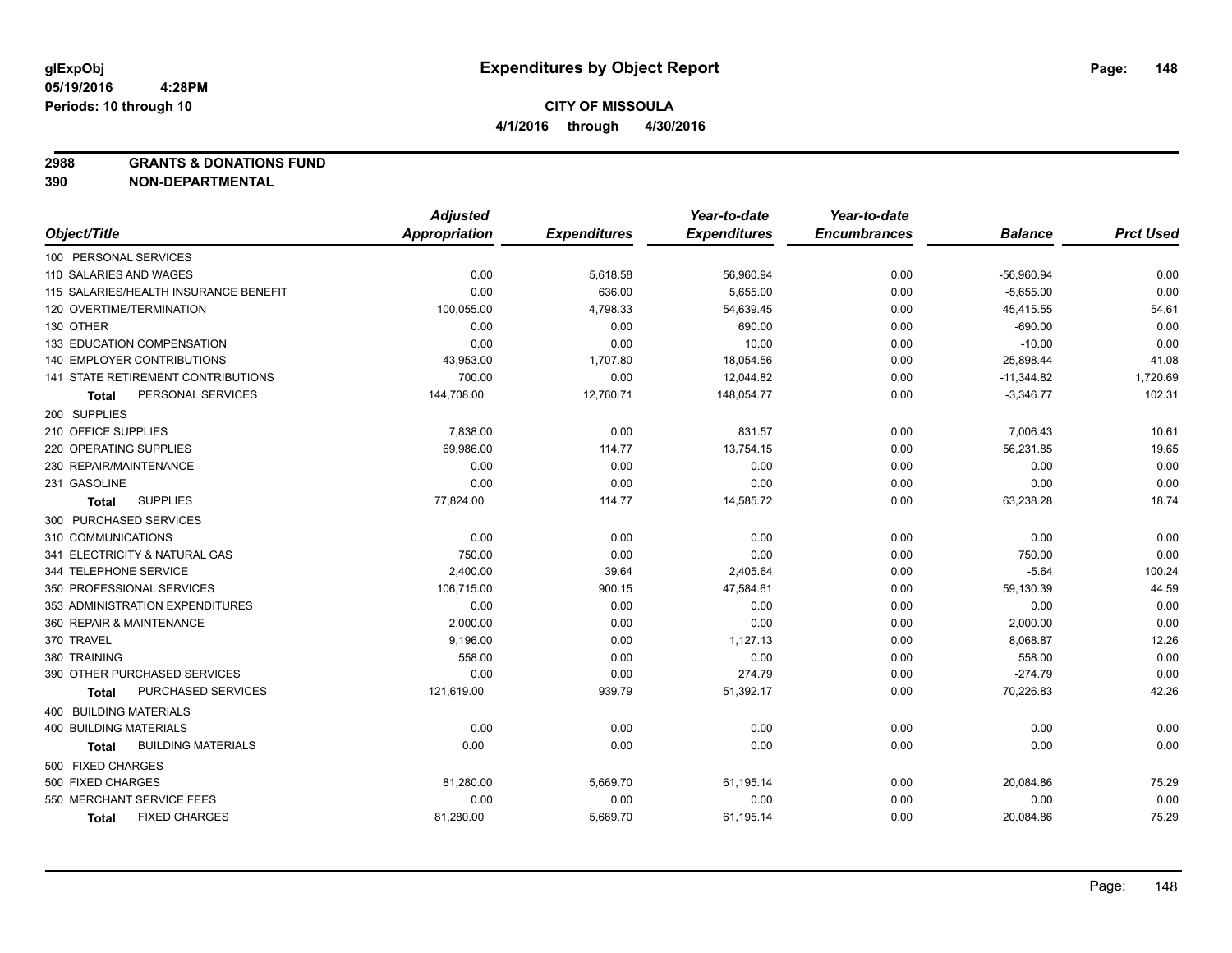#### **2988 GRANTS & DONATIONS FUND**

| Object/Title       |                                   | <b>Adjusted</b><br><b>Appropriation</b> | <b>Expenditures</b> | Year-to-date<br><b>Expenditures</b> | Year-to-date<br><b>Encumbrances</b> | <b>Balance</b> | <b>Prct Used</b> |
|--------------------|-----------------------------------|-----------------------------------------|---------------------|-------------------------------------|-------------------------------------|----------------|------------------|
|                    | 700 GRANTS & CONTRIBUTIONS        |                                         |                     |                                     |                                     |                |                  |
|                    | 700 GRANTS & CONTRIBUTIONS        |                                         |                     |                                     |                                     |                |                  |
|                    |                                   | 1,034,756.00                            | 0.00                | 99,428.77                           | 0.00                                | 935,327.23     | 9.61             |
| Total              | <b>GRANTS &amp; CONTRIBUTIONS</b> | 1,034,756.00                            | 0.00                | 99,428.77                           | 0.00                                | 935,327.23     | 9.61             |
| 800 OTHER OBJECTS  |                                   |                                         |                     |                                     |                                     |                |                  |
|                    | 820 TRANSFERS TO OTHER FUNDS      | 0.00                                    | 0.00                | 0.00                                | 0.00                                | 0.00           | 0.00             |
| 845 CONTINGENCY    |                                   | 0.00                                    | 0.00                | 0.00                                | 0.00                                | 0.00           | 0.00             |
| Total              | OTHER OBJECTS                     | 0.00                                    | 0.00                | 0.00                                | 0.00                                | 0.00           | 0.00             |
| 900 CAPITAL OUTLAY |                                   |                                         |                     |                                     |                                     |                |                  |
| 930 IMPROVEMENTS   |                                   | 24.822.00                               | 0.00                | 0.00                                | 0.00                                | 24.822.00      | 0.00             |
|                    | 940 MACHINERY & EQUIPMENT         | 1,003,930.00                            | 0.00                | 10,338.00                           | 0.00                                | 993,592.00     | 1.03             |
| <b>Total</b>       | <b>CAPITAL OUTLAY</b>             | 1,028,752.00                            | 0.00                | 10,338.00                           | 0.00                                | 1,018,414.00   | 1.00             |
| <b>Total</b>       | NON-DEPARTMENTAL                  | 2,488,939.00                            | 19,484.97           | 384,994.57                          | 0.00                                | 2,103,944.43   | 15.47            |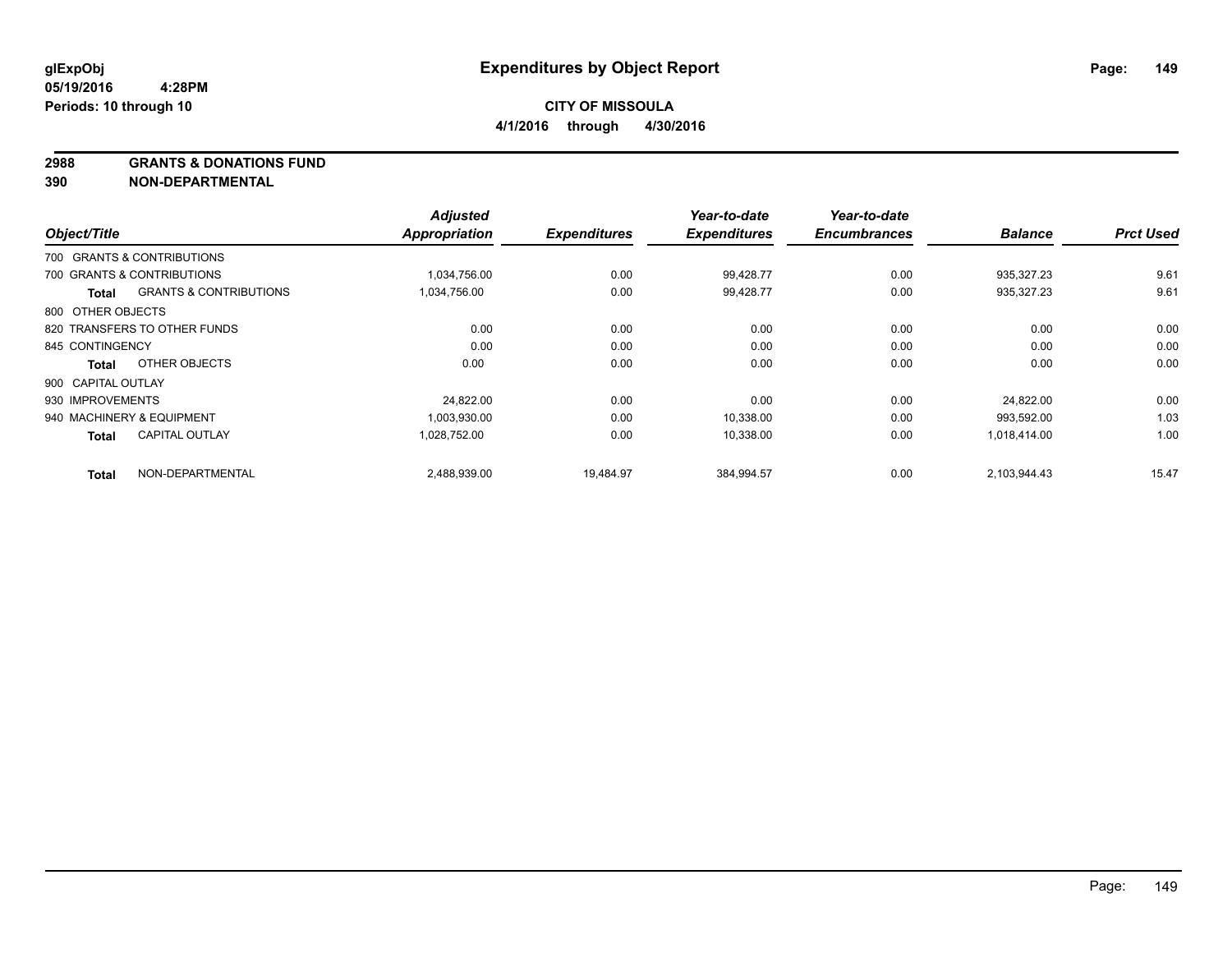**2988 GRANTS & DONATIONS FUND**

**400 ENTITLEMENT GRANTS**

| Object/Title                                      | <b>Adjusted</b><br><b>Appropriation</b> | <b>Expenditures</b> | Year-to-date<br><b>Expenditures</b> | Year-to-date<br><b>Encumbrances</b> | <b>Balance</b> | <b>Prct Used</b> |
|---------------------------------------------------|-----------------------------------------|---------------------|-------------------------------------|-------------------------------------|----------------|------------------|
| 500 FIXED CHARGES                                 |                                         |                     |                                     |                                     |                |                  |
| 550 MERCHANT SERVICE FEES                         | 0.00                                    | 0.00                | 0.00                                | 0.00                                | 0.00           | 0.00             |
| <b>FIXED CHARGES</b><br><b>Total</b>              | 0.00                                    | 0.00                | 0.00                                | 0.00                                | 0.00           | 0.00             |
| 700 GRANTS & CONTRIBUTIONS                        |                                         |                     |                                     |                                     |                |                  |
| 700 GRANTS & CONTRIBUTIONS                        | 0.00                                    | 0.00                | 0.00                                | 0.00                                | 0.00           | 0.00             |
| <b>GRANTS &amp; CONTRIBUTIONS</b><br><b>Total</b> | 0.00                                    | 0.00                | 0.00                                | 0.00                                | 0.00           | 0.00             |
| <b>ENTITLEMENT GRANTS</b><br><b>Total</b>         | 0.00                                    | 0.00                | 0.00                                | 0.00                                | 0.00           | 0.00             |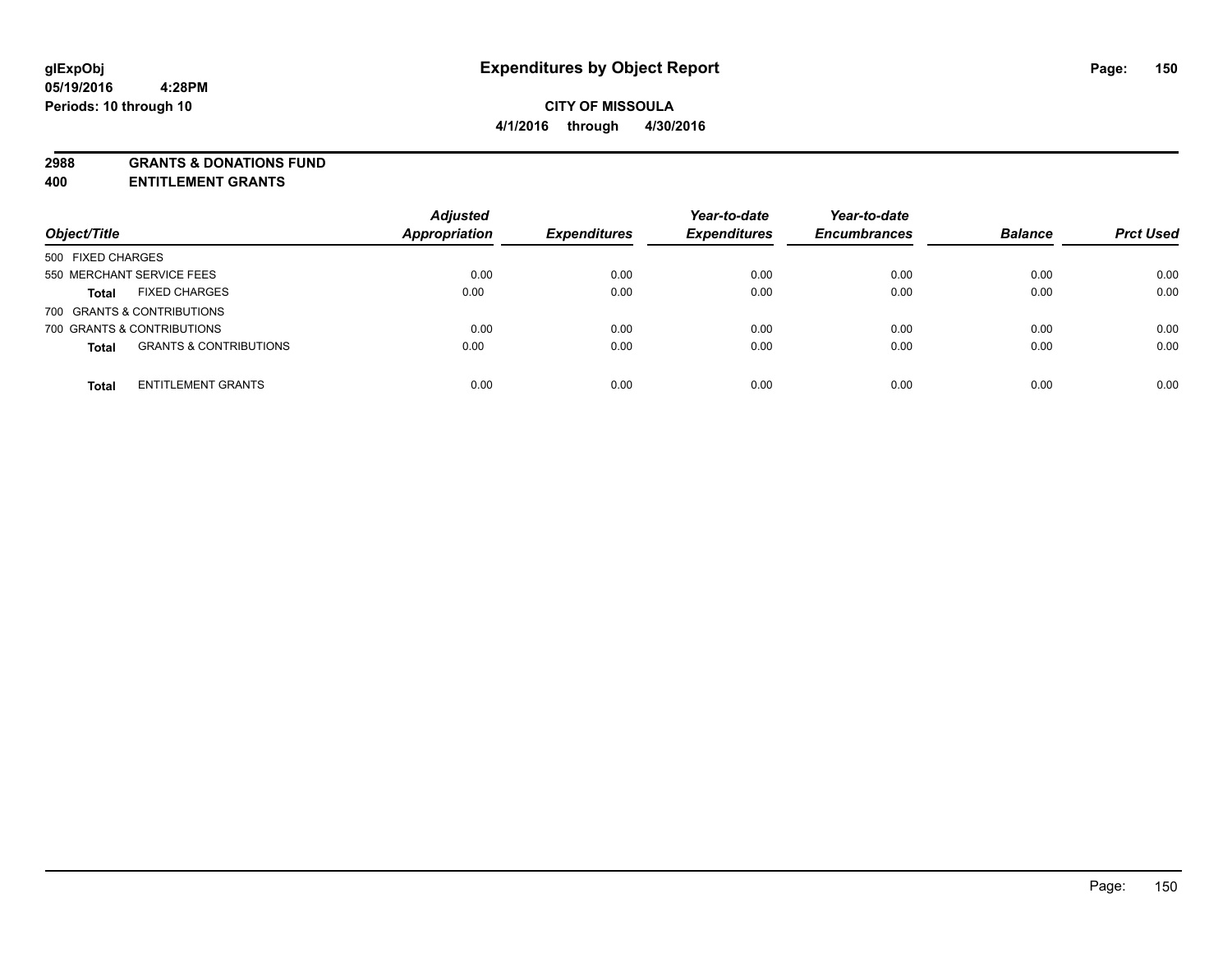# **CITY OF MISSOULA 4/1/2016 through 4/30/2016**

#### **2988 GRANTS & DONATIONS FUND**

|                                           | <b>Adjusted</b>      |                     | Year-to-date        | Year-to-date        |                |                  |
|-------------------------------------------|----------------------|---------------------|---------------------|---------------------|----------------|------------------|
| Object/Title                              | <b>Appropriation</b> | <b>Expenditures</b> | <b>Expenditures</b> | <b>Encumbrances</b> | <b>Balance</b> | <b>Prct Used</b> |
| 100 PERSONAL SERVICES                     |                      |                     |                     |                     |                |                  |
| 110 SALARIES AND WAGES                    | 0.00                 | 8,026.01            | 81,026.83           | 0.00                | $-81,026.83$   | 0.00             |
| 115 SALARIES/HEALTH INSURANCE BENEFIT     | 0.00                 | 636.00              | 5,655.00            | 0.00                | $-5,655.00$    | 0.00             |
| 120 OVERTIME/TERMINATION                  | 100,055.00           | 4,798.33            | 54,639.45           | 0.00                | 45,415.55      | 54.61            |
| 130 OTHER                                 | 0.00                 | 0.00                | 690.00              | 0.00                | $-690.00$      | 0.00             |
| 133 EDUCATION COMPENSATION                | 0.00                 | 0.00                | 10.00               | 0.00                | $-10.00$       | 0.00             |
| 140 EMPLOYER CONTRIBUTIONS                | 43,953.00            | 2,468.08            | 26,151.12           | 0.00                | 17,801.88      | 59.50            |
| 141 STATE RETIREMENT CONTRIBUTIONS        | 700.00               | 0.00                | 12,056.62           | 0.00                | $-11,356.62$   | 1,722.37         |
| PERSONAL SERVICES<br>Total                | 144,708.00           | 15,928.42           | 180,229.02          | 0.00                | $-35,521.02$   | 124.55           |
| 200 SUPPLIES                              |                      |                     |                     |                     |                |                  |
| 210 OFFICE SUPPLIES                       | 7,838.00             | 0.00                | 831.57              | 0.00                | 7,006.43       | 10.61            |
| 220 OPERATING SUPPLIES                    | 69,986.00            | 114.77              | 13,754.15           | 0.00                | 56,231.85      | 19.65            |
| 230 REPAIR/MAINTENANCE                    | 0.00                 | 0.00                | 0.00                | 0.00                | 0.00           | 0.00             |
| 231 GASOLINE                              | 0.00                 | 0.00                | 0.00                | 0.00                | 0.00           | 0.00             |
| <b>SUPPLIES</b><br><b>Total</b>           | 77.824.00            | 114.77              | 14,585.72           | 0.00                | 63,238.28      | 18.74            |
| 300 PURCHASED SERVICES                    |                      |                     |                     |                     |                |                  |
| 310 COMMUNICATIONS                        | 0.00                 | 0.00                | 0.00                | 0.00                | 0.00           | 0.00             |
| 341 ELECTRICITY & NATURAL GAS             | 750.00               | 0.00                | 0.00                | 0.00                | 750.00         | 0.00             |
| 344 TELEPHONE SERVICE                     | 2,400.00             | 39.64               | 2,405.64            | 0.00                | $-5.64$        | 100.24           |
| 350 PROFESSIONAL SERVICES                 | 106,715.00           | 900.15              | 47,584.61           | 0.00                | 59,130.39      | 44.59            |
| 353 ADMINISTRATION EXPENDITURES           | 0.00                 | 0.00                | 0.00                | 0.00                | 0.00           | 0.00             |
| 360 REPAIR & MAINTENANCE                  | 2,000.00             | 0.00                | 0.00                | 0.00                | 2,000.00       | 0.00             |
| 370 TRAVEL                                | 9,196.00             | 0.00                | 1,127.13            | 0.00                | 8,068.87       | 12.26            |
| 380 TRAINING                              | 558.00               | 0.00                | 0.00                | 0.00                | 558.00         | 0.00             |
| 390 OTHER PURCHASED SERVICES              | 0.00                 | 0.00                | 274.79              | 0.00                | $-274.79$      | 0.00             |
| PURCHASED SERVICES<br><b>Total</b>        | 121,619.00           | 939.79              | 51,392.17           | 0.00                | 70,226.83      | 42.26            |
| 400 BUILDING MATERIALS                    |                      |                     |                     |                     |                |                  |
| <b>400 BUILDING MATERIALS</b>             | 0.00                 | 0.00                | 0.00                | 0.00                | 0.00           | 0.00             |
| <b>BUILDING MATERIALS</b><br><b>Total</b> | 0.00                 | 0.00                | 0.00                | 0.00                | 0.00           | 0.00             |
| 500 FIXED CHARGES                         |                      |                     |                     |                     |                |                  |
| 500 FIXED CHARGES                         | 81,280.00            | 5,669.70            | 61,195.14           | 0.00                | 20,084.86      | 75.29            |
| 550 MERCHANT SERVICE FEES                 | 0.00                 | 0.00                | 0.00                | 0.00                | 0.00           | 0.00             |
| <b>FIXED CHARGES</b><br><b>Total</b>      | 81,280.00            | 5,669.70            | 61,195.14           | 0.00                | 20,084.86      | 75.29            |
| 700 GRANTS & CONTRIBUTIONS                |                      |                     |                     |                     |                |                  |
| 700 GRANTS & CONTRIBUTIONS                | 1,034,756.00         | 0.00                | 99,428.77           | 0.00                | 935,327.23     | 9.61             |
|                                           |                      |                     |                     |                     |                |                  |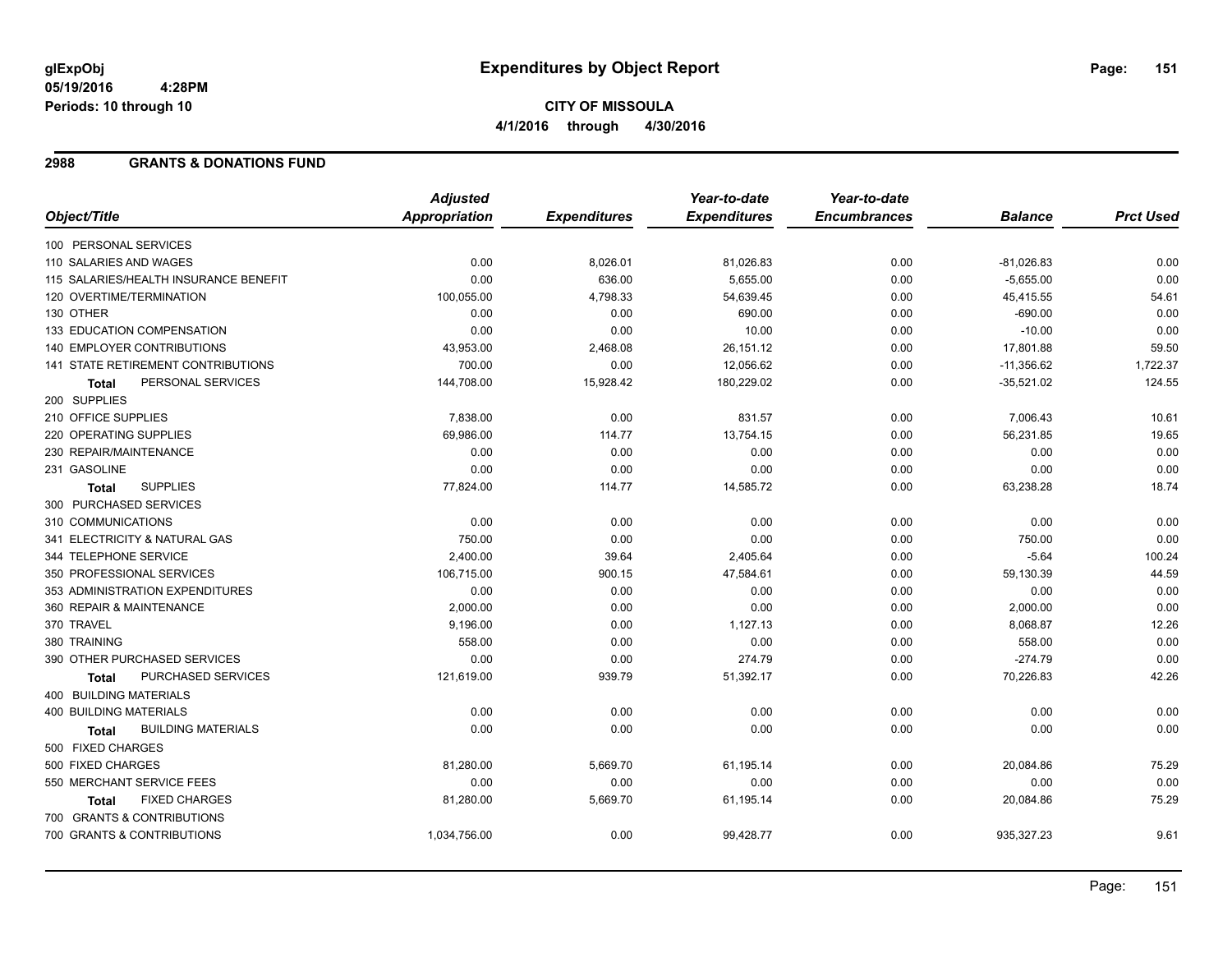### **2988 GRANTS & DONATIONS FUND**

| Object/Title       |                                    | <b>Adjusted</b><br>Appropriation | <b>Expenditures</b> | Year-to-date<br><b>Expenditures</b> | Year-to-date<br><b>Encumbrances</b> | <b>Balance</b> | <b>Prct Used</b> |
|--------------------|------------------------------------|----------------------------------|---------------------|-------------------------------------|-------------------------------------|----------------|------------------|
| <b>Total</b>       | <b>GRANTS &amp; CONTRIBUTIONS</b>  | 1.034.756.00                     | 0.00                | 99.428.77                           | 0.00                                | 935.327.23     | 9.61             |
| 800 OTHER OBJECTS  |                                    |                                  |                     |                                     |                                     |                |                  |
|                    | 820 TRANSFERS TO OTHER FUNDS       | 0.00                             | 0.00                | 0.00                                | 0.00                                | 0.00           | 0.00             |
| 845 CONTINGENCY    |                                    | 0.00                             | 0.00                | 0.00                                | 0.00                                | 0.00           | 0.00             |
| Total              | OTHER OBJECTS                      | 0.00                             | 0.00                | 0.00                                | 0.00                                | 0.00           | 0.00             |
| 900 CAPITAL OUTLAY |                                    |                                  |                     |                                     |                                     |                |                  |
| 930 IMPROVEMENTS   |                                    | 24,822.00                        | 0.00                | 0.00                                | 0.00                                | 24.822.00      | 0.00             |
|                    | 940 MACHINERY & EQUIPMENT          | 1.003.930.00                     | 3.842.80            | 360,289.67                          | 0.00                                | 643.640.33     | 35.89            |
| <b>Total</b>       | <b>CAPITAL OUTLAY</b>              | 1.028.752.00                     | 3,842.80            | 360,289.67                          | 0.00                                | 668.462.33     | 35.02            |
| <b>Total</b>       | <b>GRANTS &amp; DONATIONS FUND</b> | 2.488.939.00                     | 26.495.48           | 767.120.49                          | 0.00                                | 1.721.818.51   | 30.82            |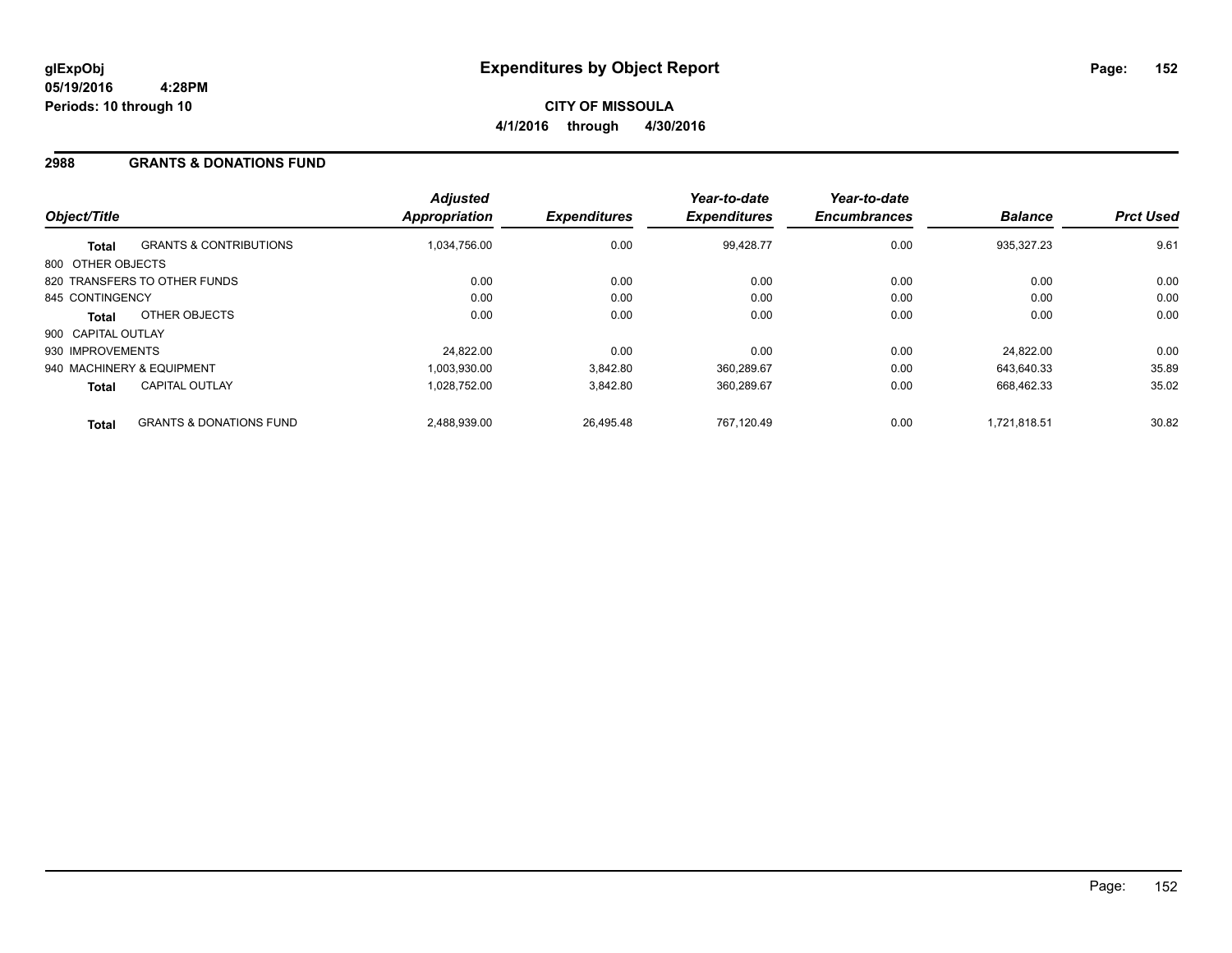# **3000 SID REVOLVING FUND**

| Object/Title                         | <b>Adjusted</b><br><b>Appropriation</b> | <b>Expenditures</b> | Year-to-date<br><b>Expenditures</b> | Year-to-date<br><b>Encumbrances</b> | <b>Balance</b> | <b>Prct Used</b> |
|--------------------------------------|-----------------------------------------|---------------------|-------------------------------------|-------------------------------------|----------------|------------------|
| 500 FIXED CHARGES                    |                                         |                     |                                     |                                     |                |                  |
| 550 MERCHANT SERVICE FEES            | 0.00                                    | 0.00                | 0.00                                | 0.00                                | 0.00           | 0.00             |
| <b>FIXED CHARGES</b><br><b>Total</b> | 0.00                                    | 0.00                | 0.00                                | 0.00                                | 0.00           | 0.00             |
| 800 OTHER OBJECTS                    |                                         |                     |                                     |                                     |                |                  |
| 820 TRANSFERS TO OTHER FUNDS         | 100,000.00                              | 0.00                | 0.00                                | 0.00                                | 100.000.00     | 0.00             |
| OTHER OBJECTS<br><b>Total</b>        | 100.000.00                              | 0.00                | 0.00                                | 0.00                                | 100.000.00     | 0.00             |
| NON-DEPARTMENTAL<br><b>Total</b>     | 100.000.00                              | 0.00                | 0.00                                | 0.00                                | 100.000.00     | 0.00             |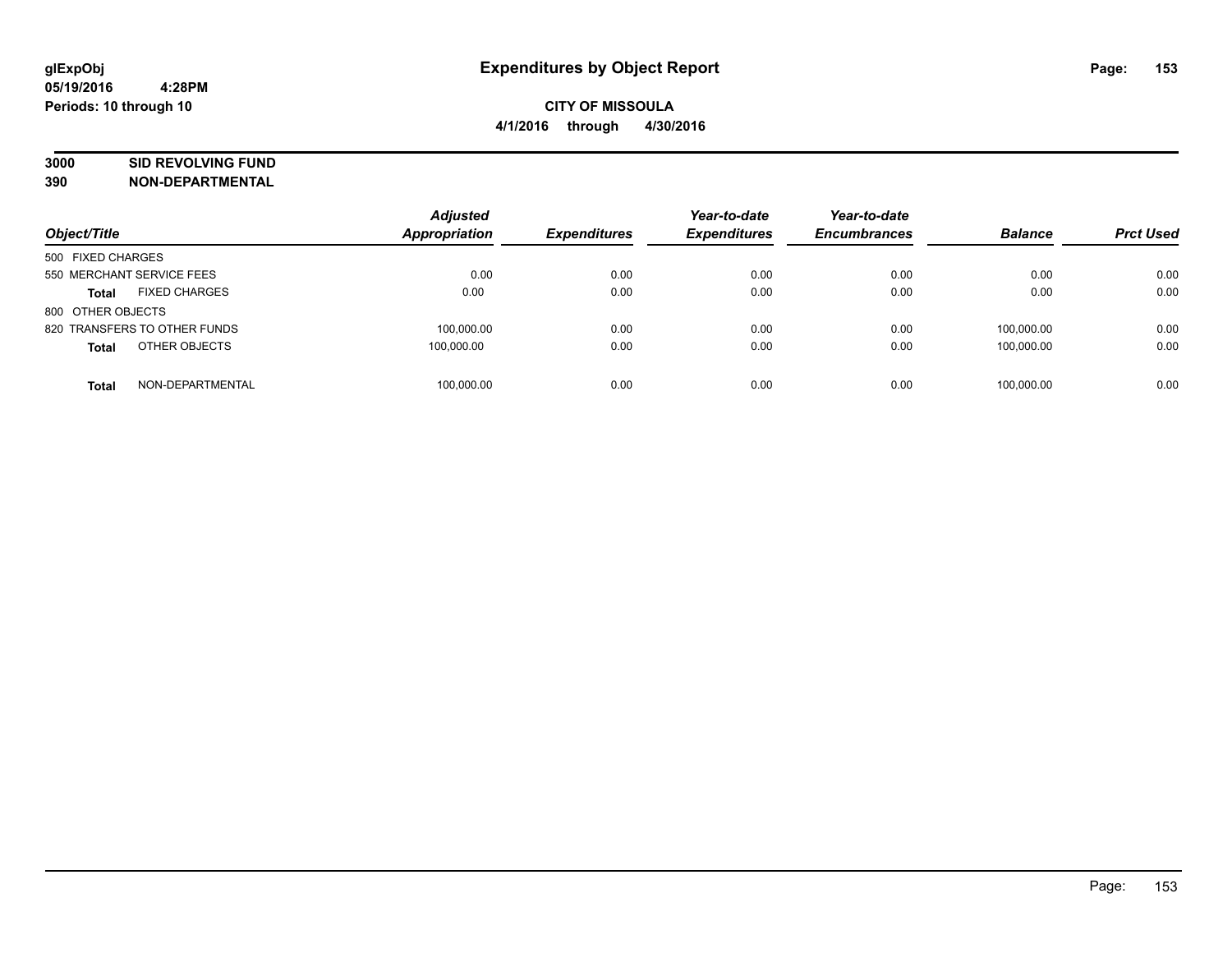### **3000 SID REVOLVING FUND**

| Object/Title                         | <b>Adjusted</b><br><b>Appropriation</b> | <b>Expenditures</b> | Year-to-date<br><b>Expenditures</b> | Year-to-date<br><b>Encumbrances</b> | <b>Balance</b> | <b>Prct Used</b> |
|--------------------------------------|-----------------------------------------|---------------------|-------------------------------------|-------------------------------------|----------------|------------------|
| 500 FIXED CHARGES                    |                                         |                     |                                     |                                     |                |                  |
| 550 MERCHANT SERVICE FEES            | 0.00                                    | 0.00                | 0.00                                | 0.00                                | 0.00           | 0.00             |
| <b>FIXED CHARGES</b><br><b>Total</b> | 0.00                                    | 0.00                | 0.00                                | 0.00                                | 0.00           | 0.00             |
| 800 OTHER OBJECTS                    |                                         |                     |                                     |                                     |                |                  |
| 820 TRANSFERS TO OTHER FUNDS         | 100,000.00                              | 0.00                | 0.00                                | 0.00                                | 100.000.00     | 0.00             |
| OTHER OBJECTS<br><b>Total</b>        | 100,000.00                              | 0.00                | 0.00                                | 0.00                                | 100.000.00     | 0.00             |
| SID REVOLVING FUND<br><b>Total</b>   | 100,000.00                              | 0.00                | 0.00                                | 0.00                                | 100.000.00     | 0.00             |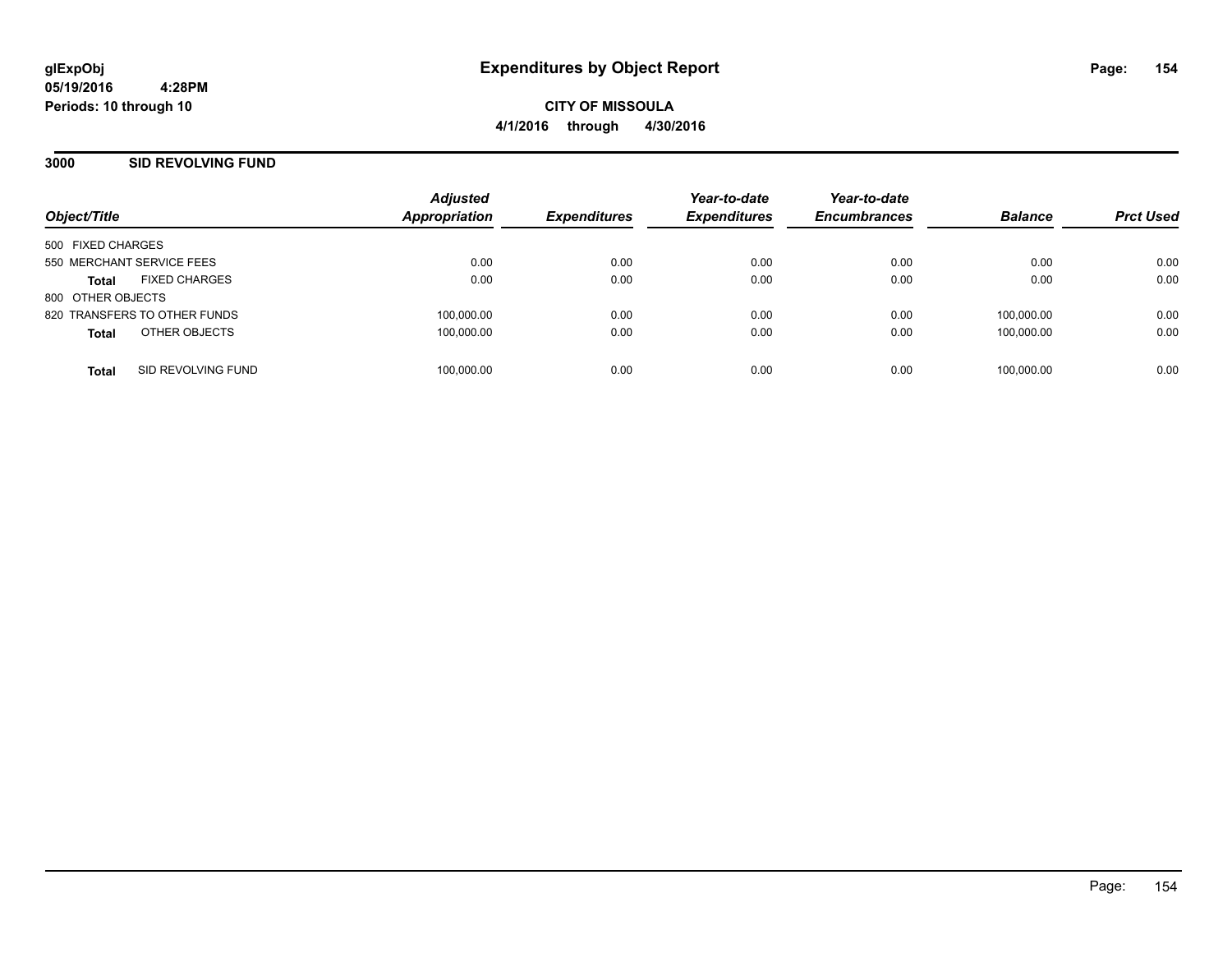# **3005 SID REBATES**

| Object/Title      |                           | <b>Adjusted</b><br>Appropriation | <b>Expenditures</b> | Year-to-date<br><b>Expenditures</b> | Year-to-date<br><b>Encumbrances</b> | <b>Balance</b> | <b>Prct Used</b> |
|-------------------|---------------------------|----------------------------------|---------------------|-------------------------------------|-------------------------------------|----------------|------------------|
| 500 FIXED CHARGES |                           |                                  |                     |                                     |                                     |                |                  |
|                   | 550 MERCHANT SERVICE FEES | 0.00                             | 0.00                | 0.00                                | 0.00                                | 0.00           | 0.00             |
| <b>Total</b>      | <b>FIXED CHARGES</b>      | 0.00                             | 0.00                | 0.00                                | 0.00                                | 0.00           | 0.00             |
| <b>Total</b>      | NON-DEPARTMENTAL          | 0.00                             | 0.00                | 0.00                                | 0.00                                | 0.00           | 0.00             |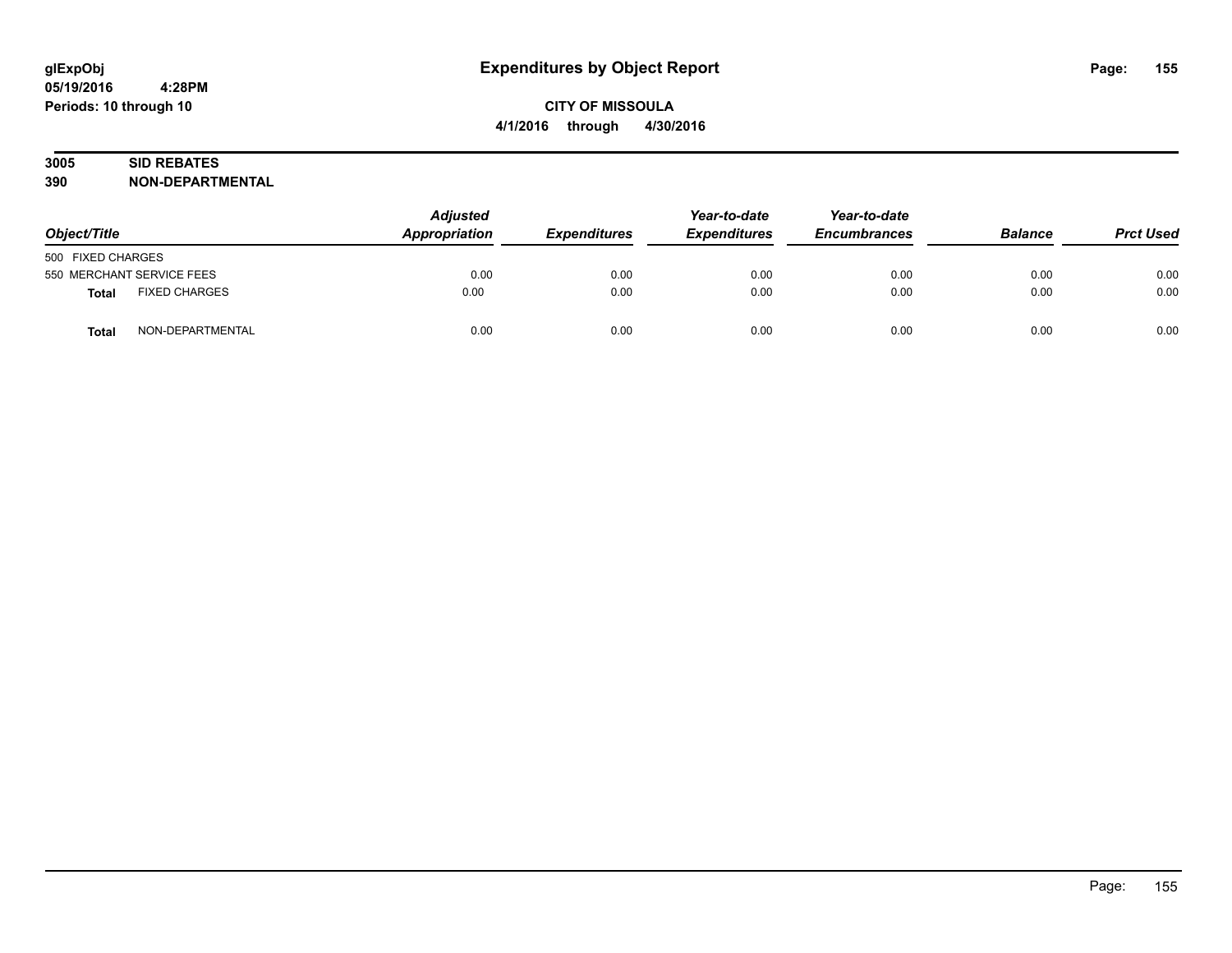**CITY OF MISSOULA 4/1/2016 through 4/30/2016**

**3005 SID REBATES**

| Object/Title                  | <b>Adjusted</b><br>Appropriation | <b>Expenditures</b> | Year-to-date<br><b>Expenditures</b> | Year-to-date<br><b>Encumbrances</b> | <b>Balance</b> | <b>Prct Used</b> |
|-------------------------------|----------------------------------|---------------------|-------------------------------------|-------------------------------------|----------------|------------------|
| 500 FIXED CHARGES             |                                  |                     |                                     |                                     |                |                  |
| 550 MERCHANT SERVICE FEES     | 0.00                             | 0.00                | 0.00                                | 0.00                                | 0.00           | 0.00             |
| <b>FIXED CHARGES</b><br>Total | 0.00                             | 0.00                | 0.00                                | 0.00                                | 0.00           | 0.00             |
| SID REBATES<br><b>Total</b>   | 0.00                             | 0.00                | 0.00                                | 0.00                                | 0.00           | 0.00             |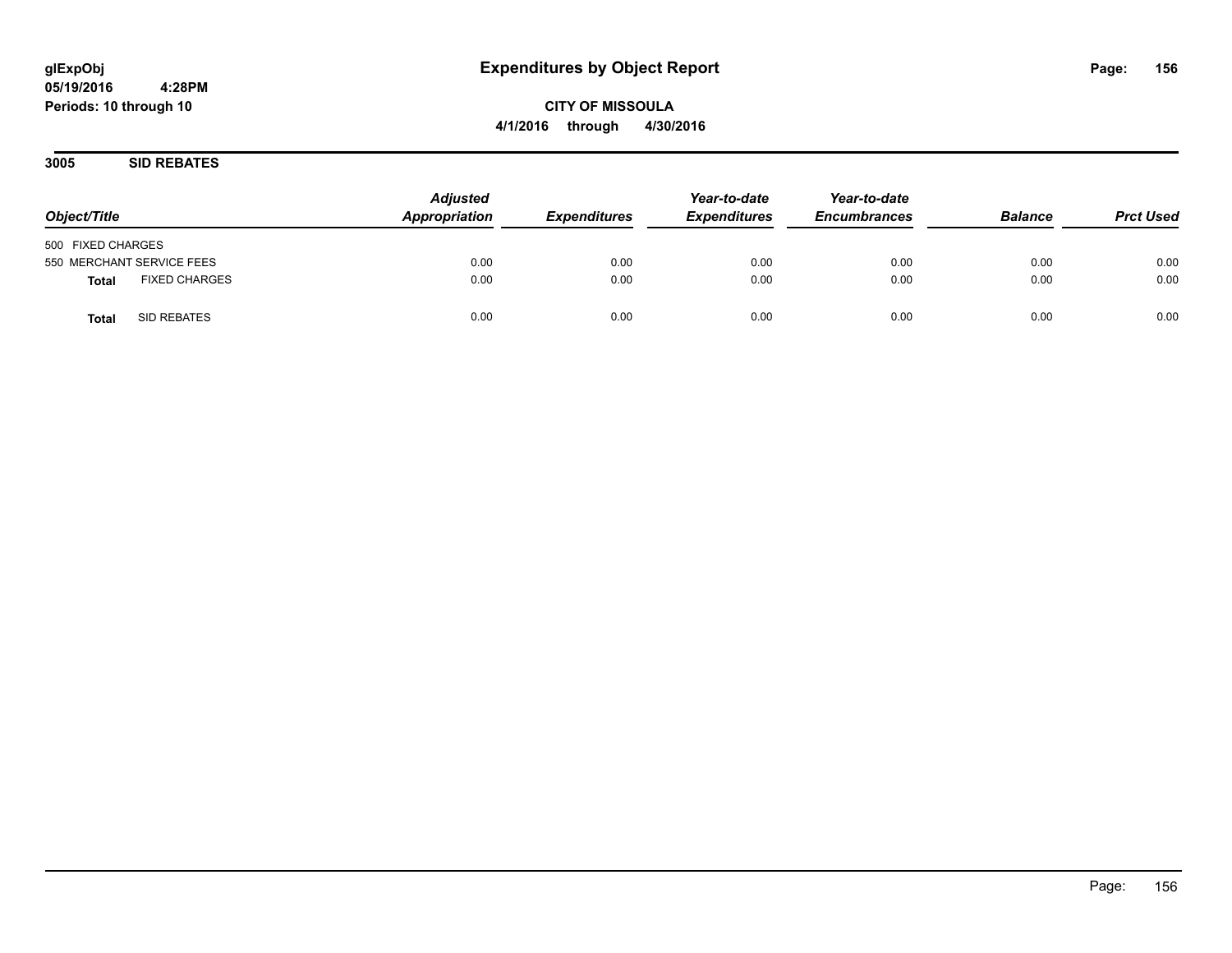# **glExpObj Expenditures by Object Report Page: 157**

#### **CITY OF MISSOULA 4/1/2016 through 4/30/2016**

#### **3065 1998 PUBLIC SAFETY G O BONDS FUND**

**000 \*\*\* Title Not Found \*\*\***

| Object/Title                            | <b>Adjusted</b><br>Appropriation | <b>Expenditures</b> | Year-to-date<br><b>Expenditures</b> | Year-to-date<br><b>Encumbrances</b> | <b>Balance</b> | <b>Prct Used</b> |
|-----------------------------------------|----------------------------------|---------------------|-------------------------------------|-------------------------------------|----------------|------------------|
| 800 OTHER OBJECTS                       |                                  |                     |                                     |                                     |                |                  |
| 820 TRANSFERS TO OTHER FUNDS            | 0.00                             | 0.00                | 0.00                                | 0.00                                | 0.00           | 0.00             |
| OTHER OBJECTS<br>Total                  | 0.00                             | 0.00                | 0.00                                | 0.00                                | 0.00           | 0.00             |
| *** Title Not Found ***<br><b>Total</b> | 0.00                             | 0.00                | 0.00                                | 0.00                                | 0.00           | 0.00             |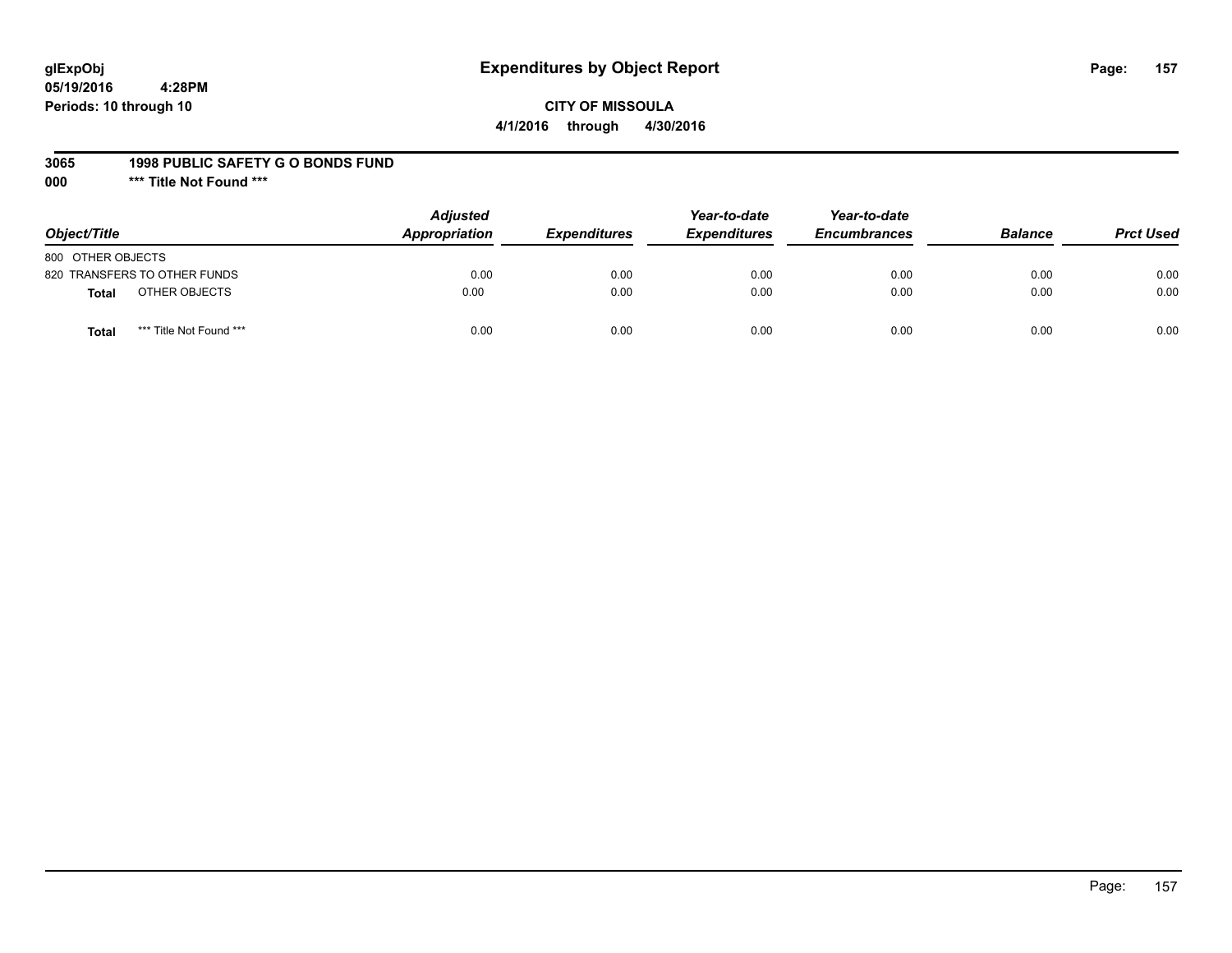#### **3065 1998 PUBLIC SAFETY G O BONDS FUND**

| Object/Title                         | <b>Adjusted</b><br>Appropriation | <b>Expenditures</b> | Year-to-date<br><b>Expenditures</b> | Year-to-date<br><b>Encumbrances</b> | <b>Balance</b> | <b>Prct Used</b> |
|--------------------------------------|----------------------------------|---------------------|-------------------------------------|-------------------------------------|----------------|------------------|
| 500 FIXED CHARGES                    |                                  |                     |                                     |                                     |                |                  |
| 550 MERCHANT SERVICE FEES            | 0.00                             | 0.00                | 0.00                                | 0.00                                | 0.00           | 0.00             |
| <b>FIXED CHARGES</b><br><b>Total</b> | 0.00                             | 0.00                | 0.00                                | 0.00                                | 0.00           | 0.00             |
| NON-DEPARTMENTAL<br><b>Total</b>     | 0.00                             | 0.00                | 0.00                                | 0.00                                | 0.00           | 0.00             |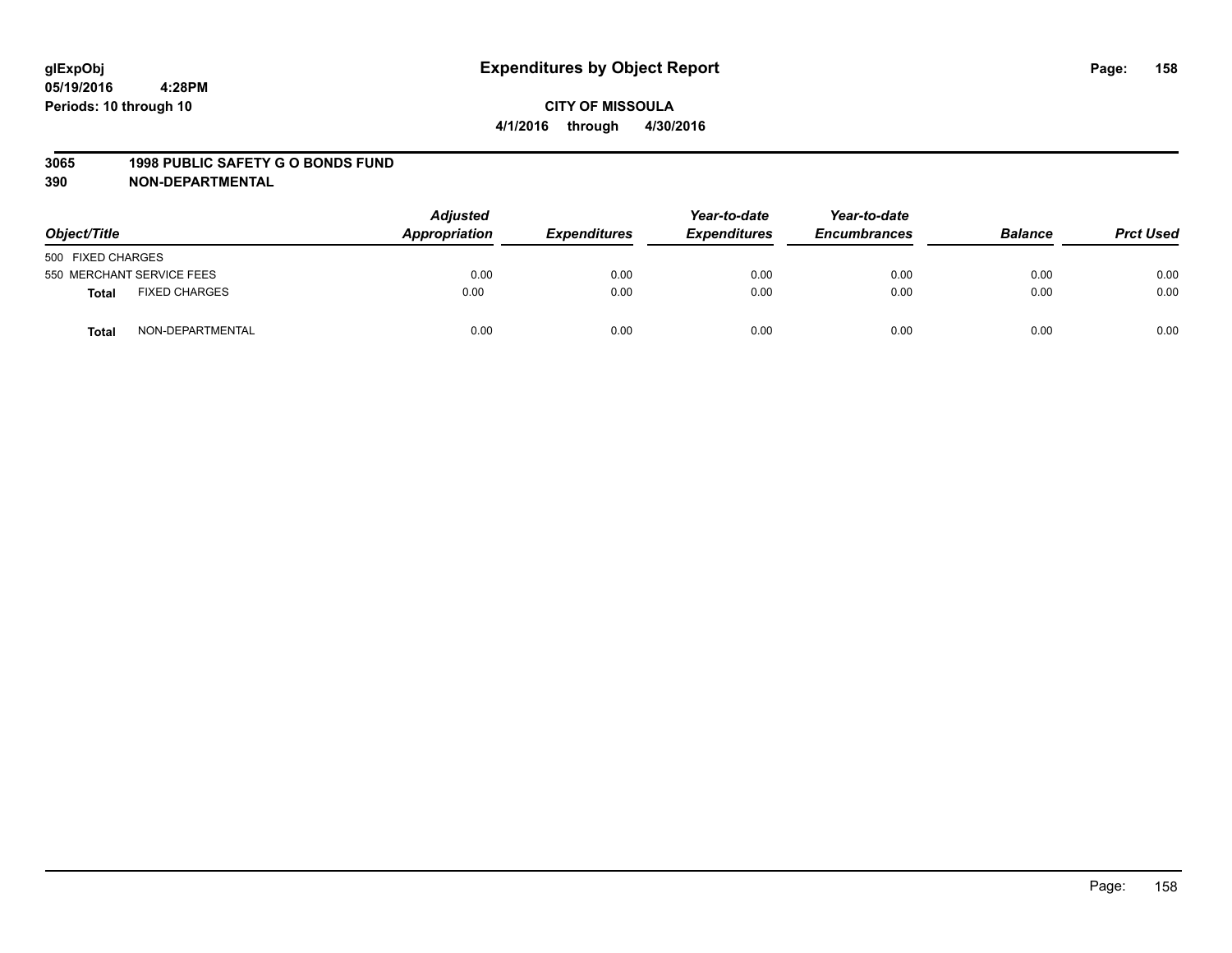### **CITY OF MISSOULA 4/1/2016 through 4/30/2016**

### **3065 1998 PUBLIC SAFETY G O BONDS FUND**

| Object/Title              |                                   | <b>Adjusted</b><br><b>Appropriation</b> | <b>Expenditures</b> | Year-to-date<br><b>Expenditures</b> | Year-to-date<br><b>Encumbrances</b> | <b>Balance</b> | <b>Prct Used</b> |
|---------------------------|-----------------------------------|-----------------------------------------|---------------------|-------------------------------------|-------------------------------------|----------------|------------------|
| 500 FIXED CHARGES         |                                   |                                         |                     |                                     |                                     |                |                  |
| 550 MERCHANT SERVICE FEES |                                   | 0.00                                    | 0.00                | 0.00                                | 0.00                                | 0.00           | 0.00             |
| <b>Total</b>              | <b>FIXED CHARGES</b>              | 0.00                                    | 0.00                | 0.00                                | 0.00                                | 0.00           | 0.00             |
| 800 OTHER OBJECTS         |                                   |                                         |                     |                                     |                                     |                |                  |
|                           | 820 TRANSFERS TO OTHER FUNDS      | 0.00                                    | 0.00                | 0.00                                | 0.00                                | 0.00           | 0.00             |
| <b>Total</b>              | OTHER OBJECTS                     | 0.00                                    | 0.00                | 0.00                                | 0.00                                | 0.00           | 0.00             |
| <b>Total</b>              | 1998 PUBLIC SAFETY G O BONDS FUND | 0.00                                    | 0.00                | 0.00                                | 0.00                                | 0.00           | 0.00             |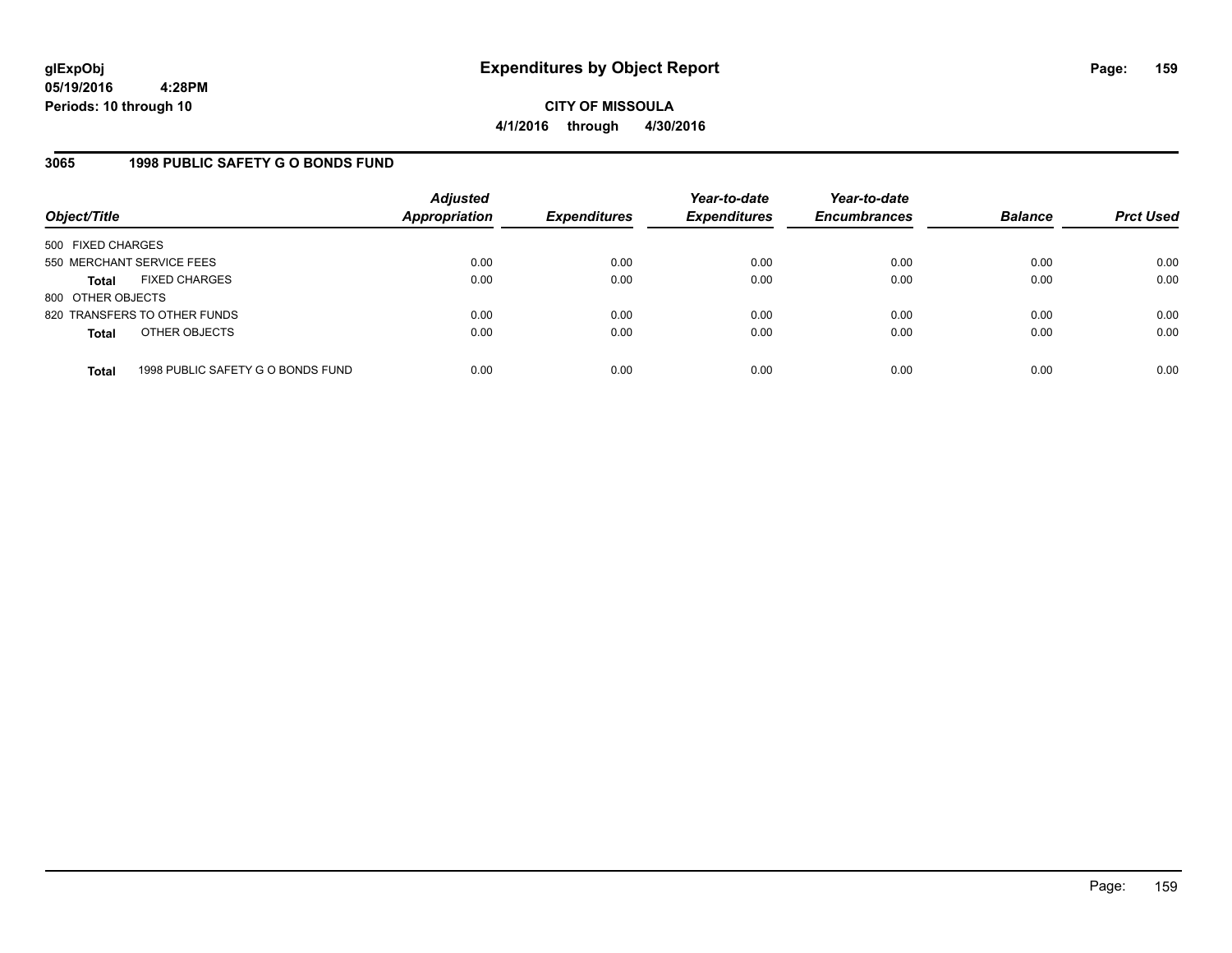#### **3070 1996 OPEN SPACE GO BONDS**

| Object/Title                         | <b>Adjusted</b><br><b>Appropriation</b> | <b>Expenditures</b> | Year-to-date<br><b>Expenditures</b> | Year-to-date<br><b>Encumbrances</b> | <b>Balance</b> | <b>Prct Used</b> |
|--------------------------------------|-----------------------------------------|---------------------|-------------------------------------|-------------------------------------|----------------|------------------|
|                                      |                                         |                     |                                     |                                     |                |                  |
| 500 FIXED CHARGES                    |                                         |                     |                                     |                                     |                |                  |
| 550 MERCHANT SERVICE FEES            | 0.00                                    | 0.00                | 0.00                                | 0.00                                | 0.00           | 0.00             |
| <b>FIXED CHARGES</b><br><b>Total</b> | 0.00                                    | 0.00                | 0.00                                | 0.00                                | 0.00           | 0.00             |
| 800 OTHER OBJECTS                    |                                         |                     |                                     |                                     |                |                  |
| 820 TRANSFERS TO OTHER FUNDS         | 0.00                                    | 0.00                | 0.00                                | 0.00                                | 0.00           | 0.00             |
| OTHER OBJECTS<br><b>Total</b>        | 0.00                                    | 0.00                | 0.00                                | 0.00                                | 0.00           | 0.00             |
|                                      |                                         |                     |                                     |                                     |                |                  |
| NON-DEPARTMENTAL<br><b>Total</b>     | 0.00                                    | 0.00                | 0.00                                | 0.00                                | 0.00           | 0.00             |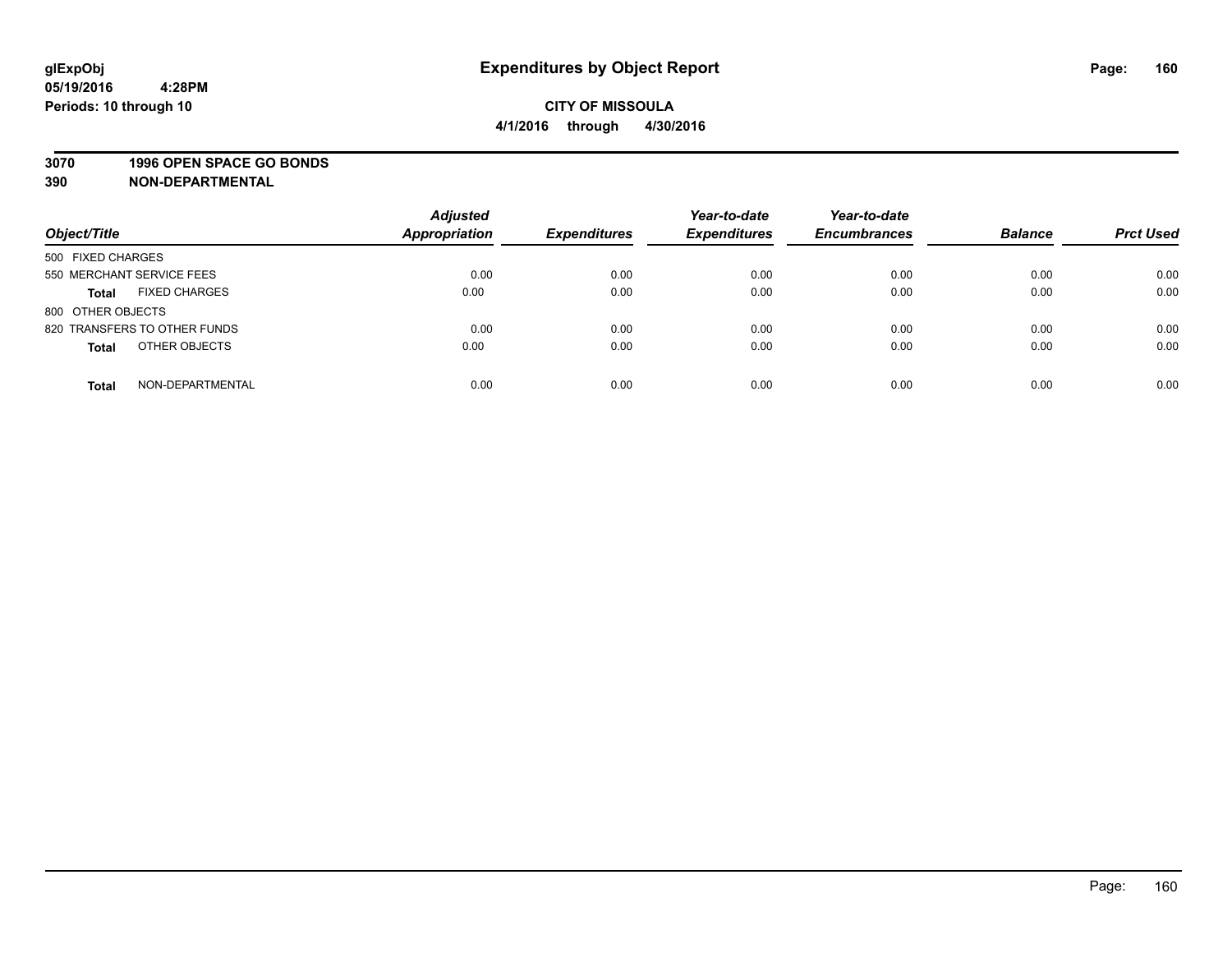#### **3070 1996 OPEN SPACE GO BONDS**

| Object/Title                             | <b>Adjusted</b><br><b>Appropriation</b> | <b>Expenditures</b> | Year-to-date<br><b>Expenditures</b> | Year-to-date<br><b>Encumbrances</b> | <b>Balance</b> | <b>Prct Used</b> |
|------------------------------------------|-----------------------------------------|---------------------|-------------------------------------|-------------------------------------|----------------|------------------|
| 500 FIXED CHARGES                        |                                         |                     |                                     |                                     |                |                  |
| 550 MERCHANT SERVICE FEES                | 0.00                                    | 0.00                | 0.00                                | 0.00                                | 0.00           | 0.00             |
| <b>FIXED CHARGES</b><br><b>Total</b>     | 0.00                                    | 0.00                | 0.00                                | 0.00                                | 0.00           | 0.00             |
| 800 OTHER OBJECTS                        |                                         |                     |                                     |                                     |                |                  |
| 820 TRANSFERS TO OTHER FUNDS             | 0.00                                    | 0.00                | 0.00                                | 0.00                                | 0.00           | 0.00             |
| OTHER OBJECTS<br><b>Total</b>            | 0.00                                    | 0.00                | 0.00                                | 0.00                                | 0.00           | 0.00             |
| 1996 OPEN SPACE GO BONDS<br><b>Total</b> | 0.00                                    | 0.00                | 0.00                                | 0.00                                | 0.00           | 0.00             |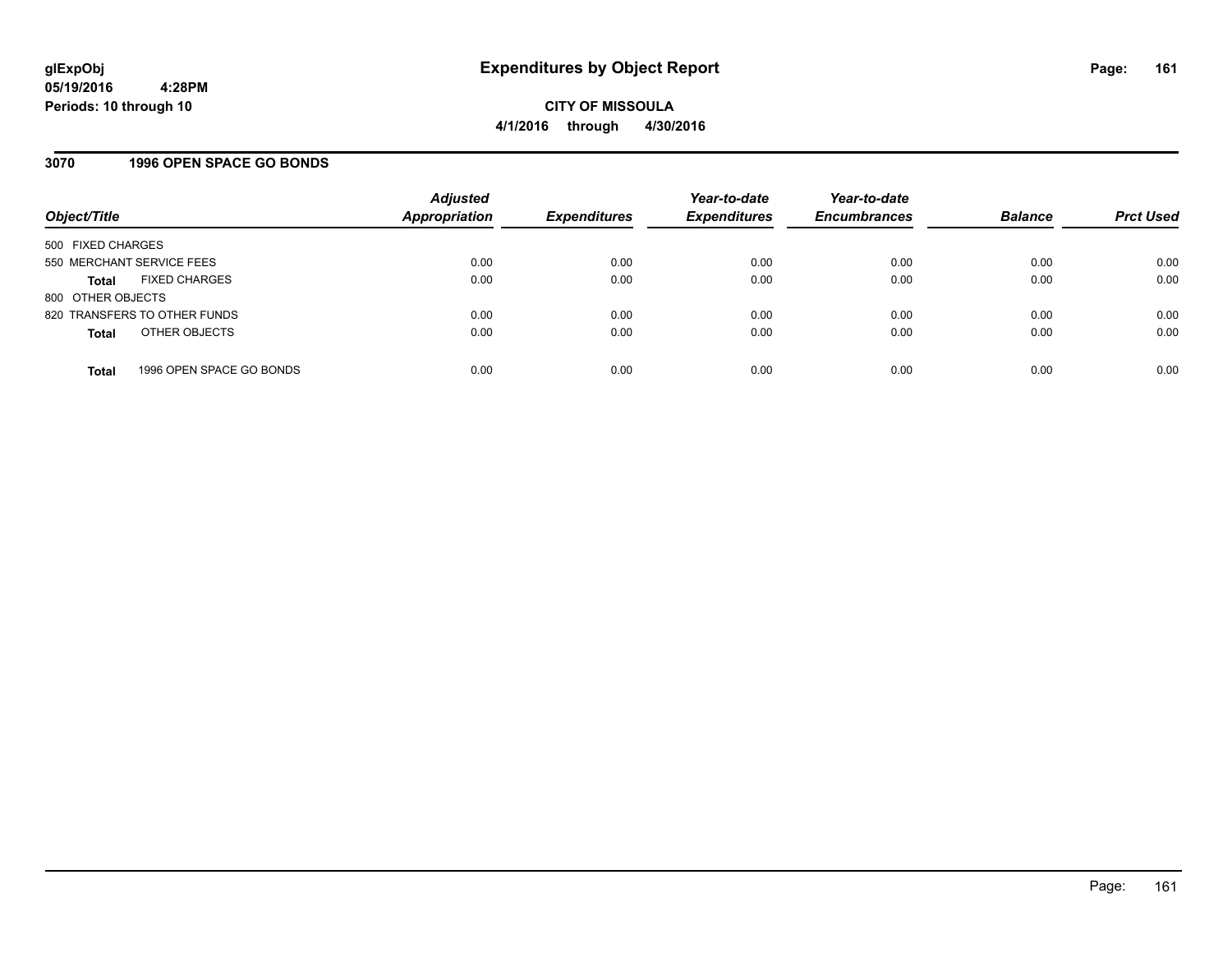#### **3075 1997 OPEN SPACE G O BOND FUND**

| Object/Title                         | <b>Adjusted</b><br>Appropriation | <b>Expenditures</b> | Year-to-date<br><b>Expenditures</b> | Year-to-date<br><b>Encumbrances</b> | <b>Balance</b> | <b>Prct Used</b> |
|--------------------------------------|----------------------------------|---------------------|-------------------------------------|-------------------------------------|----------------|------------------|
| 500 FIXED CHARGES                    |                                  |                     |                                     |                                     |                |                  |
| 550 MERCHANT SERVICE FEES            | 0.00                             | 0.00                | 0.00                                | 0.00                                | 0.00           | 0.00             |
| <b>FIXED CHARGES</b><br><b>Total</b> | 0.00                             | 0.00                | 0.00                                | 0.00                                | 0.00           | 0.00             |
| 800 OTHER OBJECTS                    |                                  |                     |                                     |                                     |                |                  |
| 820 TRANSFERS TO OTHER FUNDS         | 0.00                             | 0.00                | 0.00                                | 0.00                                | 0.00           | 0.00             |
| OTHER OBJECTS<br><b>Total</b>        | 0.00                             | 0.00                | 0.00                                | 0.00                                | 0.00           | 0.00             |
| NON-DEPARTMENTAL<br><b>Total</b>     | 0.00                             | 0.00                | 0.00                                | 0.00                                | 0.00           | 0.00             |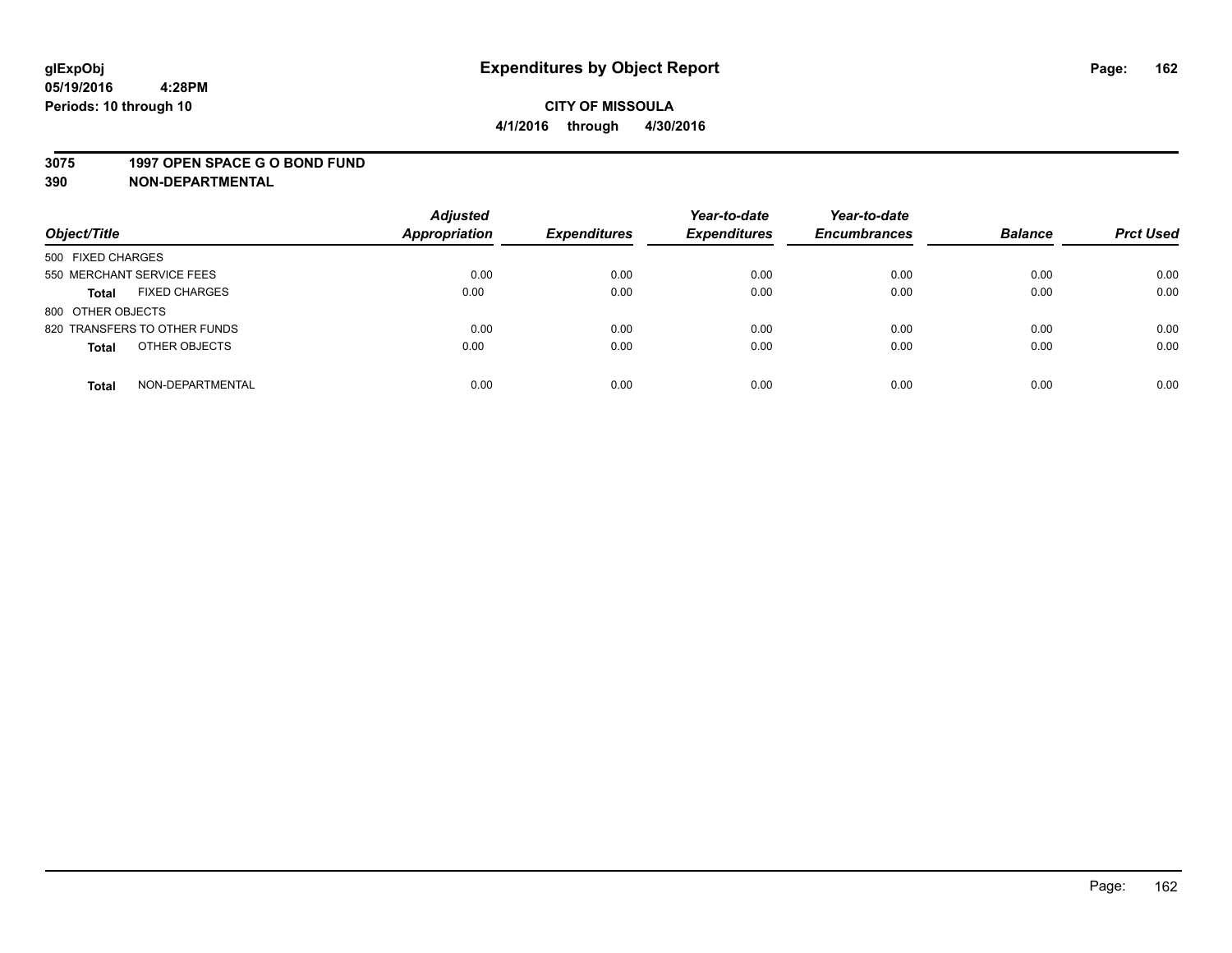### **3075 1997 OPEN SPACE G O BOND FUND**

| Object/Title              |                               | <b>Adjusted</b><br>Appropriation | <b>Expenditures</b> | Year-to-date<br><b>Expenditures</b> | Year-to-date<br><b>Encumbrances</b> | <b>Balance</b> | <b>Prct Used</b> |
|---------------------------|-------------------------------|----------------------------------|---------------------|-------------------------------------|-------------------------------------|----------------|------------------|
| 500 FIXED CHARGES         |                               |                                  |                     |                                     |                                     |                |                  |
| 550 MERCHANT SERVICE FEES |                               | 0.00                             | 0.00                | 0.00                                | 0.00                                | 0.00           | 0.00             |
| <b>Total</b>              | <b>FIXED CHARGES</b>          | 0.00                             | 0.00                | 0.00                                | 0.00                                | 0.00           | 0.00             |
| 800 OTHER OBJECTS         |                               |                                  |                     |                                     |                                     |                |                  |
|                           | 820 TRANSFERS TO OTHER FUNDS  | 0.00                             | 0.00                | 0.00                                | 0.00                                | 0.00           | 0.00             |
| <b>Total</b>              | OTHER OBJECTS                 | 0.00                             | 0.00                | 0.00                                | 0.00                                | 0.00           | 0.00             |
| <b>Total</b>              | 1997 OPEN SPACE G O BOND FUND | 0.00                             | 0.00                | 0.00                                | 0.00                                | 0.00           | 0.00             |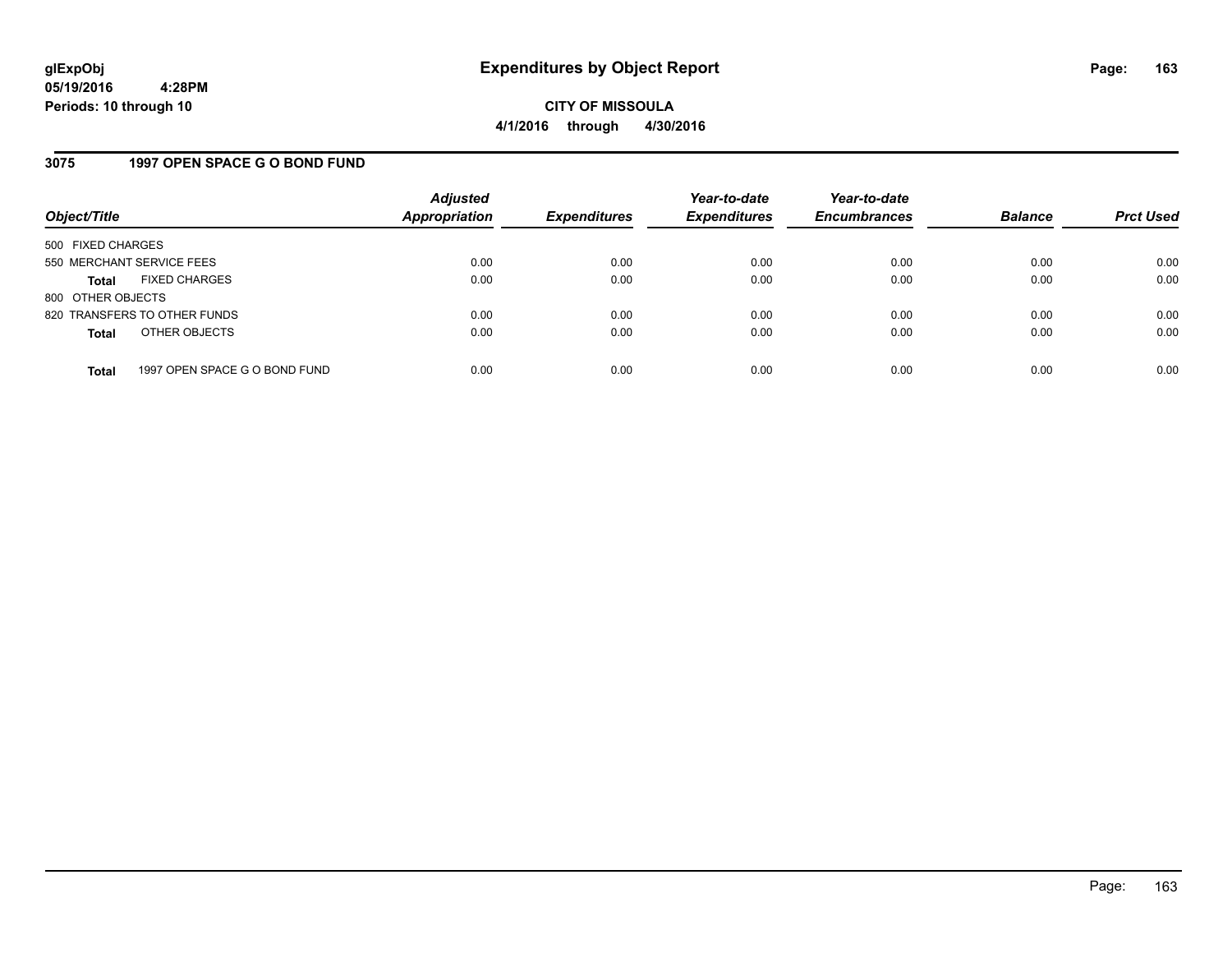#### **3080 1994 FIRE EQUIP/CITY HALLS REFUND BOND F**

| Object/Title                 |                      | <b>Adjusted</b><br>Appropriation | <b>Expenditures</b> | Year-to-date<br><b>Expenditures</b> | Year-to-date<br><b>Encumbrances</b> | <b>Balance</b> | <b>Prct Used</b> |
|------------------------------|----------------------|----------------------------------|---------------------|-------------------------------------|-------------------------------------|----------------|------------------|
| 500 FIXED CHARGES            |                      |                                  |                     |                                     |                                     |                |                  |
| 550 MERCHANT SERVICE FEES    |                      | 0.00                             | 0.00                | 0.00                                | 0.00                                | 0.00           | 0.00             |
| <b>Total</b>                 | <b>FIXED CHARGES</b> | 0.00                             | 0.00                | 0.00                                | 0.00                                | 0.00           | 0.00             |
| 600 DEBT SERVICE             |                      |                                  |                     |                                     |                                     |                |                  |
| 620 INTEREST / SERVICE FEES  |                      | 0.00                             | 0.00                | 0.00                                | 0.00                                | 0.00           | 0.00             |
| <b>DEBT SERVICE</b><br>Total |                      | 0.00                             | 0.00                | 0.00                                | 0.00                                | 0.00           | 0.00             |
| 800 OTHER OBJECTS            |                      |                                  |                     |                                     |                                     |                |                  |
| 820 TRANSFERS TO OTHER FUNDS |                      | 0.00                             | 0.00                | 0.00                                | 0.00                                | 0.00           | 0.00             |
| <b>Total</b>                 | OTHER OBJECTS        | 0.00                             | 0.00                | 0.00                                | 0.00                                | 0.00           | 0.00             |
|                              |                      |                                  |                     |                                     |                                     |                |                  |
| <b>Total</b>                 | NON-DEPARTMENTAL     | 0.00                             | 0.00                | 0.00                                | 0.00                                | 0.00           | 0.00             |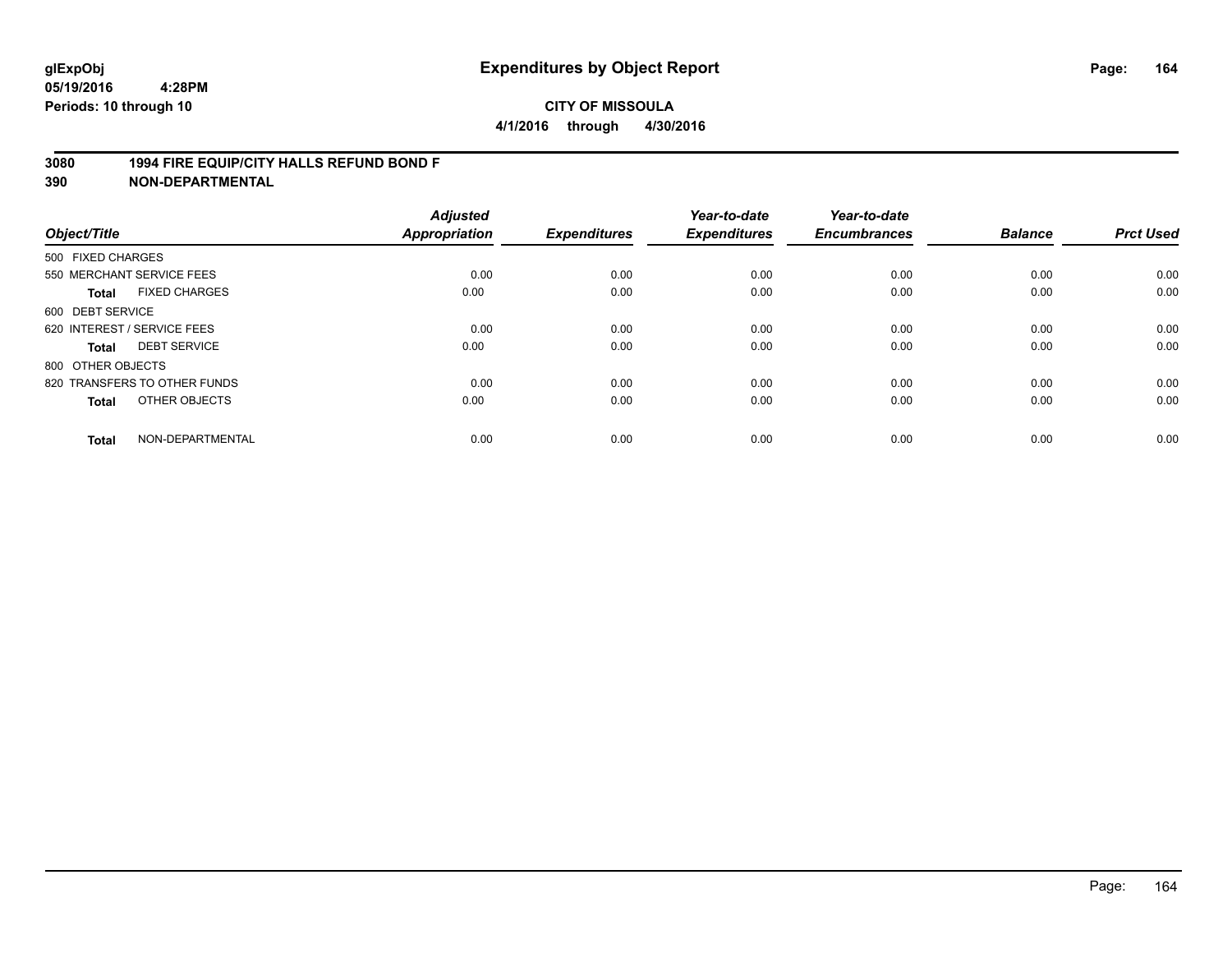### **CITY OF MISSOULA 4/1/2016 through 4/30/2016**

# **3080 1994 FIRE EQUIP/CITY HALLS REFUND BOND F**

| Object/Title                |                                     | <b>Adjusted</b><br><b>Appropriation</b> | <b>Expenditures</b> | Year-to-date<br><b>Expenditures</b> | Year-to-date<br><b>Encumbrances</b> | <b>Balance</b> | <b>Prct Used</b> |
|-----------------------------|-------------------------------------|-----------------------------------------|---------------------|-------------------------------------|-------------------------------------|----------------|------------------|
| 500 FIXED CHARGES           |                                     |                                         |                     |                                     |                                     |                |                  |
| 550 MERCHANT SERVICE FEES   |                                     | 0.00                                    | 0.00                | 0.00                                | 0.00                                | 0.00           | 0.00             |
| <b>Total</b>                | <b>FIXED CHARGES</b>                | 0.00                                    | 0.00                | 0.00                                | 0.00                                | 0.00           | 0.00             |
| 600 DEBT SERVICE            |                                     |                                         |                     |                                     |                                     |                |                  |
| 620 INTEREST / SERVICE FEES |                                     | 0.00                                    | 0.00                | 0.00                                | 0.00                                | 0.00           | 0.00             |
| Total                       | <b>DEBT SERVICE</b>                 | 0.00                                    | 0.00                | 0.00                                | 0.00                                | 0.00           | 0.00             |
| 800 OTHER OBJECTS           |                                     |                                         |                     |                                     |                                     |                |                  |
|                             | 820 TRANSFERS TO OTHER FUNDS        | 0.00                                    | 0.00                | 0.00                                | 0.00                                | 0.00           | 0.00             |
| <b>Total</b>                | OTHER OBJECTS                       | 0.00                                    | 0.00                | 0.00                                | 0.00                                | 0.00           | 0.00             |
| <b>Total</b>                | 1994 FIRE EQUIP/CITY HALLS REFUND B | 0.00                                    | 0.00                | 0.00                                | 0.00                                | 0.00           | 0.00             |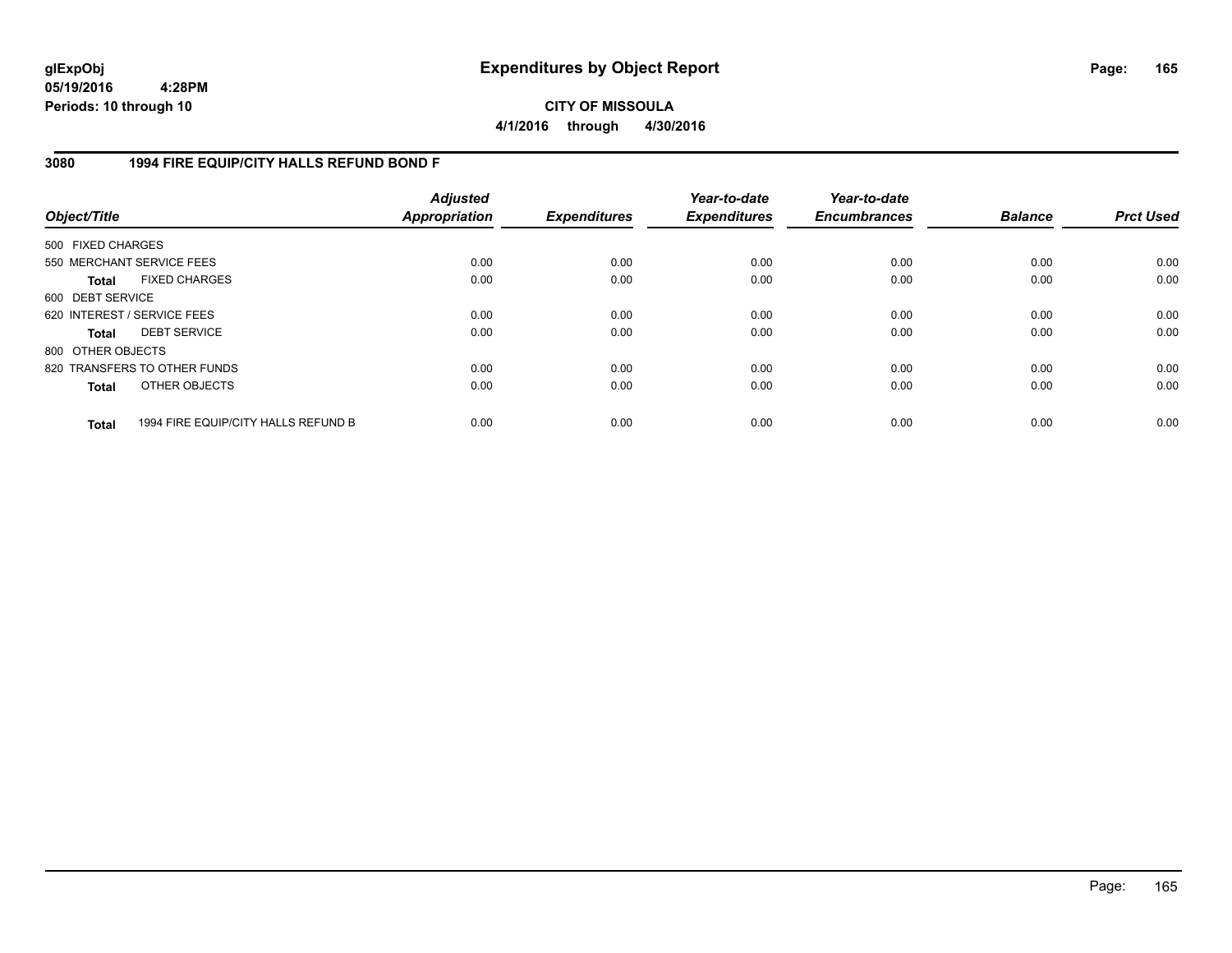#### **3085 1993 FIRE STATION G O BOND FUND**

| Object/Title                         | <b>Adjusted</b><br><b>Appropriation</b> | <b>Expenditures</b> | Year-to-date<br><b>Expenditures</b> | Year-to-date<br><b>Encumbrances</b> | <b>Balance</b> | <b>Prct Used</b> |
|--------------------------------------|-----------------------------------------|---------------------|-------------------------------------|-------------------------------------|----------------|------------------|
|                                      |                                         |                     |                                     |                                     |                |                  |
| 500 FIXED CHARGES                    |                                         |                     |                                     |                                     |                |                  |
| 550 MERCHANT SERVICE FEES            | 0.00                                    | 0.00                | 0.00                                | 0.00                                | 0.00           | 0.00             |
| <b>FIXED CHARGES</b><br><b>Total</b> | 0.00                                    | 0.00                | 0.00                                | 0.00                                | 0.00           | 0.00             |
| 800 OTHER OBJECTS                    |                                         |                     |                                     |                                     |                |                  |
| 820 TRANSFERS TO OTHER FUNDS         | 0.00                                    | 0.00                | 0.00                                | 0.00                                | 0.00           | 0.00             |
| OTHER OBJECTS<br><b>Total</b>        | 0.00                                    | 0.00                | 0.00                                | 0.00                                | 0.00           | 0.00             |
| NON-DEPARTMENTAL<br><b>Total</b>     | 0.00                                    | 0.00                | 0.00                                | 0.00                                | 0.00           | 0.00             |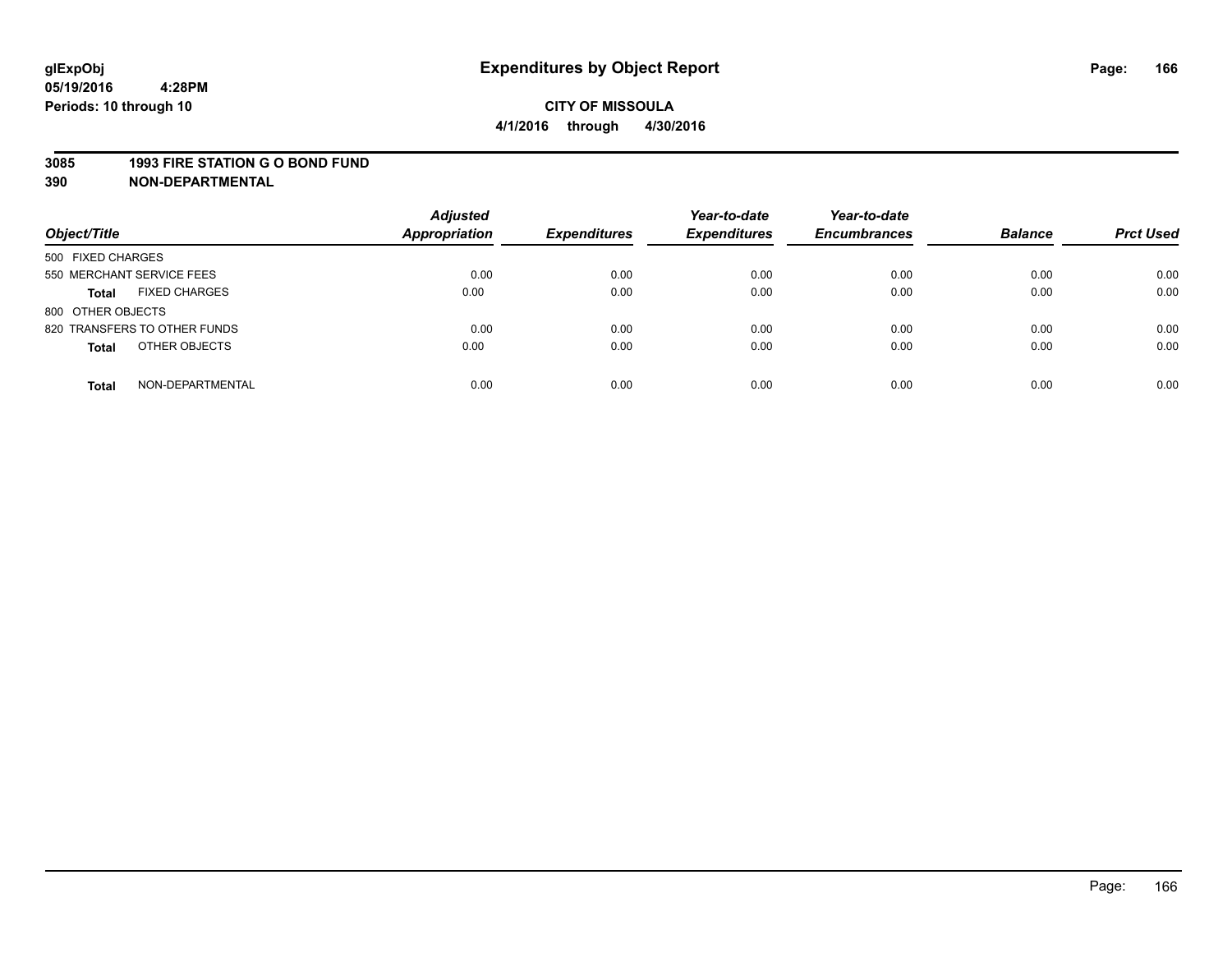### **3085 1993 FIRE STATION G O BOND FUND**

| Object/Title              |                                 | <b>Adjusted</b><br>Appropriation | <b>Expenditures</b> | Year-to-date<br><b>Expenditures</b> | Year-to-date<br><b>Encumbrances</b> | <b>Balance</b> | <b>Prct Used</b> |
|---------------------------|---------------------------------|----------------------------------|---------------------|-------------------------------------|-------------------------------------|----------------|------------------|
| 500 FIXED CHARGES         |                                 |                                  |                     |                                     |                                     |                |                  |
| 550 MERCHANT SERVICE FEES |                                 | 0.00                             | 0.00                | 0.00                                | 0.00                                | 0.00           | 0.00             |
| Total                     | <b>FIXED CHARGES</b>            | 0.00                             | 0.00                | 0.00                                | 0.00                                | 0.00           | 0.00             |
| 800 OTHER OBJECTS         |                                 |                                  |                     |                                     |                                     |                |                  |
|                           | 820 TRANSFERS TO OTHER FUNDS    | 0.00                             | 0.00                | 0.00                                | 0.00                                | 0.00           | 0.00             |
| <b>Total</b>              | OTHER OBJECTS                   | 0.00                             | 0.00                | 0.00                                | 0.00                                | 0.00           | 0.00             |
|                           |                                 |                                  |                     |                                     |                                     |                |                  |
| <b>Total</b>              | 1993 FIRE STATION G O BOND FUND | 0.00                             | 0.00                | 0.00                                | 0.00                                | 0.00           | 0.00             |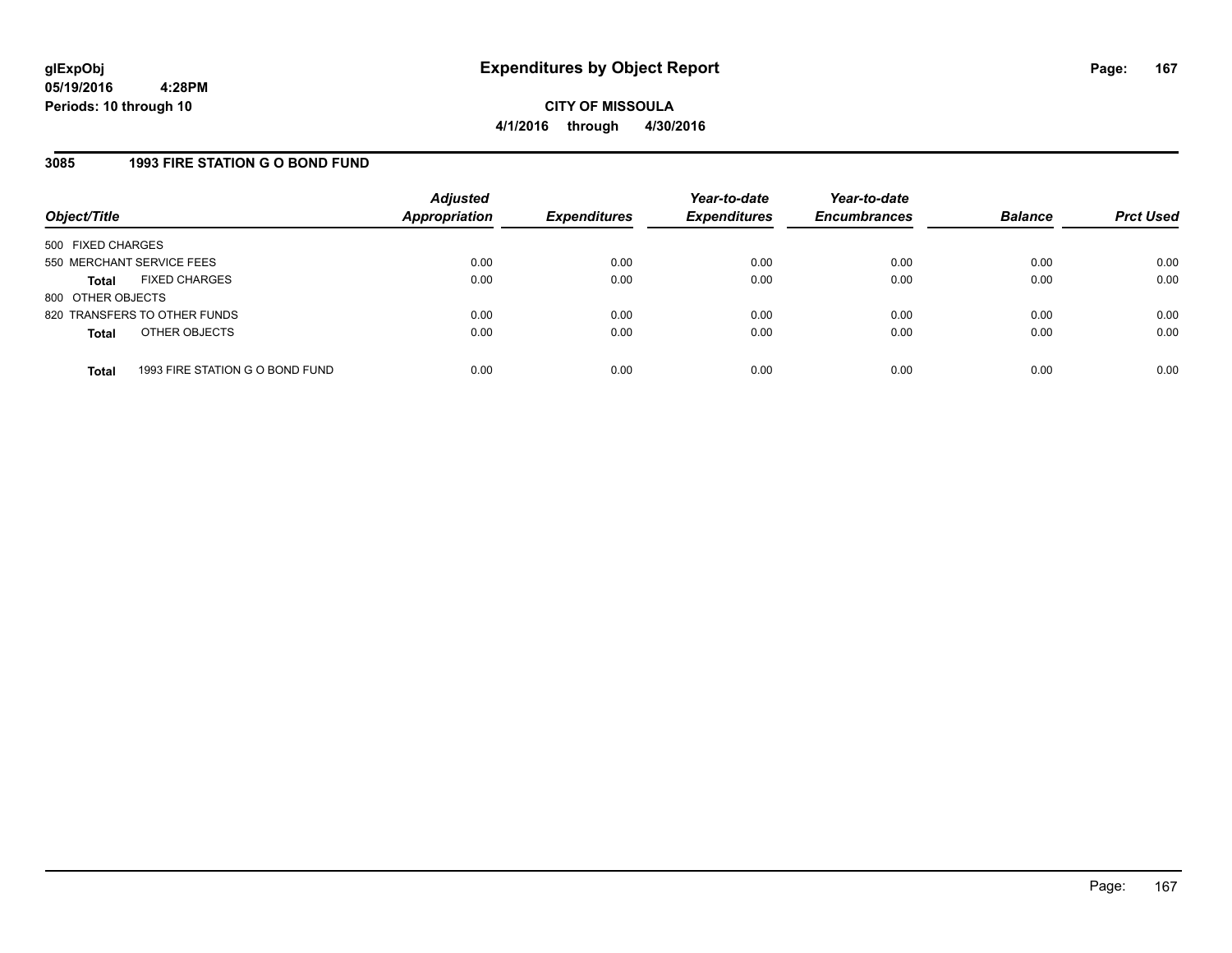#### **3090 2004 AQUATICS BOND**

| Object/Title                |                              | <b>Adjusted</b><br><b>Appropriation</b> | <b>Expenditures</b> | Year-to-date<br><b>Expenditures</b> | Year-to-date<br><b>Encumbrances</b> | <b>Balance</b> | <b>Prct Used</b> |
|-----------------------------|------------------------------|-----------------------------------------|---------------------|-------------------------------------|-------------------------------------|----------------|------------------|
| 500 FIXED CHARGES           |                              |                                         |                     |                                     |                                     |                |                  |
| 550 MERCHANT SERVICE FEES   |                              | 0.00                                    | 0.00                | 0.00                                | 0.00                                | 0.00           | 0.00             |
| <b>Total</b>                | <b>FIXED CHARGES</b>         | 0.00                                    | 0.00                | 0.00                                | 0.00                                | 0.00           | 0.00             |
| 600 DEBT SERVICE            |                              |                                         |                     |                                     |                                     |                |                  |
| 610 PRINCIPAL               |                              | 0.00                                    | 0.00                | 0.00                                | 0.00                                | 0.00           | 0.00             |
| 620 INTEREST / SERVICE FEES |                              | 0.00                                    | 0.00                | 0.00                                | 0.00                                | 0.00           | 0.00             |
| <b>Total</b>                | <b>DEBT SERVICE</b>          | 0.00                                    | 0.00                | 0.00                                | 0.00                                | 0.00           | 0.00             |
| 800 OTHER OBJECTS           |                              |                                         |                     |                                     |                                     |                |                  |
|                             | 820 TRANSFERS TO OTHER FUNDS | 0.00                                    | 0.00                | 0.00                                | 0.00                                | 0.00           | 0.00             |
| <b>Total</b>                | OTHER OBJECTS                | 0.00                                    | 0.00                | 0.00                                | 0.00                                | 0.00           | 0.00             |
|                             |                              |                                         |                     |                                     |                                     |                |                  |
| <b>Total</b>                | NON-DEPARTMENTAL             | 0.00                                    | 0.00                | 0.00                                | 0.00                                | 0.00           | 0.00             |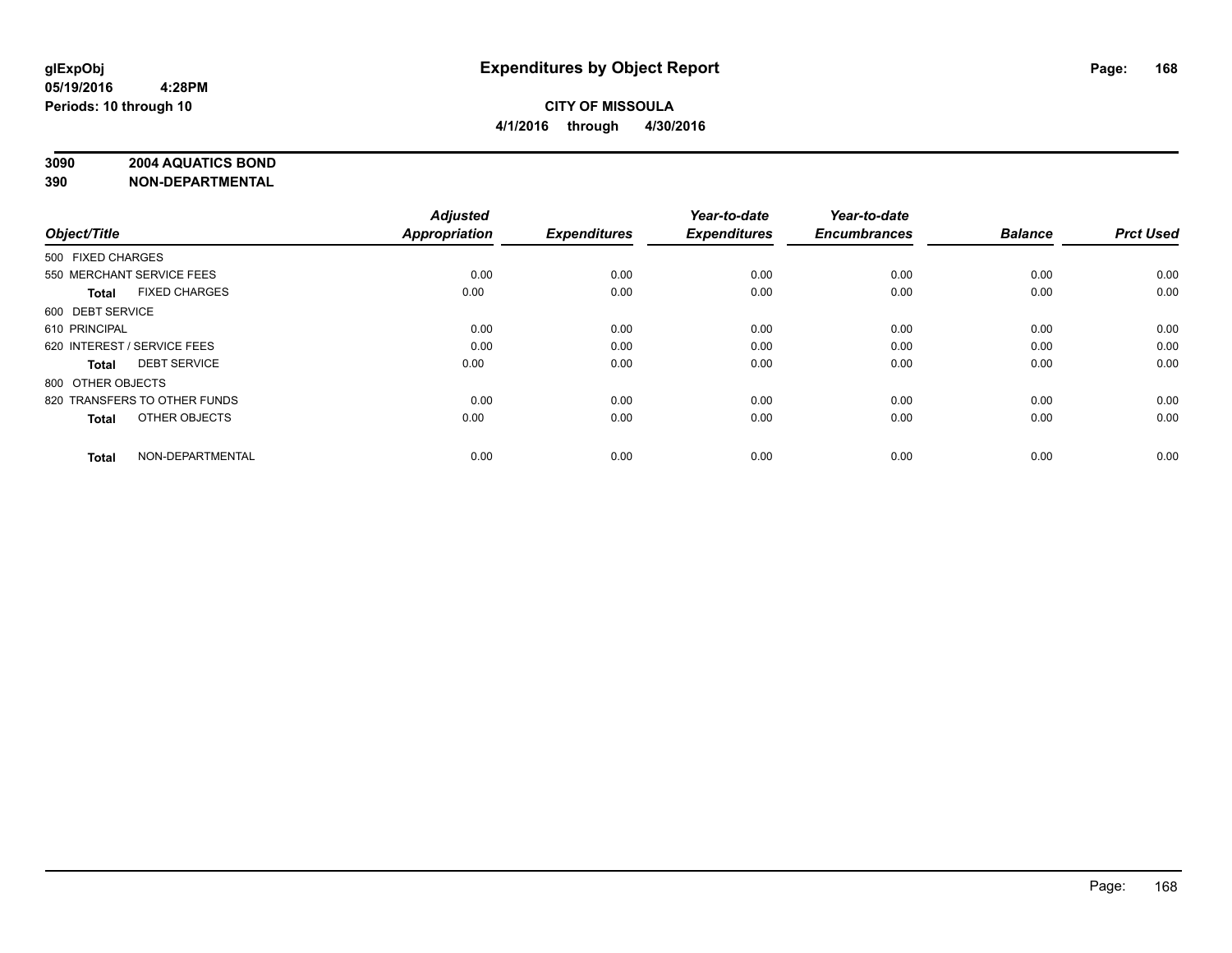# **CITY OF MISSOULA 4/1/2016 through 4/30/2016**

### **3090 2004 AQUATICS BOND**

|                                      | <b>Adjusted</b>      |                     | Year-to-date        | Year-to-date        |                |                  |
|--------------------------------------|----------------------|---------------------|---------------------|---------------------|----------------|------------------|
| Object/Title                         | <b>Appropriation</b> | <b>Expenditures</b> | <b>Expenditures</b> | <b>Encumbrances</b> | <b>Balance</b> | <b>Prct Used</b> |
| 500 FIXED CHARGES                    |                      |                     |                     |                     |                |                  |
| 550 MERCHANT SERVICE FEES            | 0.00                 | 0.00                | 0.00                | 0.00                | 0.00           | 0.00             |
| <b>FIXED CHARGES</b><br><b>Total</b> | 0.00                 | 0.00                | 0.00                | 0.00                | 0.00           | 0.00             |
| 600 DEBT SERVICE                     |                      |                     |                     |                     |                |                  |
| 610 PRINCIPAL                        | 0.00                 | 0.00                | 0.00                | 0.00                | 0.00           | 0.00             |
| 620 INTEREST / SERVICE FEES          | 0.00                 | 0.00                | 0.00                | 0.00                | 0.00           | 0.00             |
| <b>DEBT SERVICE</b><br><b>Total</b>  | 0.00                 | 0.00                | 0.00                | 0.00                | 0.00           | 0.00             |
| 800 OTHER OBJECTS                    |                      |                     |                     |                     |                |                  |
| 820 TRANSFERS TO OTHER FUNDS         | 0.00                 | 0.00                | 0.00                | 0.00                | 0.00           | 0.00             |
| OTHER OBJECTS<br><b>Total</b>        | 0.00                 | 0.00                | 0.00                | 0.00                | 0.00           | 0.00             |
| 2004 AQUATICS BOND<br><b>Total</b>   | 0.00                 | 0.00                | 0.00                | 0.00                | 0.00           | 0.00             |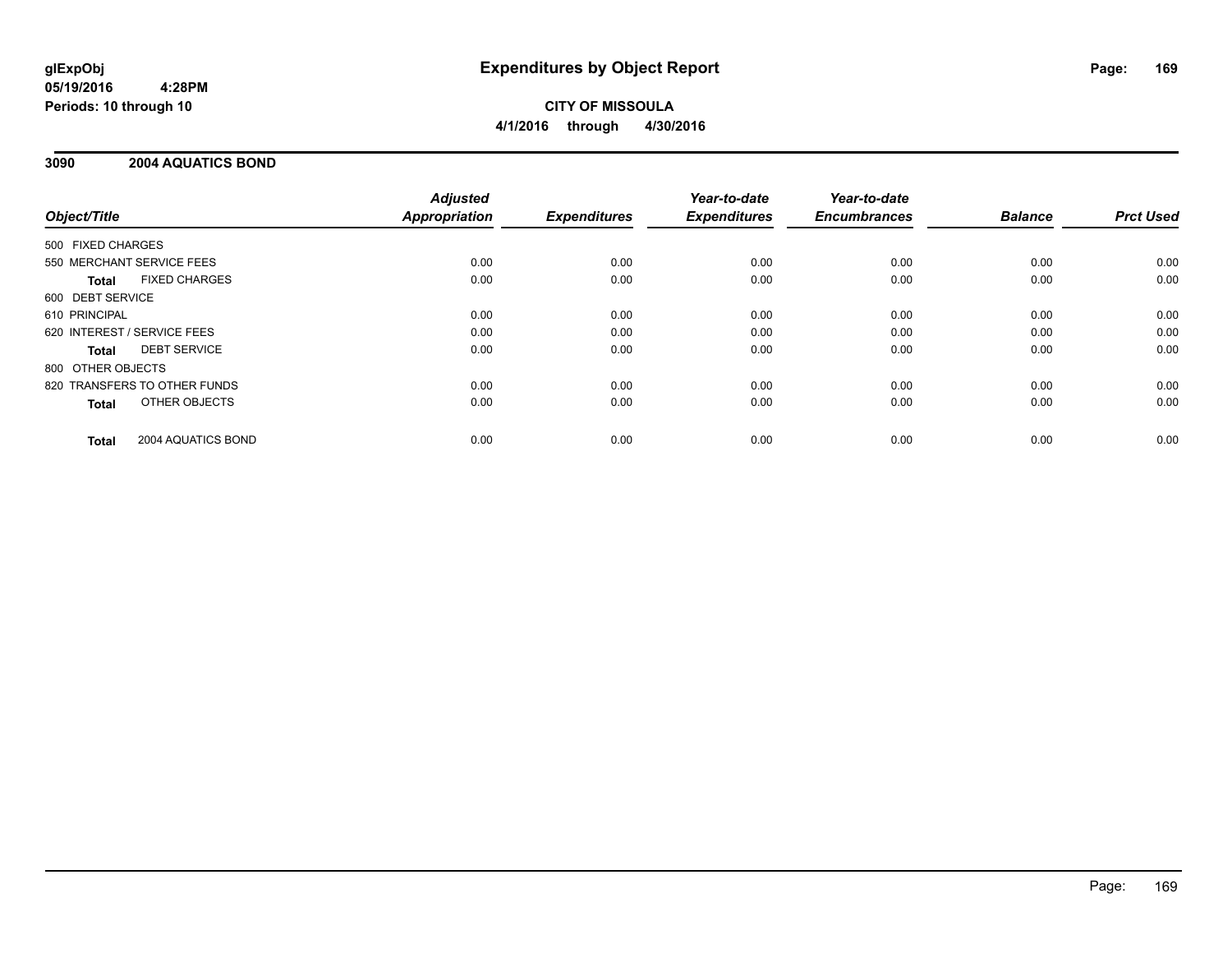#### **3091 SERIES 2012A AQUATICS REFUNDING BOND**

|                                      | <b>Adjusted</b>      |                     | Year-to-date        | Year-to-date        |                |                  |
|--------------------------------------|----------------------|---------------------|---------------------|---------------------|----------------|------------------|
| Object/Title                         | <b>Appropriation</b> | <b>Expenditures</b> | <b>Expenditures</b> | <b>Encumbrances</b> | <b>Balance</b> | <b>Prct Used</b> |
| 500 FIXED CHARGES                    |                      |                     |                     |                     |                |                  |
| 550 MERCHANT SERVICE FEES            | 0.00                 | 0.00                | 0.00                | 0.00                | 0.00           | 0.00             |
| <b>FIXED CHARGES</b><br><b>Total</b> | 0.00                 | 0.00                | 0.00                | 0.00                | 0.00           | 0.00             |
| 600 DEBT SERVICE                     |                      |                     |                     |                     |                |                  |
| 610 PRINCIPAL                        | 505,000.00           | 0.00                | 0.00                | 0.00                | 505,000.00     | 0.00             |
| 620 INTEREST / SERVICE FEES          | 90.148.00            | 0.00                | 45.248.75           | 0.00                | 44.899.25      | 50.19            |
| <b>DEBT SERVICE</b><br><b>Total</b>  | 595,148.00           | 0.00                | 45,248.75           | 0.00                | 549,899.25     | 7.60             |
| 800 OTHER OBJECTS                    |                      |                     |                     |                     |                |                  |
| 820 TRANSFERS TO OTHER FUNDS         | 0.00                 | 0.00                | 0.00                | 0.00                | 0.00           | 0.00             |
| OTHER OBJECTS<br><b>Total</b>        | 0.00                 | 0.00                | 0.00                | 0.00                | 0.00           | 0.00             |
|                                      |                      |                     |                     |                     |                |                  |
| NON-DEPARTMENTAL<br><b>Total</b>     | 595,148.00           | 0.00                | 45,248.75           | 0.00                | 549,899.25     | 7.60             |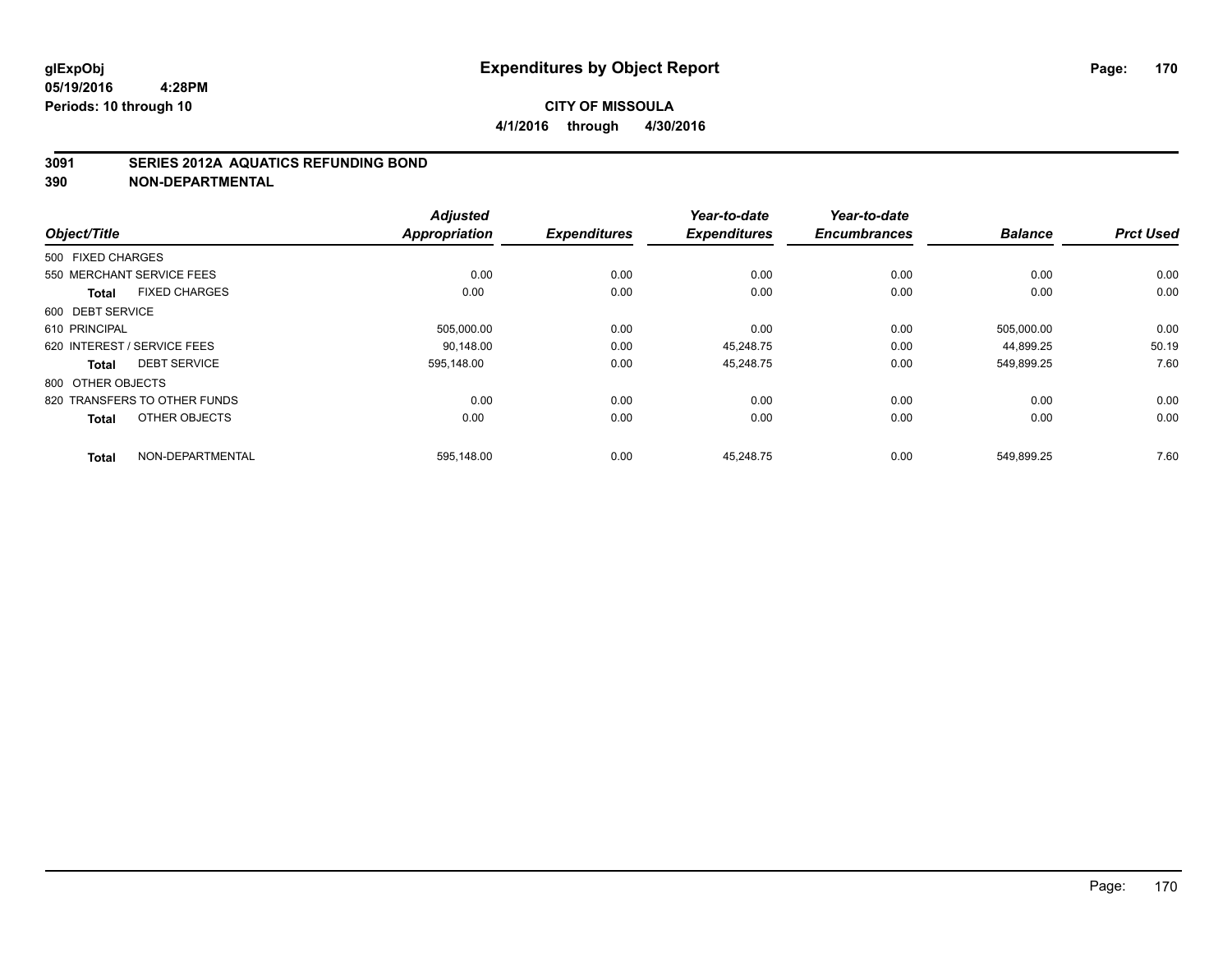### **CITY OF MISSOULA 4/1/2016 through 4/30/2016**

# **3091 SERIES 2012A AQUATICS REFUNDING BOND**

| Object/Title      |                                   | <b>Adjusted</b><br><b>Appropriation</b> | <b>Expenditures</b> | Year-to-date<br><b>Expenditures</b> | Year-to-date<br><b>Encumbrances</b> | <b>Balance</b> | <b>Prct Used</b> |
|-------------------|-----------------------------------|-----------------------------------------|---------------------|-------------------------------------|-------------------------------------|----------------|------------------|
|                   |                                   |                                         |                     |                                     |                                     |                |                  |
| 500 FIXED CHARGES |                                   |                                         |                     |                                     |                                     |                |                  |
|                   | 550 MERCHANT SERVICE FEES         | 0.00                                    | 0.00                | 0.00                                | 0.00                                | 0.00           | 0.00             |
| <b>Total</b>      | <b>FIXED CHARGES</b>              | 0.00                                    | 0.00                | 0.00                                | 0.00                                | 0.00           | 0.00             |
| 600 DEBT SERVICE  |                                   |                                         |                     |                                     |                                     |                |                  |
| 610 PRINCIPAL     |                                   | 505,000.00                              | 0.00                | 0.00                                | 0.00                                | 505,000.00     | 0.00             |
|                   | 620 INTEREST / SERVICE FEES       | 90.148.00                               | 0.00                | 45,248.75                           | 0.00                                | 44.899.25      | 50.19            |
| <b>Total</b>      | <b>DEBT SERVICE</b>               | 595,148.00                              | 0.00                | 45,248.75                           | 0.00                                | 549.899.25     | 7.60             |
| 800 OTHER OBJECTS |                                   |                                         |                     |                                     |                                     |                |                  |
|                   | 820 TRANSFERS TO OTHER FUNDS      | 0.00                                    | 0.00                | 0.00                                | 0.00                                | 0.00           | 0.00             |
| Total             | OTHER OBJECTS                     | 0.00                                    | 0.00                | 0.00                                | 0.00                                | 0.00           | 0.00             |
| <b>Total</b>      | SERIES 2012A AQUATICS REFUNDING B | 595,148.00                              | 0.00                | 45,248.75                           | 0.00                                | 549,899.25     | 7.60             |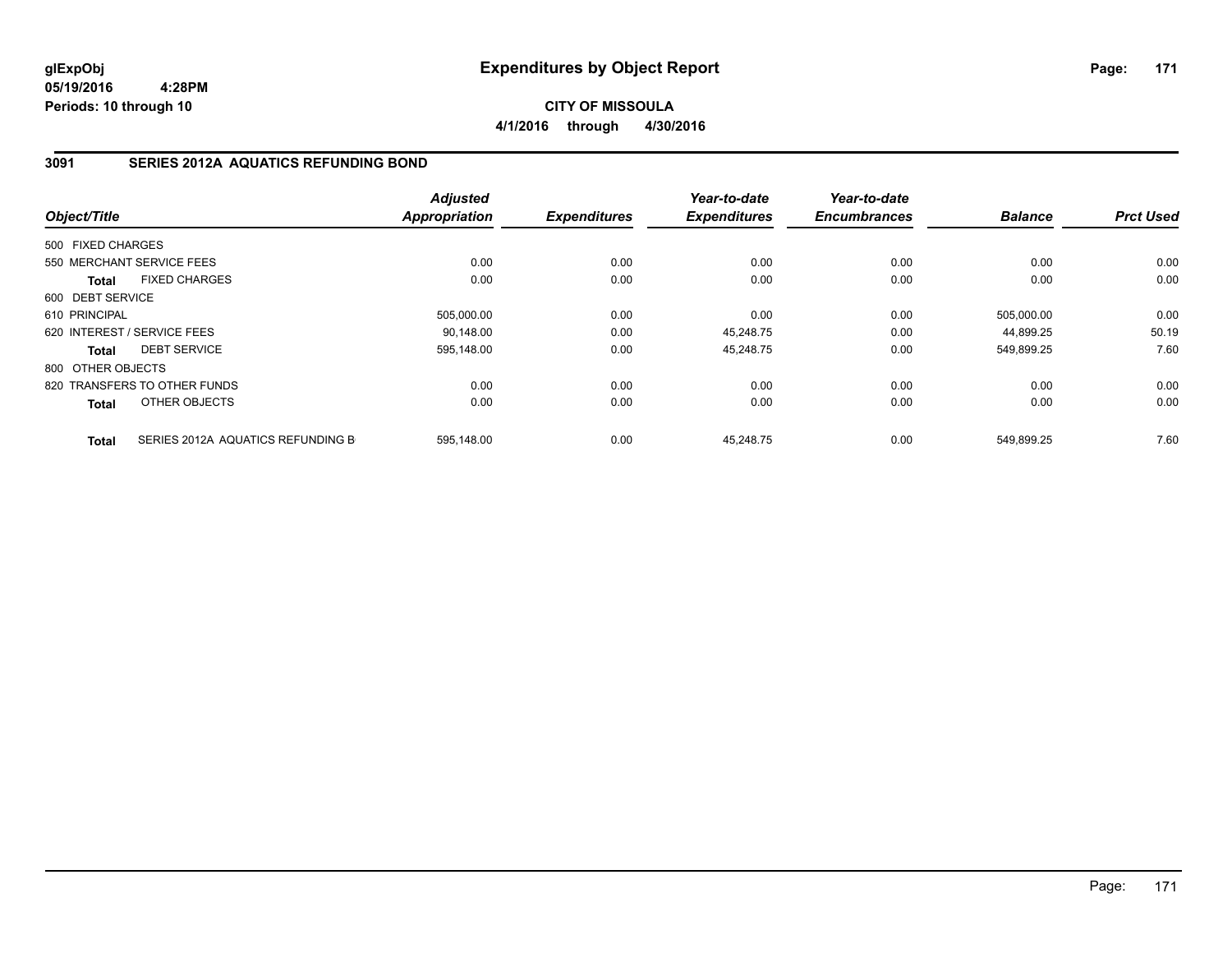#### **3092 Series 2013A GO REFUNDING BONDS**

|                                      | <b>Adjusted</b>      |                     | Year-to-date        | Year-to-date        |                |                  |
|--------------------------------------|----------------------|---------------------|---------------------|---------------------|----------------|------------------|
| Object/Title                         | <b>Appropriation</b> | <b>Expenditures</b> | <b>Expenditures</b> | <b>Encumbrances</b> | <b>Balance</b> | <b>Prct Used</b> |
| 500 FIXED CHARGES                    |                      |                     |                     |                     |                |                  |
| 550 MERCHANT SERVICE FEES            | 0.00                 | 0.00                | 0.00                | 0.00                | 0.00           | 0.00             |
| <b>FIXED CHARGES</b><br><b>Total</b> | 0.00                 | 0.00                | 0.00                | 0.00                | 0.00           | 0.00             |
| 600 DEBT SERVICE                     |                      |                     |                     |                     |                |                  |
| 610 PRINCIPAL                        | 580,000.00           | 0.00                | 0.00                | 0.00                | 580,000.00     | 0.00             |
| 620 INTEREST / SERVICE FEES          | 108,926.00           | 0.00                | 54,638.00           | 0.00                | 54.288.00      | 50.16            |
| <b>DEBT SERVICE</b><br><b>Total</b>  | 688,926.00           | 0.00                | 54,638.00           | 0.00                | 634,288.00     | 7.93             |
| 800 OTHER OBJECTS                    |                      |                     |                     |                     |                |                  |
| 820 TRANSFERS TO OTHER FUNDS         | 0.00                 | 0.00                | 0.00                | 0.00                | 0.00           | 0.00             |
| OTHER OBJECTS<br><b>Total</b>        | 0.00                 | 0.00                | 0.00                | 0.00                | 0.00           | 0.00             |
| NON-DEPARTMENTAL                     |                      |                     |                     |                     | 634,288.00     | 7.93             |
| <b>Total</b>                         | 688,926.00           | 0.00                | 54,638.00           | 0.00                |                |                  |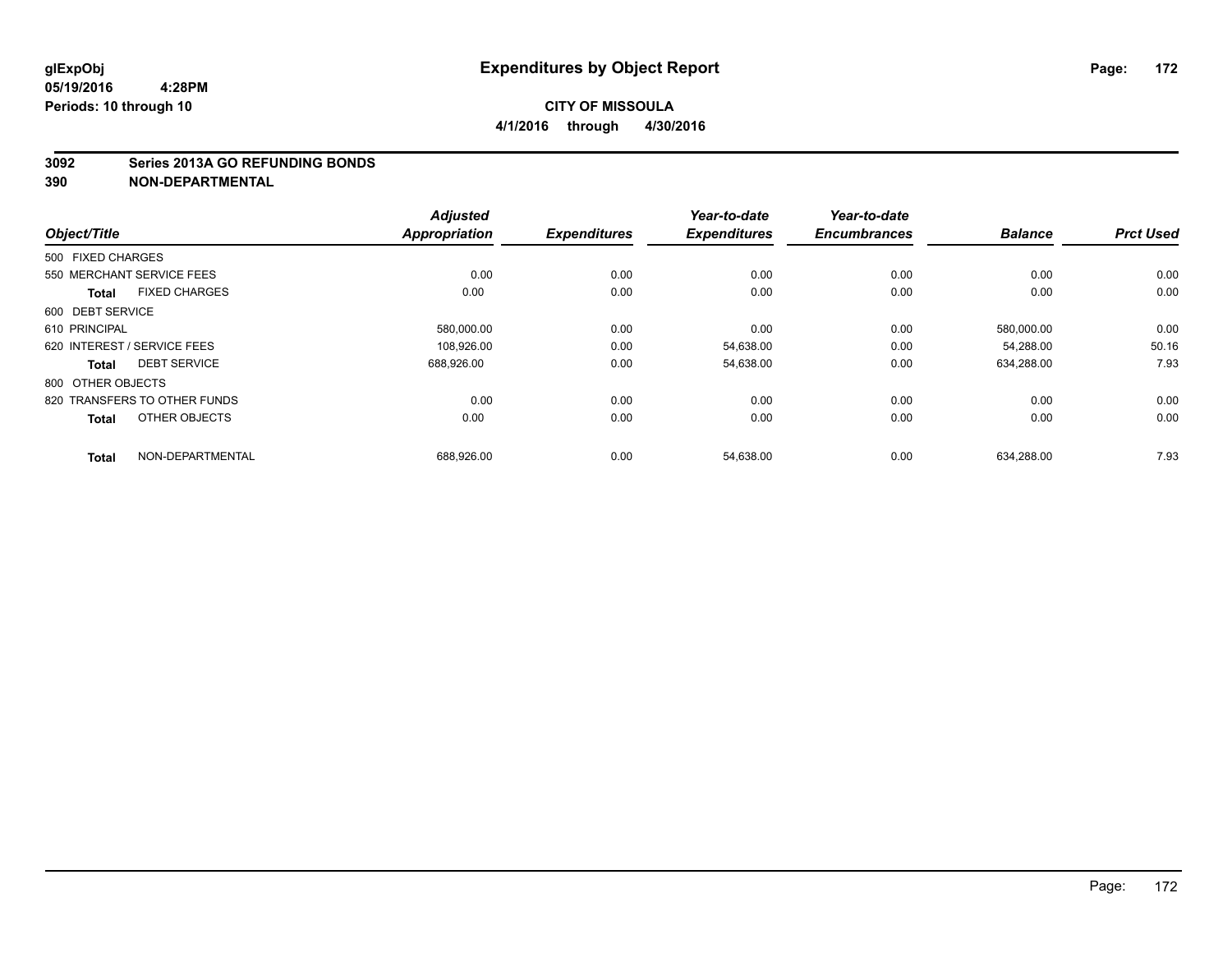### **CITY OF MISSOULA 4/1/2016 through 4/30/2016**

### **3092 Series 2013A GO REFUNDING BONDS**

| Object/Title      |                                 | <b>Adjusted</b><br><b>Appropriation</b> | <b>Expenditures</b> | Year-to-date<br><b>Expenditures</b> | Year-to-date<br><b>Encumbrances</b> | <b>Balance</b> | <b>Prct Used</b> |
|-------------------|---------------------------------|-----------------------------------------|---------------------|-------------------------------------|-------------------------------------|----------------|------------------|
|                   |                                 |                                         |                     |                                     |                                     |                |                  |
| 500 FIXED CHARGES |                                 |                                         |                     |                                     |                                     |                |                  |
|                   | 550 MERCHANT SERVICE FEES       | 0.00                                    | 0.00                | 0.00                                | 0.00                                | 0.00           | 0.00             |
| <b>Total</b>      | <b>FIXED CHARGES</b>            | 0.00                                    | 0.00                | 0.00                                | 0.00                                | 0.00           | 0.00             |
| 600 DEBT SERVICE  |                                 |                                         |                     |                                     |                                     |                |                  |
| 610 PRINCIPAL     |                                 | 580,000.00                              | 0.00                | 0.00                                | 0.00                                | 580,000.00     | 0.00             |
|                   | 620 INTEREST / SERVICE FEES     | 108,926.00                              | 0.00                | 54,638.00                           | 0.00                                | 54.288.00      | 50.16            |
| <b>Total</b>      | <b>DEBT SERVICE</b>             | 688,926.00                              | 0.00                | 54,638.00                           | 0.00                                | 634,288.00     | 7.93             |
| 800 OTHER OBJECTS |                                 |                                         |                     |                                     |                                     |                |                  |
|                   | 820 TRANSFERS TO OTHER FUNDS    | 0.00                                    | 0.00                | 0.00                                | 0.00                                | 0.00           | 0.00             |
| Total             | OTHER OBJECTS                   | 0.00                                    | 0.00                | 0.00                                | 0.00                                | 0.00           | 0.00             |
| <b>Total</b>      | Series 2013A GO REFUNDING BONDS | 688,926.00                              | 0.00                | 54,638.00                           | 0.00                                | 634,288.00     | 7.93             |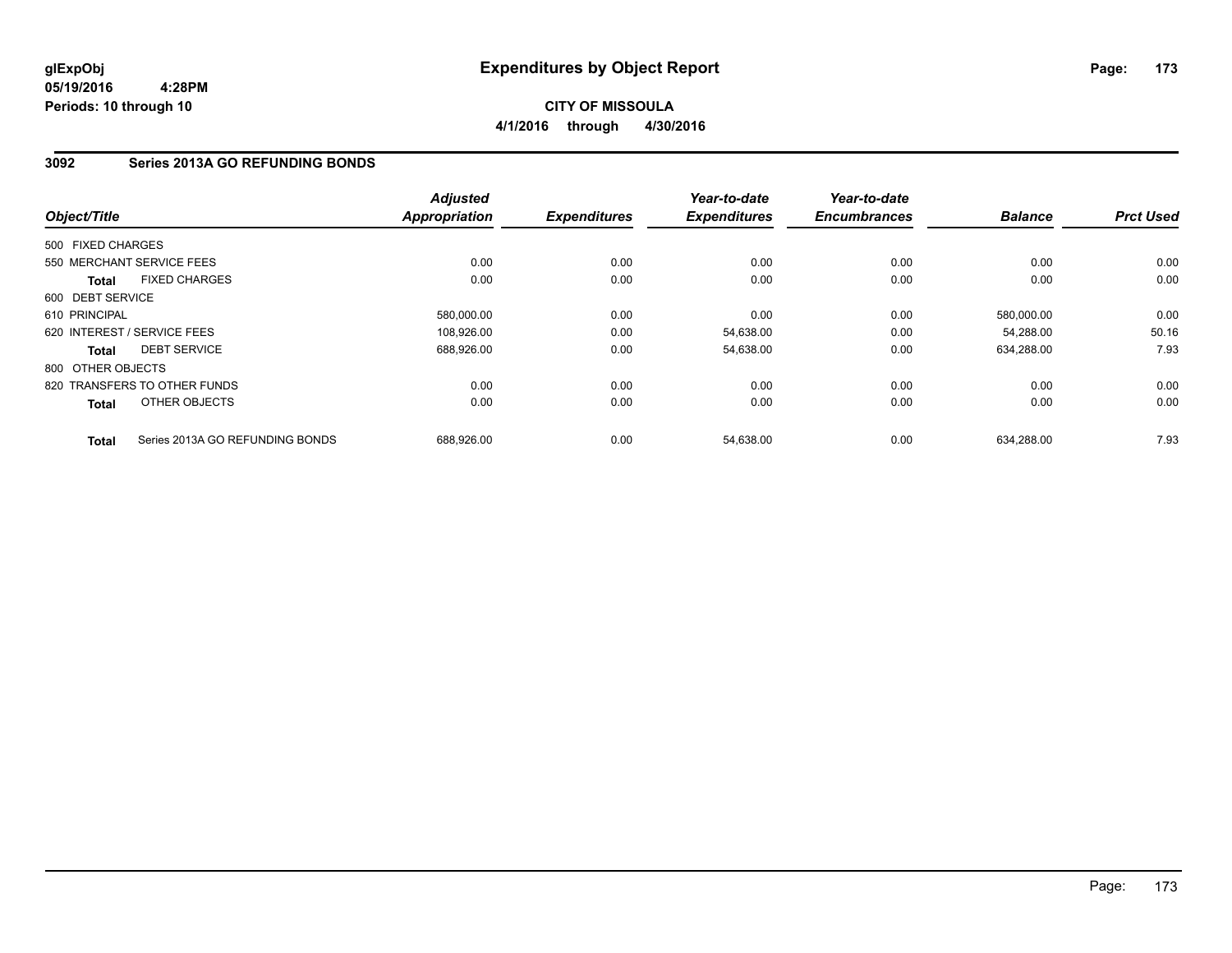#### **3095 2004 REFUNDING BONDS DEBT SERVICE**

|                                      | <b>Adjusted</b>      |                     | Year-to-date        | Year-to-date<br><b>Encumbrances</b> | <b>Balance</b> | <b>Prct Used</b> |
|--------------------------------------|----------------------|---------------------|---------------------|-------------------------------------|----------------|------------------|
| Object/Title                         | <b>Appropriation</b> | <b>Expenditures</b> | <b>Expenditures</b> |                                     |                |                  |
| 500 FIXED CHARGES                    |                      |                     |                     |                                     |                |                  |
| 550 MERCHANT SERVICE FEES            | 0.00                 | 0.00                | 0.00                | 0.00                                | 0.00           | 0.00             |
| <b>FIXED CHARGES</b><br><b>Total</b> | 0.00                 | 0.00                | 0.00                | 0.00                                | 0.00           | 0.00             |
| 600 DEBT SERVICE                     |                      |                     |                     |                                     |                |                  |
| 610 PRINCIPAL                        | 0.00                 | 0.00                | 0.00                | 0.00                                | 0.00           | 0.00             |
| 620 INTEREST / SERVICE FEES          | 0.00                 | 0.00                | 3,100.00            | 0.00                                | $-3,100.00$    | 0.00             |
| <b>DEBT SERVICE</b><br><b>Total</b>  | 0.00                 | 0.00                | 3,100.00            | 0.00                                | $-3,100.00$    | 0.00             |
| NON-DEPARTMENTAL<br><b>Total</b>     | 0.00                 | 0.00                | 3,100.00            | 0.00                                | $-3,100.00$    | 0.00             |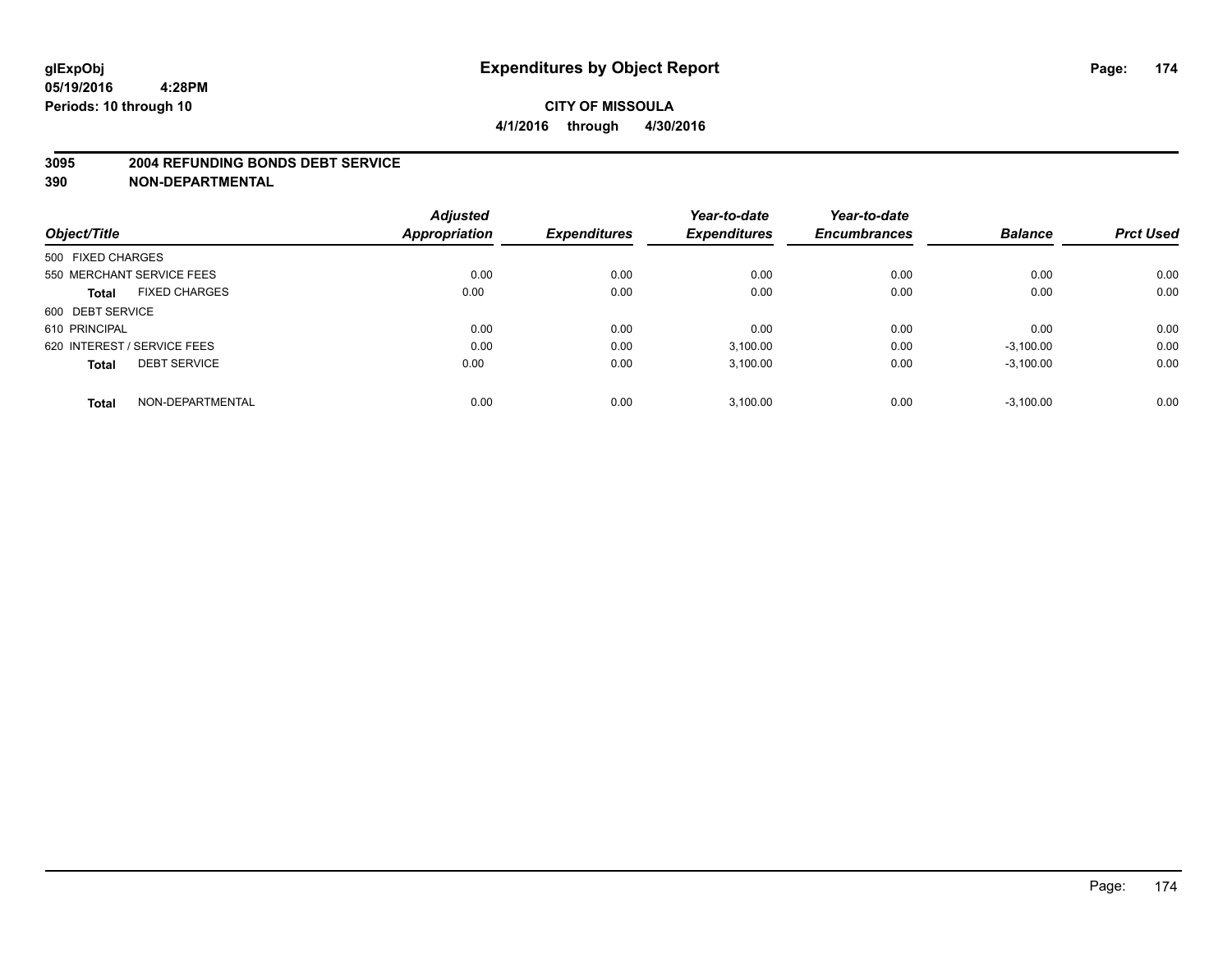**CITY OF MISSOULA 4/1/2016 through 4/30/2016**

### **3095 2004 REFUNDING BONDS DEBT SERVICE**

| Object/Title                |                                   | <b>Adjusted</b><br>Appropriation | <b>Expenditures</b> | Year-to-date<br><b>Expenditures</b> | Year-to-date<br><b>Encumbrances</b> | <b>Balance</b> | <b>Prct Used</b> |
|-----------------------------|-----------------------------------|----------------------------------|---------------------|-------------------------------------|-------------------------------------|----------------|------------------|
| 500 FIXED CHARGES           |                                   |                                  |                     |                                     |                                     |                |                  |
| 550 MERCHANT SERVICE FEES   |                                   | 0.00                             | 0.00                | 0.00                                | 0.00                                | 0.00           | 0.00             |
| <b>Total</b>                | <b>FIXED CHARGES</b>              | 0.00                             | 0.00                | 0.00                                | 0.00                                | 0.00           | 0.00             |
| 600 DEBT SERVICE            |                                   |                                  |                     |                                     |                                     |                |                  |
| 610 PRINCIPAL               |                                   | 0.00                             | 0.00                | 0.00                                | 0.00                                | 0.00           | 0.00             |
| 620 INTEREST / SERVICE FEES |                                   | 0.00                             | 0.00                | 3,100.00                            | 0.00                                | $-3,100.00$    | 0.00             |
| <b>Total</b>                | <b>DEBT SERVICE</b>               | 0.00                             | 0.00                | 3.100.00                            | 0.00                                | $-3.100.00$    | 0.00             |
| <b>Total</b>                | 2004 REFUNDING BONDS DEBT SERVICE | 0.00                             | 0.00                | 3.100.00                            | 0.00                                | $-3.100.00$    | 0.00             |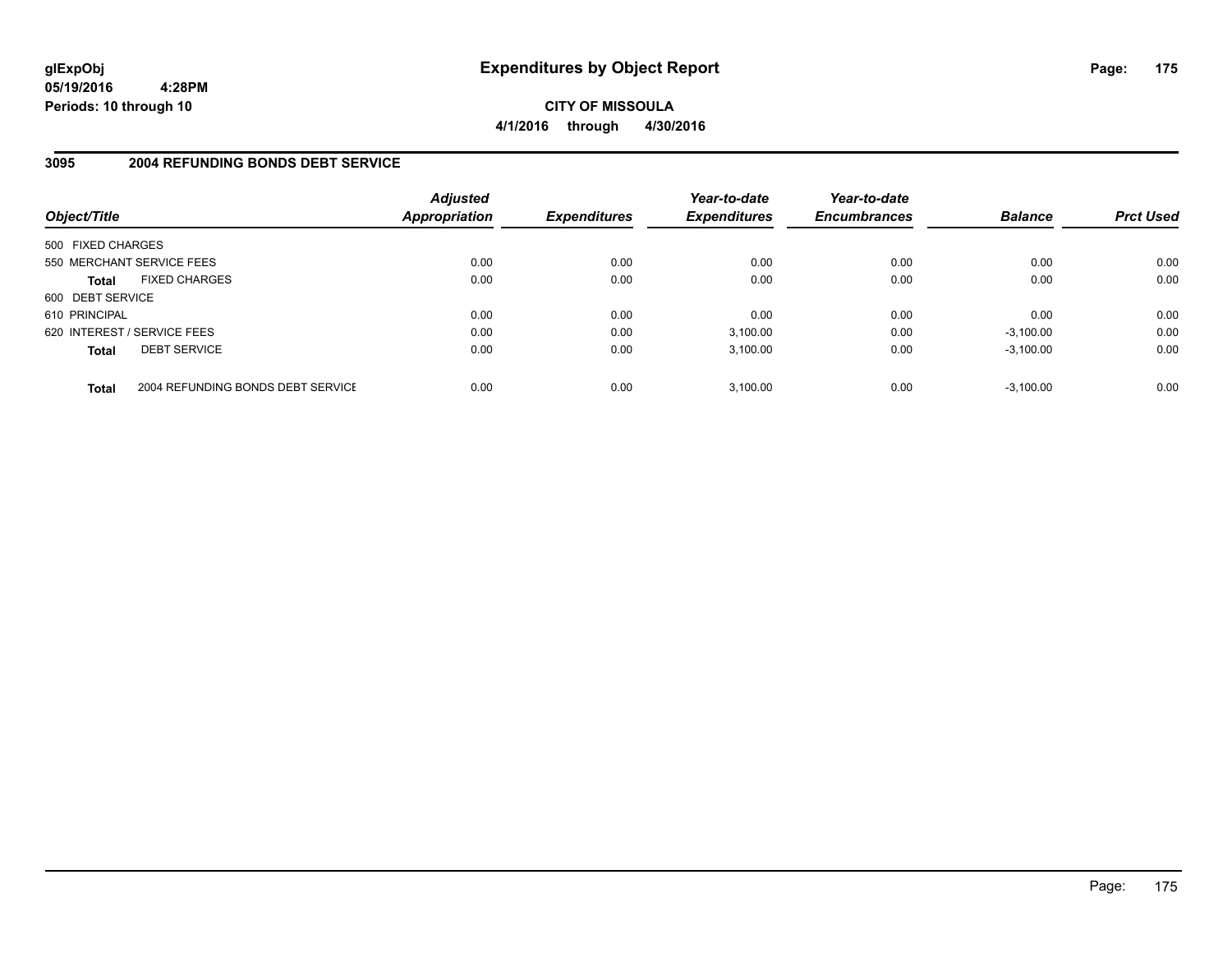#### **3096 NEW FIRE STATION GO BOND**

|                              |                      | <b>Adjusted</b>      | <b>Expenditures</b> | Year-to-date<br><b>Expenditures</b> | Year-to-date<br><b>Encumbrances</b> | <b>Balance</b> | <b>Prct Used</b> |
|------------------------------|----------------------|----------------------|---------------------|-------------------------------------|-------------------------------------|----------------|------------------|
| Object/Title                 |                      | <b>Appropriation</b> |                     |                                     |                                     |                |                  |
| 500 FIXED CHARGES            |                      |                      |                     |                                     |                                     |                |                  |
| 550 MERCHANT SERVICE FEES    |                      | 0.00                 | 0.00                | 0.00                                | 0.00                                | 0.00           | 0.00             |
| <b>Total</b>                 | <b>FIXED CHARGES</b> | 0.00                 | 0.00                | 0.00                                | 0.00                                | 0.00           | 0.00             |
| 600 DEBT SERVICE             |                      |                      |                     |                                     |                                     |                |                  |
| 610 PRINCIPAL                |                      | 3,876,559.00         | 0.00                | 0.00                                | 0.00                                | 3,876,559.00   | 0.00             |
| 620 INTEREST / SERVICE FEES  |                      | 12.500.00            | 0.00                | 6,425.00                            | 0.00                                | 6.075.00       | 51.40            |
| <b>Total</b>                 | <b>DEBT SERVICE</b>  | 3,889,059.00         | 0.00                | 6,425.00                            | 0.00                                | 3,882,634.00   | 0.17             |
| 800 OTHER OBJECTS            |                      |                      |                     |                                     |                                     |                |                  |
| 820 TRANSFERS TO OTHER FUNDS |                      | 0.00                 | 0.00                | 0.00                                | 0.00                                | 0.00           | 0.00             |
| <b>Total</b>                 | OTHER OBJECTS        | 0.00                 | 0.00                | 0.00                                | 0.00                                | 0.00           | 0.00             |
| <b>Total</b>                 | NON-DEPARTMENTAL     | 3,889,059.00         | 0.00                | 6,425.00                            | 0.00                                | 3,882,634.00   | 0.17             |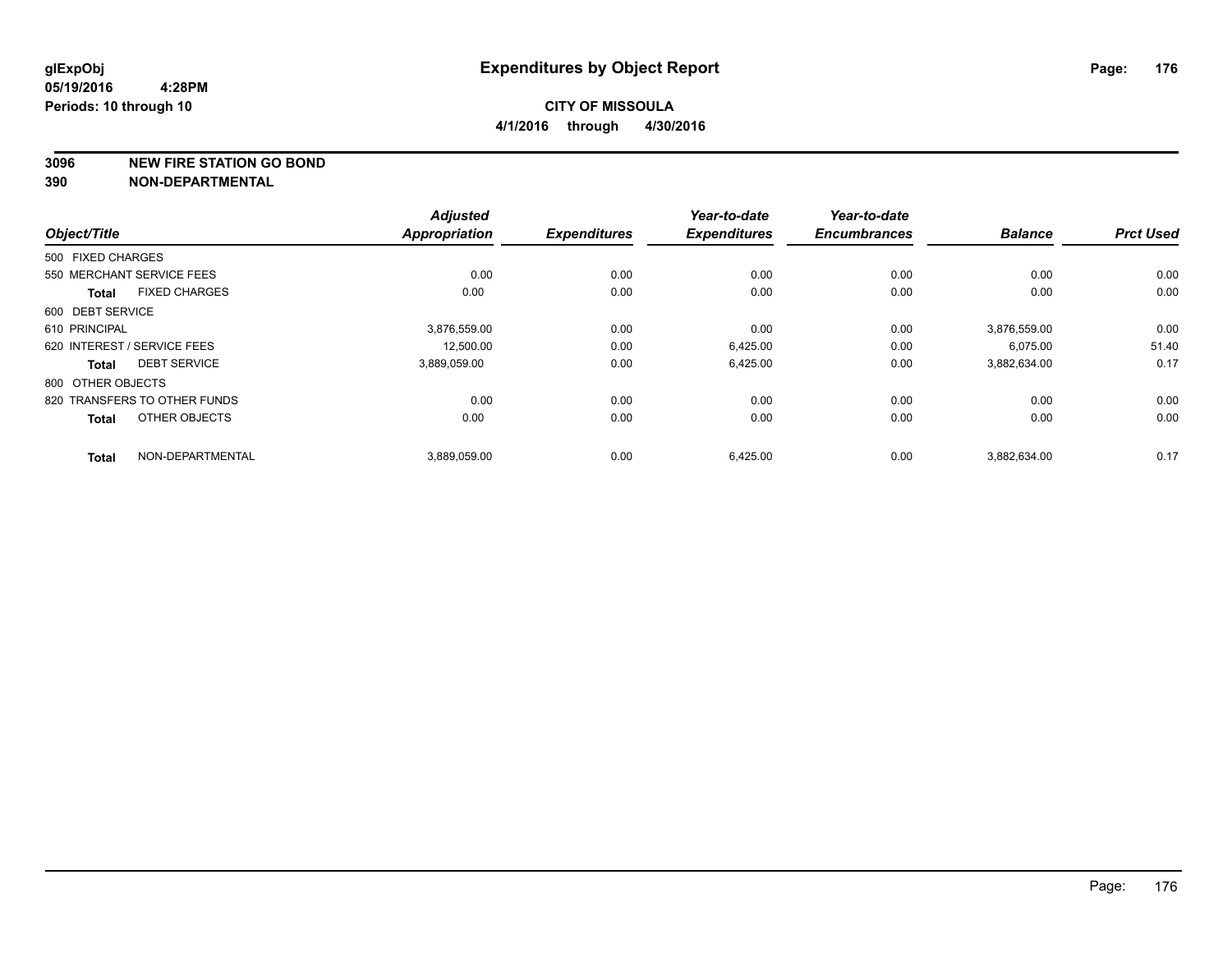### **3096 NEW FIRE STATION GO BOND**

|                   |                              | <b>Adjusted</b>      |                     | Year-to-date<br><b>Expenditures</b> | Year-to-date<br><b>Encumbrances</b> | <b>Balance</b> | <b>Prct Used</b> |
|-------------------|------------------------------|----------------------|---------------------|-------------------------------------|-------------------------------------|----------------|------------------|
| Object/Title      |                              | <b>Appropriation</b> | <b>Expenditures</b> |                                     |                                     |                |                  |
| 500 FIXED CHARGES |                              |                      |                     |                                     |                                     |                |                  |
|                   | 550 MERCHANT SERVICE FEES    | 0.00                 | 0.00                | 0.00                                | 0.00                                | 0.00           | 0.00             |
| <b>Total</b>      | <b>FIXED CHARGES</b>         | 0.00                 | 0.00                | 0.00                                | 0.00                                | 0.00           | 0.00             |
| 600 DEBT SERVICE  |                              |                      |                     |                                     |                                     |                |                  |
| 610 PRINCIPAL     |                              | 3,876,559.00         | 0.00                | 0.00                                | 0.00                                | 3.876.559.00   | 0.00             |
|                   | 620 INTEREST / SERVICE FEES  | 12,500.00            | 0.00                | 6,425.00                            | 0.00                                | 6,075.00       | 51.40            |
| <b>Total</b>      | <b>DEBT SERVICE</b>          | 3,889,059.00         | 0.00                | 6,425.00                            | 0.00                                | 3,882,634.00   | 0.17             |
| 800 OTHER OBJECTS |                              |                      |                     |                                     |                                     |                |                  |
|                   | 820 TRANSFERS TO OTHER FUNDS | 0.00                 | 0.00                | 0.00                                | 0.00                                | 0.00           | 0.00             |
| Total             | OTHER OBJECTS                | 0.00                 | 0.00                | 0.00                                | 0.00                                | 0.00           | 0.00             |
| <b>Total</b>      | NEW FIRE STATION GO BOND     | 3.889.059.00         | 0.00                | 6,425.00                            | 0.00                                | 3.882.634.00   | 0.17             |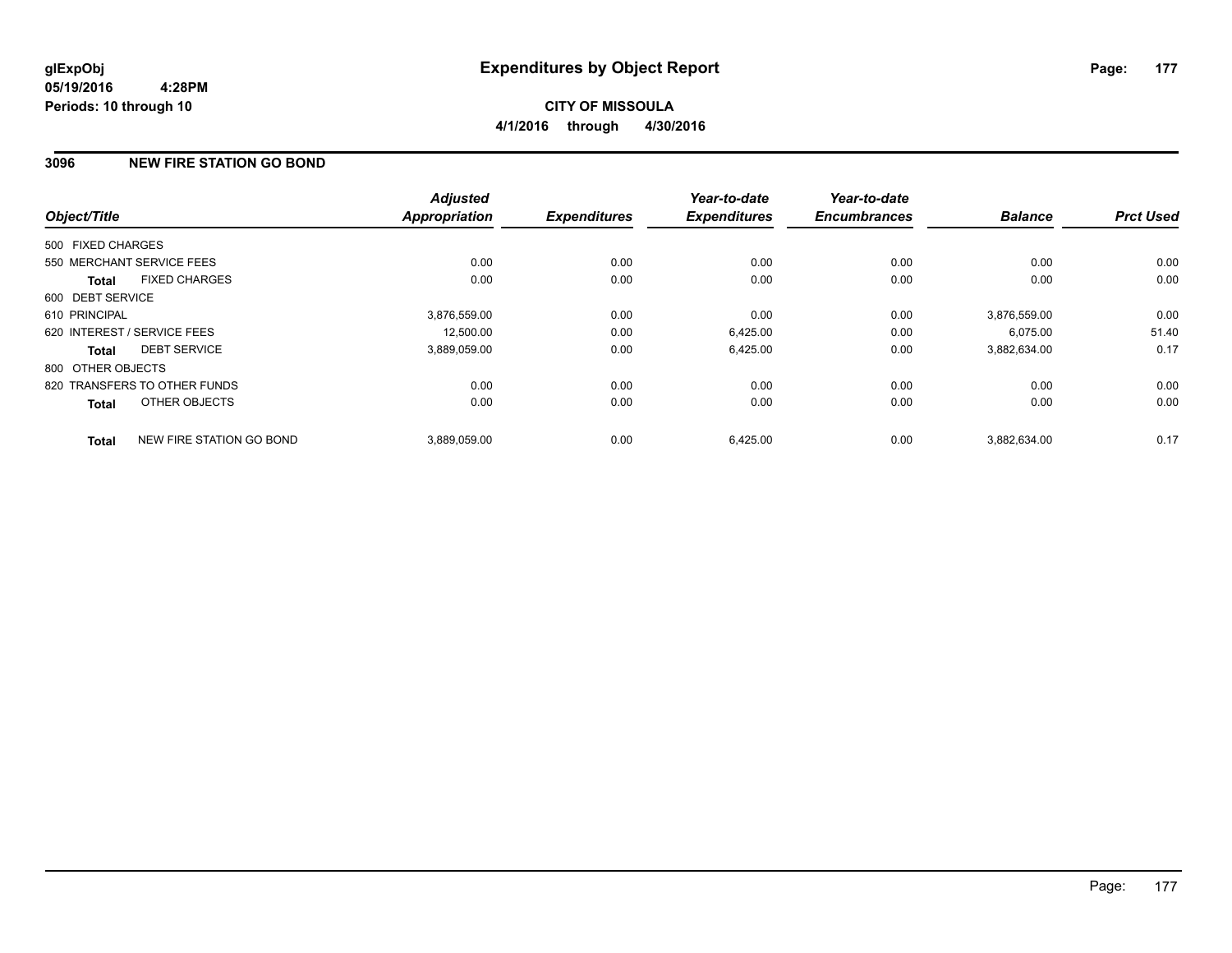**3097 2007 REFUNDING BONDS**

| Object/Title                         | <b>Adjusted</b><br><b>Appropriation</b> | <b>Expenditures</b> | Year-to-date<br><b>Expenditures</b> | Year-to-date<br><b>Encumbrances</b> | <b>Balance</b> | <b>Prct Used</b> |
|--------------------------------------|-----------------------------------------|---------------------|-------------------------------------|-------------------------------------|----------------|------------------|
| 500 FIXED CHARGES                    |                                         |                     |                                     |                                     |                |                  |
| 500 FIXED CHARGES                    | 0.00                                    | 0.00                | 0.00                                | 0.00                                | 0.00           | 0.00             |
| 550 MERCHANT SERVICE FEES            | 0.00                                    | 0.00                | 0.00                                | 0.00                                | 0.00           | 0.00             |
| <b>FIXED CHARGES</b><br><b>Total</b> | 0.00                                    | 0.00                | 0.00                                | 0.00                                | 0.00           | 0.00             |
| 600 DEBT SERVICE                     |                                         |                     |                                     |                                     |                |                  |
| 610 PRINCIPAL                        | 0.00                                    | 0.00                | 0.00                                | 0.00                                | 0.00           | 0.00             |
| 620 INTEREST / SERVICE FEES          | 0.00                                    | 0.00                | 0.00                                | 0.00                                | 0.00           | 0.00             |
| <b>DEBT SERVICE</b><br><b>Total</b>  | 0.00                                    | 0.00                | 0.00                                | 0.00                                | 0.00           | 0.00             |
| NON-DEPARTMENTAL<br><b>Total</b>     | 0.00                                    | 0.00                | 0.00                                | 0.00                                | 0.00           | 0.00             |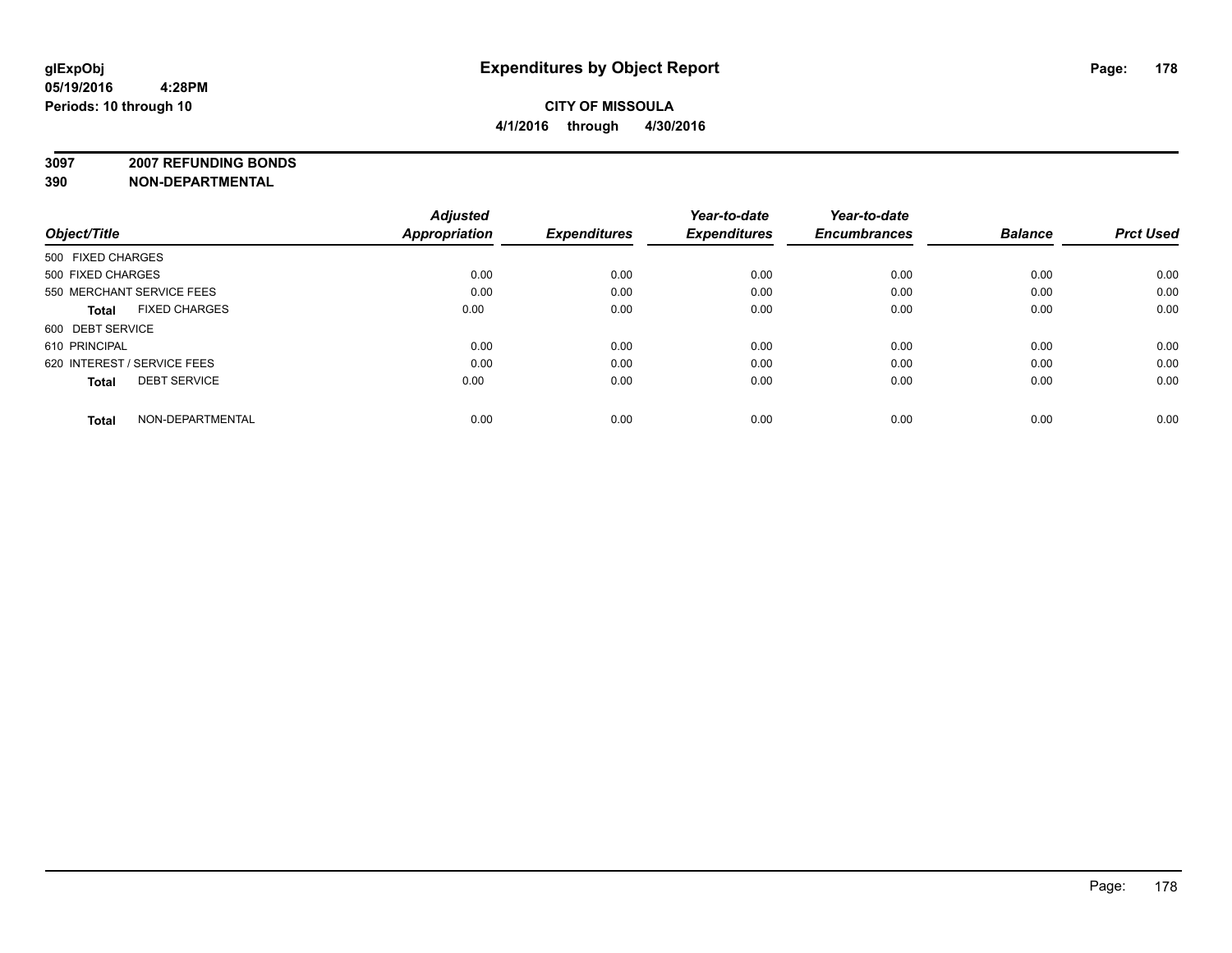# **CITY OF MISSOULA 4/1/2016 through 4/30/2016**

### **3097 2007 REFUNDING BONDS**

| Object/Title                |                      | <b>Adjusted</b><br><b>Appropriation</b> | <b>Expenditures</b> | Year-to-date<br><b>Expenditures</b> | Year-to-date<br><b>Encumbrances</b> | <b>Balance</b> | <b>Prct Used</b> |
|-----------------------------|----------------------|-----------------------------------------|---------------------|-------------------------------------|-------------------------------------|----------------|------------------|
| 500 FIXED CHARGES           |                      |                                         |                     |                                     |                                     |                |                  |
| 500 FIXED CHARGES           |                      | 0.00                                    | 0.00                | 0.00                                | 0.00                                | 0.00           | 0.00             |
| 550 MERCHANT SERVICE FEES   |                      | 0.00                                    | 0.00                | 0.00                                | 0.00                                | 0.00           | 0.00             |
| <b>Total</b>                | <b>FIXED CHARGES</b> | 0.00                                    | 0.00                | 0.00                                | 0.00                                | 0.00           | 0.00             |
| 600 DEBT SERVICE            |                      |                                         |                     |                                     |                                     |                |                  |
| 610 PRINCIPAL               |                      | 0.00                                    | 0.00                | 0.00                                | 0.00                                | 0.00           | 0.00             |
| 620 INTEREST / SERVICE FEES |                      | 0.00                                    | 0.00                | 0.00                                | 0.00                                | 0.00           | 0.00             |
| <b>Total</b>                | <b>DEBT SERVICE</b>  | 0.00                                    | 0.00                | 0.00                                | 0.00                                | 0.00           | 0.00             |
| <b>Total</b>                | 2007 REFUNDING BONDS | 0.00                                    | 0.00                | 0.00                                | 0.00                                | 0.00           | 0.00             |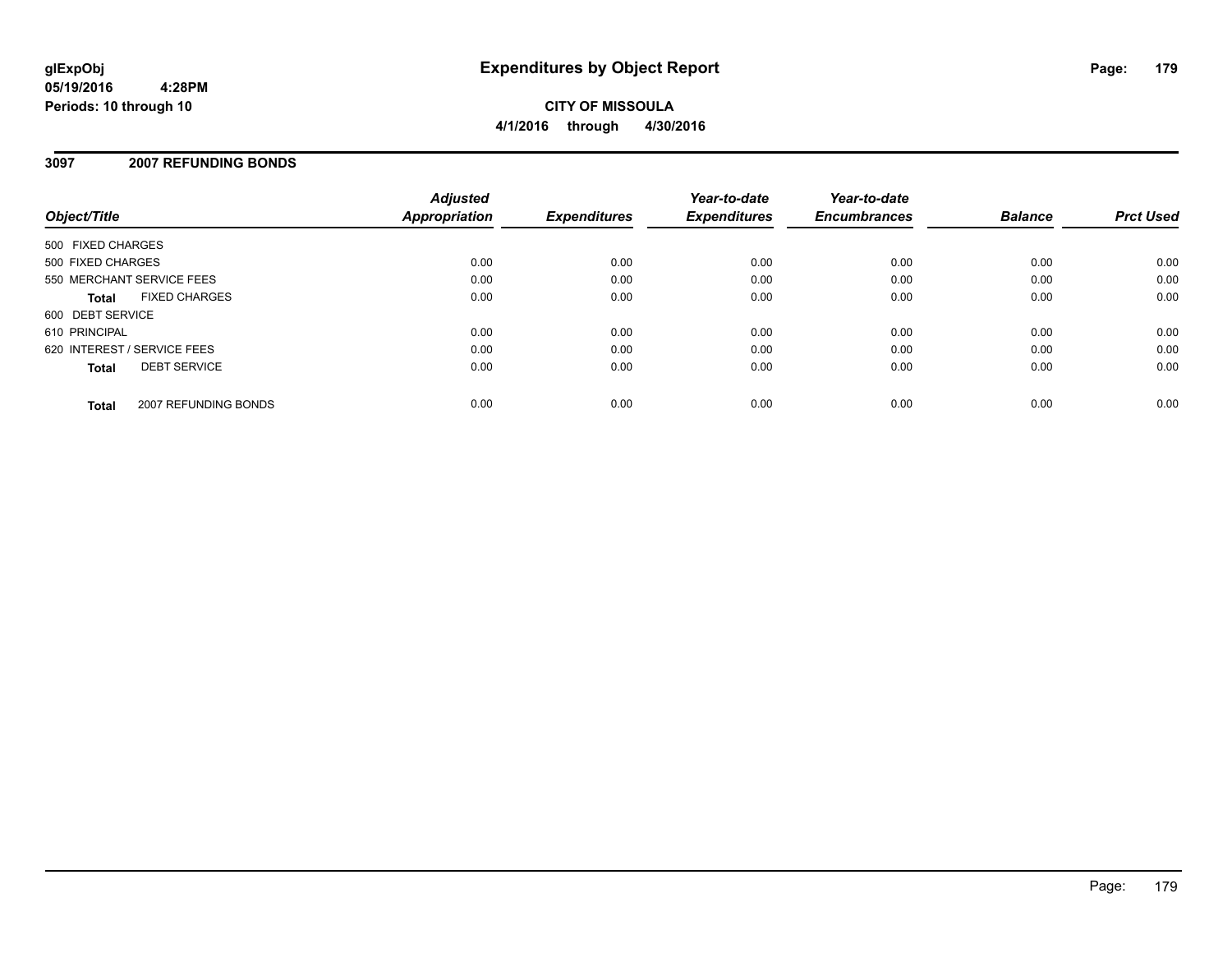#### **3100 SIDEWALK & CURB WARRANTS FUND**

| Object/Title                         | <b>Adjusted</b><br><b>Appropriation</b> | <b>Expenditures</b> | Year-to-date<br><b>Expenditures</b> | Year-to-date<br><b>Encumbrances</b> | <b>Balance</b> | <b>Prct Used</b> |
|--------------------------------------|-----------------------------------------|---------------------|-------------------------------------|-------------------------------------|----------------|------------------|
| 500 FIXED CHARGES                    |                                         |                     |                                     |                                     |                |                  |
| 550 MERCHANT SERVICE FEES            | 0.00                                    | 0.00                | 0.00                                | 0.00                                | 0.00           | 0.00             |
| <b>FIXED CHARGES</b><br><b>Total</b> | 0.00                                    | 0.00                | 0.00                                | 0.00                                | 0.00           | 0.00             |
| 600 DEBT SERVICE                     |                                         |                     |                                     |                                     |                |                  |
| 610 PRINCIPAL                        | 0.00                                    | 0.00                | 0.00                                | 0.00                                | 0.00           | 0.00             |
| 620 INTEREST / SERVICE FEES          | 0.00                                    | 0.00                | 0.00                                | 0.00                                | 0.00           | 0.00             |
| <b>DEBT SERVICE</b><br><b>Total</b>  | 0.00                                    | 0.00                | 0.00                                | 0.00                                | 0.00           | 0.00             |
| 800 OTHER OBJECTS                    |                                         |                     |                                     |                                     |                |                  |
| 820 TRANSFERS TO OTHER FUNDS         | 0.00                                    | 0.00                | 0.00                                | 0.00                                | 0.00           | 0.00             |
| OTHER OBJECTS<br><b>Total</b>        | 0.00                                    | 0.00                | 0.00                                | 0.00                                | 0.00           | 0.00             |
|                                      |                                         |                     |                                     |                                     |                |                  |
| NON-DEPARTMENTAL<br><b>Total</b>     | 0.00                                    | 0.00                | 0.00                                | 0.00                                | 0.00           | 0.00             |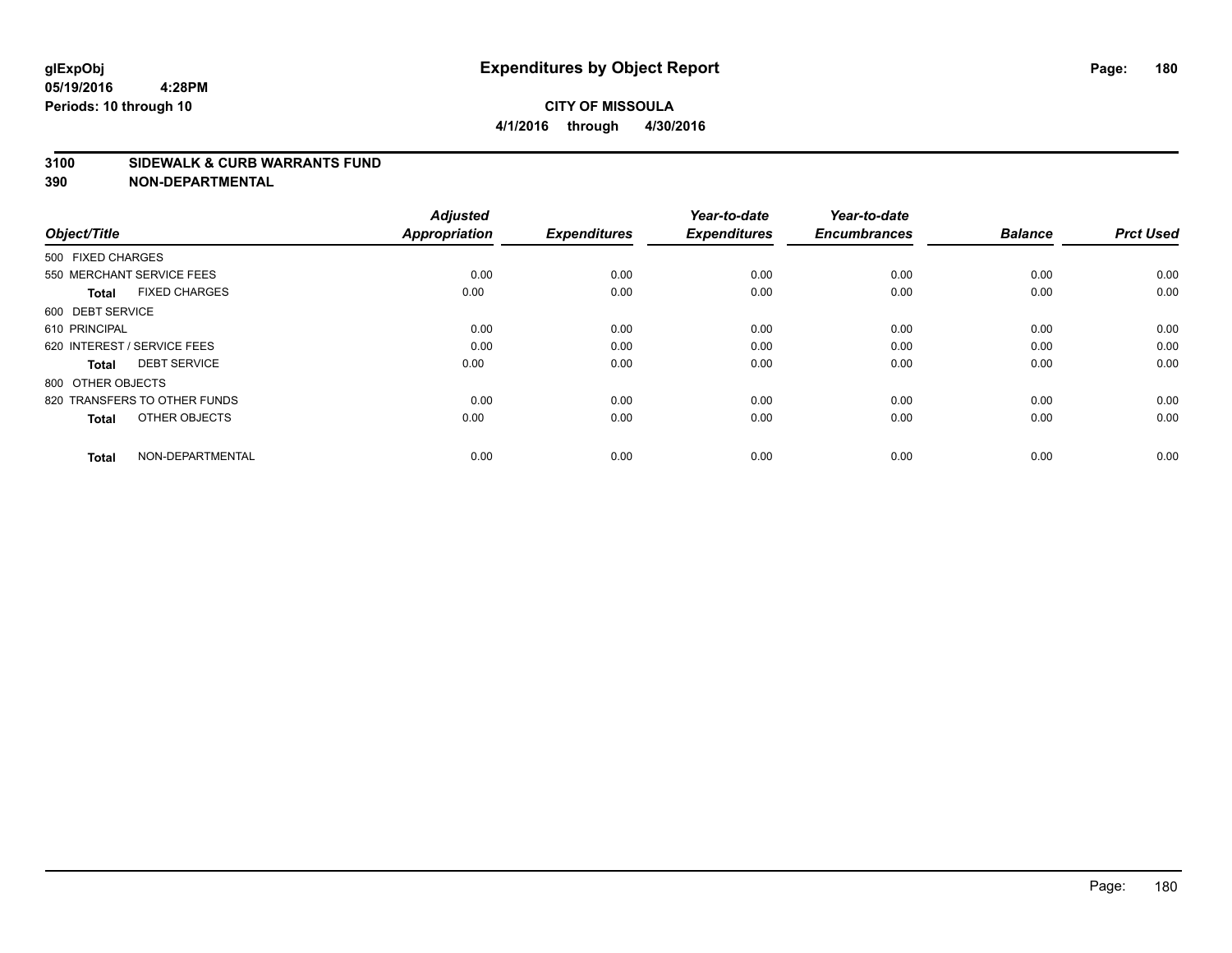### **CITY OF MISSOULA 4/1/2016 through 4/30/2016**

# **3100 SIDEWALK & CURB WARRANTS FUND**

| Object/Title                 |                               | <b>Adjusted</b><br>Appropriation | <b>Expenditures</b> | Year-to-date<br><b>Expenditures</b> | Year-to-date<br><b>Encumbrances</b> | <b>Balance</b> | <b>Prct Used</b> |
|------------------------------|-------------------------------|----------------------------------|---------------------|-------------------------------------|-------------------------------------|----------------|------------------|
| 500 FIXED CHARGES            |                               |                                  |                     |                                     |                                     |                |                  |
| 550 MERCHANT SERVICE FEES    |                               | 0.00                             | 0.00                | 0.00                                | 0.00                                | 0.00           | 0.00             |
| <b>Total</b>                 | <b>FIXED CHARGES</b>          | 0.00                             | 0.00                | 0.00                                | 0.00                                | 0.00           | 0.00             |
| 600 DEBT SERVICE             |                               |                                  |                     |                                     |                                     |                |                  |
| 610 PRINCIPAL                |                               | 0.00                             | 0.00                | 0.00                                | 0.00                                | 0.00           | 0.00             |
| 620 INTEREST / SERVICE FEES  |                               | 0.00                             | 0.00                | 0.00                                | 0.00                                | 0.00           | 0.00             |
| <b>Total</b>                 | <b>DEBT SERVICE</b>           | 0.00                             | 0.00                | 0.00                                | 0.00                                | 0.00           | 0.00             |
| 800 OTHER OBJECTS            |                               |                                  |                     |                                     |                                     |                |                  |
| 820 TRANSFERS TO OTHER FUNDS |                               | 0.00                             | 0.00                | 0.00                                | 0.00                                | 0.00           | 0.00             |
| <b>Total</b>                 | OTHER OBJECTS                 | 0.00                             | 0.00                | 0.00                                | 0.00                                | 0.00           | 0.00             |
| <b>Total</b>                 | SIDEWALK & CURB WARRANTS FUND | 0.00                             | 0.00                | 0.00                                | 0.00                                | 0.00           | 0.00             |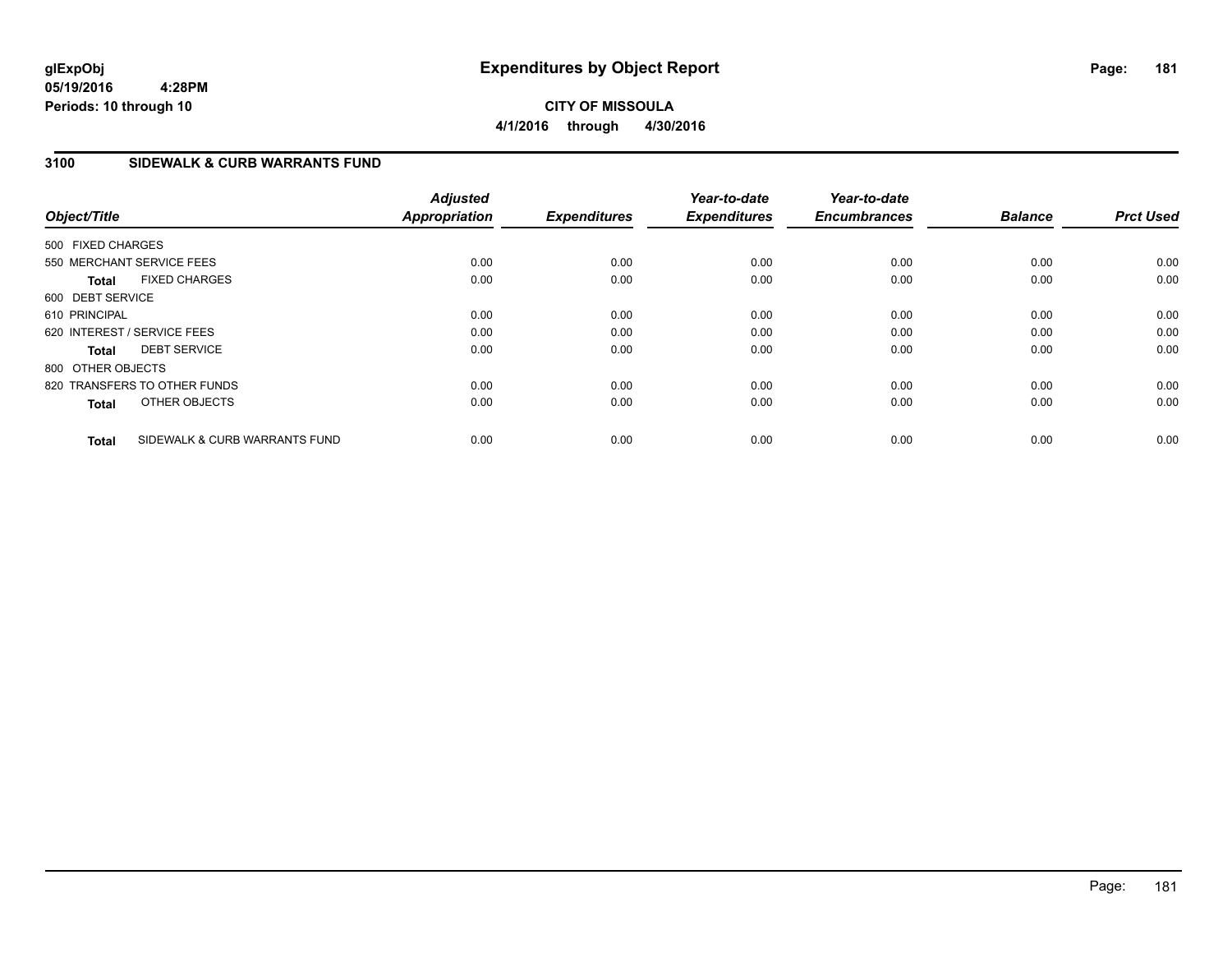#### **3200 FY99 SIDEWALK & CURB DEBT SERVICE FUND**

| Object/Title                         | <b>Adjusted</b><br>Appropriation | <b>Expenditures</b> | Year-to-date<br><b>Expenditures</b> | Year-to-date<br><b>Encumbrances</b> | <b>Balance</b> | <b>Prct Used</b> |
|--------------------------------------|----------------------------------|---------------------|-------------------------------------|-------------------------------------|----------------|------------------|
| 500 FIXED CHARGES                    |                                  |                     |                                     |                                     |                |                  |
|                                      |                                  |                     |                                     |                                     |                |                  |
| 550 MERCHANT SERVICE FEES            | 0.00                             | 0.00                | 0.00                                | 0.00                                | 0.00           | 0.00             |
| <b>FIXED CHARGES</b><br><b>Total</b> | 0.00                             | 0.00                | 0.00                                | 0.00                                | 0.00           | 0.00             |
| 600 DEBT SERVICE                     |                                  |                     |                                     |                                     |                |                  |
| 610 PRINCIPAL                        | 0.00                             | 0.00                | 0.00                                | 0.00                                | 0.00           | 0.00             |
| 620 INTEREST / SERVICE FEES          | 0.00                             | 0.00                | 0.00                                | 0.00                                | 0.00           | 0.00             |
| <b>DEBT SERVICE</b><br><b>Total</b>  | 0.00                             | 0.00                | 0.00                                | 0.00                                | 0.00           | 0.00             |
| 800 OTHER OBJECTS                    |                                  |                     |                                     |                                     |                |                  |
| 820 TRANSFERS TO OTHER FUNDS         | 0.00                             | 0.00                | 0.00                                | 0.00                                | 0.00           | 0.00             |
| OTHER OBJECTS<br><b>Total</b>        | 0.00                             | 0.00                | 0.00                                | 0.00                                | 0.00           | 0.00             |
|                                      |                                  |                     |                                     |                                     |                |                  |
| NON-DEPARTMENTAL<br><b>Total</b>     | 0.00                             | 0.00                | 0.00                                | 0.00                                | 0.00           | 0.00             |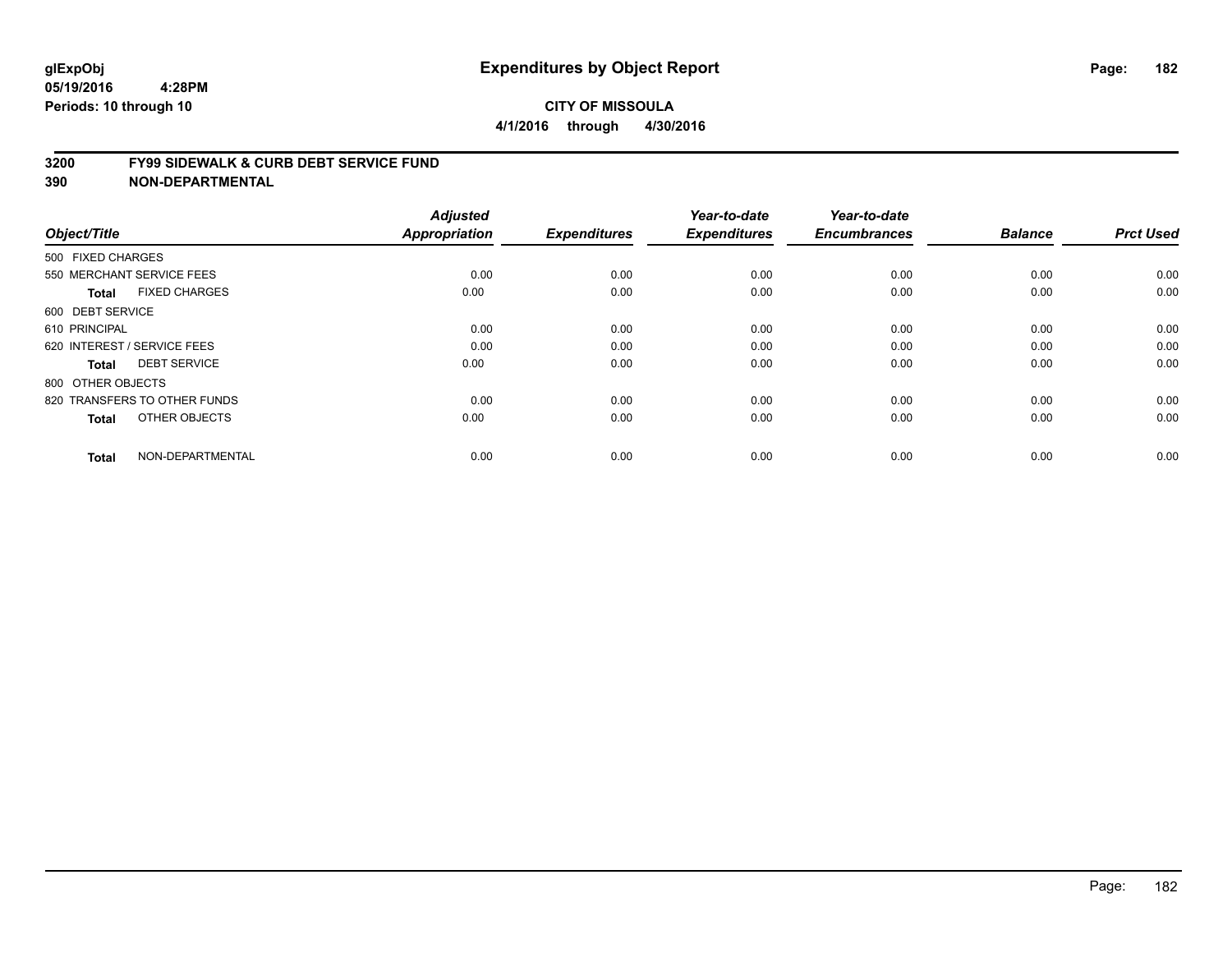### **CITY OF MISSOULA 4/1/2016 through 4/30/2016**

# **3200 FY99 SIDEWALK & CURB DEBT SERVICE FUND**

| Object/Title      |                                              | <b>Adjusted</b><br><b>Appropriation</b> | <b>Expenditures</b> | Year-to-date<br><b>Expenditures</b> | Year-to-date<br><b>Encumbrances</b> | <b>Balance</b> | <b>Prct Used</b> |
|-------------------|----------------------------------------------|-----------------------------------------|---------------------|-------------------------------------|-------------------------------------|----------------|------------------|
| 500 FIXED CHARGES |                                              |                                         |                     |                                     |                                     |                |                  |
|                   | 550 MERCHANT SERVICE FEES                    | 0.00                                    | 0.00                | 0.00                                | 0.00                                | 0.00           | 0.00             |
| Total             | <b>FIXED CHARGES</b>                         | 0.00                                    | 0.00                | 0.00                                | 0.00                                | 0.00           | 0.00             |
| 600 DEBT SERVICE  |                                              |                                         |                     |                                     |                                     |                |                  |
| 610 PRINCIPAL     |                                              | 0.00                                    | 0.00                | 0.00                                | 0.00                                | 0.00           | 0.00             |
|                   | 620 INTEREST / SERVICE FEES                  | 0.00                                    | 0.00                | 0.00                                | 0.00                                | 0.00           | 0.00             |
| Total             | <b>DEBT SERVICE</b>                          | 0.00                                    | 0.00                | 0.00                                | 0.00                                | 0.00           | 0.00             |
| 800 OTHER OBJECTS |                                              |                                         |                     |                                     |                                     |                |                  |
|                   | 820 TRANSFERS TO OTHER FUNDS                 | 0.00                                    | 0.00                | 0.00                                | 0.00                                | 0.00           | 0.00             |
| <b>Total</b>      | OTHER OBJECTS                                | 0.00                                    | 0.00                | 0.00                                | 0.00                                | 0.00           | 0.00             |
| <b>Total</b>      | <b>FY99 SIDEWALK &amp; CURB DEBT SERVICE</b> | 0.00                                    | 0.00                | 0.00                                | 0.00                                | 0.00           | 0.00             |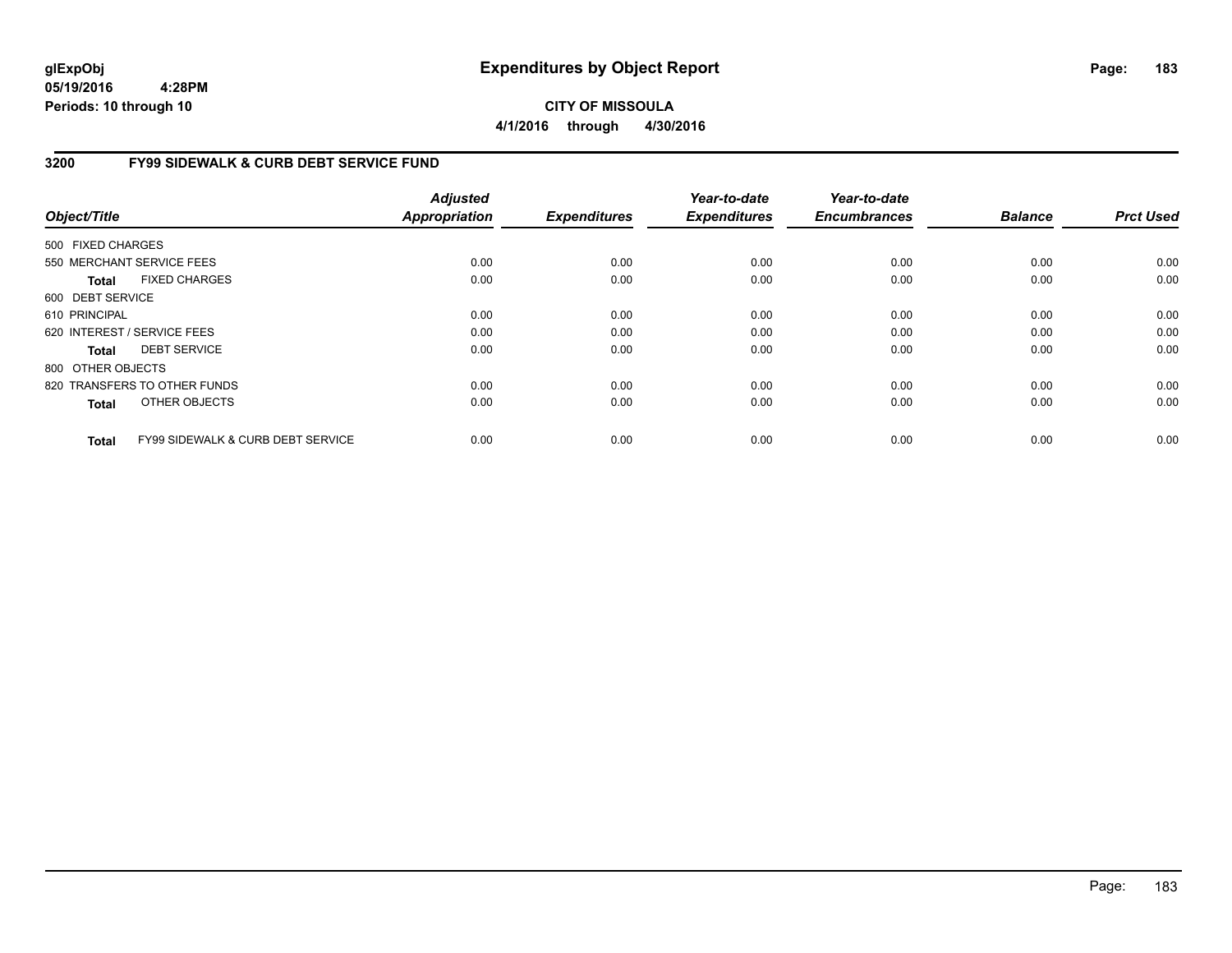#### **3300 FY00 SIDEWALK & CURB DEBT SERVICE FUND**

|                                     | <b>Adjusted</b>      |                     | Year-to-date        | Year-to-date        |                |                  |
|-------------------------------------|----------------------|---------------------|---------------------|---------------------|----------------|------------------|
| Object/Title                        | <b>Appropriation</b> | <b>Expenditures</b> | <b>Expenditures</b> | <b>Encumbrances</b> | <b>Balance</b> | <b>Prct Used</b> |
| 500 FIXED CHARGES                   |                      |                     |                     |                     |                |                  |
| 550 MERCHANT SERVICE FEES           | 0.00                 | 0.00                | 0.00                | 0.00                | 0.00           | 0.00             |
| <b>FIXED CHARGES</b><br>Total       | 0.00                 | 0.00                | 0.00                | 0.00                | 0.00           | 0.00             |
| 600 DEBT SERVICE                    |                      |                     |                     |                     |                |                  |
| 610 PRINCIPAL                       | 0.00                 | 0.00                | 0.00                | 0.00                | 0.00           | 0.00             |
| 620 INTEREST / SERVICE FEES         | 0.00                 | 0.00                | 0.00                | 0.00                | 0.00           | 0.00             |
| <b>DEBT SERVICE</b><br><b>Total</b> | 0.00                 | 0.00                | 0.00                | 0.00                | 0.00           | 0.00             |
|                                     |                      |                     |                     |                     |                |                  |
| NON-DEPARTMENTAL<br><b>Total</b>    | 0.00                 | 0.00                | 0.00                | 0.00                | 0.00           | 0.00             |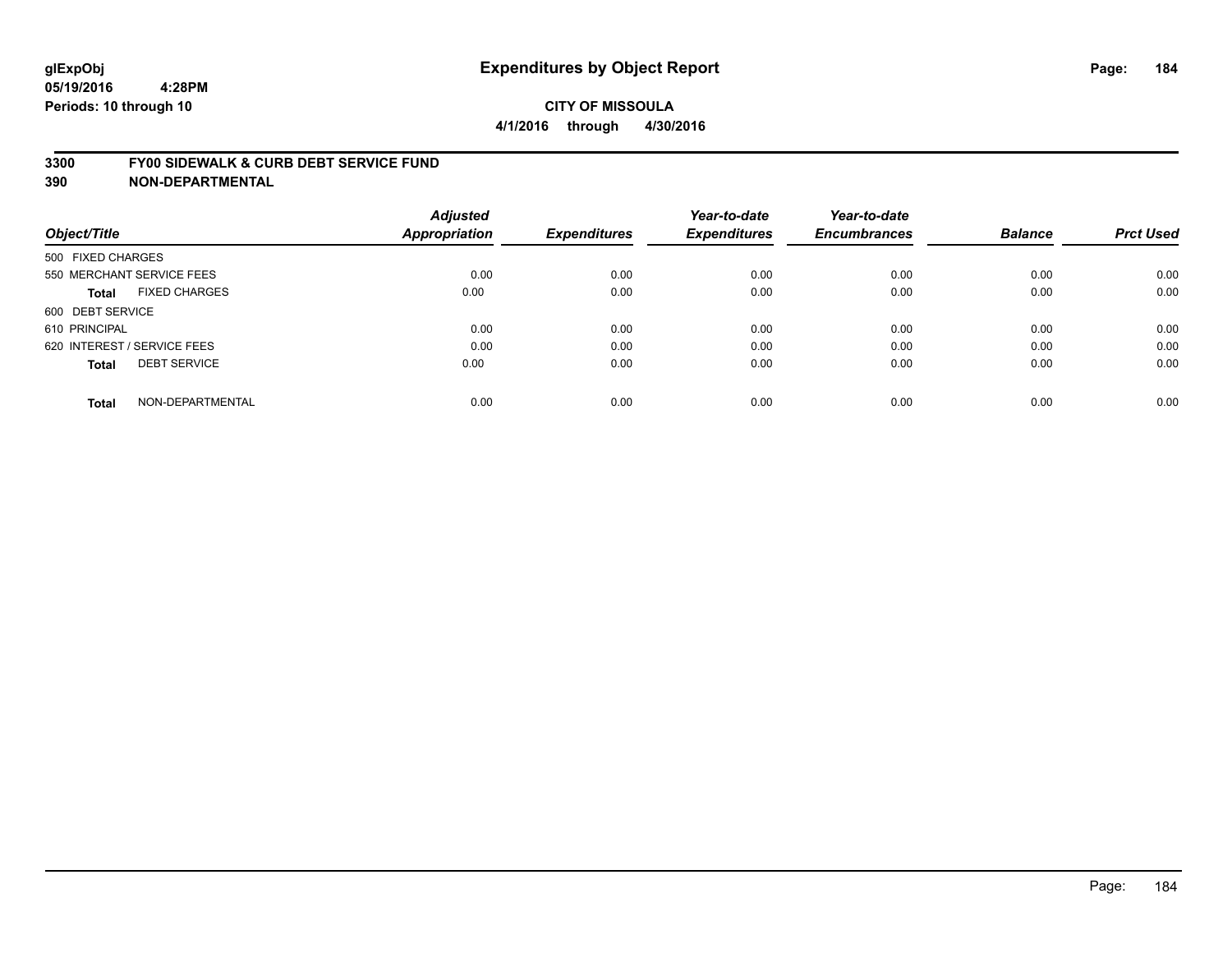**CITY OF MISSOULA 4/1/2016 through 4/30/2016**

#### **3300 FY00 SIDEWALK & CURB DEBT SERVICE FUND**

| Object/Title                |                                              | <b>Adjusted</b><br><b>Appropriation</b> | <b>Expenditures</b> | Year-to-date<br><b>Expenditures</b> | Year-to-date<br><b>Encumbrances</b> | <b>Balance</b> | <b>Prct Used</b> |
|-----------------------------|----------------------------------------------|-----------------------------------------|---------------------|-------------------------------------|-------------------------------------|----------------|------------------|
| 500 FIXED CHARGES           |                                              |                                         |                     |                                     |                                     |                |                  |
|                             | 550 MERCHANT SERVICE FEES                    | 0.00                                    | 0.00                | 0.00                                | 0.00                                | 0.00           | 0.00             |
| <b>Total</b>                | <b>FIXED CHARGES</b>                         | 0.00                                    | 0.00                | 0.00                                | 0.00                                | 0.00           | 0.00             |
| 600 DEBT SERVICE            |                                              |                                         |                     |                                     |                                     |                |                  |
| 610 PRINCIPAL               |                                              | 0.00                                    | 0.00                | 0.00                                | 0.00                                | 0.00           | 0.00             |
| 620 INTEREST / SERVICE FEES |                                              | 0.00                                    | 0.00                | 0.00                                | 0.00                                | 0.00           | 0.00             |
| <b>Total</b>                | <b>DEBT SERVICE</b>                          | 0.00                                    | 0.00                | 0.00                                | 0.00                                | 0.00           | 0.00             |
| <b>Total</b>                | <b>FY00 SIDEWALK &amp; CURB DEBT SERVICE</b> | 0.00                                    | 0.00                | 0.00                                | 0.00                                | 0.00           | 0.00             |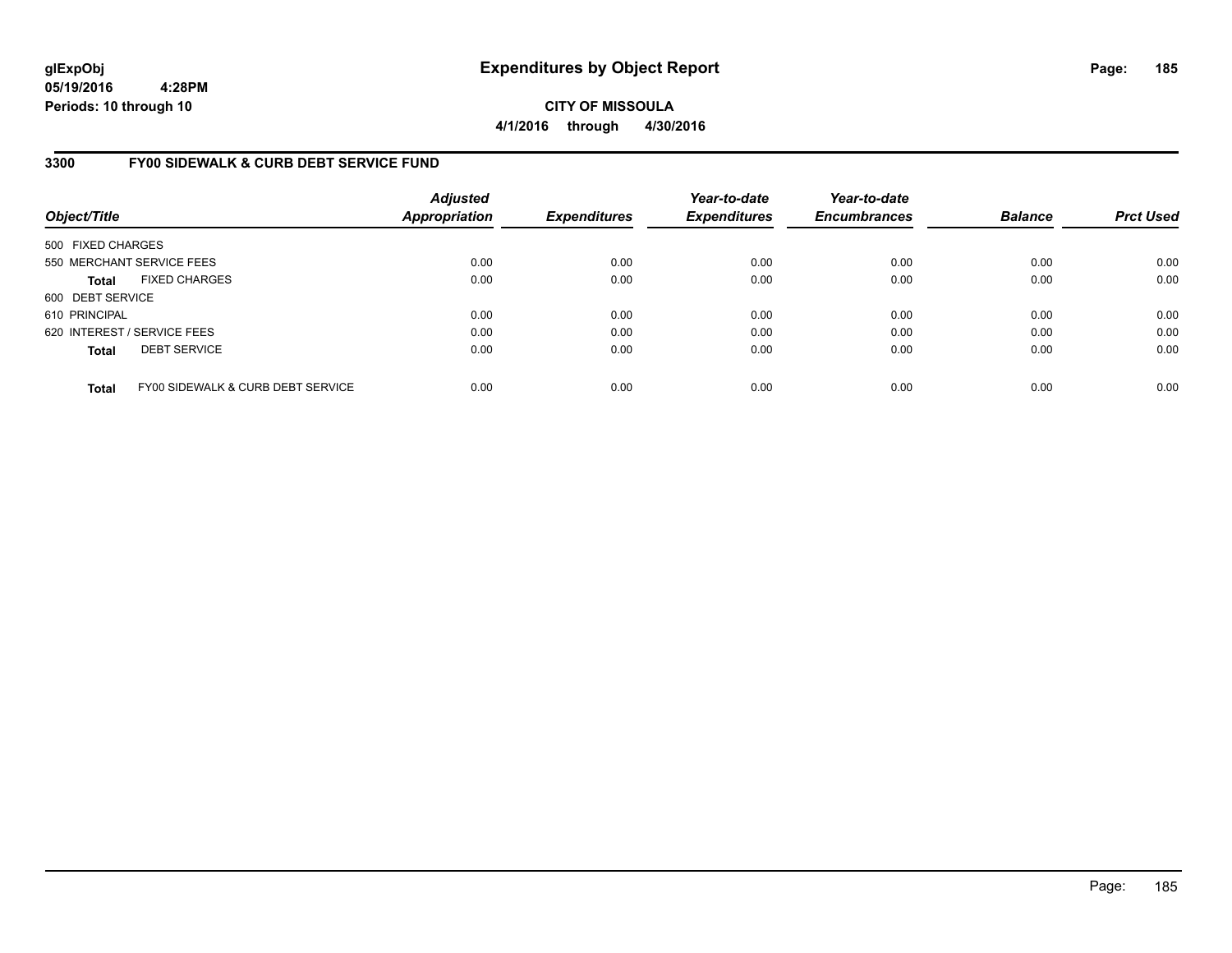# **3305 JUDGMENT LEVIES**

| Object/Title                        | <b>Adjusted</b><br><b>Appropriation</b> | <b>Expenditures</b> | Year-to-date<br><b>Expenditures</b> | Year-to-date<br><b>Encumbrances</b> | <b>Balance</b> | <b>Prct Used</b> |
|-------------------------------------|-----------------------------------------|---------------------|-------------------------------------|-------------------------------------|----------------|------------------|
| 600 DEBT SERVICE                    |                                         |                     |                                     |                                     |                |                  |
| 615 JUDGMENT LEVY DEBT PAYMENT      | 0.00                                    | 0.00                | 0.00                                | 0.00                                | 0.00           | 0.00             |
| <b>DEBT SERVICE</b><br><b>Total</b> | 0.00                                    | 0.00                | 0.00                                | 0.00                                | 0.00           | 0.00             |
| 800 OTHER OBJECTS                   |                                         |                     |                                     |                                     |                |                  |
| 820 TRANSFERS TO OTHER FUNDS        | 0.00                                    | 0.00                | 0.00                                | 0.00                                | 0.00           | 0.00             |
| OTHER OBJECTS<br><b>Total</b>       | 0.00                                    | 0.00                | 0.00                                | 0.00                                | 0.00           | 0.00             |
| NON-DEPARTMENTAL<br><b>Total</b>    | 0.00                                    | 0.00                | 0.00                                | 0.00                                | 0.00           | 0.00             |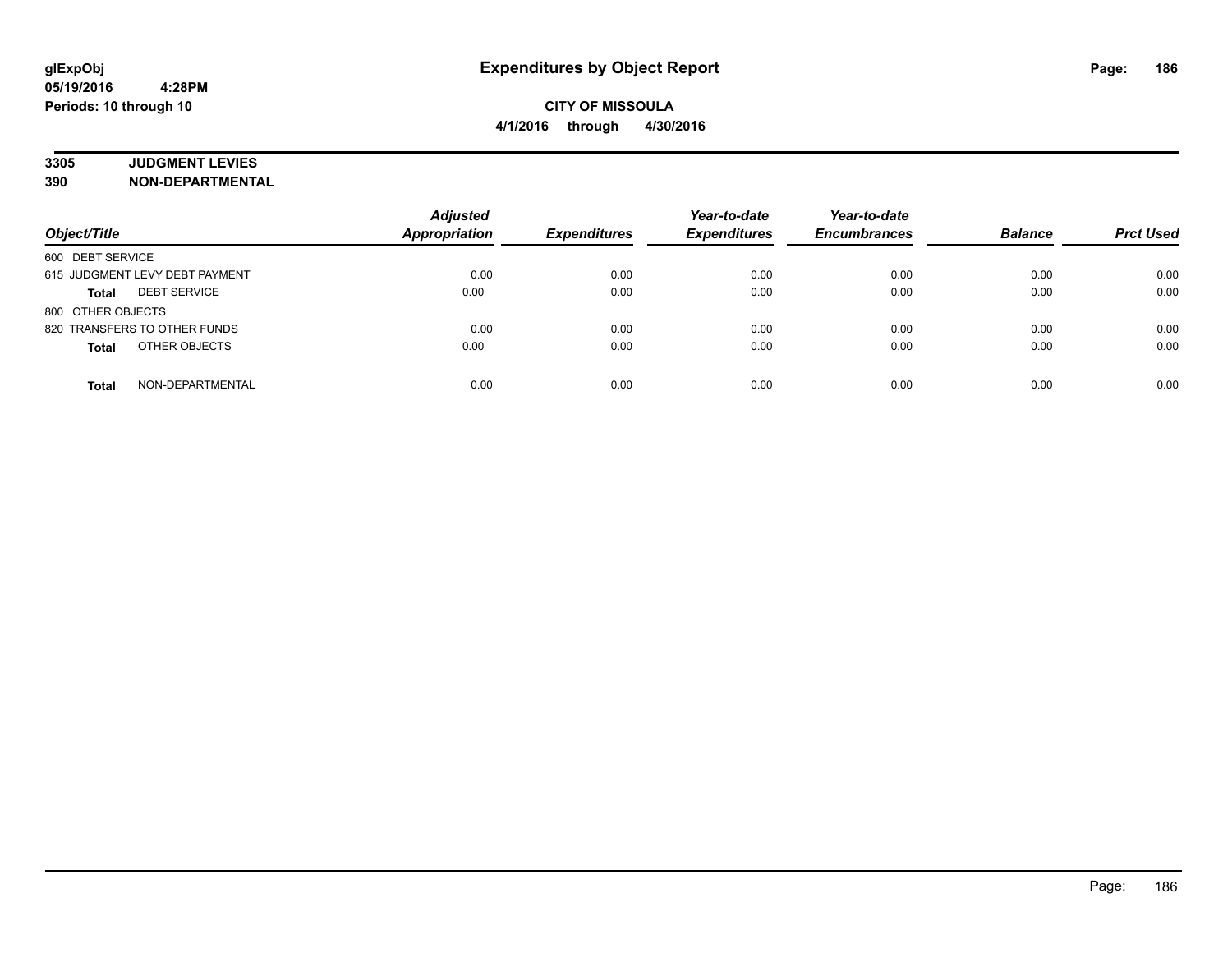**CITY OF MISSOULA 4/1/2016 through 4/30/2016**

**3305 JUDGMENT LEVIES**

| Object/Title                           | <b>Adjusted</b><br><b>Appropriation</b> | <b>Expenditures</b> | Year-to-date<br><b>Expenditures</b> | Year-to-date<br><b>Encumbrances</b> | <b>Balance</b> | <b>Prct Used</b> |
|----------------------------------------|-----------------------------------------|---------------------|-------------------------------------|-------------------------------------|----------------|------------------|
| 600 DEBT SERVICE                       |                                         |                     |                                     |                                     |                |                  |
| 615 JUDGMENT LEVY DEBT PAYMENT         | 0.00                                    | 0.00                | 0.00                                | 0.00                                | 0.00           | 0.00             |
| <b>DEBT SERVICE</b><br>Total           | 0.00                                    | 0.00                | 0.00                                | 0.00                                | 0.00           | 0.00             |
| 800 OTHER OBJECTS                      |                                         |                     |                                     |                                     |                |                  |
| 820 TRANSFERS TO OTHER FUNDS           | 0.00                                    | 0.00                | 0.00                                | 0.00                                | 0.00           | 0.00             |
| OTHER OBJECTS<br><b>Total</b>          | 0.00                                    | 0.00                | 0.00                                | 0.00                                | 0.00           | 0.00             |
| <b>JUDGMENT LEVIES</b><br><b>Total</b> | 0.00                                    | 0.00                | 0.00                                | 0.00                                | 0.00           | 0.00             |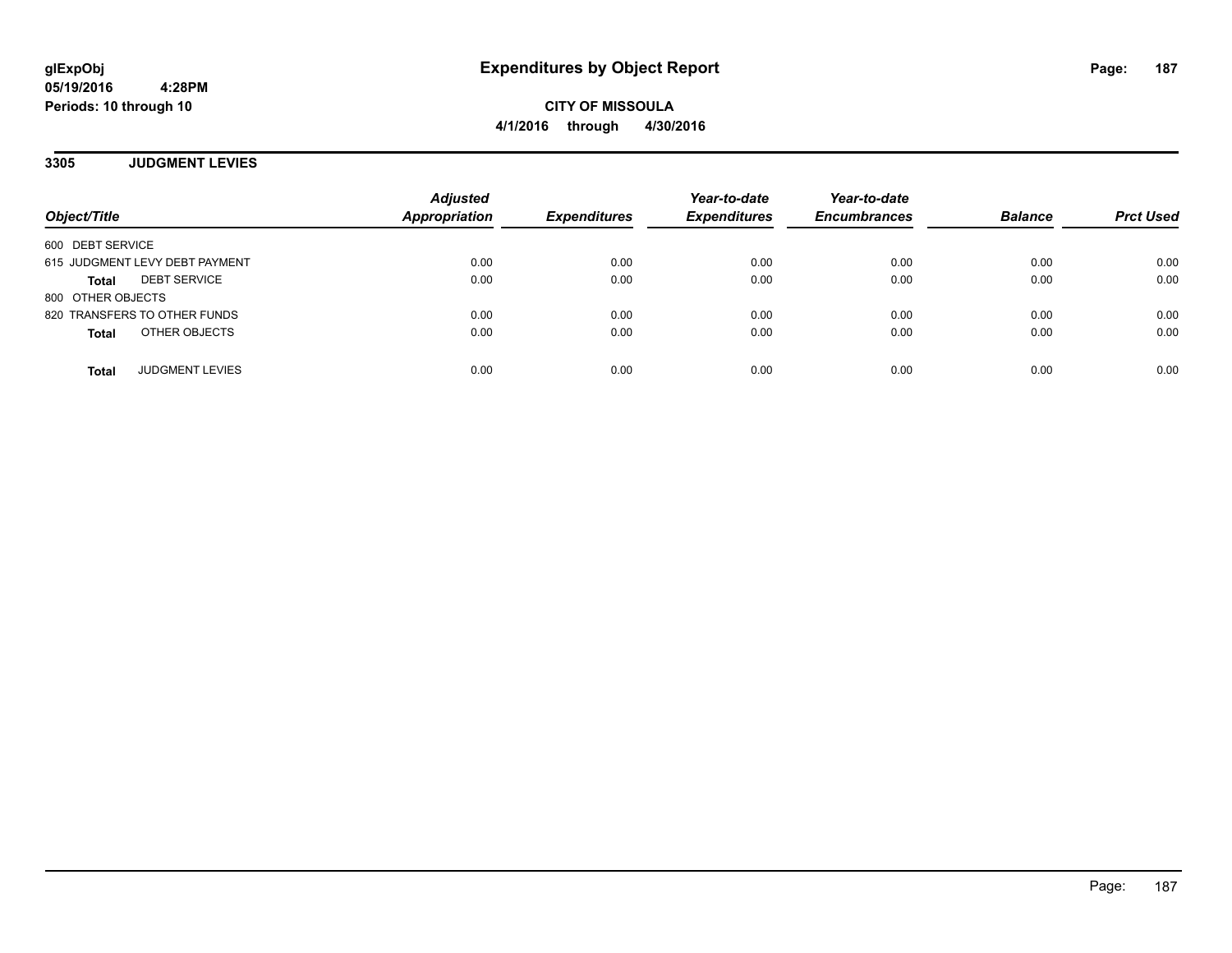# **glExpObj Expenditures by Object Report Page: 188**

**05/19/2016 4:28PM Periods: 10 through 10**

#### **CITY OF MISSOULA 4/1/2016 through 4/30/2016**

#### **3400 FY01 SIDEWALK & CURB DEBT SERVICE FUND**

**000 \*\*\* Title Not Found \*\*\***

| Object/Title                     | <b>Adjusted</b><br><b>Appropriation</b> | <b>Expenditures</b> | Year-to-date<br><b>Expenditures</b> | Year-to-date<br><b>Encumbrances</b> | <b>Balance</b> | <b>Prct Used</b> |
|----------------------------------|-----------------------------------------|---------------------|-------------------------------------|-------------------------------------|----------------|------------------|
| 800 OTHER OBJECTS                |                                         |                     |                                     |                                     |                |                  |
| 820 TRANSFERS TO OTHER FUNDS     | 0.00                                    | 0.00                | 0.00                                | 0.00                                | 0.00           | 0.00             |
| OTHER OBJECTS<br><b>Total</b>    | 0.00                                    | 0.00                | 0.00                                | 0.00                                | 0.00           | 0.00             |
| *** Title Not Found ***<br>Total | 0.00                                    | 0.00                | 0.00                                | 0.00                                | 0.00           | 0.00             |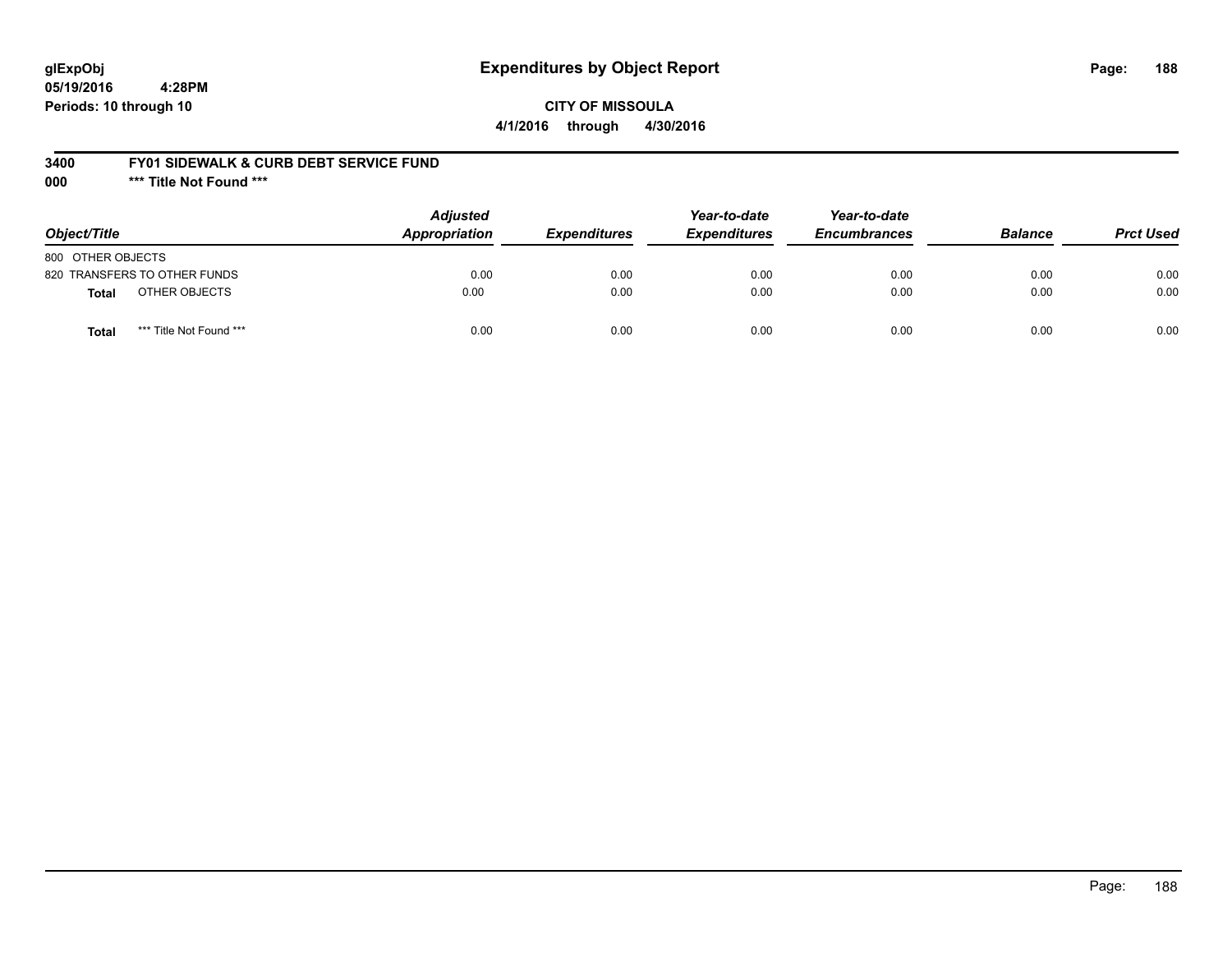#### **3400 FY01 SIDEWALK & CURB DEBT SERVICE FUND**

| Object/Title                         | <b>Adjusted</b><br>Appropriation | <b>Expenditures</b> | Year-to-date<br><b>Expenditures</b> | Year-to-date<br><b>Encumbrances</b> | <b>Balance</b> | <b>Prct Used</b> |
|--------------------------------------|----------------------------------|---------------------|-------------------------------------|-------------------------------------|----------------|------------------|
| 500 FIXED CHARGES                    |                                  |                     |                                     |                                     |                |                  |
|                                      |                                  |                     |                                     |                                     |                |                  |
| 550 MERCHANT SERVICE FEES            | 0.00                             | 0.00                | 0.00                                | 0.00                                | 0.00           | 0.00             |
| <b>FIXED CHARGES</b><br><b>Total</b> | 0.00                             | 0.00                | 0.00                                | 0.00                                | 0.00           | 0.00             |
| 600 DEBT SERVICE                     |                                  |                     |                                     |                                     |                |                  |
| 610 PRINCIPAL                        | 0.00                             | 0.00                | 0.00                                | 0.00                                | 0.00           | 0.00             |
| 620 INTEREST / SERVICE FEES          | 0.00                             | 0.00                | 0.00                                | 0.00                                | 0.00           | 0.00             |
| <b>DEBT SERVICE</b><br><b>Total</b>  | 0.00                             | 0.00                | 0.00                                | 0.00                                | 0.00           | 0.00             |
| 800 OTHER OBJECTS                    |                                  |                     |                                     |                                     |                |                  |
| 820 TRANSFERS TO OTHER FUNDS         | 0.00                             | 0.00                | 0.00                                | 0.00                                | 0.00           | 0.00             |
| OTHER OBJECTS<br><b>Total</b>        | 0.00                             | 0.00                | 0.00                                | 0.00                                | 0.00           | 0.00             |
|                                      |                                  |                     |                                     |                                     |                |                  |
| NON-DEPARTMENTAL<br><b>Total</b>     | 0.00                             | 0.00                | 0.00                                | 0.00                                | 0.00           | 0.00             |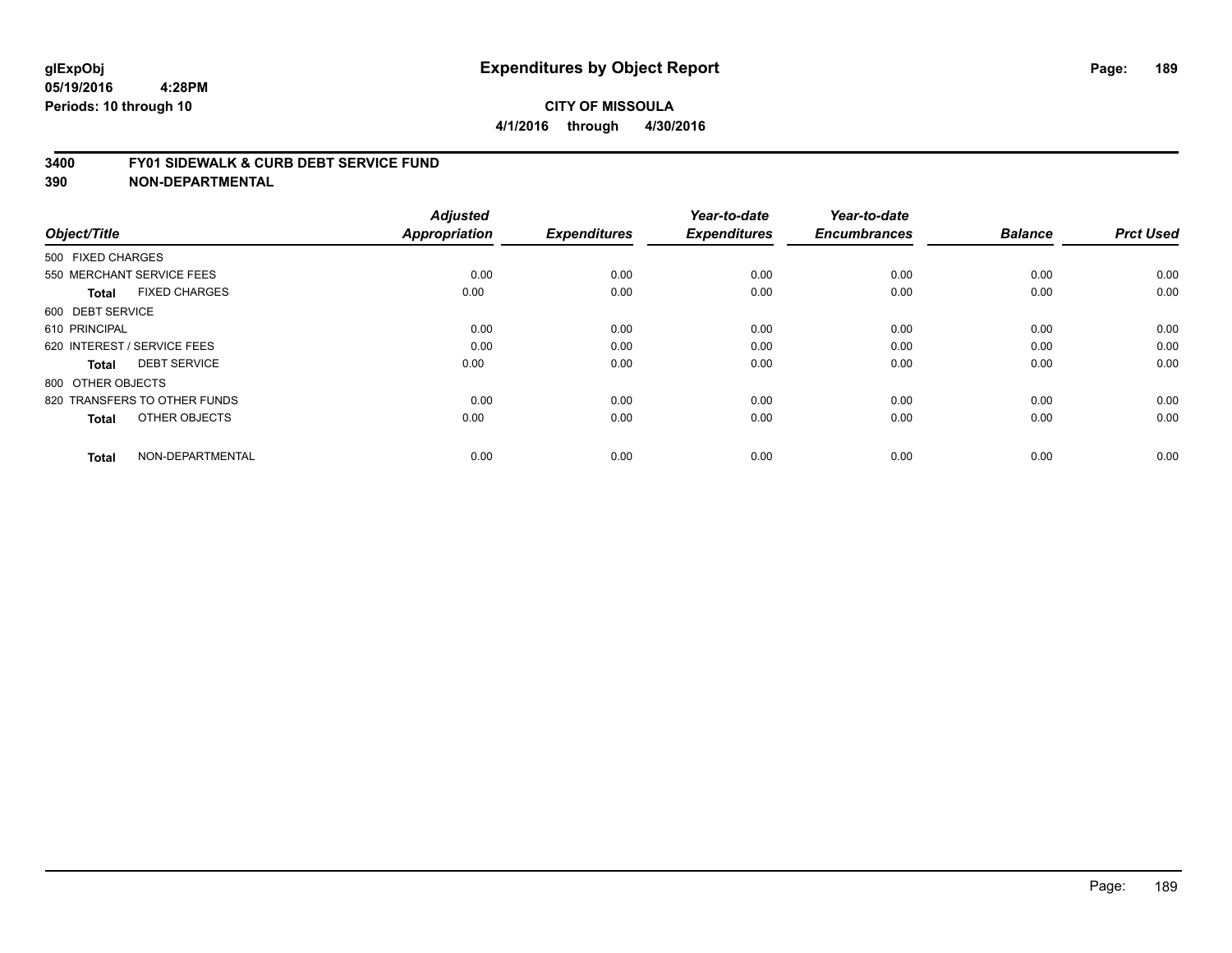### **CITY OF MISSOULA 4/1/2016 through 4/30/2016**

# **3400 FY01 SIDEWALK & CURB DEBT SERVICE FUND**

| Object/Title      |                                              | <b>Adjusted</b><br><b>Appropriation</b> | <b>Expenditures</b> | Year-to-date<br><b>Expenditures</b> | Year-to-date<br><b>Encumbrances</b> | <b>Balance</b> | <b>Prct Used</b> |
|-------------------|----------------------------------------------|-----------------------------------------|---------------------|-------------------------------------|-------------------------------------|----------------|------------------|
| 500 FIXED CHARGES |                                              |                                         |                     |                                     |                                     |                |                  |
|                   | 550 MERCHANT SERVICE FEES                    | 0.00                                    | 0.00                | 0.00                                | 0.00                                | 0.00           | 0.00             |
|                   |                                              |                                         |                     |                                     |                                     |                |                  |
| <b>Total</b>      | <b>FIXED CHARGES</b>                         | 0.00                                    | 0.00                | 0.00                                | 0.00                                | 0.00           | 0.00             |
| 600 DEBT SERVICE  |                                              |                                         |                     |                                     |                                     |                |                  |
| 610 PRINCIPAL     |                                              | 0.00                                    | 0.00                | 0.00                                | 0.00                                | 0.00           | 0.00             |
|                   | 620 INTEREST / SERVICE FEES                  | 0.00                                    | 0.00                | 0.00                                | 0.00                                | 0.00           | 0.00             |
| <b>Total</b>      | <b>DEBT SERVICE</b>                          | 0.00                                    | 0.00                | 0.00                                | 0.00                                | 0.00           | 0.00             |
| 800 OTHER OBJECTS |                                              |                                         |                     |                                     |                                     |                |                  |
|                   | 820 TRANSFERS TO OTHER FUNDS                 | 0.00                                    | 0.00                | 0.00                                | 0.00                                | 0.00           | 0.00             |
| <b>Total</b>      | OTHER OBJECTS                                | 0.00                                    | 0.00                | 0.00                                | 0.00                                | 0.00           | 0.00             |
| <b>Total</b>      | <b>FY01 SIDEWALK &amp; CURB DEBT SERVICE</b> | 0.00                                    | 0.00                | 0.00                                | 0.00                                | 0.00           | 0.00             |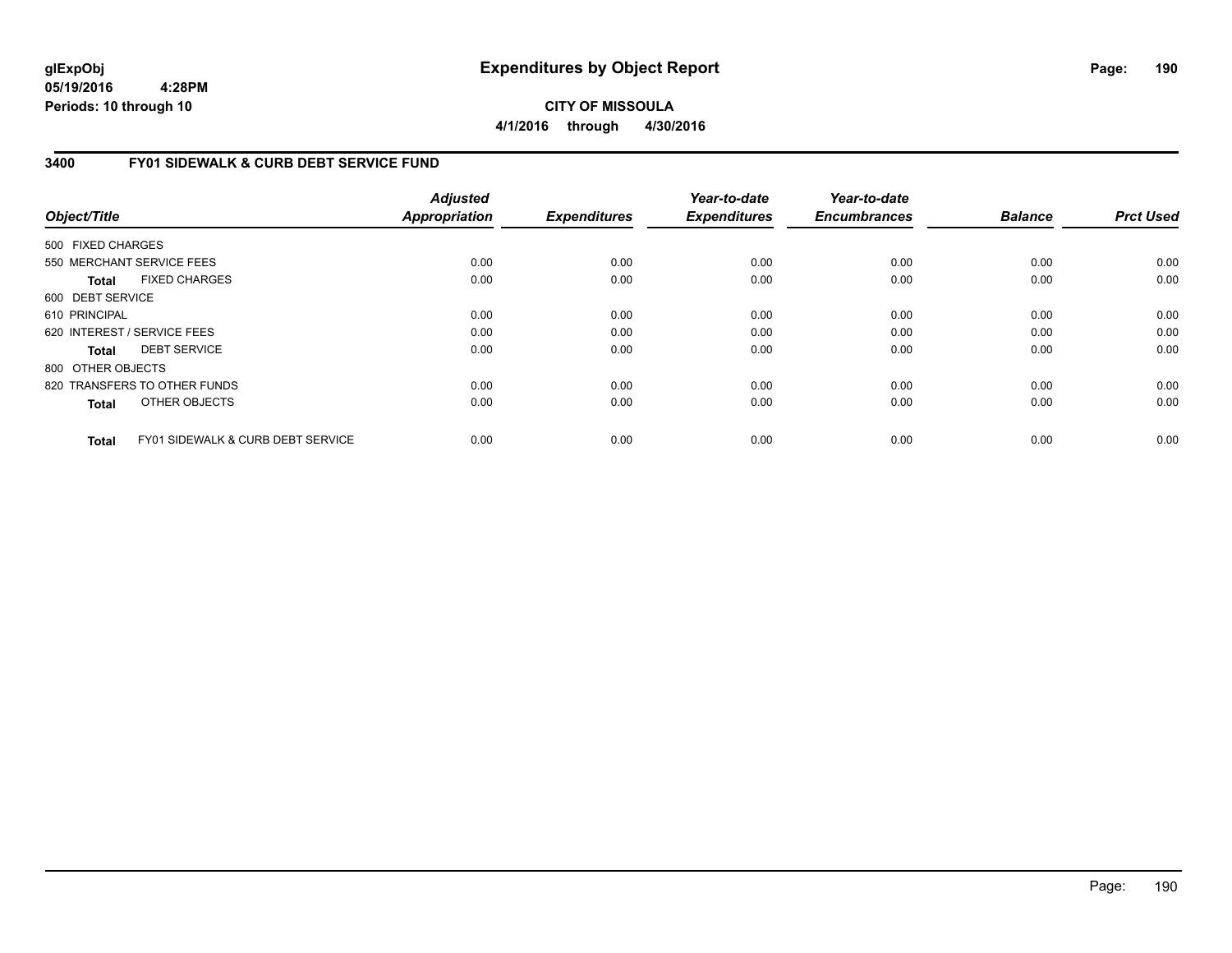# **glExpObj Expenditures by Object Report Page: 191**

**05/19/2016 4:28PM Periods: 10 through 10**

### **CITY OF MISSOULA 4/1/2016 through 4/30/2016**

#### **3410 FY02 SIDEWALK & CURB DEBT SERVICE FUND**

**000 \*\*\* Title Not Found \*\*\***

| Object/Title                     | <b>Adjusted</b><br>Appropriation | <b>Expenditures</b> | Year-to-date<br><b>Expenditures</b> | Year-to-date<br><b>Encumbrances</b> | <b>Balance</b> | <b>Prct Used</b> |
|----------------------------------|----------------------------------|---------------------|-------------------------------------|-------------------------------------|----------------|------------------|
| 800 OTHER OBJECTS                |                                  |                     |                                     |                                     |                |                  |
| 820 TRANSFERS TO OTHER FUNDS     | 0.00                             | 0.00                | 0.00                                | 0.00                                | 0.00           | 0.00             |
| OTHER OBJECTS<br><b>Total</b>    | 0.00                             | 0.00                | 0.00                                | 0.00                                | 0.00           | 0.00             |
| *** Title Not Found ***<br>Total | 0.00                             | 0.00                | 0.00                                | 0.00                                | 0.00           | 0.00             |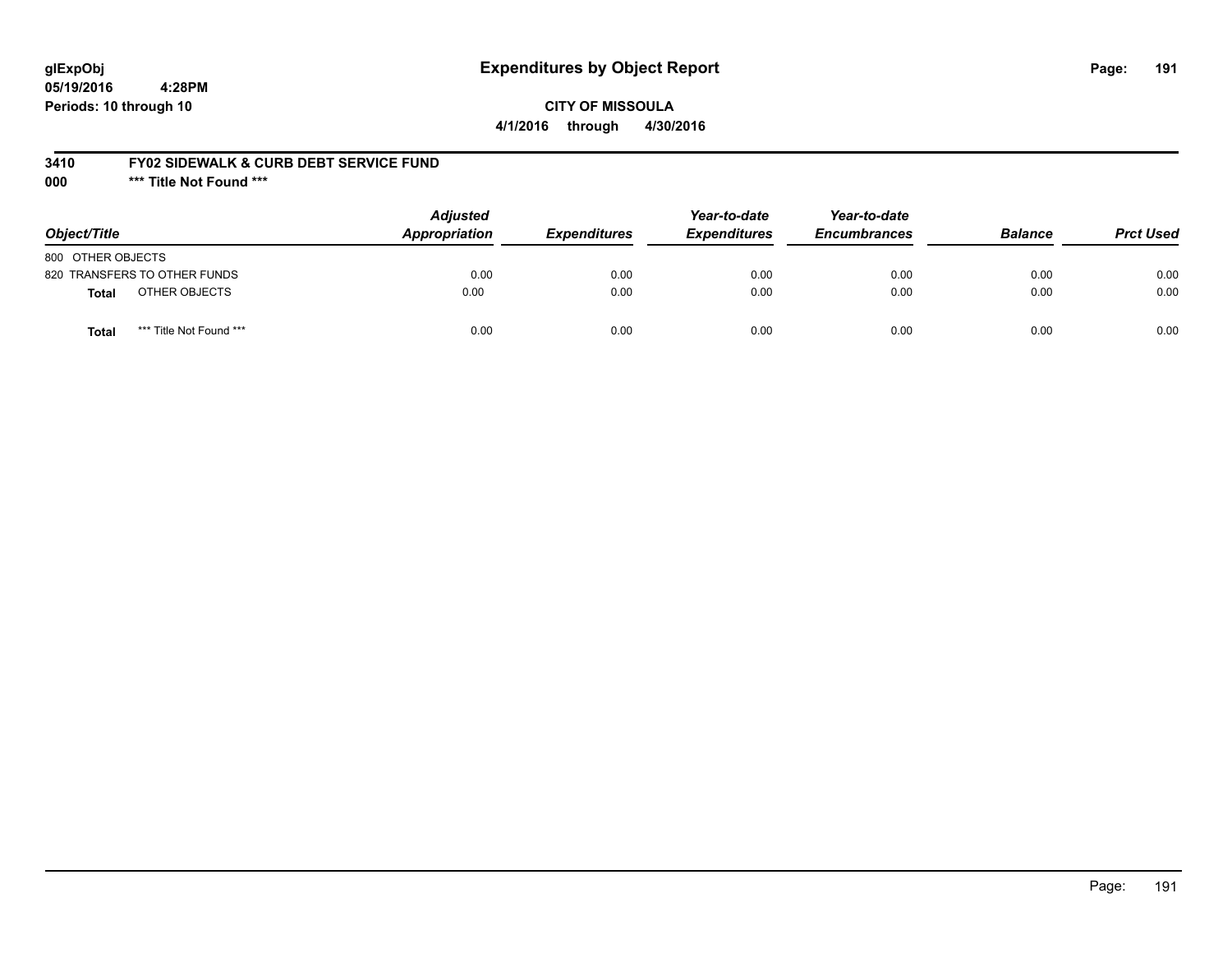#### **3410 FY02 SIDEWALK & CURB DEBT SERVICE FUND**

| Object/Title                        | <b>Adjusted</b><br>Appropriation | <b>Expenditures</b> | Year-to-date<br><b>Expenditures</b> | Year-to-date<br><b>Encumbrances</b> | <b>Balance</b> | <b>Prct Used</b> |
|-------------------------------------|----------------------------------|---------------------|-------------------------------------|-------------------------------------|----------------|------------------|
| 500 FIXED CHARGES                   |                                  |                     |                                     |                                     |                |                  |
| 550 MERCHANT SERVICE FEES           | 0.00                             | 0.00                | 0.00                                | 0.00                                | 0.00           | 0.00             |
| <b>FIXED CHARGES</b><br>Total       | 0.00                             | 0.00                | 0.00                                | 0.00                                | 0.00           | 0.00             |
| 600 DEBT SERVICE                    |                                  |                     |                                     |                                     |                |                  |
| 610 PRINCIPAL                       | 0.00                             | 0.00                | 0.00                                | 0.00                                | 0.00           | 0.00             |
| 620 INTEREST / SERVICE FEES         | 0.00                             | 0.00                | 350.00                              | 0.00                                | $-350.00$      | 0.00             |
| <b>DEBT SERVICE</b><br><b>Total</b> | 0.00                             | 0.00                | 350.00                              | 0.00                                | $-350.00$      | 0.00             |
| NON-DEPARTMENTAL<br><b>Total</b>    | 0.00                             | 0.00                | 350.00                              | 0.00                                | $-350.00$      | 0.00             |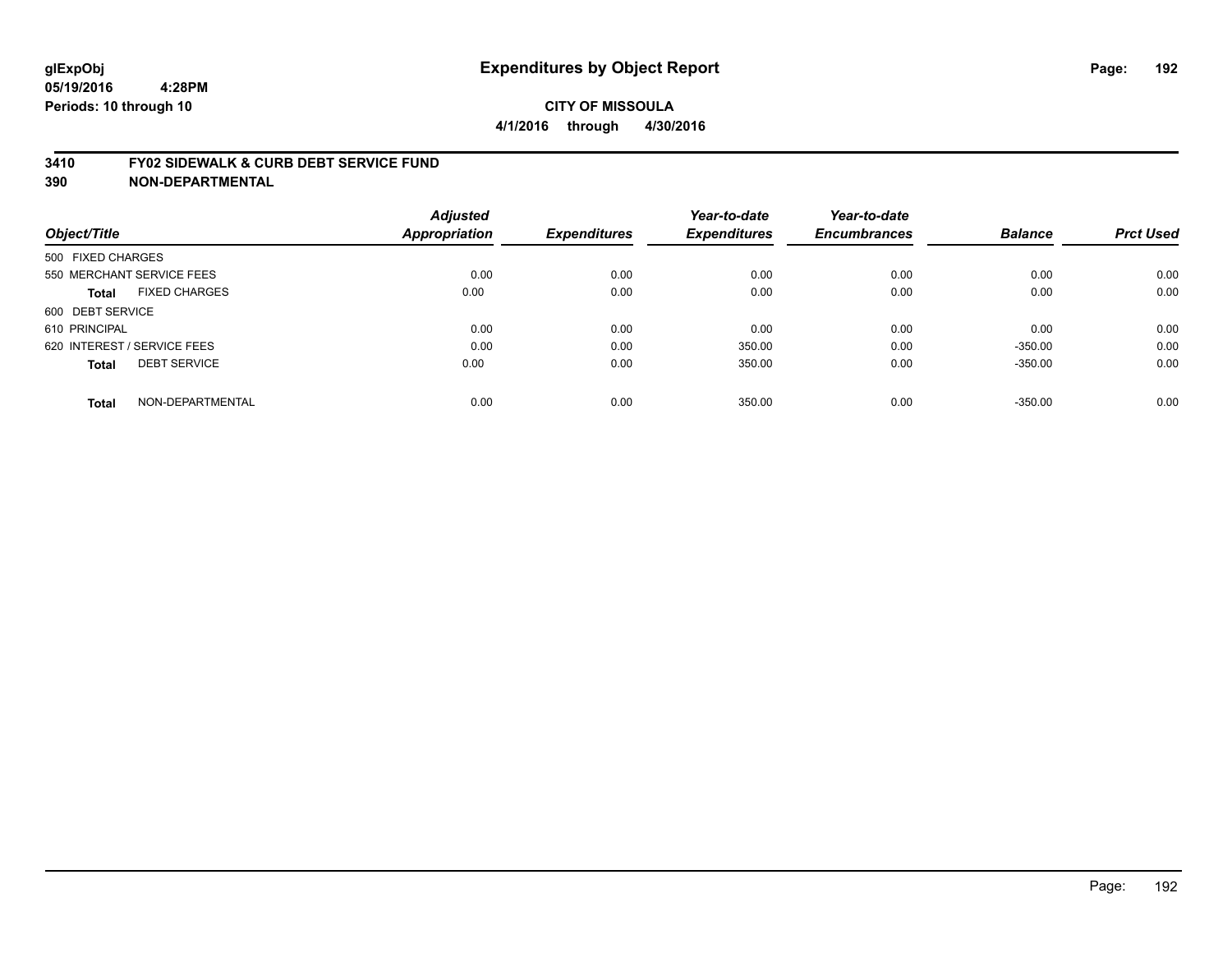**CITY OF MISSOULA 4/1/2016 through 4/30/2016**

# **3410 FY02 SIDEWALK & CURB DEBT SERVICE FUND**

|                   |                                              | <b>Adjusted</b>      |                     | Year-to-date        | Year-to-date        |                |                  |
|-------------------|----------------------------------------------|----------------------|---------------------|---------------------|---------------------|----------------|------------------|
| Object/Title      |                                              | <b>Appropriation</b> | <b>Expenditures</b> | <b>Expenditures</b> | <b>Encumbrances</b> | <b>Balance</b> | <b>Prct Used</b> |
| 500 FIXED CHARGES |                                              |                      |                     |                     |                     |                |                  |
|                   | 550 MERCHANT SERVICE FEES                    | 0.00                 | 0.00                | 0.00                | 0.00                | 0.00           | 0.00             |
| <b>Total</b>      | <b>FIXED CHARGES</b>                         | 0.00                 | 0.00                | 0.00                | 0.00                | 0.00           | 0.00             |
| 600 DEBT SERVICE  |                                              |                      |                     |                     |                     |                |                  |
| 610 PRINCIPAL     |                                              | 0.00                 | 0.00                | 0.00                | 0.00                | 0.00           | 0.00             |
|                   | 620 INTEREST / SERVICE FEES                  | 0.00                 | 0.00                | 350.00              | 0.00                | $-350.00$      | 0.00             |
| <b>Total</b>      | <b>DEBT SERVICE</b>                          | 0.00                 | 0.00                | 350.00              | 0.00                | $-350.00$      | 0.00             |
| 800 OTHER OBJECTS |                                              |                      |                     |                     |                     |                |                  |
|                   | 820 TRANSFERS TO OTHER FUNDS                 | 0.00                 | 0.00                | 0.00                | 0.00                | 0.00           | 0.00             |
| <b>Total</b>      | OTHER OBJECTS                                | 0.00                 | 0.00                | 0.00                | 0.00                | 0.00           | 0.00             |
| <b>Total</b>      | <b>FY02 SIDEWALK &amp; CURB DEBT SERVICE</b> | 0.00                 | 0.00                | 350.00              | 0.00                | $-350.00$      | 0.00             |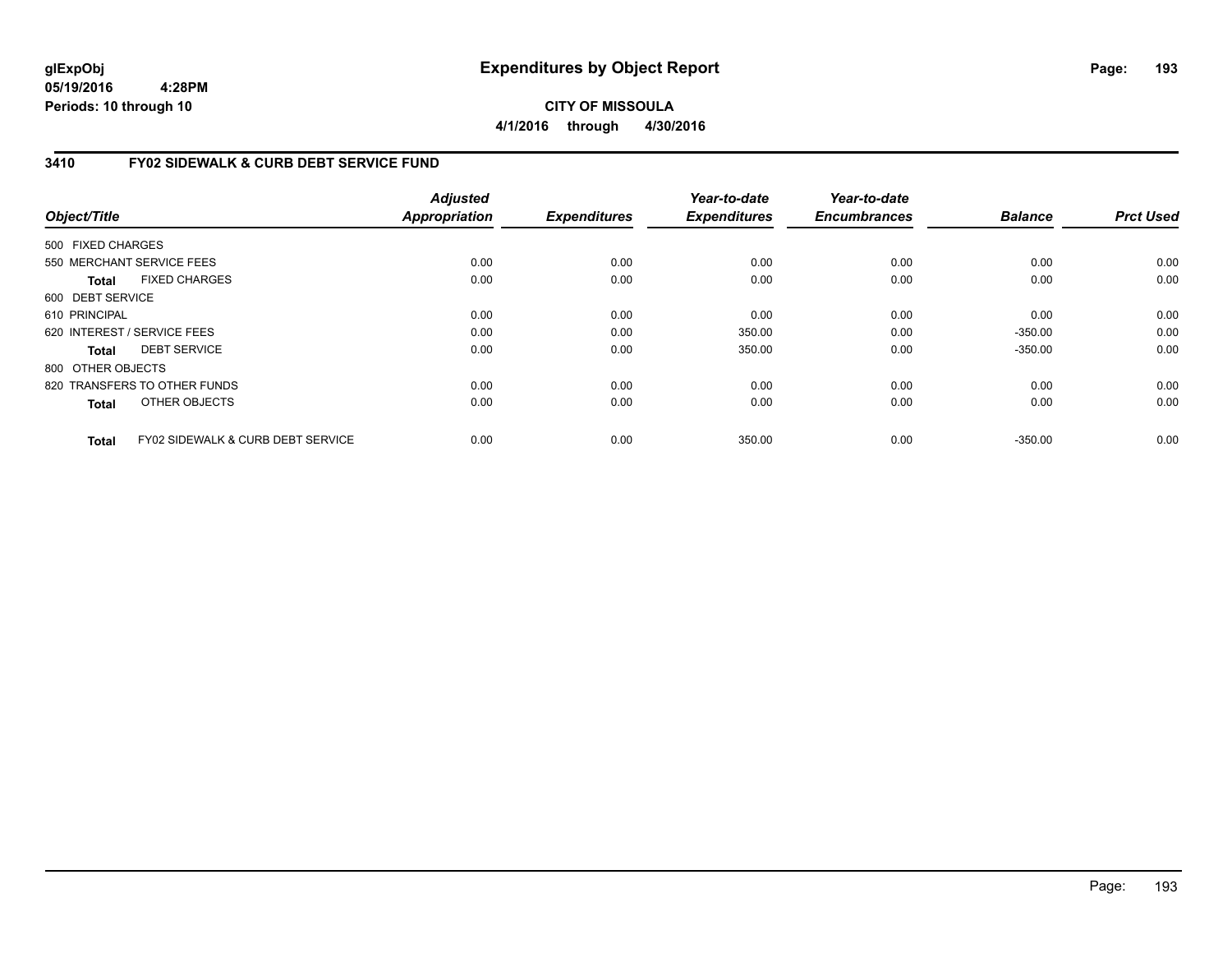#### **3420 FY03 SIDEWALK & CURB DEBT SERVICE**

|                                      | <b>Adjusted</b> |                     | Year-to-date        | Year-to-date        |                |                  |
|--------------------------------------|-----------------|---------------------|---------------------|---------------------|----------------|------------------|
| Object/Title                         | Appropriation   | <b>Expenditures</b> | <b>Expenditures</b> | <b>Encumbrances</b> | <b>Balance</b> | <b>Prct Used</b> |
| 500 FIXED CHARGES                    |                 |                     |                     |                     |                |                  |
| 550 MERCHANT SERVICE FEES            | 0.00            | 0.00                | 0.00                | 0.00                | 0.00           | 0.00             |
| <b>FIXED CHARGES</b><br><b>Total</b> | 0.00            | 0.00                | 0.00                | 0.00                | 0.00           | 0.00             |
| 600 DEBT SERVICE                     |                 |                     |                     |                     |                |                  |
| 610 PRINCIPAL                        | 0.00            | 0.00                | 0.00                | 0.00                | 0.00           | 0.00             |
| 620 INTEREST / SERVICE FEES          | 0.00            | 0.00                | 350.00              | 0.00                | $-350.00$      | 0.00             |
| <b>DEBT SERVICE</b><br><b>Total</b>  | 0.00            | 0.00                | 350.00              | 0.00                | $-350.00$      | 0.00             |
| NON-DEPARTMENTAL<br><b>Total</b>     | 0.00            | 0.00                | 350.00              | 0.00                | $-350.00$      | 0.00             |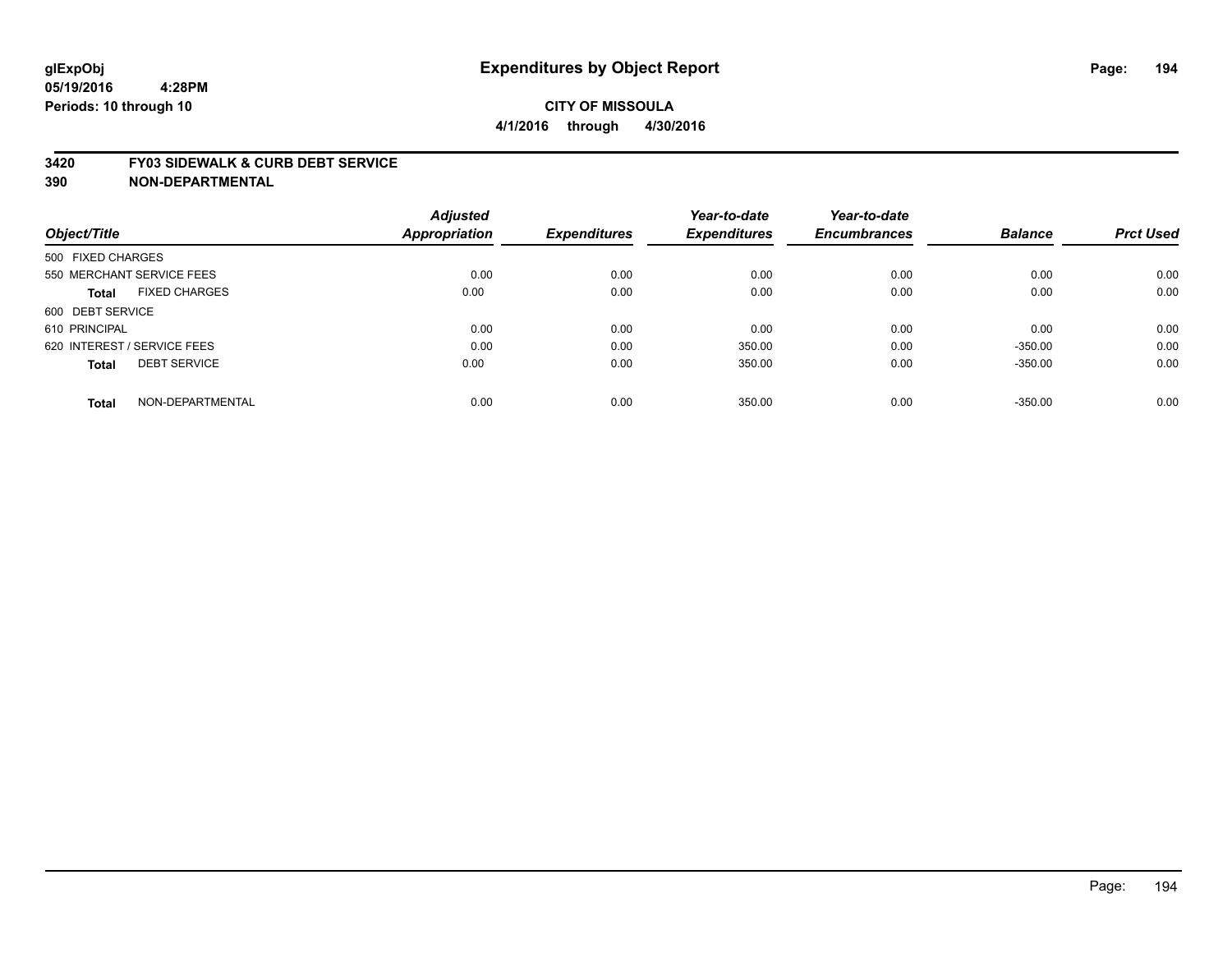**CITY OF MISSOULA 4/1/2016 through 4/30/2016**

### **3420 FY03 SIDEWALK & CURB DEBT SERVICE**

| Object/Title      |                                              | <b>Adjusted</b><br>Appropriation | <b>Expenditures</b> | Year-to-date<br><b>Expenditures</b> | Year-to-date<br><b>Encumbrances</b> | <b>Balance</b> | <b>Prct Used</b> |
|-------------------|----------------------------------------------|----------------------------------|---------------------|-------------------------------------|-------------------------------------|----------------|------------------|
| 500 FIXED CHARGES |                                              |                                  |                     |                                     |                                     |                |                  |
|                   | 550 MERCHANT SERVICE FEES                    | 0.00                             | 0.00                | 0.00                                | 0.00                                | 0.00           | 0.00             |
| <b>Total</b>      | <b>FIXED CHARGES</b>                         | 0.00                             | 0.00                | 0.00                                | 0.00                                | 0.00           | 0.00             |
| 600 DEBT SERVICE  |                                              |                                  |                     |                                     |                                     |                |                  |
| 610 PRINCIPAL     |                                              | 0.00                             | 0.00                | 0.00                                | 0.00                                | 0.00           | 0.00             |
|                   | 620 INTEREST / SERVICE FEES                  | 0.00                             | 0.00                | 350.00                              | 0.00                                | $-350.00$      | 0.00             |
| <b>Total</b>      | <b>DEBT SERVICE</b>                          | 0.00                             | 0.00                | 350.00                              | 0.00                                | $-350.00$      | 0.00             |
| <b>Total</b>      | <b>FY03 SIDEWALK &amp; CURB DEBT SERVICE</b> | 0.00                             | 0.00                | 350.00                              | 0.00                                | $-350.00$      | 0.00             |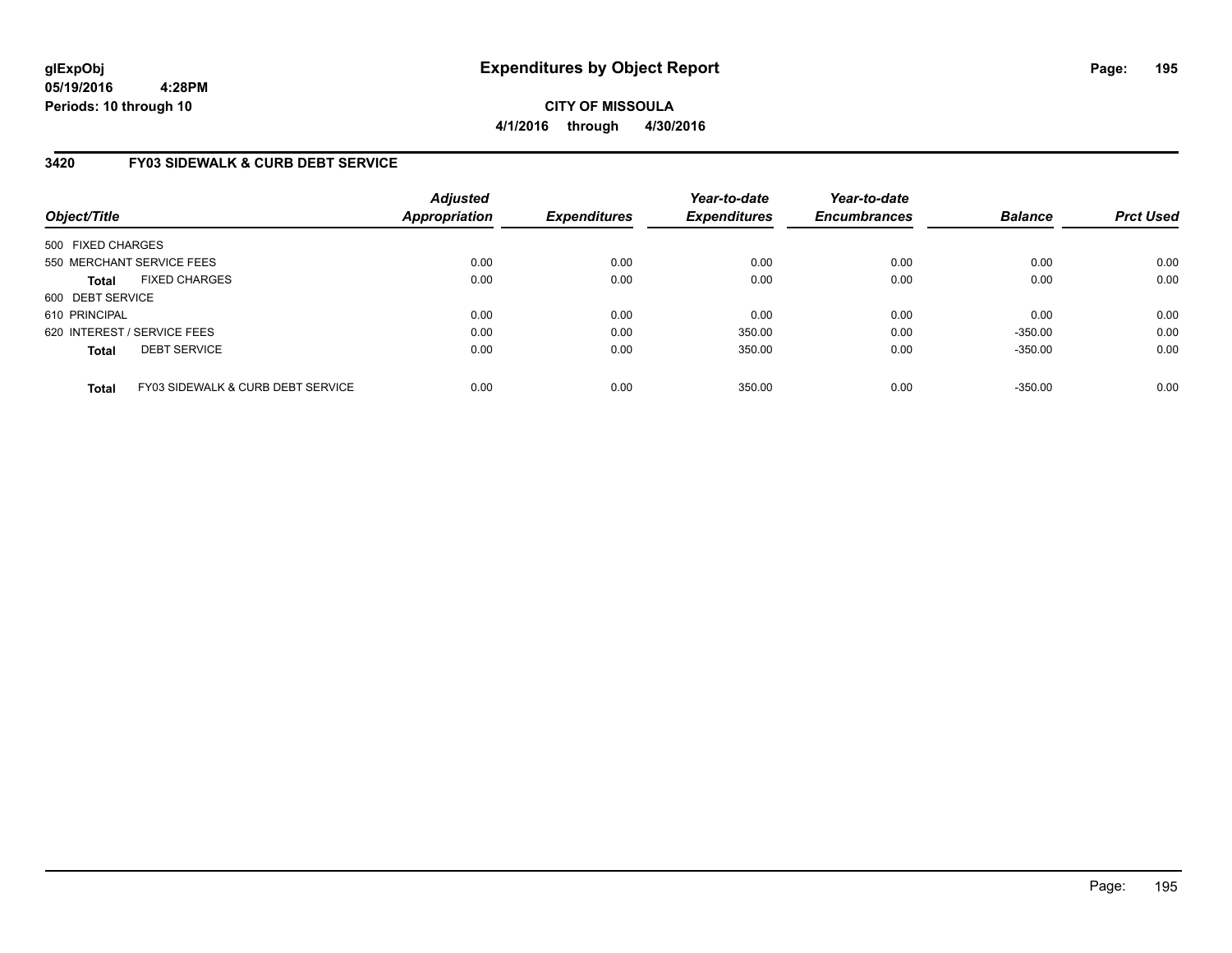#### **3430 FY04 SIDEWALK CURB DEBT SERVICE**

|                                      | <b>Adjusted</b> |                     | Year-to-date        | Year-to-date        |                |                  |
|--------------------------------------|-----------------|---------------------|---------------------|---------------------|----------------|------------------|
| Object/Title                         | Appropriation   | <b>Expenditures</b> | <b>Expenditures</b> | <b>Encumbrances</b> | <b>Balance</b> | <b>Prct Used</b> |
| 500 FIXED CHARGES                    |                 |                     |                     |                     |                |                  |
| 550 MERCHANT SERVICE FEES            | 0.00            | 0.00                | 0.00                | 0.00                | 0.00           | 0.00             |
| <b>FIXED CHARGES</b><br><b>Total</b> | 0.00            | 0.00                | 0.00                | 0.00                | 0.00           | 0.00             |
| 600 DEBT SERVICE                     |                 |                     |                     |                     |                |                  |
| 610 PRINCIPAL                        | 10,000.00       | 0.00                | 0.00                | 0.00                | 10,000.00      | 0.00             |
| 620 INTEREST / SERVICE FEES          | 824.00          | 0.00                | 587.50              | 0.00                | 236.50         | 71.30            |
| <b>DEBT SERVICE</b><br><b>Total</b>  | 10.824.00       | 0.00                | 587.50              | 0.00                | 10,236.50      | 5.43             |
| NON-DEPARTMENTAL<br><b>Total</b>     | 10.824.00       | 0.00                | 587.50              | 0.00                | 10.236.50      | 5.43             |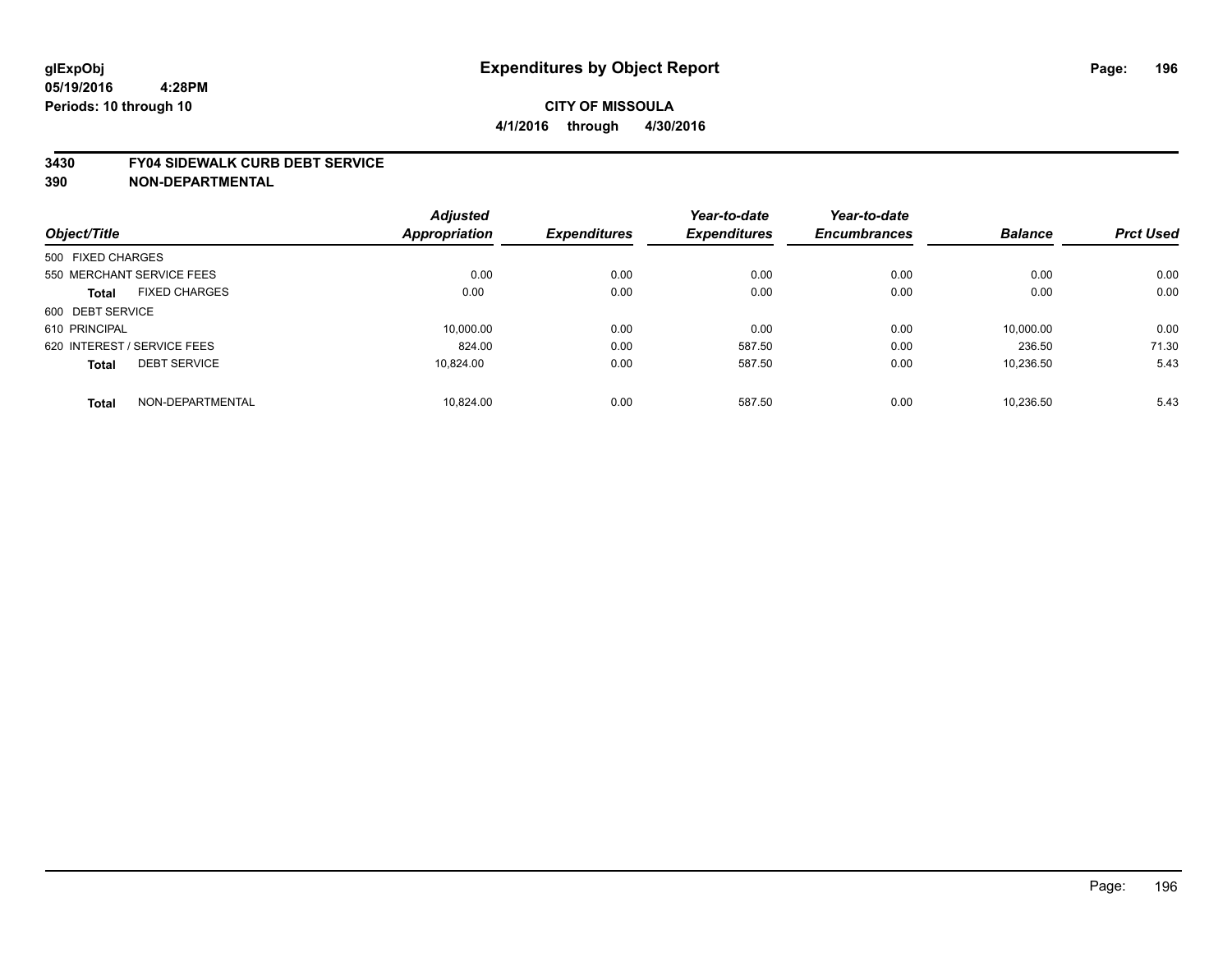# **CITY OF MISSOULA 4/1/2016 through 4/30/2016**

# **3430 FY04 SIDEWALK CURB DEBT SERVICE**

| Object/Title                |                                 | Adjusted<br><b>Appropriation</b> | <b>Expenditures</b> | Year-to-date<br><b>Expenditures</b> | Year-to-date<br><b>Encumbrances</b> | <b>Balance</b> | <b>Prct Used</b> |
|-----------------------------|---------------------------------|----------------------------------|---------------------|-------------------------------------|-------------------------------------|----------------|------------------|
| 500 FIXED CHARGES           |                                 |                                  |                     |                                     |                                     |                |                  |
|                             | 550 MERCHANT SERVICE FEES       | 0.00                             | 0.00                | 0.00                                | 0.00                                | 0.00           | 0.00             |
| <b>Total</b>                | <b>FIXED CHARGES</b>            | 0.00                             | 0.00                | 0.00                                | 0.00                                | 0.00           | 0.00             |
| 600 DEBT SERVICE            |                                 |                                  |                     |                                     |                                     |                |                  |
| 610 PRINCIPAL               |                                 | 10.000.00                        | 0.00                | 0.00                                | 0.00                                | 10,000.00      | 0.00             |
| 620 INTEREST / SERVICE FEES |                                 | 824.00                           | 0.00                | 587.50                              | 0.00                                | 236.50         | 71.30            |
| <b>Total</b>                | <b>DEBT SERVICE</b>             | 10.824.00                        | 0.00                | 587.50                              | 0.00                                | 10.236.50      | 5.43             |
| <b>Total</b>                | FY04 SIDEWALK CURB DEBT SERVICE | 10.824.00                        | 0.00                | 587.50                              | 0.00                                | 10.236.50      | 5.43             |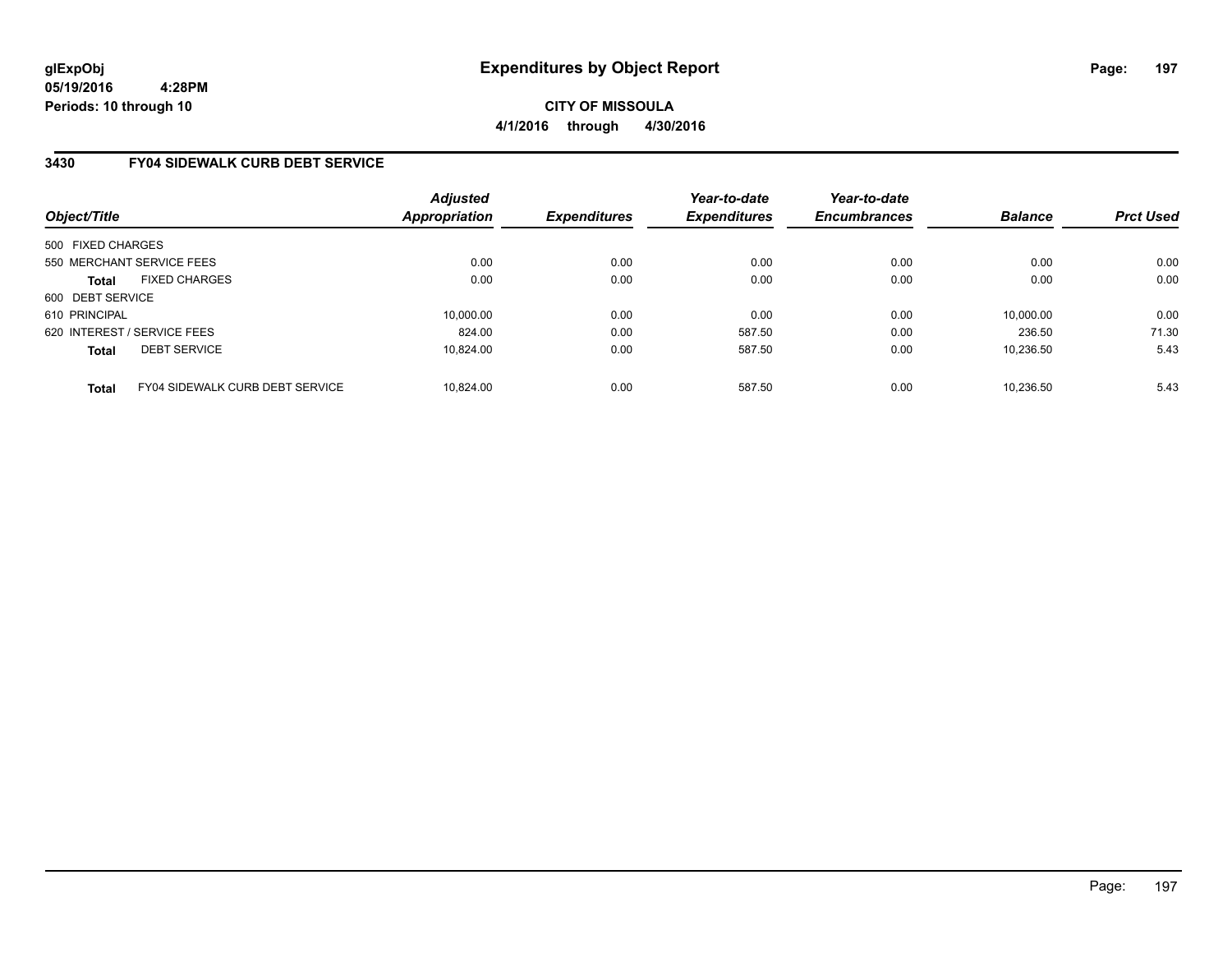**3440 FY 05 SIDEWALK AND CURB**

|                   |                             | <b>Adjusted</b>      |                     | Year-to-date        | Year-to-date        |                |                  |
|-------------------|-----------------------------|----------------------|---------------------|---------------------|---------------------|----------------|------------------|
| Object/Title      |                             | <b>Appropriation</b> | <b>Expenditures</b> | <b>Expenditures</b> | <b>Encumbrances</b> | <b>Balance</b> | <b>Prct Used</b> |
| 500 FIXED CHARGES |                             |                      |                     |                     |                     |                |                  |
|                   | 550 MERCHANT SERVICE FEES   | 0.00                 | 0.00                | 0.00                | 0.00                | 0.00           | 0.00             |
| <b>Total</b>      | <b>FIXED CHARGES</b>        | 0.00                 | 0.00                | 0.00                | 0.00                | 0.00           | 0.00             |
| 600 DEBT SERVICE  |                             |                      |                     |                     |                     |                |                  |
| 610 PRINCIPAL     |                             | 35,000.00            | 0.00                | 0.00                | 0.00                | 35.000.00      | 0.00             |
|                   | 620 INTEREST / SERVICE FEES | 3.588.00             | 0.00                | 1,968.75            | 0.00                | 1.619.25       | 54.87            |
| <b>Total</b>      | <b>DEBT SERVICE</b>         | 38.588.00            | 0.00                | 1,968.75            | 0.00                | 36.619.25      | 5.10             |
| <b>Total</b>      | NON-DEPARTMENTAL            | 38.588.00            | 0.00                | 1.968.75            | 0.00                | 36.619.25      | 5.10             |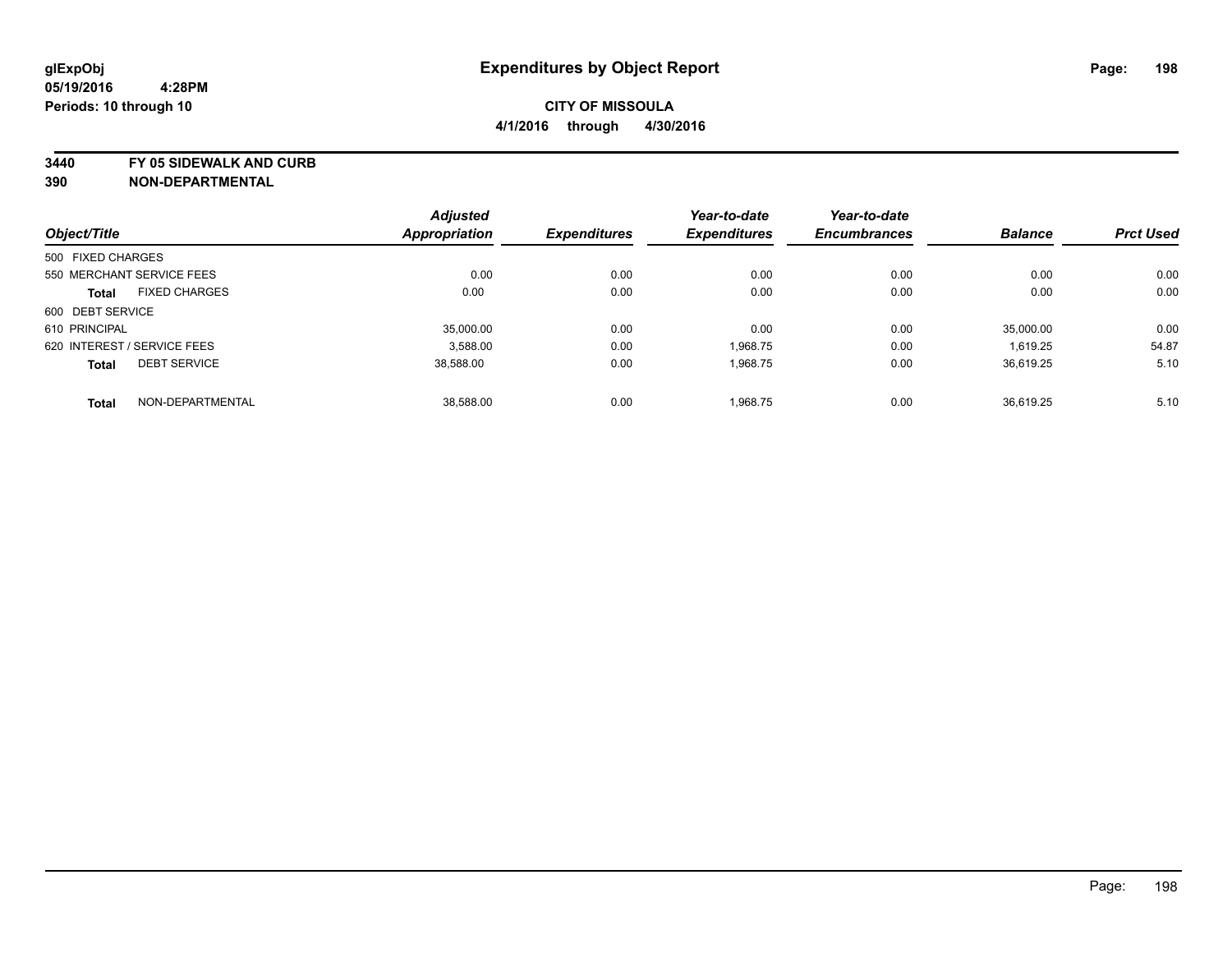### **3440 FY 05 SIDEWALK AND CURB**

| Object/Title                            | <b>Adjusted</b><br><b>Appropriation</b> | <b>Expenditures</b> | Year-to-date<br><b>Expenditures</b> | Year-to-date<br><b>Encumbrances</b> | <b>Balance</b> | <b>Prct Used</b> |
|-----------------------------------------|-----------------------------------------|---------------------|-------------------------------------|-------------------------------------|----------------|------------------|
| 500 FIXED CHARGES                       |                                         |                     |                                     |                                     |                |                  |
| 550 MERCHANT SERVICE FEES               | 0.00                                    | 0.00                | 0.00                                | 0.00                                | 0.00           | 0.00             |
| <b>FIXED CHARGES</b><br><b>Total</b>    | 0.00                                    | 0.00                | 0.00                                | 0.00                                | 0.00           | 0.00             |
| 600 DEBT SERVICE                        |                                         |                     |                                     |                                     |                |                  |
| 610 PRINCIPAL                           | 35,000.00                               | 0.00                | 0.00                                | 0.00                                | 35.000.00      | 0.00             |
| 620 INTEREST / SERVICE FEES             | 3,588.00                                | 0.00                | 1,968.75                            | 0.00                                | 1.619.25       | 54.87            |
| <b>DEBT SERVICE</b><br><b>Total</b>     | 38.588.00                               | 0.00                | 1,968.75                            | 0.00                                | 36.619.25      | 5.10             |
| FY 05 SIDEWALK AND CURB<br><b>Total</b> | 38,588.00                               | 0.00                | 1.968.75                            | 0.00                                | 36.619.25      | 5.10             |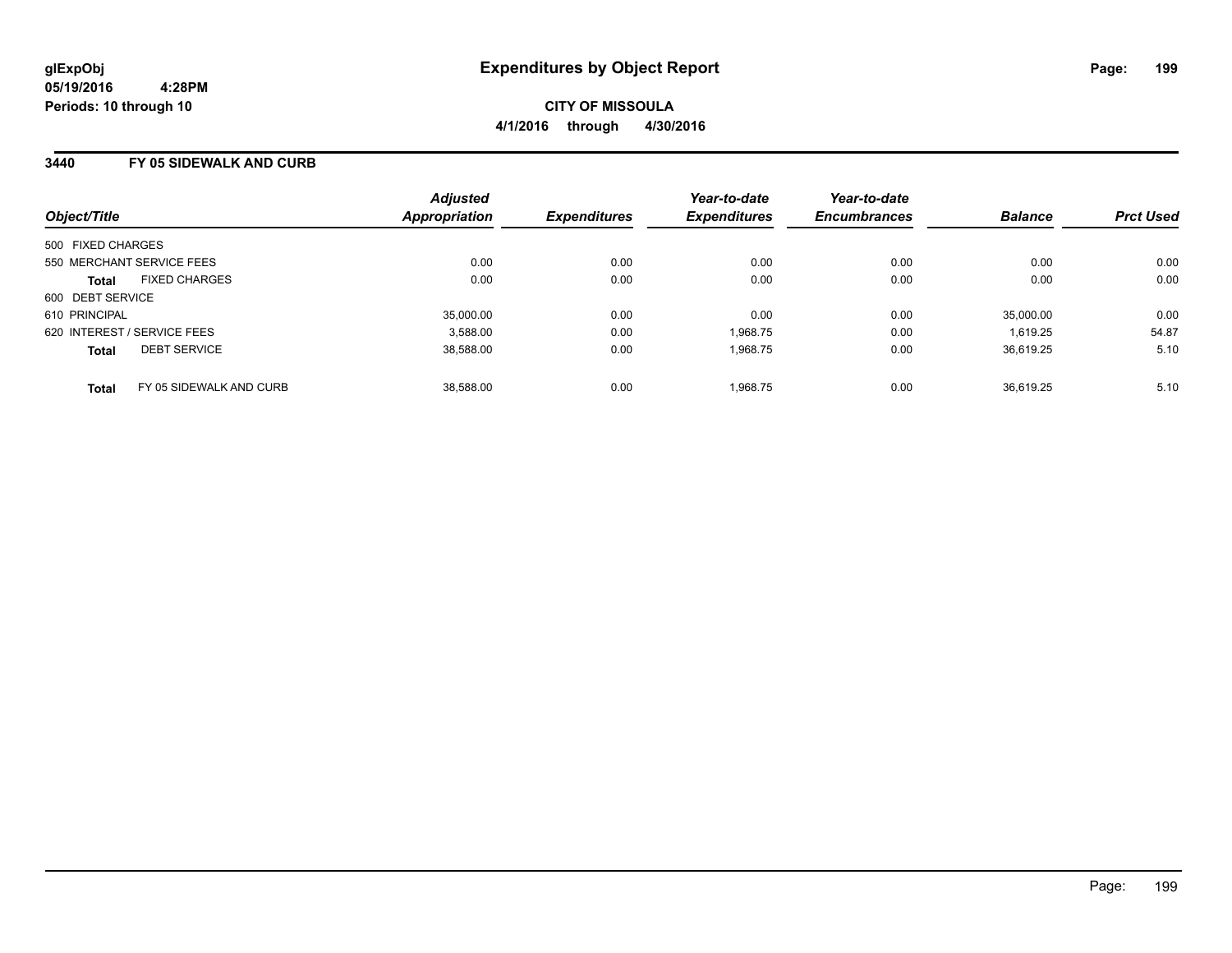**3450 FY 06 SIDEWALK AND CURB**

|                   |                             | <b>Adjusted</b>      |                     | Year-to-date        | Year-to-date        |                |                  |
|-------------------|-----------------------------|----------------------|---------------------|---------------------|---------------------|----------------|------------------|
| Object/Title      |                             | <b>Appropriation</b> | <b>Expenditures</b> | <b>Expenditures</b> | <b>Encumbrances</b> | <b>Balance</b> | <b>Prct Used</b> |
| 500 FIXED CHARGES |                             |                      |                     |                     |                     |                |                  |
|                   | 550 MERCHANT SERVICE FEES   | 0.00                 | 0.00                | 0.00                | 0.00                | 0.00           | 0.00             |
| <b>Total</b>      | <b>FIXED CHARGES</b>        | 0.00                 | 0.00                | 0.00                | 0.00                | 0.00           | 0.00             |
| 600 DEBT SERVICE  |                             |                      |                     |                     |                     |                |                  |
| 610 PRINCIPAL     |                             | 25,000.00            | 0.00                | 0.00                | 0.00                | 25.000.00      | 0.00             |
|                   | 620 INTEREST / SERVICE FEES | 3.537.00             | 0.00                | 1,593.75            | 0.00                | 1,943.25       | 45.06            |
| <b>Total</b>      | <b>DEBT SERVICE</b>         | 28.537.00            | 0.00                | 1,593.75            | 0.00                | 26,943.25      | 5.58             |
| <b>Total</b>      | NON-DEPARTMENTAL            | 28.537.00            | 0.00                | 1,593.75            | 0.00                | 26.943.25      | 5.58             |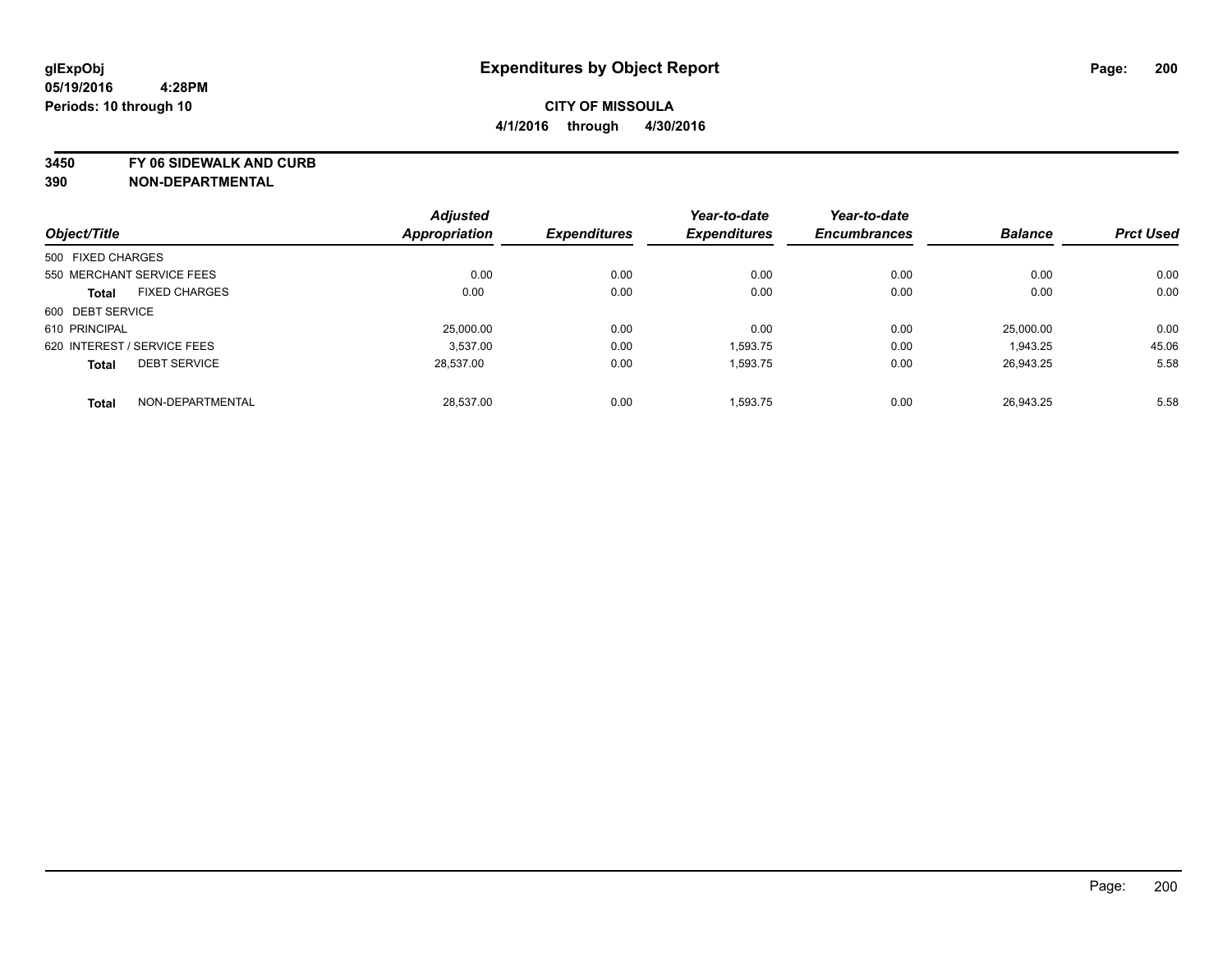### **3450 FY 06 SIDEWALK AND CURB**

| Object/Title                            | <b>Adjusted</b><br>Appropriation | <b>Expenditures</b> | Year-to-date<br><b>Expenditures</b> | Year-to-date<br><b>Encumbrances</b> | <b>Balance</b> | <b>Prct Used</b> |
|-----------------------------------------|----------------------------------|---------------------|-------------------------------------|-------------------------------------|----------------|------------------|
|                                         |                                  |                     |                                     |                                     |                |                  |
| 500 FIXED CHARGES                       |                                  |                     |                                     |                                     |                |                  |
| 550 MERCHANT SERVICE FEES               | 0.00                             | 0.00                | 0.00                                | 0.00                                | 0.00           | 0.00             |
| <b>FIXED CHARGES</b><br><b>Total</b>    | 0.00                             | 0.00                | 0.00                                | 0.00                                | 0.00           | 0.00             |
| 600 DEBT SERVICE                        |                                  |                     |                                     |                                     |                |                  |
| 610 PRINCIPAL                           | 25,000.00                        | 0.00                | 0.00                                | 0.00                                | 25,000.00      | 0.00             |
| 620 INTEREST / SERVICE FEES             | 3.537.00                         | 0.00                | 1.593.75                            | 0.00                                | 1.943.25       | 45.06            |
| <b>DEBT SERVICE</b><br><b>Total</b>     | 28.537.00                        | 0.00                | 1.593.75                            | 0.00                                | 26.943.25      | 5.58             |
| FY 06 SIDEWALK AND CURB<br><b>Total</b> | 28.537.00                        | 0.00                | 1,593.75                            | 0.00                                | 26.943.25      | 5.58             |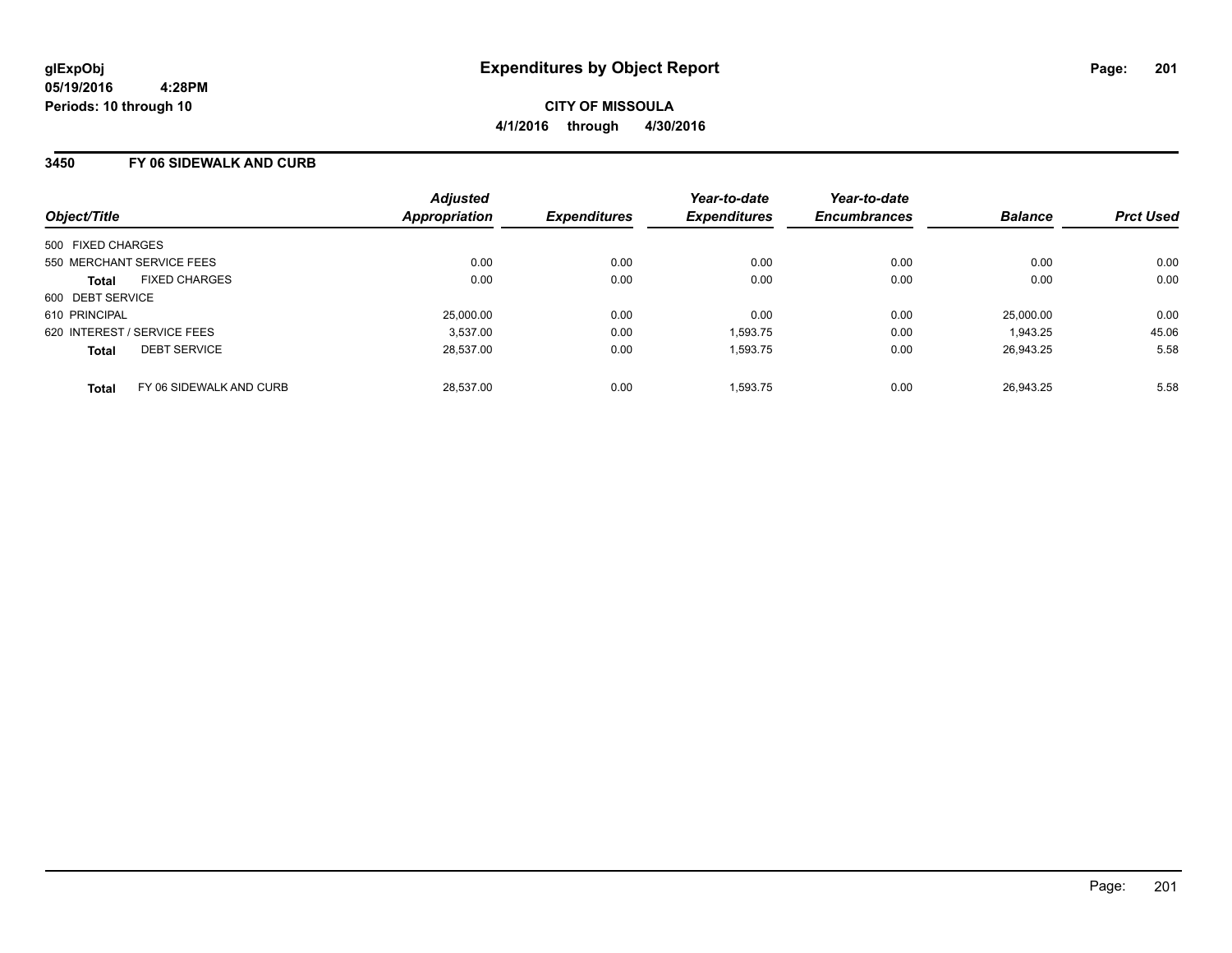#### **3460 FY07 SIDEWALK AND CURB DEBT**

|                             |                      | <b>Adjusted</b> |                     | Year-to-date        | Year-to-date        |                |                  |
|-----------------------------|----------------------|-----------------|---------------------|---------------------|---------------------|----------------|------------------|
| Object/Title                |                      | Appropriation   | <b>Expenditures</b> | <b>Expenditures</b> | <b>Encumbrances</b> | <b>Balance</b> | <b>Prct Used</b> |
| 500 FIXED CHARGES           |                      |                 |                     |                     |                     |                |                  |
| 550 MERCHANT SERVICE FEES   |                      | 0.00            | 0.00                | 0.00                | 0.00                | 0.00           | 0.00             |
| <b>Total</b>                | <b>FIXED CHARGES</b> | 0.00            | 0.00                | 0.00                | 0.00                | 0.00           | 0.00             |
| 600 DEBT SERVICE            |                      |                 |                     |                     |                     |                |                  |
| 610 PRINCIPAL               |                      | 45,000.00       | 0.00                | 0.00                | 0.00                | 45,000.00      | 0.00             |
| 620 INTEREST / SERVICE FEES |                      | 13.810.00       | 0.00                | 7.080.00            | 0.00                | 6,730.00       | 51.27            |
| <b>Total</b>                | <b>DEBT SERVICE</b>  | 58.810.00       | 0.00                | 7.080.00            | 0.00                | 51,730.00      | 12.04            |
| <b>Total</b>                | NON-DEPARTMENTAL     | 58.810.00       | 0.00                | 7.080.00            | 0.00                | 51.730.00      | 12.04            |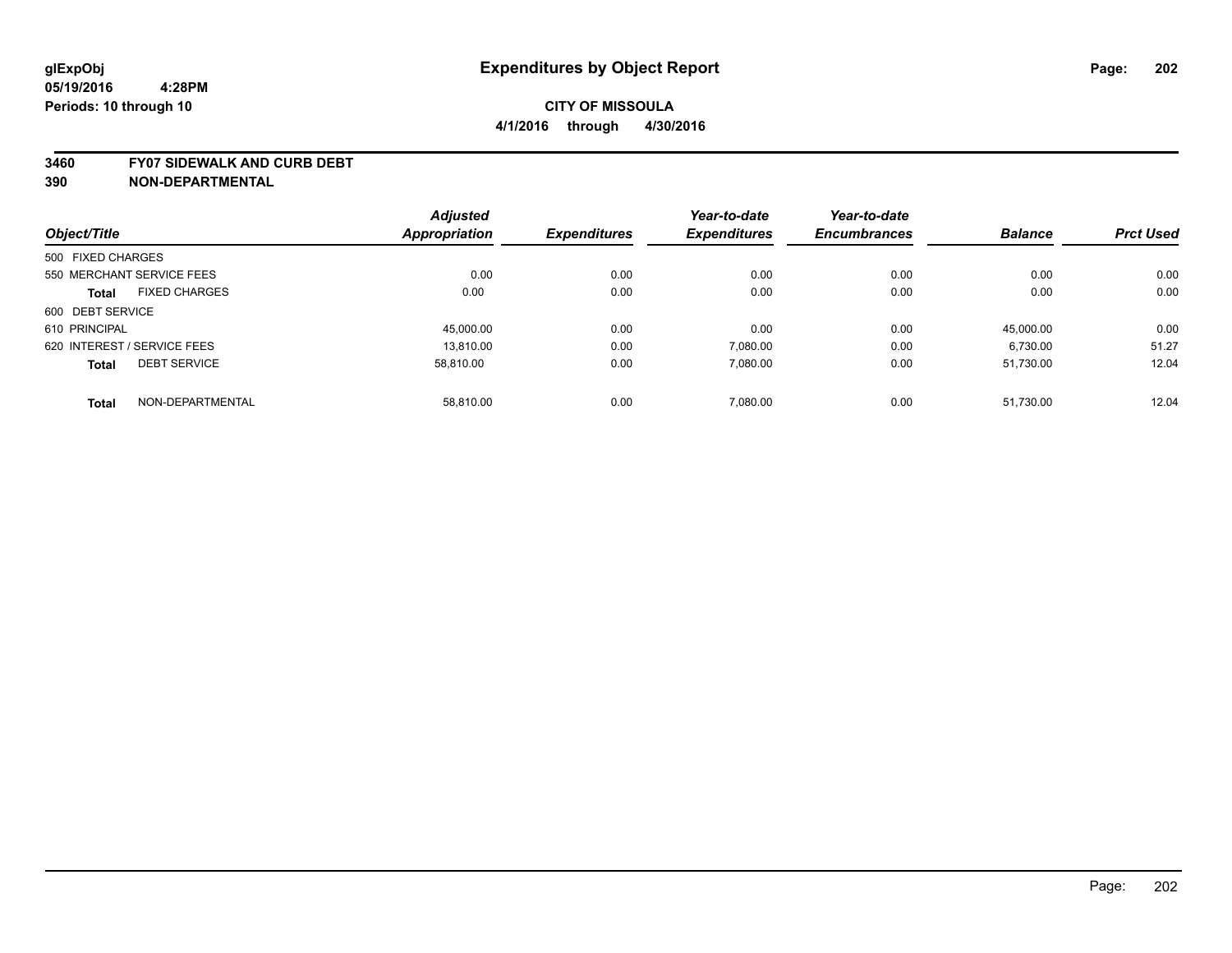### **3460 FY07 SIDEWALK AND CURB DEBT**

| Object/Title                                | <b>Adjusted</b><br>Appropriation | <b>Expenditures</b> | Year-to-date<br><b>Expenditures</b> | Year-to-date<br><b>Encumbrances</b> | <b>Balance</b> | <b>Prct Used</b> |
|---------------------------------------------|----------------------------------|---------------------|-------------------------------------|-------------------------------------|----------------|------------------|
| 500 FIXED CHARGES                           |                                  |                     |                                     |                                     |                |                  |
| 550 MERCHANT SERVICE FEES                   | 0.00                             | 0.00                | 0.00                                | 0.00                                | 0.00           | 0.00             |
| <b>FIXED CHARGES</b><br><b>Total</b>        | 0.00                             | 0.00                | 0.00                                | 0.00                                | 0.00           | 0.00             |
| 600 DEBT SERVICE                            |                                  |                     |                                     |                                     |                |                  |
| 610 PRINCIPAL                               | 45,000.00                        | 0.00                | 0.00                                | 0.00                                | 45.000.00      | 0.00             |
| 620 INTEREST / SERVICE FEES                 | 13.810.00                        | 0.00                | 7,080.00                            | 0.00                                | 6,730.00       | 51.27            |
| <b>DEBT SERVICE</b><br><b>Total</b>         | 58.810.00                        | 0.00                | 7.080.00                            | 0.00                                | 51.730.00      | 12.04            |
| FY07 SIDEWALK AND CURB DEBT<br><b>Total</b> | 58.810.00                        | 0.00                | 7.080.00                            | 0.00                                | 51.730.00      | 12.04            |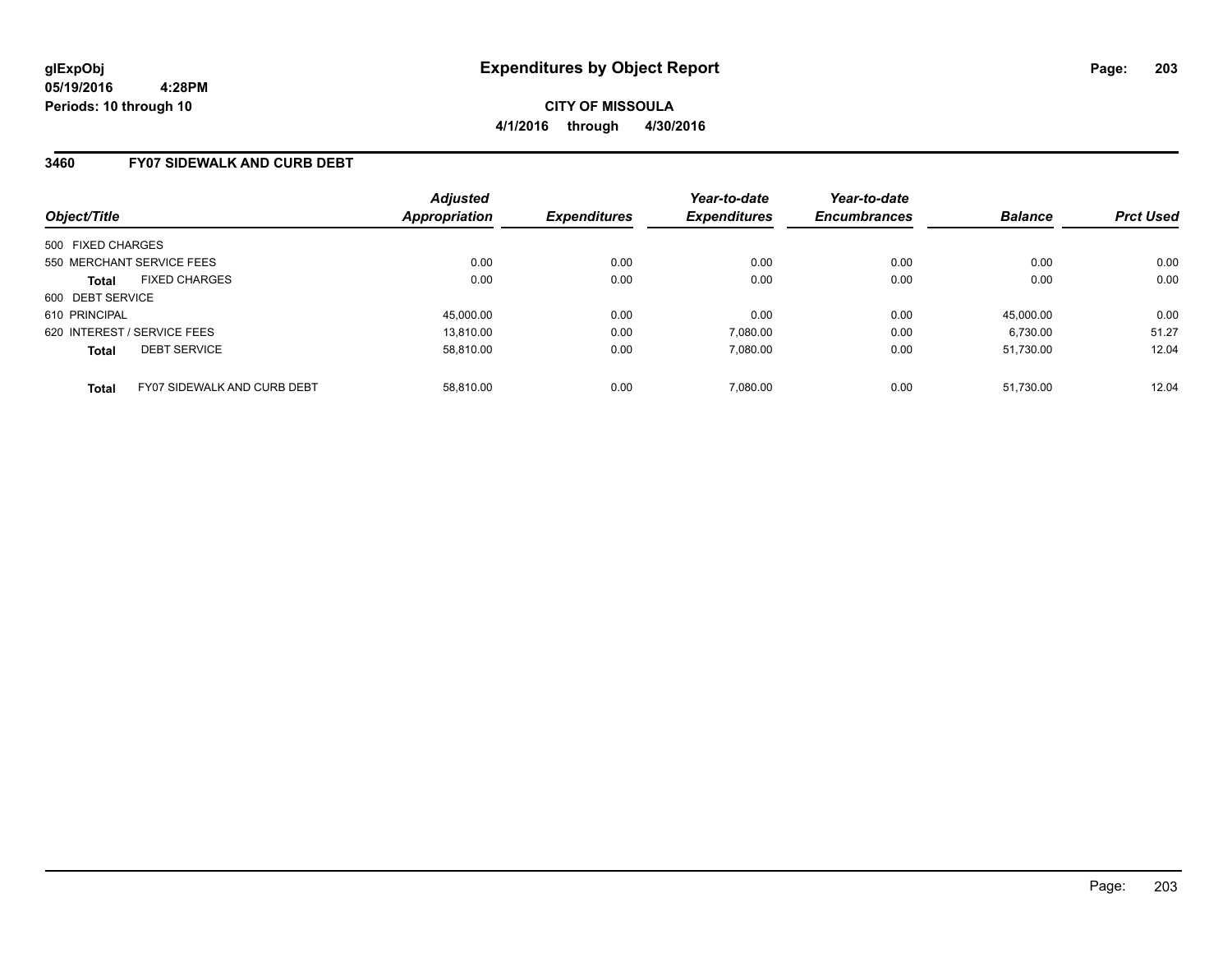#### **3461 SERIES 2008A SIDEWALK AND CURB**

#### **280 PUBLIC WORKS OPERATIONS**

| Object/Title                            | <b>Adjusted</b><br><b>Appropriation</b> | <b>Expenditures</b> | Year-to-date<br><b>Expenditures</b> | Year-to-date<br><b>Encumbrances</b> | <b>Balance</b> | <b>Prct Used</b> |
|-----------------------------------------|-----------------------------------------|---------------------|-------------------------------------|-------------------------------------|----------------|------------------|
| 500 FIXED CHARGES                       |                                         |                     |                                     |                                     |                |                  |
| 550 MERCHANT SERVICE FEES               | 0.00                                    | 0.00                | 0.00                                | 0.00                                | 0.00           | 0.00             |
| <b>FIXED CHARGES</b><br><b>Total</b>    | 0.00                                    | 0.00                | 0.00                                | 0.00                                | 0.00           | 0.00             |
| 800 OTHER OBJECTS                       |                                         |                     |                                     |                                     |                |                  |
| 820 TRANSFERS TO OTHER FUNDS            | 0.00                                    | 0.00                | 0.00                                | 0.00                                | 0.00           | 0.00             |
| OTHER OBJECTS<br><b>Total</b>           | 0.00                                    | 0.00                | 0.00                                | 0.00                                | 0.00           | 0.00             |
| PUBLIC WORKS OPERATIONS<br><b>Total</b> | 0.00                                    | 0.00                | 0.00                                | 0.00                                | 0.00           | 0.00             |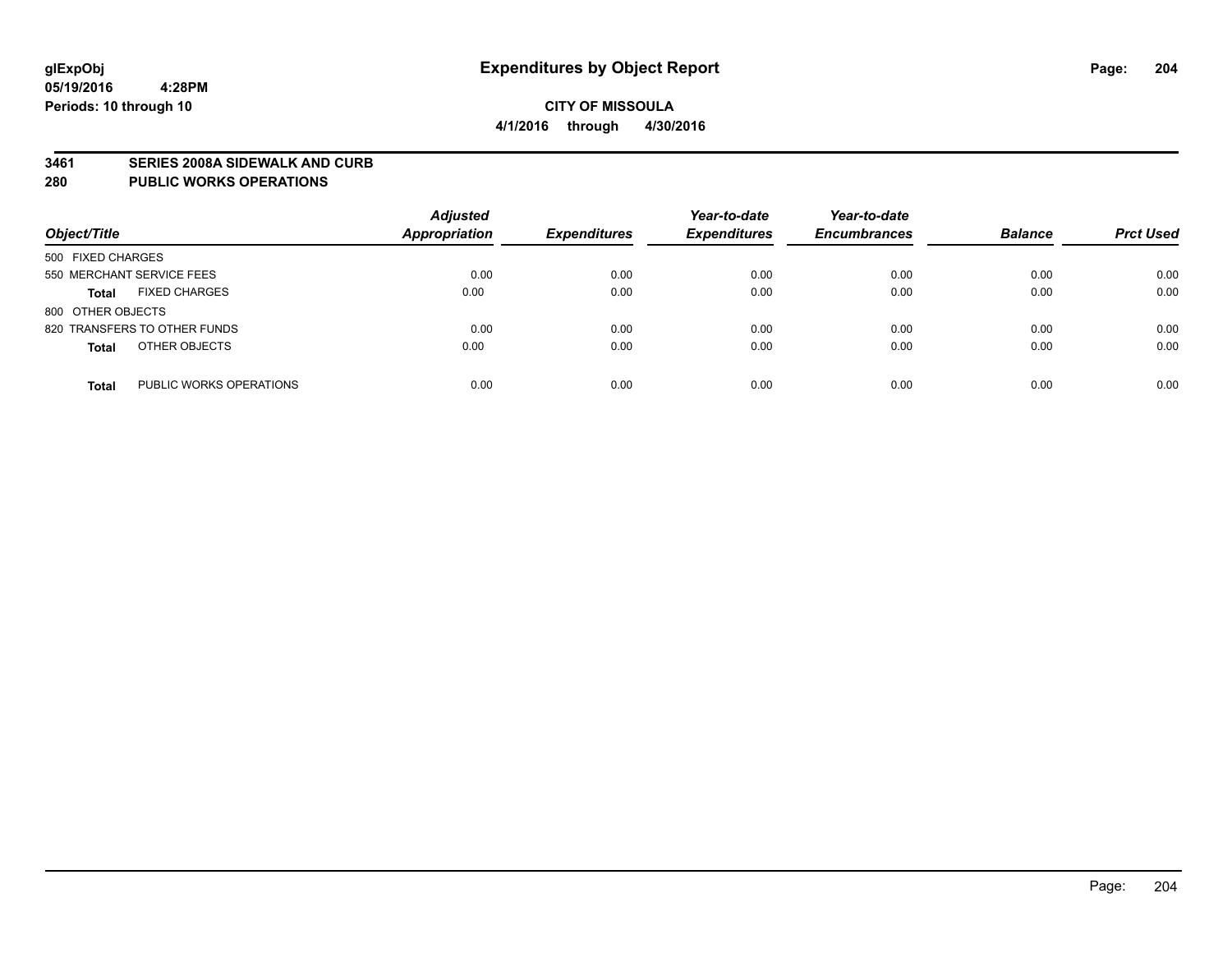#### **3461 SERIES 2008A SIDEWALK AND CURB**

| Object/Title                         | <b>Adjusted</b><br><b>Appropriation</b> | <b>Expenditures</b> | Year-to-date<br><b>Expenditures</b> | Year-to-date<br><b>Encumbrances</b> | <b>Balance</b> | <b>Prct Used</b> |
|--------------------------------------|-----------------------------------------|---------------------|-------------------------------------|-------------------------------------|----------------|------------------|
|                                      |                                         |                     |                                     |                                     |                |                  |
| 500 FIXED CHARGES                    |                                         |                     |                                     |                                     |                |                  |
| 550 MERCHANT SERVICE FEES            | 0.00                                    | 0.00                | 0.00                                | 0.00                                | 0.00           | 0.00             |
| <b>FIXED CHARGES</b><br><b>Total</b> | 0.00                                    | 0.00                | 0.00                                | 0.00                                | 0.00           | 0.00             |
| 600 DEBT SERVICE                     |                                         |                     |                                     |                                     |                |                  |
| 610 PRINCIPAL                        | 50,000.00                               | 0.00                | 0.00                                | 0.00                                | 50,000.00      | 0.00             |
| 620 INTEREST / SERVICE FEES          | 10.213.00                               | 0.00                | 4.931.25                            | 0.00                                | 5.281.75       | 48.28            |
| <b>DEBT SERVICE</b><br><b>Total</b>  | 60,213.00                               | 0.00                | 4,931.25                            | 0.00                                | 55,281.75      | 8.19             |
| 800 OTHER OBJECTS                    |                                         |                     |                                     |                                     |                |                  |
| 820 TRANSFERS TO OTHER FUNDS         | 0.00                                    | 0.00                | 0.00                                | 0.00                                | 0.00           | 0.00             |
| OTHER OBJECTS<br><b>Total</b>        | 0.00                                    | 0.00                | 0.00                                | 0.00                                | 0.00           | 0.00             |
| NON-DEPARTMENTAL<br><b>Total</b>     | 60,213.00                               | 0.00                | 4,931.25                            | 0.00                                | 55,281.75      | 8.19             |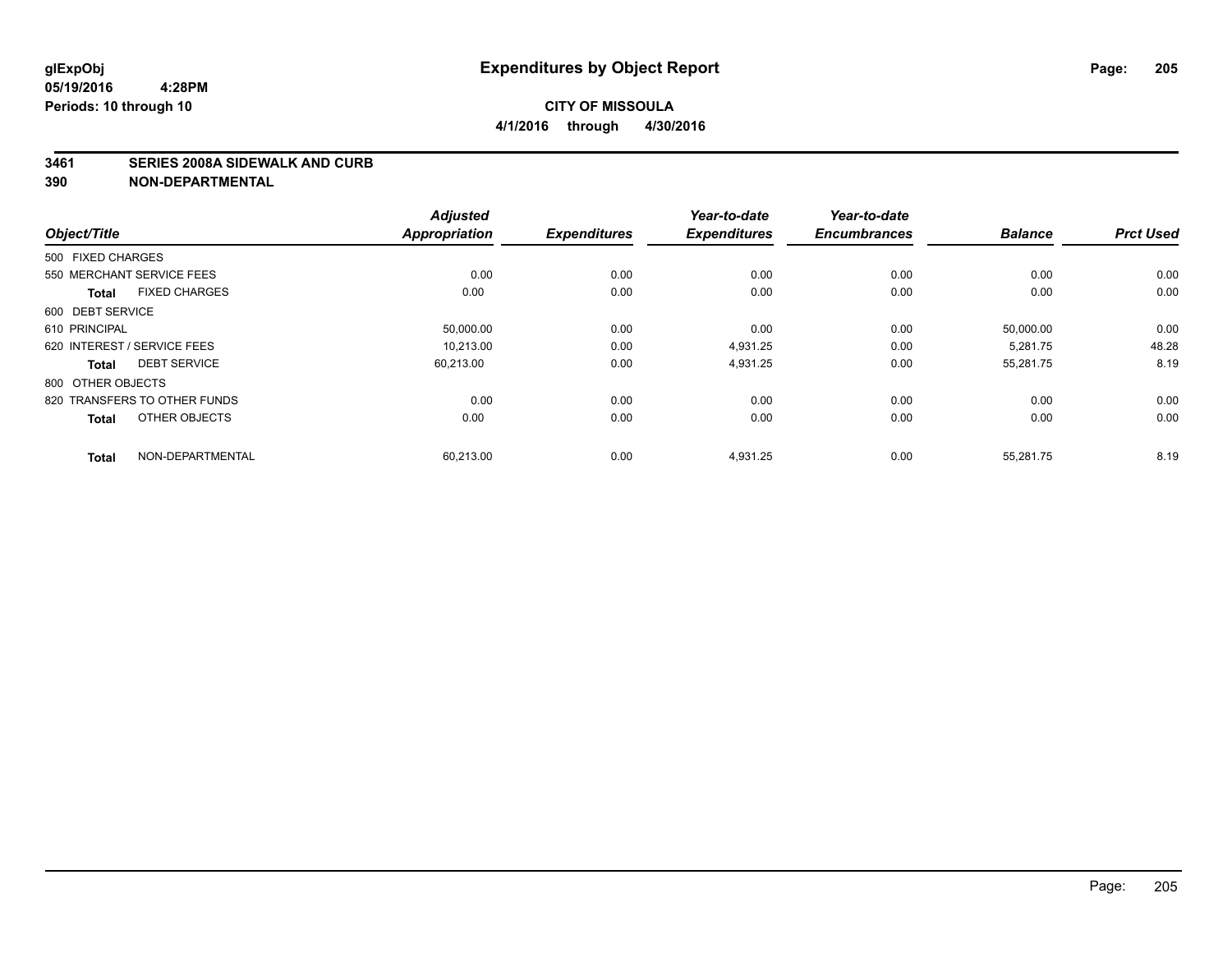### **CITY OF MISSOULA 4/1/2016 through 4/30/2016**

### **3461 SERIES 2008A SIDEWALK AND CURB**

| Object/Title                 |                                | <b>Adjusted</b><br><b>Appropriation</b> | <b>Expenditures</b> | Year-to-date<br><b>Expenditures</b> | Year-to-date<br><b>Encumbrances</b> | <b>Balance</b> | <b>Prct Used</b> |
|------------------------------|--------------------------------|-----------------------------------------|---------------------|-------------------------------------|-------------------------------------|----------------|------------------|
| 500 FIXED CHARGES            |                                |                                         |                     |                                     |                                     |                |                  |
| 550 MERCHANT SERVICE FEES    |                                | 0.00                                    | 0.00                | 0.00                                | 0.00                                | 0.00           | 0.00             |
| <b>Total</b>                 | <b>FIXED CHARGES</b>           | 0.00                                    | 0.00                | 0.00                                | 0.00                                | 0.00           | 0.00             |
| 600 DEBT SERVICE             |                                |                                         |                     |                                     |                                     |                |                  |
| 610 PRINCIPAL                |                                | 50,000.00                               | 0.00                | 0.00                                | 0.00                                | 50,000.00      | 0.00             |
| 620 INTEREST / SERVICE FEES  |                                | 10.213.00                               | 0.00                | 4,931.25                            | 0.00                                | 5,281.75       | 48.28            |
| <b>Total</b>                 | <b>DEBT SERVICE</b>            | 60,213.00                               | 0.00                | 4,931.25                            | 0.00                                | 55,281.75      | 8.19             |
| 800 OTHER OBJECTS            |                                |                                         |                     |                                     |                                     |                |                  |
| 820 TRANSFERS TO OTHER FUNDS |                                | 0.00                                    | 0.00                | 0.00                                | 0.00                                | 0.00           | 0.00             |
| <b>Total</b>                 | OTHER OBJECTS                  | 0.00                                    | 0.00                | 0.00                                | 0.00                                | 0.00           | 0.00             |
| <b>Total</b>                 | SERIES 2008A SIDEWALK AND CURB | 60,213.00                               | 0.00                | 4,931.25                            | 0.00                                | 55,281.75      | 8.19             |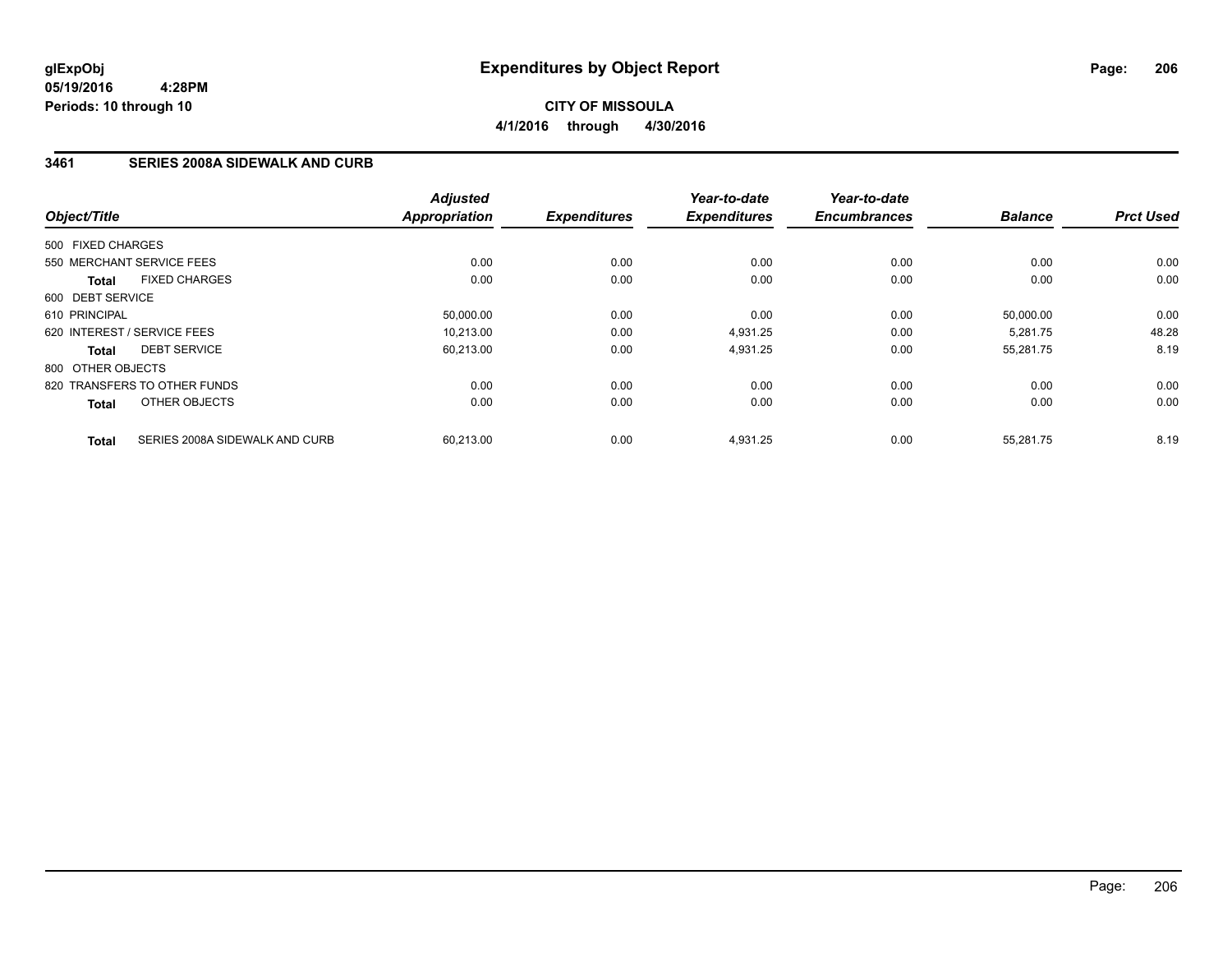#### **3462 SERIES 2009 SIDEWALK AND CURB**

|                                      | <b>Adjusted</b>      |                     | Year-to-date        | Year-to-date        |                |                  |
|--------------------------------------|----------------------|---------------------|---------------------|---------------------|----------------|------------------|
| Object/Title                         | <b>Appropriation</b> | <b>Expenditures</b> | <b>Expenditures</b> | <b>Encumbrances</b> | <b>Balance</b> | <b>Prct Used</b> |
| 500 FIXED CHARGES                    |                      |                     |                     |                     |                |                  |
| 550 MERCHANT SERVICE FEES            | 0.00                 | 0.00                | 0.00                | 0.00                | 0.00           | 0.00             |
| <b>FIXED CHARGES</b><br><b>Total</b> | 0.00                 | 0.00                | 0.00                | 0.00                | 0.00           | 0.00             |
| 600 DEBT SERVICE                     |                      |                     |                     |                     |                |                  |
| 610 PRINCIPAL                        | 50,000.00            | 0.00                | 0.00                | 0.00                | 50,000.00      | 0.00             |
| 620 INTEREST / SERVICE FEES          | 15.342.00            | 0.00                | 7.796.25            | 0.00                | 7.545.75       | 50.82            |
| <b>DEBT SERVICE</b><br><b>Total</b>  | 65,342.00            | 0.00                | 7,796.25            | 0.00                | 57,545.75      | 11.93            |
| 800 OTHER OBJECTS                    |                      |                     |                     |                     |                |                  |
| 820 TRANSFERS TO OTHER FUNDS         | 0.00                 | 0.00                | 0.00                | 0.00                | 0.00           | 0.00             |
| OTHER OBJECTS<br><b>Total</b>        | 0.00                 | 0.00                | 0.00                | 0.00                | 0.00           | 0.00             |
|                                      |                      |                     |                     |                     |                |                  |
| NON-DEPARTMENTAL<br><b>Total</b>     | 65,342.00            | 0.00                | 7,796.25            | 0.00                | 57,545.75      | 11.93            |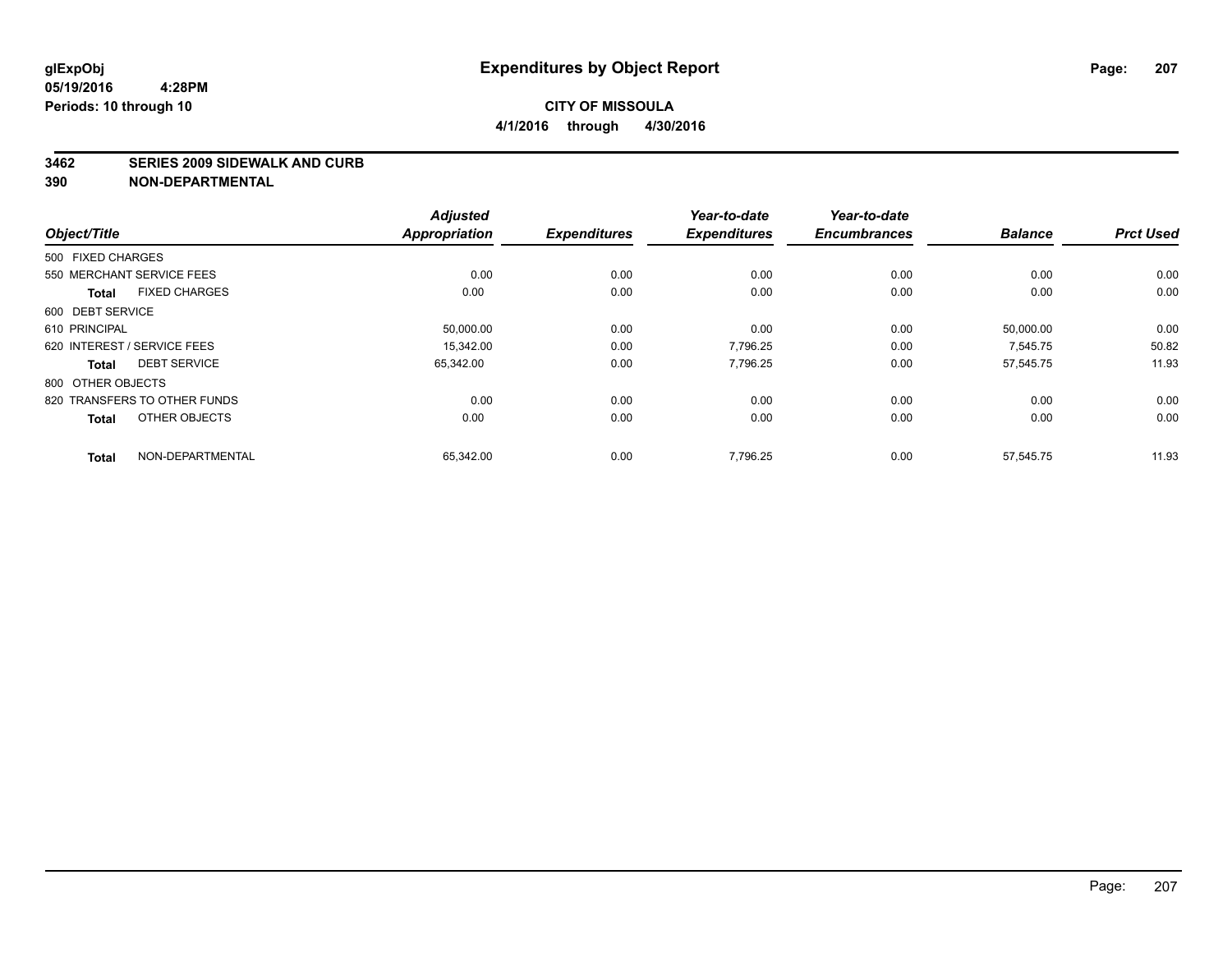# **CITY OF MISSOULA 4/1/2016 through 4/30/2016**

### **3462 SERIES 2009 SIDEWALK AND CURB**

| Object/Title                                  | <b>Adjusted</b><br><b>Appropriation</b> | <b>Expenditures</b> | Year-to-date<br><b>Expenditures</b> | Year-to-date<br><b>Encumbrances</b> | <b>Balance</b> | <b>Prct Used</b> |
|-----------------------------------------------|-----------------------------------------|---------------------|-------------------------------------|-------------------------------------|----------------|------------------|
| 500 FIXED CHARGES                             |                                         |                     |                                     |                                     |                |                  |
| 550 MERCHANT SERVICE FEES                     | 0.00                                    | 0.00                | 0.00                                | 0.00                                | 0.00           | 0.00             |
| <b>FIXED CHARGES</b><br>Total                 | 0.00                                    | 0.00                | 0.00                                | 0.00                                | 0.00           | 0.00             |
| 600 DEBT SERVICE                              |                                         |                     |                                     |                                     |                |                  |
| 610 PRINCIPAL                                 | 50,000.00                               | 0.00                | 0.00                                | 0.00                                | 50,000.00      | 0.00             |
| 620 INTEREST / SERVICE FEES                   | 15.342.00                               | 0.00                | 7,796.25                            | 0.00                                | 7,545.75       | 50.82            |
| <b>DEBT SERVICE</b><br><b>Total</b>           | 65,342.00                               | 0.00                | 7,796.25                            | 0.00                                | 57,545.75      | 11.93            |
| 800 OTHER OBJECTS                             |                                         |                     |                                     |                                     |                |                  |
| 820 TRANSFERS TO OTHER FUNDS                  | 0.00                                    | 0.00                | 0.00                                | 0.00                                | 0.00           | 0.00             |
| OTHER OBJECTS<br><b>Total</b>                 | 0.00                                    | 0.00                | 0.00                                | 0.00                                | 0.00           | 0.00             |
| SERIES 2009 SIDEWALK AND CURB<br><b>Total</b> | 65,342.00                               | 0.00                | 7,796.25                            | 0.00                                | 57,545.75      | 11.93            |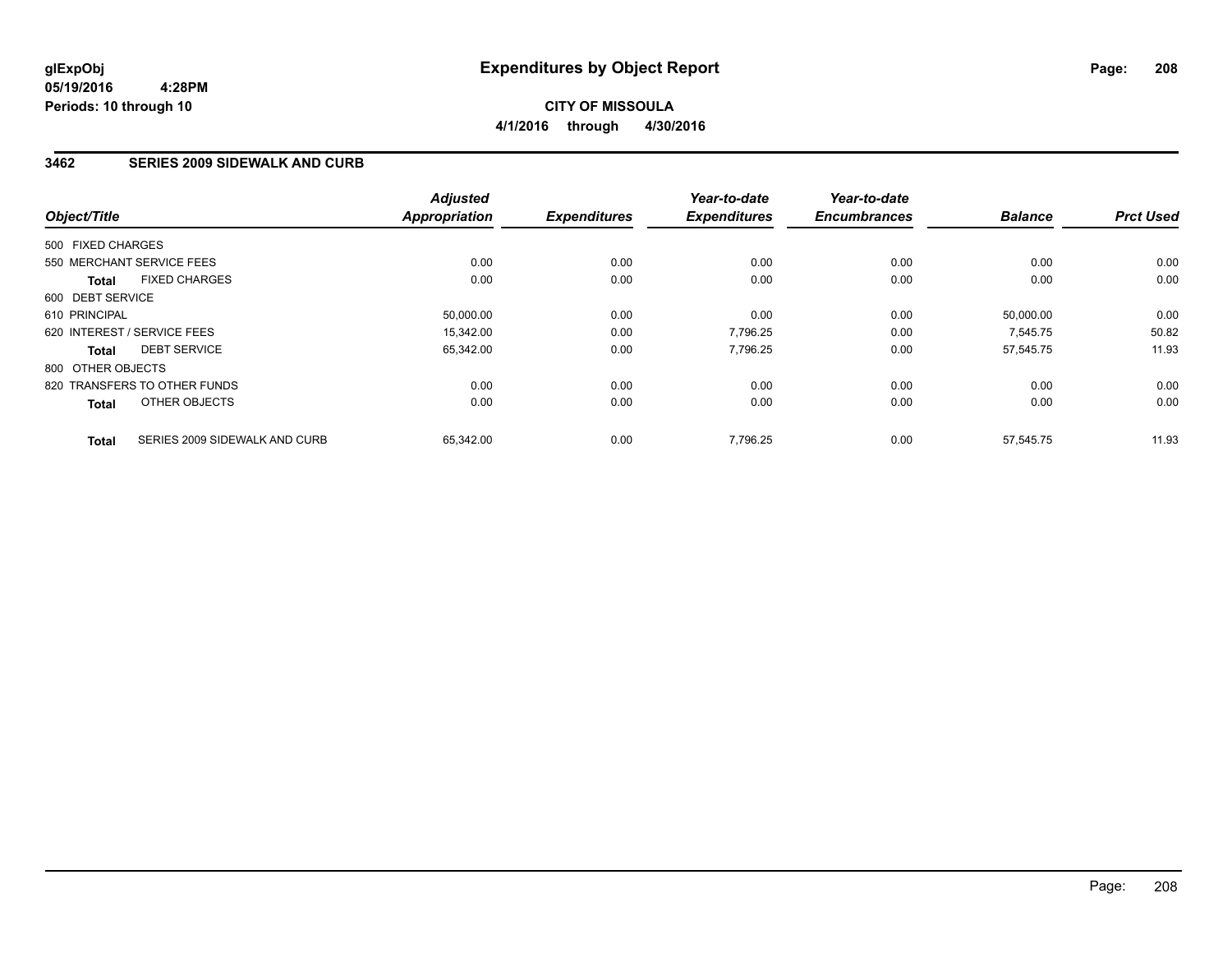#### **3463 SERIES 2010 SIDEWALK AND CURB**

|                                      | <b>Adjusted</b> |                     | Year-to-date        | Year-to-date<br><b>Encumbrances</b> | <b>Balance</b> | <b>Prct Used</b> |
|--------------------------------------|-----------------|---------------------|---------------------|-------------------------------------|----------------|------------------|
| Object/Title                         | Appropriation   | <b>Expenditures</b> | <b>Expenditures</b> |                                     |                |                  |
| 500 FIXED CHARGES                    |                 |                     |                     |                                     |                |                  |
| 550 MERCHANT SERVICE FEES            | 0.00            | 0.00                | 0.00                | 0.00                                | 0.00           | 0.00             |
| <b>FIXED CHARGES</b><br><b>Total</b> | 0.00            | 0.00                | 0.00                | 0.00                                | 0.00           | 0.00             |
| 600 DEBT SERVICE                     |                 |                     |                     |                                     |                |                  |
| 610 PRINCIPAL                        | 75,000.00       | 0.00                | 0.00                | 0.00                                | 75.000.00      | 0.00             |
| 620 INTEREST / SERVICE FEES          | 25.413.00       | 0.00                | 12.881.25           | 0.00                                | 12.531.75      | 50.69            |
| <b>DEBT SERVICE</b><br><b>Total</b>  | 100.413.00      | 0.00                | 12.881.25           | 0.00                                | 87.531.75      | 12.83            |
| NON-DEPARTMENTAL<br><b>Total</b>     | 100.413.00      | 0.00                | 12.881.25           | 0.00                                | 87.531.75      | 12.83            |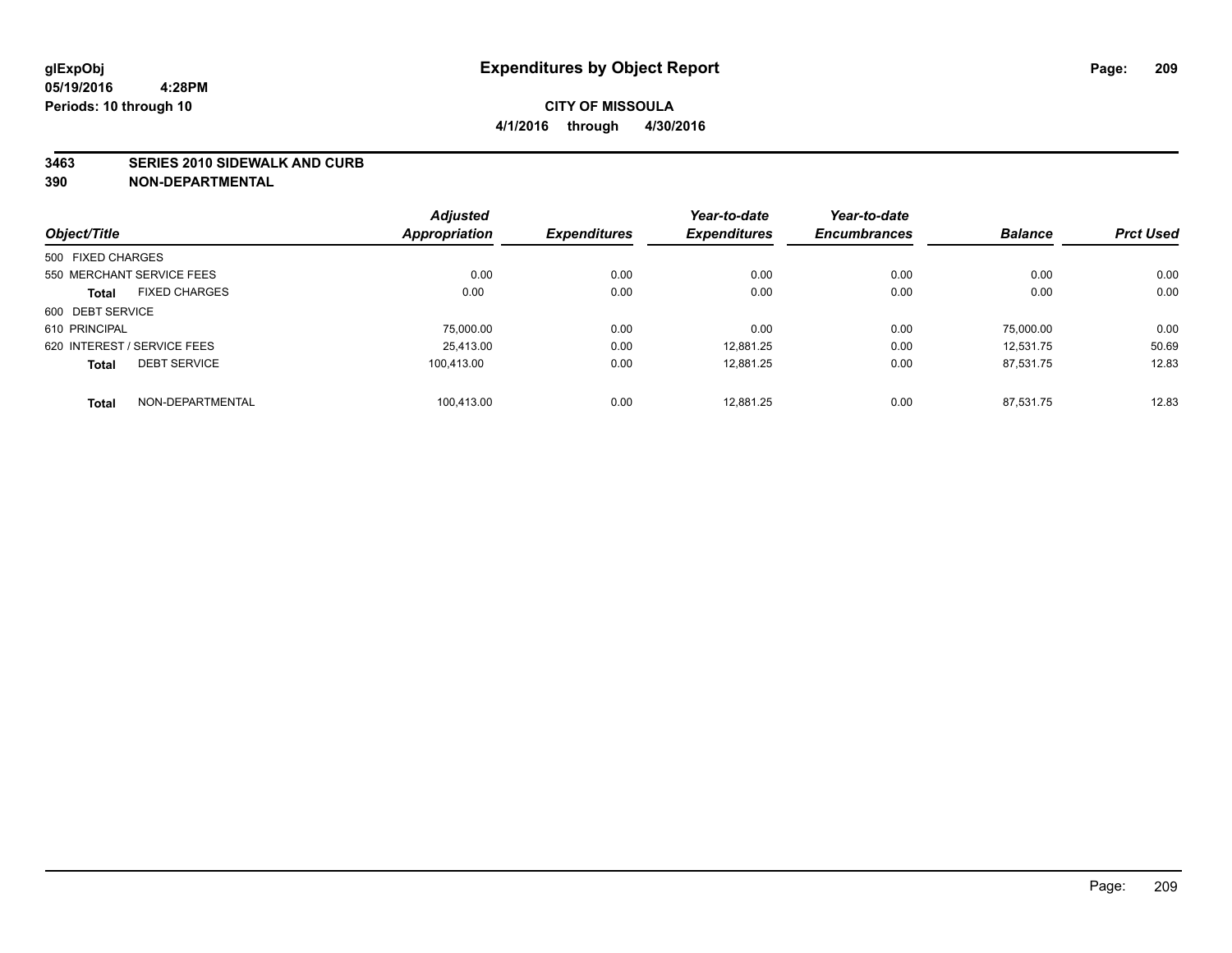### **3463 SERIES 2010 SIDEWALK AND CURB**

| Object/Title      |                               | <b>Adjusted</b><br>Appropriation | <b>Expenditures</b> | Year-to-date<br><b>Expenditures</b> | Year-to-date<br><b>Encumbrances</b> | <b>Balance</b> | <b>Prct Used</b> |
|-------------------|-------------------------------|----------------------------------|---------------------|-------------------------------------|-------------------------------------|----------------|------------------|
| 500 FIXED CHARGES |                               |                                  |                     |                                     |                                     |                |                  |
|                   | 550 MERCHANT SERVICE FEES     | 0.00                             | 0.00                | 0.00                                | 0.00                                | 0.00           | 0.00             |
| <b>Total</b>      | <b>FIXED CHARGES</b>          | 0.00                             | 0.00                | 0.00                                | 0.00                                | 0.00           | 0.00             |
| 600 DEBT SERVICE  |                               |                                  |                     |                                     |                                     |                |                  |
| 610 PRINCIPAL     |                               | 75.000.00                        | 0.00                | 0.00                                | 0.00                                | 75.000.00      | 0.00             |
|                   | 620 INTEREST / SERVICE FEES   | 25,413.00                        | 0.00                | 12.881.25                           | 0.00                                | 12.531.75      | 50.69            |
| <b>Total</b>      | <b>DEBT SERVICE</b>           | 100.413.00                       | 0.00                | 12.881.25                           | 0.00                                | 87.531.75      | 12.83            |
| <b>Total</b>      | SERIES 2010 SIDEWALK AND CURB | 100.413.00                       | 0.00                | 12.881.25                           | 0.00                                | 87.531.75      | 12.83            |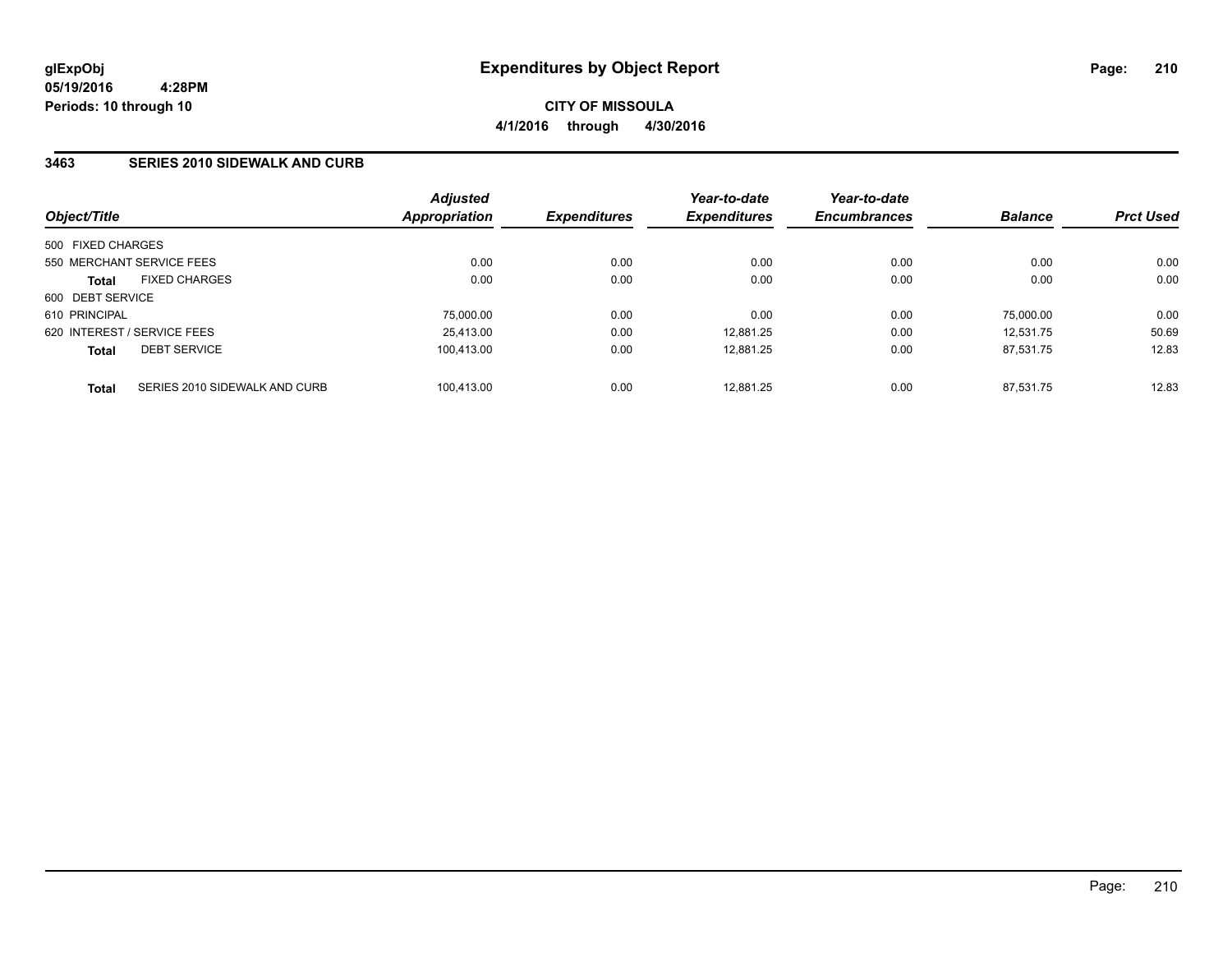#### **3464 FY12 S/C DEBT SERVICE**

|                             |                           | <b>Adjusted</b>      |                     | Year-to-date        | Year-to-date        |                |                  |
|-----------------------------|---------------------------|----------------------|---------------------|---------------------|---------------------|----------------|------------------|
| Object/Title                |                           | <b>Appropriation</b> | <b>Expenditures</b> | <b>Expenditures</b> | <b>Encumbrances</b> | <b>Balance</b> | <b>Prct Used</b> |
| 500 FIXED CHARGES           |                           |                      |                     |                     |                     |                |                  |
|                             | 550 MERCHANT SERVICE FEES | 0.00                 | 0.00                | 0.00                | 0.00                | 0.00           | 0.00             |
| <b>Total</b>                | <b>FIXED CHARGES</b>      | 0.00                 | 0.00                | 0.00                | 0.00                | 0.00           | 0.00             |
| 600 DEBT SERVICE            |                           |                      |                     |                     |                     |                |                  |
| 610 PRINCIPAL               |                           | 50.000.00            | 0.00                | 0.00                | 0.00                | 50.000.00      | 0.00             |
| 620 INTEREST / SERVICE FEES |                           | 21,785.00            | 0.00                | 11.067.50           | 0.00                | 10.717.50      | 50.80            |
| <b>Total</b>                | <b>DEBT SERVICE</b>       | 71.785.00            | 0.00                | 11.067.50           | 0.00                | 60.717.50      | 15.42            |
| <b>Total</b>                | NON-DEPARTMENTAL          | 71,785.00            | 0.00                | 11.067.50           | 0.00                | 60.717.50      | 15.42            |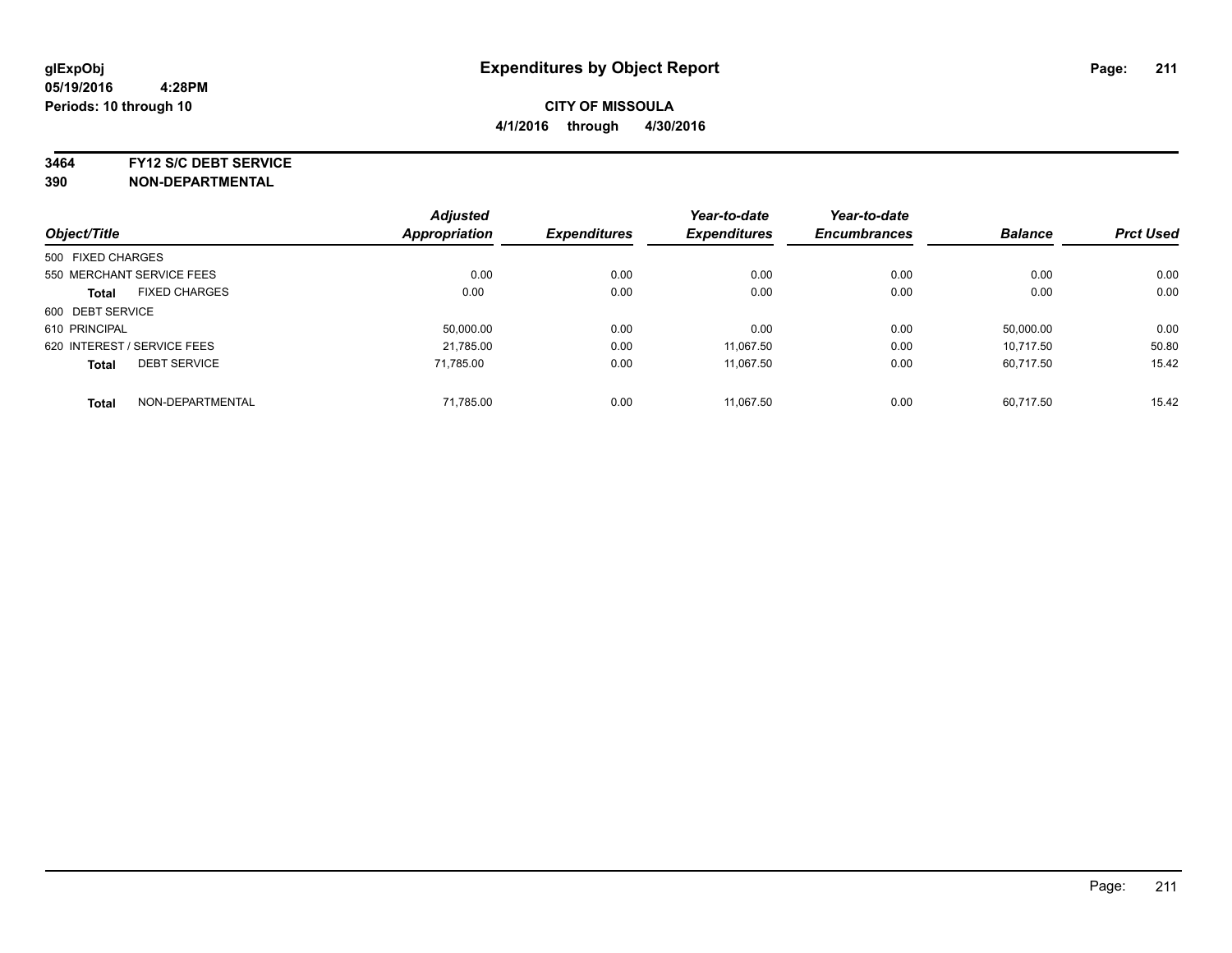#### **3464 FY12 S/C DEBT SERVICE**

| Object/Title                          | <b>Adjusted</b><br>Appropriation | <b>Expenditures</b> | Year-to-date<br><b>Expenditures</b> | Year-to-date<br><b>Encumbrances</b> | <b>Balance</b> | <b>Prct Used</b> |
|---------------------------------------|----------------------------------|---------------------|-------------------------------------|-------------------------------------|----------------|------------------|
| 500 FIXED CHARGES                     |                                  |                     |                                     |                                     |                |                  |
| 550 MERCHANT SERVICE FEES             | 0.00                             | 0.00                | 0.00                                | 0.00                                | 0.00           | 0.00             |
| <b>FIXED CHARGES</b><br><b>Total</b>  | 0.00                             | 0.00                | 0.00                                | 0.00                                | 0.00           | 0.00             |
| 600 DEBT SERVICE                      |                                  |                     |                                     |                                     |                |                  |
| 610 PRINCIPAL                         | 50.000.00                        | 0.00                | 0.00                                | 0.00                                | 50.000.00      | 0.00             |
| 620 INTEREST / SERVICE FEES           | 21,785.00                        | 0.00                | 11.067.50                           | 0.00                                | 10.717.50      | 50.80            |
| <b>DEBT SERVICE</b><br><b>Total</b>   | 71,785.00                        | 0.00                | 11.067.50                           | 0.00                                | 60.717.50      | 15.42            |
| FY12 S/C DEBT SERVICE<br><b>Total</b> | 71,785.00                        | 0.00                | 11.067.50                           | 0.00                                | 60.717.50      | 15.42            |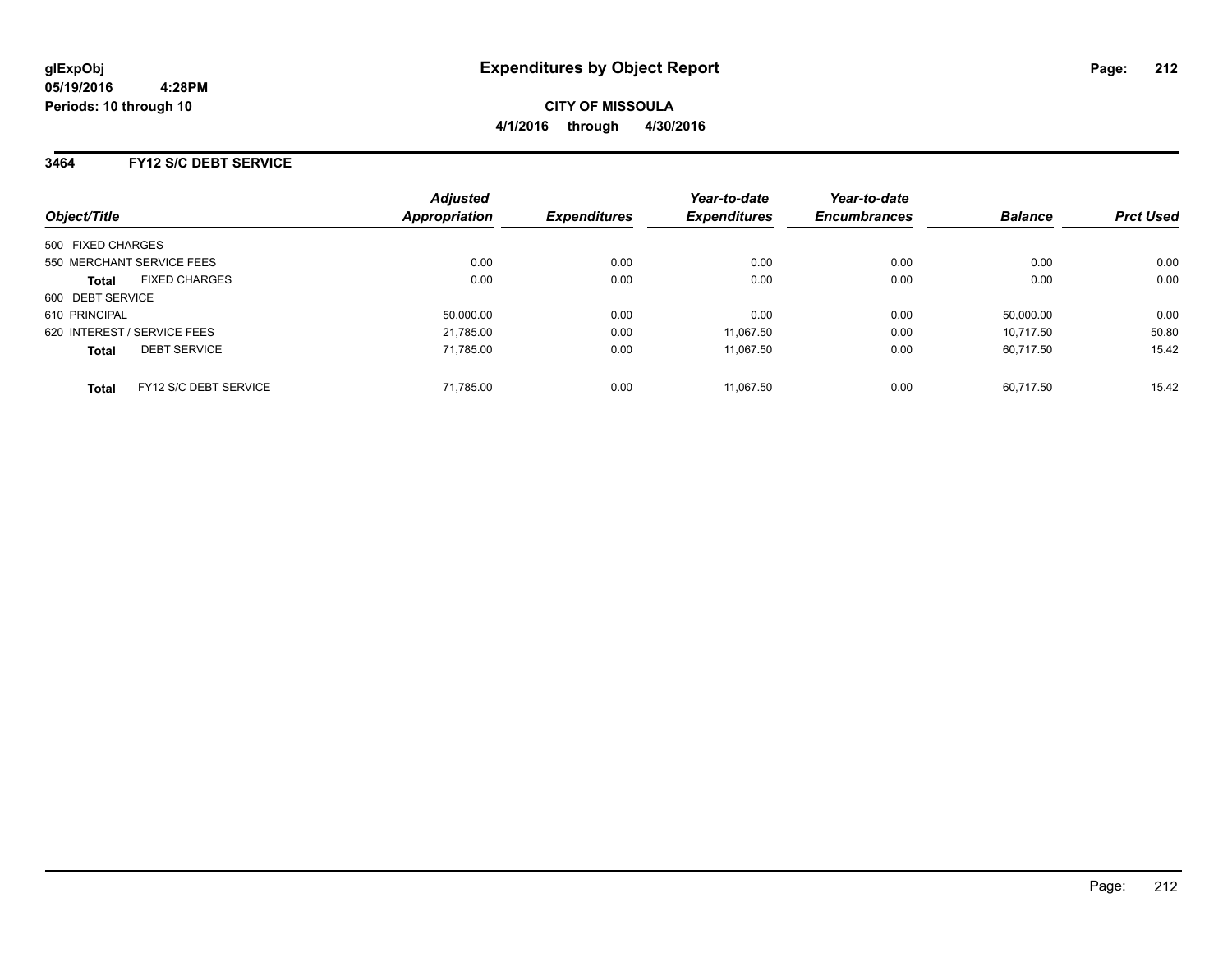#### **3465 FY13 SIDEWALK/CURB DEBT SERVICE**

|                                     | <b>Adjusted</b>      |                     | Year-to-date        | Year-to-date        |                |                  |
|-------------------------------------|----------------------|---------------------|---------------------|---------------------|----------------|------------------|
| Object/Title                        | <b>Appropriation</b> | <b>Expenditures</b> | <b>Expenditures</b> | <b>Encumbrances</b> | <b>Balance</b> | <b>Prct Used</b> |
| 500 FIXED CHARGES                   |                      |                     |                     |                     |                |                  |
| 550 MERCHANT SERVICE FEES           | 0.00                 | 0.00                | 0.00                | 0.00                | 0.00           | 0.00             |
| <b>FIXED CHARGES</b><br>Total       | 0.00                 | 0.00                | 0.00                | 0.00                | 0.00           | 0.00             |
| 600 DEBT SERVICE                    |                      |                     |                     |                     |                |                  |
| 610 PRINCIPAL                       | 29,000.00            | 0.00                | 0.00                | 0.00                | 29.000.00      | 0.00             |
| 620 INTEREST / SERVICE FEES         | 11.021.00            | 0.00                | 5,556.17            | 0.00                | 5,464.83       | 50.41            |
| <b>DEBT SERVICE</b><br><b>Total</b> | 40.021.00            | 0.00                | 5,556.17            | 0.00                | 34.464.83      | 13.88            |
| NON-DEPARTMENTAL<br><b>Total</b>    | 40,021.00            | 0.00                | 5,556.17            | 0.00                | 34.464.83      | 13.88            |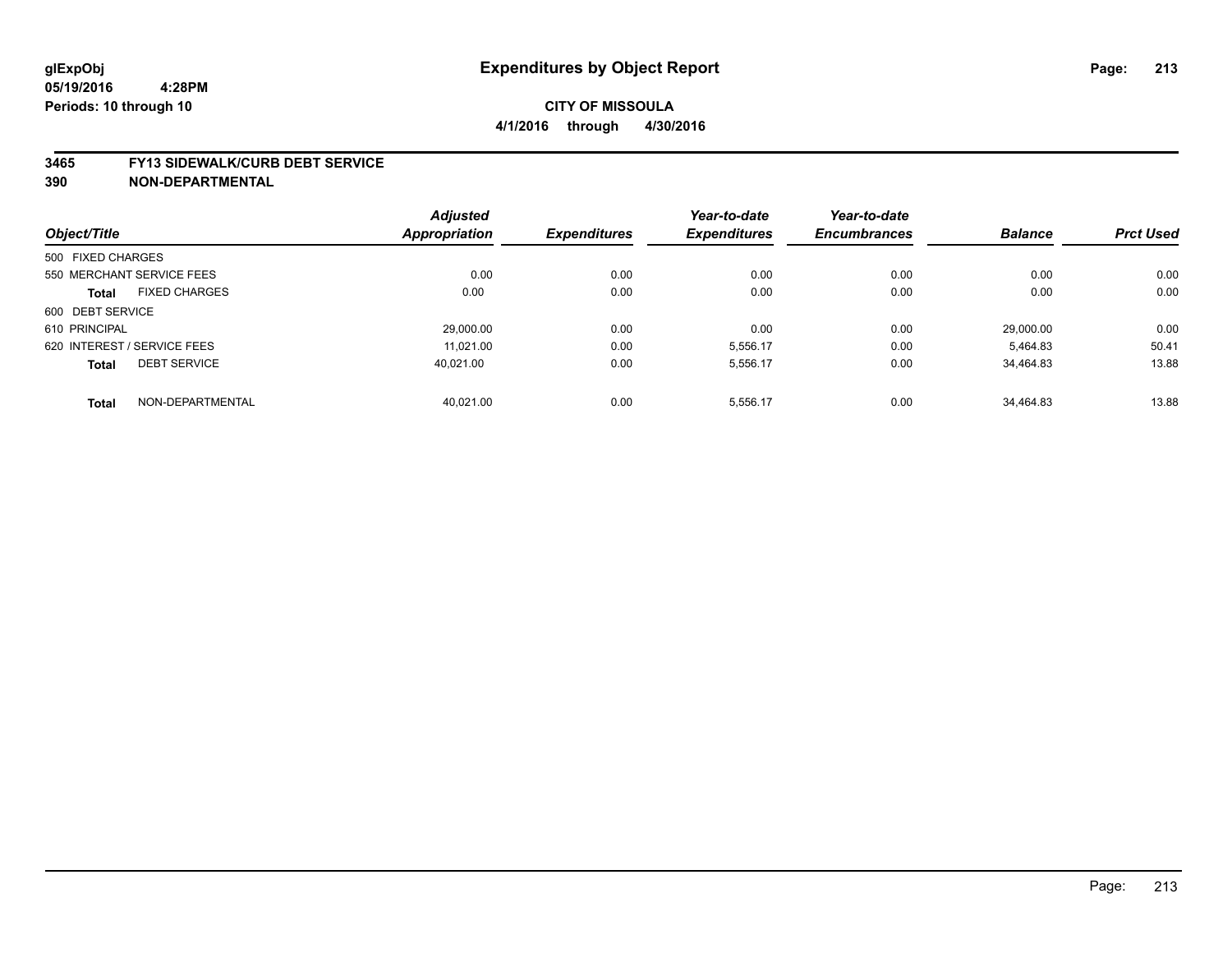**CITY OF MISSOULA 4/1/2016 through 4/30/2016**

### **3465 FY13 SIDEWALK/CURB DEBT SERVICE**

| Object/Title                                    | <b>Adjusted</b><br><b>Appropriation</b> | <b>Expenditures</b> | Year-to-date<br><b>Expenditures</b> | Year-to-date<br><b>Encumbrances</b> | <b>Balance</b> | <b>Prct Used</b> |
|-------------------------------------------------|-----------------------------------------|---------------------|-------------------------------------|-------------------------------------|----------------|------------------|
| 500 FIXED CHARGES                               |                                         |                     |                                     |                                     |                |                  |
| 550 MERCHANT SERVICE FEES                       | 0.00                                    | 0.00                | 0.00                                | 0.00                                | 0.00           | 0.00             |
| <b>FIXED CHARGES</b><br><b>Total</b>            | 0.00                                    | 0.00                | 0.00                                | 0.00                                | 0.00           | 0.00             |
| 600 DEBT SERVICE                                |                                         |                     |                                     |                                     |                |                  |
| 610 PRINCIPAL                                   | 29,000.00                               | 0.00                | 0.00                                | 0.00                                | 29.000.00      | 0.00             |
| 620 INTEREST / SERVICE FEES                     | 11.021.00                               | 0.00                | 5,556.17                            | 0.00                                | 5.464.83       | 50.41            |
| <b>DEBT SERVICE</b><br><b>Total</b>             | 40.021.00                               | 0.00                | 5.556.17                            | 0.00                                | 34.464.83      | 13.88            |
| FY13 SIDEWALK/CURB DEBT SERVICE<br><b>Total</b> | 40.021.00                               | 0.00                | 5.556.17                            | 0.00                                | 34.464.83      | 13.88            |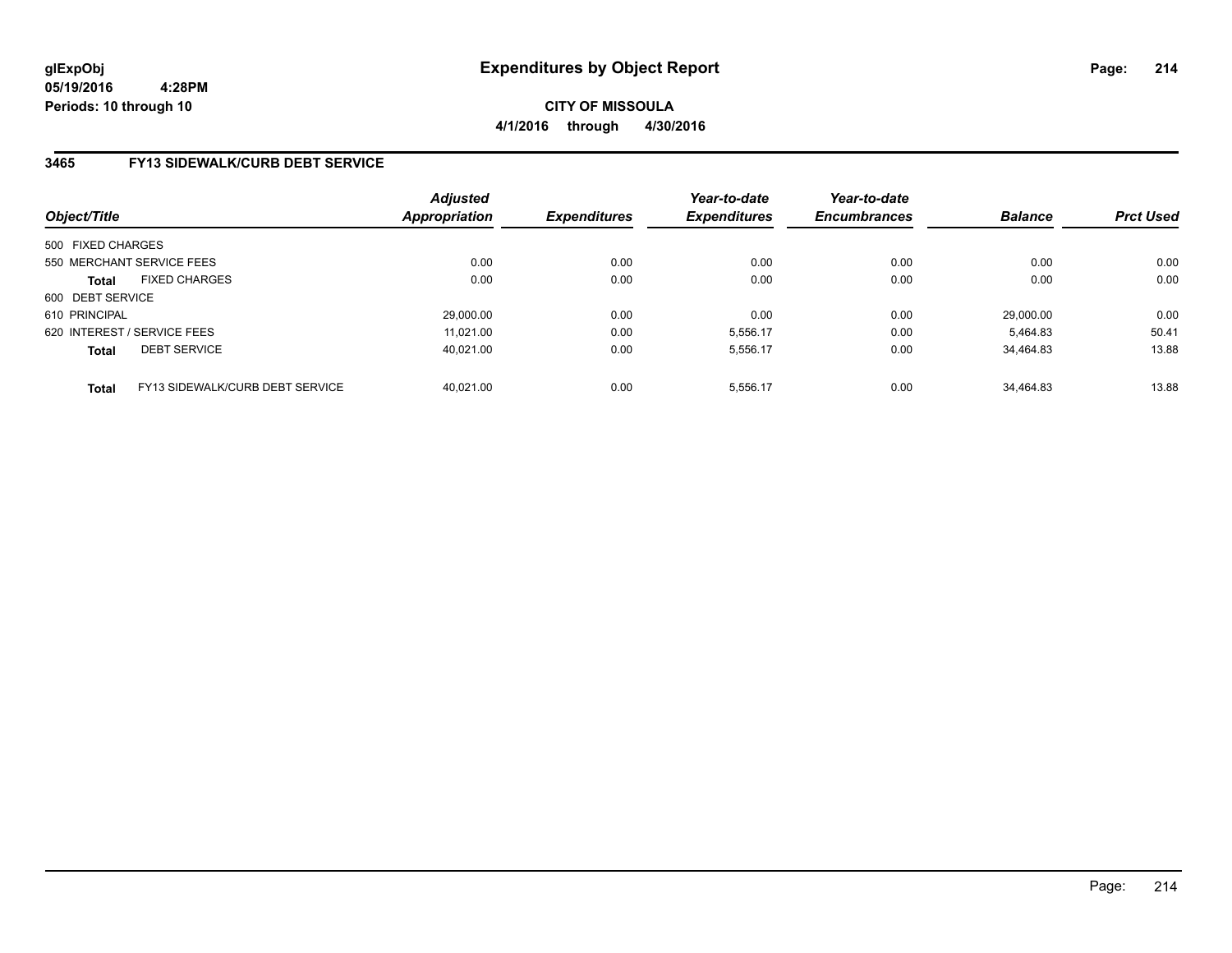# **CITY OF MISSOULA 4/1/2016 through 4/30/2016**

#### **3466 FY15 SIDEWALK/CURB DEBT SERVICE**

| Object/Title                |                           | <b>Adjusted</b><br><b>Appropriation</b> | <b>Expenditures</b> | Year-to-date<br><b>Expenditures</b> | Year-to-date<br><b>Encumbrances</b> | <b>Balance</b> | <b>Prct Used</b> |
|-----------------------------|---------------------------|-----------------------------------------|---------------------|-------------------------------------|-------------------------------------|----------------|------------------|
|                             |                           |                                         |                     |                                     |                                     |                |                  |
| 300 PURCHASED SERVICES      |                           |                                         |                     |                                     |                                     |                |                  |
| 350 PROFESSIONAL SERVICES   |                           | 0.00                                    | 0.00                | 25.812.46                           | 0.00                                | $-25.812.46$   | 0.00             |
| <b>Total</b>                | <b>PURCHASED SERVICES</b> | 0.00                                    | 0.00                | 25,812.46                           | 0.00                                | $-25,812.46$   | 0.00             |
| 500 FIXED CHARGES           |                           |                                         |                     |                                     |                                     |                |                  |
| 550 MERCHANT SERVICE FEES   |                           | 0.00                                    | 0.00                | 0.00                                | 0.00                                | 0.00           | 0.00             |
| <b>Total</b>                | <b>FIXED CHARGES</b>      | 0.00                                    | 0.00                | 0.00                                | 0.00                                | 0.00           | 0.00             |
| 600 DEBT SERVICE            |                           |                                         |                     |                                     |                                     |                |                  |
| 610 PRINCIPAL               |                           | 0.00                                    | 0.00                | 0.00                                | 0.00                                | 0.00           | 0.00             |
| 620 INTEREST / SERVICE FEES |                           | 0.00                                    | 0.00                | 8,683.15                            | 0.00                                | $-8,683.15$    | 0.00             |
| <b>Total</b>                | <b>DEBT SERVICE</b>       | 0.00                                    | 0.00                | 8,683.15                            | 0.00                                | $-8,683.15$    | 0.00             |
| <b>Total</b>                | NON-DEPARTMENTAL          | 0.00                                    | 0.00                | 34,495.61                           | 0.00                                | $-34,495.61$   | 0.00             |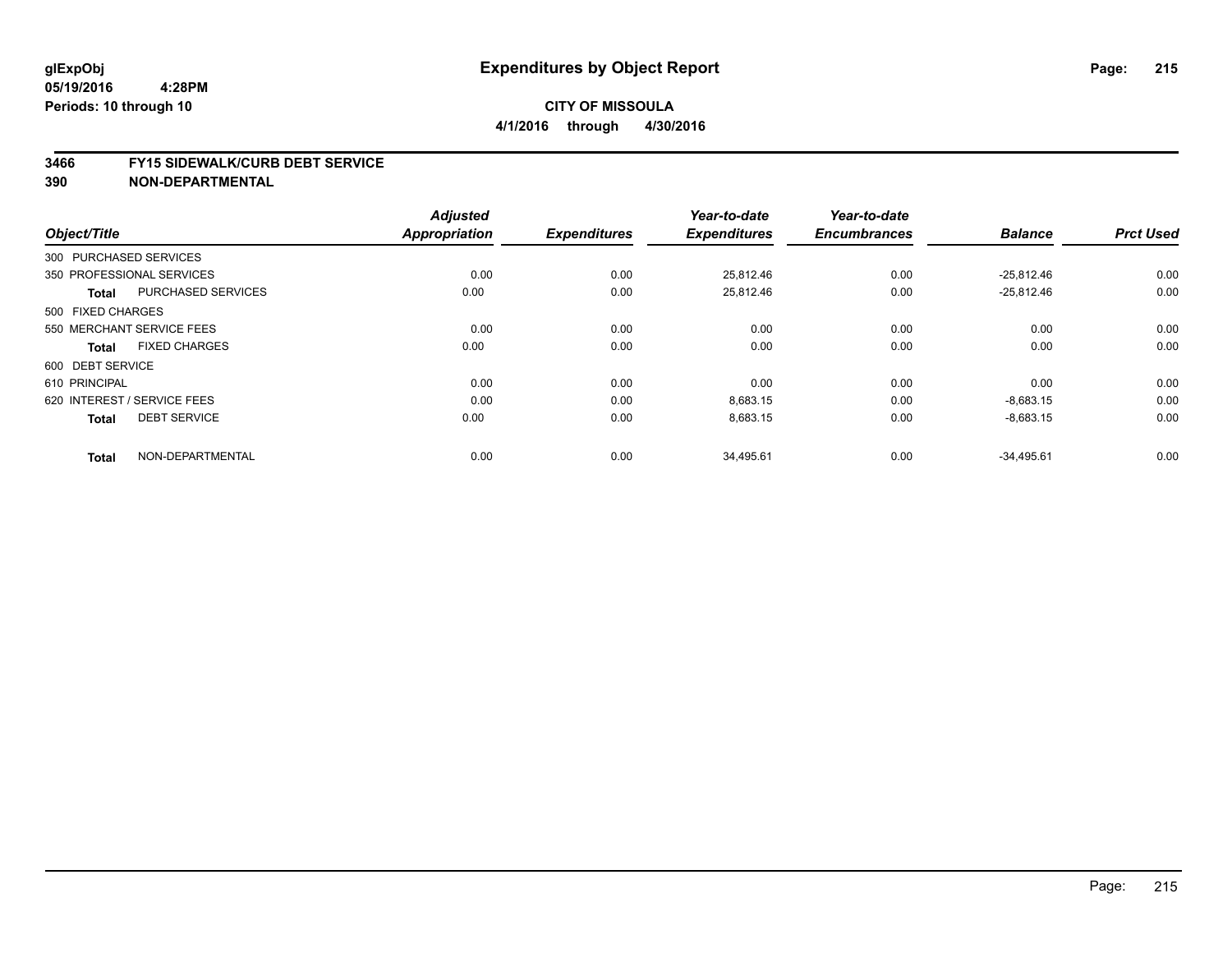# **CITY OF MISSOULA 4/1/2016 through 4/30/2016**

# **3466 FY15 SIDEWALK/CURB DEBT SERVICE**

| Object/Title      |                                 | <b>Adjusted</b><br><b>Appropriation</b> | <b>Expenditures</b> | Year-to-date<br><b>Expenditures</b> | Year-to-date<br><b>Encumbrances</b> | <b>Balance</b> | <b>Prct Used</b> |
|-------------------|---------------------------------|-----------------------------------------|---------------------|-------------------------------------|-------------------------------------|----------------|------------------|
|                   |                                 |                                         |                     |                                     |                                     |                |                  |
|                   | 300 PURCHASED SERVICES          |                                         |                     |                                     |                                     |                |                  |
|                   | 350 PROFESSIONAL SERVICES       | 0.00                                    | 0.00                | 25,812.46                           | 0.00                                | $-25,812.46$   | 0.00             |
| Total             | <b>PURCHASED SERVICES</b>       | 0.00                                    | 0.00                | 25,812.46                           | 0.00                                | $-25,812.46$   | 0.00             |
| 500 FIXED CHARGES |                                 |                                         |                     |                                     |                                     |                |                  |
|                   | 550 MERCHANT SERVICE FEES       | 0.00                                    | 0.00                | 0.00                                | 0.00                                | 0.00           | 0.00             |
| <b>Total</b>      | <b>FIXED CHARGES</b>            | 0.00                                    | 0.00                | 0.00                                | 0.00                                | 0.00           | 0.00             |
| 600 DEBT SERVICE  |                                 |                                         |                     |                                     |                                     |                |                  |
| 610 PRINCIPAL     |                                 | 0.00                                    | 0.00                | 0.00                                | 0.00                                | 0.00           | 0.00             |
|                   | 620 INTEREST / SERVICE FEES     | 0.00                                    | 0.00                | 8,683.15                            | 0.00                                | $-8,683.15$    | 0.00             |
| <b>Total</b>      | <b>DEBT SERVICE</b>             | 0.00                                    | 0.00                | 8,683.15                            | 0.00                                | $-8,683.15$    | 0.00             |
| <b>Total</b>      | FY15 SIDEWALK/CURB DEBT SERVICE | 0.00                                    | 0.00                | 34,495.61                           | 0.00                                | $-34,495.61$   | 0.00             |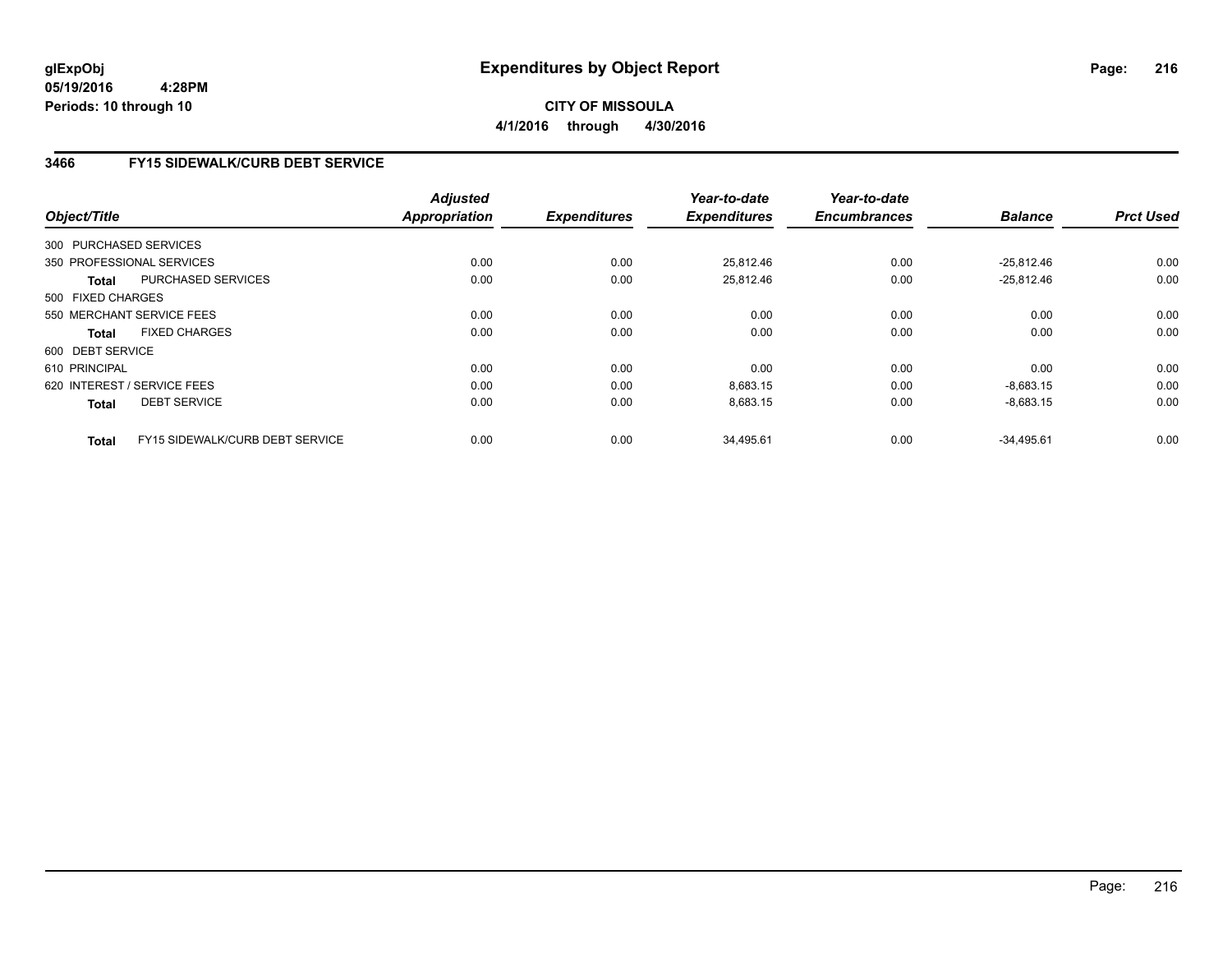#### **3491 SID 491 DEBT SERVICE FUND**

| Object/Title                        | <b>Adjusted</b><br>Appropriation | <b>Expenditures</b> | Year-to-date<br><b>Expenditures</b> | Year-to-date<br><b>Encumbrances</b> | <b>Balance</b> | <b>Prct Used</b> |
|-------------------------------------|----------------------------------|---------------------|-------------------------------------|-------------------------------------|----------------|------------------|
| 600 DEBT SERVICE                    |                                  |                     |                                     |                                     |                |                  |
| 620 INTEREST / SERVICE FEES         | 0.00                             | 0.00                | 0.00                                | 0.00                                | 0.00           | 0.00             |
| <b>DEBT SERVICE</b><br><b>Total</b> | 0.00                             | 0.00                | 0.00                                | 0.00                                | 0.00           | 0.00             |
| NON-DEPARTMENTAL<br><b>Total</b>    | 0.00                             | 0.00                | 0.00                                | 0.00                                | 0.00           | 0.00             |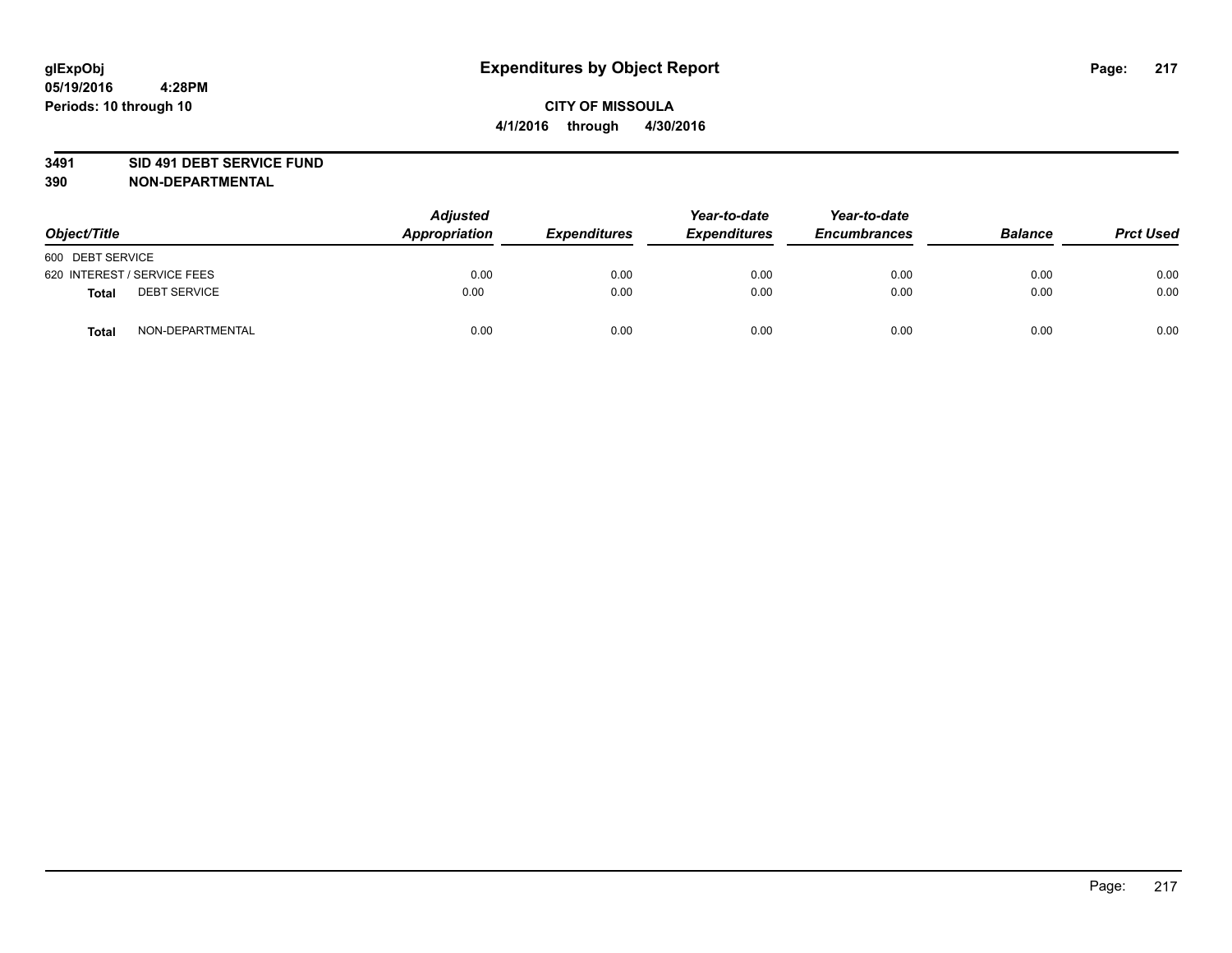#### **3491 SID 491 DEBT SERVICE FUND**

| Object/Title                              | <b>Adjusted</b><br>Appropriation | <b>Expenditures</b> | Year-to-date<br><b>Expenditures</b> | Year-to-date<br><b>Encumbrances</b> | <b>Balance</b> | <b>Prct Used</b> |
|-------------------------------------------|----------------------------------|---------------------|-------------------------------------|-------------------------------------|----------------|------------------|
| 600 DEBT SERVICE                          |                                  |                     |                                     |                                     |                |                  |
| 620 INTEREST / SERVICE FEES               | 0.00                             | 0.00                | 0.00                                | 0.00                                | 0.00           | 0.00             |
| <b>DEBT SERVICE</b><br>Total              | 0.00                             | 0.00                | 0.00                                | 0.00                                | 0.00           | 0.00             |
| SID 491 DEBT SERVICE FUND<br><b>Total</b> | 0.00                             | 0.00                | 0.00                                | 0.00                                | 0.00           | 0.00             |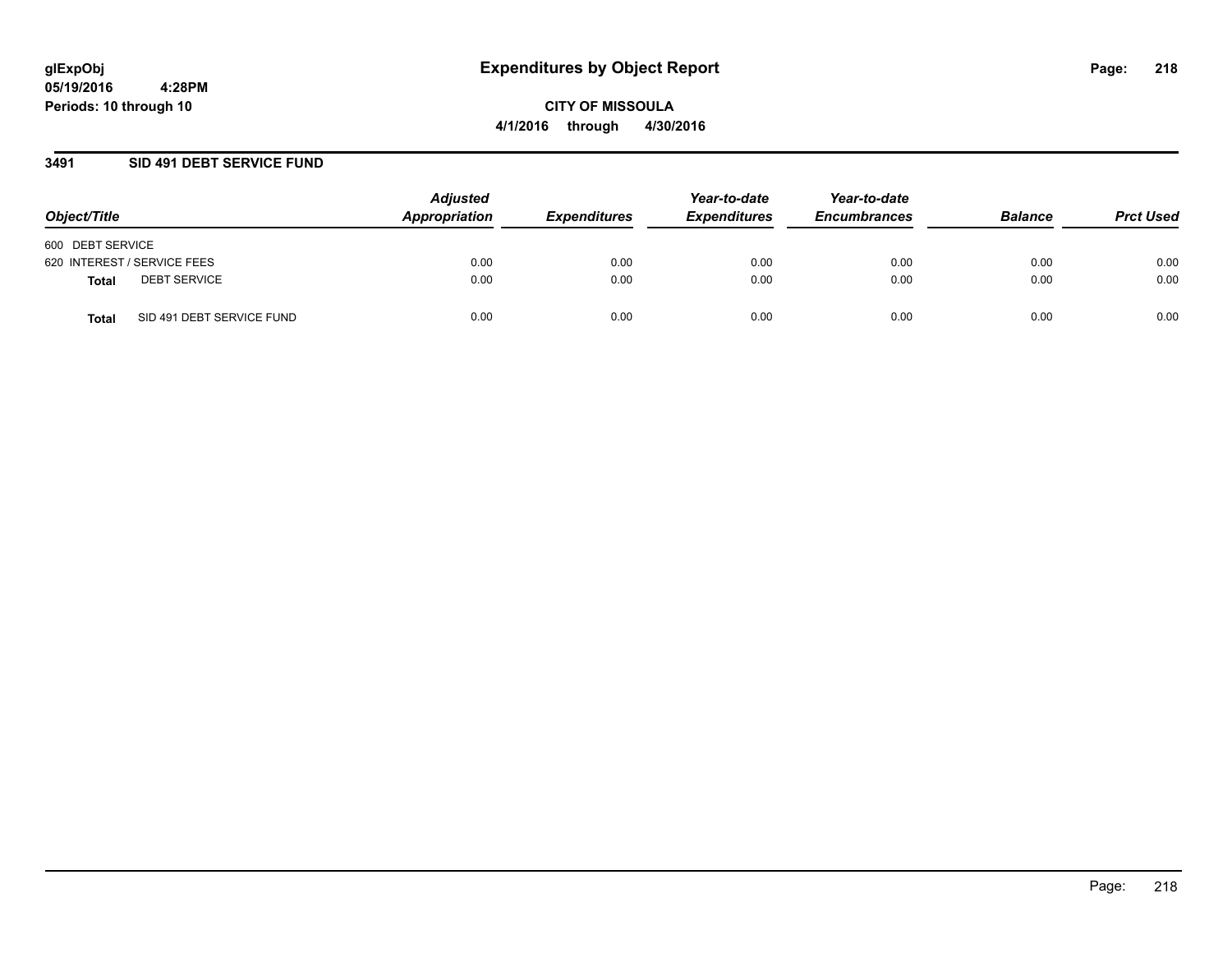## **CITY OF MISSOULA 4/1/2016 through 4/30/2016**

**3495 SID 495 DEBT SERVICE FUND**

| Object/Title                    | <b>Adjusted</b><br>Appropriation | <b>Expenditures</b> | Year-to-date<br><b>Expenditures</b> | Year-to-date<br><b>Encumbrances</b> | <b>Balance</b> | <b>Prct Used</b> |
|---------------------------------|----------------------------------|---------------------|-------------------------------------|-------------------------------------|----------------|------------------|
| 800 OTHER OBJECTS               |                                  |                     |                                     |                                     |                |                  |
| 820 TRANSFERS TO OTHER FUNDS    | 0.00                             | 0.00                | 0.00                                | 0.00                                | 0.00           | 0.00             |
| OTHER OBJECTS<br>Total          | 0.00                             | 0.00                | 0.00                                | 0.00                                | 0.00           | 0.00             |
| *** Title Not Found ***<br>Tota | 0.00                             | 0.00                | 0.00                                | 0.00                                | 0.00           | 0.00             |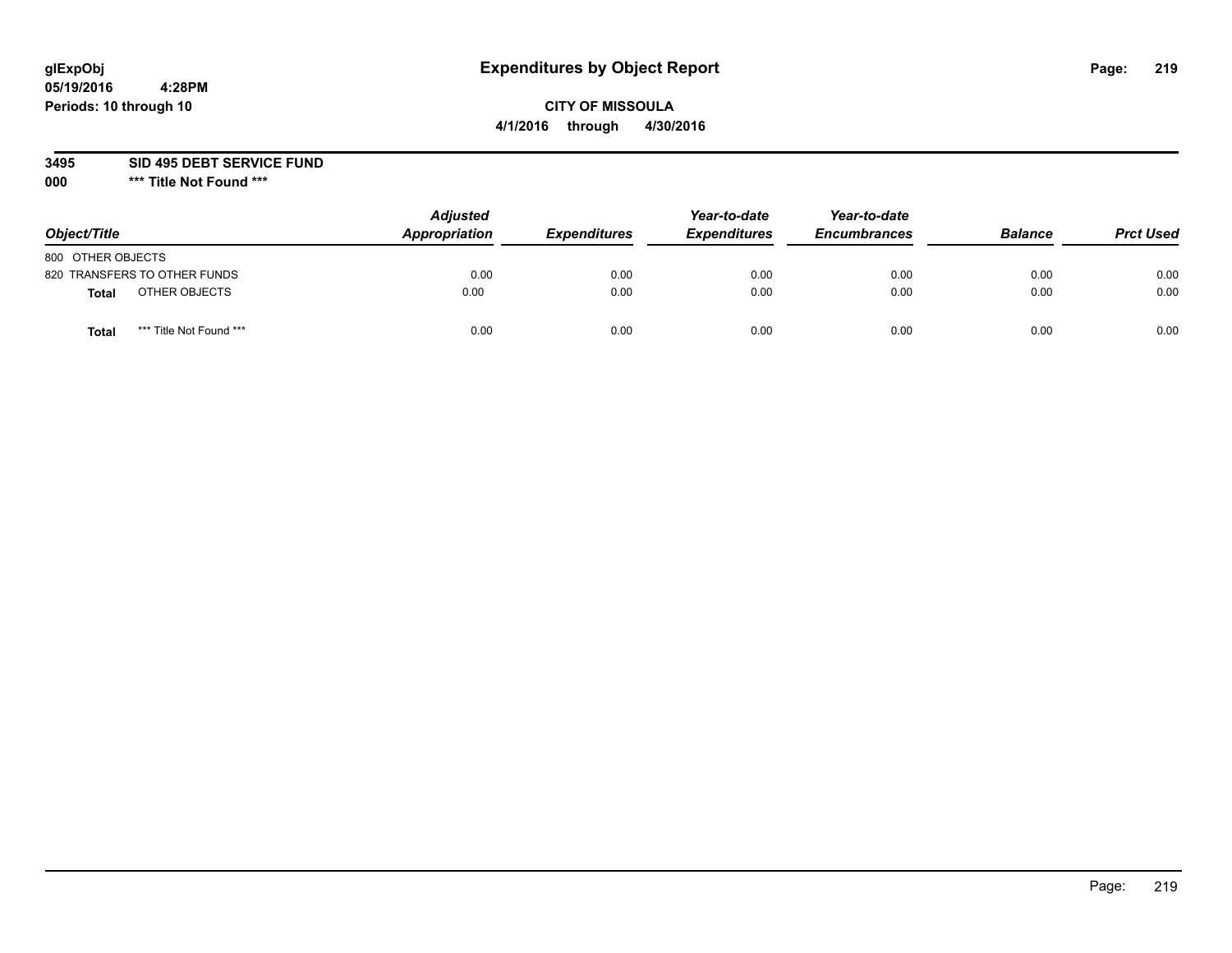#### **3495 SID 495 DEBT SERVICE FUND**

| Object/Title                         | <b>Adjusted</b><br><b>Appropriation</b> | <b>Expenditures</b> | Year-to-date<br><b>Expenditures</b> | Year-to-date<br><b>Encumbrances</b> | <b>Balance</b> | <b>Prct Used</b> |
|--------------------------------------|-----------------------------------------|---------------------|-------------------------------------|-------------------------------------|----------------|------------------|
| 500 FIXED CHARGES                    |                                         |                     |                                     |                                     |                |                  |
| 550 MERCHANT SERVICE FEES            | 0.00                                    | 0.00                | 0.00                                | 0.00                                | 0.00           | 0.00             |
| <b>FIXED CHARGES</b><br><b>Total</b> | 0.00                                    | 0.00                | 0.00                                | 0.00                                | 0.00           | 0.00             |
| 800 OTHER OBJECTS                    |                                         |                     |                                     |                                     |                |                  |
| 820 TRANSFERS TO OTHER FUNDS         | 0.00                                    | 0.00                | 0.00                                | 0.00                                | 0.00           | 0.00             |
| OTHER OBJECTS<br><b>Total</b>        | 0.00                                    | 0.00                | 0.00                                | 0.00                                | 0.00           | 0.00             |
| NON-DEPARTMENTAL<br><b>Total</b>     | 0.00                                    | 0.00                | 0.00                                | 0.00                                | 0.00           | 0.00             |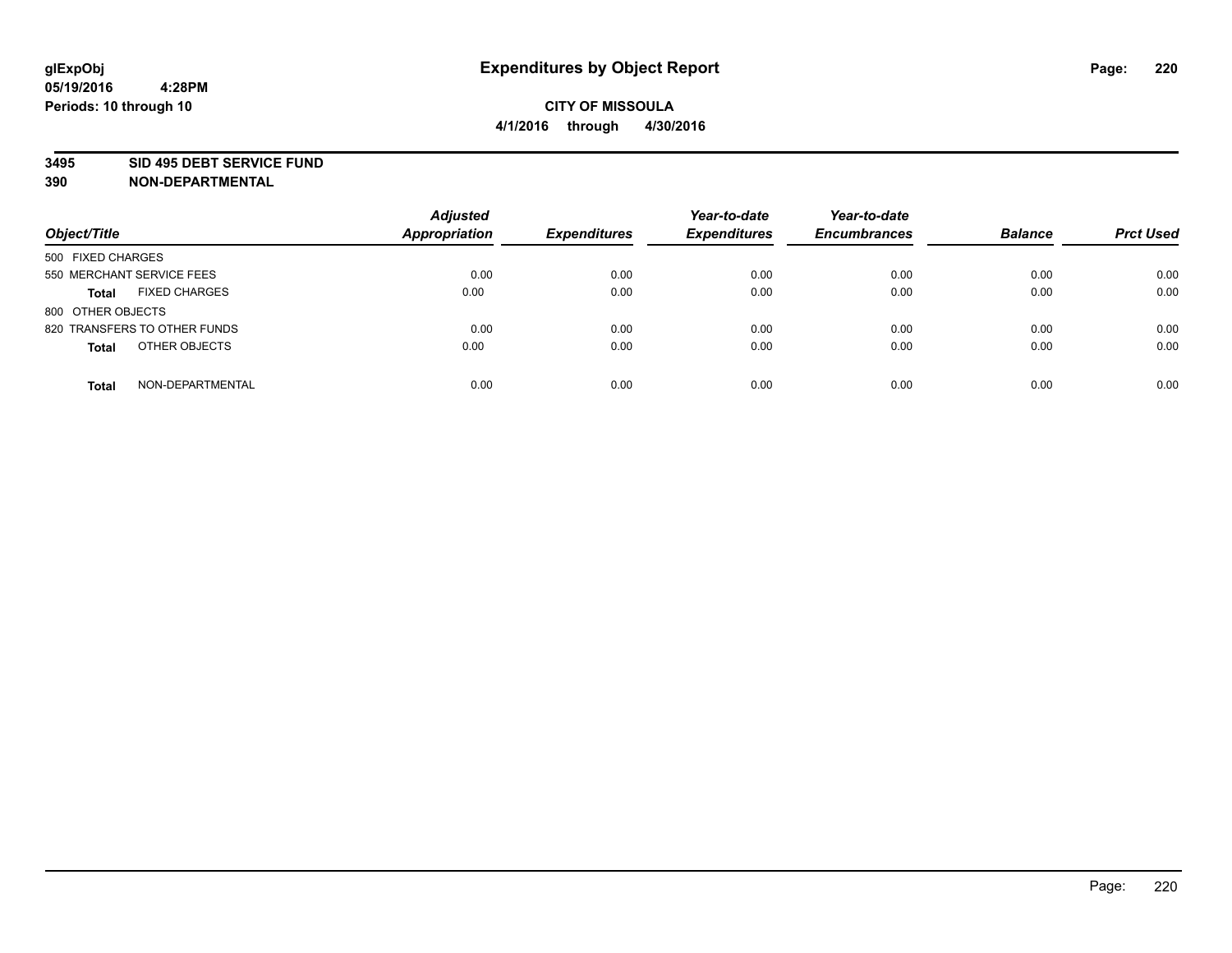### **3495 SID 495 DEBT SERVICE FUND**

| Object/Title                              | <b>Adjusted</b><br><b>Appropriation</b> | <b>Expenditures</b> | Year-to-date<br><b>Expenditures</b> | Year-to-date<br><b>Encumbrances</b> | <b>Balance</b> | <b>Prct Used</b> |
|-------------------------------------------|-----------------------------------------|---------------------|-------------------------------------|-------------------------------------|----------------|------------------|
| 500 FIXED CHARGES                         |                                         |                     |                                     |                                     |                |                  |
| 550 MERCHANT SERVICE FEES                 | 0.00                                    | 0.00                | 0.00                                | 0.00                                | 0.00           | 0.00             |
| <b>FIXED CHARGES</b><br><b>Total</b>      | 0.00                                    | 0.00                | 0.00                                | 0.00                                | 0.00           | 0.00             |
| 800 OTHER OBJECTS                         |                                         |                     |                                     |                                     |                |                  |
| 820 TRANSFERS TO OTHER FUNDS              | 0.00                                    | 0.00                | 0.00                                | 0.00                                | 0.00           | 0.00             |
| OTHER OBJECTS<br><b>Total</b>             | 0.00                                    | 0.00                | 0.00                                | 0.00                                | 0.00           | 0.00             |
| SID 495 DEBT SERVICE FUND<br><b>Total</b> | 0.00                                    | 0.00                | 0.00                                | 0.00                                | 0.00           | 0.00             |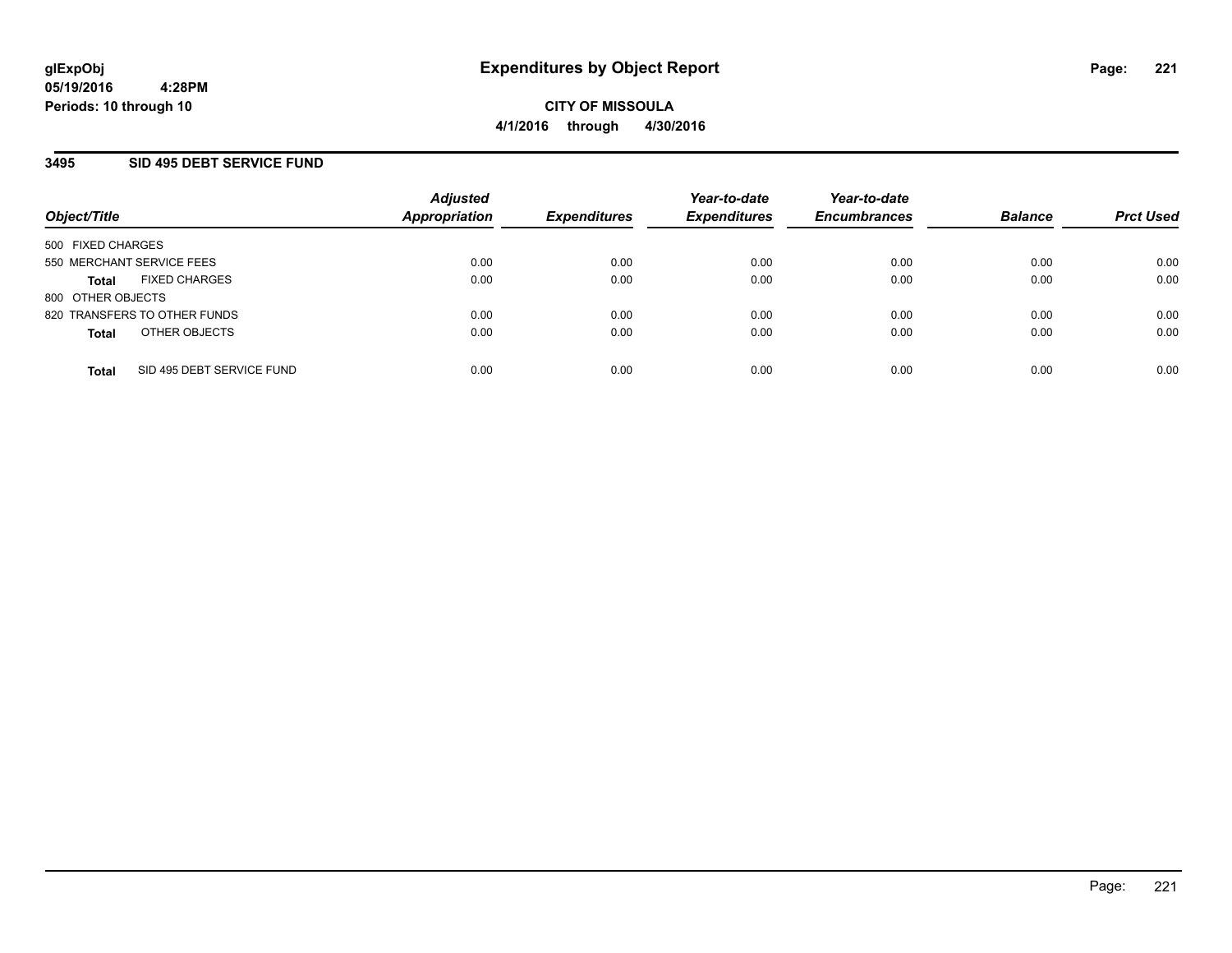## **CITY OF MISSOULA 4/1/2016 through 4/30/2016**

**3497 SID 497 DEBT SERVICE FUND**

| Object/Title                            | <b>Adjusted</b><br>Appropriation | <b>Expenditures</b> | Year-to-date<br><b>Expenditures</b> | Year-to-date<br><b>Encumbrances</b> | <b>Balance</b> | <b>Prct Used</b> |
|-----------------------------------------|----------------------------------|---------------------|-------------------------------------|-------------------------------------|----------------|------------------|
| 800 OTHER OBJECTS                       |                                  |                     |                                     |                                     |                |                  |
| 820 TRANSFERS TO OTHER FUNDS            | 0.00                             | 0.00                | 0.00                                | 0.00                                | 0.00           | 0.00             |
| OTHER OBJECTS<br>Total                  | 0.00                             | 0.00                | 0.00                                | 0.00                                | 0.00           | 0.00             |
| *** Title Not Found ***<br><b>Total</b> | 0.00                             | 0.00                | 0.00                                | 0.00                                | 0.00           | 0.00             |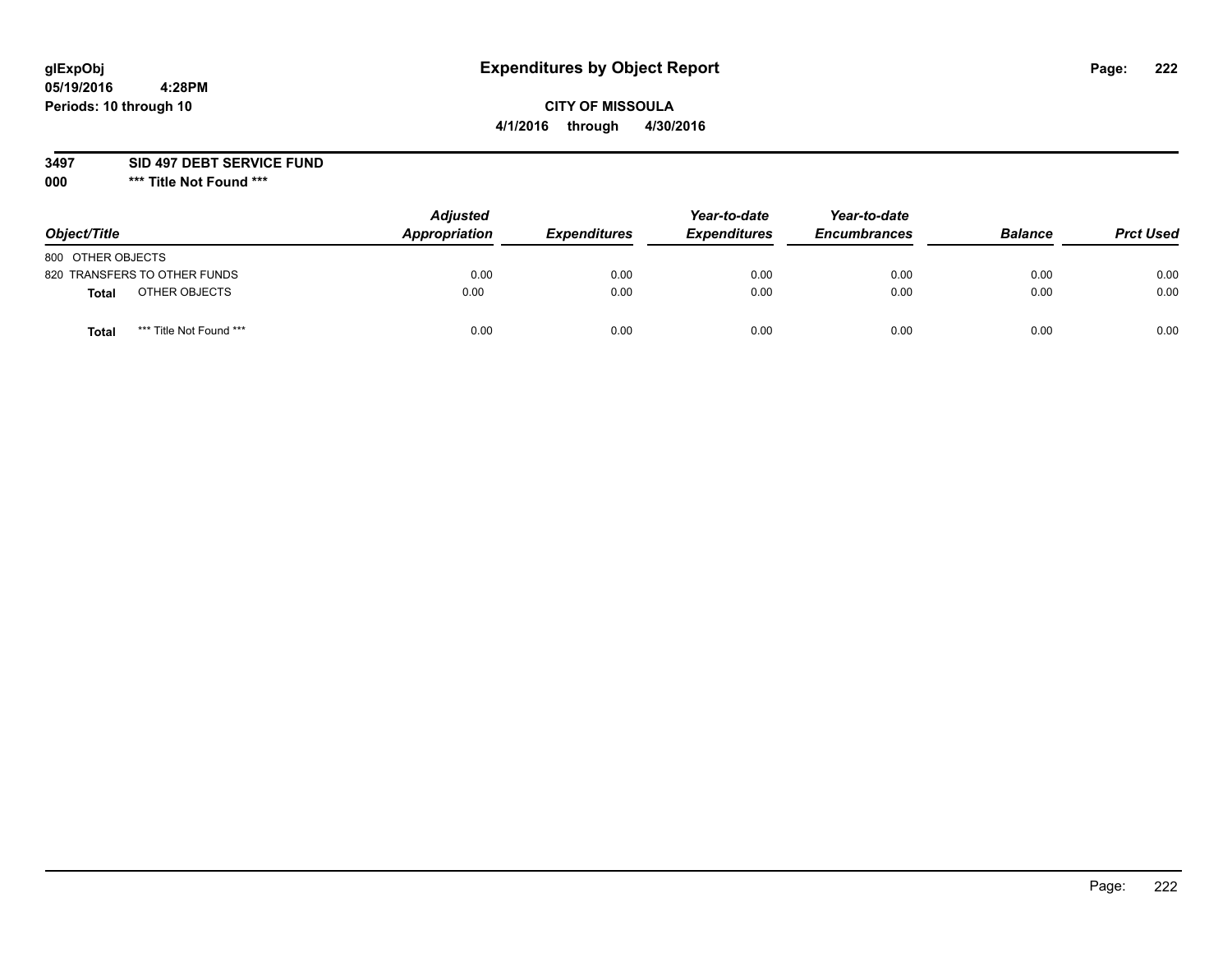#### **3497 SID 497 DEBT SERVICE FUND**

| Object/Title                         | <b>Adjusted</b><br><b>Appropriation</b> | <b>Expenditures</b> | Year-to-date<br><b>Expenditures</b> | Year-to-date<br><b>Encumbrances</b> | <b>Balance</b> | <b>Prct Used</b> |
|--------------------------------------|-----------------------------------------|---------------------|-------------------------------------|-------------------------------------|----------------|------------------|
| 500 FIXED CHARGES                    |                                         |                     |                                     |                                     |                |                  |
| 550 MERCHANT SERVICE FEES            | 0.00                                    | 0.00                | 0.00                                | 0.00                                | 0.00           | 0.00             |
| <b>FIXED CHARGES</b><br><b>Total</b> | 0.00                                    | 0.00                | 0.00                                | 0.00                                | 0.00           | 0.00             |
| 600 DEBT SERVICE                     |                                         |                     |                                     |                                     |                |                  |
| 620 INTEREST / SERVICE FEES          | 0.00                                    | 0.00                | 0.00                                | 0.00                                | 0.00           | 0.00             |
| <b>DEBT SERVICE</b><br><b>Total</b>  | 0.00                                    | 0.00                | 0.00                                | 0.00                                | 0.00           | 0.00             |
| 800 OTHER OBJECTS                    |                                         |                     |                                     |                                     |                |                  |
| 800 OTHER OBJECTS                    | 0.00                                    | 0.00                | 0.00                                | 0.00                                | 0.00           | 0.00             |
| 820 TRANSFERS TO OTHER FUNDS         | 0.00                                    | 0.00                | 0.00                                | 0.00                                | 0.00           | 0.00             |
| OTHER OBJECTS<br><b>Total</b>        | 0.00                                    | 0.00                | 0.00                                | 0.00                                | 0.00           | 0.00             |
|                                      |                                         |                     |                                     |                                     |                |                  |
| NON-DEPARTMENTAL<br><b>Total</b>     | 0.00                                    | 0.00                | 0.00                                | 0.00                                | 0.00           | 0.00             |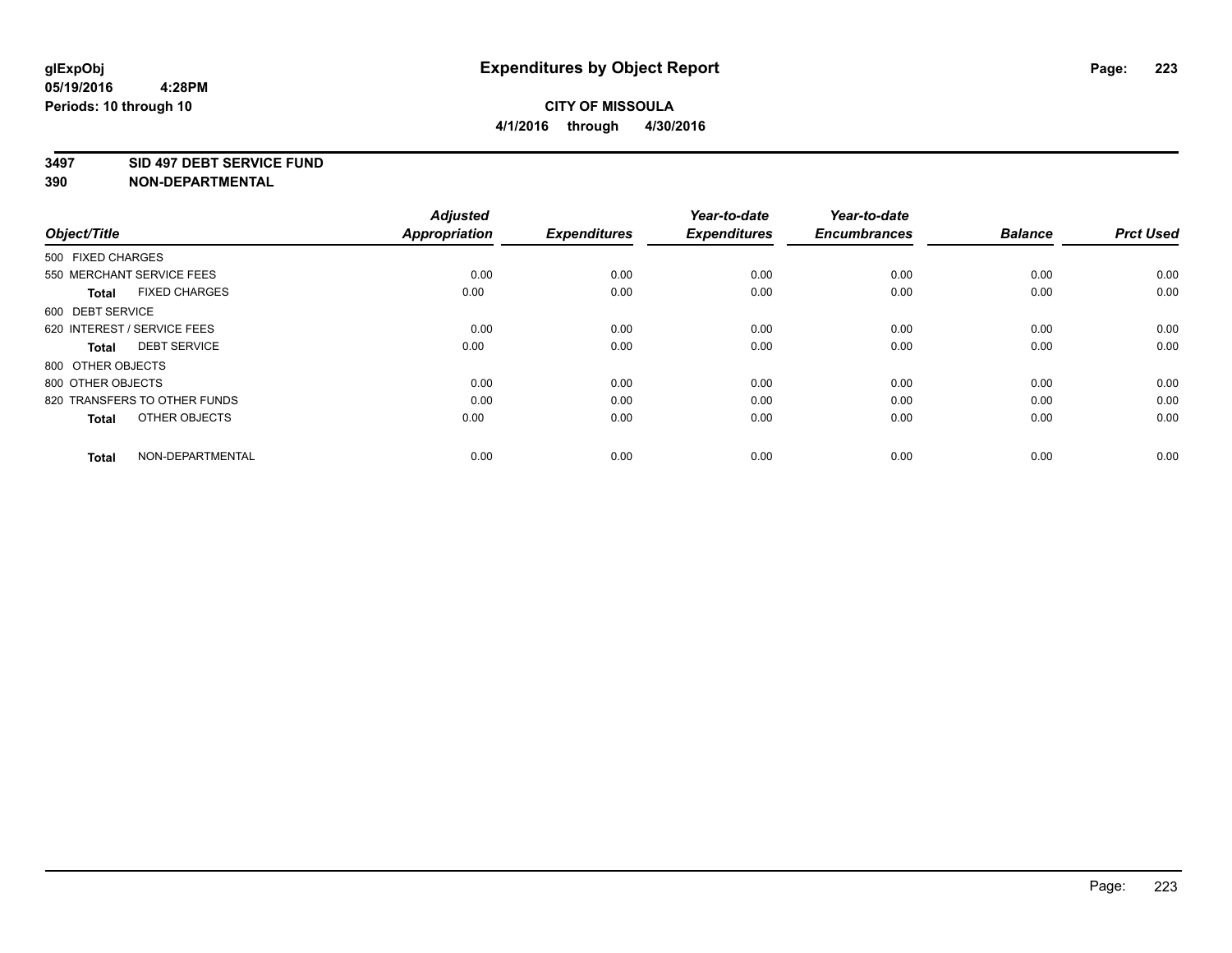#### **3497 SID 497 DEBT SERVICE FUND**

|                                           | <b>Adjusted</b>      | <b>Expenditures</b> | Year-to-date<br><b>Expenditures</b> | Year-to-date<br><b>Encumbrances</b> | <b>Balance</b> | <b>Prct Used</b> |
|-------------------------------------------|----------------------|---------------------|-------------------------------------|-------------------------------------|----------------|------------------|
| Object/Title                              | <b>Appropriation</b> |                     |                                     |                                     |                |                  |
| 500 FIXED CHARGES                         |                      |                     |                                     |                                     |                |                  |
| 550 MERCHANT SERVICE FEES                 | 0.00                 | 0.00                | 0.00                                | 0.00                                | 0.00           | 0.00             |
| <b>FIXED CHARGES</b><br>Total             | 0.00                 | 0.00                | 0.00                                | 0.00                                | 0.00           | 0.00             |
| 600 DEBT SERVICE                          |                      |                     |                                     |                                     |                |                  |
| 620 INTEREST / SERVICE FEES               | 0.00                 | 0.00                | 0.00                                | 0.00                                | 0.00           | 0.00             |
| <b>DEBT SERVICE</b><br>Total              | 0.00                 | 0.00                | 0.00                                | 0.00                                | 0.00           | 0.00             |
| 800 OTHER OBJECTS                         |                      |                     |                                     |                                     |                |                  |
| 800 OTHER OBJECTS                         | 0.00                 | 0.00                | 0.00                                | 0.00                                | 0.00           | 0.00             |
| 820 TRANSFERS TO OTHER FUNDS              | 0.00                 | 0.00                | 0.00                                | 0.00                                | 0.00           | 0.00             |
| OTHER OBJECTS<br><b>Total</b>             | 0.00                 | 0.00                | 0.00                                | 0.00                                | 0.00           | 0.00             |
|                                           |                      |                     |                                     |                                     |                |                  |
| SID 497 DEBT SERVICE FUND<br><b>Total</b> | 0.00                 | 0.00                | 0.00                                | 0.00                                | 0.00           | 0.00             |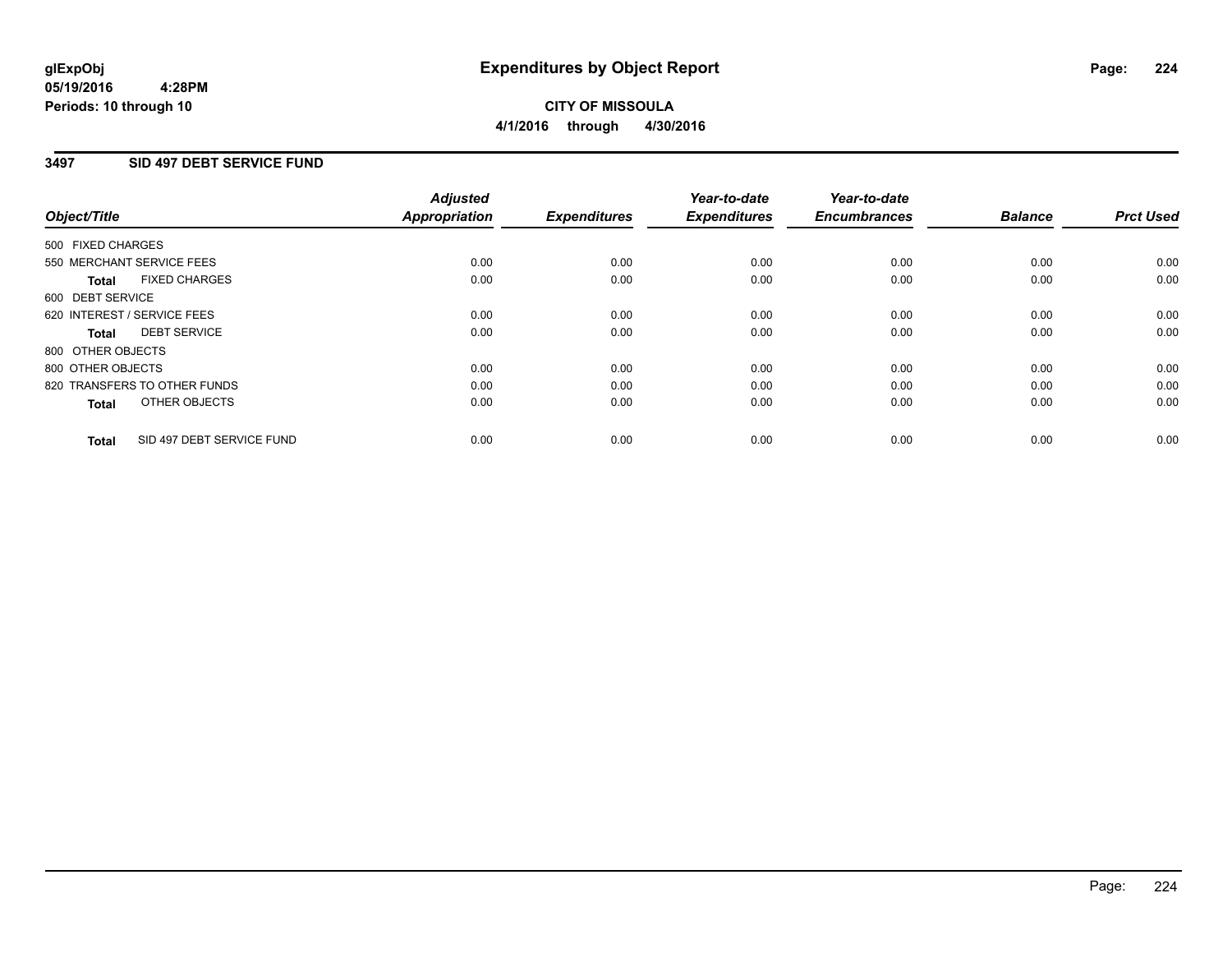## **CITY OF MISSOULA 4/1/2016 through 4/30/2016**

**3498 SID 498 DEBT SERVICE FUND**

| Object/Title                            | <b>Adjusted</b><br>Appropriation | <b>Expenditures</b> | Year-to-date<br><b>Expenditures</b> | Year-to-date<br><b>Encumbrances</b> | <b>Balance</b> | <b>Prct Used</b> |
|-----------------------------------------|----------------------------------|---------------------|-------------------------------------|-------------------------------------|----------------|------------------|
| 800 OTHER OBJECTS                       |                                  |                     |                                     |                                     |                |                  |
| 820 TRANSFERS TO OTHER FUNDS            | 0.00                             | 0.00                | 0.00                                | 0.00                                | 0.00           | 0.00             |
| OTHER OBJECTS<br>Total                  | 0.00                             | 0.00                | 0.00                                | 0.00                                | 0.00           | 0.00             |
| *** Title Not Found ***<br><b>Total</b> | 0.00                             | 0.00                | 0.00                                | 0.00                                | 0.00           | 0.00             |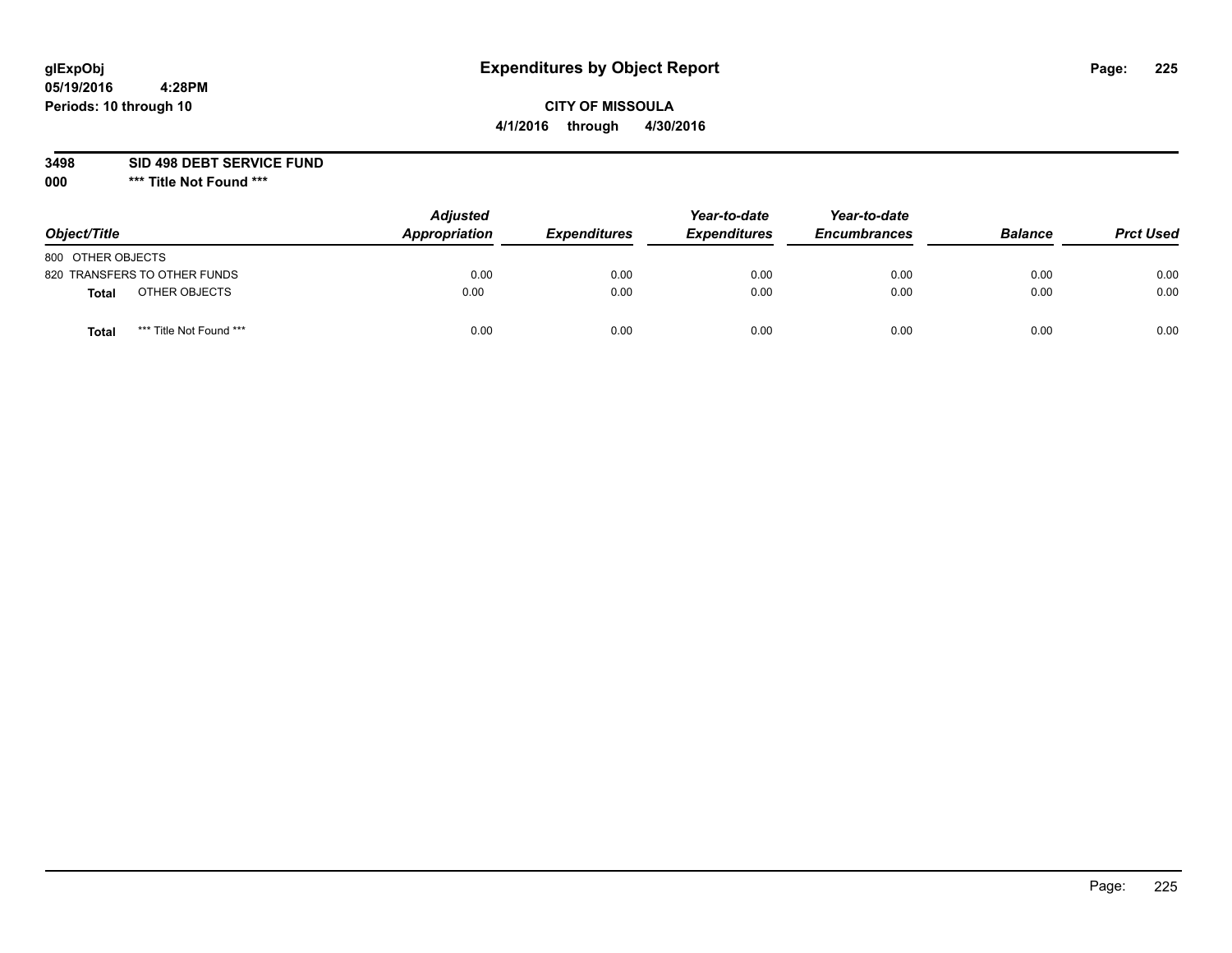#### **3498 SID 498 DEBT SERVICE FUND**

| Object/Title                         | <b>Adjusted</b><br><b>Appropriation</b> | <b>Expenditures</b> | Year-to-date<br><b>Expenditures</b> | Year-to-date<br><b>Encumbrances</b> | <b>Balance</b> | <b>Prct Used</b> |
|--------------------------------------|-----------------------------------------|---------------------|-------------------------------------|-------------------------------------|----------------|------------------|
|                                      |                                         |                     |                                     |                                     |                |                  |
| 500 FIXED CHARGES                    |                                         |                     |                                     |                                     |                |                  |
| 550 MERCHANT SERVICE FEES            | 0.00                                    | 0.00                | 0.00                                | 0.00                                | 0.00           | 0.00             |
| <b>FIXED CHARGES</b><br><b>Total</b> | 0.00                                    | 0.00                | 0.00                                | 0.00                                | 0.00           | 0.00             |
| 600 DEBT SERVICE                     |                                         |                     |                                     |                                     |                |                  |
| 610 PRINCIPAL                        | 0.00                                    | 0.00                | 0.00                                | 0.00                                | 0.00           | 0.00             |
| 620 INTEREST / SERVICE FEES          | 0.00                                    | 0.00                | 0.00                                | 0.00                                | 0.00           | 0.00             |
| <b>DEBT SERVICE</b><br><b>Total</b>  | 0.00                                    | 0.00                | 0.00                                | 0.00                                | 0.00           | 0.00             |
|                                      |                                         |                     |                                     |                                     |                |                  |
| NON-DEPARTMENTAL<br><b>Total</b>     | 0.00                                    | 0.00                | 0.00                                | 0.00                                | 0.00           | 0.00             |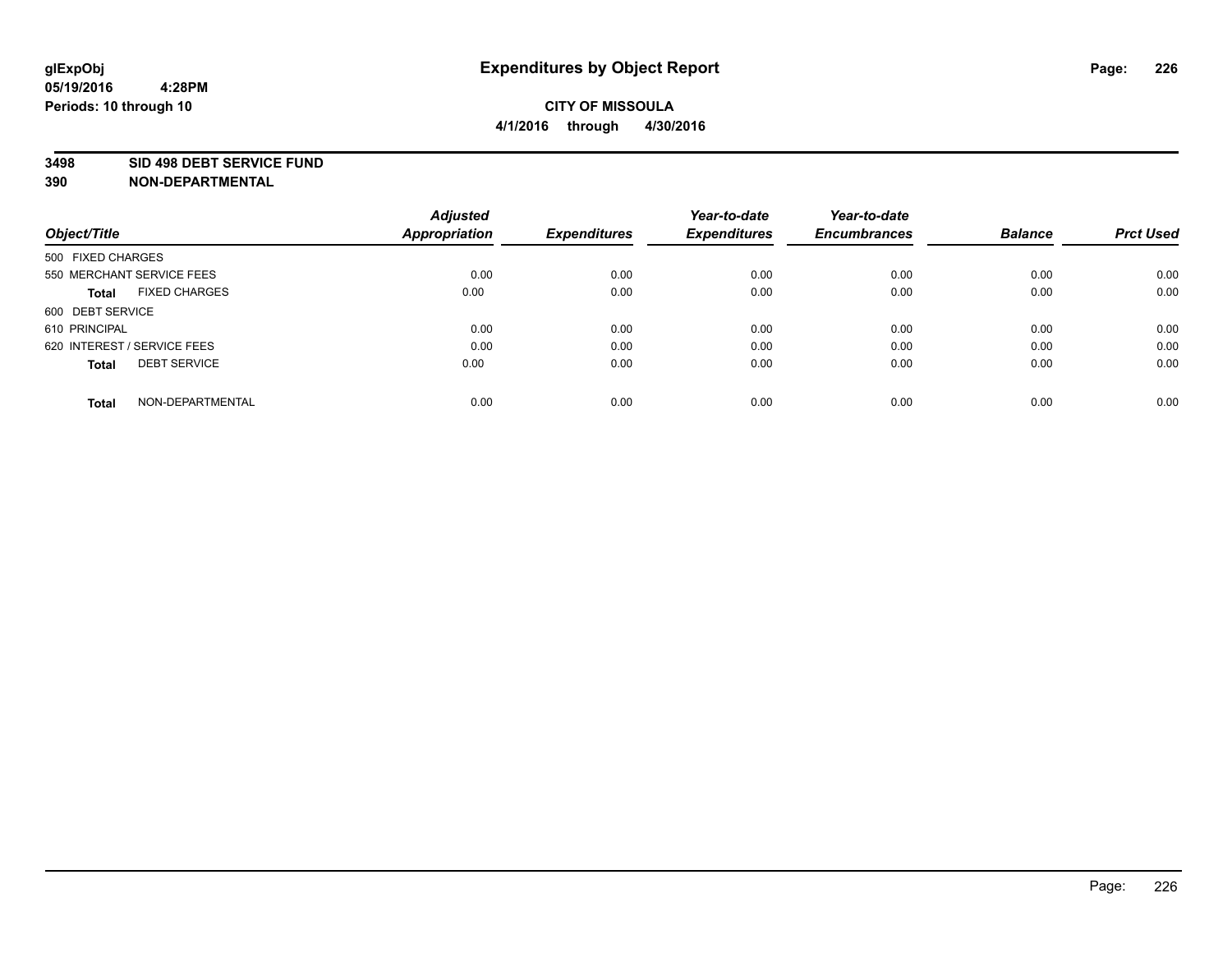#### **3498 SID 498 DEBT SERVICE FUND**

| Object/Title                              | <b>Adjusted</b><br><b>Appropriation</b> | <b>Expenditures</b> | Year-to-date<br><b>Expenditures</b> | Year-to-date<br><b>Encumbrances</b> | <b>Balance</b> | <b>Prct Used</b> |
|-------------------------------------------|-----------------------------------------|---------------------|-------------------------------------|-------------------------------------|----------------|------------------|
|                                           |                                         |                     |                                     |                                     |                |                  |
| 500 FIXED CHARGES                         |                                         |                     |                                     |                                     |                |                  |
| 550 MERCHANT SERVICE FEES                 | 0.00                                    | 0.00                | 0.00                                | 0.00                                | 0.00           | 0.00             |
| <b>FIXED CHARGES</b><br>Total             | 0.00                                    | 0.00                | 0.00                                | 0.00                                | 0.00           | 0.00             |
| 600 DEBT SERVICE                          |                                         |                     |                                     |                                     |                |                  |
| 610 PRINCIPAL                             | 0.00                                    | 0.00                | 0.00                                | 0.00                                | 0.00           | 0.00             |
| 620 INTEREST / SERVICE FEES               | 0.00                                    | 0.00                | 0.00                                | 0.00                                | 0.00           | 0.00             |
| <b>DEBT SERVICE</b><br><b>Total</b>       | 0.00                                    | 0.00                | 0.00                                | 0.00                                | 0.00           | 0.00             |
| 800 OTHER OBJECTS                         |                                         |                     |                                     |                                     |                |                  |
| 820 TRANSFERS TO OTHER FUNDS              | 0.00                                    | 0.00                | 0.00                                | 0.00                                | 0.00           | 0.00             |
| OTHER OBJECTS<br><b>Total</b>             | 0.00                                    | 0.00                | 0.00                                | 0.00                                | 0.00           | 0.00             |
|                                           |                                         |                     |                                     |                                     |                |                  |
| SID 498 DEBT SERVICE FUND<br><b>Total</b> | 0.00                                    | 0.00                | 0.00                                | 0.00                                | 0.00           | 0.00             |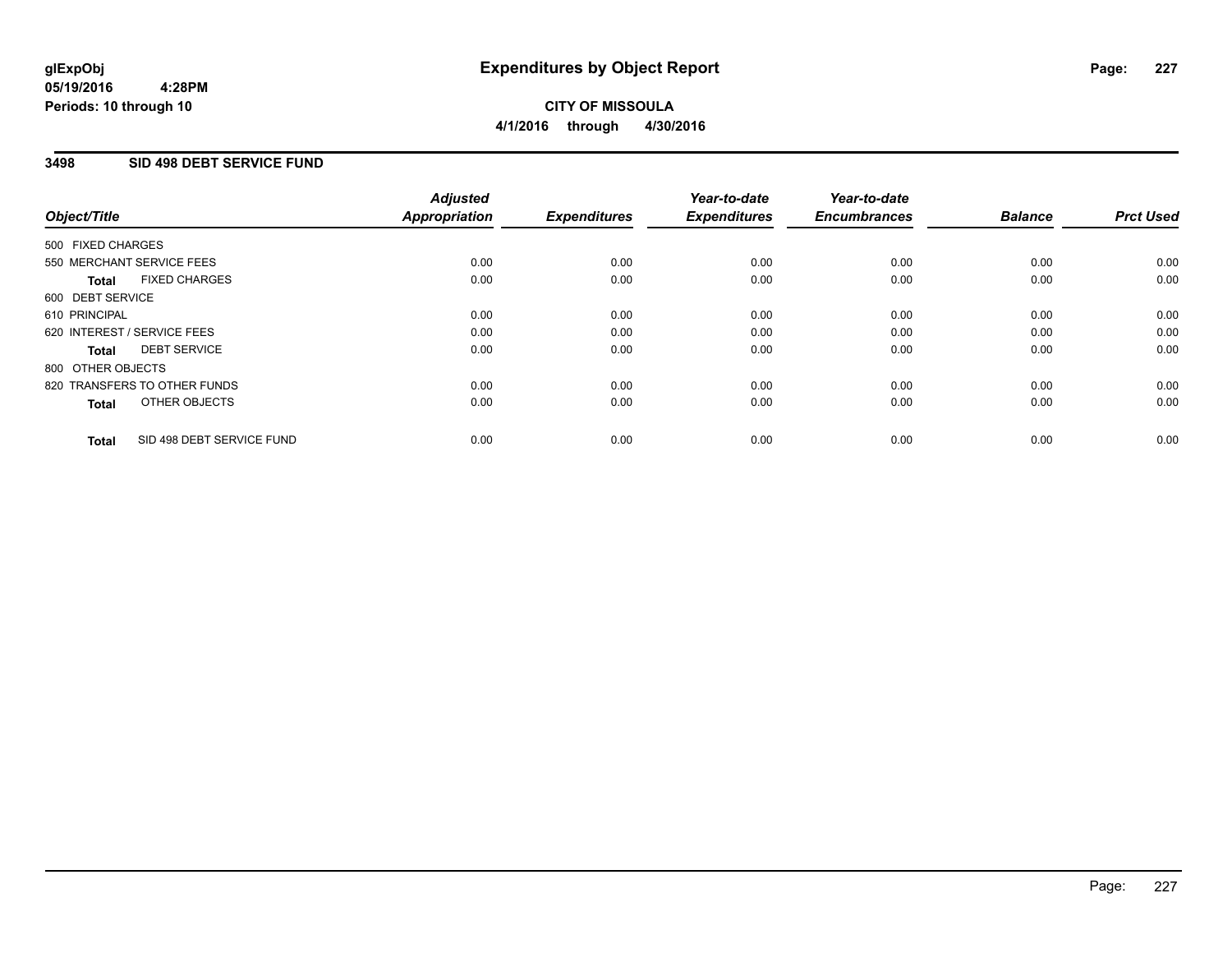#### **3500 SID 500 DEBT SERVICE FUND**

| Object/Title                        | <b>Adjusted</b><br><b>Appropriation</b> | <b>Expenditures</b> | Year-to-date<br><b>Expenditures</b> | Year-to-date<br><b>Encumbrances</b> | <b>Balance</b> | <b>Prct Used</b> |
|-------------------------------------|-----------------------------------------|---------------------|-------------------------------------|-------------------------------------|----------------|------------------|
| 600 DEBT SERVICE                    |                                         |                     |                                     |                                     |                |                  |
| 620 INTEREST / SERVICE FEES         | 0.00                                    | 0.00                | 0.00                                | 0.00                                | 0.00           | 0.00             |
| <b>DEBT SERVICE</b><br><b>Total</b> | 0.00                                    | 0.00                | 0.00                                | 0.00                                | 0.00           | 0.00             |
| 800 OTHER OBJECTS                   |                                         |                     |                                     |                                     |                |                  |
| 820 TRANSFERS TO OTHER FUNDS        | 0.00                                    | 0.00                | 0.00                                | 0.00                                | 0.00           | 0.00             |
| OTHER OBJECTS<br><b>Total</b>       | 0.00                                    | 0.00                | 0.00                                | 0.00                                | 0.00           | 0.00             |
| NON-DEPARTMENTAL<br><b>Total</b>    | 0.00                                    | 0.00                | 0.00                                | 0.00                                | 0.00           | 0.00             |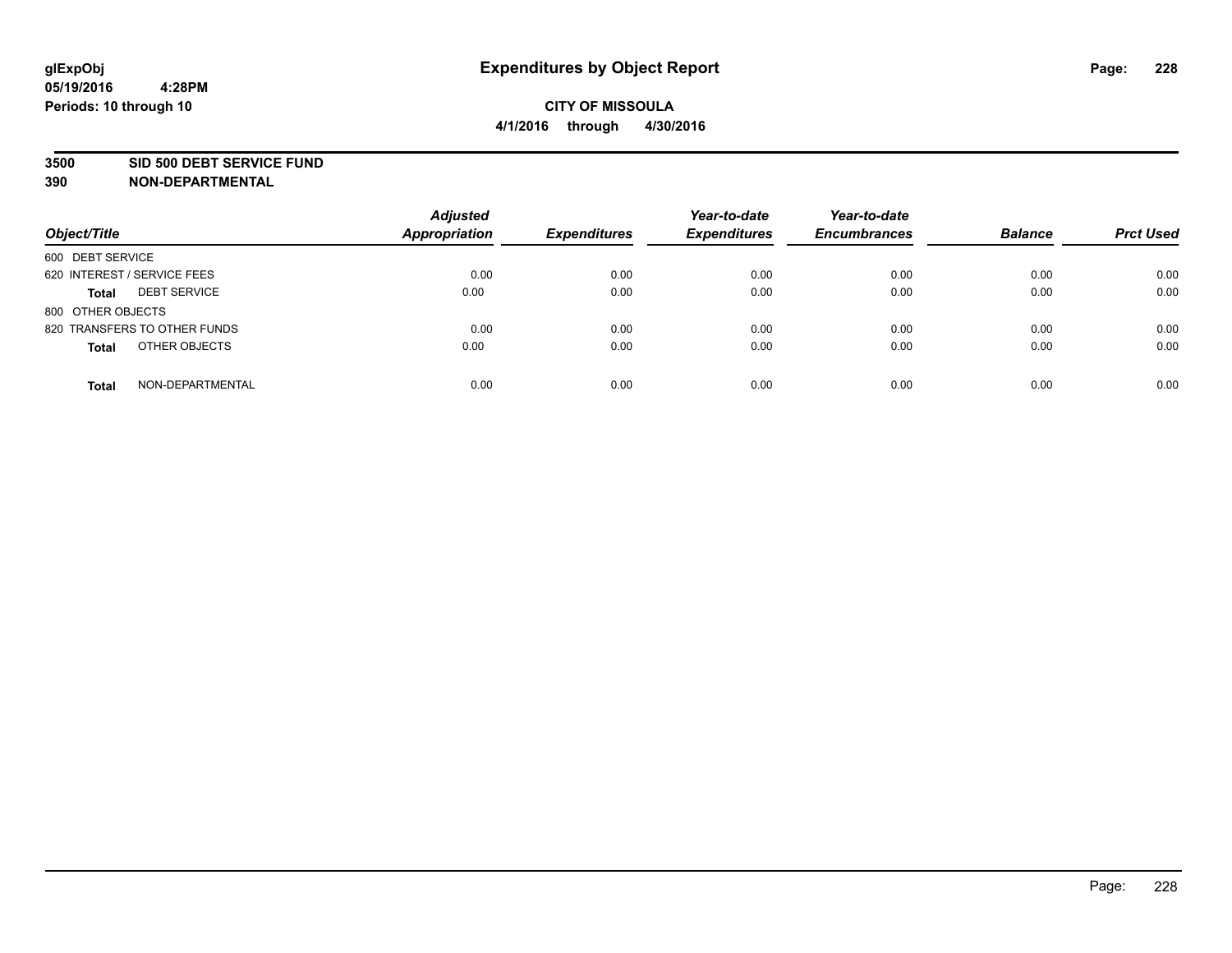#### **3500 SID 500 DEBT SERVICE FUND**

| Object/Title                |                              | <b>Adjusted</b><br><b>Appropriation</b> | <b>Expenditures</b> | Year-to-date<br><b>Expenditures</b> | Year-to-date<br><b>Encumbrances</b> | <b>Balance</b> | <b>Prct Used</b> |
|-----------------------------|------------------------------|-----------------------------------------|---------------------|-------------------------------------|-------------------------------------|----------------|------------------|
| 600 DEBT SERVICE            |                              |                                         |                     |                                     |                                     |                |                  |
| 620 INTEREST / SERVICE FEES |                              | 0.00                                    | 0.00                | 0.00                                | 0.00                                | 0.00           | 0.00             |
| <b>Total</b>                | <b>DEBT SERVICE</b>          | 0.00                                    | 0.00                | 0.00                                | 0.00                                | 0.00           | 0.00             |
| 800 OTHER OBJECTS           |                              |                                         |                     |                                     |                                     |                |                  |
|                             | 820 TRANSFERS TO OTHER FUNDS | 0.00                                    | 0.00                | 0.00                                | 0.00                                | 0.00           | 0.00             |
| <b>Total</b>                | OTHER OBJECTS                | 0.00                                    | 0.00                | 0.00                                | 0.00                                | 0.00           | 0.00             |
| <b>Total</b>                | SID 500 DEBT SERVICE FUND    | 0.00                                    | 0.00                | 0.00                                | 0.00                                | 0.00           | 0.00             |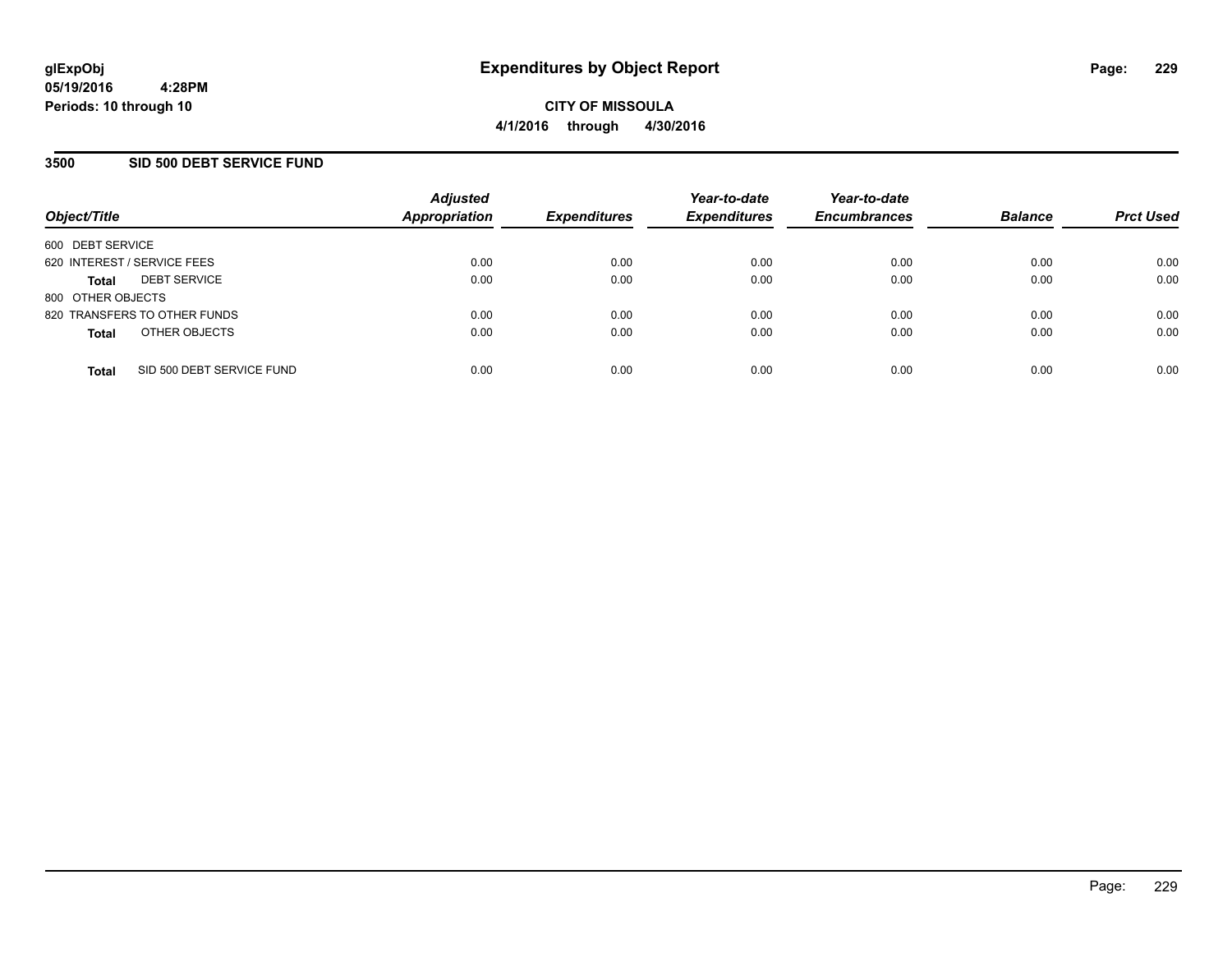## **CITY OF MISSOULA 4/1/2016 through 4/30/2016**

**3501 SID 501 DEBT SERVICE FUND**

| Object/Title                     | <b>Adjusted</b><br>Appropriation | <b>Expenditures</b> | Year-to-date<br><b>Expenditures</b> | Year-to-date<br><b>Encumbrances</b> | <b>Balance</b> | <b>Prct Used</b> |
|----------------------------------|----------------------------------|---------------------|-------------------------------------|-------------------------------------|----------------|------------------|
| 800 OTHER OBJECTS                |                                  |                     |                                     |                                     |                |                  |
| 820 TRANSFERS TO OTHER FUNDS     | 0.00                             | 0.00                | 0.00                                | 0.00                                | 0.00           | 0.00             |
| OTHER OBJECTS<br><b>Total</b>    | 0.00                             | 0.00                | 0.00                                | 0.00                                | 0.00           | 0.00             |
| *** Title Not Found ***<br>Total | 0.00                             | 0.00                | 0.00                                | 0.00                                | 0.00           | 0.00             |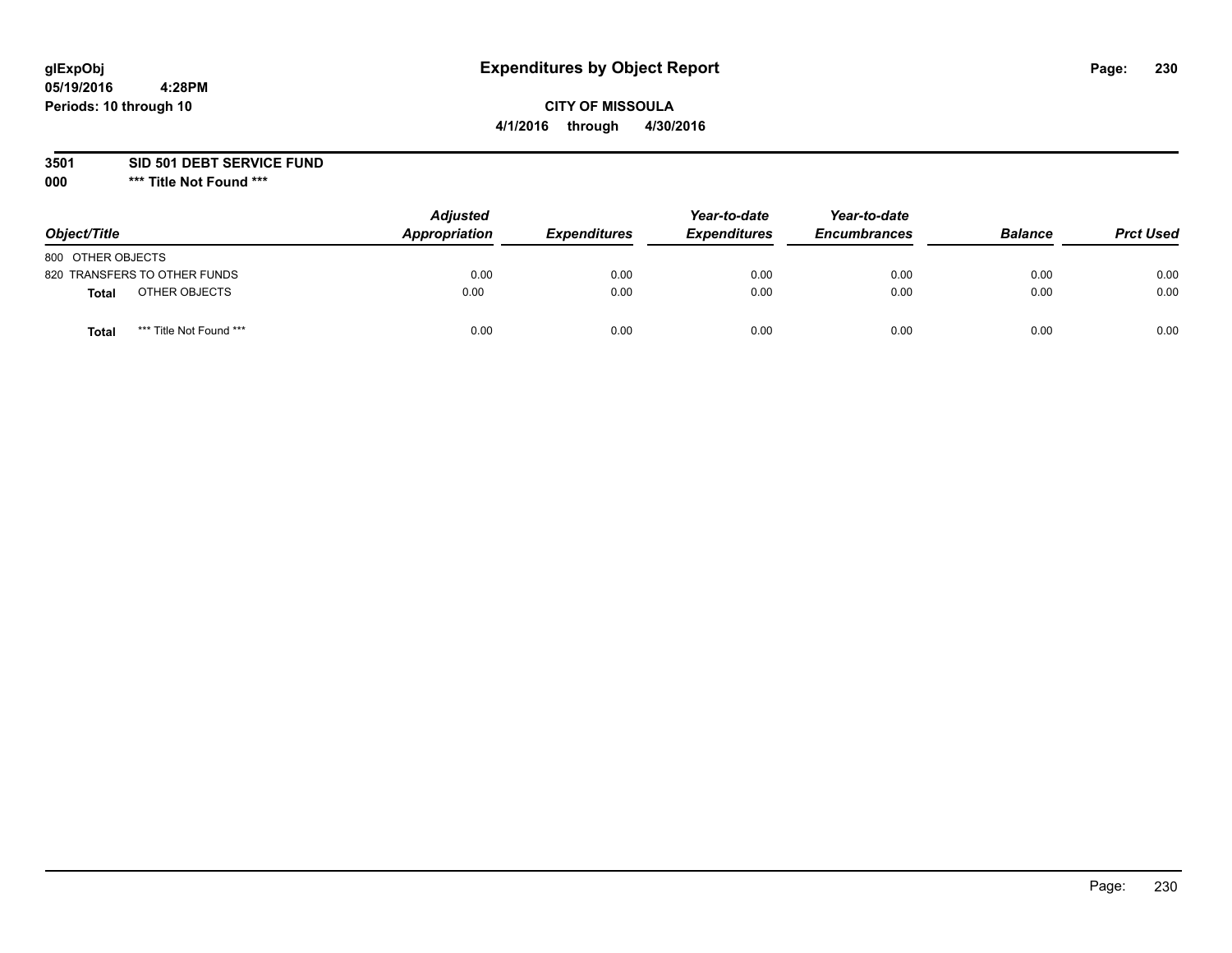#### **3501 SID 501 DEBT SERVICE FUND**

| Object/Title                         | <b>Adjusted</b><br><b>Appropriation</b> | <b>Expenditures</b> | Year-to-date<br><b>Expenditures</b> | Year-to-date<br><b>Encumbrances</b> | <b>Balance</b> | <b>Prct Used</b> |
|--------------------------------------|-----------------------------------------|---------------------|-------------------------------------|-------------------------------------|----------------|------------------|
|                                      |                                         |                     |                                     |                                     |                |                  |
| 500 FIXED CHARGES                    |                                         |                     |                                     |                                     |                |                  |
| 550 MERCHANT SERVICE FEES            | 0.00                                    | 0.00                | 0.00                                | 0.00                                | 0.00           | 0.00             |
| <b>FIXED CHARGES</b><br><b>Total</b> | 0.00                                    | 0.00                | 0.00                                | 0.00                                | 0.00           | 0.00             |
| 600 DEBT SERVICE                     |                                         |                     |                                     |                                     |                |                  |
| 610 PRINCIPAL                        | 0.00                                    | 0.00                | 0.00                                | 0.00                                | 0.00           | 0.00             |
| 620 INTEREST / SERVICE FEES          | 0.00                                    | 0.00                | 0.00                                | 0.00                                | 0.00           | 0.00             |
| <b>DEBT SERVICE</b><br><b>Total</b>  | 0.00                                    | 0.00                | 0.00                                | 0.00                                | 0.00           | 0.00             |
| NON-DEPARTMENTAL<br><b>Total</b>     | 0.00                                    | 0.00                | 0.00                                | 0.00                                | 0.00           | 0.00             |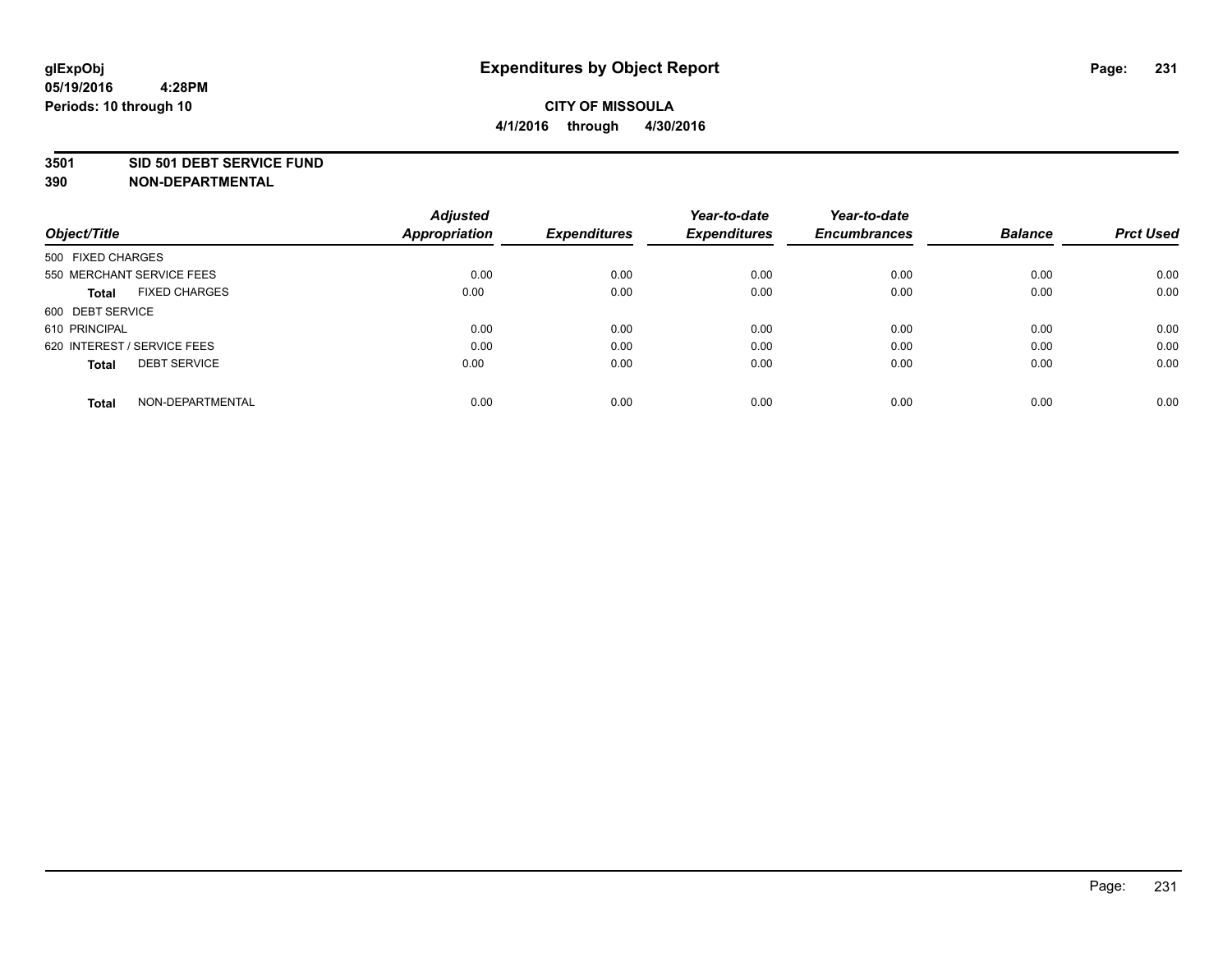#### **3501 SID 501 DEBT SERVICE FUND**

| Object/Title                              | <b>Adjusted</b><br><b>Appropriation</b> | <b>Expenditures</b> | Year-to-date<br><b>Expenditures</b> | Year-to-date<br><b>Encumbrances</b> | <b>Balance</b> | <b>Prct Used</b> |
|-------------------------------------------|-----------------------------------------|---------------------|-------------------------------------|-------------------------------------|----------------|------------------|
|                                           |                                         |                     |                                     |                                     |                |                  |
| 500 FIXED CHARGES                         |                                         |                     |                                     |                                     |                |                  |
| 550 MERCHANT SERVICE FEES                 | 0.00                                    | 0.00                | 0.00                                | 0.00                                | 0.00           | 0.00             |
| <b>FIXED CHARGES</b><br>Total             | 0.00                                    | 0.00                | 0.00                                | 0.00                                | 0.00           | 0.00             |
| 600 DEBT SERVICE                          |                                         |                     |                                     |                                     |                |                  |
| 610 PRINCIPAL                             | 0.00                                    | 0.00                | 0.00                                | 0.00                                | 0.00           | 0.00             |
| 620 INTEREST / SERVICE FEES               | 0.00                                    | 0.00                | 0.00                                | 0.00                                | 0.00           | 0.00             |
| <b>DEBT SERVICE</b><br><b>Total</b>       | 0.00                                    | 0.00                | 0.00                                | 0.00                                | 0.00           | 0.00             |
| 800 OTHER OBJECTS                         |                                         |                     |                                     |                                     |                |                  |
| 820 TRANSFERS TO OTHER FUNDS              | 0.00                                    | 0.00                | 0.00                                | 0.00                                | 0.00           | 0.00             |
| OTHER OBJECTS<br><b>Total</b>             | 0.00                                    | 0.00                | 0.00                                | 0.00                                | 0.00           | 0.00             |
|                                           |                                         |                     |                                     |                                     |                |                  |
| SID 501 DEBT SERVICE FUND<br><b>Total</b> | 0.00                                    | 0.00                | 0.00                                | 0.00                                | 0.00           | 0.00             |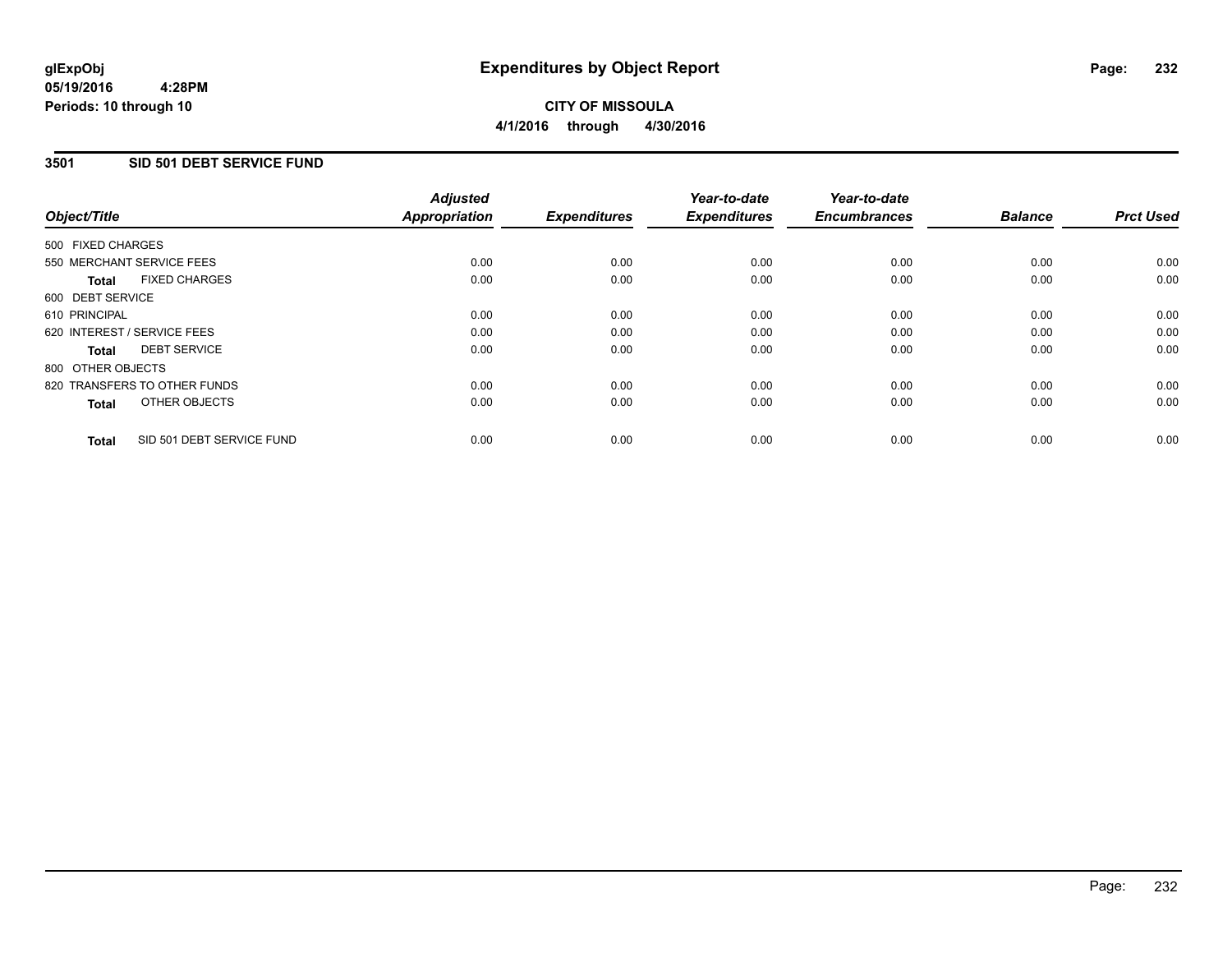## **CITY OF MISSOULA 4/1/2016 through 4/30/2016**

**3503 SID 503 DEBT SERVICE FUND**

| Object/Title                            | <b>Adjusted</b><br>Appropriation | <b>Expenditures</b> | Year-to-date<br><b>Expenditures</b> | Year-to-date<br><b>Encumbrances</b> | <b>Balance</b> | <b>Prct Used</b> |
|-----------------------------------------|----------------------------------|---------------------|-------------------------------------|-------------------------------------|----------------|------------------|
| 800 OTHER OBJECTS                       |                                  |                     |                                     |                                     |                |                  |
| 820 TRANSFERS TO OTHER FUNDS            | 0.00                             | 0.00                | 0.00                                | 0.00                                | 0.00           | 0.00             |
| OTHER OBJECTS<br><b>Total</b>           | 0.00                             | 0.00                | 0.00                                | 0.00                                | 0.00           | 0.00             |
| *** Title Not Found ***<br><b>Total</b> | 0.00                             | 0.00                | 0.00                                | 0.00                                | 0.00           | 0.00             |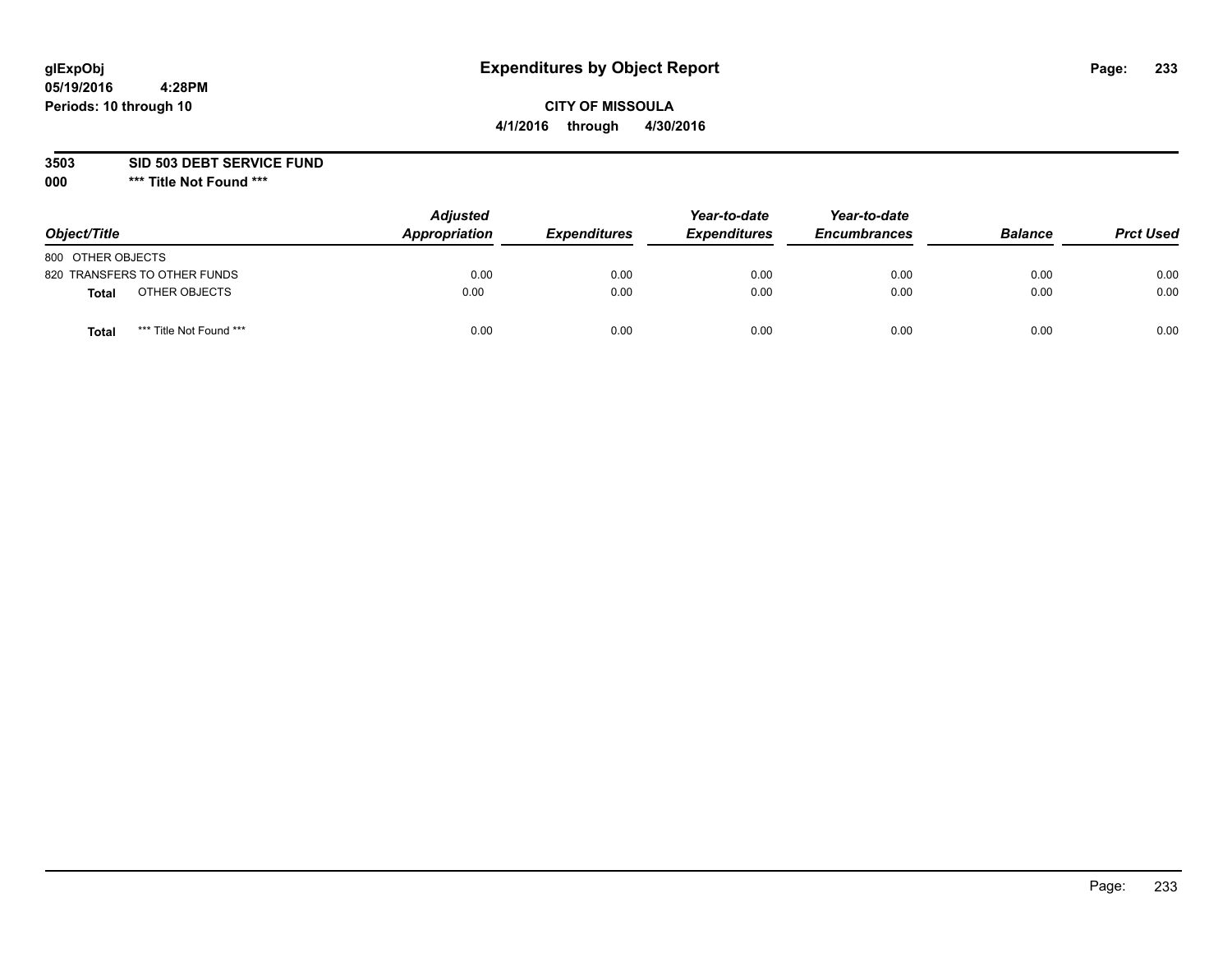#### **3503 SID 503 DEBT SERVICE FUND**

| Object/Title                         | <b>Adjusted</b><br><b>Appropriation</b> | <b>Expenditures</b> | Year-to-date<br><b>Expenditures</b> | Year-to-date<br><b>Encumbrances</b> | <b>Balance</b> | <b>Prct Used</b> |
|--------------------------------------|-----------------------------------------|---------------------|-------------------------------------|-------------------------------------|----------------|------------------|
|                                      |                                         |                     |                                     |                                     |                |                  |
| 500 FIXED CHARGES                    |                                         |                     |                                     |                                     |                |                  |
| 550 MERCHANT SERVICE FEES            | 0.00                                    | 0.00                | 0.00                                | 0.00                                | 0.00           | 0.00             |
| <b>FIXED CHARGES</b><br><b>Total</b> | 0.00                                    | 0.00                | 0.00                                | 0.00                                | 0.00           | 0.00             |
| 600 DEBT SERVICE                     |                                         |                     |                                     |                                     |                |                  |
| 610 PRINCIPAL                        | 0.00                                    | 0.00                | 0.00                                | 0.00                                | 0.00           | 0.00             |
| 620 INTEREST / SERVICE FEES          | 0.00                                    | 0.00                | 0.00                                | 0.00                                | 0.00           | 0.00             |
| <b>DEBT SERVICE</b><br><b>Total</b>  | 0.00                                    | 0.00                | 0.00                                | 0.00                                | 0.00           | 0.00             |
|                                      |                                         |                     |                                     |                                     |                |                  |
| NON-DEPARTMENTAL<br><b>Total</b>     | 0.00                                    | 0.00                | 0.00                                | 0.00                                | 0.00           | 0.00             |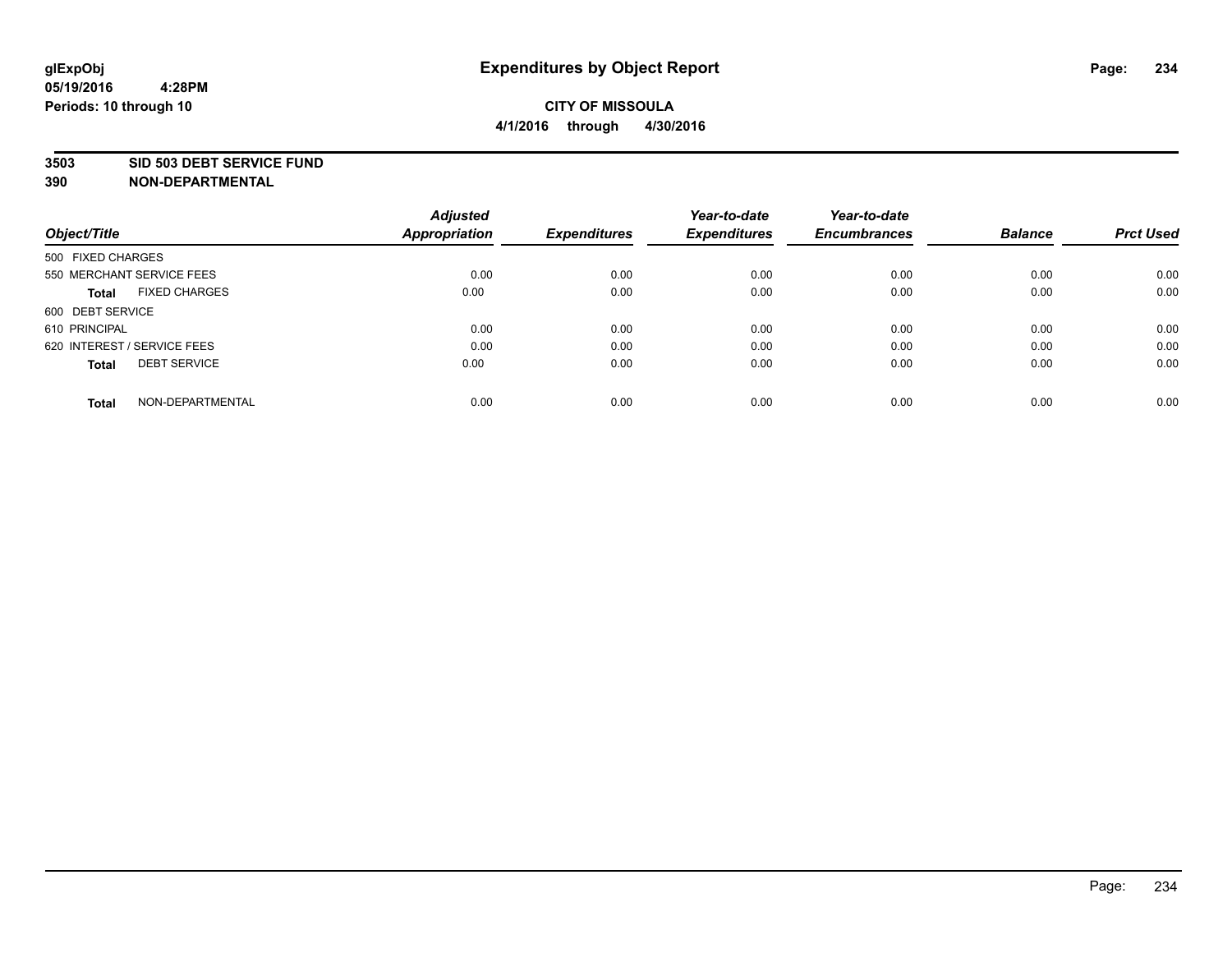### **3503 SID 503 DEBT SERVICE FUND**

| Object/Title                              | <b>Adjusted</b><br><b>Appropriation</b> | <b>Expenditures</b> | Year-to-date<br><b>Expenditures</b> | Year-to-date<br><b>Encumbrances</b> | <b>Balance</b> | <b>Prct Used</b> |
|-------------------------------------------|-----------------------------------------|---------------------|-------------------------------------|-------------------------------------|----------------|------------------|
|                                           |                                         |                     |                                     |                                     |                |                  |
| 500 FIXED CHARGES                         |                                         |                     |                                     |                                     |                |                  |
| 550 MERCHANT SERVICE FEES                 | 0.00                                    | 0.00                | 0.00                                | 0.00                                | 0.00           | 0.00             |
| <b>FIXED CHARGES</b><br><b>Total</b>      | 0.00                                    | 0.00                | 0.00                                | 0.00                                | 0.00           | 0.00             |
| 600 DEBT SERVICE                          |                                         |                     |                                     |                                     |                |                  |
| 610 PRINCIPAL                             | 0.00                                    | 0.00                | 0.00                                | 0.00                                | 0.00           | 0.00             |
| 620 INTEREST / SERVICE FEES               | 0.00                                    | 0.00                | 0.00                                | 0.00                                | 0.00           | 0.00             |
| <b>DEBT SERVICE</b><br><b>Total</b>       | 0.00                                    | 0.00                | 0.00                                | 0.00                                | 0.00           | 0.00             |
| 800 OTHER OBJECTS                         |                                         |                     |                                     |                                     |                |                  |
| 820 TRANSFERS TO OTHER FUNDS              | 0.00                                    | 0.00                | 0.00                                | 0.00                                | 0.00           | 0.00             |
| OTHER OBJECTS<br><b>Total</b>             | 0.00                                    | 0.00                | 0.00                                | 0.00                                | 0.00           | 0.00             |
| SID 503 DEBT SERVICE FUND<br><b>Total</b> | 0.00                                    | 0.00                | 0.00                                | 0.00                                | 0.00           | 0.00             |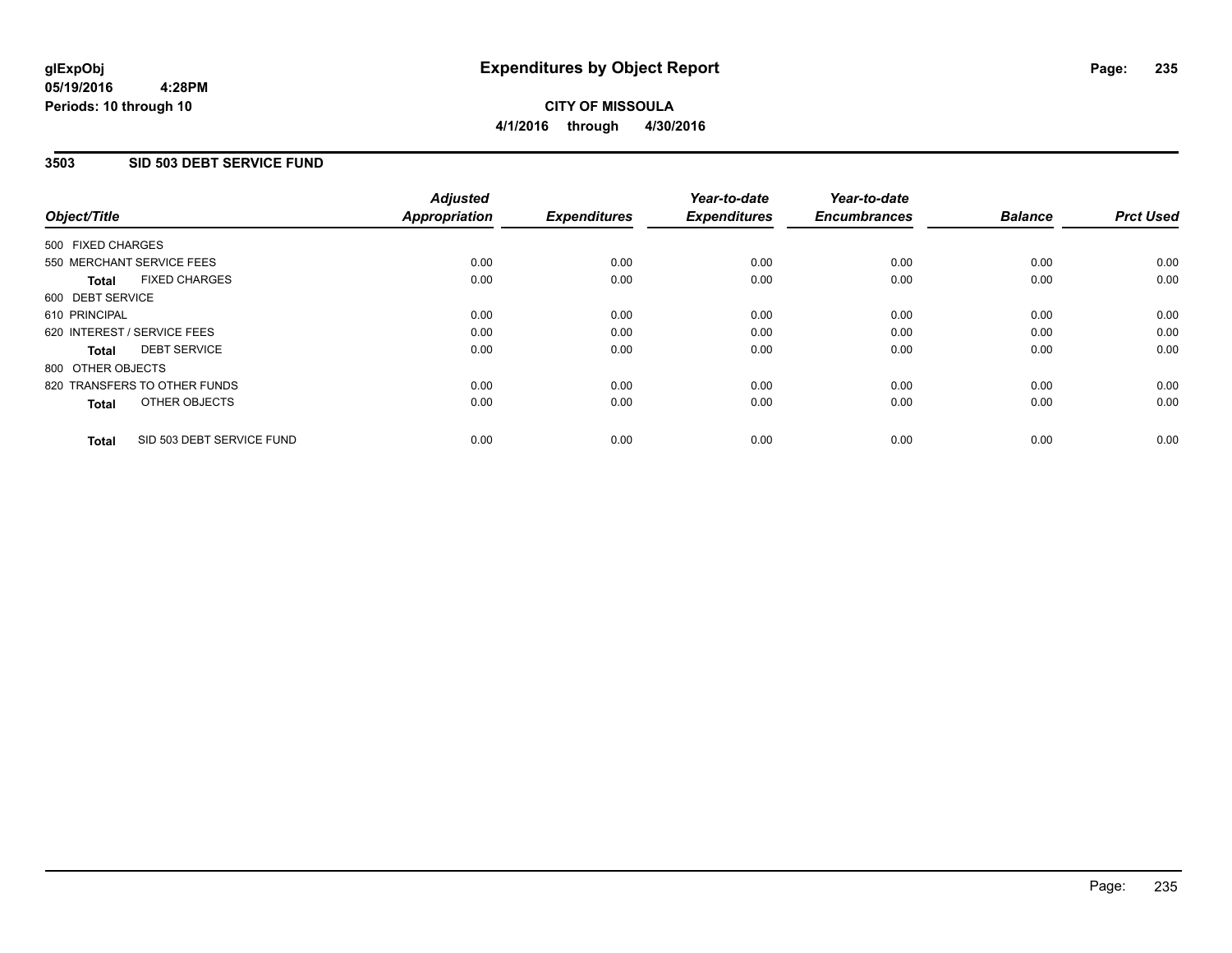## **CITY OF MISSOULA 4/1/2016 through 4/30/2016**

**3505 SID 505 DEBT SERVICE FUND**

| Object/Title      |                              | <b>Adjusted</b><br>Appropriation | <b>Expenditures</b> | Year-to-date<br><b>Expenditures</b> | Year-to-date<br><b>Encumbrances</b> | <b>Balance</b> | <b>Prct Used</b> |
|-------------------|------------------------------|----------------------------------|---------------------|-------------------------------------|-------------------------------------|----------------|------------------|
| 800 OTHER OBJECTS |                              |                                  |                     |                                     |                                     |                |                  |
|                   | 820 TRANSFERS TO OTHER FUNDS | 0.00                             | 0.00                | 0.00                                | 0.00                                | 0.00           | 0.00             |
| Total             | OTHER OBJECTS                | 0.00                             | 0.00                | 0.00                                | 0.00                                | 0.00           | 0.00             |
| Tota              | *** Title Not Found ***      | 0.00                             | 0.00                | 0.00                                | 0.00                                | 0.00           | 0.00             |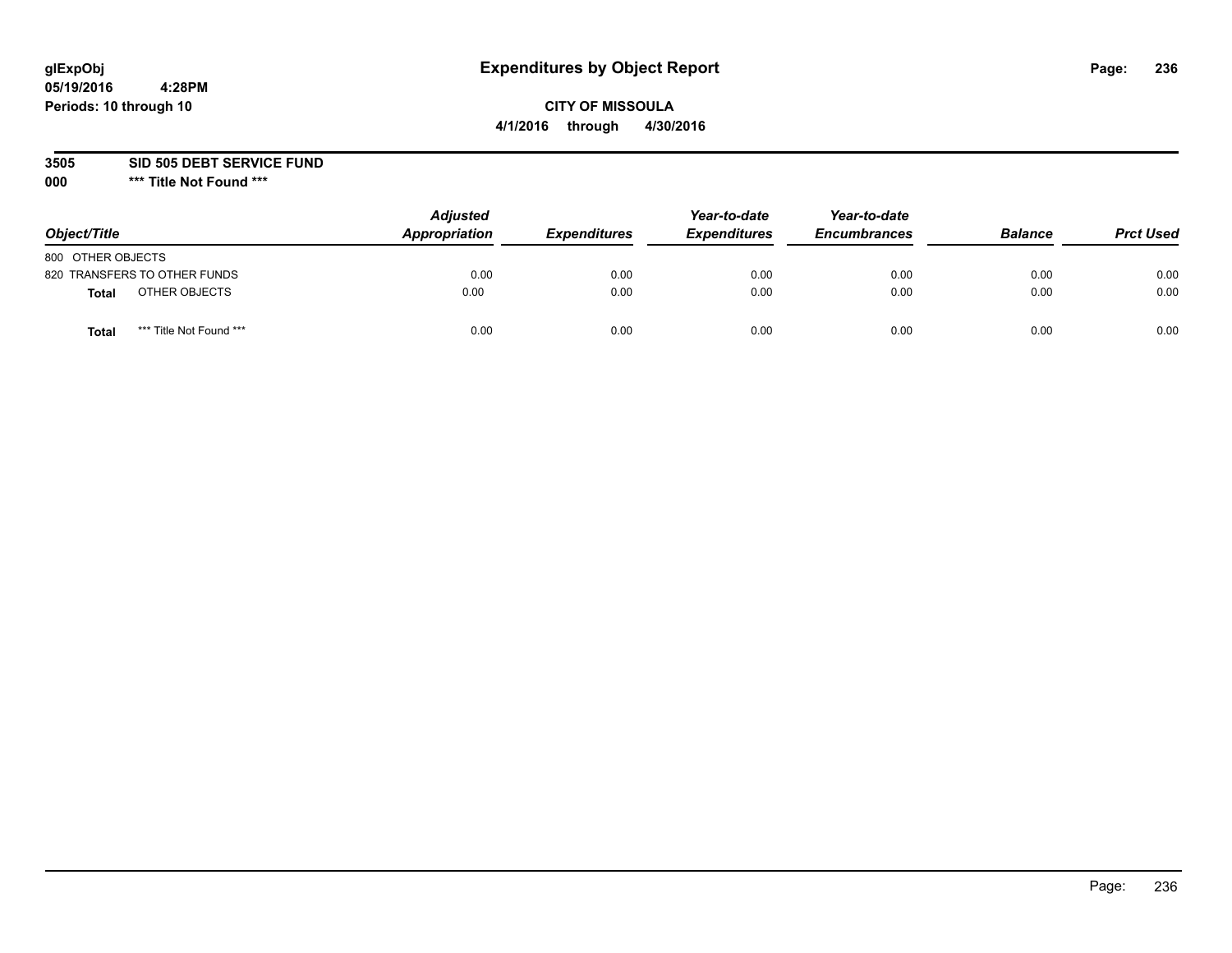#### **3505 SID 505 DEBT SERVICE FUND**

| Object/Title                         | <b>Adjusted</b><br><b>Appropriation</b> | <b>Expenditures</b> | Year-to-date<br><b>Expenditures</b> | Year-to-date<br><b>Encumbrances</b> | <b>Balance</b> | <b>Prct Used</b> |
|--------------------------------------|-----------------------------------------|---------------------|-------------------------------------|-------------------------------------|----------------|------------------|
|                                      |                                         |                     |                                     |                                     |                |                  |
| 500 FIXED CHARGES                    |                                         |                     |                                     |                                     |                |                  |
| 550 MERCHANT SERVICE FEES            | 0.00                                    | 0.00                | 0.00                                | 0.00                                | 0.00           | 0.00             |
| <b>FIXED CHARGES</b><br><b>Total</b> | 0.00                                    | 0.00                | 0.00                                | 0.00                                | 0.00           | 0.00             |
| 600 DEBT SERVICE                     |                                         |                     |                                     |                                     |                |                  |
| 610 PRINCIPAL                        | 0.00                                    | 0.00                | 0.00                                | 0.00                                | 0.00           | 0.00             |
| 620 INTEREST / SERVICE FEES          | 0.00                                    | 0.00                | 0.00                                | 0.00                                | 0.00           | 0.00             |
| <b>DEBT SERVICE</b><br><b>Total</b>  | 0.00                                    | 0.00                | 0.00                                | 0.00                                | 0.00           | 0.00             |
| NON-DEPARTMENTAL<br><b>Total</b>     | 0.00                                    | 0.00                | 0.00                                | 0.00                                | 0.00           | 0.00             |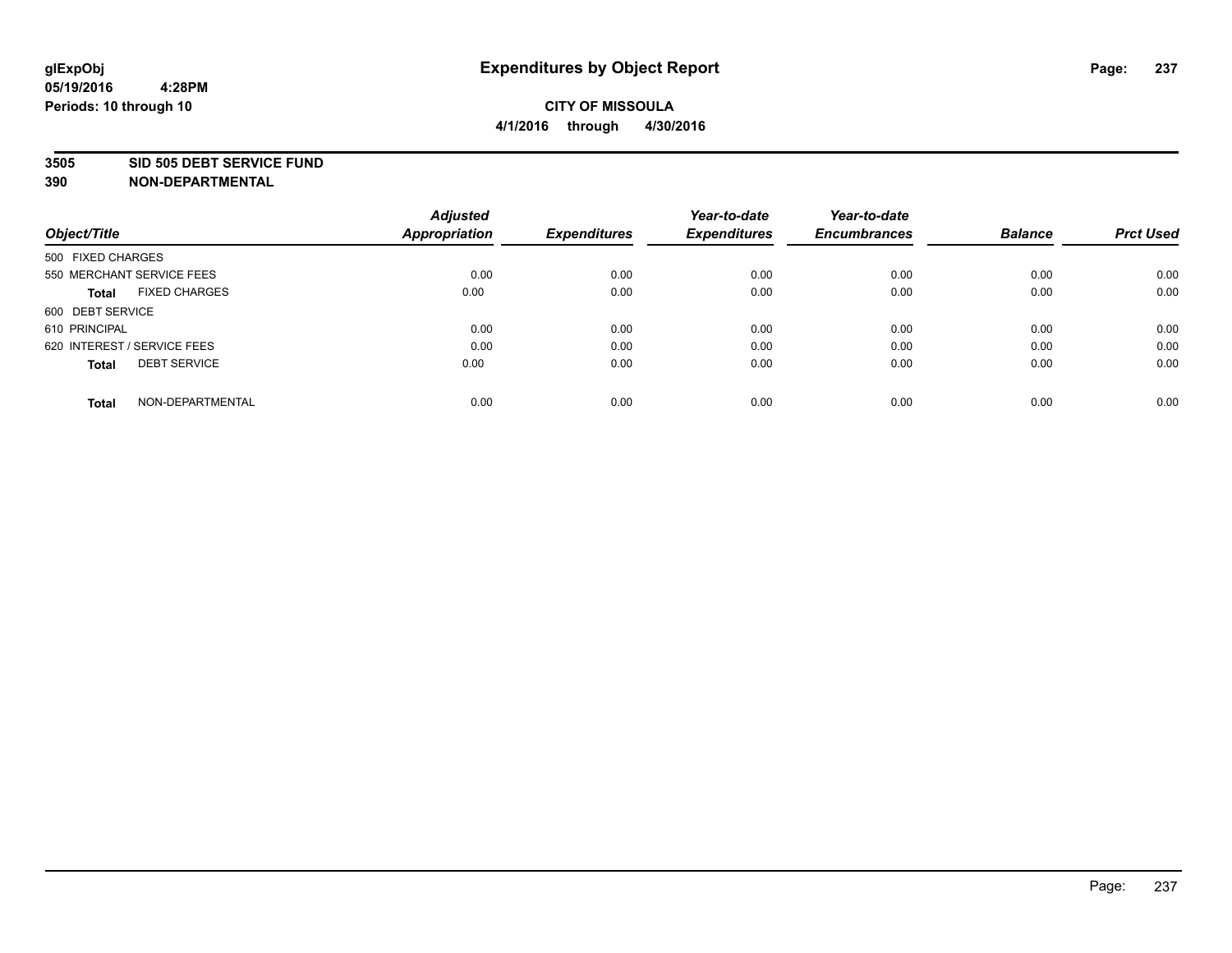#### **3505 SID 505 DEBT SERVICE FUND**

| Object/Title                              | <b>Adjusted</b><br><b>Appropriation</b> | <b>Expenditures</b> | Year-to-date<br><b>Expenditures</b> | Year-to-date<br><b>Encumbrances</b> | <b>Balance</b> | <b>Prct Used</b> |
|-------------------------------------------|-----------------------------------------|---------------------|-------------------------------------|-------------------------------------|----------------|------------------|
|                                           |                                         |                     |                                     |                                     |                |                  |
| 500 FIXED CHARGES                         |                                         |                     |                                     |                                     |                |                  |
| 550 MERCHANT SERVICE FEES                 | 0.00                                    | 0.00                | 0.00                                | 0.00                                | 0.00           | 0.00             |
| <b>FIXED CHARGES</b><br>Total             | 0.00                                    | 0.00                | 0.00                                | 0.00                                | 0.00           | 0.00             |
| 600 DEBT SERVICE                          |                                         |                     |                                     |                                     |                |                  |
| 610 PRINCIPAL                             | 0.00                                    | 0.00                | 0.00                                | 0.00                                | 0.00           | 0.00             |
| 620 INTEREST / SERVICE FEES               | 0.00                                    | 0.00                | 0.00                                | 0.00                                | 0.00           | 0.00             |
| <b>DEBT SERVICE</b><br><b>Total</b>       | 0.00                                    | 0.00                | 0.00                                | 0.00                                | 0.00           | 0.00             |
| 800 OTHER OBJECTS                         |                                         |                     |                                     |                                     |                |                  |
| 820 TRANSFERS TO OTHER FUNDS              | 0.00                                    | 0.00                | 0.00                                | 0.00                                | 0.00           | 0.00             |
| OTHER OBJECTS<br><b>Total</b>             | 0.00                                    | 0.00                | 0.00                                | 0.00                                | 0.00           | 0.00             |
|                                           |                                         |                     |                                     |                                     |                |                  |
| SID 505 DEBT SERVICE FUND<br><b>Total</b> | 0.00                                    | 0.00                | 0.00                                | 0.00                                | 0.00           | 0.00             |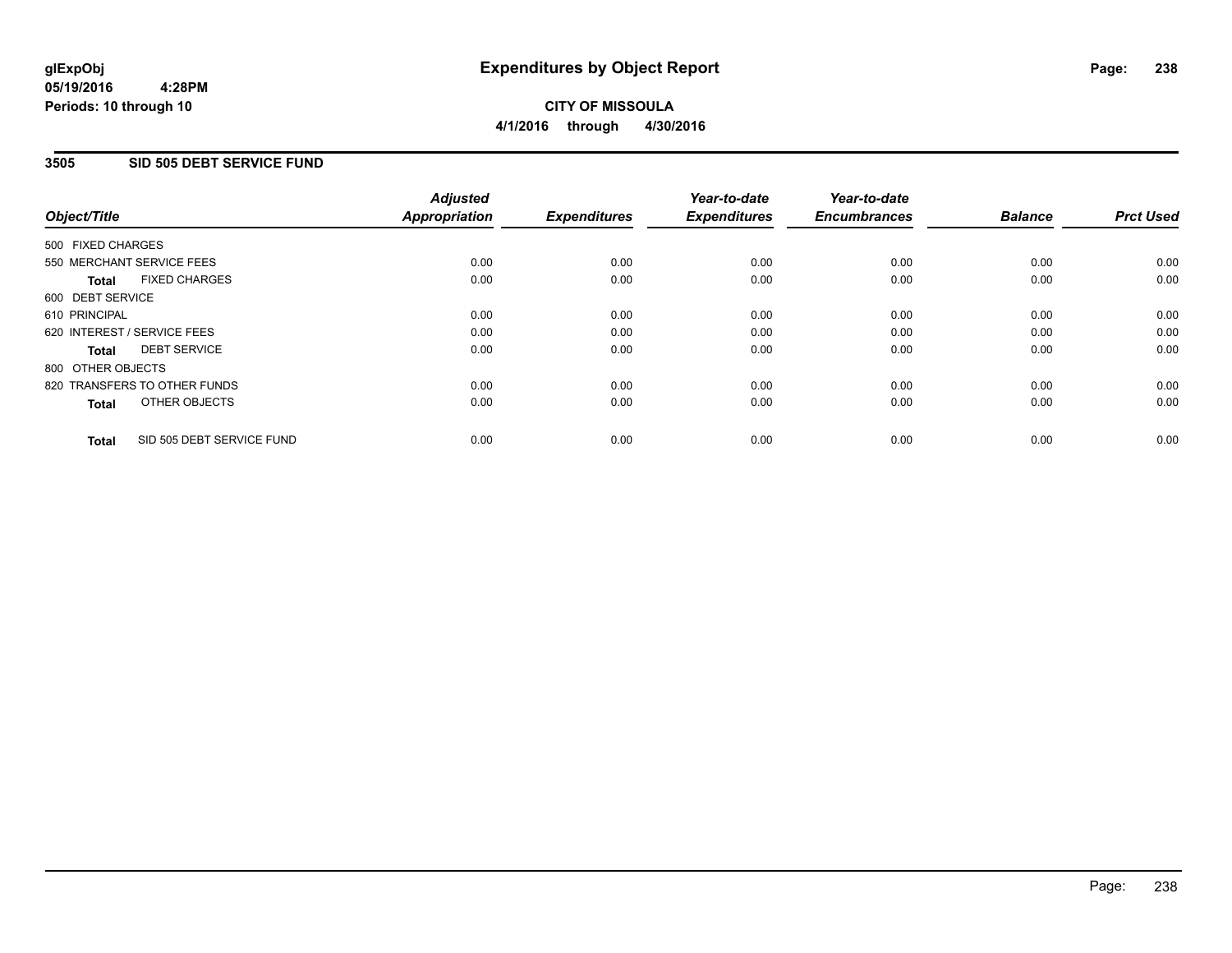## **CITY OF MISSOULA 4/1/2016 through 4/30/2016**

**3506 SID 506 DEBT SERVICE FUND**

| Object/Title                            | <b>Adjusted</b><br>Appropriation | <b>Expenditures</b> | Year-to-date<br><b>Expenditures</b> | Year-to-date<br><b>Encumbrances</b> | <b>Balance</b> | <b>Prct Used</b> |
|-----------------------------------------|----------------------------------|---------------------|-------------------------------------|-------------------------------------|----------------|------------------|
| 800 OTHER OBJECTS                       |                                  |                     |                                     |                                     |                |                  |
| 820 TRANSFERS TO OTHER FUNDS            | 0.00                             | 0.00                | 0.00                                | 0.00                                | 0.00           | 0.00             |
| OTHER OBJECTS<br><b>Total</b>           | 0.00                             | 0.00                | 0.00                                | 0.00                                | 0.00           | 0.00             |
| *** Title Not Found ***<br><b>Total</b> | 0.00                             | 0.00                | 0.00                                | 0.00                                | 0.00           | 0.00             |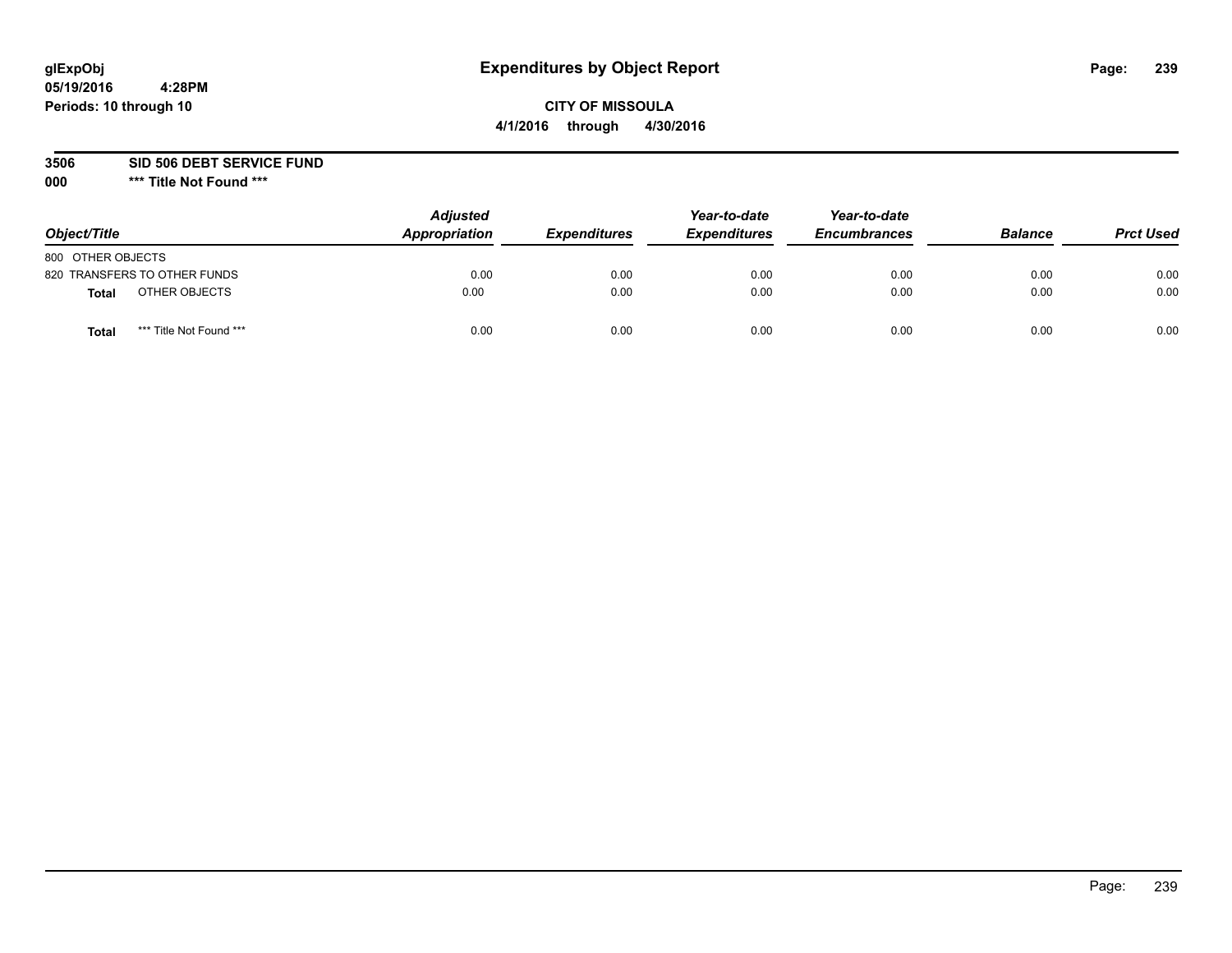#### **3506 SID 506 DEBT SERVICE FUND**

| Object/Title                         | <b>Adjusted</b><br><b>Appropriation</b> | <b>Expenditures</b> | Year-to-date<br><b>Expenditures</b> | Year-to-date<br><b>Encumbrances</b> | <b>Balance</b> | <b>Prct Used</b> |
|--------------------------------------|-----------------------------------------|---------------------|-------------------------------------|-------------------------------------|----------------|------------------|
|                                      |                                         |                     |                                     |                                     |                |                  |
| 500 FIXED CHARGES                    |                                         |                     |                                     |                                     |                |                  |
| 550 MERCHANT SERVICE FEES            | 0.00                                    | 0.00                | 0.00                                | 0.00                                | 0.00           | 0.00             |
| <b>FIXED CHARGES</b><br><b>Total</b> | 0.00                                    | 0.00                | 0.00                                | 0.00                                | 0.00           | 0.00             |
| 600 DEBT SERVICE                     |                                         |                     |                                     |                                     |                |                  |
| 610 PRINCIPAL                        | 0.00                                    | 0.00                | 0.00                                | 0.00                                | 0.00           | 0.00             |
| 620 INTEREST / SERVICE FEES          | 0.00                                    | 0.00                | 0.00                                | 0.00                                | 0.00           | 0.00             |
| <b>DEBT SERVICE</b><br><b>Total</b>  | 0.00                                    | 0.00                | 0.00                                | 0.00                                | 0.00           | 0.00             |
|                                      |                                         |                     |                                     |                                     |                |                  |
| NON-DEPARTMENTAL<br><b>Total</b>     | 0.00                                    | 0.00                | 0.00                                | 0.00                                | 0.00           | 0.00             |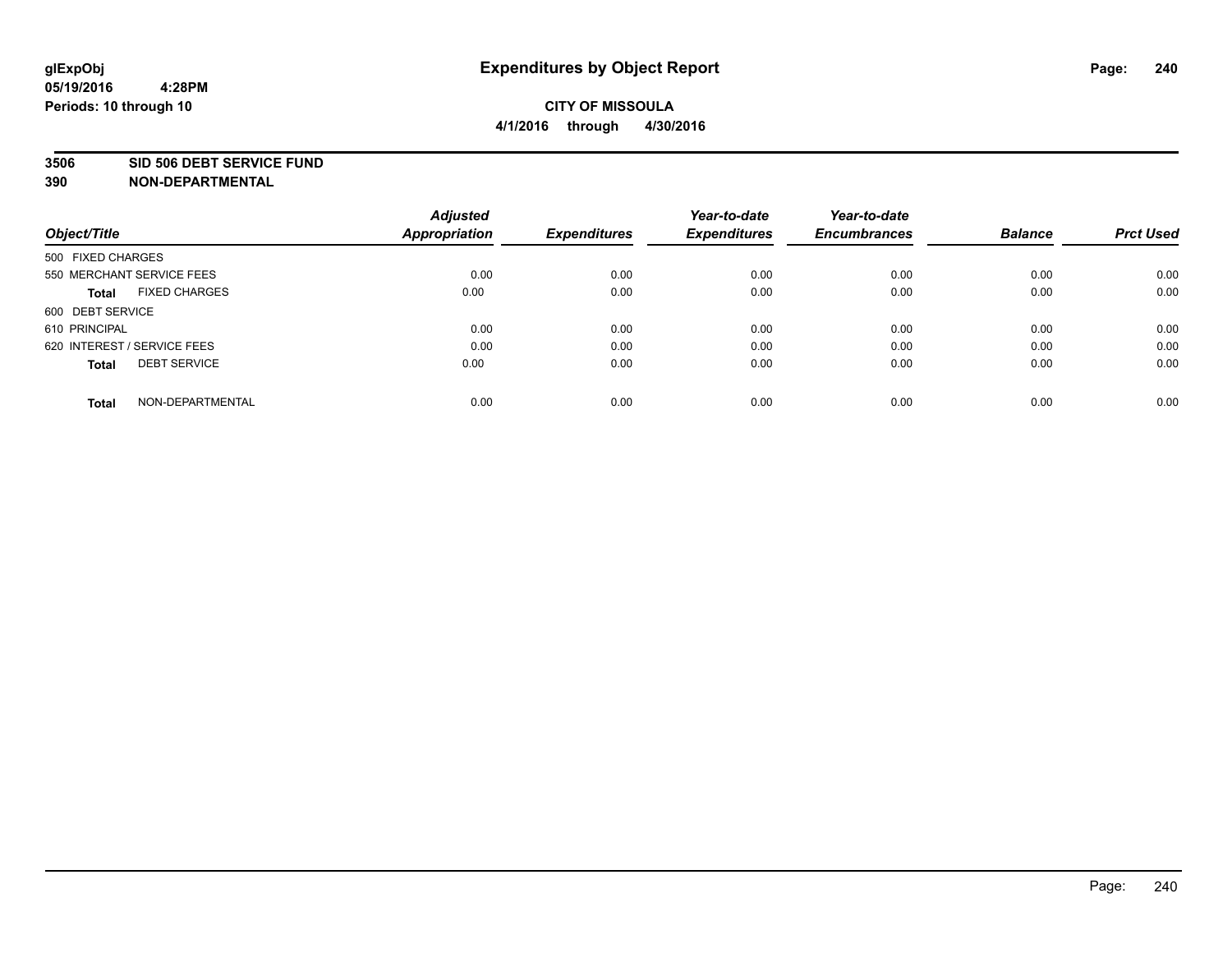#### **3506 SID 506 DEBT SERVICE FUND**

| Object/Title                              | <b>Adjusted</b><br><b>Appropriation</b> | <b>Expenditures</b> | Year-to-date<br><b>Expenditures</b> | Year-to-date<br><b>Encumbrances</b> | <b>Balance</b> | <b>Prct Used</b> |
|-------------------------------------------|-----------------------------------------|---------------------|-------------------------------------|-------------------------------------|----------------|------------------|
|                                           |                                         |                     |                                     |                                     |                |                  |
| 500 FIXED CHARGES                         |                                         |                     |                                     |                                     |                |                  |
| 550 MERCHANT SERVICE FEES                 | 0.00                                    | 0.00                | 0.00                                | 0.00                                | 0.00           | 0.00             |
| <b>FIXED CHARGES</b><br>Total             | 0.00                                    | 0.00                | 0.00                                | 0.00                                | 0.00           | 0.00             |
| 600 DEBT SERVICE                          |                                         |                     |                                     |                                     |                |                  |
| 610 PRINCIPAL                             | 0.00                                    | 0.00                | 0.00                                | 0.00                                | 0.00           | 0.00             |
| 620 INTEREST / SERVICE FEES               | 0.00                                    | 0.00                | 0.00                                | 0.00                                | 0.00           | 0.00             |
| <b>DEBT SERVICE</b><br><b>Total</b>       | 0.00                                    | 0.00                | 0.00                                | 0.00                                | 0.00           | 0.00             |
| 800 OTHER OBJECTS                         |                                         |                     |                                     |                                     |                |                  |
| 820 TRANSFERS TO OTHER FUNDS              | 0.00                                    | 0.00                | 0.00                                | 0.00                                | 0.00           | 0.00             |
| OTHER OBJECTS<br><b>Total</b>             | 0.00                                    | 0.00                | 0.00                                | 0.00                                | 0.00           | 0.00             |
|                                           |                                         |                     |                                     |                                     |                |                  |
| SID 506 DEBT SERVICE FUND<br><b>Total</b> | 0.00                                    | 0.00                | 0.00                                | 0.00                                | 0.00           | 0.00             |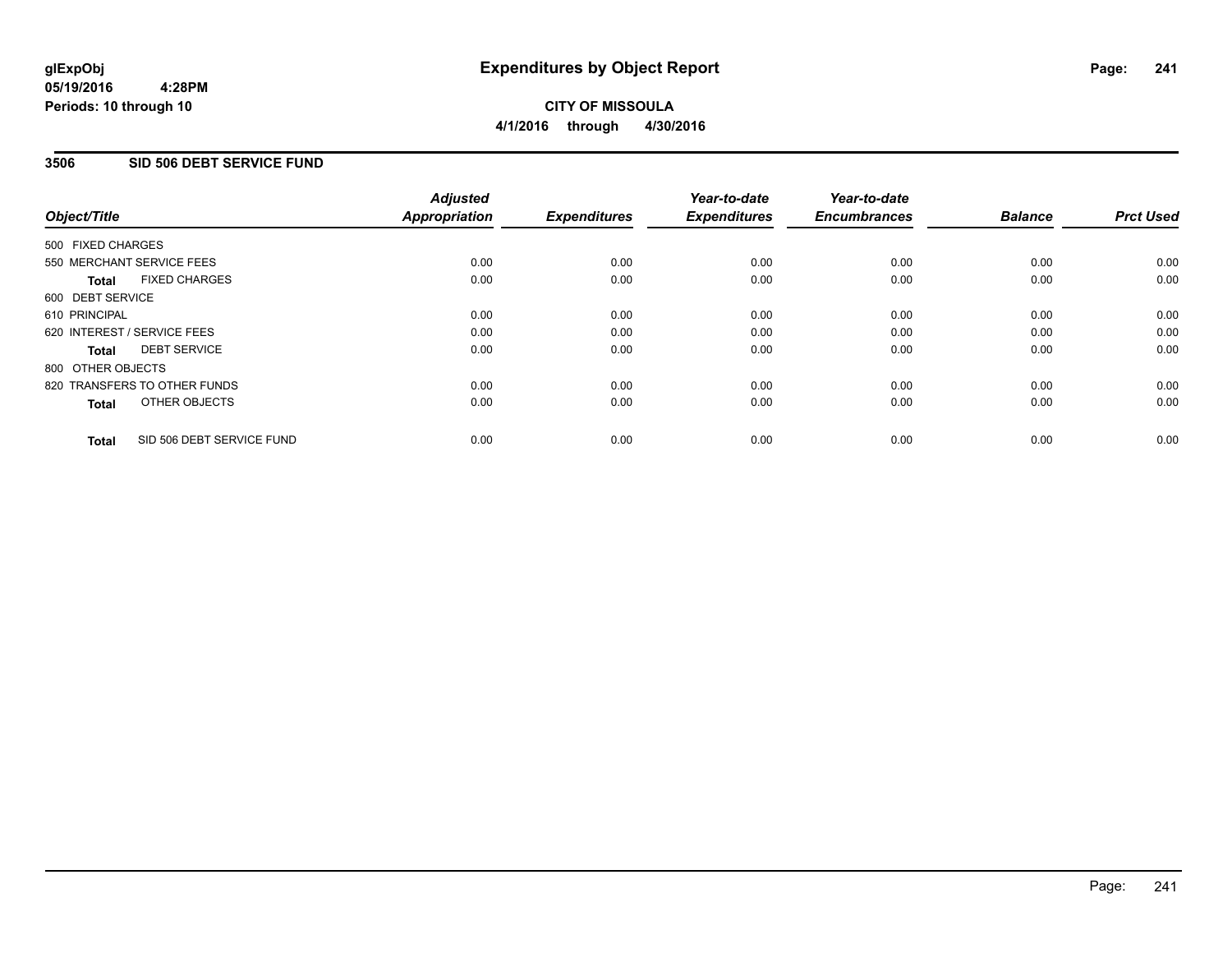## **CITY OF MISSOULA 4/1/2016 through 4/30/2016**

**3507 SID 507 DEBT SERVICE FUND**

| Object/Title                            | <b>Adjusted</b><br>Appropriation | <b>Expenditures</b> | Year-to-date<br><b>Expenditures</b> | Year-to-date<br><b>Encumbrances</b> | <b>Balance</b> | <b>Prct Used</b> |
|-----------------------------------------|----------------------------------|---------------------|-------------------------------------|-------------------------------------|----------------|------------------|
| 800 OTHER OBJECTS                       |                                  |                     |                                     |                                     |                |                  |
| 820 TRANSFERS TO OTHER FUNDS            | 0.00                             | 0.00                | 0.00                                | 0.00                                | 0.00           | 0.00             |
| OTHER OBJECTS<br><b>Total</b>           | 0.00                             | 0.00                | 0.00                                | 0.00                                | 0.00           | 0.00             |
| *** Title Not Found ***<br><b>Total</b> | 0.00                             | 0.00                | 0.00                                | 0.00                                | 0.00           | 0.00             |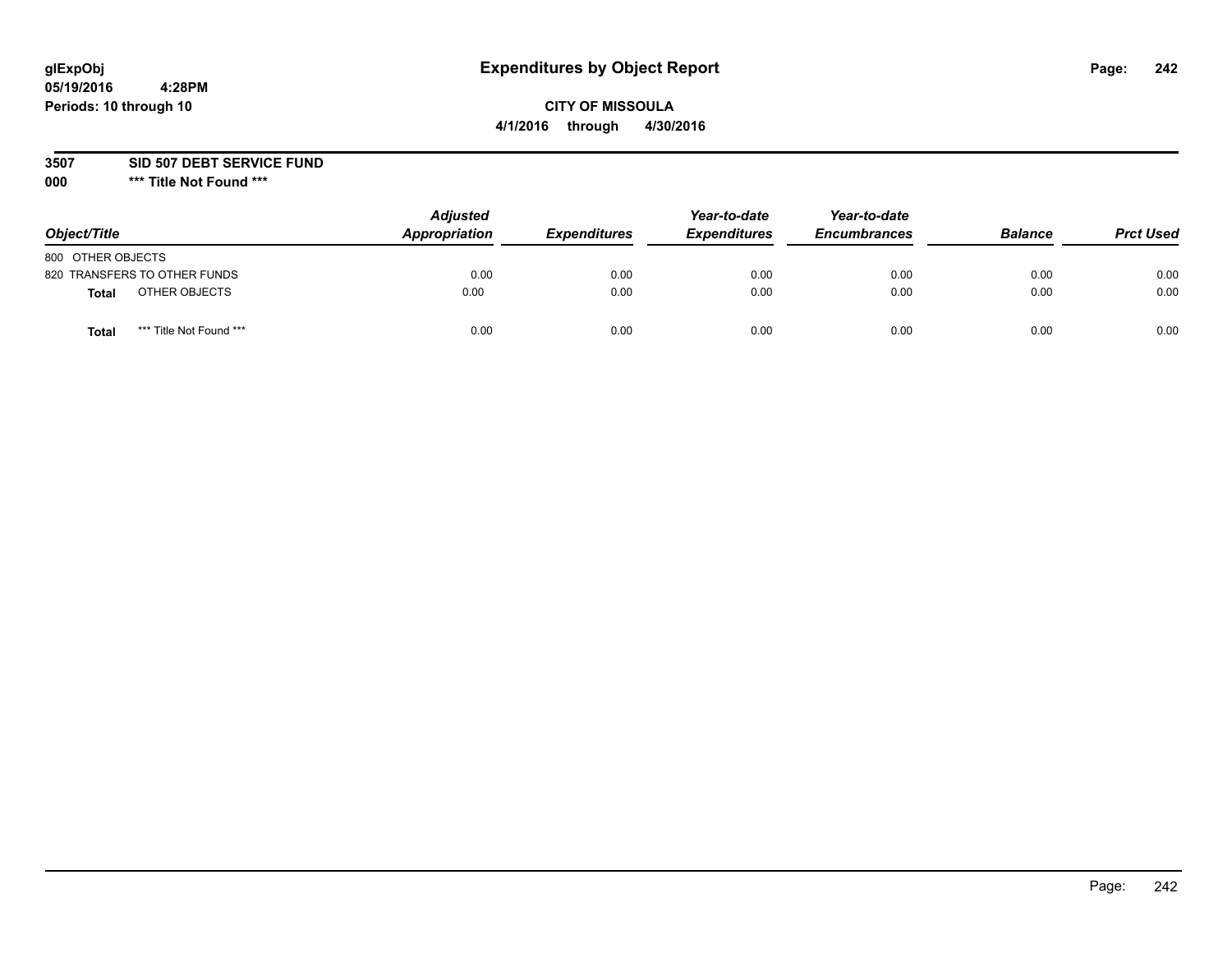#### **3507 SID 507 DEBT SERVICE FUND**

| Object/Title      |                           | <b>Adjusted</b><br>Appropriation | <b>Expenditures</b> | Year-to-date<br><b>Expenditures</b> | Year-to-date<br><b>Encumbrances</b> | <b>Balance</b> | <b>Prct Used</b> |
|-------------------|---------------------------|----------------------------------|---------------------|-------------------------------------|-------------------------------------|----------------|------------------|
| 500 FIXED CHARGES |                           |                                  |                     |                                     |                                     |                |                  |
|                   | 550 MERCHANT SERVICE FEES | 0.00                             | 0.00                | 0.00                                | 0.00                                | 0.00           | 0.00             |
| <b>Total</b>      | <b>FIXED CHARGES</b>      | 0.00                             | 0.00                | 0.00                                | 0.00                                | 0.00           | 0.00             |
| <b>Total</b>      | NON-DEPARTMENTAL          | 0.00                             | 0.00                | 0.00                                | 0.00                                | 0.00           | 0.00             |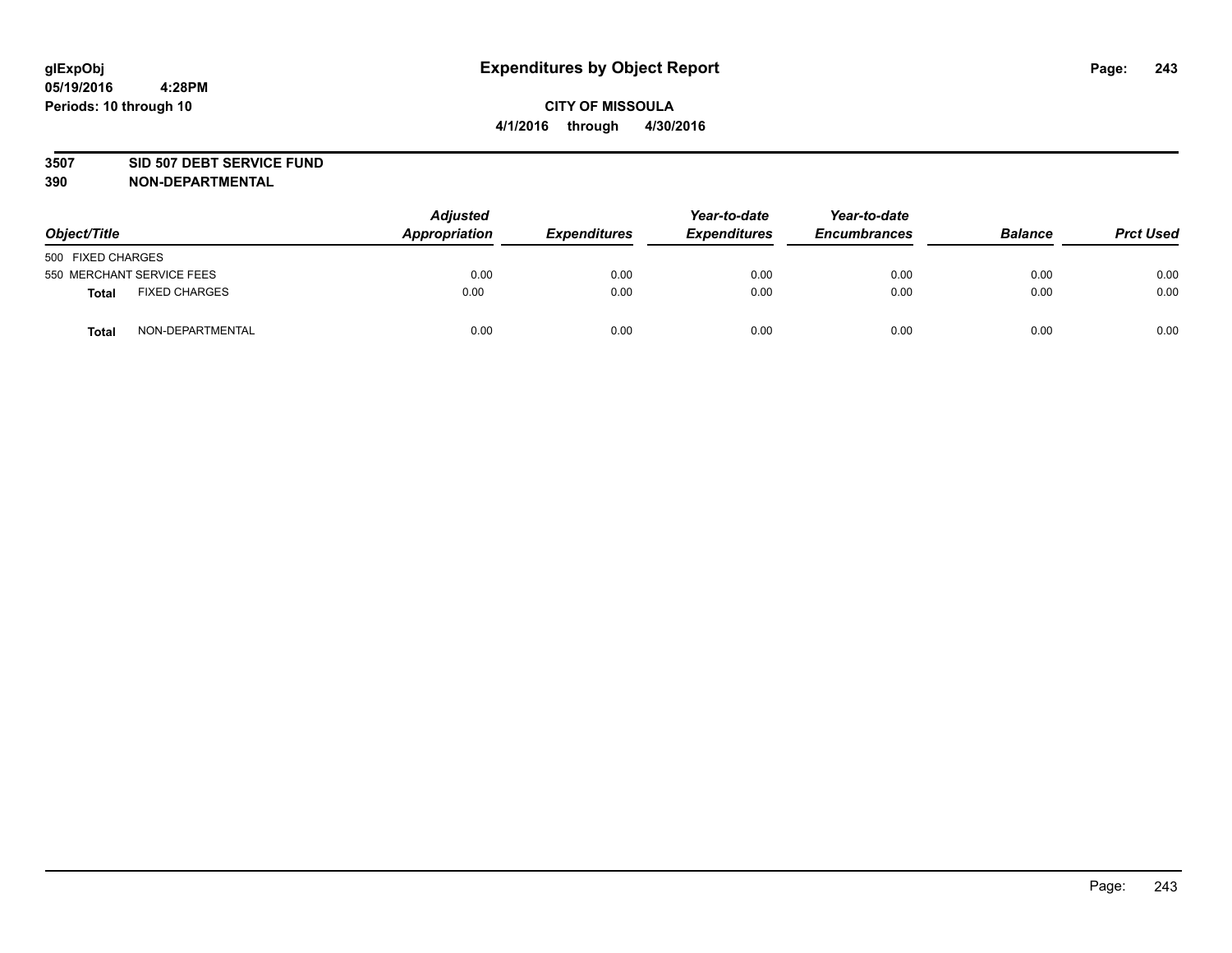### **3507 SID 507 DEBT SERVICE FUND**

| Object/Title                              | <b>Adjusted</b><br><b>Appropriation</b> | <b>Expenditures</b> | Year-to-date<br><b>Expenditures</b> | Year-to-date<br><b>Encumbrances</b> | <b>Balance</b> | <b>Prct Used</b> |
|-------------------------------------------|-----------------------------------------|---------------------|-------------------------------------|-------------------------------------|----------------|------------------|
| 500 FIXED CHARGES                         |                                         |                     |                                     |                                     |                |                  |
| 550 MERCHANT SERVICE FEES                 | 0.00                                    | 0.00                | 0.00                                | 0.00                                | 0.00           | 0.00             |
| <b>FIXED CHARGES</b><br><b>Total</b>      | 0.00                                    | 0.00                | 0.00                                | 0.00                                | 0.00           | 0.00             |
| 800 OTHER OBJECTS                         |                                         |                     |                                     |                                     |                |                  |
| 820 TRANSFERS TO OTHER FUNDS              | 0.00                                    | 0.00                | 0.00                                | 0.00                                | 0.00           | 0.00             |
| OTHER OBJECTS<br><b>Total</b>             | 0.00                                    | 0.00                | 0.00                                | 0.00                                | 0.00           | 0.00             |
| SID 507 DEBT SERVICE FUND<br><b>Total</b> | 0.00                                    | 0.00                | 0.00                                | 0.00                                | 0.00           | 0.00             |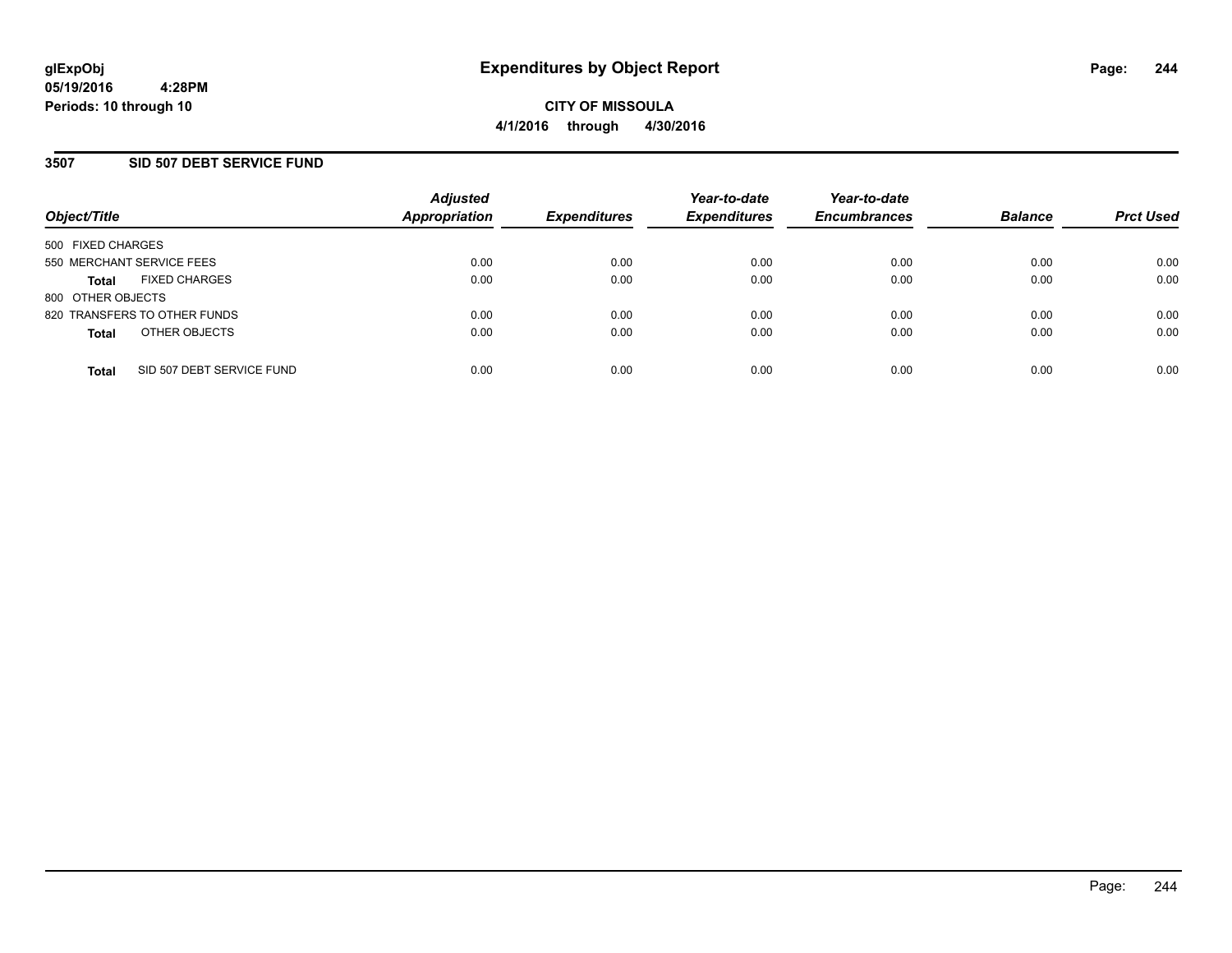### **CITY OF MISSOULA 4/1/2016 through 4/30/2016**

**3508 SID 508 DEBT SERVICE FUND**

| Object/Title                            | <b>Adjusted</b><br>Appropriation | <b>Expenditures</b> | Year-to-date<br><b>Expenditures</b> | Year-to-date<br><b>Encumbrances</b> | <b>Balance</b> | <b>Prct Used</b> |
|-----------------------------------------|----------------------------------|---------------------|-------------------------------------|-------------------------------------|----------------|------------------|
| 800 OTHER OBJECTS                       |                                  |                     |                                     |                                     |                |                  |
| 820 TRANSFERS TO OTHER FUNDS            | 0.00                             | 0.00                | 0.00                                | 0.00                                | 0.00           | 0.00             |
| OTHER OBJECTS<br><b>Total</b>           | 0.00                             | 0.00                | 0.00                                | 0.00                                | 0.00           | 0.00             |
| *** Title Not Found ***<br><b>Total</b> | 0.00                             | 0.00                | 0.00                                | 0.00                                | 0.00           | 0.00             |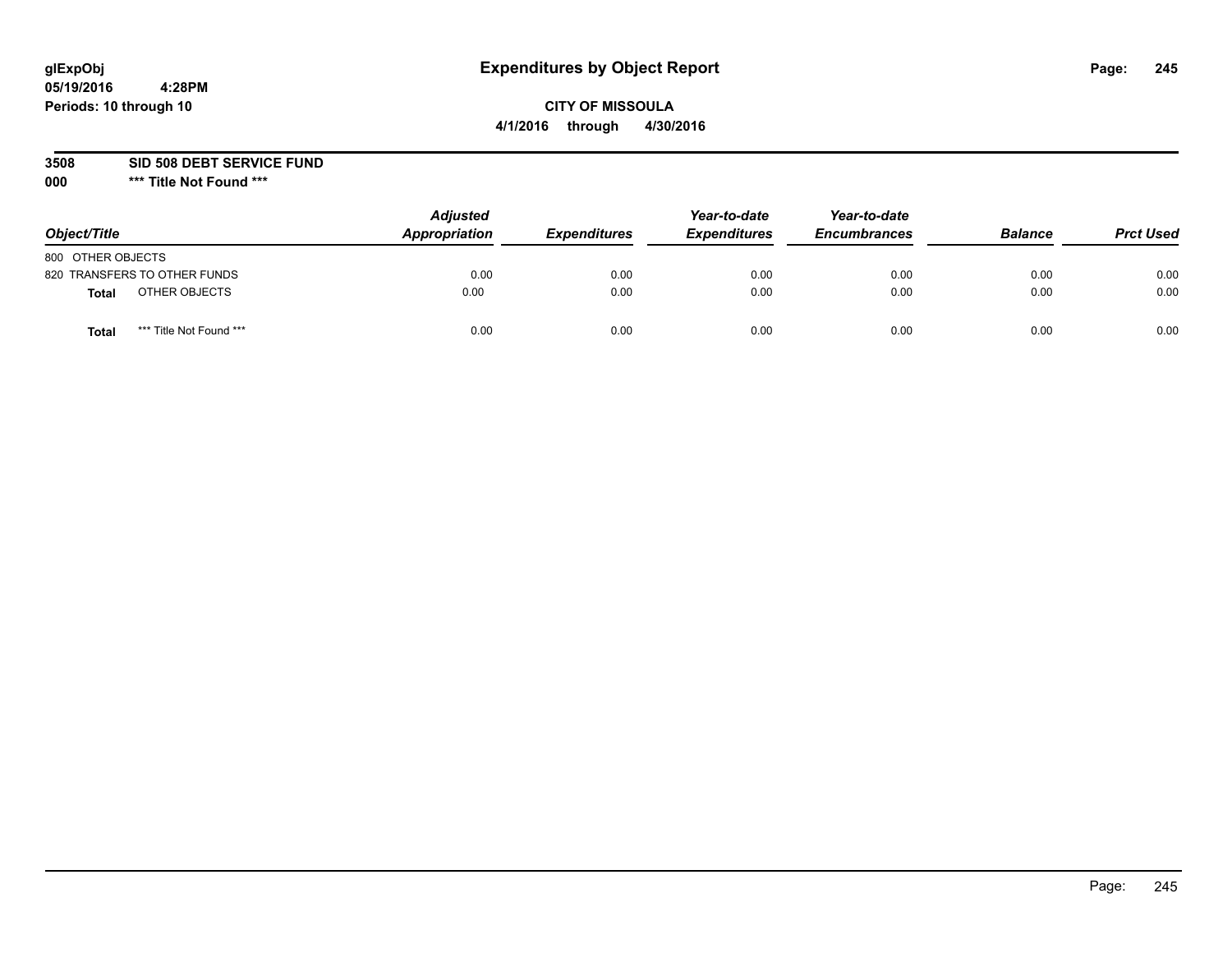#### **3508 SID 508 DEBT SERVICE FUND**

| Object/Title      |                           | <b>Adjusted</b><br>Appropriation | <b>Expenditures</b> | Year-to-date<br><b>Expenditures</b> | Year-to-date<br><b>Encumbrances</b> | <b>Balance</b> | <b>Prct Used</b> |
|-------------------|---------------------------|----------------------------------|---------------------|-------------------------------------|-------------------------------------|----------------|------------------|
| 500 FIXED CHARGES |                           |                                  |                     |                                     |                                     |                |                  |
|                   | 550 MERCHANT SERVICE FEES | 0.00                             | 0.00                | 0.00                                | 0.00                                | 0.00           | 0.00             |
| <b>Total</b>      | <b>FIXED CHARGES</b>      | 0.00                             | 0.00                | 0.00                                | 0.00                                | 0.00           | 0.00             |
| <b>Total</b>      | NON-DEPARTMENTAL          | 0.00                             | 0.00                | 0.00                                | 0.00                                | 0.00           | 0.00             |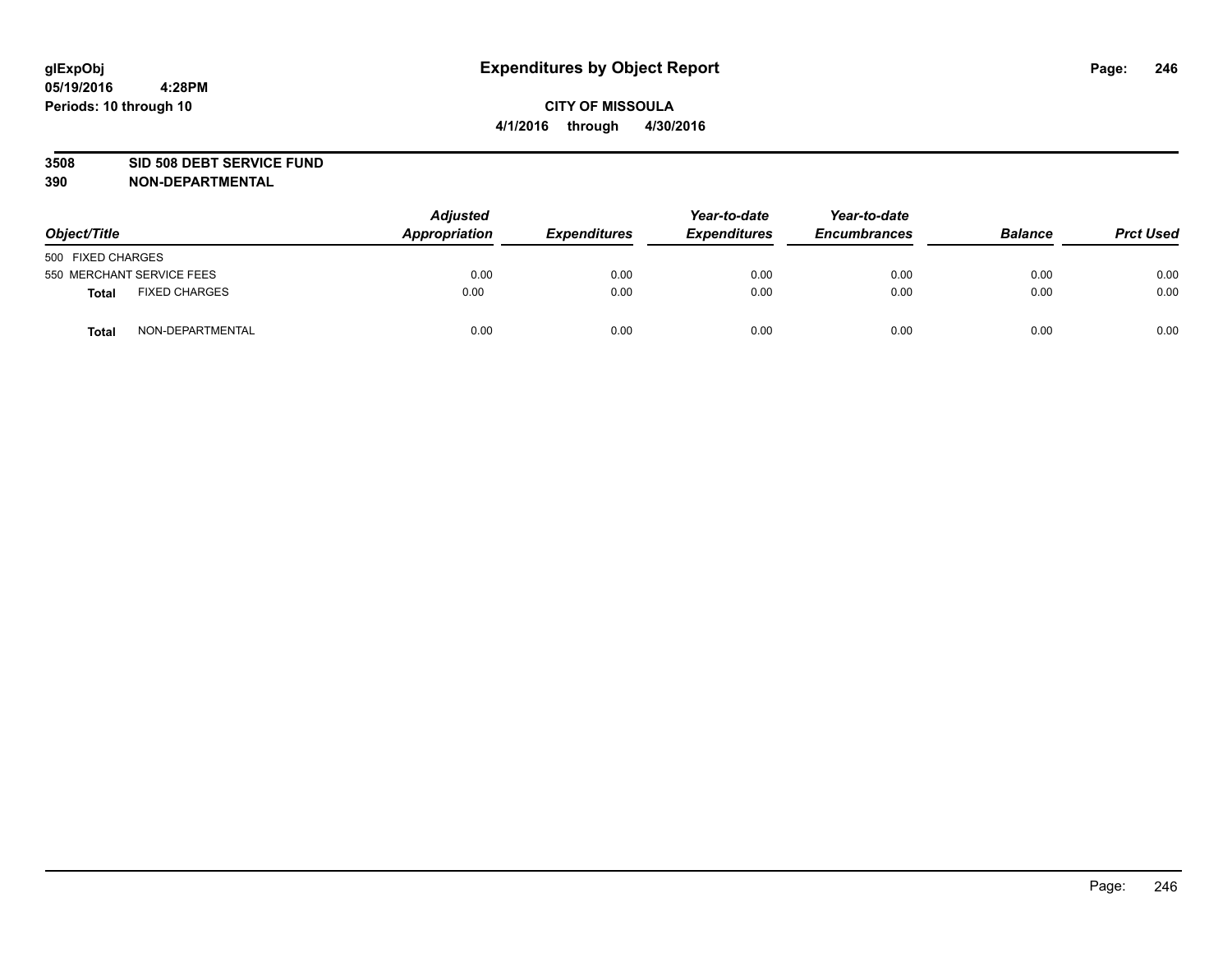#### **3508 SID 508 DEBT SERVICE FUND**

| Object/Title              |                              | <b>Adjusted</b><br><b>Appropriation</b> | <b>Expenditures</b> | Year-to-date<br><b>Expenditures</b> | Year-to-date<br><b>Encumbrances</b> | <b>Balance</b> | <b>Prct Used</b> |
|---------------------------|------------------------------|-----------------------------------------|---------------------|-------------------------------------|-------------------------------------|----------------|------------------|
| 500 FIXED CHARGES         |                              |                                         |                     |                                     |                                     |                |                  |
| 550 MERCHANT SERVICE FEES |                              | 0.00                                    | 0.00                | 0.00                                | 0.00                                | 0.00           | 0.00             |
| <b>Total</b>              | <b>FIXED CHARGES</b>         | 0.00                                    | 0.00                | 0.00                                | 0.00                                | 0.00           | 0.00             |
| 800 OTHER OBJECTS         |                              |                                         |                     |                                     |                                     |                |                  |
|                           | 820 TRANSFERS TO OTHER FUNDS | 0.00                                    | 0.00                | 0.00                                | 0.00                                | 0.00           | 0.00             |
| <b>Total</b>              | OTHER OBJECTS                | 0.00                                    | 0.00                | 0.00                                | 0.00                                | 0.00           | 0.00             |
| <b>Total</b>              | SID 508 DEBT SERVICE FUND    | 0.00                                    | 0.00                | 0.00                                | 0.00                                | 0.00           | 0.00             |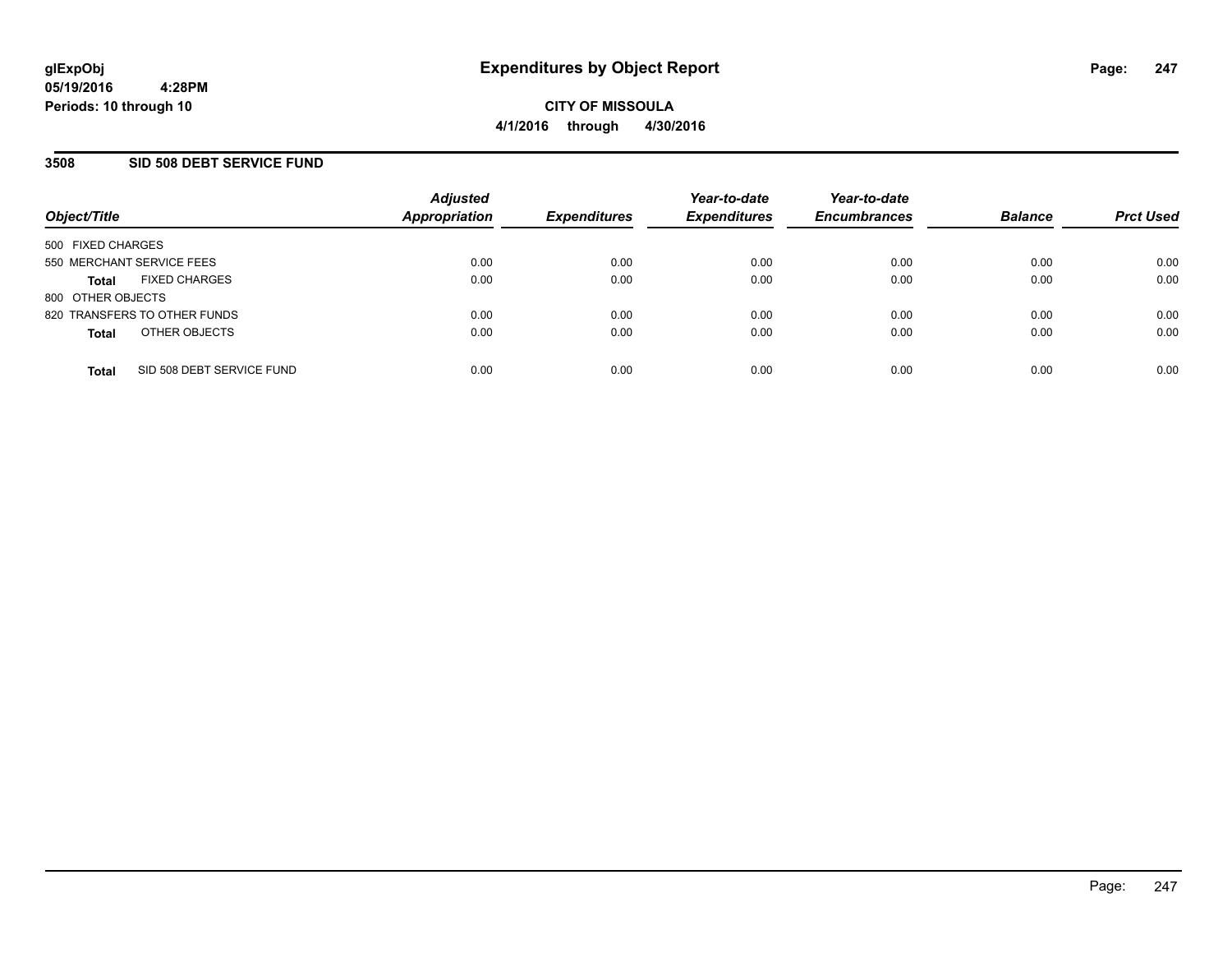### **CITY OF MISSOULA 4/1/2016 through 4/30/2016**

**3510 SID 510 DEBT SERVICE FUND**

| Object/Title                            | <b>Adjusted</b><br>Appropriation | <b>Expenditures</b> | Year-to-date<br><b>Expenditures</b> | Year-to-date<br><b>Encumbrances</b> | <b>Balance</b> | <b>Prct Used</b> |
|-----------------------------------------|----------------------------------|---------------------|-------------------------------------|-------------------------------------|----------------|------------------|
| 800 OTHER OBJECTS                       |                                  |                     |                                     |                                     |                |                  |
| 820 TRANSFERS TO OTHER FUNDS            | 0.00                             | 0.00                | 0.00                                | 0.00                                | 0.00           | 0.00             |
| OTHER OBJECTS<br><b>Total</b>           | 0.00                             | 0.00                | 0.00                                | 0.00                                | 0.00           | 0.00             |
| *** Title Not Found ***<br><b>Total</b> | 0.00                             | 0.00                | 0.00                                | 0.00                                | 0.00           | 0.00             |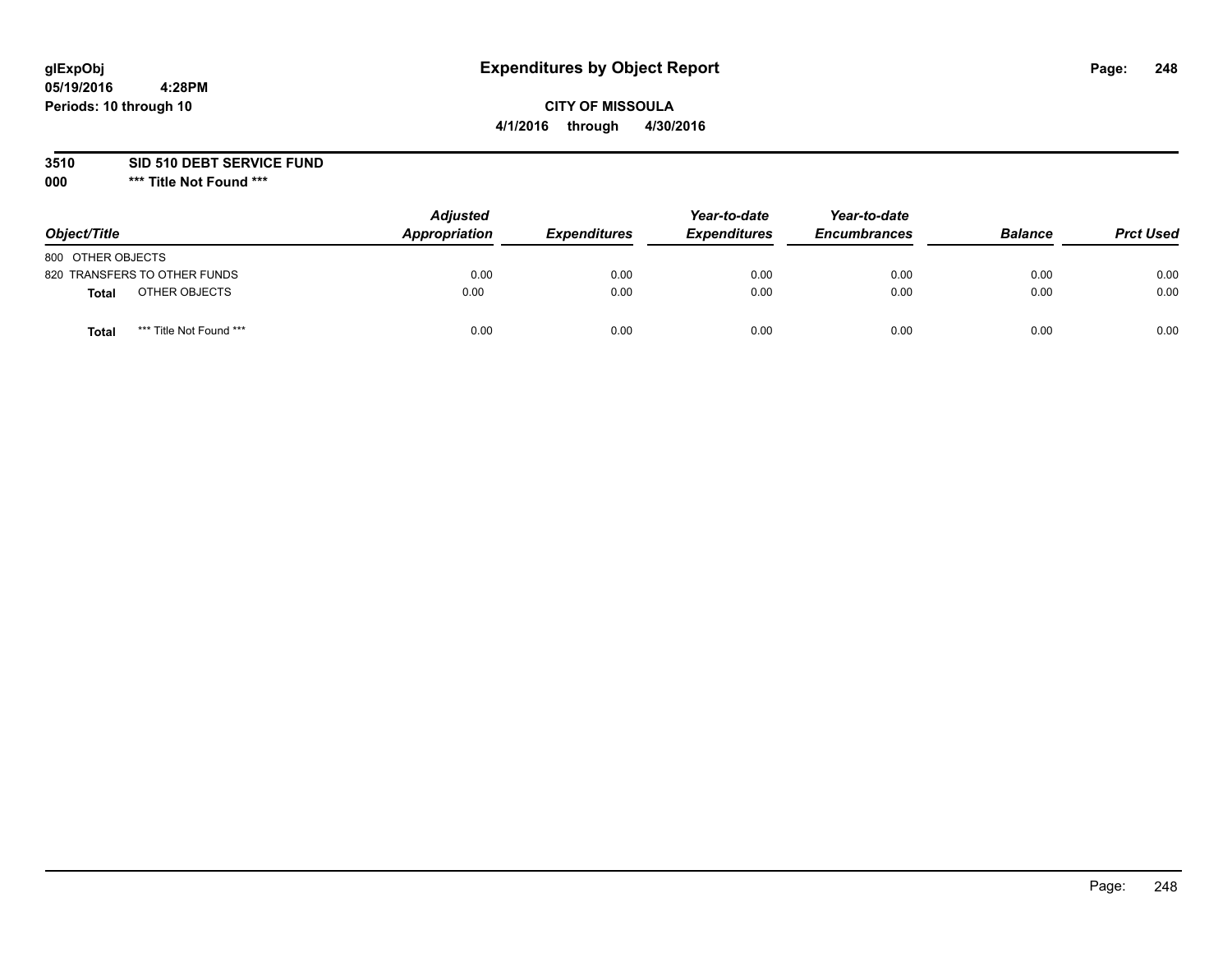#### **3510 SID 510 DEBT SERVICE FUND**

| Object/Title                         | <b>Adjusted</b><br><b>Appropriation</b> | <b>Expenditures</b> | Year-to-date<br><b>Expenditures</b> | Year-to-date<br><b>Encumbrances</b> | <b>Balance</b> | <b>Prct Used</b> |
|--------------------------------------|-----------------------------------------|---------------------|-------------------------------------|-------------------------------------|----------------|------------------|
|                                      |                                         |                     |                                     |                                     |                |                  |
| 500 FIXED CHARGES                    |                                         |                     |                                     |                                     |                |                  |
| 550 MERCHANT SERVICE FEES            | 0.00                                    | 0.00                | 0.00                                | 0.00                                | 0.00           | 0.00             |
| <b>FIXED CHARGES</b><br><b>Total</b> | 0.00                                    | 0.00                | 0.00                                | 0.00                                | 0.00           | 0.00             |
| 600 DEBT SERVICE                     |                                         |                     |                                     |                                     |                |                  |
| 610 PRINCIPAL                        | 0.00                                    | 0.00                | 0.00                                | 0.00                                | 0.00           | 0.00             |
| 620 INTEREST / SERVICE FEES          | 0.00                                    | 0.00                | 0.00                                | 0.00                                | 0.00           | 0.00             |
| <b>DEBT SERVICE</b><br><b>Total</b>  | 0.00                                    | 0.00                | 0.00                                | 0.00                                | 0.00           | 0.00             |
| NON-DEPARTMENTAL<br><b>Total</b>     | 0.00                                    | 0.00                | 0.00                                | 0.00                                | 0.00           | 0.00             |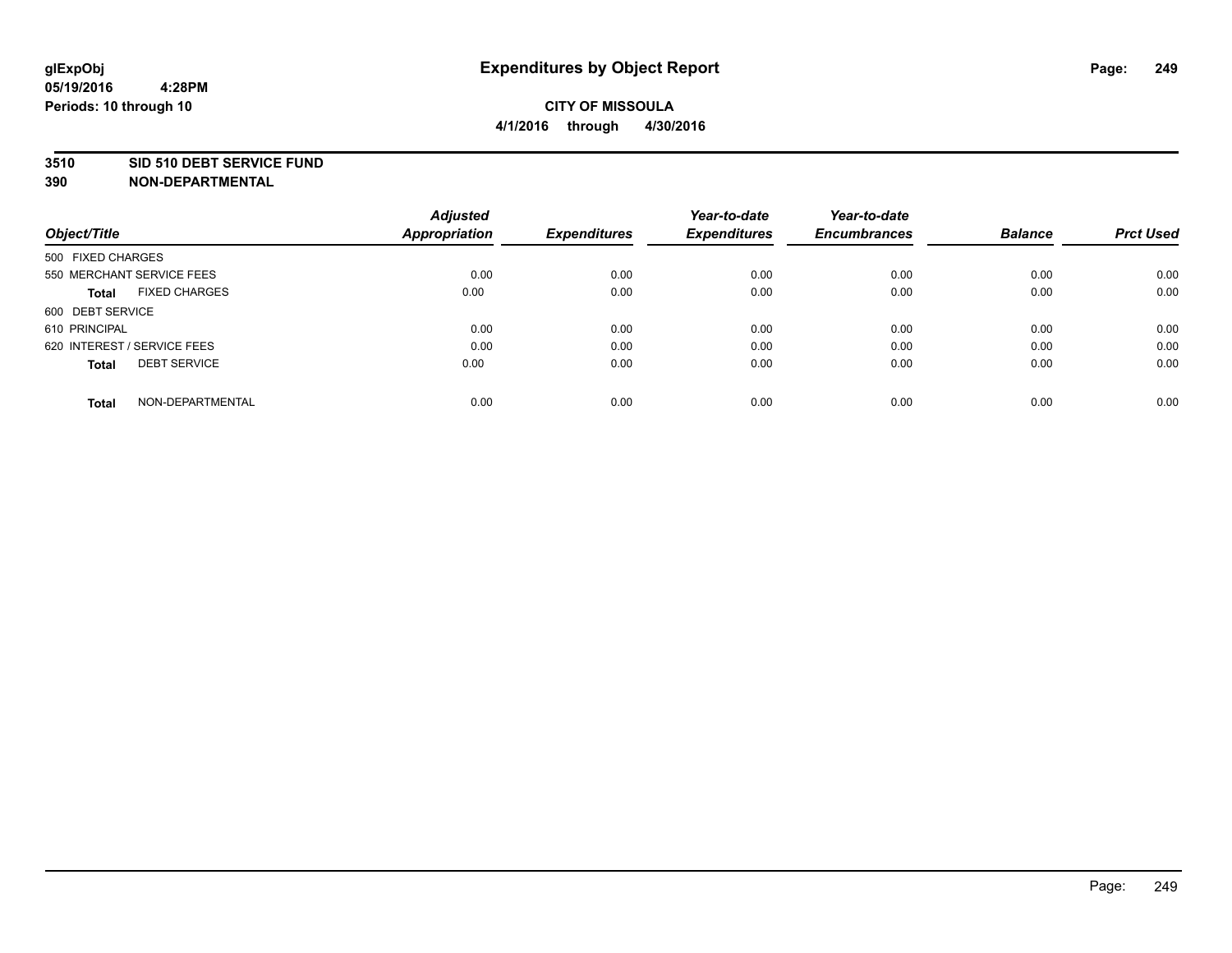### **3510 SID 510 DEBT SERVICE FUND**

| Object/Title                              | <b>Adjusted</b><br><b>Appropriation</b> | <b>Expenditures</b> | Year-to-date<br><b>Expenditures</b> | Year-to-date<br><b>Encumbrances</b> | <b>Balance</b> | <b>Prct Used</b> |
|-------------------------------------------|-----------------------------------------|---------------------|-------------------------------------|-------------------------------------|----------------|------------------|
| 500 FIXED CHARGES                         |                                         |                     |                                     |                                     |                |                  |
| 550 MERCHANT SERVICE FEES                 | 0.00                                    | 0.00                | 0.00                                | 0.00                                | 0.00           | 0.00             |
| <b>FIXED CHARGES</b><br><b>Total</b>      | 0.00                                    | 0.00                | 0.00                                | 0.00                                | 0.00           | 0.00             |
| 600 DEBT SERVICE                          |                                         |                     |                                     |                                     |                |                  |
| 610 PRINCIPAL                             | 0.00                                    | 0.00                | 0.00                                | 0.00                                | 0.00           | 0.00             |
| 620 INTEREST / SERVICE FEES               | 0.00                                    | 0.00                | 0.00                                | 0.00                                | 0.00           | 0.00             |
| <b>DEBT SERVICE</b><br><b>Total</b>       | 0.00                                    | 0.00                | 0.00                                | 0.00                                | 0.00           | 0.00             |
| 800 OTHER OBJECTS                         |                                         |                     |                                     |                                     |                |                  |
| 820 TRANSFERS TO OTHER FUNDS              | 0.00                                    | 0.00                | 0.00                                | 0.00                                | 0.00           | 0.00             |
| OTHER OBJECTS<br><b>Total</b>             | 0.00                                    | 0.00                | 0.00                                | 0.00                                | 0.00           | 0.00             |
| SID 510 DEBT SERVICE FUND<br><b>Total</b> | 0.00                                    | 0.00                | 0.00                                | 0.00                                | 0.00           | 0.00             |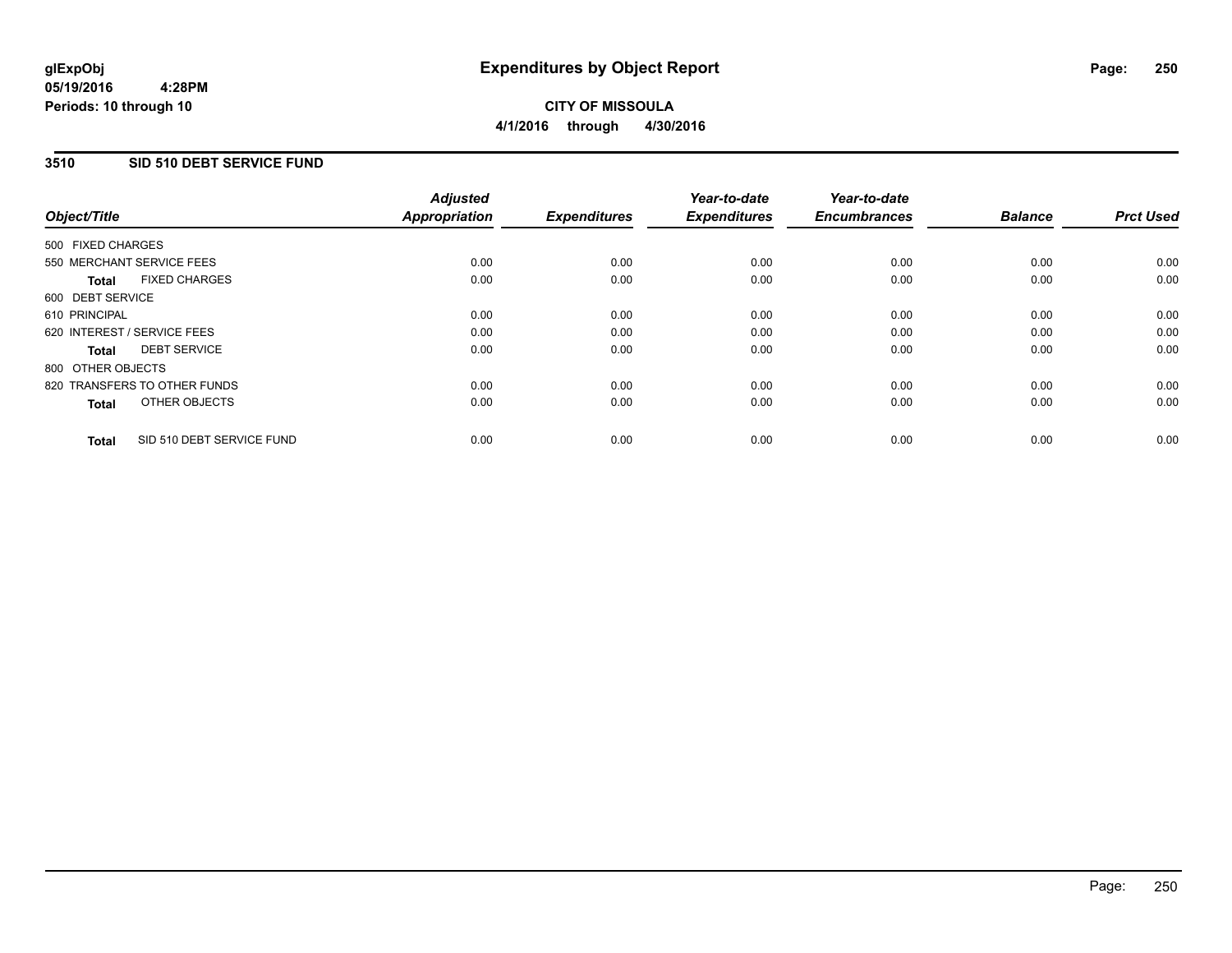## **CITY OF MISSOULA 4/1/2016 through 4/30/2016**

**3511 SID 511 DEBT SERVICE FUND**

| Object/Title                     | <b>Adjusted</b><br>Appropriation | <b>Expenditures</b> | Year-to-date<br><b>Expenditures</b> | Year-to-date<br><b>Encumbrances</b> | <b>Balance</b> | <b>Prct Used</b> |
|----------------------------------|----------------------------------|---------------------|-------------------------------------|-------------------------------------|----------------|------------------|
| 800 OTHER OBJECTS                |                                  |                     |                                     |                                     |                |                  |
| 820 TRANSFERS TO OTHER FUNDS     | 0.00                             | 0.00                | 0.00                                | 0.00                                | 0.00           | 0.00             |
| OTHER OBJECTS<br><b>Total</b>    | 0.00                             | 0.00                | 0.00                                | 0.00                                | 0.00           | 0.00             |
| *** Title Not Found ***<br>Total | 0.00                             | 0.00                | 0.00                                | 0.00                                | 0.00           | 0.00             |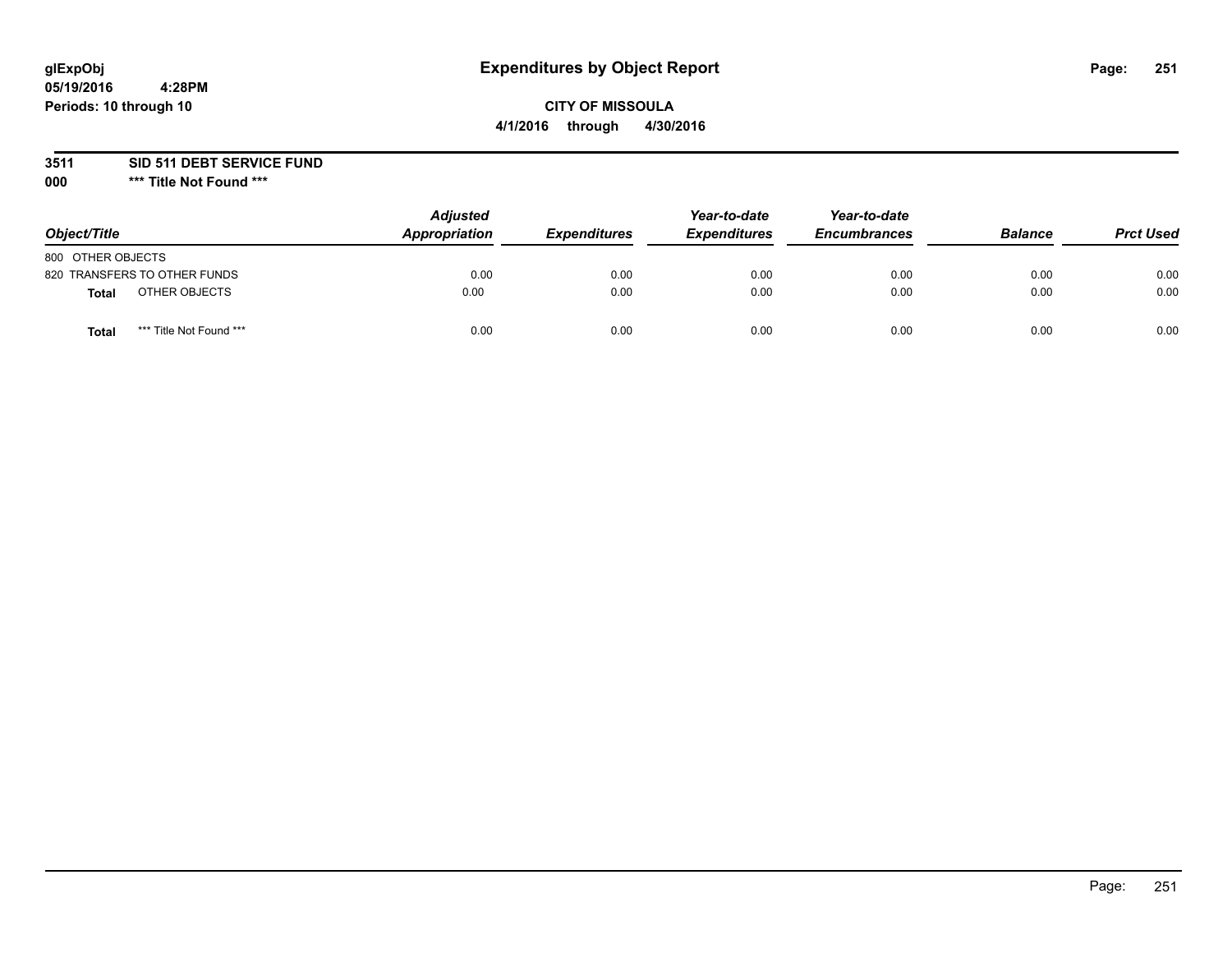#### **3511 SID 511 DEBT SERVICE FUND**

| Object/Title                         | <b>Adjusted</b><br><b>Appropriation</b> | <b>Expenditures</b> | Year-to-date<br><b>Expenditures</b> | Year-to-date<br><b>Encumbrances</b> | <b>Balance</b> | <b>Prct Used</b> |
|--------------------------------------|-----------------------------------------|---------------------|-------------------------------------|-------------------------------------|----------------|------------------|
|                                      |                                         |                     |                                     |                                     |                |                  |
| 500 FIXED CHARGES                    |                                         |                     |                                     |                                     |                |                  |
| 550 MERCHANT SERVICE FEES            | 0.00                                    | 0.00                | 0.00                                | 0.00                                | 0.00           | 0.00             |
| <b>FIXED CHARGES</b><br><b>Total</b> | 0.00                                    | 0.00                | 0.00                                | 0.00                                | 0.00           | 0.00             |
| 600 DEBT SERVICE                     |                                         |                     |                                     |                                     |                |                  |
| 610 PRINCIPAL                        | 0.00                                    | 0.00                | 0.00                                | 0.00                                | 0.00           | 0.00             |
| 620 INTEREST / SERVICE FEES          | 0.00                                    | 0.00                | 0.00                                | 0.00                                | 0.00           | 0.00             |
| <b>DEBT SERVICE</b><br><b>Total</b>  | 0.00                                    | 0.00                | 0.00                                | 0.00                                | 0.00           | 0.00             |
|                                      |                                         |                     |                                     |                                     |                |                  |
| NON-DEPARTMENTAL<br><b>Total</b>     | 0.00                                    | 0.00                | 0.00                                | 0.00                                | 0.00           | 0.00             |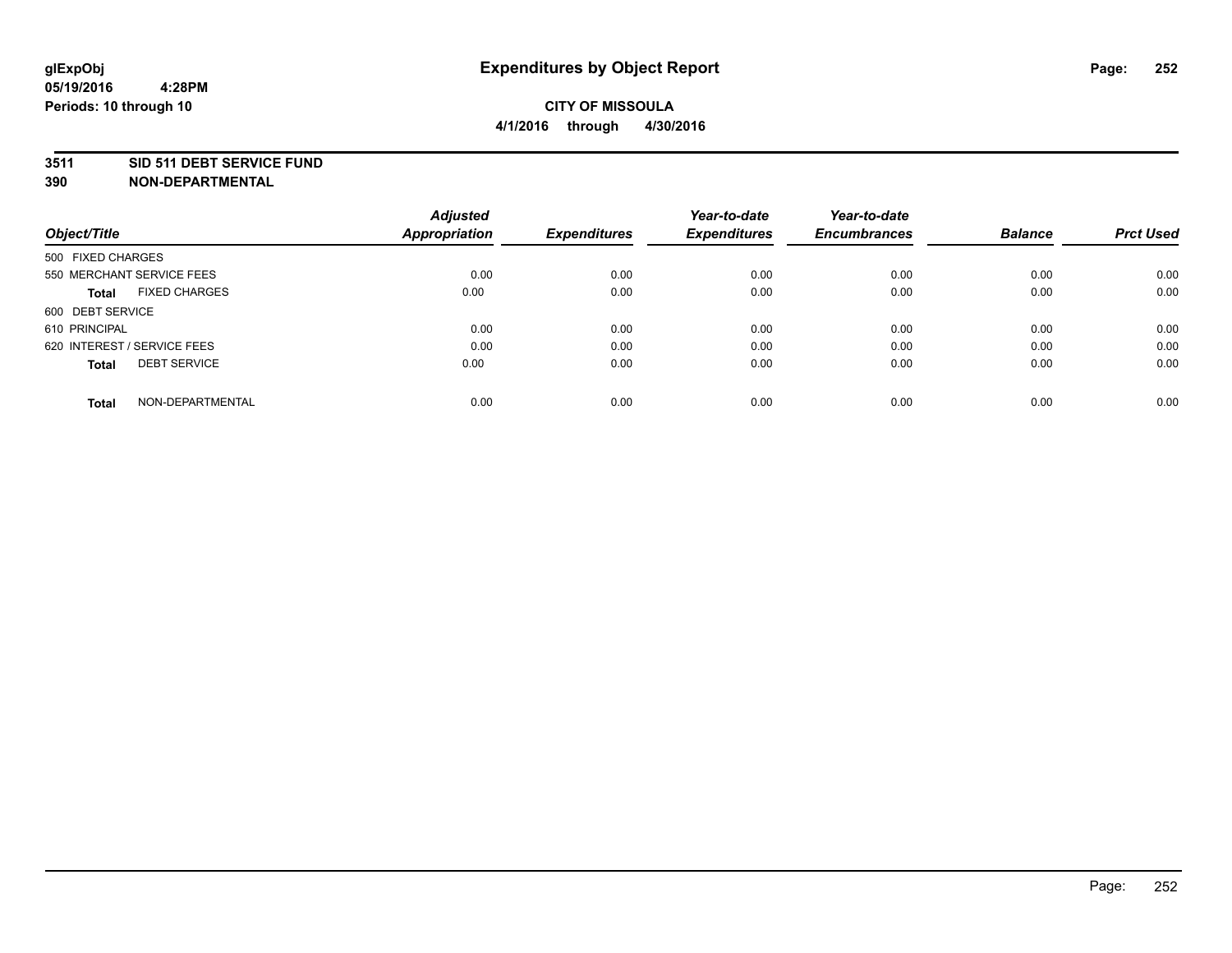#### **3511 SID 511 DEBT SERVICE FUND**

| Object/Title                              | <b>Adjusted</b><br><b>Appropriation</b> | <b>Expenditures</b> | Year-to-date<br><b>Expenditures</b> | Year-to-date<br><b>Encumbrances</b> | <b>Balance</b> | <b>Prct Used</b> |
|-------------------------------------------|-----------------------------------------|---------------------|-------------------------------------|-------------------------------------|----------------|------------------|
|                                           |                                         |                     |                                     |                                     |                |                  |
| 500 FIXED CHARGES                         |                                         |                     |                                     |                                     |                |                  |
| 550 MERCHANT SERVICE FEES                 | 0.00                                    | 0.00                | 0.00                                | 0.00                                | 0.00           | 0.00             |
| <b>FIXED CHARGES</b><br>Total             | 0.00                                    | 0.00                | 0.00                                | 0.00                                | 0.00           | 0.00             |
| 600 DEBT SERVICE                          |                                         |                     |                                     |                                     |                |                  |
| 610 PRINCIPAL                             | 0.00                                    | 0.00                | 0.00                                | 0.00                                | 0.00           | 0.00             |
| 620 INTEREST / SERVICE FEES               | 0.00                                    | 0.00                | 0.00                                | 0.00                                | 0.00           | 0.00             |
| <b>DEBT SERVICE</b><br><b>Total</b>       | 0.00                                    | 0.00                | 0.00                                | 0.00                                | 0.00           | 0.00             |
| 800 OTHER OBJECTS                         |                                         |                     |                                     |                                     |                |                  |
| 820 TRANSFERS TO OTHER FUNDS              | 0.00                                    | 0.00                | 0.00                                | 0.00                                | 0.00           | 0.00             |
| OTHER OBJECTS<br><b>Total</b>             | 0.00                                    | 0.00                | 0.00                                | 0.00                                | 0.00           | 0.00             |
|                                           |                                         |                     |                                     |                                     |                |                  |
| SID 511 DEBT SERVICE FUND<br><b>Total</b> | 0.00                                    | 0.00                | 0.00                                | 0.00                                | 0.00           | 0.00             |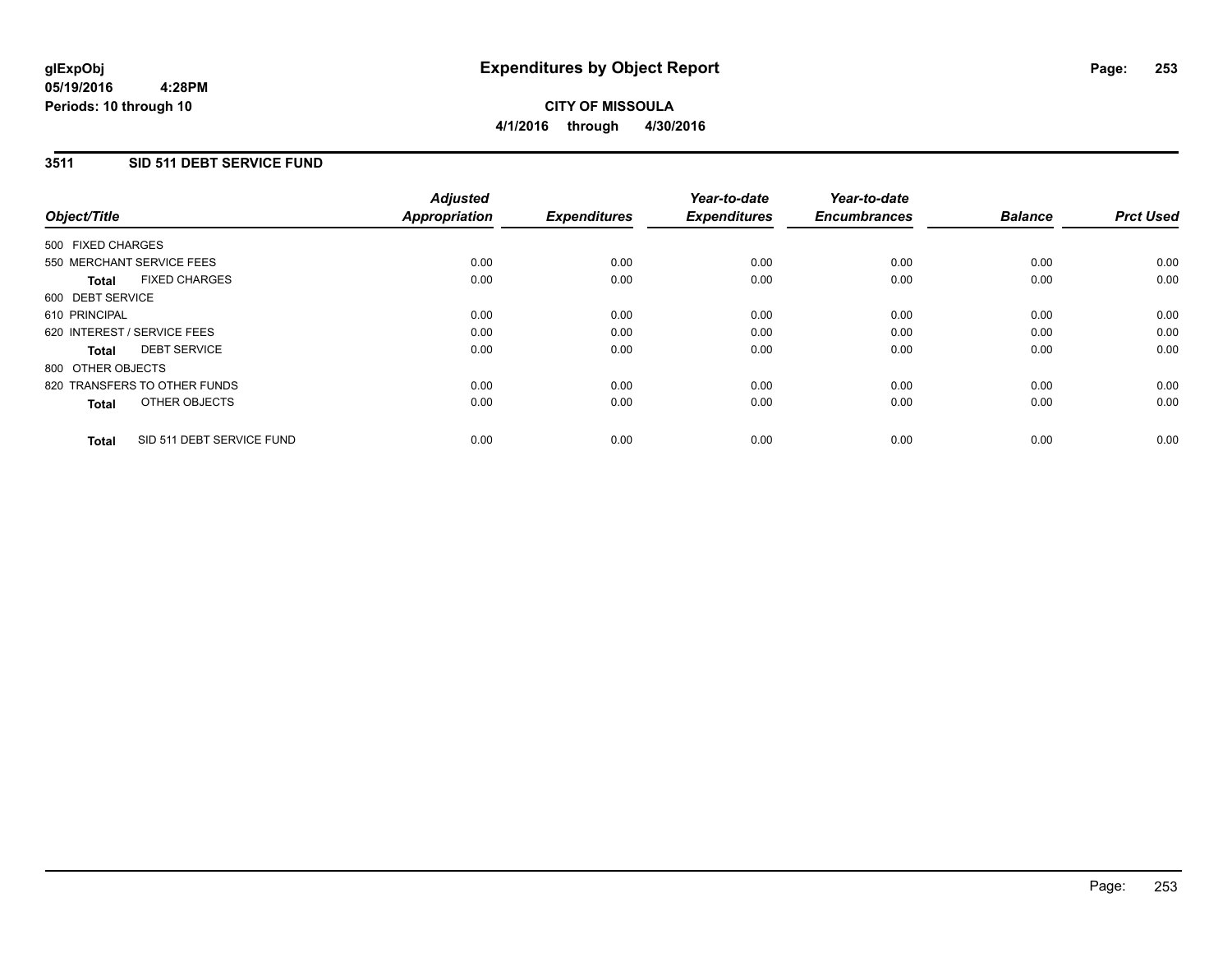#### **3512 SID 512 DEBT SERVICE FUND**

|                                      | <b>Adjusted</b>      |                     | Year-to-date        | Year-to-date        |                |                  |
|--------------------------------------|----------------------|---------------------|---------------------|---------------------|----------------|------------------|
| Object/Title                         | <b>Appropriation</b> | <b>Expenditures</b> | <b>Expenditures</b> | <b>Encumbrances</b> | <b>Balance</b> | <b>Prct Used</b> |
| 500 FIXED CHARGES                    |                      |                     |                     |                     |                |                  |
| 550 MERCHANT SERVICE FEES            | 0.00                 | 0.00                | 0.00                | 0.00                | 0.00           | 0.00             |
| <b>FIXED CHARGES</b><br><b>Total</b> | 0.00                 | 0.00                | 0.00                | 0.00                | 0.00           | 0.00             |
| 600 DEBT SERVICE                     |                      |                     |                     |                     |                |                  |
| 610 PRINCIPAL                        | 29.670.00            | 0.00                | 0.00                | 0.00                | 29.670.00      | 0.00             |
| 620 INTEREST / SERVICE FEES          | 3,685.00             | 0.00                | 2.017.70            | 0.00                | 1,667.30       | 54.75            |
| <b>DEBT SERVICE</b><br><b>Total</b>  | 33.355.00            | 0.00                | 2.017.70            | 0.00                | 31.337.30      | 6.05             |
| NON-DEPARTMENTAL<br><b>Total</b>     | 33,355.00            | 0.00                | 2.017.70            | 0.00                | 31.337.30      | 6.05             |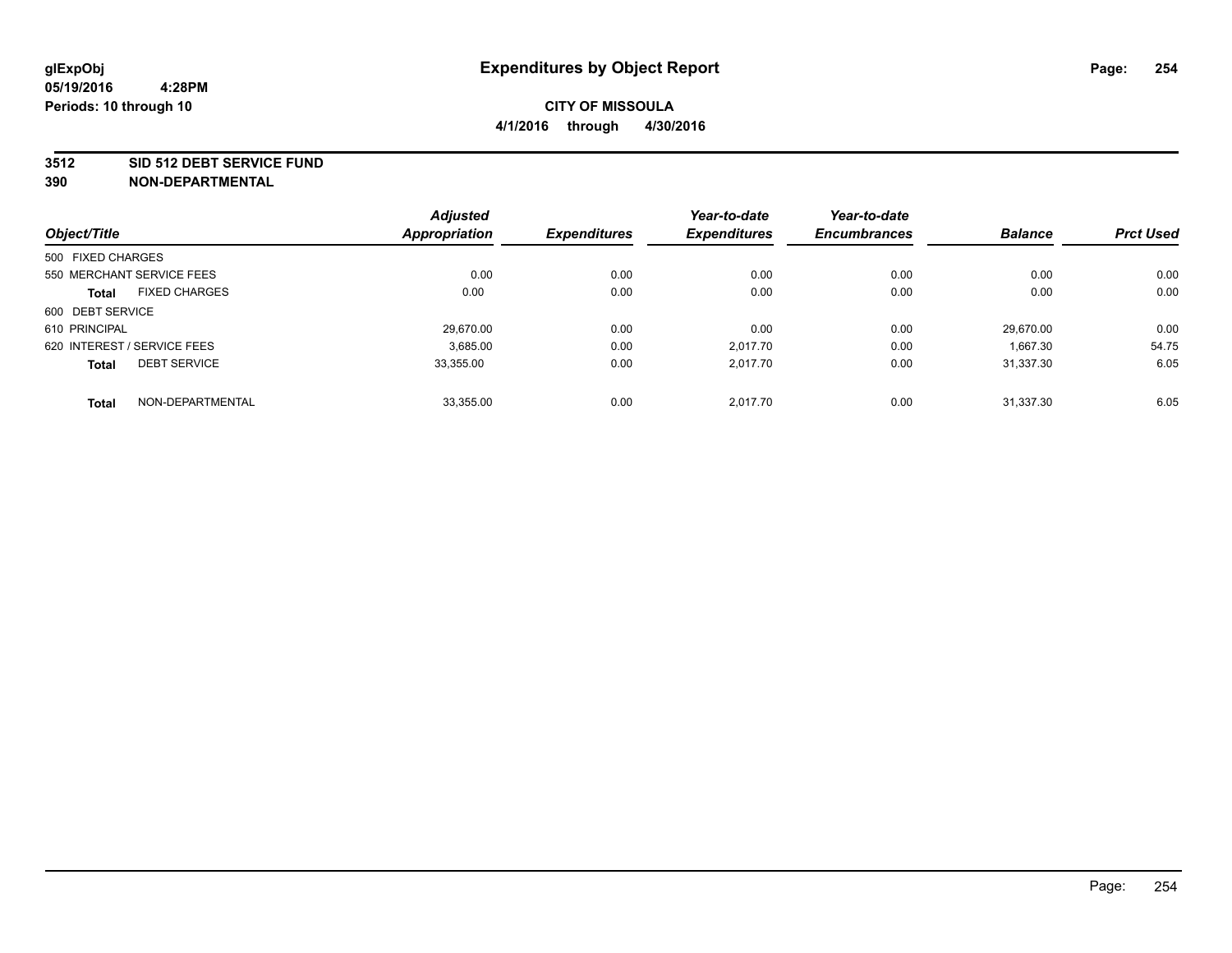#### **3512 SID 512 DEBT SERVICE FUND**

|                                           | <b>Adjusted</b> |                     | Year-to-date        | Year-to-date        |                |                  |
|-------------------------------------------|-----------------|---------------------|---------------------|---------------------|----------------|------------------|
| Object/Title                              | Appropriation   | <b>Expenditures</b> | <b>Expenditures</b> | <b>Encumbrances</b> | <b>Balance</b> | <b>Prct Used</b> |
| 500 FIXED CHARGES                         |                 |                     |                     |                     |                |                  |
| 550 MERCHANT SERVICE FEES                 | 0.00            | 0.00                | 0.00                | 0.00                | 0.00           | 0.00             |
| <b>FIXED CHARGES</b><br><b>Total</b>      | 0.00            | 0.00                | 0.00                | 0.00                | 0.00           | 0.00             |
| 600 DEBT SERVICE                          |                 |                     |                     |                     |                |                  |
| 610 PRINCIPAL                             | 29,670.00       | 0.00                | 0.00                | 0.00                | 29.670.00      | 0.00             |
| 620 INTEREST / SERVICE FEES               | 3,685.00        | 0.00                | 2.017.70            | 0.00                | 1.667.30       | 54.75            |
| <b>DEBT SERVICE</b><br><b>Total</b>       | 33,355.00       | 0.00                | 2.017.70            | 0.00                | 31.337.30      | 6.05             |
| SID 512 DEBT SERVICE FUND<br><b>Total</b> | 33,355.00       | 0.00                | 2.017.70            | 0.00                | 31.337.30      | 6.05             |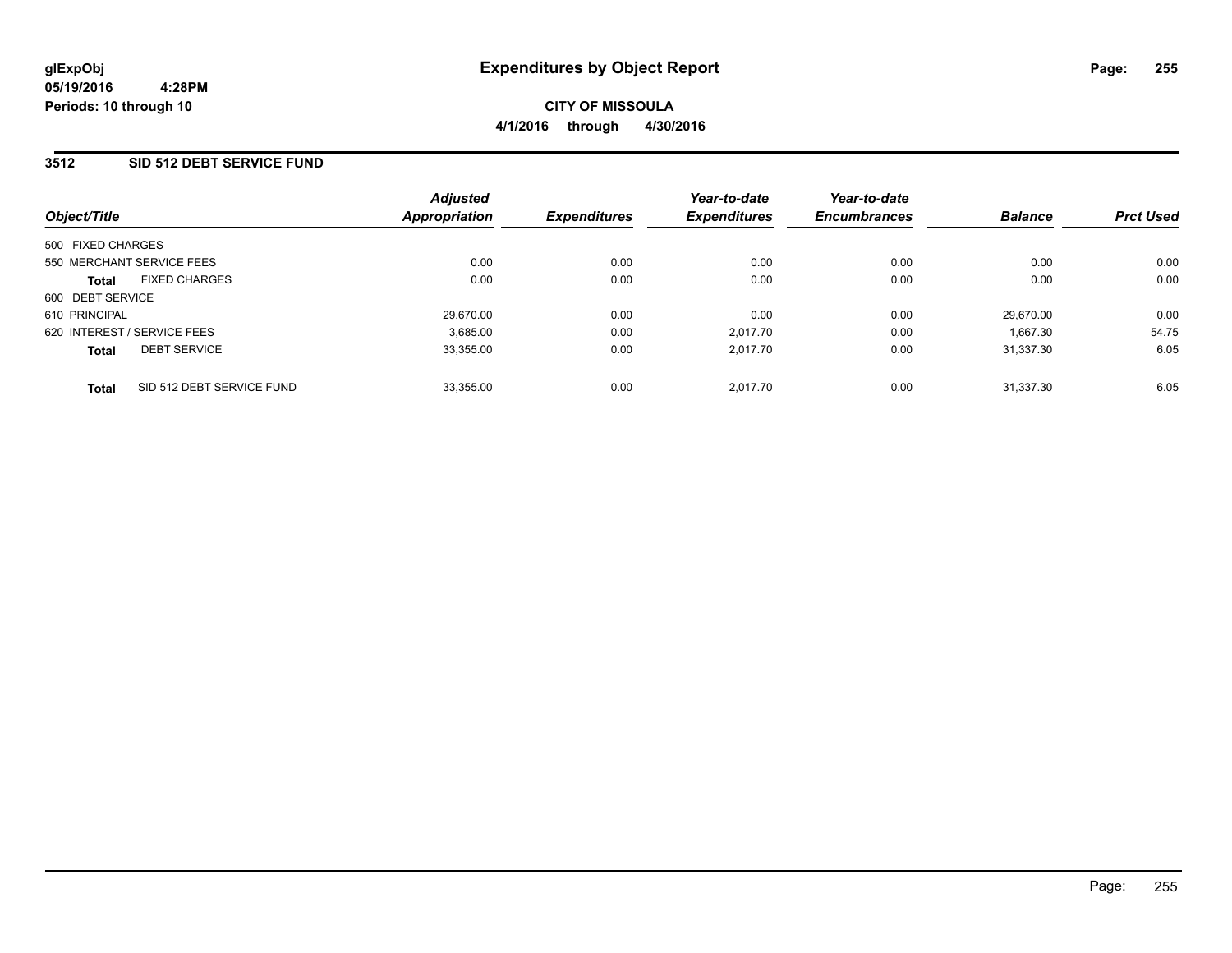#### **3513 SID 513 DEBT SERVICE FUND**

**280 PUBLIC WORKS OPERATIONS**

| Object/Title                            | <b>Adjusted</b><br><b>Appropriation</b> | <b>Expenditures</b> | Year-to-date<br><b>Expenditures</b> | Year-to-date<br><b>Encumbrances</b> | <b>Balance</b> | <b>Prct Used</b> |
|-----------------------------------------|-----------------------------------------|---------------------|-------------------------------------|-------------------------------------|----------------|------------------|
| 500 FIXED CHARGES                       |                                         |                     |                                     |                                     |                |                  |
| 550 MERCHANT SERVICE FEES               | 0.00                                    | 0.00                | 0.00                                | 0.00                                | 0.00           | 0.00             |
| <b>FIXED CHARGES</b><br><b>Total</b>    | 0.00                                    | 0.00                | 0.00                                | 0.00                                | 0.00           | 0.00             |
| 800 OTHER OBJECTS                       |                                         |                     |                                     |                                     |                |                  |
| 820 TRANSFERS TO OTHER FUNDS            | 0.00                                    | 0.00                | 0.00                                | 0.00                                | 0.00           | 0.00             |
| OTHER OBJECTS<br><b>Total</b>           | 0.00                                    | 0.00                | 0.00                                | 0.00                                | 0.00           | 0.00             |
| PUBLIC WORKS OPERATIONS<br><b>Total</b> | 0.00                                    | 0.00                | 0.00                                | 0.00                                | 0.00           | 0.00             |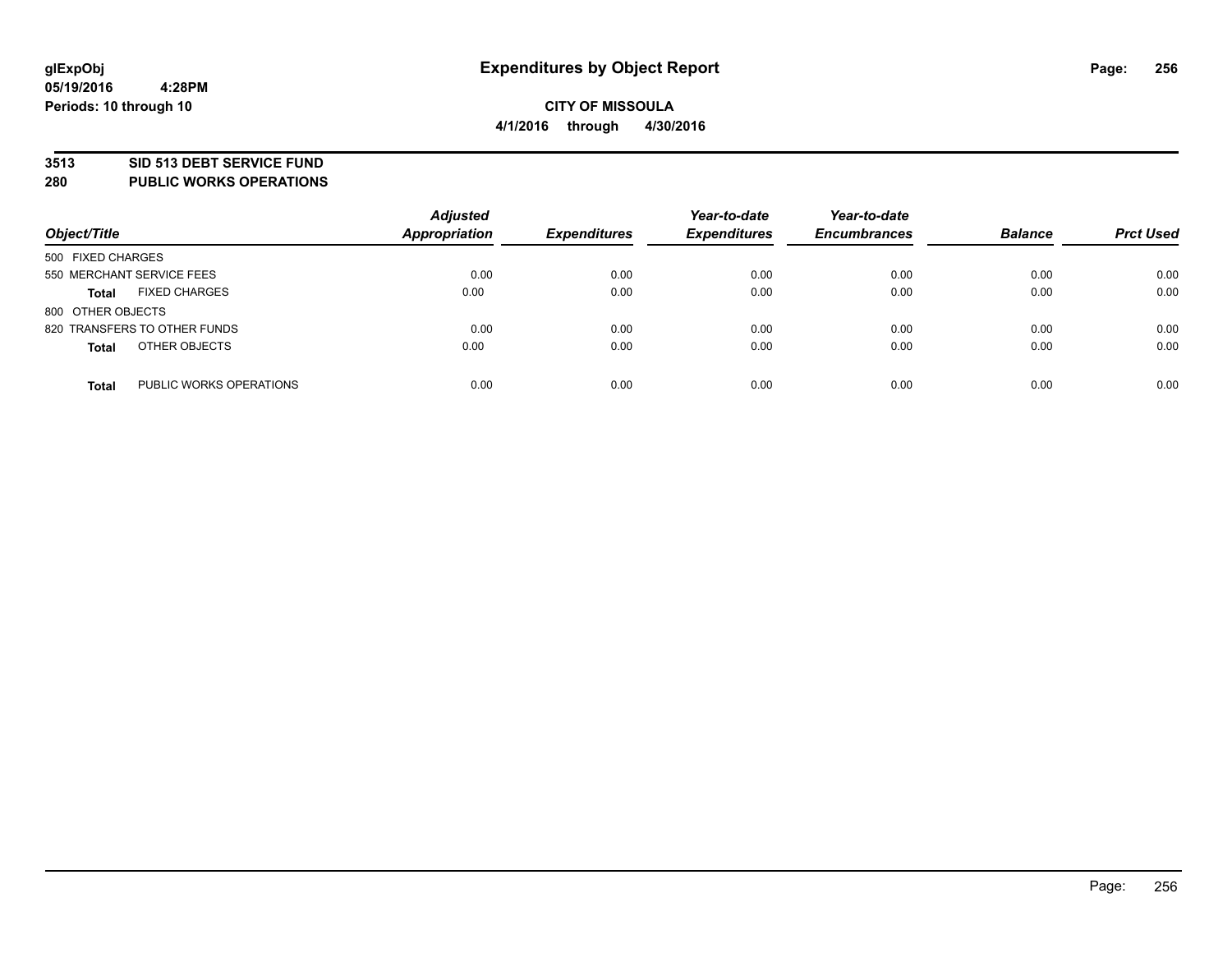#### **3513 SID 513 DEBT SERVICE FUND**

| Object/Title                         | <b>Adjusted</b><br><b>Appropriation</b> | <b>Expenditures</b> | Year-to-date<br><b>Expenditures</b> | Year-to-date<br><b>Encumbrances</b> | <b>Balance</b> | <b>Prct Used</b> |
|--------------------------------------|-----------------------------------------|---------------------|-------------------------------------|-------------------------------------|----------------|------------------|
| 500 FIXED CHARGES                    |                                         |                     |                                     |                                     |                |                  |
| 550 MERCHANT SERVICE FEES            | 0.00                                    | 0.00                | 0.00                                | 0.00                                | 0.00           | 0.00             |
| <b>FIXED CHARGES</b><br><b>Total</b> | 0.00                                    | 0.00                | 0.00                                | 0.00                                | 0.00           | 0.00             |
| 600 DEBT SERVICE                     |                                         |                     |                                     |                                     |                |                  |
| 610 PRINCIPAL                        | 0.00                                    | 0.00                | 0.00                                | 0.00                                | 0.00           | 0.00             |
| 620 INTEREST / SERVICE FEES          | 0.00                                    | 0.00                | 0.00                                | 0.00                                | 0.00           | 0.00             |
| <b>DEBT SERVICE</b><br><b>Total</b>  | 0.00                                    | 0.00                | 0.00                                | 0.00                                | 0.00           | 0.00             |
| 800 OTHER OBJECTS                    |                                         |                     |                                     |                                     |                |                  |
| 820 TRANSFERS TO OTHER FUNDS         | 0.00                                    | 0.00                | 0.00                                | 0.00                                | 0.00           | 0.00             |
| OTHER OBJECTS<br><b>Total</b>        | 0.00                                    | 0.00                | 0.00                                | 0.00                                | 0.00           | 0.00             |
|                                      |                                         |                     |                                     |                                     |                |                  |
| NON-DEPARTMENTAL<br><b>Total</b>     | 0.00                                    | 0.00                | 0.00                                | 0.00                                | 0.00           | 0.00             |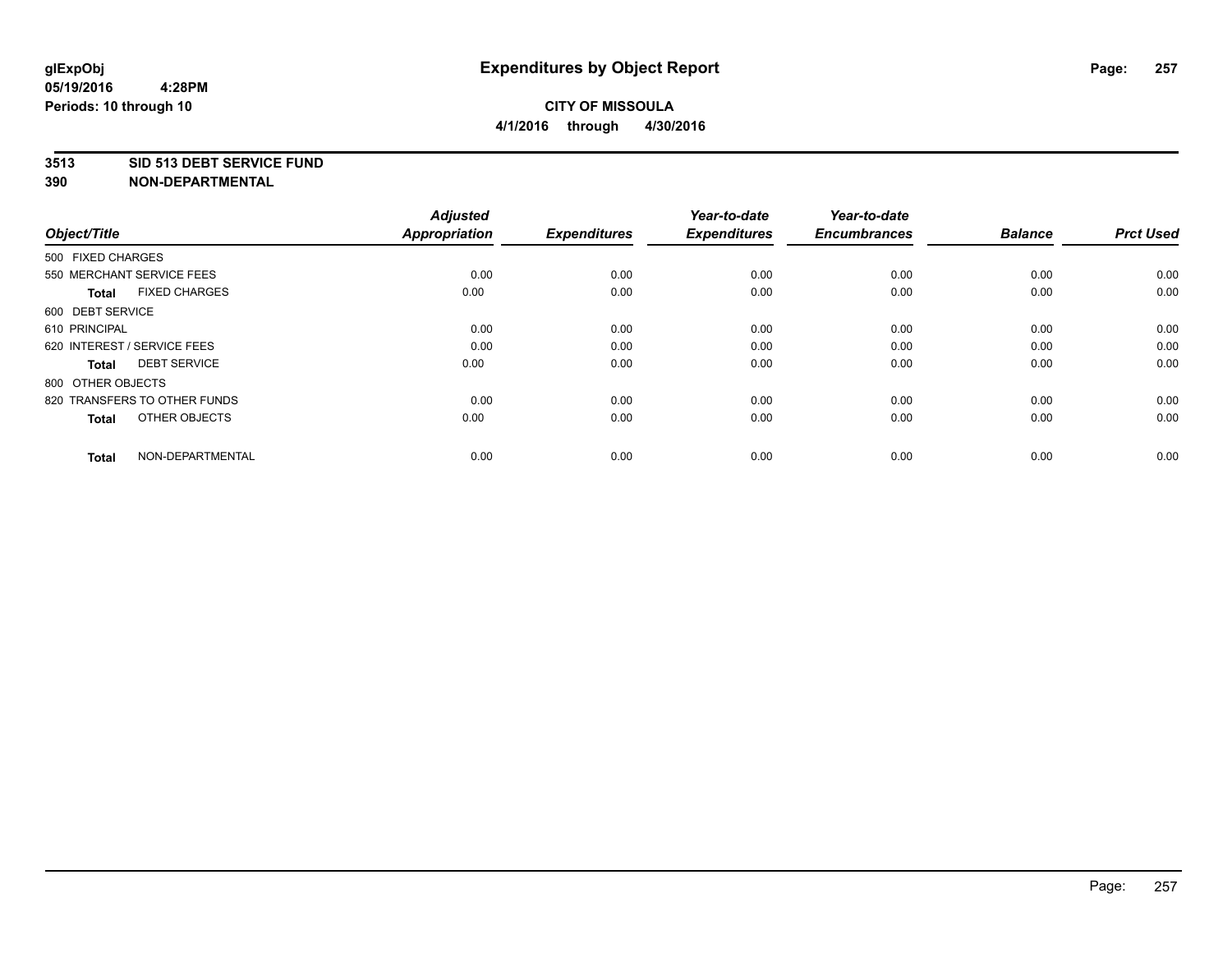#### **05/19/2016 4:28PM Periods: 10 through 10**

# **CITY OF MISSOULA 4/1/2016 through 4/30/2016**

#### **3513 SID 513 DEBT SERVICE FUND**

| Object/Title      |                              | <b>Adjusted</b><br>Appropriation | <b>Expenditures</b> | Year-to-date<br><b>Expenditures</b> | Year-to-date<br><b>Encumbrances</b> | <b>Balance</b> | <b>Prct Used</b> |
|-------------------|------------------------------|----------------------------------|---------------------|-------------------------------------|-------------------------------------|----------------|------------------|
| 500 FIXED CHARGES |                              |                                  |                     |                                     |                                     |                |                  |
|                   | 550 MERCHANT SERVICE FEES    | 0.00                             | 0.00                | 0.00                                | 0.00                                | 0.00           | 0.00             |
| <b>Total</b>      | <b>FIXED CHARGES</b>         | 0.00                             | 0.00                | 0.00                                | 0.00                                | 0.00           | 0.00             |
| 600 DEBT SERVICE  |                              |                                  |                     |                                     |                                     |                |                  |
| 610 PRINCIPAL     |                              | 0.00                             | 0.00                | 0.00                                | 0.00                                | 0.00           | 0.00             |
|                   | 620 INTEREST / SERVICE FEES  | 0.00                             | 0.00                | 0.00                                | 0.00                                | 0.00           | 0.00             |
| Total             | <b>DEBT SERVICE</b>          | 0.00                             | 0.00                | 0.00                                | 0.00                                | 0.00           | 0.00             |
| 800 OTHER OBJECTS |                              |                                  |                     |                                     |                                     |                |                  |
|                   | 820 TRANSFERS TO OTHER FUNDS | 0.00                             | 0.00                | 0.00                                | 0.00                                | 0.00           | 0.00             |
| <b>Total</b>      | OTHER OBJECTS                | 0.00                             | 0.00                | 0.00                                | 0.00                                | 0.00           | 0.00             |
| <b>Total</b>      | SID 513 DEBT SERVICE FUND    | 0.00                             | 0.00                | 0.00                                | 0.00                                | 0.00           | 0.00             |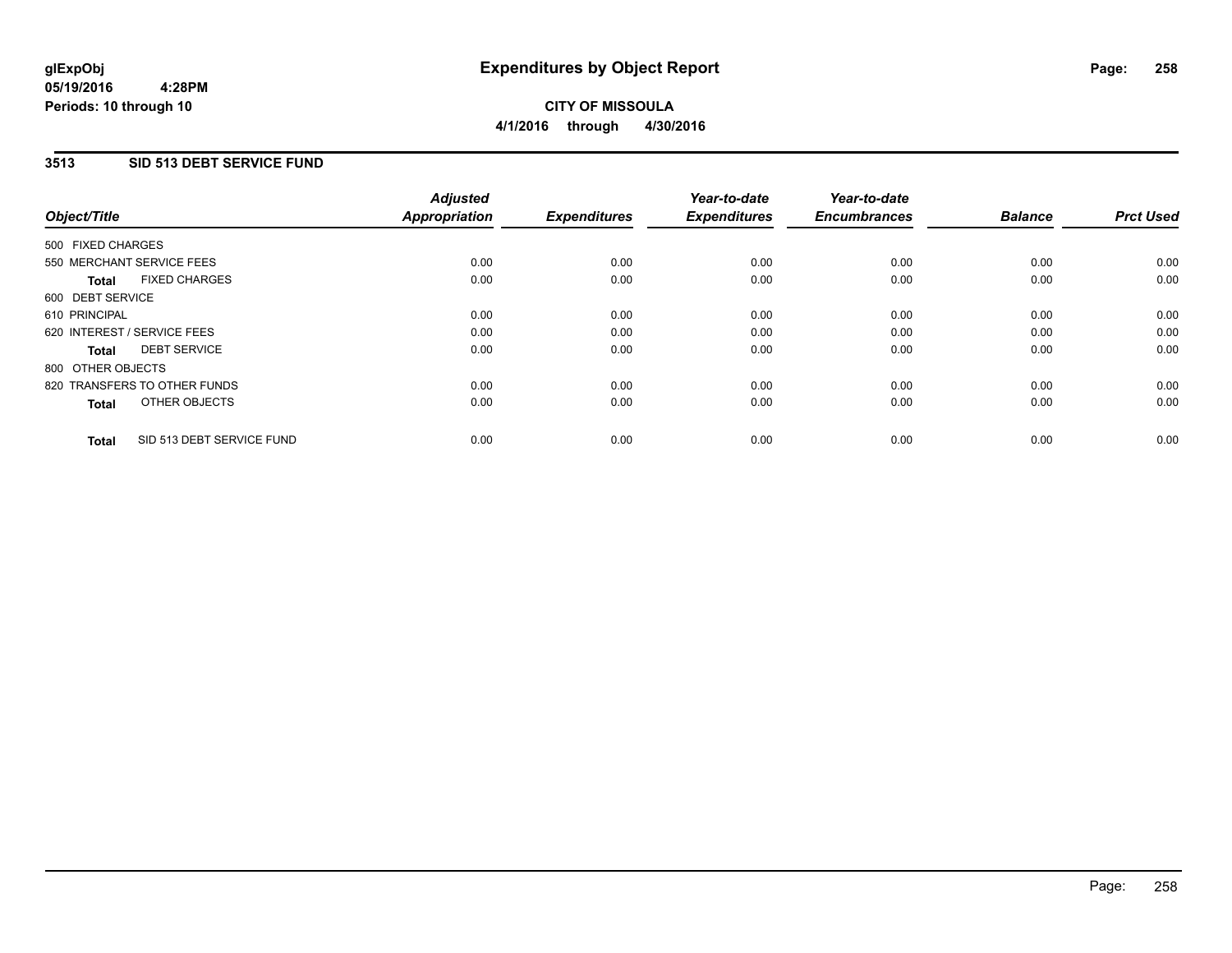# **glExpObj Expenditures by Object Report Page: 259**

### **CITY OF MISSOULA 4/1/2016 through 4/30/2016**

**3514 SID 514 DEBT SERVICE FUND**

**000 \*\*\* Title Not Found \*\*\***

| Object/Title                     | <b>Adjusted</b><br>Appropriation | <b>Expenditures</b> | Year-to-date<br><b>Expenditures</b> | Year-to-date<br><b>Encumbrances</b> | <b>Balance</b> | <b>Prct Used</b> |
|----------------------------------|----------------------------------|---------------------|-------------------------------------|-------------------------------------|----------------|------------------|
| 800 OTHER OBJECTS                |                                  |                     |                                     |                                     |                |                  |
| 820 TRANSFERS TO OTHER FUNDS     | 0.00                             | 0.00                | 0.00                                | 0.00                                | 0.00           | 0.00             |
| OTHER OBJECTS<br><b>Total</b>    | 0.00                             | 0.00                | 0.00                                | 0.00                                | 0.00           | 0.00             |
| *** Title Not Found ***<br>Total | 0.00                             | 0.00                | 0.00                                | 0.00                                | 0.00           | 0.00             |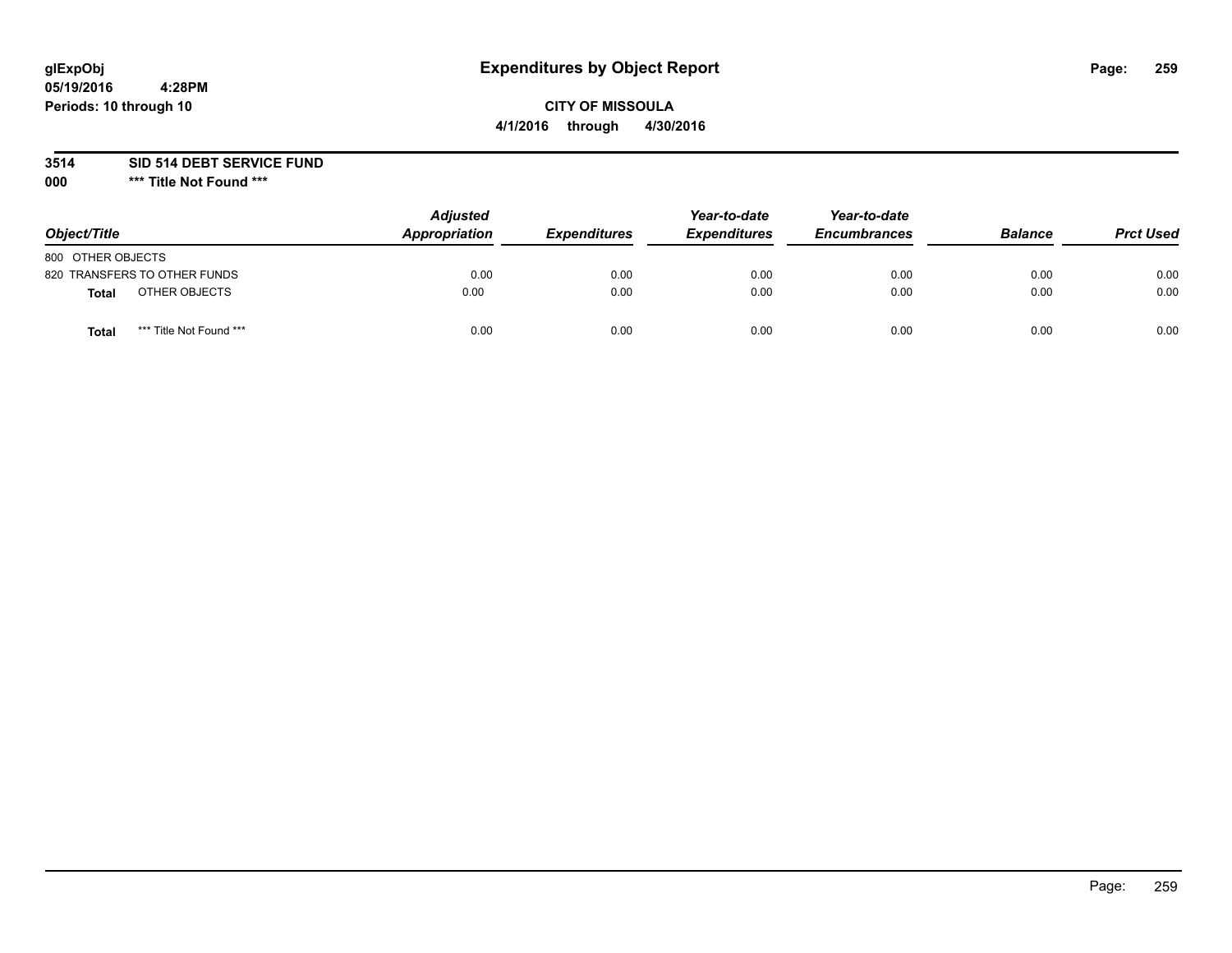#### **3514 SID 514 DEBT SERVICE FUND**

| Object/Title                         | <b>Adjusted</b><br><b>Appropriation</b> | <b>Expenditures</b> | Year-to-date<br><b>Expenditures</b> | Year-to-date<br><b>Encumbrances</b> | <b>Balance</b> | <b>Prct Used</b> |
|--------------------------------------|-----------------------------------------|---------------------|-------------------------------------|-------------------------------------|----------------|------------------|
|                                      |                                         |                     |                                     |                                     |                |                  |
| 500 FIXED CHARGES                    |                                         |                     |                                     |                                     |                |                  |
| 550 MERCHANT SERVICE FEES            | 0.00                                    | 0.00                | 0.00                                | 0.00                                | 0.00           | 0.00             |
| <b>FIXED CHARGES</b><br><b>Total</b> | 0.00                                    | 0.00                | 0.00                                | 0.00                                | 0.00           | 0.00             |
| 600 DEBT SERVICE                     |                                         |                     |                                     |                                     |                |                  |
| 610 PRINCIPAL                        | 0.00                                    | 0.00                | 0.00                                | 0.00                                | 0.00           | 0.00             |
| 620 INTEREST / SERVICE FEES          | 0.00                                    | 0.00                | 0.00                                | 0.00                                | 0.00           | 0.00             |
| <b>DEBT SERVICE</b><br><b>Total</b>  | 0.00                                    | 0.00                | 0.00                                | 0.00                                | 0.00           | 0.00             |
| NON-DEPARTMENTAL<br><b>Total</b>     | 0.00                                    | 0.00                | 0.00                                | 0.00                                | 0.00           | 0.00             |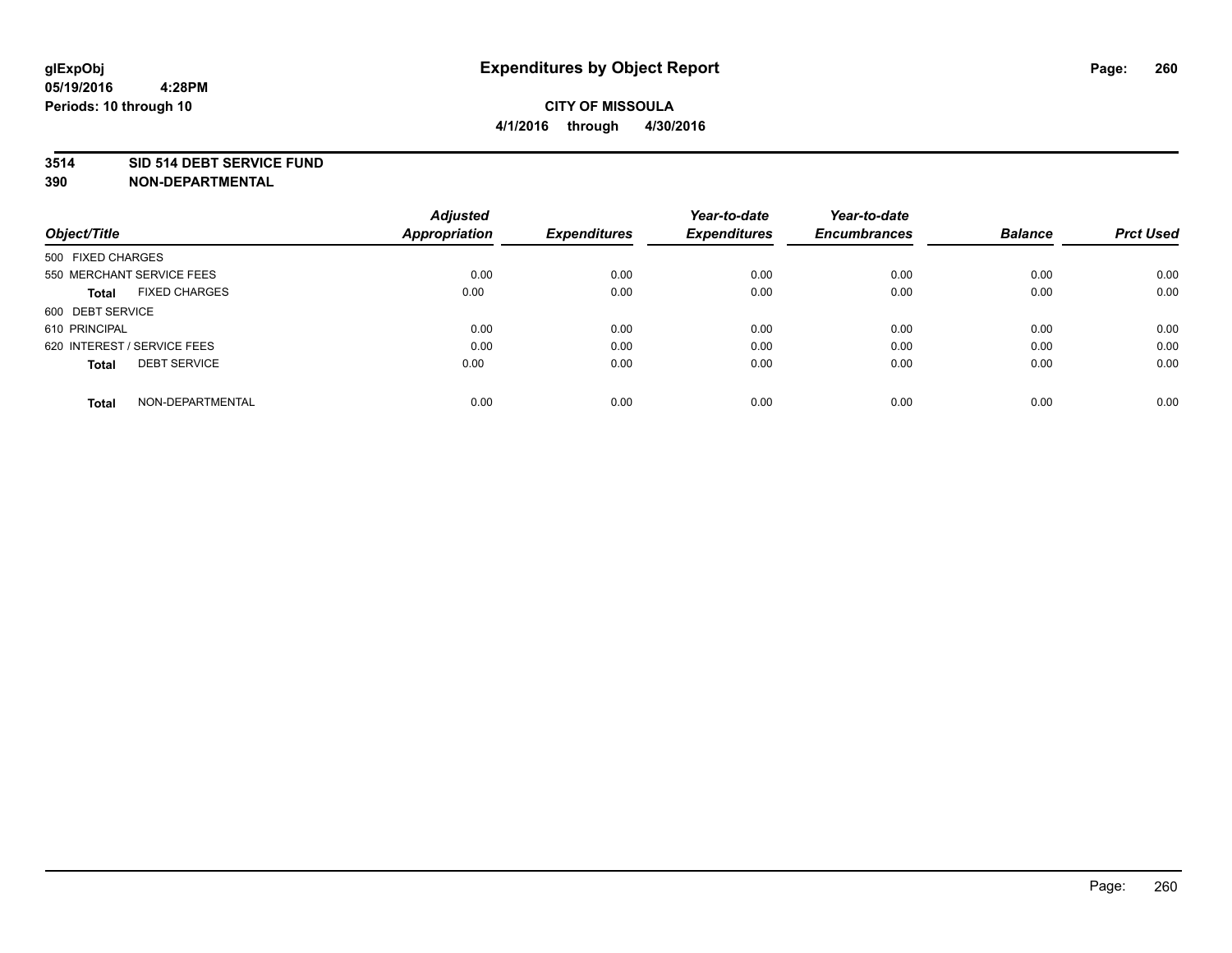#### **05/19/2016 4:28PM Periods: 10 through 10**

# **CITY OF MISSOULA 4/1/2016 through 4/30/2016**

#### **3514 SID 514 DEBT SERVICE FUND**

| Object/Title      |                              | <b>Adjusted</b><br>Appropriation | <b>Expenditures</b> | Year-to-date<br><b>Expenditures</b> | Year-to-date<br><b>Encumbrances</b> | <b>Balance</b> | <b>Prct Used</b> |
|-------------------|------------------------------|----------------------------------|---------------------|-------------------------------------|-------------------------------------|----------------|------------------|
| 500 FIXED CHARGES |                              |                                  |                     |                                     |                                     |                |                  |
|                   | 550 MERCHANT SERVICE FEES    | 0.00                             | 0.00                | 0.00                                | 0.00                                | 0.00           | 0.00             |
| <b>Total</b>      | <b>FIXED CHARGES</b>         | 0.00                             | 0.00                | 0.00                                | 0.00                                | 0.00           | 0.00             |
| 600 DEBT SERVICE  |                              |                                  |                     |                                     |                                     |                |                  |
| 610 PRINCIPAL     |                              | 0.00                             | 0.00                | 0.00                                | 0.00                                | 0.00           | 0.00             |
|                   | 620 INTEREST / SERVICE FEES  | 0.00                             | 0.00                | 0.00                                | 0.00                                | 0.00           | 0.00             |
| Total             | <b>DEBT SERVICE</b>          | 0.00                             | 0.00                | 0.00                                | 0.00                                | 0.00           | 0.00             |
| 800 OTHER OBJECTS |                              |                                  |                     |                                     |                                     |                |                  |
|                   | 820 TRANSFERS TO OTHER FUNDS | 0.00                             | 0.00                | 0.00                                | 0.00                                | 0.00           | 0.00             |
| <b>Total</b>      | OTHER OBJECTS                | 0.00                             | 0.00                | 0.00                                | 0.00                                | 0.00           | 0.00             |
| <b>Total</b>      | SID 514 DEBT SERVICE FUND    | 0.00                             | 0.00                | 0.00                                | 0.00                                | 0.00           | 0.00             |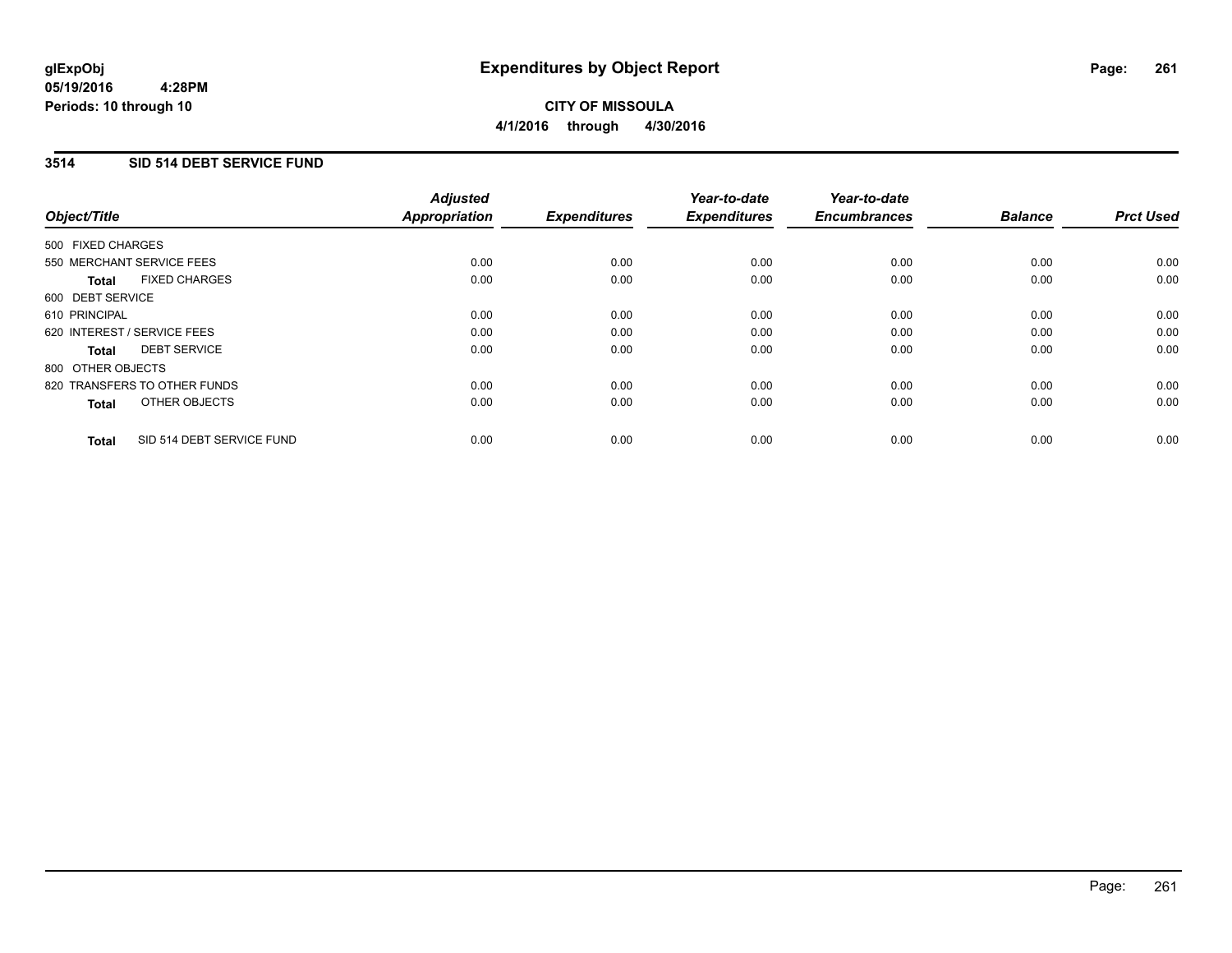#### **3515 SID 515 DEBT SERVICE FUND**

| Object/Title                         | <b>Adjusted</b><br><b>Appropriation</b> | <b>Expenditures</b> | Year-to-date<br><b>Expenditures</b> | Year-to-date<br><b>Encumbrances</b> | <b>Balance</b> | <b>Prct Used</b> |
|--------------------------------------|-----------------------------------------|---------------------|-------------------------------------|-------------------------------------|----------------|------------------|
| 500 FIXED CHARGES                    |                                         |                     |                                     |                                     |                |                  |
| 550 MERCHANT SERVICE FEES            | 0.00                                    | 0.00                | 0.00                                | 0.00                                | 0.00           | 0.00             |
| <b>FIXED CHARGES</b><br><b>Total</b> | 0.00                                    | 0.00                | 0.00                                | 0.00                                | 0.00           | 0.00             |
| 600 DEBT SERVICE                     |                                         |                     |                                     |                                     |                |                  |
| 610 PRINCIPAL                        | 0.00                                    | 0.00                | 0.00                                | 0.00                                | 0.00           | 0.00             |
| 620 INTEREST / SERVICE FEES          | 0.00                                    | 0.00                | 0.00                                | 0.00                                | 0.00           | 0.00             |
| <b>DEBT SERVICE</b><br><b>Total</b>  | 0.00                                    | 0.00                | 0.00                                | 0.00                                | 0.00           | 0.00             |
| 800 OTHER OBJECTS                    |                                         |                     |                                     |                                     |                |                  |
| 820 TRANSFERS TO OTHER FUNDS         | 0.00                                    | 0.00                | 0.00                                | 0.00                                | 0.00           | 0.00             |
| OTHER OBJECTS<br><b>Total</b>        | 0.00                                    | 0.00                | 0.00                                | 0.00                                | 0.00           | 0.00             |
|                                      |                                         |                     |                                     |                                     |                |                  |
| NON-DEPARTMENTAL<br><b>Total</b>     | 0.00                                    | 0.00                | 0.00                                | 0.00                                | 0.00           | 0.00             |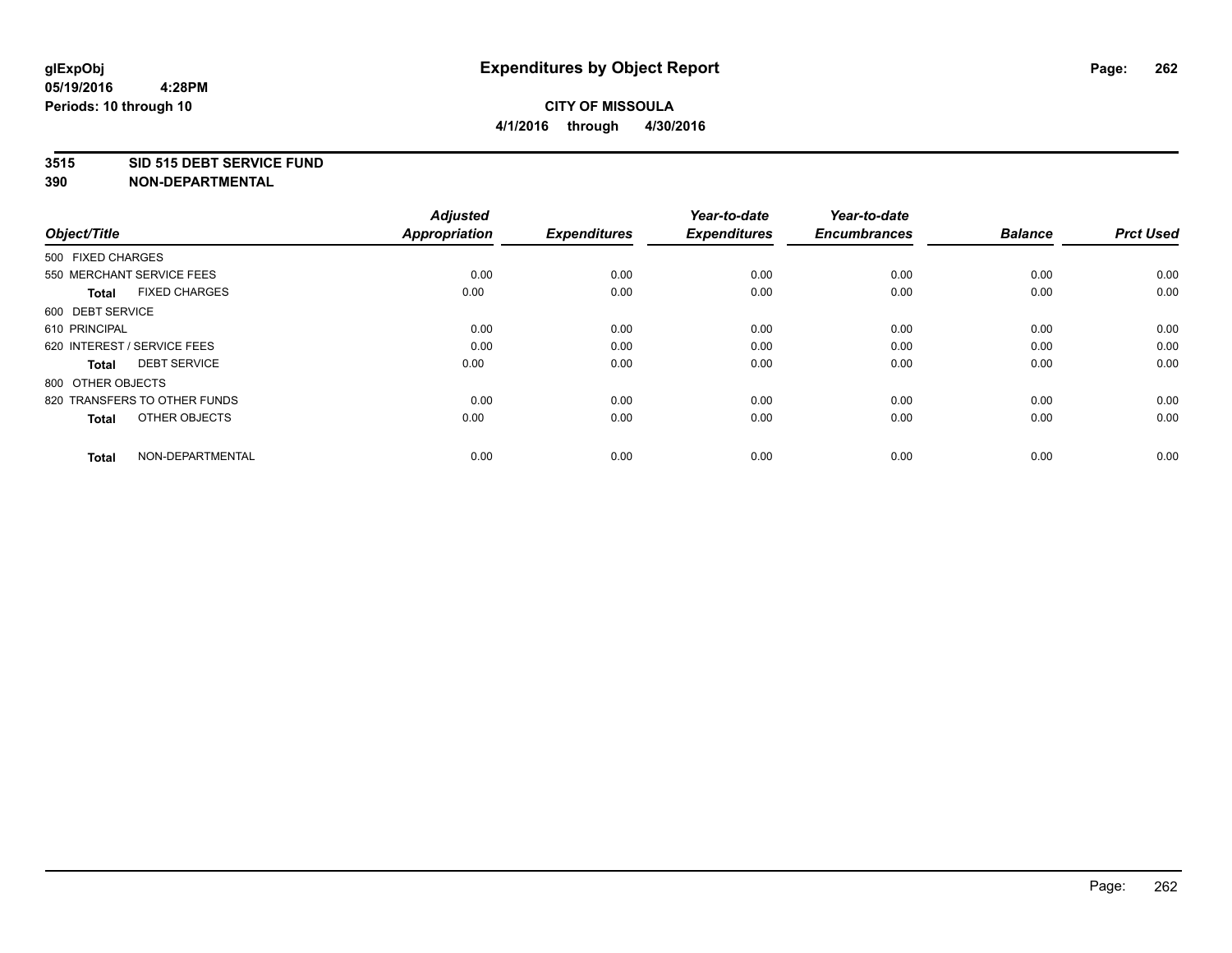#### **05/19/2016 4:28PM Periods: 10 through 10**

# **CITY OF MISSOULA 4/1/2016 through 4/30/2016**

### **3515 SID 515 DEBT SERVICE FUND**

| Object/Title                              | <b>Adjusted</b><br><b>Appropriation</b> | <b>Expenditures</b> | Year-to-date<br><b>Expenditures</b> | Year-to-date<br><b>Encumbrances</b> | <b>Balance</b> | <b>Prct Used</b> |
|-------------------------------------------|-----------------------------------------|---------------------|-------------------------------------|-------------------------------------|----------------|------------------|
|                                           |                                         |                     |                                     |                                     |                |                  |
| 500 FIXED CHARGES                         |                                         |                     |                                     |                                     |                |                  |
| 550 MERCHANT SERVICE FEES                 | 0.00                                    | 0.00                | 0.00                                | 0.00                                | 0.00           | 0.00             |
| <b>FIXED CHARGES</b><br>Total             | 0.00                                    | 0.00                | 0.00                                | 0.00                                | 0.00           | 0.00             |
| 600 DEBT SERVICE                          |                                         |                     |                                     |                                     |                |                  |
| 610 PRINCIPAL                             | 0.00                                    | 0.00                | 0.00                                | 0.00                                | 0.00           | 0.00             |
| 620 INTEREST / SERVICE FEES               | 0.00                                    | 0.00                | 0.00                                | 0.00                                | 0.00           | 0.00             |
| <b>DEBT SERVICE</b><br><b>Total</b>       | 0.00                                    | 0.00                | 0.00                                | 0.00                                | 0.00           | 0.00             |
| 800 OTHER OBJECTS                         |                                         |                     |                                     |                                     |                |                  |
| 820 TRANSFERS TO OTHER FUNDS              | 0.00                                    | 0.00                | 0.00                                | 0.00                                | 0.00           | 0.00             |
| OTHER OBJECTS<br><b>Total</b>             | 0.00                                    | 0.00                | 0.00                                | 0.00                                | 0.00           | 0.00             |
|                                           |                                         |                     |                                     |                                     |                |                  |
| SID 515 DEBT SERVICE FUND<br><b>Total</b> | 0.00                                    | 0.00                | 0.00                                | 0.00                                | 0.00           | 0.00             |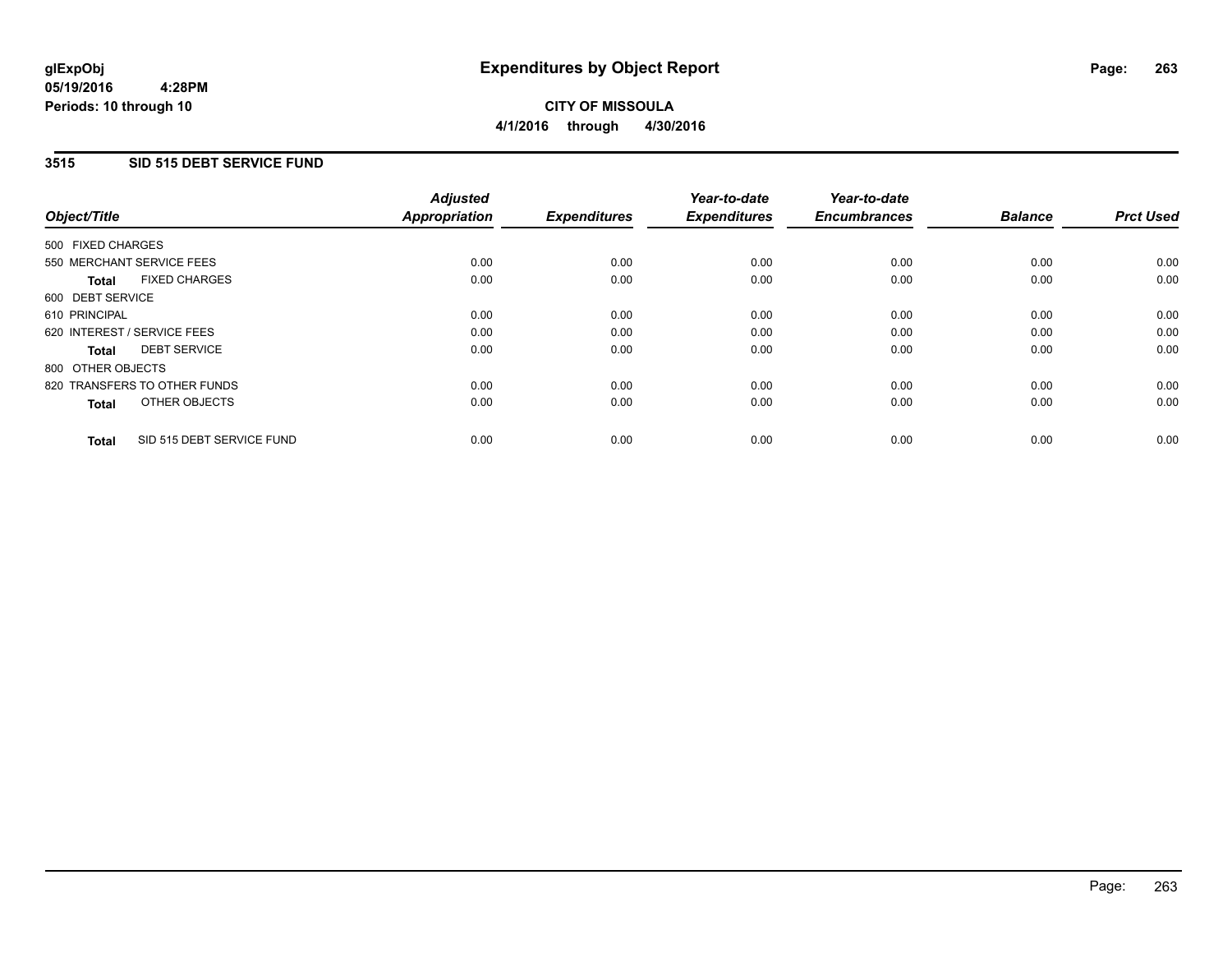# **glExpObj Expenditures by Object Report Page: 264**

### **CITY OF MISSOULA 4/1/2016 through 4/30/2016**

#### **3517 SID 517 DEBT SERVICE FUND**

**000 \*\*\* Title Not Found \*\*\***

| Object/Title                            | <b>Adjusted</b><br>Appropriation | <b>Expenditures</b> | Year-to-date<br><b>Expenditures</b> | Year-to-date<br><b>Encumbrances</b> | <b>Balance</b> | <b>Prct Used</b> |
|-----------------------------------------|----------------------------------|---------------------|-------------------------------------|-------------------------------------|----------------|------------------|
| 800 OTHER OBJECTS                       |                                  |                     |                                     |                                     |                |                  |
| 820 TRANSFERS TO OTHER FUNDS            | 0.00                             | 0.00                | 0.00                                | 0.00                                | 0.00           | 0.00             |
| OTHER OBJECTS<br>Total                  | 0.00                             | 0.00                | 0.00                                | 0.00                                | 0.00           | 0.00             |
| *** Title Not Found ***<br><b>Total</b> | 0.00                             | 0.00                | 0.00                                | 0.00                                | 0.00           | 0.00             |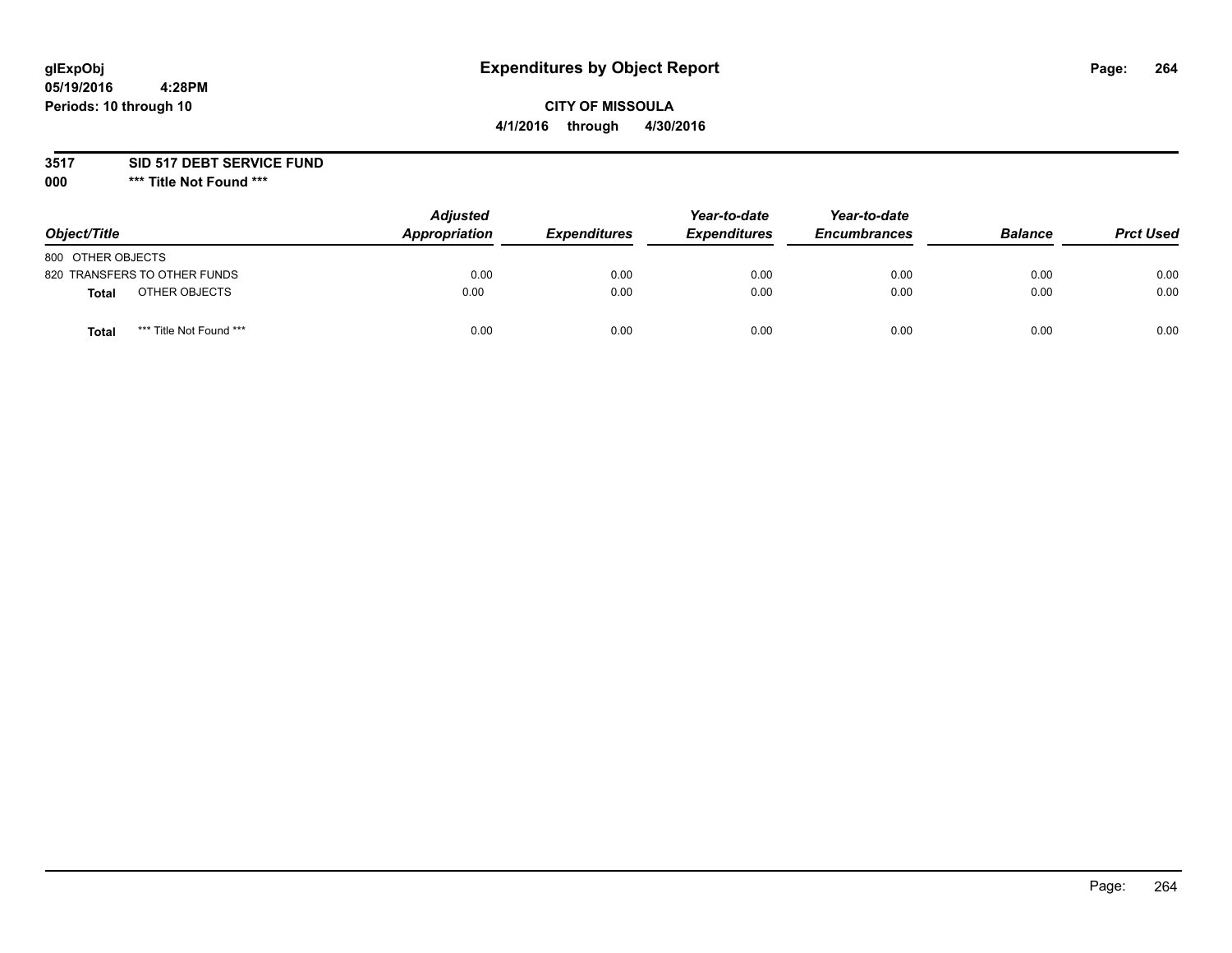#### **3517 SID 517 DEBT SERVICE FUND**

|                                      | <b>Adjusted</b>      |                     | Year-to-date        | Year-to-date        |                |                  |
|--------------------------------------|----------------------|---------------------|---------------------|---------------------|----------------|------------------|
| Object/Title                         | <b>Appropriation</b> | <b>Expenditures</b> | <b>Expenditures</b> | <b>Encumbrances</b> | <b>Balance</b> | <b>Prct Used</b> |
| 500 FIXED CHARGES                    |                      |                     |                     |                     |                |                  |
| 550 MERCHANT SERVICE FEES            | 0.00                 | 0.00                | 0.00                | 0.00                | 0.00           | 0.00             |
| <b>FIXED CHARGES</b><br><b>Total</b> | 0.00                 | 0.00                | 0.00                | 0.00                | 0.00           | 0.00             |
| 600 DEBT SERVICE                     |                      |                     |                     |                     |                |                  |
| 610 PRINCIPAL                        | 0.00                 | 0.00                | 0.00                | 0.00                | 0.00           | 0.00             |
| 620 INTEREST / SERVICE FEES          | 0.00                 | 0.00                | 0.00                | 0.00                | 0.00           | 0.00             |
| <b>DEBT SERVICE</b><br><b>Total</b>  | 0.00                 | 0.00                | 0.00                | 0.00                | 0.00           | 0.00             |
| NON-DEPARTMENTAL<br>Total            | 0.00                 | 0.00                | 0.00                | 0.00                | 0.00           | 0.00             |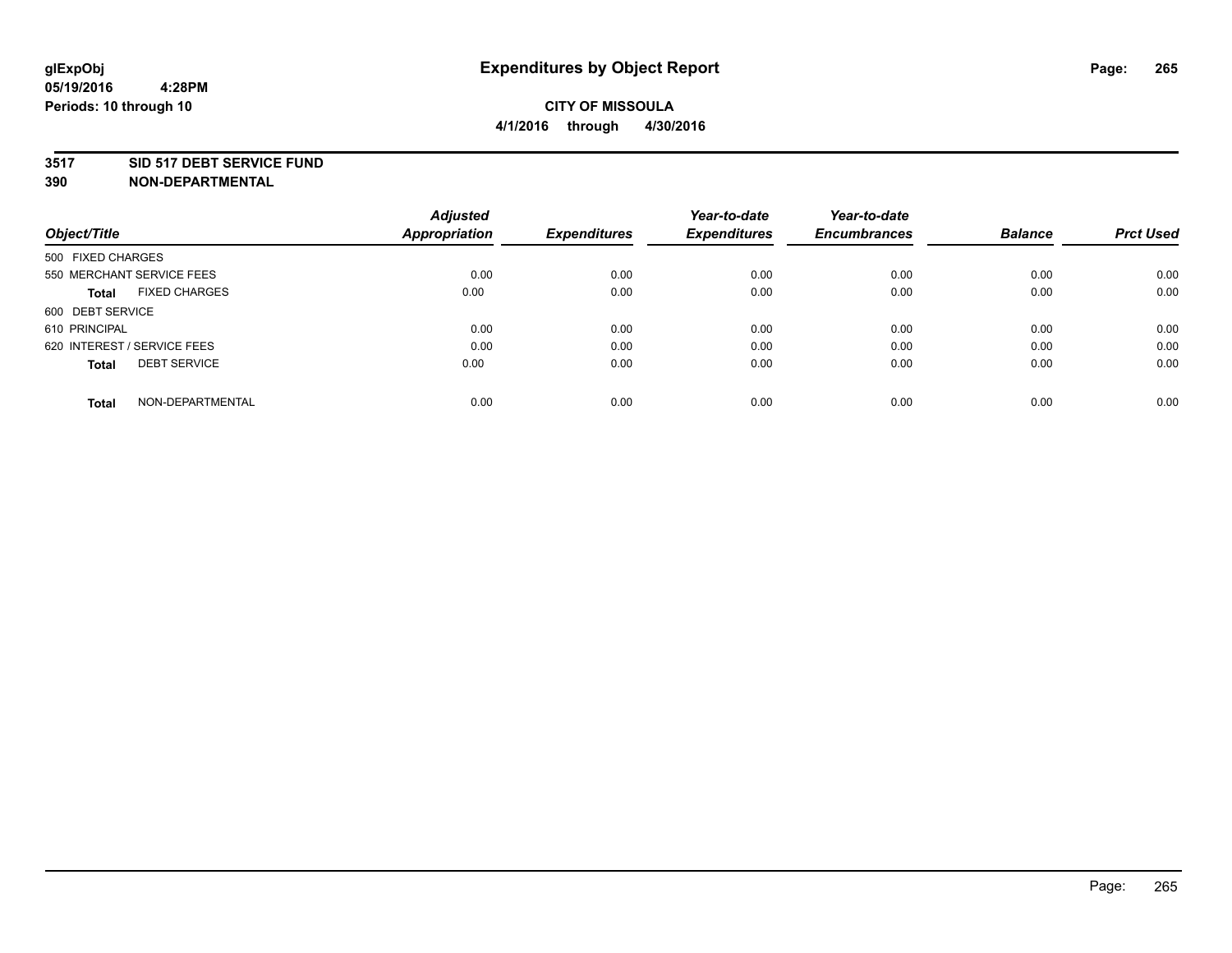### **3517 SID 517 DEBT SERVICE FUND**

|                                           | <b>Adjusted</b>      | <b>Expenditures</b> | Year-to-date<br><b>Expenditures</b> | Year-to-date<br><b>Encumbrances</b> | <b>Balance</b> | <b>Prct Used</b> |
|-------------------------------------------|----------------------|---------------------|-------------------------------------|-------------------------------------|----------------|------------------|
| Object/Title                              | <b>Appropriation</b> |                     |                                     |                                     |                |                  |
| 500 FIXED CHARGES                         |                      |                     |                                     |                                     |                |                  |
| 550 MERCHANT SERVICE FEES                 | 0.00                 | 0.00                | 0.00                                | 0.00                                | 0.00           | 0.00             |
| <b>FIXED CHARGES</b><br><b>Total</b>      | 0.00                 | 0.00                | 0.00                                | 0.00                                | 0.00           | 0.00             |
| 600 DEBT SERVICE                          |                      |                     |                                     |                                     |                |                  |
| 610 PRINCIPAL                             | 0.00                 | 0.00                | 0.00                                | 0.00                                | 0.00           | 0.00             |
| 620 INTEREST / SERVICE FEES               | 0.00                 | 0.00                | 0.00                                | 0.00                                | 0.00           | 0.00             |
| <b>DEBT SERVICE</b><br><b>Total</b>       | 0.00                 | 0.00                | 0.00                                | 0.00                                | 0.00           | 0.00             |
| 800 OTHER OBJECTS                         |                      |                     |                                     |                                     |                |                  |
| 820 TRANSFERS TO OTHER FUNDS              | 0.00                 | 0.00                | 0.00                                | 0.00                                | 0.00           | 0.00             |
| <b>OTHER OBJECTS</b><br><b>Total</b>      | 0.00                 | 0.00                | 0.00                                | 0.00                                | 0.00           | 0.00             |
| SID 517 DEBT SERVICE FUND<br><b>Total</b> | 0.00                 | 0.00                | 0.00                                | 0.00                                | 0.00           | 0.00             |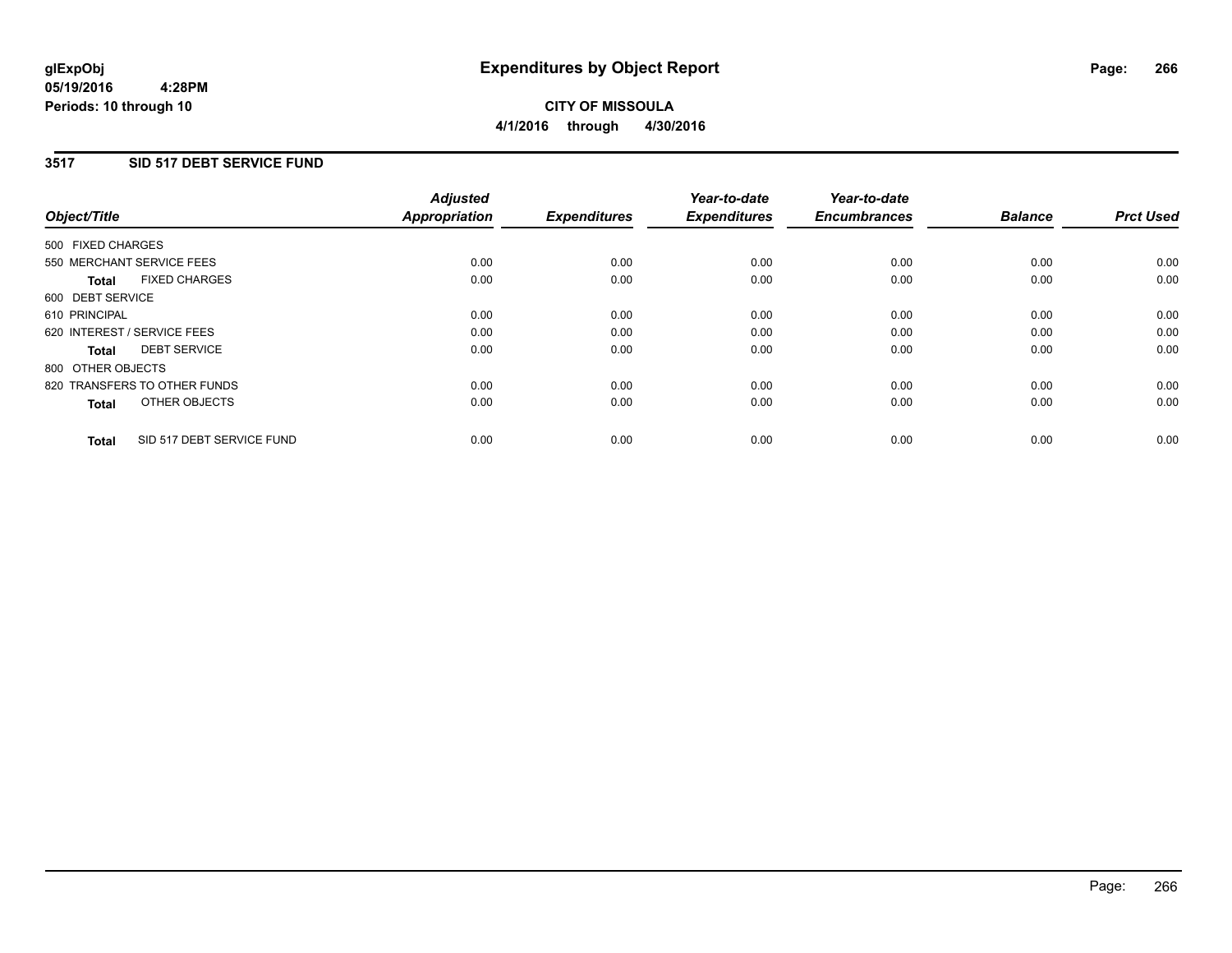# **glExpObj Expenditures by Object Report Page: 267**

### **CITY OF MISSOULA 4/1/2016 through 4/30/2016**

**3518 SID 518 DEBT SERVICE FUND**

**000 \*\*\* Title Not Found \*\*\***

| Object/Title                     | <b>Adjusted</b><br>Appropriation | <b>Expenditures</b> | Year-to-date<br><b>Expenditures</b> | Year-to-date<br><b>Encumbrances</b> | <b>Balance</b> | <b>Prct Used</b> |
|----------------------------------|----------------------------------|---------------------|-------------------------------------|-------------------------------------|----------------|------------------|
| 800 OTHER OBJECTS                |                                  |                     |                                     |                                     |                |                  |
| 820 TRANSFERS TO OTHER FUNDS     | 0.00                             | 0.00                | 0.00                                | 0.00                                | 0.00           | 0.00             |
| OTHER OBJECTS<br>Total           | 0.00                             | 0.00                | 0.00                                | 0.00                                | 0.00           | 0.00             |
| *** Title Not Found ***<br>Total | 0.00                             | 0.00                | 0.00                                | 0.00                                | 0.00           | 0.00             |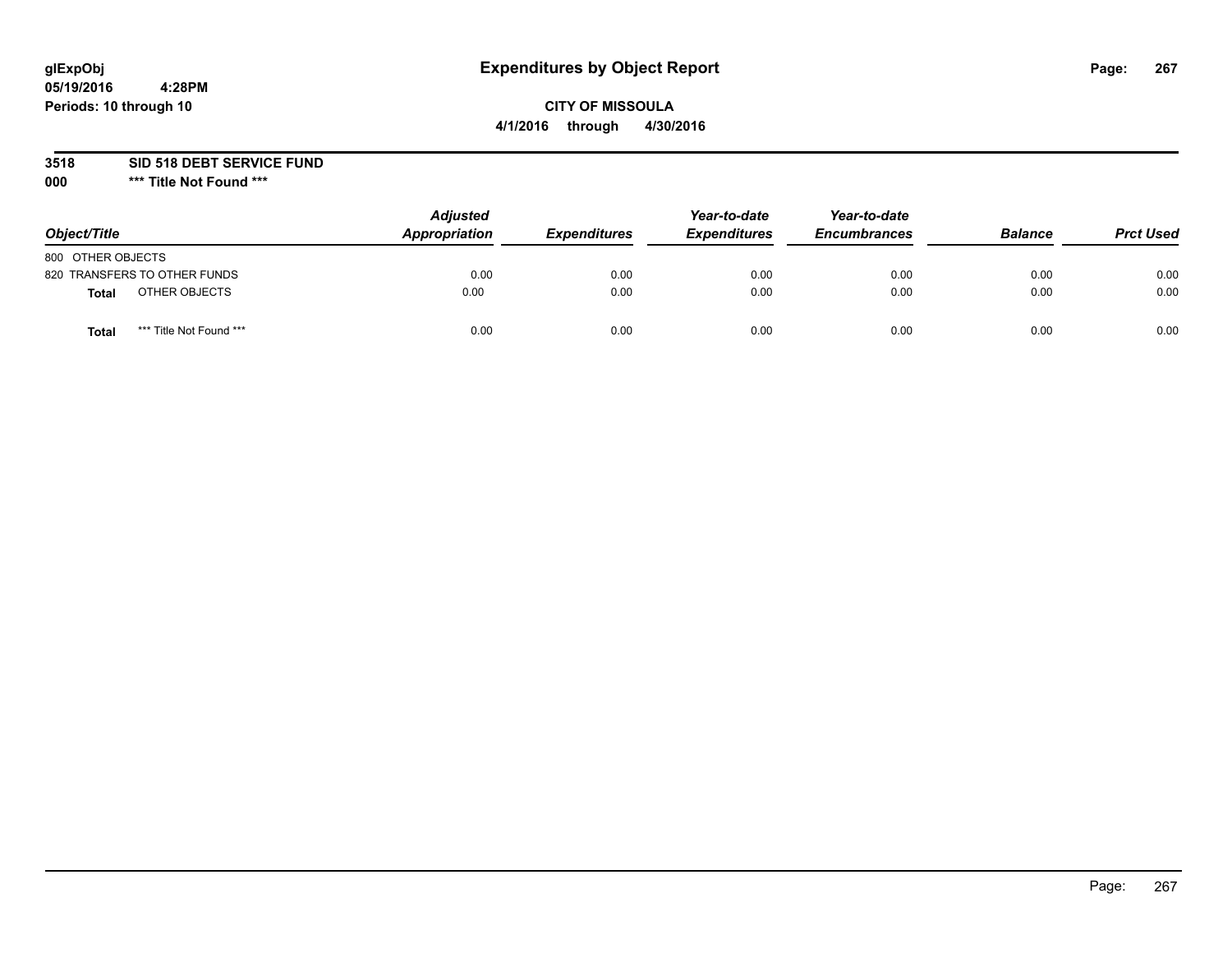#### **3518 SID 518 DEBT SERVICE FUND**

| Object/Title                         | <b>Adjusted</b><br><b>Appropriation</b> | <b>Expenditures</b> | Year-to-date<br><b>Expenditures</b> | Year-to-date<br><b>Encumbrances</b> | <b>Balance</b> | <b>Prct Used</b> |
|--------------------------------------|-----------------------------------------|---------------------|-------------------------------------|-------------------------------------|----------------|------------------|
| 500 FIXED CHARGES                    |                                         |                     |                                     |                                     |                |                  |
| 550 MERCHANT SERVICE FEES            | 0.00                                    | 0.00                | 0.00                                | 0.00                                | 0.00           | 0.00             |
| <b>FIXED CHARGES</b><br><b>Total</b> | 0.00                                    | 0.00                | 0.00                                | 0.00                                | 0.00           | 0.00             |
| 600 DEBT SERVICE                     |                                         |                     |                                     |                                     |                |                  |
| 610 PRINCIPAL                        | 0.00                                    | 0.00                | 0.00                                | 0.00                                | 0.00           | 0.00             |
| 620 INTEREST / SERVICE FEES          | 0.00                                    | 0.00                | 0.00                                | 0.00                                | 0.00           | 0.00             |
| <b>DEBT SERVICE</b><br><b>Total</b>  | 0.00                                    | 0.00                | 0.00                                | 0.00                                | 0.00           | 0.00             |
| 800 OTHER OBJECTS                    |                                         |                     |                                     |                                     |                |                  |
| 820 TRANSFERS TO OTHER FUNDS         | 0.00                                    | 0.00                | 0.00                                | 0.00                                | 0.00           | 0.00             |
| OTHER OBJECTS<br><b>Total</b>        | 0.00                                    | 0.00                | 0.00                                | 0.00                                | 0.00           | 0.00             |
|                                      |                                         |                     |                                     |                                     |                |                  |
| NON-DEPARTMENTAL<br><b>Total</b>     | 0.00                                    | 0.00                | 0.00                                | 0.00                                | 0.00           | 0.00             |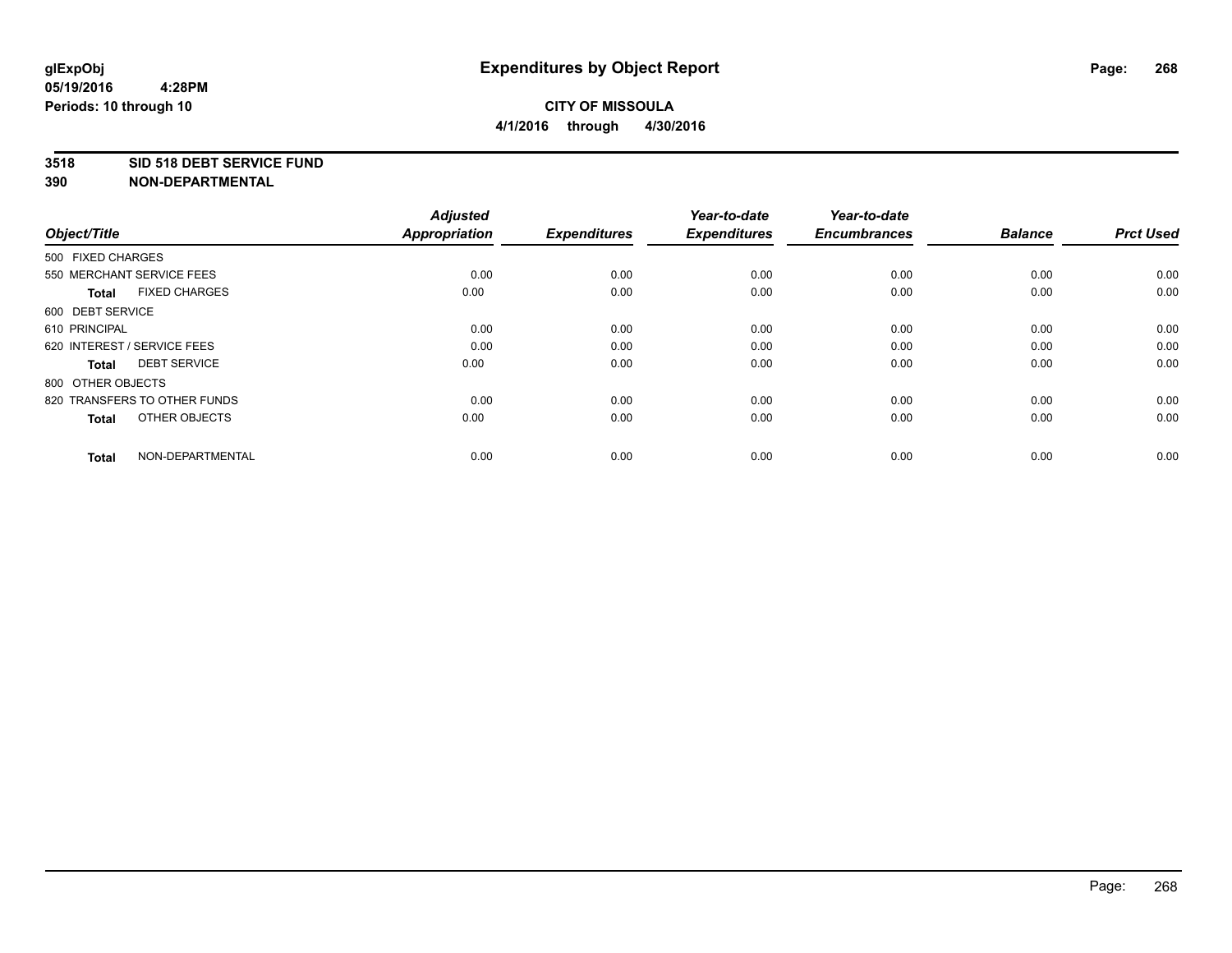### **3518 SID 518 DEBT SERVICE FUND**

| Object/Title                              | <b>Adjusted</b><br><b>Appropriation</b> | <b>Expenditures</b> | Year-to-date<br><b>Expenditures</b> | Year-to-date<br><b>Encumbrances</b> | <b>Balance</b> | <b>Prct Used</b> |
|-------------------------------------------|-----------------------------------------|---------------------|-------------------------------------|-------------------------------------|----------------|------------------|
| 500 FIXED CHARGES                         |                                         |                     |                                     |                                     |                |                  |
| 550 MERCHANT SERVICE FEES                 | 0.00                                    | 0.00                | 0.00                                | 0.00                                | 0.00           | 0.00             |
| <b>FIXED CHARGES</b><br><b>Total</b>      | 0.00                                    | 0.00                | 0.00                                | 0.00                                | 0.00           | 0.00             |
| 600 DEBT SERVICE                          |                                         |                     |                                     |                                     |                |                  |
| 610 PRINCIPAL                             | 0.00                                    | 0.00                | 0.00                                | 0.00                                | 0.00           | 0.00             |
| 620 INTEREST / SERVICE FEES               | 0.00                                    | 0.00                | 0.00                                | 0.00                                | 0.00           | 0.00             |
| <b>DEBT SERVICE</b><br><b>Total</b>       | 0.00                                    | 0.00                | 0.00                                | 0.00                                | 0.00           | 0.00             |
| 800 OTHER OBJECTS                         |                                         |                     |                                     |                                     |                |                  |
| 820 TRANSFERS TO OTHER FUNDS              | 0.00                                    | 0.00                | 0.00                                | 0.00                                | 0.00           | 0.00             |
| OTHER OBJECTS<br><b>Total</b>             | 0.00                                    | 0.00                | 0.00                                | 0.00                                | 0.00           | 0.00             |
| SID 518 DEBT SERVICE FUND<br><b>Total</b> | 0.00                                    | 0.00                | 0.00                                | 0.00                                | 0.00           | 0.00             |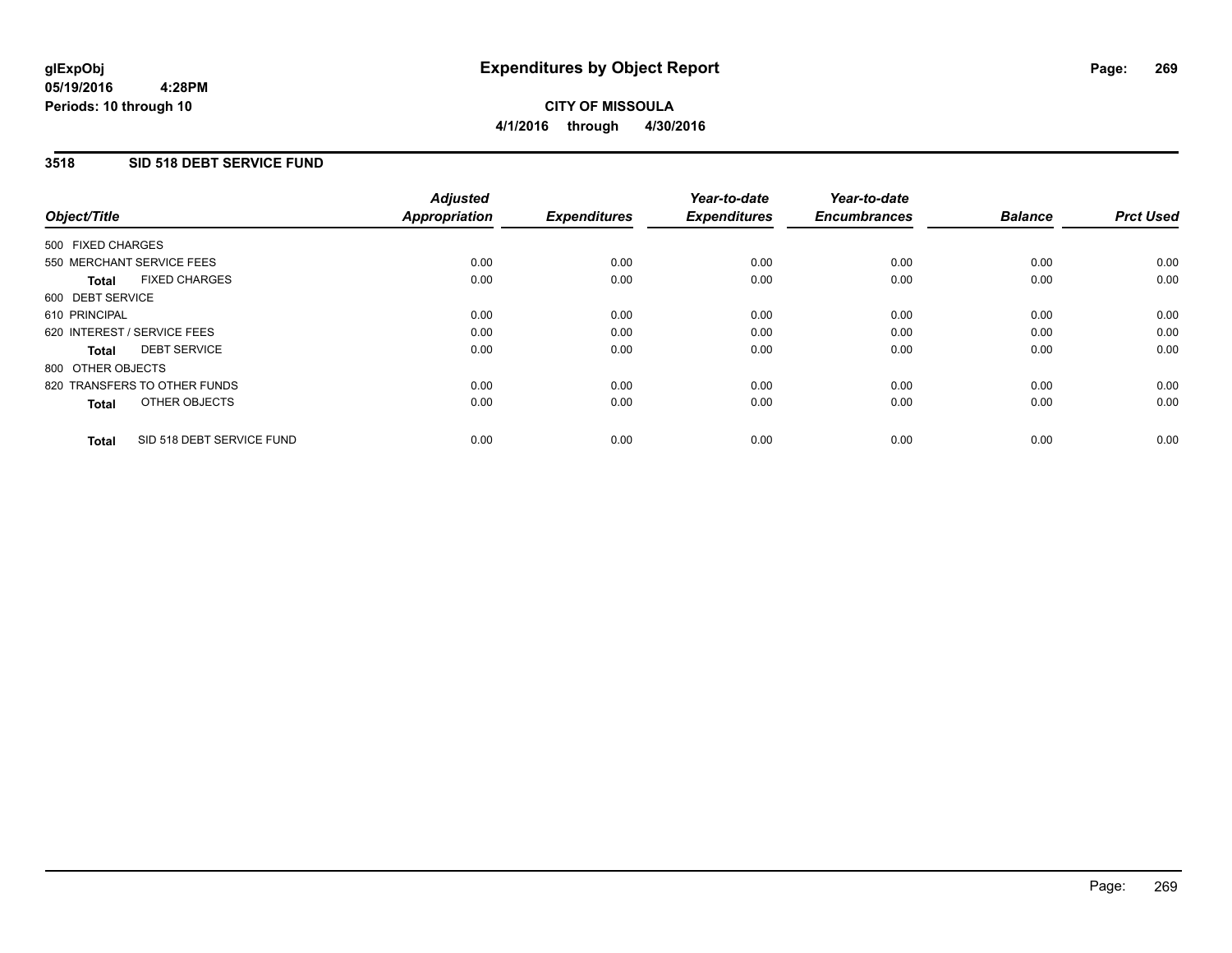#### **3519 SID 519 DEBT SERVICE FUND**

| Object/Title                         | <b>Adjusted</b><br><b>Appropriation</b> | <b>Expenditures</b> | Year-to-date<br><b>Expenditures</b> | Year-to-date<br><b>Encumbrances</b> | <b>Balance</b> | <b>Prct Used</b> |
|--------------------------------------|-----------------------------------------|---------------------|-------------------------------------|-------------------------------------|----------------|------------------|
| 500 FIXED CHARGES                    |                                         |                     |                                     |                                     |                |                  |
| 550 MERCHANT SERVICE FEES            | 0.00                                    | 0.00                | 0.00                                | 0.00                                | 0.00           | 0.00             |
| <b>FIXED CHARGES</b><br><b>Total</b> | 0.00                                    | 0.00                | 0.00                                | 0.00                                | 0.00           | 0.00             |
| 600 DEBT SERVICE                     |                                         |                     |                                     |                                     |                |                  |
| 610 PRINCIPAL                        | 0.00                                    | 0.00                | 0.00                                | 0.00                                | 0.00           | 0.00             |
| 620 INTEREST / SERVICE FEES          | 0.00                                    | 0.00                | 0.00                                | 0.00                                | 0.00           | 0.00             |
| <b>DEBT SERVICE</b><br><b>Total</b>  | 0.00                                    | 0.00                | 0.00                                | 0.00                                | 0.00           | 0.00             |
| 800 OTHER OBJECTS                    |                                         |                     |                                     |                                     |                |                  |
| 820 TRANSFERS TO OTHER FUNDS         | 0.00                                    | 0.00                | 0.00                                | 0.00                                | 0.00           | 0.00             |
| OTHER OBJECTS<br><b>Total</b>        | 0.00                                    | 0.00                | 0.00                                | 0.00                                | 0.00           | 0.00             |
|                                      |                                         |                     |                                     |                                     |                |                  |
| NON-DEPARTMENTAL<br><b>Total</b>     | 0.00                                    | 0.00                | 0.00                                | 0.00                                | 0.00           | 0.00             |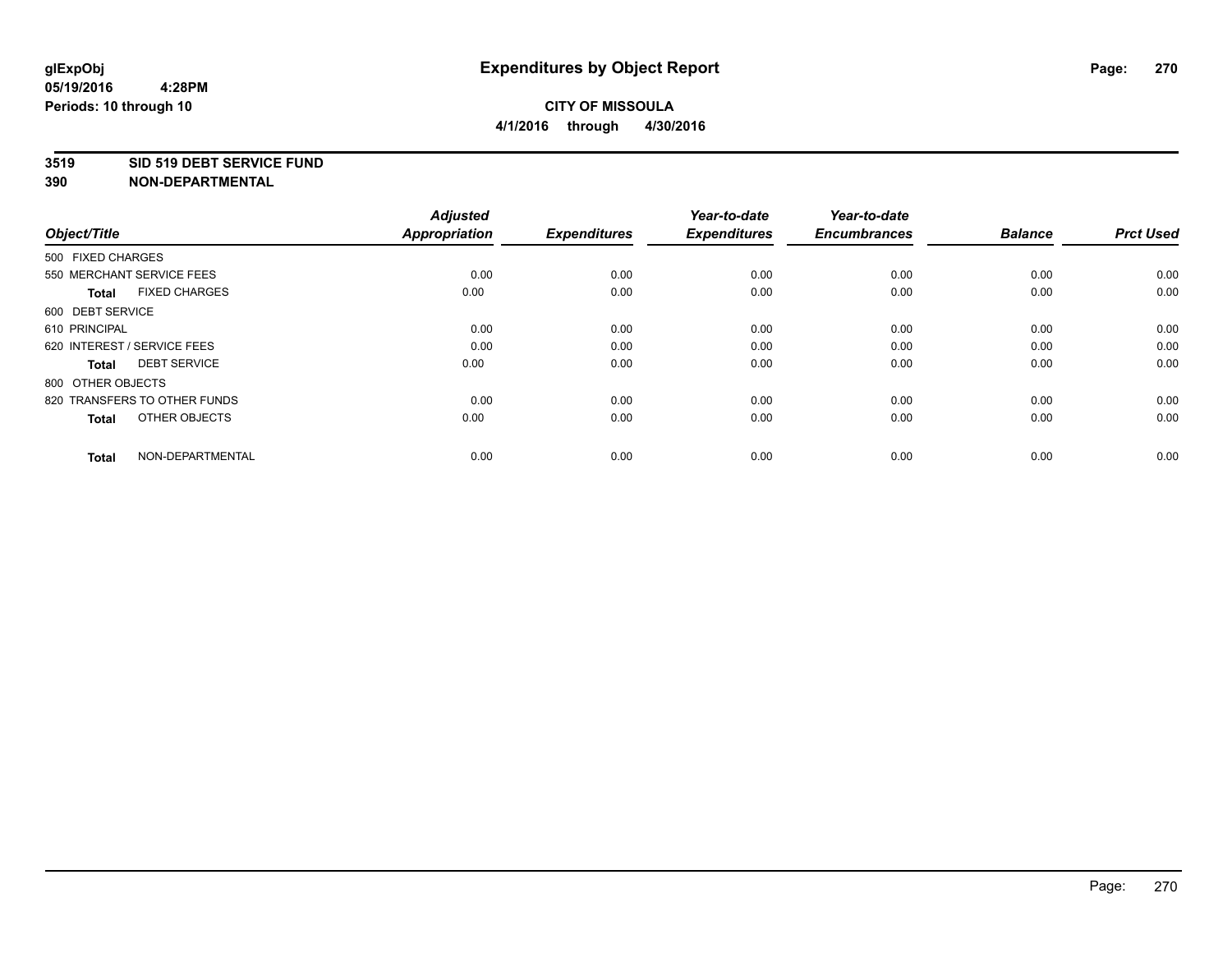#### **05/19/2016 4:28PM Periods: 10 through 10**

# **CITY OF MISSOULA 4/1/2016 through 4/30/2016**

### **3519 SID 519 DEBT SERVICE FUND**

| Object/Title                              | <b>Adjusted</b><br><b>Appropriation</b> | <b>Expenditures</b> | Year-to-date<br><b>Expenditures</b> | Year-to-date<br><b>Encumbrances</b> | <b>Balance</b> | <b>Prct Used</b> |
|-------------------------------------------|-----------------------------------------|---------------------|-------------------------------------|-------------------------------------|----------------|------------------|
|                                           |                                         |                     |                                     |                                     |                |                  |
| 500 FIXED CHARGES                         |                                         |                     |                                     |                                     |                |                  |
| 550 MERCHANT SERVICE FEES                 | 0.00                                    | 0.00                | 0.00                                | 0.00                                | 0.00           | 0.00             |
| <b>FIXED CHARGES</b><br>Total             | 0.00                                    | 0.00                | 0.00                                | 0.00                                | 0.00           | 0.00             |
| 600 DEBT SERVICE                          |                                         |                     |                                     |                                     |                |                  |
| 610 PRINCIPAL                             | 0.00                                    | 0.00                | 0.00                                | 0.00                                | 0.00           | 0.00             |
| 620 INTEREST / SERVICE FEES               | 0.00                                    | 0.00                | 0.00                                | 0.00                                | 0.00           | 0.00             |
| <b>DEBT SERVICE</b><br><b>Total</b>       | 0.00                                    | 0.00                | 0.00                                | 0.00                                | 0.00           | 0.00             |
| 800 OTHER OBJECTS                         |                                         |                     |                                     |                                     |                |                  |
| 820 TRANSFERS TO OTHER FUNDS              | 0.00                                    | 0.00                | 0.00                                | 0.00                                | 0.00           | 0.00             |
| OTHER OBJECTS<br><b>Total</b>             | 0.00                                    | 0.00                | 0.00                                | 0.00                                | 0.00           | 0.00             |
|                                           |                                         |                     |                                     |                                     |                |                  |
| SID 519 DEBT SERVICE FUND<br><b>Total</b> | 0.00                                    | 0.00                | 0.00                                | 0.00                                | 0.00           | 0.00             |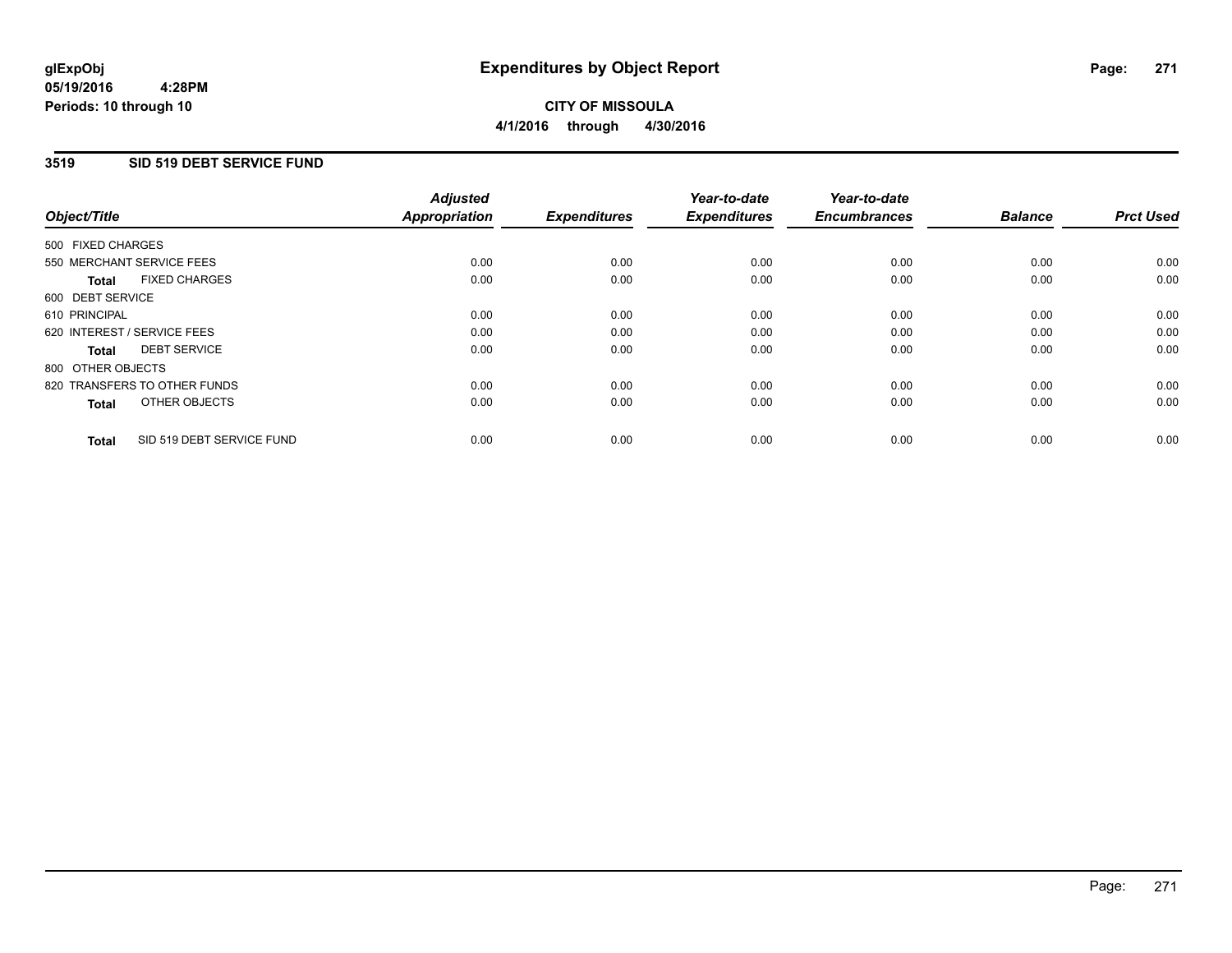#### **3520 SID 520 DEBT SERVICE FUND**

|                             |                      | <b>Adjusted</b> |                     | Year-to-date        | Year-to-date        |                |                  |
|-----------------------------|----------------------|-----------------|---------------------|---------------------|---------------------|----------------|------------------|
| Object/Title                |                      | Appropriation   | <b>Expenditures</b> | <b>Expenditures</b> | <b>Encumbrances</b> | <b>Balance</b> | <b>Prct Used</b> |
| 500 FIXED CHARGES           |                      |                 |                     |                     |                     |                |                  |
| 550 MERCHANT SERVICE FEES   |                      | 0.00            | 0.00                | 0.00                | 0.00                | 0.00           | 0.00             |
| <b>Total</b>                | <b>FIXED CHARGES</b> | 0.00            | 0.00                | 0.00                | 0.00                | 0.00           | 0.00             |
| 600 DEBT SERVICE            |                      |                 |                     |                     |                     |                |                  |
| 610 PRINCIPAL               |                      | 138.000.00      | 0.00                | 68.000.00           | 0.00                | 70.000.00      | 49.28            |
| 620 INTEREST / SERVICE FEES |                      | 21.920.00       | 0.00                | 11.640.00           | 0.00                | 10,280.00      | 53.10            |
| <b>Total</b>                | <b>DEBT SERVICE</b>  | 159.920.00      | 0.00                | 79.640.00           | 0.00                | 80,280.00      | 49.80            |
| <b>Total</b>                | NON-DEPARTMENTAL     | 159.920.00      | 0.00                | 79.640.00           | 0.00                | 80.280.00      | 49.80            |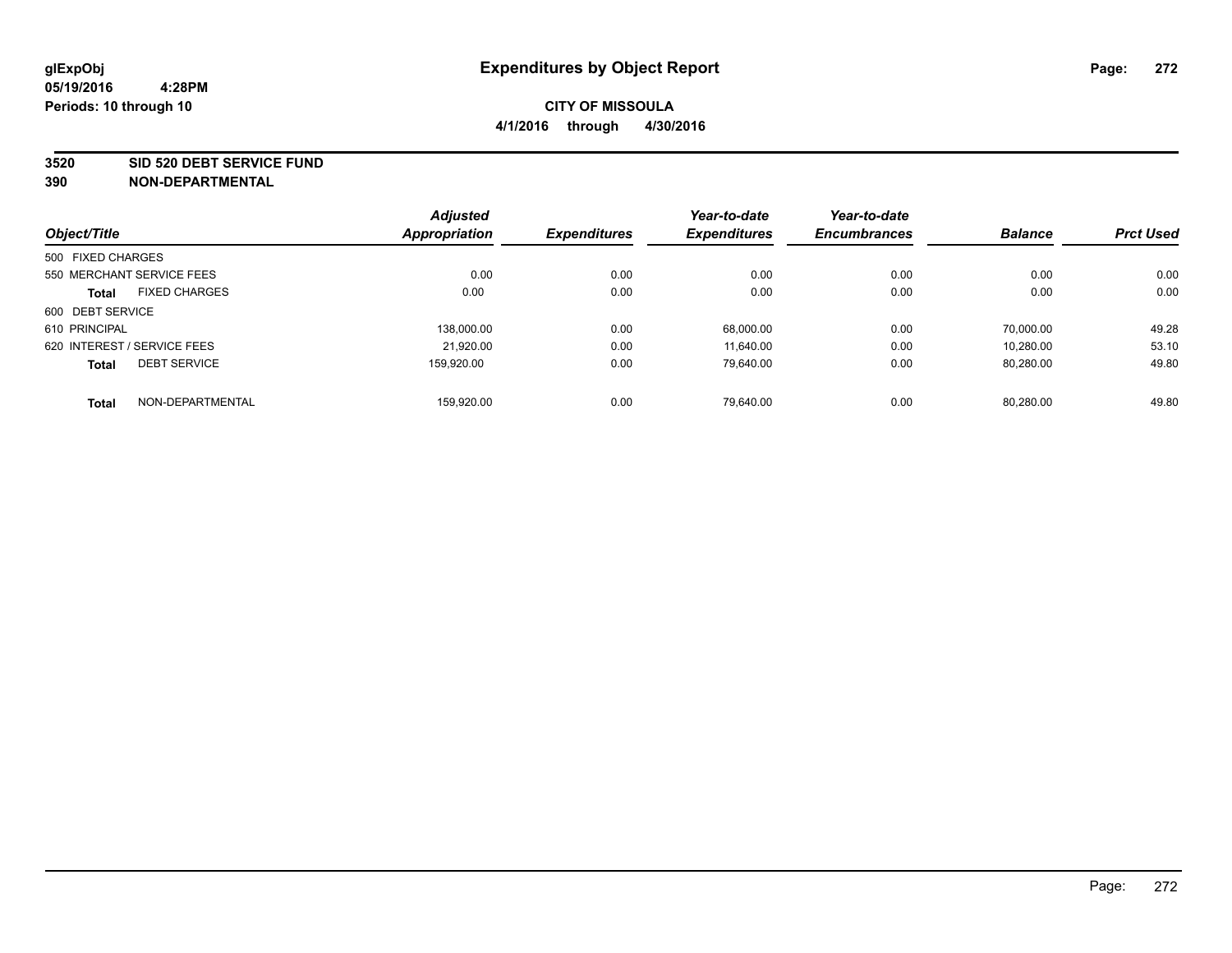#### **3520 SID 520 DEBT SERVICE FUND**

| Object/Title                              | <b>Adjusted</b><br>Appropriation | <b>Expenditures</b> | Year-to-date<br><b>Expenditures</b> | Year-to-date<br><b>Encumbrances</b> | <b>Balance</b> | <b>Prct Used</b> |
|-------------------------------------------|----------------------------------|---------------------|-------------------------------------|-------------------------------------|----------------|------------------|
| 500 FIXED CHARGES                         |                                  |                     |                                     |                                     |                |                  |
| 550 MERCHANT SERVICE FEES                 | 0.00                             | 0.00                | 0.00                                | 0.00                                | 0.00           | 0.00             |
| <b>FIXED CHARGES</b><br><b>Total</b>      | 0.00                             | 0.00                | 0.00                                | 0.00                                | 0.00           | 0.00             |
| 600 DEBT SERVICE                          |                                  |                     |                                     |                                     |                |                  |
| 610 PRINCIPAL                             | 138.000.00                       | 0.00                | 68.000.00                           | 0.00                                | 70.000.00      | 49.28            |
| 620 INTEREST / SERVICE FEES               | 21,920.00                        | 0.00                | 11.640.00                           | 0.00                                | 10.280.00      | 53.10            |
| <b>DEBT SERVICE</b><br><b>Total</b>       | 159.920.00                       | 0.00                | 79.640.00                           | 0.00                                | 80.280.00      | 49.80            |
| SID 520 DEBT SERVICE FUND<br><b>Total</b> | 159.920.00                       | 0.00                | 79.640.00                           | 0.00                                | 80.280.00      | 49.80            |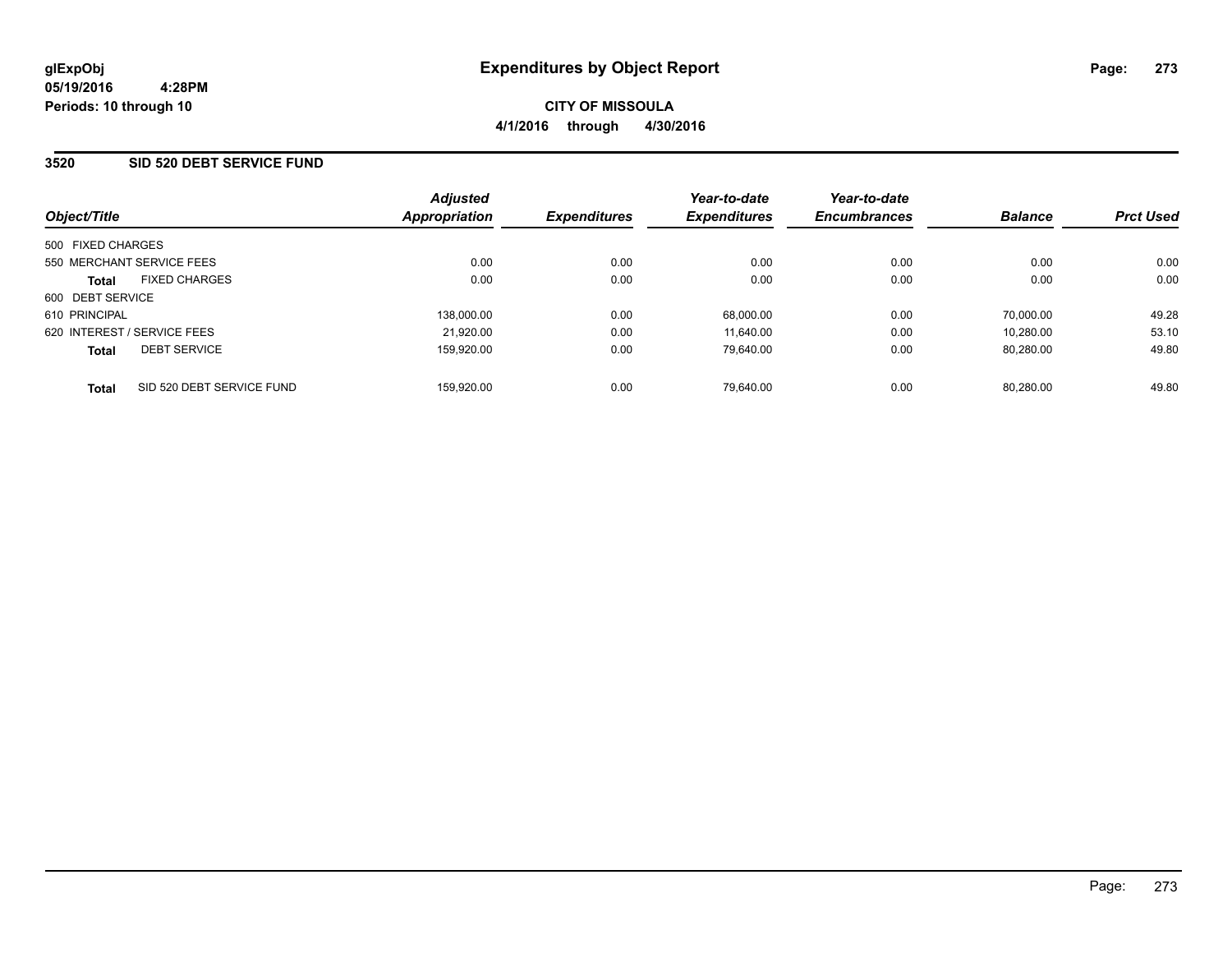#### **3521 SID 521 DEBT SERVICE FUND**

|                                      | <b>Adjusted</b>      |                     | Year-to-date        | Year-to-date        |                |                  |
|--------------------------------------|----------------------|---------------------|---------------------|---------------------|----------------|------------------|
| Object/Title                         | <b>Appropriation</b> | <b>Expenditures</b> | <b>Expenditures</b> | <b>Encumbrances</b> | <b>Balance</b> | <b>Prct Used</b> |
| 500 FIXED CHARGES                    |                      |                     |                     |                     |                |                  |
| 550 MERCHANT SERVICE FEES            | 0.00                 | 0.00                | 0.00                | 0.00                | 0.00           | 0.00             |
| <b>FIXED CHARGES</b><br><b>Total</b> | 0.00                 | 0.00                | 0.00                | 0.00                | 0.00           | 0.00             |
| 600 DEBT SERVICE                     |                      |                     |                     |                     |                |                  |
| 610 PRINCIPAL                        | 135.00               | 0.00                | 0.00                | 0.00                | 135.00         | 0.00             |
| 620 INTEREST / SERVICE FEES          | 15.00                | 0.00                | 7.59                | 0.00                | 7.41           | 50.60            |
| <b>DEBT SERVICE</b><br><b>Total</b>  | 150.00               | 0.00                | 7.59                | 0.00                | 142.41         | 5.06             |
| NON-DEPARTMENTAL<br><b>Total</b>     | 150.00               | 0.00                | 7.59                | 0.00                | 142.41         | 5.06             |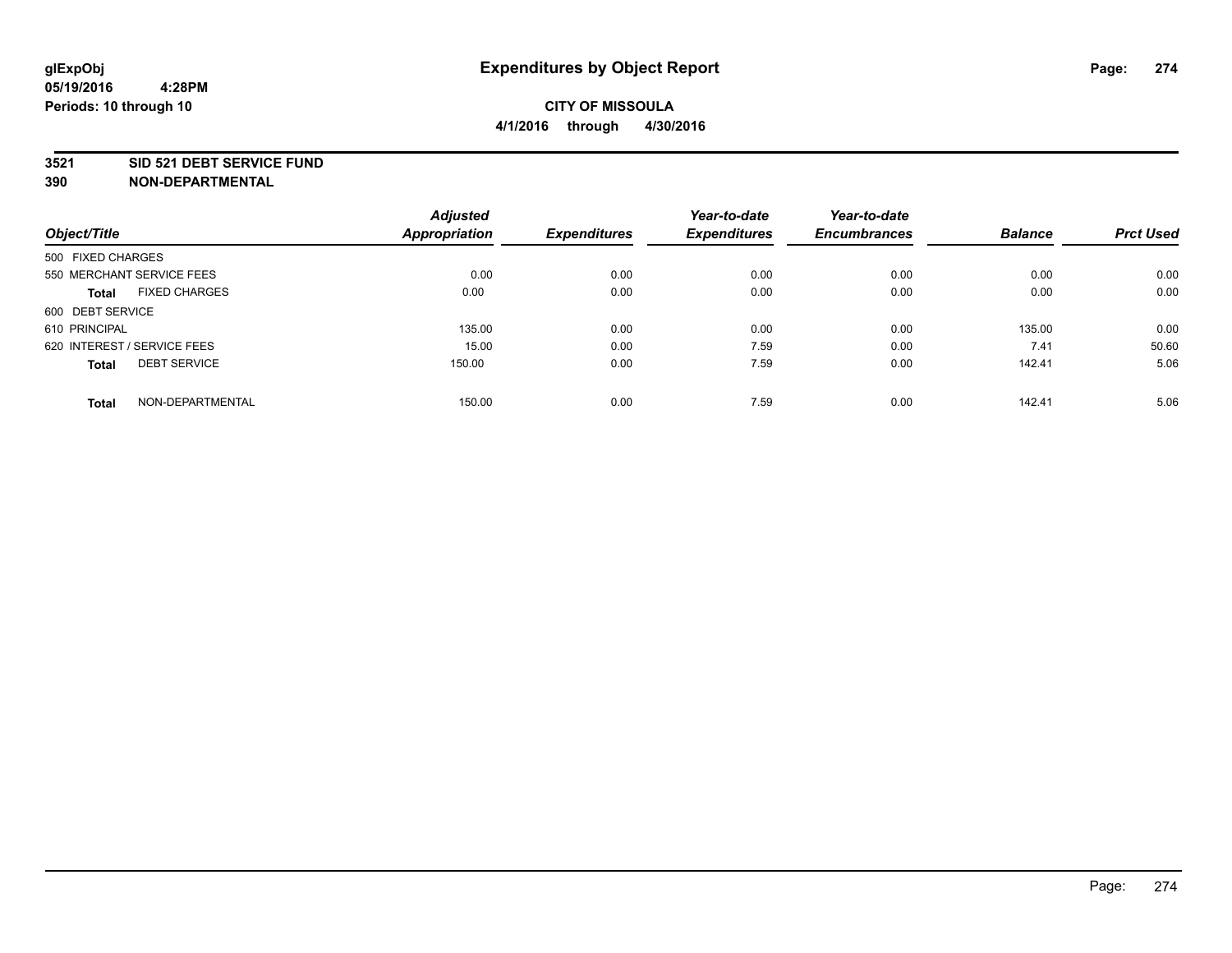### **3521 SID 521 DEBT SERVICE FUND**

| Object/Title                              | <b>Adjusted</b><br><b>Appropriation</b> | <b>Expenditures</b> | Year-to-date<br><b>Expenditures</b> | Year-to-date<br><b>Encumbrances</b> | <b>Balance</b> | <b>Prct Used</b> |
|-------------------------------------------|-----------------------------------------|---------------------|-------------------------------------|-------------------------------------|----------------|------------------|
| 500 FIXED CHARGES                         |                                         |                     |                                     |                                     |                |                  |
| 550 MERCHANT SERVICE FEES                 | 0.00                                    | 0.00                | 0.00                                | 0.00                                | 0.00           | 0.00             |
| <b>FIXED CHARGES</b><br><b>Total</b>      | 0.00                                    | 0.00                | 0.00                                | 0.00                                | 0.00           | 0.00             |
| 600 DEBT SERVICE                          |                                         |                     |                                     |                                     |                |                  |
| 610 PRINCIPAL                             | 135.00                                  | 0.00                | 0.00                                | 0.00                                | 135.00         | 0.00             |
| 620 INTEREST / SERVICE FEES               | 15.00                                   | 0.00                | 7.59                                | 0.00                                | 7.41           | 50.60            |
| <b>DEBT SERVICE</b><br><b>Total</b>       | 150.00                                  | 0.00                | 7.59                                | 0.00                                | 142.41         | 5.06             |
| SID 521 DEBT SERVICE FUND<br><b>Total</b> | 150.00                                  | 0.00                | 7.59                                | 0.00                                | 142.41         | 5.06             |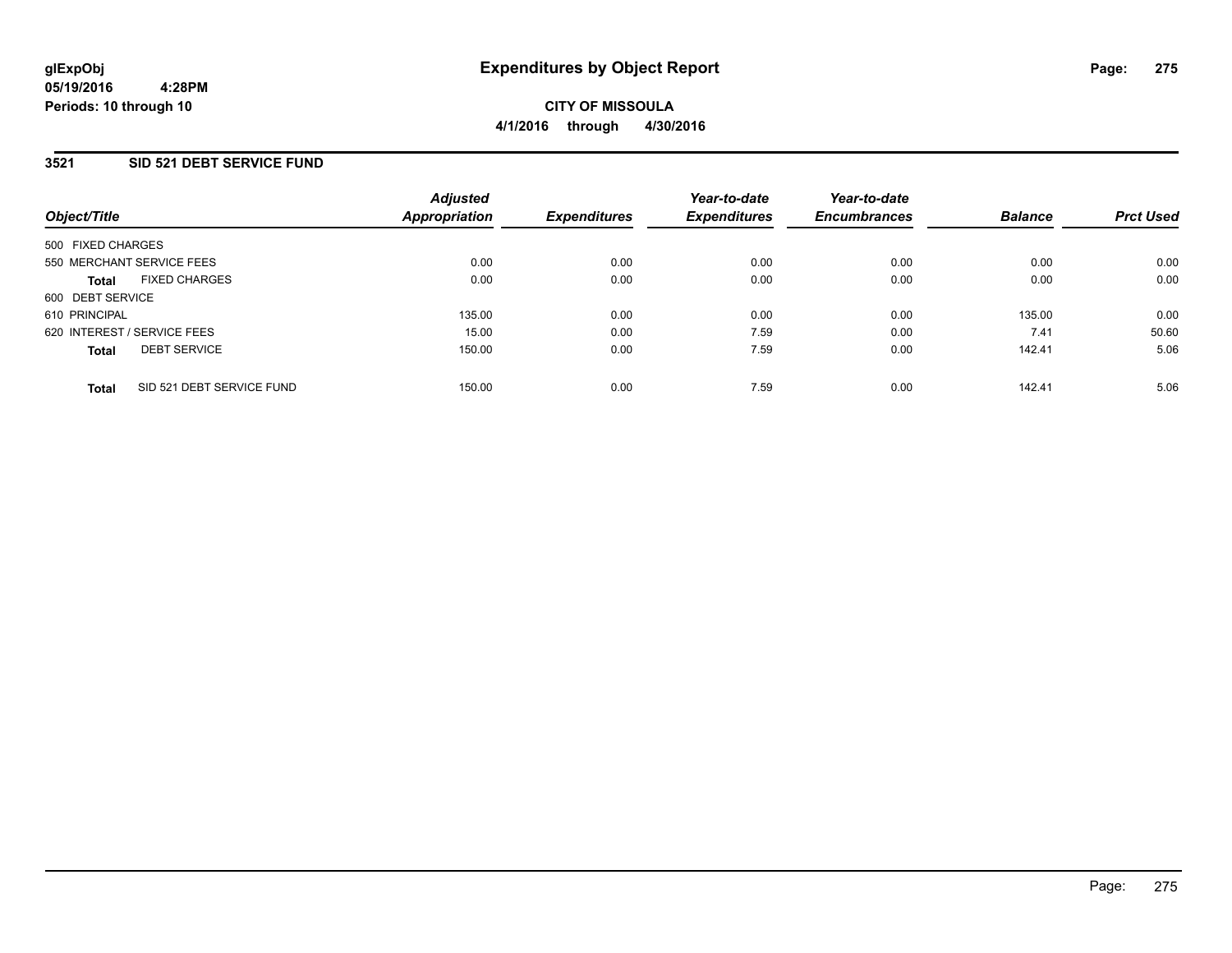#### **3522 SID 522 DEBT SERVICE FUND**

|                                      | <b>Adjusted</b>      |                     | Year-to-date        | Year-to-date        |                |                  |
|--------------------------------------|----------------------|---------------------|---------------------|---------------------|----------------|------------------|
| Object/Title                         | <b>Appropriation</b> | <b>Expenditures</b> | <b>Expenditures</b> | <b>Encumbrances</b> | <b>Balance</b> | <b>Prct Used</b> |
| 500 FIXED CHARGES                    |                      |                     |                     |                     |                |                  |
| 550 MERCHANT SERVICE FEES            | 0.00                 | 0.00                | 0.00                | 0.00                | 0.00           | 0.00             |
| <b>FIXED CHARGES</b><br><b>Total</b> | 0.00                 | 0.00                | 0.00                | 0.00                | 0.00           | 0.00             |
| 600 DEBT SERVICE                     |                      |                     |                     |                     |                |                  |
| 610 PRINCIPAL                        | 195.00               | 0.00                | 0.00                | 0.00                | 195.00         | 0.00             |
| 620 INTEREST / SERVICE FEES          | 22.00                | 0.00                | 10.96               | 0.00                | 11.04          | 49.82            |
| <b>DEBT SERVICE</b><br><b>Total</b>  | 217.00               | 0.00                | 10.96               | 0.00                | 206.04         | 5.05             |
| NON-DEPARTMENTAL<br><b>Total</b>     | 217.00               | 0.00                | 10.96               | 0.00                | 206.04         | 5.05             |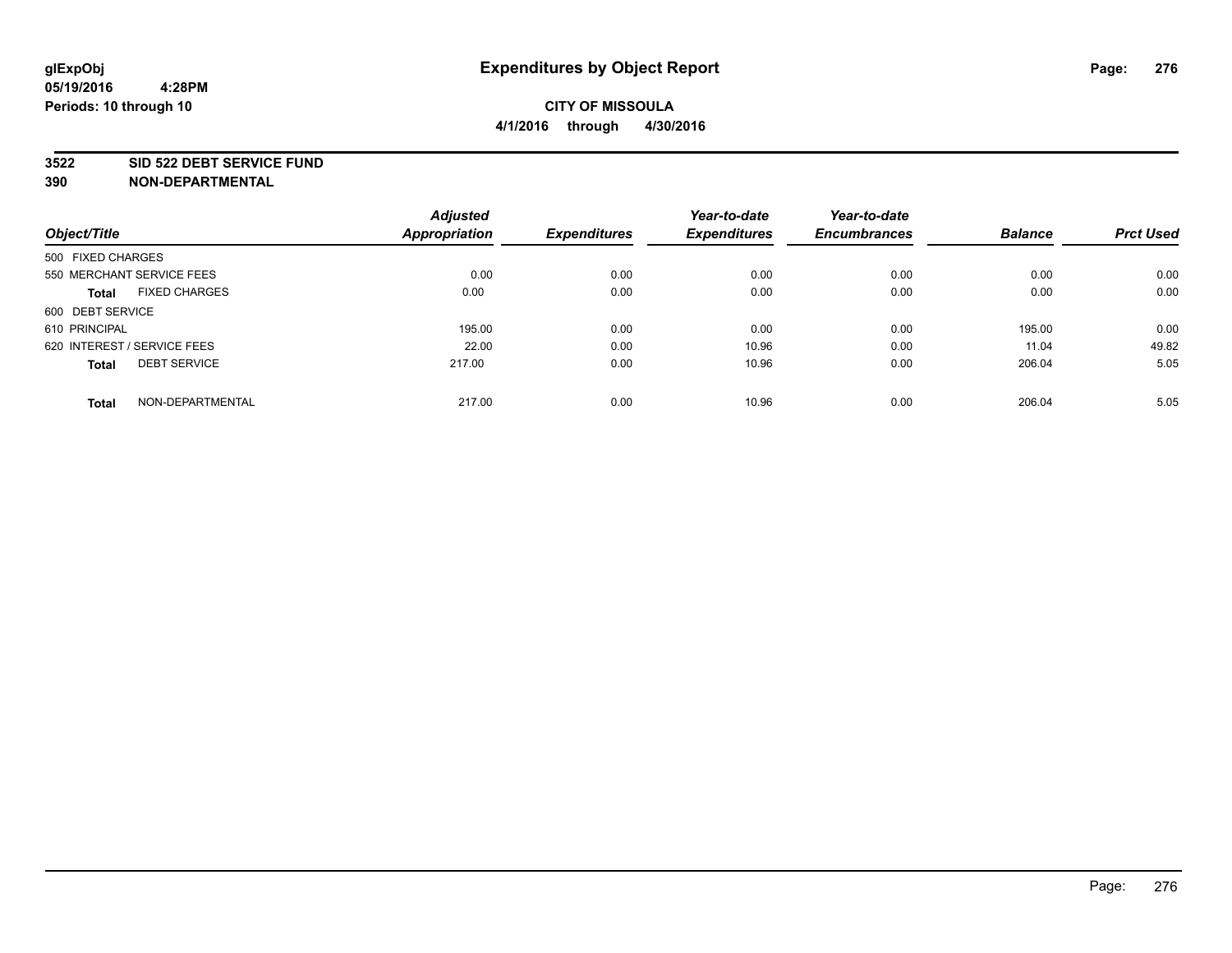#### **3522 SID 522 DEBT SERVICE FUND**

| Object/Title                              | <b>Adjusted</b><br>Appropriation | <b>Expenditures</b> | Year-to-date<br><b>Expenditures</b> | Year-to-date<br><b>Encumbrances</b> | <b>Balance</b> | <b>Prct Used</b> |
|-------------------------------------------|----------------------------------|---------------------|-------------------------------------|-------------------------------------|----------------|------------------|
| 500 FIXED CHARGES                         |                                  |                     |                                     |                                     |                |                  |
| 550 MERCHANT SERVICE FEES                 | 0.00                             | 0.00                | 0.00                                | 0.00                                | 0.00           | 0.00             |
| <b>FIXED CHARGES</b><br><b>Total</b>      | 0.00                             | 0.00                | 0.00                                | 0.00                                | 0.00           | 0.00             |
| 600 DEBT SERVICE                          |                                  |                     |                                     |                                     |                |                  |
| 610 PRINCIPAL                             | 195.00                           | 0.00                | 0.00                                | 0.00                                | 195.00         | 0.00             |
| 620 INTEREST / SERVICE FEES               | 22.00                            | 0.00                | 10.96                               | 0.00                                | 11.04          | 49.82            |
| <b>DEBT SERVICE</b><br><b>Total</b>       | 217.00                           | 0.00                | 10.96                               | 0.00                                | 206.04         | 5.05             |
| SID 522 DEBT SERVICE FUND<br><b>Total</b> | 217.00                           | 0.00                | 10.96                               | 0.00                                | 206.04         | 5.05             |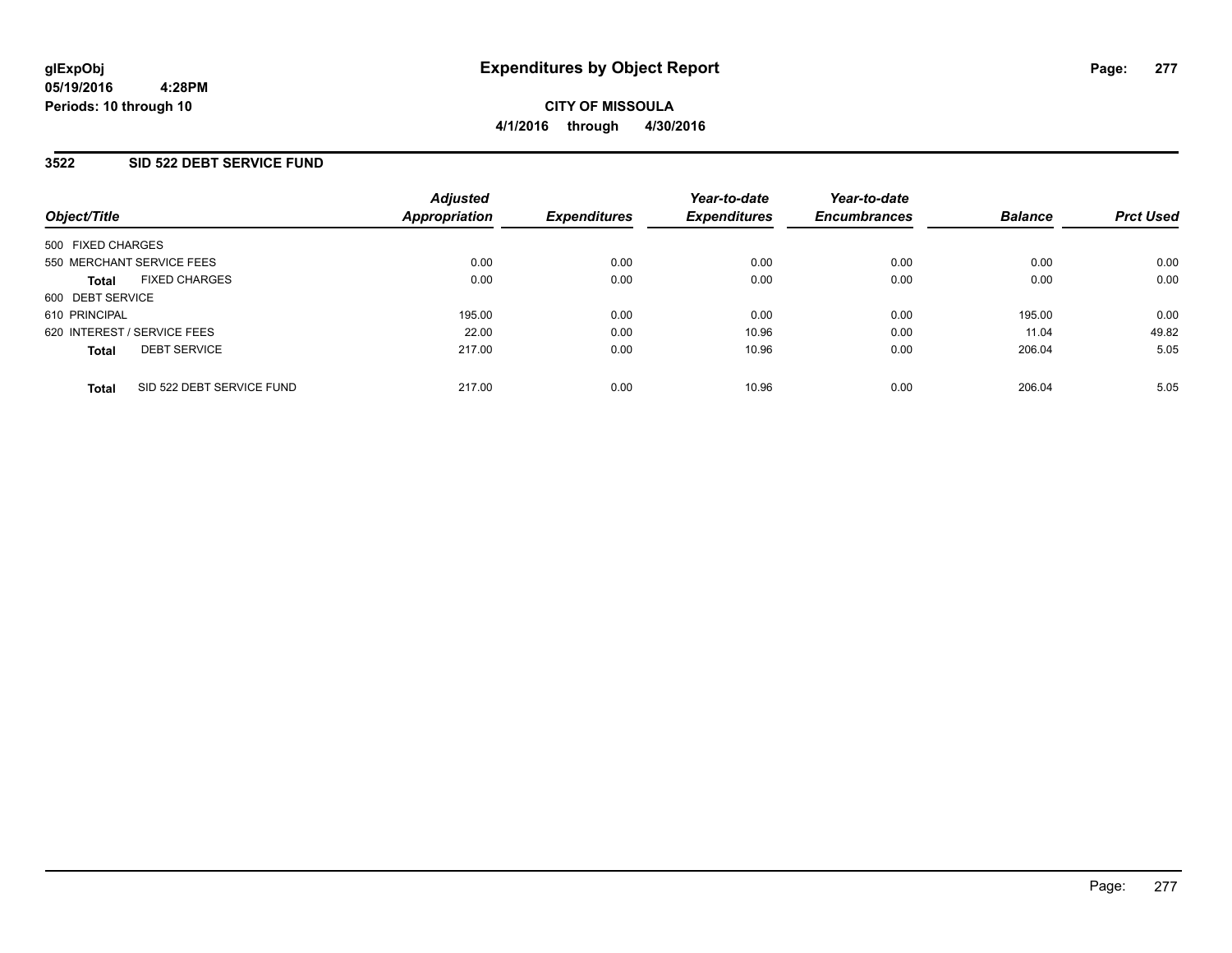#### **3524 SID 524 DEBT SERVICE FUND**

| Object/Title                |                           | <b>Adjusted</b><br>Appropriation | <b>Expenditures</b> | Year-to-date<br><b>Expenditures</b> | Year-to-date<br><b>Encumbrances</b> | <b>Balance</b> | <b>Prct Used</b> |
|-----------------------------|---------------------------|----------------------------------|---------------------|-------------------------------------|-------------------------------------|----------------|------------------|
|                             |                           |                                  |                     |                                     |                                     |                |                  |
| 500 FIXED CHARGES           |                           |                                  |                     |                                     |                                     |                |                  |
|                             | 550 MERCHANT SERVICE FEES | 0.00                             | 0.00                | 0.00                                | 0.00                                | 0.00           | 0.00             |
| <b>Total</b>                | <b>FIXED CHARGES</b>      | 0.00                             | 0.00                | 0.00                                | 0.00                                | 0.00           | 0.00             |
| 600 DEBT SERVICE            |                           |                                  |                     |                                     |                                     |                |                  |
| 610 PRINCIPAL               |                           | 224.000.00                       | 0.00                | 111.000.00                          | 0.00                                | 113.000.00     | 49.55            |
| 620 INTEREST / SERVICE FEES |                           | 80,660.00                        | 0.00                | 41.440.00                           | 0.00                                | 39.220.00      | 51.38            |
| <b>Total</b>                | <b>DEBT SERVICE</b>       | 304.660.00                       | 0.00                | 152.440.00                          | 0.00                                | 152,220.00     | 50.04            |
| <b>Total</b>                | NON-DEPARTMENTAL          | 304,660.00                       | 0.00                | 152.440.00                          | 0.00                                | 152.220.00     | 50.04            |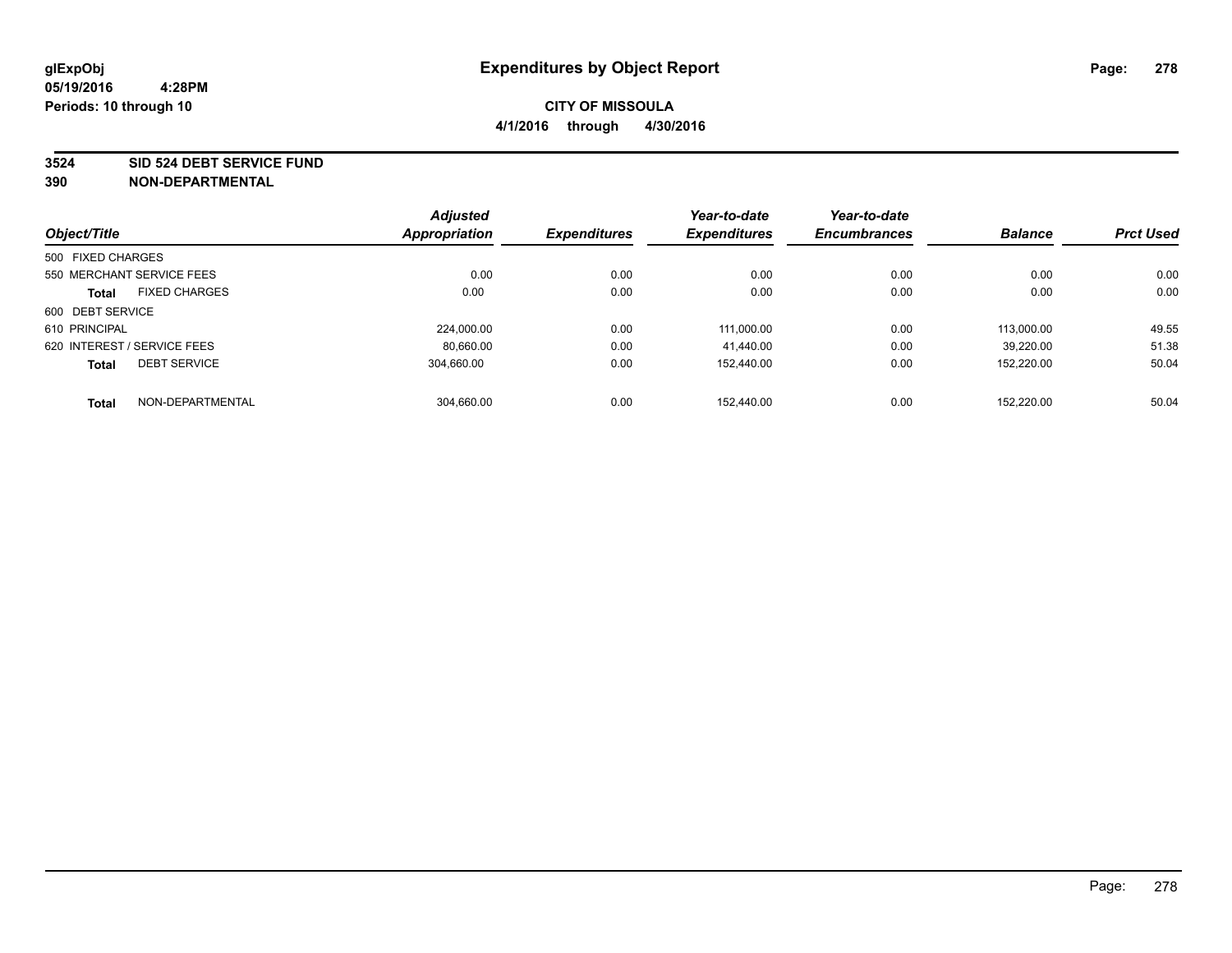#### **3524 SID 524 DEBT SERVICE FUND**

| Object/Title                              | <b>Adjusted</b><br>Appropriation | <b>Expenditures</b> | Year-to-date<br><b>Expenditures</b> | Year-to-date<br><b>Encumbrances</b> | <b>Balance</b> | <b>Prct Used</b> |
|-------------------------------------------|----------------------------------|---------------------|-------------------------------------|-------------------------------------|----------------|------------------|
| 500 FIXED CHARGES                         |                                  |                     |                                     |                                     |                |                  |
| 550 MERCHANT SERVICE FEES                 | 0.00                             | 0.00                | 0.00                                | 0.00                                | 0.00           | 0.00             |
| <b>FIXED CHARGES</b><br><b>Total</b>      | 0.00                             | 0.00                | 0.00                                | 0.00                                | 0.00           | 0.00             |
| 600 DEBT SERVICE                          |                                  |                     |                                     |                                     |                |                  |
| 610 PRINCIPAL                             | 224.000.00                       | 0.00                | 111.000.00                          | 0.00                                | 113.000.00     | 49.55            |
| 620 INTEREST / SERVICE FEES               | 80.660.00                        | 0.00                | 41.440.00                           | 0.00                                | 39.220.00      | 51.38            |
| <b>DEBT SERVICE</b><br><b>Total</b>       | 304.660.00                       | 0.00                | 152.440.00                          | 0.00                                | 152.220.00     | 50.04            |
| SID 524 DEBT SERVICE FUND<br><b>Total</b> | 304.660.00                       | 0.00                | 152.440.00                          | 0.00                                | 152.220.00     | 50.04            |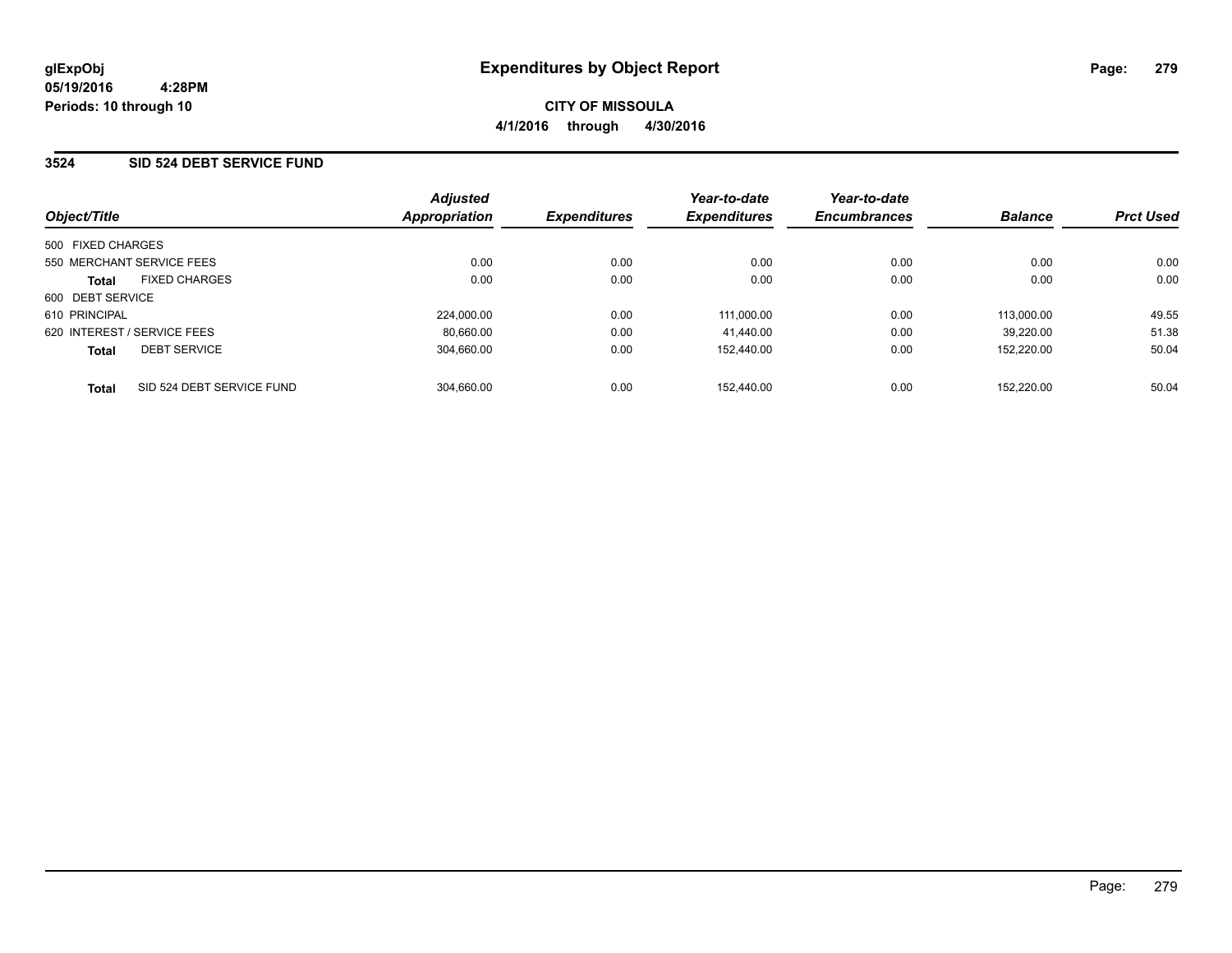#### **3525 SID 525 DEBT SERVICE FUND**

|                             |                           | <b>Adjusted</b>      |                     | Year-to-date        | Year-to-date        |                |                  |
|-----------------------------|---------------------------|----------------------|---------------------|---------------------|---------------------|----------------|------------------|
| Object/Title                |                           | <b>Appropriation</b> | <b>Expenditures</b> | <b>Expenditures</b> | <b>Encumbrances</b> | <b>Balance</b> | <b>Prct Used</b> |
| 500 FIXED CHARGES           |                           |                      |                     |                     |                     |                |                  |
|                             | 550 MERCHANT SERVICE FEES | 0.00                 | 0.00                | 0.00                | 0.00                | 0.00           | 0.00             |
| <b>Total</b>                | <b>FIXED CHARGES</b>      | 0.00                 | 0.00                | 0.00                | 0.00                | 0.00           | 0.00             |
| 600 DEBT SERVICE            |                           |                      |                     |                     |                     |                |                  |
| 610 PRINCIPAL               |                           | 26,000.00            | 0.00                | 13.000.00           | 0.00                | 13.000.00      | 50.00            |
| 620 INTEREST / SERVICE FEES |                           | 5,500.00             | 0.00                | 2,880.00            | 0.00                | 2,620.00       | 52.36            |
| <b>Total</b>                | <b>DEBT SERVICE</b>       | 31.500.00            | 0.00                | 15.880.00           | 0.00                | 15.620.00      | 50.41            |
| <b>Total</b>                | NON-DEPARTMENTAL          | 31,500.00            | 0.00                | 15.880.00           | 0.00                | 15.620.00      | 50.41            |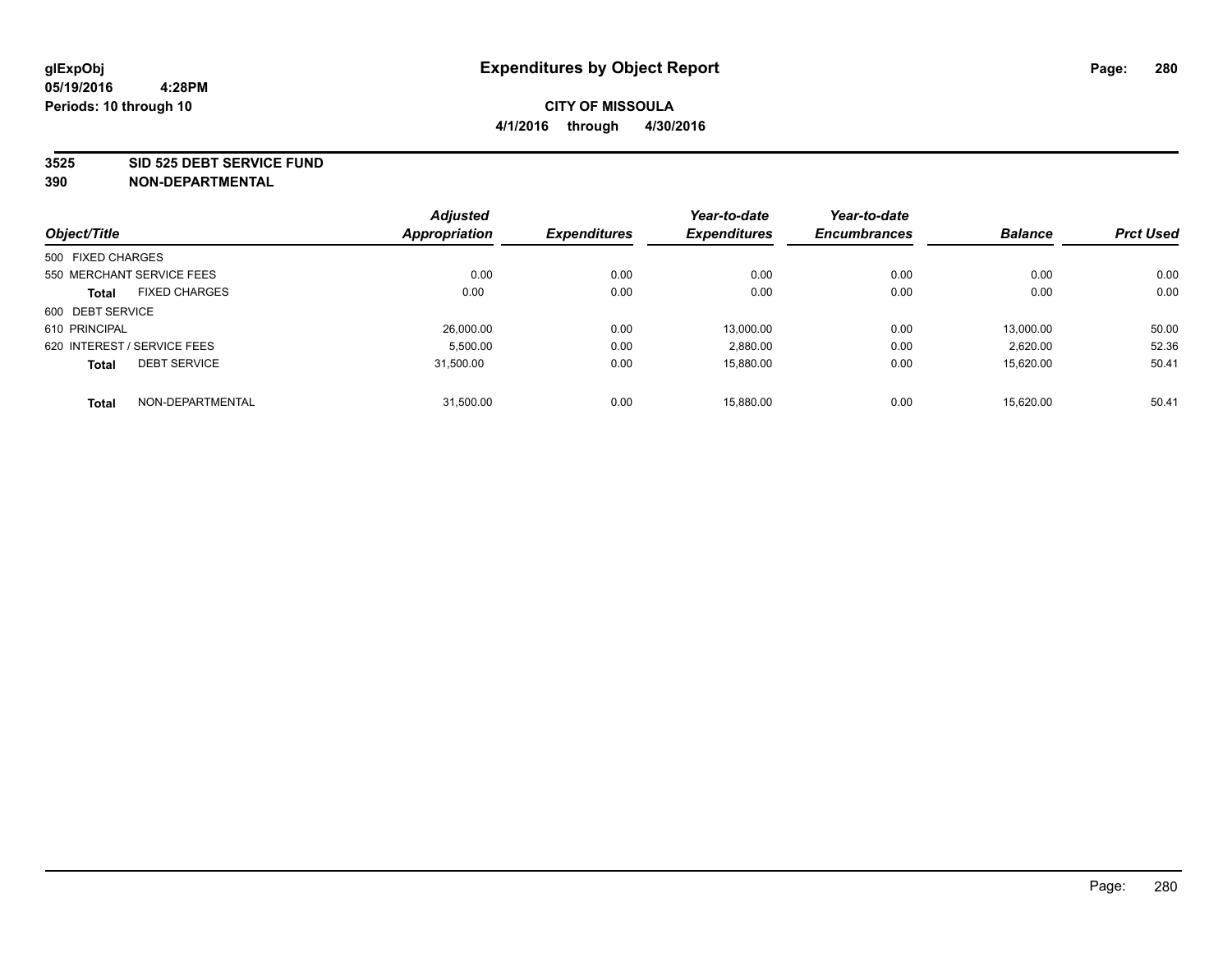#### **3525 SID 525 DEBT SERVICE FUND**

| Object/Title                              | <b>Adjusted</b><br><b>Appropriation</b> | <b>Expenditures</b> | Year-to-date<br><b>Expenditures</b> | Year-to-date<br><b>Encumbrances</b> | <b>Balance</b> | <b>Prct Used</b> |
|-------------------------------------------|-----------------------------------------|---------------------|-------------------------------------|-------------------------------------|----------------|------------------|
| 500 FIXED CHARGES                         |                                         |                     |                                     |                                     |                |                  |
| 550 MERCHANT SERVICE FEES                 | 0.00                                    | 0.00                | 0.00                                | 0.00                                | 0.00           | 0.00             |
| <b>FIXED CHARGES</b><br><b>Total</b>      | 0.00                                    | 0.00                | 0.00                                | 0.00                                | 0.00           | 0.00             |
| 600 DEBT SERVICE                          |                                         |                     |                                     |                                     |                |                  |
| 610 PRINCIPAL                             | 26,000.00                               | 0.00                | 13,000.00                           | 0.00                                | 13,000.00      | 50.00            |
| 620 INTEREST / SERVICE FEES               | 5,500.00                                | 0.00                | 2,880.00                            | 0.00                                | 2.620.00       | 52.36            |
| <b>DEBT SERVICE</b><br><b>Total</b>       | 31,500.00                               | 0.00                | 15,880.00                           | 0.00                                | 15.620.00      | 50.41            |
| SID 525 DEBT SERVICE FUND<br><b>Total</b> | 31.500.00                               | 0.00                | 15.880.00                           | 0.00                                | 15.620.00      | 50.41            |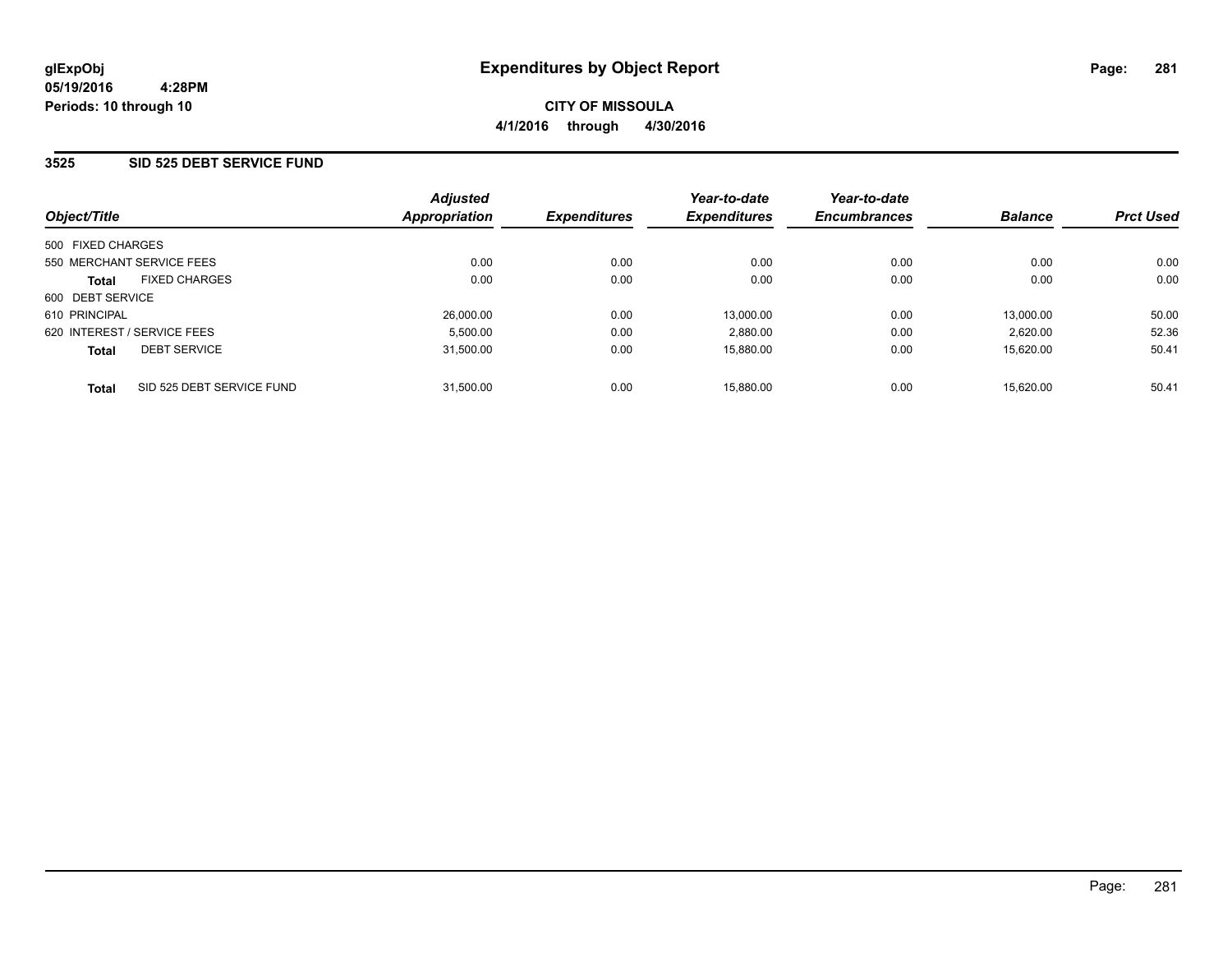#### **3526 SID 526 DEBT SERVICE FUND**

|                             |                      | <b>Adjusted</b> |                     | Year-to-date        | Year-to-date        |                |                  |
|-----------------------------|----------------------|-----------------|---------------------|---------------------|---------------------|----------------|------------------|
| Object/Title                |                      | Appropriation   | <b>Expenditures</b> | <b>Expenditures</b> | <b>Encumbrances</b> | <b>Balance</b> | <b>Prct Used</b> |
| 500 FIXED CHARGES           |                      |                 |                     |                     |                     |                |                  |
| 550 MERCHANT SERVICE FEES   |                      | 0.00            | 0.00                | 0.00                | 0.00                | 0.00           | 0.00             |
| <b>Total</b>                | <b>FIXED CHARGES</b> | 0.00            | 0.00                | 0.00                | 0.00                | 0.00           | 0.00             |
| 600 DEBT SERVICE            |                      |                 |                     |                     |                     |                |                  |
| 610 PRINCIPAL               |                      | 154.000.00      | 0.00                | 76,000.00           | 0.00                | 78,000.00      | 49.35            |
| 620 INTEREST / SERVICE FEES |                      | 39,320.00       | 0.00                | 20.420.00           | 0.00                | 18.900.00      | 51.93            |
| <b>Total</b>                | <b>DEBT SERVICE</b>  | 193.320.00      | 0.00                | 96.420.00           | 0.00                | 96,900.00      | 49.88            |
| <b>Total</b>                | NON-DEPARTMENTAL     | 193.320.00      | 0.00                | 96.420.00           | 0.00                | 96.900.00      | 49.88            |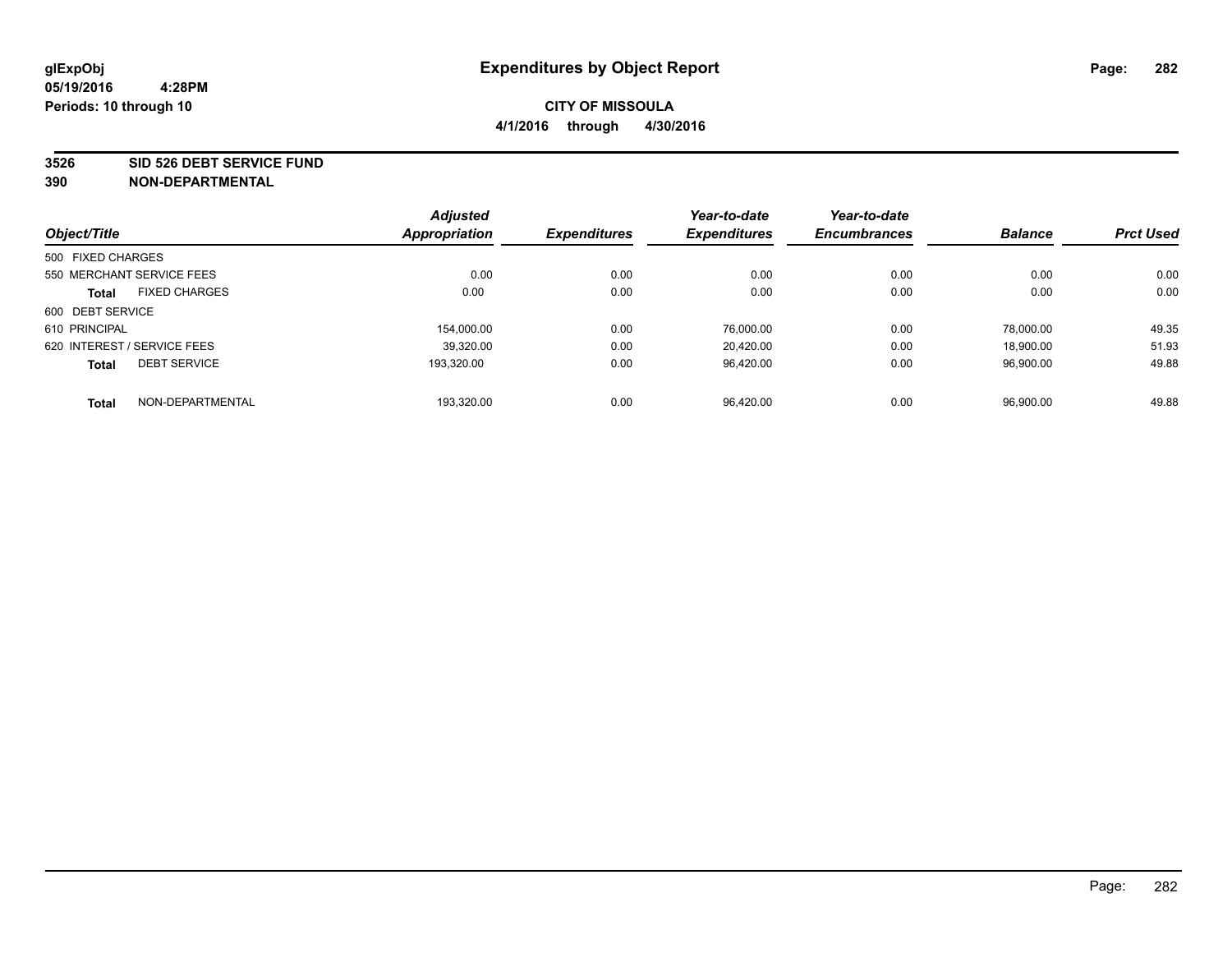#### **3526 SID 526 DEBT SERVICE FUND**

| Object/Title                              | <b>Adjusted</b><br>Appropriation | <b>Expenditures</b> | Year-to-date<br><b>Expenditures</b> | Year-to-date<br><b>Encumbrances</b> | <b>Balance</b> | <b>Prct Used</b> |
|-------------------------------------------|----------------------------------|---------------------|-------------------------------------|-------------------------------------|----------------|------------------|
| 500 FIXED CHARGES                         |                                  |                     |                                     |                                     |                |                  |
| 550 MERCHANT SERVICE FEES                 | 0.00                             | 0.00                | 0.00                                | 0.00                                | 0.00           | 0.00             |
| <b>FIXED CHARGES</b><br><b>Total</b>      | 0.00                             | 0.00                | 0.00                                | 0.00                                | 0.00           | 0.00             |
| 600 DEBT SERVICE                          |                                  |                     |                                     |                                     |                |                  |
| 610 PRINCIPAL                             | 154,000.00                       | 0.00                | 76.000.00                           | 0.00                                | 78.000.00      | 49.35            |
| 620 INTEREST / SERVICE FEES               | 39,320.00                        | 0.00                | 20.420.00                           | 0.00                                | 18.900.00      | 51.93            |
| <b>DEBT SERVICE</b><br><b>Total</b>       | 193.320.00                       | 0.00                | 96.420.00                           | 0.00                                | 96.900.00      | 49.88            |
| SID 526 DEBT SERVICE FUND<br><b>Total</b> | 193.320.00                       | 0.00                | 96.420.00                           | 0.00                                | 96.900.00      | 49.88            |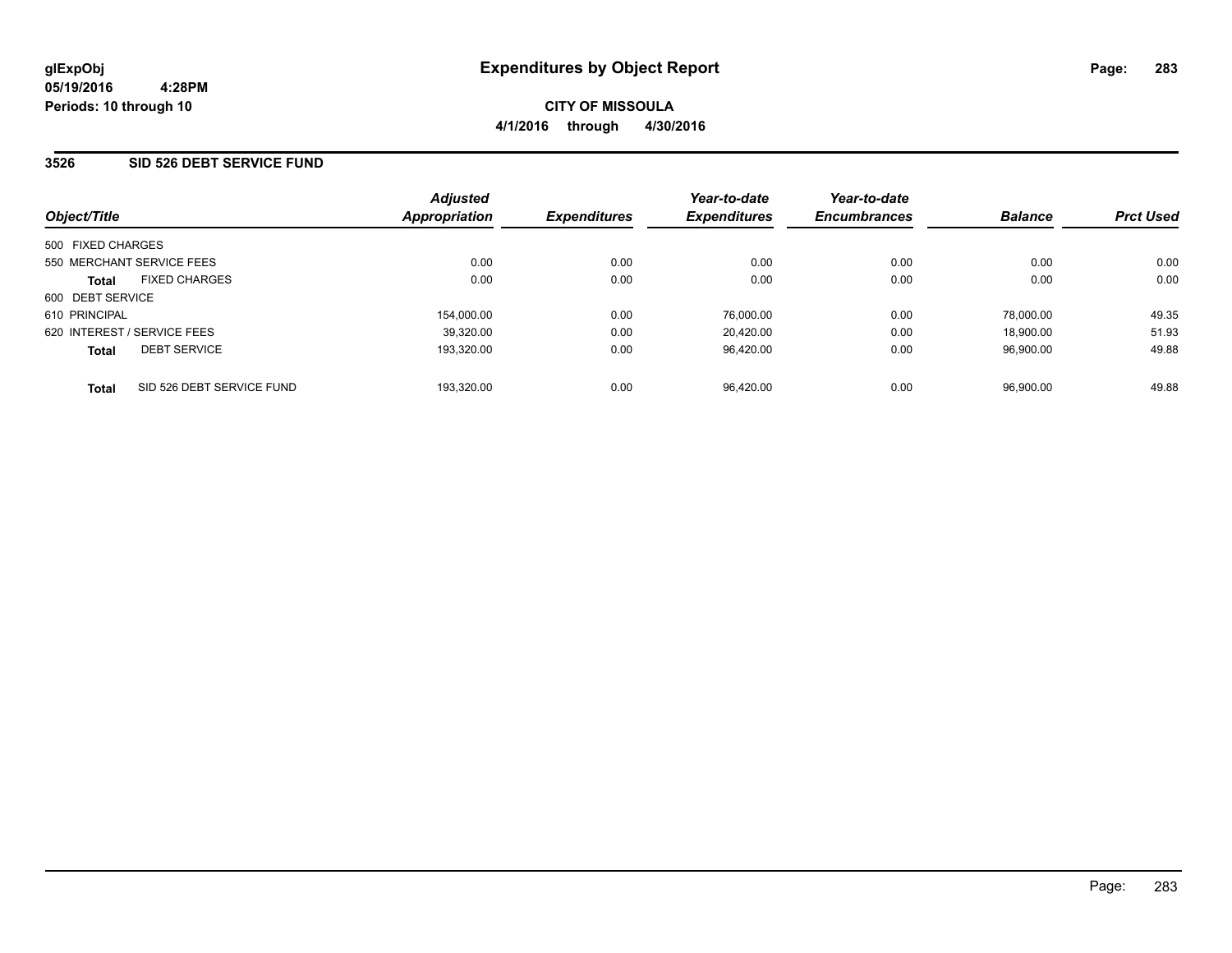# **glExpObj Expenditures by Object Report Page: 284**

### **CITY OF MISSOULA 4/1/2016 through 4/30/2016**

**3527 SID 527 DEBT SERVICE FUND**

**000 \*\*\* Title Not Found \*\*\***

| Object/Title                            | <b>Adjusted</b><br>Appropriation | <b>Expenditures</b> | Year-to-date<br><b>Expenditures</b> | Year-to-date<br><b>Encumbrances</b> | <b>Balance</b> | <b>Prct Used</b> |
|-----------------------------------------|----------------------------------|---------------------|-------------------------------------|-------------------------------------|----------------|------------------|
| 800 OTHER OBJECTS                       |                                  |                     |                                     |                                     |                |                  |
| 820 TRANSFERS TO OTHER FUNDS            | 0.00                             | 0.00                | 0.00                                | 0.00                                | 0.00           | 0.00             |
| OTHER OBJECTS<br><b>Total</b>           | 0.00                             | 0.00                | 0.00                                | 0.00                                | 0.00           | 0.00             |
| *** Title Not Found ***<br><b>Total</b> | 0.00                             | 0.00                | 0.00                                | 0.00                                | 0.00           | 0.00             |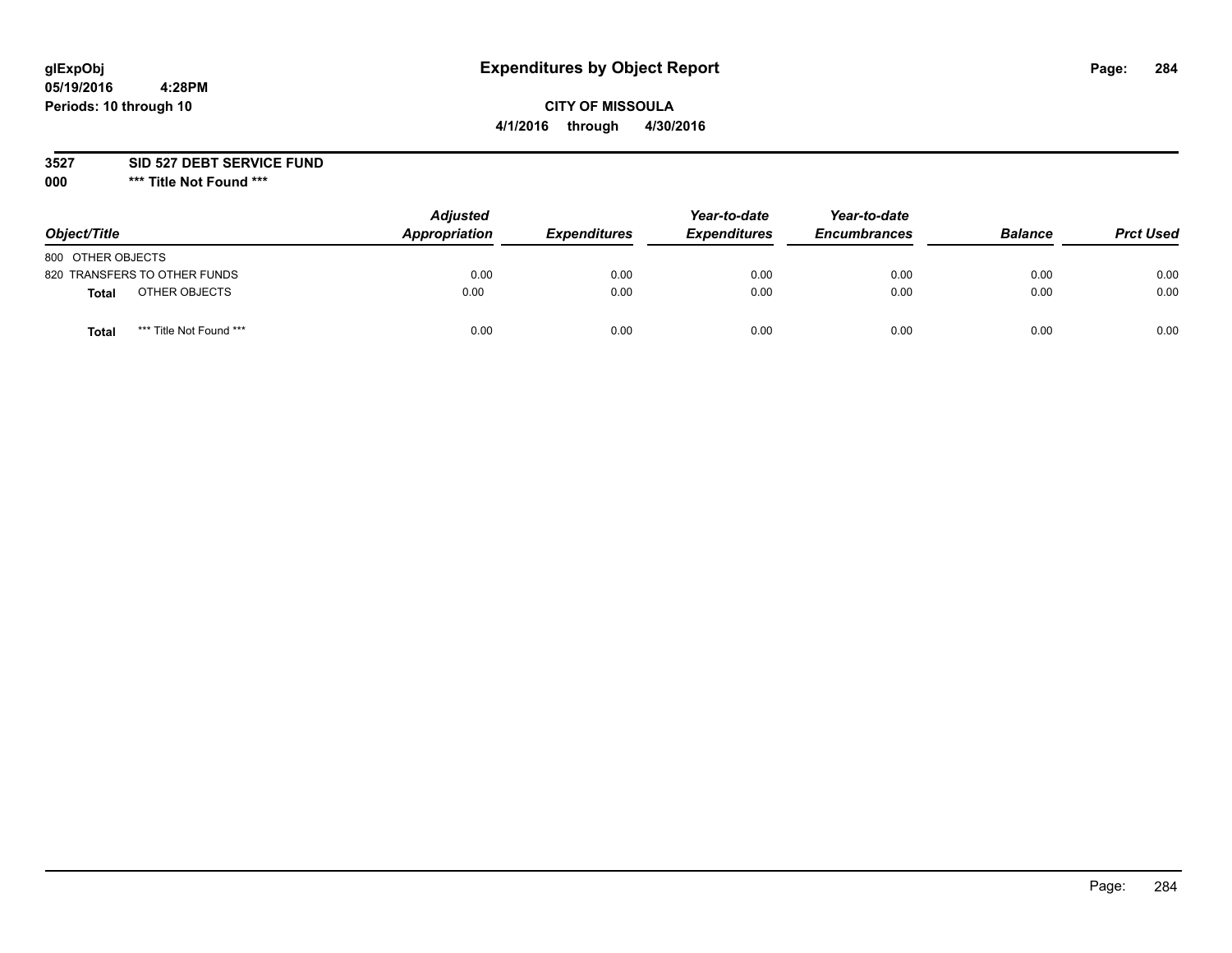#### **3527 SID 527 DEBT SERVICE FUND**

| Object/Title                         | <b>Adjusted</b><br><b>Appropriation</b> | <b>Expenditures</b> | Year-to-date<br><b>Expenditures</b> | Year-to-date<br><b>Encumbrances</b> | <b>Balance</b> | <b>Prct Used</b> |
|--------------------------------------|-----------------------------------------|---------------------|-------------------------------------|-------------------------------------|----------------|------------------|
|                                      |                                         |                     |                                     |                                     |                |                  |
| 500 FIXED CHARGES                    |                                         |                     |                                     |                                     |                |                  |
| 550 MERCHANT SERVICE FEES            | 0.00                                    | 0.00                | 0.00                                | 0.00                                | 0.00           | 0.00             |
| <b>FIXED CHARGES</b><br><b>Total</b> | 0.00                                    | 0.00                | 0.00                                | 0.00                                | 0.00           | 0.00             |
| 600 DEBT SERVICE                     |                                         |                     |                                     |                                     |                |                  |
| 610 PRINCIPAL                        | 0.00                                    | 0.00                | 0.00                                | 0.00                                | 0.00           | 0.00             |
| 620 INTEREST / SERVICE FEES          | 0.00                                    | 0.00                | 0.00                                | 0.00                                | 0.00           | 0.00             |
| <b>DEBT SERVICE</b><br><b>Total</b>  | 0.00                                    | 0.00                | 0.00                                | 0.00                                | 0.00           | 0.00             |
|                                      |                                         |                     |                                     |                                     |                |                  |
| NON-DEPARTMENTAL<br><b>Total</b>     | 0.00                                    | 0.00                | 0.00                                | 0.00                                | 0.00           | 0.00             |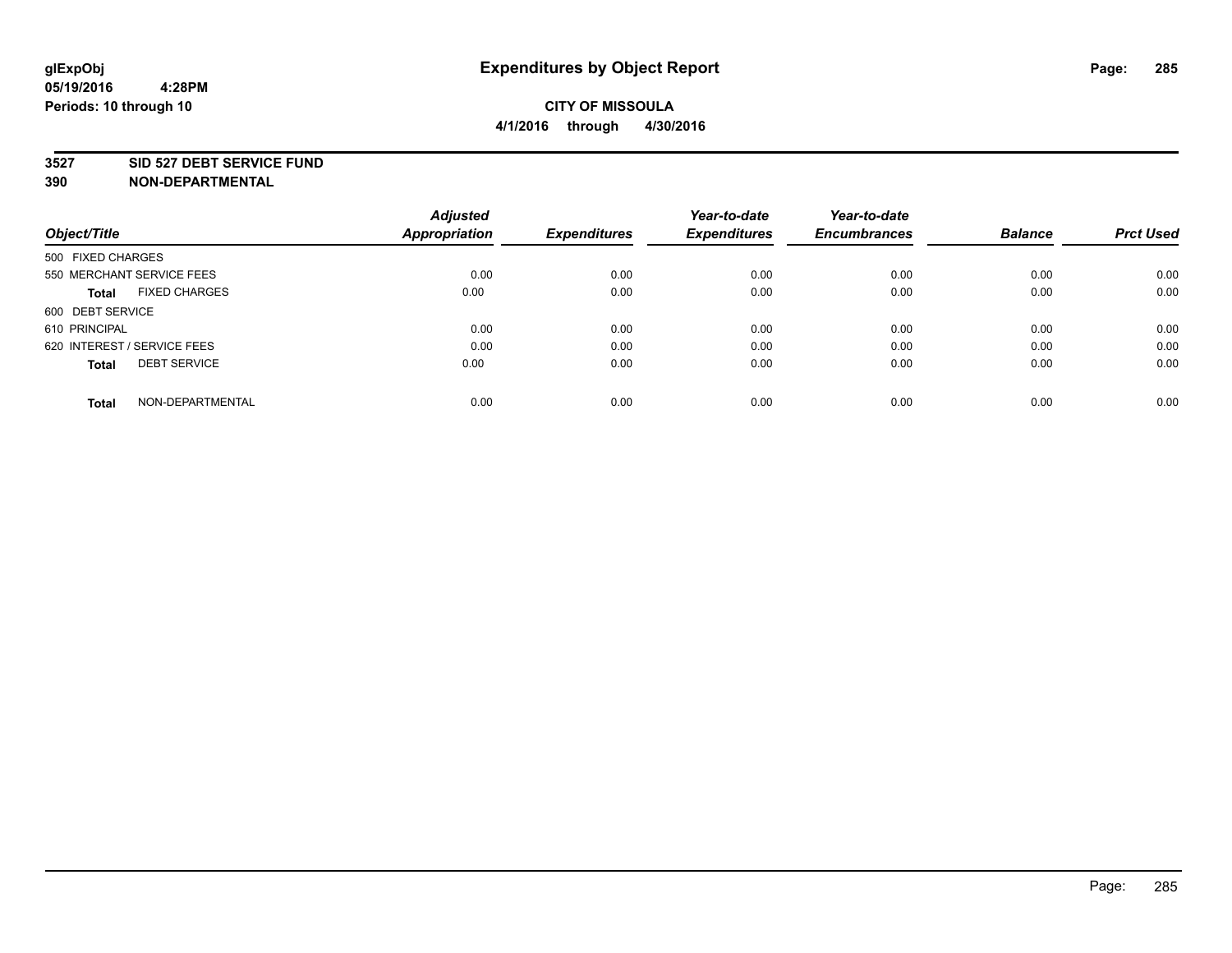### **3527 SID 527 DEBT SERVICE FUND**

| Object/Title      |                              | <b>Adjusted</b><br>Appropriation | <b>Expenditures</b> | Year-to-date<br><b>Expenditures</b> | Year-to-date<br><b>Encumbrances</b> | <b>Balance</b> | <b>Prct Used</b> |
|-------------------|------------------------------|----------------------------------|---------------------|-------------------------------------|-------------------------------------|----------------|------------------|
| 500 FIXED CHARGES |                              |                                  |                     |                                     |                                     |                |                  |
|                   | 550 MERCHANT SERVICE FEES    | 0.00                             | 0.00                | 0.00                                | 0.00                                | 0.00           | 0.00             |
| <b>Total</b>      | <b>FIXED CHARGES</b>         | 0.00                             | 0.00                | 0.00                                | 0.00                                | 0.00           | 0.00             |
| 600 DEBT SERVICE  |                              |                                  |                     |                                     |                                     |                |                  |
| 610 PRINCIPAL     |                              | 0.00                             | 0.00                | 0.00                                | 0.00                                | 0.00           | 0.00             |
|                   | 620 INTEREST / SERVICE FEES  | 0.00                             | 0.00                | 0.00                                | 0.00                                | 0.00           | 0.00             |
| Total             | <b>DEBT SERVICE</b>          | 0.00                             | 0.00                | 0.00                                | 0.00                                | 0.00           | 0.00             |
| 800 OTHER OBJECTS |                              |                                  |                     |                                     |                                     |                |                  |
|                   | 820 TRANSFERS TO OTHER FUNDS | 0.00                             | 0.00                | 0.00                                | 0.00                                | 0.00           | 0.00             |
| <b>Total</b>      | OTHER OBJECTS                | 0.00                             | 0.00                | 0.00                                | 0.00                                | 0.00           | 0.00             |
| <b>Total</b>      | SID 527 DEBT SERVICE FUND    | 0.00                             | 0.00                | 0.00                                | 0.00                                | 0.00           | 0.00             |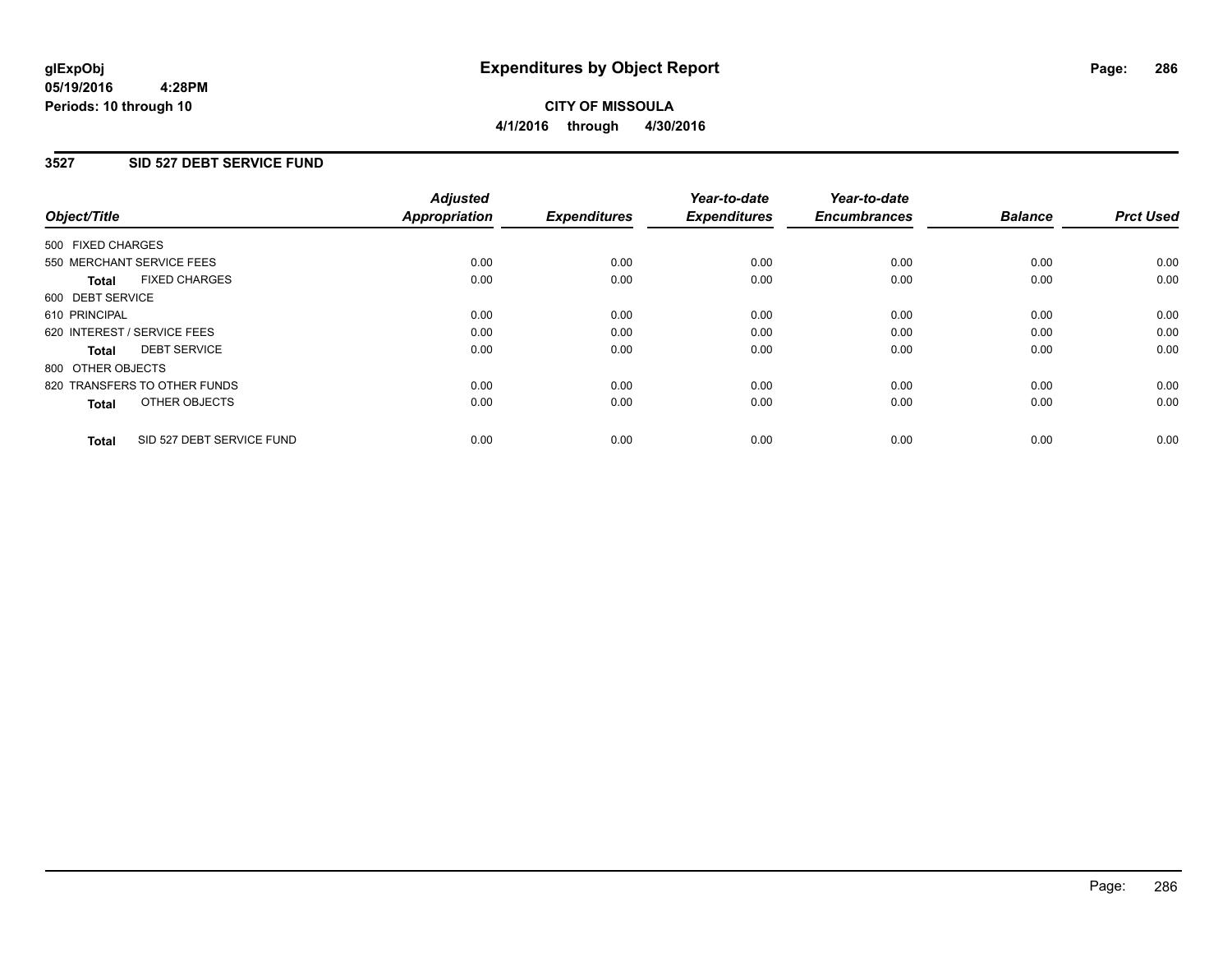#### **3530 SID 530 DEBT SERVICE FUND**

| Object/Title      |                              | <b>Adjusted</b><br><b>Appropriation</b> | <b>Expenditures</b> | Year-to-date<br><b>Expenditures</b> | Year-to-date<br><b>Encumbrances</b> | <b>Balance</b> | <b>Prct Used</b> |
|-------------------|------------------------------|-----------------------------------------|---------------------|-------------------------------------|-------------------------------------|----------------|------------------|
|                   |                              |                                         |                     |                                     |                                     |                |                  |
| 500 FIXED CHARGES |                              |                                         |                     |                                     |                                     |                |                  |
|                   | 550 MERCHANT SERVICE FEES    | 0.00                                    | 0.00                | 0.00                                | 0.00                                | 0.00           | 0.00             |
| <b>Total</b>      | <b>FIXED CHARGES</b>         | 0.00                                    | 0.00                | 0.00                                | 0.00                                | 0.00           | 0.00             |
| 600 DEBT SERVICE  |                              |                                         |                     |                                     |                                     |                |                  |
| 610 PRINCIPAL     |                              | 677.00                                  | 0.00                | 676.45                              | 0.00                                | 0.55           | 99.92            |
|                   | 620 INTEREST / SERVICE FEES  | 4.00                                    | 0.00                | 4.19                                | 0.00                                | $-0.19$        | 104.75           |
| <b>Total</b>      | <b>DEBT SERVICE</b>          | 681.00                                  | 0.00                | 680.64                              | 0.00                                | 0.36           | 99.95            |
| 800 OTHER OBJECTS |                              |                                         |                     |                                     |                                     |                |                  |
|                   | 820 TRANSFERS TO OTHER FUNDS | 0.00                                    | 0.00                | 0.00                                | 0.00                                | 0.00           | 0.00             |
| <b>Total</b>      | OTHER OBJECTS                | 0.00                                    | 0.00                | 0.00                                | 0.00                                | 0.00           | 0.00             |
| <b>Total</b>      | NON-DEPARTMENTAL             | 681.00                                  | 0.00                | 680.64                              | 0.00                                | 0.36           | 99.95            |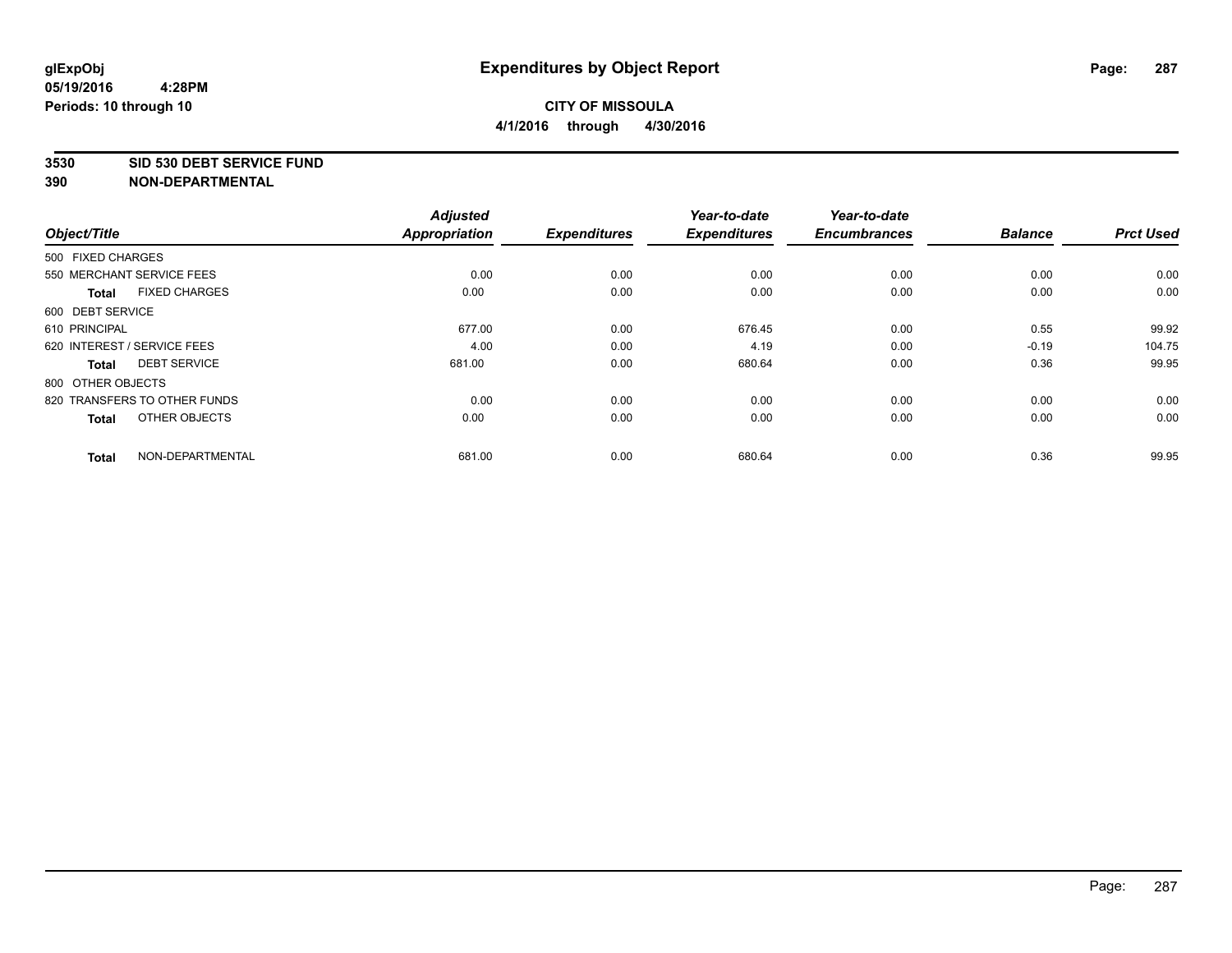#### **05/19/2016 4:28PM Periods: 10 through 10**

# **CITY OF MISSOULA 4/1/2016 through 4/30/2016**

#### **3530 SID 530 DEBT SERVICE FUND**

| Object/Title      |                              | <b>Adjusted</b><br><b>Appropriation</b> | <b>Expenditures</b> | Year-to-date<br><b>Expenditures</b> | Year-to-date<br><b>Encumbrances</b> | <b>Balance</b> | <b>Prct Used</b> |
|-------------------|------------------------------|-----------------------------------------|---------------------|-------------------------------------|-------------------------------------|----------------|------------------|
|                   |                              |                                         |                     |                                     |                                     |                |                  |
| 500 FIXED CHARGES |                              |                                         |                     |                                     |                                     |                |                  |
|                   | 550 MERCHANT SERVICE FEES    | 0.00                                    | 0.00                | 0.00                                | 0.00                                | 0.00           | 0.00             |
| <b>Total</b>      | <b>FIXED CHARGES</b>         | 0.00                                    | 0.00                | 0.00                                | 0.00                                | 0.00           | 0.00             |
| 600 DEBT SERVICE  |                              |                                         |                     |                                     |                                     |                |                  |
| 610 PRINCIPAL     |                              | 677.00                                  | 0.00                | 676.45                              | 0.00                                | 0.55           | 99.92            |
|                   | 620 INTEREST / SERVICE FEES  | 4.00                                    | 0.00                | 4.19                                | 0.00                                | $-0.19$        | 104.75           |
| <b>Total</b>      | <b>DEBT SERVICE</b>          | 681.00                                  | 0.00                | 680.64                              | 0.00                                | 0.36           | 99.95            |
| 800 OTHER OBJECTS |                              |                                         |                     |                                     |                                     |                |                  |
|                   | 820 TRANSFERS TO OTHER FUNDS | 0.00                                    | 0.00                | 0.00                                | 0.00                                | 0.00           | 0.00             |
| <b>Total</b>      | OTHER OBJECTS                | 0.00                                    | 0.00                | 0.00                                | 0.00                                | 0.00           | 0.00             |
| <b>Total</b>      | SID 530 DEBT SERVICE FUND    | 681.00                                  | 0.00                | 680.64                              | 0.00                                | 0.36           | 99.95            |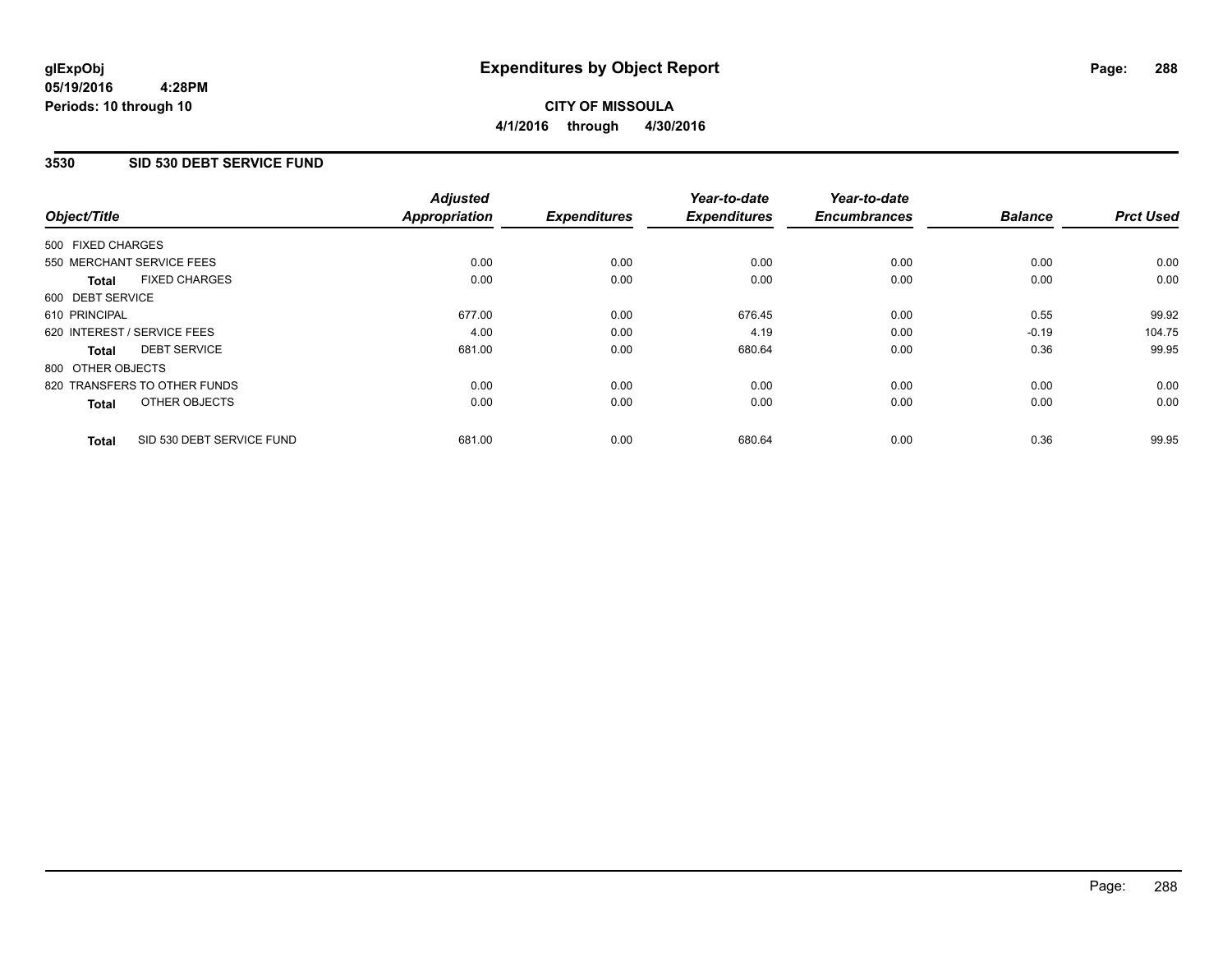### **3531 SID 531 HICKORY ST CALMING**

| Object/Title                         | <b>Adjusted</b><br><b>Appropriation</b> | <b>Expenditures</b> | Year-to-date<br><b>Expenditures</b> | Year-to-date<br><b>Encumbrances</b> | <b>Balance</b> | <b>Prct Used</b> |
|--------------------------------------|-----------------------------------------|---------------------|-------------------------------------|-------------------------------------|----------------|------------------|
|                                      |                                         |                     |                                     |                                     |                |                  |
| 500 FIXED CHARGES                    |                                         |                     |                                     |                                     |                |                  |
| 550 MERCHANT SERVICE FEES            | 0.00                                    | 0.00                | 0.00                                | 0.00                                | 0.00           | 0.00             |
| <b>FIXED CHARGES</b><br><b>Total</b> | 0.00                                    | 0.00                | 0.00                                | 0.00                                | 0.00           | 0.00             |
| 800 OTHER OBJECTS                    |                                         |                     |                                     |                                     |                |                  |
| 820 TRANSFERS TO OTHER FUNDS         | 0.00                                    | 0.00                | 0.00                                | 0.00                                | 0.00           | 0.00             |
| OTHER OBJECTS<br><b>Total</b>        | 0.00                                    | 0.00                | 0.00                                | 0.00                                | 0.00           | 0.00             |
|                                      |                                         |                     |                                     |                                     |                |                  |
| NON-DEPARTMENTAL<br><b>Total</b>     | 0.00                                    | 0.00                | 0.00                                | 0.00                                | 0.00           | 0.00             |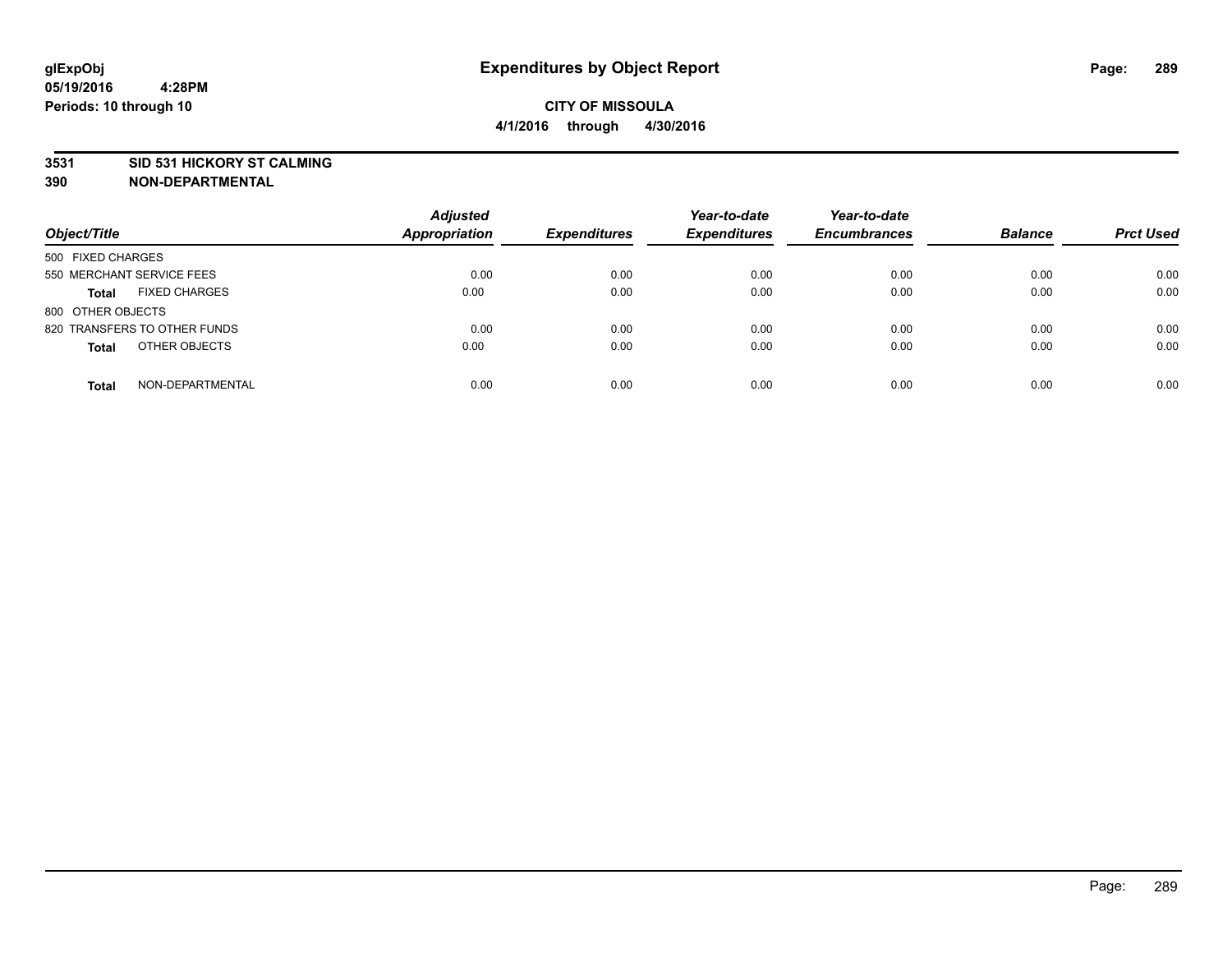## **3531 SID 531 HICKORY ST CALMING**

| Object/Title              |                              | <b>Adjusted</b><br><b>Appropriation</b> | <b>Expenditures</b> | Year-to-date<br><b>Expenditures</b> | Year-to-date<br><b>Encumbrances</b> | <b>Balance</b> | <b>Prct Used</b> |
|---------------------------|------------------------------|-----------------------------------------|---------------------|-------------------------------------|-------------------------------------|----------------|------------------|
| 500 FIXED CHARGES         |                              |                                         |                     |                                     |                                     |                |                  |
| 550 MERCHANT SERVICE FEES |                              | 0.00                                    | 0.00                | 0.00                                | 0.00                                | 0.00           | 0.00             |
| <b>Total</b>              | <b>FIXED CHARGES</b>         | 0.00                                    | 0.00                | 0.00                                | 0.00                                | 0.00           | 0.00             |
| 800 OTHER OBJECTS         |                              |                                         |                     |                                     |                                     |                |                  |
|                           | 820 TRANSFERS TO OTHER FUNDS | 0.00                                    | 0.00                | 0.00                                | 0.00                                | 0.00           | 0.00             |
| <b>Total</b>              | OTHER OBJECTS                | 0.00                                    | 0.00                | 0.00                                | 0.00                                | 0.00           | 0.00             |
| <b>Total</b>              | SID 531 HICKORY ST CALMING   | 0.00                                    | 0.00                | 0.00                                | 0.00                                | 0.00           | 0.00             |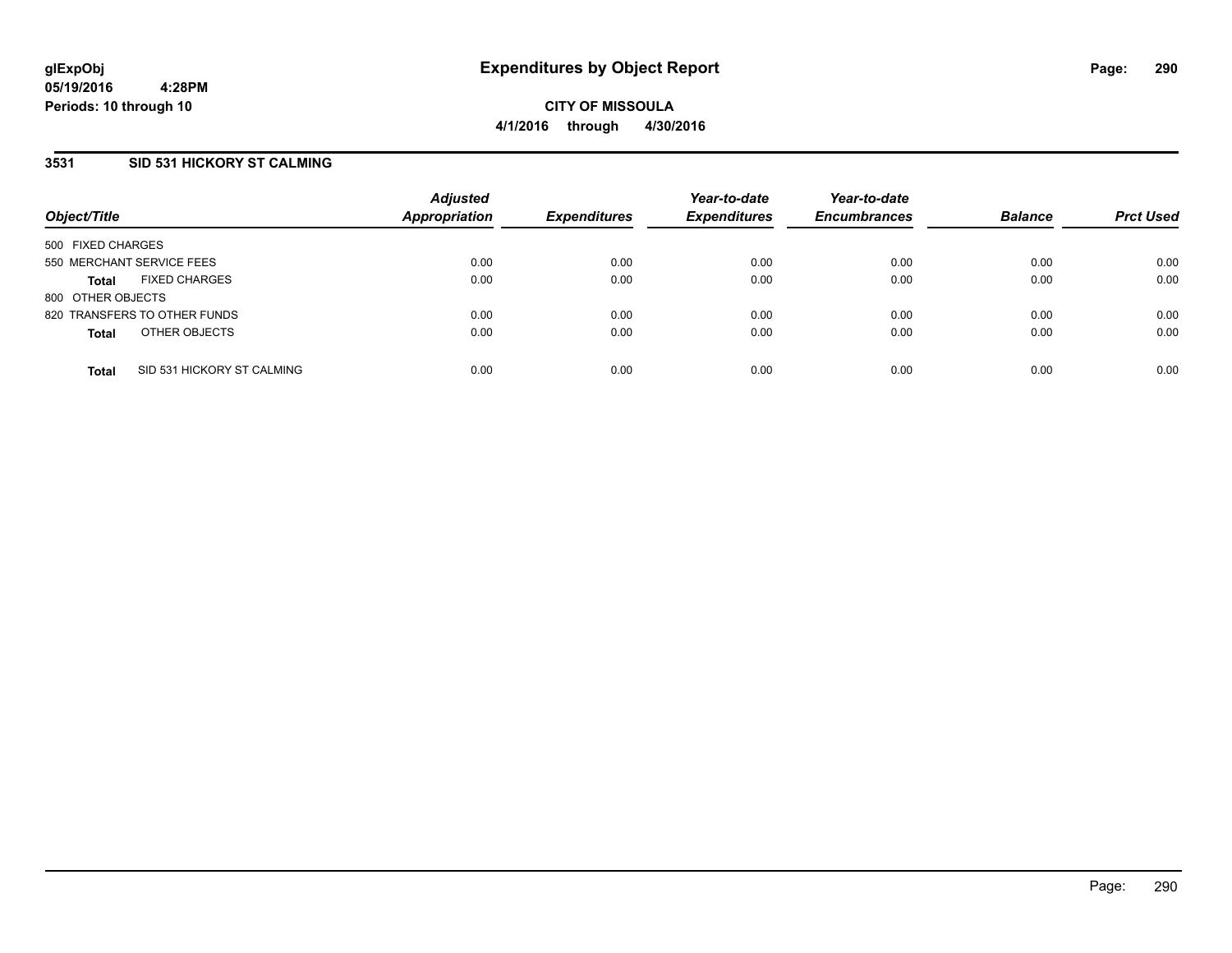### **3532 SID 532 DEBT SERVICE FUND**

|                                      | <b>Adjusted</b>      |                     | Year-to-date        | Year-to-date        |                |                  |
|--------------------------------------|----------------------|---------------------|---------------------|---------------------|----------------|------------------|
| Object/Title                         | <b>Appropriation</b> | <b>Expenditures</b> | <b>Expenditures</b> | <b>Encumbrances</b> | <b>Balance</b> | <b>Prct Used</b> |
| 500 FIXED CHARGES                    |                      |                     |                     |                     |                |                  |
| 550 MERCHANT SERVICE FEES            | 0.00                 | 0.00                | 0.00                | 0.00                | 0.00           | 0.00             |
| <b>FIXED CHARGES</b><br><b>Total</b> | 0.00                 | 0.00                | 0.00                | 0.00                | 0.00           | 0.00             |
| 600 DEBT SERVICE                     |                      |                     |                     |                     |                |                  |
| 610 PRINCIPAL                        | 30.000.00            | 0.00                | 0.00                | 0.00                | 30.000.00      | 0.00             |
| 620 INTEREST / SERVICE FEES          | 12,363.00            | 0.00                | 6,356.25            | 0.00                | 6,006.75       | 51.41            |
| <b>DEBT SERVICE</b><br><b>Total</b>  | 42.363.00            | 0.00                | 6,356.25            | 0.00                | 36.006.75      | 15.00            |
| NON-DEPARTMENTAL<br><b>Total</b>     | 42,363.00            | 0.00                | 6,356.25            | 0.00                | 36,006.75      | 15.00            |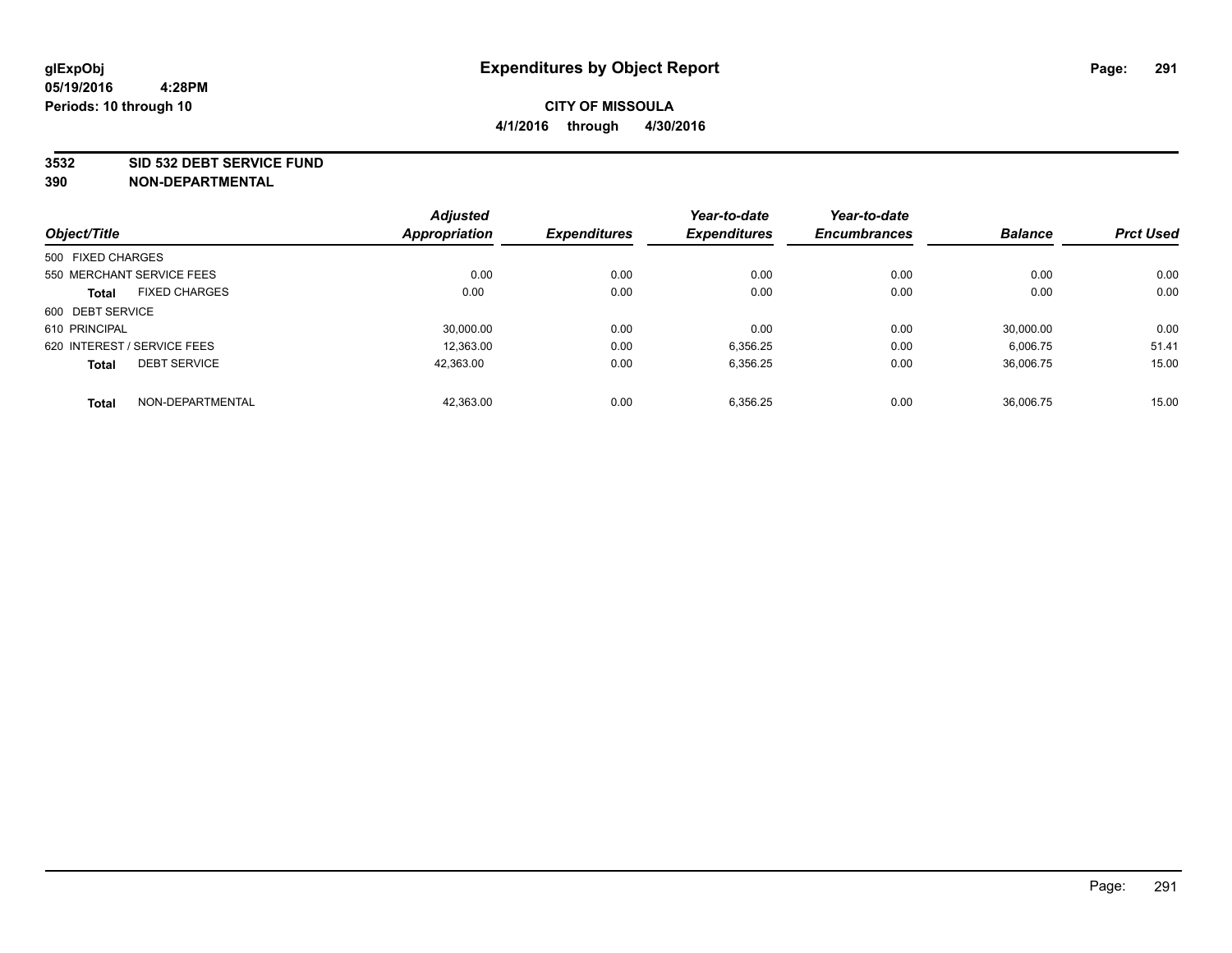## **3532 SID 532 DEBT SERVICE FUND**

| Object/Title                              | <b>Adjusted</b><br>Appropriation | <b>Expenditures</b> | Year-to-date<br><b>Expenditures</b> | Year-to-date<br><b>Encumbrances</b> | <b>Balance</b> | <b>Prct Used</b> |
|-------------------------------------------|----------------------------------|---------------------|-------------------------------------|-------------------------------------|----------------|------------------|
| 500 FIXED CHARGES                         |                                  |                     |                                     |                                     |                |                  |
| 550 MERCHANT SERVICE FEES                 | 0.00                             | 0.00                | 0.00                                | 0.00                                | 0.00           | 0.00             |
| <b>FIXED CHARGES</b><br><b>Total</b>      | 0.00                             | 0.00                | 0.00                                | 0.00                                | 0.00           | 0.00             |
| 600 DEBT SERVICE                          |                                  |                     |                                     |                                     |                |                  |
| 610 PRINCIPAL                             | 30,000.00                        | 0.00                | 0.00                                | 0.00                                | 30,000.00      | 0.00             |
| 620 INTEREST / SERVICE FEES               | 12,363.00                        | 0.00                | 6,356.25                            | 0.00                                | 6,006.75       | 51.41            |
| <b>DEBT SERVICE</b><br><b>Total</b>       | 42,363.00                        | 0.00                | 6,356.25                            | 0.00                                | 36.006.75      | 15.00            |
| SID 532 DEBT SERVICE FUND<br><b>Total</b> | 42.363.00                        | 0.00                | 6.356.25                            | 0.00                                | 36.006.75      | 15.00            |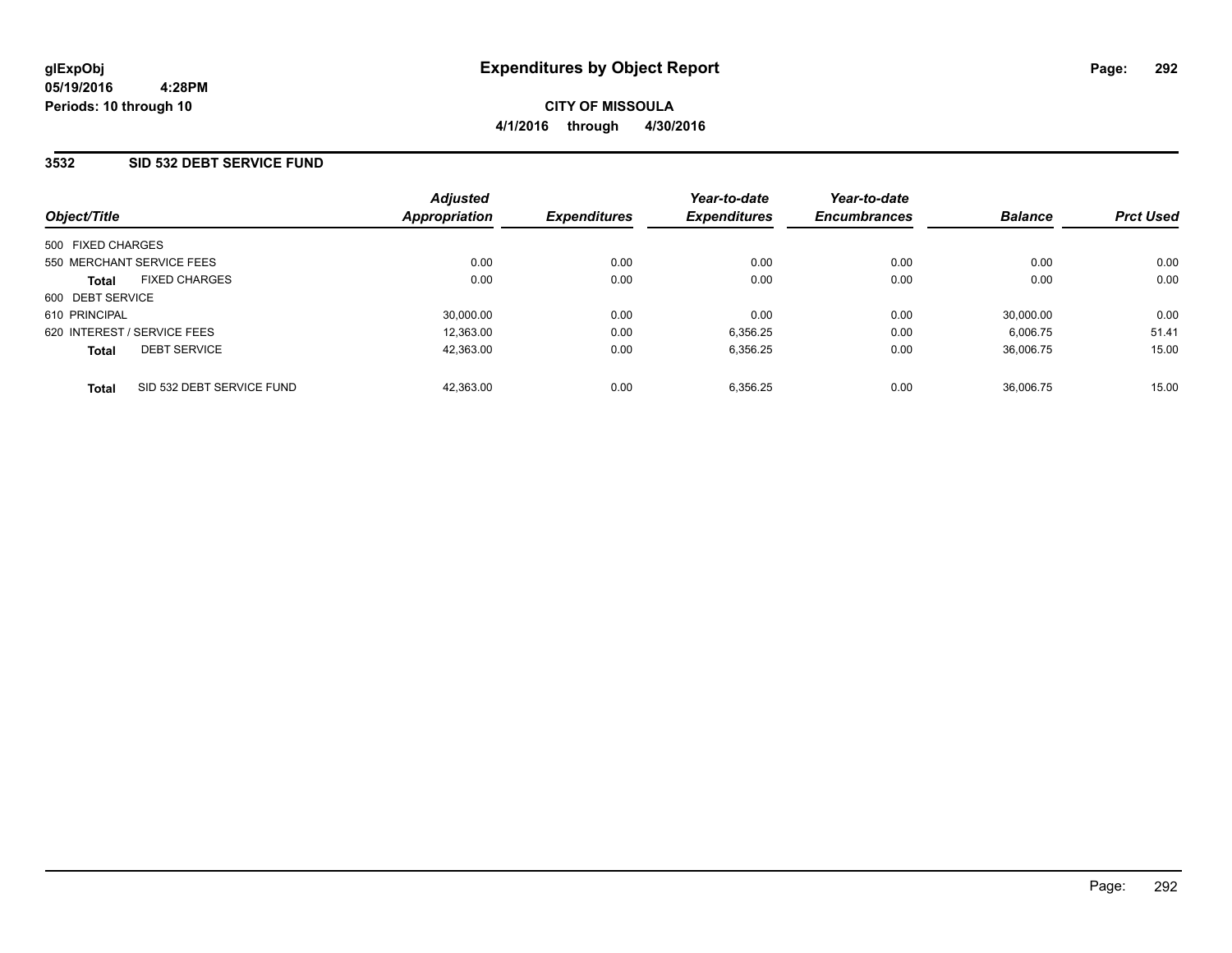# **CITY OF MISSOULA 4/1/2016 through 4/30/2016**

### **3533 GILBERT ST SEWER SID DEBT FUND**

**330 WASTEWATER**

| Object/Title                  | <b>Adjusted</b><br>Appropriation | <b>Expenditures</b> | Year-to-date<br><b>Expenditures</b> | Year-to-date<br><b>Encumbrances</b> | <b>Balance</b> | <b>Prct Used</b> |
|-------------------------------|----------------------------------|---------------------|-------------------------------------|-------------------------------------|----------------|------------------|
| 500 FIXED CHARGES             |                                  |                     |                                     |                                     |                |                  |
| 550 MERCHANT SERVICE FEES     | 0.00                             | 0.00                | 0.00                                | 0.00                                | 0.00           | 0.00             |
| <b>FIXED CHARGES</b><br>Total | 0.00                             | 0.00                | 0.00                                | 0.00                                | 0.00           | 0.00             |
| <b>WASTEWATER</b><br>Total    | 0.00                             | 0.00                | 0.00                                | 0.00                                | 0.00           | 0.00             |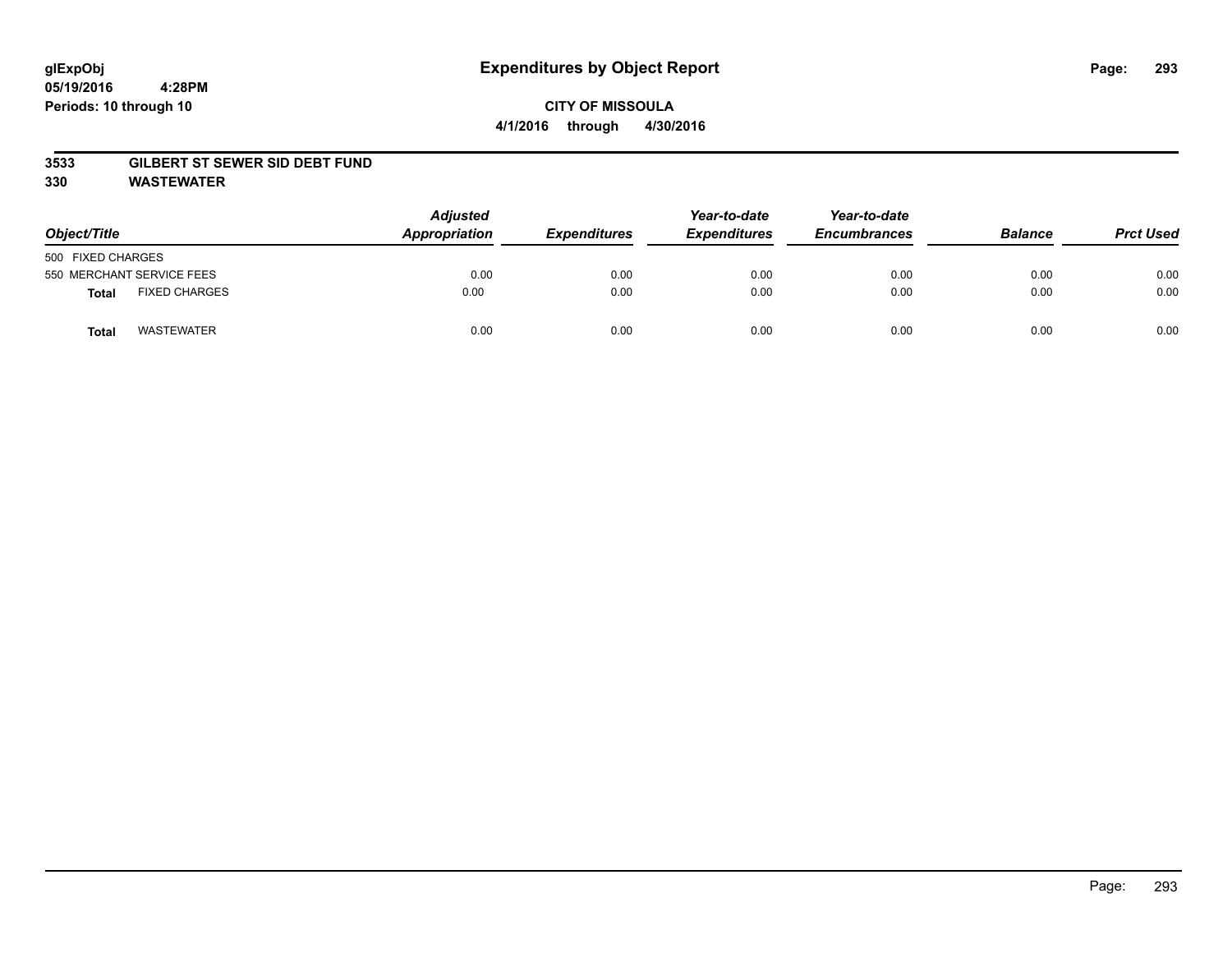### **3533 GILBERT ST SEWER SID DEBT FUND**

|                                      | <b>Adjusted</b>      |                     | Year-to-date        | Year-to-date        |                |                  |
|--------------------------------------|----------------------|---------------------|---------------------|---------------------|----------------|------------------|
| Object/Title                         | <b>Appropriation</b> | <b>Expenditures</b> | <b>Expenditures</b> | <b>Encumbrances</b> | <b>Balance</b> | <b>Prct Used</b> |
| 500 FIXED CHARGES                    |                      |                     |                     |                     |                |                  |
| 500 FIXED CHARGES                    | 0.00                 | 0.00                | 0.00                | 0.00                | 0.00           | 0.00             |
| 550 MERCHANT SERVICE FEES            | 0.00                 | 0.00                | 0.00                | 0.00                | 0.00           | 0.00             |
| <b>FIXED CHARGES</b><br><b>Total</b> | 0.00                 | 0.00                | 0.00                | 0.00                | 0.00           | 0.00             |
| 600 DEBT SERVICE                     |                      |                     |                     |                     |                |                  |
| 610 PRINCIPAL                        | 12,000.00            | 0.00                | 6,000.00            | 0.00                | 6,000.00       | 50.00            |
| 620 INTEREST / SERVICE FEES          | 5,325.00             | 0.00                | 2,718.75            | 0.00                | 2,606.25       | 51.06            |
| <b>DEBT SERVICE</b><br>Total         | 17,325.00            | 0.00                | 8,718.75            | 0.00                | 8,606.25       | 50.32            |
| 800 OTHER OBJECTS                    |                      |                     |                     |                     |                |                  |
| 820 TRANSFERS TO OTHER FUNDS         | 0.00                 | 0.00                | 0.00                | 0.00                | 0.00           | 0.00             |
| OTHER OBJECTS<br><b>Total</b>        | 0.00                 | 0.00                | 0.00                | 0.00                | 0.00           | 0.00             |
| NON-DEPARTMENTAL<br><b>Total</b>     | 17,325.00            | 0.00                | 8.718.75            | 0.00                | 8,606.25       | 50.32            |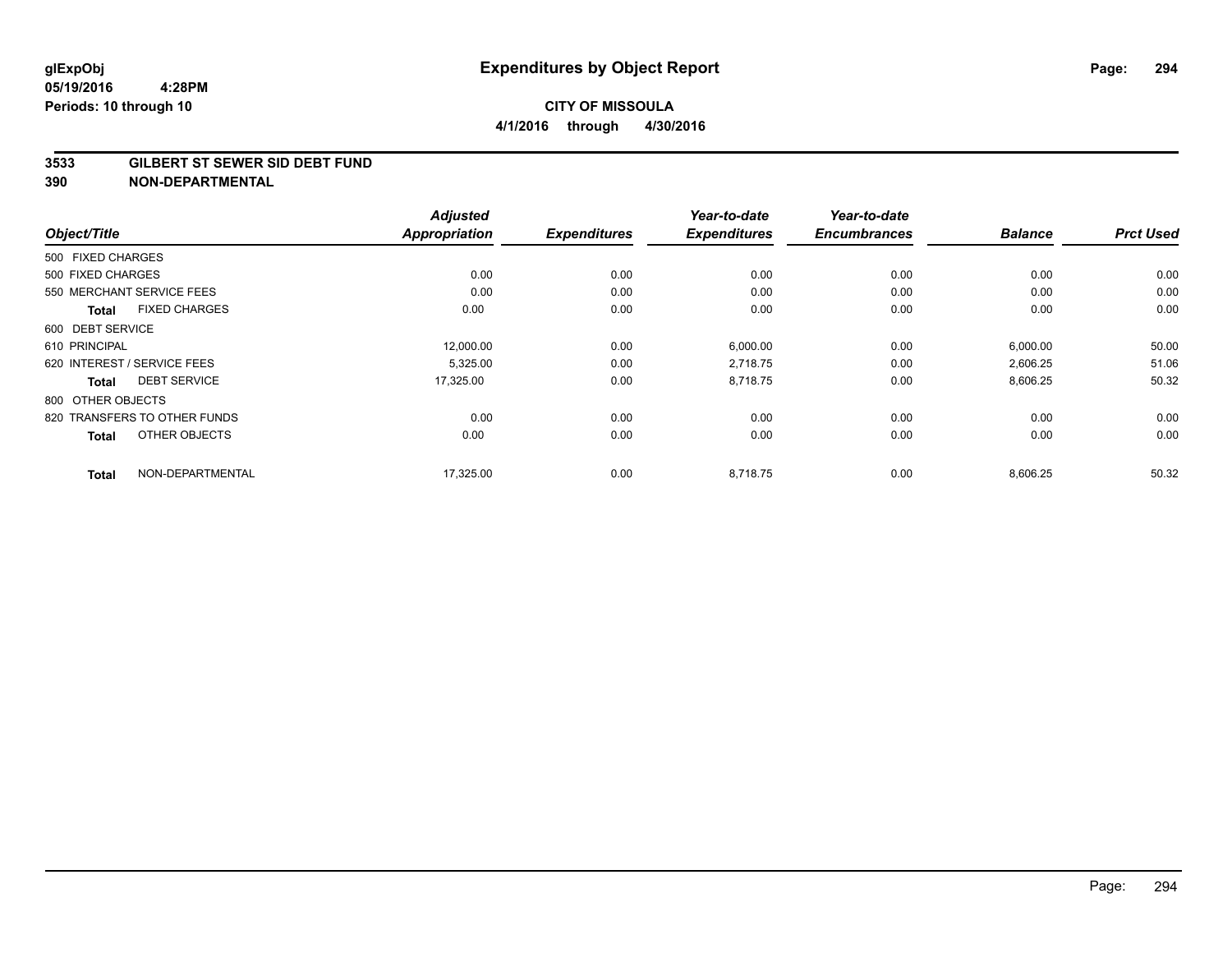# **CITY OF MISSOULA 4/1/2016 through 4/30/2016**

## **3533 GILBERT ST SEWER SID DEBT FUND**

| Object/Title      |                                | <b>Adjusted</b><br><b>Appropriation</b> | <b>Expenditures</b> | Year-to-date<br><b>Expenditures</b> | Year-to-date<br><b>Encumbrances</b> | <b>Balance</b> | <b>Prct Used</b> |
|-------------------|--------------------------------|-----------------------------------------|---------------------|-------------------------------------|-------------------------------------|----------------|------------------|
| 500 FIXED CHARGES |                                |                                         |                     |                                     |                                     |                |                  |
| 500 FIXED CHARGES |                                | 0.00                                    | 0.00                | 0.00                                | 0.00                                | 0.00           | 0.00             |
|                   | 550 MERCHANT SERVICE FEES      | 0.00                                    | 0.00                | 0.00                                | 0.00                                | 0.00           | 0.00             |
| Total             | <b>FIXED CHARGES</b>           | 0.00                                    | 0.00                | 0.00                                | 0.00                                | 0.00           | 0.00             |
| 600 DEBT SERVICE  |                                |                                         |                     |                                     |                                     |                |                  |
| 610 PRINCIPAL     |                                | 12,000.00                               | 0.00                | 6,000.00                            | 0.00                                | 6,000.00       | 50.00            |
|                   | 620 INTEREST / SERVICE FEES    | 5,325.00                                | 0.00                | 2,718.75                            | 0.00                                | 2,606.25       | 51.06            |
| <b>Total</b>      | <b>DEBT SERVICE</b>            | 17,325.00                               | 0.00                | 8,718.75                            | 0.00                                | 8,606.25       | 50.32            |
| 800 OTHER OBJECTS |                                |                                         |                     |                                     |                                     |                |                  |
|                   | 820 TRANSFERS TO OTHER FUNDS   | 0.00                                    | 0.00                | 0.00                                | 0.00                                | 0.00           | 0.00             |
| <b>Total</b>      | OTHER OBJECTS                  | 0.00                                    | 0.00                | 0.00                                | 0.00                                | 0.00           | 0.00             |
| <b>Total</b>      | GILBERT ST SEWER SID DEBT FUND | 17,325.00                               | 0.00                | 8,718.75                            | 0.00                                | 8,606.25       | 50.32            |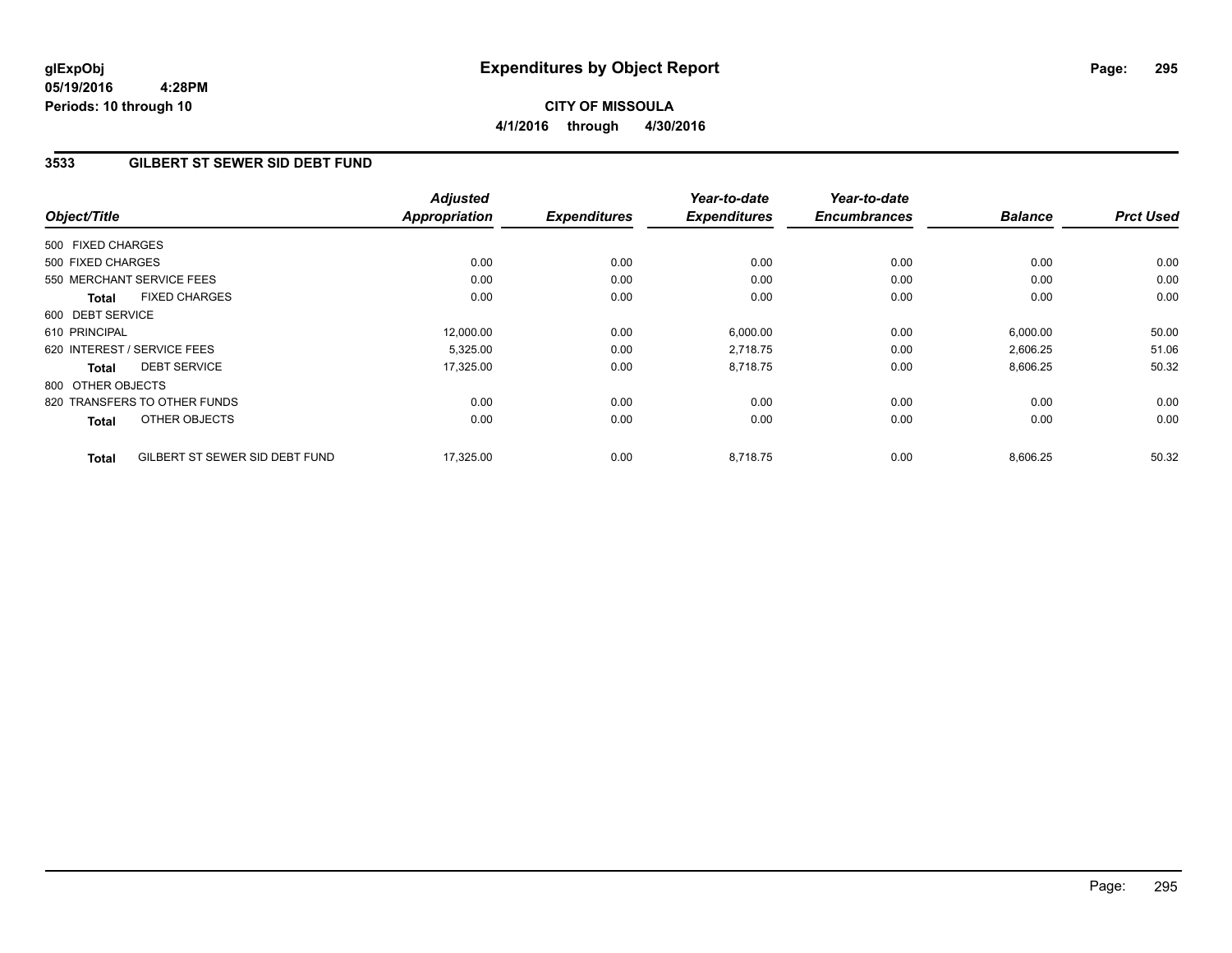### **3534 LINCOLNWOOD SEWER PHASE I**

|                             |                           | <b>Adjusted</b>      |                     | Year-to-date        | Year-to-date        |                | <b>Prct Used</b> |
|-----------------------------|---------------------------|----------------------|---------------------|---------------------|---------------------|----------------|------------------|
| Object/Title                |                           | <b>Appropriation</b> | <b>Expenditures</b> | <b>Expenditures</b> | <b>Encumbrances</b> | <b>Balance</b> |                  |
| 500 FIXED CHARGES           |                           |                      |                     |                     |                     |                |                  |
|                             | 550 MERCHANT SERVICE FEES | 0.00                 | 0.00                | 0.00                | 0.00                | 0.00           | 0.00             |
| <b>Total</b>                | <b>FIXED CHARGES</b>      | 0.00                 | 0.00                | 0.00                | 0.00                | 0.00           | 0.00             |
| 600 DEBT SERVICE            |                           |                      |                     |                     |                     |                |                  |
| 610 PRINCIPAL               |                           | 12.000.00            | 0.00                | 6,000.00            | 0.00                | 6,000.00       | 50.00            |
| 620 INTEREST / SERVICE FEES |                           | 5,963.00             | 0.00                | 3,037.50            | 0.00                | 2,925.50       | 50.94            |
| <b>Total</b>                | <b>DEBT SERVICE</b>       | 17.963.00            | 0.00                | 9,037.50            | 0.00                | 8,925.50       | 50.31            |
| <b>Total</b>                | NON-DEPARTMENTAL          | 17.963.00            | 0.00                | 9,037.50            | 0.00                | 8,925.50       | 50.31            |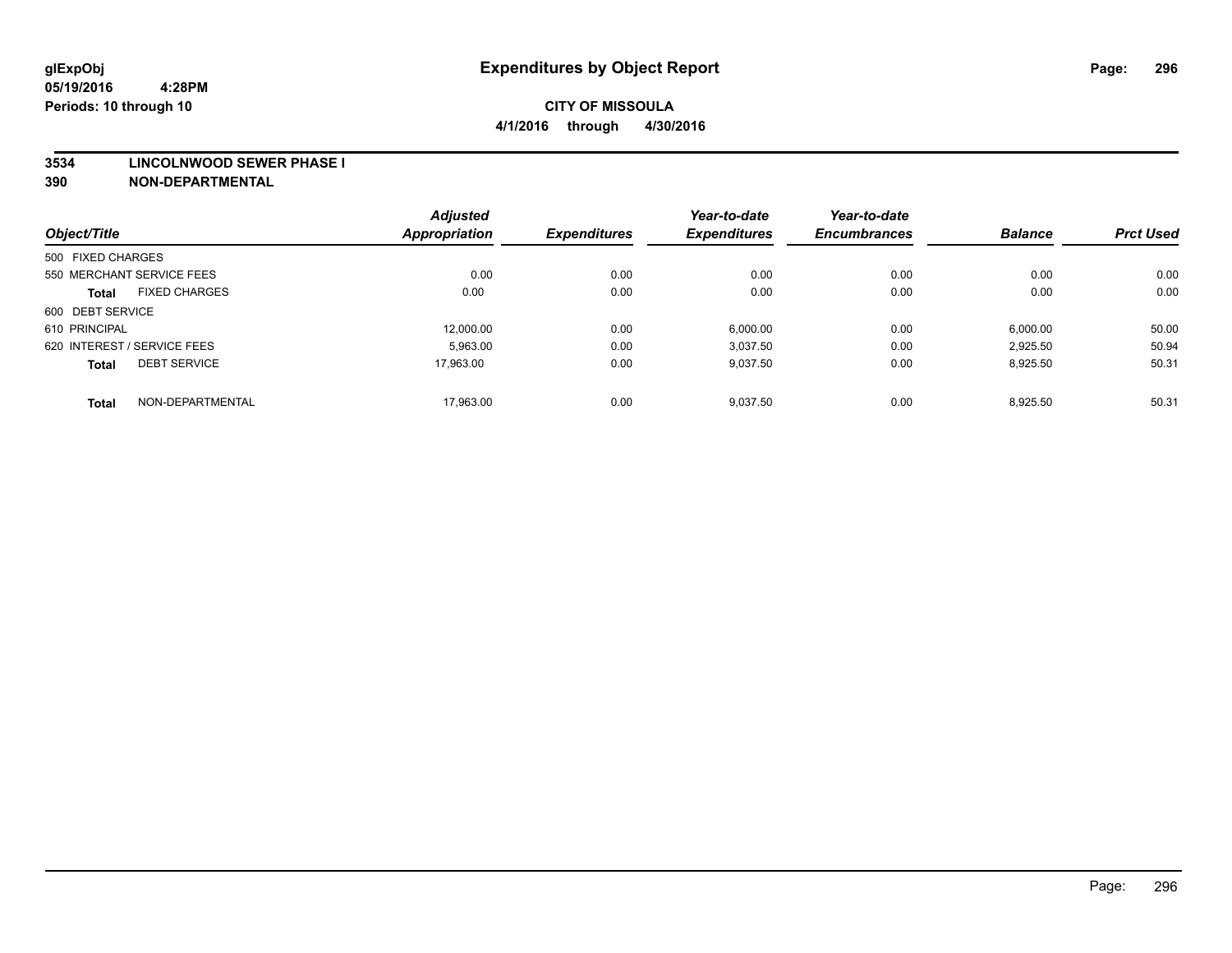## **3534 LINCOLNWOOD SEWER PHASE I**

| Object/Title                              | <b>Adjusted</b><br>Appropriation | <b>Expenditures</b> | Year-to-date<br><b>Expenditures</b> | Year-to-date<br><b>Encumbrances</b> | <b>Balance</b> | <b>Prct Used</b> |
|-------------------------------------------|----------------------------------|---------------------|-------------------------------------|-------------------------------------|----------------|------------------|
| 500 FIXED CHARGES                         |                                  |                     |                                     |                                     |                |                  |
| 550 MERCHANT SERVICE FEES                 | 0.00                             | 0.00                | 0.00                                | 0.00                                | 0.00           | 0.00             |
| <b>FIXED CHARGES</b><br><b>Total</b>      | 0.00                             | 0.00                | 0.00                                | 0.00                                | 0.00           | 0.00             |
| 600 DEBT SERVICE                          |                                  |                     |                                     |                                     |                |                  |
| 610 PRINCIPAL                             | 12,000.00                        | 0.00                | 6.000.00                            | 0.00                                | 6,000.00       | 50.00            |
| 620 INTEREST / SERVICE FEES               | 5,963.00                         | 0.00                | 3.037.50                            | 0.00                                | 2.925.50       | 50.94            |
| <b>DEBT SERVICE</b><br><b>Total</b>       | 17,963.00                        | 0.00                | 9.037.50                            | 0.00                                | 8.925.50       | 50.31            |
| LINCOLNWOOD SEWER PHASE I<br><b>Total</b> | 17.963.00                        | 0.00                | 9.037.50                            | 0.00                                | 8.925.50       | 50.31            |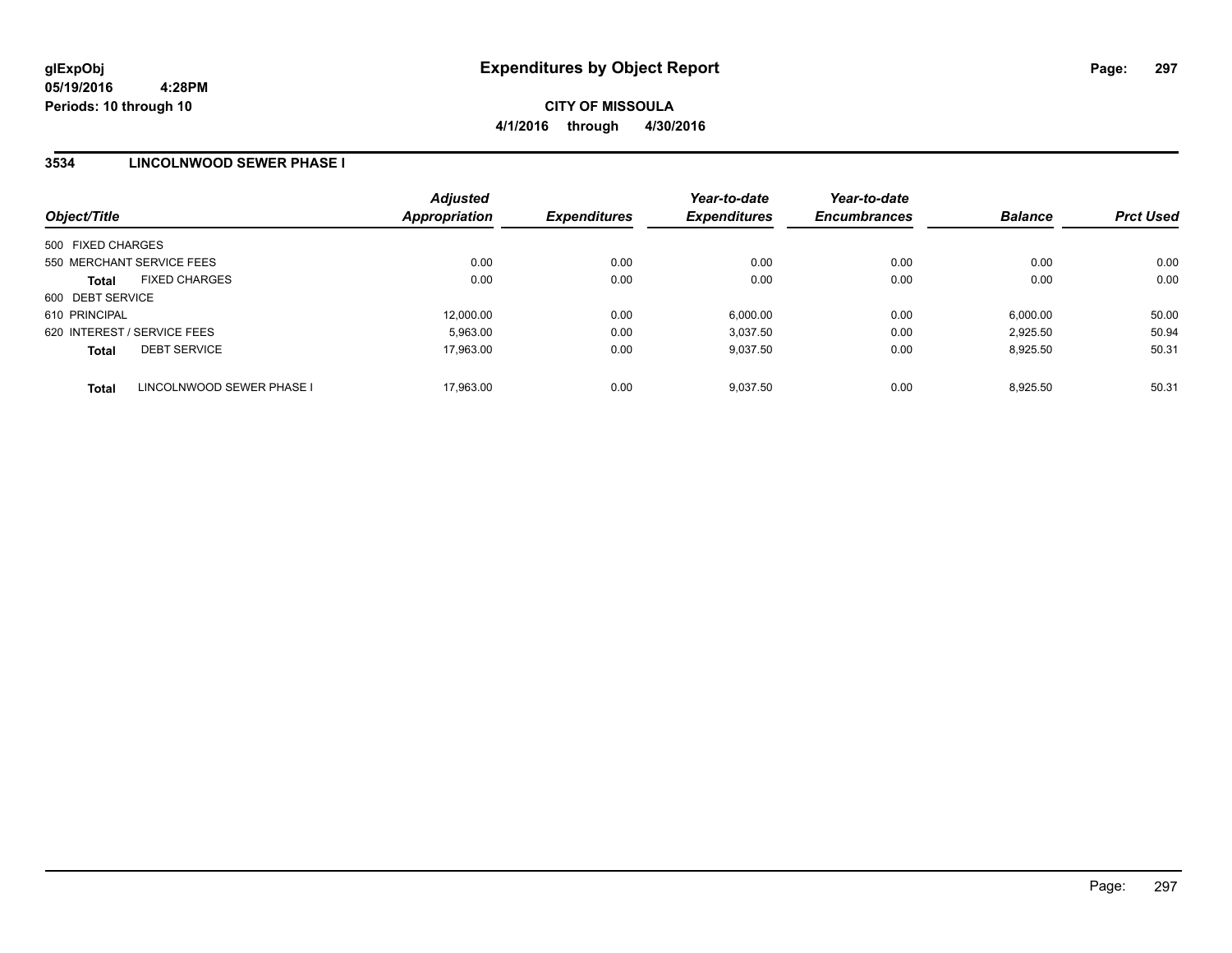### **3535 SLANT STREET TRAFFIC CALMING**

| Object/Title                         | <b>Adjusted</b><br><b>Appropriation</b> | <b>Expenditures</b> | Year-to-date<br><b>Expenditures</b> | Year-to-date<br><b>Encumbrances</b> | <b>Balance</b> | <b>Prct Used</b> |
|--------------------------------------|-----------------------------------------|---------------------|-------------------------------------|-------------------------------------|----------------|------------------|
|                                      |                                         |                     |                                     |                                     |                |                  |
| 500 FIXED CHARGES                    |                                         |                     |                                     |                                     |                |                  |
| 550 MERCHANT SERVICE FEES            | 0.00                                    | 0.00                | 0.00                                | 0.00                                | 0.00           | 0.00             |
| <b>FIXED CHARGES</b><br><b>Total</b> | 0.00                                    | 0.00                | 0.00                                | 0.00                                | 0.00           | 0.00             |
| 800 OTHER OBJECTS                    |                                         |                     |                                     |                                     |                |                  |
| 820 TRANSFERS TO OTHER FUNDS         | 0.00                                    | 0.00                | 0.00                                | 0.00                                | 0.00           | 0.00             |
| OTHER OBJECTS<br><b>Total</b>        | 0.00                                    | 0.00                | 0.00                                | 0.00                                | 0.00           | 0.00             |
|                                      |                                         |                     |                                     |                                     |                |                  |
| NON-DEPARTMENTAL<br><b>Total</b>     | 0.00                                    | 0.00                | 0.00                                | 0.00                                | 0.00           | 0.00             |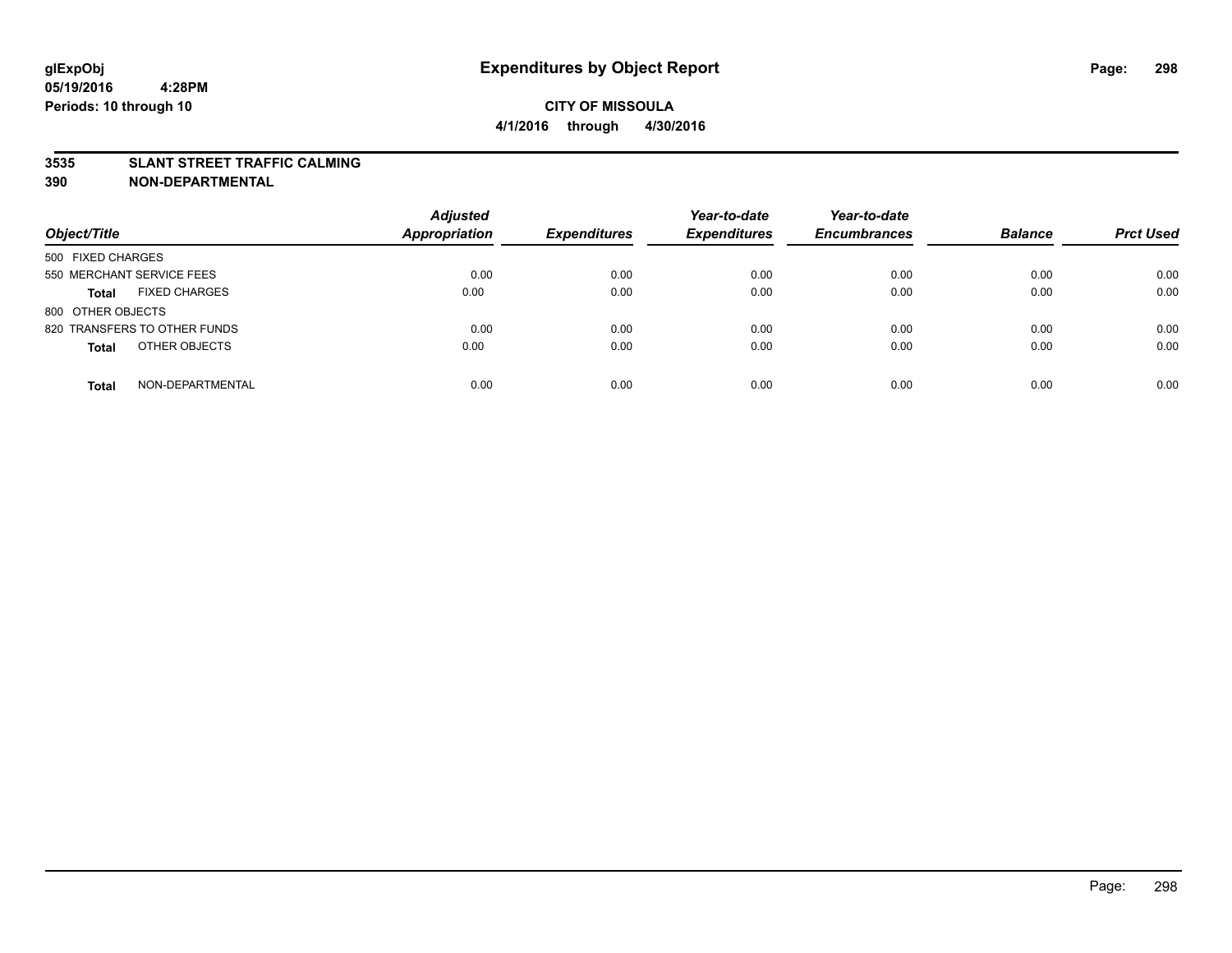## **3535 SLANT STREET TRAFFIC CALMING**

| Object/Title              |                              | <b>Adjusted</b><br><b>Appropriation</b> | <b>Expenditures</b> | Year-to-date<br><b>Expenditures</b> | Year-to-date<br><b>Encumbrances</b> | <b>Balance</b> | <b>Prct Used</b> |
|---------------------------|------------------------------|-----------------------------------------|---------------------|-------------------------------------|-------------------------------------|----------------|------------------|
| 500 FIXED CHARGES         |                              |                                         |                     |                                     |                                     |                |                  |
| 550 MERCHANT SERVICE FEES |                              | 0.00                                    | 0.00                | 0.00                                | 0.00                                | 0.00           | 0.00             |
| <b>Total</b>              | <b>FIXED CHARGES</b>         | 0.00                                    | 0.00                | 0.00                                | 0.00                                | 0.00           | 0.00             |
| 800 OTHER OBJECTS         |                              |                                         |                     |                                     |                                     |                |                  |
|                           | 820 TRANSFERS TO OTHER FUNDS | 0.00                                    | 0.00                | 0.00                                | 0.00                                | 0.00           | 0.00             |
| <b>Total</b>              | OTHER OBJECTS                | 0.00                                    | 0.00                | 0.00                                | 0.00                                | 0.00           | 0.00             |
| <b>Total</b>              | SLANT STREET TRAFFIC CALMING | 0.00                                    | 0.00                | 0.00                                | 0.00                                | 0.00           | 0.00             |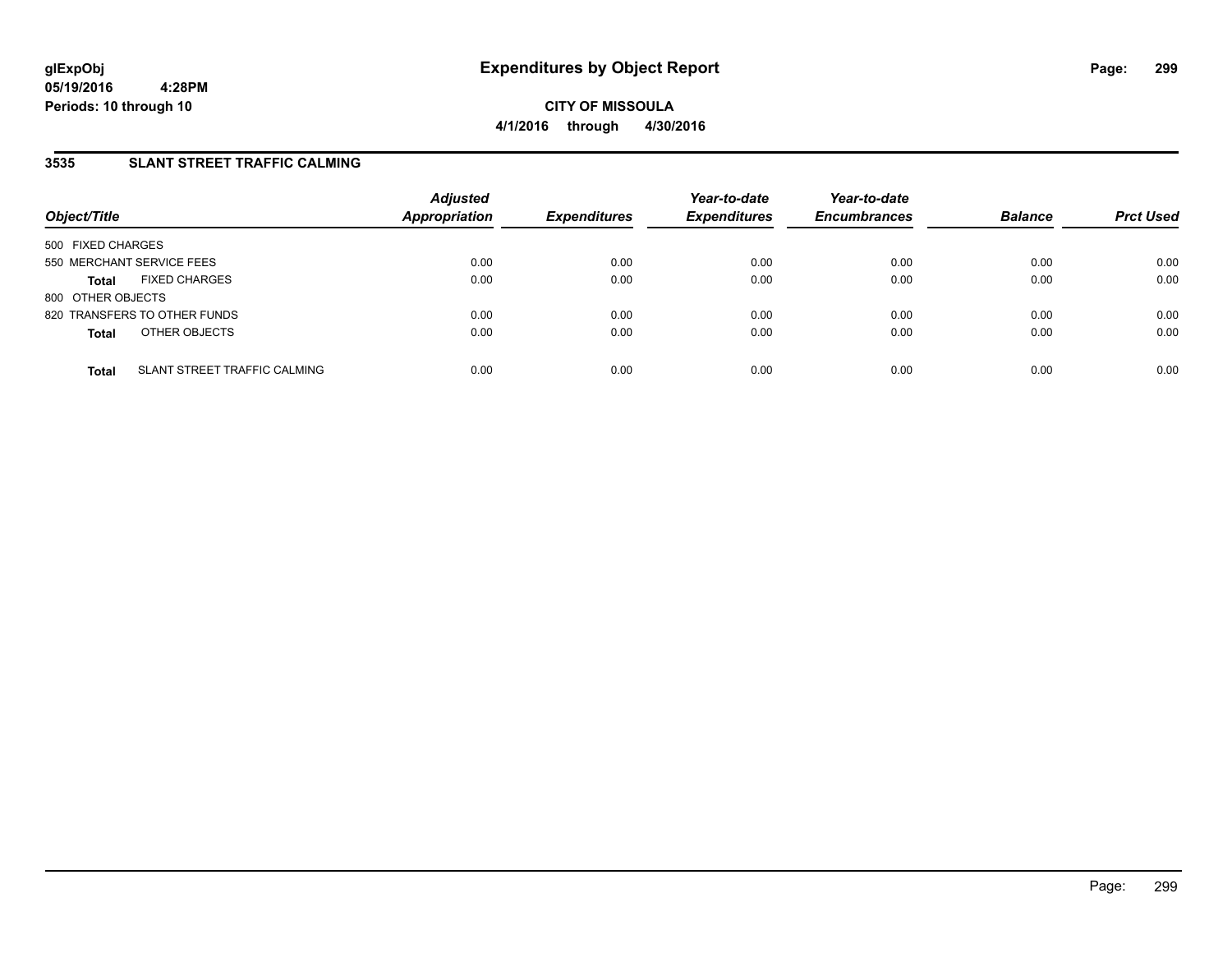### **3536 LINCOLNWOOD SEWER PHASE II**

|                             |                      | <b>Adjusted</b> |                     | Year-to-date        | Year-to-date        |                |                  |
|-----------------------------|----------------------|-----------------|---------------------|---------------------|---------------------|----------------|------------------|
| Object/Title                |                      | Appropriation   | <b>Expenditures</b> | <b>Expenditures</b> | <b>Encumbrances</b> | <b>Balance</b> | <b>Prct Used</b> |
| 500 FIXED CHARGES           |                      |                 |                     |                     |                     |                |                  |
| 550 MERCHANT SERVICE FEES   |                      | 0.00            | 0.00                | 0.00                | 0.00                | 0.00           | 0.00             |
| <b>Total</b>                | <b>FIXED CHARGES</b> | 0.00            | 0.00                | 0.00                | 0.00                | 0.00           | 0.00             |
| 600 DEBT SERVICE            |                      |                 |                     |                     |                     |                |                  |
| 610 PRINCIPAL               |                      | 21,000.00       | 0.00                | 10,000.00           | 0.00                | 11,000.00      | 47.62            |
| 620 INTEREST / SERVICE FEES |                      | 10,350.00       | 0.00                | 5,268.75            | 0.00                | 5,081.25       | 50.91            |
| <b>Total</b>                | <b>DEBT SERVICE</b>  | 31.350.00       | 0.00                | 15.268.75           | 0.00                | 16.081.25      | 48.70            |
| <b>Total</b>                | NON-DEPARTMENTAL     | 31,350.00       | 0.00                | 15.268.75           | 0.00                | 16.081.25      | 48.70            |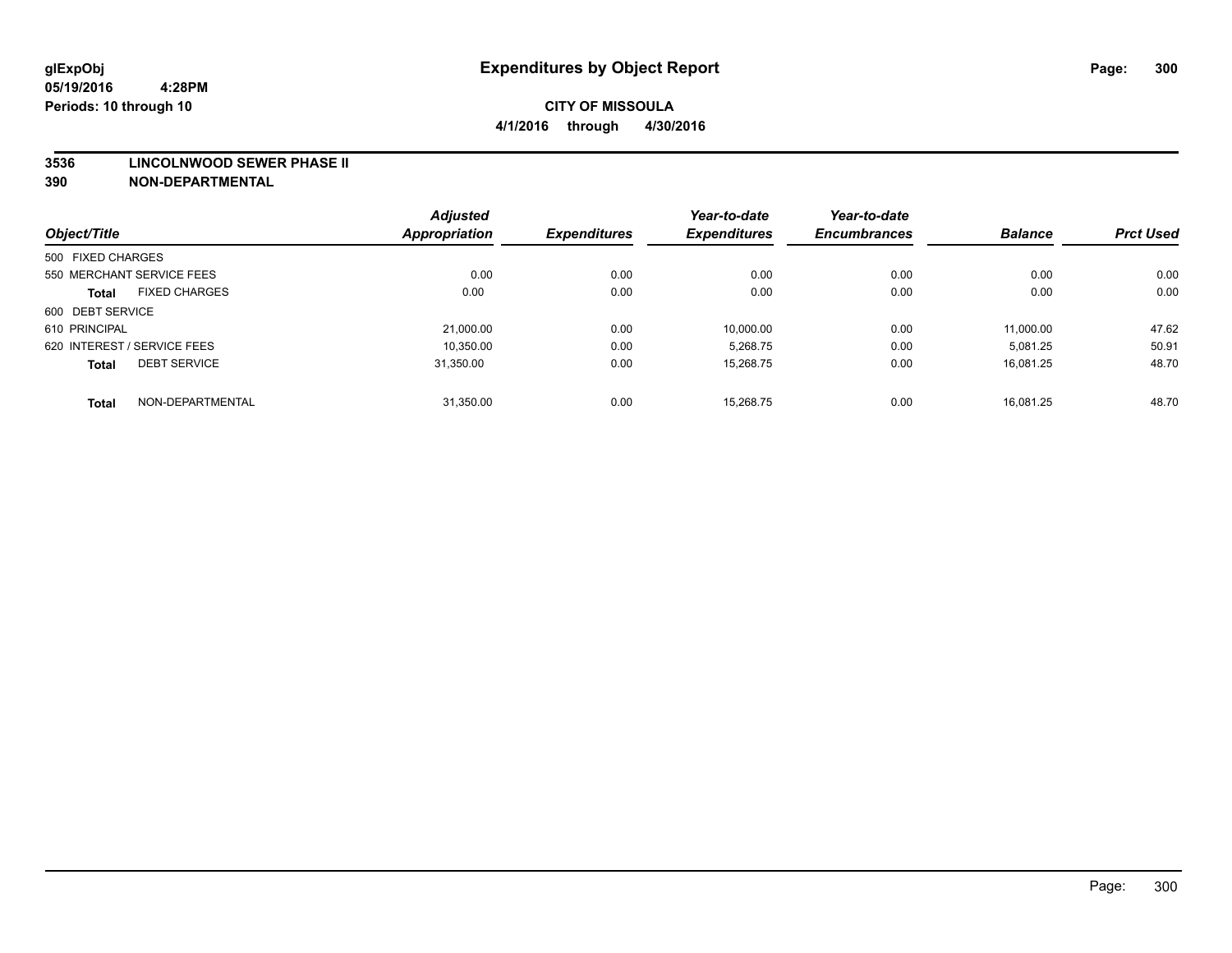## **3536 LINCOLNWOOD SEWER PHASE II**

| Object/Title                               | <b>Adjusted</b><br><b>Appropriation</b> | <b>Expenditures</b> | Year-to-date<br><b>Expenditures</b> | Year-to-date<br><b>Encumbrances</b> | <b>Balance</b> | <b>Prct Used</b> |
|--------------------------------------------|-----------------------------------------|---------------------|-------------------------------------|-------------------------------------|----------------|------------------|
| 500 FIXED CHARGES                          |                                         |                     |                                     |                                     |                |                  |
| 550 MERCHANT SERVICE FEES                  | 0.00                                    | 0.00                | 0.00                                | 0.00                                | 0.00           | 0.00             |
| <b>FIXED CHARGES</b><br><b>Total</b>       | 0.00                                    | 0.00                | 0.00                                | 0.00                                | 0.00           | 0.00             |
| 600 DEBT SERVICE                           |                                         |                     |                                     |                                     |                |                  |
| 610 PRINCIPAL                              | 21,000.00                               | 0.00                | 10.000.00                           | 0.00                                | 11.000.00      | 47.62            |
| 620 INTEREST / SERVICE FEES                | 10,350.00                               | 0.00                | 5,268.75                            | 0.00                                | 5.081.25       | 50.91            |
| <b>DEBT SERVICE</b><br><b>Total</b>        | 31.350.00                               | 0.00                | 15.268.75                           | 0.00                                | 16.081.25      | 48.70            |
| LINCOLNWOOD SEWER PHASE II<br><b>Total</b> | 31.350.00                               | 0.00                | 15.268.75                           | 0.00                                | 16.081.25      | 48.70            |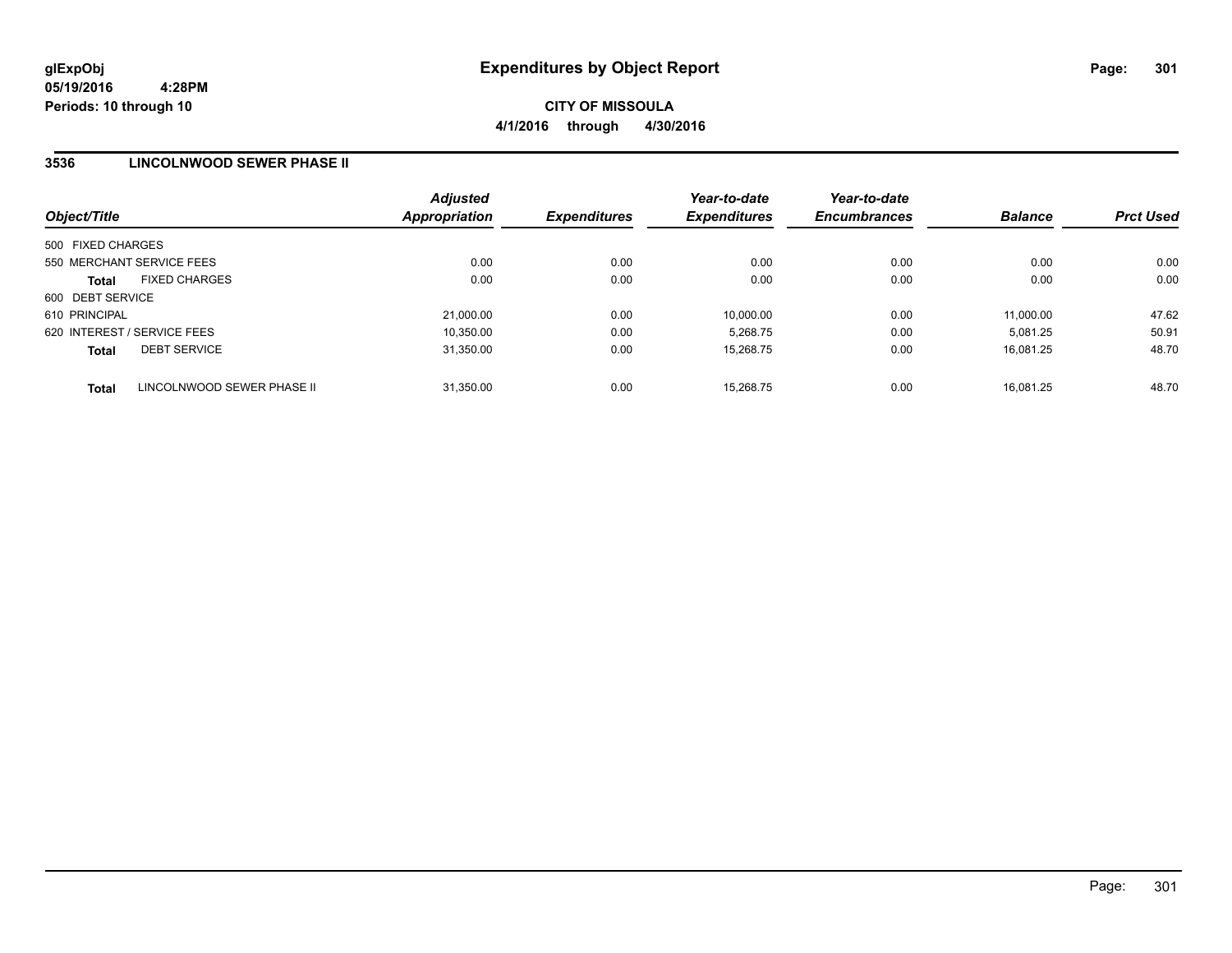### **3539 SOUTH 4TH STREET W TRAFFIC**

| Object/Title                         | <b>Adjusted</b><br><b>Appropriation</b> | <b>Expenditures</b> | Year-to-date<br><b>Expenditures</b> | Year-to-date<br><b>Encumbrances</b> | <b>Balance</b> | <b>Prct Used</b> |
|--------------------------------------|-----------------------------------------|---------------------|-------------------------------------|-------------------------------------|----------------|------------------|
| 500 FIXED CHARGES                    |                                         |                     |                                     |                                     |                |                  |
| 550 MERCHANT SERVICE FEES            | 0.00                                    | 0.00                | 0.00                                | 0.00                                | 0.00           | 0.00             |
| <b>FIXED CHARGES</b><br><b>Total</b> | 0.00                                    | 0.00                | 0.00                                | 0.00                                | 0.00           | 0.00             |
| 800 OTHER OBJECTS                    |                                         |                     |                                     |                                     |                |                  |
| 820 TRANSFERS TO OTHER FUNDS         | 0.00                                    | 0.00                | 0.00                                | 0.00                                | 0.00           | 0.00             |
| OTHER OBJECTS<br><b>Total</b>        | 0.00                                    | 0.00                | 0.00                                | 0.00                                | 0.00           | 0.00             |
| NON-DEPARTMENTAL<br><b>Total</b>     | 0.00                                    | 0.00                | 0.00                                | 0.00                                | 0.00           | 0.00             |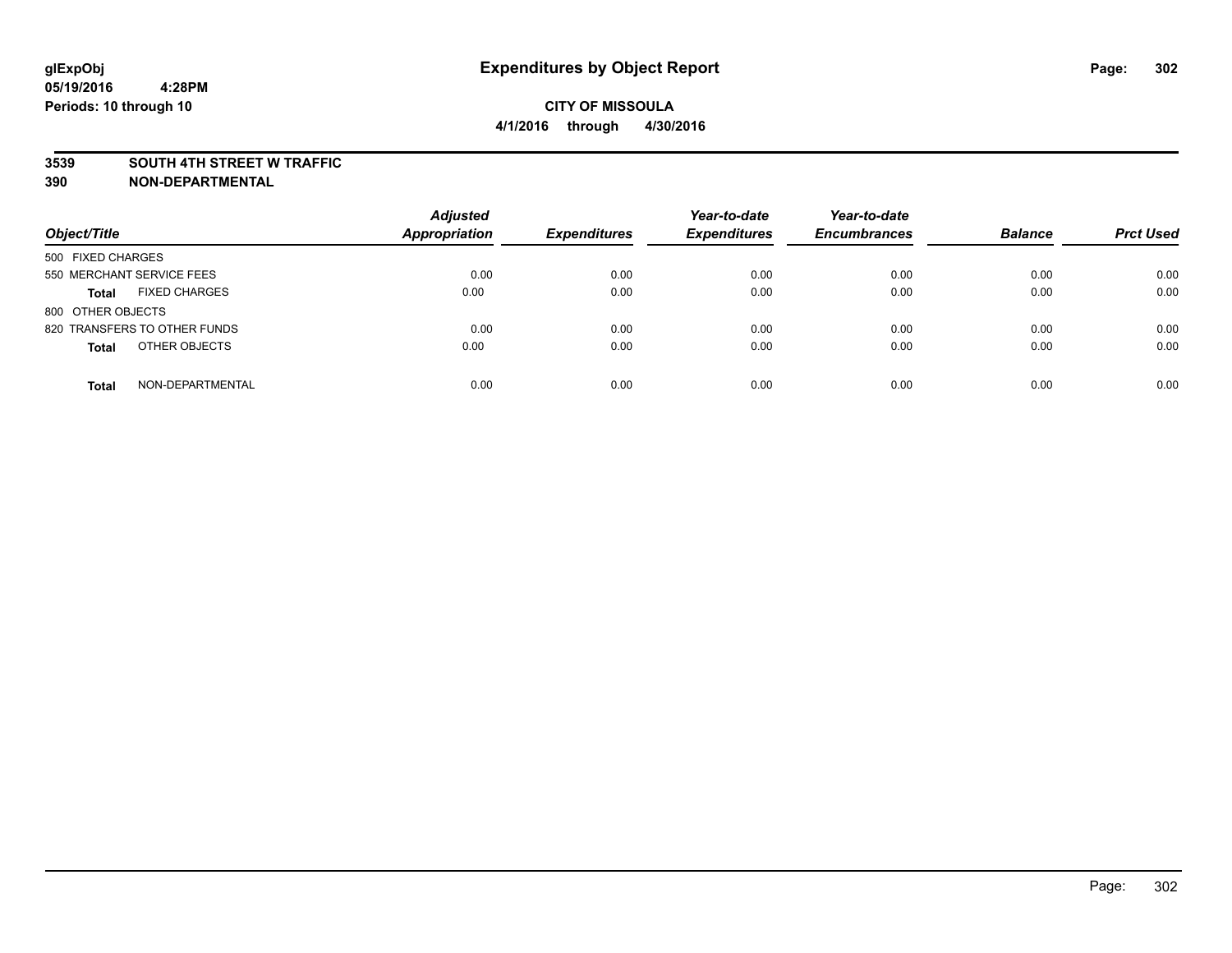## **3539 SOUTH 4TH STREET W TRAFFIC**

| Object/Title              |                              | <b>Adjusted</b><br><b>Appropriation</b> | <b>Expenditures</b> | Year-to-date<br><b>Expenditures</b> | Year-to-date<br><b>Encumbrances</b> | <b>Balance</b> | <b>Prct Used</b> |
|---------------------------|------------------------------|-----------------------------------------|---------------------|-------------------------------------|-------------------------------------|----------------|------------------|
| 500 FIXED CHARGES         |                              |                                         |                     |                                     |                                     |                |                  |
| 550 MERCHANT SERVICE FEES |                              | 0.00                                    | 0.00                | 0.00                                | 0.00                                | 0.00           | 0.00             |
| Total                     | <b>FIXED CHARGES</b>         | 0.00                                    | 0.00                | 0.00                                | 0.00                                | 0.00           | 0.00             |
| 800 OTHER OBJECTS         |                              |                                         |                     |                                     |                                     |                |                  |
|                           | 820 TRANSFERS TO OTHER FUNDS | 0.00                                    | 0.00                | 0.00                                | 0.00                                | 0.00           | 0.00             |
| <b>Total</b>              | OTHER OBJECTS                | 0.00                                    | 0.00                | 0.00                                | 0.00                                | 0.00           | 0.00             |
| <b>Total</b>              | SOUTH 4TH STREET W TRAFFIC   | 0.00                                    | 0.00                | 0.00                                | 0.00                                | 0.00           | 0.00             |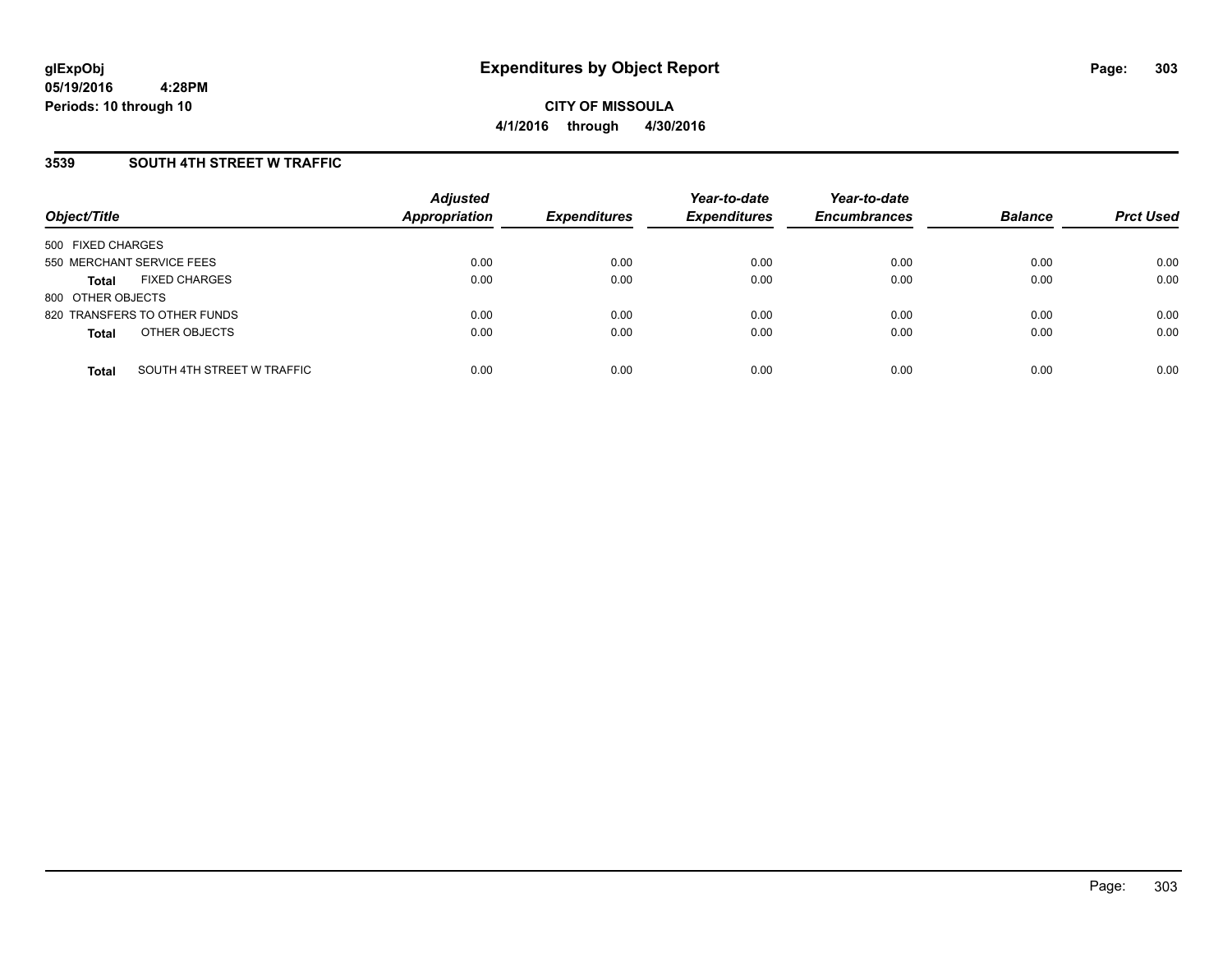**3540 SID 540 DEBT SERVICE FUND**

|                   |                             | <b>Adjusted</b>      |                     | Year-to-date        | Year-to-date        |                |                  |
|-------------------|-----------------------------|----------------------|---------------------|---------------------|---------------------|----------------|------------------|
| Object/Title      |                             | <b>Appropriation</b> | <b>Expenditures</b> | <b>Expenditures</b> | <b>Encumbrances</b> | <b>Balance</b> | <b>Prct Used</b> |
|                   | 300 PURCHASED SERVICES      |                      |                     |                     |                     |                |                  |
|                   | 350 PROFESSIONAL SERVICES   | 0.00                 | 0.00                | 0.00                | 0.00                | 0.00           | 0.00             |
| <b>Total</b>      | <b>PURCHASED SERVICES</b>   | 0.00                 | 0.00                | 0.00                | 0.00                | 0.00           | 0.00             |
| 500 FIXED CHARGES |                             |                      |                     |                     |                     |                |                  |
|                   | 550 MERCHANT SERVICE FEES   | 0.00                 | 0.00                | 0.00                | 0.00                | 0.00           | 0.00             |
| Total             | <b>FIXED CHARGES</b>        | 0.00                 | 0.00                | 0.00                | 0.00                | 0.00           | 0.00             |
| 600 DEBT SERVICE  |                             |                      |                     |                     |                     |                |                  |
| 610 PRINCIPAL     |                             | 70,000.00            | 0.00                | 0.00                | 0.00                | 70,000.00      | 0.00             |
|                   | 620 INTEREST / SERVICE FEES | 49.192.00            | 0.00                | 24.771.25           | 0.00                | 24,420.75      | 50.36            |
| <b>Total</b>      | <b>DEBT SERVICE</b>         | 119.192.00           | 0.00                | 24.771.25           | 0.00                | 94.420.75      | 20.78            |
| <b>Total</b>      | NON-DEPARTMENTAL            | 119,192.00           | 0.00                | 24,771.25           | 0.00                | 94,420.75      | 20.78            |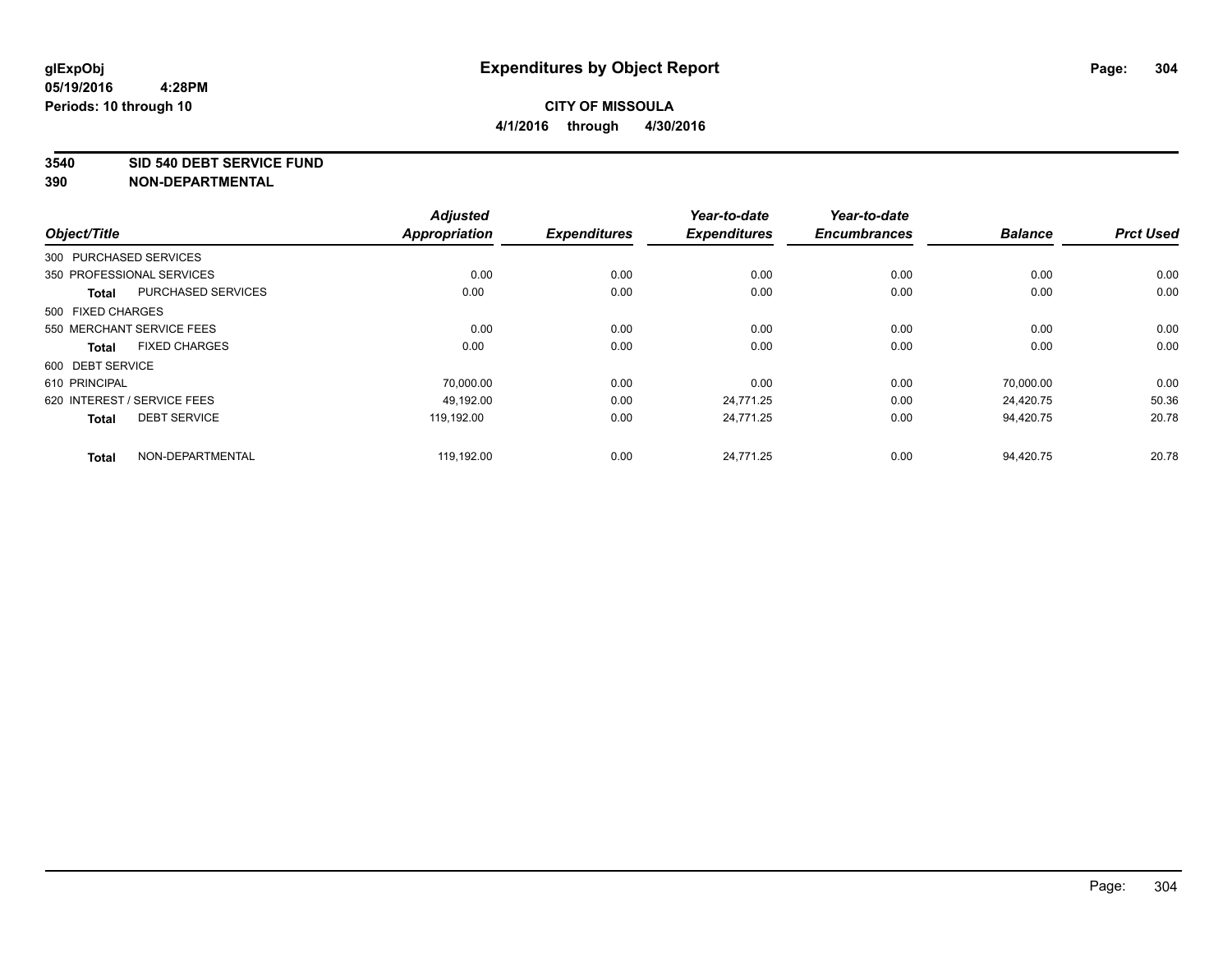# **CITY OF MISSOULA 4/1/2016 through 4/30/2016**

## **3540 SID 540 DEBT SERVICE FUND**

|                        |                             | <b>Adjusted</b>      |                     | Year-to-date        | Year-to-date        |                |                  |
|------------------------|-----------------------------|----------------------|---------------------|---------------------|---------------------|----------------|------------------|
| Object/Title           |                             | <b>Appropriation</b> | <b>Expenditures</b> | <b>Expenditures</b> | <b>Encumbrances</b> | <b>Balance</b> | <b>Prct Used</b> |
| 300 PURCHASED SERVICES |                             |                      |                     |                     |                     |                |                  |
|                        | 350 PROFESSIONAL SERVICES   | 0.00                 | 0.00                | 0.00                | 0.00                | 0.00           | 0.00             |
| <b>Total</b>           | PURCHASED SERVICES          | 0.00                 | 0.00                | 0.00                | 0.00                | 0.00           | 0.00             |
| 500 FIXED CHARGES      |                             |                      |                     |                     |                     |                |                  |
|                        | 550 MERCHANT SERVICE FEES   | 0.00                 | 0.00                | 0.00                | 0.00                | 0.00           | 0.00             |
| <b>Total</b>           | <b>FIXED CHARGES</b>        | 0.00                 | 0.00                | 0.00                | 0.00                | 0.00           | 0.00             |
| 600 DEBT SERVICE       |                             |                      |                     |                     |                     |                |                  |
| 610 PRINCIPAL          |                             | 70.000.00            | 0.00                | 0.00                | 0.00                | 70,000.00      | 0.00             |
|                        | 620 INTEREST / SERVICE FEES | 49,192.00            | 0.00                | 24.771.25           | 0.00                | 24,420.75      | 50.36            |
| <b>Total</b>           | <b>DEBT SERVICE</b>         | 119,192.00           | 0.00                | 24,771.25           | 0.00                | 94,420.75      | 20.78            |
| <b>Total</b>           | SID 540 DEBT SERVICE FUND   | 119,192.00           | 0.00                | 24,771.25           | 0.00                | 94,420.75      | 20.78            |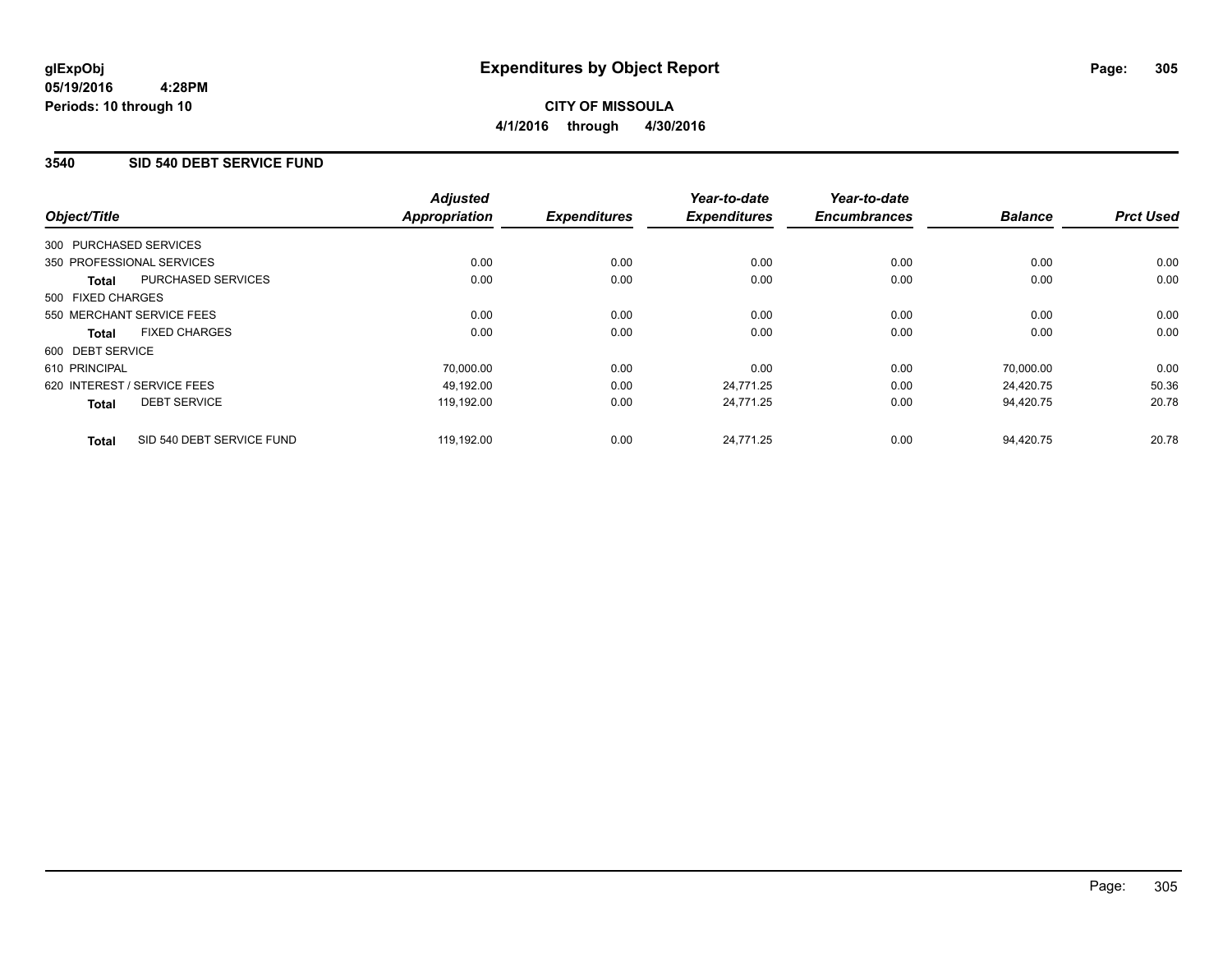### **3541 SID 541 DEBT SERVICE**

|                   |                             | <b>Adjusted</b>      |                     | Year-to-date        | Year-to-date        |                |                  |
|-------------------|-----------------------------|----------------------|---------------------|---------------------|---------------------|----------------|------------------|
| Object/Title      |                             | <b>Appropriation</b> | <b>Expenditures</b> | <b>Expenditures</b> | <b>Encumbrances</b> | <b>Balance</b> | <b>Prct Used</b> |
| 500 FIXED CHARGES |                             |                      |                     |                     |                     |                |                  |
|                   | 550 MERCHANT SERVICE FEES   | 0.00                 | 0.00                | 0.00                | 0.00                | 0.00           | 0.00             |
| <b>Total</b>      | <b>FIXED CHARGES</b>        | 0.00                 | 0.00                | 0.00                | 0.00                | 0.00           | 0.00             |
| 600 DEBT SERVICE  |                             |                      |                     |                     |                     |                |                  |
| 610 PRINCIPAL     |                             | 30.000.00            | 0.00                | 0.00                | 0.00                | 30.000.00      | 0.00             |
|                   | 620 INTEREST / SERVICE FEES | 29.303.00            | 0.00                | 14.776.25           | 0.00                | 14.526.75      | 50.43            |
| <b>Total</b>      | <b>DEBT SERVICE</b>         | 59,303.00            | 0.00                | 14.776.25           | 0.00                | 44,526.75      | 24.92            |
| <b>Total</b>      | NON-DEPARTMENTAL            | 59,303.00            | 0.00                | 14.776.25           | 0.00                | 44.526.75      | 24.92            |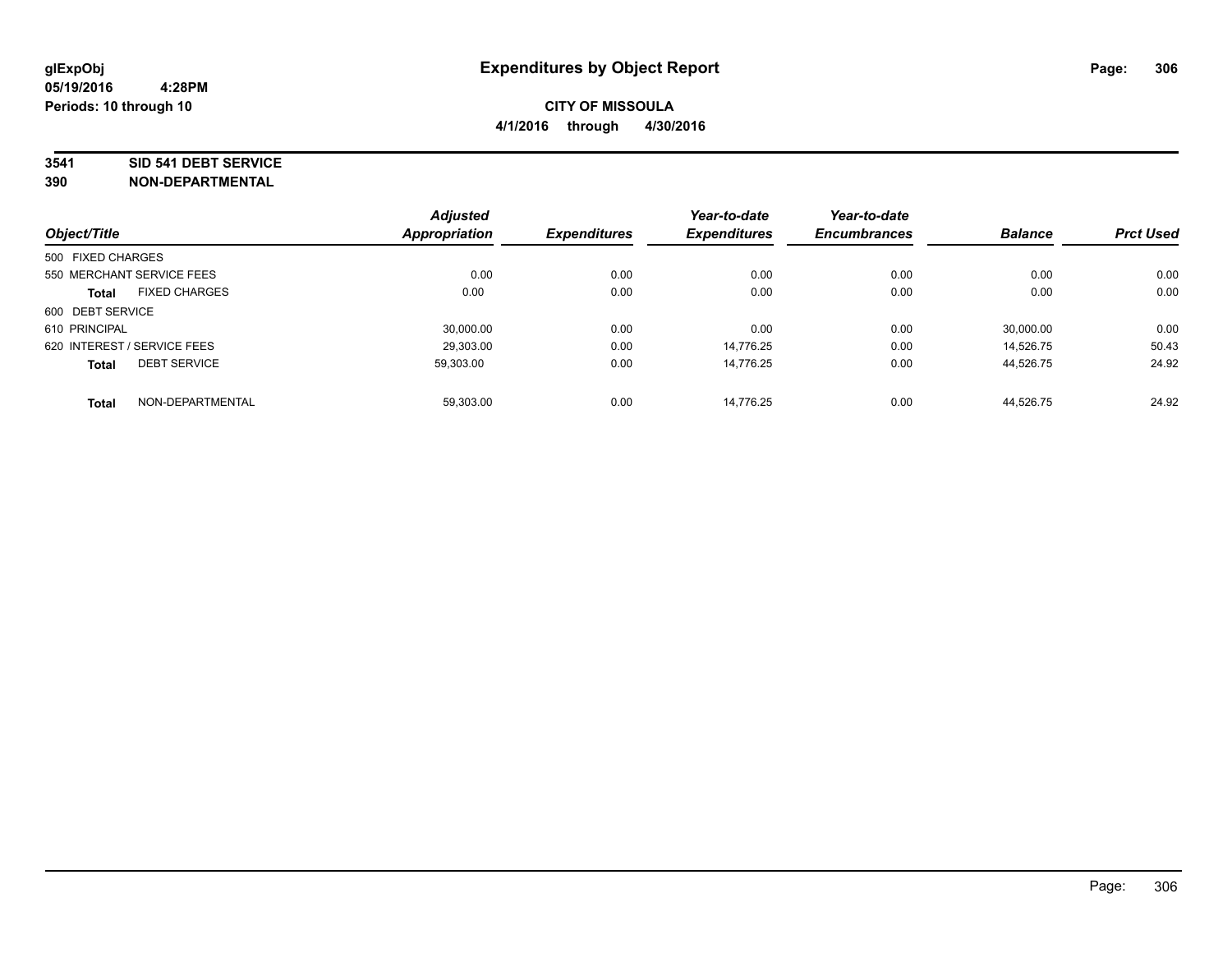### **3541 SID 541 DEBT SERVICE**

| Object/Title                         | <b>Adjusted</b><br><b>Appropriation</b> | <b>Expenditures</b> | Year-to-date<br><b>Expenditures</b> | Year-to-date<br><b>Encumbrances</b> | <b>Balance</b> | <b>Prct Used</b> |
|--------------------------------------|-----------------------------------------|---------------------|-------------------------------------|-------------------------------------|----------------|------------------|
| 500 FIXED CHARGES                    |                                         |                     |                                     |                                     |                |                  |
| 550 MERCHANT SERVICE FEES            | 0.00                                    | 0.00                | 0.00                                | 0.00                                | 0.00           | 0.00             |
| <b>FIXED CHARGES</b><br><b>Total</b> | 0.00                                    | 0.00                | 0.00                                | 0.00                                | 0.00           | 0.00             |
| 600 DEBT SERVICE                     |                                         |                     |                                     |                                     |                |                  |
| 610 PRINCIPAL                        | 30.000.00                               | 0.00                | 0.00                                | 0.00                                | 30.000.00      | 0.00             |
| 620 INTEREST / SERVICE FEES          | 29.303.00                               | 0.00                | 14.776.25                           | 0.00                                | 14.526.75      | 50.43            |
| <b>DEBT SERVICE</b><br><b>Total</b>  | 59.303.00                               | 0.00                | 14.776.25                           | 0.00                                | 44.526.75      | 24.92            |
| SID 541 DEBT SERVICE<br><b>Total</b> | 59.303.00                               | 0.00                | 14.776.25                           | 0.00                                | 44.526.75      | 24.92            |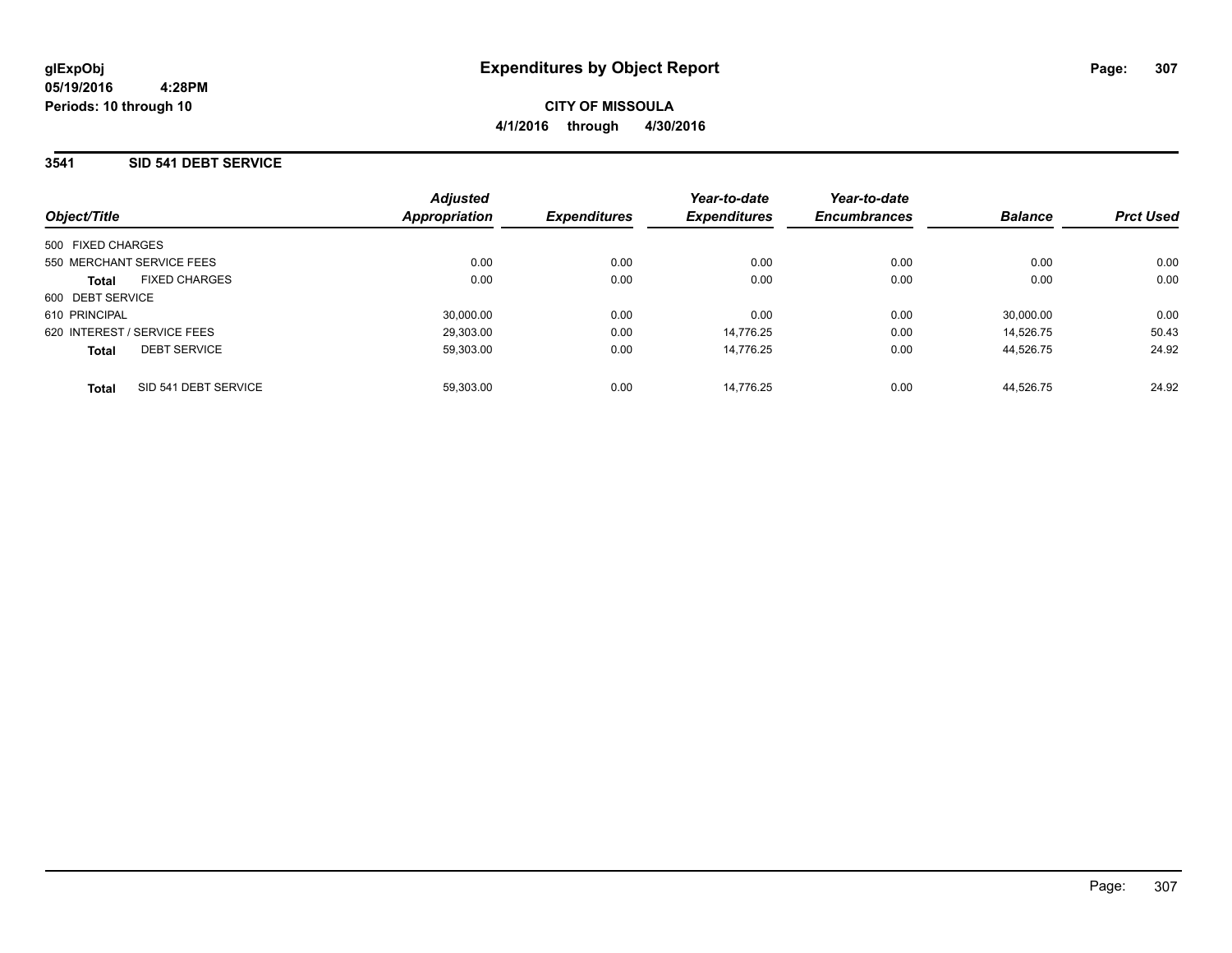### **3543 SID 543 DEBT SERVICE**

| Object/Title                         | <b>Adjusted</b><br>Appropriation | <b>Expenditures</b> | Year-to-date<br><b>Expenditures</b> | Year-to-date<br><b>Encumbrances</b> | <b>Balance</b> | <b>Prct Used</b> |
|--------------------------------------|----------------------------------|---------------------|-------------------------------------|-------------------------------------|----------------|------------------|
| 500 FIXED CHARGES                    |                                  |                     |                                     |                                     |                |                  |
| 550 MERCHANT SERVICE FEES            | 0.00                             | 0.00                | 0.00                                | 0.00                                | 0.00           | 0.00             |
| <b>FIXED CHARGES</b><br><b>Total</b> | 0.00                             | 0.00                | 0.00                                | 0.00                                | 0.00           | 0.00             |
| 600 DEBT SERVICE                     |                                  |                     |                                     |                                     |                |                  |
| 610 PRINCIPAL                        | 0.00                             | 0.00                | 0.00                                | 0.00                                | 0.00           | 0.00             |
| 620 INTEREST / SERVICE FEES          | 0.00                             | 0.00                | 0.00                                | 0.00                                | 0.00           | 0.00             |
| <b>DEBT SERVICE</b><br><b>Total</b>  | 0.00                             | 0.00                | 0.00                                | 0.00                                | 0.00           | 0.00             |
| 800 OTHER OBJECTS                    |                                  |                     |                                     |                                     |                |                  |
| 820 TRANSFERS TO OTHER FUNDS         | 0.00                             | 0.00                | 0.00                                | 0.00                                | 0.00           | 0.00             |
| OTHER OBJECTS<br><b>Total</b>        | 0.00                             | 0.00                | 0.00                                | 0.00                                | 0.00           | 0.00             |
|                                      |                                  |                     |                                     |                                     |                |                  |
| NON-DEPARTMENTAL<br><b>Total</b>     | 0.00                             | 0.00                | 0.00                                | 0.00                                | 0.00           | 0.00             |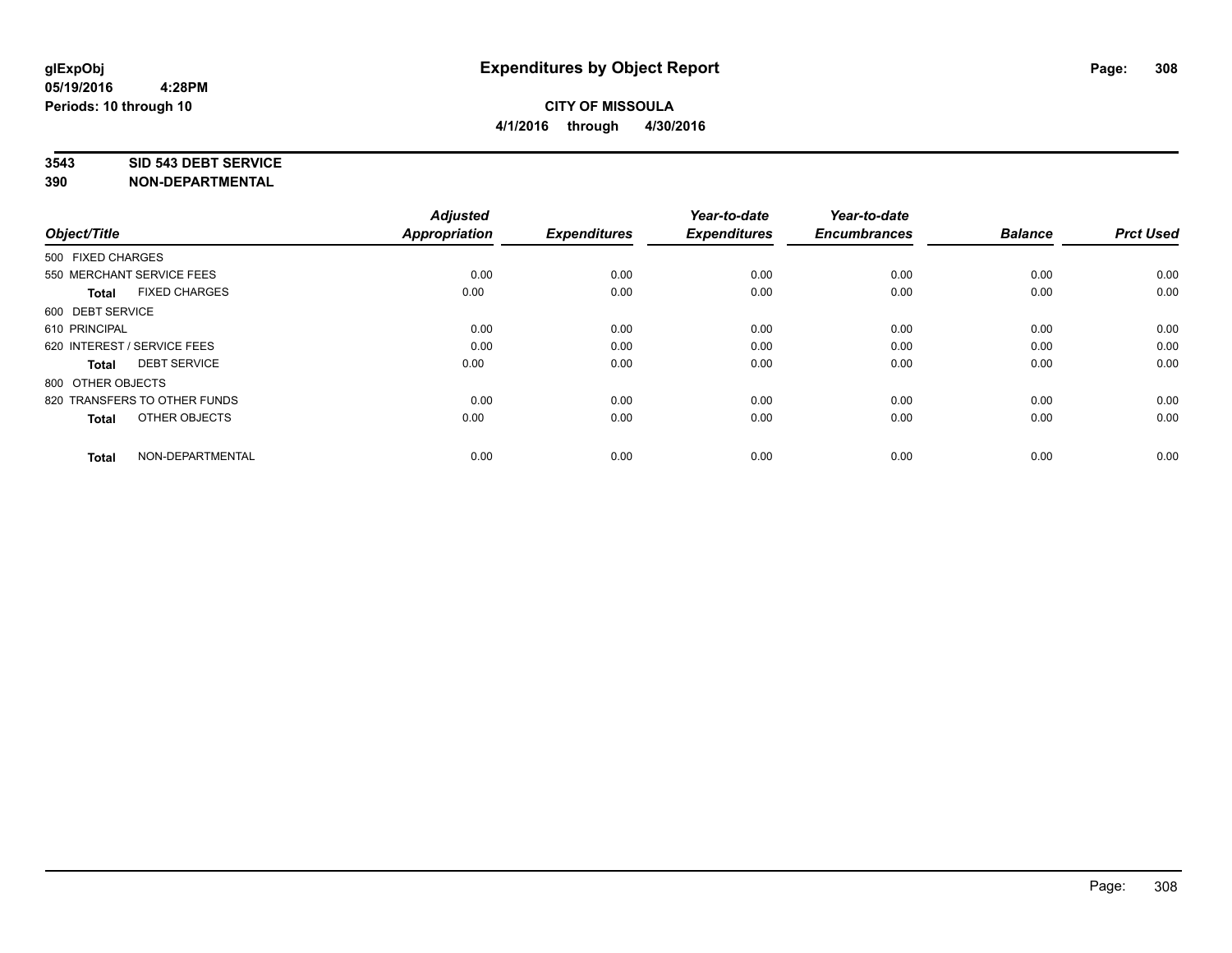# **CITY OF MISSOULA 4/1/2016 through 4/30/2016**

## **3543 SID 543 DEBT SERVICE**

|                                      | <b>Adjusted</b>      |                     | Year-to-date        | Year-to-date<br><b>Encumbrances</b> | <b>Balance</b> | <b>Prct Used</b> |
|--------------------------------------|----------------------|---------------------|---------------------|-------------------------------------|----------------|------------------|
| Object/Title                         | <b>Appropriation</b> | <b>Expenditures</b> | <b>Expenditures</b> |                                     |                |                  |
| 500 FIXED CHARGES                    |                      |                     |                     |                                     |                |                  |
| 550 MERCHANT SERVICE FEES            | 0.00                 | 0.00                | 0.00                | 0.00                                | 0.00           | 0.00             |
| <b>FIXED CHARGES</b><br>Total        | 0.00                 | 0.00                | 0.00                | 0.00                                | 0.00           | 0.00             |
| 600 DEBT SERVICE                     |                      |                     |                     |                                     |                |                  |
| 610 PRINCIPAL                        | 0.00                 | 0.00                | 0.00                | 0.00                                | 0.00           | 0.00             |
| 620 INTEREST / SERVICE FEES          | 0.00                 | 0.00                | 0.00                | 0.00                                | 0.00           | 0.00             |
| <b>DEBT SERVICE</b><br>Total         | 0.00                 | 0.00                | 0.00                | 0.00                                | 0.00           | 0.00             |
| 800 OTHER OBJECTS                    |                      |                     |                     |                                     |                |                  |
| 820 TRANSFERS TO OTHER FUNDS         | 0.00                 | 0.00                | 0.00                | 0.00                                | 0.00           | 0.00             |
| <b>OTHER OBJECTS</b><br><b>Total</b> | 0.00                 | 0.00                | 0.00                | 0.00                                | 0.00           | 0.00             |
| SID 543 DEBT SERVICE<br><b>Total</b> | 0.00                 | 0.00                | 0.00                | 0.00                                | 0.00           | 0.00             |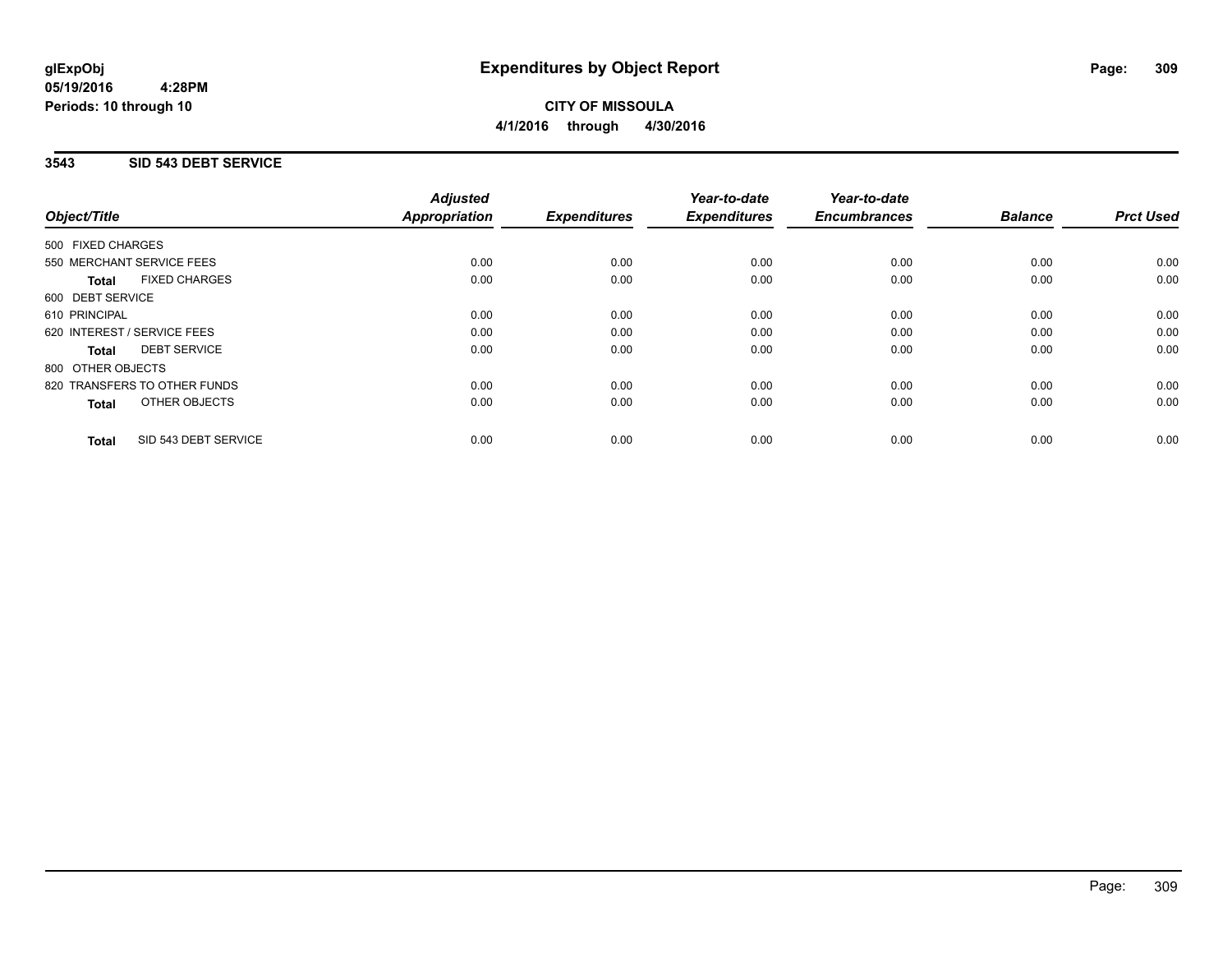### **3544 SID 544 RATTLESNAKE DEBT SERVICE**

| Object/Title                        | <b>Adjusted</b><br>Appropriation | <b>Expenditures</b> | Year-to-date<br><b>Expenditures</b> | Year-to-date<br><b>Encumbrances</b> | <b>Balance</b> | <b>Prct Used</b> |
|-------------------------------------|----------------------------------|---------------------|-------------------------------------|-------------------------------------|----------------|------------------|
| 600 DEBT SERVICE                    |                                  |                     |                                     |                                     |                |                  |
| 610 PRINCIPAL                       | 67,000.00                        | 0.00                | 33,000.00                           | 0.00                                | 34,000.00      | 49.25            |
| 620 INTEREST / SERVICE FEES         | 49.181.00                        | 0.00                | 25.340.63                           | 0.00                                | 23.840.37      | 51.53            |
| <b>DEBT SERVICE</b><br><b>Total</b> | 116.181.00                       | 0.00                | 58,340.63                           | 0.00                                | 57,840.37      | 50.22            |
| NON-DEPARTMENTAL<br><b>Total</b>    | 116,181.00                       | 0.00                | 58,340.63                           | 0.00                                | 57,840.37      | 50.22            |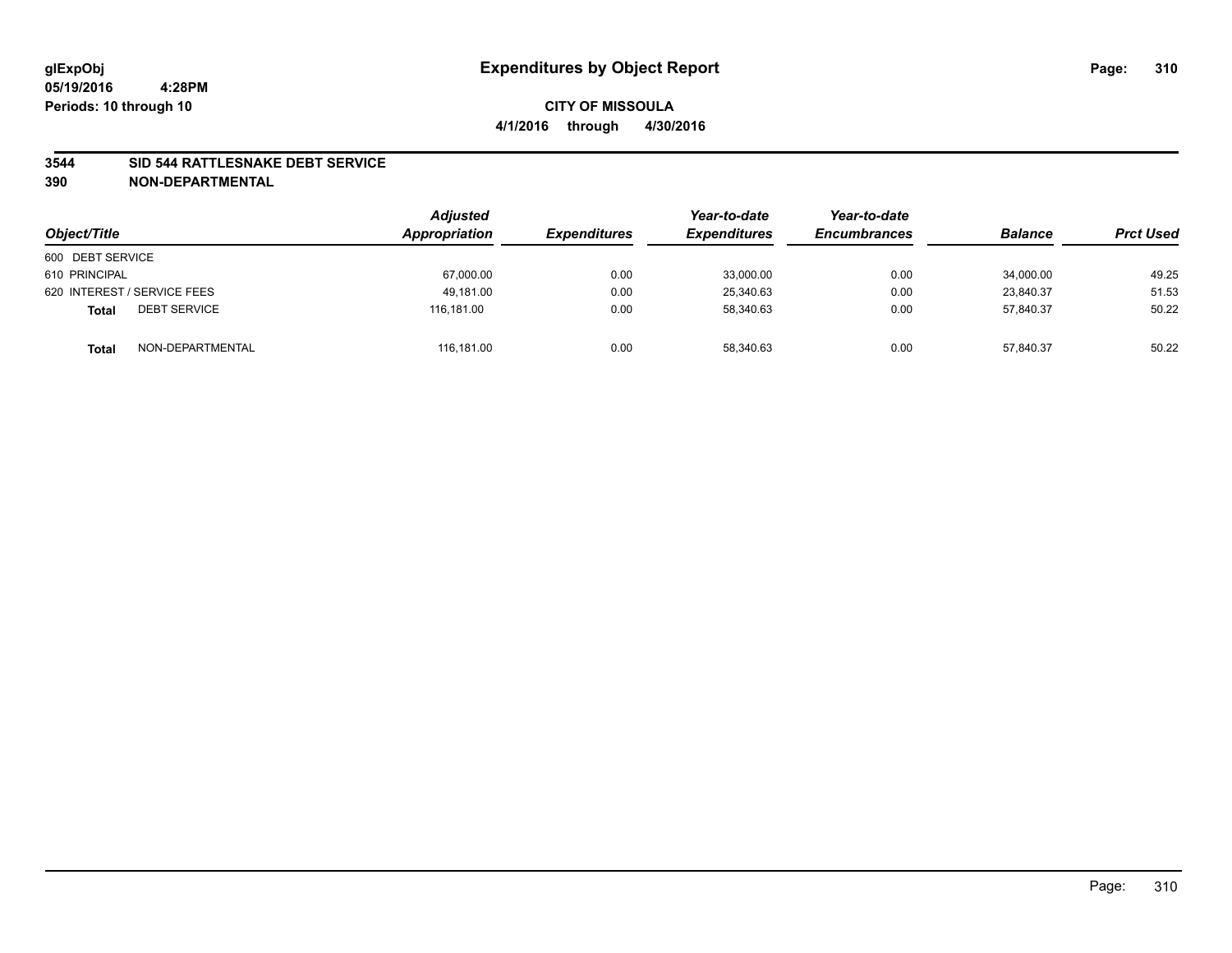### **3544 SID 544 RATTLESNAKE DEBT SERVICE**

**550 SID 544 PROJECT**

| Object/Title                        | <b>Adjusted</b><br>Appropriation | <b>Expenditures</b> | Year-to-date<br><b>Expenditures</b> | Year-to-date<br><b>Encumbrances</b> | <b>Balance</b> | <b>Prct Used</b> |
|-------------------------------------|----------------------------------|---------------------|-------------------------------------|-------------------------------------|----------------|------------------|
| 600 DEBT SERVICE                    |                                  |                     |                                     |                                     |                |                  |
| 610 PRINCIPAL                       | 16,000.00                        | 0.00                | 8,000.00                            | 0.00                                | 8,000.00       | 50.00            |
| 620 INTEREST / SERVICE FEES         | 4.830.00                         | 0.00                | 2.450.00                            | 0.00                                | 2.380.00       | 50.72            |
| <b>DEBT SERVICE</b><br><b>Total</b> | 20,830.00                        | 0.00                | 10,450.00                           | 0.00                                | 10,380.00      | 50.17            |
| SID 544 PROJECT<br><b>Total</b>     | 20,830.00                        | 0.00                | 10,450.00                           | 0.00                                | 10,380.00      | 50.17            |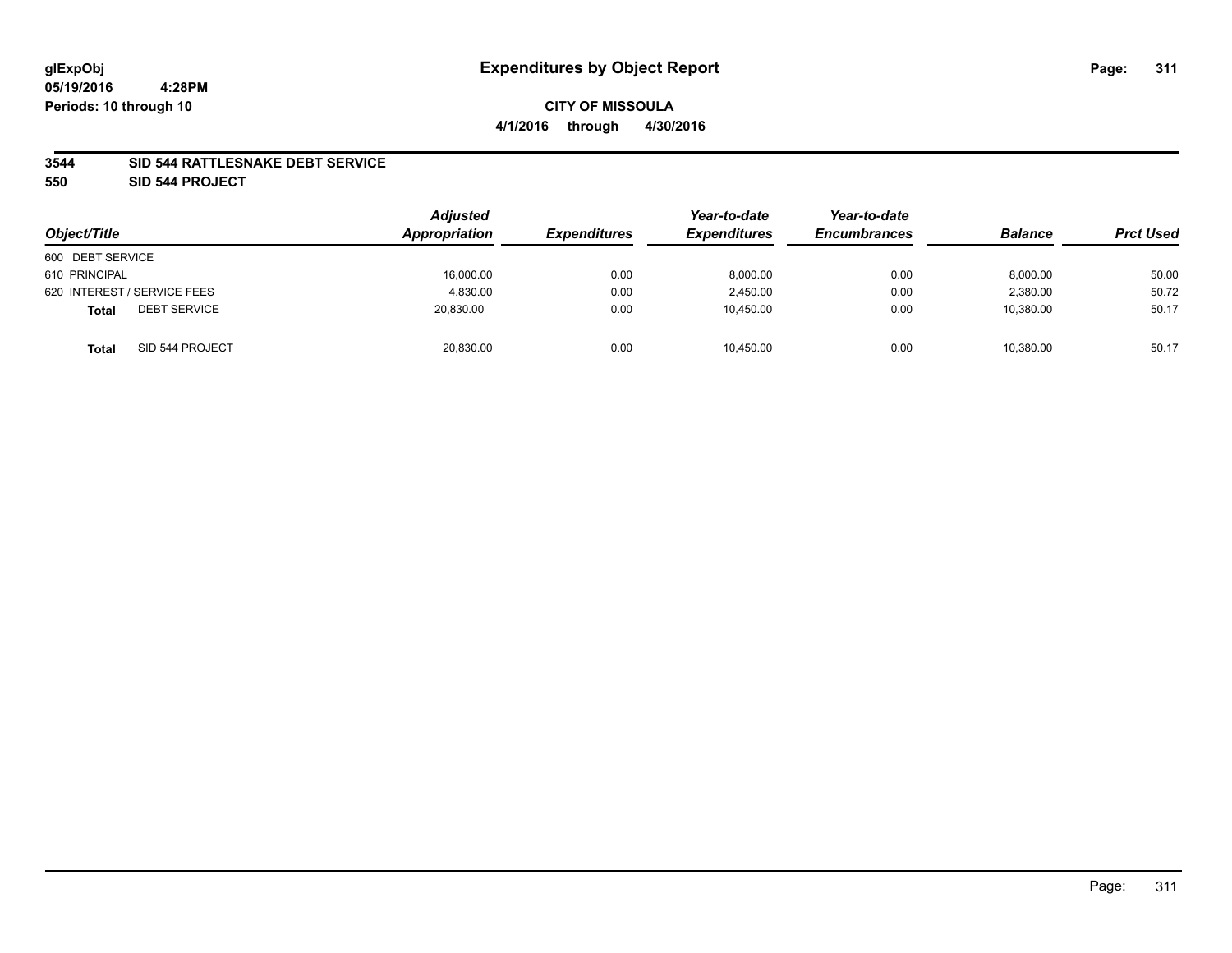### **3544 SID 544 RATTLESNAKE DEBT SERVICE**

**555 LOLO STREET PROJECT**

|                                            | <b>Adjusted</b> |                     | Year-to-date        | Year-to-date        |                |                  |
|--------------------------------------------|-----------------|---------------------|---------------------|---------------------|----------------|------------------|
| Object/Title                               | Appropriation   | <b>Expenditures</b> | <b>Expenditures</b> | <b>Encumbrances</b> | <b>Balance</b> | <b>Prct Used</b> |
| 500 FIXED CHARGES                          |                 |                     |                     |                     |                |                  |
| 550 MERCHANT SERVICE FEES                  | 0.00            | 0.00                | 0.00                | 0.00                | 0.00           | 0.00             |
| <b>FIXED CHARGES</b><br><b>Total</b>       | 0.00            | 0.00                | 0.00                | 0.00                | 0.00           | 0.00             |
| 600 DEBT SERVICE                           |                 |                     |                     |                     |                |                  |
| 610 PRINCIPAL                              | 1,500.00        | 0.00                | 500.00              | 0.00                | 1,000.00       | 33.33            |
| 620 INTEREST / SERVICE FEES                | 872.00          | 0.00                | 0.00                | 0.00                | 872.00         | 0.00             |
| <b>DEBT SERVICE</b><br><b>Total</b>        | 2,372.00        | 0.00                | 500.00              | 0.00                | 1,872.00       | 21.08            |
| <b>LOLO STREET PROJECT</b><br><b>Total</b> | 2.372.00        | 0.00                | 500.00              | 0.00                | 1.872.00       | 21.08            |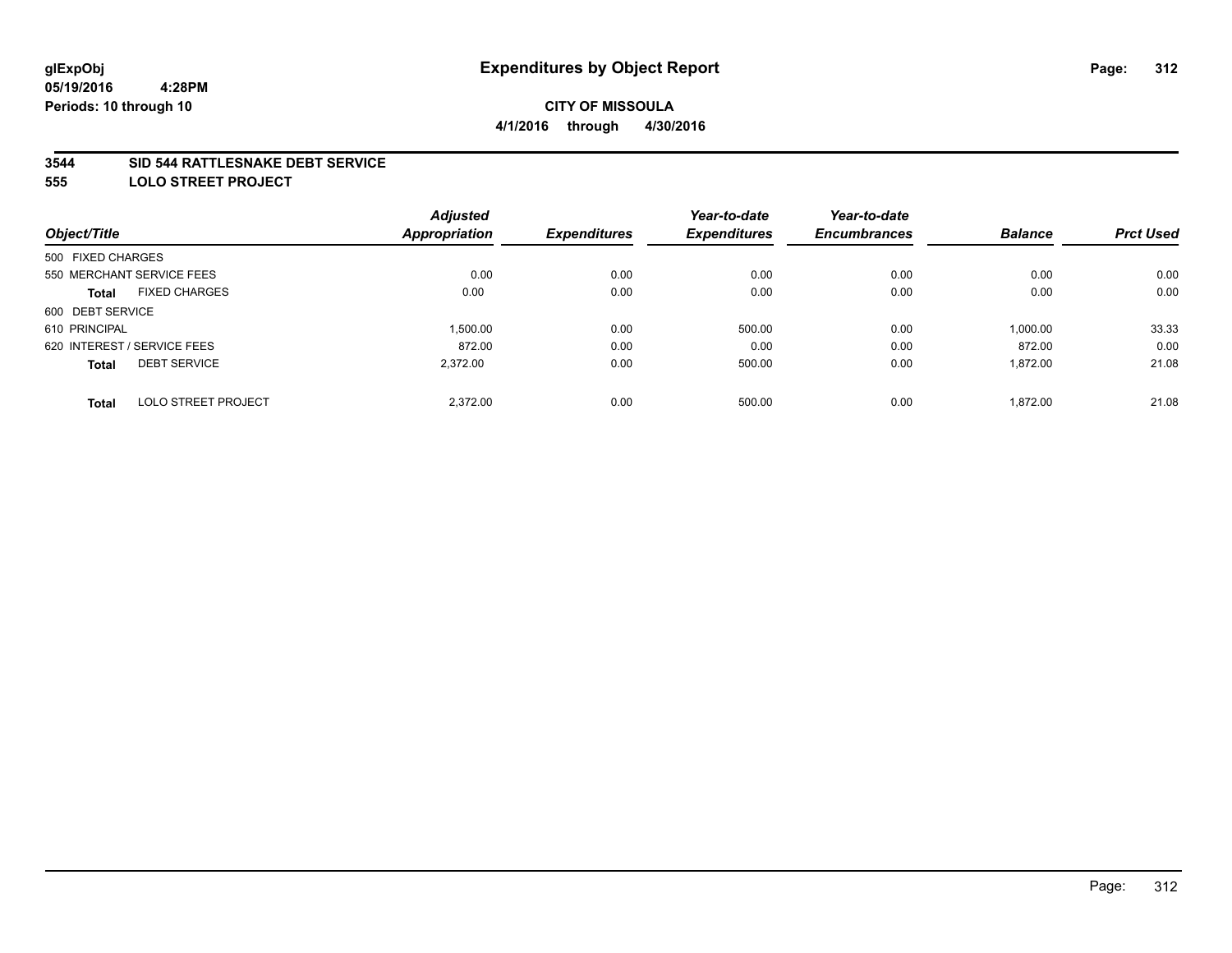**CITY OF MISSOULA 4/1/2016 through 4/30/2016**

# **3544 SID 544 RATTLESNAKE DEBT SERVICE**

| Object/Title                |                                  | <b>Adjusted</b><br>Appropriation | <b>Expenditures</b> | Year-to-date<br><b>Expenditures</b> | Year-to-date<br><b>Encumbrances</b> | <b>Balance</b> | <b>Prct Used</b> |
|-----------------------------|----------------------------------|----------------------------------|---------------------|-------------------------------------|-------------------------------------|----------------|------------------|
| 500 FIXED CHARGES           |                                  |                                  |                     |                                     |                                     |                |                  |
| 550 MERCHANT SERVICE FEES   |                                  | 0.00                             | 0.00                | 0.00                                | 0.00                                | 0.00           | 0.00             |
| <b>Total</b>                | <b>FIXED CHARGES</b>             | 0.00                             | 0.00                | 0.00                                | 0.00                                | 0.00           | 0.00             |
| 600 DEBT SERVICE            |                                  |                                  |                     |                                     |                                     |                |                  |
| 610 PRINCIPAL               |                                  | 84.500.00                        | 0.00                | 41.500.00                           | 0.00                                | 43.000.00      | 49.11            |
| 620 INTEREST / SERVICE FEES |                                  | 54.883.00                        | 0.00                | 27.790.63                           | 0.00                                | 27.092.37      | 50.64            |
| <b>Total</b>                | <b>DEBT SERVICE</b>              | 139.383.00                       | 0.00                | 69,290.63                           | 0.00                                | 70.092.37      | 49.71            |
| <b>Total</b>                | SID 544 RATTLESNAKE DEBT SERVICE | 139.383.00                       | 0.00                | 69.290.63                           | 0.00                                | 70.092.37      | 49.71            |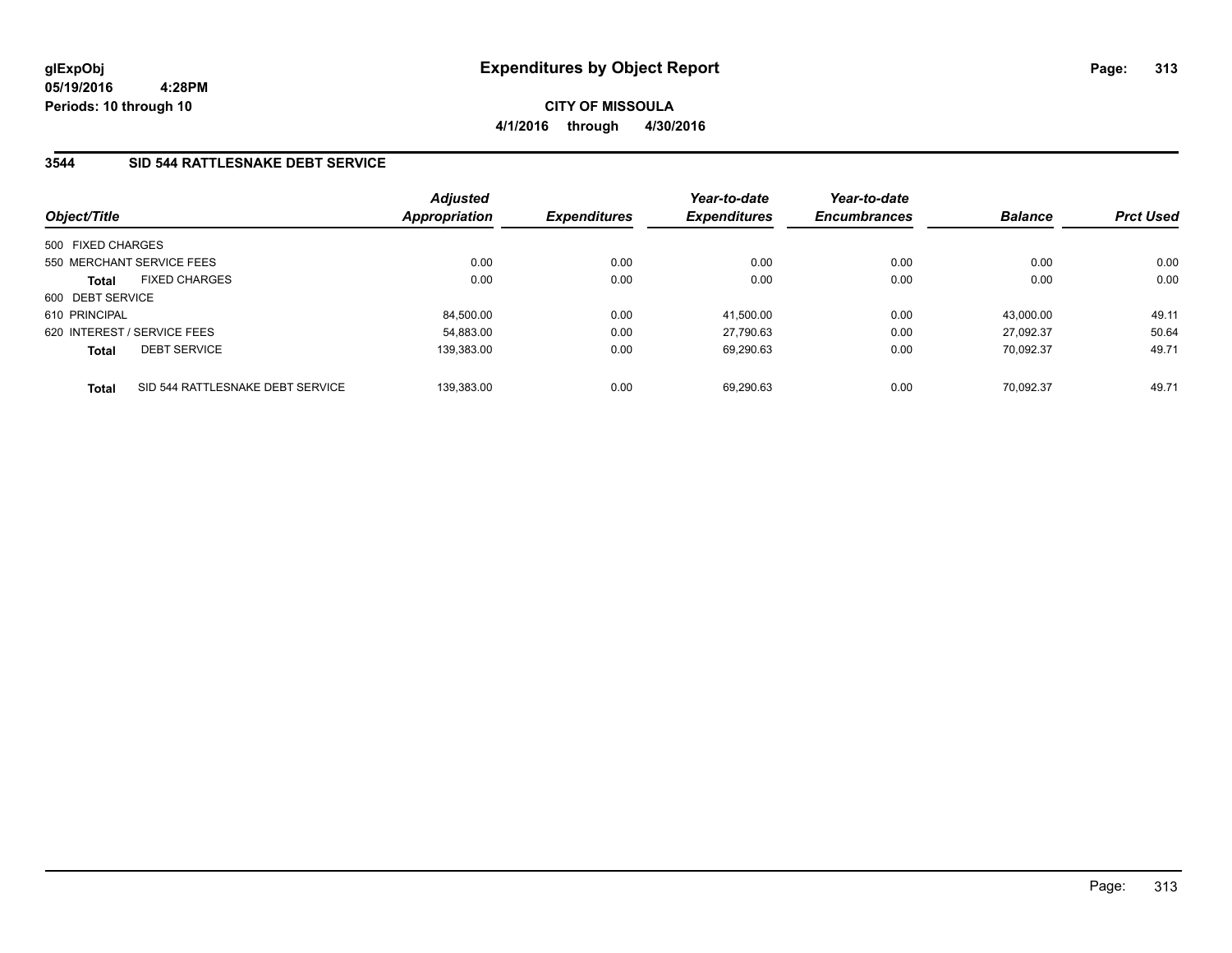### **3545 SID 545 DEBT SERVICE**

| Object/Title                         | <b>Adjusted</b><br><b>Appropriation</b> | <b>Expenditures</b> | Year-to-date<br><b>Expenditures</b> | Year-to-date<br><b>Encumbrances</b> | <b>Balance</b> | <b>Prct Used</b> |
|--------------------------------------|-----------------------------------------|---------------------|-------------------------------------|-------------------------------------|----------------|------------------|
| 500 FIXED CHARGES                    |                                         |                     |                                     |                                     |                |                  |
| 550 MERCHANT SERVICE FEES            | 0.00                                    | 0.00                | 0.00                                | 0.00                                | 0.00           | 0.00             |
| <b>FIXED CHARGES</b><br><b>Total</b> | 0.00                                    | 0.00                | 0.00                                | 0.00                                | 0.00           | 0.00             |
| 600 DEBT SERVICE                     |                                         |                     |                                     |                                     |                |                  |
| 610 PRINCIPAL                        | 0.00                                    | 0.00                | 0.00                                | 0.00                                | 0.00           | 0.00             |
| 620 INTEREST / SERVICE FEES          | 0.00                                    | 0.00                | 0.00                                | 0.00                                | 0.00           | 0.00             |
| <b>DEBT SERVICE</b><br><b>Total</b>  | 0.00                                    | 0.00                | 0.00                                | 0.00                                | 0.00           | 0.00             |
| 800 OTHER OBJECTS                    |                                         |                     |                                     |                                     |                |                  |
| 820 TRANSFERS TO OTHER FUNDS         | 0.00                                    | 0.00                | 0.00                                | 0.00                                | 0.00           | 0.00             |
| OTHER OBJECTS<br><b>Total</b>        | 0.00                                    | 0.00                | 0.00                                | 0.00                                | 0.00           | 0.00             |
|                                      |                                         |                     |                                     |                                     |                |                  |
| NON-DEPARTMENTAL<br><b>Total</b>     | 0.00                                    | 0.00                | 0.00                                | 0.00                                | 0.00           | 0.00             |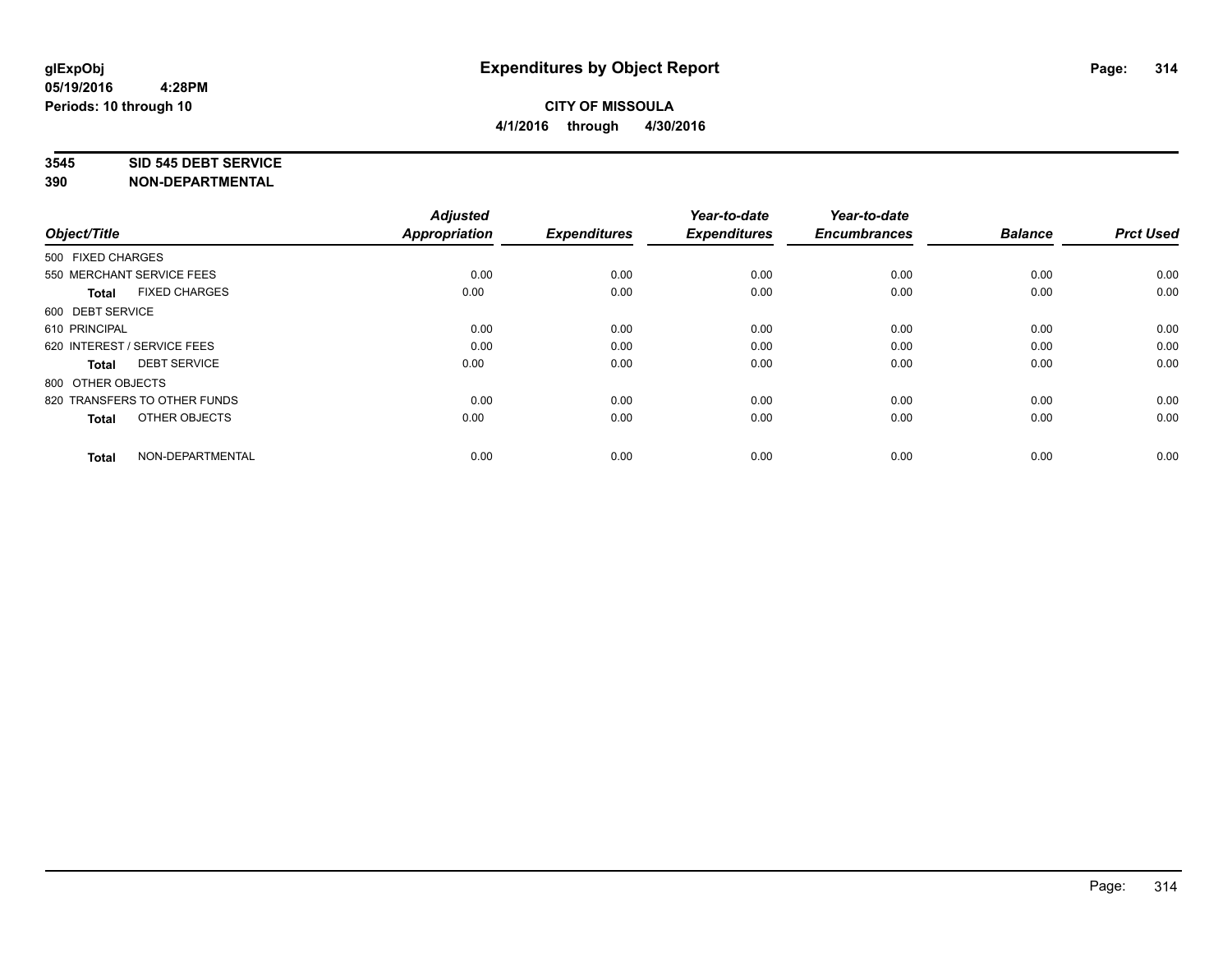**CITY OF MISSOULA 4/1/2016 through 4/30/2016**

## **3545 SID 545 DEBT SERVICE**

|                                      | <b>Adjusted</b>      |                     | Year-to-date        | Year-to-date        |                |                  |
|--------------------------------------|----------------------|---------------------|---------------------|---------------------|----------------|------------------|
| Object/Title                         | <b>Appropriation</b> | <b>Expenditures</b> | <b>Expenditures</b> | <b>Encumbrances</b> | <b>Balance</b> | <b>Prct Used</b> |
| 500 FIXED CHARGES                    |                      |                     |                     |                     |                |                  |
| 550 MERCHANT SERVICE FEES            | 0.00                 | 0.00                | 0.00                | 0.00                | 0.00           | 0.00             |
| <b>FIXED CHARGES</b><br>Total        | 0.00                 | 0.00                | 0.00                | 0.00                | 0.00           | 0.00             |
| 600 DEBT SERVICE                     |                      |                     |                     |                     |                |                  |
| 610 PRINCIPAL                        | 0.00                 | 0.00                | 0.00                | 0.00                | 0.00           | 0.00             |
| 620 INTEREST / SERVICE FEES          | 0.00                 | 0.00                | 0.00                | 0.00                | 0.00           | 0.00             |
| <b>DEBT SERVICE</b><br>Total         | 0.00                 | 0.00                | 0.00                | 0.00                | 0.00           | 0.00             |
| 800 OTHER OBJECTS                    |                      |                     |                     |                     |                |                  |
| 820 TRANSFERS TO OTHER FUNDS         | 0.00                 | 0.00                | 0.00                | 0.00                | 0.00           | 0.00             |
| <b>OTHER OBJECTS</b><br><b>Total</b> | 0.00                 | 0.00                | 0.00                | 0.00                | 0.00           | 0.00             |
| SID 545 DEBT SERVICE<br><b>Total</b> | 0.00                 | 0.00                | 0.00                | 0.00                | 0.00           | 0.00             |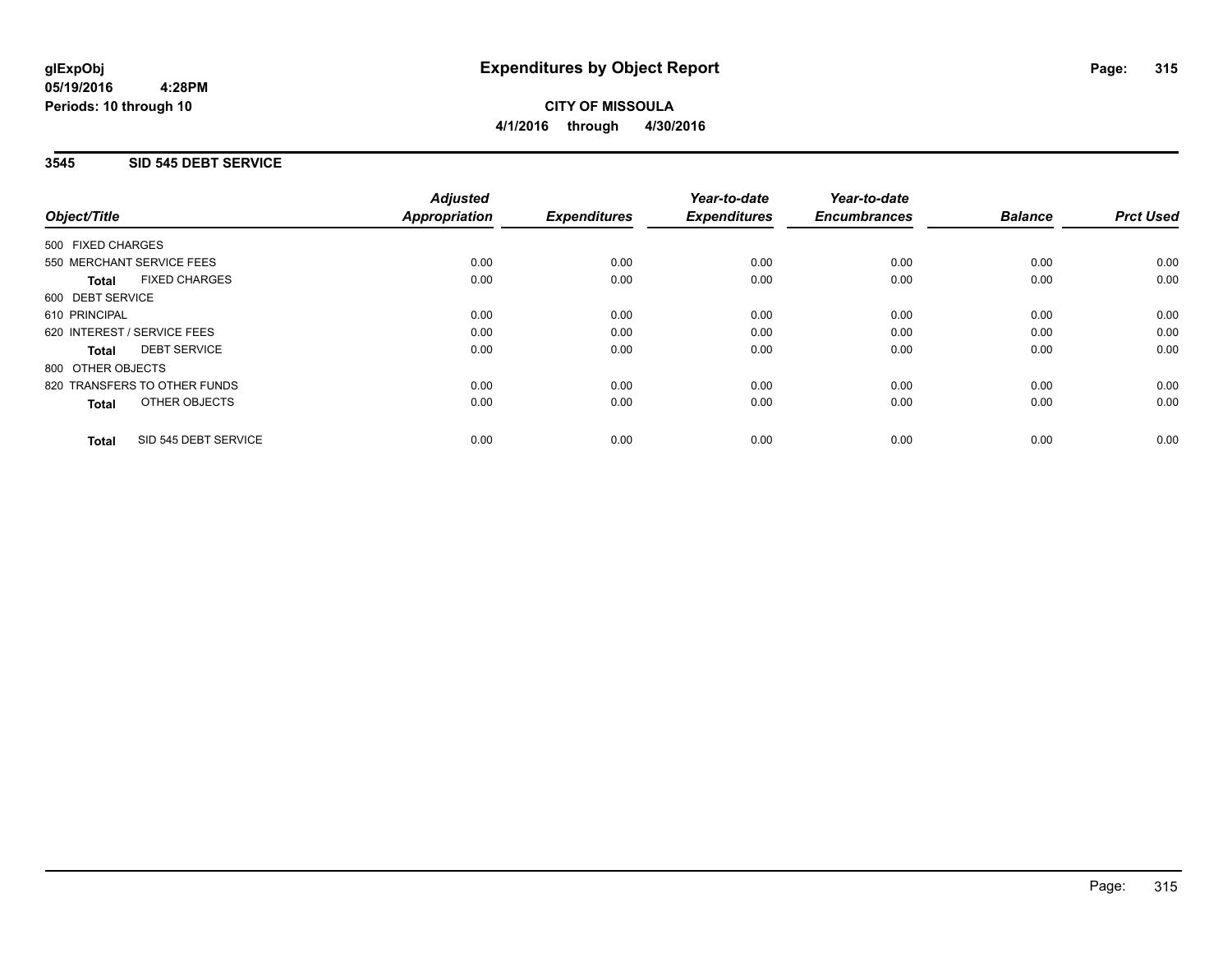### **3546 SID 546 DEBT SERVICE**

| Object/Title                         | <b>Adjusted</b><br><b>Appropriation</b> | <b>Expenditures</b> | Year-to-date<br><b>Expenditures</b> | Year-to-date<br><b>Encumbrances</b> | <b>Balance</b> | <b>Prct Used</b> |
|--------------------------------------|-----------------------------------------|---------------------|-------------------------------------|-------------------------------------|----------------|------------------|
|                                      |                                         |                     |                                     |                                     |                |                  |
| 500 FIXED CHARGES                    |                                         |                     |                                     |                                     |                |                  |
| 550 MERCHANT SERVICE FEES            | 0.00                                    | 0.00                | 0.00                                | 0.00                                | 0.00           | 0.00             |
| <b>FIXED CHARGES</b><br><b>Total</b> | 0.00                                    | 0.00                | 0.00                                | 0.00                                | 0.00           | 0.00             |
| 600 DEBT SERVICE                     |                                         |                     |                                     |                                     |                |                  |
| 610 PRINCIPAL                        | 0.00                                    | 0.00                | 0.00                                | 0.00                                | 0.00           | 0.00             |
| 620 INTEREST / SERVICE FEES          | 0.00                                    | 0.00                | 0.00                                | 0.00                                | 0.00           | 0.00             |
| <b>DEBT SERVICE</b><br><b>Total</b>  | 0.00                                    | 0.00                | 0.00                                | 0.00                                | 0.00           | 0.00             |
| 800 OTHER OBJECTS                    |                                         |                     |                                     |                                     |                |                  |
| 820 TRANSFERS TO OTHER FUNDS         | 0.00                                    | 0.00                | 0.00                                | 0.00                                | 0.00           | 0.00             |
| OTHER OBJECTS<br><b>Total</b>        | 0.00                                    | 0.00                | 0.00                                | 0.00                                | 0.00           | 0.00             |
|                                      |                                         |                     |                                     |                                     |                |                  |
| NON-DEPARTMENTAL<br><b>Total</b>     | 0.00                                    | 0.00                | 0.00                                | 0.00                                | 0.00           | 0.00             |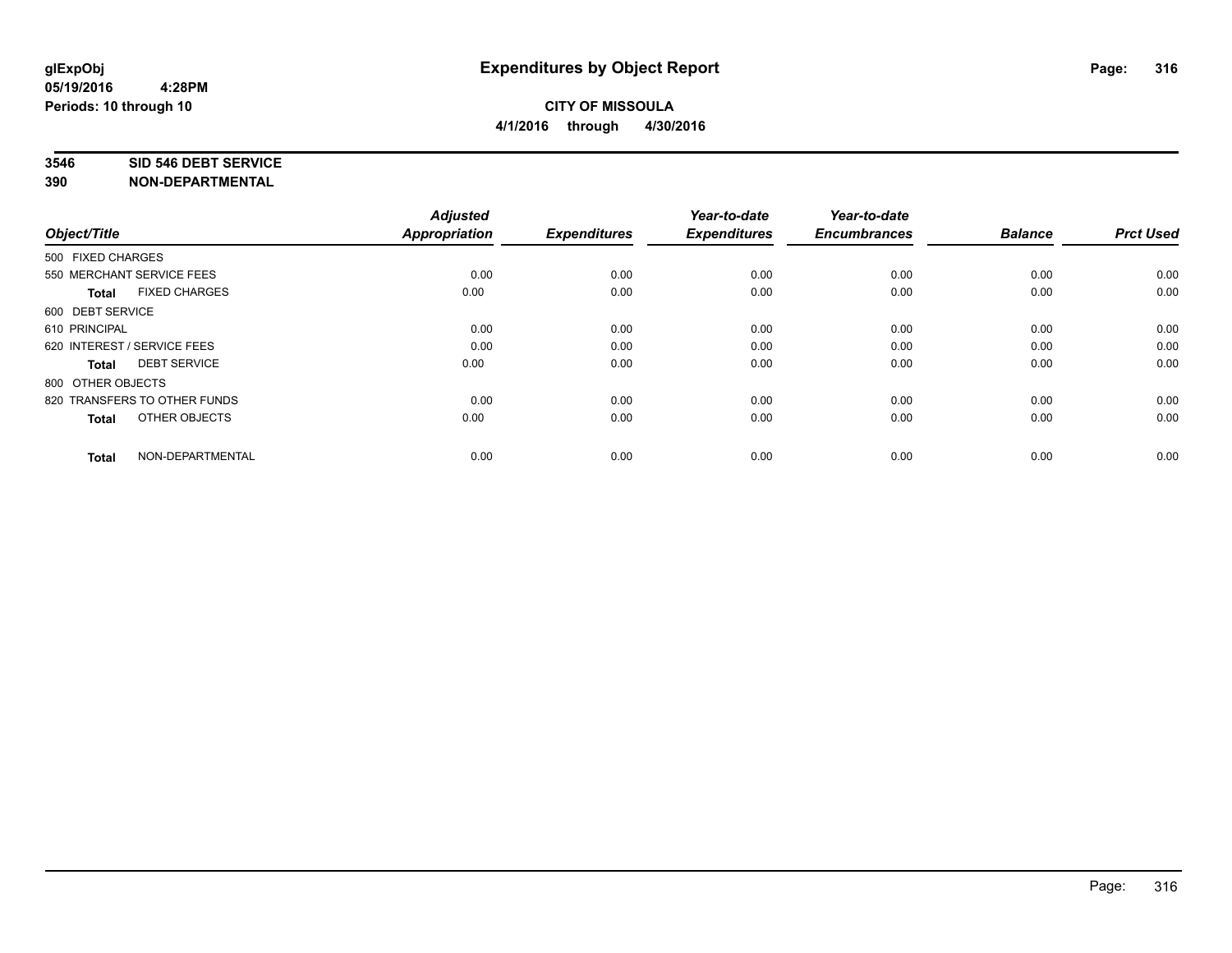# **CITY OF MISSOULA 4/1/2016 through 4/30/2016**

## **3546 SID 546 DEBT SERVICE**

|                                      | <b>Adjusted</b>      |                     | Year-to-date        | Year-to-date<br><b>Encumbrances</b> | <b>Balance</b> | <b>Prct Used</b> |
|--------------------------------------|----------------------|---------------------|---------------------|-------------------------------------|----------------|------------------|
| Object/Title                         | <b>Appropriation</b> | <b>Expenditures</b> | <b>Expenditures</b> |                                     |                |                  |
| 500 FIXED CHARGES                    |                      |                     |                     |                                     |                |                  |
| 550 MERCHANT SERVICE FEES            | 0.00                 | 0.00                | 0.00                | 0.00                                | 0.00           | 0.00             |
| <b>FIXED CHARGES</b><br>Total        | 0.00                 | 0.00                | 0.00                | 0.00                                | 0.00           | 0.00             |
| 600 DEBT SERVICE                     |                      |                     |                     |                                     |                |                  |
| 610 PRINCIPAL                        | 0.00                 | 0.00                | 0.00                | 0.00                                | 0.00           | 0.00             |
| 620 INTEREST / SERVICE FEES          | 0.00                 | 0.00                | 0.00                | 0.00                                | 0.00           | 0.00             |
| <b>DEBT SERVICE</b><br>Total         | 0.00                 | 0.00                | 0.00                | 0.00                                | 0.00           | 0.00             |
| 800 OTHER OBJECTS                    |                      |                     |                     |                                     |                |                  |
| 820 TRANSFERS TO OTHER FUNDS         | 0.00                 | 0.00                | 0.00                | 0.00                                | 0.00           | 0.00             |
| <b>OTHER OBJECTS</b><br><b>Total</b> | 0.00                 | 0.00                | 0.00                | 0.00                                | 0.00           | 0.00             |
| SID 546 DEBT SERVICE<br><b>Total</b> | 0.00                 | 0.00                | 0.00                | 0.00                                | 0.00           | 0.00             |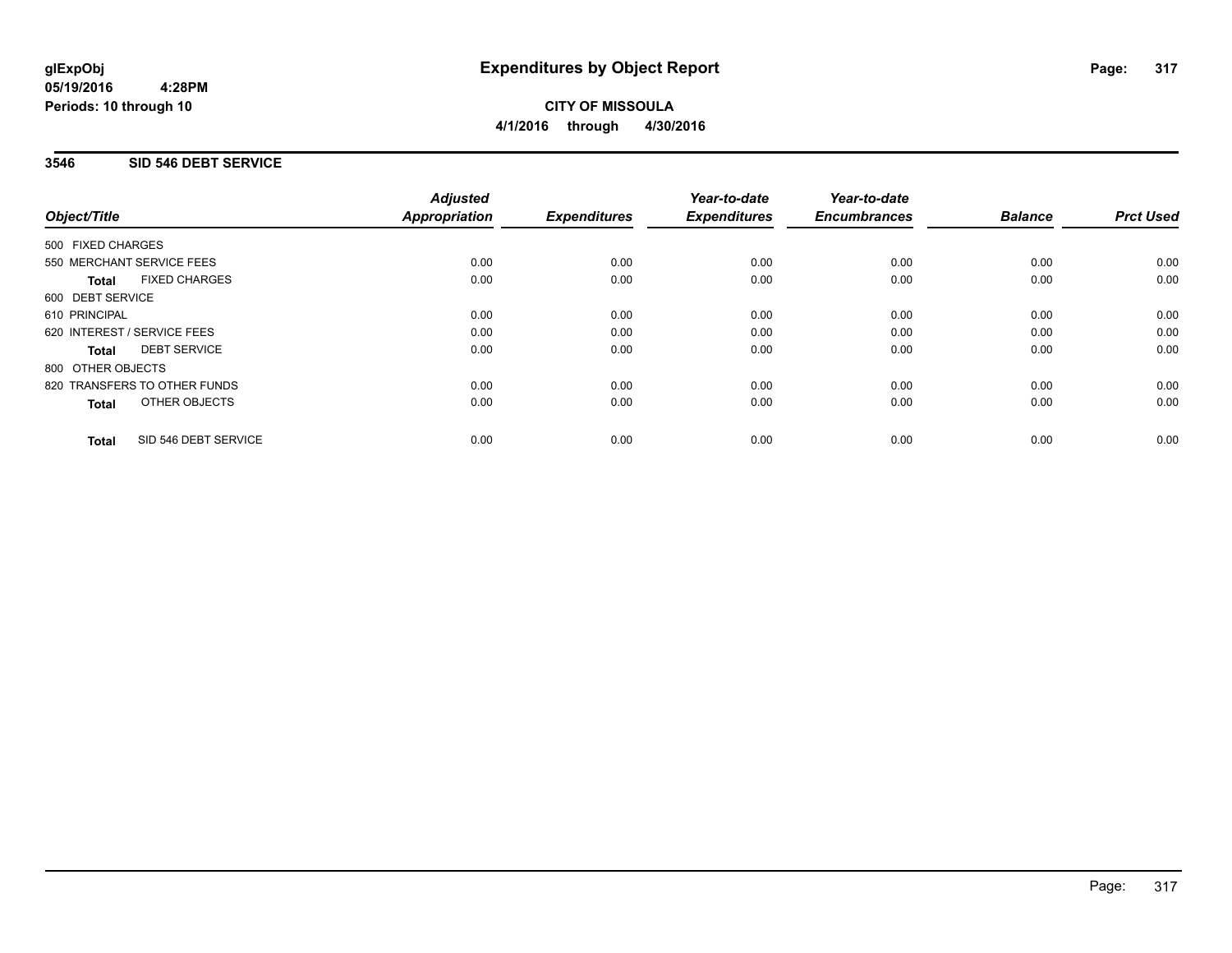**3548 SID 548-5TH, 6TH & ARTHUR**

|                                      | <b>Adjusted</b>      |                     | Year-to-date        | Year-to-date        |                |                  |
|--------------------------------------|----------------------|---------------------|---------------------|---------------------|----------------|------------------|
| Object/Title                         | <b>Appropriation</b> | <b>Expenditures</b> | <b>Expenditures</b> | <b>Encumbrances</b> | <b>Balance</b> | <b>Prct Used</b> |
| 500 FIXED CHARGES                    |                      |                     |                     |                     |                |                  |
| 550 MERCHANT SERVICE FEES            | 0.00                 | 0.00                | 0.00                | 0.00                | 0.00           | 0.00             |
| <b>FIXED CHARGES</b><br><b>Total</b> | 0.00                 | 0.00                | 0.00                | 0.00                | 0.00           | 0.00             |
| 600 DEBT SERVICE                     |                      |                     |                     |                     |                |                  |
| 610 PRINCIPAL                        | 65.000.00            | 0.00                | 0.00                | 0.00                | 65.000.00      | 0.00             |
| 620 INTEREST / SERVICE FEES          | 46,525.00            | 0.00                | 23.437.50           | 0.00                | 23.087.50      | 50.38            |
| <b>DEBT SERVICE</b><br><b>Total</b>  | 111.525.00           | 0.00                | 23.437.50           | 0.00                | 88.087.50      | 21.02            |
| NON-DEPARTMENTAL<br><b>Total</b>     | 111.525.00           | 0.00                | 23.437.50           | 0.00                | 88.087.50      | 21.02            |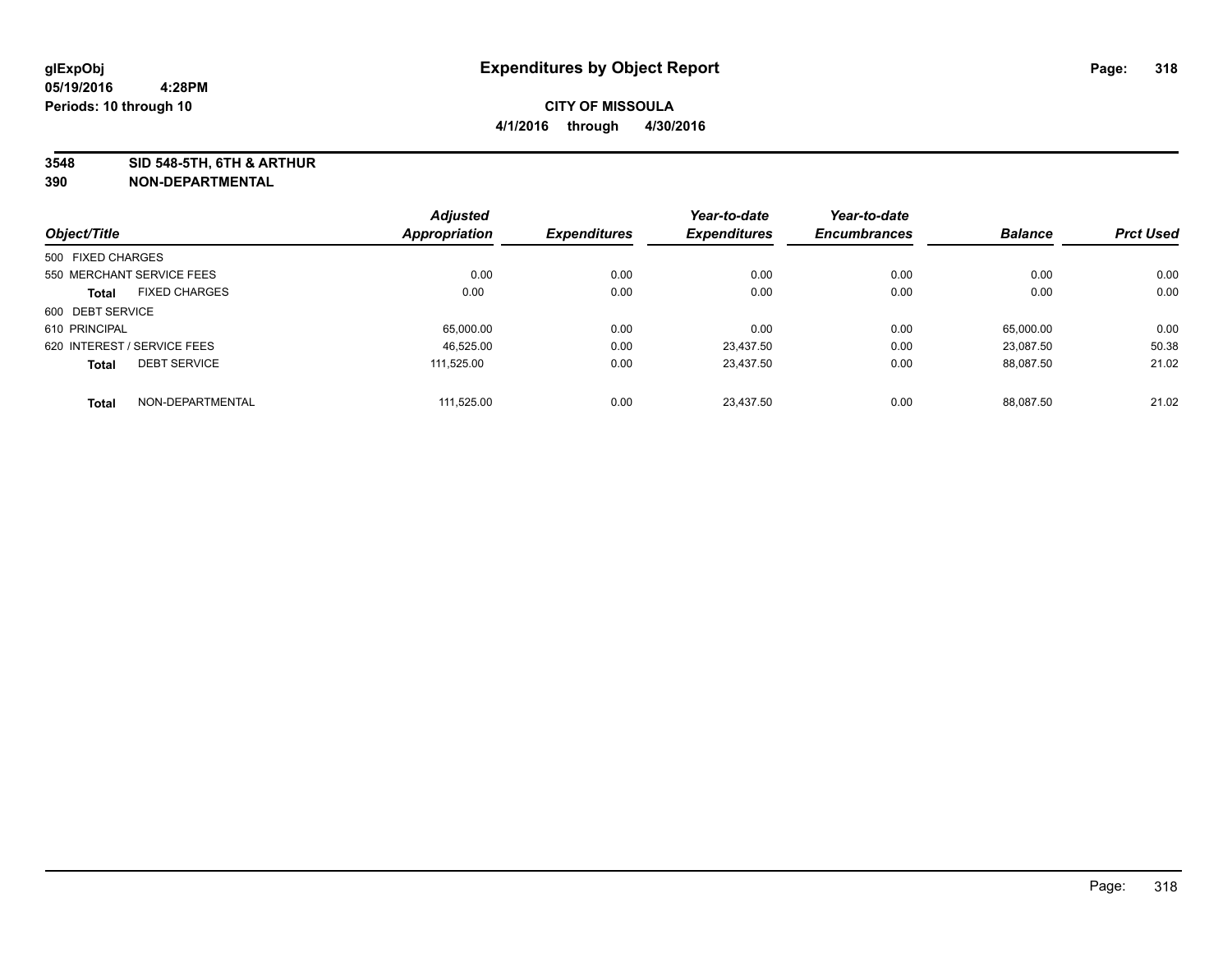## **3548 SID 548-5TH, 6TH & ARTHUR**

| Object/Title                              | <b>Adjusted</b><br>Appropriation | <b>Expenditures</b> | Year-to-date<br><b>Expenditures</b> | Year-to-date<br><b>Encumbrances</b> | <b>Balance</b> | <b>Prct Used</b> |
|-------------------------------------------|----------------------------------|---------------------|-------------------------------------|-------------------------------------|----------------|------------------|
| 500 FIXED CHARGES                         |                                  |                     |                                     |                                     |                |                  |
| 550 MERCHANT SERVICE FEES                 | 0.00                             | 0.00                | 0.00                                | 0.00                                | 0.00           | 0.00             |
| <b>FIXED CHARGES</b><br><b>Total</b>      | 0.00                             | 0.00                | 0.00                                | 0.00                                | 0.00           | 0.00             |
| 600 DEBT SERVICE                          |                                  |                     |                                     |                                     |                |                  |
| 610 PRINCIPAL                             | 65,000.00                        | 0.00                | 0.00                                | 0.00                                | 65.000.00      | 0.00             |
| 620 INTEREST / SERVICE FEES               | 46.525.00                        | 0.00                | 23.437.50                           | 0.00                                | 23.087.50      | 50.38            |
| <b>DEBT SERVICE</b><br><b>Total</b>       | 111.525.00                       | 0.00                | 23.437.50                           | 0.00                                | 88.087.50      | 21.02            |
| SID 548-5TH, 6TH & ARTHUR<br><b>Total</b> | 111.525.00                       | 0.00                | 23.437.50                           | 0.00                                | 88.087.50      | 21.02            |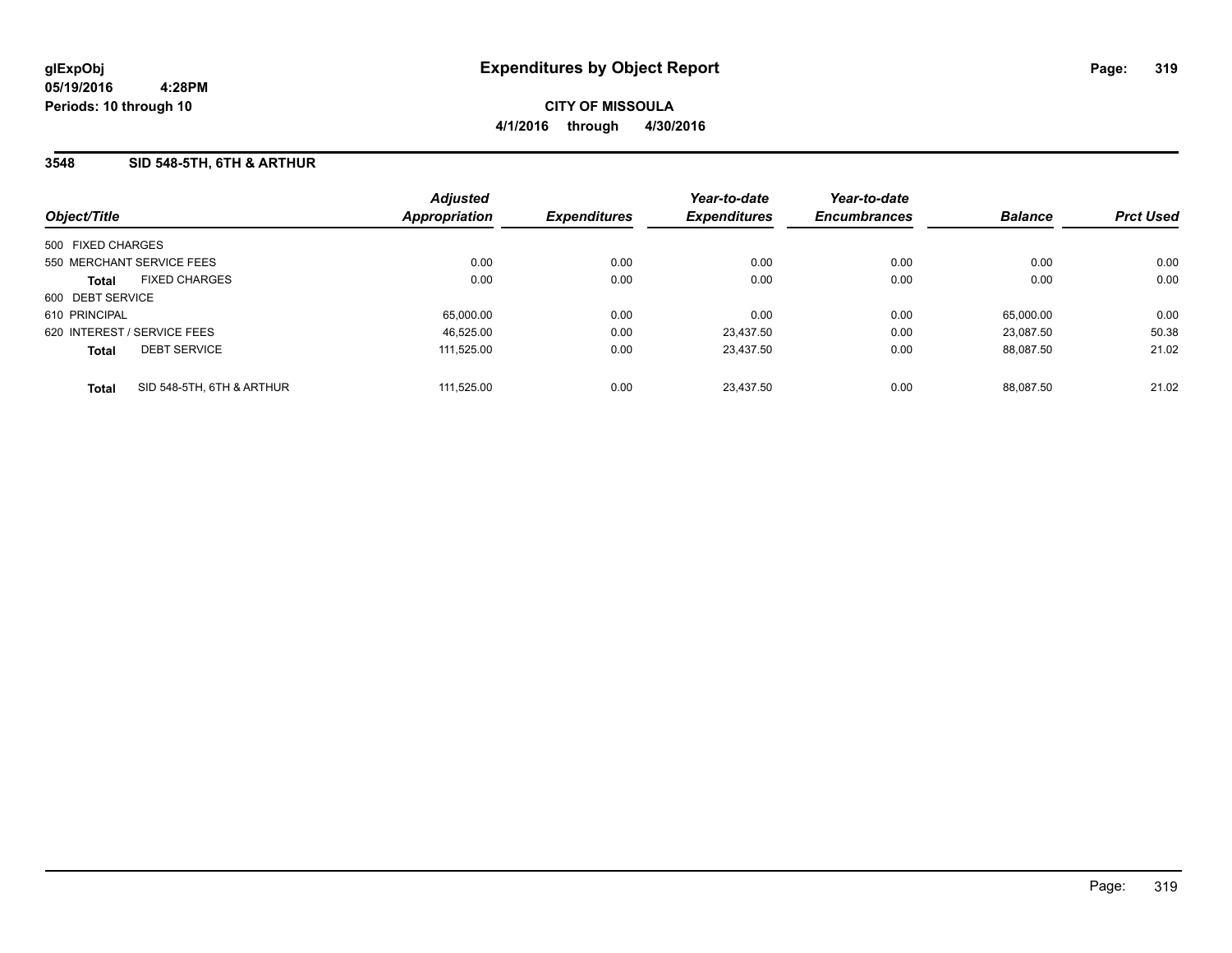### **3549 SID 549 HILLVIEW WAY**

| Object/Title                        | <b>Adjusted</b><br>Appropriation | <b>Expenditures</b> | Year-to-date<br><b>Expenditures</b> | Year-to-date<br><b>Encumbrances</b> | <b>Balance</b> | <b>Prct Used</b> |
|-------------------------------------|----------------------------------|---------------------|-------------------------------------|-------------------------------------|----------------|------------------|
| 600 DEBT SERVICE                    |                                  |                     |                                     |                                     |                |                  |
| 610 PRINCIPAL                       | 0.00                             | 0.00                | 0.00                                | 0.00                                | 0.00           | 0.00             |
| 620 INTEREST / SERVICE FEES         | 0.00                             | 0.00                | 0.00                                | 0.00                                | 0.00           | 0.00             |
| <b>DEBT SERVICE</b><br><b>Total</b> | 0.00                             | 0.00                | 0.00                                | 0.00                                | 0.00           | 0.00             |
| NON-DEPARTMENTAL<br><b>Total</b>    | 0.00                             | 0.00                | 0.00                                | 0.00                                | 0.00           | 0.00             |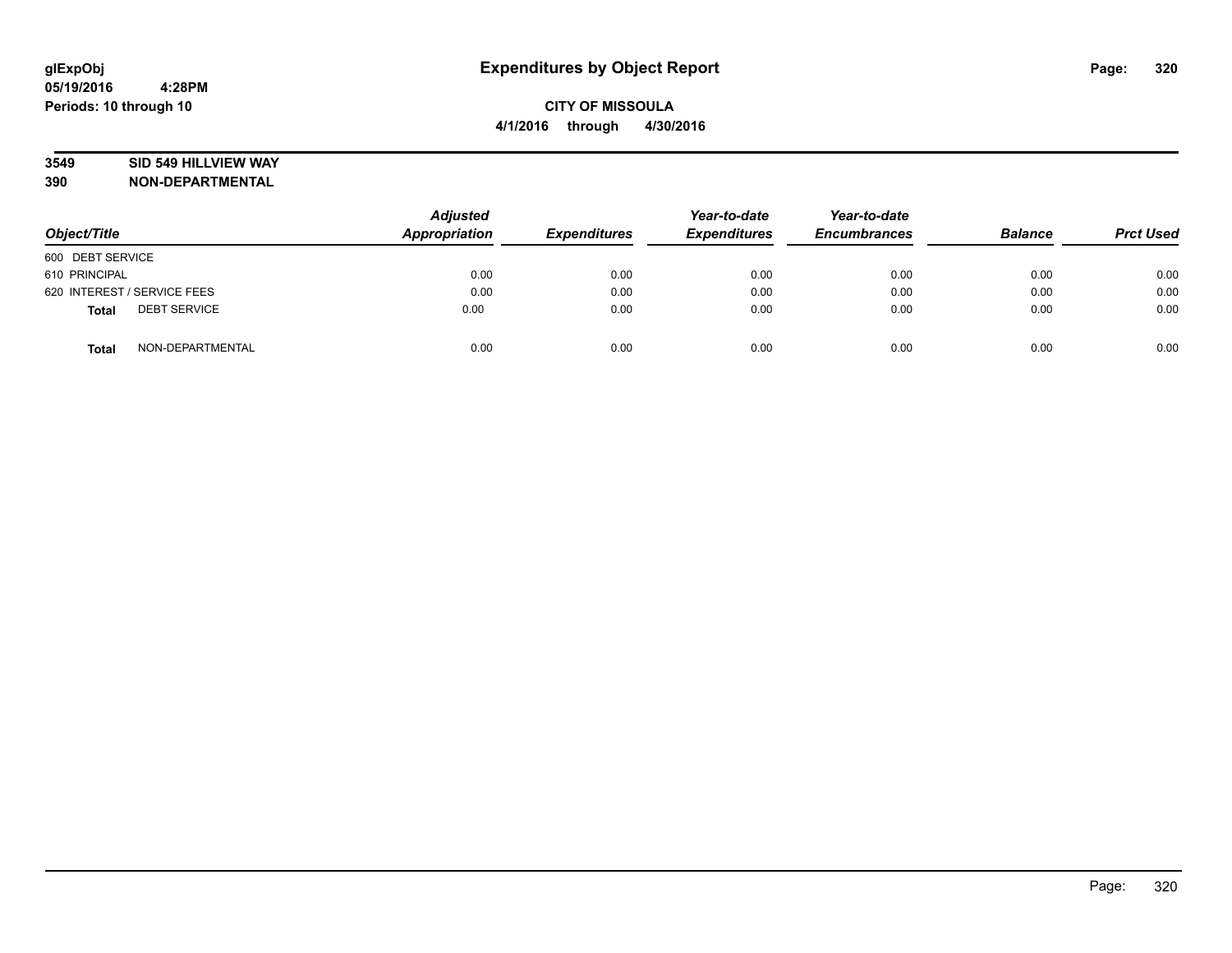## **3549 SID 549 HILLVIEW WAY**

| Object/Title                |                      | <b>Adjusted</b><br>Appropriation | <b>Expenditures</b> | Year-to-date<br><b>Expenditures</b> | Year-to-date<br><b>Encumbrances</b> | <b>Balance</b> | <b>Prct Used</b> |
|-----------------------------|----------------------|----------------------------------|---------------------|-------------------------------------|-------------------------------------|----------------|------------------|
| 600 DEBT SERVICE            |                      |                                  |                     |                                     |                                     |                |                  |
| 610 PRINCIPAL               |                      | 0.00                             | 0.00                | 0.00                                | 0.00                                | 0.00           | 0.00             |
| 620 INTEREST / SERVICE FEES |                      | 0.00                             | 0.00                | 0.00                                | 0.00                                | 0.00           | 0.00             |
| <b>Total</b>                | <b>DEBT SERVICE</b>  | 0.00                             | 0.00                | 0.00                                | 0.00                                | 0.00           | 0.00             |
| <b>Total</b>                | SID 549 HILLVIEW WAY | 0.00                             | 0.00                | 0.00                                | 0.00                                | 0.00           | 0.00             |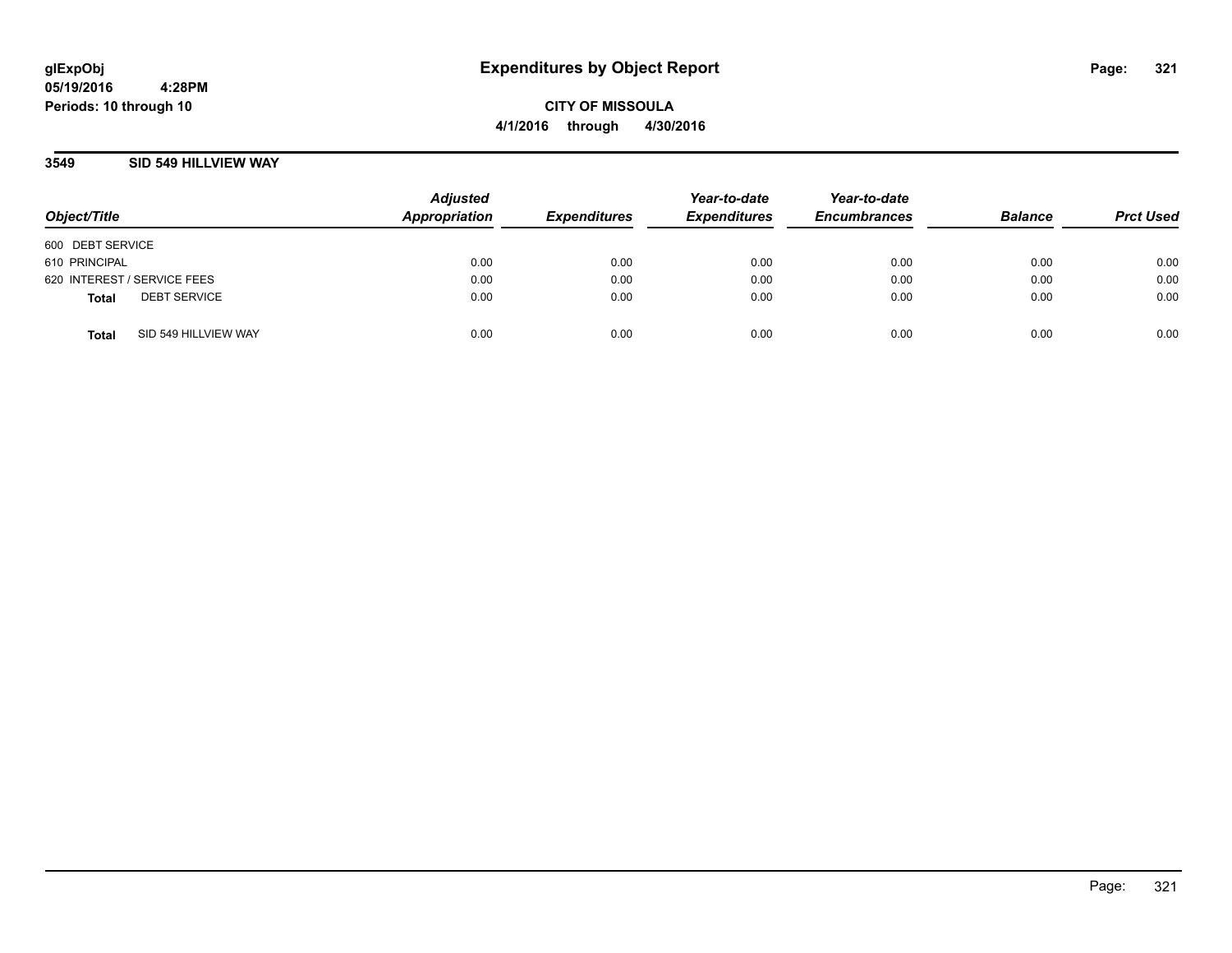## **4060 CAPITAL IMPROVEMENT PROGRAM FUND**

|                           |                              | <b>Adjusted</b>      |                     | Year-to-date        | Year-to-date        |                 |                  |
|---------------------------|------------------------------|----------------------|---------------------|---------------------|---------------------|-----------------|------------------|
| Object/Title              |                              | <b>Appropriation</b> | <b>Expenditures</b> | <b>Expenditures</b> | <b>Encumbrances</b> | <b>Balance</b>  | <b>Prct Used</b> |
| 100 PERSONAL SERVICES     |                              |                      |                     |                     |                     |                 |                  |
| 110 SALARIES AND WAGES    |                              | 0.00                 | 0.00                | 0.00                | 0.00                | 0.00            | 0.00             |
|                           | 140 EMPLOYER CONTRIBUTIONS   | 0.00                 | 0.00                | 0.00                | 0.00                | 0.00            | 0.00             |
| Total                     | PERSONAL SERVICES            | 0.00                 | 0.00                | 0.00                | 0.00                | 0.00            | 0.00             |
| 300 PURCHASED SERVICES    |                              |                      |                     |                     |                     |                 |                  |
|                           | 350 PROFESSIONAL SERVICES    | 0.00                 | 2,780.06            | 28,280.06           | 0.00                | $-28,280.06$    | 0.00             |
| <b>Total</b>              | PURCHASED SERVICES           | 0.00                 | 2,780.06            | 28,280.06           | 0.00                | $-28,280.06$    | 0.00             |
| 500 FIXED CHARGES         |                              |                      |                     |                     |                     |                 |                  |
|                           | 550 MERCHANT SERVICE FEES    | 0.00                 | 0.00                | 0.00                | 0.00                | 0.00            | 0.00             |
| <b>Total</b>              | <b>FIXED CHARGES</b>         | 0.00                 | 0.00                | 0.00                | 0.00                | 0.00            | 0.00             |
| 600 DEBT SERVICE          |                              |                      |                     |                     |                     |                 |                  |
| 610 PRINCIPAL             |                              | 828.684.00           | 0.00                | 216,942.30          | 0.00                | 611,741.70      | 26.18            |
|                           | 620 INTEREST / SERVICE FEES  | 235.881.00           | 0.00                | 147.911.69          | 0.00                | 87,969.31       | 62.71            |
| Total                     | <b>DEBT SERVICE</b>          | 1,064,565.00         | 0.00                | 364,853.99          | 0.00                | 699,711.01      | 34.27            |
| 800 OTHER OBJECTS         |                              |                      |                     |                     |                     |                 |                  |
|                           | 820 TRANSFERS TO OTHER FUNDS | 0.00                 | 0.00                | 0.00                | 0.00                | 0.00            | 0.00             |
| <b>Total</b>              | OTHER OBJECTS                | 0.00                 | 0.00                | 0.00                | 0.00                | 0.00            | 0.00             |
| 900 CAPITAL OUTLAY        |                              |                      |                     |                     |                     |                 |                  |
| 920 BUILDINGS             |                              | 0.00                 | 0.00                | 0.00                | 0.00                | 0.00            | 0.00             |
| 930 IMPROVEMENTS          |                              | 0.00                 | 7,682.16            | 151,577.43          | 0.00                | $-151,577.43$   | 0.00             |
|                           | 940 MACHINERY & EQUIPMENT    | 20,000.00            | 206,937.91          | 963,194.10          | 0.00                | $-943, 194.10$  | 4,815.97         |
| 941 DUI DIGITAL EQUIPMENT |                              | 0.00                 | 0.00                | 15,915.05           | 0.00                | $-15,915.05$    | 0.00             |
| <b>Total</b>              | CAPITAL OUTLAY               | 20,000.00            | 214,620.07          | 1,130,686.58        | 0.00                | $-1,110,686.58$ | 5,653.43         |
| <b>Total</b>              | NON-DEPARTMENTAL             | 1,084,565.00         | 217,400.13          | 1,523,820.63        | 0.00                | -439,255.63     | 140.50           |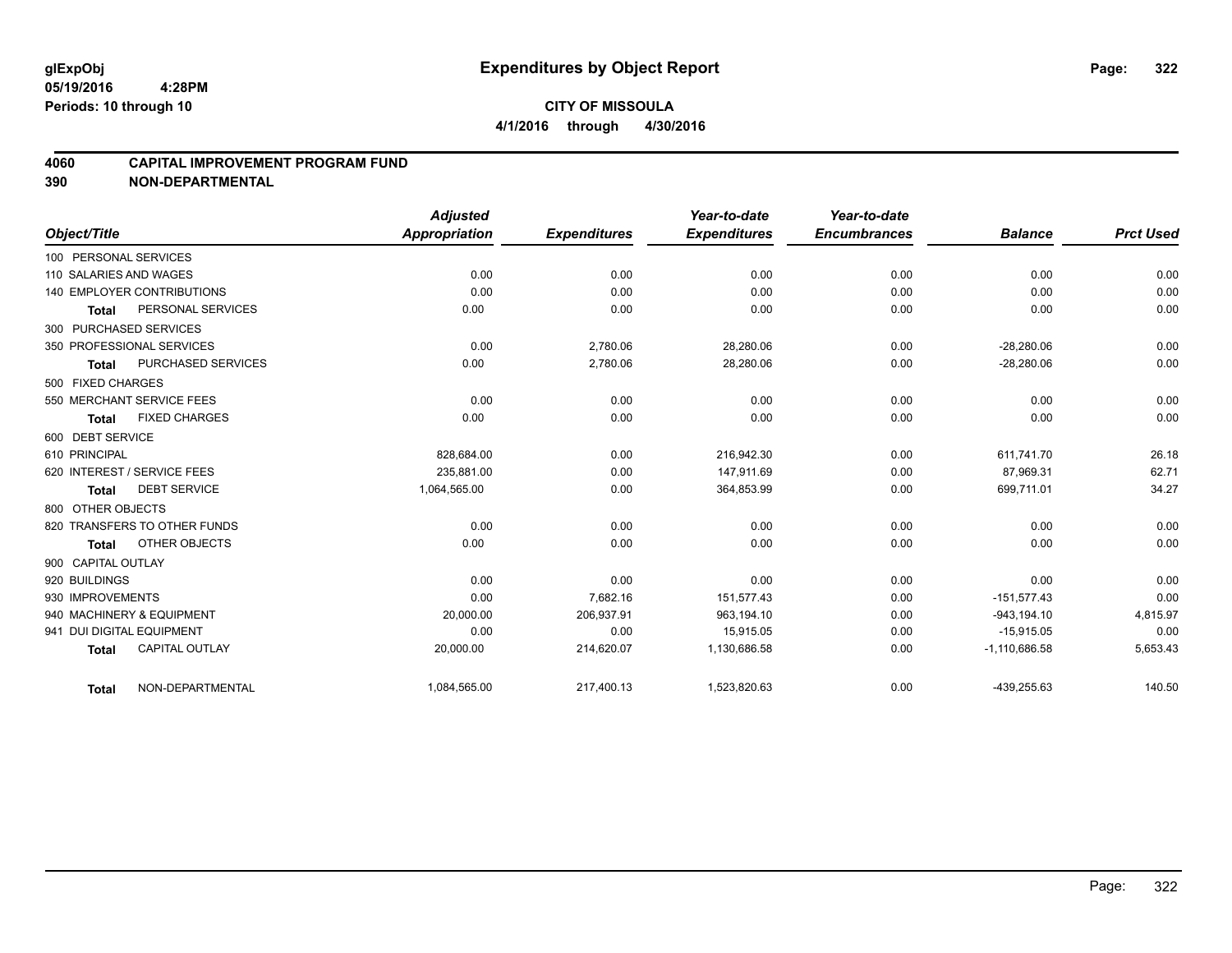**4/1/2016 through 4/30/2016**

### **4060 CAPITAL IMPROVEMENT PROGRAM FUND**

|                                       |                                 | <b>Adjusted</b> |                     | Year-to-date        | Year-to-date        |                 |                  |
|---------------------------------------|---------------------------------|-----------------|---------------------|---------------------|---------------------|-----------------|------------------|
| Object/Title                          |                                 | Appropriation   | <b>Expenditures</b> | <b>Expenditures</b> | <b>Encumbrances</b> | <b>Balance</b>  | <b>Prct Used</b> |
| 100 PERSONAL SERVICES                 |                                 |                 |                     |                     |                     |                 |                  |
| 110 SALARIES AND WAGES                |                                 | 0.00            | 0.00                | 0.00                | 0.00                | 0.00            | 0.00             |
| 140 EMPLOYER CONTRIBUTIONS            |                                 | 0.00            | 0.00                | 0.00                | 0.00                | 0.00            | 0.00             |
| <b>Total</b>                          | PERSONAL SERVICES               | 0.00            | 0.00                | 0.00                | 0.00                | 0.00            | 0.00             |
| 300 PURCHASED SERVICES                |                                 |                 |                     |                     |                     |                 |                  |
| 350 PROFESSIONAL SERVICES             |                                 | 0.00            | 2,780.06            | 28,280.06           | 0.00                | $-28,280.06$    | 0.00             |
| <b>Total</b>                          | PURCHASED SERVICES              | 0.00            | 2,780.06            | 28,280.06           | 0.00                | $-28,280.06$    | 0.00             |
| 500 FIXED CHARGES                     |                                 |                 |                     |                     |                     |                 |                  |
| 550 MERCHANT SERVICE FEES             |                                 | 0.00            | 0.00                | 0.00                | 0.00                | 0.00            | 0.00             |
| <b>FIXED CHARGES</b><br><b>Total</b>  |                                 | 0.00            | 0.00                | 0.00                | 0.00                | 0.00            | 0.00             |
| 600 DEBT SERVICE                      |                                 |                 |                     |                     |                     |                 |                  |
| 610 PRINCIPAL                         |                                 | 828,684.00      | 0.00                | 216,942.30          | 0.00                | 611,741.70      | 26.18            |
| 620 INTEREST / SERVICE FEES           |                                 | 235,881.00      | 0.00                | 147,911.69          | 0.00                | 87,969.31       | 62.71            |
| <b>DEBT SERVICE</b><br><b>Total</b>   |                                 | 1,064,565.00    | 0.00                | 364,853.99          | 0.00                | 699,711.01      | 34.27            |
| 800 OTHER OBJECTS                     |                                 |                 |                     |                     |                     |                 |                  |
| 820 TRANSFERS TO OTHER FUNDS          |                                 | 0.00            | 0.00                | 0.00                | 0.00                | 0.00            | 0.00             |
| OTHER OBJECTS<br><b>Total</b>         |                                 | 0.00            | 0.00                | 0.00                | 0.00                | 0.00            | 0.00             |
| 900 CAPITAL OUTLAY                    |                                 |                 |                     |                     |                     |                 |                  |
| 920 BUILDINGS                         |                                 | 0.00            | 0.00                | 0.00                | 0.00                | 0.00            | 0.00             |
| 930 IMPROVEMENTS                      |                                 | 0.00            | 7,682.16            | 151,577.43          | 0.00                | $-151,577.43$   | 0.00             |
| 940 MACHINERY & EQUIPMENT             |                                 | 20,000.00       | 206,937.91          | 963,194.10          | 0.00                | $-943, 194.10$  | 4,815.97         |
| 941 DUI DIGITAL EQUIPMENT             |                                 | 0.00            | 0.00                | 15,915.05           | 0.00                | $-15,915.05$    | 0.00             |
| <b>CAPITAL OUTLAY</b><br><b>Total</b> |                                 | 20,000.00       | 214,620.07          | 1,130,686.58        | 0.00                | $-1,110,686.58$ | 5,653.43         |
| <b>Total</b>                          | CAPITAL IMPROVEMENT PROGRAM FUN | 1,084,565.00    | 217,400.13          | 1,523,820.63        | 0.00                | -439,255.63     | 140.50           |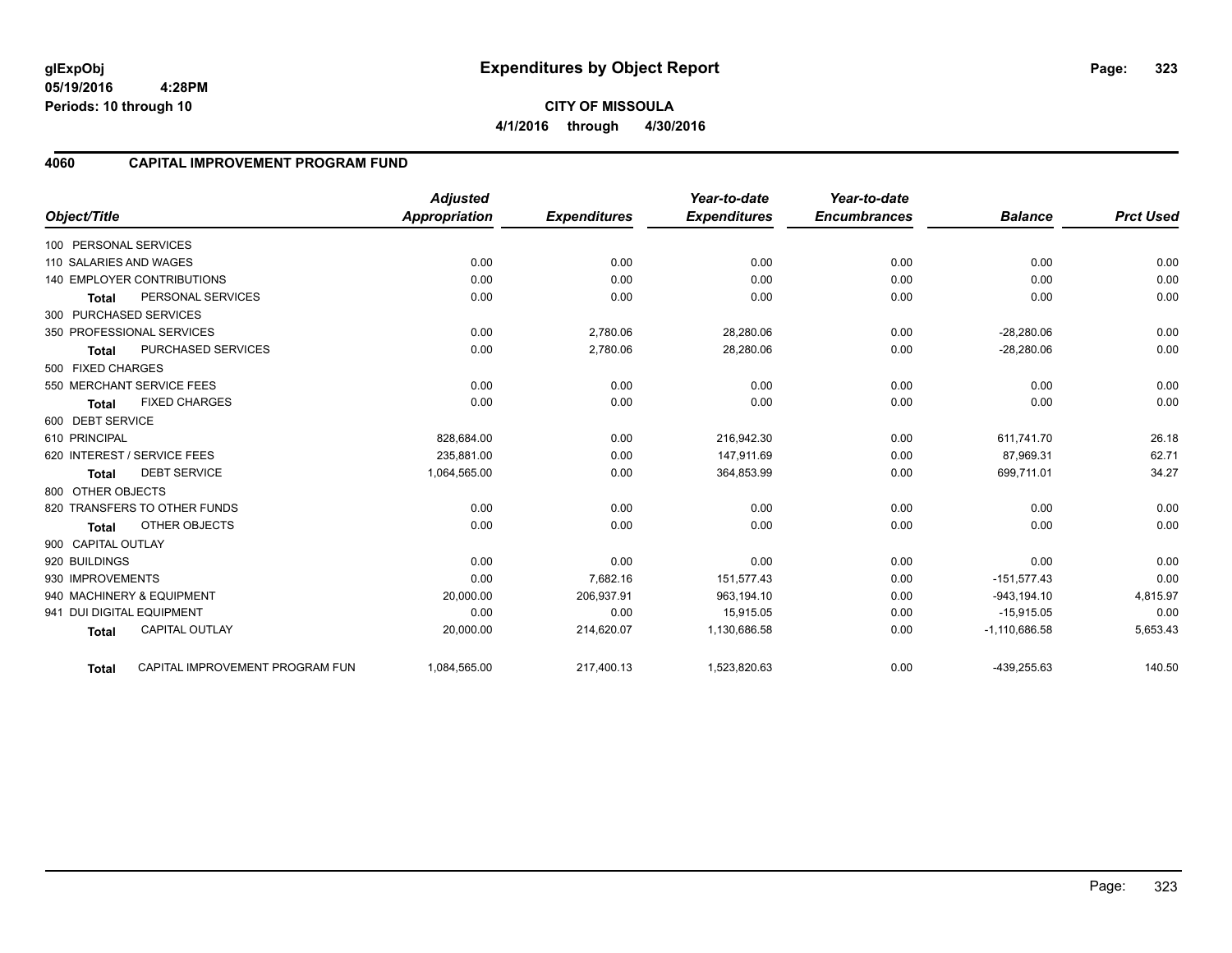### **4130 1997 G O BOND OPEN SPACE PURCHASE FUND**

| Object/Title                          | <b>Adjusted</b><br>Appropriation | <b>Expenditures</b> | Year-to-date<br><b>Expenditures</b> | Year-to-date<br><b>Encumbrances</b> | <b>Balance</b> | <b>Prct Used</b> |
|---------------------------------------|----------------------------------|---------------------|-------------------------------------|-------------------------------------|----------------|------------------|
| 500 FIXED CHARGES                     |                                  |                     |                                     |                                     |                |                  |
| 550 MERCHANT SERVICE FEES             | 0.00                             | 0.00                | 0.00                                | 0.00                                | 0.00           | 0.00             |
| <b>FIXED CHARGES</b><br><b>Total</b>  | 0.00                             | 0.00                | 0.00                                | 0.00                                | 0.00           | 0.00             |
| 800 OTHER OBJECTS                     |                                  |                     |                                     |                                     |                |                  |
| 820 TRANSFERS TO OTHER FUNDS          | 0.00                             | 0.00                | 0.00                                | 0.00                                | 0.00           | 0.00             |
| OTHER OBJECTS<br>Total                | 0.00                             | 0.00                | 0.00                                | 0.00                                | 0.00           | 0.00             |
| 900 CAPITAL OUTLAY                    |                                  |                     |                                     |                                     |                |                  |
| 930 IMPROVEMENTS                      | 375.602.00                       | 0.00                | 0.00                                | 0.00                                | 375.602.00     | 0.00             |
| <b>CAPITAL OUTLAY</b><br><b>Total</b> | 375,602.00                       | 0.00                | 0.00                                | 0.00                                | 375,602.00     | 0.00             |
| NON-DEPARTMENTAL<br><b>Total</b>      | 375,602.00                       | 0.00                | 0.00                                | 0.00                                | 375.602.00     | 0.00             |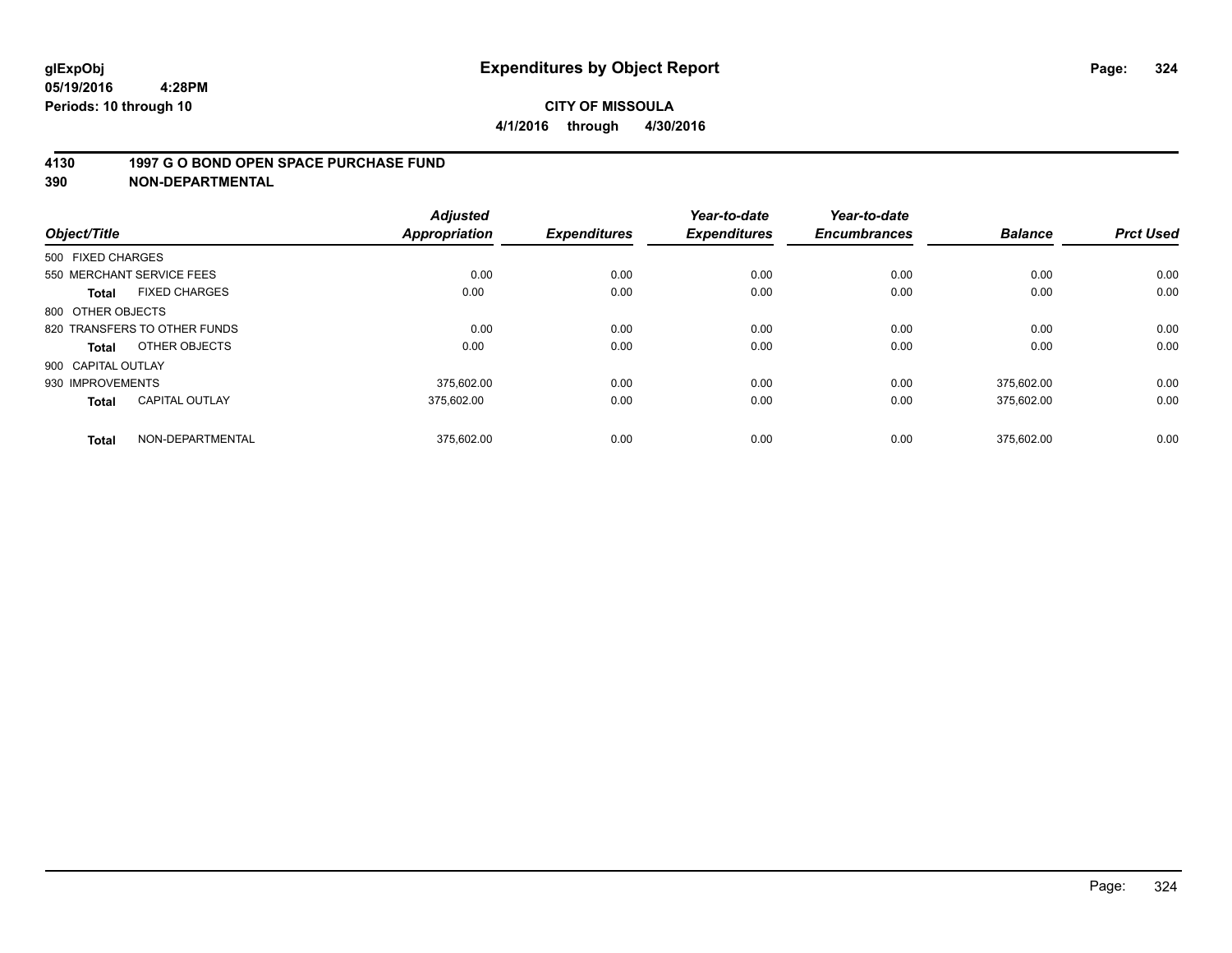**CITY OF MISSOULA 4/1/2016 through 4/30/2016**

## **4130 1997 G O BOND OPEN SPACE PURCHASE FUND**

| Object/Title       |                                   | <b>Adjusted</b><br><b>Appropriation</b> | <b>Expenditures</b> | Year-to-date<br><b>Expenditures</b> | Year-to-date<br><b>Encumbrances</b> | <b>Balance</b> | <b>Prct Used</b> |
|--------------------|-----------------------------------|-----------------------------------------|---------------------|-------------------------------------|-------------------------------------|----------------|------------------|
| 500 FIXED CHARGES  |                                   |                                         |                     |                                     |                                     |                |                  |
|                    | 550 MERCHANT SERVICE FEES         | 0.00                                    | 0.00                | 0.00                                | 0.00                                | 0.00           | 0.00             |
| Total              | <b>FIXED CHARGES</b>              | 0.00                                    | 0.00                | 0.00                                | 0.00                                | 0.00           | 0.00             |
| 800 OTHER OBJECTS  |                                   |                                         |                     |                                     |                                     |                |                  |
|                    | 820 TRANSFERS TO OTHER FUNDS      | 0.00                                    | 0.00                | 0.00                                | 0.00                                | 0.00           | 0.00             |
| Total              | OTHER OBJECTS                     | 0.00                                    | 0.00                | 0.00                                | 0.00                                | 0.00           | 0.00             |
| 900 CAPITAL OUTLAY |                                   |                                         |                     |                                     |                                     |                |                  |
| 930 IMPROVEMENTS   |                                   | 375,602.00                              | 0.00                | 0.00                                | 0.00                                | 375,602.00     | 0.00             |
| <b>Total</b>       | CAPITAL OUTLAY                    | 375,602.00                              | 0.00                | 0.00                                | 0.00                                | 375,602.00     | 0.00             |
| <b>Total</b>       | 1997 G O BOND OPEN SPACE PURCHASI | 375.602.00                              | 0.00                | 0.00                                | 0.00                                | 375.602.00     | 0.00             |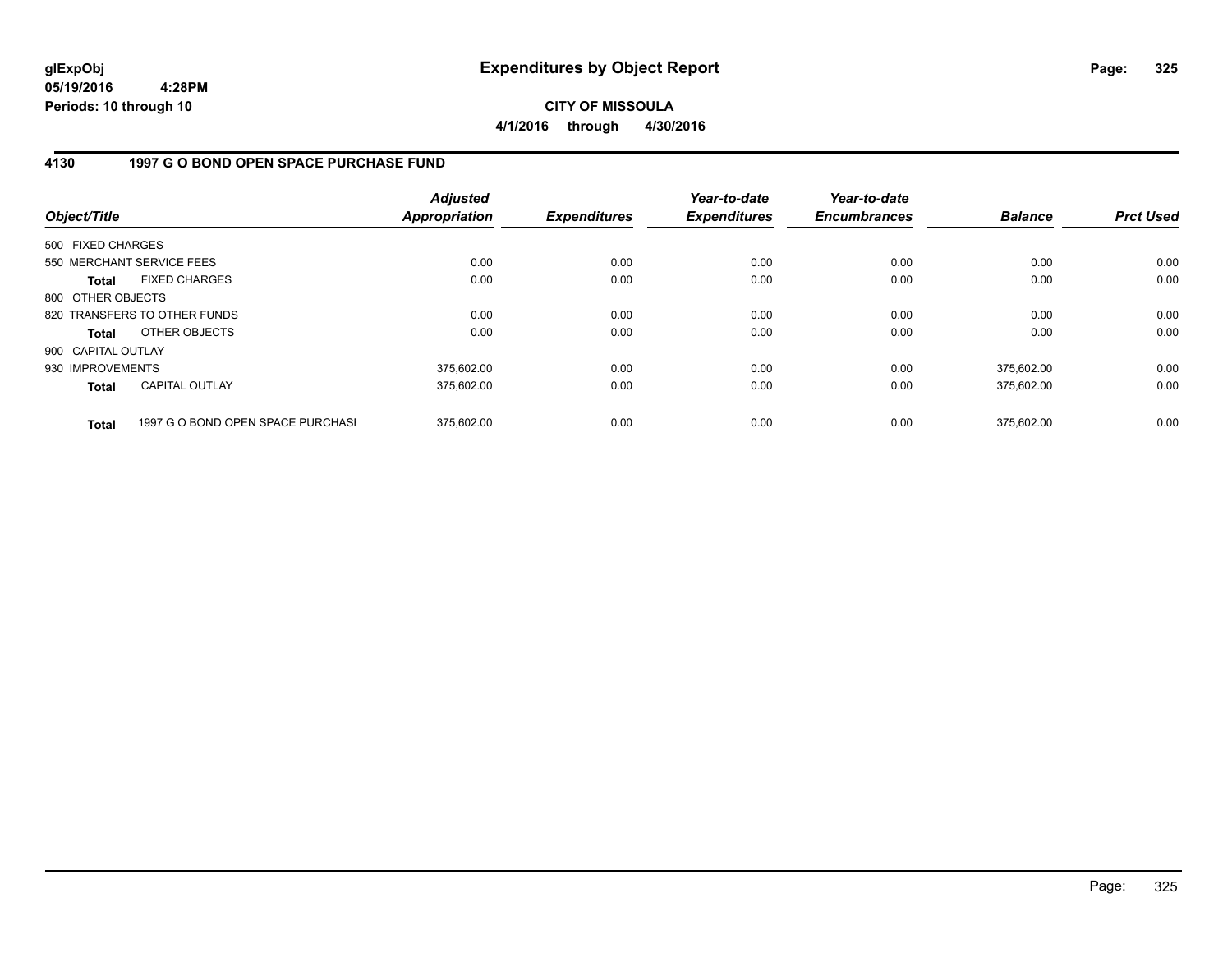#### **4196 NEW FIRE STATION GO BOND**

**300 FIRE**

|                                       | <b>Adjusted</b>      |                     | Year-to-date        | Year-to-date        |                |                  |
|---------------------------------------|----------------------|---------------------|---------------------|---------------------|----------------|------------------|
| Object/Title                          | <b>Appropriation</b> | <b>Expenditures</b> | <b>Expenditures</b> | <b>Encumbrances</b> | <b>Balance</b> | <b>Prct Used</b> |
| 500 FIXED CHARGES                     |                      |                     |                     |                     |                |                  |
| 550 MERCHANT SERVICE FEES             | 0.00                 | 0.00                | 0.00                | 0.00                | 0.00           | 0.00             |
| <b>FIXED CHARGES</b><br><b>Total</b>  | 0.00                 | 0.00                | 0.00                | 0.00                | 0.00           | 0.00             |
| 800 OTHER OBJECTS                     |                      |                     |                     |                     |                |                  |
| 820 TRANSFERS TO OTHER FUNDS          | 0.00                 | 0.00                | 0.00                | 0.00                | 0.00           | 0.00             |
| OTHER OBJECTS<br><b>Total</b>         | 0.00                 | 0.00                | 0.00                | 0.00                | 0.00           | 0.00             |
| 900 CAPITAL OUTLAY                    |                      |                     |                     |                     |                |                  |
| 920 BUILDINGS                         | 0.00                 | 0.00                | 0.00                | 0.00                | 0.00           | 0.00             |
| 930 IMPROVEMENTS                      | 0.00                 | 0.00                | 0.00                | 0.00                | 0.00           | 0.00             |
| 940 MACHINERY & EQUIPMENT             | 0.00                 | 0.00                | 0.00                | 0.00                | 0.00           | 0.00             |
| <b>CAPITAL OUTLAY</b><br><b>Total</b> | 0.00                 | 0.00                | 0.00                | 0.00                | 0.00           | 0.00             |
| <b>FIRE</b><br><b>Total</b>           | 0.00                 | 0.00                | 0.00                | 0.00                | 0.00           | 0.00             |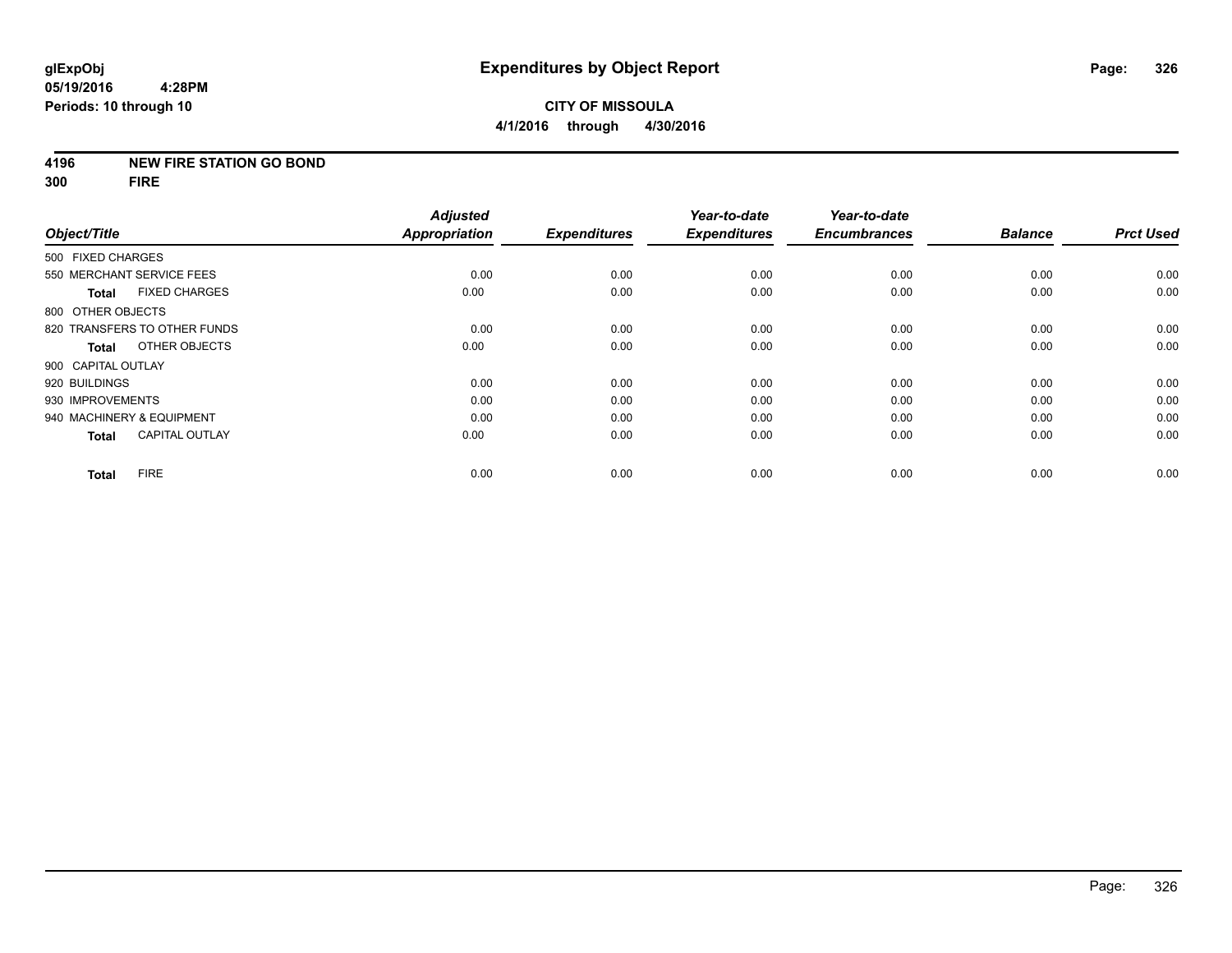# **4196 NEW FIRE STATION GO BOND**

| Object/Title              |                              | <b>Adjusted</b><br><b>Appropriation</b> | <b>Expenditures</b> | Year-to-date<br><b>Expenditures</b> | Year-to-date<br><b>Encumbrances</b> | <b>Balance</b> | <b>Prct Used</b> |
|---------------------------|------------------------------|-----------------------------------------|---------------------|-------------------------------------|-------------------------------------|----------------|------------------|
| 500 FIXED CHARGES         |                              |                                         |                     |                                     |                                     |                |                  |
|                           |                              |                                         |                     |                                     |                                     |                |                  |
|                           | 550 MERCHANT SERVICE FEES    | 0.00                                    | 0.00                | 0.00                                | 0.00                                | 0.00           | 0.00             |
| <b>Total</b>              | <b>FIXED CHARGES</b>         | 0.00                                    | 0.00                | 0.00                                | 0.00                                | 0.00           | 0.00             |
| 800 OTHER OBJECTS         |                              |                                         |                     |                                     |                                     |                |                  |
|                           | 820 TRANSFERS TO OTHER FUNDS | 0.00                                    | 0.00                | 0.00                                | 0.00                                | 0.00           | 0.00             |
| Total                     | OTHER OBJECTS                | 0.00                                    | 0.00                | 0.00                                | 0.00                                | 0.00           | 0.00             |
| 900 CAPITAL OUTLAY        |                              |                                         |                     |                                     |                                     |                |                  |
| 920 BUILDINGS             |                              | 0.00                                    | 0.00                | 0.00                                | 0.00                                | 0.00           | 0.00             |
| 930 IMPROVEMENTS          |                              | 0.00                                    | 0.00                | 0.00                                | 0.00                                | 0.00           | 0.00             |
| 940 MACHINERY & EQUIPMENT |                              | 0.00                                    | 0.00                | 0.00                                | 0.00                                | 0.00           | 0.00             |
| Total                     | <b>CAPITAL OUTLAY</b>        | 0.00                                    | 0.00                | 0.00                                | 0.00                                | 0.00           | 0.00             |
| <b>Total</b>              | NEW FIRE STATION GO BOND     | 0.00                                    | 0.00                | 0.00                                | 0.00                                | 0.00           | 0.00             |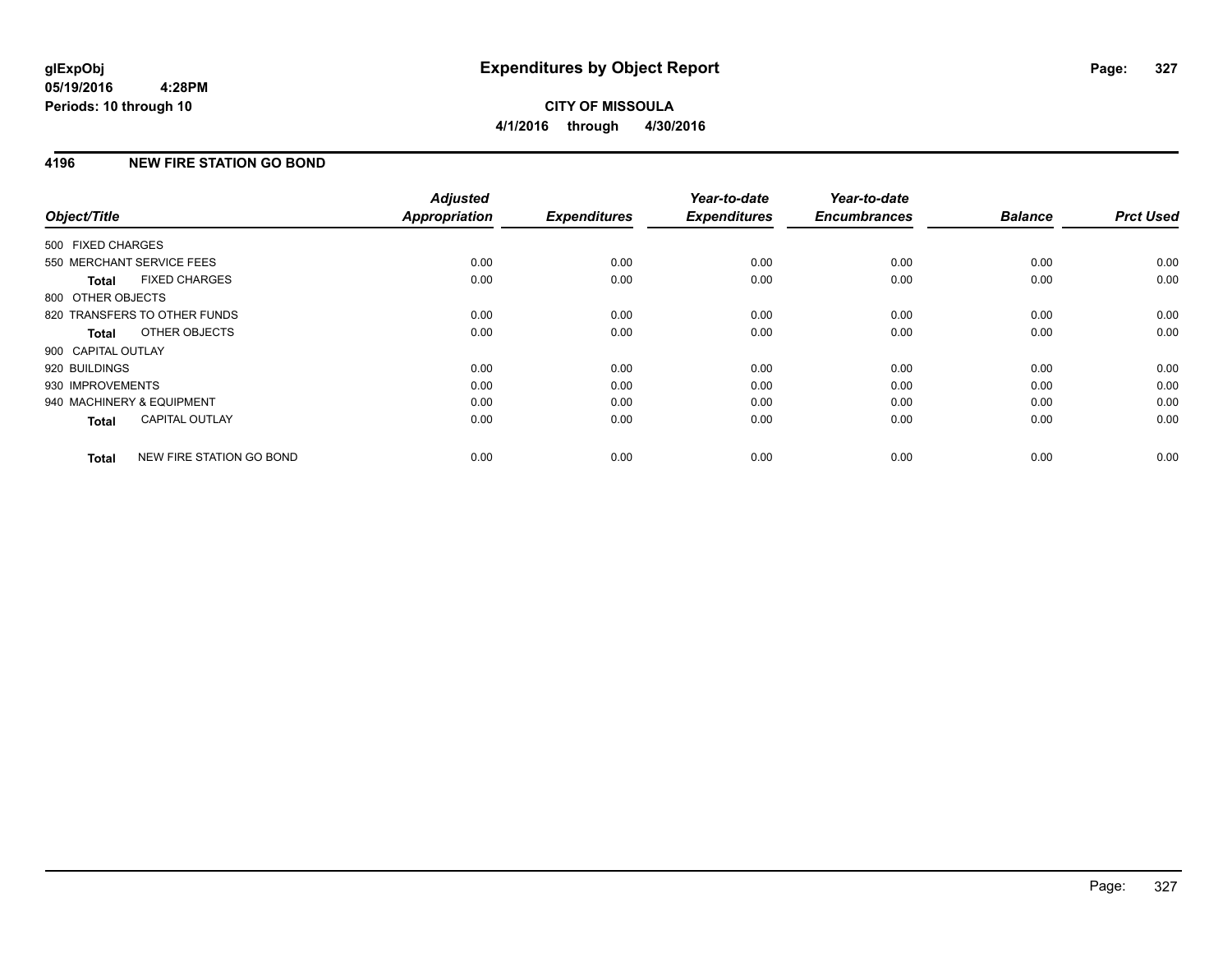#### **4450 S/C CONSTRUCTION FUND FOR FY06**

| Object/Title              |                              | <b>Adjusted</b><br><b>Appropriation</b> | <b>Expenditures</b> | Year-to-date<br><b>Expenditures</b> | Year-to-date<br><b>Encumbrances</b> | <b>Balance</b> | <b>Prct Used</b> |
|---------------------------|------------------------------|-----------------------------------------|---------------------|-------------------------------------|-------------------------------------|----------------|------------------|
| 500 FIXED CHARGES         |                              |                                         |                     |                                     |                                     |                |                  |
| 550 MERCHANT SERVICE FEES |                              | 0.00                                    | 0.00                | 0.00                                | 0.00                                | 0.00           | 0.00             |
| <b>Total</b>              | <b>FIXED CHARGES</b>         | 0.00                                    | 0.00                | 0.00                                | 0.00                                | 0.00           | 0.00             |
| 800 OTHER OBJECTS         |                              |                                         |                     |                                     |                                     |                |                  |
|                           | 820 TRANSFERS TO OTHER FUNDS | 0.00                                    | 0.00                | 0.00                                | 0.00                                | 0.00           | 0.00             |
| <b>Total</b>              | OTHER OBJECTS                | 0.00                                    | 0.00                | 0.00                                | 0.00                                | 0.00           | 0.00             |
| <b>Total</b>              | PUBLIC WORKS OPERATIONS      | 0.00                                    | 0.00                | 0.00                                | 0.00                                | 0.00           | 0.00             |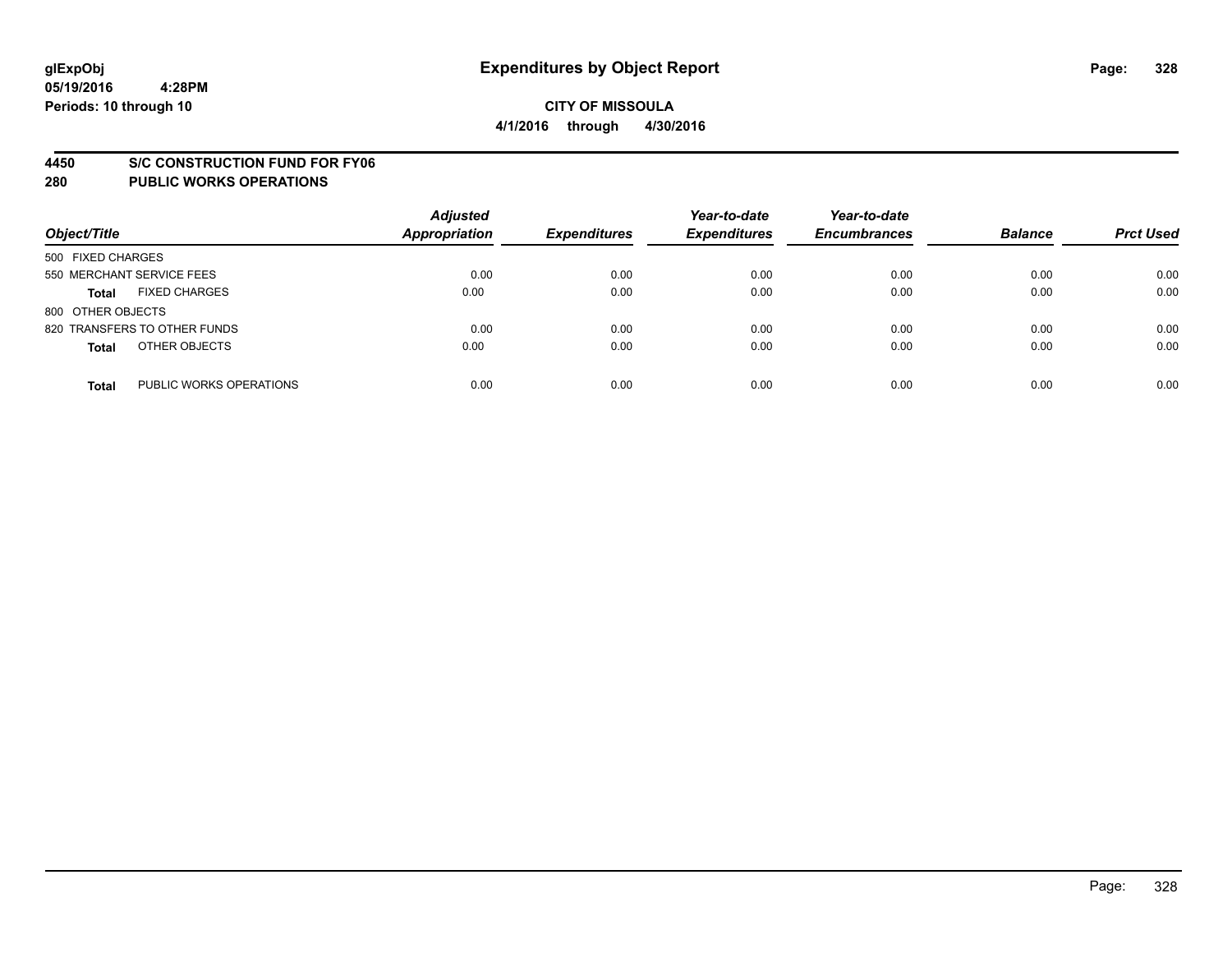**CITY OF MISSOULA 4/1/2016 through 4/30/2016**

## **4450 S/C CONSTRUCTION FUND FOR FY06**

| Object/Title                         |                                | <b>Adjusted</b><br><b>Appropriation</b> | <b>Expenditures</b> | Year-to-date<br><b>Expenditures</b> | Year-to-date<br><b>Encumbrances</b> | <b>Balance</b> | <b>Prct Used</b> |
|--------------------------------------|--------------------------------|-----------------------------------------|---------------------|-------------------------------------|-------------------------------------|----------------|------------------|
| 500 FIXED CHARGES                    |                                |                                         |                     |                                     |                                     |                |                  |
| 550 MERCHANT SERVICE FEES            |                                | 0.00                                    | 0.00                | 0.00                                | 0.00                                | 0.00           | 0.00             |
| <b>FIXED CHARGES</b><br><b>Total</b> |                                | 0.00                                    | 0.00                | 0.00                                | 0.00                                | 0.00           | 0.00             |
| 800 OTHER OBJECTS                    |                                |                                         |                     |                                     |                                     |                |                  |
| 820 TRANSFERS TO OTHER FUNDS         |                                | 0.00                                    | 0.00                | 0.00                                | 0.00                                | 0.00           | 0.00             |
| OTHER OBJECTS<br><b>Total</b>        |                                | 0.00                                    | 0.00                | 0.00                                | 0.00                                | 0.00           | 0.00             |
| <b>Total</b>                         | S/C CONSTRUCTION FUND FOR FY06 | 0.00                                    | 0.00                | 0.00                                | 0.00                                | 0.00           | 0.00             |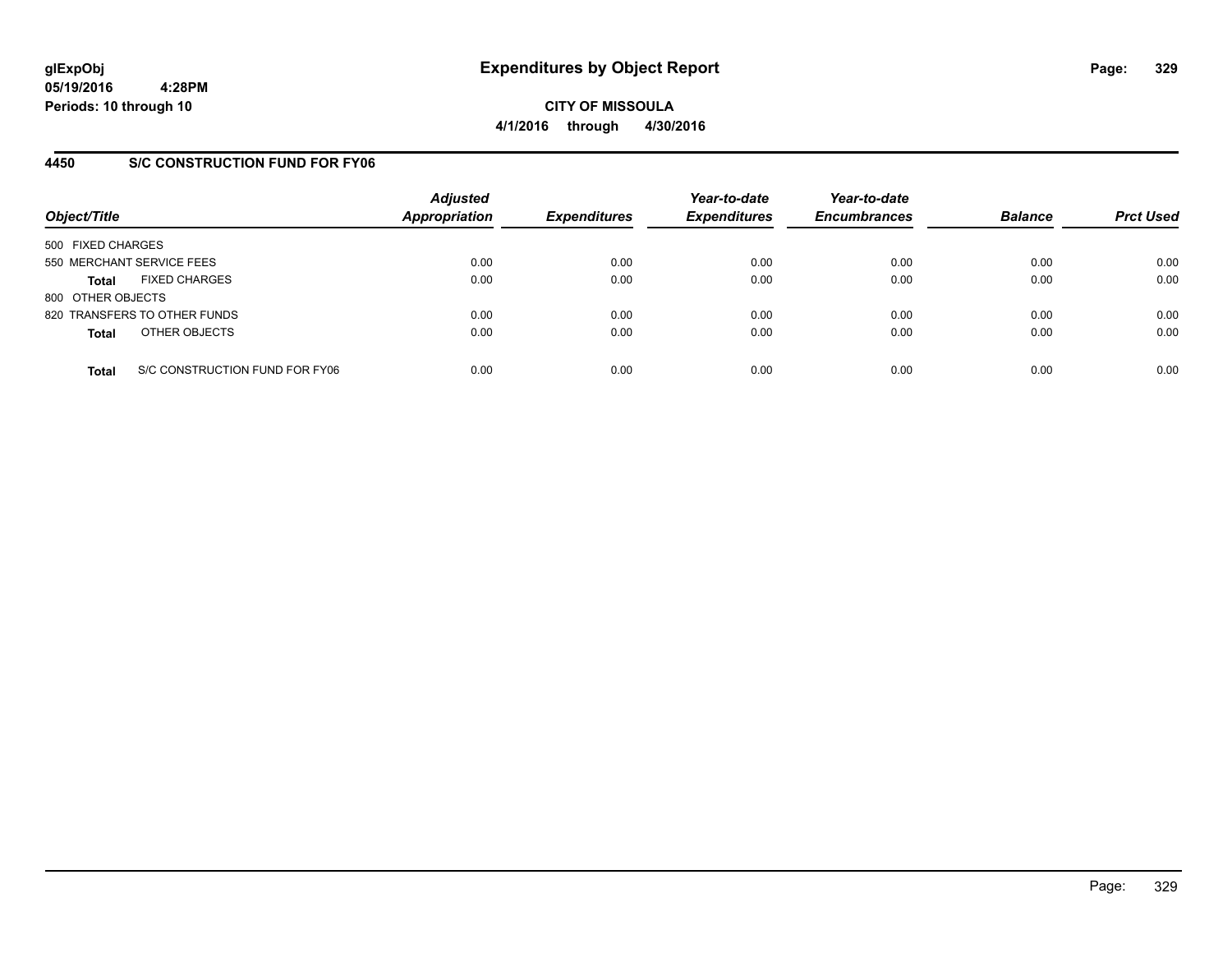#### **4451 FY07 S/C BOND FUND**

| Object/Title                            | <b>Adjusted</b><br><b>Appropriation</b> | <b>Expenditures</b> | Year-to-date<br><b>Expenditures</b> | Year-to-date<br><b>Encumbrances</b> | <b>Balance</b> | <b>Prct Used</b> |
|-----------------------------------------|-----------------------------------------|---------------------|-------------------------------------|-------------------------------------|----------------|------------------|
|                                         |                                         |                     |                                     |                                     |                |                  |
| 500 FIXED CHARGES                       |                                         |                     |                                     |                                     |                |                  |
| 550 MERCHANT SERVICE FEES               | 0.00                                    | 0.00                | 0.00                                | 0.00                                | 0.00           | 0.00             |
| <b>FIXED CHARGES</b><br><b>Total</b>    | 0.00                                    | 0.00                | 0.00                                | 0.00                                | 0.00           | 0.00             |
| 800 OTHER OBJECTS                       |                                         |                     |                                     |                                     |                |                  |
| 820 TRANSFERS TO OTHER FUNDS            | 0.00                                    | 0.00                | 0.00                                | 0.00                                | 0.00           | 0.00             |
| OTHER OBJECTS<br><b>Total</b>           | 0.00                                    | 0.00                | 0.00                                | 0.00                                | 0.00           | 0.00             |
| PUBLIC WORKS OPERATIONS<br><b>Total</b> | 0.00                                    | 0.00                | 0.00                                | 0.00                                | 0.00           | 0.00             |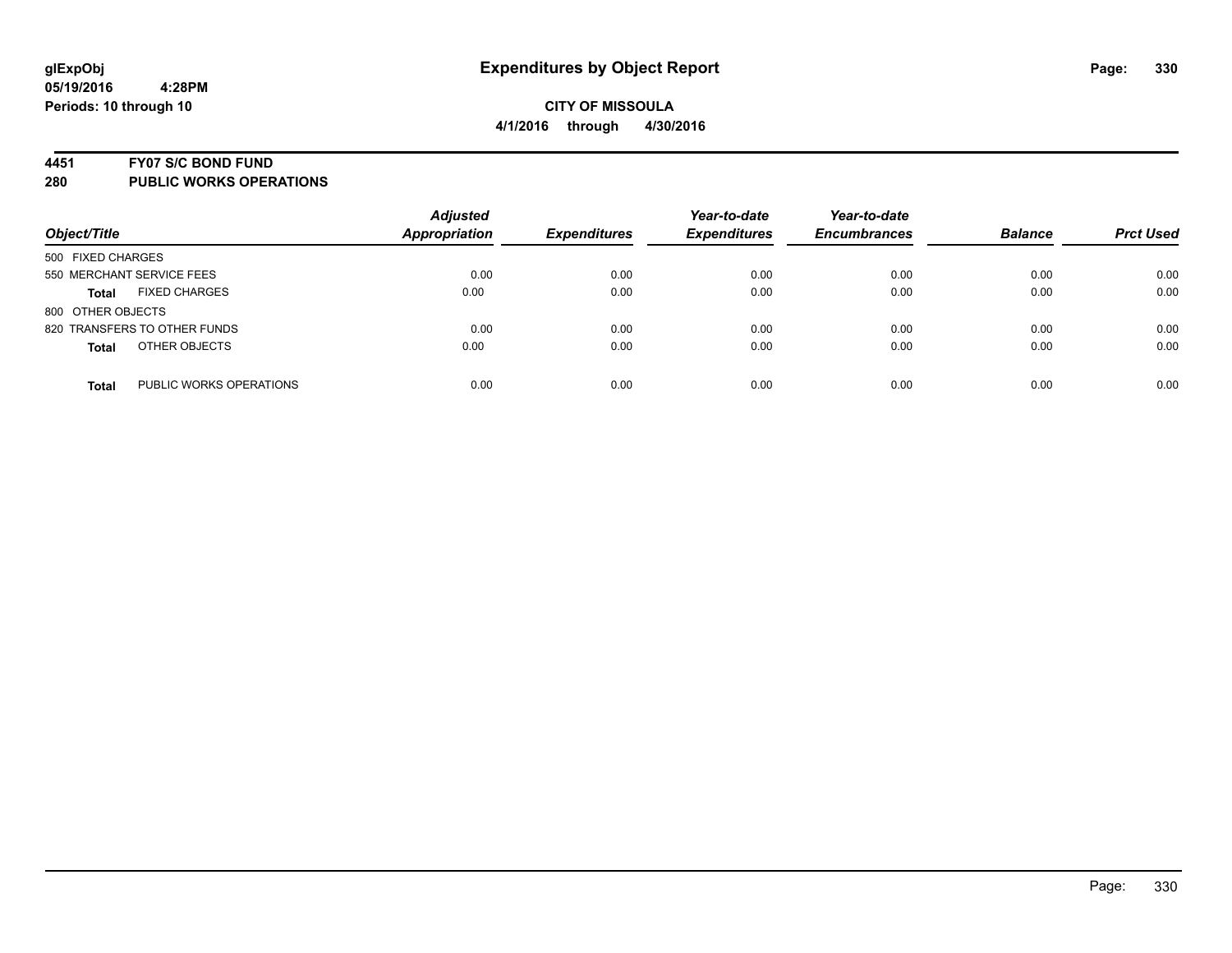# **CITY OF MISSOULA 4/1/2016 through 4/30/2016**

# **4451 FY07 S/C BOND FUND**

| Object/Title                         | <b>Adjusted</b><br><b>Appropriation</b> | <b>Expenditures</b> | Year-to-date<br><b>Expenditures</b> | Year-to-date<br><b>Encumbrances</b> | <b>Balance</b> | <b>Prct Used</b> |
|--------------------------------------|-----------------------------------------|---------------------|-------------------------------------|-------------------------------------|----------------|------------------|
| 500 FIXED CHARGES                    |                                         |                     |                                     |                                     |                |                  |
| 550 MERCHANT SERVICE FEES            | 0.00                                    | 0.00                | 0.00                                | 0.00                                | 0.00           | 0.00             |
| <b>FIXED CHARGES</b><br><b>Total</b> | 0.00                                    | 0.00                | 0.00                                | 0.00                                | 0.00           | 0.00             |
| 800 OTHER OBJECTS                    |                                         |                     |                                     |                                     |                |                  |
| 820 TRANSFERS TO OTHER FUNDS         | 0.00                                    | 0.00                | 0.00                                | 0.00                                | 0.00           | 0.00             |
| OTHER OBJECTS<br><b>Total</b>        | 0.00                                    | 0.00                | 0.00                                | 0.00                                | 0.00           | 0.00             |
| FY07 S/C BOND FUND<br><b>Total</b>   | 0.00                                    | 0.00                | 0.00                                | 0.00                                | 0.00           | 0.00             |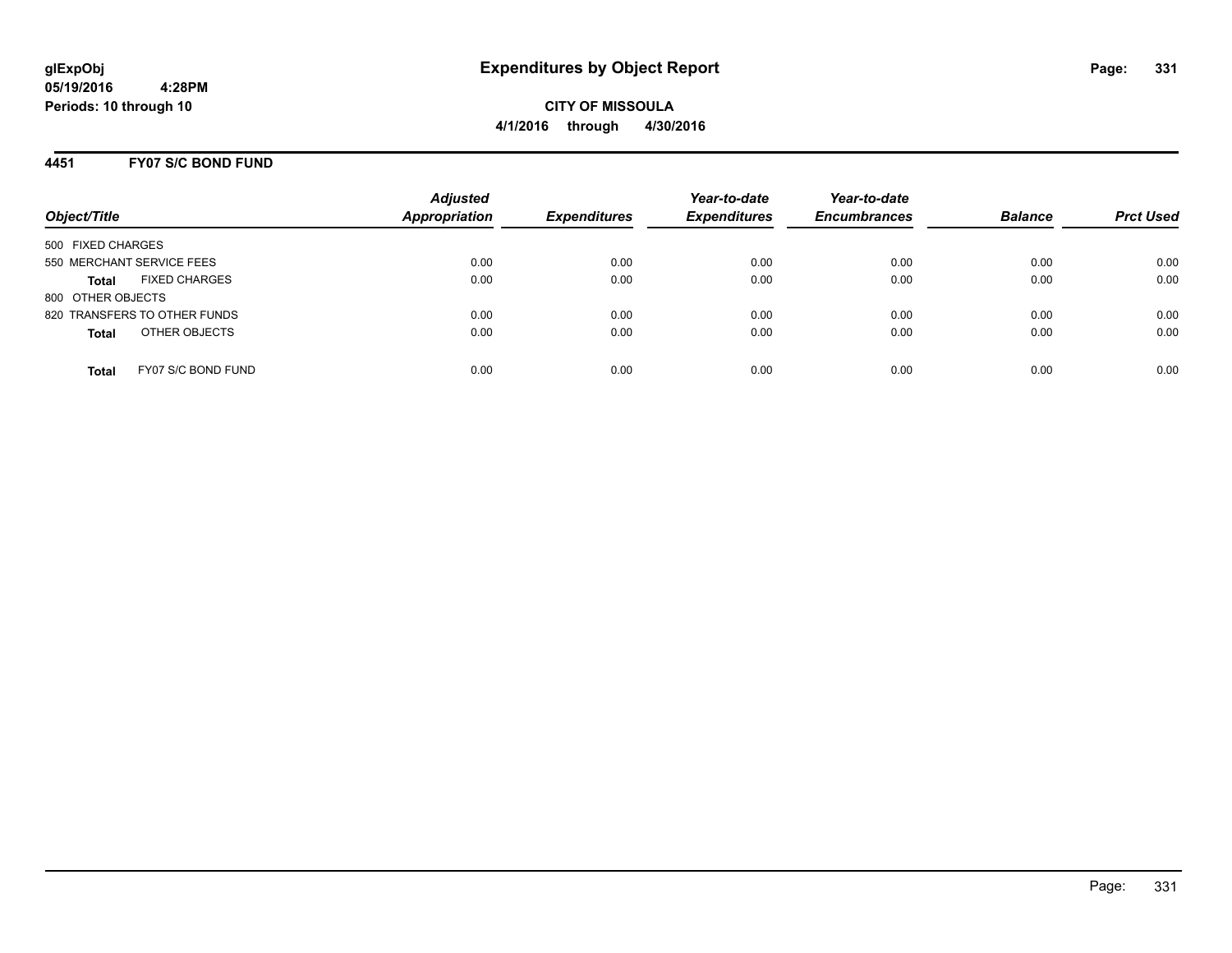#### **4452 S/C CONSTRUCTION FUND FOR FY 08 BOND SAL**

| Object/Title       |                           | <b>Adjusted</b><br><b>Appropriation</b> | <b>Expenditures</b> | Year-to-date<br><b>Expenditures</b> | Year-to-date<br><b>Encumbrances</b> | <b>Balance</b> | <b>Prct Used</b> |
|--------------------|---------------------------|-----------------------------------------|---------------------|-------------------------------------|-------------------------------------|----------------|------------------|
| 500 FIXED CHARGES  |                           |                                         |                     |                                     |                                     |                |                  |
|                    | 550 MERCHANT SERVICE FEES | 0.00                                    | 0.00                | 0.00                                | 0.00                                | 0.00           | 0.00             |
| <b>Total</b>       | <b>FIXED CHARGES</b>      | 0.00                                    | 0.00                | 0.00                                | 0.00                                | 0.00           | 0.00             |
| 900 CAPITAL OUTLAY |                           |                                         |                     |                                     |                                     |                |                  |
| 930 IMPROVEMENTS   |                           | 0.00                                    | 0.00                | 0.00                                | 0.00                                | 0.00           | 0.00             |
| <b>Total</b>       | <b>CAPITAL OUTLAY</b>     | 0.00                                    | 0.00                | 0.00                                | 0.00                                | 0.00           | 0.00             |
| <b>Total</b>       | PUBLIC WORKS OPERATIONS   | 0.00                                    | 0.00                | 0.00                                | 0.00                                | 0.00           | 0.00             |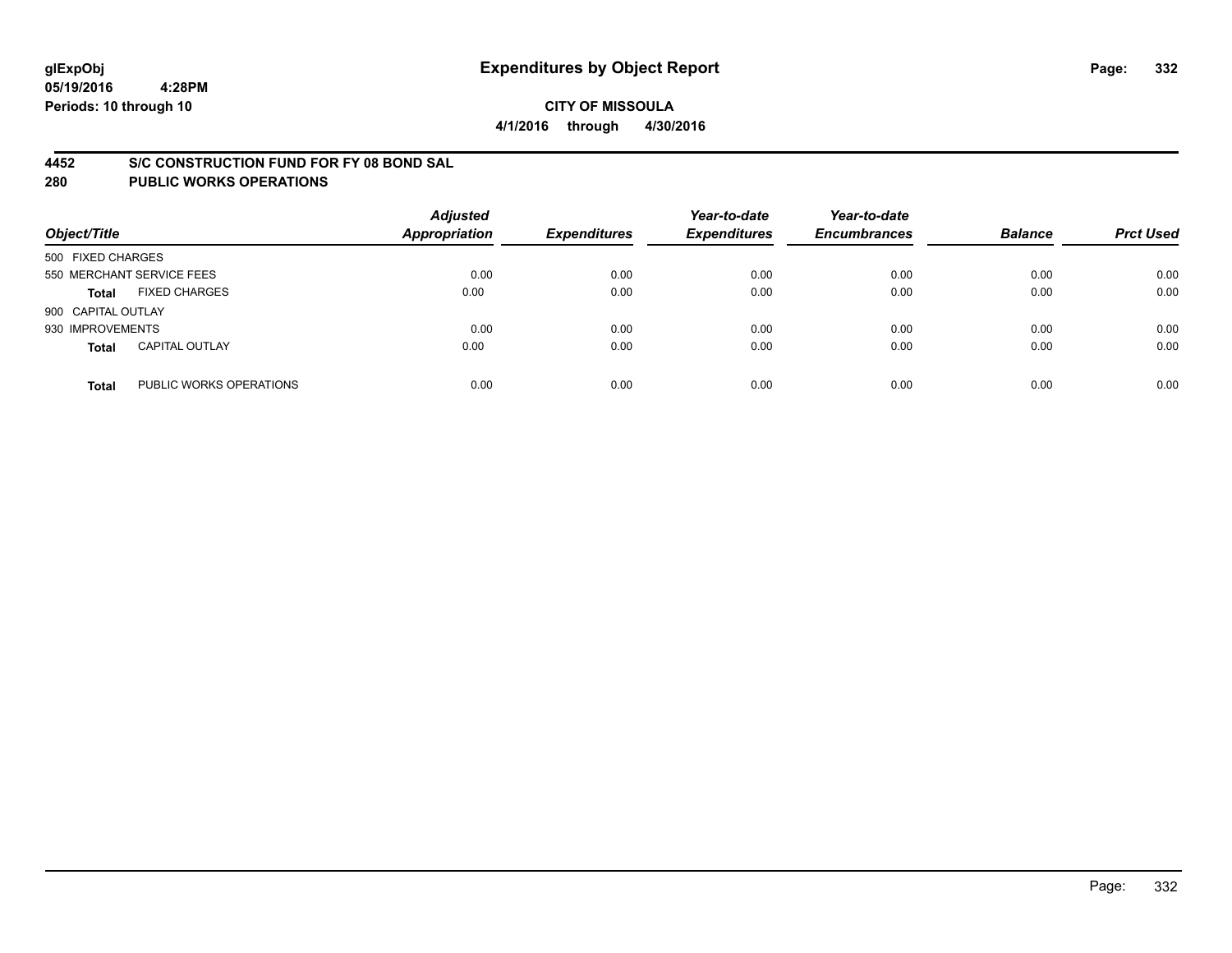# **CITY OF MISSOULA 4/1/2016 through 4/30/2016**

# **4452 S/C CONSTRUCTION FUND FOR FY 08 BOND SAL**

| Object/Title       |                                    | <b>Adjusted</b><br><b>Appropriation</b> | <b>Expenditures</b> | Year-to-date<br><b>Expenditures</b> | Year-to-date<br><b>Encumbrances</b> | <b>Balance</b> | <b>Prct Used</b> |
|--------------------|------------------------------------|-----------------------------------------|---------------------|-------------------------------------|-------------------------------------|----------------|------------------|
| 500 FIXED CHARGES  |                                    |                                         |                     |                                     |                                     |                |                  |
|                    | 550 MERCHANT SERVICE FEES          | 0.00                                    | 0.00                | 0.00                                | 0.00                                | 0.00           | 0.00             |
| <b>Total</b>       | <b>FIXED CHARGES</b>               | 0.00                                    | 0.00                | 0.00                                | 0.00                                | 0.00           | 0.00             |
| 900 CAPITAL OUTLAY |                                    |                                         |                     |                                     |                                     |                |                  |
| 930 IMPROVEMENTS   |                                    | 0.00                                    | 0.00                | 0.00                                | 0.00                                | 0.00           | 0.00             |
| <b>Total</b>       | <b>CAPITAL OUTLAY</b>              | 0.00                                    | 0.00                | 0.00                                | 0.00                                | 0.00           | 0.00             |
| <b>Total</b>       | S/C CONSTRUCTION FUND FOR FY 08 BO | 0.00                                    | 0.00                | 0.00                                | 0.00                                | 0.00           | 0.00             |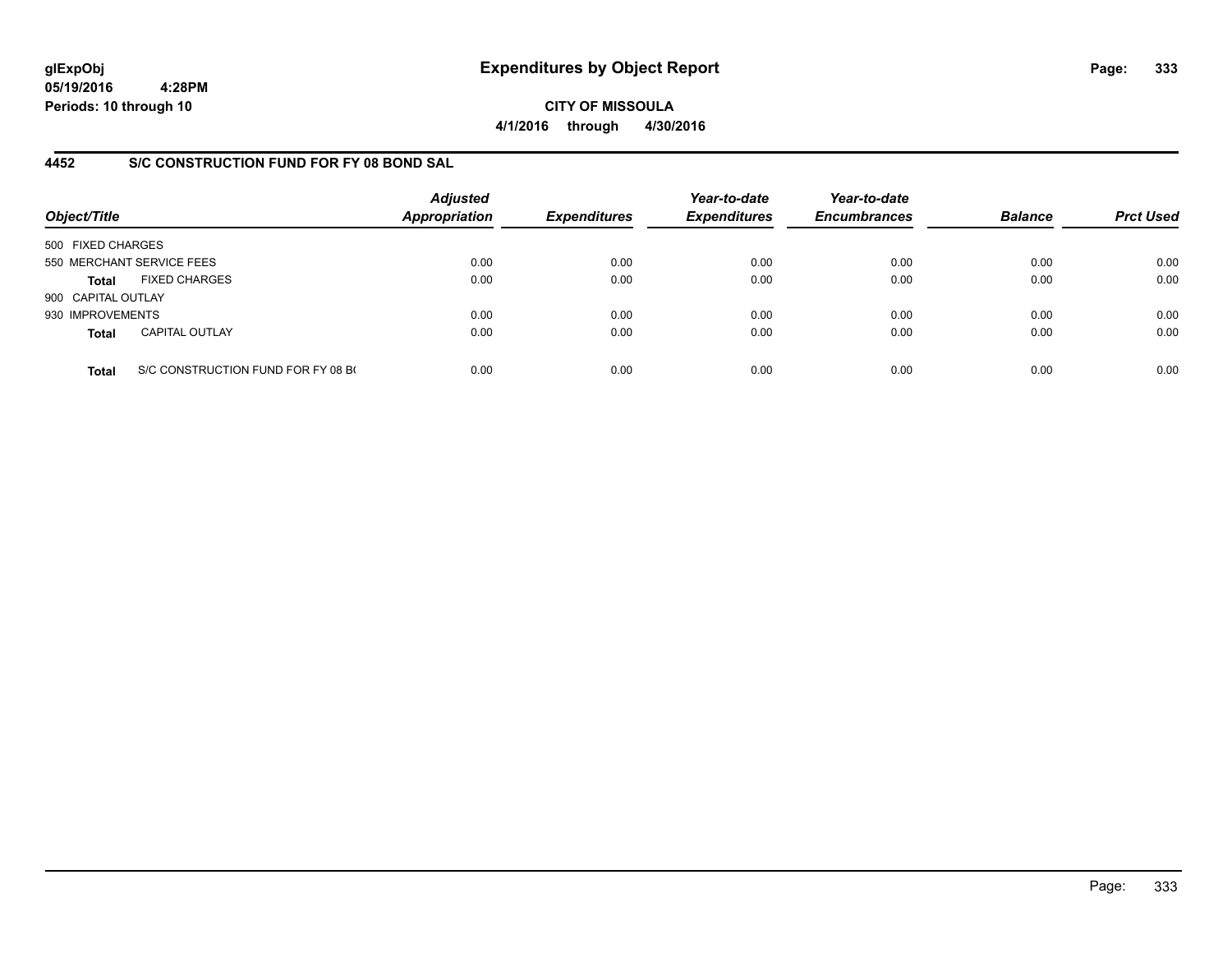#### **4453 S/C CONSTRUCTION FUND FY09 BOND**

| Object/Title       |                              | <b>Adjusted</b><br><b>Appropriation</b> | <b>Expenditures</b> | Year-to-date<br><b>Expenditures</b> | Year-to-date<br><b>Encumbrances</b> | <b>Balance</b> | <b>Prct Used</b> |
|--------------------|------------------------------|-----------------------------------------|---------------------|-------------------------------------|-------------------------------------|----------------|------------------|
| 500 FIXED CHARGES  |                              |                                         |                     |                                     |                                     |                |                  |
|                    | 550 MERCHANT SERVICE FEES    | 0.00                                    | 0.00                | 0.00                                | 0.00                                | 0.00           | 0.00             |
| <b>Total</b>       | <b>FIXED CHARGES</b>         | 0.00                                    | 0.00                | 0.00                                | 0.00                                | 0.00           | 0.00             |
| 800 OTHER OBJECTS  |                              |                                         |                     |                                     |                                     |                |                  |
|                    | 820 TRANSFERS TO OTHER FUNDS | 0.00                                    | 0.00                | 0.00                                | 0.00                                | 0.00           | 0.00             |
| Total              | OTHER OBJECTS                | 0.00                                    | 0.00                | 0.00                                | 0.00                                | 0.00           | 0.00             |
| 900 CAPITAL OUTLAY |                              |                                         |                     |                                     |                                     |                |                  |
| 930 IMPROVEMENTS   |                              | 0.00                                    | 0.00                | 0.00                                | 0.00                                | 0.00           | 0.00             |
| Total              | <b>CAPITAL OUTLAY</b>        | 0.00                                    | 0.00                | 0.00                                | 0.00                                | 0.00           | 0.00             |
| <b>Total</b>       | PUBLIC WORKS OPERATIONS      | 0.00                                    | 0.00                | 0.00                                | 0.00                                | 0.00           | 0.00             |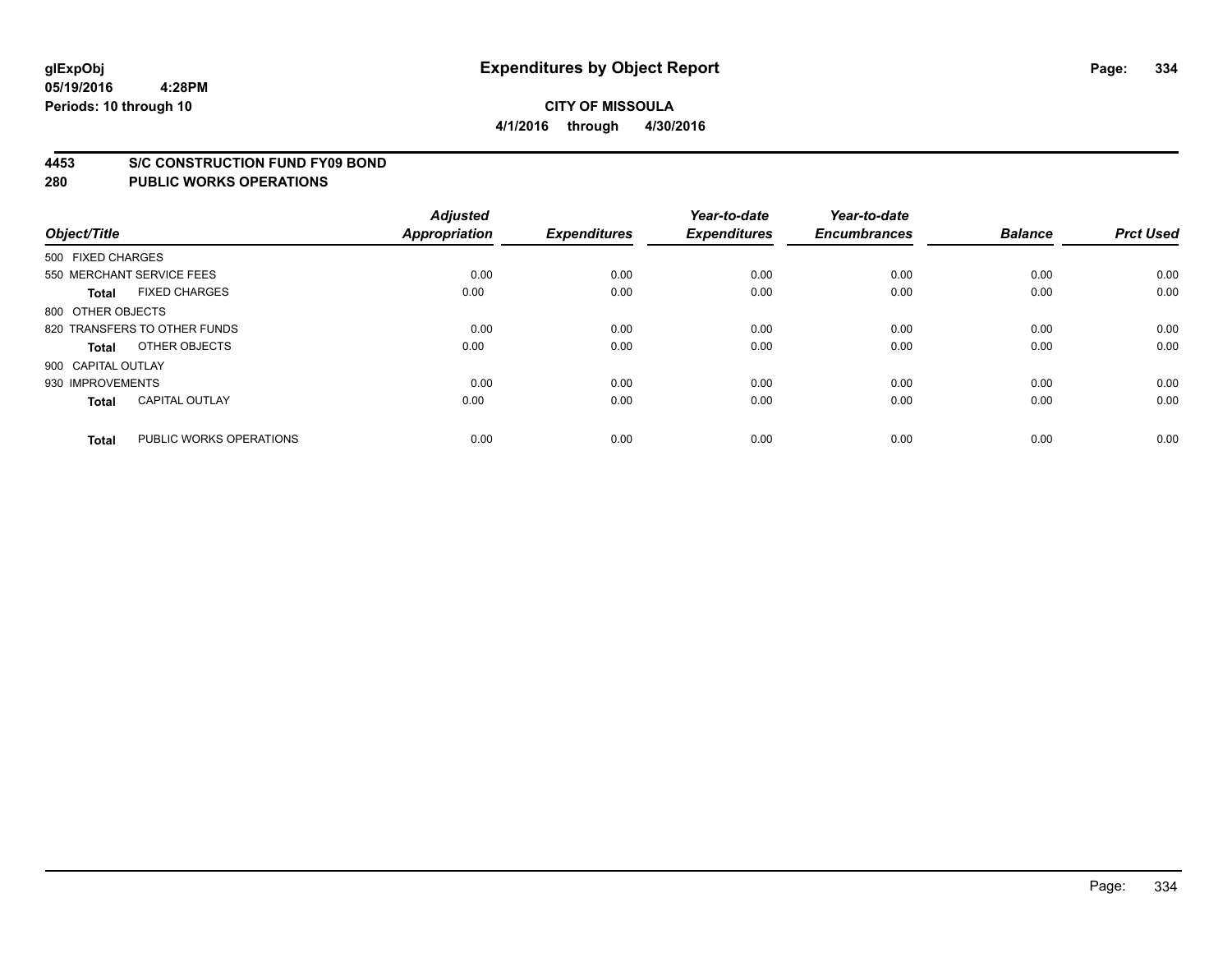#### **4453 S/C CONSTRUCTION FUND FY09 BOND**

**390 NON-DEPARTMENTAL**

| Object/Title                  | <b>Adjusted</b><br>Appropriation | <b>Expenditures</b> | Year-to-date<br><b>Expenditures</b> | Year-to-date<br><b>Encumbrances</b> | <b>Balance</b> | <b>Prct Used</b> |
|-------------------------------|----------------------------------|---------------------|-------------------------------------|-------------------------------------|----------------|------------------|
| 500 FIXED CHARGES             |                                  |                     |                                     |                                     |                |                  |
| 500 FIXED CHARGES             | 0.00                             | 0.00                | 0.00                                | 0.00                                | 0.00           | 0.00             |
| 550 MERCHANT SERVICE FEES     | 0.00                             | 0.00                | 0.00                                | 0.00                                | 0.00           | 0.00             |
| <b>FIXED CHARGES</b><br>Total | 0.00                             | 0.00                | 0.00                                | 0.00                                | 0.00           | 0.00             |
| NON-DEPARTMENTAL<br>Total     | 0.00                             | 0.00                | 0.00                                | 0.00                                | 0.00           | 0.00             |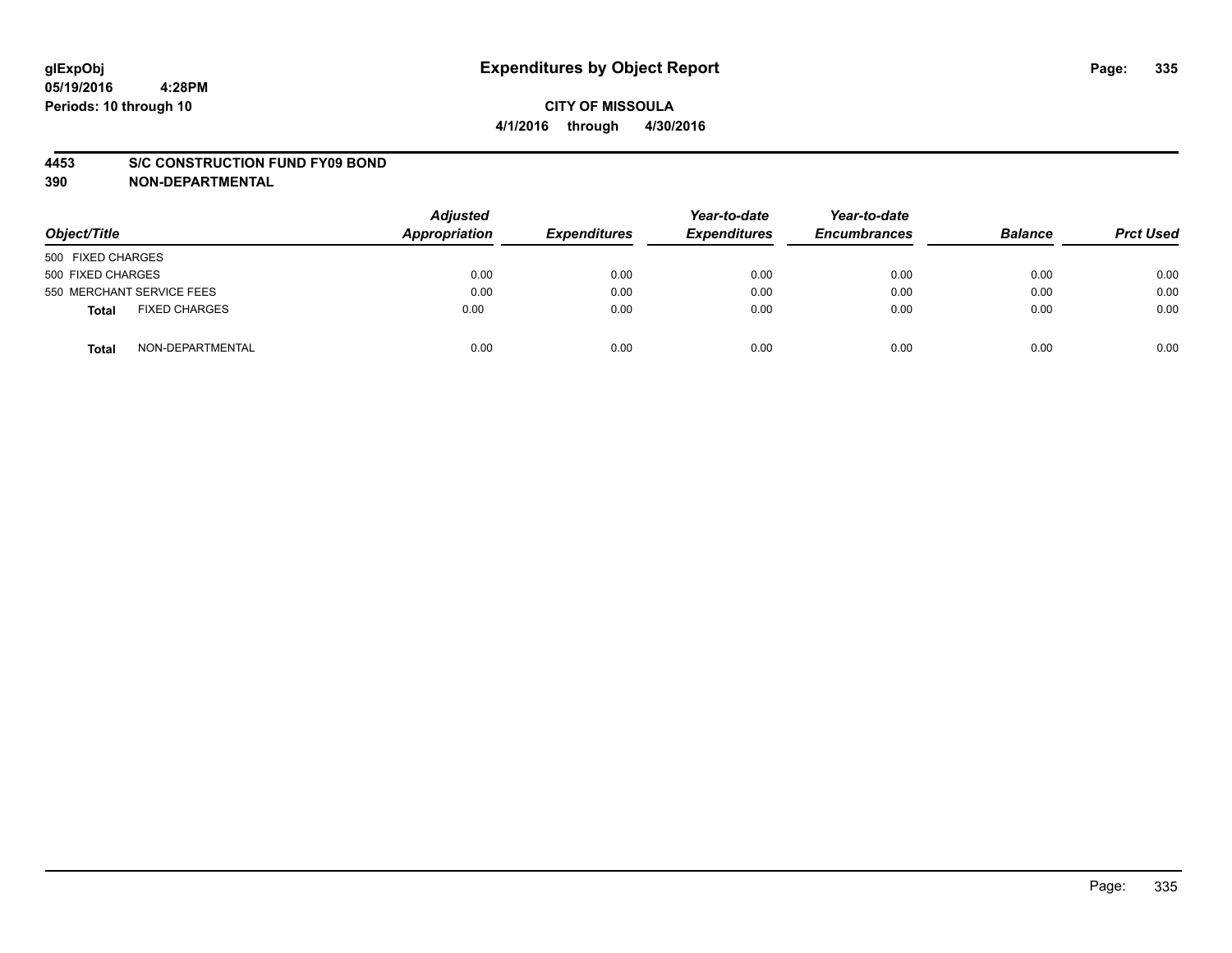# **CITY OF MISSOULA 4/1/2016 through 4/30/2016**

# **4453 S/C CONSTRUCTION FUND FY09 BOND**

| Object/Title       |                                 | <b>Adjusted</b><br><b>Appropriation</b> | <b>Expenditures</b> | Year-to-date<br><b>Expenditures</b> | Year-to-date<br><b>Encumbrances</b> | <b>Balance</b> | <b>Prct Used</b> |
|--------------------|---------------------------------|-----------------------------------------|---------------------|-------------------------------------|-------------------------------------|----------------|------------------|
| 500 FIXED CHARGES  |                                 |                                         |                     |                                     |                                     |                |                  |
| 500 FIXED CHARGES  |                                 | 0.00                                    | 0.00                | 0.00                                | 0.00                                | 0.00           | 0.00             |
|                    | 550 MERCHANT SERVICE FEES       | 0.00                                    | 0.00                | 0.00                                | 0.00                                | 0.00           | 0.00             |
| <b>Total</b>       | <b>FIXED CHARGES</b>            | 0.00                                    | 0.00                | 0.00                                | 0.00                                | 0.00           | 0.00             |
| 800 OTHER OBJECTS  |                                 |                                         |                     |                                     |                                     |                |                  |
|                    | 820 TRANSFERS TO OTHER FUNDS    | 0.00                                    | 0.00                | 0.00                                | 0.00                                | 0.00           | 0.00             |
| Total              | OTHER OBJECTS                   | 0.00                                    | 0.00                | 0.00                                | 0.00                                | 0.00           | 0.00             |
| 900 CAPITAL OUTLAY |                                 |                                         |                     |                                     |                                     |                |                  |
| 930 IMPROVEMENTS   |                                 | 0.00                                    | 0.00                | 0.00                                | 0.00                                | 0.00           | 0.00             |
| <b>Total</b>       | <b>CAPITAL OUTLAY</b>           | 0.00                                    | 0.00                | 0.00                                | 0.00                                | 0.00           | 0.00             |
| <b>Total</b>       | S/C CONSTRUCTION FUND FY09 BOND | 0.00                                    | 0.00                | 0.00                                | 0.00                                | 0.00           | 0.00             |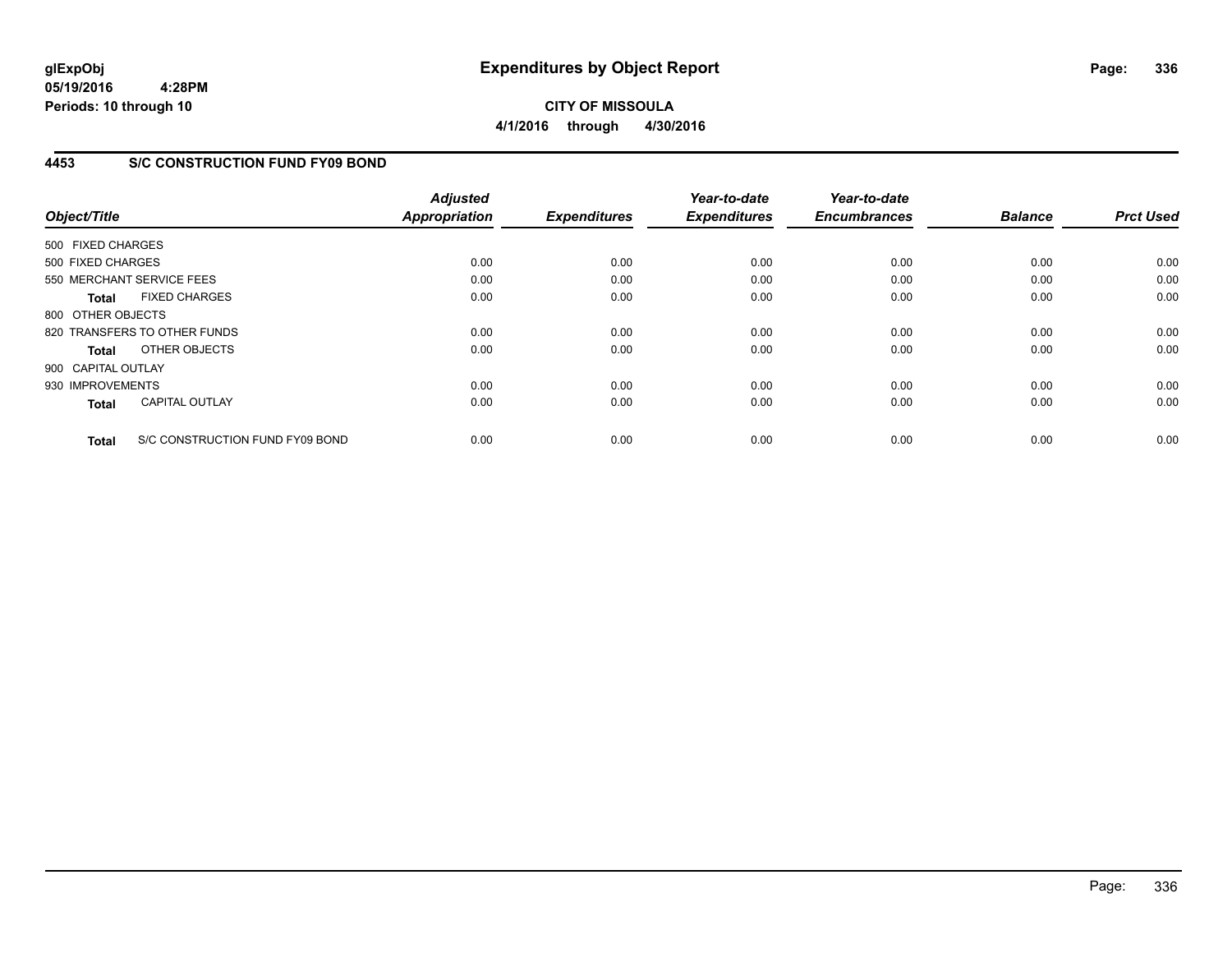#### **4454 S/C CONSTRUCTION FUND FOR FY10**

| Object/Title       |                           | <b>Adjusted</b><br><b>Appropriation</b> | <b>Expenditures</b> | Year-to-date<br><b>Expenditures</b> | Year-to-date<br><b>Encumbrances</b> | <b>Balance</b> | <b>Prct Used</b> |
|--------------------|---------------------------|-----------------------------------------|---------------------|-------------------------------------|-------------------------------------|----------------|------------------|
| 500 FIXED CHARGES  |                           |                                         |                     |                                     |                                     |                |                  |
|                    | 550 MERCHANT SERVICE FEES | 0.00                                    | 0.00                | 0.00                                | 0.00                                | 0.00           | 0.00             |
| <b>Total</b>       | <b>FIXED CHARGES</b>      | 0.00                                    | 0.00                | 0.00                                | 0.00                                | 0.00           | 0.00             |
| 900 CAPITAL OUTLAY |                           |                                         |                     |                                     |                                     |                |                  |
| 930 IMPROVEMENTS   |                           | 0.00                                    | 0.00                | 0.00                                | 0.00                                | 0.00           | 0.00             |
| <b>Total</b>       | <b>CAPITAL OUTLAY</b>     | 0.00                                    | 0.00                | 0.00                                | 0.00                                | 0.00           | 0.00             |
| <b>Total</b>       | PUBLIC WORKS OPERATIONS   | 0.00                                    | 0.00                | 0.00                                | 0.00                                | 0.00           | 0.00             |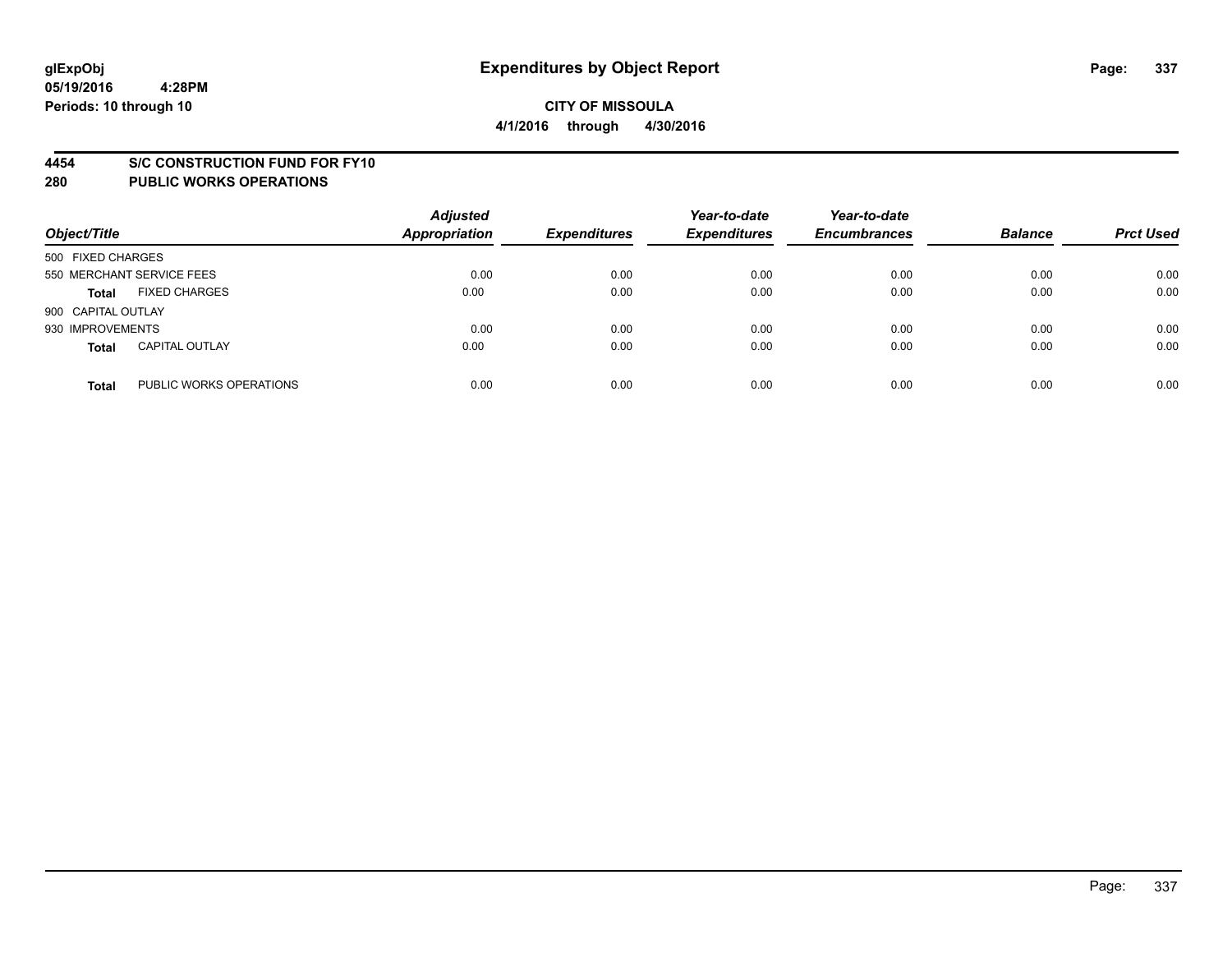# **CITY OF MISSOULA 4/1/2016 through 4/30/2016**

# **4454 S/C CONSTRUCTION FUND FOR FY10**

| Object/Title       |                                | <b>Adjusted</b><br><b>Appropriation</b> | <b>Expenditures</b> | Year-to-date<br><b>Expenditures</b> | Year-to-date<br><b>Encumbrances</b> | <b>Balance</b> | <b>Prct Used</b> |
|--------------------|--------------------------------|-----------------------------------------|---------------------|-------------------------------------|-------------------------------------|----------------|------------------|
| 500 FIXED CHARGES  |                                |                                         |                     |                                     |                                     |                |                  |
|                    | 550 MERCHANT SERVICE FEES      | 0.00                                    | 0.00                | 0.00                                | 0.00                                | 0.00           | 0.00             |
| <b>Total</b>       | <b>FIXED CHARGES</b>           | 0.00                                    | 0.00                | 0.00                                | 0.00                                | 0.00           | 0.00             |
| 900 CAPITAL OUTLAY |                                |                                         |                     |                                     |                                     |                |                  |
| 930 IMPROVEMENTS   |                                | 0.00                                    | 0.00                | 0.00                                | 0.00                                | 0.00           | 0.00             |
| <b>Total</b>       | <b>CAPITAL OUTLAY</b>          | 0.00                                    | 0.00                | 0.00                                | 0.00                                | 0.00           | 0.00             |
| <b>Total</b>       | S/C CONSTRUCTION FUND FOR FY10 | 0.00                                    | 0.00                | 0.00                                | 0.00                                | 0.00           | 0.00             |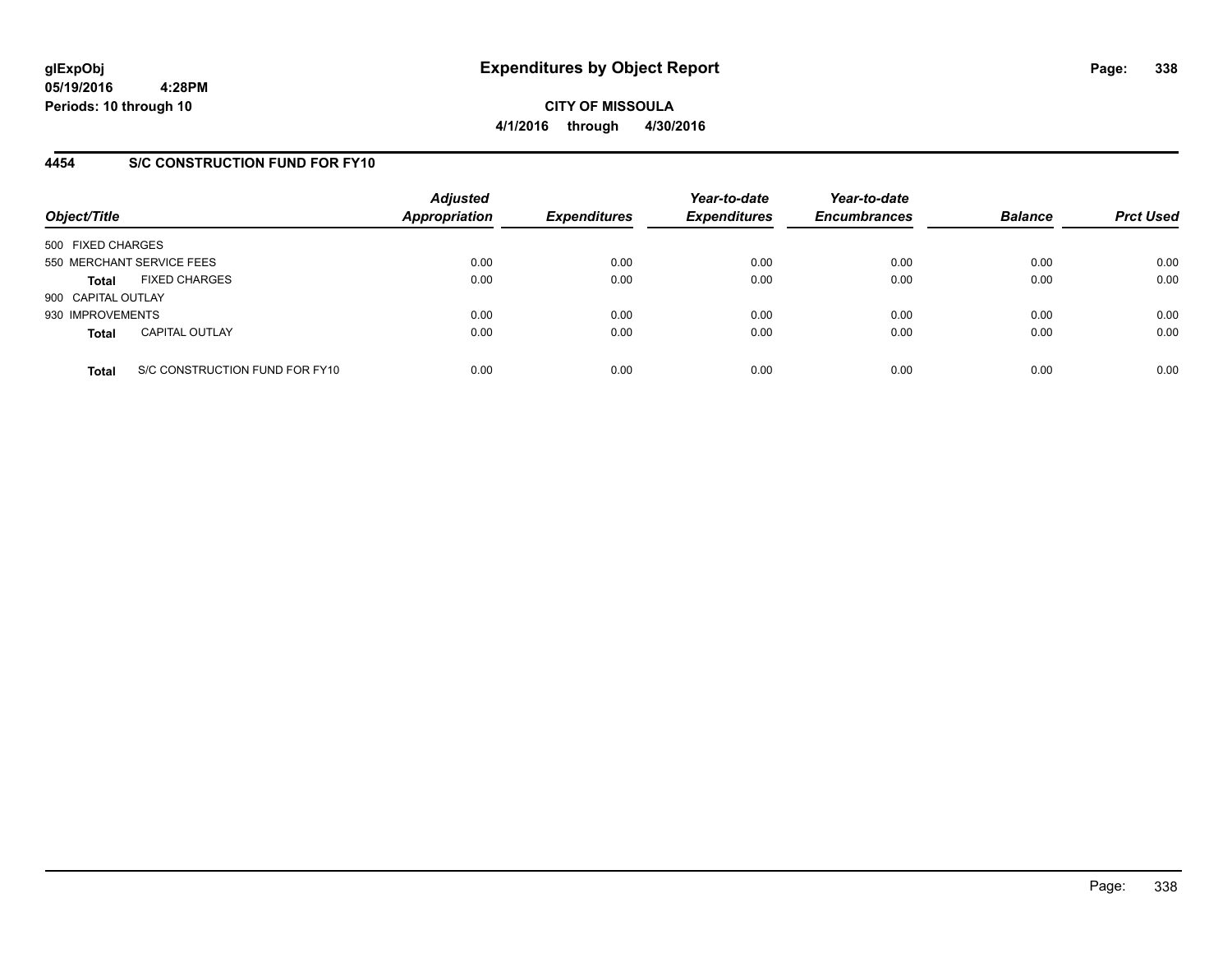**4455 FY11 S/C CONSTRUCTION FUND**

| Object/Title                            | <b>Adjusted</b><br><b>Appropriation</b> | <b>Expenditures</b> | Year-to-date<br><b>Expenditures</b> | Year-to-date<br><b>Encumbrances</b> | <b>Balance</b> | <b>Prct Used</b> |
|-----------------------------------------|-----------------------------------------|---------------------|-------------------------------------|-------------------------------------|----------------|------------------|
| 500 FIXED CHARGES                       |                                         |                     |                                     |                                     |                |                  |
| 550 MERCHANT SERVICE FEES               | 0.00                                    | 0.00                | 0.00                                | 0.00                                | 0.00           | 0.00             |
| <b>FIXED CHARGES</b><br><b>Total</b>    | 0.00                                    | 0.00                | 0.00                                | 0.00                                | 0.00           | 0.00             |
| 900 CAPITAL OUTLAY                      |                                         |                     |                                     |                                     |                |                  |
| 930 IMPROVEMENTS                        | 0.00                                    | 0.00                | 0.00                                | 0.00                                | 0.00           | 0.00             |
| <b>CAPITAL OUTLAY</b><br><b>Total</b>   | 0.00                                    | 0.00                | 0.00                                | 0.00                                | 0.00           | 0.00             |
| PUBLIC WORKS OPERATIONS<br><b>Total</b> | 0.00                                    | 0.00                | 0.00                                | 0.00                                | 0.00           | 0.00             |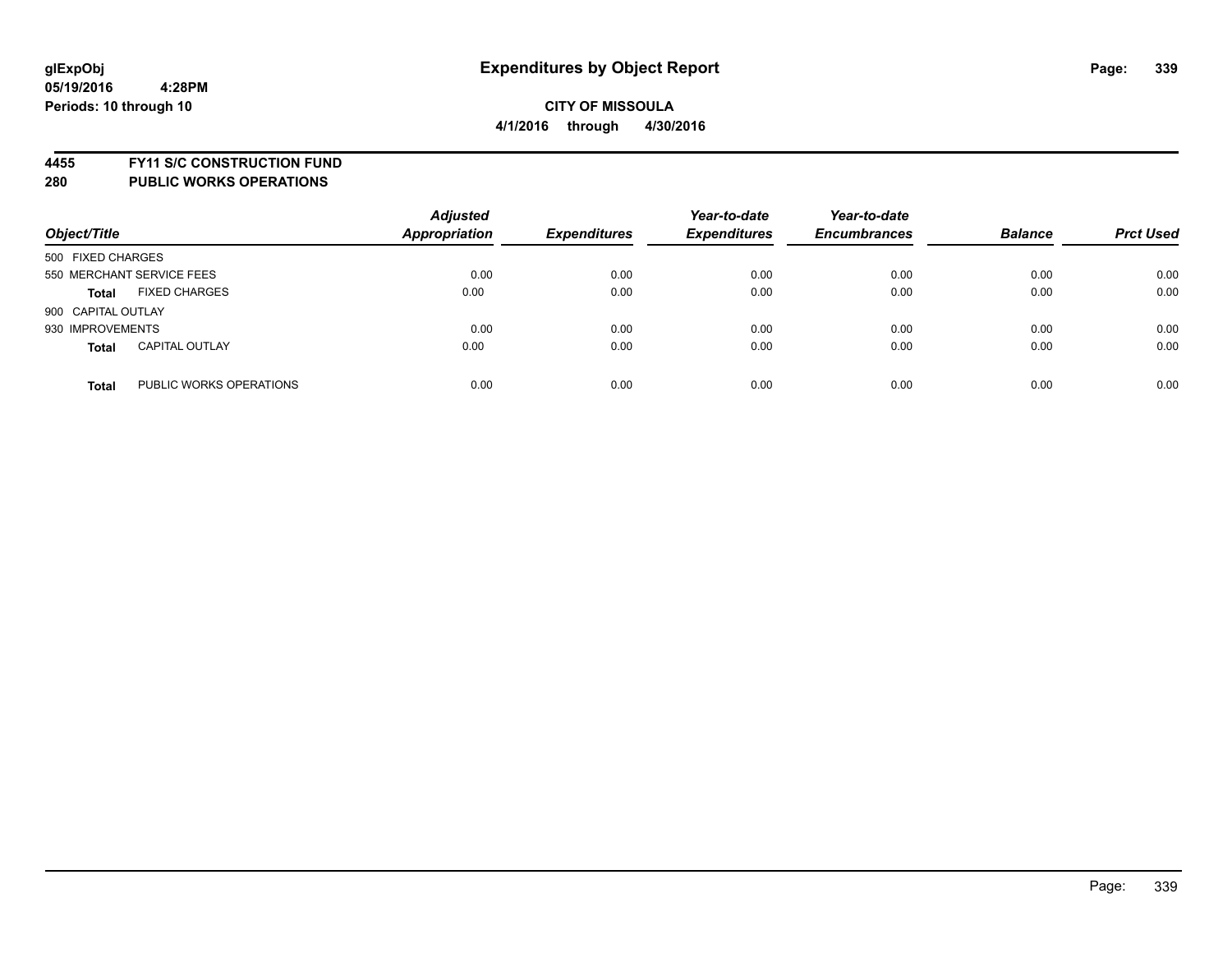## **4455 FY11 S/C CONSTRUCTION FUND**

| Object/Title       |                                   | <b>Adjusted</b><br><b>Appropriation</b> | <b>Expenditures</b> | Year-to-date<br><b>Expenditures</b> | Year-to-date<br><b>Encumbrances</b> | <b>Balance</b> | <b>Prct Used</b> |
|--------------------|-----------------------------------|-----------------------------------------|---------------------|-------------------------------------|-------------------------------------|----------------|------------------|
| 500 FIXED CHARGES  |                                   |                                         |                     |                                     |                                     |                |                  |
|                    | 550 MERCHANT SERVICE FEES         | 0.00                                    | 0.00                | 0.00                                | 0.00                                | 0.00           | 0.00             |
| <b>Total</b>       | <b>FIXED CHARGES</b>              | 0.00                                    | 0.00                | 0.00                                | 0.00                                | 0.00           | 0.00             |
| 900 CAPITAL OUTLAY |                                   |                                         |                     |                                     |                                     |                |                  |
| 930 IMPROVEMENTS   |                                   | 0.00                                    | 0.00                | 0.00                                | 0.00                                | 0.00           | 0.00             |
| <b>Total</b>       | <b>CAPITAL OUTLAY</b>             | 0.00                                    | 0.00                | 0.00                                | 0.00                                | 0.00           | 0.00             |
| <b>Total</b>       | <b>FY11 S/C CONSTRUCTION FUND</b> | 0.00                                    | 0.00                | 0.00                                | 0.00                                | 0.00           | 0.00             |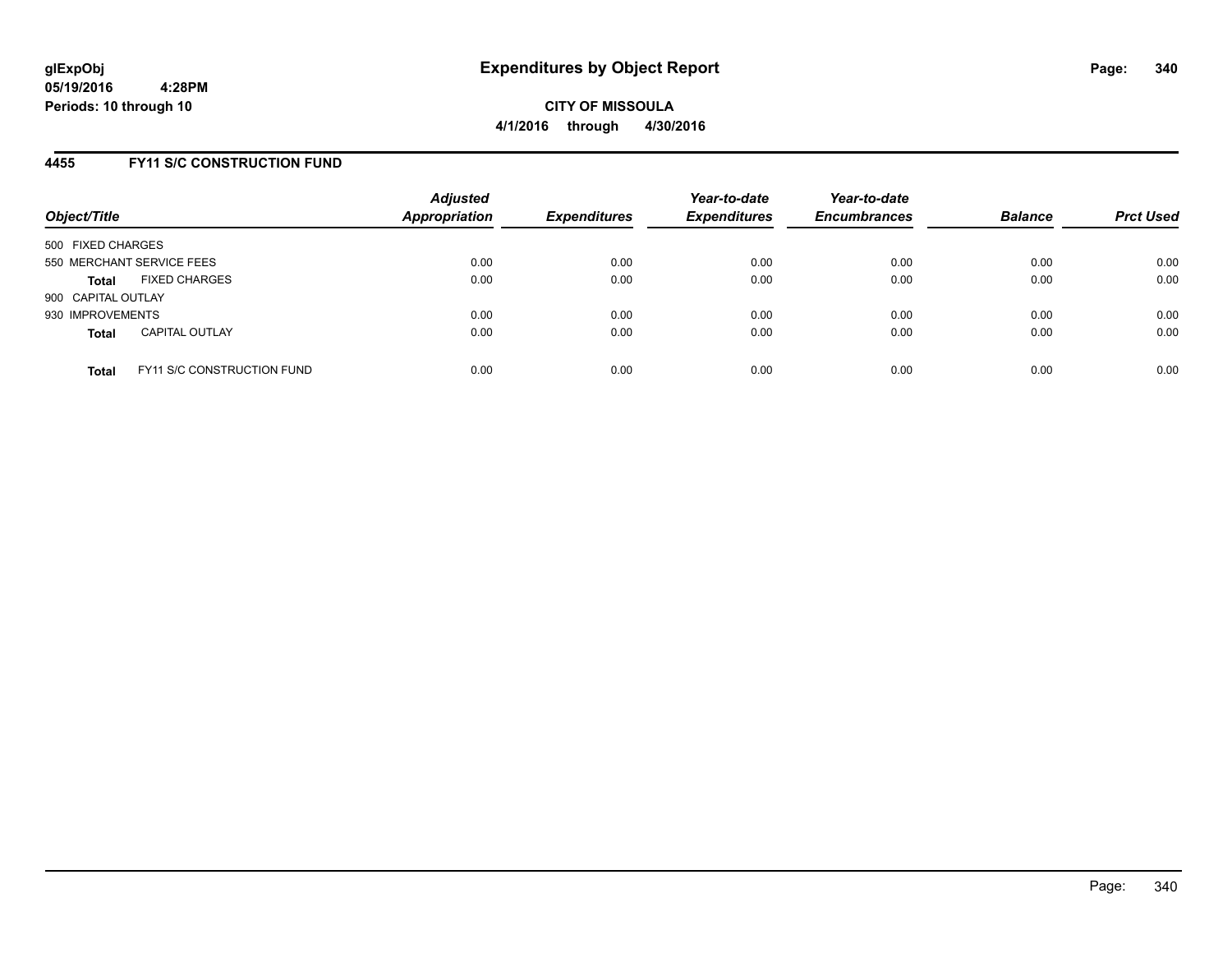# **4456 FY12 S/C CONSTRUCTION FUND**

|                    |                              | <b>Adjusted</b> |                     | Year-to-date        | Year-to-date        |                |                  |
|--------------------|------------------------------|-----------------|---------------------|---------------------|---------------------|----------------|------------------|
| Object/Title       |                              | Appropriation   | <b>Expenditures</b> | <b>Expenditures</b> | <b>Encumbrances</b> | <b>Balance</b> | <b>Prct Used</b> |
| 500 FIXED CHARGES  |                              |                 |                     |                     |                     |                |                  |
|                    | 550 MERCHANT SERVICE FEES    | 0.00            | 0.00                | 0.00                | 0.00                | 0.00           | 0.00             |
| <b>Total</b>       | <b>FIXED CHARGES</b>         | 0.00            | 0.00                | 0.00                | 0.00                | 0.00           | 0.00             |
| 800 OTHER OBJECTS  |                              |                 |                     |                     |                     |                |                  |
|                    | 820 TRANSFERS TO OTHER FUNDS | 0.00            | 0.00                | 0.00                | 0.00                | 0.00           | 0.00             |
| Total              | OTHER OBJECTS                | 0.00            | 0.00                | 0.00                | 0.00                | 0.00           | 0.00             |
| 900 CAPITAL OUTLAY |                              |                 |                     |                     |                     |                |                  |
| 930 IMPROVEMENTS   |                              | 0.00            | 0.00                | 0.00                | 0.00                | 0.00           | 0.00             |
| Total              | <b>CAPITAL OUTLAY</b>        | 0.00            | 0.00                | 0.00                | 0.00                | 0.00           | 0.00             |
| <b>Total</b>       | PUBLIC WORKS OPERATIONS      | 0.00            | 0.00                | 0.00                | 0.00                | 0.00           | 0.00             |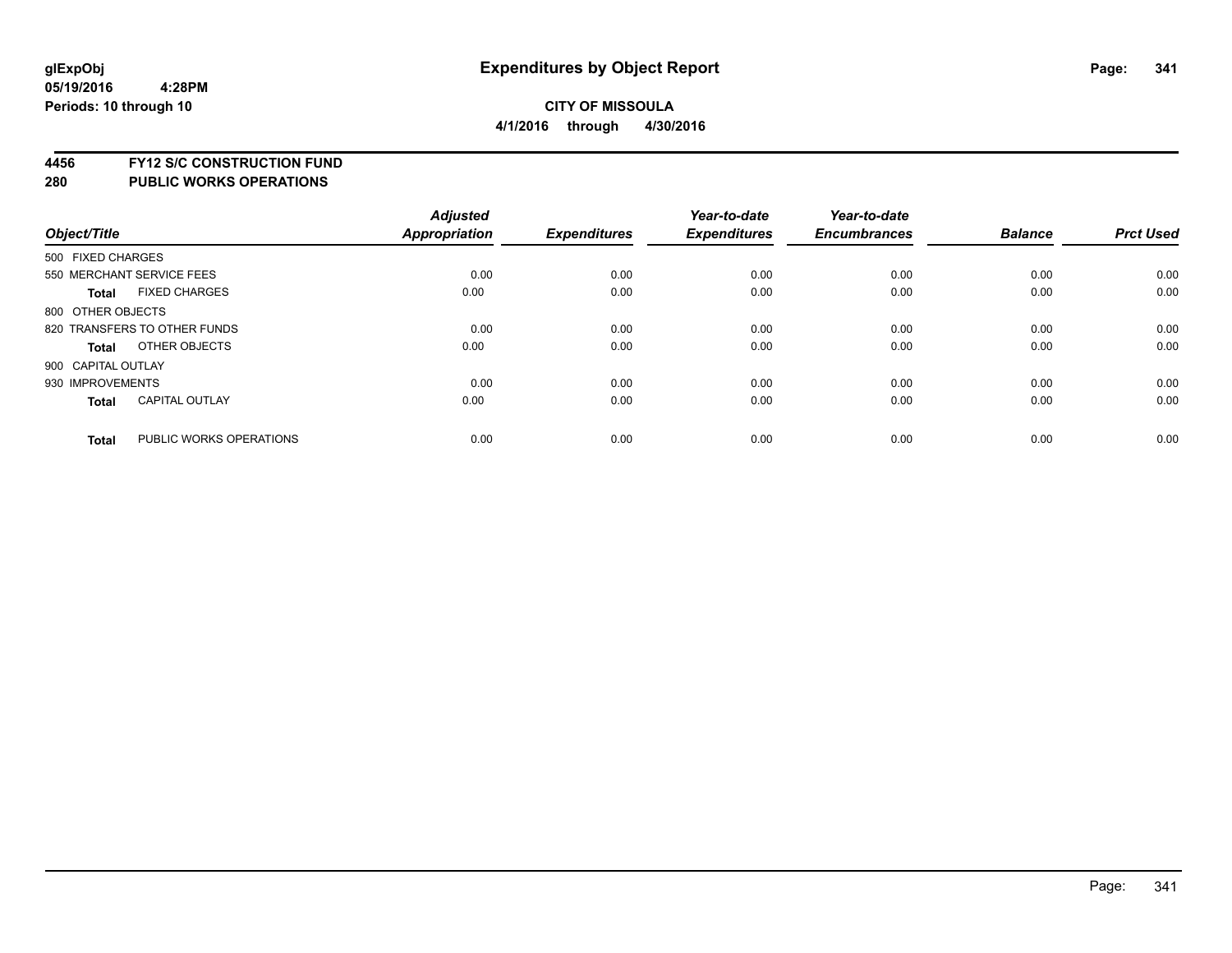## **4456 FY12 S/C CONSTRUCTION FUND**

| Object/Title       |                                   | <b>Adjusted</b><br><b>Appropriation</b> | <b>Expenditures</b> | Year-to-date<br><b>Expenditures</b> | Year-to-date<br><b>Encumbrances</b> | <b>Balance</b> | <b>Prct Used</b> |
|--------------------|-----------------------------------|-----------------------------------------|---------------------|-------------------------------------|-------------------------------------|----------------|------------------|
| 500 FIXED CHARGES  |                                   |                                         |                     |                                     |                                     |                |                  |
|                    | 550 MERCHANT SERVICE FEES         | 0.00                                    | 0.00                | 0.00                                | 0.00                                | 0.00           | 0.00             |
| <b>Total</b>       | <b>FIXED CHARGES</b>              | 0.00                                    | 0.00                | 0.00                                | 0.00                                | 0.00           | 0.00             |
| 800 OTHER OBJECTS  |                                   |                                         |                     |                                     |                                     |                |                  |
|                    | 820 TRANSFERS TO OTHER FUNDS      | 0.00                                    | 0.00                | 0.00                                | 0.00                                | 0.00           | 0.00             |
| <b>Total</b>       | OTHER OBJECTS                     | 0.00                                    | 0.00                | 0.00                                | 0.00                                | 0.00           | 0.00             |
| 900 CAPITAL OUTLAY |                                   |                                         |                     |                                     |                                     |                |                  |
| 930 IMPROVEMENTS   |                                   | 0.00                                    | 0.00                | 0.00                                | 0.00                                | 0.00           | 0.00             |
| Total              | <b>CAPITAL OUTLAY</b>             | 0.00                                    | 0.00                | 0.00                                | 0.00                                | 0.00           | 0.00             |
| <b>Total</b>       | <b>FY12 S/C CONSTRUCTION FUND</b> | 0.00                                    | 0.00                | 0.00                                | 0.00                                | 0.00           | 0.00             |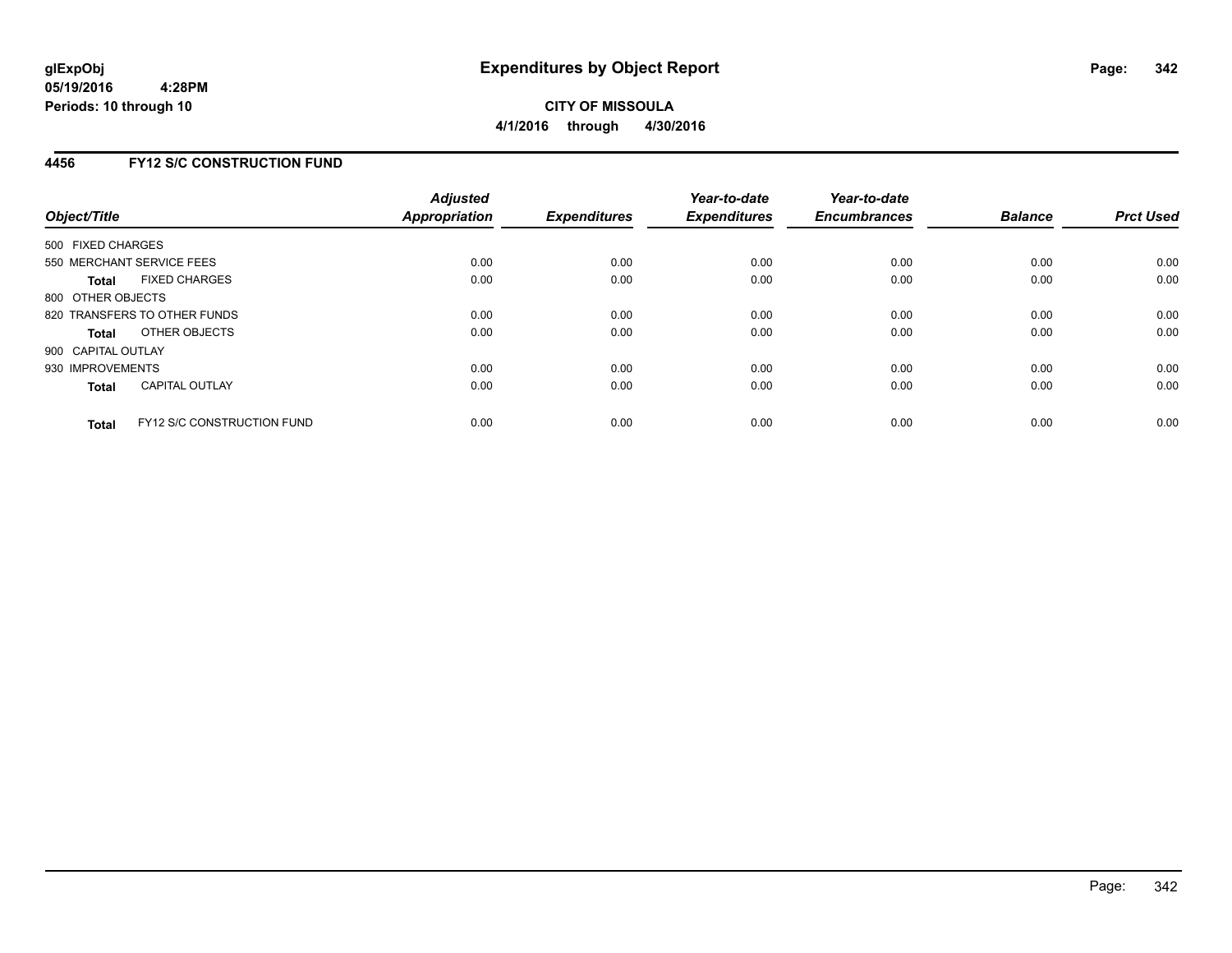#### **4457 FY13 SIDEWALK/CURB CONSTRUCTION**

| Object/Title       |                              | <b>Adjusted</b><br>Appropriation | <b>Expenditures</b> | Year-to-date<br><b>Expenditures</b> | Year-to-date<br><b>Encumbrances</b> | <b>Balance</b> | <b>Prct Used</b> |
|--------------------|------------------------------|----------------------------------|---------------------|-------------------------------------|-------------------------------------|----------------|------------------|
|                    |                              |                                  |                     |                                     |                                     |                |                  |
|                    | 300 PURCHASED SERVICES       |                                  |                     |                                     |                                     |                |                  |
|                    | 350 PROFESSIONAL SERVICES    | 0.00                             | 0.00                | 0.00                                | 0.00                                | 0.00           | 0.00             |
| <b>Total</b>       | PURCHASED SERVICES           | 0.00                             | 0.00                | 0.00                                | 0.00                                | 0.00           | 0.00             |
| 500 FIXED CHARGES  |                              |                                  |                     |                                     |                                     |                |                  |
|                    | 550 MERCHANT SERVICE FEES    | 0.00                             | 0.00                | 0.00                                | 0.00                                | 0.00           | 0.00             |
| <b>Total</b>       | <b>FIXED CHARGES</b>         | 0.00                             | 0.00                | 0.00                                | 0.00                                | 0.00           | 0.00             |
| 800 OTHER OBJECTS  |                              |                                  |                     |                                     |                                     |                |                  |
|                    | 820 TRANSFERS TO OTHER FUNDS | 0.00                             | 0.00                | 0.00                                | 0.00                                | 0.00           | 0.00             |
| Total              | OTHER OBJECTS                | 0.00                             | 0.00                | 0.00                                | 0.00                                | 0.00           | 0.00             |
| 900 CAPITAL OUTLAY |                              |                                  |                     |                                     |                                     |                |                  |
| 930 IMPROVEMENTS   |                              | 0.00                             | 0.00                | 0.00                                | 0.00                                | 0.00           | 0.00             |
| <b>Total</b>       | <b>CAPITAL OUTLAY</b>        | 0.00                             | 0.00                | 0.00                                | 0.00                                | 0.00           | 0.00             |
| <b>Total</b>       | PUBLIC WORKS OPERATIONS      | 0.00                             | 0.00                | 0.00                                | 0.00                                | 0.00           | 0.00             |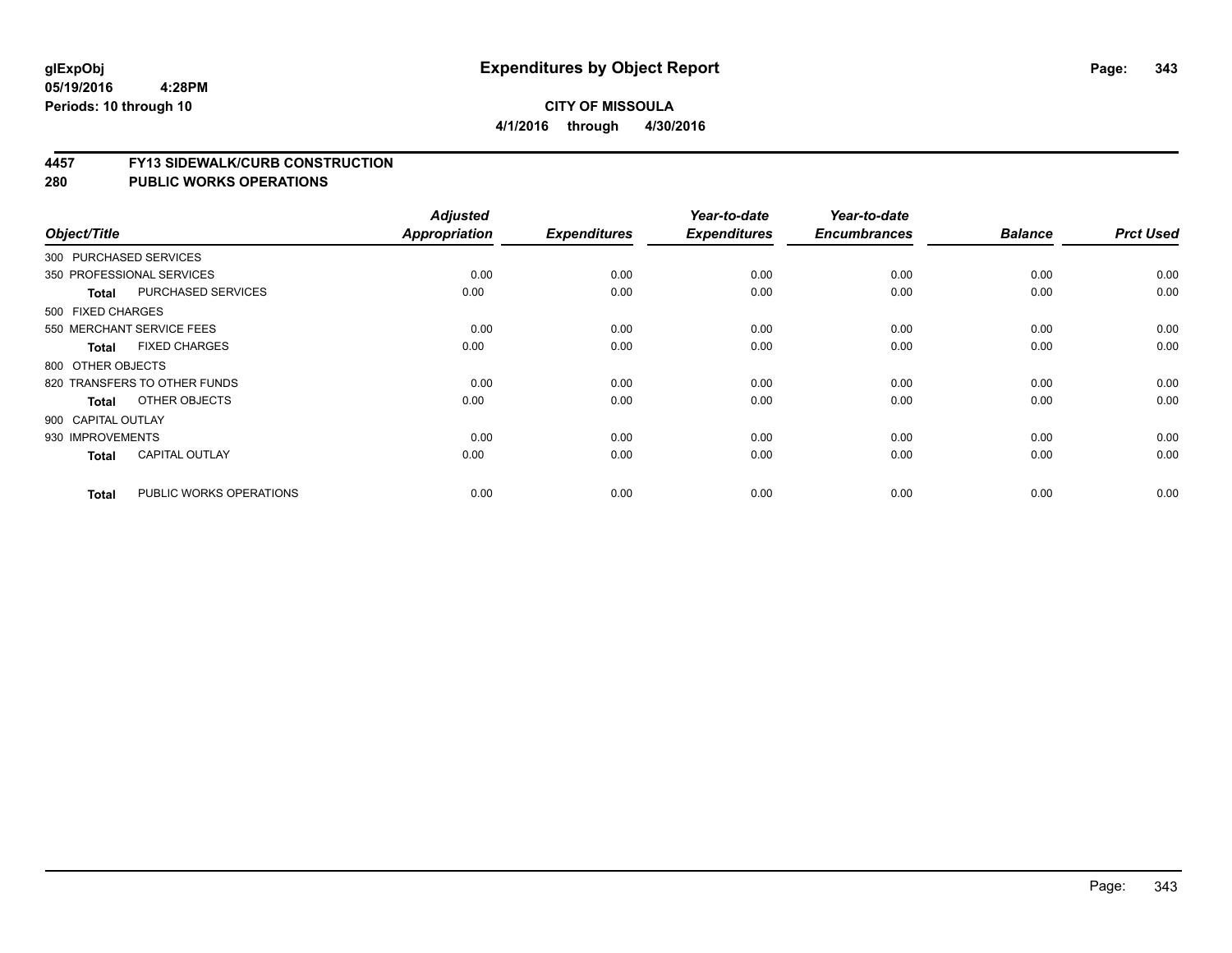# **CITY OF MISSOULA 4/1/2016 through 4/30/2016**

# **4457 FY13 SIDEWALK/CURB CONSTRUCTION**

| Object/Title              |                                 | <b>Adjusted</b><br><b>Appropriation</b> | <b>Expenditures</b> | Year-to-date<br><b>Expenditures</b> | Year-to-date<br><b>Encumbrances</b> | <b>Balance</b> | <b>Prct Used</b> |
|---------------------------|---------------------------------|-----------------------------------------|---------------------|-------------------------------------|-------------------------------------|----------------|------------------|
| 300 PURCHASED SERVICES    |                                 |                                         |                     |                                     |                                     |                |                  |
| 350 PROFESSIONAL SERVICES |                                 | 0.00                                    | 0.00                | 0.00                                | 0.00                                | 0.00           | 0.00             |
| <b>Total</b>              | PURCHASED SERVICES              | 0.00                                    | 0.00                | 0.00                                | 0.00                                | 0.00           | 0.00             |
| 500 FIXED CHARGES         |                                 |                                         |                     |                                     |                                     |                |                  |
| 550 MERCHANT SERVICE FEES |                                 | 0.00                                    | 0.00                | 0.00                                | 0.00                                | 0.00           | 0.00             |
| <b>Total</b>              | <b>FIXED CHARGES</b>            | 0.00                                    | 0.00                | 0.00                                | 0.00                                | 0.00           | 0.00             |
| 800 OTHER OBJECTS         |                                 |                                         |                     |                                     |                                     |                |                  |
|                           | 820 TRANSFERS TO OTHER FUNDS    | 0.00                                    | 0.00                | 0.00                                | 0.00                                | 0.00           | 0.00             |
| Total                     | OTHER OBJECTS                   | 0.00                                    | 0.00                | 0.00                                | 0.00                                | 0.00           | 0.00             |
| 900 CAPITAL OUTLAY        |                                 |                                         |                     |                                     |                                     |                |                  |
| 930 IMPROVEMENTS          |                                 | 0.00                                    | 0.00                | 0.00                                | 0.00                                | 0.00           | 0.00             |
| <b>Total</b>              | <b>CAPITAL OUTLAY</b>           | 0.00                                    | 0.00                | 0.00                                | 0.00                                | 0.00           | 0.00             |
| <b>Total</b>              | FY13 SIDEWALK/CURB CONSTRUCTION | 0.00                                    | 0.00                | 0.00                                | 0.00                                | 0.00           | 0.00             |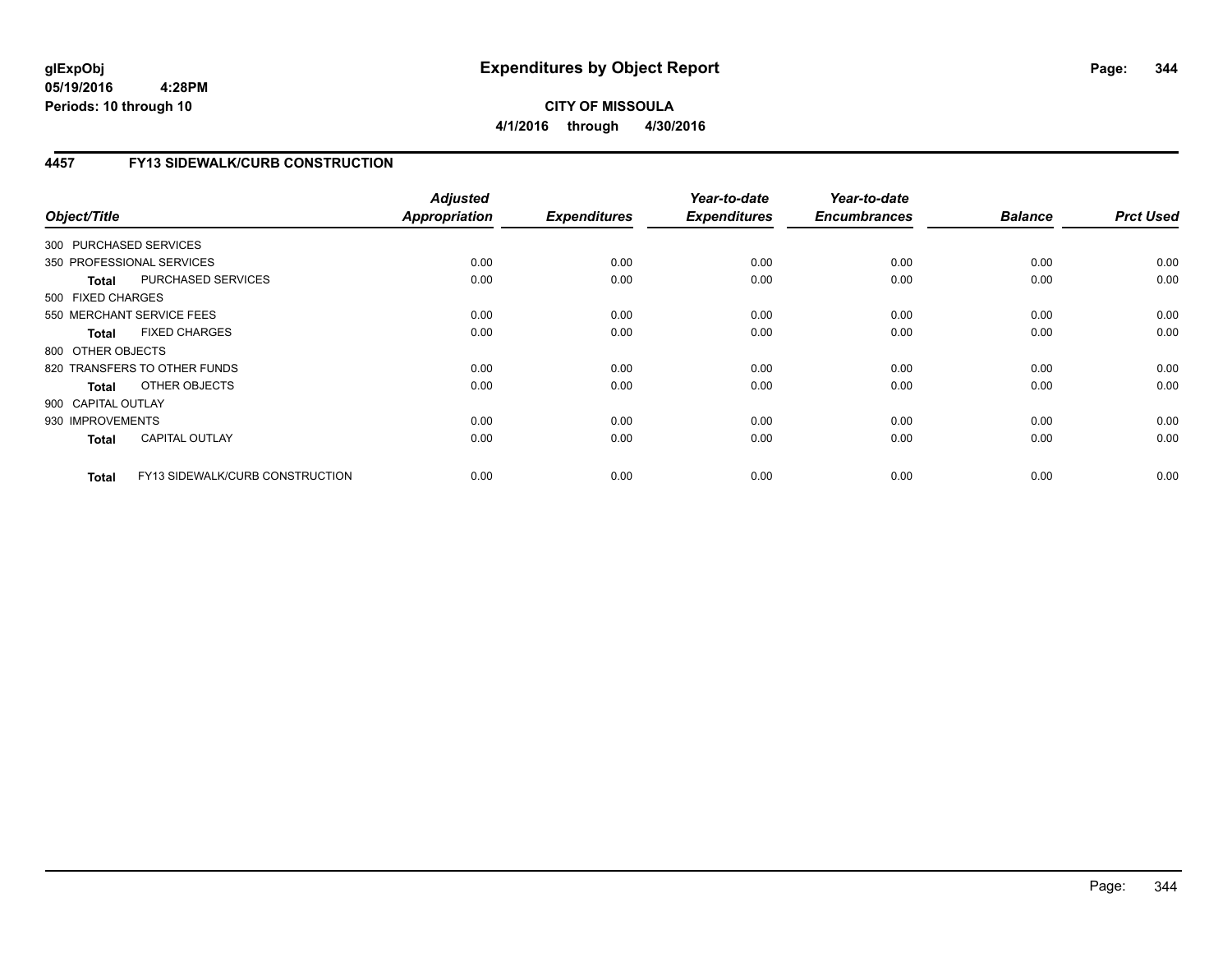#### **4458 FY14 SIDEWALK & CURB CONSTRUCTION**

| Object/Title       |                              | <b>Adjusted</b><br><b>Appropriation</b> | <b>Expenditures</b> | Year-to-date<br><b>Expenditures</b> | Year-to-date<br><b>Encumbrances</b> | <b>Balance</b> | <b>Prct Used</b> |
|--------------------|------------------------------|-----------------------------------------|---------------------|-------------------------------------|-------------------------------------|----------------|------------------|
| 500 FIXED CHARGES  |                              |                                         |                     |                                     |                                     |                |                  |
|                    | 550 MERCHANT SERVICE FEES    | 0.00                                    | 0.00                | 0.00                                | 0.00                                | 0.00           | 0.00             |
| <b>Total</b>       | <b>FIXED CHARGES</b>         | 0.00                                    | 0.00                | 0.00                                | 0.00                                | 0.00           | 0.00             |
| 800 OTHER OBJECTS  |                              |                                         |                     |                                     |                                     |                |                  |
|                    | 820 TRANSFERS TO OTHER FUNDS | 0.00                                    | 0.00                | 0.00                                | 0.00                                | 0.00           | 0.00             |
| Total              | OTHER OBJECTS                | 0.00                                    | 0.00                | 0.00                                | 0.00                                | 0.00           | 0.00             |
| 900 CAPITAL OUTLAY |                              |                                         |                     |                                     |                                     |                |                  |
| 930 IMPROVEMENTS   |                              | 0.00                                    | 0.00                | 0.00                                | 0.00                                | 0.00           | 0.00             |
| <b>Total</b>       | <b>CAPITAL OUTLAY</b>        | 0.00                                    | 0.00                | 0.00                                | 0.00                                | 0.00           | 0.00             |
| <b>Total</b>       | PUBLIC WORKS OPERATIONS      | 0.00                                    | 0.00                | 0.00                                | 0.00                                | 0.00           | 0.00             |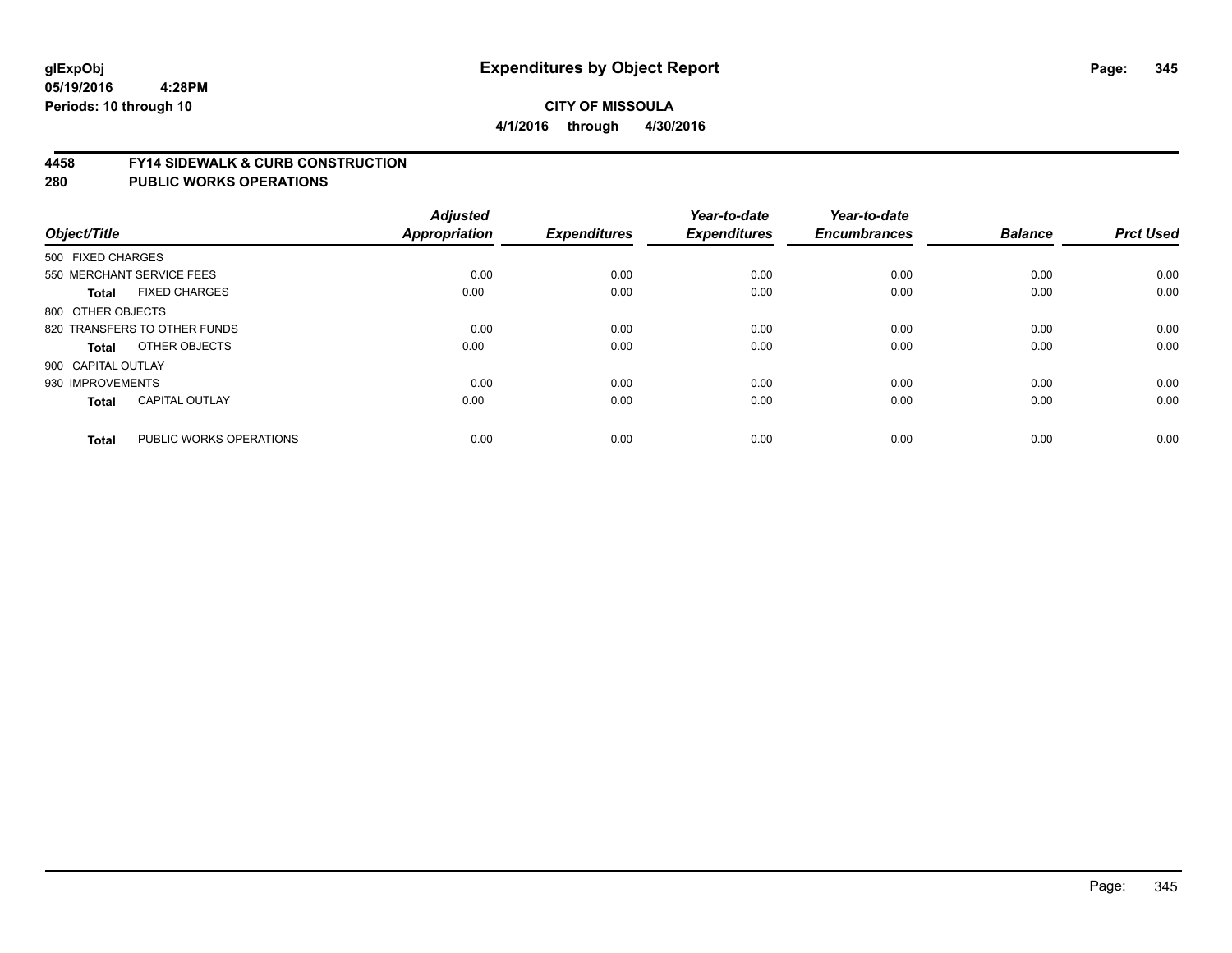# **CITY OF MISSOULA 4/1/2016 through 4/30/2016**

# **4458 FY14 SIDEWALK & CURB CONSTRUCTION**

| Object/Title       |                                              | <b>Adjusted</b><br>Appropriation | <b>Expenditures</b> | Year-to-date<br><b>Expenditures</b> | Year-to-date<br><b>Encumbrances</b> | <b>Balance</b> | <b>Prct Used</b> |
|--------------------|----------------------------------------------|----------------------------------|---------------------|-------------------------------------|-------------------------------------|----------------|------------------|
| 500 FIXED CHARGES  |                                              |                                  |                     |                                     |                                     |                |                  |
|                    | 550 MERCHANT SERVICE FEES                    | 0.00                             | 0.00                | 0.00                                | 0.00                                | 0.00           | 0.00             |
| <b>Total</b>       | <b>FIXED CHARGES</b>                         | 0.00                             | 0.00                | 0.00                                | 0.00                                | 0.00           | 0.00             |
| 800 OTHER OBJECTS  |                                              |                                  |                     |                                     |                                     |                |                  |
|                    | 820 TRANSFERS TO OTHER FUNDS                 | 0.00                             | 0.00                | 0.00                                | 0.00                                | 0.00           | 0.00             |
| <b>Total</b>       | OTHER OBJECTS                                | 0.00                             | 0.00                | 0.00                                | 0.00                                | 0.00           | 0.00             |
| 900 CAPITAL OUTLAY |                                              |                                  |                     |                                     |                                     |                |                  |
| 930 IMPROVEMENTS   |                                              | 0.00                             | 0.00                | 0.00                                | 0.00                                | 0.00           | 0.00             |
| Total              | <b>CAPITAL OUTLAY</b>                        | 0.00                             | 0.00                | 0.00                                | 0.00                                | 0.00           | 0.00             |
| <b>Total</b>       | <b>FY14 SIDEWALK &amp; CURB CONSTRUCTIOL</b> | 0.00                             | 0.00                | 0.00                                | 0.00                                | 0.00           | 0.00             |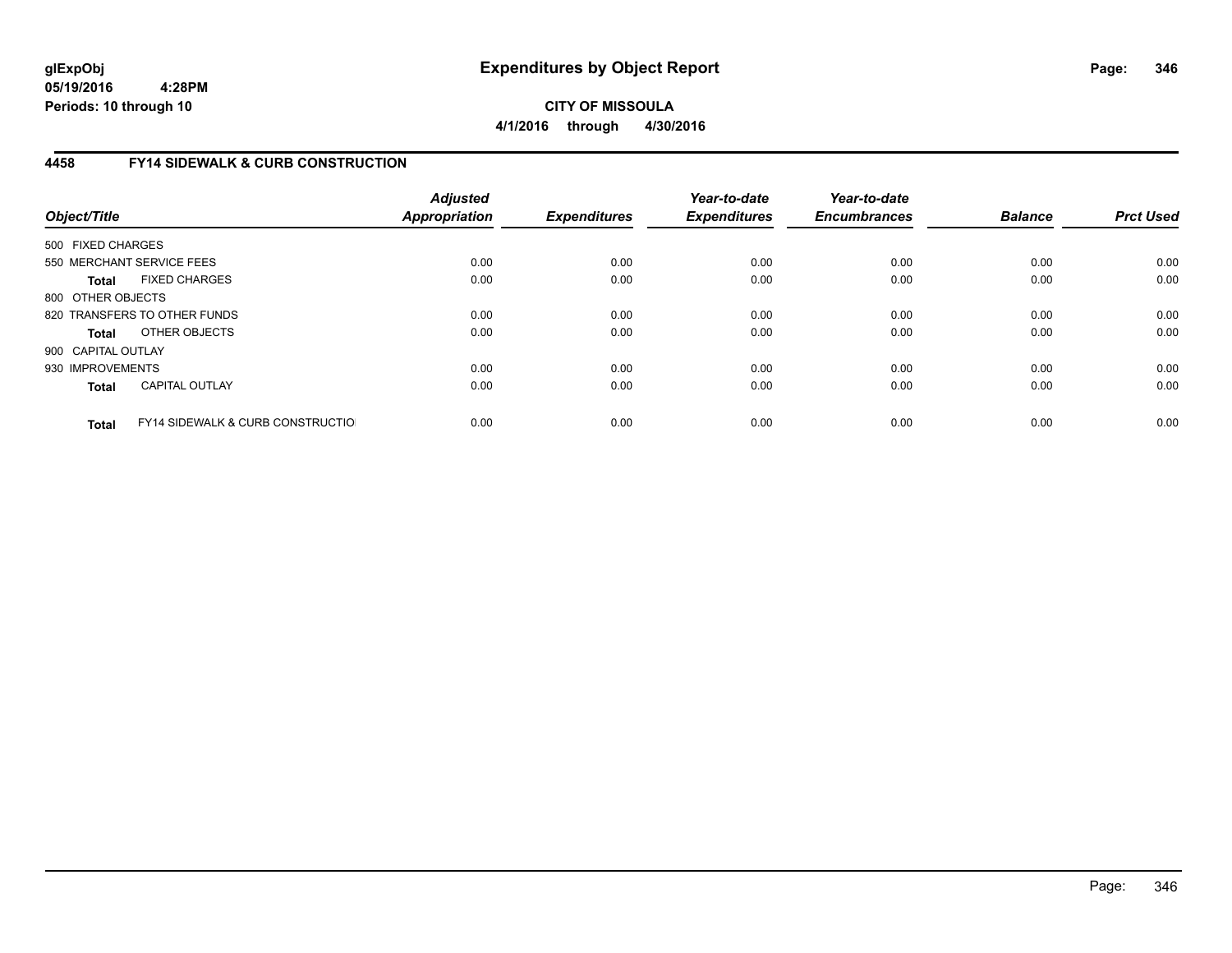#### **4459 FY15 SIDEWALK/CURB CONSTRUCTION**

| Object/Title       |                              | <b>Adjusted</b><br><b>Appropriation</b> | <b>Expenditures</b> | Year-to-date<br><b>Expenditures</b> | Year-to-date<br><b>Encumbrances</b> | <b>Balance</b> | <b>Prct Used</b> |
|--------------------|------------------------------|-----------------------------------------|---------------------|-------------------------------------|-------------------------------------|----------------|------------------|
| 500 FIXED CHARGES  |                              |                                         |                     |                                     |                                     |                |                  |
|                    | 550 MERCHANT SERVICE FEES    | 0.00                                    | 0.00                | 0.00                                | 0.00                                | 0.00           | 0.00             |
| <b>Total</b>       | <b>FIXED CHARGES</b>         | 0.00                                    | 0.00                | 0.00                                | 0.00                                | 0.00           | 0.00             |
| 800 OTHER OBJECTS  |                              |                                         |                     |                                     |                                     |                |                  |
|                    | 820 TRANSFERS TO OTHER FUNDS | 0.00                                    | 0.00                | 29,930.00                           | 0.00                                | $-29,930.00$   | 0.00             |
| Total              | OTHER OBJECTS                | 0.00                                    | 0.00                | 29,930.00                           | 0.00                                | $-29,930.00$   | 0.00             |
| 900 CAPITAL OUTLAY |                              |                                         |                     |                                     |                                     |                |                  |
| 930 IMPROVEMENTS   |                              | 0.00                                    | 0.00                | 0.00                                | 0.00                                | 0.00           | 0.00             |
| Total              | <b>CAPITAL OUTLAY</b>        | 0.00                                    | 0.00                | 0.00                                | 0.00                                | 0.00           | 0.00             |
| <b>Total</b>       | PUBLIC WORKS OPERATIONS      | 0.00                                    | 0.00                | 29,930.00                           | 0.00                                | $-29,930.00$   | 0.00             |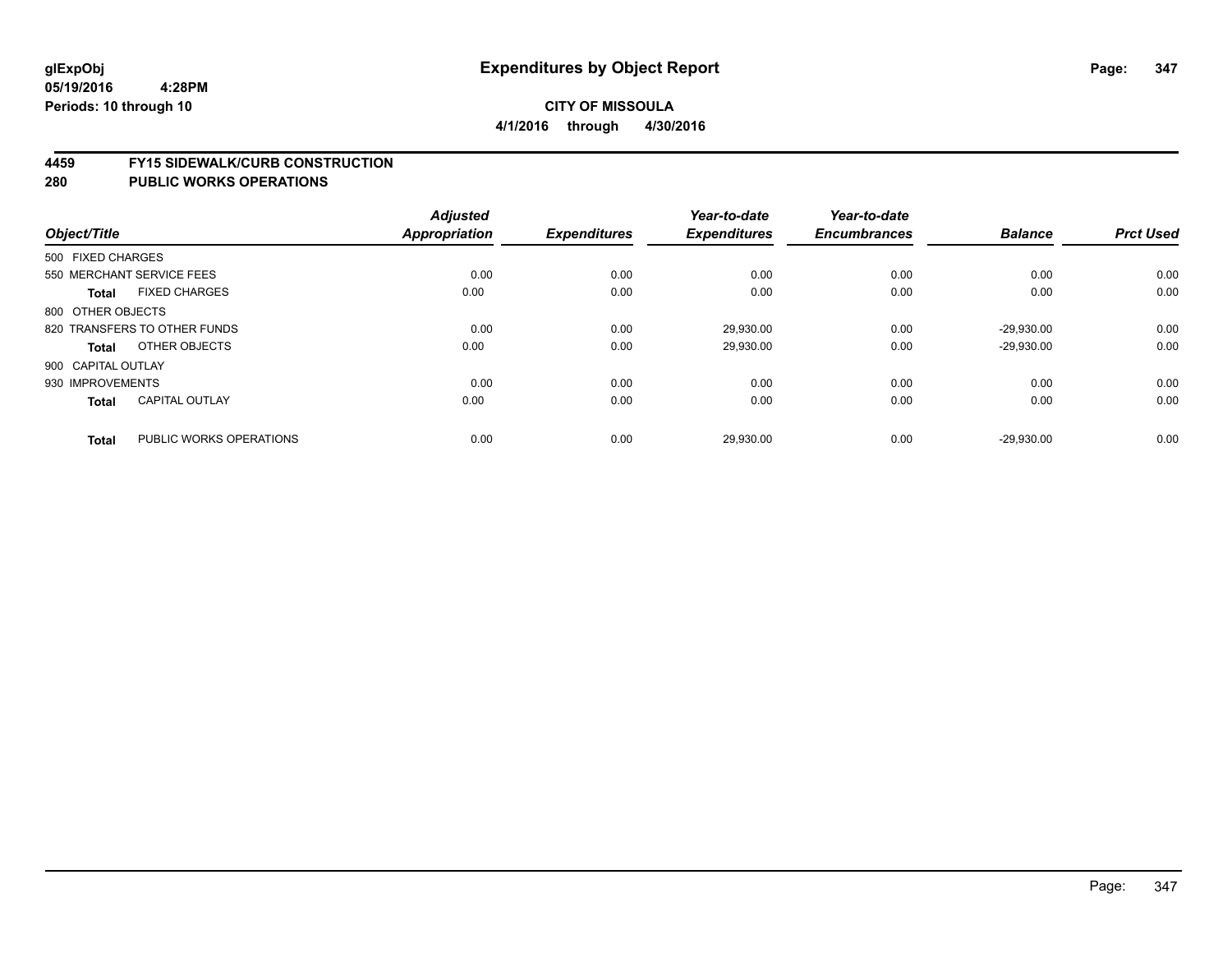# **CITY OF MISSOULA 4/1/2016 through 4/30/2016**

# **4459 FY15 SIDEWALK/CURB CONSTRUCTION**

| Object/Title       |                                        | <b>Adjusted</b><br><b>Appropriation</b> | <b>Expenditures</b> | Year-to-date<br><b>Expenditures</b> | Year-to-date<br><b>Encumbrances</b> | <b>Balance</b> | <b>Prct Used</b> |
|--------------------|----------------------------------------|-----------------------------------------|---------------------|-------------------------------------|-------------------------------------|----------------|------------------|
| 500 FIXED CHARGES  |                                        |                                         |                     |                                     |                                     |                |                  |
|                    | 550 MERCHANT SERVICE FEES              | 0.00                                    | 0.00                | 0.00                                | 0.00                                | 0.00           | 0.00             |
| <b>Total</b>       | <b>FIXED CHARGES</b>                   | 0.00                                    | 0.00                | 0.00                                | 0.00                                | 0.00           | 0.00             |
| 800 OTHER OBJECTS  |                                        |                                         |                     |                                     |                                     |                |                  |
|                    | 820 TRANSFERS TO OTHER FUNDS           | 0.00                                    | 0.00                | 29,930.00                           | 0.00                                | $-29,930.00$   | 0.00             |
| Total              | OTHER OBJECTS                          | 0.00                                    | 0.00                | 29,930.00                           | 0.00                                | $-29,930.00$   | 0.00             |
| 900 CAPITAL OUTLAY |                                        |                                         |                     |                                     |                                     |                |                  |
| 930 IMPROVEMENTS   |                                        | 0.00                                    | 0.00                | 0.00                                | 0.00                                | 0.00           | 0.00             |
| <b>Total</b>       | <b>CAPITAL OUTLAY</b>                  | 0.00                                    | 0.00                | 0.00                                | 0.00                                | 0.00           | 0.00             |
| <b>Total</b>       | <b>FY15 SIDEWALK/CURB CONSTRUCTION</b> | 0.00                                    | 0.00                | 29.930.00                           | 0.00                                | $-29.930.00$   | 0.00             |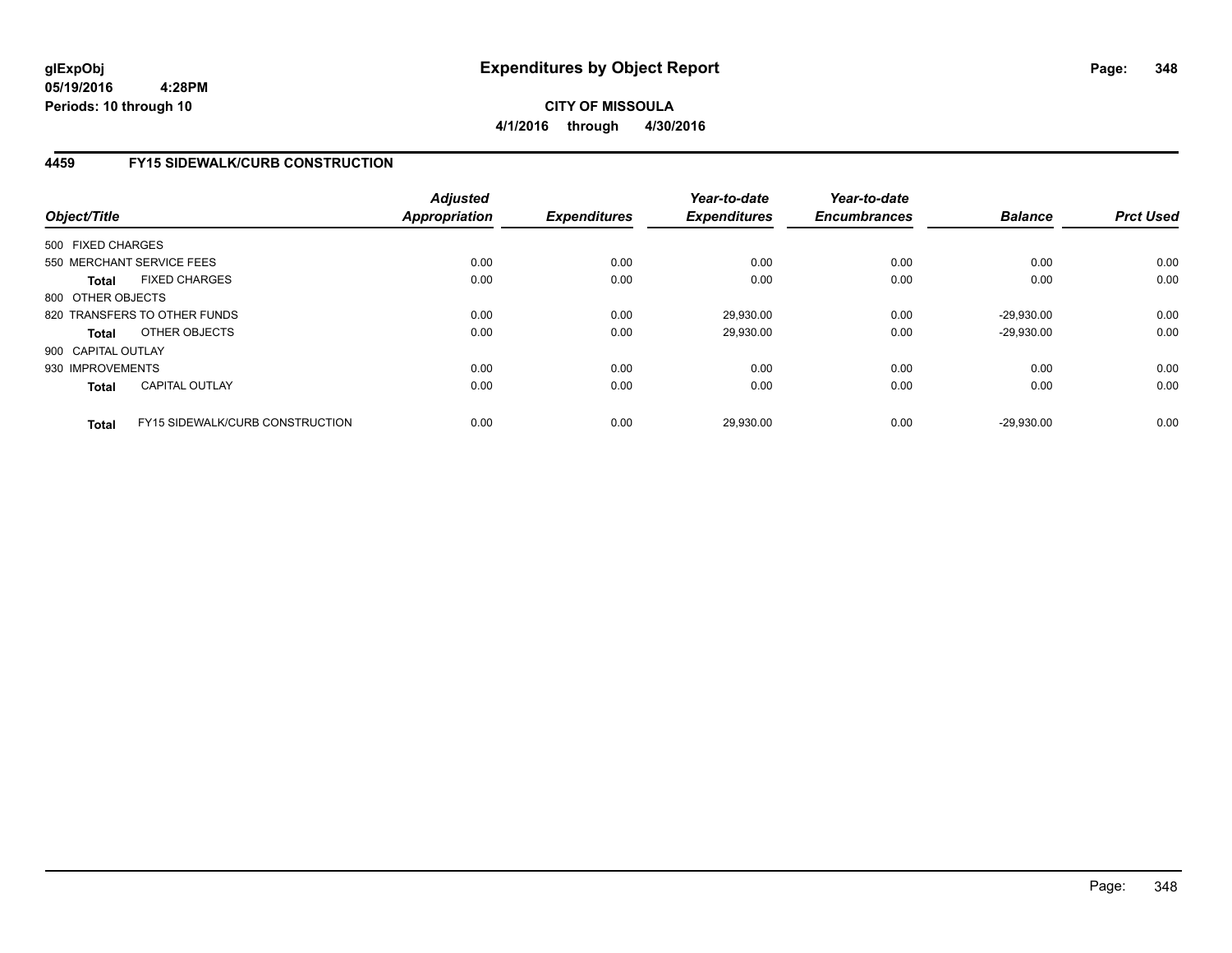#### **4460 FY16 SIDEWALK/CURB CONSTRUCTION**

| Object/Title       |                           | <b>Adjusted</b><br><b>Appropriation</b> | <b>Expenditures</b> | Year-to-date<br><b>Expenditures</b> | Year-to-date<br><b>Encumbrances</b> | <b>Balance</b> | <b>Prct Used</b> |
|--------------------|---------------------------|-----------------------------------------|---------------------|-------------------------------------|-------------------------------------|----------------|------------------|
| 500 FIXED CHARGES  |                           |                                         |                     |                                     |                                     |                |                  |
|                    | 550 MERCHANT SERVICE FEES | 0.00                                    | 0.00                | 0.00                                | 0.00                                | 0.00           | 0.00             |
| <b>Total</b>       | <b>FIXED CHARGES</b>      | 0.00                                    | 0.00                | 0.00                                | 0.00                                | 0.00           | 0.00             |
| 900 CAPITAL OUTLAY |                           |                                         |                     |                                     |                                     |                |                  |
| 930 IMPROVEMENTS   |                           | 0.00                                    | 0.00                | 86,803.79                           | 0.00                                | -86.803.79     | 0.00             |
| <b>Total</b>       | <b>CAPITAL OUTLAY</b>     | 0.00                                    | 0.00                | 86.803.79                           | 0.00                                | -86.803.79     | 0.00             |
| <b>Total</b>       | PUBLIC WORKS OPERATIONS   | 0.00                                    | 0.00                | 86.803.79                           | 0.00                                | -86.803.79     | 0.00             |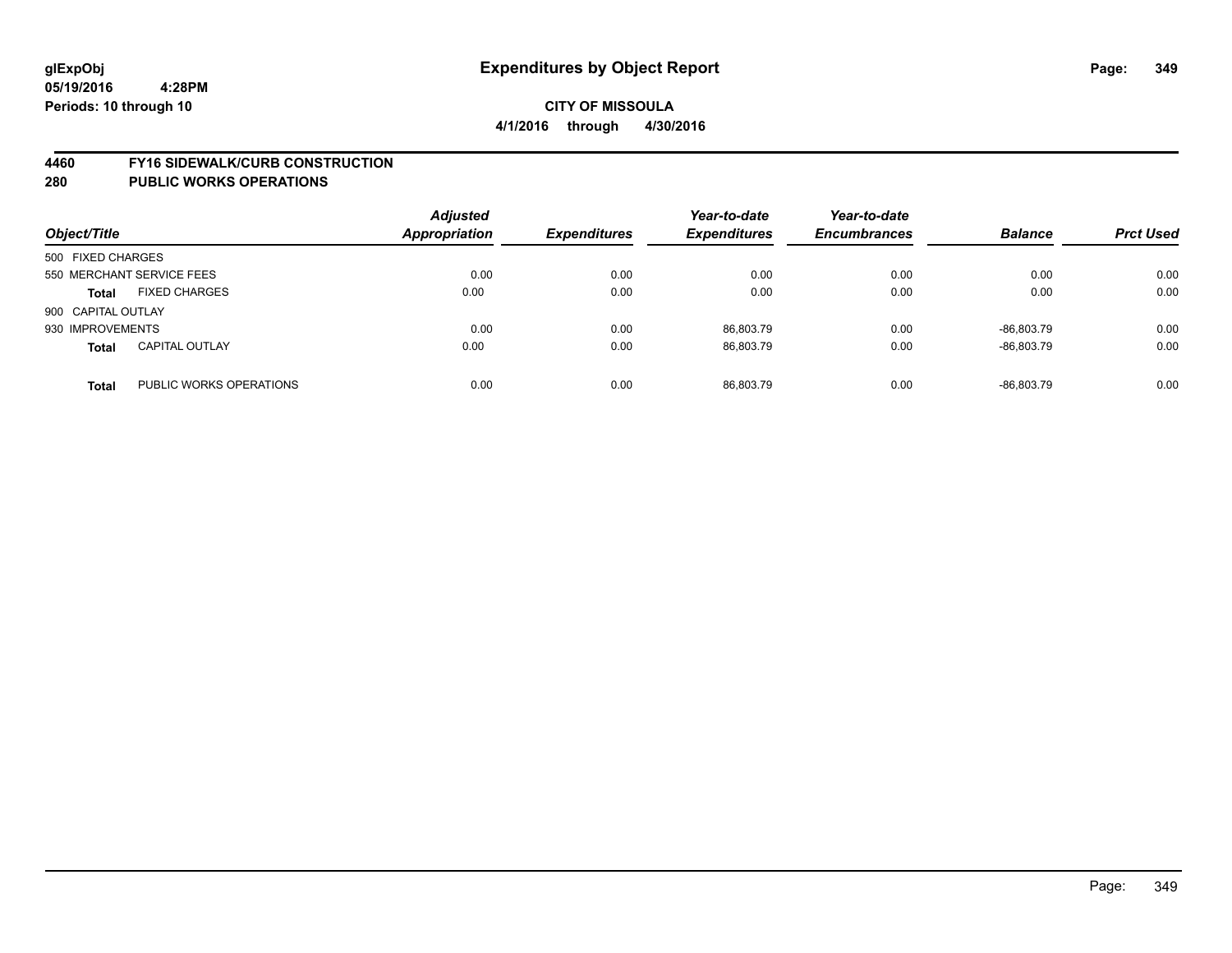# **CITY OF MISSOULA 4/1/2016 through 4/30/2016**

# **4460 FY16 SIDEWALK/CURB CONSTRUCTION**

| Object/Title       |                                        | <b>Adjusted</b><br>Appropriation | <b>Expenditures</b> | Year-to-date<br><b>Expenditures</b> | Year-to-date<br><b>Encumbrances</b> | <b>Balance</b> | <b>Prct Used</b> |
|--------------------|----------------------------------------|----------------------------------|---------------------|-------------------------------------|-------------------------------------|----------------|------------------|
| 500 FIXED CHARGES  |                                        |                                  |                     |                                     |                                     |                |                  |
|                    | 550 MERCHANT SERVICE FEES              | 0.00                             | 0.00                | 0.00                                | 0.00                                | 0.00           | 0.00             |
| <b>Total</b>       | <b>FIXED CHARGES</b>                   | 0.00                             | 0.00                | 0.00                                | 0.00                                | 0.00           | 0.00             |
| 900 CAPITAL OUTLAY |                                        |                                  |                     |                                     |                                     |                |                  |
| 930 IMPROVEMENTS   |                                        | 0.00                             | 0.00                | 86.803.79                           | 0.00                                | -86.803.79     | 0.00             |
| <b>Total</b>       | <b>CAPITAL OUTLAY</b>                  | 0.00                             | 0.00                | 86,803.79                           | 0.00                                | -86,803.79     | 0.00             |
| <b>Total</b>       | <b>FY16 SIDEWALK/CURB CONSTRUCTION</b> | 0.00                             | 0.00                | 86.803.79                           | 0.00                                | $-86.803.79$   | 0.00             |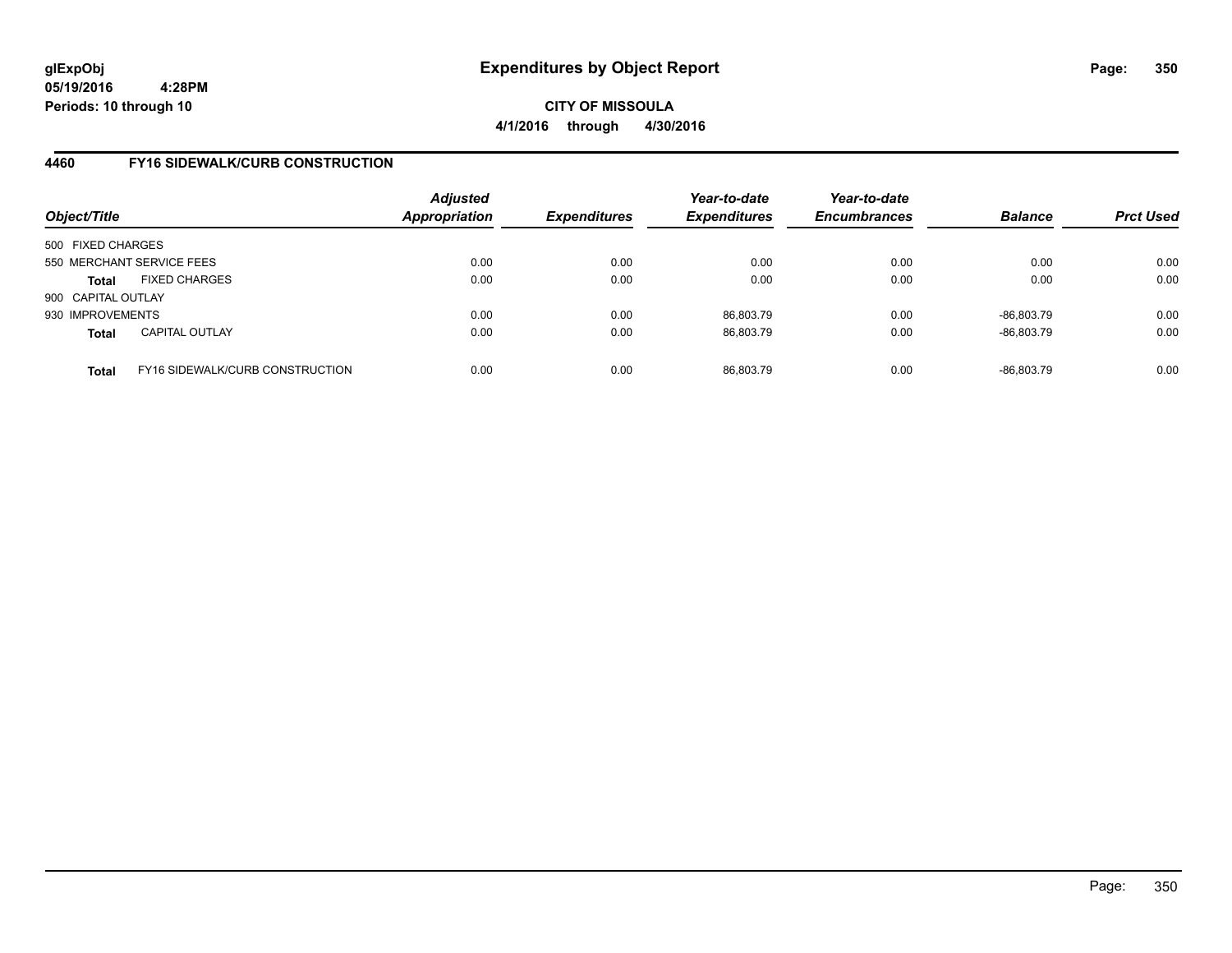#### **4461 FY17 SIDEWALK/CURB CONSTRUCTION**

| Object/Title       |                           | <b>Adjusted</b><br><b>Appropriation</b> | <b>Expenditures</b> | Year-to-date<br><b>Expenditures</b> | Year-to-date<br><b>Encumbrances</b> | <b>Balance</b> | <b>Prct Used</b> |
|--------------------|---------------------------|-----------------------------------------|---------------------|-------------------------------------|-------------------------------------|----------------|------------------|
| 500 FIXED CHARGES  |                           |                                         |                     |                                     |                                     |                |                  |
|                    | 550 MERCHANT SERVICE FEES | 0.00                                    | 0.00                | 0.00                                | 0.00                                | 0.00           | 0.00             |
| <b>Total</b>       | <b>FIXED CHARGES</b>      | 0.00                                    | 0.00                | 0.00                                | 0.00                                | 0.00           | 0.00             |
| 900 CAPITAL OUTLAY |                           |                                         |                     |                                     |                                     |                |                  |
| 930 IMPROVEMENTS   |                           | 0.00                                    | 0.00                | 0.00                                | 0.00                                | 0.00           | 0.00             |
| <b>Total</b>       | <b>CAPITAL OUTLAY</b>     | 0.00                                    | 0.00                | 0.00                                | 0.00                                | 0.00           | 0.00             |
| <b>Total</b>       | PUBLIC WORKS OPERATIONS   | 0.00                                    | 0.00                | 0.00                                | 0.00                                | 0.00           | 0.00             |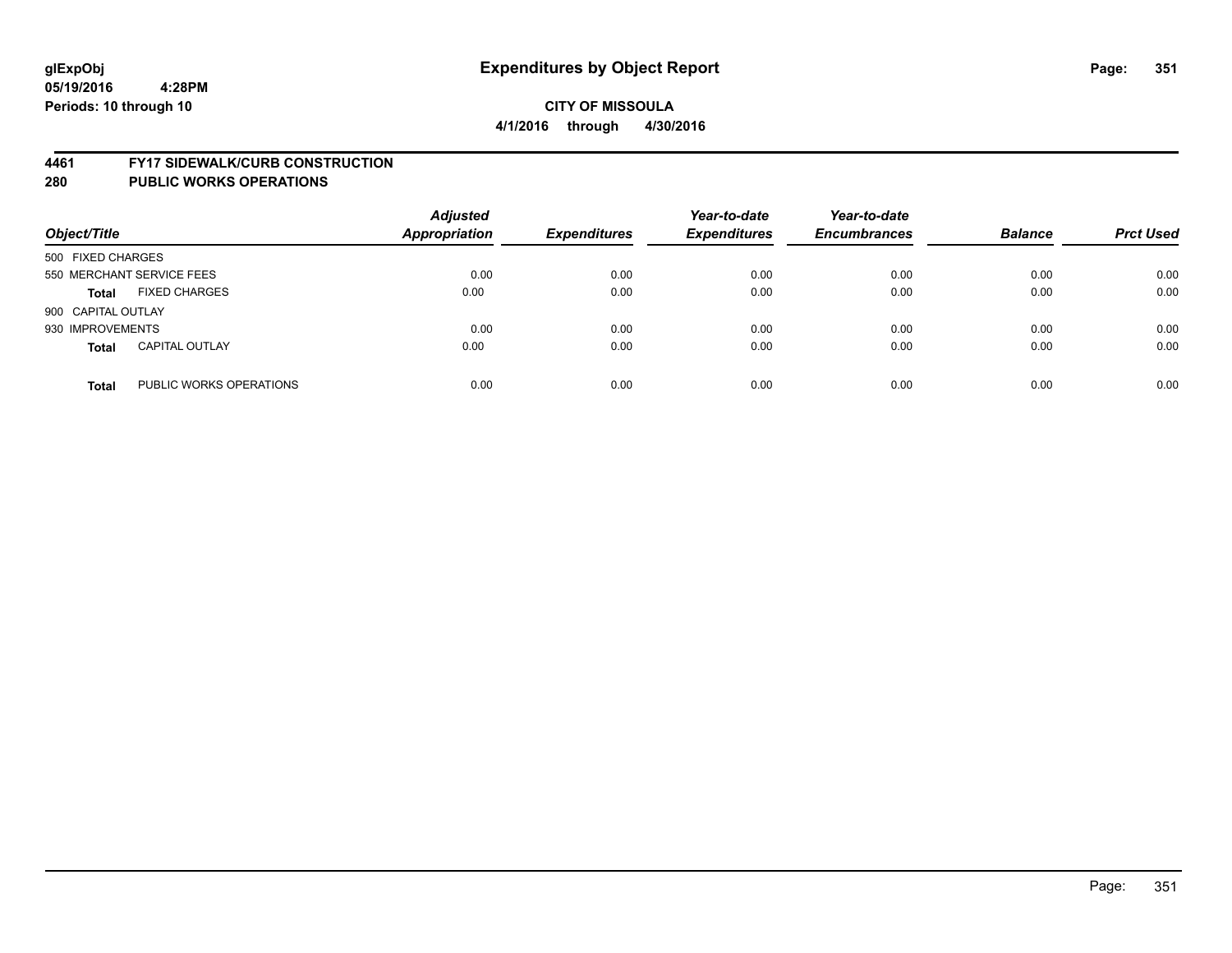# **CITY OF MISSOULA 4/1/2016 through 4/30/2016**

# **4461 FY17 SIDEWALK/CURB CONSTRUCTION**

| Object/Title       |                                        | <b>Adjusted</b><br><b>Appropriation</b> | <b>Expenditures</b> | Year-to-date<br><b>Expenditures</b> | Year-to-date<br><b>Encumbrances</b> | <b>Balance</b> | <b>Prct Used</b> |
|--------------------|----------------------------------------|-----------------------------------------|---------------------|-------------------------------------|-------------------------------------|----------------|------------------|
| 500 FIXED CHARGES  |                                        |                                         |                     |                                     |                                     |                |                  |
|                    | 550 MERCHANT SERVICE FEES              | 0.00                                    | 0.00                | 0.00                                | 0.00                                | 0.00           | 0.00             |
| <b>Total</b>       | <b>FIXED CHARGES</b>                   | 0.00                                    | 0.00                | 0.00                                | 0.00                                | 0.00           | 0.00             |
| 900 CAPITAL OUTLAY |                                        |                                         |                     |                                     |                                     |                |                  |
| 930 IMPROVEMENTS   |                                        | 0.00                                    | 0.00                | 0.00                                | 0.00                                | 0.00           | 0.00             |
| <b>Total</b>       | <b>CAPITAL OUTLAY</b>                  | 0.00                                    | 0.00                | 0.00                                | 0.00                                | 0.00           | 0.00             |
| <b>Total</b>       | <b>FY17 SIDEWALK/CURB CONSTRUCTION</b> | 0.00                                    | 0.00                | 0.00                                | 0.00                                | 0.00           | 0.00             |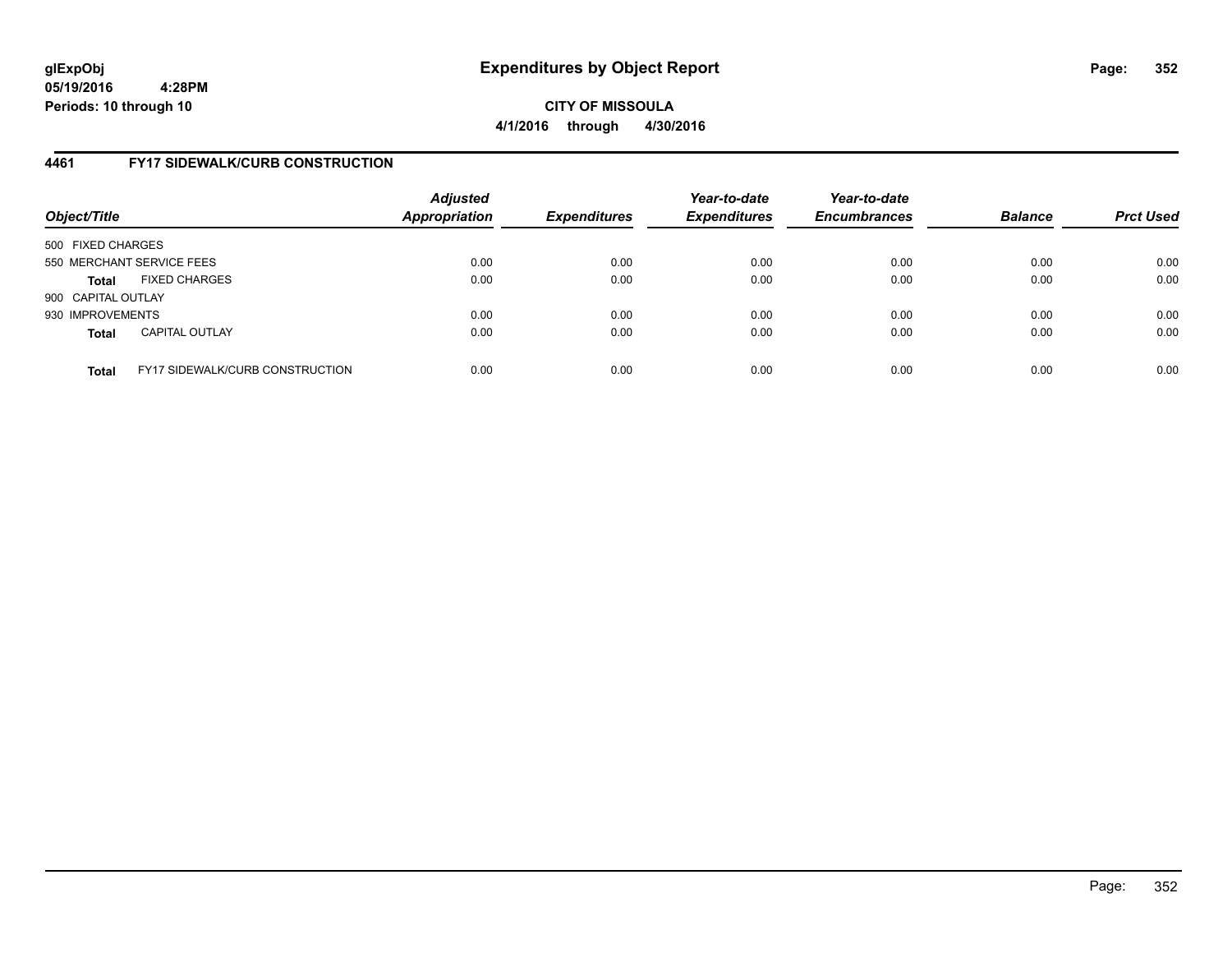# **CITY OF MISSOULA 4/1/2016 through 4/30/2016**

**4531 SID 531 TRAFFIC CALMING**

**000 \*\*\* Title Not Found \*\*\***

| Object/Title                            | <b>Adjusted</b><br><b>Appropriation</b> | <b>Expenditures</b> | Year-to-date<br><b>Expenditures</b> | Year-to-date<br><b>Encumbrances</b> | <b>Balance</b> | <b>Prct Used</b> |
|-----------------------------------------|-----------------------------------------|---------------------|-------------------------------------|-------------------------------------|----------------|------------------|
| 500 FIXED CHARGES                       |                                         |                     |                                     |                                     |                |                  |
| 550 MERCHANT SERVICE FEES               | 0.00                                    | 0.00                | 0.00                                | 0.00                                | 0.00           | 0.00             |
| <b>FIXED CHARGES</b><br><b>Total</b>    | 0.00                                    | 0.00                | 0.00                                | 0.00                                | 0.00           | 0.00             |
| 600 DEBT SERVICE                        |                                         |                     |                                     |                                     |                |                  |
| 620 INTEREST / SERVICE FEES             | 0.00                                    | 0.00                | 0.00                                | 0.00                                | 0.00           | 0.00             |
| <b>DEBT SERVICE</b><br><b>Total</b>     | 0.00                                    | 0.00                | 0.00                                | 0.00                                | 0.00           | 0.00             |
| *** Title Not Found ***<br><b>Total</b> | 0.00                                    | 0.00                | 0.00                                | 0.00                                | 0.00           | 0.00             |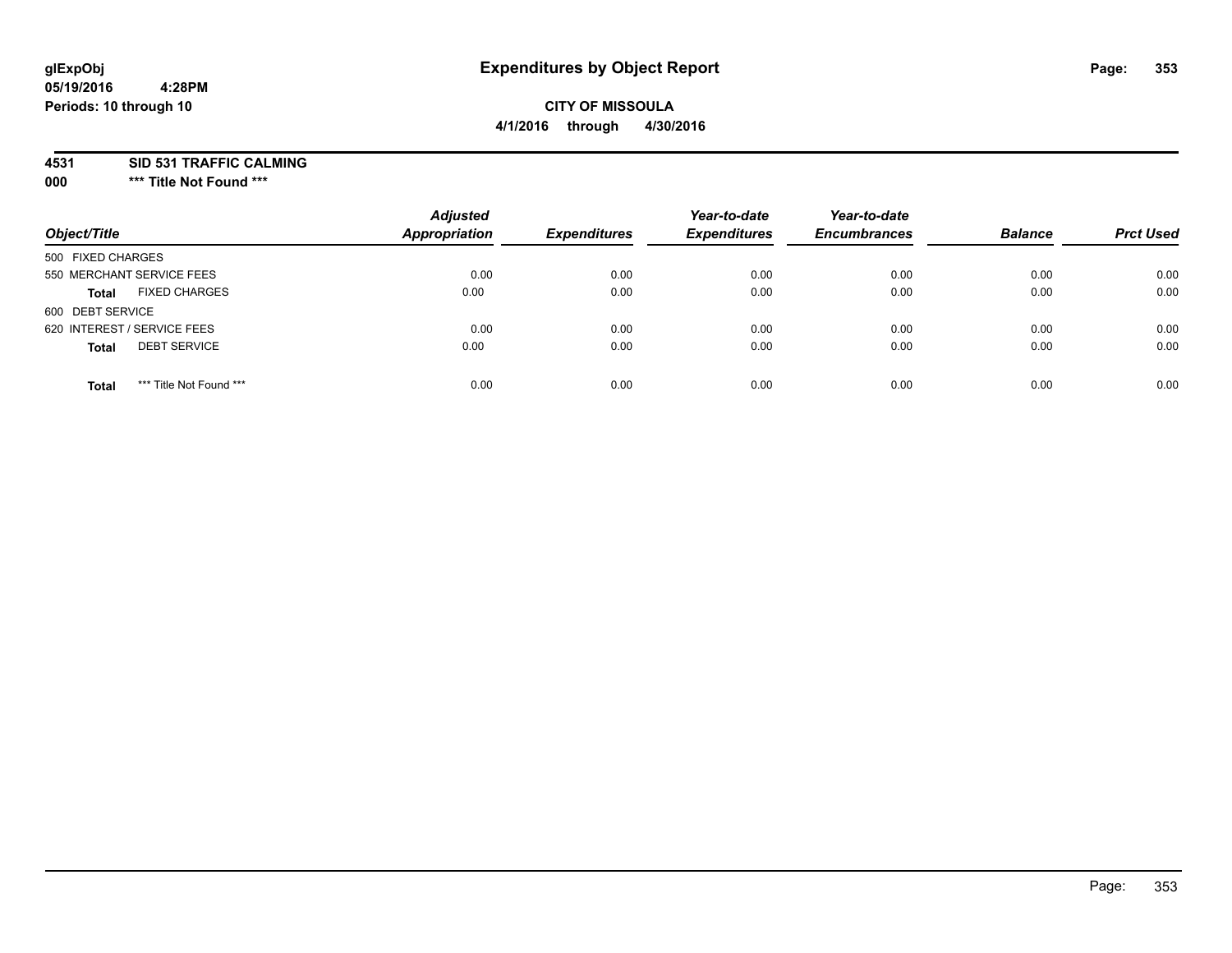# **4531 SID 531 TRAFFIC CALMING**

**390 NON-DEPARTMENTAL**

| Object/Title       |                           | <b>Adjusted</b><br><b>Appropriation</b> | <b>Expenditures</b> | Year-to-date<br><b>Expenditures</b> | Year-to-date<br><b>Encumbrances</b> | <b>Balance</b> | <b>Prct Used</b> |
|--------------------|---------------------------|-----------------------------------------|---------------------|-------------------------------------|-------------------------------------|----------------|------------------|
| 500 FIXED CHARGES  |                           |                                         |                     |                                     |                                     |                |                  |
|                    | 550 MERCHANT SERVICE FEES | 0.00                                    | 0.00                | 0.00                                | 0.00                                | 0.00           | 0.00             |
| <b>Total</b>       | <b>FIXED CHARGES</b>      | 0.00                                    | 0.00                | 0.00                                | 0.00                                | 0.00           | 0.00             |
| 900 CAPITAL OUTLAY |                           |                                         |                     |                                     |                                     |                |                  |
| 930 IMPROVEMENTS   |                           | 0.00                                    | 0.00                | 0.00                                | 0.00                                | 0.00           | 0.00             |
| <b>Total</b>       | <b>CAPITAL OUTLAY</b>     | 0.00                                    | 0.00                | 0.00                                | 0.00                                | 0.00           | 0.00             |
| <b>Total</b>       | NON-DEPARTMENTAL          | 0.00                                    | 0.00                | 0.00                                | 0.00                                | 0.00           | 0.00             |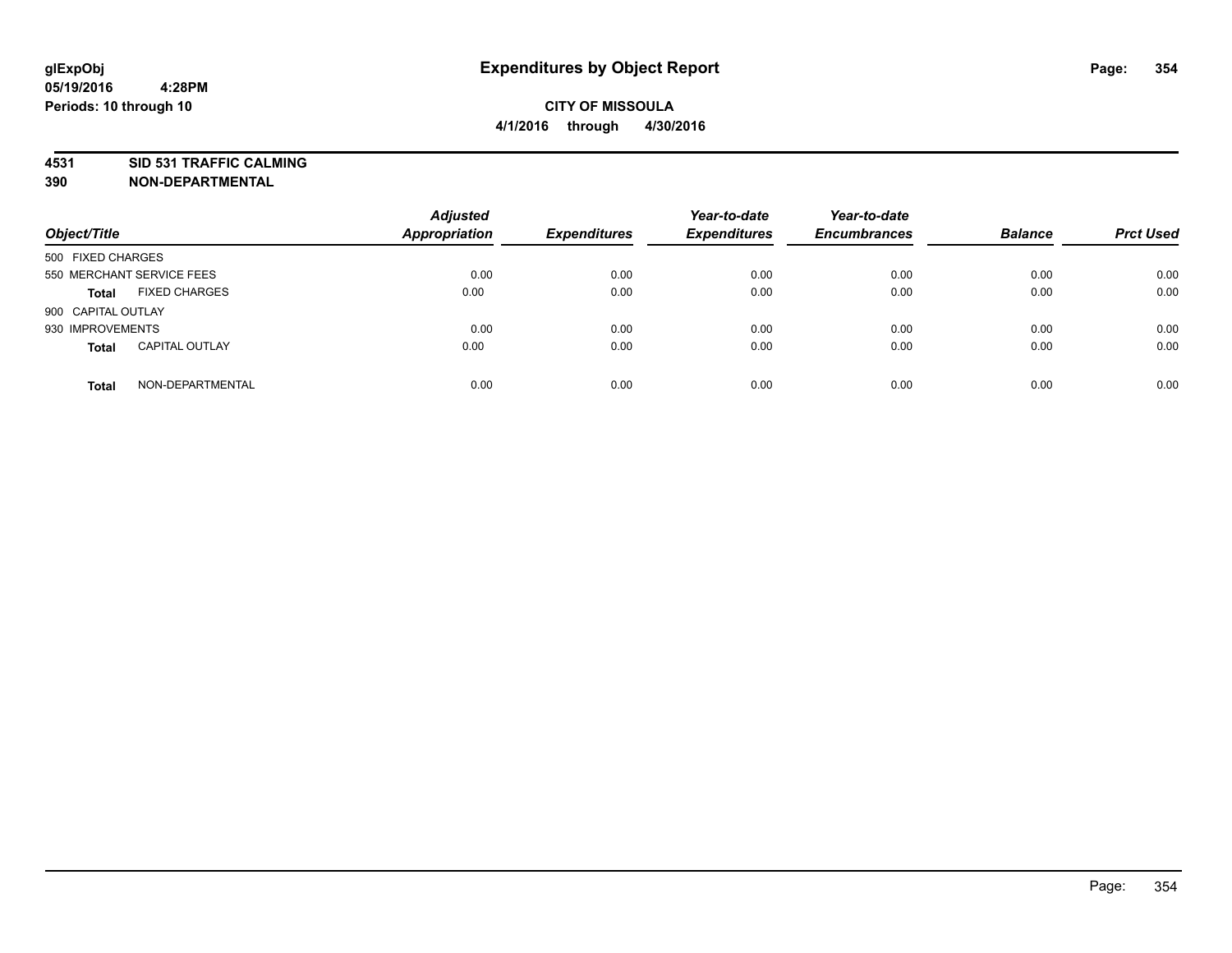# **CITY OF MISSOULA 4/1/2016 through 4/30/2016**

# **4531 SID 531 TRAFFIC CALMING**

| Object/Title       |                             | <b>Adjusted</b><br>Appropriation | <b>Expenditures</b> | Year-to-date<br><b>Expenditures</b> | Year-to-date<br><b>Encumbrances</b> | <b>Balance</b> | <b>Prct Used</b> |
|--------------------|-----------------------------|----------------------------------|---------------------|-------------------------------------|-------------------------------------|----------------|------------------|
| 500 FIXED CHARGES  |                             |                                  |                     |                                     |                                     |                |                  |
|                    | 550 MERCHANT SERVICE FEES   | 0.00                             | 0.00                | 0.00                                | 0.00                                | 0.00           | 0.00             |
| Total              | <b>FIXED CHARGES</b>        | 0.00                             | 0.00                | 0.00                                | 0.00                                | 0.00           | 0.00             |
| 600 DEBT SERVICE   |                             |                                  |                     |                                     |                                     |                |                  |
|                    | 620 INTEREST / SERVICE FEES | 0.00                             | 0.00                | 0.00                                | 0.00                                | 0.00           | 0.00             |
| <b>Total</b>       | <b>DEBT SERVICE</b>         | 0.00                             | 0.00                | 0.00                                | 0.00                                | 0.00           | 0.00             |
| 900 CAPITAL OUTLAY |                             |                                  |                     |                                     |                                     |                |                  |
| 930 IMPROVEMENTS   |                             | 0.00                             | 0.00                | 0.00                                | 0.00                                | 0.00           | 0.00             |
| <b>Total</b>       | <b>CAPITAL OUTLAY</b>       | 0.00                             | 0.00                | 0.00                                | 0.00                                | 0.00           | 0.00             |
| <b>Total</b>       | SID 531 TRAFFIC CALMING     | 0.00                             | 0.00                | 0.00                                | 0.00                                | 0.00           | 0.00             |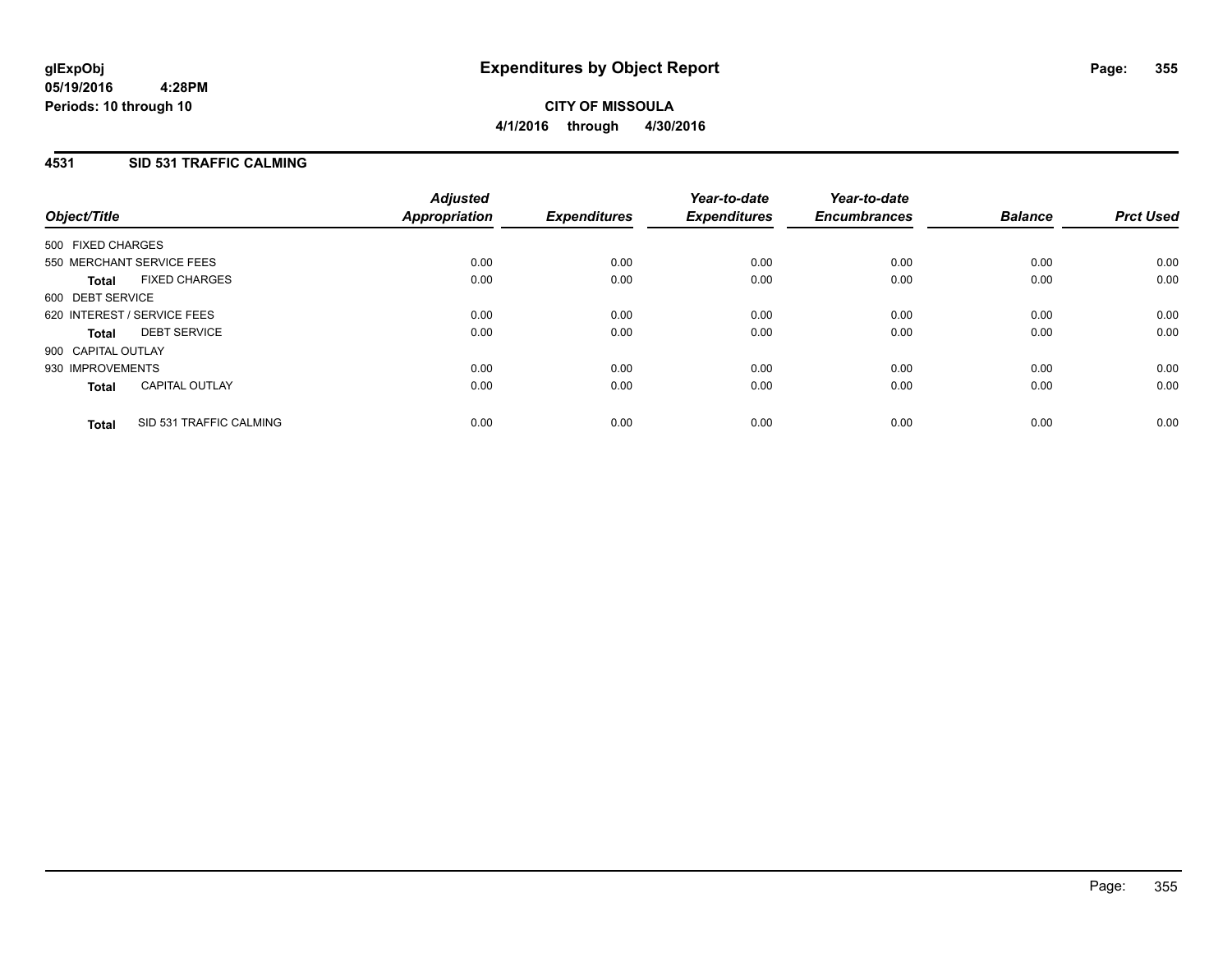#### **4532 MALONEY RANCH SID**

**390 NON-DEPARTMENTAL**

| Object/Title                          | <b>Adjusted</b><br><b>Appropriation</b> | <b>Expenditures</b> | Year-to-date<br><b>Expenditures</b> | Year-to-date<br><b>Encumbrances</b> | <b>Balance</b> | <b>Prct Used</b> |
|---------------------------------------|-----------------------------------------|---------------------|-------------------------------------|-------------------------------------|----------------|------------------|
| 500 FIXED CHARGES                     |                                         |                     |                                     |                                     |                |                  |
| 550 MERCHANT SERVICE FEES             | 0.00                                    | 0.00                | 0.00                                | 0.00                                | 0.00           | 0.00             |
| <b>FIXED CHARGES</b><br><b>Total</b>  | 0.00                                    | 0.00                | 0.00                                | 0.00                                | 0.00           | 0.00             |
| 900 CAPITAL OUTLAY                    |                                         |                     |                                     |                                     |                |                  |
| 930 IMPROVEMENTS                      | 0.00                                    | 0.00                | 0.00                                | 0.00                                | 0.00           | 0.00             |
| <b>CAPITAL OUTLAY</b><br><b>Total</b> | 0.00                                    | 0.00                | 0.00                                | 0.00                                | 0.00           | 0.00             |
| NON-DEPARTMENTAL<br><b>Total</b>      | 0.00                                    | 0.00                | 0.00                                | 0.00                                | 0.00           | 0.00             |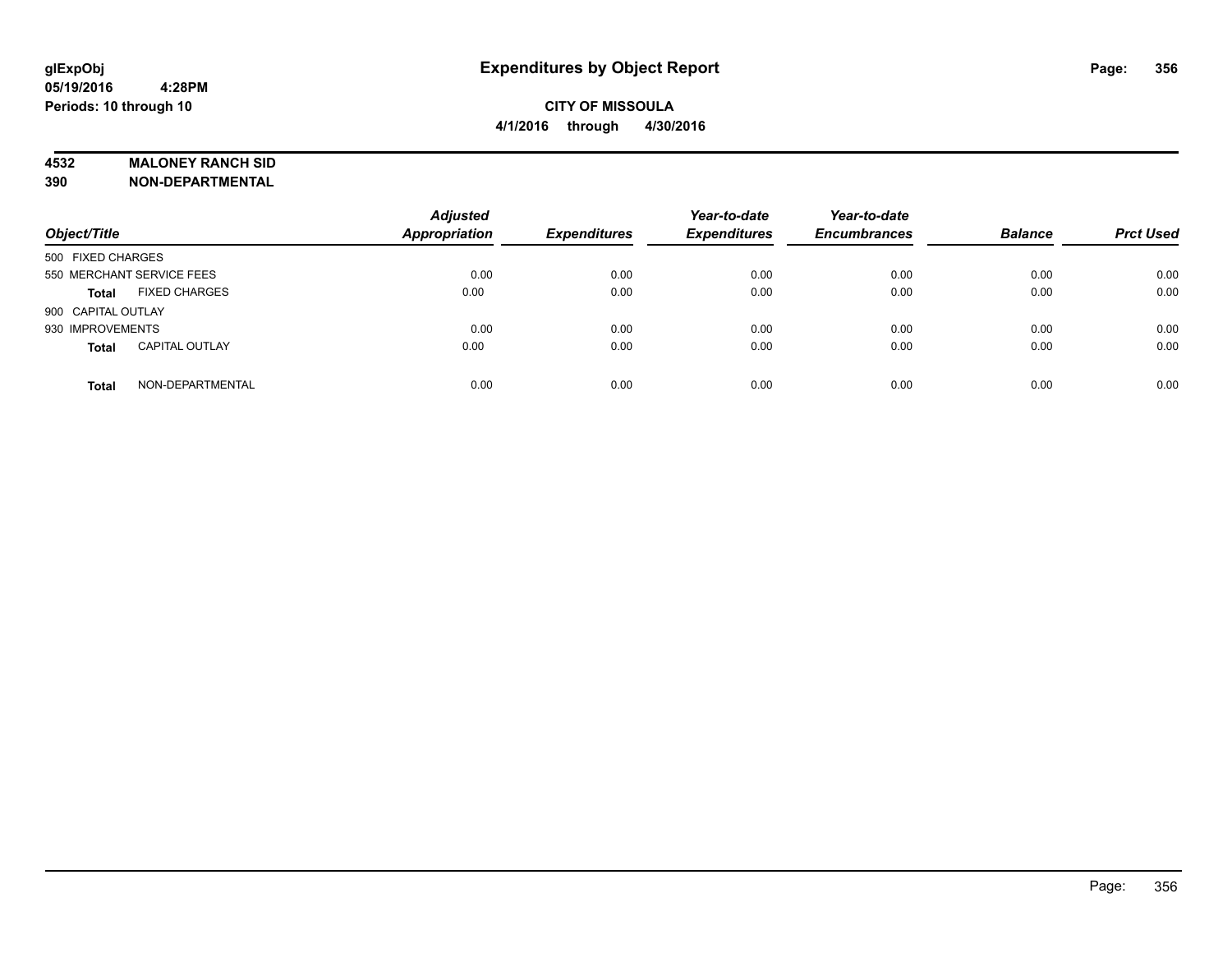**CITY OF MISSOULA 4/1/2016 through 4/30/2016**

#### **4532 MALONEY RANCH SID**

| Object/Title                             | <b>Adjusted</b><br><b>Appropriation</b> | <b>Expenditures</b> | Year-to-date<br><b>Expenditures</b> | Year-to-date<br><b>Encumbrances</b> | <b>Balance</b> | <b>Prct Used</b> |
|------------------------------------------|-----------------------------------------|---------------------|-------------------------------------|-------------------------------------|----------------|------------------|
| 500 FIXED CHARGES                        |                                         |                     |                                     |                                     |                |                  |
| 550 MERCHANT SERVICE FEES                | 0.00                                    | 0.00                | 0.00                                | 0.00                                | 0.00           | 0.00             |
| <b>FIXED CHARGES</b><br><b>Total</b>     | 0.00                                    | 0.00                | 0.00                                | 0.00                                | 0.00           | 0.00             |
| 900 CAPITAL OUTLAY                       |                                         |                     |                                     |                                     |                |                  |
| 930 IMPROVEMENTS                         | 0.00                                    | 0.00                | 0.00                                | 0.00                                | 0.00           | 0.00             |
| <b>CAPITAL OUTLAY</b><br><b>Total</b>    | 0.00                                    | 0.00                | 0.00                                | 0.00                                | 0.00           | 0.00             |
| <b>MALONEY RANCH SID</b><br><b>Total</b> | 0.00                                    | 0.00                | 0.00                                | 0.00                                | 0.00           | 0.00             |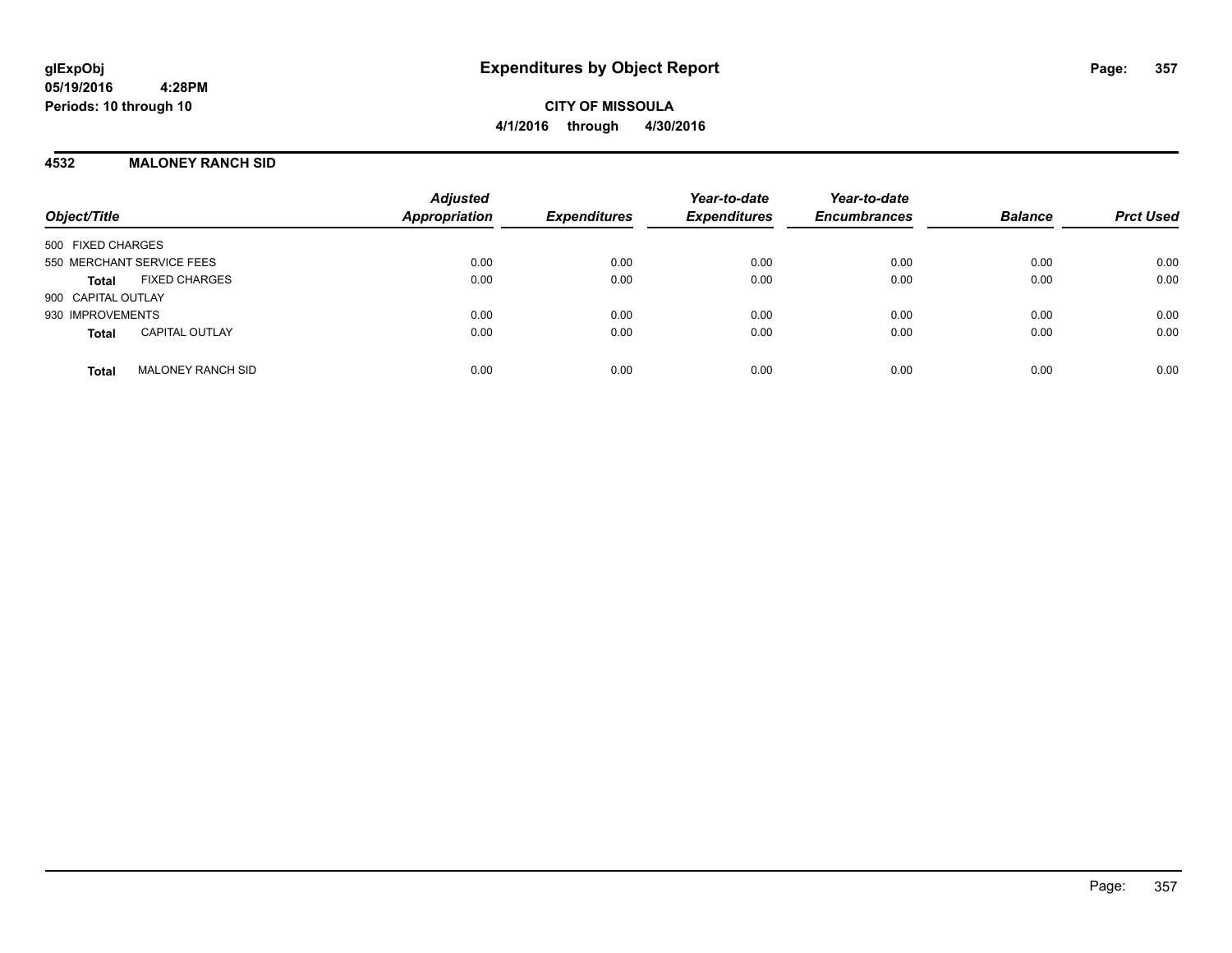**4533 RATTLESNAKE SEWER SID**

**390 NON-DEPARTMENTAL**

| Object/Title                         | <b>Adjusted</b><br>Appropriation | <b>Expenditures</b> | Year-to-date<br><b>Expenditures</b> | Year-to-date<br><b>Encumbrances</b> | <b>Balance</b> | <b>Prct Used</b> |
|--------------------------------------|----------------------------------|---------------------|-------------------------------------|-------------------------------------|----------------|------------------|
| 500 FIXED CHARGES                    |                                  |                     |                                     |                                     |                |                  |
| 550 MERCHANT SERVICE FEES            | 0.00                             | 0.00                | 0.00                                | 0.00                                | 0.00           | 0.00             |
| <b>FIXED CHARGES</b><br><b>Total</b> | 0.00                             | 0.00                | 0.00                                | 0.00                                | 0.00           | 0.00             |
| NON-DEPARTMENTAL<br>Tota             | 0.00                             | 0.00                | 0.00                                | 0.00                                | 0.00           | 0.00             |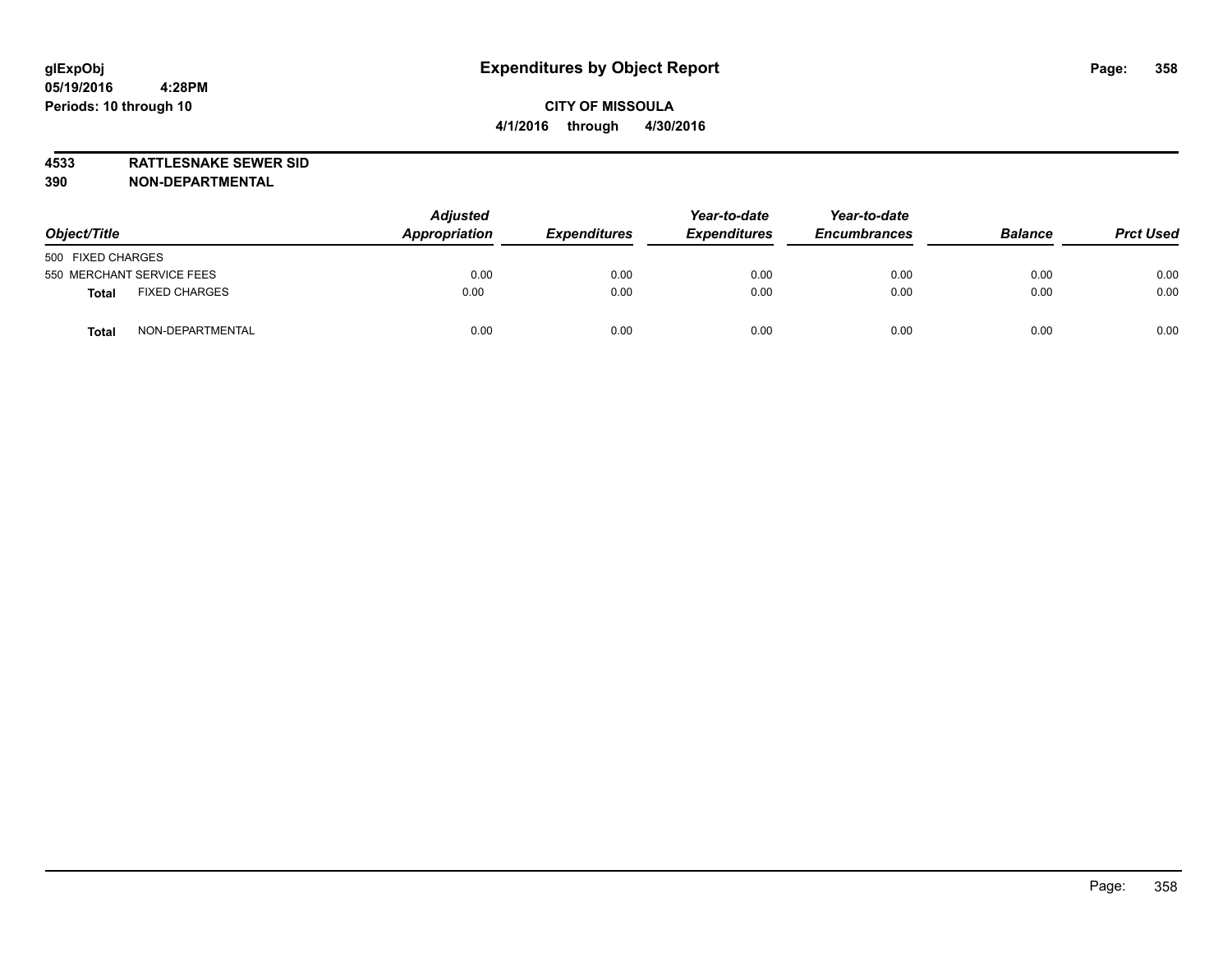## **4533 RATTLESNAKE SEWER SID**

| Object/Title                         | <b>Adjusted</b><br>Appropriation | <b>Expenditures</b> | Year-to-date<br><b>Expenditures</b> | Year-to-date<br><b>Encumbrances</b> | <b>Balance</b> | <b>Prct Used</b> |
|--------------------------------------|----------------------------------|---------------------|-------------------------------------|-------------------------------------|----------------|------------------|
| 500 FIXED CHARGES                    |                                  |                     |                                     |                                     |                |                  |
| 550 MERCHANT SERVICE FEES            | 0.00                             | 0.00                | 0.00                                | 0.00                                | 0.00           | 0.00             |
| <b>FIXED CHARGES</b><br><b>Total</b> | 0.00                             | 0.00                | 0.00                                | 0.00                                | 0.00           | 0.00             |
| RATTLESNAKE SEWER SID<br>Total       | 0.00                             | 0.00                | 0.00                                | 0.00                                | 0.00           | 0.00             |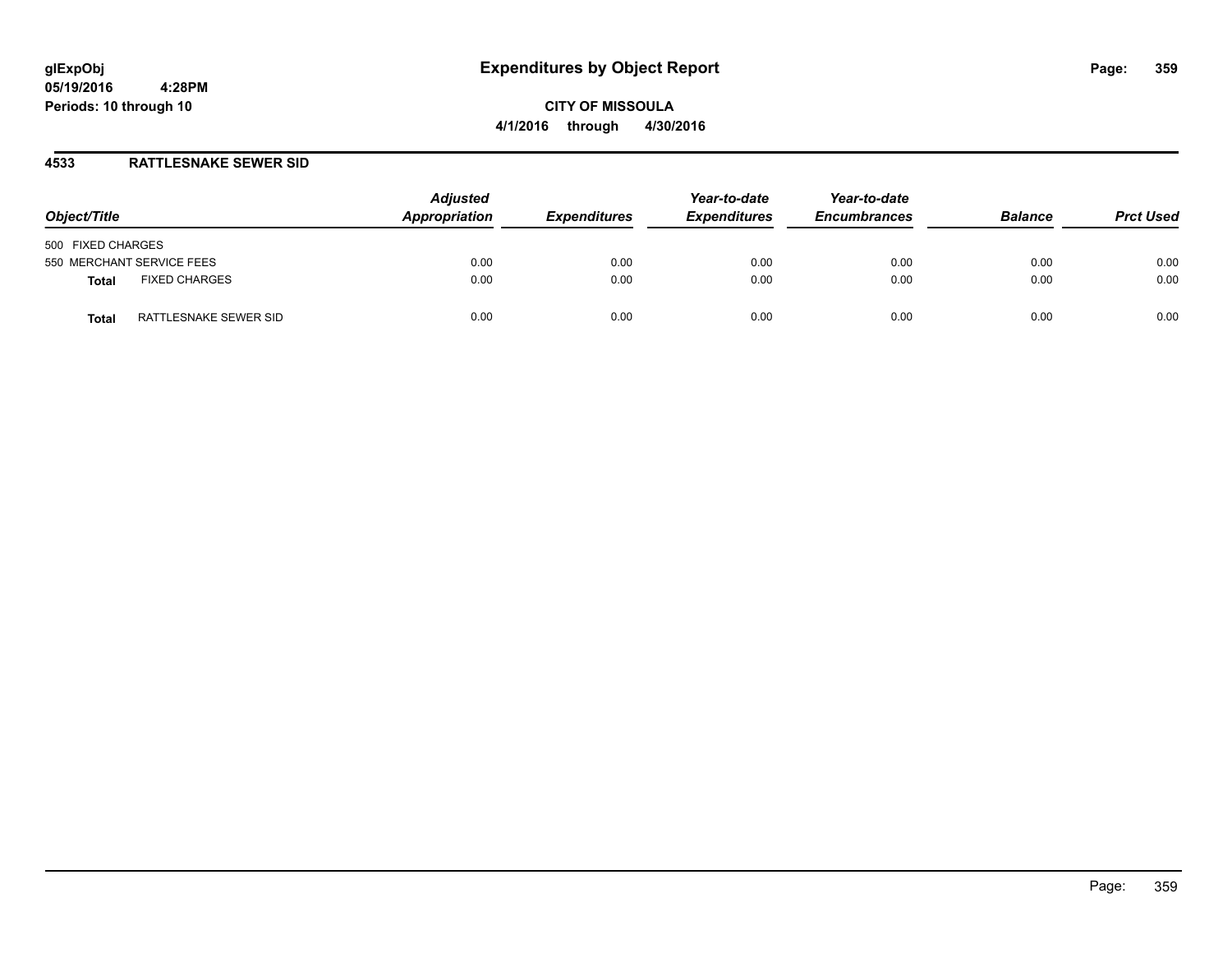## **4534 SID 534 LINCOLNWOOD**

**390 NON-DEPARTMENTAL**

| Object/Title                         | <b>Adjusted</b><br><b>Appropriation</b> | <b>Expenditures</b> | Year-to-date<br><b>Expenditures</b> | Year-to-date<br><b>Encumbrances</b> | <b>Balance</b> | <b>Prct Used</b> |
|--------------------------------------|-----------------------------------------|---------------------|-------------------------------------|-------------------------------------|----------------|------------------|
|                                      |                                         |                     |                                     |                                     |                |                  |
| 500 FIXED CHARGES                    |                                         |                     |                                     |                                     |                |                  |
| 550 MERCHANT SERVICE FEES            | 0.00                                    | 0.00                | 0.00                                | 0.00                                | 0.00           | 0.00             |
| <b>FIXED CHARGES</b><br><b>Total</b> | 0.00                                    | 0.00                | 0.00                                | 0.00                                | 0.00           | 0.00             |
| 800 OTHER OBJECTS                    |                                         |                     |                                     |                                     |                |                  |
| 820 TRANSFERS TO OTHER FUNDS         | 0.00                                    | 0.00                | 0.00                                | 0.00                                | 0.00           | 0.00             |
| OTHER OBJECTS<br><b>Total</b>        | 0.00                                    | 0.00                | 0.00                                | 0.00                                | 0.00           | 0.00             |
| NON-DEPARTMENTAL<br><b>Total</b>     | 0.00                                    | 0.00                | 0.00                                | 0.00                                | 0.00           | 0.00             |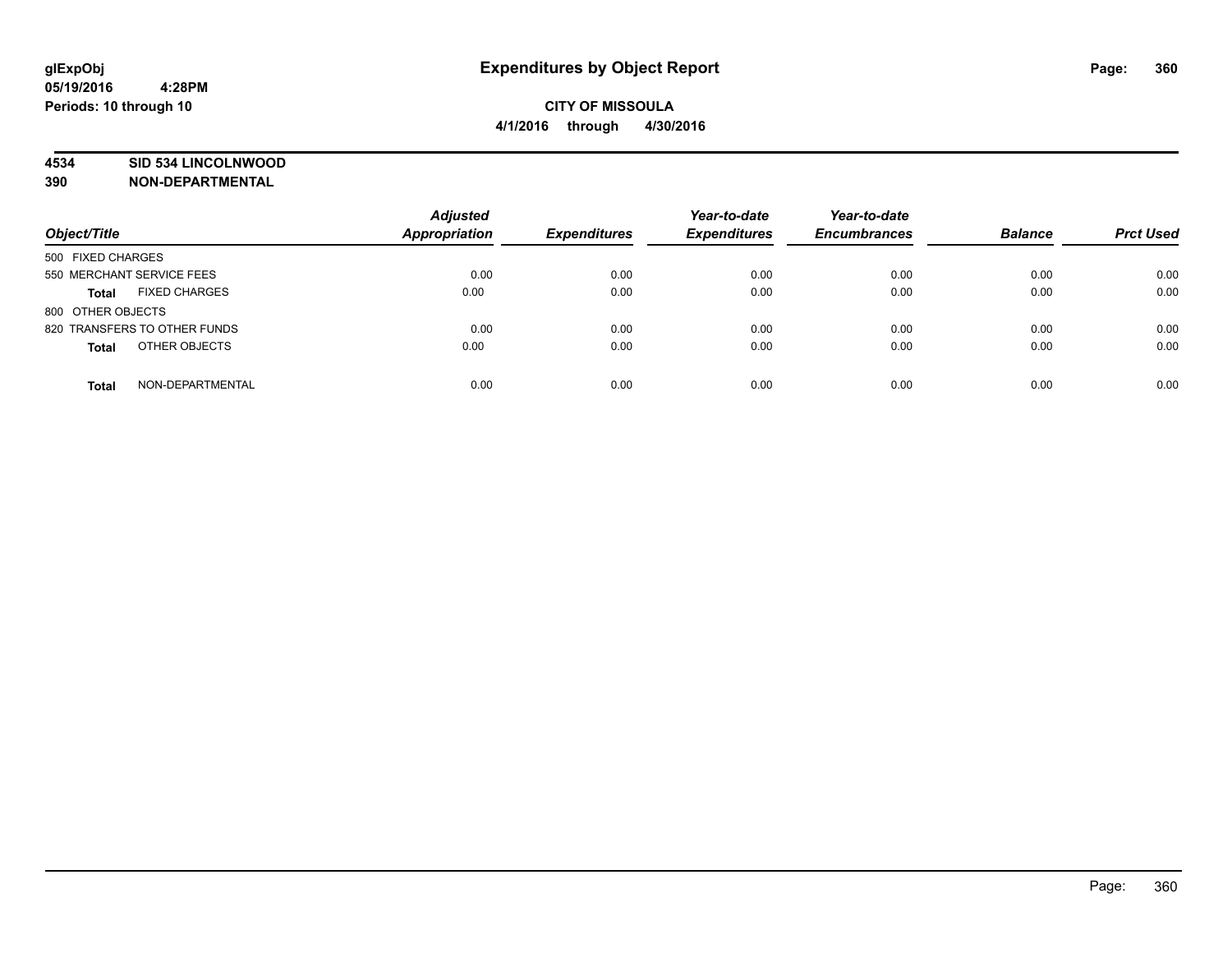**CITY OF MISSOULA 4/1/2016 through 4/30/2016**

## **4534 SID 534 LINCOLNWOOD**

| Object/Title                 |                      | <b>Adjusted</b><br><b>Appropriation</b> | <b>Expenditures</b> | Year-to-date<br><b>Expenditures</b> | Year-to-date<br><b>Encumbrances</b> | <b>Balance</b> | <b>Prct Used</b> |
|------------------------------|----------------------|-----------------------------------------|---------------------|-------------------------------------|-------------------------------------|----------------|------------------|
| 500 FIXED CHARGES            |                      |                                         |                     |                                     |                                     |                |                  |
| 550 MERCHANT SERVICE FEES    |                      | 0.00                                    | 0.00                | 0.00                                | 0.00                                | 0.00           | 0.00             |
| <b>Total</b>                 | <b>FIXED CHARGES</b> | 0.00                                    | 0.00                | 0.00                                | 0.00                                | 0.00           | 0.00             |
| 800 OTHER OBJECTS            |                      |                                         |                     |                                     |                                     |                |                  |
| 820 TRANSFERS TO OTHER FUNDS |                      | 0.00                                    | 0.00                | 0.00                                | 0.00                                | 0.00           | 0.00             |
| <b>Total</b>                 | OTHER OBJECTS        | 0.00                                    | 0.00                | 0.00                                | 0.00                                | 0.00           | 0.00             |
|                              |                      |                                         |                     |                                     |                                     |                |                  |
| <b>Total</b>                 | SID 534 LINCOLNWOOD  | 0.00                                    | 0.00                | 0.00                                | 0.00                                | 0.00           | 0.00             |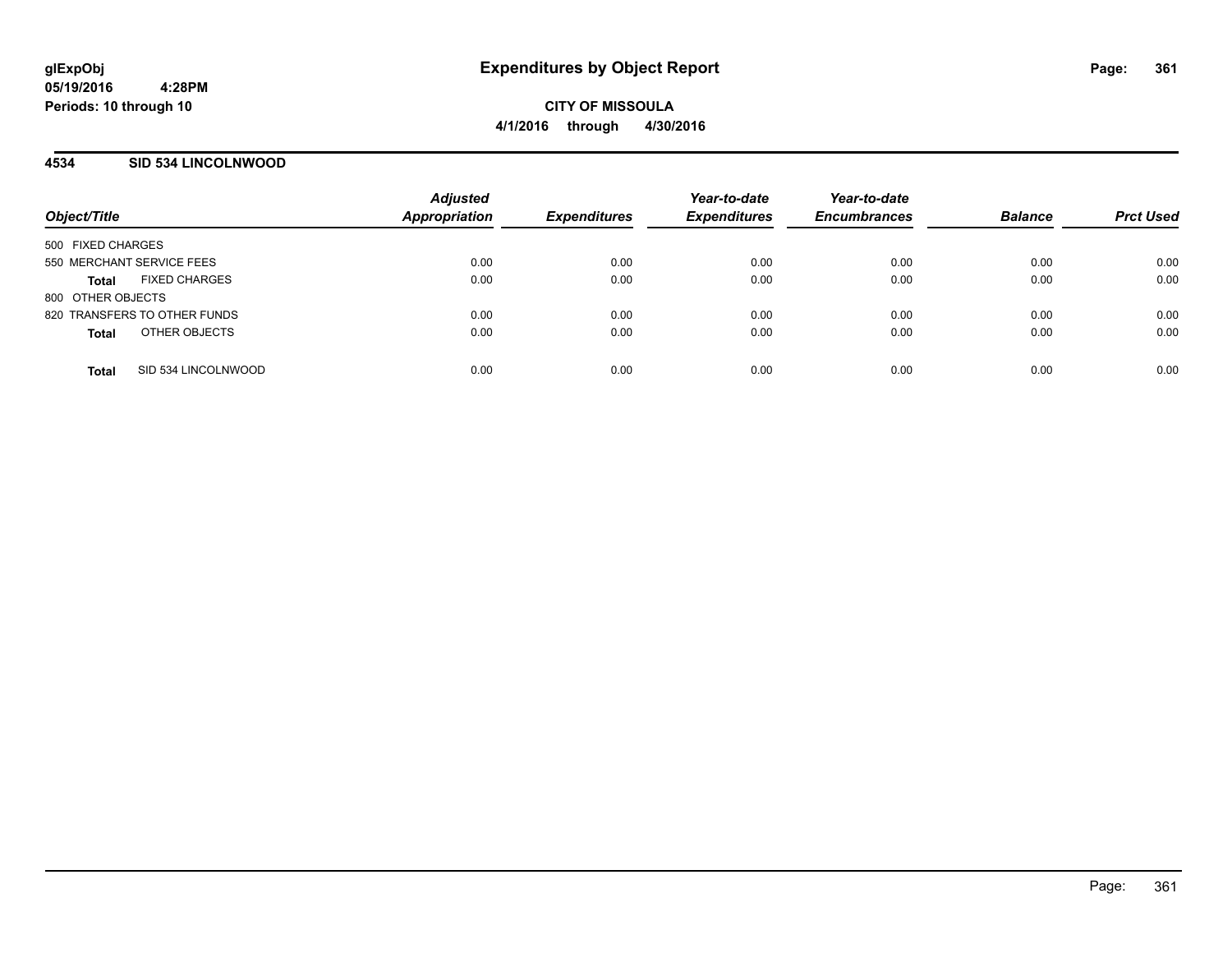## **CITY OF MISSOULA 4/1/2016 through 4/30/2016**

#### **4535 SLANT STREET TRAFFIC CALMING**

**000 \*\*\* Title Not Found \*\*\***

| Object/Title                            | <b>Adjusted</b><br><b>Appropriation</b> | <b>Expenditures</b> | Year-to-date<br><b>Expenditures</b> | Year-to-date<br><b>Encumbrances</b> | <b>Balance</b> | <b>Prct Used</b> |
|-----------------------------------------|-----------------------------------------|---------------------|-------------------------------------|-------------------------------------|----------------|------------------|
| 500 FIXED CHARGES                       |                                         |                     |                                     |                                     |                |                  |
| 550 MERCHANT SERVICE FEES               | 0.00                                    | 0.00                | 0.00                                | 0.00                                | 0.00           | 0.00             |
| <b>FIXED CHARGES</b><br><b>Total</b>    | 0.00                                    | 0.00                | 0.00                                | 0.00                                | 0.00           | 0.00             |
| 600 DEBT SERVICE                        |                                         |                     |                                     |                                     |                |                  |
| 620 INTEREST / SERVICE FEES             | 0.00                                    | 0.00                | 0.00                                | 0.00                                | 0.00           | 0.00             |
| <b>DEBT SERVICE</b><br><b>Total</b>     | 0.00                                    | 0.00                | 0.00                                | 0.00                                | 0.00           | 0.00             |
| *** Title Not Found ***<br><b>Total</b> | 0.00                                    | 0.00                | 0.00                                | 0.00                                | 0.00           | 0.00             |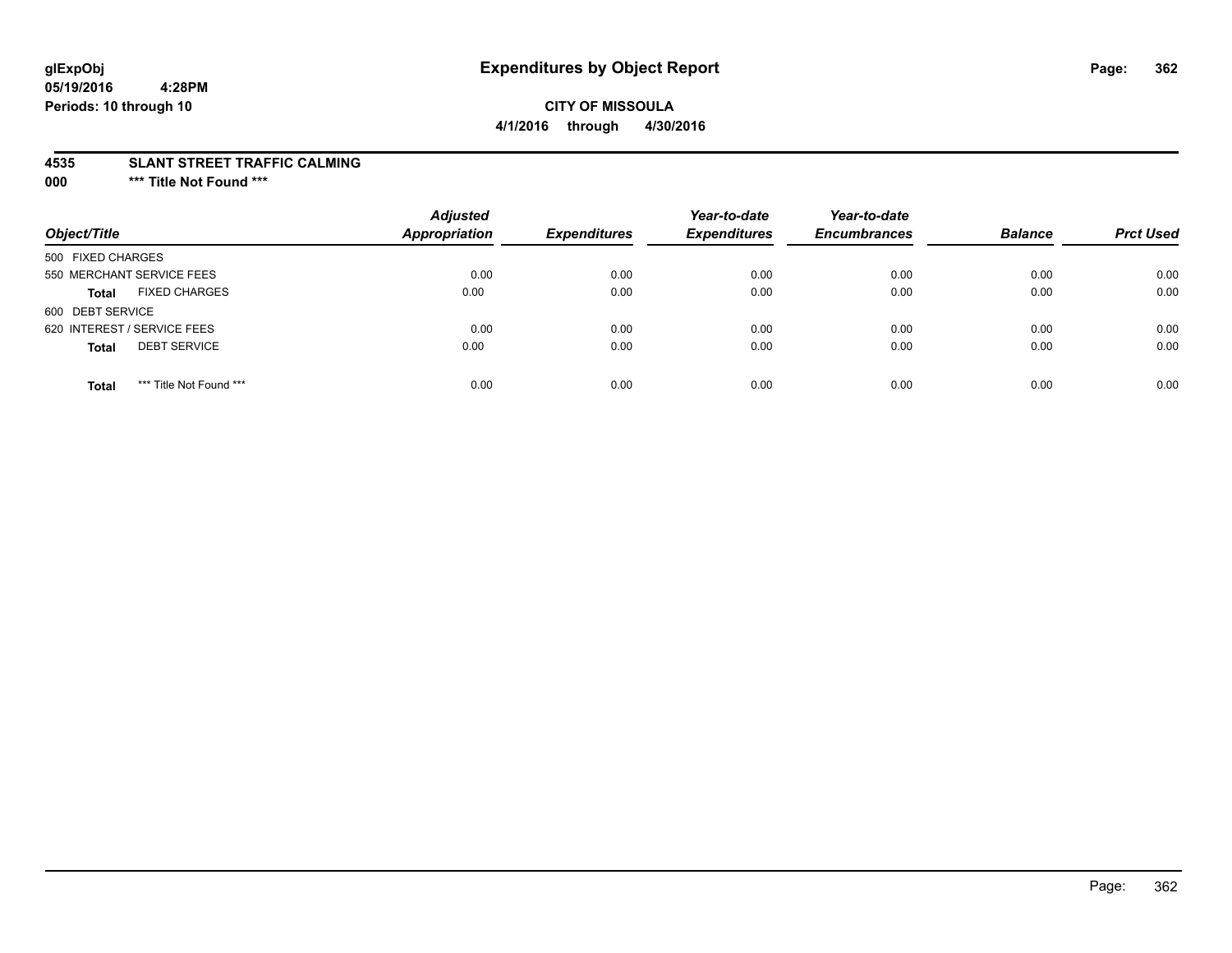## **4535 SLANT STREET TRAFFIC CALMING**

| Object/Title                                 | <b>Adjusted</b><br><b>Appropriation</b> | <b>Expenditures</b> | Year-to-date<br><b>Expenditures</b> | Year-to-date<br><b>Encumbrances</b> | <b>Balance</b> | <b>Prct Used</b> |
|----------------------------------------------|-----------------------------------------|---------------------|-------------------------------------|-------------------------------------|----------------|------------------|
| 500 FIXED CHARGES                            |                                         |                     |                                     |                                     |                |                  |
| 550 MERCHANT SERVICE FEES                    | 0.00                                    | 0.00                | 0.00                                | 0.00                                | 0.00           | 0.00             |
| <b>FIXED CHARGES</b><br><b>Total</b>         | 0.00                                    | 0.00                | 0.00                                | 0.00                                | 0.00           | 0.00             |
| 600 DEBT SERVICE                             |                                         |                     |                                     |                                     |                |                  |
| 620 INTEREST / SERVICE FEES                  | 0.00                                    | 0.00                | 0.00                                | 0.00                                | 0.00           | 0.00             |
| <b>DEBT SERVICE</b><br><b>Total</b>          | 0.00                                    | 0.00                | 0.00                                | 0.00                                | 0.00           | 0.00             |
|                                              |                                         |                     |                                     |                                     |                |                  |
| SLANT STREET TRAFFIC CALMING<br><b>Total</b> | 0.00                                    | 0.00                | 0.00                                | 0.00                                | 0.00           | 0.00             |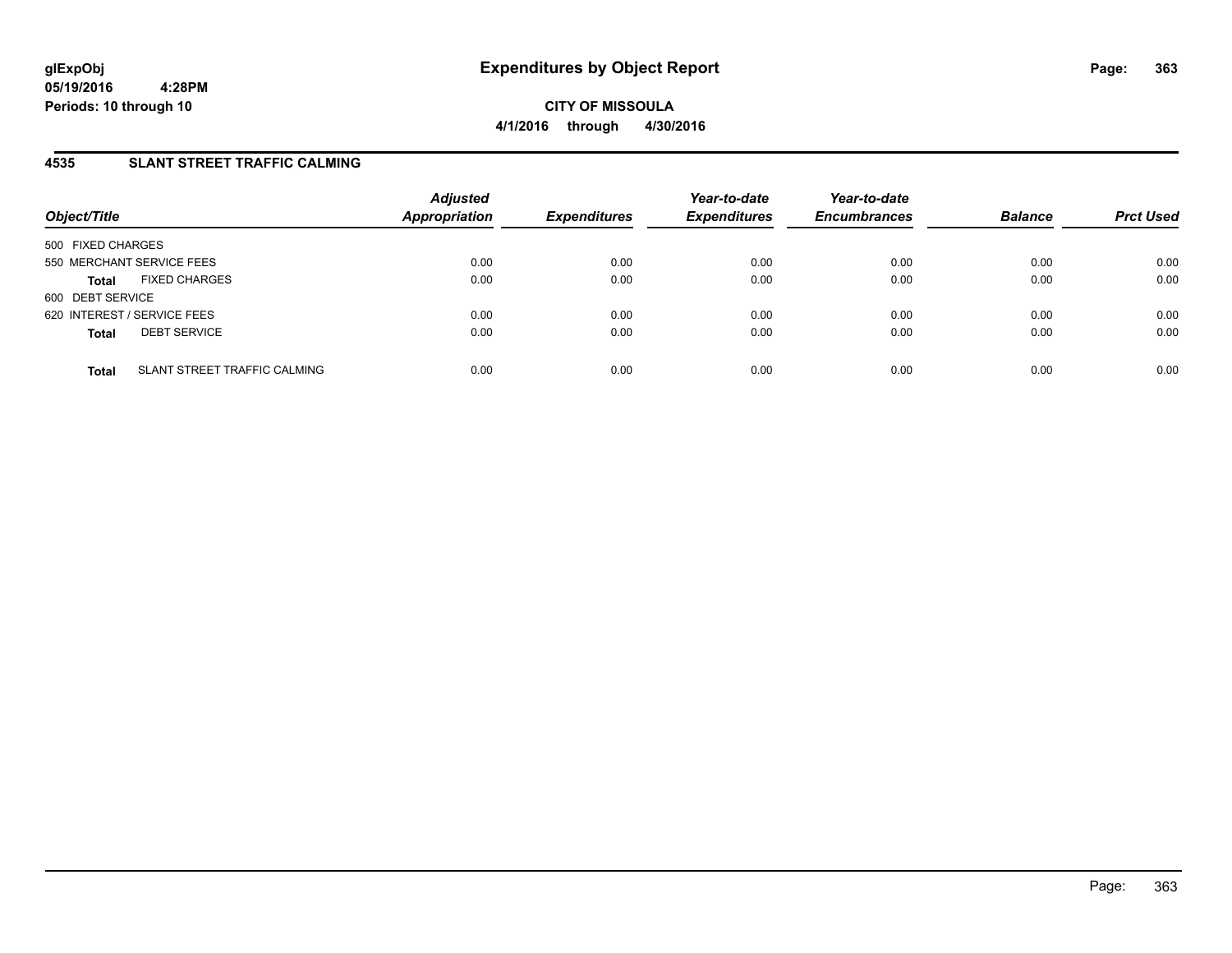#### **4536 SID536 LINCOLNWOOD SWR PH2**

| Object/Title                  | <b>Adjusted</b><br>Appropriation | <b>Expenditures</b> | Year-to-date<br><b>Expenditures</b> | Year-to-date<br><b>Encumbrances</b> | <b>Balance</b> | <b>Prct Used</b> |
|-------------------------------|----------------------------------|---------------------|-------------------------------------|-------------------------------------|----------------|------------------|
| 500 FIXED CHARGES             |                                  |                     |                                     |                                     |                |                  |
| 550 MERCHANT SERVICE FEES     | 0.00                             | 0.00                | 0.00                                | 0.00                                | 0.00           | 0.00             |
| <b>FIXED CHARGES</b><br>Total | 0.00                             | 0.00                | 0.00                                | 0.00                                | 0.00           | 0.00             |
| NON-DEPARTMENTAL<br>Total     | 0.00                             | 0.00                | 0.00                                | 0.00                                | 0.00           | 0.00             |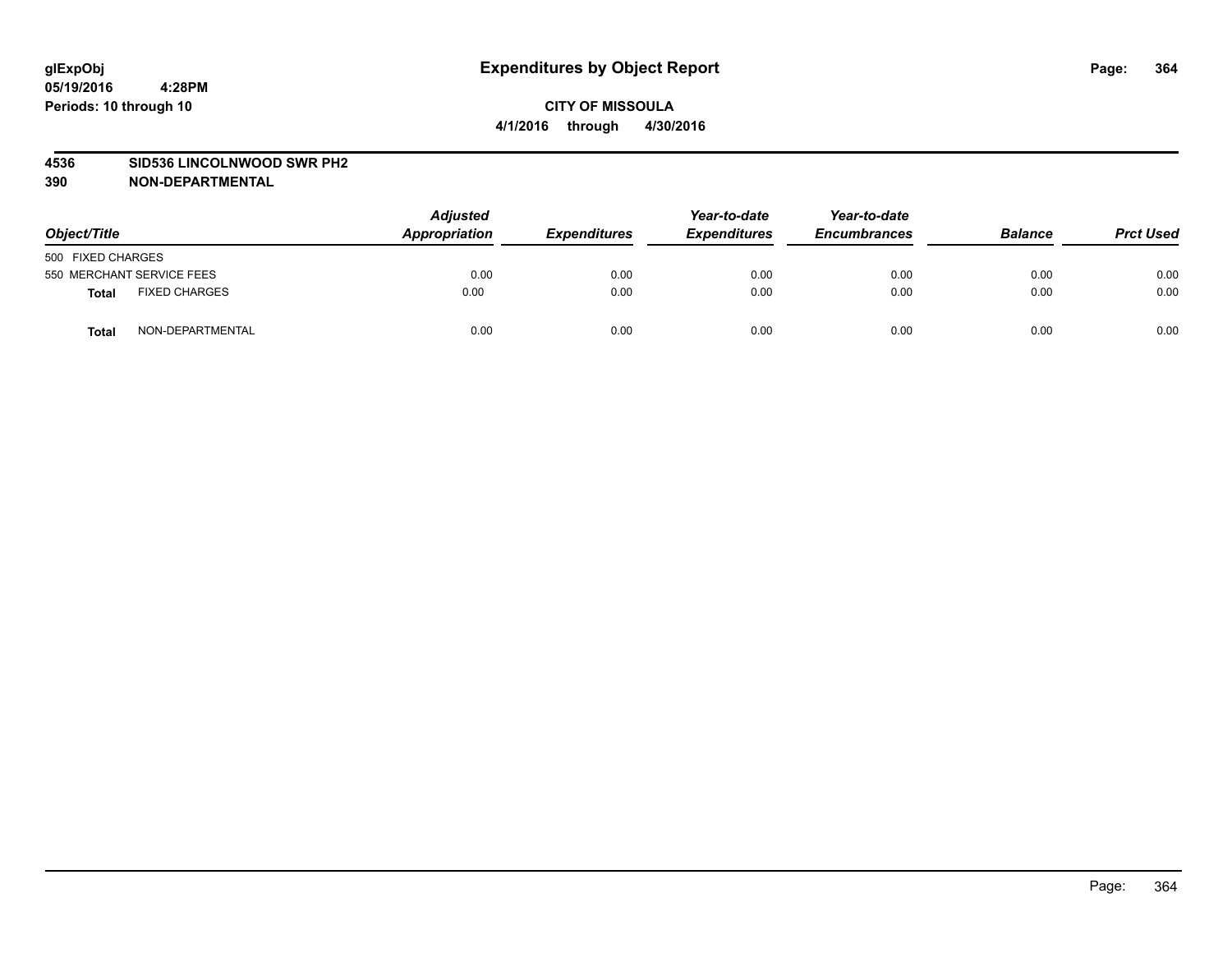**CITY OF MISSOULA 4/1/2016 through 4/30/2016**

### **4536 SID536 LINCOLNWOOD SWR PH2**

| Object/Title                         | <b>Adjusted</b><br>Appropriation | <i><b>Expenditures</b></i> | Year-to-date<br><i><b>Expenditures</b></i> | Year-to-date<br><b>Encumbrances</b> | <b>Balance</b> | <b>Prct Used</b> |
|--------------------------------------|----------------------------------|----------------------------|--------------------------------------------|-------------------------------------|----------------|------------------|
| 500 FIXED CHARGES                    |                                  |                            |                                            |                                     |                |                  |
| 550 MERCHANT SERVICE FEES            | 0.00                             | 0.00                       | 0.00                                       | 0.00                                | 0.00           | 0.00             |
| <b>FIXED CHARGES</b><br><b>Total</b> | 0.00                             | 0.00                       | 0.00                                       | 0.00                                | 0.00           | 0.00             |
| SID536 LINCOLNWOOD SWR PH2<br>Total  | 0.00                             | 0.00                       | 0.00                                       | 0.00                                | 0.00           | 0.00             |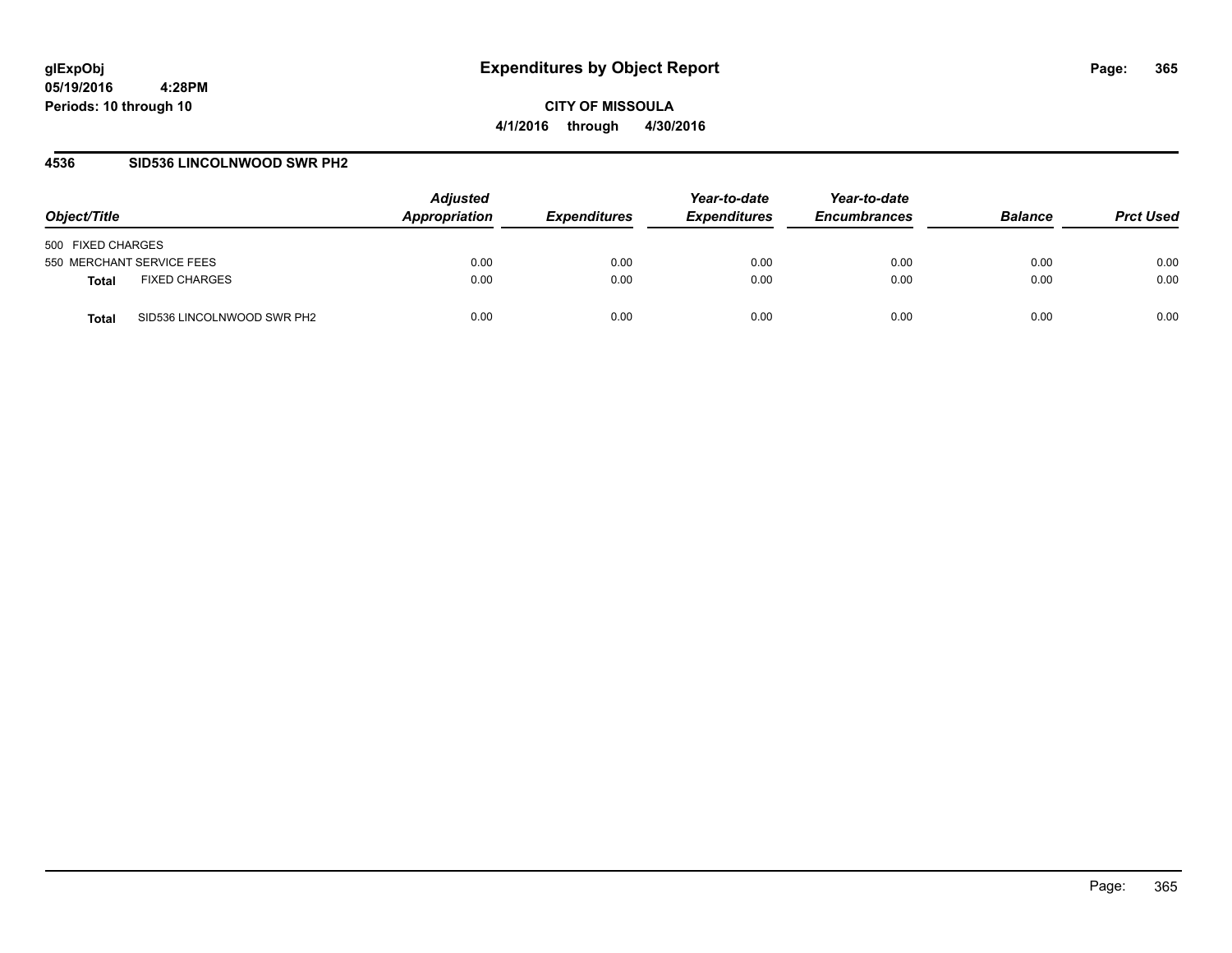# **CITY OF MISSOULA 4/1/2016 through 4/30/2016**

#### **4539 SID 539 4th STREET**

**000 \*\*\* Title Not Found \*\*\***

| Object/Title                            | <b>Adjusted</b><br>Appropriation | <b>Expenditures</b> | Year-to-date<br><b>Expenditures</b> | Year-to-date<br><b>Encumbrances</b> | <b>Balance</b> | <b>Prct Used</b> |
|-----------------------------------------|----------------------------------|---------------------|-------------------------------------|-------------------------------------|----------------|------------------|
| 500 FIXED CHARGES                       |                                  |                     |                                     |                                     |                |                  |
| 550 MERCHANT SERVICE FEES               | 0.00                             | 0.00                | 0.00                                | 0.00                                | 0.00           | 0.00             |
| <b>FIXED CHARGES</b><br><b>Total</b>    | 0.00                             | 0.00                | 0.00                                | 0.00                                | 0.00           | 0.00             |
| 600 DEBT SERVICE                        |                                  |                     |                                     |                                     |                |                  |
| 620 INTEREST / SERVICE FEES             | 0.00                             | 0.00                | 0.00                                | 0.00                                | 0.00           | 0.00             |
| <b>DEBT SERVICE</b><br><b>Total</b>     | 0.00                             | 0.00                | 0.00                                | 0.00                                | 0.00           | 0.00             |
| *** Title Not Found ***<br><b>Total</b> | 0.00                             | 0.00                | 0.00                                | 0.00                                | 0.00           | 0.00             |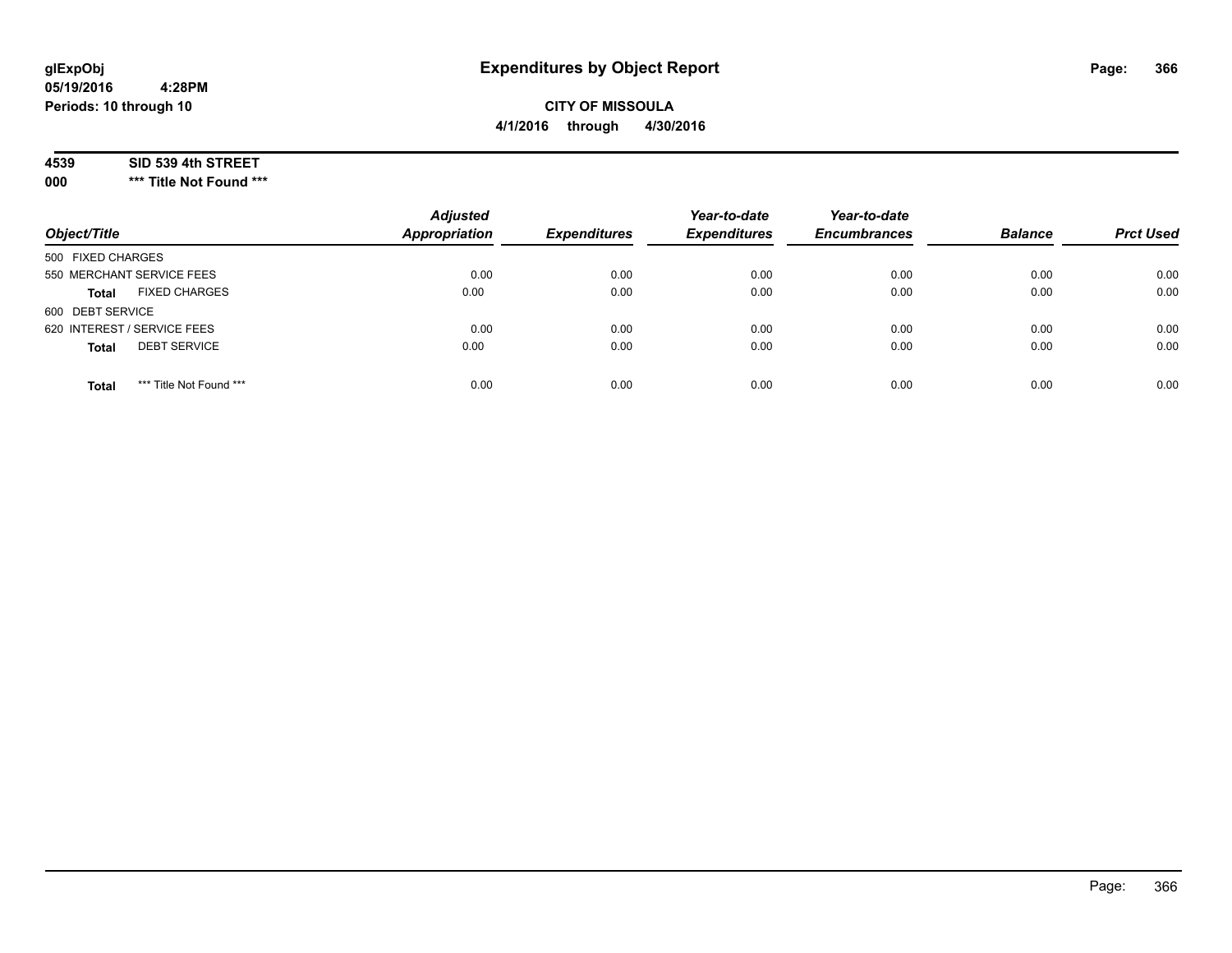**CITY OF MISSOULA 4/1/2016 through 4/30/2016**

## **4539 SID 539 4th STREET**

| Object/Title                         | <b>Adjusted</b><br><b>Appropriation</b> | <b>Expenditures</b> | Year-to-date<br><b>Expenditures</b> | Year-to-date<br><b>Encumbrances</b> | <b>Balance</b> | <b>Prct Used</b> |
|--------------------------------------|-----------------------------------------|---------------------|-------------------------------------|-------------------------------------|----------------|------------------|
| 500 FIXED CHARGES                    |                                         |                     |                                     |                                     |                |                  |
| 550 MERCHANT SERVICE FEES            | 0.00                                    | 0.00                | 0.00                                | 0.00                                | 0.00           | 0.00             |
| <b>FIXED CHARGES</b><br><b>Total</b> | 0.00                                    | 0.00                | 0.00                                | 0.00                                | 0.00           | 0.00             |
| 600 DEBT SERVICE                     |                                         |                     |                                     |                                     |                |                  |
| 620 INTEREST / SERVICE FEES          | 0.00                                    | 0.00                | 0.00                                | 0.00                                | 0.00           | 0.00             |
| <b>DEBT SERVICE</b><br><b>Total</b>  | 0.00                                    | 0.00                | 0.00                                | 0.00                                | 0.00           | 0.00             |
| SID 539 4th STREET<br><b>Total</b>   | 0.00                                    | 0.00                | 0.00                                | 0.00                                | 0.00           | 0.00             |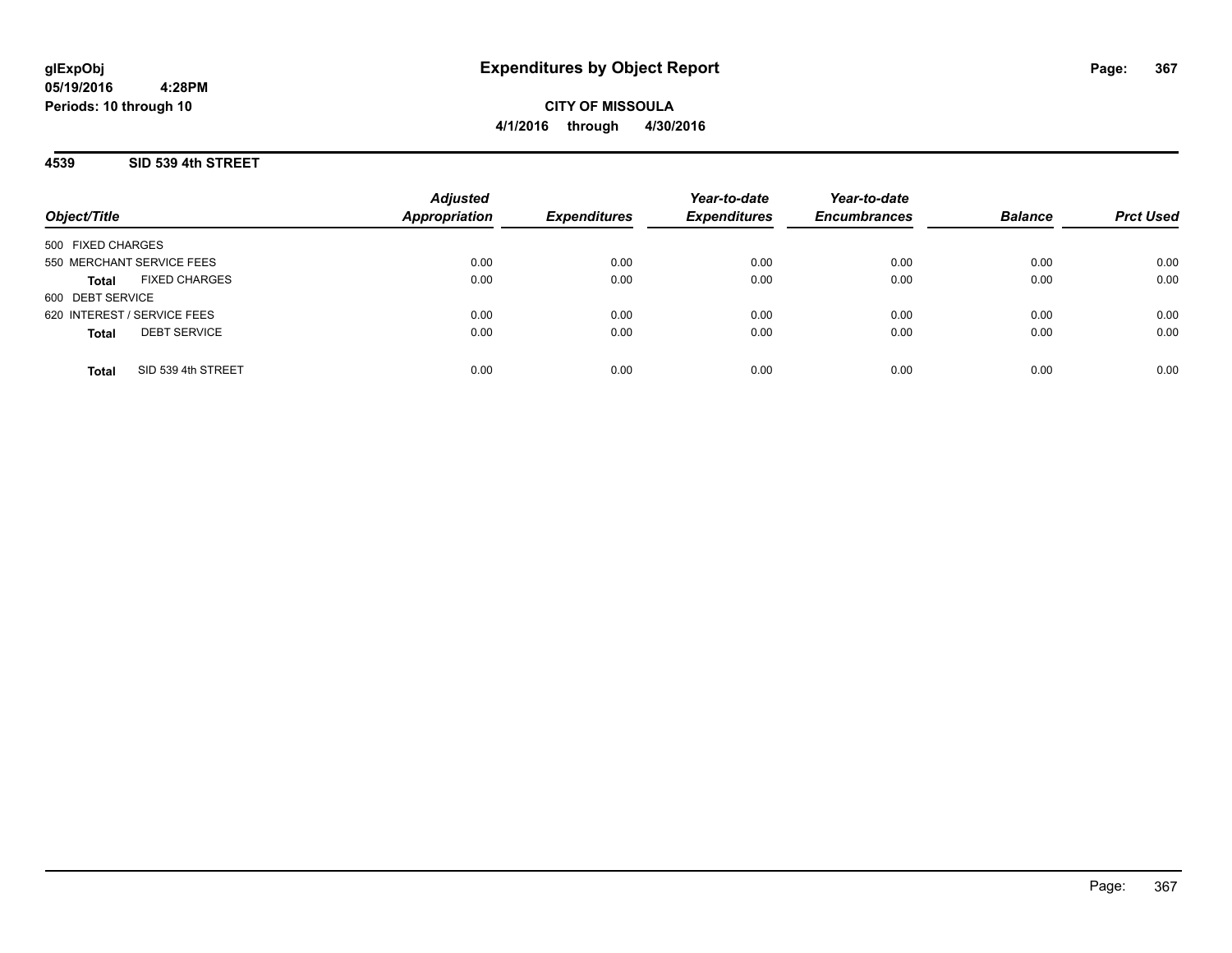#### **4540 SID 540 ENGLAND BLVD**

| Object/Title                         | <b>Adjusted</b><br>Appropriation | <b>Expenditures</b> | Year-to-date<br><b>Expenditures</b> | Year-to-date<br><b>Encumbrances</b> | <b>Balance</b> | <b>Prct Used</b> |
|--------------------------------------|----------------------------------|---------------------|-------------------------------------|-------------------------------------|----------------|------------------|
| 500 FIXED CHARGES                    |                                  |                     |                                     |                                     |                |                  |
| 550 MERCHANT SERVICE FEES            | 0.00                             | 0.00                | 0.00                                | 0.00                                | 0.00           | 0.00             |
| <b>FIXED CHARGES</b><br><b>Total</b> | 0.00                             | 0.00                | 0.00                                | 0.00                                | 0.00           | 0.00             |
| 800 OTHER OBJECTS                    |                                  |                     |                                     |                                     |                |                  |
| 820 TRANSFERS TO OTHER FUNDS         | 0.00                             | 0.00                | 0.00                                | 0.00                                | 0.00           | 0.00             |
| OTHER OBJECTS<br><b>Total</b>        | 0.00                             | 0.00                | 0.00                                | 0.00                                | 0.00           | 0.00             |
| NON-DEPARTMENTAL<br><b>Total</b>     | 0.00                             | 0.00                | 0.00                                | 0.00                                | 0.00           | 0.00             |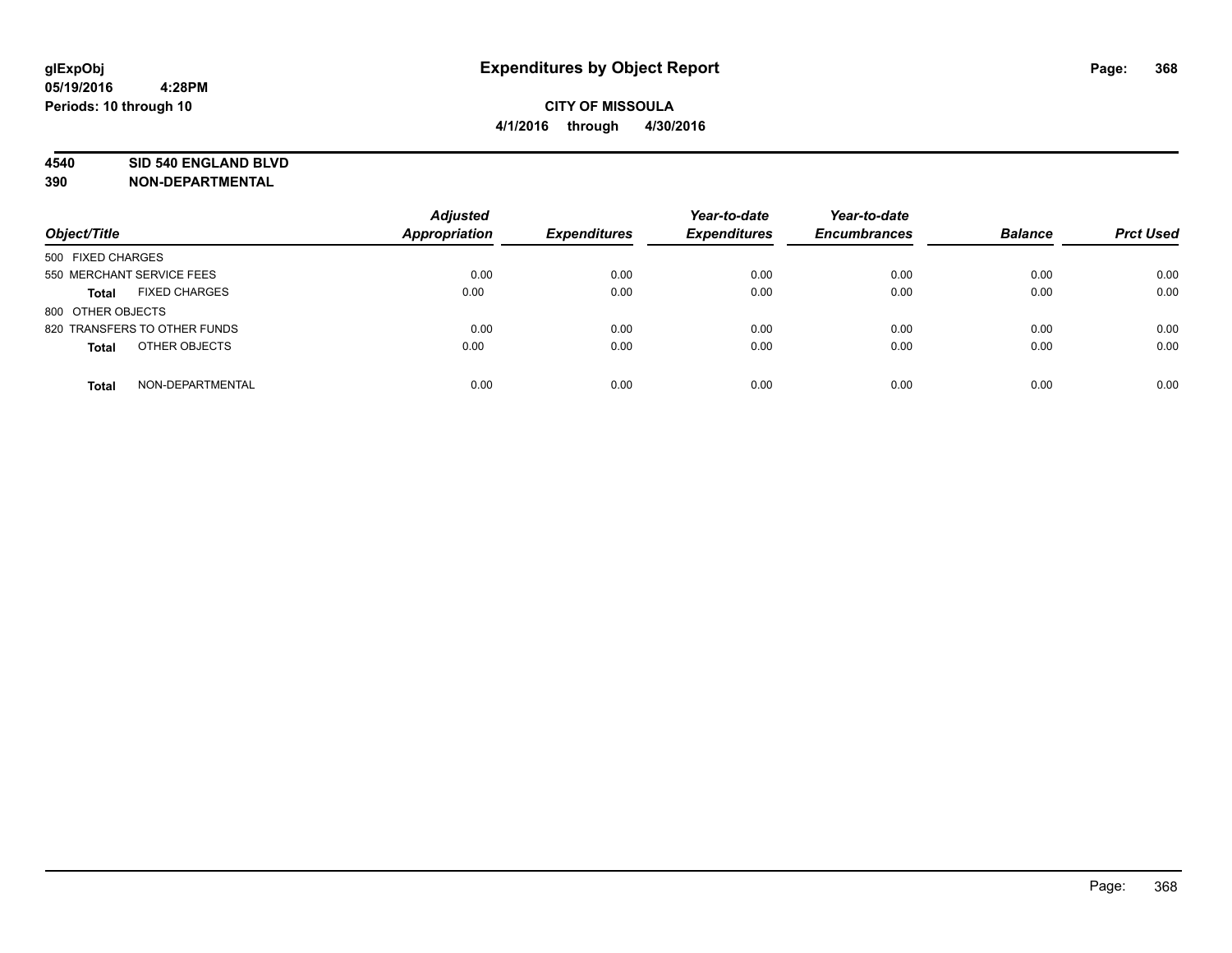## **4540 SID 540 ENGLAND BLVD**

| Object/Title                         | <b>Adjusted</b><br><b>Appropriation</b> | <b>Expenditures</b> | Year-to-date<br><b>Expenditures</b> | Year-to-date<br><b>Encumbrances</b> | <b>Balance</b> | <b>Prct Used</b> |
|--------------------------------------|-----------------------------------------|---------------------|-------------------------------------|-------------------------------------|----------------|------------------|
| 500 FIXED CHARGES                    |                                         |                     |                                     |                                     |                |                  |
| 550 MERCHANT SERVICE FEES            | 0.00                                    | 0.00                | 0.00                                | 0.00                                | 0.00           | 0.00             |
| <b>FIXED CHARGES</b><br><b>Total</b> | 0.00                                    | 0.00                | 0.00                                | 0.00                                | 0.00           | 0.00             |
| 800 OTHER OBJECTS                    |                                         |                     |                                     |                                     |                |                  |
| 820 TRANSFERS TO OTHER FUNDS         | 0.00                                    | 0.00                | 0.00                                | 0.00                                | 0.00           | 0.00             |
| OTHER OBJECTS<br><b>Total</b>        | 0.00                                    | 0.00                | 0.00                                | 0.00                                | 0.00           | 0.00             |
| SID 540 ENGLAND BLVD<br><b>Total</b> | 0.00                                    | 0.00                | 0.00                                | 0.00                                | 0.00           | 0.00             |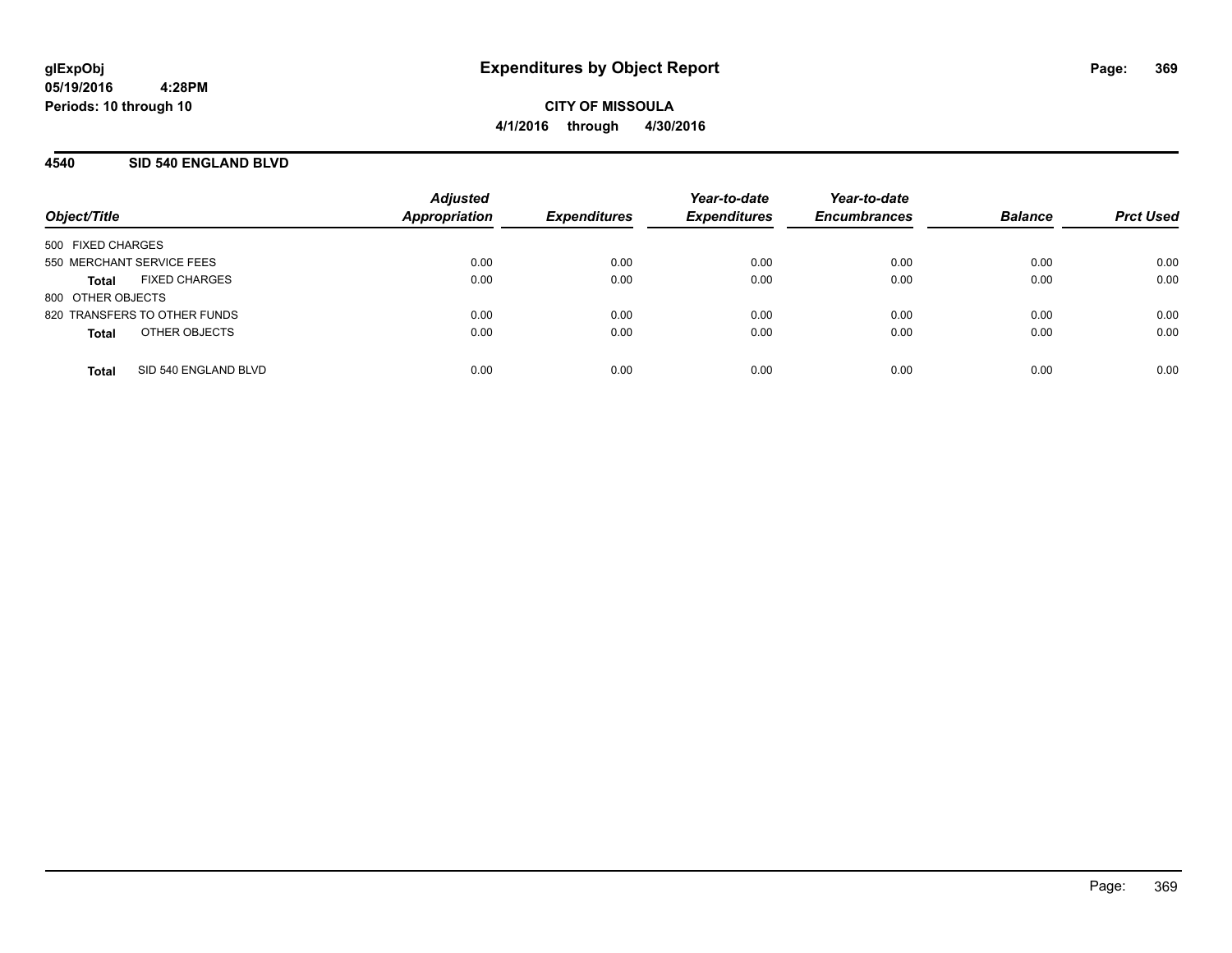#### **4541 SID 541 PINEVIEW PARK**

| Object/Title                          | <b>Adjusted</b><br><b>Appropriation</b> | <b>Expenditures</b> | Year-to-date<br><b>Expenditures</b> | Year-to-date<br><b>Encumbrances</b> | <b>Balance</b> | <b>Prct Used</b> |
|---------------------------------------|-----------------------------------------|---------------------|-------------------------------------|-------------------------------------|----------------|------------------|
| 500 FIXED CHARGES                     |                                         |                     |                                     |                                     |                |                  |
| 500 FIXED CHARGES                     | 0.00                                    | 0.00                | 0.00                                | 0.00                                | 0.00           | 0.00             |
| 550 MERCHANT SERVICE FEES             | 0.00                                    | 0.00                | 0.00                                | 0.00                                | 0.00           | 0.00             |
| <b>FIXED CHARGES</b><br><b>Total</b>  | 0.00                                    | 0.00                | 0.00                                | 0.00                                | 0.00           | 0.00             |
| 900 CAPITAL OUTLAY                    |                                         |                     |                                     |                                     |                |                  |
| 930 IMPROVEMENTS                      | 0.00                                    | 0.00                | 0.00                                | 0.00                                | 0.00           | 0.00             |
| <b>CAPITAL OUTLAY</b><br><b>Total</b> | 0.00                                    | 0.00                | 0.00                                | 0.00                                | 0.00           | 0.00             |
| NON-DEPARTMENTAL<br><b>Total</b>      | 0.00                                    | 0.00                | 0.00                                | 0.00                                | 0.00           | 0.00             |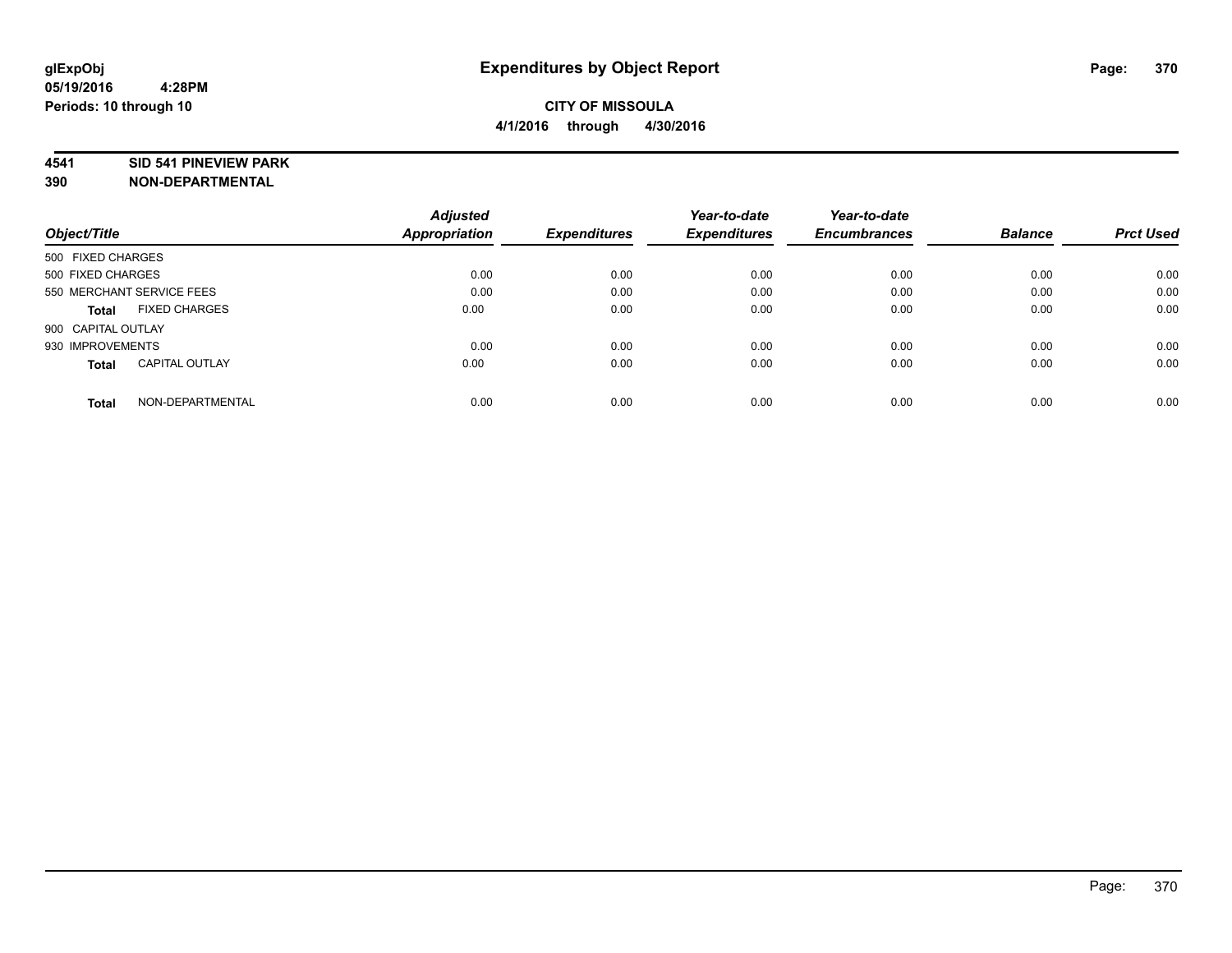**CITY OF MISSOULA 4/1/2016 through 4/30/2016**

## **4541 SID 541 PINEVIEW PARK**

| Object/Title       |                           | <b>Adjusted</b><br><b>Appropriation</b> | <b>Expenditures</b> | Year-to-date<br><b>Expenditures</b> | Year-to-date<br><b>Encumbrances</b> | <b>Balance</b> | <b>Prct Used</b> |
|--------------------|---------------------------|-----------------------------------------|---------------------|-------------------------------------|-------------------------------------|----------------|------------------|
| 500 FIXED CHARGES  |                           |                                         |                     |                                     |                                     |                |                  |
| 500 FIXED CHARGES  |                           | 0.00                                    | 0.00                | 0.00                                | 0.00                                | 0.00           | 0.00             |
|                    | 550 MERCHANT SERVICE FEES | 0.00                                    | 0.00                | 0.00                                | 0.00                                | 0.00           | 0.00             |
| Total              | <b>FIXED CHARGES</b>      | 0.00                                    | 0.00                | 0.00                                | 0.00                                | 0.00           | 0.00             |
| 900 CAPITAL OUTLAY |                           |                                         |                     |                                     |                                     |                |                  |
| 930 IMPROVEMENTS   |                           | 0.00                                    | 0.00                | 0.00                                | 0.00                                | 0.00           | 0.00             |
| <b>Total</b>       | <b>CAPITAL OUTLAY</b>     | 0.00                                    | 0.00                | 0.00                                | 0.00                                | 0.00           | 0.00             |
| <b>Total</b>       | SID 541 PINEVIEW PARK     | 0.00                                    | 0.00                | 0.00                                | 0.00                                | 0.00           | 0.00             |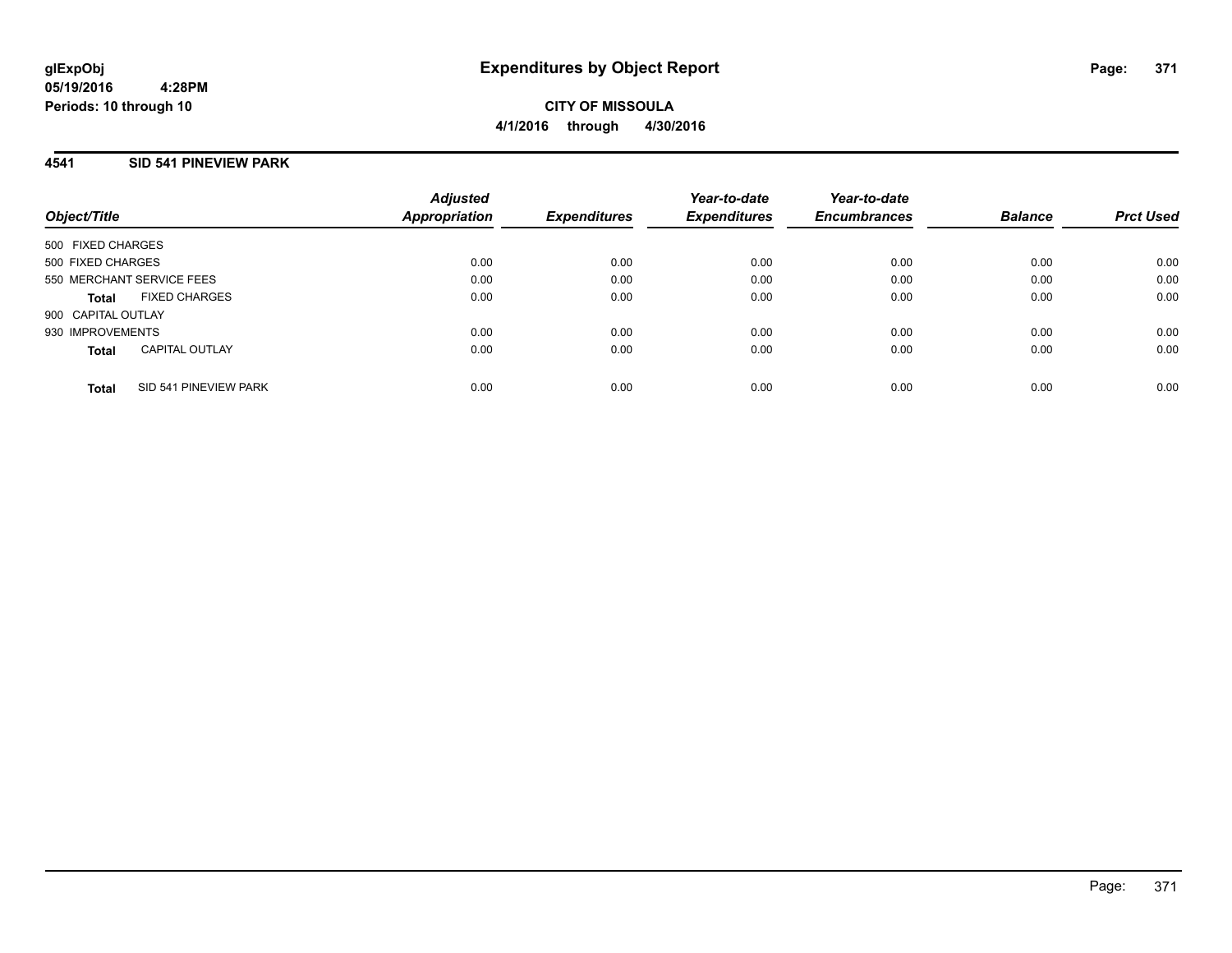#### **4542 SID 542 HILLVIEW WAY**

| Object/Title              |                           | <b>Adjusted</b><br><b>Appropriation</b> | <b>Expenditures</b> | Year-to-date<br><b>Expenditures</b> | Year-to-date<br><b>Encumbrances</b> | <b>Balance</b> | <b>Prct Used</b> |
|---------------------------|---------------------------|-----------------------------------------|---------------------|-------------------------------------|-------------------------------------|----------------|------------------|
| 300 PURCHASED SERVICES    |                           |                                         |                     |                                     |                                     |                |                  |
| 350 PROFESSIONAL SERVICES |                           | 0.00                                    | 0.00                | 0.00                                | 0.00                                | 0.00           | 0.00             |
| <b>Total</b>              | <b>PURCHASED SERVICES</b> | 0.00                                    | 0.00                | 0.00                                | 0.00                                | 0.00           | 0.00             |
| 500 FIXED CHARGES         |                           |                                         |                     |                                     |                                     |                |                  |
| 550 MERCHANT SERVICE FEES |                           | 0.00                                    | 0.00                | 0.00                                | 0.00                                | 0.00           | 0.00             |
| <b>Total</b>              | <b>FIXED CHARGES</b>      | 0.00                                    | 0.00                | 0.00                                | 0.00                                | 0.00           | 0.00             |
| 900 CAPITAL OUTLAY        |                           |                                         |                     |                                     |                                     |                |                  |
| 930 IMPROVEMENTS          |                           | 0.00                                    | 0.00                | 0.00                                | 0.00                                | 0.00           | 0.00             |
| <b>Total</b>              | <b>CAPITAL OUTLAY</b>     | 0.00                                    | 0.00                | 0.00                                | 0.00                                | 0.00           | 0.00             |
| <b>Total</b>              | NON-DEPARTMENTAL          | 0.00                                    | 0.00                | 0.00                                | 0.00                                | 0.00           | 0.00             |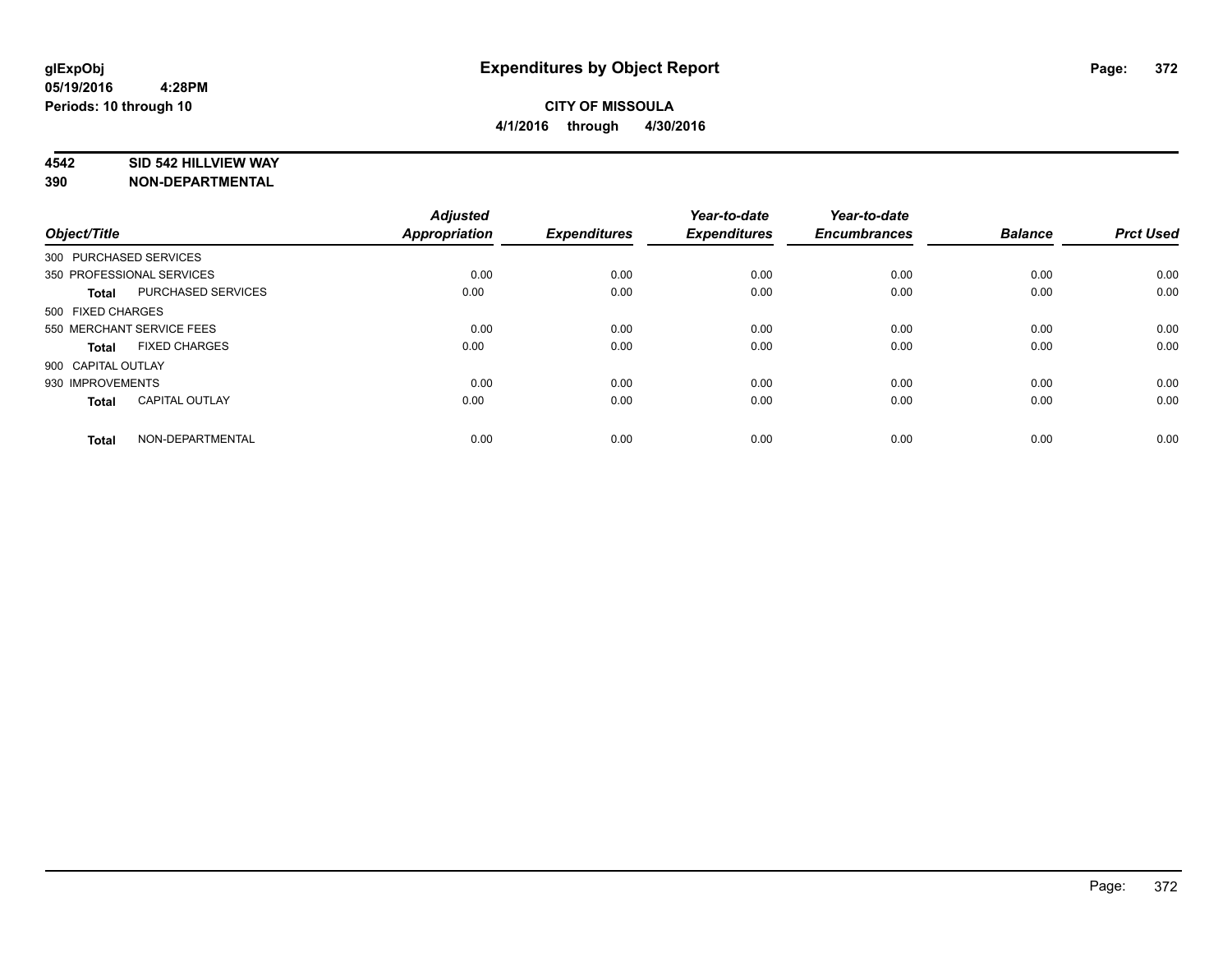## **4542 SID 542 HILLVIEW WAY**

| Object/Title                          |                      | <b>Adjusted</b><br>Appropriation | <b>Expenditures</b> | Year-to-date<br><b>Expenditures</b> | Year-to-date<br><b>Encumbrances</b> | <b>Balance</b> | <b>Prct Used</b> |
|---------------------------------------|----------------------|----------------------------------|---------------------|-------------------------------------|-------------------------------------|----------------|------------------|
|                                       |                      |                                  |                     |                                     |                                     |                |                  |
| 300 PURCHASED SERVICES                |                      |                                  |                     |                                     |                                     |                |                  |
| 350 PROFESSIONAL SERVICES             |                      | 0.00                             | 0.00                | 0.00                                | 0.00                                | 0.00           | 0.00             |
| <b>Total</b>                          | PURCHASED SERVICES   | 0.00                             | 0.00                | 0.00                                | 0.00                                | 0.00           | 0.00             |
| 500 FIXED CHARGES                     |                      |                                  |                     |                                     |                                     |                |                  |
| 550 MERCHANT SERVICE FEES             |                      | 0.00                             | 0.00                | 0.00                                | 0.00                                | 0.00           | 0.00             |
| <b>FIXED CHARGES</b><br><b>Total</b>  |                      | 0.00                             | 0.00                | 0.00                                | 0.00                                | 0.00           | 0.00             |
| 900 CAPITAL OUTLAY                    |                      |                                  |                     |                                     |                                     |                |                  |
| 930 IMPROVEMENTS                      |                      | 0.00                             | 0.00                | 0.00                                | 0.00                                | 0.00           | 0.00             |
| <b>CAPITAL OUTLAY</b><br><b>Total</b> |                      | 0.00                             | 0.00                | 0.00                                | 0.00                                | 0.00           | 0.00             |
| <b>Total</b>                          | SID 542 HILLVIEW WAY | 0.00                             | 0.00                | 0.00                                | 0.00                                | 0.00           | 0.00             |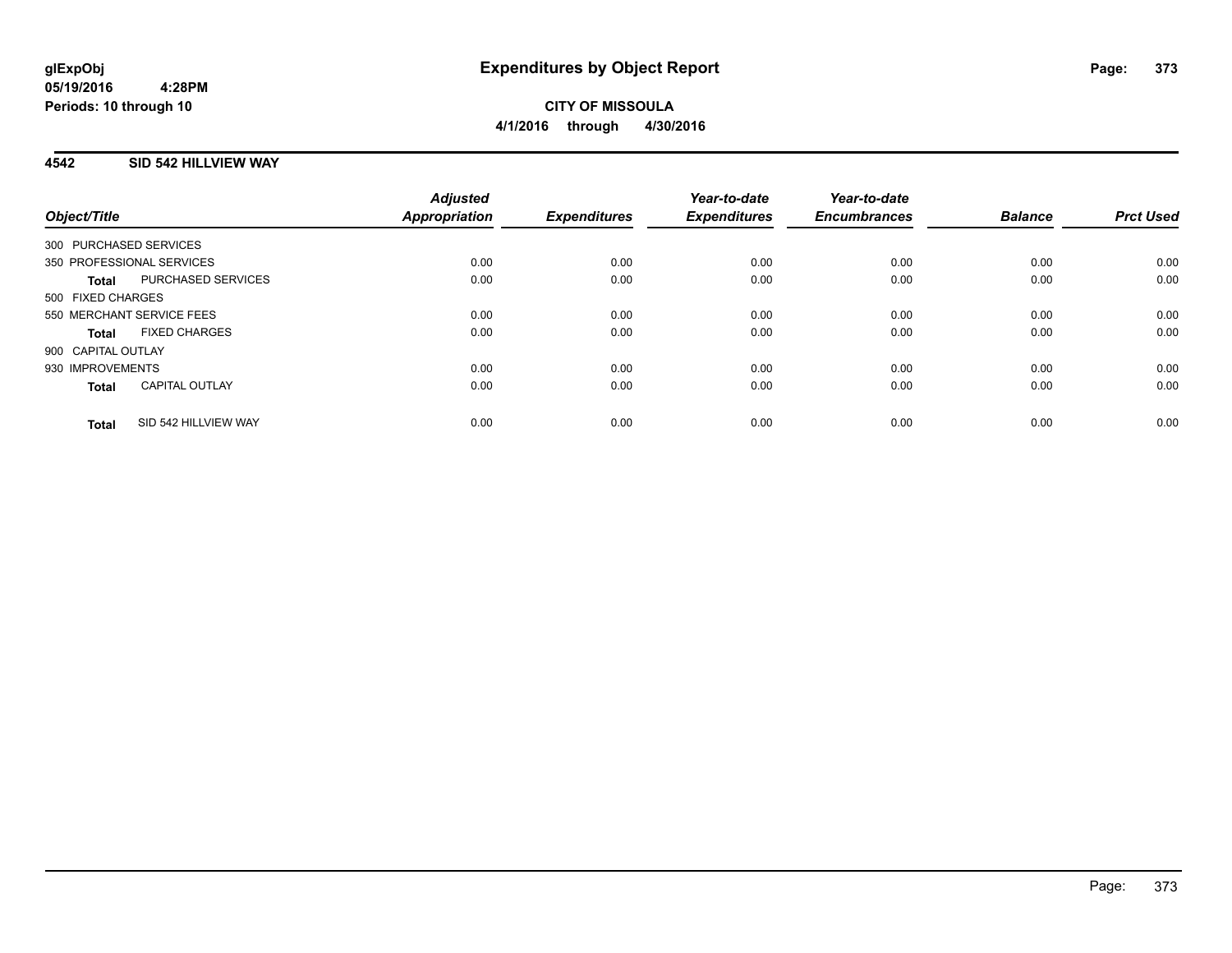# **CITY OF MISSOULA 4/1/2016 through 4/30/2016**

**4543 SID 543 TRAFFIC CALMING**

**000 \*\*\* Title Not Found \*\*\***

| Object/Title                            | <b>Adjusted</b><br><b>Appropriation</b> | <b>Expenditures</b> | Year-to-date<br><b>Expenditures</b> | Year-to-date<br><b>Encumbrances</b> | <b>Balance</b> | <b>Prct Used</b> |
|-----------------------------------------|-----------------------------------------|---------------------|-------------------------------------|-------------------------------------|----------------|------------------|
| 500 FIXED CHARGES                       |                                         |                     |                                     |                                     |                |                  |
| 550 MERCHANT SERVICE FEES               | 0.00                                    | 0.00                | 0.00                                | 0.00                                | 0.00           | 0.00             |
| <b>FIXED CHARGES</b><br><b>Total</b>    | 0.00                                    | 0.00                | 0.00                                | 0.00                                | 0.00           | 0.00             |
| 600 DEBT SERVICE                        |                                         |                     |                                     |                                     |                |                  |
| 620 INTEREST / SERVICE FEES             | 0.00                                    | 0.00                | 0.00                                | 0.00                                | 0.00           | 0.00             |
| <b>DEBT SERVICE</b><br><b>Total</b>     | 0.00                                    | 0.00                | 0.00                                | 0.00                                | 0.00           | 0.00             |
| *** Title Not Found ***<br><b>Total</b> | 0.00                                    | 0.00                | 0.00                                | 0.00                                | 0.00           | 0.00             |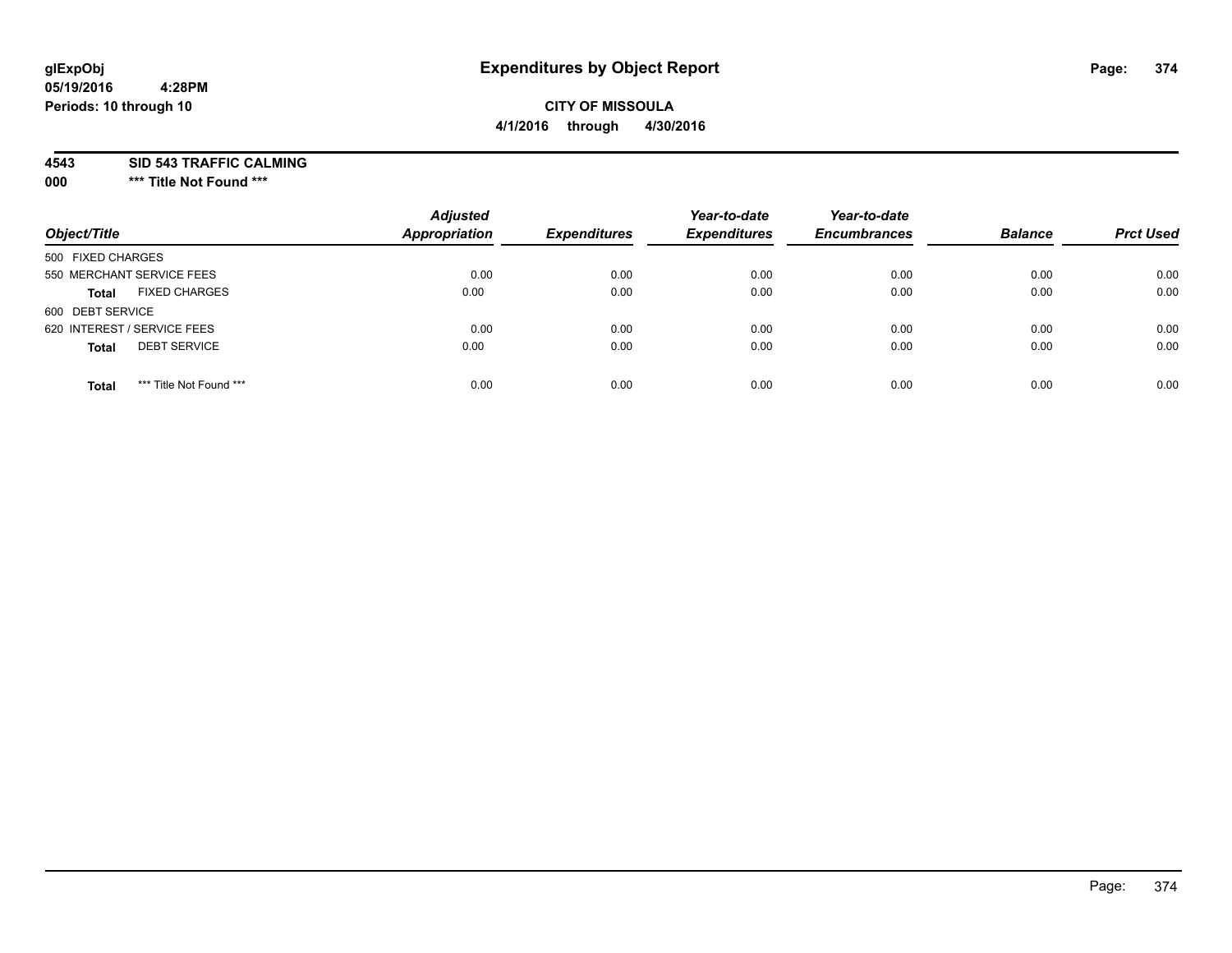**4543 SID 543 TRAFFIC CALMING**

| Object/Title           |                           | <b>Adjusted</b><br><b>Appropriation</b> | <b>Expenditures</b> | Year-to-date<br><b>Expenditures</b> | Year-to-date<br><b>Encumbrances</b> | <b>Balance</b> | <b>Prct Used</b> |
|------------------------|---------------------------|-----------------------------------------|---------------------|-------------------------------------|-------------------------------------|----------------|------------------|
| 300 PURCHASED SERVICES |                           |                                         |                     |                                     |                                     |                |                  |
|                        | 350 PROFESSIONAL SERVICES | 0.00                                    | 0.00                | 0.00                                | 0.00                                | 0.00           | 0.00             |
| <b>Total</b>           | <b>PURCHASED SERVICES</b> | 0.00                                    | 0.00                | 0.00                                | 0.00                                | 0.00           | 0.00             |
| 500 FIXED CHARGES      |                           |                                         |                     |                                     |                                     |                |                  |
|                        | 550 MERCHANT SERVICE FEES | 0.00                                    | 0.00                | 0.00                                | 0.00                                | 0.00           | 0.00             |
| <b>Total</b>           | <b>FIXED CHARGES</b>      | 0.00                                    | 0.00                | 0.00                                | 0.00                                | 0.00           | 0.00             |
| 900 CAPITAL OUTLAY     |                           |                                         |                     |                                     |                                     |                |                  |
| 930 IMPROVEMENTS       |                           | 0.00                                    | 0.00                | 0.00                                | 0.00                                | 0.00           | 0.00             |
| <b>Total</b>           | <b>CAPITAL OUTLAY</b>     | 0.00                                    | 0.00                | 0.00                                | 0.00                                | 0.00           | 0.00             |
| <b>Total</b>           | NON-DEPARTMENTAL          | 0.00                                    | 0.00                | 0.00                                | 0.00                                | 0.00           | 0.00             |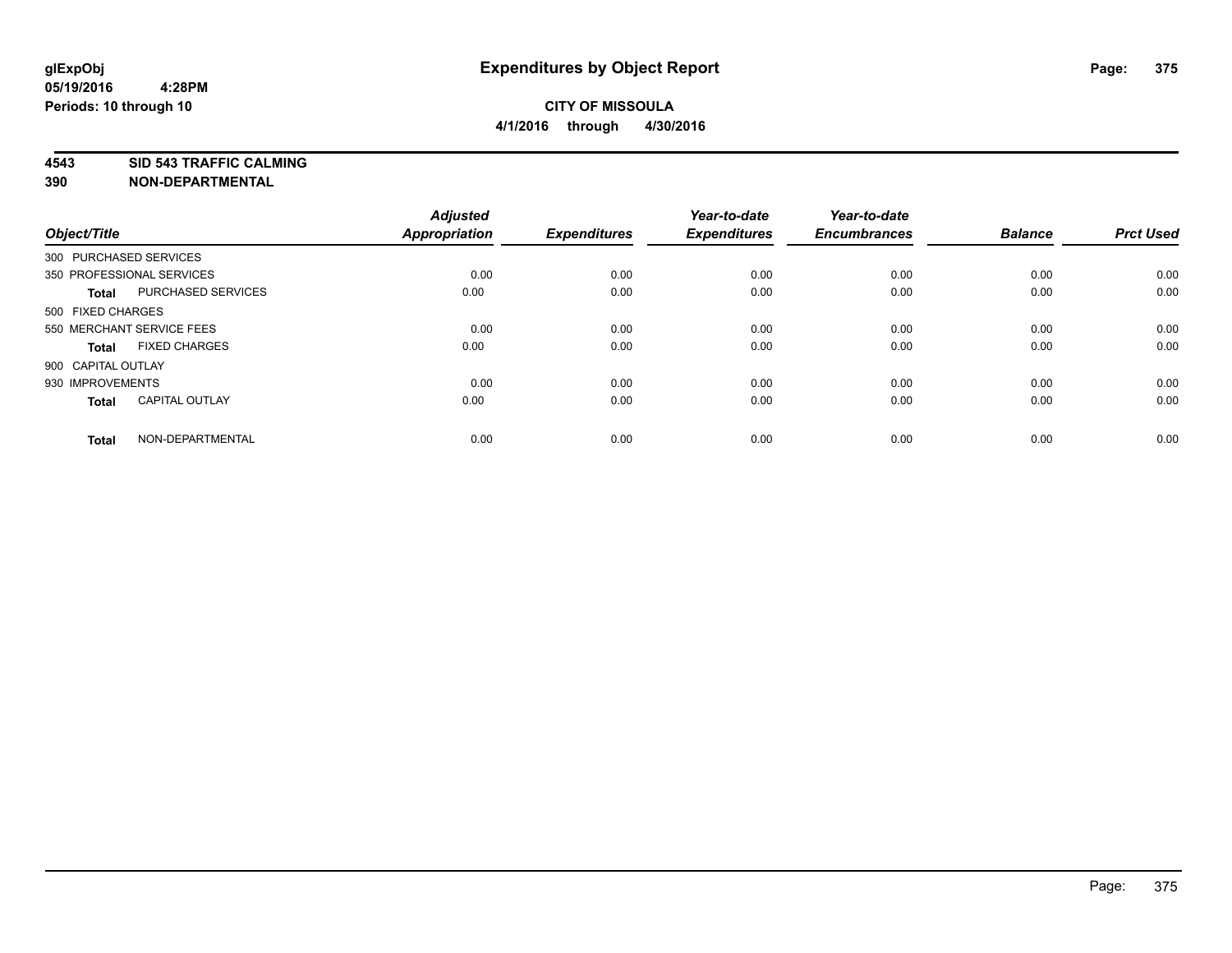# **CITY OF MISSOULA 4/1/2016 through 4/30/2016**

## **4543 SID 543 TRAFFIC CALMING**

|                        |                             | <b>Adjusted</b> |                     | Year-to-date        | Year-to-date        |                |                  |
|------------------------|-----------------------------|-----------------|---------------------|---------------------|---------------------|----------------|------------------|
| Object/Title           |                             | Appropriation   | <b>Expenditures</b> | <b>Expenditures</b> | <b>Encumbrances</b> | <b>Balance</b> | <b>Prct Used</b> |
| 300 PURCHASED SERVICES |                             |                 |                     |                     |                     |                |                  |
|                        | 350 PROFESSIONAL SERVICES   | 0.00            | 0.00                | 0.00                | 0.00                | 0.00           | 0.00             |
| <b>Total</b>           | PURCHASED SERVICES          | 0.00            | 0.00                | 0.00                | 0.00                | 0.00           | 0.00             |
| 500 FIXED CHARGES      |                             |                 |                     |                     |                     |                |                  |
|                        | 550 MERCHANT SERVICE FEES   | 0.00            | 0.00                | 0.00                | 0.00                | 0.00           | 0.00             |
| <b>Total</b>           | <b>FIXED CHARGES</b>        | 0.00            | 0.00                | 0.00                | 0.00                | 0.00           | 0.00             |
| 600 DEBT SERVICE       |                             |                 |                     |                     |                     |                |                  |
|                        | 620 INTEREST / SERVICE FEES | 0.00            | 0.00                | 0.00                | 0.00                | 0.00           | 0.00             |
| <b>Total</b>           | <b>DEBT SERVICE</b>         | 0.00            | 0.00                | 0.00                | 0.00                | 0.00           | 0.00             |
| 900 CAPITAL OUTLAY     |                             |                 |                     |                     |                     |                |                  |
| 930 IMPROVEMENTS       |                             | 0.00            | 0.00                | 0.00                | 0.00                | 0.00           | 0.00             |
| <b>Total</b>           | <b>CAPITAL OUTLAY</b>       | 0.00            | 0.00                | 0.00                | 0.00                | 0.00           | 0.00             |
| <b>Total</b>           | SID 543 TRAFFIC CALMING     | 0.00            | 0.00                | 0.00                | 0.00                | 0.00           | 0.00             |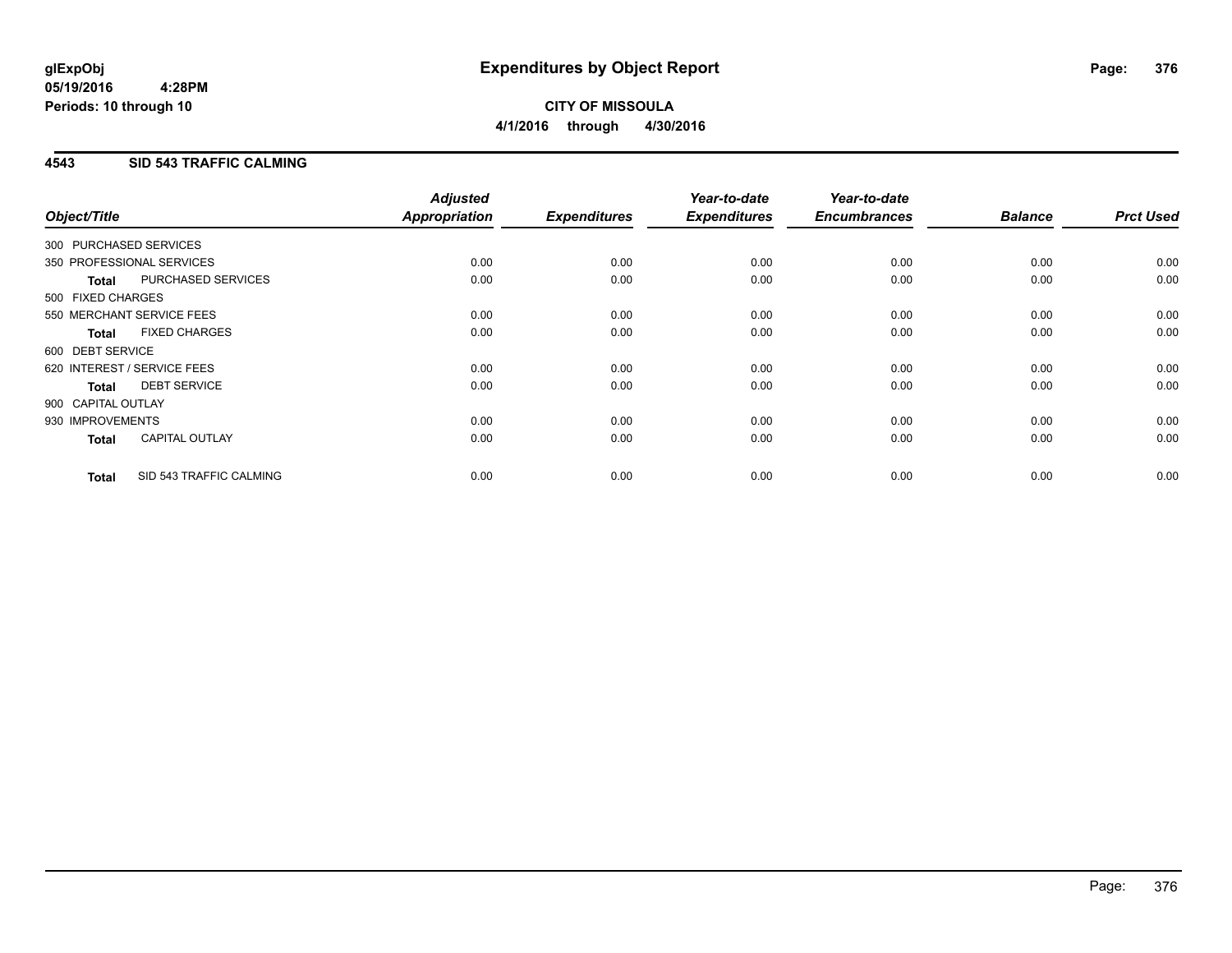#### **4544 MILLER CREEK MITIGATION FUND**

| Object/Title                          | <b>Adjusted</b><br><b>Appropriation</b> | <b>Expenditures</b> | Year-to-date<br><b>Expenditures</b> | Year-to-date<br><b>Encumbrances</b> | <b>Balance</b> | <b>Prct Used</b> |
|---------------------------------------|-----------------------------------------|---------------------|-------------------------------------|-------------------------------------|----------------|------------------|
| 500 FIXED CHARGES                     |                                         |                     |                                     |                                     |                |                  |
| 550 MERCHANT SERVICE FEES             | 0.00                                    | 0.00                | 0.00                                | 0.00                                | 0.00           | 0.00             |
| <b>FIXED CHARGES</b><br><b>Total</b>  | 0.00                                    | 0.00                | 0.00                                | 0.00                                | 0.00           | 0.00             |
| 900 CAPITAL OUTLAY                    |                                         |                     |                                     |                                     |                |                  |
| 930 IMPROVEMENTS                      | 0.00                                    | 0.00                | 0.00                                | 0.00                                | 0.00           | 0.00             |
| <b>CAPITAL OUTLAY</b><br><b>Total</b> | 0.00                                    | 0.00                | 0.00                                | 0.00                                | 0.00           | 0.00             |
| NON-DEPARTMENTAL<br><b>Total</b>      | 0.00                                    | 0.00                | 0.00                                | 0.00                                | 0.00           | 0.00             |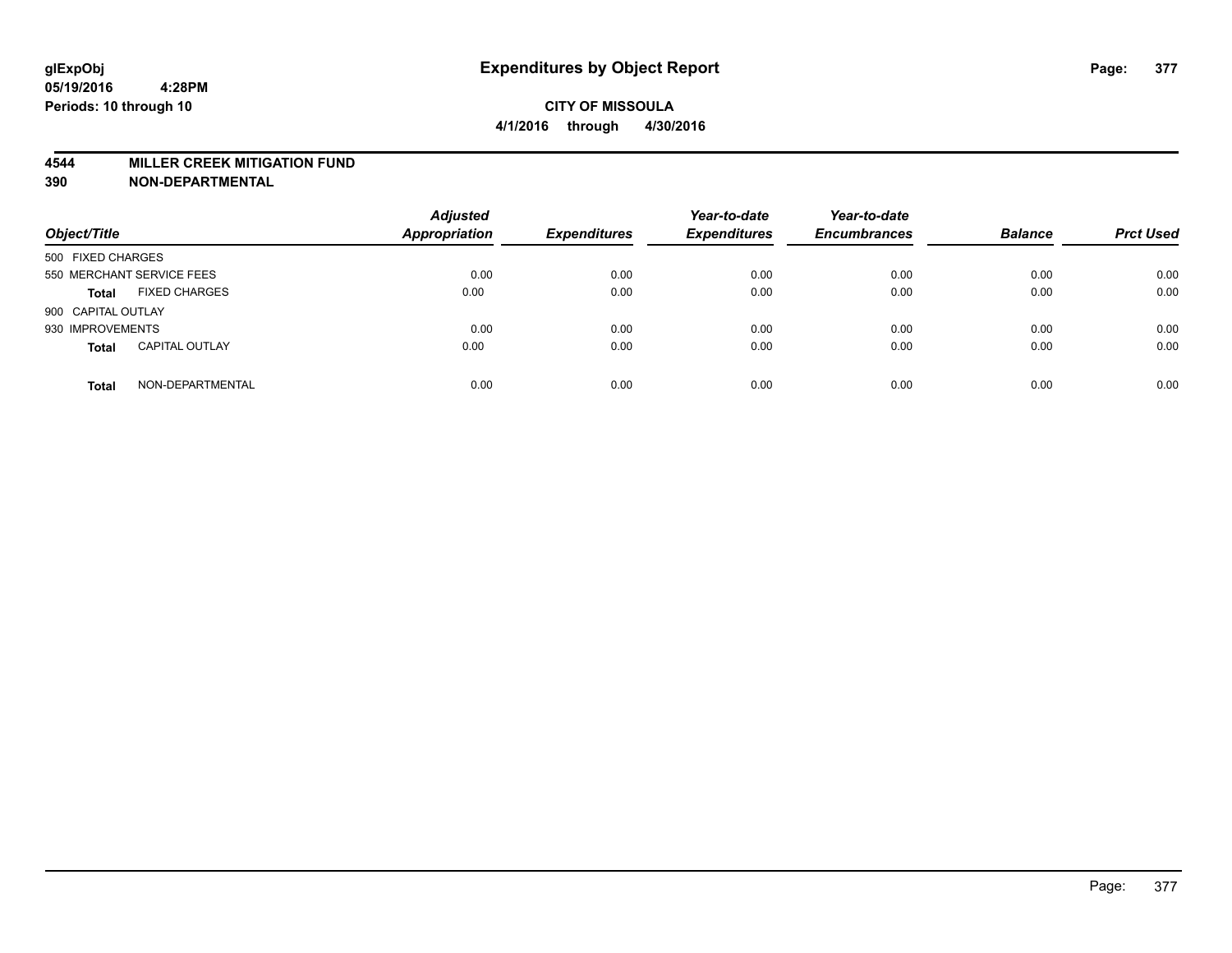## **4544 MILLER CREEK MITIGATION FUND**

| Object/Title       |                              | <b>Adjusted</b><br><b>Appropriation</b> | <b>Expenditures</b> | Year-to-date<br><b>Expenditures</b> | Year-to-date<br><b>Encumbrances</b> | <b>Balance</b> | <b>Prct Used</b> |
|--------------------|------------------------------|-----------------------------------------|---------------------|-------------------------------------|-------------------------------------|----------------|------------------|
| 500 FIXED CHARGES  |                              |                                         |                     |                                     |                                     |                |                  |
|                    | 550 MERCHANT SERVICE FEES    | 0.00                                    | 0.00                | 0.00                                | 0.00                                | 0.00           | 0.00             |
| <b>Total</b>       | <b>FIXED CHARGES</b>         | 0.00                                    | 0.00                | 0.00                                | 0.00                                | 0.00           | 0.00             |
| 900 CAPITAL OUTLAY |                              |                                         |                     |                                     |                                     |                |                  |
| 930 IMPROVEMENTS   |                              | 0.00                                    | 0.00                | 0.00                                | 0.00                                | 0.00           | 0.00             |
| <b>Total</b>       | <b>CAPITAL OUTLAY</b>        | 0.00                                    | 0.00                | 0.00                                | 0.00                                | 0.00           | 0.00             |
| <b>Total</b>       | MILLER CREEK MITIGATION FUND | 0.00                                    | 0.00                | 0.00                                | 0.00                                | 0.00           | 0.00             |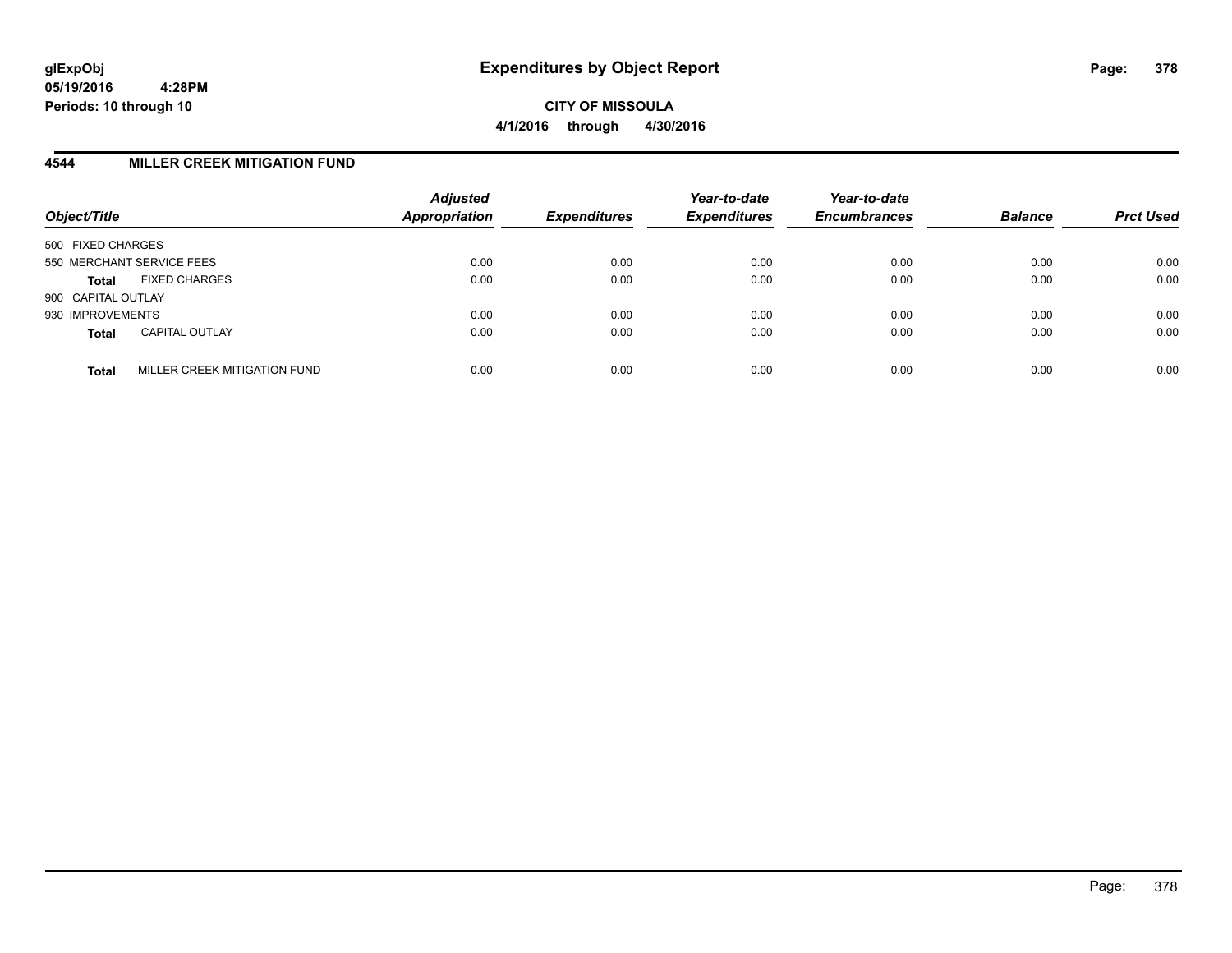## **CITY OF MISSOULA 4/1/2016 through 4/30/2016**

#### **4545 MILLER CREEK TWITE CONSTRUCTION**

| Object/Title       |                           | <b>Adjusted</b><br>Appropriation | <b>Expenditures</b> | Year-to-date<br><b>Expenditures</b> | Year-to-date<br><b>Encumbrances</b> | <b>Balance</b> | <b>Prct Used</b> |
|--------------------|---------------------------|----------------------------------|---------------------|-------------------------------------|-------------------------------------|----------------|------------------|
|                    | 300 PURCHASED SERVICES    |                                  |                     |                                     |                                     |                |                  |
|                    | 350 PROFESSIONAL SERVICES | 0.00                             | 0.00                | 0.00                                | 0.00                                | 0.00           | 0.00             |
| <b>Total</b>       | PURCHASED SERVICES        | 0.00                             | 0.00                | 0.00                                | 0.00                                | 0.00           | 0.00             |
| 500 FIXED CHARGES  |                           |                                  |                     |                                     |                                     |                |                  |
|                    | 550 MERCHANT SERVICE FEES | 0.00                             | 0.00                | 0.00                                | 0.00                                | 0.00           | 0.00             |
| <b>Total</b>       | <b>FIXED CHARGES</b>      | 0.00                             | 0.00                | 0.00                                | 0.00                                | 0.00           | 0.00             |
| 900 CAPITAL OUTLAY |                           |                                  |                     |                                     |                                     |                |                  |
| 930 IMPROVEMENTS   |                           | 0.00                             | 0.00                | 0.00                                | 0.00                                | 0.00           | 0.00             |
| <b>Total</b>       | <b>CAPITAL OUTLAY</b>     | 0.00                             | 0.00                | 0.00                                | 0.00                                | 0.00           | 0.00             |
| <b>Total</b>       | NON-DEPARTMENTAL          | 0.00                             | 0.00                | 0.00                                | 0.00                                | 0.00           | 0.00             |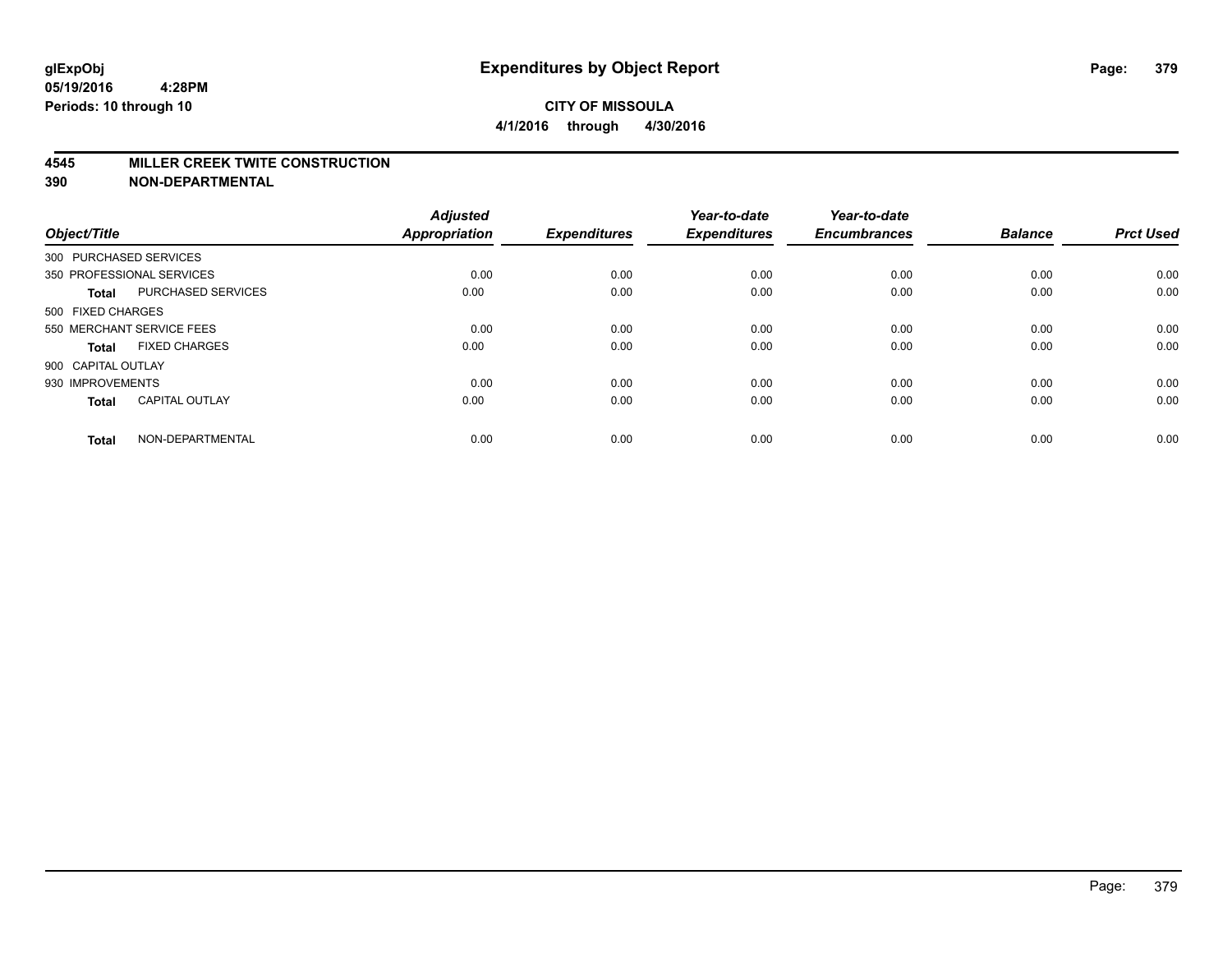## **CITY OF MISSOULA 4/1/2016 through 4/30/2016**

# **4545 MILLER CREEK TWITE CONSTRUCTION**

| Object/Title       |                                 | <b>Adjusted</b><br><b>Appropriation</b> | <b>Expenditures</b> | Year-to-date<br><b>Expenditures</b> | Year-to-date<br><b>Encumbrances</b> | <b>Balance</b> | <b>Prct Used</b> |
|--------------------|---------------------------------|-----------------------------------------|---------------------|-------------------------------------|-------------------------------------|----------------|------------------|
|                    | 300 PURCHASED SERVICES          |                                         |                     |                                     |                                     |                |                  |
|                    | 350 PROFESSIONAL SERVICES       | 0.00                                    | 0.00                | 0.00                                | 0.00                                | 0.00           | 0.00             |
| <b>Total</b>       | PURCHASED SERVICES              | 0.00                                    | 0.00                | 0.00                                | 0.00                                | 0.00           | 0.00             |
| 500 FIXED CHARGES  |                                 |                                         |                     |                                     |                                     |                |                  |
|                    | 550 MERCHANT SERVICE FEES       | 0.00                                    | 0.00                | 0.00                                | 0.00                                | 0.00           | 0.00             |
| <b>Total</b>       | <b>FIXED CHARGES</b>            | 0.00                                    | 0.00                | 0.00                                | 0.00                                | 0.00           | 0.00             |
| 900 CAPITAL OUTLAY |                                 |                                         |                     |                                     |                                     |                |                  |
| 930 IMPROVEMENTS   |                                 | 0.00                                    | 0.00                | 0.00                                | 0.00                                | 0.00           | 0.00             |
| <b>Total</b>       | <b>CAPITAL OUTLAY</b>           | 0.00                                    | 0.00                | 0.00                                | 0.00                                | 0.00           | 0.00             |
| <b>Total</b>       | MILLER CREEK TWITE CONSTRUCTION | 0.00                                    | 0.00                | 0.00                                | 0.00                                | 0.00           | 0.00             |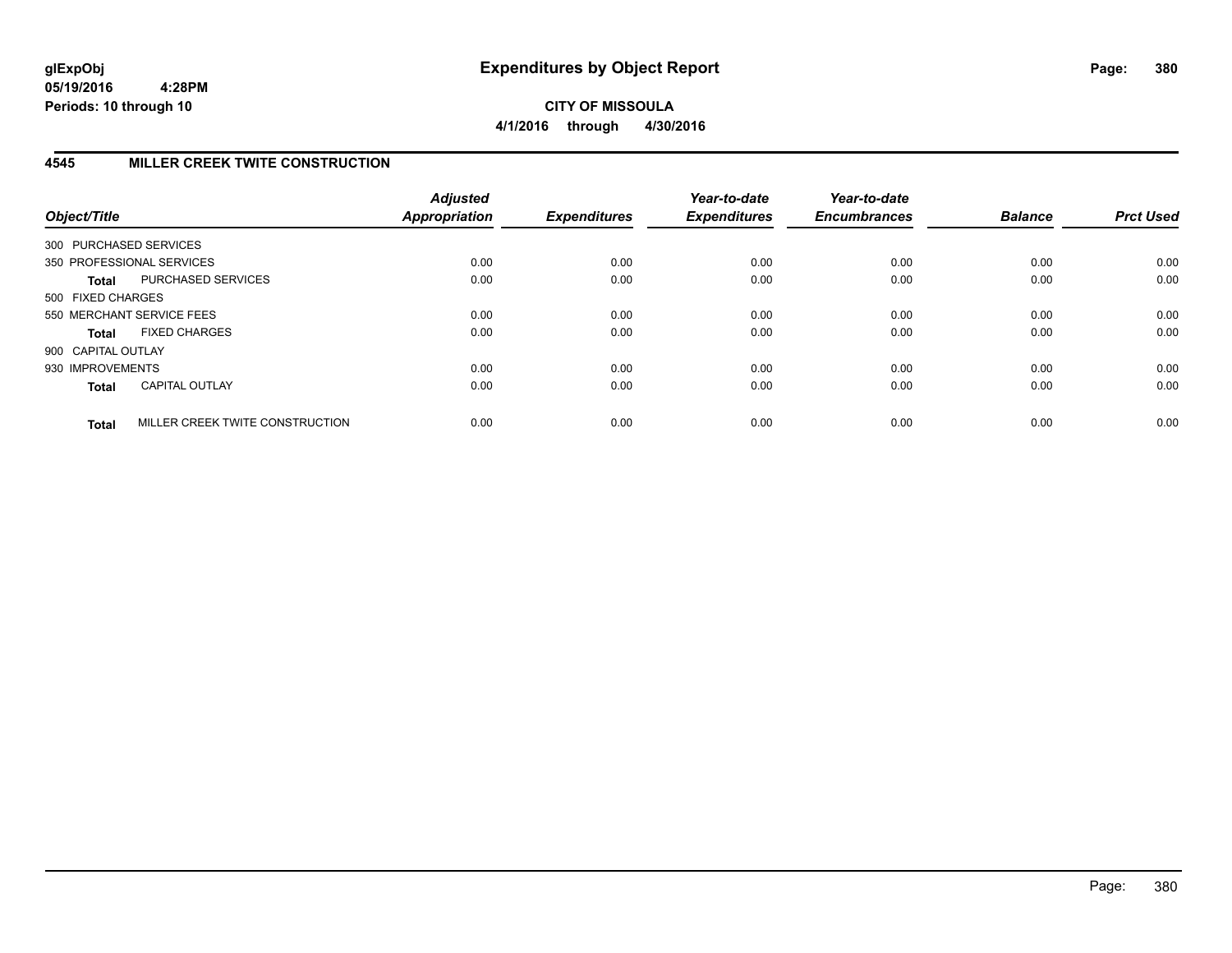## **4546 MILLER CREEK MALOHNEY CONSTRUCTION**

| Object/Title           |                           | <b>Adjusted</b><br><b>Appropriation</b> | <b>Expenditures</b> | Year-to-date<br><b>Expenditures</b> | Year-to-date<br><b>Encumbrances</b> | <b>Balance</b> | <b>Prct Used</b> |
|------------------------|---------------------------|-----------------------------------------|---------------------|-------------------------------------|-------------------------------------|----------------|------------------|
| 300 PURCHASED SERVICES |                           |                                         |                     |                                     |                                     |                |                  |
|                        | 350 PROFESSIONAL SERVICES | 0.00                                    | 0.00                | 0.00                                | 0.00                                | 0.00           | 0.00             |
| <b>Total</b>           | <b>PURCHASED SERVICES</b> | 0.00                                    | 0.00                | 0.00                                | 0.00                                | 0.00           | 0.00             |
| 500 FIXED CHARGES      |                           |                                         |                     |                                     |                                     |                |                  |
|                        | 550 MERCHANT SERVICE FEES | 0.00                                    | 0.00                | 0.00                                | 0.00                                | 0.00           | 0.00             |
| Total                  | <b>FIXED CHARGES</b>      | 0.00                                    | 0.00                | 0.00                                | 0.00                                | 0.00           | 0.00             |
| 900 CAPITAL OUTLAY     |                           |                                         |                     |                                     |                                     |                |                  |
| 930 IMPROVEMENTS       |                           | 0.00                                    | 0.00                | 0.00                                | 0.00                                | 0.00           | 0.00             |
| Total                  | <b>CAPITAL OUTLAY</b>     | 0.00                                    | 0.00                | 0.00                                | 0.00                                | 0.00           | 0.00             |
| <b>Total</b>           | NON-DEPARTMENTAL          | 0.00                                    | 0.00                | 0.00                                | 0.00                                | 0.00           | 0.00             |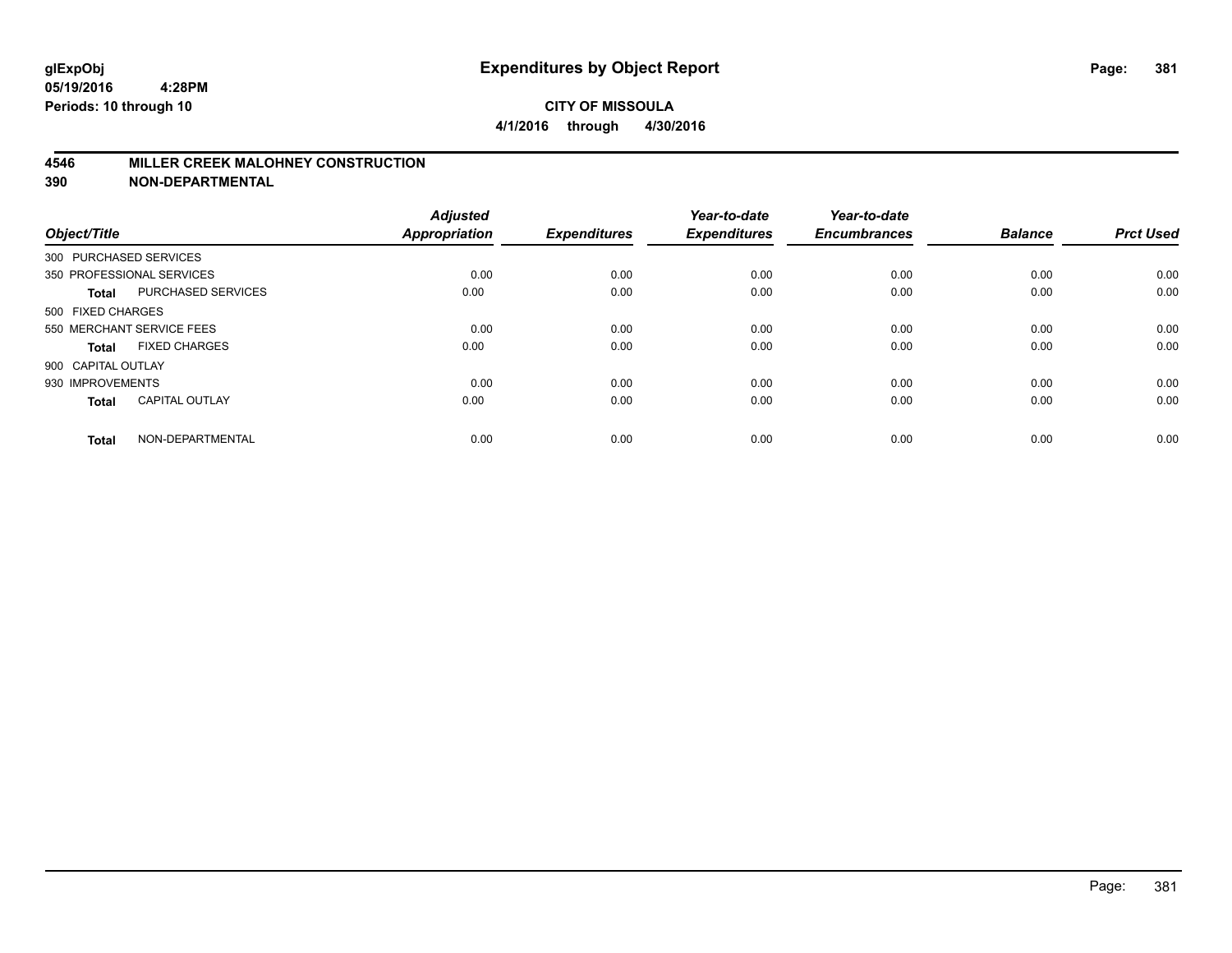## **CITY OF MISSOULA 4/1/2016 through 4/30/2016**

# **4546 MILLER CREEK MALOHNEY CONSTRUCTION**

| Object/Title           |                                 | <b>Adjusted</b><br><b>Appropriation</b> | <b>Expenditures</b> | Year-to-date<br><b>Expenditures</b> | Year-to-date<br><b>Encumbrances</b> | <b>Balance</b> | <b>Prct Used</b> |
|------------------------|---------------------------------|-----------------------------------------|---------------------|-------------------------------------|-------------------------------------|----------------|------------------|
| 300 PURCHASED SERVICES |                                 |                                         |                     |                                     |                                     |                |                  |
|                        | 350 PROFESSIONAL SERVICES       | 0.00                                    | 0.00                | 0.00                                | 0.00                                | 0.00           | 0.00             |
| Total                  | PURCHASED SERVICES              | 0.00                                    | 0.00                | 0.00                                | 0.00                                | 0.00           | 0.00             |
| 500 FIXED CHARGES      |                                 |                                         |                     |                                     |                                     |                |                  |
|                        | 550 MERCHANT SERVICE FEES       | 0.00                                    | 0.00                | 0.00                                | 0.00                                | 0.00           | 0.00             |
| Total                  | <b>FIXED CHARGES</b>            | 0.00                                    | 0.00                | 0.00                                | 0.00                                | 0.00           | 0.00             |
| 900 CAPITAL OUTLAY     |                                 |                                         |                     |                                     |                                     |                |                  |
| 930 IMPROVEMENTS       |                                 | 0.00                                    | 0.00                | 0.00                                | 0.00                                | 0.00           | 0.00             |
| <b>Total</b>           | <b>CAPITAL OUTLAY</b>           | 0.00                                    | 0.00                | 0.00                                | 0.00                                | 0.00           | 0.00             |
| <b>Total</b>           | MILLER CREEK MALOHNEY CONSTRUCT | 0.00                                    | 0.00                | 0.00                                | 0.00                                | 0.00           | 0.00             |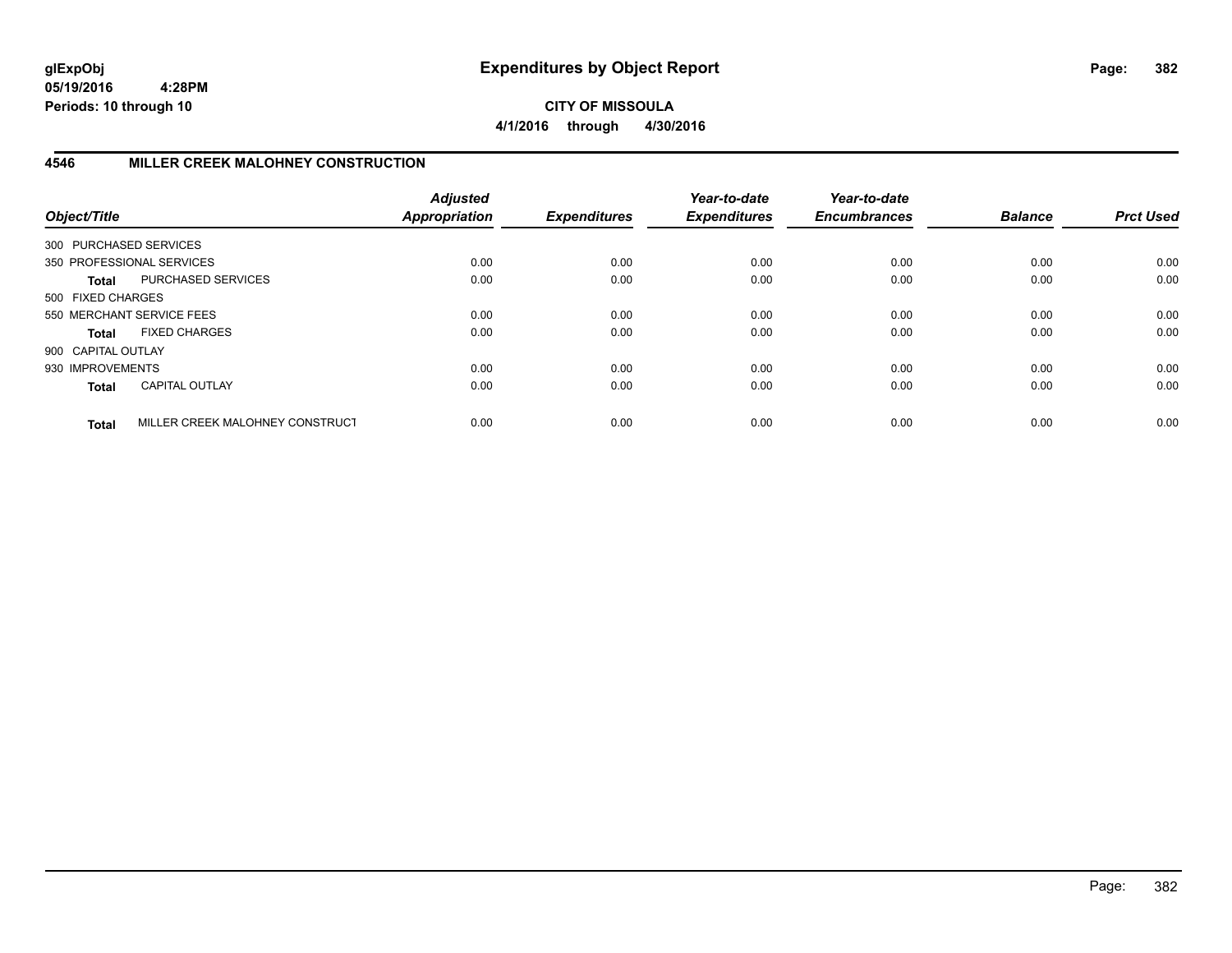#### **4547 MILLER CREEK MCCARTHY CONSTRUCTION**

| Object/Title           |                           | <b>Adjusted</b><br><b>Appropriation</b> | <b>Expenditures</b> | Year-to-date<br><b>Expenditures</b> | Year-to-date<br><b>Encumbrances</b> | <b>Balance</b> | <b>Prct Used</b> |
|------------------------|---------------------------|-----------------------------------------|---------------------|-------------------------------------|-------------------------------------|----------------|------------------|
| 300 PURCHASED SERVICES |                           |                                         |                     |                                     |                                     |                |                  |
|                        | 350 PROFESSIONAL SERVICES | 0.00                                    | 0.00                | 0.00                                | 0.00                                | 0.00           | 0.00             |
| <b>Total</b>           | <b>PURCHASED SERVICES</b> | 0.00                                    | 0.00                | 0.00                                | 0.00                                | 0.00           | 0.00             |
| 500 FIXED CHARGES      |                           |                                         |                     |                                     |                                     |                |                  |
|                        | 550 MERCHANT SERVICE FEES | 0.00                                    | 0.00                | 0.00                                | 0.00                                | 0.00           | 0.00             |
| Total                  | <b>FIXED CHARGES</b>      | 0.00                                    | 0.00                | 0.00                                | 0.00                                | 0.00           | 0.00             |
| 900 CAPITAL OUTLAY     |                           |                                         |                     |                                     |                                     |                |                  |
| 930 IMPROVEMENTS       |                           | 0.00                                    | 0.00                | 0.00                                | 0.00                                | 0.00           | 0.00             |
| Total                  | <b>CAPITAL OUTLAY</b>     | 0.00                                    | 0.00                | 0.00                                | 0.00                                | 0.00           | 0.00             |
| <b>Total</b>           | NON-DEPARTMENTAL          | 0.00                                    | 0.00                | 0.00                                | 0.00                                | 0.00           | 0.00             |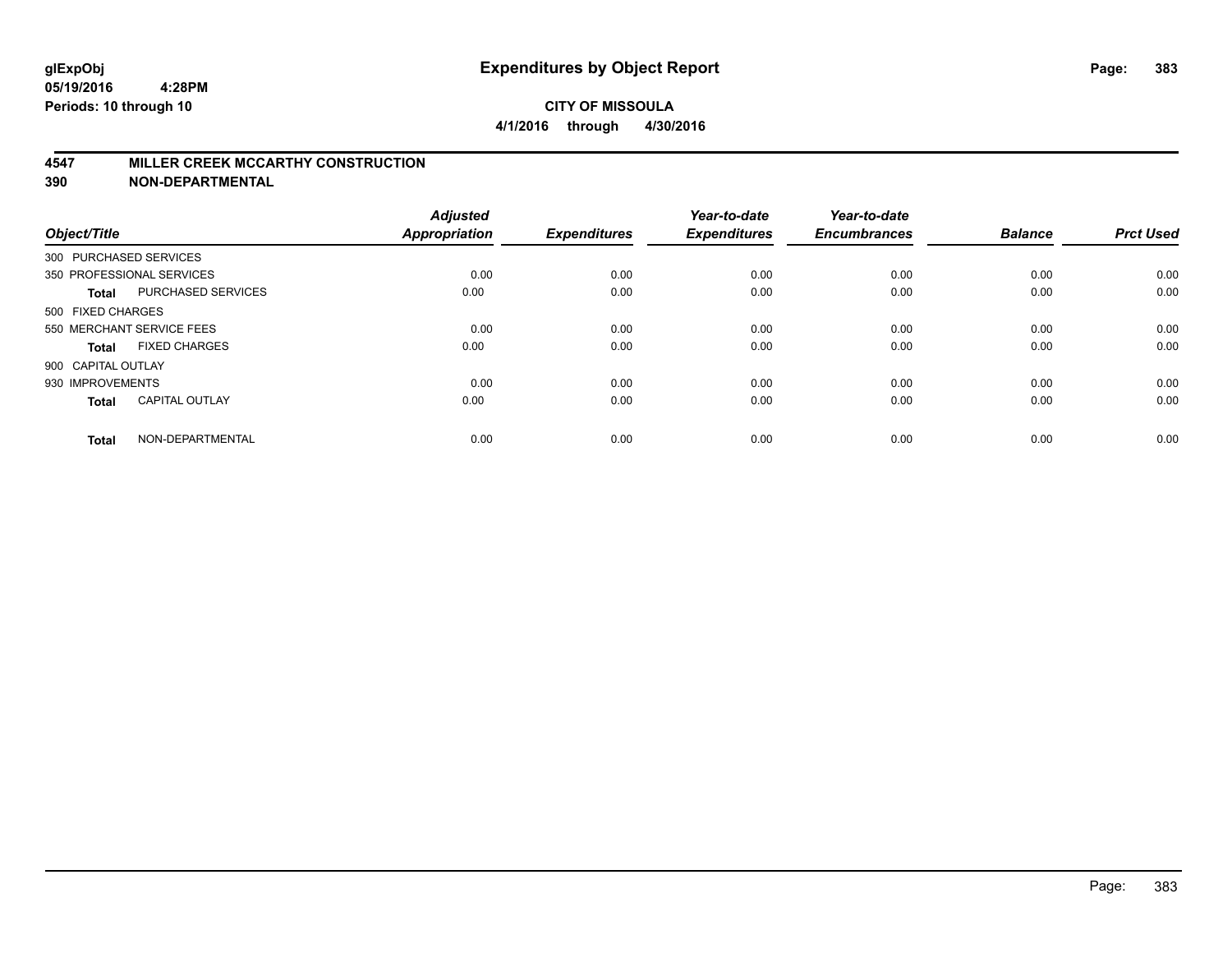## **CITY OF MISSOULA 4/1/2016 through 4/30/2016**

# **4547 MILLER CREEK MCCARTHY CONSTRUCTION**

| Object/Title           |                                 | <b>Adjusted</b><br><b>Appropriation</b> | <b>Expenditures</b> | Year-to-date<br><b>Expenditures</b> | Year-to-date<br><b>Encumbrances</b> | <b>Balance</b> | <b>Prct Used</b> |
|------------------------|---------------------------------|-----------------------------------------|---------------------|-------------------------------------|-------------------------------------|----------------|------------------|
| 300 PURCHASED SERVICES |                                 |                                         |                     |                                     |                                     |                |                  |
|                        | 350 PROFESSIONAL SERVICES       | 0.00                                    | 0.00                | 0.00                                | 0.00                                | 0.00           | 0.00             |
| Total                  | PURCHASED SERVICES              | 0.00                                    | 0.00                | 0.00                                | 0.00                                | 0.00           | 0.00             |
| 500 FIXED CHARGES      |                                 |                                         |                     |                                     |                                     |                |                  |
|                        | 550 MERCHANT SERVICE FEES       | 0.00                                    | 0.00                | 0.00                                | 0.00                                | 0.00           | 0.00             |
| Total                  | <b>FIXED CHARGES</b>            | 0.00                                    | 0.00                | 0.00                                | 0.00                                | 0.00           | 0.00             |
| 900 CAPITAL OUTLAY     |                                 |                                         |                     |                                     |                                     |                |                  |
| 930 IMPROVEMENTS       |                                 | 0.00                                    | 0.00                | 0.00                                | 0.00                                | 0.00           | 0.00             |
| <b>Total</b>           | CAPITAL OUTLAY                  | 0.00                                    | 0.00                | 0.00                                | 0.00                                | 0.00           | 0.00             |
| <b>Total</b>           | MILLER CREEK MCCARTHY CONSTRUCT | 0.00                                    | 0.00                | 0.00                                | 0.00                                | 0.00           | 0.00             |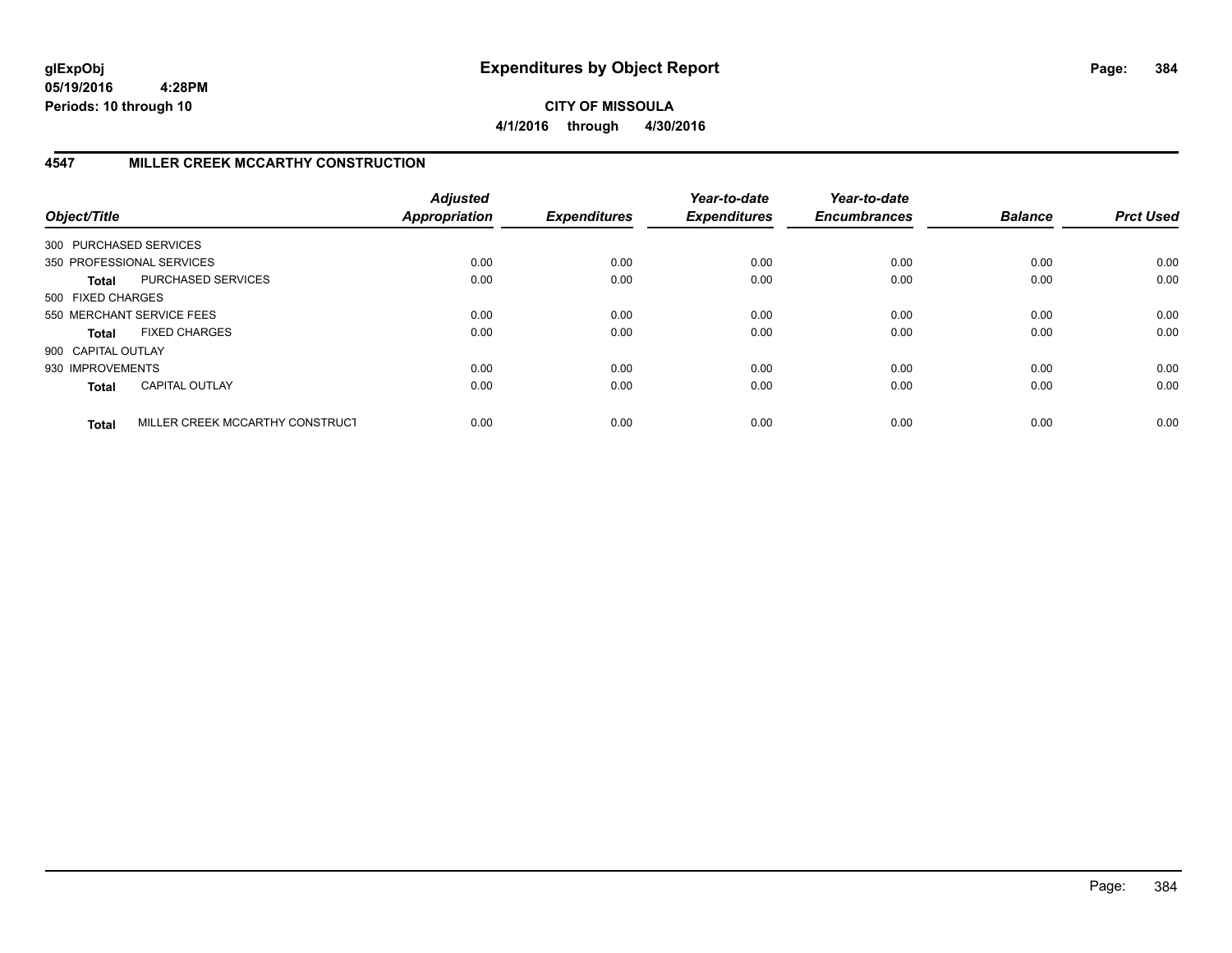#### **4548 5TH,6TH & ARTHUR ROAD IMPROVEMENTS**

| Object/Title           |                              | <b>Adjusted</b><br><b>Appropriation</b> | <b>Expenditures</b> | Year-to-date<br><b>Expenditures</b> | Year-to-date<br><b>Encumbrances</b> | <b>Balance</b> | <b>Prct Used</b> |
|------------------------|------------------------------|-----------------------------------------|---------------------|-------------------------------------|-------------------------------------|----------------|------------------|
| 300 PURCHASED SERVICES |                              |                                         |                     |                                     |                                     |                |                  |
|                        | 350 PROFESSIONAL SERVICES    | 0.00                                    | 0.00                | 0.00                                | 0.00                                | 0.00           | 0.00             |
| <b>Total</b>           | <b>PURCHASED SERVICES</b>    | 0.00                                    | 0.00                | 0.00                                | 0.00                                | 0.00           | 0.00             |
| 500 FIXED CHARGES      |                              |                                         |                     |                                     |                                     |                |                  |
|                        | 550 MERCHANT SERVICE FEES    | 0.00                                    | 0.00                | 0.00                                | 0.00                                | 0.00           | 0.00             |
| <b>Total</b>           | <b>FIXED CHARGES</b>         | 0.00                                    | 0.00                | 0.00                                | 0.00                                | 0.00           | 0.00             |
| 800 OTHER OBJECTS      |                              |                                         |                     |                                     |                                     |                |                  |
|                        | 820 TRANSFERS TO OTHER FUNDS | 0.00                                    | 0.00                | 0.00                                | 0.00                                | 0.00           | 0.00             |
| Total                  | OTHER OBJECTS                | 0.00                                    | 0.00                | 0.00                                | 0.00                                | 0.00           | 0.00             |
| 900 CAPITAL OUTLAY     |                              |                                         |                     |                                     |                                     |                |                  |
| 930 IMPROVEMENTS       |                              | 0.00                                    | 0.00                | 0.00                                | 0.00                                | 0.00           | 0.00             |
| <b>Total</b>           | <b>CAPITAL OUTLAY</b>        | 0.00                                    | 0.00                | 0.00                                | 0.00                                | 0.00           | 0.00             |
| <b>Total</b>           | NON-DEPARTMENTAL             | 0.00                                    | 0.00                | 0.00                                | 0.00                                | 0.00           | 0.00             |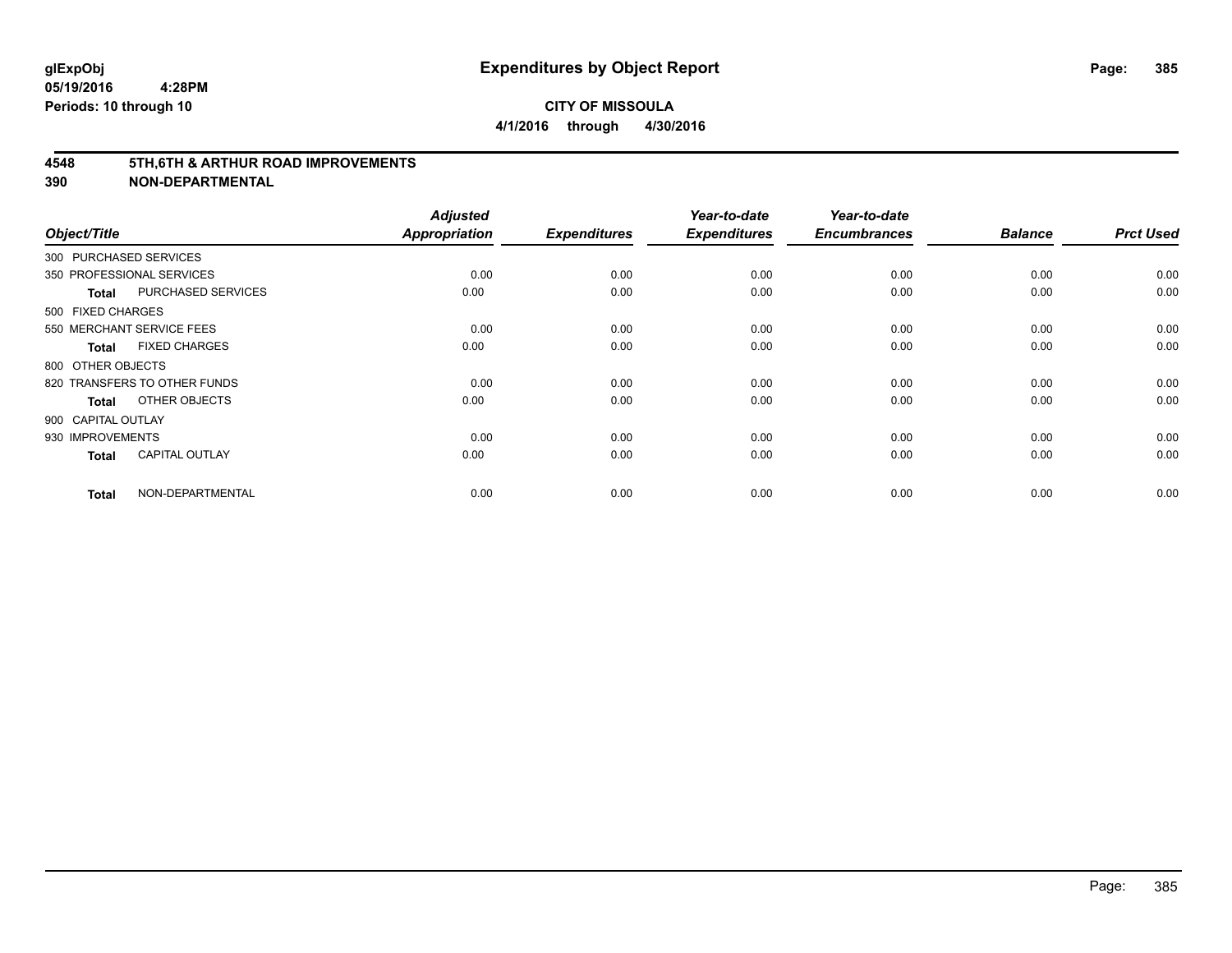**CITY OF MISSOULA 4/1/2016 through 4/30/2016**

# **4548 5TH,6TH & ARTHUR ROAD IMPROVEMENTS**

| Object/Title              |                                   | <b>Adjusted</b><br><b>Appropriation</b> | <b>Expenditures</b> | Year-to-date<br><b>Expenditures</b> | Year-to-date<br><b>Encumbrances</b> | <b>Balance</b> | <b>Prct Used</b> |
|---------------------------|-----------------------------------|-----------------------------------------|---------------------|-------------------------------------|-------------------------------------|----------------|------------------|
| 300 PURCHASED SERVICES    |                                   |                                         |                     |                                     |                                     |                |                  |
| 350 PROFESSIONAL SERVICES |                                   | 0.00                                    | 0.00                | 0.00                                | 0.00                                | 0.00           | 0.00             |
| <b>Total</b>              | PURCHASED SERVICES                | 0.00                                    | 0.00                | 0.00                                | 0.00                                | 0.00           | 0.00             |
| 500 FIXED CHARGES         |                                   |                                         |                     |                                     |                                     |                |                  |
| 550 MERCHANT SERVICE FEES |                                   | 0.00                                    | 0.00                | 0.00                                | 0.00                                | 0.00           | 0.00             |
| <b>Total</b>              | <b>FIXED CHARGES</b>              | 0.00                                    | 0.00                | 0.00                                | 0.00                                | 0.00           | 0.00             |
| 800 OTHER OBJECTS         |                                   |                                         |                     |                                     |                                     |                |                  |
|                           | 820 TRANSFERS TO OTHER FUNDS      | 0.00                                    | 0.00                | 0.00                                | 0.00                                | 0.00           | 0.00             |
| <b>Total</b>              | OTHER OBJECTS                     | 0.00                                    | 0.00                | 0.00                                | 0.00                                | 0.00           | 0.00             |
| 900 CAPITAL OUTLAY        |                                   |                                         |                     |                                     |                                     |                |                  |
| 930 IMPROVEMENTS          |                                   | 0.00                                    | 0.00                | 0.00                                | 0.00                                | 0.00           | 0.00             |
| <b>Total</b>              | <b>CAPITAL OUTLAY</b>             | 0.00                                    | 0.00                | 0.00                                | 0.00                                | 0.00           | 0.00             |
| <b>Total</b>              | 5TH, 6TH & ARTHUR ROAD IMPROVEMEN | 0.00                                    | 0.00                | 0.00                                | 0.00                                | 0.00           | 0.00             |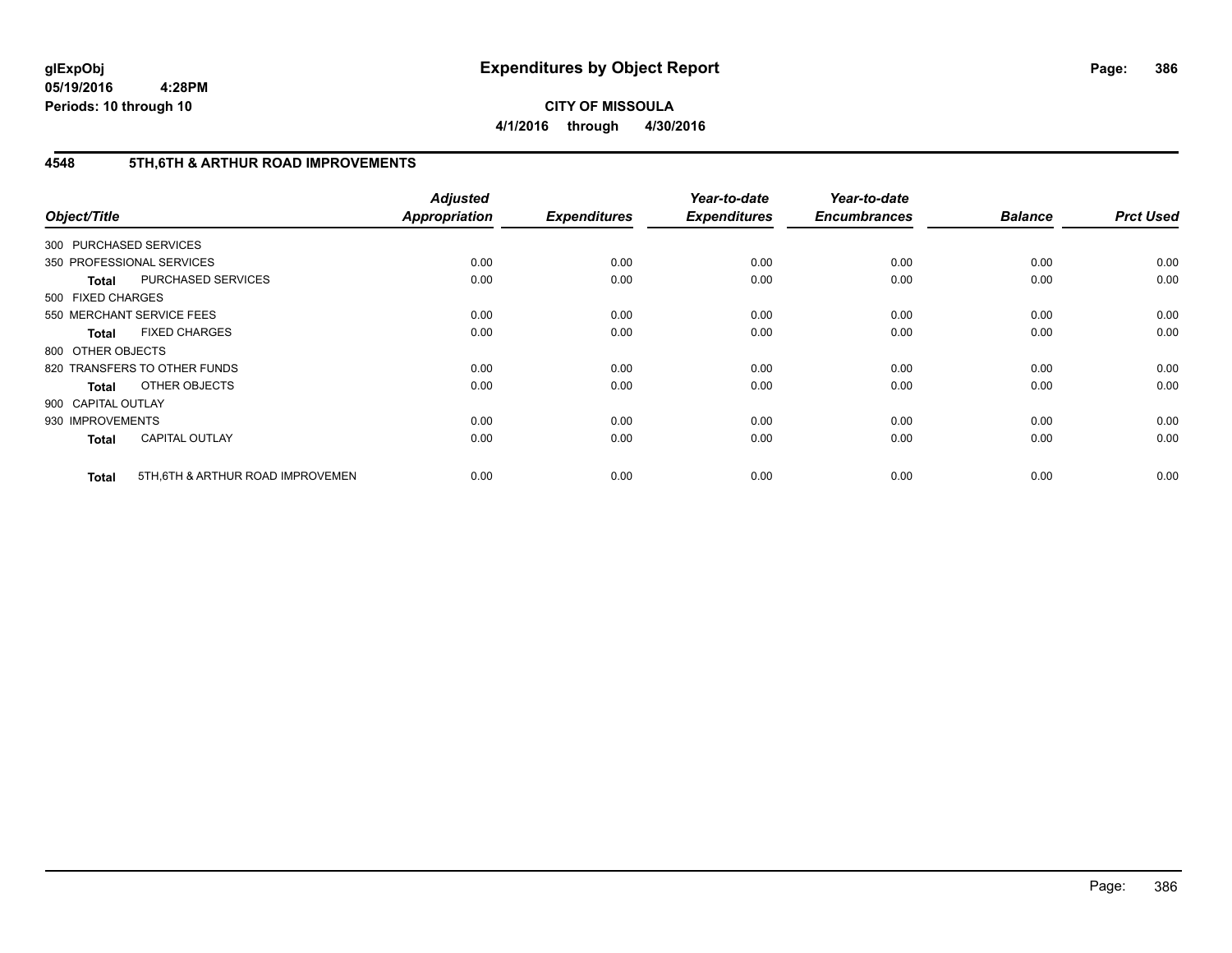## **4745 MALONEY/TWITE MILLER CR \$1.2M CONTRIB**

| Object/Title           |                              | <b>Adjusted</b><br><b>Appropriation</b> | <b>Expenditures</b> | Year-to-date<br><b>Expenditures</b> | Year-to-date<br><b>Encumbrances</b> | <b>Balance</b> | <b>Prct Used</b> |
|------------------------|------------------------------|-----------------------------------------|---------------------|-------------------------------------|-------------------------------------|----------------|------------------|
| 300 PURCHASED SERVICES |                              |                                         |                     |                                     |                                     |                |                  |
|                        | 350 PROFESSIONAL SERVICES    | 0.00                                    | 0.00                | 0.00                                | 0.00                                | 0.00           | 0.00             |
| <b>Total</b>           | <b>PURCHASED SERVICES</b>    | 0.00                                    | 0.00                | 0.00                                | 0.00                                | 0.00           | 0.00             |
| 500 FIXED CHARGES      |                              |                                         |                     |                                     |                                     |                |                  |
|                        | 550 MERCHANT SERVICE FEES    | 0.00                                    | 0.00                | 0.00                                | 0.00                                | 0.00           | 0.00             |
| <b>Total</b>           | <b>FIXED CHARGES</b>         | 0.00                                    | 0.00                | 0.00                                | 0.00                                | 0.00           | 0.00             |
| 800 OTHER OBJECTS      |                              |                                         |                     |                                     |                                     |                |                  |
|                        | 820 TRANSFERS TO OTHER FUNDS | 0.00                                    | 0.00                | 0.00                                | 0.00                                | 0.00           | 0.00             |
| <b>Total</b>           | OTHER OBJECTS                | 0.00                                    | 0.00                | 0.00                                | 0.00                                | 0.00           | 0.00             |
| 900 CAPITAL OUTLAY     |                              |                                         |                     |                                     |                                     |                |                  |
| 930 IMPROVEMENTS       |                              | 0.00                                    | 0.00                | 0.00                                | 0.00                                | 0.00           | 0.00             |
| <b>Total</b>           | <b>CAPITAL OUTLAY</b>        | 0.00                                    | 0.00                | 0.00                                | 0.00                                | 0.00           | 0.00             |
| <b>Total</b>           | NON-DEPARTMENTAL             | 0.00                                    | 0.00                | 0.00                                | 0.00                                | 0.00           | 0.00             |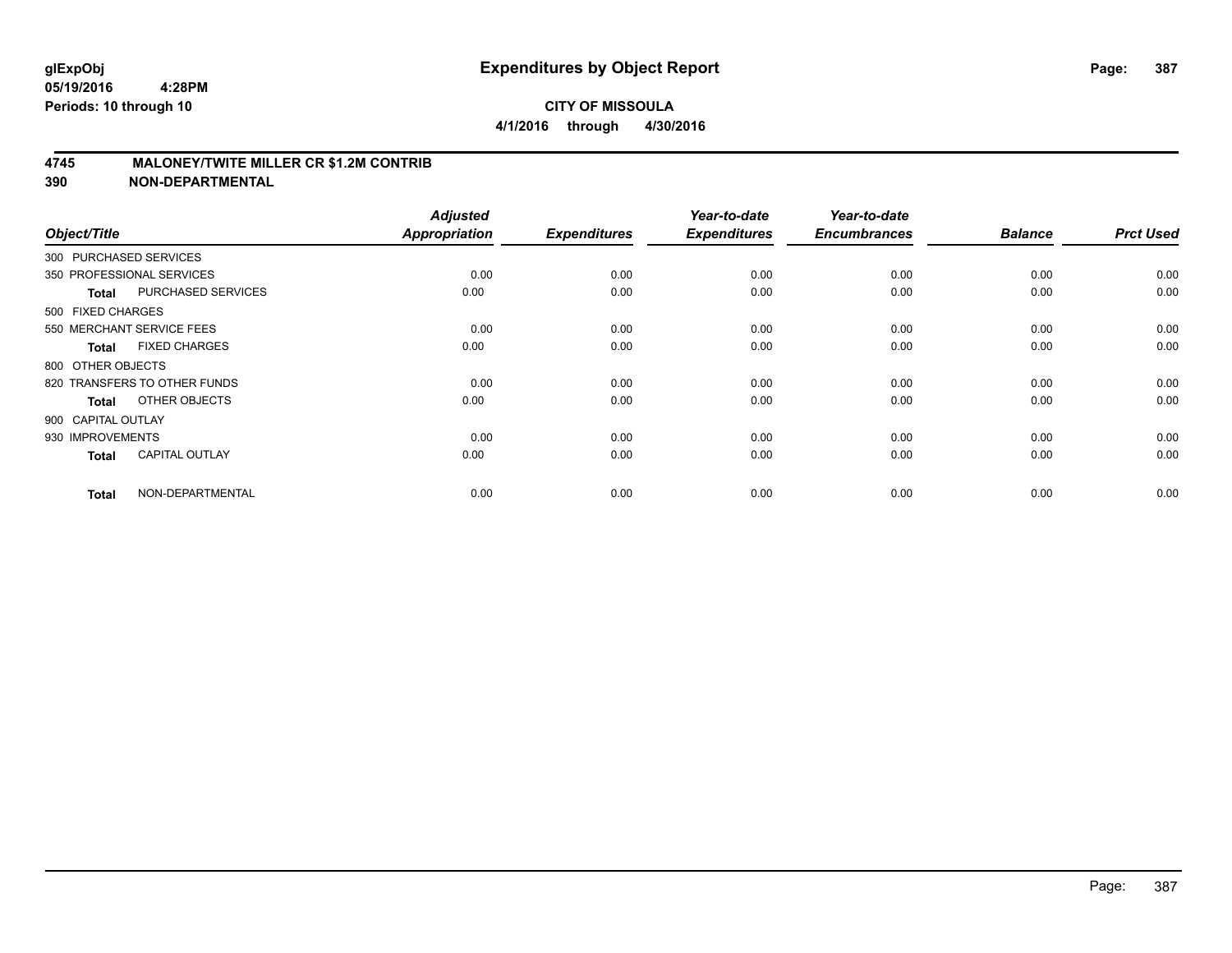# **CITY OF MISSOULA 4/1/2016 through 4/30/2016**

# **4745 MALONEY/TWITE MILLER CR \$1.2M CONTRIB**

| Object/Title              |                                    | <b>Adjusted</b><br><b>Appropriation</b> | <b>Expenditures</b> | Year-to-date<br><b>Expenditures</b> | Year-to-date<br><b>Encumbrances</b> | <b>Balance</b> | <b>Prct Used</b> |
|---------------------------|------------------------------------|-----------------------------------------|---------------------|-------------------------------------|-------------------------------------|----------------|------------------|
| 300 PURCHASED SERVICES    |                                    |                                         |                     |                                     |                                     |                |                  |
| 350 PROFESSIONAL SERVICES |                                    | 0.00                                    | 0.00                | 0.00                                | 0.00                                | 0.00           | 0.00             |
| <b>Total</b>              | PURCHASED SERVICES                 | 0.00                                    | 0.00                | 0.00                                | 0.00                                | 0.00           | 0.00             |
| 500 FIXED CHARGES         |                                    |                                         |                     |                                     |                                     |                |                  |
| 550 MERCHANT SERVICE FEES |                                    | 0.00                                    | 0.00                | 0.00                                | 0.00                                | 0.00           | 0.00             |
| <b>Total</b>              | <b>FIXED CHARGES</b>               | 0.00                                    | 0.00                | 0.00                                | 0.00                                | 0.00           | 0.00             |
| 800 OTHER OBJECTS         |                                    |                                         |                     |                                     |                                     |                |                  |
|                           | 820 TRANSFERS TO OTHER FUNDS       | 0.00                                    | 0.00                | 0.00                                | 0.00                                | 0.00           | 0.00             |
| <b>Total</b>              | <b>OTHER OBJECTS</b>               | 0.00                                    | 0.00                | 0.00                                | 0.00                                | 0.00           | 0.00             |
| 900 CAPITAL OUTLAY        |                                    |                                         |                     |                                     |                                     |                |                  |
| 930 IMPROVEMENTS          |                                    | 0.00                                    | 0.00                | 0.00                                | 0.00                                | 0.00           | 0.00             |
| <b>Total</b>              | <b>CAPITAL OUTLAY</b>              | 0.00                                    | 0.00                | 0.00                                | 0.00                                | 0.00           | 0.00             |
| <b>Total</b>              | MALONEY/TWITE MILLER CR \$1.2M CON | 0.00                                    | 0.00                | 0.00                                | 0.00                                | 0.00           | 0.00             |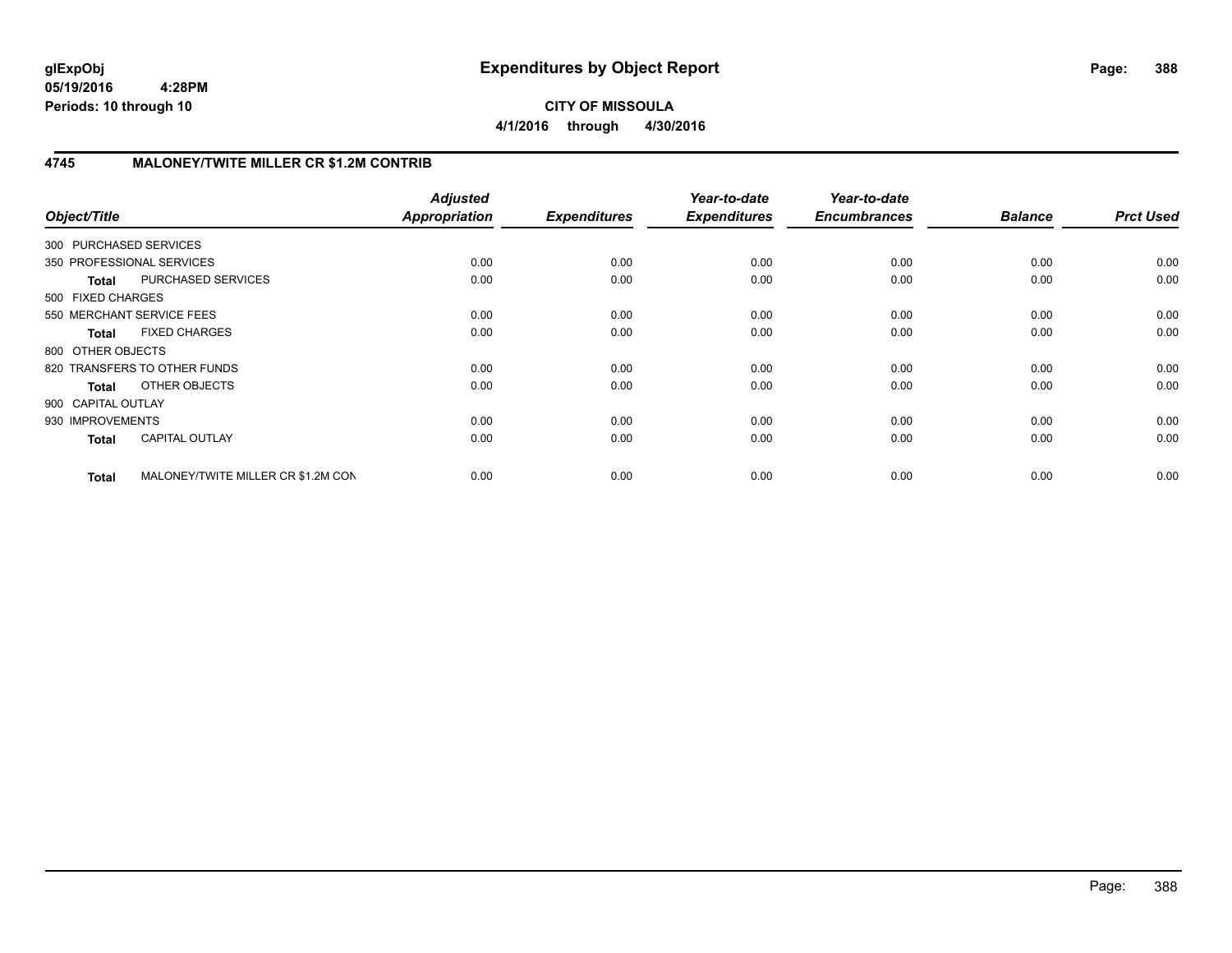# **4941 HILLVIEW WAY CONSTRUCTION**

#### **280 PUBLIC WORKS OPERATIONS**

| Object/Title        |                            | <b>Adjusted</b><br>Appropriation | <b>Expenditures</b> | Year-to-date<br><b>Expenditures</b> | Year-to-date<br><b>Encumbrances</b> | <b>Balance</b> | <b>Prct Used</b> |
|---------------------|----------------------------|----------------------------------|---------------------|-------------------------------------|-------------------------------------|----------------|------------------|
| 200 SUPPLIES        |                            |                                  |                     |                                     |                                     |                |                  |
| 210 OFFICE SUPPLIES |                            | 0.00                             | 0.00                | 0.00                                | 0.00                                | 0.00           | 0.00             |
| Total               | <b>SUPPLIES</b>            | 0.00                             | 0.00                | 0.00                                | 0.00                                | 0.00           | 0.00             |
|                     | 300 PURCHASED SERVICES     |                                  |                     |                                     |                                     |                |                  |
| 310 COMMUNICATIONS  |                            | 0.00                             | 0.00                | 0.00                                | 0.00                                | 0.00           | 0.00             |
|                     | 320 PRINTING & DUPLICATING | 0.00                             | 0.00                | 0.00                                | 0.00                                | 0.00           | 0.00             |
|                     | 350 PROFESSIONAL SERVICES  | 0.00                             | 111,783.50          | 172,584.33                          | 0.00                                | $-172,584.33$  | 0.00             |
| <b>Total</b>        | PURCHASED SERVICES         | 0.00                             | 111,783.50          | 172,584.33                          | 0.00                                | $-172,584.33$  | 0.00             |
| 500 FIXED CHARGES   |                            |                                  |                     |                                     |                                     |                |                  |
|                     | 550 MERCHANT SERVICE FEES  | 0.00                             | 0.00                | 0.00                                | 0.00                                | 0.00           | 0.00             |
| <b>Total</b>        | <b>FIXED CHARGES</b>       | 0.00                             | 0.00                | 0.00                                | 0.00                                | 0.00           | 0.00             |
| 900 CAPITAL OUTLAY  |                            |                                  |                     |                                     |                                     |                |                  |
| 930 IMPROVEMENTS    |                            | 0.00                             | 0.00                | 0.00                                | 0.00                                | 0.00           | 0.00             |
| <b>Total</b>        | <b>CAPITAL OUTLAY</b>      | 0.00                             | 0.00                | 0.00                                | 0.00                                | 0.00           | 0.00             |
| <b>Total</b>        | PUBLIC WORKS OPERATIONS    | 0.00                             | 111,783.50          | 172,584.33                          | 0.00                                | $-172,584.33$  | 0.00             |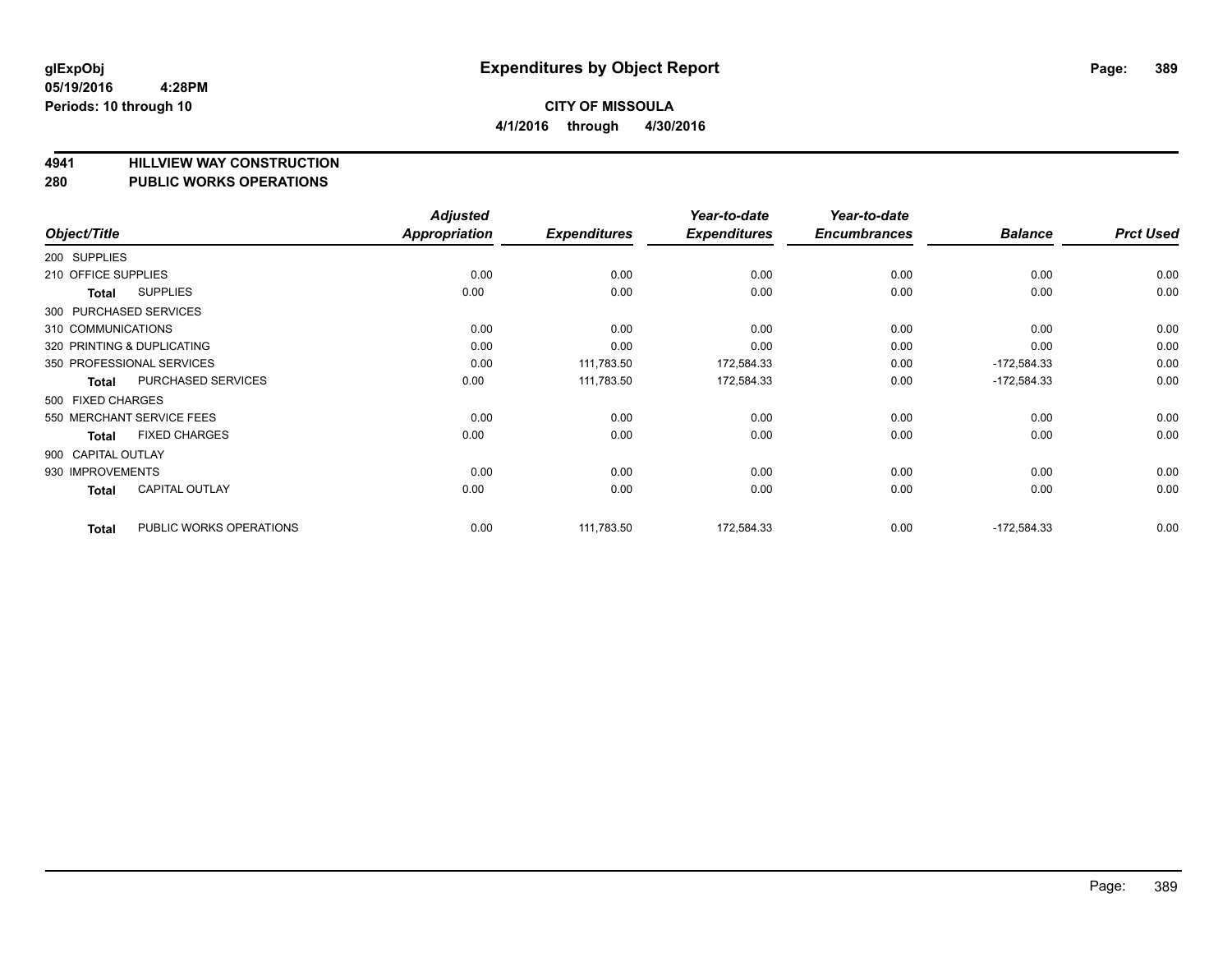# **CITY OF MISSOULA 4/1/2016 through 4/30/2016**

## **4941 HILLVIEW WAY CONSTRUCTION**

|                     |                                  | <b>Adjusted</b>      |                     | Year-to-date        | Year-to-date        |                |                  |
|---------------------|----------------------------------|----------------------|---------------------|---------------------|---------------------|----------------|------------------|
| Object/Title        |                                  | <b>Appropriation</b> | <b>Expenditures</b> | <b>Expenditures</b> | <b>Encumbrances</b> | <b>Balance</b> | <b>Prct Used</b> |
| 200 SUPPLIES        |                                  |                      |                     |                     |                     |                |                  |
| 210 OFFICE SUPPLIES |                                  | 0.00                 | 0.00                | 0.00                | 0.00                | 0.00           | 0.00             |
| <b>Total</b>        | <b>SUPPLIES</b>                  | 0.00                 | 0.00                | 0.00                | 0.00                | 0.00           | 0.00             |
|                     | 300 PURCHASED SERVICES           |                      |                     |                     |                     |                |                  |
| 310 COMMUNICATIONS  |                                  | 0.00                 | 0.00                | 0.00                | 0.00                | 0.00           | 0.00             |
|                     | 320 PRINTING & DUPLICATING       | 0.00                 | 0.00                | 0.00                | 0.00                | 0.00           | 0.00             |
|                     | 350 PROFESSIONAL SERVICES        | 0.00                 | 111,783.50          | 172,584.33          | 0.00                | $-172,584.33$  | 0.00             |
| <b>Total</b>        | PURCHASED SERVICES               | 0.00                 | 111,783.50          | 172,584.33          | 0.00                | $-172,584.33$  | 0.00             |
| 500 FIXED CHARGES   |                                  |                      |                     |                     |                     |                |                  |
|                     | 550 MERCHANT SERVICE FEES        | 0.00                 | 0.00                | 0.00                | 0.00                | 0.00           | 0.00             |
| <b>Total</b>        | <b>FIXED CHARGES</b>             | 0.00                 | 0.00                | 0.00                | 0.00                | 0.00           | 0.00             |
| 900 CAPITAL OUTLAY  |                                  |                      |                     |                     |                     |                |                  |
| 930 IMPROVEMENTS    |                                  | 0.00                 | 0.00                | 0.00                | 0.00                | 0.00           | 0.00             |
| <b>Total</b>        | <b>CAPITAL OUTLAY</b>            | 0.00                 | 0.00                | 0.00                | 0.00                | 0.00           | 0.00             |
| <b>Total</b>        | <b>HILLVIEW WAY CONSTRUCTION</b> | 0.00                 | 111,783.50          | 172,584.33          | 0.00                | $-172,584.33$  | 0.00             |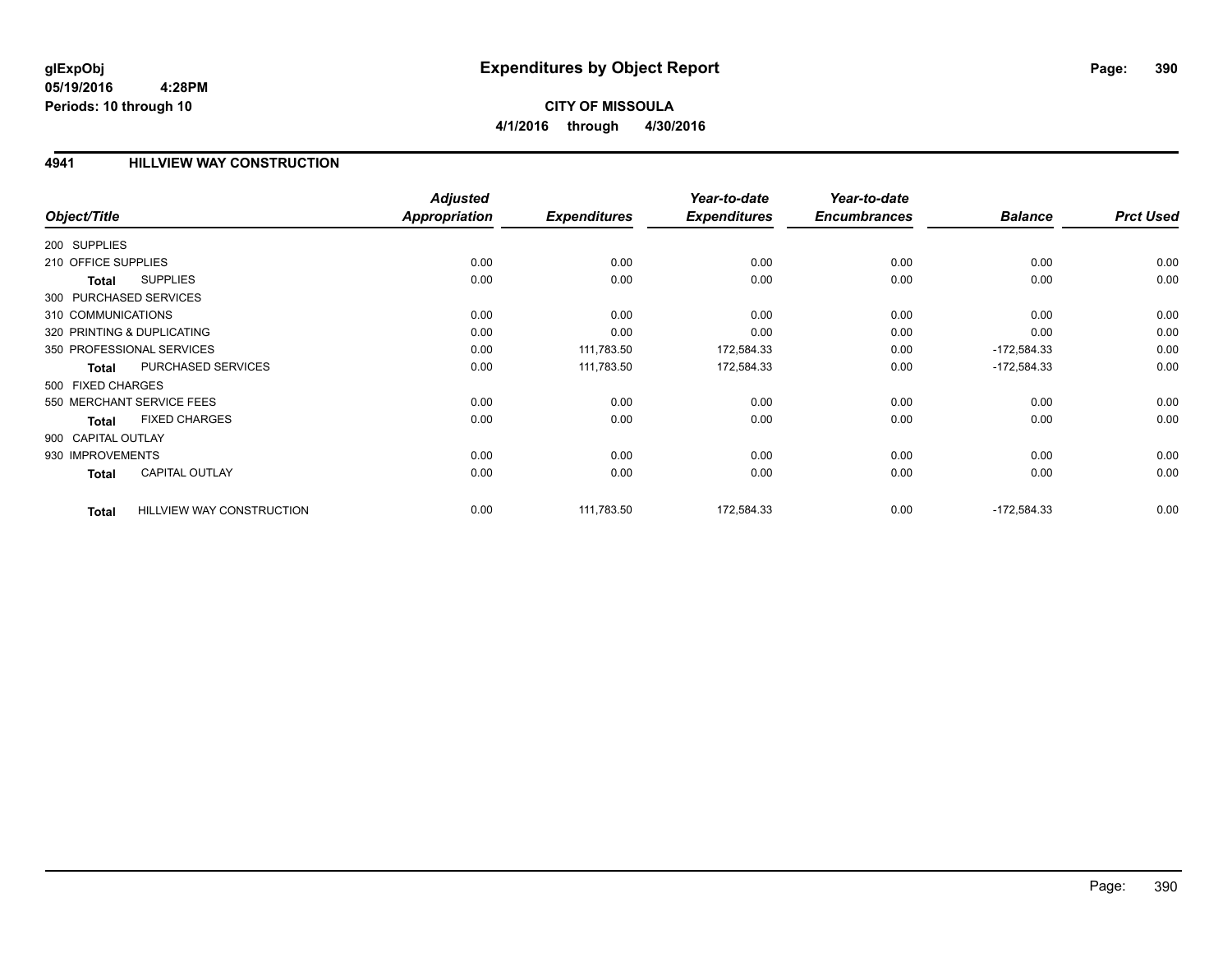# **glExpObj Expenditures by Object Report Page: 391**

## **CITY OF MISSOULA 4/1/2016 through 4/30/2016**

## **4944 RATTLESNAKE SEWER COLLECTION (544)**

**000 \*\*\* Title Not Found \*\*\***

| Object/Title                            | <b>Adjusted</b><br>Appropriation | <b>Expenditures</b> | Year-to-date<br><b>Expenditures</b> | Year-to-date<br><b>Encumbrances</b> | <b>Balance</b> | <b>Prct Used</b> |
|-----------------------------------------|----------------------------------|---------------------|-------------------------------------|-------------------------------------|----------------|------------------|
| 500 FIXED CHARGES                       |                                  |                     |                                     |                                     |                |                  |
| 550 MERCHANT SERVICE FEES               | 0.00                             | 0.00                | 0.00                                | 0.00                                | 0.00           | 0.00             |
| <b>FIXED CHARGES</b><br><b>Total</b>    | 0.00                             | 0.00                | 0.00                                | 0.00                                | 0.00           | 0.00             |
| *** Title Not Found ***<br><b>Total</b> | 0.00                             | 0.00                | 0.00                                | 0.00                                | 0.00           | 0.00             |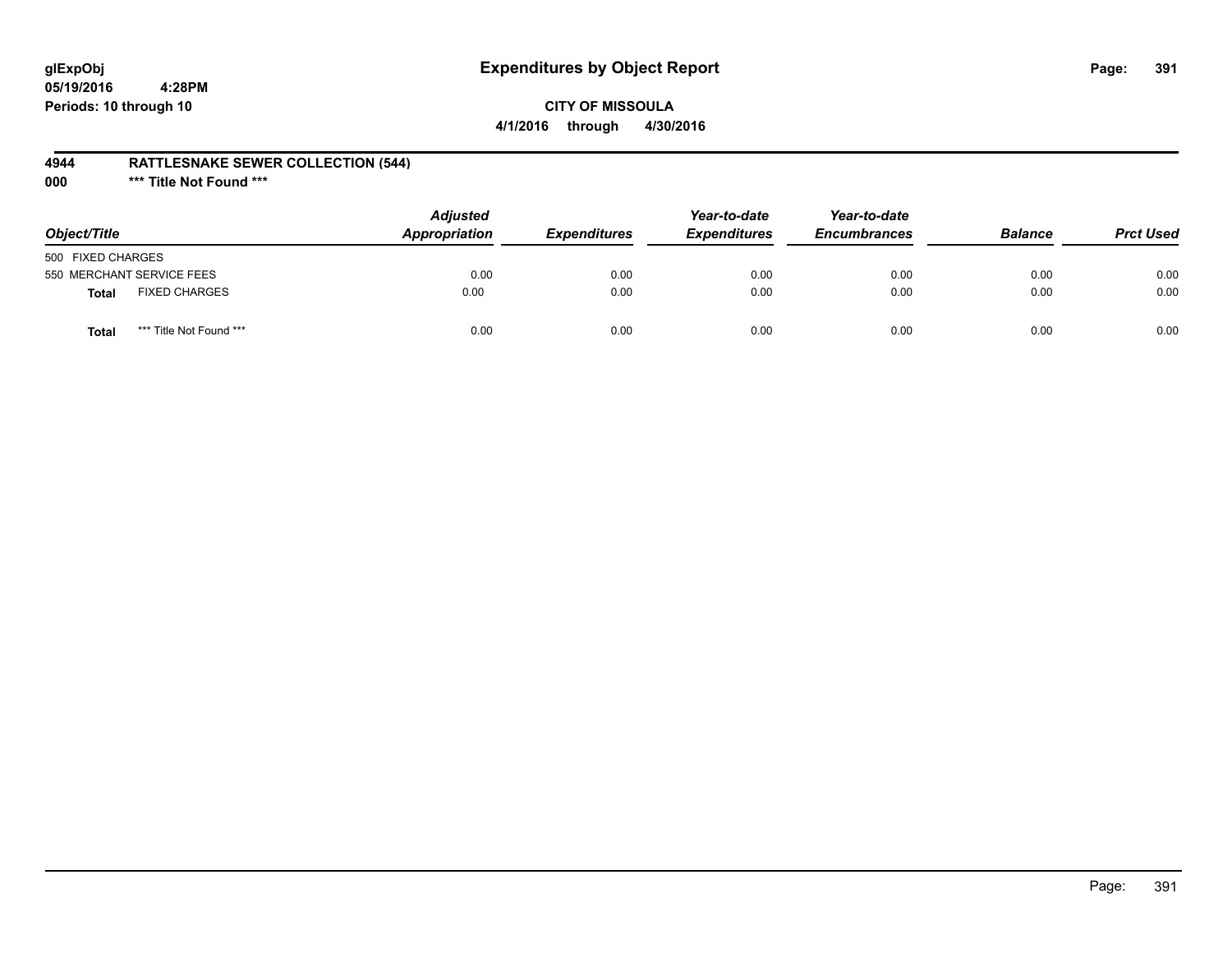## **4944 RATTLESNAKE SEWER COLLECTION (544)**

| Object/Title           |                           | <b>Adjusted</b><br><b>Appropriation</b> | <b>Expenditures</b> | Year-to-date<br><b>Expenditures</b> | Year-to-date<br><b>Encumbrances</b> | <b>Balance</b> | <b>Prct Used</b> |
|------------------------|---------------------------|-----------------------------------------|---------------------|-------------------------------------|-------------------------------------|----------------|------------------|
| 300 PURCHASED SERVICES |                           |                                         |                     |                                     |                                     |                |                  |
|                        | 350 PROFESSIONAL SERVICES | 0.00                                    | 0.00                | 0.00                                | 0.00                                | 0.00           | 0.00             |
| <b>Total</b>           | <b>PURCHASED SERVICES</b> | 0.00                                    | 0.00                | 0.00                                | 0.00                                | 0.00           | 0.00             |
| 500 FIXED CHARGES      |                           |                                         |                     |                                     |                                     |                |                  |
|                        | 550 MERCHANT SERVICE FEES | 0.00                                    | 0.00                | 0.00                                | 0.00                                | 0.00           | 0.00             |
| <b>Total</b>           | <b>FIXED CHARGES</b>      | 0.00                                    | 0.00                | 0.00                                | 0.00                                | 0.00           | 0.00             |
| 600 DEBT SERVICE       |                           |                                         |                     |                                     |                                     |                |                  |
| 610 PRINCIPAL          |                           | 0.00                                    | 0.00                | 0.00                                | 0.00                                | 0.00           | 0.00             |
| <b>Total</b>           | <b>DEBT SERVICE</b>       | 0.00                                    | 0.00                | 0.00                                | 0.00                                | 0.00           | 0.00             |
| 900 CAPITAL OUTLAY     |                           |                                         |                     |                                     |                                     |                |                  |
| 930 IMPROVEMENTS       |                           | 0.00                                    | 0.00                | 0.00                                | 0.00                                | 0.00           | 0.00             |
| <b>Total</b>           | <b>CAPITAL OUTLAY</b>     | 0.00                                    | 0.00                | 0.00                                | 0.00                                | 0.00           | 0.00             |
| <b>Total</b>           | NON-DEPARTMENTAL          | 0.00                                    | 0.00                | 0.00                                | 0.00                                | 0.00           | 0.00             |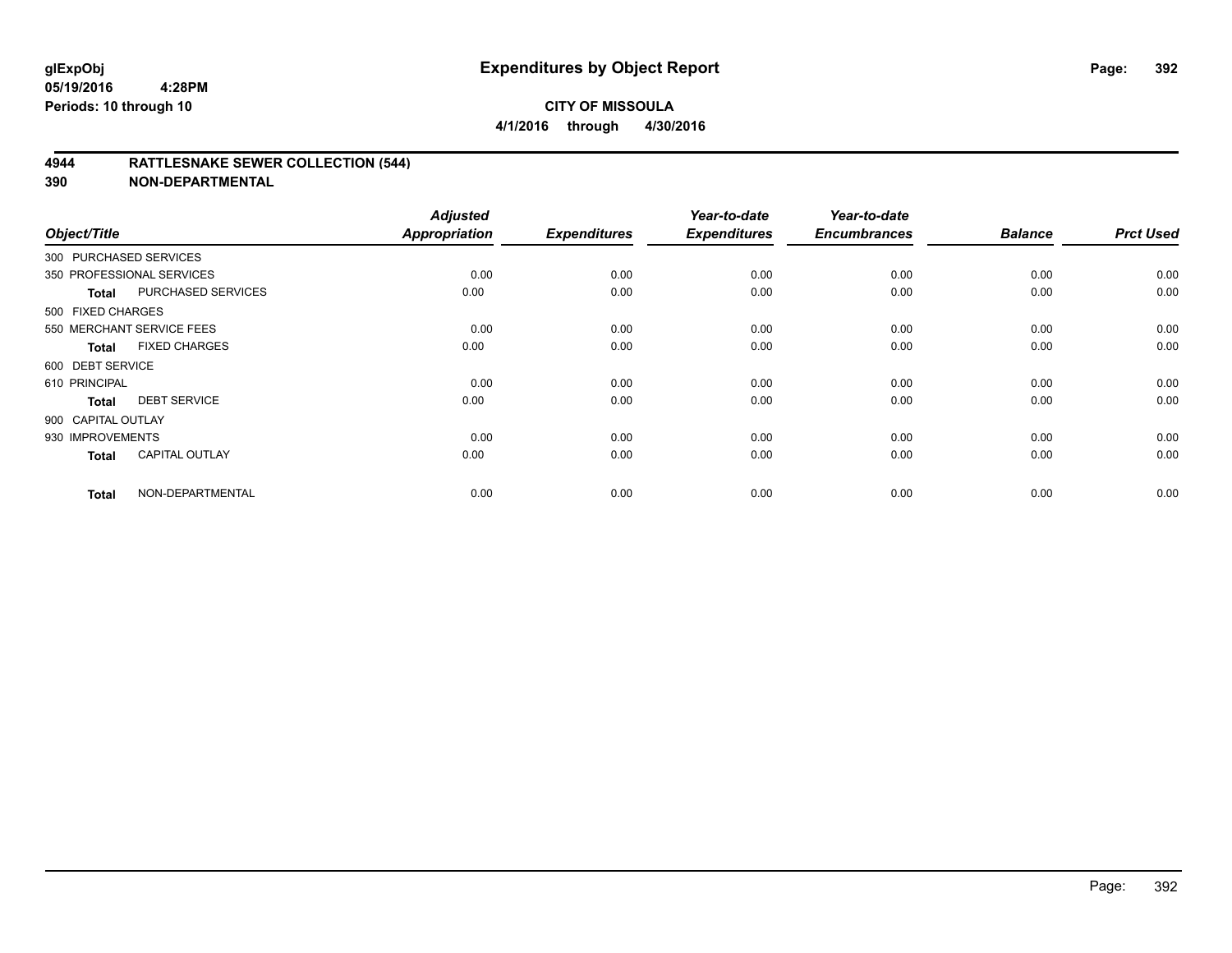## **4944 RATTLESNAKE SEWER COLLECTION (544)**

**550 SID 544 PROJECT**

| Object/Title            |                           | <b>Adjusted</b><br><b>Appropriation</b> | <b>Expenditures</b> | Year-to-date<br><b>Expenditures</b> | Year-to-date<br><b>Encumbrances</b> | <b>Balance</b> | <b>Prct Used</b> |
|-------------------------|---------------------------|-----------------------------------------|---------------------|-------------------------------------|-------------------------------------|----------------|------------------|
| 300 PURCHASED SERVICES  |                           |                                         |                     |                                     |                                     |                |                  |
|                         | 350 PROFESSIONAL SERVICES | 0.00                                    | 0.00                | 0.00                                | 0.00                                | 0.00           | 0.00             |
| Total                   | PURCHASED SERVICES        | 0.00                                    | 0.00                | 0.00                                | 0.00                                | 0.00           | 0.00             |
| 500 FIXED CHARGES       |                           |                                         |                     |                                     |                                     |                |                  |
|                         | 550 MERCHANT SERVICE FEES | 0.00                                    | 0.00                | 0.00                                | 0.00                                | 0.00           | 0.00             |
| <b>Total</b>            | <b>FIXED CHARGES</b>      | 0.00                                    | 0.00                | 0.00                                | 0.00                                | 0.00           | 0.00             |
| 900 CAPITAL OUTLAY      |                           |                                         |                     |                                     |                                     |                |                  |
| 915 EASEMENTS           |                           | 0.00                                    | 0.00                | 0.00                                | 0.00                                | 0.00           | 0.00             |
| 930 IMPROVEMENTS        |                           | 0.00                                    | 0.00                | 0.00                                | 0.00                                | 0.00           | 0.00             |
| 960 CAPITAL CONTINGENCY |                           | 0.00                                    | 0.00                | 0.00                                | 0.00                                | 0.00           | 0.00             |
| <b>Total</b>            | <b>CAPITAL OUTLAY</b>     | 0.00                                    | 0.00                | 0.00                                | 0.00                                | 0.00           | 0.00             |
| <b>Total</b>            | SID 544 PROJECT           | 0.00                                    | 0.00                | 0.00                                | 0.00                                | 0.00           | 0.00             |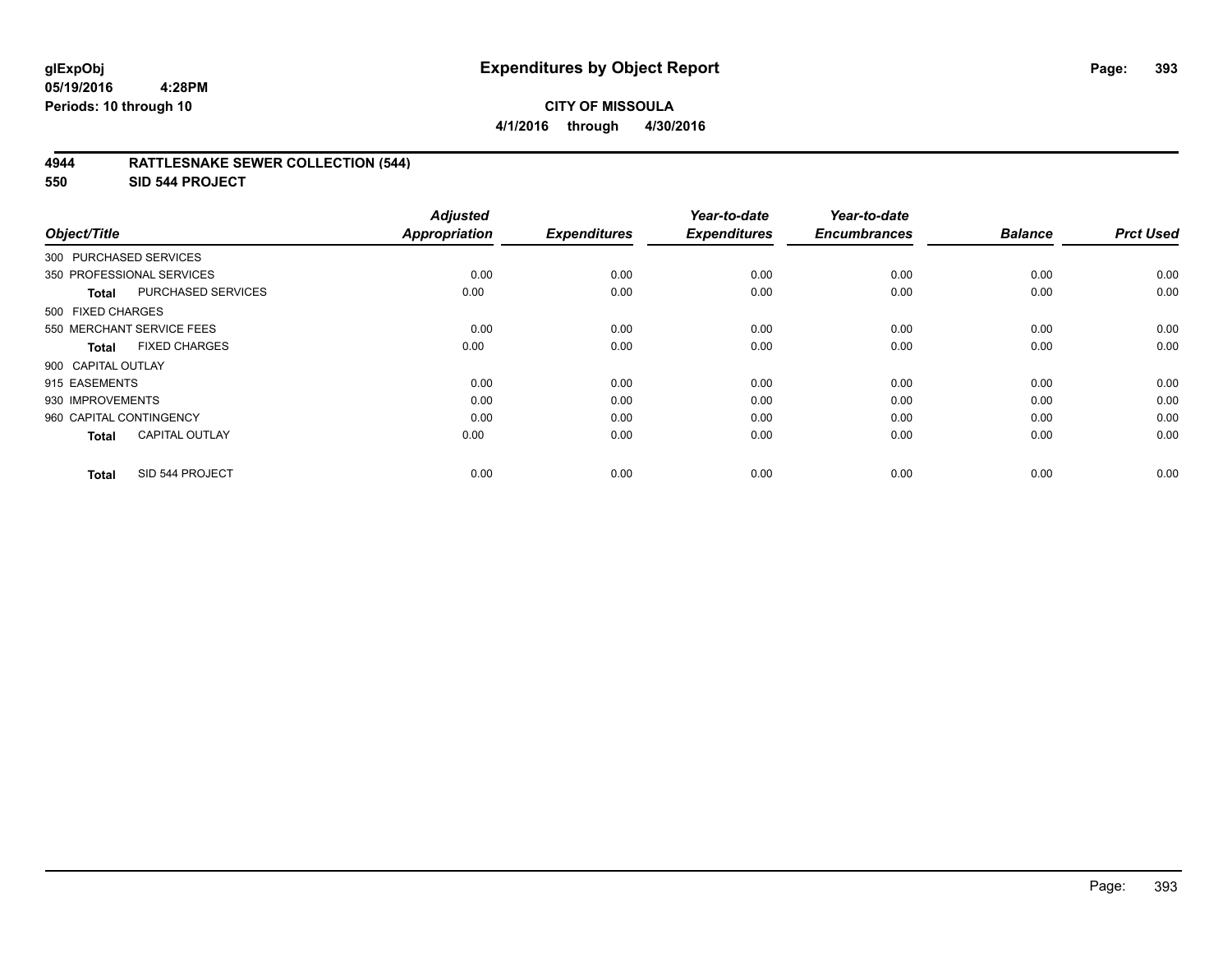## **4944 RATTLESNAKE SEWER COLLECTION (544)**

**555 LOLO STREET PROJECT**

|                                            | <b>Adjusted</b>      |                     | Year-to-date        | Year-to-date        |                |                  |
|--------------------------------------------|----------------------|---------------------|---------------------|---------------------|----------------|------------------|
| Object/Title                               | <b>Appropriation</b> | <b>Expenditures</b> | <b>Expenditures</b> | <b>Encumbrances</b> | <b>Balance</b> | <b>Prct Used</b> |
| 500 FIXED CHARGES                          |                      |                     |                     |                     |                |                  |
| 550 MERCHANT SERVICE FEES                  | 0.00                 | 0.00                | 0.00                | 0.00                | 0.00           | 0.00             |
| <b>FIXED CHARGES</b><br><b>Total</b>       | 0.00                 | 0.00                | 0.00                | 0.00                | 0.00           | 0.00             |
| 900 CAPITAL OUTLAY                         |                      |                     |                     |                     |                |                  |
| 930 IMPROVEMENTS                           | 0.00                 | 0.00                | 0.00                | 0.00                | 0.00           | 0.00             |
| 960 CAPITAL CONTINGENCY                    | 0.00                 | 0.00                | 0.00                | 0.00                | 0.00           | 0.00             |
| <b>CAPITAL OUTLAY</b><br><b>Total</b>      | 0.00                 | 0.00                | 0.00                | 0.00                | 0.00           | 0.00             |
| <b>LOLO STREET PROJECT</b><br><b>Total</b> | 0.00                 | 0.00                | 0.00                | 0.00                | 0.00           | 0.00             |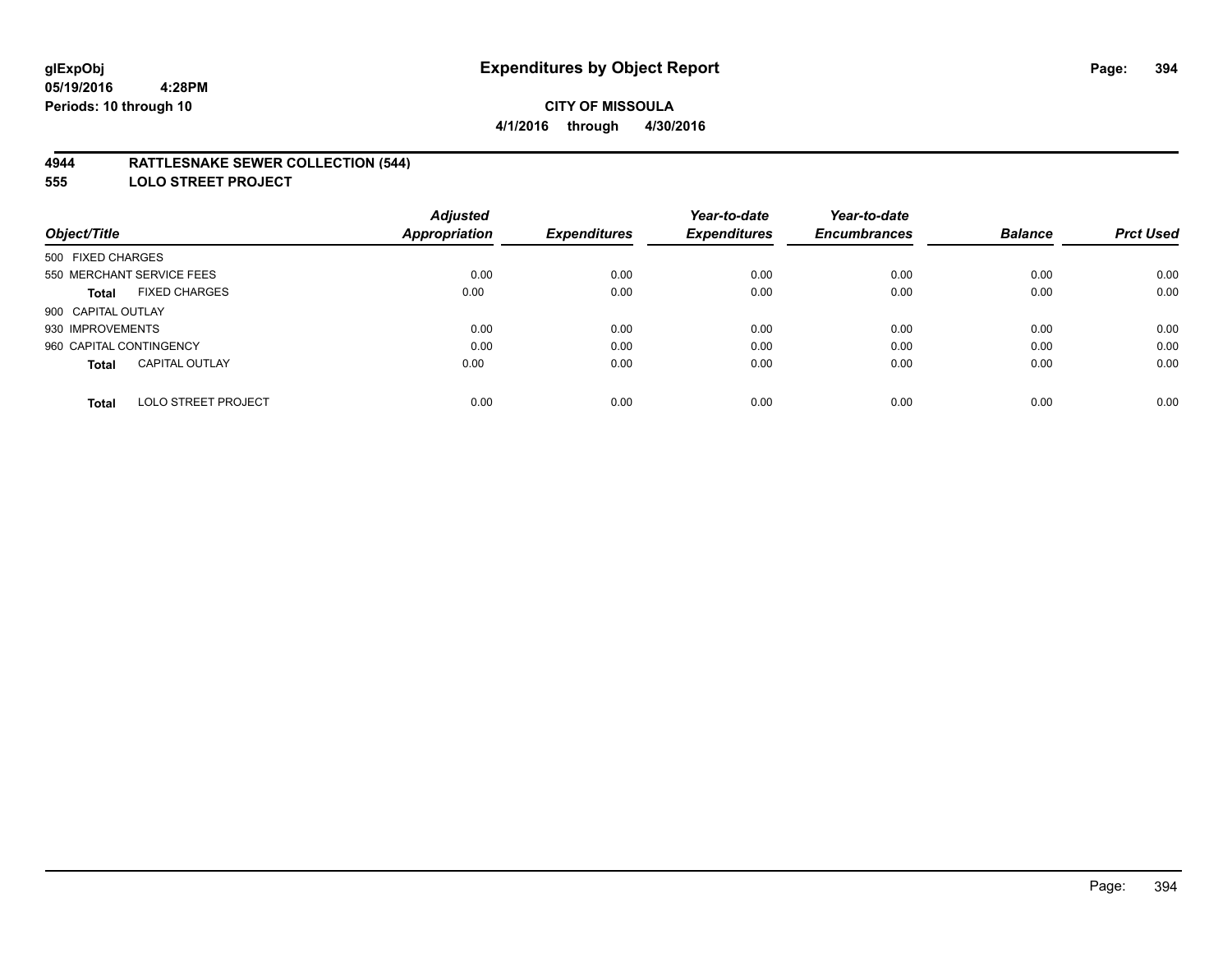## **CITY OF MISSOULA 4/1/2016 through 4/30/2016**

# **4944 RATTLESNAKE SEWER COLLECTION (544)**

| Object/Title            |                                   | <b>Adjusted</b><br>Appropriation | <b>Expenditures</b> | Year-to-date<br><b>Expenditures</b> | Year-to-date<br><b>Encumbrances</b> | <b>Balance</b> | <b>Prct Used</b> |
|-------------------------|-----------------------------------|----------------------------------|---------------------|-------------------------------------|-------------------------------------|----------------|------------------|
| 300 PURCHASED SERVICES  |                                   |                                  |                     |                                     |                                     |                |                  |
|                         | 350 PROFESSIONAL SERVICES         | 0.00                             | 0.00                | 0.00                                | 0.00                                | 0.00           | 0.00             |
| <b>Total</b>            | PURCHASED SERVICES                | 0.00                             | 0.00                | 0.00                                | 0.00                                | 0.00           | 0.00             |
| 500 FIXED CHARGES       |                                   |                                  |                     |                                     |                                     |                |                  |
|                         | 550 MERCHANT SERVICE FEES         | 0.00                             | 0.00                | 0.00                                | 0.00                                | 0.00           | 0.00             |
| <b>Total</b>            | <b>FIXED CHARGES</b>              | 0.00                             | 0.00                | 0.00                                | 0.00                                | 0.00           | 0.00             |
| 600 DEBT SERVICE        |                                   |                                  |                     |                                     |                                     |                |                  |
| 610 PRINCIPAL           |                                   | 0.00                             | 0.00                | 0.00                                | 0.00                                | 0.00           | 0.00             |
| <b>Total</b>            | <b>DEBT SERVICE</b>               | 0.00                             | 0.00                | 0.00                                | 0.00                                | 0.00           | 0.00             |
| 900 CAPITAL OUTLAY      |                                   |                                  |                     |                                     |                                     |                |                  |
| 915 EASEMENTS           |                                   | 0.00                             | 0.00                | 0.00                                | 0.00                                | 0.00           | 0.00             |
| 930 IMPROVEMENTS        |                                   | 0.00                             | 0.00                | 0.00                                | 0.00                                | 0.00           | 0.00             |
| 960 CAPITAL CONTINGENCY |                                   | 0.00                             | 0.00                | 0.00                                | 0.00                                | 0.00           | 0.00             |
| <b>Total</b>            | <b>CAPITAL OUTLAY</b>             | 0.00                             | 0.00                | 0.00                                | 0.00                                | 0.00           | 0.00             |
| <b>Total</b>            | RATTLESNAKE SEWER COLLECTION (54- | 0.00                             | 0.00                | 0.00                                | 0.00                                | 0.00           | 0.00             |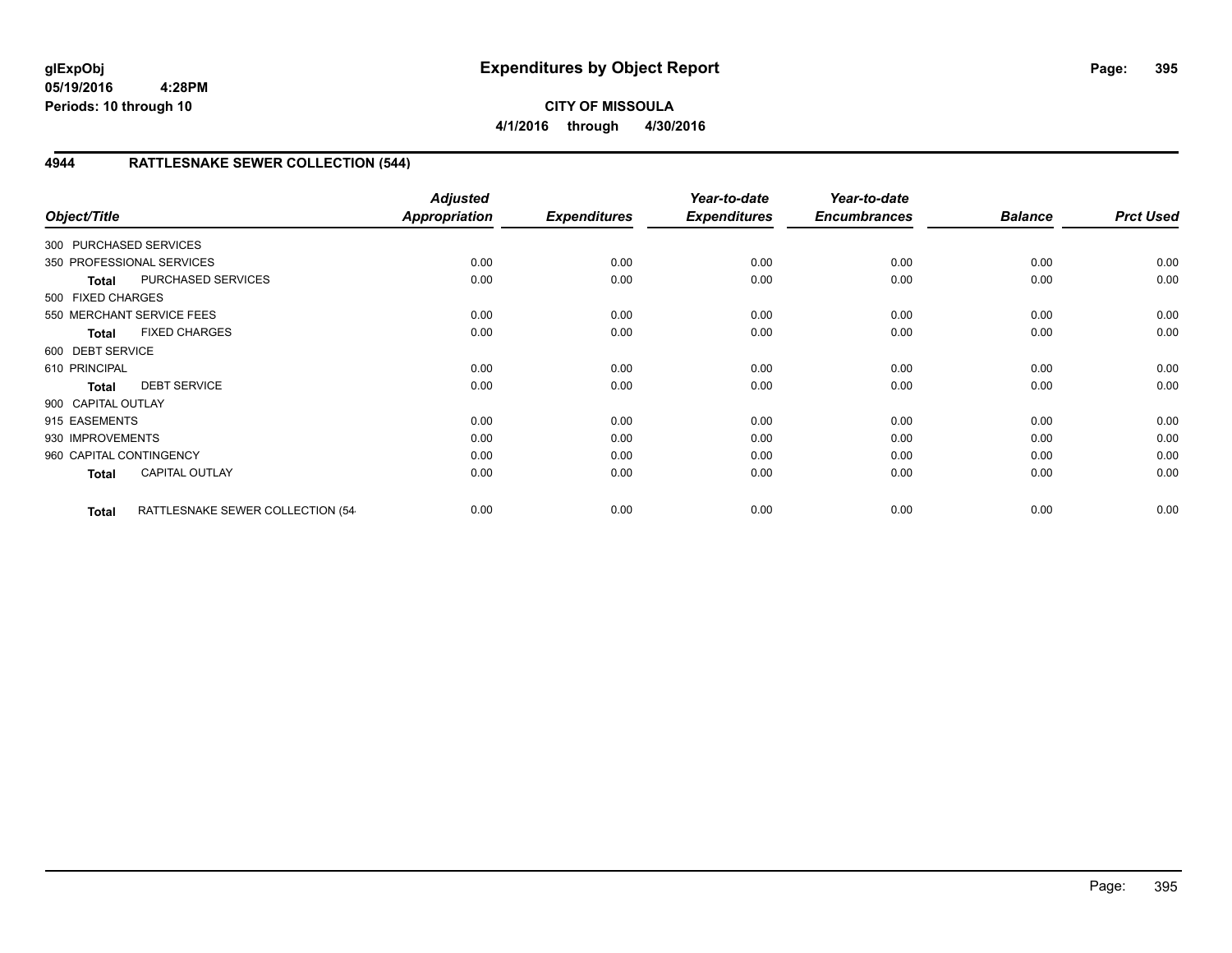# **CITY OF MISSOULA 4/1/2016 through 4/30/2016**

#### **4945 PHILLIPS ST TRAFFIC CALMING**

**000 \*\*\* Title Not Found \*\*\***

| Object/Title                            | <b>Adjusted</b><br><b>Appropriation</b> | <b>Expenditures</b> | Year-to-date<br><b>Expenditures</b> | Year-to-date<br><b>Encumbrances</b> | <b>Balance</b> | <b>Prct Used</b> |
|-----------------------------------------|-----------------------------------------|---------------------|-------------------------------------|-------------------------------------|----------------|------------------|
| 500 FIXED CHARGES                       |                                         |                     |                                     |                                     |                |                  |
| 550 MERCHANT SERVICE FEES               | 0.00                                    | 0.00                | 0.00                                | 0.00                                | 0.00           | 0.00             |
| <b>FIXED CHARGES</b><br><b>Total</b>    | 0.00                                    | 0.00                | 0.00                                | 0.00                                | 0.00           | 0.00             |
| 600 DEBT SERVICE                        |                                         |                     |                                     |                                     |                |                  |
| 620 INTEREST / SERVICE FEES             | 0.00                                    | 0.00                | 0.00                                | 0.00                                | 0.00           | 0.00             |
| <b>DEBT SERVICE</b><br><b>Total</b>     | 0.00                                    | 0.00                | 0.00                                | 0.00                                | 0.00           | 0.00             |
| *** Title Not Found ***<br><b>Total</b> | 0.00                                    | 0.00                | 0.00                                | 0.00                                | 0.00           | 0.00             |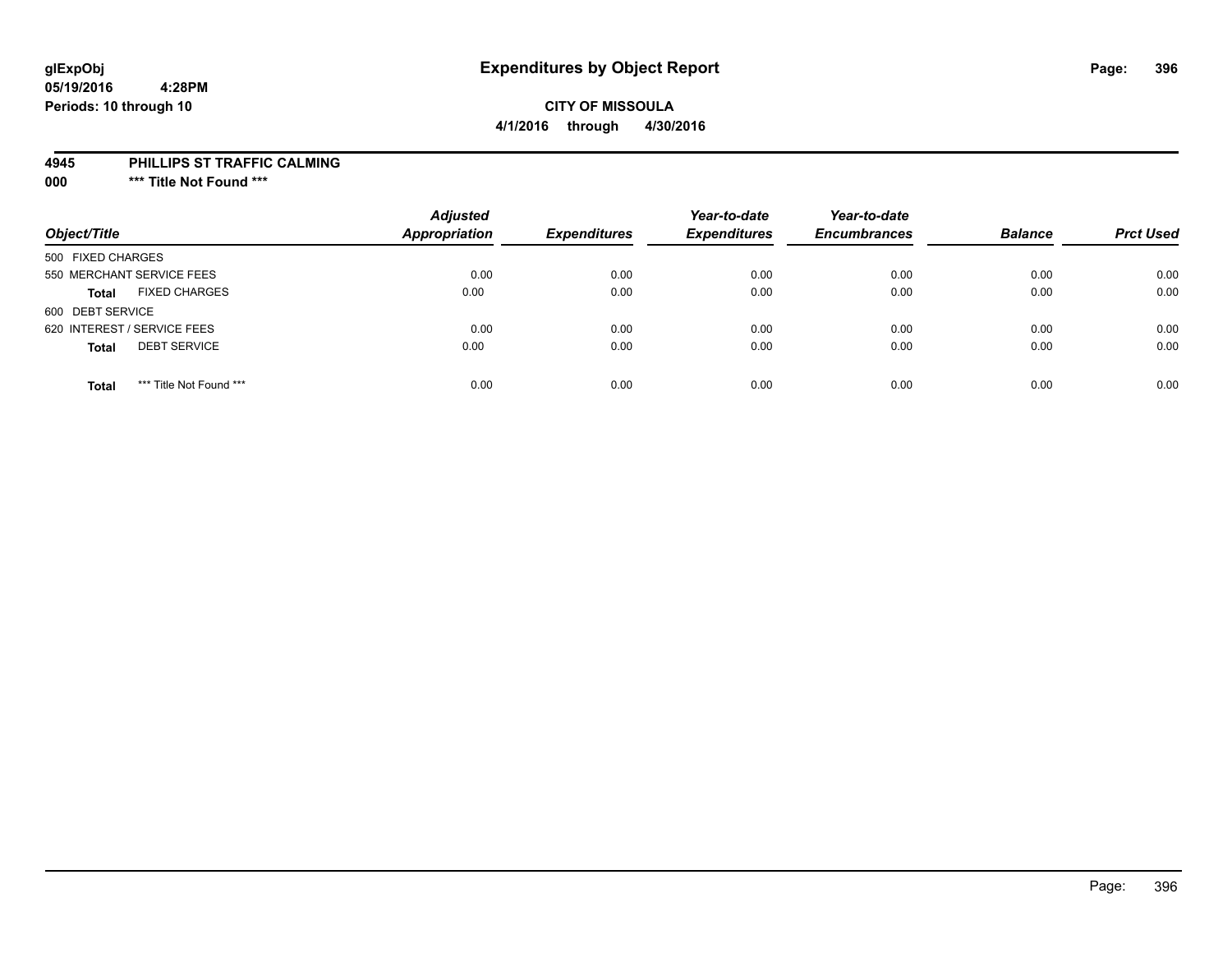#### **4945 PHILLIPS ST TRAFFIC CALMING**

| Object/Title                                | <b>Adjusted</b><br><b>Appropriation</b> | <b>Expenditures</b> | Year-to-date<br><b>Expenditures</b> | Year-to-date<br><b>Encumbrances</b> | <b>Balance</b> | <b>Prct Used</b> |
|---------------------------------------------|-----------------------------------------|---------------------|-------------------------------------|-------------------------------------|----------------|------------------|
| 500 FIXED CHARGES                           |                                         |                     |                                     |                                     |                |                  |
| 550 MERCHANT SERVICE FEES                   | 0.00                                    | 0.00                | 0.00                                | 0.00                                | 0.00           | 0.00             |
| <b>FIXED CHARGES</b><br><b>Total</b>        | 0.00                                    | 0.00                | 0.00                                | 0.00                                | 0.00           | 0.00             |
| 600 DEBT SERVICE                            |                                         |                     |                                     |                                     |                |                  |
| 620 INTEREST / SERVICE FEES                 | 0.00                                    | 0.00                | 0.00                                | 0.00                                | 0.00           | 0.00             |
| <b>DEBT SERVICE</b><br><b>Total</b>         | 0.00                                    | 0.00                | 0.00                                | 0.00                                | 0.00           | 0.00             |
| PHILLIPS ST TRAFFIC CALMING<br><b>Total</b> | 0.00                                    | 0.00                | 0.00                                | 0.00                                | 0.00           | 0.00             |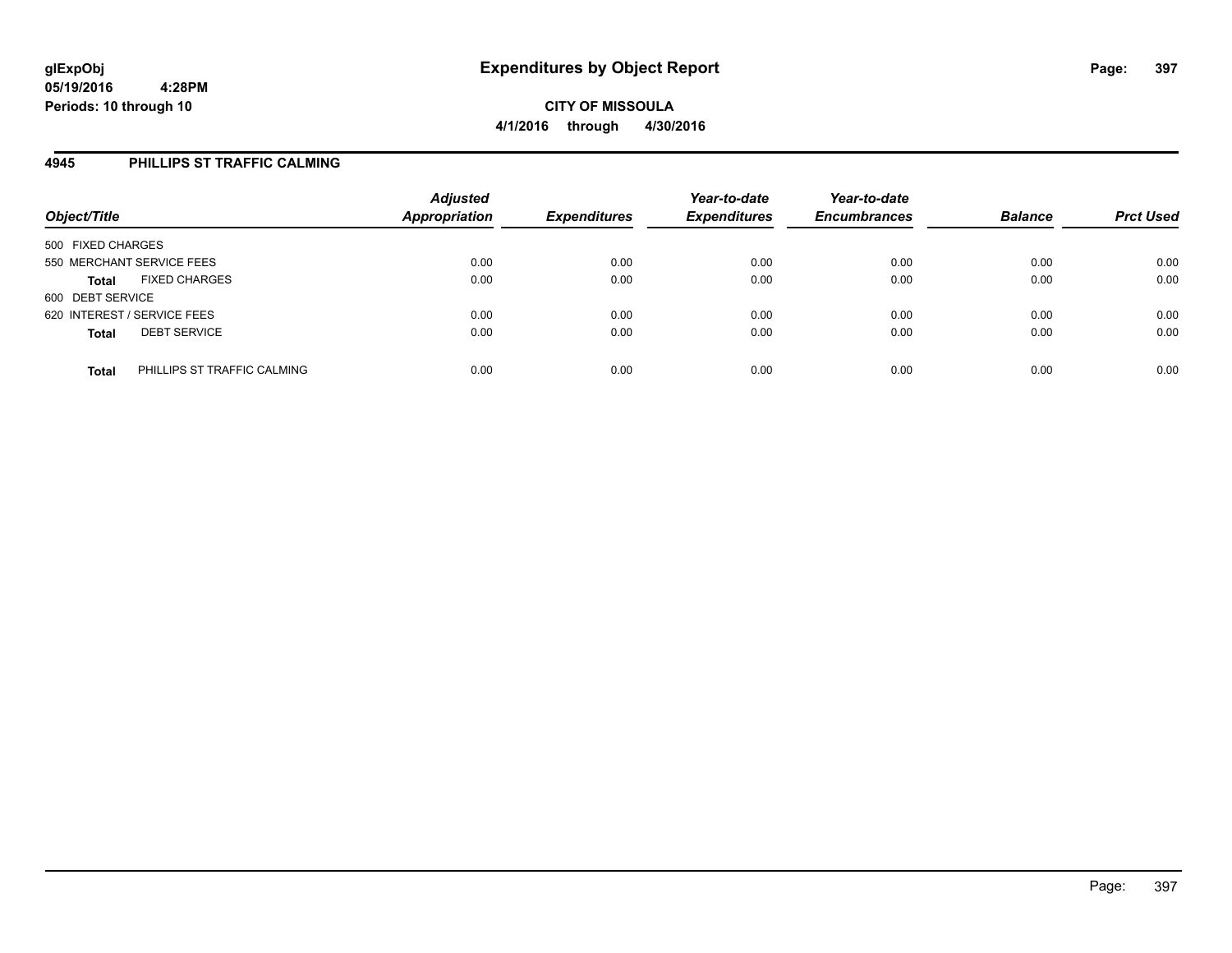## **glExpObj Expenditures by Object Report Page: 398**

#### **05/19/2016 4:28PM Periods: 10 through 10**

#### **CITY OF MISSOULA 4/1/2016 through 4/30/2016**

#### **4946 PATTEE CREEK DR. TRAFFIC CALMING**

**000 \*\*\* Title Not Found \*\*\***

| Object/Title                            | <b>Adjusted</b><br><b>Appropriation</b> | <b>Expenditures</b> | Year-to-date<br><b>Expenditures</b> | Year-to-date<br><b>Encumbrances</b> | <b>Balance</b> | <b>Prct Used</b> |
|-----------------------------------------|-----------------------------------------|---------------------|-------------------------------------|-------------------------------------|----------------|------------------|
| 500 FIXED CHARGES                       |                                         |                     |                                     |                                     |                |                  |
| 550 MERCHANT SERVICE FEES               | 0.00                                    | 0.00                | 0.00                                | 0.00                                | 0.00           | 0.00             |
| <b>FIXED CHARGES</b><br><b>Total</b>    | 0.00                                    | 0.00                | 0.00                                | 0.00                                | 0.00           | 0.00             |
| 600 DEBT SERVICE                        |                                         |                     |                                     |                                     |                |                  |
| 620 INTEREST / SERVICE FEES             | 0.00                                    | 0.00                | 0.00                                | 0.00                                | 0.00           | 0.00             |
| <b>DEBT SERVICE</b><br><b>Total</b>     | 0.00                                    | 0.00                | 0.00                                | 0.00                                | 0.00           | 0.00             |
| *** Title Not Found ***<br><b>Total</b> | 0.00                                    | 0.00                | 0.00                                | 0.00                                | 0.00           | 0.00             |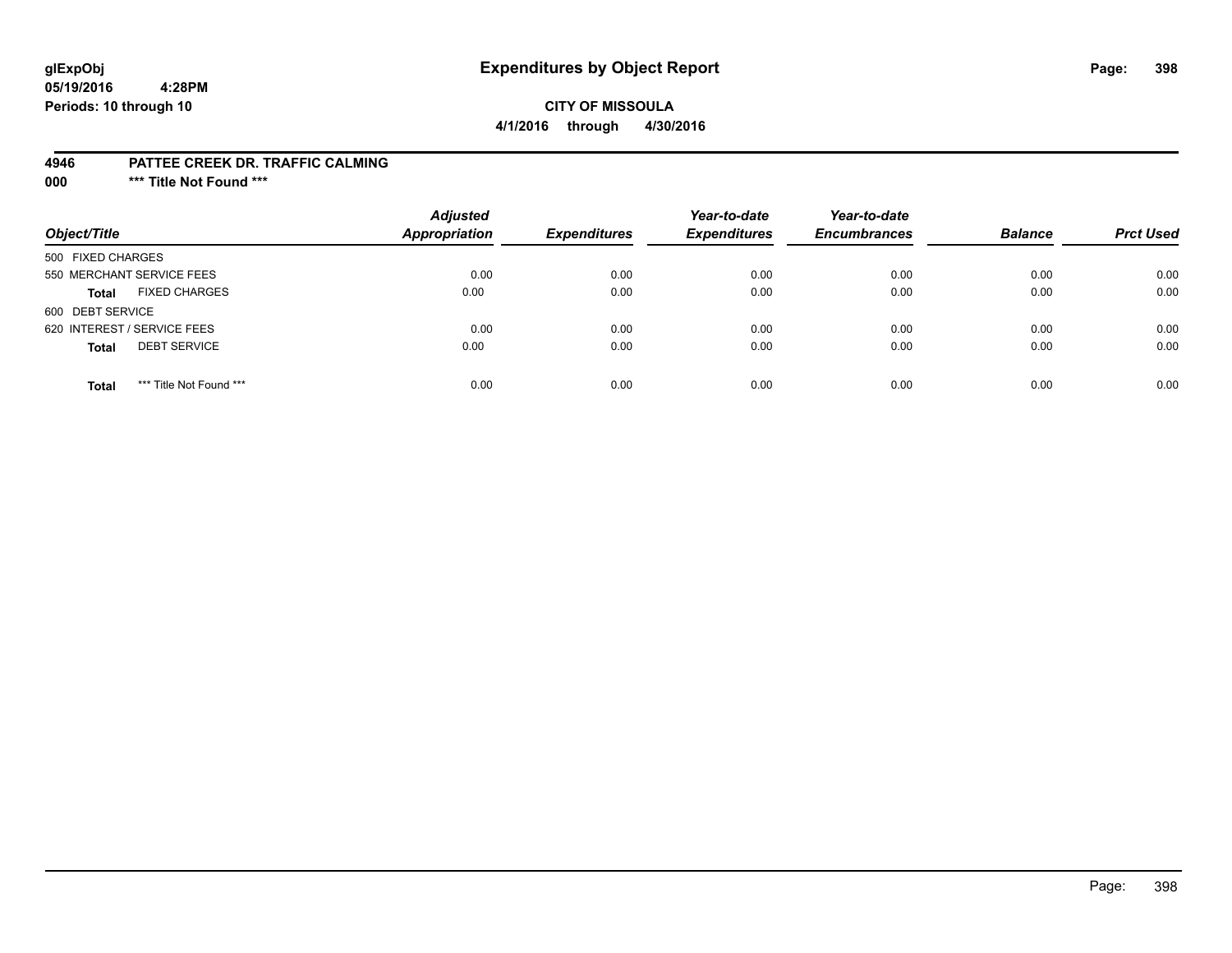#### **CITY OF MISSOULA 4/1/2016 through 4/30/2016**

#### **4946 PATTEE CREEK DR. TRAFFIC CALMING**

**390 NON-DEPARTMENTAL**

| Object/Title           |                           | <b>Adjusted</b><br><b>Appropriation</b> | <b>Expenditures</b> | Year-to-date<br><b>Expenditures</b> | Year-to-date<br><b>Encumbrances</b> | <b>Balance</b> | <b>Prct Used</b> |
|------------------------|---------------------------|-----------------------------------------|---------------------|-------------------------------------|-------------------------------------|----------------|------------------|
| 300 PURCHASED SERVICES |                           |                                         |                     |                                     |                                     |                |                  |
|                        | 350 PROFESSIONAL SERVICES | 0.00                                    | 0.00                | 0.00                                | 0.00                                | 0.00           | 0.00             |
| <b>Total</b>           | <b>PURCHASED SERVICES</b> | 0.00                                    | 0.00                | 0.00                                | 0.00                                | 0.00           | 0.00             |
| 500 FIXED CHARGES      |                           |                                         |                     |                                     |                                     |                |                  |
|                        | 550 MERCHANT SERVICE FEES | 0.00                                    | 0.00                | 0.00                                | 0.00                                | 0.00           | 0.00             |
| Total                  | <b>FIXED CHARGES</b>      | 0.00                                    | 0.00                | 0.00                                | 0.00                                | 0.00           | 0.00             |
| 900 CAPITAL OUTLAY     |                           |                                         |                     |                                     |                                     |                |                  |
| 930 IMPROVEMENTS       |                           | 0.00                                    | 0.00                | 0.00                                | 0.00                                | 0.00           | 0.00             |
| Total                  | <b>CAPITAL OUTLAY</b>     | 0.00                                    | 0.00                | 0.00                                | 0.00                                | 0.00           | 0.00             |
| <b>Total</b>           | NON-DEPARTMENTAL          | 0.00                                    | 0.00                | 0.00                                | 0.00                                | 0.00           | 0.00             |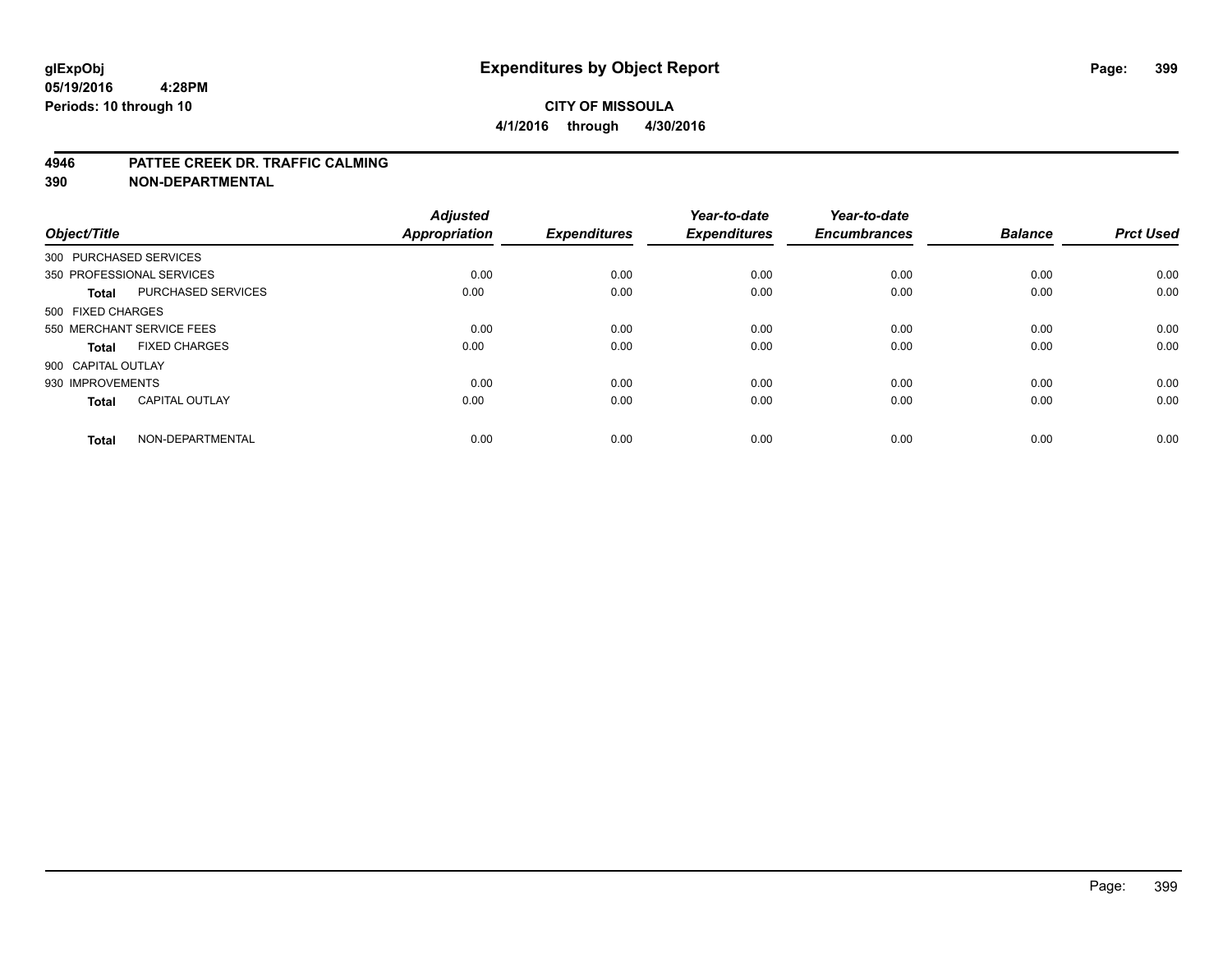#### **CITY OF MISSOULA 4/1/2016 through 4/30/2016**

## **4946 PATTEE CREEK DR. TRAFFIC CALMING**

| Object/Title       |                                  | <b>Adjusted</b><br><b>Appropriation</b> | <b>Expenditures</b> | Year-to-date<br><b>Expenditures</b> | Year-to-date<br><b>Encumbrances</b> | <b>Balance</b> | <b>Prct Used</b> |
|--------------------|----------------------------------|-----------------------------------------|---------------------|-------------------------------------|-------------------------------------|----------------|------------------|
|                    | 300 PURCHASED SERVICES           |                                         |                     |                                     |                                     |                |                  |
|                    | 350 PROFESSIONAL SERVICES        | 0.00                                    | 0.00                | 0.00                                | 0.00                                | 0.00           | 0.00             |
| <b>Total</b>       | PURCHASED SERVICES               | 0.00                                    | 0.00                | 0.00                                | 0.00                                | 0.00           | 0.00             |
| 500 FIXED CHARGES  |                                  |                                         |                     |                                     |                                     |                |                  |
|                    | 550 MERCHANT SERVICE FEES        | 0.00                                    | 0.00                | 0.00                                | 0.00                                | 0.00           | 0.00             |
| <b>Total</b>       | <b>FIXED CHARGES</b>             | 0.00                                    | 0.00                | 0.00                                | 0.00                                | 0.00           | 0.00             |
| 600 DEBT SERVICE   |                                  |                                         |                     |                                     |                                     |                |                  |
|                    | 620 INTEREST / SERVICE FEES      | 0.00                                    | 0.00                | 0.00                                | 0.00                                | 0.00           | 0.00             |
| <b>Total</b>       | <b>DEBT SERVICE</b>              | 0.00                                    | 0.00                | 0.00                                | 0.00                                | 0.00           | 0.00             |
| 900 CAPITAL OUTLAY |                                  |                                         |                     |                                     |                                     |                |                  |
| 930 IMPROVEMENTS   |                                  | 0.00                                    | 0.00                | 0.00                                | 0.00                                | 0.00           | 0.00             |
| <b>Total</b>       | <b>CAPITAL OUTLAY</b>            | 0.00                                    | 0.00                | 0.00                                | 0.00                                | 0.00           | 0.00             |
| <b>Total</b>       | PATTEE CREEK DR. TRAFFIC CALMING | 0.00                                    | 0.00                | 0.00                                | 0.00                                | 0.00           | 0.00             |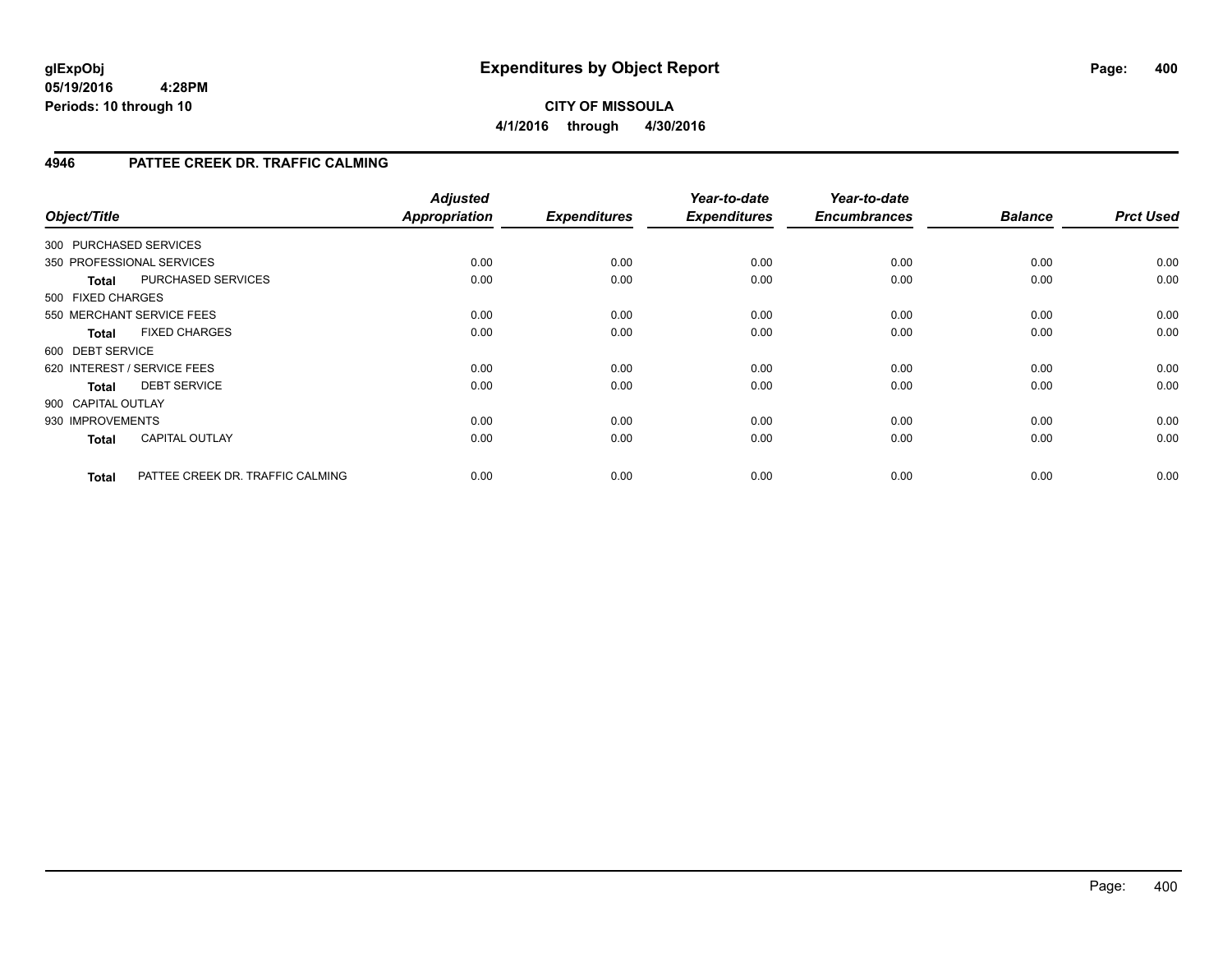#### **4948 STORMWATER OUTFALL RETROFITS**

**390 NON-DEPARTMENTAL**

| Object/Title                              | <b>Adjusted</b><br><b>Appropriation</b> | <b>Expenditures</b> | Year-to-date<br><b>Expenditures</b> | Year-to-date<br><b>Encumbrances</b> | <b>Balance</b> | <b>Prct Used</b> |
|-------------------------------------------|-----------------------------------------|---------------------|-------------------------------------|-------------------------------------|----------------|------------------|
| 300 PURCHASED SERVICES                    |                                         |                     |                                     |                                     |                |                  |
| 350 PROFESSIONAL SERVICES                 | 0.00                                    | 0.00                | 0.00                                | 0.00                                | 0.00           | 0.00             |
| <b>PURCHASED SERVICES</b><br><b>Total</b> | 0.00                                    | 0.00                | 0.00                                | 0.00                                | 0.00           | 0.00             |
| 500 FIXED CHARGES                         |                                         |                     |                                     |                                     |                |                  |
| 550 MERCHANT SERVICE FEES                 | 0.00                                    | 0.00                | 0.00                                | 0.00                                | 0.00           | 0.00             |
| <b>FIXED CHARGES</b><br><b>Total</b>      | 0.00                                    | 0.00                | 0.00                                | 0.00                                | 0.00           | 0.00             |
| NON-DEPARTMENTAL<br><b>Total</b>          | 0.00                                    | 0.00                | 0.00                                | 0.00                                | 0.00           | 0.00             |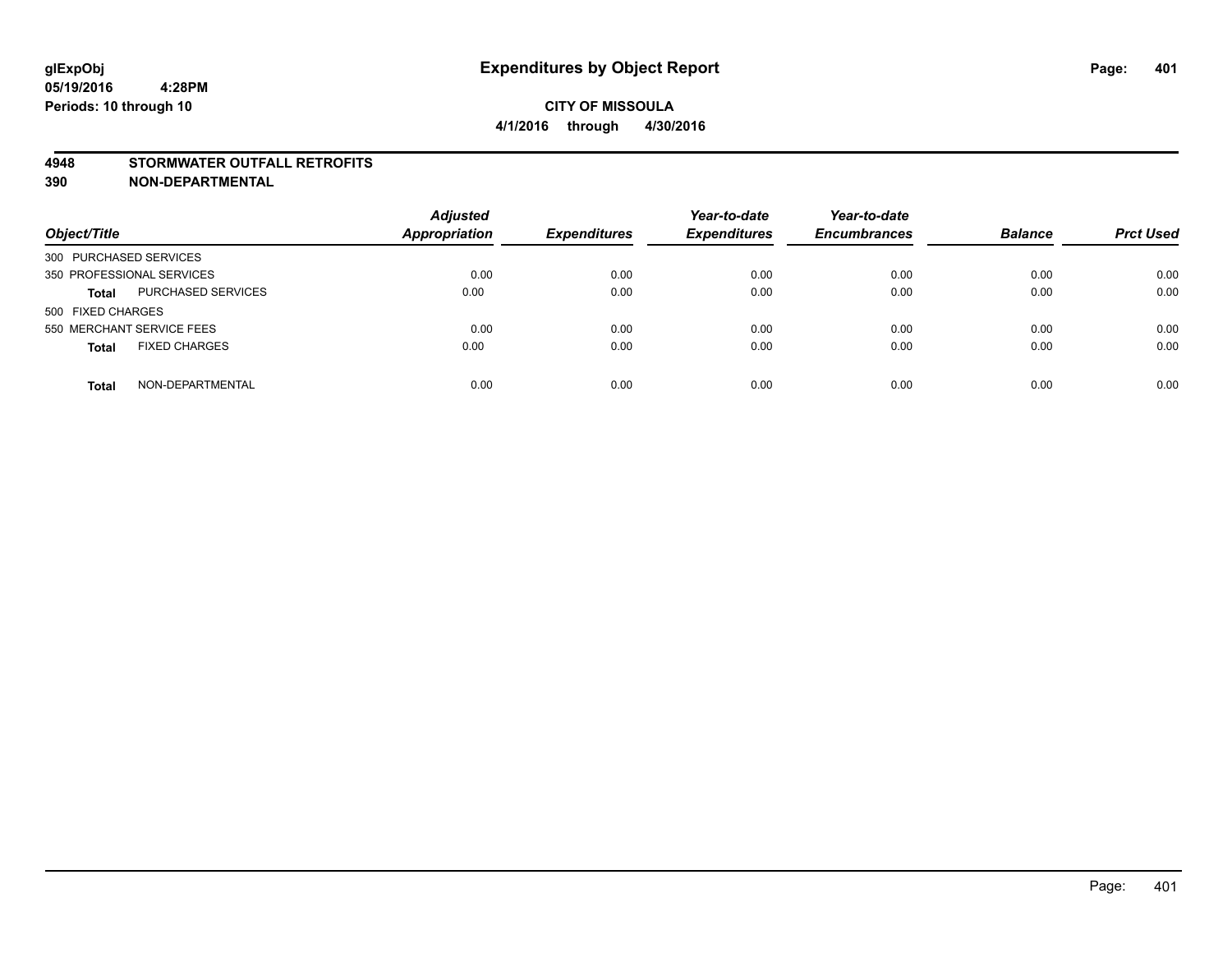## **4948 STORMWATER OUTFALL RETROFITS**

| Object/Title                                 | <b>Adjusted</b><br><b>Appropriation</b> | <b>Expenditures</b> | Year-to-date<br><b>Expenditures</b> | Year-to-date<br><b>Encumbrances</b> | <b>Balance</b> | <b>Prct Used</b> |
|----------------------------------------------|-----------------------------------------|---------------------|-------------------------------------|-------------------------------------|----------------|------------------|
| 300 PURCHASED SERVICES                       |                                         |                     |                                     |                                     |                |                  |
| 350 PROFESSIONAL SERVICES                    | 0.00                                    | 0.00                | 0.00                                | 0.00                                | 0.00           | 0.00             |
| PURCHASED SERVICES<br><b>Total</b>           | 0.00                                    | 0.00                | 0.00                                | 0.00                                | 0.00           | 0.00             |
| 500 FIXED CHARGES                            |                                         |                     |                                     |                                     |                |                  |
| 550 MERCHANT SERVICE FEES                    | 0.00                                    | 0.00                | 0.00                                | 0.00                                | 0.00           | 0.00             |
| <b>FIXED CHARGES</b><br><b>Total</b>         | 0.00                                    | 0.00                | 0.00                                | 0.00                                | 0.00           | 0.00             |
| STORMWATER OUTFALL RETROFITS<br><b>Total</b> | 0.00                                    | 0.00                | 0.00                                | 0.00                                | 0.00           | 0.00             |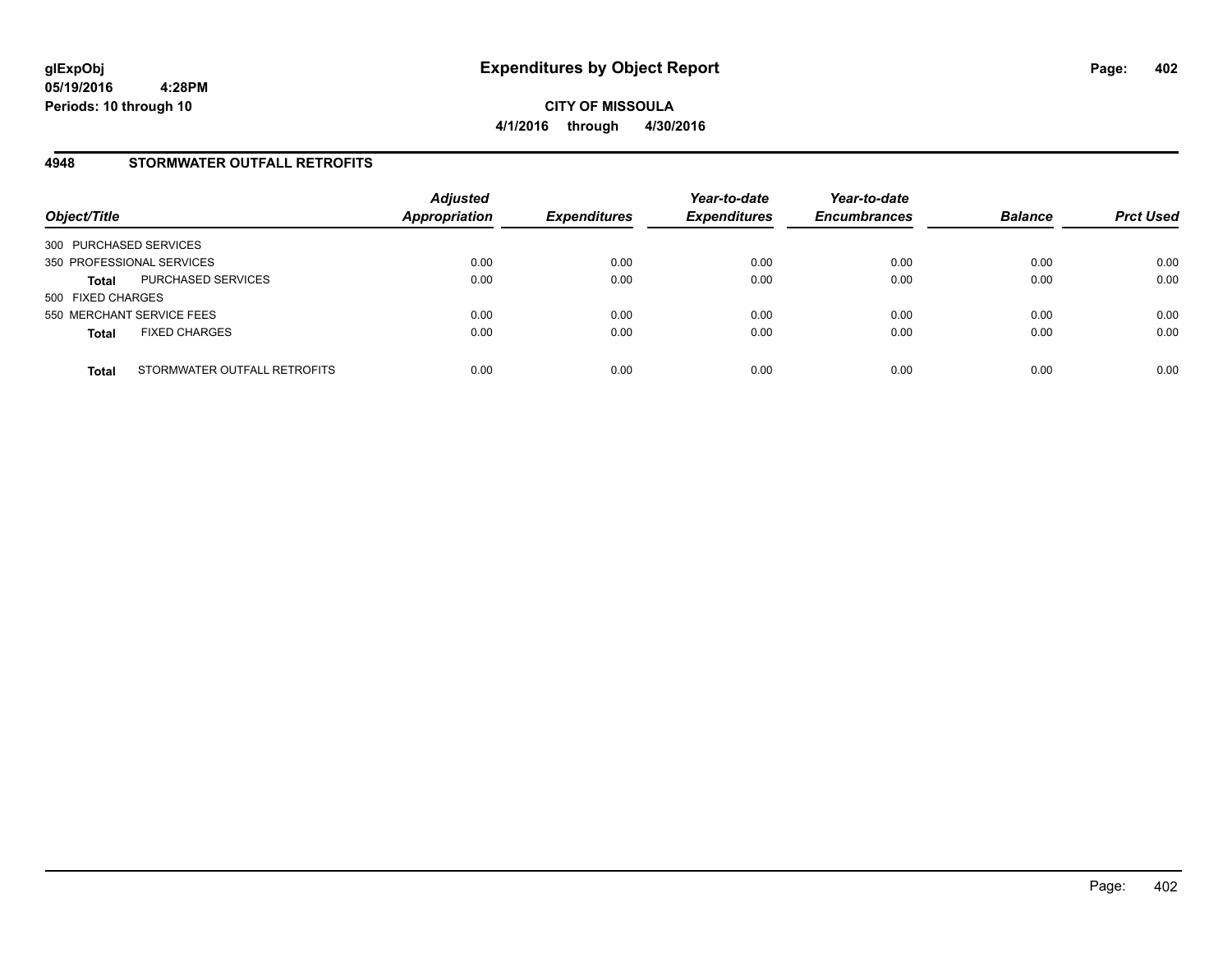#### **4949 WAYFINDING PROJECT**

**390 NON-DEPARTMENTAL**

|                          |                                   | <b>Adjusted</b>      |                     | Year-to-date        | Year-to-date        |                |                  |
|--------------------------|-----------------------------------|----------------------|---------------------|---------------------|---------------------|----------------|------------------|
| Object/Title             |                                   | <b>Appropriation</b> | <b>Expenditures</b> | <b>Expenditures</b> | <b>Encumbrances</b> | <b>Balance</b> | <b>Prct Used</b> |
| 100 PERSONAL SERVICES    |                                   |                      |                     |                     |                     |                |                  |
| 110 SALARIES AND WAGES   |                                   | 0.00                 | 0.00                | 0.00                | 0.00                | 0.00           | 0.00             |
|                          | <b>140 EMPLOYER CONTRIBUTIONS</b> | 0.00                 | 0.00                | 0.00                | 0.00                | 0.00           | 0.00             |
| <b>Total</b>             | PERSONAL SERVICES                 | 0.00                 | 0.00                | 0.00                | 0.00                | 0.00           | 0.00             |
| 200 SUPPLIES             |                                   |                      |                     |                     |                     |                |                  |
| 210 OFFICE SUPPLIES      |                                   | 0.00                 | 0.00                | 0.00                | 0.00                | 0.00           | 0.00             |
| <b>Total</b>             | <b>SUPPLIES</b>                   | 0.00                 | 0.00                | 0.00                | 0.00                | 0.00           | 0.00             |
| 300 PURCHASED SERVICES   |                                   |                      |                     |                     |                     |                |                  |
|                          | 350 PROFESSIONAL SERVICES         | 0.00                 | 0.00                | 2,479.00            | 0.00                | $-2,479.00$    | 0.00             |
| 360 REPAIR & MAINTENANCE |                                   | 0.00                 | 0.00                | 0.00                | 0.00                | 0.00           | 0.00             |
| <b>Total</b>             | PURCHASED SERVICES                | 0.00                 | 0.00                | 2,479.00            | 0.00                | $-2,479.00$    | 0.00             |
| 500 FIXED CHARGES        |                                   |                      |                     |                     |                     |                |                  |
|                          | 550 MERCHANT SERVICE FEES         | 0.00                 | 0.00                | 0.00                | 0.00                | 0.00           | 0.00             |
| <b>Total</b>             | <b>FIXED CHARGES</b>              | 0.00                 | 0.00                | 0.00                | 0.00                | 0.00           | 0.00             |
| 900 CAPITAL OUTLAY       |                                   |                      |                     |                     |                     |                |                  |
| 930 IMPROVEMENTS         |                                   | 0.00                 | 0.00                | 0.00                | 0.00                | 0.00           | 0.00             |
|                          | 940 MACHINERY & EQUIPMENT         | 0.00                 | 0.00                | 0.00                | 0.00                | 0.00           | 0.00             |
| <b>Total</b>             | <b>CAPITAL OUTLAY</b>             | 0.00                 | 0.00                | 0.00                | 0.00                | 0.00           | 0.00             |
| <b>Total</b>             | NON-DEPARTMENTAL                  | 0.00                 | 0.00                | 2,479.00            | 0.00                | $-2,479.00$    | 0.00             |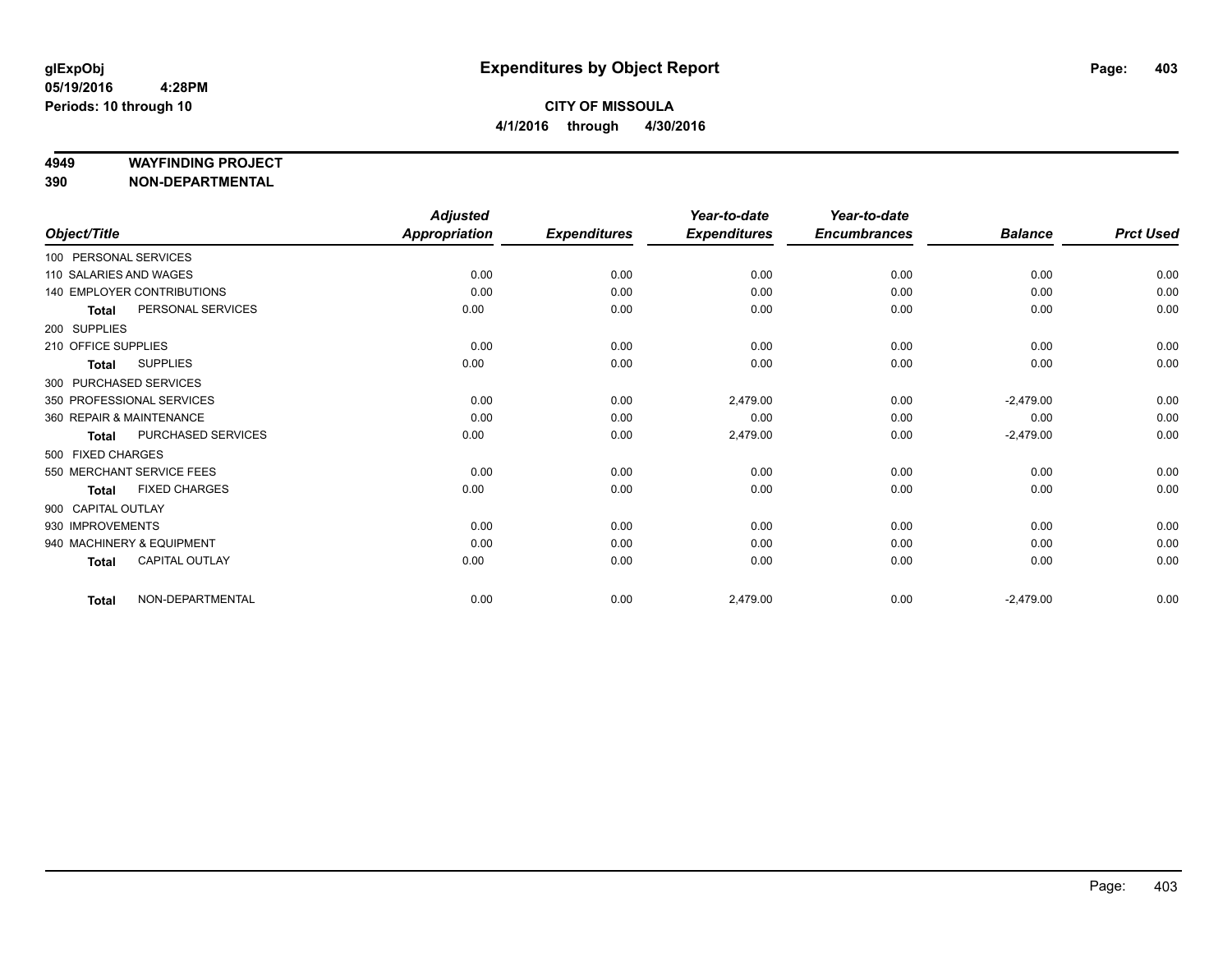## **CITY OF MISSOULA 4/1/2016 through 4/30/2016**

#### **4949 WAYFINDING PROJECT**

|                                 |                           | <b>Adjusted</b>      |                     | Year-to-date        | Year-to-date        |                |                  |
|---------------------------------|---------------------------|----------------------|---------------------|---------------------|---------------------|----------------|------------------|
| Object/Title                    |                           | <b>Appropriation</b> | <b>Expenditures</b> | <b>Expenditures</b> | <b>Encumbrances</b> | <b>Balance</b> | <b>Prct Used</b> |
| 100 PERSONAL SERVICES           |                           |                      |                     |                     |                     |                |                  |
| 110 SALARIES AND WAGES          |                           | 0.00                 | 0.00                | 0.00                | 0.00                | 0.00           | 0.00             |
| 140 EMPLOYER CONTRIBUTIONS      |                           | 0.00                 | 0.00                | 0.00                | 0.00                | 0.00           | 0.00             |
| <b>Total</b>                    | PERSONAL SERVICES         | 0.00                 | 0.00                | 0.00                | 0.00                | 0.00           | 0.00             |
| 200 SUPPLIES                    |                           |                      |                     |                     |                     |                |                  |
| 210 OFFICE SUPPLIES             |                           | 0.00                 | 0.00                | 0.00                | 0.00                | 0.00           | 0.00             |
| <b>SUPPLIES</b><br><b>Total</b> |                           | 0.00                 | 0.00                | 0.00                | 0.00                | 0.00           | 0.00             |
| 300 PURCHASED SERVICES          |                           |                      |                     |                     |                     |                |                  |
| 350 PROFESSIONAL SERVICES       |                           | 0.00                 | 0.00                | 2,479.00            | 0.00                | $-2,479.00$    | 0.00             |
| 360 REPAIR & MAINTENANCE        |                           | 0.00                 | 0.00                | 0.00                | 0.00                | 0.00           | 0.00             |
| <b>Total</b>                    | PURCHASED SERVICES        | 0.00                 | 0.00                | 2,479.00            | 0.00                | $-2,479.00$    | 0.00             |
| 500 FIXED CHARGES               |                           |                      |                     |                     |                     |                |                  |
| 550 MERCHANT SERVICE FEES       |                           | 0.00                 | 0.00                | 0.00                | 0.00                | 0.00           | 0.00             |
| <b>Total</b>                    | <b>FIXED CHARGES</b>      | 0.00                 | 0.00                | 0.00                | 0.00                | 0.00           | 0.00             |
| 900 CAPITAL OUTLAY              |                           |                      |                     |                     |                     |                |                  |
| 930 IMPROVEMENTS                |                           | 0.00                 | 0.00                | 0.00                | 0.00                | 0.00           | 0.00             |
| 940 MACHINERY & EQUIPMENT       |                           | 0.00                 | 0.00                | 0.00                | 0.00                | 0.00           | 0.00             |
| <b>Total</b>                    | <b>CAPITAL OUTLAY</b>     | 0.00                 | 0.00                | 0.00                | 0.00                | 0.00           | 0.00             |
| <b>Total</b>                    | <b>WAYFINDING PROJECT</b> | 0.00                 | 0.00                | 2,479.00            | 0.00                | $-2,479.00$    | 0.00             |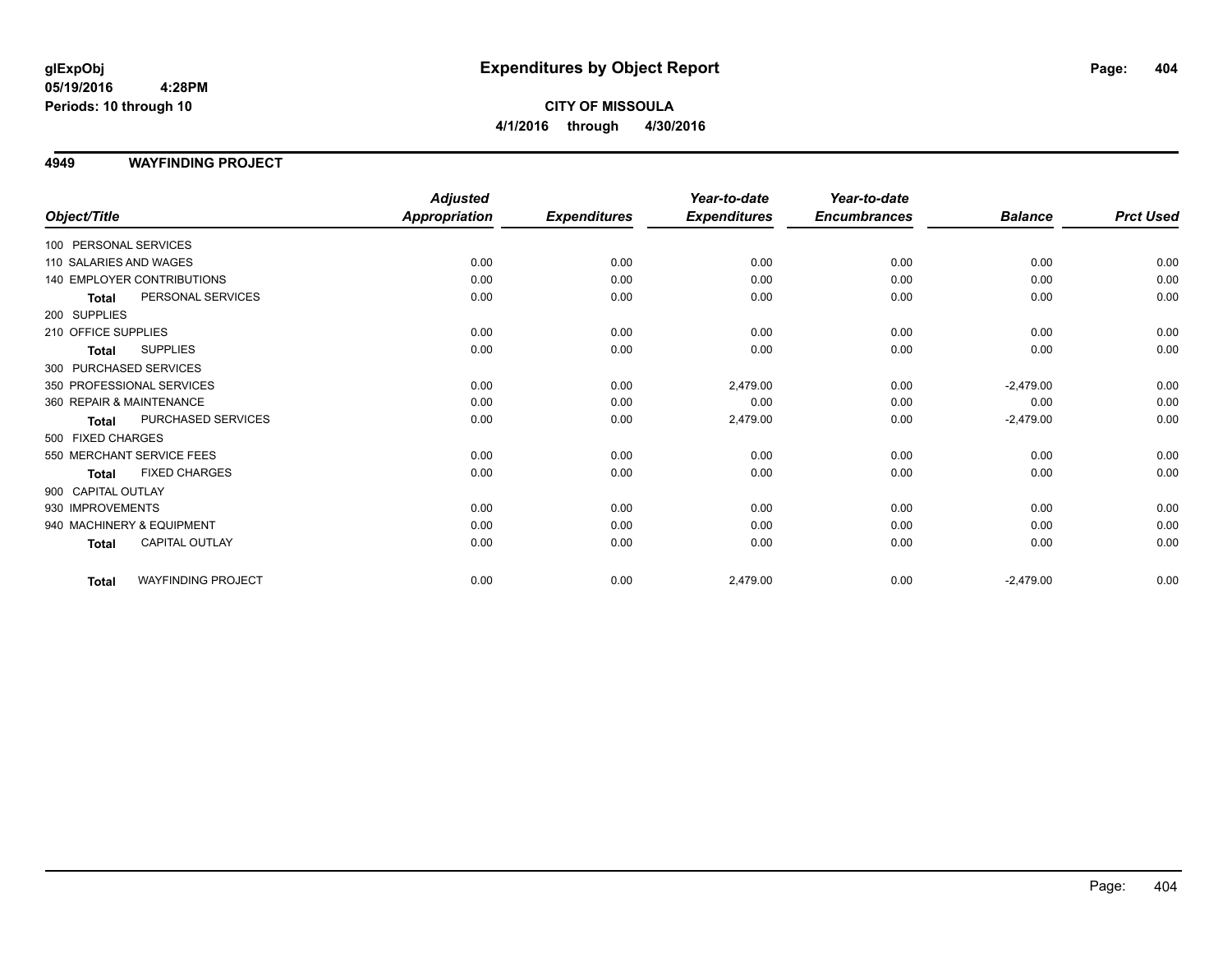#### **4990 ARRA ENHANCEMENTS**

**500 N HIGGINS STREETSCAPE**

| Object/Title              |                       | <b>Adjusted</b><br><b>Appropriation</b> | <b>Expenditures</b> | Year-to-date<br><b>Expenditures</b> | Year-to-date<br><b>Encumbrances</b> | <b>Balance</b> | <b>Prct Used</b> |
|---------------------------|-----------------------|-----------------------------------------|---------------------|-------------------------------------|-------------------------------------|----------------|------------------|
| 500 FIXED CHARGES         |                       |                                         |                     |                                     |                                     |                |                  |
| 550 MERCHANT SERVICE FEES |                       | 0.00                                    | 0.00                | 0.00                                | 0.00                                | 0.00           | 0.00             |
| <b>Total</b>              | <b>FIXED CHARGES</b>  | 0.00                                    | 0.00                | 0.00                                | 0.00                                | 0.00           | 0.00             |
| 900 CAPITAL OUTLAY        |                       |                                         |                     |                                     |                                     |                |                  |
| 930 IMPROVEMENTS          |                       | 0.00                                    | 0.00                | 0.00                                | 0.00                                | 0.00           | 0.00             |
| <b>Total</b>              | <b>CAPITAL OUTLAY</b> | 0.00                                    | 0.00                | 0.00                                | 0.00                                | 0.00           | 0.00             |
| <b>Total</b>              | N HIGGINS STREETSCAPE | 0.00                                    | 0.00                | 0.00                                | 0.00                                | 0.00           | 0.00             |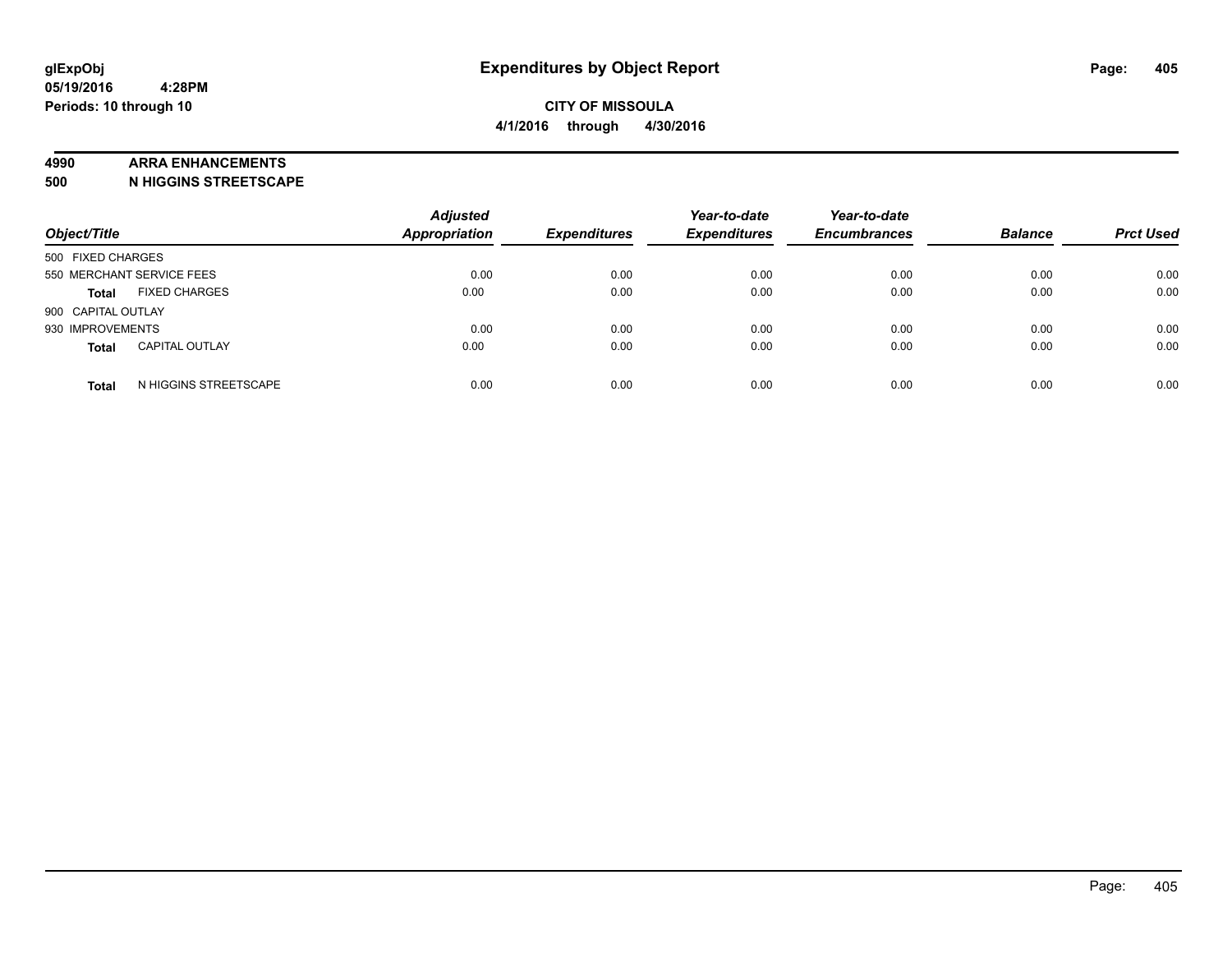## **CITY OF MISSOULA 4/1/2016 through 4/30/2016**

**4990 ARRA ENHANCEMENTS**

**510 CURB RAMPS**

| Object/Title       |                           | <b>Adjusted</b><br><b>Appropriation</b> | <b>Expenditures</b> | Year-to-date<br><b>Expenditures</b> | Year-to-date<br><b>Encumbrances</b> | <b>Balance</b> | <b>Prct Used</b> |
|--------------------|---------------------------|-----------------------------------------|---------------------|-------------------------------------|-------------------------------------|----------------|------------------|
| 500 FIXED CHARGES  |                           |                                         |                     |                                     |                                     |                |                  |
|                    | 550 MERCHANT SERVICE FEES | 0.00                                    | 0.00                | 0.00                                | 0.00                                | 0.00           | 0.00             |
| <b>Total</b>       | <b>FIXED CHARGES</b>      | 0.00                                    | 0.00                | 0.00                                | 0.00                                | 0.00           | 0.00             |
| 900 CAPITAL OUTLAY |                           |                                         |                     |                                     |                                     |                |                  |
| 930 IMPROVEMENTS   |                           | 0.00                                    | 0.00                | 0.00                                | 0.00                                | 0.00           | 0.00             |
| <b>Total</b>       | <b>CAPITAL OUTLAY</b>     | 0.00                                    | 0.00                | 0.00                                | 0.00                                | 0.00           | 0.00             |
| <b>Total</b>       | <b>CURB RAMPS</b>         | 0.00                                    | 0.00                | 0.00                                | 0.00                                | 0.00           | 0.00             |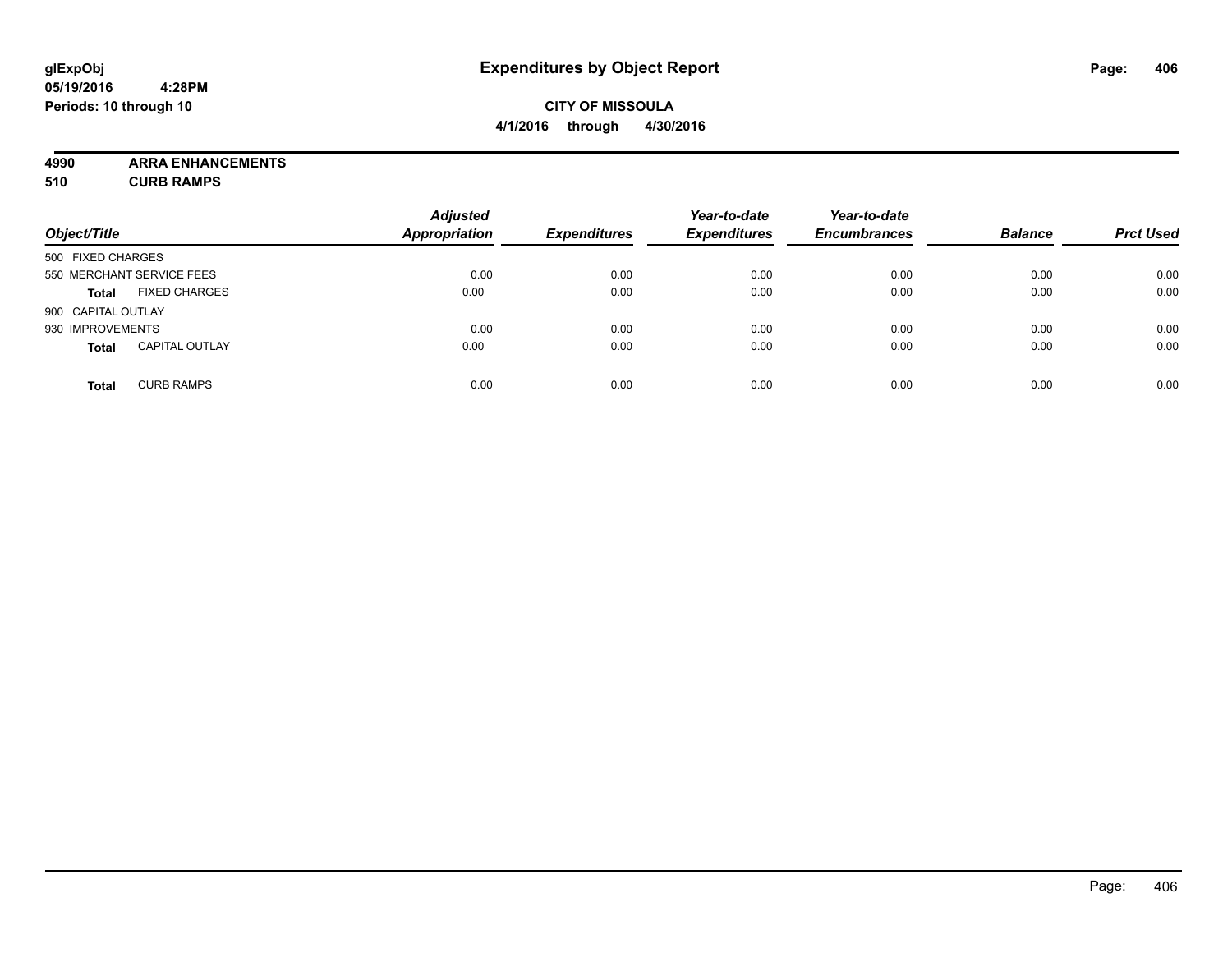#### **4990 ARRA ENHANCEMENTS**

**515 RSNAKE GATEWAY GREENOUGH DRIVE**

| Object/Title       |                                | <b>Adjusted</b><br><b>Appropriation</b> | <b>Expenditures</b> | Year-to-date<br><b>Expenditures</b> | Year-to-date<br><b>Encumbrances</b> | <b>Balance</b> | <b>Prct Used</b> |
|--------------------|--------------------------------|-----------------------------------------|---------------------|-------------------------------------|-------------------------------------|----------------|------------------|
| 500 FIXED CHARGES  |                                |                                         |                     |                                     |                                     |                |                  |
|                    | 550 MERCHANT SERVICE FEES      | 0.00                                    | 0.00                | 0.00                                | 0.00                                | 0.00           | 0.00             |
| <b>Total</b>       | <b>FIXED CHARGES</b>           | 0.00                                    | 0.00                | 0.00                                | 0.00                                | 0.00           | 0.00             |
| 900 CAPITAL OUTLAY |                                |                                         |                     |                                     |                                     |                |                  |
| 930 IMPROVEMENTS   |                                | 0.00                                    | 0.00                | 0.00                                | 0.00                                | 0.00           | 0.00             |
| <b>Total</b>       | <b>CAPITAL OUTLAY</b>          | 0.00                                    | 0.00                | 0.00                                | 0.00                                | 0.00           | 0.00             |
| <b>Total</b>       | RSNAKE GATEWAY GREENOUGH DRIVE | 0.00                                    | 0.00                | 0.00                                | 0.00                                | 0.00           | 0.00             |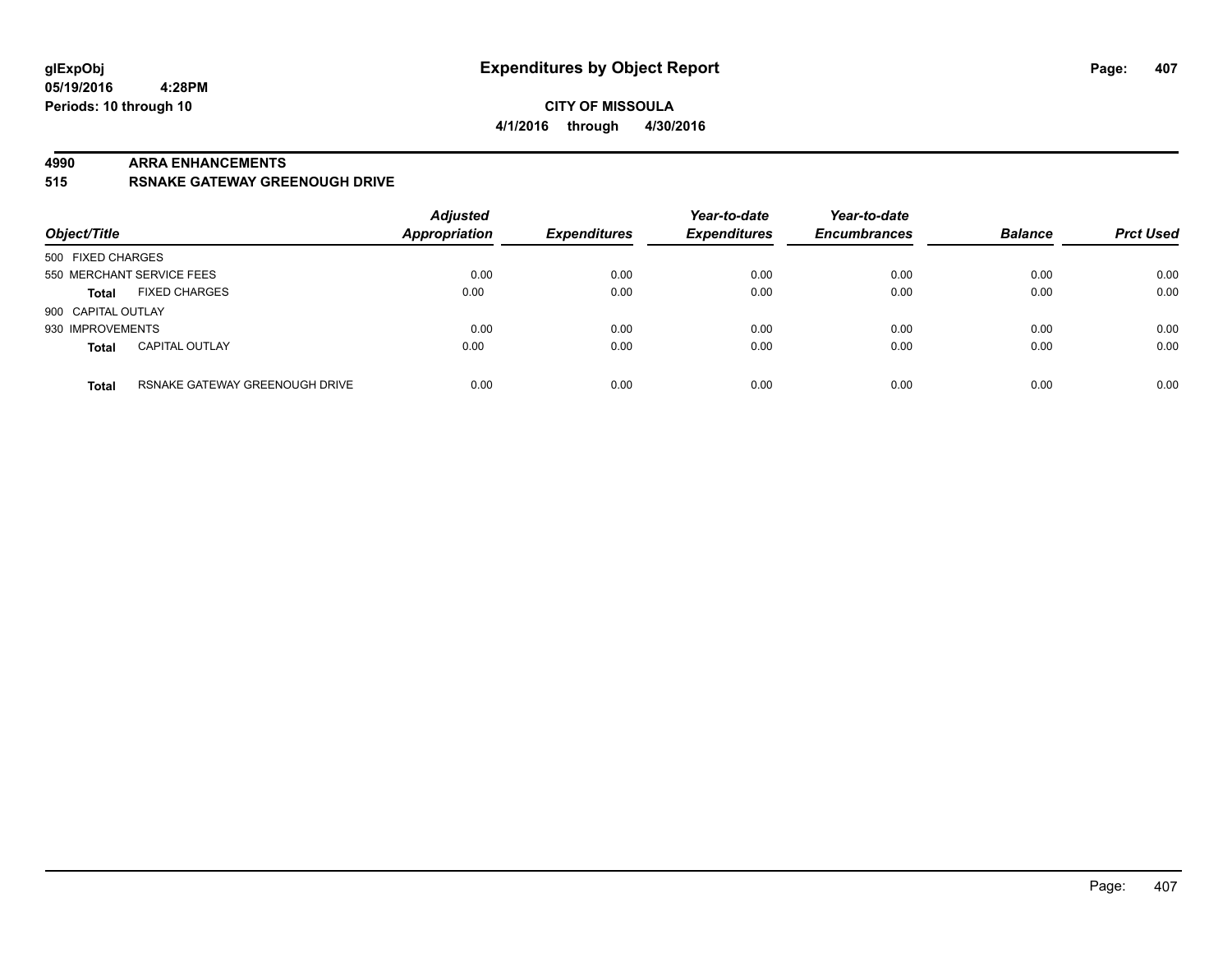#### **4990 ARRA ENHANCEMENTS**

| Object/Title                             | <b>Adjusted</b><br><b>Appropriation</b> | <b>Expenditures</b> | Year-to-date<br><b>Expenditures</b> | Year-to-date<br><b>Encumbrances</b> | <b>Balance</b> | <b>Prct Used</b> |
|------------------------------------------|-----------------------------------------|---------------------|-------------------------------------|-------------------------------------|----------------|------------------|
| 500 FIXED CHARGES                        |                                         |                     |                                     |                                     |                |                  |
| 550 MERCHANT SERVICE FEES                | 0.00                                    | 0.00                | 0.00                                | 0.00                                | 0.00           | 0.00             |
| <b>FIXED CHARGES</b><br><b>Total</b>     | 0.00                                    | 0.00                | 0.00                                | 0.00                                | 0.00           | 0.00             |
| 900 CAPITAL OUTLAY                       |                                         |                     |                                     |                                     |                |                  |
| 930 IMPROVEMENTS                         | 0.00                                    | 0.00                | 0.00                                | 0.00                                | 0.00           | 0.00             |
| <b>CAPITAL OUTLAY</b><br><b>Total</b>    | 0.00                                    | 0.00                | 0.00                                | 0.00                                | 0.00           | 0.00             |
| <b>ARRA ENHANCEMENTS</b><br><b>Total</b> | 0.00                                    | 0.00                | 0.00                                | 0.00                                | 0.00           | 0.00             |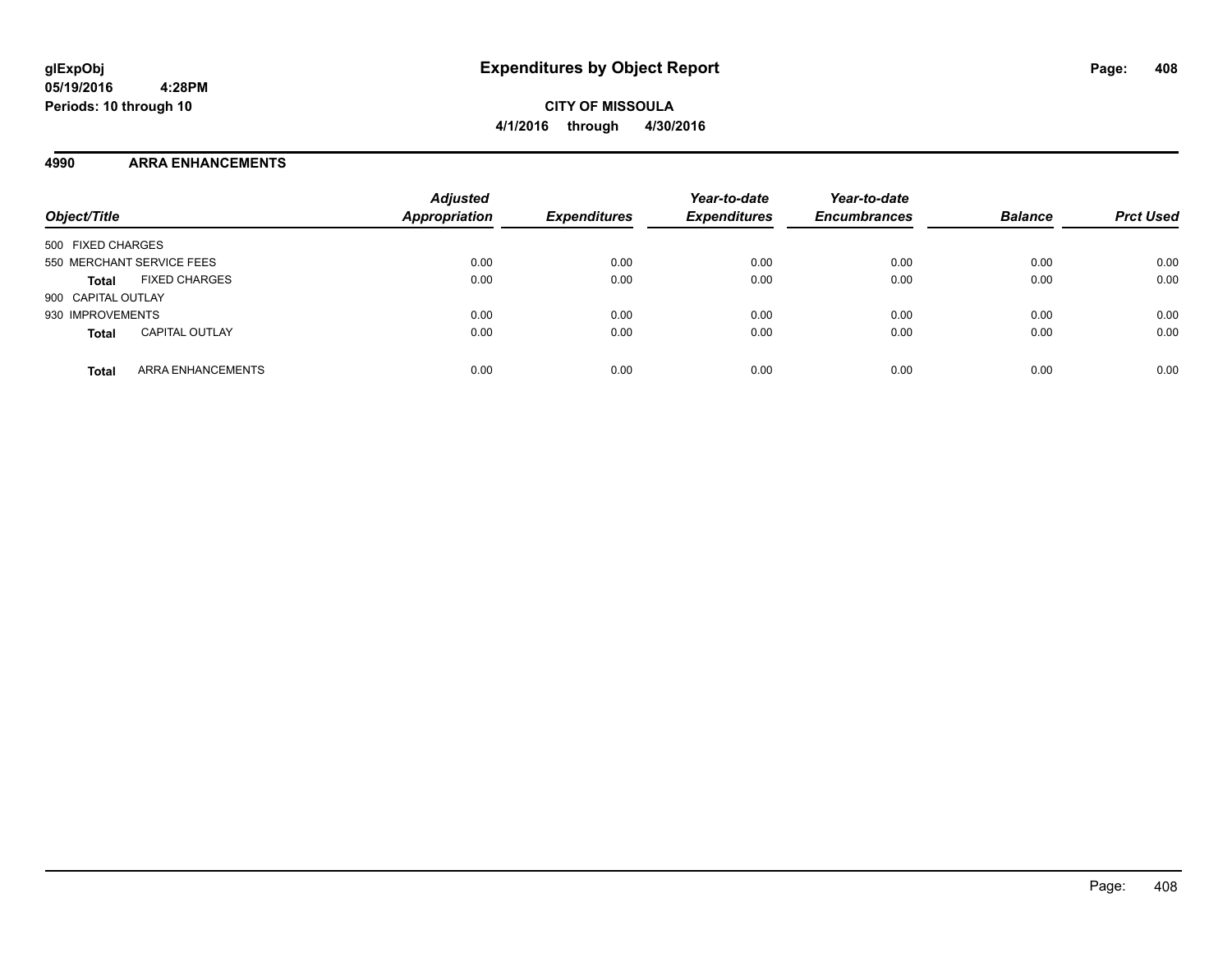#### **4991 ARRA HB645**

**500 N HIGGINS STREETSCAPE**

| Object/Title       |                           | <b>Adjusted</b><br><b>Appropriation</b> | <b>Expenditures</b> | Year-to-date<br><b>Expenditures</b> | Year-to-date<br><b>Encumbrances</b> | <b>Balance</b> | <b>Prct Used</b> |
|--------------------|---------------------------|-----------------------------------------|---------------------|-------------------------------------|-------------------------------------|----------------|------------------|
| 500 FIXED CHARGES  |                           |                                         |                     |                                     |                                     |                |                  |
|                    | 550 MERCHANT SERVICE FEES | 0.00                                    | 0.00                | 0.00                                | 0.00                                | 0.00           | 0.00             |
| <b>Total</b>       | <b>FIXED CHARGES</b>      | 0.00                                    | 0.00                | 0.00                                | 0.00                                | 0.00           | 0.00             |
| 900 CAPITAL OUTLAY |                           |                                         |                     |                                     |                                     |                |                  |
| 930 IMPROVEMENTS   |                           | 0.00                                    | 0.00                | 0.00                                | 0.00                                | 0.00           | 0.00             |
| <b>Total</b>       | <b>CAPITAL OUTLAY</b>     | 0.00                                    | 0.00                | 0.00                                | 0.00                                | 0.00           | 0.00             |
| <b>Total</b>       | N HIGGINS STREETSCAPE     | 0.00                                    | 0.00                | 0.00                                | 0.00                                | 0.00           | 0.00             |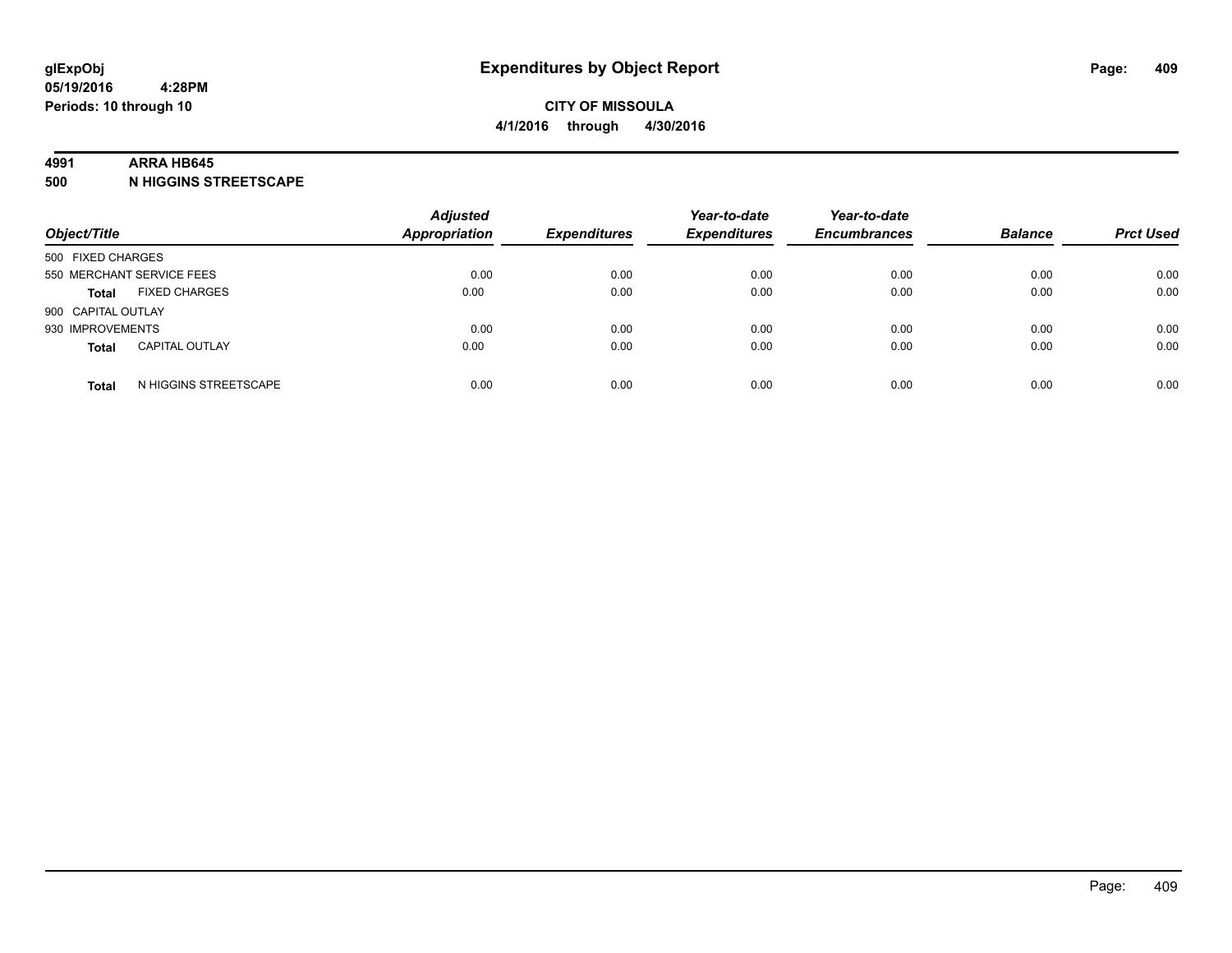## **4991 ARRA HB645**

**520 N HIGGINS PAVING**

| Object/Title       |                           | <b>Adjusted</b><br><b>Appropriation</b> | <b>Expenditures</b> | Year-to-date<br><b>Expenditures</b> | Year-to-date<br><b>Encumbrances</b> | <b>Balance</b> | <b>Prct Used</b> |
|--------------------|---------------------------|-----------------------------------------|---------------------|-------------------------------------|-------------------------------------|----------------|------------------|
| 500 FIXED CHARGES  |                           |                                         |                     |                                     |                                     |                |                  |
|                    | 550 MERCHANT SERVICE FEES | 0.00                                    | 0.00                | 0.00                                | 0.00                                | 0.00           | 0.00             |
| <b>Total</b>       | <b>FIXED CHARGES</b>      | 0.00                                    | 0.00                | 0.00                                | 0.00                                | 0.00           | 0.00             |
| 900 CAPITAL OUTLAY |                           |                                         |                     |                                     |                                     |                |                  |
| 930 IMPROVEMENTS   |                           | 0.00                                    | 0.00                | 0.00                                | 0.00                                | 0.00           | 0.00             |
| <b>Total</b>       | <b>CAPITAL OUTLAY</b>     | 0.00                                    | 0.00                | 0.00                                | 0.00                                | 0.00           | 0.00             |
| <b>Total</b>       | N HIGGINS PAVING          | 0.00                                    | 0.00                | 0.00                                | 0.00                                | 0.00           | 0.00             |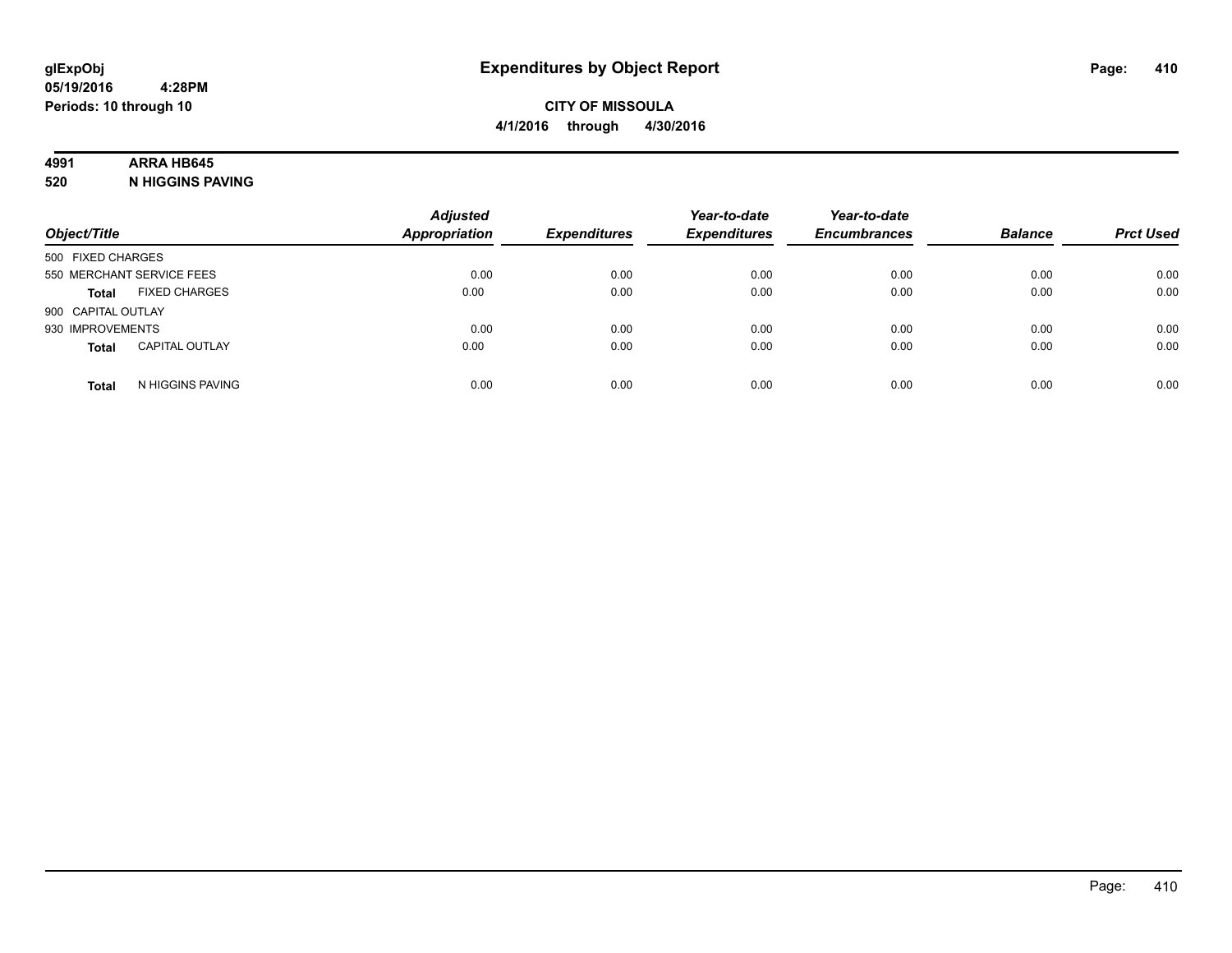#### **CITY OF MISSOULA 4/1/2016 through 4/30/2016**

#### **4991 ARRA HB645**

**525 BROOKS ST CURB & SW IMPROVEMENTS**

| Object/Title       |                                 | <b>Adjusted</b><br><b>Appropriation</b> | <b>Expenditures</b> | Year-to-date<br><b>Expenditures</b> | Year-to-date<br><b>Encumbrances</b> | <b>Balance</b> | <b>Prct Used</b> |
|--------------------|---------------------------------|-----------------------------------------|---------------------|-------------------------------------|-------------------------------------|----------------|------------------|
| 500 FIXED CHARGES  |                                 |                                         |                     |                                     |                                     |                |                  |
|                    | 550 MERCHANT SERVICE FEES       | 0.00                                    | 0.00                | 0.00                                | 0.00                                | 0.00           | 0.00             |
| <b>Total</b>       | <b>FIXED CHARGES</b>            | 0.00                                    | 0.00                | 0.00                                | 0.00                                | 0.00           | 0.00             |
| 900 CAPITAL OUTLAY |                                 |                                         |                     |                                     |                                     |                |                  |
| 930 IMPROVEMENTS   |                                 | 0.00                                    | 0.00                | 0.00                                | 0.00                                | 0.00           | 0.00             |
| <b>Total</b>       | <b>CAPITAL OUTLAY</b>           | 0.00                                    | 0.00                | 0.00                                | 0.00                                | 0.00           | 0.00             |
| <b>Total</b>       | BROOKS ST CURB & SW IMPROVEMENT | 0.00                                    | 0.00                | 0.00                                | 0.00                                | 0.00           | 0.00             |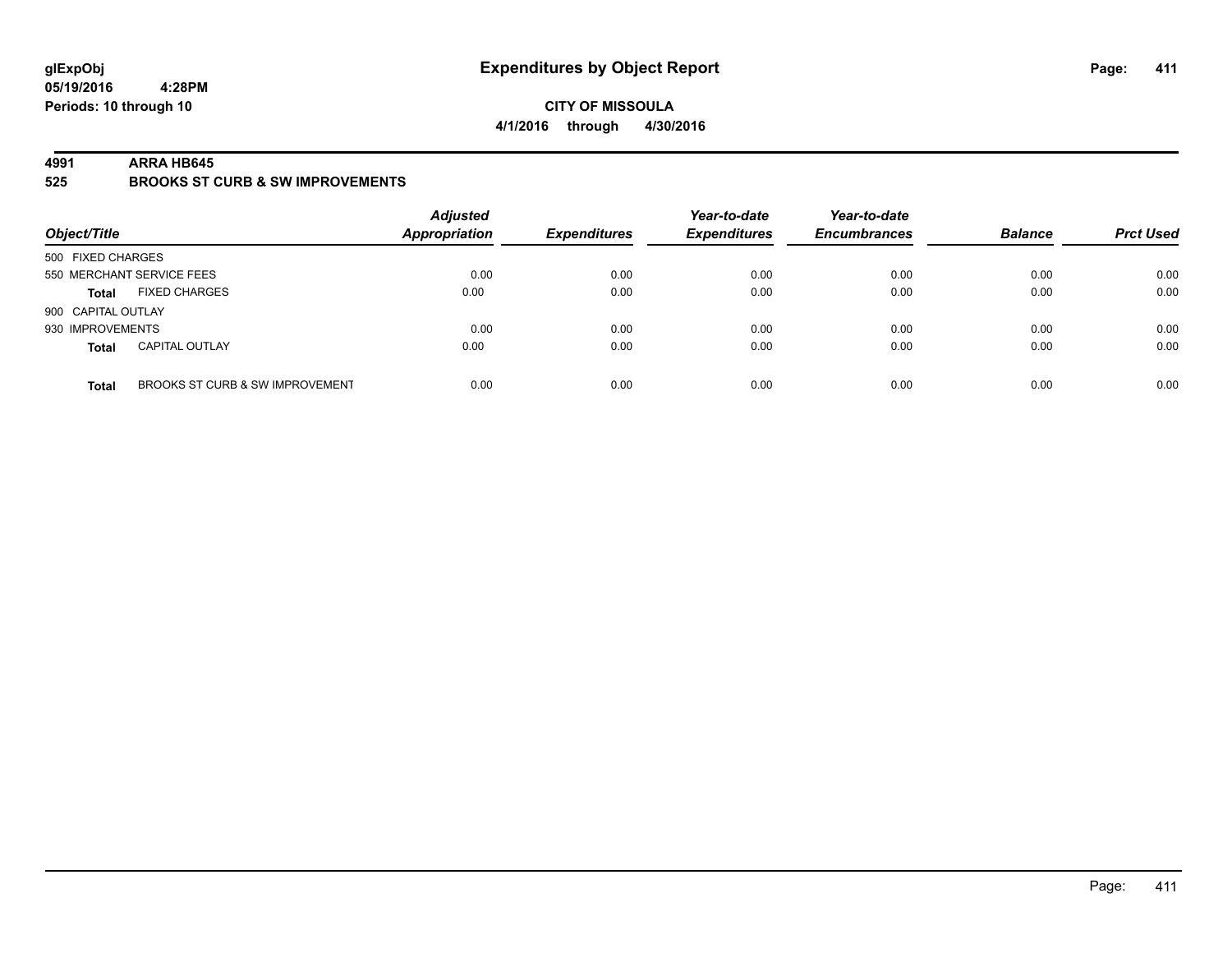# **4991 ARRA HB645**

**530 CURB RAMPS**

|              |                                   | <b>Adjusted</b>      |                     | Year-to-date        | Year-to-date        |                |                  |
|--------------|-----------------------------------|----------------------|---------------------|---------------------|---------------------|----------------|------------------|
| Object/Title |                                   | <b>Appropriation</b> | <b>Expenditures</b> | <b>Expenditures</b> | <b>Encumbrances</b> | <b>Balance</b> | <b>Prct Used</b> |
|              | 100 PERSONAL SERVICES             |                      |                     |                     |                     |                |                  |
|              | 140 EMPLOYER CONTRIBUTIONS        | 0.00                 | 0.00                | 0.00                | 0.00                | 0.00           | 0.00             |
|              | PERSONAL SERVICES<br><b>Total</b> | 0.00                 | 0.00                | 0.00                | 0.00                | 0.00           | 0.00             |
|              | 500 FIXED CHARGES                 |                      |                     |                     |                     |                |                  |
|              | 550 MERCHANT SERVICE FEES         | 0.00                 | 0.00                | 0.00                | 0.00                | 0.00           | 0.00             |
|              | <b>FIXED CHARGES</b><br>Total     | 0.00                 | 0.00                | 0.00                | 0.00                | 0.00           | 0.00             |
|              | 900 CAPITAL OUTLAY                |                      |                     |                     |                     |                |                  |
|              | 930 IMPROVEMENTS                  | 0.00                 | 0.00                | 0.00                | 0.00                | 0.00           | 0.00             |
|              | <b>CAPITAL OUTLAY</b><br>Total    | 0.00                 | 0.00                | 0.00                | 0.00                | 0.00           | 0.00             |
|              | <b>CURB RAMPS</b><br><b>Total</b> | 0.00                 | 0.00                | 0.00                | 0.00                | 0.00           | 0.00             |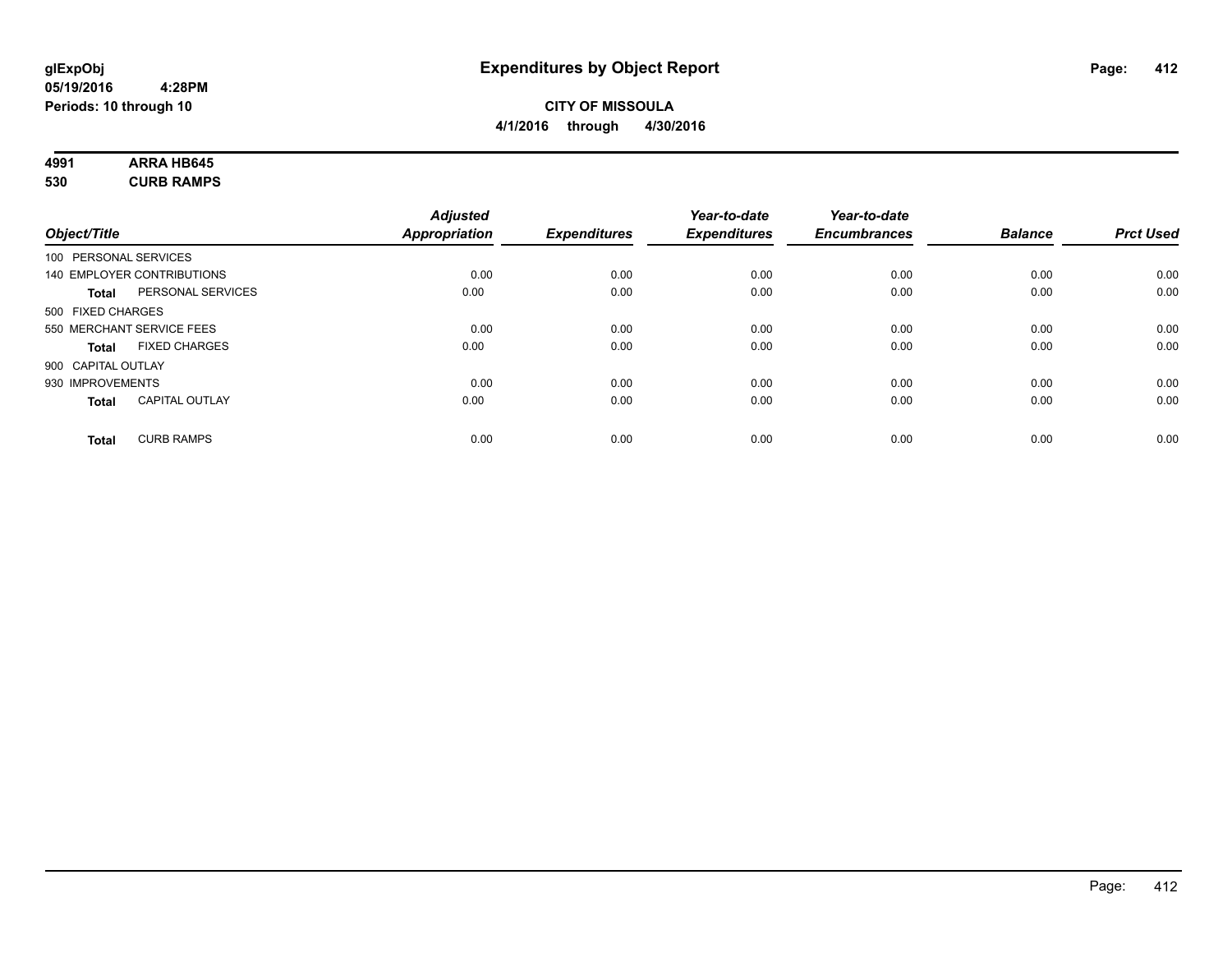#### **4991 ARRA HB645**

**535 PARKS PLAYGROUND INSTALLS**

| Object/Title                              | <b>Adjusted</b><br><b>Appropriation</b> | <b>Expenditures</b> | Year-to-date<br><b>Expenditures</b> | Year-to-date<br><b>Encumbrances</b> | <b>Balance</b> | <b>Prct Used</b> |
|-------------------------------------------|-----------------------------------------|---------------------|-------------------------------------|-------------------------------------|----------------|------------------|
|                                           |                                         |                     |                                     |                                     |                |                  |
| 100 PERSONAL SERVICES                     |                                         |                     |                                     |                                     |                |                  |
| 110 SALARIES AND WAGES                    | 0.00                                    | 0.00                | 0.00                                | 0.00                                | 0.00           | 0.00             |
| 120 OVERTIME/TERMINATION                  | 0.00                                    | 0.00                | 0.00                                | 0.00                                | 0.00           | 0.00             |
| 140 EMPLOYER CONTRIBUTIONS                | 0.00                                    | 0.00                | 0.00                                | 0.00                                | 0.00           | 0.00             |
| PERSONAL SERVICES<br><b>Total</b>         | 0.00                                    | 0.00                | 0.00                                | 0.00                                | 0.00           | 0.00             |
| 500 FIXED CHARGES                         |                                         |                     |                                     |                                     |                |                  |
| 550 MERCHANT SERVICE FEES                 | 0.00                                    | 0.00                | 0.00                                | 0.00                                | 0.00           | 0.00             |
| <b>FIXED CHARGES</b><br><b>Total</b>      | 0.00                                    | 0.00                | 0.00                                | 0.00                                | 0.00           | 0.00             |
| 900 CAPITAL OUTLAY                        |                                         |                     |                                     |                                     |                |                  |
| 930 IMPROVEMENTS                          | 0.00                                    | 0.00                | 0.00                                | 0.00                                | 0.00           | 0.00             |
| <b>CAPITAL OUTLAY</b><br><b>Total</b>     | 0.00                                    | 0.00                | 0.00                                | 0.00                                | 0.00           | 0.00             |
| PARKS PLAYGROUND INSTALLS<br><b>Total</b> | 0.00                                    | 0.00                | 0.00                                | 0.00                                | 0.00           | 0.00             |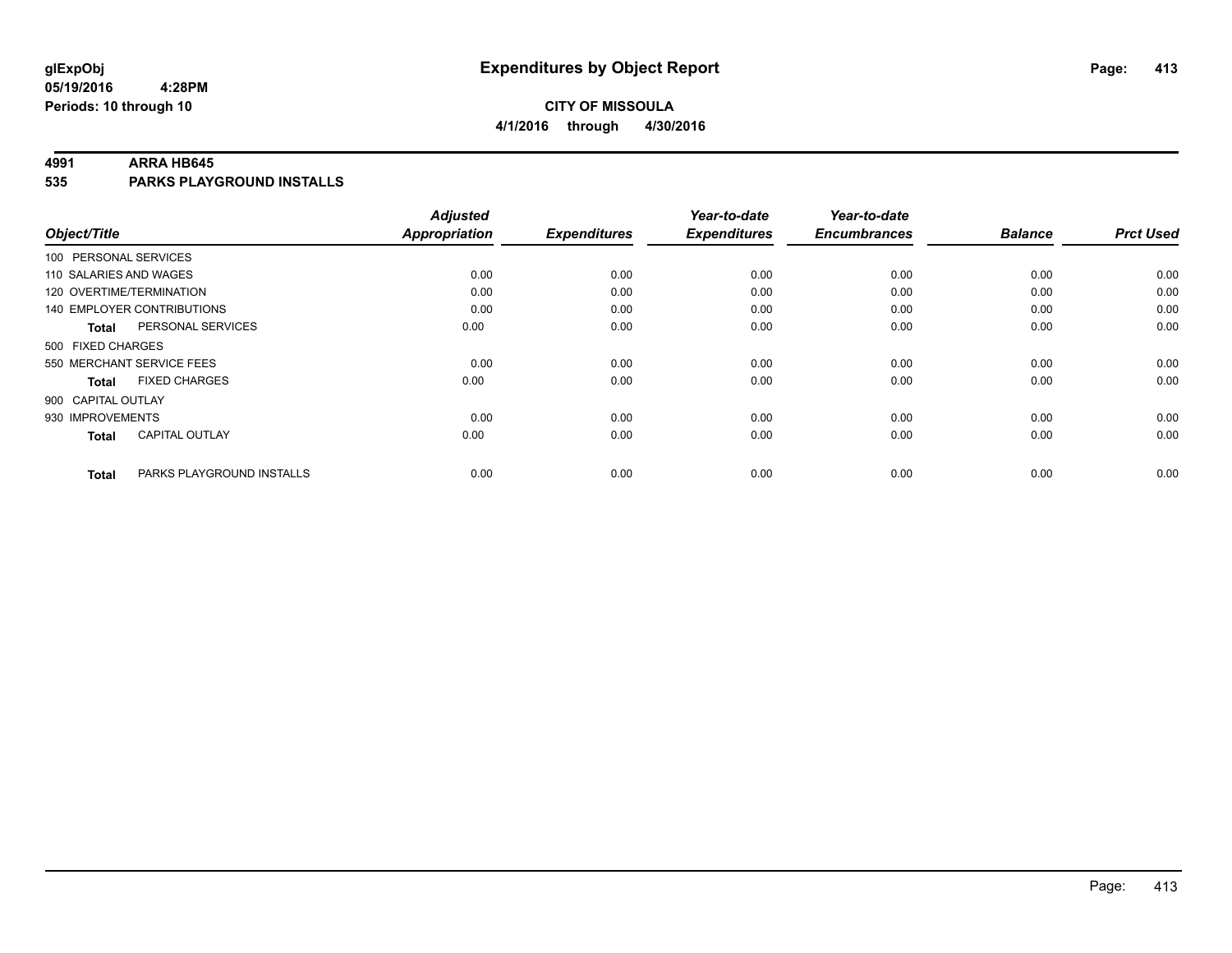#### **4991 ARRA HB645**

**540 GREENOUGH PARK BRIDGE**

| Object/Title       |                              | <b>Adjusted</b><br><b>Appropriation</b> | <b>Expenditures</b> | Year-to-date<br><b>Expenditures</b> | Year-to-date<br><b>Encumbrances</b> | <b>Balance</b> | <b>Prct Used</b> |
|--------------------|------------------------------|-----------------------------------------|---------------------|-------------------------------------|-------------------------------------|----------------|------------------|
|                    | 100 PERSONAL SERVICES        |                                         |                     |                                     |                                     |                |                  |
|                    | 120 OVERTIME/TERMINATION     | 0.00                                    | 0.00                | 0.00                                | 0.00                                | 0.00           | 0.00             |
|                    | 140 EMPLOYER CONTRIBUTIONS   | 0.00                                    | 0.00                | 0.00                                | 0.00                                | 0.00           | 0.00             |
| Total              | PERSONAL SERVICES            | 0.00                                    | 0.00                | 0.00                                | 0.00                                | 0.00           | 0.00             |
| 500 FIXED CHARGES  |                              |                                         |                     |                                     |                                     |                |                  |
|                    | 550 MERCHANT SERVICE FEES    | 0.00                                    | 0.00                | 0.00                                | 0.00                                | 0.00           | 0.00             |
| <b>Total</b>       | <b>FIXED CHARGES</b>         | 0.00                                    | 0.00                | 0.00                                | 0.00                                | 0.00           | 0.00             |
| 900 CAPITAL OUTLAY |                              |                                         |                     |                                     |                                     |                |                  |
| 930 IMPROVEMENTS   |                              | 0.00                                    | 0.00                | 0.00                                | 0.00                                | 0.00           | 0.00             |
| <b>Total</b>       | <b>CAPITAL OUTLAY</b>        | 0.00                                    | 0.00                | 0.00                                | 0.00                                | 0.00           | 0.00             |
| <b>Total</b>       | <b>GREENOUGH PARK BRIDGE</b> | 0.00                                    | 0.00                | 0.00                                | 0.00                                | 0.00           | 0.00             |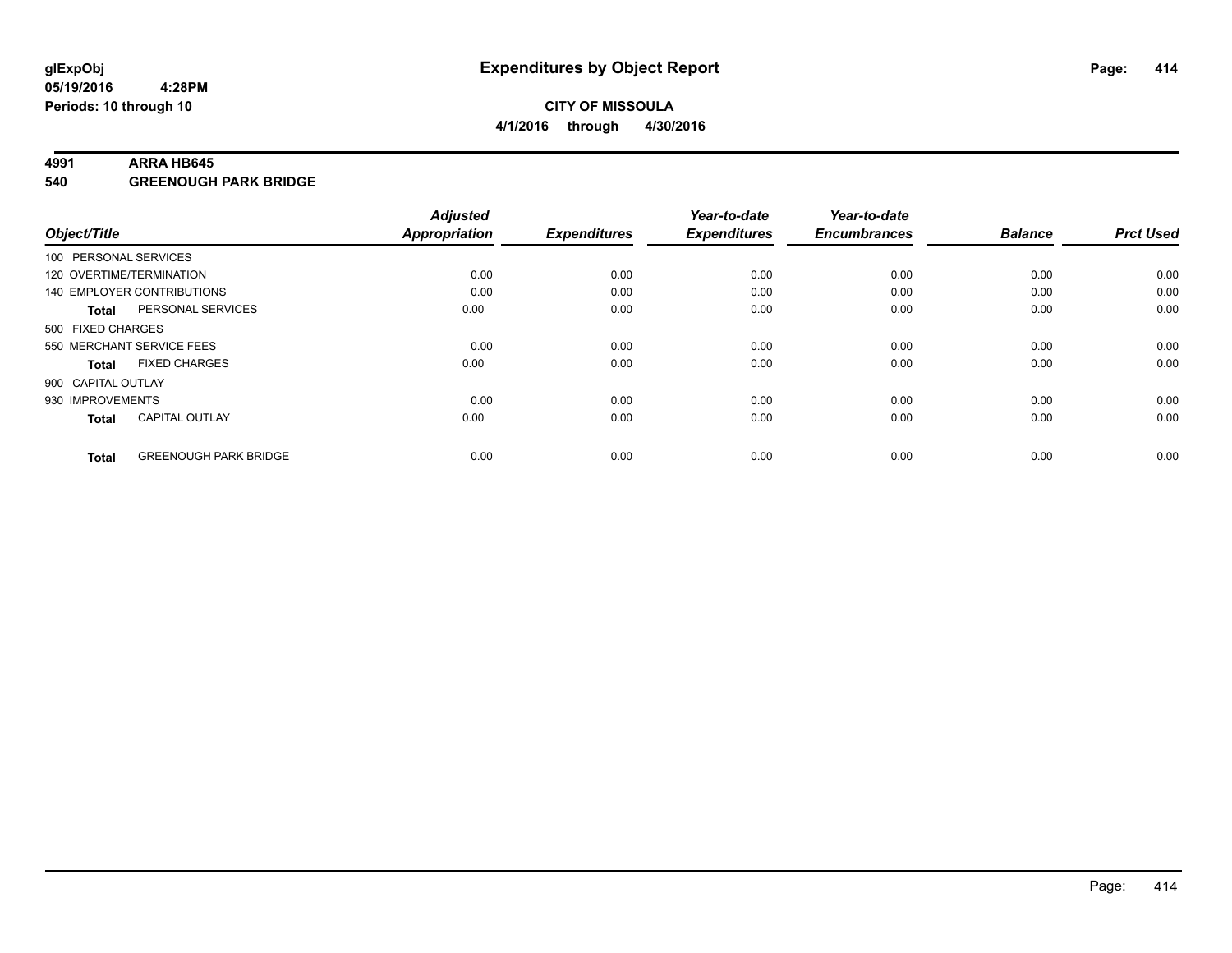**4991 ARRA HB645**

|                                       | <b>Adjusted</b>      |                     | Year-to-date        | Year-to-date        |                |                  |
|---------------------------------------|----------------------|---------------------|---------------------|---------------------|----------------|------------------|
| Object/Title                          | <b>Appropriation</b> | <b>Expenditures</b> | <b>Expenditures</b> | <b>Encumbrances</b> | <b>Balance</b> | <b>Prct Used</b> |
| 100 PERSONAL SERVICES                 |                      |                     |                     |                     |                |                  |
| 110 SALARIES AND WAGES                | 0.00                 | 0.00                | 0.00                | 0.00                | 0.00           | 0.00             |
| 120 OVERTIME/TERMINATION              | 0.00                 | 0.00                | 0.00                | 0.00                | 0.00           | 0.00             |
| 140 EMPLOYER CONTRIBUTIONS            | 0.00                 | 0.00                | 0.00                | 0.00                | 0.00           | 0.00             |
| PERSONAL SERVICES<br><b>Total</b>     | 0.00                 | 0.00                | 0.00                | 0.00                | 0.00           | 0.00             |
| 500 FIXED CHARGES                     |                      |                     |                     |                     |                |                  |
| 550 MERCHANT SERVICE FEES             | 0.00                 | 0.00                | 0.00                | 0.00                | 0.00           | 0.00             |
| <b>FIXED CHARGES</b><br><b>Total</b>  | 0.00                 | 0.00                | 0.00                | 0.00                | 0.00           | 0.00             |
| 900 CAPITAL OUTLAY                    |                      |                     |                     |                     |                |                  |
| 930 IMPROVEMENTS                      | 0.00                 | 0.00                | 0.00                | 0.00                | 0.00           | 0.00             |
| <b>CAPITAL OUTLAY</b><br><b>Total</b> | 0.00                 | 0.00                | 0.00                | 0.00                | 0.00           | 0.00             |
| ARRA HB645<br><b>Total</b>            | 0.00                 | 0.00                | 0.00                | 0.00                | 0.00           | 0.00             |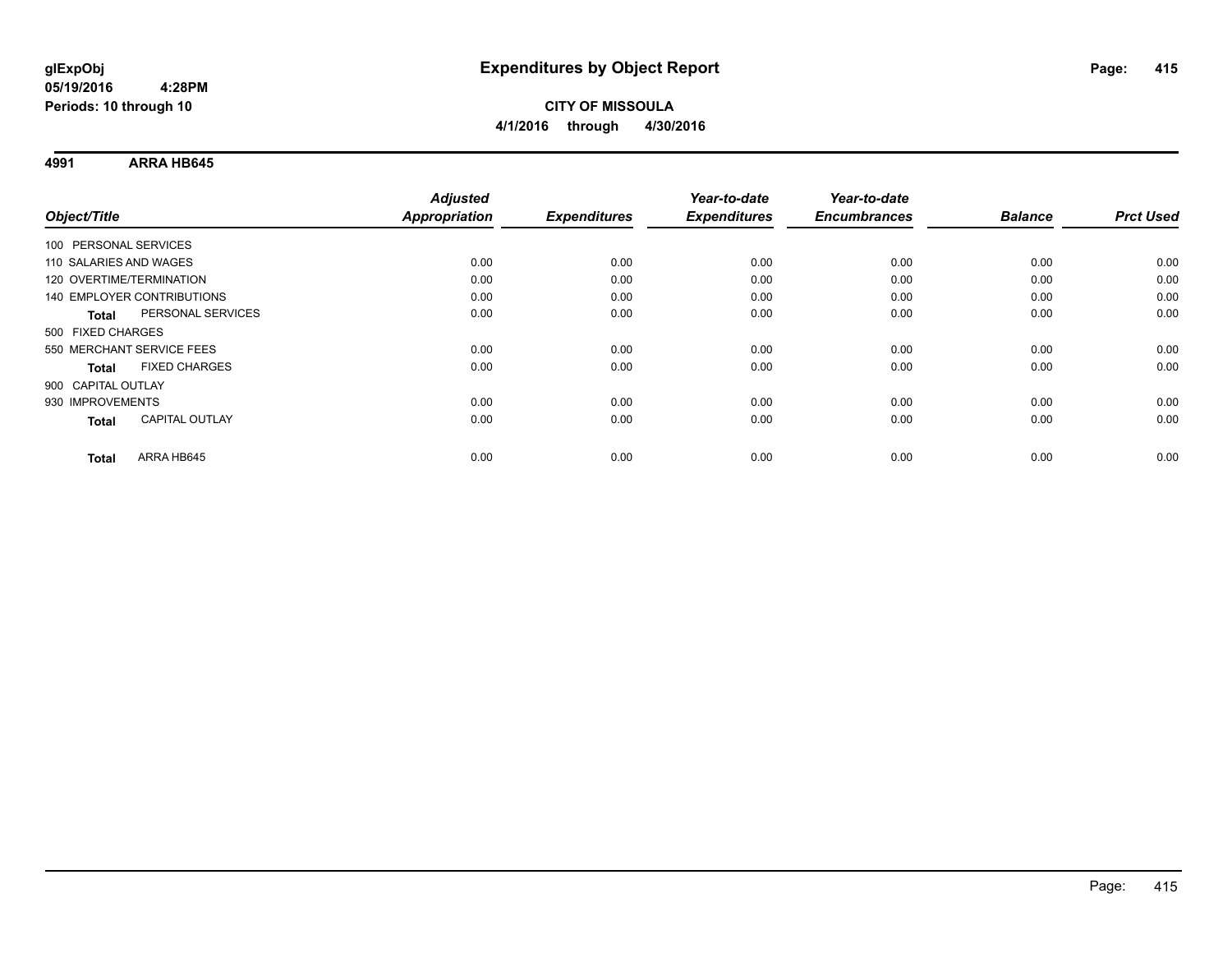**4992 WFL MILLER CREEK ROAD**

**390 NON-DEPARTMENTAL**

| Object/Title              |                       | <b>Adjusted</b><br>Appropriation | <b>Expenditures</b> | Year-to-date<br><b>Expenditures</b> | Year-to-date<br><b>Encumbrances</b> | <b>Balance</b> | <b>Prct Used</b> |
|---------------------------|-----------------------|----------------------------------|---------------------|-------------------------------------|-------------------------------------|----------------|------------------|
| 500 FIXED CHARGES         |                       |                                  |                     |                                     |                                     |                |                  |
| 550 MERCHANT SERVICE FEES |                       | 0.00                             | 0.00                | 0.00                                | 0.00                                | 0.00           | 0.00             |
| <b>Total</b>              | <b>FIXED CHARGES</b>  | 0.00                             | 0.00                | 0.00                                | 0.00                                | 0.00           | 0.00             |
| 900 CAPITAL OUTLAY        |                       |                                  |                     |                                     |                                     |                |                  |
| 930 IMPROVEMENTS          |                       | 0.00                             | 0.00                | 0.00                                | 0.00                                | 0.00           | 0.00             |
| <b>Total</b>              | <b>CAPITAL OUTLAY</b> | 0.00                             | 0.00                | 0.00                                | 0.00                                | 0.00           | 0.00             |
| <b>Total</b>              | NON-DEPARTMENTAL      | 0.00                             | 0.00                | 0.00                                | 0.00                                | 0.00           | 0.00             |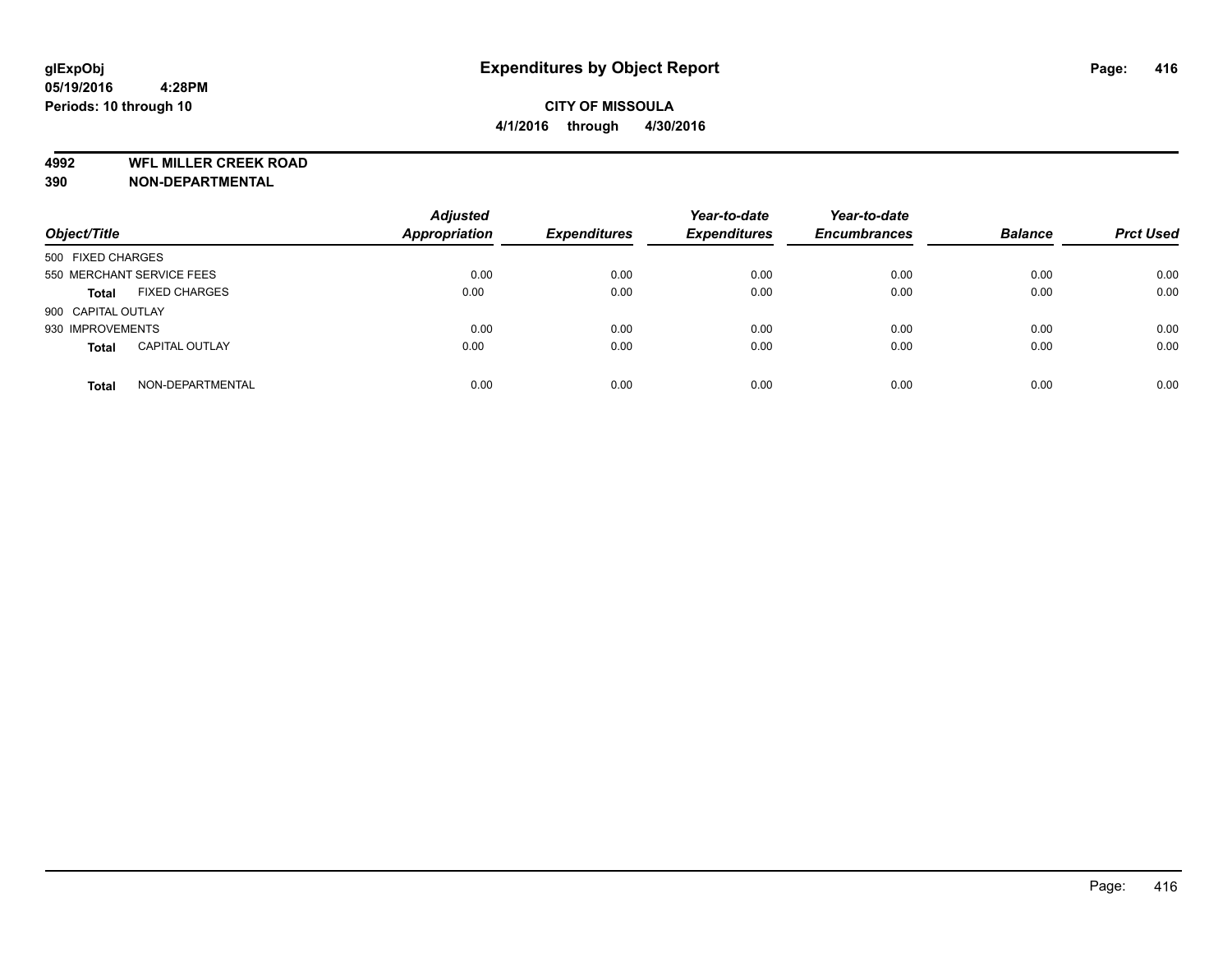#### **4992 WFL MILLER CREEK ROAD**

| Object/Title                          | <b>Adjusted</b><br>Appropriation | <b>Expenditures</b> | Year-to-date<br><b>Expenditures</b> | Year-to-date<br><b>Encumbrances</b> | <b>Balance</b> | <b>Prct Used</b> |
|---------------------------------------|----------------------------------|---------------------|-------------------------------------|-------------------------------------|----------------|------------------|
| 500 FIXED CHARGES                     |                                  |                     |                                     |                                     |                |                  |
| 550 MERCHANT SERVICE FEES             | 0.00                             | 0.00                | 0.00                                | 0.00                                | 0.00           | 0.00             |
| <b>FIXED CHARGES</b><br><b>Total</b>  | 0.00                             | 0.00                | 0.00                                | 0.00                                | 0.00           | 0.00             |
| 900 CAPITAL OUTLAY                    |                                  |                     |                                     |                                     |                |                  |
| 930 IMPROVEMENTS                      | 0.00                             | 0.00                | 0.00                                | 0.00                                | 0.00           | 0.00             |
| <b>CAPITAL OUTLAY</b><br><b>Total</b> | 0.00                             | 0.00                | 0.00                                | 0.00                                | 0.00           | 0.00             |
| WFL MILLER CREEK ROAD<br><b>Total</b> | 0.00                             | 0.00                | 0.00                                | 0.00                                | 0.00           | 0.00             |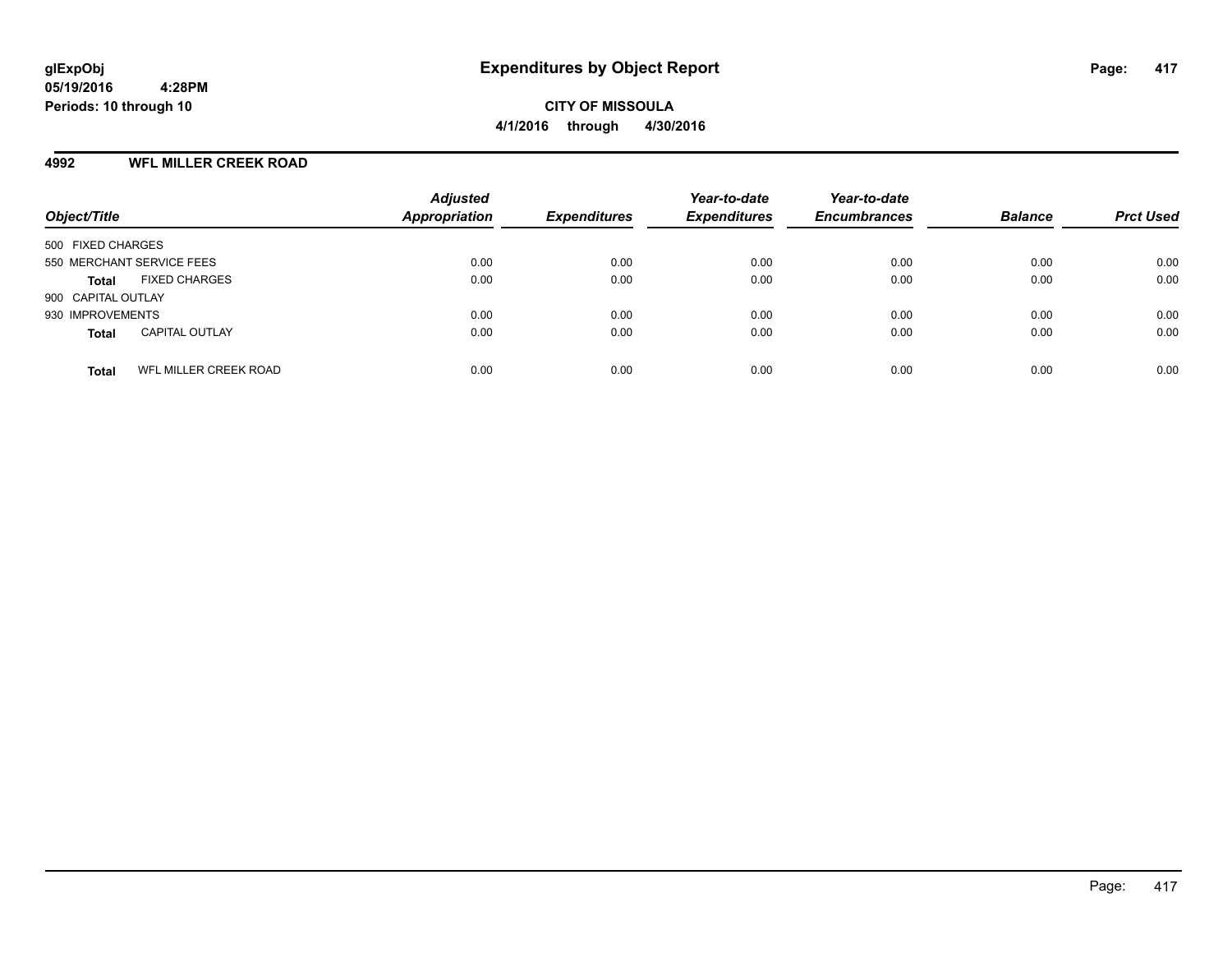#### **4993 WESTERN FEDERAL LANDS**

#### **280 PUBLIC WORKS OPERATIONS**

| Object/Title           |                                   | <b>Adjusted</b><br>Appropriation | <b>Expenditures</b> | Year-to-date<br><b>Expenditures</b> | Year-to-date<br><b>Encumbrances</b> | <b>Balance</b> | <b>Prct Used</b> |
|------------------------|-----------------------------------|----------------------------------|---------------------|-------------------------------------|-------------------------------------|----------------|------------------|
| 100 PERSONAL SERVICES  |                                   |                                  |                     |                                     |                                     |                |                  |
| 110 SALARIES AND WAGES |                                   | 0.00                             | 0.00                | 0.00                                | 0.00                                | 0.00           | 0.00             |
|                        |                                   |                                  |                     |                                     |                                     |                |                  |
|                        | <b>140 EMPLOYER CONTRIBUTIONS</b> | 0.00                             | 0.00                | 0.00                                | 0.00                                | 0.00           | 0.00             |
| <b>Total</b>           | PERSONAL SERVICES                 | 0.00                             | 0.00                | 0.00                                | 0.00                                | 0.00           | 0.00             |
| 300 PURCHASED SERVICES |                                   |                                  |                     |                                     |                                     |                |                  |
|                        | 350 PROFESSIONAL SERVICES         | 0.00                             | 0.00                | 0.00                                | 0.00                                | 0.00           | 0.00             |
| <b>Total</b>           | PURCHASED SERVICES                | 0.00                             | 0.00                | 0.00                                | 0.00                                | 0.00           | 0.00             |
| 500 FIXED CHARGES      |                                   |                                  |                     |                                     |                                     |                |                  |
|                        | 550 MERCHANT SERVICE FEES         | 0.00                             | 0.00                | 0.00                                | 0.00                                | 0.00           | 0.00             |
| <b>Total</b>           | <b>FIXED CHARGES</b>              | 0.00                             | 0.00                | 0.00                                | 0.00                                | 0.00           | 0.00             |
| 900 CAPITAL OUTLAY     |                                   |                                  |                     |                                     |                                     |                |                  |
| 930 IMPROVEMENTS       |                                   | 0.00                             | 0.00                | 24,994.77                           | 0.00                                | $-24,994.77$   | 0.00             |
| <b>Total</b>           | CAPITAL OUTLAY                    | 0.00                             | 0.00                | 24,994.77                           | 0.00                                | $-24,994.77$   | 0.00             |
| <b>Total</b>           | PUBLIC WORKS OPERATIONS           | 0.00                             | 0.00                | 24,994.77                           | 0.00                                | $-24,994.77$   | 0.00             |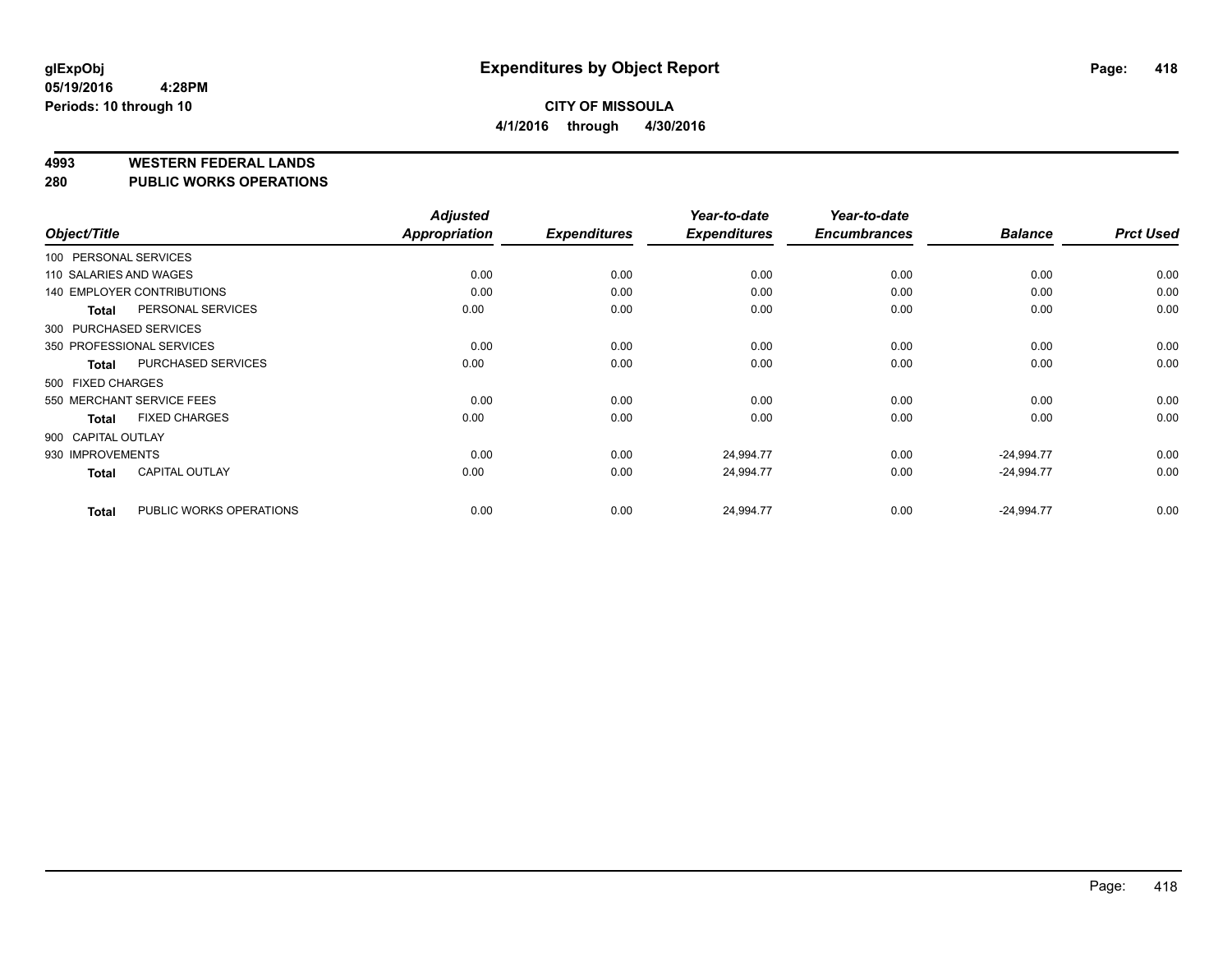## **CITY OF MISSOULA 4/1/2016 through 4/30/2016**

#### **4993 WESTERN FEDERAL LANDS**

|                        |                                   | <b>Adjusted</b> |                     | Year-to-date        | Year-to-date        |                |                  |
|------------------------|-----------------------------------|-----------------|---------------------|---------------------|---------------------|----------------|------------------|
| Object/Title           |                                   | Appropriation   | <b>Expenditures</b> | <b>Expenditures</b> | <b>Encumbrances</b> | <b>Balance</b> | <b>Prct Used</b> |
| 100 PERSONAL SERVICES  |                                   |                 |                     |                     |                     |                |                  |
| 110 SALARIES AND WAGES |                                   | 0.00            | 0.00                | 0.00                | 0.00                | 0.00           | 0.00             |
|                        | <b>140 EMPLOYER CONTRIBUTIONS</b> | 0.00            | 0.00                | 0.00                | 0.00                | 0.00           | 0.00             |
| <b>Total</b>           | PERSONAL SERVICES                 | 0.00            | 0.00                | 0.00                | 0.00                | 0.00           | 0.00             |
|                        | 300 PURCHASED SERVICES            |                 |                     |                     |                     |                |                  |
|                        | 350 PROFESSIONAL SERVICES         | 0.00            | 0.00                | 0.00                | 0.00                | 0.00           | 0.00             |
| <b>Total</b>           | PURCHASED SERVICES                | 0.00            | 0.00                | 0.00                | 0.00                | 0.00           | 0.00             |
| 500 FIXED CHARGES      |                                   |                 |                     |                     |                     |                |                  |
|                        | 550 MERCHANT SERVICE FEES         | 0.00            | 0.00                | 0.00                | 0.00                | 0.00           | 0.00             |
| <b>Total</b>           | <b>FIXED CHARGES</b>              | 0.00            | 0.00                | 0.00                | 0.00                | 0.00           | 0.00             |
| 900 CAPITAL OUTLAY     |                                   |                 |                     |                     |                     |                |                  |
| 930 IMPROVEMENTS       |                                   | 0.00            | 0.00                | 24,994.77           | 0.00                | $-24,994.77$   | 0.00             |
| Total                  | <b>CAPITAL OUTLAY</b>             | 0.00            | 0.00                | 24,994.77           | 0.00                | $-24,994.77$   | 0.00             |
| <b>Total</b>           | <b>WESTERN FEDERAL LANDS</b>      | 0.00            | 0.00                | 24,994.77           | 0.00                | $-24.994.77$   | 0.00             |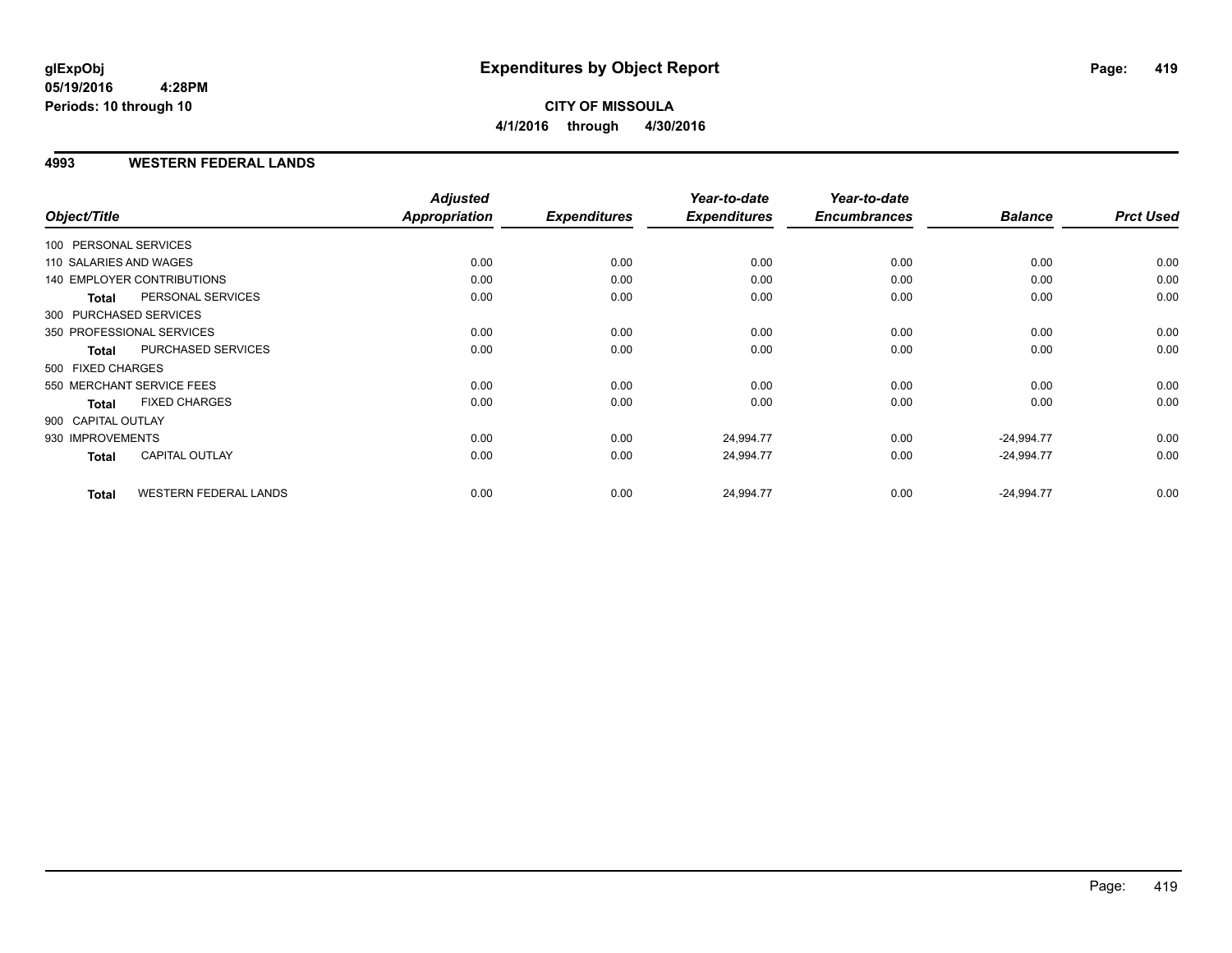#### **5020 CIVIC STADIUM**

**395 PARKING COMMISSION**

| Object/Title      |                             | <b>Adjusted</b><br><b>Appropriation</b> | <b>Expenditures</b> | Year-to-date<br><b>Expenditures</b> | Year-to-date<br><b>Encumbrances</b> | <b>Balance</b> | <b>Prct Used</b> |
|-------------------|-----------------------------|-----------------------------------------|---------------------|-------------------------------------|-------------------------------------|----------------|------------------|
|                   |                             |                                         |                     |                                     |                                     |                |                  |
| 500 FIXED CHARGES |                             |                                         |                     |                                     |                                     |                |                  |
| 500 FIXED CHARGES |                             | 3,000.00                                | 0.00                | 0.00                                | 0.00                                | 3,000.00       | 0.00             |
|                   | 550 MERCHANT SERVICE FEES   | 0.00                                    | 0.00                | 0.00                                | 0.00                                | 0.00           | 0.00             |
| <b>Total</b>      | <b>FIXED CHARGES</b>        | 3,000.00                                | 0.00                | 0.00                                | 0.00                                | 3,000.00       | 0.00             |
| 600 DEBT SERVICE  |                             |                                         |                     |                                     |                                     |                |                  |
| 610 PRINCIPAL     |                             | 33,420.00                               | 0.00                | 0.00                                | 0.00                                | 33,420.00      | 0.00             |
|                   | 620 INTEREST / SERVICE FEES | 83,580.00                               | 0.00                | 0.00                                | 0.00                                | 83,580.00      | 0.00             |
| <b>Total</b>      | <b>DEBT SERVICE</b>         | 117,000.00                              | 0.00                | 0.00                                | 0.00                                | 117,000.00     | 0.00             |
| 800 OTHER OBJECTS |                             |                                         |                     |                                     |                                     |                |                  |
| 830 DEPRECIATION  |                             | 0.00                                    | 0.00                | 0.00                                | 0.00                                | 0.00           | 0.00             |
| <b>Total</b>      | OTHER OBJECTS               | 0.00                                    | 0.00                | 0.00                                | 0.00                                | 0.00           | 0.00             |
| <b>Total</b>      | PARKING COMMISSION          | 120,000.00                              | 0.00                | 0.00                                | 0.00                                | 120,000.00     | 0.00             |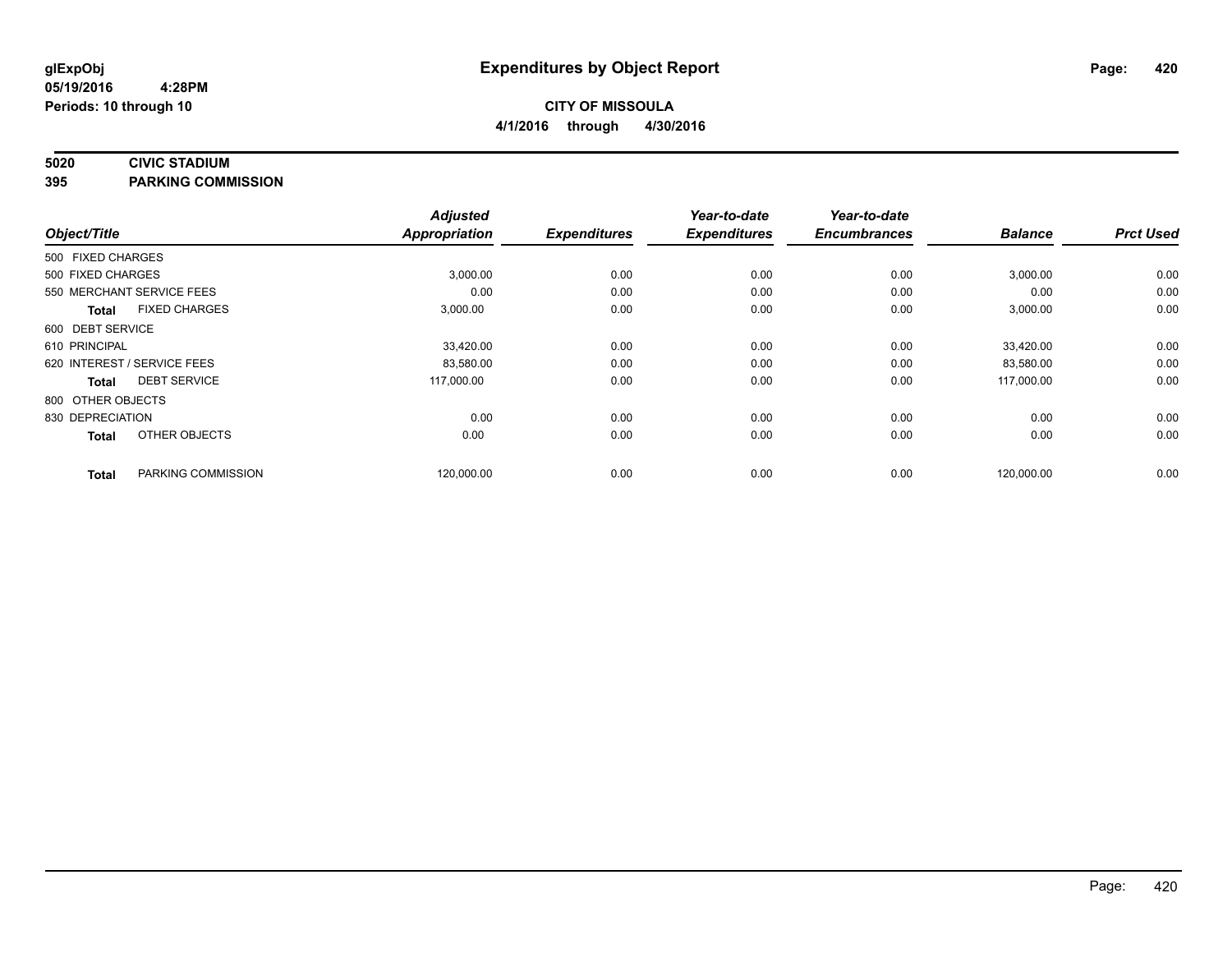**5020 CIVIC STADIUM**

|                                      | <b>Adjusted</b> |                     | Year-to-date<br><b>Expenditures</b> | Year-to-date        |                |                  |
|--------------------------------------|-----------------|---------------------|-------------------------------------|---------------------|----------------|------------------|
| Object/Title                         | Appropriation   | <b>Expenditures</b> |                                     | <b>Encumbrances</b> | <b>Balance</b> | <b>Prct Used</b> |
| 500 FIXED CHARGES                    |                 |                     |                                     |                     |                |                  |
| 500 FIXED CHARGES                    | 3,000.00        | 0.00                | 0.00                                | 0.00                | 3,000.00       | 0.00             |
| 550 MERCHANT SERVICE FEES            | 0.00            | 0.00                | 0.00                                | 0.00                | 0.00           | 0.00             |
| <b>FIXED CHARGES</b><br><b>Total</b> | 3,000.00        | 0.00                | 0.00                                | 0.00                | 3,000.00       | 0.00             |
| 600 DEBT SERVICE                     |                 |                     |                                     |                     |                |                  |
| 610 PRINCIPAL                        | 33,420.00       | 0.00                | 0.00                                | 0.00                | 33.420.00      | 0.00             |
| 620 INTEREST / SERVICE FEES          | 83,580.00       | 0.00                | 0.00                                | 0.00                | 83,580.00      | 0.00             |
| <b>DEBT SERVICE</b><br>Total         | 117,000.00      | 0.00                | 0.00                                | 0.00                | 117,000.00     | 0.00             |
| 800 OTHER OBJECTS                    |                 |                     |                                     |                     |                |                  |
| 830 DEPRECIATION                     | 0.00            | 0.00                | 0.00                                | 0.00                | 0.00           | 0.00             |
| OTHER OBJECTS<br><b>Total</b>        | 0.00            | 0.00                | 0.00                                | 0.00                | 0.00           | 0.00             |
| <b>CIVIC STADIUM</b><br><b>Total</b> | 120,000.00      | 0.00                | 0.00                                | 0.00                | 120,000.00     | 0.00             |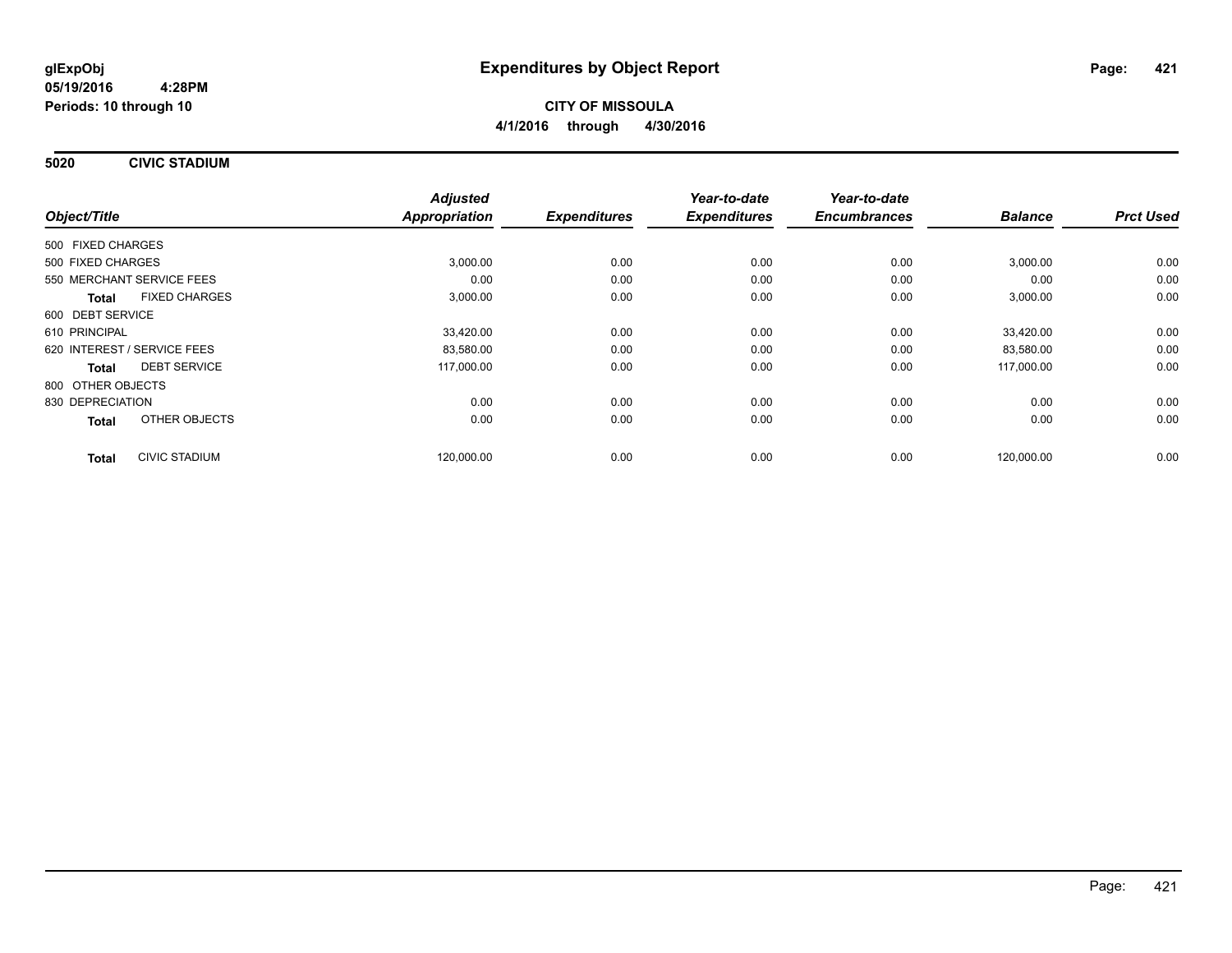# **5210 WATER**

|                                           | <b>Adjusted</b>      |                     | Year-to-date        | Year-to-date        |                 |                  |
|-------------------------------------------|----------------------|---------------------|---------------------|---------------------|-----------------|------------------|
| Object/Title                              | <b>Appropriation</b> | <b>Expenditures</b> | <b>Expenditures</b> | <b>Encumbrances</b> | <b>Balance</b>  | <b>Prct Used</b> |
| 100 PERSONAL SERVICES                     |                      |                     |                     |                     |                 |                  |
| 110 SALARIES AND WAGES                    | 0.00                 | 0.00                | 0.00                | 0.00                | 0.00            | 0.00             |
| <b>140 EMPLOYER CONTRIBUTIONS</b>         | 0.00                 | 0.00                | 0.00                | 0.00                | 0.00            | 0.00             |
| PERSONAL SERVICES<br><b>Total</b>         | 0.00                 | 0.00                | 0.00                | 0.00                | 0.00            | 0.00             |
| 300 PURCHASED SERVICES                    |                      |                     |                     |                     |                 |                  |
| 350 PROFESSIONAL SERVICES                 | 0.00                 | 230,496.82          | 2,310,724.32        | 0.00                | $-2,310,724.32$ | 0.00             |
| 390 OTHER PURCHASED SERVICES              | 0.00                 | 0.00                | 0.00                | 0.00                | 0.00            | 0.00             |
| <b>PURCHASED SERVICES</b><br><b>Total</b> | 0.00                 | 230,496.82          | 2,310,724.32        | 0.00                | $-2,310,724.32$ | 0.00             |
| 500 FIXED CHARGES                         |                      |                     |                     |                     |                 |                  |
| 550 MERCHANT SERVICE FEES                 | 0.00                 | 0.00                | 0.00                | 0.00                | 0.00            | 0.00             |
| <b>FIXED CHARGES</b><br><b>Total</b>      | 0.00                 | 0.00                | 0.00                | 0.00                | 0.00            | 0.00             |
| 900 CAPITAL OUTLAY                        |                      |                     |                     |                     |                 |                  |
| 910 LAND                                  | 0.00                 | 0.00                | 0.00                | 0.00                | 0.00            | 0.00             |
| 920 BUILDINGS                             | 0.00                 | 0.00                | 0.00                | 0.00                | 0.00            | 0.00             |
| 930 IMPROVEMENTS                          | 0.00                 | 0.00                | 0.00                | 0.00                | 0.00            | 0.00             |
| 940 MACHINERY & EQUIPMENT                 | 0.00                 | 0.00                | 0.00                | 0.00                | 0.00            | 0.00             |
| CAPITAL OUTLAY<br><b>Total</b>            | 0.00                 | 0.00                | 0.00                | 0.00                | 0.00            | 0.00             |
| <b>WATER</b><br><b>Total</b>              | 0.00                 | 230,496.82          | 2,310,724.32        | 0.00                | $-2,310,724.32$ | 0.00             |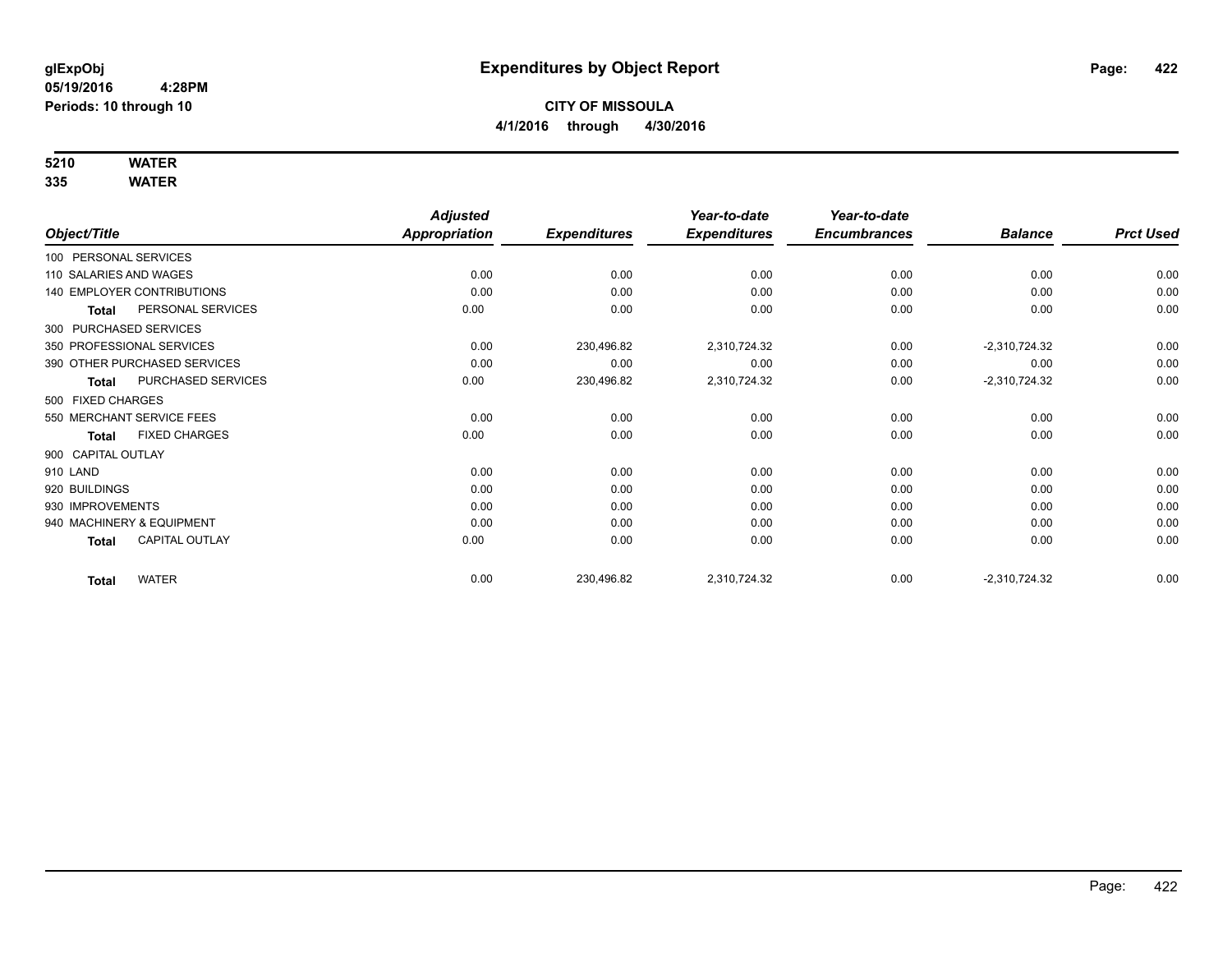|                                       | <b>Adjusted</b>      |                     | Year-to-date        | Year-to-date        |                 |                  |
|---------------------------------------|----------------------|---------------------|---------------------|---------------------|-----------------|------------------|
| Object/Title                          | <b>Appropriation</b> | <b>Expenditures</b> | <b>Expenditures</b> | <b>Encumbrances</b> | <b>Balance</b>  | <b>Prct Used</b> |
| 100 PERSONAL SERVICES                 |                      |                     |                     |                     |                 |                  |
| 110 SALARIES AND WAGES                | 0.00                 | 0.00                | 0.00                | 0.00                | 0.00            | 0.00             |
| 140 EMPLOYER CONTRIBUTIONS            | 0.00                 | 0.00                | 0.00                | 0.00                | 0.00            | 0.00             |
| PERSONAL SERVICES<br><b>Total</b>     | 0.00                 | 0.00                | 0.00                | 0.00                | 0.00            | 0.00             |
| 300 PURCHASED SERVICES                |                      |                     |                     |                     |                 |                  |
| 350 PROFESSIONAL SERVICES             | 0.00                 | 230,496.82          | 2,310,724.32        | 0.00                | $-2,310,724.32$ | 0.00             |
| 390 OTHER PURCHASED SERVICES          | 0.00                 | 0.00                | 0.00                | 0.00                | 0.00            | 0.00             |
| PURCHASED SERVICES<br><b>Total</b>    | 0.00                 | 230,496.82          | 2,310,724.32        | 0.00                | $-2,310,724.32$ | 0.00             |
| 500 FIXED CHARGES                     |                      |                     |                     |                     |                 |                  |
| 550 MERCHANT SERVICE FEES             | 0.00                 | 0.00                | 0.00                | 0.00                | 0.00            | 0.00             |
| <b>FIXED CHARGES</b><br><b>Total</b>  | 0.00                 | 0.00                | 0.00                | 0.00                | 0.00            | 0.00             |
| 900 CAPITAL OUTLAY                    |                      |                     |                     |                     |                 |                  |
| 910 LAND                              | 0.00                 | 0.00                | 0.00                | 0.00                | 0.00            | 0.00             |
| 920 BUILDINGS                         | 0.00                 | 0.00                | 0.00                | 0.00                | 0.00            | 0.00             |
| 930 IMPROVEMENTS                      | 0.00                 | 0.00                | 0.00                | 0.00                | 0.00            | 0.00             |
| 940 MACHINERY & EQUIPMENT             | 0.00                 | 0.00                | 0.00                | 0.00                | 0.00            | 0.00             |
| <b>CAPITAL OUTLAY</b><br><b>Total</b> | 0.00                 | 0.00                | 0.00                | 0.00                | 0.00            | 0.00             |
| <b>WATER</b><br><b>Total</b>          | 0.00                 | 230,496.82          | 2,310,724.32        | 0.00                | $-2,310,724.32$ | 0.00             |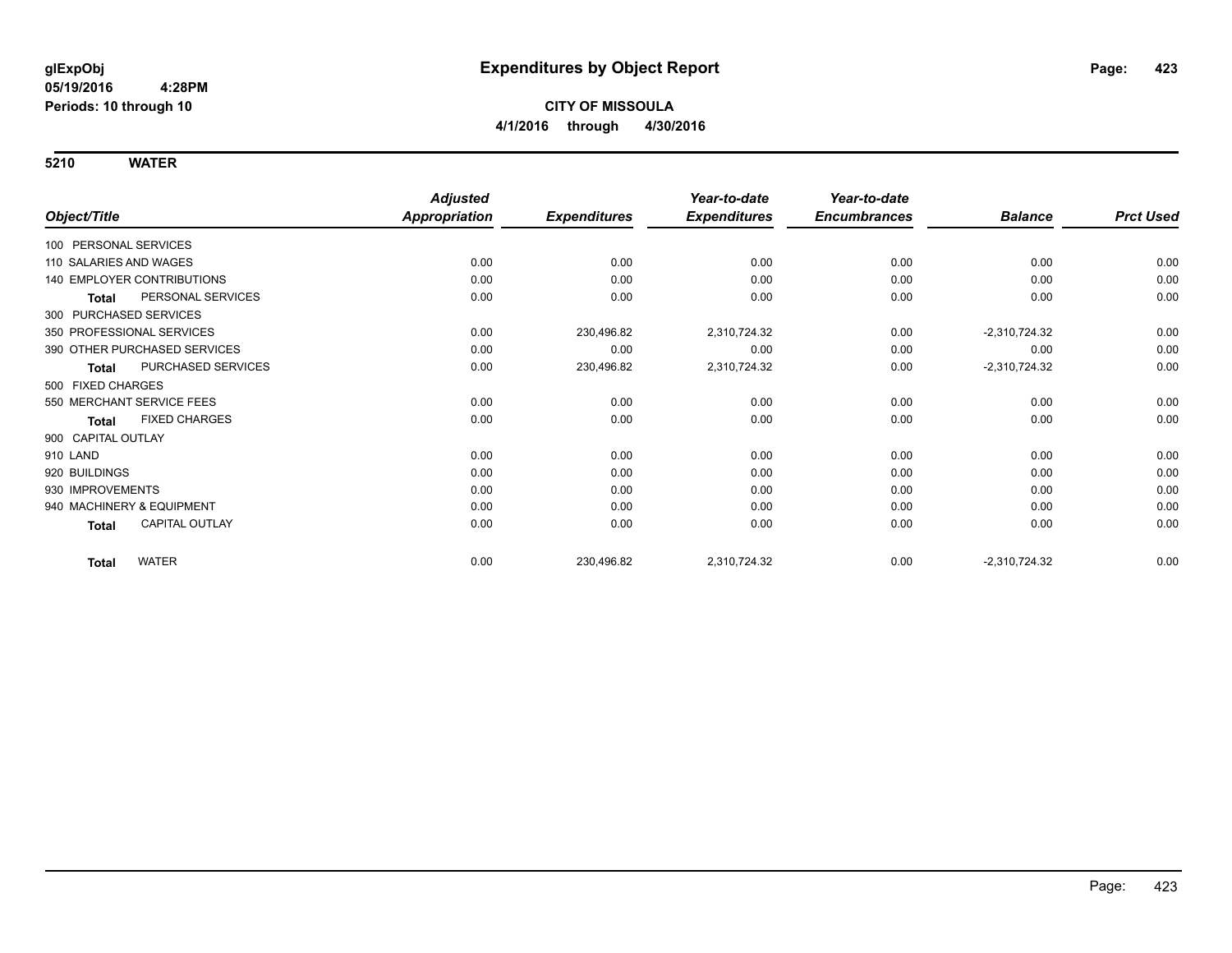#### **5211 WATER REVENUE COLLECTION & CLEARING**

|                                      | <b>Adjusted</b>      |                     | Year-to-date<br><b>Expenditures</b> | Year-to-date        | <b>Balance</b> |                  |
|--------------------------------------|----------------------|---------------------|-------------------------------------|---------------------|----------------|------------------|
| Object/Title                         | <b>Appropriation</b> | <b>Expenditures</b> |                                     | <b>Encumbrances</b> |                | <b>Prct Used</b> |
| 500 FIXED CHARGES                    |                      |                     |                                     |                     |                |                  |
| 500 FIXED CHARGES                    | 0.00                 | 0.00                | 0.00                                | 0.00                | 0.00           | 0.00             |
| 550 MERCHANT SERVICE FEES            | 0.00                 | 0.00                | 0.00                                | 0.00                | 0.00           | 0.00             |
| <b>FIXED CHARGES</b><br><b>Total</b> | 0.00                 | 0.00                | 0.00                                | 0.00                | 0.00           | 0.00             |
| 800 OTHER OBJECTS                    |                      |                     |                                     |                     |                |                  |
| 820 TRANSFERS TO OTHER FUNDS         | 0.00                 | 0.00                | 0.00                                | 0.00                | 0.00           | 0.00             |
| OTHER OBJECTS<br><b>Total</b>        | 0.00                 | 0.00                | 0.00                                | 0.00                | 0.00           | 0.00             |
| <b>WATER</b><br><b>Total</b>         | 0.00                 | 0.00                | 0.00                                | 0.00                | 0.00           | 0.00             |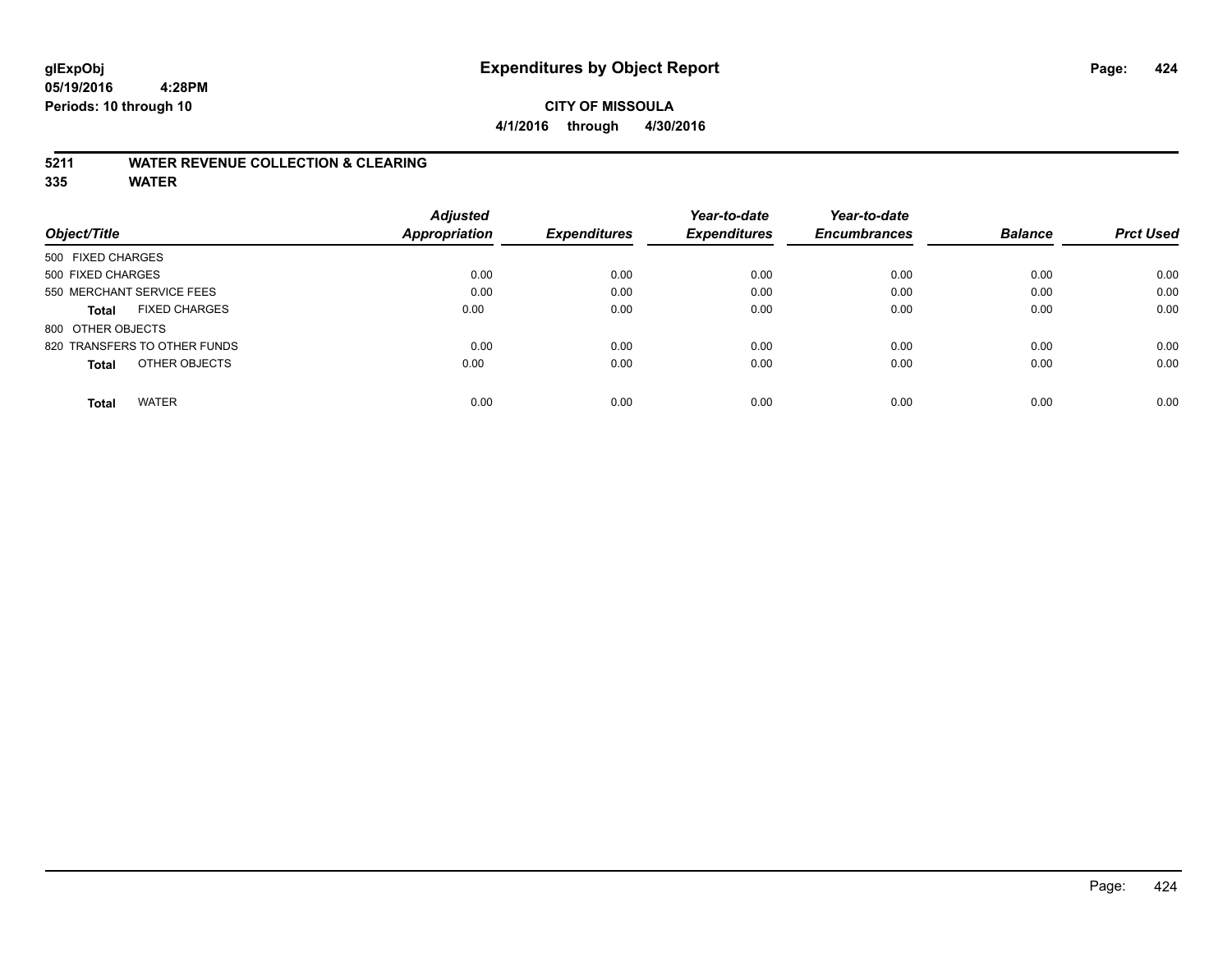**CITY OF MISSOULA 4/1/2016 through 4/30/2016**

## **5211 WATER REVENUE COLLECTION & CLEARING**

| Object/Title      |                                  | <b>Adjusted</b><br>Appropriation | <b>Expenditures</b> | Year-to-date<br><b>Expenditures</b> | Year-to-date<br><b>Encumbrances</b> | <b>Balance</b> | <b>Prct Used</b> |
|-------------------|----------------------------------|----------------------------------|---------------------|-------------------------------------|-------------------------------------|----------------|------------------|
| 500 FIXED CHARGES |                                  |                                  |                     |                                     |                                     |                |                  |
| 500 FIXED CHARGES |                                  | 0.00                             | 0.00                | 0.00                                | 0.00                                | 0.00           | 0.00             |
|                   | 550 MERCHANT SERVICE FEES        | 0.00                             | 0.00                | 0.00                                | 0.00                                | 0.00           | 0.00             |
| <b>Total</b>      | <b>FIXED CHARGES</b>             | 0.00                             | 0.00                | 0.00                                | 0.00                                | 0.00           | 0.00             |
| 800 OTHER OBJECTS |                                  |                                  |                     |                                     |                                     |                |                  |
|                   | 820 TRANSFERS TO OTHER FUNDS     | 0.00                             | 0.00                | 0.00                                | 0.00                                | 0.00           | 0.00             |
| <b>Total</b>      | OTHER OBJECTS                    | 0.00                             | 0.00                | 0.00                                | 0.00                                | 0.00           | 0.00             |
| <b>Total</b>      | WATER REVENUE COLLECTION & CLEAF | 0.00                             | 0.00                | 0.00                                | 0.00                                | 0.00           | 0.00             |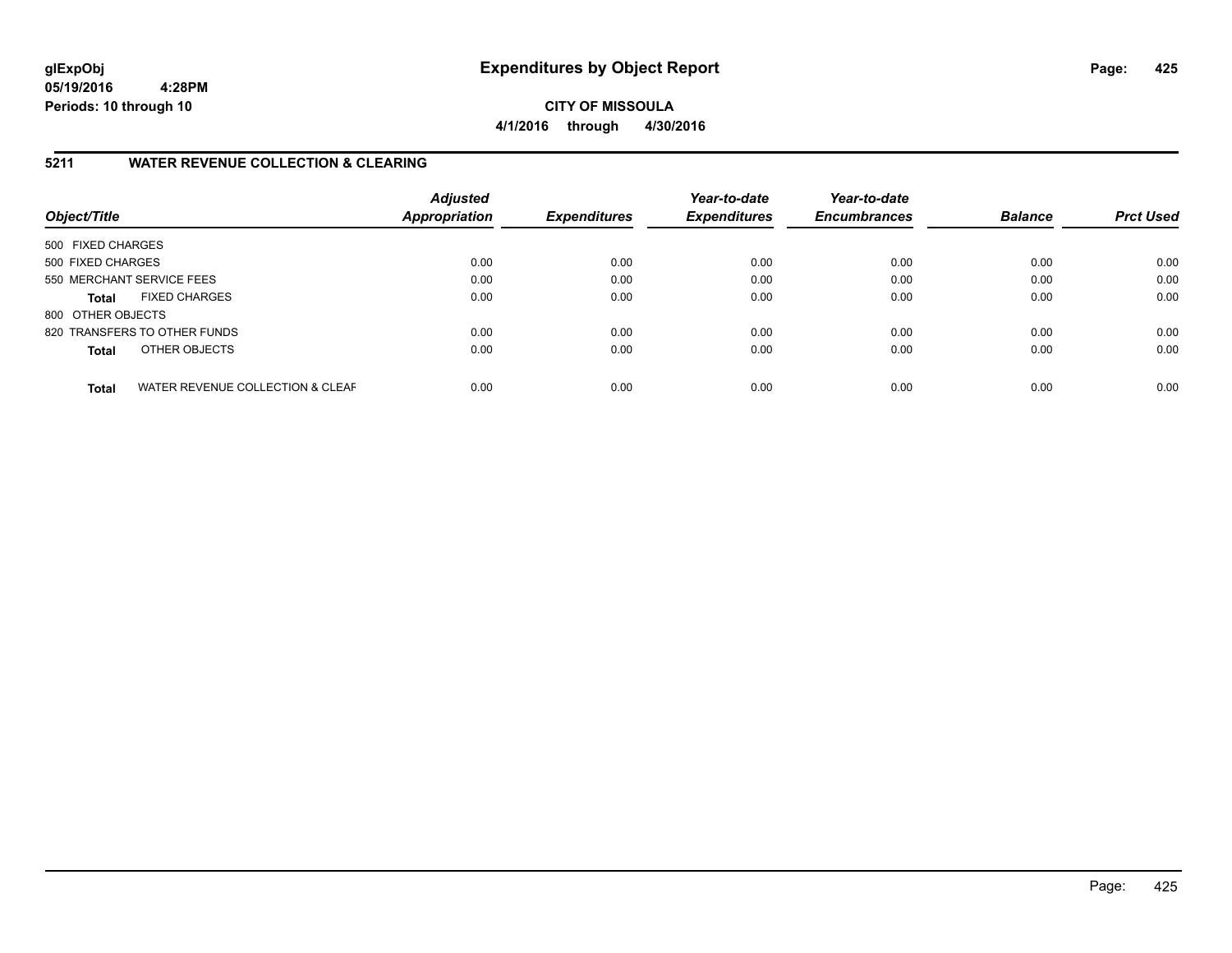# **5215 WATER LOAN FUND**

| Object/Title                         | <b>Adjusted</b><br><b>Appropriation</b> | <b>Expenditures</b> | Year-to-date<br><b>Expenditures</b> | Year-to-date<br><b>Encumbrances</b> | <b>Balance</b> | <b>Prct Used</b> |
|--------------------------------------|-----------------------------------------|---------------------|-------------------------------------|-------------------------------------|----------------|------------------|
| 500 FIXED CHARGES                    |                                         |                     |                                     |                                     |                |                  |
| 550 MERCHANT SERVICE FEES            | 0.00                                    | 0.00                | 0.00                                | 0.00                                | 0.00           | 0.00             |
| <b>FIXED CHARGES</b><br><b>Total</b> | 0.00                                    | 0.00                | 0.00                                | 0.00                                | 0.00           | 0.00             |
| 800 OTHER OBJECTS                    |                                         |                     |                                     |                                     |                |                  |
| 820 TRANSFERS TO OTHER FUNDS         | 0.00                                    | 0.00                | 0.00                                | 0.00                                | 0.00           | 0.00             |
| OTHER OBJECTS<br><b>Total</b>        | 0.00                                    | 0.00                | 0.00                                | 0.00                                | 0.00           | 0.00             |
| <b>WATER</b><br><b>Total</b>         | 0.00                                    | 0.00                | 0.00                                | 0.00                                | 0.00           | 0.00             |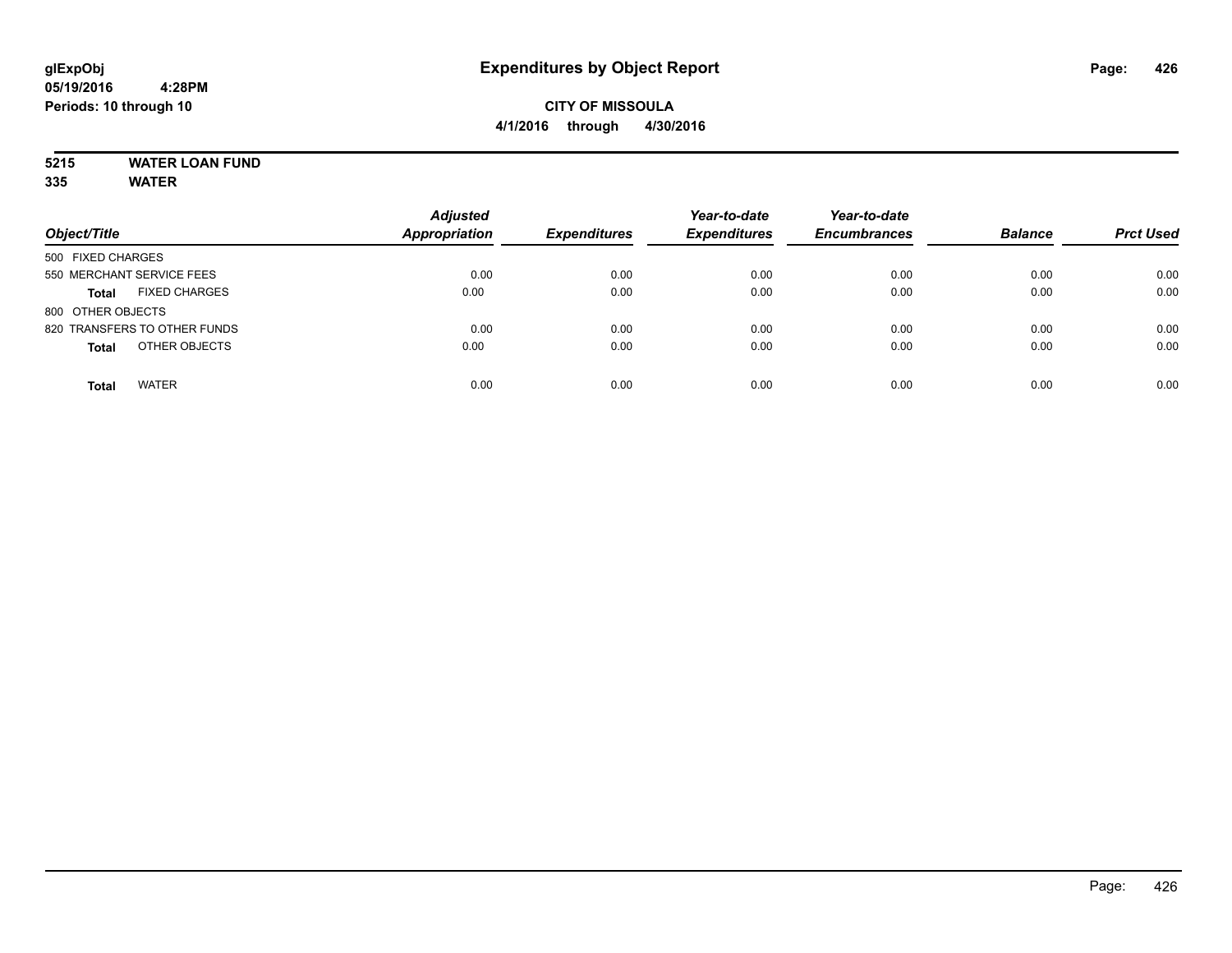**CITY OF MISSOULA 4/1/2016 through 4/30/2016**

#### **5215 WATER LOAN FUND**

| Object/Title                         | <b>Adjusted</b><br><b>Appropriation</b> | <b>Expenditures</b> | Year-to-date<br><b>Expenditures</b> | Year-to-date<br><b>Encumbrances</b> | <b>Balance</b> | <b>Prct Used</b> |
|--------------------------------------|-----------------------------------------|---------------------|-------------------------------------|-------------------------------------|----------------|------------------|
| 500 FIXED CHARGES                    |                                         |                     |                                     |                                     |                |                  |
| 550 MERCHANT SERVICE FEES            | 0.00                                    | 0.00                | 0.00                                | 0.00                                | 0.00           | 0.00             |
| <b>FIXED CHARGES</b><br><b>Total</b> | 0.00                                    | 0.00                | 0.00                                | 0.00                                | 0.00           | 0.00             |
| 800 OTHER OBJECTS                    |                                         |                     |                                     |                                     |                |                  |
| 820 TRANSFERS TO OTHER FUNDS         | 0.00                                    | 0.00                | 0.00                                | 0.00                                | 0.00           | 0.00             |
| OTHER OBJECTS<br><b>Total</b>        | 0.00                                    | 0.00                | 0.00                                | 0.00                                | 0.00           | 0.00             |
|                                      |                                         |                     |                                     |                                     |                |                  |
| <b>WATER LOAN FUND</b><br>Total      | 0.00                                    | 0.00                | 0.00                                | 0.00                                | 0.00           | 0.00             |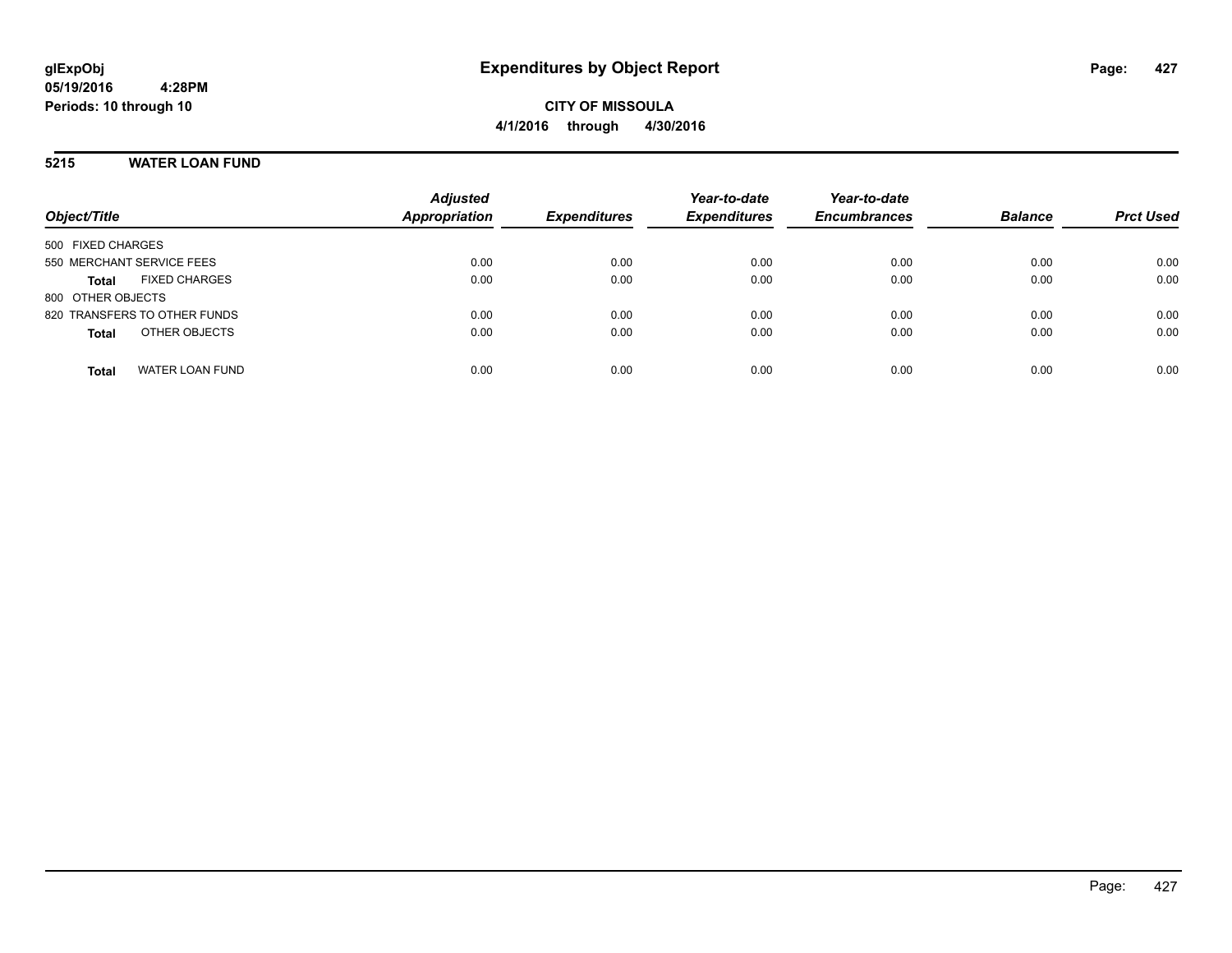## **5220 WATER R&D FUND**

| Object/Title                 |                      | <b>Adjusted</b><br>Appropriation | <b>Expenditures</b> | Year-to-date<br><b>Expenditures</b> | Year-to-date<br><b>Encumbrances</b> | <b>Balance</b> | <b>Prct Used</b> |
|------------------------------|----------------------|----------------------------------|---------------------|-------------------------------------|-------------------------------------|----------------|------------------|
|                              |                      |                                  |                     |                                     |                                     |                |                  |
| 200 SUPPLIES                 |                      |                                  |                     |                                     |                                     |                |                  |
| 210 OFFICE SUPPLIES          |                      | 0.00                             | 0.00                | 0.00                                | 0.00                                | 0.00           | 0.00             |
| Total                        | <b>SUPPLIES</b>      | 0.00                             | 0.00                | 0.00                                | 0.00                                | 0.00           | 0.00             |
| 500 FIXED CHARGES            |                      |                                  |                     |                                     |                                     |                |                  |
| 550 MERCHANT SERVICE FEES    |                      | 0.00                             | 0.00                | 0.00                                | 0.00                                | 0.00           | 0.00             |
| <b>Total</b>                 | <b>FIXED CHARGES</b> | 0.00                             | 0.00                | 0.00                                | 0.00                                | 0.00           | 0.00             |
| 600 DEBT SERVICE             |                      |                                  |                     |                                     |                                     |                |                  |
| 610 PRINCIPAL                |                      | 0.00                             | 0.00                | 0.00                                | 0.00                                | 0.00           | 0.00             |
| 620 INTEREST / SERVICE FEES  |                      | 0.00                             | 0.00                | 0.00                                | 0.00                                | 0.00           | 0.00             |
| <b>Total</b>                 | <b>DEBT SERVICE</b>  | 0.00                             | 0.00                | 0.00                                | 0.00                                | 0.00           | 0.00             |
| 800 OTHER OBJECTS            |                      |                                  |                     |                                     |                                     |                |                  |
| 820 TRANSFERS TO OTHER FUNDS |                      | 0.00                             | 0.00                | 0.00                                | 0.00                                | 0.00           | 0.00             |
| <b>Total</b>                 | OTHER OBJECTS        | 0.00                             | 0.00                | 0.00                                | 0.00                                | 0.00           | 0.00             |
| <b>Total</b>                 | <b>WATER</b>         | 0.00                             | 0.00                | 0.00                                | 0.00                                | 0.00           | 0.00             |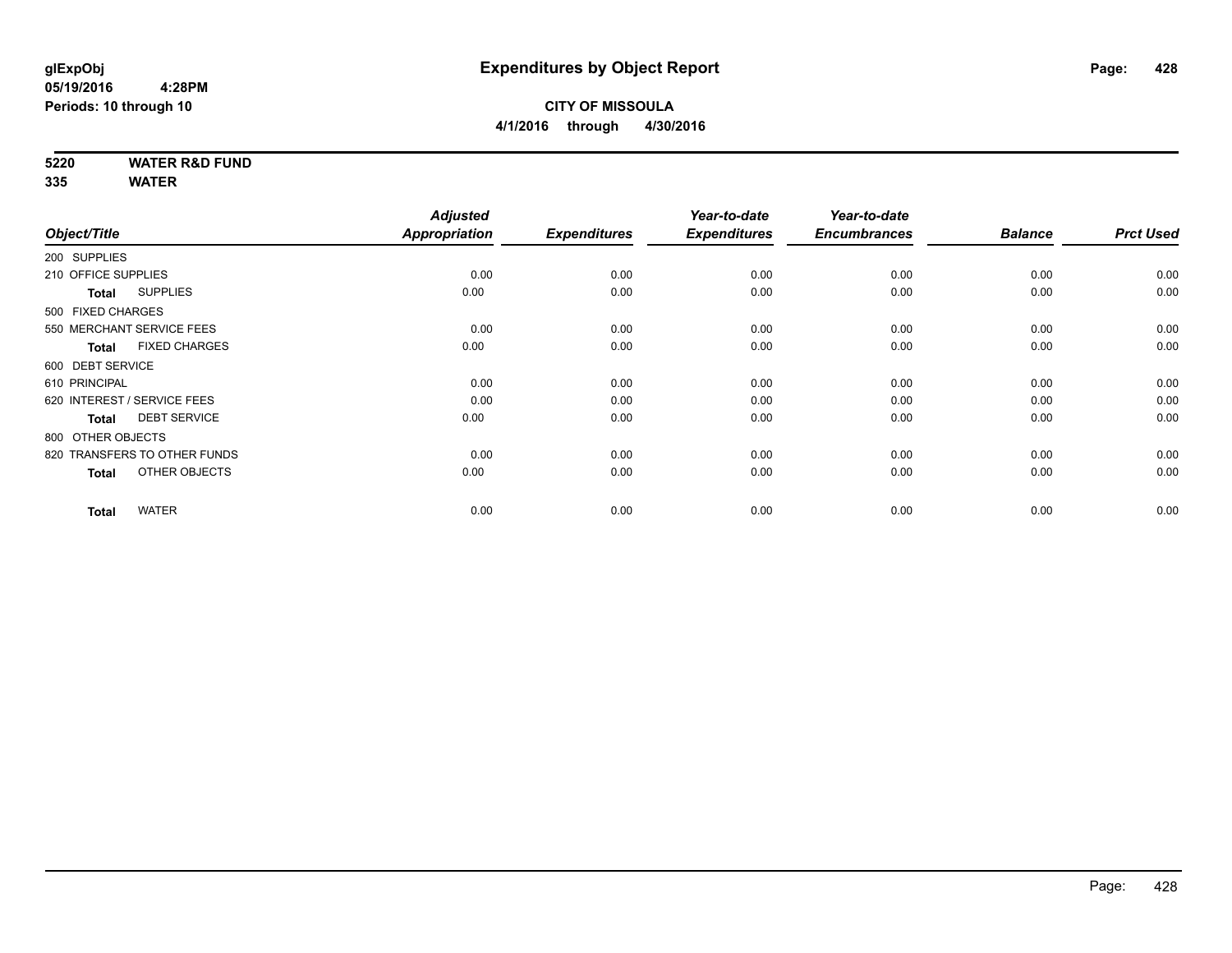#### **5220 WATER R&D FUND**

|                                 |                           | <b>Adjusted</b> |                     | Year-to-date        | Year-to-date        |                |                  |
|---------------------------------|---------------------------|-----------------|---------------------|---------------------|---------------------|----------------|------------------|
| Object/Title                    |                           | Appropriation   | <b>Expenditures</b> | <b>Expenditures</b> | <b>Encumbrances</b> | <b>Balance</b> | <b>Prct Used</b> |
| 200 SUPPLIES                    |                           |                 |                     |                     |                     |                |                  |
| 210 OFFICE SUPPLIES             |                           | 0.00            | 0.00                | 0.00                | 0.00                | 0.00           | 0.00             |
| <b>SUPPLIES</b><br><b>Total</b> |                           | 0.00            | 0.00                | 0.00                | 0.00                | 0.00           | 0.00             |
| 500 FIXED CHARGES               |                           |                 |                     |                     |                     |                |                  |
| 550 MERCHANT SERVICE FEES       |                           | 0.00            | 0.00                | 0.00                | 0.00                | 0.00           | 0.00             |
| <b>Total</b>                    | <b>FIXED CHARGES</b>      | 0.00            | 0.00                | 0.00                | 0.00                | 0.00           | 0.00             |
| 600 DEBT SERVICE                |                           |                 |                     |                     |                     |                |                  |
| 610 PRINCIPAL                   |                           | 0.00            | 0.00                | 0.00                | 0.00                | 0.00           | 0.00             |
| 620 INTEREST / SERVICE FEES     |                           | 0.00            | 0.00                | 0.00                | 0.00                | 0.00           | 0.00             |
| <b>Total</b>                    | <b>DEBT SERVICE</b>       | 0.00            | 0.00                | 0.00                | 0.00                | 0.00           | 0.00             |
| 800 OTHER OBJECTS               |                           |                 |                     |                     |                     |                |                  |
| 820 TRANSFERS TO OTHER FUNDS    |                           | 0.00            | 0.00                | 0.00                | 0.00                | 0.00           | 0.00             |
| <b>Total</b>                    | OTHER OBJECTS             | 0.00            | 0.00                | 0.00                | 0.00                | 0.00           | 0.00             |
| <b>Total</b>                    | <b>WATER R&amp;D FUND</b> | 0.00            | 0.00                | 0.00                | 0.00                | 0.00           | 0.00             |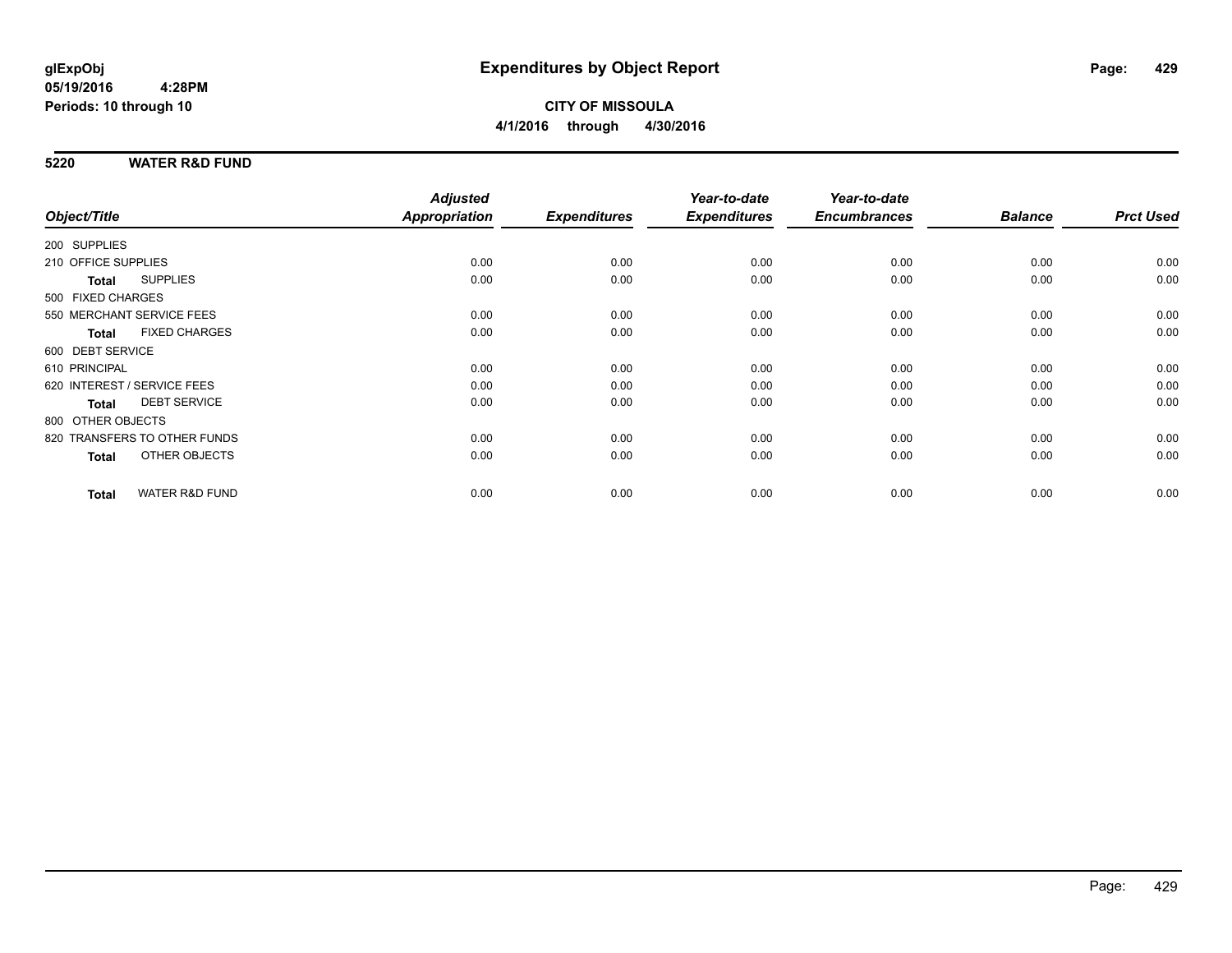## **CITY OF MISSOULA 4/1/2016 through 4/30/2016**

## **5240 WATER CONSTRUCTION FUND**

| Object/Title                         | <b>Adjusted</b><br>Appropriation | <b>Expenditures</b> | Year-to-date<br><b>Expenditures</b> | Year-to-date<br><b>Encumbrances</b> | <b>Balance</b> | <b>Prct Used</b> |
|--------------------------------------|----------------------------------|---------------------|-------------------------------------|-------------------------------------|----------------|------------------|
| 500 FIXED CHARGES                    |                                  |                     |                                     |                                     |                |                  |
| 550 MERCHANT SERVICE FEES            | 0.00                             | 0.00                | 0.00                                | 0.00                                | 0.00           | 0.00             |
| <b>FIXED CHARGES</b><br><b>Total</b> | 0.00                             | 0.00                | 0.00                                | 0.00                                | 0.00           | 0.00             |
| <b>WATER</b><br>Total                | 0.00                             | 0.00                | 0.00                                | 0.00                                | 0.00           | 0.00             |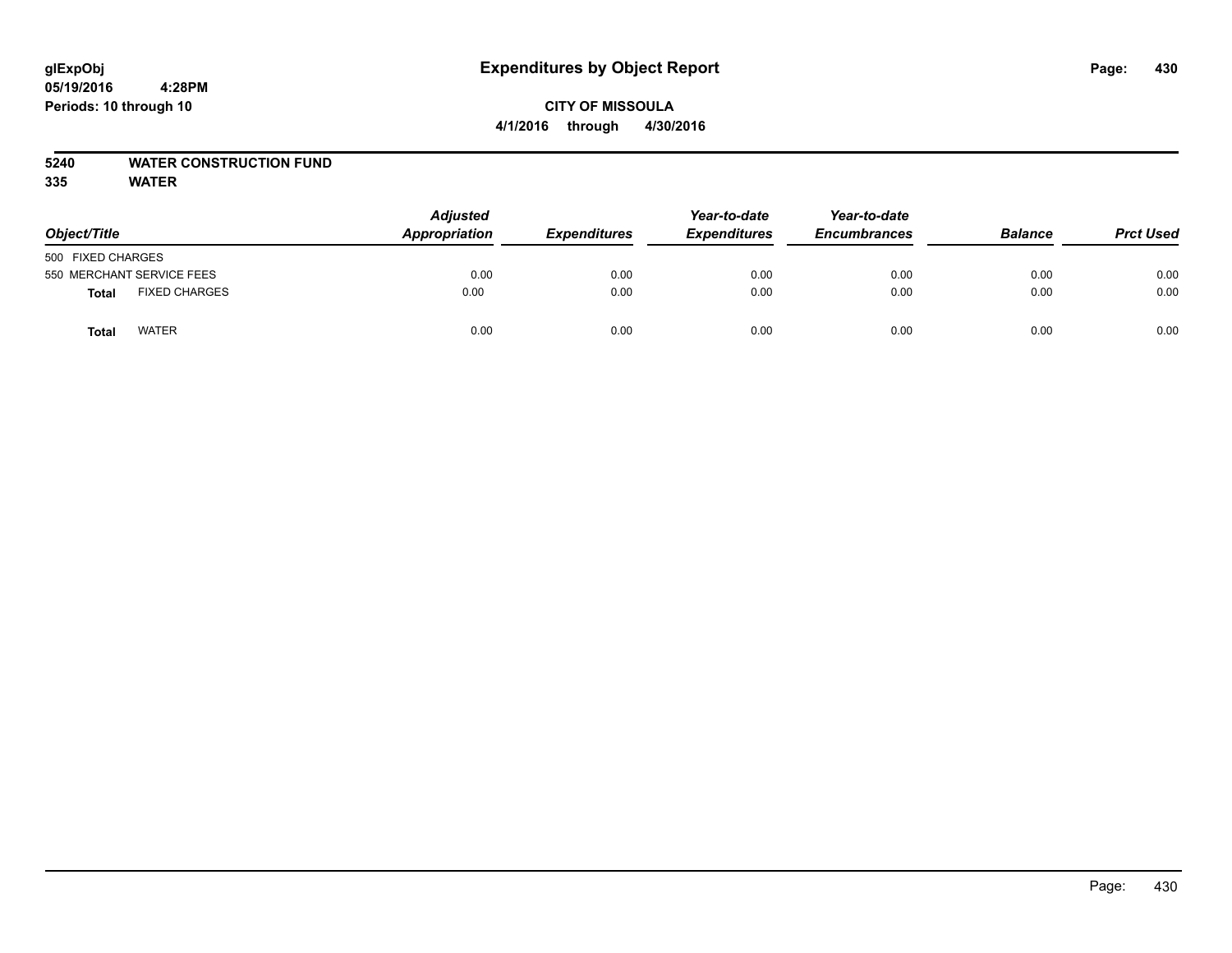#### **5240 WATER CONSTRUCTION FUND**

| Object/Title                         | <b>Adjusted</b><br>Appropriation | <b>Expenditures</b> | Year-to-date<br><b>Expenditures</b> | Year-to-date<br><b>Encumbrances</b> | <b>Balance</b> | <b>Prct Used</b> |
|--------------------------------------|----------------------------------|---------------------|-------------------------------------|-------------------------------------|----------------|------------------|
| 500 FIXED CHARGES                    |                                  |                     |                                     |                                     |                |                  |
| 550 MERCHANT SERVICE FEES            | 0.00                             | 0.00                | 0.00                                | 0.00                                | 0.00           | 0.00             |
| <b>FIXED CHARGES</b><br><b>Total</b> | 0.00                             | 0.00                | 0.00                                | 0.00                                | 0.00           | 0.00             |
| WATER CONSTRUCTION FUND<br>Total     | 0.00                             | 0.00                | 0.00                                | 0.00                                | 0.00           | 0.00             |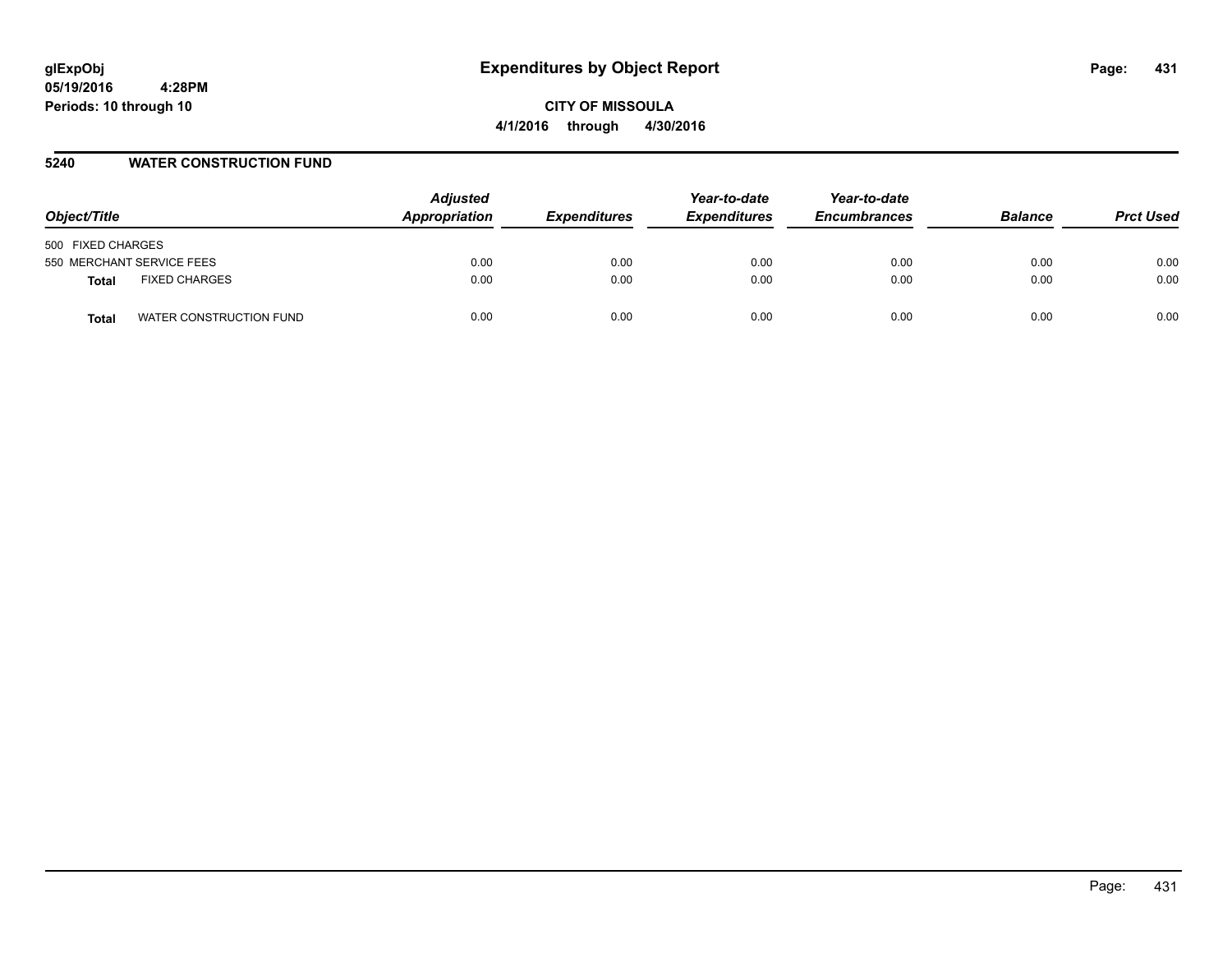## **CITY OF MISSOULA 4/1/2016 through 4/30/2016**

## **5250 WATER PURCHASE LOAN**

**330 WASTEWATER**

|                                      | <b>Adjusted</b>      |                     | Year-to-date        | Year-to-date        |                |                  |
|--------------------------------------|----------------------|---------------------|---------------------|---------------------|----------------|------------------|
| Object/Title                         | <b>Appropriation</b> | <b>Expenditures</b> | <b>Expenditures</b> | <b>Encumbrances</b> | <b>Balance</b> | <b>Prct Used</b> |
| 500 FIXED CHARGES                    |                      |                     |                     |                     |                |                  |
| 550 MERCHANT SERVICE FEES            | 0.00                 | 0.00                | 0.00                | 0.00                | 0.00           | 0.00             |
| <b>FIXED CHARGES</b><br><b>Total</b> | 0.00                 | 0.00                | 0.00                | 0.00                | 0.00           | 0.00             |
| 600 DEBT SERVICE                     |                      |                     |                     |                     |                |                  |
| 610 PRINCIPAL                        | 0.00                 | 0.00                | 0.00                | 0.00                | 0.00           | 0.00             |
| 620 INTEREST / SERVICE FEES          | 0.00                 | 0.00                | 0.00                | 0.00                | 0.00           | 0.00             |
| <b>DEBT SERVICE</b><br><b>Total</b>  | 0.00                 | 0.00                | 0.00                | 0.00                | 0.00           | 0.00             |
|                                      |                      |                     |                     |                     |                |                  |
| <b>WASTEWATER</b><br>Total           | 0.00                 | 0.00                | 0.00                | 0.00                | 0.00           | 0.00             |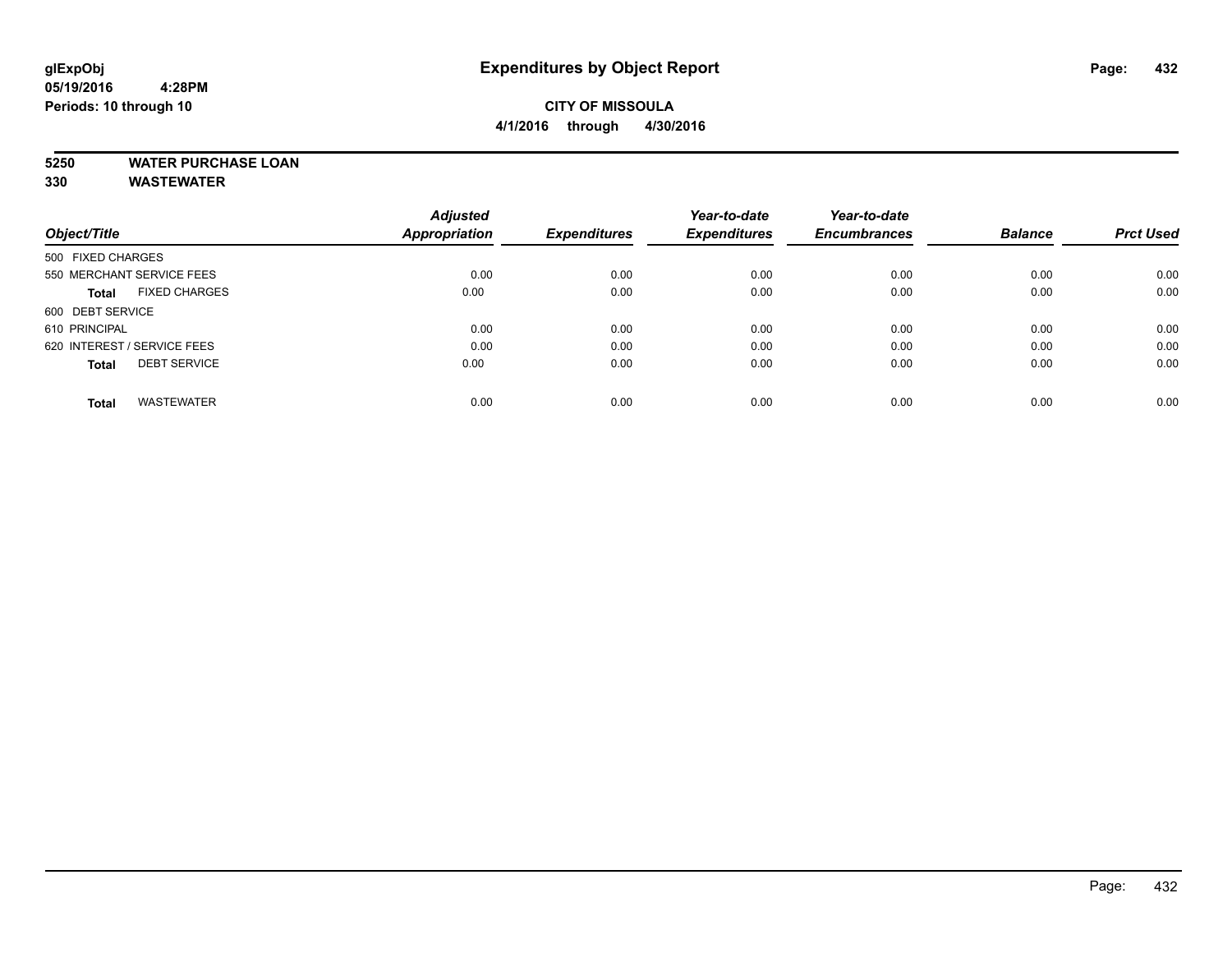## **5250 WATER PURCHASE LOAN**

| Object/Title                               | <b>Adjusted</b><br>Appropriation | <b>Expenditures</b> | Year-to-date<br><b>Expenditures</b> | Year-to-date<br><b>Encumbrances</b> | <b>Balance</b> | <b>Prct Used</b> |
|--------------------------------------------|----------------------------------|---------------------|-------------------------------------|-------------------------------------|----------------|------------------|
| 500 FIXED CHARGES                          |                                  |                     |                                     |                                     |                |                  |
| 550 MERCHANT SERVICE FEES                  | 0.00                             | 0.00                | 0.00                                | 0.00                                | 0.00           | 0.00             |
| <b>FIXED CHARGES</b><br><b>Total</b>       | 0.00                             | 0.00                | 0.00                                | 0.00                                | 0.00           | 0.00             |
| 600 DEBT SERVICE                           |                                  |                     |                                     |                                     |                |                  |
| 610 PRINCIPAL                              | 0.00                             | 0.00                | 0.00                                | 0.00                                | 0.00           | 0.00             |
| 620 INTEREST / SERVICE FEES                | 0.00                             | 0.00                | 0.00                                | 0.00                                | 0.00           | 0.00             |
| <b>DEBT SERVICE</b><br><b>Total</b>        | 0.00                             | 0.00                | 0.00                                | 0.00                                | 0.00           | 0.00             |
| <b>WATER PURCHASE LOAN</b><br><b>Total</b> | 0.00                             | 0.00                | 0.00                                | 0.00                                | 0.00           | 0.00             |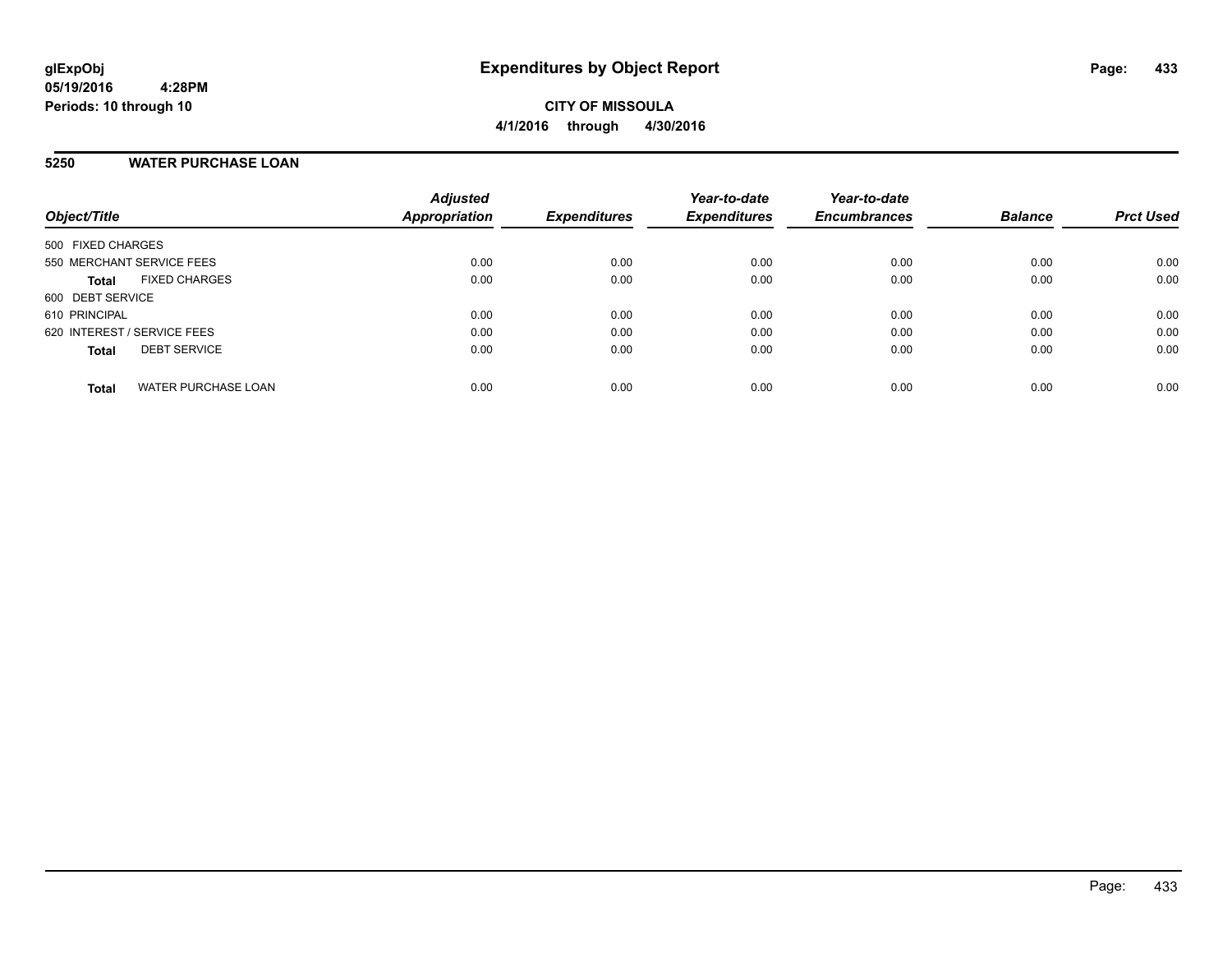#### **5310 SEWER OPERATING BUDGET FUND**

|                                       | <b>Adjusted</b>      |                     | Year-to-date        | Year-to-date        |                |                  |
|---------------------------------------|----------------------|---------------------|---------------------|---------------------|----------------|------------------|
| Object/Title                          | <b>Appropriation</b> | <b>Expenditures</b> | <b>Expenditures</b> | <b>Encumbrances</b> | <b>Balance</b> | <b>Prct Used</b> |
| 100 PERSONAL SERVICES                 |                      |                     |                     |                     |                |                  |
| 110 SALARIES AND WAGES                | 1,248,521.00         | 106,837.07          | 990,267.79          | 0.00                | 258,253.21     | 79.32            |
| 115 SALARIES/HEALTH INSURANCE BENEFIT | 0.00                 | 0.00                | 0.00                | 0.00                | 0.00           | 0.00             |
| 120 OVERTIME/TERMINATION              | 19,000.00            | 442.96              | 17,735.43           | 0.00                | 1,264.57       | 93.34            |
| 130 OTHER                             | 14,640.00            | 0.00                | 0.00                | 0.00                | 14,640.00      | 0.00             |
| 135 OPEB EXPENSE                      | 0.00                 | 0.00                | 0.00                | 0.00                | 0.00           | 0.00             |
| 140 EMPLOYER CONTRIBUTIONS            | 498,888.00           | 42,858.36           | 410,143.06          | 0.00                | 88,744.94      | 82.21            |
| 141 STATE RETIREMENT CONTRIBUTIONS    | 0.00                 | 0.00                | 456.48              | 0.00                | $-456.48$      | 0.00             |
| 145 OPEB CONTRIBUTION                 | 0.00                 | 0.00                | 0.00                | 0.00                | 0.00           | 0.00             |
| 190 PENSION EXPENSE                   | 0.00                 | 0.00                | 0.00                | 0.00                | 0.00           | 0.00             |
| PERSONAL SERVICES<br><b>Total</b>     | 1,781,049.00         | 150,138.39          | 1,418,602.76        | 0.00                | 362,446.24     | 79.65            |
| 200 SUPPLIES                          |                      |                     |                     |                     |                |                  |
| 210 OFFICE SUPPLIES                   | 3,400.00             | 136.83              | 1,245.19            | 0.00                | 2,154.81       | 36.62            |
| 220 OPERATING SUPPLIES                | 204,170.00           | 20,228.97           | 226,348.23          | 0.00                | $-22,178.23$   | 110.86           |
| 230 REPAIR/MAINTENANCE                | 180,050.00           | 27,350.94           | 177,756.29          | 0.00                | 2,293.71       | 98.73            |
| 231 GASOLINE                          | 60,000.00            | 2,332.68            | 23,729.96           | 0.00                | 36,270.04      | 39.55            |
| 240 OTHER SUPPLIES                    | 4,000.00             | 291.72              | 1,357.59            | 0.00                | 2,642.41       | 33.94            |
| <b>SUPPLIES</b><br>Total              | 451,620.00           | 50,341.14           | 430,437.26          | 0.00                | 21,182.74      | 95.31            |
| 300 PURCHASED SERVICES                |                      |                     |                     |                     |                |                  |
| 310 COMMUNICATIONS                    | 3,570.00             | 347.10              | 8,807.12            | 0.00                | $-5,237.12$    | 246.70           |
| 320 PRINTING & DUPLICATING            | 1,000.00             | 0.00                | 1,331.95            | 0.00                | $-331.95$      | 133.20           |
| 330 PUBLICITY, SUBSCRIPTIONS & DUES   | 3,000.00             | 243.00              | 8,309.52            | 0.00                | $-5,309.52$    | 276.98           |
| 341 ELECTRICITY & NATURAL GAS         | 648,468.00           | 99,119.72           | 457,260.70          | 0.00                | 191,207.30     | 70.51            |
| 343 WATER CHARGES                     | 10,248.00            | 777.13              | 6,681.07            | 0.00                | 3,566.93       | 65.19            |
| 344 TELEPHONE SERVICE                 | 16,337.00            | 1,210.90            | 15,568.68           | 0.00                | 768.32         | 95.30            |
| 345 GARBAGE                           | 20,804.00            | 2,213.90            | 19,586.40           | 0.00                | 1,217.60       | 94.15            |
| 350 PROFESSIONAL SERVICES             | 70,000.00            | 6,150.91            | 78,801.13           | 0.00                | $-8,801.13$    | 112.57           |
| 360 REPAIR & MAINTENANCE              | 339,154.00           | 46,678.47           | 326,072.18          | 0.00                | 13,081.82      | 96.14            |
| 370 TRAVEL                            | 12,500.00            | 0.00                | 3,484.97            | 0.00                | 9,015.03       | 27.88            |
| 380 TRAINING                          | 7,600.00             | 385.00              | 8,617.82            | 0.00                | $-1,017.82$    | 113.39           |
| 390 OTHER PURCHASED SERVICES          | 432,900.00           | 42,440.00           | 314,404.90          | 0.00                | 118,495.10     | 72.63            |
| PURCHASED SERVICES<br><b>Total</b>    | 1,565,581.00         | 199,566.13          | 1,248,926.44        | 0.00                | 316,654.56     | 79.77            |
| 500 FIXED CHARGES                     |                      |                     |                     |                     |                |                  |
| 500 FIXED CHARGES                     | 1,332,202.00         | 14,056.25           | 606,106.20          | 0.00                | 726,095.80     | 45.50            |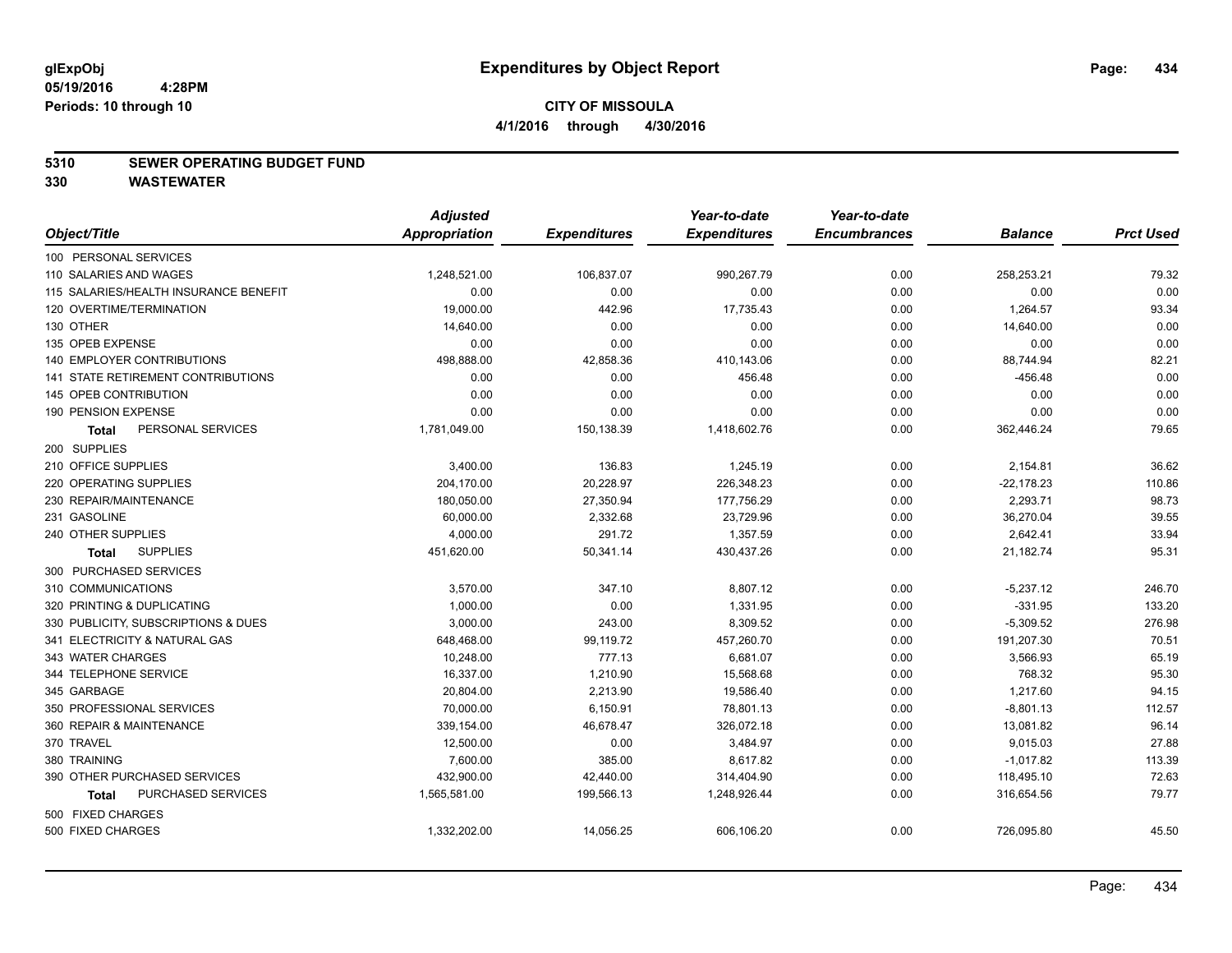#### **5310 SEWER OPERATING BUDGET FUND**

| Object/Title       |                                   | <b>Adjusted</b><br><b>Appropriation</b> | <b>Expenditures</b> | Year-to-date<br><b>Expenditures</b> | Year-to-date<br><b>Encumbrances</b> | <b>Balance</b> | <b>Prct Used</b> |
|--------------------|-----------------------------------|-----------------------------------------|---------------------|-------------------------------------|-------------------------------------|----------------|------------------|
|                    | 550 MERCHANT SERVICE FEES         | 0.00                                    | 0.00                | 0.00                                | 0.00                                | 0.00           | 0.00             |
| <b>Total</b>       | <b>FIXED CHARGES</b>              | 1,332,202.00                            | 14,056.25           | 606,106.20                          | 0.00                                | 726,095.80     | 45.50            |
| 600 DEBT SERVICE   |                                   |                                         |                     |                                     |                                     |                |                  |
| 610 PRINCIPAL      |                                   | 0.00                                    | 0.00                | 7,866.21                            | 0.00                                | $-7,866.21$    | 0.00             |
|                    | 620 INTEREST / SERVICE FEES       | 0.00                                    | 0.00                | 39.09                               | 0.00                                | $-39.09$       | 0.00             |
| <b>Total</b>       | <b>DEBT SERVICE</b>               | 0.00                                    | 0.00                | 7,905.30                            | 0.00                                | $-7,905.30$    | 0.00             |
|                    | 700 GRANTS & CONTRIBUTIONS        |                                         |                     |                                     |                                     |                |                  |
|                    | 700 GRANTS & CONTRIBUTIONS        | 1,500.00                                | 0.00                | 0.00                                | 0.00                                | 1,500.00       | 0.00             |
| <b>Total</b>       | <b>GRANTS &amp; CONTRIBUTIONS</b> | 1,500.00                                | 0.00                | 0.00                                | 0.00                                | 1,500.00       | 0.00             |
| 800 OTHER OBJECTS  |                                   |                                         |                     |                                     |                                     |                |                  |
|                    | 820 TRANSFERS TO OTHER FUNDS      | 0.00                                    | 0.00                | 0.00                                | 0.00                                | 0.00           | 0.00             |
| 830 DEPRECIATION   |                                   | 0.00                                    | 0.00                | 0.00                                | 0.00                                | 0.00           | 0.00             |
| Total              | OTHER OBJECTS                     | 0.00                                    | 0.00                | 0.00                                | 0.00                                | 0.00           | 0.00             |
| 900 CAPITAL OUTLAY |                                   |                                         |                     |                                     |                                     |                |                  |
| 900 CAPITAL OUTLAY |                                   | 0.00                                    | 0.00                | 0.00                                | 0.00                                | 0.00           | 0.00             |
| 930 IMPROVEMENTS   |                                   | 0.00                                    | 0.00                | 0.00                                | 0.00                                | 0.00           | 0.00             |
|                    | 940 MACHINERY & EQUIPMENT         | 0.00                                    | 0.00                | 7,000.00                            | 0.00                                | $-7,000.00$    | 0.00             |
| <b>Total</b>       | <b>CAPITAL OUTLAY</b>             | 0.00                                    | 0.00                | 7,000.00                            | 0.00                                | $-7,000.00$    | 0.00             |
| <b>Total</b>       | <b>WASTEWATER</b>                 | 5,131,952.00                            | 414,101.91          | 3,718,977.96                        | 0.00                                | 1,412,974.04   | 72.47            |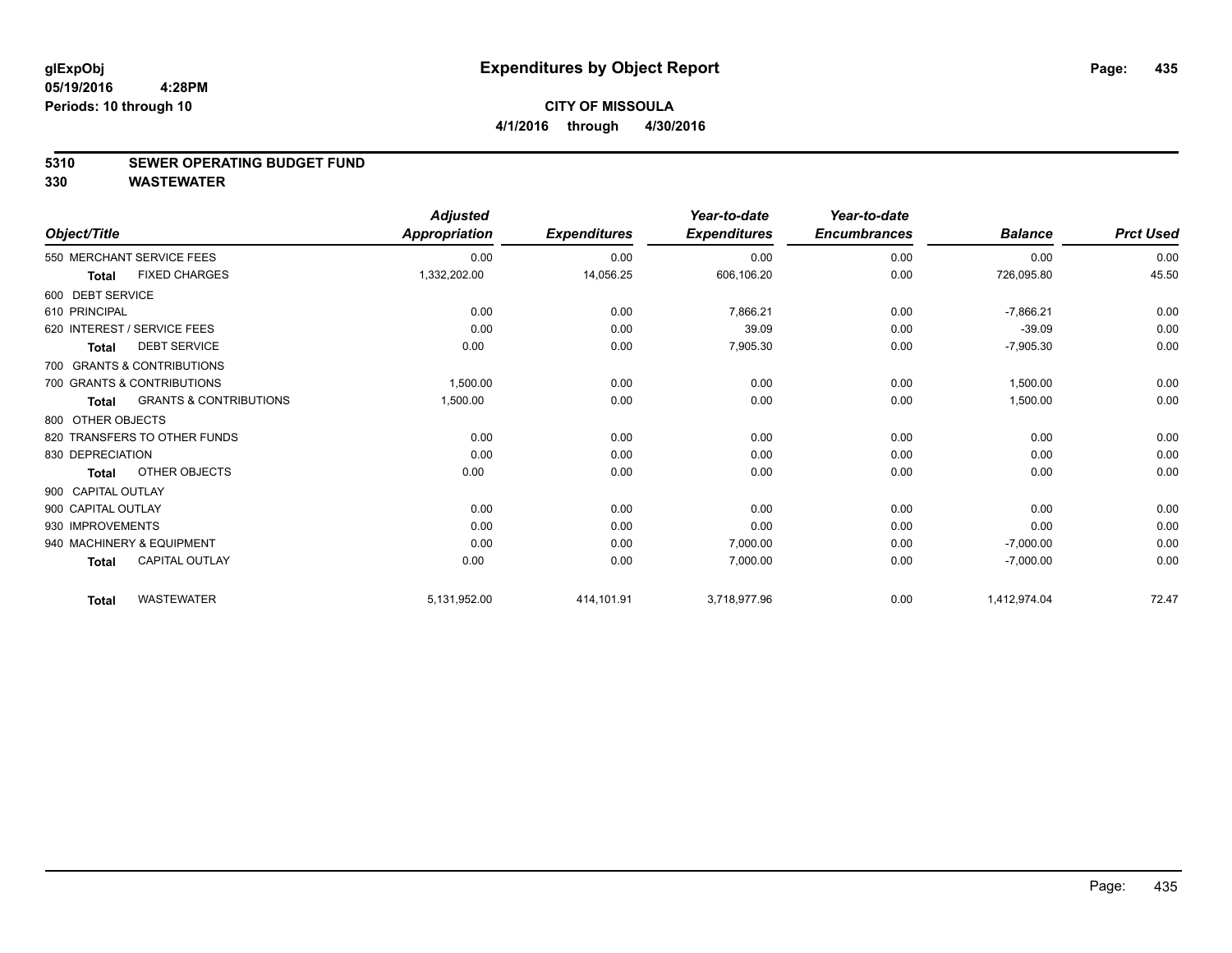# **CITY OF MISSOULA 4/1/2016 through 4/30/2016**

#### **5310 SEWER OPERATING BUDGET FUND**

**900 DEPRECIATION**

| Object/Title      |                     | <b>Adjusted</b><br>Appropriation | <b>Expenditures</b> | Year-to-date<br><b>Expenditures</b> | Year-to-date<br><b>Encumbrances</b> | <b>Balance</b> | <b>Prct Used</b> |
|-------------------|---------------------|----------------------------------|---------------------|-------------------------------------|-------------------------------------|----------------|------------------|
| 800 OTHER OBJECTS |                     |                                  |                     |                                     |                                     |                |                  |
| 830 DEPRECIATION  |                     | 0.00                             | 0.00                | 0.00                                | 0.00                                | 0.00           | 0.00             |
| <b>Total</b>      | OTHER OBJECTS       | 0.00                             | 0.00                | 0.00                                | 0.00                                | 0.00           | 0.00             |
| Tota              | <b>DEPRECIATION</b> | 0.00                             | 0.00                | 0.00                                | 0.00                                | 0.00           | 0.00             |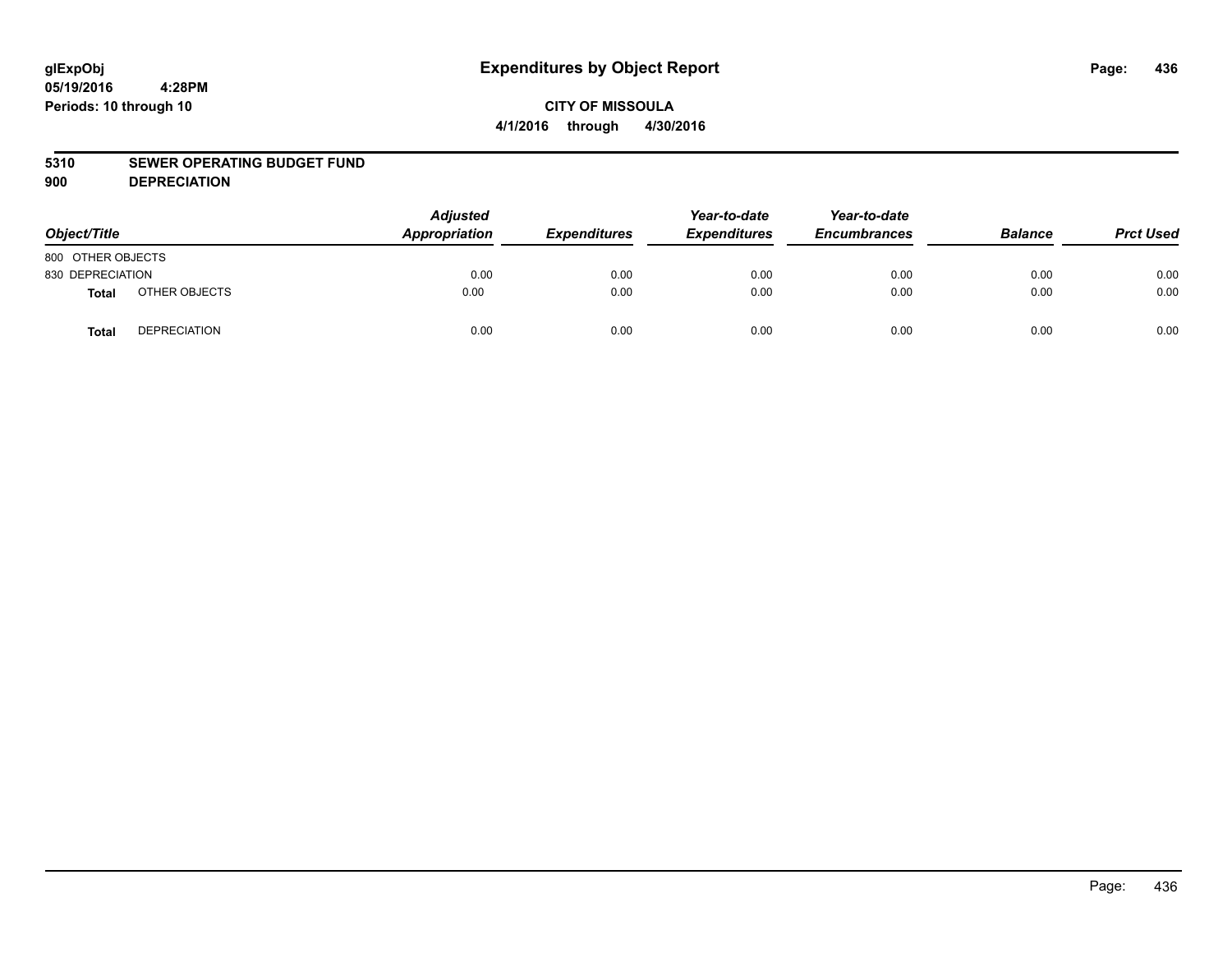**4/1/2016 through 4/30/2016**

## **5310 SEWER OPERATING BUDGET FUND**

|                                           | <b>Adjusted</b>      |                     | Year-to-date        | Year-to-date        |                |                  |
|-------------------------------------------|----------------------|---------------------|---------------------|---------------------|----------------|------------------|
| Object/Title                              | <b>Appropriation</b> | <b>Expenditures</b> | <b>Expenditures</b> | <b>Encumbrances</b> | <b>Balance</b> | <b>Prct Used</b> |
| 100 PERSONAL SERVICES                     |                      |                     |                     |                     |                |                  |
| 110 SALARIES AND WAGES                    | 1,248,521.00         | 106,837.07          | 990,267.79          | 0.00                | 258,253.21     | 79.32            |
| 115 SALARIES/HEALTH INSURANCE BENEFIT     | 0.00                 | 0.00                | 0.00                | 0.00                | 0.00           | 0.00             |
| 120 OVERTIME/TERMINATION                  | 19,000.00            | 442.96              | 17,735.43           | 0.00                | 1,264.57       | 93.34            |
| 130 OTHER                                 | 14,640.00            | 0.00                | 0.00                | 0.00                | 14,640.00      | 0.00             |
| 135 OPEB EXPENSE                          | 0.00                 | 0.00                | 0.00                | 0.00                | 0.00           | 0.00             |
| 140 EMPLOYER CONTRIBUTIONS                | 498,888.00           | 42,858.36           | 410,143.06          | 0.00                | 88,744.94      | 82.21            |
| <b>141 STATE RETIREMENT CONTRIBUTIONS</b> | 0.00                 | 0.00                | 456.48              | 0.00                | $-456.48$      | 0.00             |
| 145 OPEB CONTRIBUTION                     | 0.00                 | 0.00                | 0.00                | 0.00                | 0.00           | 0.00             |
| 190 PENSION EXPENSE                       | 0.00                 | 0.00                | 0.00                | 0.00                | 0.00           | 0.00             |
| PERSONAL SERVICES<br>Total                | 1,781,049.00         | 150,138.39          | 1,418,602.76        | 0.00                | 362,446.24     | 79.65            |
| 200 SUPPLIES                              |                      |                     |                     |                     |                |                  |
| 210 OFFICE SUPPLIES                       | 3,400.00             | 136.83              | 1,245.19            | 0.00                | 2,154.81       | 36.62            |
| 220 OPERATING SUPPLIES                    | 204,170.00           | 20,228.97           | 226,348.23          | 0.00                | $-22,178.23$   | 110.86           |
| 230 REPAIR/MAINTENANCE                    | 180,050.00           | 27,350.94           | 177,756.29          | 0.00                | 2,293.71       | 98.73            |
| 231 GASOLINE                              | 60,000.00            | 2,332.68            | 23,729.96           | 0.00                | 36,270.04      | 39.55            |
| 240 OTHER SUPPLIES                        | 4,000.00             | 291.72              | 1,357.59            | 0.00                | 2,642.41       | 33.94            |
| <b>SUPPLIES</b><br><b>Total</b>           | 451,620.00           | 50,341.14           | 430,437.26          | 0.00                | 21,182.74      | 95.31            |
| 300 PURCHASED SERVICES                    |                      |                     |                     |                     |                |                  |
| 310 COMMUNICATIONS                        | 3,570.00             | 347.10              | 8,807.12            | 0.00                | $-5,237.12$    | 246.70           |
| 320 PRINTING & DUPLICATING                | 1,000.00             | 0.00                | 1,331.95            | 0.00                | $-331.95$      | 133.20           |
| 330 PUBLICITY, SUBSCRIPTIONS & DUES       | 3,000.00             | 243.00              | 8,309.52            | 0.00                | $-5,309.52$    | 276.98           |
| 341 ELECTRICITY & NATURAL GAS             | 648,468.00           | 99,119.72           | 457,260.70          | 0.00                | 191,207.30     | 70.51            |
| 343 WATER CHARGES                         | 10,248.00            | 777.13              | 6,681.07            | 0.00                | 3,566.93       | 65.19            |
| 344 TELEPHONE SERVICE                     | 16,337.00            | 1,210.90            | 15,568.68           | 0.00                | 768.32         | 95.30            |
| 345 GARBAGE                               | 20,804.00            | 2,213.90            | 19,586.40           | 0.00                | 1,217.60       | 94.15            |
| 350 PROFESSIONAL SERVICES                 | 70,000.00            | 6,150.91            | 78,801.13           | 0.00                | $-8,801.13$    | 112.57           |
| 360 REPAIR & MAINTENANCE                  | 339,154.00           | 46,678.47           | 326,072.18          | 0.00                | 13,081.82      | 96.14            |
| 370 TRAVEL                                | 12,500.00            | 0.00                | 3,484.97            | 0.00                | 9,015.03       | 27.88            |
| 380 TRAINING                              | 7,600.00             | 385.00              | 8,617.82            | 0.00                | $-1,017.82$    | 113.39           |
| 390 OTHER PURCHASED SERVICES              | 432,900.00           | 42,440.00           | 314,404.90          | 0.00                | 118,495.10     | 72.63            |
| PURCHASED SERVICES<br>Total               | 1,565,581.00         | 199,566.13          | 1,248,926.44        | 0.00                | 316,654.56     | 79.77            |
| 500 FIXED CHARGES                         |                      |                     |                     |                     |                |                  |
| 500 FIXED CHARGES                         | 1,332,202.00         | 14,056.25           | 606,106.20          | 0.00                | 726,095.80     | 45.50            |
| 550 MERCHANT SERVICE FEES                 | 0.00                 | 0.00                | 0.00                | 0.00                | 0.00           | 0.00             |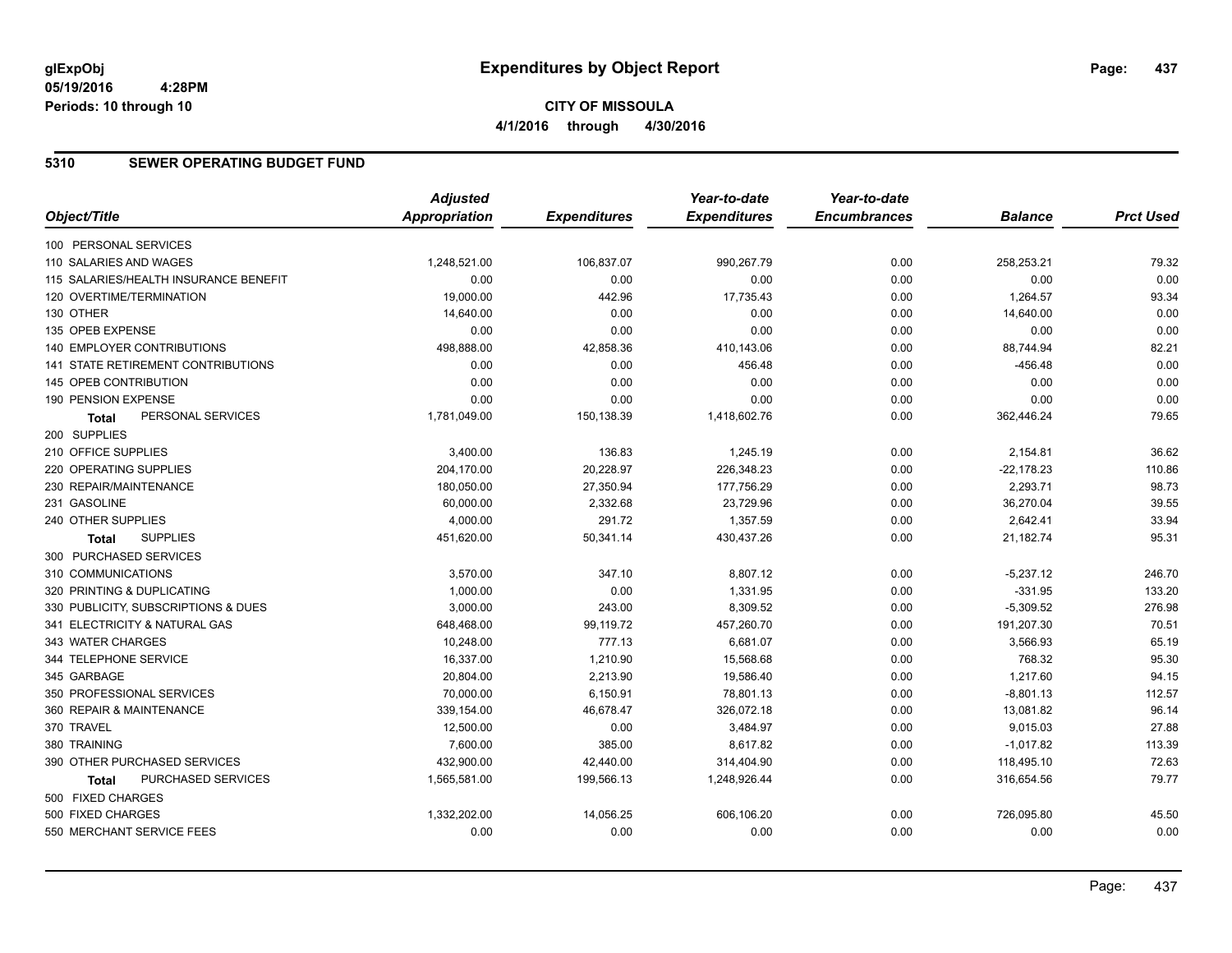## **5310 SEWER OPERATING BUDGET FUND**

|                    |                                   | <b>Adjusted</b>      |                     | Year-to-date        | Year-to-date        |                |                  |
|--------------------|-----------------------------------|----------------------|---------------------|---------------------|---------------------|----------------|------------------|
| Object/Title       |                                   | <b>Appropriation</b> | <b>Expenditures</b> | <b>Expenditures</b> | <b>Encumbrances</b> | <b>Balance</b> | <b>Prct Used</b> |
| <b>Total</b>       | <b>FIXED CHARGES</b>              | 1,332,202.00         | 14,056.25           | 606,106.20          | 0.00                | 726,095.80     | 45.50            |
| 600 DEBT SERVICE   |                                   |                      |                     |                     |                     |                |                  |
| 610 PRINCIPAL      |                                   | 0.00                 | 0.00                | 7,866.21            | 0.00                | $-7,866.21$    | 0.00             |
|                    | 620 INTEREST / SERVICE FEES       | 0.00                 | 0.00                | 39.09               | 0.00                | $-39.09$       | 0.00             |
| <b>Total</b>       | <b>DEBT SERVICE</b>               | 0.00                 | 0.00                | 7,905.30            | 0.00                | $-7,905.30$    | 0.00             |
|                    | 700 GRANTS & CONTRIBUTIONS        |                      |                     |                     |                     |                |                  |
|                    | 700 GRANTS & CONTRIBUTIONS        | 1,500.00             | 0.00                | 0.00                | 0.00                | 1,500.00       | 0.00             |
| <b>Total</b>       | <b>GRANTS &amp; CONTRIBUTIONS</b> | 1,500.00             | 0.00                | 0.00                | 0.00                | 1,500.00       | 0.00             |
| 800 OTHER OBJECTS  |                                   |                      |                     |                     |                     |                |                  |
|                    | 820 TRANSFERS TO OTHER FUNDS      | 0.00                 | 0.00                | 0.00                | 0.00                | 0.00           | 0.00             |
| 830 DEPRECIATION   |                                   | 0.00                 | 0.00                | 0.00                | 0.00                | 0.00           | 0.00             |
| <b>Total</b>       | OTHER OBJECTS                     | 0.00                 | 0.00                | 0.00                | 0.00                | 0.00           | 0.00             |
| 900 CAPITAL OUTLAY |                                   |                      |                     |                     |                     |                |                  |
| 900 CAPITAL OUTLAY |                                   | 0.00                 | 0.00                | 0.00                | 0.00                | 0.00           | 0.00             |
| 930 IMPROVEMENTS   |                                   | 0.00                 | 0.00                | 0.00                | 0.00                | 0.00           | 0.00             |
|                    | 940 MACHINERY & EQUIPMENT         | 0.00                 | 0.00                | 7,000.00            | 0.00                | $-7,000.00$    | 0.00             |
| Total              | <b>CAPITAL OUTLAY</b>             | 0.00                 | 0.00                | 7,000.00            | 0.00                | $-7,000.00$    | 0.00             |
| <b>Total</b>       | SEWER OPERATING BUDGET FUND       | 5,131,952.00         | 414,101.91          | 3,718,977.96        | 0.00                | 1,412,974.04   | 72.47            |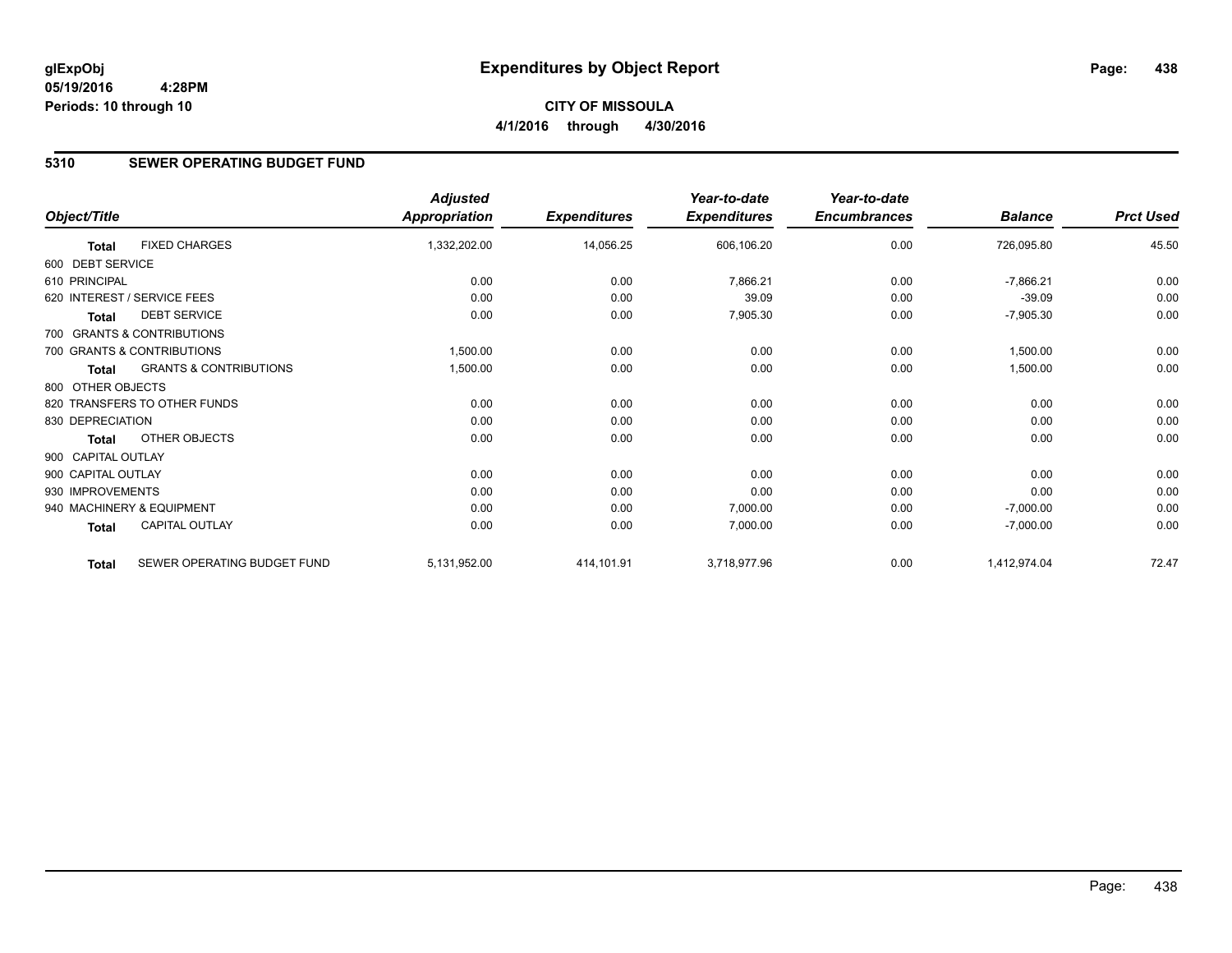## **CITY OF MISSOULA 4/1/2016 through 4/30/2016**

## **5311 SEWER REVENUE COLLECTION & CLEARING FUND**

|                                      | <b>Adjusted</b>      |                     | Year-to-date        | Year-to-date        |                |                  |
|--------------------------------------|----------------------|---------------------|---------------------|---------------------|----------------|------------------|
| Object/Title                         | <b>Appropriation</b> | <b>Expenditures</b> | <b>Expenditures</b> | <b>Encumbrances</b> | <b>Balance</b> | <b>Prct Used</b> |
| 500 FIXED CHARGES                    |                      |                     |                     |                     |                |                  |
| 500 FIXED CHARGES                    | 0.00                 | 0.00                | 0.00                | 0.00                | 0.00           | 0.00             |
| 550 MERCHANT SERVICE FEES            | 0.00                 | 0.00                | 0.00                | 0.00                | 0.00           | 0.00             |
| <b>FIXED CHARGES</b><br><b>Total</b> | 0.00                 | 0.00                | 0.00                | 0.00                | 0.00           | 0.00             |
| 600 DEBT SERVICE                     |                      |                     |                     |                     |                |                  |
| 620 INTEREST / SERVICE FEES          | 0.00                 | 0.00                | 0.00                | 0.00                | 0.00           | 0.00             |
| <b>DEBT SERVICE</b><br><b>Total</b>  | 0.00                 | 0.00                | 0.00                | 0.00                | 0.00           | 0.00             |
| 800 OTHER OBJECTS                    |                      |                     |                     |                     |                |                  |
| 800 OTHER OBJECTS                    | 0.00                 | 0.00                | 0.00                | 0.00                | 0.00           | 0.00             |
| 820 TRANSFERS TO OTHER FUNDS         | 7,391,083.00         | 0.00                | 0.00                | 0.00                | 7,391,083.00   | 0.00             |
| OTHER OBJECTS<br><b>Total</b>        | 7,391,083.00         | 0.00                | 0.00                | 0.00                | 7,391,083.00   | 0.00             |
| <b>WASTEWATER</b><br><b>Total</b>    | 7,391,083.00         | 0.00                | 0.00                | 0.00                | 7.391.083.00   | 0.00             |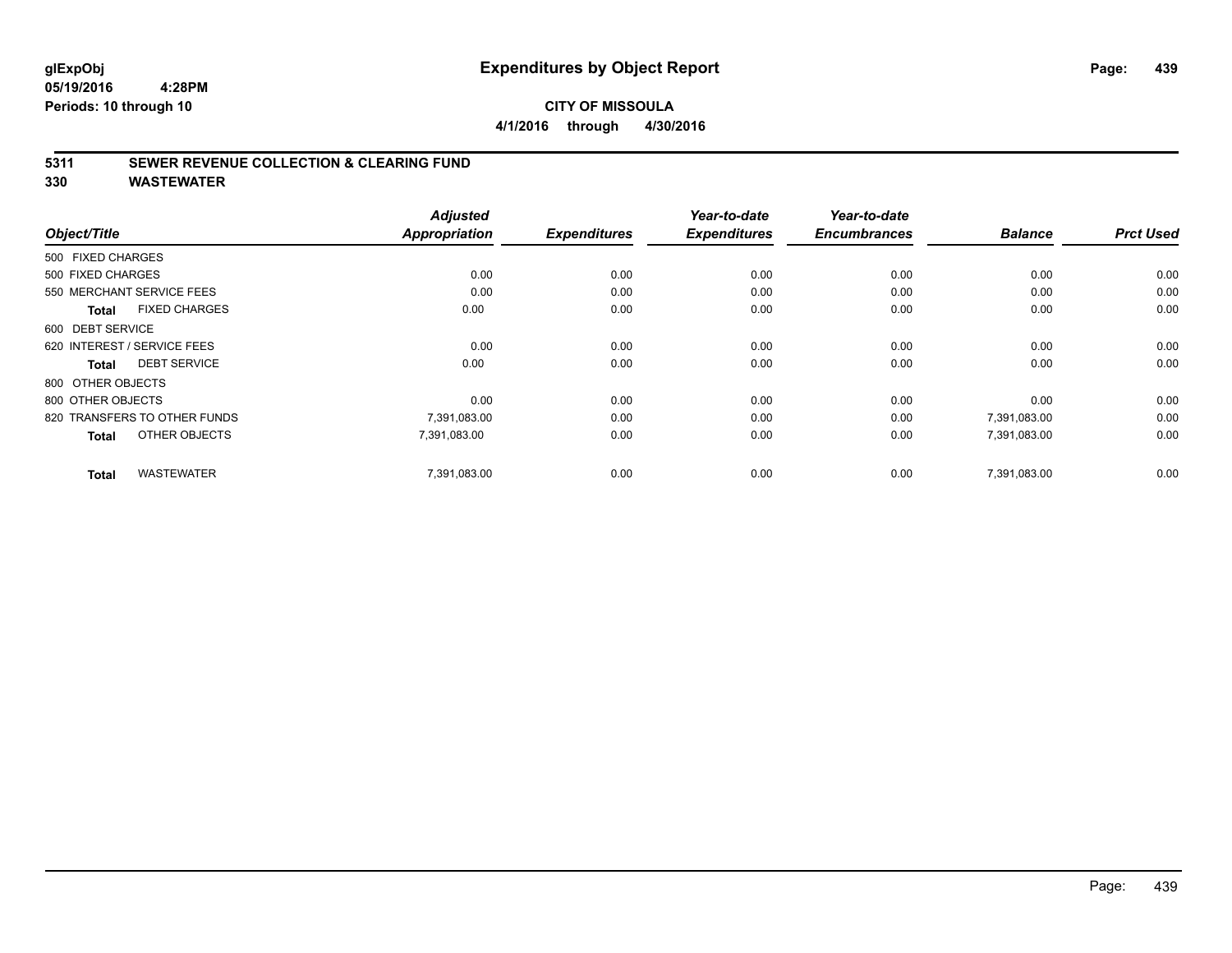## **CITY OF MISSOULA 4/1/2016 through 4/30/2016**

## **5311 SEWER REVENUE COLLECTION & CLEARING FUND**

|                   |                                  | <b>Adjusted</b>      |                     | Year-to-date        | Year-to-date        |                |                  |
|-------------------|----------------------------------|----------------------|---------------------|---------------------|---------------------|----------------|------------------|
| Object/Title      |                                  | <b>Appropriation</b> | <b>Expenditures</b> | <b>Expenditures</b> | <b>Encumbrances</b> | <b>Balance</b> | <b>Prct Used</b> |
| 500 FIXED CHARGES |                                  |                      |                     |                     |                     |                |                  |
| 500 FIXED CHARGES |                                  | 0.00                 | 0.00                | 0.00                | 0.00                | 0.00           | 0.00             |
|                   | 550 MERCHANT SERVICE FEES        | 0.00                 | 0.00                | 0.00                | 0.00                | 0.00           | 0.00             |
| <b>Total</b>      | <b>FIXED CHARGES</b>             | 0.00                 | 0.00                | 0.00                | 0.00                | 0.00           | 0.00             |
| 600 DEBT SERVICE  |                                  |                      |                     |                     |                     |                |                  |
|                   | 620 INTEREST / SERVICE FEES      | 0.00                 | 0.00                | 0.00                | 0.00                | 0.00           | 0.00             |
| Total             | <b>DEBT SERVICE</b>              | 0.00                 | 0.00                | 0.00                | 0.00                | 0.00           | 0.00             |
| 800 OTHER OBJECTS |                                  |                      |                     |                     |                     |                |                  |
| 800 OTHER OBJECTS |                                  | 0.00                 | 0.00                | 0.00                | 0.00                | 0.00           | 0.00             |
|                   | 820 TRANSFERS TO OTHER FUNDS     | 7,391,083.00         | 0.00                | 0.00                | 0.00                | 7,391,083.00   | 0.00             |
| <b>Total</b>      | OTHER OBJECTS                    | 7,391,083.00         | 0.00                | 0.00                | 0.00                | 7,391,083.00   | 0.00             |
| <b>Total</b>      | SEWER REVENUE COLLECTION & CLEAF | 7.391.083.00         | 0.00                | 0.00                | 0.00                | 7,391,083.00   | 0.00             |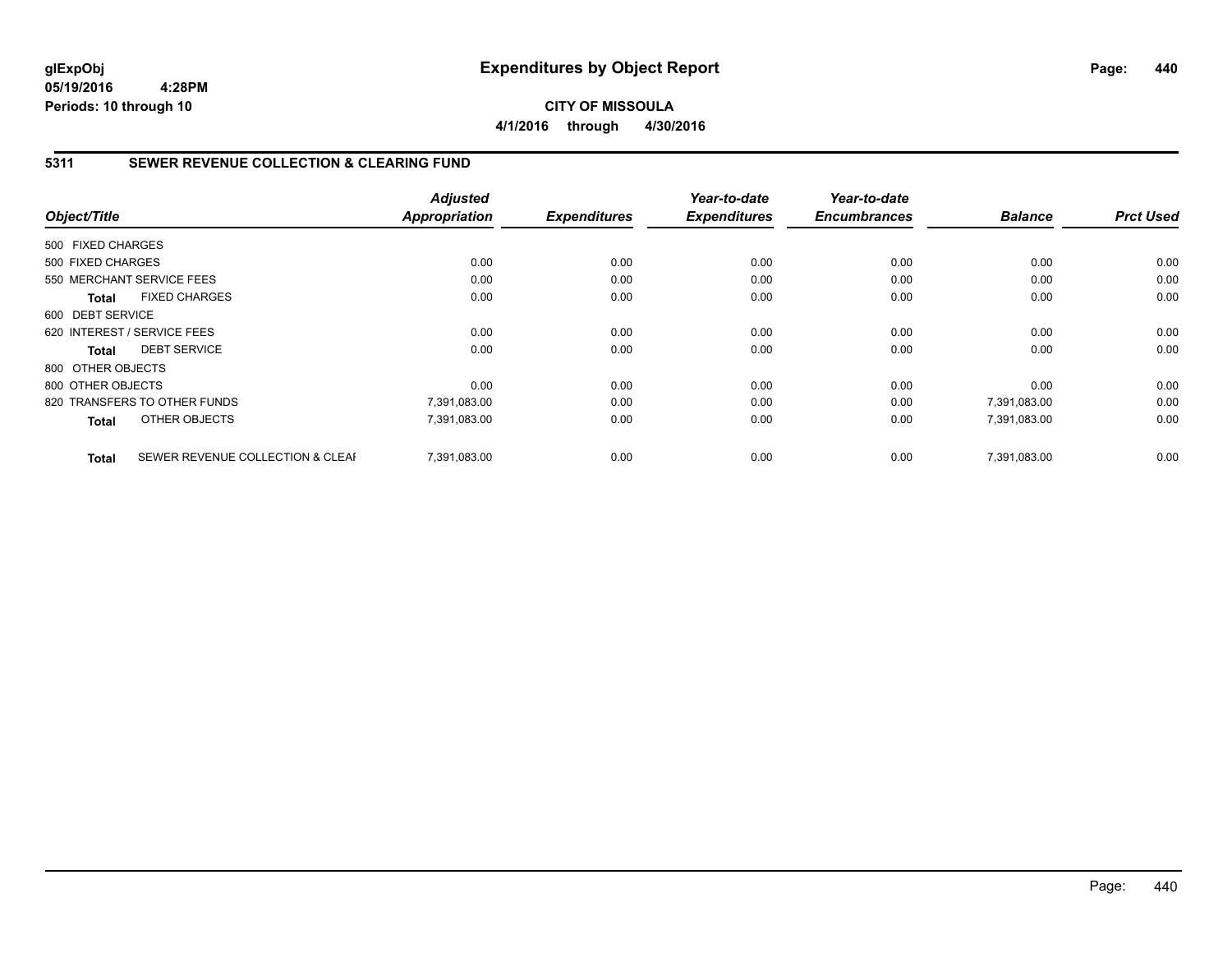# **5315 SEWER LOAN FUND**

|                                     | <b>Adjusted</b>      |                     | Year-to-date        | Year-to-date        |                |                  |
|-------------------------------------|----------------------|---------------------|---------------------|---------------------|----------------|------------------|
| Object/Title                        | <b>Appropriation</b> | <b>Expenditures</b> | <b>Expenditures</b> | <b>Encumbrances</b> | <b>Balance</b> | <b>Prct Used</b> |
| 300 PURCHASED SERVICES              |                      |                     |                     |                     |                |                  |
| 390 OTHER PURCHASED SERVICES        | 0.00                 | 0.00                | 0.00                | 0.00                | 0.00           | 0.00             |
| PURCHASED SERVICES<br><b>Total</b>  | 0.00                 | 0.00                | 0.00                | 0.00                | 0.00           | 0.00             |
| 500 FIXED CHARGES                   |                      |                     |                     |                     |                |                  |
| 550 MERCHANT SERVICE FEES           | 0.00                 | 0.00                | 0.00                | 0.00                | 0.00           | 0.00             |
| <b>FIXED CHARGES</b><br>Total       | 0.00                 | 0.00                | 0.00                | 0.00                | 0.00           | 0.00             |
| 600 DEBT SERVICE                    |                      |                     |                     |                     |                |                  |
| 620 INTEREST / SERVICE FEES         | 0.00                 | 0.00                | 0.00                | 0.00                | 0.00           | 0.00             |
| <b>DEBT SERVICE</b><br><b>Total</b> | 0.00                 | 0.00                | 0.00                | 0.00                | 0.00           | 0.00             |
| 800 OTHER OBJECTS                   |                      |                     |                     |                     |                |                  |
| 820 TRANSFERS TO OTHER FUNDS        | 20,000.00            | 0.00                | 0.00                | 0.00                | 20,000.00      | 0.00             |
| 845 CONTINGENCY                     | 0.00                 | 0.00                | 0.00                | 0.00                | 0.00           | 0.00             |
| OTHER OBJECTS<br>Total              | 20,000.00            | 0.00                | 0.00                | 0.00                | 20,000.00      | 0.00             |
| <b>WASTEWATER</b><br><b>Total</b>   | 20,000.00            | 0.00                | 0.00                | 0.00                | 20,000.00      | 0.00             |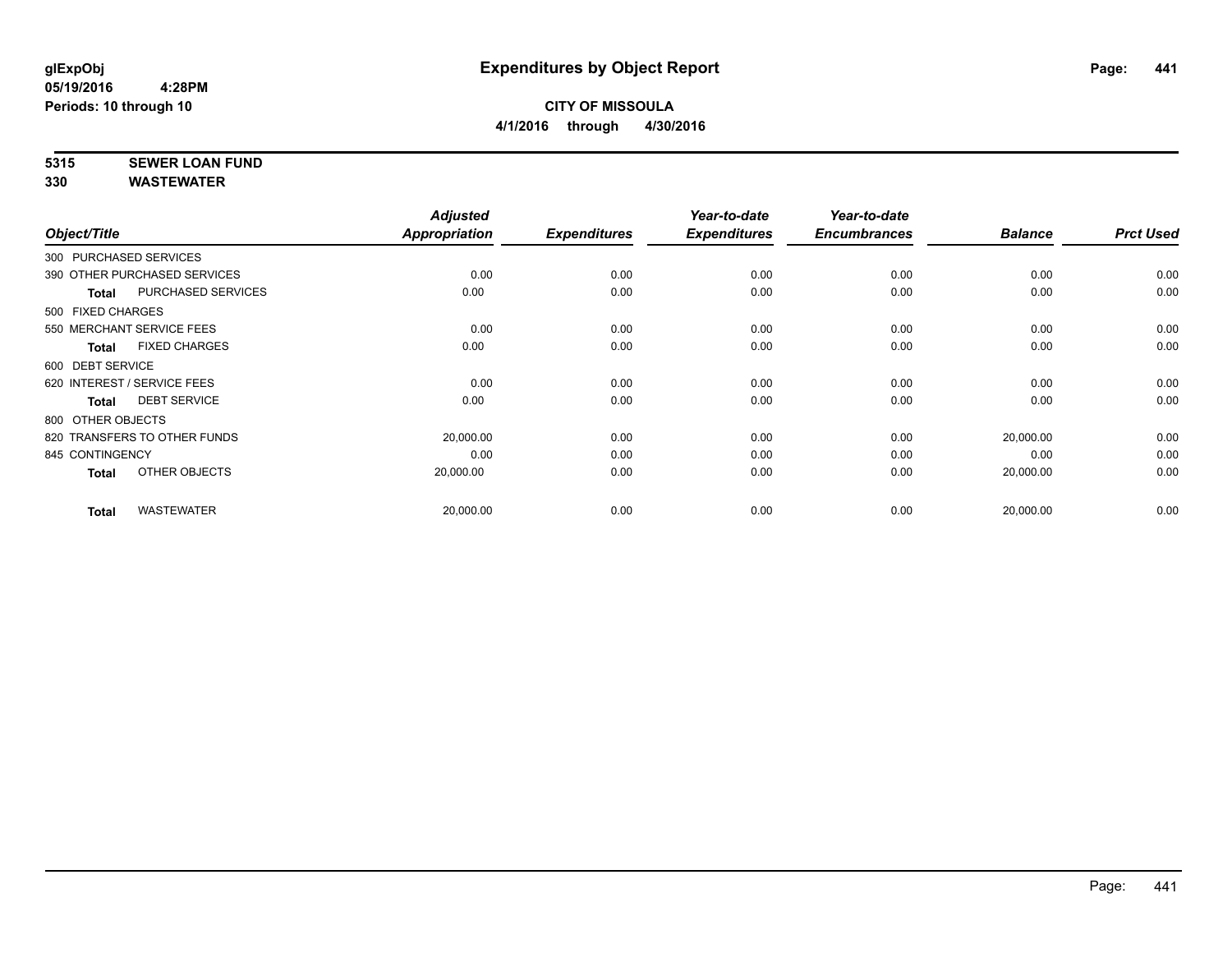## **5315 SEWER LOAN FUND**

| Object/Title     |                              | <b>Adjusted</b><br>Appropriation | <b>Expenditures</b> | Year-to-date<br><b>Expenditures</b> | Year-to-date<br><b>Encumbrances</b> | <b>Balance</b> | <b>Prct Used</b> |
|------------------|------------------------------|----------------------------------|---------------------|-------------------------------------|-------------------------------------|----------------|------------------|
|                  |                              |                                  |                     |                                     |                                     |                |                  |
|                  | 300 PURCHASED SERVICES       |                                  |                     |                                     |                                     |                |                  |
|                  | 390 OTHER PURCHASED SERVICES | 0.00                             | 0.00                | 0.00                                | 0.00                                | 0.00           | 0.00             |
| <b>Total</b>     | <b>PURCHASED SERVICES</b>    | 0.00                             | 0.00                | 0.00                                | 0.00                                | 0.00           | 0.00             |
|                  | 500 FIXED CHARGES            |                                  |                     |                                     |                                     |                |                  |
|                  | 550 MERCHANT SERVICE FEES    | 0.00                             | 0.00                | 0.00                                | 0.00                                | 0.00           | 0.00             |
| <b>Total</b>     | <b>FIXED CHARGES</b>         | 0.00                             | 0.00                | 0.00                                | 0.00                                | 0.00           | 0.00             |
| 600 DEBT SERVICE |                              |                                  |                     |                                     |                                     |                |                  |
|                  | 620 INTEREST / SERVICE FEES  | 0.00                             | 0.00                | 0.00                                | 0.00                                | 0.00           | 0.00             |
| <b>Total</b>     | <b>DEBT SERVICE</b>          | 0.00                             | 0.00                | 0.00                                | 0.00                                | 0.00           | 0.00             |
|                  | 800 OTHER OBJECTS            |                                  |                     |                                     |                                     |                |                  |
|                  | 820 TRANSFERS TO OTHER FUNDS | 20,000.00                        | 0.00                | 0.00                                | 0.00                                | 20,000.00      | 0.00             |
| 845 CONTINGENCY  |                              | 0.00                             | 0.00                | 0.00                                | 0.00                                | 0.00           | 0.00             |
| Total            | OTHER OBJECTS                | 20,000.00                        | 0.00                | 0.00                                | 0.00                                | 20,000.00      | 0.00             |
|                  |                              |                                  |                     |                                     |                                     |                |                  |
| <b>Total</b>     | <b>SEWER LOAN FUND</b>       | 20,000.00                        | 0.00                | 0.00                                | 0.00                                | 20,000.00      | 0.00             |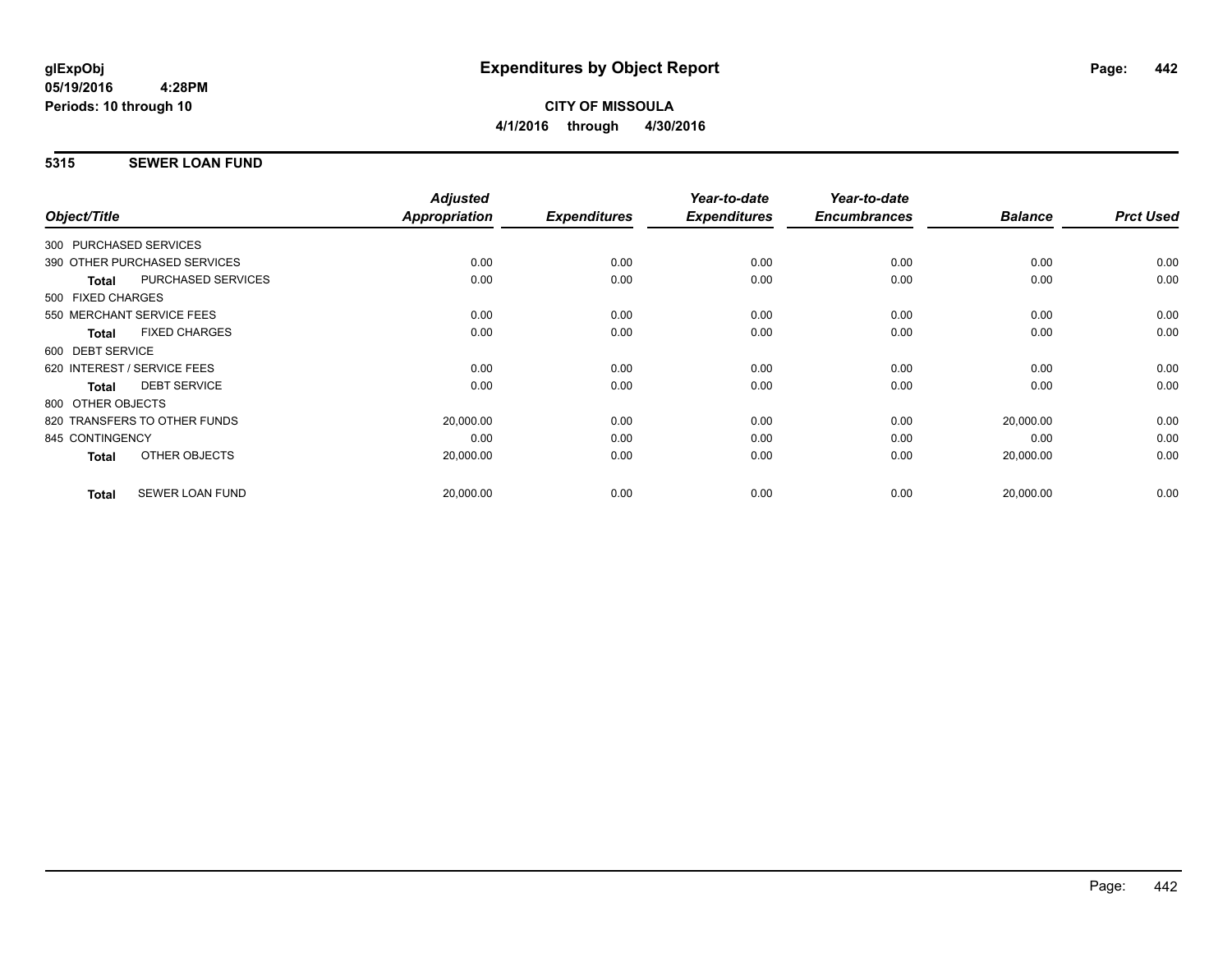#### **5320 SEWER REPLACEMENT & DEPRECIATION FUND**

|                                       | <b>Adjusted</b>      |                     | Year-to-date        | Year-to-date        |                |                  |
|---------------------------------------|----------------------|---------------------|---------------------|---------------------|----------------|------------------|
| Object/Title                          | <b>Appropriation</b> | <b>Expenditures</b> | <b>Expenditures</b> | <b>Encumbrances</b> | <b>Balance</b> | <b>Prct Used</b> |
| 300 PURCHASED SERVICES                |                      |                     |                     |                     |                |                  |
| 350 PROFESSIONAL SERVICES             | 0.00                 | 0.00                | 132,818.26          | 0.00                | $-132,818.26$  | 0.00             |
| 360 REPAIR & MAINTENANCE              | 424,000.00           | 11,847.98           | 189,314.09          | 0.00                | 234,685.91     | 44.65            |
| PURCHASED SERVICES<br><b>Total</b>    | 424,000.00           | 11,847.98           | 322,132.35          | 0.00                | 101,867.65     | 75.97            |
| 500 FIXED CHARGES                     |                      |                     |                     |                     |                |                  |
| 550 MERCHANT SERVICE FEES             | 0.00                 | 0.00                | 0.00                | 0.00                | 0.00           | 0.00             |
| <b>FIXED CHARGES</b><br><b>Total</b>  | 0.00                 | 0.00                | 0.00                | 0.00                | 0.00           | 0.00             |
| 600 DEBT SERVICE                      |                      |                     |                     |                     |                |                  |
| 610 PRINCIPAL                         | 83,015.00            | 35,067.50           | 69,581.10           | 0.00                | 13,433.90      | 83.82            |
| 620 INTEREST / SERVICE FEES           | 6,363.00             | 3,554.95            | 5,824.64            | 0.00                | 538.36         | 91.54            |
| <b>DEBT SERVICE</b><br><b>Total</b>   | 89,378.00            | 38,622.45           | 75,405.74           | 0.00                | 13,972.26      | 84.37            |
| 800 OTHER OBJECTS                     |                      |                     |                     |                     |                |                  |
| 820 TRANSFERS TO OTHER FUNDS          | 0.00                 | 0.00                | 0.00                | 0.00                | 0.00           | 0.00             |
| 830 DEPRECIATION                      | 0.00                 | 0.00                | 0.00                | 0.00                | 0.00           | 0.00             |
| OTHER OBJECTS<br><b>Total</b>         | 0.00                 | 0.00                | 0.00                | 0.00                | 0.00           | 0.00             |
| 900 CAPITAL OUTLAY                    |                      |                     |                     |                     |                |                  |
| 900 CAPITAL OUTLAY                    | 0.00                 | 0.00                | 0.00                | 0.00                | 0.00           | 0.00             |
| 910 LAND                              | 0.00                 | 0.00                | 0.00                | 0.00                | 0.00           | 0.00             |
| 930 IMPROVEMENTS                      | 0.00                 | 0.00                | 58,660.30           | 0.00                | $-58,660.30$   | 0.00             |
| 940 MACHINERY & EQUIPMENT             | 100,000.00           | 0.00                | 9,590.70            | 0.00                | 90,409.30      | 9.59             |
| <b>CAPITAL OUTLAY</b><br><b>Total</b> | 100,000.00           | 0.00                | 68,251.00           | 0.00                | 31,749.00      | 68.25            |
| <b>WASTEWATER</b><br><b>Total</b>     | 613.378.00           | 50.470.43           | 465.789.09          | 0.00                | 147,588.91     | 75.94            |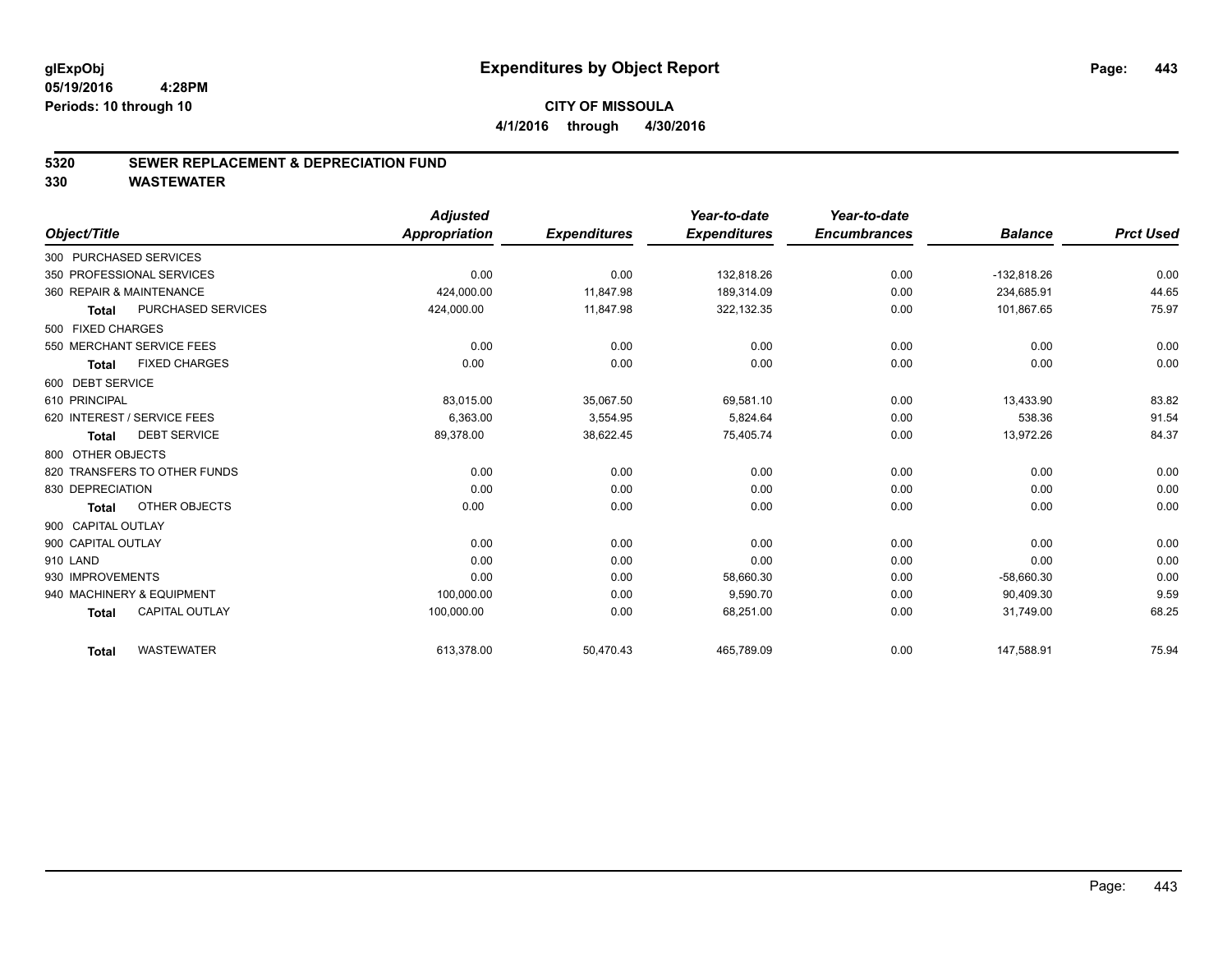# **CITY OF MISSOULA 4/1/2016 through 4/30/2016**

# **5320 SEWER REPLACEMENT & DEPRECIATION FUND**

|                        |                                  | <b>Adjusted</b>      |                     | Year-to-date        | Year-to-date        |                |                  |
|------------------------|----------------------------------|----------------------|---------------------|---------------------|---------------------|----------------|------------------|
| Object/Title           |                                  | <b>Appropriation</b> | <b>Expenditures</b> | <b>Expenditures</b> | <b>Encumbrances</b> | <b>Balance</b> | <b>Prct Used</b> |
| 300 PURCHASED SERVICES |                                  |                      |                     |                     |                     |                |                  |
|                        | 350 PROFESSIONAL SERVICES        | 0.00                 | 0.00                | 132,818.26          | 0.00                | $-132,818.26$  | 0.00             |
|                        | 360 REPAIR & MAINTENANCE         | 424,000.00           | 11,847.98           | 189,314.09          | 0.00                | 234,685.91     | 44.65            |
| <b>Total</b>           | <b>PURCHASED SERVICES</b>        | 424,000.00           | 11,847.98           | 322,132.35          | 0.00                | 101,867.65     | 75.97            |
| 500 FIXED CHARGES      |                                  |                      |                     |                     |                     |                |                  |
|                        | 550 MERCHANT SERVICE FEES        | 0.00                 | 0.00                | 0.00                | 0.00                | 0.00           | 0.00             |
| <b>Total</b>           | <b>FIXED CHARGES</b>             | 0.00                 | 0.00                | 0.00                | 0.00                | 0.00           | 0.00             |
| 600 DEBT SERVICE       |                                  |                      |                     |                     |                     |                |                  |
| 610 PRINCIPAL          |                                  | 83,015.00            | 35,067.50           | 69,581.10           | 0.00                | 13,433.90      | 83.82            |
|                        | 620 INTEREST / SERVICE FEES      | 6,363.00             | 3,554.95            | 5,824.64            | 0.00                | 538.36         | 91.54            |
| <b>Total</b>           | <b>DEBT SERVICE</b>              | 89,378.00            | 38,622.45           | 75,405.74           | 0.00                | 13,972.26      | 84.37            |
| 800 OTHER OBJECTS      |                                  |                      |                     |                     |                     |                |                  |
|                        | 820 TRANSFERS TO OTHER FUNDS     | 0.00                 | 0.00                | 0.00                | 0.00                | 0.00           | 0.00             |
| 830 DEPRECIATION       |                                  | 0.00                 | 0.00                | 0.00                | 0.00                | 0.00           | 0.00             |
| <b>Total</b>           | OTHER OBJECTS                    | 0.00                 | 0.00                | 0.00                | 0.00                | 0.00           | 0.00             |
| 900 CAPITAL OUTLAY     |                                  |                      |                     |                     |                     |                |                  |
| 900 CAPITAL OUTLAY     |                                  | 0.00                 | 0.00                | 0.00                | 0.00                | 0.00           | 0.00             |
| 910 LAND               |                                  | 0.00                 | 0.00                | 0.00                | 0.00                | 0.00           | 0.00             |
| 930 IMPROVEMENTS       |                                  | 0.00                 | 0.00                | 58,660.30           | 0.00                | $-58,660.30$   | 0.00             |
|                        | 940 MACHINERY & EQUIPMENT        | 100,000.00           | 0.00                | 9.590.70            | 0.00                | 90,409.30      | 9.59             |
| <b>Total</b>           | CAPITAL OUTLAY                   | 100,000.00           | 0.00                | 68,251.00           | 0.00                | 31,749.00      | 68.25            |
| <b>Total</b>           | SEWER REPLACEMENT & DEPRECIATION | 613,378.00           | 50,470.43           | 465,789.09          | 0.00                | 147,588.91     | 75.94            |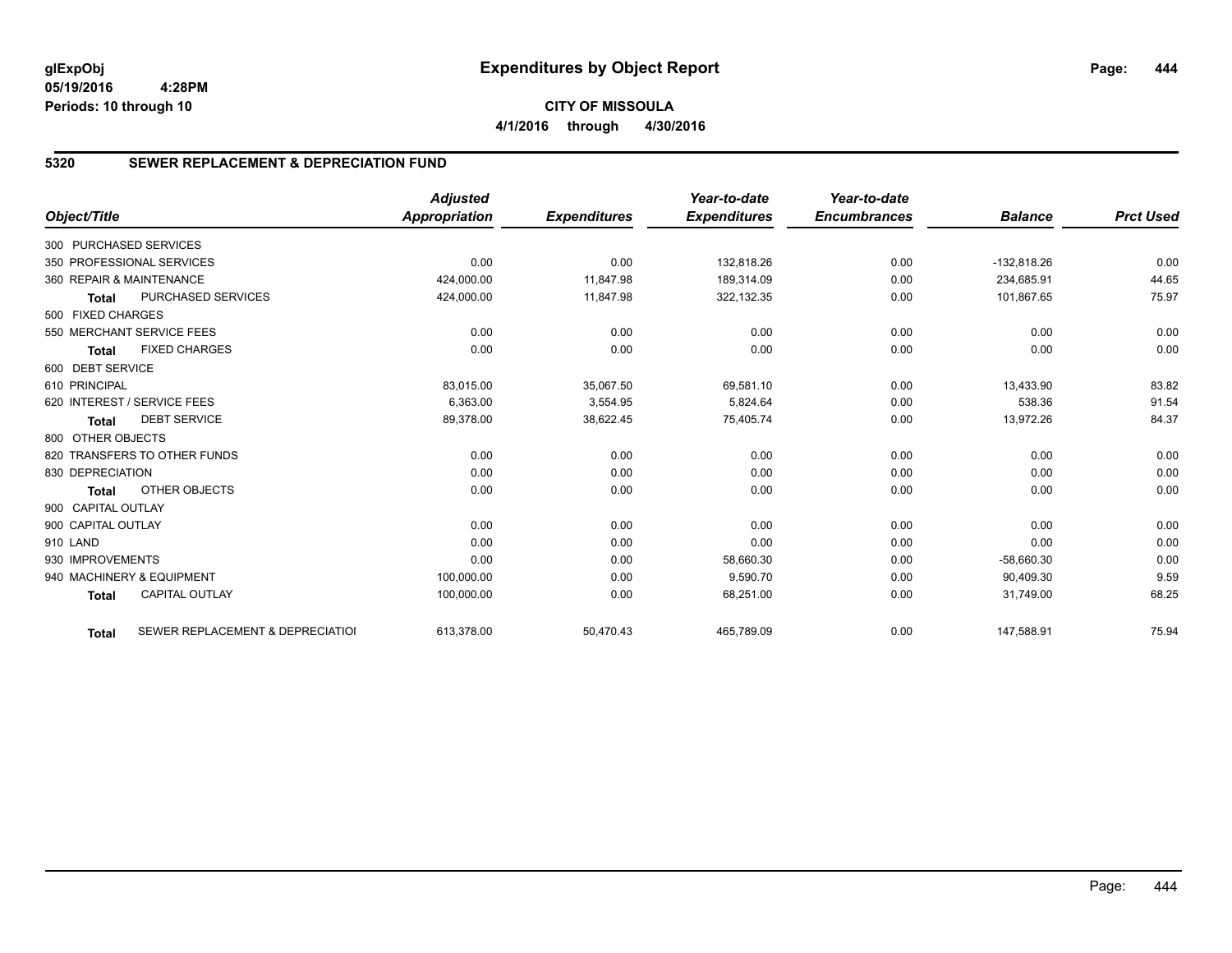#### **5325 SEWER DEVELOPMENT FEE FUND**

|                    |                              | <b>Adjusted</b>      |                     | Year-to-date        | Year-to-date        |                |                  |
|--------------------|------------------------------|----------------------|---------------------|---------------------|---------------------|----------------|------------------|
| Object/Title       |                              | <b>Appropriation</b> | <b>Expenditures</b> | <b>Expenditures</b> | <b>Encumbrances</b> | <b>Balance</b> | <b>Prct Used</b> |
|                    | 300 PURCHASED SERVICES       |                      |                     |                     |                     |                |                  |
|                    | 350 PROFESSIONAL SERVICES    | 0.00                 | 0.00                | 26,468.87           | 0.00                | $-26,468.87$   | 0.00             |
|                    | 360 REPAIR & MAINTENANCE     | 0.00                 | 0.00                | 0.00                | 0.00                | 0.00           | 0.00             |
| <b>Total</b>       | PURCHASED SERVICES           | 0.00                 | 0.00                | 26,468.87           | 0.00                | $-26,468.87$   | 0.00             |
| 500 FIXED CHARGES  |                              |                      |                     |                     |                     |                |                  |
|                    | 550 MERCHANT SERVICE FEES    | 0.00                 | 0.00                | 0.00                | 0.00                | 0.00           | 0.00             |
| <b>Total</b>       | <b>FIXED CHARGES</b>         | 0.00                 | 0.00                | 0.00                | 0.00                | 0.00           | 0.00             |
| 600 DEBT SERVICE   |                              |                      |                     |                     |                     |                |                  |
| 610 PRINCIPAL      |                              | 0.00                 | 0.00                | 0.00                | 0.00                | 0.00           | 0.00             |
|                    | 620 INTEREST / SERVICE FEES  | 0.00                 | 0.00                | 0.00                | 0.00                | 0.00           | 0.00             |
| <b>Total</b>       | <b>DEBT SERVICE</b>          | 0.00                 | 0.00                | 0.00                | 0.00                | 0.00           | 0.00             |
| 800 OTHER OBJECTS  |                              |                      |                     |                     |                     |                |                  |
|                    | 820 TRANSFERS TO OTHER FUNDS | 0.00                 | 0.00                | 0.00                | 0.00                | 0.00           | 0.00             |
| <b>Total</b>       | OTHER OBJECTS                | 0.00                 | 0.00                | 0.00                | 0.00                | 0.00           | 0.00             |
| 900 CAPITAL OUTLAY |                              |                      |                     |                     |                     |                |                  |
| 900 CAPITAL OUTLAY |                              | 0.00                 | 0.00                | 0.00                | 0.00                | 0.00           | 0.00             |
| 910 LAND           |                              | 0.00                 | 0.00                | 0.00                | 0.00                | 0.00           | 0.00             |
| 920 BUILDINGS      |                              | 0.00                 | 0.00                | 0.00                | 0.00                | 0.00           | 0.00             |
| 930 IMPROVEMENTS   |                              | 247,118.00           | 0.00                | 174,065.96          | 0.00                | 73,052.04      | 70.44            |
| <b>Total</b>       | <b>CAPITAL OUTLAY</b>        | 247,118.00           | 0.00                | 174,065.96          | 0.00                | 73,052.04      | 70.44            |
| <b>Total</b>       | <b>WASTEWATER</b>            | 247,118.00           | 0.00                | 200,534.83          | 0.00                | 46,583.17      | 81.15            |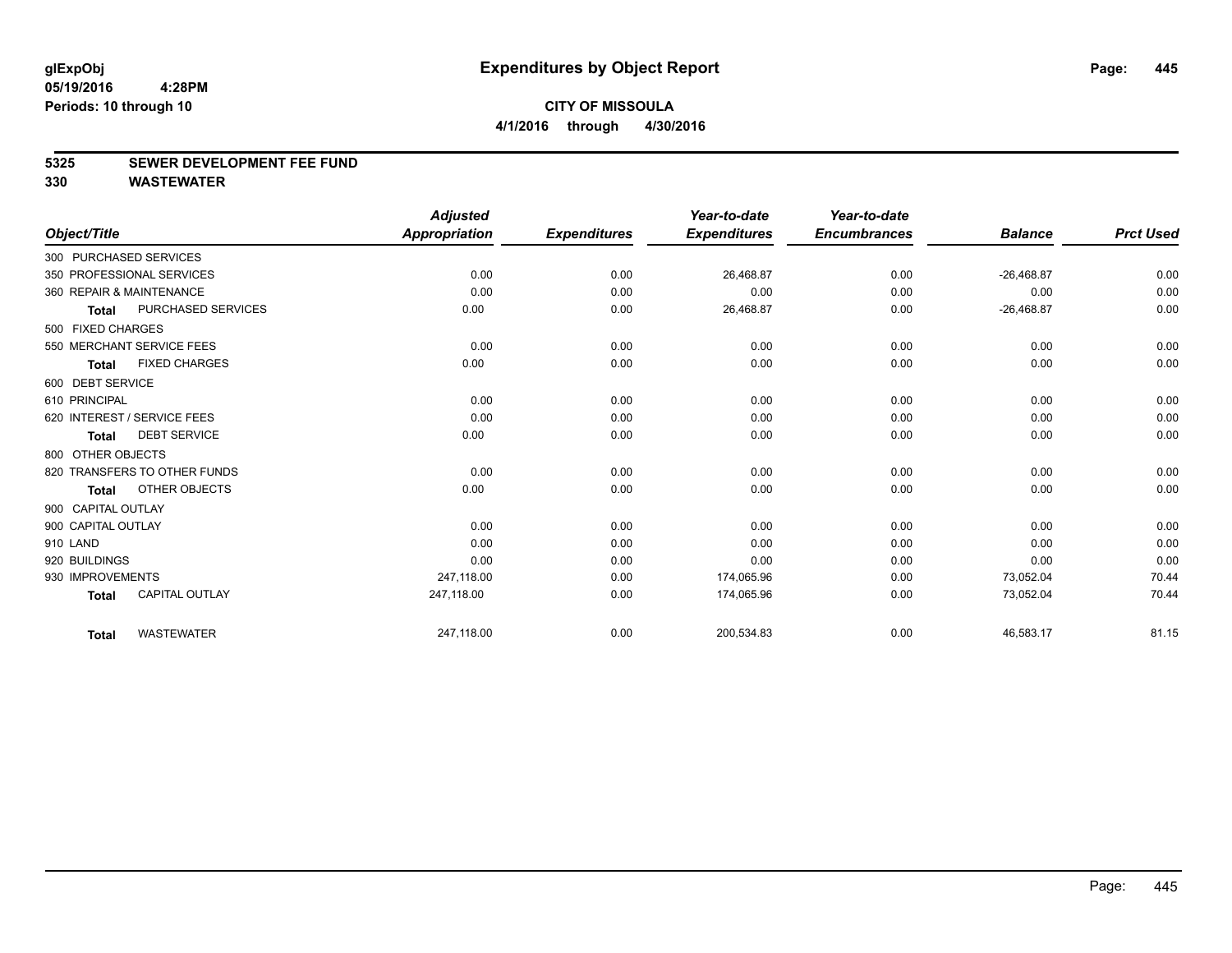# **CITY OF MISSOULA 4/1/2016 through 4/30/2016**

## **5325 SEWER DEVELOPMENT FEE FUND**

|                        |                              | <b>Adjusted</b>      |                     | Year-to-date        | Year-to-date        |                |                  |
|------------------------|------------------------------|----------------------|---------------------|---------------------|---------------------|----------------|------------------|
| Object/Title           |                              | <b>Appropriation</b> | <b>Expenditures</b> | <b>Expenditures</b> | <b>Encumbrances</b> | <b>Balance</b> | <b>Prct Used</b> |
| 300 PURCHASED SERVICES |                              |                      |                     |                     |                     |                |                  |
|                        | 350 PROFESSIONAL SERVICES    | 0.00                 | 0.00                | 26,468.87           | 0.00                | $-26,468.87$   | 0.00             |
|                        | 360 REPAIR & MAINTENANCE     | 0.00                 | 0.00                | 0.00                | 0.00                | 0.00           | 0.00             |
| <b>Total</b>           | PURCHASED SERVICES           | 0.00                 | 0.00                | 26,468.87           | 0.00                | $-26,468.87$   | 0.00             |
| 500 FIXED CHARGES      |                              |                      |                     |                     |                     |                |                  |
|                        | 550 MERCHANT SERVICE FEES    | 0.00                 | 0.00                | 0.00                | 0.00                | 0.00           | 0.00             |
| <b>Total</b>           | <b>FIXED CHARGES</b>         | 0.00                 | 0.00                | 0.00                | 0.00                | 0.00           | 0.00             |
| 600 DEBT SERVICE       |                              |                      |                     |                     |                     |                |                  |
| 610 PRINCIPAL          |                              | 0.00                 | 0.00                | 0.00                | 0.00                | 0.00           | 0.00             |
|                        | 620 INTEREST / SERVICE FEES  | 0.00                 | 0.00                | 0.00                | 0.00                | 0.00           | 0.00             |
| <b>Total</b>           | <b>DEBT SERVICE</b>          | 0.00                 | 0.00                | 0.00                | 0.00                | 0.00           | 0.00             |
| 800 OTHER OBJECTS      |                              |                      |                     |                     |                     |                |                  |
|                        | 820 TRANSFERS TO OTHER FUNDS | 0.00                 | 0.00                | 0.00                | 0.00                | 0.00           | 0.00             |
| <b>Total</b>           | OTHER OBJECTS                | 0.00                 | 0.00                | 0.00                | 0.00                | 0.00           | 0.00             |
| 900 CAPITAL OUTLAY     |                              |                      |                     |                     |                     |                |                  |
| 900 CAPITAL OUTLAY     |                              | 0.00                 | 0.00                | 0.00                | 0.00                | 0.00           | 0.00             |
| 910 LAND               |                              | 0.00                 | 0.00                | 0.00                | 0.00                | 0.00           | 0.00             |
| 920 BUILDINGS          |                              | 0.00                 | 0.00                | 0.00                | 0.00                | 0.00           | 0.00             |
| 930 IMPROVEMENTS       |                              | 247,118.00           | 0.00                | 174,065.96          | 0.00                | 73,052.04      | 70.44            |
| <b>Total</b>           | <b>CAPITAL OUTLAY</b>        | 247,118.00           | 0.00                | 174,065.96          | 0.00                | 73,052.04      | 70.44            |
| <b>Total</b>           | SEWER DEVELOPMENT FEE FUND   | 247,118.00           | 0.00                | 200,534.83          | 0.00                | 46,583.17      | 81.15            |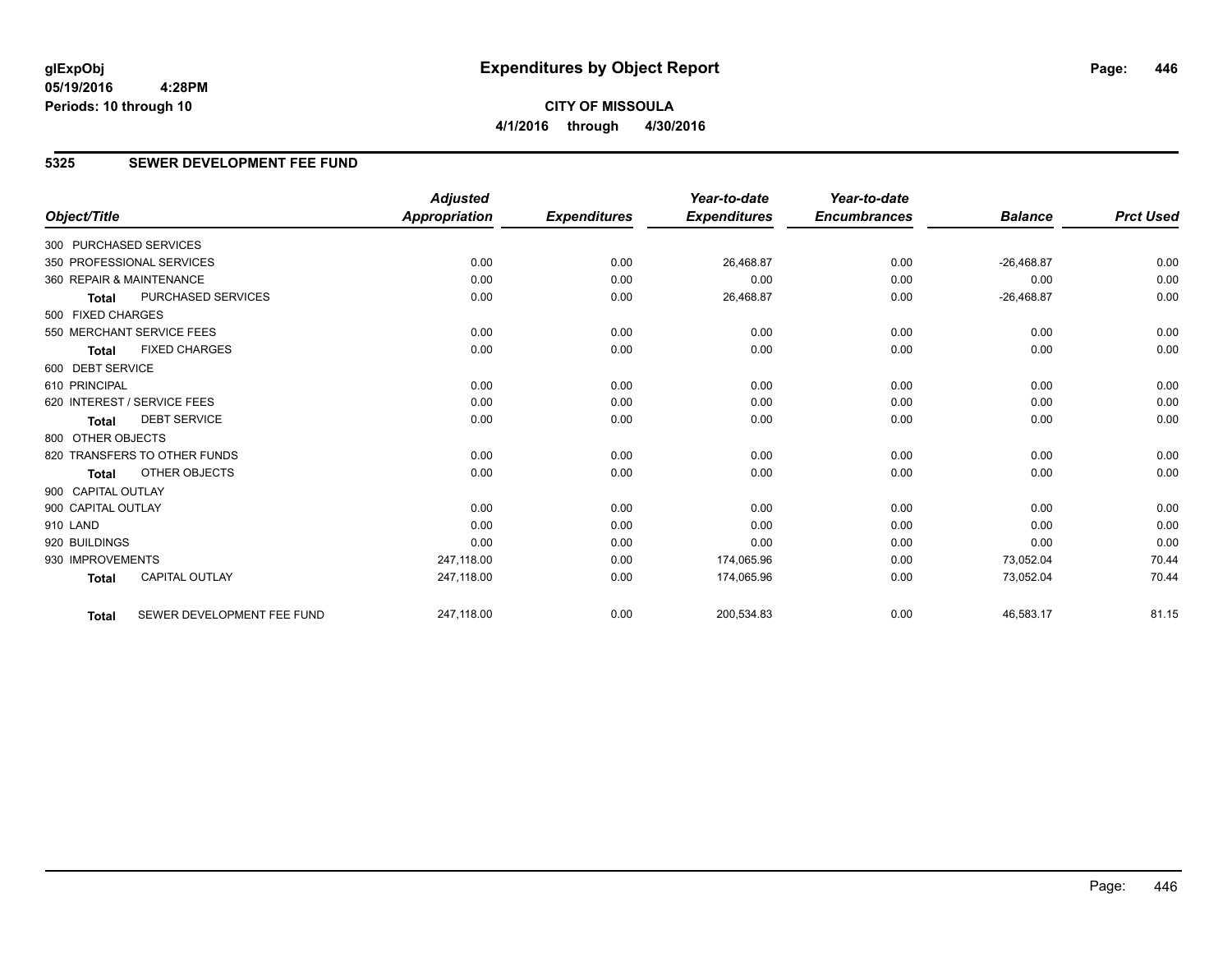#### **5340 SEWER CONSTRUCTION FUND**

| Object/Title           |                              | <b>Adjusted</b><br><b>Appropriation</b> | <b>Expenditures</b> | Year-to-date<br><b>Expenditures</b> | Year-to-date<br><b>Encumbrances</b> | <b>Balance</b> | <b>Prct Used</b> |
|------------------------|------------------------------|-----------------------------------------|---------------------|-------------------------------------|-------------------------------------|----------------|------------------|
| 300 PURCHASED SERVICES |                              |                                         |                     |                                     |                                     |                |                  |
|                        | 350 PROFESSIONAL SERVICES    | 0.00                                    | 0.00                | 0.00                                | 0.00                                | 0.00           | 0.00             |
|                        | 360 REPAIR & MAINTENANCE     | 0.00                                    | 0.00                | 0.00                                | 0.00                                | 0.00           | 0.00             |
| Total                  | <b>PURCHASED SERVICES</b>    | 0.00                                    | 0.00                | 0.00                                | 0.00                                | 0.00           | 0.00             |
| 500 FIXED CHARGES      |                              |                                         |                     |                                     |                                     |                |                  |
|                        | 550 MERCHANT SERVICE FEES    | 0.00                                    | 0.00                | 0.00                                | 0.00                                | 0.00           | 0.00             |
| <b>Total</b>           | <b>FIXED CHARGES</b>         | 0.00                                    | 0.00                | 0.00                                | 0.00                                | 0.00           | 0.00             |
| 800 OTHER OBJECTS      |                              |                                         |                     |                                     |                                     |                |                  |
|                        | 820 TRANSFERS TO OTHER FUNDS | 0.00                                    | 62,238.00           | 62,238.00                           | 0.00                                | $-62,238.00$   | 0.00             |
| <b>Total</b>           | OTHER OBJECTS                | 0.00                                    | 62,238.00           | 62,238.00                           | 0.00                                | $-62,238.00$   | 0.00             |
| 900 CAPITAL OUTLAY     |                              |                                         |                     |                                     |                                     |                |                  |
| 930 IMPROVEMENTS       |                              | 3,496,300.00                            | 2,280.18            | 809,583.25                          | 0.00                                | 2,686,716.75   | 23.16            |
|                        | 940 MACHINERY & EQUIPMENT    | 0.00                                    | 0.00                | 0.00                                | 0.00                                | 0.00           | 0.00             |
| <b>Total</b>           | <b>CAPITAL OUTLAY</b>        | 3,496,300.00                            | 2,280.18            | 809,583.25                          | 0.00                                | 2,686,716.75   | 23.16            |
| <b>Total</b>           | <b>WASTEWATER</b>            | 3,496,300.00                            | 64,518.18           | 871,821.25                          | 0.00                                | 2,624,478.75   | 24.94            |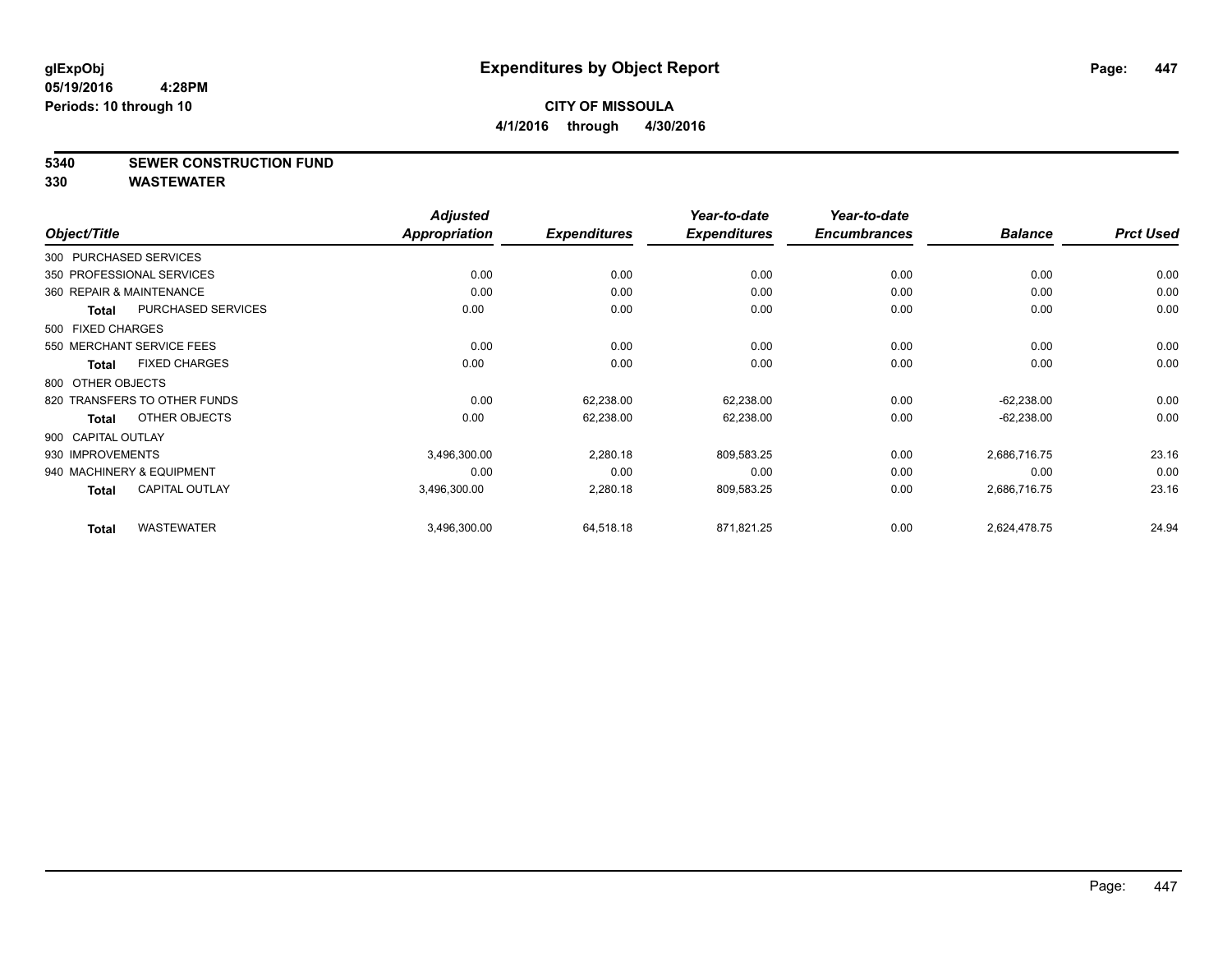#### **5340 SEWER CONSTRUCTION FUND**

**390 NON-DEPARTMENTAL**

| Object/Title       |                       | <b>Adjusted</b><br>Appropriation | <b>Expenditures</b> | Year-to-date<br><b>Expenditures</b> | Year-to-date<br><b>Encumbrances</b> | <b>Balance</b> | <b>Prct Used</b> |
|--------------------|-----------------------|----------------------------------|---------------------|-------------------------------------|-------------------------------------|----------------|------------------|
| 900 CAPITAL OUTLAY |                       |                                  |                     |                                     |                                     |                |                  |
| 930 IMPROVEMENTS   |                       | 0.00                             | 0.00                | 826.70                              | 0.00                                | $-826.70$      | 0.00             |
| <b>Total</b>       | <b>CAPITAL OUTLAY</b> | 0.00                             | 0.00                | 826.70                              | 0.00                                | $-826.70$      | 0.00             |
| Total              | NON-DEPARTMENTAL      | 0.00                             | 0.00                | 826.70                              | 0.00                                | $-826.70$      | 0.00             |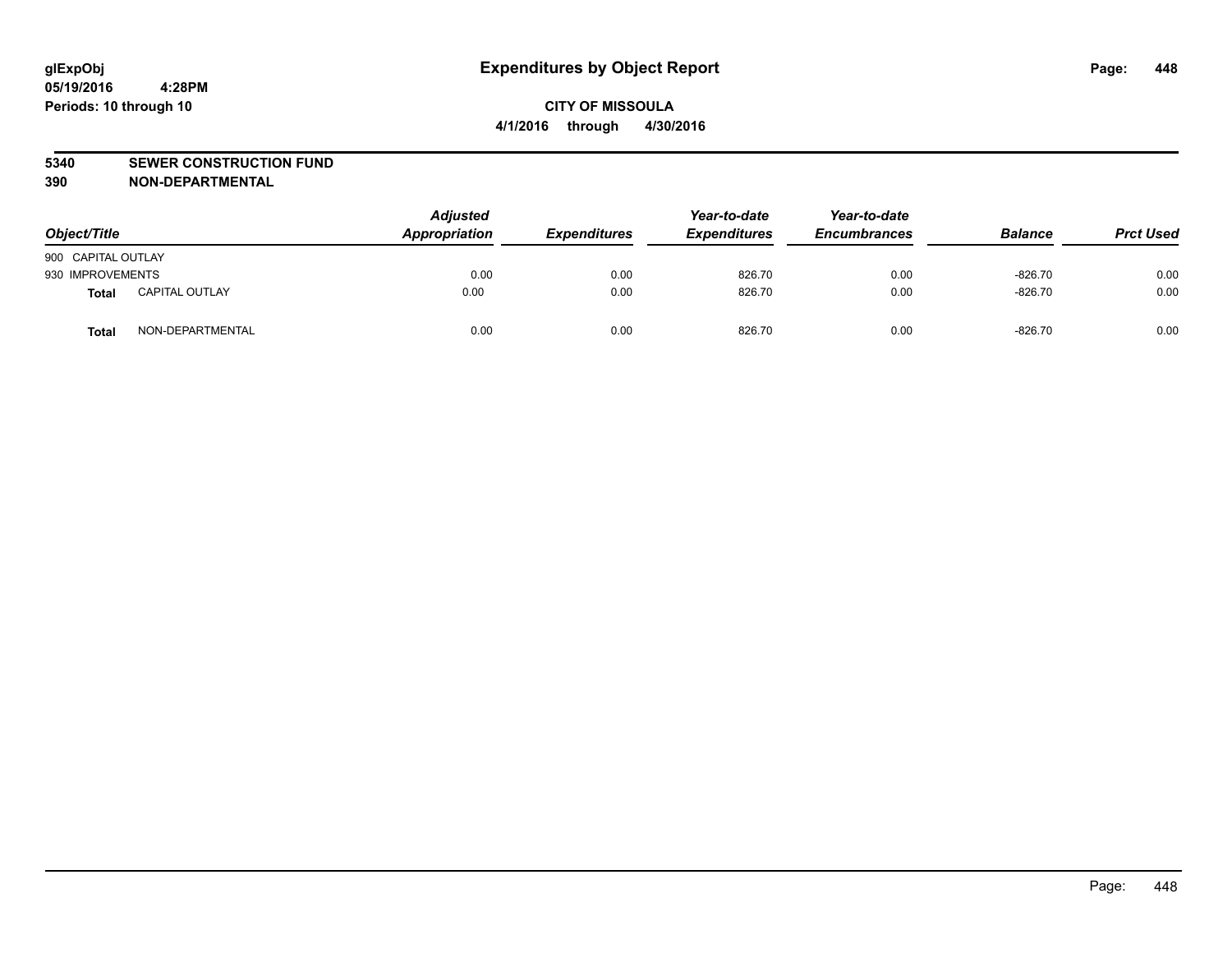# **CITY OF MISSOULA 4/1/2016 through 4/30/2016**

#### **5340 SEWER CONSTRUCTION FUND**

|                    |                              | <b>Adjusted</b>      |                     | Year-to-date        | Year-to-date        |                |                  |
|--------------------|------------------------------|----------------------|---------------------|---------------------|---------------------|----------------|------------------|
| Object/Title       |                              | <b>Appropriation</b> | <b>Expenditures</b> | <b>Expenditures</b> | <b>Encumbrances</b> | <b>Balance</b> | <b>Prct Used</b> |
|                    | 300 PURCHASED SERVICES       |                      |                     |                     |                     |                |                  |
|                    | 350 PROFESSIONAL SERVICES    | 0.00                 | 0.00                | 0.00                | 0.00                | 0.00           | 0.00             |
|                    | 360 REPAIR & MAINTENANCE     | 0.00                 | 0.00                | 0.00                | 0.00                | 0.00           | 0.00             |
| <b>Total</b>       | PURCHASED SERVICES           | 0.00                 | 0.00                | 0.00                | 0.00                | 0.00           | 0.00             |
| 500 FIXED CHARGES  |                              |                      |                     |                     |                     |                |                  |
|                    | 550 MERCHANT SERVICE FEES    | 0.00                 | 0.00                | 0.00                | 0.00                | 0.00           | 0.00             |
| Total              | <b>FIXED CHARGES</b>         | 0.00                 | 0.00                | 0.00                | 0.00                | 0.00           | 0.00             |
| 800 OTHER OBJECTS  |                              |                      |                     |                     |                     |                |                  |
|                    | 820 TRANSFERS TO OTHER FUNDS | 0.00                 | 62,238.00           | 62,238.00           | 0.00                | $-62,238.00$   | 0.00             |
| Total              | OTHER OBJECTS                | 0.00                 | 62,238.00           | 62,238.00           | 0.00                | $-62,238.00$   | 0.00             |
| 900 CAPITAL OUTLAY |                              |                      |                     |                     |                     |                |                  |
| 930 IMPROVEMENTS   |                              | 3,496,300.00         | 2,280.18            | 810,409.95          | 0.00                | 2,685,890.05   | 23.18            |
|                    | 940 MACHINERY & EQUIPMENT    | 0.00                 | 0.00                | 0.00                | 0.00                | 0.00           | 0.00             |
| <b>Total</b>       | <b>CAPITAL OUTLAY</b>        | 3,496,300.00         | 2,280.18            | 810,409.95          | 0.00                | 2,685,890.05   | 23.18            |
| <b>Total</b>       | SEWER CONSTRUCTION FUND      | 3,496,300.00         | 64,518.18           | 872,647.95          | 0.00                | 2,623,652.05   | 24.96            |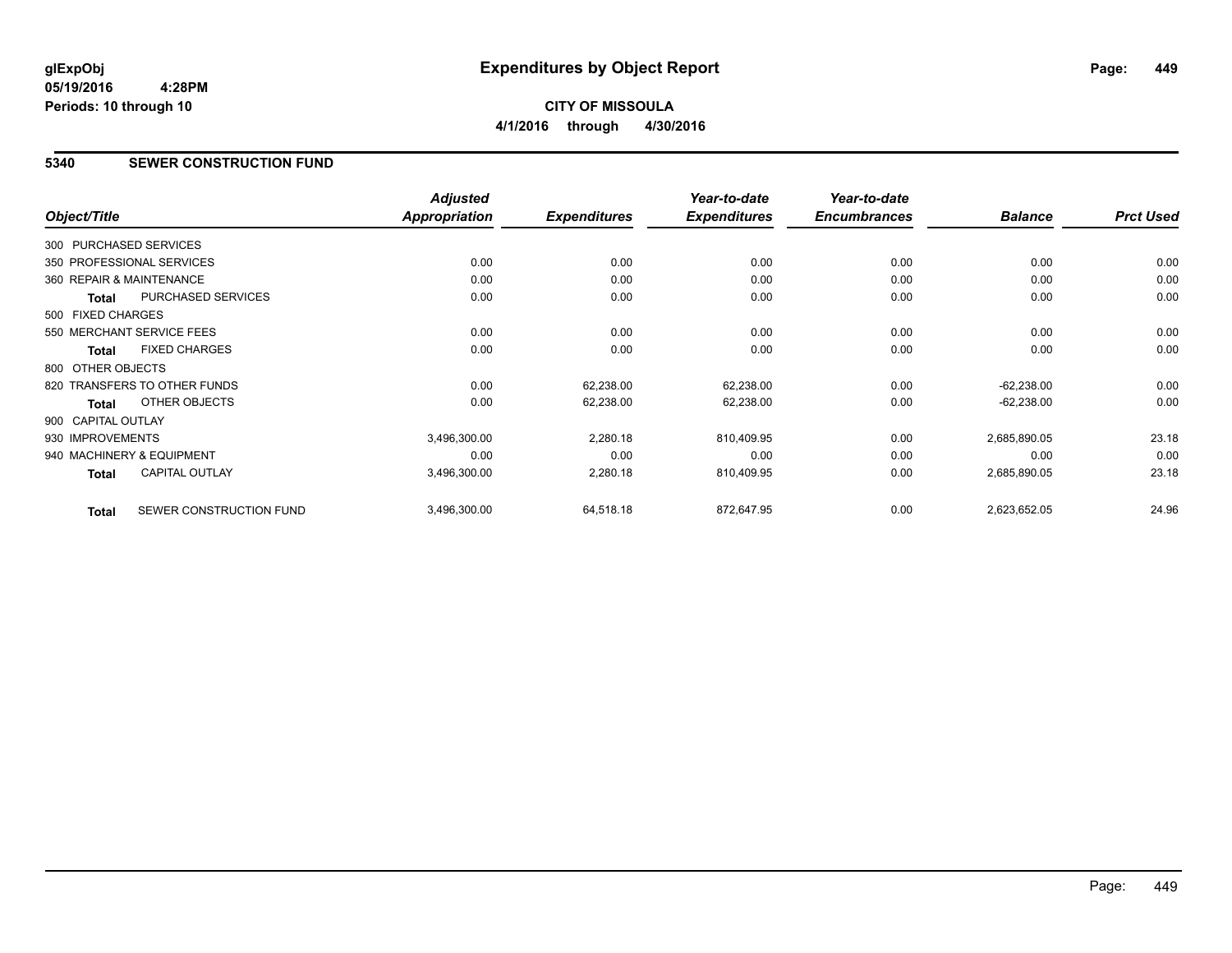#### **5361 2001 SEWER REVENUE BONDS-DEBT SERVICE**

|                   |                             | <b>Adjusted</b> |                     | Year-to-date        | Year-to-date        |                |                  |
|-------------------|-----------------------------|-----------------|---------------------|---------------------|---------------------|----------------|------------------|
| Object/Title      |                             | Appropriation   | <b>Expenditures</b> | <b>Expenditures</b> | <b>Encumbrances</b> | <b>Balance</b> | <b>Prct Used</b> |
| 500 FIXED CHARGES |                             |                 |                     |                     |                     |                |                  |
|                   | 550 MERCHANT SERVICE FEES   | 0.00            | 0.00                | 0.00                | 0.00                | 0.00           | 0.00             |
| <b>Total</b>      | <b>FIXED CHARGES</b>        | 0.00            | 0.00                | 0.00                | 0.00                | 0.00           | 0.00             |
| 600 DEBT SERVICE  |                             |                 |                     |                     |                     |                |                  |
| 610 PRINCIPAL     |                             | 28,000.00       | 0.00                | 14.000.00           | 0.00                | 14.000.00      | 50.00            |
|                   | 620 INTEREST / SERVICE FEES | 3.040.00        | 0.00                | 1,590.00            | 0.00                | 1,450.00       | 52.30            |
| <b>Total</b>      | <b>DEBT SERVICE</b>         | 31.040.00       | 0.00                | 15,590.00           | 0.00                | 15,450.00      | 50.23            |
| <b>Total</b>      | <b>WASTEWATER</b>           | 31.040.00       | 0.00                | 15.590.00           | 0.00                | 15.450.00      | 50.23            |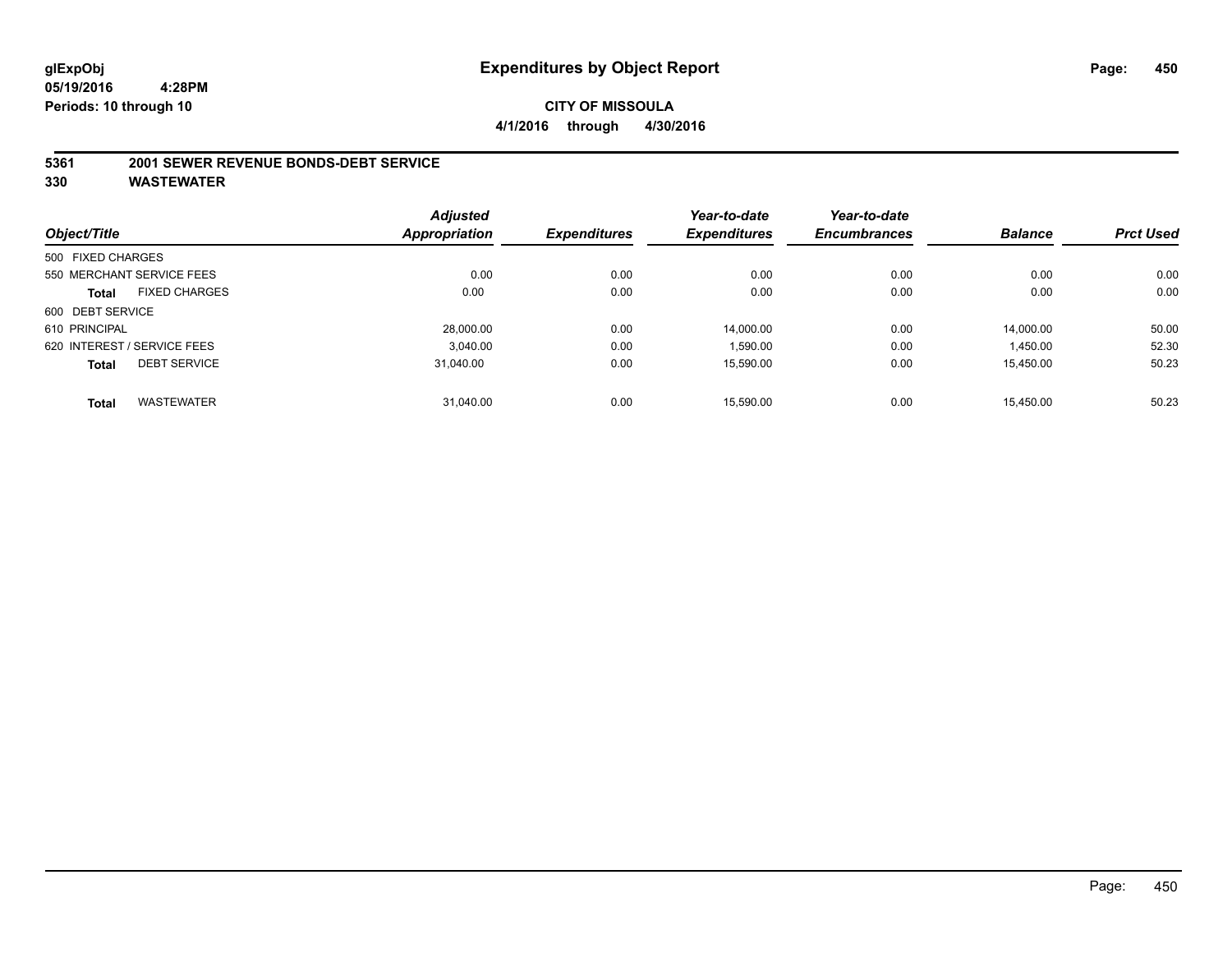## **CITY OF MISSOULA 4/1/2016 through 4/30/2016**

## **5361 2001 SEWER REVENUE BONDS-DEBT SERVICE**

| Object/Title      |                                  | <b>Adjusted</b><br><b>Appropriation</b> | <b>Expenditures</b> | Year-to-date<br><b>Expenditures</b> | Year-to-date<br><b>Encumbrances</b> | <b>Balance</b> | <b>Prct Used</b> |
|-------------------|----------------------------------|-----------------------------------------|---------------------|-------------------------------------|-------------------------------------|----------------|------------------|
| 500 FIXED CHARGES |                                  |                                         |                     |                                     |                                     |                |                  |
|                   | 550 MERCHANT SERVICE FEES        | 0.00                                    | 0.00                | 0.00                                | 0.00                                | 0.00           | 0.00             |
| <b>Total</b>      | <b>FIXED CHARGES</b>             | 0.00                                    | 0.00                | 0.00                                | 0.00                                | 0.00           | 0.00             |
| 600 DEBT SERVICE  |                                  |                                         |                     |                                     |                                     |                |                  |
| 610 PRINCIPAL     |                                  | 28,000.00                               | 0.00                | 14.000.00                           | 0.00                                | 14.000.00      | 50.00            |
|                   | 620 INTEREST / SERVICE FEES      | 3.040.00                                | 0.00                | 1.590.00                            | 0.00                                | 1.450.00       | 52.30            |
| <b>Total</b>      | <b>DEBT SERVICE</b>              | 31.040.00                               | 0.00                | 15.590.00                           | 0.00                                | 15.450.00      | 50.23            |
| <b>Total</b>      | 2001 SEWER REVENUE BONDS-DEBT SE | 31.040.00                               | 0.00                | 15.590.00                           | 0.00                                | 15.450.00      | 50.23            |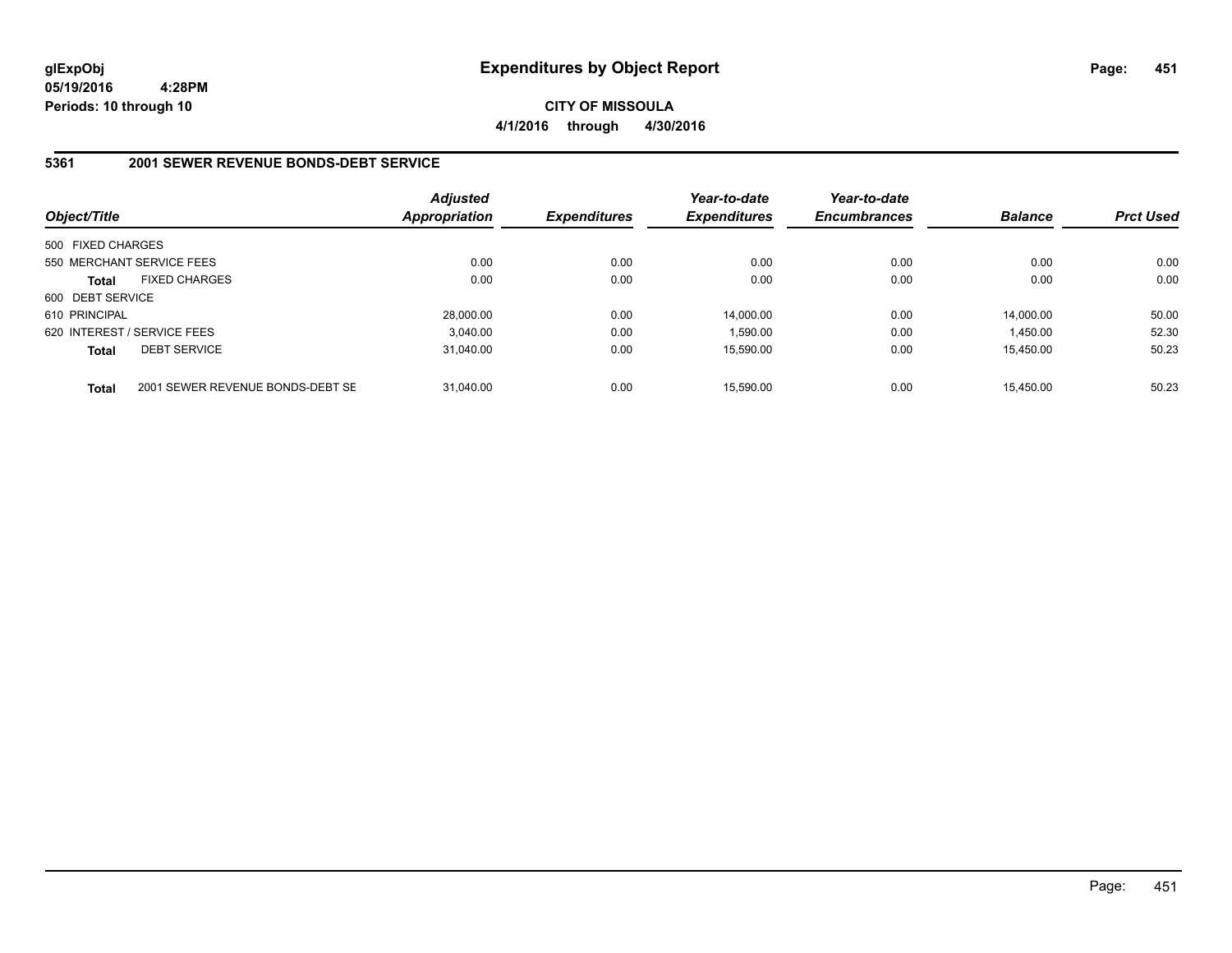## **CITY OF MISSOULA 4/1/2016 through 4/30/2016**

## **5362 00 SEWER REVENUE BOND - SERIES B DEBT SE**

| Object/Title                         | <b>Adjusted</b><br><b>Appropriation</b> | <b>Expenditures</b> | Year-to-date<br><b>Expenditures</b> | Year-to-date<br><b>Encumbrances</b> | <b>Balance</b> | <b>Prct Used</b> |
|--------------------------------------|-----------------------------------------|---------------------|-------------------------------------|-------------------------------------|----------------|------------------|
|                                      |                                         |                     |                                     |                                     |                |                  |
| 500 FIXED CHARGES                    |                                         |                     |                                     |                                     |                |                  |
| 550 MERCHANT SERVICE FEES            | 0.00                                    | 0.00                | 0.00                                | 0.00                                | 0.00           | 0.00             |
| <b>FIXED CHARGES</b><br><b>Total</b> | 0.00                                    | 0.00                | 0.00                                | 0.00                                | 0.00           | 0.00             |
| 600 DEBT SERVICE                     |                                         |                     |                                     |                                     |                |                  |
| 610 PRINCIPAL                        | 44,000.00                               | 0.00                | 22,000.00                           | 0.00                                | 22,000.00      | 50.00            |
| 620 INTEREST / SERVICE FEES          | 4.360.00                                | 0.00                | 2.290.00                            | 0.00                                | 2,070.00       | 52.52            |
| <b>DEBT SERVICE</b><br><b>Total</b>  | 48,360.00                               | 0.00                | 24,290.00                           | 0.00                                | 24,070.00      | 50.23            |
| 800 OTHER OBJECTS                    |                                         |                     |                                     |                                     |                |                  |
| 820 TRANSFERS TO OTHER FUNDS         | 0.00                                    | 0.00                | 0.00                                | 0.00                                | 0.00           | 0.00             |
| OTHER OBJECTS<br><b>Total</b>        | 0.00                                    | 0.00                | 0.00                                | 0.00                                | 0.00           | 0.00             |
| <b>WASTEWATER</b><br><b>Total</b>    | 48,360.00                               | 0.00                | 24.290.00                           | 0.00                                | 24.070.00      | 50.23            |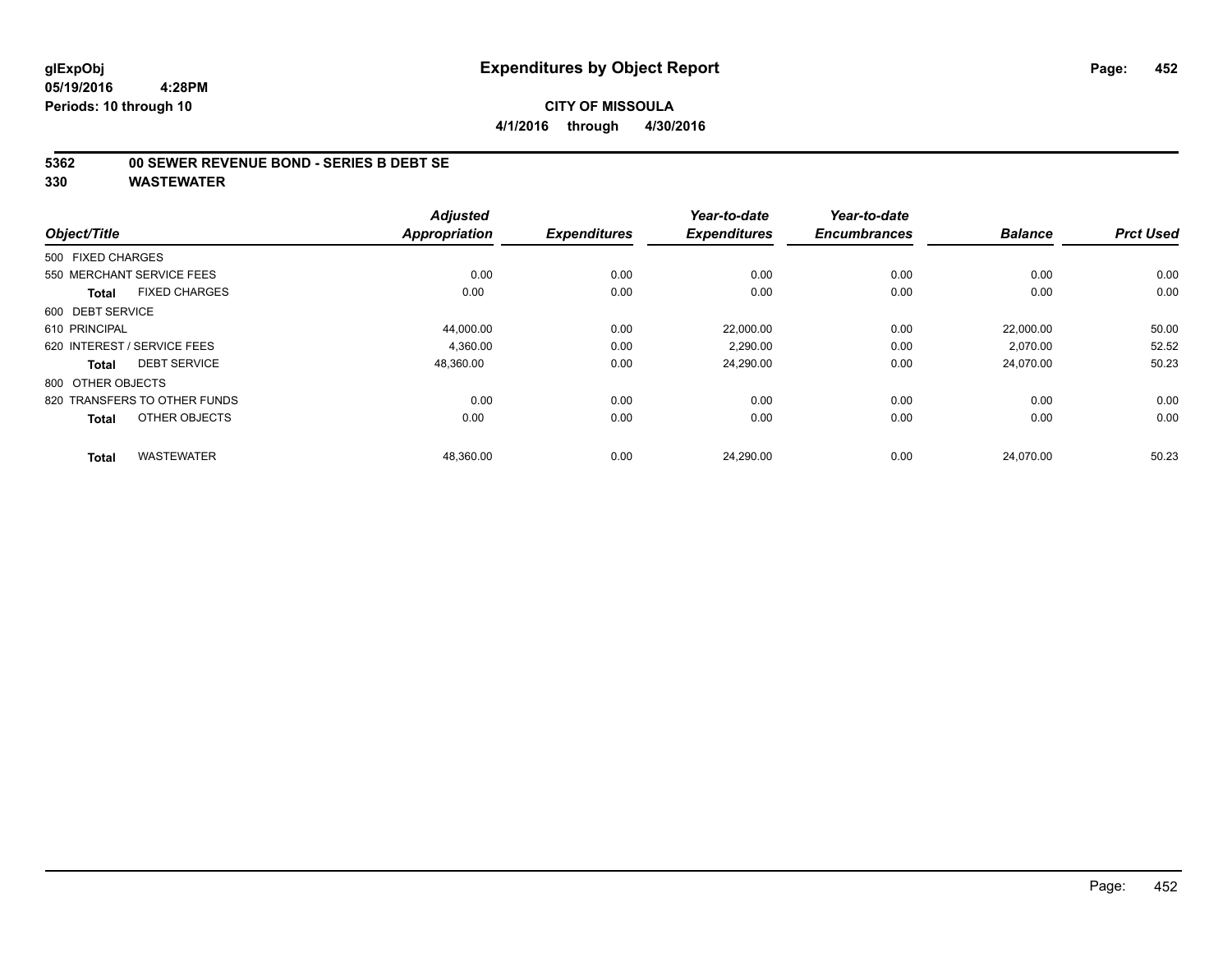## **CITY OF MISSOULA 4/1/2016 through 4/30/2016**

# **5362 00 SEWER REVENUE BOND - SERIES B DEBT SE**

|                   |                                    | <b>Adjusted</b> |                     | Year-to-date        | Year-to-date        |                |                  |
|-------------------|------------------------------------|-----------------|---------------------|---------------------|---------------------|----------------|------------------|
| Object/Title      |                                    | Appropriation   | <b>Expenditures</b> | <b>Expenditures</b> | <b>Encumbrances</b> | <b>Balance</b> | <b>Prct Used</b> |
| 500 FIXED CHARGES |                                    |                 |                     |                     |                     |                |                  |
|                   | 550 MERCHANT SERVICE FEES          | 0.00            | 0.00                | 0.00                | 0.00                | 0.00           | 0.00             |
| <b>Total</b>      | <b>FIXED CHARGES</b>               | 0.00            | 0.00                | 0.00                | 0.00                | 0.00           | 0.00             |
| 600 DEBT SERVICE  |                                    |                 |                     |                     |                     |                |                  |
| 610 PRINCIPAL     |                                    | 44,000.00       | 0.00                | 22.000.00           | 0.00                | 22,000.00      | 50.00            |
|                   | 620 INTEREST / SERVICE FEES        | 4.360.00        | 0.00                | 2,290.00            | 0.00                | 2.070.00       | 52.52            |
| <b>Total</b>      | <b>DEBT SERVICE</b>                | 48,360.00       | 0.00                | 24,290.00           | 0.00                | 24,070.00      | 50.23            |
| 800 OTHER OBJECTS |                                    |                 |                     |                     |                     |                |                  |
|                   | 820 TRANSFERS TO OTHER FUNDS       | 0.00            | 0.00                | 0.00                | 0.00                | 0.00           | 0.00             |
| <b>Total</b>      | OTHER OBJECTS                      | 0.00            | 0.00                | 0.00                | 0.00                | 0.00           | 0.00             |
| <b>Total</b>      | 00 SEWER REVENUE BOND - SERIES B L | 48.360.00       | 0.00                | 24,290.00           | 0.00                | 24.070.00      | 50.23            |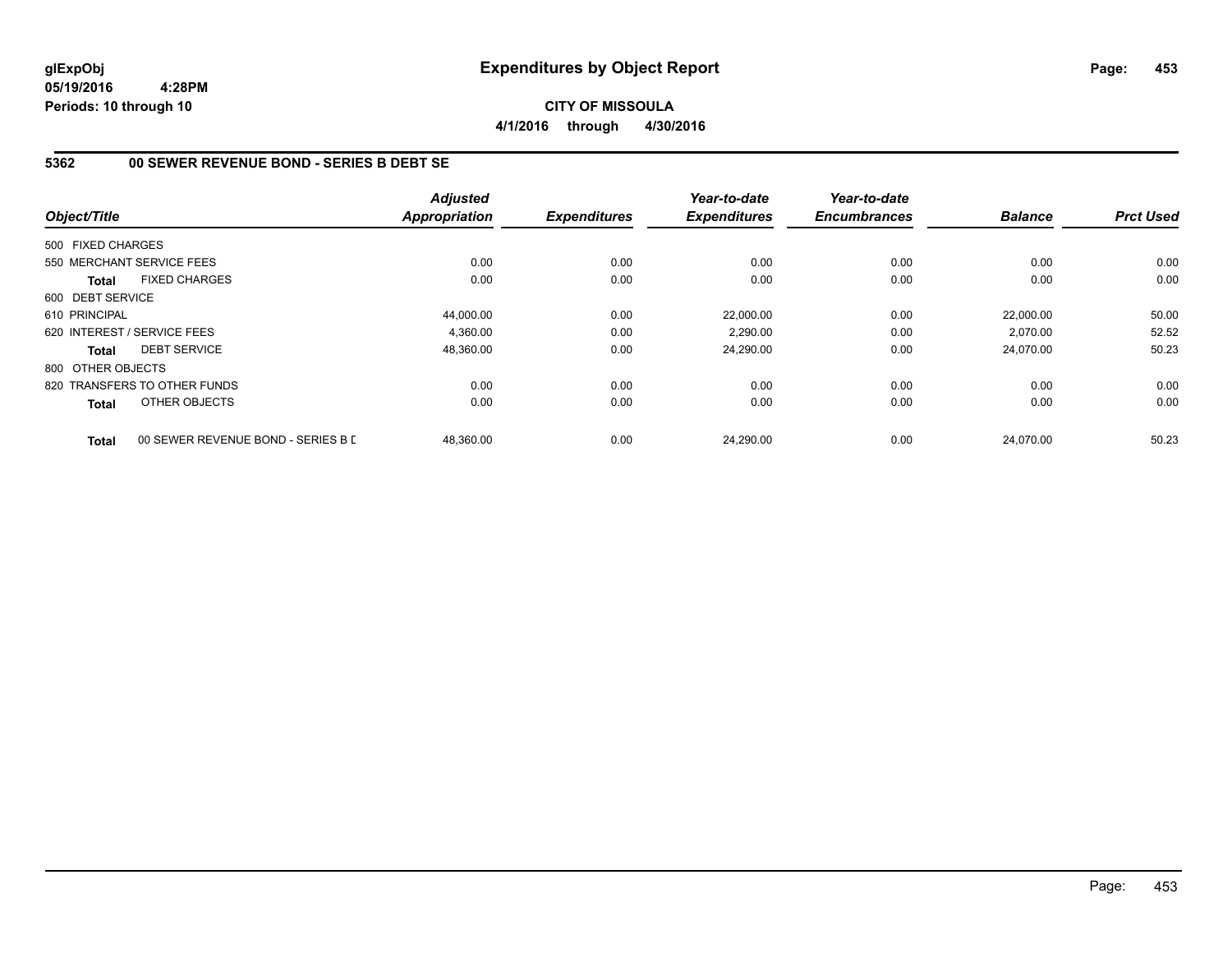## **CITY OF MISSOULA 4/1/2016 through 4/30/2016**

## **5363 92 SEWER REVENUE BOND SERIES A DEBT SERV**

| Object/Title                         | <b>Adjusted</b><br>Appropriation | <b>Expenditures</b> | Year-to-date<br><b>Expenditures</b> | Year-to-date<br><b>Encumbrances</b> | <b>Balance</b> | <b>Prct Used</b> |
|--------------------------------------|----------------------------------|---------------------|-------------------------------------|-------------------------------------|----------------|------------------|
|                                      |                                  |                     |                                     |                                     |                |                  |
| 500 FIXED CHARGES                    |                                  |                     |                                     |                                     |                |                  |
| 550 MERCHANT SERVICE FEES            | 0.00                             | 0.00                | 0.00                                | 0.00                                | 0.00           | 0.00             |
| <b>FIXED CHARGES</b><br><b>Total</b> | 0.00                             | 0.00                | 0.00                                | 0.00                                | 0.00           | 0.00             |
| 600 DEBT SERVICE                     |                                  |                     |                                     |                                     |                |                  |
| 610 PRINCIPAL                        | 0.00                             | 0.00                | 0.00                                | 0.00                                | 0.00           | 0.00             |
| 620 INTEREST / SERVICE FEES          | 0.00                             | 0.00                | 0.00                                | 0.00                                | 0.00           | 0.00             |
| <b>DEBT SERVICE</b><br><b>Total</b>  | 0.00                             | 0.00                | 0.00                                | 0.00                                | 0.00           | 0.00             |
| <b>WASTEWATER</b><br><b>Total</b>    | 0.00                             | 0.00                | 0.00                                | 0.00                                | 0.00           | 0.00             |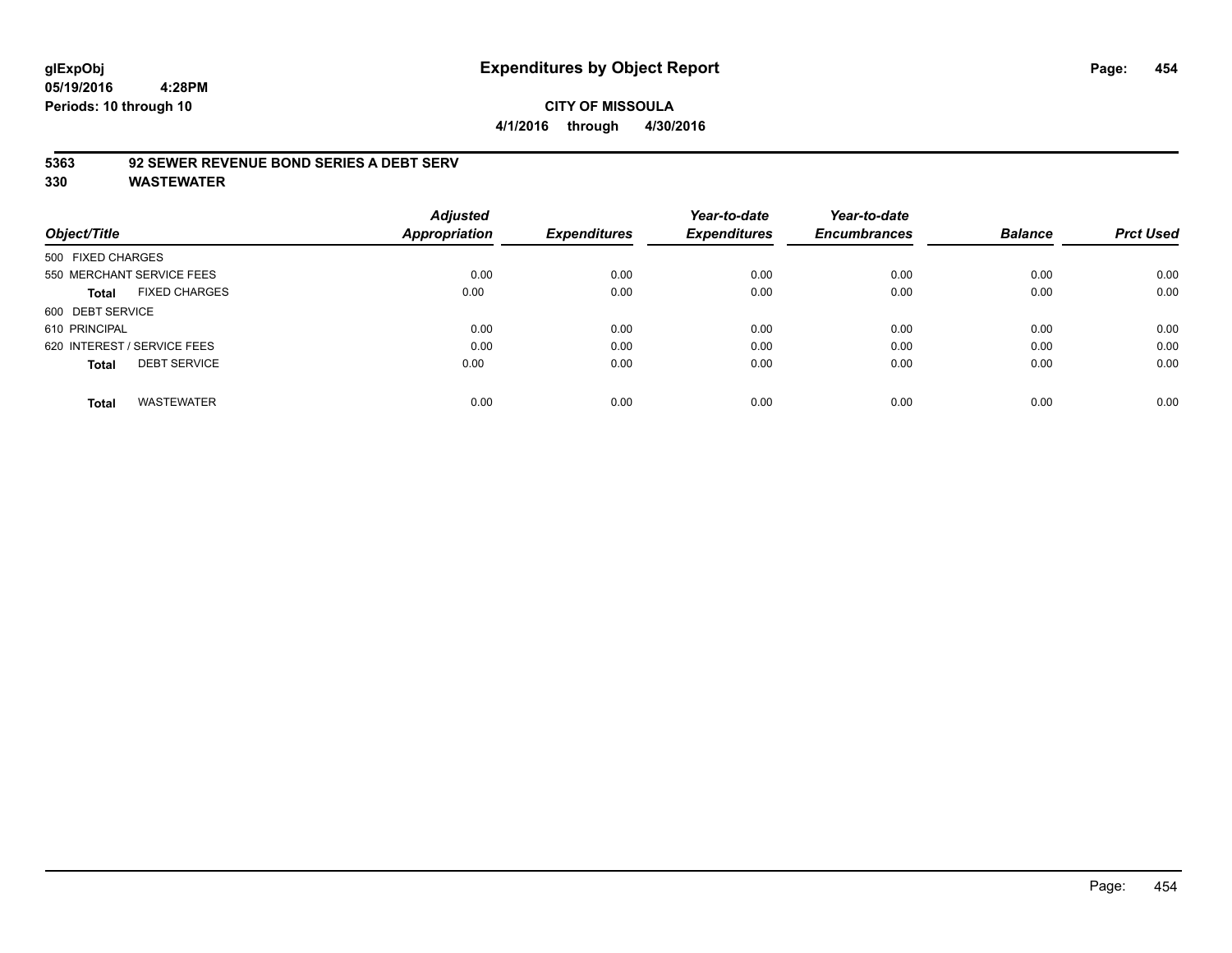**CITY OF MISSOULA 4/1/2016 through 4/30/2016**

## **5363 92 SEWER REVENUE BOND SERIES A DEBT SERV**

| Object/Title                |                                   | <b>Adjusted</b><br>Appropriation | <b>Expenditures</b> | Year-to-date<br><b>Expenditures</b> | Year-to-date<br><b>Encumbrances</b> | <b>Balance</b> | <b>Prct Used</b> |
|-----------------------------|-----------------------------------|----------------------------------|---------------------|-------------------------------------|-------------------------------------|----------------|------------------|
| 500 FIXED CHARGES           |                                   |                                  |                     |                                     |                                     |                |                  |
| 550 MERCHANT SERVICE FEES   |                                   | 0.00                             | 0.00                | 0.00                                | 0.00                                | 0.00           | 0.00             |
| <b>Total</b>                | <b>FIXED CHARGES</b>              | 0.00                             | 0.00                | 0.00                                | 0.00                                | 0.00           | 0.00             |
| 600 DEBT SERVICE            |                                   |                                  |                     |                                     |                                     |                |                  |
| 610 PRINCIPAL               |                                   | 0.00                             | 0.00                | 0.00                                | 0.00                                | 0.00           | 0.00             |
| 620 INTEREST / SERVICE FEES |                                   | 0.00                             | 0.00                | 0.00                                | 0.00                                | 0.00           | 0.00             |
| <b>Total</b>                | <b>DEBT SERVICE</b>               | 0.00                             | 0.00                | 0.00                                | 0.00                                | 0.00           | 0.00             |
| <b>Total</b>                | 92 SEWER REVENUE BOND SERIES A DE | 0.00                             | 0.00                | 0.00                                | 0.00                                | 0.00           | 0.00             |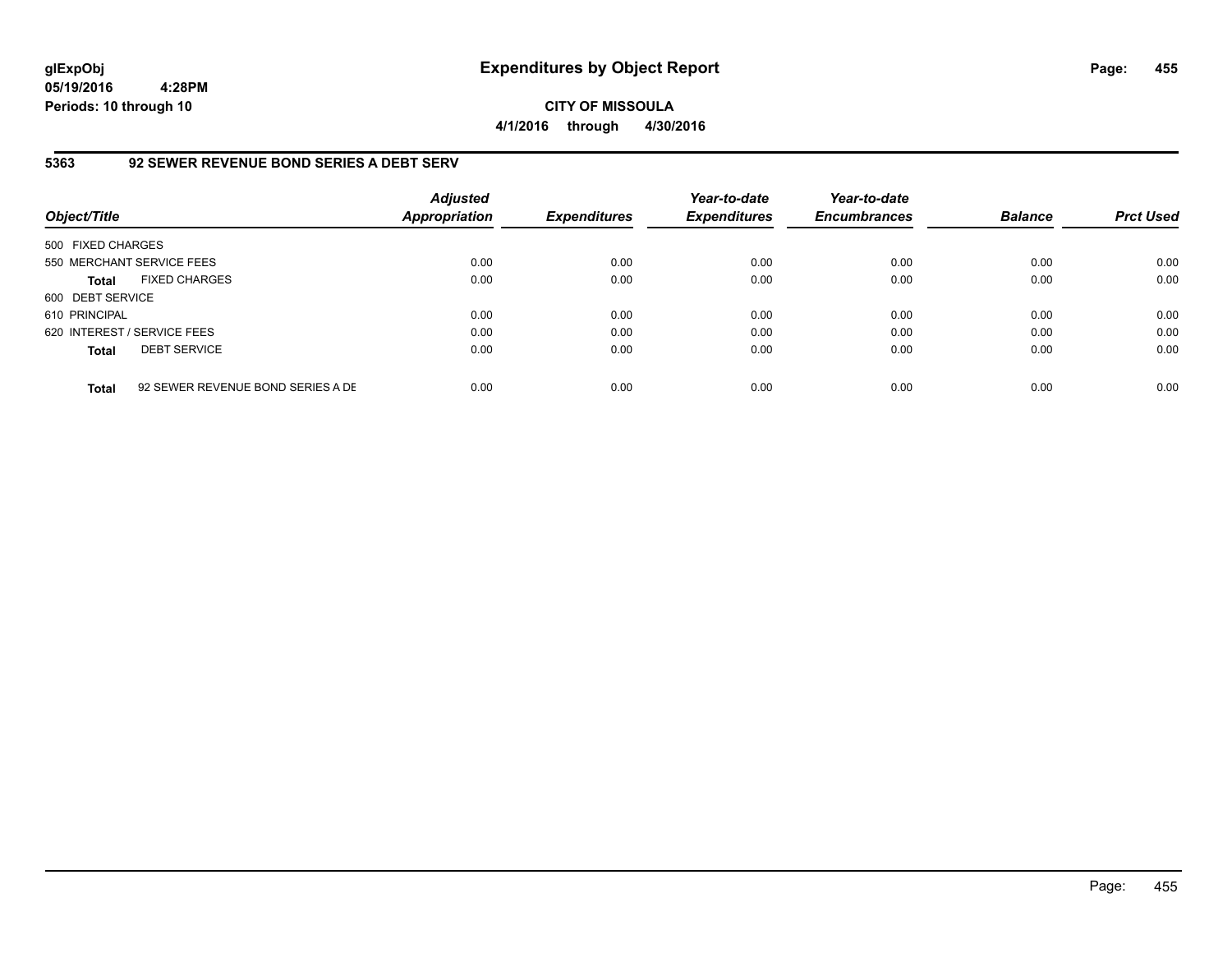# **glExpObj Expenditures by Object Report Page: 456**

**05/19/2016 4:28PM Periods: 10 through 10**

# **5364 92 SEWER REVENUE BOND - SERIES B DEBT S**

|                                      | <b>Adjusted</b>      |                     | Year-to-date        | Year-to-date        |                |                  |
|--------------------------------------|----------------------|---------------------|---------------------|---------------------|----------------|------------------|
| Object/Title                         | <b>Appropriation</b> | <b>Expenditures</b> | <b>Expenditures</b> | <b>Encumbrances</b> | <b>Balance</b> | <b>Prct Used</b> |
| 500 FIXED CHARGES                    |                      |                     |                     |                     |                |                  |
| 550 MERCHANT SERVICE FEES            | 0.00                 | 0.00                | 0.00                | 0.00                | 0.00           | 0.00             |
| <b>FIXED CHARGES</b><br><b>Total</b> | 0.00                 | 0.00                | 0.00                | 0.00                | 0.00           | 0.00             |
| 600 DEBT SERVICE                     |                      |                     |                     |                     |                |                  |
| 610 PRINCIPAL                        | 0.00                 | 0.00                | 0.00                | 0.00                | 0.00           | 0.00             |
| 620 INTEREST / SERVICE FEES          | 0.00                 | 0.00                | 0.00                | 0.00                | 0.00           | 0.00             |
| <b>DEBT SERVICE</b><br><b>Total</b>  | 0.00                 | 0.00                | 0.00                | 0.00                | 0.00           | 0.00             |
| <b>WASTEWATER</b><br><b>Total</b>    | 0.00                 | 0.00                | 0.00                | 0.00                | 0.00           | 0.00             |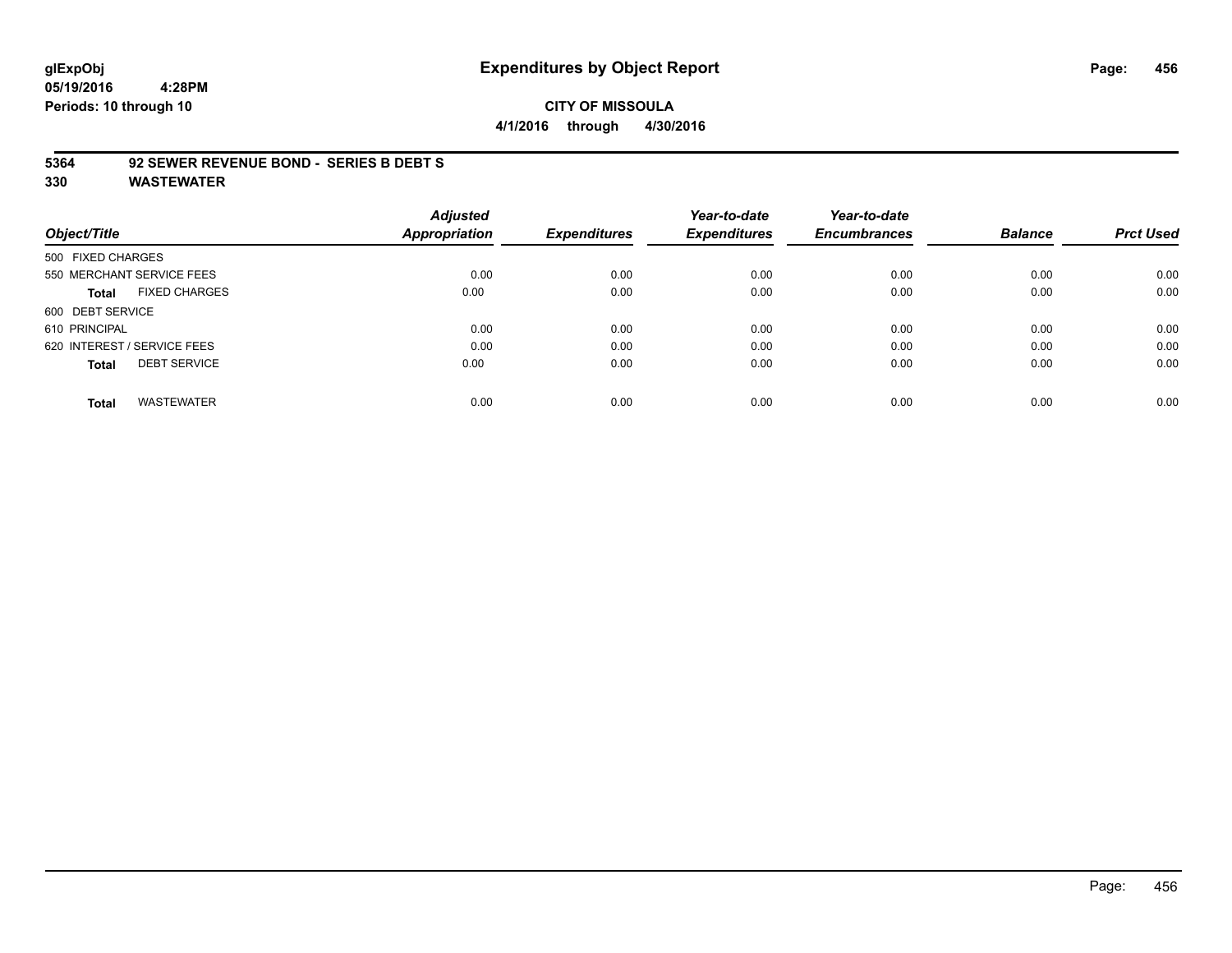**CITY OF MISSOULA 4/1/2016 through 4/30/2016**

## **5364 92 SEWER REVENUE BOND - SERIES B DEBT S**

| Object/Title                |                                    | <b>Adjusted</b><br><b>Appropriation</b> | <b>Expenditures</b> | Year-to-date<br><b>Expenditures</b> | Year-to-date<br><b>Encumbrances</b> | <b>Balance</b> | <b>Prct Used</b> |
|-----------------------------|------------------------------------|-----------------------------------------|---------------------|-------------------------------------|-------------------------------------|----------------|------------------|
| 500 FIXED CHARGES           |                                    |                                         |                     |                                     |                                     |                |                  |
|                             | 550 MERCHANT SERVICE FEES          | 0.00                                    | 0.00                | 0.00                                | 0.00                                | 0.00           | 0.00             |
| <b>Total</b>                | <b>FIXED CHARGES</b>               | 0.00                                    | 0.00                | 0.00                                | 0.00                                | 0.00           | 0.00             |
| 600 DEBT SERVICE            |                                    |                                         |                     |                                     |                                     |                |                  |
| 610 PRINCIPAL               |                                    | 0.00                                    | 0.00                | 0.00                                | 0.00                                | 0.00           | 0.00             |
| 620 INTEREST / SERVICE FEES |                                    | 0.00                                    | 0.00                | 0.00                                | 0.00                                | 0.00           | 0.00             |
| <b>Total</b>                | <b>DEBT SERVICE</b>                | 0.00                                    | 0.00                | 0.00                                | 0.00                                | 0.00           | 0.00             |
| <b>Total</b>                | 92 SEWER REVENUE BOND - SERIES B I | 0.00                                    | 0.00                | 0.00                                | 0.00                                | 0.00           | 0.00             |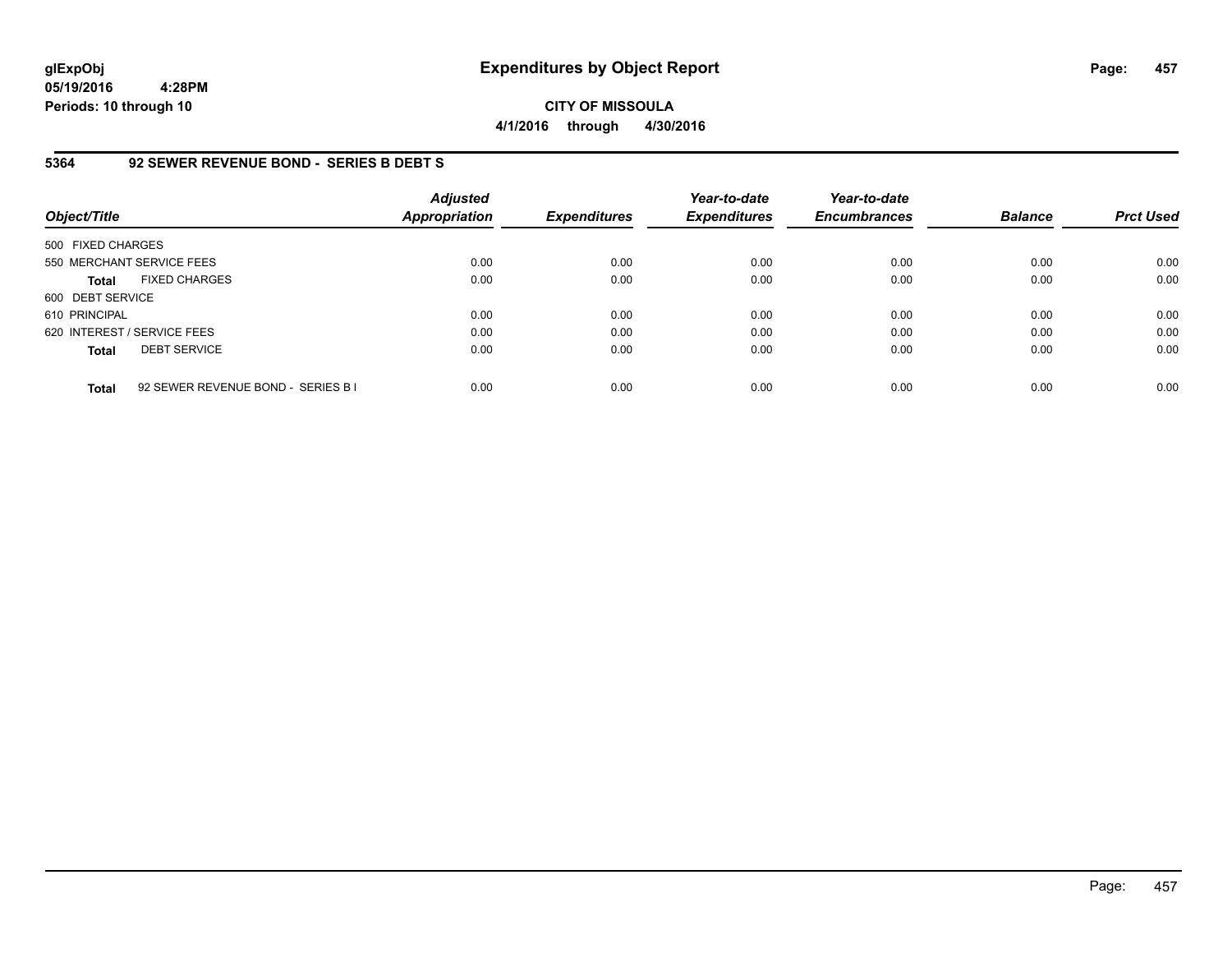## **5365 99 SEWER REVENUE BONDS DEBT SERVICE FUND**

| Object/Title      |                             | <b>Adjusted</b><br>Appropriation | <b>Expenditures</b> | Year-to-date<br><b>Expenditures</b> | Year-to-date<br><b>Encumbrances</b> | <b>Balance</b> | <b>Prct Used</b> |
|-------------------|-----------------------------|----------------------------------|---------------------|-------------------------------------|-------------------------------------|----------------|------------------|
|                   |                             |                                  |                     |                                     |                                     |                |                  |
| 500 FIXED CHARGES |                             |                                  |                     |                                     |                                     |                |                  |
|                   | 550 MERCHANT SERVICE FEES   | 0.00                             | 0.00                | 0.00                                | 0.00                                | 0.00           | 0.00             |
| <b>Total</b>      | <b>FIXED CHARGES</b>        | 0.00                             | 0.00                | 0.00                                | 0.00                                | 0.00           | 0.00             |
| 600 DEBT SERVICE  |                             |                                  |                     |                                     |                                     |                |                  |
| 610 PRINCIPAL     |                             | 115,000.00                       | 0.00                | 57.000.00                           | 0.00                                | 58.000.00      | 49.57            |
|                   | 620 INTEREST / SERVICE FEES | 8.910.00                         | 0.00                | 4.740.00                            | 0.00                                | 4,170.00       | 53.20            |
| <b>Total</b>      | <b>DEBT SERVICE</b>         | 123.910.00                       | 0.00                | 61,740.00                           | 0.00                                | 62,170.00      | 49.83            |
| <b>Total</b>      | <b>WASTEWATER</b>           | 123.910.00                       | 0.00                | 61.740.00                           | 0.00                                | 62.170.00      | 49.83            |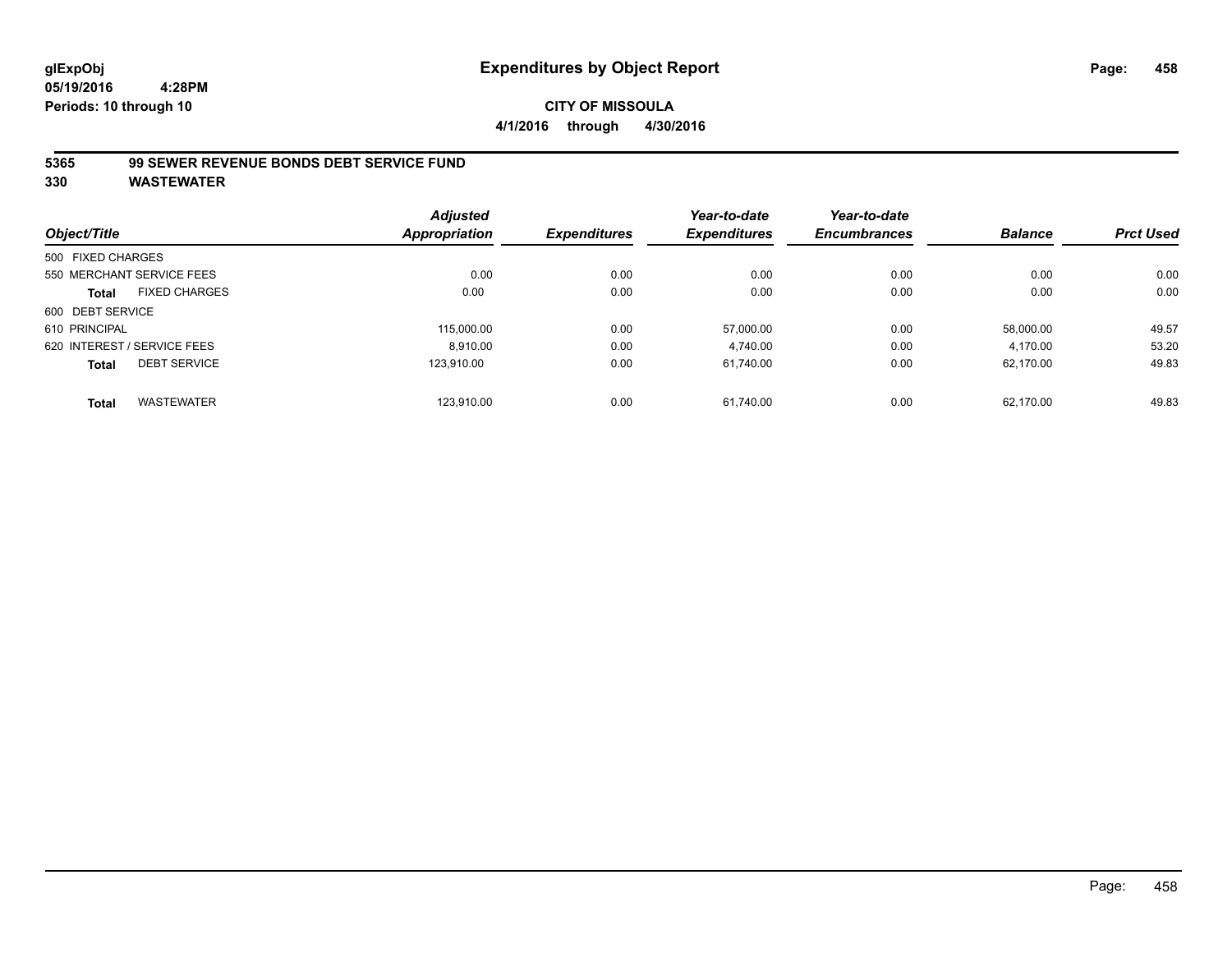## **CITY OF MISSOULA 4/1/2016 through 4/30/2016**

# **5365 99 SEWER REVENUE BONDS DEBT SERVICE FUND**

| Object/Title                |                                  | <b>Adjusted</b><br><b>Appropriation</b> | <b>Expenditures</b> | Year-to-date<br><b>Expenditures</b> | Year-to-date<br><b>Encumbrances</b> | <b>Balance</b> | <b>Prct Used</b> |
|-----------------------------|----------------------------------|-----------------------------------------|---------------------|-------------------------------------|-------------------------------------|----------------|------------------|
| 500 FIXED CHARGES           |                                  |                                         |                     |                                     |                                     |                |                  |
|                             | 550 MERCHANT SERVICE FEES        | 0.00                                    | 0.00                | 0.00                                | 0.00                                | 0.00           | 0.00             |
| <b>Total</b>                | <b>FIXED CHARGES</b>             | 0.00                                    | 0.00                | 0.00                                | 0.00                                | 0.00           | 0.00             |
| 600 DEBT SERVICE            |                                  |                                         |                     |                                     |                                     |                |                  |
| 610 PRINCIPAL               |                                  | 115,000.00                              | 0.00                | 57.000.00                           | 0.00                                | 58.000.00      | 49.57            |
| 620 INTEREST / SERVICE FEES |                                  | 8.910.00                                | 0.00                | 4.740.00                            | 0.00                                | 4.170.00       | 53.20            |
| <b>Total</b>                | <b>DEBT SERVICE</b>              | 123.910.00                              | 0.00                | 61.740.00                           | 0.00                                | 62.170.00      | 49.83            |
| <b>Total</b>                | 99 SEWER REVENUE BONDS DEBT SERV | 123.910.00                              | 0.00                | 61.740.00                           | 0.00                                | 62.170.00      | 49.83            |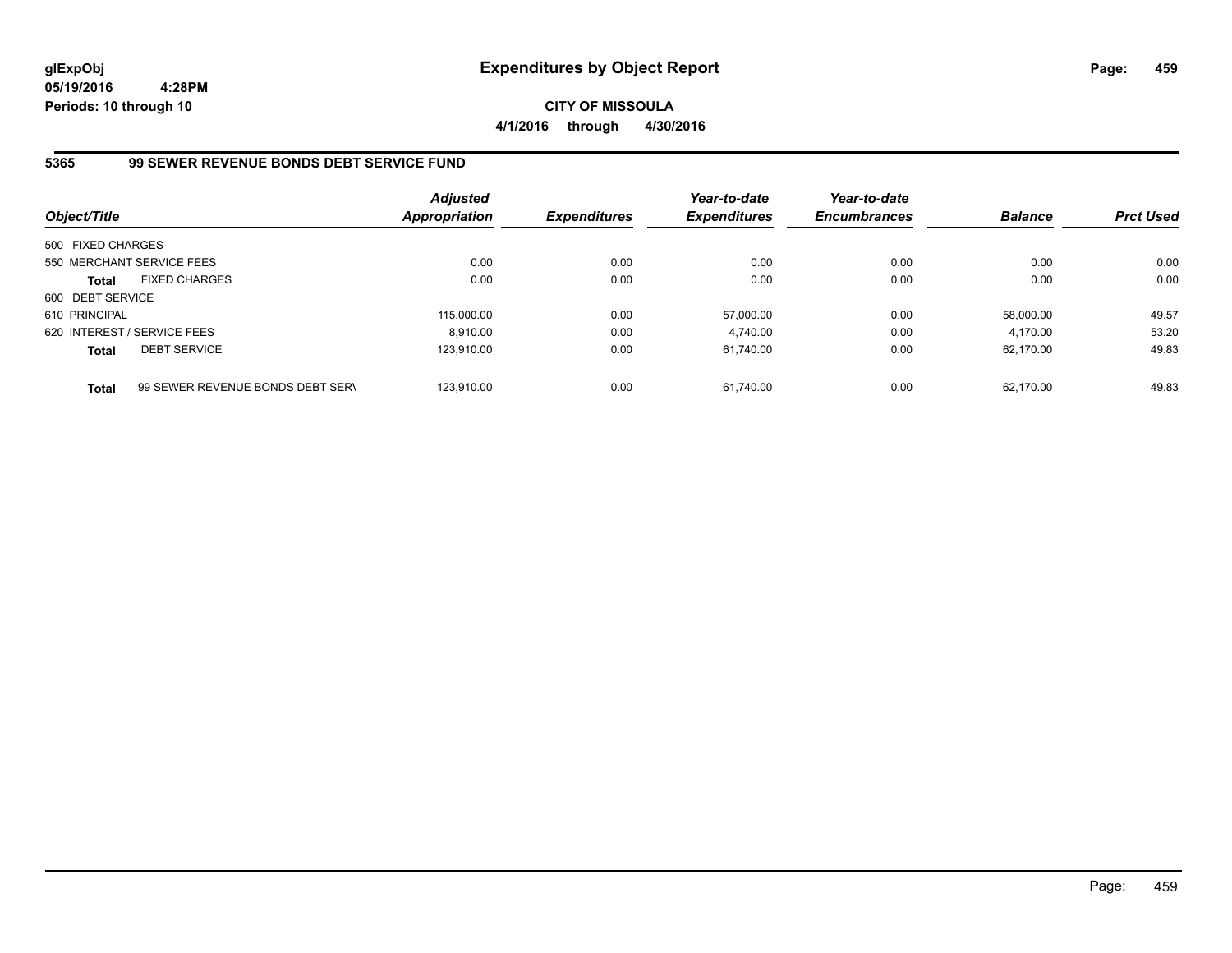## **CITY OF MISSOULA 4/1/2016 through 4/30/2016**

#### **5366 92 SEWER REVENUE BOND - SERIES A BOND RE**

| Object/Title                         | <b>Adjusted</b><br><b>Appropriation</b> | <b>Expenditures</b> | Year-to-date<br><b>Expenditures</b> | Year-to-date<br><b>Encumbrances</b> | <b>Balance</b> | <b>Prct Used</b> |
|--------------------------------------|-----------------------------------------|---------------------|-------------------------------------|-------------------------------------|----------------|------------------|
| 500 FIXED CHARGES                    |                                         |                     |                                     |                                     |                |                  |
| 550 MERCHANT SERVICE FEES            | 0.00                                    | 0.00                | 0.00                                | 0.00                                | 0.00           | 0.00             |
| <b>FIXED CHARGES</b><br><b>Total</b> | 0.00                                    | 0.00                | 0.00                                | 0.00                                | 0.00           | 0.00             |
| 800 OTHER OBJECTS                    |                                         |                     |                                     |                                     |                |                  |
| 820 TRANSFERS TO OTHER FUNDS         | 0.00                                    | 0.00                | 0.00                                | 0.00                                | 0.00           | 0.00             |
| OTHER OBJECTS<br><b>Total</b>        | 0.00                                    | 0.00                | 0.00                                | 0.00                                | 0.00           | 0.00             |
| <b>WASTEWATER</b><br><b>Total</b>    | 0.00                                    | 0.00                | 0.00                                | 0.00                                | 0.00           | 0.00             |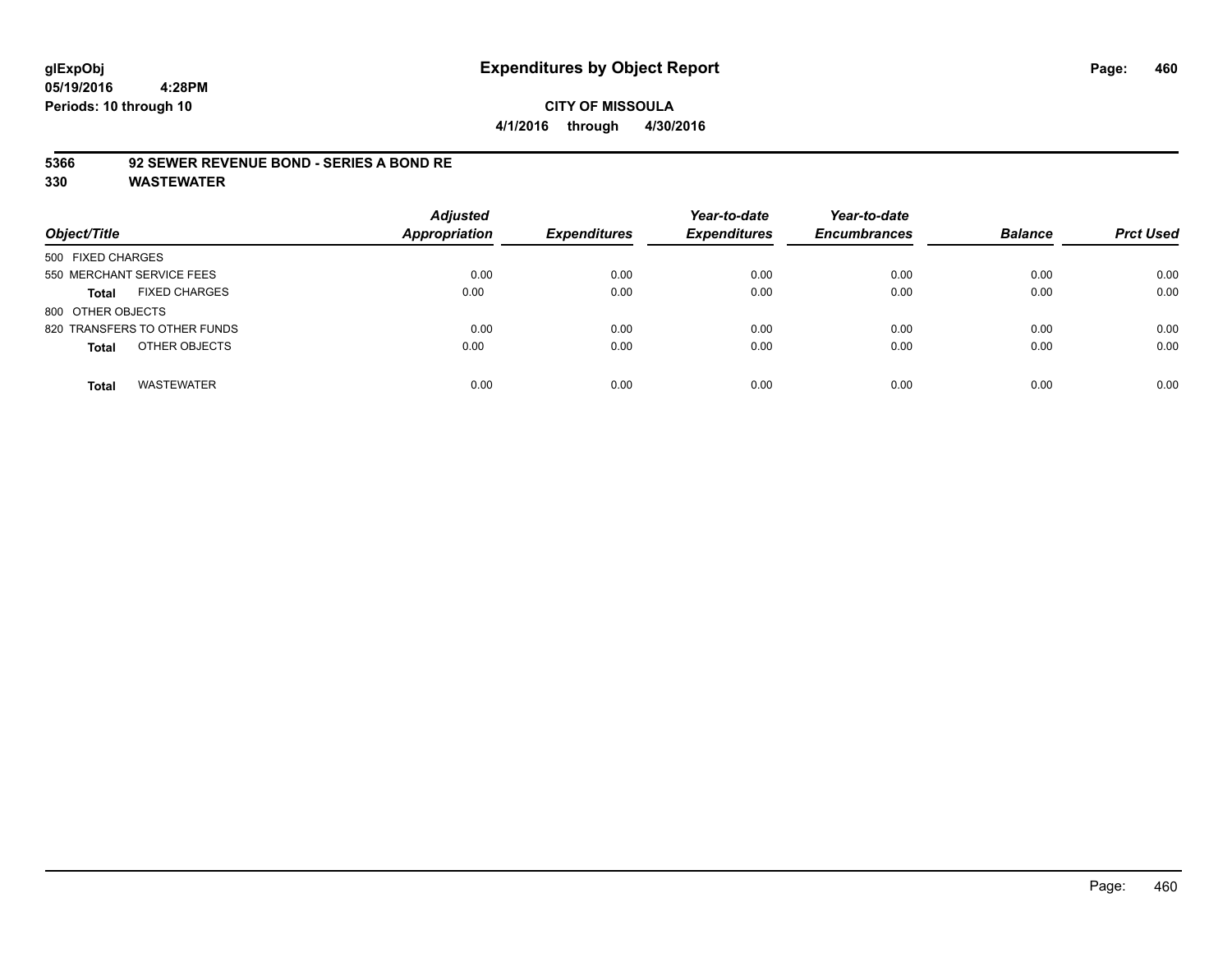## **CITY OF MISSOULA 4/1/2016 through 4/30/2016**

#### **5366 92 SEWER REVENUE BOND - SERIES A BOND RE**

| Object/Title              |                                    | <b>Adjusted</b><br><b>Appropriation</b> | <b>Expenditures</b> | Year-to-date<br><b>Expenditures</b> | Year-to-date<br><b>Encumbrances</b> | <b>Balance</b> | <b>Prct Used</b> |
|---------------------------|------------------------------------|-----------------------------------------|---------------------|-------------------------------------|-------------------------------------|----------------|------------------|
| 500 FIXED CHARGES         |                                    |                                         |                     |                                     |                                     |                |                  |
| 550 MERCHANT SERVICE FEES |                                    | 0.00                                    | 0.00                | 0.00                                | 0.00                                | 0.00           | 0.00             |
| <b>Total</b>              | <b>FIXED CHARGES</b>               | 0.00                                    | 0.00                | 0.00                                | 0.00                                | 0.00           | 0.00             |
| 800 OTHER OBJECTS         |                                    |                                         |                     |                                     |                                     |                |                  |
|                           | 820 TRANSFERS TO OTHER FUNDS       | 0.00                                    | 0.00                | 0.00                                | 0.00                                | 0.00           | 0.00             |
| <b>Total</b>              | OTHER OBJECTS                      | 0.00                                    | 0.00                | 0.00                                | 0.00                                | 0.00           | 0.00             |
| <b>Total</b>              | 92 SEWER REVENUE BOND - SERIES A B | 0.00                                    | 0.00                | 0.00                                | 0.00                                | 0.00           | 0.00             |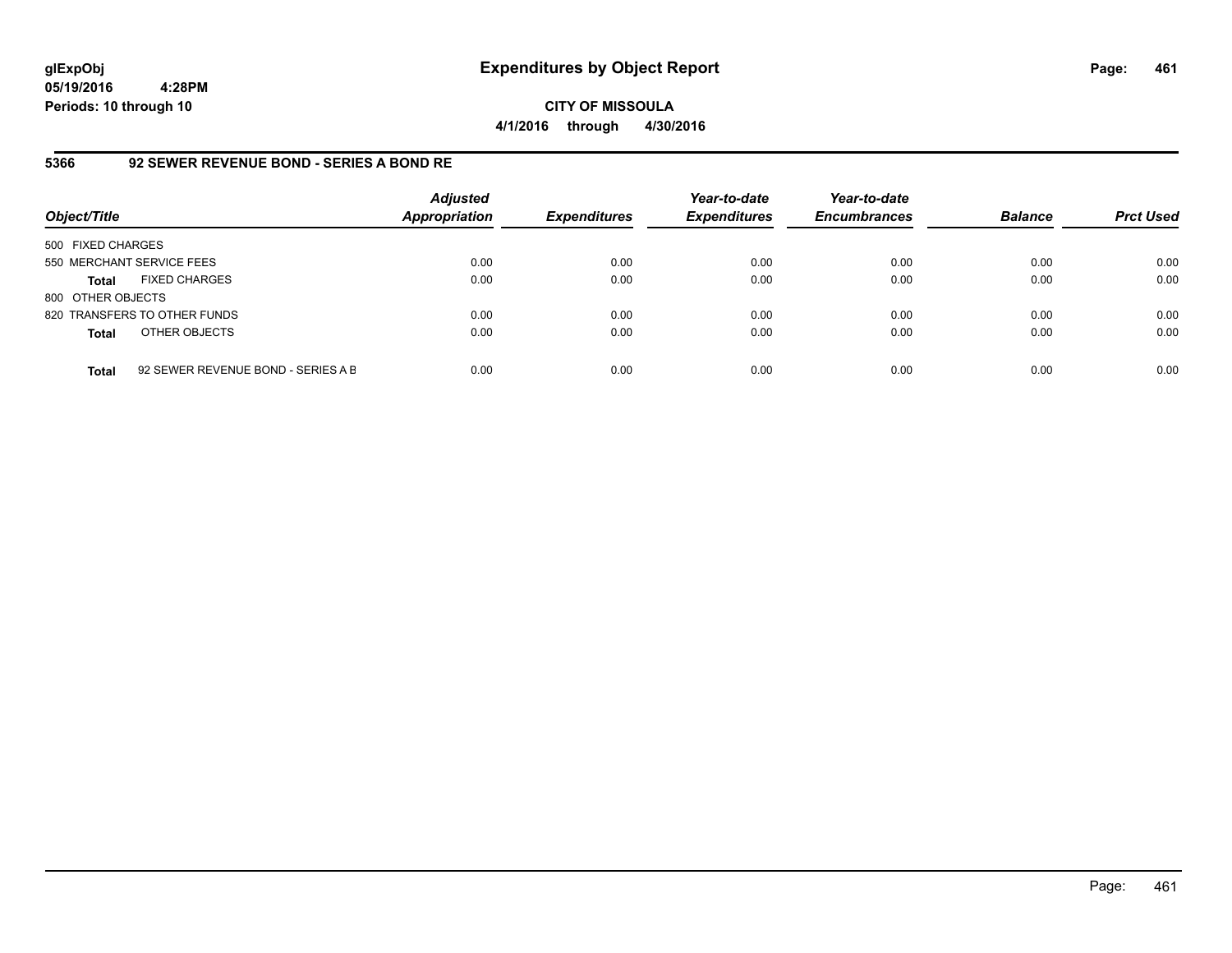## **CITY OF MISSOULA 4/1/2016 through 4/30/2016**

#### **5367 92 SEWER REVENUE BOND - SERIES B BOND RE**

| Object/Title                         | <b>Adjusted</b><br><b>Appropriation</b> | <b>Expenditures</b> | Year-to-date<br><b>Expenditures</b> | Year-to-date<br><b>Encumbrances</b> | <b>Balance</b> | <b>Prct Used</b> |
|--------------------------------------|-----------------------------------------|---------------------|-------------------------------------|-------------------------------------|----------------|------------------|
| 500 FIXED CHARGES                    |                                         |                     |                                     |                                     |                |                  |
| 550 MERCHANT SERVICE FEES            | 0.00                                    | 0.00                | 0.00                                | 0.00                                | 0.00           | 0.00             |
| <b>FIXED CHARGES</b><br><b>Total</b> | 0.00                                    | 0.00                | 0.00                                | 0.00                                | 0.00           | 0.00             |
| 800 OTHER OBJECTS                    |                                         |                     |                                     |                                     |                |                  |
| 820 TRANSFERS TO OTHER FUNDS         | 0.00                                    | 0.00                | 0.00                                | 0.00                                | 0.00           | 0.00             |
| OTHER OBJECTS<br><b>Total</b>        | 0.00                                    | 0.00                | 0.00                                | 0.00                                | 0.00           | 0.00             |
| <b>WASTEWATER</b><br><b>Total</b>    | 0.00                                    | 0.00                | 0.00                                | 0.00                                | 0.00           | 0.00             |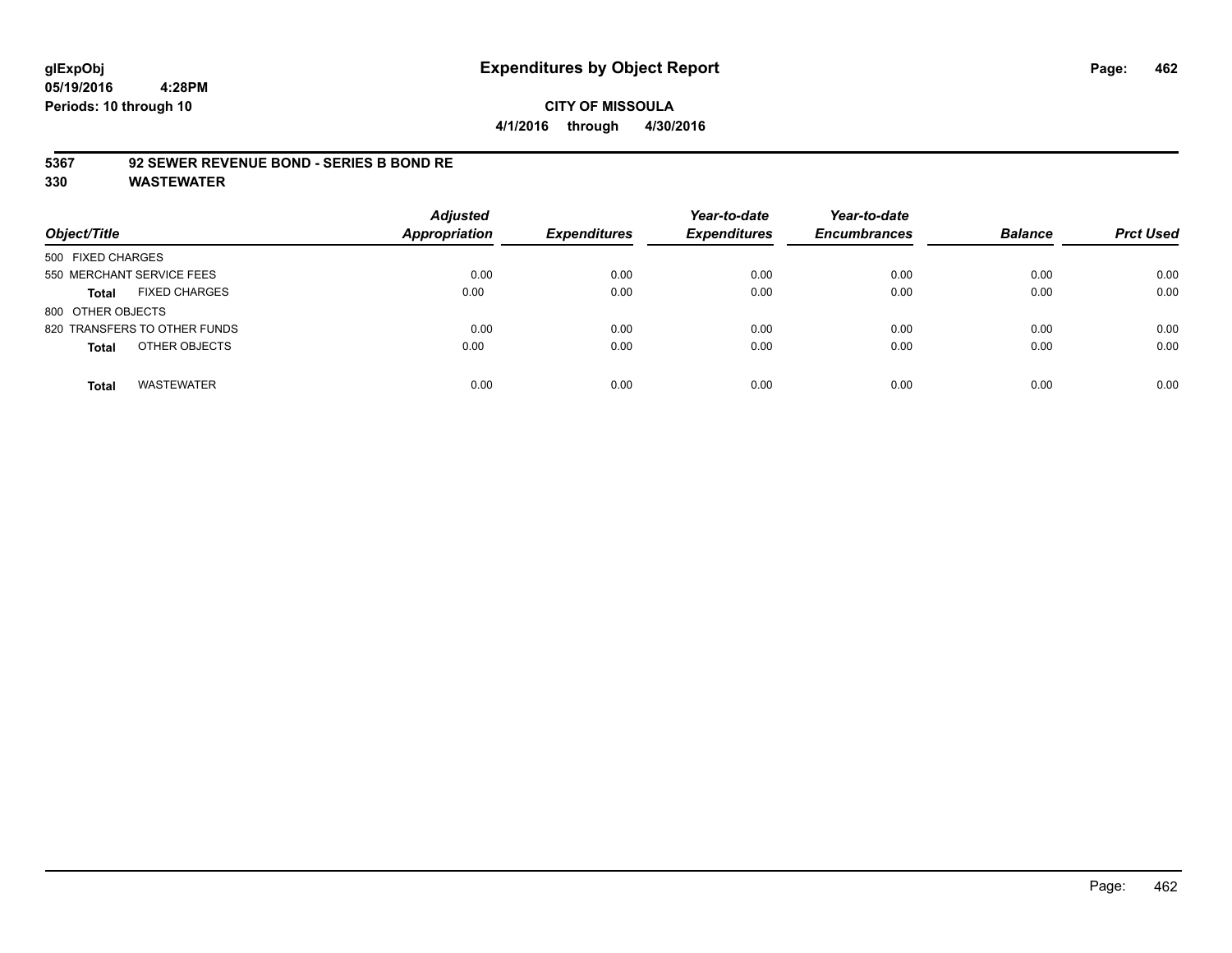**CITY OF MISSOULA 4/1/2016 through 4/30/2016**

# **5367 92 SEWER REVENUE BOND - SERIES B BOND RE**

| Object/Title              |                                    | <b>Adjusted</b><br>Appropriation | <b>Expenditures</b> | Year-to-date<br><b>Expenditures</b> | Year-to-date<br><b>Encumbrances</b> | <b>Balance</b> | <b>Prct Used</b> |
|---------------------------|------------------------------------|----------------------------------|---------------------|-------------------------------------|-------------------------------------|----------------|------------------|
| 500 FIXED CHARGES         |                                    |                                  |                     |                                     |                                     |                |                  |
| 550 MERCHANT SERVICE FEES |                                    | 0.00                             | 0.00                | 0.00                                | 0.00                                | 0.00           | 0.00             |
| Total                     | <b>FIXED CHARGES</b>               | 0.00                             | 0.00                | 0.00                                | 0.00                                | 0.00           | 0.00             |
| 800 OTHER OBJECTS         |                                    |                                  |                     |                                     |                                     |                |                  |
|                           | 820 TRANSFERS TO OTHER FUNDS       | 0.00                             | 0.00                | 0.00                                | 0.00                                | 0.00           | 0.00             |
| <b>Total</b>              | OTHER OBJECTS                      | 0.00                             | 0.00                | 0.00                                | 0.00                                | 0.00           | 0.00             |
| <b>Total</b>              | 92 SEWER REVENUE BOND - SERIES B E | 0.00                             | 0.00                | 0.00                                | 0.00                                | 0.00           | 0.00             |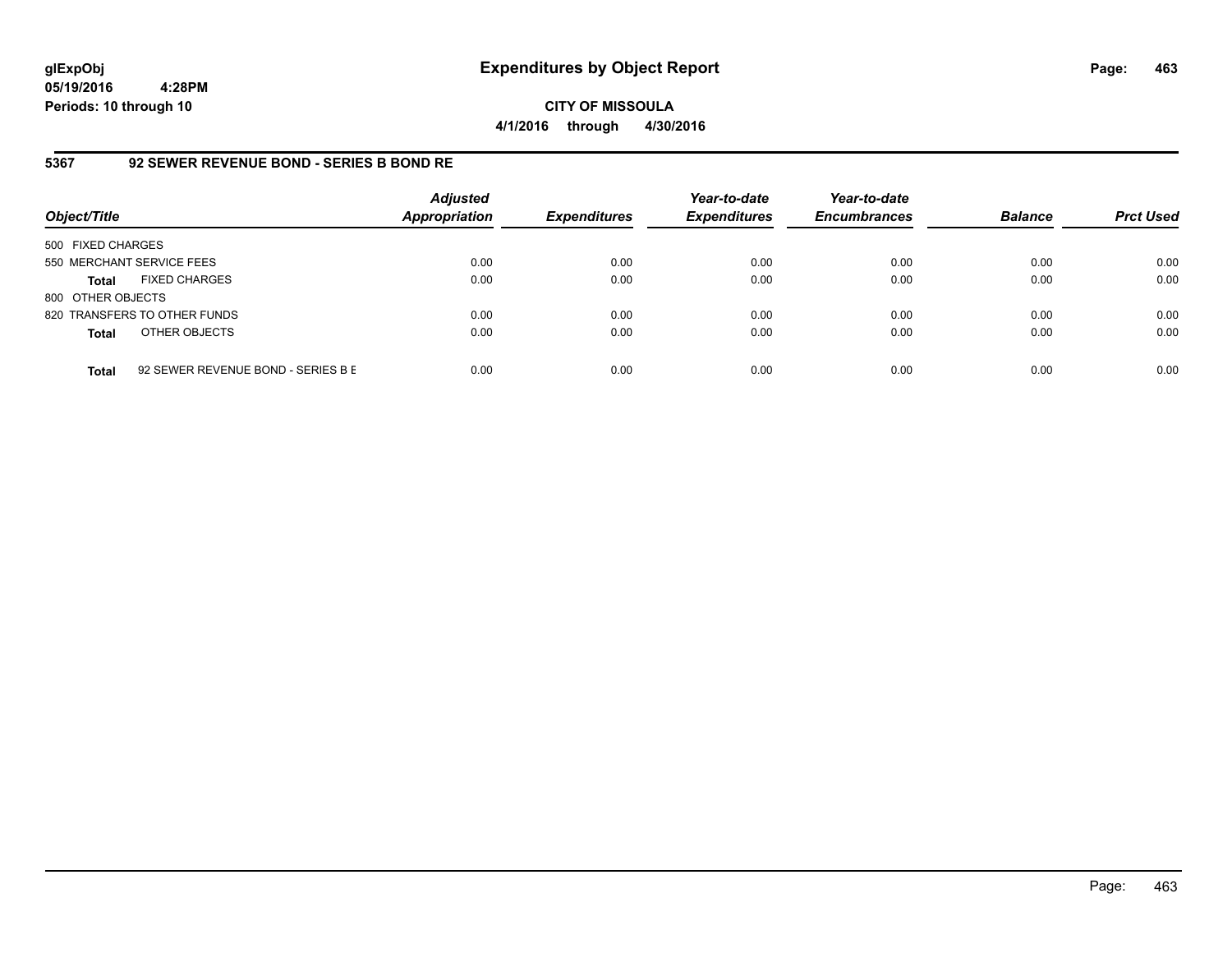## **CITY OF MISSOULA 4/1/2016 through 4/30/2016**

#### **5368 00 SEWER REVENUE BOND RESERVE FUND**

| Object/Title                         | <b>Adjusted</b><br>Appropriation | <b>Expenditures</b> | Year-to-date<br><b>Expenditures</b> | Year-to-date<br><b>Encumbrances</b> | <b>Balance</b> | <b>Prct Used</b> |
|--------------------------------------|----------------------------------|---------------------|-------------------------------------|-------------------------------------|----------------|------------------|
| 500 FIXED CHARGES                    |                                  |                     |                                     |                                     |                |                  |
| 550 MERCHANT SERVICE FEES            | 0.00                             | 0.00                | 0.00                                | 0.00                                | 0.00           | 0.00             |
| <b>FIXED CHARGES</b><br><b>Total</b> | 0.00                             | 0.00                | 0.00                                | 0.00                                | 0.00           | 0.00             |
| 800 OTHER OBJECTS                    |                                  |                     |                                     |                                     |                |                  |
| 820 TRANSFERS TO OTHER FUNDS         | 0.00                             | 0.00                | 0.00                                | 0.00                                | 0.00           | 0.00             |
| OTHER OBJECTS<br><b>Total</b>        | 0.00                             | 0.00                | 0.00                                | 0.00                                | 0.00           | 0.00             |
| <b>WASTEWATER</b><br><b>Total</b>    | 0.00                             | 0.00                | 0.00                                | 0.00                                | 0.00           | 0.00             |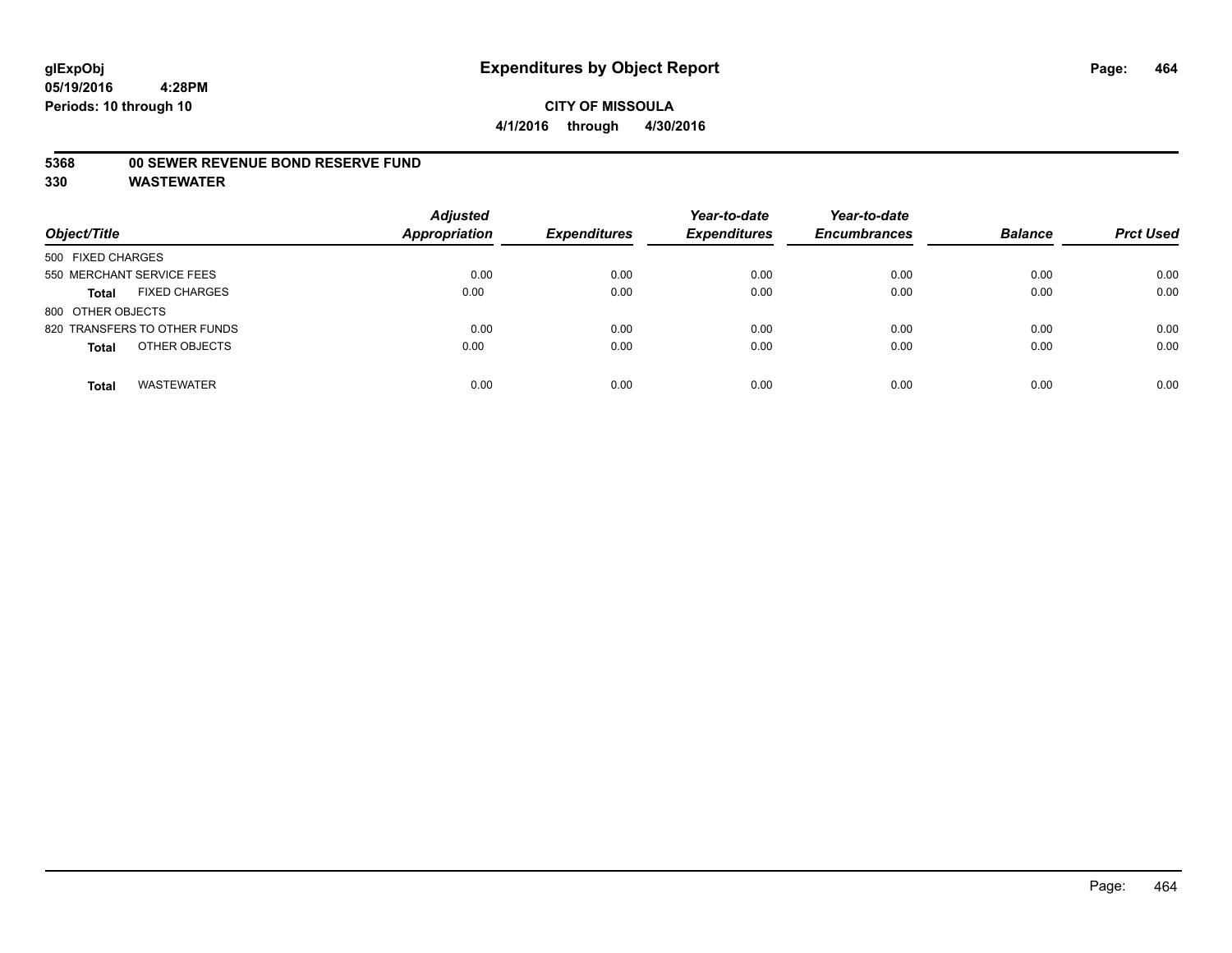**CITY OF MISSOULA 4/1/2016 through 4/30/2016**

# **5368 00 SEWER REVENUE BOND RESERVE FUND**

| Object/Title              |                                  | <b>Adjusted</b><br>Appropriation | <b>Expenditures</b> | Year-to-date<br><b>Expenditures</b> | Year-to-date<br><b>Encumbrances</b> | <b>Balance</b> | <b>Prct Used</b> |
|---------------------------|----------------------------------|----------------------------------|---------------------|-------------------------------------|-------------------------------------|----------------|------------------|
| 500 FIXED CHARGES         |                                  |                                  |                     |                                     |                                     |                |                  |
| 550 MERCHANT SERVICE FEES |                                  | 0.00                             | 0.00                | 0.00                                | 0.00                                | 0.00           | 0.00             |
| Total                     | <b>FIXED CHARGES</b>             | 0.00                             | 0.00                | 0.00                                | 0.00                                | 0.00           | 0.00             |
| 800 OTHER OBJECTS         |                                  |                                  |                     |                                     |                                     |                |                  |
|                           | 820 TRANSFERS TO OTHER FUNDS     | 0.00                             | 0.00                | 0.00                                | 0.00                                | 0.00           | 0.00             |
| <b>Total</b>              | OTHER OBJECTS                    | 0.00                             | 0.00                | 0.00                                | 0.00                                | 0.00           | 0.00             |
| <b>Total</b>              | 00 SEWER REVENUE BOND RESERVE FU | 0.00                             | 0.00                | 0.00                                | 0.00                                | 0.00           | 0.00             |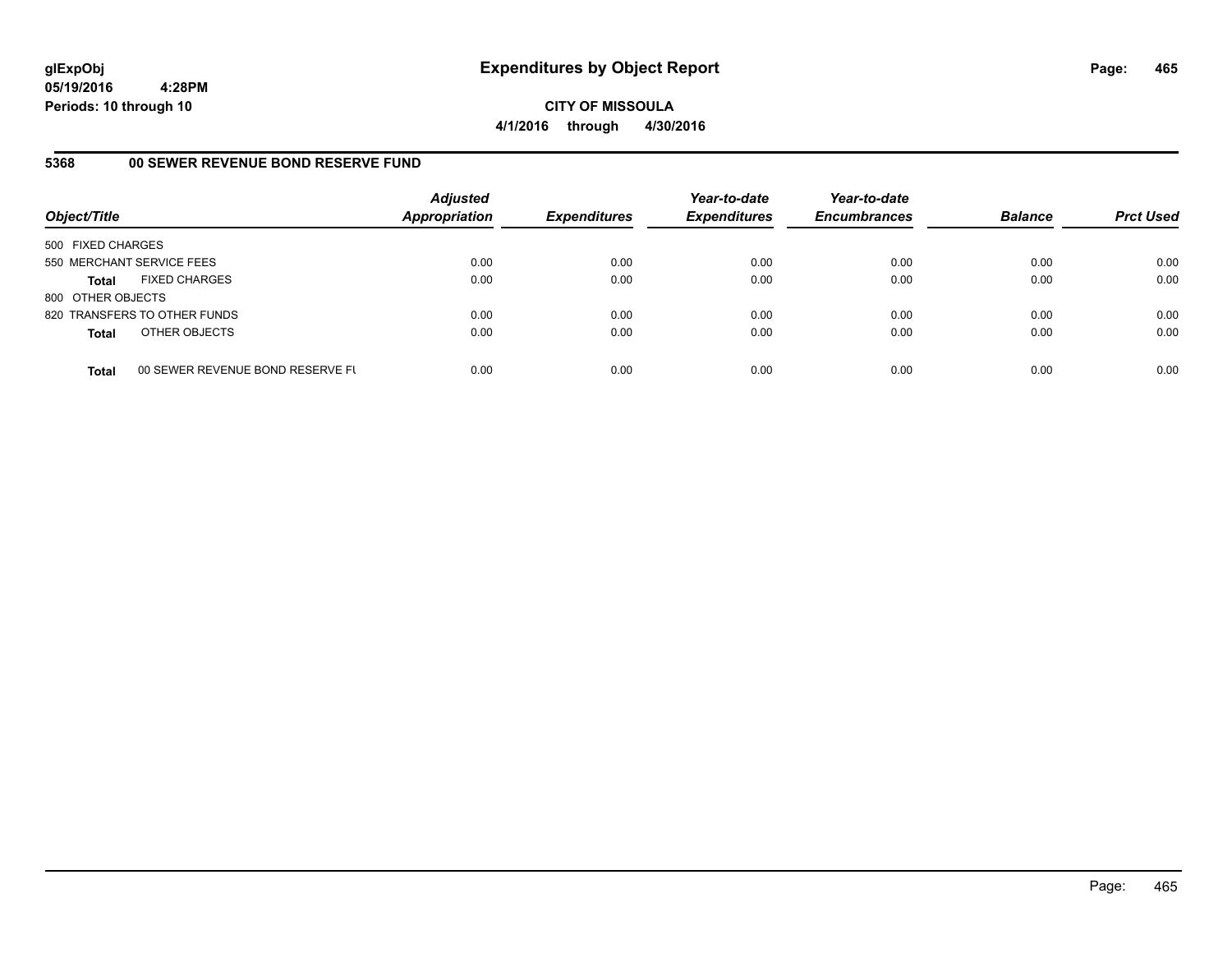#### **5369 2001 SEWER REVENUE BOND**

| Object/Title                         | <b>Adjusted</b><br><b>Appropriation</b> | <b>Expenditures</b> | Year-to-date<br><b>Expenditures</b> | Year-to-date<br><b>Encumbrances</b> | <b>Balance</b> | <b>Prct Used</b> |
|--------------------------------------|-----------------------------------------|---------------------|-------------------------------------|-------------------------------------|----------------|------------------|
| 500 FIXED CHARGES                    |                                         |                     |                                     |                                     |                |                  |
| 550 MERCHANT SERVICE FEES            | 0.00                                    | 0.00                | 0.00                                | 0.00                                | 0.00           | 0.00             |
| <b>FIXED CHARGES</b><br><b>Total</b> | 0.00                                    | 0.00                | 0.00                                | 0.00                                | 0.00           | 0.00             |
| 800 OTHER OBJECTS                    |                                         |                     |                                     |                                     |                |                  |
| 820 TRANSFERS TO OTHER FUNDS         | 30.00                                   | 0.00                | 0.00                                | 0.00                                | 30.00          | 0.00             |
| OTHER OBJECTS<br><b>Total</b>        | 30.00                                   | 0.00                | 0.00                                | 0.00                                | 30.00          | 0.00             |
| <b>WASTEWATER</b><br><b>Total</b>    | 30.00                                   | 0.00                | 0.00                                | 0.00                                | 30.00          | 0.00             |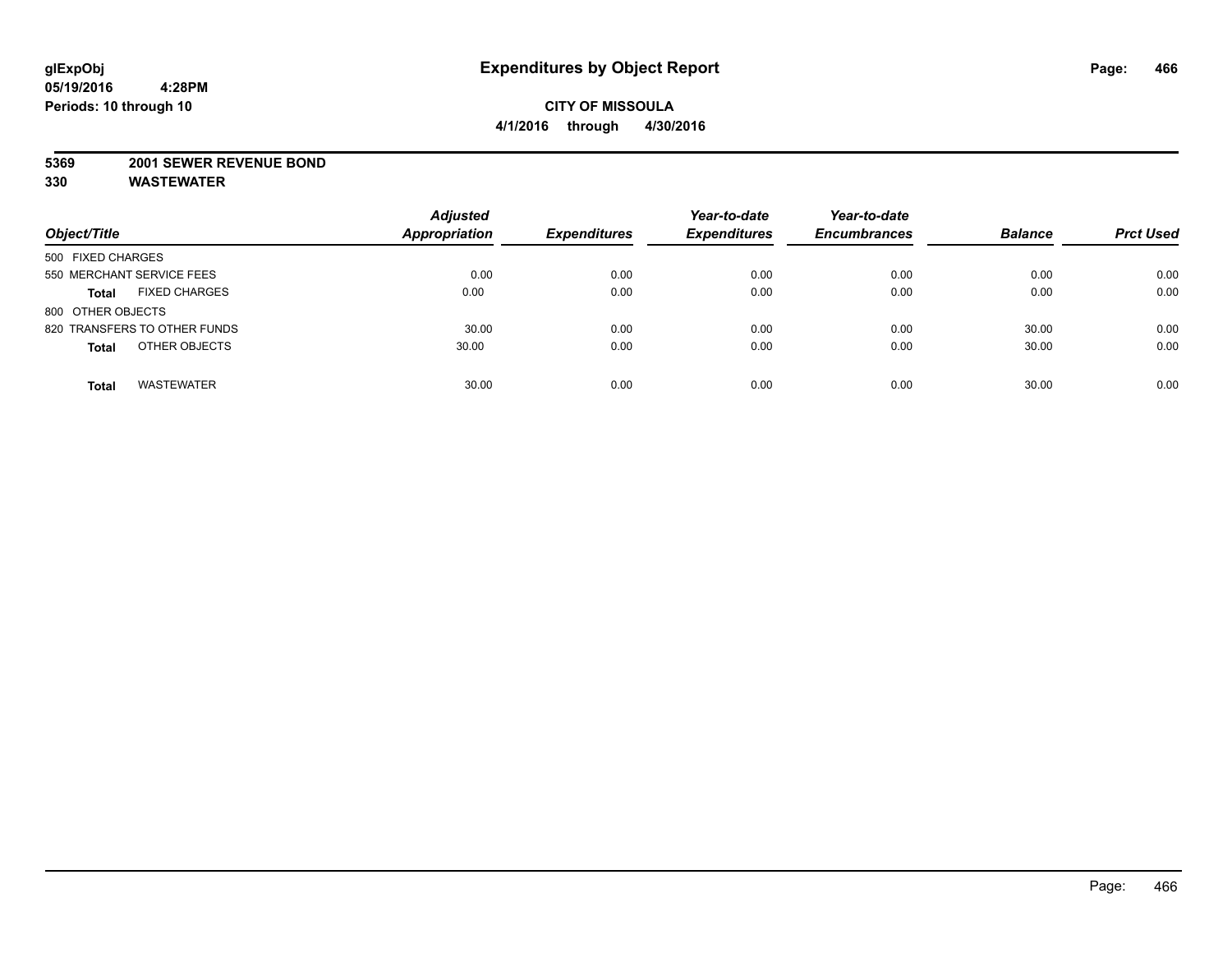## **5369 2001 SEWER REVENUE BOND**

| Object/Title                            | <b>Adjusted</b><br><b>Appropriation</b> | <b>Expenditures</b> | Year-to-date<br><b>Expenditures</b> | Year-to-date<br><b>Encumbrances</b> | <b>Balance</b> | <b>Prct Used</b> |
|-----------------------------------------|-----------------------------------------|---------------------|-------------------------------------|-------------------------------------|----------------|------------------|
| 500 FIXED CHARGES                       |                                         |                     |                                     |                                     |                |                  |
| 550 MERCHANT SERVICE FEES               | 0.00                                    | 0.00                | 0.00                                | 0.00                                | 0.00           | 0.00             |
| <b>FIXED CHARGES</b><br><b>Total</b>    | 0.00                                    | 0.00                | 0.00                                | 0.00                                | 0.00           | 0.00             |
| 800 OTHER OBJECTS                       |                                         |                     |                                     |                                     |                |                  |
| 820 TRANSFERS TO OTHER FUNDS            | 30.00                                   | 0.00                | 0.00                                | 0.00                                | 30.00          | 0.00             |
| OTHER OBJECTS<br><b>Total</b>           | 30.00                                   | 0.00                | 0.00                                | 0.00                                | 30.00          | 0.00             |
| 2001 SEWER REVENUE BOND<br><b>Total</b> | 30.00                                   | 0.00                | 0.00                                | 0.00                                | 30.00          | 0.00             |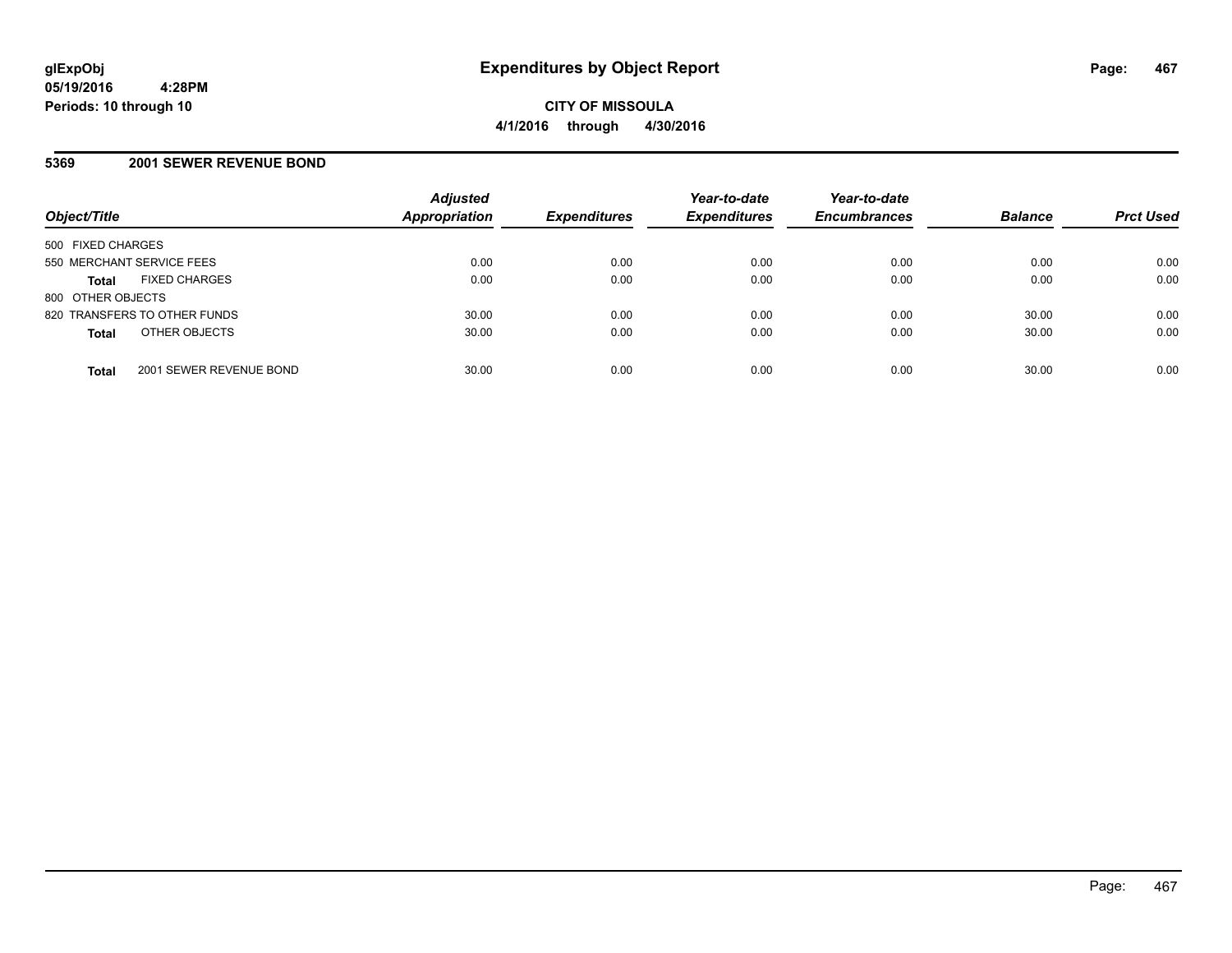#### **5370 99 SEWER REVENUE BOND RESERVE FUND**

| Object/Title                         | <b>Adjusted</b><br><b>Appropriation</b> | <b>Expenditures</b> | Year-to-date<br><b>Expenditures</b> | Year-to-date<br><b>Encumbrances</b> | <b>Balance</b> | <b>Prct Used</b> |
|--------------------------------------|-----------------------------------------|---------------------|-------------------------------------|-------------------------------------|----------------|------------------|
| 500 FIXED CHARGES                    |                                         |                     |                                     |                                     |                |                  |
| 550 MERCHANT SERVICE FEES            | 0.00                                    | 0.00                | 0.00                                | 0.00                                | 0.00           | 0.00             |
| <b>FIXED CHARGES</b><br><b>Total</b> | 0.00                                    | 0.00                | 0.00                                | 0.00                                | 0.00           | 0.00             |
| 800 OTHER OBJECTS                    |                                         |                     |                                     |                                     |                |                  |
| 820 TRANSFERS TO OTHER FUNDS         | 790.00                                  | 0.00                | 0.00                                | 0.00                                | 790.00         | 0.00             |
| OTHER OBJECTS<br><b>Total</b>        | 790.00                                  | 0.00                | 0.00                                | 0.00                                | 790.00         | 0.00             |
| <b>WASTEWATER</b><br><b>Total</b>    | 790.00                                  | 0.00                | 0.00                                | 0.00                                | 790.00         | 0.00             |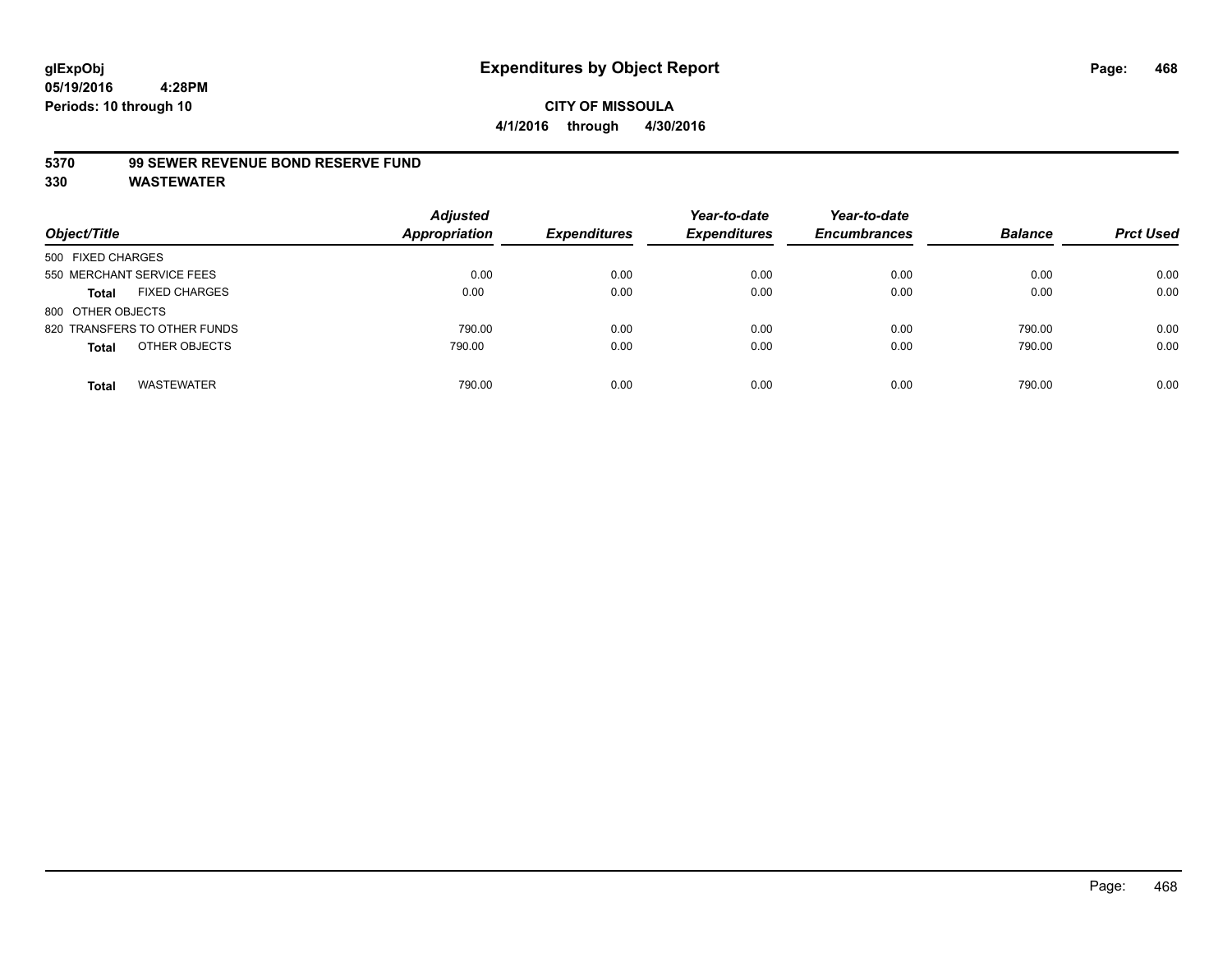**CITY OF MISSOULA 4/1/2016 through 4/30/2016**

# **5370 99 SEWER REVENUE BOND RESERVE FUND**

| Object/Title              |                                  | <b>Adjusted</b><br><b>Appropriation</b> | <b>Expenditures</b> | Year-to-date<br><b>Expenditures</b> | Year-to-date<br><b>Encumbrances</b> | <b>Balance</b> | <b>Prct Used</b> |
|---------------------------|----------------------------------|-----------------------------------------|---------------------|-------------------------------------|-------------------------------------|----------------|------------------|
| 500 FIXED CHARGES         |                                  |                                         |                     |                                     |                                     |                |                  |
| 550 MERCHANT SERVICE FEES |                                  | 0.00                                    | 0.00                | 0.00                                | 0.00                                | 0.00           | 0.00             |
| <b>Total</b>              | <b>FIXED CHARGES</b>             | 0.00                                    | 0.00                | 0.00                                | 0.00                                | 0.00           | 0.00             |
| 800 OTHER OBJECTS         |                                  |                                         |                     |                                     |                                     |                |                  |
|                           | 820 TRANSFERS TO OTHER FUNDS     | 790.00                                  | 0.00                | 0.00                                | 0.00                                | 790.00         | 0.00             |
| <b>Total</b>              | OTHER OBJECTS                    | 790.00                                  | 0.00                | 0.00                                | 0.00                                | 790.00         | 0.00             |
| <b>Total</b>              | 99 SEWER REVENUE BOND RESERVE FL | 790.00                                  | 0.00                | 0.00                                | 0.00                                | 790.00         | 0.00             |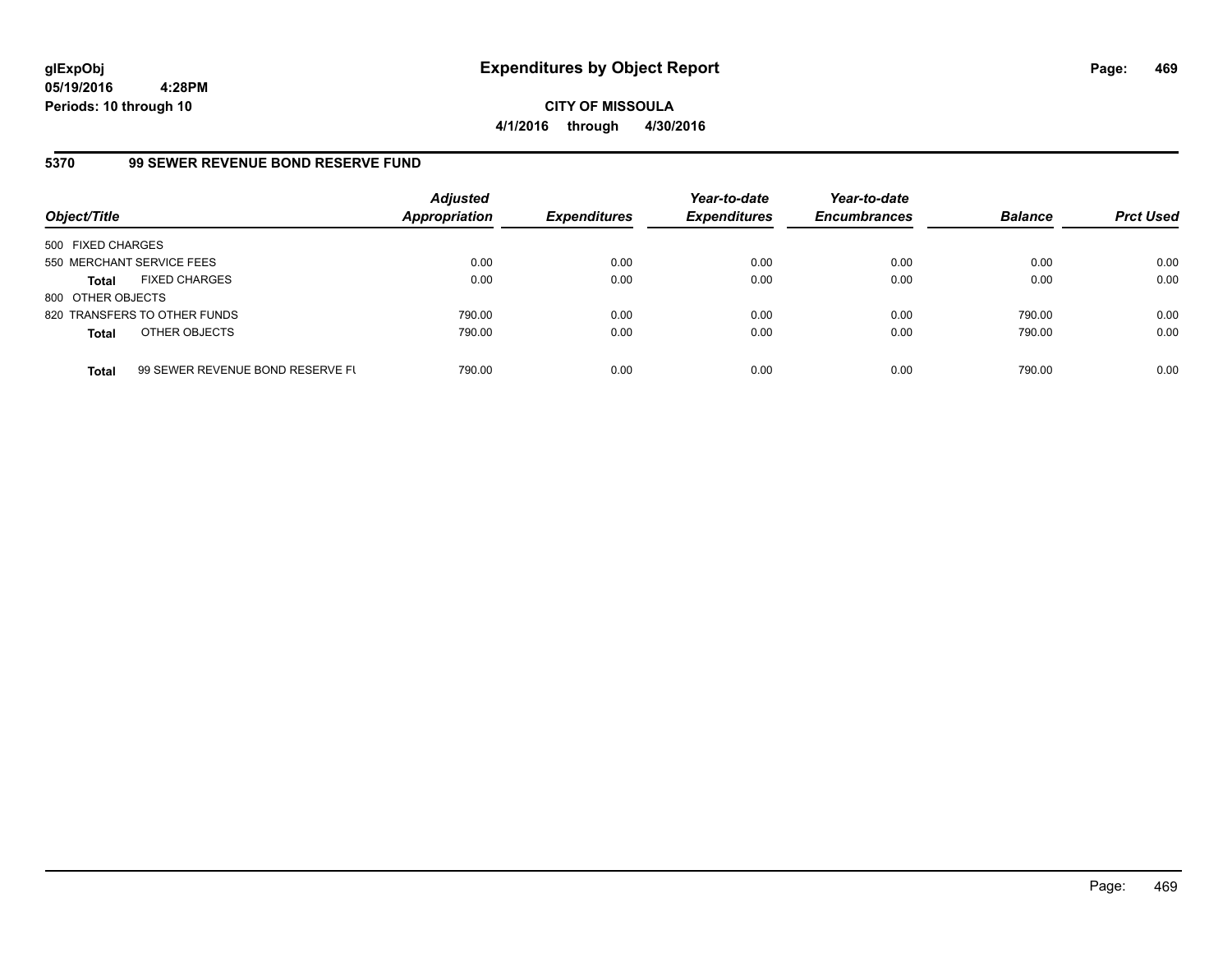# **5371 2002 SEWER BONDS**

| Object/Title      |                             | <b>Adjusted</b>      | <b>Expenditures</b> | Year-to-date<br><b>Expenditures</b> | Year-to-date        | <b>Balance</b> | <b>Prct Used</b> |
|-------------------|-----------------------------|----------------------|---------------------|-------------------------------------|---------------------|----------------|------------------|
|                   |                             | <b>Appropriation</b> |                     |                                     | <b>Encumbrances</b> |                |                  |
| 500 FIXED CHARGES |                             |                      |                     |                                     |                     |                |                  |
|                   | 550 MERCHANT SERVICE FEES   | 0.00                 | 0.00                | 0.00                                | 0.00                | 0.00           | 0.00             |
| <b>Total</b>      | <b>FIXED CHARGES</b>        | 0.00                 | 0.00                | 0.00                                | 0.00                | 0.00           | 0.00             |
| 600 DEBT SERVICE  |                             |                      |                     |                                     |                     |                |                  |
| 610 PRINCIPAL     |                             | 75.000.00            | 0.00                | 37.000.00                           | 0.00                | 38.000.00      | 49.33            |
|                   | 620 INTEREST / SERVICE FEES | 9.930.00             | 0.00                | 5,150.00                            | 0.00                | 4,780.00       | 51.86            |
| <b>Total</b>      | <b>DEBT SERVICE</b>         | 84.930.00            | 0.00                | 42,150.00                           | 0.00                | 42,780.00      | 49.63            |
| <b>Total</b>      | <b>WASTEWATER</b>           | 84,930.00            | 0.00                | 42.150.00                           | 0.00                | 42,780.00      | 49.63            |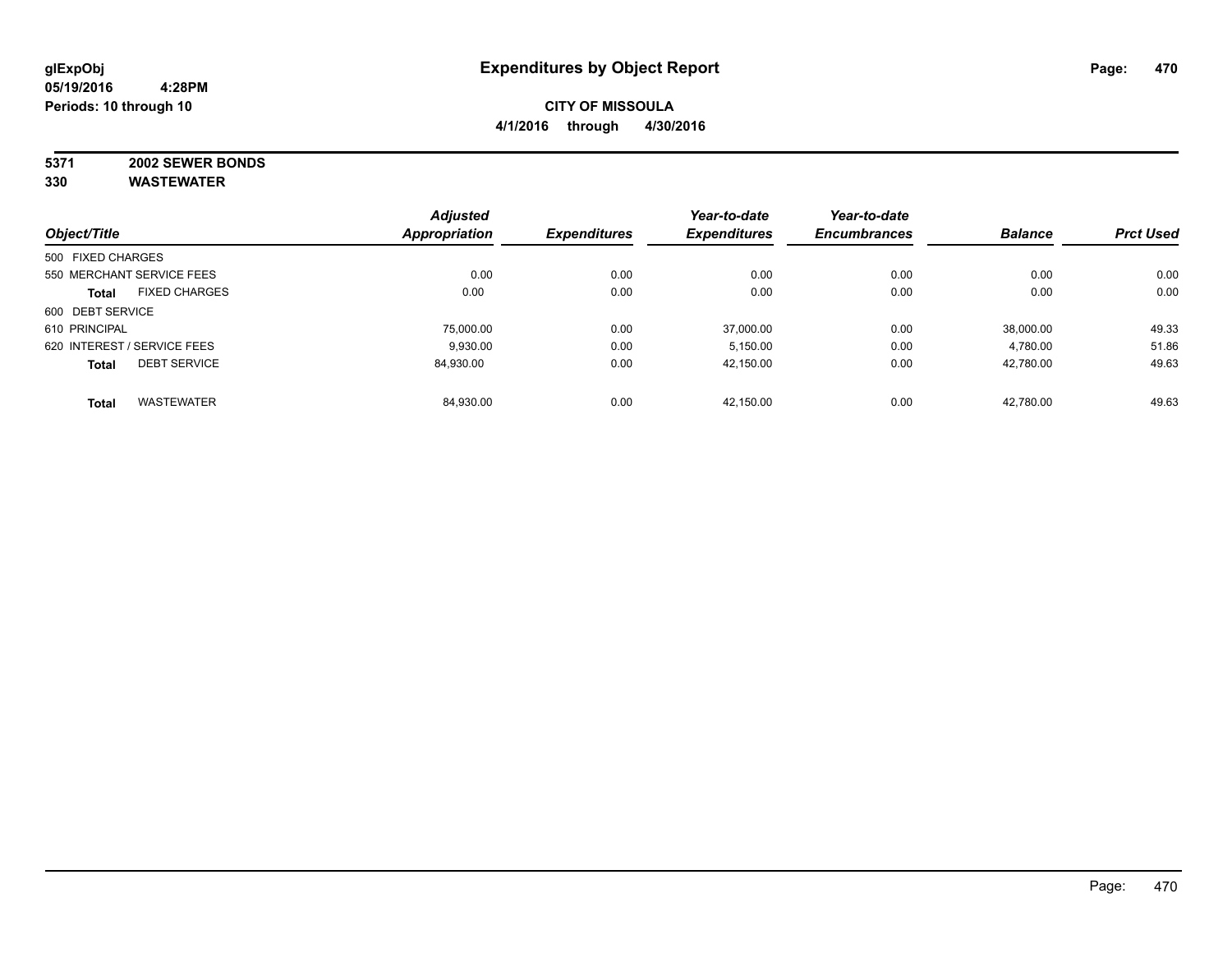### **5371 2002 SEWER BONDS**

| Object/Title                         | <b>Adjusted</b><br><b>Appropriation</b> | <b>Expenditures</b> | Year-to-date<br><b>Expenditures</b> | Year-to-date<br><b>Encumbrances</b> | <b>Balance</b> | <b>Prct Used</b> |
|--------------------------------------|-----------------------------------------|---------------------|-------------------------------------|-------------------------------------|----------------|------------------|
| 500 FIXED CHARGES                    |                                         |                     |                                     |                                     |                |                  |
| 550 MERCHANT SERVICE FEES            | 0.00                                    | 0.00                | 0.00                                | 0.00                                | 0.00           | 0.00             |
| <b>FIXED CHARGES</b><br><b>Total</b> | 0.00                                    | 0.00                | 0.00                                | 0.00                                | 0.00           | 0.00             |
| 600 DEBT SERVICE                     |                                         |                     |                                     |                                     |                |                  |
| 610 PRINCIPAL                        | 75.000.00                               | 0.00                | 37.000.00                           | 0.00                                | 38.000.00      | 49.33            |
| 620 INTEREST / SERVICE FEES          | 9.930.00                                | 0.00                | 5.150.00                            | 0.00                                | 4,780.00       | 51.86            |
| <b>DEBT SERVICE</b><br><b>Total</b>  | 84.930.00                               | 0.00                | 42.150.00                           | 0.00                                | 42.780.00      | 49.63            |
| 2002 SEWER BONDS<br><b>Total</b>     | 84.930.00                               | 0.00                | 42.150.00                           | 0.00                                | 42.780.00      | 49.63            |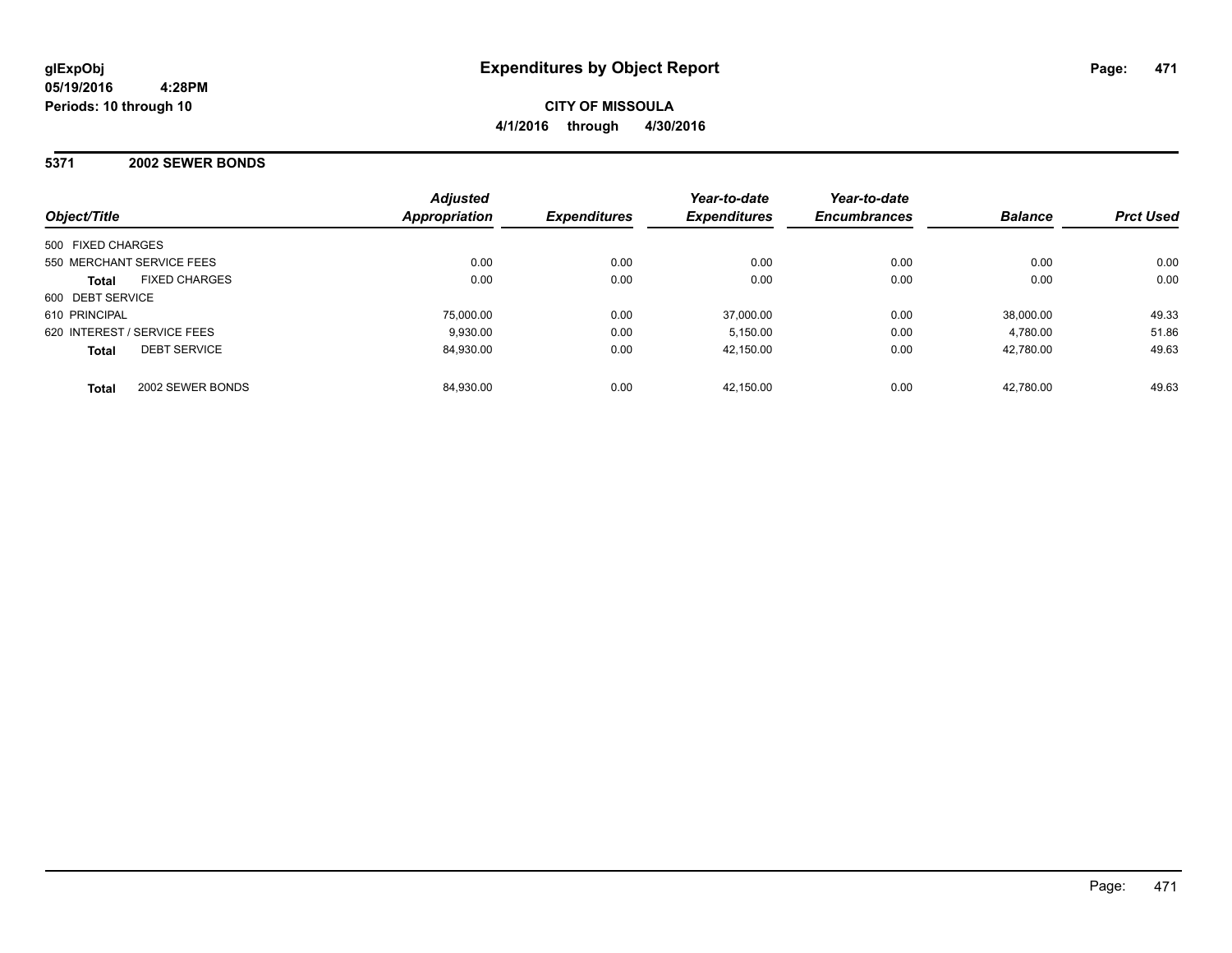#### **5372 2002 SEWER REVENUE BOND**

| Object/Title                         | <b>Adjusted</b><br><b>Appropriation</b> | <b>Expenditures</b> | Year-to-date<br><b>Expenditures</b> | Year-to-date<br><b>Encumbrances</b> | <b>Balance</b> | <b>Prct Used</b> |
|--------------------------------------|-----------------------------------------|---------------------|-------------------------------------|-------------------------------------|----------------|------------------|
| 500 FIXED CHARGES                    |                                         |                     |                                     |                                     |                |                  |
| 550 MERCHANT SERVICE FEES            | 0.00                                    | 0.00                | 0.00                                | 0.00                                | 0.00           | 0.00             |
| <b>FIXED CHARGES</b><br><b>Total</b> | 0.00                                    | 0.00                | 0.00                                | 0.00                                | 0.00           | 0.00             |
| 800 OTHER OBJECTS                    |                                         |                     |                                     |                                     |                |                  |
| 820 TRANSFERS TO OTHER FUNDS         | 0.00                                    | 0.00                | 0.00                                | 0.00                                | 0.00           | 0.00             |
| OTHER OBJECTS<br><b>Total</b>        | 0.00                                    | 0.00                | 0.00                                | 0.00                                | 0.00           | 0.00             |
| <b>WASTEWATER</b><br><b>Total</b>    | 0.00                                    | 0.00                | 0.00                                | 0.00                                | 0.00           | 0.00             |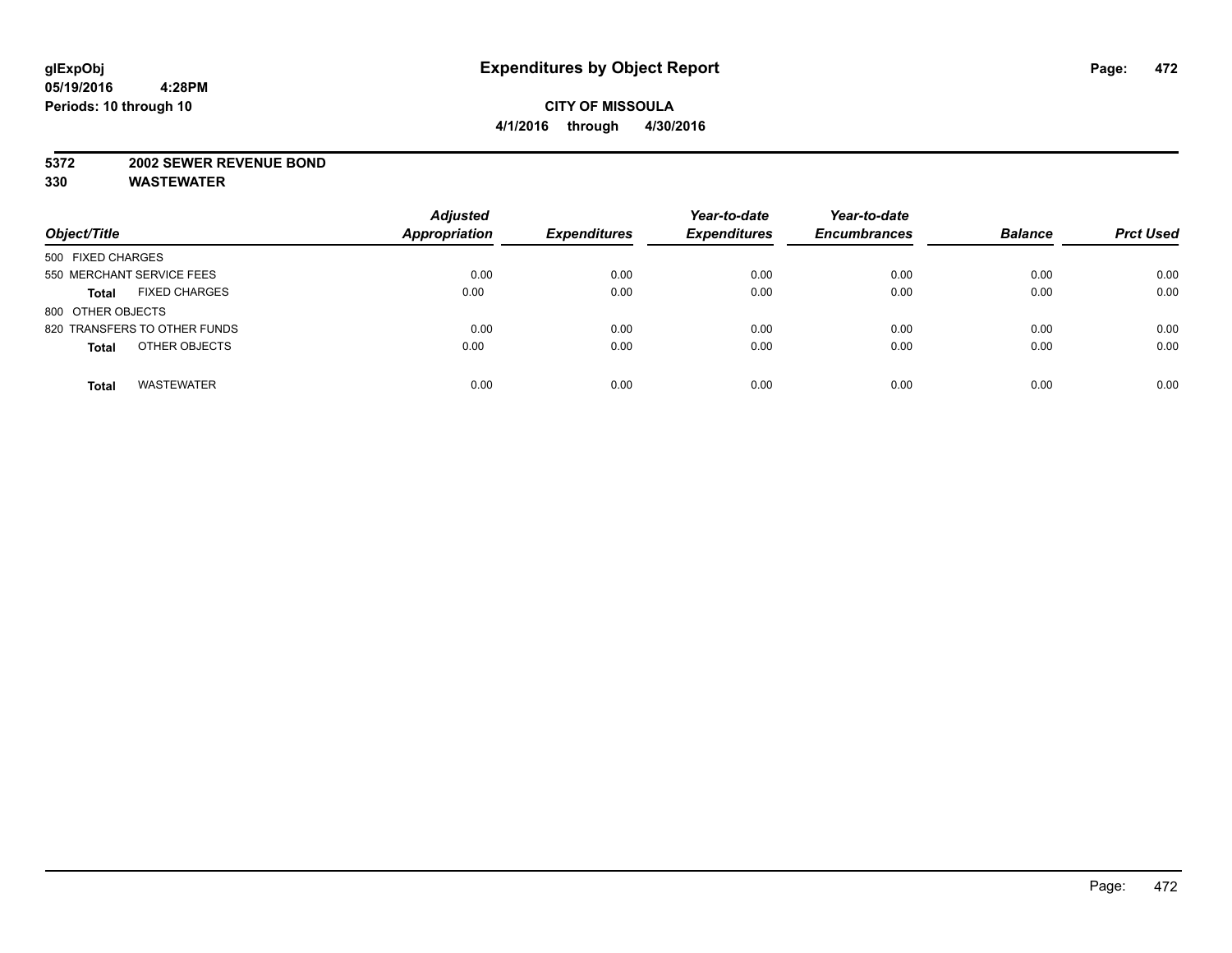# **5372 2002 SEWER REVENUE BOND**

| Object/Title                            | <b>Adjusted</b><br><b>Appropriation</b> | <b>Expenditures</b> | Year-to-date<br><b>Expenditures</b> | Year-to-date<br><b>Encumbrances</b> | <b>Balance</b> | <b>Prct Used</b> |
|-----------------------------------------|-----------------------------------------|---------------------|-------------------------------------|-------------------------------------|----------------|------------------|
| 500 FIXED CHARGES                       |                                         |                     |                                     |                                     |                |                  |
| 550 MERCHANT SERVICE FEES               | 0.00                                    | 0.00                | 0.00                                | 0.00                                | 0.00           | 0.00             |
| <b>FIXED CHARGES</b><br><b>Total</b>    | 0.00                                    | 0.00                | 0.00                                | 0.00                                | 0.00           | 0.00             |
| 800 OTHER OBJECTS                       |                                         |                     |                                     |                                     |                |                  |
| 820 TRANSFERS TO OTHER FUNDS            | 0.00                                    | 0.00                | 0.00                                | 0.00                                | 0.00           | 0.00             |
| OTHER OBJECTS<br><b>Total</b>           | 0.00                                    | 0.00                | 0.00                                | 0.00                                | 0.00           | 0.00             |
| 2002 SEWER REVENUE BOND<br><b>Total</b> | 0.00                                    | 0.00                | 0.00                                | 0.00                                | 0.00           | 0.00             |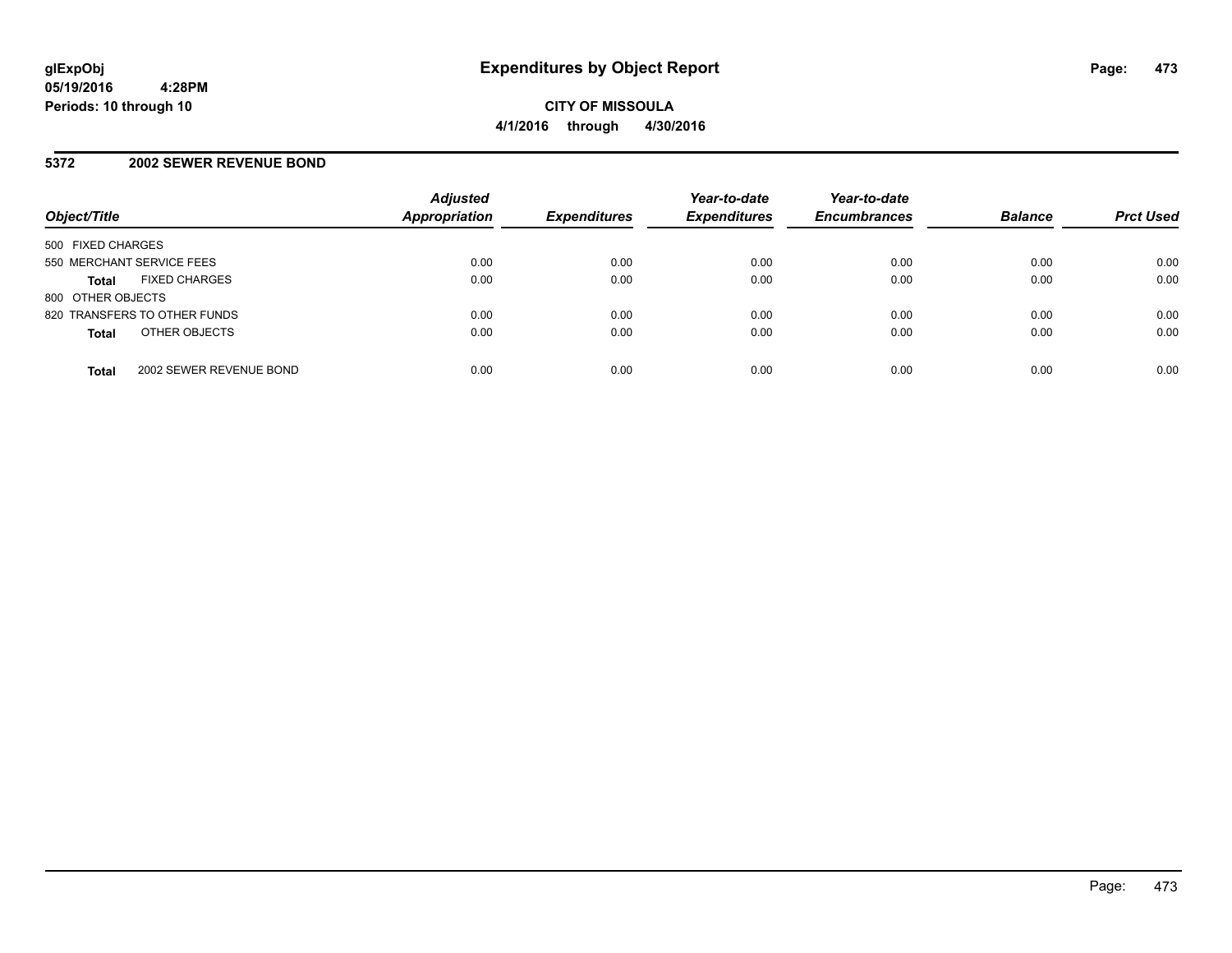#### **5373 2002 WWTP UPGRADE REVENUE BOND**

| Object/Title      |                             | <b>Adjusted</b> | <b>Expenditures</b> | Year-to-date<br><b>Expenditures</b> | Year-to-date        | <b>Balance</b> | <b>Prct Used</b> |
|-------------------|-----------------------------|-----------------|---------------------|-------------------------------------|---------------------|----------------|------------------|
|                   |                             | Appropriation   |                     |                                     | <b>Encumbrances</b> |                |                  |
| 500 FIXED CHARGES |                             |                 |                     |                                     |                     |                |                  |
|                   | 550 MERCHANT SERVICE FEES   | 0.00            | 0.00                | 0.00                                | 0.00                | 0.00           | 0.00             |
| <b>Total</b>      | <b>FIXED CHARGES</b>        | 0.00            | 0.00                | 0.00                                | 0.00                | 0.00           | 0.00             |
| 600 DEBT SERVICE  |                             |                 |                     |                                     |                     |                |                  |
| 610 PRINCIPAL     |                             | 290.000.00      | 0.00                | 144.000.00                          | 0.00                | 146.000.00     | 49.66            |
|                   | 620 INTEREST / SERVICE FEES | 41.640.00       | 0.00                | 21.540.00                           | 0.00                | 20.100.00      | 51.73            |
| <b>Total</b>      | <b>DEBT SERVICE</b>         | 331.640.00      | 0.00                | 165.540.00                          | 0.00                | 166.100.00     | 49.92            |
| <b>Total</b>      | <b>WASTEWATER</b>           | 331.640.00      | 0.00                | 165.540.00                          | 0.00                | 166.100.00     | 49.92            |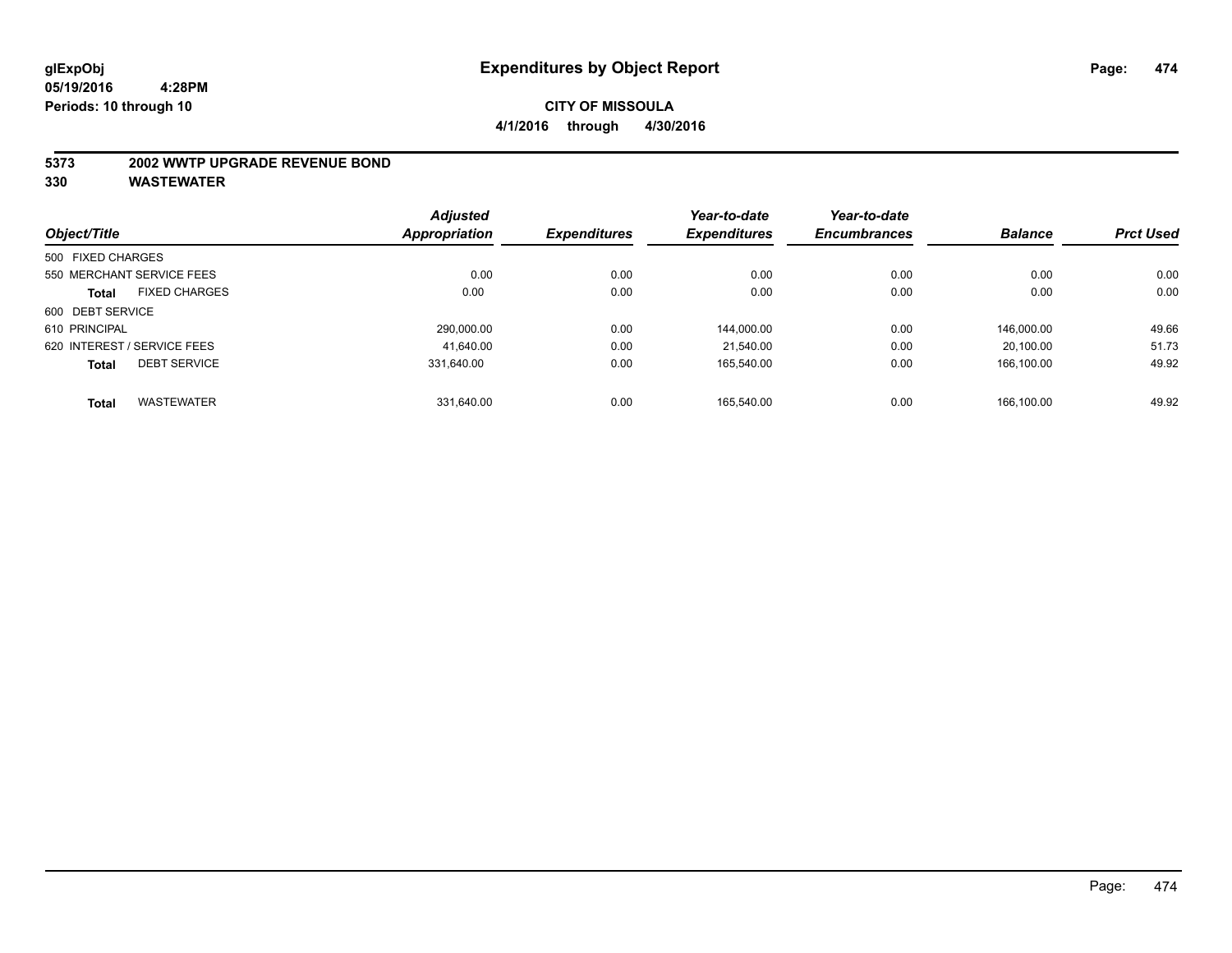**CITY OF MISSOULA 4/1/2016 through 4/30/2016**

# **5373 2002 WWTP UPGRADE REVENUE BOND**

| Object/Title                |                                | <b>Adjusted</b><br><b>Appropriation</b> | <b>Expenditures</b> | Year-to-date<br><b>Expenditures</b> | Year-to-date<br><b>Encumbrances</b> | <b>Balance</b> | <b>Prct Used</b> |
|-----------------------------|--------------------------------|-----------------------------------------|---------------------|-------------------------------------|-------------------------------------|----------------|------------------|
| 500 FIXED CHARGES           |                                |                                         |                     |                                     |                                     |                |                  |
| 550 MERCHANT SERVICE FEES   |                                | 0.00                                    | 0.00                | 0.00                                | 0.00                                | 0.00           | 0.00             |
| <b>Total</b>                | <b>FIXED CHARGES</b>           | 0.00                                    | 0.00                | 0.00                                | 0.00                                | 0.00           | 0.00             |
| 600 DEBT SERVICE            |                                |                                         |                     |                                     |                                     |                |                  |
| 610 PRINCIPAL               |                                | 290.000.00                              | 0.00                | 144.000.00                          | 0.00                                | 146.000.00     | 49.66            |
| 620 INTEREST / SERVICE FEES |                                | 41,640.00                               | 0.00                | 21.540.00                           | 0.00                                | 20.100.00      | 51.73            |
| <b>Total</b>                | <b>DEBT SERVICE</b>            | 331.640.00                              | 0.00                | 165.540.00                          | 0.00                                | 166.100.00     | 49.92            |
| <b>Total</b>                | 2002 WWTP UPGRADE REVENUE BOND | 331.640.00                              | 0.00                | 165.540.00                          | 0.00                                | 166.100.00     | 49.92            |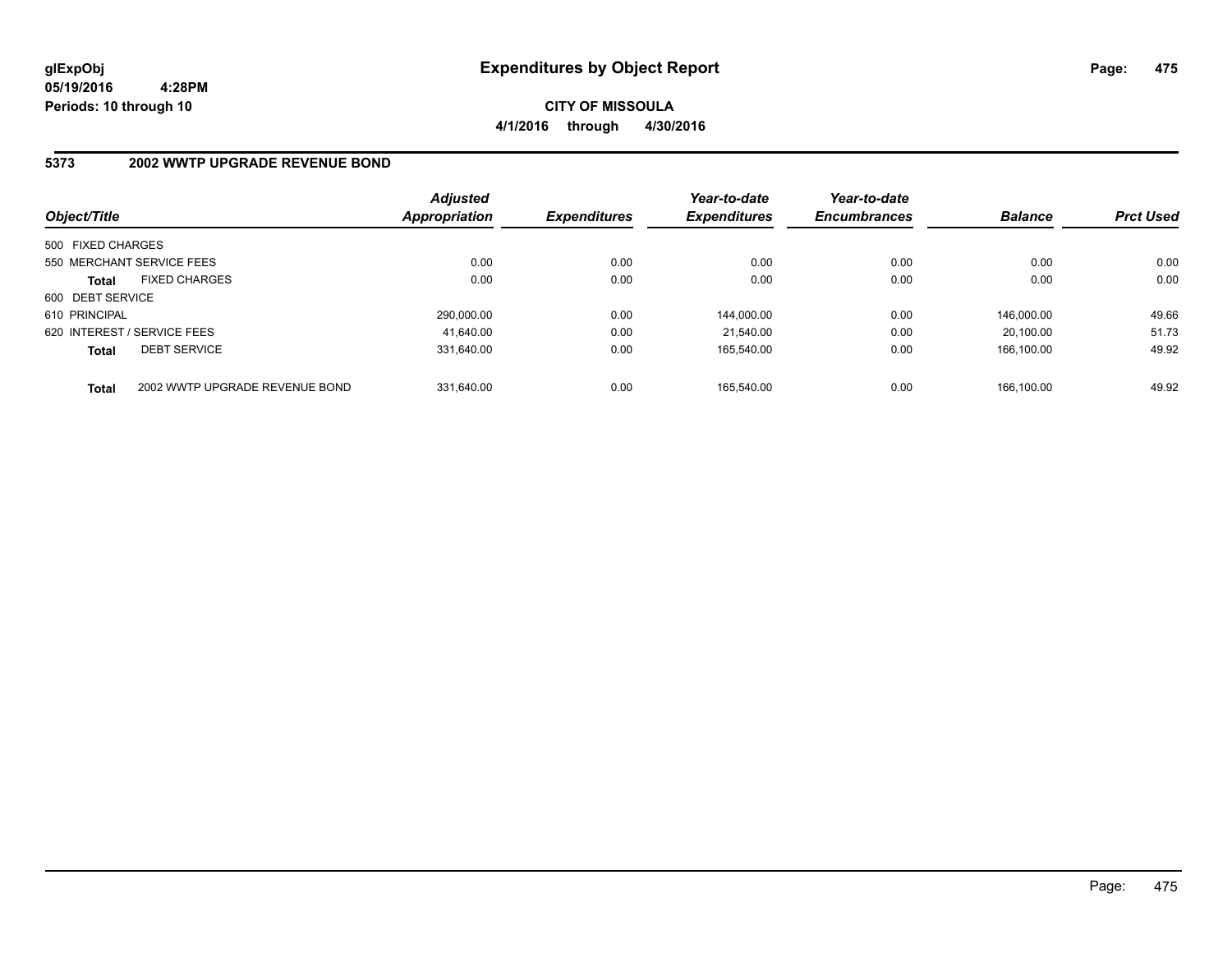#### **5374 2002 WWTP UPGRADE RESERVE**

| Object/Title                         | <b>Adjusted</b><br><b>Appropriation</b> | <b>Expenditures</b> | Year-to-date<br><b>Expenditures</b> | Year-to-date<br><b>Encumbrances</b> | <b>Balance</b> | <b>Prct Used</b> |
|--------------------------------------|-----------------------------------------|---------------------|-------------------------------------|-------------------------------------|----------------|------------------|
| 500 FIXED CHARGES                    |                                         |                     |                                     |                                     |                |                  |
| 550 MERCHANT SERVICE FEES            | 0.00                                    | 0.00                | 0.00                                | 0.00                                | 0.00           | 0.00             |
| <b>FIXED CHARGES</b><br><b>Total</b> | 0.00                                    | 0.00                | 0.00                                | 0.00                                | 0.00           | 0.00             |
| 600 DEBT SERVICE                     |                                         |                     |                                     |                                     |                |                  |
| 610 PRINCIPAL                        | 0.00                                    | 0.00                | 0.00                                | 0.00                                | 0.00           | 0.00             |
| 620 INTEREST / SERVICE FEES          | 0.00                                    | 0.00                | 0.00                                | 0.00                                | 0.00           | 0.00             |
| <b>DEBT SERVICE</b><br><b>Total</b>  | 0.00                                    | 0.00                | 0.00                                | 0.00                                | 0.00           | 0.00             |
| 800 OTHER OBJECTS                    |                                         |                     |                                     |                                     |                |                  |
| 820 TRANSFERS TO OTHER FUNDS         | 180.00                                  | 0.00                | 0.00                                | 0.00                                | 180.00         | 0.00             |
| OTHER OBJECTS<br><b>Total</b>        | 180.00                                  | 0.00                | 0.00                                | 0.00                                | 180.00         | 0.00             |
|                                      |                                         |                     |                                     |                                     |                |                  |
| <b>WASTEWATER</b><br><b>Total</b>    | 180.00                                  | 0.00                | 0.00                                | 0.00                                | 180.00         | 0.00             |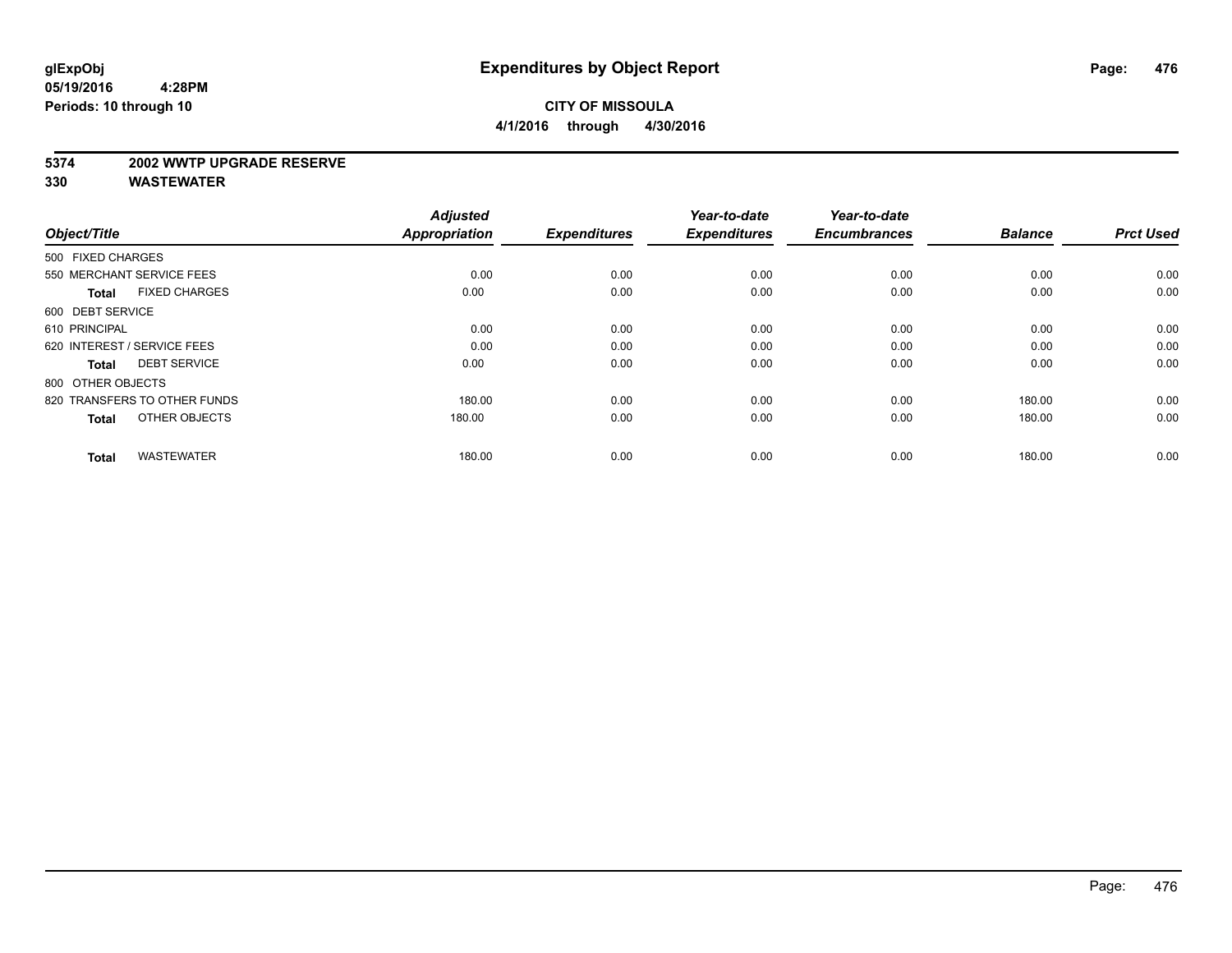## **5374 2002 WWTP UPGRADE RESERVE**

| Object/Title                              | <b>Adjusted</b><br><b>Appropriation</b> | <b>Expenditures</b> | Year-to-date<br><b>Expenditures</b> | Year-to-date<br><b>Encumbrances</b> | <b>Balance</b> | <b>Prct Used</b> |
|-------------------------------------------|-----------------------------------------|---------------------|-------------------------------------|-------------------------------------|----------------|------------------|
| 500 FIXED CHARGES                         |                                         |                     |                                     |                                     |                |                  |
| 550 MERCHANT SERVICE FEES                 | 0.00                                    | 0.00                | 0.00                                | 0.00                                | 0.00           | 0.00             |
| <b>FIXED CHARGES</b><br><b>Total</b>      | 0.00                                    | 0.00                | 0.00                                | 0.00                                | 0.00           | 0.00             |
| 600 DEBT SERVICE                          |                                         |                     |                                     |                                     |                |                  |
| 610 PRINCIPAL                             | 0.00                                    | 0.00                | 0.00                                | 0.00                                | 0.00           | 0.00             |
| 620 INTEREST / SERVICE FEES               | 0.00                                    | 0.00                | 0.00                                | 0.00                                | 0.00           | 0.00             |
| <b>DEBT SERVICE</b><br><b>Total</b>       | 0.00                                    | 0.00                | 0.00                                | 0.00                                | 0.00           | 0.00             |
| 800 OTHER OBJECTS                         |                                         |                     |                                     |                                     |                |                  |
| 820 TRANSFERS TO OTHER FUNDS              | 180.00                                  | 0.00                | 0.00                                | 0.00                                | 180.00         | 0.00             |
| OTHER OBJECTS<br><b>Total</b>             | 180.00                                  | 0.00                | 0.00                                | 0.00                                | 180.00         | 0.00             |
| 2002 WWTP UPGRADE RESERVE<br><b>Total</b> | 180.00                                  | 0.00                | 0.00                                | 0.00                                | 180.00         | 0.00             |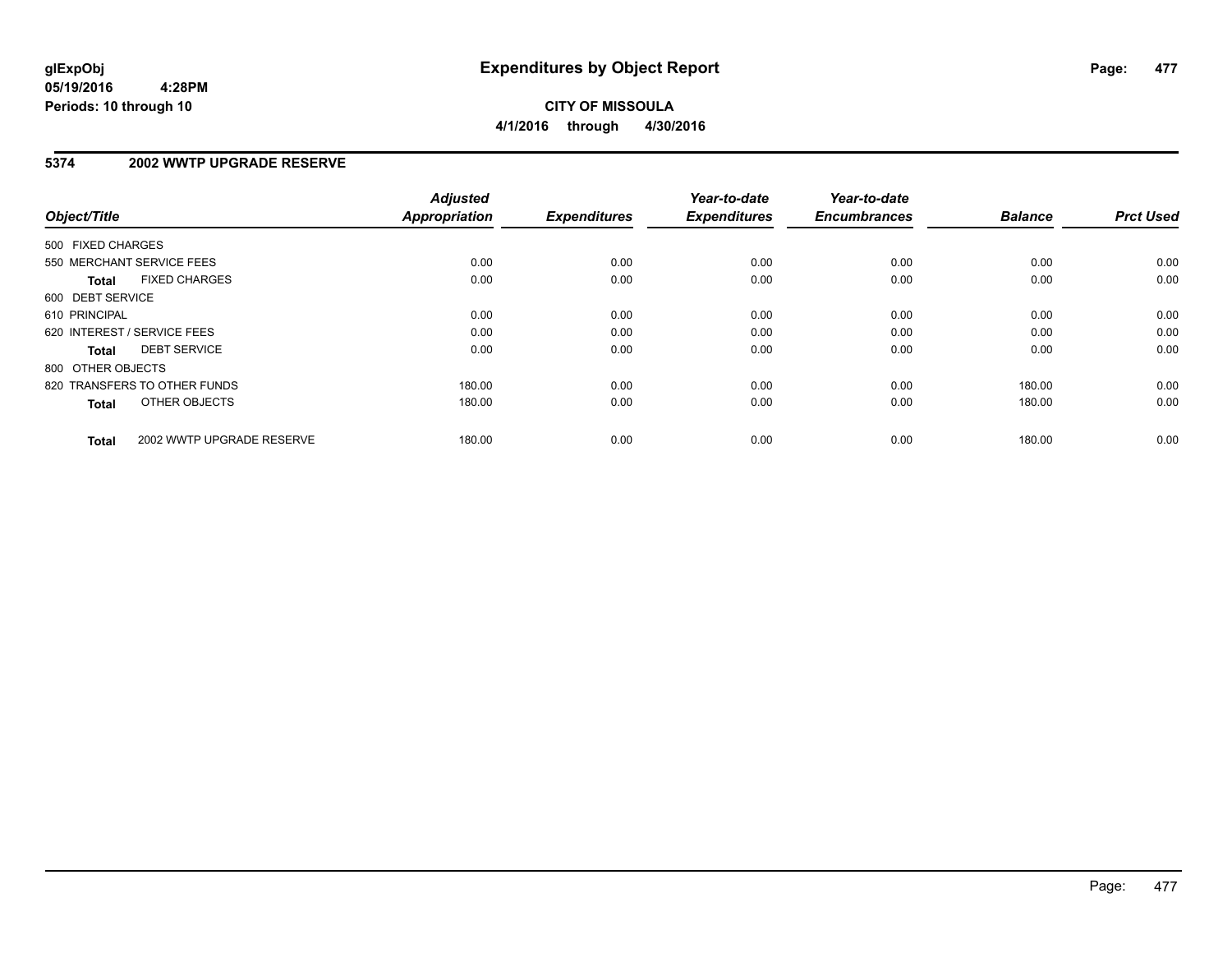### **5375 2003 WWTP SRF \$3.8M EPA DEBT**

| Object/Title      |                             | <b>Adjusted</b> | <b>Expenditures</b> | Year-to-date<br><b>Expenditures</b> | Year-to-date        | <b>Balance</b> | <b>Prct Used</b> |
|-------------------|-----------------------------|-----------------|---------------------|-------------------------------------|---------------------|----------------|------------------|
|                   |                             | Appropriation   |                     |                                     | <b>Encumbrances</b> |                |                  |
| 500 FIXED CHARGES |                             |                 |                     |                                     |                     |                |                  |
|                   | 550 MERCHANT SERVICE FEES   | 0.00            | 0.00                | 0.00                                | 0.00                | 0.00           | 0.00             |
| <b>Total</b>      | <b>FIXED CHARGES</b>        | 0.00            | 0.00                | 0.00                                | 0.00                | 0.00           | 0.00             |
| 600 DEBT SERVICE  |                             |                 |                     |                                     |                     |                |                  |
| 610 PRINCIPAL     |                             | 211,000.00      | 0.00                | 105,000.00                          | 0.00                | 106.000.00     | 49.76            |
|                   | 620 INTEREST / SERVICE FEES | 39.926.00       | 0.00                | 20.553.75                           | 0.00                | 19.372.25      | 51.48            |
| <b>Total</b>      | <b>DEBT SERVICE</b>         | 250.926.00      | 0.00                | 125,553.75                          | 0.00                | 125.372.25     | 50.04            |
| <b>Total</b>      | <b>WASTEWATER</b>           | 250.926.00      | 0.00                | 125.553.75                          | 0.00                | 125.372.25     | 50.04            |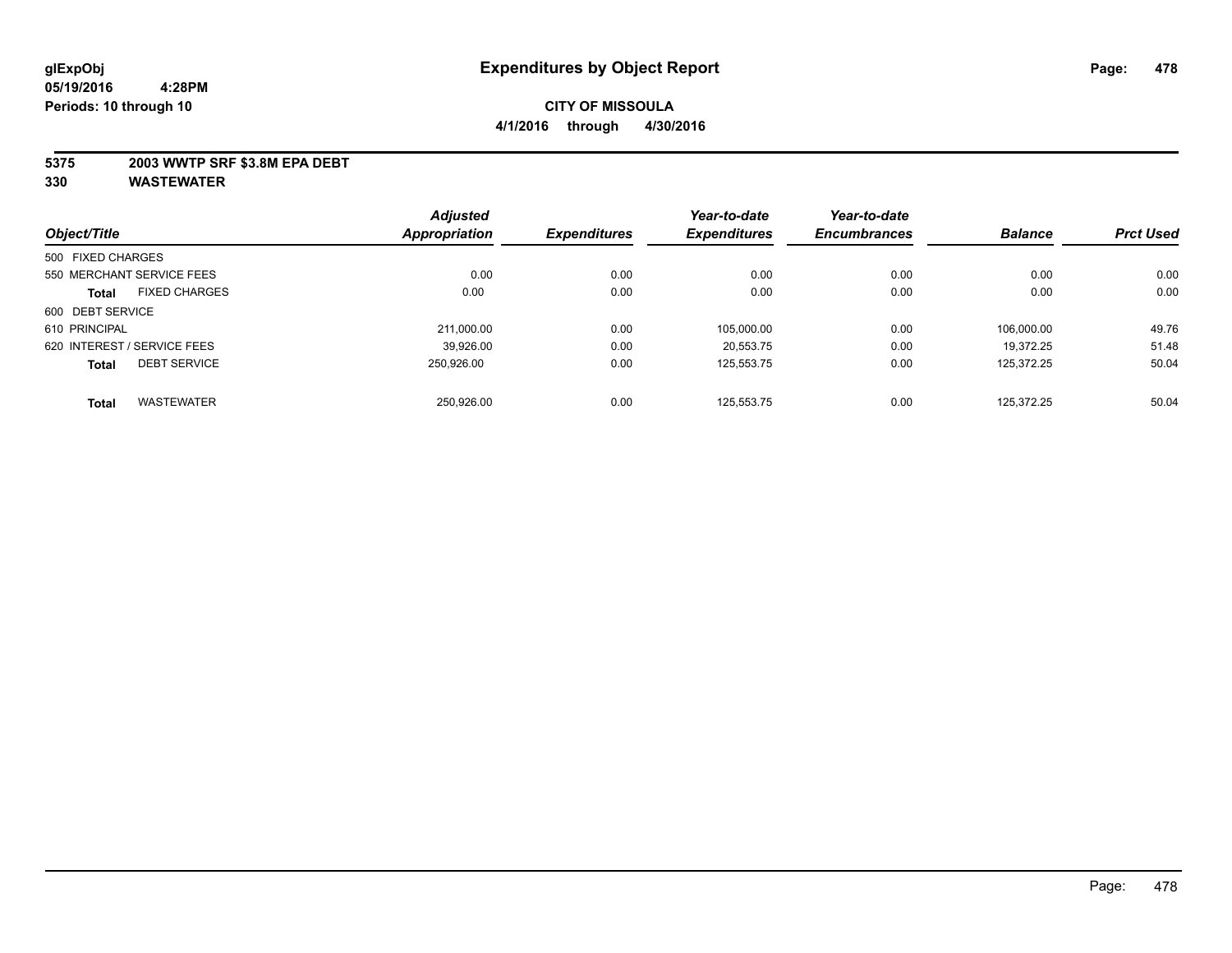### **5375 2003 WWTP SRF \$3.8M EPA DEBT**

| Object/Title                                  | <b>Adjusted</b><br><b>Appropriation</b> | <b>Expenditures</b> | Year-to-date<br><b>Expenditures</b> | Year-to-date<br><b>Encumbrances</b> | <b>Balance</b> | <b>Prct Used</b> |
|-----------------------------------------------|-----------------------------------------|---------------------|-------------------------------------|-------------------------------------|----------------|------------------|
| 500 FIXED CHARGES                             |                                         |                     |                                     |                                     |                |                  |
| 550 MERCHANT SERVICE FEES                     | 0.00                                    | 0.00                | 0.00                                | 0.00                                | 0.00           | 0.00             |
| <b>FIXED CHARGES</b><br><b>Total</b>          | 0.00                                    | 0.00                | 0.00                                | 0.00                                | 0.00           | 0.00             |
| 600 DEBT SERVICE                              |                                         |                     |                                     |                                     |                |                  |
| 610 PRINCIPAL                                 | 211.000.00                              | 0.00                | 105.000.00                          | 0.00                                | 106.000.00     | 49.76            |
| 620 INTEREST / SERVICE FEES                   | 39,926.00                               | 0.00                | 20,553.75                           | 0.00                                | 19.372.25      | 51.48            |
| <b>DEBT SERVICE</b><br><b>Total</b>           | 250.926.00                              | 0.00                | 125.553.75                          | 0.00                                | 125.372.25     | 50.04            |
| 2003 WWTP SRF \$3.8M EPA DEBT<br><b>Total</b> | 250.926.00                              | 0.00                | 125.553.75                          | 0.00                                | 125.372.25     | 50.04            |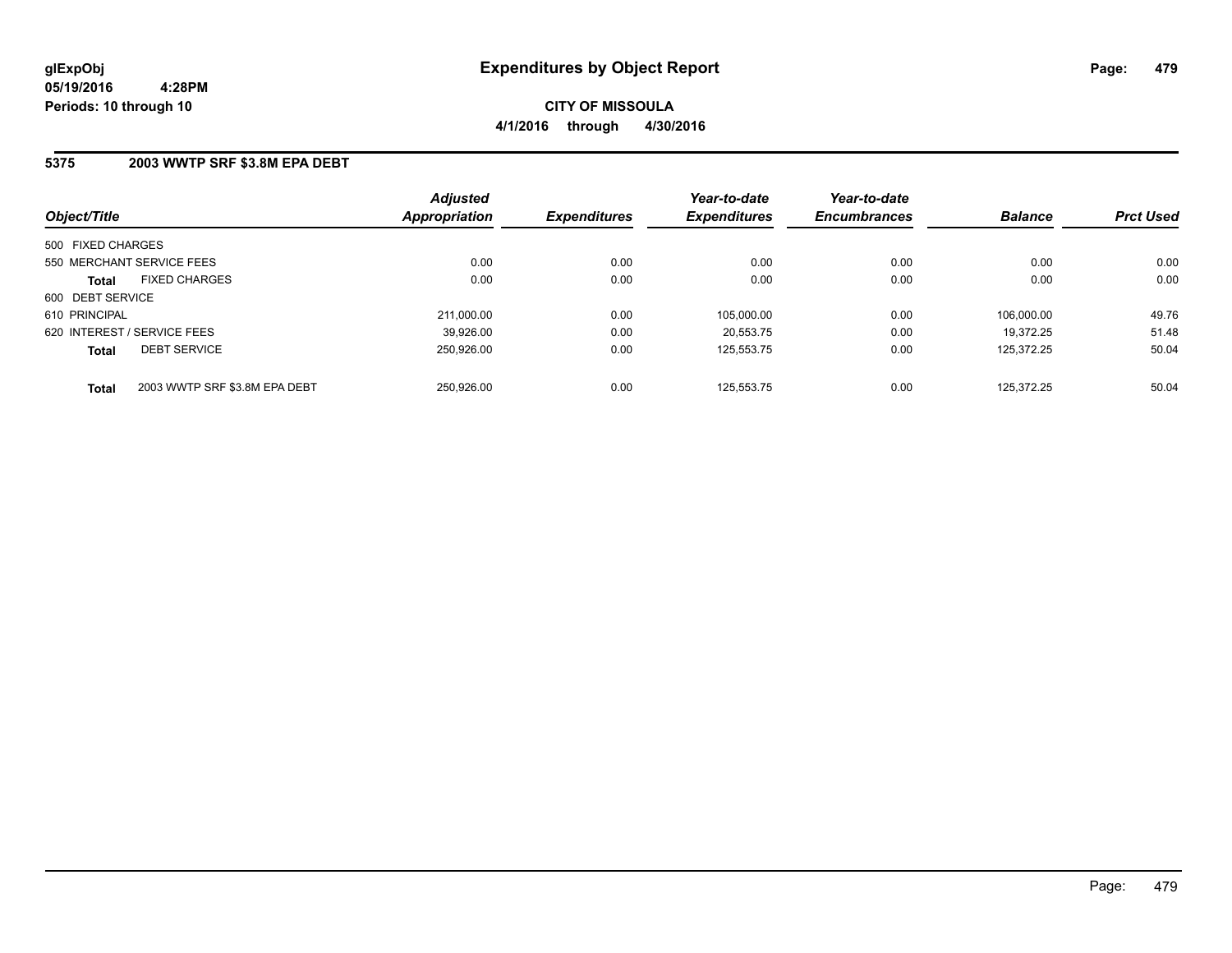### **5376 2003 WWTP SRF \$3.8M EPA RESERVE**

| Object/Title                         | <b>Adjusted</b><br><b>Appropriation</b> | <b>Expenditures</b> | Year-to-date<br><b>Expenditures</b> | Year-to-date<br><b>Encumbrances</b> | <b>Balance</b> | <b>Prct Used</b> |
|--------------------------------------|-----------------------------------------|---------------------|-------------------------------------|-------------------------------------|----------------|------------------|
|                                      |                                         |                     |                                     |                                     |                |                  |
| 500 FIXED CHARGES                    |                                         |                     |                                     |                                     |                |                  |
| 550 MERCHANT SERVICE FEES            | 0.00                                    | 0.00                | 0.00                                | 0.00                                | 0.00           | 0.00             |
| <b>FIXED CHARGES</b><br><b>Total</b> | 0.00                                    | 0.00                | 0.00                                | 0.00                                | 0.00           | 0.00             |
| 800 OTHER OBJECTS                    |                                         |                     |                                     |                                     |                |                  |
| 820 TRANSFERS TO OTHER FUNDS         | 0.00                                    | 0.00                | 0.00                                | 0.00                                | 0.00           | 0.00             |
| OTHER OBJECTS<br><b>Total</b>        | 0.00                                    | 0.00                | 0.00                                | 0.00                                | 0.00           | 0.00             |
| <b>WASTEWATER</b><br><b>Total</b>    | 0.00                                    | 0.00                | 0.00                                | 0.00                                | 0.00           | 0.00             |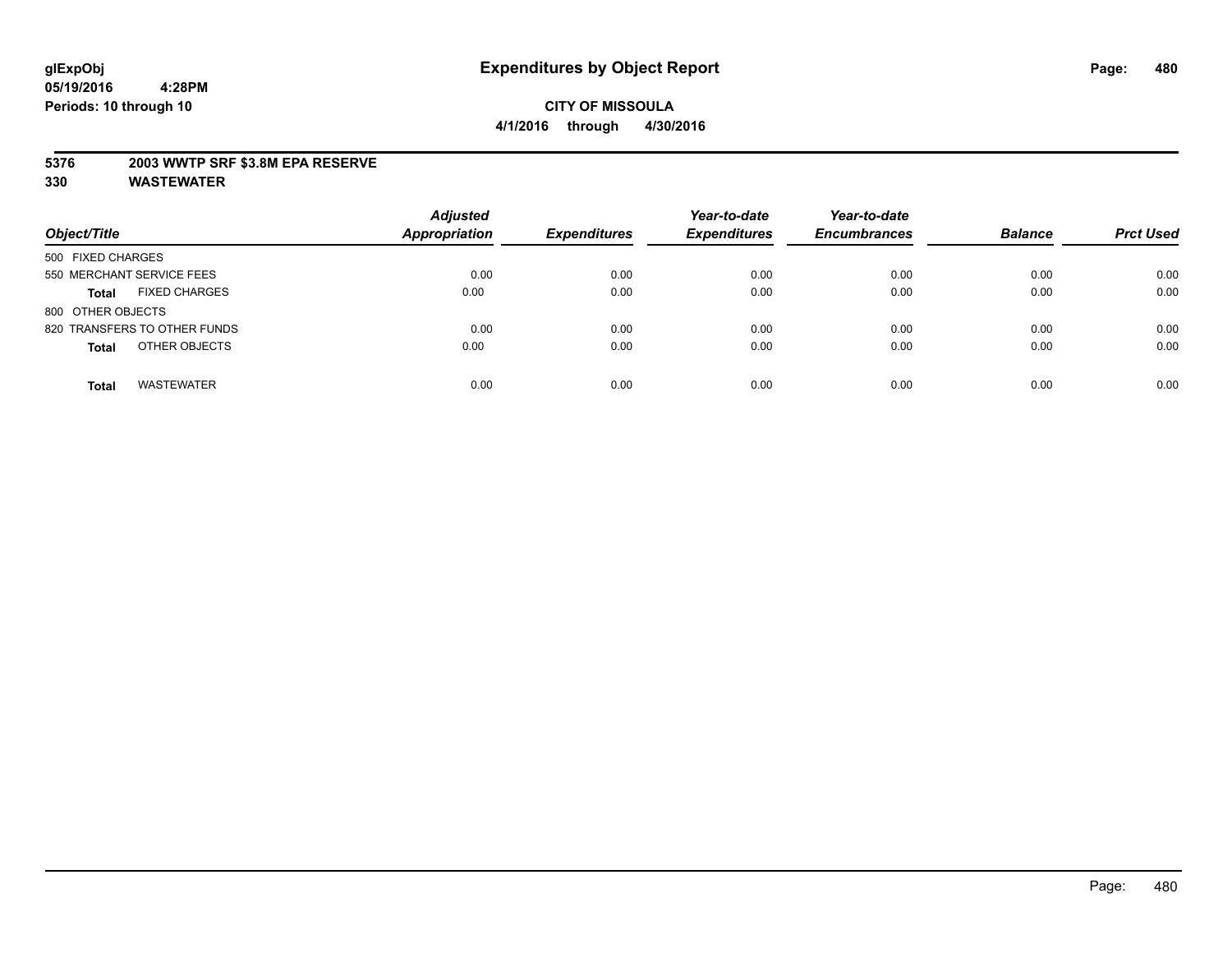# **CITY OF MISSOULA 4/1/2016 through 4/30/2016**

# **5376 2003 WWTP SRF \$3.8M EPA RESERVE**

| Object/Title              |                                  | <b>Adjusted</b><br><b>Appropriation</b> | <b>Expenditures</b> | Year-to-date<br><b>Expenditures</b> | Year-to-date<br><b>Encumbrances</b> | <b>Balance</b> | <b>Prct Used</b> |
|---------------------------|----------------------------------|-----------------------------------------|---------------------|-------------------------------------|-------------------------------------|----------------|------------------|
| 500 FIXED CHARGES         |                                  |                                         |                     |                                     |                                     |                |                  |
| 550 MERCHANT SERVICE FEES |                                  | 0.00                                    | 0.00                | 0.00                                | 0.00                                | 0.00           | 0.00             |
| <b>Total</b>              | <b>FIXED CHARGES</b>             | 0.00                                    | 0.00                | 0.00                                | 0.00                                | 0.00           | 0.00             |
| 800 OTHER OBJECTS         |                                  |                                         |                     |                                     |                                     |                |                  |
|                           | 820 TRANSFERS TO OTHER FUNDS     | 0.00                                    | 0.00                | 0.00                                | 0.00                                | 0.00           | 0.00             |
| <b>Total</b>              | OTHER OBJECTS                    | 0.00                                    | 0.00                | 0.00                                | 0.00                                | 0.00           | 0.00             |
| <b>Total</b>              | 2003 WWTP SRF \$3.8M EPA RESERVE | 0.00                                    | 0.00                | 0.00                                | 0.00                                | 0.00           | 0.00             |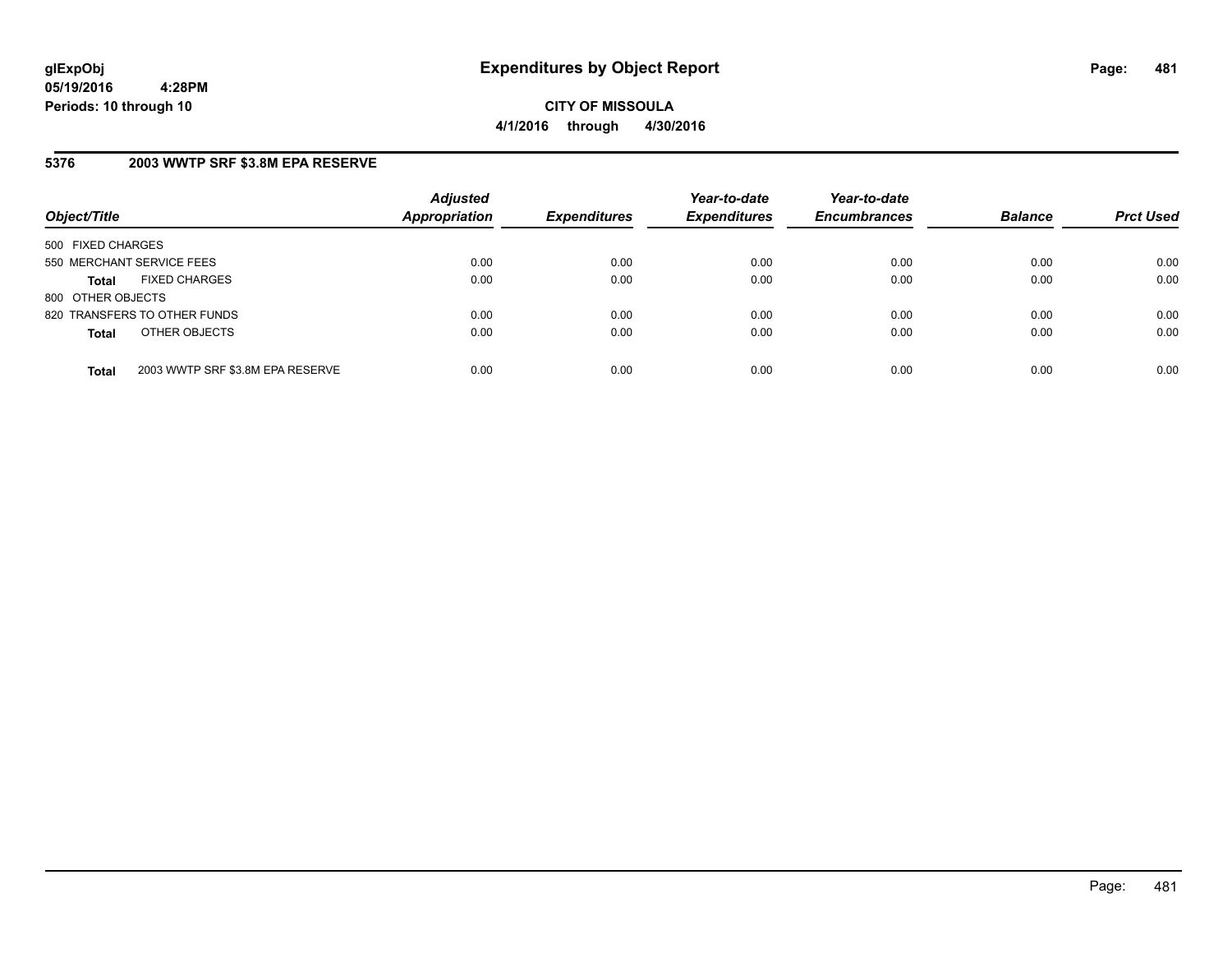### **5377 2004 WWTP \$3.023 LOAN DEBT SERVICE**

|                   |                             | <b>Adjusted</b> |                     | Year-to-date        | Year-to-date        |                |                  |
|-------------------|-----------------------------|-----------------|---------------------|---------------------|---------------------|----------------|------------------|
| Object/Title      |                             | Appropriation   | <b>Expenditures</b> | <b>Expenditures</b> | <b>Encumbrances</b> | <b>Balance</b> | <b>Prct Used</b> |
| 500 FIXED CHARGES |                             |                 |                     |                     |                     |                |                  |
|                   | 550 MERCHANT SERVICE FEES   | 0.00            | 0.00                | 0.00                | 0.00                | 0.00           | 0.00             |
| <b>Total</b>      | <b>FIXED CHARGES</b>        | 0.00            | 0.00                | 0.00                | 0.00                | 0.00           | 0.00             |
| 600 DEBT SERVICE  |                             |                 |                     |                     |                     |                |                  |
| 610 PRINCIPAL     |                             | 203.000.00      | 0.00                | 101,000.00          | 0.00                | 102.000.00     | 49.75            |
|                   | 620 INTEREST / SERVICE FEES | 41,006.00       | 0.00                | 21.071.25           | 0.00                | 19.934.75      | 51.39            |
| <b>Total</b>      | <b>DEBT SERVICE</b>         | 244.006.00      | 0.00                | 122.071.25          | 0.00                | 121.934.75     | 50.03            |
| <b>Total</b>      | <b>WASTEWATER</b>           | 244.006.00      | 0.00                | 122.071.25          | 0.00                | 121.934.75     | 50.03            |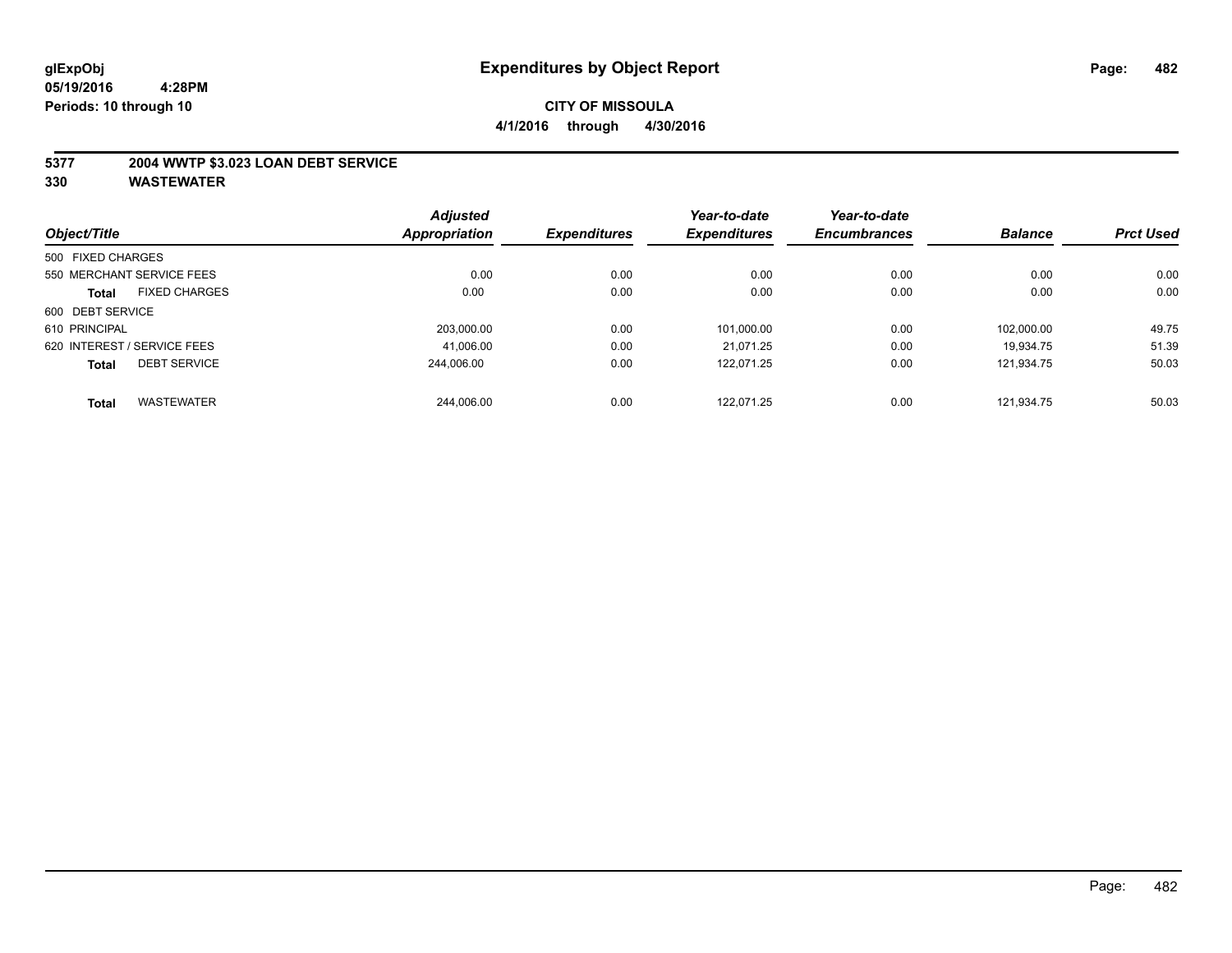# **CITY OF MISSOULA 4/1/2016 through 4/30/2016**

## **5377 2004 WWTP \$3.023 LOAN DEBT SERVICE**

| Object/Title      |                                     | <b>Adjusted</b><br><b>Appropriation</b> | <b>Expenditures</b> | Year-to-date<br><b>Expenditures</b> | Year-to-date<br><b>Encumbrances</b> | <b>Balance</b> | <b>Prct Used</b> |
|-------------------|-------------------------------------|-----------------------------------------|---------------------|-------------------------------------|-------------------------------------|----------------|------------------|
| 500 FIXED CHARGES |                                     |                                         |                     |                                     |                                     |                |                  |
|                   | 550 MERCHANT SERVICE FEES           | 0.00                                    | 0.00                | 0.00                                | 0.00                                | 0.00           | 0.00             |
| <b>Total</b>      | <b>FIXED CHARGES</b>                | 0.00                                    | 0.00                | 0.00                                | 0.00                                | 0.00           | 0.00             |
| 600 DEBT SERVICE  |                                     |                                         |                     |                                     |                                     |                |                  |
| 610 PRINCIPAL     |                                     | 203.000.00                              | 0.00                | 101.000.00                          | 0.00                                | 102.000.00     | 49.75            |
|                   | 620 INTEREST / SERVICE FEES         | 41.006.00                               | 0.00                | 21.071.25                           | 0.00                                | 19.934.75      | 51.39            |
| <b>Total</b>      | <b>DEBT SERVICE</b>                 | 244.006.00                              | 0.00                | 122.071.25                          | 0.00                                | 121.934.75     | 50.03            |
| <b>Total</b>      | 2004 WWTP \$3.023 LOAN DEBT SERVICE | 244.006.00                              | 0.00                | 122.071.25                          | 0.00                                | 121.934.75     | 50.03            |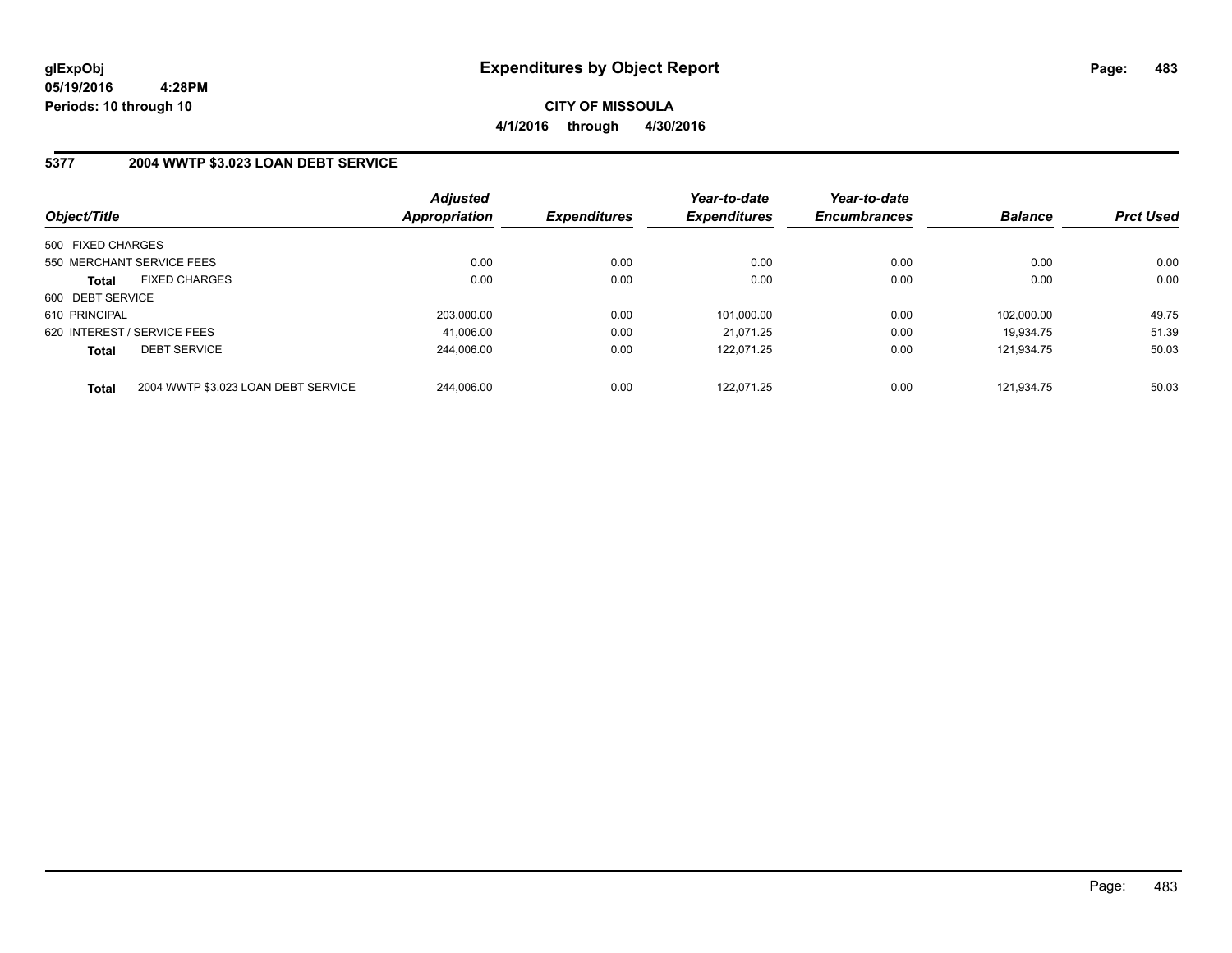### **5378 2004 WWTP \$3.023 LOAN RESERVE**

| Object/Title                         | <b>Adjusted</b><br><b>Appropriation</b> | <b>Expenditures</b> | Year-to-date<br><b>Expenditures</b> | Year-to-date<br><b>Encumbrances</b> | <b>Balance</b> | <b>Prct Used</b> |
|--------------------------------------|-----------------------------------------|---------------------|-------------------------------------|-------------------------------------|----------------|------------------|
| 500 FIXED CHARGES                    |                                         |                     |                                     |                                     |                |                  |
| 550 MERCHANT SERVICE FEES            | 0.00                                    | 0.00                | 0.00                                | 0.00                                | 0.00           | 0.00             |
| <b>FIXED CHARGES</b><br><b>Total</b> | 0.00                                    | 0.00                | 0.00                                | 0.00                                | 0.00           | 0.00             |
| 800 OTHER OBJECTS                    |                                         |                     |                                     |                                     |                |                  |
| 820 TRANSFERS TO OTHER FUNDS         | 283.00                                  | 0.00                | 0.00                                | 0.00                                | 283.00         | 0.00             |
| OTHER OBJECTS<br><b>Total</b>        | 283.00                                  | 0.00                | 0.00                                | 0.00                                | 283.00         | 0.00             |
| <b>WASTEWATER</b><br><b>Total</b>    | 283.00                                  | 0.00                | 0.00                                | 0.00                                | 283.00         | 0.00             |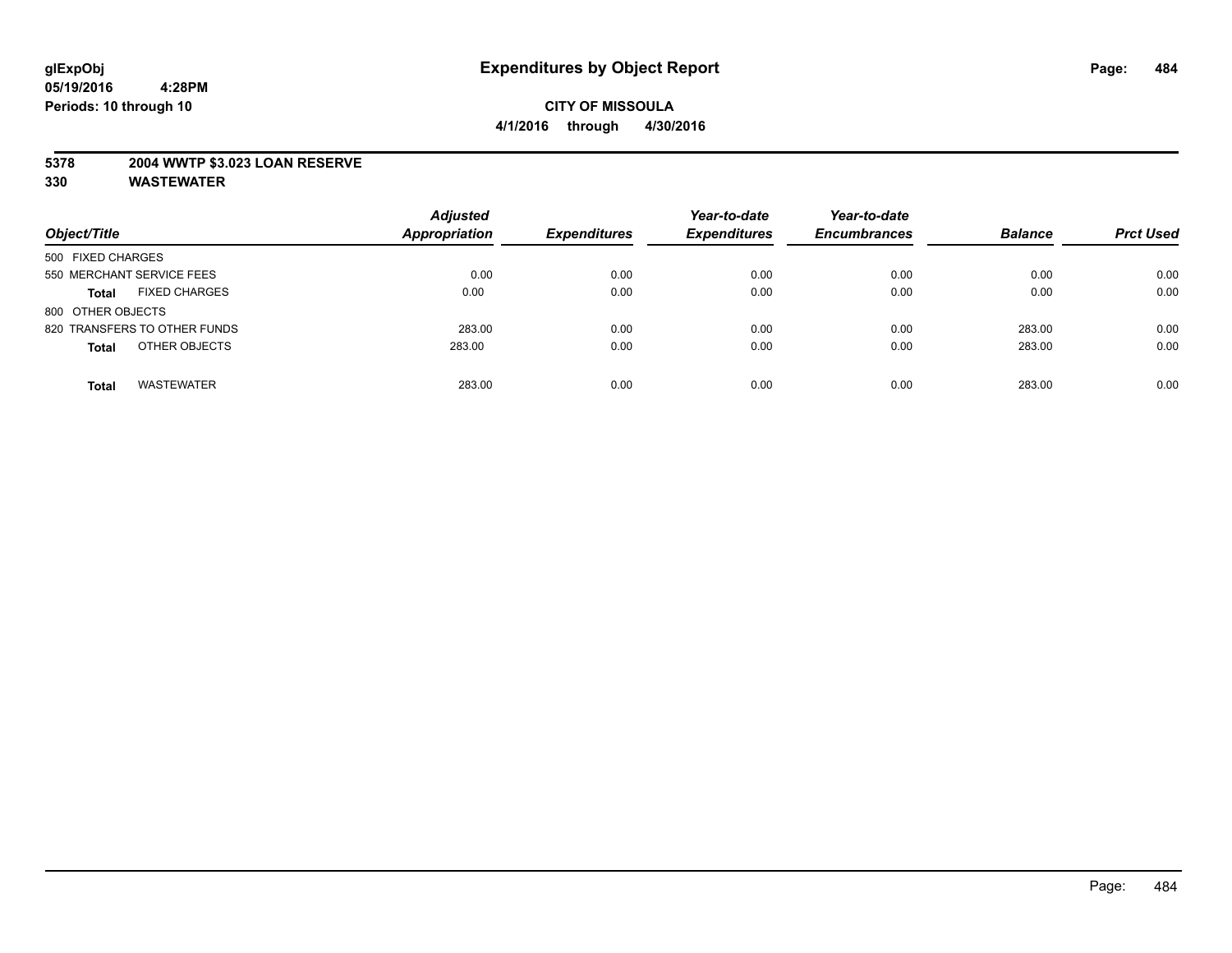### **5378 2004 WWTP \$3.023 LOAN RESERVE**

| Object/Title              |                                | <b>Adjusted</b><br><b>Appropriation</b> | <b>Expenditures</b> | Year-to-date<br><b>Expenditures</b> | Year-to-date<br><b>Encumbrances</b> | <b>Balance</b> | <b>Prct Used</b> |
|---------------------------|--------------------------------|-----------------------------------------|---------------------|-------------------------------------|-------------------------------------|----------------|------------------|
| 500 FIXED CHARGES         |                                |                                         |                     |                                     |                                     |                |                  |
| 550 MERCHANT SERVICE FEES |                                | 0.00                                    | 0.00                | 0.00                                | 0.00                                | 0.00           | 0.00             |
| <b>Total</b>              | <b>FIXED CHARGES</b>           | 0.00                                    | 0.00                | 0.00                                | 0.00                                | 0.00           | 0.00             |
| 800 OTHER OBJECTS         |                                |                                         |                     |                                     |                                     |                |                  |
|                           | 820 TRANSFERS TO OTHER FUNDS   | 283.00                                  | 0.00                | 0.00                                | 0.00                                | 283.00         | 0.00             |
| <b>Total</b>              | OTHER OBJECTS                  | 283.00                                  | 0.00                | 0.00                                | 0.00                                | 283.00         | 0.00             |
| <b>Total</b>              | 2004 WWTP \$3.023 LOAN RESERVE | 283.00                                  | 0.00                | 0.00                                | 0.00                                | 283.00         | 0.00             |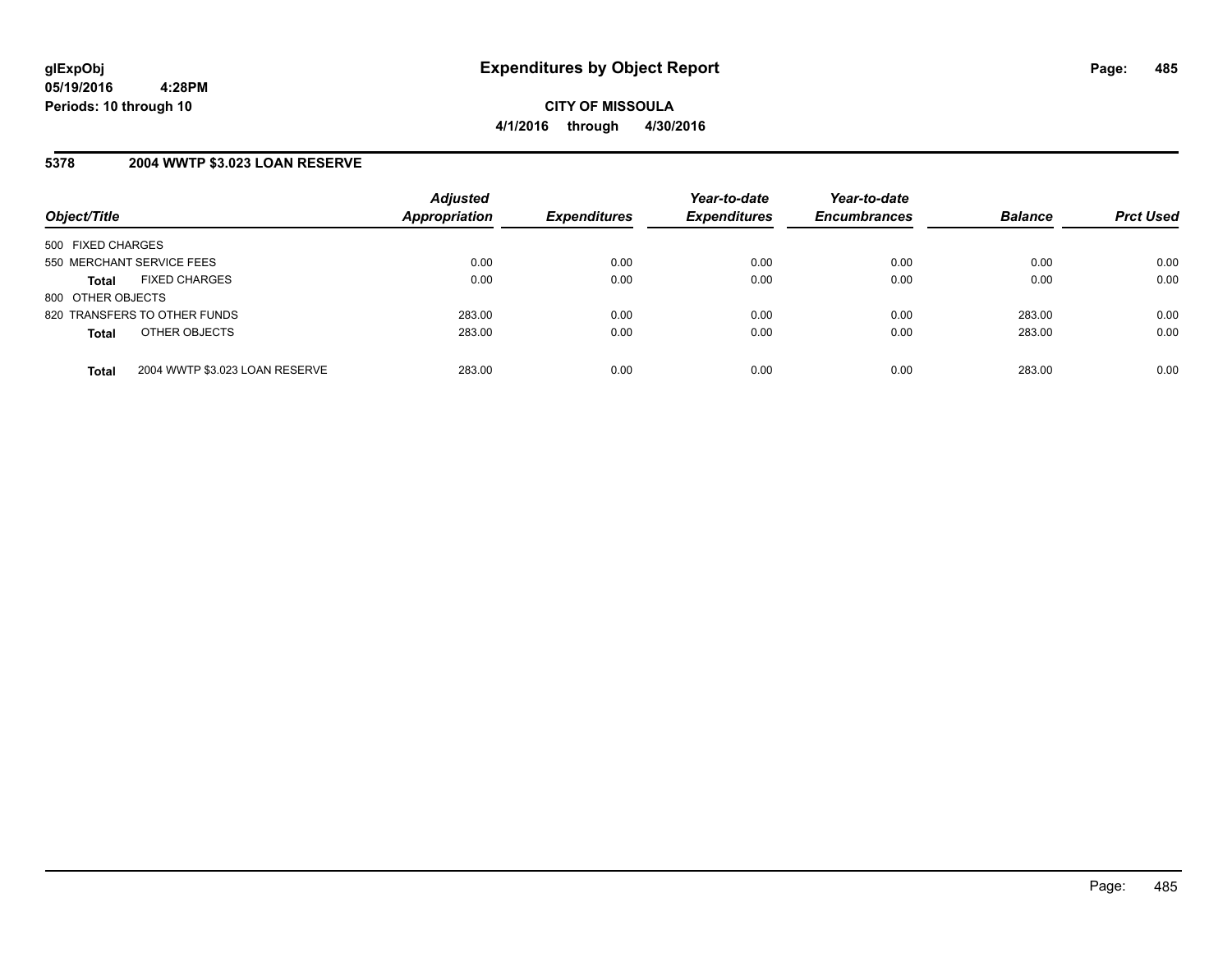#### **5379 2005 BRICH/BRDY/LIN/GIL SRF DEBT**

| Object/Title                |                              | <b>Adjusted</b><br><b>Appropriation</b> | <b>Expenditures</b> | Year-to-date<br><b>Expenditures</b> | Year-to-date<br><b>Encumbrances</b> | <b>Balance</b> | <b>Prct Used</b> |
|-----------------------------|------------------------------|-----------------------------------------|---------------------|-------------------------------------|-------------------------------------|----------------|------------------|
| 500 FIXED CHARGES           |                              |                                         |                     |                                     |                                     |                |                  |
| 550 MERCHANT SERVICE FEES   |                              | 0.00                                    | 0.00                | 0.00                                | 0.00                                | 0.00           | 0.00             |
| <b>Total</b>                | <b>FIXED CHARGES</b>         | 0.00                                    | 0.00                | 0.00                                | 0.00                                | 0.00           | 0.00             |
| 600 DEBT SERVICE            |                              |                                         |                     |                                     |                                     |                |                  |
| 610 PRINCIPAL               |                              | 88,000.00                               | 0.00                | 44,000.00                           | 0.00                                | 44,000.00      | 50.00            |
| 620 INTEREST / SERVICE FEES |                              | 21.443.00                               | 0.00                | 10,968.75                           | 0.00                                | 10.474.25      | 51.15            |
| <b>Total</b>                | <b>DEBT SERVICE</b>          | 109.443.00                              | 0.00                | 54,968.75                           | 0.00                                | 54,474.25      | 50.23            |
| 800 OTHER OBJECTS           |                              |                                         |                     |                                     |                                     |                |                  |
|                             | 820 TRANSFERS TO OTHER FUNDS | 0.00                                    | 0.00                | 0.00                                | 0.00                                | 0.00           | 0.00             |
| <b>Total</b>                | OTHER OBJECTS                | 0.00                                    | 0.00                | 0.00                                | 0.00                                | 0.00           | 0.00             |
| <b>Total</b>                | <b>WASTEWATER</b>            | 109,443.00                              | 0.00                | 54,968.75                           | 0.00                                | 54,474.25      | 50.23            |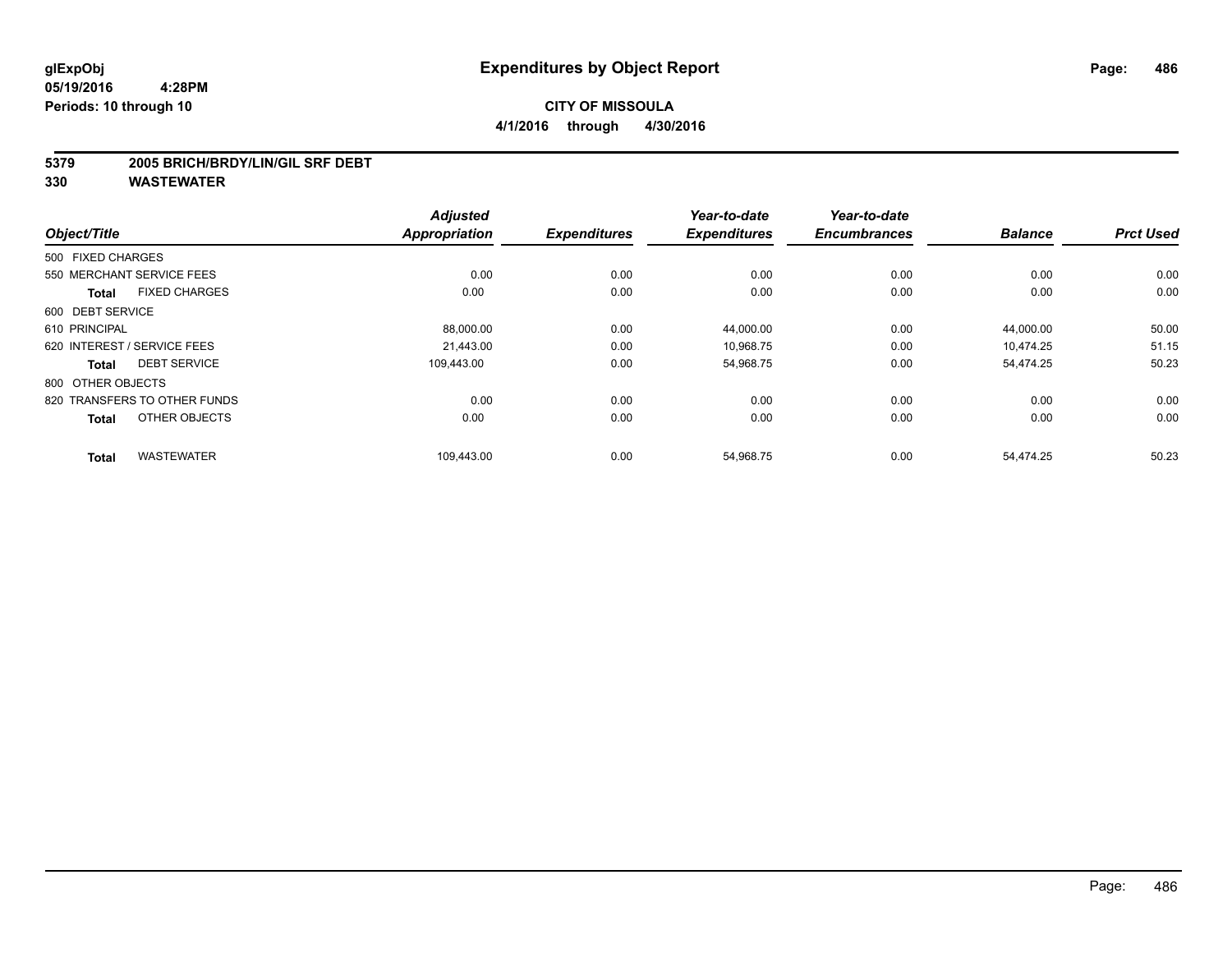# **CITY OF MISSOULA 4/1/2016 through 4/30/2016**

### **5379 2005 BRICH/BRDY/LIN/GIL SRF DEBT**

| Object/Title      |                                  | <b>Adjusted</b><br><b>Appropriation</b> | <b>Expenditures</b> | Year-to-date<br><b>Expenditures</b> | Year-to-date<br><b>Encumbrances</b> | <b>Balance</b> | <b>Prct Used</b> |
|-------------------|----------------------------------|-----------------------------------------|---------------------|-------------------------------------|-------------------------------------|----------------|------------------|
| 500 FIXED CHARGES |                                  |                                         |                     |                                     |                                     |                |                  |
|                   |                                  |                                         |                     |                                     |                                     |                |                  |
|                   | 550 MERCHANT SERVICE FEES        | 0.00                                    | 0.00                | 0.00                                | 0.00                                | 0.00           | 0.00             |
| <b>Total</b>      | <b>FIXED CHARGES</b>             | 0.00                                    | 0.00                | 0.00                                | 0.00                                | 0.00           | 0.00             |
| 600 DEBT SERVICE  |                                  |                                         |                     |                                     |                                     |                |                  |
| 610 PRINCIPAL     |                                  | 88,000.00                               | 0.00                | 44,000.00                           | 0.00                                | 44,000.00      | 50.00            |
|                   | 620 INTEREST / SERVICE FEES      | 21,443.00                               | 0.00                | 10,968.75                           | 0.00                                | 10.474.25      | 51.15            |
| <b>Total</b>      | <b>DEBT SERVICE</b>              | 109.443.00                              | 0.00                | 54,968.75                           | 0.00                                | 54,474.25      | 50.23            |
| 800 OTHER OBJECTS |                                  |                                         |                     |                                     |                                     |                |                  |
|                   | 820 TRANSFERS TO OTHER FUNDS     | 0.00                                    | 0.00                | 0.00                                | 0.00                                | 0.00           | 0.00             |
| Total             | OTHER OBJECTS                    | 0.00                                    | 0.00                | 0.00                                | 0.00                                | 0.00           | 0.00             |
| <b>Total</b>      | 2005 BRICH/BRDY/LIN/GIL SRF DEBT | 109,443.00                              | 0.00                | 54,968.75                           | 0.00                                | 54.474.25      | 50.23            |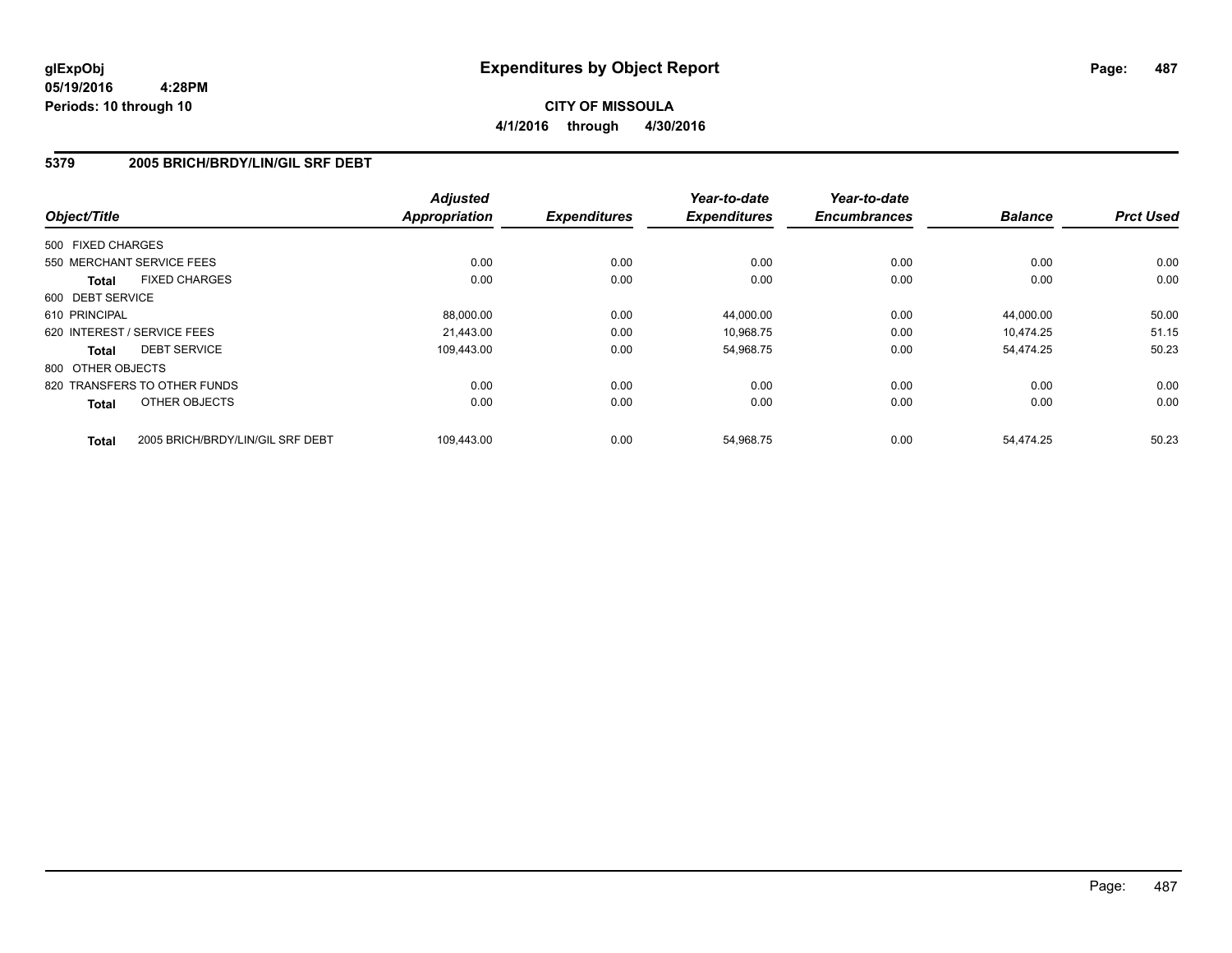### **5380 BRDWY/BIRCH/GILBERT/LINCOLNWOOD**

| Object/Title                         | <b>Adjusted</b><br><b>Appropriation</b> | <b>Expenditures</b> | Year-to-date<br><b>Expenditures</b> | Year-to-date<br><b>Encumbrances</b> | <b>Balance</b> | <b>Prct Used</b> |
|--------------------------------------|-----------------------------------------|---------------------|-------------------------------------|-------------------------------------|----------------|------------------|
| 500 FIXED CHARGES                    |                                         |                     |                                     |                                     |                |                  |
| 550 MERCHANT SERVICE FEES            | 0.00                                    | 0.00                | 0.00                                | 0.00                                | 0.00           | 0.00             |
| <b>FIXED CHARGES</b><br><b>Total</b> | 0.00                                    | 0.00                | 0.00                                | 0.00                                | 0.00           | 0.00             |
| 600 DEBT SERVICE                     |                                         |                     |                                     |                                     |                |                  |
| 610 PRINCIPAL                        | 0.00                                    | 0.00                | 0.00                                | 0.00                                | 0.00           | 0.00             |
| 620 INTEREST / SERVICE FEES          | 0.00                                    | 0.00                | 0.00                                | 0.00                                | 0.00           | 0.00             |
| <b>DEBT SERVICE</b><br><b>Total</b>  | 0.00                                    | 0.00                | 0.00                                | 0.00                                | 0.00           | 0.00             |
| 800 OTHER OBJECTS                    |                                         |                     |                                     |                                     |                |                  |
| 820 TRANSFERS TO OTHER FUNDS         | 0.00                                    | 0.00                | 0.00                                | 0.00                                | 0.00           | 0.00             |
| OTHER OBJECTS<br><b>Total</b>        | 0.00                                    | 0.00                | 0.00                                | 0.00                                | 0.00           | 0.00             |
|                                      |                                         |                     |                                     |                                     |                |                  |
| <b>WASTEWATER</b><br><b>Total</b>    | 0.00                                    | 0.00                | 0.00                                | 0.00                                | 0.00           | 0.00             |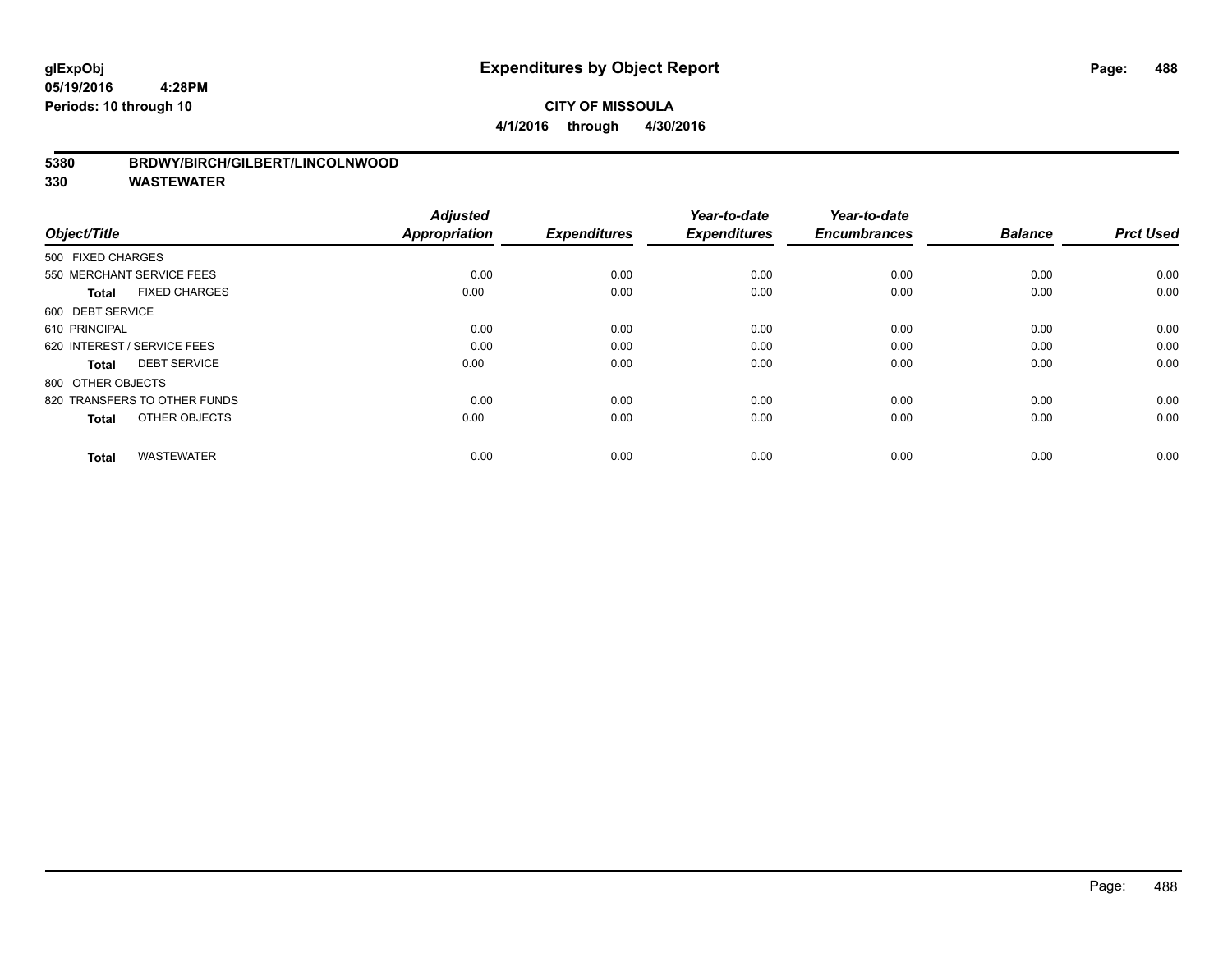### **CITY OF MISSOULA 4/1/2016 through 4/30/2016**

### **5380 BRDWY/BIRCH/GILBERT/LINCOLNWOOD**

| Object/Title      |                                 | <b>Adjusted</b><br>Appropriation | <b>Expenditures</b> | Year-to-date<br><b>Expenditures</b> | Year-to-date<br><b>Encumbrances</b> | <b>Balance</b> | <b>Prct Used</b> |
|-------------------|---------------------------------|----------------------------------|---------------------|-------------------------------------|-------------------------------------|----------------|------------------|
| 500 FIXED CHARGES |                                 |                                  |                     |                                     |                                     |                |                  |
|                   | 550 MERCHANT SERVICE FEES       | 0.00                             | 0.00                | 0.00                                | 0.00                                | 0.00           | 0.00             |
| <b>Total</b>      | <b>FIXED CHARGES</b>            | 0.00                             | 0.00                | 0.00                                | 0.00                                | 0.00           | 0.00             |
| 600 DEBT SERVICE  |                                 |                                  |                     |                                     |                                     |                |                  |
| 610 PRINCIPAL     |                                 | 0.00                             | 0.00                | 0.00                                | 0.00                                | 0.00           | 0.00             |
|                   | 620 INTEREST / SERVICE FEES     | 0.00                             | 0.00                | 0.00                                | 0.00                                | 0.00           | 0.00             |
| <b>Total</b>      | <b>DEBT SERVICE</b>             | 0.00                             | 0.00                | 0.00                                | 0.00                                | 0.00           | 0.00             |
| 800 OTHER OBJECTS |                                 |                                  |                     |                                     |                                     |                |                  |
|                   | 820 TRANSFERS TO OTHER FUNDS    | 0.00                             | 0.00                | 0.00                                | 0.00                                | 0.00           | 0.00             |
| <b>Total</b>      | OTHER OBJECTS                   | 0.00                             | 0.00                | 0.00                                | 0.00                                | 0.00           | 0.00             |
| <b>Total</b>      | BRDWY/BIRCH/GILBERT/LINCOLNWOOD | 0.00                             | 0.00                | 0.00                                | 0.00                                | 0.00           | 0.00             |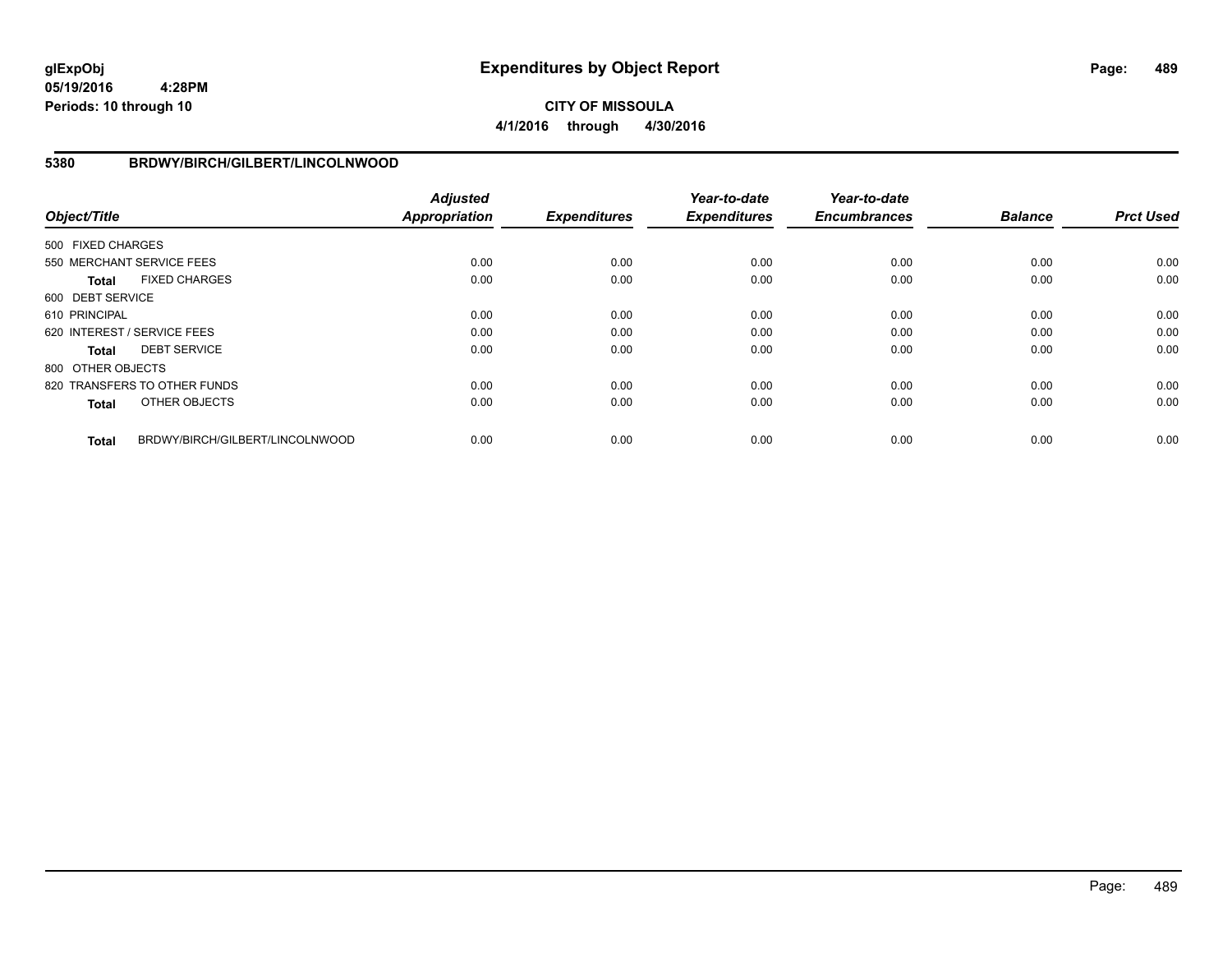# **CITY OF MISSOULA 4/1/2016 through 4/30/2016**

#### **5381 LINCOLNWOOD PH2 DEBT SERVICE**

| Object/Title                         | <b>Adjusted</b><br><b>Appropriation</b> | <b>Expenditures</b> | Year-to-date<br><b>Expenditures</b> | Year-to-date<br><b>Encumbrances</b> | <b>Balance</b> | <b>Prct Used</b> |
|--------------------------------------|-----------------------------------------|---------------------|-------------------------------------|-------------------------------------|----------------|------------------|
| 500 FIXED CHARGES                    |                                         |                     |                                     |                                     |                |                  |
| 550 MERCHANT SERVICE FEES            | 0.00                                    | 0.00                | 0.00                                | 0.00                                | 0.00           | 0.00             |
| <b>FIXED CHARGES</b><br><b>Total</b> | 0.00                                    | 0.00                | 0.00                                | 0.00                                | 0.00           | 0.00             |
| 600 DEBT SERVICE                     |                                         |                     |                                     |                                     |                |                  |
| 610 PRINCIPAL                        | 0.00                                    | 0.00                | 0.00                                | 0.00                                | 0.00           | 0.00             |
| 620 INTEREST / SERVICE FEES          | 0.00                                    | 0.00                | 0.00                                | 0.00                                | 0.00           | 0.00             |
| <b>DEBT SERVICE</b><br><b>Total</b>  | 0.00                                    | 0.00                | 0.00                                | 0.00                                | 0.00           | 0.00             |
| 800 OTHER OBJECTS                    |                                         |                     |                                     |                                     |                |                  |
| 820 TRANSFERS TO OTHER FUNDS         | 0.00                                    | 0.00                | 0.00                                | 0.00                                | 0.00           | 0.00             |
| OTHER OBJECTS<br><b>Total</b>        | 0.00                                    | 0.00                | 0.00                                | 0.00                                | 0.00           | 0.00             |
|                                      |                                         |                     |                                     |                                     |                |                  |
| <b>WASTEWATER</b><br><b>Total</b>    | 0.00                                    | 0.00                | 0.00                                | 0.00                                | 0.00           | 0.00             |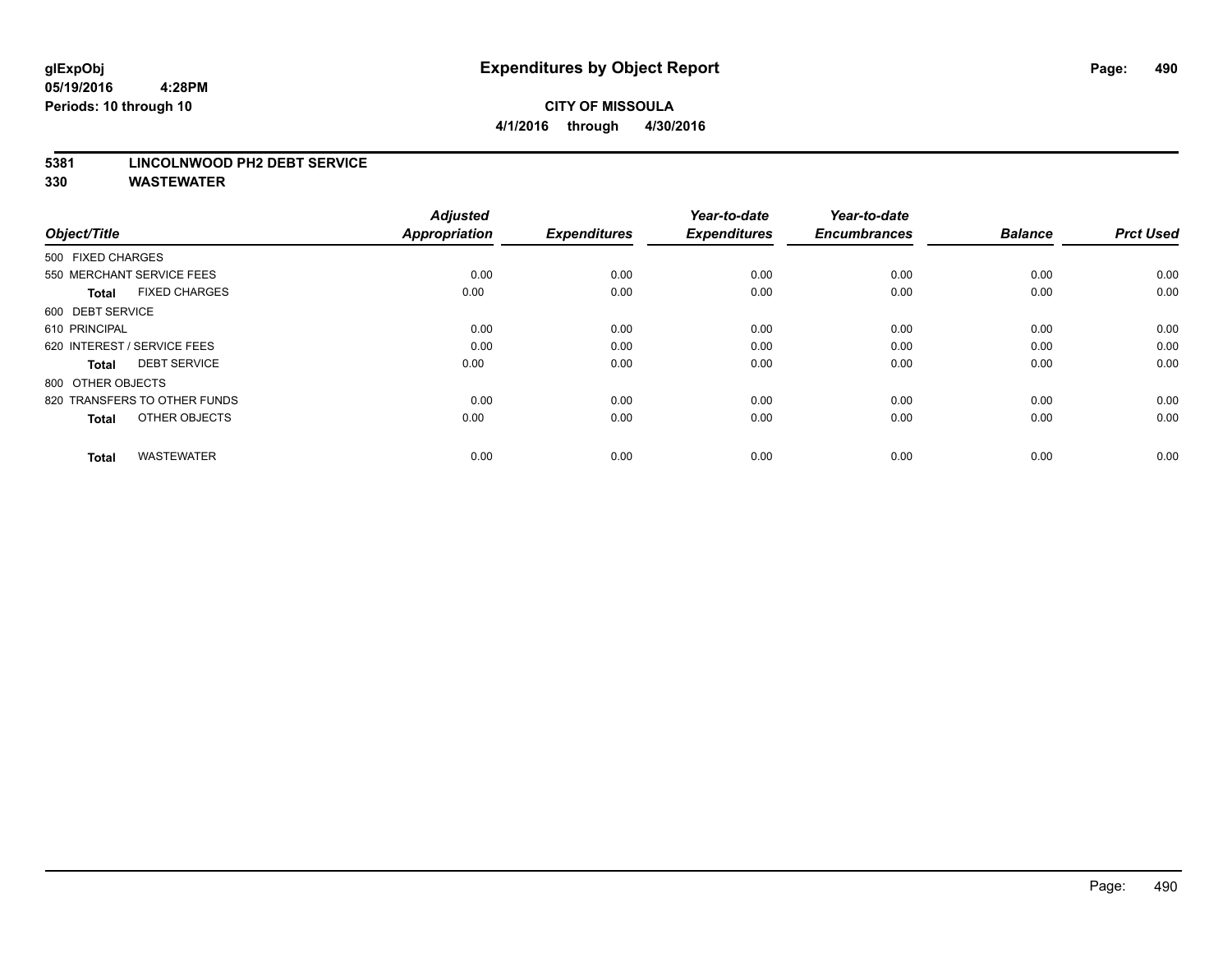### **5381 LINCOLNWOOD PH2 DEBT SERVICE**

| Object/Title                 |                              | <b>Adjusted</b><br><b>Appropriation</b> | <b>Expenditures</b> | Year-to-date<br><b>Expenditures</b> | Year-to-date<br><b>Encumbrances</b> | <b>Balance</b> | <b>Prct Used</b> |
|------------------------------|------------------------------|-----------------------------------------|---------------------|-------------------------------------|-------------------------------------|----------------|------------------|
| 500 FIXED CHARGES            |                              |                                         |                     |                                     |                                     |                |                  |
| 550 MERCHANT SERVICE FEES    |                              | 0.00                                    | 0.00                | 0.00                                | 0.00                                | 0.00           | 0.00             |
| <b>Total</b>                 | <b>FIXED CHARGES</b>         | 0.00                                    | 0.00                | 0.00                                | 0.00                                | 0.00           | 0.00             |
| 600 DEBT SERVICE             |                              |                                         |                     |                                     |                                     |                |                  |
| 610 PRINCIPAL                |                              | 0.00                                    | 0.00                | 0.00                                | 0.00                                | 0.00           | 0.00             |
| 620 INTEREST / SERVICE FEES  |                              | 0.00                                    | 0.00                | 0.00                                | 0.00                                | 0.00           | 0.00             |
| Total                        | <b>DEBT SERVICE</b>          | 0.00                                    | 0.00                | 0.00                                | 0.00                                | 0.00           | 0.00             |
| 800 OTHER OBJECTS            |                              |                                         |                     |                                     |                                     |                |                  |
| 820 TRANSFERS TO OTHER FUNDS |                              | 0.00                                    | 0.00                | 0.00                                | 0.00                                | 0.00           | 0.00             |
| <b>Total</b>                 | OTHER OBJECTS                | 0.00                                    | 0.00                | 0.00                                | 0.00                                | 0.00           | 0.00             |
| <b>Total</b>                 | LINCOLNWOOD PH2 DEBT SERVICE | 0.00                                    | 0.00                | 0.00                                | 0.00                                | 0.00           | 0.00             |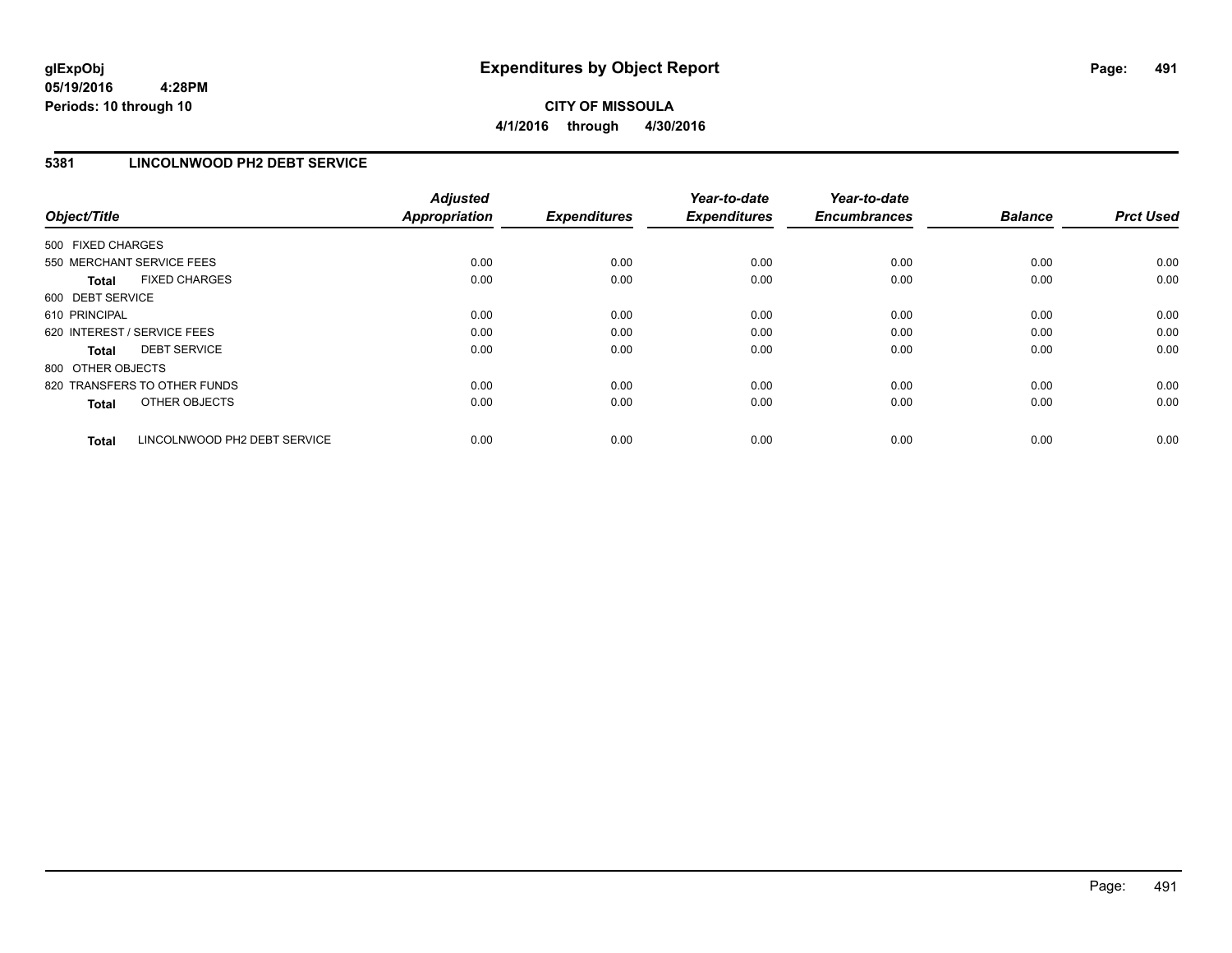#### **5382 LINCOLNWOOD PH2 RESERVE FUND**

| Object/Title                         | <b>Adjusted</b><br><b>Appropriation</b> | <b>Expenditures</b> | Year-to-date<br><b>Expenditures</b> | Year-to-date<br><b>Encumbrances</b> | <b>Balance</b> | <b>Prct Used</b> |
|--------------------------------------|-----------------------------------------|---------------------|-------------------------------------|-------------------------------------|----------------|------------------|
| 500 FIXED CHARGES                    |                                         |                     |                                     |                                     |                |                  |
| 550 MERCHANT SERVICE FEES            | 0.00                                    | 0.00                | 0.00                                | 0.00                                | 0.00           | 0.00             |
| <b>FIXED CHARGES</b><br><b>Total</b> | 0.00                                    | 0.00                | 0.00                                | 0.00                                | 0.00           | 0.00             |
| 600 DEBT SERVICE                     |                                         |                     |                                     |                                     |                |                  |
| 610 PRINCIPAL                        | 0.00                                    | 0.00                | 0.00                                | 0.00                                | 0.00           | 0.00             |
| 620 INTEREST / SERVICE FEES          | 0.00                                    | 0.00                | 0.00                                | 0.00                                | 0.00           | 0.00             |
| <b>DEBT SERVICE</b><br><b>Total</b>  | 0.00                                    | 0.00                | 0.00                                | 0.00                                | 0.00           | 0.00             |
| 800 OTHER OBJECTS                    |                                         |                     |                                     |                                     |                |                  |
| 820 TRANSFERS TO OTHER FUNDS         | 21,850.00                               | 0.00                | 0.00                                | 0.00                                | 21,850.00      | 0.00             |
| OTHER OBJECTS<br><b>Total</b>        | 21,850.00                               | 0.00                | 0.00                                | 0.00                                | 21,850.00      | 0.00             |
|                                      |                                         |                     |                                     |                                     |                |                  |
| <b>WASTEWATER</b><br><b>Total</b>    | 21,850.00                               | 0.00                | 0.00                                | 0.00                                | 21,850.00      | 0.00             |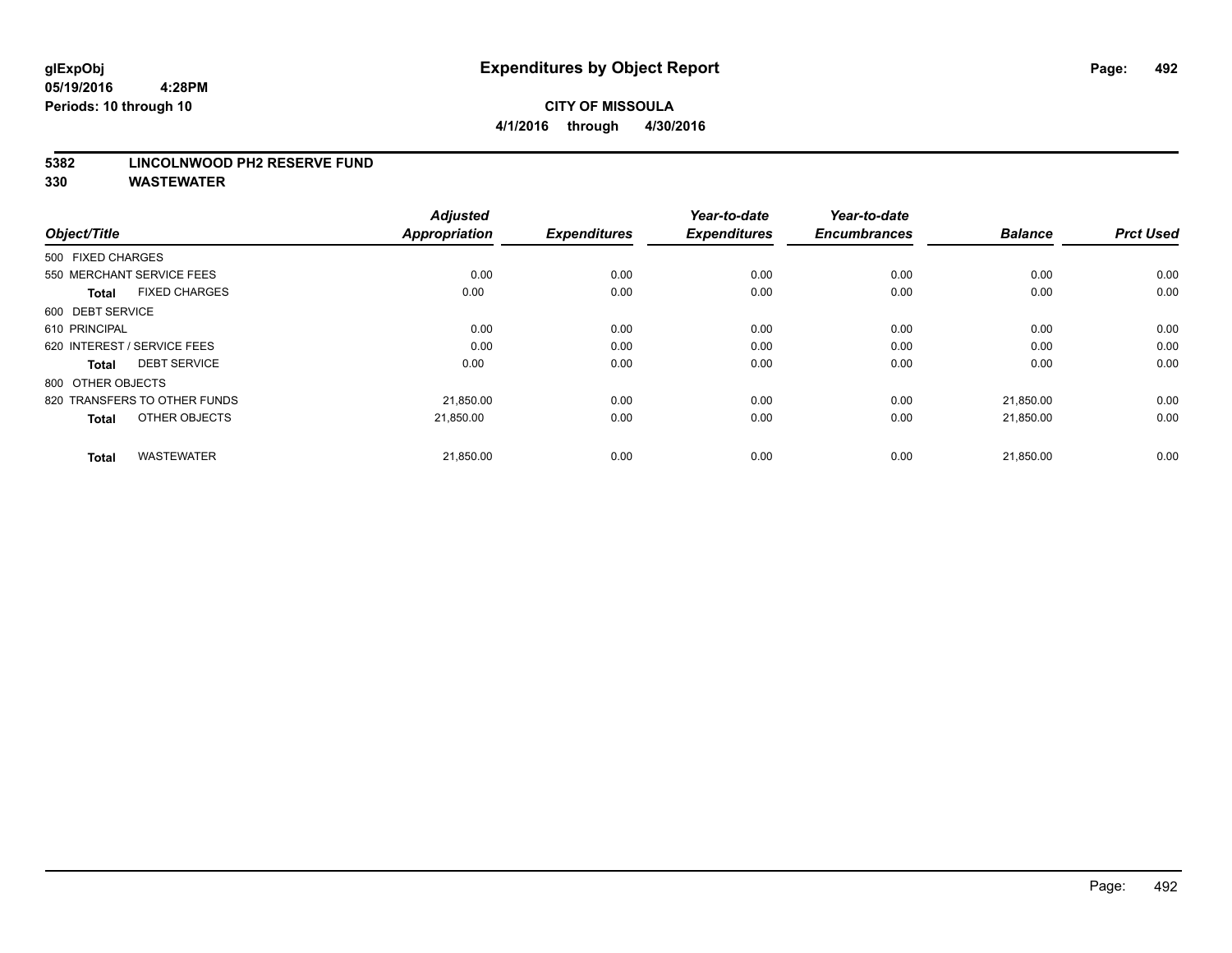# **CITY OF MISSOULA 4/1/2016 through 4/30/2016**

### **5382 LINCOLNWOOD PH2 RESERVE FUND**

| Object/Title                |                              | <b>Adjusted</b><br>Appropriation | <b>Expenditures</b> | Year-to-date<br><b>Expenditures</b> | Year-to-date<br><b>Encumbrances</b> | <b>Balance</b> | <b>Prct Used</b> |
|-----------------------------|------------------------------|----------------------------------|---------------------|-------------------------------------|-------------------------------------|----------------|------------------|
| 500 FIXED CHARGES           |                              |                                  |                     |                                     |                                     |                |                  |
| 550 MERCHANT SERVICE FEES   |                              | 0.00                             | 0.00                | 0.00                                | 0.00                                | 0.00           | 0.00             |
| <b>Total</b>                | <b>FIXED CHARGES</b>         | 0.00                             | 0.00                | 0.00                                | 0.00                                | 0.00           | 0.00             |
| 600 DEBT SERVICE            |                              |                                  |                     |                                     |                                     |                |                  |
| 610 PRINCIPAL               |                              | 0.00                             | 0.00                | 0.00                                | 0.00                                | 0.00           | 0.00             |
| 620 INTEREST / SERVICE FEES |                              | 0.00                             | 0.00                | 0.00                                | 0.00                                | 0.00           | 0.00             |
| <b>Total</b>                | <b>DEBT SERVICE</b>          | 0.00                             | 0.00                | 0.00                                | 0.00                                | 0.00           | 0.00             |
| 800 OTHER OBJECTS           |                              |                                  |                     |                                     |                                     |                |                  |
|                             | 820 TRANSFERS TO OTHER FUNDS | 21.850.00                        | 0.00                | 0.00                                | 0.00                                | 21.850.00      | 0.00             |
| <b>Total</b>                | OTHER OBJECTS                | 21,850.00                        | 0.00                | 0.00                                | 0.00                                | 21,850.00      | 0.00             |
| <b>Total</b>                | LINCOLNWOOD PH2 RESERVE FUND | 21,850.00                        | 0.00                | 0.00                                | 0.00                                | 21.850.00      | 0.00             |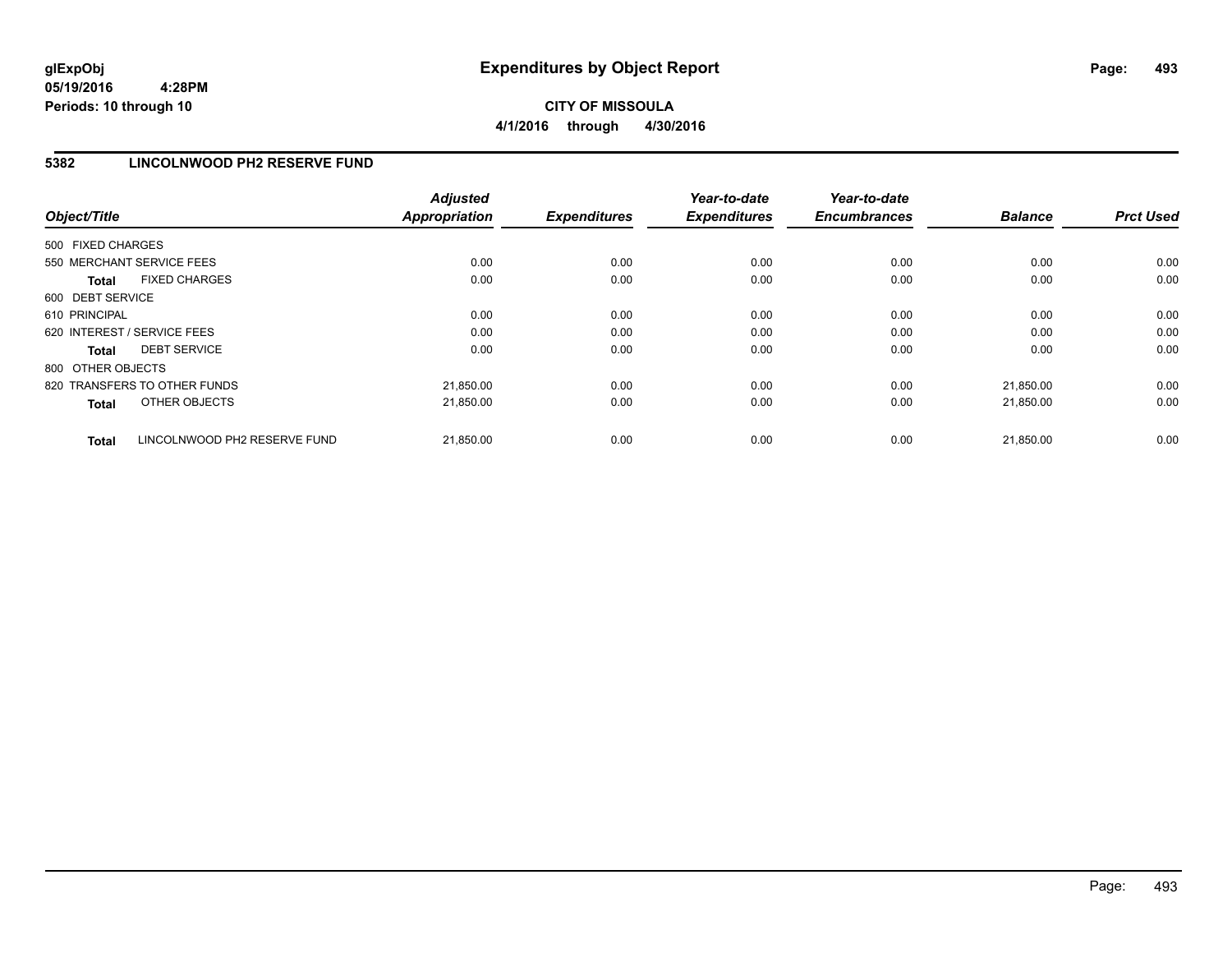#### **5383 FY09 RATTLESNAKE SEWER DEBT SVS**

| Object/Title                         | <b>Adjusted</b><br><b>Appropriation</b> | <b>Expenditures</b> | Year-to-date<br><b>Expenditures</b> | Year-to-date<br><b>Encumbrances</b> | <b>Balance</b> | <b>Prct Used</b> |
|--------------------------------------|-----------------------------------------|---------------------|-------------------------------------|-------------------------------------|----------------|------------------|
| 500 FIXED CHARGES                    |                                         |                     |                                     |                                     |                |                  |
| 550 MERCHANT SERVICE FEES            | 0.00                                    | 0.00                | 0.00                                | 0.00                                | 0.00           | 0.00             |
| <b>FIXED CHARGES</b><br><b>Total</b> | 0.00                                    | 0.00                | 0.00                                | 0.00                                | 0.00           | 0.00             |
| 600 DEBT SERVICE                     |                                         |                     |                                     |                                     |                |                  |
| 610 PRINCIPAL                        | 0.00                                    | 0.00                | 10,000.00                           | 0.00                                | $-10,000.00$   | 0.00             |
| 620 INTEREST / SERVICE FEES          | 0.00                                    | 0.00                | 5,550.00                            | 0.00                                | $-5,550.00$    | 0.00             |
| <b>DEBT SERVICE</b><br><b>Total</b>  | 0.00                                    | 0.00                | 15,550.00                           | 0.00                                | $-15,550.00$   | 0.00             |
| 800 OTHER OBJECTS                    |                                         |                     |                                     |                                     |                |                  |
| 820 TRANSFERS TO OTHER FUNDS         | 0.00                                    | 0.00                | 0.00                                | 0.00                                | 0.00           | 0.00             |
| OTHER OBJECTS<br><b>Total</b>        | 0.00                                    | 0.00                | 0.00                                | 0.00                                | 0.00           | 0.00             |
|                                      |                                         |                     |                                     |                                     |                |                  |
| <b>WASTEWATER</b><br><b>Total</b>    | 0.00                                    | 0.00                | 15,550.00                           | 0.00                                | $-15,550.00$   | 0.00             |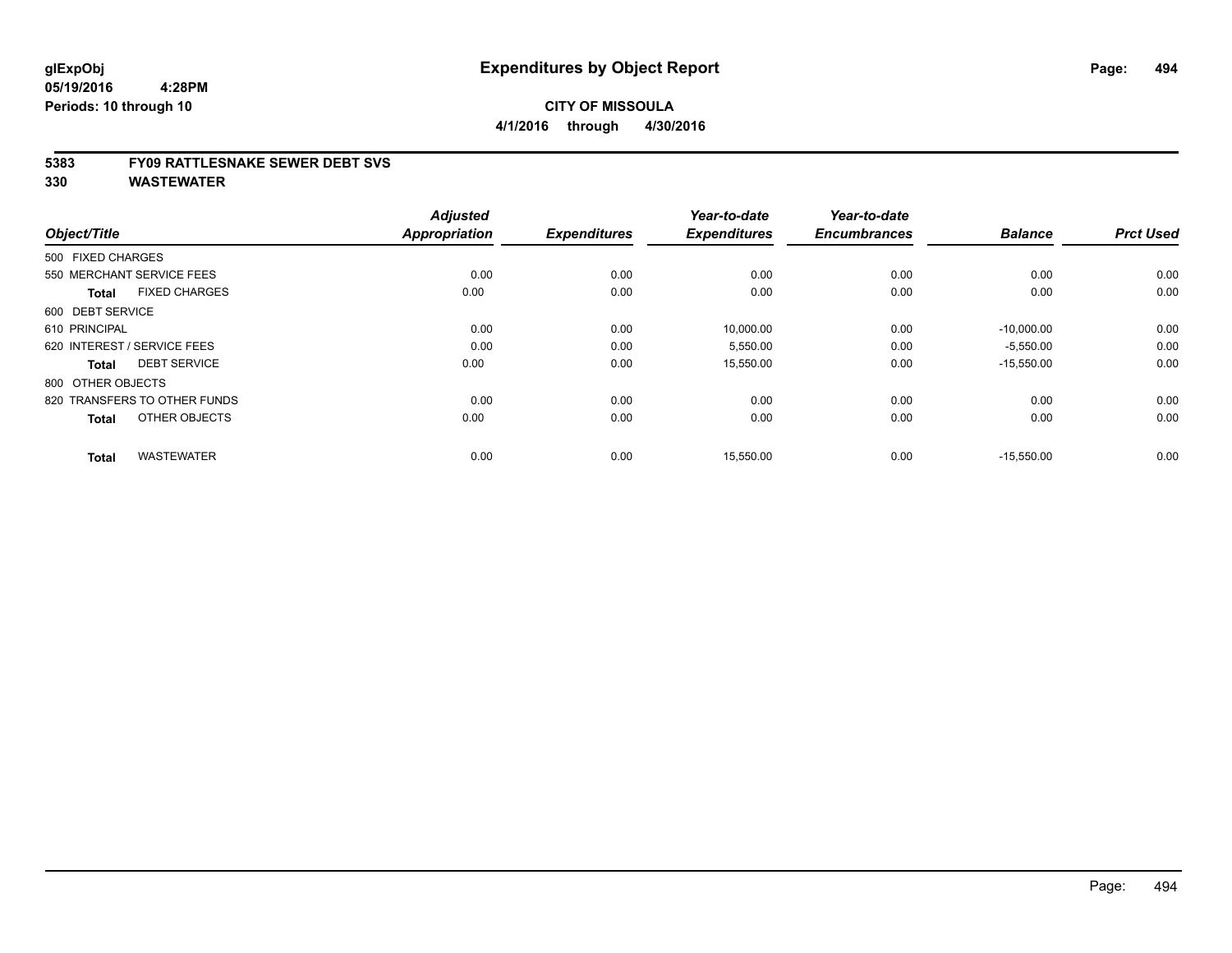#### **5383 FY09 RATTLESNAKE SEWER DEBT SVS**

**550 SID 544 PROJECT**

|                   |                             | <b>Adjusted</b> |                     | Year-to-date        | Year-to-date        |                |                  |
|-------------------|-----------------------------|-----------------|---------------------|---------------------|---------------------|----------------|------------------|
| Object/Title      |                             | Appropriation   | <b>Expenditures</b> | <b>Expenditures</b> | <b>Encumbrances</b> | <b>Balance</b> | <b>Prct Used</b> |
| 500 FIXED CHARGES |                             |                 |                     |                     |                     |                |                  |
|                   | 550 MERCHANT SERVICE FEES   | 0.00            | 0.00                | 0.00                | 0.00                | 0.00           | 0.00             |
| <b>Total</b>      | <b>FIXED CHARGES</b>        | 0.00            | 0.00                | 0.00                | 0.00                | 0.00           | 0.00             |
| 600 DEBT SERVICE  |                             |                 |                     |                     |                     |                |                  |
| 610 PRINCIPAL     |                             | 20,000.00       | 0.00                | 0.00                | 0.00                | 20.000.00      | 0.00             |
|                   | 620 INTEREST / SERVICE FEES | 10.950.00       | 0.00                | 0.00                | 0.00                | 10.950.00      | 0.00             |
| <b>Total</b>      | <b>DEBT SERVICE</b>         | 30.950.00       | 0.00                | 0.00                | 0.00                | 30,950.00      | 0.00             |
| <b>Total</b>      | SID 544 PROJECT             | 30.950.00       | 0.00                | 0.00                | 0.00                | 30.950.00      | 0.00             |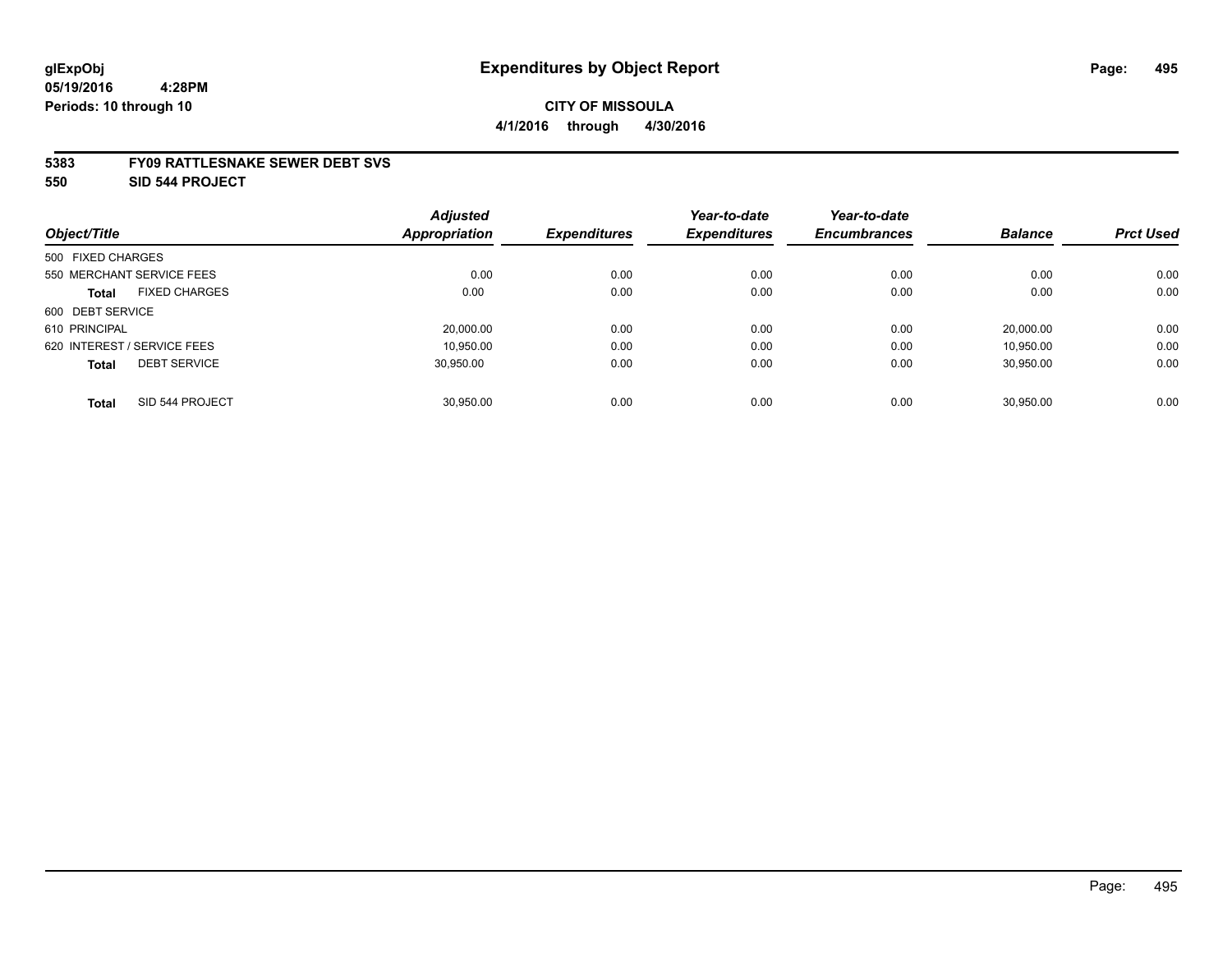# **CITY OF MISSOULA 4/1/2016 through 4/30/2016**

# **5383 FY09 RATTLESNAKE SEWER DEBT SVS**

| Object/Title                         |                                 | <b>Adjusted</b><br><b>Appropriation</b> | <b>Expenditures</b> | Year-to-date<br><b>Expenditures</b> | Year-to-date<br><b>Encumbrances</b> | <b>Balance</b> | <b>Prct Used</b> |
|--------------------------------------|---------------------------------|-----------------------------------------|---------------------|-------------------------------------|-------------------------------------|----------------|------------------|
|                                      |                                 |                                         |                     |                                     |                                     |                |                  |
| 500 FIXED CHARGES                    |                                 |                                         |                     |                                     |                                     |                |                  |
| 550 MERCHANT SERVICE FEES            |                                 | 0.00                                    | 0.00                | 0.00                                | 0.00                                | 0.00           | 0.00             |
| <b>FIXED CHARGES</b><br><b>Total</b> |                                 | 0.00                                    | 0.00                | 0.00                                | 0.00                                | 0.00           | 0.00             |
| 600 DEBT SERVICE                     |                                 |                                         |                     |                                     |                                     |                |                  |
| 610 PRINCIPAL                        |                                 | 20,000.00                               | 0.00                | 10,000.00                           | 0.00                                | 10.000.00      | 50.00            |
| 620 INTEREST / SERVICE FEES          |                                 | 10.950.00                               | 0.00                | 5,550.00                            | 0.00                                | 5,400.00       | 50.68            |
| <b>DEBT SERVICE</b><br><b>Total</b>  |                                 | 30,950.00                               | 0.00                | 15,550.00                           | 0.00                                | 15,400.00      | 50.24            |
| 800 OTHER OBJECTS                    |                                 |                                         |                     |                                     |                                     |                |                  |
| 820 TRANSFERS TO OTHER FUNDS         |                                 | 0.00                                    | 0.00                | 0.00                                | 0.00                                | 0.00           | 0.00             |
| OTHER OBJECTS<br><b>Total</b>        |                                 | 0.00                                    | 0.00                | 0.00                                | 0.00                                | 0.00           | 0.00             |
| <b>Total</b>                         | FY09 RATTLESNAKE SEWER DEBT SVS | 30,950.00                               | 0.00                | 15,550.00                           | 0.00                                | 15,400.00      | 50.24            |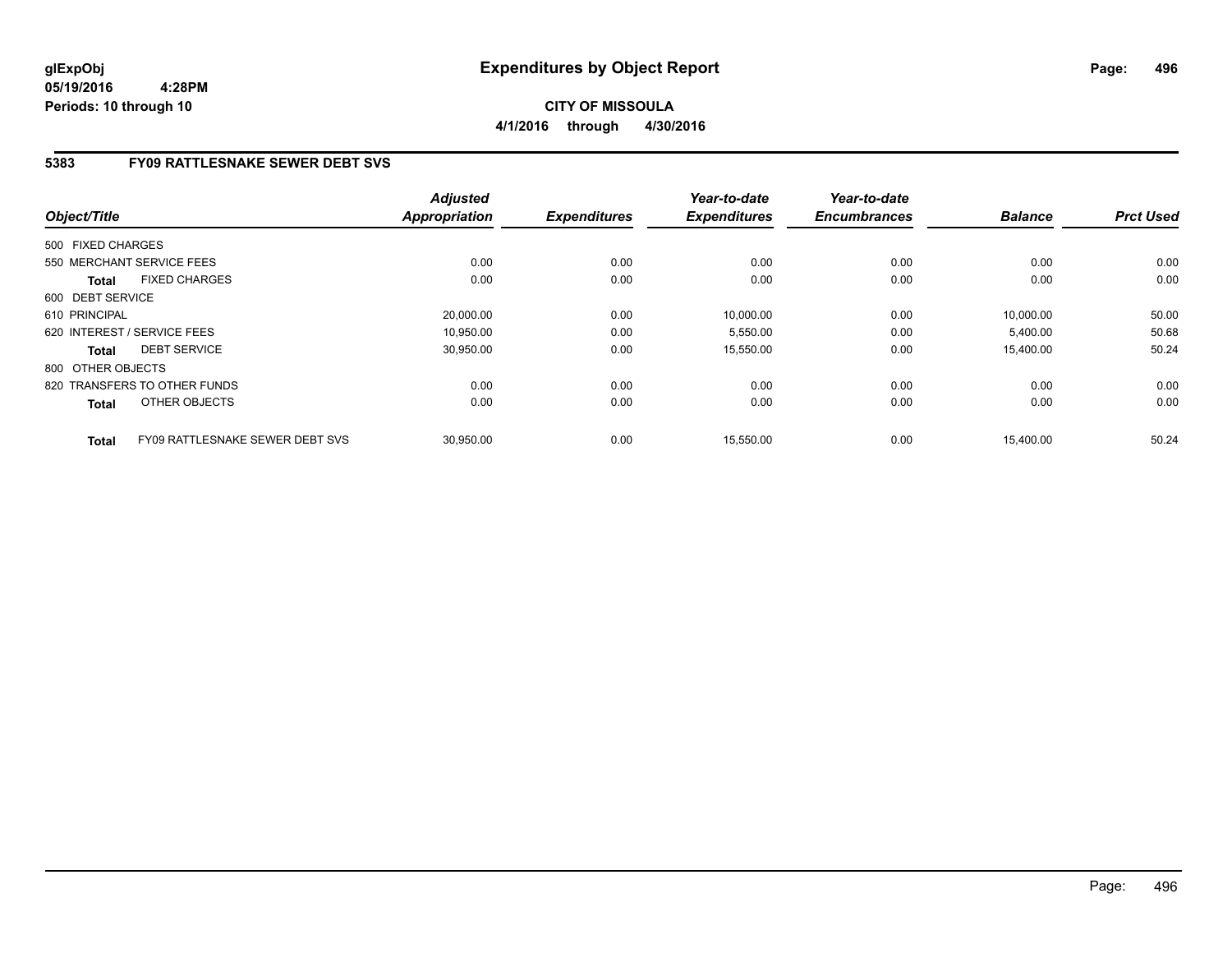# **CITY OF MISSOULA 4/1/2016 through 4/30/2016**

# **5384 09 LOLO BOND RESERVE**

| Object/Title                         | <b>Adjusted</b><br><b>Appropriation</b> | <b>Expenditures</b> | Year-to-date<br><b>Expenditures</b> | Year-to-date<br><b>Encumbrances</b> | <b>Balance</b> | <b>Prct Used</b> |
|--------------------------------------|-----------------------------------------|---------------------|-------------------------------------|-------------------------------------|----------------|------------------|
| 500 FIXED CHARGES                    |                                         |                     |                                     |                                     |                |                  |
| 550 MERCHANT SERVICE FEES            | 0.00                                    | 0.00                | 0.00                                | 0.00                                | 0.00           | 0.00             |
| <b>FIXED CHARGES</b><br><b>Total</b> | 0.00                                    | 0.00                | 0.00                                | 0.00                                | 0.00           | 0.00             |
| 800 OTHER OBJECTS                    |                                         |                     |                                     |                                     |                |                  |
| 820 TRANSFERS TO OTHER FUNDS         | 10.310.00                               | 0.00                | 0.00                                | 0.00                                | 10.310.00      | 0.00             |
| OTHER OBJECTS<br><b>Total</b>        | 10.310.00                               | 0.00                | 0.00                                | 0.00                                | 10.310.00      | 0.00             |
| <b>WASTEWATER</b><br><b>Total</b>    | 10,310.00                               | 0.00                | 0.00                                | 0.00                                | 10.310.00      | 0.00             |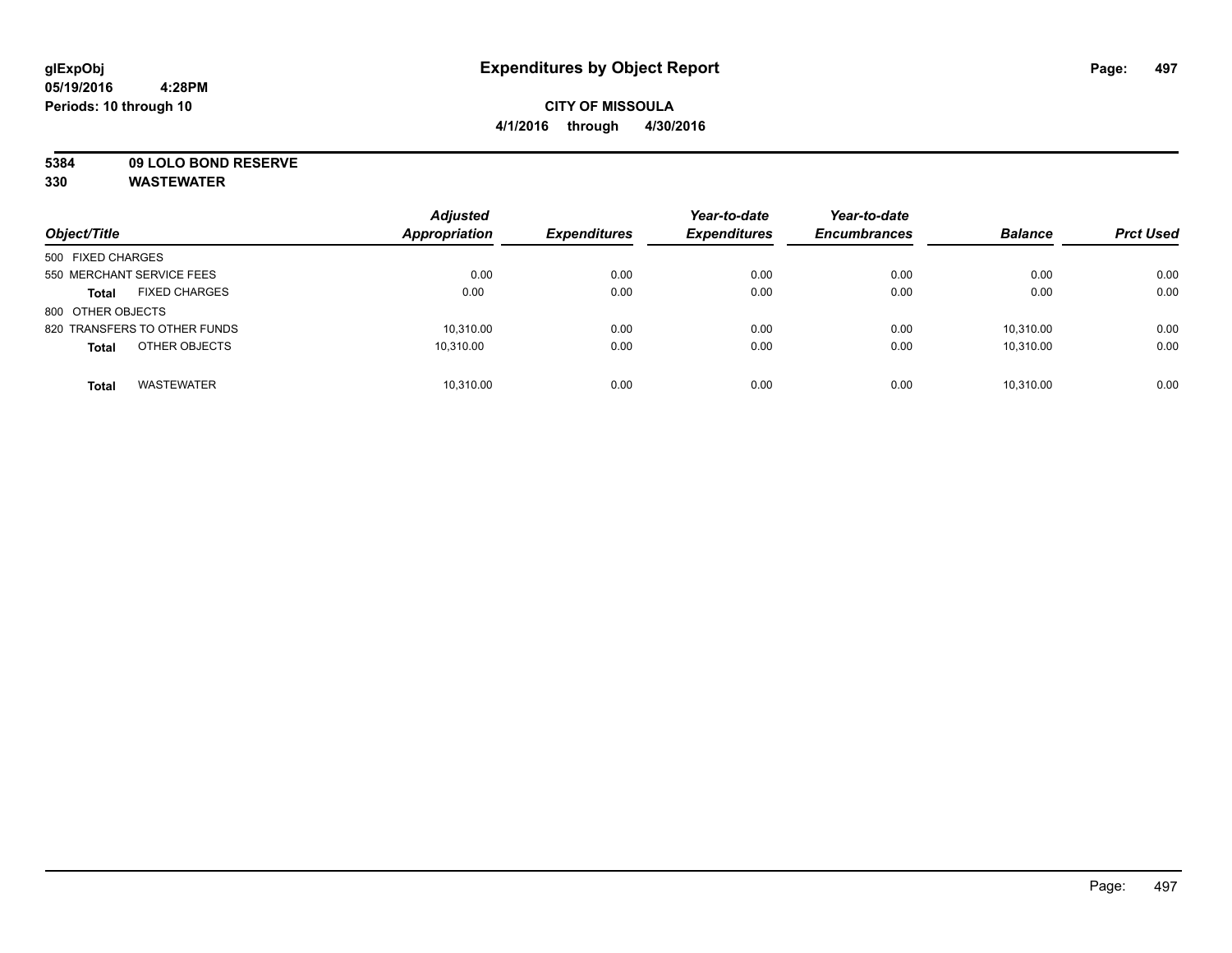### **5384 09 LOLO BOND RESERVE**

| Object/Title                 |                      | <b>Adjusted</b><br><b>Appropriation</b> | <b>Expenditures</b> | Year-to-date<br><b>Expenditures</b> | Year-to-date<br><b>Encumbrances</b> | <b>Balance</b> | <b>Prct Used</b> |
|------------------------------|----------------------|-----------------------------------------|---------------------|-------------------------------------|-------------------------------------|----------------|------------------|
| 500 FIXED CHARGES            |                      |                                         |                     |                                     |                                     |                |                  |
| 550 MERCHANT SERVICE FEES    |                      | 0.00                                    | 0.00                | 0.00                                | 0.00                                | 0.00           | 0.00             |
| <b>Total</b>                 | <b>FIXED CHARGES</b> | 0.00                                    | 0.00                | 0.00                                | 0.00                                | 0.00           | 0.00             |
| 800 OTHER OBJECTS            |                      |                                         |                     |                                     |                                     |                |                  |
| 820 TRANSFERS TO OTHER FUNDS |                      | 10,310.00                               | 0.00                | 0.00                                | 0.00                                | 10,310.00      | 0.00             |
| <b>Total</b>                 | OTHER OBJECTS        | 10,310.00                               | 0.00                | 0.00                                | 0.00                                | 10,310.00      | 0.00             |
| <b>Total</b>                 | 09 LOLO BOND RESERVE | 10,310.00                               | 0.00                | 0.00                                | 0.00                                | 10,310.00      | 0.00             |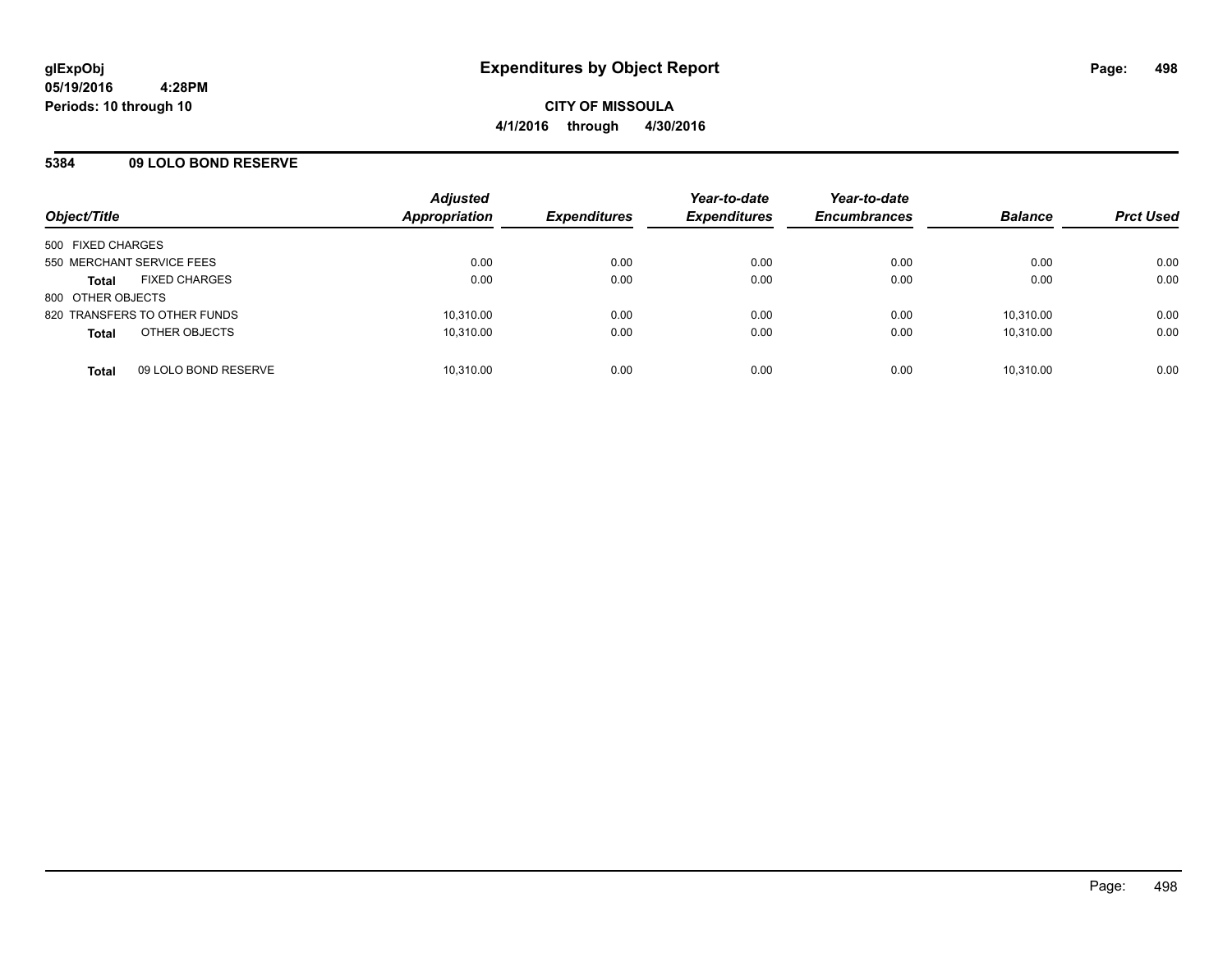# **CITY OF MISSOULA 4/1/2016 through 4/30/2016**

### **5385 HEADWORKS 2010 BOND RESERVE**

| Object/Title                 | <b>Adjusted</b><br>Appropriation | <b>Expenditures</b> | Year-to-date<br><b>Expenditures</b> | Year-to-date<br><b>Encumbrances</b> | <b>Balance</b> | <b>Prct Used</b> |
|------------------------------|----------------------------------|---------------------|-------------------------------------|-------------------------------------|----------------|------------------|
| 800 OTHER OBJECTS            |                                  |                     |                                     |                                     |                |                  |
| 820 TRANSFERS TO OTHER FUNDS | 27,928.00                        | 0.00                | 0.00                                | 0.00                                | 27,928.00      | 0.00             |
| OTHER OBJECTS<br>Total       | 27.928.00                        | 0.00                | 0.00                                | 0.00                                | 27.928.00      | 0.00             |
| <b>WASTEWATER</b><br>Total   | 27,928.00                        | 0.00                | 0.00                                | 0.00                                | 27,928.00      | 0.00             |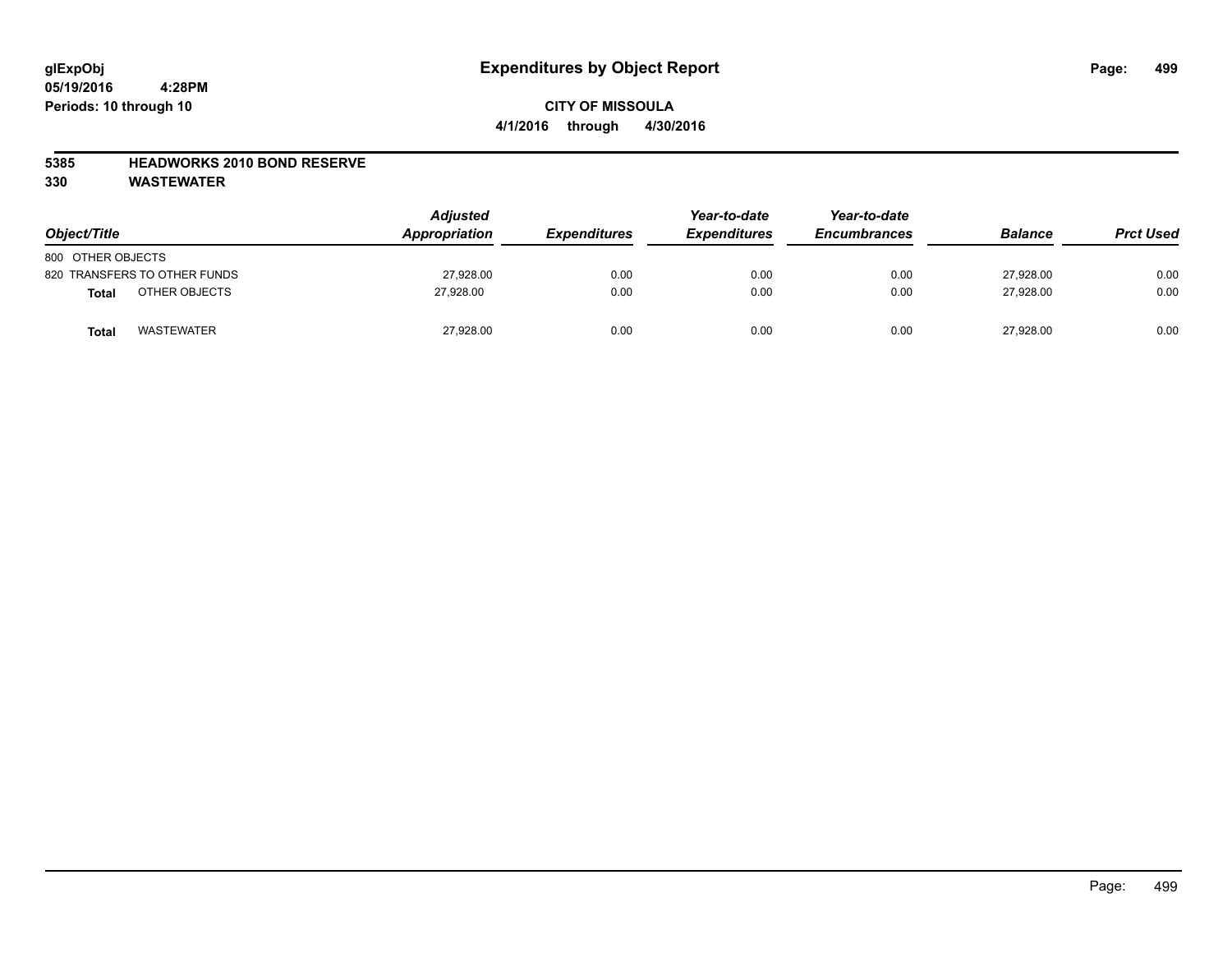**CITY OF MISSOULA 4/1/2016 through 4/30/2016**

### **5385 HEADWORKS 2010 BOND RESERVE**

| Object/Title                                       | <b>Adjusted</b><br>Appropriation | <b>Expenditures</b> | Year-to-date<br><b>Expenditures</b> | Year-to-date<br><b>Encumbrances</b> | <b>Balance</b> | <b>Prct Used</b> |
|----------------------------------------------------|----------------------------------|---------------------|-------------------------------------|-------------------------------------|----------------|------------------|
| 800 OTHER OBJECTS                                  |                                  |                     |                                     |                                     |                |                  |
| 820 TRANSFERS TO OTHER FUNDS                       | 27,928.00                        | 0.00                | 0.00                                | 0.00                                | 27,928.00      | 0.00             |
| OTHER OBJECTS<br><b>Total</b>                      | 27,928.00                        | 0.00                | 0.00                                | 0.00                                | 27.928.00      | 0.00             |
| <b>HEADWORKS 2010 BOND RESERVE</b><br><b>Total</b> | 27,928.00                        | 0.00                | 0.00                                | 0.00                                | 27.928.00      | 0.00             |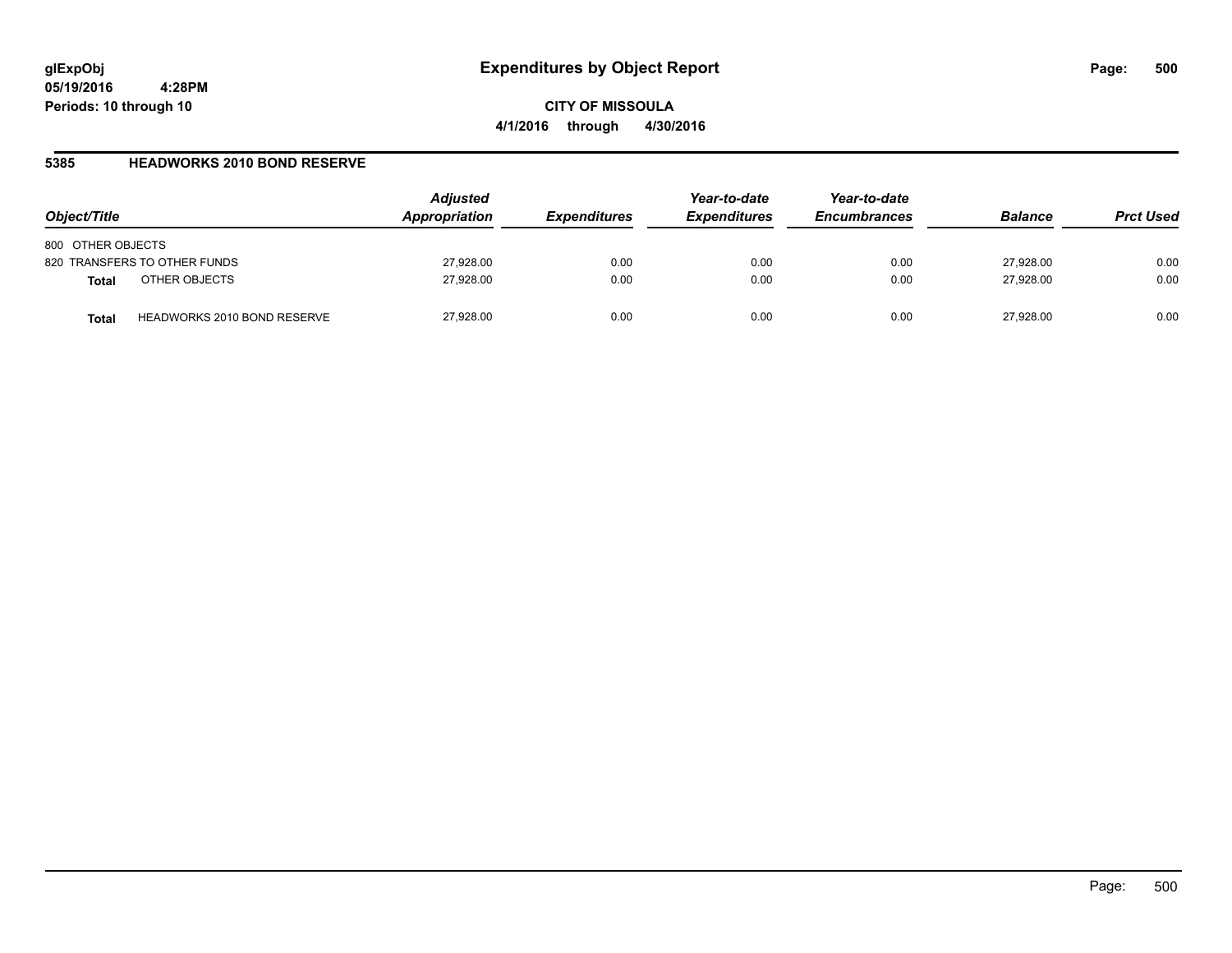# **CITY OF MISSOULA 4/1/2016 through 4/30/2016**

#### **5386 FY10 HEADWORKS DEBT SERVICE**

|                   |                             | <b>Adjusted</b> |                     | Year-to-date        | Year-to-date        |                |                  |
|-------------------|-----------------------------|-----------------|---------------------|---------------------|---------------------|----------------|------------------|
| Object/Title      |                             | Appropriation   | <b>Expenditures</b> | <b>Expenditures</b> | <b>Encumbrances</b> | <b>Balance</b> | <b>Prct Used</b> |
| 500 FIXED CHARGES |                             |                 |                     |                     |                     |                |                  |
|                   | 550 MERCHANT SERVICE FEES   | 0.00            | 0.00                | 0.00                | 0.00                | 0.00           | 0.00             |
| <b>Total</b>      | <b>FIXED CHARGES</b>        | 0.00            | 0.00                | 0.00                | 0.00                | 0.00           | 0.00             |
| 600 DEBT SERVICE  |                             |                 |                     |                     |                     |                |                  |
| 610 PRINCIPAL     |                             | 135.000.00      | 0.00                | 0.00                | 0.00                | 135.000.00     | 0.00             |
|                   | 620 INTEREST / SERVICE FEES | 563.316.00      | 0.00                | 282.008.19          | 0.00                | 281.307.81     | 50.06            |
| <b>Total</b>      | <b>DEBT SERVICE</b>         | 698.316.00      | 0.00                | 282,008.19          | 0.00                | 416.307.81     | 40.38            |
| <b>Total</b>      | <b>WASTEWATER</b>           | 698.316.00      | 0.00                | 282.008.19          | 0.00                | 416.307.81     | 40.38            |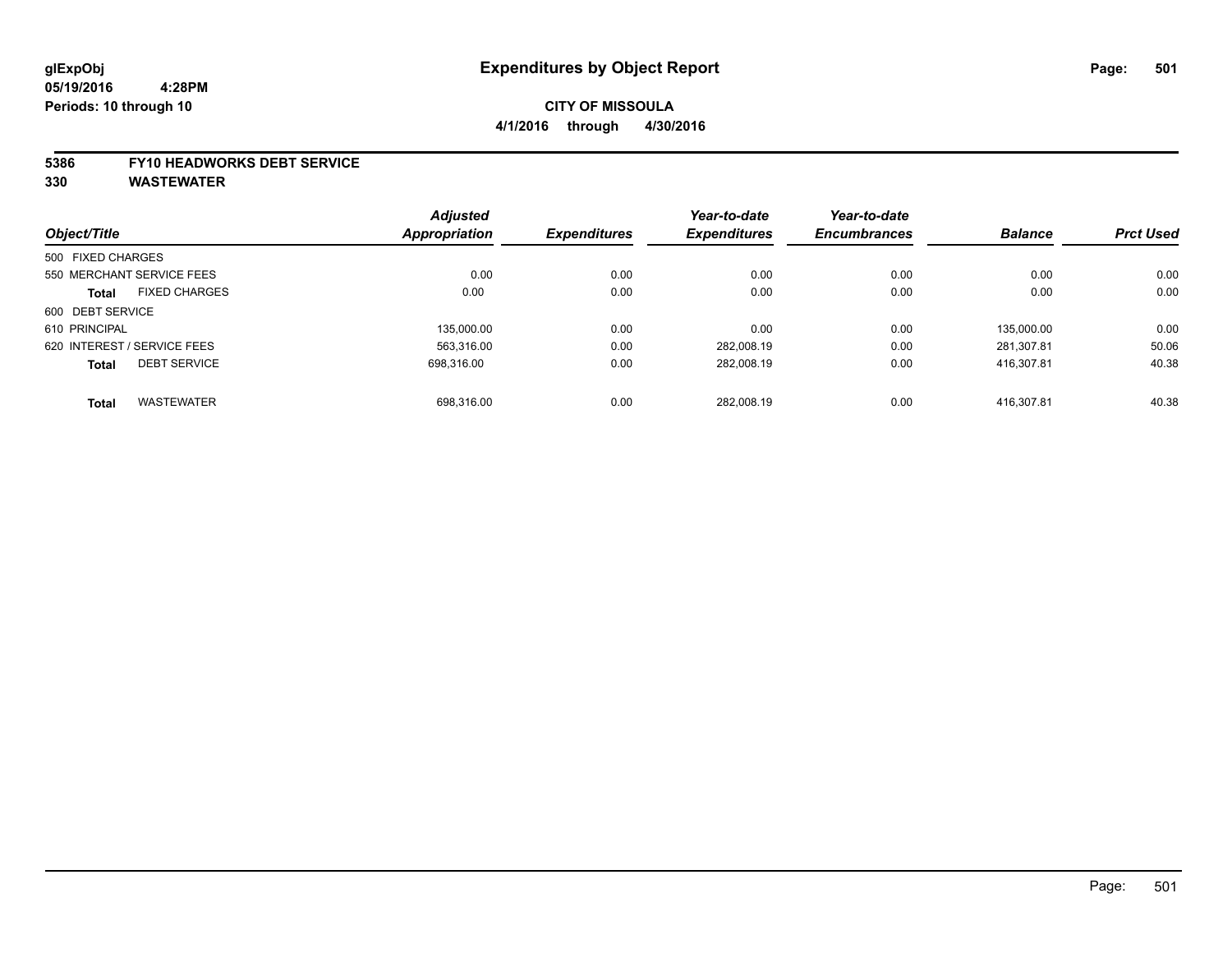## **5386 FY10 HEADWORKS DEBT SERVICE**

| Object/Title                                | <b>Adjusted</b><br><b>Appropriation</b> | <b>Expenditures</b> | Year-to-date<br><b>Expenditures</b> | Year-to-date<br><b>Encumbrances</b> | <b>Balance</b> | <b>Prct Used</b> |
|---------------------------------------------|-----------------------------------------|---------------------|-------------------------------------|-------------------------------------|----------------|------------------|
| 500 FIXED CHARGES                           |                                         |                     |                                     |                                     |                |                  |
| 550 MERCHANT SERVICE FEES                   | 0.00                                    | 0.00                | 0.00                                | 0.00                                | 0.00           | 0.00             |
| <b>FIXED CHARGES</b><br><b>Total</b>        | 0.00                                    | 0.00                | 0.00                                | 0.00                                | 0.00           | 0.00             |
| 600 DEBT SERVICE                            |                                         |                     |                                     |                                     |                |                  |
| 610 PRINCIPAL                               | 135.000.00                              | 0.00                | 0.00                                | 0.00                                | 135.000.00     | 0.00             |
| 620 INTEREST / SERVICE FEES                 | 563.316.00                              | 0.00                | 282,008.19                          | 0.00                                | 281.307.81     | 50.06            |
| <b>DEBT SERVICE</b><br><b>Total</b>         | 698.316.00                              | 0.00                | 282.008.19                          | 0.00                                | 416.307.81     | 40.38            |
| FY10 HEADWORKS DEBT SERVICE<br><b>Total</b> | 698.316.00                              | 0.00                | 282.008.19                          | 0.00                                | 416.307.81     | 40.38            |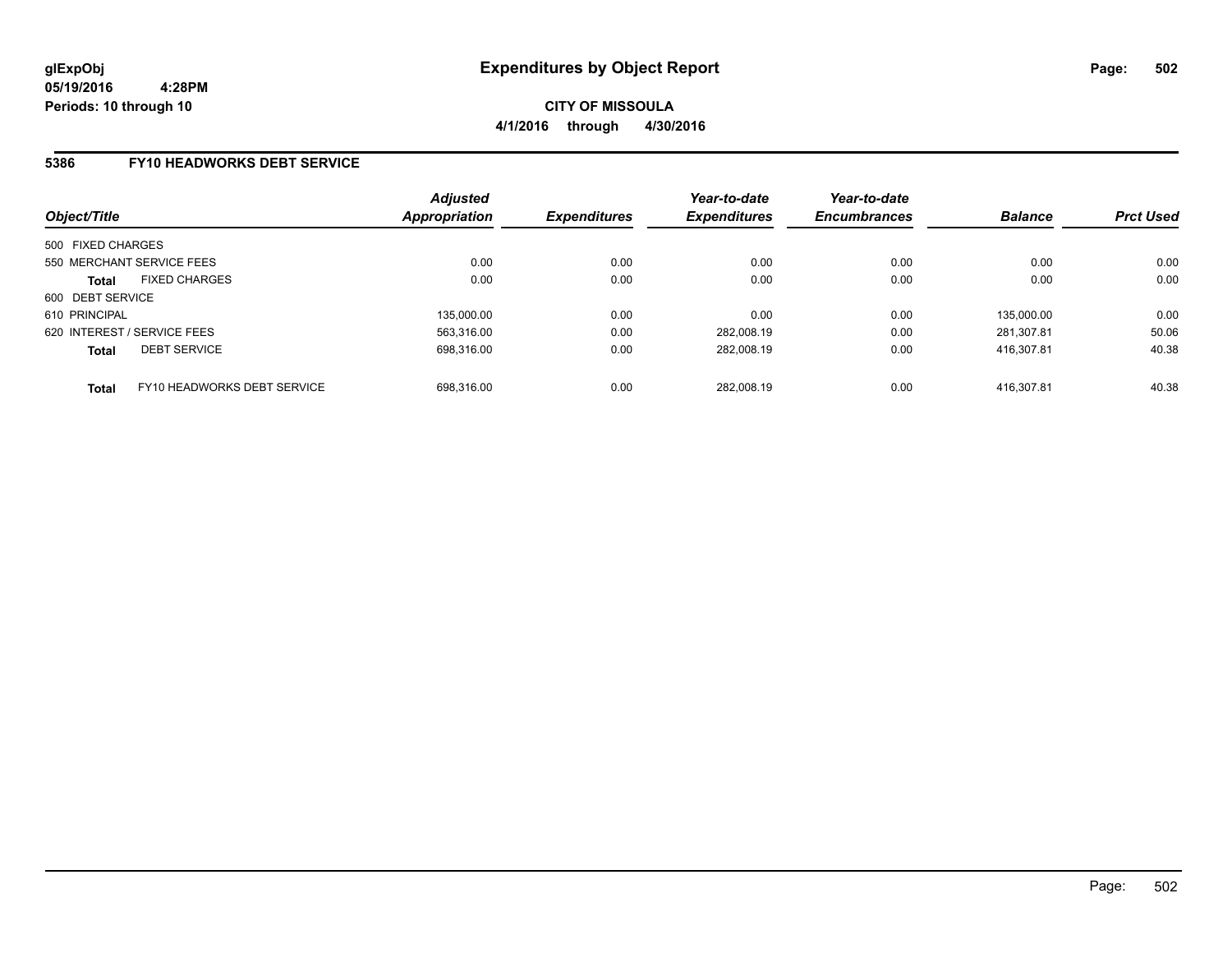#### **5387 FY11 SEWER \$1.29M BOND DEBT SERVICE**

| Object/Title      |                             | <b>Adjusted</b><br>Appropriation | <b>Expenditures</b> | Year-to-date<br><b>Expenditures</b> | Year-to-date<br><b>Encumbrances</b> | <b>Balance</b> | <b>Prct Used</b> |
|-------------------|-----------------------------|----------------------------------|---------------------|-------------------------------------|-------------------------------------|----------------|------------------|
|                   |                             |                                  |                     |                                     |                                     |                |                  |
| 500 FIXED CHARGES |                             |                                  |                     |                                     |                                     |                |                  |
|                   | 550 MERCHANT SERVICE FEES   | 0.00                             | 0.00                | 0.00                                | 0.00                                | 0.00           | 0.00             |
| <b>Total</b>      | <b>FIXED CHARGES</b>        | 0.00                             | 0.00                | 0.00                                | 0.00                                | 0.00           | 0.00             |
| 600 DEBT SERVICE  |                             |                                  |                     |                                     |                                     |                |                  |
| 610 PRINCIPAL     |                             | 45.000.00                        | 0.00                | 0.00                                | 0.00                                | 45.000.00      | 0.00             |
|                   | 620 INTEREST / SERVICE FEES | 57.080.00                        | 0.00                | 28,365.00                           | 0.00                                | 28,715.00      | 49.69            |
| <b>Total</b>      | <b>DEBT SERVICE</b>         | 102.080.00                       | 0.00                | 28,365.00                           | 0.00                                | 73,715.00      | 27.79            |
| <b>Total</b>      | <b>WASTEWATER</b>           | 102.080.00                       | 0.00                | 28.365.00                           | 0.00                                | 73.715.00      | 27.79            |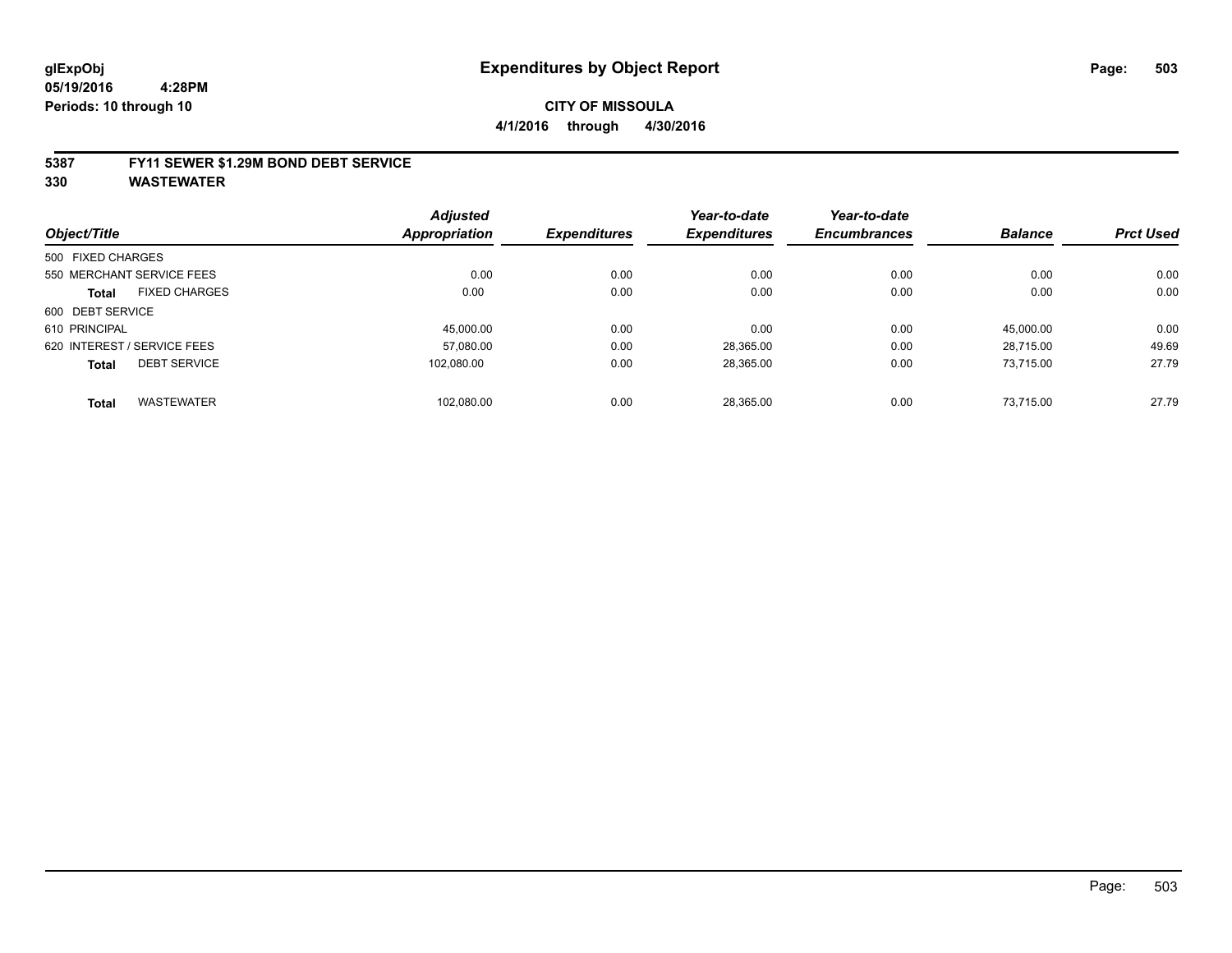### **CITY OF MISSOULA 4/1/2016 through 4/30/2016**

# **5387 FY11 SEWER \$1.29M BOND DEBT SERVICE**

| Object/Title      |                                     | Adjusted<br>Appropriation | <b>Expenditures</b> | Year-to-date<br><b>Expenditures</b> | Year-to-date<br><b>Encumbrances</b> | <b>Balance</b> | <b>Prct Used</b> |
|-------------------|-------------------------------------|---------------------------|---------------------|-------------------------------------|-------------------------------------|----------------|------------------|
| 500 FIXED CHARGES |                                     |                           |                     |                                     |                                     |                |                  |
|                   | 550 MERCHANT SERVICE FEES           | 0.00                      | 0.00                | 0.00                                | 0.00                                | 0.00           | 0.00             |
| <b>Total</b>      | <b>FIXED CHARGES</b>                | 0.00                      | 0.00                | 0.00                                | 0.00                                | 0.00           | 0.00             |
| 600 DEBT SERVICE  |                                     |                           |                     |                                     |                                     |                |                  |
| 610 PRINCIPAL     |                                     | 45.000.00                 | 0.00                | 0.00                                | 0.00                                | 45.000.00      | 0.00             |
|                   | 620 INTEREST / SERVICE FEES         | 57.080.00                 | 0.00                | 28.365.00                           | 0.00                                | 28.715.00      | 49.69            |
| <b>Total</b>      | <b>DEBT SERVICE</b>                 | 102.080.00                | 0.00                | 28.365.00                           | 0.00                                | 73.715.00      | 27.79            |
| <b>Total</b>      | FY11 SEWER \$1.29M BOND DEBT SERVIC | 102.080.00                | 0.00                | 28.365.00                           | 0.00                                | 73.715.00      | 27.79            |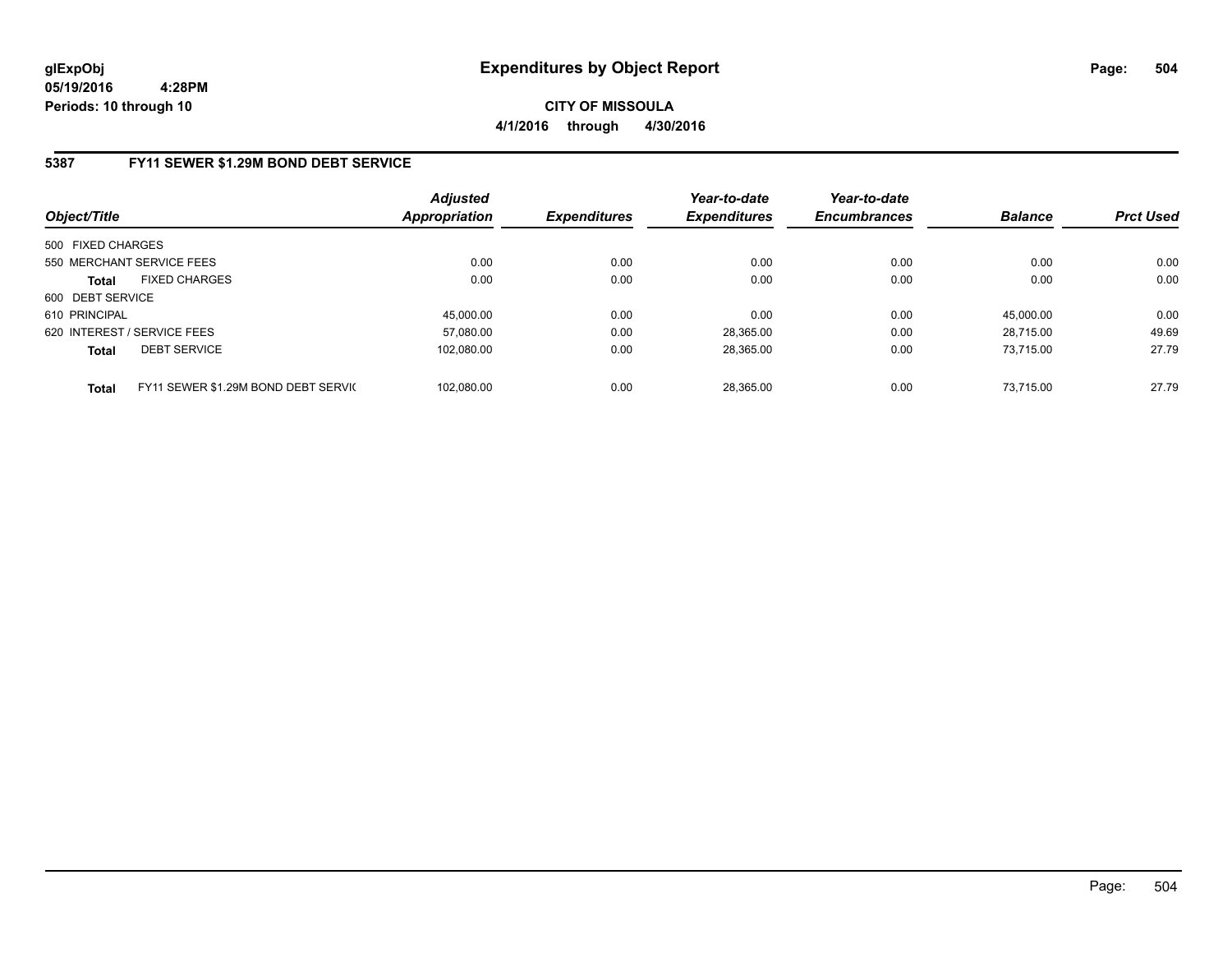#### **5388 FY11 \$1.29M SEWER BOND RESERVE**

**330 WASTEWATER**

| Object/Title                         | <b>Adjusted</b><br><b>Appropriation</b> | <b>Expenditures</b> | Year-to-date<br><b>Expenditures</b> | Year-to-date<br><b>Encumbrances</b> | <b>Balance</b> | <b>Prct Used</b> |
|--------------------------------------|-----------------------------------------|---------------------|-------------------------------------|-------------------------------------|----------------|------------------|
| 500 FIXED CHARGES                    |                                         |                     |                                     |                                     |                |                  |
| 550 MERCHANT SERVICE FEES            | 0.00                                    | 0.00                | 0.00                                | 0.00                                | 0.00           | 0.00             |
| <b>FIXED CHARGES</b><br><b>Total</b> | 0.00                                    | 0.00                | 0.00                                | 0.00                                | 0.00           | 0.00             |
| 800 OTHER OBJECTS                    |                                         |                     |                                     |                                     |                |                  |
| 820 TRANSFERS TO OTHER FUNDS         | 3.025.00                                | 0.00                | 0.00                                | 0.00                                | 3.025.00       | 0.00             |
| OTHER OBJECTS<br><b>Total</b>        | 3,025.00                                | 0.00                | 0.00                                | 0.00                                | 3,025.00       | 0.00             |
| <b>WASTEWATER</b><br><b>Total</b>    | 3.025.00                                | 0.00                | 0.00                                | 0.00                                | 3.025.00       | 0.00             |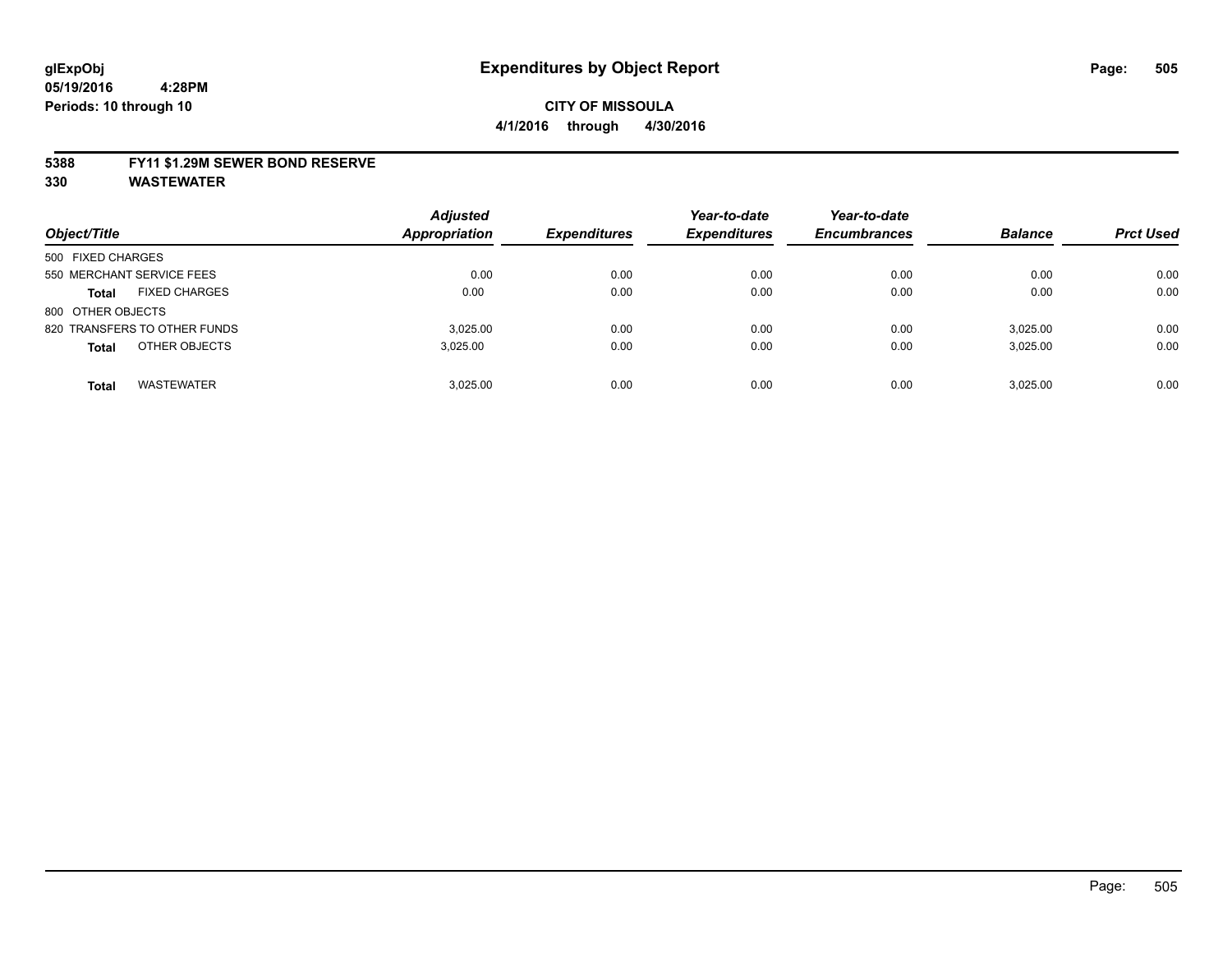# **5388 FY11 \$1.29M SEWER BOND RESERVE**

| Object/Title                                    | <b>Adjusted</b><br><b>Appropriation</b> | <b>Expenditures</b> | Year-to-date<br><b>Expenditures</b> | Year-to-date<br><b>Encumbrances</b> | <b>Balance</b> | <b>Prct Used</b> |
|-------------------------------------------------|-----------------------------------------|---------------------|-------------------------------------|-------------------------------------|----------------|------------------|
| 500 FIXED CHARGES                               |                                         |                     |                                     |                                     |                |                  |
| 550 MERCHANT SERVICE FEES                       | 0.00                                    | 0.00                | 0.00                                | 0.00                                | 0.00           | 0.00             |
| <b>FIXED CHARGES</b><br><b>Total</b>            | 0.00                                    | 0.00                | 0.00                                | 0.00                                | 0.00           | 0.00             |
| 800 OTHER OBJECTS                               |                                         |                     |                                     |                                     |                |                  |
| 820 TRANSFERS TO OTHER FUNDS                    | 3.025.00                                | 0.00                | 0.00                                | 0.00                                | 3,025.00       | 0.00             |
| OTHER OBJECTS<br><b>Total</b>                   | 3,025.00                                | 0.00                | 0.00                                | 0.00                                | 3,025.00       | 0.00             |
| FY11 \$1.29M SEWER BOND RESERVE<br><b>Total</b> | 3.025.00                                | 0.00                | 0.00                                | 0.00                                | 3,025.00       | 0.00             |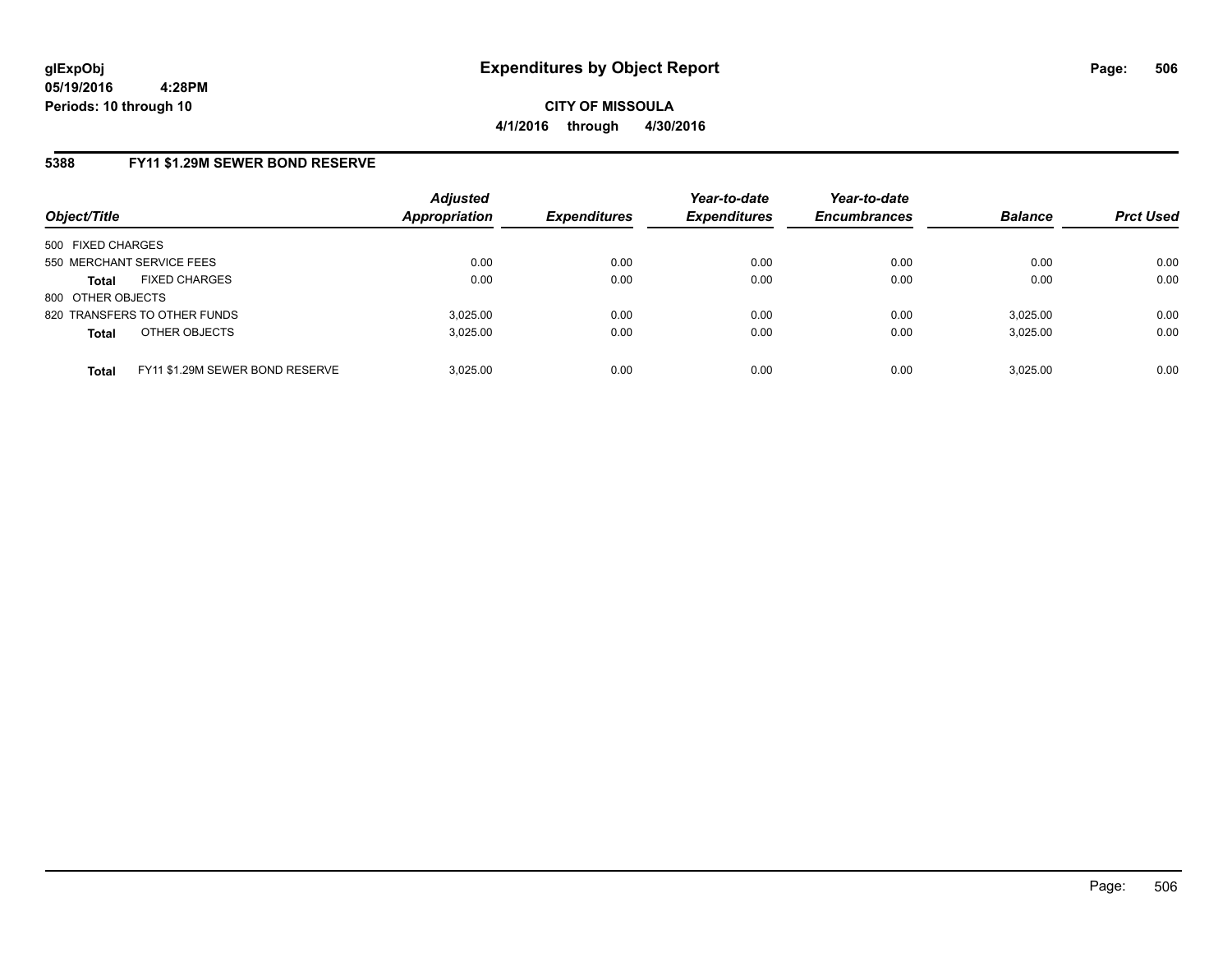## **CITY OF MISSOULA 4/1/2016 through 4/30/2016**

#### **5389 FY15 SEWER REVENUE BOND DEBT SERVICE**

**330 WASTEWATER**

|                   |                             | <b>Adjusted</b>     |                     | Year-to-date        | Year-to-date   |                  |        |
|-------------------|-----------------------------|---------------------|---------------------|---------------------|----------------|------------------|--------|
| Object/Title      | <b>Appropriation</b>        | <b>Expenditures</b> | <b>Expenditures</b> | <b>Encumbrances</b> | <b>Balance</b> | <b>Prct Used</b> |        |
| 500 FIXED CHARGES |                             |                     |                     |                     |                |                  |        |
|                   | 550 MERCHANT SERVICE FEES   | 0.00                | 0.00                | 0.00                | 0.00           | 0.00             | 0.00   |
| <b>Total</b>      | <b>FIXED CHARGES</b>        | 0.00                | 0.00                | 0.00                | 0.00           | 0.00             | 0.00   |
| 600 DEBT SERVICE  |                             |                     |                     |                     |                |                  |        |
| 610 PRINCIPAL     |                             | 19.000.00           | 0.00                | 19.000.00           | 0.00           | 0.00             | 100.00 |
|                   | 620 INTEREST / SERVICE FEES | 17.074.30           | 0.00                | 2,459.73            | 0.00           | 14.614.57        | 14.41  |
| <b>Total</b>      | <b>DEBT SERVICE</b>         | 36.074.30           | 0.00                | 21.459.73           | 0.00           | 14.614.57        | 59.49  |
| <b>Total</b>      | <b>WASTEWATER</b>           | 36.074.30           | 0.00                | 21.459.73           | 0.00           | 14.614.57        | 59.49  |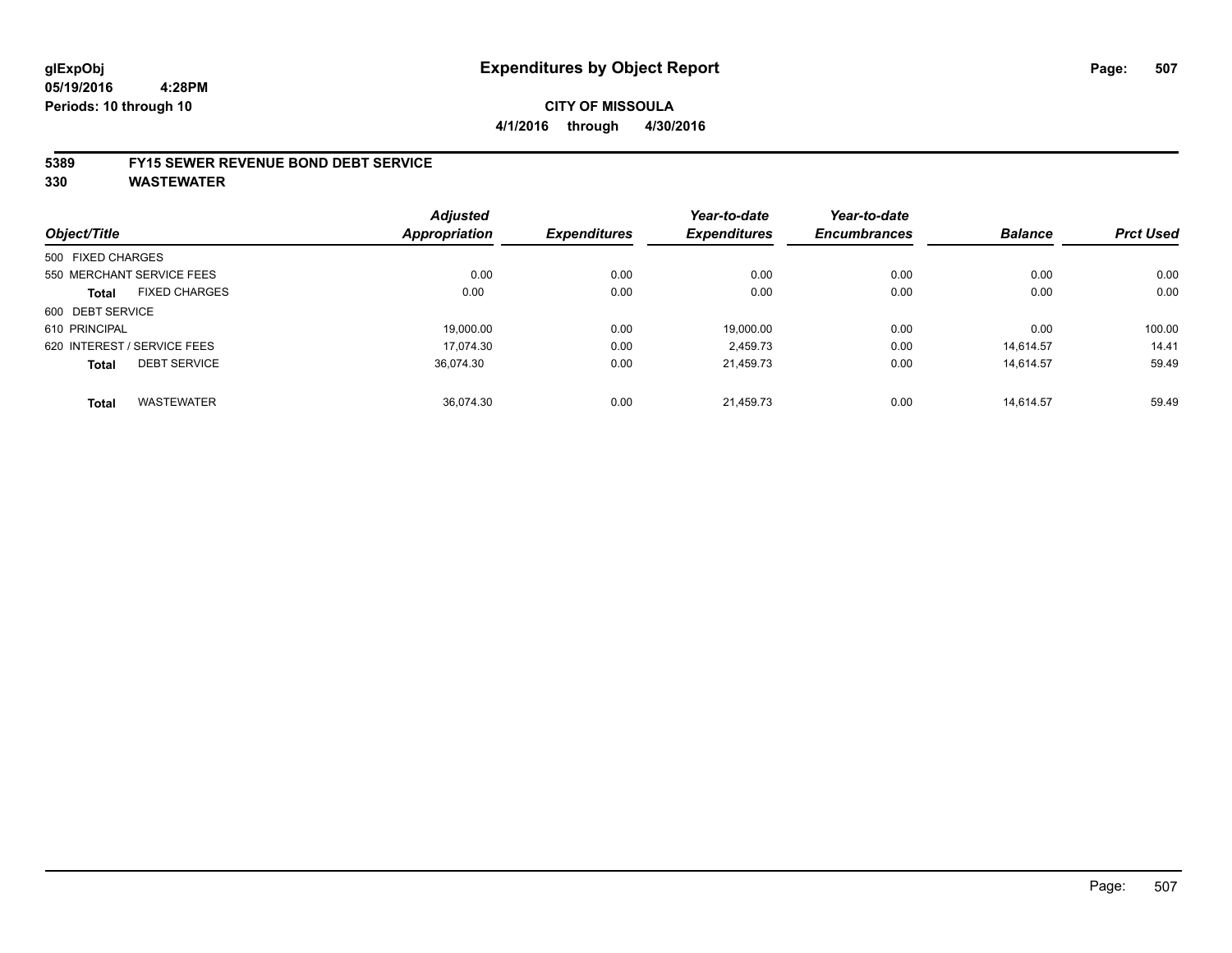**CITY OF MISSOULA 4/1/2016 through 4/30/2016**

# **5389 FY15 SEWER REVENUE BOND DEBT SERVICE**

| Object/Title      |                                  | <b>Adjusted</b><br><b>Appropriation</b> | <b>Expenditures</b> | Year-to-date<br><b>Expenditures</b> | Year-to-date<br><b>Encumbrances</b> | <b>Balance</b> | <b>Prct Used</b> |
|-------------------|----------------------------------|-----------------------------------------|---------------------|-------------------------------------|-------------------------------------|----------------|------------------|
| 500 FIXED CHARGES |                                  |                                         |                     |                                     |                                     |                |                  |
|                   | 550 MERCHANT SERVICE FEES        | 0.00                                    | 0.00                | 0.00                                | 0.00                                | 0.00           | 0.00             |
| <b>Total</b>      | <b>FIXED CHARGES</b>             | 0.00                                    | 0.00                | 0.00                                | 0.00                                | 0.00           | 0.00             |
| 600 DEBT SERVICE  |                                  |                                         |                     |                                     |                                     |                |                  |
| 610 PRINCIPAL     |                                  | 19,000.00                               | 0.00                | 19.000.00                           | 0.00                                | 0.00           | 100.00           |
|                   | 620 INTEREST / SERVICE FEES      | 17.074.30                               | 0.00                | 2.459.73                            | 0.00                                | 14.614.57      | 14.41            |
| <b>Total</b>      | <b>DEBT SERVICE</b>              | 36.074.30                               | 0.00                | 21.459.73                           | 0.00                                | 14.614.57      | 59.49            |
| <b>Total</b>      | FY15 SEWER REVENUE BOND DEBT SEF | 36.074.30                               | 0.00                | 21.459.73                           | 0.00                                | 14.614.57      | 59.49            |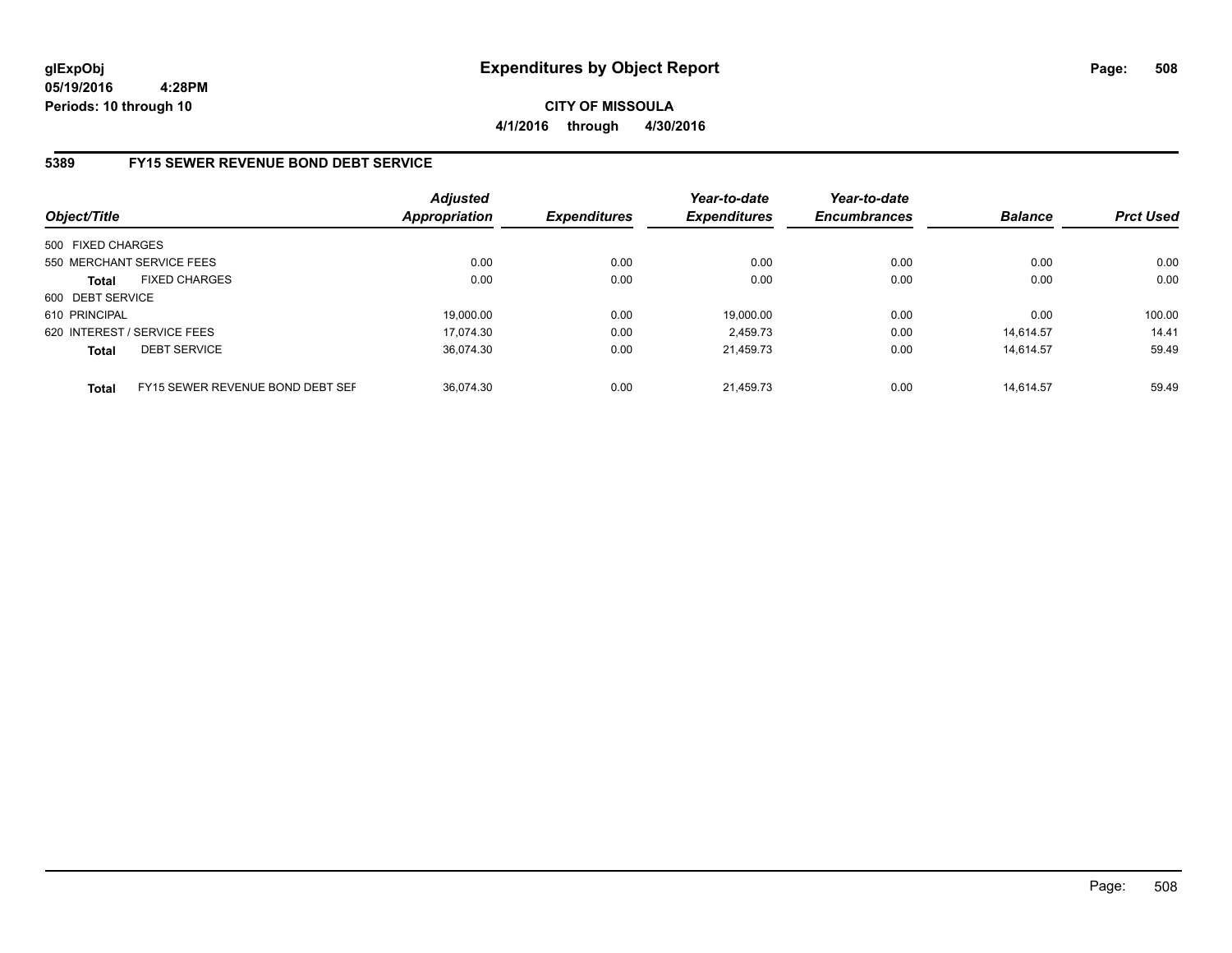# **CITY OF MISSOULA 4/1/2016 through 4/30/2016**

#### **5390 FY15 SEWER BOND DEBT RESERVE**

**330 WASTEWATER**

| Object/Title                         | <b>Adjusted</b><br><b>Appropriation</b> | <b>Expenditures</b> | Year-to-date<br><b>Expenditures</b> | Year-to-date<br><b>Encumbrances</b> | <b>Balance</b> | <b>Prct Used</b> |
|--------------------------------------|-----------------------------------------|---------------------|-------------------------------------|-------------------------------------|----------------|------------------|
| 500 FIXED CHARGES                    |                                         |                     |                                     |                                     |                |                  |
| 550 MERCHANT SERVICE FEES            | 0.00                                    | 0.00                | 0.00                                | 0.00                                | 0.00           | 0.00             |
| <b>FIXED CHARGES</b><br><b>Total</b> | 0.00                                    | 0.00                | 0.00                                | 0.00                                | 0.00           | 0.00             |
| 800 OTHER OBJECTS                    |                                         |                     |                                     |                                     |                |                  |
| 820 TRANSFERS TO OTHER FUNDS         | 0.00                                    | 0.00                | 0.00                                | 0.00                                | 0.00           | 0.00             |
| OTHER OBJECTS<br><b>Total</b>        | 0.00                                    | 0.00                | 0.00                                | 0.00                                | 0.00           | 0.00             |
| <b>WASTEWATER</b><br><b>Total</b>    | 0.00                                    | 0.00                | 0.00                                | 0.00                                | 0.00           | 0.00             |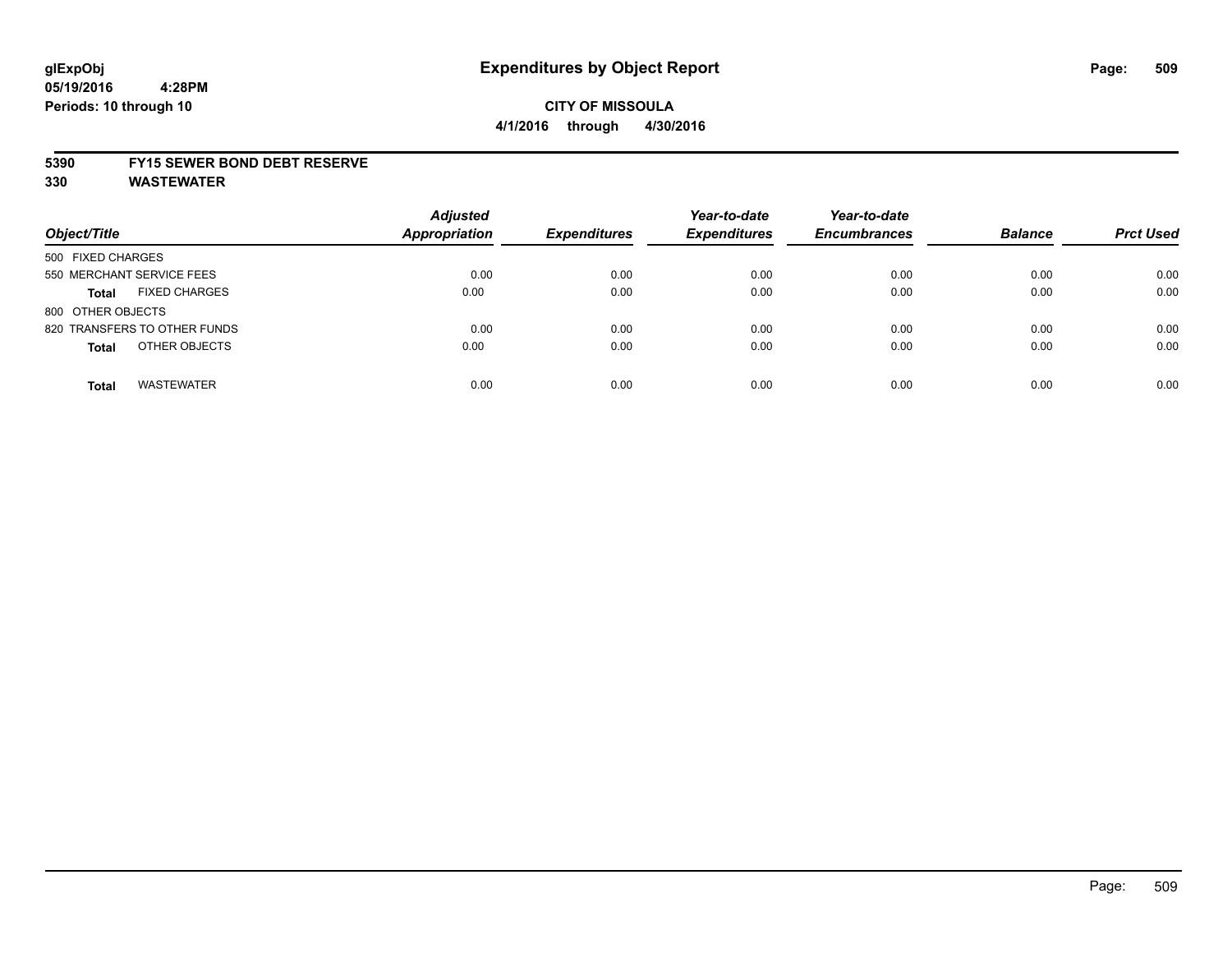# **5390 FY15 SEWER BOND DEBT RESERVE**

| Object/Title              |                              | <b>Adjusted</b><br>Appropriation | <b>Expenditures</b> | Year-to-date<br><b>Expenditures</b> | Year-to-date<br><b>Encumbrances</b> | <b>Balance</b> | <b>Prct Used</b> |
|---------------------------|------------------------------|----------------------------------|---------------------|-------------------------------------|-------------------------------------|----------------|------------------|
| 500 FIXED CHARGES         |                              |                                  |                     |                                     |                                     |                |                  |
| 550 MERCHANT SERVICE FEES |                              | 0.00                             | 0.00                | 0.00                                | 0.00                                | 0.00           | 0.00             |
| <b>Total</b>              | <b>FIXED CHARGES</b>         | 0.00                             | 0.00                | 0.00                                | 0.00                                | 0.00           | 0.00             |
| 800 OTHER OBJECTS         |                              |                                  |                     |                                     |                                     |                |                  |
|                           | 820 TRANSFERS TO OTHER FUNDS | 0.00                             | 0.00                | 0.00                                | 0.00                                | 0.00           | 0.00             |
| <b>Total</b>              | OTHER OBJECTS                | 0.00                             | 0.00                | 0.00                                | 0.00                                | 0.00           | 0.00             |
| <b>Total</b>              | FY15 SEWER BOND DEBT RESERVE | 0.00                             | 0.00                | 0.00                                | 0.00                                | 0.00           | 0.00             |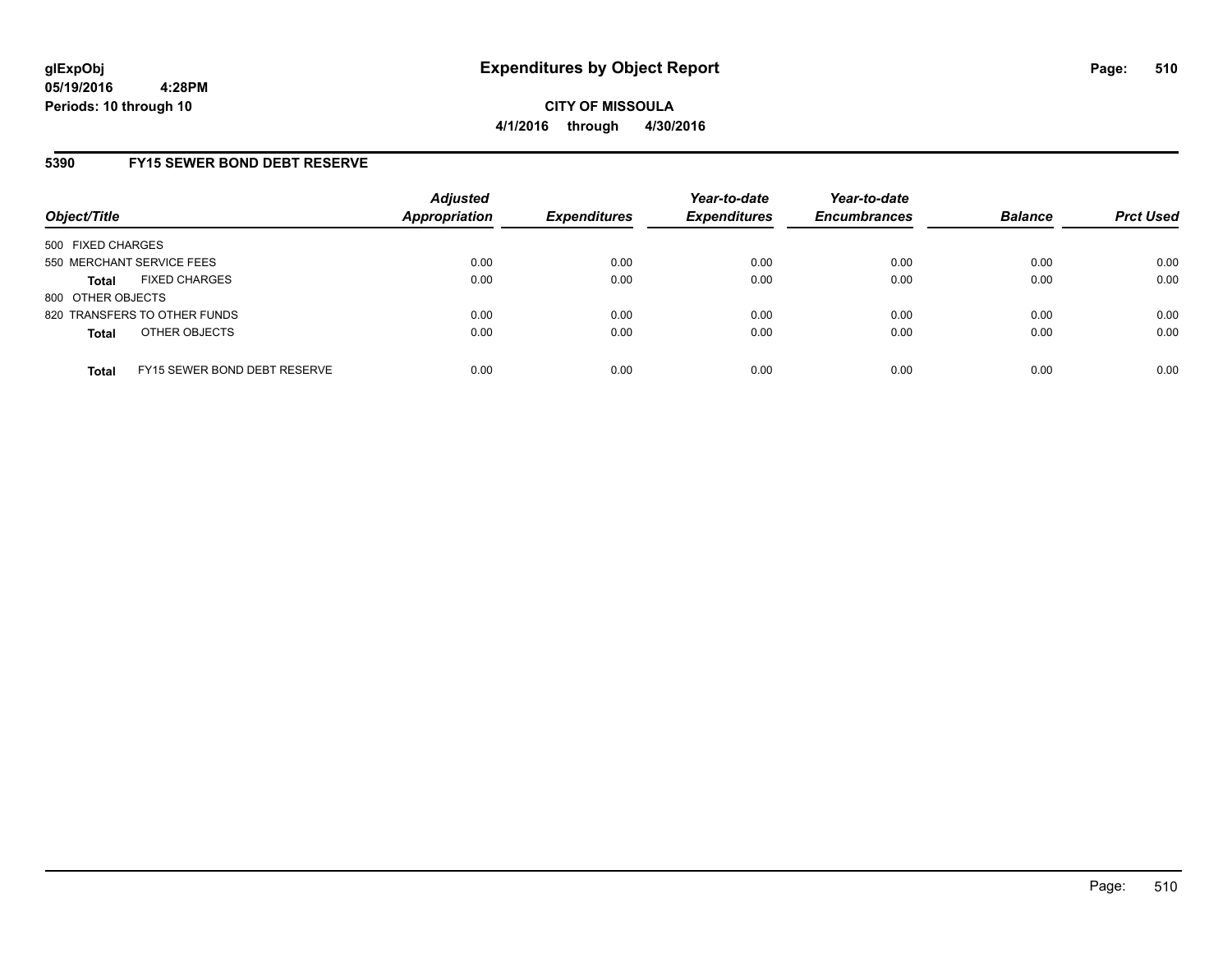#### **5711 AQUATICS**

**370 PARKS & RECREATION**

|                                           | <b>Adjusted</b>      |                     | Year-to-date        | Year-to-date        |                |                  |
|-------------------------------------------|----------------------|---------------------|---------------------|---------------------|----------------|------------------|
| Object/Title                              | <b>Appropriation</b> | <b>Expenditures</b> | <b>Expenditures</b> | <b>Encumbrances</b> | <b>Balance</b> | <b>Prct Used</b> |
| 100 PERSONAL SERVICES                     |                      |                     |                     |                     |                |                  |
| 110 SALARIES AND WAGES                    | 544,736.00           | 31,864.48           | 443,075.00          | 0.00                | 101,661.00     | 81.34            |
| 115 SALARIES/HEALTH INSURANCE BENEFIT     | 0.00                 | 0.00                | 0.00                | 0.00                | 0.00           | 0.00             |
| 120 OVERTIME/TERMINATION                  | 1,000.00             | 0.00                | 160.03              | 0.00                | 839.97         | 16.00            |
| 135 OPEB EXPENSE                          | 0.00                 | 0.00                | 0.00                | 0.00                | 0.00           | 0.00             |
| 140 EMPLOYER CONTRIBUTIONS                | 135,092.00           | 9,322.20            | 110,147.62          | 0.00                | 24,944.38      | 81.54            |
| <b>141 STATE RETIREMENT CONTRIBUTIONS</b> | 0.00                 | 0.00                | 511.50              | 0.00                | $-511.50$      | 0.00             |
| 145 OPEB CONTRIBUTION                     | 0.00                 | 0.00                | 0.00                | 0.00                | 0.00           | 0.00             |
| 190 PENSION EXPENSE                       | 0.00                 | 0.00                | 0.00                | 0.00                | 0.00           | 0.00             |
| PERSONAL SERVICES<br>Total                | 680,828.00           | 41,186.68           | 553,894.15          | 0.00                | 126,933.85     | 81.36            |
| 200 SUPPLIES                              |                      |                     |                     |                     |                |                  |
| 210 OFFICE SUPPLIES                       | 4,500.00             | 0.00                | 959.67              | 0.00                | 3,540.33       | 21.33            |
| 220 OPERATING SUPPLIES                    | 38,000.00            | 5,718.45            | 10,700.03           | 0.00                | 27,299.97      | 28.16            |
| 230 REPAIR/MAINTENANCE                    | 75,000.00            | 8,983.53            | 57,673.28           | 0.00                | 17,326.72      | 76.90            |
| 231 GASOLINE                              | 0.00                 | 0.00                | 0.00                | 0.00                | 0.00           | 0.00             |
| 240 OTHER SUPPLIES                        | 121,000.00           | 1,025.34            | 46,973.79           | 0.00                | 74,026.21      | 38.82            |
| 250 SUPPLIES FOR RESALE                   | 0.00                 | 0.00                | 0.00                | 0.00                | 0.00           | 0.00             |
| <b>SUPPLIES</b><br>Total                  | 238,500.00           | 15,727.32           | 116,306.77          | 0.00                | 122,193.23     | 48.77            |
| 300 PURCHASED SERVICES                    |                      |                     |                     |                     |                |                  |
| 310 COMMUNICATIONS                        | 500.00               | 0.00                | 3.39                | 0.00                | 496.61         | 0.68             |
| 320 PRINTING & DUPLICATING                | 10,500.00            | 667.41              | 1,437.89            | 0.00                | 9,062.11       | 13.69            |
| 330 PUBLICITY, SUBSCRIPTIONS & DUES       | 17,200.00            | 536.50              | 13,113.40           | 0.00                | 4,086.60       | 76.24            |
| 340 SEWER                                 | 10,275.00            | 0.00                | 10,178.61           | 0.00                | 96.39          | 99.06            |
| 341 ELECTRICITY & NATURAL GAS             | 191,000.00           | 10,099.45           | 110,942.52          | 0.00                | 80,057.48      | 58.09            |
| 343 WATER CHARGES                         | 13,644.00            | 856.94              | 10,347.39           | 0.00                | 3,296.61       | 75.84            |
| 344 TELEPHONE SERVICE                     | 7,540.00             | 690.27              | 6,566.80            | 0.00                | 973.20         | 87.09            |
| 345 GARBAGE                               | 4,651.00             | 248.01              | 2,401.51            | 0.00                | 2,249.49       | 51.63            |
| 350 PROFESSIONAL SERVICES                 | 40,000.00            | 4,423.85            | 20,400.83           | 0.00                | 19,599.17      | 51.00            |
| 360 REPAIR & MAINTENANCE                  | 20,500.00            | 0.00                | 21,733.06           | 0.00                | $-1,233.06$    | 106.01           |
| 370 TRAVEL                                | 2,000.00             | 0.00                | 453.65              | 0.00                | 1,546.35       | 22.68            |
| 380 TRAINING                              | 5,000.00             | 35.00               | 975.00              | 0.00                | 4,025.00       | 19.50            |
| 390 OTHER PURCHASED SERVICES              | 19,300.00            | 0.00                | 4,831.31            | 0.00                | 14,468.69      | 25.03            |
| PURCHASED SERVICES<br><b>Total</b>        | 342,110.00           | 17,557.43           | 203,385.36          | 0.00                | 138,724.64     | 59.45            |
| 500 FIXED CHARGES                         |                      |                     |                     |                     |                |                  |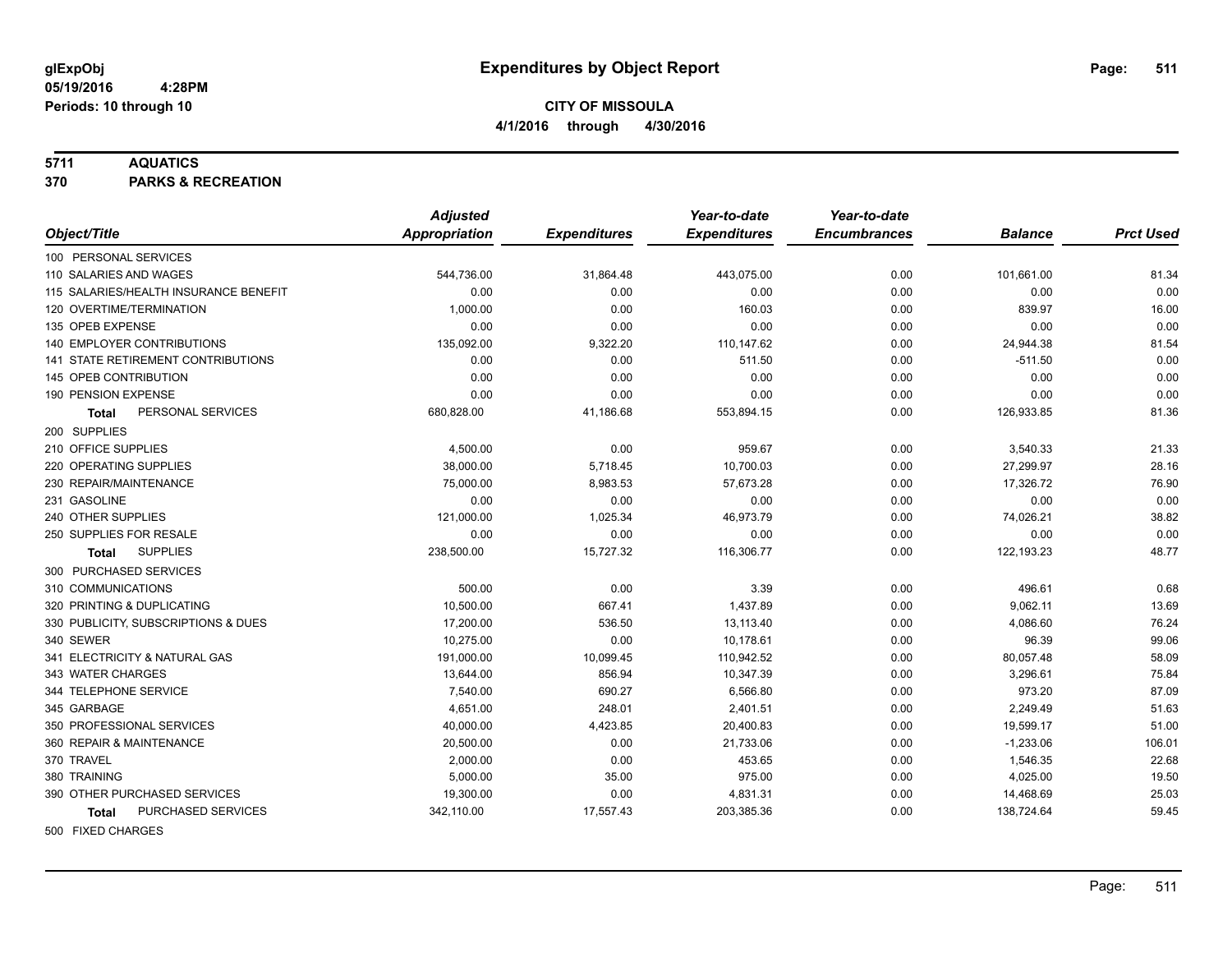## **5711 AQUATICS**

**370 PARKS & RECREATION**

|                    |                              | <b>Adjusted</b>      |                     | Year-to-date        | Year-to-date        |                |                  |
|--------------------|------------------------------|----------------------|---------------------|---------------------|---------------------|----------------|------------------|
| Object/Title       |                              | <b>Appropriation</b> | <b>Expenditures</b> | <b>Expenditures</b> | <b>Encumbrances</b> | <b>Balance</b> | <b>Prct Used</b> |
| 500 FIXED CHARGES  |                              | 4,512.00             | 0.00                | 2,256.00            | 0.00                | 2,256.00       | 50.00            |
|                    | 550 MERCHANT SERVICE FEES    | 14,000.00            | 0.00                | 0.00                | 0.00                | 14,000.00      | 0.00             |
| Total              | <b>FIXED CHARGES</b>         | 18,512.00            | 0.00                | 2,256.00            | 0.00                | 16,256.00      | 12.19            |
| 600 DEBT SERVICE   |                              |                      |                     |                     |                     |                |                  |
| 610 PRINCIPAL      |                              | 12,377.00            | 0.00                | 0.00                | 0.00                | 12,377.00      | 0.00             |
| Total              | <b>DEBT SERVICE</b>          | 12,377.00            | 0.00                | 0.00                | 0.00                | 12,377.00      | 0.00             |
| 800 OTHER OBJECTS  |                              |                      |                     |                     |                     |                |                  |
|                    | 820 TRANSFERS TO OTHER FUNDS | 0.00                 | 0.00                | 0.00                | 0.00                | 0.00           | 0.00             |
| <b>Total</b>       | OTHER OBJECTS                | 0.00                 | 0.00                | 0.00                | 0.00                | 0.00           | 0.00             |
| 900 CAPITAL OUTLAY |                              |                      |                     |                     |                     |                |                  |
| 920 BUILDINGS      |                              | 45,000.00            | 0.00                | 0.00                | 0.00                | 45,000.00      | 0.00             |
| 930 IMPROVEMENTS   |                              | 70,000.00            | 0.00                | 0.00                | 0.00                | 70,000.00      | 0.00             |
|                    | 940 MACHINERY & EQUIPMENT    | 20,000.00            | 0.00                | 0.00                | 0.00                | 20,000.00      | 0.00             |
| Total              | <b>CAPITAL OUTLAY</b>        | 135,000.00           | 0.00                | 0.00                | 0.00                | 135,000.00     | 0.00             |
| <b>Total</b>       | PARKS & RECREATION           | 1,427,327.00         | 74,471.43           | 875,842.28          | 0.00                | 551,484.72     | 61.36            |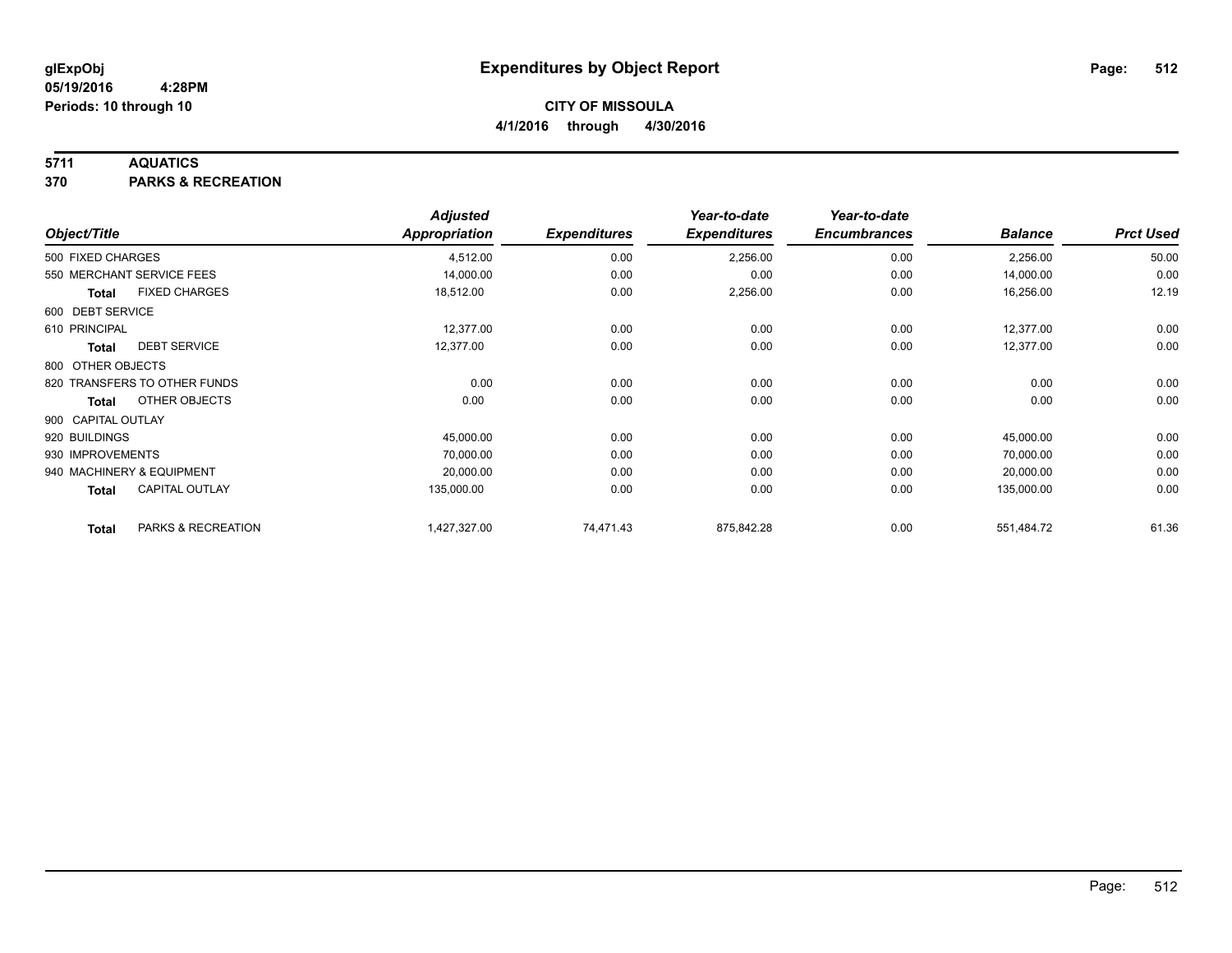## **5711 AQUATICS**

**371 AQUATICS SALARIES**

| Object/Title                             | <b>Adjusted</b><br><b>Appropriation</b> | <b>Expenditures</b> | Year-to-date<br><b>Expenditures</b> | Year-to-date<br><b>Encumbrances</b> | <b>Balance</b> | <b>Prct Used</b> |
|------------------------------------------|-----------------------------------------|---------------------|-------------------------------------|-------------------------------------|----------------|------------------|
| 100 PERSONAL SERVICES                    |                                         |                     |                                     |                                     |                |                  |
| 110 SALARIES AND WAGES                   | 0.00                                    | 0.00                | 0.00                                | 0.00                                | 0.00           | 0.00             |
| 120 OVERTIME/TERMINATION                 | 0.00                                    | 0.00                | 0.00                                | 0.00                                | 0.00           | 0.00             |
| 135 OPEB EXPENSE                         | 0.00                                    | 0.00                | 0.00                                | 0.00                                | 0.00           | 0.00             |
| 140 EMPLOYER CONTRIBUTIONS               | 0.00                                    | 0.00                | 0.00                                | 0.00                                | 0.00           | 0.00             |
| 141 STATE RETIREMENT CONTRIBUTIONS       | 0.00                                    | 0.00                | 0.00                                | 0.00                                | 0.00           | 0.00             |
| 145 OPEB CONTRIBUTION                    | 0.00                                    | 0.00                | 0.00                                | 0.00                                | 0.00           | 0.00             |
| PERSONAL SERVICES<br><b>Total</b>        | 0.00                                    | 0.00                | 0.00                                | 0.00                                | 0.00           | 0.00             |
| <b>AQUATICS SALARIES</b><br><b>Total</b> | 0.00                                    | 0.00                | 0.00                                | 0.00                                | 0.00           | 0.00             |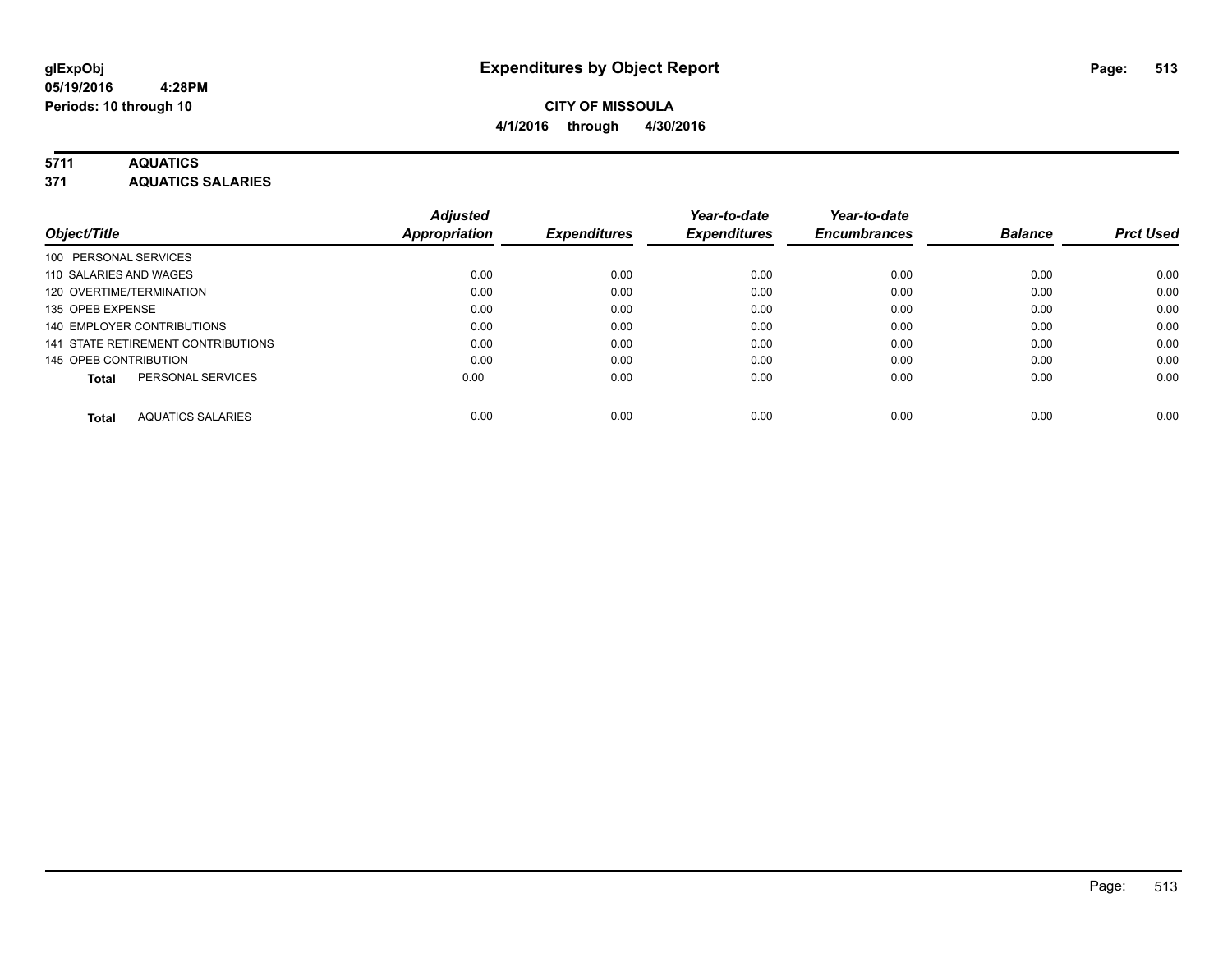## **5711 AQUATICS**

**390 NON-DEPARTMENTAL**

| Object/Title                          | <b>Adjusted</b><br><b>Appropriation</b> | <b>Expenditures</b> | Year-to-date<br><b>Expenditures</b> | Year-to-date<br><b>Encumbrances</b> | <b>Balance</b> | <b>Prct Used</b> |
|---------------------------------------|-----------------------------------------|---------------------|-------------------------------------|-------------------------------------|----------------|------------------|
| 800 OTHER OBJECTS                     |                                         |                     |                                     |                                     |                |                  |
| 830 DEPRECIATION                      | 0.00                                    | 0.00                | 0.00                                | 0.00                                | 0.00           | 0.00             |
| OTHER OBJECTS<br><b>Total</b>         | 0.00                                    | 0.00                | 0.00                                | 0.00                                | 0.00           | 0.00             |
| 900 CAPITAL OUTLAY                    |                                         |                     |                                     |                                     |                |                  |
| 900 CAPITAL OUTLAY                    | 0.00                                    | 0.00                | 0.00                                | 0.00                                | 0.00           | 0.00             |
| <b>CAPITAL OUTLAY</b><br><b>Total</b> | 0.00                                    | 0.00                | 0.00                                | 0.00                                | 0.00           | 0.00             |
| NON-DEPARTMENTAL<br><b>Total</b>      | 0.00                                    | 0.00                | 0.00                                | 0.00                                | 0.00           | 0.00             |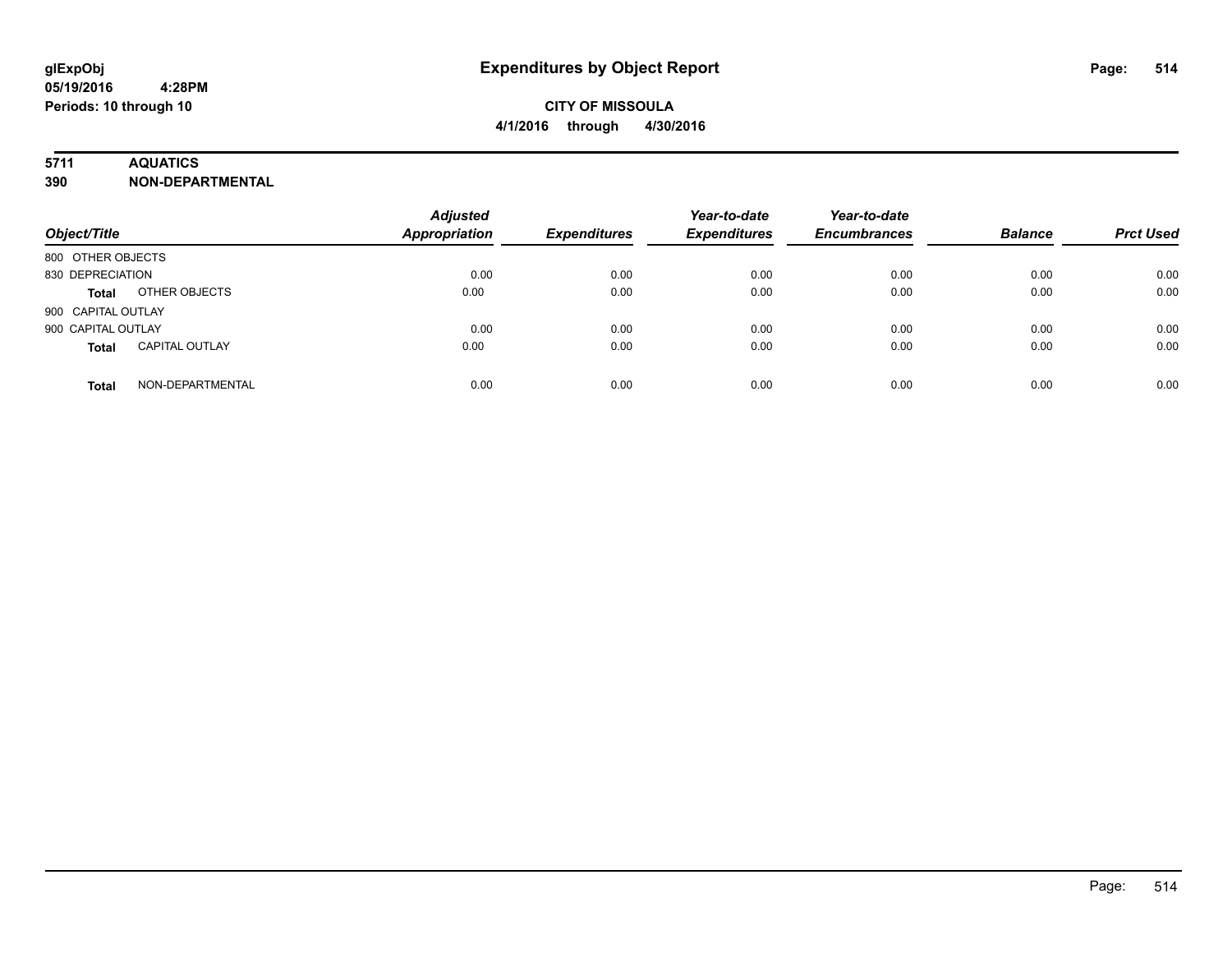**5711 AQUATICS**

|                                       | <b>Adjusted</b>      |                     | Year-to-date        | Year-to-date        |                |                  |
|---------------------------------------|----------------------|---------------------|---------------------|---------------------|----------------|------------------|
| Object/Title                          | <b>Appropriation</b> | <b>Expenditures</b> | <b>Expenditures</b> | <b>Encumbrances</b> | <b>Balance</b> | <b>Prct Used</b> |
| 100 PERSONAL SERVICES                 |                      |                     |                     |                     |                |                  |
| 110 SALARIES AND WAGES                | 544,736.00           | 31,864.48           | 443,075.00          | 0.00                | 101,661.00     | 81.34            |
| 115 SALARIES/HEALTH INSURANCE BENEFIT | 0.00                 | 0.00                | 0.00                | 0.00                | 0.00           | 0.00             |
| 120 OVERTIME/TERMINATION              | 1,000.00             | 0.00                | 160.03              | 0.00                | 839.97         | 16.00            |
| 135 OPEB EXPENSE                      | 0.00                 | 0.00                | 0.00                | 0.00                | 0.00           | 0.00             |
| 140 EMPLOYER CONTRIBUTIONS            | 135,092.00           | 9,322.20            | 110,147.62          | 0.00                | 24,944.38      | 81.54            |
| 141 STATE RETIREMENT CONTRIBUTIONS    | 0.00                 | 0.00                | 511.50              | 0.00                | $-511.50$      | 0.00             |
| 145 OPEB CONTRIBUTION                 | 0.00                 | 0.00                | 0.00                | 0.00                | 0.00           | 0.00             |
| 190 PENSION EXPENSE                   | 0.00                 | 0.00                | 0.00                | 0.00                | 0.00           | 0.00             |
| PERSONAL SERVICES<br><b>Total</b>     | 680,828.00           | 41,186.68           | 553,894.15          | 0.00                | 126,933.85     | 81.36            |
| 200 SUPPLIES                          |                      |                     |                     |                     |                |                  |
| 210 OFFICE SUPPLIES                   | 4,500.00             | 0.00                | 959.67              | 0.00                | 3,540.33       | 21.33            |
| 220 OPERATING SUPPLIES                | 38,000.00            | 5,718.45            | 10,700.03           | 0.00                | 27,299.97      | 28.16            |
| 230 REPAIR/MAINTENANCE                | 75,000.00            | 8,983.53            | 57,673.28           | 0.00                | 17,326.72      | 76.90            |
| 231 GASOLINE                          | 0.00                 | 0.00                | 0.00                | 0.00                | 0.00           | 0.00             |
| 240 OTHER SUPPLIES                    | 121,000.00           | 1,025.34            | 46,973.79           | 0.00                | 74,026.21      | 38.82            |
| 250 SUPPLIES FOR RESALE               | 0.00                 | 0.00                | 0.00                | 0.00                | 0.00           | 0.00             |
| <b>SUPPLIES</b><br><b>Total</b>       | 238,500.00           | 15,727.32           | 116,306.77          | 0.00                | 122,193.23     | 48.77            |
| 300 PURCHASED SERVICES                |                      |                     |                     |                     |                |                  |
| 310 COMMUNICATIONS                    | 500.00               | 0.00                | 3.39                | 0.00                | 496.61         | 0.68             |
| 320 PRINTING & DUPLICATING            | 10,500.00            | 667.41              | 1,437.89            | 0.00                | 9,062.11       | 13.69            |
| 330 PUBLICITY, SUBSCRIPTIONS & DUES   | 17,200.00            | 536.50              | 13,113.40           | 0.00                | 4,086.60       | 76.24            |
| 340 SEWER                             | 10,275.00            | 0.00                | 10,178.61           | 0.00                | 96.39          | 99.06            |
| 341 ELECTRICITY & NATURAL GAS         | 191,000.00           | 10,099.45           | 110,942.52          | 0.00                | 80,057.48      | 58.09            |
| 343 WATER CHARGES                     | 13,644.00            | 856.94              | 10,347.39           | 0.00                | 3,296.61       | 75.84            |
| 344 TELEPHONE SERVICE                 | 7,540.00             | 690.27              | 6,566.80            | 0.00                | 973.20         | 87.09            |
| 345 GARBAGE                           | 4,651.00             | 248.01              | 2,401.51            | 0.00                | 2,249.49       | 51.63            |
| 350 PROFESSIONAL SERVICES             | 40,000.00            | 4,423.85            | 20,400.83           | 0.00                | 19,599.17      | 51.00            |
| 360 REPAIR & MAINTENANCE              | 20,500.00            | 0.00                | 21,733.06           | 0.00                | $-1,233.06$    | 106.01           |
| 370 TRAVEL                            | 2,000.00             | 0.00                | 453.65              | 0.00                | 1,546.35       | 22.68            |
| 380 TRAINING                          | 5,000.00             | 35.00               | 975.00              | 0.00                | 4,025.00       | 19.50            |
| 390 OTHER PURCHASED SERVICES          | 19,300.00            | 0.00                | 4,831.31            | 0.00                | 14,468.69      | 25.03            |
| PURCHASED SERVICES<br><b>Total</b>    | 342,110.00           | 17,557.43           | 203,385.36          | 0.00                | 138,724.64     | 59.45            |
| 500 FIXED CHARGES                     |                      |                     |                     |                     |                |                  |
| 500 FIXED CHARGES                     | 4,512.00             | 0.00                | 2,256.00            | 0.00                | 2,256.00       | 50.00            |
|                                       |                      |                     |                     |                     |                |                  |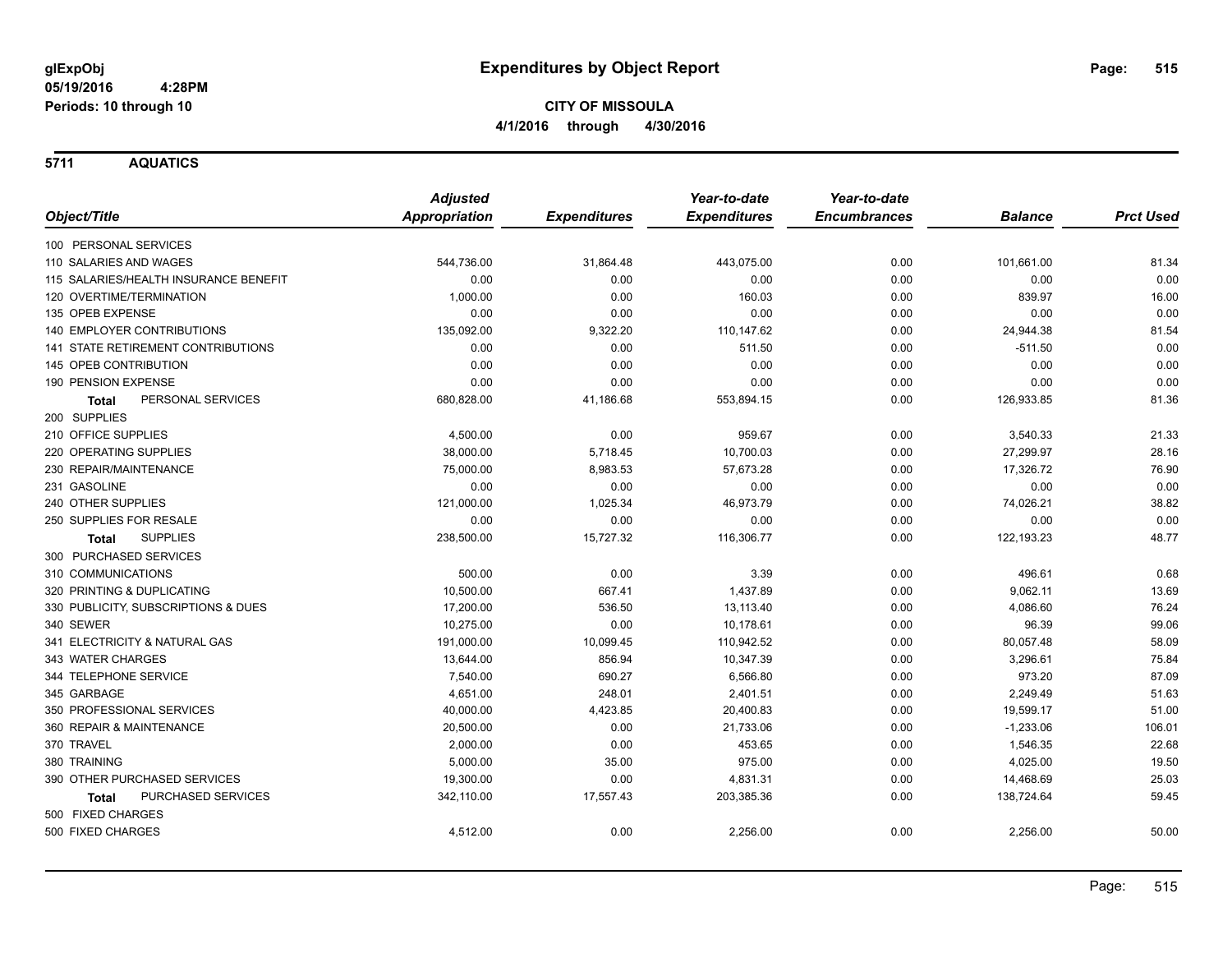**5711 AQUATICS**

|                                      | <b>Adjusted</b>      |                     | Year-to-date        | Year-to-date        |                |                  |
|--------------------------------------|----------------------|---------------------|---------------------|---------------------|----------------|------------------|
| Object/Title                         | <b>Appropriation</b> | <b>Expenditures</b> | <b>Expenditures</b> | <b>Encumbrances</b> | <b>Balance</b> | <b>Prct Used</b> |
| 550 MERCHANT SERVICE FEES            | 14,000.00            | 0.00                | 0.00                | 0.00                | 14,000.00      | 0.00             |
| <b>FIXED CHARGES</b><br>Total        | 18,512.00            | 0.00                | 2,256.00            | 0.00                | 16,256.00      | 12.19            |
| 600 DEBT SERVICE                     |                      |                     |                     |                     |                |                  |
| 610 PRINCIPAL                        | 12,377.00            | 0.00                | 0.00                | 0.00                | 12,377.00      | 0.00             |
| <b>DEBT SERVICE</b><br><b>Total</b>  | 12,377.00            | 0.00                | 0.00                | 0.00                | 12,377.00      | 0.00             |
| 800 OTHER OBJECTS                    |                      |                     |                     |                     |                |                  |
| 820 TRANSFERS TO OTHER FUNDS         | 0.00                 | 0.00                | 0.00                | 0.00                | 0.00           | 0.00             |
| 830 DEPRECIATION                     | 0.00                 | 0.00                | 0.00                | 0.00                | 0.00           | 0.00             |
| <b>OTHER OBJECTS</b><br><b>Total</b> | 0.00                 | 0.00                | 0.00                | 0.00                | 0.00           | 0.00             |
| 900 CAPITAL OUTLAY                   |                      |                     |                     |                     |                |                  |
| 900 CAPITAL OUTLAY                   | 0.00                 | 0.00                | 0.00                | 0.00                | 0.00           | 0.00             |
| 920 BUILDINGS                        | 45,000.00            | 0.00                | 0.00                | 0.00                | 45,000.00      | 0.00             |
| 930 IMPROVEMENTS                     | 70,000.00            | 0.00                | 0.00                | 0.00                | 70,000.00      | 0.00             |
| 940 MACHINERY & EQUIPMENT            | 20,000.00            | 0.00                | 0.00                | 0.00                | 20,000.00      | 0.00             |
| <b>CAPITAL OUTLAY</b><br>Total       | 135,000.00           | 0.00                | 0.00                | 0.00                | 135,000.00     | 0.00             |
| <b>AQUATICS</b><br><b>Total</b>      | 1,427,327.00         | 74,471.43           | 875,842.28          | 0.00                | 551,484.72     | 61.36            |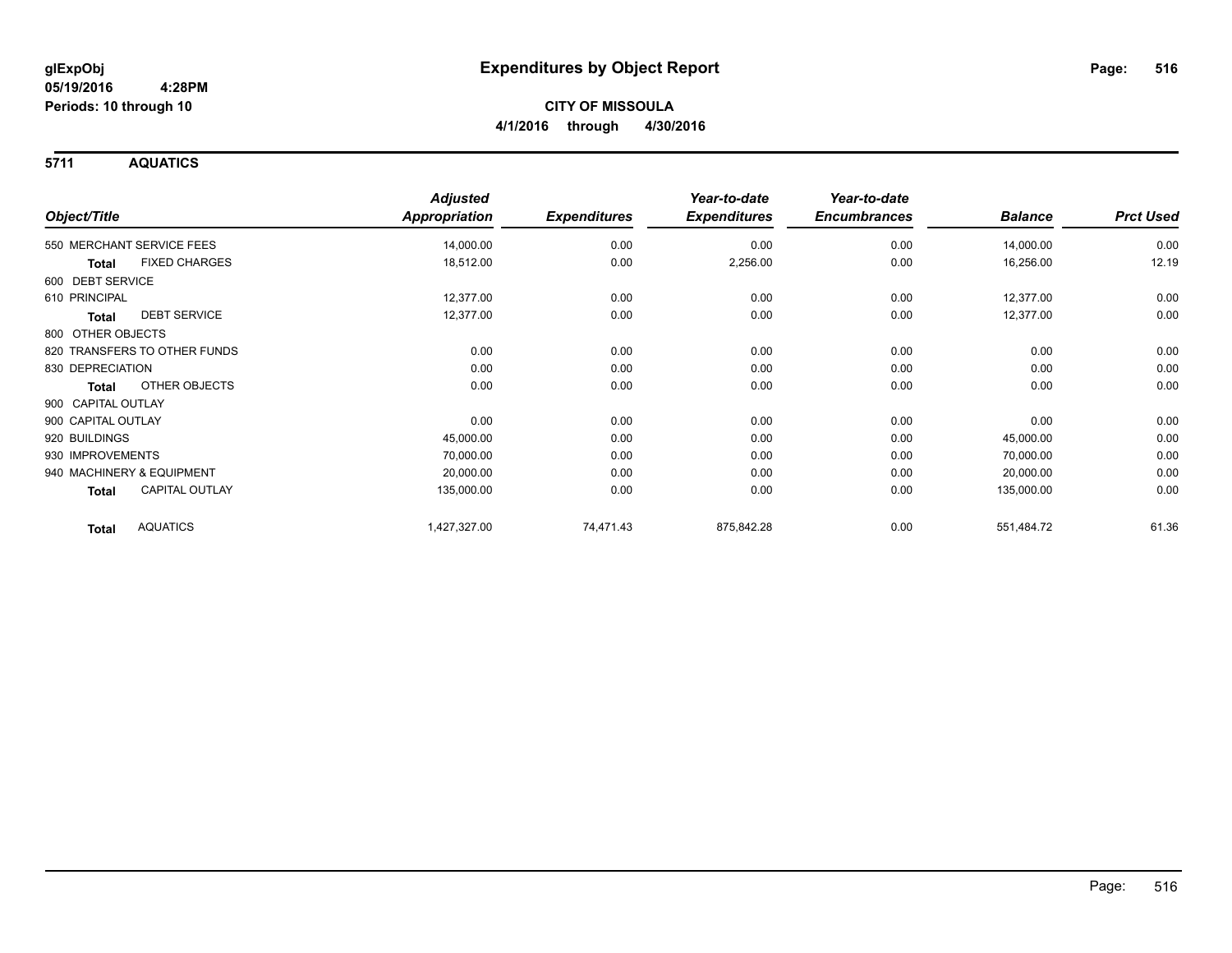#### **6050 EMPLOYEE BENEFIT PLAN FUND**

**390 NON-DEPARTMENTAL**

|                      |                                      | <b>Adjusted</b> |                     | Year-to-date        | Year-to-date        |                |                  |
|----------------------|--------------------------------------|-----------------|---------------------|---------------------|---------------------|----------------|------------------|
| Object/Title         |                                      | Appropriation   | <b>Expenditures</b> | <b>Expenditures</b> | <b>Encumbrances</b> | <b>Balance</b> | <b>Prct Used</b> |
|                      | 300 PURCHASED SERVICES               |                 |                     |                     |                     |                |                  |
|                      | 350 PROFESSIONAL SERVICES            | 50,340.00       | 0.00                | 12,335.30           | 0.00                | 38,004.70      | 24.50            |
| 351 INSURANCE CLAIMS |                                      | 5,156,229.00    | 332,331.01          | 3,673,757.88        | 0.00                | 1,482,471.12   | 71.25            |
| 352 HEALTH PROGRAMS  |                                      | 94,500.00       | 9,130.53            | 52,248.54           | 0.00                | 42,251.46      | 55.29            |
|                      | 353 ADMINISTRATION EXPENDITURES      | 757,888.00      | 1,004.00            | 560,266.24          | 0.00                | 197,621.76     | 73.92            |
|                      | 354 TRANSITIONAL REINSURANCE PROGRAM | 78,280.00       | 0.00                | 55,926.00           | 0.00                | 22,354.00      | 71.44            |
| <b>Total</b>         | PURCHASED SERVICES                   | 6,137,237.00    | 342,465.54          | 4,354,533.96        | 0.00                | 1,782,703.04   | 70.95            |
| 500 FIXED CHARGES    |                                      |                 |                     |                     |                     |                |                  |
|                      | 550 MERCHANT SERVICE FEES            | 0.00            | 0.00                | 0.00                | 0.00                | 0.00           | 0.00             |
| <b>Total</b>         | <b>FIXED CHARGES</b>                 | 0.00            | 0.00                | 0.00                | 0.00                | 0.00           | 0.00             |
|                      | 700 GRANTS & CONTRIBUTIONS           |                 |                     |                     |                     |                |                  |
|                      | 700 GRANTS & CONTRIBUTIONS           | 0.00            | 0.00                | 0.00                | 0.00                | 0.00           | 0.00             |
| <b>Total</b>         | <b>GRANTS &amp; CONTRIBUTIONS</b>    | 0.00            | 0.00                | 0.00                | 0.00                | 0.00           | 0.00             |
| 800 OTHER OBJECTS    |                                      |                 |                     |                     |                     |                |                  |
|                      | 820 TRANSFERS TO OTHER FUNDS         | 0.00            | 0.00                | 0.00                | 0.00                | 0.00           | 0.00             |
| <b>Total</b>         | OTHER OBJECTS                        | 0.00            | 0.00                | 0.00                | 0.00                | 0.00           | 0.00             |
| <b>Total</b>         | NON-DEPARTMENTAL                     | 6,137,237.00    | 342,465.54          | 4,354,533.96        | 0.00                | 1,782,703.04   | 70.95            |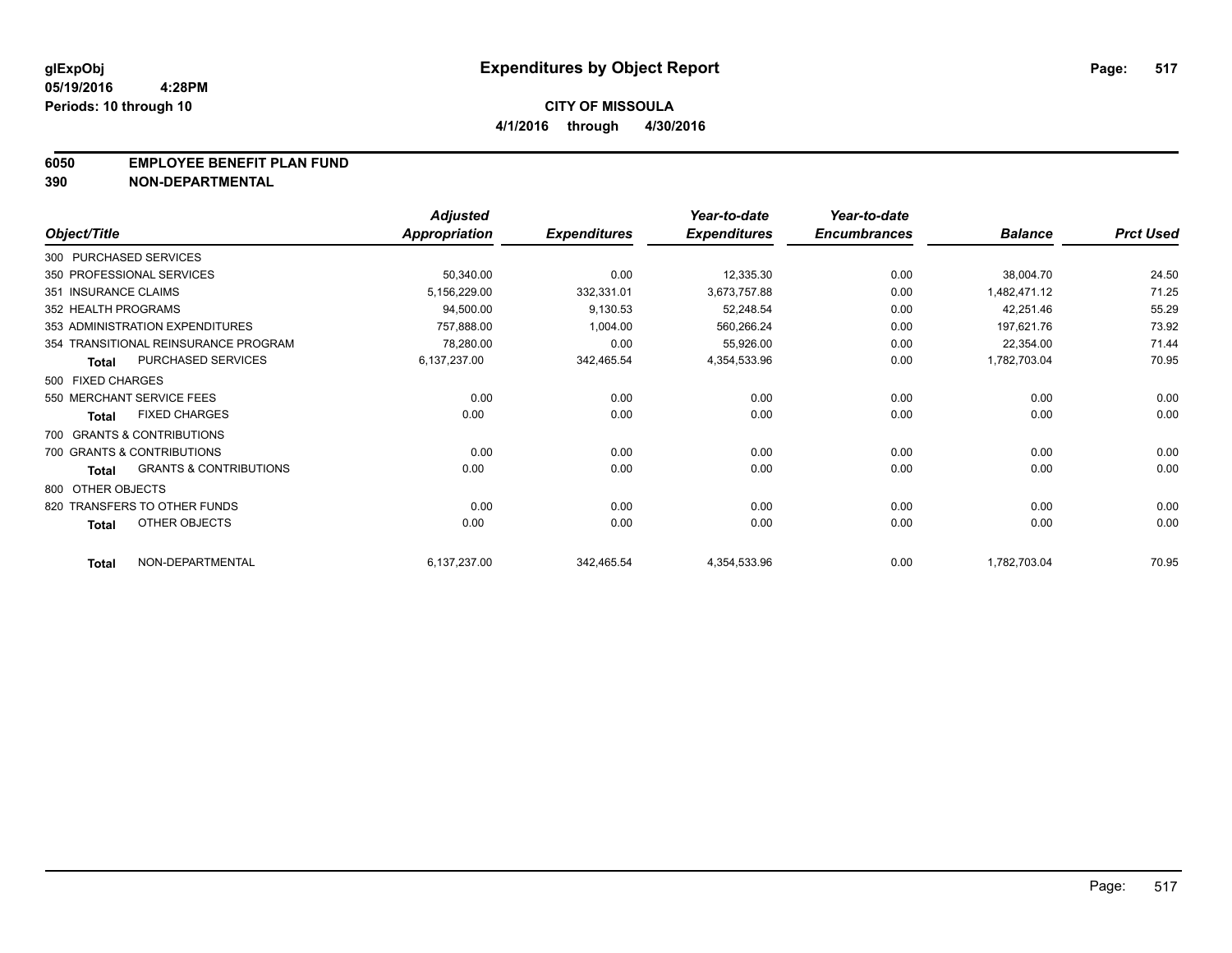# **CITY OF MISSOULA 4/1/2016 through 4/30/2016**

## **6050 EMPLOYEE BENEFIT PLAN FUND**

|                        |                                      | <b>Adjusted</b> |                     | Year-to-date        | Year-to-date        |                |                  |
|------------------------|--------------------------------------|-----------------|---------------------|---------------------|---------------------|----------------|------------------|
| Object/Title           |                                      | Appropriation   | <b>Expenditures</b> | <b>Expenditures</b> | <b>Encumbrances</b> | <b>Balance</b> | <b>Prct Used</b> |
| 300 PURCHASED SERVICES |                                      |                 |                     |                     |                     |                |                  |
|                        | 350 PROFESSIONAL SERVICES            | 50,340.00       | 0.00                | 12,335.30           | 0.00                | 38,004.70      | 24.50            |
| 351 INSURANCE CLAIMS   |                                      | 5,156,229.00    | 332,331.01          | 3,673,757.88        | 0.00                | 1,482,471.12   | 71.25            |
| 352 HEALTH PROGRAMS    |                                      | 94,500.00       | 9,130.53            | 52,248.54           | 0.00                | 42,251.46      | 55.29            |
|                        | 353 ADMINISTRATION EXPENDITURES      | 757,888.00      | 1,004.00            | 560,266.24          | 0.00                | 197,621.76     | 73.92            |
|                        | 354 TRANSITIONAL REINSURANCE PROGRAM | 78,280.00       | 0.00                | 55,926.00           | 0.00                | 22,354.00      | 71.44            |
| <b>Total</b>           | PURCHASED SERVICES                   | 6,137,237.00    | 342,465.54          | 4,354,533.96        | 0.00                | 1,782,703.04   | 70.95            |
| 500 FIXED CHARGES      |                                      |                 |                     |                     |                     |                |                  |
|                        | 550 MERCHANT SERVICE FEES            | 0.00            | 0.00                | 0.00                | 0.00                | 0.00           | 0.00             |
| <b>Total</b>           | <b>FIXED CHARGES</b>                 | 0.00            | 0.00                | 0.00                | 0.00                | 0.00           | 0.00             |
|                        | 700 GRANTS & CONTRIBUTIONS           |                 |                     |                     |                     |                |                  |
|                        | 700 GRANTS & CONTRIBUTIONS           | 0.00            | 0.00                | 0.00                | 0.00                | 0.00           | 0.00             |
| <b>Total</b>           | <b>GRANTS &amp; CONTRIBUTIONS</b>    | 0.00            | 0.00                | 0.00                | 0.00                | 0.00           | 0.00             |
| 800 OTHER OBJECTS      |                                      |                 |                     |                     |                     |                |                  |
|                        | 820 TRANSFERS TO OTHER FUNDS         | 0.00            | 0.00                | 0.00                | 0.00                | 0.00           | 0.00             |
| Total                  | OTHER OBJECTS                        | 0.00            | 0.00                | 0.00                | 0.00                | 0.00           | 0.00             |
| <b>Total</b>           | EMPLOYEE BENEFIT PLAN FUND           | 6,137,237.00    | 342,465.54          | 4,354,533.96        | 0.00                | 1,782,703.04   | 70.95            |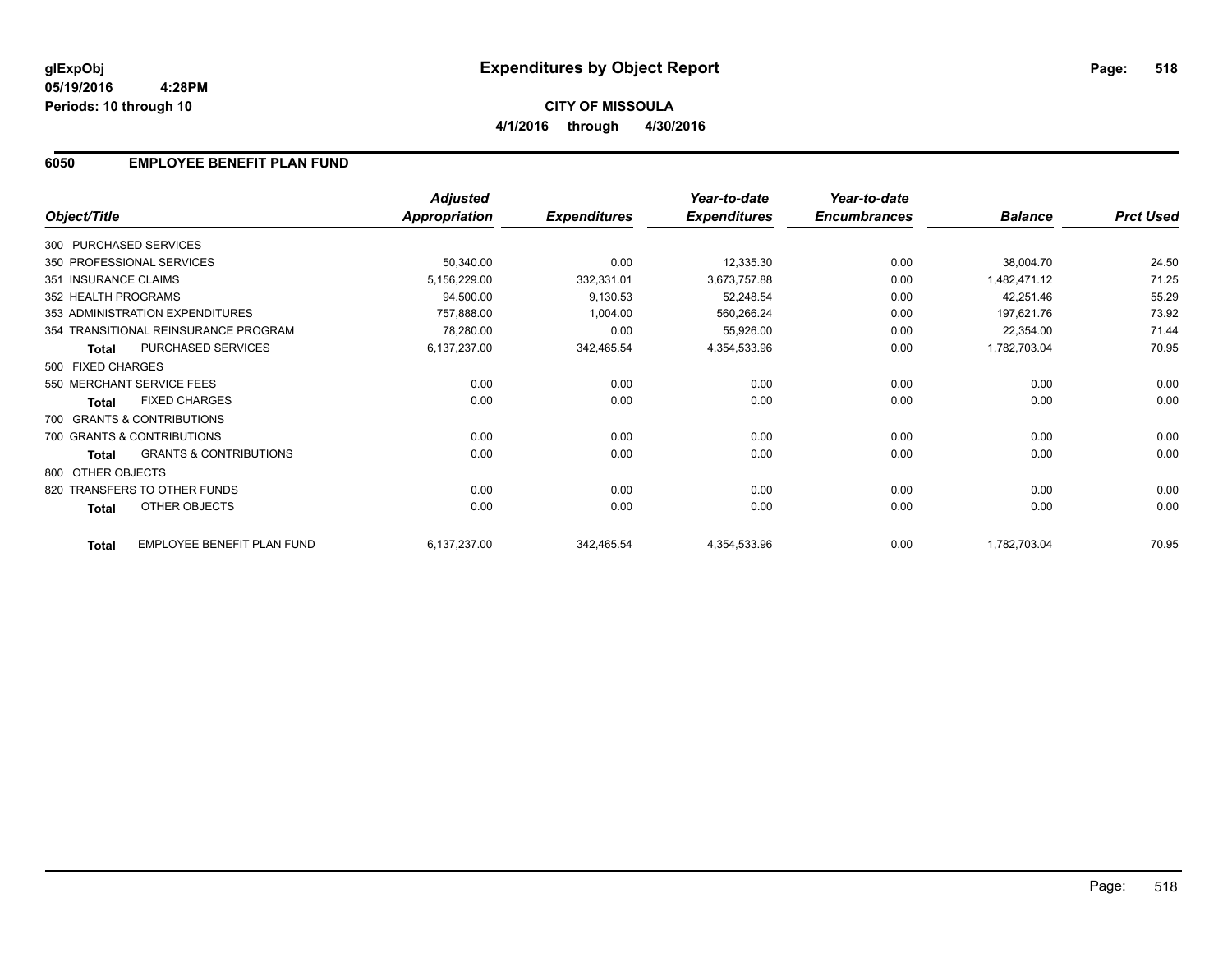**7370 PARKING COMMISSION FUND**

|                                       | <b>Adjusted</b> |                     | Year-to-date        | Year-to-date        |                |                  |
|---------------------------------------|-----------------|---------------------|---------------------|---------------------|----------------|------------------|
| Object/Title                          | Appropriation   | <b>Expenditures</b> | <b>Expenditures</b> | <b>Encumbrances</b> | <b>Balance</b> | <b>Prct Used</b> |
| 100 PERSONAL SERVICES                 |                 |                     |                     |                     |                |                  |
| 110 SALARIES AND WAGES                | 436,749.00      | 40,129.77           | 353,485.71          | 0.00                | 83,263.29      | 80.94            |
| 115 SALARIES/HEALTH INSURANCE BENEFIT | 0.00            | 0.00                | 0.00                | 0.00                | 0.00           | 0.00             |
| 120 OVERTIME/TERMINATION              | 7,234.00        | 11.06               | 207.77              | 0.00                | 7,026.23       | 2.87             |
| 130 OTHER                             | 0.00            | 0.00                | 0.00                | 0.00                | 0.00           | 0.00             |
| 135 OPEB EXPENSE                      | 0.00            | 0.00                | 0.00                | 0.00                | 0.00           | 0.00             |
| 140 EMPLOYER CONTRIBUTIONS            | 197,972.00      | 17,222.27           | 161,551.68          | 0.00                | 36,420.32      | 81.60            |
| 141 STATE RETIREMENT CONTRIBUTIONS    | 0.00            | 0.00                | 223.35              | 0.00                | $-223.35$      | 0.00             |
| 145 OPEB CONTRIBUTION                 | 0.00            | 0.00                | 0.00                | 0.00                | 0.00           | 0.00             |
| PERSONAL SERVICES<br><b>Total</b>     | 641,955.00      | 57,363.10           | 515,468.51          | 0.00                | 126,486.49     | 80.30            |
| 200 SUPPLIES                          |                 |                     |                     |                     |                |                  |
| 210 OFFICE SUPPLIES                   | 5,400.00        | 330.75              | 3,275.15            | 0.00                | 2,124.85       | 60.65            |
| 220 OPERATING SUPPLIES                | 15,000.00       | 841.08              | 3,474.71            | 0.00                | 11,525.29      | 23.16            |
| 230 REPAIR/MAINTENANCE                | 18,000.00       | 3,546.84            | 4,259.97            | 0.00                | 13,740.03      | 23.67            |
| 231 GASOLINE                          | 8,000.00        | 259.93              | 2,388.79            | 0.00                | 5,611.21       | 29.86            |
| 240 OTHER SUPPLIES                    | 0.00            | 82.97               | 82.97               | 0.00                | $-82.97$       | 0.00             |
| <b>SUPPLIES</b><br>Total              | 46,400.00       | 5,061.57            | 13,481.59           | 0.00                | 32,918.41      | 29.06            |
| 300 PURCHASED SERVICES                |                 |                     |                     |                     |                |                  |
| 310 COMMUNICATIONS                    | 17,338.00       | 171.41              | 4,241.43            | 0.00                | 13,096.57      | 24.46            |
| 320 PRINTING & DUPLICATING            | 10,000.00       | 0.00                | 6,779.49            | 0.00                | 3,220.51       | 67.79            |
| 330 PUBLICITY, SUBSCRIPTIONS & DUES   | 5,000.00        | 0.00                | 2,536.24            | 0.00                | 2,463.76       | 50.72            |
| 340 SEWER                             | 137.00          | 0.00                | 142.28              | 0.00                | $-5.28$        | 103.85           |
| 341 ELECTRICITY & NATURAL GAS         | 36,440.00       | 3,218.50            | 28,832.75           | 0.00                | 7,607.25       | 79.12            |
| 343 WATER CHARGES                     | 4,000.00        | 371.54              | 7,037.33            | 0.00                | $-3,037.33$    | 175.93           |
| 344 TELEPHONE SERVICE                 | 5,200.00        | 459.87              | 3,867.65            | 0.00                | 1,332.35       | 74.38            |
| 345 GARBAGE                           | 3,000.00        | 394.00              | 3,951.16            | 0.00                | $-951.16$      | 131.71           |
| 350 PROFESSIONAL SERVICES             | 61,250.00       | 2,257.25            | 42,316.76           | 0.00                | 18,933.24      | 69.09            |
| 360 REPAIR & MAINTENANCE              | 72,500.00       | 1,589.79            | 29,894.27           | 0.00                | 42,605.73      | 41.23            |
| 370 TRAVEL                            | 1,600.00        | 0.00                | 2,031.68            | 0.00                | $-431.68$      | 126.98           |
| 380 TRAINING                          | 1,900.00        | 0.00                | 0.00                | 0.00                | 1,900.00       | 0.00             |
| 390 OTHER PURCHASED SERVICES          | 188,805.00      | 1,571.29            | 103,486.84          | 0.00                | 85,318.16      | 54.81            |
| PURCHASED SERVICES<br><b>Total</b>    | 407,170.00      | 10,033.65           | 235, 117.88         | 0.00                | 172,052.12     | 57.74            |
| 400 BUILDING MATERIALS                |                 |                     |                     |                     |                |                  |
| <b>400 BUILDING MATERIALS</b>         | 0.00            | 0.00                | 0.00                | 0.00                | 0.00           | 0.00             |
|                                       |                 |                     |                     |                     |                |                  |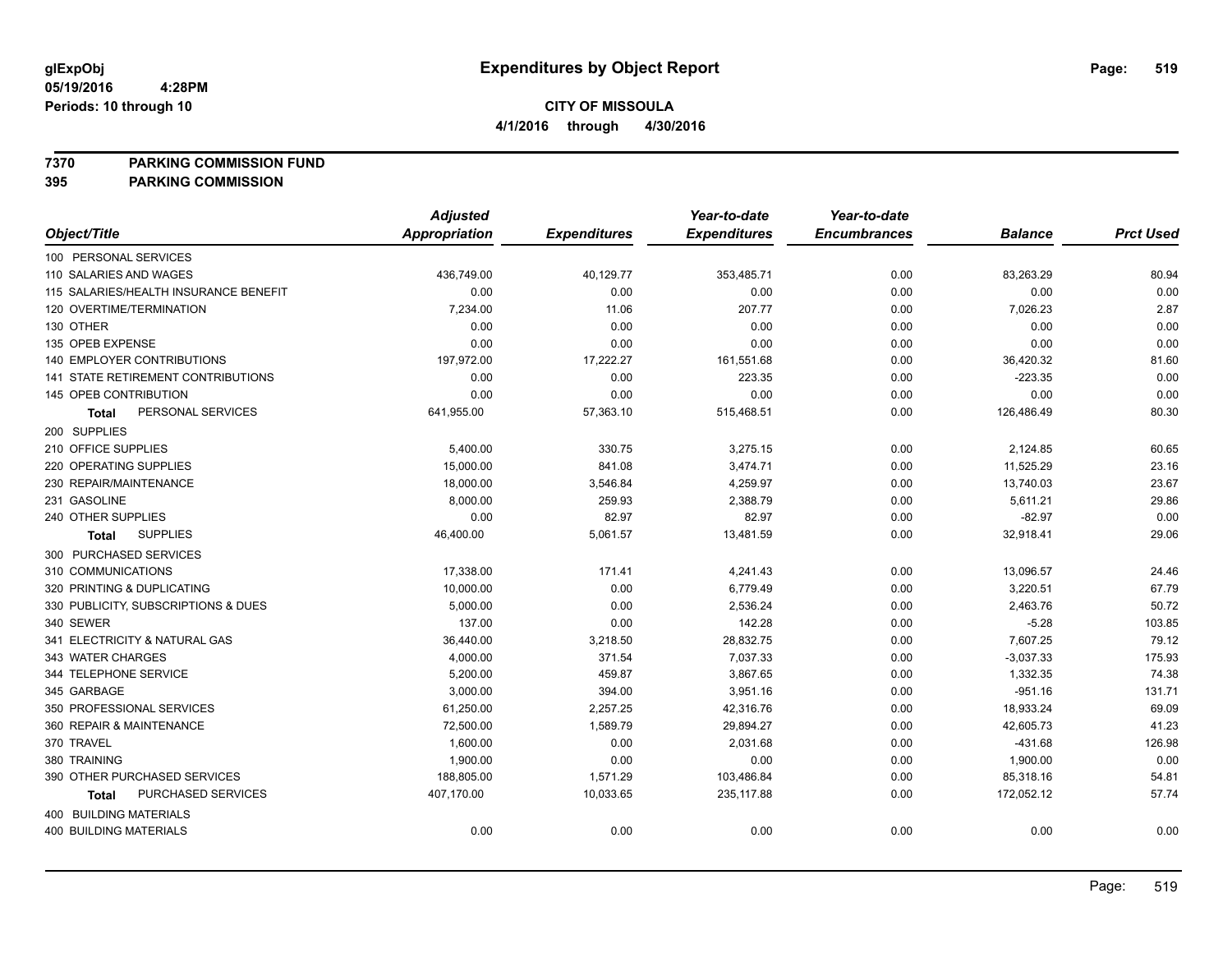#### **7370 PARKING COMMISSION FUND**

|                                                   | <b>Adjusted</b> |                     | Year-to-date        | Year-to-date        |                |                  |
|---------------------------------------------------|-----------------|---------------------|---------------------|---------------------|----------------|------------------|
| Object/Title                                      | Appropriation   | <b>Expenditures</b> | <b>Expenditures</b> | <b>Encumbrances</b> | <b>Balance</b> | <b>Prct Used</b> |
| <b>BUILDING MATERIALS</b><br><b>Total</b>         | 0.00            | 0.00                | 0.00                | 0.00                | 0.00           | 0.00             |
| 500 FIXED CHARGES                                 |                 |                     |                     |                     |                |                  |
| 500 FIXED CHARGES                                 | 168,621.00      | 4,200.00            | 29,591.92           | 0.00                | 139,029.08     | 17.55            |
| 550 MERCHANT SERVICE FEES                         | 21,500.00       | 0.00                | 3.00                | 0.00                | 21,497.00      | 0.01             |
| <b>FIXED CHARGES</b><br><b>Total</b>              | 190,121.00      | 4,200.00            | 29,594.92           | 0.00                | 160,526.08     | 15.57            |
| 600 DEBT SERVICE                                  |                 |                     |                     |                     |                |                  |
| 610 PRINCIPAL                                     | 52,787.59       | 0.00                | 40,100.00           | 0.00                | 12,687.59      | 75.96            |
| 620 INTEREST / SERVICE FEES                       | 12,162.50       | 0.00                | 16,662.50           | 0.00                | $-4,500.00$    | 137.00           |
| <b>DEBT SERVICE</b><br><b>Total</b>               | 64,950.09       | 0.00                | 56,762.50           | 0.00                | 8,187.59       | 87.39            |
| 700 GRANTS & CONTRIBUTIONS                        |                 |                     |                     |                     |                |                  |
| 700 GRANTS & CONTRIBUTIONS                        | 74,000.00       | 2,500.00            | 83,421.00           | 0.00                | $-9,421.00$    | 112.73           |
| <b>GRANTS &amp; CONTRIBUTIONS</b><br><b>Total</b> | 74,000.00       | 2,500.00            | 83,421.00           | 0.00                | $-9,421.00$    | 112.73           |
| 800 OTHER OBJECTS                                 |                 |                     |                     |                     |                |                  |
| 820 TRANSFERS TO OTHER FUNDS                      | 311,194.00      | 26,036.25           | 251,167.50          | 0.00                | 60,026.50      | 80.71            |
| 845 CONTINGENCY                                   | 48,965.00       | 0.00                | 0.00                | 0.00                | 48,965.00      | 0.00             |
| OTHER OBJECTS<br><b>Total</b>                     | 360,159.00      | 26,036.25           | 251,167.50          | 0.00                | 108,991.50     | 69.74            |
| 900 CAPITAL OUTLAY                                |                 |                     |                     |                     |                |                  |
| 920 BUILDINGS                                     | 0.00            | 0.00                | 0.00                | 0.00                | 0.00           | 0.00             |
| 930 IMPROVEMENTS                                  | 0.00            | 0.00                | 0.00                | 0.00                | 0.00           | 0.00             |
| 940 MACHINERY & EQUIPMENT                         | 1,560,506.00    | 17,433.16           | 1,277,396.04        | 0.00                | 283,109.96     | 81.86            |
| <b>CAPITAL OUTLAY</b><br><b>Total</b>             | 1,560,506.00    | 17,433.16           | 1,277,396.04        | 0.00                | 283,109.96     | 81.86            |
| PARKING COMMISSION<br><b>Total</b>                | 3,345,261.09    | 122,627.73          | 2,462,409.94        | 0.00                | 882,851.15     | 73.61            |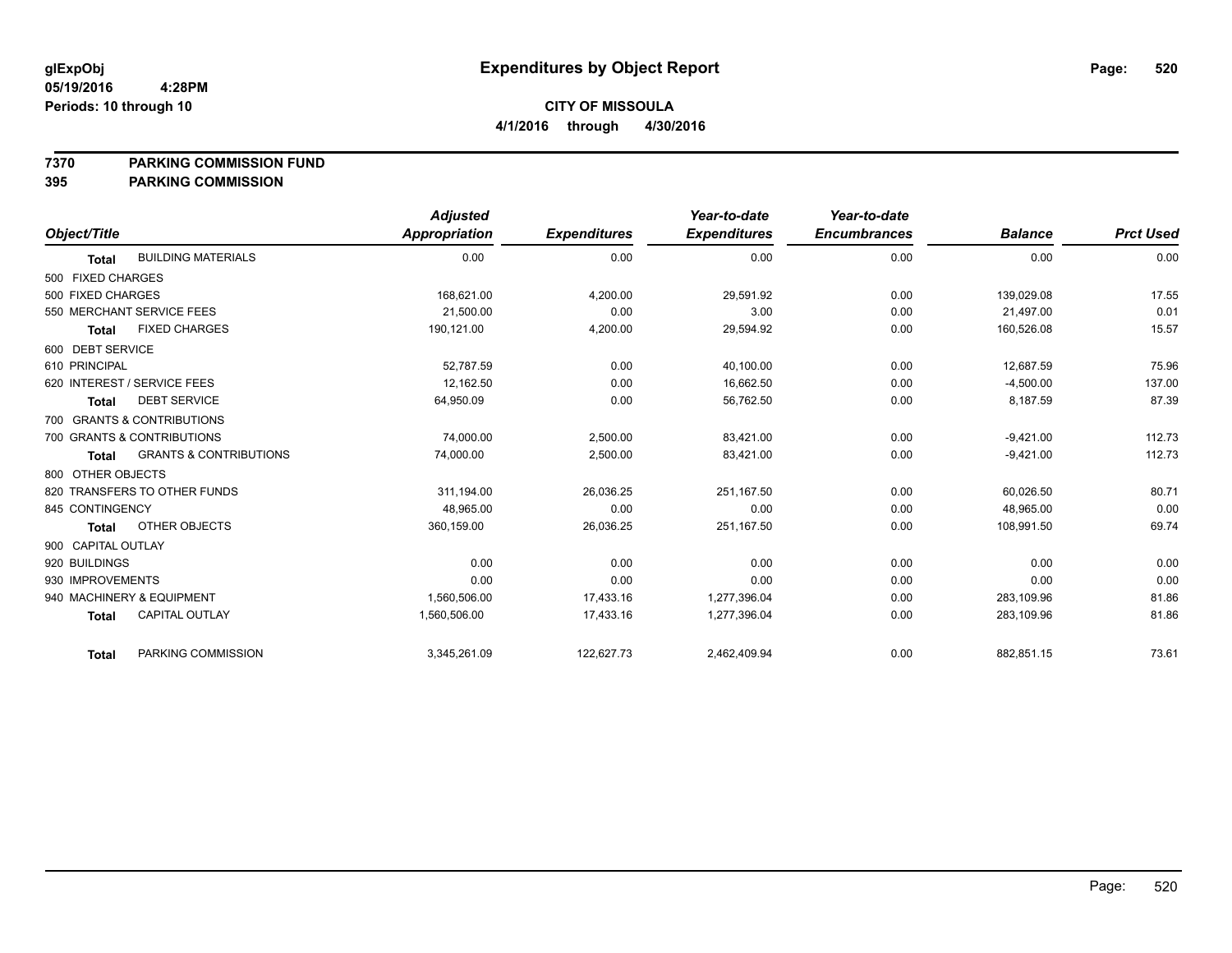#### **7370 PARKING COMMISSION FUND**

**900 DEPRECIATION**

| Object/Title                          | <b>Adjusted</b><br><b>Appropriation</b> | <b>Expenditures</b> | Year-to-date<br><b>Expenditures</b> | Year-to-date<br><b>Encumbrances</b> | <b>Balance</b> | <b>Prct Used</b> |
|---------------------------------------|-----------------------------------------|---------------------|-------------------------------------|-------------------------------------|----------------|------------------|
| 800 OTHER OBJECTS                     |                                         |                     |                                     |                                     |                |                  |
| 830 DEPRECIATION                      | 0.00                                    | 0.00                | 0.00                                | 0.00                                | 0.00           | 0.00             |
| OTHER OBJECTS<br><b>Total</b>         | 0.00                                    | 0.00                | 0.00                                | 0.00                                | 0.00           | 0.00             |
| 900 CAPITAL OUTLAY                    |                                         |                     |                                     |                                     |                |                  |
| 940 MACHINERY & EQUIPMENT             | 0.00                                    | 0.00                | 0.00                                | 0.00                                | 0.00           | 0.00             |
| <b>CAPITAL OUTLAY</b><br><b>Total</b> | 0.00                                    | 0.00                | 0.00                                | 0.00                                | 0.00           | 0.00             |
| <b>DEPRECIATION</b><br><b>Total</b>   | 0.00                                    | 0.00                | 0.00                                | 0.00                                | 0.00           | 0.00             |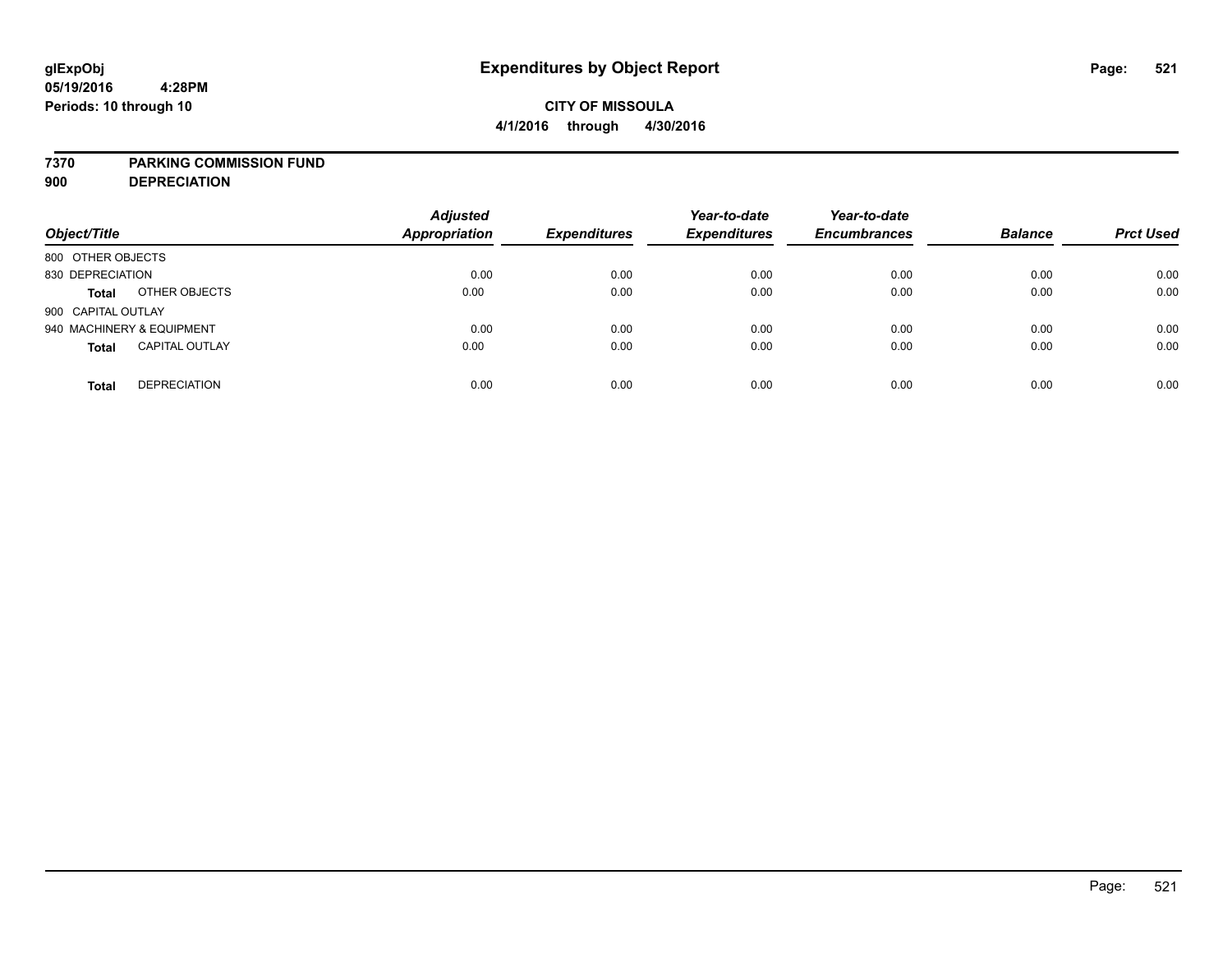**CITY OF MISSOULA 4/1/2016 through 4/30/2016**

## **7370 PARKING COMMISSION FUND**

|                                           | <b>Adjusted</b> |                     | Year-to-date        | Year-to-date        |                |                  |
|-------------------------------------------|-----------------|---------------------|---------------------|---------------------|----------------|------------------|
| Object/Title                              | Appropriation   | <b>Expenditures</b> | <b>Expenditures</b> | <b>Encumbrances</b> | <b>Balance</b> | <b>Prct Used</b> |
| 100 PERSONAL SERVICES                     |                 |                     |                     |                     |                |                  |
| 110 SALARIES AND WAGES                    | 436,749.00      | 40,129.77           | 353,485.71          | 0.00                | 83,263.29      | 80.94            |
| 115 SALARIES/HEALTH INSURANCE BENEFIT     | 0.00            | 0.00                | 0.00                | 0.00                | 0.00           | 0.00             |
| 120 OVERTIME/TERMINATION                  | 7,234.00        | 11.06               | 207.77              | 0.00                | 7,026.23       | 2.87             |
| 130 OTHER                                 | 0.00            | 0.00                | 0.00                | 0.00                | 0.00           | 0.00             |
| 135 OPEB EXPENSE                          | 0.00            | 0.00                | 0.00                | 0.00                | 0.00           | 0.00             |
| 140 EMPLOYER CONTRIBUTIONS                | 197,972.00      | 17,222.27           | 161,551.68          | 0.00                | 36,420.32      | 81.60            |
| 141 STATE RETIREMENT CONTRIBUTIONS        | 0.00            | 0.00                | 223.35              | 0.00                | $-223.35$      | 0.00             |
| 145 OPEB CONTRIBUTION                     | 0.00            | 0.00                | 0.00                | 0.00                | 0.00           | 0.00             |
| PERSONAL SERVICES<br>Total                | 641,955.00      | 57,363.10           | 515,468.51          | 0.00                | 126,486.49     | 80.30            |
| 200 SUPPLIES                              |                 |                     |                     |                     |                |                  |
| 210 OFFICE SUPPLIES                       | 5,400.00        | 330.75              | 3,275.15            | 0.00                | 2,124.85       | 60.65            |
| 220 OPERATING SUPPLIES                    | 15,000.00       | 841.08              | 3,474.71            | 0.00                | 11,525.29      | 23.16            |
| 230 REPAIR/MAINTENANCE                    | 18,000.00       | 3,546.84            | 4,259.97            | 0.00                | 13,740.03      | 23.67            |
| 231 GASOLINE                              | 8,000.00        | 259.93              | 2,388.79            | 0.00                | 5,611.21       | 29.86            |
| 240 OTHER SUPPLIES                        | 0.00            | 82.97               | 82.97               | 0.00                | $-82.97$       | 0.00             |
| <b>SUPPLIES</b><br>Total                  | 46,400.00       | 5,061.57            | 13,481.59           | 0.00                | 32,918.41      | 29.06            |
| 300 PURCHASED SERVICES                    |                 |                     |                     |                     |                |                  |
| 310 COMMUNICATIONS                        | 17,338.00       | 171.41              | 4,241.43            | 0.00                | 13,096.57      | 24.46            |
| 320 PRINTING & DUPLICATING                | 10,000.00       | 0.00                | 6,779.49            | 0.00                | 3,220.51       | 67.79            |
| 330 PUBLICITY, SUBSCRIPTIONS & DUES       | 5,000.00        | 0.00                | 2,536.24            | 0.00                | 2,463.76       | 50.72            |
| 340 SEWER                                 | 137.00          | 0.00                | 142.28              | 0.00                | $-5.28$        | 103.85           |
| 341 ELECTRICITY & NATURAL GAS             | 36,440.00       | 3,218.50            | 28,832.75           | 0.00                | 7,607.25       | 79.12            |
| 343 WATER CHARGES                         | 4,000.00        | 371.54              | 7,037.33            | 0.00                | $-3,037.33$    | 175.93           |
| 344 TELEPHONE SERVICE                     | 5,200.00        | 459.87              | 3,867.65            | 0.00                | 1,332.35       | 74.38            |
| 345 GARBAGE                               | 3,000.00        | 394.00              | 3,951.16            | 0.00                | $-951.16$      | 131.71           |
| 350 PROFESSIONAL SERVICES                 | 61,250.00       | 2,257.25            | 42,316.76           | 0.00                | 18,933.24      | 69.09            |
| 360 REPAIR & MAINTENANCE                  | 72,500.00       | 1,589.79            | 29,894.27           | 0.00                | 42,605.73      | 41.23            |
| 370 TRAVEL                                | 1,600.00        | 0.00                | 2,031.68            | 0.00                | $-431.68$      | 126.98           |
| 380 TRAINING                              | 1,900.00        | 0.00                | 0.00                | 0.00                | 1,900.00       | 0.00             |
| 390 OTHER PURCHASED SERVICES              | 188,805.00      | 1,571.29            | 103,486.84          | 0.00                | 85,318.16      | 54.81            |
| PURCHASED SERVICES<br>Total               | 407,170.00      | 10,033.65           | 235,117.88          | 0.00                | 172,052.12     | 57.74            |
| 400 BUILDING MATERIALS                    |                 |                     |                     |                     |                |                  |
| 400 BUILDING MATERIALS                    | 0.00            | 0.00                | 0.00                | 0.00                | 0.00           | 0.00             |
| <b>BUILDING MATERIALS</b><br><b>Total</b> | 0.00            | 0.00                | 0.00                | 0.00                | 0.00           | 0.00             |
|                                           |                 |                     |                     |                     |                |                  |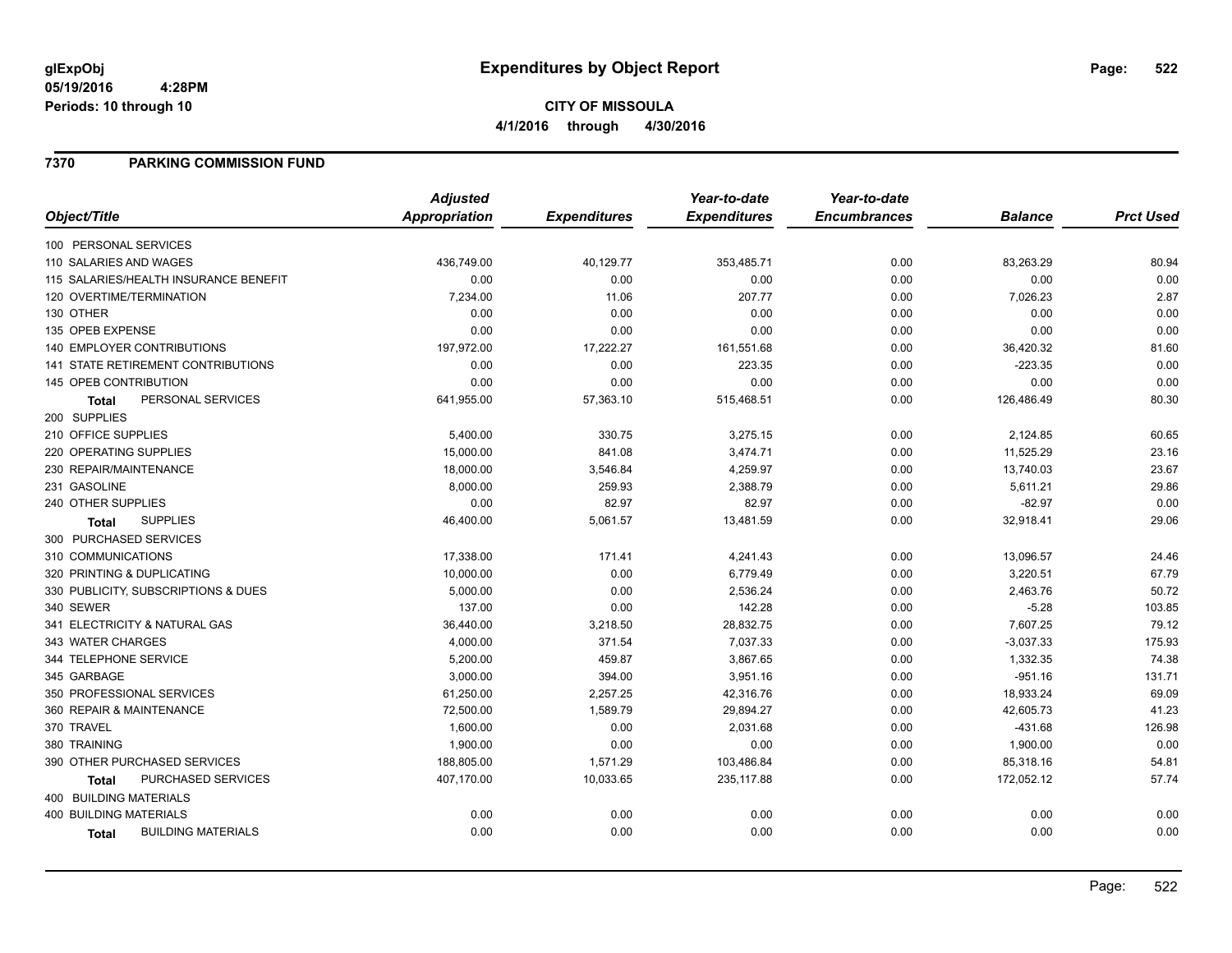## **7370 PARKING COMMISSION FUND**

|                    |                                   | <b>Adjusted</b>      |                     | Year-to-date        | Year-to-date        |                |                  |
|--------------------|-----------------------------------|----------------------|---------------------|---------------------|---------------------|----------------|------------------|
| Object/Title       |                                   | <b>Appropriation</b> | <b>Expenditures</b> | <b>Expenditures</b> | <b>Encumbrances</b> | <b>Balance</b> | <b>Prct Used</b> |
| 500 FIXED CHARGES  |                                   |                      |                     |                     |                     |                |                  |
| 500 FIXED CHARGES  |                                   | 168,621.00           | 4,200.00            | 29,591.92           | 0.00                | 139,029.08     | 17.55            |
|                    | 550 MERCHANT SERVICE FEES         | 21,500.00            | 0.00                | 3.00                | 0.00                | 21,497.00      | 0.01             |
| <b>Total</b>       | <b>FIXED CHARGES</b>              | 190,121.00           | 4,200.00            | 29,594.92           | 0.00                | 160,526.08     | 15.57            |
| 600 DEBT SERVICE   |                                   |                      |                     |                     |                     |                |                  |
| 610 PRINCIPAL      |                                   | 52,787.59            | 0.00                | 40,100.00           | 0.00                | 12,687.59      | 75.96            |
|                    | 620 INTEREST / SERVICE FEES       | 12,162.50            | 0.00                | 16,662.50           | 0.00                | $-4,500.00$    | 137.00           |
| <b>Total</b>       | <b>DEBT SERVICE</b>               | 64,950.09            | 0.00                | 56,762.50           | 0.00                | 8,187.59       | 87.39            |
|                    | 700 GRANTS & CONTRIBUTIONS        |                      |                     |                     |                     |                |                  |
|                    | 700 GRANTS & CONTRIBUTIONS        | 74,000.00            | 2,500.00            | 83,421.00           | 0.00                | $-9,421.00$    | 112.73           |
| <b>Total</b>       | <b>GRANTS &amp; CONTRIBUTIONS</b> | 74,000.00            | 2,500.00            | 83,421.00           | 0.00                | $-9,421.00$    | 112.73           |
| 800 OTHER OBJECTS  |                                   |                      |                     |                     |                     |                |                  |
|                    | 820 TRANSFERS TO OTHER FUNDS      | 311,194.00           | 26,036.25           | 251,167.50          | 0.00                | 60,026.50      | 80.71            |
| 830 DEPRECIATION   |                                   | 0.00                 | 0.00                | 0.00                | 0.00                | 0.00           | 0.00             |
| 845 CONTINGENCY    |                                   | 48,965.00            | 0.00                | 0.00                | 0.00                | 48,965.00      | 0.00             |
| <b>Total</b>       | <b>OTHER OBJECTS</b>              | 360,159.00           | 26,036.25           | 251,167.50          | 0.00                | 108,991.50     | 69.74            |
| 900 CAPITAL OUTLAY |                                   |                      |                     |                     |                     |                |                  |
| 920 BUILDINGS      |                                   | 0.00                 | 0.00                | 0.00                | 0.00                | 0.00           | 0.00             |
| 930 IMPROVEMENTS   |                                   | 0.00                 | 0.00                | 0.00                | 0.00                | 0.00           | 0.00             |
|                    | 940 MACHINERY & EQUIPMENT         | 1,560,506.00         | 17,433.16           | 1,277,396.04        | 0.00                | 283,109.96     | 81.86            |
| <b>Total</b>       | <b>CAPITAL OUTLAY</b>             | 1,560,506.00         | 17,433.16           | 1,277,396.04        | 0.00                | 283,109.96     | 81.86            |
| <b>Total</b>       | PARKING COMMISSION FUND           | 3,345,261.09         | 122,627.73          | 2,462,409.94        | 0.00                | 882,851.15     | 73.61            |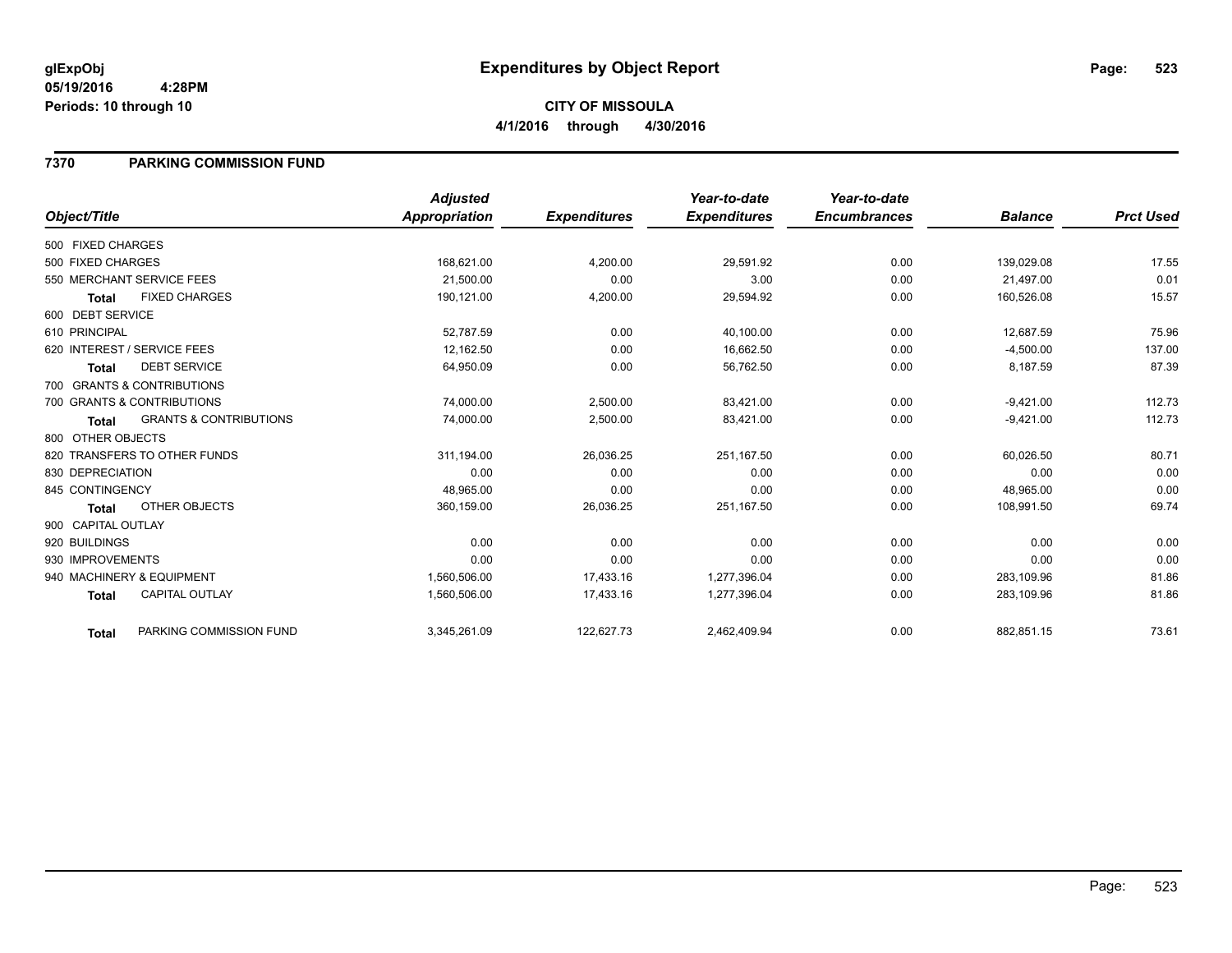#### **7371 FRONT STREET PARKING BONDS**

|                   |                              | <b>Adjusted</b>      |                     | Year-to-date        | Year-to-date        |                |                  |
|-------------------|------------------------------|----------------------|---------------------|---------------------|---------------------|----------------|------------------|
| Object/Title      |                              | <b>Appropriation</b> | <b>Expenditures</b> | <b>Expenditures</b> | <b>Encumbrances</b> | <b>Balance</b> | <b>Prct Used</b> |
| 500 FIXED CHARGES |                              |                      |                     |                     |                     |                |                  |
|                   | 550 MERCHANT SERVICE FEES    | 0.00                 | 0.00                | 0.00                | 0.00                | 0.00           | 0.00             |
| <b>Total</b>      | <b>FIXED CHARGES</b>         | 0.00                 | 0.00                | 0.00                | 0.00                | 0.00           | 0.00             |
| 600 DEBT SERVICE  |                              |                      |                     |                     |                     |                |                  |
|                   | 620 INTEREST / SERVICE FEES  | 272.925.00           | 0.00                | 204.722.67          | 0.00                | 68.202.33      | 75.01            |
| Total             | <b>DEBT SERVICE</b>          | 272,925.00           | 0.00                | 204,722.67          | 0.00                | 68,202.33      | 75.01            |
| 800 OTHER OBJECTS |                              |                      |                     |                     |                     |                |                  |
|                   | 820 TRANSFERS TO OTHER FUNDS | 0.00                 | 0.00                | 0.00                | 0.00                | 0.00           | 0.00             |
| <b>Total</b>      | OTHER OBJECTS                | 0.00                 | 0.00                | 0.00                | 0.00                | 0.00           | 0.00             |
| <b>Total</b>      | PARKING COMMISSION           | 272,925.00           | 0.00                | 204,722.67          | 0.00                | 68,202.33      | 75.01            |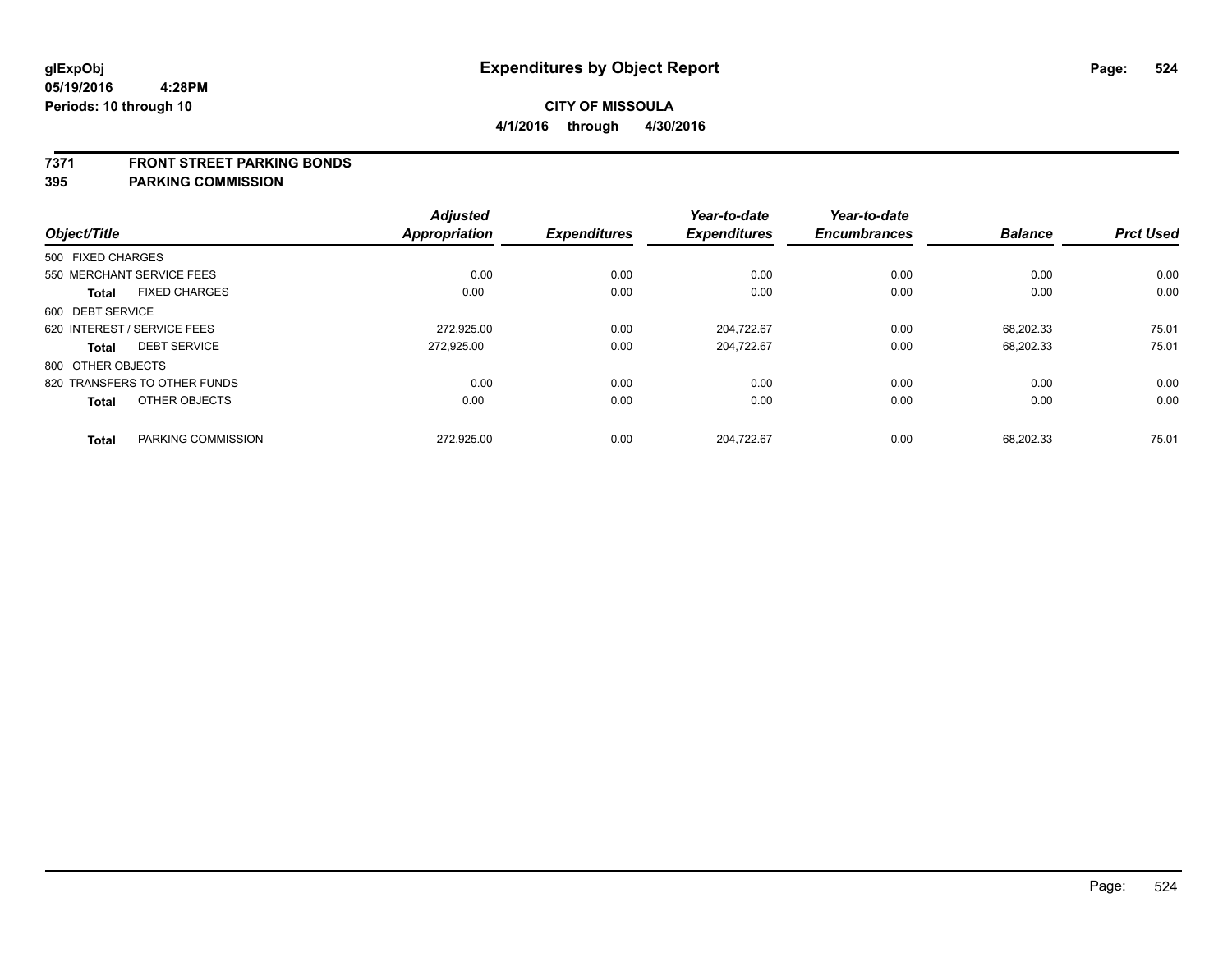# **CITY OF MISSOULA 4/1/2016 through 4/30/2016**

## **7371 FRONT STREET PARKING BONDS**

| Object/Title      |                              | <b>Adjusted</b><br>Appropriation | <b>Expenditures</b> | Year-to-date<br><b>Expenditures</b> | Year-to-date<br><b>Encumbrances</b> | <b>Balance</b> | <b>Prct Used</b> |
|-------------------|------------------------------|----------------------------------|---------------------|-------------------------------------|-------------------------------------|----------------|------------------|
| 500 FIXED CHARGES |                              |                                  |                     |                                     |                                     |                |                  |
|                   | 550 MERCHANT SERVICE FEES    | 0.00                             | 0.00                | 0.00                                | 0.00                                | 0.00           | 0.00             |
| Total             | <b>FIXED CHARGES</b>         | 0.00                             | 0.00                | 0.00                                | 0.00                                | 0.00           | 0.00             |
| 600 DEBT SERVICE  |                              |                                  |                     |                                     |                                     |                |                  |
|                   | 620 INTEREST / SERVICE FEES  | 272.925.00                       | 0.00                | 204,722.67                          | 0.00                                | 68.202.33      | 75.01            |
| <b>Total</b>      | <b>DEBT SERVICE</b>          | 272.925.00                       | 0.00                | 204,722.67                          | 0.00                                | 68.202.33      | 75.01            |
| 800 OTHER OBJECTS |                              |                                  |                     |                                     |                                     |                |                  |
|                   | 820 TRANSFERS TO OTHER FUNDS | 0.00                             | 0.00                | 0.00                                | 0.00                                | 0.00           | 0.00             |
| <b>Total</b>      | <b>OTHER OBJECTS</b>         | 0.00                             | 0.00                | 0.00                                | 0.00                                | 0.00           | 0.00             |
| <b>Total</b>      | FRONT STREET PARKING BONDS   | 272.925.00                       | 0.00                | 204.722.67                          | 0.00                                | 68.202.33      | 75.01            |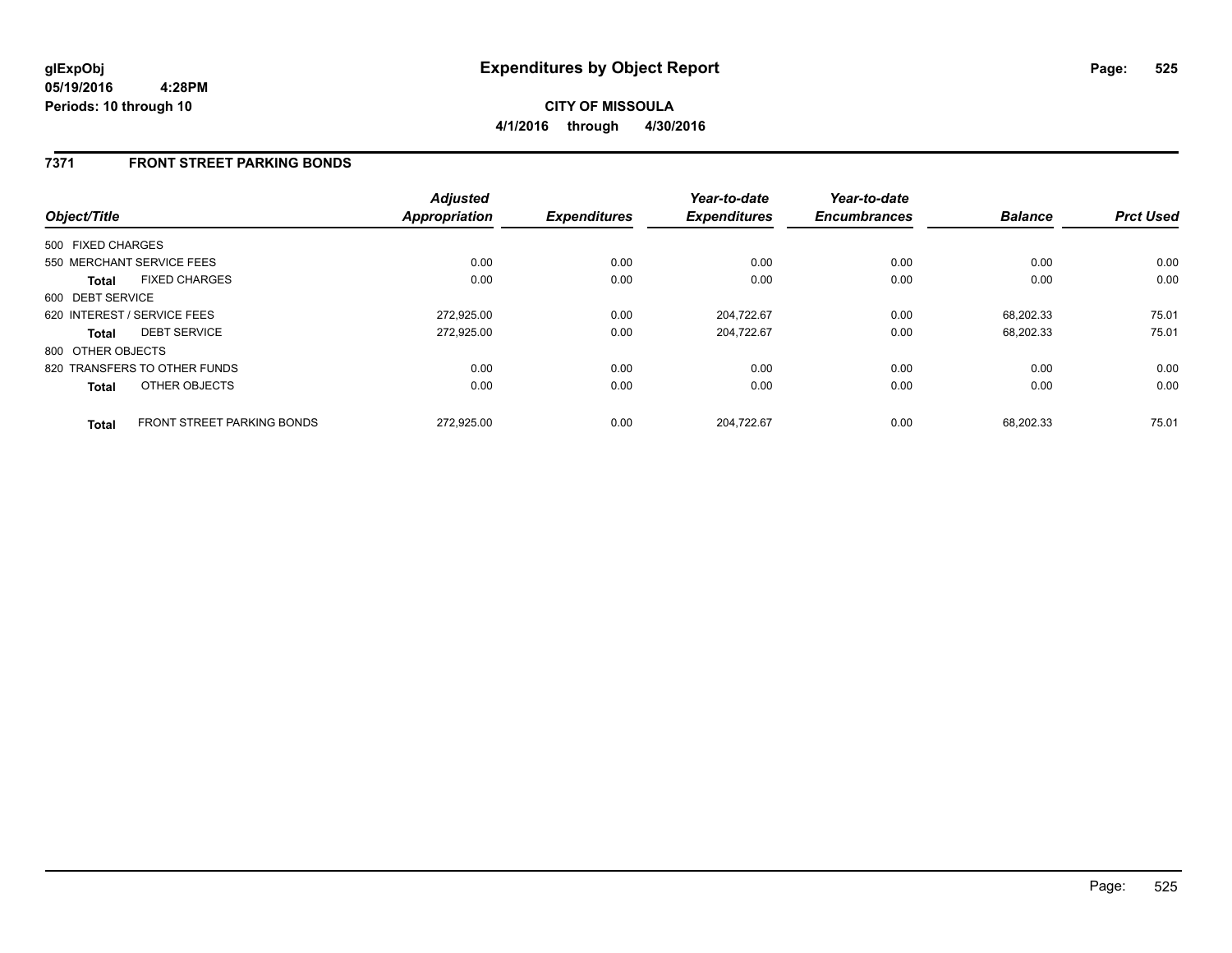#### **7372 SINKING FUND/FRONT ST PARKING BONDS**

| Object/Title                 |                      | <b>Adjusted</b><br><b>Appropriation</b> | <b>Expenditures</b> | Year-to-date<br><b>Expenditures</b> | Year-to-date<br><b>Encumbrances</b> | <b>Balance</b> | <b>Prct Used</b> |
|------------------------------|----------------------|-----------------------------------------|---------------------|-------------------------------------|-------------------------------------|----------------|------------------|
|                              |                      |                                         |                     |                                     |                                     |                |                  |
| 500 FIXED CHARGES            |                      |                                         |                     |                                     |                                     |                |                  |
| 550 MERCHANT SERVICE FEES    |                      | 0.00                                    | 0.00                | 0.00                                | 0.00                                | 0.00           | 0.00             |
| <b>Total</b>                 | <b>FIXED CHARGES</b> | 0.00                                    | 0.00                | 0.00                                | 0.00                                | 0.00           | 0.00             |
| 600 DEBT SERVICE             |                      |                                         |                     |                                     |                                     |                |                  |
| 610 PRINCIPAL                |                      | 185,000.00                              | 0.00                | 185,000.00                          | 0.00                                | 0.00           | 100.00           |
| 620 INTEREST / SERVICE FEES  |                      | 0.00                                    | 0.00                | 0.00                                | 0.00                                | 0.00           | 0.00             |
| <b>Total</b>                 | <b>DEBT SERVICE</b>  | 185,000.00                              | 0.00                | 185,000.00                          | 0.00                                | 0.00           | 100.00           |
| 800 OTHER OBJECTS            |                      |                                         |                     |                                     |                                     |                |                  |
| 820 TRANSFERS TO OTHER FUNDS |                      | 0.00                                    | 0.00                | 0.00                                | 0.00                                | 0.00           | 0.00             |
| <b>Total</b>                 | OTHER OBJECTS        | 0.00                                    | 0.00                | 0.00                                | 0.00                                | 0.00           | 0.00             |
|                              |                      |                                         |                     |                                     |                                     |                |                  |
| <b>Total</b>                 | PARKING COMMISSION   | 185,000.00                              | 0.00                | 185,000.00                          | 0.00                                | 0.00           | 100.00           |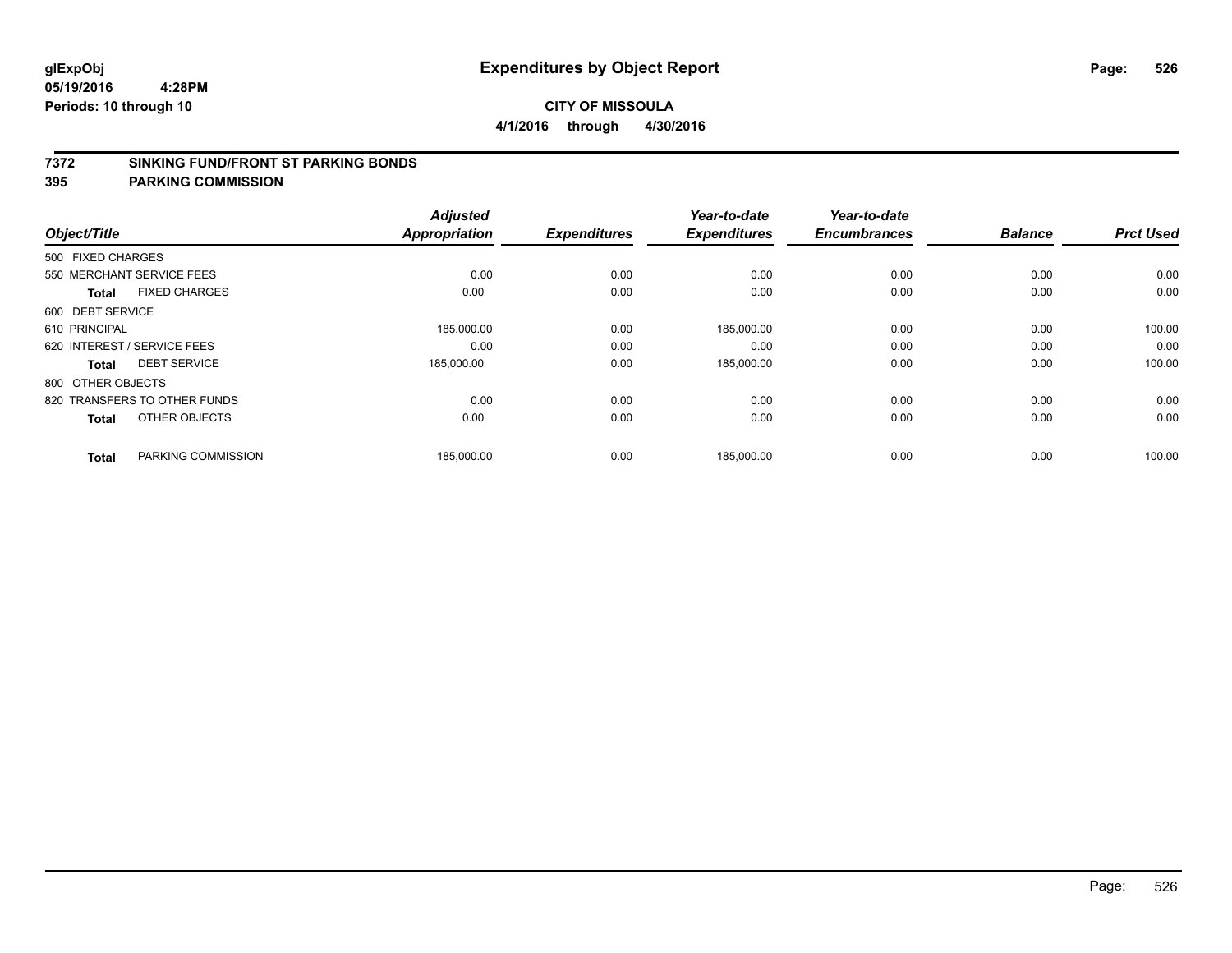# **CITY OF MISSOULA 4/1/2016 through 4/30/2016**

# **7372 SINKING FUND/FRONT ST PARKING BONDS**

|                   |                                   | <b>Adjusted</b>      |                     | Year-to-date        | Year-to-date        |                |                  |
|-------------------|-----------------------------------|----------------------|---------------------|---------------------|---------------------|----------------|------------------|
| Object/Title      |                                   | <b>Appropriation</b> | <b>Expenditures</b> | <b>Expenditures</b> | <b>Encumbrances</b> | <b>Balance</b> | <b>Prct Used</b> |
| 500 FIXED CHARGES |                                   |                      |                     |                     |                     |                |                  |
|                   | 550 MERCHANT SERVICE FEES         | 0.00                 | 0.00                | 0.00                | 0.00                | 0.00           | 0.00             |
| <b>Total</b>      | <b>FIXED CHARGES</b>              | 0.00                 | 0.00                | 0.00                | 0.00                | 0.00           | 0.00             |
| 600 DEBT SERVICE  |                                   |                      |                     |                     |                     |                |                  |
| 610 PRINCIPAL     |                                   | 185,000.00           | 0.00                | 185,000.00          | 0.00                | 0.00           | 100.00           |
|                   | 620 INTEREST / SERVICE FEES       | 0.00                 | 0.00                | 0.00                | 0.00                | 0.00           | 0.00             |
| Total             | <b>DEBT SERVICE</b>               | 185,000.00           | 0.00                | 185,000.00          | 0.00                | 0.00           | 100.00           |
| 800 OTHER OBJECTS |                                   |                      |                     |                     |                     |                |                  |
|                   | 820 TRANSFERS TO OTHER FUNDS      | 0.00                 | 0.00                | 0.00                | 0.00                | 0.00           | 0.00             |
| <b>Total</b>      | OTHER OBJECTS                     | 0.00                 | 0.00                | 0.00                | 0.00                | 0.00           | 0.00             |
| <b>Total</b>      | SINKING FUND/FRONT ST PARKING BON | 185.000.00           | 0.00                | 185.000.00          | 0.00                | 0.00           | 100.00           |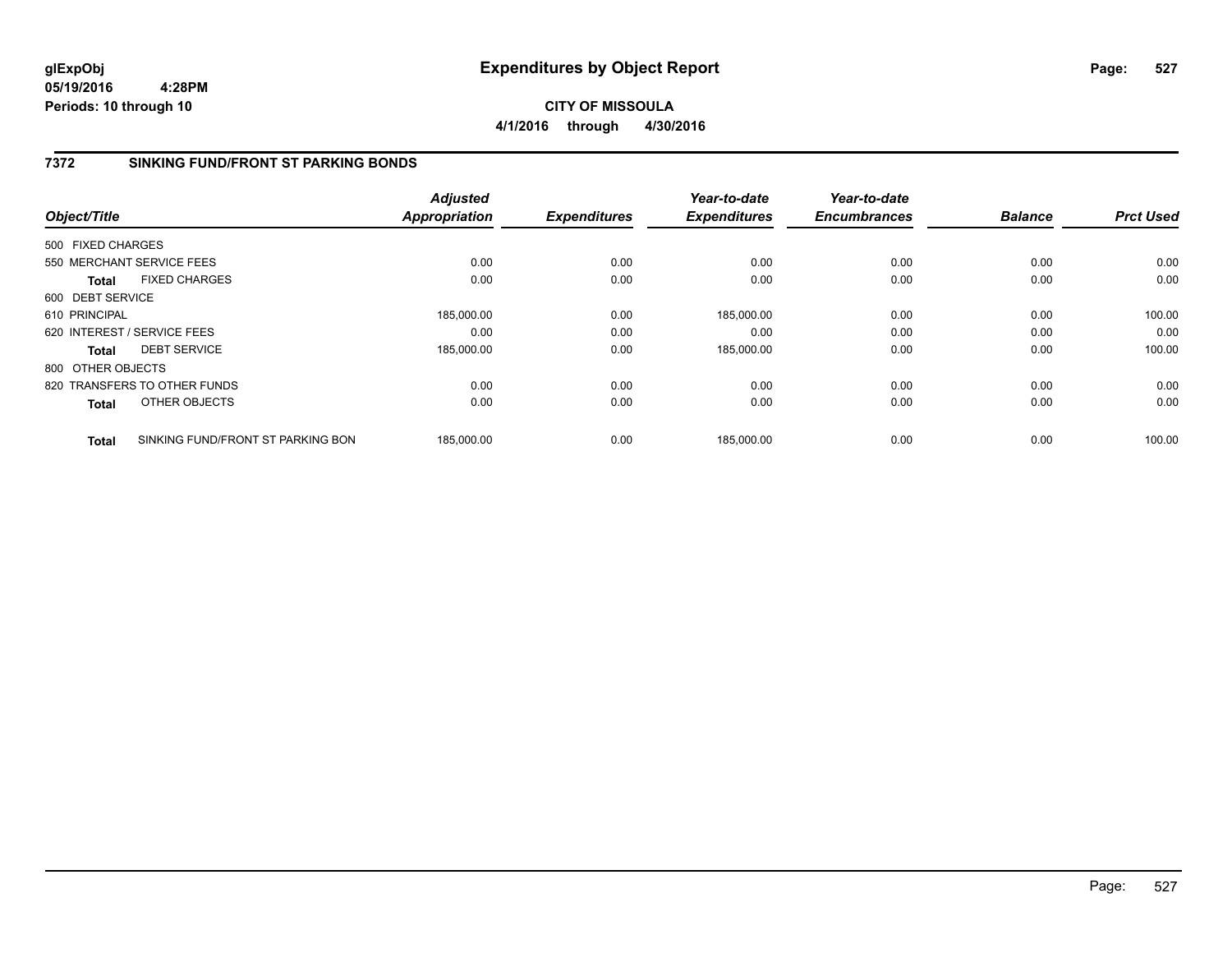#### **7373 MPC SERIES 2010B CONSTRUCTION**

|                             |                              | <b>Adjusted</b>      |                     | Year-to-date        | Year-to-date        |                |                  |
|-----------------------------|------------------------------|----------------------|---------------------|---------------------|---------------------|----------------|------------------|
| Object/Title                |                              | <b>Appropriation</b> | <b>Expenditures</b> | <b>Expenditures</b> | <b>Encumbrances</b> | <b>Balance</b> | <b>Prct Used</b> |
| 300 PURCHASED SERVICES      |                              |                      |                     |                     |                     |                |                  |
| 350 PROFESSIONAL SERVICES   |                              | 0.00                 | 0.00                | 0.00                | 0.00                | 0.00           | 0.00             |
|                             | 390 OTHER PURCHASED SERVICES | 0.00                 | 0.00                | 0.00                | 0.00                | 0.00           | 0.00             |
| <b>Total</b>                | <b>PURCHASED SERVICES</b>    | 0.00                 | 0.00                | 0.00                | 0.00                | 0.00           | 0.00             |
| 500 FIXED CHARGES           |                              |                      |                     |                     |                     |                |                  |
| 550 MERCHANT SERVICE FEES   |                              | 0.00                 | 0.00                | 0.00                | 0.00                | 0.00           | 0.00             |
| <b>Total</b>                | <b>FIXED CHARGES</b>         | 0.00                 | 0.00                | 0.00                | 0.00                | 0.00           | 0.00             |
| 600 DEBT SERVICE            |                              |                      |                     |                     |                     |                |                  |
| 600 DEBT SERVICE            |                              | 0.00                 | 0.00                | 0.00                | 0.00                | 0.00           | 0.00             |
| 610 PRINCIPAL               |                              | 0.00                 | 0.00                | 0.00                | 0.00                | 0.00           | 0.00             |
| 620 INTEREST / SERVICE FEES |                              | 0.00                 | 0.00                | 0.00                | 0.00                | 0.00           | 0.00             |
| <b>Total</b>                | <b>DEBT SERVICE</b>          | 0.00                 | 0.00                | 0.00                | 0.00                | 0.00           | 0.00             |
| 800 OTHER OBJECTS           |                              |                      |                     |                     |                     |                |                  |
|                             | 820 TRANSFERS TO OTHER FUNDS | 0.00                 | 0.00                | 0.00                | 0.00                | 0.00           | 0.00             |
| <b>Total</b>                | OTHER OBJECTS                | 0.00                 | 0.00                | 0.00                | 0.00                | 0.00           | 0.00             |
| 900 CAPITAL OUTLAY          |                              |                      |                     |                     |                     |                |                  |
| 900 CAPITAL OUTLAY          |                              | 0.00                 | 0.00                | 0.00                | 0.00                | 0.00           | 0.00             |
| 920 BUILDINGS               |                              | 0.00                 | 0.00                | 0.00                | 0.00                | 0.00           | 0.00             |
| 930 IMPROVEMENTS            |                              | 0.00                 | 0.00                | 0.00                | 0.00                | 0.00           | 0.00             |
| <b>Total</b>                | CAPITAL OUTLAY               | 0.00                 | 0.00                | 0.00                | 0.00                | 0.00           | 0.00             |
| <b>Total</b>                | PARKING COMMISSION           | 0.00                 | 0.00                | 0.00                | 0.00                | 0.00           | 0.00             |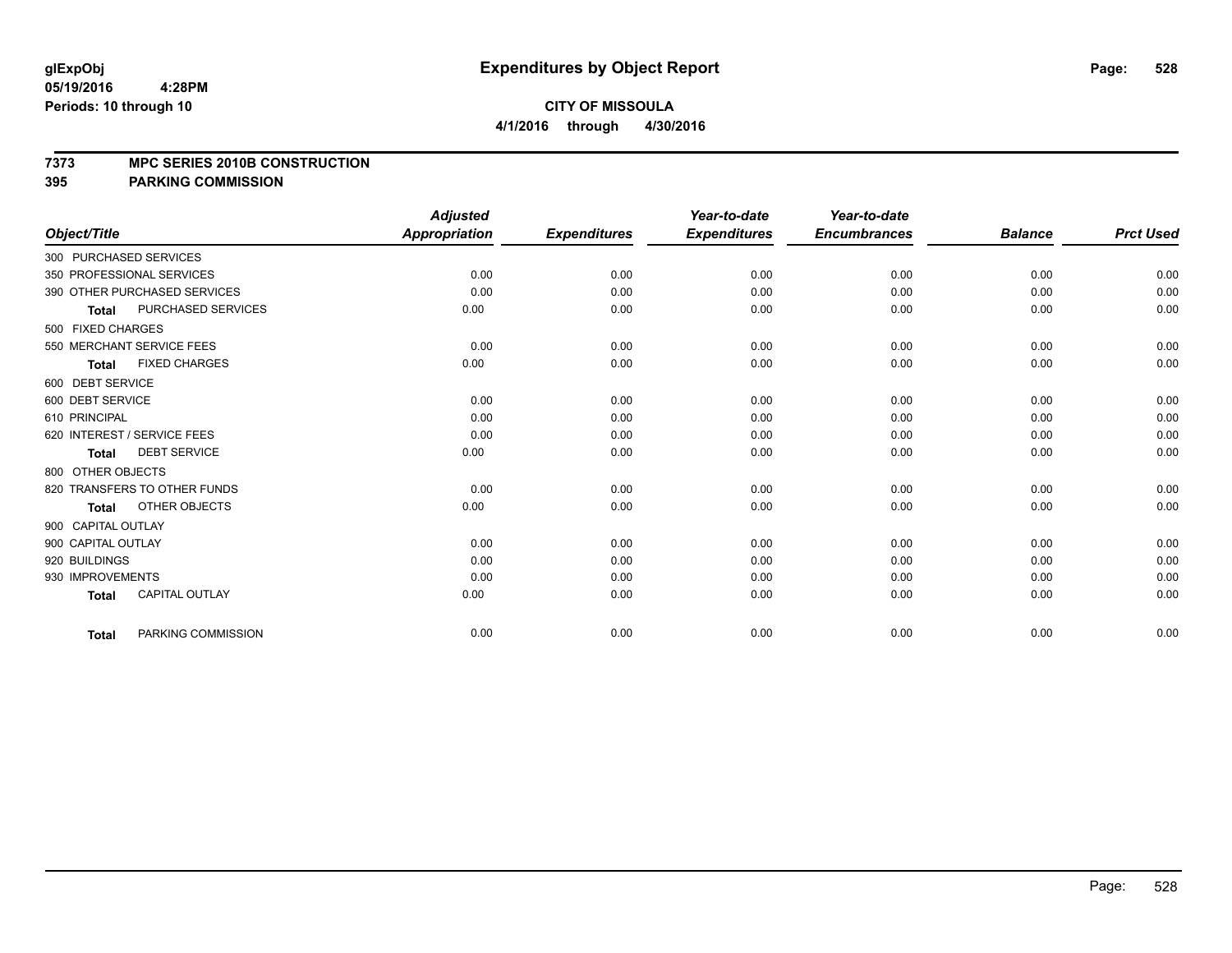#### **7373 MPC SERIES 2010B CONSTRUCTION**

**900 DEPRECIATION**

| Object/Title                         | <b>Adjusted</b><br><b>Appropriation</b> | <b>Expenditures</b> | Year-to-date<br><b>Expenditures</b> | Year-to-date<br><b>Encumbrances</b> | <b>Balance</b> | <b>Prct Used</b> |
|--------------------------------------|-----------------------------------------|---------------------|-------------------------------------|-------------------------------------|----------------|------------------|
| 500 FIXED CHARGES                    |                                         |                     |                                     |                                     |                |                  |
| 550 MERCHANT SERVICE FEES            | 0.00                                    | 0.00                | 0.00                                | 0.00                                | 0.00           | 0.00             |
| <b>FIXED CHARGES</b><br><b>Total</b> | 0.00                                    | 0.00                | 0.00                                | 0.00                                | 0.00           | 0.00             |
| 800 OTHER OBJECTS                    |                                         |                     |                                     |                                     |                |                  |
| 830 DEPRECIATION                     | 0.00                                    | 0.00                | 0.00                                | 0.00                                | 0.00           | 0.00             |
| OTHER OBJECTS<br><b>Total</b>        | 0.00                                    | 0.00                | 0.00                                | 0.00                                | 0.00           | 0.00             |
| <b>DEPRECIATION</b><br><b>Total</b>  | 0.00                                    | 0.00                | 0.00                                | 0.00                                | 0.00           | 0.00             |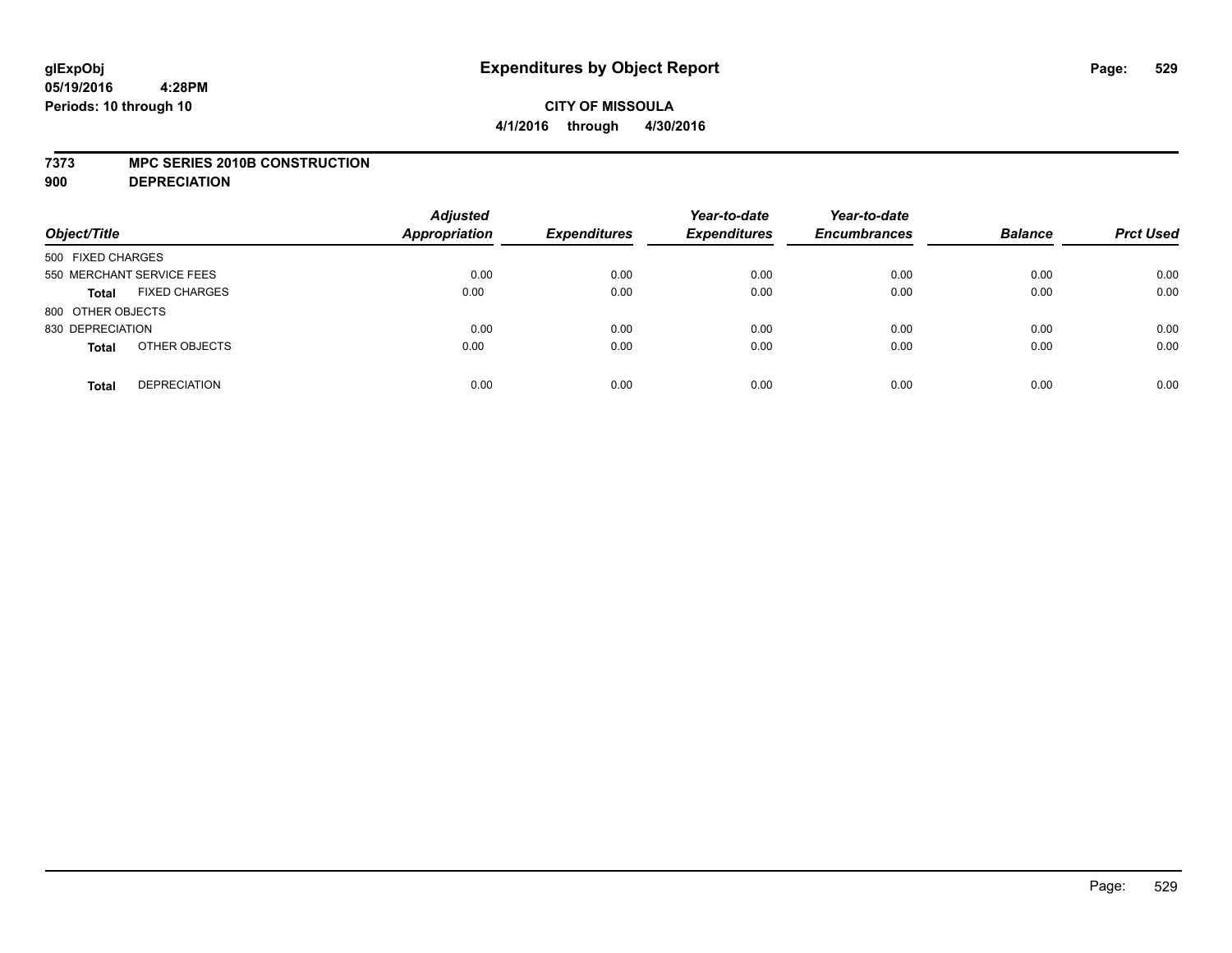**CITY OF MISSOULA 4/1/2016 through 4/30/2016**

# **7373 MPC SERIES 2010B CONSTRUCTION**

|                                        | <b>Adjusted</b>      |                     | Year-to-date        | Year-to-date        |                |                  |
|----------------------------------------|----------------------|---------------------|---------------------|---------------------|----------------|------------------|
| Object/Title                           | <b>Appropriation</b> | <b>Expenditures</b> | <b>Expenditures</b> | <b>Encumbrances</b> | <b>Balance</b> | <b>Prct Used</b> |
| 300 PURCHASED SERVICES                 |                      |                     |                     |                     |                |                  |
| 350 PROFESSIONAL SERVICES              | 0.00                 | 0.00                | 0.00                | 0.00                | 0.00           | 0.00             |
| 390 OTHER PURCHASED SERVICES           | 0.00                 | 0.00                | 0.00                | 0.00                | 0.00           | 0.00             |
| PURCHASED SERVICES<br><b>Total</b>     | 0.00                 | 0.00                | 0.00                | 0.00                | 0.00           | 0.00             |
| 500 FIXED CHARGES                      |                      |                     |                     |                     |                |                  |
| 550 MERCHANT SERVICE FEES              | 0.00                 | 0.00                | 0.00                | 0.00                | 0.00           | 0.00             |
| <b>FIXED CHARGES</b><br><b>Total</b>   | 0.00                 | 0.00                | 0.00                | 0.00                | 0.00           | 0.00             |
| 600 DEBT SERVICE                       |                      |                     |                     |                     |                |                  |
| 600 DEBT SERVICE                       | 0.00                 | 0.00                | 0.00                | 0.00                | 0.00           | 0.00             |
| 610 PRINCIPAL                          | 0.00                 | 0.00                | 0.00                | 0.00                | 0.00           | 0.00             |
| 620 INTEREST / SERVICE FEES            | 0.00                 | 0.00                | 0.00                | 0.00                | 0.00           | 0.00             |
| <b>DEBT SERVICE</b><br><b>Total</b>    | 0.00                 | 0.00                | 0.00                | 0.00                | 0.00           | 0.00             |
| 800 OTHER OBJECTS                      |                      |                     |                     |                     |                |                  |
| 820 TRANSFERS TO OTHER FUNDS           | 0.00                 | 0.00                | 0.00                | 0.00                | 0.00           | 0.00             |
| 830 DEPRECIATION                       | 0.00                 | 0.00                | 0.00                | 0.00                | 0.00           | 0.00             |
| OTHER OBJECTS<br><b>Total</b>          | 0.00                 | 0.00                | 0.00                | 0.00                | 0.00           | 0.00             |
| 900 CAPITAL OUTLAY                     |                      |                     |                     |                     |                |                  |
| 900 CAPITAL OUTLAY                     | 0.00                 | 0.00                | 0.00                | 0.00                | 0.00           | 0.00             |
| 920 BUILDINGS                          | 0.00                 | 0.00                | 0.00                | 0.00                | 0.00           | 0.00             |
| 930 IMPROVEMENTS                       | 0.00                 | 0.00                | 0.00                | 0.00                | 0.00           | 0.00             |
| <b>CAPITAL OUTLAY</b><br><b>Total</b>  | 0.00                 | 0.00                | 0.00                | 0.00                | 0.00           | 0.00             |
|                                        |                      |                     |                     |                     |                |                  |
| MPC SERIES 2010B CONSTRUCTION<br>Total | 0.00                 | 0.00                | 0.00                | 0.00                | 0.00           | 0.00             |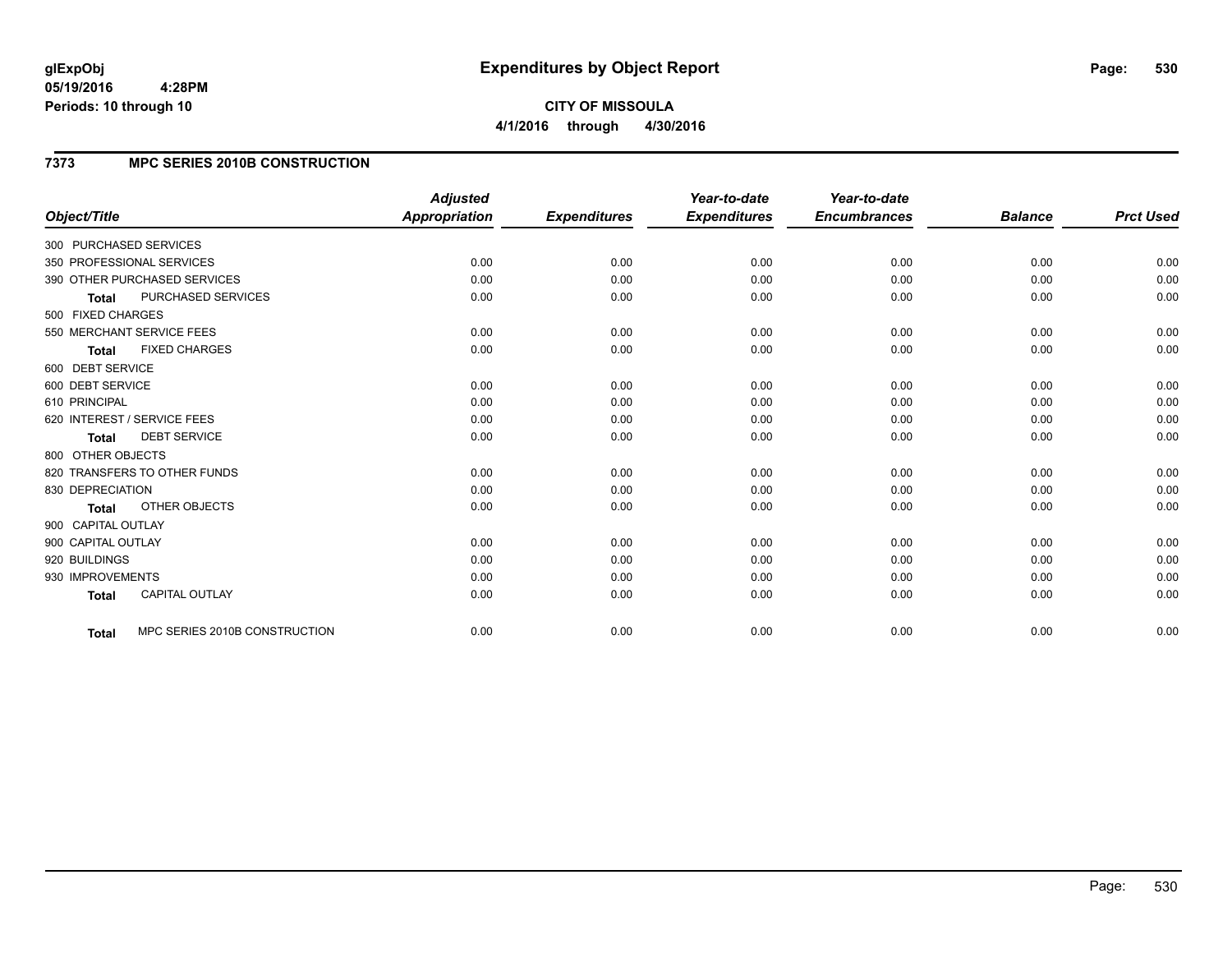#### **7374 RESERVE FUND-PARKING BONDS**

| Object/Title              |                       | <b>Adjusted</b><br>Appropriation | <b>Expenditures</b> | Year-to-date<br><b>Expenditures</b> | Year-to-date<br><b>Encumbrances</b> | <b>Balance</b> | <b>Prct Used</b> |
|---------------------------|-----------------------|----------------------------------|---------------------|-------------------------------------|-------------------------------------|----------------|------------------|
| 500 FIXED CHARGES         |                       |                                  |                     |                                     |                                     |                |                  |
| 550 MERCHANT SERVICE FEES |                       | 0.00                             | 0.00                | 0.00                                | 0.00                                | 0.00           | 0.00             |
| Total                     | <b>FIXED CHARGES</b>  | 0.00                             | 0.00                | 0.00                                | 0.00                                | 0.00           | 0.00             |
| 900 CAPITAL OUTLAY        |                       |                                  |                     |                                     |                                     |                |                  |
| 920 BUILDINGS             |                       | 0.00                             | 0.00                | 0.00                                | 0.00                                | 0.00           | 0.00             |
| 930 IMPROVEMENTS          |                       | 0.00                             | 0.00                | 0.00                                | 0.00                                | 0.00           | 0.00             |
| <b>Total</b>              | <b>CAPITAL OUTLAY</b> | 0.00                             | 0.00                | 0.00                                | 0.00                                | 0.00           | 0.00             |
| <b>Total</b>              | PARKING COMMISSION    | 0.00                             | 0.00                | 0.00                                | 0.00                                | 0.00           | 0.00             |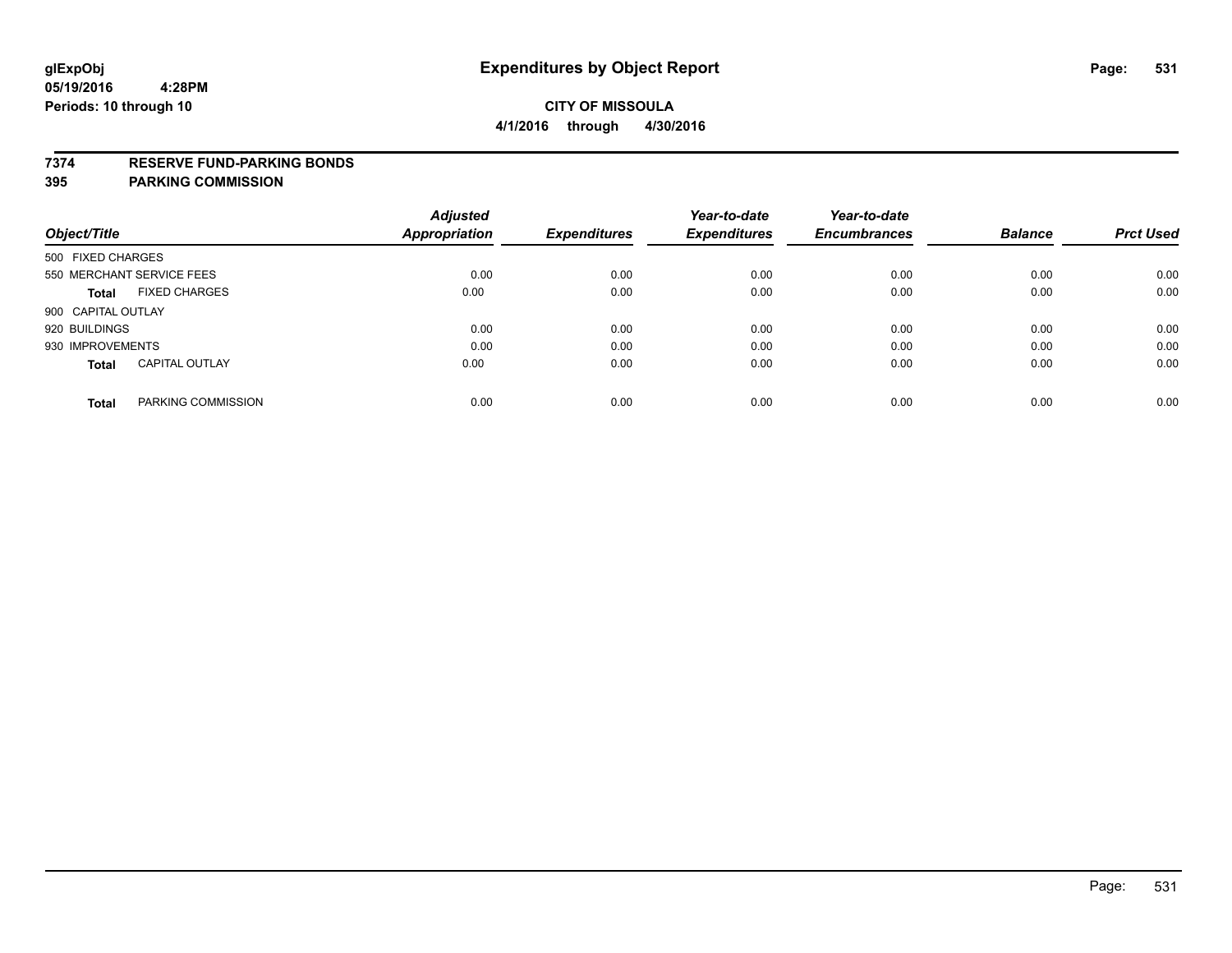## **7374 RESERVE FUND-PARKING BONDS**

| Object/Title              |                            | <b>Adjusted</b><br>Appropriation | <b>Expenditures</b> | Year-to-date<br><b>Expenditures</b> | Year-to-date<br><b>Encumbrances</b> | <b>Balance</b> | <b>Prct Used</b> |
|---------------------------|----------------------------|----------------------------------|---------------------|-------------------------------------|-------------------------------------|----------------|------------------|
| 500 FIXED CHARGES         |                            |                                  |                     |                                     |                                     |                |                  |
| 550 MERCHANT SERVICE FEES |                            | 0.00                             | 0.00                | 0.00                                | 0.00                                | 0.00           | 0.00             |
| <b>Total</b>              | <b>FIXED CHARGES</b>       | 0.00                             | 0.00                | 0.00                                | 0.00                                | 0.00           | 0.00             |
| 900 CAPITAL OUTLAY        |                            |                                  |                     |                                     |                                     |                |                  |
| 920 BUILDINGS             |                            | 0.00                             | 0.00                | 0.00                                | 0.00                                | 0.00           | 0.00             |
| 930 IMPROVEMENTS          |                            | 0.00                             | 0.00                | 0.00                                | 0.00                                | 0.00           | 0.00             |
| <b>Total</b>              | <b>CAPITAL OUTLAY</b>      | 0.00                             | 0.00                | 0.00                                | 0.00                                | 0.00           | 0.00             |
| <b>Total</b>              | RESERVE FUND-PARKING BONDS | 0.00                             | 0.00                | 0.00                                | 0.00                                | 0.00           | 0.00             |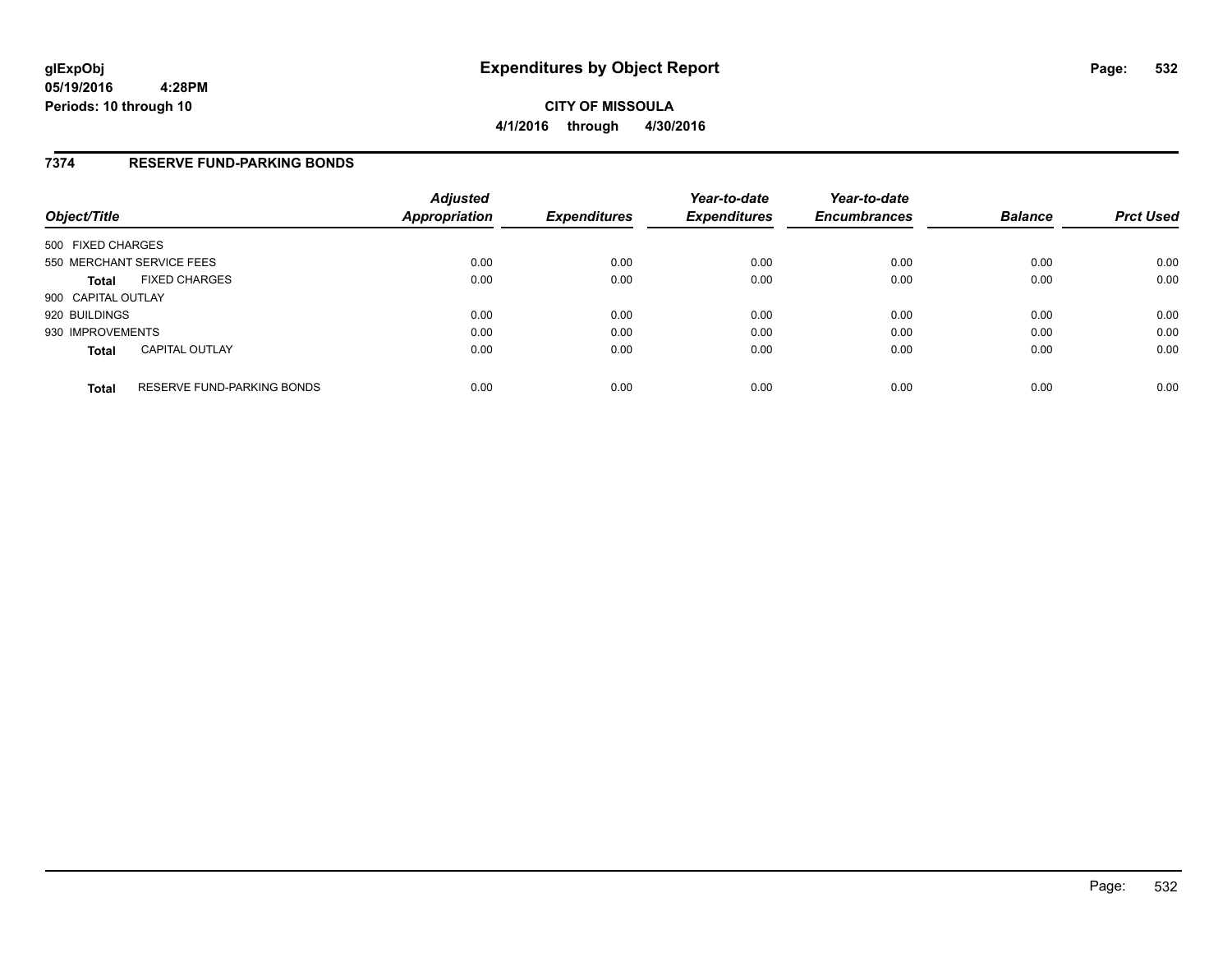#### **7375 PLEDGED TAX INCREMENT-2010B BOND**

| Object/Title      |                              | <b>Adjusted</b><br>Appropriation | <b>Expenditures</b> | Year-to-date<br><b>Expenditures</b> | Year-to-date<br><b>Encumbrances</b> | <b>Balance</b> | <b>Prct Used</b> |
|-------------------|------------------------------|----------------------------------|---------------------|-------------------------------------|-------------------------------------|----------------|------------------|
|                   | 300 PURCHASED SERVICES       |                                  |                     |                                     |                                     |                |                  |
|                   | 390 OTHER PURCHASED SERVICES | 121.431.00                       | 0.00                | 0.00                                | 0.00                                | 121.431.00     | 0.00             |
| <b>Total</b>      | <b>PURCHASED SERVICES</b>    | 121,431.00                       | 0.00                | 0.00                                | 0.00                                | 121.431.00     | 0.00             |
| 500 FIXED CHARGES |                              |                                  |                     |                                     |                                     |                |                  |
|                   | 550 MERCHANT SERVICE FEES    | 0.00                             | 0.00                | 0.00                                | 0.00                                | 0.00           | 0.00             |
| <b>Total</b>      | <b>FIXED CHARGES</b>         | 0.00                             | 0.00                | 0.00                                | 0.00                                | 0.00           | 0.00             |
| 800 OTHER OBJECTS |                              |                                  |                     |                                     |                                     |                |                  |
|                   | 820 TRANSFERS TO OTHER FUNDS | 146.731.00                       | 0.00                | 0.00                                | 0.00                                | 146.731.00     | 0.00             |
| <b>Total</b>      | OTHER OBJECTS                | 146.731.00                       | 0.00                | 0.00                                | 0.00                                | 146.731.00     | 0.00             |
| <b>Total</b>      | PARKING COMMISSION           | 268,162.00                       | 0.00                | 0.00                                | 0.00                                | 268.162.00     | 0.00             |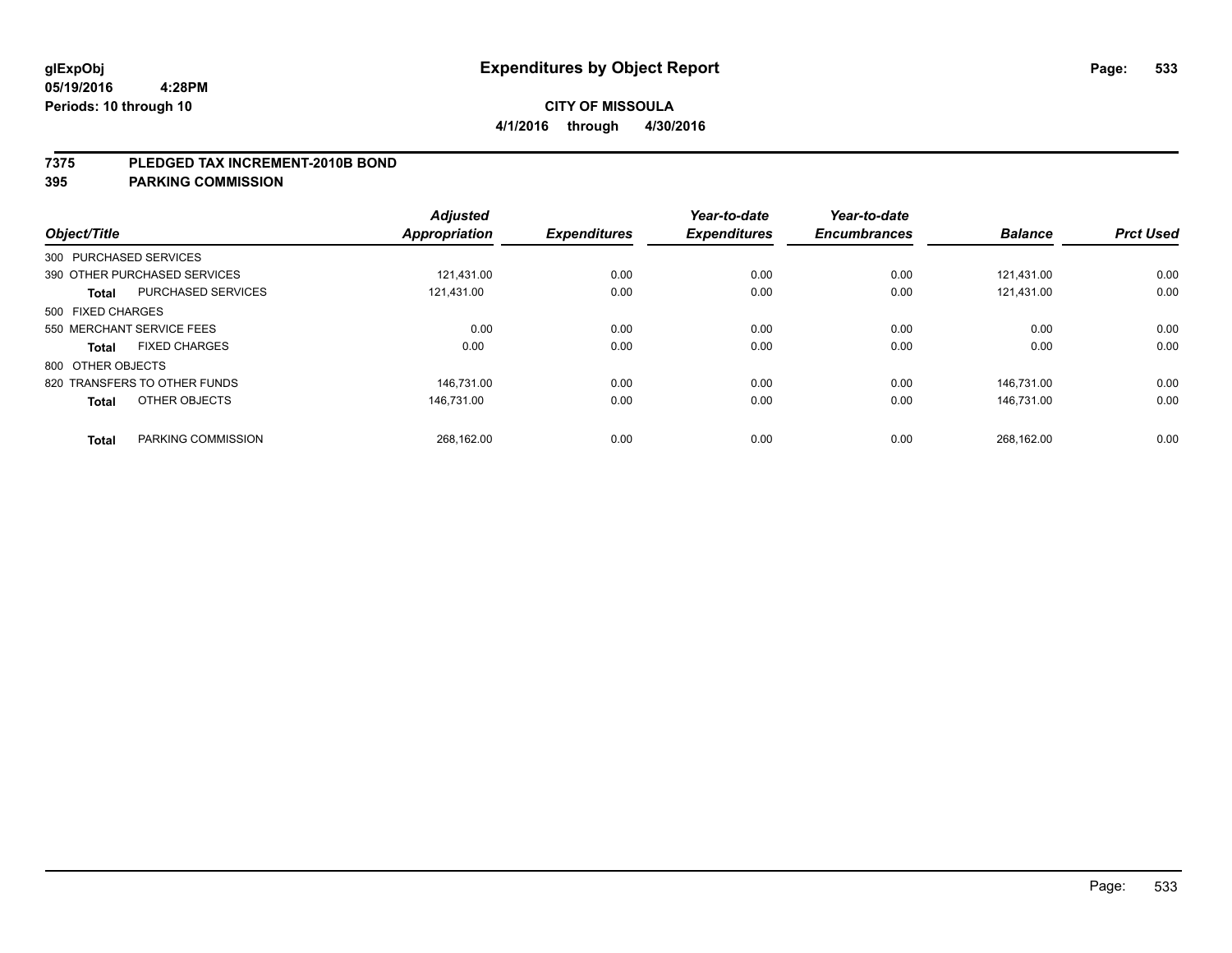# **CITY OF MISSOULA 4/1/2016 through 4/30/2016**

# **7375 PLEDGED TAX INCREMENT-2010B BOND**

| Object/Title      |                                  | <b>Adjusted</b><br><b>Appropriation</b> | <b>Expenditures</b> | Year-to-date<br><b>Expenditures</b> | Year-to-date<br><b>Encumbrances</b> | <b>Balance</b> | <b>Prct Used</b> |
|-------------------|----------------------------------|-----------------------------------------|---------------------|-------------------------------------|-------------------------------------|----------------|------------------|
|                   | 300 PURCHASED SERVICES           |                                         |                     |                                     |                                     |                |                  |
|                   | 390 OTHER PURCHASED SERVICES     | 121.431.00                              | 0.00                | 0.00                                | 0.00                                | 121.431.00     | 0.00             |
| <b>Total</b>      | PURCHASED SERVICES               | 121,431.00                              | 0.00                | 0.00                                | 0.00                                | 121.431.00     | 0.00             |
| 500 FIXED CHARGES |                                  |                                         |                     |                                     |                                     |                |                  |
|                   | 550 MERCHANT SERVICE FEES        | 0.00                                    | 0.00                | 0.00                                | 0.00                                | 0.00           | 0.00             |
| <b>Total</b>      | <b>FIXED CHARGES</b>             | 0.00                                    | 0.00                | 0.00                                | 0.00                                | 0.00           | 0.00             |
| 800 OTHER OBJECTS |                                  |                                         |                     |                                     |                                     |                |                  |
|                   | 820 TRANSFERS TO OTHER FUNDS     | 146.731.00                              | 0.00                | 0.00                                | 0.00                                | 146.731.00     | 0.00             |
| <b>Total</b>      | <b>OTHER OBJECTS</b>             | 146.731.00                              | 0.00                | 0.00                                | 0.00                                | 146,731.00     | 0.00             |
| <b>Total</b>      | PLEDGED TAX INCREMENT-2010B BOND | 268.162.00                              | 0.00                | 0.00                                | 0.00                                | 268.162.00     | 0.00             |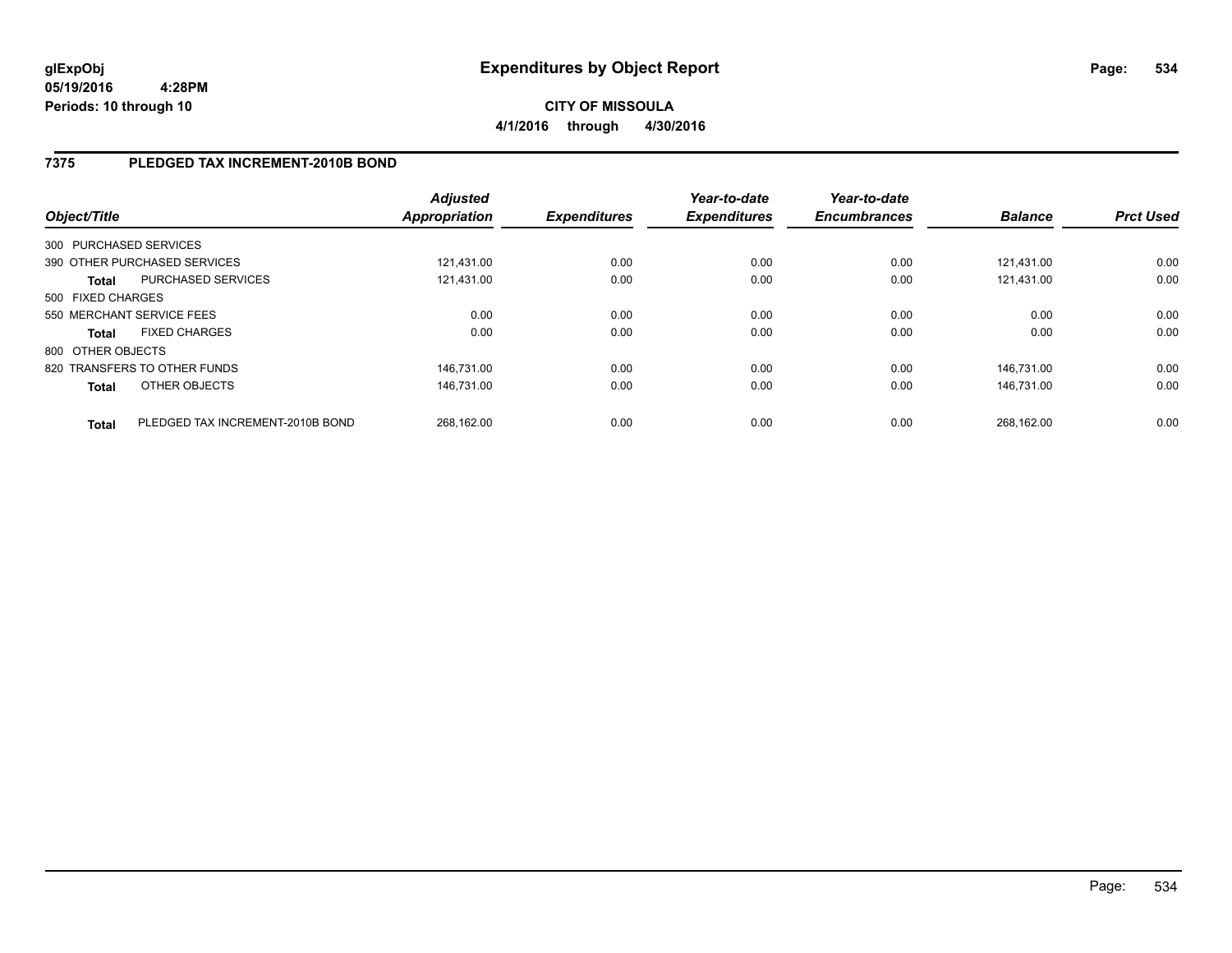#### **7376 MPC 2010A BONDS DEBT INTEREST**

| Object/Title      |                              | <b>Adjusted</b><br>Appropriation | <b>Expenditures</b> | Year-to-date<br><b>Expenditures</b> | Year-to-date<br><b>Encumbrances</b> | <b>Balance</b> | <b>Prct Used</b> |
|-------------------|------------------------------|----------------------------------|---------------------|-------------------------------------|-------------------------------------|----------------|------------------|
|                   |                              |                                  |                     |                                     |                                     |                |                  |
| 500 FIXED CHARGES |                              |                                  |                     |                                     |                                     |                |                  |
|                   | 550 MERCHANT SERVICE FEES    | 0.00                             | 0.00                | 0.00                                | 0.00                                | 0.00           | 0.00             |
| <b>Total</b>      | <b>FIXED CHARGES</b>         | 0.00                             | 0.00                | 0.00                                | 0.00                                | 0.00           | 0.00             |
| 600 DEBT SERVICE  |                              |                                  |                     |                                     |                                     |                |                  |
|                   | 620 INTEREST / SERVICE FEES  | 0.00                             | 0.00                | 0.00                                | 0.00                                | 0.00           | 0.00             |
| Total             | <b>DEBT SERVICE</b>          | 0.00                             | 0.00                | 0.00                                | 0.00                                | 0.00           | 0.00             |
| 800 OTHER OBJECTS |                              |                                  |                     |                                     |                                     |                |                  |
|                   | 820 TRANSFERS TO OTHER FUNDS | 0.00                             | 0.00                | 0.00                                | 0.00                                | 0.00           | 0.00             |
| Total             | OTHER OBJECTS                | 0.00                             | 0.00                | 0.00                                | 0.00                                | 0.00           | 0.00             |
|                   |                              |                                  |                     |                                     |                                     |                |                  |
| <b>Total</b>      | PARKING COMMISSION           | 0.00                             | 0.00                | 0.00                                | 0.00                                | 0.00           | 0.00             |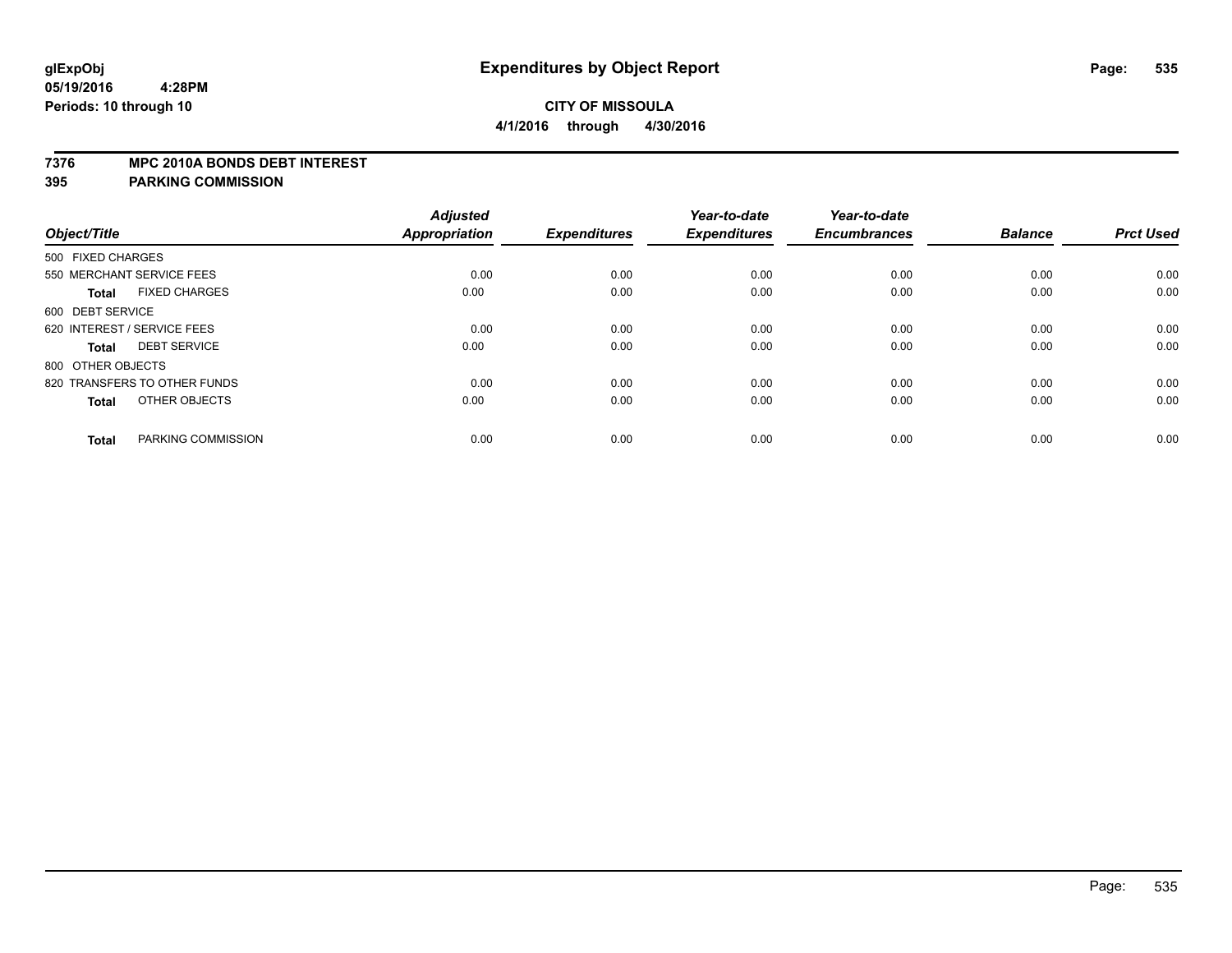# **7376 MPC 2010A BONDS DEBT INTEREST**

| Object/Title      |                               | <b>Adjusted</b><br><b>Appropriation</b> | <b>Expenditures</b> | Year-to-date<br><b>Expenditures</b> | Year-to-date<br><b>Encumbrances</b> | <b>Balance</b> | <b>Prct Used</b> |
|-------------------|-------------------------------|-----------------------------------------|---------------------|-------------------------------------|-------------------------------------|----------------|------------------|
| 500 FIXED CHARGES |                               |                                         |                     |                                     |                                     |                |                  |
|                   | 550 MERCHANT SERVICE FEES     | 0.00                                    | 0.00                | 0.00                                | 0.00                                | 0.00           | 0.00             |
| <b>Total</b>      | <b>FIXED CHARGES</b>          | 0.00                                    | 0.00                | 0.00                                | 0.00                                | 0.00           | 0.00             |
| 600 DEBT SERVICE  |                               |                                         |                     |                                     |                                     |                |                  |
|                   | 620 INTEREST / SERVICE FEES   | 0.00                                    | 0.00                | 0.00                                | 0.00                                | 0.00           | 0.00             |
| <b>Total</b>      | <b>DEBT SERVICE</b>           | 0.00                                    | 0.00                | 0.00                                | 0.00                                | 0.00           | 0.00             |
| 800 OTHER OBJECTS |                               |                                         |                     |                                     |                                     |                |                  |
|                   | 820 TRANSFERS TO OTHER FUNDS  | 0.00                                    | 0.00                | 0.00                                | 0.00                                | 0.00           | 0.00             |
| <b>Total</b>      | OTHER OBJECTS                 | 0.00                                    | 0.00                | 0.00                                | 0.00                                | 0.00           | 0.00             |
| <b>Total</b>      | MPC 2010A BONDS DEBT INTEREST | 0.00                                    | 0.00                | 0.00                                | 0.00                                | 0.00           | 0.00             |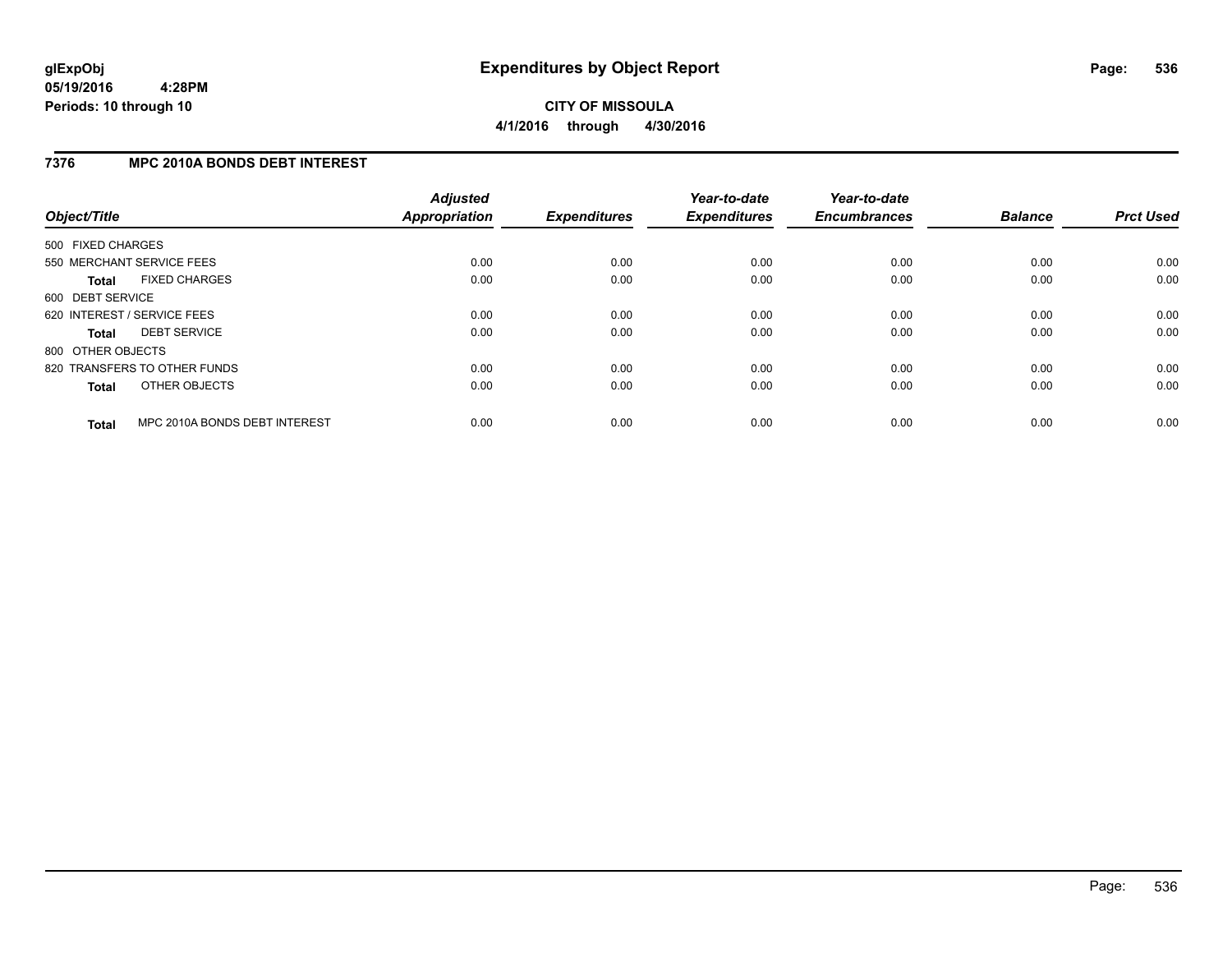#### **7377 MPC 2010A BONDS SINKING FUND**

| Object/Title                         | <b>Adjusted</b><br><b>Appropriation</b> | <b>Expenditures</b> | Year-to-date<br><b>Expenditures</b> | Year-to-date<br><b>Encumbrances</b> | <b>Balance</b> | <b>Prct Used</b> |
|--------------------------------------|-----------------------------------------|---------------------|-------------------------------------|-------------------------------------|----------------|------------------|
| 500 FIXED CHARGES                    |                                         |                     |                                     |                                     |                |                  |
| 550 MERCHANT SERVICE FEES            | 0.00                                    | 0.00                | 0.00                                | 0.00                                | 0.00           | 0.00             |
| <b>FIXED CHARGES</b><br><b>Total</b> | 0.00                                    | 0.00                | 0.00                                | 0.00                                | 0.00           | 0.00             |
| 600 DEBT SERVICE                     |                                         |                     |                                     |                                     |                |                  |
| 610 PRINCIPAL                        | 0.00                                    | 0.00                | 0.00                                | 0.00                                | 0.00           | 0.00             |
| 620 INTEREST / SERVICE FEES          | 0.00                                    | 0.00                | 0.00                                | 0.00                                | 0.00           | 0.00             |
| <b>DEBT SERVICE</b><br><b>Total</b>  | 0.00                                    | 0.00                | 0.00                                | 0.00                                | 0.00           | 0.00             |
| 800 OTHER OBJECTS                    |                                         |                     |                                     |                                     |                |                  |
| 820 TRANSFERS TO OTHER FUNDS         | 0.00                                    | 0.00                | 0.00                                | 0.00                                | 0.00           | 0.00             |
| OTHER OBJECTS<br><b>Total</b>        | 0.00                                    | 0.00                | 0.00                                | 0.00                                | 0.00           | 0.00             |
|                                      |                                         |                     |                                     |                                     |                |                  |
| PARKING COMMISSION<br><b>Total</b>   | 0.00                                    | 0.00                | 0.00                                | 0.00                                | 0.00           | 0.00             |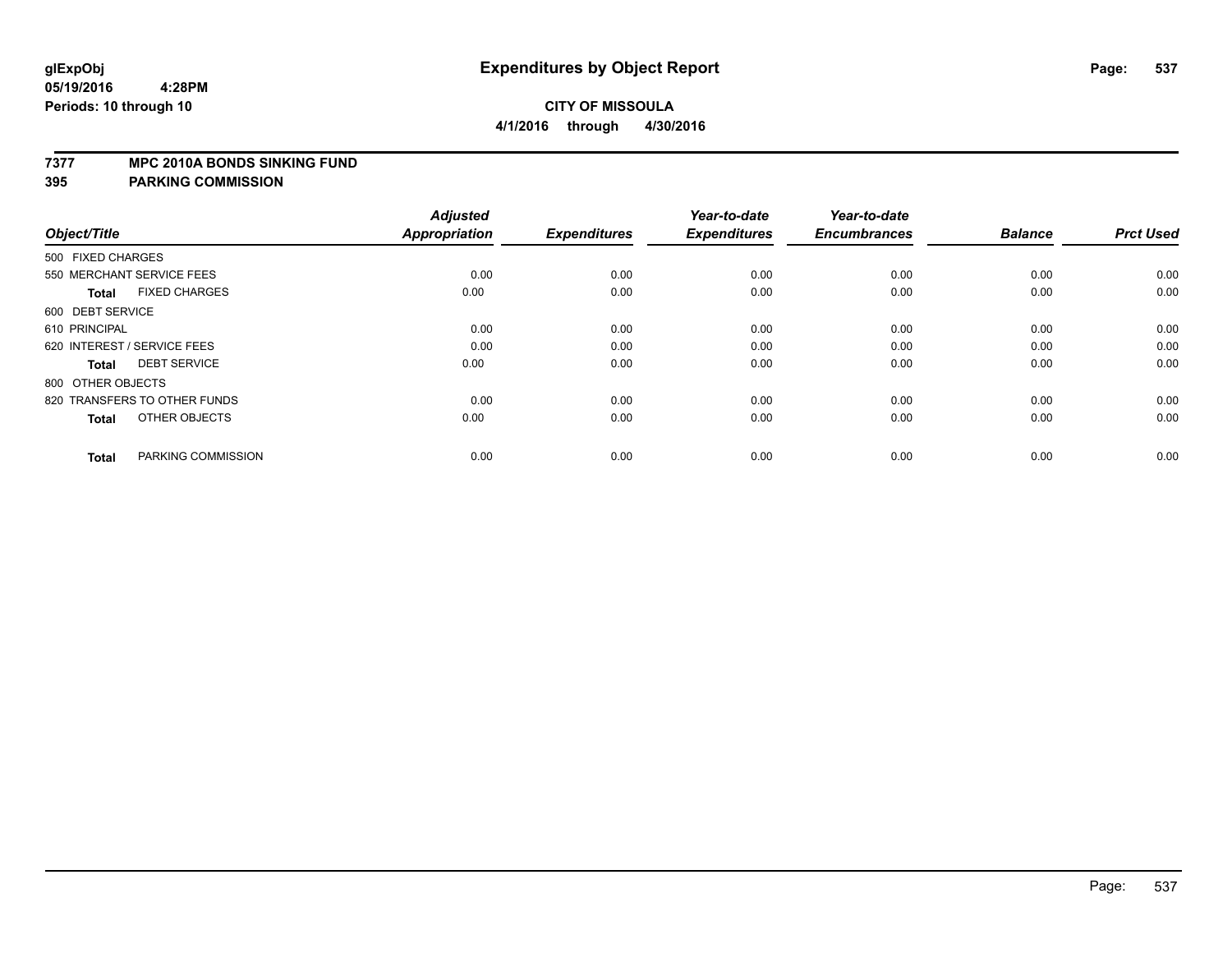# **CITY OF MISSOULA 4/1/2016 through 4/30/2016**

## **7377 MPC 2010A BONDS SINKING FUND**

| Object/Title      |                              | <b>Adjusted</b><br><b>Appropriation</b> | <b>Expenditures</b> | Year-to-date<br><b>Expenditures</b> | Year-to-date<br><b>Encumbrances</b> | <b>Balance</b> | <b>Prct Used</b> |
|-------------------|------------------------------|-----------------------------------------|---------------------|-------------------------------------|-------------------------------------|----------------|------------------|
| 500 FIXED CHARGES |                              |                                         |                     |                                     |                                     |                |                  |
|                   | 550 MERCHANT SERVICE FEES    | 0.00                                    | 0.00                | 0.00                                | 0.00                                | 0.00           | 0.00             |
| <b>Total</b>      | <b>FIXED CHARGES</b>         | 0.00                                    | 0.00                | 0.00                                | 0.00                                | 0.00           | 0.00             |
| 600 DEBT SERVICE  |                              |                                         |                     |                                     |                                     |                |                  |
| 610 PRINCIPAL     |                              | 0.00                                    | 0.00                | 0.00                                | 0.00                                | 0.00           | 0.00             |
|                   | 620 INTEREST / SERVICE FEES  | 0.00                                    | 0.00                | 0.00                                | 0.00                                | 0.00           | 0.00             |
| <b>Total</b>      | <b>DEBT SERVICE</b>          | 0.00                                    | 0.00                | 0.00                                | 0.00                                | 0.00           | 0.00             |
| 800 OTHER OBJECTS |                              |                                         |                     |                                     |                                     |                |                  |
|                   | 820 TRANSFERS TO OTHER FUNDS | 0.00                                    | 0.00                | 0.00                                | 0.00                                | 0.00           | 0.00             |
| <b>Total</b>      | OTHER OBJECTS                | 0.00                                    | 0.00                | 0.00                                | 0.00                                | 0.00           | 0.00             |
| <b>Total</b>      | MPC 2010A BONDS SINKING FUND | 0.00                                    | 0.00                | 0.00                                | 0.00                                | 0.00           | 0.00             |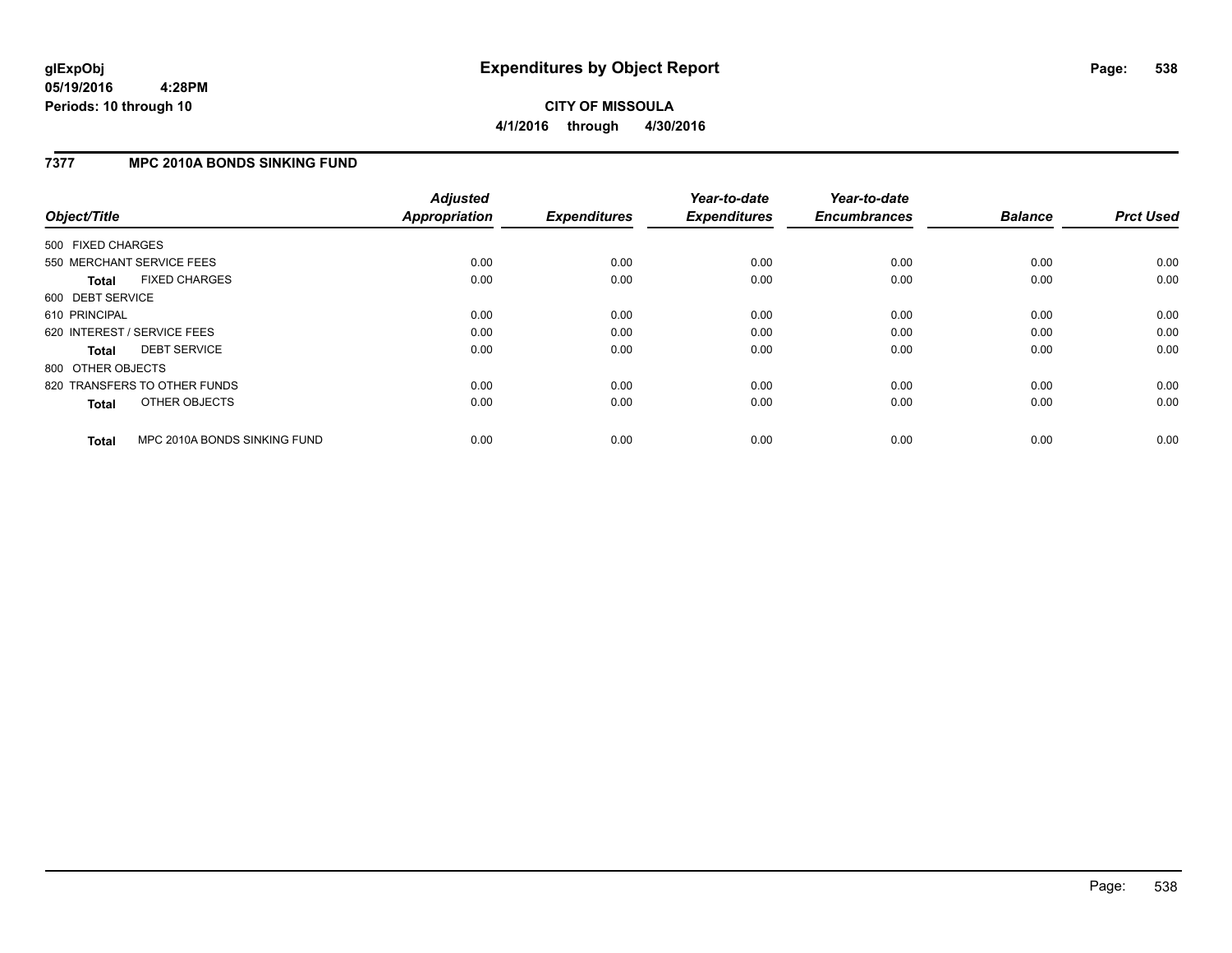**7378 MPC 2010A BOND RESERVE**

|                              |                       | <b>Adjusted</b> |                     | Year-to-date        | Year-to-date        |                |                  |
|------------------------------|-----------------------|-----------------|---------------------|---------------------|---------------------|----------------|------------------|
| Object/Title                 |                       | Appropriation   | <b>Expenditures</b> | <b>Expenditures</b> | <b>Encumbrances</b> | <b>Balance</b> | <b>Prct Used</b> |
| 500 FIXED CHARGES            |                       |                 |                     |                     |                     |                |                  |
| 550 MERCHANT SERVICE FEES    |                       | 0.00            | 0.00                | 0.00                | 0.00                | 0.00           | 0.00             |
| <b>Total</b>                 | <b>FIXED CHARGES</b>  | 0.00            | 0.00                | 0.00                | 0.00                | 0.00           | 0.00             |
| 800 OTHER OBJECTS            |                       |                 |                     |                     |                     |                |                  |
| 820 TRANSFERS TO OTHER FUNDS |                       | 0.00            | 0.00                | 0.00                | 0.00                | 0.00           | 0.00             |
| <b>Total</b>                 | OTHER OBJECTS         | 0.00            | 0.00                | 0.00                | 0.00                | 0.00           | 0.00             |
| 900 CAPITAL OUTLAY           |                       |                 |                     |                     |                     |                |                  |
| 930 IMPROVEMENTS             |                       | 0.00            | 0.00                | 0.00                | 0.00                | 0.00           | 0.00             |
| <b>Total</b>                 | <b>CAPITAL OUTLAY</b> | 0.00            | 0.00                | 0.00                | 0.00                | 0.00           | 0.00             |
| <b>Total</b>                 | PARKING COMMISSION    | 0.00            | 0.00                | 0.00                | 0.00                | 0.00           | 0.00             |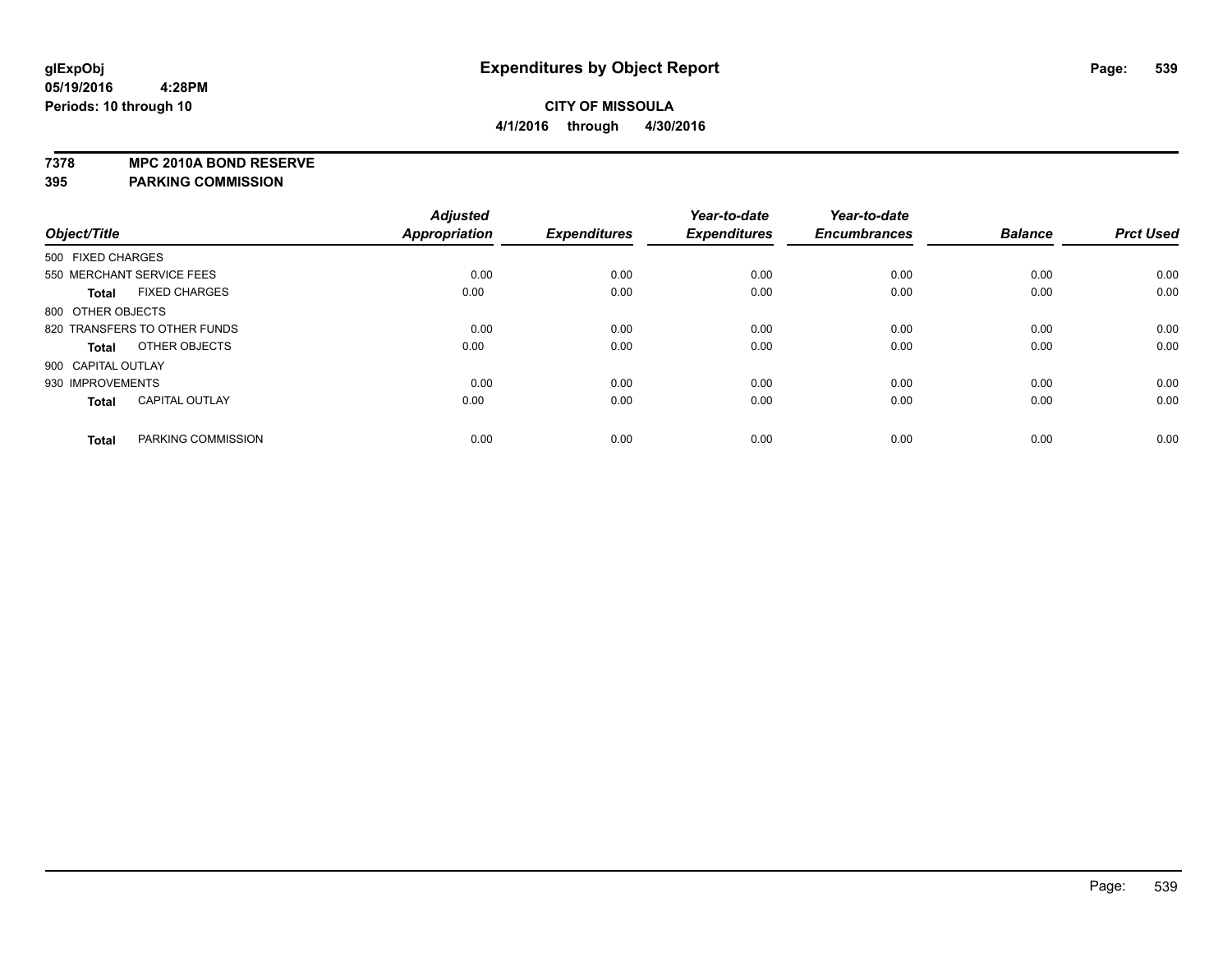## **7378 MPC 2010A BOND RESERVE**

| Object/Title       |                              | <b>Adjusted</b><br><b>Appropriation</b> | <b>Expenditures</b> | Year-to-date<br><b>Expenditures</b> | Year-to-date<br><b>Encumbrances</b> | <b>Balance</b> | <b>Prct Used</b> |
|--------------------|------------------------------|-----------------------------------------|---------------------|-------------------------------------|-------------------------------------|----------------|------------------|
| 500 FIXED CHARGES  |                              |                                         |                     |                                     |                                     |                |                  |
|                    | 550 MERCHANT SERVICE FEES    | 0.00                                    | 0.00                | 0.00                                | 0.00                                | 0.00           | 0.00             |
| <b>Total</b>       | <b>FIXED CHARGES</b>         | 0.00                                    | 0.00                | 0.00                                | 0.00                                | 0.00           | 0.00             |
| 800 OTHER OBJECTS  |                              |                                         |                     |                                     |                                     |                |                  |
|                    | 820 TRANSFERS TO OTHER FUNDS | 0.00                                    | 0.00                | 0.00                                | 0.00                                | 0.00           | 0.00             |
| <b>Total</b>       | OTHER OBJECTS                | 0.00                                    | 0.00                | 0.00                                | 0.00                                | 0.00           | 0.00             |
| 900 CAPITAL OUTLAY |                              |                                         |                     |                                     |                                     |                |                  |
| 930 IMPROVEMENTS   |                              | 0.00                                    | 0.00                | 0.00                                | 0.00                                | 0.00           | 0.00             |
| Total              | <b>CAPITAL OUTLAY</b>        | 0.00                                    | 0.00                | 0.00                                | 0.00                                | 0.00           | 0.00             |
| <b>Total</b>       | MPC 2010A BOND RESERVE       | 0.00                                    | 0.00                | 0.00                                | 0.00                                | 0.00           | 0.00             |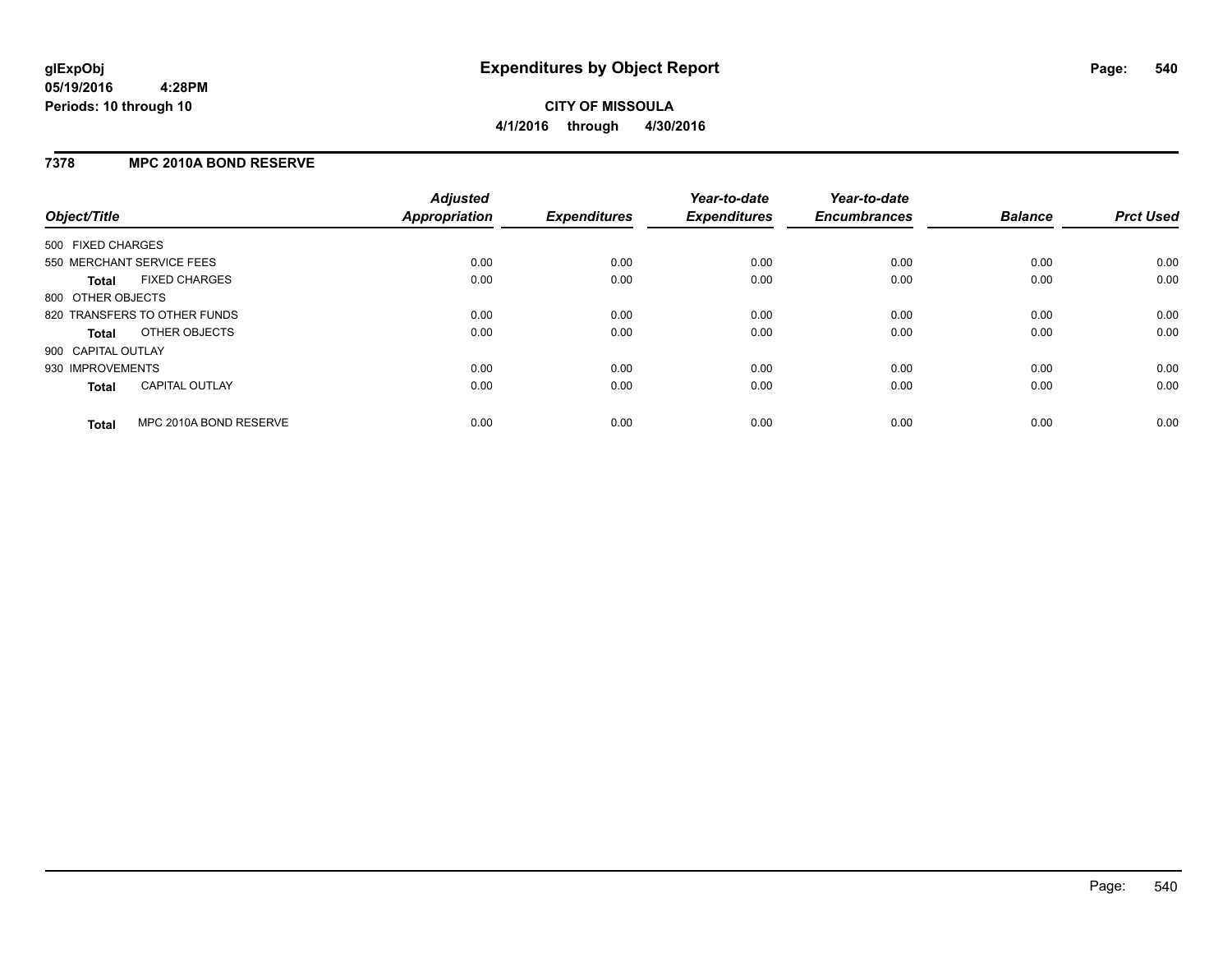#### **7380 BUSINESS IMPROVEMENT DISTRICT**

**375 BUSINESS IMPROVEMENT DISTRICT**

| Object/Title      |                                      | <b>Adjusted</b><br><b>Appropriation</b> | <b>Expenditures</b> | Year-to-date<br><b>Expenditures</b> | Year-to-date<br><b>Encumbrances</b> | <b>Balance</b> | <b>Prct Used</b> |
|-------------------|--------------------------------------|-----------------------------------------|---------------------|-------------------------------------|-------------------------------------|----------------|------------------|
|                   | 300 PURCHASED SERVICES               |                                         |                     |                                     |                                     |                |                  |
|                   | 350 PROFESSIONAL SERVICES            | 439.800.00                              | 60.000.00           | 335.000.00                          | 0.00                                | 104.800.00     | 76.17            |
| <b>Total</b>      | <b>PURCHASED SERVICES</b>            | 439.800.00                              | 60,000.00           | 335,000.00                          | 0.00                                | 104,800.00     | 76.17            |
| 500 FIXED CHARGES |                                      |                                         |                     |                                     |                                     |                |                  |
|                   | 550 MERCHANT SERVICE FEES            | 0.00                                    | 0.00                | 0.00                                | 0.00                                | 0.00           | 0.00             |
| <b>Total</b>      | <b>FIXED CHARGES</b>                 | 0.00                                    | 0.00                | 0.00                                | 0.00                                | 0.00           | 0.00             |
| 800 OTHER OBJECTS |                                      |                                         |                     |                                     |                                     |                |                  |
| 845 CONTINGENCY   |                                      | 0.00                                    | 0.00                | 0.00                                | 0.00                                | 0.00           | 0.00             |
| <b>Total</b>      | OTHER OBJECTS                        | 0.00                                    | 0.00                | 0.00                                | 0.00                                | 0.00           | 0.00             |
| <b>Total</b>      | <b>BUSINESS IMPROVEMENT DISTRICT</b> | 439,800.00                              | 60,000.00           | 335,000.00                          | 0.00                                | 104.800.00     | 76.17            |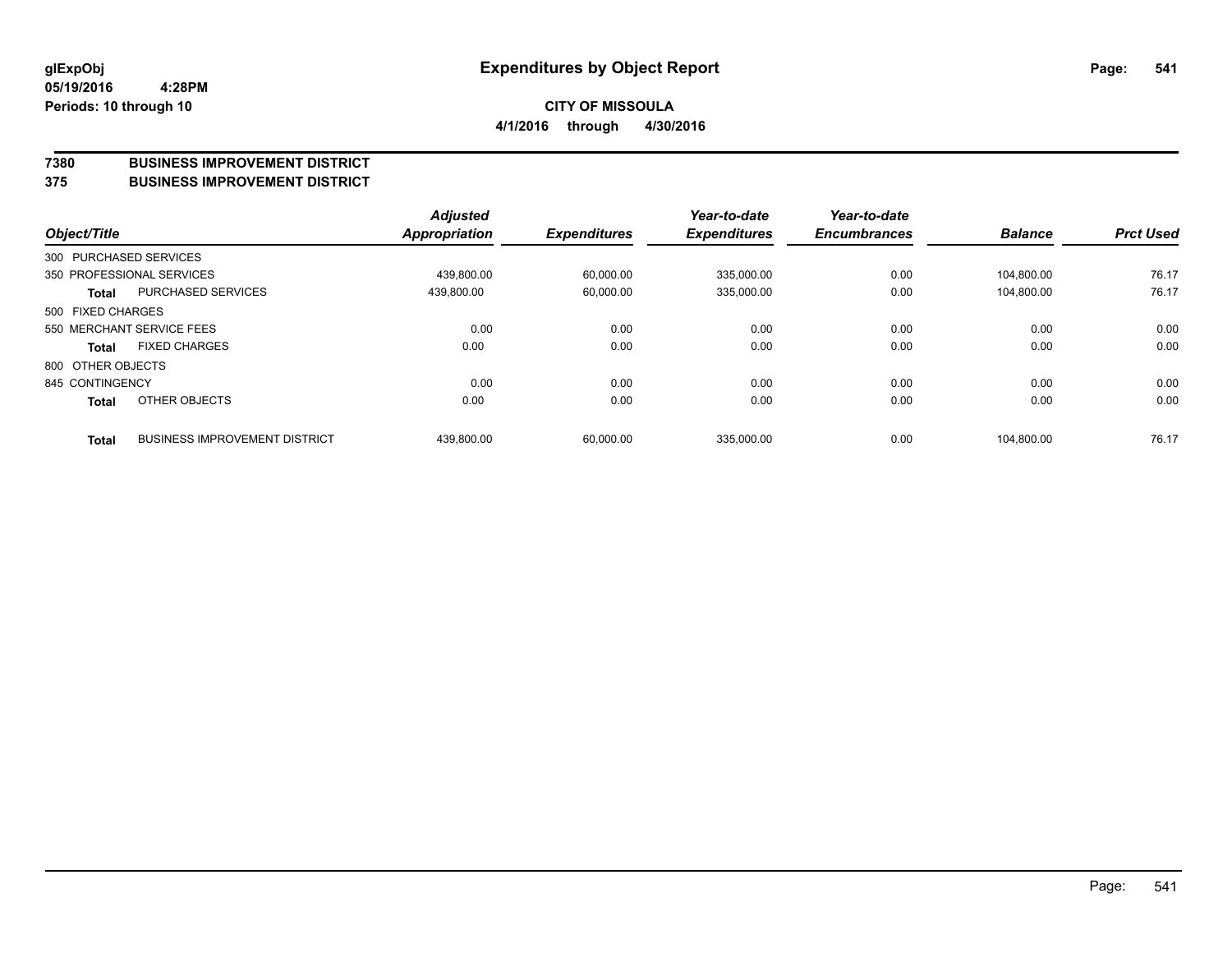# **CITY OF MISSOULA 4/1/2016 through 4/30/2016**

### **7380 BUSINESS IMPROVEMENT DISTRICT**

| Object/Title           |                                      | <b>Adjusted</b><br><b>Appropriation</b> | <b>Expenditures</b> | Year-to-date<br><b>Expenditures</b> | Year-to-date<br><b>Encumbrances</b> | <b>Balance</b> | <b>Prct Used</b> |
|------------------------|--------------------------------------|-----------------------------------------|---------------------|-------------------------------------|-------------------------------------|----------------|------------------|
| 300 PURCHASED SERVICES |                                      |                                         |                     |                                     |                                     |                |                  |
|                        | 350 PROFESSIONAL SERVICES            | 439.800.00                              | 60,000.00           | 335.000.00                          | 0.00                                | 104.800.00     | 76.17            |
| Total                  | PURCHASED SERVICES                   | 439.800.00                              | 60.000.00           | 335.000.00                          | 0.00                                | 104.800.00     | 76.17            |
| 500 FIXED CHARGES      |                                      |                                         |                     |                                     |                                     |                |                  |
|                        | 550 MERCHANT SERVICE FEES            | 0.00                                    | 0.00                | 0.00                                | 0.00                                | 0.00           | 0.00             |
| Total                  | <b>FIXED CHARGES</b>                 | 0.00                                    | 0.00                | 0.00                                | 0.00                                | 0.00           | 0.00             |
| 800 OTHER OBJECTS      |                                      |                                         |                     |                                     |                                     |                |                  |
| 845 CONTINGENCY        |                                      | 0.00                                    | 0.00                | 0.00                                | 0.00                                | 0.00           | 0.00             |
| <b>Total</b>           | OTHER OBJECTS                        | 0.00                                    | 0.00                | 0.00                                | 0.00                                | 0.00           | 0.00             |
| <b>Total</b>           | <b>BUSINESS IMPROVEMENT DISTRICT</b> | 439.800.00                              | 60.000.00           | 335.000.00                          | 0.00                                | 104.800.00     | 76.17            |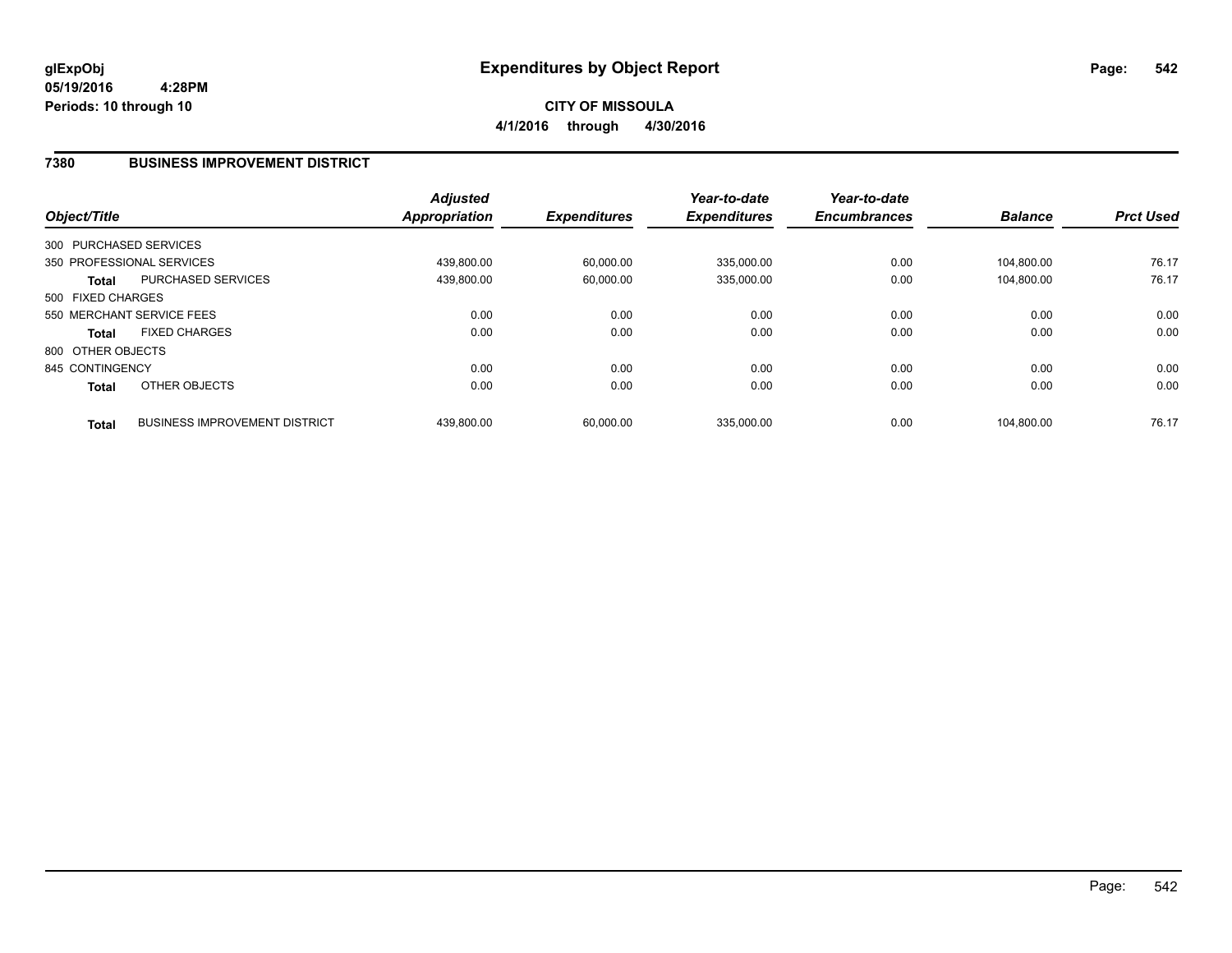#### **7381 TOURISM BUSINESS IMPROVEMENT DISTRICT**

#### **375 BUSINESS IMPROVEMENT DISTRICT**

| Object/Title           |                                      | <b>Adjusted</b><br><b>Appropriation</b> | <b>Expenditures</b> | Year-to-date<br><b>Expenditures</b> | Year-to-date<br><b>Encumbrances</b> | <b>Balance</b> | <b>Prct Used</b> |
|------------------------|--------------------------------------|-----------------------------------------|---------------------|-------------------------------------|-------------------------------------|----------------|------------------|
| 300 PURCHASED SERVICES |                                      |                                         |                     |                                     |                                     |                |                  |
|                        | 390 OTHER PURCHASED SERVICES         | 680,350.00                              | 0.00                | 0.00                                | 0.00                                | 680.350.00     | 0.00             |
| <b>Total</b>           | <b>PURCHASED SERVICES</b>            | 680,350.00                              | 0.00                | 0.00                                | 0.00                                | 680,350.00     | 0.00             |
| 500 FIXED CHARGES      |                                      |                                         |                     |                                     |                                     |                |                  |
|                        | 550 MERCHANT SERVICE FEES            | 0.00                                    | 0.00                | 0.00                                | 0.00                                | 0.00           | 0.00             |
| <b>Total</b>           | <b>FIXED CHARGES</b>                 | 0.00                                    | 0.00                | 0.00                                | 0.00                                | 0.00           | 0.00             |
| <b>Total</b>           | <b>BUSINESS IMPROVEMENT DISTRICT</b> | 680,350.00                              | 0.00                | 0.00                                | 0.00                                | 680.350.00     | 0.00             |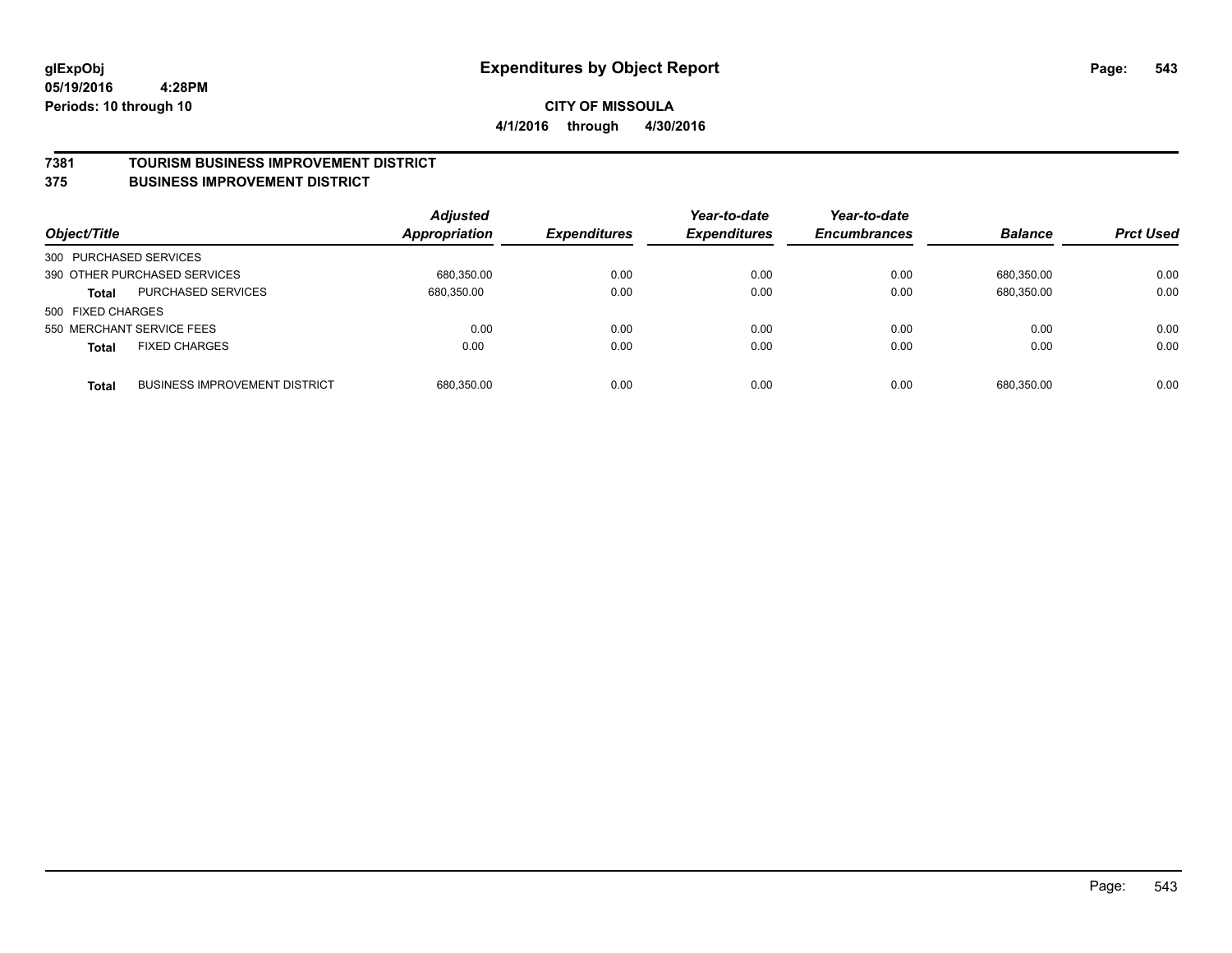# **CITY OF MISSOULA 4/1/2016 through 4/30/2016**

# **7381 TOURISM BUSINESS IMPROVEMENT DISTRICT**

| Object/Title              |                                  | <b>Adjusted</b><br>Appropriation | <b>Expenditures</b> | Year-to-date<br><b>Expenditures</b> | Year-to-date<br><b>Encumbrances</b> | <b>Balance</b> | <b>Prct Used</b> |
|---------------------------|----------------------------------|----------------------------------|---------------------|-------------------------------------|-------------------------------------|----------------|------------------|
| 300 PURCHASED SERVICES    |                                  |                                  |                     |                                     |                                     |                |                  |
|                           | 390 OTHER PURCHASED SERVICES     | 680,350.00                       | 0.00                | 0.00                                | 0.00                                | 680.350.00     | 0.00             |
| <b>Total</b>              | <b>PURCHASED SERVICES</b>        | 680,350.00                       | 0.00                | 0.00                                | 0.00                                | 680.350.00     | 0.00             |
| 500 FIXED CHARGES         |                                  |                                  |                     |                                     |                                     |                |                  |
| 550 MERCHANT SERVICE FEES |                                  | 0.00                             | 0.00                | 0.00                                | 0.00                                | 0.00           | 0.00             |
| <b>Total</b>              | <b>FIXED CHARGES</b>             | 0.00                             | 0.00                | 0.00                                | 0.00                                | 0.00           | 0.00             |
| <b>Total</b>              | TOURISM BUSINESS IMPROVEMENT DIS | 680,350.00                       | 0.00                | 0.00                                | 0.00                                | 680,350.00     | 0.00             |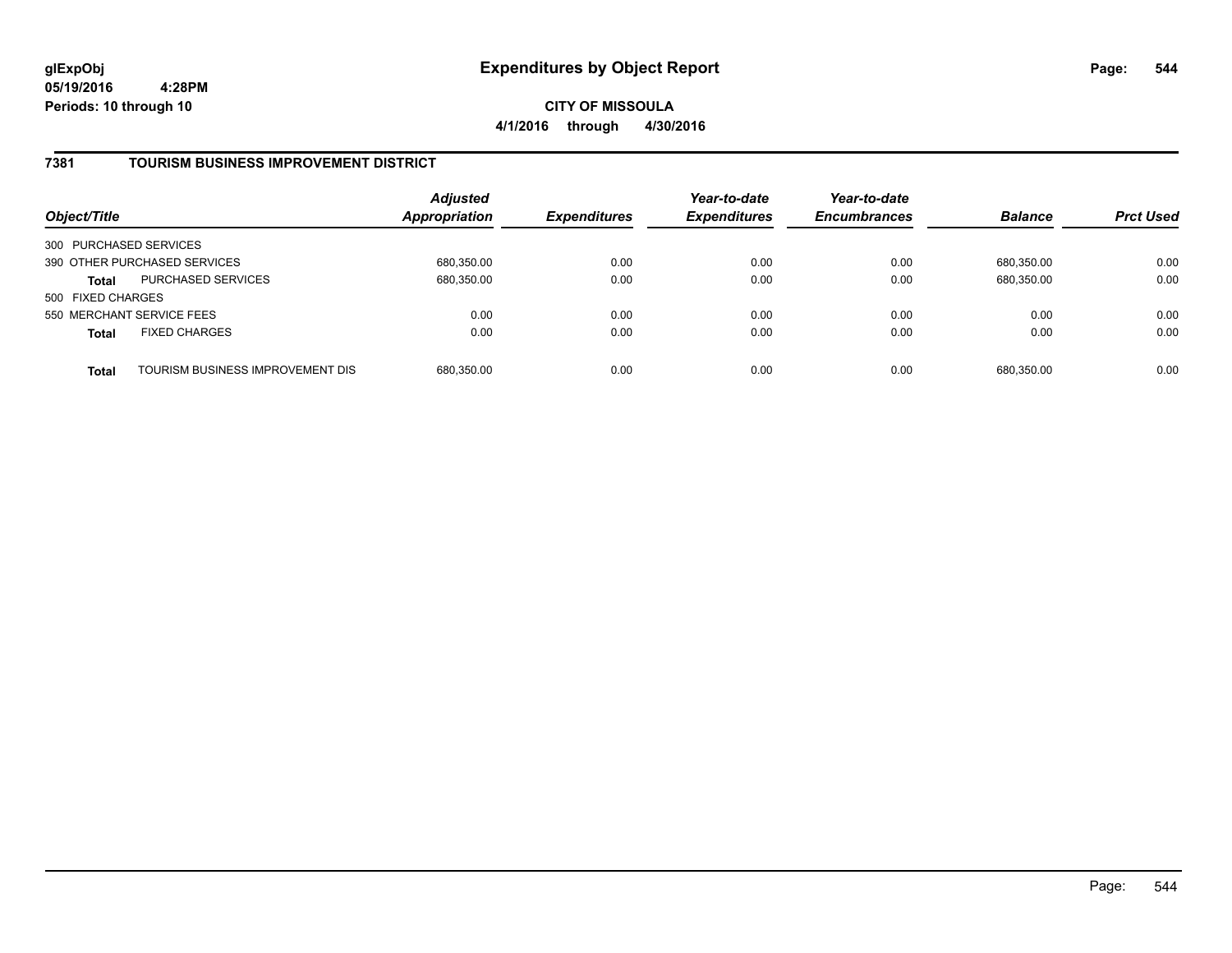# **7382 5.75M TIF RESERVE**

**390 NON-DEPARTMENTAL**

| Object/Title      |                              | <b>Adjusted</b><br>Appropriation | <b>Expenditures</b> | Year-to-date<br><b>Expenditures</b> | Year-to-date<br><b>Encumbrances</b> | <b>Balance</b> | <b>Prct Used</b> |
|-------------------|------------------------------|----------------------------------|---------------------|-------------------------------------|-------------------------------------|----------------|------------------|
| 800 OTHER OBJECTS |                              |                                  |                     |                                     |                                     |                |                  |
|                   | 820 TRANSFERS TO OTHER FUNDS | 0.00                             | 0.00                | 0.00                                | 0.00                                | 0.00           | 0.00             |
| <b>Total</b>      | OTHER OBJECTS                | 0.00                             | 0.00                | 0.00                                | 0.00                                | 0.00           | 0.00             |
| <b>Total</b>      | NON-DEPARTMENTAL             | 0.00                             | 0.00                | 0.00                                | 0.00                                | 0.00           | 0.00             |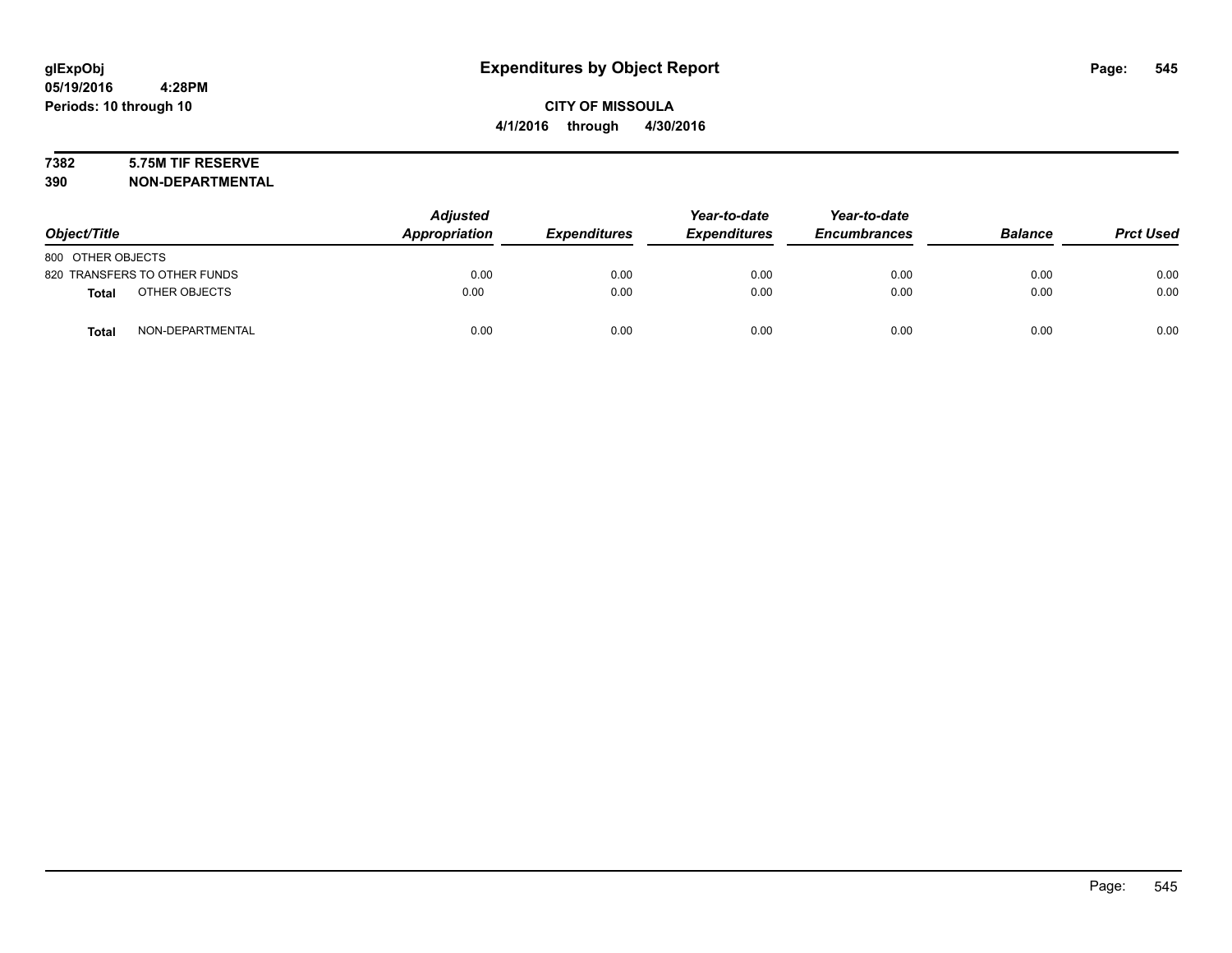**CITY OF MISSOULA 4/1/2016 through 4/30/2016**

### **7382 5.75M TIF RESERVE**

| Object/Title                      | <b>Adjusted</b><br>Appropriation | <b>Expenditures</b> | Year-to-date<br><b>Expenditures</b> | Year-to-date<br><b>Encumbrances</b> | <b>Balance</b> | <b>Prct Used</b> |
|-----------------------------------|----------------------------------|---------------------|-------------------------------------|-------------------------------------|----------------|------------------|
| 800 OTHER OBJECTS                 |                                  |                     |                                     |                                     |                |                  |
| 820 TRANSFERS TO OTHER FUNDS      | 0.00                             | 0.00                | 0.00                                | 0.00                                | 0.00           | 0.00             |
| OTHER OBJECTS<br><b>Total</b>     | 0.00                             | 0.00                | 0.00                                | 0.00                                | 0.00           | 0.00             |
| 5.75M TIF RESERVE<br><b>Total</b> | 0.00                             | 0.00                | 0.00                                | 0.00                                | 0.00           | 0.00             |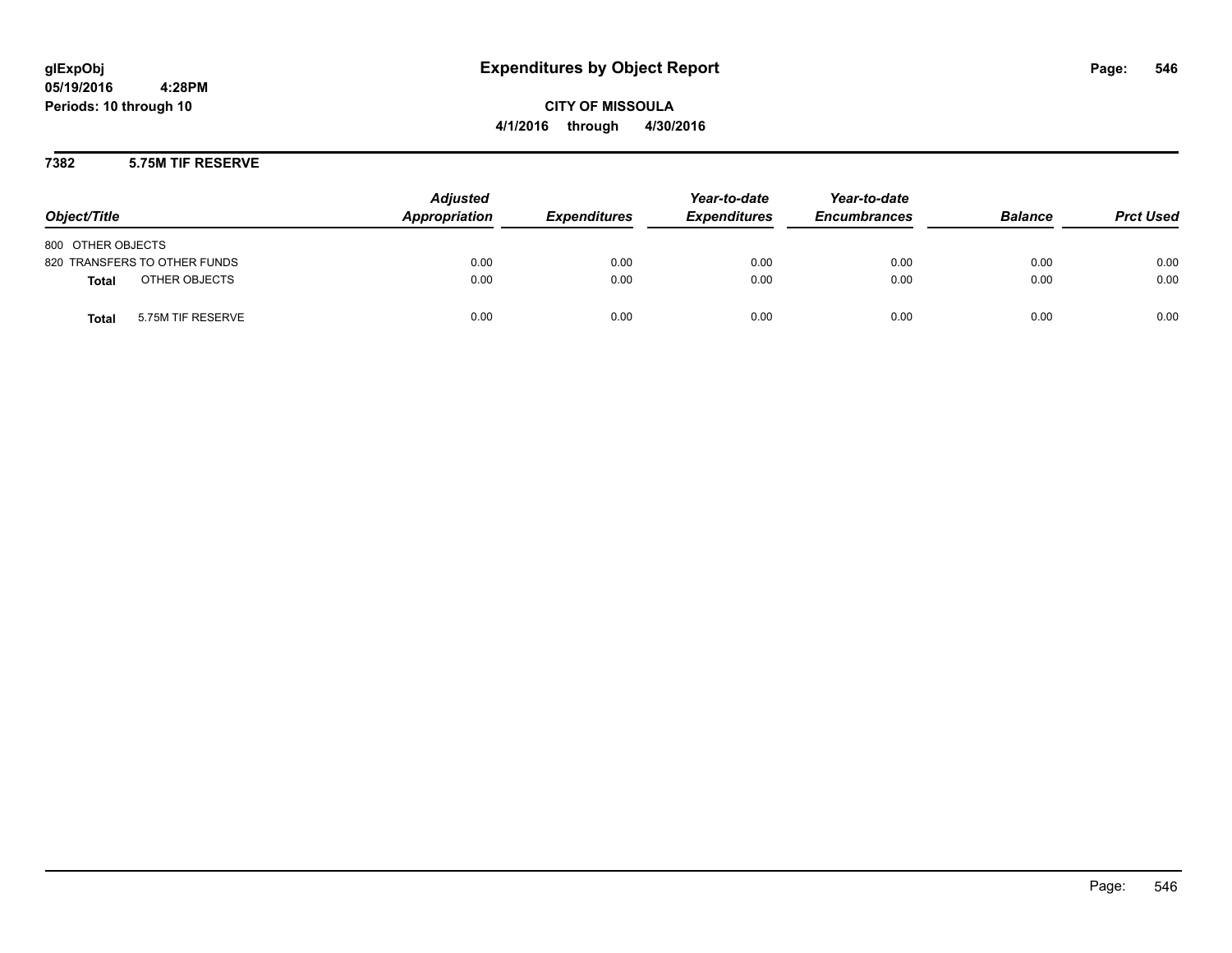#### **7383 RIVERFRONT TRIANGLE URD**

| Object/Title                 |                                   | <b>Adjusted</b><br><b>Appropriation</b> | <b>Expenditures</b> | Year-to-date<br><b>Expenditures</b> | Year-to-date<br><b>Encumbrances</b> | <b>Balance</b> | <b>Prct Used</b> |
|------------------------------|-----------------------------------|-----------------------------------------|---------------------|-------------------------------------|-------------------------------------|----------------|------------------|
| 300 PURCHASED SERVICES       |                                   |                                         |                     |                                     |                                     |                |                  |
| 350 PROFESSIONAL SERVICES    |                                   | 0.00                                    | 0.00                | 3,500.00                            | 0.00                                | $-3,500.00$    | 0.00             |
| <b>Total</b>                 | <b>PURCHASED SERVICES</b>         | 0.00                                    | 0.00                | 3,500.00                            | 0.00                                | $-3,500.00$    | 0.00             |
| 500 FIXED CHARGES            |                                   |                                         |                     |                                     |                                     |                |                  |
| 550 MERCHANT SERVICE FEES    |                                   | 0.00                                    | 0.00                | 0.00                                | 0.00                                | 0.00           | 0.00             |
| <b>Total</b>                 | <b>FIXED CHARGES</b>              | 0.00                                    | 0.00                | 0.00                                | 0.00                                | 0.00           | 0.00             |
| 700 GRANTS & CONTRIBUTIONS   |                                   |                                         |                     |                                     |                                     |                |                  |
| 700 GRANTS & CONTRIBUTIONS   |                                   | 15,000.00                               | 0.00                | 0.00                                | 0.00                                | 15,000.00      | 0.00             |
| <b>Total</b>                 | <b>GRANTS &amp; CONTRIBUTIONS</b> | 15,000.00                               | 0.00                | 0.00                                | 0.00                                | 15,000.00      | 0.00             |
| 800 OTHER OBJECTS            |                                   |                                         |                     |                                     |                                     |                |                  |
| 820 TRANSFERS TO OTHER FUNDS |                                   | 0.00                                    | 0.00                | 0.00                                | 0.00                                | 0.00           | 0.00             |
| 845 CONTINGENCY              |                                   | 11,862.00                               | 0.00                | 0.00                                | 0.00                                | 11,862.00      | 0.00             |
| <b>Total</b>                 | OTHER OBJECTS                     | 11,862.00                               | 0.00                | 0.00                                | 0.00                                | 11,862.00      | 0.00             |
| <b>Total</b>                 | <b>MRA</b>                        | 26,862.00                               | 0.00                | 3,500.00                            | 0.00                                | 23,362.00      | 13.03            |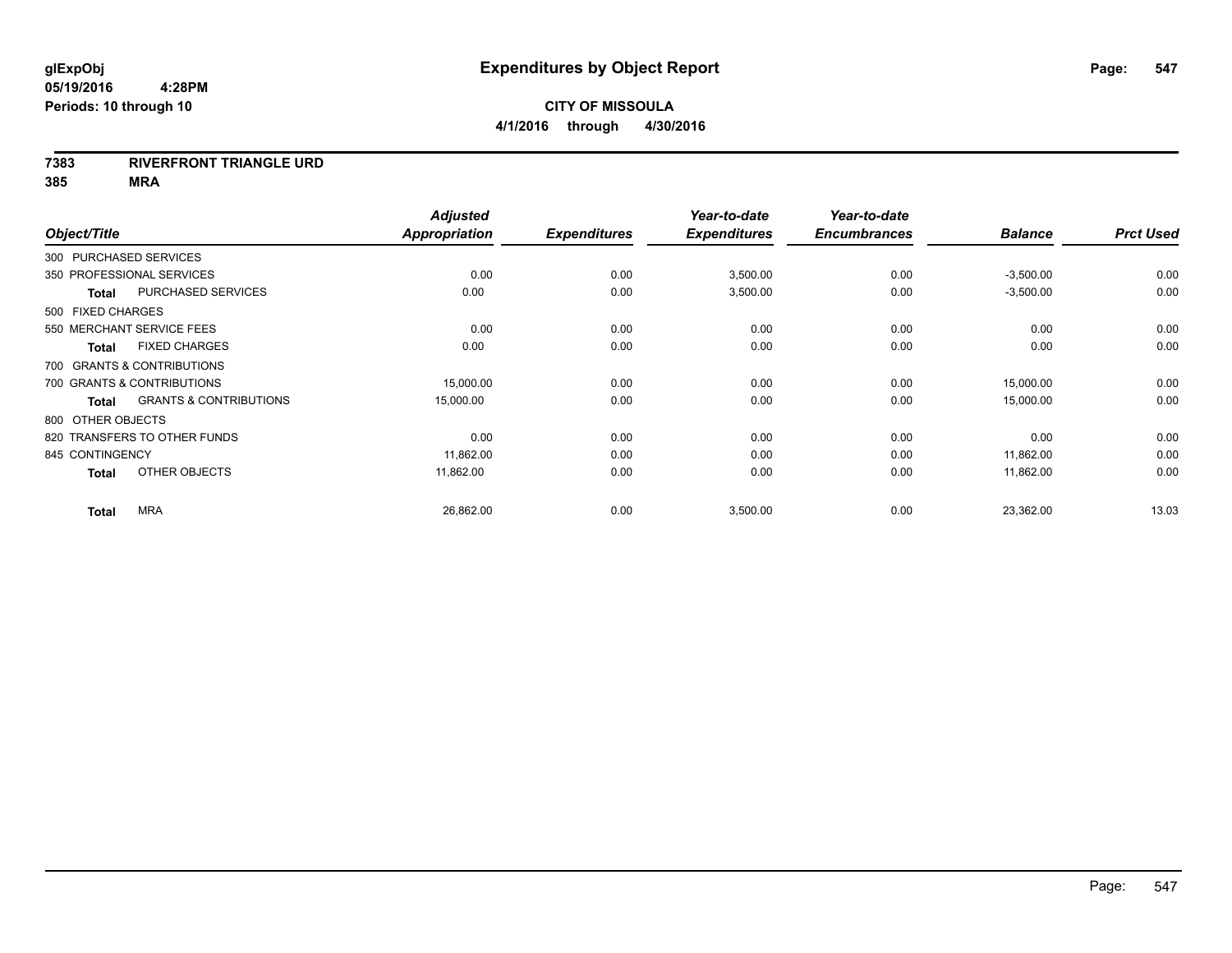### **7383 RIVERFRONT TRIANGLE URD**

|                   |                                   | <b>Adjusted</b> |                     | Year-to-date        | Year-to-date        |                |                  |
|-------------------|-----------------------------------|-----------------|---------------------|---------------------|---------------------|----------------|------------------|
| Object/Title      |                                   | Appropriation   | <b>Expenditures</b> | <b>Expenditures</b> | <b>Encumbrances</b> | <b>Balance</b> | <b>Prct Used</b> |
|                   | 300 PURCHASED SERVICES            |                 |                     |                     |                     |                |                  |
|                   | 350 PROFESSIONAL SERVICES         | 0.00            | 0.00                | 3,500.00            | 0.00                | $-3,500.00$    | 0.00             |
| <b>Total</b>      | <b>PURCHASED SERVICES</b>         | 0.00            | 0.00                | 3,500.00            | 0.00                | $-3,500.00$    | 0.00             |
| 500 FIXED CHARGES |                                   |                 |                     |                     |                     |                |                  |
|                   | 550 MERCHANT SERVICE FEES         | 0.00            | 0.00                | 0.00                | 0.00                | 0.00           | 0.00             |
| <b>Total</b>      | <b>FIXED CHARGES</b>              | 0.00            | 0.00                | 0.00                | 0.00                | 0.00           | 0.00             |
|                   | 700 GRANTS & CONTRIBUTIONS        |                 |                     |                     |                     |                |                  |
|                   | 700 GRANTS & CONTRIBUTIONS        | 15,000.00       | 0.00                | 0.00                | 0.00                | 15,000.00      | 0.00             |
| <b>Total</b>      | <b>GRANTS &amp; CONTRIBUTIONS</b> | 15,000.00       | 0.00                | 0.00                | 0.00                | 15,000.00      | 0.00             |
| 800 OTHER OBJECTS |                                   |                 |                     |                     |                     |                |                  |
|                   | 820 TRANSFERS TO OTHER FUNDS      | 0.00            | 0.00                | 0.00                | 0.00                | 0.00           | 0.00             |
| 845 CONTINGENCY   |                                   | 11,862.00       | 0.00                | 0.00                | 0.00                | 11,862.00      | 0.00             |
| <b>Total</b>      | OTHER OBJECTS                     | 11,862.00       | 0.00                | 0.00                | 0.00                | 11,862.00      | 0.00             |
| <b>Total</b>      | RIVERFRONT TRIANGLE URD           | 26,862.00       | 0.00                | 3,500.00            | 0.00                | 23,362.00      | 13.03            |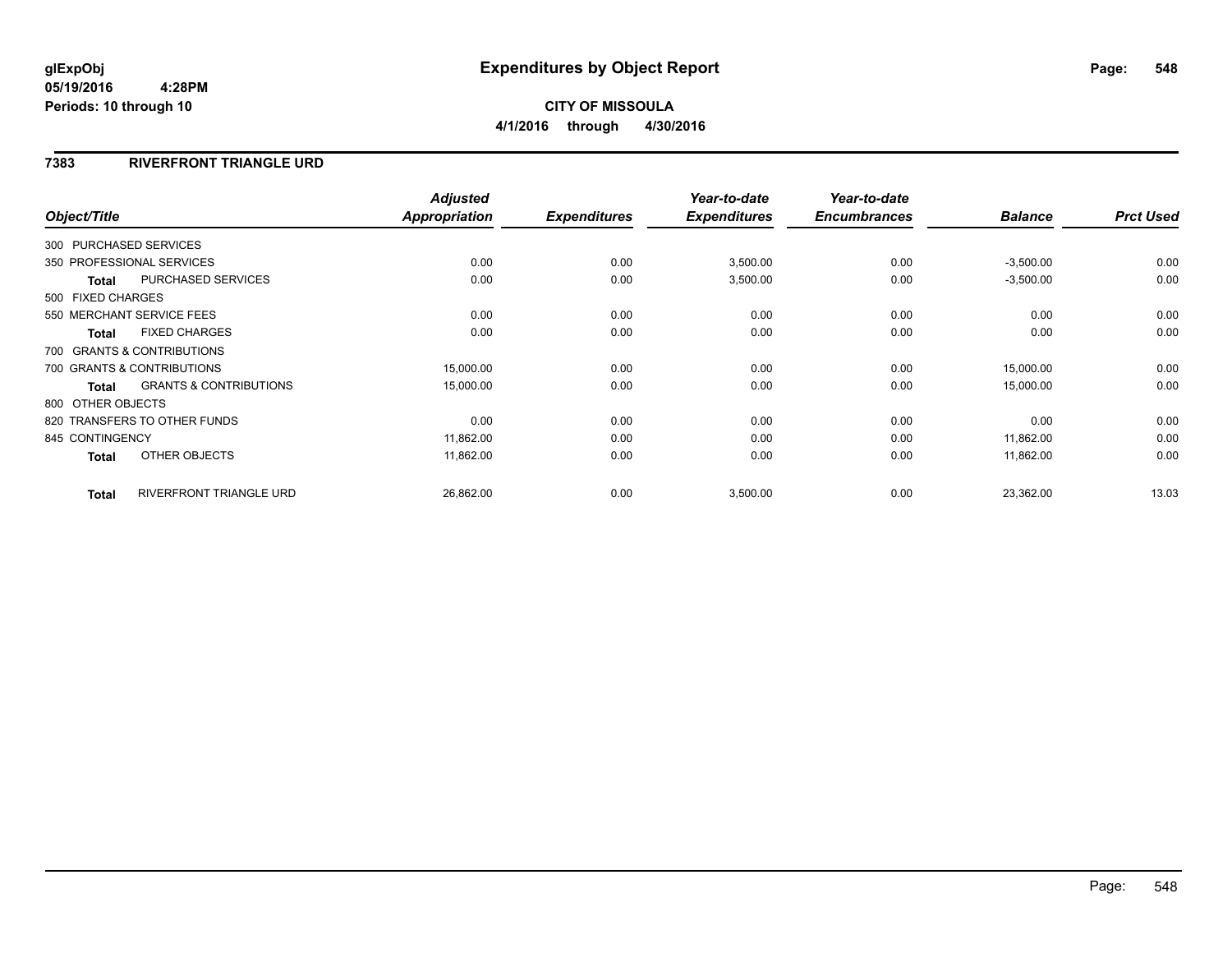# **CITY OF MISSOULA 4/1/2016 through 4/30/2016**

### **7384 NRSS DEBT SERVICE CLEARING**

| Object/Title                 | <b>Adjusted</b><br>Appropriation | <b>Expenditures</b> | Year-to-date<br><b>Expenditures</b> | Year-to-date<br><b>Encumbrances</b> | <b>Balance</b> | <b>Prct Used</b> |
|------------------------------|----------------------------------|---------------------|-------------------------------------|-------------------------------------|----------------|------------------|
| 800 OTHER OBJECTS            |                                  |                     |                                     |                                     |                |                  |
| 820 TRANSFERS TO OTHER FUNDS | 0.00                             | 0.00                | 0.00                                | 0.00                                | 0.00           | 0.00             |
| OTHER OBJECTS<br>Total       | 0.00                             | 0.00                | 0.00                                | 0.00                                | 0.00           | 0.00             |
| <b>MRA</b><br>Total          | 0.00                             | 0.00                | 0.00                                | 0.00                                | 0.00           | 0.00             |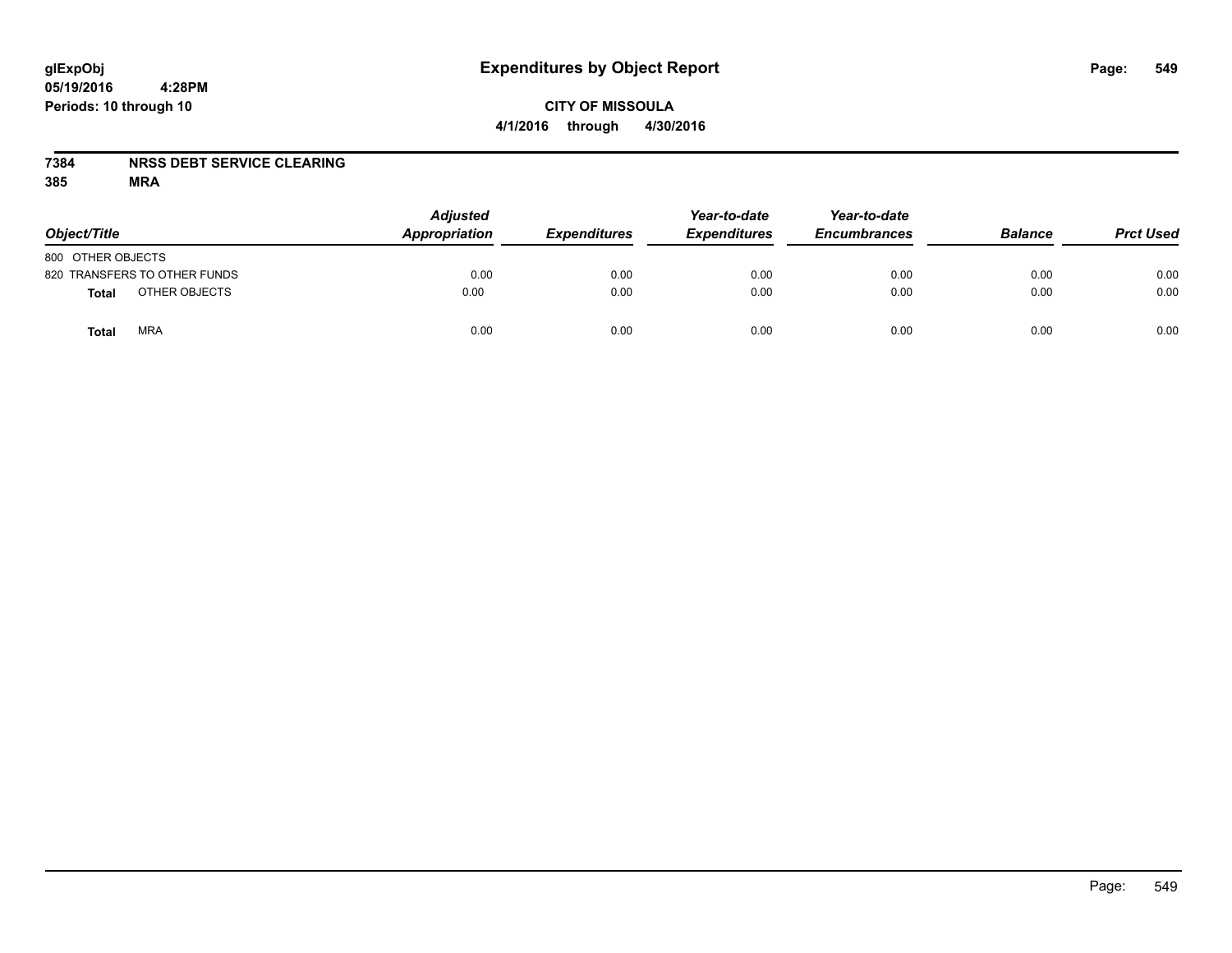### **7384 NRSS DEBT SERVICE CLEARING**

| Object/Title                               | <b>Adjusted</b><br>Appropriation | <b>Expenditures</b> | Year-to-date<br><b>Expenditures</b> | Year-to-date<br><b>Encumbrances</b> | <b>Balance</b> | <b>Prct Used</b> |
|--------------------------------------------|----------------------------------|---------------------|-------------------------------------|-------------------------------------|----------------|------------------|
| 800 OTHER OBJECTS                          |                                  |                     |                                     |                                     |                |                  |
| 820 TRANSFERS TO OTHER FUNDS               | 0.00                             | 0.00                | 0.00                                | 0.00                                | 0.00           | 0.00             |
| OTHER OBJECTS<br><b>Total</b>              | 0.00                             | 0.00                | 0.00                                | 0.00                                | 0.00           | 0.00             |
| NRSS DEBT SERVICE CLEARING<br><b>Total</b> | 0.00                             | 0.00                | 0.00                                | 0.00                                | 0.00           | 0.00             |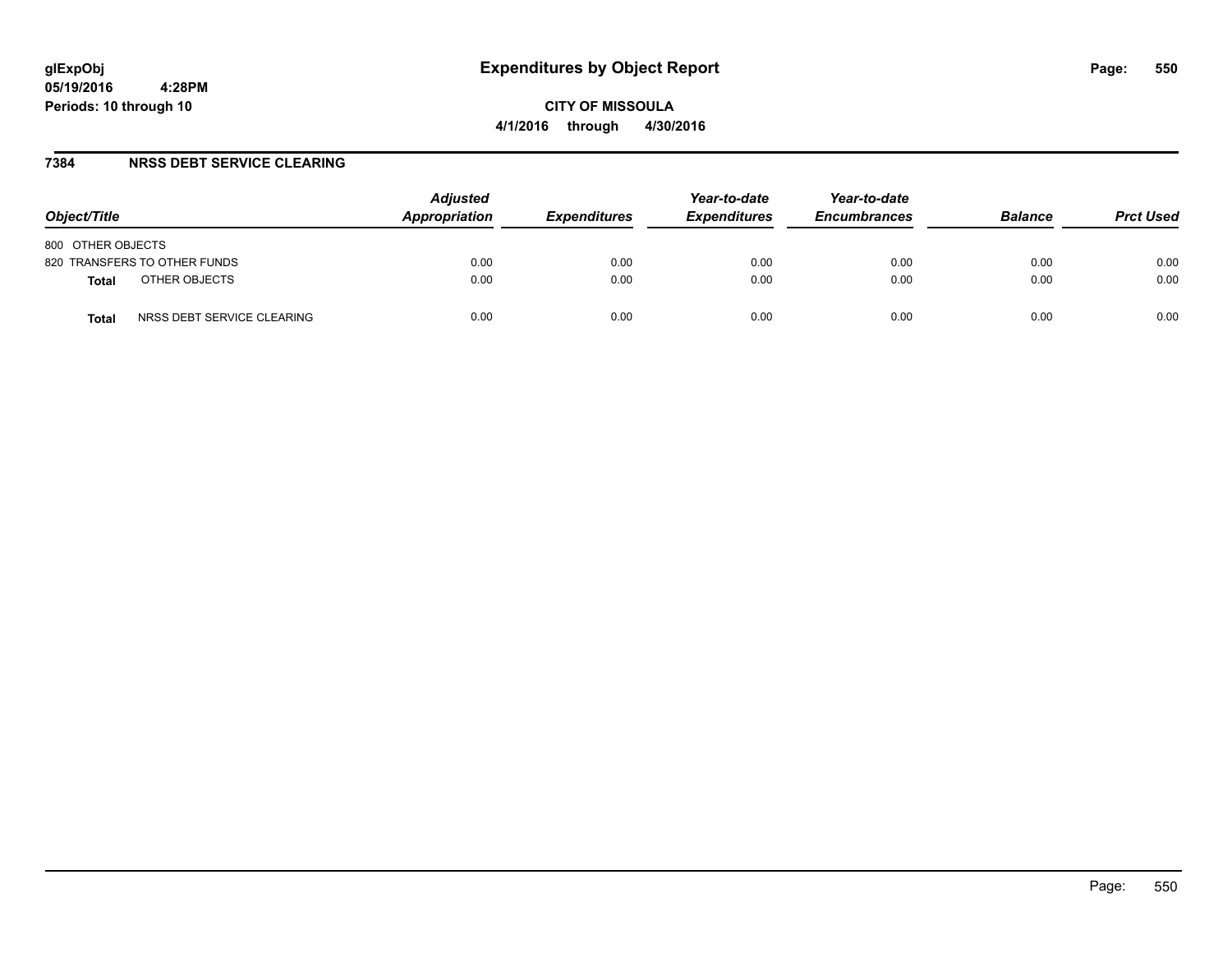# **7385 FRONT STREET URD**

|                                            | <b>Adjusted</b>      |                     | Year-to-date        | Year-to-date        |                |                  |
|--------------------------------------------|----------------------|---------------------|---------------------|---------------------|----------------|------------------|
| Object/Title                               | <b>Appropriation</b> | <b>Expenditures</b> | <b>Expenditures</b> | <b>Encumbrances</b> | <b>Balance</b> | <b>Prct Used</b> |
| 300 PURCHASED SERVICES                     |                      |                     |                     |                     |                |                  |
| 350 PROFESSIONAL SERVICES                  | 2,168.00             | 0.00                | 0.00                | 0.00                | 2,168.00       | 0.00             |
| PURCHASED SERVICES<br><b>Total</b>         | 2,168.00             | 0.00                | 0.00                | 0.00                | 2,168.00       | 0.00             |
| 500 FIXED CHARGES                          |                      |                     |                     |                     |                |                  |
| 550 MERCHANT SERVICE FEES                  | 0.00                 | 0.00                | 0.00                | 0.00                | 0.00           | 0.00             |
| <b>FIXED CHARGES</b><br><b>Total</b>       | 0.00                 | 0.00                | 0.00                | 0.00                | 0.00           | 0.00             |
| 700 GRANTS & CONTRIBUTIONS                 |                      |                     |                     |                     |                |                  |
| 700 GRANTS & CONTRIBUTIONS                 | 174,560.00           | 0.00                | 25,000.00           | 0.00                | 149,560.00     | 14.32            |
| <b>GRANTS &amp; CONTRIBUTIONS</b><br>Total | 174,560.00           | 0.00                | 25,000.00           | 0.00                | 149,560.00     | 14.32            |
| 800 OTHER OBJECTS                          |                      |                     |                     |                     |                |                  |
| 845 CONTINGENCY                            | 353,524.00           | 0.00                | 0.00                | 0.00                | 353,524.00     | 0.00             |
| OTHER OBJECTS<br>Total                     | 353,524.00           | 0.00                | 0.00                | 0.00                | 353,524.00     | 0.00             |
| 900 CAPITAL OUTLAY                         |                      |                     |                     |                     |                |                  |
| 930 IMPROVEMENTS                           | 0.00                 | 0.00                | 0.00                | 0.00                | 0.00           | 0.00             |
| CAPITAL OUTLAY<br><b>Total</b>             | 0.00                 | 0.00                | 0.00                | 0.00                | 0.00           | 0.00             |
|                                            |                      |                     |                     |                     |                |                  |
| <b>MRA</b><br><b>Total</b>                 | 530,252.00           | 0.00                | 25,000.00           | 0.00                | 505,252.00     | 4.71             |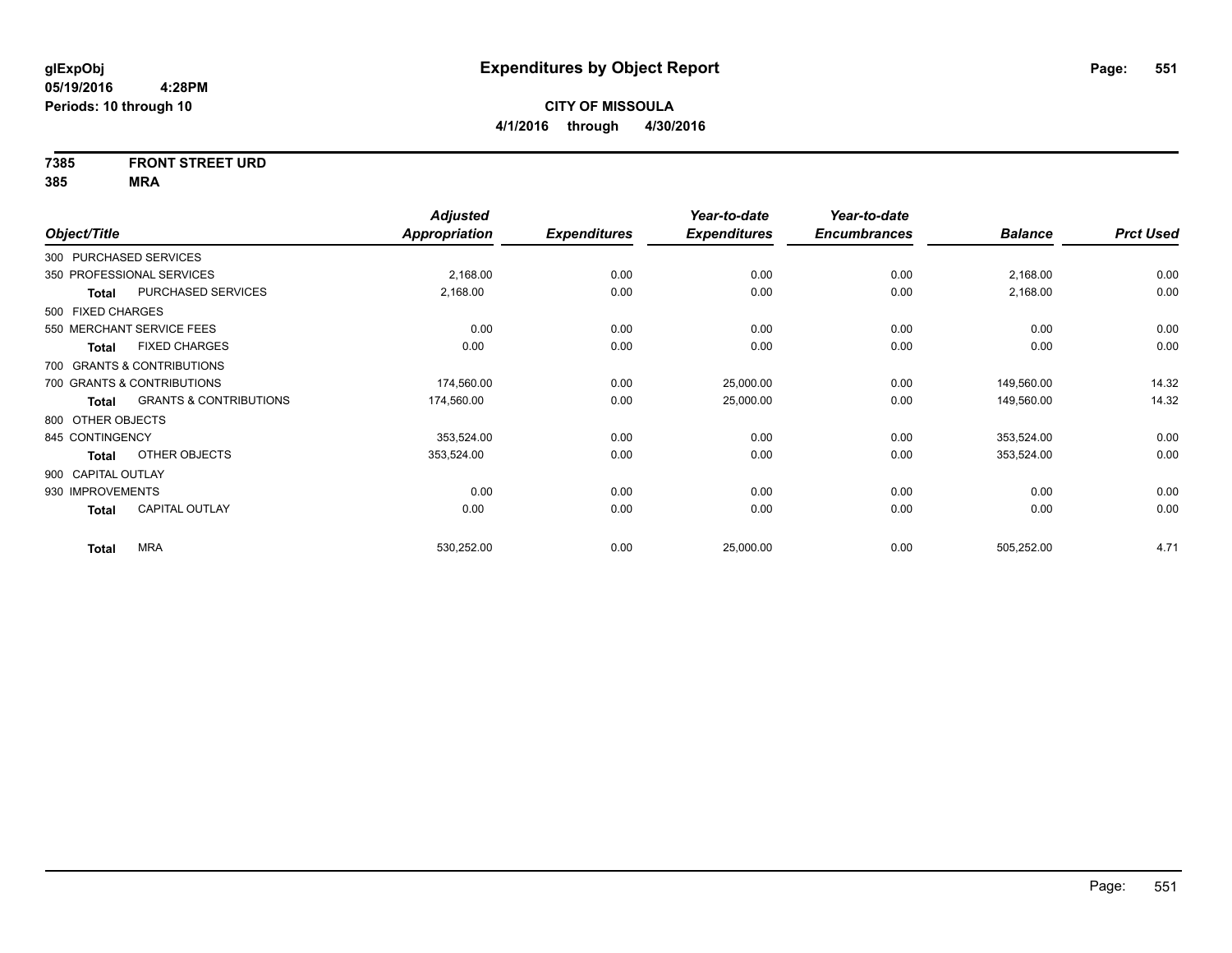### **7385 FRONT STREET URD**

|                        |                                   | <b>Adjusted</b> |                     | Year-to-date        | Year-to-date        |                |                  |
|------------------------|-----------------------------------|-----------------|---------------------|---------------------|---------------------|----------------|------------------|
| Object/Title           |                                   | Appropriation   | <b>Expenditures</b> | <b>Expenditures</b> | <b>Encumbrances</b> | <b>Balance</b> | <b>Prct Used</b> |
| 300 PURCHASED SERVICES |                                   |                 |                     |                     |                     |                |                  |
|                        | 350 PROFESSIONAL SERVICES         | 2,168.00        | 0.00                | 0.00                | 0.00                | 2,168.00       | 0.00             |
| Total                  | PURCHASED SERVICES                | 2,168.00        | 0.00                | 0.00                | 0.00                | 2,168.00       | 0.00             |
| 500 FIXED CHARGES      |                                   |                 |                     |                     |                     |                |                  |
|                        | 550 MERCHANT SERVICE FEES         | 0.00            | 0.00                | 0.00                | 0.00                | 0.00           | 0.00             |
| <b>Total</b>           | <b>FIXED CHARGES</b>              | 0.00            | 0.00                | 0.00                | 0.00                | 0.00           | 0.00             |
|                        | 700 GRANTS & CONTRIBUTIONS        |                 |                     |                     |                     |                |                  |
|                        | 700 GRANTS & CONTRIBUTIONS        | 174,560.00      | 0.00                | 25,000.00           | 0.00                | 149,560.00     | 14.32            |
| Total                  | <b>GRANTS &amp; CONTRIBUTIONS</b> | 174,560.00      | 0.00                | 25,000.00           | 0.00                | 149,560.00     | 14.32            |
| 800 OTHER OBJECTS      |                                   |                 |                     |                     |                     |                |                  |
| 845 CONTINGENCY        |                                   | 353,524.00      | 0.00                | 0.00                | 0.00                | 353,524.00     | 0.00             |
| <b>Total</b>           | OTHER OBJECTS                     | 353,524.00      | 0.00                | 0.00                | 0.00                | 353,524.00     | 0.00             |
| 900 CAPITAL OUTLAY     |                                   |                 |                     |                     |                     |                |                  |
| 930 IMPROVEMENTS       |                                   | 0.00            | 0.00                | 0.00                | 0.00                | 0.00           | 0.00             |
| <b>Total</b>           | CAPITAL OUTLAY                    | 0.00            | 0.00                | 0.00                | 0.00                | 0.00           | 0.00             |
| <b>Total</b>           | FRONT STREET URD                  | 530,252.00      | 0.00                | 25,000.00           | 0.00                | 505,252.00     | 4.71             |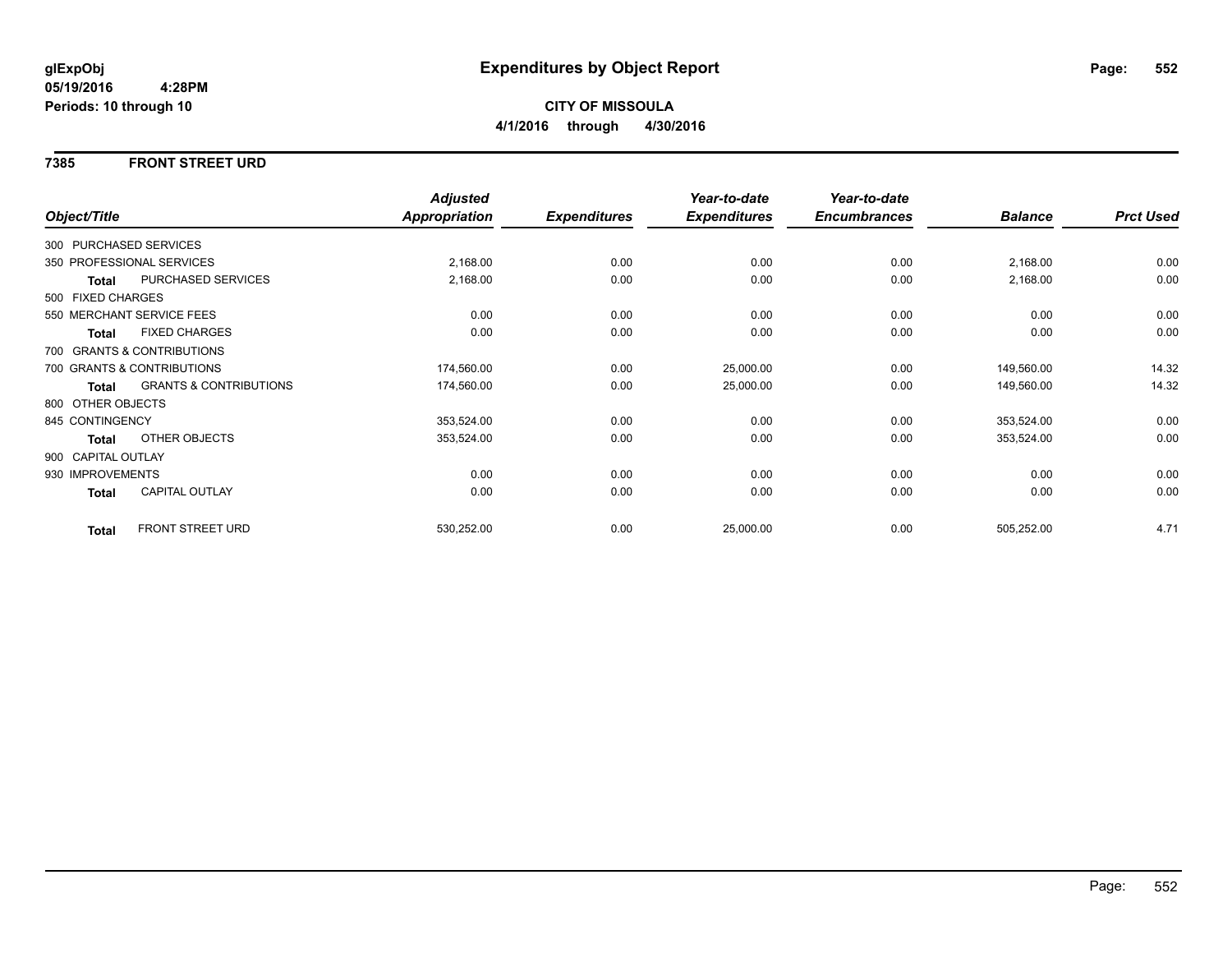### **7386 DEBT SERVICE-SAFEWAY/ST PAT 1.5M**

| Object/Title       |                           | <b>Adjusted</b><br><b>Appropriation</b> | <b>Expenditures</b> | Year-to-date<br><b>Expenditures</b> | Year-to-date<br><b>Encumbrances</b> | <b>Balance</b> | <b>Prct Used</b> |
|--------------------|---------------------------|-----------------------------------------|---------------------|-------------------------------------|-------------------------------------|----------------|------------------|
| 500 FIXED CHARGES  |                           |                                         |                     |                                     |                                     |                |                  |
|                    | 550 MERCHANT SERVICE FEES | 0.00                                    | 0.00                | 0.00                                | 0.00                                | 0.00           | 0.00             |
| <b>Total</b>       | <b>FIXED CHARGES</b>      | 0.00                                    | 0.00                | 0.00                                | 0.00                                | 0.00           | 0.00             |
| 900 CAPITAL OUTLAY |                           |                                         |                     |                                     |                                     |                |                  |
| 930 IMPROVEMENTS   |                           | 0.00                                    | 0.00                | 0.00                                | 0.00                                | 0.00           | 0.00             |
| <b>Total</b>       | <b>CAPITAL OUTLAY</b>     | 0.00                                    | 0.00                | 0.00                                | 0.00                                | 0.00           | 0.00             |
| <b>Total</b>       | <b>MRA</b>                | 0.00                                    | 0.00                | 0.00                                | 0.00                                | 0.00           | 0.00             |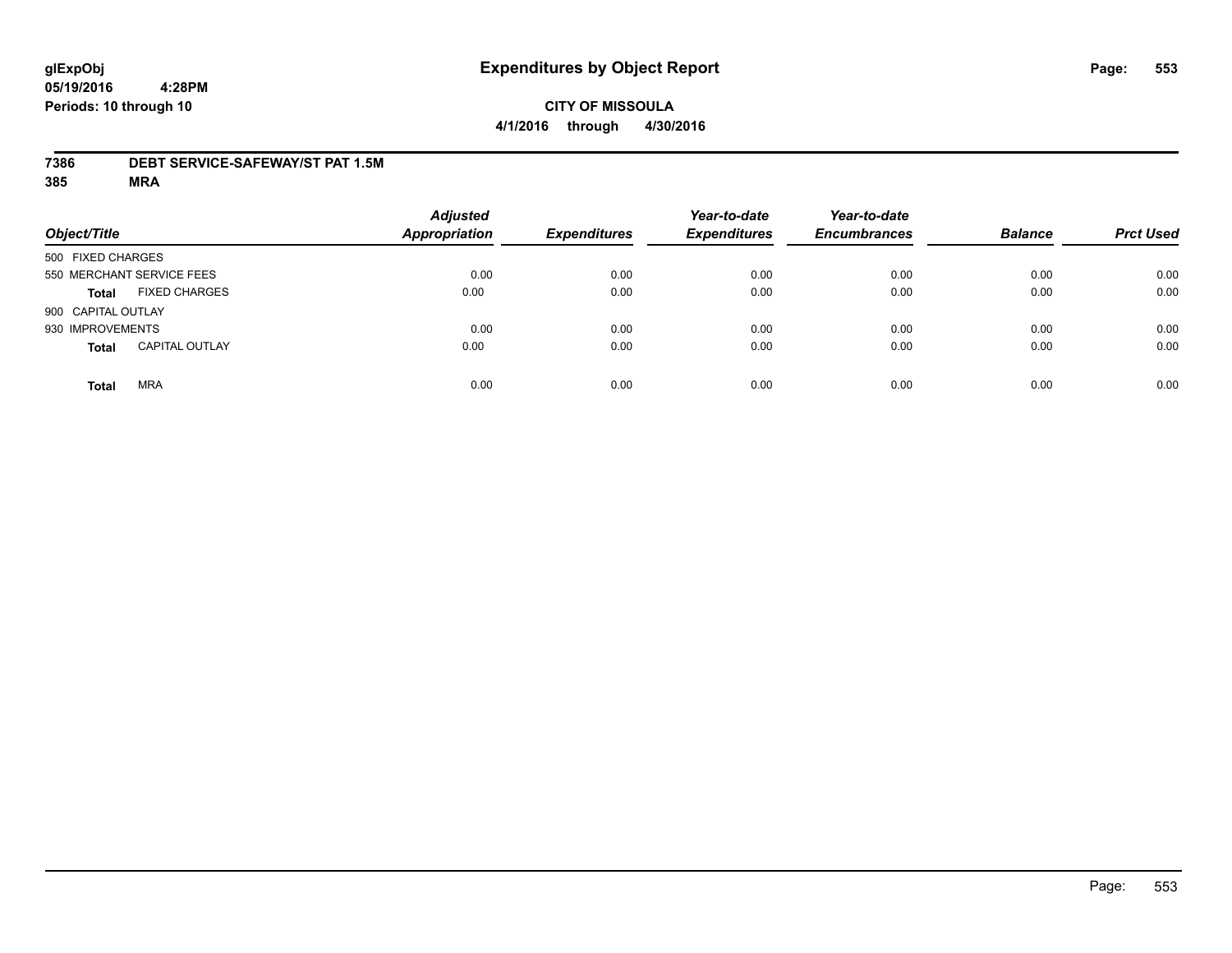#### **7386 DEBT SERVICE-SAFEWAY/ST PAT 1.5M**

**390 NON-DEPARTMENTAL**

|                                      | <b>Adjusted</b>      |                     | Year-to-date        | Year-to-date        |                |                  |
|--------------------------------------|----------------------|---------------------|---------------------|---------------------|----------------|------------------|
| Object/Title                         | <b>Appropriation</b> | <b>Expenditures</b> | <b>Expenditures</b> | <b>Encumbrances</b> | <b>Balance</b> | <b>Prct Used</b> |
| 500 FIXED CHARGES                    |                      |                     |                     |                     |                |                  |
| 550 MERCHANT SERVICE FEES            | 0.00                 | 0.00                | 0.00                | 0.00                | 0.00           | 0.00             |
| <b>FIXED CHARGES</b><br><b>Total</b> | 0.00                 | 0.00                | 0.00                | 0.00                | 0.00           | 0.00             |
| 600 DEBT SERVICE                     |                      |                     |                     |                     |                |                  |
| 610 PRINCIPAL                        | 134.728.00           | 0.00                | 46.689.76           | 0.00                | 88.038.24      | 34.65            |
| 620 INTEREST / SERVICE FEES          | 21.147.00            | 0.00                | 91.773.75           | 0.00                | $-70.626.75$   | 433.98           |
| <b>DEBT SERVICE</b><br><b>Total</b>  | 155.875.00           | 0.00                | 138.463.51          | 0.00                | 17.411.49      | 88.83            |
| NON-DEPARTMENTAL<br><b>Total</b>     | 155.875.00           | 0.00                | 138.463.51          | 0.00                | 17.411.49      | 88.83            |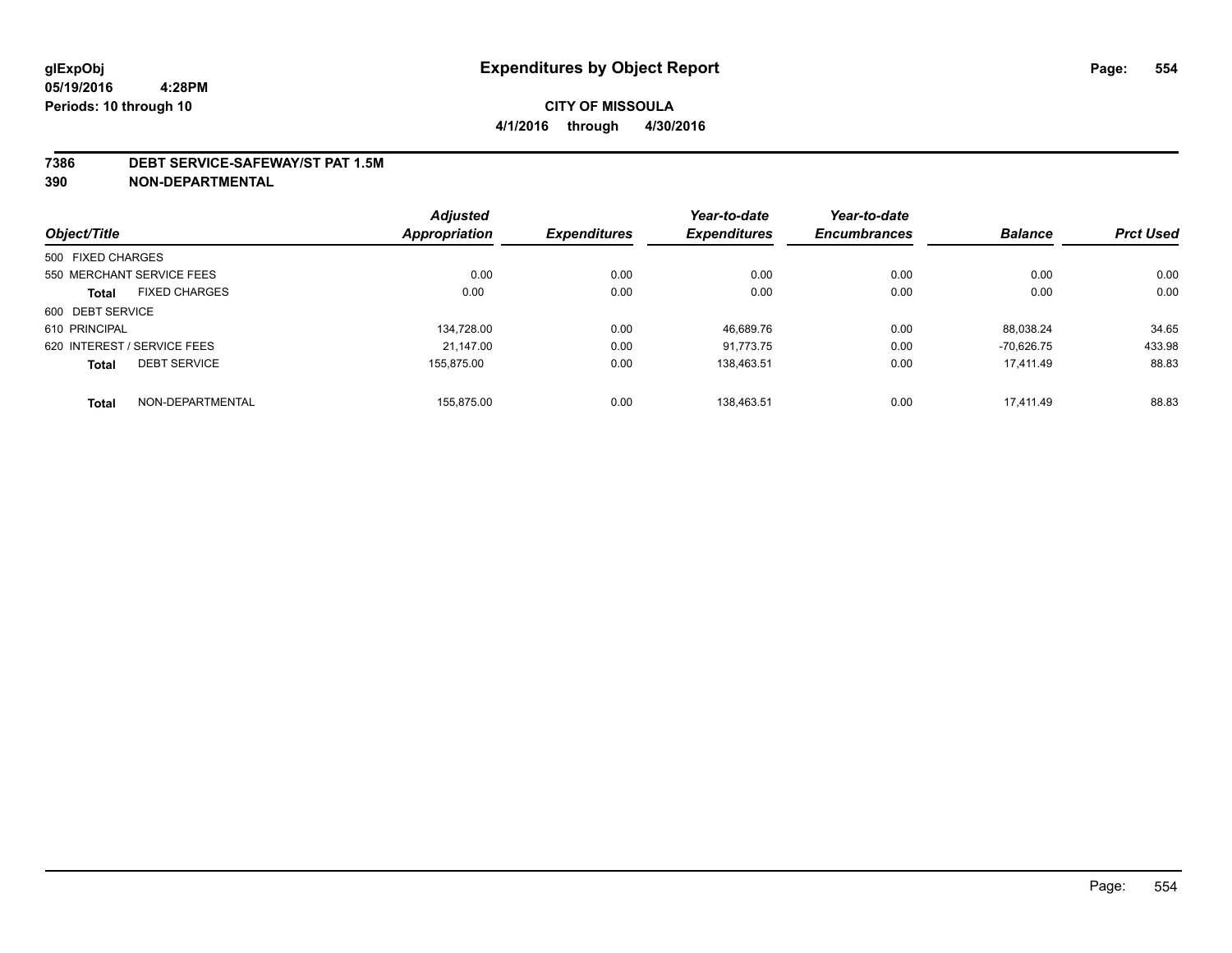### **CITY OF MISSOULA 4/1/2016 through 4/30/2016**

# **7386 DEBT SERVICE-SAFEWAY/ST PAT 1.5M**

|                    |                                  | <b>Adjusted</b> |                     | Year-to-date        | Year-to-date        |                |                  |
|--------------------|----------------------------------|-----------------|---------------------|---------------------|---------------------|----------------|------------------|
| Object/Title       |                                  | Appropriation   | <b>Expenditures</b> | <b>Expenditures</b> | <b>Encumbrances</b> | <b>Balance</b> | <b>Prct Used</b> |
| 500 FIXED CHARGES  |                                  |                 |                     |                     |                     |                |                  |
|                    | 550 MERCHANT SERVICE FEES        | 0.00            | 0.00                | 0.00                | 0.00                | 0.00           | 0.00             |
| Total              | <b>FIXED CHARGES</b>             | 0.00            | 0.00                | 0.00                | 0.00                | 0.00           | 0.00             |
| 600 DEBT SERVICE   |                                  |                 |                     |                     |                     |                |                  |
| 610 PRINCIPAL      |                                  | 134,728.00      | 0.00                | 46,689.76           | 0.00                | 88.038.24      | 34.65            |
|                    | 620 INTEREST / SERVICE FEES      | 21.147.00       | 0.00                | 91.773.75           | 0.00                | $-70.626.75$   | 433.98           |
| Total              | <b>DEBT SERVICE</b>              | 155,875.00      | 0.00                | 138.463.51          | 0.00                | 17,411.49      | 88.83            |
| 900 CAPITAL OUTLAY |                                  |                 |                     |                     |                     |                |                  |
| 930 IMPROVEMENTS   |                                  | 0.00            | 0.00                | 0.00                | 0.00                | 0.00           | 0.00             |
| Total              | <b>CAPITAL OUTLAY</b>            | 0.00            | 0.00                | 0.00                | 0.00                | 0.00           | 0.00             |
| <b>Total</b>       | DEBT SERVICE-SAFEWAY/ST PAT 1.5M | 155,875.00      | 0.00                | 138,463.51          | 0.00                | 17,411.49      | 88.83            |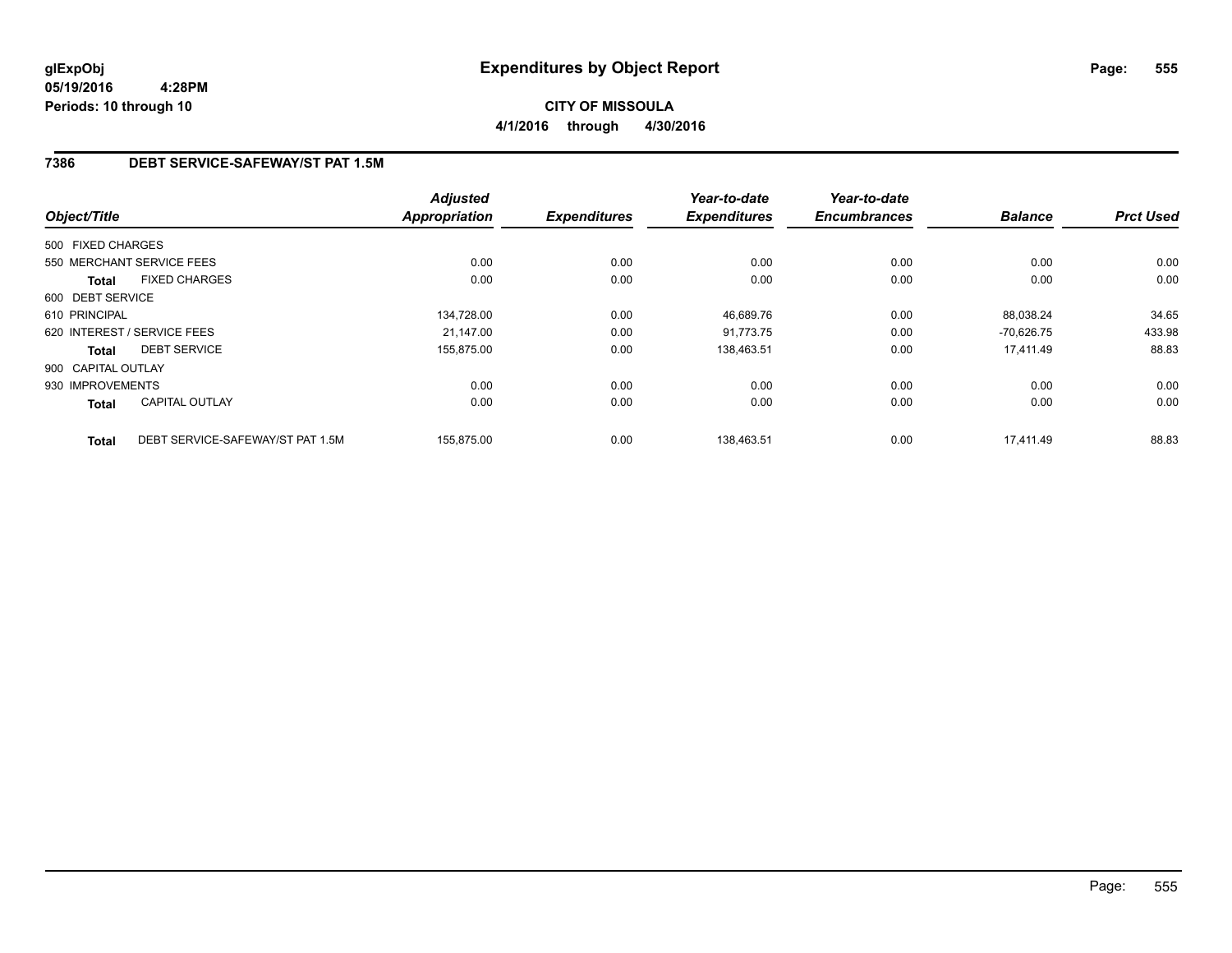#### **7387 DEBT SERVICE-BROWNFIELD RLF 1.125M**

**390 NON-DEPARTMENTAL**

|                                      | <b>Adjusted</b> |                     | Year-to-date        | Year-to-date        |                |                  |
|--------------------------------------|-----------------|---------------------|---------------------|---------------------|----------------|------------------|
| Object/Title                         | Appropriation   | <b>Expenditures</b> | <b>Expenditures</b> | <b>Encumbrances</b> | <b>Balance</b> | <b>Prct Used</b> |
| 500 FIXED CHARGES                    |                 |                     |                     |                     |                |                  |
| 550 MERCHANT SERVICE FEES            | 0.00            | 0.00                | 0.00                | 0.00                | 0.00           | 0.00             |
| <b>FIXED CHARGES</b><br><b>Total</b> | 0.00            | 0.00                | 0.00                | 0.00                | 0.00           | 0.00             |
| 600 DEBT SERVICE                     |                 |                     |                     |                     |                |                  |
| 610 PRINCIPAL                        | 26,625.00       | 0.00                | 0.00                | 0.00                | 26.625.00      | 0.00             |
| 620 INTEREST / SERVICE FEES          | 5.316.00        | 0.00                | 12.494.11           | 0.00                | $-7.178.11$    | 235.03           |
| <b>DEBT SERVICE</b><br><b>Total</b>  | 31.941.00       | 0.00                | 12.494.11           | 0.00                | 19.446.89      | 39.12            |
| NON-DEPARTMENTAL<br><b>Total</b>     | 31.941.00       | 0.00                | 12.494.11           | 0.00                | 19.446.89      | 39.12            |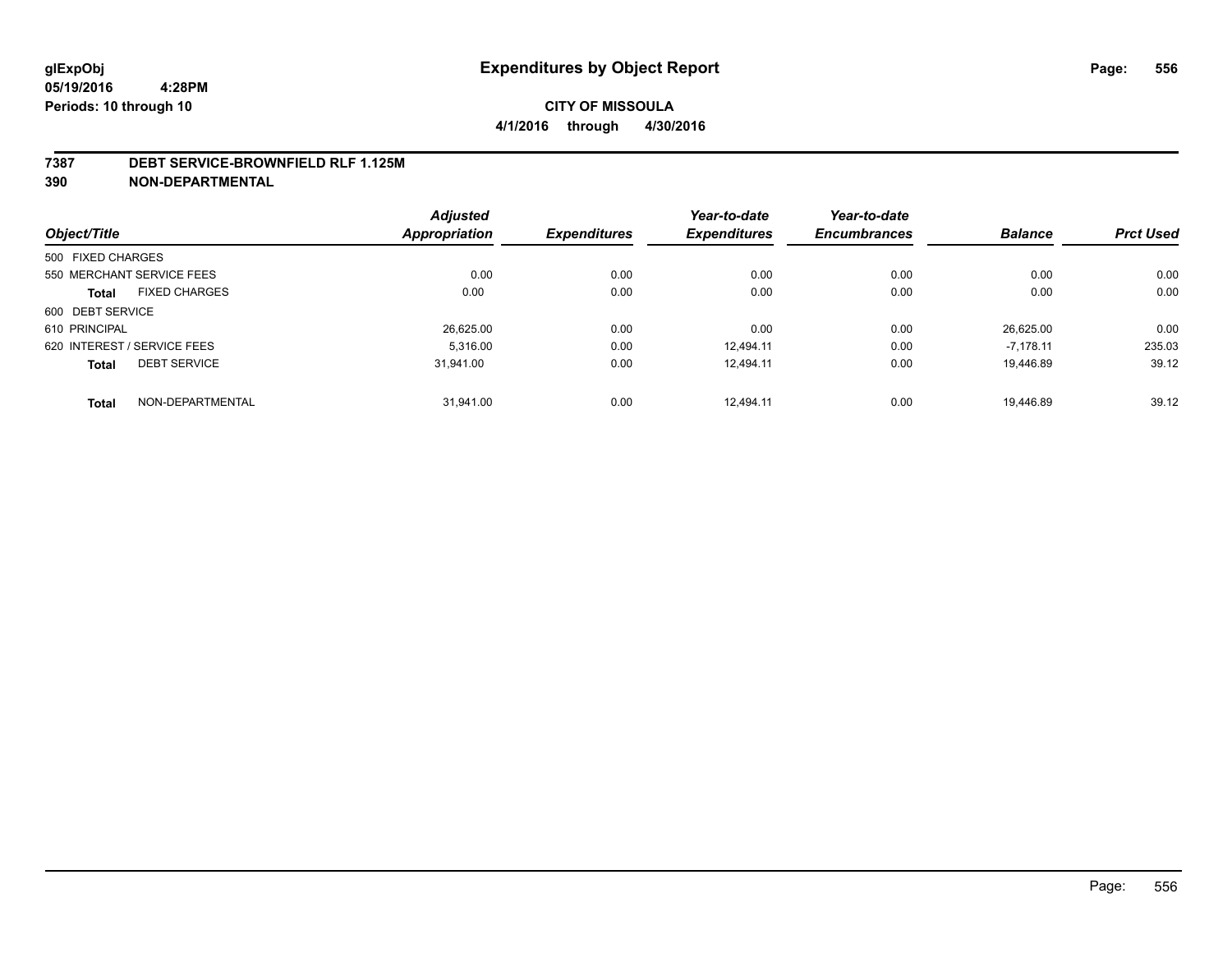### **CITY OF MISSOULA 4/1/2016 through 4/30/2016**

# **7387 DEBT SERVICE-BROWNFIELD RLF 1.125M**

| Object/Title                |                                    | <b>Adjusted</b><br>Appropriation | <b>Expenditures</b> | Year-to-date<br><b>Expenditures</b> | Year-to-date<br><b>Encumbrances</b> | <b>Balance</b> | <b>Prct Used</b> |
|-----------------------------|------------------------------------|----------------------------------|---------------------|-------------------------------------|-------------------------------------|----------------|------------------|
| 500 FIXED CHARGES           |                                    |                                  |                     |                                     |                                     |                |                  |
| 550 MERCHANT SERVICE FEES   |                                    | 0.00                             | 0.00                | 0.00                                | 0.00                                | 0.00           | 0.00             |
| <b>Total</b>                | <b>FIXED CHARGES</b>               | 0.00                             | 0.00                | 0.00                                | 0.00                                | 0.00           | 0.00             |
| 600 DEBT SERVICE            |                                    |                                  |                     |                                     |                                     |                |                  |
| 610 PRINCIPAL               |                                    | 26,625.00                        | 0.00                | 0.00                                | 0.00                                | 26.625.00      | 0.00             |
| 620 INTEREST / SERVICE FEES |                                    | 5.316.00                         | 0.00                | 12.494.11                           | 0.00                                | $-7.178.11$    | 235.03           |
| <b>Total</b>                | <b>DEBT SERVICE</b>                | 31.941.00                        | 0.00                | 12.494.11                           | 0.00                                | 19.446.89      | 39.12            |
| <b>Total</b>                | DEBT SERVICE-BROWNFIELD RLF 1.125M | 31.941.00                        | 0.00                | 12.494.11                           | 0.00                                | 19.446.89      | 39.12            |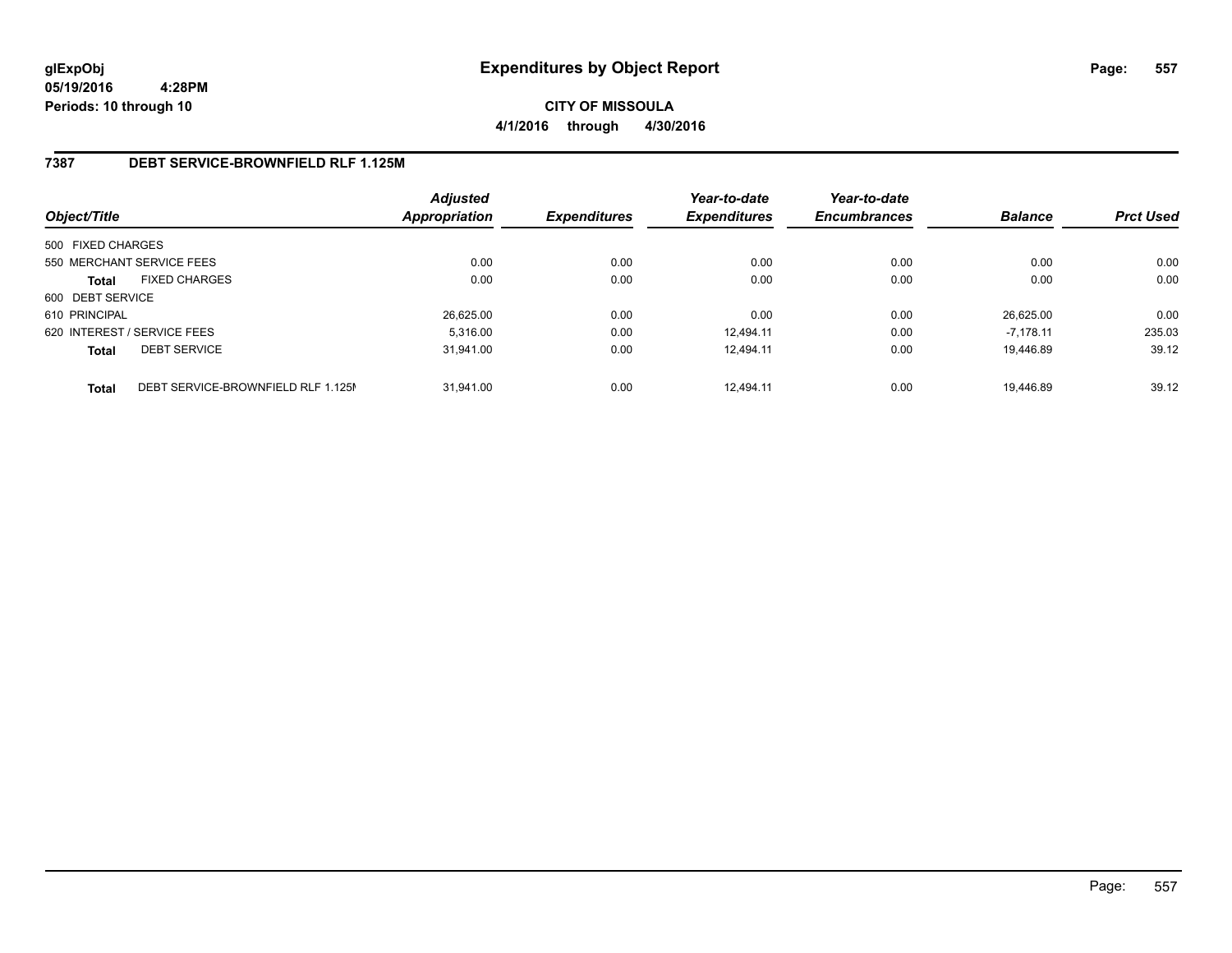# **7388 RESERVE-3.6m TIF**

**390 NON-DEPARTMENTAL**

| Object/Title                         | <b>Adjusted</b><br>Appropriation | <b>Expenditures</b> | Year-to-date<br><b>Expenditures</b> | Year-to-date<br><b>Encumbrances</b> | <b>Balance</b> | <b>Prct Used</b> |
|--------------------------------------|----------------------------------|---------------------|-------------------------------------|-------------------------------------|----------------|------------------|
| 500 FIXED CHARGES                    |                                  |                     |                                     |                                     |                |                  |
| 550 MERCHANT SERVICE FEES            | 0.00                             | 0.00                | 0.00                                | 0.00                                | 0.00           | 0.00             |
| <b>FIXED CHARGES</b><br><b>Total</b> | 0.00                             | 0.00                | 0.00                                | 0.00                                | 0.00           | 0.00             |
| 800 OTHER OBJECTS                    |                                  |                     |                                     |                                     |                |                  |
| 820 TRANSFERS TO OTHER FUNDS         | 0.00                             | 0.00                | 0.00                                | 0.00                                | 0.00           | 0.00             |
| OTHER OBJECTS<br><b>Total</b>        | 0.00                             | 0.00                | 0.00                                | 0.00                                | 0.00           | 0.00             |
| NON-DEPARTMENTAL<br><b>Total</b>     | 0.00                             | 0.00                | 0.00                                | 0.00                                | 0.00           | 0.00             |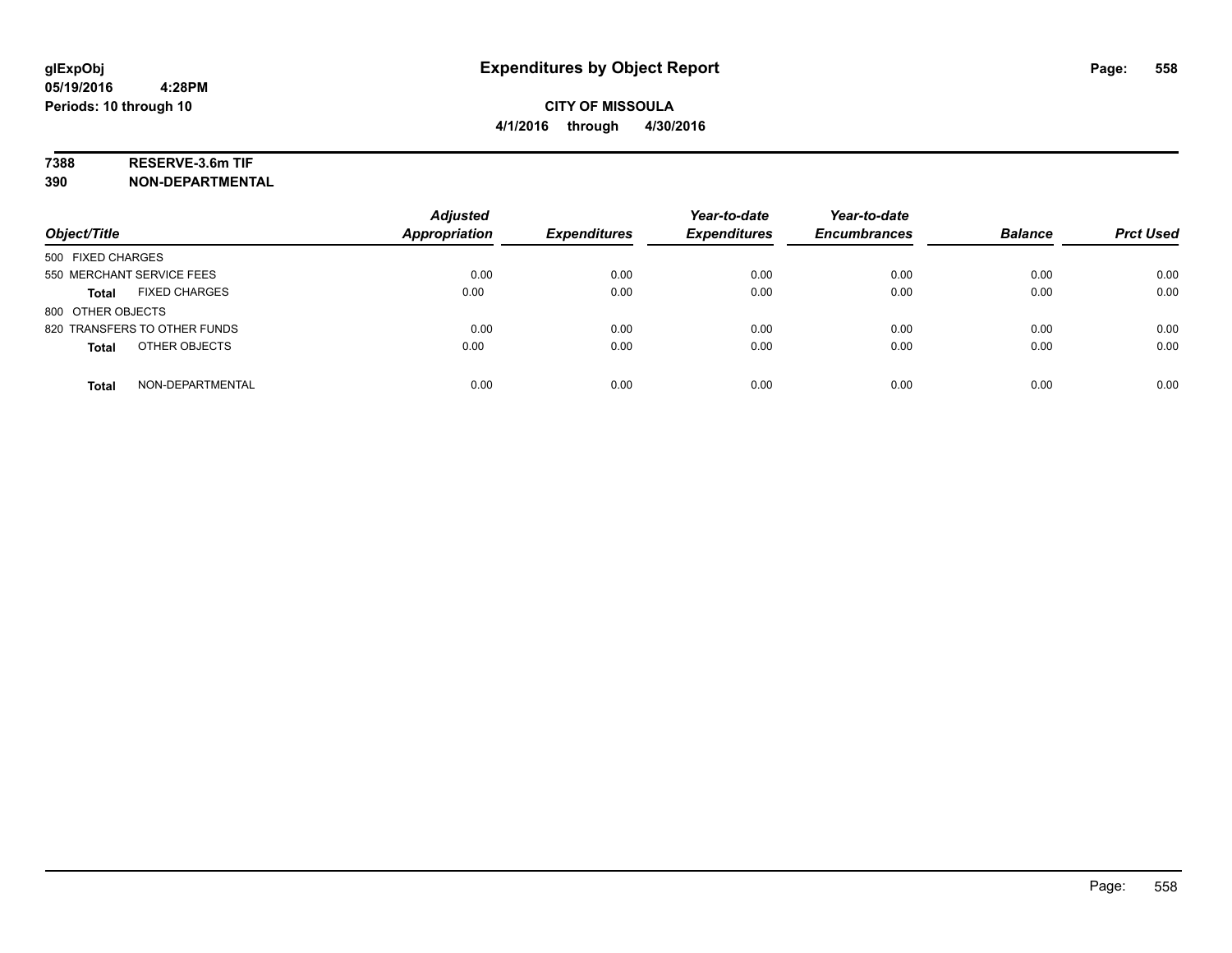**CITY OF MISSOULA 4/1/2016 through 4/30/2016**

**7388 RESERVE-3.6m TIF**

|                                      | <b>Adjusted</b>      |                     | Year-to-date        | Year-to-date        |                |                  |
|--------------------------------------|----------------------|---------------------|---------------------|---------------------|----------------|------------------|
| Object/Title                         | <b>Appropriation</b> | <b>Expenditures</b> | <b>Expenditures</b> | <b>Encumbrances</b> | <b>Balance</b> | <b>Prct Used</b> |
| 500 FIXED CHARGES                    |                      |                     |                     |                     |                |                  |
| 550 MERCHANT SERVICE FEES            | 0.00                 | 0.00                | 0.00                | 0.00                | 0.00           | 0.00             |
| <b>FIXED CHARGES</b><br><b>Total</b> | 0.00                 | 0.00                | 0.00                | 0.00                | 0.00           | 0.00             |
| 800 OTHER OBJECTS                    |                      |                     |                     |                     |                |                  |
| 820 TRANSFERS TO OTHER FUNDS         | 0.00                 | 0.00                | 0.00                | 0.00                | 0.00           | 0.00             |
| OTHER OBJECTS<br><b>Total</b>        | 0.00                 | 0.00                | 0.00                | 0.00                | 0.00           | 0.00             |
| RESERVE-3.6m TIF<br>Total            | 0.00                 | 0.00                | 0.00                | 0.00                | 0.00           | 0.00             |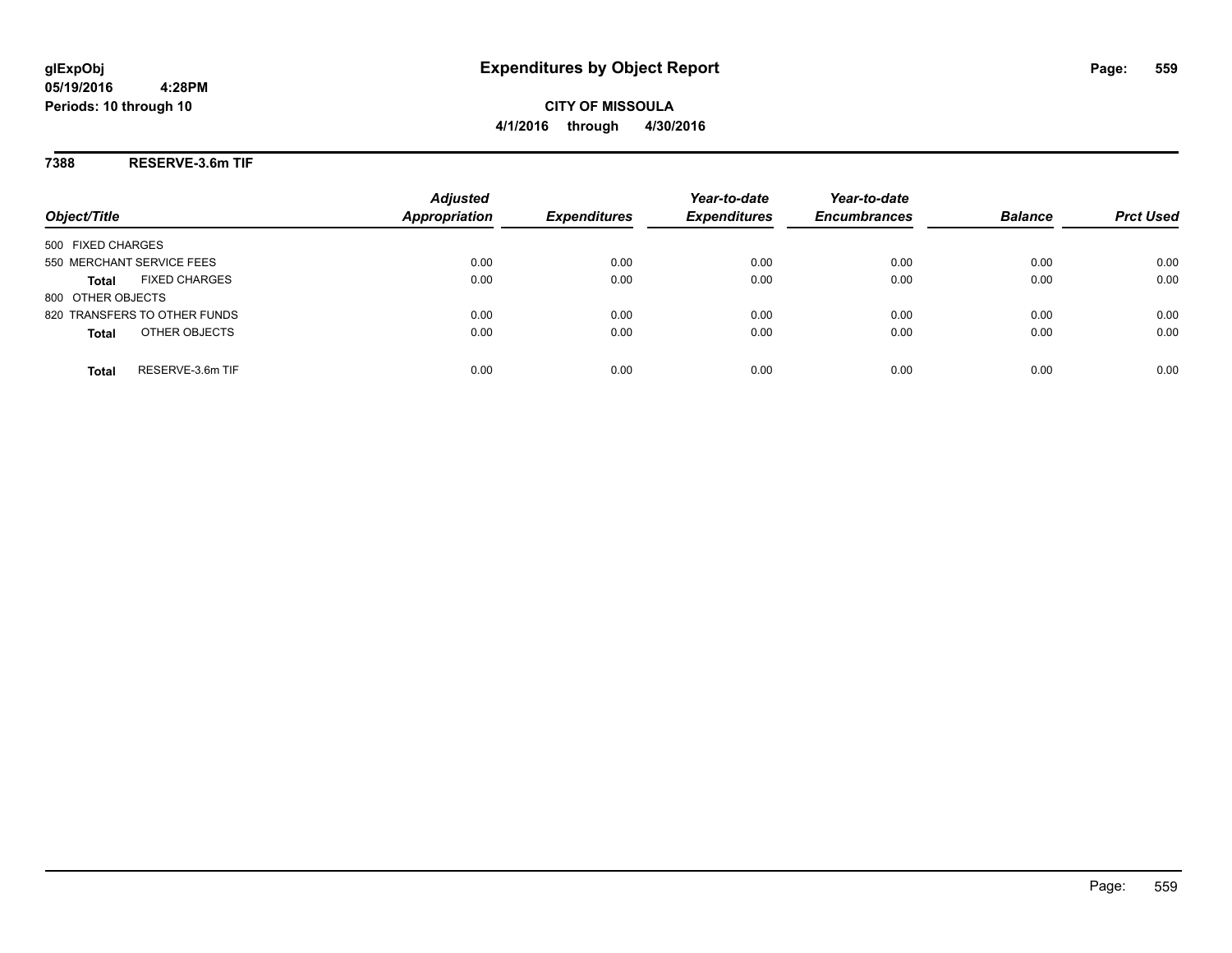#### **7389 DEBT SERVICE - 3.6M/5.75M**

|                                                   | <b>Adjusted</b>      |                     | Year-to-date        | Year-to-date        |                |                  |
|---------------------------------------------------|----------------------|---------------------|---------------------|---------------------|----------------|------------------|
| Object/Title                                      | <b>Appropriation</b> | <b>Expenditures</b> | <b>Expenditures</b> | <b>Encumbrances</b> | <b>Balance</b> | <b>Prct Used</b> |
| 500 FIXED CHARGES                                 |                      |                     |                     |                     |                |                  |
| 550 MERCHANT SERVICE FEES                         | 0.00                 | 0.00                | 0.00                | 0.00                | 0.00           | 0.00             |
| <b>FIXED CHARGES</b><br><b>Total</b>              | 0.00                 | 0.00                | 0.00                | 0.00                | 0.00           | 0.00             |
| 600 DEBT SERVICE                                  |                      |                     |                     |                     |                |                  |
| 610 PRINCIPAL                                     | 500,000.00           | 0.00                | 0.00                | 0.00                | 500,000.00     | 0.00             |
| 620 INTEREST / SERVICE FEES                       | 0.00                 | 0.00                | 0.00                | 0.00                | 0.00           | 0.00             |
| <b>DEBT SERVICE</b><br><b>Total</b>               | 500,000.00           | 0.00                | 0.00                | 0.00                | 500,000.00     | 0.00             |
| 700 GRANTS & CONTRIBUTIONS                        |                      |                     |                     |                     |                |                  |
| 700 GRANTS & CONTRIBUTIONS                        | 0.00                 | 0.00                | 0.00                | 0.00                | 0.00           | 0.00             |
| <b>GRANTS &amp; CONTRIBUTIONS</b><br><b>Total</b> | 0.00                 | 0.00                | 0.00                | 0.00                | 0.00           | 0.00             |
| <b>MRA</b><br><b>Total</b>                        | 500,000.00           | 0.00                | 0.00                | 0.00                | 500,000.00     | 0.00             |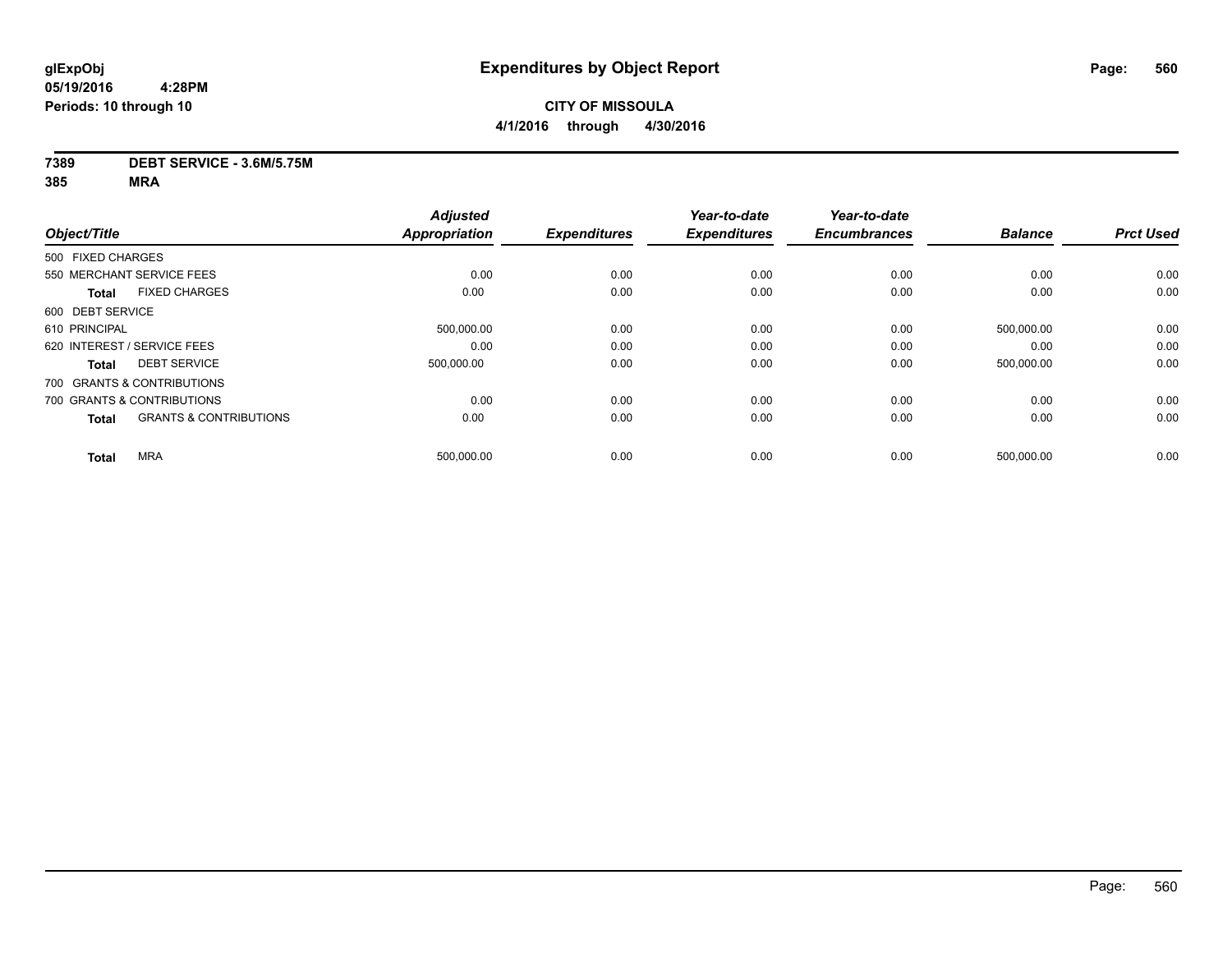**7389 DEBT SERVICE - 3.6M/5.75M**

**390 NON-DEPARTMENTAL**

|                             |                           | <b>Adjusted</b> |                     | Year-to-date        | Year-to-date        |                |                  |
|-----------------------------|---------------------------|-----------------|---------------------|---------------------|---------------------|----------------|------------------|
| Object/Title                |                           | Appropriation   | <b>Expenditures</b> | <b>Expenditures</b> | <b>Encumbrances</b> | <b>Balance</b> | <b>Prct Used</b> |
| 500 FIXED CHARGES           |                           |                 |                     |                     |                     |                |                  |
|                             | 550 MERCHANT SERVICE FEES | 0.00            | 0.00                | 0.00                | 0.00                | 0.00           | 0.00             |
| <b>Total</b>                | <b>FIXED CHARGES</b>      | 0.00            | 0.00                | 0.00                | 0.00                | 0.00           | 0.00             |
| 600 DEBT SERVICE            |                           |                 |                     |                     |                     |                |                  |
| 610 PRINCIPAL               |                           | 362.000.00      | 0.00                | 129.000.00          | 0.00                | 233.000.00     | 35.64            |
| 620 INTEREST / SERVICE FEES |                           | 309.916.00      | 600.00              | 149.798.25          | 0.00                | 160.117.75     | 48.34            |
| <b>Total</b>                | <b>DEBT SERVICE</b>       | 671.916.00      | 600.00              | 278.798.25          | 0.00                | 393.117.75     | 41.49            |
| <b>Total</b>                | NON-DEPARTMENTAL          | 671.916.00      | 600.00              | 278.798.25          | 0.00                | 393.117.75     | 41.49            |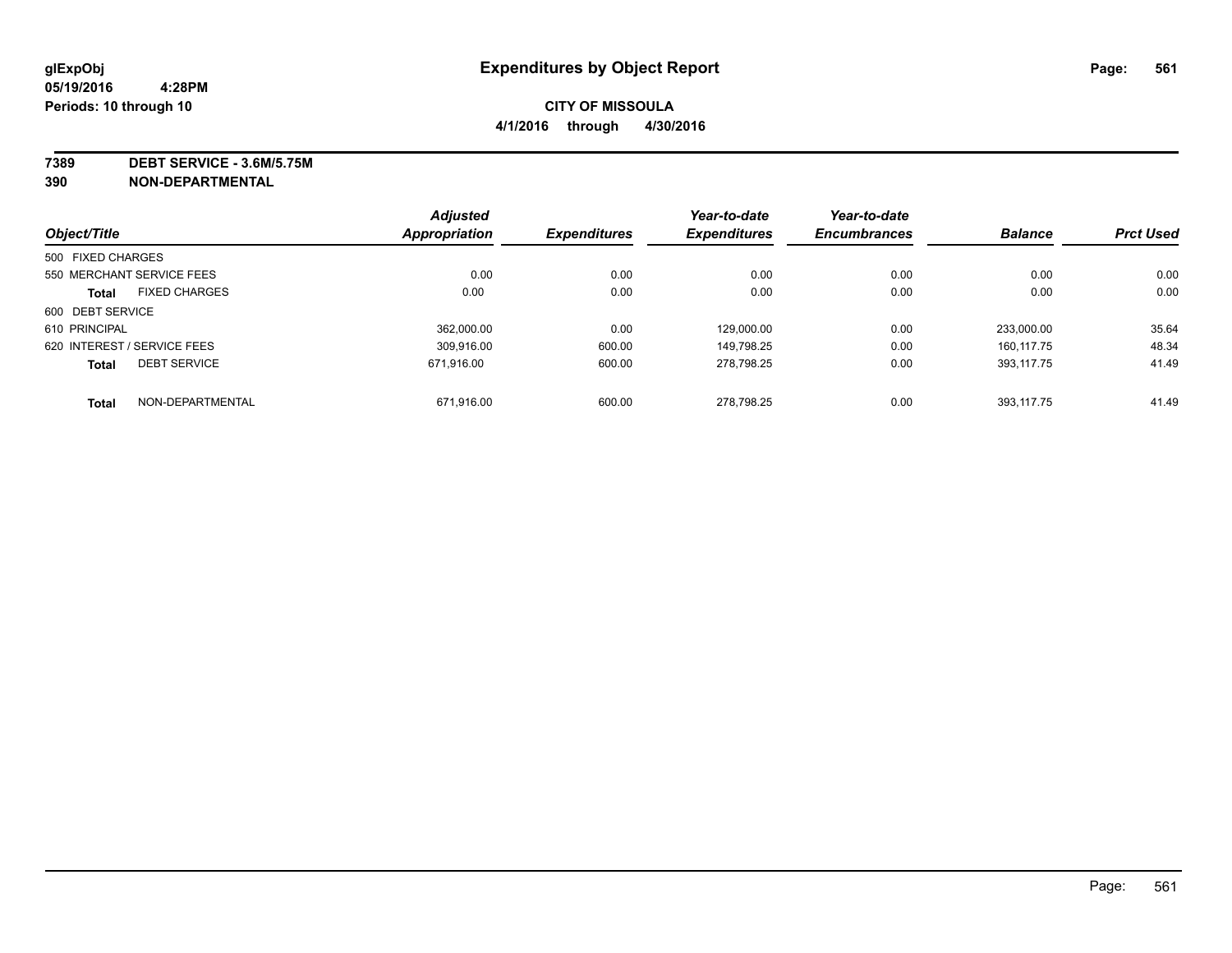### **7389 DEBT SERVICE - 3.6M/5.75M**

| Object/Title                                      | <b>Adjusted</b><br><b>Appropriation</b> | <b>Expenditures</b> | Year-to-date<br><b>Expenditures</b> | Year-to-date<br><b>Encumbrances</b> | <b>Balance</b> | <b>Prct Used</b> |
|---------------------------------------------------|-----------------------------------------|---------------------|-------------------------------------|-------------------------------------|----------------|------------------|
| 500 FIXED CHARGES                                 |                                         |                     |                                     |                                     |                |                  |
| 550 MERCHANT SERVICE FEES                         | 0.00                                    | 0.00                | 0.00                                | 0.00                                | 0.00           | 0.00             |
| <b>FIXED CHARGES</b><br><b>Total</b>              | 0.00                                    | 0.00                | 0.00                                | 0.00                                | 0.00           | 0.00             |
| 600 DEBT SERVICE                                  |                                         |                     |                                     |                                     |                |                  |
| 610 PRINCIPAL                                     | 862.000.00                              | 0.00                | 129.000.00                          | 0.00                                | 733.000.00     | 14.97            |
| 620 INTEREST / SERVICE FEES                       | 309,916.00                              | 600.00              | 149,798.25                          | 0.00                                | 160,117.75     | 48.34            |
| <b>DEBT SERVICE</b><br><b>Total</b>               | 1,171,916.00                            | 600.00              | 278,798.25                          | 0.00                                | 893,117.75     | 23.79            |
| 700 GRANTS & CONTRIBUTIONS                        |                                         |                     |                                     |                                     |                |                  |
| 700 GRANTS & CONTRIBUTIONS                        | 0.00                                    | 0.00                | 0.00                                | 0.00                                | 0.00           | 0.00             |
| <b>GRANTS &amp; CONTRIBUTIONS</b><br><b>Total</b> | 0.00                                    | 0.00                | 0.00                                | 0.00                                | 0.00           | 0.00             |
| DEBT SERVICE - 3.6M/5.75M<br><b>Total</b>         | 1.171.916.00                            | 600.00              | 278.798.25                          | 0.00                                | 893.117.75     | 23.79            |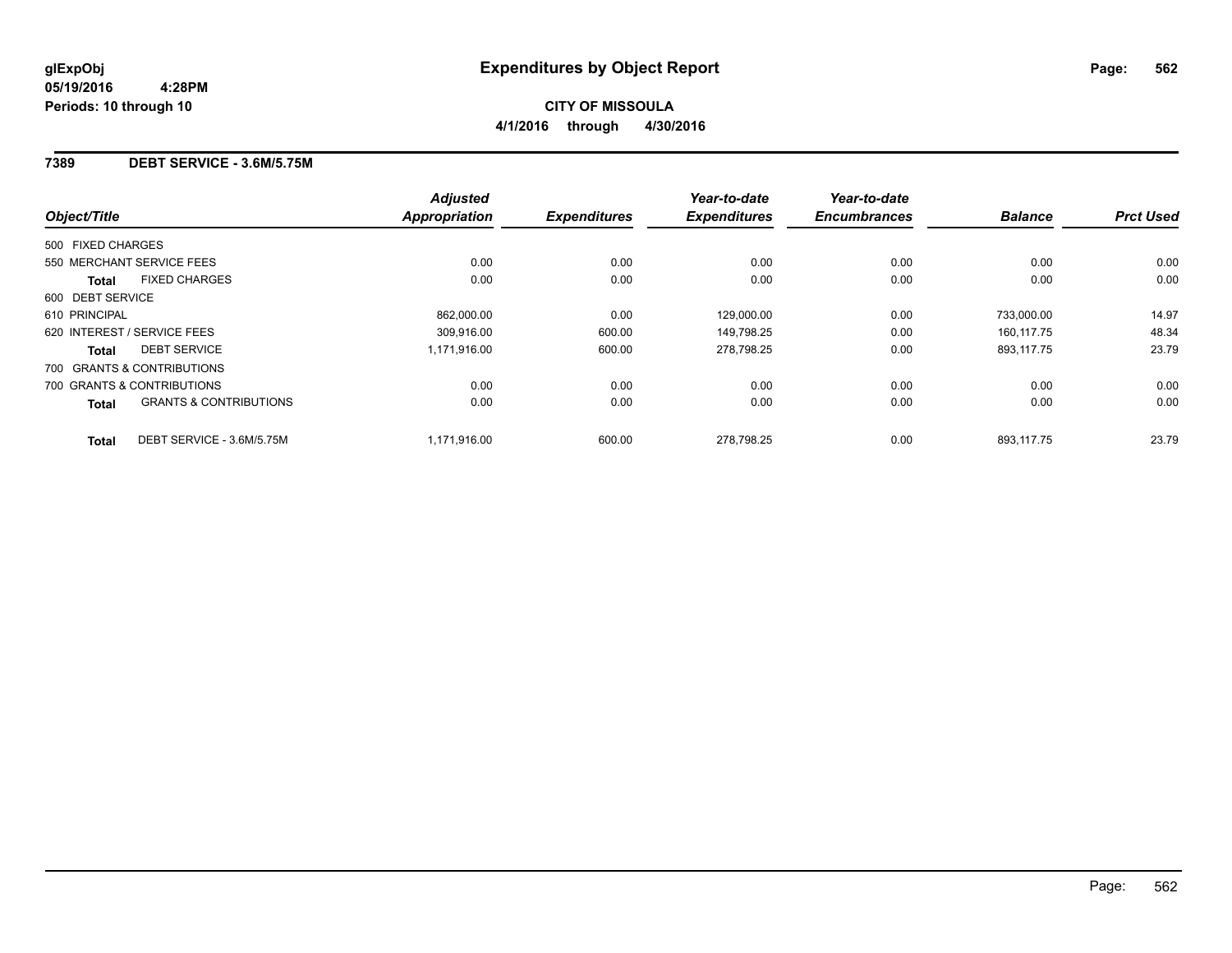# **CITY OF MISSOULA 4/1/2016 through 4/30/2016**

# **7390 URDII CLEARING - 3.6M TIF**

| Object/Title                         | <b>Adjusted</b><br><b>Appropriation</b> | <b>Expenditures</b> | Year-to-date<br><b>Expenditures</b> | Year-to-date<br><b>Encumbrances</b> | <b>Balance</b> | <b>Prct Used</b> |
|--------------------------------------|-----------------------------------------|---------------------|-------------------------------------|-------------------------------------|----------------|------------------|
| 500 FIXED CHARGES                    |                                         |                     |                                     |                                     |                |                  |
| 550 MERCHANT SERVICE FEES            | 0.00                                    | 0.00                | 0.00                                | 0.00                                | 0.00           | 0.00             |
| <b>FIXED CHARGES</b><br><b>Total</b> | 0.00                                    | 0.00                | 0.00                                | 0.00                                | 0.00           | 0.00             |
| 800 OTHER OBJECTS                    |                                         |                     |                                     |                                     |                |                  |
| 820 TRANSFERS TO OTHER FUNDS         | 0.00                                    | 0.00                | 0.00                                | 0.00                                | 0.00           | 0.00             |
| OTHER OBJECTS<br><b>Total</b>        | 0.00                                    | 0.00                | 0.00                                | 0.00                                | 0.00           | 0.00             |
| <b>MRA</b><br><b>Total</b>           | 0.00                                    | 0.00                | 0.00                                | 0.00                                | 0.00           | 0.00             |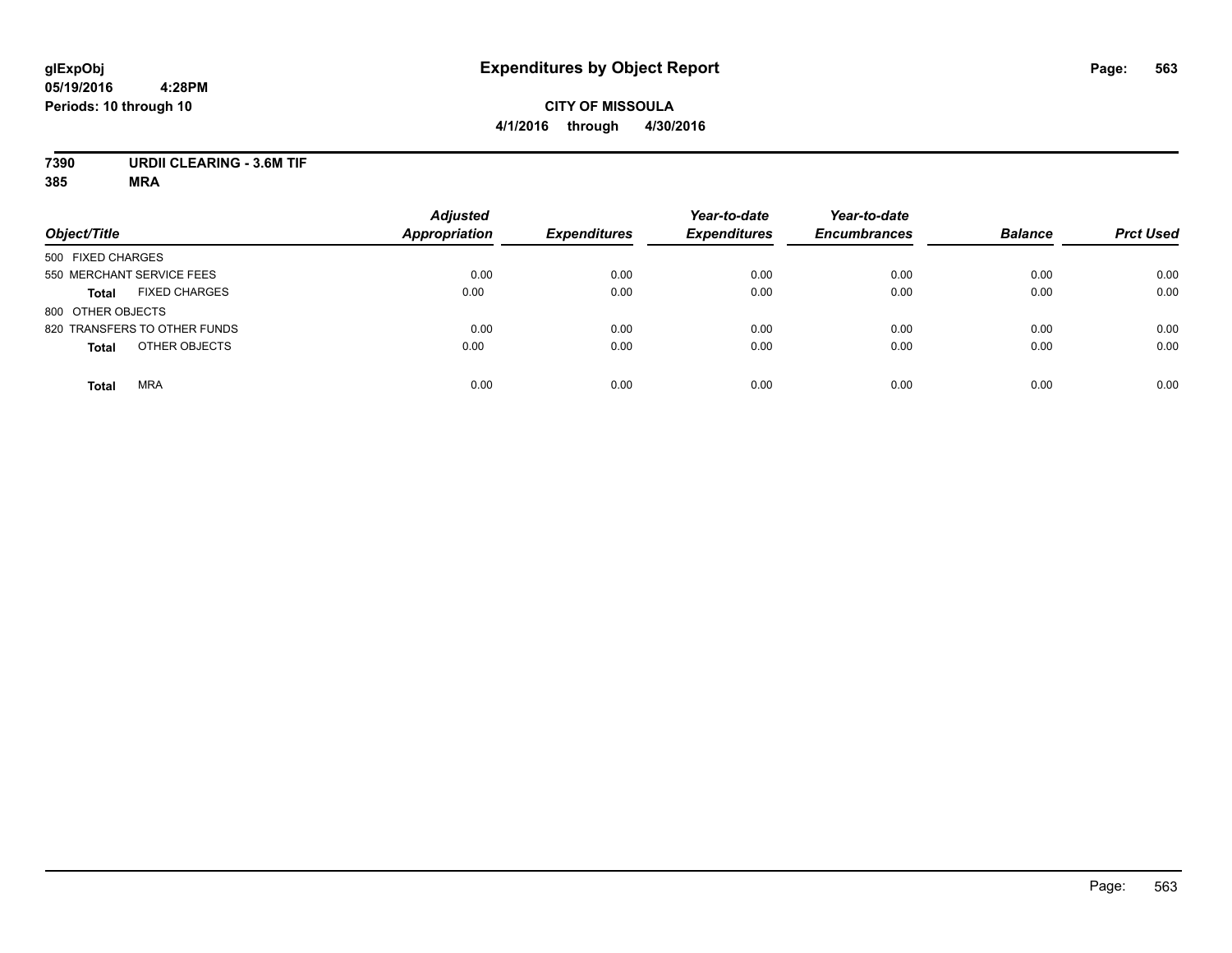**7390 URDII CLEARING - 3.6M TIF**

**390 NON-DEPARTMENTAL**

| Object/Title                         | <b>Adjusted</b><br>Appropriation | <b>Expenditures</b> | Year-to-date<br><b>Expenditures</b> | Year-to-date<br><b>Encumbrances</b> | <b>Balance</b> | <b>Prct Used</b> |
|--------------------------------------|----------------------------------|---------------------|-------------------------------------|-------------------------------------|----------------|------------------|
| 500 FIXED CHARGES                    |                                  |                     |                                     |                                     |                |                  |
| 550 MERCHANT SERVICE FEES            | 0.00                             | 0.00                | 0.00                                | 0.00                                | 0.00           | 0.00             |
| <b>FIXED CHARGES</b><br><b>Total</b> | 0.00                             | 0.00                | 0.00                                | 0.00                                | 0.00           | 0.00             |
| 800 OTHER OBJECTS                    |                                  |                     |                                     |                                     |                |                  |
| 820 TRANSFERS TO OTHER FUNDS         | 1,872,885.00                     | 0.00                | 0.00                                | 0.00                                | 1,872,885.00   | 0.00             |
| OTHER OBJECTS<br><b>Total</b>        | 1.872.885.00                     | 0.00                | 0.00                                | 0.00                                | 1,872,885.00   | 0.00             |
| NON-DEPARTMENTAL<br><b>Total</b>     | 1,872,885.00                     | 0.00                | 0.00                                | 0.00                                | 1,872,885.00   | 0.00             |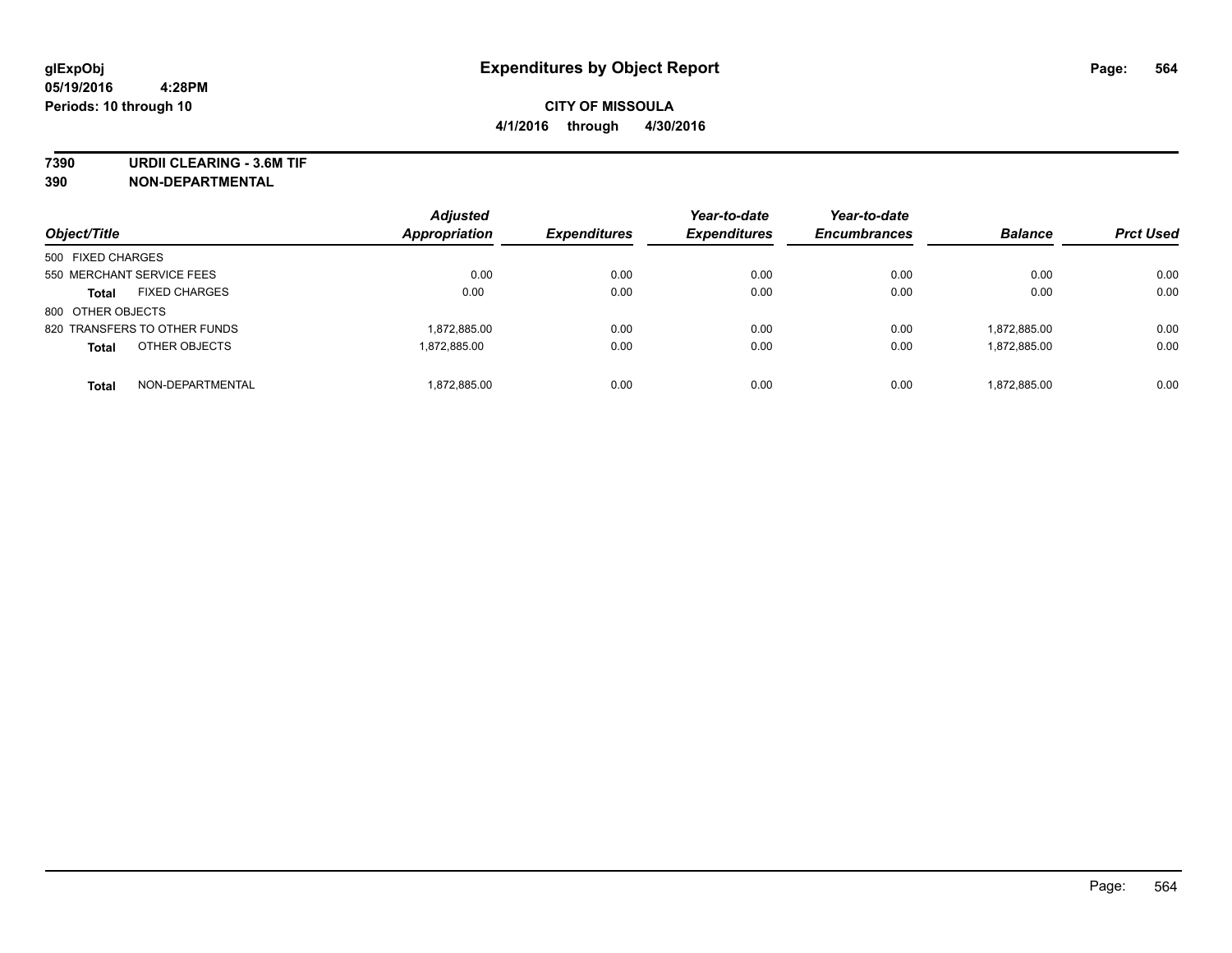### **7390 URDII CLEARING - 3.6M TIF**

| Object/Title                              | <b>Adjusted</b><br>Appropriation | <b>Expenditures</b> | Year-to-date<br><b>Expenditures</b> | Year-to-date<br><b>Encumbrances</b> | <b>Balance</b> | <b>Prct Used</b> |
|-------------------------------------------|----------------------------------|---------------------|-------------------------------------|-------------------------------------|----------------|------------------|
| 500 FIXED CHARGES                         |                                  |                     |                                     |                                     |                |                  |
| 550 MERCHANT SERVICE FEES                 | 0.00                             | 0.00                | 0.00                                | 0.00                                | 0.00           | 0.00             |
| <b>FIXED CHARGES</b><br><b>Total</b>      | 0.00                             | 0.00                | 0.00                                | 0.00                                | 0.00           | 0.00             |
| 800 OTHER OBJECTS                         |                                  |                     |                                     |                                     |                |                  |
| 820 TRANSFERS TO OTHER FUNDS              | 1,872,885.00                     | 0.00                | 0.00                                | 0.00                                | 1,872,885.00   | 0.00             |
| OTHER OBJECTS<br><b>Total</b>             | 1,872,885.00                     | 0.00                | 0.00                                | 0.00                                | 1,872,885.00   | 0.00             |
| URDII CLEARING - 3.6M TIF<br><b>Total</b> | 1,872,885.00                     | 0.00                | 0.00                                | 0.00                                | 1,872,885.00   | 0.00             |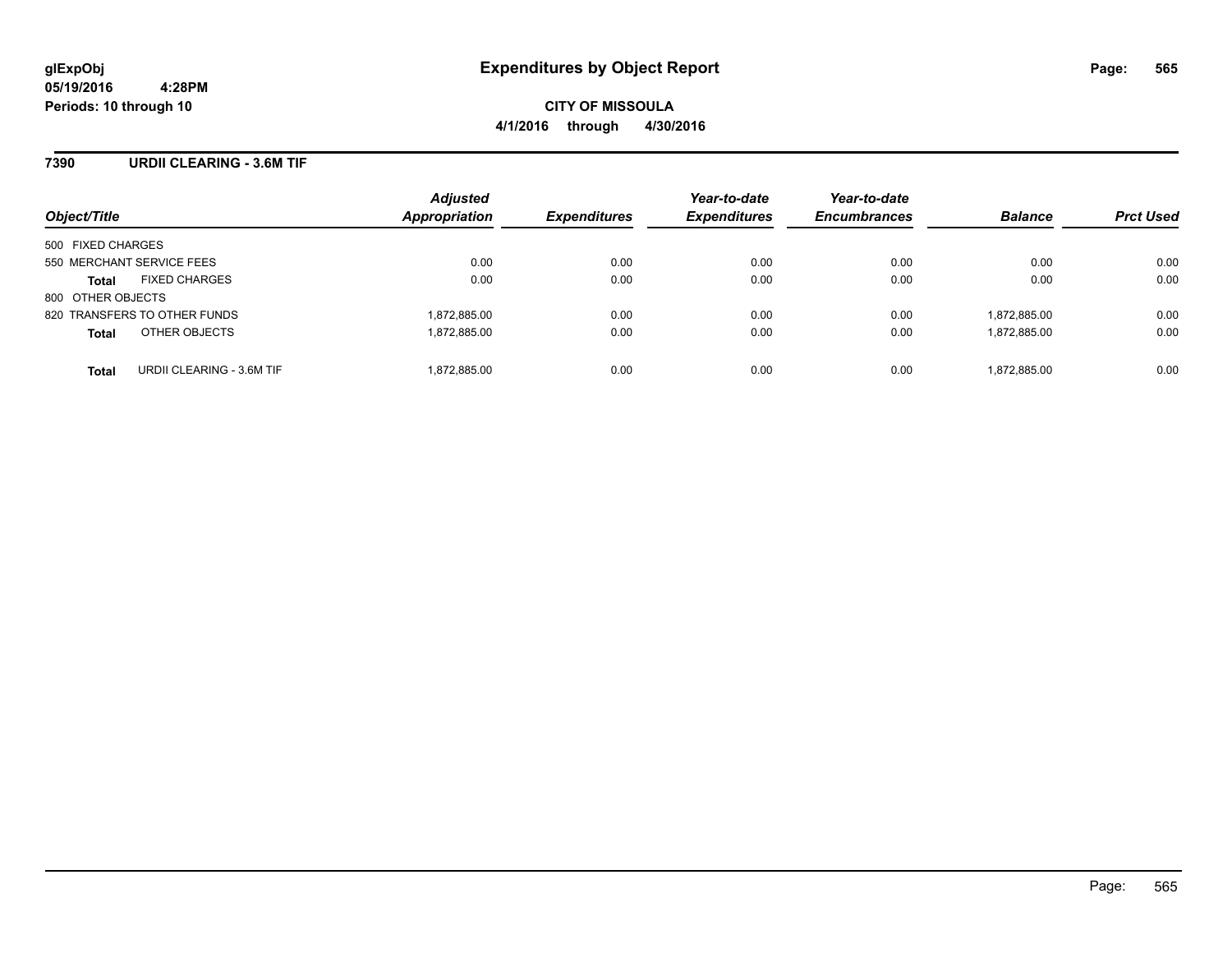# **CITY OF MISSOULA 4/1/2016 through 4/30/2016**

#### **7391 MRA - URD I FUND 385 MRA**

| 385 | MR/ |
|-----|-----|
|     |     |

| Object/Title                         | <b>Adjusted</b><br>Appropriation | <b>Expenditures</b> | Year-to-date<br><b>Expenditures</b> | Year-to-date<br><b>Encumbrances</b> | <b>Balance</b> | <b>Prct Used</b> |
|--------------------------------------|----------------------------------|---------------------|-------------------------------------|-------------------------------------|----------------|------------------|
|                                      |                                  |                     |                                     |                                     |                |                  |
| 500 FIXED CHARGES                    |                                  |                     |                                     |                                     |                |                  |
| 550 MERCHANT SERVICE FEES            | 0.00                             | 0.00                | 0.00                                | 0.00                                | 0.00           | 0.00             |
| <b>FIXED CHARGES</b><br><b>Total</b> | 0.00                             | 0.00                | 0.00                                | 0.00                                | 0.00           | 0.00             |
| <b>MRA</b><br><b>Total</b>           | 0.00                             | 0.00                | 0.00                                | 0.00                                | 0.00           | 0.00             |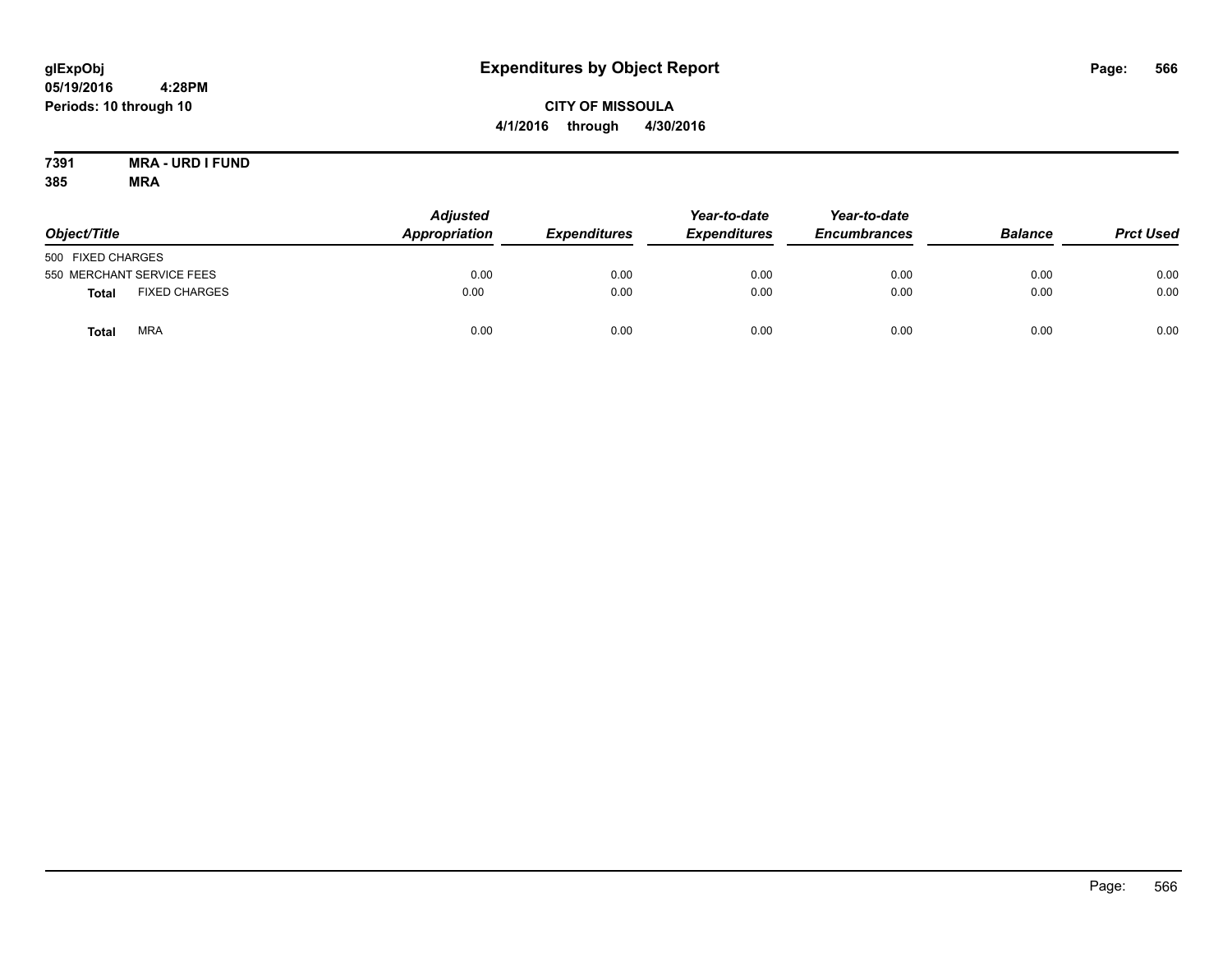# **CITY OF MISSOULA 4/1/2016 through 4/30/2016**

# **7391 MRA - URD I FUND**

**900 DEPRECIATION**

| Object/Title              |                      | <b>Adjusted</b><br>Appropriation | <b>Expenditures</b> | Year-to-date<br><b>Expenditures</b> | Year-to-date<br><b>Encumbrances</b> | <b>Balance</b> | <b>Prct Used</b> |
|---------------------------|----------------------|----------------------------------|---------------------|-------------------------------------|-------------------------------------|----------------|------------------|
| 500 FIXED CHARGES         |                      |                                  |                     |                                     |                                     |                |                  |
| 550 MERCHANT SERVICE FEES |                      | 0.00                             | 0.00                | 0.00                                | 0.00                                | 0.00           | 0.00             |
| <b>Total</b>              | <b>FIXED CHARGES</b> | 0.00                             | 0.00                | 0.00                                | 0.00                                | 0.00           | 0.00             |
| <b>Total</b>              | <b>DEPRECIATION</b>  | 0.00                             | 0.00                | 0.00                                | 0.00                                | 0.00           | 0.00             |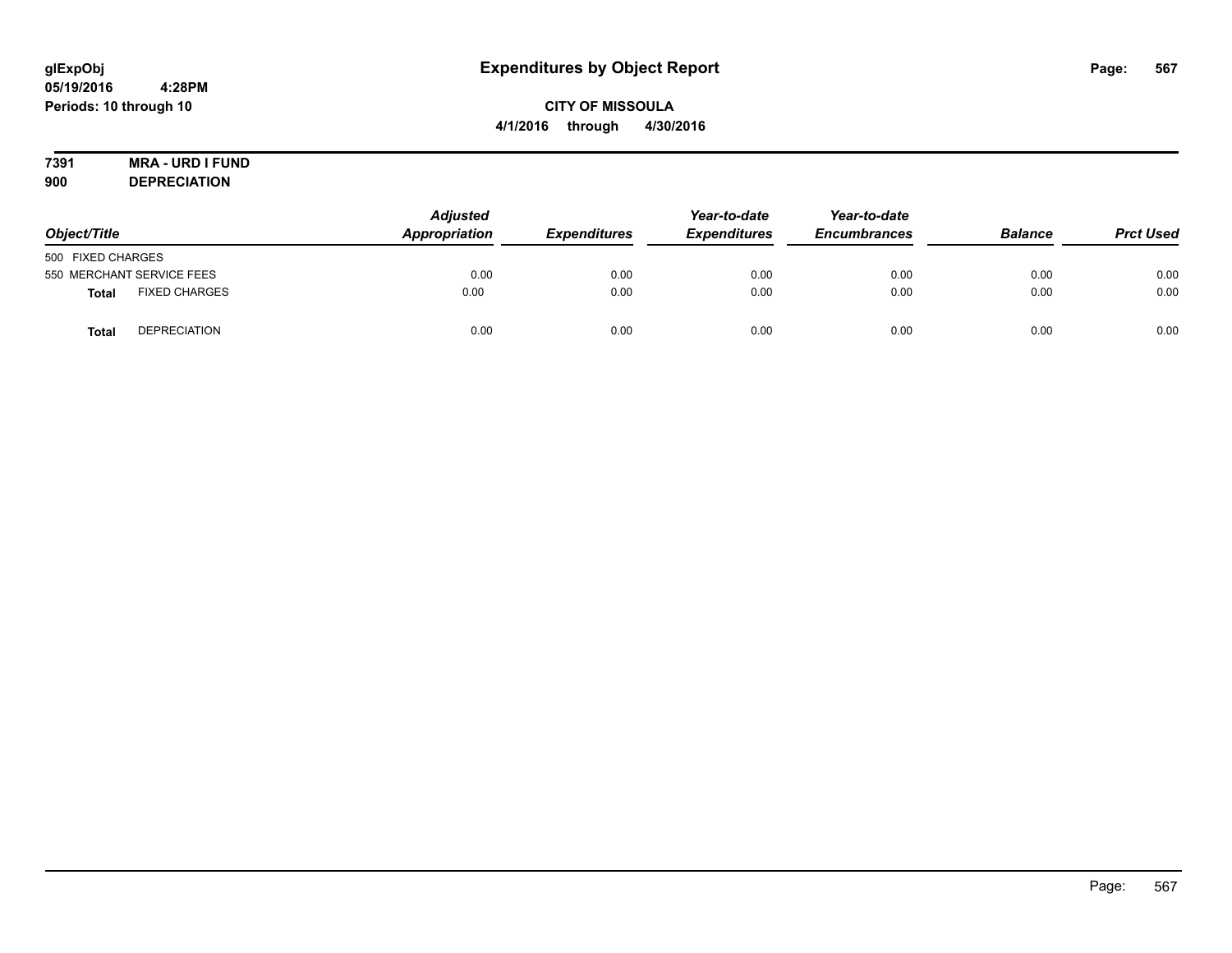# **glExpObj Expenditures by Object Report Page: 568**

**05/19/2016 4:28PM Periods: 10 through 10**

**CITY OF MISSOULA 4/1/2016 through 4/30/2016**

**7391 MRA - URD I FUND**

| Object/Title                         | <b>Adjusted</b><br>Appropriation | <b>Expenditures</b> | Year-to-date<br><b>Expenditures</b> | Year-to-date<br><b>Encumbrances</b> | <b>Balance</b> | <b>Prct Used</b> |
|--------------------------------------|----------------------------------|---------------------|-------------------------------------|-------------------------------------|----------------|------------------|
| 500 FIXED CHARGES                    |                                  |                     |                                     |                                     |                |                  |
| 550 MERCHANT SERVICE FEES            | 0.00                             | 0.00                | 0.00                                | 0.00                                | 0.00           | 0.00             |
| <b>FIXED CHARGES</b><br><b>Total</b> | 0.00                             | 0.00                | 0.00                                | 0.00                                | 0.00           | 0.00             |
| MRA - URD I FUND<br><b>Total</b>     | 0.00                             | 0.00                | 0.00                                | 0.00                                | 0.00           | 0.00             |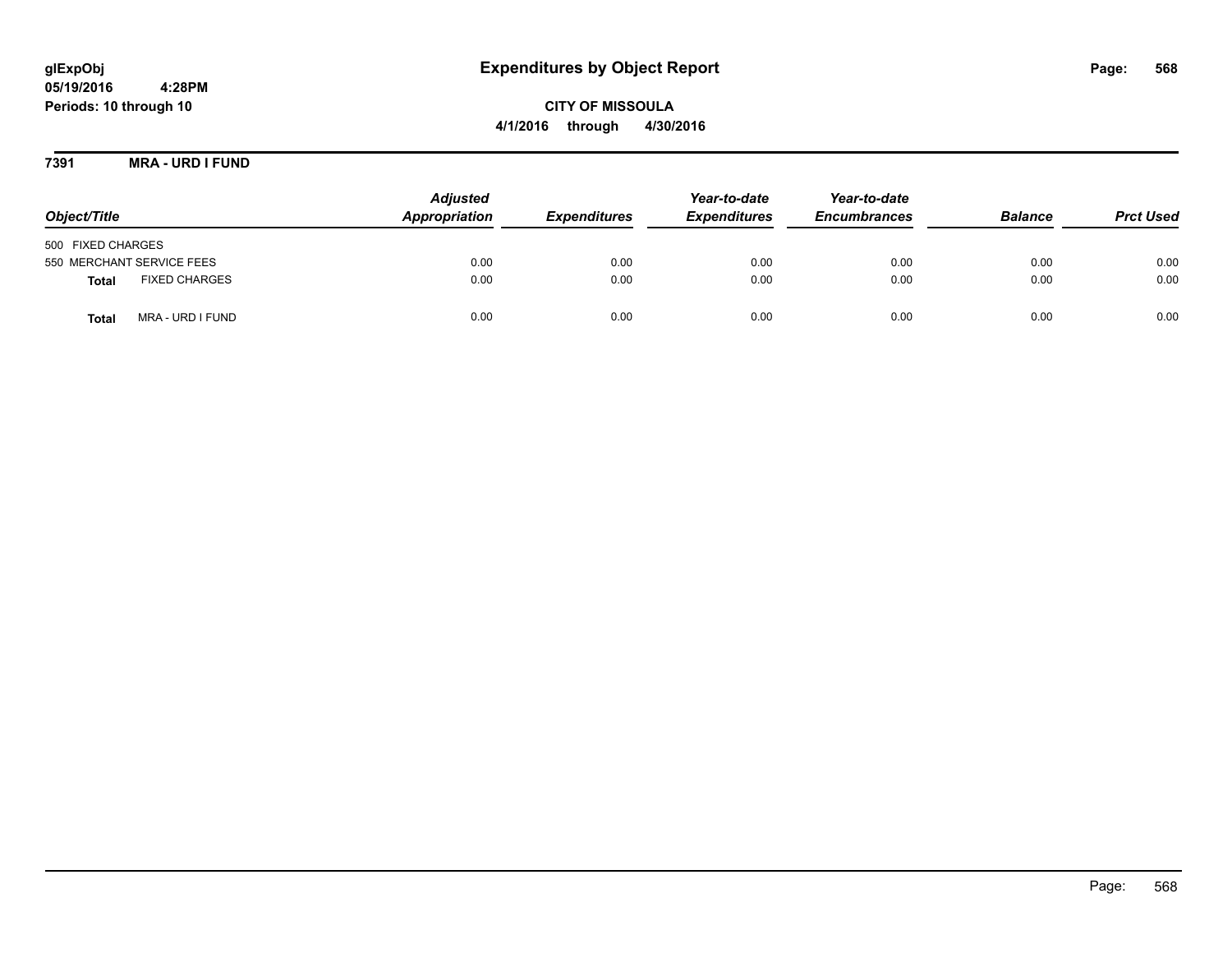**7392 MRA - URD II FUND**

|                                                   | <b>Adjusted</b> |                     | Year-to-date        | Year-to-date        |                |                  |
|---------------------------------------------------|-----------------|---------------------|---------------------|---------------------|----------------|------------------|
| Object/Title                                      | Appropriation   | <b>Expenditures</b> | <b>Expenditures</b> | <b>Encumbrances</b> | <b>Balance</b> | <b>Prct Used</b> |
| 300 PURCHASED SERVICES                            |                 |                     |                     |                     |                |                  |
| 344 TELEPHONE SERVICE                             | 0.00            | 0.00                | 0.00                | 0.00                | 0.00           | 0.00             |
| 350 PROFESSIONAL SERVICES                         | 169,272.00      | 0.00                | 60,607.70           | 0.00                | 108,664.30     | 35.80            |
| PURCHASED SERVICES<br><b>Total</b>                | 169,272.00      | 0.00                | 60,607.70           | 0.00                | 108,664.30     | 35.80            |
| 500 FIXED CHARGES                                 |                 |                     |                     |                     |                |                  |
| 550 MERCHANT SERVICE FEES                         | 0.00            | 0.00                | 0.00                | 0.00                | 0.00           | 0.00             |
| <b>FIXED CHARGES</b><br>Total                     | 0.00            | 0.00                | 0.00                | 0.00                | 0.00           | 0.00             |
| 700 GRANTS & CONTRIBUTIONS                        |                 |                     |                     |                     |                |                  |
| 700 GRANTS & CONTRIBUTIONS                        | 98,607.00       | 0.00                | 154,359.93          | 0.00                | $-55,752.93$   | 156.54           |
| <b>GRANTS &amp; CONTRIBUTIONS</b><br><b>Total</b> | 98,607.00       | 0.00                | 154,359.93          | 0.00                | $-55,752.93$   | 156.54           |
| 800 OTHER OBJECTS                                 |                 |                     |                     |                     |                |                  |
| 820 TRANSFERS TO OTHER FUNDS                      | 250,000.00      | 0.00                | 0.00                | 0.00                | 250.000.00     | 0.00             |
| 845 CONTINGENCY                                   | 611,369.00      | 0.00                | 0.00                | 0.00                | 611,369.00     | 0.00             |
| OTHER OBJECTS<br>Total                            | 861,369.00      | 0.00                | 0.00                | 0.00                | 861,369.00     | 0.00             |
| 900 CAPITAL OUTLAY                                |                 |                     |                     |                     |                |                  |
| 910 LAND                                          | 0.00            | 0.00                | 491.146.53          | 0.00                | $-491, 146.53$ | 0.00             |
| 920 BUILDINGS                                     | 0.00            | 0.00                | 0.00                | 0.00                | 0.00           | 0.00             |
| 930 IMPROVEMENTS                                  | 680,000.00      | 0.00                | 227,426.02          | 0.00                | 452,573.98     | 33.45            |
| <b>CAPITAL OUTLAY</b><br><b>Total</b>             | 680,000.00      | 0.00                | 718.572.55          | 0.00                | $-38,572.55$   | 105.67           |
| <b>MRA</b><br><b>Total</b>                        | 1,809,248.00    | 0.00                | 933,540.18          | 0.00                | 875,707.82     | 51.60            |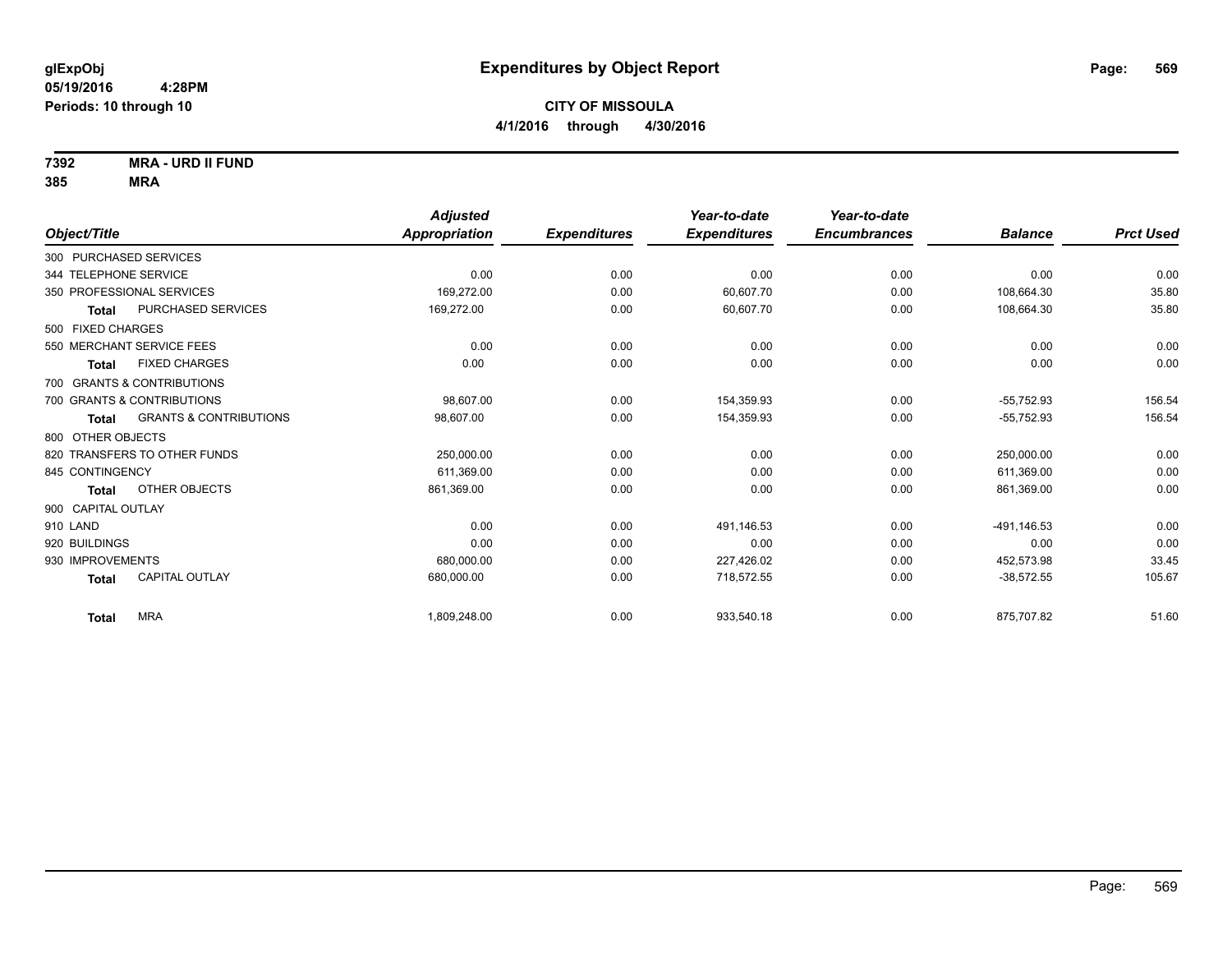### **7392 MRA - URD II FUND**

|                                            | <b>Adjusted</b> |                     | Year-to-date        | Year-to-date        |                |                  |
|--------------------------------------------|-----------------|---------------------|---------------------|---------------------|----------------|------------------|
| Object/Title                               | Appropriation   | <b>Expenditures</b> | <b>Expenditures</b> | <b>Encumbrances</b> | <b>Balance</b> | <b>Prct Used</b> |
| 300 PURCHASED SERVICES                     |                 |                     |                     |                     |                |                  |
| 344 TELEPHONE SERVICE                      | 0.00            | 0.00                | 0.00                | 0.00                | 0.00           | 0.00             |
| 350 PROFESSIONAL SERVICES                  | 169.272.00      | 0.00                | 60.607.70           | 0.00                | 108.664.30     | 35.80            |
| PURCHASED SERVICES<br>Total                | 169,272.00      | 0.00                | 60,607.70           | 0.00                | 108,664.30     | 35.80            |
| 500 FIXED CHARGES                          |                 |                     |                     |                     |                |                  |
| 550 MERCHANT SERVICE FEES                  | 0.00            | 0.00                | 0.00                | 0.00                | 0.00           | 0.00             |
| <b>FIXED CHARGES</b><br><b>Total</b>       | 0.00            | 0.00                | 0.00                | 0.00                | 0.00           | 0.00             |
| 700 GRANTS & CONTRIBUTIONS                 |                 |                     |                     |                     |                |                  |
| 700 GRANTS & CONTRIBUTIONS                 | 98.607.00       | 0.00                | 154,359.93          | 0.00                | $-55.752.93$   | 156.54           |
| <b>GRANTS &amp; CONTRIBUTIONS</b><br>Total | 98,607.00       | 0.00                | 154,359.93          | 0.00                | $-55,752.93$   | 156.54           |
| 800 OTHER OBJECTS                          |                 |                     |                     |                     |                |                  |
| 820 TRANSFERS TO OTHER FUNDS               | 250,000.00      | 0.00                | 0.00                | 0.00                | 250,000.00     | 0.00             |
| 845 CONTINGENCY                            | 611,369.00      | 0.00                | 0.00                | 0.00                | 611,369.00     | 0.00             |
| <b>OTHER OBJECTS</b><br>Total              | 861,369.00      | 0.00                | 0.00                | 0.00                | 861,369.00     | 0.00             |
| 900 CAPITAL OUTLAY                         |                 |                     |                     |                     |                |                  |
| 910 LAND                                   | 0.00            | 0.00                | 491,146.53          | 0.00                | -491,146.53    | 0.00             |
| 920 BUILDINGS                              | 0.00            | 0.00                | 0.00                | 0.00                | 0.00           | 0.00             |
| 930 IMPROVEMENTS                           | 680,000.00      | 0.00                | 227,426.02          | 0.00                | 452,573.98     | 33.45            |
| <b>CAPITAL OUTLAY</b><br><b>Total</b>      | 680,000.00      | 0.00                | 718,572.55          | 0.00                | $-38,572.55$   | 105.67           |
| MRA - URD II FUND<br><b>Total</b>          | 1,809,248.00    | 0.00                | 933,540.18          | 0.00                | 875,707.82     | 51.60            |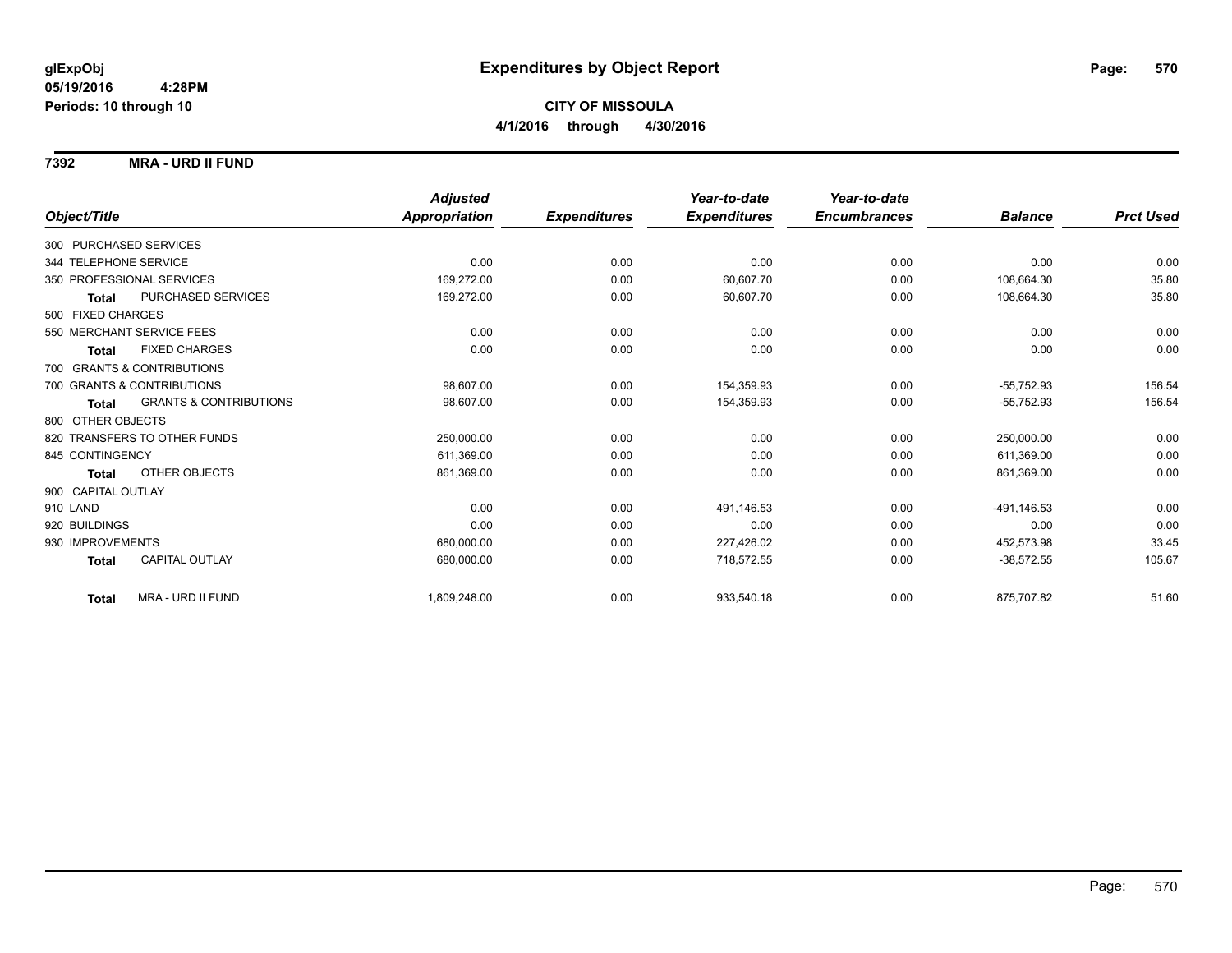### **7393 MRA - URD III FUND**

|                                                   | <b>Adjusted</b> |                     | Year-to-date        | Year-to-date        |                |                  |
|---------------------------------------------------|-----------------|---------------------|---------------------|---------------------|----------------|------------------|
| Object/Title                                      | Appropriation   | <b>Expenditures</b> | <b>Expenditures</b> | <b>Encumbrances</b> | <b>Balance</b> | <b>Prct Used</b> |
| 100 PERSONAL SERVICES                             |                 |                     |                     |                     |                |                  |
| 110 SALARIES AND WAGES                            | 372,712.00      | 25,259.01           | 258,459.41          | 0.00                | 114,252.59     | 69.35            |
| 115 SALARIES/HEALTH INSURANCE BENEFIT             | 0.00            | 0.00                | 0.00                | 0.00                | 0.00           | 0.00             |
| 120 OVERTIME/TERMINATION                          | 5,000.00        | 0.00                | 144.37              | 0.00                | 4,855.63       | 2.89             |
| 140 EMPLOYER CONTRIBUTIONS                        | 123,117.00      | 8,291.27            | 86,219.69           | 0.00                | 36,897.31      | 70.03            |
| 141 STATE RETIREMENT CONTRIBUTIONS                | 0.00            | 0.00                | 214.90              | 0.00                | $-214.90$      | 0.00             |
| 190 PENSION EXPENSE                               | 0.00            | 0.00                | 0.00                | 0.00                | 0.00           | 0.00             |
| PERSONAL SERVICES<br><b>Total</b>                 | 500,829.00      | 33,550.28           | 345,038.37          | 0.00                | 155,790.63     | 68.89            |
| 200 SUPPLIES                                      |                 |                     |                     |                     |                |                  |
| 210 OFFICE SUPPLIES                               | 4,000.00        | 11.58               | 1,328.21            | 0.00                | 2,671.79       | 33.21            |
| 220 OPERATING SUPPLIES                            | 500.00          | 0.00                | 1,838.67            | 0.00                | $-1,338.67$    | 367.73           |
| 230 REPAIR/MAINTENANCE                            | 828.00          | 0.00                | 0.00                | 0.00                | 828.00         | 0.00             |
| 231 GASOLINE                                      | 400.00          | 28.78               | 151.36              | 0.00                | 248.64         | 37.84            |
| 240 OTHER SUPPLIES                                | 3,398.00        | 0.00                | 0.00                | 0.00                | 3,398.00       | 0.00             |
| <b>SUPPLIES</b><br>Total                          | 9,126.00        | 40.36               | 3,318.24            | 0.00                | 5,807.76       | 36.36            |
| 300 PURCHASED SERVICES                            |                 |                     |                     |                     |                |                  |
| 310 COMMUNICATIONS                                | 800.00          | 0.00                | 588.17              | 0.00                | 211.83         | 73.52            |
| 320 PRINTING & DUPLICATING                        | 3,000.00        | 378.35              | 1,583.43            | 0.00                | 1,416.57       | 52.78            |
| 330 PUBLICITY, SUBSCRIPTIONS & DUES               | 3,000.00        | 1,120.00            | 4,424.69            | 0.00                | $-1,424.69$    | 147.49           |
| 344 TELEPHONE SERVICE                             | 1,300.00        | 60.07               | 613.62              | 0.00                | 686.38         | 47.20            |
| 345 GARBAGE                                       | 565.00          | 81.68               | 578.38              | 0.00                | $-13.38$       | 102.37           |
| 350 PROFESSIONAL SERVICES                         | 506,863.00      | 7,668.25            | 777,767.74          | 0.00                | $-270,904.74$  | 153.45           |
| 360 REPAIR & MAINTENANCE                          | 6,990.00        | 326.97              | 2,942.73            | 0.00                | 4,047.27       | 42.10            |
| 370 TRAVEL                                        | 3,500.00        | 0.00                | 2,857.69            | 0.00                | 642.31         | 81.65            |
| 380 TRAINING                                      | 4,500.00        | 0.00                | 1,260.98            | 0.00                | 3,239.02       | 28.02            |
| 390 OTHER PURCHASED SERVICES                      | 500.00          | 0.00                | 0.00                | 0.00                | 500.00         | 0.00             |
| PURCHASED SERVICES<br><b>Total</b>                | 531,018.00      | 9,635.32            | 792,617.43          | 0.00                | $-261,599.43$  | 149.26           |
| 500 FIXED CHARGES                                 |                 |                     |                     |                     |                |                  |
| 550 MERCHANT SERVICE FEES                         | 0.00            | 0.00                | 0.00                | 0.00                | 0.00           | 0.00             |
| <b>FIXED CHARGES</b><br>Total                     | 0.00            | 0.00                | 0.00                | 0.00                | 0.00           | 0.00             |
| 700 GRANTS & CONTRIBUTIONS                        |                 |                     |                     |                     |                |                  |
| 700 GRANTS & CONTRIBUTIONS                        | 2,198,424.00    | 186,177.67          | 461,637.15          | 0.00                | 1,736,786.85   | 21.00            |
| <b>GRANTS &amp; CONTRIBUTIONS</b><br><b>Total</b> | 2,198,424.00    | 186, 177.67         | 461,637.15          | 0.00                | 1,736,786.85   | 21.00            |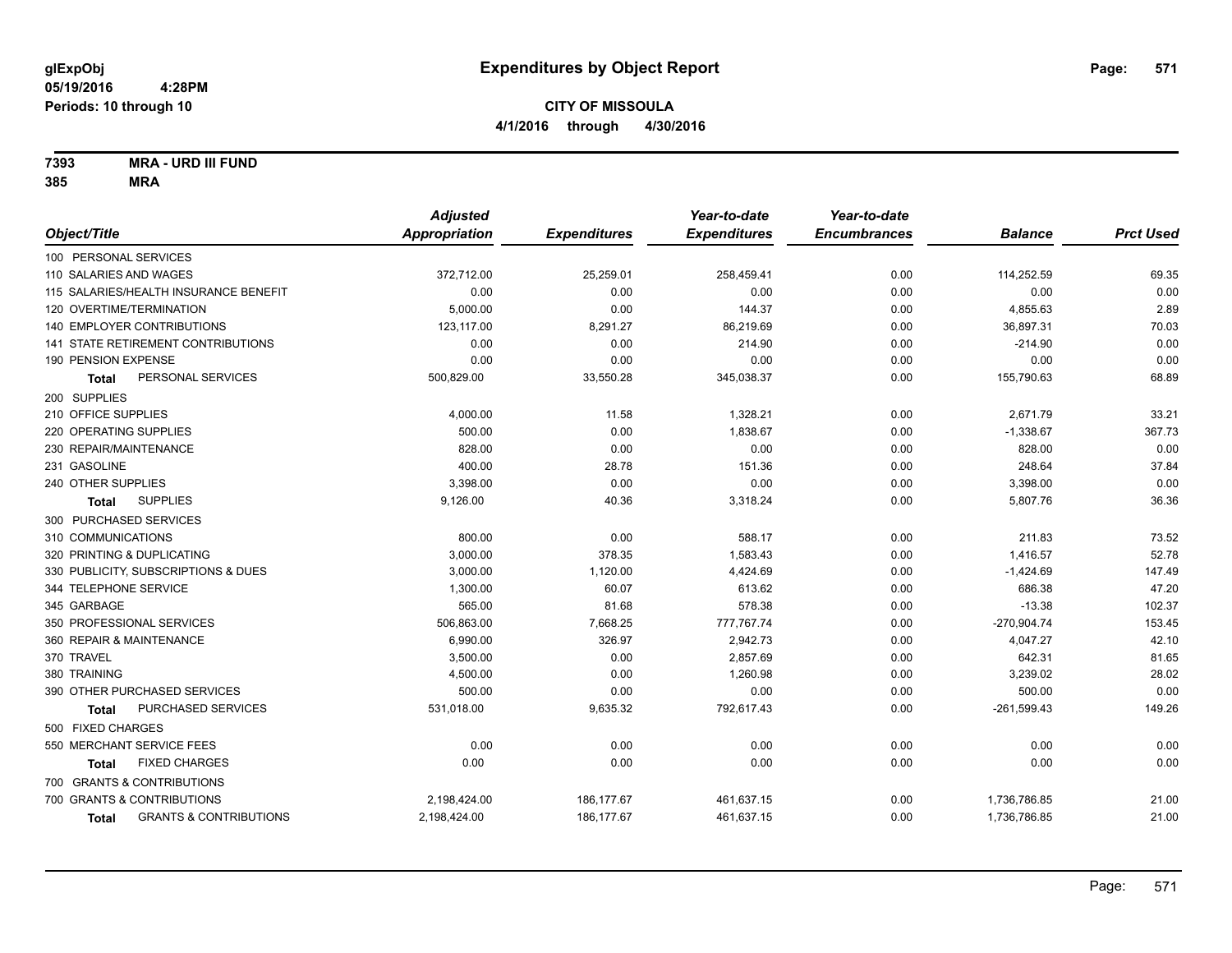**7393 MRA - URD III FUND**

| Object/Title              |                              | <b>Adjusted</b><br><b>Appropriation</b> | <b>Expenditures</b> | Year-to-date<br><b>Expenditures</b> | Year-to-date<br><b>Encumbrances</b> | <b>Balance</b> | <b>Prct Used</b> |
|---------------------------|------------------------------|-----------------------------------------|---------------------|-------------------------------------|-------------------------------------|----------------|------------------|
|                           |                              |                                         |                     |                                     |                                     |                |                  |
| 800 OTHER OBJECTS         |                              |                                         |                     |                                     |                                     |                |                  |
|                           | 820 TRANSFERS TO OTHER FUNDS | 0.00                                    | 0.00                | 0.00                                | 0.00                                | 0.00           | 0.00             |
| 845 CONTINGENCY           |                              | 784.332.00                              | 0.00                | 0.00                                | 0.00                                | 784.332.00     | 0.00             |
| <b>Total</b>              | OTHER OBJECTS                | 784.332.00                              | 0.00                | 0.00                                | 0.00                                | 784.332.00     | 0.00             |
| 900 CAPITAL OUTLAY        |                              |                                         |                     |                                     |                                     |                |                  |
| 930 IMPROVEMENTS          |                              | 2.115.956.00                            | 138.773.10          | 326.561.87                          | 0.00                                | 1.789.394.13   | 15.43            |
| 940 MACHINERY & EQUIPMENT |                              | 0.00                                    | 0.00                | 0.00                                | 0.00                                | 0.00           | 0.00             |
| <b>Total</b>              | <b>CAPITAL OUTLAY</b>        | 2.115.956.00                            | 138.773.10          | 326,561.87                          | 0.00                                | 1,789,394.13   | 15.43            |
| <b>Total</b>              | <b>MRA</b>                   | 6,139,685.00                            | 368.176.73          | 1.929.173.06                        | 0.00                                | 4.210.511.94   | 31.42            |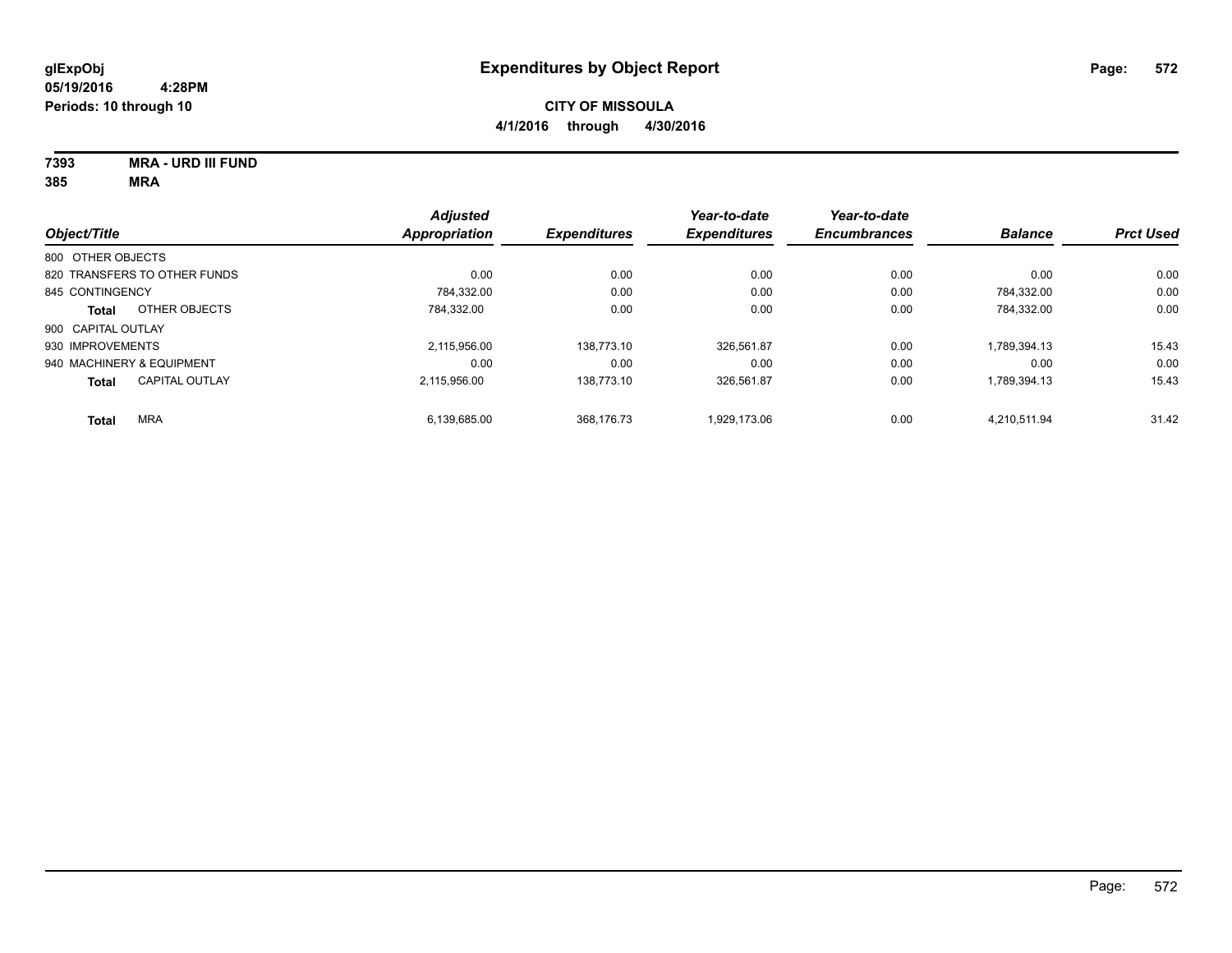# **7393 MRA - URD III FUND**

**900 DEPRECIATION**

| Object/Title                         | <b>Adjusted</b><br><b>Appropriation</b> | <b>Expenditures</b> | Year-to-date<br><b>Expenditures</b> | Year-to-date<br><b>Encumbrances</b> | <b>Balance</b> | <b>Prct Used</b> |
|--------------------------------------|-----------------------------------------|---------------------|-------------------------------------|-------------------------------------|----------------|------------------|
| 500 FIXED CHARGES                    |                                         |                     |                                     |                                     |                |                  |
| 550 MERCHANT SERVICE FEES            | 0.00                                    | 0.00                | 0.00                                | 0.00                                | 0.00           | 0.00             |
| <b>FIXED CHARGES</b><br><b>Total</b> | 0.00                                    | 0.00                | 0.00                                | 0.00                                | 0.00           | 0.00             |
| 800 OTHER OBJECTS                    |                                         |                     |                                     |                                     |                |                  |
| 830 DEPRECIATION                     | 0.00                                    | 0.00                | 0.00                                | 0.00                                | 0.00           | 0.00             |
| OTHER OBJECTS<br><b>Total</b>        | 0.00                                    | 0.00                | 0.00                                | 0.00                                | 0.00           | 0.00             |
| <b>DEPRECIATION</b><br><b>Total</b>  | 0.00                                    | 0.00                | 0.00                                | 0.00                                | 0.00           | 0.00             |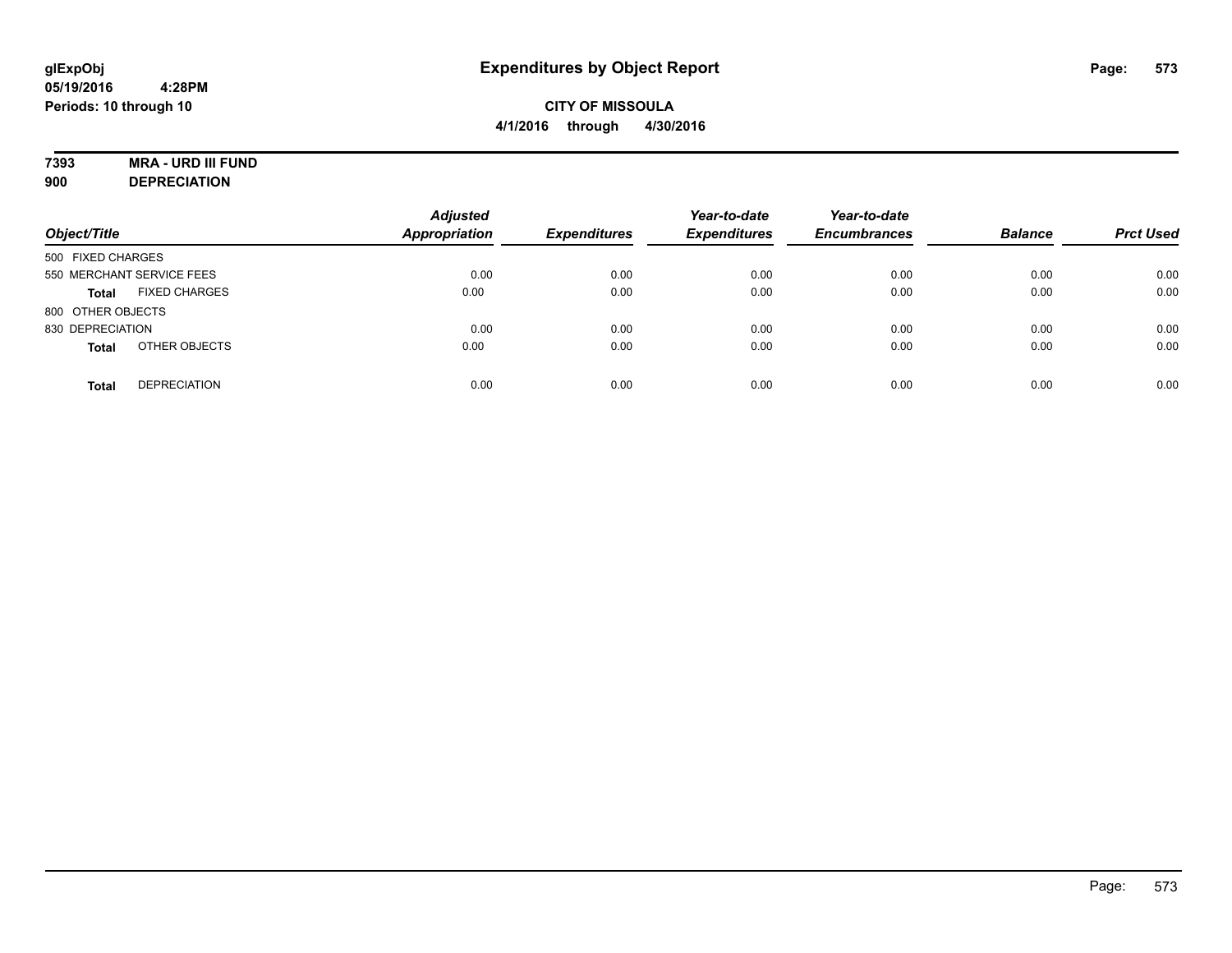### **7393 MRA - URD III FUND**

|                                                   | <b>Adjusted</b> |                     | Year-to-date        | Year-to-date        |                |                  |
|---------------------------------------------------|-----------------|---------------------|---------------------|---------------------|----------------|------------------|
| Object/Title                                      | Appropriation   | <b>Expenditures</b> | <b>Expenditures</b> | <b>Encumbrances</b> | <b>Balance</b> | <b>Prct Used</b> |
| 100 PERSONAL SERVICES                             |                 |                     |                     |                     |                |                  |
| 110 SALARIES AND WAGES                            | 372,712.00      | 25,259.01           | 258,459.41          | 0.00                | 114,252.59     | 69.35            |
| 115 SALARIES/HEALTH INSURANCE BENEFIT             | 0.00            | 0.00                | 0.00                | 0.00                | 0.00           | 0.00             |
| 120 OVERTIME/TERMINATION                          | 5,000.00        | 0.00                | 144.37              | 0.00                | 4,855.63       | 2.89             |
| 140 EMPLOYER CONTRIBUTIONS                        | 123,117.00      | 8,291.27            | 86,219.69           | 0.00                | 36,897.31      | 70.03            |
| <b>141 STATE RETIREMENT CONTRIBUTIONS</b>         | 0.00            | 0.00                | 214.90              | 0.00                | $-214.90$      | 0.00             |
| 190 PENSION EXPENSE                               | 0.00            | 0.00                | 0.00                | 0.00                | 0.00           | 0.00             |
| PERSONAL SERVICES<br><b>Total</b>                 | 500,829.00      | 33,550.28           | 345,038.37          | 0.00                | 155,790.63     | 68.89            |
| 200 SUPPLIES                                      |                 |                     |                     |                     |                |                  |
| 210 OFFICE SUPPLIES                               | 4,000.00        | 11.58               | 1,328.21            | 0.00                | 2,671.79       | 33.21            |
| 220 OPERATING SUPPLIES                            | 500.00          | 0.00                | 1,838.67            | 0.00                | $-1,338.67$    | 367.73           |
| 230 REPAIR/MAINTENANCE                            | 828.00          | 0.00                | 0.00                | 0.00                | 828.00         | 0.00             |
| 231 GASOLINE                                      | 400.00          | 28.78               | 151.36              | 0.00                | 248.64         | 37.84            |
| 240 OTHER SUPPLIES                                | 3,398.00        | 0.00                | 0.00                | 0.00                | 3,398.00       | 0.00             |
| <b>SUPPLIES</b><br>Total                          | 9,126.00        | 40.36               | 3,318.24            | 0.00                | 5,807.76       | 36.36            |
| 300 PURCHASED SERVICES                            |                 |                     |                     |                     |                |                  |
| 310 COMMUNICATIONS                                | 800.00          | 0.00                | 588.17              | 0.00                | 211.83         | 73.52            |
| 320 PRINTING & DUPLICATING                        | 3,000.00        | 378.35              | 1,583.43            | 0.00                | 1,416.57       | 52.78            |
| 330 PUBLICITY, SUBSCRIPTIONS & DUES               | 3,000.00        | 1,120.00            | 4,424.69            | 0.00                | $-1,424.69$    | 147.49           |
| 344 TELEPHONE SERVICE                             | 1,300.00        | 60.07               | 613.62              | 0.00                | 686.38         | 47.20            |
| 345 GARBAGE                                       | 565.00          | 81.68               | 578.38              | 0.00                | $-13.38$       | 102.37           |
| 350 PROFESSIONAL SERVICES                         | 506,863.00      | 7,668.25            | 777,767.74          | 0.00                | $-270,904.74$  | 153.45           |
| 360 REPAIR & MAINTENANCE                          | 6,990.00        | 326.97              | 2,942.73            | 0.00                | 4,047.27       | 42.10            |
| 370 TRAVEL                                        | 3,500.00        | 0.00                | 2,857.69            | 0.00                | 642.31         | 81.65            |
| 380 TRAINING                                      | 4,500.00        | 0.00                | 1,260.98            | 0.00                | 3,239.02       | 28.02            |
| 390 OTHER PURCHASED SERVICES                      | 500.00          | 0.00                | 0.00                | 0.00                | 500.00         | 0.00             |
| PURCHASED SERVICES<br><b>Total</b>                | 531,018.00      | 9,635.32            | 792,617.43          | 0.00                | $-261,599.43$  | 149.26           |
| 500 FIXED CHARGES                                 |                 |                     |                     |                     |                |                  |
| 550 MERCHANT SERVICE FEES                         | 0.00            | 0.00                | 0.00                | 0.00                | 0.00           | 0.00             |
| <b>FIXED CHARGES</b><br><b>Total</b>              | 0.00            | 0.00                | 0.00                | 0.00                | 0.00           | 0.00             |
| 700 GRANTS & CONTRIBUTIONS                        |                 |                     |                     |                     |                |                  |
| 700 GRANTS & CONTRIBUTIONS                        | 2,198,424.00    | 186, 177.67         | 461,637.15          | 0.00                | 1,736,786.85   | 21.00            |
| <b>GRANTS &amp; CONTRIBUTIONS</b><br><b>Total</b> | 2,198,424.00    | 186, 177.67         | 461,637.15          | 0.00                | 1,736,786.85   | 21.00            |
| 800 OTHER OBJECTS                                 |                 |                     |                     |                     |                |                  |
| 820 TRANSFERS TO OTHER FUNDS                      | 0.00            | 0.00                | 0.00                | 0.00                | 0.00           | 0.00             |
|                                                   |                 |                     |                     |                     |                |                  |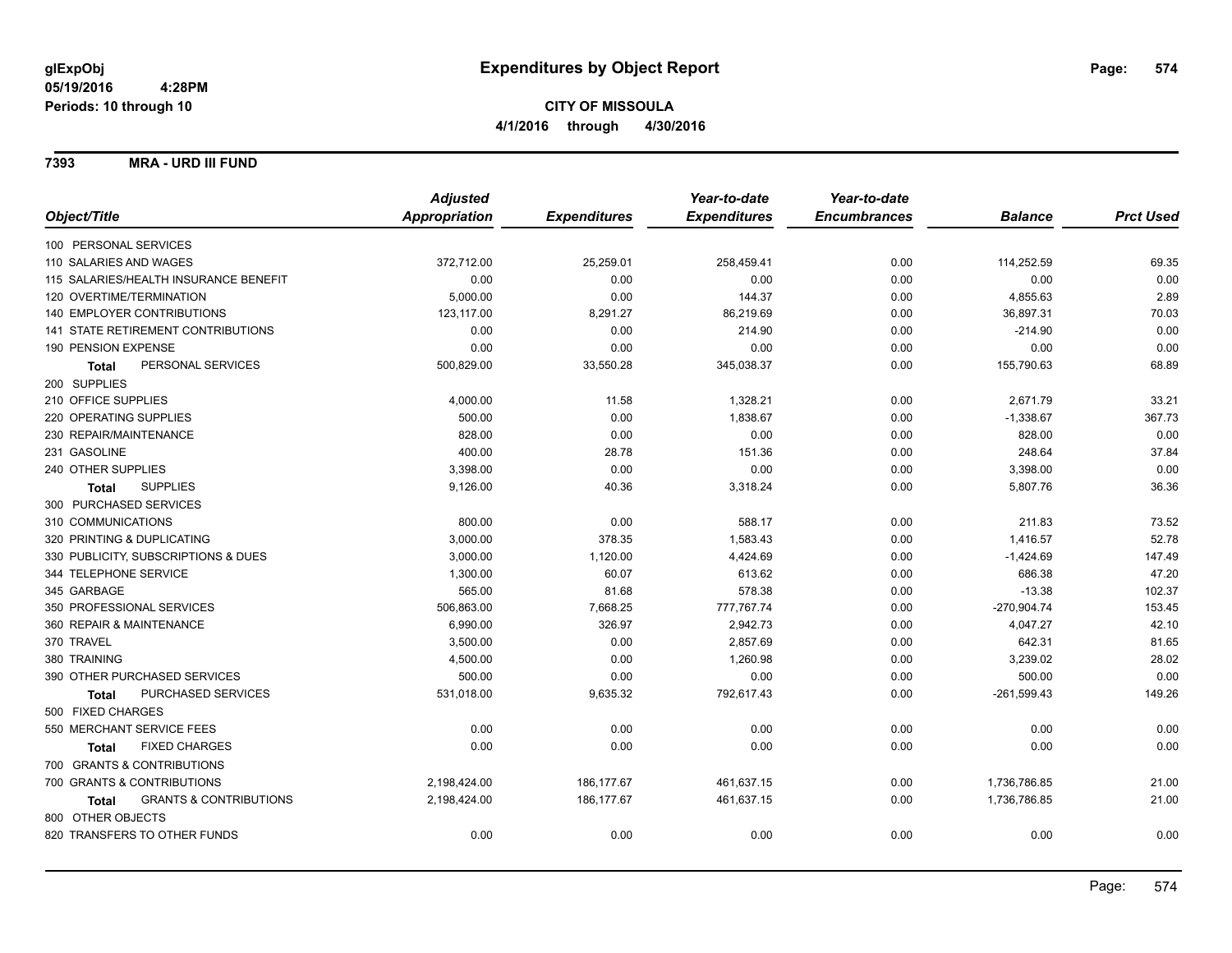### **7393 MRA - URD III FUND**

| Object/Title                       | <b>Adjusted</b><br>Appropriation | <b>Expenditures</b> | Year-to-date<br><b>Expenditures</b> | Year-to-date<br><b>Encumbrances</b> | <b>Balance</b> | <b>Prct Used</b> |
|------------------------------------|----------------------------------|---------------------|-------------------------------------|-------------------------------------|----------------|------------------|
| 830 DEPRECIATION                   | 0.00                             | 0.00                | 0.00                                | 0.00                                | 0.00           | 0.00             |
| 845 CONTINGENCY                    | 784.332.00                       | 0.00                | 0.00                                | 0.00                                | 784.332.00     | 0.00             |
| OTHER OBJECTS<br><b>Total</b>      | 784.332.00                       | 0.00                | 0.00                                | 0.00                                | 784.332.00     | 0.00             |
| 900 CAPITAL OUTLAY                 |                                  |                     |                                     |                                     |                |                  |
| 930 IMPROVEMENTS                   | 2,115,956.00                     | 138,773.10          | 326.561.87                          | 0.00                                | 1.789.394.13   | 15.43            |
| 940 MACHINERY & EQUIPMENT          | 0.00                             | 0.00                | 0.00                                | 0.00                                | 0.00           | 0.00             |
| CAPITAL OUTLAY<br><b>Total</b>     | 2.115.956.00                     | 138.773.10          | 326.561.87                          | 0.00                                | 1.789.394.13   | 15.43            |
| MRA - URD III FUND<br><b>Total</b> | 6.139.685.00                     | 368.176.73          | 1.929.173.06                        | 0.00                                | 4.210.511.94   | 31.42            |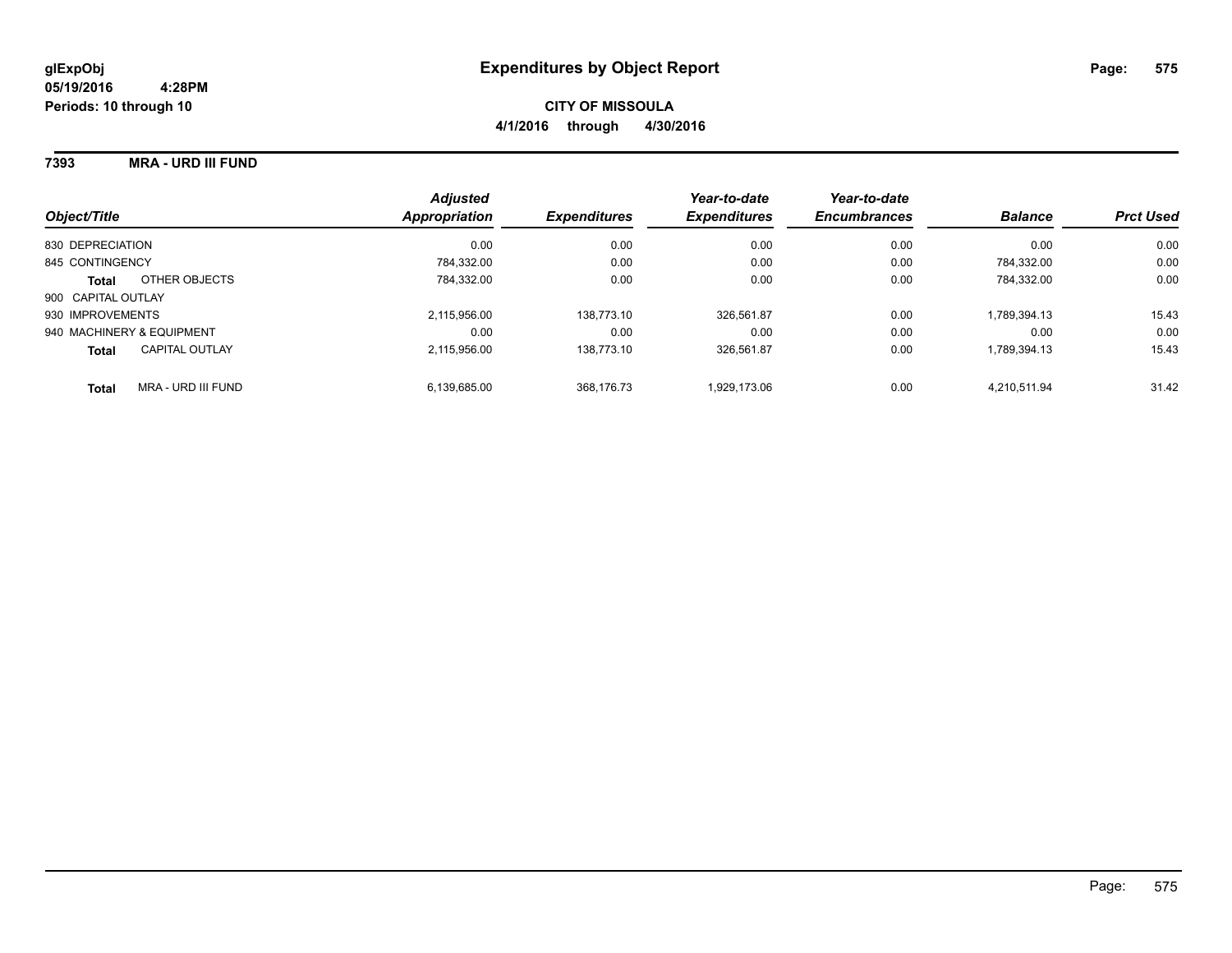### **CITY OF MISSOULA 4/1/2016 through 4/30/2016**

### **7394 MRA URD III TI DEBT CLEARING FUND**

| Object/Title                 | <b>Adjusted</b><br>Appropriation | <b>Expenditures</b> | Year-to-date<br><b>Expenditures</b> | Year-to-date<br><b>Encumbrances</b> | <b>Balance</b> | <b>Prct Used</b> |
|------------------------------|----------------------------------|---------------------|-------------------------------------|-------------------------------------|----------------|------------------|
| 800 OTHER OBJECTS            |                                  |                     |                                     |                                     |                |                  |
| 820 TRANSFERS TO OTHER FUNDS | 0.00                             | 0.00                | 0.00                                | 0.00                                | 0.00           | 0.00             |
| OTHER OBJECTS<br>Total       | 0.00                             | 0.00                | 0.00                                | 0.00                                | 0.00           | 0.00             |
| <b>MRA</b><br>Total          | 0.00                             | 0.00                | 0.00                                | 0.00                                | 0.00           | 0.00             |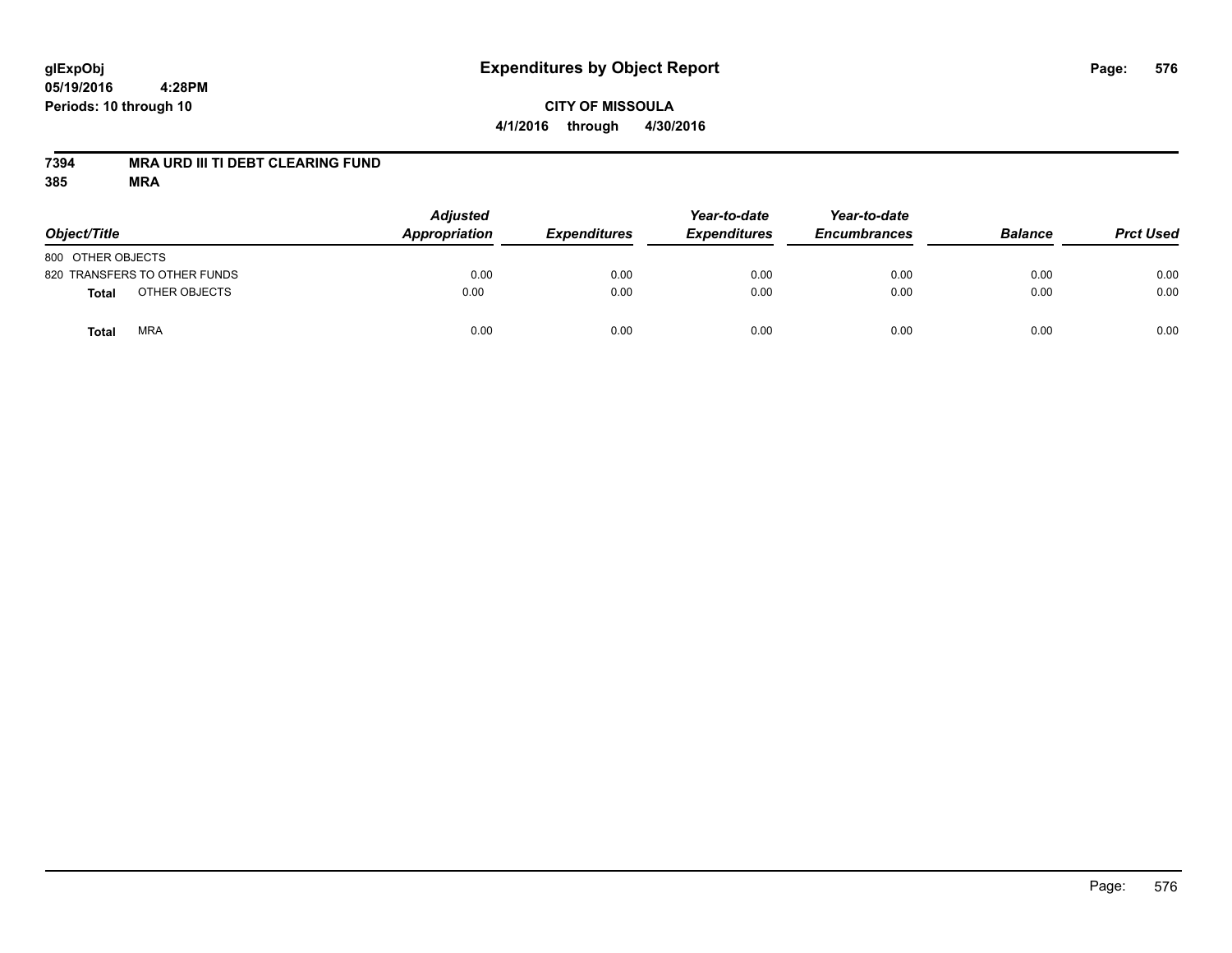**CITY OF MISSOULA 4/1/2016 through 4/30/2016**

## **7394 MRA URD III TI DEBT CLEARING FUND**

| Object/Title                                      | <b>Adjusted</b><br>Appropriation | <i><b>Expenditures</b></i> | Year-to-date<br><b>Expenditures</b> | Year-to-date<br><b>Encumbrances</b> | <b>Balance</b> | <b>Prct Used</b> |
|---------------------------------------------------|----------------------------------|----------------------------|-------------------------------------|-------------------------------------|----------------|------------------|
| 800 OTHER OBJECTS                                 |                                  |                            |                                     |                                     |                |                  |
| 820 TRANSFERS TO OTHER FUNDS                      | 0.00                             | 0.00                       | 0.00                                | 0.00                                | 0.00           | 0.00             |
| OTHER OBJECTS<br><b>Total</b>                     | 0.00                             | 0.00                       | 0.00                                | 0.00                                | 0.00           | 0.00             |
| MRA URD III TI DEBT CLEARING FUND<br><b>Total</b> | 0.00                             | 0.00                       | 0.00                                | 0.00                                | 0.00           | 0.00             |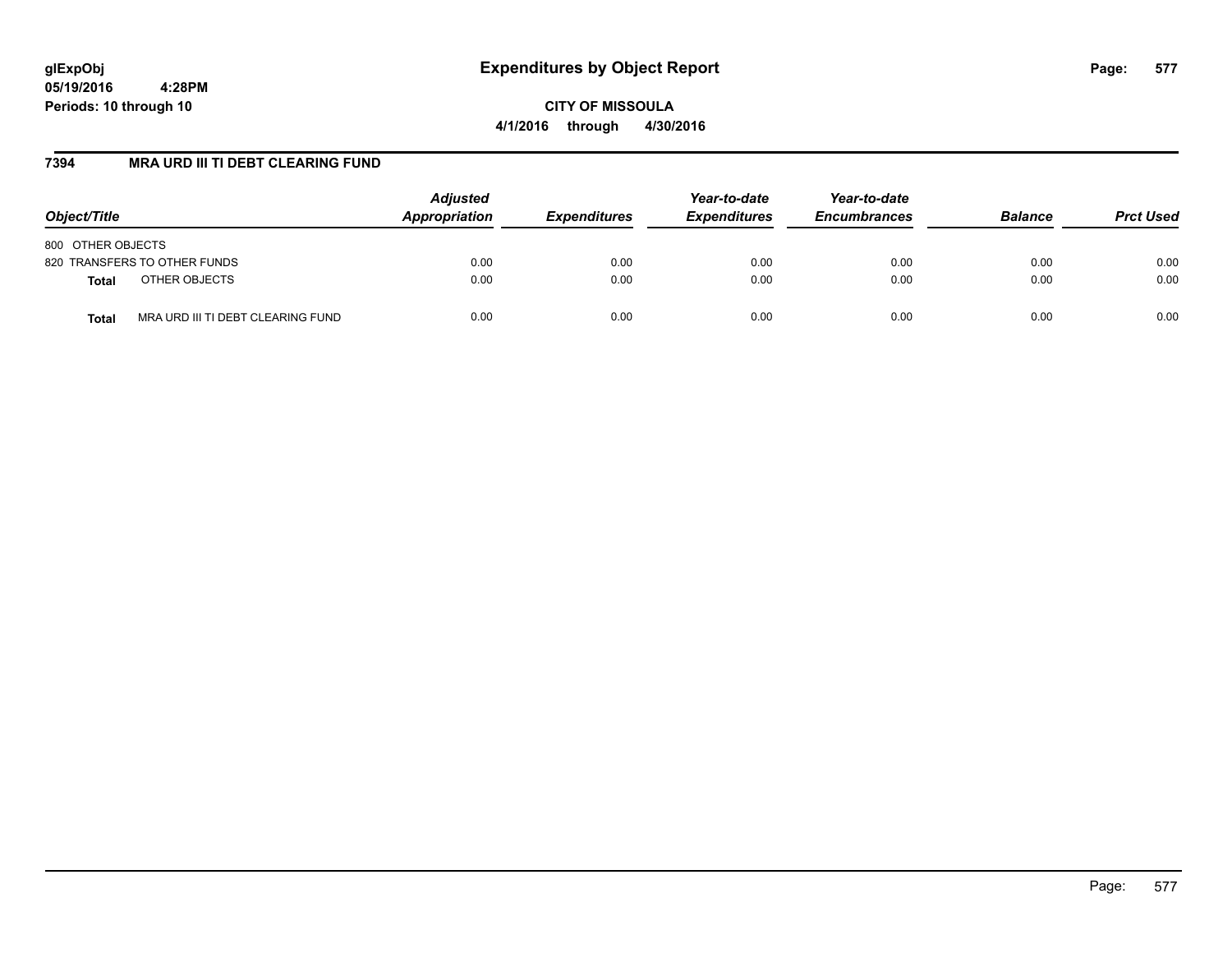## **CITY OF MISSOULA 4/1/2016 through 4/30/2016**

### **7395 MRA TAX INCREMENT DEBT SERVICE**

| Object/Title                        | <b>Adjusted</b><br><b>Appropriation</b> | <b>Expenditures</b> | Year-to-date<br><b>Expenditures</b> | Year-to-date<br><b>Encumbrances</b> | <b>Balance</b> | <b>Prct Used</b> |
|-------------------------------------|-----------------------------------------|---------------------|-------------------------------------|-------------------------------------|----------------|------------------|
| 600 DEBT SERVICE                    |                                         |                     |                                     |                                     |                |                  |
| 610 PRINCIPAL                       | 0.00                                    | 0.00                | 0.00                                | 0.00                                | 0.00           | 0.00             |
| 620 INTEREST / SERVICE FEES         | 0.00                                    | 0.00                | 700.00                              | 0.00                                | $-700.00$      | 0.00             |
| <b>DEBT SERVICE</b><br><b>Total</b> | 0.00                                    | 0.00                | 700.00                              | 0.00                                | $-700.00$      | 0.00             |
| <b>MRA</b><br><b>Total</b>          | 0.00                                    | 0.00                | 700.00                              | 0.00                                | $-700.00$      | 0.00             |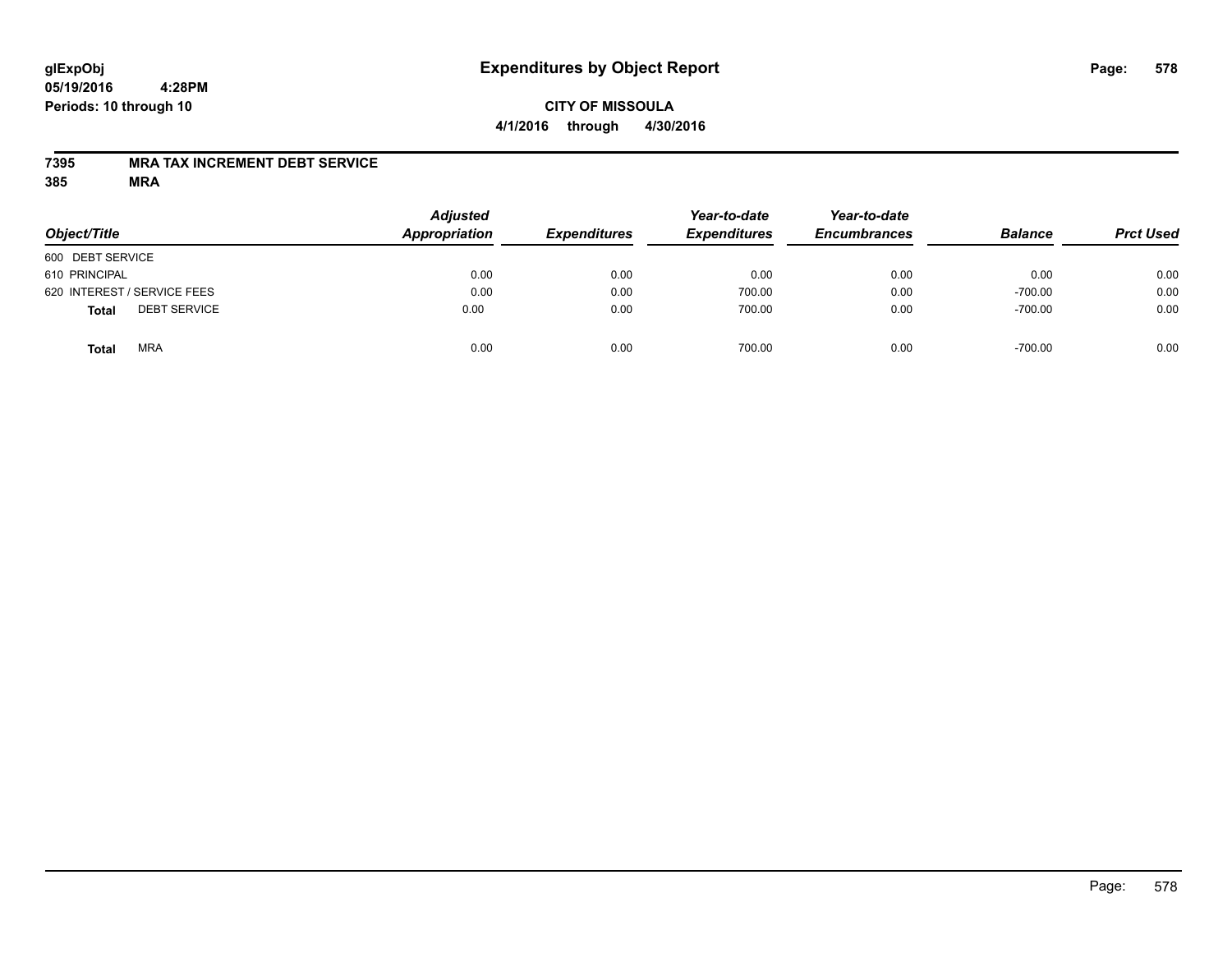**CITY OF MISSOULA 4/1/2016 through 4/30/2016**

## **7395 MRA TAX INCREMENT DEBT SERVICE**

| Object/Title     |                                | <b>Adjusted</b><br>Appropriation | <b>Expenditures</b> | Year-to-date<br><b>Expenditures</b> | Year-to-date<br><b>Encumbrances</b> | <b>Balance</b> | <b>Prct Used</b> |
|------------------|--------------------------------|----------------------------------|---------------------|-------------------------------------|-------------------------------------|----------------|------------------|
| 600 DEBT SERVICE |                                |                                  |                     |                                     |                                     |                |                  |
| 610 PRINCIPAL    |                                | 0.00                             | 0.00                | 0.00                                | 0.00                                | 0.00           | 0.00             |
|                  | 620 INTEREST / SERVICE FEES    | 0.00                             | 0.00                | 700.00                              | 0.00                                | $-700.00$      | 0.00             |
| <b>Total</b>     | <b>DEBT SERVICE</b>            | 0.00                             | 0.00                | 700.00                              | 0.00                                | $-700.00$      | 0.00             |
| <b>Total</b>     | MRA TAX INCREMENT DEBT SERVICE | 0.00                             | 0.00                | 700.00                              | 0.00                                | $-700.00$      | 0.00             |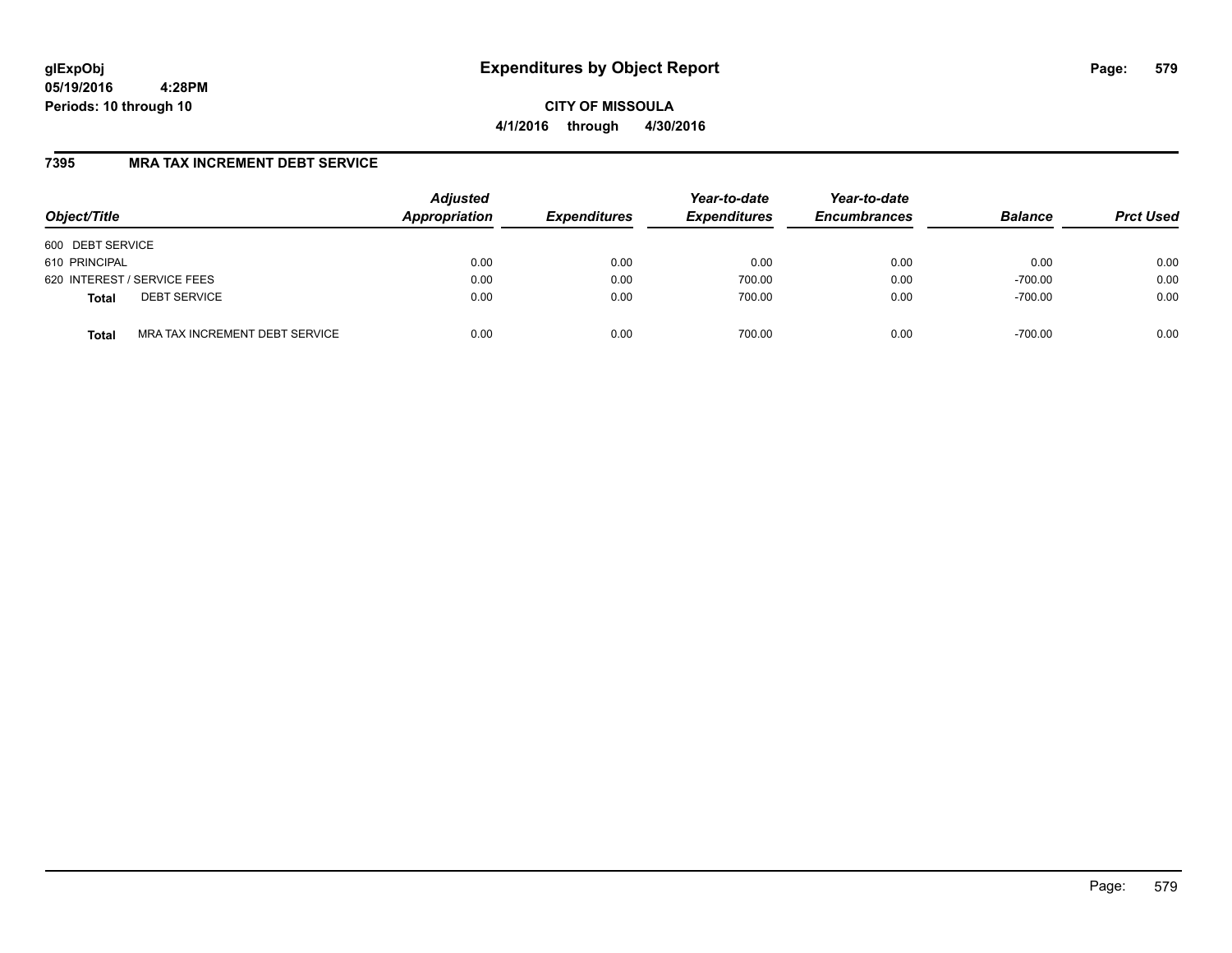### **7396 NRSS DEBT SERVICE SINKING FUND**

| Object/Title                        | <b>Adjusted</b><br><b>Appropriation</b> | <b>Expenditures</b> | Year-to-date<br><b>Expenditures</b> | Year-to-date<br><b>Encumbrances</b> | <b>Balance</b> | <b>Prct Used</b> |
|-------------------------------------|-----------------------------------------|---------------------|-------------------------------------|-------------------------------------|----------------|------------------|
| 600 DEBT SERVICE                    |                                         |                     |                                     |                                     |                |                  |
| 620 INTEREST / SERVICE FEES         | 0.00                                    | 0.00                | 700.00                              | 0.00                                | $-700.00$      | 0.00             |
| <b>DEBT SERVICE</b><br><b>Total</b> | 0.00                                    | 0.00                | 700.00                              | 0.00                                | $-700.00$      | 0.00             |
| 800 OTHER OBJECTS                   |                                         |                     |                                     |                                     |                |                  |
| 820 TRANSFERS TO OTHER FUNDS        | 0.00                                    | 0.00                | 0.00                                | 0.00                                | 0.00           | 0.00             |
| OTHER OBJECTS<br><b>Total</b>       | 0.00                                    | 0.00                | 0.00                                | 0.00                                | 0.00           | 0.00             |
| <b>MRA</b><br><b>Total</b>          | 0.00                                    | 0.00                | 700.00                              | 0.00                                | $-700.00$      | 0.00             |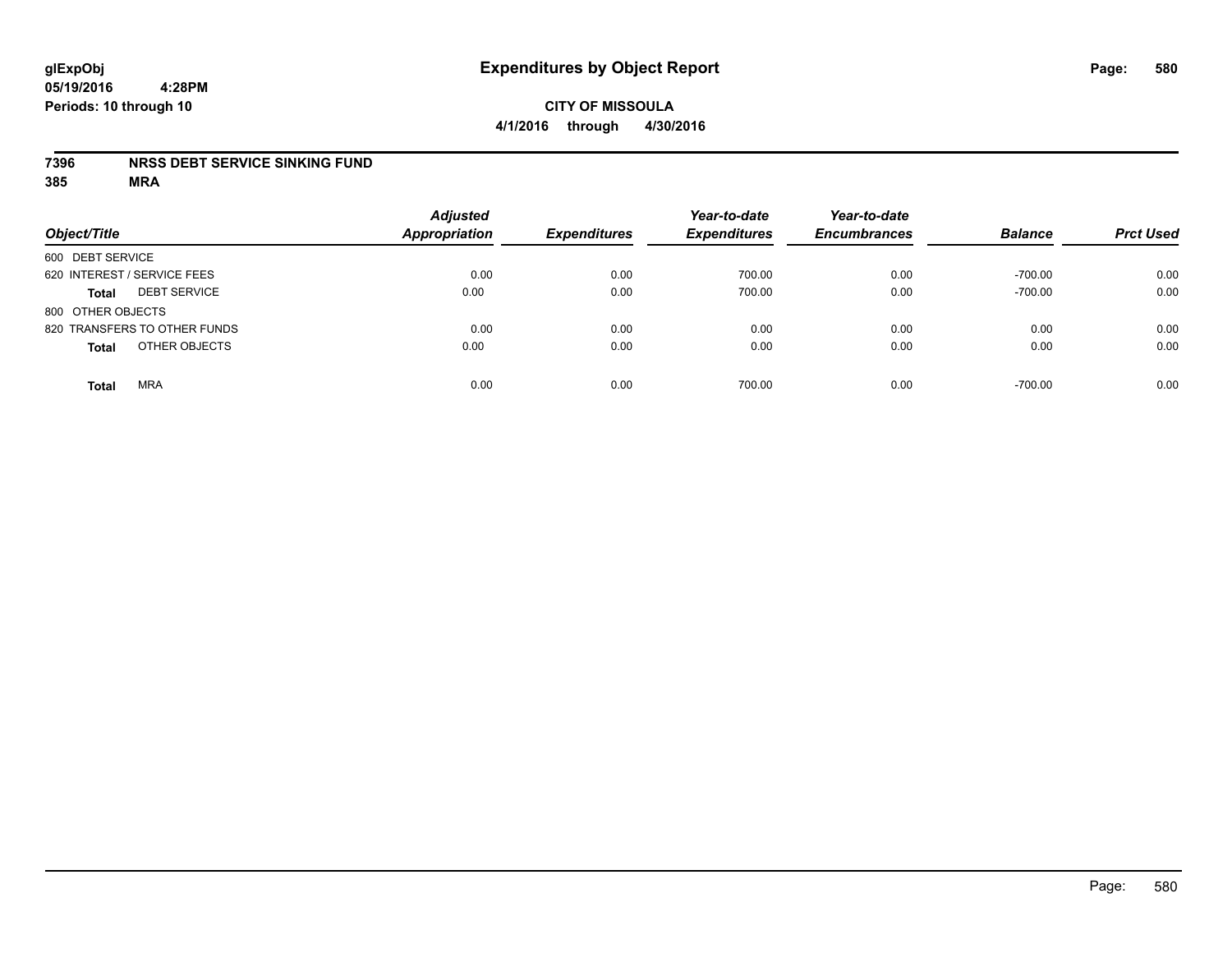#### **7396 NRSS DEBT SERVICE SINKING FUND**

**390 NON-DEPARTMENTAL**

| Object/Title     |                     | <b>Adjusted</b><br>Appropriation | <b>Expenditures</b> | Year-to-date<br><b>Expenditures</b> | Year-to-date<br><b>Encumbrances</b> | <b>Balance</b> | <b>Prct Used</b> |
|------------------|---------------------|----------------------------------|---------------------|-------------------------------------|-------------------------------------|----------------|------------------|
| 600 DEBT SERVICE |                     |                                  |                     |                                     |                                     |                |                  |
| 610 PRINCIPAL    |                     | 0.00                             | 0.00                | 0.00                                | 0.00                                | 0.00           | 0.00             |
| Total            | <b>DEBT SERVICE</b> | 0.00                             | 0.00                | 0.00                                | 0.00                                | 0.00           | 0.00             |
| Tota             | NON-DEPARTMENTAL    | 0.00                             | 0.00                | 0.00                                | 0.00                                | 0.00           | 0.00             |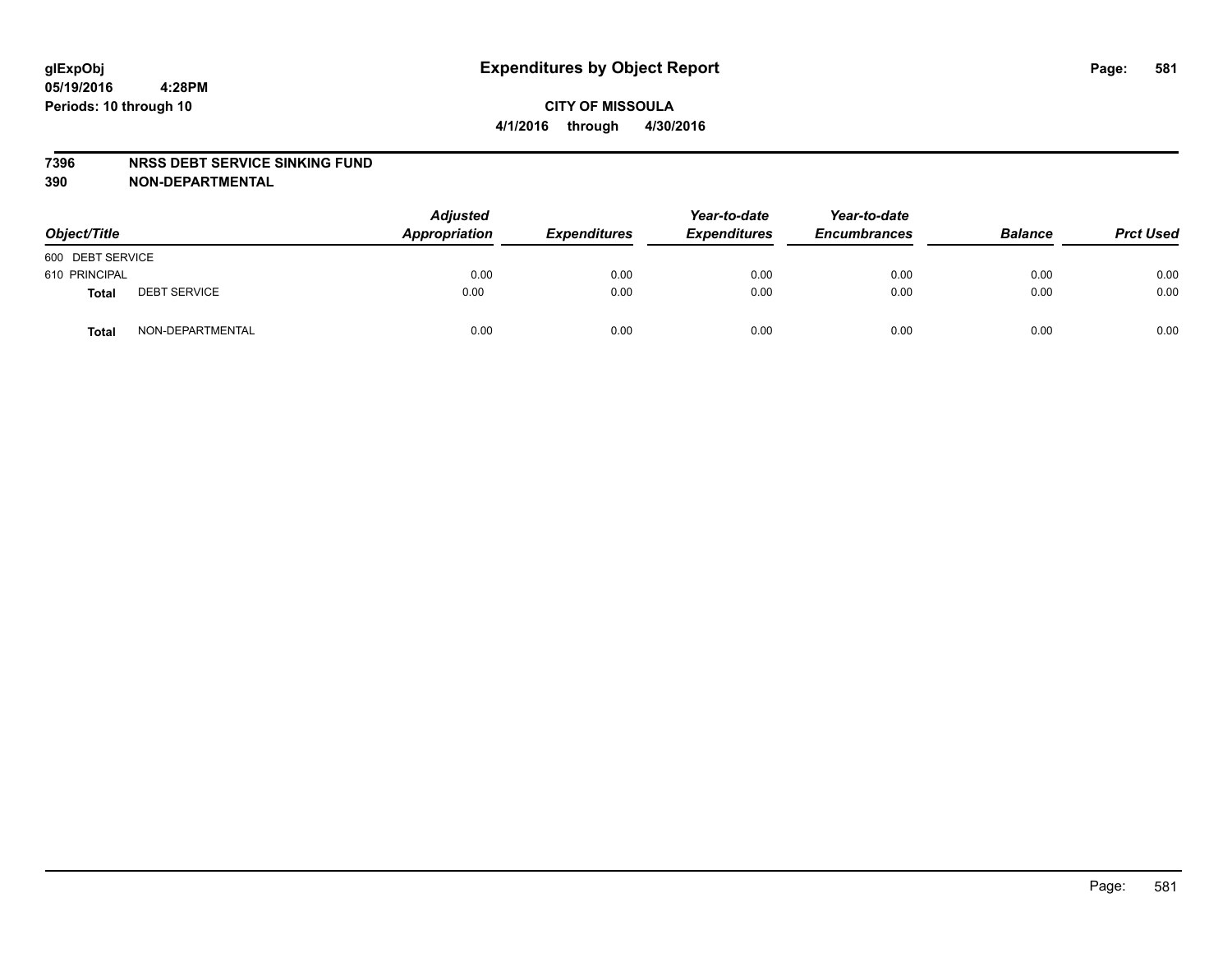## **7396 NRSS DEBT SERVICE SINKING FUND**

| Object/Title      |                                | <b>Adjusted</b><br>Appropriation | <b>Expenditures</b> | Year-to-date<br><b>Expenditures</b> | Year-to-date<br><b>Encumbrances</b> | <b>Balance</b> | <b>Prct Used</b> |
|-------------------|--------------------------------|----------------------------------|---------------------|-------------------------------------|-------------------------------------|----------------|------------------|
| 600 DEBT SERVICE  |                                |                                  |                     |                                     |                                     |                |                  |
| 610 PRINCIPAL     |                                | 0.00                             | 0.00                | 0.00                                | 0.00                                | 0.00           | 0.00             |
|                   | 620 INTEREST / SERVICE FEES    | 0.00                             | 0.00                | 700.00                              | 0.00                                | $-700.00$      | 0.00             |
| <b>Total</b>      | <b>DEBT SERVICE</b>            | 0.00                             | 0.00                | 700.00                              | 0.00                                | $-700.00$      | 0.00             |
| 800 OTHER OBJECTS |                                |                                  |                     |                                     |                                     |                |                  |
|                   | 820 TRANSFERS TO OTHER FUNDS   | 0.00                             | 0.00                | 0.00                                | 0.00                                | 0.00           | 0.00             |
| <b>Total</b>      | OTHER OBJECTS                  | 0.00                             | 0.00                | 0.00                                | 0.00                                | 0.00           | 0.00             |
| <b>Total</b>      | NRSS DEBT SERVICE SINKING FUND | 0.00                             | 0.00                | 700.00                              | 0.00                                | $-700.00$      | 0.00             |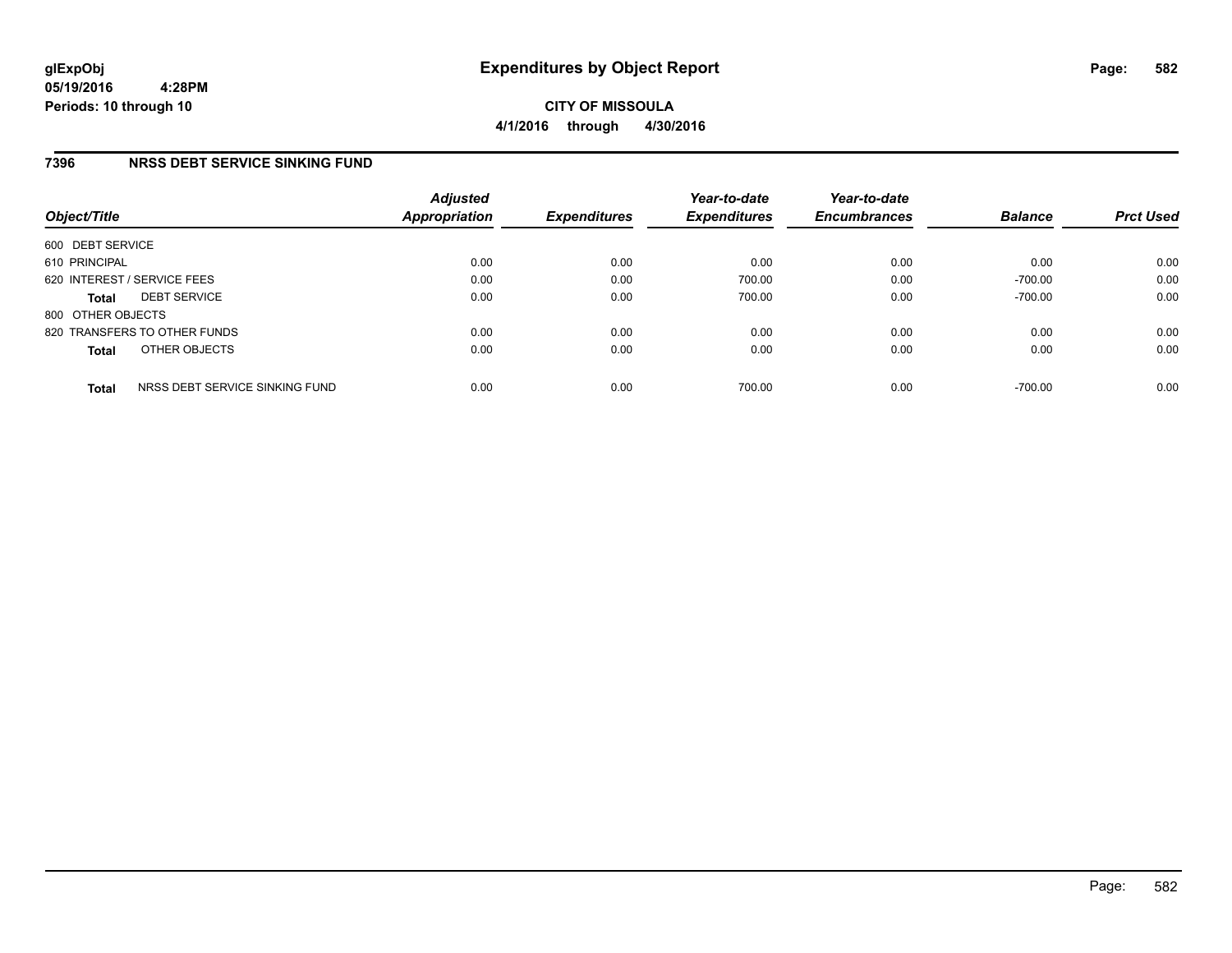### **7397 NORTH RESERVE/SCOTT ST URD**

|              |                                            | <b>Adjusted</b> |                     | Year-to-date        | Year-to-date        |                |                  |
|--------------|--------------------------------------------|-----------------|---------------------|---------------------|---------------------|----------------|------------------|
| Object/Title |                                            | Appropriation   | <b>Expenditures</b> | <b>Expenditures</b> | <b>Encumbrances</b> | <b>Balance</b> | <b>Prct Used</b> |
|              | 100 PERSONAL SERVICES                      |                 |                     |                     |                     |                |                  |
|              | 110 SALARIES AND WAGES                     | 0.00            | 0.00                | 0.00                | 0.00                | 0.00           | 0.00             |
|              | 120 OVERTIME/TERMINATION                   | 0.00            | 0.00                | 0.00                | 0.00                | 0.00           | 0.00             |
|              | 140 EMPLOYER CONTRIBUTIONS                 | 0.00            | 0.00                | 0.00                | 0.00                | 0.00           | 0.00             |
|              | PERSONAL SERVICES<br>Total                 | 0.00            | 0.00                | 0.00                | 0.00                | 0.00           | 0.00             |
| 200 SUPPLIES |                                            |                 |                     |                     |                     |                |                  |
|              | 210 OFFICE SUPPLIES                        | 0.00            | 0.00                | 0.00                | 0.00                | 0.00           | 0.00             |
|              | 220 OPERATING SUPPLIES                     | 0.00            | 0.00                | 0.00                | 0.00                | 0.00           | 0.00             |
|              | 230 REPAIR/MAINTENANCE                     | 0.00            | 0.00                | 0.00                | 0.00                | 0.00           | 0.00             |
| 231 GASOLINE |                                            | 0.00            | 0.00                | 0.00                | 0.00                | 0.00           | 0.00             |
|              | 240 OTHER SUPPLIES                         | 0.00            | 0.00                | 0.00                | 0.00                | 0.00           | 0.00             |
|              | <b>SUPPLIES</b><br><b>Total</b>            | 0.00            | 0.00                | 0.00                | 0.00                | 0.00           | 0.00             |
|              | 300 PURCHASED SERVICES                     |                 |                     |                     |                     |                |                  |
|              | 310 COMMUNICATIONS                         | 0.00            | 0.00                | 0.00                | 0.00                | 0.00           | 0.00             |
|              | 320 PRINTING & DUPLICATING                 | 0.00            | 0.00                | 0.00                | 0.00                | 0.00           | 0.00             |
|              | 330 PUBLICITY, SUBSCRIPTIONS & DUES        | 0.00            | 0.00                | 0.00                | 0.00                | 0.00           | 0.00             |
|              | 344 TELEPHONE SERVICE                      | 0.00            | 0.00                | 0.00                | 0.00                | 0.00           | 0.00             |
| 345 GARBAGE  |                                            | 0.00            | 0.00                | 0.00                | 0.00                | 0.00           | 0.00             |
|              | 350 PROFESSIONAL SERVICES                  | 0.00            | 0.00                | 63,854.00           | 0.00                | $-63,854.00$   | 0.00             |
|              | 360 REPAIR & MAINTENANCE                   | 0.00            | 0.00                | 0.00                | 0.00                | 0.00           | 0.00             |
|              | PURCHASED SERVICES<br><b>Total</b>         | 0.00            | 0.00                | 63,854.00           | 0.00                | $-63,854.00$   | 0.00             |
|              | 500 FIXED CHARGES                          |                 |                     |                     |                     |                |                  |
|              | 550 MERCHANT SERVICE FEES                  | 0.00            | 0.00                | 0.00                | 0.00                | 0.00           | 0.00             |
|              | <b>FIXED CHARGES</b><br><b>Total</b>       | 0.00            | 0.00                | 0.00                | 0.00                | 0.00           | 0.00             |
|              | 700 GRANTS & CONTRIBUTIONS                 |                 |                     |                     |                     |                |                  |
|              | 700 GRANTS & CONTRIBUTIONS                 | 0.00            | 0.00                | 114,582.00          | 0.00                | $-114,582.00$  | 0.00             |
|              | <b>GRANTS &amp; CONTRIBUTIONS</b><br>Total | 0.00            | 0.00                | 114,582.00          | 0.00                | $-114,582.00$  | 0.00             |
|              | 800 OTHER OBJECTS                          |                 |                     |                     |                     |                |                  |
|              | 820 TRANSFERS TO OTHER FUNDS               | 0.00            | 0.00                | 0.00                | 0.00                | 0.00           | 0.00             |
|              | 845 CONTINGENCY                            | 0.00            | 0.00                | 0.00                | 0.00                | 0.00           | 0.00             |
|              | OTHER OBJECTS<br><b>Total</b>              | 0.00            | 0.00                | 0.00                | 0.00                | 0.00           | 0.00             |
|              | <b>MRA</b><br>Total                        | 0.00            | 0.00                | 178,436.00          | 0.00                | $-178,436.00$  | 0.00             |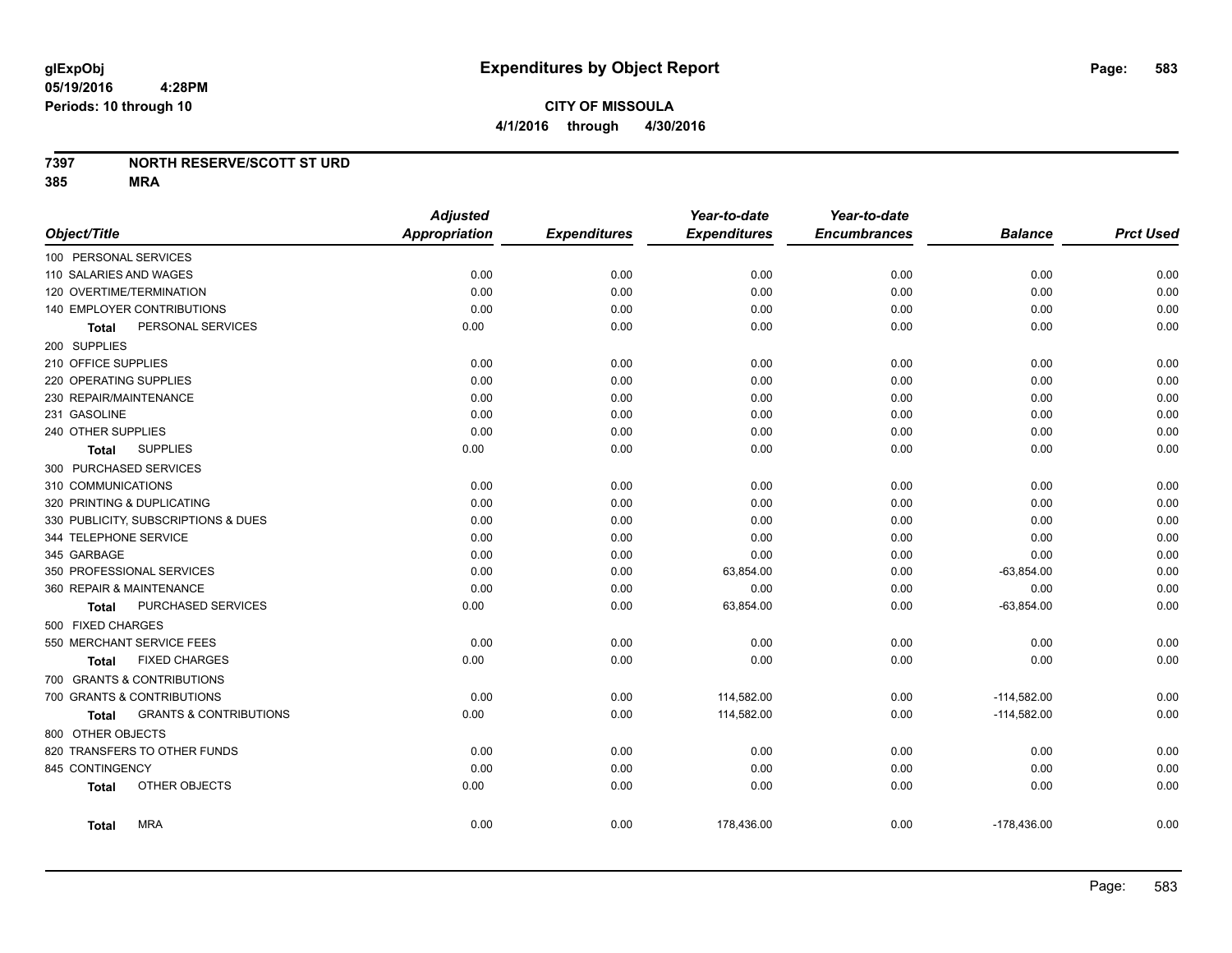**CITY OF MISSOULA**

**4/1/2016 through 4/30/2016**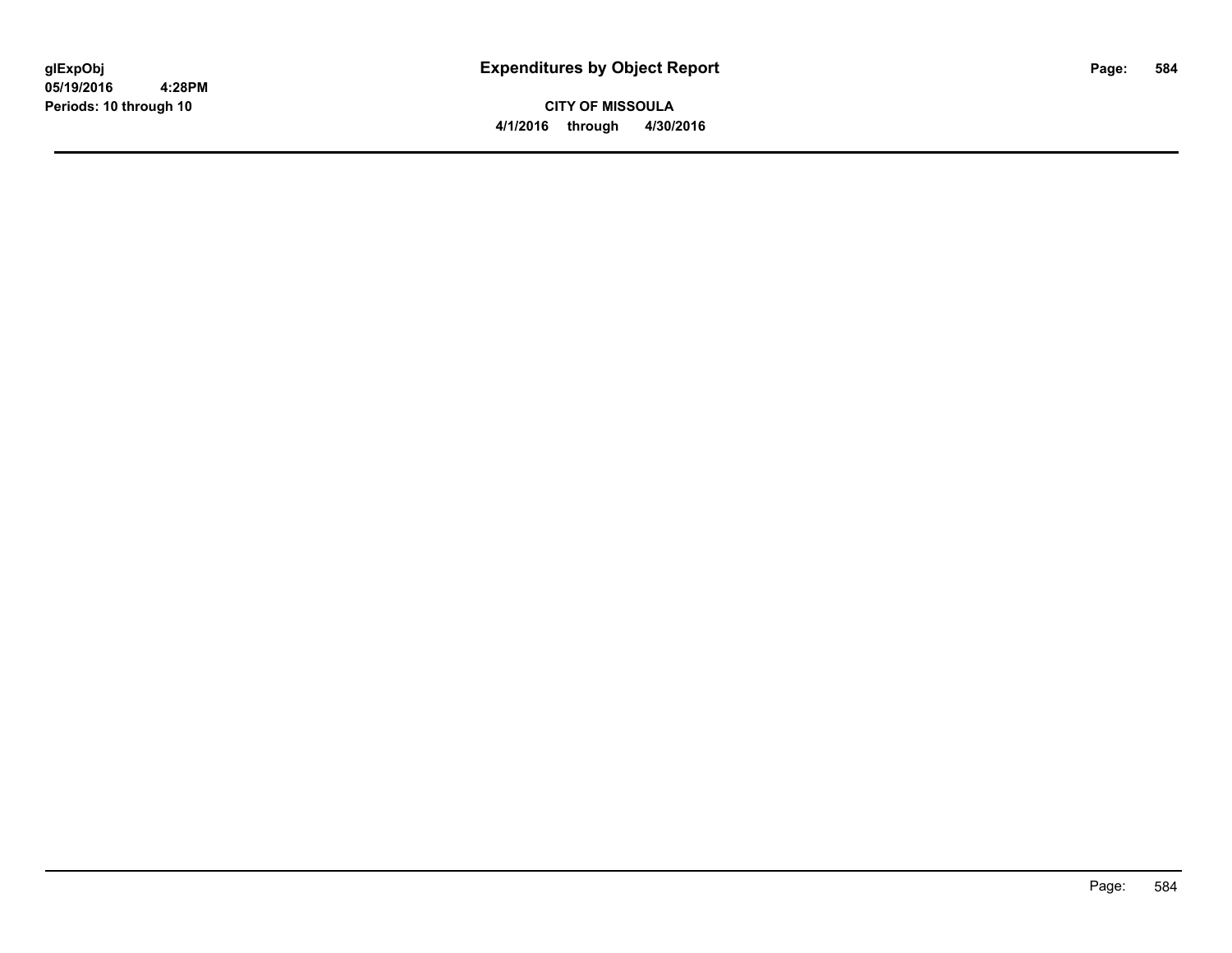**CITY OF MISSOULA 4/1/2016 through 4/30/2016**

### **7397 NORTH RESERVE/SCOTT ST URD**

|                                                   | <b>Adjusted</b> |                     | Year-to-date        | Year-to-date        |                |                  |
|---------------------------------------------------|-----------------|---------------------|---------------------|---------------------|----------------|------------------|
| Object/Title                                      | Appropriation   | <b>Expenditures</b> | <b>Expenditures</b> | <b>Encumbrances</b> | <b>Balance</b> | <b>Prct Used</b> |
| 100 PERSONAL SERVICES                             |                 |                     |                     |                     |                |                  |
| 110 SALARIES AND WAGES                            | 0.00            | 0.00                | 0.00                | 0.00                | 0.00           | 0.00             |
| 120 OVERTIME/TERMINATION                          | 0.00            | 0.00                | 0.00                | 0.00                | 0.00           | 0.00             |
| 140 EMPLOYER CONTRIBUTIONS                        | 0.00            | 0.00                | 0.00                | 0.00                | 0.00           | 0.00             |
| PERSONAL SERVICES<br><b>Total</b>                 | 0.00            | 0.00                | 0.00                | 0.00                | 0.00           | 0.00             |
| 200 SUPPLIES                                      |                 |                     |                     |                     |                |                  |
| 210 OFFICE SUPPLIES                               | 0.00            | 0.00                | 0.00                | 0.00                | 0.00           | 0.00             |
| 220 OPERATING SUPPLIES                            | 0.00            | 0.00                | 0.00                | 0.00                | 0.00           | 0.00             |
| 230 REPAIR/MAINTENANCE                            | 0.00            | 0.00                | 0.00                | 0.00                | 0.00           | 0.00             |
| 231 GASOLINE                                      | 0.00            | 0.00                | 0.00                | 0.00                | 0.00           | 0.00             |
| 240 OTHER SUPPLIES                                | 0.00            | 0.00                | 0.00                | 0.00                | 0.00           | 0.00             |
| <b>SUPPLIES</b><br>Total                          | 0.00            | 0.00                | 0.00                | 0.00                | 0.00           | 0.00             |
| 300 PURCHASED SERVICES                            |                 |                     |                     |                     |                |                  |
| 310 COMMUNICATIONS                                | 0.00            | 0.00                | 0.00                | 0.00                | 0.00           | 0.00             |
| 320 PRINTING & DUPLICATING                        | 0.00            | 0.00                | 0.00                | 0.00                | 0.00           | 0.00             |
| 330 PUBLICITY, SUBSCRIPTIONS & DUES               | 0.00            | 0.00                | 0.00                | 0.00                | 0.00           | 0.00             |
| 344 TELEPHONE SERVICE                             | 0.00            | 0.00                | 0.00                | 0.00                | 0.00           | 0.00             |
| 345 GARBAGE                                       | 0.00            | 0.00                | 0.00                | 0.00                | 0.00           | 0.00             |
| 350 PROFESSIONAL SERVICES                         | 0.00            | 0.00                | 63,854.00           | 0.00                | $-63,854.00$   | 0.00             |
| 360 REPAIR & MAINTENANCE                          | 0.00            | 0.00                | 0.00                | 0.00                | 0.00           | 0.00             |
| PURCHASED SERVICES<br>Total                       | 0.00            | 0.00                | 63,854.00           | 0.00                | $-63,854.00$   | 0.00             |
| 500 FIXED CHARGES                                 |                 |                     |                     |                     |                |                  |
| 550 MERCHANT SERVICE FEES                         | 0.00            | 0.00                | 0.00                | 0.00                | 0.00           | 0.00             |
| <b>FIXED CHARGES</b><br><b>Total</b>              | 0.00            | 0.00                | 0.00                | 0.00                | 0.00           | 0.00             |
| 700 GRANTS & CONTRIBUTIONS                        |                 |                     |                     |                     |                |                  |
| 700 GRANTS & CONTRIBUTIONS                        | 0.00            | 0.00                | 114,582.00          | 0.00                | $-114,582.00$  | 0.00             |
| <b>GRANTS &amp; CONTRIBUTIONS</b><br><b>Total</b> | 0.00            | 0.00                | 114,582.00          | 0.00                | $-114,582.00$  | 0.00             |
| 800 OTHER OBJECTS                                 |                 |                     |                     |                     |                |                  |
| 820 TRANSFERS TO OTHER FUNDS                      | 0.00            | 0.00                | 0.00                | 0.00                | 0.00           | 0.00             |
| 845 CONTINGENCY                                   | 0.00            | 0.00                | 0.00                | 0.00                | 0.00           | 0.00             |
| OTHER OBJECTS<br><b>Total</b>                     | 0.00            | 0.00                | 0.00                | 0.00                | 0.00           | 0.00             |
| NORTH RESERVE/SCOTT ST URD<br><b>Total</b>        | 0.00            | 0.00                | 178,436.00          | 0.00                | $-178,436.00$  | 0.00             |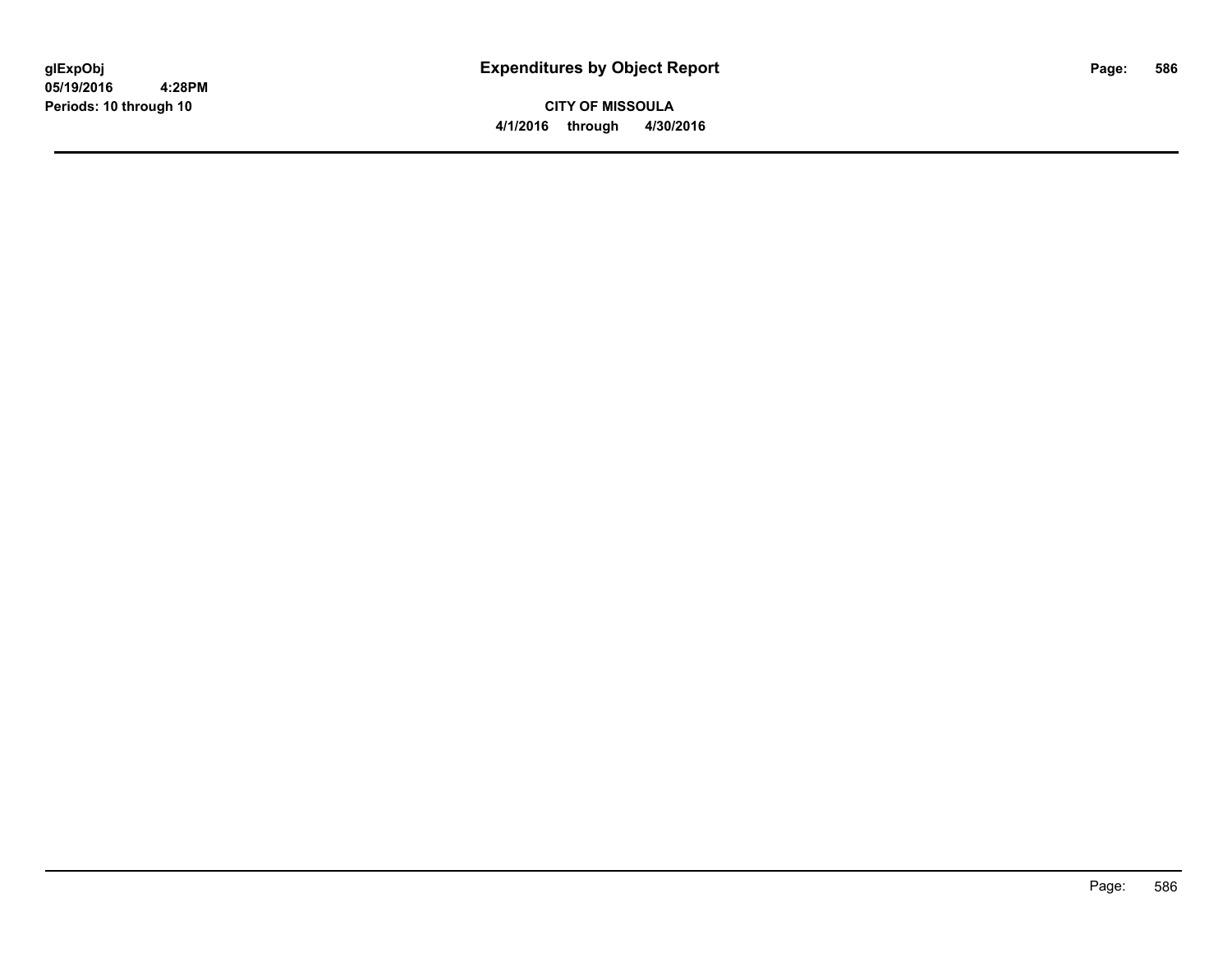**7398 HELLGATE URD**

| <b>Prct Used</b> |
|------------------|
|                  |
| 0.00             |
| 0.00             |
|                  |
| 0.00             |
| 0.00             |
|                  |
| 0.00             |
| 0.00             |
|                  |
| 0.00             |
| 0.00             |
| 0.00             |
| 0.00             |
|                  |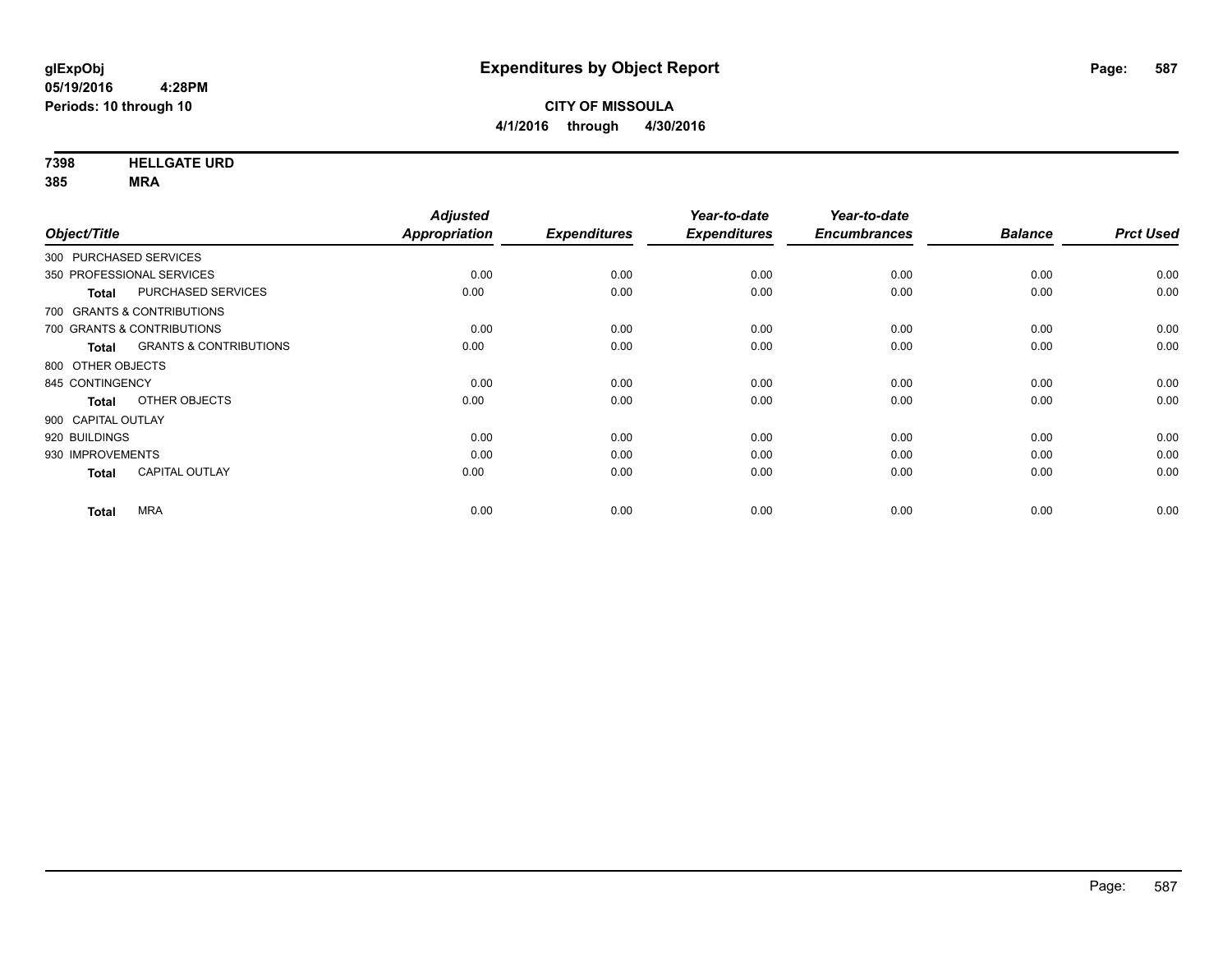### **7398 HELLGATE URD**

| Object/Title           |                                   | <b>Adjusted</b><br>Appropriation | <b>Expenditures</b> | Year-to-date<br><b>Expenditures</b> | Year-to-date<br><b>Encumbrances</b> | <b>Balance</b> | <b>Prct Used</b> |
|------------------------|-----------------------------------|----------------------------------|---------------------|-------------------------------------|-------------------------------------|----------------|------------------|
|                        |                                   |                                  |                     |                                     |                                     |                |                  |
| 300 PURCHASED SERVICES |                                   |                                  |                     |                                     |                                     |                |                  |
|                        | 350 PROFESSIONAL SERVICES         | 0.00                             | 0.00                | 0.00                                | 0.00                                | 0.00           | 0.00             |
| <b>Total</b>           | PURCHASED SERVICES                | 0.00                             | 0.00                | 0.00                                | 0.00                                | 0.00           | 0.00             |
|                        | 700 GRANTS & CONTRIBUTIONS        |                                  |                     |                                     |                                     |                |                  |
|                        | 700 GRANTS & CONTRIBUTIONS        | 0.00                             | 0.00                | 0.00                                | 0.00                                | 0.00           | 0.00             |
| Total                  | <b>GRANTS &amp; CONTRIBUTIONS</b> | 0.00                             | 0.00                | 0.00                                | 0.00                                | 0.00           | 0.00             |
| 800 OTHER OBJECTS      |                                   |                                  |                     |                                     |                                     |                |                  |
| 845 CONTINGENCY        |                                   | 0.00                             | 0.00                | 0.00                                | 0.00                                | 0.00           | 0.00             |
| <b>Total</b>           | OTHER OBJECTS                     | 0.00                             | 0.00                | 0.00                                | 0.00                                | 0.00           | 0.00             |
| 900 CAPITAL OUTLAY     |                                   |                                  |                     |                                     |                                     |                |                  |
| 920 BUILDINGS          |                                   | 0.00                             | 0.00                | 0.00                                | 0.00                                | 0.00           | 0.00             |
| 930 IMPROVEMENTS       |                                   | 0.00                             | 0.00                | 0.00                                | 0.00                                | 0.00           | 0.00             |
| <b>Total</b>           | <b>CAPITAL OUTLAY</b>             | 0.00                             | 0.00                | 0.00                                | 0.00                                | 0.00           | 0.00             |
|                        |                                   |                                  |                     |                                     |                                     |                |                  |
| <b>Total</b>           | <b>HELLGATE URD</b>               | 0.00                             | 0.00                | 0.00                                | 0.00                                | 0.00           | 0.00             |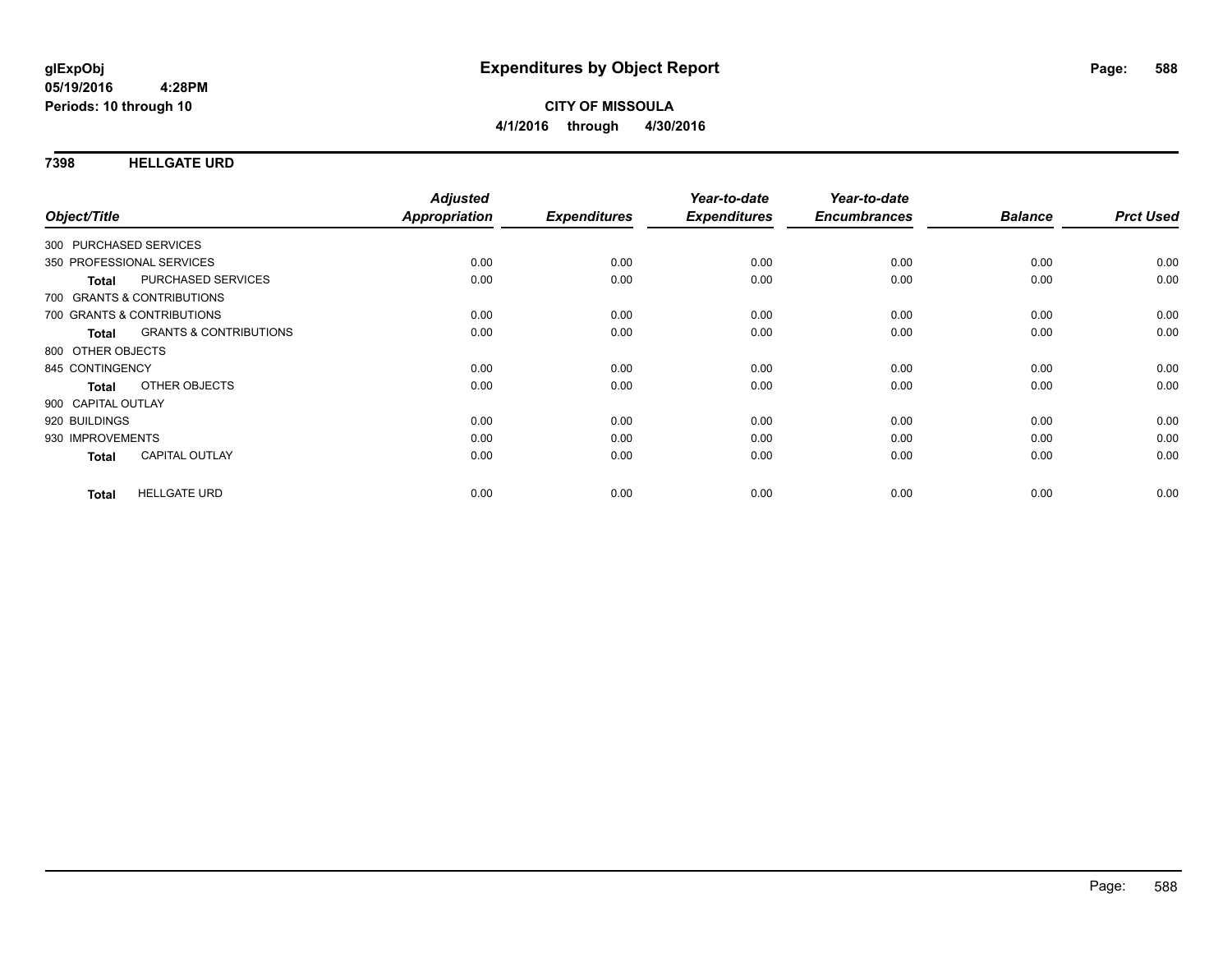#### **7399 INTERMOUNTAIN BOND DEBT SERVICE**

|                   |                             | <b>Adjusted</b> |                     | Year-to-date        | Year-to-date        |                |                  |
|-------------------|-----------------------------|-----------------|---------------------|---------------------|---------------------|----------------|------------------|
| Object/Title      |                             | Appropriation   | <b>Expenditures</b> | <b>Expenditures</b> | <b>Encumbrances</b> | <b>Balance</b> | <b>Prct Used</b> |
| 500 FIXED CHARGES |                             |                 |                     |                     |                     |                |                  |
|                   | 550 MERCHANT SERVICE FEES   | 0.00            | 0.00                | 0.00                | 0.00                | 0.00           | 0.00             |
| <b>Total</b>      | <b>FIXED CHARGES</b>        | 0.00            | 0.00                | 0.00                | 0.00                | 0.00           | 0.00             |
| 600 DEBT SERVICE  |                             |                 |                     |                     |                     |                |                  |
| 610 PRINCIPAL     |                             | 72,000.00       | 0.00                | 37,500.00           | 0.00                | 34,500.00      | 52.08            |
|                   | 620 INTEREST / SERVICE FEES | 73,769.00       | 0.00                | 36,331.88           | 0.00                | 37,437.12      | 49.25            |
| <b>Total</b>      | <b>DEBT SERVICE</b>         | 145.769.00      | 0.00                | 73.831.88           | 0.00                | 71.937.12      | 50.65            |
| <b>Total</b>      | <b>MRA</b>                  | 145.769.00      | 0.00                | 73.831.88           | 0.00                | 71.937.12      | 50.65            |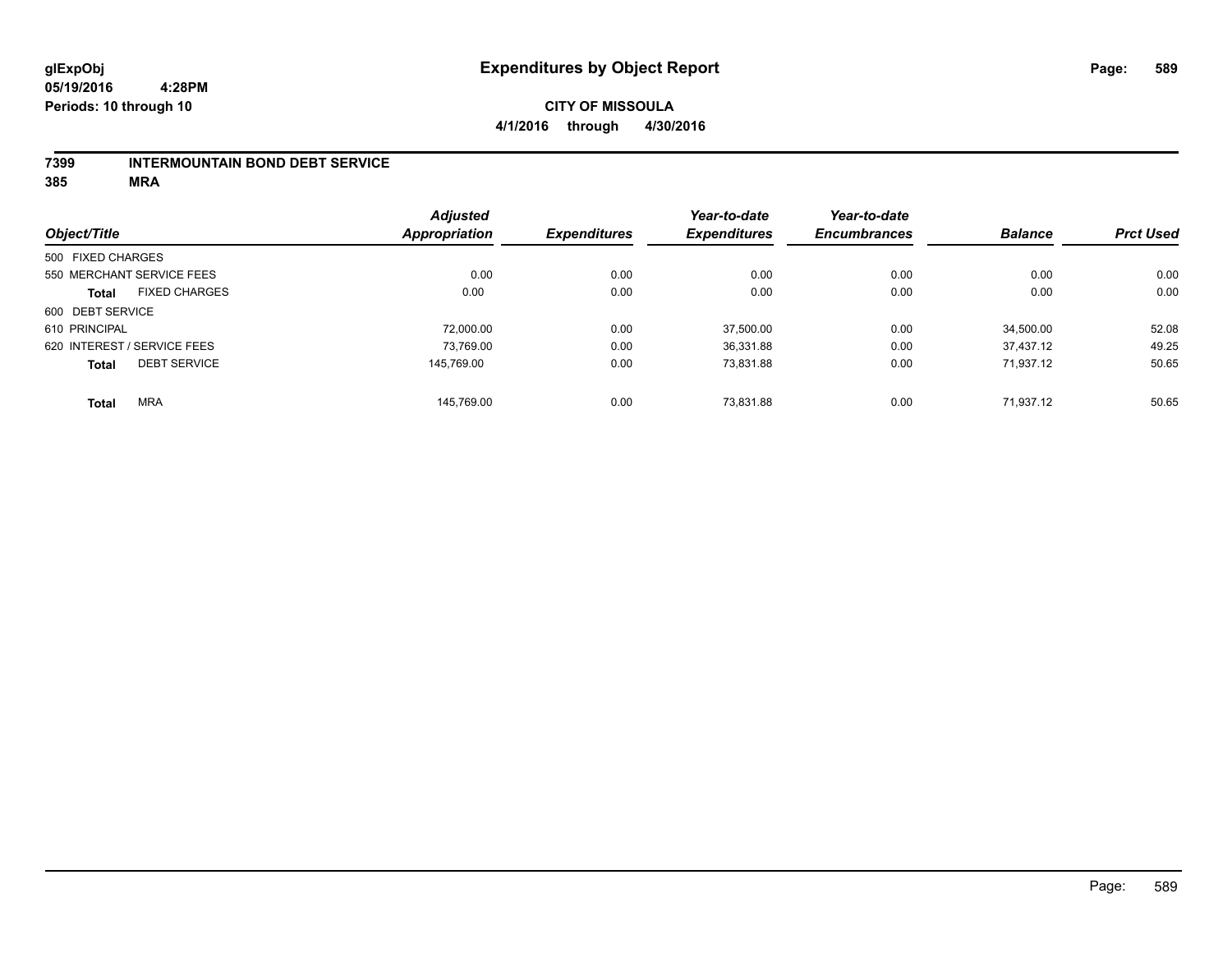#### **7399 INTERMOUNTAIN BOND DEBT SERVICE**

**390 NON-DEPARTMENTAL**

| Object/Title      |                              | <b>Adjusted</b><br>Appropriation | <b>Expenditures</b> | Year-to-date<br><b>Expenditures</b> | Year-to-date<br><b>Encumbrances</b> | <b>Balance</b> | <b>Prct Used</b> |
|-------------------|------------------------------|----------------------------------|---------------------|-------------------------------------|-------------------------------------|----------------|------------------|
| 800 OTHER OBJECTS |                              |                                  |                     |                                     |                                     |                |                  |
|                   | 820 TRANSFERS TO OTHER FUNDS | 0.00                             | 0.00                | 0.00                                | 0.00                                | 0.00           | 0.00             |
| <b>Total</b>      | OTHER OBJECTS                | 0.00                             | 0.00                | 0.00                                | 0.00                                | 0.00           | 0.00             |
| <b>Total</b>      | NON-DEPARTMENTAL             | 0.00                             | 0.00                | 0.00                                | 0.00                                | 0.00           | 0.00             |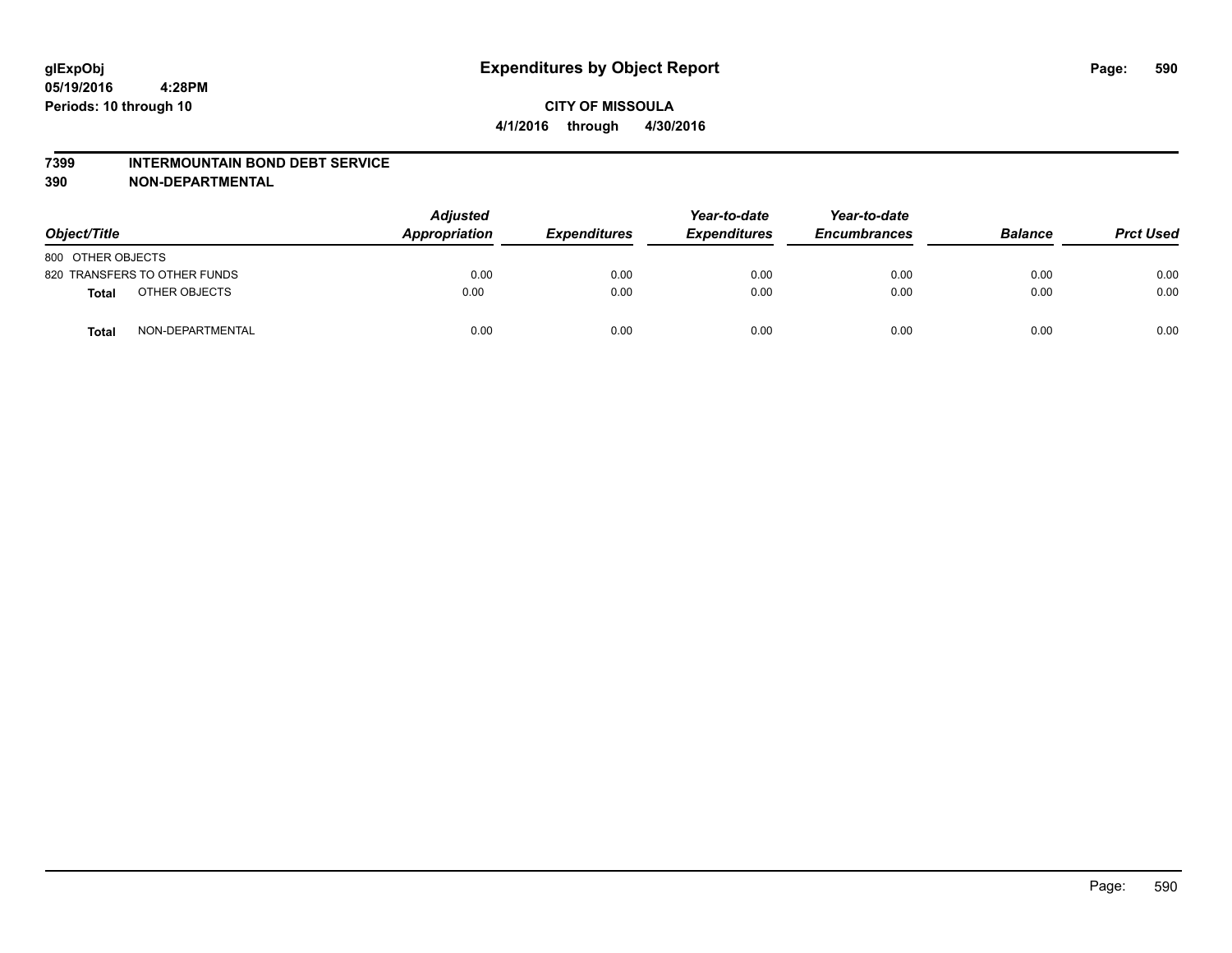## **CITY OF MISSOULA 4/1/2016 through 4/30/2016**

## **7399 INTERMOUNTAIN BOND DEBT SERVICE**

| Object/Title                                           | <b>Adjusted</b><br><b>Appropriation</b> | <b>Expenditures</b> | Year-to-date<br><b>Expenditures</b> | Year-to-date<br><b>Encumbrances</b> | <b>Balance</b> | <b>Prct Used</b> |
|--------------------------------------------------------|-----------------------------------------|---------------------|-------------------------------------|-------------------------------------|----------------|------------------|
| 500 FIXED CHARGES                                      |                                         |                     |                                     |                                     |                |                  |
|                                                        |                                         |                     |                                     |                                     |                |                  |
| 550 MERCHANT SERVICE FEES                              | 0.00                                    | 0.00                | 0.00                                | 0.00                                | 0.00           | 0.00             |
| <b>FIXED CHARGES</b><br><b>Total</b>                   | 0.00                                    | 0.00                | 0.00                                | 0.00                                | 0.00           | 0.00             |
| 600 DEBT SERVICE                                       |                                         |                     |                                     |                                     |                |                  |
| 610 PRINCIPAL                                          | 72.000.00                               | 0.00                | 37,500.00                           | 0.00                                | 34,500.00      | 52.08            |
| 620 INTEREST / SERVICE FEES                            | 73,769.00                               | 0.00                | 36,331.88                           | 0.00                                | 37,437.12      | 49.25            |
| <b>DEBT SERVICE</b><br>Total                           | 145,769.00                              | 0.00                | 73,831.88                           | 0.00                                | 71,937.12      | 50.65            |
| 800 OTHER OBJECTS                                      |                                         |                     |                                     |                                     |                |                  |
| 820 TRANSFERS TO OTHER FUNDS                           | 0.00                                    | 0.00                | 0.00                                | 0.00                                | 0.00           | 0.00             |
| OTHER OBJECTS<br>Total                                 | 0.00                                    | 0.00                | 0.00                                | 0.00                                | 0.00           | 0.00             |
| <b>INTERMOUNTAIN BOND DEBT SERVICE</b><br><b>Total</b> | 145.769.00                              | 0.00                | 73.831.88                           | 0.00                                | 71.937.12      | 50.65            |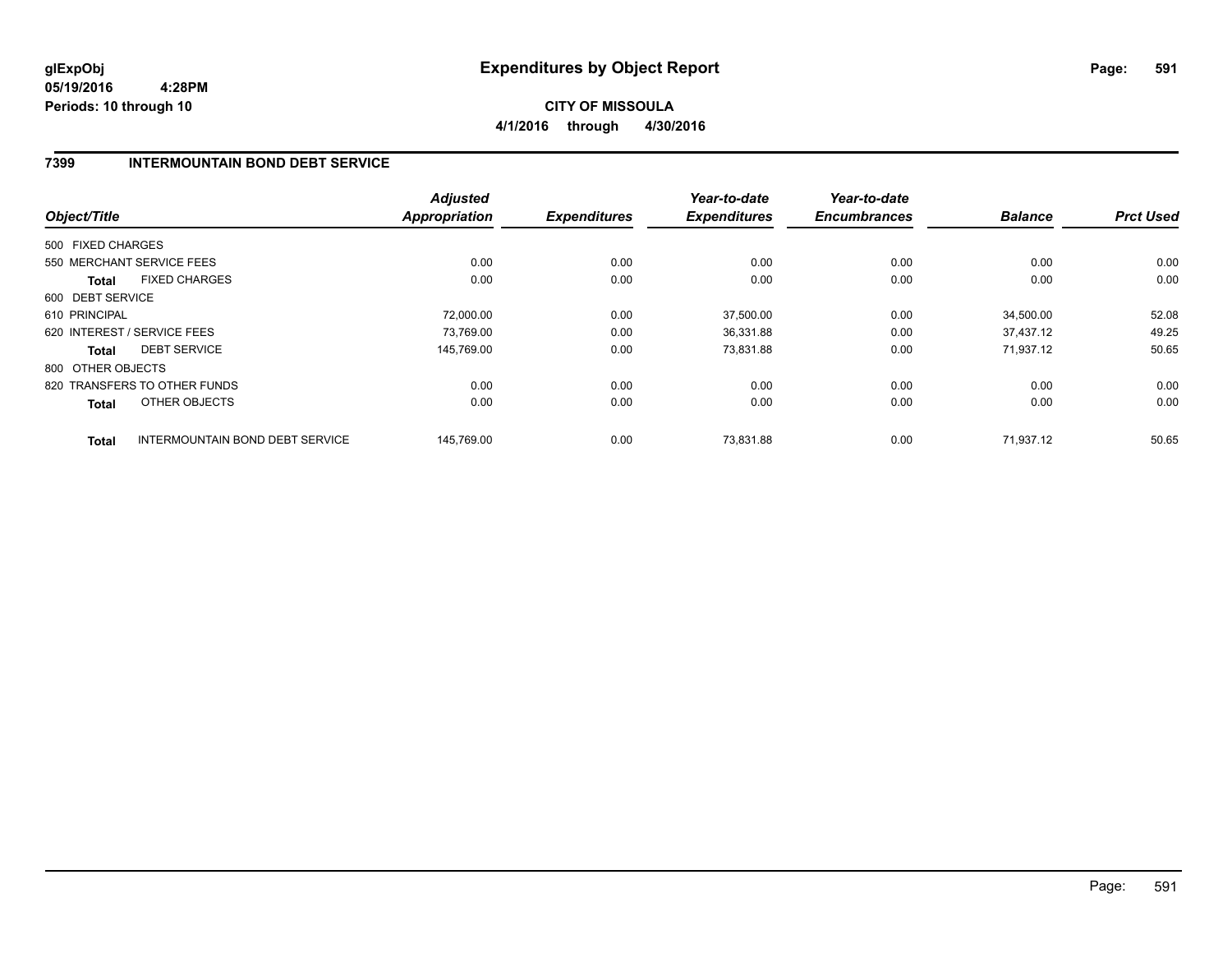#### **7400 FRONT ST BOND CLEARING**

|                   |                                   | <b>Adjusted</b>      |                     | Year-to-date        | Year-to-date        |                |                  |
|-------------------|-----------------------------------|----------------------|---------------------|---------------------|---------------------|----------------|------------------|
| Object/Title      |                                   | <b>Appropriation</b> | <b>Expenditures</b> | <b>Expenditures</b> | <b>Encumbrances</b> | <b>Balance</b> | <b>Prct Used</b> |
| 500 FIXED CHARGES |                                   |                      |                     |                     |                     |                |                  |
|                   | 550 MERCHANT SERVICE FEES         | 0.00                 | 0.00                | 0.00                | 0.00                | 0.00           | 0.00             |
| <b>Total</b>      | <b>FIXED CHARGES</b>              | 0.00                 | 0.00                | 0.00                | 0.00                | 0.00           | 0.00             |
|                   | 700 GRANTS & CONTRIBUTIONS        |                      |                     |                     |                     |                |                  |
|                   | 700 GRANTS & CONTRIBUTIONS        | 0.00                 | 0.00                | 0.00                | 0.00                | 0.00           | 0.00             |
| Total             | <b>GRANTS &amp; CONTRIBUTIONS</b> | 0.00                 | 0.00                | 0.00                | 0.00                | 0.00           | 0.00             |
| 800 OTHER OBJECTS |                                   |                      |                     |                     |                     |                |                  |
|                   | 820 TRANSFERS TO OTHER FUNDS      | 453.262.00           | 0.00                | 0.00                | 0.00                | 453.262.00     | 0.00             |
| <b>Total</b>      | OTHER OBJECTS                     | 453,262.00           | 0.00                | 0.00                | 0.00                | 453,262.00     | 0.00             |
| <b>Total</b>      | <b>MRA</b>                        | 453.262.00           | 0.00                | 0.00                | 0.00                | 453.262.00     | 0.00             |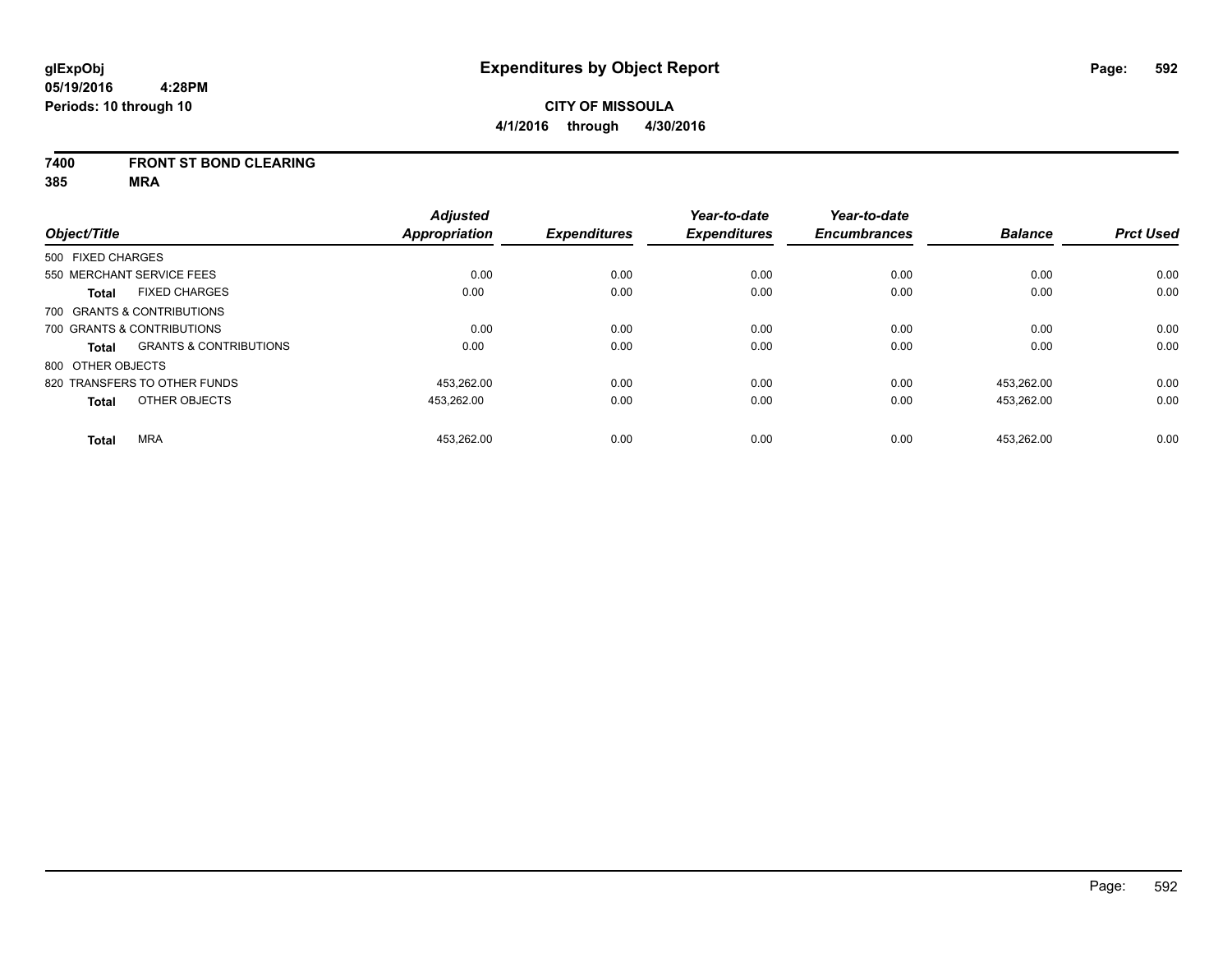## **7400 FRONT ST BOND CLEARING**

| Object/Title                                      | <b>Adjusted</b><br><b>Appropriation</b> | <b>Expenditures</b> | Year-to-date<br><b>Expenditures</b> | Year-to-date<br><b>Encumbrances</b> | <b>Balance</b> | <b>Prct Used</b> |
|---------------------------------------------------|-----------------------------------------|---------------------|-------------------------------------|-------------------------------------|----------------|------------------|
| 500 FIXED CHARGES                                 |                                         |                     |                                     |                                     |                |                  |
| 550 MERCHANT SERVICE FEES                         | 0.00                                    | 0.00                | 0.00                                | 0.00                                | 0.00           | 0.00             |
| <b>FIXED CHARGES</b><br><b>Total</b>              | 0.00                                    | 0.00                | 0.00                                | 0.00                                | 0.00           | 0.00             |
| 700 GRANTS & CONTRIBUTIONS                        |                                         |                     |                                     |                                     |                |                  |
| 700 GRANTS & CONTRIBUTIONS                        | 0.00                                    | 0.00                | 0.00                                | 0.00                                | 0.00           | 0.00             |
| <b>GRANTS &amp; CONTRIBUTIONS</b><br><b>Total</b> | 0.00                                    | 0.00                | 0.00                                | 0.00                                | 0.00           | 0.00             |
| 800 OTHER OBJECTS                                 |                                         |                     |                                     |                                     |                |                  |
| 820 TRANSFERS TO OTHER FUNDS                      | 453.262.00                              | 0.00                | 0.00                                | 0.00                                | 453.262.00     | 0.00             |
| OTHER OBJECTS<br><b>Total</b>                     | 453.262.00                              | 0.00                | 0.00                                | 0.00                                | 453.262.00     | 0.00             |
| <b>FRONT ST BOND CLEARING</b><br><b>Total</b>     | 453.262.00                              | 0.00                | 0.00                                | 0.00                                | 453.262.00     | 0.00             |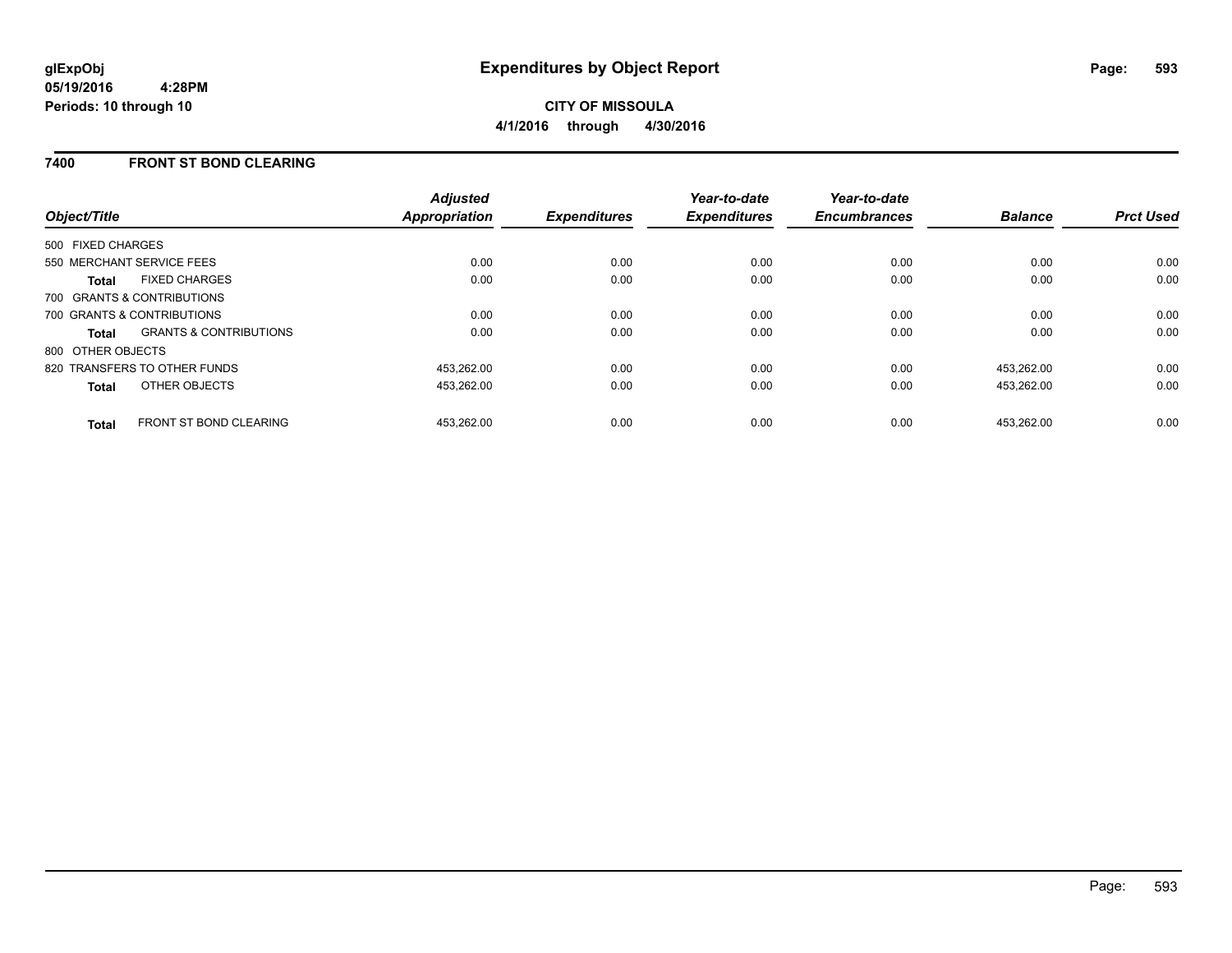#### **7401 FRONT ST PARKING STRUCTURE**

|                        |                              | <b>Adjusted</b> |                     | Year-to-date        | Year-to-date        |                |                  |
|------------------------|------------------------------|-----------------|---------------------|---------------------|---------------------|----------------|------------------|
| Object/Title           |                              | Appropriation   | <b>Expenditures</b> | <b>Expenditures</b> | <b>Encumbrances</b> | <b>Balance</b> | <b>Prct Used</b> |
| 300 PURCHASED SERVICES |                              |                 |                     |                     |                     |                |                  |
|                        | 390 OTHER PURCHASED SERVICES | 0.00            | 0.00                | 0.00                | 0.00                | 0.00           | 0.00             |
| <b>Total</b>           | PURCHASED SERVICES           | 0.00            | 0.00                | 0.00                | 0.00                | 0.00           | 0.00             |
| 500 FIXED CHARGES      |                              |                 |                     |                     |                     |                |                  |
|                        | 550 MERCHANT SERVICE FEES    | 116,134.00      | 0.00                | 0.00                | 0.00                | 116,134.00     | 0.00             |
| <b>Total</b>           | <b>FIXED CHARGES</b>         | 116,134.00      | 0.00                | 0.00                | 0.00                | 116,134.00     | 0.00             |
| 600 DEBT SERVICE       |                              |                 |                     |                     |                     |                |                  |
| 610 PRINCIPAL          |                              | 30,000.00       | 0.00                | 74,000.00           | 0.00                | $-44,000.00$   | 246.67           |
|                        | 620 INTEREST / SERVICE FEES  | 0.00            | 8,328.21            | 117,358.21          | 0.00                | $-117,358.21$  | 0.00             |
| <b>Total</b>           | <b>DEBT SERVICE</b>          | 30,000.00       | 8,328.21            | 191,358.21          | 0.00                | $-161,358.21$  | 637.86           |
| 800 OTHER OBJECTS      |                              |                 |                     |                     |                     |                |                  |
|                        | 820 TRANSFERS TO OTHER FUNDS | 0.00            | 0.00                | 0.00                | 0.00                | 0.00           | 0.00             |
| <b>Total</b>           | OTHER OBJECTS                | 0.00            | 0.00                | 0.00                | 0.00                | 0.00           | 0.00             |
| <b>Total</b>           | <b>MRA</b>                   | 146,134.00      | 8,328.21            | 191,358.21          | 0.00                | $-45,224.21$   | 130.95           |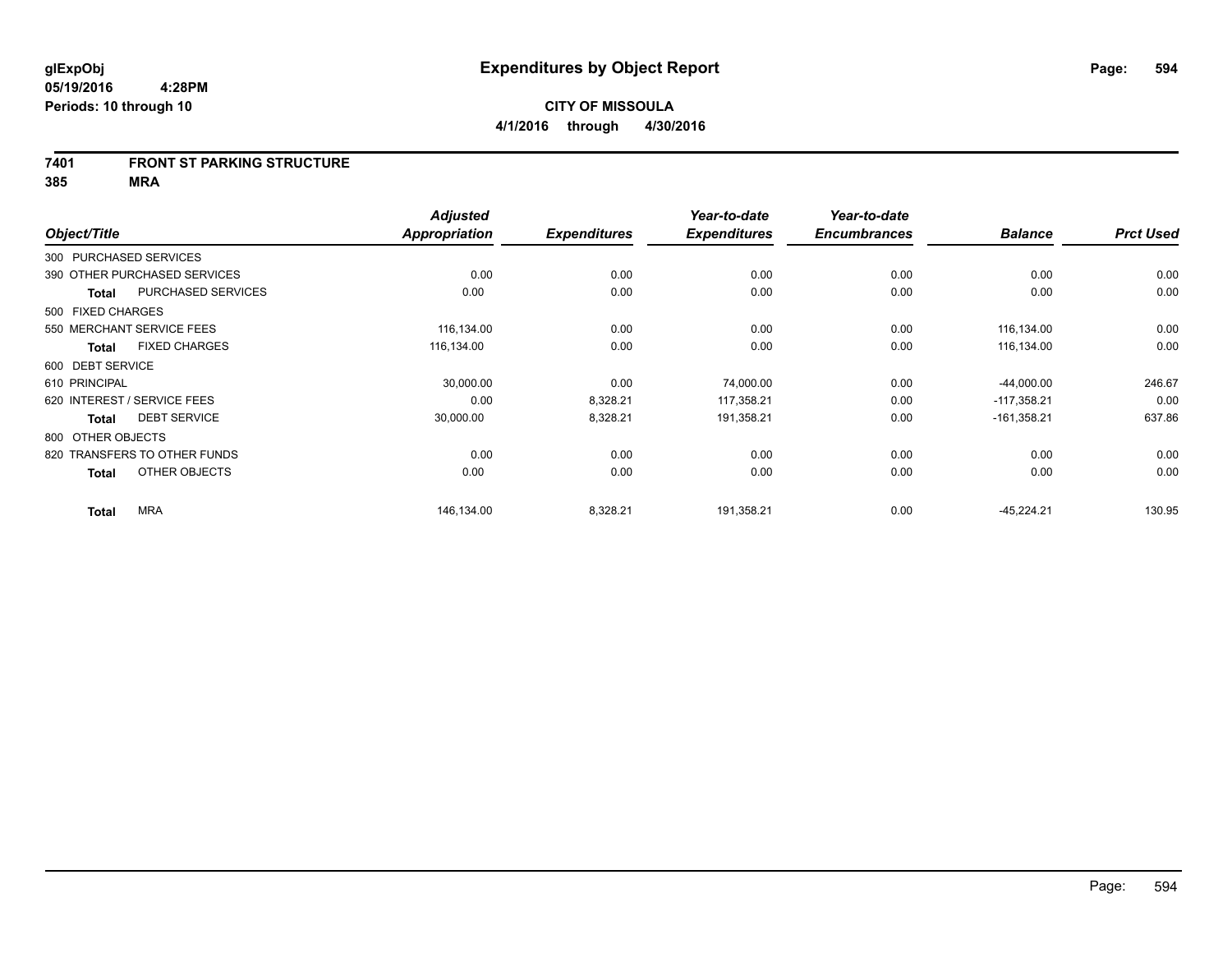## **7401 FRONT ST PARKING STRUCTURE**

| Object/Title           |                                   | <b>Adjusted</b><br>Appropriation | <b>Expenditures</b> | Year-to-date<br><b>Expenditures</b> | Year-to-date<br><b>Encumbrances</b> | <b>Balance</b> | <b>Prct Used</b> |
|------------------------|-----------------------------------|----------------------------------|---------------------|-------------------------------------|-------------------------------------|----------------|------------------|
|                        |                                   |                                  |                     |                                     |                                     |                |                  |
| 300 PURCHASED SERVICES |                                   |                                  |                     |                                     |                                     |                |                  |
|                        | 390 OTHER PURCHASED SERVICES      | 0.00                             | 0.00                | 0.00                                | 0.00                                | 0.00           | 0.00             |
| Total                  | <b>PURCHASED SERVICES</b>         | 0.00                             | 0.00                | 0.00                                | 0.00                                | 0.00           | 0.00             |
| 500 FIXED CHARGES      |                                   |                                  |                     |                                     |                                     |                |                  |
|                        | 550 MERCHANT SERVICE FEES         | 116,134.00                       | 0.00                | 0.00                                | 0.00                                | 116,134.00     | 0.00             |
| <b>Total</b>           | <b>FIXED CHARGES</b>              | 116,134.00                       | 0.00                | 0.00                                | 0.00                                | 116,134.00     | 0.00             |
| 600 DEBT SERVICE       |                                   |                                  |                     |                                     |                                     |                |                  |
| 610 PRINCIPAL          |                                   | 30,000.00                        | 0.00                | 74,000.00                           | 0.00                                | $-44,000.00$   | 246.67           |
|                        | 620 INTEREST / SERVICE FEES       | 0.00                             | 8,328.21            | 117,358.21                          | 0.00                                | $-117,358.21$  | 0.00             |
| <b>Total</b>           | <b>DEBT SERVICE</b>               | 30,000.00                        | 8,328.21            | 191,358.21                          | 0.00                                | $-161,358.21$  | 637.86           |
| 800 OTHER OBJECTS      |                                   |                                  |                     |                                     |                                     |                |                  |
|                        | 820 TRANSFERS TO OTHER FUNDS      | 0.00                             | 0.00                | 0.00                                | 0.00                                | 0.00           | 0.00             |
| <b>Total</b>           | OTHER OBJECTS                     | 0.00                             | 0.00                | 0.00                                | 0.00                                | 0.00           | 0.00             |
| <b>Total</b>           | <b>FRONT ST PARKING STRUCTURE</b> | 146,134.00                       | 8,328.21            | 191,358.21                          | 0.00                                | $-45,224.21$   | 130.95           |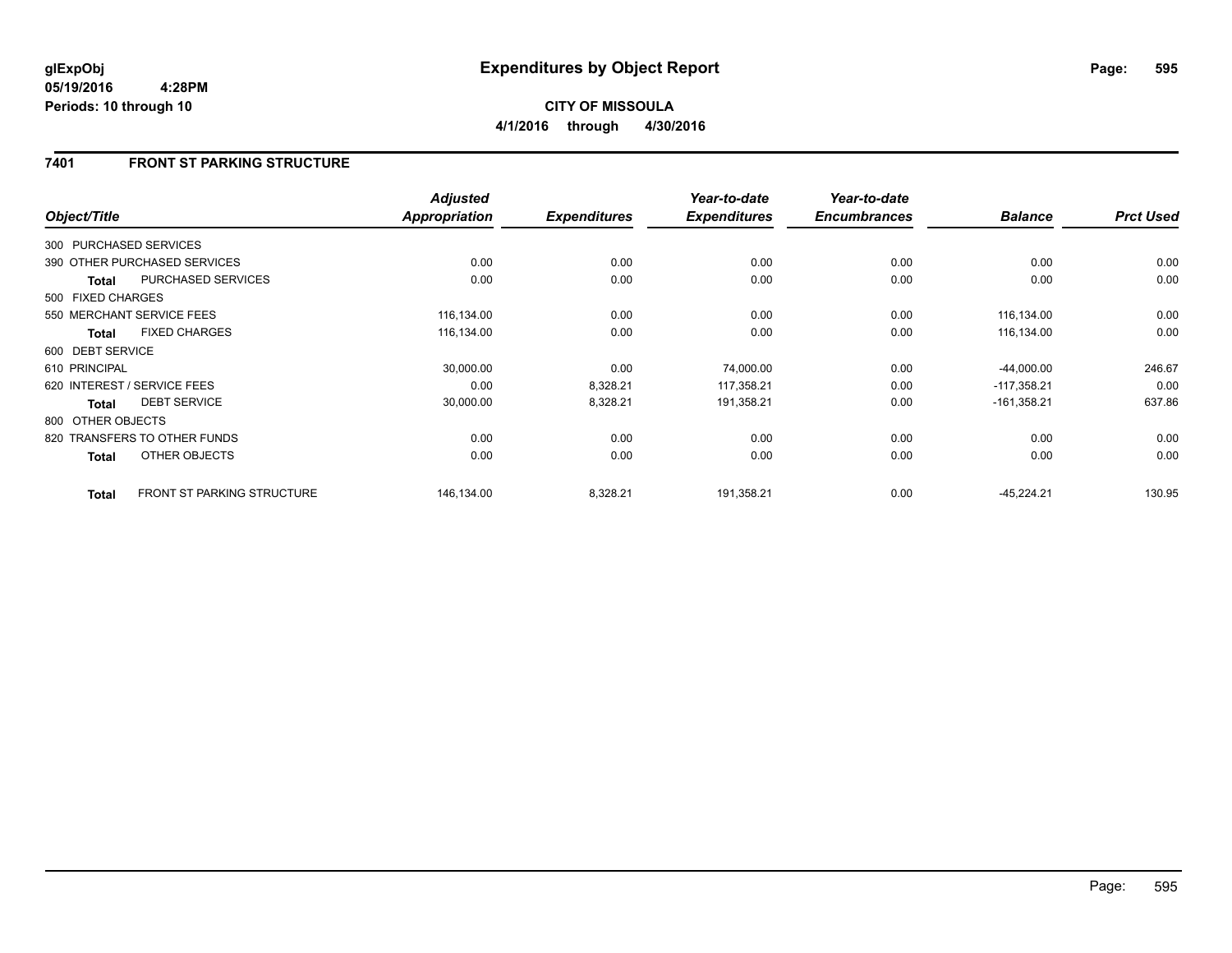#### **7402 FRONT ST SUBORDINATE LIEN NOTE**

|                             |                                   | <b>Adjusted</b> |                     | Year-to-date        | Year-to-date        |                |                  |
|-----------------------------|-----------------------------------|-----------------|---------------------|---------------------|---------------------|----------------|------------------|
| Object/Title                |                                   | Appropriation   | <b>Expenditures</b> | <b>Expenditures</b> | <b>Encumbrances</b> | <b>Balance</b> | <b>Prct Used</b> |
| 500 FIXED CHARGES           |                                   |                 |                     |                     |                     |                |                  |
| 550 MERCHANT SERVICE FEES   |                                   | 0.00            | 0.00                | 0.00                | 0.00                | 0.00           | 0.00             |
| <b>Total</b>                | <b>FIXED CHARGES</b>              | 0.00            | 0.00                | 0.00                | 0.00                | 0.00           | 0.00             |
| 600 DEBT SERVICE            |                                   |                 |                     |                     |                     |                |                  |
| 610 PRINCIPAL               |                                   | 67,309.00       | 0.00                | 34,929.89           | 0.00                | 32,379.11      | 51.89            |
| 620 INTEREST / SERVICE FEES |                                   | 99,248.00       | 47,580.68           | 96,305.32           | 0.00                | 2,942.68       | 97.04            |
| <b>Total</b>                | <b>DEBT SERVICE</b>               | 166,557.00      | 47,580.68           | 131,235.21          | 0.00                | 35,321.79      | 78.79            |
| 700 GRANTS & CONTRIBUTIONS  |                                   |                 |                     |                     |                     |                |                  |
| 700 GRANTS & CONTRIBUTIONS  |                                   | 0.00            | 0.00                | 0.00                | 0.00                | 0.00           | 0.00             |
| <b>Total</b>                | <b>GRANTS &amp; CONTRIBUTIONS</b> | 0.00            | 0.00                | 0.00                | 0.00                | 0.00           | 0.00             |
| 800 OTHER OBJECTS           |                                   |                 |                     |                     |                     |                |                  |
|                             | 820 TRANSFERS TO OTHER FUNDS      | 0.00            | 0.00                | 0.00                | 0.00                | 0.00           | 0.00             |
| <b>Total</b>                | OTHER OBJECTS                     | 0.00            | 0.00                | 0.00                | 0.00                | 0.00           | 0.00             |
| <b>Total</b>                | <b>MRA</b>                        | 166,557.00      | 47,580.68           | 131,235.21          | 0.00                | 35,321.79      | 78.79            |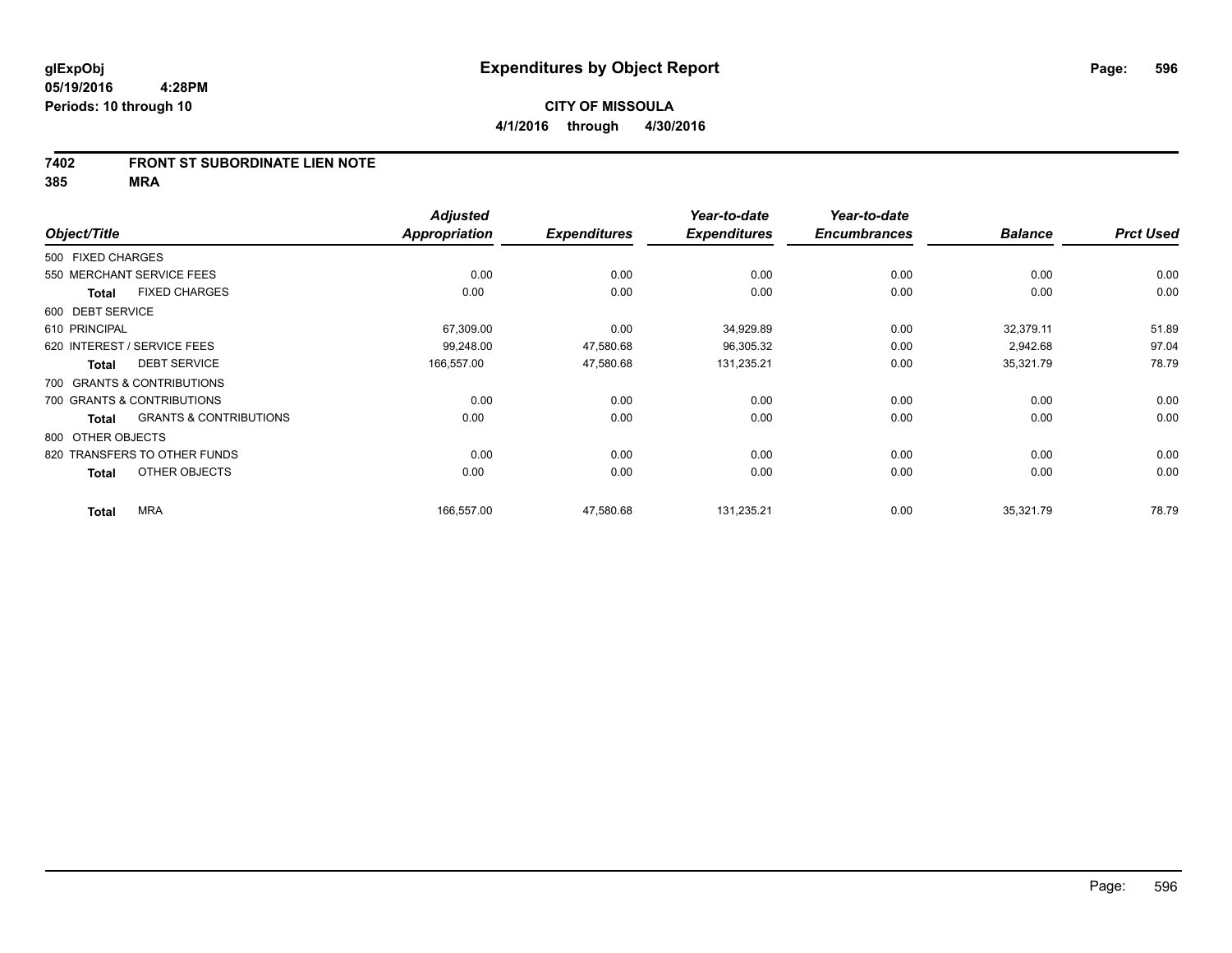## **CITY OF MISSOULA 4/1/2016 through 4/30/2016**

## **7402 FRONT ST SUBORDINATE LIEN NOTE**

| Object/Title      |                                       | <b>Adjusted</b><br><b>Appropriation</b> | <b>Expenditures</b> | Year-to-date<br><b>Expenditures</b> | Year-to-date<br><b>Encumbrances</b> | <b>Balance</b> | <b>Prct Used</b> |
|-------------------|---------------------------------------|-----------------------------------------|---------------------|-------------------------------------|-------------------------------------|----------------|------------------|
| 500 FIXED CHARGES |                                       |                                         |                     |                                     |                                     |                |                  |
|                   | 550 MERCHANT SERVICE FEES             | 0.00                                    | 0.00                | 0.00                                | 0.00                                | 0.00           | 0.00             |
| <b>Total</b>      | <b>FIXED CHARGES</b>                  | 0.00                                    | 0.00                | 0.00                                | 0.00                                | 0.00           | 0.00             |
| 600 DEBT SERVICE  |                                       |                                         |                     |                                     |                                     |                |                  |
| 610 PRINCIPAL     |                                       | 67,309.00                               | 0.00                | 34,929.89                           | 0.00                                | 32,379.11      | 51.89            |
|                   | 620 INTEREST / SERVICE FEES           | 99,248.00                               | 47,580.68           | 96,305.32                           | 0.00                                | 2,942.68       | 97.04            |
| <b>Total</b>      | <b>DEBT SERVICE</b>                   | 166,557.00                              | 47,580.68           | 131,235.21                          | 0.00                                | 35,321.79      | 78.79            |
|                   | 700 GRANTS & CONTRIBUTIONS            |                                         |                     |                                     |                                     |                |                  |
|                   | 700 GRANTS & CONTRIBUTIONS            | 0.00                                    | 0.00                | 0.00                                | 0.00                                | 0.00           | 0.00             |
| <b>Total</b>      | <b>GRANTS &amp; CONTRIBUTIONS</b>     | 0.00                                    | 0.00                | 0.00                                | 0.00                                | 0.00           | 0.00             |
| 800 OTHER OBJECTS |                                       |                                         |                     |                                     |                                     |                |                  |
|                   | 820 TRANSFERS TO OTHER FUNDS          | 0.00                                    | 0.00                | 0.00                                | 0.00                                | 0.00           | 0.00             |
| <b>Total</b>      | OTHER OBJECTS                         | 0.00                                    | 0.00                | 0.00                                | 0.00                                | 0.00           | 0.00             |
| <b>Total</b>      | <b>FRONT ST SUBORDINATE LIEN NOTE</b> | 166,557.00                              | 47,580.68           | 131,235.21                          | 0.00                                | 35,321.79      | 78.79            |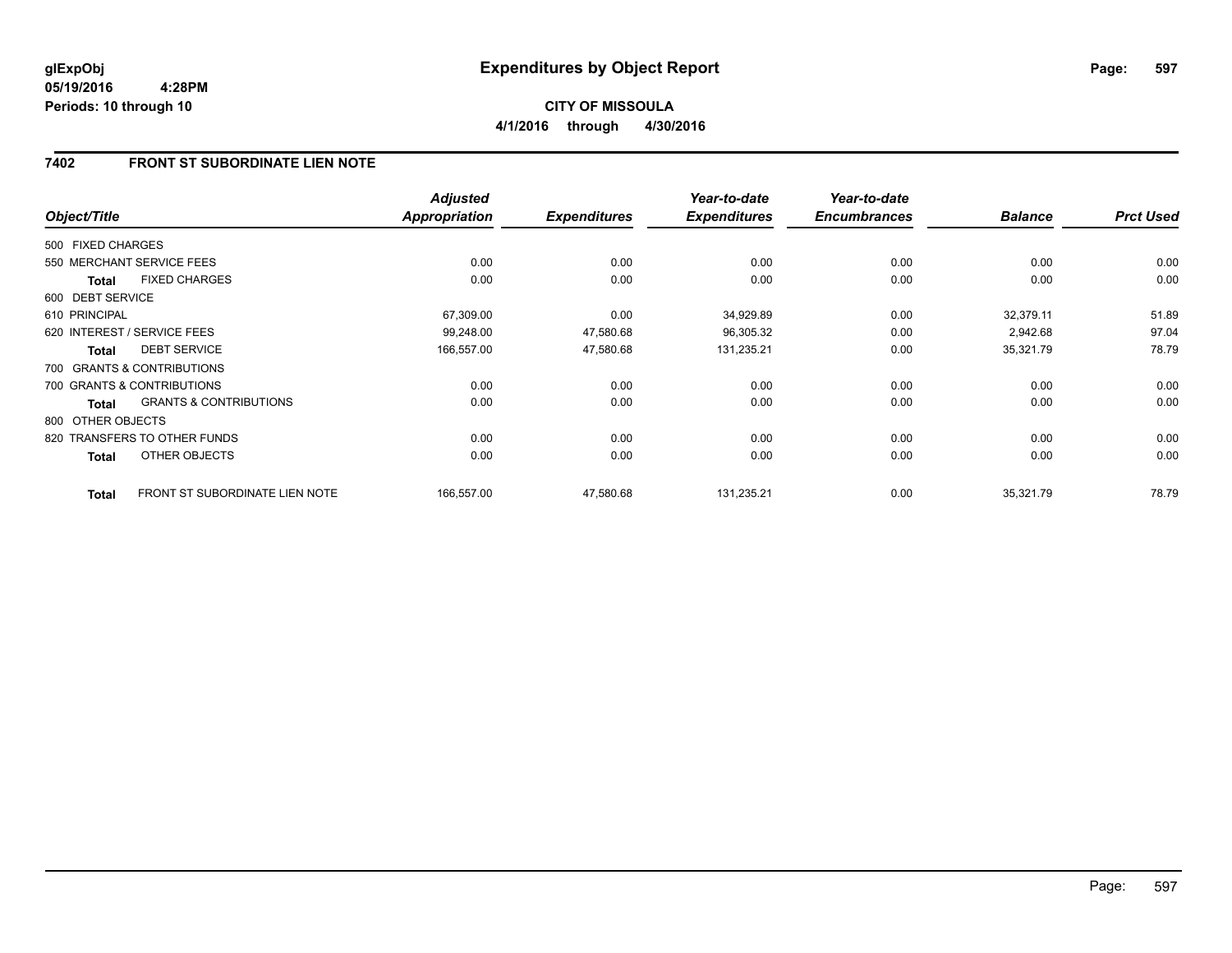#### **7447 COURT COLLECTED PARKING FINES**

**230 MUNICIPAL COURT**

| Object/Title                         | <b>Adjusted</b><br>Appropriation | <b>Expenditures</b> | Year-to-date<br><b>Expenditures</b> | Year-to-date<br><b>Encumbrances</b> | <b>Balance</b> | <b>Prct Used</b> |
|--------------------------------------|----------------------------------|---------------------|-------------------------------------|-------------------------------------|----------------|------------------|
| 500 FIXED CHARGES                    |                                  |                     |                                     |                                     |                |                  |
| 500 FIXED CHARGES                    | 0.00                             | 0.00                | 0.00                                | 0.00                                | 0.00           | 0.00             |
| 550 MERCHANT SERVICE FEES            | 0.00                             | 0.00                | 0.00                                | 0.00                                | 0.00           | 0.00             |
| <b>FIXED CHARGES</b><br><b>Total</b> | 0.00                             | 0.00                | 0.00                                | 0.00                                | 0.00           | 0.00             |
| <b>MUNICIPAL COURT</b><br>Total      | 0.00                             | 0.00                | 0.00                                | 0.00                                | 0.00           | 0.00             |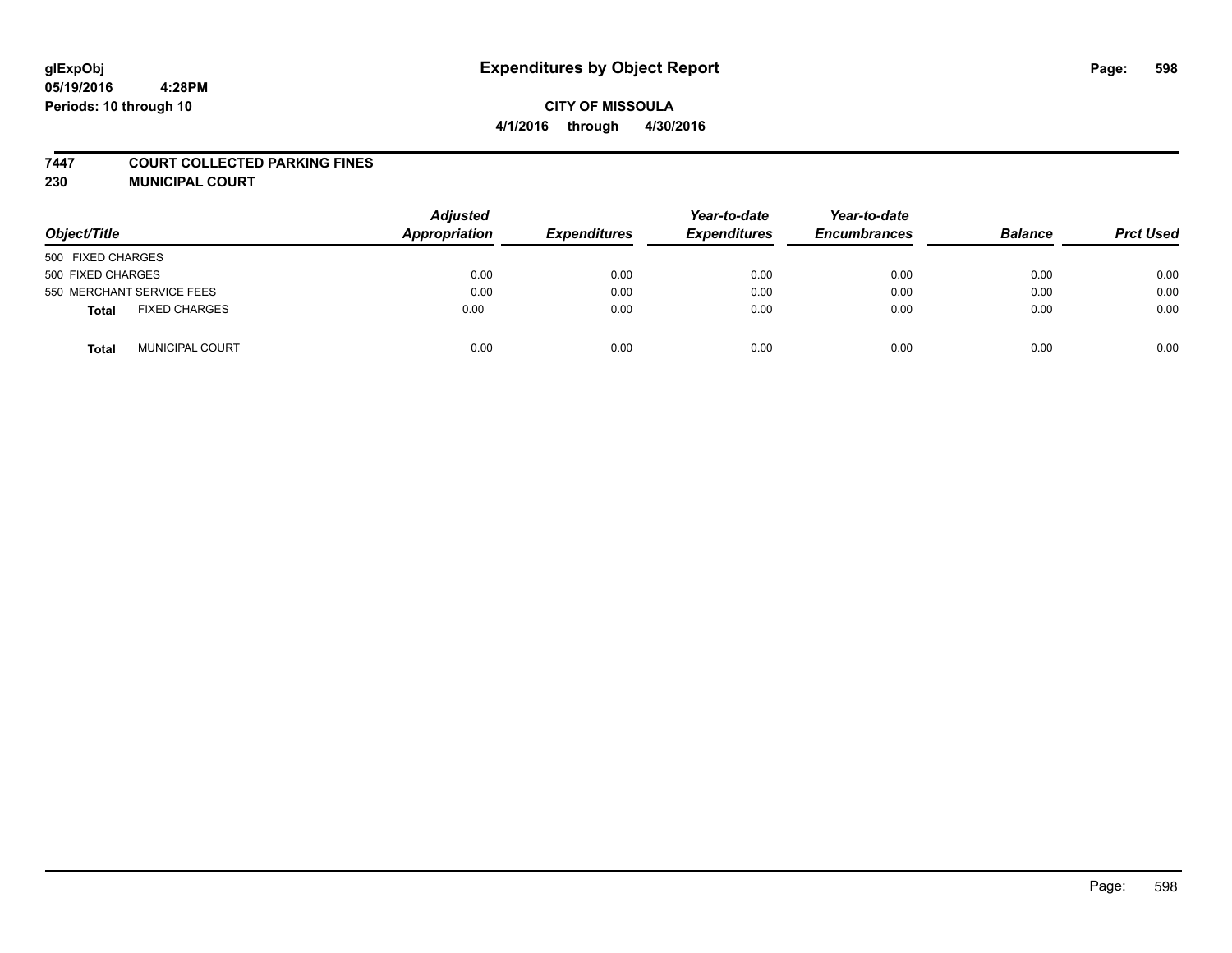# **glExpObj Expenditures by Object Report Page: 599**

**05/19/2016 4:28PM Periods: 10 through 10**

**CITY OF MISSOULA 4/1/2016 through 4/30/2016**

### **7447 COURT COLLECTED PARKING FINES**

| Object/Title      |                               | <b>Adjusted</b><br>Appropriation | <b>Expenditures</b> | Year-to-date<br><b>Expenditures</b> | Year-to-date<br><b>Encumbrances</b> | <b>Balance</b> | <b>Prct Used</b> |
|-------------------|-------------------------------|----------------------------------|---------------------|-------------------------------------|-------------------------------------|----------------|------------------|
| 500 FIXED CHARGES |                               |                                  |                     |                                     |                                     |                |                  |
| 500 FIXED CHARGES |                               | 0.00                             | 0.00                | 0.00                                | 0.00                                | 0.00           | 0.00             |
|                   | 550 MERCHANT SERVICE FEES     | 0.00                             | 0.00                | 0.00                                | 0.00                                | 0.00           | 0.00             |
| <b>Total</b>      | <b>FIXED CHARGES</b>          | 0.00                             | 0.00                | 0.00                                | 0.00                                | 0.00           | 0.00             |
| <b>Total</b>      | COURT COLLECTED PARKING FINES | 0.00                             | 0.00                | 0.00                                | 0.00                                | 0.00           | 0.00             |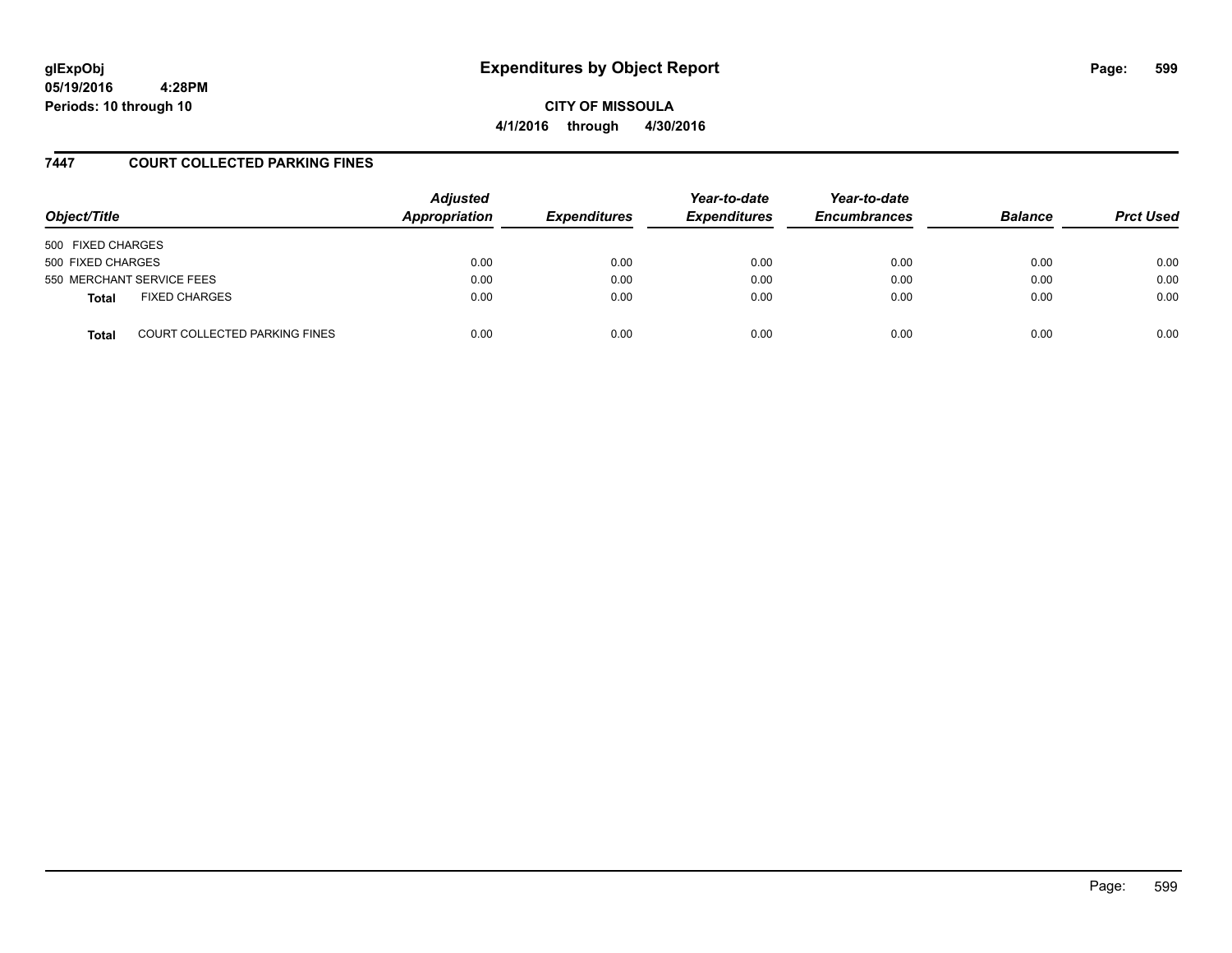#### **7458 COURT SURCHARGE**

**230 MUNICIPAL COURT**

| Object/Title                         | <b>Adjusted</b><br>Appropriation | <b>Expenditures</b> | Year-to-date<br><b>Expenditures</b> | Year-to-date<br><b>Encumbrances</b> | <b>Balance</b> | <b>Prct Used</b> |
|--------------------------------------|----------------------------------|---------------------|-------------------------------------|-------------------------------------|----------------|------------------|
| 500 FIXED CHARGES                    |                                  |                     |                                     |                                     |                |                  |
| 500 FIXED CHARGES                    | 0.00                             | 0.00                | 0.00                                | 0.00                                | 0.00           | 0.00             |
| 550 MERCHANT SERVICE FEES            | 0.00                             | 0.00                | 0.00                                | 0.00                                | 0.00           | 0.00             |
| <b>FIXED CHARGES</b><br><b>Total</b> | 0.00                             | 0.00                | 0.00                                | 0.00                                | 0.00           | 0.00             |
| <b>MUNICIPAL COURT</b><br>Total      | 0.00                             | 0.00                | 0.00                                | 0.00                                | 0.00           | 0.00             |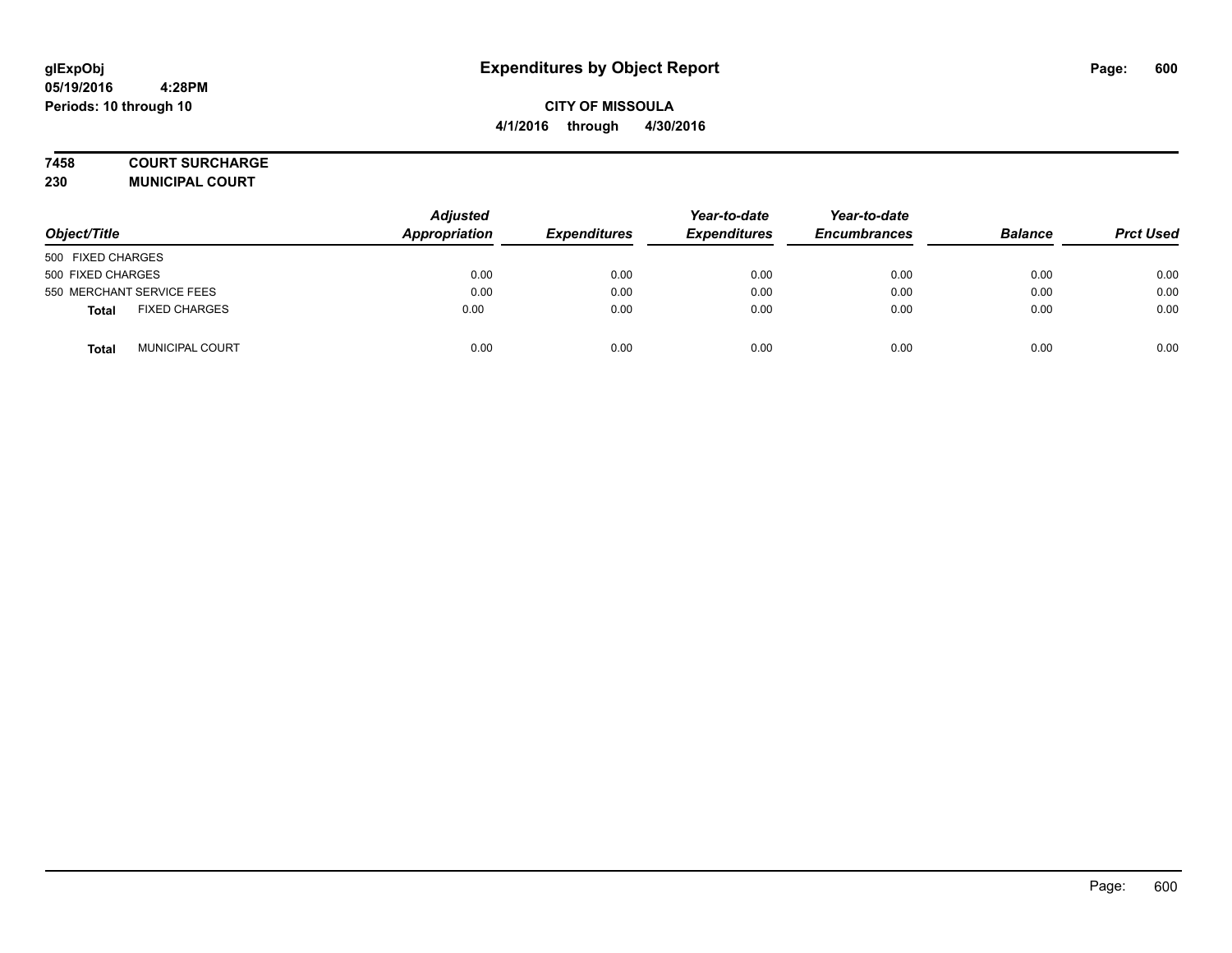**CITY OF MISSOULA 4/1/2016 through 4/30/2016**

### **7458 COURT SURCHARGE**

| Object/Title              |                        | <b>Adjusted</b><br>Appropriation | <b>Expenditures</b> | Year-to-date<br><b>Expenditures</b> | Year-to-date<br><b>Encumbrances</b> | <b>Balance</b> | <b>Prct Used</b> |
|---------------------------|------------------------|----------------------------------|---------------------|-------------------------------------|-------------------------------------|----------------|------------------|
| 500 FIXED CHARGES         |                        |                                  |                     |                                     |                                     |                |                  |
| 500 FIXED CHARGES         |                        | 0.00                             | 0.00                | 0.00                                | 0.00                                | 0.00           | 0.00             |
| 550 MERCHANT SERVICE FEES |                        | 0.00                             | 0.00                | 0.00                                | 0.00                                | 0.00           | 0.00             |
| Total                     | <b>FIXED CHARGES</b>   | 0.00                             | 0.00                | 0.00                                | 0.00                                | 0.00           | 0.00             |
| <b>Total</b>              | <b>COURT SURCHARGE</b> | 0.00                             | 0.00                | 0.00                                | 0.00                                | 0.00           | 0.00             |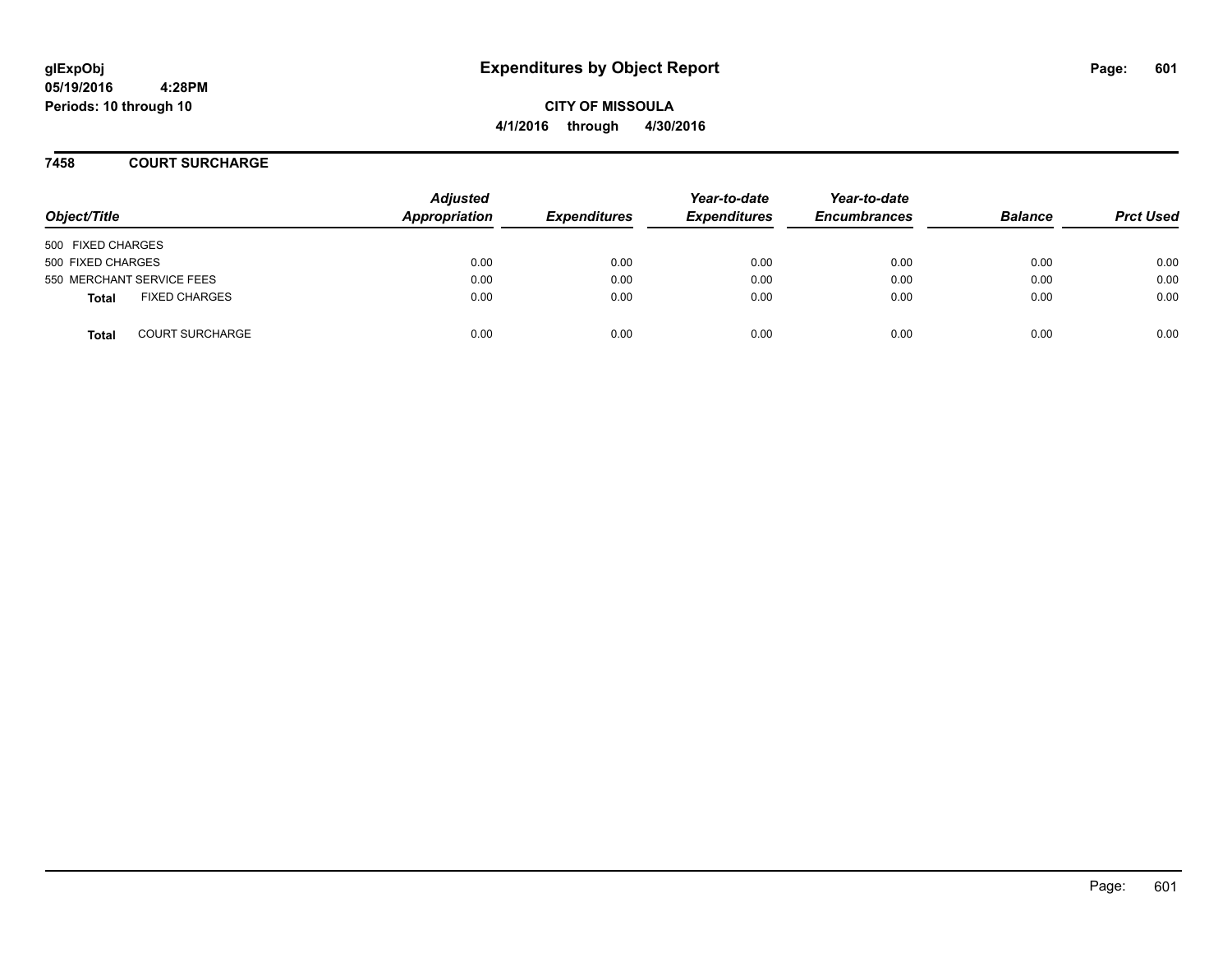## **CITY OF MISSOULA 4/1/2016 through 4/30/2016**

**7469 PUBLIC DEFENDER FEES 230 MUNICIPAL COURT**

| Object/Title                         | <b>Adjusted</b><br>Appropriation | <b>Expenditures</b> | Year-to-date<br><b>Expenditures</b> | Year-to-date<br><b>Encumbrances</b> | <b>Balance</b> | <b>Prct Used</b> |
|--------------------------------------|----------------------------------|---------------------|-------------------------------------|-------------------------------------|----------------|------------------|
| 500 FIXED CHARGES                    |                                  |                     |                                     |                                     |                |                  |
| 500 FIXED CHARGES                    | 0.00                             | 0.00                | 0.00                                | 0.00                                | 0.00           | 0.00             |
| 550 MERCHANT SERVICE FEES            | 0.00                             | 0.00                | 0.00                                | 0.00                                | 0.00           | 0.00             |
| <b>FIXED CHARGES</b><br><b>Total</b> | 0.00                             | 0.00                | 0.00                                | 0.00                                | 0.00           | 0.00             |
| MUNICIPAL COURT<br><b>Total</b>      | 0.00                             | 0.00                | 0.00                                | 0.00                                | 0.00           | 0.00             |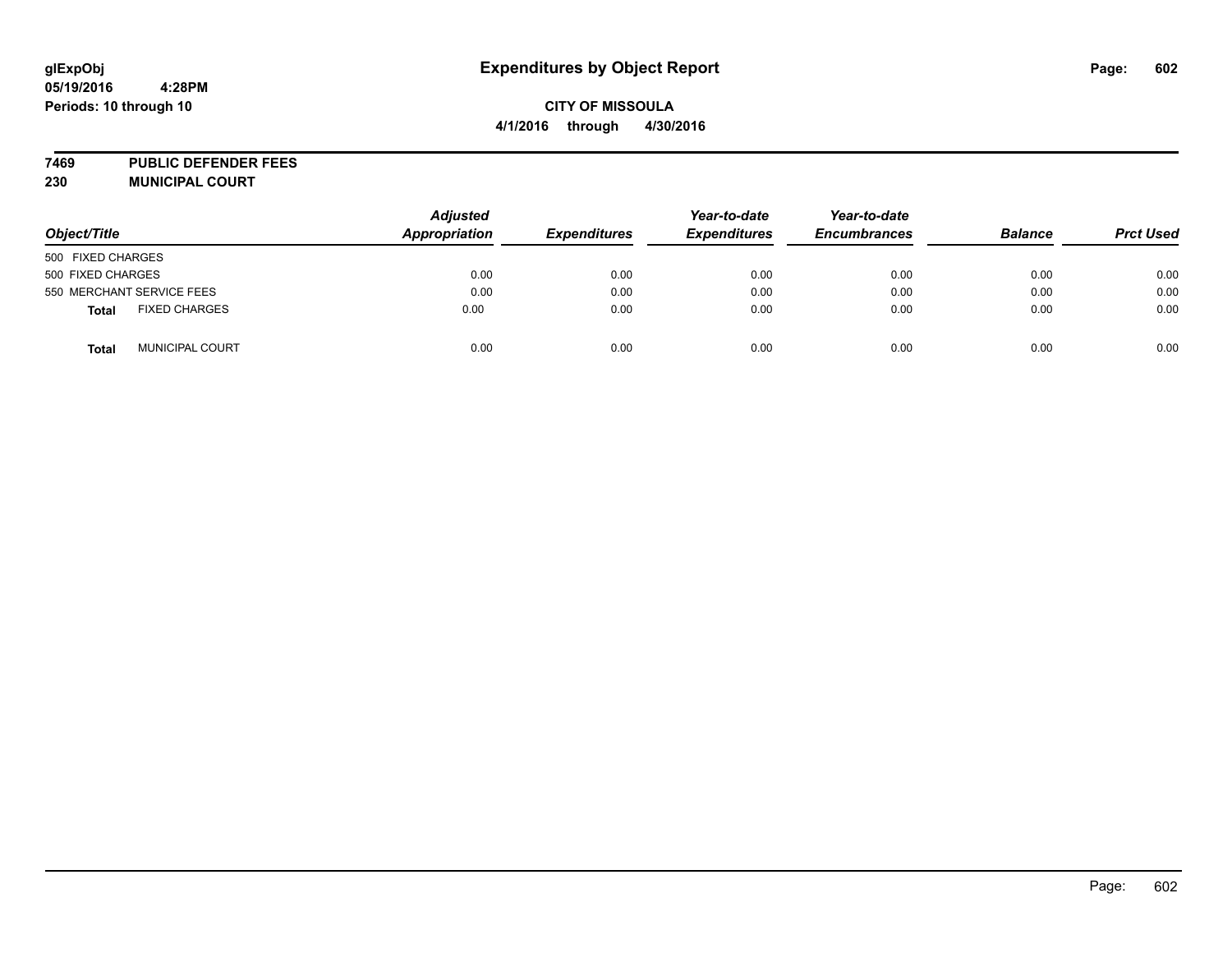#### **7469 PUBLIC DEFENDER FEES**

| Object/Title                         | <b>Adjusted</b><br>Appropriation | <b>Expenditures</b> | Year-to-date<br><b>Expenditures</b> | Year-to-date<br><b>Encumbrances</b> | <b>Balance</b> | <b>Prct Used</b> |
|--------------------------------------|----------------------------------|---------------------|-------------------------------------|-------------------------------------|----------------|------------------|
| 500 FIXED CHARGES                    |                                  |                     |                                     |                                     |                |                  |
| 500 FIXED CHARGES                    | 0.00                             | 0.00                | 0.00                                | 0.00                                | 0.00           | 0.00             |
| 550 MERCHANT SERVICE FEES            | 0.00                             | 0.00                | 0.00                                | 0.00                                | 0.00           | 0.00             |
| <b>FIXED CHARGES</b><br><b>Total</b> | 0.00                             | 0.00                | 0.00                                | 0.00                                | 0.00           | 0.00             |
| PUBLIC DEFENDER FEES<br><b>Total</b> | 0.00                             | 0.00                | 0.00                                | 0.00                                | 0.00           | 0.00             |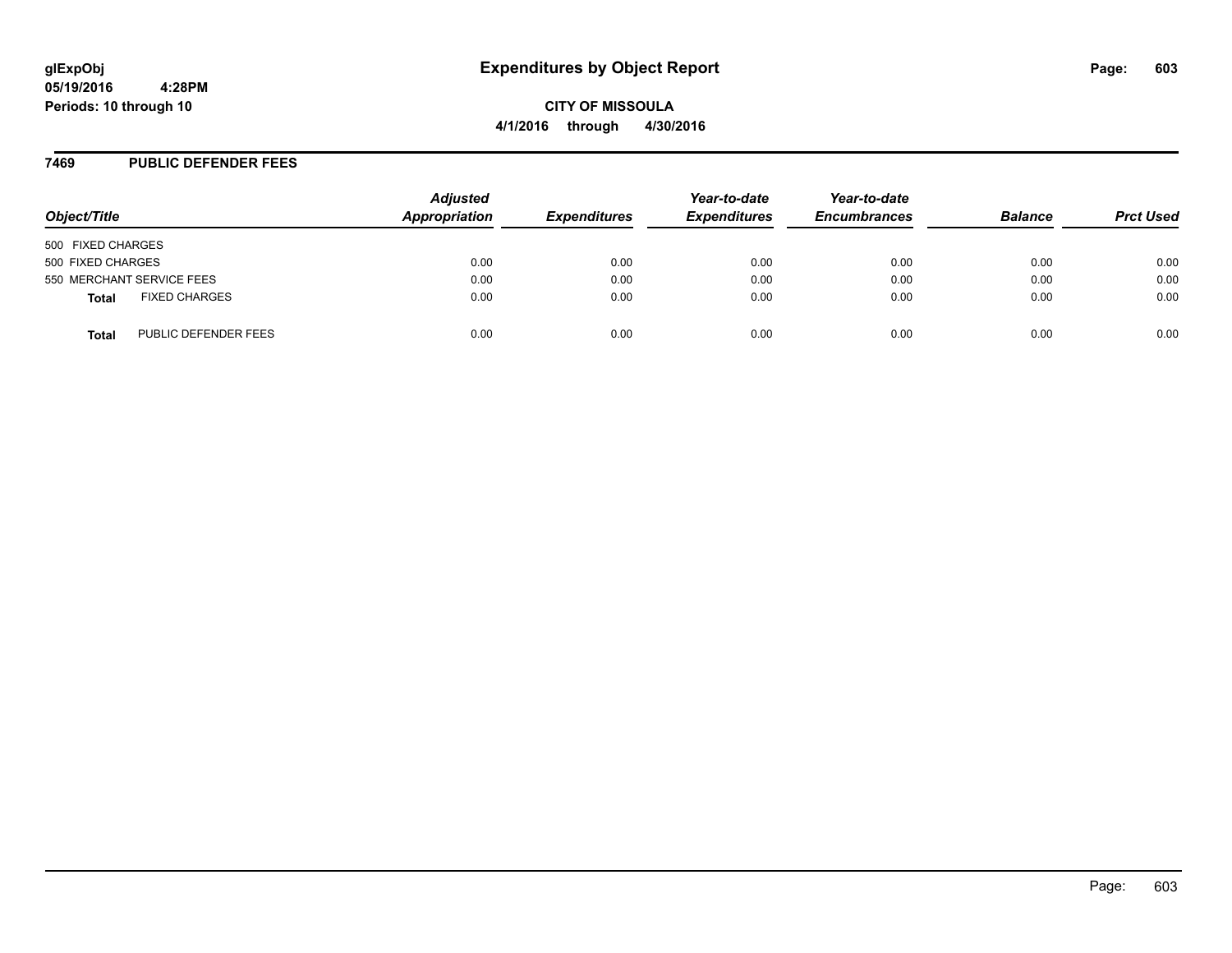## **7903 COUNTY CLEARING**

**390 NON-DEPARTMENTAL**

| Object/Title                         | <b>Adjusted</b><br>Appropriation | <b>Expenditures</b> | Year-to-date<br><b>Expenditures</b> | Year-to-date<br><b>Encumbrances</b> | <b>Balance</b> | <b>Prct Used</b> |
|--------------------------------------|----------------------------------|---------------------|-------------------------------------|-------------------------------------|----------------|------------------|
| 500 FIXED CHARGES                    |                                  |                     |                                     |                                     |                |                  |
| 550 MERCHANT SERVICE FEES            | 0.00                             | 0.00                | 0.00                                | 0.00                                | 0.00           | 0.00             |
| <b>FIXED CHARGES</b><br><b>Total</b> | 0.00                             | 0.00                | 0.00                                | 0.00                                | 0.00           | 0.00             |
| 800 OTHER OBJECTS                    |                                  |                     |                                     |                                     |                |                  |
| 845 CONTINGENCY                      | 0.00                             | 0.00                | 6.151.85                            | 0.00                                | $-6,151.85$    | 0.00             |
| OTHER OBJECTS<br><b>Total</b>        | 0.00                             | 0.00                | 6.151.85                            | 0.00                                | $-6,151.85$    | 0.00             |
| NON-DEPARTMENTAL<br><b>Total</b>     | 0.00                             | 0.00                | 6.151.85                            | 0.00                                | $-6.151.85$    | 0.00             |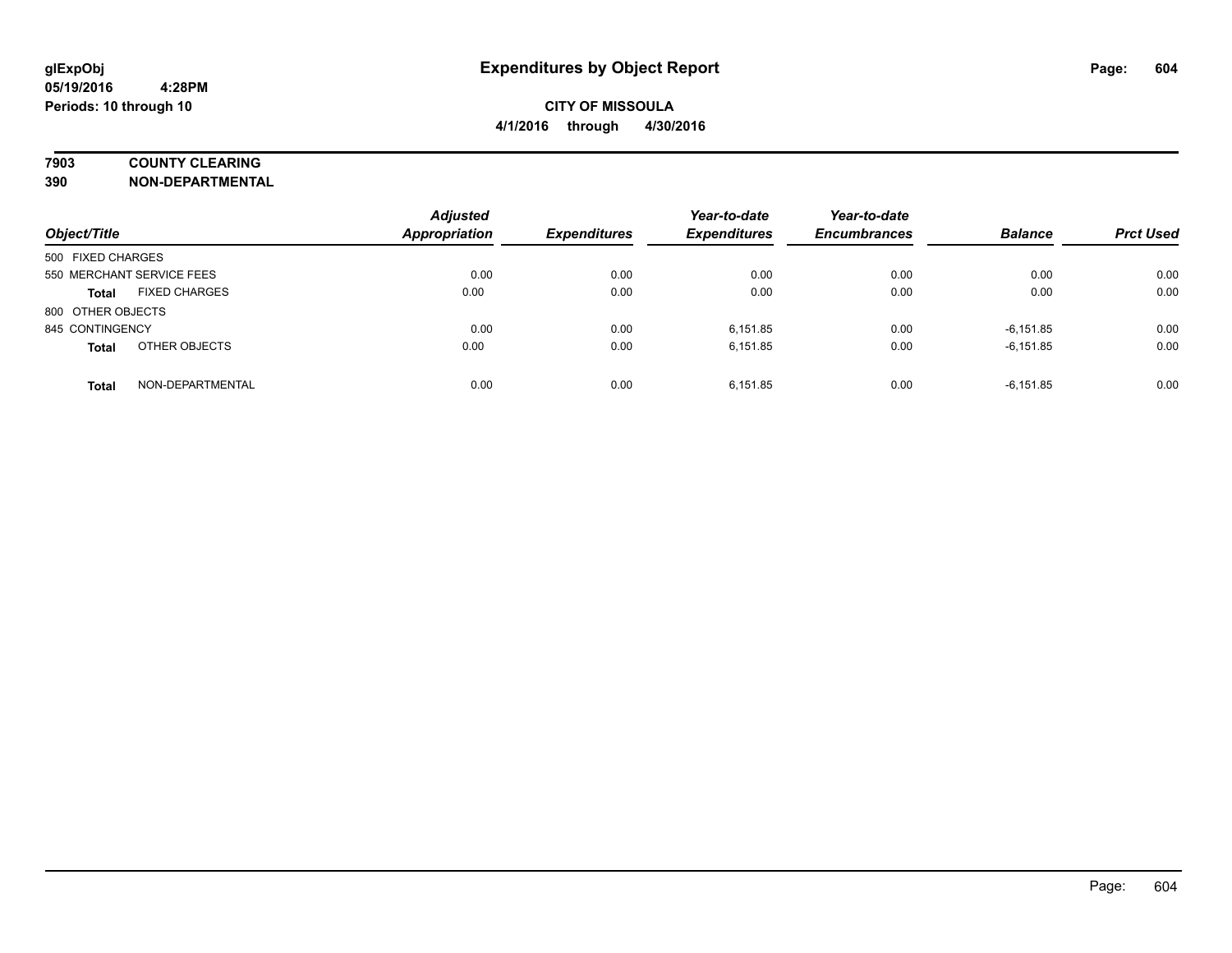**CITY OF MISSOULA 4/1/2016 through 4/30/2016**

### **7903 COUNTY CLEARING**

| Object/Title              |                        | <b>Adjusted</b><br><b>Appropriation</b> | <b>Expenditures</b> | Year-to-date<br><b>Expenditures</b> | Year-to-date<br><b>Encumbrances</b> | <b>Balance</b> | <b>Prct Used</b> |
|---------------------------|------------------------|-----------------------------------------|---------------------|-------------------------------------|-------------------------------------|----------------|------------------|
| 500 FIXED CHARGES         |                        |                                         |                     |                                     |                                     |                |                  |
| 550 MERCHANT SERVICE FEES |                        | 0.00                                    | 0.00                | 0.00                                | 0.00                                | 0.00           | 0.00             |
| <b>Total</b>              | <b>FIXED CHARGES</b>   | 0.00                                    | 0.00                | 0.00                                | 0.00                                | 0.00           | 0.00             |
| 800 OTHER OBJECTS         |                        |                                         |                     |                                     |                                     |                |                  |
| 845 CONTINGENCY           |                        | 0.00                                    | 0.00                | 6,151.85                            | 0.00                                | $-6,151.85$    | 0.00             |
| <b>Total</b>              | OTHER OBJECTS          | 0.00                                    | 0.00                | 6,151.85                            | 0.00                                | $-6,151.85$    | 0.00             |
| <b>Total</b>              | <b>COUNTY CLEARING</b> | 0.00                                    | 0.00                | 6.151.85                            | 0.00                                | $-6,151.85$    | 0.00             |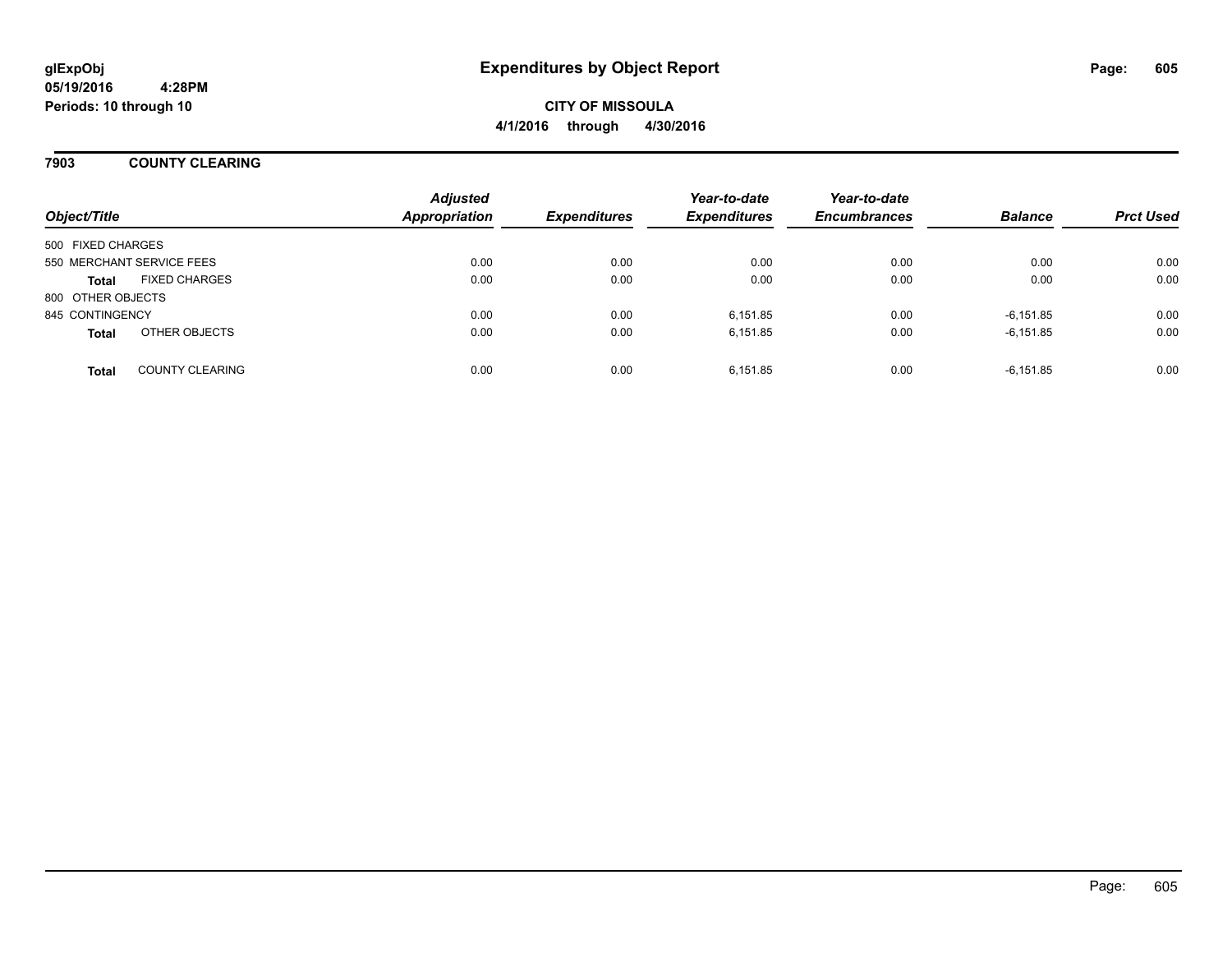#### **7904 SEWER REBATE**

**280 PUBLIC WORKS OPERATIONS**

|                                         | <b>Adjusted</b>      |                     | Year-to-date        | Year-to-date        |                |                  |
|-----------------------------------------|----------------------|---------------------|---------------------|---------------------|----------------|------------------|
| Object/Title                            | <b>Appropriation</b> | <b>Expenditures</b> | <b>Expenditures</b> | <b>Encumbrances</b> | <b>Balance</b> | <b>Prct Used</b> |
| 500 FIXED CHARGES                       |                      |                     |                     |                     |                |                  |
| 500 FIXED CHARGES                       | 0.00                 | 0.00                | 0.00                | 0.00                | 0.00           | 0.00             |
| 550 MERCHANT SERVICE FEES               | 0.00                 | 0.00                | 0.00                | 0.00                | 0.00           | 0.00             |
| <b>FIXED CHARGES</b><br><b>Total</b>    | 0.00                 | 0.00                | 0.00                | 0.00                | 0.00           | 0.00             |
| 800 OTHER OBJECTS                       |                      |                     |                     |                     |                |                  |
| 820 TRANSFERS TO OTHER FUNDS            | 0.00                 | 0.00                | 0.00                | 0.00                | 0.00           | 0.00             |
| OTHER OBJECTS<br><b>Total</b>           | 0.00                 | 0.00                | 0.00                | 0.00                | 0.00           | 0.00             |
| PUBLIC WORKS OPERATIONS<br><b>Total</b> | 0.00                 | 0.00                | 0.00                | 0.00                | 0.00           | 0.00             |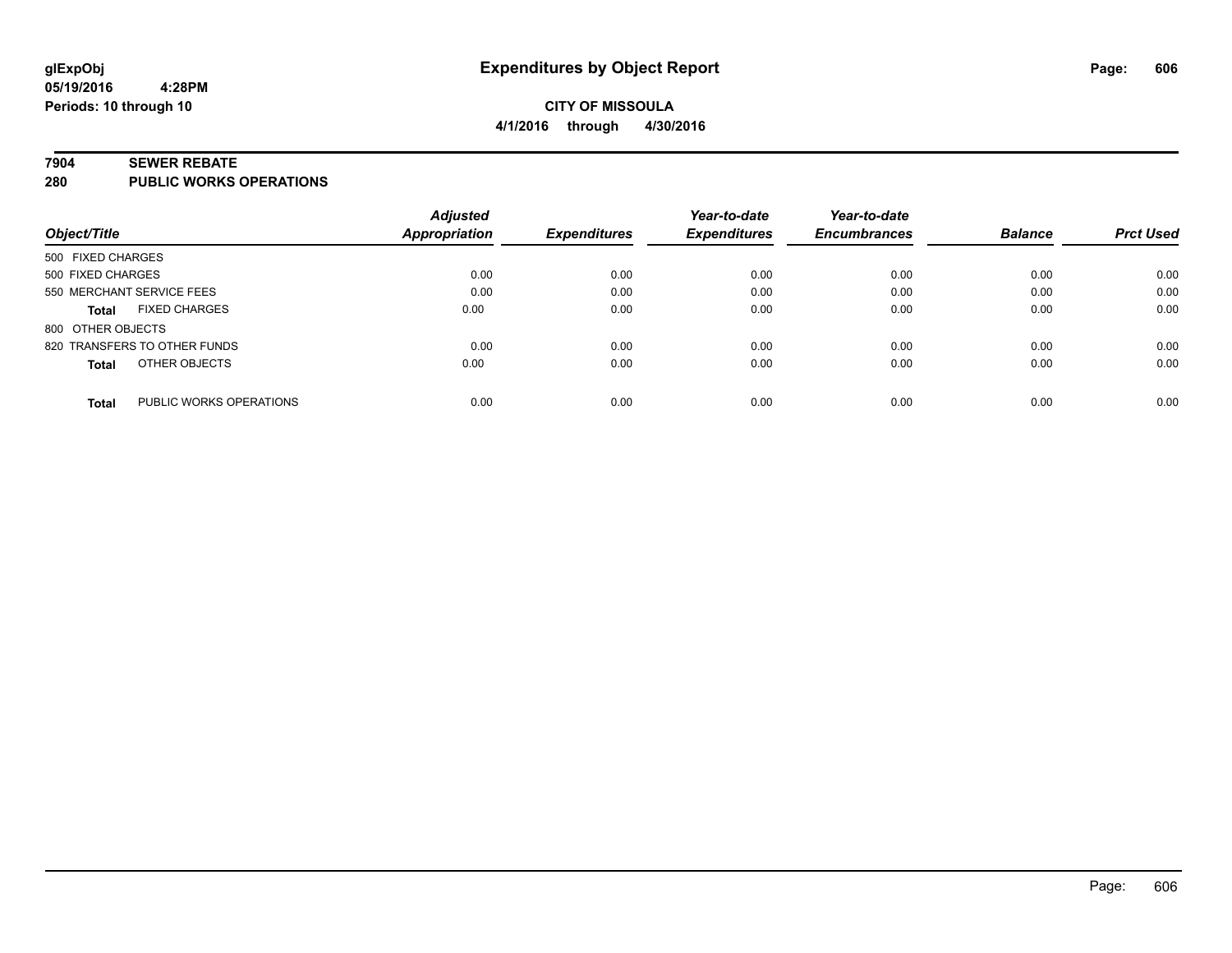### **7904 SEWER REBATE**

| Object/Title                         | <b>Adjusted</b><br>Appropriation | <b>Expenditures</b> | Year-to-date<br><b>Expenditures</b> | Year-to-date<br><b>Encumbrances</b> | <b>Balance</b> | <b>Prct Used</b> |
|--------------------------------------|----------------------------------|---------------------|-------------------------------------|-------------------------------------|----------------|------------------|
| 500 FIXED CHARGES                    |                                  |                     |                                     |                                     |                |                  |
| 500 FIXED CHARGES                    | 0.00                             | 0.00                | 0.00                                | 0.00                                | 0.00           | 0.00             |
| 550 MERCHANT SERVICE FEES            | 0.00                             | 0.00                | 0.00                                | 0.00                                | 0.00           | 0.00             |
| <b>FIXED CHARGES</b><br><b>Total</b> | 0.00                             | 0.00                | 0.00                                | 0.00                                | 0.00           | 0.00             |
| 800 OTHER OBJECTS                    |                                  |                     |                                     |                                     |                |                  |
| 820 TRANSFERS TO OTHER FUNDS         | 0.00                             | 0.00                | 0.00                                | 0.00                                | 0.00           | 0.00             |
| OTHER OBJECTS<br><b>Total</b>        | 0.00                             | 0.00                | 0.00                                | 0.00                                | 0.00           | 0.00             |
| <b>SEWER REBATE</b><br><b>Total</b>  | 0.00                             | 0.00                | 0.00                                | 0.00                                | 0.00           | 0.00             |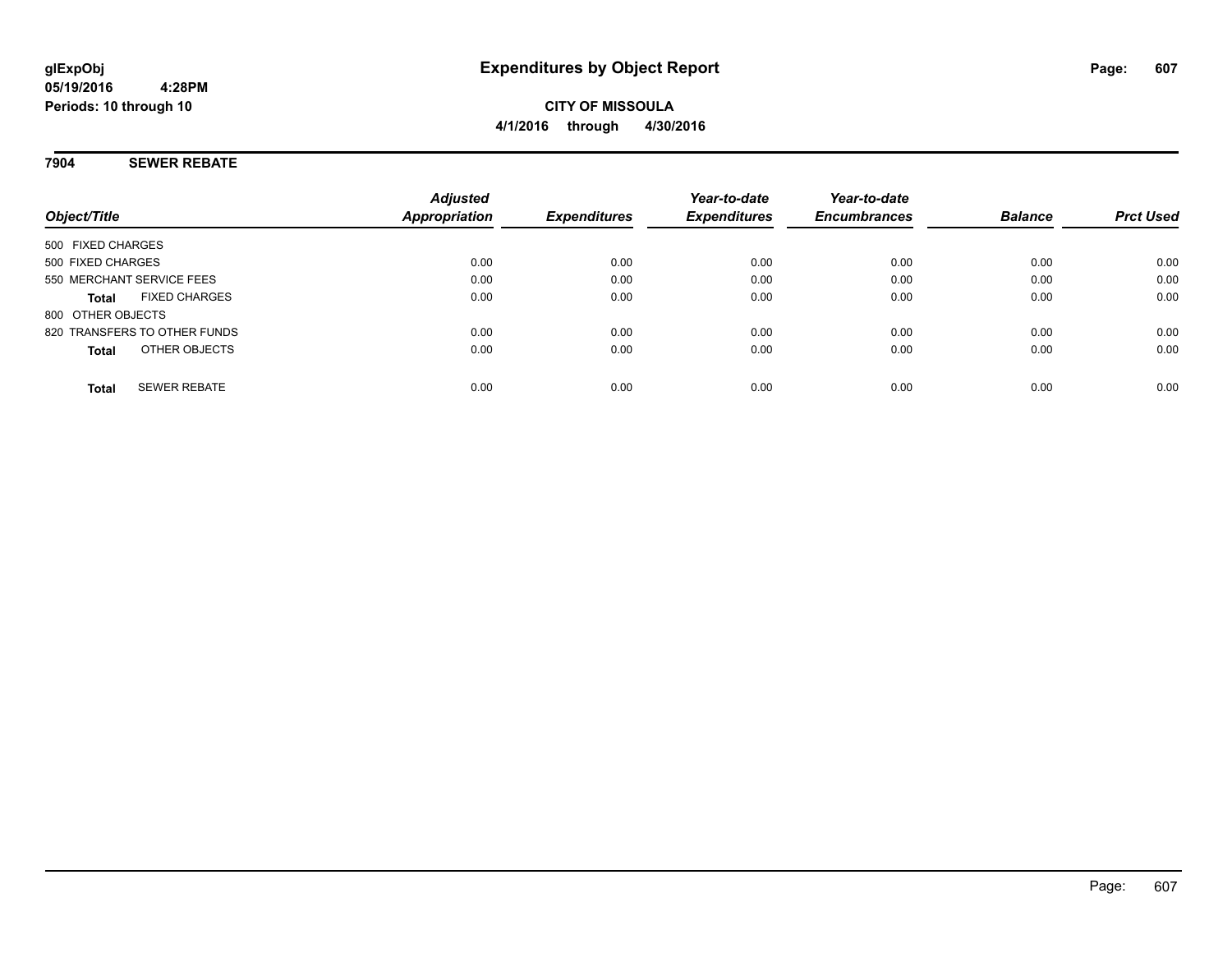#### **7905 WYE SEWER RSID 8489**

**280 PUBLIC WORKS OPERATIONS**

| Object/Title                            | <b>Adjusted</b><br>Appropriation | <b>Expenditures</b> | Year-to-date<br><b>Expenditures</b> | Year-to-date<br><b>Encumbrances</b> | <b>Balance</b> | <b>Prct Used</b> |
|-----------------------------------------|----------------------------------|---------------------|-------------------------------------|-------------------------------------|----------------|------------------|
| 500 FIXED CHARGES                       |                                  |                     |                                     |                                     |                |                  |
| 500 FIXED CHARGES                       | 0.00                             | 0.00                | 0.00                                | 0.00                                | 0.00           | 0.00             |
| 550 MERCHANT SERVICE FEES               | 0.00                             | 0.00                | 0.00                                | 0.00                                | 0.00           | 0.00             |
| <b>FIXED CHARGES</b><br><b>Total</b>    | 0.00                             | 0.00                | 0.00                                | 0.00                                | 0.00           | 0.00             |
| PUBLIC WORKS OPERATIONS<br><b>Total</b> | 0.00                             | 0.00                | 0.00                                | 0.00                                | 0.00           | 0.00             |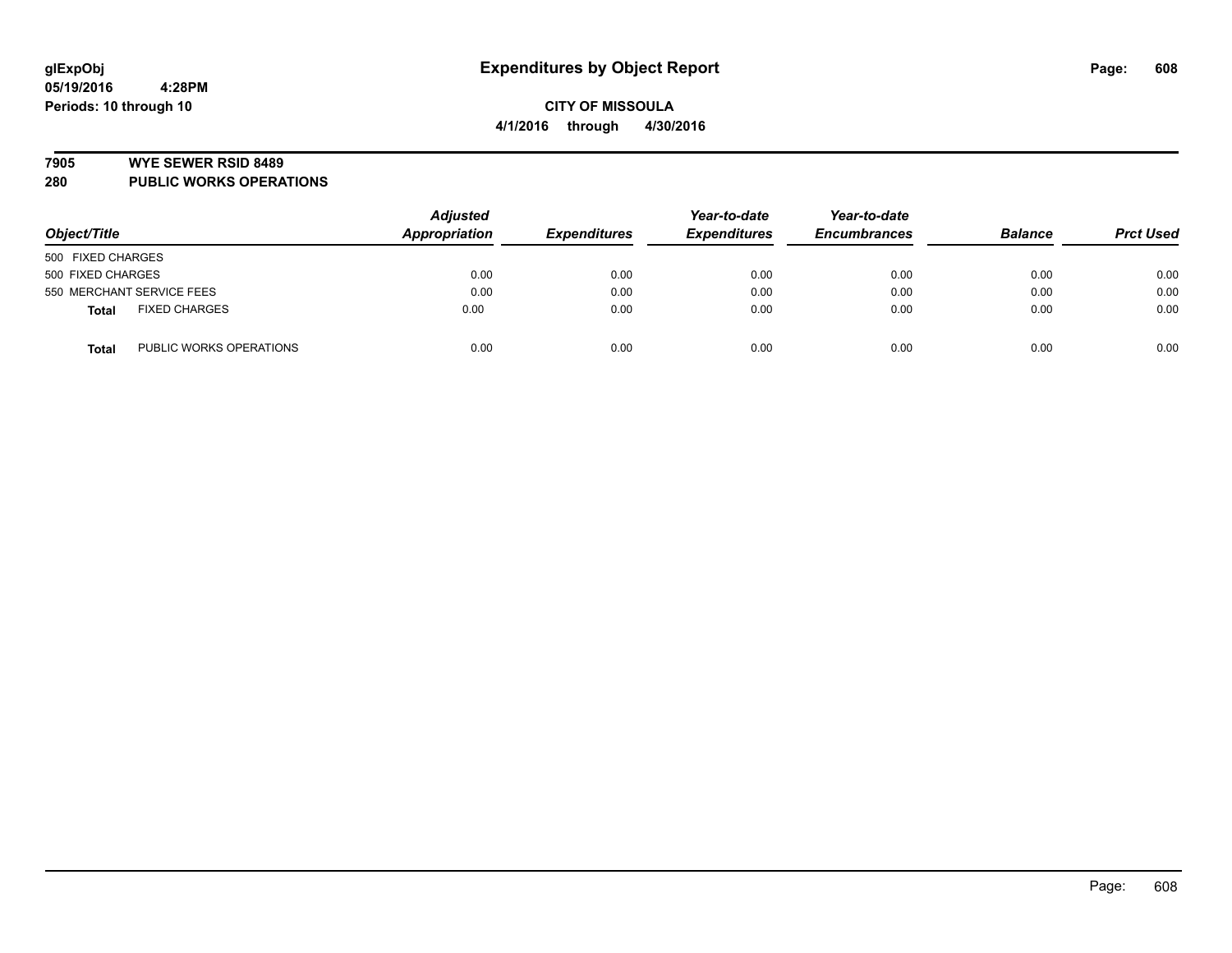### **7905 WYE SEWER RSID 8489**

| Object/Title                         | <b>Adjusted</b><br><b>Appropriation</b> | <b>Expenditures</b> | Year-to-date<br><b>Expenditures</b> | Year-to-date<br><b>Encumbrances</b> | <b>Balance</b> | <b>Prct Used</b> |
|--------------------------------------|-----------------------------------------|---------------------|-------------------------------------|-------------------------------------|----------------|------------------|
| 500 FIXED CHARGES                    |                                         |                     |                                     |                                     |                |                  |
| 500 FIXED CHARGES                    | 0.00                                    | 0.00                | 0.00                                | 0.00                                | 0.00           | 0.00             |
| 550 MERCHANT SERVICE FEES            | 0.00                                    | 0.00                | 0.00                                | 0.00                                | 0.00           | 0.00             |
| <b>FIXED CHARGES</b><br><b>Total</b> | 0.00                                    | 0.00                | 0.00                                | 0.00                                | 0.00           | 0.00             |
| WYE SEWER RSID 8489<br>Total         | 0.00                                    | 0.00                | 0.00                                | 0.00                                | 0.00           | 0.00             |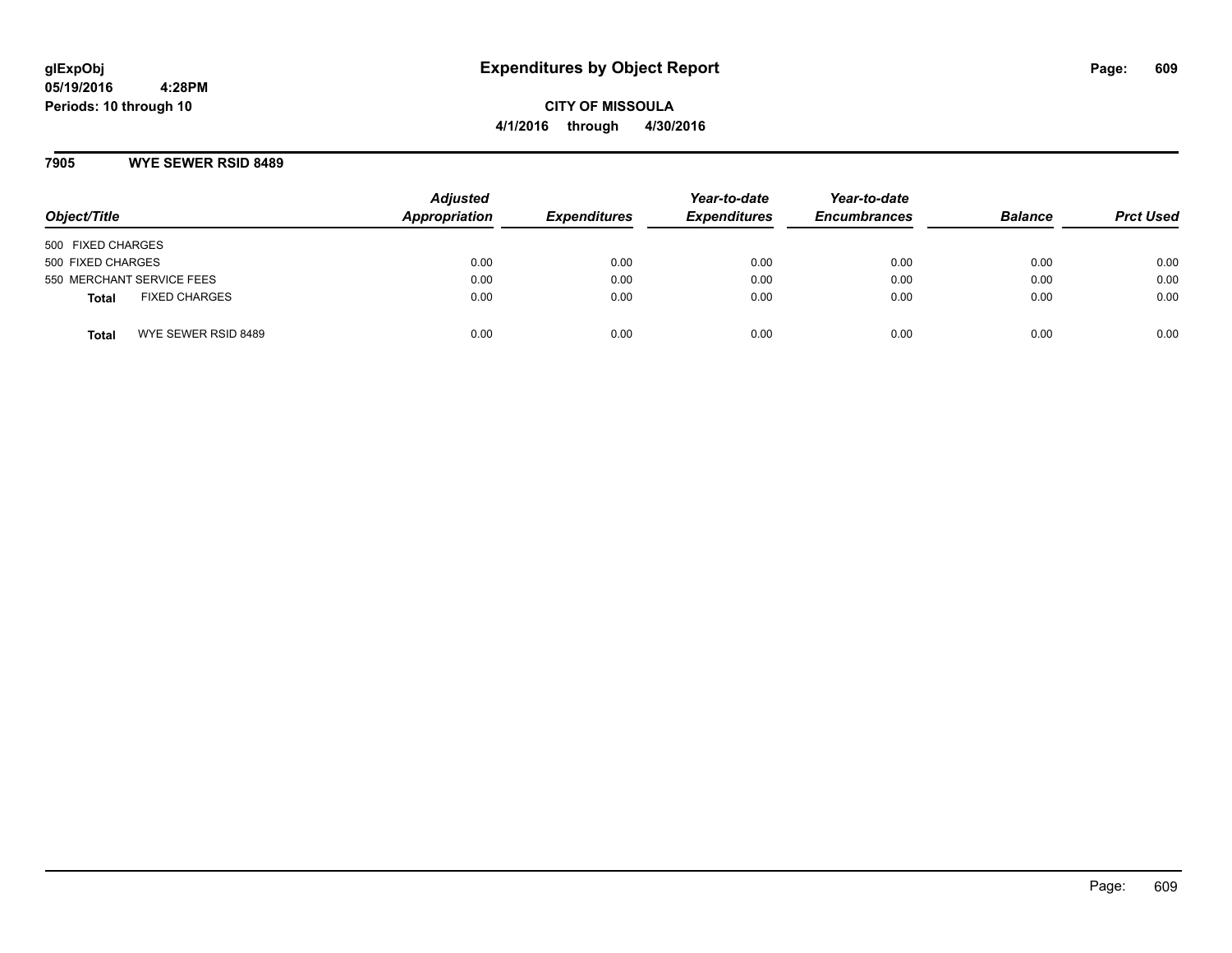#### **7911 RESIDENTIAL INSPECTION FUND**

**310 BUILDING INSPECTION**

| Object/Title                               | <b>Adjusted</b><br>Appropriation | <b>Expenditures</b> | Year-to-date<br><b>Expenditures</b> | Year-to-date<br><b>Encumbrances</b> | <b>Balance</b> | <b>Prct Used</b> |
|--------------------------------------------|----------------------------------|---------------------|-------------------------------------|-------------------------------------|----------------|------------------|
| 200 SUPPLIES                               |                                  |                     |                                     |                                     |                |                  |
| 220 OPERATING SUPPLIES                     | 0.00                             | 0.00                | 0.00                                | 0.00                                | 0.00           | 0.00             |
| 240 OTHER SUPPLIES                         | 0.00                             | 0.00                | 0.00                                | 0.00                                | 0.00           | 0.00             |
| <b>SUPPLIES</b><br>Total                   | 0.00                             | 0.00                | 0.00                                | 0.00                                | 0.00           | 0.00             |
| 300 PURCHASED SERVICES                     |                                  |                     |                                     |                                     |                |                  |
| 310 COMMUNICATIONS                         | 0.00                             | 0.00                | 0.00                                | 0.00                                | 0.00           | 0.00             |
| 320 PRINTING & DUPLICATING                 | 0.00                             | 0.00                | 0.00                                | 0.00                                | 0.00           | 0.00             |
| 330 PUBLICITY, SUBSCRIPTIONS & DUES        | 0.00                             | 0.00                | 0.00                                | 0.00                                | 0.00           | 0.00             |
| PURCHASED SERVICES<br><b>Total</b>         | 0.00                             | 0.00                | 0.00                                | 0.00                                | 0.00           | 0.00             |
| 500 FIXED CHARGES                          |                                  |                     |                                     |                                     |                |                  |
| 550 MERCHANT SERVICE FEES                  | 0.00                             | 0.00                | 0.00                                | 0.00                                | 0.00           | 0.00             |
| <b>FIXED CHARGES</b><br><b>Total</b>       | 0.00                             | 0.00                | 0.00                                | 0.00                                | 0.00           | 0.00             |
| <b>BUILDING INSPECTION</b><br><b>Total</b> | 0.00                             | 0.00                | 0.00                                | 0.00                                | 0.00           | 0.00             |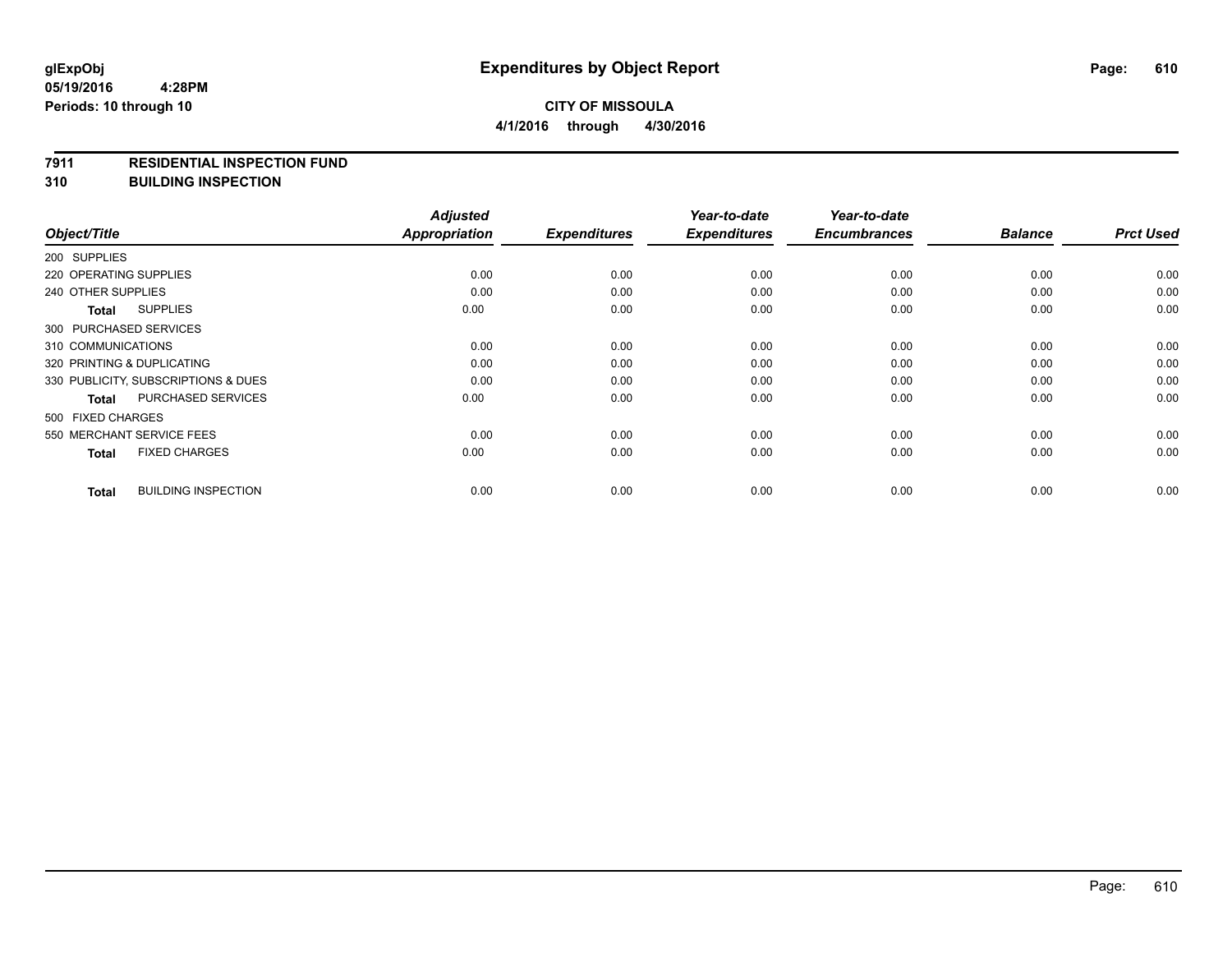## **CITY OF MISSOULA 4/1/2016 through 4/30/2016**

### **7911 RESIDENTIAL INSPECTION FUND**

| Object/Title                                       | <b>Adjusted</b><br>Appropriation | <b>Expenditures</b> | Year-to-date<br><b>Expenditures</b> | Year-to-date<br><b>Encumbrances</b> | <b>Balance</b> | <b>Prct Used</b> |
|----------------------------------------------------|----------------------------------|---------------------|-------------------------------------|-------------------------------------|----------------|------------------|
|                                                    |                                  |                     |                                     |                                     |                |                  |
| 200 SUPPLIES                                       |                                  |                     |                                     |                                     |                |                  |
| 220 OPERATING SUPPLIES                             | 0.00                             | 0.00                | 0.00                                | 0.00                                | 0.00           | 0.00             |
| 240 OTHER SUPPLIES                                 | 0.00                             | 0.00                | 0.00                                | 0.00                                | 0.00           | 0.00             |
| <b>SUPPLIES</b><br>Total                           | 0.00                             | 0.00                | 0.00                                | 0.00                                | 0.00           | 0.00             |
| 300 PURCHASED SERVICES                             |                                  |                     |                                     |                                     |                |                  |
| 310 COMMUNICATIONS                                 | 0.00                             | 0.00                | 0.00                                | 0.00                                | 0.00           | 0.00             |
| 320 PRINTING & DUPLICATING                         | 0.00                             | 0.00                | 0.00                                | 0.00                                | 0.00           | 0.00             |
| 330 PUBLICITY, SUBSCRIPTIONS & DUES                | 0.00                             | 0.00                | 0.00                                | 0.00                                | 0.00           | 0.00             |
| <b>PURCHASED SERVICES</b><br><b>Total</b>          | 0.00                             | 0.00                | 0.00                                | 0.00                                | 0.00           | 0.00             |
| 500 FIXED CHARGES                                  |                                  |                     |                                     |                                     |                |                  |
| 550 MERCHANT SERVICE FEES                          | 0.00                             | 0.00                | 0.00                                | 0.00                                | 0.00           | 0.00             |
| <b>FIXED CHARGES</b><br><b>Total</b>               | 0.00                             | 0.00                | 0.00                                | 0.00                                | 0.00           | 0.00             |
| <b>RESIDENTIAL INSPECTION FUND</b><br><b>Total</b> | 0.00                             | 0.00                | 0.00                                | 0.00                                | 0.00           | 0.00             |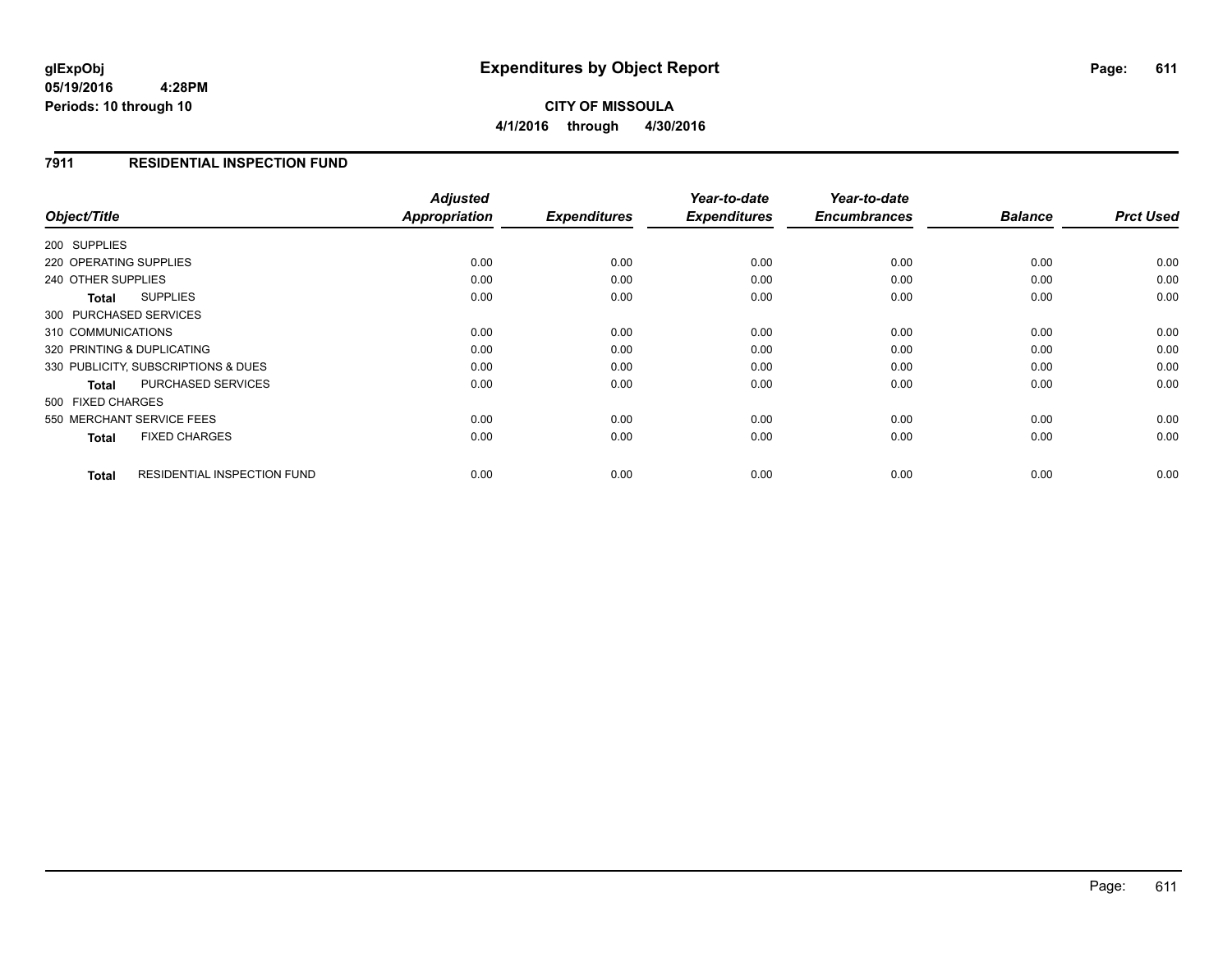# **glExpObj Expenditures by Object Report Page: 612**

**05/19/2016 4:28PM Periods: 10 through 10**

### **9000 GENERAL FIXED ASSETS ACCOUNT GROUP**

**900 DEPRECIATION**

| Object/Title                          | <b>Adjusted</b><br><b>Appropriation</b> | <b>Expenditures</b> | Year-to-date<br><b>Expenditures</b> | Year-to-date<br><b>Encumbrances</b> | <b>Balance</b> | <b>Prct Used</b> |
|---------------------------------------|-----------------------------------------|---------------------|-------------------------------------|-------------------------------------|----------------|------------------|
| 800 OTHER OBJECTS                     |                                         |                     |                                     |                                     |                |                  |
| 830 DEPRECIATION                      | 0.00                                    | 0.00                | 0.00                                | 0.00                                | 0.00           | 0.00             |
| OTHER OBJECTS<br><b>Total</b>         | 0.00                                    | 0.00                | 0.00                                | 0.00                                | 0.00           | 0.00             |
| 900 CAPITAL OUTLAY                    |                                         |                     |                                     |                                     |                |                  |
| 900 CAPITAL OUTLAY                    | 0.00                                    | 0.00                | 0.00                                | 0.00                                | 0.00           | 0.00             |
| <b>CAPITAL OUTLAY</b><br><b>Total</b> | 0.00                                    | 0.00                | 0.00                                | 0.00                                | 0.00           | 0.00             |
| <b>DEPRECIATION</b><br><b>Total</b>   | 0.00                                    | 0.00                | 0.00                                | 0.00                                | 0.00           | 0.00             |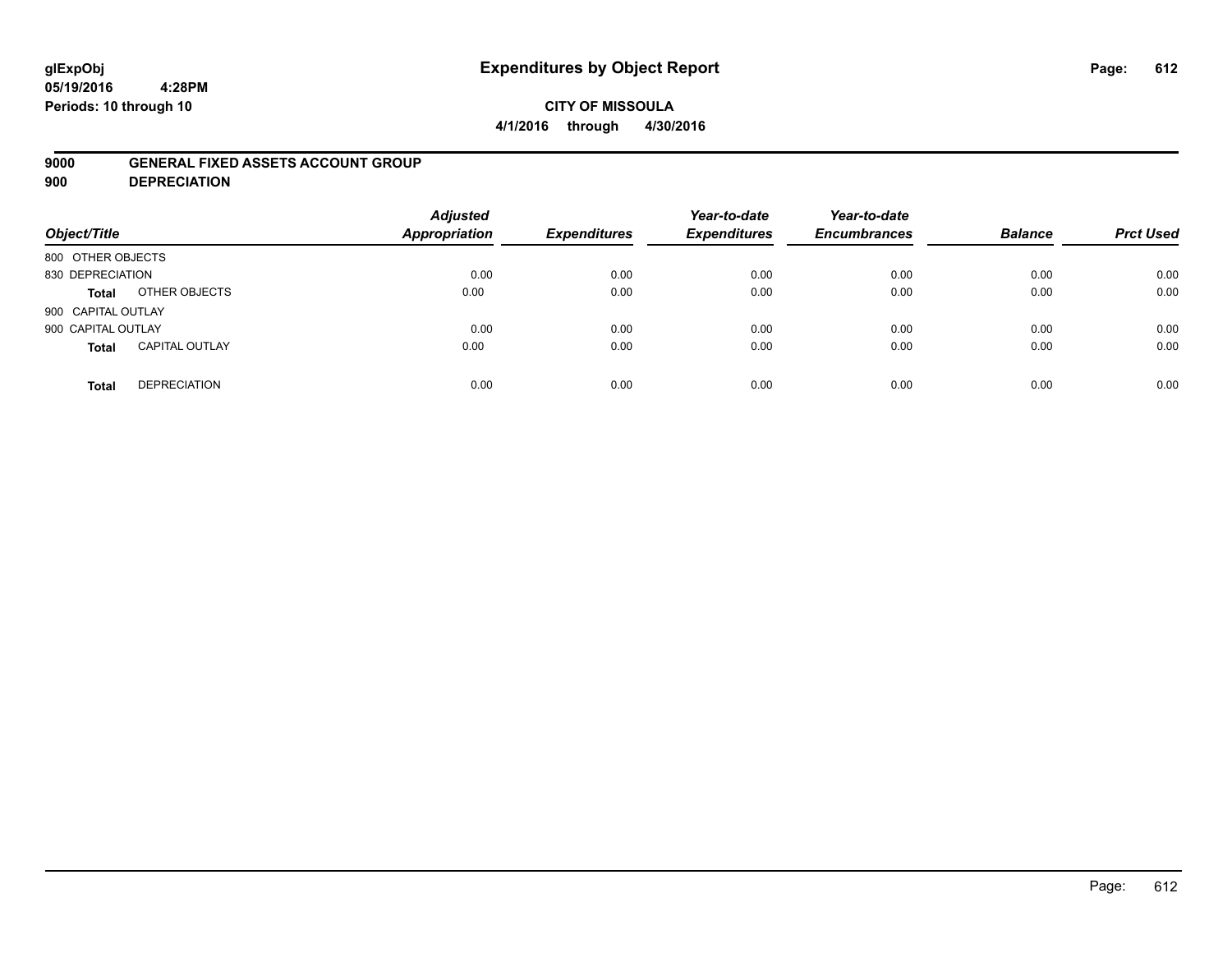**05/19/2016 4:28PM Periods: 10 through 10**

# **CITY OF MISSOULA 4/1/2016 through 4/30/2016**

## **9000 GENERAL FIXED ASSETS ACCOUNT GROUP**

| Object/Title       |                                         | <b>Adjusted</b><br><b>Appropriation</b> | <b>Expenditures</b> | Year-to-date<br><b>Expenditures</b> | Year-to-date<br><b>Encumbrances</b> | <b>Balance</b> | <b>Prct Used</b> |
|--------------------|-----------------------------------------|-----------------------------------------|---------------------|-------------------------------------|-------------------------------------|----------------|------------------|
| 800 OTHER OBJECTS  |                                         |                                         |                     |                                     |                                     |                |                  |
| 830 DEPRECIATION   |                                         | 0.00                                    | 0.00                | 0.00                                | 0.00                                | 0.00           | 0.00             |
| <b>Total</b>       | OTHER OBJECTS                           | 0.00                                    | 0.00                | 0.00                                | 0.00                                | 0.00           | 0.00             |
| 900 CAPITAL OUTLAY |                                         |                                         |                     |                                     |                                     |                |                  |
| 900 CAPITAL OUTLAY |                                         | 0.00                                    | 0.00                | 0.00                                | 0.00                                | 0.00           | 0.00             |
| <b>Total</b>       | <b>CAPITAL OUTLAY</b>                   | 0.00                                    | 0.00                | 0.00                                | 0.00                                | 0.00           | 0.00             |
| <b>Total</b>       | <b>GENERAL FIXED ASSETS ACCOUNT GRC</b> | 0.00                                    | 0.00                | 0.00                                | 0.00                                | 0.00           | 0.00             |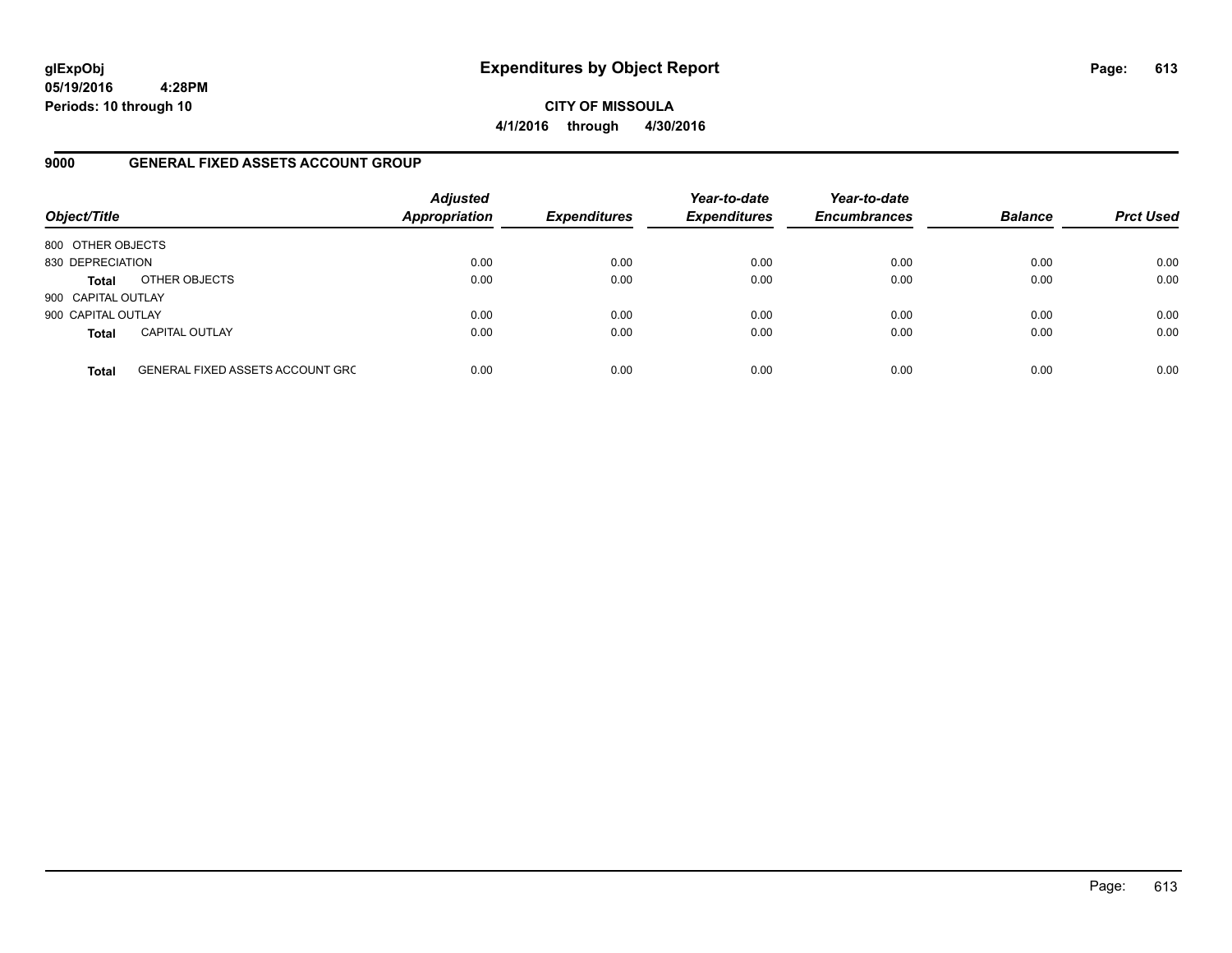**CITY OF MISSOULA 4/1/2016 through 4/30/2016**

#### *Grand Totals*

|                                           | <b>Adjusted</b>      |                     | Year-to-date        | Year-to-date        |                |                  |
|-------------------------------------------|----------------------|---------------------|---------------------|---------------------|----------------|------------------|
| Object/Title                              | <b>Appropriation</b> | <b>Expenditures</b> | <b>Expenditures</b> | <b>Encumbrances</b> | <b>Balance</b> | <b>Prct User</b> |
| 100 PERSONAL SERVICES                     |                      |                     |                     |                     |                |                  |
| 110 SALARIES AND WAGES                    | 29,396,691.00        | 2,240,738.78        | 22,810,061.06       | 0.00                | 6,586,629.94   | 77.5             |
| 115 SALARIES/HEALTH INSURANCE BENEFIT     | 660,063.00           | 123,066.00          | 1,085,151.00        | 0.00                | $-425,088.00$  | 164.4            |
| 120 OVERTIME/TERMINATION                  | 782,022.00           | 44,698.17           | 1,010,756.32        | 0.00                | $-228,734.32$  | 129.2            |
| 121 OUTSIDE HIRE OVERTIME                 | 75,000.00            | 3,444.95            | 94,551.06           | 0.00                | $-19,551.06$   | 126.0            |
| 122 COURT OVERTIME                        | 2,675.00             | 1,267.60            | 21,939.37           | 0.00                | $-19,264.37$   | 820.1            |
| 123 CELL PHONE OVERTIME                   | 0.00                 | 0.00                | 0.00                | 0.00                | 0.00           | 0.0              |
| 130 OTHER                                 | 326,863.00           | 5,340.00            | 129,169.56          | 0.00                | 197,693.44     | 39.5             |
| 133 EDUCATION COMPENSATION                | 0.00                 | 1,200.00            | 14,545.00           | 0.00                | $-14,545.00$   | 0.0              |
| 135 OPEB EXPENSE                          | 0.00                 | 0.00                | 0.00                | 0.00                | 0.00           | 0.0              |
| <b>140 EMPLOYER CONTRIBUTIONS</b>         | 12,669,553.00        | 740,373.73          | 7,748,941.55        | 0.00                | 4,920,611.45   | 61.1             |
| <b>141 STATE RETIREMENT CONTRIBUTIONS</b> | 2,326,775.00         | $-61.51$            | 2,982,534.17        | 0.00                | $-655,759.17$  | 128.1            |
| 145 OPEB CONTRIBUTION                     | 0.00                 | 0.00                | 0.00                | 0.00                | 0.00           | 0.0              |
| 190 PENSION EXPENSE                       | 0.00                 | 0.00                | 0.00                | 0.00                | 0.00           | 0.0              |
| PERSONAL SERVICES<br><b>Total</b>         | 46,239,642.00        | 3,160,067.72        | 35,897,649.09       | 0.00                | 10,341,992.91  | 77.6             |
| 200 SUPPLIES                              |                      |                     |                     |                     |                |                  |
| 210 OFFICE SUPPLIES                       | 133,903.00           | 5,180.99            | 90,158.42           | 0.00                | 43,744.58      | 67.3             |
| 220 OPERATING SUPPLIES                    | 1,210,862.00         | 97,829.38           | 1,173,117.72        | 0.00                | 37,744.28      | 96.8             |
| 230 REPAIR/MAINTENANCE                    | 941,297.00           | 73,676.83           | 669,782.15          | 0.00                | 271,514.85     | 71.1             |
| 231 GASOLINE                              | 666,168.00           | 28,319.74           | 332,588.35          | 0.00                | 333,579.65     | 49.9             |
| 240 OTHER SUPPLIES                        | 222,801.00           | 4,195.19            | 88,405.37           | 0.00                | 134,395.63     | 39.6             |
| 250 SUPPLIES FOR RESALE                   | 500.00               | 0.00                | 0.00                | 0.00                | 500.00         | 0.0              |
| <b>SUPPLIES</b><br><b>Total</b>           | 3,175,531.00         | 209,202.13          | 2,354,052.01        | 0.00                | 821,478.99     | 74.1             |
| 300 PURCHASED SERVICES                    |                      |                     |                     |                     |                |                  |
| 310 COMMUNICATIONS                        | 135.269.00           | 8,144.77            | 119,756.98          | 0.00                | 15,512.02      | 88.5             |
| 320 PRINTING & DUPLICATING                | 101,251.00           | 4,967.00            | 39,633.21           | 0.00                | 61,617.79      | 39.1             |
| 330 PUBLICITY, SUBSCRIPTIONS & DUES       | 191,269.00           | 14,847.94           | 182,091.35          | 0.00                | 9,177.65       | 95.2             |
| 340 SEWER                                 | 16,689.00            | 0.00                | 14,779.84           | 0.00                | 1,909.16       | 88.5             |
| 341 ELECTRICITY & NATURAL GAS             | 1,763,993.00         | 141,447.09          | 1,222,227.07        | 0.00                | 541,765.93     | 69.2             |
| 343 WATER CHARGES                         | 227,492.00           | 7,804.83            | 204,986.45          | 0.00                | 22,505.55      | 90.1             |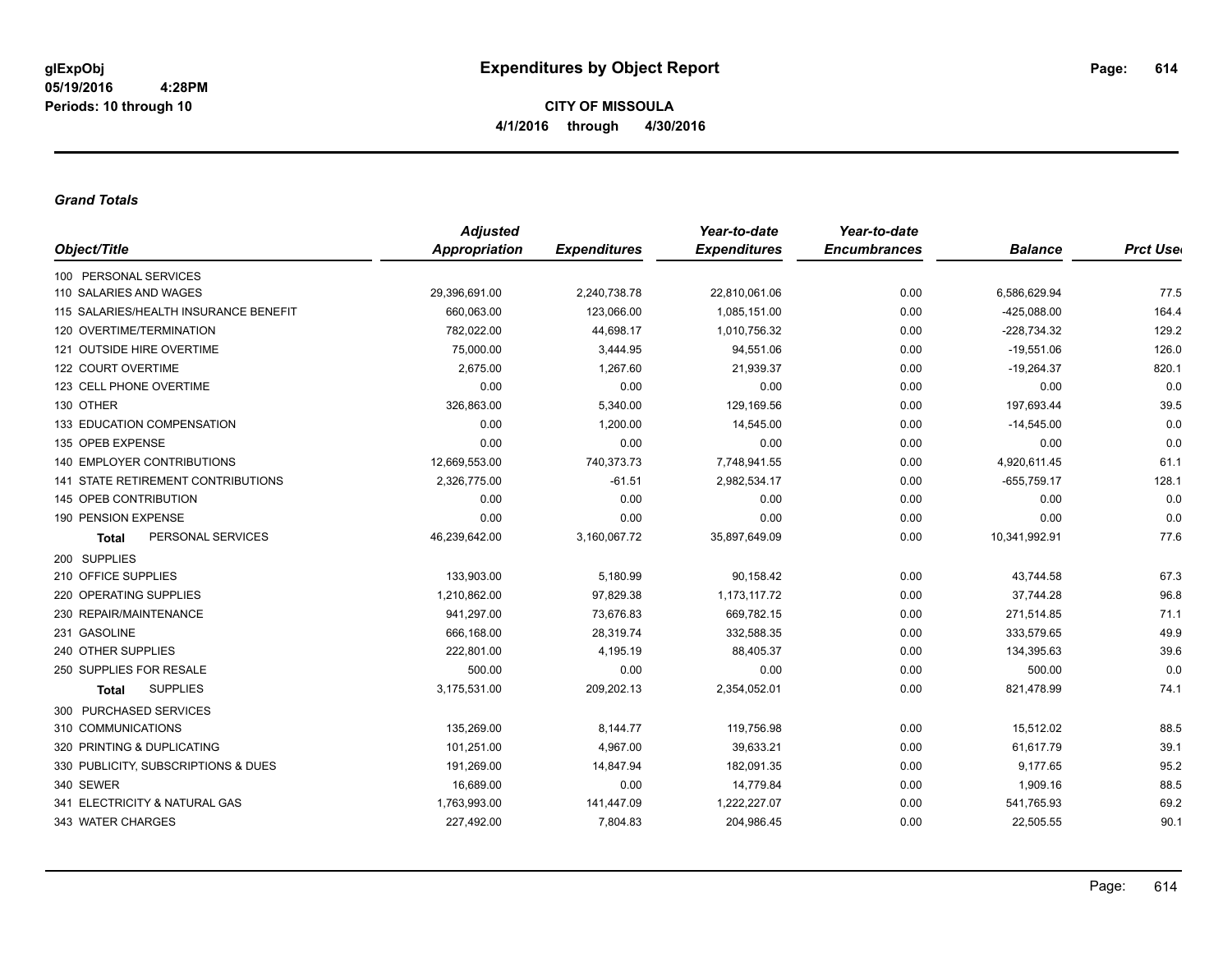## **CITY OF MISSOULA 4/1/2016 through 4/30/2016**

*Grand Totals [Continued]*

|                                           | <b>Adjusted</b>                      |                     | Year-to-date  | Year-to-date<br><b>Encumbrances</b> | <b>Balance</b>    | <b>Prct Uset</b> |
|-------------------------------------------|--------------------------------------|---------------------|---------------|-------------------------------------|-------------------|------------------|
| Object/Title                              | Appropriation<br><b>Expenditures</b> | <b>Expenditures</b> |               |                                     |                   |                  |
| 344 TELEPHONE SERVICE                     | 301.632.00                           | 28,734.65           | 218,657.06    | 0.00                                | 82,974.94         | 72.4             |
| 345 GARBAGE                               | 117,119.00                           | 8,564.46            | 88,645.48     | 0.00                                | 28,473.52         | 75.6             |
| 350 PROFESSIONAL SERVICES                 | 3,790,371.00                         | 486,886.79          | 4,944,512.76  | 0.00                                | $-1, 154, 141.76$ | 130.4            |
| 351 INSURANCE CLAIMS                      | 5,156,229.00                         | 332,331.01          | 3,673,757.88  | 0.00                                | 1,482,471.12      | 71.2             |
| 352 HEALTH PROGRAMS                       | 94,500.00                            | 9,130.53            | 52,248.54     | 0.00                                | 42,251.46         | 55.2             |
| 353 ADMINISTRATION EXPENDITURES           | 757,888.00                           | 1,004.00            | 560,266.24    | 0.00                                | 197,621.76        | 73.9             |
| 354 TRANSITIONAL REINSURANCE PROGRAM      | 78,280.00                            | 0.00                | 55,926.00     | 0.00                                | 22,354.00         | 71.4             |
| 360 REPAIR & MAINTENANCE                  | 1,964,191.00                         | 123,537.47          | 1,402,613.14  | 0.00                                | 561,577.86        | 71.4             |
| 370 TRAVEL                                | 178,445.00                           | 12,046.18           | 106,663.03    | 0.00                                | 71,781.97         | 59.7             |
| 380 TRAINING                              | 175,591.00                           | 8,675.08            | 99,862.51     | 0.00                                | 75,728.49         | 56.8             |
| 390 OTHER PURCHASED SERVICES              | 1,951,336.00                         | 58,376.60           | 814,386.74    | 0.00                                | 1,136,949.26      | 41.7             |
| 392 DONATIONS AND SALES                   | 0.00                                 | 0.00                | 71.00         | 0.00                                | $-71.00$          | 0.0              |
| PURCHASED SERVICES<br>Total               | 17,001,545.00                        | 1,246,498.40        | 13,801,085.28 | 0.00                                | 3,200,459.72      | 81.1             |
| <b>400 BUILDING MATERIALS</b>             |                                      |                     |               |                                     |                   |                  |
| <b>400 BUILDING MATERIALS</b>             | 321,486.00                           | 21,301.34           | 131,702.58    | 0.00                                | 189,783.42        | 40.9             |
| <b>BUILDING MATERIALS</b><br><b>Total</b> | 321,486.00                           | 21,301.34           | 131,702.58    | 0.00                                | 189,783.42        | 40.9             |
| 500 FIXED CHARGES                         |                                      |                     |               |                                     |                   |                  |
| 500 FIXED CHARGES                         | 3,161,542.00                         | 39,850.75           | 1,762,599.42  | 0.00                                | 1,398,942.58      | 55.7             |
| 530 EQUIPMENT RENTAL                      | 726.00                               | 381.00              | 763.50        | 0.00                                | $-37.50$          | 105.1            |
| 550 MERCHANT SERVICE FEES                 | 196,734.00                           | 0.00                | 11,933.10     | 0.00                                | 184,800.90        | 6.0              |
| <b>FIXED CHARGES</b><br><b>Total</b>      | 3,359,002.00                         | 40,231.75           | 1,775,296.02  | 0.00                                | 1,583,705.98      | 52.8             |
| 600 DEBT SERVICE                          |                                      |                     |               |                                     |                   |                  |
| 600 DEBT SERVICE                          | 0.00                                 | 0.00                | 0.00          | 0.00                                | 0.00              | 0.0              |
| 610 PRINCIPAL                             | 11,041,379.59                        | 43,966.89           | 2,725,386.86  | 0.00                                | 8,315,992.73      | 24.6             |
| 615 JUDGMENT LEVY DEBT PAYMENT            | 0.00                                 | 0.00                | 0.00          | 0.00                                | 0.00              | 0.0              |
| 620 INTEREST / SERVICE FEES               | 2,692,532.80                         | 63,407.35           | 1,726,062.19  | 0.00                                | 966,470.61        | 64.1             |
| <b>DEBT SERVICE</b><br>Total              | 13,733,912.39                        | 107,374.24          | 4,451,449.05  | 0.00                                | 9,282,463.34      | 32.4             |
| 700 GRANTS & CONTRIBUTIONS                |                                      |                     |               |                                     |                   |                  |
| 700 GRANTS & CONTRIBUTIONS                | 7,711,810.06                         | 349,778.04          | 3,506,168.34  | 0.00                                | 4,205,641.72      | 45.4             |
| 751 RECREATION SCHOLARSHIPS               | 0.00                                 | 0.00                | 0.00          | 0.00                                | 0.00              | 0.0              |
| 780 INTERGOVERNMENTAL TRANSFER            | 0.00                                 | 0.00                | 0.00          | 0.00                                | 0.00              | 0.0              |